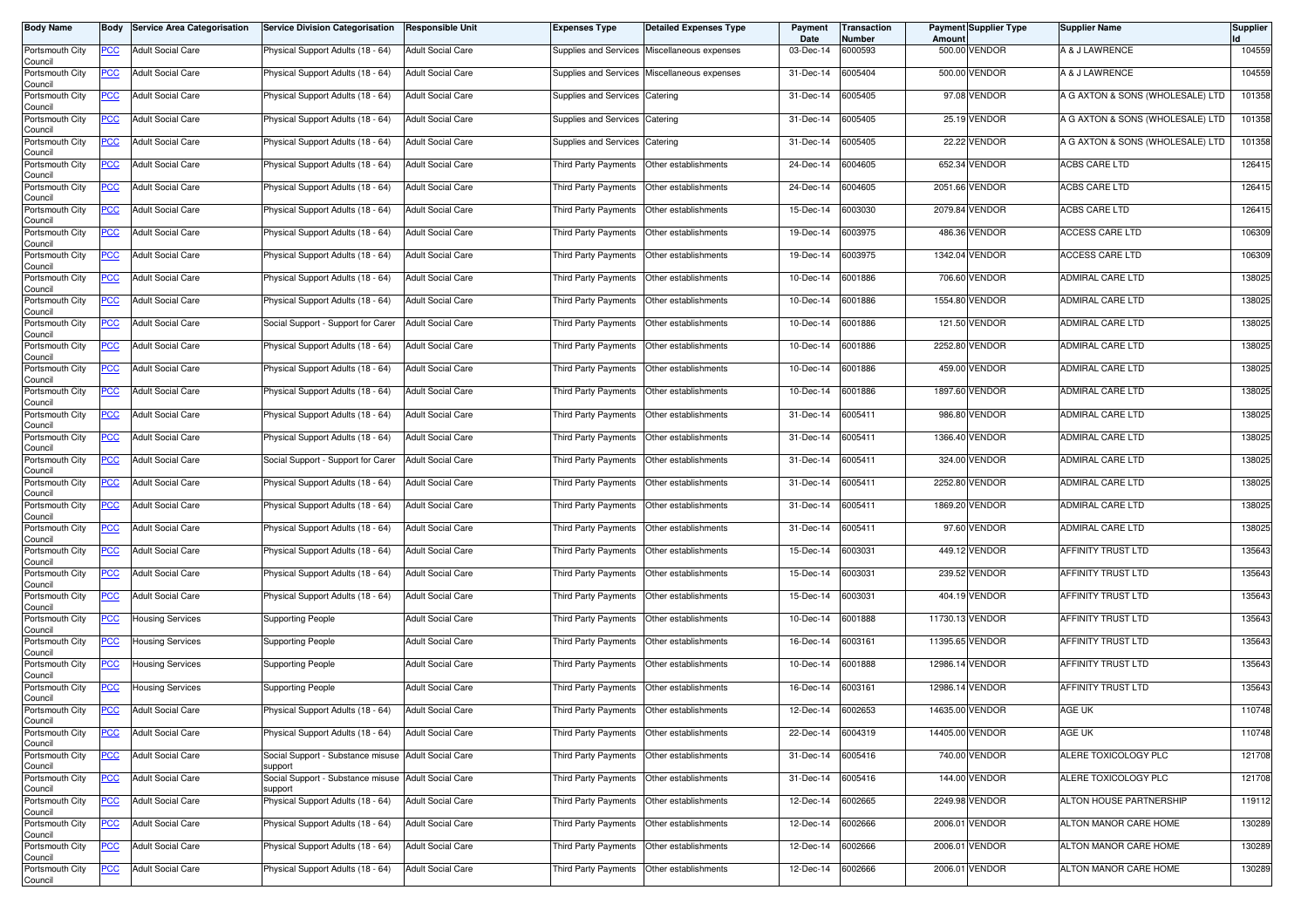| <b>Body Name</b>                      |            | <b>Body Service Area Categorisation</b> | <b>Service Division Categorisation</b>                         | <b>Responsible Unit</b>  | Expenses Type                   | <b>Detailed Expenses Type</b> | Payment<br>Date | Transaction<br>Number | Amount   | Payment Supplier Type | <b>Supplier Name</b>       | <b>Supplier</b> |
|---------------------------------------|------------|-----------------------------------------|----------------------------------------------------------------|--------------------------|---------------------------------|-------------------------------|-----------------|-----------------------|----------|-----------------------|----------------------------|-----------------|
| Portsmouth City<br>Council            | <b>PCC</b> | <b>Adult Social Care</b>                | Physical Support Adults (18 - 64)                              | <b>Adult Social Care</b> | <b>Third Party Payments</b>     | Other establishments          | 12-Dec-14       | 6002666               |          | 2006.01 VENDOR        | ALTON MANOR CARE HOME      | 130289          |
| Portsmouth City<br>Council            | <u>PCC</u> | <b>Adult Social Care</b>                | Physical Support Adults (18 - 64)                              | <b>Adult Social Care</b> | <b>Third Party Payments</b>     | Other establishments          | 12-Dec-14       | 6002666               |          | 2006.01 VENDOR        | ALTON MANOR CARE HOME      | 130289          |
| Portsmouth City<br>Council            | <b>PCC</b> | <b>Adult Social Care</b>                | Physical Support Adults (18 - 64)                              | <b>Adult Social Care</b> | Third Party Payments            | Other establishments          | 12-Dec-14       | 6002666               |          | 2006.01 VENDOR        | ALTON MANOR CARE HOME      | 130289          |
| Portsmouth City<br>Council            | <b>PCC</b> | <b>Adult Social Care</b>                | Physical Support Adults (18 - 64)                              | <b>Adult Social Care</b> | <b>Third Party Payments</b>     | Other establishments          | 12-Dec-14       | 6002666               |          | 2006.01 VENDOR        | ALTON MANOR CARE HOME      | 130289          |
| Portsmouth City<br>Council            | <u>PCC</u> | <b>Adult Social Care</b>                | Physical Support Adults (18 - 64)                              | <b>Adult Social Care</b> | Third Party Payments            | Other establishments          | 12-Dec-14       | 6002666               | 2006.01  | <b>VENDOR</b>         | ALTON MANOR CARE HOME      | 130289          |
| Portsmouth City<br>Council            | <u>PCC</u> | <b>Adult Social Care</b>                | Physical Support Adults (18 - 64)                              | <b>Adult Social Care</b> | Third Party Payments            | Other establishments          | 12-Dec-14       | 6002666               |          | 2006.01 VENDOR        | ALTON MANOR CARE HOME      | 130289          |
| Portsmouth City<br>Council            | <b>PCC</b> | <b>Adult Social Care</b>                | Physical Support Adults (18 - 64)                              | <b>Adult Social Care</b> | Third Party Payments            | Other establishments          | 12-Dec-14       | 6002666               |          | 2006.01 VENDOR        | ALTON MANOR CARE HOME      | 130289          |
| Portsmouth City<br>Council            | <b>PCC</b> | <b>Adult Social Care</b>                | Physical Support Adults (18 - 64)                              | <b>Adult Social Care</b> | Third Party Payments            | Other establishments          | 12-Dec-14       | 6002666               |          | 1682.46 VENDOR        | ALTON MANOR CARE HOME      | 130289          |
| Portsmouth City<br>Council            | <u>PCC</u> | <b>Adult Social Care</b>                | Physical Support Adults (18 - 64)                              | <b>Adult Social Care</b> | Third Party Payments            | Other establishments          | 12-Dec-14       | 6002666               |          | 2006.01 VENDOR        | ALTON MANOR CARE HOME      | 130289          |
| Portsmouth City<br>Council            | PCC        | <b>Adult Social Care</b>                | Physical Support Adults (18 - 64)                              | <b>Adult Social Care</b> | Third Party Payments            | Other establishments          | 30-Dec-14       | 6005332               | 20000.00 | <b>VENDOR</b>         | <b>ALZHEIMERS SOCIETY</b>  | 100536          |
| Portsmouth City<br>Council            | <u>PCC</u> | Other                                   | Suspense and Capital Schemes                                   | <b>Adult Social Care</b> | Third Party Payments            | Private contractors           | 31-Dec-14       | 6005422               |          | 3728.57 VENDOR        | AMPM RESEARCH & CONSULTING | 123630          |
| Portsmouth City<br>Council            | <b>PCC</b> | Other                                   | <b>Capital Codes</b>                                           | <b>Adult Social Care</b> | Premises-Related<br>Expenditure | <b>Fixtures and fittings</b>  | 09-Dec-14       | 6001810               | 20000.00 | <b>VENDOR</b>         | ANA TREATMENT CENTRES LTD  | 101963          |
| Portsmouth City<br>Council            | PCC        | <b>Adult Social Care</b>                | Social Support - Substance misuse Adult Social Care<br>support |                          | Third Party Payments            | Other establishments          | 09-Dec-14       | 6001809               |          | 530.00 VENDOR         | ANA TREATMENT CENTRES LTD  | 101963          |
| Portsmouth City<br>Council            | <u>PCC</u> | <b>Adult Social Care</b>                | Physical Support Adults (18 - 64)                              | <b>Adult Social Care</b> | Third Party Payments            | Other establishments          | 12-Dec-14       | 6002670               | 2350.73  | <b>VENDOR</b>         | ANGEL CARE                 | 117208          |
| Portsmouth City<br>Council            | <b>PCC</b> | <b>Adult Social Care</b>                | Physical Support Older People (65- Adult Social Care           |                          | Third Party Payments            | Other establishments          | 12-Dec-14       | 6002671               |          | 2429.47 VENDOR        | ANGELUS NURSING HOME       | 100542          |
| Portsmouth City<br>Council            | <b>PCC</b> | <b>Adult Social Care</b>                | Physical Support Older People (65- Adult Social Care           |                          | Third Party Payments            | Other establishments          | 12-Dec-14       | 6002671               | 2203.17  | <b>VENDOR</b>         | ANGELUS NURSING HOME       | 100542          |
| Portsmouth City<br>Council            | PCC        | <b>Adult Social Care</b>                | Physical Support Adults (18 - 64)                              | <b>Adult Social Care</b> | Third Party Payments            | Other establishments          | 12-Dec-14       | 6002671               | 2006.0   | <b>VENDOR</b>         | ANGELUS NURSING HOME       | 100542          |
| Portsmouth City<br>Council            | PСC        | <b>Adult Social Care</b>                | Physical Support Older People (65- Adult Social Care           |                          | Third Party Payments            | Other establishments          | 12-Dec-14       | 6002671               |          | 2429.47 VENDOR        | ANGELUS NURSING HOME       | 100542          |
| Portsmouth City<br>Council            | <b>PCC</b> | <b>Adult Social Care</b>                | Physical Support Older People (65- Adult Social Care           |                          | Third Party Payments            | Other establishments          | 12-Dec-14       | 6002671               | 2429.4   | <b>VENDOR</b>         | ANGELUS NURSING HOME       | 100542          |
| Portsmouth City<br>Council            | PCC        | <b>Adult Social Care</b>                | Physical Support Older People (65- Adult Social Care           |                          | Third Party Payments            | Other establishments          | 12-Dec-14       | 6002671               | 2429.47  | <b>VENDOR</b>         | ANGELUS NURSING HOME       | 100542          |
| Portsmouth City<br>Council            | <u>PCC</u> | <b>Adult Social Care</b>                | Physical Support Older People (65- Adult Social Care<br>74)    |                          | Third Party Payments            | Other establishments          | 18-Dec-14       | 6003795               | 3056.43  | <b>VENDOR</b>         | ANGELUS NURSING HOME       | 100542          |
| Portsmouth City<br>Council            | <u>PCC</u> | <b>Adult Social Care</b>                | Physical Support Older People (65- Adult Social Care           |                          | Third Party Payments            | Other establishments          | 12-Dec-14       | 6002671               |          | 2203.17 VENDOR        | ANGELUS NURSING HOME       | 100542          |
| Portsmouth City<br>Council            | <u>PCC</u> | <b>Adult Social Care</b>                | Physical Support Adults (18 - 64)                              | <b>Adult Social Care</b> | Third Party Payments            | Other establishments          | 16-Dec-14       | 6003165               |          | 202.50 VENDOR         | APEX PROPERTY VENTURES LTD | 108437          |
| Portsmouth City<br>Council            | <b>PCC</b> | <b>Adult Social Care</b>                | Physical Support Adults (18 - 64)                              | <b>Adult Social Care</b> | Third Party Payments            | Other establishments          | 16-Dec-14       | 6003165               |          | 256.69 VENDOR         | APEX PROPERTY VENTURES LTD | 108437          |
| Portsmouth City<br>Council            | <b>PCC</b> | <b>Adult Social Care</b>                | Physical Support Adults (18 - 64)                              | <b>Adult Social Care</b> | Third Party Payments            | Other establishments          | 16-Dec-14       | 6003165               |          | 40.56 VENDOR          | APEX PROPERTY VENTURES LTD | 108437          |
| Portsmouth City<br>Council            | <u>PCC</u> | <b>Adult Social Care</b>                | Physical Support Adults (18 - 64)                              | <b>Adult Social Care</b> | Third Party Payments            | Other establishments          | 16-Dec-14       | 6003165               | 972.96   | VENDOR                | APEX PROPERTY VENTURES LTD | 108437          |
| Portsmouth City<br>Council            | <u>PCC</u> | <b>Adult Social Care</b>                | Physical Support Adults (18 - 64)                              | <b>Adult Social Care</b> | Third Party Payments            | Other establishments          | 16-Dec-14       | 6003165               |          | 54.00 VENDOR          | APEX PROPERTY VENTURES LTD | 108437          |
| Portsmouth City<br>Council            | <b>PCC</b> | <b>Adult Social Care</b>                | Physical Support Adults (18 - 64)                              | <b>Adult Social Care</b> | Third Party Payments            | Other establishments          | 16-Dec-14       | 6003165               | 172.13   | <b>VENDOR</b>         | APEX PROPERTY VENTURES LTD | 108437          |
| Portsmouth City<br>Council            | <u>PCC</u> | <b>Adult Social Care</b>                | Physical Support Adults (18 - 64)                              | <b>Adult Social Care</b> | Third Party Payments            | Other establishments          | 16-Dec-14       | 6003165               |          | 74.36 VENDOR          | APEX PROPERTY VENTURES LTD | 108437          |
| Portsmouth City<br>Council            | <u>PCC</u> | <b>Adult Social Care</b>                | Physical Support Adults (18 - 64)                              | <b>Adult Social Care</b> | Third Party Payments            | Other establishments          | 16-Dec-14       | 6003165               |          | 189.28 VENDOR         | APEX PROPERTY VENTURES LTD | 108437          |
| Portsmouth City<br>Council            | <u>PCC</u> | <b>Adult Social Care</b>                | Physical Support Adults (18 - 64)                              | <b>Adult Social Care</b> | Third Party Payments            | Other establishments          | 16-Dec-14       | 6003165               |          | 1397.94 VENDOR        | APEX PROPERTY VENTURES LTD | 108437          |
| Portsmouth City                       | <b>PCC</b> | <b>Adult Social Care</b>                | Physical Support Adults (18 - 64)                              | <b>Adult Social Care</b> | Third Party Payments            | Other establishments          | 16-Dec-14       | 6003165               |          | 155.25 VENDOR         | APEX PROPERTY VENTURES LTD | 108437          |
| Council<br>Portsmouth City<br>Council | <b>PCC</b> | <b>Adult Social Care</b>                | Physical Support Adults (18 - 64)                              | <b>Adult Social Care</b> | Third Party Payments            | Other establishments          | 16-Dec-14       | 6003165               |          | 189.00 VENDOR         | APEX PROPERTY VENTURES LTD | 108437          |
| Portsmouth City<br>Council            | <u>PCC</u> | <b>Adult Social Care</b>                | Physical Support Adults (18 - 64)                              | <b>Adult Social Care</b> | Third Party Payments            | Other establishments          | 16-Dec-14       | 6003165               |          | 1323.28 VENDOR        | APEX PROPERTY VENTURES LTD | 108437          |
| Portsmouth City<br>Council            | <u>PCC</u> | <b>Adult Social Care</b>                | Social Support - Support for Carer                             | <b>Adult Social Care</b> | Third Party Payments            | Other establishments          | 16-Dec-14       | 6003165               |          | 36.24 VENDOR          | APEX PROPERTY VENTURES LTD | 108437          |
| Portsmouth City<br>Council            | <b>PCC</b> | <b>Adult Social Care</b>                | Physical Support Adults (18 - 64)                              | <b>Adult Social Care</b> | Third Party Payments            | Other establishments          | 16-Dec-14       | 6003165               |          | 550.40 VENDOR         | APEX PROPERTY VENTURES LTD | 108437          |
| Portsmouth City<br>Council            | <b>PCC</b> | <b>Adult Social Care</b>                | Physical Support Adults (18 - 64)                              | <b>Adult Social Care</b> | Third Party Payments            | Other establishments          | 16-Dec-14       | 6003165               |          | 482.79 VENDOR         | APEX PROPERTY VENTURES LTD | 108437          |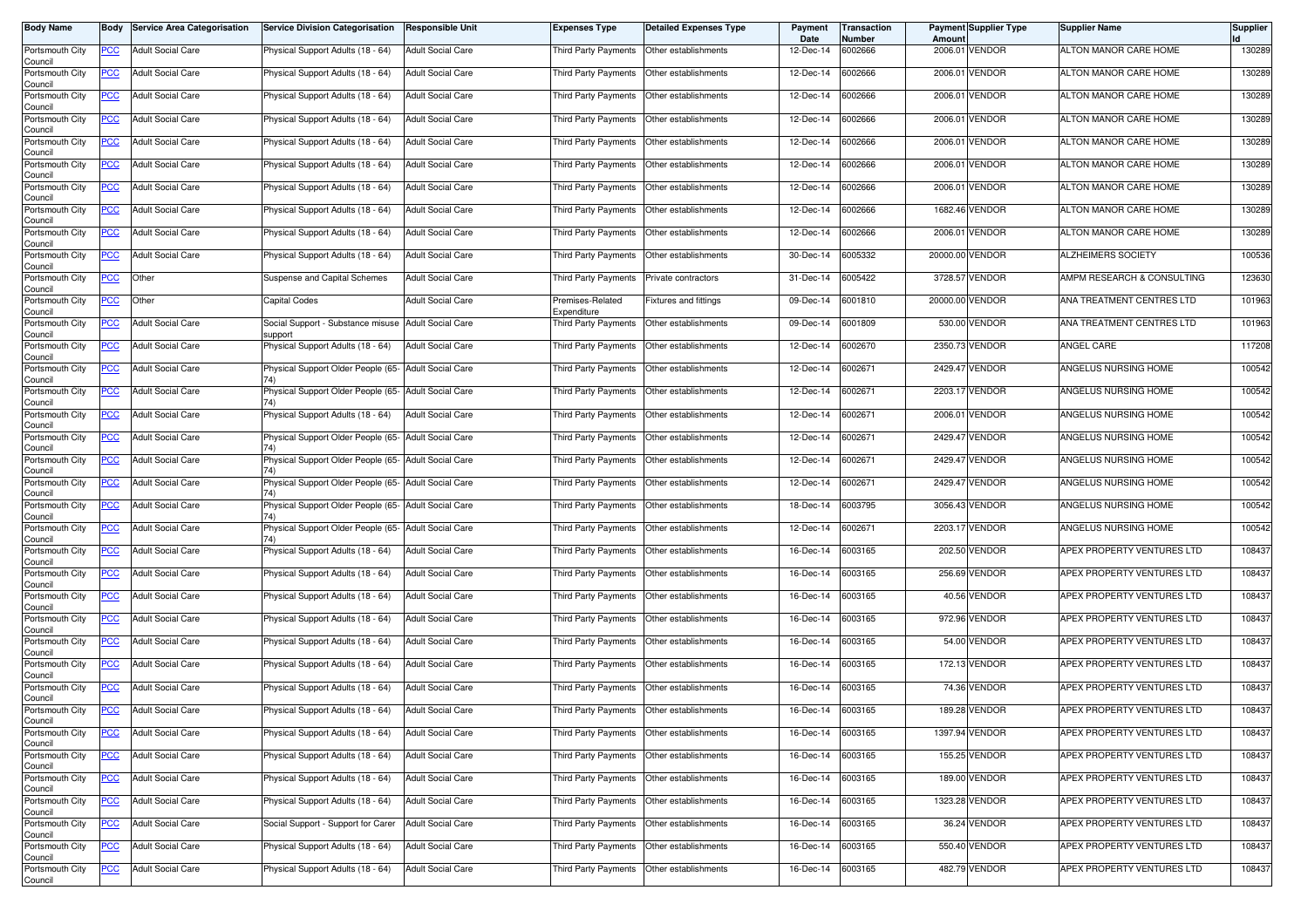| <b>Body Name</b>           | Body       | <b>Service Area Categorisation</b> | <b>Service Division Categorisation</b> | <b>Responsible Unit</b>  | <b>Expenses Type</b>             | <b>Detailed Expenses Type</b> | Payment<br>Date | Transaction<br>Number | Amount  | <b>Payment Supplier Type</b> | <b>Supplier Name</b>           | <b>Supplier</b> |
|----------------------------|------------|------------------------------------|----------------------------------------|--------------------------|----------------------------------|-------------------------------|-----------------|-----------------------|---------|------------------------------|--------------------------------|-----------------|
| Portsmouth City<br>Council | PCC        | <b>Adult Social Care</b>           | Physical Support Adults (18 - 64)      | <b>Adult Social Care</b> | Third Party Payments             | Other establishments          | 16-Dec-14       | 6003165               | 108.00  | <b>VENDOR</b>                | APEX PROPERTY VENTURES LTD     | 108437          |
| Portsmouth City<br>Council | <u>PCC</u> | <b>Adult Social Care</b>           | Physical Support Adults (18 - 64)      | <b>Adult Social Care</b> | Third Party Payments             | Other establishments          | 16-Dec-14       | 6003165               | 135.00  | <b>VENDOR</b>                | APEX PROPERTY VENTURES LTD     | 108437          |
| Portsmouth City<br>Council | <u>PCC</u> | <b>Adult Social Care</b>           | Physical Support Adults (18 - 64)      | <b>Adult Social Care</b> | Third Party Payments             | Other establishments          | 16-Dec-14       | 6003165               |         | 273.51 VENDOR                | APEX PROPERTY VENTURES LTD     | 108437          |
| Portsmouth City<br>Council | <b>PCC</b> | <b>Adult Social Care</b>           | Physical Support Adults (18 - 64)      | <b>Adult Social Care</b> | <b>Third Party Payments</b>      | Other establishments          | 16-Dec-14       | 6003165               |         | 513.00 VENDOR                | APEX PROPERTY VENTURES LTD     | 108437          |
| Portsmouth City<br>Council | <u>PCC</u> | <b>Adult Social Care</b>           | Physical Support Adults (18 - 64)      | <b>Adult Social Care</b> | Third Party Payments             | Other establishments          | 16-Dec-14       | 6003165               | 313.93  | <b>VENDOR</b>                | APEX PROPERTY VENTURES LTD     | 108437          |
| Portsmouth City<br>Council | <u>PCC</u> | <b>Adult Social Care</b>           | Physical Support Adults (18 - 64)      | <b>Adult Social Care</b> | Third Party Payments             | Other establishments          | 16-Dec-14       | 6003165               |         | 327.59 VENDOR                | APEX PROPERTY VENTURES LTD     | 108437          |
| Portsmouth City<br>Council | <u>PCC</u> | <b>Adult Social Care</b>           | Physical Support Adults (18 - 64)      | <b>Adult Social Care</b> | Third Party Payments             | Other establishments          | 16-Dec-14       | 6003165               |         | 283.64 VENDOR                | APEX PROPERTY VENTURES LTD     | 108437          |
| Portsmouth City<br>Council | <u>PCC</u> | <b>Adult Social Care</b>           | Physical Support Adults (18 - 64)      | <b>Adult Social Care</b> | Third Party Payments             | Other establishments          | 16-Dec-14       | 6003165               |         | 1134.00 VENDOR               | APEX PROPERTY VENTURES LTD     | 108437          |
| Portsmouth City<br>Council | <u>PCC</u> | <b>Adult Social Care</b>           | Physical Support Adults (18 - 64)      | <b>Adult Social Care</b> | Third Party Payments             | Other establishments          | 16-Dec-14       | 6003165               |         | 378.20 VENDOR                | APEX PROPERTY VENTURES LTD     | 108437          |
| Portsmouth City<br>Council | PCC        | <b>Adult Social Care</b>           | Physical Support Adults (18 - 64)      | <b>Adult Social Care</b> | Third Party Payments             | Other establishments          | 16-Dec-14       | 6003165               |         | 74.28 VENDOR                 | APEX PROPERTY VENTURES LTD     | 108437          |
| Portsmouth City<br>Council | <u>PCC</u> | <b>Adult Social Care</b>           | Physical Support Adults (18 - 64)      | <b>Adult Social Care</b> | Third Party Payments             | Other establishments          | 16-Dec-14       | 6003165               |         | 270.17 VENDOR                | APEX PROPERTY VENTURES LTD     | 108437          |
| Portsmouth City<br>Council | <u>PCC</u> | <b>Adult Social Care</b>           | Physical Support Adults (18 - 64)      | <b>Adult Social Care</b> | Third Party Payments             | Other establishments          | 16-Dec-14       | 6003165               | 148.50  | <b>VENDOR</b>                | APEX PROPERTY VENTURES LTD     | 108437          |
| Portsmouth City<br>Council | PCC        | <b>Adult Social Care</b>           | Physical Support Adults (18 - 64)      | <b>Adult Social Care</b> | Third Party Payments             | Other establishments          | 16-Dec-14       | 6003165               |         | 229.72 VENDOR                | APEX PROPERTY VENTURES LTD     | 108437          |
| Portsmouth City<br>Council | <u>PCC</u> | <b>Adult Social Care</b>           | Physical Support Adults (18 - 64)      | <b>Adult Social Care</b> | Third Party Payments             | Other establishments          | 16-Dec-14       | 6003165               |         | 290.46 VENDOR                | APEX PROPERTY VENTURES LTD     | 108437          |
| Portsmouth City<br>Council | <u>PCC</u> | <b>Adult Social Care</b>           | Physical Support Adults (18 - 64)      | <b>Adult Social Care</b> | Third Party Payments             | Other establishments          | 16-Dec-14       | 6003165               |         | 189.00 VENDOR                | APEX PROPERTY VENTURES LTD     | 108437          |
| Portsmouth City<br>Council | <u>PCC</u> | <b>Adult Social Care</b>           | Physical Support Adults (18 - 64)      | <b>Adult Social Care</b> | Third Party Payments             | Other establishments          | 16-Dec-14       | 6003165               |         | <b>229.78 VENDOR</b>         | APEX PROPERTY VENTURES LTD     | 108437          |
| Portsmouth City<br>Council | PCC        | <b>Adult Social Care</b>           | Physical Support Adults (18 - 64)      | <b>Adult Social Care</b> | Third Party Payments             | Other establishments          | 16-Dec-14       | 6003165               | 54.00   | <b>VENDOR</b>                | APEX PROPERTY VENTURES LTD     | 108437          |
| Portsmouth City<br>Council | <u>PCC</u> | <b>Adult Social Care</b>           | Physical Support Adults (18 - 64)      | <b>Adult Social Care</b> | Third Party Payments             | Other establishments          | 16-Dec-14       | 6003165               |         | 1110.95 VENDOR               | APEX PROPERTY VENTURES LTD     | 108437          |
| Portsmouth City<br>Council | <u>PCC</u> | <b>Adult Social Care</b>           | Physical Support Adults (18 - 64)      | <b>Adult Social Care</b> | Third Party Payments             | Other establishments          | 16-Dec-14       | 6003165               |         | 256.64 VENDOR                | APEX PROPERTY VENTURES LTD     | 108437          |
| Portsmouth City<br>Council | PCC        | <b>Adult Social Care</b>           | Physical Support Adults (18 - 64)      | <b>Adult Social Care</b> | Third Party Payments             | Other establishments          | 16-Dec-14       | 6003165               |         | 229.76 VENDOR                | APEX PROPERTY VENTURES LTD     | 108437          |
| Portsmouth City<br>Council | PCC        | <b>Adult Social Care</b>           | Social Support - Support for Carer     | <b>Adult Social Care</b> | Third Party Payments             | Other establishments          | 16-Dec-14       | 6003165               | 289.92  | <b>VENDOR</b>                | APEX PROPERTY VENTURES LTD     | 108437          |
| Portsmouth City<br>Council | <u>PCC</u> | <b>Adult Social Care</b>           | Physical Support Adults (18 - 64)      | <b>Adult Social Care</b> | Third Party Payments             | Other establishments          | 16-Dec-14       | 6003165               |         | 81.00 VENDOR                 | APEX PROPERTY VENTURES LTD     | 108437          |
| Portsmouth City<br>Council | <u>PCC</u> | <b>Adult Social Care</b>           | Physical Support Adults (18 - 64)      | <b>Adult Social Care</b> | Third Party Payments             | Other establishments          | 16-Dec-14       | 6003165               |         | 378.00 VENDOR                | APEX PROPERTY VENTURES LTD     | 108437          |
| Portsmouth City<br>Council | <u>PCC</u> | <b>Adult Social Care</b>           | Physical Support Adults (18 - 64)      | <b>Adult Social Care</b> | Third Party Payments             | Other establishments          | 16-Dec-14       | 6003165               |         | 567.00 VENDOR                | APEX PROPERTY VENTURES LTD     | 108437          |
| Portsmouth City<br>Council | <u>PCC</u> | <b>Adult Social Care</b>           | Physical Support Adults (18 - 64)      | <b>Adult Social Care</b> | Third Party Payments             | Other establishments          | 16-Dec-14       | 6003165               |         | 351.24 VENDOR                | APEX PROPERTY VENTURES LTD     | 108437          |
| Portsmouth City<br>Council | <u>PCC</u> | <b>Adult Social Care</b>           | Physical Support Adults (18 - 64)      | <b>Adult Social Care</b> | Third Party Payments             | Other establishments          | 16-Dec-14       | 6003165               | 533.32  | <b>VENDOR</b>                | APEX PROPERTY VENTURES LTD     | 108437          |
| Portsmouth City<br>Council | <b>PCC</b> | <b>Adult Social Care</b>           | Physical Support Adults (18 - 64)      | <b>Adult Social Care</b> | Third Party Payments             | Other establishments          | 16-Dec-14       | 6003165               |         | 793.38 VENDOR                | APEX PROPERTY VENTURES LTD     | 108437          |
| Portsmouth City<br>Council | <u>PCC</u> | <b>Adult Social Care</b>           | Physical Support Adults (18 - 64)      | <b>Adult Social Care</b> | Third Party Payments             | Other establishments          | 16-Dec-14       | 6003165               |         | -22.74 VENDOR                | APEX PROPERTY VENTURES LTD     | 108437          |
| Portsmouth City<br>Council | <u>PCC</u> | Adult Social Care                  | Information and Early Intervention     | <b>Adult Social Care</b> | Transport-Related<br>Expenditure | Direct transport costs        | 05-Dec-14       | 6001353               |         | 15.50 VENDOR                 | <b>AQUA CARS LIMITED</b>       | 100011          |
| Portsmouth City<br>Council | <u>PCC</u> | <b>Adult Social Care</b>           | Social Care Activities                 | <b>Adult Social Care</b> | Transport-Related<br>Expenditure | Direct transport costs        | 05-Dec-14       | 6001353               |         | 26.00 VENDOR                 | <b>AQUA CARS LIMITED</b>       | 100011          |
| Portsmouth City<br>Council | <b>PCC</b> | <b>Adult Social Care</b>           | Commissioning & service delivery       | <b>Adult Social Care</b> | Transport-Related<br>Expenditure | Direct transport costs        | 05-Dec-14       | 6001353               |         | 32.00 VENDOR                 | <b>AQUA CARS LIMITED</b>       | 100011          |
| Portsmouth City<br>Council | <b>PCC</b> | <b>Adult Social Care</b>           | Assistive Equipment & Technology       | <b>Adult Social Care</b> | Transport-Related<br>Expenditure | Public transport              | 05-Dec-14       | 6001353               |         | 89.40 VENDOR                 | <b>AQUA CARS LIMITED</b>       | 100011          |
| Portsmouth City<br>Council | <u>PCC</u> | <b>Adult Social Care</b>           | Social Support - Support for Carer     | <b>Adult Social Care</b> | Transport-Related<br>Expenditure | Direct transport costs        | 05-Dec-14       | 6001353               |         | 392.80 VENDOR                | AQUA CARS LIMITED              | 100011          |
| Portsmouth City<br>Council | <u>PCC</u> | <b>Adult Social Care</b>           | Social Care Activities                 | <b>Adult Social Care</b> | Transport-Related<br>Expenditure | Public transport              | 31-Dec-14       | 6005428               |         | 56.00 VENDOR                 | AQUA CARS LIMITED              | 100011          |
| Portsmouth City<br>Council | <u>PCC</u> | <b>Adult Social Care</b>           | Assistive Equipment & Technology       | <b>Adult Social Care</b> | Transport-Related<br>Expenditure | Public transport              | 31-Dec-14       | 6005428               | 110.80  | <b>VENDOR</b>                | AQUA CARS LIMITED              | 100011          |
| Portsmouth City<br>Council | <u>PCC</u> | <b>Adult Social Care</b>           | Social Support - Support for Carer     | <b>Adult Social Care</b> | Transport-Related<br>Expenditure | Direct transport costs        | 31-Dec-14       | 6005428               |         | 170.90 VENDOR                | AQUA CARS LIMITED              | 100011          |
| Portsmouth City<br>Council | <u>PCC</u> | <b>Adult Social Care</b>           | Physical Support Adults (18 - 64)      | <b>Adult Social Care</b> | Third Party Payments             | Other establishments          | 12-Dec-14       | 6002676               | 2006.01 | <b>VENDOR</b>                | <b>ARBOROUGH HOUSE LIMITED</b> | 100548          |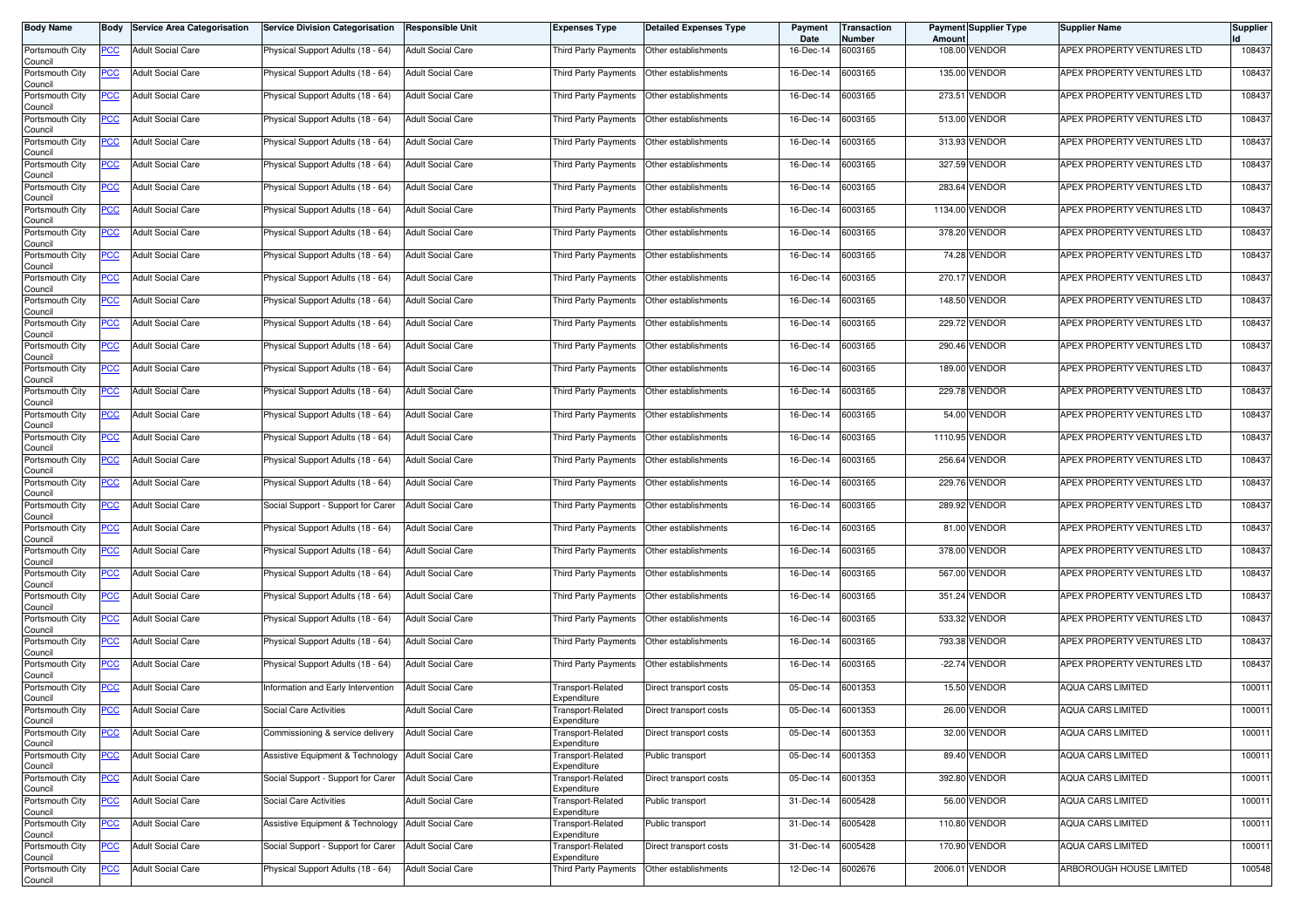| <b>Body Name</b>                      |             | <b>Body Service Area Categorisation</b> | Service Division Categorisation   | <b>Responsible Unit</b>  | Expenses Type                    | Detailed Expenses Type                    | Payment<br>Date | <b>Transaction</b><br>Number | <b>Amount</b> | <b>Payment Supplier Type</b> | Supplier Name                | <b>Supplier</b> |
|---------------------------------------|-------------|-----------------------------------------|-----------------------------------|--------------------------|----------------------------------|-------------------------------------------|-----------------|------------------------------|---------------|------------------------------|------------------------------|-----------------|
| Portsmouth City<br>Council            | PCC         | <b>Adult Social Care</b>                | Physical Support Adults (18 - 64) | <b>Adult Social Care</b> | Third Party Payments             | Other establishments                      | 12-Dec-14       | 6002676                      | 2006.01       | VENDOR                       | ARBOROUGH HOUSE LIMITED      | 100548          |
| Portsmouth City<br>Council            | <b>PCC</b>  | <b>Adult Social Care</b>                | Physical Support Adults (18 - 64) | <b>Adult Social Care</b> | Third Party Payments             | Other establishments                      | 12-Dec-14       | 6002676                      | 2006.01       | <b>VENDOR</b>                | ARBOROUGH HOUSE LIMITED      | 100548          |
| Portsmouth City<br>Council            | <u>PCC</u>  | <b>Adult Social Care</b>                | Physical Support Adults (18 - 64) | <b>Adult Social Care</b> | Third Party Payments             | Other establishments                      | 12-Dec-14       | 6002676                      | 2006.01       | <b>VENDOR</b>                | ARBOROUGH HOUSE LIMITED      | 100548          |
| Portsmouth City<br>Council            | <b>PCC</b>  | <b>Adult Social Care</b>                | Physical Support Adults (18 - 64) | <b>Adult Social Care</b> | Third Party Payments             | Other establishments                      | 12-Dec-14       | 6002676                      |               | 1905.57 VENDOR               | ARBOROUGH HOUSE LIMITED      | 100548          |
| Portsmouth City<br>Council            | <u>PCC</u>  | <b>Adult Social Care</b>                | Physical Support Adults (18 - 64) | <b>Adult Social Care</b> | Third Party Payments             | Other establishments                      | 12-Dec-14       | 6002676                      | 2006.01       | VENDOR                       | ARBOROUGH HOUSE LIMITED      | 100548          |
| Portsmouth City<br>Council            | <u>PCC </u> | <b>Adult Social Care</b>                | Physical Support Adults (18 - 64) | <b>Adult Social Care</b> | Third Party Payments             | Other establishments                      | 12-Dec-14       | 6002676                      |               | 1579.76 VENDOR               | ARBOROUGH HOUSE LIMITED      | 100548          |
| Portsmouth City<br>Council            | <u>PCC</u>  | <b>Adult Social Care</b>                | Physical Support Adults (18 - 64) | <b>Adult Social Care</b> | Transport-Related<br>Expenditure | Contract hire and operating<br>eases      | 05-Dec-14       | 6001357                      |               | 461.74 VENDOR                | <b>ARTEGY LIMITED</b>        | 131291          |
| Portsmouth City<br>Council            | <u>PCC</u>  | <b>Adult Social Care</b>                | Physical Support Adults (18 - 64) | <b>Adult Social Care</b> | Transport-Related<br>Expenditure | Contract hire and operating<br>eases      | 31-Dec-14       | 6005435                      |               | 461.74 VENDOR                | <b>ARTEGY LIMITED</b>        | 131291          |
| Portsmouth City<br>Council            | <b>PCC</b>  | <b>Adult Social Care</b>                | Physical Support Adults (18 - 64) | <b>Adult Social Care</b> | Third Party Payments             | Other establishments                      | 12-Dec-14       | 6002685                      |               | 1203.73 VENDOR               | AUTUMN VALE REST HOME        | 100551          |
| Portsmouth City<br>Council            | PCC         | <b>Adult Social Care</b>                | Physical Support Adults (18 - 64) | <b>Adult Social Care</b> | Third Party Payments             | Other establishments                      | 12-Dec-14       | 6002685                      | 1779.71       | VENDOR                       | AUTUMN VALE REST HOME        | 100551          |
| Portsmouth City<br>Council            | <u>PCC</u>  | <b>Adult Social Care</b>                | Physical Support Adults (18 - 64) | <b>Adult Social Care</b> | Third Party Payments             | Other establishments                      | 12-Dec-14       | 6002685                      |               | 2001.05 VENDOR               | AUTUMN VALE REST HOME        | 100551          |
| Portsmouth City                       | <u>PCC</u>  | <b>Adult Social Care</b>                | Physical Support Adults (18 - 64) | <b>Adult Social Care</b> | Third Party Payments             | Other establishments                      | 12-Dec-14       | 6002685                      | 2006.01       | <b>VENDOR</b>                | AUTUMN VALE REST HOME        | 100551          |
| Council<br>Portsmouth City            | PCC         | <b>Adult Social Care</b>                | Physical Support Adults (18 - 64) | <b>Adult Social Care</b> | Third Party Payments             | Other establishments                      | 12-Dec-14       | 6002685                      | 2006.01       | VENDOR                       | AUTUMN VALE REST HOME        | 100551          |
| Council<br>Portsmouth City            | <u>PCC</u>  | <b>Adult Social Care</b>                | Physical Support Adults (18 - 64) | <b>Adult Social Care</b> | Third Party Payments             | Other establishments                      | 12-Dec-14       | 6002685                      | 2006.01       | <b>VENDOR</b>                | AUTUMN VALE REST HOME        | 100551          |
| Council<br>Portsmouth City            | <u>PCC</u>  | <b>Adult Social Care</b>                | Physical Support Adults (18 - 64) | <b>Adult Social Care</b> | Third Party Payments             | Other establishments                      | 12-Dec-14       | 6002685                      |               | 3100.00 VENDOR               | <b>AUTUMN VALE REST HOME</b> | 100551          |
| Council<br>Portsmouth City            | <u>PCC</u>  | <b>Adult Social Care</b>                | Physical Support Adults (18 - 64) | <b>Adult Social Care</b> | Third Party Payments             | Other establishments                      | 12-Dec-14       | 6002685                      |               | 2001.05 VENDOR               | AUTUMN VALE REST HOME        | 100551          |
| Council<br>Portsmouth City            | PCC         | <b>Adult Social Care</b>                | Physical Support Adults (18 - 64) | <b>Adult Social Care</b> | Third Party Payments             | Other establishments                      | 12-Dec-14       | 6002685                      | 2006.01       | VENDOR                       | AUTUMN VALE REST HOME        | 100551          |
| Council<br>Portsmouth City            | <u>PCC</u>  | <b>Adult Social Care</b>                | Physical Support Adults (18 - 64) | <b>Adult Social Care</b> | Third Party Payments             | Other establishments                      | 12-Dec-14       | 6002685                      |               | 2154.81 VENDOR               | AUTUMN VALE REST HOME        | 100551          |
| Council<br>Portsmouth City<br>Council | <u>PCC</u>  | <b>Adult Social Care</b>                | Physical Support Adults (18 - 64) | <b>Adult Social Care</b> | Third Party Payments             | Other establishments                      | 12-Dec-14       | 6002685                      | 2006.01       | <b>VENDOR</b>                | AUTUMN VALE REST HOME        | 100551          |
| Portsmouth City                       | PCC         | <b>Adult Social Care</b>                | Physical Support Adults (18 - 64) | <b>Adult Social Care</b> | Third Party Payments             | Other establishments                      | 15-Dec-14       | 6003039                      |               | -104.16 VENDOR               | <b>B S CARE LTD</b>          | 100114          |
| Council<br>Portsmouth City<br>Council | <u>PCC</u>  | <b>Adult Social Care</b>                | Physical Support Adults (18 - 64) | <b>Adult Social Care</b> | Third Party Payments             | Other establishments                      | 15-Dec-14       | 6003039                      |               | 1906.32 VENDOR               | <b>B S CARE LTD</b>          | 100114          |
| Portsmouth City<br>Council            | <u>PCC</u>  | <b>Adult Social Care</b>                | Physical Support Adults (18 - 64) | <b>Adult Social Care</b> | Third Party Payments             | Other establishments                      | 15-Dec-14       | 6003039                      |               | 757.12 VENDOR                | <b>B S CARE LTD</b>          | 100114          |
| Portsmouth City<br>Council            | <u>PCC</u>  | <b>Adult Social Care</b>                | Physical Support Adults (18 - 64) | <b>Adult Social Care</b> | Third Party Payments             | Other establishments                      | 15-Dec-14       | 6003039                      |               | 189.36 VENDOR                | <b>B S CARE LTD</b>          | 100114          |
| Portsmouth City<br>Council            | <u>PCC</u>  | <b>Adult Social Care</b>                | Physical Support Adults (18 - 64) | <b>Adult Social Care</b> | Third Party Payments             | Other establishments                      | 15-Dec-14       | 6003039                      |               | 54.00 VENDOR                 | <b>B S CARE LTD</b>          | 100114          |
| Portsmouth City<br>Council            | <u>PCC</u>  | <b>Adult Social Care</b>                | Physical Support Adults (18 - 64) | <b>Adult Social Care</b> | Third Party Payments             | Other establishments                      | 15-Dec-14       | 6003039                      |               | 27.04 VENDOR                 | <b>B S CARE LTD</b>          | 100114          |
| Portsmouth City<br>Council            | <u>PCC</u>  | <b>Adult Social Care</b>                | Physical Support Adults (18 - 64) | <b>Adult Social Care</b> | Third Party Payments             | Other establishments                      | 15-Dec-14       | 6003039                      |               | 378.56 VENDOR                | <b>B S CARE LTD</b>          | 100114          |
| Portsmouth City                       | <b>PCC</b>  | <b>Adult Social Care</b>                | Physical Support Adults (18 - 64) | <b>Adult Social Care</b> | Third Party Payments             | Other establishments                      | 15-Dec-14       | 6003039                      |               | 121.68 VENDOR                | <b>B S CARE LTD</b>          | 100114          |
| Council<br>Portsmouth City<br>Council | <u>PCC</u>  | <b>Adult Social Care</b>                | Physical Support Adults (18 - 64) | <b>Adult Social Care</b> | Third Party Payments             | Other establishments                      | 15-Dec-14       | 6003039                      |               | 483.34 VENDOR                | <b>B S CARE LTD</b>          | 100114          |
| Portsmouth City<br>Council            | <u>PCC</u>  | <b>Adult Social Care</b>                | Physical Support Adults (18 - 64) | <b>Adult Social Care</b> | Third Party Payments             | Other establishments                      | 15-Dec-14       | 6003039                      |               | 412.36 VENDOR                | <b>B S CARE LTD</b>          | 100114          |
| Portsmouth City<br>Council            | <u>PCC</u>  | <b>Adult Social Care</b>                | Physical Support Adults (18 - 64) | <b>Adult Social Care</b> | Third Party Payments             | Other establishments                      | 15-Dec-14       | 6003039                      |               | 378.56 VENDOR                | <b>B S CARE LTD</b>          | 100114          |
| Portsmouth City<br>Council            | <b>PCC</b>  | <b>Adult Social Care</b>                | Physical Support Adults (18 - 64) | <b>Adult Social Care</b> | Third Party Payments             | Other establishments                      | 15-Dec-14       | 6003039                      |               | 351.52 VENDOR                | <b>B S CARE LTD</b>          | 100114          |
| Portsmouth City<br>Council            | <b>PCC</b>  | <b>Adult Social Care</b>                | Physical Support Adults (18 - 64) | <b>Adult Social Care</b> |                                  | Third Party Payments Other establishments | 15-Dec-14       | 6003039                      |               | 415.74 VENDOR                | <b>B S CARE LTD</b>          | 100114          |
| Portsmouth City<br>Council            | <u>PCC</u>  | <b>Adult Social Care</b>                | Physical Support Adults (18 - 64) | <b>Adult Social Care</b> |                                  | Third Party Payments Other establishments | 15-Dec-14       | 6003039                      |               | 321.10 VENDOR                | <b>B S CARE LTD</b>          | 100114          |
| Portsmouth City                       | <u>PCC</u>  | <b>Adult Social Care</b>                | Physical Support Adults (18 - 64) | <b>Adult Social Care</b> | Third Party Payments             | Other establishments                      | 15-Dec-14       | 6003039                      |               | 189.28 VENDOR                | <b>B S CARE LTD</b>          | 100114          |
| Council<br>Portsmouth City<br>Council | <u>PCC</u>  | <b>Adult Social Care</b>                | Physical Support Adults (18 - 64) | <b>Adult Social Care</b> | Third Party Payments             | Other establishments                      | 15-Dec-14       | 6003039                      |               | 959.92 VENDOR                | <b>B S CARE LTD</b>          | 100114          |
| Portsmouth City<br>Council            | <u>PCC</u>  | <b>Adult Social Care</b>                | Physical Support Adults (18 - 64) | <b>Adult Social Care</b> | Third Party Payments             | Other establishments                      | 15-Dec-14       | 6003039                      |               | 280.54 VENDOR                | <b>B S CARE LTD</b>          | 100114          |
| Portsmouth City<br>Council            | <u>PCC</u>  | <b>Adult Social Care</b>                | Physical Support Adults (18 - 64) | <b>Adult Social Care</b> | Third Party Payments             | Other establishments                      | 15-Dec-14       | 6003039                      |               | 128.44 VENDOR                | <b>B S CARE LTD</b>          | 100114          |
|                                       |             |                                         |                                   |                          |                                  |                                           |                 |                              |               |                              |                              |                 |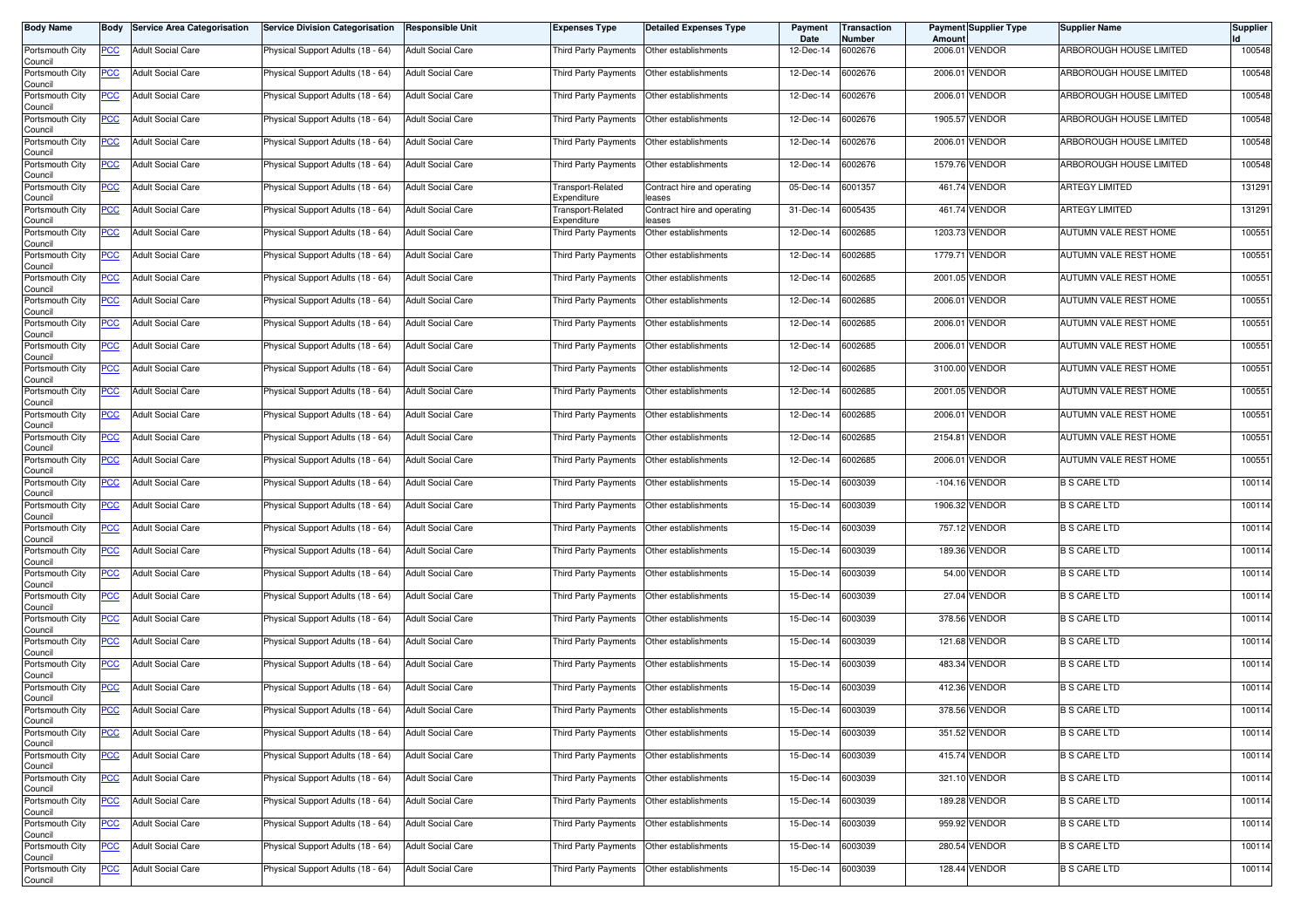| <b>Body Name</b>           |            | <b>Body Service Area Categorisation</b> | Service Division Categorisation    | <b>Responsible Unit</b>  | Expenses Type        | <b>Detailed Expenses Type</b>             | Payment<br>Date | Transaction<br>Number | Amount | <b>Payment Supplier Type</b> | <b>Supplier Name</b> | <b>Supplier</b> |
|----------------------------|------------|-----------------------------------------|------------------------------------|--------------------------|----------------------|-------------------------------------------|-----------------|-----------------------|--------|------------------------------|----------------------|-----------------|
| Portsmouth City<br>Council | PCC        | <b>Adult Social Care</b>                | Physical Support Adults (18 - 64)  | <b>Adult Social Care</b> | Third Party Payments | Other establishments                      | 15-Dec-14       | 6003039               |        | 283.92 VENDOR                | <b>B S CARE LTD</b>  | 100114          |
| Portsmouth City<br>Council | <u>PCC</u> | <b>Adult Social Care</b>                | Physical Support Adults (18 - 64)  | <b>Adult Social Care</b> | Third Party Payments | Other establishments                      | 15-Dec-14       | 6003039               |        | 388.70 VENDOR                | <b>B S CARE LTD</b>  | 100114          |
| Portsmouth City<br>Council | <u>PCC</u> | <b>Adult Social Care</b>                | Physical Support Adults (18 - 64)  | <b>Adult Social Care</b> | Third Party Payments | Other establishments                      | 15-Dec-14       | 6003039               |        | 81.12 VENDOR                 | <b>B S CARE LTD</b>  | 100114          |
| Portsmouth City<br>Council | <b>PCC</b> | <b>Adult Social Care</b>                | Physical Support Adults (18 - 64)  | <b>Adult Social Care</b> | Third Party Payments | Other establishments                      | 15-Dec-14       | 6003039               |        | 182.52 VENDOR                | <b>B S CARE LTD</b>  | 100114          |
| Portsmouth City<br>Council | <u>PCC</u> | <b>Adult Social Care</b>                | Physical Support Adults (18 - 64)  | <b>Adult Social Care</b> | Third Party Payments | Other establishments                      | 15-Dec-14       | 6003039               |        | 351.52 VENDOR                | <b>B S CARE LTD</b>  | 100114          |
| Portsmouth City<br>Council | <u>PCC</u> | <b>Adult Social Care</b>                | Physical Support Adults (18 - 64)  | <b>Adult Social Care</b> | Third Party Payments | Other establishments                      | 15-Dec-14       | 6003039               |        | 371.80 VENDOR                | <b>B S CARE LTD</b>  | 100114          |
| Portsmouth City<br>Council | <u>PCC</u> | <b>Adult Social Care</b>                | Physical Support Adults (18 - 64)  | <b>Adult Social Care</b> | Third Party Payments | Other establishments                      | 15-Dec-14       | 6003039               |        | 81.12 VENDOR                 | <b>B S CARE LTD</b>  | 100114          |
| Portsmouth City<br>Council | <b>PCC</b> | <b>Adult Social Care</b>                | Physical Support Adults (18 - 64)  | <b>Adult Social Care</b> | Third Party Payments | Other establishments                      | 15-Dec-14       | 6003039               |        | 189.28 VENDOR                | <b>B S CARE LTD</b>  | 100114          |
| Portsmouth City<br>Council | <b>PCC</b> | <b>Adult Social Care</b>                | Physical Support Adults (18 - 64)  | <b>Adult Social Care</b> | Third Party Payments | Other establishments                      | 15-Dec-14       | 6003039               |        | 473.20 VENDOR                | <b>B S CARE LTD</b>  | 100114          |
| Portsmouth City<br>Council | <u>PCC</u> | <b>Adult Social Care</b>                | Physical Support Adults (18 - 64)  | <b>Adult Social Care</b> | Third Party Payments | Other establishments                      | 15-Dec-14       | 6003039               |        | 54.08 VENDOR                 | <b>B S CARE LTD</b>  | 100114          |
| Portsmouth City<br>Council | <u>PCC</u> | <b>Adult Social Care</b>                | Physical Support Adults (18 - 64)  | <b>Adult Social Care</b> | Third Party Payments | Other establishments                      | 15-Dec-14       | 6003039               |        | 81.00 VENDOR                 | <b>B S CARE LTD</b>  | 100114          |
| Portsmouth City<br>Council | <u>PCC</u> | <b>Adult Social Care</b>                | Physical Support Adults (18 - 64)  | <b>Adult Social Care</b> | Third Party Payments | Other establishments                      | 15-Dec-14       | 6003039               |        | 449.54 VENDOR                | <b>B S CARE LTD</b>  | 100114          |
| Portsmouth City<br>Council | PCC        | <b>Adult Social Care</b>                | Physical Support Adults (18 - 64)  | <b>Adult Social Care</b> | Third Party Payments | Other establishments                      | 15-Dec-14       | 6003039               |        | 550.94 VENDOR                | <b>B S CARE LTD</b>  | 100114          |
| Portsmouth City<br>Council | <u>PCC</u> | <b>Adult Social Care</b>                | Physical Support Adults (18 - 64)  | <b>Adult Social Care</b> | Third Party Payments | Other establishments                      | 15-Dec-14       | 6003039               |        | 851.76 VENDOR                | <b>B S CARE LTD</b>  | 100114          |
| Portsmouth City<br>Council | <u>PCC</u> | <b>Adult Social Care</b>                | Physical Support Adults (18 - 64)  | <b>Adult Social Care</b> | Third Party Payments | Other establishments                      | 15-Dec-14       | 6003039               |        | 216.32 VENDOR                | <b>B S CARE LTD</b>  | 100114          |
| Portsmouth City<br>Council | <u>PCC</u> | <b>Adult Social Care</b>                | Physical Support Adults (18 - 64)  | <b>Adult Social Care</b> | Third Party Payments | Other establishments                      | 15-Dec-14       | 6003039               |        | 135.20 VENDOR                | <b>B S CARE LTD</b>  | 100114          |
| Portsmouth City<br>Council | PCC        | <b>Adult Social Care</b>                | Physical Support Adults (18 - 64)  | <b>Adult Social Care</b> | Third Party Payments | Other establishments                      | 15-Dec-14       | 6003039               |        | 189.28 VENDOR                | <b>B S CARE LTD</b>  | 100114          |
| Portsmouth City<br>Council | <u>PCC</u> | <b>Adult Social Care</b>                | Physical Support Adults (18 - 64)  | <b>Adult Social Care</b> | Third Party Payments | Other establishments                      | 15-Dec-14       | 6003039               |        | 1919.84 VENDOR               | <b>B S CARE LTD</b>  | 100114          |
| Portsmouth City<br>Council | <u>PCC</u> | <b>Adult Social Care</b>                | Physical Support Adults (18 - 64)  | <b>Adult Social Care</b> | Third Party Payments | Other establishments                      | 15-Dec-14       | 6003039               |        | 283.92 VENDOR                | <b>B S CARE LTD</b>  | 100114          |
| Portsmouth City<br>Council | <u>PCC</u> | <b>Adult Social Care</b>                | Physical Support Adults (18 - 64)  | <b>Adult Social Care</b> | Third Party Payments | Other establishments                      | 15-Dec-14       | 6003039               |        | 64.22 VENDOR                 | <b>B S CARE LTD</b>  | 100114          |
| Portsmouth City<br>Council | <u>PCC</u> | <b>Adult Social Care</b>                | Physical Support Adults (18 - 64)  | <b>Adult Social Care</b> | Third Party Payments | Other establishments                      | 15-Dec-14       | 6003039               |        | 189.28 VENDOR                | <b>B S CARE LTD</b>  | 100114          |
| Portsmouth City<br>Council | <u>PCC</u> | <b>Adult Social Care</b>                | Physical Support Adults (18 - 64)  | <b>Adult Social Care</b> | Third Party Payments | Other establishments                      | 15-Dec-14       | 6003039               |        | 709.80 VENDOR                | <b>B S CARE LTD</b>  | 100114          |
| Portsmouth City<br>Council | <u>PCC</u> | <b>Adult Social Care</b>                | Physical Support Adults (18 - 64)  | <b>Adult Social Care</b> | Third Party Payments | Other establishments                      | 15-Dec-14       | 6003039               |        | 324.48 VENDOR                | <b>B S CARE LTD</b>  | 100114          |
| Portsmouth City<br>Council | <u>PCC</u> | <b>Adult Social Care</b>                | Physical Support Adults (18 - 64)  | <b>Adult Social Care</b> | Third Party Payments | Other establishments                      | 15-Dec-14       | 6003039               |        | 500.24 VENDOR                | <b>B S CARE LTD</b>  | 100114          |
| Portsmouth City<br>Council | <u>PCC</u> | <b>Adult Social Care</b>                | Physical Support Adults (18 - 64)  | <b>Adult Social Care</b> | Third Party Payments | Other establishments                      | 15-Dec-14       | 6003039               |        | 378.56 VENDOR                | <b>B S CARE LTD</b>  | 100114          |
| Portsmouth City<br>Council | <u>PCC</u> | <b>Adult Social Care</b>                | Physical Support Adults (18 - 64)  | <b>Adult Social Care</b> | Third Party Payments | Other establishments                      | 15-Dec-14       | 6003039               |        | 662.48 VENDOR                | <b>B S CARE LTD</b>  | 100114          |
| Portsmouth City<br>Council | <b>PCC</b> | <b>Adult Social Care</b>                | Physical Support Adults (18 - 64)  | <b>Adult Social Care</b> | Third Party Payments | Other establishments                      | 15-Dec-14       | 6003039               |        | 212.94 VENDOR                | <b>B S CARE LTD</b>  | 100114          |
| Portsmouth City<br>Council | <u>PCC</u> | <b>Adult Social Care</b>                | Physical Support Adults (18 - 64)  | <b>Adult Social Care</b> | Third Party Payments | Other establishments                      | 15-Dec-14       | 6003039               |        | 466.44 VENDOR                | <b>B S CARE LTD</b>  | 100114          |
| Portsmouth City<br>Council | <u>PCC</u> | <b>Adult Social Care</b>                | Physical Support Adults (18 - 64)  | <b>Adult Social Care</b> | Third Party Payments | Other establishments                      | 15-Dec-14       | 6003039               |        | 54.08 VENDOR                 | <b>B S CARE LTD</b>  | 100114          |
| Portsmouth City<br>Council | <u>PCC</u> | <b>Adult Social Care</b>                | Social Support - Support for Carer | <b>Adult Social Care</b> | Third Party Payments | Other establishments                      | 15-Dec-14       | 6003039               |        | 289.92 VENDOR                | <b>B S CARE LTD</b>  | 100114          |
| Portsmouth City<br>Council | <u>PCC</u> | <b>Adult Social Care</b>                | Physical Support Adults (18 - 64)  | <b>Adult Social Care</b> | Third Party Payments | Other establishments                      | 15-Dec-14       | 6003039               |        | 135.20 VENDOR                | <b>B S CARE LTD</b>  | 100114          |
| Portsmouth City<br>Council | <b>PCC</b> | <b>Adult Social Care</b>                | Physical Support Adults (18 - 64)  | <b>Adult Social Care</b> |                      | Third Party Payments Other establishments | 15-Dec-14       | 6003039               |        | 513.76 VENDOR                | <b>B S CARE LTD</b>  | 100114          |
| Portsmouth City<br>Council | <u>PCC</u> | <b>Adult Social Care</b>                | Physical Support Adults (18 - 64)  | <b>Adult Social Care</b> |                      | Third Party Payments Other establishments | 15-Dec-14       | 6003039               |        | 283.92 VENDOR                | <b>B S CARE LTD</b>  | 100114          |
| Portsmouth City<br>Council | <u>PCC</u> | <b>Adult Social Care</b>                | Physical Support Adults (18 - 64)  | <b>Adult Social Care</b> | Third Party Payments | Other establishments                      | 15-Dec-14       | 6003039               |        | 128.44 VENDOR                | <b>B S CARE LTD</b>  | 100114          |
| Portsmouth City<br>Council | <u>PCC</u> | <b>Adult Social Care</b>                | Physical Support Adults (18 - 64)  | <b>Adult Social Care</b> | Third Party Payments | Other establishments                      | 15-Dec-14       | 6003039               |        | 283.92 VENDOR                | <b>B S CARE LTD</b>  | 100114          |
| Portsmouth City<br>Council | <u>PCC</u> | <b>Adult Social Care</b>                | Physical Support Adults (18 - 64)  | <b>Adult Social Care</b> | Third Party Payments | Other establishments                      | 15-Dec-14       | 6003039               |        | 290.68 VENDOR                | <b>B S CARE LTD</b>  | 100114          |
| Portsmouth City<br>Council | <b>PCC</b> | <b>Adult Social Care</b>                | Physical Support Adults (18 - 64)  | <b>Adult Social Care</b> | Third Party Payments | Other establishments                      | 15-Dec-14       | 6003039               |        | 138.58 VENDOR                | <b>B S CARE LTD</b>  | 100114          |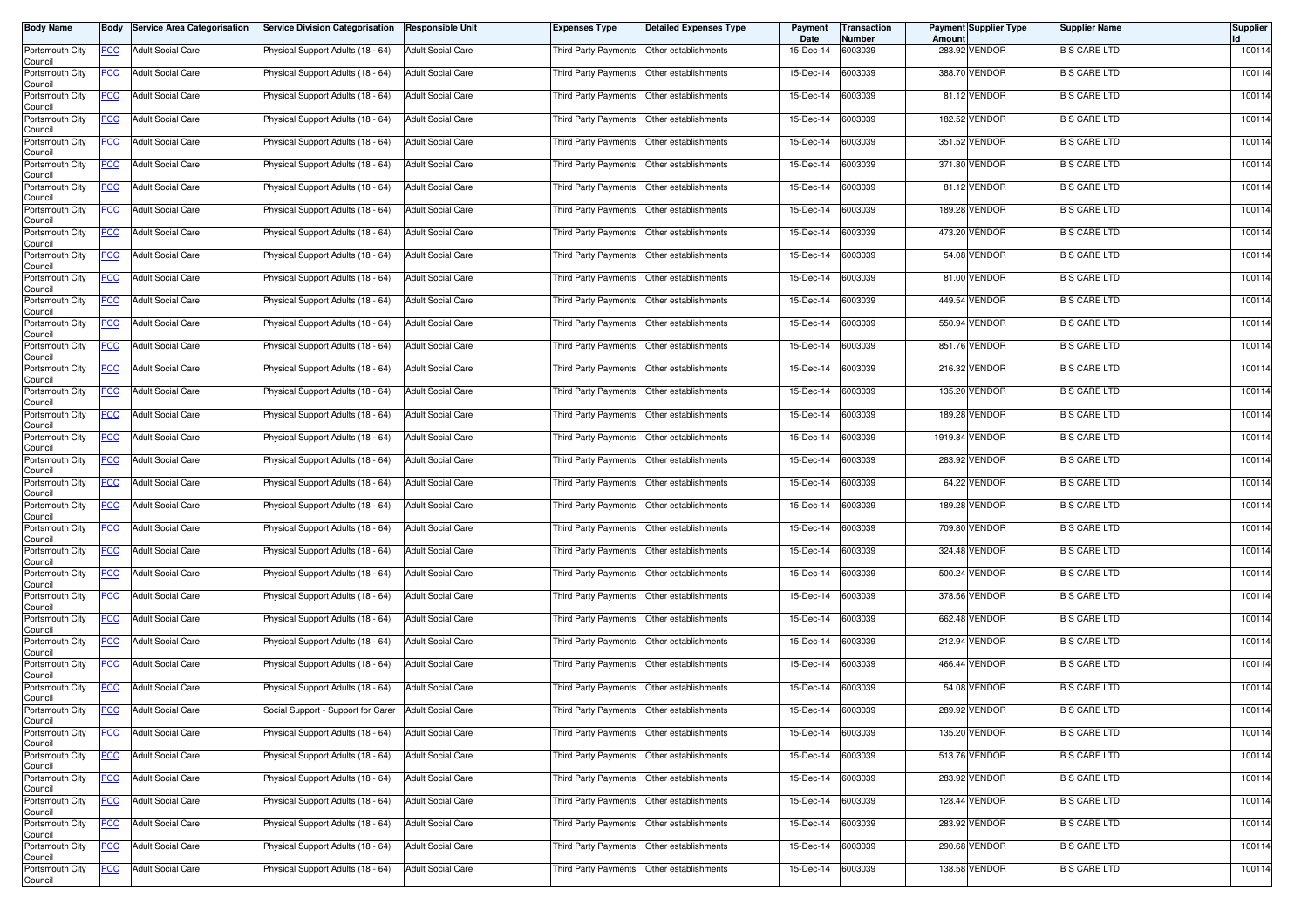| <b>Body Name</b>           | Body       | <b>Service Area Categorisation</b> | <b>Service Division Categorisation</b>                      | <b>Responsible Unit</b>  | <b>Expenses Type</b>           | <b>Detailed Expenses Type</b> | Payment<br>Date | Transaction<br>Number | Amount   | Payment Supplier Type | <b>Supplier Name</b>                         | Supplier |
|----------------------------|------------|------------------------------------|-------------------------------------------------------------|--------------------------|--------------------------------|-------------------------------|-----------------|-----------------------|----------|-----------------------|----------------------------------------------|----------|
| Portsmouth City<br>Council | PCC        | <b>Adult Social Care</b>           | Physical Support Adults (18 - 64)                           | <b>Adult Social Care</b> | Third Party Payments           | Other establishments          | 15-Dec-14       | 6003039               |          | 283.92 VENDOR         | <b>B S CARE LTD</b>                          | 100114   |
| Portsmouth City<br>Council | <u>PCC</u> | <b>Adult Social Care</b>           | Physical Support Adults (18 - 64)                           | <b>Adult Social Care</b> | Third Party Payments           | Other establishments          | 15-Dec-14       | 6003039               |          | 283.92 VENDOR         | <b>B S CARE LTD</b>                          | 100114   |
| Portsmouth City<br>Council | <u>PCC</u> | <b>Adult Social Care</b>           | Physical Support Adults (18 - 64)                           | <b>Adult Social Care</b> | Third Party Payments           | Other establishments          | 15-Dec-14       | 6003039               | 189.28   | <b>VENDOR</b>         | <b>B S CARE LTD</b>                          | 100114   |
| Portsmouth City<br>Council | <b>PCC</b> | <b>Adult Social Care</b>           | Physical Support Adults (18 - 64)                           | <b>Adult Social Care</b> | Third Party Payments           | Other establishments          | 15-Dec-14       | 6003039               |          | 1324.96 VENDOR        | <b>B S CARE LTD</b>                          | 100114   |
| Portsmouth City<br>Council | <u>PCC</u> | <b>Adult Social Care</b>           | Physical Support Adults (18 - 64)                           | <b>Adult Social Care</b> | Third Party Payments           | Other establishments          | 15-Dec-14       | 6003039               |          | 54.08 VENDOR          | <b>B S CARE LTD</b>                          | 100114   |
| Portsmouth City<br>Council | <u>PCC</u> | <b>Adult Social Care</b>           | Physical Support Adults (18 - 64)                           | <b>Adult Social Care</b> | Third Party Payments           | Other establishments          | 15-Dec-14       | 6003039               |          | 277.16 VENDOR         | <b>B S CARE LTD</b>                          | 100114   |
| Portsmouth City<br>Council | <u>PCC</u> | <b>Adult Social Care</b>           | Physical Support Adults (18 - 64)                           | <b>Adult Social Care</b> | Third Party Payments           | Other establishments          | 15-Dec-14       | 6003039               |          | 256.88 VENDOR         | <b>B S CARE LTD</b>                          | 100114   |
| Portsmouth City<br>Council | <u>PCC</u> | <b>Adult Social Care</b>           | Physical Support Adults (18 - 64)                           | <b>Adult Social Care</b> | Third Party Payments           | Other establishments          | 15-Dec-14       | 6003039               |          | 20.28 VENDOR          | <b>B S CARE LTD</b>                          | 100114   |
| Portsmouth City<br>Council | <u>PCC</u> | <b>Adult Social Care</b>           | Physical Support Adults (18 - 64)                           | <b>Adult Social Care</b> | Third Party Payments           | Other establishments          | 15-Dec-14       | 6003039               |          | 250.12 VENDOR         | <b>B S CARE LTD</b>                          | 100114   |
| Portsmouth City<br>Council | PCC        | <b>Adult Social Care</b>           | Physical Support Older People (65- Adult Social Care        |                          | Third Party Payments           | Other establishments          | 12-Dec-14       | 6002687               |          | 2061.19 VENDOR        | BARCHESTER HEALTHCARE LTD                    | 117901   |
| Portsmouth City<br>Council | <u>PCC</u> | <b>Adult Social Care</b>           | Physical Support Older People (65- Adult Social Care        |                          | Third Party Payments           | Other establishments          | 12-Dec-14       | 6002687               |          | 2051.27 VENDOR        | BARCHESTER HEALTHCARE LTD                    | 117901   |
| Portsmouth City<br>Council | <u>PCC</u> | <b>Adult Social Care</b>           | Physical Support Adults (18 - 64)                           | <b>Adult Social Care</b> | Third Party Payments           | Other establishments          | 12-Dec-14       | 6002687               | 1779.71  | <b>VENDOR</b>         | BARCHESTER HEALTHCARE LTD                    | 117901   |
| Portsmouth City<br>Council | PCC        | <b>Adult Social Care</b>           | Physical Support Adults (18 - 64)                           | <b>Adult Social Care</b> | Third Party Payments           | Other establishments          | 12-Dec-14       | 6002687               |          | 1711.51 VENDOR        | BARCHESTER HEALTHCARE LTD                    | 117901   |
| Portsmouth City<br>Council | <u>PCC</u> | <b>Adult Social Care</b>           | Physical Support Older People (65- Adult Social Care<br>74) |                          | Third Party Payments           | Other establishments          | 12-Dec-14       | 6002687               |          | 2429.47 VENDOR        | BARCHESTER HEALTHCARE LTD                    | 117901   |
| Portsmouth City<br>Council | <u>PCC</u> | <b>Adult Social Care</b>           | Physical Support Adults (18 - 64)                           | <b>Adult Social Care</b> | Third Party Payments           | Other establishments          | 12-Dec-14       | 6002692               |          | 1779.71 VENDOR        | BEACONSFIELD RESIDENTIAL CARE<br><b>HOME</b> | 100568   |
| Portsmouth City<br>Council | <u>PCC</u> | <b>Adult Social Care</b>           | nformation and Early Intervention                           | <b>Adult Social Care</b> | Third Party Payments           | Other establishments          | 30-Dec-14       | 6005338               | 3398.33  | <b>VENDOR</b>         | <b>BENEFICIAL FOUNDATION</b>                 | 100585   |
| Portsmouth City<br>Council | PCC        | <b>Adult Social Care</b>           | Physical Support Adults (18 - 64)                           | <b>Adult Social Care</b> | Third Party Payments           | Other establishments          | 12-Dec-14       | 6002693               | 420.00   | <b>VENDOR</b>         | BENEFICIAL FOUNDATION                        | 100585   |
| Portsmouth City<br>Council | <u>PCC</u> | <b>Adult Social Care</b>           | Physical Support Adults (18 - 64)                           | <b>Adult Social Care</b> | Supplies and Services          | Catering                      | 03-Dec-14       | 6000618               |          | 142.93 VENDOR         | BFS GROUP LTD T/A 3663                       | 100106   |
| Portsmouth City<br>Council | <u>PCC</u> | <b>Adult Social Care</b>           | Physical Support Adults (18 - 64)                           | <b>Adult Social Care</b> | Supplies and Services          | Catering                      | 03-Dec-14       | 6000618               |          | 334.58 VENDOR         | BFS GROUP LTD T/A 3663                       | 100106   |
| Portsmouth City<br>Council | PCC        | <b>Adult Social Care</b>           | Physical Support Adults (18 - 64)                           | <b>Adult Social Care</b> | Supplies and Services          | Catering                      | 10-Dec-14       | 6001904               |          | 370.85 VENDOR         | BFS GROUP LTD T/A 3663                       | 100106   |
| Portsmouth City<br>Council | <u>PCC</u> | <b>Adult Social Care</b>           | Physical Support Adults (18 - 64)                           | <b>Adult Social Care</b> | Supplies and Services          | Catering                      | 10-Dec-14       | 6001904               |          | 64.61 VENDOR          | BFS GROUP LTD T/A 3663                       | 100106   |
| Portsmouth City<br>Council | <u>PCC</u> | <b>Adult Social Care</b>           | Physical Support Adults (18 - 64)                           | <b>Adult Social Care</b> | Supplies and Services          | Catering                      | 17-Dec-14       | 6003282               |          | 46.25 VENDOR          | BFS GROUP LTD T/A 3663                       | 100106   |
| Portsmouth City<br>Council | <u>PCC</u> | <b>Adult Social Care</b>           | Physical Support Adults (18 - 64)                           | <b>Adult Social Care</b> | Supplies and Services          | Catering                      | 17-Dec-14       | 6003282               | 288.93   | <b>VENDOR</b>         | BFS GROUP LTD T/A 3663                       | 100106   |
| Portsmouth City<br>Council | <u>PCC</u> | <b>Adult Social Care</b>           | Physical Support Adults (18 - 64)                           | <b>Adult Social Care</b> | Supplies and Services Catering |                               | 24-Dec-14       | 6004660               |          | 90.22 VENDOR          | BFS GROUP LTD T/A 3663                       | 100106   |
| Portsmouth City<br>Council | <u>PCC</u> | <b>Adult Social Care</b>           | Physical Support Adults (18 - 64)                           | <b>Adult Social Care</b> | Supplies and Services          | Catering                      | 24-Dec-14       | 6004660               |          | 449.35 VENDOR         | BFS GROUP LTD T/A 3663                       | 100106   |
| Portsmouth City<br>Council | <u>PCC</u> | <b>Adult Social Care</b>           | Physical Support Adults (18 - 64)                           | <b>Adult Social Care</b> | Supplies and Services          | Catering                      | 31-Dec-14       | 6005449               |          | 109.76 VENDOR         | BFS GROUP LTD T/A 3663                       | 100106   |
| Portsmouth City<br>Council | <b>PCC</b> | <b>Adult Social Care</b>           | Physical Support Adults (18 - 64)                           | <b>Adult Social Care</b> | <b>Supplies and Services</b>   | Catering                      | 31-Dec-14       | 6005449               | 356.50   | <b>VENDOR</b>         | BFS GROUP LTD T/A 3663                       | 100106   |
| Portsmouth City<br>Council | <u>PCC</u> | <b>Adult Social Care</b>           | Physical Support Adults (18 - 64)                           | <b>Adult Social Care</b> | Supplies and Services          | Catering                      | 12-Dec-14       | 6002695               | $-11.37$ | <b>VENDOR</b>         | BFS GROUP LTD T/A 3663                       | 100106   |
| Portsmouth City<br>Council | <u>PCC</u> | <b>Adult Social Care</b>           | Physical Support Adults (18 - 64)                           | <b>Adult Social Care</b> | <b>Supplies and Services</b>   | Catering                      | 17-Dec-14       | 6003282               |          | -62.77 VENDOR         | BFS GROUP LTD T/A 3663                       | 100106   |
| Portsmouth City<br>Council | <u>PCC</u> | <b>Adult Social Care</b>           | Physical Support Older People (65- Adult Social Care        |                          | Third Party Payments           | Other establishments          | 12-Dec-14       | 6002699               | 2429.47  | <b>VENDOR</b>         | BLUEBELL NURSING HOME                        | 100112   |
| Portsmouth City<br>Council | <b>PCC</b> | <b>Adult Social Care</b>           | Physical Support Older People (65- Adult Social Care<br>74) |                          | Third Party Payments           | Other establishments          | 12-Dec-14       | 6002699               |          | 2429.47 VENDOR        | BLUEBELL NURSING HOME                        | 100112   |
| Portsmouth City<br>Council | <b>PCC</b> | <b>Adult Social Care</b>           | Physical Support Older People (65- Adult Social Care<br>74) |                          | Third Party Payments           | Other establishments          | 12-Dec-14       | 6002699               |          | 2203.17 VENDOR        | BLUEBELL NURSING HOME                        | 100112   |
| Portsmouth City<br>Council | <b>PCC</b> | <b>Adult Social Care</b>           | Physical Support Older People (65- Adult Social Care<br>74) |                          | Third Party Payments           | Other establishments          | 16-Dec-14       | 6003171               |          | 2203.17 VENDOR        | BLUEBELL NURSING HOME                        | 100112   |
| Portsmouth City<br>Council | <u>PCC</u> | <b>Adult Social Care</b>           | Physical Support Older People (65- Adult Social Care        |                          | Third Party Payments           | Other establishments          | 12-Dec-14       | 6002699               |          | 2203.17 VENDOR        | BLUEBELL NURSING HOME                        | 100112   |
| Portsmouth City<br>Council | <u>PCC</u> | <b>Adult Social Care</b>           | Physical Support Older People (65- Adult Social Care        |                          | Third Party Payments           | Other establishments          | 12-Dec-14       | 6002699               | 2290.28  | <b>VENDOR</b>         | BLUEBELL NURSING HOME                        | 100112   |
| Portsmouth City<br>Council | <u>PCC</u> | <b>Adult Social Care</b>           | Physical Support Older People (65- Adult Social Care<br>74) |                          | Third Party Payments           | Other establishments          | 12-Dec-14       | 6002699               |          | 2203.17 VENDOR        | BLUEBELL NURSING HOME                        | 100112   |
| Portsmouth City<br>Council | <b>PCC</b> | <b>Adult Social Care</b>           | Physical Support Older People (65- Adult Social Care<br>74) |                          | Third Party Payments           | Other establishments          | 12-Dec-14       | 6002699               | 2203.17  | <b>VENDOR</b>         | BLUEBELL NURSING HOME                        | 100112   |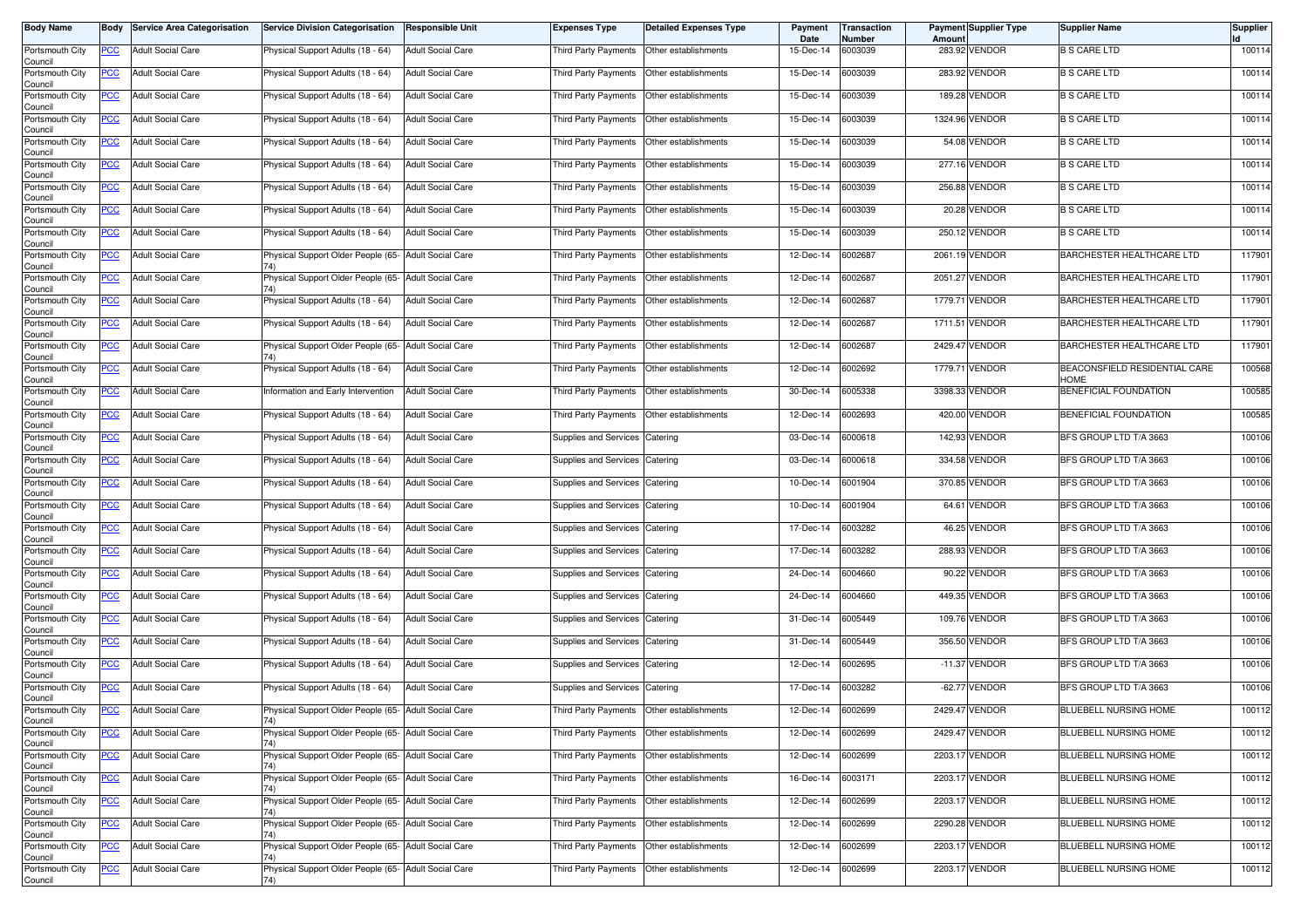| <b>Body Name</b>                      |            | <b>Body</b> Service Area Categorisation | <b>Service Division Categorisation</b>                      | <b>Responsible Unit</b>  | Expenses Type               | <b>Detailed Expenses Type</b> | Payment<br>Date | Transaction<br>Number | Amount     | Payment Supplier Type | <b>Supplier Name</b>          | <b>Supplier</b> |
|---------------------------------------|------------|-----------------------------------------|-------------------------------------------------------------|--------------------------|-----------------------------|-------------------------------|-----------------|-----------------------|------------|-----------------------|-------------------------------|-----------------|
| Portsmouth City<br>Council            | <b>PCC</b> | <b>Adult Social Care</b>                | Physical Support Older People (65- Adult Social Care        |                          | Third Party Payments        | Other establishments          | 12-Dec-14       | 6002699               |            | 2429.47 VENDOR        | BLUEBELL NURSING HOME         | 100112          |
| Portsmouth City<br>Council            | <u>PCC</u> | <b>Adult Social Care</b>                | Physical Support Older People (65- Adult Social Care        |                          | Third Party Payments        | Other establishments          | 12-Dec-14       | 6002699               | 2429.47    | <b>VENDOR</b>         | BLUEBELL NURSING HOME         | 100112          |
| Portsmouth City<br>Council            | <b>PCC</b> | <b>Adult Social Care</b>                | Physical Support Older People (65- Adult Social Care        |                          | Third Party Payments        | Other establishments          | 12-Dec-14       | 6002698               | 2429.47    | <b>VENDOR</b>         | BLUEBELL NURSING HOME         | 100112          |
| Portsmouth City<br>Council            | <b>PCC</b> | <b>Adult Social Care</b>                | Physical Support Older People (65- Adult Social Care        |                          | Third Party Payments        | Other establishments          | 12-Dec-14       | 6002699               |            | 2429.47 VENDOR        | <b>BLUEBELL NURSING HOME</b>  | 100112          |
| Portsmouth City<br>Council            | <u>PCC</u> | <b>Adult Social Care</b>                | Physical Support Older People (65- Adult Social Care<br>74) |                          | Third Party Payments        | Other establishments          | 12-Dec-14       | 6002698               | $-1097.18$ | <b>VENDOR</b>         | BLUEBELL NURSING HOME         | 100112          |
| Portsmouth City<br>Council            | <u>PCC</u> | <b>Adult Social Care</b>                | Physical Support Older People (65- Adult Social Care        |                          | Third Party Payments        | Other establishments          | 12-Dec-14       | 6002699               | 2203.17    | <b>VENDOR</b>         | BLUEBELL NURSING HOME         | 100112          |
| Portsmouth City<br>Council            | <b>PCC</b> | <b>Adult Social Care</b>                | Physical Support Older People (65- Adult Social Care<br>74) |                          | Third Party Payments        | Other establishments          | 12-Dec-14       | 6002699               |            | 2203.17 VENDOR        | <b>BLUEBELL NURSING HOME</b>  | 100112          |
| Portsmouth City<br>Council            | <b>PCC</b> | <b>Adult Social Care</b>                | Physical Support Older People (65- Adult Social Care<br>74) |                          | Third Party Payments        | Other establishments          | 12-Dec-14       | 6002699               | 2429.47    | <b>VENDOR</b>         | BLUEBELL NURSING HOME         | 100112          |
| Portsmouth City<br>Council            | <b>PCC</b> | <b>Adult Social Care</b>                | Physical Support Older People (65- Adult Social Care        |                          | <b>Third Party Payments</b> | Other establishments          | 12-Dec-14       | 6002699               | 2203.17    | VENDOR                | <b>BLUEBELL NURSING HOME</b>  | 100112          |
| Portsmouth City<br>Council            | <u>PCC</u> | <b>Adult Social Care</b>                | Physical Support Older People (65- Adult Social Care        |                          | <b>Third Party Payments</b> | Other establishments          | 30-Dec-14       | 6005341               | 783.70     | <b>VENDOR</b>         | BLUEBELL NURSING HOME         | 100112          |
| Portsmouth City<br>Council            | <u>PCC</u> | <b>Adult Social Care</b>                | Physical Support Older People (65- Adult Social Care        |                          | <b>Third Party Payments</b> | Other establishments          | 12-Dec-14       | 6002698               |            | 313.48 VENDOR         | BLUEBELL NURSING HOME         | 100112          |
| Portsmouth City<br>Council            | <b>PCC</b> | <b>Adult Social Care</b>                | Physical Support Older People (65- Adult Social Care        |                          | Third Party Payments        | Other establishments          | 12-Dec-14       | 6002699               | 2429.47    | <b>VENDOR</b>         | BLUEBELL NURSING HOME         | 100112          |
| Portsmouth City<br>Council            | PCC        | <b>Adult Social Care</b>                | Physical Support Adults (18 - 64)                           | <b>Adult Social Care</b> | Third Party Payments        | Other establishments          | 12-Dec-14       | 6002698               |            | 278.58 VENDOR         | BLUEBELL NURSING HOME         | 100112          |
| Portsmouth City<br>Council            | <u>PCC</u> | <b>Adult Social Care</b>                | Physical Support Adults (18 - 64)                           | <b>Adult Social Care</b> | Third Party Payments        | Other establishments          | 12-Dec-14       | 6002699               |            | 2878.66 VENDOR        | BLUEBELL NURSING HOME         | 100112          |
| Portsmouth City<br>Council            | <b>PCC</b> | <b>Adult Social Care</b>                | Physical Support Adults (18 - 64)                           | <b>Adult Social Care</b> | Third Party Payments        | Other establishments          | 12-Dec-14       | 6002699               |            | 1779.71 VENDOR        | BLUEBELL NURSING HOME         | 100112          |
| Portsmouth City<br>Council            | <b>PCC</b> | <b>Adult Social Care</b>                | Physical Support Older People (65- Adult Social Care<br>74) |                          | Third Party Payments        | Other establishments          | 12-Dec-14       | 6002698               | $-705.33$  | <b>VENDOR</b>         | <b>BLUEBELL NURSING HOME</b>  | 100112          |
| Portsmouth City<br>Council            | <b>PCC</b> | <b>Adult Social Care</b>                | Physical Support Older People (65- Adult Social Care        |                          | Third Party Payments        | Other establishments          | 12-Dec-14       | 6002700               | 2429.47    | <b>VENDOR</b>         | <b>BONDCARE</b>               | 136347          |
| Portsmouth City<br>Council            | PСC        | <b>Adult Social Care</b>                | Physical Support Older People (65- Adult Social Care        |                          | Third Party Payments        | Other establishments          | 23-Dec-14       | 6004501               |            | 3985.67 VENDOR        | <b>BONDCARE</b>               | 136347          |
| Portsmouth City<br>Council            | <b>PCC</b> | <b>Adult Social Care</b>                | Physical Support Older People (65- Adult Social Care        |                          | Third Party Payments        | Other establishments          | 12-Dec-14       | 6002700               | 2429.4     | <b>VENDOR</b>         | <b>BONDCARE</b>               | 136347          |
| Portsmouth City<br>Council            | <u>PCC</u> | <b>Adult Social Care</b>                | Physical Support Older People (65- Adult Social Care        |                          | Third Party Payments        | Other establishments          | 12-Dec-14       | 6002700               | 2429.47    | <b>VENDOR</b>         | <b>BONDCARE</b>               | 136347          |
| Portsmouth City<br>Council            | <u>PCC</u> | <b>Adult Social Care</b>                | Physical Support Older People (65- Adult Social Care<br>74) |                          | Third Party Payments        | Other establishments          | 12-Dec-14       | 6002700               | 2429.47    | <b>VENDOR</b>         | <b>BONDCARE</b>               | 136347          |
| Portsmouth City<br>Council            | <u>PCC</u> | <b>Adult Social Care</b>                | Physical Support Older People (65- Adult Social Care<br>74) |                          | Third Party Payments        | Other establishments          | 01-Dec-14       | 6000357               |            | 2236.88 VENDOR        | <b>BONDCARE</b>               | 136347          |
| Portsmouth City<br>Council            | <u>PCC</u> | <b>Adult Social Care</b>                | Physical Support Older People (65- Adult Social Care        |                          | Third Party Payments        | Other establishments          | 12-Dec-14       | 6002700               | 2429.47    | <b>VENDOR</b>         | <b>BONDCARE</b>               | 136347          |
| Portsmouth City<br>Council            | <b>PCC</b> | <b>Adult Social Care</b>                | Physical Support Older People (65- Adult Social Care<br>74) |                          | Third Party Payments        | Other establishments          | 12-Dec-14       | 6002700               |            | 2203.17 VENDOR        | <b>BONDCARE</b>               | 136347          |
| Portsmouth City<br>Council            | <b>PCC</b> | <b>Adult Social Care</b>                | Physical Support Adults (18 - 64)                           | <b>Adult Social Care</b> | Third Party Payments        | Other establishments          | 12-Dec-14       | 6002700               |            | 2006.01 VENDOR        | <b>BONDCARE</b>               | 136347          |
| Portsmouth City<br>Council            | <u>PCC</u> | <b>Adult Social Care</b>                | Physical Support Older People (65- Adult Social Care        |                          | Third Party Payments        | Other establishments          | 12-Dec-14       | 6002700               | 862.0      | <b>VENDOR</b>         | <b>BONDCARE</b>               | 136347          |
| Portsmouth City<br>Council            | <u>PCC</u> | <b>Adult Social Care</b>                | Physical Support Older People (65- Adult Social Care        |                          | Third Party Payments        | Other establishments          | 23-Dec-14       | 6004501               |            | 1567.40 VENDOR        | <b>BONDCARE</b>               | 136347          |
| Portsmouth City<br>Council            | <b>PCC</b> | <b>Adult Social Care</b>                | Physical Support Older People (65- Adult Social Care        |                          | <b>Third Party Payments</b> | Other establishments          | 31-Dec-14       | 6005454               | 532.90     | <b>VENDOR</b>         | <b>BONDCARE</b>               | 136347          |
| Portsmouth City<br>Council            | <u>PCC</u> | <b>Adult Social Care</b>                | Physical Support Older People (65- Adult Social Care        |                          | Third Party Payments        | Other establishments          | 12-Dec-14       | 6002700               |            | 2203.17 VENDOR        | <b>BONDCARE</b>               | 136347          |
| Portsmouth City<br>Council            | <u>PCC</u> | <b>Adult Social Care</b>                | Commissioning & service delivery                            | <b>Adult Social Care</b> | Employees                   | Indirect employee expenses    | 31-Dec-14       | 6005458               |            | 1250.00 VENDOR        | <b>BOURNEMOUTH UNIVERSITY</b> | 112290          |
| Portsmouth City<br>Council            | <u>PCC</u> | <b>Adult Social Care</b>                | Physical Support Adults (18 - 64)                           | <b>Adult Social Care</b> | Third Party Payments        | Other establishments          | 12-Dec-14       | 6002703               |            | 2790.00 VENDOR        | <b>BRAEMAR RCH LIMITED</b>    | 102015          |
| Portsmouth City                       | <b>PCC</b> | <b>Adult Social Care</b>                | Physical Support Adults (18 - 64)                           | <b>Adult Social Care</b> | Third Party Payments        | Other establishments          | 12-Dec-14       | 6002703               |            | 2635.00 VENDOR        | <b>BRAEMAR RCH LIMITED</b>    | 102015          |
| Council<br>Portsmouth City<br>Council | <b>PCC</b> | <b>Adult Social Care</b>                | Physical Support Older People (65- Adult Social Care        |                          | Third Party Payments        | Other establishments          | 12-Dec-14       | 6002704               |            | 2429.47 VENDOR        | BRAEMAR RCH LIMITED           | 102015          |
| Portsmouth City<br>Council            | <u>PCC</u> | <b>Adult Social Care</b>                | Physical Support Older People (65- Adult Social Care        |                          | Third Party Payments        | Other establishments          | 12-Dec-14       | 6002704               |            | 2094.67 VENDOR        | BRAEMAR RCH LIMITED           | 102015          |
| Portsmouth City<br>Council            | <u>PCC</u> | <b>Adult Social Care</b>                | Physical Support Adults (18 - 64)                           | <b>Adult Social Care</b> | Third Party Payments        | Other establishments          | 12-Dec-14       | 6002704               |            | 2006.01 VENDOR        | <b>BRAEMAR RCH LIMITED</b>    | 102015          |
| Portsmouth City<br>Council            | <b>PCC</b> | <b>Adult Social Care</b>                | Physical Support Older People (65- Adult Social Care        |                          | Third Party Payments        | Other establishments          | 12-Dec-14       | 6002704               |            | 2203.17 VENDOR        | BRAEMAR RCH LIMITED           | 102015          |
| Portsmouth City<br>Council            | <b>PCC</b> | <b>Adult Social Care</b>                | Physical Support Adults (18 - 64)                           | <b>Adult Social Care</b> | Third Party Payments        | Other establishments          | 12-Dec-14       | 6002703               |            | 1358.91 VENDOR        | <b>BRAEMAR RCH LIMITED</b>    | 102015          |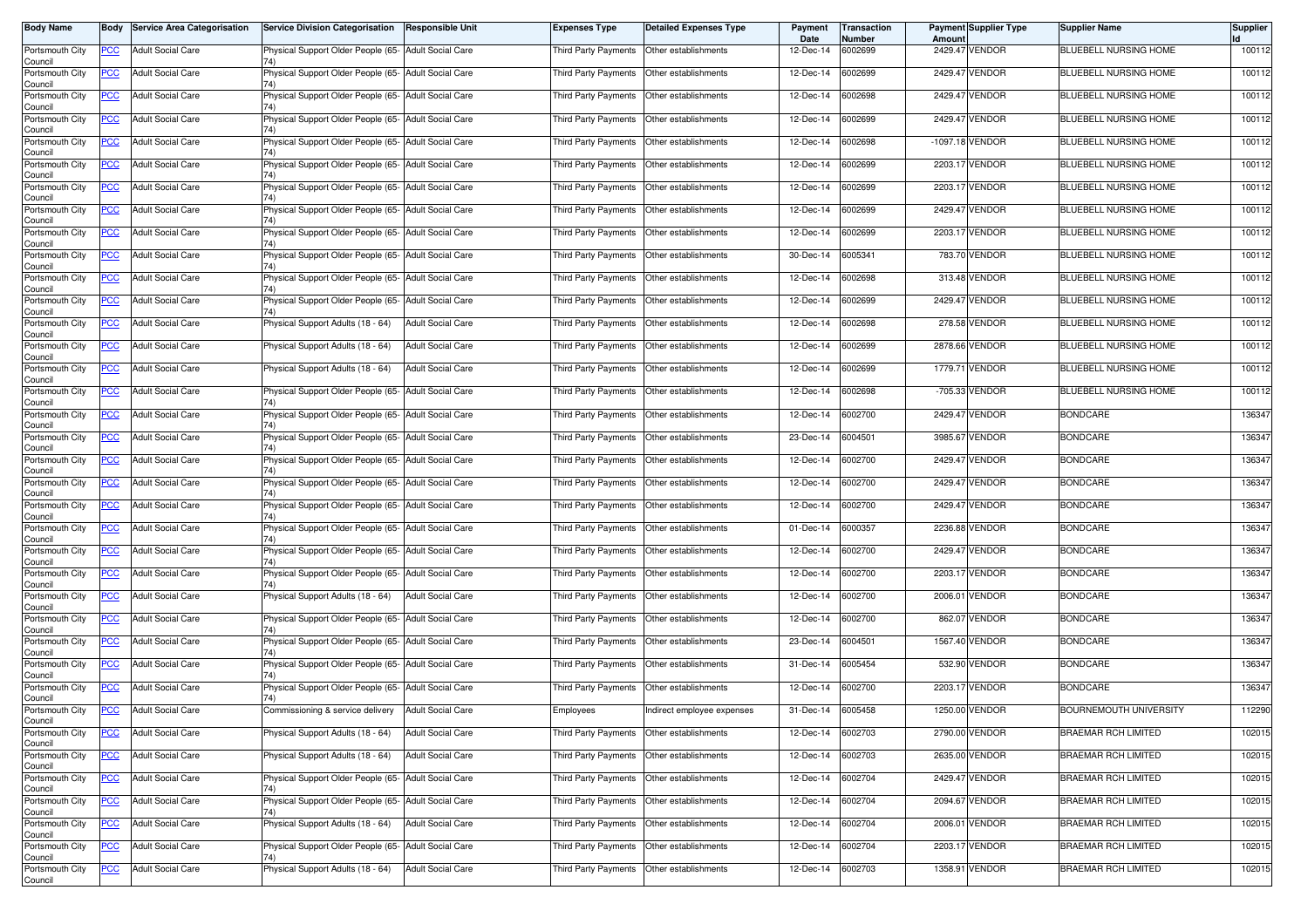| <b>Body Name</b>           | Body       | <b>Service Area Categorisation</b> | <b>Service Division Categorisation</b>                      | <b>Responsible Unit</b>  | <b>Expenses Type</b>         | <b>Detailed Expenses Type</b>                      | Payment<br>Date   | Transaction<br>Number | Amoun    | <b>Payment Supplier Type</b> | <b>Supplier Name</b>                                              | <b>Supplier</b> |
|----------------------------|------------|------------------------------------|-------------------------------------------------------------|--------------------------|------------------------------|----------------------------------------------------|-------------------|-----------------------|----------|------------------------------|-------------------------------------------------------------------|-----------------|
| Portsmouth City<br>Council | PCC        | <b>Adult Social Care</b>           | Physical Support Adults (18 - 64)                           | <b>Adult Social Care</b> | Third Party Payments         | Other establishments                               | 12-Dec-14         | 6002703               |          | 388.26 VENDOR                | <b>BRAEMAR RCH LIMITED</b>                                        | 102015          |
| Portsmouth City<br>Council | <u>PCC</u> | <b>Adult Social Care</b>           | Physical Support Adults (18 - 64)                           | <b>Adult Social Care</b> | Third Party Payments         | Other establishments                               | 12-Dec-14         | 6002703               |          | 2790.00 VENDOR               | <b>BRAEMAR RCH LIMITED</b>                                        | 102015          |
| Portsmouth City<br>Council | <u>PCC</u> | <b>Adult Social Care</b>           | Physical Support Adults (18 - 64)                           | <b>Adult Social Care</b> | Third Party Payments         | Other establishments                               | 12-Dec-14         | 6002704               |          | 2350.73 VENDOR               | <b>BRAEMAR RCH LIMITED</b>                                        | 102015          |
| Portsmouth City<br>Council | <u>PCC</u> | <b>Adult Social Care</b>           | Physical Support Adults (18 - 64)                           | <b>Adult Social Care</b> | Third Party Payments         | Other establishments                               | 12-Dec-14         | 6002704               |          | 2790.00 VENDOR               | <b>BRAEMAR RCH LIMITED</b>                                        | 102015          |
| Portsmouth City<br>Council | <b>PCC</b> | <b>Adult Social Care</b>           | Physical Support Adults (18 - 64)                           | <b>Adult Social Care</b> | Third Party Payments         | Other establishments                               | 12-Dec-14         | 6002703               | 2006.0   | <b>VENDOR</b>                | <b>BRAEMAR RCH LIMITED</b>                                        | 102015          |
| Portsmouth City<br>Council | <u>PCC</u> | <b>Adult Social Care</b>           | Physical Support Older People (65- Adult Social Care        |                          | Third Party Payments         | Other establishments                               | 12-Dec-14         | 6002704               |          | 2203.17 VENDOR               | <b>BRAEMAR RCH LIMITED</b>                                        | 102015          |
| Portsmouth City<br>Council | <u>PCC</u> | <b>Adult Social Care</b>           | Physical Support Older People (65- Adult Social Care<br>74) |                          | Third Party Payments         | Other establishments                               | 12-Dec-14         | 6002704               |          | 2429.47 VENDOR               | <b>BRAEMAR RCH LIMITED</b>                                        | 102015          |
| Portsmouth City<br>Council | <u>PCC</u> | <b>Adult Social Care</b>           | Physical Support Adults (18 - 64)                           | <b>Adult Social Care</b> | Third Party Payments         | Other establishments                               | 12-Dec-14         | 6002703               |          | 2790.00 VENDOR               | <b>BRAEMAR RCH LIMITED</b>                                        | 102015          |
| Portsmouth City<br>Council | <b>PCC</b> | <b>Adult Social Care</b>           | Physical Support Adults (18 - 64)                           | <b>Adult Social Care</b> | Third Party Payments         | Other establishments                               | 12-Dec-14         | 6002703               |          | 57.41 VENDOR                 | <b>BRAEMAR RCH LIMITED</b>                                        | 102015          |
| Portsmouth City<br>Council | PCC        | <b>Adult Social Care</b>           | Physical Support Adults (18 - 64)                           | <b>Adult Social Care</b> | Third Party Payments         | Other establishments                               | 12-Dec-14         | 6002703               |          | 861.15 VENDOR                | <b>BRAEMAR RCH LIMITED</b>                                        | 102015          |
| Portsmouth City<br>Council | <u>PCC</u> | <b>Adult Social Care</b>           | Physical Support Adults (18 - 64)                           | <b>Adult Social Care</b> | Third Party Payments         | Other establishments                               | 12-Dec-14         | 6002703               |          | 1779.71 VENDOR               | <b>BRAEMAR RCH LIMITED</b>                                        | 102015          |
| Portsmouth City<br>Council | <u>PCC</u> | <b>Adult Social Care</b>           | Physical Support Adults (18 - 64)                           | <b>Adult Social Care</b> | Third Party Payments         | Other establishments                               | 12-Dec-14         | 6002703               |          | 7894.62 VENDOR               | <b>BRAEMAR RCH LIMITED</b>                                        | 102015          |
| Portsmouth City<br>Council | PCC        | <b>Adult Social Care</b>           | Physical Support Adults (18 - 64)                           | <b>Adult Social Care</b> | Third Party Payments         | Other establishments                               | 12-Dec-14         | 6002703               | 2006.01  | <b>VENDOR</b>                | <b>BRAEMAR RCH LIMITED</b>                                        | 102015          |
| Portsmouth City<br>Council | <u>PCC</u> | <b>Adult Social Care</b>           | Physical Support Older People (65- Adult Social Care        |                          | Third Party Payments         | Other establishments                               | 12-Dec-14         | 6002704               | 2015.00  | <b>VENDOR</b>                | <b>BRAEMAR RCH LIMITED</b>                                        | 102015          |
| Portsmouth City<br>Council | <u>PCC</u> | <b>Adult Social Care</b>           | Physical Support Adults (18 - 64)                           | <b>Adult Social Care</b> | Third Party Payments         | Other establishments                               | 12-Dec-14         | 6002703               |          | 2099.32 VENDOR               | <b>BRAEMAR RCH LIMITED</b>                                        | 102015          |
| Portsmouth City<br>Council | <u>PCC</u> | <b>Adult Social Care</b>           | Physical Support Older People (65- Adult Social Care<br>74) |                          | Third Party Payments         | Other establishments                               | 12-Dec-14         | 6002704               |          | 2203.17 VENDOR               | <b>BRAEMAR RCH LIMITED</b>                                        | 102015          |
| Portsmouth City<br>Council | PCC        | <b>Adult Social Care</b>           | Physical Support Adults (18 - 64)                           | <b>Adult Social Care</b> | Third Party Payments         | Other establishments                               | 12-Dec-14         | 6002703               | 1550.07  | <b>VENDOR</b>                | <b>BRAEMAR RCH LIMITED</b>                                        | 102015          |
| Portsmouth City<br>Council | <u>PCC</u> | <b>Adult Social Care</b>           | Physical Support Adults (18 - 64)                           | <b>Adult Social Care</b> | Third Party Payments         | Other establishments                               | 24-Dec-14         | 6004676               | 1033.38  | <b>VENDOR</b>                | <b>BRAEMAR RCH LIMITED</b>                                        | 102015          |
| Portsmouth City<br>Council | PCC        | <b>Adult Social Care</b>           | Physical Support Adults (18 - 64)                           | <b>Adult Social Care</b> | Third Party Payments         | Other establishments                               | 24-Dec-14         | 6004676               | 574.10   | <b>VENDOR</b>                | <b>BRAEMAR RCH LIMITED</b>                                        | 102015          |
| Portsmouth City<br>Council | <u>PCC</u> | <b>Adult Social Care</b>           | Physical Support Adults (18 - 64)                           | <b>Adult Social Care</b> | Third Party Payments         | Other establishments                               | 12-Dec-14         | 6002704               |          | 1948.66 VENDOR               | <b>BRAEMAR RCH LIMITED</b>                                        | 102015          |
| Portsmouth City<br>Council | <u>PCC</u> | <b>Adult Social Care</b>           | Physical Support Adults (18 - 64)                           | <b>Adult Social Care</b> | Third Party Payments         | Other establishments                               | 12-Dec-14         | 6002703               | 2790.00  | <b>VENDOR</b>                | <b>BRAEMAR RCH LIMITED</b>                                        | 102015          |
| Portsmouth City<br>Council | <b>PCC</b> | <b>Adult Social Care</b>           | Physical Support Adults (18 - 64)                           | <b>Adult Social Care</b> | Third Party Payments         | Other establishments                               | 24-Dec-14         | 300469                |          | 16875.00 VENDOR              | BRITISH RED CROSS SOCIETY                                         | 100243          |
| Portsmouth City<br>Council | <u>PCC</u> | <b>Adult Social Care</b>           | Physical Support Adults (18 - 64)                           | <b>Adult Social Care</b> | Third Party Payments         | Other establishments                               | 24-Dec-14         | 300469                | 16875.00 | <b>VENDOR</b>                | BRITISH RED CROSS SOCIETY                                         | 100243          |
| Portsmouth City<br>Council | <u>PCC</u> | <b>Adult Social Care</b>           | Physical Support Adults (18 - 64)                           | <b>Adult Social Care</b> | Third Party Payments         | Other establishments                               | 29-Dec-14         | 6005272               |          | 16875.00 VENDOR              | BRITISH RED CROSS SOCIETY                                         | 100243          |
| Portsmouth City<br>Council | <u>PCC</u> | <b>Adult Social Care</b>           | Commissioning & service delivery                            | <b>Adult Social Care</b> | Supplies and Services        | Communications and computing                       | 24-Dec-14         | 6004682               |          | 487.77 COMPANY               | BRITISH TELECOMMUNICATIONS PLC                                    | 100132          |
| Portsmouth City<br>Council | <u>PCC</u> | <b>Adult Social Care</b>           | Physical Support Adults (18 - 64)                           | <b>Adult Social Care</b> |                              | Supplies and Services Communications and computing | 24-Dec-14         | 6004683               |          | 79.47 COMPANY                | BRITISH TELECOMMUNICATIONS PLC                                    | 100132          |
| Portsmouth City<br>Council | <u>PCC</u> | <b>Adult Social Care</b>           | Social Support - Substance misuse<br>support                | <b>Adult Social Care</b> | Supplies and Services        | Communications and computing                       | 24-Dec-14         | 6004683               |          | 126.55 COMPANY               | BRITISH TELECOMMUNICATIONS PLC                                    | 100132          |
| Portsmouth City<br>Council | <u>PCC</u> | <b>Adult Social Care</b>           | Social Care Activities                                      | <b>Adult Social Care</b> | Supplies and Services        | Communications and computing                       | 10-Dec-14         | 6001912               |          | 46.33 COMPANY                | BRITISH TELECOMMUNICATIONS PLC                                    | 100132          |
| Portsmouth City<br>Council | <u>PCC</u> | <b>Adult Social Care</b>           | Physical Support Adults (18 - 64)                           | <b>Adult Social Care</b> | <b>Supplies and Services</b> | Communications and computing                       | 08-Dec-14         | 6001672               |          | 37.40 COMPANY                | BRITISH TELECOMMUNICATIONS PLC                                    | 100132          |
| Portsmouth City<br>Council | <u>PCC</u> | <b>Adult Social Care</b>           | Physical Support Adults (18 - 64)                           | <b>Adult Social Care</b> | Supplies and Services        | Communications and computing                       | 08-Dec-14         | 6001672               |          | 24.65 COMPANY                | BRITISH TELECOMMUNICATIONS PLC                                    | 100132          |
| Portsmouth City<br>Council | <b>PCC</b> | <b>Adult Social Care</b>           | Physical Support Adults (18 - 64)                           | <b>Adult Social Care</b> | Supplies and Services        | Communications and computing                       | 08-Dec-14         | 6001672               |          | 27.16 COMPANY                | BRITISH TELECOMMUNICATIONS PLC                                    | 100132          |
| Portsmouth City<br>Council | <u>PCC</u> | <b>Adult Social Care</b>           | Physical Support Adults (18 - 64)                           | <b>Adult Social Care</b> | Supplies and Services        | Communications and computing                       | 08-Dec-14         | 6001672               |          | 25.88 COMPANY                | BRITISH TELECOMMUNICATIONS PLC                                    | 100132          |
| Portsmouth City<br>Council | <u>PCC</u> | <b>Adult Social Care</b>           | Physical Support Adults (18 - 64)                           | <b>Adult Social Care</b> |                              | Supplies and Services Communications and computing | 08-Dec-14         | 6001672               |          | 42.32 COMPANY                | BRITISH TELECOMMUNICATIONS PLC                                    | 100132          |
| Portsmouth City<br>Council | <u>PCC</u> | <b>Adult Social Care</b>           | Physical Support Adults (18 - 64)                           | <b>Adult Social Care</b> | Supplies and Services        | Communications and computing                       | 08-Dec-14         | 6001672               |          | 44.00 COMPANY                | BRITISH TELECOMMUNICATIONS PLC                                    | 100132          |
| Portsmouth City<br>Council | <u>PCC</u> | <b>Adult Social Care</b>           | Physical Support Adults (18 - 64)                           | <b>Adult Social Care</b> | Supplies and Services        | Communications and computing                       | 16-Dec-14         | 6003174               |          | 123.00 COMPANY               | BRITISH TELECOMMUNICATIONS PLC                                    | 100132          |
| Portsmouth City<br>Council | <u>PCC</u> | <b>Adult Social Care</b>           | Physical Support Adults (18 - 64)                           | <b>Adult Social Care</b> | Third Party Payments         | Other establishments                               | 12-Dec-14         | 6002708               |          | 2442.18 VENDOR               | BROWNLOW ENTERPRISES LIMITEDT/A<br><b>VENTRY RESIDENTIAL CARE</b> | 120195          |
| Portsmouth City            | <u>PCC</u> | <b>Adult Social Care</b>           | Physical Support Adults (18 - 64)                           | <b>Adult Social Care</b> | Third Party Payments         | Other establishments                               | 12-Dec-14 6002710 |                       |          | 2163.49 VENDOR               | <b>BUCKLAND CARE LIMITED</b>                                      | 129147          |
| Council                    |            |                                    |                                                             |                          |                              |                                                    |                   |                       |          |                              |                                                                   |                 |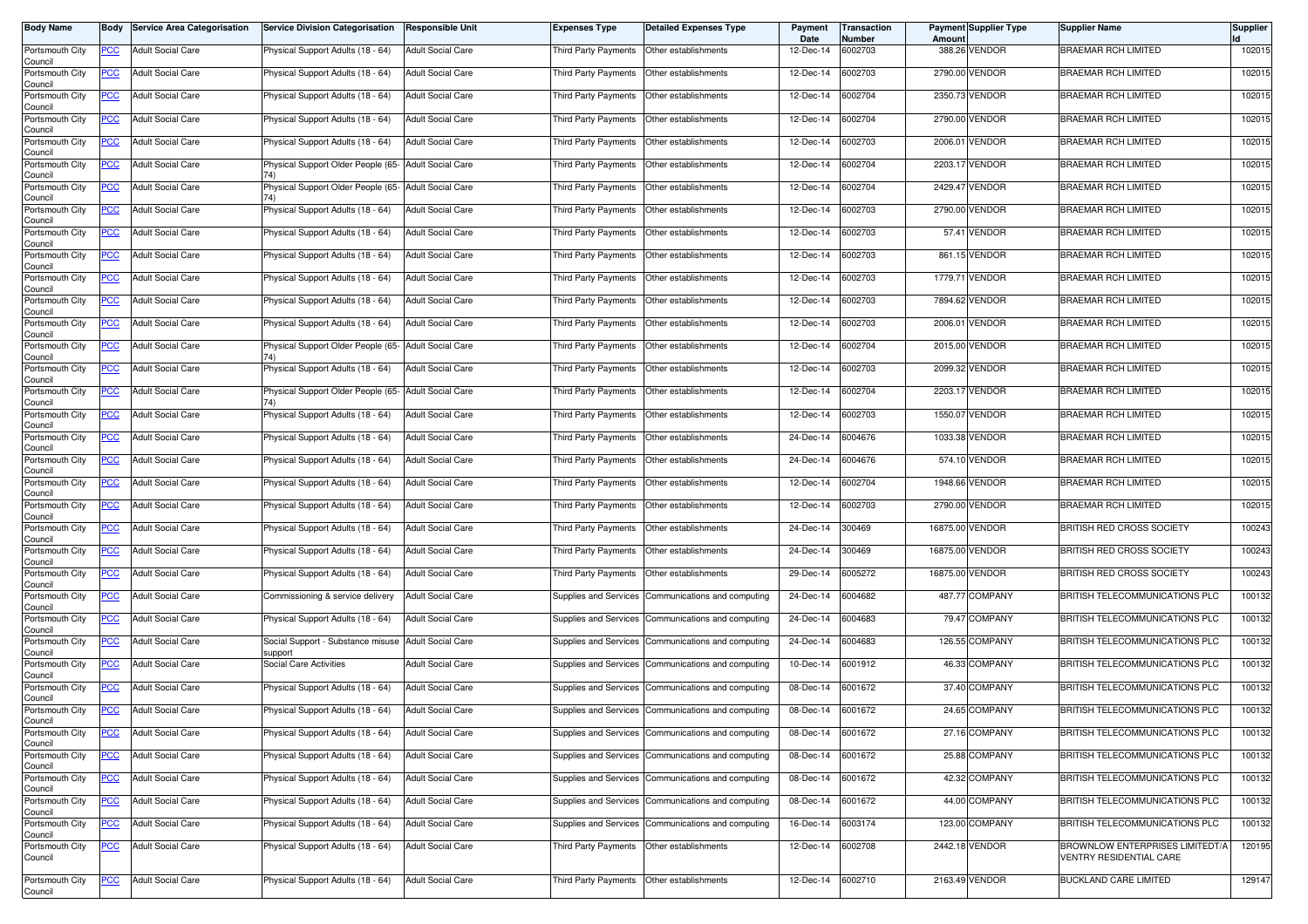| <b>Body Name</b>                      |            | <b>Body Service Area Categorisation</b> | Service Division Categorisation                      | <b>Responsible Unit</b>  | Expenses Type               | <b>Detailed Expenses Type</b> | Payment<br>Date | Transaction<br>Number | Amount           | Payment Supplier Type | <b>Supplier Name</b>                   | <b>Supplier</b> |
|---------------------------------------|------------|-----------------------------------------|------------------------------------------------------|--------------------------|-----------------------------|-------------------------------|-----------------|-----------------------|------------------|-----------------------|----------------------------------------|-----------------|
| Portsmouth City<br>Council            | <b>PCC</b> | <b>Adult Social Care</b>                | Physical Support Older People (65- Adult Social Care |                          | Third Party Payments        | Other establishments          | 18-Dec-14       | 6003811               |                  | 2054.06 VENDOR        | <b>BUPA CARE SERVICES</b>              | 101787          |
| Portsmouth City<br>Council            | <u>PCC</u> | <b>Adult Social Care</b>                | Physical Support Adults (18 - 64)                    | <b>Adult Social Care</b> | Third Party Payments        | Other establishments          | 16-Dec-14       | 6003176               |                  | 2147.99 VENDOR        | CAMPION GARDENS LIMITED                | 119000          |
| Portsmouth City<br>Council            | <b>PCC</b> | <b>Adult Social Care</b>                | Physical Support Older People (65- Adult Social Care |                          | Third Party Payments        | Other establishments          | 12-Dec-14       | 6002720               |                  | 3663.58 VENDOR        | CARE UK COMMUNITY PARTNERSHIPS<br>LTD  | 101173          |
| Portsmouth City<br>Council            | <b>PCC</b> | <b>Adult Social Care</b>                | Physical Support Adults (18 - 64)                    | <b>Adult Social Care</b> | Third Party Payments        | Other establishments          | 19-Dec-14       | 6004030               |                  | 567.00 VENDOR         | CARE UK COMMUNITY PARTNERSHIPS<br>∣ TŊ | 101173          |
| Portsmouth City<br>Council            | <u>PCC</u> | <b>Adult Social Care</b>                | Physical Support Adults (18 - 64)                    | <b>Adult Social Care</b> | Third Party Payments        | Other establishments          | 19-Dec-14       | 6004030               |                  | 612.00 VENDOR         | CARE UK COMMUNITY PARTNERSHIPS<br>LTD  | 101173          |
| Portsmouth City<br>Council            | <u>PCC</u> | <b>Adult Social Care</b>                | Physical Support Adults (18 - 64)                    | <b>Adult Social Care</b> | Third Party Payments        | Other establishments          | 19-Dec-14       | 6004030               |                  | 2781.00 VENDOR        | CARE UK COMMUNITY PARTNERSHIPS<br>LTD  | 101173          |
| Portsmouth City<br>Council            | <b>PCC</b> | <b>Adult Social Care</b>                | Physical Support Adults (18 - 64)                    | <b>Adult Social Care</b> | Third Party Payments        | Other establishments          | 19-Dec-14       | 6004030               |                  | 1336.50 VENDOR        | CARE UK COMMUNITY PARTNERSHIPS<br>LTD  | 101173          |
| Portsmouth City<br>Council            | <b>PCC</b> | <b>Adult Social Care</b>                | Physical Support Adults (18 - 64)                    | <b>Adult Social Care</b> | Third Party Payments        | Other establishments          | 19-Dec-14       | 6004030               |                  | 630.00 VENDOR         | CARE UK COMMUNITY PARTNERSHIPS<br>∣ TŊ | 101173          |
| Portsmouth City<br>Council            | <u>PCC</u> | <b>Adult Social Care</b>                | Physical Support Older People (65- Adult Social Care |                          | Third Party Payments        | Other establishments          | 12-Dec-14       | 6002720               | 133727.14 VENDOR |                       | CARE UK COMMUNITY PARTNERSHIPS<br>_TD  | 101173          |
| Portsmouth City<br>Council            | <u>PCC</u> | <b>Adult Social Care</b>                | Commissioning & service delivery                     | <b>Adult Social Care</b> | Supplies and Services       | Miscellaneous expenses        | 03-Dec-14       | 6000632               |                  | 95.00 VENDOR          | <b>CARERS TOGETHER</b>                 | 136982          |
| Portsmouth City<br>Council            | <u>PCC</u> | <b>Adult Social Care</b>                | Commissioning & service delivery                     | <b>Adult Social Care</b> | Third Party Payments        | Other establishments          | 03-Dec-14       | 6000632               |                  | 1654.00 VENDOR        | <b>CARERS TOGETHER</b>                 | 136982          |
| Portsmouth City<br>Council            | <b>PCC</b> | <b>Adult Social Care</b>                | Physical Support Adults (18 - 64)                    | <b>Adult Social Care</b> | Third Party Payments        | Other establishments          | 17-Dec-14       | 6003297               |                  | 432.64 VENDOR         | CARING FOR YOU LIMITED                 | 100116          |
| Portsmouth City<br>Council            | PCC        | <b>Adult Social Care</b>                | Physical Support Adults (18 - 64)                    | <b>Adult Social Care</b> | Third Party Payments        | Other establishments          | 12-Dec-14       | 6002722               |                  | 1514.24 VENDOR        | CARING FOR YOU LIMITED                 | 100116          |
| Portsmouth City<br>Council            | <u>PCC</u> | <b>Adult Social Care</b>                | Physical Support Adults (18 - 64)                    | <b>Adult Social Care</b> | <b>Third Party Payments</b> | Other establishments          | 12-Dec-14       | 6002722               |                  | 1014.00 VENDOR        | <b>CARING FOR YOU LIMITED</b>          | 100116          |
| Portsmouth City<br>Council            | <b>PCC</b> | <b>Adult Social Care</b>                | Social Support - Support for Carer                   | <b>Adult Social Care</b> | Third Party Payments        | Other establishments          | 12-Dec-14       | 6002722               |                  | 144.96 VENDOR         | CARING FOR YOU LIMITED                 | 100116          |
| Portsmouth City<br>Council            | <b>PCC</b> | <b>Adult Social Care</b>                | Physical Support Adults (18 - 64)                    | <b>Adult Social Care</b> | Third Party Payments        | Other establishments          | 12-Dec-14       | 6002722               |                  | 202.80 VENDOR         | CARING FOR YOU LIMITED                 | 100116          |
| Portsmouth City<br>Council            | <b>PCC</b> | <b>Adult Social Care</b>                | Physical Support Adults (18 - 64)                    | <b>Adult Social Care</b> | Third Party Payments        | Other establishments          | 12-Dec-14       | 6002722               | 189.28           | <b>VENDOR</b>         | CARING FOR YOU LIMITED                 | 100116          |
| Portsmouth City<br>Council            | PCC        | <b>Adult Social Care</b>                | Physical Support Adults (18 - 64)                    | <b>Adult Social Care</b> | Third Party Payments        | Other establishments          | 12-Dec-14       | 6002722               |                  | 283.92 VENDOR         | <b>CARING FOR YOU LIMITED</b>          | 100116          |
| Portsmouth City<br>Council            | <b>PCC</b> | <b>Adult Social Care</b>                | Physical Support Adults (18 - 64)                    | <b>Adult Social Care</b> | Third Party Payments        | Other establishments          | 12-Dec-14       | 6002722               |                  | 939.64 VENDOR         | <b>CARING FOR YOU LIMITED</b>          | 100116          |
| Portsmouth City<br>Council            | PCC        | <b>Adult Social Care</b>                | Physical Support Adults (18 - 64)                    | <b>Adult Social Care</b> | Third Party Payments        | Other establishments          | 12-Dec-14       | 6002722               |                  | 378.56 VENDOR         | CARING FOR YOU LIMITED                 | 100116          |
| Portsmouth City<br>Council            | <u>PCC</u> | <b>Adult Social Care</b>                | Physical Support Adults (18 - 64)                    | <b>Adult Social Care</b> | Third Party Payments        | Other establishments          | 12-Dec-14       | 6002722               |                  | 101.40 VENDOR         | CARING FOR YOU LIMITED                 | 100116          |
| Portsmouth City<br>Council            | <u>PCC</u> | <b>Adult Social Care</b>                | Physical Support Adults (18 - 64)                    | <b>Adult Social Care</b> | Third Party Payments        | Other establishments          | 12-Dec-14       | 6002722               |                  | 371.80 VENDOR         | CARING FOR YOU LIMITED                 | 100116          |
| Portsmouth City<br>Council            | <u>PCC</u> | <b>Adult Social Care</b>                | Physical Support Adults (18 - 64)                    | <b>Adult Social Care</b> | <b>Third Party Payments</b> | Other establishments          | 12-Dec-14       | 6002722               |                  | 67.60 VENDOR          | CARING FOR YOU LIMITED                 | 100116          |
| Portsmouth City<br>Council            | <b>PCC</b> | <b>Adult Social Care</b>                | Physical Support Adults (18 - 64)                    | <b>Adult Social Care</b> | Third Party Payments        | Other establishments          | 12-Dec-14       | 6002722               |                  | 128.44 VENDOR         | CARING FOR YOU LIMITED                 | 100116          |
| Portsmouth City<br>Council            | <b>PCC</b> | <b>Adult Social Care</b>                | Physical Support Adults (18 - 64)                    | <b>Adult Social Care</b> | Third Party Payments        | Other establishments          | 12-Dec-14       | 6002722               |                  | 1946.88 VENDOR        | CARING FOR YOU LIMITED                 | 100116          |
| Portsmouth City<br>Council            | <u>PCC</u> | <b>Adult Social Care</b>                | Physical Support Adults (18 - 64)                    | <b>Adult Social Care</b> | Third Party Payments        | Other establishments          | 12-Dec-14       | 6002722               | 20.28            | <b>VENDOR</b>         | CARING FOR YOU LIMITED                 | 100116          |
| Portsmouth City<br>Council            | <u>PCC</u> | <b>Adult Social Care</b>                | Physical Support Adults (18 - 64)                    | <b>Adult Social Care</b> | Third Party Payments        | Other establishments          | 12-Dec-14       | 6002722               |                  | 256.88 VENDOR         | CARING FOR YOU LIMITED                 | 100116          |
| Portsmouth City<br>Council            | <b>PCC</b> | <b>Adult Social Care</b>                | Physical Support Adults (18 - 64)                    | <b>Adult Social Care</b> | Third Party Payments        | Other establishments          | 12-Dec-14       | 6002722               |                  | 27.04 VENDOR          | CARING FOR YOU LIMITED                 | 100116          |
| Portsmouth City<br>Council            | <u>PCC</u> | <b>Adult Social Care</b>                | Physical Support Adults (18 - 64)                    | <b>Adult Social Care</b> | Third Party Payments        | Other establishments          | 12-Dec-14       | 6002722               |                  | 202.80 VENDOR         | CARING FOR YOU LIMITED                 | 100116          |
| Portsmouth City<br>Council            | <u>PCC</u> | <b>Adult Social Care</b>                | Social Support - Support for Carer                   | <b>Adult Social Care</b> | Third Party Payments        | Other establishments          | 12-Dec-14       | 6002722               |                  | 144.96 VENDOR         | CARING FOR YOU LIMITED                 | 100116          |
| Portsmouth City<br>Council            | <u>PCC</u> | <b>Adult Social Care</b>                | Physical Support Adults (18 - 64)                    | <b>Adult Social Care</b> | Third Party Payments        | Other establishments          | 12-Dec-14       | 6002722               |                  | 1128.92 VENDOR        | CARING FOR YOU LIMITED                 | 100116          |
| Portsmouth City                       | <b>PCC</b> | <b>Adult Social Care</b>                | Physical Support Adults (18 - 64)                    | <b>Adult Social Care</b> | Third Party Payments        | Other establishments          | 12-Dec-14       | 6002722               |                  | 351.52 VENDOR         | CARING FOR YOU LIMITED                 | 100116          |
| Council<br>Portsmouth City<br>Council | <b>PCC</b> | <b>Adult Social Care</b>                | Social Support - Support for Carer                   | <b>Adult Social Care</b> | Third Party Payments        | Other establishments          | 12-Dec-14       | 6002722               |                  | 211.40 VENDOR         | CARING FOR YOU LIMITED                 | 100116          |
| Portsmouth City<br>Council            | <u>PCC</u> | <b>Adult Social Care</b>                | Physical Support Adults (18 - 64)                    | <b>Adult Social Care</b> | Third Party Payments        | Other establishments          | 12-Dec-14       | 6002722               |                  | 283.92 VENDOR         | CARING FOR YOU LIMITED                 | 100116          |
| Portsmouth City<br>Council            | <u>PCC</u> | <b>Adult Social Care</b>                | Physical Support Adults (18 - 64)                    | <b>Adult Social Care</b> | Third Party Payments        | Other establishments          | 12-Dec-14       | 6002722               |                  | 81.12 VENDOR          | CARING FOR YOU LIMITED                 | 100116          |
| Portsmouth City<br>Council            | <b>PCC</b> | <b>Adult Social Care</b>                | Physical Support Adults (18 - 64)                    | <b>Adult Social Care</b> | Third Party Payments        | Other establishments          | 12-Dec-14       | 6002722               |                  | 189.28 VENDOR         | CARING FOR YOU LIMITED                 | 100116          |
| Portsmouth City<br>Council            | <b>PCC</b> | <b>Adult Social Care</b>                | Physical Support Adults (18 - 64)                    | <b>Adult Social Care</b> | Third Party Payments        | Other establishments          | 12-Dec-14       | 6002722               |                  | 473.20 VENDOR         | CARING FOR YOU LIMITED                 | 100116          |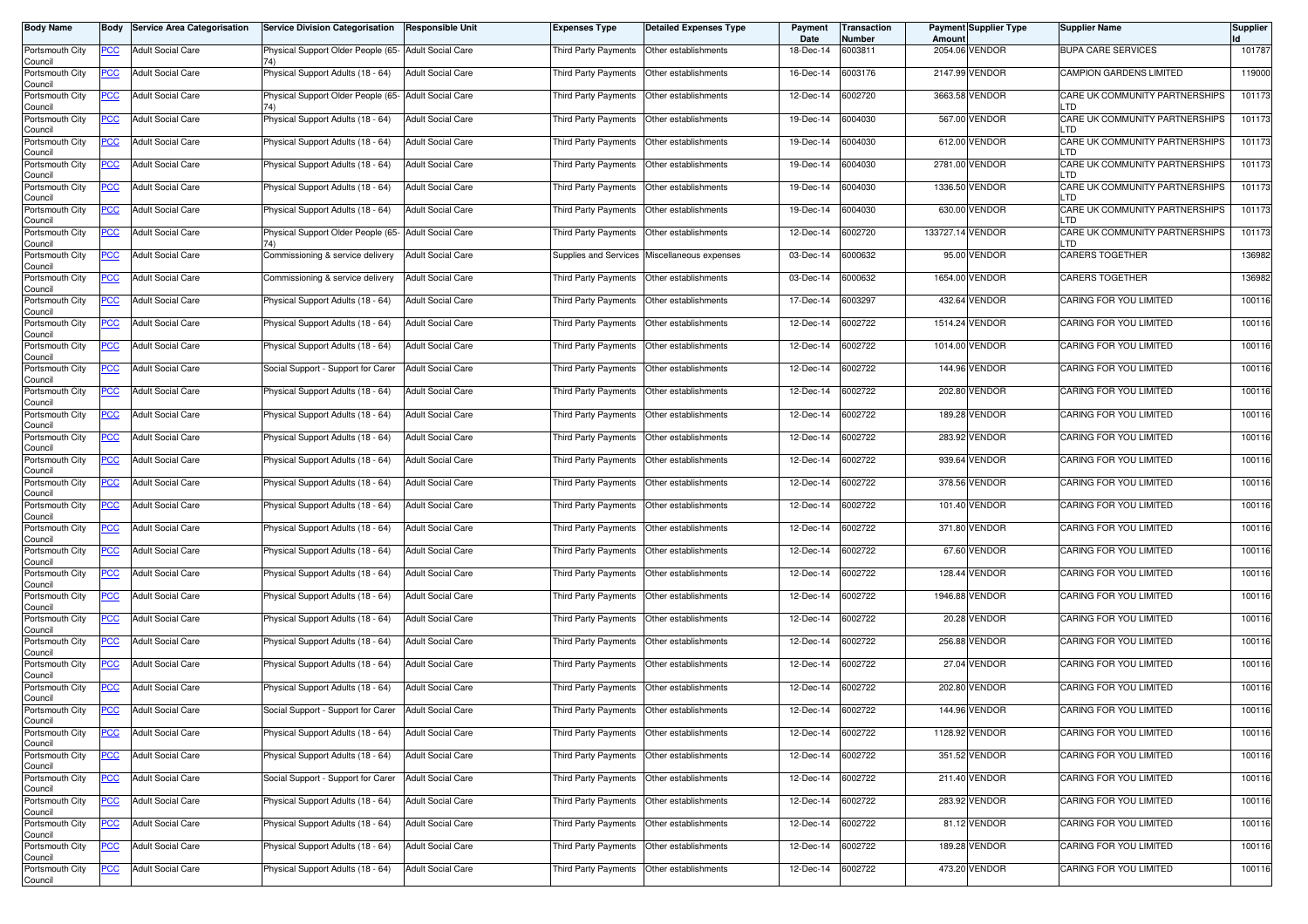| <b>Body Name</b>                      |            | <b>Body Service Area Categorisation</b> | <b>Service Division Categorisation</b> | <b>Responsible Unit</b>  | Expenses Type               | <b>Detailed Expenses Type</b> | Payment<br>Date | Transaction<br>Number | Amount | <b>Payment Supplier Type</b> | <b>Supplier Name</b>          | <b>Supplier</b> |
|---------------------------------------|------------|-----------------------------------------|----------------------------------------|--------------------------|-----------------------------|-------------------------------|-----------------|-----------------------|--------|------------------------------|-------------------------------|-----------------|
| Portsmouth City<br>Council            | <b>PCC</b> | <b>Adult Social Care</b>                | Physical Support Adults (18 - 64)      | <b>Adult Social Care</b> | Third Party Payments        | Other establishments          | 12-Dec-14       | 6002722               |        | 60.84 VENDOR                 | CARING FOR YOU LIMITED        | 100116          |
| Portsmouth City<br>Council            | <u>PCC</u> | <b>Adult Social Care</b>                | Physical Support Adults (18 - 64)      | <b>Adult Social Care</b> | <b>Third Party Payments</b> | Other establishments          | 12-Dec-14       | 6002722               |        | 398.84 VENDOR                | <b>CARING FOR YOU LIMITED</b> | 100116          |
| Portsmouth City<br>Council            | <b>PCC</b> | <b>Adult Social Care</b>                | Physical Support Adults (18 - 64)      | <b>Adult Social Care</b> | Third Party Payments        | Other establishments          | 12-Dec-14       | 6002722               | 135.20 | <b>VENDOR</b>                | CARING FOR YOU LIMITED        | 100116          |
| Portsmouth City<br>Council            | <b>PCC</b> | <b>Adult Social Care</b>                | Physical Support Adults (18 - 64)      | <b>Adult Social Care</b> | Third Party Payments        | Other establishments          | 12-Dec-14       | 6002722               |        | 1122.16 VENDOR               | CARING FOR YOU LIMITED        | 100116          |
| Portsmouth City<br>Council            | <u>PCC</u> | <b>Adult Social Care</b>                | Physical Support Adults (18 - 64)      | <b>Adult Social Care</b> | Third Party Payments        | Other establishments          | 12-Dec-14       | 6002722               |        | 283.92 VENDOR                | CARING FOR YOU LIMITED        | 100116          |
| Portsmouth City<br>Council            | <u>PCC</u> | <b>Adult Social Care</b>                | Physical Support Adults (18 - 64)      | <b>Adult Social Care</b> | Third Party Payments        | Other establishments          | 12-Dec-14       | 6002722               |        | 611.78 VENDOR                | CARING FOR YOU LIMITED        | 100116          |
| Portsmouth City<br>Council            | <b>PCC</b> | <b>Adult Social Care</b>                | Physical Support Adults (18 - 64)      | <b>Adult Social Care</b> | <b>Third Party Payments</b> | Other establishments          | 12-Dec-14       | 6002722               |        | 310.96 VENDOR                | CARING FOR YOU LIMITED        | 100116          |
| Portsmouth City<br>Council            | <b>PCC</b> | <b>Adult Social Care</b>                | Physical Support Adults (18 - 64)      | <b>Adult Social Care</b> | Third Party Payments        | Other establishments          | 12-Dec-14       | 6002722               |        | 189.28 VENDOR                | CARING FOR YOU LIMITED        | 100116          |
| Portsmouth City<br>Council            | <u>PCC</u> | <b>Adult Social Care</b>                | Physical Support Adults (18 - 64)      | <b>Adult Social Care</b> | Third Party Payments        | Other establishments          | 12-Dec-14       | 6002722               |        | 1324.96 VENDOR               | CARING FOR YOU LIMITED        | 100116          |
| Portsmouth City<br>Council            | <u>PCC</u> | <b>Adult Social Care</b>                | Physical Support Adults (18 - 64)      | <b>Adult Social Care</b> | Third Party Payments        | Other establishments          | 12-Dec-14       | 6002722               |        | 283.92 VENDOR                | CARING FOR YOU LIMITED        | 100116          |
| Portsmouth City<br>Council            | <u>PCC</u> | <b>Adult Social Care</b>                | Physical Support Adults (18 - 64)      | <b>Adult Social Care</b> | Third Party Payments        | Other establishments          | 12-Dec-14       | 6002722               |        | 486.72 VENDOR                | CARING FOR YOU LIMITED        | 100116          |
| Portsmouth City<br>Council            | <b>PCC</b> | <b>Adult Social Care</b>                | Physical Support Adults (18 - 64)      | <b>Adult Social Care</b> | Third Party Payments        | Other establishments          | 12-Dec-14       | 6002722               | 283.92 | <b>VENDOR</b>                | CARING FOR YOU LIMITED        | 100116          |
| Portsmouth City<br>Council            | PCC        | <b>Adult Social Care</b>                | Physical Support Adults (18 - 64)      | <b>Adult Social Care</b> | Third Party Payments        | Other establishments          | 12-Dec-14       | 6002722               |        | 584.74 VENDOR                | CARING FOR YOU LIMITED        | 100116          |
| Portsmouth City<br>Council            | <u>PCC</u> | <b>Adult Social Care</b>                | Physical Support Adults (18 - 64)      | <b>Adult Social Care</b> | Third Party Payments        | Other establishments          | 12-Dec-14       | 6002722               |        | 94.64 VENDOR                 | CARING FOR YOU LIMITED        | 100116          |
| Portsmouth City<br>Council            | <b>PCC</b> | <b>Adult Social Care</b>                | Physical Support Adults (18 - 64)      | <b>Adult Social Care</b> | Third Party Payments        | Other establishments          | 12-Dec-14       | 6002722               |        | 270.40 VENDOR                | CARING FOR YOU LIMITED        | 100116          |
| Portsmouth City<br>Council            | <b>PCC</b> | <b>Adult Social Care</b>                | Physical Support Adults (18 - 64)      | <b>Adult Social Care</b> | Third Party Payments        | Other establishments          | 12-Dec-14       | 6002722               |        | 182.52 VENDOR                | CARING FOR YOU LIMITED        | 100116          |
| Portsmouth City<br>Council            | <b>PCC</b> | <b>Adult Social Care</b>                | Physical Support Adults (18 - 64)      | <b>Adult Social Care</b> | Third Party Payments        | Other establishments          | 12-Dec-14       | 6002722               | 216.32 | <b>VENDOR</b>                | CARING FOR YOU LIMITED        | 100116          |
| Portsmouth City<br>Council            | <u>PCC</u> | <b>Adult Social Care</b>                | Physical Support Adults (18 - 64)      | <b>Adult Social Care</b> | <b>Third Party Payments</b> | Other establishments          | 12-Dec-14       | 6002722               |        | 953.16 VENDOR                | CARING FOR YOU LIMITED        | 100116          |
| Portsmouth City<br>Council            | <b>PCC</b> | <b>Adult Social Care</b>                | Physical Support Adults (18 - 64)      | <b>Adult Social Care</b> | Third Party Payments        | Other establishments          | 12-Dec-14       | 6002722               |        | 121.68 VENDOR                | <b>CARING FOR YOU LIMITED</b> | 100116          |
| Portsmouth City<br>Council            | PCC        | <b>Adult Social Care</b>                | Physical Support Adults (18 - 64)      | <b>Adult Social Care</b> | Third Party Payments        | Other establishments          | 12-Dec-14       | 6002722               | 135.20 | <b>VENDOR</b>                | CARING FOR YOU LIMITED        | 100116          |
| Portsmouth City<br>Council            | <u>PCC</u> | <b>Adult Social Care</b>                | Physical Support Adults (18 - 64)      | <b>Adult Social Care</b> | Third Party Payments        | Other establishments          | 12-Dec-14       | 6002722               |        | 162.24 VENDOR                | CARING FOR YOU LIMITED        | 100116          |
| Portsmouth City<br>Council            | <u>PCC</u> | <b>Adult Social Care</b>                | Physical Support Adults (18 - 64)      | <b>Adult Social Care</b> | Third Party Payments        | Other establishments          | 12-Dec-14       | 6002722               |        | 338.00 VENDOR                | CARING FOR YOU LIMITED        | 100116          |
| Portsmouth City<br>Council            | <u>PCC</u> | <b>Adult Social Care</b>                | Physical Support Adults (18 - 64)      | <b>Adult Social Care</b> | <b>Third Party Payments</b> | Other establishments          | 12-Dec-14       | 6002722               |        | 740.22 VENDOR                | CARING FOR YOU LIMITED        | 100116          |
| Portsmouth City<br>Council            | <b>PCC</b> | <b>Adult Social Care</b>                | Physical Support Adults (18 - 64)      | <b>Adult Social Care</b> | Third Party Payments        | Other establishments          | 12-Dec-14       | 6002722               |        | 253.50 VENDOR                | CARING FOR YOU LIMITED        | 100116          |
| Portsmouth City<br>Council            | <b>PCC</b> | <b>Adult Social Care</b>                | Physical Support Adults (18 - 64)      | <b>Adult Social Care</b> | Third Party Payments        | Other establishments          | 12-Dec-14       | 6002722               |        | 561.08 VENDOR                | CARING FOR YOU LIMITED        | 100116          |
| Portsmouth City<br>Council            | <u>PCC</u> | <b>Adult Social Care</b>                | Physical Support Adults (18 - 64)      | <b>Adult Social Care</b> | Third Party Payments        | Other establishments          | 12-Dec-14       | 6002722               |        | 486.72 VENDOR                | CARING FOR YOU LIMITED        | 100116          |
| Portsmouth City<br>Council            | <u>PCC</u> | <b>Adult Social Care</b>                | Physical Support Adults (18 - 64)      | <b>Adult Social Care</b> | <b>Third Party Payments</b> | Other establishments          | 12-Dec-14       | 6002722               |        | 219.70 VENDOR                | CARING FOR YOU LIMITED        | 100116          |
| Portsmouth City<br>Council            | <b>PCC</b> | <b>Adult Social Care</b>                | Physical Support Adults (18 - 64)      | <b>Adult Social Care</b> | Third Party Payments        | Other establishments          | 12-Dec-14       | 6002722               |        | 30.42 VENDOR                 | <b>CARING FOR YOU LIMITED</b> | 100116          |
| Portsmouth City<br>Council            | <u>PCC</u> | <b>Adult Social Care</b>                | Physical Support Adults (18 - 64)      | <b>Adult Social Care</b> | Third Party Payments        | Other establishments          | 12-Dec-14       | 6002722               |        | 283.92 VENDOR                | CARING FOR YOU LIMITED        | 100116          |
| Portsmouth City<br>Council            | <u>PCC</u> | <b>Adult Social Care</b>                | Physical Support Adults (18 - 64)      | <b>Adult Social Care</b> | Third Party Payments        | Other establishments          | 12-Dec-14       | 6002722               |        | 162.24 VENDOR                | CARING FOR YOU LIMITED        | 100116          |
| Portsmouth City<br>Council            | <u>PCC</u> | <b>Adult Social Care</b>                | Physical Support Adults (18 - 64)      | <b>Adult Social Care</b> | Third Party Payments        | Other establishments          | 12-Dec-14       | 6002722               |        | 94.64 VENDOR                 | CARING FOR YOU LIMITED        | 100116          |
| Portsmouth City                       | <b>PCC</b> | <b>Adult Social Care</b>                | Physical Support Adults (18 - 64)      | <b>Adult Social Care</b> | Third Party Payments        | Other establishments          | 12-Dec-14       | 6002722               |        | 676.00 VENDOR                | CARING FOR YOU LIMITED        | 100116          |
| Council<br>Portsmouth City<br>Council | <b>PCC</b> | <b>Adult Social Care</b>                | Physical Support Adults (18 - 64)      | <b>Adult Social Care</b> | Third Party Payments        | Other establishments          | 12-Dec-14       | 6002722               |        | 50.70 VENDOR                 | CARING FOR YOU LIMITED        | 100116          |
| Portsmouth City<br>Council            | <u>PCC</u> | <b>Adult Social Care</b>                | Physical Support Adults (18 - 64)      | <b>Adult Social Care</b> | Third Party Payments        | Other establishments          | 12-Dec-14       | 6002722               |        | 196.04 VENDOR                | CARING FOR YOU LIMITED        | 100116          |
| Portsmouth City<br>Council            | <u>PCC</u> | <b>Adult Social Care</b>                | Physical Support Adults (18 - 64)      | <b>Adult Social Care</b> | Third Party Payments        | Other establishments          | 12-Dec-14       | 6002722               |        | 169.00 VENDOR                | CARING FOR YOU LIMITED        | 100116          |
| Portsmouth City<br>Council            | <b>PCC</b> | <b>Adult Social Care</b>                | Social Support - Support for Carer     | <b>Adult Social Care</b> | Third Party Payments        | Other establishments          | 12-Dec-14       | 6002722               |        | 271.80 VENDOR                | CARING FOR YOU LIMITED        | 100116          |
| Portsmouth City<br>Council            | <b>PCC</b> | <b>Adult Social Care</b>                | Physical Support Adults (18 - 64)      | <b>Adult Social Care</b> | Third Party Payments        | Other establishments          | 12-Dec-14       | 6002722               |        | 327.86 VENDOR                | CARING FOR YOU LIMITED        | 100116          |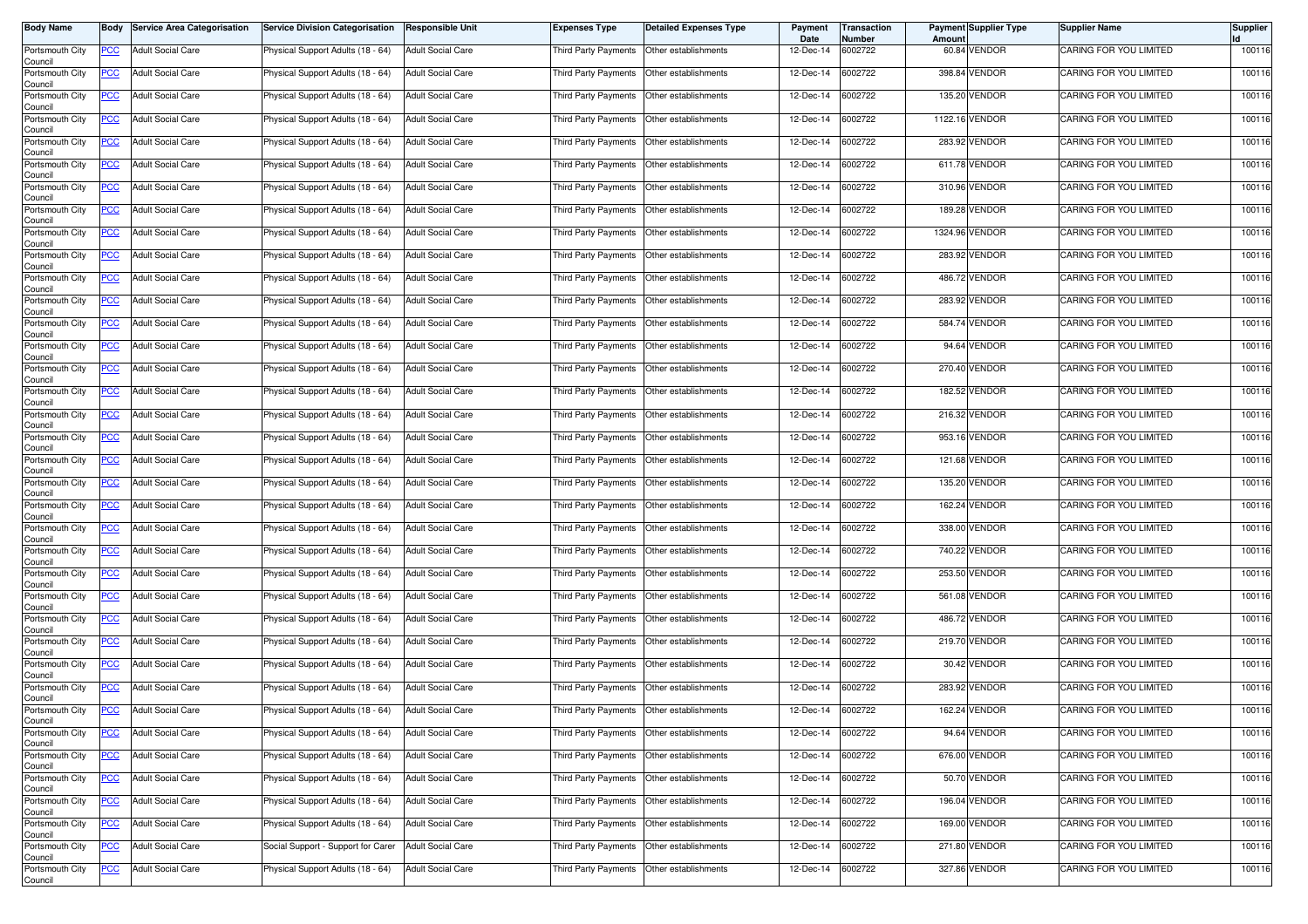| <b>Body Name</b>                              |            | <b>Body Service Area Categorisation</b> | <b>Service Division Categorisation</b>   | <b>Responsible Unit</b>  | <b>Expenses Type</b>        | Detailed Expenses Type                    | Payment<br>Date | Transaction<br>Number | Amount | <b>Payment Supplier Type</b> | <b>Supplier Name</b>          | <b>Supplier</b> |
|-----------------------------------------------|------------|-----------------------------------------|------------------------------------------|--------------------------|-----------------------------|-------------------------------------------|-----------------|-----------------------|--------|------------------------------|-------------------------------|-----------------|
| Portsmouth City<br>Council                    | <b>PCC</b> | <b>Adult Social Care</b>                | Physical Support Adults (18 - 64)        | <b>Adult Social Care</b> | Third Party Payments        | Other establishments                      | 12-Dec-14       | 6002722               |        | 473.20 VENDOR                | CARING FOR YOU LIMITED        | 100116          |
| Portsmouth City<br>Council                    | <u>PCC</u> | <b>Adult Social Care</b>                | Physical Support Adults (18 - 64)        | <b>Adult Social Care</b> | Third Party Payments        | Other establishments                      | 12-Dec-14       | 6002722               |        | 94.64 VENDOR                 | CARING FOR YOU LIMITED        | 100116          |
| Portsmouth City<br>Council                    | <b>PCC</b> | <b>Adult Social Care</b>                | Physical Support Adults (18 - 64)        | <b>Adult Social Care</b> | Third Party Payments        | Other establishments                      | 12-Dec-14       | 6002722               |        | 1291.16 VENDOR               | CARING FOR YOU LIMITED        | 100116          |
| Portsmouth City<br>Council                    | <b>PCC</b> | <b>Adult Social Care</b>                | Physical Support Adults (18 - 64)        | <b>Adult Social Care</b> | <b>Third Party Payments</b> | Other establishments                      | 12-Dec-14       | 6002722               |        | 473.20 VENDOR                | CARING FOR YOU LIMITED        | 100116          |
| Portsmouth City<br>Council                    | <u>PCC</u> | <b>Adult Social Care</b>                | Physical Support Adults (18 - 64)        | <b>Adult Social Care</b> | Third Party Payments        | Other establishments                      | 12-Dec-14       | 6002722               |        | 33.80 VENDOR                 | CARING FOR YOU LIMITED        | 100116          |
| Portsmouth City<br>Council                    | <u>PCC</u> | <b>Adult Social Care</b>                | Physical Support Adults (18 - 64)        | <b>Adult Social Care</b> | Third Party Payments        | Other establishments                      | 12-Dec-14       | 6002722               |        | 283.92 VENDOR                | CARING FOR YOU LIMITED        | 100116          |
| Portsmouth City<br>Council                    | <b>PCC</b> | <b>Adult Social Care</b>                | Physical Support Adults (18 - 64)        | <b>Adult Social Care</b> | Third Party Payments        | Other establishments                      | 12-Dec-14       | 6002722               |        | 324.48 VENDOR                | CARING FOR YOU LIMITED        | 100116          |
| Portsmouth City<br>Council                    | <b>PCC</b> | <b>Adult Social Care</b>                | Physical Support Adults (18 - 64)        | <b>Adult Social Care</b> | Third Party Payments        | Other establishments                      | 12-Dec-14       | 6002722               |        | 483.34 VENDOR                | <b>CARING FOR YOU LIMITED</b> | 100116          |
| Portsmouth City<br>Council                    | <b>PCC</b> | <b>Adult Social Care</b>                | Physical Support Adults (18 - 64)        | <b>Adult Social Care</b> | Third Party Payments        | Other establishments                      | 12-Dec-14       | 6002722               |        | 283.92 VENDOR                | CARING FOR YOU LIMITED        | 100116          |
| Portsmouth City<br>Council                    | PCC        | <b>Adult Social Care</b>                | Physical Support Adults (18 - 64)        | <b>Adult Social Care</b> | Third Party Payments        | Other establishments                      | 12-Dec-14       | 6002722               |        | 47.32 VENDOR                 | CARING FOR YOU LIMITED        | 100116          |
| Portsmouth City<br>Council                    | <u>PCC</u> | <b>Adult Social Care</b>                | Physical Support Adults (18 - 64)        | <b>Adult Social Care</b> | Third Party Payments        | Other establishments                      | 12-Dec-14       | 6002722               |        | 94.64 VENDOR                 | CARING FOR YOU LIMITED        | 100116          |
| Portsmouth City<br>Council                    | <b>PCC</b> | <b>Adult Social Care</b>                | Physical Support Adults (18 - 64)        | <b>Adult Social Care</b> | Third Party Payments        | Other establishments                      | 12-Dec-14       | 6002722               |        | 189.28 VENDOR                | CARING FOR YOU LIMITED        | 100116          |
| Portsmouth City<br>Council                    | PCC        | <b>Adult Social Care</b>                | Physical Support Adults (18 - 64)        | <b>Adult Social Care</b> | Third Party Payments        | Other establishments                      | 12-Dec-14       | 6002722               |        | 283.92 VENDOR                | CARING FOR YOU LIMITED        | 100116          |
| Portsmouth City<br>Council                    | <u>PCC</u> | <b>Adult Social Care</b>                | Physical Support Adults (18 - 64)        | <b>Adult Social Care</b> | Third Party Payments        | Other establishments                      | 12-Dec-14       | 6002722               |        | 283.92 VENDOR                | CARING FOR YOU LIMITED        | 100116          |
| Portsmouth City<br>Council                    | <b>PCC</b> | <b>Adult Social Care</b>                | Physical Support Adults (18 - 64)        | <b>Adult Social Care</b> | Third Party Payments        | Other establishments                      | 12-Dec-14       | 6002722               |        | 121.68 VENDOR                | CARING FOR YOU LIMITED        | 100116          |
| Portsmouth City<br>Council                    | <b>PCC</b> | <b>Adult Social Care</b>                | Physical Support Adults (18 - 64)        | <b>Adult Social Care</b> | Third Party Payments        | Other establishments                      | 12-Dec-14       | 6002722               |        | -6.76 VENDOR                 | <b>CARING FOR YOU LIMITED</b> | 100116          |
| Portsmouth City<br>Council                    | <b>PCC</b> | <b>Adult Social Care</b>                | Physical Support Adults (18 - 64)        | <b>Adult Social Care</b> | Third Party Payments        | Other establishments                      | 12-Dec-14       | 6002722               |        | $-10.14$ VENDOR              | CARING FOR YOU LIMITED        | 100116          |
| Portsmouth City<br>Council                    | PCC        | <b>Adult Social Care</b>                | Physical Support Adults (18 - 64)        | <b>Adult Social Care</b> | Third Party Payments        | Other establishments                      | 12-Dec-14       | 6002722               |        | 141.96 VENDOR                | CARING FOR YOU LIMITED        | 100116          |
| Portsmouth City<br>Council                    | <b>PCC</b> | <b>Adult Social Care</b>                | Physical Support Adults (18 - 64)        | <b>Adult Social Care</b> | Third Party Payments        | Other establishments                      | 10-Dec-14       | 6001918               |        | 1341.86 VENDOR               | CARING FOR YOU LIMITED        | 100116          |
| Portsmouth City<br>Council                    | <u>PCC</u> | <b>Adult Social Care</b>                | Physical Support Adults (18 - 64)        | <b>Adult Social Care</b> | Third Party Payments        | Other establishments                      | 12-Dec-14       | 6002723               |        | 1779.71 VENDOR               | CC WHITELODGE LTD             | 139560          |
| Portsmouth City<br>Council                    | <u>PCC</u> | <b>Adult Social Care</b>                | Physical Support Adults (18 - 64)        | <b>Adult Social Care</b> | Third Party Payments        | Other establishments                      | 08-Dec-14       | 6001674               |        | 1722.30 VENDOR               | CC WHITELODGE LTD             | 139560          |
| Portsmouth City<br>Council                    | <u>PCC</u> | <b>Adult Social Care</b>                | Physical Support Adults (18 - 64)        | <b>Adult Social Care</b> | Third Party Payments        | Other establishments                      | 08-Dec-14       | 6001674               |        | 1779.71 VENDOR               | CC WHITELODGE LTD             | 139560          |
| Portsmouth City<br>Council                    | <u>PCC</u> | <b>Adult Social Care</b>                | Physical Support Adults (18 - 64)        | <b>Adult Social Care</b> | Third Party Payments        | Other establishments                      | 08-Dec-14       | 6001674               |        | 1722.30 VENDOR               | CC WHITELODGE LTD             | 139560          |
| Portsmouth City<br>Council                    | <b>PCC</b> | <b>Adult Social Care</b>                | Physical Support Older People<br>$(85+)$ | <b>Adult Social Care</b> | Third Party Payments        | Other establishments                      | 12-Dec-14       | 6002724               |        | 160.00 VENDOR                | <b>CEDDAR HOUSE</b>           | 102425          |
| Portsmouth City<br>Council                    | <b>PCC</b> | <b>Adult Social Care</b>                | Physical Support Older People<br>$(85+)$ | <b>Adult Social Care</b> | Third Party Payments        | Other establishments                      | 12-Dec-14       | 6002724               |        | 252.00 VENDOR                | <b>CEDDAR HOUSE</b>           | 102425          |
| Portsmouth City<br>Council                    | <u>PCC</u> | <b>Adult Social Care</b>                | Physical Support Older People<br>$85+$   | <b>Adult Social Care</b> | Third Party Payments        | Other establishments                      | 12-Dec-14       | 6002724               | 160.00 | <b>VENDOR</b>                | <b>CEDDAR HOUSE</b>           | 102425          |
| Portsmouth City<br>Council                    | <u>PCC</u> | <b>Adult Social Care</b>                | Physical Support Older People<br>$85+)$  | <b>Adult Social Care</b> | Third Party Payments        | Other establishments                      | 12-Dec-14       | 6002724               | 128.00 | <b>VENDOR</b>                | CEDDAR HOUSE                  | 102425          |
| Portsmouth City<br>Council                    | <b>PCC</b> | <b>Adult Social Care</b>                | Physical Support Older People<br>$(85+)$ | <b>Adult Social Care</b> | Third Party Payments        | Other establishments                      | 12-Dec-14       | 6002724               |        | 128.00 VENDOR                | <b>CEDDAR HOUSE</b>           | 102425          |
| Portsmouth City<br>Council                    | <u>PCC</u> | <b>Adult Social Care</b>                | Physical Support Older People<br>$(85+)$ | <b>Adult Social Care</b> | <b>Third Party Payments</b> | Other establishments                      | 12-Dec-14       | 6002724               |        | 160.00 VENDOR                | <b>CEDDAR HOUSE</b>           | 102425          |
| Portsmouth City<br>Council                    | <u>PCC</u> | <b>Adult Social Care</b>                | Physical Support Adults (18 - 64)        | <b>Adult Social Care</b> | Third Party Payments        | Other establishments                      | 24-Dec-14       | 6004717               |        | -20.37 VENDOR                | <b>CHESHIRE HOMES</b>         | 100957          |
| Portsmouth City<br>Council                    | <u>PCC</u> | <b>Adult Social Care</b>                | Physical Support Adults (18 - 64)        | <b>Adult Social Care</b> | Third Party Payments        | Other establishments                      | 24-Dec-14       | 6004717               |        | 97.97 VENDOR                 | CHESHIRE HOMES                | 100957          |
| Portsmouth City<br>Council<br>Portsmouth City | <b>PCC</b> | <b>Adult Social Care</b>                | Physical Support Adults (18 - 64)        | <b>Adult Social Care</b> |                             | Third Party Payments Other establishments | 24-Dec-14       | 6004717               |        | -16.85 VENDOR                | <b>CHESHIRE HOMES</b>         | 100957          |
| Council                                       | <b>PCC</b> | <b>Adult Social Care</b>                | Social Support - Support for Carer       | <b>Adult Social Care</b> |                             | Third Party Payments Other establishments | 24-Dec-14       | 6004717               |        | $-12.08$ VENDOR              | CHESHIRE HOMES                | 100957          |
| Portsmouth City<br>Council                    | <b>PCC</b> | <b>Adult Social Care</b>                | Social Support - Support for Carer       | <b>Adult Social Care</b> | Third Party Payments        | Other establishments                      | 09-Dec-14       | 6001822               |        | 45.30 VENDOR                 | <b>CHESHIRE HOMES</b>         | 100957          |
| Portsmouth City<br>Council                    | <u>PCC</u> | <b>Adult Social Care</b>                | Social Support - Support for Carer       | <b>Adult Social Care</b> | Third Party Payments        | Other establishments                      | 09-Dec-14       | 6001822               |        | 18.12 VENDOR                 | CHESHIRE HOMES                | 100957          |
| Portsmouth City<br>Council                    | <b>PCC</b> | <b>Adult Social Care</b>                | Social Support - Support for Carer       | <b>Adult Social Care</b> | Third Party Payments        | Other establishments                      | 09-Dec-14       | 6001822               |        | 48.32 VENDOR                 | <b>CHESHIRE HOMES</b>         | 100957          |
| Portsmouth City<br>Council                    | <b>PCC</b> | <b>Adult Social Care</b>                | Physical Support Adults (18 - 64)        | <b>Adult Social Care</b> | Third Party Payments        | Other establishments                      | 08-Dec-14       | 6001677               |        | 317.72 VENDOR                | <b>CHESHIRE HOMES</b>         | 100957          |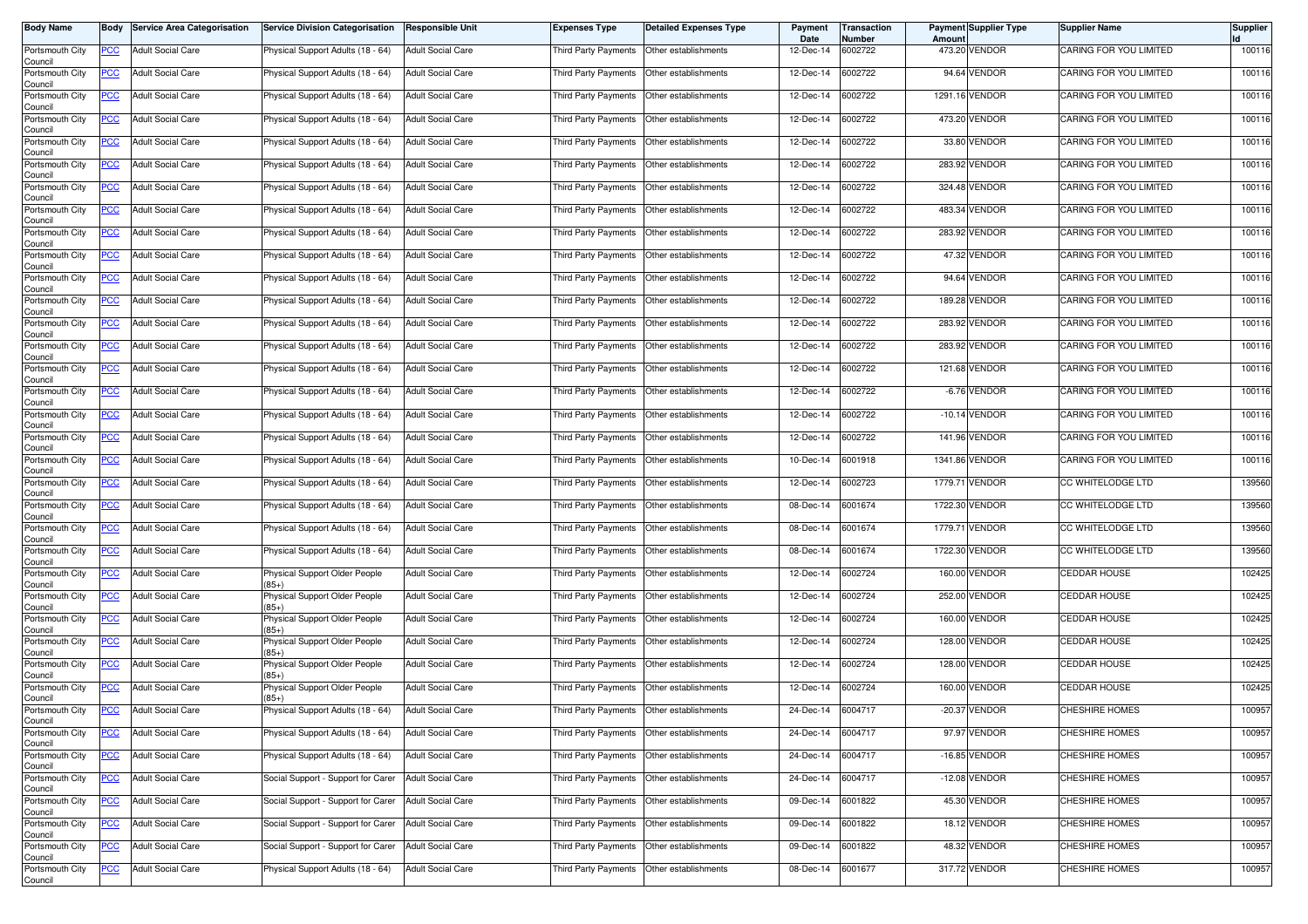| <b>Body Name</b>           |            | <b>Body Service Area Categorisation</b> | Service Division Categorisation    | <b>Responsible Unit</b>  | Expenses Type        | <b>Detailed Expenses Type</b>             | Payment<br>Date | Transaction<br>Number | <b>Amount</b> | <b>Payment Supplier Type</b> | Supplier Name         | <b>Supplier</b> |
|----------------------------|------------|-----------------------------------------|------------------------------------|--------------------------|----------------------|-------------------------------------------|-----------------|-----------------------|---------------|------------------------------|-----------------------|-----------------|
| Portsmouth City<br>Council | PCC        | <b>Adult Social Care</b>                | Physical Support Adults (18 - 64)  | <b>Adult Social Care</b> | Third Party Payments | Other establishments                      | 08-Dec-14       | 6001677               |               | 378.56 VENDOR                | CHESHIRE HOMES        | 100957          |
| Portsmouth City<br>Council | <u>PCC</u> | <b>Adult Social Care</b>                | Physical Support Adults (18 - 64)  | <b>Adult Social Care</b> | Third Party Payments | Other establishments                      | 08-Dec-14       | 6001677               |               | 662.20 VENDOR                | CHESHIRE HOMES        | 100957          |
| Portsmouth City<br>Council | <u>PCC</u> | <b>Adult Social Care</b>                | Physical Support Adults (18 - 64)  | <b>Adult Social Care</b> | Third Party Payments | Other establishments                      | 08-Dec-14       | 6001677               |               | 473.20 VENDOR                | <b>CHESHIRE HOMES</b> | 100957          |
| Portsmouth City<br>Council | <b>PCC</b> | <b>Adult Social Care</b>                | Physical Support Adults (18 - 64)  | <b>Adult Social Care</b> | Third Party Payments | Other establishments                      | 08-Dec-14       | 6001677               |               | 189.28 VENDOR                | CHESHIRE HOMES        | 100957          |
| Portsmouth City<br>Council | <u>PCC</u> | <b>Adult Social Care</b>                | Physical Support Adults (18 - 64)  | <b>Adult Social Care</b> | Third Party Payments | Other establishments                      | 08-Dec-14       | 6001677               |               | 540.80 VENDOR                | CHESHIRE HOMES        | 100957          |
| Portsmouth City<br>Council | <u>PCC</u> | <b>Adult Social Care</b>                | Physical Support Adults (18 - 64)  | <b>Adult Social Care</b> | Third Party Payments | Other establishments                      | 08-Dec-14       | 6001677               |               | 503.62 VENDOR                | CHESHIRE HOMES        | 100957          |
| Portsmouth City<br>Council | <u>PCC</u> | <b>Adult Social Care</b>                | Physical Support Adults (18 - 64)  | <b>Adult Social Care</b> | Third Party Payments | Other establishments                      | 08-Dec-14       | 6001677               |               | 148.72 VENDOR                | CHESHIRE HOMES        | 100957          |
| Portsmouth City<br>Council | <b>PCC</b> | <b>Adult Social Care</b>                | Physical Support Adults (18 - 64)  | <b>Adult Social Care</b> | Third Party Payments | Other establishments                      | 08-Dec-14       | 6001677               |               | 946.40 VENDOR                | <b>CHESHIRE HOMES</b> | 100957          |
| Portsmouth City<br>Council | <u>PCC</u> | <b>Adult Social Care</b>                | Physical Support Adults (18 - 64)  | <b>Adult Social Care</b> | Third Party Payments | Other establishments                      | 08-Dec-14       | 6001677               |               | 378.28 VENDOR                | CHESHIRE HOMES        | 100957          |
| Portsmouth City<br>Council | PCC        | <b>Adult Social Care</b>                | Physical Support Adults (18 - 64)  | <b>Adult Social Care</b> | Third Party Payments | Other establishments                      | 08-Dec-14       | 6001677               |               | 378.56 VENDOR                | CHESHIRE HOMES        | 100957          |
| Portsmouth City<br>Council | <u>PCC</u> | <b>Adult Social Care</b>                | Physical Support Adults (18 - 64)  | <b>Adult Social Care</b> | Third Party Payments | Other establishments                      | 08-Dec-14       | 6001677               |               | 202.76 VENDOR                | CHESHIRE HOMES        | 100957          |
| Portsmouth City<br>Council | <u>PCC</u> | <b>Adult Social Care</b>                | Physical Support Adults (18 - 64)  | <b>Adult Social Care</b> | Third Party Payments | Other establishments                      | 24-Dec-14       | 6004717               |               | 412.22 VENDOR                | <b>CHESHIRE HOMES</b> | 100957          |
| Portsmouth City<br>Council | PCC        | <b>Adult Social Care</b>                | Physical Support Adults (18 - 64)  | <b>Adult Social Care</b> | Third Party Payments | Other establishments                      | 08-Dec-14       | 6001677               |               | 851.20 VENDOR                | CHESHIRE HOMES        | 100957          |
| Portsmouth City<br>Council | <u>PCC</u> | <b>Adult Social Care</b>                | Physical Support Adults (18 - 64)  | <b>Adult Social Care</b> | Third Party Payments | Other establishments                      | 08-Dec-14       | 6001677               |               | 74.32 VENDOR                 | CHESHIRE HOMES        | 100957          |
| Portsmouth City<br>Council | <u>PCC</u> | <b>Adult Social Care</b>                | Physical Support Adults (18 - 64)  | <b>Adult Social Care</b> | Third Party Payments | Other establishments                      | 08-Dec-14       | 6001677               |               | 155.48 VENDOR                | <b>CHESHIRE HOMES</b> | 100957          |
| Portsmouth City<br>Council | <u>PCC</u> | <b>Adult Social Care</b>                | Physical Support Adults (18 - 64)  | <b>Adult Social Care</b> | Third Party Payments | Other establishments                      | 08-Dec-14       | 6001677               |               | 1192.82 VENDOR               | CHESHIRE HOMES        | 100957          |
| Portsmouth City<br>Council | PCC        | <b>Adult Social Care</b>                | Physical Support Adults (18 - 64)  | <b>Adult Social Care</b> | Third Party Payments | Other establishments                      | 08-Dec-14       | 6001677               |               | 351.52 VENDOR                | <b>CHESHIRE HOMES</b> | 100957          |
| Portsmouth City<br>Council | <u>PCC</u> | <b>Adult Social Care</b>                | Physical Support Adults (18 - 64)  | <b>Adult Social Care</b> | Third Party Payments | Other establishments                      | 08-Dec-14       | 6001677               |               | 432.64 VENDOR                | <b>CHESHIRE HOMES</b> | 100957          |
| Portsmouth City<br>Council | <u>PCC</u> | <b>Adult Social Care</b>                | Physical Support Adults (18 - 64)  | <b>Adult Social Care</b> | Third Party Payments | Other establishments                      | 08-Dec-14       | 6001677               |               | 67.60 VENDOR                 | <b>CHESHIRE HOMES</b> | 100957          |
| Portsmouth City<br>Council | <u>PCC</u> | <b>Adult Social Care</b>                | Physical Support Adults (18 - 64)  | <b>Adult Social Care</b> | Third Party Payments | Other establishments                      | 08-Dec-14       | 6001677               |               | 811.20 VENDOR                | CHESHIRE HOMES        | 100957          |
| Portsmouth City<br>Council | <u>PCC</u> | <b>Adult Social Care</b>                | Physical Support Adults (18 - 64)  | <b>Adult Social Care</b> | Third Party Payments | Other establishments                      | 08-Dec-14       | 6001677               |               | 202.60 VENDOR                | CHESHIRE HOMES        | 100957          |
| Portsmouth City<br>Council | <u>PCC</u> | <b>Adult Social Care</b>                | Social Support - Support for Carer | <b>Adult Social Care</b> | Third Party Payments | Other establishments                      | 08-Dec-14       | 6001677               |               | 27.02 VENDOR                 | CHESHIRE HOMES        | 100957          |
| Portsmouth City<br>Council | <u>PCC</u> | <b>Adult Social Care</b>                | Physical Support Adults (18 - 64)  | <b>Adult Social Care</b> | Third Party Payments | Other establishments                      | 08-Dec-14       | 6001677               |               | 118.23 VENDOR                | CHESHIRE HOMES        | 100957          |
| Portsmouth City<br>Council | <u>PCC</u> | <b>Adult Social Care</b>                | Social Support - Support for Carer | <b>Adult Social Care</b> | Third Party Payments | Other establishments                      | 08-Dec-14       | 6001677               |               | 241.60 VENDOR                | <b>CHESHIRE HOMES</b> | 100957          |
| Portsmouth City<br>Council | <b>PCC</b> | <b>Adult Social Care</b>                | Social Support - Support for Carer | <b>Adult Social Care</b> | Third Party Payments | Other establishments                      | 08-Dec-14       | 6001677               |               | 193.28 VENDOR                | CHESHIRE HOMES        | 100957          |
| Portsmouth City<br>Council | <u>PCC</u> | <b>Adult Social Care</b>                | Physical Support Adults (18 - 64)  | <b>Adult Social Care</b> | Third Party Payments | Other establishments                      | 08-Dec-14       | 6001677               |               | 1457.92 VENDOR               | <b>CHESHIRE HOMES</b> | 100957          |
| Portsmouth City<br>Council | <b>PCC</b> | <b>Adult Social Care</b>                | Physical Support Adults (18 - 64)  | <b>Adult Social Care</b> | Third Party Payments | Other establishments                      | 08-Dec-14       | 6001677               |               | 277.16 VENDOR                | CHESHIRE HOMES        | 100957          |
| Portsmouth City<br>Council | <u>PCC</u> | <b>Adult Social Care</b>                | Physical Support Adults (18 - 64)  | <b>Adult Social Care</b> | Third Party Payments | Other establishments                      | 08-Dec-14       | 6001677               |               | 378.56 VENDOR                | <b>CHESHIRE HOMES</b> | 100957          |
| Portsmouth City<br>Council | <u>PCC</u> | <b>Adult Social Care</b>                | Physical Support Adults (18 - 64)  | <b>Adult Social Care</b> | Third Party Payments | Other establishments                      | 08-Dec-14       | 6001677               |               | 510.38 VENDOR                | CHESHIRE HOMES        | 100957          |
| Portsmouth City<br>Council | <u>PCC</u> | <b>Adult Social Care</b>                | Physical Support Adults (18 - 64)  | <b>Adult Social Care</b> | Third Party Payments | Other establishments                      | 08-Dec-14       | 6001677               |               | 189.28 VENDOR                | CHESHIRE HOMES        | 100957          |
| Portsmouth City<br>Council | <b>PCC</b> | <b>Adult Social Care</b>                | Physical Support Adults (18 - 64)  | <b>Adult Social Care</b> | Third Party Payments | Other establishments                      | 08-Dec-14       | 6001677               |               | 283.92 VENDOR                | CHESHIRE HOMES        | 100957          |
| Portsmouth City<br>Council | <b>PCC</b> | <b>Adult Social Care</b>                | Physical Support Adults (18 - 64)  | <b>Adult Social Care</b> |                      | Third Party Payments Other establishments | 08-Dec-14       | 6001677               |               | 189.28 VENDOR                | CHESHIRE HOMES        | 100957          |
| Portsmouth City<br>Council | <u>PCC</u> | <b>Adult Social Care</b>                | Physical Support Adults (18 - 64)  | <b>Adult Social Care</b> |                      | Third Party Payments Other establishments | 08-Dec-14       | 6001677               |               | 189.28 VENDOR                | <b>CHESHIRE HOMES</b> | 100957          |
| Portsmouth City<br>Council | <u>PCC</u> | <b>Adult Social Care</b>                | Physical Support Adults (18 - 64)  | <b>Adult Social Care</b> | Third Party Payments | Other establishments                      | 08-Dec-14       | 6001677               |               | 250.12 VENDOR                | CHESHIRE HOMES        | 100957          |
| Portsmouth City<br>Council | <u>PCC</u> | <b>Adult Social Care</b>                | Physical Support Adults (18 - 64)  | <b>Adult Social Care</b> | Third Party Payments | Other establishments                      | 08-Dec-14       | 6001677               |               | 365.04 VENDOR                | CHESHIRE HOMES        | 100957          |
| Portsmouth City<br>Council | <u>PCC</u> | <b>Adult Social Care</b>                | Social Support - Support for Carer | <b>Adult Social Care</b> | Third Party Payments | Other establishments                      | 08-Dec-14       | 6001677               |               | 118.30 VENDOR                | CHESHIRE HOMES        | 100957          |
| Portsmouth City<br>Council | <b>PCC</b> | <b>Adult Social Care</b>                | Physical Support Adults (18 - 64)  | <b>Adult Social Care</b> | Third Party Payments | Other establishments                      | 08-Dec-14       | 6001677               |               | 283.92 VENDOR                | <b>CHESHIRE HOMES</b> | 100957          |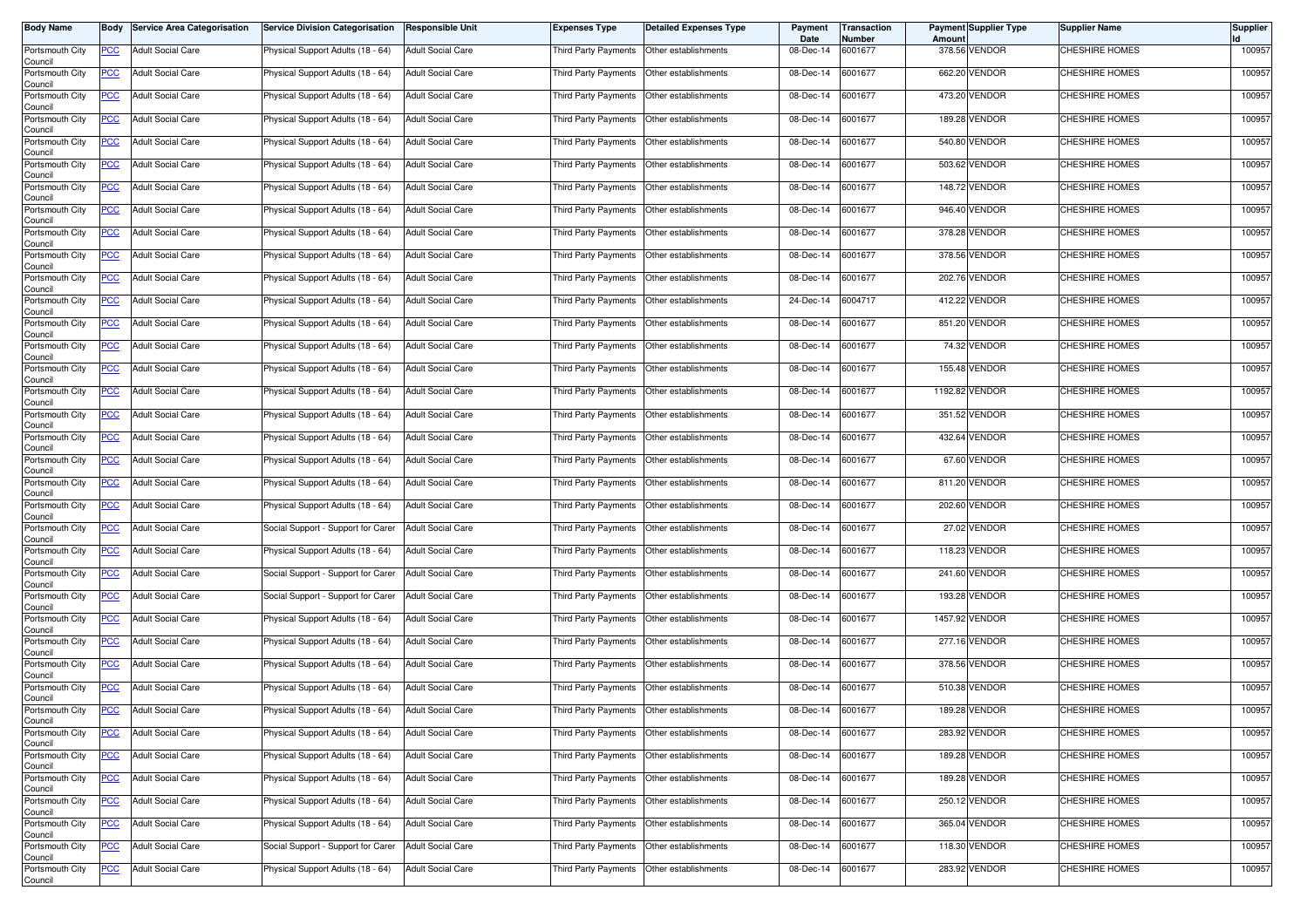| <b>Body Name</b>           |            | <b>Body Service Area Categorisation</b> | Service Division Categorisation    | <b>Responsible Unit</b>  | Expenses Type        | <b>Detailed Expenses Type</b>             | Payment<br>Date | Transaction<br>Number | <b>Amount</b> | <b>Payment Supplier Type</b> | Supplier Name             | <b>Supplier</b> |
|----------------------------|------------|-----------------------------------------|------------------------------------|--------------------------|----------------------|-------------------------------------------|-----------------|-----------------------|---------------|------------------------------|---------------------------|-----------------|
| Portsmouth City<br>Council | PCC        | <b>Adult Social Care</b>                | Physical Support Adults (18 - 64)  | <b>Adult Social Care</b> | Third Party Payments | Other establishments                      | 08-Dec-14       | 6001677               |               | 283.92 VENDOR                | CHESHIRE HOMES            | 100957          |
| Portsmouth City<br>Council | <u>PCC</u> | <b>Adult Social Care</b>                | Physical Support Adults (18 - 64)  | <b>Adult Social Care</b> | Third Party Payments | Other establishments                      | 08-Dec-14       | 6001677               |               | 189.28 VENDOR                | CHESHIRE HOMES            | 100957          |
| Portsmouth City<br>Council | <b>PCC</b> | <b>Adult Social Care</b>                | Physical Support Adults (18 - 64)  | <b>Adult Social Care</b> | Third Party Payments | Other establishments                      | 08-Dec-14       | 6001677               |               | 118.23 VENDOR                | <b>CHESHIRE HOMES</b>     | 100957          |
| Portsmouth City<br>Council | <b>PCC</b> | <b>Adult Social Care</b>                | Physical Support Adults (18 - 64)  | <b>Adult Social Care</b> | Third Party Payments | Other establishments                      | 08-Dec-14       | 6001677               |               | 189.28 VENDOR                | <b>CHESHIRE HOMES</b>     | 100957          |
| Portsmouth City<br>Council | <u>PCC</u> | <b>Adult Social Care</b>                | Physical Support Adults (18 - 64)  | <b>Adult Social Care</b> | Third Party Payments | Other establishments                      | 08-Dec-14       | 6001677               |               | 189.28 VENDOR                | CHESHIRE HOMES            | 100957          |
| Portsmouth City<br>Council | <u>PCC</u> | <b>Adult Social Care</b>                | Physical Support Adults (18 - 64)  | <b>Adult Social Care</b> | Third Party Payments | Other establishments                      | 08-Dec-14       | 6001677               |               | 20.28 VENDOR                 | CHESHIRE HOMES            | 100957          |
| Portsmouth City<br>Council | <u>PCC</u> | <b>Adult Social Care</b>                | Physical Support Adults (18 - 64)  | <b>Adult Social Care</b> | Third Party Payments | Other establishments                      | 08-Dec-14       | 6001677               |               | 280.54 VENDOR                | CHESHIRE HOMES            | 100957          |
| Portsmouth City<br>Council | <u>PCC</u> | <b>Adult Social Care</b>                | Physical Support Adults (18 - 64)  | <b>Adult Social Care</b> | Third Party Payments | Other establishments                      | 08-Dec-14       | 6001677               |               | 189.28 VENDOR                | <b>CHESHIRE HOMES</b>     | 100957          |
| Portsmouth City<br>Council | <u>PCC</u> | <b>Adult Social Care</b>                | Physical Support Adults (18 - 64)  | <b>Adult Social Care</b> | Third Party Payments | Other establishments                      | 08-Dec-14       | 6001677               |               | 567.84 VENDOR                | CHESHIRE HOMES            | 100957          |
| Portsmouth City<br>Council | PCC        | <b>Adult Social Care</b>                | Physical Support Adults (18 - 64)  | <b>Adult Social Care</b> | Third Party Payments | Other establishments                      | 08-Dec-14       | 6001677               |               | 169.00 VENDOR                | <b>CHESHIRE HOMES</b>     | 100957          |
| Portsmouth City<br>Council | <u>PCC</u> | <b>Adult Social Care</b>                | Physical Support Adults (18 - 64)  | <b>Adult Social Care</b> | Third Party Payments | Other establishments                      | 08-Dec-14       | 6001677               |               | 27.04 VENDOR                 | CHESHIRE HOMES            | 100957          |
| Portsmouth City<br>Council | <u>PCC</u> | <b>Adult Social Care</b>                | Physical Support Adults (18 - 64)  | <b>Adult Social Care</b> | Third Party Payments | Other establishments                      | 08-Dec-14       | 6001677               |               | 222.99 VENDOR                | <b>CHESHIRE HOMES</b>     | 100957          |
| Portsmouth City<br>Council | PCC        | <b>Adult Social Care</b>                | Physical Support Adults (18 - 64)  | <b>Adult Social Care</b> | Third Party Payments | Other establishments                      | 08-Dec-14       | 6001677               | 608.14        | <b>VENDOR</b>                | <b>CHESHIRE HOMES</b>     | 100957          |
| Portsmouth City<br>Council | <u>PCC</u> | <b>Adult Social Care</b>                | Physical Support Adults (18 - 64)  | <b>Adult Social Care</b> | Third Party Payments | Other establishments                      | 08-Dec-14       | 6001677               |               | 449.35 VENDOR                | CHESHIRE HOMES            | 100957          |
| Portsmouth City<br>Council | <u>PCC</u> | <b>Adult Social Care</b>                | Physical Support Adults (18 - 64)  | <b>Adult Social Care</b> | Third Party Payments | Other establishments                      | 08-Dec-14       | 6001677               |               | 425.74 VENDOR                | <b>CHESHIRE HOMES</b>     | 100957          |
| Portsmouth City<br>Council | <u>PCC</u> | <b>Adult Social Care</b>                | Physical Support Adults (18 - 64)  | <b>Adult Social Care</b> | Third Party Payments | Other establishments                      | 08-Dec-14       | 6001677               |               | 20.28 VENDOR                 | CHESHIRE HOMES            | 100957          |
| Portsmouth City<br>Council | PCC        | <b>Adult Social Care</b>                | Physical Support Adults (18 - 64)  | <b>Adult Social Care</b> | Third Party Payments | Other establishments                      | 08-Dec-14       | 6001677               |               | 33.80 VENDOR                 | <b>CHESHIRE HOMES</b>     | 100957          |
| Portsmouth City<br>Council | <u>PCC</u> | <b>Adult Social Care</b>                | Physical Support Adults (18 - 64)  | <b>Adult Social Care</b> | Third Party Payments | Other establishments                      | 08-Dec-14       | 6001677               |               | 33.80 VENDOR                 | <b>CHESHIRE HOMES</b>     | 100957          |
| Portsmouth City<br>Council | <u>PCC</u> | <b>Adult Social Care</b>                | Physical Support Adults (18 - 64)  | <b>Adult Social Care</b> | Third Party Payments | Other establishments                      | 08-Dec-14       | 6001677               |               | 676.00 VENDOR                | <b>CHESHIRE HOMES</b>     | 100957          |
| Portsmouth City<br>Council | PCC        | <b>Adult Social Care</b>                | Social Support - Support for Carer | <b>Adult Social Care</b> | Third Party Payments | Other establishments                      | 08-Dec-14       | 6001677               |               | 289.92 VENDOR                | <b>CHESHIRE HOMES</b>     | 100957          |
| Portsmouth City<br>Council | <u>PCC</u> | <b>Adult Social Care</b>                | Social Support - Support for Carer | <b>Adult Social Care</b> | Third Party Payments | Other establishments                      | 08-Dec-14       | 6001677               |               | 289.92 VENDOR                | CHESHIRE HOMES            | 100957          |
| Portsmouth City<br>Council | <u>PCC</u> | <b>Adult Social Care</b>                | Social Support - Support for Carer | <b>Adult Social Care</b> | Third Party Payments | Other establishments                      | 08-Dec-14       | 6001677               | 96.64         | VENDOR                       | <b>CHESHIRE HOMES</b>     | 100957          |
| Portsmouth City<br>Council | <u>PCC</u> | <b>Adult Social Care</b>                | Physical Support Adults (18 - 64)  | <b>Adult Social Care</b> | Third Party Payments | Other establishments                      | 08-Dec-14       | 6001677               |               | 398.64 VENDOR                | CHESHIRE HOMES            | 100957          |
| Portsmouth City<br>Council | <u>PCC</u> | <b>Adult Social Care</b>                | Social Support - Support for Carer | <b>Adult Social Care</b> | Third Party Payments | Other establishments                      | 08-Dec-14       | 6001677               |               | 50.82 VENDOR                 | <b>CHESHIRE HOMES</b>     | 100957          |
| Portsmouth City<br>Council | <u>PCC</u> | <b>Adult Social Care</b>                | Physical Support Adults (18 - 64)  | <b>Adult Social Care</b> | Third Party Payments | Other establishments                      | 08-Dec-14       | 6001677               |               | 76.02 VENDOR                 | CHESHIRE HOMES            | 100957          |
| Portsmouth City<br>Council | <u>PCC</u> | <b>Adult Social Care</b>                | Social Support - Support for Carer | <b>Adult Social Care</b> | Third Party Payments | Other establishments                      | 08-Dec-14       | 6001677               | 96.64         | VENDOR                       | <b>CHESHIRE HOMES</b>     | 100957          |
| Portsmouth City<br>Council | <b>PCC</b> | <b>Adult Social Care</b>                | Physical Support Adults (18 - 64)  | <b>Adult Social Care</b> | Third Party Payments | Other establishments                      | 08-Dec-14       | 6001677               |               | 126.84 VENDOR                | <b>CHESHIRE HOMES</b>     | 100957          |
| Portsmouth City<br>Council | <u>PCC</u> | <b>Adult Social Care</b>                | Social Support - Support for Carer | <b>Adult Social Care</b> | Third Party Payments | Other establishments                      | 08-Dec-14       | 6001677               |               | 30.20 VENDOR                 | <b>CHESHIRE HOMES</b>     | 100957          |
| Portsmouth City<br>Council | <u>PCC</u> | <b>Adult Social Care</b>                | Social Support - Support for Carer | <b>Adult Social Care</b> | Third Party Payments | Other establishments                      | 08-Dec-14       | 6001677               |               | 265.76 VENDOR                | CHESHIRE HOMES            | 100957          |
| Portsmouth City<br>Council | <u>PCC</u> | <b>Adult Social Care</b>                | Social Support - Support for Carer | <b>Adult Social Care</b> | Third Party Payments | Other establishments                      | 08-Dec-14       | 6001677               |               | 36.24 VENDOR                 | <b>CHESHIRE HOMES</b>     | 100957          |
| Portsmouth City<br>Council | <u>PCC</u> | <b>Adult Social Care</b>                | Social Support - Support for Carer | <b>Adult Social Care</b> | Third Party Payments | Other establishments                      | 08-Dec-14       | 6001677               |               | 72.48 VENDOR                 | CHESHIRE HOMES            | 100957          |
| Portsmouth City<br>Council | <b>PCC</b> | <b>Adult Social Care</b>                | Social Support - Support for Carer | <b>Adult Social Care</b> |                      | Third Party Payments Other establishments | 08-Dec-14       | 6001677               |               | 24.16 VENDOR                 | CHESHIRE HOMES            | 100957          |
| Portsmouth City<br>Council | <u>PCC</u> | <b>Adult Social Care</b>                | Social Support - Support for Carer | <b>Adult Social Care</b> |                      | Third Party Payments Other establishments | 08-Dec-14       | 6001677               |               | 36.24 VENDOR                 | CHESHIRE HOMES            | 100957          |
| Portsmouth City<br>Council | <u>PCC</u> | <b>Adult Social Care</b>                | Social Support - Support for Carer | <b>Adult Social Care</b> | Third Party Payments | Other establishments                      | 24-Dec-14       | 6004717               |               | 302.00 VENDOR                | CHESHIRE HOMES            | 100957          |
| Portsmouth City<br>Council | <u>PCC</u> | <b>Adult Social Care</b>                | Physical Support Adults (18 - 64)  | <b>Adult Social Care</b> | Third Party Payments | Other establishments                      | 08-Dec-14       | 6001677               |               | 3857.40 VENDOR               | CHESHIRE HOMES            | 100957          |
| Portsmouth City<br>Council | <u>PCC</u> | <b>Adult Social Care</b>                | Physical Support Adults (18 - 64)  | <b>Adult Social Care</b> | Income               | Customer and client receipts              | 08-Dec-14       | 6001677               |               | -535.50 VENDOR               | CHESHIRE HOMES            | 100957          |
| Portsmouth City<br>Council | <u>PCC</u> | <b>Adult Social Care</b>                | Physical Support Adults (18 - 64)  | <b>Adult Social Care</b> | Third Party Payments | Other establishments                      | 12-Dec-14       | 6002727               |               | 1779.71 VENDOR               | CHEYBASSA LODGE REST HOME | 127736          |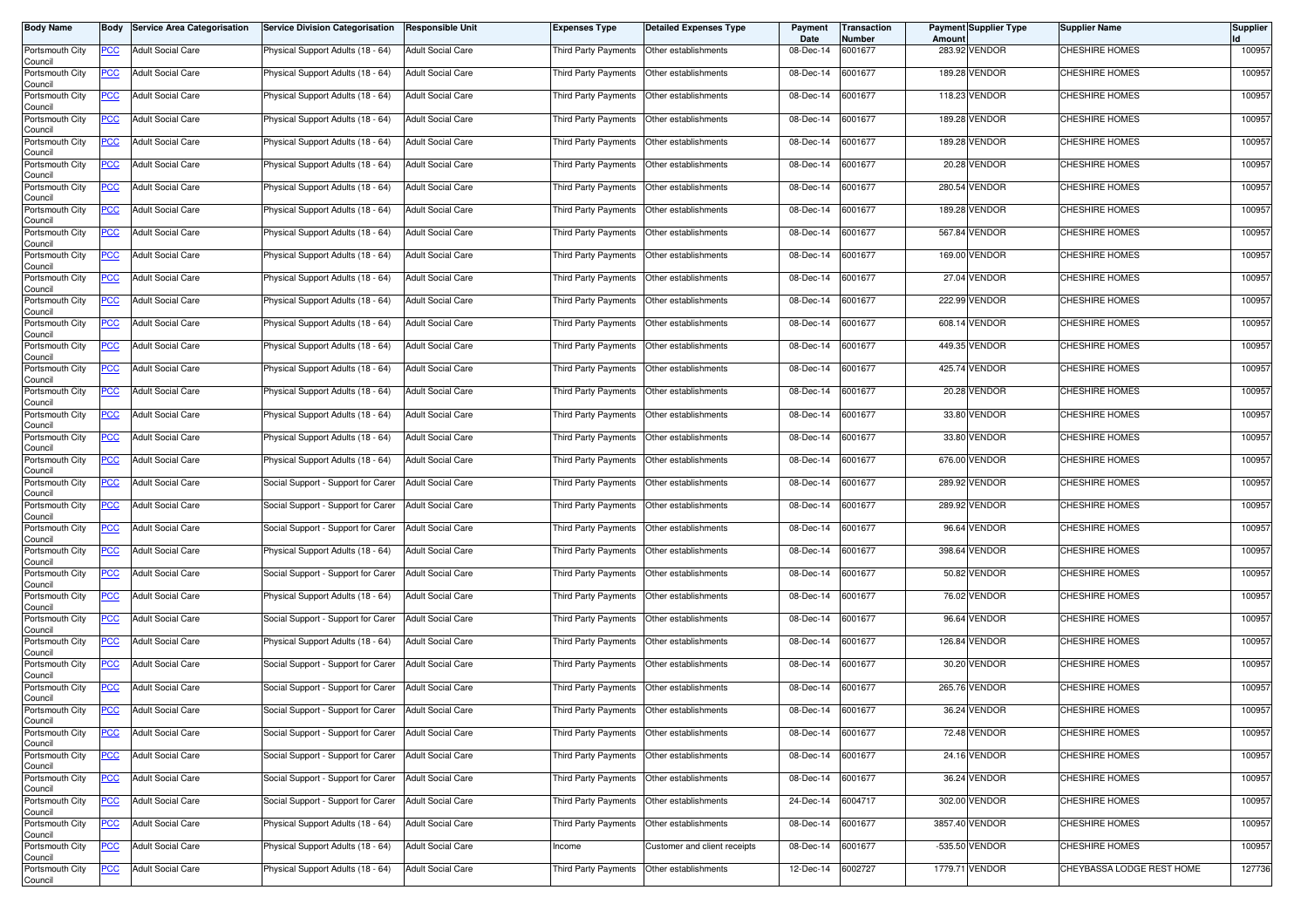| <b>Body Name</b>           |                | <b>Body Service Area Categorisation</b> | <b>Service Division Categorisation</b> | <b>Responsible Unit</b>  | Expenses Type                   | Detailed Expenses Type                               | Payment<br>Date | Transaction<br>Number | <b>Amount</b> | Payment Supplier Type | Supplier Name                            | <b>Supplier</b> |
|----------------------------|----------------|-----------------------------------------|----------------------------------------|--------------------------|---------------------------------|------------------------------------------------------|-----------------|-----------------------|---------------|-----------------------|------------------------------------------|-----------------|
| Portsmouth City<br>Council | PCC            | <b>Adult Social Care</b>                | Assistive Equipment & Technology       | <b>Adult Social Care</b> | Supplies and Services           | Equipment, furniture and<br>naterials                | 15-Dec-14       | 6003054               |               | 440.00 COMPANY        | CHILTERN INVADEX (UK) LTD                | 100726          |
| Portsmouth City<br>Council | <b>PCC</b>     | <b>Adult Social Care</b>                | Physical Support Adults (18 - 64)      | <b>Adult Social Care</b> | Third Party Payments            | Other establishments                                 | 12-Dec-14       | 6002730               |               | 7586.14 VENDOR        | CHOICE CARE GROUP                        | 134468          |
| Portsmouth City<br>Council | <u>PCC</u>     | <b>Adult Social Care</b>                | Physical Support Adults (18 - 64)      | <b>Adult Social Care</b> | Third Party Payments            | Other establishments                                 | 12-Dec-14       | 6002731               |               | 2391.34 VENDOR        | CHOICE CARE GROUP                        | 134468          |
| Portsmouth City<br>Council | <b>PCC</b>     | <b>Adult Social Care</b>                | Physical Support Adults (18 - 64)      | <b>Adult Social Care</b> | Third Party Payments            | Other establishments                                 | 23-Dec-14       | 6004508               |               | 536.56 VENDOR         | CHOICE SUPPORT HAMPSHIRE                 | 101204          |
| Portsmouth City<br>Council | <u>PCC</u>     | <b>Adult Social Care</b>                | Physical Support Adults (18 - 64)      | <b>Adult Social Care</b> | Third Party Payments            | Other establishments                                 | 23-Dec-14       | 6004508               | 1016.64       | <b>VENDOR</b>         | CHOICE SUPPORT HAMPSHIRE                 | 101204          |
| Portsmouth City<br>Council | <u>PCC </u>    | <b>Adult Social Care</b>                | Information and Early Intervention     | <b>Adult Social Care</b> | Third Party Payments            | Other establishments                                 | 04-Dec-14       | 6001202               |               | 3166.66 VENDOR        | CHOICES ADVOCACY                         | 134795          |
| Portsmouth City<br>Council | <u>PCC</u>     | <b>Adult Social Care</b>                | Information and Early Intervention     | <b>Adult Social Care</b> | Third Party Payments            | Other establishments                                 | 31-Dec-14       | 6005485               |               | 3166.66 VENDOR        | <b>CHOICES ADVOCACY</b>                  | 134795          |
| Portsmouth City<br>Council | <u>PCC</u>     | <b>Adult Social Care</b>                | Commissioning & service delivery       | <b>Adult Social Care</b> | Premises-Related<br>Expenditure | Repairs, alterations and<br>maintenance of buildings | 11-Dec-14       | 6002457               |               | 379.87 VENDOR         | CHRISTIE INTRUDER ALARMS LIMITED<br>CIA) | 100068          |
| Portsmouth City<br>Council | $\overline{C}$ | <b>Adult Social Care</b>                | Social Care Activities                 | <b>Adult Social Care</b> | Supplies and Services           | Communications and computing                         | 24-Dec-14       | 6004723               |               | 383.33 VENDOR         | CIVICA SERVICES LIMITED                  | 101225          |
| Portsmouth City<br>Council | PCC            | <b>Adult Social Care</b>                | Physical Support Adults (18 - 64)      | <b>Adult Social Care</b> | Third Party Payments            | Other establishments                                 | 12-Dec-14       | 6002738               | 2006.01       | <b>VENDOR</b>         | CLARENDON CARE HOME.                     | 138519          |
| Portsmouth City<br>Council | <u>PCC</u>     | <b>Adult Social Care</b>                | Physical Support Adults (18 - 64)      | <b>Adult Social Care</b> | Third Party Payments            | Other establishments                                 | 12-Dec-14       | 6002738               |               | 2006.01 VENDOR        | CLARENDON CARE HOME.                     | 138519          |
| Portsmouth City<br>Council | <u>PCC</u>     | <b>Adult Social Care</b>                | Physical Support Adults (18 - 64)      | <b>Adult Social Care</b> | Third Party Payments            | Other establishments                                 | 12-Dec-14       | 6002738               | 2006.01       | <b>VENDOR</b>         | CLARENDON CARE HOME.                     | 138519          |
| Portsmouth City<br>Council | PCC            | <b>Adult Social Care</b>                | Physical Support Adults (18 - 64)      | <b>Adult Social Care</b> | Third Party Payments            | Other establishments                                 | 12-Dec-14       | 6002738               | 2006.01       | VENDOR                | CLARENDON CARE HOME.                     | 138519          |
| Portsmouth City<br>Council | <u>PCC</u>     | <b>Adult Social Care</b>                | Physical Support Adults (18 - 64)      | <b>Adult Social Care</b> | Third Party Payments            | Other establishments                                 | 12-Dec-14       | 6002738               |               | 2006.01 VENDOR        | CLARENDON CARE HOME.                     | 138519          |
| Portsmouth City<br>Council | <u>PCC</u>     | <b>Adult Social Care</b>                | Physical Support Adults (18 - 64)      | <b>Adult Social Care</b> | Third Party Payments            | Other establishments                                 | 12-Dec-14       | 6002738               |               | 2006.01 VENDOR        | CLARENDON CARE HOME.                     | 138519          |
| Portsmouth City<br>Council | <u>PCC</u>     | <b>Adult Social Care</b>                | Physical Support Adults (18 - 64)      | <b>Adult Social Care</b> | Third Party Payments            | Other establishments                                 | 12-Dec-14       | 6002738               |               | 1553.04 VENDOR        | CLARENDON CARE HOME.                     | 138519          |
| Portsmouth City<br>Council | PCC            | <b>Adult Social Care</b>                | Physical Support Adults (18 - 64)      | <b>Adult Social Care</b> | Third Party Payments            | Other establishments                                 | 12-Dec-14       | 6002738               | 1779.71       | <b>VENDOR</b>         | CLARENDON CARE HOME.                     | 138519          |
| Portsmouth City<br>Council | <u>PCC</u>     | <b>Adult Social Care</b>                | Commissioning & service delivery       | <b>Adult Social Care</b> | Employees                       | Indirect employee expenses                           | 19-Dec-14       | 6004043               |               | 725.00 VENDOR         | CLEAR DEVELOPMENTS TRAINING              | 138319          |
| Portsmouth City<br>Council | <u>PCC</u>     | <b>Adult Social Care</b>                | Commissioning & service delivery       | <b>Adult Social Care</b> | Third Party Payments            | Other establishments                                 | 19-Dec-14       | 6004044               |               | 1075.00 VENDOR        | CLH HEALTHCARE GROUP LTD                 | 100625          |
| Portsmouth City<br>Council | PCC            | <b>Adult Social Care</b>                | Physical Support Adults (18 - 64)      | <b>Adult Social Care</b> | Third Party Payments            | Other establishments                                 | 12-Dec-14       | 6002740               |               | 2276.33 VENDOR        | COATE WATER CARE CO LTD                  | 138298          |
| Portsmouth City<br>Council | <u>PCC</u>     | <b>Adult Social Care</b>                | Physical Support Adults (18 - 64)      | <b>Adult Social Care</b> | Third Party Payments            | Other establishments                                 | 16-Dec-14       | 6003181               |               | 665.86 VENDOR         | COMMUNITY ANGELS LTD                     | 139111          |
| Portsmouth City<br>Council | <u>PCC</u>     | <b>Adult Social Care</b>                | Physical Support Adults (18 - 64)      | <b>Adult Social Care</b> | Third Party Payments            | Other establishments                                 | 16-Dec-14       | 6003181               |               | 1497.34 VENDOR        | COMMUNITY ANGELS LTD                     | 139111          |
| Portsmouth City<br>Council | <u>PCC</u>     | <b>Adult Social Care</b>                | Physical Support Adults (18 - 64)      | <b>Adult Social Care</b> | Third Party Payments            | Other establishments                                 | 16-Dec-14       | 6003181               |               | 23.66 VENDOR          | COMMUNITY ANGELS LTD                     | 139111          |
| Portsmouth City<br>Council | <u>PCC</u>     | <b>Adult Social Care</b>                | Physical Support Adults (18 - 64)      | <b>Adult Social Care</b> | Third Party Payments            | Other establishments                                 | 16-Dec-14       | 6003181               |               | 473.20 VENDOR         | COMMUNITY ANGELS LTD                     | 139111          |
| Portsmouth City<br>Council | <u>PCC</u>     | <b>Adult Social Care</b>                | Physical Support Adults (18 - 64)      | <b>Adult Social Care</b> | Third Party Payments            | Other establishments                                 | 16-Dec-14       | 6003181               |               | 243.36 VENDOR         | COMMUNITY ANGELS LTD                     | 139111          |
| Portsmouth City<br>Council | <u>PCC</u>     | <b>Adult Social Care</b>                | Physical Support Adults (18 - 64)      | <b>Adult Social Care</b> | Third Party Payments            | Other establishments                                 | 16-Dec-14       | 6003181               |               | 378.56 VENDOR         | COMMUNITY ANGELS LTD                     | 139111          |
| Portsmouth City<br>Council | <b>PCC</b>     | <b>Adult Social Care</b>                | Physical Support Adults (18 - 64)      | <b>Adult Social Care</b> | Third Party Payments            | Other establishments                                 | 16-Dec-14       | 6003181               |               | 40.56 VENDOR          | COMMUNITY ANGELS LTD                     | 139111          |
| Portsmouth City<br>Council | <u>PCC</u>     | <b>Adult Social Care</b>                | Physical Support Adults (18 - 64)      | <b>Adult Social Care</b> | Third Party Payments            | Other establishments                                 | 16-Dec-14       | 6003181               |               | 135.20 VENDOR         | <b>COMMUNITY ANGELS LTD</b>              | 139111          |
| Portsmouth City<br>Council | <u>PCC</u>     | <b>Adult Social Care</b>                | Physical Support Adults (18 - 64)      | <b>Adult Social Care</b> | Third Party Payments            | Other establishments                                 | 16-Dec-14       | 6003181               |               | 354.90 VENDOR         | COMMUNITY ANGELS LTD                     | 139111          |
| Portsmouth City<br>Council | <u>PCC</u>     | <b>Adult Social Care</b>                | Physical Support Adults (18 - 64)      | <b>Adult Social Care</b> | Third Party Payments            | Other establishments                                 | 16-Dec-14       | 6003181               |               | 47.32 VENDOR          | COMMUNITY ANGELS LTD                     | 139111          |
| Portsmouth City<br>Council | <b>PCC</b>     | <b>Adult Social Care</b>                | Physical Support Adults (18 - 64)      | <b>Adult Social Care</b> | Third Party Payments            | Other establishments                                 | 16-Dec-14       | 6003181               |               | 152.10 VENDOR         | COMMUNITY ANGELS LTD                     | 139111          |
| Portsmouth City<br>Council | <b>PCC</b>     | <b>Adult Social Care</b>                | Physical Support Adults (18 - 64)      | <b>Adult Social Care</b> |                                 | Third Party Payments Other establishments            | 16-Dec-14       | 6003181               |               | 189.28 VENDOR         | COMMUNITY ANGELS LTD                     | 139111          |
| Portsmouth City<br>Council | <u>PCC</u>     | <b>Adult Social Care</b>                | Physical Support Adults (18 - 64)      | <b>Adult Social Care</b> |                                 | Third Party Payments Other establishments            | 16-Dec-14       | 6003181               |               | 422.50 VENDOR         | COMMUNITY ANGELS LTD                     | 139111          |
| Portsmouth City<br>Council | <u>PCC</u>     | <b>Adult Social Care</b>                | Physical Support Adults (18 - 64)      | <b>Adult Social Care</b> | Third Party Payments            | Other establishments                                 | 16-Dec-14       | 6003181               |               | 283.92 VENDOR         | COMMUNITY ANGELS LTD                     | 139111          |
| Portsmouth City<br>Council | <u>PCC</u>     | <b>Adult Social Care</b>                | Physical Support Adults (18 - 64)      | <b>Adult Social Care</b> | Third Party Payments            | Other establishments                                 | 16-Dec-14       | 6003181               |               | 189.28 VENDOR         | COMMUNITY ANGELS LTD                     | 139111          |
| Portsmouth City<br>Council | <u>PCC</u>     | <b>Adult Social Care</b>                | Physical Support Adults (18 - 64)      | <b>Adult Social Care</b> | Third Party Payments            | Other establishments                                 | 16-Dec-14       | 6003181               |               | 557.70 VENDOR         | COMMUNITY ANGELS LTD                     | 139111          |
| Portsmouth City<br>Council | <b>PCC</b>     | <b>Adult Social Care</b>                | Physical Support Adults (18 - 64)      | <b>Adult Social Care</b> | Third Party Payments            | Other establishments                                 | 16-Dec-14       | 6003181               |               | 108.16 VENDOR         | COMMUNITY ANGELS LTD                     | 139111          |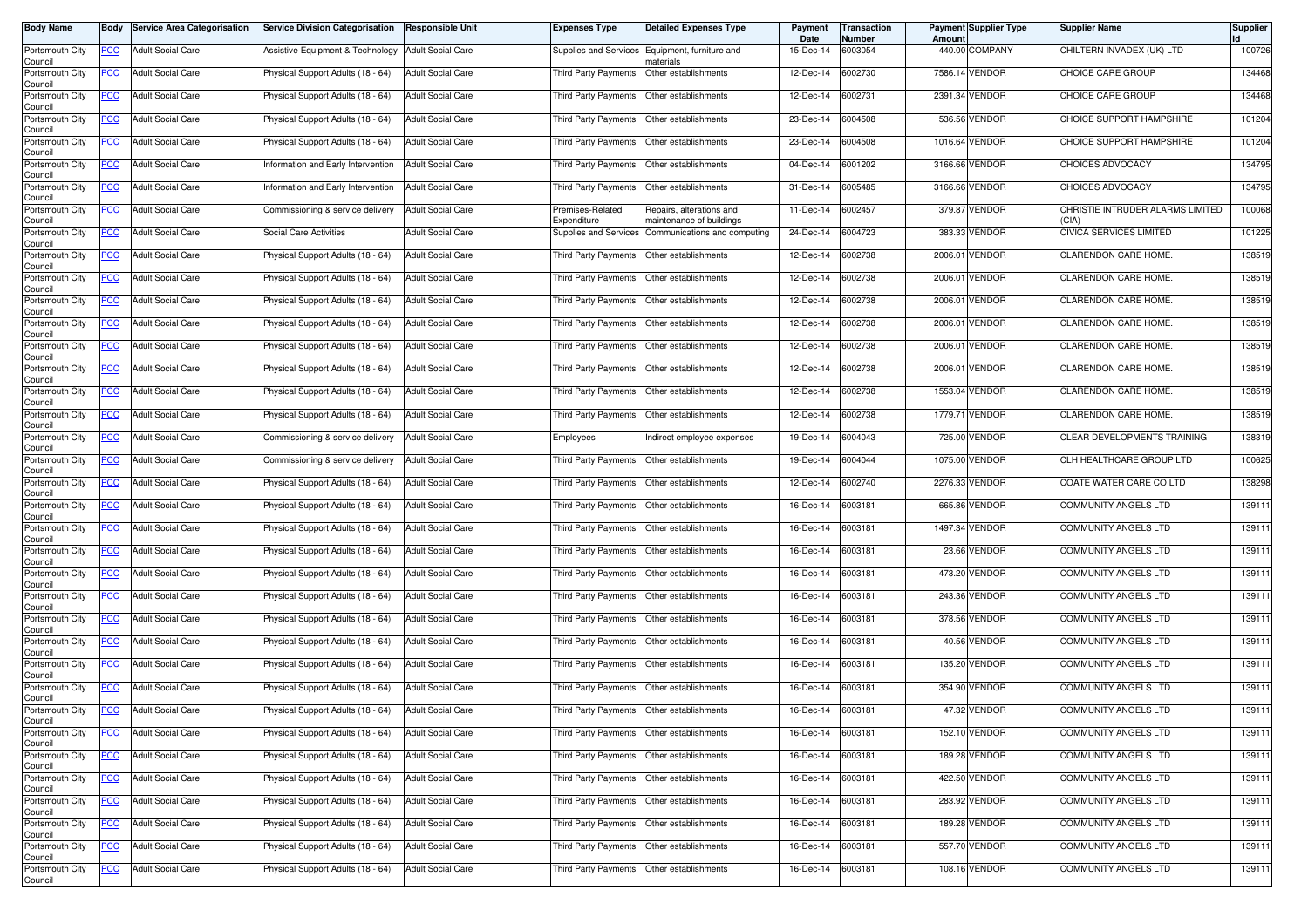| <b>Body Name</b>           | Body       | <b>Service Area Categorisation</b> | <b>Service Division Categorisation</b>               | Responsible Unit         | <b>Expenses Type</b>            | <b>Detailed Expenses Type</b>                        | Payment<br>Date   | Transaction<br>Number | Amount  | Payment Supplier Type | <b>Supplier Name</b>            | <b>Supplier</b> |
|----------------------------|------------|------------------------------------|------------------------------------------------------|--------------------------|---------------------------------|------------------------------------------------------|-------------------|-----------------------|---------|-----------------------|---------------------------------|-----------------|
| Portsmouth City<br>Council | PCC        | <b>Adult Social Care</b>           | Physical Support Adults (18 - 64)                    | <b>Adult Social Care</b> | Third Party Payments            | Other establishments                                 | 16-Dec-14         | 6003181               |         | 182.52 VENDOR         | <b>COMMUNITY ANGELS LTD</b>     | 139111          |
| Portsmouth City<br>Council | <u>PCC</u> | <b>Adult Social Care</b>           | Physical Support Adults (18 - 64)                    | <b>Adult Social Care</b> | Third Party Payments            | Other establishments                                 | 16-Dec-14         | 6003181               |         | 189.28 VENDOR         | <b>COMMUNITY ANGELS LTD</b>     | 139111          |
| Portsmouth City<br>Council | <u>PCC</u> | <b>Adult Social Care</b>           | Physical Support Adults (18 - 64)                    | <b>Adult Social Care</b> | Third Party Payments            | Other establishments                                 | 16-Dec-14         | 6003181               |         | 280.54 VENDOR         | <b>COMMUNITY ANGELS LTD</b>     | 139111          |
| Portsmouth City<br>Council | <u>PCC</u> | <b>Adult Social Care</b>           | Physical Support Adults (18 - 64)                    | <b>Adult Social Care</b> | Third Party Payments            | Other establishments                                 | 16-Dec-14         | 6003181               | 182.52  | <b>VENDOR</b>         | <b>COMMUNITY ANGELS LTD</b>     | 139111          |
| Portsmouth City<br>Council | <u>PCC</u> | <b>Adult Social Care</b>           | Physical Support Adults (18 - 64)                    | <b>Adult Social Care</b> | Third Party Payments            | Other establishments                                 | 16-Dec-14         | 6003181               |         | 561.08 VENDOR         | <b>COMMUNITY ANGELS LTD</b>     | 139111          |
| Portsmouth City<br>Council | <u>PCC</u> | <b>Adult Social Care</b>           | Physical Support Adults (18 - 64)                    | <b>Adult Social Care</b> | Third Party Payments            | Other establishments                                 | 16-Dec-14         | 6003181               |         | 202.80 VENDOR         | COMMUNITY ANGELS LTD            | 139111          |
| Portsmouth City<br>Council | <u>PCC</u> | <b>Adult Social Care</b>           | Physical Support Adults (18 - 64)                    | <b>Adult Social Care</b> | Third Party Payments            | Other establishments                                 | 16-Dec-14         | 6003181               |         | 277.16 VENDOR         | <b>COMMUNITY ANGELS LTD</b>     | 139111          |
| Portsmouth City<br>Council | <u>PCC</u> | Adult Social Care                  | Physical Support Adults (18 - 64)                    | <b>Adult Social Care</b> | Third Party Payments            | Other establishments                                 | 16-Dec-14         | 6003181               | 273.78  | <b>VENDOR</b>         | COMMUNITY ANGELS LTD            | 139111          |
| Portsmouth City<br>Council | <b>PCC</b> | <b>Adult Social Care</b>           | Physical Support Adults (18 - 64)                    | <b>Adult Social Care</b> | <b>Third Party Payments</b>     | Other establishments                                 | 16-Dec-14         | 6003181               |         | 331.24 VENDOR         | <b>COMMUNITY ANGELS LTD</b>     | 139111          |
| Portsmouth City<br>Council | PCC        | <b>Adult Social Care</b>           | Physical Support Adults (18 - 64)                    | <b>Adult Social Care</b> | Third Party Payments            | Other establishments                                 | 16-Dec-14         | 6003181               |         | 30.42 VENDOR          | <b>COMMUNITY ANGELS LTD</b>     | 139111          |
| Portsmouth City<br>Council | PCC        | <b>Adult Social Care</b>           | Physical Support Adults (18 - 64)                    | <b>Adult Social Care</b> | Third Party Payments            | Other establishments                                 | 16-Dec-14         | 6003181               |         | 189.28 VENDOR         | COMMUNITY ANGELS LTD            | 139111          |
| Portsmouth City<br>Council | <b>PCC</b> | <b>Adult Social Care</b>           | Physical Support Adults (18 - 64)                    | <b>Adult Social Care</b> | Third Party Payments            | Other establishments                                 | 16-Dec-14         | 6003181               | 287.30  | <b>VENDOR</b>         | <b>COMMUNITY ANGELS LTD</b>     | 139111          |
| Portsmouth City<br>Council | PCC        | <b>Adult Social Care</b>           | Physical Support Adults (18 - 64)                    | <b>Adult Social Care</b> | Third Party Payments            | Other establishments                                 | 16-Dec-14         | 6003181               | 290.68  | <b>VENDOR</b>         | <b>COMMUNITY ANGELS LTD</b>     | 139111          |
| Portsmouth City<br>Council | <u>PCC</u> | <b>Adult Social Care</b>           | Physical Support Adults (18 - 64)                    | <b>Adult Social Care</b> | Third Party Payments            | Other establishments                                 | 16-Dec-14         | 6003181               |         | 189.28 VENDOR         | COMMUNITY ANGELS LTD            | 139111          |
| Portsmouth City<br>Council | PCC        | <b>Adult Social Care</b>           | Physical Support Adults (18 - 64)                    | <b>Adult Social Care</b> | Third Party Payments            | Other establishments                                 | 16-Dec-14         | 6003181               |         | 54.08 VENDOR          | <b>COMMUNITY ANGELS LTD</b>     | 139111          |
| Portsmouth City<br>Council | PCC        | <b>Adult Social Care</b>           | Physical Support Adults (18 - 64)                    | <b>Adult Social Care</b> | Third Party Payments            | Other establishments                                 | 16-Dec-14         | 6003181               |         | 365.04 VENDOR         | COMMUNITY ANGELS LTD            | 139111          |
| Portsmouth City<br>Council | PCC        | <b>Adult Social Care</b>           | Physical Support Adults (18 - 64)                    | <b>Adult Social Care</b> | Third Party Payments            | Other establishments                                 | 16-Dec-14         | 6003181               | 67.60   | <b>VENDOR</b>         | <b>COMMUNITY ANGELS LTD</b>     | 139111          |
| Portsmouth City<br>Council | PCC        | <b>Adult Social Care</b>           | Physical Support Adults (18 - 64)                    | <b>Adult Social Care</b> | Third Party Payments            | Other establishments                                 | 16-Dec-14         | 6003181               |         | 378.56 VENDOR         | COMMUNITY ANGELS LTD            | 139111          |
| Portsmouth City<br>Council | PCC        | <b>Adult Social Care</b>           | Physical Support Adults (18 - 64)                    | <b>Adult Social Care</b> | Third Party Payments            | Other establishments                                 | 16-Dec-14         | 6003181               |         | 561.08 VENDOR         | COMMUNITY ANGELS LTD            | 139111          |
| Portsmouth City<br>Council | PCC        | <b>Adult Social Care</b>           | Physical Support Adults (18 - 64)                    | <b>Adult Social Care</b> | Third Party Payments            | Other establishments                                 | 22-Dec-14         | 6004341               |         | 594.88 VENDOR         | COMMUNITY ANGELS LTD            | 139111          |
| Portsmouth City<br>Council | <u>PCC</u> | <b>Adult Social Care</b>           | Social Support - Support for Carer                   | <b>Adult Social Care</b> | Third Party Payments            | Other establishments                                 | 16-Dec-14         | 6003181               |         | 48.32 VENDOR          | <b>COMMUNITY ANGELS LTD</b>     | 139111          |
| Portsmouth City<br>Council | <u>PCC</u> | <b>Adult Social Care</b>           | Social Support - Support for Carer                   | <b>Adult Social Care</b> | Third Party Payments            | Other establishments                                 | 16-Dec-14         | 6003181               |         | 434.88 VENDOR         | COMMUNITY ANGELS LTD            | 139111          |
| Portsmouth City<br>Council | <u>PCC</u> | <b>Adult Social Care</b>           | Social Support - Support for Carer                   | <b>Adult Social Care</b> | Third Party Payments            | Other establishments                                 | 16-Dec-14         | 6003181               |         | 96.64 VENDOR          | COMMUNITY ANGELS LTD            | 139111          |
| Portsmouth City<br>Council | <u>PCC</u> | <b>Adult Social Care</b>           | Physical Support Older People (65- Adult Social Care |                          | Third Party Payments            | Other establishments                                 | 12-Dec-14         | 6002745               | 2429.47 | <b>VENDOR</b>         | CONTEMPLATION HOMES LIMITED     | 101879          |
| Portsmouth City<br>Council | ∍CC        | <b>Adult Social Care</b>           | nformation and Early Intervention                    | <b>Adult Social Care</b> | Third Party Payments            | Other establishments                                 | 19-Dec-14         | 6004054               | 3255.00 | <b>VENDOR</b>         | CONVEX MARKETING LTD            | 135838          |
| Portsmouth City<br>Council | <u>PCC</u> | <b>Adult Social Care</b>           | Commissioning & service delivery                     | <b>Adult Social Care</b> | Premises-Related<br>Expenditure | Repairs, alterations and<br>maintenance of buildings | 19-Dec-14         | 6004058               |         | 552.21 COMPANY        | CORRIGENDA LIMITED T/A CHURCHES | 102100          |
| Portsmouth City<br>Council | <u>PCC</u> | <b>Adult Social Care</b>           | Physical Support Adults (18 - 64)                    | <b>Adult Social Care</b> | Premises-Related<br>Expenditure | Repairs, alterations and<br>maintenance of buildings | 24-Dec-14         | 6004742               | 83.80   | <b>COMPANY</b>        | CORRIGENDA LIMITED T/A CHURCHES | 102100          |
| Portsmouth City<br>Council | <u>PCC</u> | <b>Adult Social Care</b>           | Physical Support Adults (18 - 64)                    | <b>Adult Social Care</b> | Premises-Related<br>Expenditure | Repairs, alterations and<br>maintenance of buildings | 24-Dec-14         | 6004742               |         | 140.94 COMPANY        | CORRIGENDA LIMITED T/A CHURCHES | 102100          |
| Portsmouth City<br>Council | <u>PCC</u> | <b>Adult Social Care</b>           | Physical Support Adults (18 - 64)                    | <b>Adult Social Care</b> | Premises-Related<br>Expenditure | Repairs, alterations and<br>maintenance of buildings | 24-Dec-14         | 6004742               |         | 49.50 COMPANY         | CORRIGENDA LIMITED T/A CHURCHES | 102100          |
| Portsmouth City<br>Council | <u>PCC</u> | <b>Adult Social Care</b>           | Physical Support Adults (18 - 64)                    | <b>Adult Social Care</b> | Premises-Related<br>Expenditure | Repairs, alterations and<br>maintenance of buildings | 24-Dec-14         | 6004742               |         | 49.50 COMPANY         | CORRIGENDA LIMITED T/A CHURCHES | 102100          |
| Portsmouth City<br>Council | <b>PCC</b> | <b>Adult Social Care</b>           | Physical Support Adults (18 - 64)                    | <b>Adult Social Care</b> | Premises-Related<br>Expenditure | Repairs, alterations and<br>maintenance of buildings | 24-Dec-14 6004742 |                       |         | 67.00 COMPANY         | CORRIGENDA LIMITED T/A CHURCHES | 102100          |
| Portsmouth City<br>Council | <b>PCC</b> | <b>Adult Social Care</b>           | Mental Health Support Adults (18                     | <b>Adult Social Care</b> | Third Party Payments            | Other establishments                                 | 22-Dec-14         | 6004383               |         | 4985.11 VENDOR        | CRAWFORDS CARE HOMES LTD        | 134328          |
| Portsmouth City<br>Council | <u>PCC</u> | <b>Adult Social Care</b>           | Physical Support Adults (18 - 64)                    | <b>Adult Social Care</b> | Third Party Payments            | Other establishments                                 | 10-Dec-14         | 6001963               |         | 40.50 VENDOR          | CREATIVE ADVANCES LTD           | 100117          |
| Portsmouth City<br>Council | <u>PCC</u> | <b>Adult Social Care</b>           | Physical Support Adults (18 - 64)                    | <b>Adult Social Care</b> | Third Party Payments            | Other establishments                                 | 10-Dec-14         | 6001963               |         | 84.06 VENDOR          | CREATIVE ADVANCES LTD           | 100117          |
| Portsmouth City<br>Council | <b>PCC</b> | <b>Adult Social Care</b>           | Physical Support Adults (18 - 64)                    | <b>Adult Social Care</b> | Third Party Payments            | Other establishments                                 | 10-Dec-14         | 6001963               |         | 77.94 VENDOR          | <b>CREATIVE ADVANCES LTD</b>    | 100117          |
| Portsmouth City<br>Council | <u>PCC</u> | <b>Adult Social Care</b>           | Physical Support Adults (18 - 64)                    | <b>Adult Social Care</b> | Third Party Payments            | Other establishments                                 | 18-Dec-14         | 6003841               |         | 315.84 VENDOR         | <b>CREATIVE ADVANCES LTD</b>    | 100117          |
| Portsmouth City<br>Council | <b>PCC</b> | <b>Adult Social Care</b>           | Physical Support Adults (18 - 64)                    | <b>Adult Social Care</b> | Third Party Payments            | Other establishments                                 | 18-Dec-14         | 6003841               |         | 378.00 VENDOR         | CREATIVE ADVANCES LTD           | 100117          |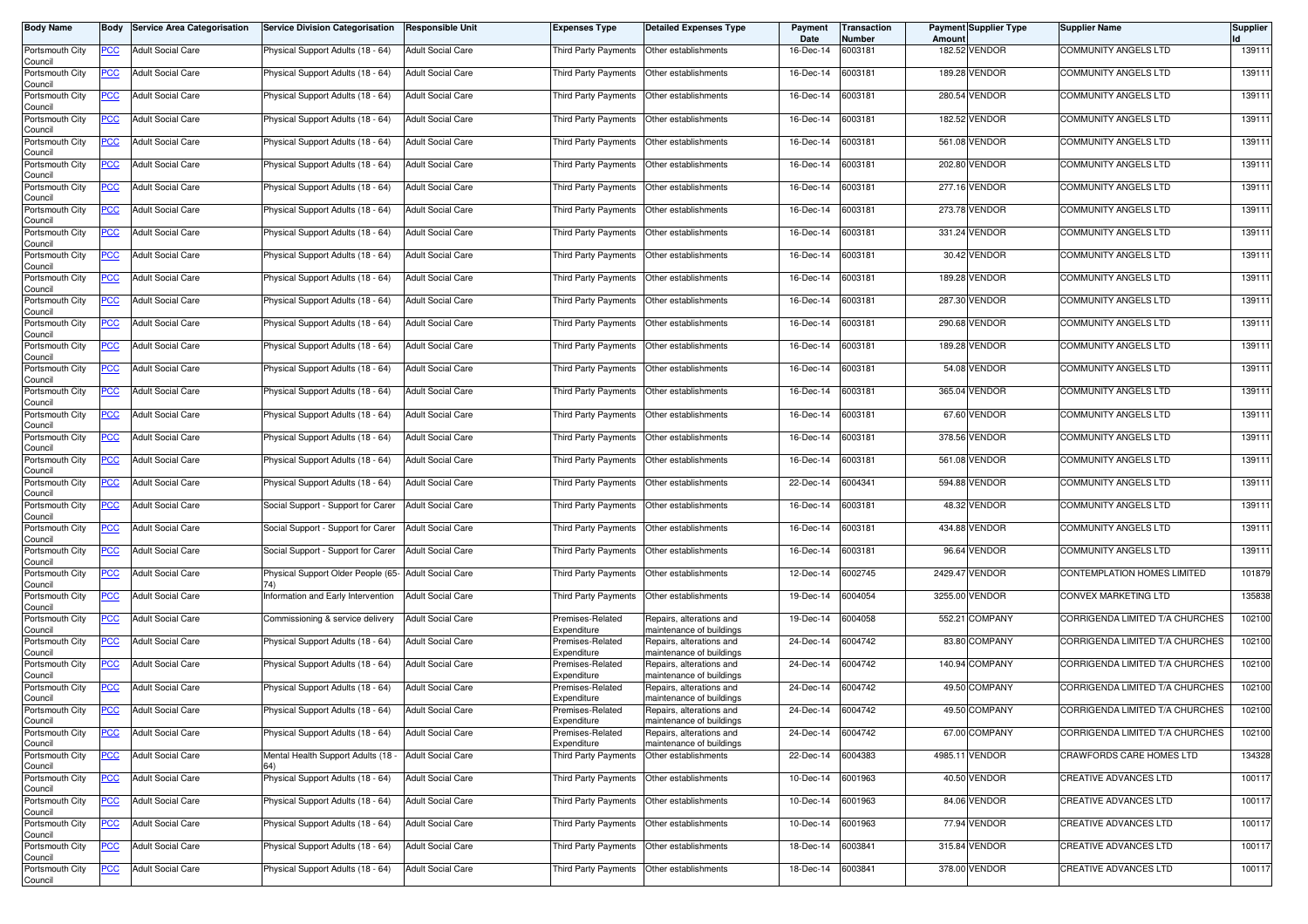| <b>Body Name</b>           |                  | <b>Body Service Area Categorisation</b> | <b>Service Division Categorisation</b> | <b>Responsible Unit</b>  | Expenses Type               | Detailed Expenses Type                    | Payment<br>Date | Transaction<br>Number | Amount  | <b>Payment Supplier Type</b> | <b>Supplier Name</b>                           | Supplier |
|----------------------------|------------------|-----------------------------------------|----------------------------------------|--------------------------|-----------------------------|-------------------------------------------|-----------------|-----------------------|---------|------------------------------|------------------------------------------------|----------|
| Portsmouth City<br>Council | PCC              | <b>Adult Social Care</b>                | Physical Support Adults (18 - 64)      | <b>Adult Social Care</b> | Third Party Payments        | Other establishments                      | 18-Dec-14       | 6003841               |         | 526.40 VENDOR                | <b>CREATIVE ADVANCES LTD</b>                   | 100117   |
| Portsmouth City<br>Council | $\overline{C}$   | <b>Adult Social Care</b>                | Physical Support Adults (18 - 64)      | <b>Adult Social Care</b> | <b>Third Party Payments</b> | Other establishments                      | 18-Dec-14       | 6003841               |         | 147.00 VENDOR                | CREATIVE ADVANCES LTD                          | 100117   |
| Portsmouth City<br>Council | <u>PCC</u>       | <b>Adult Social Care</b>                | Physical Support Adults (18 - 64)      | <b>Adult Social Care</b> | Third Party Payments        | Other establishments                      | 18-Dec-14       | 6003841               |         | 162.00 VENDOR                | <b>CREATIVE ADVANCES LTD</b>                   | 100117   |
| Portsmouth City<br>Council | <b>PCC</b>       | <b>Adult Social Care</b>                | Physical Support Adults (18 - 64)      | <b>Adult Social Care</b> | Third Party Payments        | Other establishments                      | 12-Dec-14       | 6002768               | 2006.01 | <b>VENDOR</b>                | <b>CRESCENT CARE LTD</b>                       | 100664   |
| Portsmouth City<br>Council | <u>PCC</u>       | <b>Adult Social Care</b>                | Physical Support Adults (18 - 64)      | <b>Adult Social Care</b> | Third Party Payments        | Other establishments                      | 12-Dec-14       | 6002768               |         | 1884.49 VENDOR               | CRESCENT CARE LTD                              | 100664   |
| Portsmouth City<br>Council | <u>PCC </u>      | <b>Adult Social Care</b>                | Physical Support Adults (18 - 64)      | <b>Adult Social Care</b> | Third Party Payments        | Other establishments                      | 12-Dec-14       | 6002768               |         | 2006.01 VENDOR               | CRESCENT CARE LTD                              | 100664   |
| Portsmouth City<br>Council | <u>PCC</u>       | <b>Adult Social Care</b>                | Physical Support Adults (18 - 64)      | <b>Adult Social Care</b> | Third Party Payments        | Other establishments                      | 12-Dec-14       | 6002768               |         | 1779.71 VENDOR               | CRESCENT CARE LTD                              | 100664   |
| Portsmouth City<br>Council | <u>PCC</u>       | <b>Adult Social Care</b>                | Physical Support Adults (18 - 64)      | <b>Adult Social Care</b> | Third Party Payments        | Other establishments                      | 12-Dec-14       | 6002768               | 2006.01 | <b>VENDOR</b>                | <b>CRESCENT CARE LTD</b>                       | 100664   |
| Portsmouth City<br>Council | $\overline{C}$   | <b>Adult Social Care</b>                | Physical Support Adults (18 - 64)      | <b>Adult Social Care</b> | Third Party Payments        | Other establishments                      | 12-Dec-14       | 6002768               |         | 2006.01 VENDOR               | CRESCENT CARE LTD                              | 100664   |
| Portsmouth City<br>Council | PCC              | <b>Adult Social Care</b>                | Physical Support Adults (18 - 64)      | <b>Adult Social Care</b> | Third Party Payments        | Other establishments                      | 12-Dec-14       | 6002768               | 2006.01 | VENDOR                       | CRESCENT CARE LTD                              | 100664   |
| Portsmouth City<br>Council | PCC              | <b>Adult Social Care</b>                | Physical Support Adults (18 - 64)      | <b>Adult Social Care</b> | Third Party Payments        | Other establishments                      | 12-Dec-14       | 6002768               |         | 2006.01 VENDOR               | CRESCENT CARE LTD                              | 100664   |
| Portsmouth City<br>Council | <u>PCC</u>       | <b>Adult Social Care</b>                | Physical Support Adults (18 - 64)      | <b>Adult Social Care</b> | Third Party Payments        | Other establishments                      | 12-Dec-14       | 6002768               | 2006.01 | <b>VENDOR</b>                | CRESCENT CARE LTD                              | 100664   |
| Portsmouth City<br>Council | PCC              | <b>Adult Social Care</b>                | Physical Support Adults (18 - 64)      | <b>Adult Social Care</b> | Third Party Payments        | Other establishments                      | 31-Dec-14       | 6005514               |         | 1550.07 VENDOR               | CRESCENT CARE LTD                              | 100664   |
| Portsmouth City<br>Council | <u>PCC</u>       | <b>Adult Social Care</b>                | Physical Support Adults (18 - 64)      | <b>Adult Social Care</b> | Third Party Payments        | Other establishments                      | 12-Dec-14       | 6002768               | 2006.01 | <b>VENDOR</b>                | CRESCENT CARE LTD                              | 100664   |
| Portsmouth City<br>Council | <u>PCC</u>       | <b>Adult Social Care</b>                | Physical Support Adults (18 - 64)      | <b>Adult Social Care</b> | Third Party Payments        | Other establishments                      | 12-Dec-14       | 6002768               |         | 2006.01 VENDOR               | CRESCENT CARE LTD                              | 100664   |
| Portsmouth City<br>Council | <u>PCC</u>       | <b>Adult Social Care</b>                | Physical Support Adults (18 - 64)      | <b>Adult Social Care</b> | Third Party Payments        | Other establishments                      | 12-Dec-14       | 6002768               |         | 2006.01 VENDOR               | CRESCENT CARE LTD                              | 100664   |
| Portsmouth City<br>Council | PСC              | <b>Adult Social Care</b>                | Physical Support Adults (18 - 64)      | <b>Adult Social Care</b> | Third Party Payments        | Other establishments                      | 18-Dec-14       | 6003842               |         | 321.10 VENDOR                | CRESCENT COMMUNITY CARE<br>SERVICES LTD        | 100118   |
| Portsmouth City<br>Council | PCC              | <b>Adult Social Care</b>                | Social Support - Support for Carer     | <b>Adult Social Care</b> | Third Party Payments        | Other establishments                      | 18-Dec-14       | 6003842               |         | 241.60 VENDOR                | CRESCENT COMMUNITY CARE<br>SERVICES LTD        | 100118   |
| Portsmouth City<br>Council | <u>PCC</u>       | <b>Adult Social Care</b>                | Physical Support Adults (18 - 64)      | <b>Adult Social Care</b> | Third Party Payments        | Other establishments                      | 18-Dec-14       | 6003842               |         | 662.48 VENDOR                | CRESCENT COMMUNITY CARE<br><b>SERVICES LTD</b> | 100118   |
| Portsmouth City<br>Council | PCC              | <b>Adult Social Care</b>                | Physical Support Adults (18 - 64)      | <b>Adult Social Care</b> | Third Party Payments        | Other establishments                      | 18-Dec-14       | 6003842               |         | 108.16 VENDOR                | CRESCENT COMMUNITY CARE<br>SERVICES LTD        | 100118   |
| Portsmouth City<br>Council | PCC              | <b>Adult Social Care</b>                | Physical Support Adults (18 - 64)      | <b>Adult Social Care</b> | Third Party Payments        | Other establishments                      | 18-Dec-14       | 6003842               |         | 554.32 VENDOR                | CRESCENT COMMUNITY CARE<br><b>SERVICES LTD</b> | 100118   |
| Portsmouth City<br>Council | $\overline{PCC}$ | <b>Adult Social Care</b>                | Physical Support Adults (18 - 64)      | <b>Adult Social Care</b> | Third Party Payments        | Other establishments                      | 18-Dec-14       | 6003842               |         | 662.48 VENDOR                | CRESCENT COMMUNITY CARE<br>SERVICES LTD        | 100118   |
| Portsmouth City<br>Council | <u>PCC</u>       | <b>Adult Social Care</b>                | Physical Support Adults (18 - 64)      | <b>Adult Social Care</b> | Third Party Payments        | Other establishments                      | 18-Dec-14       | 6003842               |         | 1608.88 VENDOR               | CRESCENT COMMUNITY CARE<br><b>SERVICES LTD</b> | 100118   |
| Portsmouth City<br>Council | <u>PCC </u>      | <b>Adult Social Care</b>                | Physical Support Adults (18 - 64)      | <b>Adult Social Care</b> | Third Party Payments        | Other establishments                      | 18-Dec-14       | 6003842               |         | 473.20 VENDOR                | CRESCENT COMMUNITY CARE<br>SERVICES LTD        | 100118   |
| Portsmouth City<br>Council | <b>PCC</b>       | <b>Adult Social Care</b>                | Physical Support Adults (18 - 64)      | <b>Adult Social Care</b> | Third Party Payments        | Other establishments                      | 18-Dec-14       | 6003842               |         | 378.56 VENDOR                | CRESCENT COMMUNITY CARE<br>SERVICES LTD        | 100118   |
| Portsmouth City<br>Council | <u>PCC</u>       | <b>Adult Social Care</b>                | Physical Support Adults (18 - 64)      | <b>Adult Social Care</b> | Third Party Payments        | Other establishments                      | 18-Dec-14       | 6003842               |         | 757.12 VENDOR                | CRESCENT COMMUNITY CARE<br>SERVICES LTD        | 100118   |
| Portsmouth City<br>Council | <b>PCC</b>       | <b>Adult Social Care</b>                | Physical Support Adults (18 - 64)      | <b>Adult Social Care</b> | Third Party Payments        | Other establishments                      | 18-Dec-14       | 6003842               |         | 189.28 VENDOR                | CRESCENT COMMUNITY CARE<br>SERVICES LTD        | 100118   |
| Portsmouth City<br>Council | <u>PCC</u>       | <b>Adult Social Care</b>                | Physical Support Adults (18 - 64)      | <b>Adult Social Care</b> | Third Party Payments        | Other establishments                      | 18-Dec-14       | 6003842               |         | 1429.74 VENDOR               | CRESCENT COMMUNITY CARE<br><b>SERVICES LTD</b> | 100118   |
| Portsmouth City<br>Council | <u>PCC</u>       | <b>Adult Social Care</b>                | Physical Support Adults (18 - 64)      | <b>Adult Social Care</b> | <b>Third Party Payments</b> | Other establishments                      | 18-Dec-14       | 6003842               |         | 1892.80 VENDOR               | CRESCENT COMMUNITY CARE<br>SERVICES LTD        | 100118   |
| Portsmouth City<br>Council | <u>PCC</u>       | <b>Adult Social Care</b>                | Physical Support Adults (18 - 64)      | <b>Adult Social Care</b> | Third Party Payments        | Other establishments                      | 18-Dec-14       | 6003842               |         | 892.32 VENDOR                | CRESCENT COMMUNITY CARE<br>SERVICES LTD        | 100118   |
| Portsmouth City<br>Council | <u>PCC</u>       | <b>Adult Social Care</b>                | Physical Support Adults (18 - 64)      | <b>Adult Social Care</b> | Third Party Payments        | Other establishments                      | 18-Dec-14       | 6003842               |         | 74.36 VENDOR                 | CRESCENT COMMUNITY CARE<br>SERVICES LTD        | 100118   |
| Portsmouth City<br>Council | <b>PCC</b>       | <b>Adult Social Care</b>                | Social Support - Support for Carer     | <b>Adult Social Care</b> |                             | Third Party Payments Other establishments | 18-Dec-14       | 6003842               |         | 289.92 VENDOR                | CRESCENT COMMUNITY CARE<br>SERVICES LTD        | 100118   |
| Portsmouth City<br>Council | <u>PCC</u>       | <b>Adult Social Care</b>                | Physical Support Adults (18 - 64)      | <b>Adult Social Care</b> |                             | Third Party Payments Other establishments | 18-Dec-14       | 6003842               |         | 216.32 VENDOR                | CRESCENT COMMUNITY CARE<br><b>SERVICES LTD</b> | 100118   |
| Portsmouth City<br>Council | <u>PCC</u>       | <b>Adult Social Care</b>                | Physical Support Adults (18 - 64)      | <b>Adult Social Care</b> | Third Party Payments        | Other establishments                      | 18-Dec-14       | 6003842               |         | 939.64 VENDOR                | CRESCENT COMMUNITY CARE<br>SERVICES LTD        | 100118   |
| Portsmouth City<br>Council | <u>PCC</u>       | <b>Adult Social Care</b>                | Physical Support Adults (18 - 64)      | <b>Adult Social Care</b> | Third Party Payments        | Other establishments                      | 18-Dec-14       | 6003842               |         | 1324.96 VENDOR               | CRESCENT COMMUNITY CARE<br><b>SERVICES LTD</b> | 100118   |
| Portsmouth City<br>Council | <u>PCC</u>       | <b>Adult Social Care</b>                | Physical Support Adults (18 - 64)      | <b>Adult Social Care</b> | Third Party Payments        | Other establishments                      | 18-Dec-14       | 6003842               |         | 189.28 VENDOR                | CRESCENT COMMUNITY CARE<br>SERVICES LTD        | 100118   |
| Portsmouth City<br>Council | <u>PCC</u>       | <b>Adult Social Care</b>                | Social Support - Support for Carer     | <b>Adult Social Care</b> | Third Party Payments        | Other establishments                      | 18-Dec-14       | 6003842               |         | 193.28 VENDOR                | CRESCENT COMMUNITY CARE<br>SERVICES LTD        | 100118   |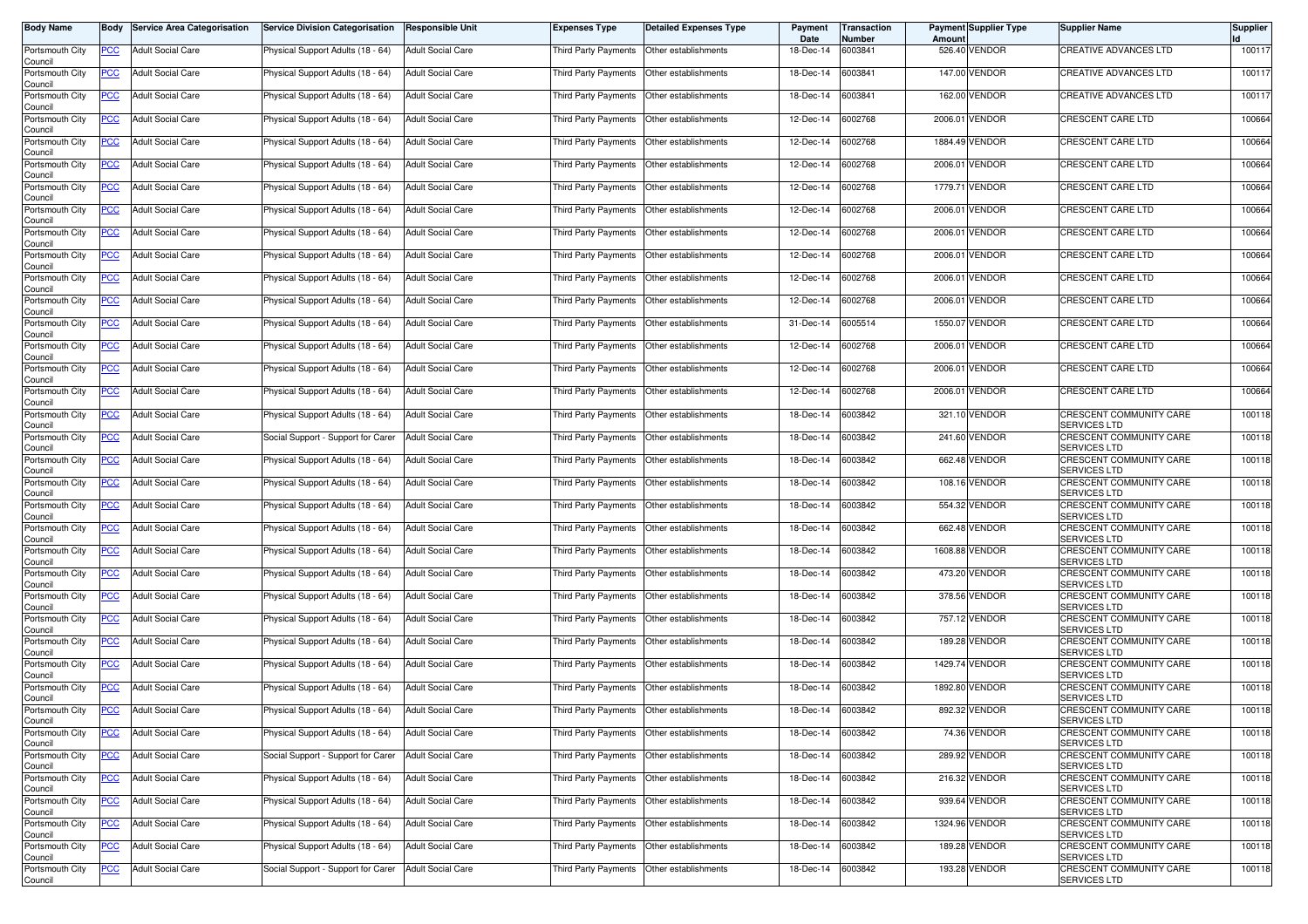| <b>Body Name</b>           | Body           | <b>Service Area Categorisation</b> | <b>Service Division Categorisation</b> | <b>Responsible Unit</b>  | <b>Expenses Type</b>        | <b>Detailed Expenses Type</b> | Payment<br>Date   | Transaction<br>Number | Amount  | <b>Payment Supplier Type</b> | <b>Supplier Name</b>                                  | <b>Supplier</b> |
|----------------------------|----------------|------------------------------------|----------------------------------------|--------------------------|-----------------------------|-------------------------------|-------------------|-----------------------|---------|------------------------------|-------------------------------------------------------|-----------------|
| Portsmouth City<br>Council | PCC            | <b>Adult Social Care</b>           | Physical Support Adults (18 - 64)      | <b>Adult Social Care</b> | Third Party Payments        | Other establishments          | 18-Dec-14         | 6003842               |         | 1703.52 VENDOR               | CRESCENT COMMUNITY CARE<br>SERVICES LTD               | 100118          |
| Portsmouth City<br>Council | <u>PCC</u>     | <b>Adult Social Care</b>           | Physical Support Adults (18 - 64)      | <b>Adult Social Care</b> | Third Party Payments        | Other establishments          | 18-Dec-14         | 6003842               |         | 567.84 VENDOR                | CRESCENT COMMUNITY CARE<br>SERVICES LTD               | 100118          |
| Portsmouth City<br>Council | <b>PCC</b>     | <b>Adult Social Care</b>           | Physical Support Adults (18 - 64)      | <b>Adult Social Care</b> | <b>Third Party Payments</b> | Other establishments          | 18-Dec-14         | 6003842               | 189.28  | <b>VENDOR</b>                | CRESCENT COMMUNITY CARE<br><b>SERVICES LTD</b>        | 100118          |
| Portsmouth City<br>Council | <u>PCC</u>     | <b>Adult Social Care</b>           | Physical Support Adults (18 - 64)      | <b>Adult Social Care</b> | Third Party Payments        | Other establishments          | 18-Dec-14         | 6003842               | 189.28  | <b>VENDOR</b>                | CRESCENT COMMUNITY CARE<br>SERVICES LTD               | 100118          |
| Portsmouth City<br>Council | <b>PCC</b>     | <b>Adult Social Care</b>           | Physical Support Adults (18 - 64)      | <b>Adult Social Care</b> | Third Party Payments        | Other establishments          | 18-Dec-14         | 6003842               |         | 54.08 VENDOR                 | CRESCENT COMMUNITY CARE<br><b>SERVICES LTD</b>        | 100118          |
| Portsmouth City<br>Council | <u>PCC</u>     | <b>Adult Social Care</b>           | Physical Support Adults (18 - 64)      | <b>Adult Social Care</b> | Third Party Payments        | Other establishments          | 18-Dec-14         | 6003842               |         | 148.72 VENDOR                | CRESCENT COMMUNITY CARE<br>SERVICES LTD               | 100118          |
| Portsmouth City<br>Council | <u>PCC</u>     | <b>Adult Social Care</b>           | Physical Support Adults (18 - 64)      | <b>Adult Social Care</b> | Third Party Payments        | Other establishments          | 18-Dec-14         | 6003842               |         | 108.16 VENDOR                | CRESCENT COMMUNITY CARE<br>SERVICES LTD               | 100118          |
| Portsmouth City<br>Council | <u>PCC</u>     | <b>Adult Social Care</b>           | Physical Support Adults (18 - 64)      | <b>Adult Social Care</b> | Third Party Payments        | Other establishments          | 18-Dec-14         | 6003842               | 621.92  | <b>VENDOR</b>                | CRESCENT COMMUNITY CARE<br><b>SERVICES LTD</b>        | 100118          |
| Portsmouth City<br>Council | <b>PCC</b>     | <b>Adult Social Care</b>           | Social Support - Support for Carer     | <b>Adult Social Care</b> | Third Party Payments        | Other establishments          | 18-Dec-14         | 6003842               |         | 434.88 VENDOR                | CRESCENT COMMUNITY CARE<br><b>SERVICES LTD</b>        | 100118          |
| Portsmouth City<br>Council | PCC            | <b>Adult Social Care</b>           | Physical Support Adults (18 - 64)      | <b>Adult Social Care</b> | Third Party Payments        | Other establishments          | 18-Dec-14         | 6003842               | 182.52  | <b>VENDOR</b>                | <b>CRESCENT COMMUNITY CARE</b><br><b>SERVICES LTD</b> | 100118          |
| Portsmouth City<br>Council | PCC            | <b>Adult Social Care</b>           | Physical Support Adults (18 - 64)      | <b>Adult Social Care</b> | Third Party Payments        | Other establishments          | 18-Dec-14         | 6003842               |         | 973.44 VENDOR                | CRESCENT COMMUNITY CARE<br><b>SERVICES LTD</b>        | 100118          |
| Portsmouth City<br>Council | PCC            | <b>Adult Social Care</b>           | Physical Support Adults (18 - 64)      | <b>Adult Social Care</b> | Third Party Payments        | Other establishments          | 18-Dec-14         | 6003842               | 283.92  | <b>VENDOR</b>                | CRESCENT COMMUNITY CARE<br>SERVICES LTD               | 100118          |
| Portsmouth City<br>Council | PCC            | <b>Adult Social Care</b>           | Physical Support Adults (18 - 64)      | <b>Adult Social Care</b> | Third Party Payments        | Other establishments          | 18-Dec-14         | 6003842               | 189.28  | <b>VENDOR</b>                | CRESCENT COMMUNITY CARE<br>SERVICES LTD               | 100118          |
| Portsmouth City<br>Council | <b>PCC</b>     | <b>Adult Social Care</b>           | Physical Support Adults (18 - 64)      | <b>Adult Social Care</b> | Third Party Payments        | Other establishments          | 18-Dec-14         | 6003842               |         | 192.66 VENDOR                | CRESCENT COMMUNITY CARE<br>SERVICES LTD               | 100118          |
| Portsmouth City<br>Council | PCC            | <b>Adult Social Care</b>           | Social Support - Support for Carer     | <b>Adult Social Care</b> | Third Party Payments        | Other establishments          | 18-Dec-14         | 6003842               |         | 51.34 VENDOR                 | CRESCENT COMMUNITY CARE<br><b>SERVICES LTD</b>        | 100118          |
| Portsmouth City<br>Council | PCC            | <b>Adult Social Care</b>           | Physical Support Adults (18 - 64)      | <b>Adult Social Care</b> | Third Party Payments        | Other establishments          | 18-Dec-14         | 6003842               |         | 189.28 VENDOR                | CRESCENT COMMUNITY CARE<br><b>SERVICES LTD</b>        | 100118          |
| Portsmouth City<br>Council | PCC            | <b>Adult Social Care</b>           | Physical Support Adults (18 - 64)      | <b>Adult Social Care</b> | Third Party Payments        | Other establishments          | 18-Dec-14         | 6003842               | 662.48  | <b>VENDOR</b>                | CRESCENT COMMUNITY CARE<br><b>SERVICES LTD</b>        | 100118          |
| Portsmouth City<br>Council | PCC            | <b>Adult Social Care</b>           | Physical Support Adults (18 - 64)      | <b>Adult Social Care</b> | Third Party Payments        | Other establishments          | 18-Dec-14         | 6003842               | 283.92  | <b>VENDOR</b>                | CRESCENT COMMUNITY CARE<br>SERVICES LTD               | 100118          |
| Portsmouth City<br>Council | PCC            | <b>Adult Social Care</b>           | Physical Support Adults (18 - 64)      | <b>Adult Social Care</b> | <b>Third Party Payments</b> | Other establishments          | 18-Dec-14         | 6003842               | 1703.52 | <b>VENDOR</b>                | CRESCENT COMMUNITY CARE<br>SERVICES LTD               | 100118          |
| Portsmouth City<br>Council | PCC            | <b>Adult Social Care</b>           | Physical Support Adults (18 - 64)      | <b>Adult Social Care</b> | Third Party Payments        | Other establishments          | 18-Dec-14         | 6003842               |         | 84.50 VENDOR                 | CRESCENT COMMUNITY CARE<br>SERVICES LTD               | 100118          |
| Portsmouth City<br>Council | <u>PCC</u>     | <b>Adult Social Care</b>           | Physical Support Adults (18 - 64)      | <b>Adult Social Care</b> | Third Party Payments        | Other establishments          | 18-Dec-14         | 6003842               |         | 371.80 VENDOR                | CRESCENT COMMUNITY CARE<br><b>SERVICES LTD</b>        | 100118          |
| Portsmouth City<br>Council | <u>PCC</u>     | <b>Adult Social Care</b>           | Physical Support Adults (18 - 64)      | <b>Adult Social Care</b> | Third Party Payments        | Other establishments          | 18-Dec-14         | 6003842               |         | 283.92 VENDOR                | CRESCENT COMMUNITY CARE<br>SERVICES LTD               | 100118          |
| Portsmouth City<br>Council | <u>PCC</u>     | <b>Adult Social Care</b>           | Physical Support Adults (18 - 64)      | <b>Adult Social Care</b> | Third Party Payments        | Other establishments          | 18-Dec-14         | 6003842               |         | 67.60 VENDOR                 | CRESCENT COMMUNITY CARE<br>SERVICES LTD               | 100118          |
| Portsmouth City<br>Council | <u>PCC</u>     | <b>Adult Social Care</b>           | Social Support - Support for Carer     | <b>Adult Social Care</b> | Third Party Payments        | Other establishments          | 18-Dec-14         | 6003842               | 193.28  | <b>VENDOR</b>                | CRESCENT COMMUNITY CARE<br><b>SERVICES LTD</b>        | 100118          |
| Portsmouth City<br>Council | $\overline{C}$ | <b>Adult Social Care</b>           | Social Support - Support for Carer     | <b>Adult Social Care</b> | Third Party Payments        | Other establishments          | 18-Dec-14         | 6003842               |         | 96.64 VENDOR                 | CRESCENT COMMUNITY CARE<br><b>SERVICES LTD</b>        | 100118          |
| Portsmouth City<br>Council | <u>PCC</u>     | <b>Adult Social Care</b>           | Physical Support Adults (18 - 64)      | <b>Adult Social Care</b> | Third Party Payments        | Other establishments          | 18-Dec-14         | 6003842               | 100.00  | <b>VENDOR</b>                | CRESCENT COMMUNITY CARE<br>SERVICES LTD               | 100118          |
| Portsmouth City<br>Council | <u>PCC</u>     | <b>Adult Social Care</b>           | Physical Support Adults (18 - 64)      | <b>Adult Social Care</b> | Third Party Payments        | Other establishments          | 18-Dec-14         | 6003842               |         | 277.16 VENDOR                | <b>CRESCENT COMMUNITY CARE</b><br>SERVICES LTD        | 100118          |
| Portsmouth City<br>Council | <b>PCC</b>     | <b>Adult Social Care</b>           | Social Support - Support for Carer     | <b>Adult Social Care</b> | <b>Third Party Payments</b> | Other establishments          | 18-Dec-14         | 6003842               | 248.86  | <b>VENDOR</b>                | CRESCENT COMMUNITY CARE<br>SERVICES LTD               | 100118          |
| Portsmouth City<br>Council | <u>PCC</u>     | <b>Adult Social Care</b>           | Physical Support Adults (18 - 64)      | <b>Adult Social Care</b> | Third Party Payments        | Other establishments          | 18-Dec-14         | 6003842               |         | 473.20 VENDOR                | CRESCENT COMMUNITY CARE<br><b>SERVICES LTD</b>        | 100118          |
| Portsmouth City<br>Council | <u>PCC</u>     | <b>Adult Social Care</b>           | Physical Support Adults (18 - 64)      | <b>Adult Social Care</b> | Third Party Payments        | Other establishments          | 18-Dec-14         | 6003842               |         | <b>141.96 VENDOR</b>         | CRESCENT COMMUNITY CARE<br>SERVICES LTD               | 100118          |
| Portsmouth City<br>Council | <u>PCC</u>     | <b>Adult Social Care</b>           | Physical Support Adults (18 - 64)      | <b>Adult Social Care</b> | Third Party Payments        | Other establishments          | 18-Dec-14 6003842 |                       |         | 304.20 VENDOR                | CRESCENT COMMUNITY CARE<br>SERVICES LTD               | 100118          |
| Portsmouth City<br>Council | <b>PCC</b>     | <b>Adult Social Care</b>           | Physical Support Adults (18 - 64)      | <b>Adult Social Care</b> | Third Party Payments        | Other establishments          | 18-Dec-14         | 6003842               |         | 122.96 VENDOR                | <b>CRESCENT COMMUNITY CARE</b><br>SERVICES LTD        | 100118          |
| Portsmouth City<br>Council | <u>PCC</u>     | <b>Adult Social Care</b>           | Physical Support Adults (18 - 64)      | <b>Adult Social Care</b> | Third Party Payments        | Other establishments          | 18-Dec-14         | 6003842               |         | 946.40 VENDOR                | CRESCENT COMMUNITY CARE<br>SERVICES LTD               | 100118          |
| Portsmouth City<br>Council | <u>PCC</u>     | <b>Adult Social Care</b>           | Physical Support Adults (18 - 64)      | <b>Adult Social Care</b> | Third Party Payments        | Other establishments          | 18-Dec-14         | 6003842               |         | 473.20 VENDOR                | CRESCENT COMMUNITY CARE<br>SERVICES LTD               | 100118          |
| Portsmouth City<br>Council | <b>PCC</b>     | <b>Adult Social Care</b>           | Physical Support Adults (18 - 64)      | <b>Adult Social Care</b> | Third Party Payments        | Other establishments          | 18-Dec-14         | 6003842               |         | 67.60 VENDOR                 | CRESCENT COMMUNITY CARE<br>SERVICES LTD               | 100118          |
| Portsmouth City<br>Council | <u>PCC</u>     | <b>Adult Social Care</b>           | Physical Support Adults (18 - 64)      | <b>Adult Social Care</b> | Third Party Payments        | Other establishments          | 18-Dec-14         | 6003842               |         | 81.12 VENDOR                 | CRESCENT COMMUNITY CARE<br>SERVICES LTD               | 100118          |
| Portsmouth City<br>Council | <b>PCC</b>     | <b>Adult Social Care</b>           | Physical Support Adults (18 - 64)      | <b>Adult Social Care</b> | Third Party Payments        | Other establishments          | 18-Dec-14         | 6003842               |         | 757.12 VENDOR                | CRESCENT COMMUNITY CARE<br><b>SERVICES LTD</b>        | 100118          |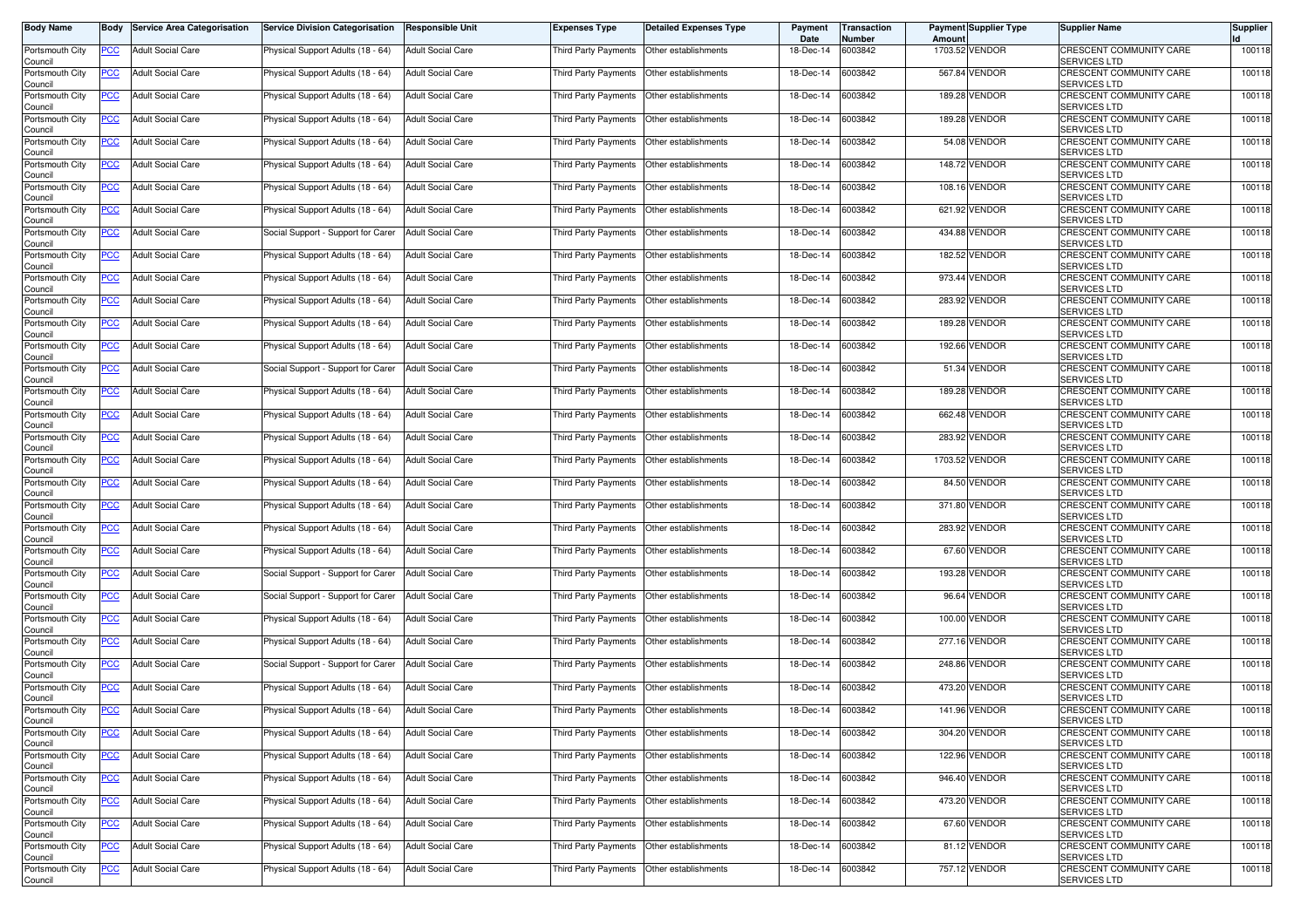| <b>Body Name</b>           | Body           | <b>Service Area Categorisation</b> | <b>Service Division Categorisation</b>                      | <b>Responsible Unit</b>  | Expenses Type               | <b>Detailed Expenses Type</b> | Payment<br>Date   | Transaction<br>Number | Amount  | <b>Payment Supplier Type</b> | <b>Supplier Name</b>                                  | <b>Supplier</b> |
|----------------------------|----------------|------------------------------------|-------------------------------------------------------------|--------------------------|-----------------------------|-------------------------------|-------------------|-----------------------|---------|------------------------------|-------------------------------------------------------|-----------------|
| Portsmouth City<br>Council | PCC            | <b>Adult Social Care</b>           | Physical Support Adults (18 - 64)                           | <b>Adult Social Care</b> | <b>Third Party Payments</b> | Other establishments          | 18-Dec-14         | 6003842               | 202.80  | <b>VENDOR</b>                | CRESCENT COMMUNITY CARE<br>SERVICES LTD               | 100118          |
| Portsmouth City<br>Council | <u>PCC</u>     | <b>Adult Social Care</b>           | Physical Support Adults (18 - 64)                           | <b>Adult Social Care</b> | Third Party Payments        | Other establishments          | 18-Dec-14         | 6003842               |         | 20.28 VENDOR                 | CRESCENT COMMUNITY CARE<br>SERVICES LTD               | 100118          |
| Portsmouth City<br>Council | <u>PCC</u>     | <b>Adult Social Care</b>           | Physical Support Adults (18 - 64)                           | <b>Adult Social Care</b> | <b>Third Party Payments</b> | Other establishments          | 18-Dec-14         | 6003842               | 473.20  | <b>VENDOR</b>                | CRESCENT COMMUNITY CARE<br><b>SERVICES LTD</b>        | 100118          |
| Portsmouth City<br>Council | <u>PCC</u>     | <b>Adult Social Care</b>           | Physical Support Adults (18 - 64)                           | <b>Adult Social Care</b> | Third Party Payments        | Other establishments          | 18-Dec-14         | 6003842               |         | 74.86 VENDOR                 | CRESCENT COMMUNITY CARE<br>SERVICES LTD               | 100118          |
| Portsmouth City<br>Council | <b>PCC</b>     | <b>Adult Social Care</b>           | Physical Support Adults (18 - 64)                           | <b>Adult Social Care</b> | Third Party Payments        | Other establishments          | 18-Dec-14         | 6003842               | 135.20  | <b>VENDOR</b>                | CRESCENT COMMUNITY CARE<br><b>SERVICES LTD</b>        | 100118          |
| Portsmouth City<br>Council | <u>PCC</u>     | <b>Adult Social Care</b>           | Physical Support Adults (18 - 64)                           | <b>Adult Social Care</b> | Third Party Payments        | Other establishments          | 18-Dec-14         | 6003842               |         | 189.28 VENDOR                | CRESCENT COMMUNITY CARE<br>SERVICES LTD               | 100118          |
| Portsmouth City<br>Council | <u>PCC</u>     | <b>Adult Social Care</b>           | Physical Support Adults (18 - 64)                           | <b>Adult Social Care</b> | Third Party Payments        | Other establishments          | 18-Dec-14         | 6003842               |         | 217.44 VENDOR                | CRESCENT COMMUNITY CARE<br>SERVICES LTD               | 100118          |
| Portsmouth City<br>Council | <u>PCC</u>     | <b>Adult Social Care</b>           | Physical Support Adults (18 - 64)                           | <b>Adult Social Care</b> | Third Party Payments        | Other establishments          | 18-Dec-14         | 6003842               | 946.40  | <b>VENDOR</b>                | CRESCENT COMMUNITY CARE<br><b>SERVICES LTD</b>        | 100118          |
| Portsmouth City<br>Council | <b>PCC</b>     | <b>Adult Social Care</b>           | Physical Support Adults (18 - 64)                           | <b>Adult Social Care</b> | Third Party Payments        | Other establishments          | 18-Dec-14         | 6003842               |         | 831.48 VENDOR                | CRESCENT COMMUNITY CARE<br><b>SERVICES LTD</b>        | 100118          |
| Portsmouth City<br>Council | PCC            | <b>Adult Social Care</b>           | Physical Support Adults (18 - 64)                           | <b>Adult Social Care</b> | Third Party Payments        | Other establishments          | 18-Dec-14         | 6003842               | 361.66  | <b>VENDOR</b>                | <b>CRESCENT COMMUNITY CARE</b><br><b>SERVICES LTD</b> | 100118          |
| Portsmouth City<br>Council | PCC            | <b>Adult Social Care</b>           | Social Support - Support for Carer                          | <b>Adult Social Care</b> | Third Party Payments        | Other establishments          | 18-Dec-14         | 6003842               |         | 283.92 VENDOR                | CRESCENT COMMUNITY CARE<br>SERVICES LTD               | 100118          |
| Portsmouth City<br>Council | PCC            | <b>Adult Social Care</b>           | Physical Support Adults (18 - 64)                           | <b>Adult Social Care</b> | Third Party Payments        | Other establishments          | 18-Dec-14         | 6003842               | 189.28  | <b>VENDOR</b>                | CRESCENT COMMUNITY CARE<br>SERVICES LTD               | 100118          |
| Portsmouth City<br>Council | PCC            | <b>Adult Social Care</b>           | Physical Support Adults (18 - 64)                           | <b>Adult Social Care</b> | Third Party Payments        | Other establishments          | 18-Dec-14         | 6003842               |         | 919.36 VENDOR                | CRESCENT COMMUNITY CARE<br>SERVICES LTD               | 100118          |
| Portsmouth City<br>Council | <b>PCC</b>     | <b>Adult Social Care</b>           | Physical Support Adults (18 - 64)                           | <b>Adult Social Care</b> | Third Party Payments        | Other establishments          | 18-Dec-14         | 6003842               |         | 473.20 VENDOR                | CRESCENT COMMUNITY CARE<br>SERVICES LTD               | 100118          |
| Portsmouth City<br>Council | PCC            | <b>Adult Social Care</b>           | Physical Support Adults (18 - 64)                           | <b>Adult Social Care</b> | Third Party Payments        | Other establishments          | 18-Dec-14         | 6003842               |         | 189.28 VENDOR                | CRESCENT COMMUNITY CARE<br><b>SERVICES LTD</b>        | 100118          |
| Portsmouth City<br>Council | PCC            | <b>Adult Social Care</b>           | Social Support - Support for Carer                          | <b>Adult Social Care</b> | Third Party Payments        | Other establishments          | 18-Dec-14         | 6003842               |         | 289.92 VENDOR                | CRESCENT COMMUNITY CARE<br><b>SERVICES LTD</b>        | 100118          |
| Portsmouth City<br>Council | PСC            | <b>Adult Social Care</b>           | Physical Support Adults (18 - 64)                           | <b>Adult Social Care</b> | Third Party Payments        | Other establishments          | 18-Dec-14         | 6003842               | 216.32  | <b>VENDOR</b>                | CRESCENT COMMUNITY CARE<br><b>SERVICES LTD</b>        | 100118          |
| Portsmouth City<br>Council | PCC            | <b>Adult Social Care</b>           | Social Support - Support for Carer                          | <b>Adult Social Care</b> | Third Party Payments        | Other establishments          | 18-Dec-14         | 6003842               | 120.80  | <b>VENDOR</b>                | CRESCENT COMMUNITY CARE<br>SERVICES LTD               | 100118          |
| Portsmouth City<br>Council | PCC            | <b>Adult Social Care</b>           | Social Support - Support for Carer                          | <b>Adult Social Care</b> | Third Party Payments        | Other establishments          | 18-Dec-14         | 6003842               | 42.28   | <b>VENDOR</b>                | CRESCENT COMMUNITY CARE<br>SERVICES LTD               | 100118          |
| Portsmouth City<br>Council | PCC            | <b>Adult Social Care</b>           | Social Support - Support for Carer                          | <b>Adult Social Care</b> | Third Party Payments        | Other establishments          | 18-Dec-14         | 6003842               |         | 36.24 VENDOR                 | CRESCENT COMMUNITY CARE<br>SERVICES LTD               | 100118          |
| Portsmouth City<br>Council | <u>PCC</u>     | <b>Adult Social Care</b>           | Physical Support Adults (18 - 64)                           | <b>Adult Social Care</b> | Third Party Payments        | Other establishments          | 18-Dec-14         | 6003842               |         | 189.28 VENDOR                | CRESCENT COMMUNITY CARE<br><b>SERVICES LTD</b>        | 100118          |
| Portsmouth City<br>Council | <u>PCC</u>     | <b>Adult Social Care</b>           | Physical Support Adults (18 - 64)                           | <b>Adult Social Care</b> | Third Party Payments        | Other establishments          | 18-Dec-14         | 6003842               |         | 564.46 VENDOR                | CRESCENT COMMUNITY CARE<br>SERVICES LTD               | 100118          |
| Portsmouth City<br>Council | <u>PCC</u>     | <b>Adult Social Care</b>           | Physical Support Adults (18 - 64)                           | <b>Adult Social Care</b> | Third Party Payments        | Other establishments          | 18-Dec-14         | 6003842               |         | 189.28 VENDOR                | CRESCENT COMMUNITY CARE<br>SERVICES LTD               | 100118          |
| Portsmouth City<br>Council | <u>PCC</u>     | <b>Adult Social Care</b>           | Physical Support Adults (18 - 64)                           | <b>Adult Social Care</b> | Third Party Payments        | Other establishments          | 18-Dec-14         | 6003842               | 283.92  | <b>VENDOR</b>                | CRESCENT COMMUNITY CARE<br><b>SERVICES LTD</b>        | 100118          |
| Portsmouth City<br>Council | $\overline{C}$ | <b>Adult Social Care</b>           | Physical Support Adults (18 - 64)                           | <b>Adult Social Care</b> | Third Party Payments        | Other establishments          | 18-Dec-14         | 6003842               | 1284.40 | <b>VENDOR</b>                | CRESCENT COMMUNITY CARE<br><b>SERVICES LTD</b>        | 100118          |
| Portsmouth City<br>Council | <u>PCC</u>     | <b>Adult Social Care</b>           | Physical Support Adults (18 - 64)                           | <b>Adult Social Care</b> | Third Party Payments        | Other establishments          | 18-Dec-14         | 6003842               | 378.56  | <b>VENDOR</b>                | CRESCENT COMMUNITY CARE<br>SERVICES LTD               | 100118          |
| Portsmouth City<br>Council | <u>PCC</u>     | <b>Adult Social Care</b>           | Physical Support Adults (18 - 64)                           | <b>Adult Social Care</b> | <b>Third Party Payments</b> | Other establishments          | 18-Dec-14         | 6003842               |         | 148.72 VENDOR                | <b>CRESCENT COMMUNITY CARE</b><br>SERVICES LTD        | 100118          |
| Portsmouth City<br>Council | <b>PCC</b>     | <b>Adult Social Care</b>           | Social Support - Support for Carer                          | <b>Adult Social Care</b> | <b>Third Party Payments</b> | Other establishments          | 18-Dec-14         | 6003842               | 40.56   | <b>VENDOR</b>                | CRESCENT COMMUNITY CARE<br>SERVICES LTD               | 100118          |
| Portsmouth City<br>Council | <u>PCC</u>     | <b>Adult Social Care</b>           | Social Support - Support for Carer                          | <b>Adult Social Care</b> | Third Party Payments        | Other establishments          | 31-Dec-14         | 6005515               |         | -4.32 VENDOR                 | CRESCENT COMMUNITY CARE<br><b>SERVICES LTD</b>        | 100118          |
| Portsmouth City<br>Council | <u>PCC</u>     | <b>Adult Social Care</b>           | Physical Support Adults (18 - 64)                           | <b>Adult Social Care</b> | Third Party Payments        | Other establishments          | 12-Dec-14         | 6002769               |         | 2006.01 VENDOR               | <b>CRESSAGE HOUSE</b>                                 | 100684          |
| Portsmouth City<br>Council | <u>PCC</u>     | <b>Adult Social Care</b>           | Physical Support Adults (18 - 64)                           | <b>Adult Social Care</b> | Third Party Payments        | Other establishments          | 12-Dec-14 6002769 |                       |         | 2006.01 VENDOR               | <b>CRESSAGE HOUSE</b>                                 | 100684          |
| Portsmouth City<br>Council | <b>PCC</b>     | <b>Adult Social Care</b>           | Physical Support Older People (65- Adult Social Care        |                          | <b>Third Party Payments</b> | Other establishments          | 12-Dec-14         | 6002770               |         | 2025.85 VENDOR               | CROSSBIND LTD T/A COSHAM COURT                        | 101888          |
| Portsmouth City<br>Council | <u>PCC</u>     | <b>Adult Social Care</b>           | Physical Support Older People (65- Adult Social Care        |                          | Third Party Payments        | Other establishments          | 12-Dec-14         | 6002770               |         | 2203.17 VENDOR               | CROSSBIND LTD T/A COSHAM COURT                        | 101888          |
| Portsmouth City<br>Council | <u>PCC</u>     | <b>Adult Social Care</b>           | Physical Support Older People (65- Adult Social Care        |                          | Third Party Payments        | Other establishments          | 12-Dec-14         | 6002770               |         | 2546.65 VENDOR               | CROSSBIND LTD T/A COSHAM COURT                        | 101888          |
| Portsmouth City<br>Council | <b>PCC</b>     | <b>Adult Social Care</b>           | Physical Support Older People (65- Adult Social Care        |                          | Third Party Payments        | Other establishments          | 12-Dec-14         | 6002770               | 2203.17 | <b>VENDOR</b>                | CROSSBIND LTD T/A COSHAM COURT                        | 101888          |
| Portsmouth City<br>Council | <b>PCC</b>     | <b>Adult Social Care</b>           | Physical Support Older People (65- Adult Social Care        |                          | <b>Third Party Payments</b> | Other establishments          | 05-Dec-14         | 6001416               |         | -710.70 VENDOR               | CROSSBIND LTD T/A COSHAM COURT                        | 101888          |
| Portsmouth City<br>Council | <b>PCC</b>     | <b>Adult Social Care</b>           | Physical Support Older People (65- Adult Social Care<br>74) |                          | <b>Third Party Payments</b> | Other establishments          | 12-Dec-14         | 6002770               |         | 2203.17 VENDOR               | CROSSBIND LTD T/A COSHAM COURT                        | 101888          |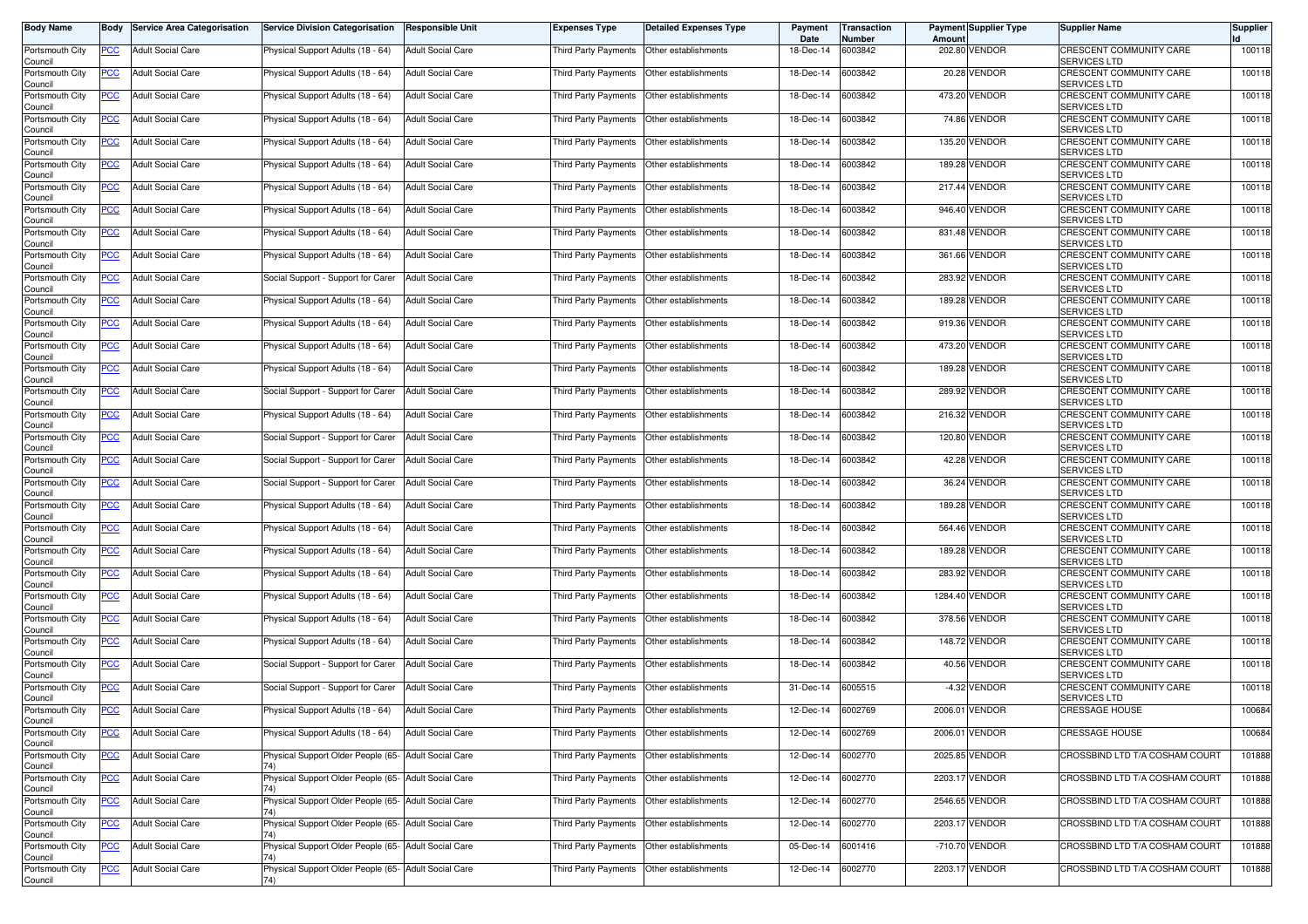| <b>Body Name</b>                      |            | <b>Body Service Area Categorisation</b> | <b>Service Division Categorisation</b>                         | Responsible Unit         | Expenses Type                   | <b>Detailed Expenses Type</b>                        | Payment<br>Date | Transaction<br>Number | Amount  | Payment Supplier Type | <b>Supplier Name</b>                                   | <b>Supplier</b> |
|---------------------------------------|------------|-----------------------------------------|----------------------------------------------------------------|--------------------------|---------------------------------|------------------------------------------------------|-----------------|-----------------------|---------|-----------------------|--------------------------------------------------------|-----------------|
| Portsmouth City<br>Council            | PCC        | <b>Adult Social Care</b>                | Physical Support Older People (65- Adult Social Care           |                          | Third Party Payments            | Other establishments                                 | 12-Dec-14       | 6002770               | 2203.1  | <b>VENDOR</b>         | CROSSBIND LTD T/A COSHAM COURT                         | 101888          |
| Portsmouth City<br>Council            | <u>PCC</u> | <b>Adult Social Care</b>                | Physical Support Older People (65- Adult Social Care           |                          | <b>Third Party Payments</b>     | Other establishments                                 | 12-Dec-14       | 6002770               | 2429.47 | <b>VENDOR</b>         | CROSSBIND LTD T/A COSHAM COURT                         | 101888          |
| Portsmouth City<br>Council            | <b>PCC</b> | <b>Adult Social Care</b>                | Physical Support Older People (65- Adult Social Care           |                          | Third Party Payments            | Other establishments                                 | 12-Dec-14       | 6002770               | 2969.67 | <b>VENDOR</b>         | CROSSBIND LTD T/A COSHAM COURT                         | 101888          |
| Portsmouth City<br>Council            | <u>PCC</u> | <b>Adult Social Care</b>                | Physical Support Older People (65- Adult Social Care           |                          | Third Party Payments            | Other establishments                                 | 12-Dec-14       | 6002770               |         | 2886.58 VENDOR        | CROSSBIND LTD T/A COSHAM COURT                         | 101888          |
| Portsmouth City<br>Council            | <u>PCC</u> | <b>Adult Social Care</b>                | Physical Support Older People (65- Adult Social Care<br>74)    |                          | Third Party Payments            | Other establishments                                 | 12-Dec-14       | 6002770               | 2203.1  | <b>VENDOR</b>         | CROSSBIND LTD T/A COSHAM COURT                         | 101888          |
| Portsmouth City<br>Council            | <u>PCC</u> | <b>Adult Social Care</b>                | Physical Support Older People (65- Adult Social Care           |                          | Third Party Payments            | Other establishments                                 | 12-Dec-14       | 6002770               |         | 626.96 VENDOR         | CROSSBIND LTD T/A COSHAM COURT                         | 101888          |
| Portsmouth City<br>Council            | <b>PCC</b> | <b>Adult Social Care</b>                | Physical Support Older People (65- Adult Social Care<br>74)    |                          | Third Party Payments            | Other establishments                                 | 12-Dec-14       | 6002770               |         | 2429.47 VENDOR        | CROSSBIND LTD T/A COSHAM COURT                         | 101888          |
| Portsmouth City<br>Council            | <b>PCC</b> | <b>Adult Social Care</b>                | Physical Support Older People (65- Adult Social Care<br>74)    |                          | Third Party Payments            | Other establishments                                 | 12-Dec-14       | 6002770               |         | 2351.10 VENDOR        | CROSSBIND LTD T/A COSHAM COURT                         | 101888          |
| Portsmouth City<br>Council            | <u>PCC</u> | <b>Adult Social Care</b>                | Physical Support Older People (65- Adult Social Care           |                          | Third Party Payments            | Other establishments                                 | 12-Dec-14       | 6002770               |         | 213.21 VENDOR         | CROSSBIND LTD T/A COSHAM COURT                         | 101888          |
| Portsmouth City<br>Council            | <u>PCC</u> | Housing Services                        | <b>Supporting People</b>                                       | <b>Adult Social Care</b> | Third Party Payments            | Other establishments                                 | 10-Dec-14       | 6001973               | 7371.00 | <b>VENDOR</b>         | E C ROBERTS CENTRE                                     | 100474          |
| Portsmouth City<br>Council            | <u>PCC</u> | Housing Services                        | <b>Supporting People</b>                                       | <b>Adult Social Care</b> | Third Party Payments            | Other establishments                                 | 10-Dec-14       | 6001973               |         | 4140.00 VENDOR        | E C ROBERTS CENTRE                                     | 100474          |
| Portsmouth City<br>Council            | <u>PCC</u> | <b>Housing Services</b>                 | <b>Supporting People</b>                                       | <b>Adult Social Care</b> | Third Party Payments            | Other establishments                                 | 10-Dec-14       | 6001973               | 7385.28 | <b>VENDOR</b>         | E C ROBERTS CENTRE                                     | 100474          |
| Portsmouth City<br>Council            | PCC        | Housing Services                        | <b>Supporting People</b>                                       | <b>Adult Social Care</b> | Third Party Payments            | Other establishments                                 | 16-Dec-14       | 6003189               |         | 7371.00 VENDOR        | E C ROBERTS CENTRE                                     | 100474          |
| Portsmouth City<br>Council            | <u>PCC</u> | Housing Services                        | <b>Supporting People</b>                                       | <b>Adult Social Care</b> | Third Party Payments            | Other establishments                                 | 16-Dec-14       | 6003189               |         | 4140.00 VENDOR        | E C ROBERTS CENTRE                                     | 100474          |
| Portsmouth City<br>Council            | <u>PCC</u> | Housing Services                        | <b>Supporting People</b>                                       | <b>Adult Social Care</b> | Third Party Payments            | Other establishments                                 | 16-Dec-14       | 6003189               |         | 7385.28 VENDOR        | E C ROBERTS CENTRE                                     | 100474          |
| Portsmouth City<br>Council            | <b>PCC</b> | <b>Adult Social Care</b>                | Physical Support Adults (18 - 64)                              | <b>Adult Social Care</b> | Third Party Payments            | Other establishments                                 | 12-Dec-14       | 6002787               |         | 2006.01 VENDOR        | EAST COSHAM HOUSE                                      | 100767          |
| Portsmouth City<br>Council            | PCC        | <b>Adult Social Care</b>                | Physical Support Adults (18 - 64)                              | <b>Adult Social Care</b> | Third Party Payments            | Other establishments                                 | 12-Dec-14       | 6002787               | 2006.01 | <b>VENDOR</b>         | EAST COSHAM HOUSE                                      | 100767          |
| Portsmouth City<br>Council            | <u>PCC</u> | <b>Adult Social Care</b>                | Physical Support Adults (18 - 64)                              | <b>Adult Social Care</b> | Third Party Payments            | Other establishments                                 | 12-Dec-14       | 6002787               |         | -1229.49 VENDOR       | EAST COSHAM HOUSE                                      | 100767          |
| Portsmouth City<br>Council            | <b>PCC</b> | <b>Adult Social Care</b>                | Physical Support Adults (18 - 64)                              | <b>Adult Social Care</b> | Third Party Payments            | Other establishments                                 | 12-Dec-14       | 6002787               |         | 2007.56 VENDOR        | EAST COSHAM HOUSE                                      | 100767          |
| Portsmouth City<br>Council            | <u>PCC</u> | <b>Adult Social Care</b>                | Physical Support Adults (18 - 64)                              | <b>Adult Social Care</b> | Third Party Payments            | Other establishments                                 | 12-Dec-14       | 6002787               |         | 2006.01 VENDOR        | <b>EAST COSHAM HOUSE</b>                               | 100767          |
| Portsmouth City<br>Council            | <u>PCC</u> | <b>Adult Social Care</b>                | Physical Support Adults (18 - 64)                              | <b>Adult Social Care</b> | Third Party Payments            | Other establishments                                 | 12-Dec-14       | 6002787               | 2006.01 | <b>VENDOR</b>         | EAST COSHAM HOUSE                                      | 100767          |
| Portsmouth City<br>Council            | <u>PCC</u> | <b>Adult Social Care</b>                | Physical Support Adults (18 - 64)                              | <b>Adult Social Care</b> | Third Party Payments            | Other establishments                                 | 12-Dec-14       | 6002787               |         | 2435.67 VENDOR        | EAST COSHAM HOUSE                                      | 100767          |
| Portsmouth City<br>Council            | <u>PCC</u> | <b>Adult Social Care</b>                | Physical Support Adults (18 - 64)                              | <b>Adult Social Care</b> | Third Party Payments            | Other establishments                                 | 12-Dec-14       | 6002787               |         | 2458.98 VENDOR        | EAST COSHAM HOUSE                                      | 100767          |
| Portsmouth City<br>Council            | <b>PCC</b> | <b>Adult Social Care</b>                | Physical Support Adults (18 - 64)                              | <b>Adult Social Care</b> | Third Party Payments            | Other establishments                                 | 12-Dec-14       | 6002787               |         | 4206.15 VENDOR        | <b>EAST COSHAM HOUSE</b>                               | 100767          |
| Portsmouth City<br>Council            | <b>PCC</b> | <b>Adult Social Care</b>                | Physical Support Adults (18 - 64)                              | <b>Adult Social Care</b> | Third Party Payments            | Other establishments                                 | 12-Dec-14       | 6002787               |         | 2006.01 VENDOR        | EAST COSHAM HOUSE                                      | 100767          |
| Portsmouth City<br>Council            | <u>PCC</u> | <b>Adult Social Care</b>                | Physical Support Adults (18 - 64)                              | <b>Adult Social Care</b> | Third Party Payments            | Other establishments                                 | 12-Dec-14       | 6002794               | 2042.28 | <b>VENDOR</b>         | ELIZABETH HOUSE REST HOME                              | 100761          |
| Portsmouth City<br>Council            | <u>PCC</u> | <b>Adult Social Care</b>                | Physical Support Adults (18 - 64)                              | <b>Adult Social Care</b> | <b>Third Party Payments</b>     | Other establishments                                 | 12-Dec-14       | 6002794               |         | 2006.01 VENDOR        | ELIZABETH HOUSE REST HOME                              | 100761          |
| Portsmouth City<br>Council            | <b>PCC</b> | <b>Adult Social Care</b>                | Physical Support Adults (18 - 64)                              | <b>Adult Social Care</b> | Third Party Payments            | Other establishments                                 | 12-Dec-14       | 6002794               | 2006.01 | <b>VENDOR</b>         | ELIZABETH HOUSE REST HOME                              | 100761          |
| Portsmouth City<br>Council            | <u>PCC</u> | <b>Adult Social Care</b>                | Physical Support Adults (18 - 64)                              | <b>Adult Social Care</b> | Third Party Payments            | Other establishments                                 | 12-Dec-14       | 6002794               |         | 1779.40 VENDOR        | ELIZABETH HOUSE REST HOME                              | 100761          |
| Portsmouth City<br>Council            | <u>PCC</u> | <b>Adult Social Care</b>                | Physical Support Adults (18 - 64)                              | <b>Adult Social Care</b> | Third Party Payments            | Other establishments                                 | 12-Dec-14       | 6002794               | 2042.28 | <b>VENDOR</b>         | ELIZABETH HOUSE REST HOME                              | 100761          |
| Portsmouth City<br>Council            | <u>PCC</u> | <b>Adult Social Care</b>                | Physical Support Adults (18 - 64)                              | <b>Adult Social Care</b> | Third Party Payments            | Other establishments                                 | 12-Dec-14       | 6002795               |         | 2006.01 VENDOR        | ENGLISH OAK CARE HOMES                                 | 128286          |
| Portsmouth City                       | <b>PCC</b> | <b>Adult Social Care</b>                | Social Support - Substance misuse Adult Social Care<br>support |                          | <b>Third Party Payments</b>     | Other establishments                                 | 05-Dec-14       | 6001444               |         | 2829.00 VENDOR        | <b>EXCHANGE SUPPLIES LIMITED</b>                       | 120396          |
| Council<br>Portsmouth City<br>Council | <b>PCC</b> | <b>Adult Social Care</b>                | Physical Support Adults (18 - 64)                              | <b>Adult Social Care</b> | Third Party Payments            | Other establishments                                 | 12-Dec-14       | 6002800               |         | 2006.01 VENDOR        | <b>FAWNHOPE REST HOME</b>                              | 100809          |
| Portsmouth City<br>Council            | <u>PCC</u> | <b>Adult Social Care</b>                | Physical Support Older People (65- Adult Social Care           |                          | Third Party Payments            | Other establishments                                 | 12-Dec-14       | 6002801               |         | 2203.17 VENDOR        | FIELDGATE NURSING HOME                                 | 101789          |
| Portsmouth City<br>Council            | <u>PCC</u> | <b>Adult Social Care</b>                | Physical Support Adults (18 - 64)                              | <b>Adult Social Care</b> | Third Party Payments            | Other establishments                                 | 12-Dec-14       | 6002801               |         | 2856.65 VENDOR        | FIELDGATE NURSING HOME                                 | 101789          |
| Portsmouth City<br>Council            | <b>PCC</b> | <b>Adult Social Care</b>                | Physical Support Older People (65- Adult Social Care           |                          | Third Party Payments            | Other establishments                                 | 12-Dec-14       | 6002801               |         | 2203.17 VENDOR        | FIELDGATE NURSING HOME                                 | 101789          |
| Portsmouth City<br>Council            | <b>PCC</b> | <b>Adult Social Care</b>                | Commissioning & service delivery                               | <b>Adult Social Care</b> | Premises-Related<br>Expenditure | Repairs, alterations and<br>maintenance of buildings | 12-Dec-14       | 6002815               |         | 640.85 VENDOR         | <b>GRISTWOOD &amp; TOMS (TREE</b><br>CONTRACTORS) LTD) | 100831          |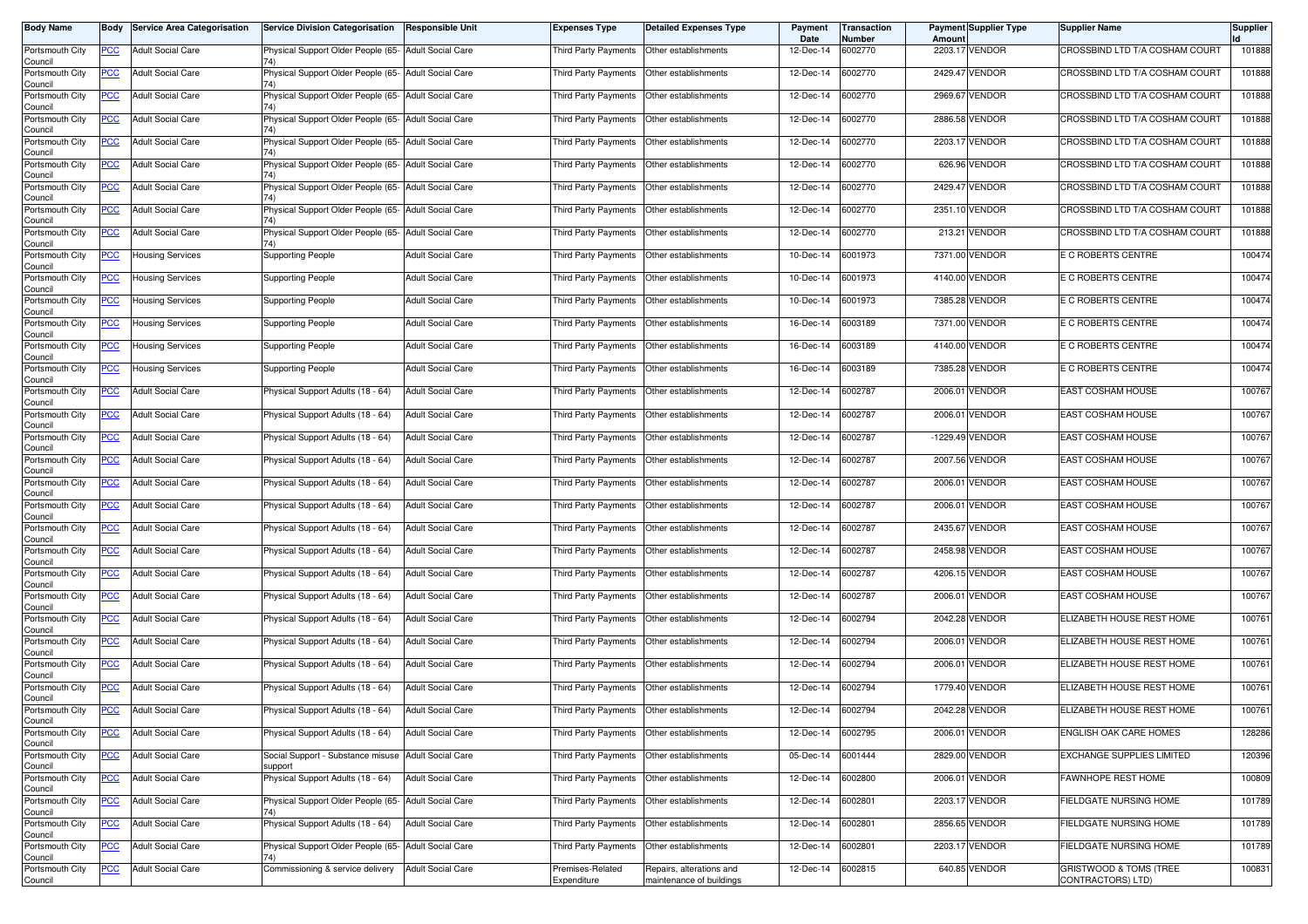| <b>Body Name</b>           | Body       | <b>Service Area Categorisation</b> | <b>Service Division Categorisation</b> | <b>Responsible Unit</b>  | <b>Expenses Type</b>                        | <b>Detailed Expenses Type</b> | Payment<br>Date | Transaction<br>Number | Amoun           | Payment Supplier Type                   | <b>Supplier Name</b>                  | <b>Supplier</b> |
|----------------------------|------------|------------------------------------|----------------------------------------|--------------------------|---------------------------------------------|-------------------------------|-----------------|-----------------------|-----------------|-----------------------------------------|---------------------------------------|-----------------|
| Portsmouth City<br>Council | PCC        | Housing Services                   | <b>Supporting People</b>               | <b>Adult Social Care</b> | Third Party Payments                        | Other establishments          | $10 - Dec-14$   | 6002294               |                 | 16440.00 VENDOR                         | GUINNESS CARE AND SUPPORT             | 126537          |
| Portsmouth City<br>Council | <u>PCC</u> | <b>Housing Services</b>            | Supporting People                      | <b>Adult Social Care</b> | Third Party Payments                        | Other establishments          | 16-Dec-14       | 6003194               | 16440.00 VENDOR |                                         | GUINNESS CARE AND SUPPORT             | 126537          |
| Portsmouth City<br>Council | <u>PCC</u> | <b>Adult Social Care</b>           | Information and Early Intervention     | <b>Adult Social Care</b> | Third Party Payments                        | Other establishments          | 12-Dec-14       | 6002816               | 12354.67 VENDOR |                                         | <b>HAMPSHIRE AUTISTIC SOCIETY</b>     | 100845          |
| Portsmouth City<br>Council | <u>PCC</u> | <b>Adult Social Care</b>           | Information and Early Intervention     | <b>Adult Social Care</b> | Third Party Payments                        | Other establishments          | 12-Dec-14       | 6002816               |                 | 1167.55 VENDOR                          | HAMPSHIRE AUTISTIC SOCIETY            | 100845          |
| Portsmouth City<br>Council | <u>PCC</u> | <b>Adult Social Care</b>           | Physical Support Adults (18 - 64)      | <b>Adult Social Care</b> | Third Party Payments                        | Other local authorities       | 19-Dec-14       | 6004104               |                 | 9596.90 OTHER LOCAL<br><b>AUTHORITY</b> | HAMPSHIRE COUNTY COUNCIL              | 100030          |
| Portsmouth City<br>Council | <u>PCC</u> | <b>Adult Social Care</b>           | Physical Support Adults (18 - 64)      | <b>Adult Social Care</b> | Third Party Payments   Other establishments |                               | 12-Dec-14       | 6002819               |                 | 3086.67 VENDOR                          | HAMPSHIRE DEAF ASSOCIATION<br>(SONUS) | 100849          |
| Portsmouth City<br>Council | <u>PCC</u> | <b>Adult Social Care</b>           | Physical Support Adults (18 - 64)      | <b>Adult Social Care</b> | Third Party Payments   Other establishments |                               | 29-Dec-14       | 6005307               |                 | 40.56 VENDOR                            | HANDLE WITH CARE (PORTSMOUTH)<br>LTD  | 100504          |
| Portsmouth City<br>Council | <u>PCC</u> | <b>Adult Social Care</b>           | Physical Support Adults (18 - 64)      | <b>Adult Social Care</b> | Third Party Payments   Other establishments |                               | 29-Dec-14       | 6005307               |                 | 189.28 VENDOR                           | HANDLE WITH CARE (PORTSMOUTH)<br>LTD  | 100504          |
| Portsmouth City<br>Council | <u>PCC</u> | <b>Adult Social Care</b>           | Physical Support Adults (18 - 64)      | <b>Adult Social Care</b> | Third Party Payments                        | Other establishments          | 29-Dec-14       | 6005307               |                 | 189.28 VENDOR                           | HANDLE WITH CARE (PORTSMOUTH)<br>LTD  | 100504          |
| Portsmouth City<br>Council | PCC        | <b>Adult Social Care</b>           | Physical Support Adults (18 - 64)      | <b>Adult Social Care</b> | Third Party Payments                        | Other establishments          | 29-Dec-14       | 6005307               |                 | 202.80 VENDOR                           | HANDLE WITH CARE (PORTSMOUTH)<br>LTD  | 100504          |
| Portsmouth City<br>Council | <u>PCC</u> | <b>Adult Social Care</b>           | Physical Support Adults (18 - 64)      | <b>Adult Social Care</b> | Third Party Payments                        | Other establishments          | 29-Dec-14       | 6005307               |                 | 189.28 VENDOR                           | HANDLE WITH CARE (PORTSMOUTH)<br>LTD  | 100504          |
| Portsmouth City<br>Council | <u>PCC</u> | <b>Adult Social Care</b>           | Physical Support Adults (18 - 64)      | <b>Adult Social Care</b> | Third Party Payments                        | Other establishments          | 29-Dec-14       | 6005307               |                 | 283.92 VENDOR                           | HANDLE WITH CARE (PORTSMOUTH)<br>LTD  | 100504          |
| Portsmouth City<br>Council | PCC        | <b>Adult Social Care</b>           | Physical Support Adults (18 - 64)      | <b>Adult Social Care</b> | Third Party Payments                        | Other establishments          | 29-Dec-14       | 6005307               |                 | 469.82 VENDOR                           | HANDLE WITH CARE (PORTSMOUTH)<br>LTD  | 100504          |
| Portsmouth City<br>Council | <u>PCC</u> | <b>Adult Social Care</b>           | Physical Support Adults (18 - 64)      | <b>Adult Social Care</b> | Third Party Payments                        | Other establishments          | 29-Dec-14       | 6005307               |                 | 473.20 VENDOR                           | HANDLE WITH CARE (PORTSMOUTH)<br>LTD  | 100504          |
| Portsmouth City<br>Council | <u>PCC</u> | <b>Adult Social Care</b>           | Physical Support Adults (18 - 64)      | <b>Adult Social Care</b> | Third Party Payments   Other establishments |                               | 29-Dec-14       | 6005307               |                 | 1216.80 VENDOR                          | HANDLE WITH CARE (PORTSMOUTH)<br>LTD  | 100504          |
| Portsmouth City<br>Council | <u>PCC</u> | <b>Adult Social Care</b>           | Physical Support Adults (18 - 64)      | <b>Adult Social Care</b> | Third Party Payments   Other establishments |                               | 29-Dec-14       | 6005307               |                 | 567.84 VENDOR                           | HANDLE WITH CARE (PORTSMOUTH)<br>LTD  | 100504          |
| Portsmouth City<br>Council | PCC        | <b>Adult Social Care</b>           | Physical Support Adults (18 - 64)      | <b>Adult Social Care</b> | Third Party Payments                        | Other establishments          | 29-Dec-14       | 6005307               |                 | 192.66 VENDOR                           | HANDLE WITH CARE (PORTSMOUTH)<br>LTD  | 100504          |
| Portsmouth City<br>Council | <u>PCC</u> | <b>Adult Social Care</b>           | Physical Support Adults (18 - 64)      | <b>Adult Social Care</b> | Third Party Payments                        | Other establishments          | 29-Dec-14       | 6005307               |                 | 432.64 VENDOR                           | HANDLE WITH CARE (PORTSMOUTH)<br>LTD  | 100504          |
| Portsmouth City<br>Council | <u>PCC</u> | <b>Adult Social Care</b>           | Physical Support Adults (18 - 64)      | <b>Adult Social Care</b> | Third Party Payments                        | Other establishments          | 29-Dec-14       | 6005307               |                 | 202.80 VENDOR                           | HANDLE WITH CARE (PORTSMOUTH)<br>LTD  | 100504          |
| Portsmouth City<br>Council | <u>PCC</u> | <b>Adult Social Care</b>           | Physical Support Adults (18 - 64)      | <b>Adult Social Care</b> | Third Party Payments                        | Other establishments          | 29-Dec-14       | 6005307               |                 | 395.46 VENDOR                           | HANDLE WITH CARE (PORTSMOUTH)<br>LTD  | 100504          |
| Portsmouth City<br>Council | <u>PCC</u> | <b>Adult Social Care</b>           | Physical Support Adults (18 - 64)      | <b>Adult Social Care</b> | Third Party Payments                        | Other establishments          | 29-Dec-14       | 6005307               |                 | 473.20 VENDOR                           | HANDLE WITH CARE (PORTSMOUTH)<br>LTD  | 100504          |
| Portsmouth City<br>Council | <u>PCC</u> | <b>Adult Social Care</b>           | Physical Support Adults (18 - 64)      | <b>Adult Social Care</b> | Third Party Payments                        | Other establishments          | 29-Dec-14       | 6005307               |                 | 283.92 VENDOR                           | HANDLE WITH CARE (PORTSMOUTH)<br>LTD  | 100504          |
| Portsmouth City<br>Council | <b>PCC</b> | <b>Adult Social Care</b>           | Physical Support Adults (18 - 64)      | <b>Adult Social Care</b> | Third Party Payments                        | Other establishments          | 29-Dec-14       | 6005307               |                 | 290.68 VENDOR                           | HANDLE WITH CARE (PORTSMOUTH)<br>LTD  | 100504          |
| Portsmouth City<br>Council | <u>PCC</u> | <b>Adult Social Care</b>           | Physical Support Adults (18 - 64)      | <b>Adult Social Care</b> | Third Party Payments   Other establishments |                               | 29-Dec-14       | 6005307               |                 | 94.64 VENDOR                            | HANDLE WITH CARE (PORTSMOUTH)<br>LTD  | 100504          |
| Portsmouth City<br>Council | <u>PCC</u> | <b>Adult Social Care</b>           | Physical Support Adults (18 - 64)      | <b>Adult Social Care</b> | Third Party Payments   Other establishments |                               | 29-Dec-14       | 6005307               |                 | 872.04 VENDOR                           | HANDLE WITH CARE (PORTSMOUTH)<br>LTD  | 100504          |
| Portsmouth City<br>Council | <u>PCC</u> | <b>Adult Social Care</b>           | Social Support - Support for Carer     | <b>Adult Social Care</b> | Third Party Payments   Other establishments |                               | 29-Dec-14       | 6005307               |                 | 422.80 VENDOR                           | HANDLE WITH CARE (PORTSMOUTH)<br>LTD  | 100504          |
| Portsmouth City<br>Council | <b>PCC</b> | <b>Adult Social Care</b>           | Physical Support Adults (18 - 64)      | <b>Adult Social Care</b> | Third Party Payments                        | Other establishments          | 29-Dec-14       | 6005307               |                 | 189.28 VENDOR                           | HANDLE WITH CARE (PORTSMOUTH)<br>LTD  | 100504          |
| Portsmouth City<br>Council | <b>PCC</b> | <b>Adult Social Care</b>           | Physical Support Adults (18 - 64)      | <b>Adult Social Care</b> | Third Party Payments                        | Other establishments          | 29-Dec-14       | 6005307               |                 | 473.20 VENDOR                           | HANDLE WITH CARE (PORTSMOUTH)<br>LTD  | 100504          |
| Portsmouth City<br>Council | <u>PCC</u> | <b>Adult Social Care</b>           | Physical Support Adults (18 - 64)      | <b>Adult Social Care</b> | Third Party Payments                        | Other establishments          | 29-Dec-14       | 6005307               |                 | 94.64 VENDOR                            | HANDLE WITH CARE (PORTSMOUTH)<br>LTD  | 100504          |
| Portsmouth City<br>Council | <u>PCC</u> | <b>Adult Social Care</b>           | Physical Support Adults (18 - 64)      | <b>Adult Social Care</b> | Third Party Payments   Other establishments |                               | 29-Dec-14       | 6005307               |                 | 121.68 VENDOR                           | HANDLE WITH CARE (PORTSMOUTH)         | 100504          |
| Portsmouth City<br>Council | <b>PCC</b> | <b>Adult Social Care</b>           | Physical Support Adults (18 - 64)      | <b>Adult Social Care</b> | Third Party Payments Other establishments   |                               | 29-Dec-14       | 6005307               |                 | 757.12 VENDOR                           | HANDLE WITH CARE (PORTSMOUTH)<br>LTD  | 100504          |
| Portsmouth City<br>Council | <b>PCC</b> | <b>Adult Social Care</b>           | Physical Support Adults (18 - 64)      | <b>Adult Social Care</b> | Third Party Payments Other establishments   |                               | 29-Dec-14       | 6005307               |                 | 1696.76 VENDOR                          | HANDLE WITH CARE (PORTSMOUTH)<br>LTD. | 100504          |
| Portsmouth City<br>Council | <u>PCC</u> | <b>Adult Social Care</b>           | Physical Support Adults (18 - 64)      | <b>Adult Social Care</b> | Third Party Payments   Other establishments |                               | 29-Dec-14       | 6005307               |                 | 283.92 VENDOR                           | HANDLE WITH CARE (PORTSMOUTH)<br>LTD  | 100504          |
| Portsmouth City<br>Council | <u>PCC</u> | <b>Adult Social Care</b>           | Physical Support Adults (18 - 64)      | <b>Adult Social Care</b> | Third Party Payments Other establishments   |                               | 29-Dec-14       | 6005307               |                 | 493.48 VENDOR                           | HANDLE WITH CARE (PORTSMOUTH)<br>LTD  | 100504          |
| Portsmouth City<br>Council | <u>PCC</u> | <b>Adult Social Care</b>           | Physical Support Adults (18 - 64)      | <b>Adult Social Care</b> | Third Party Payments Other establishments   |                               | 29-Dec-14       | 6005307               |                 | 54.08 VENDOR                            | HANDLE WITH CARE (PORTSMOUTH)<br>LTD  | 100504          |
| Portsmouth City<br>Council | <u>PCC</u> | <b>Adult Social Care</b>           | Physical Support Adults (18 - 64)      | <b>Adult Social Care</b> | Third Party Payments Other establishments   |                               | 29-Dec-14       | 6005307               |                 | 1510.86 VENDOR                          | HANDLE WITH CARE (PORTSMOUTH)<br>LTD  | 100504          |
| Portsmouth City<br>Council | <u>PCC</u> | Adult Social Care                  | Physical Support Adults (18 - 64)      | <b>Adult Social Care</b> | Third Party Payments Other establishments   |                               | 29-Dec-14       | 6005307               |                 | 260.26 VENDOR                           | HANDLE WITH CARE (PORTSMOUTH)<br>LTD  | 100504          |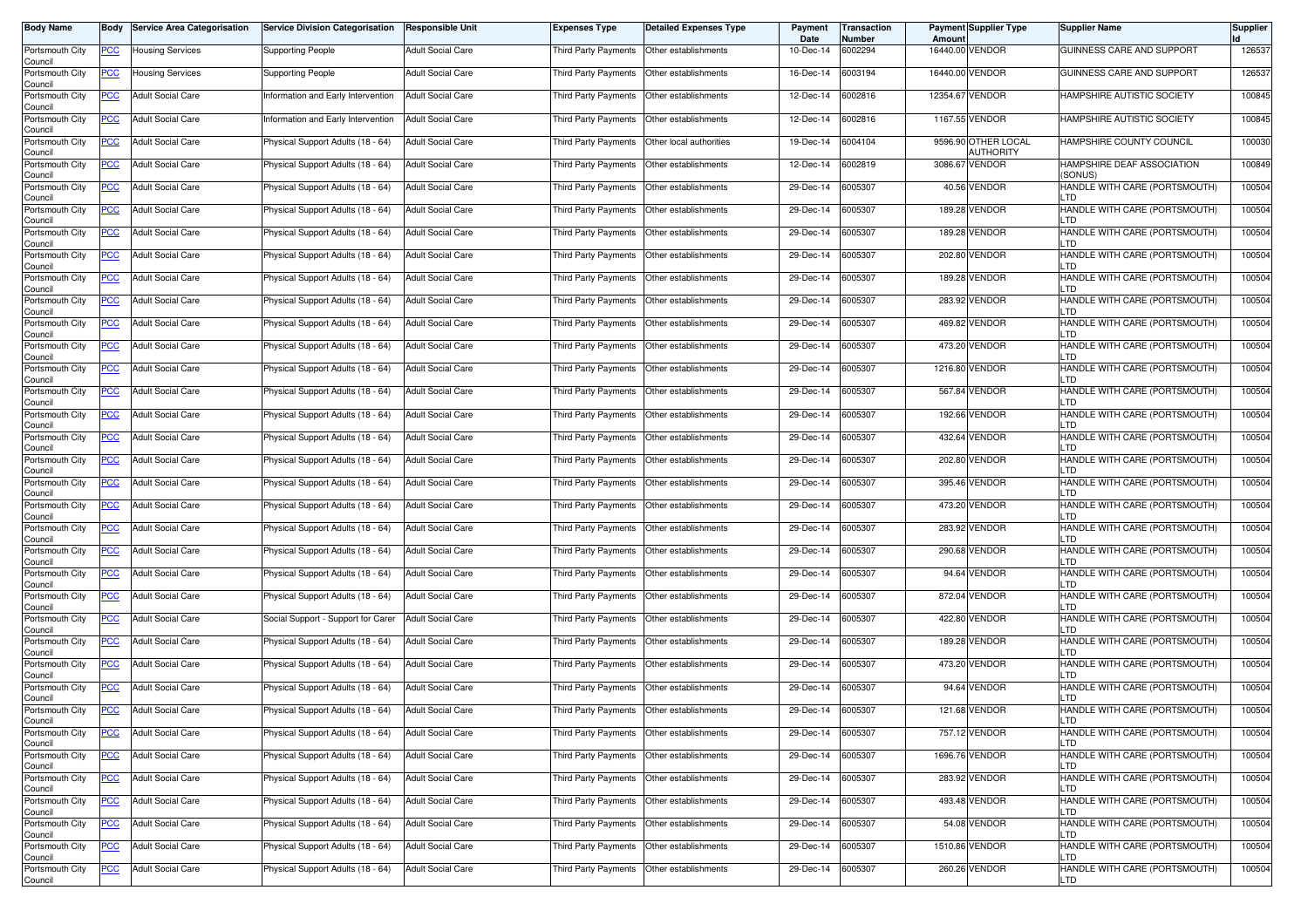| <b>Body Name</b>           | Body       | <b>Service Area Categorisation</b> | <b>Service Division Categorisation</b> | <b>Responsible Unit</b>  | <b>Expenses Type</b>                        | Detailed Expenses Type | Payment<br>Date | <b>Transaction</b><br>Number | Amount | <b>Payment Supplier Type</b> | <b>Supplier Name</b>                  | <b>Supplier</b> |
|----------------------------|------------|------------------------------------|----------------------------------------|--------------------------|---------------------------------------------|------------------------|-----------------|------------------------------|--------|------------------------------|---------------------------------------|-----------------|
| Portsmouth City<br>Council | PCC        | <b>Adult Social Care</b>           | Physical Support Adults (18 - 64)      | <b>Adult Social Care</b> | Third Party Payments   Other establishments |                        | 29-Dec-14       | 6005307                      |        | 520.52 VENDOR                | HANDLE WITH CARE (PORTSMOUTH)         | 100504          |
| Portsmouth City<br>Council | <b>PCC</b> | <b>Adult Social Care</b>           | Physical Support Adults (18 - 64)      | <b>Adult Social Care</b> | Third Party Payments                        | Other establishments   | 29-Dec-14       | 6005307                      |        | 429.26 VENDOR                | HANDLE WITH CARE (PORTSMOUTH)<br>.TD  | 100504          |
| Portsmouth City<br>Council | <b>PCC</b> | <b>Adult Social Care</b>           | Physical Support Adults (18 - 64)      | <b>Adult Social Care</b> | Third Party Payments                        | Other establishments   | 29-Dec-14       | 6005307                      |        | 185.90 VENDOR                | HANDLE WITH CARE (PORTSMOUTH)<br>_TD  | 100504          |
| Portsmouth City<br>Council | <u>PCC</u> | <b>Adult Social Care</b>           | Physical Support Adults (18 - 64)      | <b>Adult Social Care</b> | Third Party Payments                        | Other establishments   | 29-Dec-14       | 6005307                      |        | 405.60 VENDOR                | HANDLE WITH CARE (PORTSMOUTH)<br>.TD  | 100504          |
| Portsmouth City<br>Council | <u>PCC</u> | <b>Adult Social Care</b>           | Physical Support Adults (18 - 64)      | <b>Adult Social Care</b> | Third Party Payments                        | Other establishments   | 29-Dec-14       | 6005307                      |        | 80.00 VENDOR                 | HANDLE WITH CARE (PORTSMOUTH)<br>TD.  | 100504          |
| Portsmouth City<br>Council | <u>PCC</u> | <b>Adult Social Care</b>           | Physical Support Adults (18 - 64)      | <b>Adult Social Care</b> | Third Party Payments   Other establishments |                        | 29-Dec-14       | 6005307                      |        | 189.28 VENDOR                | HANDLE WITH CARE (PORTSMOUTH)<br>TD.  | 100504          |
| Portsmouth City<br>Council | <u>PCC</u> | <b>Adult Social Care</b>           | Physical Support Adults (18 - 64)      | <b>Adult Social Care</b> | Third Party Payments   Other establishments |                        | 29-Dec-14       | 6005307                      |        | 74.36 VENDOR                 | HANDLE WITH CARE (PORTSMOUTH)<br>-TD. | 100504          |
| Portsmouth City<br>Council | <u>PCC</u> | <b>Adult Social Care</b>           | Physical Support Adults (18 - 64)      | <b>Adult Social Care</b> | Third Party Payments   Other establishments |                        | 29-Dec-14       | 6005307                      |        | 283.92 VENDOR                | HANDLE WITH CARE (PORTSMOUTH)<br>.TD  | 100504          |
| Portsmouth City<br>Council | <u>PCC</u> | <b>Adult Social Care</b>           | Physical Support Adults (18 - 64)      | <b>Adult Social Care</b> | Third Party Payments                        | Other establishments   | 29-Dec-14       | 6005307                      |        | 378.56 VENDOR                | HANDLE WITH CARE (PORTSMOUTH)<br>.TD  | 100504          |
| Portsmouth City<br>Council | <u>PCC</u> | <b>Adult Social Care</b>           | Physical Support Adults (18 - 64)      | <b>Adult Social Care</b> | Third Party Payments                        | Other establishments   | 29-Dec-14       | 6005307                      |        | 408.98 VENDOR                | HANDLE WITH CARE (PORTSMOUTH)<br>.TD  | 100504          |
| Portsmouth City<br>Council | <b>PCC</b> | <b>Adult Social Care</b>           | Social Support - Support for Carer     | Adult Social Care        | Third Party Payments                        | Other establishments   | 29-Dec-14       | 6005307                      |        | 289.92 VENDOR                | HANDLE WITH CARE (PORTSMOUTH)<br>.TD  | 100504          |
| Portsmouth City<br>Council | <u>PCC</u> | <b>Adult Social Care</b>           | Physical Support Adults (18 - 64)      | <b>Adult Social Care</b> | Third Party Payments                        | Other establishments   | 29-Dec-14       | 6005307                      |        | 946.40 VENDOR                | HANDLE WITH CARE (PORTSMOUTH)<br>.TD  | 100504          |
| Portsmouth City<br>Council | PCC        | <b>Adult Social Care</b>           | Physical Support Adults (18 - 64)      | <b>Adult Social Care</b> | Third Party Payments   Other establishments |                        | 29-Dec-14       | 6005307                      |        | 81.12 VENDOR                 | HANDLE WITH CARE (PORTSMOUTH)<br>.TD  | 100504          |
| Portsmouth City<br>Council | <u>PCC</u> | <b>Adult Social Care</b>           | Physical Support Adults (18 - 64)      | <b>Adult Social Care</b> | Third Party Payments                        | Other establishments   | 29-Dec-14       | 6005307                      |        | 378.56 VENDOR                | HANDLE WITH CARE (PORTSMOUTH)<br>-TD. | 100504          |
| Portsmouth City<br>Council | <u>PCC</u> | <b>Adult Social Care</b>           | Physical Support Adults (18 - 64)      | <b>Adult Social Care</b> | Third Party Payments   Other establishments |                        | 29-Dec-14       | 6005307                      |        | 47.32 VENDOR                 | HANDLE WITH CARE (PORTSMOUTH)<br>-TD. | 100504          |
| Portsmouth City<br>Council | <u>PCC</u> | <b>Adult Social Care</b>           | Physical Support Adults (18 - 64)      | <b>Adult Social Care</b> | Third Party Payments   Other establishments |                        | 29-Dec-14       | 6005307                      |        | 378.56 VENDOR                | HANDLE WITH CARE (PORTSMOUTH)<br>.TD  | 100504          |
| Portsmouth City<br>Council | PCC        | <b>Adult Social Care</b>           | Physical Support Adults (18 - 64)      | <b>Adult Social Care</b> | Third Party Payments   Other establishments |                        | 29-Dec-14       | 6005307                      |        | 263.64 VENDOR                | HANDLE WITH CARE (PORTSMOUTH)<br>TD   | 100504          |
| Portsmouth City<br>Council | <b>PCC</b> | <b>Adult Social Care</b>           | Physical Support Adults (18 - 64)      | <b>Adult Social Care</b> | Third Party Payments                        | Other establishments   | 29-Dec-14       | 6005307                      |        | 94.64 VENDOR                 | HANDLE WITH CARE (PORTSMOUTH)         | 100504          |
| Portsmouth City<br>Council | <u>PCC</u> | <b>Adult Social Care</b>           | Physical Support Adults (18 - 64)      | <b>Adult Social Care</b> | Third Party Payments                        | Other establishments   | 29-Dec-14       | 6005307                      |        | 192.66 VENDOR                | HANDLE WITH CARE (PORTSMOUTH)<br>_TD  | 100504          |
| Portsmouth City<br>Council | <u>PCC</u> | <b>Adult Social Care</b>           | Physical Support Adults (18 - 64)      | Adult Social Care        | Third Party Payments                        | Other establishments   | 29-Dec-14       | 6005307                      |        | 81.12 VENDOR                 | HANDLE WITH CARE (PORTSMOUTH)<br>.TD  | 100504          |
| Portsmouth City<br>Council | <u>PCC</u> | <b>Adult Social Care</b>           | Physical Support Adults (18 - 64)      | <b>Adult Social Care</b> | Third Party Payments  Other establishments  |                        | 29-Dec-14       | 6005307                      |        | 321.10 VENDOR                | HANDLE WITH CARE (PORTSMOUTH)<br>_TD  | 100504          |
| Portsmouth City<br>Council | <u>PCC</u> | <b>Adult Social Care</b>           | Physical Support Adults (18 - 64)      | Adult Social Care        | Third Party Payments   Other establishments |                        | 29-Dec-14       | 6005307                      |        | 189.28 VENDOR                | HANDLE WITH CARE (PORTSMOUTH)<br>.TD  | 100504          |
| Portsmouth City<br>Council | <u>PCC</u> | <b>Adult Social Care</b>           | Physical Support Adults (18 - 64)      | <b>Adult Social Care</b> | Third Party Payments                        | Other establishments   | 29-Dec-14       | 6005307                      |        | 567.84 VENDOR                | HANDLE WITH CARE (PORTSMOUTH)<br>-TD. | 100504          |
| Portsmouth City<br>Council | <u>PCC</u> | <b>Adult Social Care</b>           | Physical Support Adults (18 - 64)      | <b>Adult Social Care</b> | Third Party Payments   Other establishments |                        | 29-Dec-14       | 6005307                      |        | 338.00 VENDOR                | HANDLE WITH CARE (PORTSMOUTH)<br>-TD. | 100504          |
| Portsmouth City<br>Council | <b>PCC</b> | <b>Adult Social Care</b>           | Physical Support Adults (18 - 64)      | <b>Adult Social Care</b> | Third Party Payments   Other establishments |                        | 29-Dec-14       | 6005307                      |        | 283.92 VENDOR                | HANDLE WITH CARE (PORTSMOUTH)<br>.TD  | 100504          |
| Portsmouth City<br>Council | <u>PCC</u> | <b>Adult Social Care</b>           | Physical Support Adults (18 - 64)      | <b>Adult Social Care</b> | Third Party Payments   Other establishments |                        | 29-Dec-14       | 6005307                      |        | 243.36 VENDOR                | HANDLE WITH CARE (PORTSMOUTH)<br>TD   | 100504          |
| Portsmouth City<br>Council | <u>PCC</u> | <b>Adult Social Care</b>           | Physical Support Adults (18 - 64)      | <b>Adult Social Care</b> | Third Party Payments                        | Other establishments   | 29-Dec-14       | 6005307                      |        | 189.28 VENDOR                | HANDLE WITH CARE (PORTSMOUTH)         | 100504          |
| Portsmouth City<br>Council | <b>PCC</b> | <b>Adult Social Care</b>           | Physical Support Adults (18 - 64)      | <b>Adult Social Care</b> | Third Party Payments                        | Other establishments   | 29-Dec-14       | 6005307                      |        | 939.64 VENDOR                | HANDLE WITH CARE (PORTSMOUTH)<br>_TD  | 100504          |
| Portsmouth City<br>Council | <b>PCC</b> | <b>Adult Social Care</b>           | Social Support - Support for Carer     | Adult Social Care        | Third Party Payments                        | Other establishments   | 29-Dec-14       | 6005307                      |        | 289.92 VENDOR                | HANDLE WITH CARE (PORTSMOUTH)<br>.TD  | 100504          |
| Portsmouth City<br>Council | <u>PCC</u> | <b>Adult Social Care</b>           | Physical Support Adults (18 - 64)      | <b>Adult Social Care</b> | Third Party Payments   Other establishments |                        | 29-Dec-14       | 6005307                      |        | 189.28 VENDOR                | HANDLE WITH CARE (PORTSMOUTH)         | 100504          |
| Portsmouth City<br>Council | <u>PCC</u> | <b>Adult Social Care</b>           | Physical Support Adults (18 - 64)      | <b>Adult Social Care</b> | Third Party Payments Other establishments   |                        | 29-Dec-14       | 6005307                      |        | 77.74 VENDOR                 | HANDLE WITH CARE (PORTSMOUTH)<br>TD.  | 100504          |
| Portsmouth City<br>Council | <b>PCC</b> | <b>Adult Social Care</b>           | Physical Support Adults (18 - 64)      | <b>Adult Social Care</b> | Third Party Payments Other establishments   |                        | 29-Dec-14       | 6005307                      |        | 1514.24 VENDOR               | HANDLE WITH CARE (PORTSMOUTH)<br>LTD. | 100504          |
| Portsmouth City<br>Council | <b>PCC</b> | <b>Adult Social Care</b>           | Physical Support Adults (18 - 64)      | <b>Adult Social Care</b> | Third Party Payments Other establishments   |                        | 29-Dec-14       | 6005307                      |        | 601.64 VENDOR                | HANDLE WITH CARE (PORTSMOUTH)<br>TD.  | 100504          |
| Portsmouth City<br>Council | <u>PCC</u> | <b>Adult Social Care</b>           | Physical Support Adults (18 - 64)      | <b>Adult Social Care</b> | Third Party Payments Other establishments   |                        | 29-Dec-14       | 6005307                      |        | 50.70 VENDOR                 | HANDLE WITH CARE (PORTSMOUTH)<br>.TD  | 100504          |
| Portsmouth City<br>Council | <u>PCC</u> | <b>Adult Social Care</b>           | Physical Support Adults (18 - 64)      | <b>Adult Social Care</b> | Third Party Payments   Other establishments |                        | 29-Dec-14       | 6005307                      |        | 473.20 VENDOR                | HANDLE WITH CARE (PORTSMOUTH)         | 100504          |
| Portsmouth City<br>Council | <b>PCC</b> | <b>Adult Social Care</b>           | Physical Support Adults (18 - 64)      | <b>Adult Social Care</b> | Third Party Payments                        | Other establishments   | 29-Dec-14       | 6005307                      |        | 567.84 VENDOR                | HANDLE WITH CARE (PORTSMOUTH)<br>TD.  | 100504          |
| Portsmouth City<br>Council | <b>PCC</b> | Adult Social Care                  | Physical Support Adults (18 - 64)      | <b>Adult Social Care</b> | Third Party Payments Other establishments   |                        | 29-Dec-14       | 6005307                      |        | 473.20 VENDOR                | HANDLE WITH CARE (PORTSMOUTH)<br>LTD  | 100504          |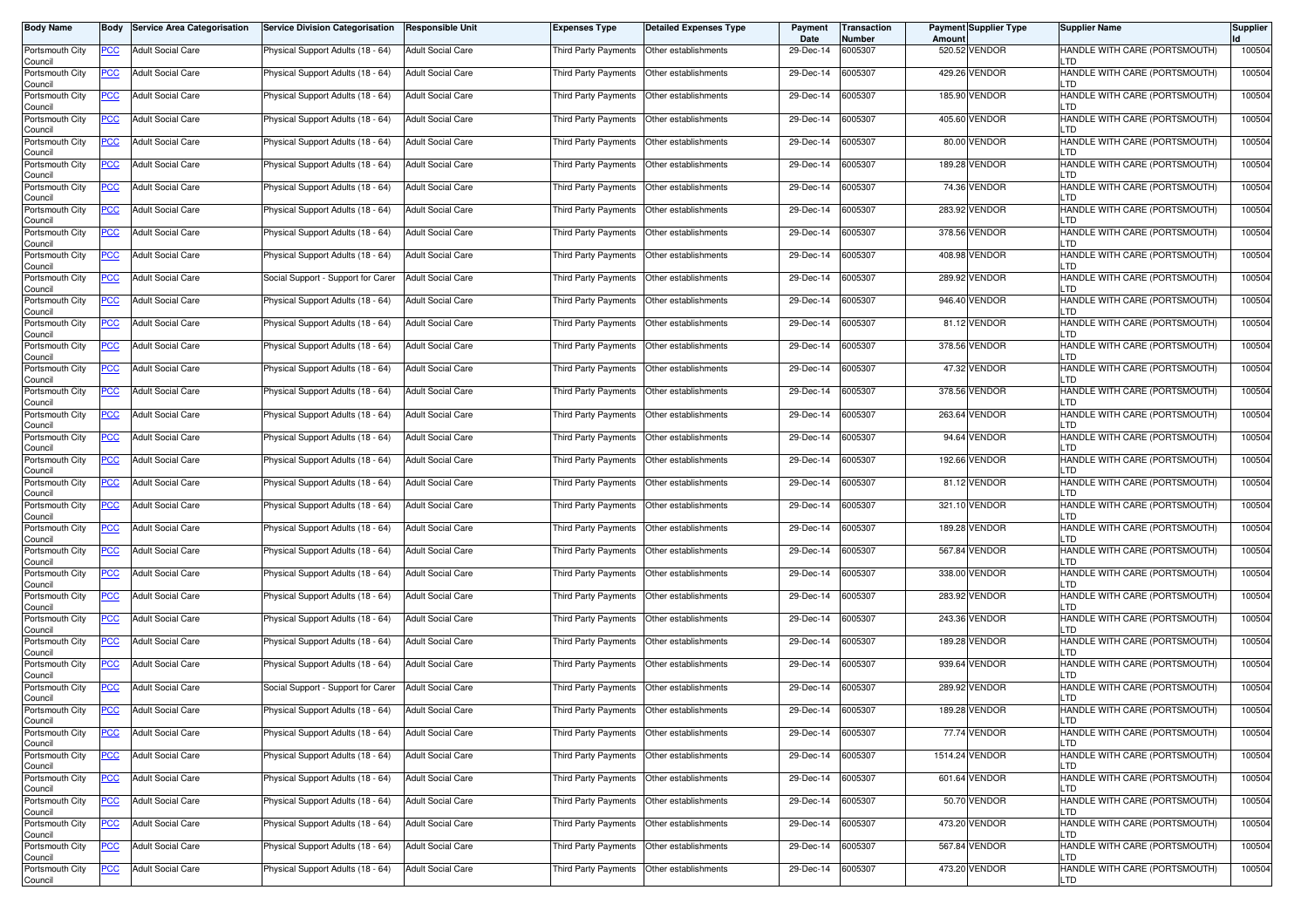| <b>Body Name</b>           | Body       | <b>Service Area Categorisation</b> | <b>Service Division Categorisation</b> | <b>Responsible Unit</b>  | <b>Expenses Type</b>                        | Detailed Expenses Type | Payment<br>Date | <b>Transaction</b><br>Number | Amount | <b>Payment Supplier Type</b> | <b>Supplier Name</b>                  | <b>Supplier</b> |
|----------------------------|------------|------------------------------------|----------------------------------------|--------------------------|---------------------------------------------|------------------------|-----------------|------------------------------|--------|------------------------------|---------------------------------------|-----------------|
| Portsmouth City<br>Council | PCC        | <b>Adult Social Care</b>           | Physical Support Adults (18 - 64)      | <b>Adult Social Care</b> | Third Party Payments   Other establishments |                        | 29-Dec-14       | 6005307                      |        | 67.60 VENDOR                 | HANDLE WITH CARE (PORTSMOUTH)         | 100504          |
| Portsmouth City<br>Council | <b>PCC</b> | <b>Adult Social Care</b>           | Physical Support Adults (18 - 64)      | <b>Adult Social Care</b> | Third Party Payments                        | Other establishments   | 29-Dec-14       | 6005307                      |        | 676.00 VENDOR                | HANDLE WITH CARE (PORTSMOUTH)<br>.TD  | 100504          |
| Portsmouth City<br>Council | <b>PCC</b> | <b>Adult Social Care</b>           | Physical Support Adults (18 - 64)      | <b>Adult Social Care</b> | Third Party Payments                        | Other establishments   | 29-Dec-14       | 6005307                      |        | 283.92 VENDOR                | HANDLE WITH CARE (PORTSMOUTH)<br>_TD  | 100504          |
| Portsmouth City<br>Council | <u>PCC</u> | <b>Adult Social Care</b>           | Physical Support Adults (18 - 64)      | <b>Adult Social Care</b> | Third Party Payments                        | Other establishments   | 29-Dec-14       | 6005307                      |        | 81.12 VENDOR                 | HANDLE WITH CARE (PORTSMOUTH)<br>.TD  | 100504          |
| Portsmouth City<br>Council | <u>PCC</u> | <b>Adult Social Care</b>           | Physical Support Adults (18 - 64)      | <b>Adult Social Care</b> | Third Party Payments                        | Other establishments   | 29-Dec-14       | 6005307                      |        | 283.92 VENDOR                | HANDLE WITH CARE (PORTSMOUTH)<br>TD.  | 100504          |
| Portsmouth City<br>Council | <u>PCC</u> | <b>Adult Social Care</b>           | Physical Support Adults (18 - 64)      | <b>Adult Social Care</b> | Third Party Payments   Other establishments |                        | 29-Dec-14       | 6005307                      |        | 378.56 VENDOR                | HANDLE WITH CARE (PORTSMOUTH)<br>TD.  | 100504          |
| Portsmouth City<br>Council | <u>PCC</u> | <b>Adult Social Care</b>           | Physical Support Adults (18 - 64)      | <b>Adult Social Care</b> | Third Party Payments   Other establishments |                        | 29-Dec-14       | 6005307                      |        | 310.96 VENDOR                | HANDLE WITH CARE (PORTSMOUTH)<br>-TD. | 100504          |
| Portsmouth City<br>Council | <u>PCC</u> | <b>Adult Social Care</b>           | Physical Support Adults (18 - 64)      | <b>Adult Social Care</b> | Third Party Payments   Other establishments |                        | 29-Dec-14       | 6005307                      |        | 189.28 VENDOR                | HANDLE WITH CARE (PORTSMOUTH)<br>.TD  | 100504          |
| Portsmouth City<br>Council | <u>PCC</u> | <b>Adult Social Care</b>           | Physical Support Adults (18 - 64)      | <b>Adult Social Care</b> | Third Party Payments                        | Other establishments   | 29-Dec-14       | 6005307                      |        | 378.56 VENDOR                | HANDLE WITH CARE (PORTSMOUTH)<br>.TD  | 100504          |
| Portsmouth City<br>Council | <u>PCC</u> | <b>Adult Social Care</b>           | Physical Support Adults (18 - 64)      | <b>Adult Social Care</b> | Third Party Payments                        | Other establishments   | 29-Dec-14       | 6005307                      |        | 121.68 VENDOR                | HANDLE WITH CARE (PORTSMOUTH)<br>.TD  | 100504          |
| Portsmouth City<br>Council | <b>PCC</b> | <b>Adult Social Care</b>           | Social Support - Support for Carer     | Adult Social Care        | Third Party Payments                        | Other establishments   | 29-Dec-14       | 6005307                      |        | 289.92 VENDOR                | HANDLE WITH CARE (PORTSMOUTH)<br>.TD  | 100504          |
| Portsmouth City<br>Council | <u>PCC</u> | <b>Adult Social Care</b>           | Physical Support Adults (18 - 64)      | <b>Adult Social Care</b> | Third Party Payments                        | Other establishments   | 29-Dec-14       | 6005307                      |        | 81.12 VENDOR                 | HANDLE WITH CARE (PORTSMOUTH)<br>.TD  | 100504          |
| Portsmouth City<br>Council | PCC        | <b>Adult Social Care</b>           | Physical Support Adults (18 - 64)      | <b>Adult Social Care</b> | Third Party Payments   Other establishments |                        | 29-Dec-14       | 6005307                      |        | 40.56 VENDOR                 | HANDLE WITH CARE (PORTSMOUTH)<br>.TD  | 100504          |
| Portsmouth City<br>Council | <u>PCC</u> | <b>Adult Social Care</b>           | Physical Support Adults (18 - 64)      | <b>Adult Social Care</b> | Third Party Payments                        | Other establishments   | 29-Dec-14       | 6005307                      |        | 189.28 VENDOR                | HANDLE WITH CARE (PORTSMOUTH)<br>-TD. | 100504          |
| Portsmouth City<br>Council | <u>PCC</u> | <b>Adult Social Care</b>           | Social Support - Support for Carer     | <b>Adult Social Care</b> | Third Party Payments   Other establishments |                        | 29-Dec-14       | 6005307                      |        | 120.80 VENDOR                | HANDLE WITH CARE (PORTSMOUTH)<br>-TD. | 100504          |
| Portsmouth City<br>Council | <u>PCC</u> | <b>Adult Social Care</b>           | Social Support - Support for Carer     | <b>Adult Social Care</b> | Third Party Payments   Other establishments |                        | 29-Dec-14       | 6005307                      |        | 30.20 VENDOR                 | HANDLE WITH CARE (PORTSMOUTH)<br>.TD  | 100504          |
| Portsmouth City<br>Council | PCC        | <b>Adult Social Care</b>           | Social Support - Support for Carer     | <b>Adult Social Care</b> | Third Party Payments   Other establishments |                        | 29-Dec-14       | 6005307                      |        | 48.32 VENDOR                 | HANDLE WITH CARE (PORTSMOUTH)<br>TD   | 100504          |
| Portsmouth City<br>Council | <b>PCC</b> | <b>Adult Social Care</b>           | Physical Support Adults (18 - 64)      | <b>Adult Social Care</b> | Third Party Payments                        | Other establishments   | 29-Dec-14       | 6005307                      |        | 378.56 VENDOR                | HANDLE WITH CARE (PORTSMOUTH)         | 100504          |
| Portsmouth City<br>Council | <u>PCC</u> | <b>Adult Social Care</b>           | Physical Support Adults (18 - 64)      | <b>Adult Social Care</b> | Third Party Payments                        | Other establishments   | 29-Dec-14       | 6005307                      |        | 182.52 VENDOR                | HANDLE WITH CARE (PORTSMOUTH)<br>_TD  | 100504          |
| Portsmouth City<br>Council | <u>PCC</u> | <b>Adult Social Care</b>           | Physical Support Adults (18 - 64)      | Adult Social Care        | Third Party Payments                        | Other establishments   | 29-Dec-14       | 6005307                      |        | 432.64 VENDOR                | HANDLE WITH CARE (PORTSMOUTH)<br>.TD  | 100504          |
| Portsmouth City<br>Council | <u>PCC</u> | <b>Adult Social Care</b>           | Physical Support Adults (18 - 64)      | <b>Adult Social Care</b> | Third Party Payments  Other establishments  |                        | 29-Dec-14       | 6005307                      |        | 757.12 VENDOR                | HANDLE WITH CARE (PORTSMOUTH)<br>_TD  | 100504          |
| Portsmouth City<br>Council | <u>PCC</u> | <b>Adult Social Care</b>           | Physical Support Adults (18 - 64)      | Adult Social Care        | Third Party Payments   Other establishments |                        | 29-Dec-14       | 6005307                      |        | 108.16 VENDOR                | HANDLE WITH CARE (PORTSMOUTH)<br>.TD  | 100504          |
| Portsmouth City<br>Council | <u>PCC</u> | <b>Adult Social Care</b>           | Physical Support Adults (18 - 64)      | <b>Adult Social Care</b> | Third Party Payments                        | Other establishments   | 29-Dec-14       | 6005307                      |        | 81.12 VENDOR                 | HANDLE WITH CARE (PORTSMOUTH)<br>-TD. | 100504          |
| Portsmouth City<br>Council | <u>PCC</u> | <b>Adult Social Care</b>           | Social Support - Support for Carer     | <b>Adult Social Care</b> | Third Party Payments   Other establishments |                        | 29-Dec-14       | 6005307                      |        | 217.44 VENDOR                | HANDLE WITH CARE (PORTSMOUTH)<br>-TD. | 100504          |
| Portsmouth City<br>Council | <b>PCC</b> | <b>Adult Social Care</b>           | Physical Support Adults (18 - 64)      | <b>Adult Social Care</b> | Third Party Payments   Other establishments |                        | 29-Dec-14       | 6005307                      |        | 338.00 VENDOR                | HANDLE WITH CARE (PORTSMOUTH)<br>.TD  | 100504          |
| Portsmouth City<br>Council | <u>PCC</u> | <b>Adult Social Care</b>           | Physical Support Adults (18 - 64)      | <b>Adult Social Care</b> | Third Party Payments   Other establishments |                        | 29-Dec-14       | 6005307                      |        | 432.64 VENDOR                | HANDLE WITH CARE (PORTSMOUTH)<br>TD   | 100504          |
| Portsmouth City<br>Council | <u>PCC</u> | <b>Adult Social Care</b>           | Physical Support Adults (18 - 64)      | <b>Adult Social Care</b> | Third Party Payments                        | Other establishments   | 29-Dec-14       | 6005307                      |        | 20.28 VENDOR                 | HANDLE WITH CARE (PORTSMOUTH)         | 100504          |
| Portsmouth City<br>Council | <b>PCC</b> | <b>Adult Social Care</b>           | Physical Support Adults (18 - 64)      | <b>Adult Social Care</b> | Third Party Payments                        | Other establishments   | 29-Dec-14       | 6005307                      |        | 283.92 VENDOR                | HANDLE WITH CARE (PORTSMOUTH)<br>_TD  | 100504          |
| Portsmouth City<br>Council | <b>PCC</b> | <b>Adult Social Care</b>           | Physical Support Adults (18 - 64)      | Adult Social Care        | Third Party Payments                        | Other establishments   | 29-Dec-14       | 6005307                      |        | 500.24 VENDOR                | HANDLE WITH CARE (PORTSMOUTH)<br>.TD  | 100504          |
| Portsmouth City<br>Council | <u>PCC</u> | <b>Adult Social Care</b>           | Physical Support Adults (18 - 64)      | <b>Adult Social Care</b> | Third Party Payments   Other establishments |                        | 29-Dec-14       | 6005307                      |        | 378.56 VENDOR                | HANDLE WITH CARE (PORTSMOUTH)         | 100504          |
| Portsmouth City<br>Council | <u>PCC</u> | <b>Adult Social Care</b>           | Physical Support Adults (18 - 64)      | <b>Adult Social Care</b> | Third Party Payments Other establishments   |                        | 29-Dec-14       | 6005307                      |        | 1135.68 VENDOR               | HANDLE WITH CARE (PORTSMOUTH)<br>TD.  | 100504          |
| Portsmouth City<br>Council | <b>PCC</b> | Adult Social Care                  | Physical Support Adults (18 - 64)      | <b>Adult Social Care</b> | Third Party Payments Other establishments   |                        | 29-Dec-14       | 6005307                      |        | 378.56 VENDOR                | HANDLE WITH CARE (PORTSMOUTH)<br>LTD. | 100504          |
| Portsmouth City<br>Council | <b>PCC</b> | <b>Adult Social Care</b>           | Physical Support Adults (18 - 64)      | <b>Adult Social Care</b> | Third Party Payments Other establishments   |                        | 29-Dec-14       | 6005307                      |        | 189.28 VENDOR                | HANDLE WITH CARE (PORTSMOUTH)<br>TD.  | 100504          |
| Portsmouth City<br>Council | <u>PCC</u> | <b>Adult Social Care</b>           | Physical Support Adults (18 - 64)      | <b>Adult Social Care</b> | Third Party Payments Other establishments   |                        | 29-Dec-14       | 6005307                      |        | 13.52 VENDOR                 | HANDLE WITH CARE (PORTSMOUTH)<br>.TD  | 100504          |
| Portsmouth City<br>Council | <u>PCC</u> | <b>Adult Social Care</b>           | Physical Support Adults (18 - 64)      | <b>Adult Social Care</b> | Third Party Payments   Other establishments |                        | 29-Dec-14       | 6005307                      |        | 94.64 VENDOR                 | HANDLE WITH CARE (PORTSMOUTH)         | 100504          |
| Portsmouth City<br>Council | <b>PCC</b> | <b>Adult Social Care</b>           | Physical Support Adults (18 - 64)      | <b>Adult Social Care</b> | Third Party Payments                        | Other establishments   | 29-Dec-14       | 6005307                      |        | 662.48 VENDOR                | HANDLE WITH CARE (PORTSMOUTH)<br>TD.  | 100504          |
| Portsmouth City<br>Council | <b>PCC</b> | Adult Social Care                  | Physical Support Adults (18 - 64)      | <b>Adult Social Care</b> | Third Party Payments Other establishments   |                        | 29-Dec-14       | 6005307                      |        | 412.36 VENDOR                | HANDLE WITH CARE (PORTSMOUTH)<br>LTD  | 100504          |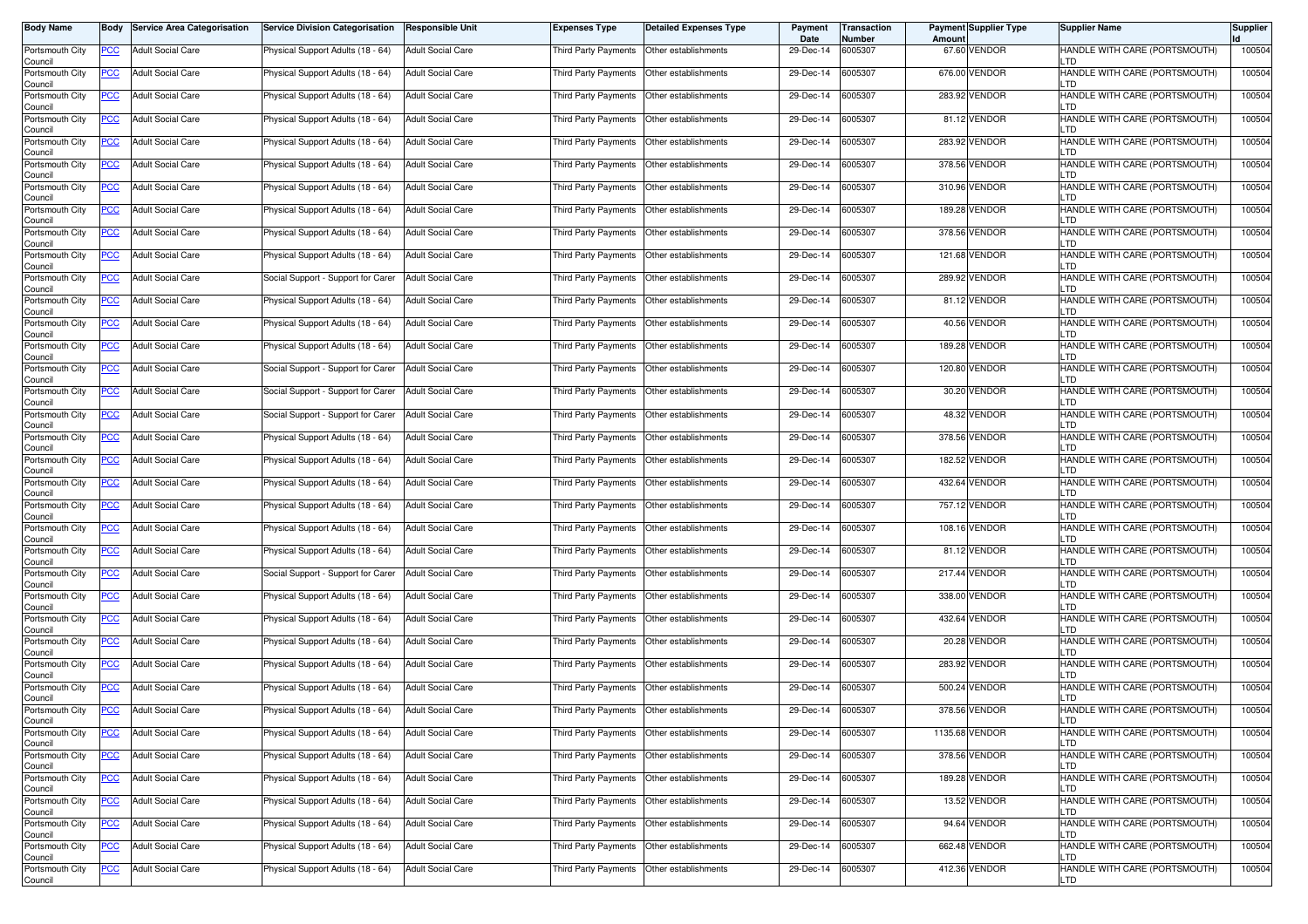| <b>Body Name</b>           | Body       | Service Area Categorisation | <b>Service Division Categorisation</b> | <b>Responsible Unit</b>  | <b>Expenses Type</b>                        | Detailed Expenses Type | Payment<br>Date | Transaction<br>Number | Amount | <b>Payment Supplier Type</b> | <b>Supplier Name</b>                  | <b>Supplier</b> |
|----------------------------|------------|-----------------------------|----------------------------------------|--------------------------|---------------------------------------------|------------------------|-----------------|-----------------------|--------|------------------------------|---------------------------------------|-----------------|
| Portsmouth City<br>Council | PCC        | <b>Adult Social Care</b>    | Physical Support Adults (18 - 64)      | <b>Adult Social Care</b> | Third Party Payments   Other establishments |                        | 29-Dec-14       | 6005307               |        | 60.84 VENDOR                 | HANDLE WITH CARE (PORTSMOUTH)         | 100504          |
| Portsmouth City<br>Council | <b>PCC</b> | <b>Adult Social Care</b>    | Physical Support Adults (18 - 64)      | <b>Adult Social Care</b> | Third Party Payments                        | Other establishments   | 29-Dec-14       | 6005307               |        | 209.56 VENDOR                | HANDLE WITH CARE (PORTSMOUTH)<br>.TD  | 100504          |
| Portsmouth City<br>Council | <b>PCC</b> | <b>Adult Social Care</b>    | Physical Support Adults (18 - 64)      | <b>Adult Social Care</b> | Third Party Payments                        | Other establishments   | 29-Dec-14       | 6005307               |        | 162.24 VENDOR                | HANDLE WITH CARE (PORTSMOUTH)<br>_TD  | 100504          |
| Portsmouth City<br>Council | <u>PCC</u> | <b>Adult Social Care</b>    | Physical Support Adults (18 - 64)      | <b>Adult Social Care</b> | Third Party Payments                        | Other establishments   | 29-Dec-14       | 6005307               |        | 54.08 VENDOR                 | HANDLE WITH CARE (PORTSMOUTH)<br>.TD  | 100504          |
| Portsmouth City<br>Council | <u>PCC</u> | <b>Adult Social Care</b>    | Physical Support Adults (18 - 64)      | <b>Adult Social Care</b> | Third Party Payments                        | Other establishments   | 29-Dec-14       | 6005307               |        | 182.52 VENDOR                | HANDLE WITH CARE (PORTSMOUTH)<br>TD.  | 100504          |
| Portsmouth City<br>Council | <u>PCC</u> | <b>Adult Social Care</b>    | Physical Support Adults (18 - 64)      | <b>Adult Social Care</b> | Third Party Payments   Other establishments |                        | 29-Dec-14       | 6005307               |        | 283.92 VENDOR                | HANDLE WITH CARE (PORTSMOUTH)<br>TD.  | 100504          |
| Portsmouth City<br>Council | <u>PCC</u> | <b>Adult Social Care</b>    | Physical Support Adults (18 - 64)      | <b>Adult Social Care</b> | Third Party Payments   Other establishments |                        | 29-Dec-14       | 6005307               |        | 189.28 VENDOR                | HANDLE WITH CARE (PORTSMOUTH)<br>-TD. | 100504          |
| Portsmouth City<br>Council | <u>PCC</u> | <b>Adult Social Care</b>    | Physical Support Adults (18 - 64)      | <b>Adult Social Care</b> | Third Party Payments   Other establishments |                        | 29-Dec-14       | 6005307               |        | 81.12 VENDOR                 | HANDLE WITH CARE (PORTSMOUTH)<br>.TD  | 100504          |
| Portsmouth City<br>Council | <u>PCC</u> | <b>Adult Social Care</b>    | Physical Support Adults (18 - 64)      | <b>Adult Social Care</b> | Third Party Payments                        | Other establishments   | 29-Dec-14       | 6005307               |        | 202.80 VENDOR                | HANDLE WITH CARE (PORTSMOUTH)<br>.TD  | 100504          |
| Portsmouth City<br>Council | <u>PCC</u> | <b>Adult Social Care</b>    | Physical Support Adults (18 - 64)      | <b>Adult Social Care</b> | Third Party Payments                        | Other establishments   | 29-Dec-14       | 6005307               |        | 1024.70 VENDOR               | HANDLE WITH CARE (PORTSMOUTH)<br>.TD  | 100504          |
| Portsmouth City<br>Council | <b>PCC</b> | <b>Adult Social Care</b>    | Physical Support Adults (18 - 64)      | Adult Social Care        | Third Party Payments                        | Other establishments   | 29-Dec-14       | 6005307               |        | 54.00 VENDOR                 | HANDLE WITH CARE (PORTSMOUTH)<br>.TD  | 100504          |
| Portsmouth City<br>Council | <u>PCC</u> | <b>Adult Social Care</b>    | Physical Support Adults (18 - 64)      | <b>Adult Social Care</b> | Third Party Payments                        | Other establishments   | 29-Dec-14       | 6005307               |        | 40.56 VENDOR                 | HANDLE WITH CARE (PORTSMOUTH)<br>.TD  | 100504          |
| Portsmouth City<br>Council | PCC        | <b>Adult Social Care</b>    | Physical Support Adults (18 - 64)      | <b>Adult Social Care</b> | Third Party Payments   Other establishments |                        | 29-Dec-14       | 6005307               |        | 131.34 VENDOR                | HANDLE WITH CARE (PORTSMOUTH)<br>.TD  | 100504          |
| Portsmouth City<br>Council | <u>PCC</u> | <b>Adult Social Care</b>    | Social Support - Support for Carer     | <b>Adult Social Care</b> | Third Party Payments                        | Other establishments   | 29-Dec-14       | 6005307               |        | 253.68 VENDOR                | HANDLE WITH CARE (PORTSMOUTH)<br>-TD. | 100504          |
| Portsmouth City<br>Council | <u>PCC</u> | <b>Adult Social Care</b>    | Physical Support Adults (18 - 64)      | <b>Adult Social Care</b> | Third Party Payments   Other establishments |                        | 29-Dec-14       | 6005307               |        | 111.54 VENDOR                | HANDLE WITH CARE (PORTSMOUTH)<br>-TD. | 100504          |
| Portsmouth City<br>Council | <u>PCC</u> | <b>Adult Social Care</b>    | Social Support - Support for Carer     | <b>Adult Social Care</b> | Third Party Payments   Other establishments |                        | 29-Dec-14       | 6005307               |        | 289.92 VENDOR                | HANDLE WITH CARE (PORTSMOUTH)<br>.TD  | 100504          |
| Portsmouth City<br>Council | PCC        | <b>Adult Social Care</b>    | Physical Support Adults (18 - 64)      | <b>Adult Social Care</b> | Third Party Payments   Other establishments |                        | 29-Dec-14       | 6005307               |        | 1206.66 VENDOR               | HANDLE WITH CARE (PORTSMOUTH)<br>TD   | 100504          |
| Portsmouth City<br>Council | <b>PCC</b> | <b>Adult Social Care</b>    | Physical Support Adults (18 - 64)      | <b>Adult Social Care</b> | Third Party Payments                        | Other establishments   | 29-Dec-14       | 6005307               |        | 615.16 VENDOR                | HANDLE WITH CARE (PORTSMOUTH)         | 100504          |
| Portsmouth City<br>Council | <u>PCC</u> | <b>Adult Social Care</b>    | Physical Support Adults (18 - 64)      | <b>Adult Social Care</b> | Third Party Payments                        | Other establishments   | 29-Dec-14       | 6005307               |        | 81.12 VENDOR                 | HANDLE WITH CARE (PORTSMOUTH)<br>_TD  | 100504          |
| Portsmouth City<br>Council | <u>PCC</u> | <b>Adult Social Care</b>    | Physical Support Adults (18 - 64)      | Adult Social Care        | Third Party Payments                        | Other establishments   | 29-Dec-14       | 6005307               |        | 273.78 VENDOR                | HANDLE WITH CARE (PORTSMOUTH)<br>.TD  | 100504          |
| Portsmouth City<br>Council | <u>PCC</u> | <b>Adult Social Care</b>    | Physical Support Adults (18 - 64)      | <b>Adult Social Care</b> | Third Party Payments  Other establishments  |                        | 29-Dec-14       | 6005307               |        | 283.92 VENDOR                | HANDLE WITH CARE (PORTSMOUTH)<br>_TD  | 100504          |
| Portsmouth City<br>Council | <u>PCC</u> | <b>Adult Social Care</b>    | Physical Support Adults (18 - 64)      | Adult Social Care        | Third Party Payments   Other establishments |                        | 29-Dec-14       | 6005307               |        | 378.56 VENDOR                | HANDLE WITH CARE (PORTSMOUTH)<br>.TD  | 100504          |
| Portsmouth City<br>Council | <u>PCC</u> | <b>Adult Social Care</b>    | Physical Support Adults (18 - 64)      | <b>Adult Social Care</b> | Third Party Payments                        | Other establishments   | 02-Dec-14       | 6000544               |        | 54.02 VENDOR                 | HANDLE WITH CARE (PORTSMOUTH)<br>-TD. | 100504          |
| Portsmouth City<br>Council | <u>PCC</u> | <b>Adult Social Care</b>    | Physical Support Adults (18 - 64)      | <b>Adult Social Care</b> | Third Party Payments   Other establishments |                        | 02-Dec-14       | 6000544               |        | 189.28 VENDOR                | HANDLE WITH CARE (PORTSMOUTH)<br>-TD. | 100504          |
| Portsmouth City<br>Council | <b>PCC</b> | <b>Adult Social Care</b>    | Physical Support Adults (18 - 64)      | <b>Adult Social Care</b> | Third Party Payments   Other establishments |                        | 02-Dec-14       | 6000544               |        | 202.80 VENDOR                | HANDLE WITH CARE (PORTSMOUTH)<br>.TD  | 100504          |
| Portsmouth City<br>Council | <u>PCC</u> | <b>Adult Social Care</b>    | Physical Support Adults (18 - 64)      | <b>Adult Social Care</b> | Third Party Payments   Other establishments |                        | 02-Dec-14       | 6000544               |        | 189.28 VENDOR                | HANDLE WITH CARE (PORTSMOUTH)<br>TD   | 100504          |
| Portsmouth City<br>Council | <u>PCC</u> | <b>Adult Social Care</b>    | Physical Support Adults (18 - 64)      | <b>Adult Social Care</b> | Third Party Payments                        | Other establishments   | 02-Dec-14       | 6000544               |        | 189.28 VENDOR                | HANDLE WITH CARE (PORTSMOUTH)         | 100504          |
| Portsmouth City<br>Council | <b>PCC</b> | <b>Adult Social Care</b>    | Physical Support Adults (18 - 64)      | <b>Adult Social Care</b> | Third Party Payments                        | Other establishments   | 02-Dec-14       | 6000544               |        | 469.82 VENDOR                | HANDLE WITH CARE (PORTSMOUTH)<br>_TD  | 100504          |
| Portsmouth City<br>Council | <b>PCC</b> | <b>Adult Social Care</b>    | Physical Support Adults (18 - 64)      | Adult Social Care        | Third Party Payments                        | Other establishments   | 02-Dec-14       | 6000544               |        | 148.72 VENDOR                | HANDLE WITH CARE (PORTSMOUTH)<br>.TD  | 100504          |
| Portsmouth City<br>Council | <u>PCC</u> | <b>Adult Social Care</b>    | Physical Support Adults (18 - 64)      | <b>Adult Social Care</b> | Third Party Payments   Other establishments |                        | 02-Dec-14       | 6000544               |        | 16.90 VENDOR                 | HANDLE WITH CARE (PORTSMOUTH)         | 100504          |
| Portsmouth City<br>Council | <u>PCC</u> | <b>Adult Social Care</b>    | Physical Support Adults (18 - 64)      | <b>Adult Social Care</b> | Third Party Payments Other establishments   |                        | 02-Dec-14       | 6000544               |        | 574.60 VENDOR                | HANDLE WITH CARE (PORTSMOUTH)<br>TD.  | 100504          |
| Portsmouth City<br>Council | <b>PCC</b> | Adult Social Care           | Physical Support Adults (18 - 64)      | <b>Adult Social Care</b> | Third Party Payments Other establishments   |                        | 02-Dec-14       | 6000544               |        | 567.84 VENDOR                | HANDLE WITH CARE (PORTSMOUTH)<br>LTD. | 100504          |
| Portsmouth City<br>Council | <b>PCC</b> | <b>Adult Social Care</b>    | Physical Support Adults (18 - 64)      | <b>Adult Social Care</b> | Third Party Payments Other establishments   |                        | 02-Dec-14       | 6000544               |        | 283.92 VENDOR                | HANDLE WITH CARE (PORTSMOUTH)<br>TD.  | 100504          |
| Portsmouth City<br>Council | <u>PCC</u> | <b>Adult Social Care</b>    | Physical Support Adults (18 - 64)      | <b>Adult Social Care</b> | Third Party Payments Other establishments   |                        | 02-Dec-14       | 6000544               |        | 283.92 VENDOR                | HANDLE WITH CARE (PORTSMOUTH)<br>.TD  | 100504          |
| Portsmouth City<br>Council | <u>PCC</u> | <b>Adult Social Care</b>    | Physical Support Adults (18 - 64)      | <b>Adult Social Care</b> | Third Party Payments   Other establishments |                        | 02-Dec-14       | 6000544               |        | 1514.24 VENDOR               | HANDLE WITH CARE (PORTSMOUTH)         | 100504          |
| Portsmouth City<br>Council | <b>PCC</b> | <b>Adult Social Care</b>    | Physical Support Adults (18 - 64)      | <b>Adult Social Care</b> | Third Party Payments                        | Other establishments   | 02-Dec-14       | 6000544               |        | 473.20 VENDOR                | HANDLE WITH CARE (PORTSMOUTH)<br>TD.  | 100504          |
| Portsmouth City<br>Council | <b>PCC</b> | Adult Social Care           | Physical Support Adults (18 - 64)      | <b>Adult Social Care</b> | Third Party Payments Other establishments   |                        | 02-Dec-14       | 6000544               |        | 189.28 VENDOR                | HANDLE WITH CARE (PORTSMOUTH)<br>LTD  | 100504          |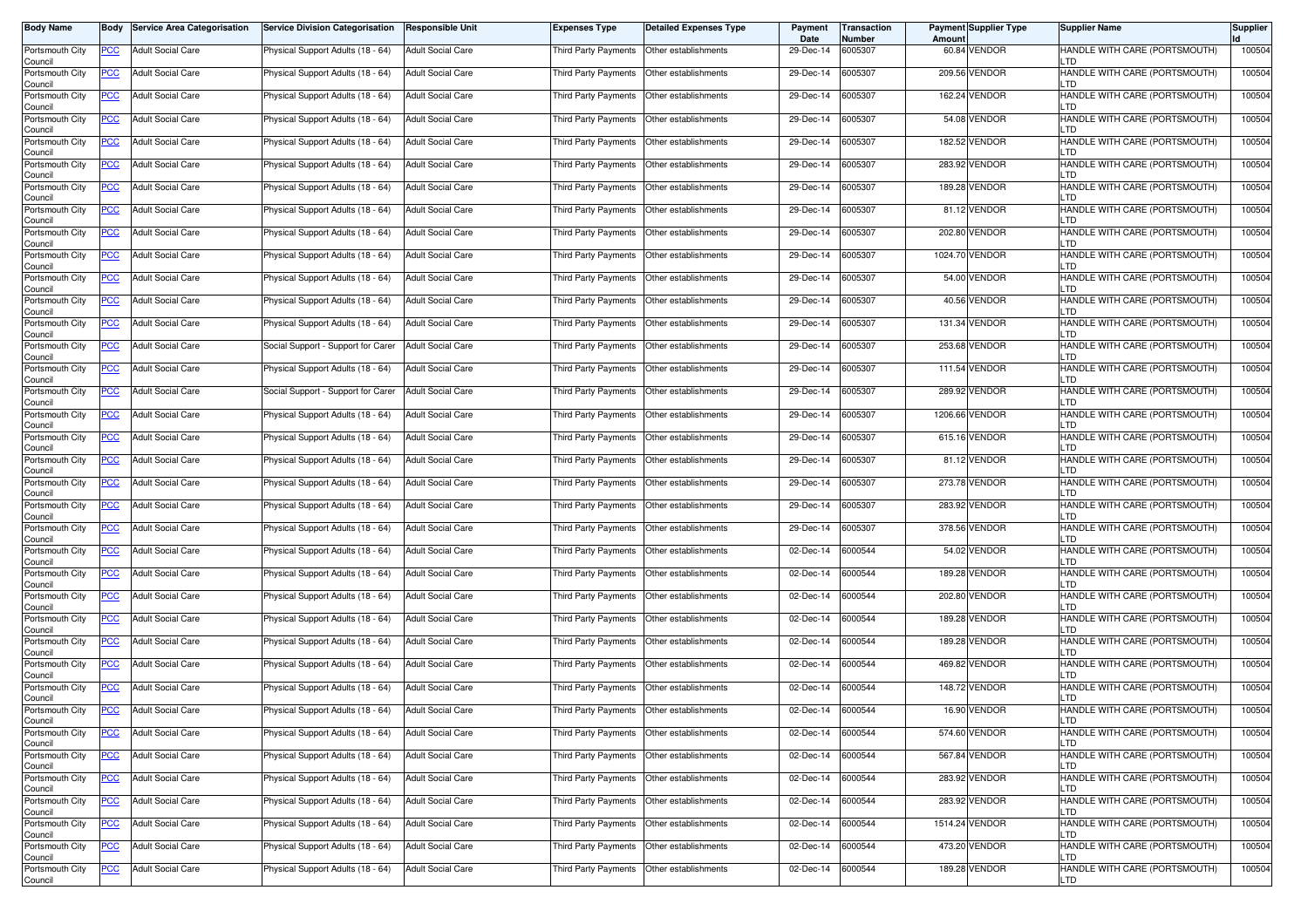| <b>Body Name</b>           | Body       | <b>Service Area Categorisation</b> | <b>Service Division Categorisation</b> | Responsible Unit         | <b>Expenses Type</b>                        | Detailed Expenses Type | Payment<br>Date | <b>Transaction</b><br>Number | Amount | <b>Payment Supplier Type</b> | <b>Supplier Name</b>                  | <b>Supplier</b> |
|----------------------------|------------|------------------------------------|----------------------------------------|--------------------------|---------------------------------------------|------------------------|-----------------|------------------------------|--------|------------------------------|---------------------------------------|-----------------|
| Portsmouth City<br>Council | PCC        | <b>Adult Social Care</b>           | Physical Support Adults (18 - 64)      | Adult Social Care        | Third Party Payments   Other establishments |                        | 02-Dec-14       | 6000544                      |        | 196.04 VENDOR                | HANDLE WITH CARE (PORTSMOUTH)         | 100504          |
| Portsmouth City<br>Council | <b>PCC</b> | <b>Adult Social Care</b>           | Physical Support Adults (18 - 64)      | <b>Adult Social Care</b> | Third Party Payments                        | Other establishments   | 02-Dec-14       | 6000544                      |        | 452.92 VENDOR                | HANDLE WITH CARE (PORTSMOUTH)<br>.TD  | 100504          |
| Portsmouth City<br>Council | <b>PCC</b> | <b>Adult Social Care</b>           | Physical Support Adults (18 - 64)      | <b>Adult Social Care</b> | Third Party Payments                        | Other establishments   | 02-Dec-14       | 6000544                      |        | 283.92 VENDOR                | HANDLE WITH CARE (PORTSMOUTH)<br>_TD  | 100504          |
| Portsmouth City<br>Council | <u>PCC</u> | <b>Adult Social Care</b>           | Physical Support Adults (18 - 64)      | <b>Adult Social Care</b> | Third Party Payments                        | Other establishments   | 02-Dec-14       | 6000544                      |        | 473.20 VENDOR                | HANDLE WITH CARE (PORTSMOUTH)<br>.TD  | 100504          |
| Portsmouth City<br>Council | <u>PCC</u> | <b>Adult Social Care</b>           | Physical Support Adults (18 - 64)      | <b>Adult Social Care</b> | Third Party Payments                        | Other establishments   | 02-Dec-14       | 6000544                      |        | 283.92 VENDOR                | HANDLE WITH CARE (PORTSMOUTH)<br>TD.  | 100504          |
| Portsmouth City<br>Council | <u>PCC</u> | <b>Adult Social Care</b>           | Physical Support Adults (18 - 64)      | <b>Adult Social Care</b> | Third Party Payments   Other establishments |                        | 02-Dec-14       | 6000544                      |        | 283.92 VENDOR                | HANDLE WITH CARE (PORTSMOUTH)<br>TD.  | 100504          |
| Portsmouth City<br>Council | <u>PCC</u> | <b>Adult Social Care</b>           | Physical Support Adults (18 - 64)      | <b>Adult Social Care</b> | Third Party Payments   Other establishments |                        | 02-Dec-14       | 6000544                      |        | 686.14 VENDOR                | HANDLE WITH CARE (PORTSMOUTH)<br>TD.  | 100504          |
| Portsmouth City<br>Council | <u>PCC</u> | <b>Adult Social Care</b>           | Physical Support Adults (18 - 64)      | <b>Adult Social Care</b> | Third Party Payments   Other establishments |                        | 02-Dec-14       | 6000544                      |        | 405.60 VENDOR                | HANDLE WITH CARE (PORTSMOUTH)<br>.TD  | 100504          |
| Portsmouth City<br>Council | <u>PCC</u> | <b>Adult Social Care</b>           | Physical Support Adults (18 - 64)      | <b>Adult Social Care</b> | Third Party Payments                        | Other establishments   | 02-Dec-14       | 6000544                      |        | 80.00 VENDOR                 | HANDLE WITH CARE (PORTSMOUTH)<br>.TD  | 100504          |
| Portsmouth City<br>Council | PCC        | <b>Adult Social Care</b>           | Physical Support Adults (18 - 64)      | <b>Adult Social Care</b> | Third Party Payments                        | Other establishments   | 02-Dec-14       | 6000544                      |        | 87.88 VENDOR                 | HANDLE WITH CARE (PORTSMOUTH)<br>.TD  | 100504          |
| Portsmouth City<br>Council | <b>PCC</b> | <b>Adult Social Care</b>           | Physical Support Adults (18 - 64)      | Adult Social Care        | Third Party Payments                        | Other establishments   | 02-Dec-14       | 6000544                      |        | 189.28 VENDOR                | HANDLE WITH CARE (PORTSMOUTH)<br>.TD  | 100504          |
| Portsmouth City<br>Council | <u>PCC</u> | <b>Adult Social Care</b>           | Physical Support Adults (18 - 64)      | <b>Adult Social Care</b> | Third Party Payments                        | Other establishments   | 02-Dec-14       | 6000544                      |        | 108.16 VENDOR                | HANDLE WITH CARE (PORTSMOUTH)<br>.TD  | 100504          |
| Portsmouth City<br>Council | PCC        | <b>Adult Social Care</b>           | Physical Support Adults (18 - 64)      | <b>Adult Social Care</b> | Third Party Payments   Other establishments |                        | 02-Dec-14       | 6000544                      |        | 189.28 VENDOR                | HANDLE WITH CARE (PORTSMOUTH)<br>.TD  | 100504          |
| Portsmouth City<br>Council | <u>PCC</u> | <b>Adult Social Care</b>           | Physical Support Adults (18 - 64)      | <b>Adult Social Care</b> | Third Party Payments                        | Other establishments   | 02-Dec-14       | 6000544                      |        | 172.38 VENDOR                | HANDLE WITH CARE (PORTSMOUTH)<br>TD.  | 100504          |
| Portsmouth City<br>Council | <u>PCC</u> | <b>Adult Social Care</b>           | Physical Support Adults (18 - 64)      | <b>Adult Social Care</b> | Third Party Payments   Other establishments |                        | 02-Dec-14       | 6000544                      |        | 469.82 VENDOR                | HANDLE WITH CARE (PORTSMOUTH)<br>TD.  | 100504          |
| Portsmouth City<br>Council | <u>PCC</u> | <b>Adult Social Care</b>           | Physical Support Adults (18 - 64)      | <b>Adult Social Care</b> | Third Party Payments   Other establishments |                        | 02-Dec-14       | 6000544                      |        | 1324.96 VENDOR               | HANDLE WITH CARE (PORTSMOUTH)<br>.TD  | 100504          |
| Portsmouth City<br>Council | PCC        | <b>Adult Social Care</b>           | Social Support - Support for Carer     | <b>Adult Social Care</b> | Third Party Payments   Other establishments |                        | 02-Dec-14       | 6000544                      |        | 289.92 VENDOR                | HANDLE WITH CARE (PORTSMOUTH)<br>TD   | 100504          |
| Portsmouth City<br>Council | <b>PCC</b> | <b>Adult Social Care</b>           | Physical Support Adults (18 - 64)      | <b>Adult Social Care</b> | Third Party Payments                        | Other establishments   | 02-Dec-14       | 6000544                      |        | 946.40 VENDOR                | HANDLE WITH CARE (PORTSMOUTH)         | 100504          |
| Portsmouth City<br>Council | <u>PCC</u> | <b>Adult Social Care</b>           | Physical Support Adults (18 - 64)      | <b>Adult Social Care</b> | Third Party Payments                        | Other establishments   | 02-Dec-14       | 6000544                      |        | 648.96 VENDOR                | HANDLE WITH CARE (PORTSMOUTH)<br>_TD  | 100504          |
| Portsmouth City<br>Council | <u>PCC</u> | <b>Adult Social Care</b>           | Physical Support Adults (18 - 64)      | Adult Social Care        | Third Party Payments                        | Other establishments   | 02-Dec-14       | 6000544                      |        | 283.92 VENDOR                | HANDLE WITH CARE (PORTSMOUTH)<br>.TD  | 100504          |
| Portsmouth City<br>Council | <b>PCC</b> | <b>Adult Social Care</b>           | Physical Support Adults (18 - 64)      | <b>Adult Social Care</b> | Third Party Payments Other establishments   |                        | 02-Dec-14       | 6000544                      |        | 94.64 VENDOR                 | HANDLE WITH CARE (PORTSMOUTH)<br>_TD  | 100504          |
| Portsmouth City<br>Council | <u>PCC</u> | <b>Adult Social Care</b>           | Physical Support Adults (18 - 64)      | <b>Adult Social Care</b> | Third Party Payments   Other establishments |                        | 02-Dec-14       | 6000544                      |        | 567.84 VENDOR                | HANDLE WITH CARE (PORTSMOUTH)<br>_TD  | 100504          |
| Portsmouth City<br>Council | <u>PCC</u> | <b>Adult Social Care</b>           | Physical Support Adults (18 - 64)      | <b>Adult Social Care</b> | Third Party Payments                        | Other establishments   | 02-Dec-14       | 6000544                      |        | 81.12 VENDOR                 | HANDLE WITH CARE (PORTSMOUTH)<br>-TD. | 100504          |
| Portsmouth City<br>Council | <u>PCC</u> | <b>Adult Social Care</b>           | Physical Support Adults (18 - 64)      | <b>Adult Social Care</b> | Third Party Payments   Other establishments |                        | 02-Dec-14       | 6000544                      |        | 283.92 VENDOR                | HANDLE WITH CARE (PORTSMOUTH)<br>-TD. | 100504          |
| Portsmouth City<br>Council | <b>PCC</b> | <b>Adult Social Care</b>           | Physical Support Adults (18 - 64)      | <b>Adult Social Care</b> | Third Party Payments   Other establishments |                        | 02-Dec-14       | 6000544                      |        | 243.36 VENDOR                | HANDLE WITH CARE (PORTSMOUTH)<br>.TD  | 100504          |
| Portsmouth City<br>Council | <u>PCC</u> | <b>Adult Social Care</b>           | Physical Support Adults (18 - 64)      | <b>Adult Social Care</b> | Third Party Payments   Other establishments |                        | 02-Dec-14       | 6000544                      |        | 946.40 VENDOR                | HANDLE WITH CARE (PORTSMOUTH)<br>TD   | 100504          |
| Portsmouth City<br>Council | <u>PCC</u> | <b>Adult Social Care</b>           | Social Support - Support for Carer     | <b>Adult Social Care</b> | Third Party Payments                        | Other establishments   | 02-Dec-14       | 6000544                      |        | 289.92 VENDOR                | HANDLE WITH CARE (PORTSMOUTH)         | 100504          |
| Portsmouth City<br>Council | <b>PCC</b> | <b>Adult Social Care</b>           | Physical Support Adults (18 - 64)      | <b>Adult Social Care</b> | Third Party Payments                        | Other establishments   | 02-Dec-14       | 6000544                      |        | 189.28 VENDOR                | HANDLE WITH CARE (PORTSMOUTH)<br>_TD  | 100504          |
| Portsmouth City<br>Council | <b>PCC</b> | <b>Adult Social Care</b>           | Physical Support Adults (18 - 64)      | Adult Social Care        | Third Party Payments                        | Other establishments   | 02-Dec-14       | 6000544                      |        | 567.84 VENDOR                | HANDLE WITH CARE (PORTSMOUTH)<br>.TD  | 100504          |
| Portsmouth City<br>Council | <u>PCC</u> | <b>Adult Social Care</b>           | Physical Support Adults (18 - 64)      | <b>Adult Social Care</b> | Third Party Payments Other establishments   |                        | 02-Dec-14       | 6000544                      |        | 94.64 VENDOR                 | HANDLE WITH CARE (PORTSMOUTH)         | 100504          |
| Portsmouth City<br>Council | <u>PCC</u> | <b>Adult Social Care</b>           | Physical Support Adults (18 - 64)      | <b>Adult Social Care</b> | Third Party Payments Other establishments   |                        | 02-Dec-14       | 6000544                      |        | 469.82 VENDOR                | HANDLE WITH CARE (PORTSMOUTH)<br>TD.  | 100504          |
| Portsmouth City<br>Council | <b>PCC</b> | <b>Adult Social Care</b>           | Physical Support Adults (18 - 64)      | <b>Adult Social Care</b> | Third Party Payments Other establishments   |                        | 02-Dec-14       | 6000544                      |        | 567.84 VENDOR                | HANDLE WITH CARE (PORTSMOUTH)<br>LTD. | 100504          |
| Portsmouth City<br>Council | <b>PCC</b> | <b>Adult Social Care</b>           | Physical Support Adults (18 - 64)      | <b>Adult Social Care</b> | Third Party Payments Other establishments   |                        | 02-Dec-14       | 6000544                      |        | 67.60 VENDOR                 | HANDLE WITH CARE (PORTSMOUTH)<br>TD.  | 100504          |
| Portsmouth City<br>Council | <u>PCC</u> | <b>Adult Social Care</b>           | Physical Support Adults (18 - 64)      | <b>Adult Social Care</b> | Third Party Payments Other establishments   |                        | 02-Dec-14       | 6000544                      |        | 189.28 VENDOR                | HANDLE WITH CARE (PORTSMOUTH)<br>.TD  | 100504          |
| Portsmouth City<br>Council | <u>PCC</u> | <b>Adult Social Care</b>           | Physical Support Adults (18 - 64)      | <b>Adult Social Care</b> | Third Party Payments   Other establishments |                        | 02-Dec-14       | 6000544                      |        | 81.12 VENDOR                 | HANDLE WITH CARE (PORTSMOUTH)         | 100504          |
| Portsmouth City<br>Council | <b>PCC</b> | <b>Adult Social Care</b>           | Physical Support Adults (18 - 64)      | <b>Adult Social Care</b> | Third Party Payments                        | Other establishments   | 02-Dec-14       | 6000544                      |        | 283.92 VENDOR                | HANDLE WITH CARE (PORTSMOUTH)<br>TD.  | 100504          |
| Portsmouth City<br>Council | <b>PCC</b> | Adult Social Care                  | Physical Support Adults (18 - 64)      | <b>Adult Social Care</b> | Third Party Payments Other establishments   |                        | 02-Dec-14       | 6000544                      |        | 108.16 VENDOR                | HANDLE WITH CARE (PORTSMOUTH)<br>LTD  | 100504          |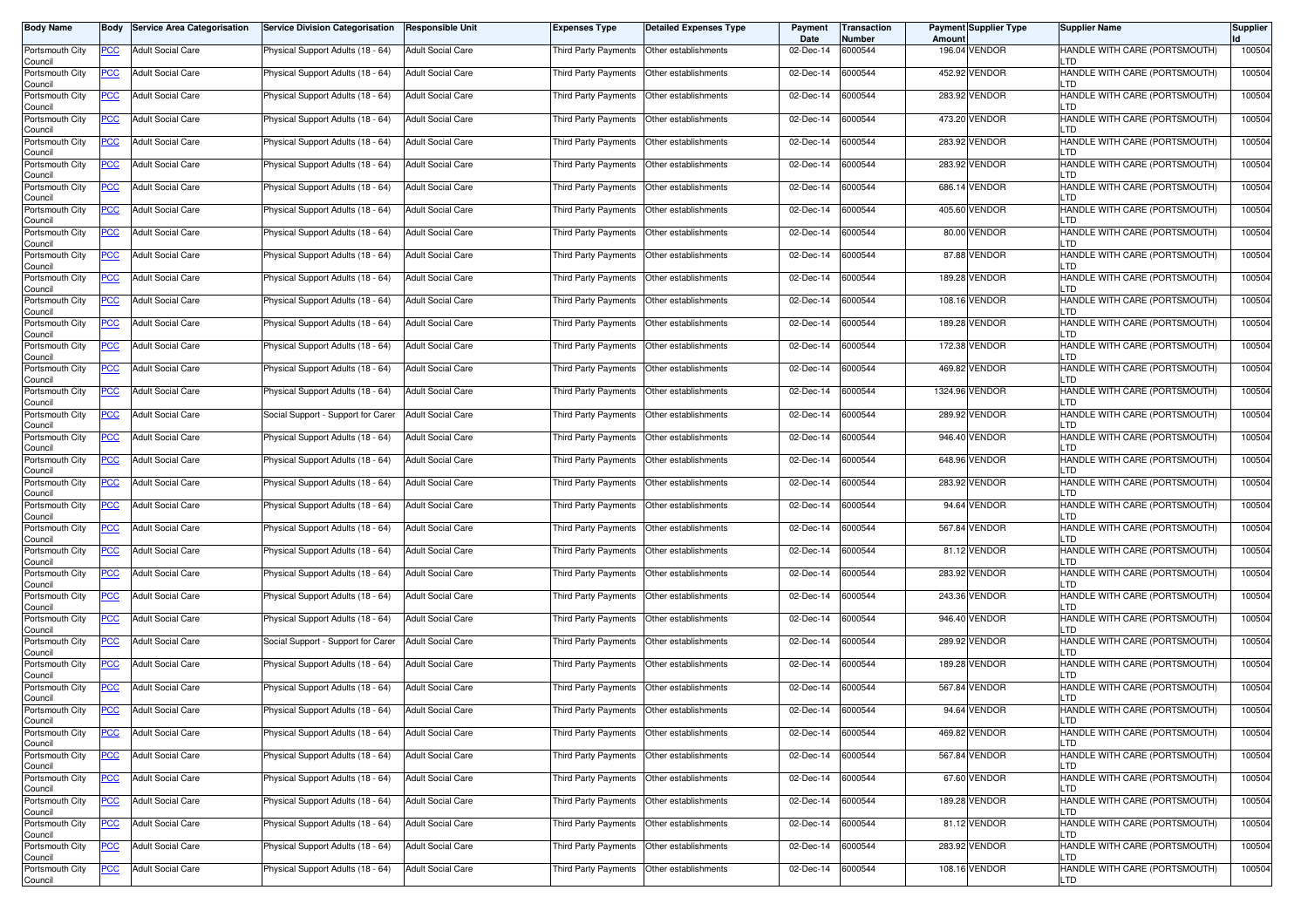| <b>Body Name</b>           | Body       | Service Area Categorisation | <b>Service Division Categorisation</b> | <b>Responsible Unit</b>  | <b>Expenses Type</b>                        | Detailed Expenses Type | Payment<br>Date | <b>Transaction</b><br>Number | Amount | <b>Payment Supplier Type</b> | <b>Supplier Name</b>                  | <b>Supplier</b> |
|----------------------------|------------|-----------------------------|----------------------------------------|--------------------------|---------------------------------------------|------------------------|-----------------|------------------------------|--------|------------------------------|---------------------------------------|-----------------|
| Portsmouth City<br>Council | PCC        | <b>Adult Social Care</b>    | Physical Support Adults (18 - 64)      | <b>Adult Social Care</b> | Third Party Payments   Other establishments |                        | 02-Dec-14       | 6000544                      |        | 81.12 VENDOR                 | HANDLE WITH CARE (PORTSMOUTH)         | 100504          |
| Portsmouth City<br>Council | <b>PCC</b> | <b>Adult Social Care</b>    | Physical Support Adults (18 - 64)      | <b>Adult Social Care</b> | Third Party Payments                        | Other establishments   | 02-Dec-14       | 6000544                      |        | 189.28 VENDOR                | HANDLE WITH CARE (PORTSMOUTH)<br>.TD  | 100504          |
| Portsmouth City<br>Council | <b>PCC</b> | <b>Adult Social Care</b>    | Physical Support Adults (18 - 64)      | <b>Adult Social Care</b> | Third Party Payments                        | Other establishments   | 02-Dec-14       | 6000544                      |        | 189.28 VENDOR                | HANDLE WITH CARE (PORTSMOUTH)<br>_TD  | 100504          |
| Portsmouth City<br>Council | <u>PCC</u> | <b>Adult Social Care</b>    | Physical Support Adults (18 - 64)      | <b>Adult Social Care</b> | Third Party Payments                        | Other establishments   | 02-Dec-14       | 6000544                      |        | 757.12 VENDOR                | HANDLE WITH CARE (PORTSMOUTH)<br>.TD  | 100504          |
| Portsmouth City<br>Council | <u>PCC</u> | <b>Adult Social Care</b>    | Physical Support Adults (18 - 64)      | <b>Adult Social Care</b> | Third Party Payments                        | Other establishments   | 02-Dec-14       | 6000544                      |        | 189.28 VENDOR                | HANDLE WITH CARE (PORTSMOUTH)<br>TD.  | 100504          |
| Portsmouth City<br>Council | <u>PCC</u> | <b>Adult Social Care</b>    | Physical Support Adults (18 - 64)      | <b>Adult Social Care</b> | Third Party Payments   Other establishments |                        | 02-Dec-14       | 6000544                      |        | 47.32 VENDOR                 | HANDLE WITH CARE (PORTSMOUTH)<br>TD.  | 100504          |
| Portsmouth City<br>Council | <u>PCC</u> | <b>Adult Social Care</b>    | Physical Support Adults (18 - 64)      | <b>Adult Social Care</b> | Third Party Payments   Other establishments |                        | 02-Dec-14       | 6000544                      |        | 473.20 VENDOR                | HANDLE WITH CARE (PORTSMOUTH)<br>-TD. | 100504          |
| Portsmouth City<br>Council | <u>PCC</u> | <b>Adult Social Care</b>    | Physical Support Adults (18 - 64)      | <b>Adult Social Care</b> | Third Party Payments   Other establishments |                        | 02-Dec-14       | 6000544                      |        | 189.28 VENDOR                | HANDLE WITH CARE (PORTSMOUTH)<br>.TD  | 100504          |
| Portsmouth City<br>Council | <u>PCC</u> | <b>Adult Social Care</b>    | Physical Support Adults (18 - 64)      | <b>Adult Social Care</b> | Third Party Payments                        | Other establishments   | 02-Dec-14       | 6000544                      |        | 243.36 VENDOR                | HANDLE WITH CARE (PORTSMOUTH)<br>.TD  | 100504          |
| Portsmouth City<br>Council | <u>PCC</u> | <b>Adult Social Care</b>    | Physical Support Adults (18 - 64)      | <b>Adult Social Care</b> | Third Party Payments                        | Other establishments   | 02-Dec-14       | 6000544                      |        | 189.28 VENDOR                | HANDLE WITH CARE (PORTSMOUTH)<br>.TD  | 100504          |
| Portsmouth City<br>Council | <b>PCC</b> | <b>Adult Social Care</b>    | Physical Support Adults (18 - 64)      | Adult Social Care        | Third Party Payments                        | Other establishments   | 02-Dec-14       | 6000544                      |        | 405.60 VENDOR                | HANDLE WITH CARE (PORTSMOUTH)<br>.TD  | 100504          |
| Portsmouth City<br>Council | <u>PCC</u> | <b>Adult Social Care</b>    | Physical Support Adults (18 - 64)      | <b>Adult Social Care</b> | Third Party Payments                        | Other establishments   | 02-Dec-14       | 6000544                      |        | 1314.82 VENDOR               | HANDLE WITH CARE (PORTSMOUTH)<br>.TD  | 100504          |
| Portsmouth City<br>Council | PCC        | <b>Adult Social Care</b>    | Physical Support Adults (18 - 64)      | <b>Adult Social Care</b> | Third Party Payments   Other establishments |                        | 02-Dec-14       | 6000544                      |        | 189.28 VENDOR                | HANDLE WITH CARE (PORTSMOUTH)<br>.TD  | 100504          |
| Portsmouth City<br>Council | <u>PCC</u> | <b>Adult Social Care</b>    | Physical Support Adults (18 - 64)      | <b>Adult Social Care</b> | Third Party Payments                        | Other establishments   | 02-Dec-14       | 6000544                      |        | 378.56 VENDOR                | HANDLE WITH CARE (PORTSMOUTH)<br>-TD. | 100504          |
| Portsmouth City<br>Council | <u>PCC</u> | <b>Adult Social Care</b>    | Physical Support Adults (18 - 64)      | <b>Adult Social Care</b> | Third Party Payments   Other establishments |                        | 02-Dec-14       | 6000544                      |        | 662.48 VENDOR                | HANDLE WITH CARE (PORTSMOUTH)<br>-TD. | 100504          |
| Portsmouth City<br>Council | <u>PCC</u> | <b>Adult Social Care</b>    | Physical Support Adults (18 - 64)      | <b>Adult Social Care</b> | Third Party Payments   Other establishments |                        | 02-Dec-14       | 6000544                      |        | 182.52 VENDOR                | HANDLE WITH CARE (PORTSMOUTH)<br>.TD  | 100504          |
| Portsmouth City<br>Council | PCC        | <b>Adult Social Care</b>    | Physical Support Adults (18 - 64)      | <b>Adult Social Care</b> | Third Party Payments   Other establishments |                        | 02-Dec-14       | 6000544                      |        | 189.28 VENDOR                | HANDLE WITH CARE (PORTSMOUTH)<br>TD   | 100504          |
| Portsmouth City<br>Council | <b>PCC</b> | <b>Adult Social Care</b>    | Physical Support Adults (18 - 64)      | <b>Adult Social Care</b> | Third Party Payments                        | Other establishments   | 02-Dec-14       | 6000544                      |        | 87.88 VENDOR                 | HANDLE WITH CARE (PORTSMOUTH)         | 100504          |
| Portsmouth City<br>Council | <u>PCC</u> | <b>Adult Social Care</b>    | Physical Support Adults (18 - 64)      | <b>Adult Social Care</b> | Third Party Payments                        | Other establishments   | 02-Dec-14       | 6000544                      |        | 1135.68 VENDOR               | HANDLE WITH CARE (PORTSMOUTH)<br>_TD  | 100504          |
| Portsmouth City<br>Council | <u>PCC</u> | <b>Adult Social Care</b>    | Physical Support Adults (18 - 64)      | Adult Social Care        | Third Party Payments                        | Other establishments   | 02-Dec-14       | 6000544                      |        | 54.08 VENDOR                 | HANDLE WITH CARE (PORTSMOUTH)<br>.TD  | 100504          |
| Portsmouth City<br>Council | <u>PCC</u> | <b>Adult Social Care</b>    | Social Support - Support for Carer     | <b>Adult Social Care</b> | Third Party Payments  Other establishments  |                        | 02-Dec-14       | 6000544                      |        | 289.92 VENDOR                | HANDLE WITH CARE (PORTSMOUTH)<br>_TD  | 100504          |
| Portsmouth City<br>Council | <u>PCC</u> | <b>Adult Social Care</b>    | Physical Support Adults (18 - 64)      | <b>Adult Social Care</b> | Third Party Payments   Other establishments |                        | 02-Dec-14       | 6000544                      |        | 283.92 VENDOR                | HANDLE WITH CARE (PORTSMOUTH)<br>.TD  | 100504          |
| Portsmouth City<br>Council | <u>PCC</u> | <b>Adult Social Care</b>    | Physical Support Adults (18 - 64)      | <b>Adult Social Care</b> | Third Party Payments                        | Other establishments   | 02-Dec-14       | 6000544                      |        | 594.88 VENDOR                | HANDLE WITH CARE (PORTSMOUTH)<br>-TD. | 100504          |
| Portsmouth City<br>Council | <u>PCC</u> | <b>Adult Social Care</b>    | Physical Support Adults (18 - 64)      | <b>Adult Social Care</b> | Third Party Payments   Other establishments |                        | 02-Dec-14       | 6000544                      |        | 148.72 VENDOR                | HANDLE WITH CARE (PORTSMOUTH)<br>-TD. | 100504          |
| Portsmouth City<br>Council | <b>PCC</b> | <b>Adult Social Care</b>    | Physical Support Adults (18 - 64)      | <b>Adult Social Care</b> | Third Party Payments   Other establishments |                        | 02-Dec-14       | 6000544                      |        | 189.28 VENDOR                | HANDLE WITH CARE (PORTSMOUTH)<br>.TD  | 100504          |
| Portsmouth City<br>Council | <u>PCC</u> | <b>Adult Social Care</b>    | Physical Support Adults (18 - 64)      | <b>Adult Social Care</b> | Third Party Payments   Other establishments |                        | 02-Dec-14       | 6000544                      |        | 283.92 VENDOR                | HANDLE WITH CARE (PORTSMOUTH)<br>TD   | 100504          |
| Portsmouth City<br>Council | <u>PCC</u> | <b>Adult Social Care</b>    | Physical Support Adults (18 - 64)      | <b>Adult Social Care</b> | Third Party Payments                        | Other establishments   | 02-Dec-14       | 6000544                      |        | 473.20 VENDOR                | HANDLE WITH CARE (PORTSMOUTH)         | 100504          |
| Portsmouth City<br>Council | <b>PCC</b> | <b>Adult Social Care</b>    | Physical Support Adults (18 - 64)      | <b>Adult Social Care</b> | Third Party Payments                        | Other establishments   | 02-Dec-14       | 6000544                      |        | 287.30 VENDOR                | HANDLE WITH CARE (PORTSMOUTH)<br>_TD  | 100504          |
| Portsmouth City<br>Council | <b>PCC</b> | <b>Adult Social Care</b>    | Physical Support Adults (18 - 64)      | Adult Social Care        | Third Party Payments                        | Other establishments   | 02-Dec-14       | 6000544                      |        | 1135.68 VENDOR               | HANDLE WITH CARE (PORTSMOUTH)<br>.TD  | 100504          |
| Portsmouth City<br>Council | <u>PCC</u> | <b>Adult Social Care</b>    | Physical Support Adults (18 - 64)      | <b>Adult Social Care</b> | Third Party Payments   Other establishments |                        | 02-Dec-14       | 6000544                      |        | 283.92 VENDOR                | HANDLE WITH CARE (PORTSMOUTH)         | 100504          |
| Portsmouth City<br>Council | <u>PCC</u> | <b>Adult Social Care</b>    | Physical Support Adults (18 - 64)      | <b>Adult Social Care</b> | Third Party Payments Other establishments   |                        | 02-Dec-14       | 6000544                      |        | 554.32 VENDOR                | HANDLE WITH CARE (PORTSMOUTH)<br>TD.  | 100504          |
| Portsmouth City<br>Council | <b>PCC</b> | <b>Adult Social Care</b>    | Physical Support Adults (18 - 64)      | <b>Adult Social Care</b> | Third Party Payments Other establishments   |                        | 02-Dec-14       | 6000544                      |        | 483.34 VENDOR                | HANDLE WITH CARE (PORTSMOUTH)<br>LTD. | 100504          |
| Portsmouth City<br>Council | <b>PCC</b> | <b>Adult Social Care</b>    | Physical Support Adults (18 - 64)      | <b>Adult Social Care</b> | Third Party Payments Other establishments   |                        | 02-Dec-14       | 6000544                      |        | 878.80 VENDOR                | HANDLE WITH CARE (PORTSMOUTH)<br>TD.  | 100504          |
| Portsmouth City<br>Council | <u>PCC</u> | <b>Adult Social Care</b>    | Social Support - Support for Carer     | <b>Adult Social Care</b> | Third Party Payments Other establishments   |                        | 02-Dec-14       | 6000544                      |        | 422.80 VENDOR                | HANDLE WITH CARE (PORTSMOUTH)<br>.TD  | 100504          |
| Portsmouth City<br>Council | <u>PCC</u> | <b>Adult Social Care</b>    | Physical Support Adults (18 - 64)      | <b>Adult Social Care</b> | Third Party Payments   Other establishments |                        | 02-Dec-14       | 6000544                      |        | 182.52 VENDOR                | HANDLE WITH CARE (PORTSMOUTH)         | 100504          |
| Portsmouth City<br>Council | <b>PCC</b> | <b>Adult Social Care</b>    | Physical Support Adults (18 - 64)      | <b>Adult Social Care</b> | Third Party Payments                        | Other establishments   | 02-Dec-14       | 6000544                      |        | 94.64 VENDOR                 | HANDLE WITH CARE (PORTSMOUTH)<br>TD.  | 100504          |
| Portsmouth City<br>Council | <b>PCC</b> | Adult Social Care           | Physical Support Adults (18 - 64)      | <b>Adult Social Care</b> | Third Party Payments Other establishments   |                        | 02-Dec-14       | 6000544                      |        | 121.68 VENDOR                | HANDLE WITH CARE (PORTSMOUTH)<br>LTD  | 100504          |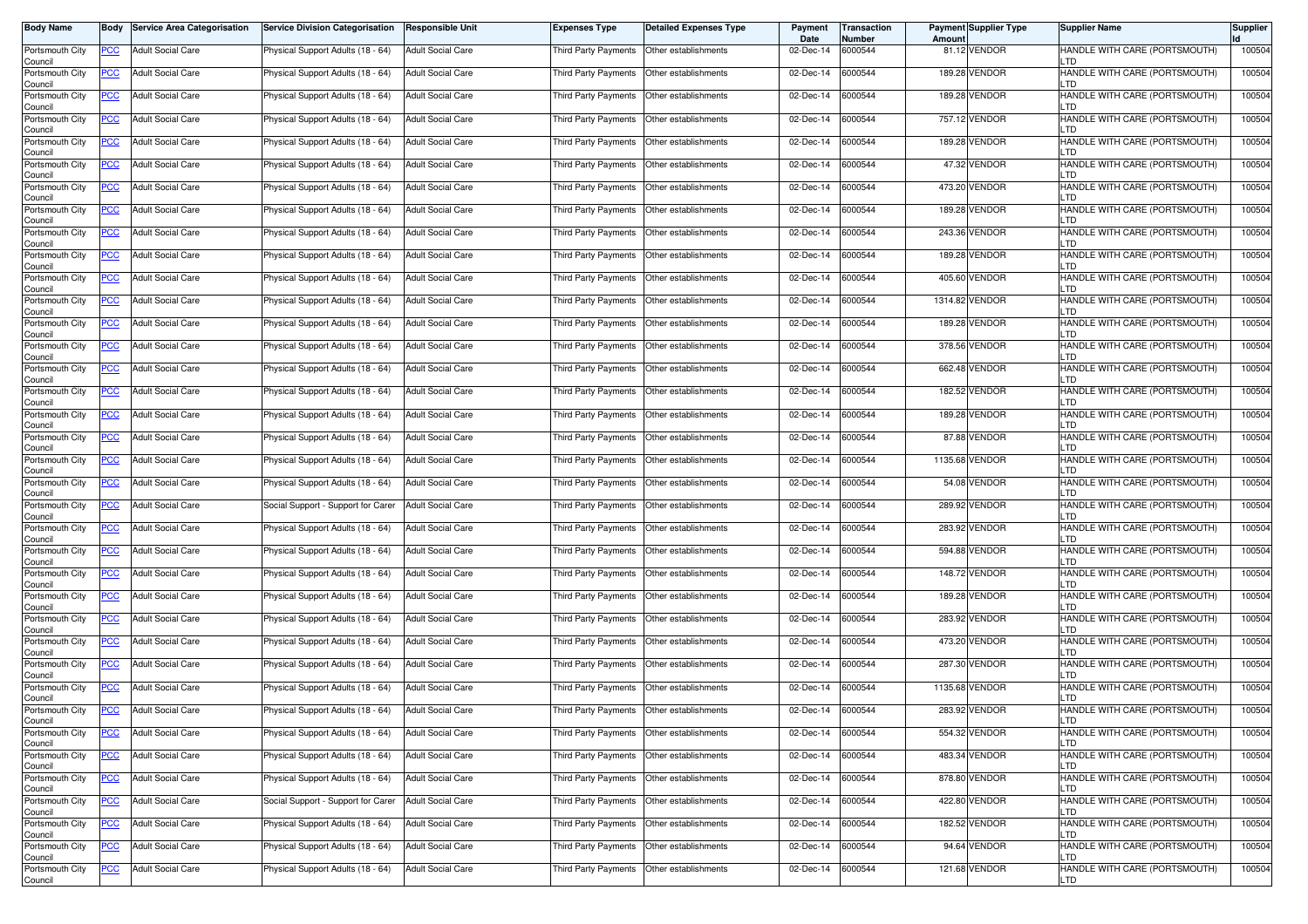| <b>Body Name</b>           | Body       | Service Area Categorisation | <b>Service Division Categorisation</b> | <b>Responsible Unit</b>  | <b>Expenses Type</b>                        | Detailed Expenses Type | Payment<br>Date | <b>Transaction</b><br>Number | <b>Amount</b> | <b>Payment Supplier Type</b> | <b>Supplier Name</b>                  | <b>Supplier</b> |
|----------------------------|------------|-----------------------------|----------------------------------------|--------------------------|---------------------------------------------|------------------------|-----------------|------------------------------|---------------|------------------------------|---------------------------------------|-----------------|
| Portsmouth City<br>Council | PCC        | <b>Adult Social Care</b>    | Physical Support Adults (18 - 64)      | <b>Adult Social Care</b> | Third Party Payments   Other establishments |                        | 02-Dec-14       | 6000544                      |               | 757.12 VENDOR                | HANDLE WITH CARE (PORTSMOUTH)         | 100504          |
| Portsmouth City<br>Council | <b>PCC</b> | <b>Adult Social Care</b>    | Physical Support Adults (18 - 64)      | <b>Adult Social Care</b> | Third Party Payments                        | Other establishments   | 02-Dec-14       | 6000544                      |               | 1676.48 VENDOR               | HANDLE WITH CARE (PORTSMOUTH)<br>.TD  | 100504          |
| Portsmouth City<br>Council | <b>PCC</b> | <b>Adult Social Care</b>    | Physical Support Adults (18 - 64)      | <b>Adult Social Care</b> | Third Party Payments                        | Other establishments   | 02-Dec-14       | 6000544                      |               | 209.56 VENDOR                | HANDLE WITH CARE (PORTSMOUTH)<br>_TD  | 100504          |
| Portsmouth City<br>Council | <u>PCC</u> | <b>Adult Social Care</b>    | Physical Support Adults (18 - 64)      | <b>Adult Social Care</b> | Third Party Payments                        | Other establishments   | 02-Dec-14       | 6000544                      |               | 54.08 VENDOR                 | HANDLE WITH CARE (PORTSMOUTH)<br>.TD  | 100504          |
| Portsmouth City<br>Council | <u>PCC</u> | <b>Adult Social Care</b>    | Physical Support Adults (18 - 64)      | <b>Adult Social Care</b> | Third Party Payments                        | Other establishments   | 02-Dec-14       | 6000544                      |               | 60.84 VENDOR                 | HANDLE WITH CARE (PORTSMOUTH)<br>TD.  | 100504          |
| Portsmouth City<br>Council | <u>PCC</u> | <b>Adult Social Care</b>    | Physical Support Adults (18 - 64)      | <b>Adult Social Care</b> | Third Party Payments   Other establishments |                        | 02-Dec-14       | 6000544                      |               | 432.64 VENDOR                | HANDLE WITH CARE (PORTSMOUTH)<br>TD.  | 100504          |
| Portsmouth City<br>Council | <u>PCC</u> | <b>Adult Social Care</b>    | Physical Support Adults (18 - 64)      | <b>Adult Social Care</b> | Third Party Payments   Other establishments |                        | 02-Dec-14       | 6000544                      |               | 415.76 VENDOR                | HANDLE WITH CARE (PORTSMOUTH)<br>-TD. | 100504          |
| Portsmouth City<br>Council | <u>PCC</u> | <b>Adult Social Care</b>    | Physical Support Adults (18 - 64)      | <b>Adult Social Care</b> | Third Party Payments   Other establishments |                        | 02-Dec-14       | 6000544                      |               | 81.12 VENDOR                 | HANDLE WITH CARE (PORTSMOUTH)<br>.TD  | 100504          |
| Portsmouth City<br>Council | <u>PCC</u> | <b>Adult Social Care</b>    | Physical Support Adults (18 - 64)      | <b>Adult Social Care</b> | Third Party Payments                        | Other establishments   | 02-Dec-14       | 6000544                      |               | 378.56 VENDOR                | HANDLE WITH CARE (PORTSMOUTH)<br>.TD  | 100504          |
| Portsmouth City<br>Council | <u>PCC</u> | <b>Adult Social Care</b>    | Physical Support Adults (18 - 64)      | <b>Adult Social Care</b> | Third Party Payments                        | Other establishments   | 02-Dec-14       | 6000544                      |               | 81.12 VENDOR                 | HANDLE WITH CARE (PORTSMOUTH)<br>.TD  | 100504          |
| Portsmouth City<br>Council | <b>PCC</b> | <b>Adult Social Care</b>    | Physical Support Adults (18 - 64)      | Adult Social Care        | Third Party Payments                        | Other establishments   | 02-Dec-14       | 6000544                      |               | 456.30 VENDOR                | HANDLE WITH CARE (PORTSMOUTH)<br>.TD  | 100504          |
| Portsmouth City<br>Council | <u>PCC</u> | <b>Adult Social Care</b>    | Physical Support Adults (18 - 64)      | <b>Adult Social Care</b> | Third Party Payments                        | Other establishments   | 02-Dec-14       | 6000544                      |               | 27.04 VENDOR                 | HANDLE WITH CARE (PORTSMOUTH)<br>.TD  | 100504          |
| Portsmouth City<br>Council | PCC        | <b>Adult Social Care</b>    | Physical Support Adults (18 - 64)      | <b>Adult Social Care</b> | Third Party Payments   Other establishments |                        | 02-Dec-14       | 6000544                      |               | 378.56 VENDOR                | HANDLE WITH CARE (PORTSMOUTH)<br>.TD  | 100504          |
| Portsmouth City<br>Council | <u>PCC</u> | <b>Adult Social Care</b>    | Physical Support Adults (18 - 64)      | <b>Adult Social Care</b> | Third Party Payments                        | Other establishments   | 02-Dec-14       | 6000544                      |               | 233.22 VENDOR                | HANDLE WITH CARE (PORTSMOUTH)<br>-TD. | 100504          |
| Portsmouth City<br>Council | <u>PCC</u> | <b>Adult Social Care</b>    | Physical Support Adults (18 - 64)      | <b>Adult Social Care</b> | Third Party Payments   Other establishments |                        | 02-Dec-14       | 6000544                      |               | 81.12 VENDOR                 | HANDLE WITH CARE (PORTSMOUTH)<br>-TD. | 100504          |
| Portsmouth City<br>Council | <u>PCC</u> | <b>Adult Social Care</b>    | Physical Support Adults (18 - 64)      | <b>Adult Social Care</b> | Third Party Payments   Other establishments |                        | 02-Dec-14       | 6000544                      |               | 628.68 VENDOR                | HANDLE WITH CARE (PORTSMOUTH)<br>.TD  | 100504          |
| Portsmouth City<br>Council | PCC        | <b>Adult Social Care</b>    | Physical Support Adults (18 - 64)      | <b>Adult Social Care</b> | Third Party Payments   Other establishments |                        | 02-Dec-14       | 6000544                      |               | 189.28 VENDOR                | HANDLE WITH CARE (PORTSMOUTH)<br>TD   | 100504          |
| Portsmouth City<br>Council | <b>PCC</b> | <b>Adult Social Care</b>    | Physical Support Adults (18 - 64)      | <b>Adult Social Care</b> | Third Party Payments                        | Other establishments   | 02-Dec-14       | 6000544                      |               | 87.88 VENDOR                 | HANDLE WITH CARE (PORTSMOUTH)         | 100504          |
| Portsmouth City<br>Council | <u>PCC</u> | <b>Adult Social Care</b>    | Physical Support Adults (18 - 64)      | <b>Adult Social Care</b> | Third Party Payments                        | Other establishments   | 02-Dec-14       | 6000544                      |               | 162.24 VENDOR                | HANDLE WITH CARE (PORTSMOUTH)<br>_TD  | 100504          |
| Portsmouth City<br>Council | <u>PCC</u> | <b>Adult Social Care</b>    | Physical Support Adults (18 - 64)      | Adult Social Care        | Third Party Payments                        | Other establishments   | 02-Dec-14       | 6000544                      |               | 94.64 VENDOR                 | HANDLE WITH CARE (PORTSMOUTH)<br>.TD  | 100504          |
| Portsmouth City<br>Council | <u>PCC</u> | <b>Adult Social Care</b>    | Physical Support Adults (18 - 64)      | <b>Adult Social Care</b> | Third Party Payments  Other establishments  |                        | 02-Dec-14       | 6000544                      |               | 20.28 VENDOR                 | HANDLE WITH CARE (PORTSMOUTH)<br>_TD  | 100504          |
| Portsmouth City<br>Council | <u>PCC</u> | <b>Adult Social Care</b>    | Physical Support Adults (18 - 64)      | Adult Social Care        | Third Party Payments   Other establishments |                        | 02-Dec-14       | 6000544                      |               | 189.28 VENDOR                | HANDLE WITH CARE (PORTSMOUTH)<br>.TD  | 100504          |
| Portsmouth City<br>Council | <u>PCC</u> | <b>Adult Social Care</b>    | Physical Support Adults (18 - 64)      | <b>Adult Social Care</b> | Third Party Payments                        | Other establishments   | 02-Dec-14       | 6000544                      |               | 672.62 VENDOR                | HANDLE WITH CARE (PORTSMOUTH)<br>-TD. | 100504          |
| Portsmouth City<br>Council | <u>PCC</u> | <b>Adult Social Care</b>    | Physical Support Adults (18 - 64)      | <b>Adult Social Care</b> | Third Party Payments   Other establishments |                        | 02-Dec-14       | 6000544                      |               | 1514.24 VENDOR               | HANDLE WITH CARE (PORTSMOUTH)<br>-TD. | 100504          |
| Portsmouth City<br>Council | <b>PCC</b> | <b>Adult Social Care</b>    | Physical Support Adults (18 - 64)      | <b>Adult Social Care</b> | Third Party Payments   Other establishments |                        | 02-Dec-14       | 6000544                      |               | 581.36 VENDOR                | HANDLE WITH CARE (PORTSMOUTH)<br>.TD  | 100504          |
| Portsmouth City<br>Council | <u>PCC</u> | <b>Adult Social Care</b>    | Physical Support Adults (18 - 64)      | <b>Adult Social Care</b> | Third Party Payments   Other establishments |                        | 02-Dec-14       | 6000544                      |               | 189.28 VENDOR                | HANDLE WITH CARE (PORTSMOUTH)<br>TD   | 100504          |
| Portsmouth City<br>Council | <u>PCC</u> | <b>Adult Social Care</b>    | Physical Support Adults (18 - 64)      | <b>Adult Social Care</b> | Third Party Payments                        | Other establishments   | 02-Dec-14       | 6000544                      |               | 473.20 VENDOR                | HANDLE WITH CARE (PORTSMOUTH)         | 100504          |
| Portsmouth City<br>Council | <b>PCC</b> | <b>Adult Social Care</b>    | Physical Support Adults (18 - 64)      | <b>Adult Social Care</b> | Third Party Payments                        | Other establishments   | 02-Dec-14       | 6000544                      |               | 189.28 VENDOR                | HANDLE WITH CARE (PORTSMOUTH)<br>_TD  | 100504          |
| Portsmouth City<br>Council | <b>PCC</b> | <b>Adult Social Care</b>    | Physical Support Adults (18 - 64)      | Adult Social Care        | Third Party Payments                        | Other establishments   | 02-Dec-14       | 6000544                      |               | 67.60 VENDOR                 | HANDLE WITH CARE (PORTSMOUTH)<br>.TD  | 100504          |
| Portsmouth City<br>Council | <u>PCC</u> | <b>Adult Social Care</b>    | Physical Support Adults (18 - 64)      | <b>Adult Social Care</b> | Third Party Payments   Other establishments |                        | 02-Dec-14       | 6000544                      |               | 280.54 VENDOR                | HANDLE WITH CARE (PORTSMOUTH)         | 100504          |
| Portsmouth City<br>Council | <u>PCC</u> | <b>Adult Social Care</b>    | Physical Support Adults (18 - 64)      | <b>Adult Social Care</b> | Third Party Payments Other establishments   |                        | 02-Dec-14       | 6000544                      |               | 662.48 VENDOR                | HANDLE WITH CARE (PORTSMOUTH)<br>TD.  | 100504          |
| Portsmouth City<br>Council | <b>PCC</b> | <b>Adult Social Care</b>    | Physical Support Adults (18 - 64)      | <b>Adult Social Care</b> | Third Party Payments Other establishments   |                        | 02-Dec-14       | 6000544                      |               | 283.92 VENDOR                | HANDLE WITH CARE (PORTSMOUTH)<br>LTD. | 100504          |
| Portsmouth City<br>Council | <b>PCC</b> | <b>Adult Social Care</b>    | Physical Support Adults (18 - 64)      | <b>Adult Social Care</b> | Third Party Payments Other establishments   |                        | 02-Dec-14       | 6000544                      |               | 378.56 VENDOR                | HANDLE WITH CARE (PORTSMOUTH)<br>TD.  | 100504          |
| Portsmouth City<br>Council | <u>PCC</u> | <b>Adult Social Care</b>    | Physical Support Adults (18 - 64)      | <b>Adult Social Care</b> | Third Party Payments Other establishments   |                        | 02-Dec-14       | 6000544                      |               | 310.96 VENDOR                | HANDLE WITH CARE (PORTSMOUTH)<br>.TD  | 100504          |
| Portsmouth City<br>Council | <u>PCC</u> | <b>Adult Social Care</b>    | Physical Support Adults (18 - 64)      | <b>Adult Social Care</b> | Third Party Payments   Other establishments |                        | 02-Dec-14       | 6000544                      |               | 189.28 VENDOR                | HANDLE WITH CARE (PORTSMOUTH)         | 100504          |
| Portsmouth City<br>Council | <b>PCC</b> | <b>Adult Social Care</b>    | Physical Support Adults (18 - 64)      | <b>Adult Social Care</b> | Third Party Payments                        | Other establishments   | 02-Dec-14       | 6000544                      |               | 378.56 VENDOR                | HANDLE WITH CARE (PORTSMOUTH)<br>TD.  | 100504          |
| Portsmouth City<br>Council | <b>PCC</b> | <b>Adult Social Care</b>    | Social Support - Support for Carer     | <b>Adult Social Care</b> | Third Party Payments Other establishments   |                        | 02-Dec-14       | 6000544                      |               | 289.92 VENDOR                | HANDLE WITH CARE (PORTSMOUTH)<br>LTD  | 100504          |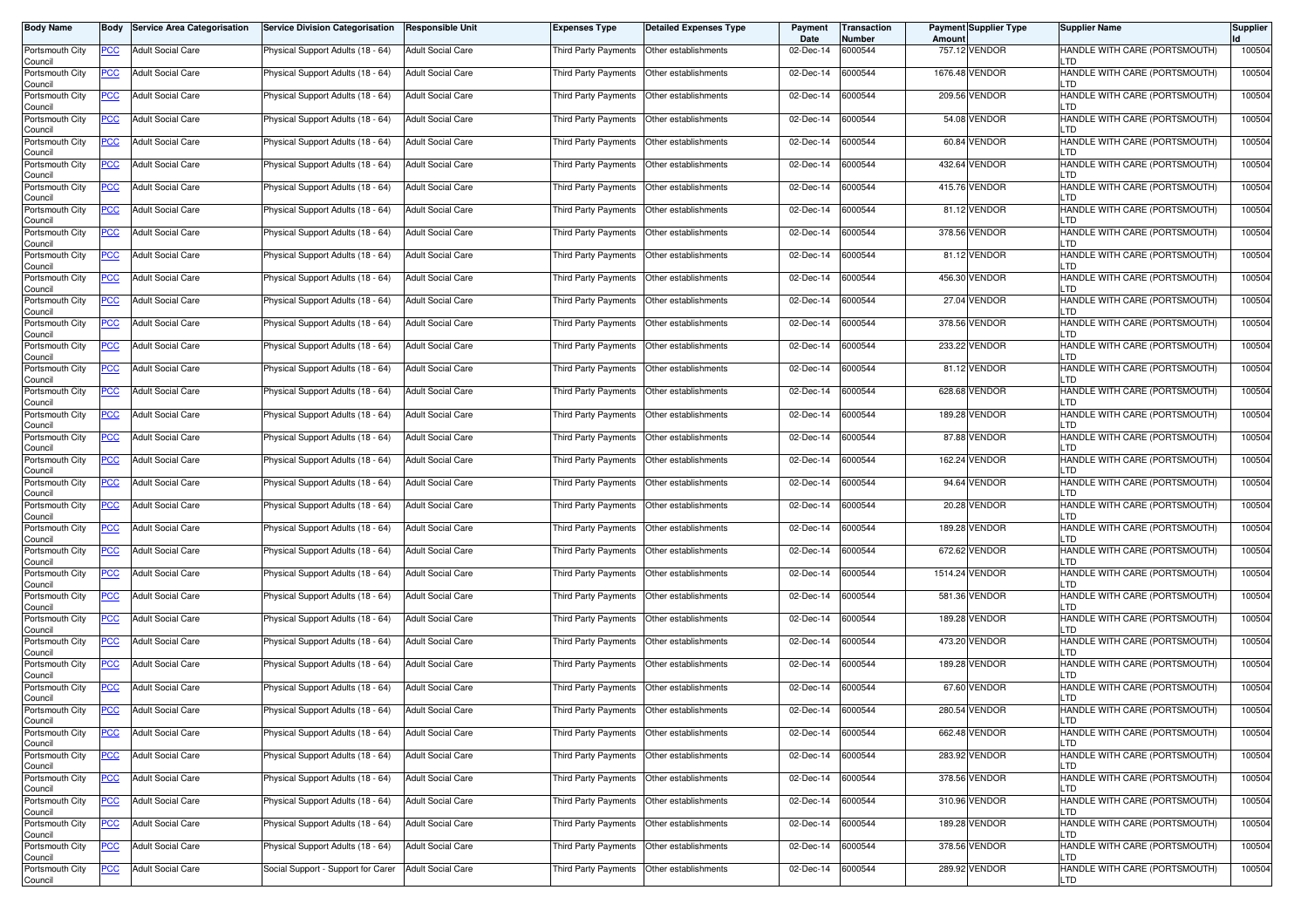| <b>Body Name</b>           | Body       | <b>Service Area Categorisation</b> | <b>Service Division Categorisation</b> | <b>Responsible Unit</b>  | <b>Expenses Type</b>                        | Detailed Expenses Type | Payment<br>Date | Transaction<br>Number | <b>Amount</b> | <b>Payment Supplier Type</b> | <b>Supplier Name</b>                  | <b>Supplier</b> |
|----------------------------|------------|------------------------------------|----------------------------------------|--------------------------|---------------------------------------------|------------------------|-----------------|-----------------------|---------------|------------------------------|---------------------------------------|-----------------|
| Portsmouth City<br>Council | PCC        | <b>Adult Social Care</b>           | Social Support - Support for Carer     | <b>Adult Social Care</b> | Third Party Payments   Other establishments |                        | 02-Dec-14       | 6000544               |               | 265.76 VENDOR                | HANDLE WITH CARE (PORTSMOUTH)         | 100504          |
| Portsmouth City<br>Council | <u>PCC</u> | <b>Adult Social Care</b>           | Physical Support Adults (18 - 64)      | <b>Adult Social Care</b> | Third Party Payments                        | Other establishments   | 02-Dec-14       | 6000544               |               | 378.56 VENDOR                | HANDLE WITH CARE (PORTSMOUTH)<br>.TD  | 100504          |
| Portsmouth City<br>Council | <b>PCC</b> | <b>Adult Social Care</b>           | Physical Support Adults (18 - 64)      | <b>Adult Social Care</b> | Third Party Payments                        | Other establishments   | 02-Dec-14       | 6000544               |               | 54.08 VENDOR                 | HANDLE WITH CARE (PORTSMOUTH)<br>_TD  | 100504          |
| Portsmouth City<br>Council | <u>PCC</u> | <b>Adult Social Care</b>           | Social Support - Support for Carer     | <b>Adult Social Care</b> | Third Party Payments                        | Other establishments   | 02-Dec-14       | 6000544               |               | 120.80 VENDOR                | HANDLE WITH CARE (PORTSMOUTH)<br>.TD  | 100504          |
| Portsmouth City<br>Council | <u>PCC</u> | <b>Adult Social Care</b>           | Physical Support Adults (18 - 64)      | <b>Adult Social Care</b> | Third Party Payments                        | Other establishments   | 02-Dec-14       | 6000544               |               | 240.20 VENDOR                | HANDLE WITH CARE (PORTSMOUTH)<br>TD.  | 100504          |
| Portsmouth City<br>Council | <u>PCC</u> | <b>Adult Social Care</b>           | Physical Support Adults (18 - 64)      | <b>Adult Social Care</b> | Third Party Payments   Other establishments |                        | 02-Dec-14       | 6000544               |               | 381.94 VENDOR                | HANDLE WITH CARE (PORTSMOUTH)<br>TD.  | 100504          |
| Portsmouth City<br>Council | <u>PCC</u> | <b>Adult Social Care</b>           | Physical Support Adults (18 - 64)      | <b>Adult Social Care</b> | Third Party Payments   Other establishments |                        | 02-Dec-14       | 6000544               |               | 500.24 VENDOR                | HANDLE WITH CARE (PORTSMOUTH)<br>-TD. | 100504          |
| Portsmouth City<br>Council | <u>PCC</u> | <b>Adult Social Care</b>           | Physical Support Adults (18 - 64)      | <b>Adult Social Care</b> | Third Party Payments   Other establishments |                        | 02-Dec-14       | 6000544               |               | 304.20 VENDOR                | HANDLE WITH CARE (PORTSMOUTH)<br>.TD  | 100504          |
| Portsmouth City<br>Council | <u>PCC</u> | <b>Adult Social Care</b>           | Physical Support Adults (18 - 64)      | <b>Adult Social Care</b> | Third Party Payments                        | Other establishments   | 02-Dec-14       | 6000544               |               | 1899.56 VENDOR               | HANDLE WITH CARE (PORTSMOUTH)<br>.TD  | 100504          |
| Portsmouth City<br>Council | <u>PCC</u> | <b>Adult Social Care</b>           | Physical Support Adults (18 - 64)      | <b>Adult Social Care</b> | Third Party Payments                        | Other establishments   | 02-Dec-14       | 6000544               |               | 388.70 VENDOR                | HANDLE WITH CARE (PORTSMOUTH)<br>.TD  | 100504          |
| Portsmouth City<br>Council | <b>PCC</b> | <b>Adult Social Care</b>           | Physical Support Adults (18 - 64)      | Adult Social Care        | Third Party Payments                        | Other establishments   | 02-Dec-14       | 6000544               |               | 33.80 VENDOR                 | HANDLE WITH CARE (PORTSMOUTH)<br>.TD  | 100504          |
| Portsmouth City<br>Council | <u>PCC</u> | <b>Adult Social Care</b>           | Physical Support Adults (18 - 64)      | <b>Adult Social Care</b> | Third Party Payments                        | Other establishments   | 02-Dec-14       | 6000544               |               | 189.28 VENDOR                | HANDLE WITH CARE (PORTSMOUTH)<br>.TD  | 100504          |
| Portsmouth City<br>Council | PCC        | <b>Adult Social Care</b>           | Physical Support Adults (18 - 64)      | <b>Adult Social Care</b> | Third Party Payments   Other establishments |                        | 02-Dec-14       | 6000544               |               | 67.60 VENDOR                 | HANDLE WITH CARE (PORTSMOUTH)<br>.TD  | 100504          |
| Portsmouth City<br>Council | <u>PCC</u> | <b>Adult Social Care</b>           | Physical Support Adults (18 - 64)      | <b>Adult Social Care</b> | Third Party Payments                        | Other establishments   | 02-Dec-14       | 6000544               |               | 70.98 VENDOR                 | HANDLE WITH CARE (PORTSMOUTH)<br>-TD. | 100504          |
| Portsmouth City<br>Council | <u>PCC</u> | <b>Adult Social Care</b>           | Physical Support Adults (18 - 64)      | <b>Adult Social Care</b> | Third Party Payments   Other establishments |                        | 02-Dec-14       | 6000544               |               | 54.08 VENDOR                 | HANDLE WITH CARE (PORTSMOUTH)<br>-TD. | 100504          |
| Portsmouth City<br>Council | <u>PCC</u> | <b>Adult Social Care</b>           | Physical Support Adults (18 - 64)      | <b>Adult Social Care</b> | Third Party Payments   Other establishments |                        | 02-Dec-14       | 6000544               |               | 189.28 VENDOR                | HANDLE WITH CARE (PORTSMOUTH)<br>.TD  | 100504          |
| Portsmouth City<br>Council | PCC        | <b>Adult Social Care</b>           | Physical Support Adults (18 - 64)      | <b>Adult Social Care</b> | Third Party Payments   Other establishments |                        | 02-Dec-14       | 6000544               |               | 189.28 VENDOR                | HANDLE WITH CARE (PORTSMOUTH)         | 100504          |
| Portsmouth City<br>Council | <b>PCC</b> | <b>Adult Social Care</b>           | Physical Support Adults (18 - 64)      | <b>Adult Social Care</b> | Third Party Payments                        | Other establishments   | 02-Dec-14       | 6000544               |               | 54.08 VENDOR                 | HANDLE WITH CARE (PORTSMOUTH)         | 100504          |
| Portsmouth City<br>Council | <u>PCC</u> | <b>Adult Social Care</b>           | Physical Support Adults (18 - 64)      | <b>Adult Social Care</b> | Third Party Payments                        | Other establishments   | 02-Dec-14       | 6000544               |               | 851.76 VENDOR                | HANDLE WITH CARE (PORTSMOUTH)<br>_TD  | 100504          |
| Portsmouth City<br>Council | <u>PCC</u> | <b>Adult Social Care</b>           | Physical Support Adults (18 - 64)      | Adult Social Care        | Third Party Payments                        | Other establishments   | 02-Dec-14       | 6000544               |               | 182.52 VENDOR                | HANDLE WITH CARE (PORTSMOUTH)<br>.TD  | 100504          |
| Portsmouth City<br>Council | <u>PCC</u> | <b>Adult Social Care</b>           | Physical Support Adults (18 - 64)      | <b>Adult Social Care</b> | Third Party Payments  Other establishments  |                        | 02-Dec-14       | 6000544               |               | 283.92 VENDOR                | HANDLE WITH CARE (PORTSMOUTH)<br>_TD  | 100504          |
| Portsmouth City<br>Council | <u>PCC</u> | <b>Adult Social Care</b>           | Physical Support Adults (18 - 64)      | Adult Social Care        | Third Party Payments   Other establishments |                        | 02-Dec-14       | 6000544               |               | 189.28 VENDOR                | HANDLE WITH CARE (PORTSMOUTH)<br>.TD  | 100504          |
| Portsmouth City<br>Council | <u>PCC</u> | <b>Adult Social Care</b>           | Physical Support Adults (18 - 64)      | <b>Adult Social Care</b> | Third Party Payments                        | Other establishments   | 02-Dec-14       | 6000544               |               | 202.80 VENDOR                | HANDLE WITH CARE (PORTSMOUTH)<br>-TD. | 100504          |
| Portsmouth City<br>Council | <u>PCC</u> | <b>Adult Social Care</b>           | Physical Support Adults (18 - 64)      | <b>Adult Social Care</b> | Third Party Payments   Other establishments |                        | 02-Dec-14       | 6000544               |               | 121.68 VENDOR                | HANDLE WITH CARE (PORTSMOUTH)<br>-TD. | 100504          |
| Portsmouth City<br>Council | <b>PCC</b> | <b>Adult Social Care</b>           | Social Support - Support for Carer     | <b>Adult Social Care</b> | Third Party Payments   Other establishments |                        | 02-Dec-14       | 6000544               |               | 289.92 VENDOR                | HANDLE WITH CARE (PORTSMOUTH)<br>.TD  | 100504          |
| Portsmouth City<br>Council | <u>PCC</u> | <b>Adult Social Care</b>           | Physical Support Adults (18 - 64)      | <b>Adult Social Care</b> | Third Party Payments   Other establishments |                        | 02-Dec-14       | 6000544               |               | 1149.20 VENDOR               | HANDLE WITH CARE (PORTSMOUTH)<br>TD   | 100504          |
| Portsmouth City<br>Council | <u>PCC</u> | <b>Adult Social Care</b>           | Physical Support Adults (18 - 64)      | <b>Adult Social Care</b> | Third Party Payments                        | Other establishments   | 02-Dec-14       | 6000544               |               | 70.98 VENDOR                 | HANDLE WITH CARE (PORTSMOUTH)         | 100504          |
| Portsmouth City<br>Council | <b>PCC</b> | <b>Adult Social Care</b>           | Commissioning & service delivery       | <b>Adult Social Care</b> | Third Party Payments                        | Other establishments   | 02-Dec-14       | 6000544               |               | 27.80 VENDOR                 | HANDLE WITH CARE (PORTSMOUTH)<br>_TD  | 100504          |
| Portsmouth City<br>Council | <b>PCC</b> | <b>Adult Social Care</b>           | Physical Support Adults (18 - 64)      | Adult Social Care        | Third Party Payments                        | Other establishments   | 29-Dec-14       | 6005307               |               | 67.60 VENDOR                 | HANDLE WITH CARE (PORTSMOUTH)<br>.TD  | 100504          |
| Portsmouth City<br>Council | <u>PCC</u> | <b>Adult Social Care</b>           | Physical Support Adults (18 - 64)      | <b>Adult Social Care</b> | Third Party Payments   Other establishments |                        | 29-Dec-14       | 6005307               |               | 27.04 VENDOR                 | HANDLE WITH CARE (PORTSMOUTH)         | 100504          |
| Portsmouth City<br>Council | <u>PCC</u> | <b>Adult Social Care</b>           | Physical Support Adults (18 - 64)      | <b>Adult Social Care</b> | Third Party Payments Other establishments   |                        | 29-Dec-14       | 6005307               |               | 74.36 VENDOR                 | HANDLE WITH CARE (PORTSMOUTH)<br>TD.  | 100504          |
| Portsmouth City<br>Council | <b>PCC</b> | <b>Adult Social Care</b>           | Social Support - Support for Carer     | <b>Adult Social Care</b> | Third Party Payments Other establishments   |                        | 29-Dec-14       | 6005307               |               | 24.16 VENDOR                 | HANDLE WITH CARE (PORTSMOUTH)<br>LTD. | 100504          |
| Portsmouth City<br>Council | <b>PCC</b> | <b>Adult Social Care</b>           | Physical Support Adults (18 - 64)      | <b>Adult Social Care</b> | Third Party Payments Other establishments   |                        | 29-Dec-14       | 6005307               |               | 189.28 VENDOR                | HANDLE WITH CARE (PORTSMOUTH)<br>TD.  | 100504          |
| Portsmouth City<br>Council | <u>PCC</u> | <b>Adult Social Care</b>           | Physical Support Adults (18 - 64)      | <b>Adult Social Care</b> | Third Party Payments Other establishments   |                        | 29-Dec-14       | 6005307               |               | 20.28 VENDOR                 | HANDLE WITH CARE (PORTSMOUTH)<br>.TD  | 100504          |
| Portsmouth City<br>Council | <u>PCC</u> | <b>Adult Social Care</b>           | Physical Support Adults (18 - 64)      | <b>Adult Social Care</b> | Third Party Payments Other establishments   |                        | 29-Dec-14       | 6005307               |               | 111.54 VENDOR                | HANDLE WITH CARE (PORTSMOUTH)         | 100504          |
| Portsmouth City<br>Council | <b>PCC</b> | <b>Adult Social Care</b>           | Physical Support Adults (18 - 64)      | <b>Adult Social Care</b> | Third Party Payments                        | Other establishments   | 29-Dec-14       | 6005307               |               | 101.40 VENDOR                | HANDLE WITH CARE (PORTSMOUTH)<br>TD.  | 100504          |
| Portsmouth City<br>Council | <b>PCC</b> | Adult Social Care                  | Physical Support Adults (18 - 64)      | <b>Adult Social Care</b> | Third Party Payments Other establishments   |                        | 29-Dec-14       | 6005307               |               | 179.14 VENDOR                | HANDLE WITH CARE (PORTSMOUTH)<br>LTD  | 100504          |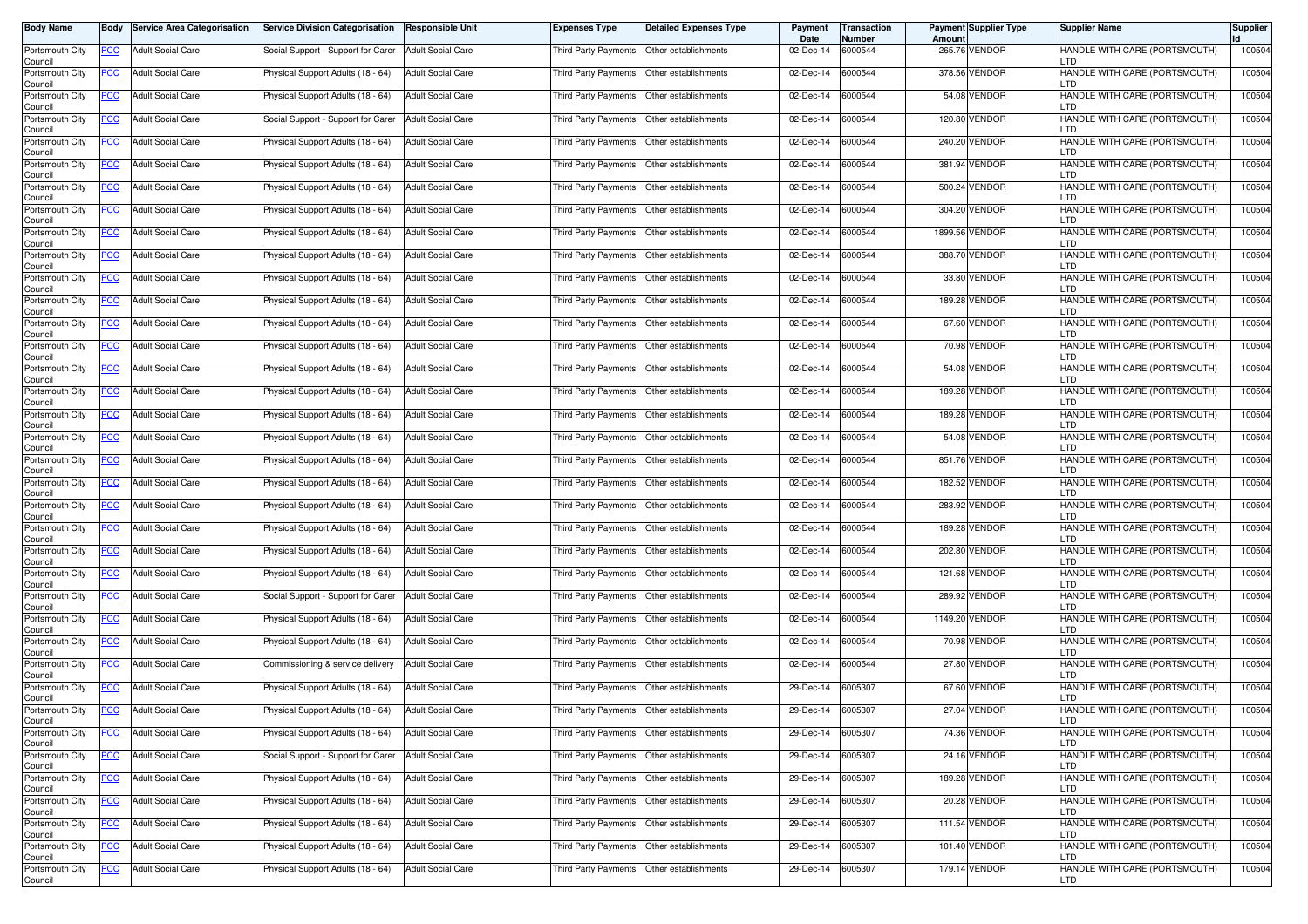| <b>Body Name</b>           | Body       | <b>Service Area Categorisation</b> | <b>Service Division Categorisation</b> | Responsible Unit         | <b>Expenses Type</b>                        | <b>Detailed Expenses Type</b> | Payment<br>Date | Transaction<br>Number | Amount | Payment Supplier Type | <b>Supplier Name</b>                                  | <b>Supplier</b> |
|----------------------------|------------|------------------------------------|----------------------------------------|--------------------------|---------------------------------------------|-------------------------------|-----------------|-----------------------|--------|-----------------------|-------------------------------------------------------|-----------------|
| Portsmouth City<br>Council | PCC        | <b>Adult Social Care</b>           | Physical Support Adults (18 - 64)      | <b>Adult Social Care</b> | Third Party Payments   Other establishments |                               | 29-Dec-14       | 6005307               |        | 189.28 VENDOR         | HANDLE WITH CARE (PORTSMOUTH)<br>LTD                  | 100504          |
| Portsmouth City<br>Council | <b>PCC</b> | <b>Adult Social Care</b>           | Physical Support Adults (18 - 64)      | <b>Adult Social Care</b> | Third Party Payments                        | Other establishments          | 29-Dec-14       | 6005307               |        | 645.58 VENDOR         | HANDLE WITH CARE (PORTSMOUTH)<br>LTD                  | 100504          |
| Portsmouth City<br>Council | <u>PCC</u> | <b>Adult Social Care</b>           | Physical Support Adults (18 - 64)      | <b>Adult Social Care</b> | Third Party Payments                        | Other establishments          | 29-Dec-14       | 6005307               |        | 175.76 VENDOR         | HANDLE WITH CARE (PORTSMOUTH)<br>LTD                  | 100504          |
| Portsmouth City<br>Council | <u>PCC</u> | <b>Adult Social Care</b>           | Physical Support Adults (18 - 64)      | <b>Adult Social Care</b> | Third Party Payments                        | Other establishments          | 29-Dec-14       | 6005307               |        | 1514.24 VENDOR        | HANDLE WITH CARE (PORTSMOUTH)<br>LTD                  | 100504          |
| Portsmouth City<br>Council | <u>PCC</u> | <b>Adult Social Care</b>           | Physical Support Adults (18 - 64)      | <b>Adult Social Care</b> | Third Party Payments                        | Other establishments          | 29-Dec-14       | 6005307               |        | 189.28 VENDOR         | HANDLE WITH CARE (PORTSMOUTH)<br>LTD                  | 100504          |
| Portsmouth City<br>Council | <u>PCC</u> | <b>Adult Social Care</b>           | Physical Support Adults (18 - 64)      | <b>Adult Social Care</b> | Third Party Payments   Other establishments |                               | 29-Dec-14       | 6005307               |        | 189.28 VENDOR         | HANDLE WITH CARE (PORTSMOUTH)<br>LTD                  | 100504          |
| Portsmouth City<br>Council | <u>PCC</u> | <b>Adult Social Care</b>           | Physical Support Adults (18 - 64)      | <b>Adult Social Care</b> | Third Party Payments   Other establishments |                               | 29-Dec-14       | 6005307               |        | 466.44 VENDOR         | HANDLE WITH CARE (PORTSMOUTH)<br>LTD                  | 100504          |
| Portsmouth City<br>Council | <u>PCC</u> | <b>Adult Social Care</b>           | Physical Support Adults (18 - 64)      | <b>Adult Social Care</b> | Third Party Payments   Other establishments |                               | 29-Dec-14       | 6005307               |        | 283.92 VENDOR         | HANDLE WITH CARE (PORTSMOUTH)<br>LTD                  | 100504          |
| Portsmouth City<br>Council | <u>PCC</u> | <b>Adult Social Care</b>           | Physical Support Adults (18 - 64)      | <b>Adult Social Care</b> | Third Party Payments                        | Other establishments          | 29-Dec-14       | 6005307               |        | 94.64 VENDOR          | HANDLE WITH CARE (PORTSMOUTH)<br>LTD                  | 100504          |
| Portsmouth City<br>Council | PCC        | <b>Adult Social Care</b>           | Physical Support Adults (18 - 64)      | <b>Adult Social Care</b> | Third Party Payments                        | Other establishments          | 29-Dec-14       | 6005307               |        | 469.82 VENDOR         | HANDLE WITH CARE (PORTSMOUTH)<br>LTD                  | 100504          |
| Portsmouth City<br>Council | <u>PCC</u> | <b>Adult Social Care</b>           | Physical Support Adults (18 - 64)      | <b>Adult Social Care</b> | Third Party Payments                        | Other establishments          | 29-Dec-14       | 6005307               |        | 189.28 VENDOR         | HANDLE WITH CARE (PORTSMOUTH)<br>LTD                  | 100504          |
| Portsmouth City<br>Council | PCC        | <b>Adult Social Care</b>           | Physical Support Adults (18 - 64)      | <b>Adult Social Care</b> | Third Party Payments                        | Other establishments          | 29-Dec-14       | 6005307               |        | 1324.96 VENDOR        | HANDLE WITH CARE (PORTSMOUTH)<br>LTD                  | 100504          |
| Portsmouth City<br>Council | PCC        | <b>Adult Social Care</b>           | Physical Support Adults (18 - 64)      | <b>Adult Social Care</b> | Third Party Payments   Other establishments |                               | 29-Dec-14       | 6005307               |        | 659.10 VENDOR         | HANDLE WITH CARE (PORTSMOUTH)<br>LTD                  | 100504          |
| Portsmouth City<br>Council | <u>PCC</u> | <b>Adult Social Care</b>           | Physical Support Adults (18 - 64)      | <b>Adult Social Care</b> | Third Party Payments   Other establishments |                               | 29-Dec-14       | 6005307               |        | 567.84 VENDOR         | HANDLE WITH CARE (PORTSMOUTH)<br>LTD                  | 100504          |
| Portsmouth City<br>Council | <u>PCC</u> | <b>Adult Social Care</b>           | Physical Support Adults (18 - 64)      | <b>Adult Social Care</b> | Third Party Payments   Other establishments |                               | 29-Dec-14       | 6005307               |        | 81.12 VENDOR          | HANDLE WITH CARE (PORTSMOUTH)<br>LTD                  | 100504          |
| Portsmouth City<br>Council | <u>PCC</u> | <b>Adult Social Care</b>           | Physical Support Adults (18 - 64)      | <b>Adult Social Care</b> | Third Party Payments   Other establishments |                               | 29-Dec-14       | 6005307               |        | 662.48 VENDOR         | HANDLE WITH CARE (PORTSMOUTH)<br>LTD                  | 100504          |
| Portsmouth City<br>Council | PCC        | Adult Social Care                  | Physical Support Adults (18 - 64)      | <b>Adult Social Care</b> | Third Party Payments   Other establishments |                               | 29-Dec-14       | 6005307               |        | 432.64 VENDOR         | HANDLE WITH CARE (PORTSMOUTH)<br>חד ו                 | 100504          |
| Portsmouth City<br>Council | PCC        | <b>Adult Social Care</b>           | Physical Support Adults (18 - 64)      | <b>Adult Social Care</b> | Third Party Payments                        | Other establishments          | 29-Dec-14       | 6005307               |        | 77.74 VENDOR          | HANDLE WITH CARE (PORTSMOUTH)<br>LTD                  | 100504          |
| Portsmouth City<br>Council | PCC        | <b>Adult Social Care</b>           | Physical Support Adults (18 - 64)      | <b>Adult Social Care</b> | Third Party Payments                        | Other establishments          | 29-Dec-14       | 6005307               |        | 189.28 VENDOR         | HANDLE WITH CARE (PORTSMOUTH)<br>LTD                  | 100504          |
| Portsmouth City<br>Council | PCC        | <b>Adult Social Care</b>           | Physical Support Adults (18 - 64)      | <b>Adult Social Care</b> | Third Party Payments                        | Other establishments          | 29-Dec-14       | 6005307               |        | 476.58 VENDOR         | HANDLE WITH CARE (PORTSMOUTH)<br>LTD                  | 100504          |
| Portsmouth City<br>Council | PCC        | <b>Adult Social Care</b>           | Physical Support Adults (18 - 64)      | <b>Adult Social Care</b> | Third Party Payments                        | Other establishments          | 29-Dec-14       | 6005307               |        | 189.28 VENDOR         | HANDLE WITH CARE (PORTSMOUTH)<br>LTD                  | 100504          |
| Portsmouth City<br>Council | <u>PCC</u> | <b>Adult Social Care</b>           | Physical Support Adults (18 - 64)      | <b>Adult Social Care</b> | Third Party Payments   Other establishments |                               | 29-Dec-14       | 6005307               |        | 189.28 VENDOR         | HANDLE WITH CARE (PORTSMOUTH)<br>LTD                  | 100504          |
| Portsmouth City<br>Council | <b>PCC</b> | <b>Adult Social Care</b>           | Physical Support Adults (18 - 64)      | <b>Adult Social Care</b> | Third Party Payments   Other establishments |                               | 29-Dec-14       | 6005307               |        | 405.60 VENDOR         | HANDLE WITH CARE (PORTSMOUTH)<br>LTD                  | 100504          |
| Portsmouth City<br>Council | <u>PCC</u> | <b>Adult Social Care</b>           | Physical Support Adults (18 - 64)      | <b>Adult Social Care</b> | Third Party Payments   Other establishments |                               | 29-Dec-14       | 6005307               |        | 1308.06 VENDOR        | HANDLE WITH CARE (PORTSMOUTH)<br>LTD                  | 100504          |
| Portsmouth City<br>Council | <u>PCC</u> | <b>Adult Social Care</b>           | Physical Support Adults (18 - 64)      | <b>Adult Social Care</b> | Third Party Payments   Other establishments |                               | 29-Dec-14       | 6005307               |        | 189.28 VENDOR         | HANDLE WITH CARE (PORTSMOUTH)<br>LTD                  | 100504          |
| Portsmouth City<br>Council | <u>PCC</u> | <b>Adult Social Care</b>           | Physical Support Adults (18 - 64)      | <b>Adult Social Care</b> | Third Party Payments   Other establishments |                               | 29-Dec-14       | 6005307               |        | 561.08 VENDOR         | HANDLE WITH CARE (PORTSMOUTH)<br>LTD                  | 100504          |
| Portsmouth City<br>Council | <b>PCC</b> | <b>Adult Social Care</b>           | Physical Support Adults (18 - 64)      | <b>Adult Social Care</b> | Third Party Payments                        | Other establishments          | 29-Dec-14       | 6005307               |        | 594.88 VENDOR         | HANDLE WITH CARE (PORTSMOUTH)<br>LTD                  | 100504          |
| Portsmouth City<br>Council | <u>PCC</u> | <b>Adult Social Care</b>           | Physical Support Adults (18 - 64)      | <b>Adult Social Care</b> | Third Party Payments                        | Other establishments          | 31-Dec-14       | 6005596               |        | 2000.00 VENDOR        | HEADWAY PORTSMOUTH AND SOUTH<br><b>EAST HAMPSHIRE</b> | 103075          |
| Portsmouth City<br>Council | <u>PCC</u> | <b>Adult Social Care</b>           | Physical Support Adults (18 - 64)      | <b>Adult Social Care</b> | Third Party Payments                        | Other establishments          | 31-Dec-14       | 6005596               |        | 80.00 VENDOR          | HEADWAY PORTSMOUTH AND SOUTH<br><b>EAST HAMPSHIRE</b> | 103075          |
| Portsmouth City<br>Council | <u>PCC</u> | <b>Adult Social Care</b>           | Physical Support Adults (18 - 64)      | <b>Adult Social Care</b> | Third Party Payments   Other establishments |                               | 31-Dec-14       | 6005596               |        | 2000.00 VENDOR        | HEADWAY PORTSMOUTH AND SOUTH<br><b>EAST HAMPSHIRE</b> | 103075          |
| Portsmouth City<br>Council | <b>PCC</b> | <b>Adult Social Care</b>           | Physical Support Adults (18 - 64)      | <b>Adult Social Care</b> | Third Party Payments   Other establishments |                               | 31-Dec-14       | 6005596               |        | 2000.00 VENDOR        | HEADWAY PORTSMOUTH AND SOUTH<br><b>EAST HAMPSHIRE</b> | 103075          |
| Portsmouth City<br>Council | <b>PCC</b> | <b>Adult Social Care</b>           | Physical Support Adults (18 - 64)      | <b>Adult Social Care</b> | Third Party Payments Other establishments   |                               | 31-Dec-14       | 6005596               |        | 2000.00 VENDOR        | HEADWAY PORTSMOUTH AND SOUTH<br><b>EAST HAMPSHIRE</b> | 103075          |
| Portsmouth City<br>Council | <u>PCC</u> | <b>Adult Social Care</b>           | Commissioning & service delivery       | <b>Adult Social Care</b> | Third Party Payments Other establishments   |                               | 01-Dec-14       | 6000395               |        | 499.00 VENDOR         | <b>HEALTH SERVICES GROUP</b>                          | 100261          |
| Portsmouth City<br>Council | <u>PCC</u> | <b>Adult Social Care</b>           | Physical Support Adults (18 - 64)      | <b>Adult Social Care</b> | Third Party Payments Other establishments   |                               | 12-Dec-14       | 6002823               |        | 1961.86 VENDOR        | HEALTHCARE HOMES LTD                                  | 139072          |
| Portsmouth City<br>Council | <u>PCC</u> | <b>Adult Social Care</b>           | Physical Support Adults (18 - 64)      | <b>Adult Social Care</b> | Third Party Payments Other establishments   |                               | 12-Dec-14       | 6002825               |        | 1919.83 VENDOR        | HEATHERLAND HEALTH CARE LTD                           | 101772          |
| Portsmouth City<br>Council | <u>PCC</u> | <b>Adult Social Care</b>           | Physical Support Adults (18 - 64)      | <b>Adult Social Care</b> | Third Party Payments Other establishments   |                               | 12-Dec-14       | 6002825               |        | 2006.01 VENDOR        | HEATHERLAND HEALTH CARE LTD                           | 101772          |
| Portsmouth City<br>Council | <u>PCC</u> | <b>Adult Social Care</b>           | Physical Support Adults (18 - 64)      | <b>Adult Social Care</b> | Third Party Payments Other establishments   |                               | 12-Dec-14       | 6002828               |        | 2572.73 VENDOR        | HEATHVIEW MANAGEMENT COMPANY<br>LTD                   | 103744          |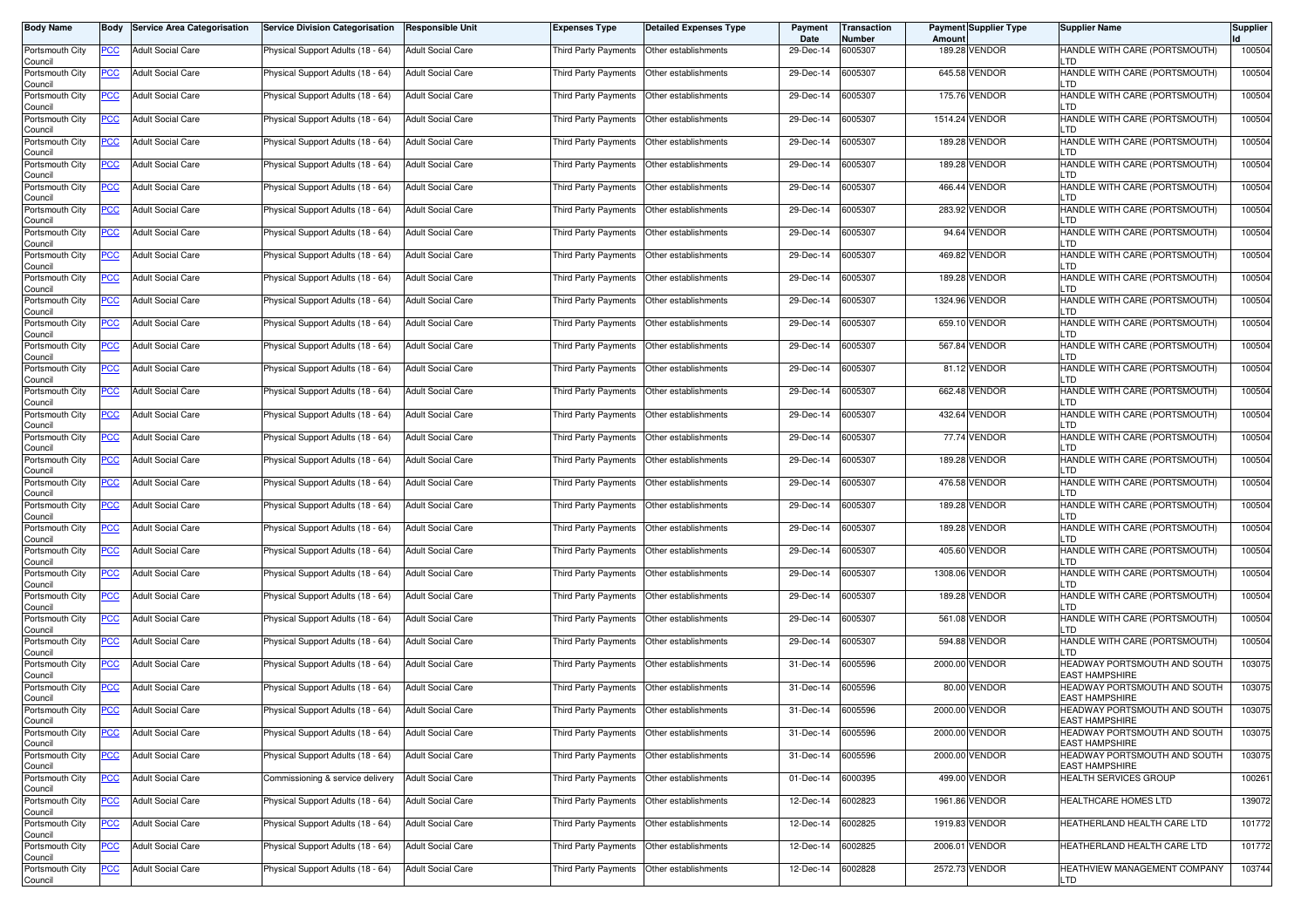| <b>Body Name</b>           | Body       | <b>Service Area Categorisation</b> | <b>Service Division Categorisation</b>                      | <b>Responsible Unit</b>  | <b>Expenses Type</b>                        | <b>Detailed Expenses Type</b>                        | Payment<br>Date | <b>Transaction</b><br>Number | Amount | Payment Supplier Type | <b>Supplier Name</b>                           | <b>Supplier</b> |
|----------------------------|------------|------------------------------------|-------------------------------------------------------------|--------------------------|---------------------------------------------|------------------------------------------------------|-----------------|------------------------------|--------|-----------------------|------------------------------------------------|-----------------|
| Portsmouth City<br>Council | PCC        | <b>Adult Social Care</b>           | Physical Support Adults (18 - 64)                           | <b>Adult Social Care</b> | Third Party Payments                        | Other establishments                                 | 12-Dec-14       | 6002828                      |        | 2572.73 VENDOR        | HEATHVIEW MANAGEMENT COMPANY<br>LTD            | 103744          |
| Portsmouth City<br>Council | <b>PCC</b> | <b>Adult Social Care</b>           | Physical Support Adults (18 - 64)                           | <b>Adult Social Care</b> | Third Party Payments                        | Other establishments                                 | 12-Dec-14       | 6002828                      |        | -1937.17 VENDOR       | HEATHVIEW MANAGEMENT COMPANY<br>LTD            | 103744          |
| Portsmouth City<br>Council | <u>PCC</u> | <b>Adult Social Care</b>           | Physical Support Adults (18 - 64)                           | <b>Adult Social Care</b> | Third Party Payments                        | Other establishments                                 | 12-Dec-14       | 6002828                      |        | 2019.32 VENDOR        | HEATHVIEW MANAGEMENT COMPANY<br>LTD            | 103744          |
| Portsmouth City<br>Council | <u>PCC</u> | <b>Adult Social Care</b>           | Physical Support Adults (18 - 64)                           | <b>Adult Social Care</b> | Third Party Payments                        | Other establishments                                 | 05-Dec-14       | 6001469                      |        | 114.82 VENDOR         | HEATHVIEW MANAGEMENT COMPANY<br>LTD            | 103744          |
| Portsmouth City<br>Council | <u>PCC</u> | <b>Adult Social Care</b>           | Physical Support Adults (18 - 64)                           | <b>Adult Social Care</b> | Third Party Payments                        | Other establishments                                 | 05-Dec-14       | 6001469                      |        | 1033.38 VENDOR        | HEATHVIEW MANAGEMENT COMPANY<br>LTD            | 103744          |
| Portsmouth City<br>Council | <u>PCC</u> | <b>Adult Social Care</b>           | Physical Support Adults (18 - 64)                           | <b>Adult Social Care</b> | Third Party Payments   Other establishments |                                                      | 12-Dec-14       | 6002828                      |        | 2572.73 VENDOR        | HEATHVIEW MANAGEMENT COMPANY<br>LTD            | 103744          |
| Portsmouth City<br>Council | <u>PCC</u> | <b>Adult Social Care</b>           | Physical Support Adults (18 - 64)                           | <b>Adult Social Care</b> | Third Party Payments   Other establishments |                                                      | 12-Dec-14       | 6002827                      |        | 1881.39 VENDOR        | HEATHVIEW MANAGEMENT COMPANY<br>LTD            | 103744          |
| Portsmouth City<br>Council | <u>PCC</u> | <b>Adult Social Care</b>           | Physical Support Adults (18 - 64)                           | <b>Adult Social Care</b> | Third Party Payments   Other establishments |                                                      | 05-Dec-14       | 6001469                      |        | 1746.09 VENDOR        | HEATHVIEW MANAGEMENT COMPANY<br>LTD            | 103744          |
| Portsmouth City<br>Council | <b>PCC</b> | <b>Adult Social Care</b>           | Physical Support Adults (18 - 64)                           | <b>Adult Social Care</b> | Third Party Payments                        | Other establishments                                 | 05-Dec-14       | 6001469                      |        | 64.67 VENDOR          | HEATHVIEW MANAGEMENT COMPANY<br>LTD            | 103744          |
| Portsmouth City<br>Council | PCC        | <b>Adult Social Care</b>           | Physical Support Adults (18 - 64)                           | <b>Adult Social Care</b> | Third Party Payments                        | Other establishments                                 | 12-Dec-14       | 6002828                      |        | 2572.73 VENDOR        | HEATHVIEW MANAGEMENT COMPANY<br>LTD            | 103744          |
| Portsmouth City<br>Council | <u>PCC</u> | <b>Adult Social Care</b>           | Physical Support Adults (18 - 64)                           | <b>Adult Social Care</b> | Third Party Payments                        | Other establishments                                 | 12-Dec-14       | 6002828                      |        | 1707.90 VENDOR        | HEATHVIEW MANAGEMENT COMPANY<br>LTD            | 103744          |
| Portsmouth City<br>Council | <u>PCC</u> | <b>Adult Social Care</b>           | Commissioning & service delivery                            | <b>Adult Social Care</b> | Premises-Related<br>Expenditure             | Rents                                                | 18-Dec-14       | 6003867                      |        | 978.00 VENDOR         | HIGHBURY COLLEGE                               | 100153          |
| Portsmouth City<br>Council | PCC        | <b>Housing Services</b>            | <b>Supporting People</b>                                    | <b>Adult Social Care</b> | Third Party Payments                        | Other establishments                                 | 10-Dec-14       | 6002302                      |        | 4799.20 VENDOR        | HOME GROUP LTD                                 | 102009          |
| Portsmouth City<br>Council | <u>PCC</u> | <b>Housing Services</b>            | Supporting People                                           | <b>Adult Social Care</b> | Third Party Payments                        | Other establishments                                 | 10-Dec-14       | 6002302                      |        | 15941.12 VENDOR       | HOME GROUP LTD                                 | 102009          |
| Portsmouth City<br>Council | <u>PCC</u> | <b>Housing Services</b>            | <b>Supporting People</b>                                    | <b>Adult Social Care</b> | Third Party Payments   Other establishments |                                                      | 16-Dec-14       | 6003198                      |        | 4799.20 VENDOR        | HOME GROUP LTD                                 | 102009          |
| Portsmouth City<br>Council | <u>PCC</u> | <b>Housing Services</b>            | Supporting People                                           | <b>Adult Social Care</b> | Third Party Payments   Other establishments |                                                      | 16-Dec-14       | 6003198                      |        | 15941.12 VENDOR       | HOME GROUP LTD                                 | 102009          |
| Portsmouth City<br>Council | PCC        | <b>Adult Social Care</b>           | Physical Support Older People (65- Adult Social Care        |                          | Third Party Payments                        | Other establishments                                 | 12-Dec-14       | 6002833                      |        | 2203.17 VENDOR        | HOME OF COMFORT NURSING HOME                   | 100880          |
| Portsmouth City<br>Council | <u>PCC</u> | <b>Adult Social Care</b>           | Physical Support Older People (65- Adult Social Care        |                          | Third Party Payments                        | Other establishments                                 | 12-Dec-14       | 6002833                      |        | -255.12 VENDOR        | HOME OF COMFORT NURSING HOME                   | 100880          |
| Portsmouth City<br>Council | <u>PCC</u> | <b>Adult Social Care</b>           | Physical Support Older People (65- Adult Social Care        |                          | Third Party Payments                        | Other establishments                                 | 12-Dec-14       | 6002833                      |        | 2759.00 VENDOR        | HOME OF COMFORT NURSING HOME                   | 100880          |
| Portsmouth City<br>Council | <u>PCC</u> | <b>Adult Social Care</b>           | Physical Support Older People (65- Adult Social Care        |                          | Third Party Payments                        | Other establishments                                 | 12-Dec-14       | 6002833                      |        | 2203.17 VENDOR        | HOME OF COMFORT NURSING HOME                   | 100880          |
| Portsmouth City<br>Council | <u>PCC</u> | <b>Adult Social Care</b>           | Physical Support Older People (65- Adult Social Care<br>74) |                          | Third Party Payments                        | Other establishments                                 | 12-Dec-14       | 6002833                      |        | 2203.17 VENDOR        | HOME OF COMFORT NURSING HOME                   | 100880          |
| Portsmouth City<br>Council | <u>PCC</u> | <b>Adult Social Care</b>           | Physical Support Older People (65- Adult Social Care<br>74) |                          | Third Party Payments                        | Other establishments                                 | 12-Dec-14       | 6002833                      |        | 2203.17 VENDOR        | HOME OF COMFORT NURSING HOME                   | 100880          |
| Portsmouth City<br>Council | <u>PCC</u> | <b>Adult Social Care</b>           | Physical Support Adults (18 - 64)                           | <b>Adult Social Care</b> | Third Party Payments                        | Other establishments                                 | 12-Dec-14       | 6002833                      |        | 1779.71 VENDOR        | HOME OF COMFORT NURSING HOME                   | 100880          |
| Portsmouth City<br>Council | <u>PCC</u> | <b>Adult Social Care</b>           | Physical Support Older People (65- Adult Social Care        |                          | Third Party Payments   Other establishments |                                                      | 12-Dec-14       | 6002833                      |        | 2203.17 VENDOR        | HOME OF COMFORT NURSING HOME                   | 100880          |
| Portsmouth City<br>Council | <u>PCC</u> | <b>Adult Social Care</b>           | Physical Support Older People (65- Adult Social Care        |                          | Third Party Payments   Other establishments |                                                      | 12-Dec-14       | 6002833                      |        | 2203.17 VENDOR        | HOME OF COMFORT NURSING HOME                   | 100880          |
| Portsmouth City<br>Council | <u>PCC</u> | <b>Adult Social Care</b>           | Physical Support Older People (65- Adult Social Care        |                          | Third Party Payments   Other establishments |                                                      | 12-Dec-14       | 6002833                      |        | 2203.17 VENDOR        | HOME OF COMFORT NURSING HOME                   | 100880          |
| Portsmouth City<br>Council | <b>PCC</b> | <b>Adult Social Care</b>           | Physical Support Older People (65- Adult Social Care        |                          | Third Party Payments                        | Other establishments                                 | 12-Dec-14       | 6002833                      |        | 2203.17 VENDOR        | HOME OF COMFORT NURSING HOME                   | 100880          |
| Portsmouth City<br>Council | <b>PCC</b> | <b>Adult Social Care</b>           | Commissioning & service delivery                            | <b>Adult Social Care</b> | Third Party Payments                        | Other establishments                                 | 05-Dec-14       | 6001472                      |        | 461.50 VENDOR         | <b>HOOPER SERVICES LTD</b>                     | 100895          |
| Portsmouth City<br>Council | <u>PCC</u> | <b>Adult Social Care</b>           | Commissioning & service delivery                            | <b>Adult Social Care</b> | Third Party Payments                        | Other establishments                                 | 30-Dec-14       | 6005369                      |        | 875.00 VENDOR         | HOOPER SERVICES LTD                            | 100895          |
| Portsmouth City<br>Council | <u>PCC</u> | <b>Adult Social Care</b>           | Commissioning & service delivery                            | <b>Adult Social Care</b> | Third Party Payments   Other establishments |                                                      | 30-Dec-14       | 6005369                      |        | 875.00 VENDOR         | HOOPER SERVICES LTD                            | 100895          |
| Portsmouth City<br>Council | <u>PCC</u> | <b>Adult Social Care</b>           | Commissioning & service delivery                            | <b>Adult Social Care</b> | Third Party Payments   Other establishments |                                                      | 30-Dec-14       | 6005369                      |        | 875.00 VENDOR         | HOOPER SERVICES LTD                            | 100895          |
| Portsmouth City<br>Council | <u>PCC</u> | <b>Adult Social Care</b>           | Physical Support Adults (18 - 64)                           | <b>Adult Social Care</b> | Third Party Payments Other establishments   |                                                      | 24-Dec-14       | 6004880                      |        | 15750.00 VENDOR       | HOUSING 21                                     | 108428          |
| Portsmouth City<br>Council | <u>PCC</u> | <b>Adult Social Care</b>           | Physical Support Adults (18 - 64)                           | <b>Adult Social Care</b> | Third Party Payments Other establishments   |                                                      | 12-Dec-14       | 6002836                      |        | 2681.50 VENDOR        | HUNTERS LODGE CARE HOME LTD                    | 111137          |
| Portsmouth City<br>Council | <u>PCC</u> | <b>Adult Social Care</b>           | Social Care Activities                                      | <b>Adult Social Care</b> | Third Party Payments Other establishments   |                                                      | 04-Dec-14       | 6001258                      |        | 4781.35 VENDOR        | INDEPENDENT LIVING FUND                        | 139837          |
| Portsmouth City<br>Council | <u>PCC</u> | <b>Adult Social Care</b>           | Physical Support Adults (18 - 64)                           | <b>Adult Social Care</b> |                                             | Supplies and Services Communications and computing   | 17-Dec-14       | 300361                       |        | 253.10 COMPANY        | INTERSERVE FACILITIES MANAGEMENT<br>LTD        | 109522          |
| Portsmouth City<br>Council | <u>PCC</u> | <b>Adult Social Care</b>           | Physical Support Adults (18 - 64)                           | <b>Adult Social Care</b> | Premises-Related<br>Expenditure             | Repairs, alterations and<br>maintenance of buildings | 17-Dec-14       | 300361                       |        | 395.01 COMPANY        | <b>INTERSERVE FACILITIES MANAGEMENT</b><br>LTD | 109522          |
| Portsmouth City<br>Council | <u>PCC</u> | <b>Adult Social Care</b>           | Physical Support Adults (18 - 64)                           | <b>Adult Social Care</b> | Third Party Payments                        | Other establishments                                 | 12-Dec-14       | 6002842                      |        | 2006.01 VENDOR        | <b>INWOOD RESIDENTIAL HOME</b>                 | 130502          |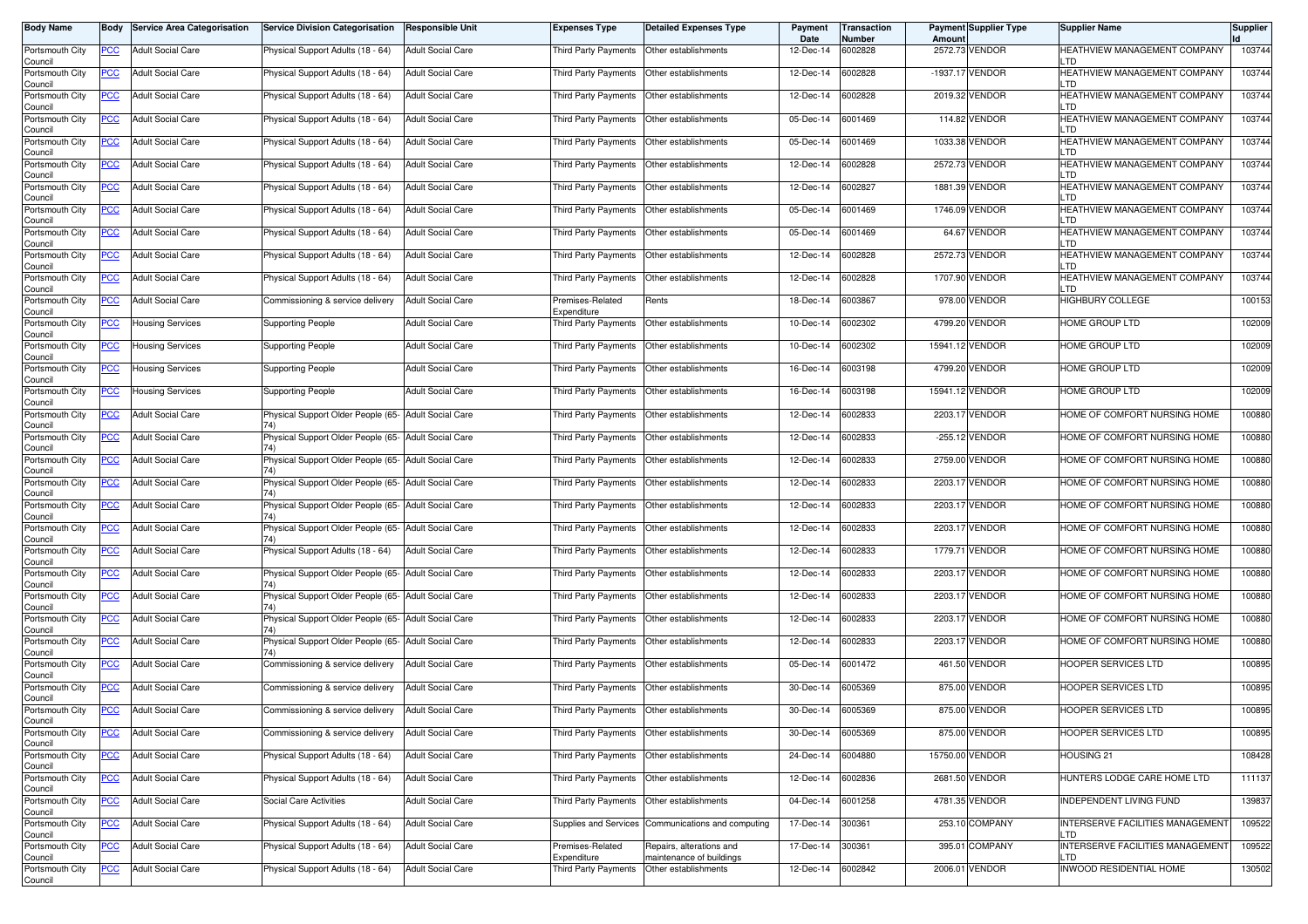| <b>Body Name</b>                      |            | <b>Body Service Area Categorisation</b> | <b>Service Division Categorisation</b>                         | Responsible Unit         | <b>Expenses Type</b>            | <b>Detailed Expenses Type</b>                        | Payment<br>Date | Transaction<br><b>Number</b> | Amount  | <b>Payment Supplier Type</b> | <b>Supplier Name</b>                                    | <b>Supplier</b> |
|---------------------------------------|------------|-----------------------------------------|----------------------------------------------------------------|--------------------------|---------------------------------|------------------------------------------------------|-----------------|------------------------------|---------|------------------------------|---------------------------------------------------------|-----------------|
| Portsmouth City<br>Council            | <b>PCC</b> | <b>Adult Social Care</b>                | Social Support - Substance misuse Adult Social Care<br>support |                          | Third Party Payments            | Other establishments                                 | 01-Dec-14       | 6000399                      |         | 1000.00 VENDOR               | <b>JM COUNSELLING SERVICES</b>                          | 108077          |
| Portsmouth City<br>Council            | <b>PCC</b> | <b>Adult Social Care</b>                | Physical Support Adults (18 - 64)                              | <b>Adult Social Care</b> | Premises-Related<br>Expenditure | Rents                                                | 23-Dec-14       | 6004543                      |         | 684.48 VENDOR                | JOHN POUNDS COMMUNITY TRUST                             | 117193          |
| Portsmouth City<br>Council            | <u>PCC</u> | <b>Adult Social Care</b>                | Commissioning & service delivery                               | <b>Adult Social Care</b> | Premises-Related<br>Expenditure | Repairs, alterations and<br>naintenance of buildings | 31-Dec-14       | 6005618                      |         | 4585.98 COMPANY              | JUSTFLOORS LTD                                          | 100921          |
| Portsmouth City<br>Council            | <u>PCC</u> | <b>Adult Social Care</b>                | Commissioning & service delivery                               | <b>Adult Social Care</b> | Employees                       | ndirect employee expenses                            | 05-Dec-14       | 6001494                      |         | 750.00 VENDOR                | KIRWIN MACLEAN ASSOCIATES LTD                           | 137488          |
| Portsmouth City<br>Council            | <u>PCC</u> | <b>Adult Social Care</b>                | Physical Support Older People (65- Adult Social Care           |                          | Third Party Payments            | Other establishments                                 | 12-Dec-14       | 6002851                      |         | 1887.90 VENDOR               | KITNOCKS SPECIALIST CARE LTD                            | 100938          |
| Portsmouth City<br>Council            | PCC        | <b>Adult Social Care</b>                | Commissioning & service delivery                               | <b>Adult Social Care</b> | Premises-Related<br>Expenditure | Repairs, alterations and<br>maintenance of buildings | 12-Dec-14       | 6002852                      |         | 35.00 COMPANY                | <b>KKA MAINTENANCE LTD</b>                              | 135386          |
| Portsmouth City<br>Council            | <b>PCC</b> | <b>Adult Social Care</b>                | Commissioning & service delivery                               | <b>Adult Social Care</b> | Premises-Related<br>Expenditure | Repairs, alterations and<br>maintenance of buildings | 12-Dec-14       | 6002852                      |         | 98.40 COMPANY                | KKA MAINTENANCE LTD                                     | 135386          |
| Portsmouth City<br>Council            | <u>PCC</u> | <b>Adult Social Care</b>                | Commissioning & service delivery                               | <b>Adult Social Care</b> | Premises-Related<br>Expenditure | Repairs, alterations and<br>maintenance of buildings | 12-Dec-14       | 6002852                      |         | 35.00 COMPANY                | KKA MAINTENANCE LTD                                     | 135386          |
| Portsmouth City<br>Council            | <u>PCC</u> | <b>Adult Social Care</b>                | Commissioning & service delivery                               | <b>Adult Social Care</b> | Premises-Related<br>Expenditure | Repairs, alterations and<br>maintenance of buildings | 05-Dec-14       | 6001495                      |         | 35.00 COMPANY                | <b>KKA MAINTENANCE LTD</b>                              | 135386          |
| Portsmouth City<br>Council            | PCC        | <b>Adult Social Care</b>                | Commissioning & service delivery                               | <b>Adult Social Care</b> | Premises-Related<br>Expenditure | Repairs, alterations and<br>maintenance of buildings | 05-Dec-14       | 6001495                      |         | 35.00 COMPANY                | <b>KKA MAINTENANCE LTD</b>                              | 135386          |
| Portsmouth City<br>Council            | PCC        | <b>Adult Social Care</b>                | Commissioning & service delivery                               | <b>Adult Social Care</b> | Premises-Related<br>Expenditure | Repairs, alterations and<br>maintenance of buildings | 31-Dec-14       | 6005626                      |         | 60.98 COMPANY                | <b>KKA MAINTENANCE LTD</b>                              | 135386          |
| Portsmouth City<br>Council            | PCC        | <b>Adult Social Care</b>                | Commissioning & service delivery                               | <b>Adult Social Care</b> | Premises-Related<br>Expenditure | Repairs, alterations and<br>maintenance of buildings | 31-Dec-14       | 6005626                      |         | 167.14 COMPANY               | <b>KKA MAINTENANCE LTD</b>                              | 135386          |
| Portsmouth City<br>Council            | PCC        | <b>Adult Social Care</b>                | Commissioning & service delivery                               | <b>Adult Social Care</b> | Premises-Related<br>Expenditure | Repairs, alterations and<br>maintenance of buildings | 31-Dec-14       | 6005626                      |         | 35.00 COMPANY                | <b>KKA MAINTENANCE LTD</b>                              | 135386          |
| Portsmouth City<br>Council            | <u>PCC</u> | <b>Adult Social Care</b>                | Commissioning & service delivery                               | <b>Adult Social Care</b> | Premises-Related<br>Expenditure | Repairs, alterations and<br>maintenance of buildings | 31-Dec-14       | 6005626                      |         | 35.00 COMPANY                | <b>KKA MAINTENANCE LTD</b>                              | 135386          |
| Portsmouth City<br>Council            | PCC        | <b>Adult Social Care</b>                | Physical Support Adults (18 - 64)                              | <b>Adult Social Care</b> | Premises-Related<br>Expenditure | Repairs, alterations and<br>maintenance of buildings | 16-Dec-14       | 6003206                      |         | 7000.00 COMPANY              | KKA MAINTENANCE LTD                                     | 135386          |
| Portsmouth City<br>Council            | <u>PCC</u> | <b>Adult Social Care</b>                | Physical Support Adults (18 - 64)                              | <b>Adult Social Care</b> | Premises-Related<br>Expenditure | Repairs, alterations and<br>maintenance of buildings | 22-Dec-14       | 6004411                      |         | 2500.00 COMPANY              | KKA MAINTENANCE LTD                                     | 135386          |
| Portsmouth City<br>Council            | PCC        | <b>Adult Social Care</b>                | Physical Support Adults (18 - 64)                              | <b>Adult Social Care</b> | Premises-Related<br>Expenditure | Repairs, alterations and<br>maintenance of buildings | 31-Dec-14       | 6005626                      |         | 600.00 COMPANY               | <b>KKA MAINTENANCE LTD</b>                              | 135386          |
| Portsmouth City<br>Council            | <u>PCC</u> | <b>Adult Social Care</b>                | Social Care Activities                                         | <b>Adult Social Care</b> | Third Party Payments            | Other establishments                                 | 24-Dec-14       | 6004944                      |         | 118.32 VENDOR                | LINGLAND INTERPRETERS-<br><b>TRANSLATORS LTD</b>        | 107675          |
| Portsmouth City<br>Council            | PCC        | <b>Adult Social Care</b>                | Social Care Activities                                         | <b>Adult Social Care</b> | Third Party Payments            | Other establishments                                 | 31-Dec-14       | 6005635                      |         | <b>28.00 VENDOR</b>          | <b>LINGLAND INTERPRETERS-</b><br><b>TRANSLATORS LTD</b> | 107675          |
| Portsmouth City<br>Council            | PСC        | <b>Adult Social Care</b>                | Social Care Activities                                         | <b>Adult Social Care</b> | Third Party Payments            | Other establishments                                 | 31-Dec-14       | 6005635                      |         | 66.24 VENDOR                 | LINGLAND INTERPRETERS-<br>TRANSLATORS LTD               | 107675          |
| Portsmouth City<br>Council            | <u>PCC</u> | <b>Adult Social Care</b>                | Physical Support Older People (65- Adult Social Care           |                          | Third Party Payments            | Other establishments                                 | 12-Dec-14       | 6002860                      | 2429.47 | <b>VENDOR</b>                | LIVING PLUS HEALTH CARE LIMITED                         | 100198          |
| Portsmouth City<br>Council            | <u>PCC</u> | <b>Adult Social Care</b>                | Physical Support Older People (65- Adult Social Care           |                          | Third Party Payments            | Other establishments                                 | 12-Dec-14       | 6002860                      |         | 2429.47 VENDOR               | LIVING PLUS HEALTH CARE LIMITED                         | 100198          |
| Portsmouth City<br>Council            | <u>PCC</u> | <b>Adult Social Care</b>                | Physical Support Older People (65- Adult Social Care           |                          | Third Party Payments            | Other establishments                                 | 12-Dec-14       | 6002860                      | 2203.17 | <b>VENDOR</b>                | LIVING PLUS HEALTH CARE LIMITED                         | 100198          |
| Portsmouth City<br>Council            | <u>PCC</u> | <b>Adult Social Care</b>                | Physical Support Older People (65- Adult Social Care           |                          | Third Party Payments            | Other establishments                                 | 12-Dec-14       | 6002860                      |         | 2429.47 VENDOR               | LIVING PLUS HEALTH CARE LIMITED                         | 100198          |
| Portsmouth City<br>Council            | <u>PCC</u> | <b>Adult Social Care</b>                | Physical Support Adults (18 - 64)                              | <b>Adult Social Care</b> | Third Party Payments            | Other establishments                                 | 12-Dec-14       | 6002860                      | 2006.01 | <b>VENDOR</b>                | LIVING PLUS HEALTH CARE LIMITED                         | 100198          |
| Portsmouth City<br>Council            | <u>PCC</u> | <b>Adult Social Care</b>                | Physical Support Adults (18 - 64)                              | <b>Adult Social Care</b> | Third Party Payments            | Other establishments                                 | 12-Dec-14       | 6002860                      |         | 2006.01 VENDOR               | LIVING PLUS HEALTH CARE LIMITED                         | 100198          |
| Portsmouth City<br>Council            | <b>PCC</b> | <b>Adult Social Care</b>                | Physical Support Older People (65- Adult Social Care           |                          | Third Party Payments            | Other establishments                                 | 12-Dec-14       | 6002860                      |         | 2098.39 VENDOR               | LIVING PLUS HEALTH CARE LIMITED                         | 100198          |
| Portsmouth City<br>Council            | <u>PCC</u> | <b>Adult Social Care</b>                | Physical Support Older People (65- Adult Social Care           |                          | Third Party Payments            | Other establishments                                 | 12-Dec-14       | 6002860                      | 2429.47 | <b>VENDOR</b>                | LIVING PLUS HEALTH CARE LIMITED                         | 100198          |
| Portsmouth City<br>Council            | <b>PCC</b> | <b>Adult Social Care</b>                | Physical Support Older People (65- Adult Social Care           |                          | Third Party Payments            | Other establishments                                 | 12-Dec-14       | 6002860                      |         | 2429.47 VENDOR               | LIVING PLUS HEALTH CARE LIMITED                         | 100198          |
| Portsmouth City                       | <u>PCC</u> | <b>Adult Social Care</b>                | Physical Support Older People (65- Adult Social Care           |                          | Third Party Payments            | Other establishments                                 | 12-Dec-14       | 6002860                      |         | 2203.17 VENDOR               | LIVING PLUS HEALTH CARE LIMITED                         | 100198          |
| Council<br>Portsmouth City<br>Council | <u>PCC</u> | <b>Adult Social Care</b>                | Physical Support Adults (18 - 64)                              | <b>Adult Social Care</b> | Third Party Payments            | Other establishments                                 | 05-Dec-14       | 6001501                      |         | 803.74 VENDOR                | LIVING PLUS HEALTH CARE LIMITED                         | 100198          |
| Portsmouth City<br>Council            | <b>PCC</b> | <b>Adult Social Care</b>                | Physical Support Adults (18 - 64)                              | <b>Adult Social Care</b> | <b>Third Party Payments</b>     | Other establishments                                 | 12-Dec-14       | 6002860                      |         | 918.56 VENDOR                | LIVING PLUS HEALTH CARE LIMITED                         | 100198          |
| Portsmouth City<br>Council            | <u>PCC</u> | <b>Adult Social Care</b>                | Physical Support Older People (65- Adult Social Care<br>74)    |                          | Third Party Payments            | Other establishments                                 | 12-Dec-14       | 6002860                      |         | 2098.39 VENDOR               | LIVING PLUS HEALTH CARE LIMITED                         | 100198          |
| Portsmouth City<br>Council            | <b>PCC</b> | <b>Adult Social Care</b>                | Physical Support Older People (65- Adult Social Care<br>74)    |                          | Third Party Payments            | Other establishments                                 | 12-Dec-14       | 6002860                      |         | 2203.17 VENDOR               | LIVING PLUS HEALTH CARE LIMITED                         | 100198          |
| Portsmouth City<br>Council            | <b>PCC</b> | <b>Adult Social Care</b>                | Physical Support Adults (18 - 64)                              | <b>Adult Social Care</b> | Third Party Payments            | Other establishments                                 | 12-Dec-14       | 6002860                      |         | 1779.71 VENDOR               | LIVING PLUS HEALTH CARE LIMITED                         | 100198          |
| Portsmouth City<br>Council            | <u>PCC</u> | <b>Adult Social Care</b>                | Physical Support Adults (18 - 64)                              | <b>Adult Social Care</b> | Third Party Payments            | Other establishments                                 | 12-Dec-14       | 6002860                      |         | 2006.01 VENDOR               | LIVING PLUS HEALTH CARE LIMITED                         | 100198          |
| Portsmouth City<br>Council            | <b>PCC</b> | <b>Adult Social Care</b>                | Physical Support Older People (65- Adult Social Care           |                          | Third Party Payments            | Other establishments                                 | 12-Dec-14       | 6002860                      |         | 2203.17 VENDOR               | LIVING PLUS HEALTH CARE LIMITED                         | 100198          |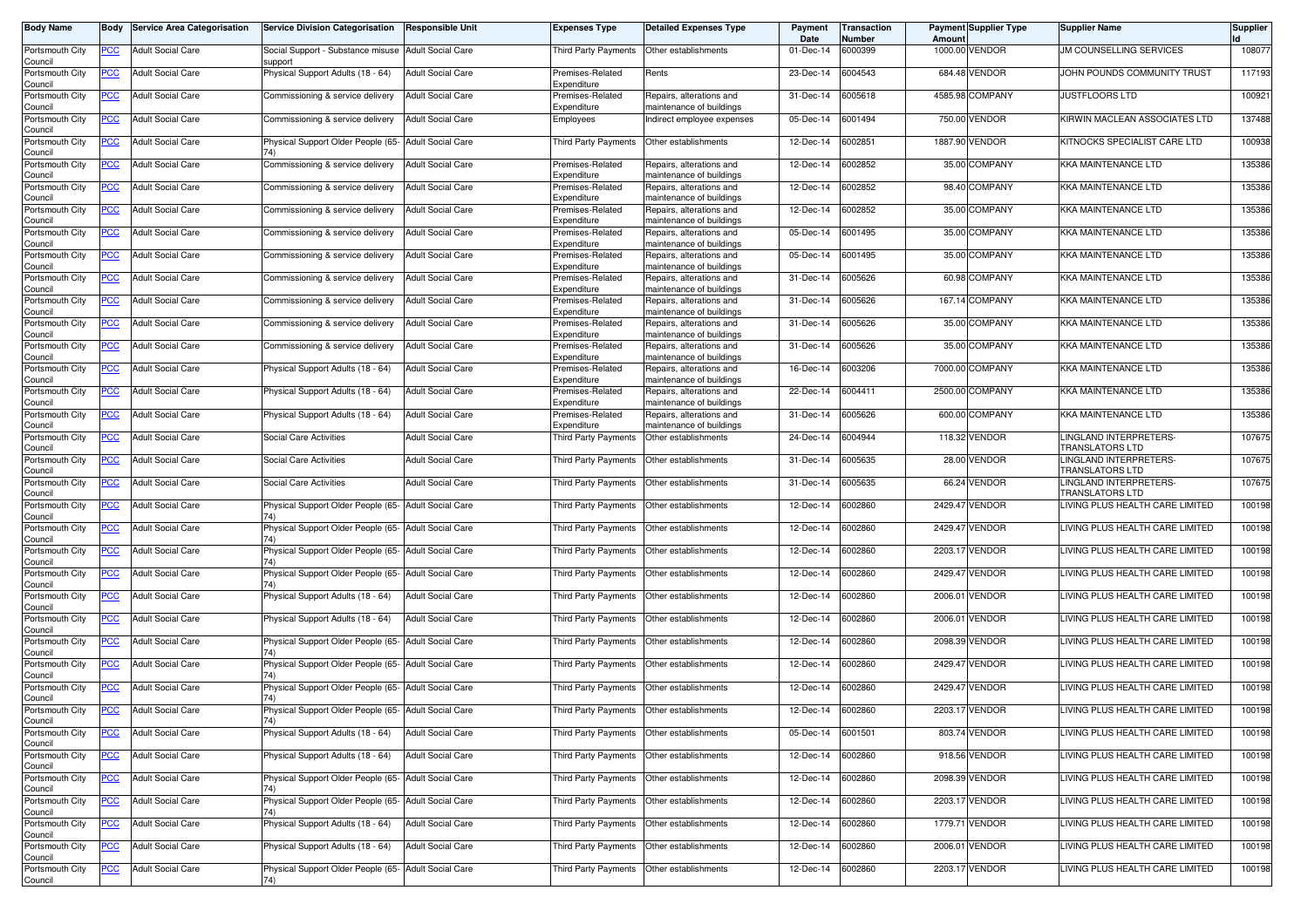| <b>Body Name</b>                              | Body       | <b>Service Area Categorisation</b> | <b>Service Division Categorisation</b>               | <b>Responsible Unit</b>  | <b>Expenses Type</b> | <b>Detailed Expenses Type</b> | Payment<br>Date | Transaction<br>Number | Amount          | <b>Payment Supplier Type</b> | <b>Supplier Name</b>                        | Supplier |
|-----------------------------------------------|------------|------------------------------------|------------------------------------------------------|--------------------------|----------------------|-------------------------------|-----------------|-----------------------|-----------------|------------------------------|---------------------------------------------|----------|
| Portsmouth City<br>Council                    | <b>PCC</b> | <b>Adult Social Care</b>           | Physical Support Older People (65- Adult Social Care |                          | Third Party Payments | Other establishments          | 12-Dec-14       | 6002860               |                 | 2429.47 VENDOR               | LIVING PLUS HEALTH CARE LIMITED             | 100198   |
| Portsmouth City<br>Council                    | <u>PCC</u> | <b>Adult Social Care</b>           | Physical Support Older People (65- Adult Social Care |                          | Third Party Payments | Other establishments          | 12-Dec-14       | 6002860               |                 | 2429.47 VENDOR               | LIVING PLUS HEALTH CARE LIMITED             | 100198   |
| Portsmouth City<br>Council                    | <u>PCC</u> | <b>Adult Social Care</b>           | Physical Support Older People (65- Adult Social Care |                          | Third Party Payments | Other establishments          | 12-Dec-14       | 6002860               |                 | 2098.39 VENDOR               | LIVING PLUS HEALTH CARE LIMITED             | 100198   |
| Portsmouth City<br>Council                    | <b>PCC</b> | <b>Adult Social Care</b>           | Physical Support Older People (65- Adult Social Care |                          | Third Party Payments | Other establishments          | 12-Dec-14       | 6002860               |                 | 2098.39 VENDOR               | LIVING PLUS HEALTH CARE LIMITED             | 100198   |
| Portsmouth City<br>Council                    | <b>PCC</b> | <b>Adult Social Care</b>           | Physical Support Older People (65- Adult Social Care |                          | Third Party Payments | Other establishments          | 12-Dec-14       | 6002860               |                 | 2098.39 VENDOR               | LIVING PLUS HEALTH CARE LIMITED             | 100198   |
| Portsmouth City<br>Council                    | <u>PCC</u> | <b>Adult Social Care</b>           | Physical Support Older People (65- Adult Social Care |                          | Third Party Payments | Other establishments          | 12-Dec-14       | 6002860               |                 | 2429.47 VENDOR               | LIVING PLUS HEALTH CARE LIMITED             | 100198   |
| Portsmouth City<br>Council                    | <u>PCC</u> | <b>Adult Social Care</b>           | Physical Support Older People (65- Adult Social Care |                          | Third Party Payments | Other establishments          | 12-Dec-14       | 6002860               |                 | 2203.17 VENDOR               | LIVING PLUS HEALTH CARE LIMITED             | 100198   |
| Portsmouth City<br>Council                    | <b>PCC</b> | <b>Adult Social Care</b>           | Physical Support Adults (18 - 64)                    | <b>Adult Social Care</b> | Third Party Payments | Other establishments          | 12-Dec-14       | 6002860               |                 | 1579.76 VENDOR               | LIVING PLUS HEALTH CARE LIMITED             | 100198   |
| Portsmouth City<br>Council                    | <b>PCC</b> | <b>Adult Social Care</b>           | Physical Support Adults (18 - 64)                    | <b>Adult Social Care</b> | Third Party Payments | Other establishments          | 12-Dec-14       | 6002861               |                 | 2006.01 VENDOR               | LONDON RESIDENTIAL HEALTHCARE<br>LIMITED    | 100584   |
| Portsmouth City<br>Council                    | PCC        | <b>Adult Social Care</b>           | Physical Support Adults (18 - 64)                    | <b>Adult Social Care</b> | Third Party Payments | Other establishments          | 08-Dec-14       | 6001758               |                 | 916.67 VENDOR                | M H A FRATTON LIVE AT HOME<br><b>SCHEME</b> | 107431   |
| Portsmouth City<br>Council                    | <u>PCC</u> | <b>Adult Social Care</b>           | Physical Support Adults (18 - 64)                    | <b>Adult Social Care</b> | Third Party Payments | Other establishments          | 12-Dec-14       | 6002869               |                 | 2006.01 VENDOR               | MEADOW HOUSE RESIDENTIAL HOME               | 100122   |
| Portsmouth City<br>Council                    | <b>PCC</b> | <b>Adult Social Care</b>           | Physical Support Adults (18 - 64)                    | <b>Adult Social Care</b> | Third Party Payments | Other establishments          | 12-Dec-14       | 6002869               |                 | 2006.01 VENDOR               | MEADOW HOUSE RESIDENTIAL HOME               | 100122   |
| Portsmouth City<br>Council                    | PCC        | <b>Adult Social Care</b>           | Physical Support Adults (18 - 64)                    | <b>Adult Social Care</b> | Third Party Payments | Other establishments          | 12-Dec-14       | 6002869               |                 | 2006.01 VENDOR               | MEADOW HOUSE RESIDENTIAL HOME               | 100122   |
| Portsmouth City<br>Council                    | <u>PCC</u> | <b>Adult Social Care</b>           | Physical Support Adults (18 - 64)                    | <b>Adult Social Care</b> | Third Party Payments | Other establishments          | 12-Dec-14       | 6002869               |                 | 1733.83 VENDOR               | MEADOW HOUSE RESIDENTIAL HOME               | 100122   |
| Portsmouth City<br>Council                    | PCC        | <b>Adult Social Care</b>           | Physical Support Adults (18 - 64)                    | <b>Adult Social Care</b> | Third Party Payments | Other establishments          | 12-Dec-14       | 6002869               |                 | 2006.01 VENDOR               | MEADOW HOUSE RESIDENTIAL HOME               | 100122   |
| Portsmouth City<br>Council                    | <b>PCC</b> | <b>Adult Social Care</b>           | Physical Support Adults (18 - 64)                    | <b>Adult Social Care</b> | Third Party Payments | Other establishments          | 12-Dec-14       | 6002869               |                 | 2006.01 VENDOR               | MEADOW HOUSE RESIDENTIAL HOME               | 100122   |
| Portsmouth City<br>Council                    | <b>PCC</b> | <b>Adult Social Care</b>           | Physical Support Adults (18 - 64)                    | <b>Adult Social Care</b> | Third Party Payments | Other establishments          | 12-Dec-14       | 6002869               |                 | 1941.30 VENDOR               | MEADOW HOUSE RESIDENTIAL HOME               | 100122   |
| Portsmouth City<br>Council                    | PCC        | <b>Adult Social Care</b>           | Physical Support Adults (18 - 64)                    | <b>Adult Social Care</b> | Third Party Payments | Other establishments          | 12-Dec-14       | 6002869               |                 | 1910.53 VENDOR               | MEADOW HOUSE RESIDENTIAL HOME               | 100122   |
| Portsmouth City<br>Council                    | <u>PCC</u> | <b>Adult Social Care</b>           | Physical Support Adults (18 - 64)                    | <b>Adult Social Care</b> | Third Party Payments | Other establishments          | 12-Dec-14       | 6002869               |                 | 1941.30 VENDOR               | MEADOW HOUSE RESIDENTIAL HOME               | 100122   |
| Portsmouth City<br>Council                    | <u>PCC</u> | <b>Adult Social Care</b>           | Physical Support Adults (18 - 64)                    | <b>Adult Social Care</b> | Third Party Payments | Other establishments          | 12-Dec-14       | 6002869               |                 | 2006.01 VENDOR               | MEADOW HOUSE RESIDENTIAL HOME               | 100122   |
| Portsmouth City<br>Council                    | <b>PCC</b> | <b>Adult Social Care</b>           | Physical Support Adults (18 - 64)                    | <b>Adult Social Care</b> | Third Party Payments | Other establishments          | 12-Dec-14       | 6002869               |                 | 1941.30 VENDOR               | MEADOW HOUSE RESIDENTIAL HOME               | 100122   |
| Portsmouth City<br>Council                    | <b>PCC</b> | <b>Adult Social Care</b>           | Physical Support Adults (18 - 64)                    | <b>Adult Social Care</b> | Third Party Payments | Other establishments          | 12-Dec-14       | 6002869               |                 | 1966.02 VENDOR               | MEADOW HOUSE RESIDENTIAL HOME               | 100122   |
| Portsmouth City<br>Council                    | <u>PCC</u> | <b>Adult Social Care</b>           | Physical Support Adults (18 - 64)                    | <b>Adult Social Care</b> | Third Party Payments | Other establishments          | 12-Dec-14       | 6002869               | 2006.01         | <b>VENDOR</b>                | MEADOW HOUSE RESIDENTIAL HOME               | 100122   |
| Portsmouth City<br>Council                    | <u>PCC</u> | <b>Adult Social Care</b>           | Physical Support Adults (18 - 64)                    | <b>Adult Social Care</b> | Third Party Payments | Other establishments          | 12-Dec-14       | 6002869               |                 | 1941.30 VENDOR               | MEADOW HOUSE RESIDENTIAL HOME               | 100122   |
| Portsmouth City<br>Council                    | <b>PCC</b> | <b>Adult Social Care</b>           | Physical Support Adults (18 - 64)                    | <b>Adult Social Care</b> | Third Party Payments | Other establishments          | 12-Dec-14       | 6002869               |                 | 2006.01 VENDOR               | MEADOW HOUSE RESIDENTIAL HOME               | 100122   |
| Portsmouth City<br>Council                    | <b>PCC</b> | <b>Adult Social Care</b>           | Physical Support Adults (18 - 64)                    | <b>Adult Social Care</b> | Third Party Payments | Other establishments          | 12-Dec-14       | 6002869               |                 | 1779.71 VENDOR               | MEADOW HOUSE RESIDENTIAL HOME               | 100122   |
| Portsmouth City<br>Council                    | <u>PCC</u> | <b>Adult Social Care</b>           | Physical Support Adults (18 - 64)                    | <b>Adult Social Care</b> | Third Party Payments | Other establishments          | 12-Dec-14       | 6002869               |                 | 2006.01 VENDOR               | MEADOW HOUSE RESIDENTIAL HOME               | 100122   |
| Portsmouth City<br>Council                    | <b>PCC</b> | <b>Adult Social Care</b>           | Physical Support Adults (18 - 64)                    | <b>Adult Social Care</b> | Third Party Payments | Other establishments          | 12-Dec-14       | 6002869               | 2006.01         | <b>VENDOR</b>                | MEADOW HOUSE RESIDENTIAL HOME               | 100122   |
| Portsmouth City<br>Council                    | <b>PCC</b> | <b>Adult Social Care</b>           | Physical Support Adults (18 - 64)                    | <b>Adult Social Care</b> | Third Party Payments | Other establishments          | 10-Dec-14       | 6002326               |                 | 703.04 VENDOR                | <b>MEARS CARE LTD</b>                       | 103745   |
| Portsmouth City<br>Council<br>Portsmouth City | <b>PCC</b> | <b>Adult Social Care</b>           | Physical Support Adults (18 - 64)                    | <b>Adult Social Care</b> | Third Party Payments | Other establishments          | 10-Dec-14       | 6002326               |                 | 75.31 VENDOR                 | <b>MEARS CARE LTD</b>                       | 103745   |
| Council                                       | <u>PCC</u> | <b>Adult Social Care</b>           | Assistive Equipment & Technology                     | <b>Adult Social Care</b> | Third Party Payments | Other establishments          | 04-Dec-14       | 6001269               | 42540.75 VENDOR |                              | MILLBROOK HEALTHCARE                        | 138225   |
| Portsmouth City<br>Council                    | <u>PCC</u> | <b>Adult Social Care</b>           | Physical Support Adults (18 - 64)                    | <b>Adult Social Care</b> | Employees            | Direct employee expenses      | 01-Dec-14       | 6000408               |                 | 1103.20 VENDOR               | MORECARE SUPPORT SERVICES LTD               | 103464   |
| Portsmouth City<br>Council                    | <b>PCC</b> | <b>Adult Social Care</b>           | Physical Support Adults (18 - 64)                    | <b>Adult Social Care</b> | Employees            | Direct employee expenses      | 01-Dec-14       | 6000408               |                 | 1310.19 VENDOR               | MORECARE SUPPORT SERVICES LTD               | 103464   |
| Portsmouth City<br>Council                    | <b>PCC</b> | <b>Adult Social Care</b>           | Physical Support Adults (18 - 64)                    | <b>Adult Social Care</b> | Employees            | Direct employee expenses      | 04-Dec-14       | 6001271               |                 | 733.19 VENDOR                | MORECARE SUPPORT SERVICES LTD               | 103464   |
| Portsmouth City<br>Council                    | <b>PCC</b> | <b>Adult Social Care</b>           | Physical Support Adults (18 - 64)                    | <b>Adult Social Care</b> | Employees            | Direct employee expenses      | 04-Dec-14       | 6001271               |                 | 2005.80 VENDOR               | MORECARE SUPPORT SERVICES LTD               | 103464   |
| Portsmouth City<br>Council                    | <u>PCC</u> | <b>Adult Social Care</b>           | Physical Support Adults (18 - 64)                    | <b>Adult Social Care</b> | Employees            | Direct employee expenses      | 08-Dec-14       | 6001760               |                 | 1025.17 VENDOR               | MORECARE SUPPORT SERVICES LTD               | 103464   |
| Portsmouth City<br>Council                    | <b>PCC</b> | <b>Adult Social Care</b>           | Physical Support Adults (18 - 64)                    | <b>Adult Social Care</b> | Employees            | Direct employee expenses      | 10-Dec-14       | 6002330               |                 | 1963.55 VENDOR               | MORECARE SUPPORT SERVICES LTD               | 103464   |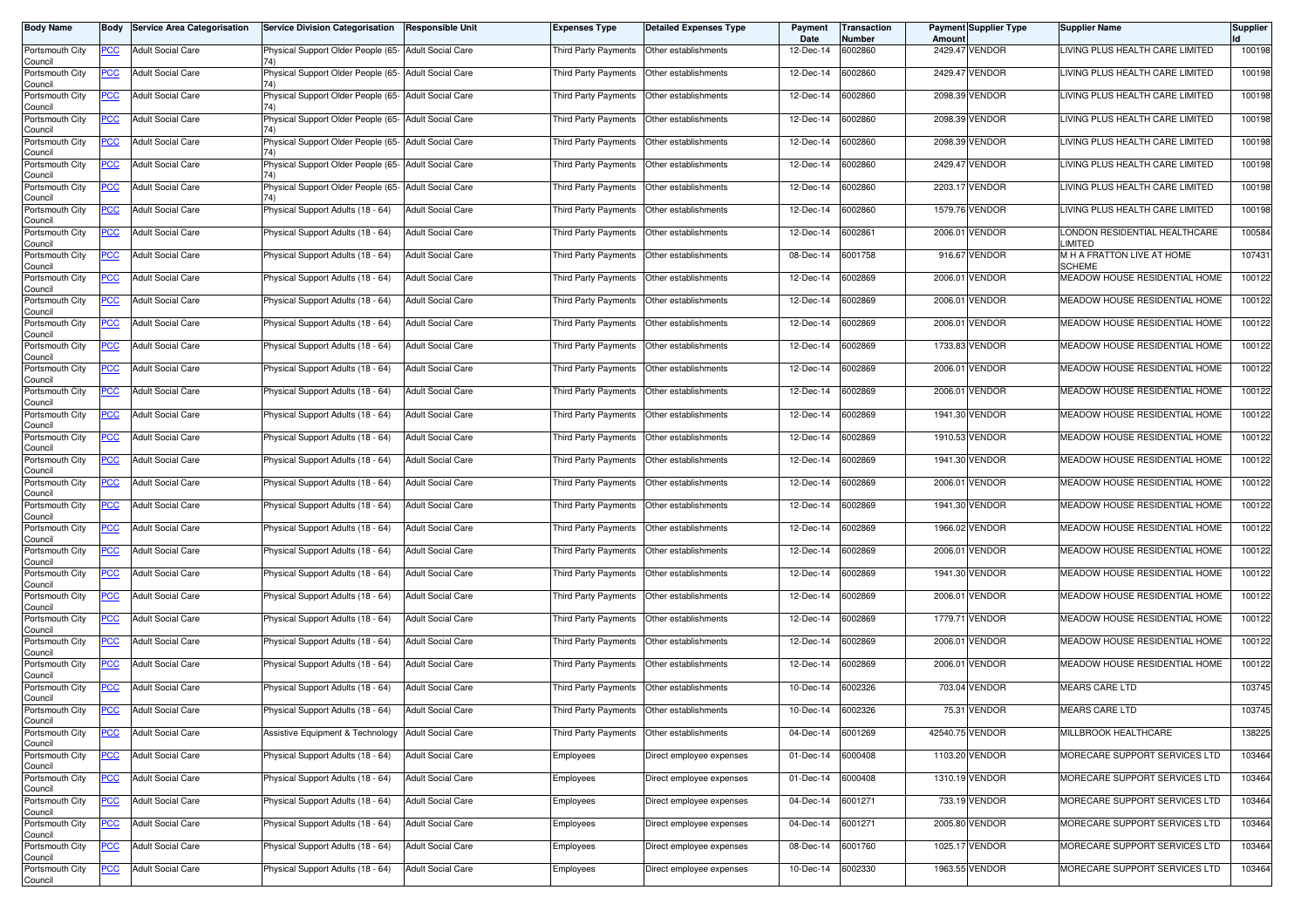| <b>Body Name</b>           | Body       | <b>Service Area Categorisation</b> | <b>Service Division Categorisation</b> | <b>Responsible Unit</b>  | <b>Expenses Type</b>            | <b>Detailed Expenses Type</b>                      | Payment<br>Date | Transaction<br>Number | Amoun    | <b>Payment Supplier Type</b> | <b>Supplier Name</b>                           | <b>Supplier</b> |
|----------------------------|------------|------------------------------------|----------------------------------------|--------------------------|---------------------------------|----------------------------------------------------|-----------------|-----------------------|----------|------------------------------|------------------------------------------------|-----------------|
| Portsmouth City<br>Council | PCC        | <b>Adult Social Care</b>           | Physical Support Adults (18 - 64)      | <b>Adult Social Care</b> | Employees                       | Direct employee expenses                           | 12-Dec-14       | 6002876               |          | 947.19 VENDOR                | MORECARE SUPPORT SERVICES LTD                  | 103464          |
| Portsmouth City<br>Council | <u>PCC</u> | <b>Adult Social Care</b>           | Physical Support Adults (18 - 64)      | <b>Adult Social Care</b> | Employees                       | Direct employee expenses                           | 16-Dec-14       | 6003211               |          | 1959.54 VENDOR               | MORECARE SUPPORT SERVICES LTD                  | 103464          |
| Portsmouth City<br>Council | <u>PCC</u> | <b>Adult Social Care</b>           | Physical Support Adults (18 - 64)      | <b>Adult Social Care</b> | Employees                       | Direct employee expenses                           | 18-Dec-14       | 6003885               |          | 861.92 VENDOR                | MORECARE SUPPORT SERVICES LTD                  | 103464          |
| Portsmouth City<br>Council | <u>PCC</u> | <b>Adult Social Care</b>           | Physical Support Adults (18 - 64)      | <b>Adult Social Care</b> | Employees                       | Direct employee expenses                           | 22-Dec-14       | 6004416               |          | 1742.71 VENDOR               | MORECARE SUPPORT SERVICES LTD                  | 103464          |
| Portsmouth City<br>Council | <b>PCC</b> | <b>Adult Social Care</b>           | Physical Support Adults (18 - 64)      | <b>Adult Social Care</b> | Employees                       | Direct employee expenses                           | 30-Dec-14       | 6005377               | 69.35    | <b>VENDOR</b>                | MORECARE SUPPORT SERVICES LTD                  | 103464          |
| Portsmouth City<br>Council | <u>PCC</u> | <b>Adult Social Care</b>           | Physical Support Adults (18 - 64)      | <b>Adult Social Care</b> | Employees                       | Direct employee expenses                           | 30-Dec-14       | 6005377               |          | 1335.93 VENDOR               | MORECARE SUPPORT SERVICES LTD                  | 103464          |
| Portsmouth City<br>Council | <u>PCC</u> | <b>Adult Social Care</b>           | Physical Support Adults (18 - 64)      | <b>Adult Social Care</b> | Employees                       | Direct employee expenses                           | 29-Dec-14       | 6005311               |          | 1760.26 VENDOR               | MORECARE SUPPORT SERVICES LTD                  | 103464          |
| Portsmouth City<br>Council | <u>PCC</u> | <b>Adult Social Care</b>           | Assistive Equipment & Technology       | <b>Adult Social Care</b> | Third Party Payments            | Private contractors                                | 01-Dec-14       | 6000410               |          | 995.00 COMPANY               | <b>MOUNTJOY LIMITED</b>                        | 129869          |
| Portsmouth City<br>Council | <b>PCC</b> | <b>Adult Social Care</b>           | Physical Support Adults (18 - 64)      | <b>Adult Social Care</b> | Third Party Payments            | Other establishments                               | 02-Dec-14       | 6000555               |          | 60.84 VENDOR                 | NIGHTINGALES GOLDEN CARE                       | 103699          |
| Portsmouth City<br>Council | PCC        | <b>Adult Social Care</b>           | Physical Support Adults (18 - 64)      | <b>Adult Social Care</b> | Third Party Payments            | Other establishments                               | 02-Dec-14       | 6000555               | 87.88    | <b>VENDOR</b>                | NIGHTINGALES GOLDEN CARE                       | 103699          |
| Portsmouth City<br>Council | <u>PCC</u> | <b>Adult Social Care</b>           | Physical Support Adults (18 - 64)      | <b>Adult Social Care</b> | Third Party Payments            | Other establishments                               | 02-Dec-14       | 6000555               |          | 534.04 VENDOR                | NIGHTINGALES GOLDEN CARE                       | 103699          |
| Portsmouth City<br>Council | <u>PCC</u> | <b>Adult Social Care</b>           | Social Support - Support for Carer     | <b>Adult Social Care</b> | Third Party Payments            | Other establishments                               | 02-Dec-14       | 6000555               |          | 193.28 VENDOR                | NIGHTINGALES GOLDEN CARE                       | 103699          |
| Portsmouth City<br>Council | PCC        | <b>Adult Social Care</b>           | Physical Support Adults (18 - 64)      | <b>Adult Social Care</b> | Third Party Payments            | Other establishments                               | 19-Dec-14       | 6004157               |          | 104.78 VENDOR                | NIGHTINGALES GOLDEN CARE                       | 103699          |
| Portsmouth City<br>Council | PCC        | <b>Adult Social Care</b>           | Physical Support Adults (18 - 64)      | <b>Adult Social Care</b> | Third Party Payments            | Other establishments                               | 19-Dec-14       | 6004157               | 509.38   | <b>VENDOR</b>                | NIGHTINGALES GOLDEN CARE                       | 103699          |
| Portsmouth City<br>Council | <u>PCC</u> | <b>Adult Social Care</b>           | Social Support - Support for Carer     | <b>Adult Social Care</b> | Third Party Payments            | Other establishments                               | 19-Dec-14       | 6004157               |          | 193.28 VENDOR                | NIGHTINGALES GOLDEN CARE                       | 103699          |
| Portsmouth City<br>Council | <u>PCC</u> | <b>Adult Social Care</b>           | Physical Support Adults (18 - 64)      | <b>Adult Social Care</b> | Third Party Payments            | Other establishments                               | 19-Dec-14       | 6004157               |          | 81.12 VENDOR                 | NIGHTINGALES GOLDEN CARE                       | 103699          |
| Portsmouth City<br>Council | PCC        | <b>Adult Social Care</b>           | Commissioning & service delivery       | <b>Adult Social Care</b> | <b>Supplies and Services</b>    | Communications and computing                       | 03-Dec-14       | 6001055               | 18750.00 | <b>VENDOR</b>                | NORTHGATE INFORMATION<br>SOLUTIONS GROUPUK LTD | 114063          |
| Portsmouth City<br>Council | <u>PCC</u> | <b>Adult Social Care</b>           | nformation and Early Intervention      | <b>Adult Social Care</b> | Supplies and Services           | Communications and computing                       | 24-Dec-14       | 6005011               |          | 1600.00 VENDOR               | NORTHGATE INFORMATION<br>SOLUTIONS GROUPUK LTD | 114063          |
| Portsmouth City<br>Council | PCC        | <b>Adult Social Care</b>           | Information and Early Intervention     | <b>Adult Social Care</b> |                                 | Supplies and Services Communications and computing | 24-Dec-14       | 6005011               |          | 14.24 VENDOR                 | NORTHGATE INFORMATION<br>SOLUTIONS GROUPUK LTD | 114063          |
| Portsmouth City<br>Council | <u>PCC</u> | <b>Adult Social Care</b>           | Physical Support Adults (18 - 64)      | <b>Adult Social Care</b> | Premises-Related<br>Expenditure | Energy costs                                       | 12-Dec-14       | 6002881               |          | 1003.39 VENDOR               | <b>NPOWER</b>                                  | 104871          |
| Portsmouth City<br>Council | <u>PCC</u> | <b>Adult Social Care</b>           | Physical Support Adults (18 - 64)      | <b>Adult Social Care</b> | Premises-Related<br>Expenditure | Energy costs                                       | 12-Dec-14       | 6002881               |          | 571.76 VENDOR                | <b>NPOWER</b>                                  | 104871          |
| Portsmouth City<br>Council | <u>PCC</u> | <b>Adult Social Care</b>           | Physical Support Adults (18 - 64)      | <b>Adult Social Care</b> | Premises-Related<br>Expenditure | Energy costs                                       | 12-Dec-14       | 6002881               | 1298.35  | <b>VENDOR</b>                | <b>NPOWER</b>                                  | 104871          |
| Portsmouth City<br>Council | <u>PCC</u> | <b>Adult Social Care</b>           | Physical Support Adults (18 - 64)      | <b>Adult Social Care</b> | Premises-Related<br>Expenditure | Energy costs                                       | 12-Dec-14       | 6002881               | 571.22   | <b>VENDOR</b>                | <b>NPOWER</b>                                  | 104871          |
| Portsmouth City<br>Council | <u>PCC</u> | <b>Adult Social Care</b>           | Physical Support Adults (18 - 64)      | <b>Adult Social Care</b> | Premises-Related<br>Expenditure | Energy costs                                       | 12-Dec-14       | 6002881               |          | 107.13 VENDOR                | <b>NPOWER</b>                                  | 104871          |
| Portsmouth City<br>Council | <u>PCC</u> | <b>Adult Social Care</b>           | Social Care Activities                 | <b>Adult Social Care</b> | Premises-Related<br>Expenditure | Energy costs                                       | 12-Dec-14       | 6002881               |          | 396.58 VENDOR                | <b>NPOWER</b>                                  | 104871          |
| Portsmouth City<br>Council | <b>PCC</b> | <b>Adult Social Care</b>           | Physical Support Adults (18 - 64)      | <b>Adult Social Care</b> | Premises-Related<br>Expenditure | Energy costs                                       | 31-Dec-14       | 6005675               |          | 561.56 VENDOR                | <b>NPOWER</b>                                  | 104871          |
| Portsmouth City<br>Council | <u>PCC</u> | <b>Adult Social Care</b>           | Physical Support Adults (18 - 64)      | <b>Adult Social Care</b> | Premises-Related<br>Expenditure | Energy costs                                       | 31-Dec-14       | 6005675               |          | 959.51 VENDOR                | <b>NPOWER</b>                                  | 104871          |
| Portsmouth City<br>Council | <u>PCC</u> | <b>Adult Social Care</b>           | Physical Support Adults (18 - 64)      | <b>Adult Social Care</b> | Premises-Related<br>Expenditure | Energy costs                                       | 31-Dec-14       | 6005675               |          | 1317.44 VENDOR               | <b>NPOWER</b>                                  | 104871          |
| Portsmouth City<br>Council | <u>PCC</u> | <b>Adult Social Care</b>           | Physical Support Adults (18 - 64)      | <b>Adult Social Care</b> | Premises-Related<br>Expenditure | Energy costs                                       | 31-Dec-14       | 6005674               |          | 544.59 VENDOR                | <b>NPOWER</b>                                  | 104871          |
| Portsmouth City<br>Council | <u>PCC</u> | <b>Adult Social Care</b>           | Physical Support Adults (18 - 64)      | <b>Adult Social Care</b> | Premises-Related<br>Expenditure | Energy costs                                       | 31-Dec-14       | 6005674               |          | 102.28 VENDOR                | <b>NPOWER</b>                                  | 104871          |
| Portsmouth City<br>Council | <b>PCC</b> | <b>Adult Social Care</b>           | Social Care Activities                 | <b>Adult Social Care</b> | Premises-Related<br>Expenditure | Energy costs                                       | 31-Dec-14       | 6005674               |          | 371.95 VENDOR                | <b>NPOWER</b>                                  | 104871          |
| Portsmouth City<br>Council | <u>PCC</u> | <b>Adult Social Care</b>           | Physical Support Adults (18 - 64)      | <b>Adult Social Care</b> | Premises-Related<br>Expenditure | Cleaning and domestic supplies                     | 10-Dec-14       | 6002335               |          | 89.70 VENDOR                 | <b>NVIRO LTD</b>                               | 124507          |
| Portsmouth City<br>Council | <u>PCC</u> | <b>Adult Social Care</b>           | Information and Early Intervention     | <b>Adult Social Care</b> | Premises-Related<br>Expenditure | Cleaning and domestic supplies                     | 05-Dec-14       | 6001530               |          | 444.14 VENDOR                | <b>NVIRO LTD</b>                               | 124507          |
| Portsmouth City<br>Council | <b>PCC</b> | <b>Adult Social Care</b>           | Physical Support Adults (18 - 64)      | <b>Adult Social Care</b> | Premises-Related<br>Expenditure | Cleaning and domestic supplies                     | 10-Dec-14       | 6002335               |          | 982.07 VENDOR                | <b>NVIRO LTD</b>                               | 124507          |
| Portsmouth City<br>Council | <u>PCC</u> | <b>Adult Social Care</b>           | Physical Support Adults (18 - 64)      | <b>Adult Social Care</b> | Premises-Related<br>Expenditure | Cleaning and domestic supplies                     | 05-Dec-14       | 6001530               |          | 985.62 VENDOR                | <b>NVIRO LTD</b>                               | 124507          |
| Portsmouth City<br>Council | <u>PCC</u> | <b>Adult Social Care</b>           | Physical Support Adults (18 - 64)      | <b>Adult Social Care</b> | Premises-Related<br>Expenditure | Cleaning and domestic supplies                     | 24-Dec-14       | 6005014               |          | 981.84 VENDOR                | <b>NVIRO LTD</b>                               | 124507          |
| Portsmouth City<br>Council | <b>PCC</b> | <b>Adult Social Care</b>           | Physical Support Adults (18 - 64)      | <b>Adult Social Care</b> | Premises-Related<br>Expenditure | Cleaning and domestic supplies                     | 24-Dec-14       | 6005014               |          | 35.88 VENDOR                 | <b>NVIRO LTD</b>                               | 124507          |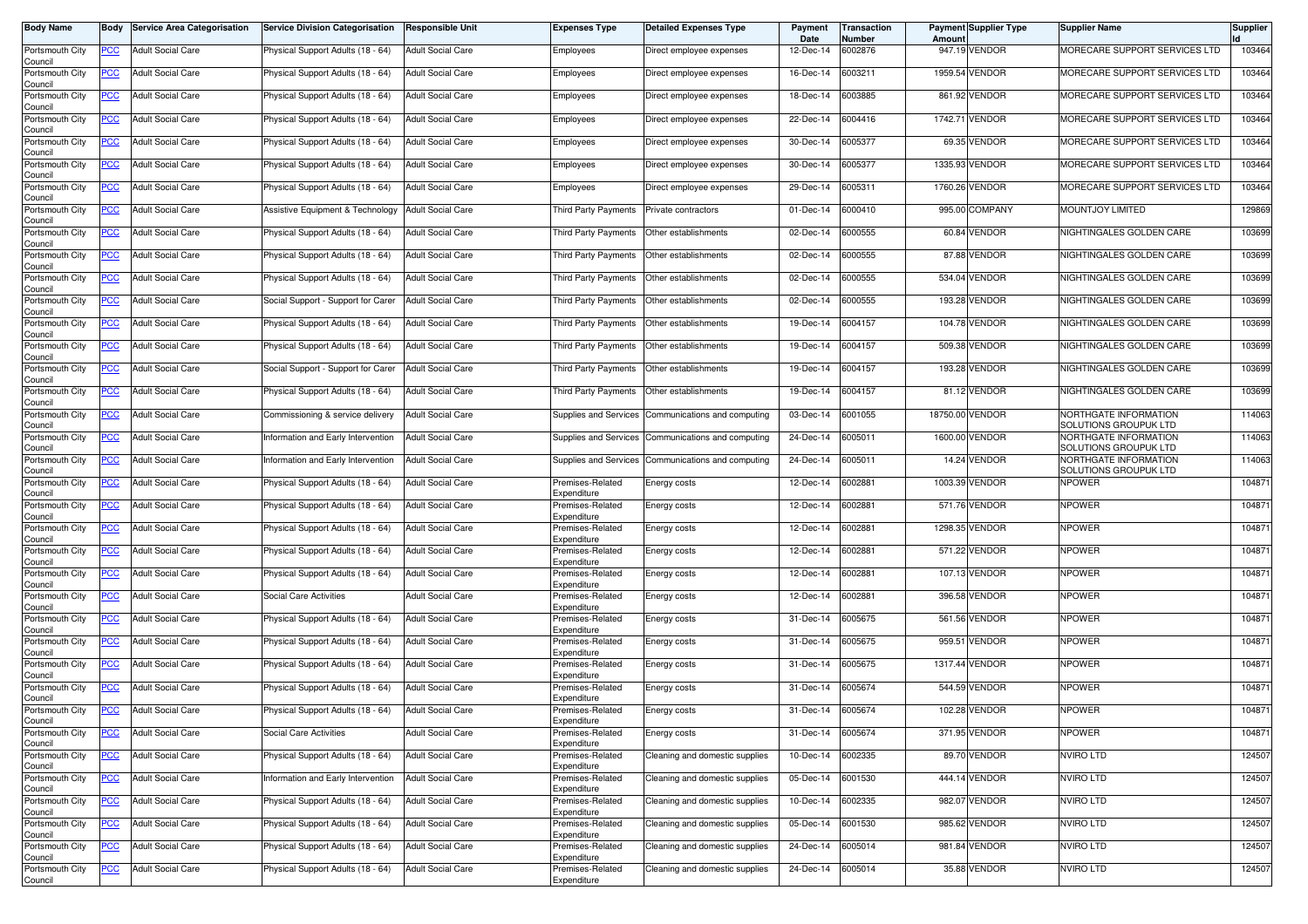| <b>Body Name</b>                      |                  | <b>Body Service Area Categorisation</b> | <b>Service Division Categorisation</b>                      | <b>Responsible Unit</b>  | <b>Expenses Type</b>                           | <b>Detailed Expenses Type</b>  | Payment<br>Date | <b>Transaction</b><br>Number | Amount    | <b>Payment Supplier Type</b> | <b>Supplier Name</b>                                               | <b>Supplier</b> |
|---------------------------------------|------------------|-----------------------------------------|-------------------------------------------------------------|--------------------------|------------------------------------------------|--------------------------------|-----------------|------------------------------|-----------|------------------------------|--------------------------------------------------------------------|-----------------|
| Portsmouth City<br>Council            | PCC              | <b>Adult Social Care</b>                | Information and Early Intervention                          | <b>Adult Social Care</b> | Premises-Related<br>Expenditure                | Cleaning and domestic supplies | 31-Dec-14       | 6005677                      |           | 444.14 VENDOR                | NVIRO LTD                                                          | 124507          |
| Portsmouth City<br>Council            | <u>PCC </u>      | <b>Adult Social Care</b>                | Physical Support Adults (18 - 64)                           | <b>Adult Social Care</b> | Premises-Related<br>Expenditure                | Cleaning and domestic supplies | 31-Dec-14       | 6005677                      |           | 985.62 VENDOR                | NVIRO LTD                                                          | 124507          |
| Portsmouth City                       | <u>PCC</u>       | <b>Adult Social Care</b>                | Physical Support Adults (18 - 64)                           | <b>Adult Social Care</b> | Premises-Related                               | Cleaning and domestic supplies | 10-Dec-14       | 6002335                      |           | 675.64 VENDOR                | <b>NVIRO LTD</b>                                                   | 124507          |
| Council<br>Portsmouth City<br>Council | <u>PCC</u>       | <b>Adult Social Care</b>                | Commissioning & service delivery                            | <b>Adult Social Care</b> | Expenditure<br>Premises-Related<br>Expenditure | Rents                          | 15-Dec-14       | 6003111                      |           | 946.00 VENDOR                | OASIS THE VENUE                                                    | 109112          |
| Portsmouth City                       | <u>PCC</u>       | <b>Adult Social Care</b>                | Social Support - Substance misuse Adult Social Care         |                          | Premises-Related<br>Expenditure                | Cleaning and domestic supplies | 12-Dec-14       | 6002882                      |           | 73.80 COMPANY                | OCS GROUP UK LIMITED T/A CANNON                                    | 101502          |
| Council<br>Portsmouth City            | <u>PCC </u>      | <b>Adult Social Care</b>                | support<br>Physical Support Adults (18 - 64)                | <b>Adult Social Care</b> | Third Party Payments                           | Other establishments           | 03-Dec-14       | 6001061                      |           | 2706.30 VENDOR               | ORCHARD CARE HOMES                                                 | 138799          |
| Council<br>Portsmouth City<br>Council | <u>PCC</u>       | <b>Adult Social Care</b>                | Social Care Activities                                      | <b>Adult Social Care</b> | Third Party Payments                           | Other establishments           | 01-Dec-14       | 6000418                      |           | 3478.25 VENDOR               | PARKWOOD COMMUNITY LEISURE                                         | 125747          |
| Portsmouth City                       | <u>PCC</u>       | <b>Adult Social Care</b>                | Information and Early Intervention                          | <b>Adult Social Care</b> | Premises-Related<br>Expenditure                | Rents                          | 31-Dec-14       | 6005691                      |           | 60.00 VENDOR                 | PAULSGROVE COMMUNITY<br><b>ASSOCIATION</b>                         | 101063          |
| Council<br>Portsmouth City            | <u>PCC</u>       | <b>Adult Social Care</b>                | Physical Support Adults (18 - 64)                           | <b>Adult Social Care</b> | Third Party Payments                           | Other establishments           | 24-Dec-14       | 6005035                      |           | 1483.35 VENDOR               | PCC APPOINTEESHIP                                                  | 136471          |
| Council<br>Portsmouth City            | PCC∶             | <b>Adult Social Care</b>                | Physical Support Adults (18 - 64)                           | <b>Adult Social Care</b> | Income                                         | Customer and client receipts   | 24-Dec-14       | 6005035                      |           | -18.60 VENDOR                | PCC APPOINTEESHIP                                                  | 136471          |
| Council<br>Portsmouth City            |                  | <b>Adult Social Care</b>                | Physical Support Adults (18 - 64)                           | <b>Adult Social Care</b> | Third Party Payments                           | Other establishments           | 24-Dec-14       | 6005034                      |           | 1047.80 VENDOR               | PCC APPOINTEESHIP                                                  | 136471          |
| Council<br>Portsmouth City            | <u>PCC</u>       | <b>Adult Social Care</b>                | Physical Support Adults (18 - 64)                           | <b>Adult Social Care</b> | Income                                         | Customer and client receipts   | 24-Dec-14       | 6005034                      | $-136.71$ | <b>VENDOR</b>                | PCC APPOINTEESHIP                                                  | 136471          |
| Council<br>Portsmouth City            | PCC              | <b>Adult Social Care</b>                | Physical Support Adults (18 - 64)                           | <b>Adult Social Care</b> | Third Party Payments                           | Other establishments           | 24-Dec-14       | 6005035                      |           | 1733.83 VENDOR               | PCC APPOINTEESHIP                                                  | 136471          |
| Council<br>Portsmouth City            | <u>PCC</u>       | <b>Adult Social Care</b>                | Physical Support Adults (18 - 64)                           | <b>Adult Social Care</b> | Income                                         | Customer and client receipts   | 24-Dec-14       | 6005035                      |           | -311.55 VENDOR               | PCC APPOINTEESHIP                                                  | 136471          |
| Council<br>Portsmouth City            |                  | <b>Adult Social Care</b>                | Physical Support Adults (18 - 64)                           | <b>Adult Social Care</b> | Third Party Payments                           | Other establishments           | 24-Dec-14       | 6005035                      |           | 314.34 VENDOR                | PCC APPOINTEESHIP                                                  | 136471          |
| Council                               | <u>PCC </u>      |                                         |                                                             |                          |                                                |                                |                 |                              |           | -289.23 VENDOR               |                                                                    |                 |
| Portsmouth City<br>Council            | <u>PCC</u>       | <b>Adult Social Care</b>                | Physical Support Adults (18 - 64)                           | <b>Adult Social Care</b> | Income                                         | Customer and client receipts   | 24-Dec-14       | 6005035                      |           |                              | PCC APPOINTEESHIP                                                  | 136471          |
| Portsmouth City<br>Council            | <u>PCC</u>       | <b>Adult Social Care</b>                | Physical Support Adults (18 - 64)                           | <b>Adult Social Care</b> | Third Party Payments                           | Other establishments           | 19-Dec-14       | 6004179                      |           | 4597.43 VENDOR               | PEARTREE HOUSE REHABILITATION<br>LTD                               | 107000          |
| Portsmouth City<br>Council            | <u>PCC</u>       | Housing Services                        | Supporting People                                           | <b>Adult Social Care</b> | Third Party Payments                           | Other establishments           | 10-Dec-14       | 6002350                      |           | 6895.18 VENDOR               | PORTSMOUTH CHURCHES HOUSING<br><b>ASSOCIATION LTD</b>              | 102490          |
| Portsmouth City<br>Council            | <u>PCC</u>       | Housing Services                        | <b>Supporting People</b>                                    | <b>Adult Social Care</b> | Third Party Payments                           | Other establishments           | 10-Dec-14       | 6002350                      |           | 15394.93 VENDOR              | PORTSMOUTH CHURCHES HOUSING<br>ASSOCIATION LTD                     | 102490          |
| Portsmouth City<br>Council            | <u>PCC</u>       | Housing Services                        | <b>Supporting People</b>                                    | <b>Adult Social Care</b> | Third Party Payments                           | Other establishments           | 16-Dec-14       | 6003222                      |           | 6895.18 VENDOR               | PORTSMOUTH CHURCHES HOUSING<br><b>ASSOCIATION LTD</b>              | 102490          |
| Portsmouth City<br>Council            | <u>PCC</u>       | Housing Services                        | <b>Supporting People</b>                                    | <b>Adult Social Care</b> | Third Party Payments                           | Other establishments           | 16-Dec-14       | 6003222                      |           | 15394.93 VENDOR              | PORTSMOUTH CHURCHES HOUSING<br><b>ASSOCIATION LTD</b>              | 102490          |
| Portsmouth City<br>Council            | $\overline{PCC}$ | <b>Adult Social Care</b>                | Commissioning & service delivery                            | <b>Adult Social Care</b> | Premises-Related<br>Expenditure                | Rents                          | 12-Dec-14       | 6002900                      |           | 160.00 VENDOR                | PORTSMOUTH CULTURAL TRUST                                          | 134492          |
| Portsmouth City<br>Council            | <u>PCC</u>       | <b>Adult Social Care</b>                | Information and Early Intervention                          | <b>Adult Social Care</b> | Premises-Related<br>Expenditure                | <b>Water Services</b>          | 01-Dec-14       | 6000428                      |           | 89.59 VENDOR                 | PORTSMOUTH WATER LTD                                               | 100253          |
| Portsmouth City                       | <u>PCC</u>       | <b>Adult Social Care</b>                | Physical Support Adults (18 - 64)                           | <b>Adult Social Care</b> | Premises-Related                               | <b>Water Services</b>          | 22-Dec-14       | 6004440                      | 68.54     | <b>VENDOR</b>                | PORTSMOUTH WATER LTD                                               | 100253          |
| Council<br>Portsmouth City            | <u>PCC</u>       | <b>Adult Social Care</b>                | Physical Support Adults (18 - 64)                           | <b>Adult Social Care</b> | Expenditure<br>Premises-Related                | <b>Water Services</b>          | 08-Dec-14       | 6001774                      |           | 650.75 VENDOR                | PORTSMOUTH WATER LTD                                               | 100253          |
| Council<br>Portsmouth City            | <u>PCC</u>       | <b>Adult Social Care</b>                | Assistive Equipment & Technology                            | <b>Adult Social Care</b> | Expenditure<br>Third Party Payments            | Other establishments           | 08-Dec-14       | 6001776                      |           | 1525.00 COMPANY              | PRISM MEDICAL UK LTD T/A LIFTECH                                   | 100964          |
| Council<br>Portsmouth City            | <u>PCC</u>       | <b>Adult Social Care</b>                | Assistive Equipment & Technology                            | <b>Adult Social Care</b> | Third Party Payments                           | Other establishments           | 11-Dec-14       | 6002565                      |           | 170.00 COMPANY               | SYSTEMS & TEST VALLEY MOBILITY<br>PRISM MEDICAL UK LTD T/A LIFTECH | 100964          |
| Council<br>Portsmouth City            | <u>PCC</u>       | <b>Adult Social Care</b>                | Physical Support Adults (18 - 64)                           | <b>Adult Social Care</b> | Third Party Payments                           | Other establishments           | 18-Dec-14       | 6003908                      |           | -3817.89 VENDOR              | SYSTEMS & TEST VALLEY MOBILITY<br>QUALITY CARE MANAGEMENT LTD      | 101970          |
| Council<br>Portsmouth City            | <u>PCC</u>       | <b>Adult Social Care</b>                | Physical Support Adults (18 - 64)                           | <b>Adult Social Care</b> | Third Party Payments                           | Other establishments           | 12-Dec-14       | 6002914                      |           | 2006.01 VENDOR               | QUALITY CARE MANAGEMENT LTD                                        | 101970          |
| Council<br>Portsmouth City            | <u>PCC</u>       | <b>Adult Social Care</b>                | Physical Support Adults (18 - 64)                           | <b>Adult Social Care</b> | Third Party Payments                           | Other establishments           | 16-Dec-14       | 6003227                      |           | 2006.01 VENDOR               | QUALITY CARE MANAGEMENT LTD                                        | 101970          |
| Council<br>Portsmouth City            | <b>PCC</b>       | <b>Adult Social Care</b>                | Physical Support Adults (18 - 64)                           | <b>Adult Social Care</b> | Third Party Payments                           | Other establishments           | 18-Dec-14       | 6003908                      |           | 1553.04 VENDOR               | QUALITY CARE MANAGEMENT LTD                                        | 101970          |
| Council<br>Portsmouth City            |                  |                                         |                                                             |                          |                                                |                                |                 |                              |           | 2006.01 VENDOR               |                                                                    |                 |
| Council                               | <u>PCC</u>       | <b>Adult Social Care</b>                | Physical Support Adults (18 - 64)                           | <b>Adult Social Care</b> | Third Party Payments                           | Other establishments           | 18-Dec-14       | 6003908                      |           |                              | QUALITY CARE MANAGEMENT LTD                                        | 101970          |
| Portsmouth City<br>Council            | <u>PCC</u>       | <b>Adult Social Care</b>                | Physical Support Older People (65- Adult Social Care<br>74) |                          | Third Party Payments                           | Other establishments           | 12-Dec-14       | 6002914                      |           | 2429.47 VENDOR               | QUALITY CARE MANAGEMENT LTD                                        | 101970          |
| Portsmouth City<br>Council            | <b>PCC</b>       | <b>Adult Social Care</b>                | Physical Support Older People (65- Adult Social Care        |                          | <b>Third Party Payments</b>                    | Other establishments           | 16-Dec-14       | 6003227                      |           | 2429.47 VENDOR               | QUALITY CARE MANAGEMENT LTD                                        | 101970          |
| Portsmouth City<br>Council            |                  | <b>Adult Social Care</b>                | Physical Support Older People (65- Adult Social Care        |                          | Third Party Payments                           | Other establishments           | 12-Dec-14       | 6002914                      |           | 1410.66 VENDOR               | QUALITY CARE MANAGEMENT LTD                                        | 101970          |
| Portsmouth City<br>Council            | <u>PCC</u>       | <b>Adult Social Care</b>                | Physical Support Older People (65- Adult Social Care<br>74) |                          | Third Party Payments                           | Other establishments           | 12-Dec-14       | 6002914                      |           | 2429.47 VENDOR               | QUALITY CARE MANAGEMENT LTD                                        | 101970          |
| Portsmouth City<br>Council            | <u>PCC</u>       | <b>Adult Social Care</b>                | Physical Support Older People (65- Adult Social Care        |                          | Third Party Payments                           | Other establishments           | 16-Dec-14       | 6003227                      |           | 2429.47 VENDOR               | QUALITY CARE MANAGEMENT LTD                                        | 101970          |
|                                       |                  |                                         |                                                             |                          |                                                |                                |                 |                              |           |                              |                                                                    |                 |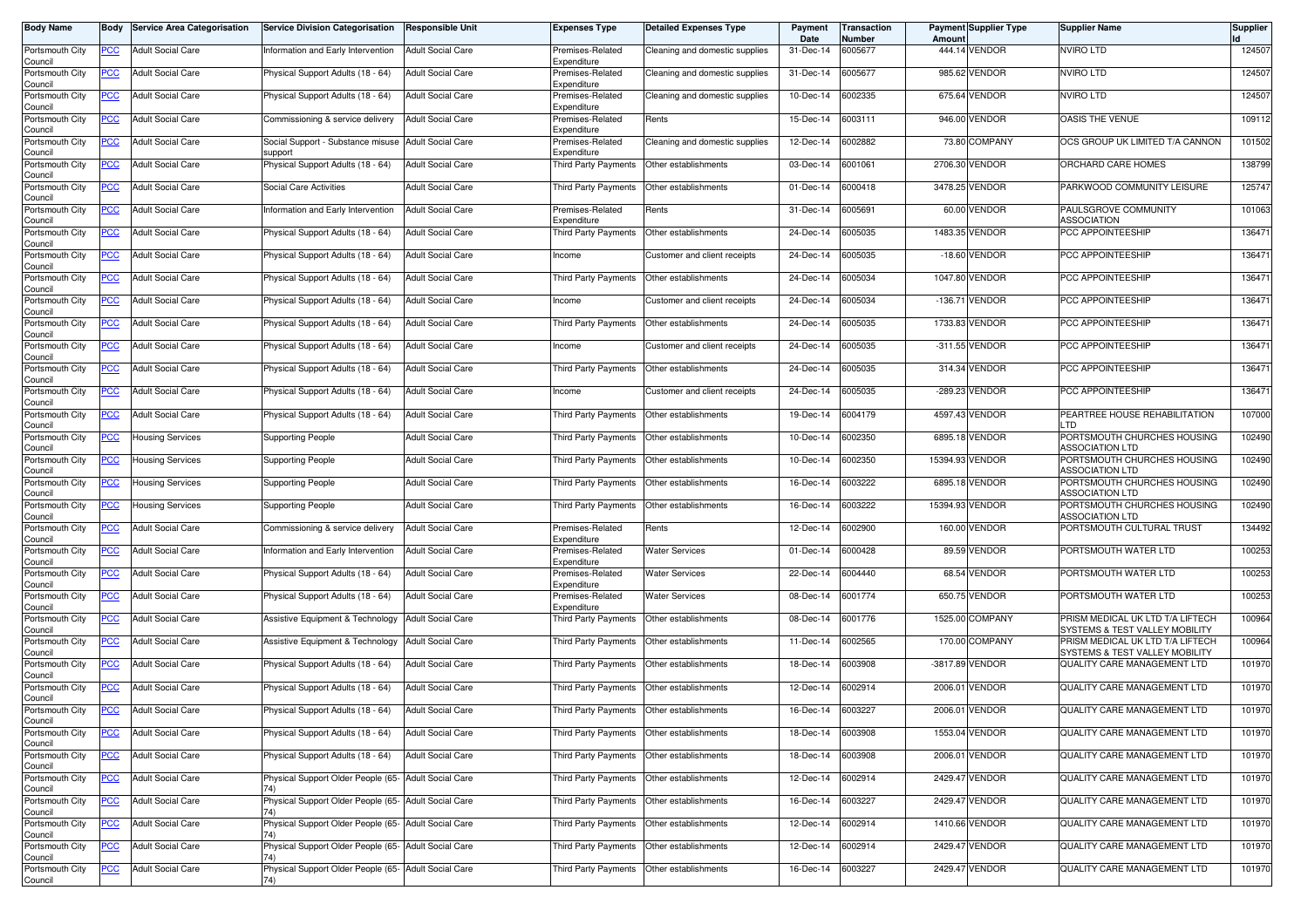| <b>Body Name</b>                              | Body       | <b>Service Area Categorisation</b> | <b>Service Division Categorisation</b>                      | <b>Responsible Unit</b>  | <b>Expenses Type</b>        | <b>Detailed Expenses Type</b> | Payment<br>Date | Transaction<br>Number | Amount  | <b>Payment Supplier Type</b> | <b>Supplier Name</b>        | <b>Supplier</b> |
|-----------------------------------------------|------------|------------------------------------|-------------------------------------------------------------|--------------------------|-----------------------------|-------------------------------|-----------------|-----------------------|---------|------------------------------|-----------------------------|-----------------|
| Portsmouth City<br>Council                    | <b>PCC</b> | <b>Adult Social Care</b>           | Physical Support Older People (65- Adult Social Care        |                          | Third Party Payments        | Other establishments          | 12-Dec-14       | 6002914               |         | 2351.10 VENDOR               | QUALITY CARE MANAGEMENT LTD | 101970          |
| Portsmouth City<br>Council                    | <u>PCC</u> | <b>Adult Social Care</b>           | Physical Support Older People (65- Adult Social Care        |                          | Third Party Payments        | Other establishments          | 12-Dec-14       | 6002914               |         | 2203.17 VENDOR               | QUALITY CARE MANAGEMENT LTD | 101970          |
| Portsmouth City<br>Council                    | <u>PCC</u> | <b>Adult Social Care</b>           | Physical Support Older People (65- Adult Social Care        |                          | Third Party Payments        | Other establishments          | 16-Dec-14       | 6003227               |         | 2203.17 VENDOR               | QUALITY CARE MANAGEMENT LTD | 101970          |
| Portsmouth City<br>Council                    | <b>PCC</b> | <b>Adult Social Care</b>           | Physical Support Older People (65- Adult Social Care        |                          | Third Party Payments        | Other establishments          | 12-Dec-14       | 6002914               |         | 1595.88 VENDOR               | QUALITY CARE MANAGEMENT LTD | 101970          |
| Portsmouth City<br>Council                    | <b>PCC</b> | <b>Adult Social Care</b>           | Physical Support Older People (65- Adult Social Care        |                          | Third Party Payments        | Other establishments          | 12-Dec-14       | 6002914               |         | 454.14 VENDOR                | QUALITY CARE MANAGEMENT LTD | 101970          |
| Portsmouth City<br>Council                    | <u>PCC</u> | <b>Adult Social Care</b>           | Physical Support Older People (65- Adult Social Care<br>74  |                          | Third Party Payments        | Other establishments          | 16-Dec-14       | 6003227               |         | 1595.57 VENDOR               | QUALITY CARE MANAGEMENT LTD | 101970          |
| Portsmouth City<br>Council                    | <u>PCC</u> | <b>Adult Social Care</b>           | Physical Support Older People (65- Adult Social Care        |                          | Third Party Payments        | Other establishments          | 12-Dec-14       | 6002914               |         | 2429.47 VENDOR               | QUALITY CARE MANAGEMENT LTD | 101970          |
| Portsmouth City<br>Council                    | <b>PCC</b> | <b>Adult Social Care</b>           | Physical Support Older People (65- Adult Social Care<br>74) |                          | Third Party Payments        | Other establishments          | 12-Dec-14       | 6002914               |         | 2429.47 VENDOR               | QUALITY CARE MANAGEMENT LTD | 101970          |
| Portsmouth City<br>Council                    | <b>PCC</b> | <b>Adult Social Care</b>           | Physical Support Older People (65- Adult Social Care        |                          | Third Party Payments        | Other establishments          | 16-Dec-14       | 6003227               |         | 2429.47 VENDOR               | QUALITY CARE MANAGEMENT LTD | 101970          |
| Portsmouth City<br>Council                    | PCC        | <b>Adult Social Care</b>           | Physical Support Older People (65- Adult Social Care        |                          | Third Party Payments        | Other establishments          | 10-Dec-14       | 6002355               |         | 2429.47 VENDOR               | QUALITY CARE MANAGEMENT LTD | 101970          |
| Portsmouth City<br>Council                    | <u>PCC</u> | <b>Adult Social Care</b>           | Physical Support Older People (65- Adult Social Care        |                          | Third Party Payments        | Other establishments          | 16-Dec-14       | 6003227               |         | 2635.00 VENDOR               | QUALITY CARE MANAGEMENT LTD | 101970          |
| Portsmouth City<br>Council                    | <u>PCC</u> | <b>Adult Social Care</b>           | Physical Support Older People (65- Adult Social Care        |                          | Third Party Payments        | Other establishments          | 12-Dec-14       | 6002914               | 1802.51 | <b>VENDOR</b>                | QUALITY CARE MANAGEMENT LTD | 101970          |
| Portsmouth City<br>Council                    | PCC        | <b>Adult Social Care</b>           | Physical Support Older People (65- Adult Social Care        |                          | Third Party Payments        | Other establishments          | 12-Dec-14       | 6002914               |         | 595.00 VENDOR                | QUALITY CARE MANAGEMENT LTD | 101970          |
| Portsmouth City<br>Council                    | <u>PCC</u> | <b>Adult Social Care</b>           | Physical Support Older People (65- Adult Social Care<br>74) |                          | Third Party Payments        | Other establishments          | 12-Dec-14       | 6002914               |         | 2429.47 VENDOR               | QUALITY CARE MANAGEMENT LTD | 101970          |
| Portsmouth City<br>Council                    | PCC        | <b>Adult Social Care</b>           | Physical Support Older People (65- Adult Social Care        |                          | Third Party Payments        | Other establishments          | 16-Dec-14       | 6003227               |         | 2429.47 VENDOR               | QUALITY CARE MANAGEMENT LTD | 101970          |
| Portsmouth City<br>Council                    | <b>PCC</b> | <b>Adult Social Care</b>           | Physical Support Adults (18 - 64)                           | <b>Adult Social Care</b> | Third Party Payments        | Other establishments          | 12-Dec-14       | 6002914               |         | 1779.71 VENDOR               | QUALITY CARE MANAGEMENT LTD | 101970          |
| Portsmouth City<br>Council                    | <b>PCC</b> | <b>Adult Social Care</b>           | Physical Support Adults (18 - 64)                           | <b>Adult Social Care</b> | Third Party Payments        | Other establishments          | 12-Dec-14       | 6002914               |         | 1779.71 VENDOR               | QUALITY CARE MANAGEMENT LTD | 101970          |
| Portsmouth City<br>Council                    | PCC        | <b>Adult Social Care</b>           | Physical Support Older People (65- Adult Social Care        |                          | Third Party Payments        | Other establishments          | 12-Dec-14       | 6002914               |         | 2429.47 VENDOR               | QUALITY CARE MANAGEMENT LTD | 101970          |
| Portsmouth City<br>Council                    | PCC        | <b>Adult Social Care</b>           | Physical Support Older People (65- Adult Social Care        |                          | Third Party Payments        | Other establishments          | 12-Dec-14       | 6002914               | 2429.47 | <b>VENDOR</b>                | QUALITY CARE MANAGEMENT LTD | 101970          |
| Portsmouth City<br>Council                    | <u>PCC</u> | <b>Adult Social Care</b>           | Physical Support Older People (65- Adult Social Care        |                          | Third Party Payments        | Other establishments          | 12-Dec-14       | 6002914               |         | 2429.47 VENDOR               | QUALITY CARE MANAGEMENT LTD | 101970          |
| Portsmouth City<br>Council                    | <u>PCC</u> | <b>Adult Social Care</b>           | Physical Support Older People (65- Adult Social Care<br>74) |                          | Third Party Payments        | Other establishments          | 12-Dec-14       | 6002914               |         | 2429.47 VENDOR               | QUALITY CARE MANAGEMENT LTD | 101970          |
| Portsmouth City<br>Council                    | <u>PCC</u> | <b>Adult Social Care</b>           | Physical Support Older People (65- Adult Social Care<br>74) |                          | Third Party Payments        | Other establishments          | 12-Dec-14       | 6002914               |         | 2635.00 VENDOR               | QUALITY CARE MANAGEMENT LTD | 101970          |
| Portsmouth City<br>Council                    | <u>PCC</u> | <b>Adult Social Care</b>           | Physical Support Older People (65- Adult Social Care        |                          | Third Party Payments        | Other establishments          | 12-Dec-14       | 6002914               |         | 2429.47 VENDOR               | QUALITY CARE MANAGEMENT LTD | 101970          |
| Portsmouth City<br>Council                    | <u>PCC</u> | <b>Adult Social Care</b>           | Physical Support Adults (18 - 64)                           | <b>Adult Social Care</b> | Third Party Payments        | Other establishments          | 12-Dec-14       | 6002914               |         | 2006.01 VENDOR               | QUALITY CARE MANAGEMENT LTD | 101970          |
| Portsmouth City<br>Council                    | <u>PCC</u> | <b>Adult Social Care</b>           | Physical Support Older People (65- Adult Social Care<br>74) |                          | Third Party Payments        | Other establishments          | 12-Dec-14       | 6002914               |         | 2429.47 VENDOR               | QUALITY CARE MANAGEMENT LTD | 101970          |
| Portsmouth City<br>Council                    | <b>PCC</b> | <b>Adult Social Care</b>           | Physical Support Older People (65- Adult Social Care        |                          | Third Party Payments        | Other establishments          | 18-Dec-14       | 6003908               |         | 2429.47 VENDOR               | QUALITY CARE MANAGEMENT LTD | 101970          |
| Portsmouth City<br>Council                    | <b>PCC</b> | <b>Adult Social Care</b>           | Commissioning & service delivery                            | <b>Adult Social Care</b> | Employees                   | Indirect employee expenses    | 10-Dec-14       | 6002356               |         | 850.00 VENDOR                | QUDOS                       | 101590          |
| Portsmouth City<br>Council                    | <u>PCC</u> | <b>Adult Social Care</b>           | Physical Support Adults (18 - 64)                           | <b>Adult Social Care</b> | Employees                   | Direct employee expenses      | 31-Dec-14       | 6005722               |         | 369.46 VENDOR                | RANDSTAD CARE LIMITED       | 104245          |
| Portsmouth City<br>Council                    | <u>PCC</u> | <b>Adult Social Care</b>           | Commissioning & service delivery                            | <b>Adult Social Care</b> | Supplies and Services       | Communications and computing  | 24-Dec-14       | 6005084               |         | 304.32 VENDOR                | <b>REDACTA LTD</b>          | 129183          |
| Portsmouth City<br>Council<br>Portsmouth City | <u>PCC</u> | <b>Housing Services</b>            | <b>Supporting People</b>                                    | <b>Adult Social Care</b> | Third Party Payments        | Other establishments          | 10-Dec-14       | 6002360               |         | 1839.44 VENDOR               | RICHMOND FELLOWSHIP         | 102529          |
| Council                                       | <b>PCC</b> | Housing Services                   | <b>Supporting People</b>                                    | <b>Adult Social Care</b> | Third Party Payments        | Other establishments          | 10-Dec-14       | 6002360               |         | 19075.48 VENDOR              | RICHMOND FELLOWSHIP         | 102529          |
| Portsmouth City<br>Council                    | <u>PCC</u> | Housing Services                   | <b>Supporting People</b>                                    | <b>Adult Social Care</b> | <b>Third Party Payments</b> | Other establishments          | 16-Dec-14       | 6003229               |         | 1839.44 VENDOR               | RICHMOND FELLOWSHIP         | 102529          |
| Portsmouth City<br>Council                    | <b>PCC</b> | <b>Housing Services</b>            | <b>Supporting People</b>                                    | <b>Adult Social Care</b> | Third Party Payments        | Other establishments          | 16-Dec-14       | 6003229               |         | 19075.48 VENDOR              | RICHMOND FELLOWSHIP         | 102529          |
| Portsmouth City<br>Council<br>Portsmouth City | <b>PCC</b> | <b>Housing Services</b>            | <b>Supporting People</b>                                    | <b>Adult Social Care</b> | Third Party Payments        | Other establishments          | 10-Dec-14       | 6002360               |         | 428.80 VENDOR                | RICHMOND FELLOWSHIP         | 102529          |
| Council                                       | <u>PCC</u> | Housing Services                   | <b>Supporting People</b>                                    | <b>Adult Social Care</b> | Third Party Payments        | Other establishments          | 10-Dec-14       | 6002360               |         | 3523.80 VENDOR               | RICHMOND FELLOWSHIP         | 102529          |
| Portsmouth City<br>Council                    | <b>PCC</b> | Housing Services                   | <b>Supporting People</b>                                    | <b>Adult Social Care</b> | Third Party Payments        | Other establishments          | 16-Dec-14       | 6003229               |         | 288.10 VENDOR                | RICHMOND FELLOWSHIP         | 102529          |
| Portsmouth City<br>Council                    | <u>PCC</u> | <b>Housing Services</b>            | <b>Supporting People</b>                                    | <b>Adult Social Care</b> | Third Party Payments        | Other establishments          | 16-Dec-14       | 6003229               |         | -302.04 VENDOR               | RICHMOND FELLOWSHIP         | 102529          |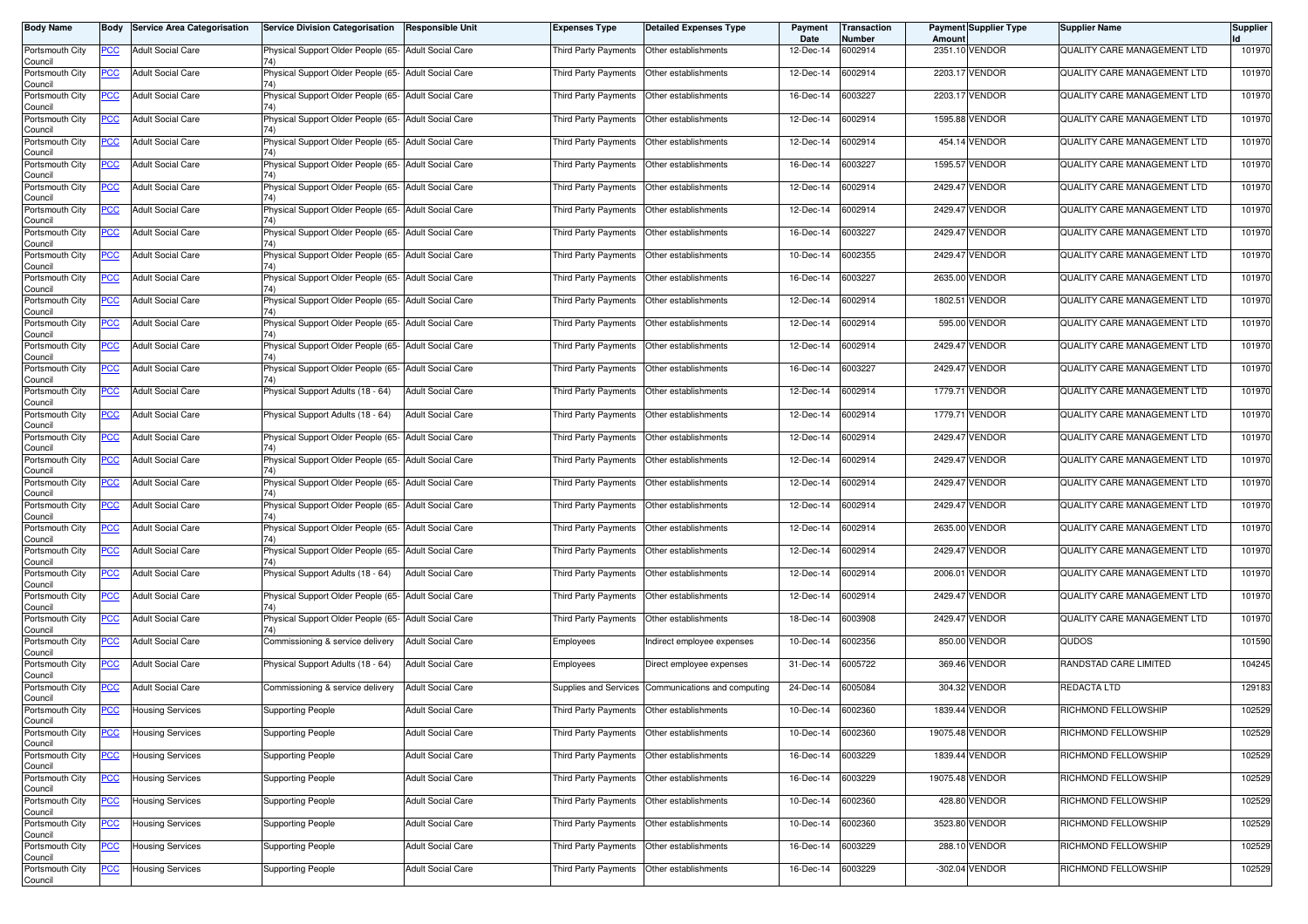| <b>Body Name</b>                      | Body           | <b>Service Area Categorisation</b> | <b>Service Division Categorisation</b> | <b>Responsible Unit</b>  | Expenses Type               | <b>Detailed Expenses Type</b>                       | Payment<br>Date | Transaction<br>Number | Amount           | <b>Payment Supplier Type</b> | <b>Supplier Name</b>                    | <b>Supplier</b> |
|---------------------------------------|----------------|------------------------------------|----------------------------------------|--------------------------|-----------------------------|-----------------------------------------------------|-----------------|-----------------------|------------------|------------------------------|-----------------------------------------|-----------------|
| Portsmouth City<br>Council            | PCC            | <b>Housing Services</b>            | <b>Supporting People</b>               | <b>Adult Social Care</b> | Third Party Payments        | Other establishments                                | 16-Dec-14       | 6003229               |                  | 4933.32 VENDOR               | RICHMOND FELLOWSHIP                     | 102529          |
| Portsmouth City<br>Council            | ∍CC            | <b>Adult Social Care</b>           | Physical Support Adults (18 - 64)      | <b>Adult Social Care</b> | Supplies and Services       | Printing, stationery and general<br>office expenses | 05-Dec-14       | 6001569               |                  | 3.17 VENDOR                  | RICOH UK LIMITED                        | 100220          |
| Portsmouth City<br>Council            | <u>PCC</u>     | <b>Adult Social Care</b>           | Physical Support Adults (18 - 64)      | <b>Adult Social Care</b> | Third Party Payments        | Other establishments                                | 12-Dec-14       | 6002930               |                  | 3875.53 VENDOR               | ROYAL MASONIC BENEVOLENT<br>INSTITUTION | 121293          |
| Portsmouth City<br>Council            | <b>PCC</b>     | <b>Adult Social Care</b>           | Commissioning & service delivery       | <b>Adult Social Care</b> | Third Party Payments        | Other establishments                                | 19-Dec-14       | 6004221               | -17752.50 VENDOR |                              | ROYAL VOLUNTARY SERVICE                 | 102588          |
| Portsmouth City<br>Council            | <u>PCC</u>     | <b>Adult Social Care</b>           | Commissioning & service delivery       | <b>Adult Social Care</b> | Third Party Payments        | Other establishments                                | 19-Dec-14       | 6004221               |                  | 17752.50 VENDOR              | ROYAL VOLUNTARY SERVICE                 | 102588          |
| Portsmouth City<br>Council            | <u>PCC</u>     | <b>Adult Social Care</b>           | Social Care Activities                 | <b>Adult Social Care</b> | Third Party Payments        | Other establishments                                | 05-Dec-14       | 6001579               |                  | 186.31 VENDOR                | SAFEGUARDING GP                         | 137636          |
| Portsmouth City<br>Council            | <u>PCC</u>     | <b>Adult Social Care</b>           | Social Care Activities                 | <b>Adult Social Care</b> | Third Party Payments        | Other establishments                                | 24-Dec-14       | 6005105               |                  | 229.10 VENDOR                | SAFEGUARDING GP                         | 137636          |
| Portsmouth City<br>Council            | <u>PCC</u>     | <b>Adult Social Care</b>           | Social Care Activities                 | <b>Adult Social Care</b> | Third Party Payments        | Other establishments                                | 05-Dec-14       | 6001579               | 186.31           | <b>VENDOR</b>                | SAFEGUARDING GP                         | 137636          |
| Portsmouth City<br>Council            | $\overline{C}$ | <b>Adult Social Care</b>           | Social Care Activities                 | <b>Adult Social Care</b> | Third Party Payments        | Other establishments                                | 24-Dec-14       | 6005106               |                  | 220.03 VENDOR                | SAFEGUARDING GP                         | 137636          |
| Portsmouth City<br>Council            | PCC            | <b>Adult Social Care</b>           | Social Care Activities                 | <b>Adult Social Care</b> | Third Party Payments        | Other establishments                                | 24-Dec-14       | 6005106               | 186.31           | <b>VENDOR</b>                | SAFEGUARDING GP                         | 137636          |
| Portsmouth City<br>Council            | <u>PCC</u>     | <b>Adult Social Care</b>           | Social Care Activities                 | <b>Adult Social Care</b> | Third Party Payments        | Other establishments                                | 24-Dec-14       | 6005106               |                  | 216.77 VENDOR                | SAFEGUARDING GP                         | 137636          |
| Portsmouth City<br>Council            | <u>PCC</u>     | <b>Adult Social Care</b>           | Social Care Activities                 | <b>Adult Social Care</b> | Third Party Payments        | Other establishments                                | 24-Dec-14       | 6005106               |                  | 214.60 VENDOR                | SAFEGUARDING GP                         | 137636          |
| Portsmouth City<br>Council            | PCC            | <b>Adult Social Care</b>           | Social Care Activities                 | <b>Adult Social Care</b> | Third Party Payments        | Other establishments                                | 24-Dec-14       | 6005106               | 186.31           | VENDOR                       | SAFEGUARDING GP                         | 137636          |
| Portsmouth City<br>Council            | <u>PCC</u>     | <b>Adult Social Care</b>           | Social Care Activities                 | <b>Adult Social Care</b> | Third Party Payments        | Other establishments                                | 05-Dec-14       | 6001578               |                  | 226.56 VENDOR                | SAFEGUARDING GP                         | 137636          |
| Portsmouth City<br>Council            | <u>PCC</u>     | <b>Adult Social Care</b>           | Social Care Activities                 | <b>Adult Social Care</b> | Third Party Payments        | Other establishments                                | 05-Dec-14       | 6001578               |                  | 223.29 VENDOR                | SAFEGUARDING GP                         | 137636          |
| Portsmouth City<br>Council            | <u>PCC</u>     | <b>Adult Social Care</b>           | Social Care Activities                 | <b>Adult Social Care</b> | Third Party Payments        | Other establishments                                | 05-Dec-14       | 6001578               |                  | 186.31 VENDOR                | SAFEGUARDING GP                         | 137636          |
| Portsmouth City<br>Council            | PCC            | <b>Adult Social Care</b>           | Social Care Activities                 | <b>Adult Social Care</b> | Third Party Payments        | Other establishments                                | 05-Dec-14       | 6001579               |                  | 219.33 VENDOR                | SAFEGUARDING GP                         | 137636          |
| Portsmouth City<br>Council            | <u>PCC</u>     | <b>Adult Social Care</b>           | Social Care Activities                 | <b>Adult Social Care</b> | Third Party Payments        | Other establishments                                | 24-Dec-14       | 300483                |                  | 1018.00 VENDOR               | SAFEGUARDING GP                         | 137636          |
| Portsmouth City<br>Council            | <u>PCC</u>     | <b>Adult Social Care</b>           | Social Care Activities                 | <b>Adult Social Care</b> | Third Party Payments        | Other establishments                                | 05-Dec-14       | 6001578               | 186.31           | <b>VENDOR</b>                | SAFEGUARDING GP                         | 137636          |
| Portsmouth City<br>Council            | PCC            | <b>Adult Social Care</b>           | Social Care Activities                 | <b>Adult Social Care</b> | Third Party Payments        | Other establishments                                | 05-Dec-14       | 6001578               | 186.31           | <b>VENDOR</b>                | SAFEGUARDING GP                         | 137636          |
| Portsmouth City<br>Council            | <u>PCC</u>     | <b>Adult Social Care</b>           | Social Care Activities                 | <b>Adult Social Care</b> | Third Party Payments        | Other establishments                                | 05-Dec-14       | 6001578               |                  | 216.77 VENDOR                | SAFEGUARDING GP                         | 137636          |
| Portsmouth City<br>Council            | <u>PCC</u>     | <b>Adult Social Care</b>           | Social Care Activities                 | <b>Adult Social Care</b> | Third Party Payments        | Other establishments                                | 05-Dec-14       | 6001578               | 186.31           | VENDOR                       | SAFEGUARDING GP                         | 137636          |
| Portsmouth City<br>Council            | <u>PCC</u>     | <b>Adult Social Care</b>           | Social Care Activities                 | <b>Adult Social Care</b> | Third Party Payments        | Other establishments                                | 05-Dec-14       | 6001578               |                  | 224.38 VENDOR                | SAFEGUARDING GP                         | 137636          |
| Portsmouth City<br>Council            | <u>PCC</u>     | <b>Adult Social Care</b>           | Social Care Activities                 | <b>Adult Social Care</b> | Third Party Payments        | Other establishments                                | 12-Dec-14       | 6002932               |                  | 186.31 VENDOR                | SAFEGUARDING GP                         | 137636          |
| Portsmouth City<br>Council            | <u>PCC</u>     | <b>Adult Social Care</b>           | Social Care Activities                 | <b>Adult Social Care</b> | Third Party Payments        | Other establishments                                | 12-Dec-14       | 6002932               |                  | 216.77 VENDOR                | SAFEGUARDING GP                         | 137636          |
| Portsmouth City<br>Council            | <u>PCC</u>     | <b>Adult Social Care</b>           | Social Care Activities                 | <b>Adult Social Care</b> | Third Party Payments        | Other establishments                                | 12-Dec-14       | 6002932               | 186.31           | VENDOR                       | SAFEGUARDING GP                         | 137636          |
| Portsmouth City<br>Council            | <b>PCC</b>     | <b>Adult Social Care</b>           | Social Care Activities                 | <b>Adult Social Care</b> | Third Party Payments        | Other establishments                                | 05-Dec-14       | 6001578               |                  | 225.47 VENDOR                | SAFEGUARDING GP                         | 137636          |
| Portsmouth City<br>Council            | <u>PCC</u>     | <b>Adult Social Care</b>           | Social Care Activities                 | <b>Adult Social Care</b> | Third Party Payments        | Other establishments                                | 05-Dec-14       | 6001578               | 186.31           | <b>VENDOR</b>                | SAFEGUARDING GP                         | 137636          |
| Portsmouth City<br>Council            | <u>PCC</u>     | <b>Adult Social Care</b>           | Social Care Activities                 | <b>Adult Social Care</b> | <b>Third Party Payments</b> | Other establishments                                | 05-Dec-14       | 6001578               | 186.31           | <b>VENDOR</b>                | SAFEGUARDING GP                         | 137636          |
| Portsmouth City<br>Council            | <u>PCC</u>     | <b>Adult Social Care</b>           | Social Care Activities                 | <b>Adult Social Care</b> | Third Party Payments        | Other establishments                                | 05-Dec-14       | 6001578               | 186.31           | VENDOR                       | SAFEGUARDING GP                         | 137636          |
| Portsmouth City                       | <b>PCC</b>     | <b>Adult Social Care</b>           | Social Care Activities                 | <b>Adult Social Care</b> | Third Party Payments        | Other establishments                                | 05-Dec-14       | 6001578               |                  | 186.31 VENDOR                | SAFEGUARDING GP                         | 137636          |
| Council<br>Portsmouth City<br>Council | $PCC$          | <b>Adult Social Care</b>           | Social Care Activities                 | <b>Adult Social Care</b> | Third Party Payments        | Other establishments                                | 05-Dec-14       | 6001578               |                  | 186.31 VENDOR                | SAFEGUARDING GP                         | 137636          |
| Portsmouth City                       | <u>PCC</u>     | <b>Adult Social Care</b>           | Social Care Activities                 | <b>Adult Social Care</b> | Third Party Payments        | Other establishments                                | 19-Dec-14       | 6004224               |                  | 186.31 VENDOR                | SAFEGUARDING GP                         | 137636          |
| Council<br>Portsmouth City<br>Council | <u>PCC </u>    | <b>Adult Social Care</b>           | Social Care Activities                 | <b>Adult Social Care</b> | Third Party Payments        | Other establishments                                | 19-Dec-14       | 6004224               |                  | 195.01 VENDOR                | SAFEGUARDING GP                         | 137636          |
| Portsmouth City<br>Council            | <u>PCC</u>     | <b>Adult Social Care</b>           | Social Care Activities                 | <b>Adult Social Care</b> | Third Party Payments        | Other establishments                                | 19-Dec-14       | 6004224               |                  | 186.31 VENDOR                | SAFEGUARDING GP                         | 137636          |
| Portsmouth City<br>Council            | <u>PCC</u>     | <b>Adult Social Care</b>           | Social Care Activities                 | <b>Adult Social Care</b> | Third Party Payments        | Other establishments                                | 19-Dec-14       | 6004224               |                  | 186.31 VENDOR                | SAFEGUARDING GP                         | 137636          |
| Portsmouth City<br>Council            | <u>PCC</u>     | <b>Adult Social Care</b>           | Social Care Activities                 | <b>Adult Social Care</b> | Third Party Payments        | Other establishments                                | 19-Dec-14       | 6004224               |                  | 211.33 VENDOR                | SAFEGUARDING GP                         | 137636          |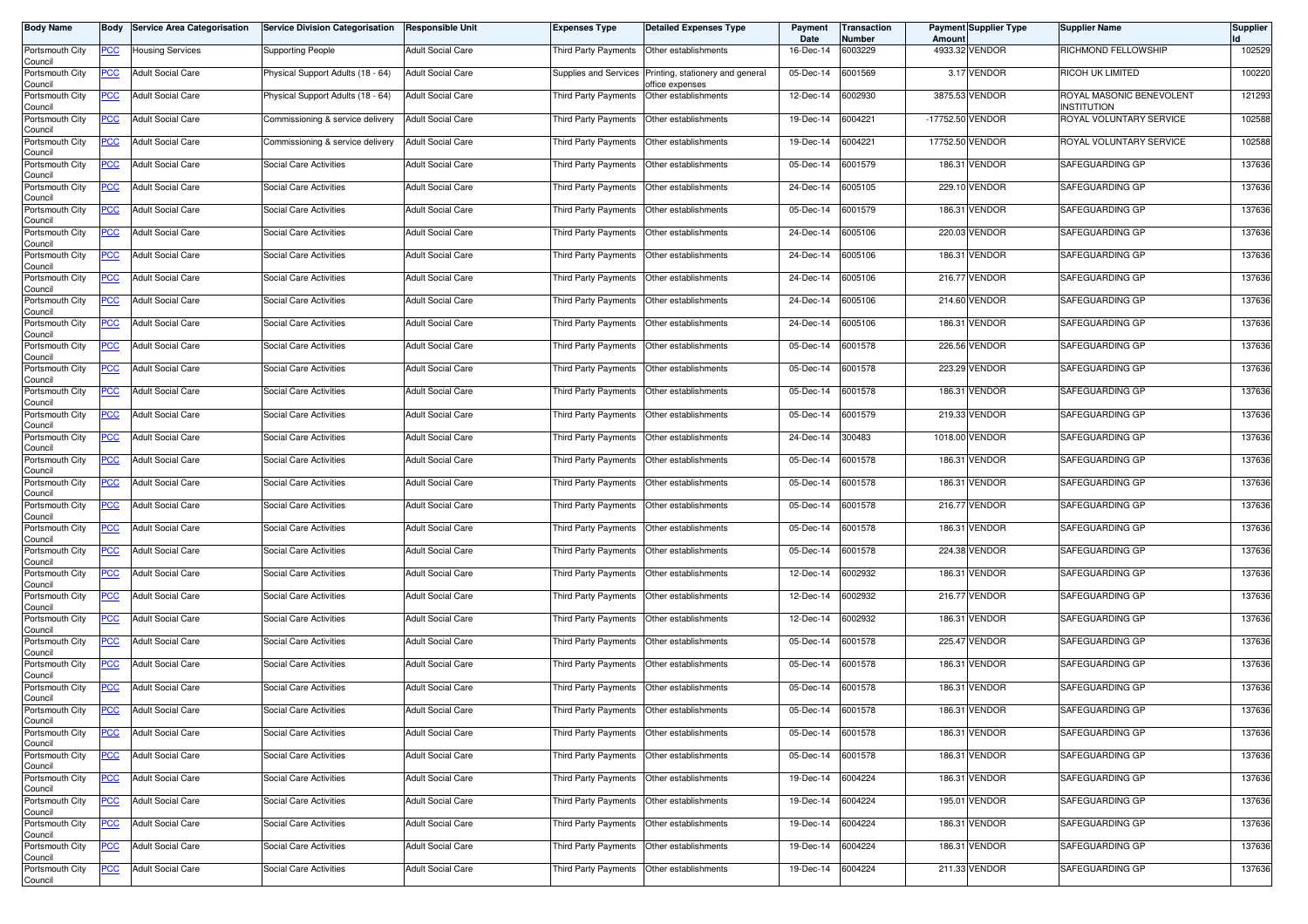| <b>Body Name</b>           |            | <b>Body Service Area Categorisation</b> | <b>Service Division Categorisation</b> | <b>Responsible Unit</b>  | Expenses Type               | <b>Detailed Expenses Type</b> | Payment<br>Date   | Transaction<br>Number | Amount | <b>Payment Supplier Type</b> | Supplier Name               | <b>Supplier</b> |
|----------------------------|------------|-----------------------------------------|----------------------------------------|--------------------------|-----------------------------|-------------------------------|-------------------|-----------------------|--------|------------------------------|-----------------------------|-----------------|
| Portsmouth City<br>Council | PCC        | <b>Adult Social Care</b>                | Social Care Activities                 | <b>Adult Social Care</b> | Third Party Payments        | Other establishments          | 19-Dec-14         | 300407                |        | 1109.00 VENDOR               | SAFEGUARDING GP             | 137636          |
| Portsmouth City<br>Council | <u>PCC</u> | <b>Adult Social Care</b>                | Social Care Activities                 | <b>Adult Social Care</b> | <b>Third Party Payments</b> | Other establishments          | 24-Dec-14         | 6005106               |        | 216.77 VENDOR                | SAFEGUARDING GP             | 137636          |
| Portsmouth City<br>Council | <u>PCC</u> | <b>Adult Social Care</b>                | Social Care Activities                 | <b>Adult Social Care</b> | Third Party Payments        | Other establishments          | 24-Dec-14         | 6005106               |        | 186.31 VENDOR                | SAFEGUARDING GP             | 137636          |
| Portsmouth City<br>Council | <b>PCC</b> | <b>Adult Social Care</b>                | Social Care Activities                 | <b>Adult Social Care</b> | Third Party Payments        | Other establishments          | 24-Dec-14         | 6005105               |        | 201.89 VENDOR                | SAFEGUARDING GP             | 137636          |
| Portsmouth City<br>Council | <u>PCC</u> | <b>Adult Social Care</b>                | Social Care Activities                 | <b>Adult Social Care</b> | Third Party Payments        | Other establishments          | 24-Dec-14         | 6005105               |        | 186.31 VENDOR                | SAFEGUARDING GP             | 137636          |
| Portsmouth City<br>Council | <u>PCC</u> | <b>Adult Social Care</b>                | Social Care Activities                 | <b>Adult Social Care</b> | Third Party Payments        | Other establishments          | 24-Dec-14         | 6005105               |        | 186.31 VENDOR                | SAFEGUARDING GP             | 137636          |
| Portsmouth City<br>Council | <u>PCC</u> | <b>Adult Social Care</b>                | Social Care Activities                 | <b>Adult Social Care</b> | Third Party Payments        | Other establishments          | 24-Dec-14         | 6005105               |        | 186.31 VENDOR                | SAFEGUARDING GP             | 137636          |
| Portsmouth City<br>Council | <u>PCC</u> | <b>Adult Social Care</b>                | Social Care Activities                 | <b>Adult Social Care</b> | Third Party Payments        | Other establishments          | 24-Dec-14         | 6005105               |        | 186.31 VENDOR                | SAFEGUARDING GP             | 137636          |
| Portsmouth City<br>Council | <u>PCC</u> | <b>Adult Social Care</b>                | Social Care Activities                 | <b>Adult Social Care</b> | Third Party Payments        | Other establishments          | 24-Dec-14         | 6005105               |        | 186.31 VENDOR                | SAFEGUARDING GP             | 137636          |
| Portsmouth City<br>Council | <u>PCC</u> | <b>Adult Social Care</b>                | Social Care Activities                 | <b>Adult Social Care</b> | Third Party Payments        | Other establishments          | 12-Dec-14         | 300289                |        | 907.35 VENDOR                | SAFEGUARDING GP             | 137636          |
| Portsmouth City<br>Council | <u>PCC</u> | <b>Adult Social Care</b>                | Physical Support Adults (18 - 64)      | <b>Adult Social Care</b> | Third Party Payments        | Other establishments          | 12-Dec-14         | 6002934               |        | 2350.73 VENDOR               | SAFFRONLAND HOMES/BONHOMIE  | 101882          |
| Portsmouth City<br>Council | <u>PCC</u> | <b>Adult Social Care</b>                | Physical Support Adults (18 - 64)      | <b>Adult Social Care</b> | ncome                       | Customer and client receipts  | 12-Dec-14         | 6002934               |        | -548.92 VENDOR               | SAFFRONLAND HOMES/BONHOMIE  | 101882          |
| Portsmouth City<br>Council | PCC        | <b>Adult Social Care</b>                | Physical Support Adults (18 - 64)      | <b>Adult Social Care</b> | Third Party Payments        | Other establishments          | 11-Dec-14         | 6002586               |        | 216.32 VENDOR                | SAGA HOMECARE               | 137338          |
| Portsmouth City<br>Council | <u>PCC</u> | <b>Adult Social Care</b>                | Physical Support Adults (18 - 64)      | <b>Adult Social Care</b> | Third Party Payments        | Other establishments          | 11-Dec-14         | 6002586               |        | 81.12 VENDOR                 | SAGA HOMECARE               | 137338          |
| Portsmouth City<br>Council | <u>PCC</u> | <b>Adult Social Care</b>                | Physical Support Adults (18 - 64)      | <b>Adult Social Care</b> | Third Party Payments        | Other establishments          | 11-Dec-14         | 6002586               |        | 288.25 VENDOR                | <b>SAGA HOMECARE</b>        | 137338          |
| Portsmouth City<br>Council | <u>PCC</u> | <b>Adult Social Care</b>                | Physical Support Adults (18 - 64)      | <b>Adult Social Care</b> | <b>Third Party Payments</b> | Other establishments          | 11-Dec-14         | 6002586               |        | 81.12 VENDOR                 | SAGA HOMECARE               | 137338          |
| Portsmouth City<br>Council | PCC        | <b>Adult Social Care</b>                | Physical Support Adults (18 - 64)      | <b>Adult Social Care</b> | Third Party Payments        | Other establishments          | 11-Dec-14         | 6002586               |        | 283.92 VENDOR                | SAGA HOMECARE               | 137338          |
| Portsmouth City<br>Council | <u>PCC</u> | <b>Adult Social Care</b>                | Physical Support Adults (18 - 64)      | <b>Adult Social Care</b> | Third Party Payments        | Other establishments          | 11-Dec-14         | 6002586               |        | 565.81 VENDOR                | <b>SAGA HOMECARE</b>        | 137338          |
| Portsmouth City<br>Council | <u>PCC</u> | <b>Adult Social Care</b>                | Physical Support Adults (18 - 64)      | <b>Adult Social Care</b> | Third Party Payments        | Other establishments          | 11-Dec-14         | 6002586               |        | 567.84 VENDOR                | <b>SAGA HOMECARE</b>        | 137338          |
| Portsmouth City<br>Council | <u>PCC</u> | <b>Adult Social Care</b>                | Physical Support Adults (18 - 64)      | <b>Adult Social Care</b> | Third Party Payments        | Other establishments          | 11-Dec-14         | 6002586               |        | 273.78 VENDOR                | <b>SAGA HOMECARE</b>        | 137338          |
| Portsmouth City<br>Council | <u>PCC</u> | <b>Adult Social Care</b>                | Physical Support Adults (18 - 64)      | <b>Adult Social Care</b> | Third Party Payments        | Other establishments          | 11-Dec-14         | 6002586               |        | 476.58 VENDOR                | SAGA HOMECARE               | 137338          |
| Portsmouth City<br>Council | <u>PCC</u> | <b>Adult Social Care</b>                | Physical Support Adults (18 - 64)      | <b>Adult Social Care</b> | Third Party Payments        | Other establishments          | 11-Dec-14         | 6002586               |        | 40.56 VENDOR                 | SAGA HOMECARE               | 137338          |
| Portsmouth City<br>Council | <u>PCC</u> | <b>Adult Social Care</b>                | Physical Support Adults (18 - 64)      | <b>Adult Social Care</b> | Third Party Payments        | Other establishments          | 11-Dec-14         | 6002586               |        | 189.28 VENDOR                | SAGA HOMECARE               | 137338          |
| Portsmouth City<br>Council | <u>PCC</u> | <b>Adult Social Care</b>                | Physical Support Adults (18 - 64)      | <b>Adult Social Care</b> | Third Party Payments        | Other establishments          | 11-Dec-14         | 6002586               |        | 466.44 VENDOR                | <b>SAGA HOMECARE</b>        | 137338          |
| Portsmouth City<br>Council | <u>PCC</u> | <b>Adult Social Care</b>                | Physical Support Adults (18 - 64)      | <b>Adult Social Care</b> | <b>Third Party Payments</b> | Other establishments          | 11-Dec-14         | 6002586               |        | <b>280.27 VENDOR</b>         | <b>SAGA HOMECARE</b>        | 137338          |
| Portsmouth City<br>Council | <u>PCC</u> | <b>Adult Social Care</b>                | Physical Support Adults (18 - 64)      | <b>Adult Social Care</b> | <b>Third Party Payments</b> | Other establishments          | 11-Dec-14         | 6002586               |        | 182.52 VENDOR                | SAGA HOMECARE               | 137338          |
| Portsmouth City<br>Council | <b>PCC</b> | <b>Adult Social Care</b>                | Physical Support Adults (18 - 64)      | <b>Adult Social Care</b> | Third Party Payments        | Other establishments          | 11-Dec-14         | 6002586               |        | 324.48 VENDOR                | SAGA HOMECARE               | 137338          |
| Portsmouth City<br>Council | <u>PCC</u> | <b>Adult Social Care</b>                | Physical Support Adults (18 - 64)      | <b>Adult Social Care</b> | Third Party Payments        | Other establishments          | 11-Dec-14         | 6002586               |        | 561.08 VENDOR                | <b>SAGA HOMECARE</b>        | 137338          |
| Portsmouth City<br>Council | <u>PCC</u> | <b>Adult Social Care</b>                | Physical Support Adults (18 - 64)      | <b>Adult Social Care</b> | Third Party Payments        | Other establishments          | 11-Dec-14         | 6002586               |        | 54.08 VENDOR                 | <b>SAGA HOMECARE</b>        | 137338          |
| Portsmouth City<br>Council | <u>PCC</u> | <b>Adult Social Care</b>                | Social Support - Support for Carer     | <b>Adult Social Care</b> | Third Party Payments        | Other establishments          | 11-Dec-14         | 6002586               |        | 121.68 VENDOR                | <b>SAGA HOMECARE</b>        | 137338          |
| Portsmouth City<br>Council | <b>PCC</b> | <b>Adult Social Care</b>                | Physical Support Adults (18 - 64)      | <b>Adult Social Care</b> | Third Party Payments        | Other establishments          | 11-Dec-14         | 6002586               |        | 223.08 VENDOR                | SAGA HOMECARE               | 137338          |
| Portsmouth City<br>Council | $PCC$      | <b>Adult Social Care</b>                | Physical Support Adults (18 - 64)      | <b>Adult Social Care</b> | Third Party Payments        | Other establishments          | 11-Dec-14         | 6002586               |        | 121.68 VENDOR                | SAGA HOMECARE               | 137338          |
| Portsmouth City<br>Council | <u>PCC</u> | <b>Adult Social Care</b>                | Physical Support Adults (18 - 64)      | <b>Adult Social Care</b> | Third Party Payments        | Other establishments          | 11-Dec-14         | 6002586               |        | 67.60 VENDOR                 | SAGA HOMECARE               | 137338          |
| Portsmouth City<br>Council | <u>PCC</u> | <b>Adult Social Care</b>                | Physical Support Adults (18 - 64)      | <b>Adult Social Care</b> | Third Party Payments        | Other establishments          | 11-Dec-14         | 6002586               |        | 405.60 VENDOR                | SAGA HOMECARE               | 137338          |
| Portsmouth City<br>Council | <u>PCC</u> | <b>Adult Social Care</b>                | Physical Support Adults (18 - 64)      | <b>Adult Social Care</b> | Employees                   | Direct employee expenses      | 05-Dec-14 6001581 |                       |        | 6.39 VENDOR                  | SANCTUARY PERSONNEL LIMITED | 122490          |
| Portsmouth City<br>Council | <u>PCC</u> | <b>Adult Social Care</b>                | Social Care Activities                 | <b>Adult Social Care</b> | Third Party Payments        | Other establishments          | 09-Dec-14         | 6001857               |        | 768.00 VENDOR                | SANCTUARY PERSONNEL LIMITED | 122490          |
| Portsmouth City<br>Council | <u>PCC</u> | <b>Adult Social Care</b>                | Social Care Activities                 | <b>Adult Social Care</b> | Third Party Payments        | Other establishments          | 09-Dec-14         | 6001857               |        | 29.99 VENDOR                 | SANCTUARY PERSONNEL LIMITED | 122490          |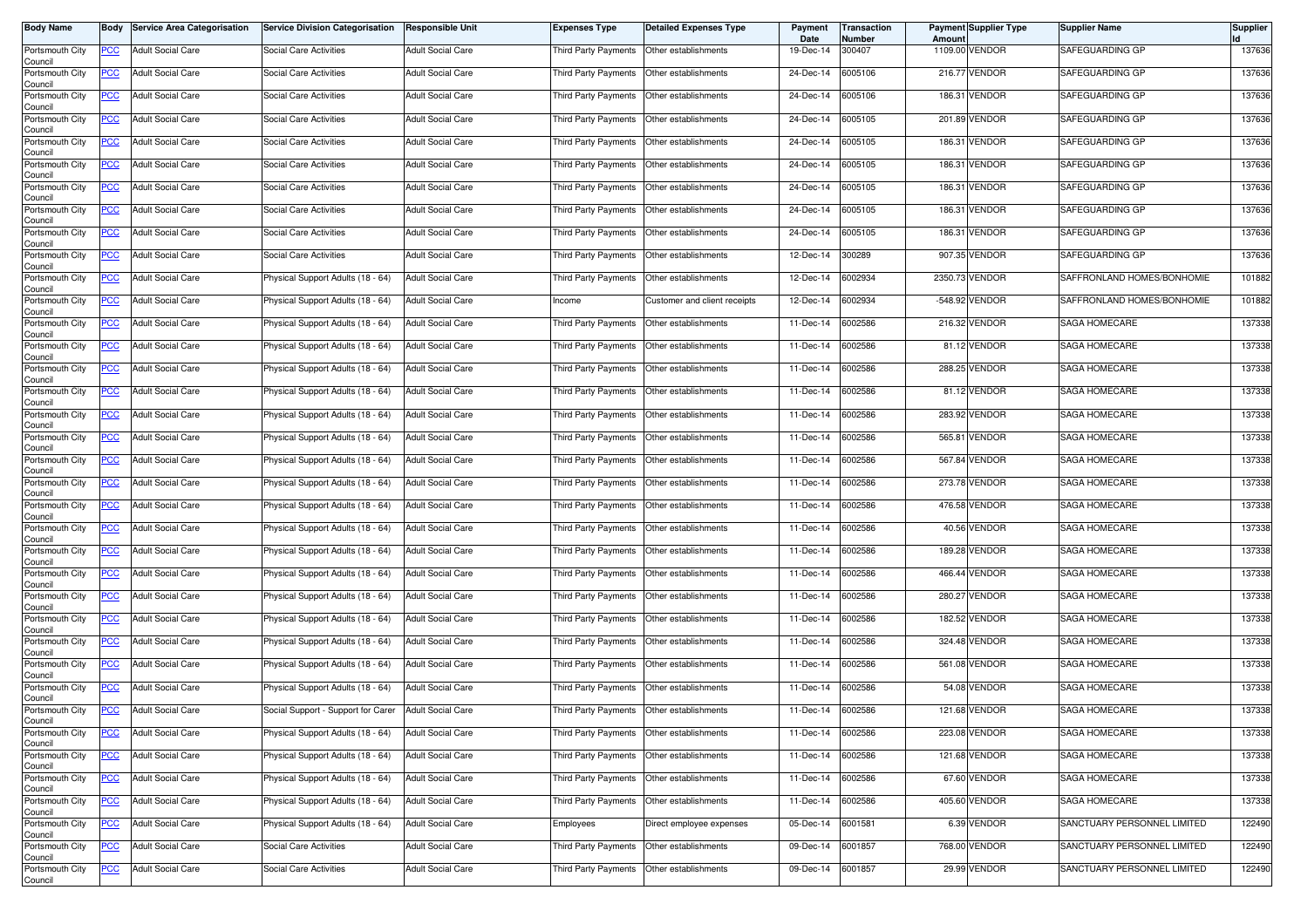| <b>Body Name</b>                      |            | <b>Body Service Area Categorisation</b> | <b>Service Division Categorisation</b>               | <b>Responsible Unit</b>  | Expenses Type                   | <b>Detailed Expenses Type</b>                        | Payment<br>Date   | <b>Transaction</b><br>Number | Amount | <b>Payment Supplier Type</b> | <b>Supplier Name</b>                       | Supplier |
|---------------------------------------|------------|-----------------------------------------|------------------------------------------------------|--------------------------|---------------------------------|------------------------------------------------------|-------------------|------------------------------|--------|------------------------------|--------------------------------------------|----------|
| Portsmouth City<br>Council            | PCC        | <b>Adult Social Care</b>                | Social Care Activities                               | <b>Adult Social Care</b> | Third Party Payments            | Other establishments                                 | 09-Dec-14         | 6001857                      |        | 5.29 VENDOR                  | SANCTUARY PERSONNEL LIMITED                | 122490   |
| Portsmouth City<br>Council            | <u>PCC</u> | <b>Adult Social Care</b>                | Social Care Activities                               | <b>Adult Social Care</b> | Third Party Payments            | Other establishments                                 | 09-Dec-14         | 6001857                      |        | 112.00 VENDOR                | SANCTUARY PERSONNEL LIMITED                | 122490   |
| Portsmouth City<br>Council            | <u>PCC</u> | <b>Adult Social Care</b>                | Social Care Activities                               | <b>Adult Social Care</b> | Third Party Payments            | Other establishments                                 | 24-Dec-14         | 6005108                      |        | 1195.97 VENDOR               | SANCTUARY PERSONNEL LIMITED                | 122490   |
| Portsmouth City<br>Council            | <b>PCC</b> | <b>Adult Social Care</b>                | Social Care Activities                               | <b>Adult Social Care</b> | Third Party Payments            | Other establishments                                 | 23-Dec-14         | 6004576                      |        | 1204.02 VENDOR               | SANCTUARY PERSONNEL LIMITED                | 122490   |
| Portsmouth City<br>Council            | <u>PCC</u> | <b>Adult Social Care</b>                | Information and Early Intervention                   | <b>Adult Social Care</b> | Premises-Related<br>Expenditure | Energy costs                                         | 16-Dec-14         | 6003230                      |        | 179.64 COMPANY               | SCOTTISH AND SOUTHERN ENERGY<br><b>PLC</b> | 100303   |
| Portsmouth City<br>Council            | <u>PCC</u> | <b>Adult Social Care</b>                | Physical Support Adults (18 - 64)                    | <b>Adult Social Care</b> | Premises-Related<br>Expenditure | Energy costs                                         | 16-Dec-14         | 6003230                      |        | 591.61 COMPANY               | SCOTTISH AND SOUTHERN ENERGY<br>PLC        | 100303   |
| Portsmouth City<br>Council            | <u>PCC</u> | <b>Adult Social Care</b>                | Physical Support Adults (18 - 64)                    | <b>Adult Social Care</b> | Premises-Related<br>Expenditure | Energy costs                                         | 16-Dec-14         | 6003230                      |        | 387.07 COMPANY               | SCOTTISH AND SOUTHERN ENERGY<br><b>PLC</b> | 100303   |
| Portsmouth City<br>Council            | <u>PCC</u> | <b>Adult Social Care</b>                | Information and Early Intervention                   | <b>Adult Social Care</b> | Premises-Related<br>Expenditure | Energy costs                                         | 16-Dec-14         | 6003230                      |        | 311.52 COMPANY               | SCOTTISH AND SOUTHERN ENERGY<br><b>PLC</b> | 100303   |
| Portsmouth City<br>Council            | <u>PCC</u> | <b>Adult Social Care</b>                | Physical Support Adults (18 - 64)                    | <b>Adult Social Care</b> | Third Party Payments            | Other establishments                                 | 24-Dec-14         | 6005117                      |        | 2006.01 VENDOR               | <b>SEAGRY CARE LTD</b>                     | 139898   |
| Portsmouth City<br>Council            | <u>PCC</u> | <b>Adult Social Care</b>                | Physical Support Older People (65- Adult Social Care |                          | Third Party Payments            | Other establishments                                 | 18-Dec-14         | 6003929                      |        | 537.50 VENDOR                | <b>SEAP</b>                                | 123363   |
| Portsmouth City<br>Council            | <u>PCC</u> | <b>Adult Social Care</b>                | Physical Support Older People (65- Adult Social Care |                          | Third Party Payments            | Other establishments                                 | 18-Dec-14         | 6003929                      |        | 1143.75 VENDOR               | <b>SEAP</b>                                | 123363   |
| Portsmouth City<br>Council            | PСC        | <b>Adult Social Care</b>                | Physical Support Older People (65- Adult Social Care |                          | Third Party Payments            | Other establishments                                 | 30-Dec-14         | 6005384                      |        | 108.25 VENDOR                | <b>SEAP</b>                                | 123363   |
| Portsmouth City<br>Council            | <u>PCC</u> | <b>Adult Social Care</b>                | Information and Early Intervention                   | <b>Adult Social Care</b> | Premises-Related<br>Expenditure | Repairs, alterations and<br>maintenance of buildings | 19-Dec-14         | 6004236                      |        | 41.63 VENDOR                 | SECURITAS SECURITY SERVICES<br>LIMITED     | 101733   |
| Portsmouth City<br>Council            | <u>PCC</u> | <b>Adult Social Care</b>                | Physical Support Adults (18 - 64)                    | <b>Adult Social Care</b> | Third Party Payments            | Other establishments                                 | 12-Dec-14         | 6002944                      |        | 1711.51 VENDOR               | SERINCOURT LTD                             | 101244   |
| Portsmouth City<br>Council            | PCC        | <b>Adult Social Care</b>                | Physical Support Older People (65- Adult Social Care |                          | Third Party Payments            | Other establishments                                 | 12-Dec-14         | 6002944                      |        | 2086.30 VENDOR               | SERINCOURT LTD                             | 101244   |
| Portsmouth City<br>Council            | <u>PCC</u> | <b>Adult Social Care</b>                | Physical Support Adults (18 - 64)                    | <b>Adult Social Care</b> | Third Party Payments            | Other establishments                                 | 05-Dec-14         | 6001589                      |        | 162.24 VENDOR                | SEVACARE (UK) LTD                          | 136163   |
| Portsmouth City<br>Council            | PCC        | <b>Adult Social Care</b>                | Physical Support Adults (18 - 64)                    | <b>Adult Social Care</b> | Third Party Payments            | Other establishments                                 | 05-Dec-14         | 6001589                      |        | 162.24 VENDOR                | SEVACARE (UK) LTD                          | 136163   |
| Portsmouth City<br>Council            | <u>PCC</u> | <b>Adult Social Care</b>                | Physical Support Adults (18 - 64)                    | <b>Adult Social Care</b> | Third Party Payments            | Other establishments                                 | 15-Dec-14         | 6003131                      |        | 74654.40 VENDOR              | SEVACARE (UK) LTD                          | 136163   |
| Portsmouth City<br>Council            | PСC        | <b>Adult Social Care</b>                | Physical Support Adults (18 - 64)                    | <b>Adult Social Care</b> | Third Party Payments            | Other establishments                                 | 15-Dec-14         | 6003131                      |        | 30523.14 VENDOR              | SEVACARE (UK) LTD                          | 136163   |
| Portsmouth City<br>Council            | <u>PCC</u> | <b>Adult Social Care</b>                | Physical Support Adults (18 - 64)                    | <b>Adult Social Care</b> | Third Party Payments            | Other establishments                                 | 05-Dec-14         | 6001589                      |        | 108.16 VENDOR                | SEVACARE (UK) LTD                          | 136163   |
| Portsmouth City<br>Council            | <u>PCC</u> | <b>Adult Social Care</b>                | Physical Support Adults (18 - 64)                    | <b>Adult Social Care</b> | Third Party Payments            | Other establishments                                 | 05-Dec-14         | 6001589                      |        | 108.16 VENDOR                | SEVACARE (UK) LTD                          | 136163   |
| Portsmouth City<br>Council            | <u>PCC</u> | <b>Adult Social Care</b>                | Physical Support Adults (18 - 64)                    | <b>Adult Social Care</b> | Third Party Payments            | Other establishments                                 | 05-Dec-14         | 6001589                      |        | 283.92 VENDOR                | SEVACARE (UK) LTD                          | 136163   |
| Portsmouth City<br>Council            | <u>PCC</u> | <b>Adult Social Care</b>                | Physical Support Adults (18 - 64)                    | <b>Adult Social Care</b> | Third Party Payments            | Other establishments                                 | 05-Dec-14         | 6001589                      |        | 561.08 VENDOR                | SEVACARE (UK) LTD                          | 136163   |
| Portsmouth City<br>Council            | <u>PCC</u> | <b>Adult Social Care</b>                | Physical Support Adults (18 - 64)                    | <b>Adult Social Care</b> | Third Party Payments            | Other establishments                                 | 05-Dec-14         | 6001589                      |        | 283.92 VENDOR                | SEVACARE (UK) LTD                          | 136163   |
| Portsmouth City<br>Council            | <u>PCC</u> | <b>Adult Social Care</b>                | Physical Support Adults (18 - 64)                    | <b>Adult Social Care</b> | Third Party Payments            | Other establishments                                 | 05-Dec-14         | 6001589                      |        | 283.92 VENDOR                | SEVACARE (UK) LTD                          | 136163   |
| Portsmouth City<br>Council            | <u>PCC</u> | <b>Adult Social Care</b>                | Physical Support Adults (18 - 64)                    | <b>Adult Social Care</b> | Third Party Payments            | Other establishments                                 | 05-Dec-14         | 6001589                      |        | 473.20 VENDOR                | SEVACARE (UK) LTD                          | 136163   |
| Portsmouth City<br>Council            | <b>PCC</b> | <b>Adult Social Care</b>                | Physical Support Adults (18 - 64)                    | <b>Adult Social Care</b> | <b>Third Party Payments</b>     | Other establishments                                 | 05-Dec-14         | 6001589                      |        | 338.00 VENDOR                | SEVACARE (UK) LTD                          | 136163   |
| Portsmouth City<br>Council            | <u>PCC</u> | <b>Adult Social Care</b>                | Social Support - Support for Carer                   | <b>Adult Social Care</b> | Third Party Payments            | Other establishments                                 | 05-Dec-14         | 6001589                      |        | 63.48 VENDOR                 | SEVACARE (UK) LTD                          | 136163   |
| Portsmouth City<br>Council            | <u>PCC</u> | <b>Adult Social Care</b>                | Physical Support Adults (18 - 64)                    | <b>Adult Social Care</b> | <b>Third Party Payments</b>     | Other establishments                                 | 05-Dec-14         | 6001589                      |        | 283.92 VENDOR                | SEVACARE (UK) LTD                          | 136163   |
| Portsmouth City<br>Council            | <u>PCC</u> | <b>Adult Social Care</b>                | Physical Support Adults (18 - 64)                    | <b>Adult Social Care</b> | Third Party Payments            | Other establishments                                 | 05-Dec-14         | 6001589                      |        | 135.20 VENDOR                | SEVACARE (UK) LTD                          | 136163   |
| Portsmouth City                       | <b>PCC</b> | <b>Adult Social Care</b>                | Physical Support Adults (18 - 64)                    | <b>Adult Social Care</b> | Third Party Payments            | Other establishments                                 | 05-Dec-14         | 6001589                      |        | 108.16 VENDOR                | SEVACARE (UK) LTD                          | 136163   |
| Council<br>Portsmouth City<br>Council | <b>PCC</b> | <b>Adult Social Care</b>                | Physical Support Adults (18 - 64)                    | <b>Adult Social Care</b> | Third Party Payments            | Other establishments                                 | 05-Dec-14         | 6001589                      |        | 236.60 VENDOR                | SEVACARE (UK) LTD                          | 136163   |
| Portsmouth City<br>Council            | <u>PCC</u> | <b>Adult Social Care</b>                | Physical Support Adults (18 - 64)                    | <b>Adult Social Care</b> | <b>Third Party Payments</b>     | Other establishments                                 | 05-Dec-14         | 6001589                      |        | 395.46 VENDOR                | SEVACARE (UK) LTD                          | 136163   |
| Portsmouth City<br>Council            | <b>PCC</b> | <b>Adult Social Care</b>                | Physical Support Adults (18 - 64)                    | <b>Adult Social Care</b> | Third Party Payments            | Other establishments                                 | 05-Dec-14         | 6001589                      |        | 111.54 VENDOR                | SEVACARE (UK) LTD                          | 136163   |
| Portsmouth City<br>Council            | <u>PCC</u> | <b>Adult Social Care</b>                | Social Support - Support for Carer                   | <b>Adult Social Care</b> | Third Party Payments            | Other establishments                                 | 05-Dec-14 6001589 |                              |        | 218.64 VENDOR                | SEVACARE (UK) LTD                          | 136163   |
| Portsmouth City<br>Council            | <u>PCC</u> | Adult Social Care                       | Physical Support Adults (18 - 64)                    | <b>Adult Social Care</b> | Third Party Payments            | Other establishments                                 | 05-Dec-14         | 6001589                      |        | 189.28 VENDOR                | SEVACARE (UK) LTD                          | 136163   |
| Portsmouth City<br>Council            | <u>PCC</u> | <b>Adult Social Care</b>                | Physical Support Adults (18 - 64)                    | <b>Adult Social Care</b> | Third Party Payments            | Other establishments                                 | 05-Dec-14         | 6001589                      |        | 378.56 VENDOR                | SEVACARE (UK) LTD                          | 136163   |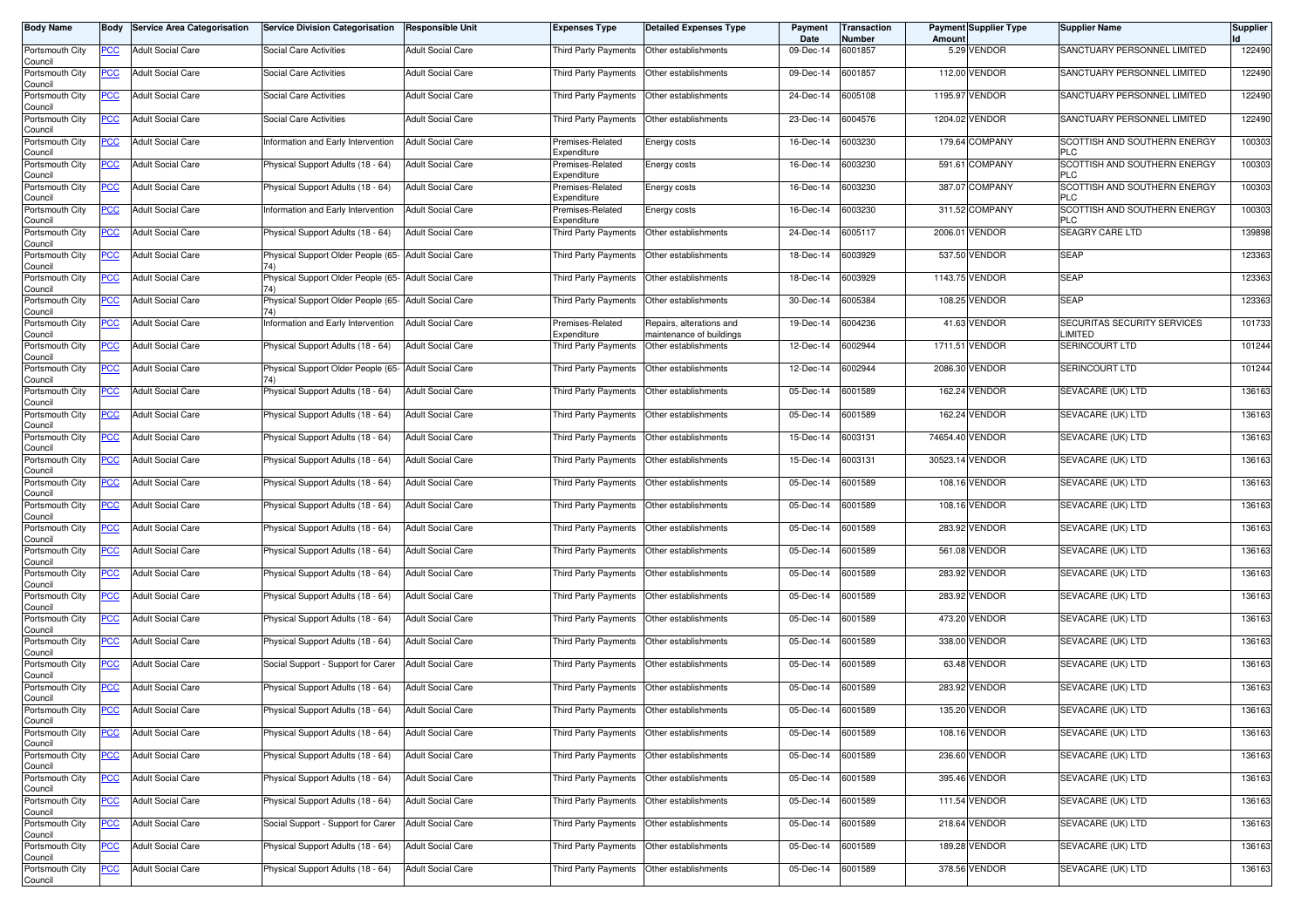| <b>Body Name</b>           |                  | <b>Body Service Area Categorisation</b> | <b>Service Division Categorisation</b> | <b>Responsible Unit</b>  | Expenses Type        | Detailed Expenses Type                    | Payment<br>Date | <b>Transaction</b><br>Number | <b>Amount</b> | <b>Payment Supplier Type</b> | Supplier Name     | <b>Supplier</b> |
|----------------------------|------------------|-----------------------------------------|----------------------------------------|--------------------------|----------------------|-------------------------------------------|-----------------|------------------------------|---------------|------------------------------|-------------------|-----------------|
| Portsmouth City<br>Council | PCC              | <b>Adult Social Care</b>                | Physical Support Adults (18 - 64)      | <b>Adult Social Care</b> | Third Party Payments | Other establishments                      | 05-Dec-14       | 6001589                      |               | 283.92 VENDOR                | SEVACARE (UK) LTD | 136163          |
| Portsmouth City<br>Council | <b>PCC</b>       | <b>Adult Social Care</b>                | Physical Support Adults (18 - 64)      | <b>Adult Social Care</b> | Third Party Payments | Other establishments                      | 05-Dec-14       | 6001589                      |               | 37.18 VENDOR                 | SEVACARE (UK) LTD | 136163          |
| Portsmouth City<br>Council | <u>PCC</u>       | <b>Adult Social Care</b>                | Physical Support Adults (18 - 64)      | <b>Adult Social Care</b> | Third Party Payments | Other establishments                      | 05-Dec-14       | 6001589                      |               | 1514.24 VENDOR               | SEVACARE (UK) LTD | 136163          |
| Portsmouth City<br>Council | <b>PCC</b>       | <b>Adult Social Care</b>                | Physical Support Adults (18 - 64)      | <b>Adult Social Care</b> | Third Party Payments | Other establishments                      | 05-Dec-14       | 6001589                      |               | 165.62 VENDOR                | SEVACARE (UK) LTD | 136163          |
| Portsmouth City<br>Council | <u>PCC</u>       | <b>Adult Social Care</b>                | Physical Support Adults (18 - 64)      | <b>Adult Social Care</b> | Third Party Payments | Other establishments                      | 05-Dec-14       | 6001589                      |               | 476.20 VENDOR                | SEVACARE (UK) LTD | 136163          |
| Portsmouth City<br>Council | <u>PCC </u>      | <b>Adult Social Care</b>                | Physical Support Adults (18 - 64)      | <b>Adult Social Care</b> | Third Party Payments | Other establishments                      | 05-Dec-14       | 6001589                      |               | 175.76 VENDOR                | SEVACARE (UK) LTD | 136163          |
| Portsmouth City<br>Council | <u>PCC</u>       | <b>Adult Social Care</b>                | Physical Support Adults (18 - 64)      | <b>Adult Social Care</b> | Third Party Payments | Other establishments                      | 05-Dec-14       | 6001589                      |               | 189.28 VENDOR                | SEVACARE (UK) LTD | 136163          |
| Portsmouth City<br>Council | <u>PCC</u>       | <b>Adult Social Care</b>                | Physical Support Adults (18 - 64)      | <b>Adult Social Care</b> | Third Party Payments | Other establishments                      | 05-Dec-14       | 6001589                      |               | 365.04 VENDOR                | SEVACARE (UK) LTD | 136163          |
| Portsmouth City<br>Council | <b>PCC</b>       | <b>Adult Social Care</b>                | Physical Support Adults (18 - 64)      | <b>Adult Social Care</b> | Third Party Payments | Other establishments                      | 05-Dec-14       | 6001589                      |               | 567.84 VENDOR                | SEVACARE (UK) LTD | 136163          |
| Portsmouth City<br>Council | PCC              | <b>Adult Social Care</b>                | Physical Support Adults (18 - 64)      | <b>Adult Social Care</b> | Third Party Payments | Other establishments                      | 05-Dec-14       | 6001589                      |               | 662.48 VENDOR                | SEVACARE (UK) LTD | 136163          |
| Portsmouth City<br>Council | <u>PCC</u>       | <b>Adult Social Care</b>                | Social Support - Support for Carer     | <b>Adult Social Care</b> | Third Party Payments | Other establishments                      | 05-Dec-14       | 6001589                      |               | 54.20 VENDOR                 | SEVACARE (UK) LTD | 136163          |
| Portsmouth City<br>Council | <u>PCC</u>       | <b>Adult Social Care</b>                | Physical Support Adults (18 - 64)      | <b>Adult Social Care</b> | Third Party Payments | Other establishments                      | 05-Dec-14       | 6001589                      |               | 81.00 VENDOR                 | SEVACARE (UK) LTD | 136163          |
| Portsmouth City<br>Council | PCC              | <b>Adult Social Care</b>                | Social Support - Support for Carer     | <b>Adult Social Care</b> | Third Party Payments | Other establishments                      | 05-Dec-14       | 6001589                      |               | 236.60 VENDOR                | SEVACARE (UK) LTD | 136163          |
| Portsmouth City<br>Council | <u>PCC</u>       | <b>Adult Social Care</b>                | Physical Support Adults (18 - 64)      | <b>Adult Social Care</b> | Third Party Payments | Other establishments                      | 05-Dec-14       | 6001589                      |               | 1608.88 VENDOR               | SEVACARE (UK) LTD | 136163          |
| Portsmouth City<br>Council | <u>PCC</u>       | <b>Adult Social Care</b>                | Physical Support Adults (18 - 64)      | <b>Adult Social Care</b> | Third Party Payments | Other establishments                      | 05-Dec-14       | 6001589                      |               | 40.56 VENDOR                 | SEVACARE (UK) LTD | 136163          |
| Portsmouth City<br>Council | <u>PCC</u>       | <b>Adult Social Care</b>                | Physical Support Adults (18 - 64)      | <b>Adult Social Care</b> | Third Party Payments | Other establishments                      | 05-Dec-14       | 6001589                      |               | 567.84 VENDOR                | SEVACARE (UK) LTD | 136163          |
| Portsmouth City<br>Council | PCC              | <b>Adult Social Care</b>                | Social Support - Support for Carer     | <b>Adult Social Care</b> | Third Party Payments | Other establishments                      | 05-Dec-14       | 6001589                      |               | 289.92 VENDOR                | SEVACARE (UK) LTD | 136163          |
| Portsmouth City<br>Council | <u>PCC</u>       | <b>Adult Social Care</b>                | Physical Support Adults (18 - 64)      | <b>Adult Social Care</b> | Third Party Payments | Other establishments                      | 05-Dec-14       | 6001589                      |               | 9.84 VENDOR                  | SEVACARE (UK) LTD | 136163          |
| Portsmouth City<br>Council | <u>PCC</u>       | <b>Adult Social Care</b>                | Physical Support Adults (18 - 64)      | <b>Adult Social Care</b> | Third Party Payments | Other establishments                      | 05-Dec-14       | 6001589                      |               | 128.44 VENDOR                | SEVACARE (UK) LTD | 136163          |
| Portsmouth City<br>Council | PCC              | <b>Adult Social Care</b>                | Physical Support Adults (18 - 64)      | <b>Adult Social Care</b> | Third Party Payments | Other establishments                      | 05-Dec-14       | 6001589                      |               | 1000.48 VENDOR               | SEVACARE (UK) LTD | 136163          |
| Portsmouth City<br>Council | <u>PCC</u>       | <b>Adult Social Care</b>                | Physical Support Adults (18 - 64)      | <b>Adult Social Care</b> | Third Party Payments | Other establishments                      | 05-Dec-14       | 6001589                      |               | 263.64 VENDOR                | SEVACARE (UK) LTD | 136163          |
| Portsmouth City<br>Council | $\overline{PCC}$ | <b>Adult Social Care</b>                | Physical Support Adults (18 - 64)      | <b>Adult Social Care</b> | Third Party Payments | Other establishments                      | 05-Dec-14       | 6001589                      |               | 283.92 VENDOR                | SEVACARE (UK) LTD | 136163          |
| Portsmouth City<br>Council | <u>PCC</u>       | <b>Adult Social Care</b>                | Physical Support Adults (18 - 64)      | <b>Adult Social Care</b> | Third Party Payments | Other establishments                      | 05-Dec-14       | 6001589                      |               | 1757.60 VENDOR               | SEVACARE (UK) LTD | 136163          |
| Portsmouth City<br>Council | <u>PCC</u>       | <b>Adult Social Care</b>                | Physical Support Adults (18 - 64)      | <b>Adult Social Care</b> | Third Party Payments | Other establishments                      | 05-Dec-14       | 6001589                      |               | 94.64 VENDOR                 | SEVACARE (UK) LTD | 136163          |
| Portsmouth City<br>Council | <u>PCC</u>       | <b>Adult Social Care</b>                | Physical Support Adults (18 - 64)      | <b>Adult Social Care</b> | Third Party Payments | Other establishments                      | 05-Dec-14       | 6001589                      |               | 135.20 VENDOR                | SEVACARE (UK) LTD | 136163          |
| Portsmouth City<br>Council | <u>PCC</u>       | <b>Adult Social Care</b>                | Physical Support Adults (18 - 64)      | <b>Adult Social Care</b> | Third Party Payments | Other establishments                      | 05-Dec-14       | 6001589                      |               | 1230.32 VENDOR               | SEVACARE (UK) LTD | 136163          |
| Portsmouth City<br>Council | <u>PCC</u>       | <b>Adult Social Care</b>                | Physical Support Adults (18 - 64)      | <b>Adult Social Care</b> | Third Party Payments | Other establishments                      | 05-Dec-14       | 6001589                      |               | 283.92 VENDOR                | SEVACARE (UK) LTD | 136163          |
| Portsmouth City<br>Council | <u>PCC</u>       | <b>Adult Social Care</b>                | Physical Support Adults (18 - 64)      | <b>Adult Social Care</b> | Third Party Payments | Other establishments                      | 05-Dec-14       | 6001589                      |               | 1703.52 VENDOR               | SEVACARE (UK) LTD | 136163          |
| Portsmouth City<br>Council | <u>PCC</u>       | <b>Adult Social Care</b>                | Physical Support Adults (18 - 64)      | <b>Adult Social Care</b> | Third Party Payments | Other establishments                      | 05-Dec-14       | 6001589                      |               | 1703.52 VENDOR               | SEVACARE (UK) LTD | 136163          |
| Portsmouth City<br>Council | <u>PCC</u>       | <b>Adult Social Care</b>                | Physical Support Adults (18 - 64)      | <b>Adult Social Care</b> | Third Party Payments | Other establishments                      | 05-Dec-14       | 6001589                      |               | 67.60 VENDOR                 | SEVACARE (UK) LTD | 136163          |
| Portsmouth City<br>Council | <b>PCC</b>       | <b>Adult Social Care</b>                | Physical Support Adults (18 - 64)      | <b>Adult Social Care</b> | Third Party Payments | Other establishments                      | 05-Dec-14       | 6001589                      |               | 189.28 VENDOR                | SEVACARE (UK) LTD | 136163          |
| Portsmouth City<br>Council | <b>PCC</b>       | <b>Adult Social Care</b>                | Physical Support Adults (18 - 64)      | <b>Adult Social Care</b> |                      | Third Party Payments Other establishments | 05-Dec-14       | 6001589                      |               | 310.96 VENDOR                | SEVACARE (UK) LTD | 136163          |
| Portsmouth City<br>Council | <u>PCC</u>       | <b>Adult Social Care</b>                | Physical Support Adults (18 - 64)      | <b>Adult Social Care</b> |                      | Third Party Payments Other establishments | 05-Dec-14       | 6001589                      |               | 378.56 VENDOR                | SEVACARE (UK) LTD | 136163          |
| Portsmouth City<br>Council | <u>PCC</u>       | <b>Adult Social Care</b>                | Physical Support Adults (18 - 64)      | <b>Adult Social Care</b> | Third Party Payments | Other establishments                      | 05-Dec-14       | 6001589                      |               | 608.40 VENDOR                | SEVACARE (UK) LTD | 136163          |
| Portsmouth City<br>Council | <u>PCC</u>       | <b>Adult Social Care</b>                | Physical Support Adults (18 - 64)      | <b>Adult Social Care</b> | Third Party Payments | Other establishments                      | 05-Dec-14       | 6001589                      |               | 54.08 VENDOR                 | SEVACARE (UK) LTD | 136163          |
| Portsmouth City<br>Council | <u>PCC</u>       | <b>Adult Social Care</b>                | Physical Support Adults (18 - 64)      | <b>Adult Social Care</b> | Third Party Payments | Other establishments                      | 05-Dec-14       | 6001589                      |               | 52.64 VENDOR                 | SEVACARE (UK) LTD | 136163          |
| Portsmouth City<br>Council | <u>PCC</u>       | <b>Adult Social Care</b>                | Physical Support Adults (18 - 64)      | <b>Adult Social Care</b> | Third Party Payments | Other establishments                      | 05-Dec-14       | 6001589                      |               | 231.28 VENDOR                | SEVACARE (UK) LTD | 136163          |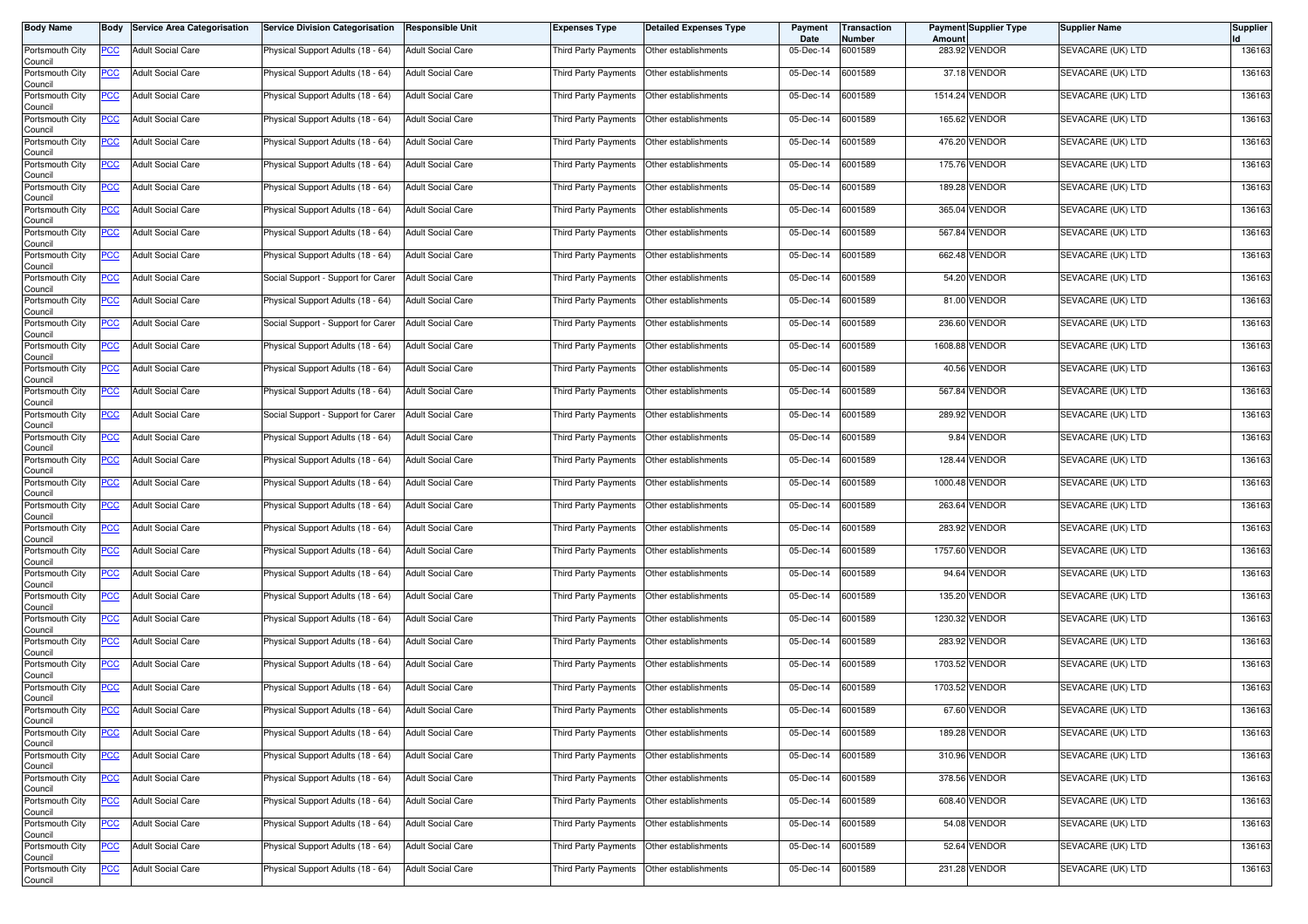| <b>Body Name</b>           |            | <b>Body Service Area Categorisation</b> | Service Division Categorisation    | <b>Responsible Unit</b>  | Expenses Type        | Detailed Expenses Type   | Payment<br>Date | Transaction<br>Number | <b>Amount</b> | <b>Payment Supplier Type</b> | Supplier Name     | Supplier |
|----------------------------|------------|-----------------------------------------|------------------------------------|--------------------------|----------------------|--------------------------|-----------------|-----------------------|---------------|------------------------------|-------------------|----------|
| Portsmouth City<br>Council | PCC        | <b>Adult Social Care</b>                | Physical Support Adults (18 - 64)  | <b>Adult Social Care</b> | Third Party Payments | Other establishments     | 05-Dec-14       | 6001589               |               | 175.76 VENDOR                | SEVACARE (UK) LTD | 136163   |
| Portsmouth City<br>Council | <u>PCC</u> | <b>Adult Social Care</b>                | Physical Support Adults (18 - 64)  | <b>Adult Social Care</b> | Third Party Payments | Other establishments     | 05-Dec-14       | 6001589               |               | 175.76 VENDOR                | SEVACARE (UK) LTD | 136163   |
| Portsmouth City<br>Council | <u>PCC</u> | <b>Adult Social Care</b>                | Physical Support Adults (18 - 64)  | <b>Adult Social Care</b> | Third Party Payments | Other establishments     | 05-Dec-14       | 6001589               |               | 378.56 VENDOR                | SEVACARE (UK) LTD | 136163   |
| Portsmouth City<br>Council | <b>PCC</b> | <b>Adult Social Care</b>                | Physical Support Adults (18 - 64)  | <b>Adult Social Care</b> | Third Party Payments | Other establishments     | 05-Dec-14       | 6001589               |               | 189.28 VENDOR                | SEVACARE (UK) LTD | 136163   |
| Portsmouth City<br>Council | <u>PCC</u> | <b>Adult Social Care</b>                | Social Support - Support for Carer | <b>Adult Social Care</b> | Third Party Payments | Other establishments     | 05-Dec-14       | 6001589               |               | 289.92 VENDOR                | SEVACARE (UK) LTD | 136163   |
| Portsmouth City<br>Council | <u>PCC</u> | <b>Adult Social Care</b>                | Physical Support Adults (18 - 64)  | <b>Adult Social Care</b> | Third Party Payments | Other establishments     | 05-Dec-14       | 6001589               |               | 182.52 VENDOR                | SEVACARE (UK) LTD | 136163   |
| Portsmouth City<br>Council | <u>PCC</u> | <b>Adult Social Care</b>                | Physical Support Adults (18 - 64)  | <b>Adult Social Care</b> | Third Party Payments | Other establishments     | 05-Dec-14       | 6001589               |               | 466.44 VENDOR                | SEVACARE (UK) LTD | 136163   |
| Portsmouth City<br>Council | <u>PCC</u> | <b>Adult Social Care</b>                | Physical Support Adults (18 - 64)  | <b>Adult Social Care</b> | Third Party Payments | Other establishments     | 05-Dec-14       | 6001589               |               | 770.64 VENDOR                | SEVACARE (UK) LTD | 136163   |
| Portsmouth City<br>Council | <u>PCC</u> | <b>Adult Social Care</b>                | Physical Support Adults (18 - 64)  | <b>Adult Social Care</b> | Third Party Payments | Other establishments     | 05-Dec-14       | 6001589               |               | 189.28 VENDOR                | SEVACARE (UK) LTD | 136163   |
| Portsmouth City<br>Council | PCC        | <b>Adult Social Care</b>                | Physical Support Adults (18 - 64)  | <b>Adult Social Care</b> | Third Party Payments | Other establishments     | 05-Dec-14       | 6001589               |               | 189.28 VENDOR                | SEVACARE (UK) LTD | 136163   |
| Portsmouth City<br>Council | <u>PCC</u> | <b>Adult Social Care</b>                | Physical Support Adults (18 - 64)  | <b>Adult Social Care</b> | Third Party Payments | Other establishments     | 05-Dec-14       | 6001589               |               | 189.28 VENDOR                | SEVACARE (UK) LTD | 136163   |
| Portsmouth City<br>Council | <u>PCC</u> | <b>Adult Social Care</b>                | Physical Support Adults (18 - 64)  | <b>Adult Social Care</b> | Third Party Payments | Other establishments     | 05-Dec-14       | 6001589               |               | 212.94 VENDOR                | SEVACARE (UK) LTD | 136163   |
| Portsmouth City<br>Council | PCC        | <b>Adult Social Care</b>                | Physical Support Adults (18 - 64)  | <b>Adult Social Care</b> | Third Party Payments | Other establishments     | 05-Dec-14       | 6001589               |               | 189.28 VENDOR                | SEVACARE (UK) LTD | 136163   |
| Portsmouth City<br>Council | <u>PCC</u> | <b>Adult Social Care</b>                | Physical Support Adults (18 - 64)  | <b>Adult Social Care</b> | Third Party Payments | Other establishments     | 05-Dec-14       | 6001589               |               | 189.28 VENDOR                | SEVACARE (UK) LTD | 136163   |
| Portsmouth City<br>Council | <u>PCC</u> | <b>Adult Social Care</b>                | Physical Support Adults (18 - 64)  | <b>Adult Social Care</b> | Third Party Payments | Other establishments     | 05-Dec-14       | 6001589               |               | 189.28 VENDOR                | SEVACARE (UK) LTD | 136163   |
| Portsmouth City<br>Council | <u>PCC</u> | <b>Adult Social Care</b>                | Physical Support Adults (18 - 64)  | <b>Adult Social Care</b> | Third Party Payments | Other establishments     | 05-Dec-14       | 6001589               |               | 378.56 VENDOR                | SEVACARE (UK) LTD | 136163   |
| Portsmouth City<br>Council | PCC        | <b>Adult Social Care</b>                | Physical Support Adults (18 - 64)  | <b>Adult Social Care</b> | Third Party Payments | Other establishments     | 05-Dec-14       | 6001589               |               | 294.06 VENDOR                | SEVACARE (UK) LTD | 136163   |
| Portsmouth City<br>Council | <u>PCC</u> | <b>Adult Social Care</b>                | Physical Support Adults (18 - 64)  | <b>Adult Social Care</b> | Third Party Payments | Other establishments     | 05-Dec-14       | 6001589               |               | 189.28 VENDOR                | SEVACARE (UK) LTD | 136163   |
| Portsmouth City<br>Council | <u>PCC</u> | <b>Adult Social Care</b>                | Social Support - Support for Carer | <b>Adult Social Care</b> | Third Party Payments | Other establishments     | 05-Dec-14       | 6001589               |               | 54.66 VENDOR                 | SEVACARE (UK) LTD | 136163   |
| Portsmouth City<br>Council | PCC        | <b>Adult Social Care</b>                | Physical Support Adults (18 - 64)  | <b>Adult Social Care</b> | Third Party Payments | Other establishments     | 05-Dec-14       | 6001589               |               | 189.28 VENDOR                | SEVACARE (UK) LTD | 136163   |
| Portsmouth City<br>Council | <u>PCC</u> | <b>Adult Social Care</b>                | Physical Support Adults (18 - 64)  | <b>Adult Social Care</b> | Third Party Payments | Other establishments     | 05-Dec-14       | 6001589               |               | 189.28 VENDOR                | SEVACARE (UK) LTD | 136163   |
| Portsmouth City<br>Council | <u>PCC</u> | <b>Adult Social Care</b>                | Physical Support Adults (18 - 64)  | <b>Adult Social Care</b> | Third Party Payments | Other establishments     | 05-Dec-14       | 6001589               | 128.44        | VENDOR                       | SEVACARE (UK) LTD | 136163   |
| Portsmouth City<br>Council | <u>PCC</u> | <b>Adult Social Care</b>                | Physical Support Adults (18 - 64)  | <b>Adult Social Care</b> | Third Party Payments | Other establishments     | 05-Dec-14       | 6001589               |               | 757.12 VENDOR                | SEVACARE (UK) LTD | 136163   |
| Portsmouth City<br>Council | <u>PCC</u> | <b>Adult Social Care</b>                | Physical Support Adults (18 - 64)  | <b>Adult Social Care</b> | Third Party Payments | Other establishments     | 05-Dec-14       | 6001589               |               | 473.20 VENDOR                | SEVACARE (UK) LTD | 136163   |
| Portsmouth City<br>Council | <u>PCC</u> | <b>Adult Social Care</b>                | Physical Support Adults (18 - 64)  | <b>Adult Social Care</b> | Third Party Payments | Other establishments     | 05-Dec-14       | 6001589               |               | 81.12 VENDOR                 | SEVACARE (UK) LTD | 136163   |
| Portsmouth City<br>Council | <u>PCC</u> | <b>Adult Social Care</b>                | Physical Support Adults (18 - 64)  | <b>Adult Social Care</b> | Third Party Payments | Other establishments     | 05-Dec-14       | 6001589               |               | 253.50 VENDOR                | SEVACARE (UK) LTD | 136163   |
| Portsmouth City<br>Council | <u>PCC</u> | <b>Adult Social Care</b>                | Physical Support Adults (18 - 64)  | <b>Adult Social Care</b> | Third Party Payments | Other establishments     | 05-Dec-14       | 6001589               |               | 189.28 VENDOR                | SEVACARE (UK) LTD | 136163   |
| Portsmouth City<br>Council | <u>PCC</u> | <b>Adult Social Care</b>                | Physical Support Adults (18 - 64)  | <b>Adult Social Care</b> | Third Party Payments | Other establishments     | 05-Dec-14       | 6001589               |               | 283.92 VENDOR                | SEVACARE (UK) LTD | 136163   |
| Portsmouth City<br>Council | <u>PCC</u> | <b>Adult Social Care</b>                | Physical Support Adults (18 - 64)  | <b>Adult Social Care</b> | Third Party Payments | Other establishments     | 05-Dec-14       | 6001589               |               | 378.56 VENDOR                | SEVACARE (UK) LTD | 136163   |
| Portsmouth City<br>Council | <u>PCC</u> | <b>Adult Social Care</b>                | Physical Support Adults (18 - 64)  | <b>Adult Social Care</b> | Third Party Payments | Other establishments     | 05-Dec-14       | 6001589               |               | 27.04 VENDOR                 | SEVACARE (UK) LTD | 136163   |
| Portsmouth City<br>Council | <b>PCC</b> | <b>Adult Social Care</b>                | Physical Support Adults (18 - 64)  | <b>Adult Social Care</b> | Third Party Payments | Other establishments     | 05-Dec-14       | 6001589               |               | 175.76 VENDOR                | SEVACARE (UK) LTD | 136163   |
| Portsmouth City<br>Council | <b>PCC</b> | <b>Adult Social Care</b>                | Physical Support Adults (18 - 64)  | <b>Adult Social Care</b> | Third Party Payments | Other establishments     | 05-Dec-14       | 6001589               |               | 1176.24 VENDOR               | SEVACARE (UK) LTD | 136163   |
| Portsmouth City<br>Council | <u>PCC</u> | <b>Adult Social Care</b>                | Physical Support Adults (18 - 64)  | <b>Adult Social Care</b> | Third Party Payments | Other establishments     | 05-Dec-14       | 6001589               |               | 189.28 VENDOR                | SEVACARE (UK) LTD | 136163   |
| Portsmouth City<br>Council | <u>PCC</u> | <b>Adult Social Care</b>                | Physical Support Adults (18 - 64)  | <b>Adult Social Care</b> | Third Party Payments | Other establishments     | 05-Dec-14       | 6001589               |               | 189.28 VENDOR                | SEVACARE (UK) LTD | 136163   |
| Portsmouth City<br>Council | <u>PCC</u> | <b>Adult Social Care</b>                | Physical Support Adults (18 - 64)  | <b>Adult Social Care</b> | Employees            | Direct employee expenses | 24-Dec-14       | 6005123               |               | 340.80 VENDOR                | SFACATERING.COM   | 100064   |
| Portsmouth City<br>Council | <u>PCC</u> | Adult Social Care                       | Physical Support Adults (18 - 64)  | <b>Adult Social Care</b> | Employees            | Direct employee expenses | 22-Dec-14       | 6004454               |               | 623.84 VENDOR                | SFACATERING.COM   | 100064   |
| Portsmouth City<br>Council | <u>PCC</u> | <b>Adult Social Care</b>                | Physical Support Adults (18 - 64)  | <b>Adult Social Care</b> | Employees            | Direct employee expenses | 24-Dec-14       | 6005123               |               | 295.95 VENDOR                | SFACATERING.COM   | 100064   |
|                            |            |                                         |                                    |                          |                      |                          |                 |                       |               |                              |                   |          |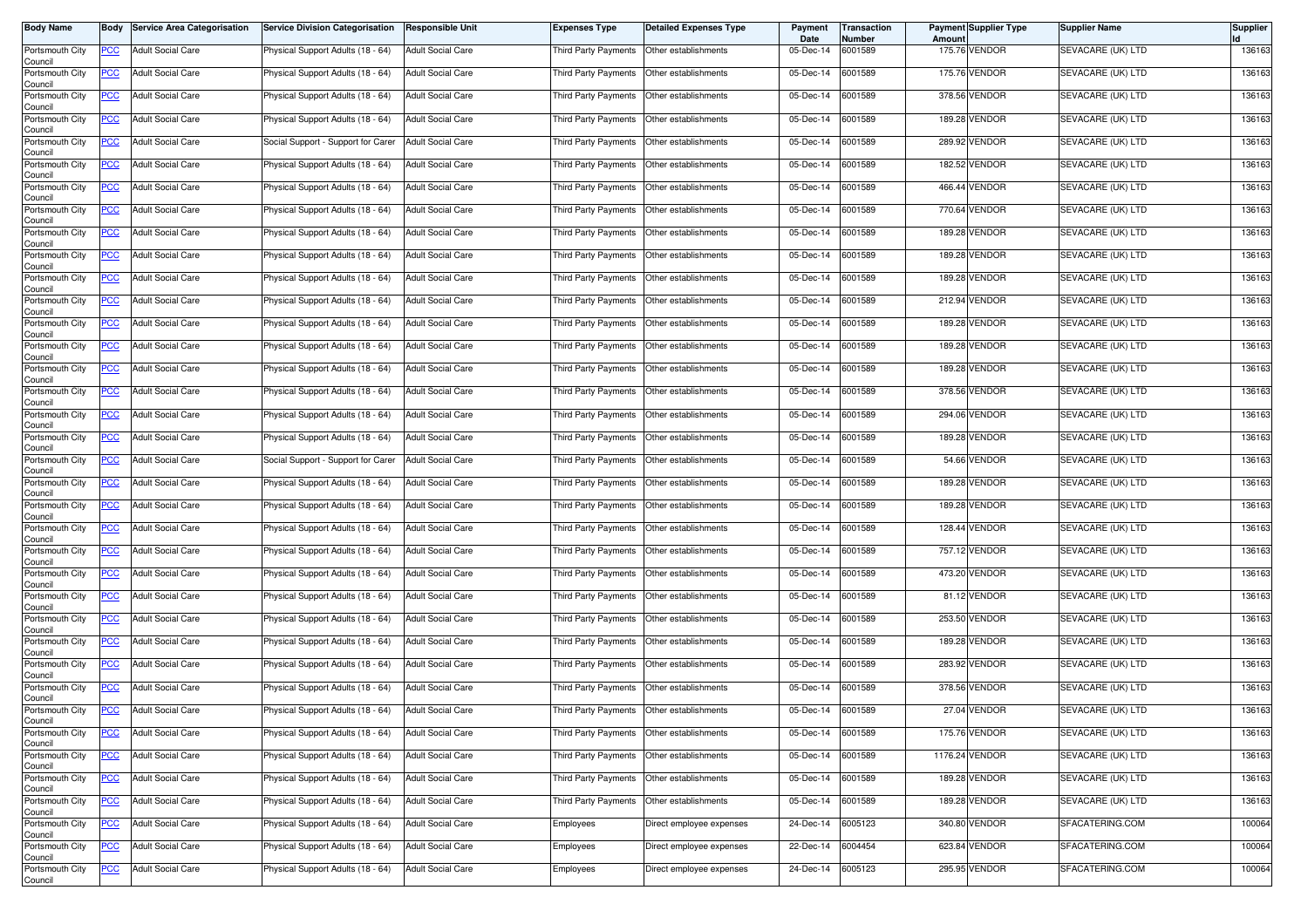| <b>Body Name</b>           |                | <b>Body Service Area Categorisation</b> | <b>Service Division Categorisation</b>                              | <b>Responsible Unit</b>  | Expenses Type                   | Detailed Expenses Type                              | Payment<br>Date | Transaction<br>Number | Amount  | <b>Payment Supplier Type</b>              | <b>Supplier Name</b>                           | <b>Supplier</b> |
|----------------------------|----------------|-----------------------------------------|---------------------------------------------------------------------|--------------------------|---------------------------------|-----------------------------------------------------|-----------------|-----------------------|---------|-------------------------------------------|------------------------------------------------|-----------------|
| Portsmouth City<br>Council | PCC            | <b>Adult Social Care</b>                | Physical Support Adults (18 - 64)                                   | <b>Adult Social Care</b> | Employees                       | Direct employee expenses                            | 24-Dec-14       | 6005123               |         | 189.28 VENDOR                             | SFACATERING.COM                                | 100064          |
| Portsmouth City<br>Council | ∍CC            | <b>Adult Social Care</b>                | Physical Support Adults (18 - 64)                                   | <b>Adult Social Care</b> | Third Party Payments            | Other establishments                                | 24-Dec-14       | 6005134               |         | 94.64 VENDOR                              | SISTERLY CARE LTD                              | 126324          |
| Portsmouth City<br>Council | <u>PCC</u>     | <b>Adult Social Care</b>                | Physical Support Adults (18 - 64)                                   | <b>Adult Social Care</b> | Third Party Payments            | Other establishments                                | 24-Dec-14       | 6005134               |         | 499.68 VENDOR                             | SISTERLY CARE LTD                              | 126324          |
| Portsmouth City<br>Council | <b>PCC</b>     | <b>Adult Social Care</b>                | Information and Early Intervention                                  | <b>Adult Social Care</b> | Premises-Related<br>Expenditure | Cleaning and domestic supplies                      | 30-Dec-14       | 6005387               |         | 41.24 VENDOR                              | <b>SITA UK LTD</b>                             | 102673          |
| Portsmouth City<br>Council | <u>PCC</u>     | <b>Adult Social Care</b>                | Physical Support Adults (18 - 64)                                   | <b>Adult Social Care</b> | Premises-Related<br>Expenditure | Cleaning and domestic supplies                      | 30-Dec-14       | 6005387               |         | 144.77 VENDOR                             | SITA UK LTD                                    | 102673          |
| Portsmouth City<br>Council | <u>PCC </u>    | <b>Adult Social Care</b>                | Social Support - Substance misuse Adult Social Care<br>support      |                          | Third Party Payments            | Other establishments                                | 01-Dec-14       | 6000441               |         | 60744.00 GOVERNMENT DEPT SOLENT NHS TRUST |                                                | 107630          |
| Portsmouth City<br>Council | <u>PCC</u>     | <b>Adult Social Care</b>                | Social Support - Substance misuse Adult Social Care<br>support      |                          | Third Party Payments            | Other establishments                                | 01-Dec-14       | 6000441               |         | 60744.00 GOVERNMENT DEPT SOLENT NHS TRUST |                                                | 107630          |
| Portsmouth City<br>Council | <u>PCC</u>     | <b>Adult Social Care</b>                | Commissioning & service delivery                                    | <b>Adult Social Care</b> | Employees                       | Indirect employee expenses                          | 12-Dec-14       | 6002953               |         | 200.00 GOVERNMENT DEPT SOLENT NHS TRUST   |                                                | 107630          |
| Portsmouth City<br>Council | $\overline{C}$ | <b>Adult Social Care</b>                | Physical Support Adults (18 - 64)                                   | <b>Adult Social Care</b> | Supplies and Services           | Printing, stationery and general<br>office expenses | 31-Dec-14       | 6005768               |         | 1186.69 GOVERNMENT DEPT SOLENT NHS TRUST  |                                                | 107630          |
| Portsmouth City<br>Council | PCC            | <b>Adult Social Care</b>                | Physical Support Adults (18 - 64)                                   | <b>Adult Social Care</b> | Employees                       | Direct employee expenses                            | 31-Dec-14       | 6005768               |         | 302.08 GOVERNMENT DEPT SOLENT NHS TRUST   |                                                | 107630          |
| Portsmouth City<br>Council | PCC            | <b>Adult Social Care</b>                | Physical Support Adults (18 - 64)                                   | <b>Adult Social Care</b> | Employees                       | Direct employee expenses                            | 31-Dec-14       | 6005768               |         | 1092.00 GOVERNMENT DEPT SOLENT NHS TRUST  |                                                | 107630          |
| Portsmouth City<br>Council | <u>PCC</u>     | <b>Adult Social Care</b>                | Social Support - Substance misuse Adult Social Care<br>support      |                          | Third Party Payments            | Other establishments                                | 19-Dec-14       | 6004247               |         | 12669.60 GOVERNMENT DEPT SOLENT NHS TRUST |                                                | 107630          |
| Portsmouth City<br>Council | PCC            | <b>Adult Social Care</b>                | Learning Disability Support Adults Adult Social Care<br>$(18 - 64)$ |                          | Third Party Payments            | Other establishments                                | 12-Dec-14       | 6002954               |         | 4394.56 VENDOR                            | SOUTH AFRICA LODGE                             | 101841          |
| Portsmouth City<br>Council | <u>PCC</u>     | <b>Adult Social Care</b>                | Physical Support Older People (65- Adult Social Care                |                          | Third Party Payments            | Other establishments                                | 12-Dec-14       | 6002954               |         | 3115.81 VENDOR                            | SOUTH AFRICA LODGE                             | 101841          |
| Portsmouth City<br>Council | <u>PCC</u>     | <b>Adult Social Care</b>                | Physical Support Older People (65- Adult Social Care<br>74)         |                          | Third Party Payments            | Other establishments                                | 12-Dec-14       | 6002954               |         | 1882.01 VENDOR                            | SOUTH AFRICA LODGE                             | 101841          |
| Portsmouth City<br>Council | <u>PCC</u>     | <b>Adult Social Care</b>                | Physical Support Older People (65- Adult Social Care                |                          | Third Party Payments            | Other establishments                                | 12-Dec-14       | 6002954               |         | 2900.98 VENDOR                            | SOUTH AFRICA LODGE                             | 101841          |
| Portsmouth City<br>Council | PCC            | <b>Adult Social Care</b>                | Physical Support Older People (65- Adult Social Care                |                          | Third Party Payments            | Other establishments                                | 12-Dec-14       | 6002954               |         | 1691.98 VENDOR                            | SOUTH AFRICA LODGE                             | 101841          |
| Portsmouth City<br>Council | PCC            | <b>Adult Social Care</b>                | Physical Support Older People (65- Adult Social Care                |                          | Third Party Payments            | Other establishments                                | 12-Dec-14       | 6002954               |         | 3300.26 VENDOR                            | SOUTH AFRICA LODGE                             | 101841          |
| Portsmouth City<br>Council | <u>PCC</u>     | <b>Adult Social Care</b>                | Physical Support Older People (65- Adult Social Care                |                          | Third Party Payments            | Other establishments                                | 17-Dec-14       | 6003742               |         | 2015.62 VENDOR                            | SOUTH WEST CARE LIMITED                        | 138534          |
| Portsmouth City<br>Council | PCC            | <b>Adult Social Care</b>                | Social Support - Substance misuse Adult Social Care<br>support      |                          | Supplies and Services           | Communications and computing                        | 22-Dec-14       | 6004459               |         | 477.85 COMPANY                            | SOUTH WEST COMMUNICATIONS<br>GROUP LTD         | 102885          |
| Portsmouth City<br>Council | <u>PCC</u>     | <b>Adult Social Care</b>                | Information and Early Intervention                                  | Adult Social Care        | Premises-Related<br>Expenditure | <b>Water Services</b>                               | 22-Dec-14       | 6004460               |         | 274.98 VENDOR                             | SOUTHERN WATER                                 | 100254          |
| Portsmouth City<br>Council | <u>PCC</u>     | <b>Adult Social Care</b>                | Physical Support Adults (18 - 64)                                   | <b>Adult Social Care</b> | Premises-Related<br>Expenditure | <b>Water Services</b>                               | 22-Dec-14       | 6004460               |         | 1818.70 VENDOR                            | SOUTHERN WATER                                 | 100254          |
| Portsmouth City<br>Council | <u>PCC</u>     | <b>Adult Social Care</b>                | Physical Support Adults (18 - 64)                                   | <b>Adult Social Care</b> | Premises-Related<br>Expenditure | <b>Water Services</b>                               | 22-Dec-14       | 6004460               |         | 143.30 VENDOR                             | SOUTHERN WATER                                 | 100254          |
| Portsmouth City<br>Council | <u>PCC </u>    | <b>Adult Social Care</b>                | Physical Support Adults (18 - 64)                                   | <b>Adult Social Care</b> | Premises-Related<br>Expenditure | <b>Water Services</b>                               | 05-Dec-14       | 6001605               |         | 899.20 VENDOR                             | SOUTHERN WATER                                 | 100254          |
| Portsmouth City<br>Council | <b>PCC</b>     | <b>Adult Social Care</b>                | Physical Support Older People (65- Adult Social Care                |                          | Third Party Payments            | Other establishments                                | 12-Dec-14       | 300291                |         | 2268.27 VENDOR                            | SOUTHLANDS NURSING HOME                        | 101219          |
| Portsmouth City<br>Council | <u>PCC</u>     | <b>Adult Social Care</b>                | Physical Support Older People (65- Adult Social Care                |                          | Third Party Payments            | Other establishments                                | 11-Dec-14       | 6002606               |         | 1285.70 VENDOR                            | SPRINGFIELD HEALTH SERVICES LTD                | 137279          |
| Portsmouth City<br>Council | <b>PCC</b>     | <b>Adult Social Care</b>                | Physical Support Older People (65- Adult Social Care                |                          | Third Party Payments            | Other establishments                                | 12-Dec-14       | 6002963               |         | 2203.17 VENDOR                            | SPRINGFIELD HEALTH SERVICES LTD                | 137279          |
| Portsmouth City<br>Council | <u>PCC</u>     | <b>Adult Social Care</b>                | Physical Support Older People (65- Adult Social Care                |                          | Third Party Payments            | Other establishments                                | 12-Dec-14       | 6002966               |         | 2429.47 VENDOR                            | ST RONANS NURSING AND<br>RESIDENTIAL CARE HOME | 100125          |
| Portsmouth City<br>Council | <u>PCC</u>     | <b>Adult Social Care</b>                | Physical Support Older People (65- Adult Social Care                |                          | Third Party Payments            | Other establishments                                | 12-Dec-14       | 6002966               |         | 2429.47 VENDOR                            | ST RONANS NURSING AND<br>RESIDENTIAL CARE HOME | 100125          |
| Portsmouth City<br>Council | <u>PCC</u>     | <b>Adult Social Care</b>                | Physical Support Adults (18 - 64)                                   | <b>Adult Social Care</b> | Third Party Payments            | Other establishments                                | 12-Dec-14       | 6002966               | 2006.01 | <b>VENDOR</b>                             | ST RONANS NURSING AND<br>RESIDENTIAL CARE HOME | 100125          |
| Portsmouth City<br>Council | <u>PCC</u>     | <b>Adult Social Care</b>                | Physical Support Adults (18 - 64)                                   | <b>Adult Social Care</b> | Third Party Payments            | Other establishments                                | 12-Dec-14       | 6002965               |         | -1358.91 VENDOR                           | ST RONANS NURSING AND<br>RESIDENTIAL CARE HOME | 100125          |
| Portsmouth City<br>Council | <b>PCC</b>     | <b>Adult Social Care</b>                | Physical Support Older People (65- Adult Social Care<br>74)         |                          |                                 | Third Party Payments Other establishments           | 12-Dec-14       | 6002966               |         | 2429.47 VENDOR                            | ST RONANS NURSING AND<br>RESIDENTIAL CARE HOME | 100125          |
| Portsmouth City<br>Council | <u>PCC</u>     | <b>Adult Social Care</b>                | Physical Support Older People (65- Adult Social Care<br>74)         |                          |                                 | Third Party Payments  Other establishments          | 12-Dec-14       | 6002966               |         | 2203.17 VENDOR                            | ST RONANS NURSING AND<br>RESIDENTIAL CARE HOME | 100125          |
| Portsmouth City<br>Council | <u>PCC</u>     | <b>Adult Social Care</b>                | Physical Support Adults (18 - 64)                                   | <b>Adult Social Care</b> | Third Party Payments            | Other establishments                                | 15-Dec-14       | 6003141               |         | 5888.61 VENDOR                            | ST RONANS NURSING AND<br>RESIDENTIAL CARE HOME | 100125          |
| Portsmouth City<br>Council | <u>PCC</u>     | <b>Adult Social Care</b>                | Physical Support Adults (18 - 64)                                   | <b>Adult Social Care</b> | Third Party Payments            | Other establishments                                | 22-Dec-14       | 6004465               |         | 4121.39 VENDOR                            | ST RONANS NURSING AND<br>RESIDENTIAL CARE HOME | 100125          |
| Portsmouth City<br>Council | <u>PCC</u>     | <b>Adult Social Care</b>                | Physical Support Older People (65- Adult Social Care                |                          | Third Party Payments            | Other establishments                                | 12-Dec-14       | 6002966               |         | 2429.47 VENDOR                            | ST RONANS NURSING AND<br>RESIDENTIAL CARE HOME | 100125          |
| Portsmouth City<br>Council | <u>PCC</u>     | <b>Adult Social Care</b>                | Physical Support Older People (65- Adult Social Care<br>74)         |                          | Third Party Payments            | Other establishments                                | 12-Dec-14       | 6002966               |         | 3411.36 VENDOR                            | ST RONANS NURSING AND<br>RESIDENTIAL CARE HOME | 100125          |
|                            |                |                                         |                                                                     |                          |                                 |                                                     |                 |                       |         |                                           |                                                |                 |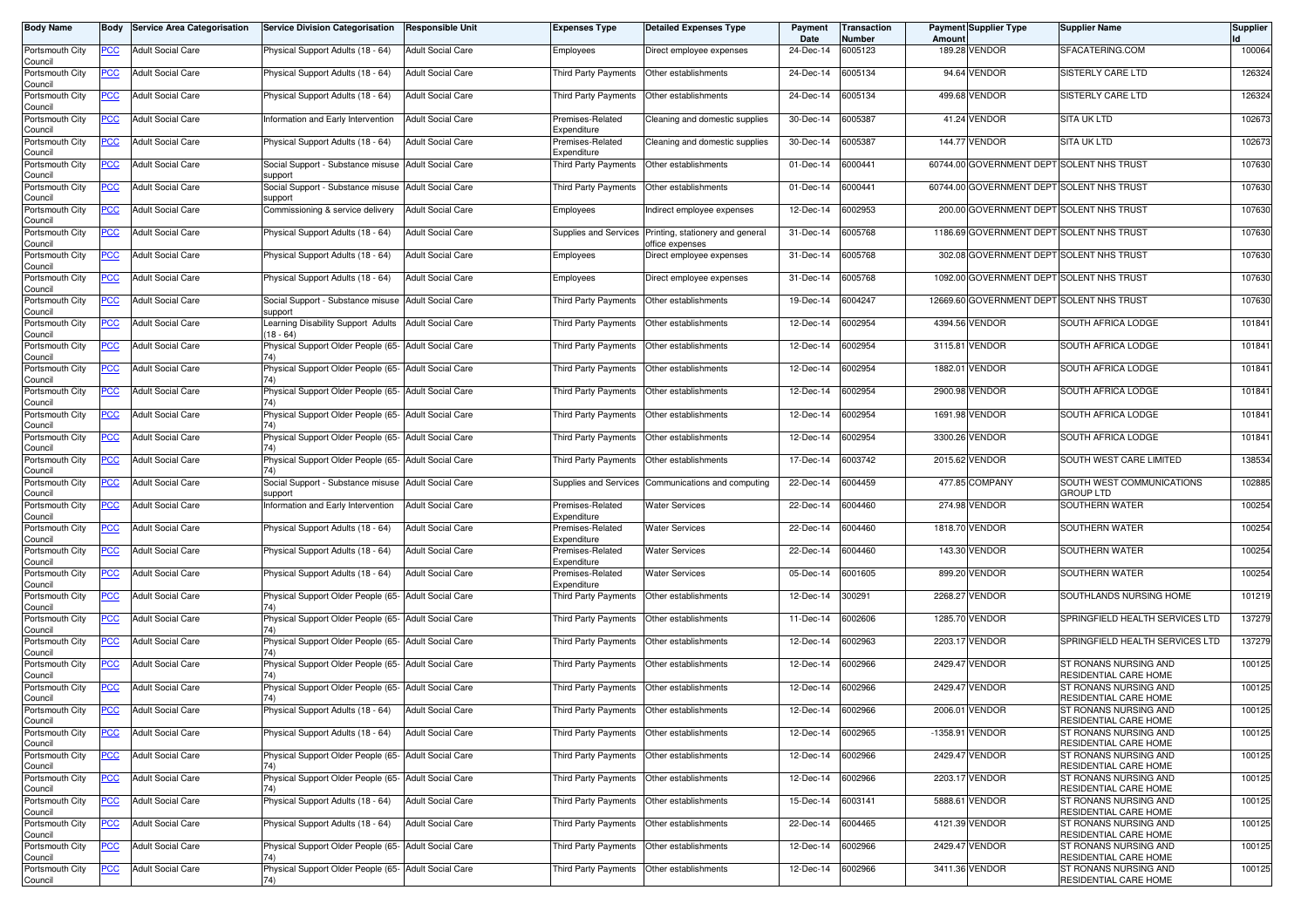| <b>Body Name</b>           | Body       | <b>Service Area Categorisation</b> | <b>Service Division Categorisation</b>                      | Responsible Unit         | <b>Expenses Type</b> | <b>Detailed Expenses Type</b> | Payment<br>Date | Transaction<br>Number | Amoun   | <b>Payment Supplier Type</b> | <b>Supplier Name</b>                                   | Supplier |
|----------------------------|------------|------------------------------------|-------------------------------------------------------------|--------------------------|----------------------|-------------------------------|-----------------|-----------------------|---------|------------------------------|--------------------------------------------------------|----------|
| Portsmouth City<br>Council | PCC        | <b>Adult Social Care</b>           | Physical Support Older People (65- Adult Social Care        |                          | Third Party Payments | Other establishments          | 12-Dec-14       | 6002966               |         | 2203.17 VENDOR               | ST RONANS NURSING AND<br>RESIDENTIAL CARE HOME         | 100125   |
| Portsmouth City<br>Council | <u>PCC</u> | <b>Adult Social Care</b>           | Physical Support Adults (18 - 64)                           | <b>Adult Social Care</b> | Third Party Payments | Other establishments          | 12-Dec-14       | 6002966               |         | 1779.71 VENDOR               | ST RONANS NURSING AND<br>RESIDENTIAL CARE HOME         | 100125   |
| Portsmouth City<br>Council | <u>PCC</u> | <b>Adult Social Care</b>           | Physical Support Adults (18 - 64)                           | <b>Adult Social Care</b> | Third Party Payments | Other establishments          | 12-Dec-14       | 6002966               |         | 1779.71 VENDOR               | ST RONANS NURSING AND<br>RESIDENTIAL CARE HOME         | 100125   |
| Portsmouth City<br>Council | <u>PCC</u> | <b>Adult Social Care</b>           | Physical Support Adults (18 - 64)                           | <b>Adult Social Care</b> | Third Party Payments | Other establishments          | 12-Dec-14       | 6002966               |         | 1779.71 VENDOR               | ST RONANS NURSING AND<br>RESIDENTIAL CARE HOME         | 100125   |
| Portsmouth City<br>Council | <u>PCC</u> | <b>Adult Social Care</b>           | Physical Support Older People (65- Adult Social Care        |                          | Third Party Payments | Other establishments          | 30-Dec-14       | 6005390               | 2429.47 | <b>VENDOR</b>                | ST RONANS NURSING AND<br>RESIDENTIAL CARE HOME         | 100125   |
| Portsmouth City<br>Council | <u>PCC</u> | <b>Adult Social Care</b>           | Physical Support Older People (65- Adult Social Care<br>74) |                          | Third Party Payments | Other establishments          | 12-Dec-14       | 6002966               | 3255.93 | <b>VENDOR</b>                | ST RONANS NURSING AND<br>RESIDENTIAL CARE HOME         | 100125   |
| Portsmouth City<br>Council | <u>PCC</u> | <b>Adult Social Care</b>           | earning Disability Support Adults<br>$(18 - 64)$            | <b>Adult Social Care</b> | Third Party Payments | Other establishments          | 12-Dec-14       | 6002966               |         | 2429.47 VENDOR               | ST RONANS NURSING AND<br>RESIDENTIAL CARE HOME         | 100125   |
| Portsmouth City            | <u>PCC</u> | <b>Adult Social Care</b>           | Physical Support Adults (18 - 64)                           | <b>Adult Social Care</b> | Third Party Payments | Other establishments          | 12-Dec-14       | 6002966               |         | 2006.01 VENDOR               | ST RONANS NURSING AND<br>RESIDENTIAL CARE HOME         | 100125   |
| Council<br>Portsmouth City | <b>PCC</b> | <b>Adult Social Care</b>           | Physical Support Older People (65- Adult Social Care        |                          | Third Party Payments | Other establishments          | 12-Dec-14       | 6002966               | 2429.47 | <b>VENDOR</b>                | ST RONANS NURSING AND<br>RESIDENTIAL CARE HOME         | 100125   |
| Council<br>Portsmouth City | ∍сс        | <b>Adult Social Care</b>           | Physical Support Adults (18 - 64)                           | <b>Adult Social Care</b> | Third Party Payments | Other establishments          | 12-Dec-14       | 6002966               | 1779.71 | <b>VENDOR</b>                | ST RONANS NURSING AND<br><b>RESIDENTIAL CARE HOME</b>  | 100125   |
| Council<br>Portsmouth City | <u>PCC</u> | <b>Adult Social Care</b>           | Physical Support Adults (18 - 64)                           | <b>Adult Social Care</b> | Third Party Payments | Other establishments          | 12-Dec-14       | 6002966               |         | 3321.65 VENDOR               | ST RONANS NURSING AND<br><b>RESIDENTIAL CARE HOME</b>  | 100125   |
| Council<br>Portsmouth City | <u>PCC</u> | <b>Adult Social Care</b>           | Physical Support Older People (65- Adult Social Care        |                          | Third Party Payments | Other establishments          | 12-Dec-14       | 6002966               | 2203.17 | <b>VENDOR</b>                | <b>ST RONANS NURSING AND</b>                           | 100125   |
| Council<br>Portsmouth City | PCC        | <b>Adult Social Care</b>           | Physical Support Adults (18 - 64)                           | <b>Adult Social Care</b> | Third Party Payments | Other establishments          | 12-Dec-14       | 6002966               | 2006.01 | <b>VENDOR</b>                | RESIDENTIAL CARE HOME<br>ST RONANS NURSING AND         | 100125   |
| Council<br>Portsmouth City | PCC        | <b>Adult Social Care</b>           | Physical Support Adults (18 - 64)                           | <b>Adult Social Care</b> | Third Party Payments | Other establishments          | 12-Dec-14       | 6002966               | 2006.01 | <b>VENDOR</b>                | RESIDENTIAL CARE HOME<br>ST RONANS NURSING AND         | 100125   |
| Council<br>Portsmouth City | <u>PCC</u> | <b>Adult Social Care</b>           | Physical Support Older People (65- Adult Social Care        |                          | Third Party Payments | Other establishments          | 12-Dec-14       | 6002966               |         | 2429.47 VENDOR               | RESIDENTIAL CARE HOME<br>ST RONANS NURSING AND         | 100125   |
| Council<br>Portsmouth City | <u>PCC</u> | <b>Adult Social Care</b>           | 74)<br>Learning Disability Support Adults Adult Social Care |                          | Third Party Payments | Other establishments          | 30-Dec-14       | 6005390               |         | 3127.08 VENDOR               | RESIDENTIAL CARE HOME<br>ST RONANS NURSING AND         | 100125   |
| Council<br>Portsmouth City | PСC        | <b>Adult Social Care</b>           | $(18 - 64)$<br>earning Disability Support Adults            | <b>Adult Social Care</b> | Third Party Payments | Other establishments          | 30-Dec-14       | 6005390               | 2203.17 | <b>VENDOR</b>                | RESIDENTIAL CARE HOME<br>ST RONANS NURSING AND         | 100125   |
| Council<br>Portsmouth City |            | <b>Adult Social Care</b>           | $18 - 64$<br>Physical Support Adults (18 - 64)              | <b>Adult Social Care</b> | Third Party Payments | Other establishments          | 12-Dec-14       | 6002966               | 2006.01 | <b>VENDOR</b>                | RESIDENTIAL CARE HOME<br>ST RONANS NURSING AND         | 100125   |
| Council<br>Portsmouth City | PCC        | <b>Adult Social Care</b>           | Commissioning & service delivery                            | <b>Adult Social Care</b> | Employees            | Indirect employee expenses    | 24-Dec-14       | 6005158               | 450.00  | <b>VENDOR</b>                | <b>RESIDENTIAL CARE HOME</b><br>ST THOMAS TRAINING LTD | 136248   |
| Council<br>Portsmouth City | <u>PCC</u> | <b>Adult Social Care</b>           | Physical Support Adults (18 - 64)                           | <b>Adult Social Care</b> | Third Party Payments | Other establishments          | 12-Dec-14       | 6002968               |         | 2006.01 VENDOR               | ST VINCENT CARE HOMES LTD                              | 101774   |
| Council<br>Portsmouth City | <u>PCC</u> | <b>Adult Social Care</b>           | Physical Support Adults (18 - 64)                           | <b>Adult Social Care</b> | Third Party Payments | Other establishments          | 12-Dec-14       | 6002968               | 2006.01 | <b>VENDOR</b>                | ST VINCENT CARE HOMES LTD                              | 101774   |
| Council<br>Portsmouth City | <u>PCC</u> | <b>Adult Social Care</b>           | Physical Support Adults (18 - 64)                           | <b>Adult Social Care</b> | Third Party Payments | Other establishments          | 12-Dec-14       | 6002968               | 1779.71 | <b>VENDOR</b>                | ST VINCENT CARE HOMES LTD                              | 101774   |
| Council<br>Portsmouth City | <u>PCC</u> | <b>Adult Social Care</b>           | Physical Support Adults (18 - 64)                           | <b>Adult Social Care</b> | Third Party Payments | Other establishments          | 12-Dec-14       | 6002968               |         | 2314.15 VENDOR               | ST VINCENT CARE HOMES LTD                              | 101774   |
| Council<br>Portsmouth City | <u>PCC</u> | <b>Adult Social Care</b>           | Physical Support Adults (18 - 64)                           | <b>Adult Social Care</b> | Third Party Payments | Other establishments          | 12-Dec-14       | 6002968               |         | 1240.00 VENDOR               | ST VINCENT CARE HOMES LTD                              | 101774   |
| Council<br>Portsmouth City | <u>PCC</u> | <b>Adult Social Care</b>           | Physical Support Adults (18 - 64)                           | <b>Adult Social Care</b> | Third Party Payments | Other establishments          | 12-Dec-14       | 6002968               |         | 1779.71 VENDOR               | ST VINCENT CARE HOMES LTD                              | 101774   |
| Council<br>Portsmouth City | <u>PCC</u> | <b>Adult Social Care</b>           | Physical Support Adults (18 - 64)                           | <b>Adult Social Care</b> | Third Party Payments | Other establishments          | 12-Dec-14       | 6002968               |         | 3764.33 VENDOR               | ST VINCENT CARE HOMES LTD                              | 101774   |
| Council<br>Portsmouth City | <u>PCC</u> | <b>Adult Social Care</b>           | Physical Support Adults (18 - 64)                           | <b>Adult Social Care</b> | Third Party Payments | Other establishments          | 12-Dec-14       | 6002968               | 2006.01 | <b>VENDOR</b>                | ST VINCENT CARE HOMES LTD                              | 101774   |
| Council<br>Portsmouth City | <u>PCC</u> | <b>Adult Social Care</b>           | Physical Support Adults (18 - 64)                           | <b>Adult Social Care</b> | Third Party Payments | Other establishments          | 12-Dec-14       | 6002968               | 2006.0  | <b>VENDOR</b>                | ST VINCENT CARE HOMES LTD                              | 101774   |
| Council<br>Portsmouth City | <u>PCC</u> | <b>Adult Social Care</b>           | Physical Support Adults (18 - 64)                           | <b>Adult Social Care</b> | Employees            | Direct employee expenses      | 04-Dec-14       | 6001315               | 330.23  | <b>VENDOR</b>                | STAFF 2000 LIMITED                                     | 116613   |
| Council<br>Portsmouth City | <u>PCC</u> | <b>Adult Social Care</b>           | Physical Support Adults (18 - 64)                           | <b>Adult Social Care</b> | Employees            | Direct employee expenses      | 03-Dec-14       | 6001127               | 339.63  | <b>VENDOR</b>                | STAFF 2000 LIMITED                                     | 116613   |
| Council<br>Portsmouth City | <b>PCC</b> | <b>Adult Social Care</b>           | Physical Support Adults (18 - 64)                           | <b>Adult Social Care</b> | Employees            | Direct employee expenses      | 04-Dec-14       | 6001315               |         | 78.38 VENDOR                 | STAFF 2000 LIMITED                                     | 116613   |
| Council<br>Portsmouth City | <u>PCC</u> | <b>Adult Social Care</b>           | Physical Support Adults (18 - 64)                           | <b>Adult Social Care</b> | Employees            | Direct employee expenses      | 03-Dec-14       | 6001127               |         | 681.86 VENDOR                | STAFF 2000 LIMITED                                     | 116613   |
| Council<br>Portsmouth City | <u>PCC</u> | <b>Adult Social Care</b>           | Physical Support Adults (18 - 64)                           | <b>Adult Social Care</b> | Employees            | Direct employee expenses      | 10-Dec-14       | 6002386               |         | 188.10 VENDOR                | STAFF 2000 LIMITED                                     | 116613   |
| Council<br>Portsmouth City | <b>PCC</b> | <b>Adult Social Care</b>           | Physical Support Adults (18 - 64)                           | <b>Adult Social Care</b> | Employees            | Direct employee expenses      | 10-Dec-14       | 6002386               |         | 188.88 VENDOR                | STAFF 2000 LIMITED                                     | 116613   |
| Council<br>Portsmouth City | <u>PCC</u> | <b>Adult Social Care</b>           | Physical Support Adults (18 - 64)                           | <b>Adult Social Care</b> | Employees            | Direct employee expenses      | 10-Dec-14       | 6002386               |         | 674.04 VENDOR                | STAFF 2000 LIMITED                                     | 116613   |
| Council<br>Portsmouth City | <u>PCC</u> | <b>Adult Social Care</b>           | Physical Support Adults (18 - 64)                           | <b>Adult Social Care</b> | Employees            | Direct employee expenses      | 10-Dec-14       | 6002386               |         | 548.63 VENDOR                | STAFF 2000 LIMITED                                     | 116613   |
| Council<br>Portsmouth City | <b>PCC</b> | <b>Adult Social Care</b>           | Physical Support Adults (18 - 64)                           | <b>Adult Social Care</b> | Employees            | Direct employee expenses      | 17-Dec-14       | 6003752               |         | 80.15 VENDOR                 | STAFF 2000 LIMITED                                     | 116613   |
| Council                    |            |                                    |                                                             |                          |                      |                               |                 |                       |         |                              |                                                        |          |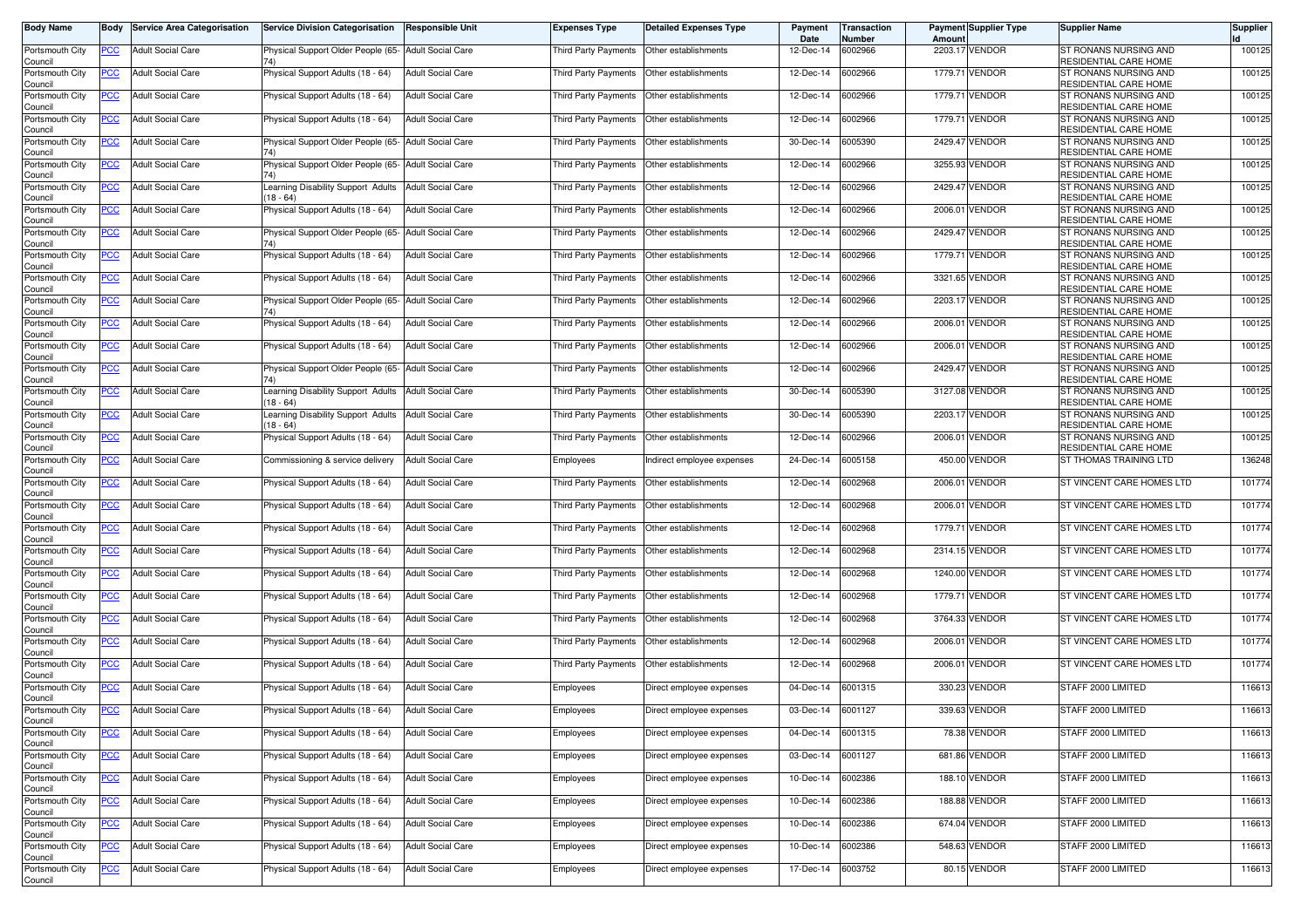| <b>Body Name</b>                      |             | <b>Body Service Area Categorisation</b> | Service Division Categorisation    | <b>Responsible Unit</b>  | Expenses Type                   | Detailed Expenses Type                             | Payment<br>Date | Transaction<br>Number | <b>Amount</b> | <b>Payment Supplier Type</b> | Supplier Name                         | <b>Supplier</b> |
|---------------------------------------|-------------|-----------------------------------------|------------------------------------|--------------------------|---------------------------------|----------------------------------------------------|-----------------|-----------------------|---------------|------------------------------|---------------------------------------|-----------------|
| Portsmouth City<br>Council            | PCC         | <b>Adult Social Care</b>                | Physical Support Adults (18 - 64)  | <b>Adult Social Care</b> | Employees                       | Direct employee expenses                           | 17-Dec-14       | 6003752               |               | 209.00 VENDOR                | STAFF 2000 LIMITED                    | 116613          |
| Portsmouth City<br>Council            | <u>PCC</u>  | <b>Adult Social Care</b>                | Physical Support Adults (18 - 64)  | <b>Adult Social Care</b> | Employees                       | Direct employee expenses                           | 17-Dec-14       | 6003752               |               | 410.17 VENDOR                | STAFF 2000 LIMITED                    | 116613          |
| Portsmouth City<br>Council            | <u>PCC</u>  | <b>Adult Social Care</b>                | Physical Support Adults (18 - 64)  | <b>Adult Social Care</b> | Employees                       | Direct employee expenses                           | 17-Dec-14       | 6003752               |               | 339.63 VENDOR                | STAFF 2000 LIMITED                    | 116613          |
| Portsmouth City<br>Council            | <b>PCC</b>  | <b>Adult Social Care</b>                | Physical Support Adults (18 - 64)  | <b>Adult Social Care</b> | Employees                       | Direct employee expenses                           | 23-Dec-14       | 6004585               |               | 135.86 VENDOR                | STAFF 2000 LIMITED                    | 116613          |
| Portsmouth City<br>Council            | <u>PCC</u>  | <b>Adult Social Care</b>                | Physical Support Adults (18 - 64)  | <b>Adult Social Care</b> | Employees                       | Direct employee expenses                           | 24-Dec-14       | 6005159               |               | 339.63 VENDOR                | STAFF 2000 LIMITED                    | 116613          |
| Portsmouth City<br>Council            | <u>PCC </u> | <b>Adult Social Care</b>                | Physical Support Adults (18 - 64)  | <b>Adult Social Care</b> | Employees                       | Direct employee expenses                           | 24-Dec-14       | 6005159               |               | 135.85 VENDOR                | STAFF 2000 LIMITED                    | 116613          |
| Portsmouth City<br>Council            | <u>PCC</u>  | <b>Adult Social Care</b>                | Physical Support Adults (18 - 64)  | <b>Adult Social Care</b> | Employees                       | Direct employee expenses                           | 23-Dec-14       | 6004585               |               | 467.65 VENDOR                | STAFF 2000 LIMITED                    | 116613          |
| Portsmouth City<br>Council            | <u>PCC</u>  | <b>Adult Social Care</b>                | Physical Support Adults (18 - 64)  | <b>Adult Social Care</b> | Employees                       | Direct employee expenses                           | 24-Dec-14       | 6005159               |               | 73.15 VENDOR                 | STAFF 2000 LIMITED                    | 116613          |
| Portsmouth City<br>Council            | <u>PCC </u> | <b>Adult Social Care</b>                | Physical Support Adults (18 - 64)  | <b>Adult Social Care</b> | Employees                       | Direct employee expenses                           | 24-Dec-14       | 6005159               |               | 268.25 VENDOR                | STAFF 2000 LIMITED                    | 116613          |
| Portsmouth City<br>Council            | PCC         | <b>Adult Social Care</b>                | Physical Support Adults (18 - 64)  | <b>Adult Social Care</b> | Employees                       | Direct employee expenses                           | 31-Dec-14       | 6005781               |               | 135.86 VENDOR                | STAFF 2000 LIMITED                    | 116613          |
| Portsmouth City<br>Council            | <u>PCC</u>  | <b>Adult Social Care</b>                | Physical Support Adults (18 - 64)  | <b>Adult Social Care</b> | Employees                       | Direct employee expenses                           | 31-Dec-14       | 6005781               |               | 475.48 VENDOR                | STAFF 2000 LIMITED                    | 116613          |
| Portsmouth City<br>Council            | <u>PCC</u>  | <b>Adult Social Care</b>                | Physical Support Adults (18 - 64)  | <b>Adult Social Care</b> | Employees                       | Direct employee expenses                           | 31-Dec-14       | 6005781               |               | 135.85 VENDOR                | STAFF 2000 LIMITED                    | 116613          |
| Portsmouth City<br>Council            | PCC         | <b>Adult Social Care</b>                | Physical Support Adults (18 - 64)  | <b>Adult Social Care</b> | Employees                       | Direct employee expenses                           | 23-Dec-14       | 6004585               |               | 67.93 VENDOR                 | STAFF 2000 LIMITED                    | 116613          |
| Portsmouth City                       | <u>PCC</u>  | <b>Adult Social Care</b>                | Physical Support Adults (18 - 64)  | <b>Adult Social Care</b> | Employees                       | Direct employee expenses                           | 24-Dec-14       | 6005159               |               | 44.41 VENDOR                 | STAFF 2000 LIMITED                    | 116613          |
| Council<br>Portsmouth City<br>Council | <u>PCC</u>  | <b>Adult Social Care</b>                | Physical Support Adults (18 - 64)  | <b>Adult Social Care</b> | Employees                       | Direct employee expenses                           | 23-Dec-14       | 6004585               |               | 135.86 VENDOR                | STAFF 2000 LIMITED                    | 116613          |
| Portsmouth City                       | <u>PCC</u>  | <b>Adult Social Care</b>                | Physical Support Adults (18 - 64)  | <b>Adult Social Care</b> | Employees                       | Direct employee expenses                           | 23-Dec-14       | 6004585               |               | 125.41 VENDOR                | STAFF 2000 LIMITED                    | 116613          |
| Council<br>Portsmouth City            | PCC         | <b>Adult Social Care</b>                | Physical Support Adults (18 - 64)  | <b>Adult Social Care</b> | Employees                       | Direct employee expenses                           | 24-Dec-14       | 6005159               |               | 627.00 VENDOR                | STAFF 2000 LIMITED                    | 116613          |
| Council<br>Portsmouth City            | <u>PCC</u>  | <b>Adult Social Care</b>                | Physical Support Adults (18 - 64)  | <b>Adult Social Care</b> | Employees                       | Direct employee expenses                           | 17-Dec-14       | 6003752               |               | 142.36 VENDOR                | STAFF 2000 LIMITED                    | 116613          |
| Council<br>Portsmouth City            | <u>PCC</u>  | <b>Adult Social Care</b>                | Physical Support Adults (18 - 64)  | <b>Adult Social Care</b> | Premises-Related<br>Expenditure | Rents                                              | 16-Dec-14       | 6003234               |               | 60.00 VENDOR                 | STAMSHAW & TIPNER COMMUNITY<br>CENTRE | 108330          |
| Council<br>Portsmouth City<br>Council | <u>PCC</u>  | <b>Adult Social Care</b>                | Physical Support Adults (18 - 64)  | <b>Adult Social Care</b> | Premises-Related<br>Expenditure | Rents                                              | 16-Dec-14       | 6003234               |               | 1200.00 VENDOR               | STAMSHAW & TIPNER COMMUNITY<br>CENTRE | 108330          |
| Portsmouth City<br>Council            | <u>PCC</u>  | <b>Adult Social Care</b>                | Physical Support Adults (18 - 64)  | <b>Adult Social Care</b> | Third Party Payments            | Other establishments                               | 12-Dec-14       | 6002972               |               | 1905.57 VENDOR               | SUMMERLANDS                           | 101775          |
| Portsmouth City<br>Council            | <u>PCC</u>  | <b>Adult Social Care</b>                | Physical Support Adults (18 - 64)  | <b>Adult Social Care</b> | Third Party Payments            | Other establishments                               | 12-Dec-14       | 6002972               |               | 1926.03 VENDOR               | <b>SUMMERLANDS</b>                    | 101775          |
| Portsmouth City<br>Council            | <u>PCC</u>  | <b>Adult Social Care</b>                | Physical Support Adults (18 - 64)  | <b>Adult Social Care</b> | Third Party Payments            | Other establishments                               | 12-Dec-14       | 6002972               |               | 1864.65 VENDOR               | <b>SUMMERLANDS</b>                    | 101775          |
| Portsmouth City<br>Council            | <u>PCC</u>  | <b>Adult Social Care</b>                | Physical Support Adults (18 - 64)  | <b>Adult Social Care</b> | Income                          | Customer and client receipts                       | 12-Dec-14       | 6002972               |               | -548.70 VENDOR               | SUMMERLANDS                           | 101775          |
| Portsmouth City                       | <u>PCC</u>  | <b>Adult Social Care</b>                | Physical Support Adults (18 - 64)  | <b>Adult Social Care</b> | Third Party Payments            | Other establishments                               | 12-Dec-14       | 6002972               |               | 2116.37 VENDOR               | <b>SUMMERLANDS</b>                    | 101775          |
| Council<br>Portsmouth City            | <u>PCC</u>  | <b>Adult Social Care</b>                | Social Care Activities             | <b>Adult Social Care</b> | Supplies and Services           | Communications and computing                       | 10-Dec-14       | 6002392               |               | 7.40 VENDOR                  | T MOBILE (UK) LIMITED                 | 100085          |
| Council<br>Portsmouth City            | <u>PCC</u>  | <b>Adult Social Care</b>                | Social Care Activities             | <b>Adult Social Care</b> | Supplies and Services           | Communications and computing                       | 10-Dec-14       | 6002392               |               | 106.43 VENDOR                | MOBILE (UK) LIMITED                   | 100085          |
| Council<br>Portsmouth City<br>Council | <u>PCC</u>  | <b>Adult Social Care</b>                | Social Care Activities             | <b>Adult Social Care</b> | Supplies and Services           | Communications and computing                       | 10-Dec-14       | 6002392               |               | 16.87 VENDOR                 | T MOBILE (UK) LIMITED                 | 100085          |
| Portsmouth City<br>Council            | <u>PCC</u>  | <b>Adult Social Care</b>                | Social Care Activities             | <b>Adult Social Care</b> | Supplies and Services           | Communications and computing                       | 04-Dec-14       | 6001320               |               | 2.54 VENDOR                  | MOBILE (UK) LIMITED                   | 100085          |
| Portsmouth City<br>Council            | <u>PCC</u>  | <b>Adult Social Care</b>                | Social Care Activities             | <b>Adult Social Care</b> | Supplies and Services           | Communications and computing                       | 10-Dec-14       | 6002392               |               | 7.96 VENDOR                  | MOBILE (UK) LIMITED                   | 100085          |
| Portsmouth City<br>Council            | <u>PCC</u>  | <b>Adult Social Care</b>                | Social Care Activities             | <b>Adult Social Care</b> |                                 | Supplies and Services Communications and computing | 10-Dec-14       | 6002392               |               | 109.54 VENDOR                | MOBILE (UK) LIMITED                   | 100085          |
| Portsmouth City                       | <b>PCC</b>  | <b>Adult Social Care</b>                | Social Support - Support for Carer | <b>Adult Social Care</b> |                                 | Supplies and Services Communications and computing | 10-Dec-14       | 6002392               |               | 11.87 VENDOR                 | MOBILE (UK) LIMITED                   | 100085          |
| Council<br>Portsmouth City<br>Council | <u>PCC</u>  | <b>Adult Social Care</b>                | Commissioning & service delivery   | <b>Adult Social Care</b> |                                 | Supplies and Services Communications and computing | 04-Dec-14       | 6001320               |               | 6.62 VENDOR                  | T MOBILE (UK) LIMITED                 | 100085          |
| Portsmouth City<br>Council            | <u>PCC</u>  | <b>Adult Social Care</b>                | Physical Support Adults (18 - 64)  | <b>Adult Social Care</b> | Supplies and Services           | Communications and computing                       | 12-Dec-14       | 6002978               |               | 260.49 VENDOR                | MOBILE (UK) LIMITED                   | 100085          |
| Portsmouth City<br>Council            | <u>PCC</u>  | <b>Adult Social Care</b>                | Physical Support Adults (18 - 64)  | <b>Adult Social Care</b> |                                 | Supplies and Services Communications and computing | 04-Dec-14       | 6001320               |               | 4.04 VENDOR                  | <b>T MOBILE (UK) LIMITED</b>          | 100085          |
| Portsmouth City<br>Council            | <u>PCC</u>  | <b>Adult Social Care</b>                | Social Care Activities             | <b>Adult Social Care</b> | Supplies and Services           | Communications and computing                       | 10-Dec-14       | 6002392               |               | 19.94 VENDOR                 | MOBILE (UK) LIMITED                   | 100085          |
| Portsmouth City                       | <u>PCC</u>  | <b>Adult Social Care</b>                | Social Care Activities             | <b>Adult Social Care</b> | Supplies and Services           | Communications and computing                       | 04-Dec-14       | 6001320               |               | 64.25 VENDOR                 | T MOBILE (UK) LIMITED                 | 100085          |
| Council                               |             |                                         |                                    |                          |                                 |                                                    |                 |                       |               |                              |                                       |                 |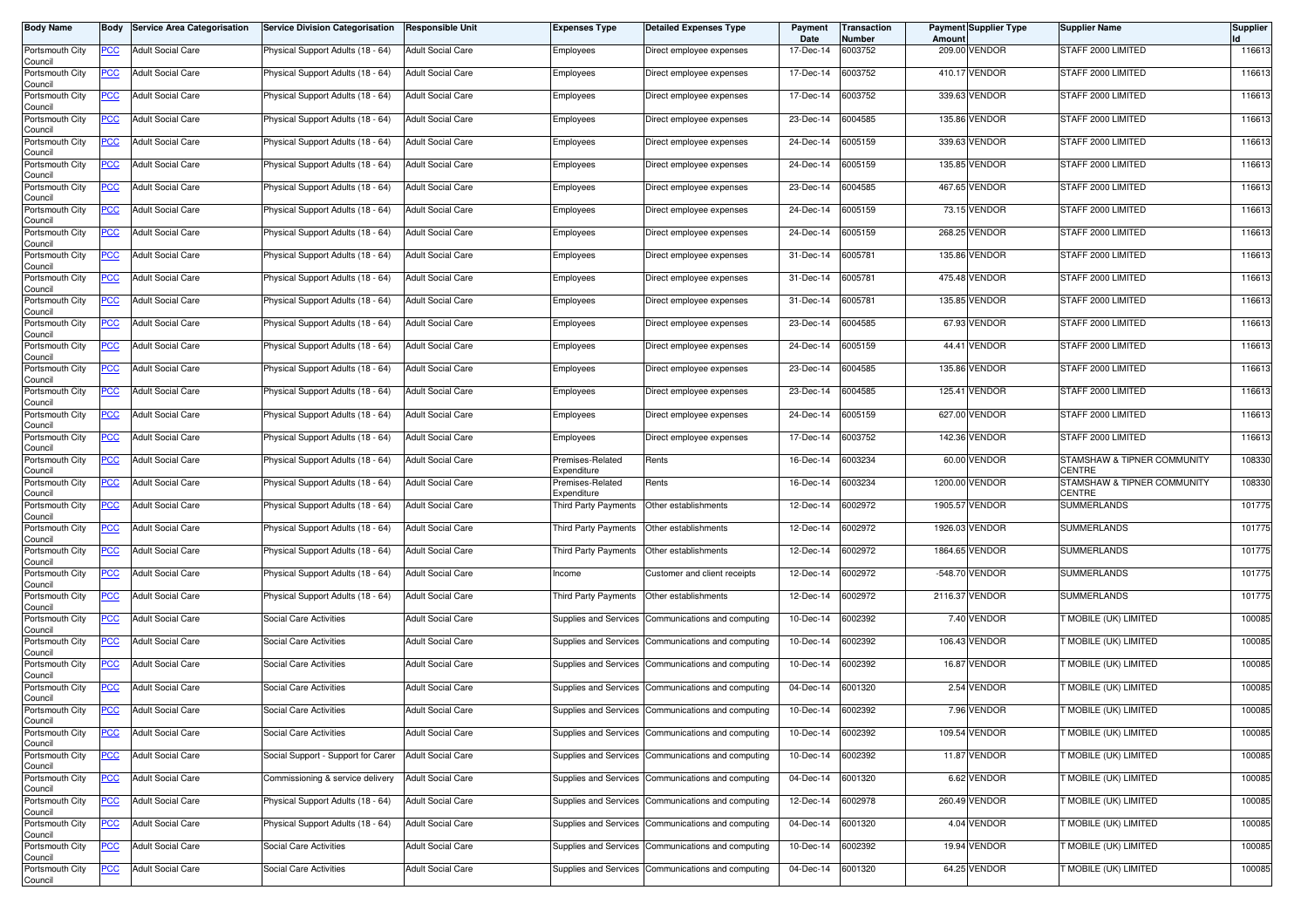| <b>Body Name</b>           |                | <b>Service Area Categorisation</b> | Service Division Categorisation          | <b>Responsible Unit</b>  | <b>Expenses Type</b>                      | <b>Detailed Expenses Type</b> | Payment<br>Date   | Transaction<br>Number | Amount  | <b>Payment Supplier Type</b> | <b>Supplier Name</b>                                                                  | <b>Supplier</b> |
|----------------------------|----------------|------------------------------------|------------------------------------------|--------------------------|-------------------------------------------|-------------------------------|-------------------|-----------------------|---------|------------------------------|---------------------------------------------------------------------------------------|-----------------|
| Portsmouth City<br>Council | PCC            | <b>Adult Social Care</b>           | Physical Support Adults (18 - 64)        | <b>Adult Social Care</b> | Supplies and Services                     | Communications and computing  | 12-Dec-14         | 6002978               |         | 0.10 VENDOR                  | MOBILE (UK) LIMITED                                                                   | 100085          |
| Portsmouth City<br>Council | <u>PCC</u>     | <b>Adult Social Care</b>           | Physical Support Older People<br>$(85+)$ | <b>Adult Social Care</b> | Third Party Payments                      | Other establishments          | 24-Dec-14         | 6005187               |         | 516.21 VENDOR                | THE GRACE EYRE FOUNDATION                                                             | 102175          |
| Portsmouth City<br>Council | <u>PCC</u>     | <b>Adult Social Care</b>           | Physical Support Adults (18 - 64)        | <b>Adult Social Care</b> | Third Party Payments                      | Other establishments          | 12-Dec-14         | 6002985               | 2006.01 | <b>VENDOR</b>                | THE HAVEN REST HOME                                                                   | 101874          |
| Portsmouth City<br>Council | <u>PCC</u>     | <b>Adult Social Care</b>           | Physical Support Adults (18 - 64)        | <b>Adult Social Care</b> | Third Party Payments                      | Other establishments          | 12-Dec-14         | 6002985               | 2006.01 | <b>VENDOR</b>                | THE HAVEN REST HOME                                                                   | 101874          |
| Portsmouth City<br>Council | <u>PCC</u>     | <b>Adult Social Care</b>           | Physical Support Adults (18 - 64)        | <b>Adult Social Care</b> | Third Party Payments                      | Other establishments          | 12-Dec-14         | 6002985               | 2006.01 | <b>VENDOR</b>                | THE HAVEN REST HOME                                                                   | 101874          |
| Portsmouth City<br>Council | <u>PCC</u>     | <b>Adult Social Care</b>           | Physical Support Adults (18 - 64)        | <b>Adult Social Care</b> | Third Party Payments                      | Other establishments          | 12-Dec-14         | 6002985               |         | 2143.34 VENDOR               | THE HAVEN REST HOME                                                                   | 101874          |
| Portsmouth City<br>Council | <u>PCC</u>     | <b>Adult Social Care</b>           | Physical Support Adults (18 - 64)        | <b>Adult Social Care</b> | Third Party Payments                      | Other establishments          | 12-Dec-14         | 6002985               |         | 2006.01 VENDOR               | THE HAVEN REST HOME                                                                   | 101874          |
| Portsmouth City<br>Council | <u>PCC</u>     | <b>Adult Social Care</b>           | Commissioning & service delivery         | <b>Adult Social Care</b> | Employees                                 | Indirect employee expenses    | 01-Dec-14         | 6000456               | 780.00  | <b>VENDOR</b>                | THE LODDON SCHOOL                                                                     | 104549          |
| Portsmouth City<br>Council | <b>PCC</b>     | <b>Adult Social Care</b>           | Physical Support Adults (18 - 64)        | <b>Adult Social Care</b> | Third Party Payments                      | Other establishments          | 24-Dec-14         | 6005188               |         | 81.12 VENDOR                 | THE PORTSMOUTH SITTING SERVICE<br>AND COMMUNITY CARE SERVICES LTD<br>T/A ASSURED CARE | 100201          |
| Portsmouth City<br>Council | <u>PCC</u>     | <b>Adult Social Care</b>           | Physical Support Adults (18 - 64)        | <b>Adult Social Care</b> | Third Party Payments                      | Other establishments          | 24-Dec-14         | 6005188               |         | 371.80 VENDOR                | THE PORTSMOUTH SITTING SERVICE<br>AND COMMUNITY CARE SERVICES LTD<br>T/A ASSURED CARE | 100201          |
| Portsmouth City<br>Council | <b>PCC</b>     | <b>Adult Social Care</b>           | Physical Support Adults (18 - 64)        | <b>Adult Social Care</b> | Third Party Payments                      | Other establishments          | 24-Dec-14         | 6005188               |         | 973.44 VENDOR                | THE PORTSMOUTH SITTING SERVICE<br>AND COMMUNITY CARE SERVICES LTD<br>T/A ASSURED CARE | 100201          |
| Portsmouth City<br>Council | $\overline{C}$ | <b>Adult Social Care</b>           | Social Support - Support for Carer       | <b>Adult Social Care</b> | Third Party Payments                      | Other establishments          | 24-Dec-14         | 6005188               |         | 96.64 VENDOR                 | THE PORTSMOUTH SITTING SERVICE<br>AND COMMUNITY CARE SERVICES LTD<br>T/A ASSURED CARE | 100201          |
| Portsmouth City<br>Council | <u>PCC</u>     | <b>Adult Social Care</b>           | Social Support - Support for Carer       | <b>Adult Social Care</b> | Third Party Payments                      | Other establishments          | 24-Dec-14         | 6005188               |         | 24.16 VENDOR                 | THE PORTSMOUTH SITTING SERVICE<br>AND COMMUNITY CARE SERVICES LTD<br>T/A ASSURED CARE | 100201          |
| Portsmouth City<br>Council | <u>PCC</u>     | <b>Adult Social Care</b>           | Social Support - Support for Carer       | <b>Adult Social Care</b> | <b>Third Party Payments</b>               | Other establishments          | 24-Dec-14         | 6005188               |         | 66.44 VENDOR                 | THE PORTSMOUTH SITTING SERVICE<br>AND COMMUNITY CARE SERVICES LTD<br>T/A ASSURED CARE | 100201          |
| Portsmouth City<br>Council | <u>PCC</u>     | <b>Adult Social Care</b>           | Physical Support Adults (18 - 64)        | <b>Adult Social Care</b> | Third Party Payments                      | Other establishments          | 24-Dec-14         | 6005188               |         | 371.80 VENDOR                | THE PORTSMOUTH SITTING SERVICE<br>AND COMMUNITY CARE SERVICES LTD<br>T/A ASSURED CARE | 100201          |
| Portsmouth City<br>Council | <u>PCC</u>     | <b>Adult Social Care</b>           | Social Support - Support for Carer       | <b>Adult Social Care</b> | Third Party Payments                      | Other establishments          | 24-Dec-14         | 6005188               |         | 265.76 VENDOR                | THE PORTSMOUTH SITTING SERVICE<br>AND COMMUNITY CARE SERVICES LTD<br>T/A ASSURED CARE | 100201          |
| Portsmouth City<br>Council | <u>PCC</u>     | <b>Adult Social Care</b>           | Social Support - Support for Carer       | <b>Adult Social Care</b> | Third Party Payments                      | Other establishments          | 19-Dec-14         | 6004281               |         | 289.92 VENDOR                | THE PORTSMOUTH SITTING SERVICE<br>AND COMMUNITY CARE SERVICES LTD<br>T/A ASSURED CARE | 100201          |
| Portsmouth City<br>Council | <b>PCC</b>     | <b>Adult Social Care</b>           | Physical Support Adults (18 - 64)        | <b>Adult Social Care</b> | Third Party Payments                      | Other establishments          | 19-Dec-14         | 6004281               |         | 567.84 VENDOR                | THE PORTSMOUTH SITTING SERVICE<br>AND COMMUNITY CARE SERVICES LTD<br>T/A ASSURED CARE | 100201          |
| Portsmouth City<br>Council | <u>PCC</u>     | <b>Adult Social Care</b>           | Social Support - Support for Carer       | <b>Adult Social Care</b> | Third Party Payments                      | Other establishments          | 19-Dec-14         | 6004281               |         | 144.96 VENDOR                | THE PORTSMOUTH SITTING SERVICE<br>AND COMMUNITY CARE SERVICES LTD<br>T/A ASSURED CARE | 100201          |
| Portsmouth City<br>Council | <u>PCC</u>     | <b>Adult Social Care</b>           | Social Support - Support for Carer       | <b>Adult Social Care</b> | Third Party Payments                      | Other establishments          | 19-Dec-14         | 6004281               | 289.92  | <b>VENDOR</b>                | THE PORTSMOUTH SITTING SERVICE<br>AND COMMUNITY CARE SERVICES LTD<br>T/A ASSURED CARE | 100201          |
| Portsmouth City<br>Council | <u>PCC</u>     | <b>Adult Social Care</b>           | Physical Support Adults (18 - 64)        | <b>Adult Social Care</b> | Third Party Payments                      | Other establishments          | 24-Dec-14         | 6005188               |         | 13.52 VENDOR                 | THE PORTSMOUTH SITTING SERVICE<br>AND COMMUNITY CARE SERVICES LTD<br>T/A ASSURED CARE | 100201          |
| Portsmouth City<br>Council | <u>PCC</u>     | <b>Adult Social Care</b>           | Physical Support Adults (18 - 64)        | <b>Adult Social Care</b> | Third Party Payments                      | Other establishments          | 19-Dec-14         | 6004281               |         | 338.00 VENDOR                | THE PORTSMOUTH SITTING SERVICE<br>AND COMMUNITY CARE SERVICES LTD<br>T/A ASSURED CARE | 100201          |
| Portsmouth City<br>Council | <u>PCC</u>     | <b>Adult Social Care</b>           | Physical Support Adults (18 - 64)        | <b>Adult Social Care</b> | Third Party Payments Other establishments |                               | 19-Dec-14 6004281 |                       |         | 378.56 VENDOR                | THE PORTSMOUTH SITTING SERVICE<br>AND COMMUNITY CARE SERVICES LTD<br>T/A ASSURED CARE | 100201          |
| Portsmouth City<br>Council | <b>PCC</b>     | <b>Adult Social Care</b>           | Physical Support Adults (18 - 64)        | <b>Adult Social Care</b> | Third Party Payments Other establishments |                               | 19-Dec-14 6004281 |                       |         | 138.58 VENDOR                | THE PORTSMOUTH SITTING SERVICE<br>AND COMMUNITY CARE SERVICES LTD<br>T/A ASSURED CARE | 100201          |
| Portsmouth City<br>Council | PCC            | <b>Adult Social Care</b>           | Physical Support Adults (18 - 64)        | <b>Adult Social Care</b> | Third Party Payments                      | Other establishments          | 19-Dec-14 6004281 |                       |         | 265.76 VENDOR                | THE PORTSMOUTH SITTING SERVICE<br>AND COMMUNITY CARE SERVICES LTD<br>T/A ASSURED CARE | 100201          |
| Portsmouth City<br>Council | <u>PCC</u>     | <b>Adult Social Care</b>           | Physical Support Adults (18 - 64)        | <b>Adult Social Care</b> | Third Party Payments                      | Other establishments          | 19-Dec-14 6004281 |                       |         | 469.82 VENDOR                | THE PORTSMOUTH SITTING SERVICE<br>AND COMMUNITY CARE SERVICES LTD<br>T/A ASSURED CARE | 100201          |
| Portsmouth City<br>Council | <u>PCC</u>     | <b>Adult Social Care</b>           | Social Support - Support for Carer       | <b>Adult Social Care</b> | Third Party Payments Other establishments |                               | 19-Dec-14 6004281 |                       |         | 289.92 VENDOR                | THE PORTSMOUTH SITTING SERVICE<br>AND COMMUNITY CARE SERVICES LTD<br>T/A ASSURED CARE | 100201          |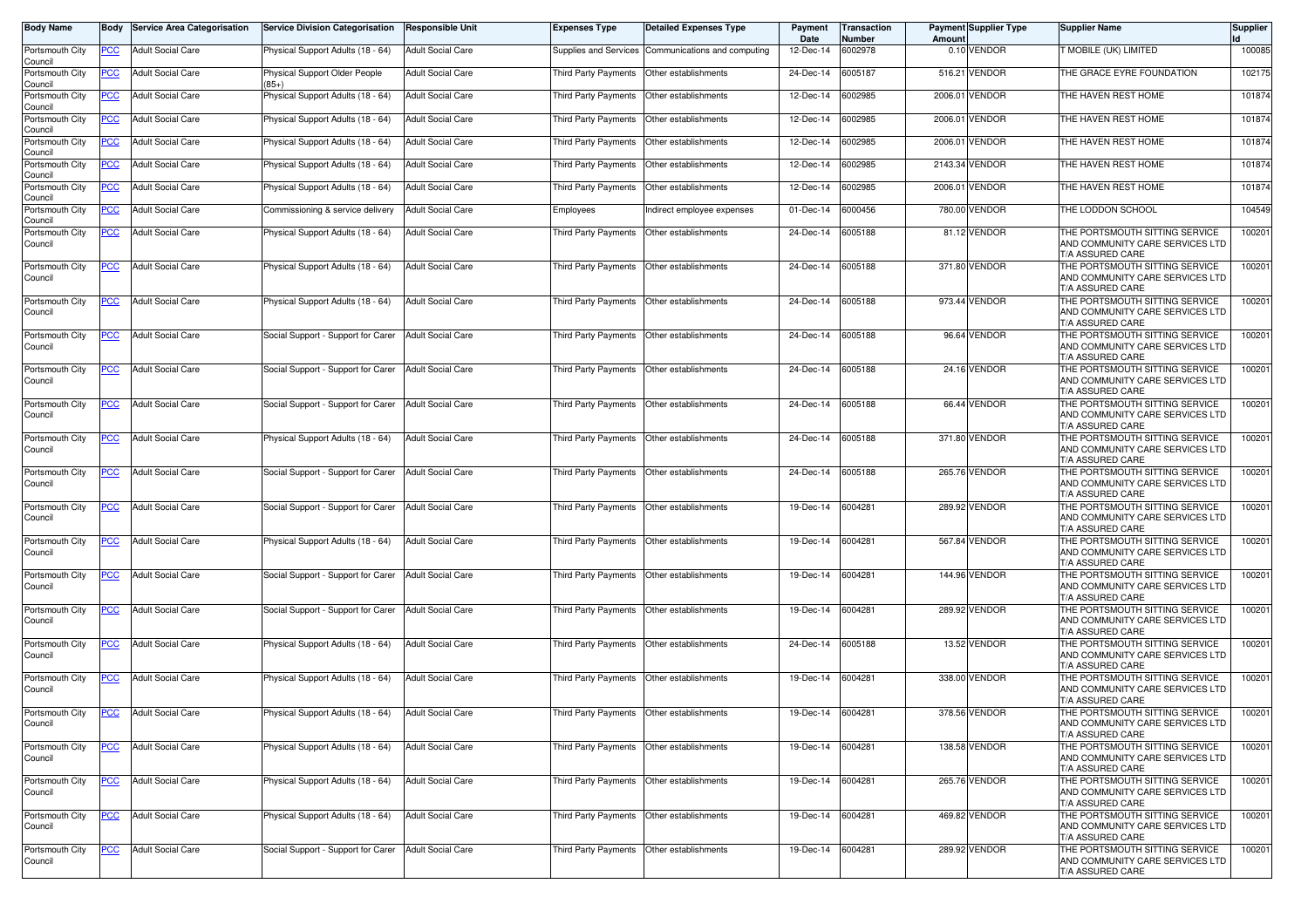| <b>Body Name</b>           |                | <b>Body</b> Service Area Categorisation | Service Division Categorisation    | <b>Responsible Unit</b>  | <b>Expenses Type</b>        | <b>Detailed Expenses Type</b>             | Payment<br>Date   | Transaction<br>Number | Amount | <b>Payment Supplier Type</b> | <b>Supplier Name</b>                                                                  | <b>Supplier</b> |
|----------------------------|----------------|-----------------------------------------|------------------------------------|--------------------------|-----------------------------|-------------------------------------------|-------------------|-----------------------|--------|------------------------------|---------------------------------------------------------------------------------------|-----------------|
| Portsmouth City<br>Council | PCC            | <b>Adult Social Care</b>                | Social Support - Support for Carer | <b>Adult Social Care</b> | Third Party Payments        | Other establishments                      | 19-Dec-14         | 6004281               |        | 289.92 VENDOR                | THE PORTSMOUTH SITTING SERVICE<br>AND COMMUNITY CARE SERVICES LTD<br>T/A ASSURED CARE | 100201          |
| Portsmouth City<br>Council | PCC            | <b>Adult Social Care</b>                | Physical Support Adults (18 - 64)  | <b>Adult Social Care</b> | Third Party Payments        | Other establishments                      | 19-Dec-14         | 6004281               |        | 283.92 VENDOR                | THE PORTSMOUTH SITTING SERVICE<br>AND COMMUNITY CARE SERVICES LTD<br>T/A ASSURED CARE | 100201          |
| Portsmouth City<br>Council | <u>PCC</u>     | <b>Adult Social Care</b>                | Social Support - Support for Carer | Adult Social Care        | Third Party Payments        | Other establishments                      | 19-Dec-14         | 6004281               |        | 289.92 VENDOR                | THE PORTSMOUTH SITTING SERVICE<br>AND COMMUNITY CARE SERVICES LTD<br>T/A ASSURED CARE | 100201          |
| Portsmouth City<br>Council | <u>PCC</u>     | <b>Adult Social Care</b>                | Physical Support Adults (18 - 64)  | <b>Adult Social Care</b> | Third Party Payments        | Other establishments                      | 19-Dec-14         | 6004281               |        | 469.82 VENDOR                | THE PORTSMOUTH SITTING SERVICE<br>AND COMMUNITY CARE SERVICES LTD<br>T/A ASSURED CARE | 100201          |
| Portsmouth City<br>Council | <u>PCC</u>     | <b>Adult Social Care</b>                | Physical Support Adults (18 - 64)  | <b>Adult Social Care</b> | Third Party Payments        | Other establishments                      | 19-Dec-14         | 6004281               |        | 273.78 VENDOR                | THE PORTSMOUTH SITTING SERVICE<br>AND COMMUNITY CARE SERVICES LTD<br>T/A ASSURED CARE | 100201          |
| Portsmouth City<br>Council | PCC            | <b>Adult Social Care</b>                | Social Support - Support for Carer | <b>Adult Social Care</b> | Third Party Payments        | Other establishments                      | 19-Dec-14         | 6004281               |        | 289.92 VENDOR                | THE PORTSMOUTH SITTING SERVICE<br>AND COMMUNITY CARE SERVICES LTD<br>T/A ASSURED CARE | 100201          |
| Portsmouth City<br>Council | <b>PCC</b>     | <b>Adult Social Care</b>                | Physical Support Adults (18 - 64)  | <b>Adult Social Care</b> | Third Party Payments        | Other establishments                      | 19-Dec-14         | 6004281               |        | 216.32 VENDOR                | THE PORTSMOUTH SITTING SERVICE<br>AND COMMUNITY CARE SERVICES LTD<br>T/A ASSURED CARE | 100201          |
| Portsmouth City<br>Council | <u>PCC</u>     | <b>Adult Social Care</b>                | Social Support - Support for Carer | <b>Adult Social Care</b> | Third Party Payments        | Other establishments                      | 19-Dec-14         | 6004281               |        | 193.28 VENDOR                | THE PORTSMOUTH SITTING SERVICE<br>AND COMMUNITY CARE SERVICES LTD<br>T/A ASSURED CARE | 100201          |
| Portsmouth City<br>Council | <u>PCC</u>     | <b>Adult Social Care</b>                | Social Support - Support for Carer | <b>Adult Social Care</b> | Third Party Payments        | Other establishments                      | 19-Dec-14         | 6004281               |        | 289.92 VENDOR                | THE PORTSMOUTH SITTING SERVICE<br>AND COMMUNITY CARE SERVICES LTD<br>T/A ASSURED CARE | 100201          |
| Portsmouth City<br>Council | $\overline{C}$ | <b>Adult Social Care</b>                | Physical Support Adults (18 - 64)  | <b>Adult Social Care</b> | Third Party Payments        | Other establishments                      | 24-Dec-14         | 6005188               |        | 10.14 VENDOR                 | THE PORTSMOUTH SITTING SERVICE<br>AND COMMUNITY CARE SERVICES LTD<br>T/A ASSURED CARE | 100201          |
| Portsmouth City<br>Council | <u>PCC</u>     | <b>Adult Social Care</b>                | Social Support - Support for Carer | <b>Adult Social Care</b> |                             | Third Party Payments Other establishments | 19-Dec-14         | 6004281               |        | 289.92 VENDOR                | THE PORTSMOUTH SITTING SERVICE<br>AND COMMUNITY CARE SERVICES LTD<br>T/A ASSURED CARE | 100201          |
| Portsmouth City<br>Council | <u>PCC</u>     | <b>Adult Social Care</b>                | Social Support - Support for Carer | <b>Adult Social Care</b> | Third Party Payments        | Other establishments                      | 24-Dec-14         | 6005188               |        | 60.40 VENDOR                 | THE PORTSMOUTH SITTING SERVICE<br>AND COMMUNITY CARE SERVICES LTD<br>T/A ASSURED CARE | 100201          |
| Portsmouth City<br>Council | <u>PCC</u>     | <b>Adult Social Care</b>                | Physical Support Adults (18 - 64)  | <b>Adult Social Care</b> | Third Party Payments        | Other establishments                      | 24-Dec-14         | 6005188               |        | 277.16 VENDOR                | THE PORTSMOUTH SITTING SERVICE<br>AND COMMUNITY CARE SERVICES LTD<br>T/A ASSURED CARE | 100201          |
| Portsmouth City<br>Council | <u>PCC</u>     | <b>Adult Social Care</b>                | Social Support - Support for Carer | <b>Adult Social Care</b> | Third Party Payments        | Other establishments                      | 24-Dec-14         | 6005188               |        | 42.28 VENDOR                 | THE PORTSMOUTH SITTING SERVICE<br>AND COMMUNITY CARE SERVICES LTD<br>T/A ASSURED CARE | 100201          |
| Portsmouth City<br>Council | PCC            | <b>Adult Social Care</b>                | Physical Support Adults (18 - 64)  | <b>Adult Social Care</b> | Third Party Payments        | Other establishments                      | 19-Dec-14         | 6004281               |        | 757.12 VENDOR                | THE PORTSMOUTH SITTING SERVICE<br>AND COMMUNITY CARE SERVICES LTD<br>T/A ASSURED CARE | 100201          |
| Portsmouth City<br>Council | <b>PCC</b>     | <b>Adult Social Care</b>                | Social Support - Support for Carer | <b>Adult Social Care</b> | Third Party Payments        | Other establishments                      | 19-Dec-14         | 6004281               |        | 289.92 VENDOR                | THE PORTSMOUTH SITTING SERVICE<br>AND COMMUNITY CARE SERVICES LTD<br>T/A ASSURED CARE | 100201          |
| Portsmouth City<br>Council | <b>PCC</b>     | <b>Adult Social Care</b>                | Social Support - Support for Carer | <b>Adult Social Care</b> | Third Party Payments        | Other establishments                      | 19-Dec-14         | 6004281               |        | 169.12 VENDOR                | THE PORTSMOUTH SITTING SERVICE<br>AND COMMUNITY CARE SERVICES LTD<br>T/A ASSURED CARE | 100201          |
| Portsmouth City<br>Council | <b>PCC</b>     | <b>Adult Social Care</b>                | Social Support - Support for Carer | <b>Adult Social Care</b> | Third Party Payments        | Other establishments                      | 19-Dec-14         | 6004281               |        | 289.92 VENDOR                | THE PORTSMOUTH SITTING SERVICE<br>AND COMMUNITY CARE SERVICES LTD<br>T/A ASSURED CARE | 100201          |
| Portsmouth City<br>Council | <u>PCC</u>     | <b>Adult Social Care</b>                | Social Support - Support for Carer | <b>Adult Social Care</b> |                             | Third Party Payments Other establishments | 19-Dec-14         | 6004281               |        | 217.44 VENDOR                | THE PORTSMOUTH SITTING SERVICE<br>AND COMMUNITY CARE SERVICES LTD<br>T/A ASSURED CARE | 100201          |
| Portsmouth City<br>Council | <u>PCC</u>     | <b>Adult Social Care</b>                | Physical Support Adults (18 - 64)  | <b>Adult Social Care</b> | Third Party Payments        | Other establishments                      | 19-Dec-14         | 6004281               |        | 277.16 VENDOR                | THE PORTSMOUTH SITTING SERVICE<br>AND COMMUNITY CARE SERVICES LTD<br>T/A ASSURED CARE | 100201          |
| Portsmouth City<br>Council | <u>PCC</u>     | <b>Adult Social Care</b>                | Physical Support Adults (18 - 64)  | <b>Adult Social Care</b> | <b>Third Party Payments</b> | Other establishments                      | 24-Dec-14         | 6005188               |        | 534.04 VENDOR                | THE PORTSMOUTH SITTING SERVICE<br>AND COMMUNITY CARE SERVICES LTD<br>T/A ASSURED CARE | 100201          |
| Portsmouth City<br>Council | <u>PCC</u>     | <b>Adult Social Care</b>                | Physical Support Adults (18 - 64)  | <b>Adult Social Care</b> |                             | Third Party Payments Other establishments | 19-Dec-14 6004281 |                       |        | 283.92 VENDOR                | THE PORTSMOUTH SITTING SERVICE<br>AND COMMUNITY CARE SERVICES LTD<br>T/A ASSURED CARE | 100201          |
| Portsmouth City<br>Council | <b>PCC</b>     | <b>Adult Social Care</b>                | Social Support - Support for Carer | <b>Adult Social Care</b> | Third Party Payments        | Other establishments                      | 19-Dec-14 6004281 |                       |        | 188.40 VENDOR                | THE PORTSMOUTH SITTING SERVICE<br>AND COMMUNITY CARE SERVICES LTD<br>T/A ASSURED CARE | 100201          |
| Portsmouth City<br>Council | PCC            | <b>Adult Social Care</b>                | Physical Support Adults (18 - 64)  | <b>Adult Social Care</b> | <b>Third Party Payments</b> | Other establishments                      | 19-Dec-14         | 6004281               |        | 81.12 VENDOR                 | THE PORTSMOUTH SITTING SERVICE<br>AND COMMUNITY CARE SERVICES LTD<br>T/A ASSURED CARE | 100201          |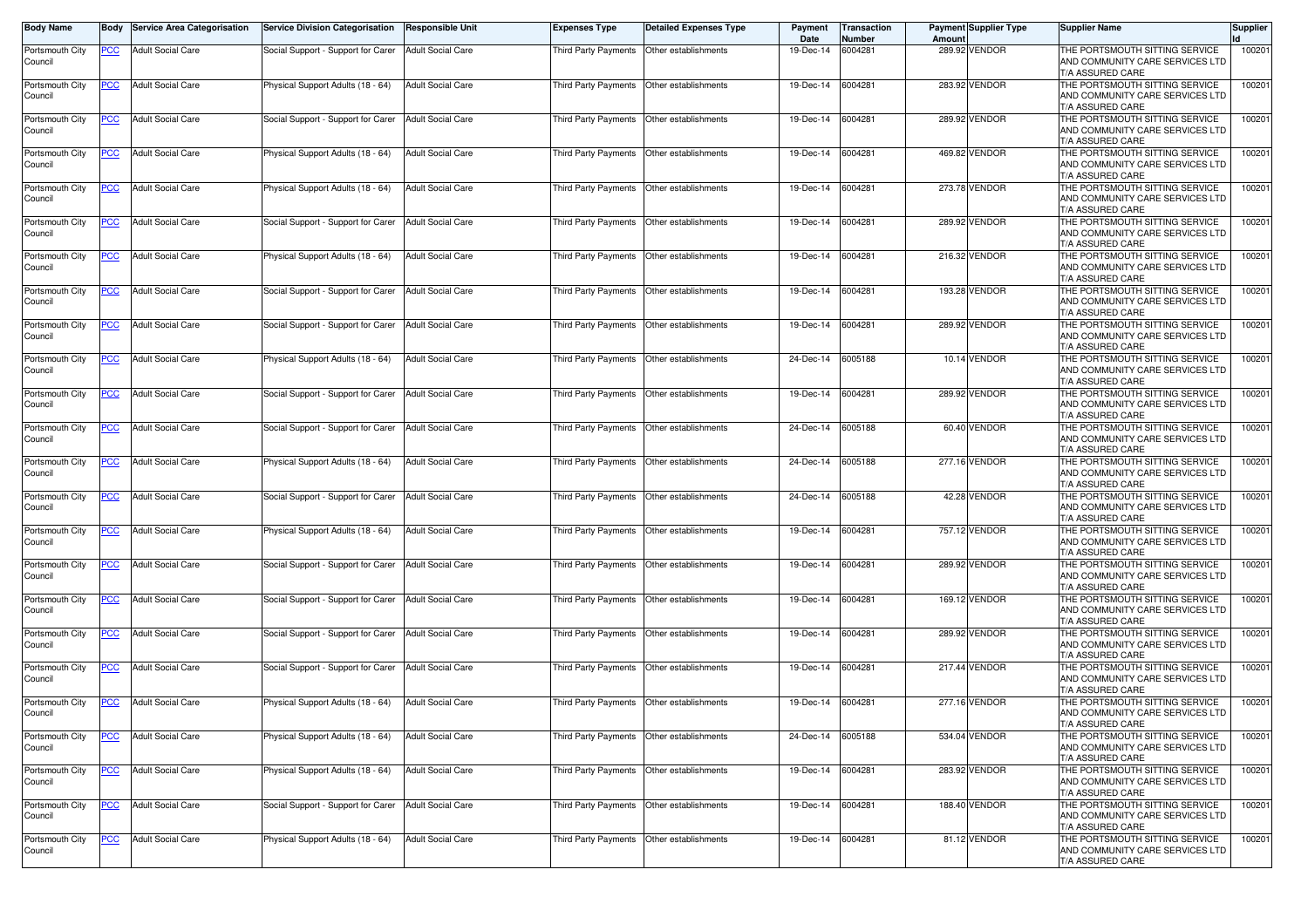| <b>Body Name</b>           |                | <b>Body</b> Service Area Categorisation | Service Division Categorisation    | <b>Responsible Unit</b>  | <b>Expenses Type</b>        | <b>Detailed Expenses Type</b>             | Payment<br>Date   | Transaction<br>Number | Amount | <b>Payment Supplier Type</b> | <b>Supplier Name</b>                                                                  | <b>Supplier</b> |
|----------------------------|----------------|-----------------------------------------|------------------------------------|--------------------------|-----------------------------|-------------------------------------------|-------------------|-----------------------|--------|------------------------------|---------------------------------------------------------------------------------------|-----------------|
| Portsmouth City<br>Council | PCC            | <b>Adult Social Care</b>                | Social Support - Support for Carer | <b>Adult Social Care</b> | Third Party Payments        | Other establishments                      | 19-Dec-14         | 6004281               |        | 193.28 VENDOR                | THE PORTSMOUTH SITTING SERVICE<br>AND COMMUNITY CARE SERVICES LTD<br>T/A ASSURED CARE | 100201          |
| Portsmouth City<br>Council | PCC            | <b>Adult Social Care</b>                | Physical Support Adults (18 - 64)  | <b>Adult Social Care</b> | Third Party Payments        | Other establishments                      | 19-Dec-14         | 6004281               |        | 182.52 VENDOR                | THE PORTSMOUTH SITTING SERVICE<br>AND COMMUNITY CARE SERVICES LTD<br>T/A ASSURED CARE | 100201          |
| Portsmouth City<br>Council | <u>PCC</u>     | <b>Adult Social Care</b>                | Social Support - Support for Carer | Adult Social Care        | Third Party Payments        | Other establishments                      | 19-Dec-14         | 6004281               |        | 289.92 VENDOR                | THE PORTSMOUTH SITTING SERVICE<br>AND COMMUNITY CARE SERVICES LTD<br>T/A ASSURED CARE | 100201          |
| Portsmouth City<br>Council | <u>PCC</u>     | <b>Adult Social Care</b>                | Physical Support Adults (18 - 64)  | <b>Adult Social Care</b> | Third Party Payments        | Other establishments                      | 19-Dec-14         | 6004281               |        | 283.92 VENDOR                | THE PORTSMOUTH SITTING SERVICE<br>AND COMMUNITY CARE SERVICES LTD<br>T/A ASSURED CARE | 100201          |
| Portsmouth City<br>Council | <u>PCC</u>     | <b>Adult Social Care</b>                | Social Support - Support for Carer | <b>Adult Social Care</b> | Third Party Payments        | Other establishments                      | 19-Dec-14         | 6004281               |        | 260.94 VENDOR                | THE PORTSMOUTH SITTING SERVICE<br>AND COMMUNITY CARE SERVICES LTD<br>T/A ASSURED CARE | 100201          |
| Portsmouth City<br>Council | PCC            | <b>Adult Social Care</b>                | Social Support - Support for Carer | <b>Adult Social Care</b> | Third Party Payments        | Other establishments                      | 19-Dec-14         | 6004281               |        | 144.96 VENDOR                | THE PORTSMOUTH SITTING SERVICE<br>AND COMMUNITY CARE SERVICES LTD<br>T/A ASSURED CARE | 100201          |
| Portsmouth City<br>Council | <b>PCC</b>     | <b>Adult Social Care</b>                | Physical Support Adults (18 - 64)  | <b>Adult Social Care</b> | Third Party Payments        | Other establishments                      | 19-Dec-14         | 6004281               |        | 175.76 VENDOR                | THE PORTSMOUTH SITTING SERVICE<br>AND COMMUNITY CARE SERVICES LTD<br>T/A ASSURED CARE | 100201          |
| Portsmouth City<br>Council | <u>PCC</u>     | <b>Adult Social Care</b>                | Social Support - Support for Carer | <b>Adult Social Care</b> | Third Party Payments        | Other establishments                      | 19-Dec-14         | 6004281               |        | 253.68 VENDOR                | THE PORTSMOUTH SITTING SERVICE<br>AND COMMUNITY CARE SERVICES LTD<br>T/A ASSURED CARE | 100201          |
| Portsmouth City<br>Council | <u>PCC</u>     | <b>Adult Social Care</b>                | Physical Support Adults (18 - 64)  | <b>Adult Social Care</b> | Third Party Payments        | Other establishments                      | 19-Dec-14         | 6004281               | 243.36 | <b>VENDOR</b>                | THE PORTSMOUTH SITTING SERVICE<br>AND COMMUNITY CARE SERVICES LTD<br>T/A ASSURED CARE | 100201          |
| Portsmouth City<br>Council | $\overline{C}$ | <b>Adult Social Care</b>                | Physical Support Adults (18 - 64)  | <b>Adult Social Care</b> | Third Party Payments        | Other establishments                      | 19-Dec-14         | 6004281               | 236.60 | <b>VENDOR</b>                | THE PORTSMOUTH SITTING SERVICE<br>AND COMMUNITY CARE SERVICES LTD<br>T/A ASSURED CARE | 100201          |
| Portsmouth City<br>Council | <u>PCC</u>     | <b>Adult Social Care</b>                | Physical Support Adults (18 - 64)  | <b>Adult Social Care</b> | Third Party Payments        | Other establishments                      | 19-Dec-14         | 6004281               |        | 189.28 VENDOR                | THE PORTSMOUTH SITTING SERVICE<br>AND COMMUNITY CARE SERVICES LTD<br>T/A ASSURED CARE | 100201          |
| Portsmouth City<br>Council | <u>PCC</u>     | <b>Adult Social Care</b>                | Social Support - Support for Carer | <b>Adult Social Care</b> | Third Party Payments        | Other establishments                      | 19-Dec-14         | 6004281               |        | 289.92 VENDOR                | THE PORTSMOUTH SITTING SERVICE<br>AND COMMUNITY CARE SERVICES LTD<br>T/A ASSURED CARE | 100201          |
| Portsmouth City<br>Council | <u>PCC</u>     | <b>Adult Social Care</b>                | Physical Support Adults (18 - 64)  | <b>Adult Social Care</b> | Third Party Payments        | Other establishments                      | 05-Dec-14         | 6001631               |        | 36.24 VENDOR                 | THE PORTSMOUTH SITTING SERVICE<br>AND COMMUNITY CARE SERVICES LTD<br>T/A ASSURED CARE | 100201          |
| Portsmouth City<br>Council | <u>PCC</u>     | <b>Adult Social Care</b>                | Social Support - Support for Carer | <b>Adult Social Care</b> | Third Party Payments        | Other establishments                      | 05-Dec-14         | 6001631               |        | 48.32 VENDOR                 | THE PORTSMOUTH SITTING SERVICE<br>AND COMMUNITY CARE SERVICES LTD<br>T/A ASSURED CARE | 100201          |
| Portsmouth City<br>Council | PCC            | <b>Adult Social Care</b>                | Social Support - Support for Carer | <b>Adult Social Care</b> | Third Party Payments        | Other establishments                      | 05-Dec-14         | 6001631               |        | 289.92 VENDOR                | THE PORTSMOUTH SITTING SERVICE<br>AND COMMUNITY CARE SERVICES LTD<br>T/A ASSURED CARE | 100201          |
| Portsmouth City<br>Council | <b>PCC</b>     | <b>Adult Social Care</b>                | Physical Support Adults (18 - 64)  | <b>Adult Social Care</b> | Third Party Payments        | Other establishments                      | 05-Dec-14         | 6001631               |        | 375.18 VENDOR                | THE PORTSMOUTH SITTING SERVICE<br>AND COMMUNITY CARE SERVICES LTD<br>T/A ASSURED CARE | 100201          |
| Portsmouth City<br>Council | <b>PCC</b>     | <b>Adult Social Care</b>                | Social Support - Support for Carer | <b>Adult Social Care</b> | Third Party Payments        | Other establishments                      | 05-Dec-14         | 6001631               |        | 24.16 VENDOR                 | THE PORTSMOUTH SITTING SERVICE<br>AND COMMUNITY CARE SERVICES LTD<br>T/A ASSURED CARE | 100201          |
| Portsmouth City<br>Council | <b>PCC</b>     | <b>Adult Social Care</b>                | Social Support - Support for Carer | <b>Adult Social Care</b> | Third Party Payments        | Other establishments                      | 05-Dec-14         | 6001631               |        | 24.16 VENDOR                 | THE PORTSMOUTH SITTING SERVICE<br>AND COMMUNITY CARE SERVICES LTD<br>T/A ASSURED CARE | 100201          |
| Portsmouth City<br>Council | <u>PCC</u>     | <b>Adult Social Care</b>                | Physical Support Adults (18 - 64)  | <b>Adult Social Care</b> | Third Party Payments        | Other establishments                      | 08-Dec-14         | 6001798               |        | 6.76 VENDOR                  | THE PORTSMOUTH SITTING SERVICE<br>AND COMMUNITY CARE SERVICES LTD<br>T/A ASSURED CARE | 100201          |
| Portsmouth City<br>Council | <u>PCC</u>     | <b>Adult Social Care</b>                | Physical Support Adults (18 - 64)  | <b>Adult Social Care</b> | Third Party Payments        | Other establishments                      | 08-Dec-14 6001798 |                       |        | 3.38 VENDOR                  | THE PORTSMOUTH SITTING SERVICE<br>AND COMMUNITY CARE SERVICES LTD<br>T/A ASSURED CARE | 100201          |
| Portsmouth City<br>Council | <u>PCC</u>     | <b>Adult Social Care</b>                | Physical Support Adults (18 - 64)  | <b>Adult Social Care</b> | Third Party Payments        | Other establishments                      | 01-Dec-14         | 6000457               |        | 96.64 VENDOR                 | THE PORTSMOUTH SITTING SERVICE<br>AND COMMUNITY CARE SERVICES LTD<br>T/A ASSURED CARE | 100201          |
| Portsmouth City<br>Council | <u>PCC</u>     | <b>Adult Social Care</b>                | Physical Support Adults (18 - 64)  | <b>Adult Social Care</b> |                             | Third Party Payments Other establishments | 01-Dec-14 6000457 |                       |        | 473.20 VENDOR                | THE PORTSMOUTH SITTING SERVICE<br>AND COMMUNITY CARE SERVICES LTD<br>T/A ASSURED CARE | 100201          |
| Portsmouth City<br>Council | <b>PCC</b>     | <b>Adult Social Care</b>                | Physical Support Adults (18 - 64)  | <b>Adult Social Care</b> | Third Party Payments        | Other establishments                      | 01-Dec-14 6000457 |                       |        | 77.74 VENDOR                 | THE PORTSMOUTH SITTING SERVICE<br>AND COMMUNITY CARE SERVICES LTD<br>T/A ASSURED CARE | 100201          |
| Portsmouth City<br>Council | PCC            | <b>Adult Social Care</b>                | Social Support - Support for Carer | <b>Adult Social Care</b> | <b>Third Party Payments</b> | Other establishments                      | 01-Dec-14         | 6000457               |        | 289.92 VENDOR                | THE PORTSMOUTH SITTING SERVICE<br>AND COMMUNITY CARE SERVICES LTD<br>T/A ASSURED CARE | 100201          |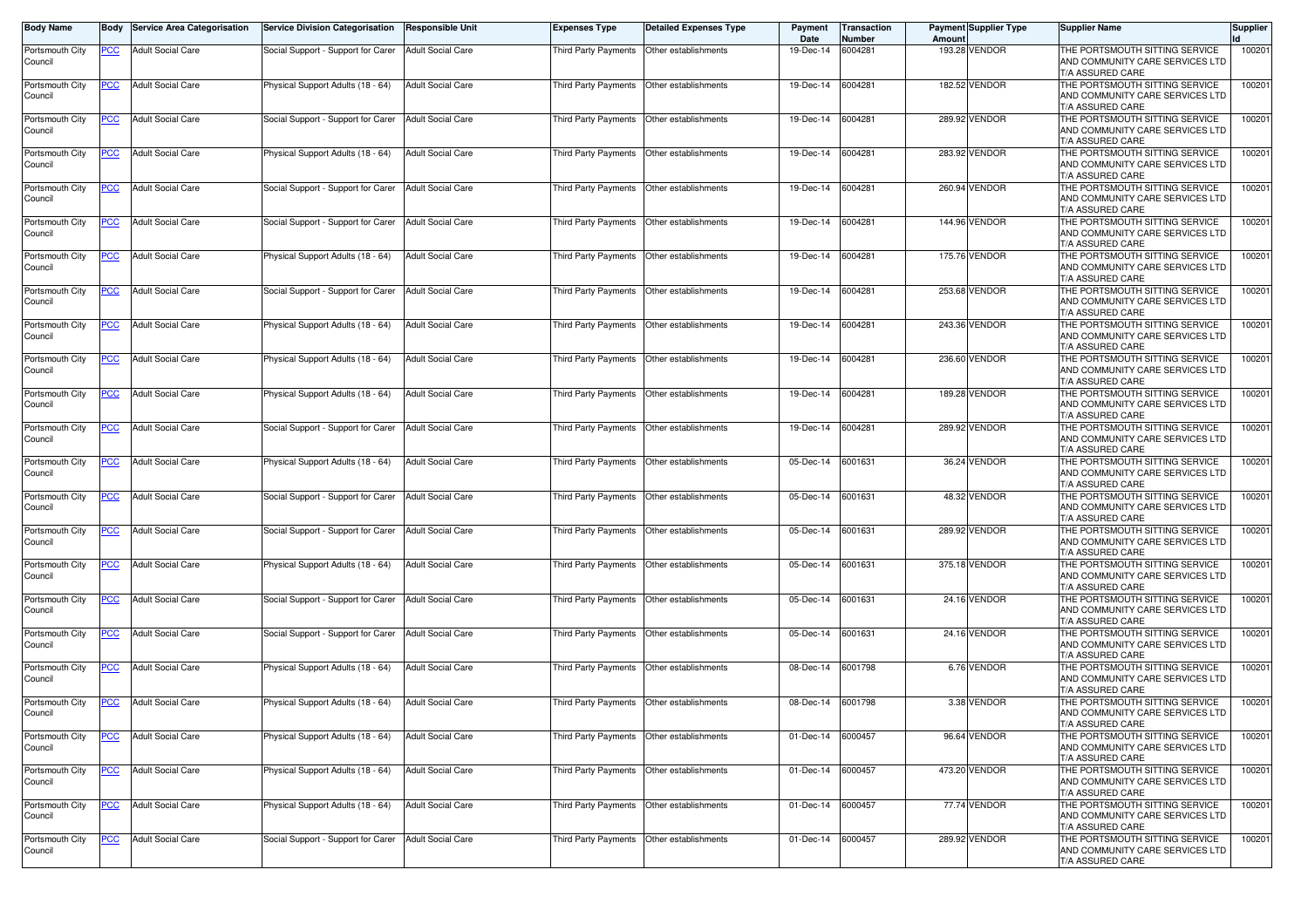| <b>Body Name</b>           |                | <b>Body</b> Service Area Categorisation | Service Division Categorisation    | <b>Responsible Unit</b>  | <b>Expenses Type</b>                      | <b>Detailed Expenses Type</b>             | Payment<br>Date   | Transaction<br>Number | Amount | <b>Payment Supplier Type</b> | <b>Supplier Name</b>                                                                  | <b>Supplier</b> |
|----------------------------|----------------|-----------------------------------------|------------------------------------|--------------------------|-------------------------------------------|-------------------------------------------|-------------------|-----------------------|--------|------------------------------|---------------------------------------------------------------------------------------|-----------------|
| Portsmouth City<br>Council | PCC            | <b>Adult Social Care</b>                | Social Support - Support for Carer | <b>Adult Social Care</b> | Third Party Payments                      | Other establishments                      | 01-Dec-14         | 6000457               |        | 289.92 VENDOR                | THE PORTSMOUTH SITTING SERVICE<br>AND COMMUNITY CARE SERVICES LTD<br>T/A ASSURED CARE | 100201          |
| Portsmouth City<br>Council | PCC            | <b>Adult Social Care</b>                | Physical Support Adults (18 - 64)  | <b>Adult Social Care</b> | Third Party Payments                      | Other establishments                      | 01-Dec-14         | 6000457               |        | 283.92 VENDOR                | THE PORTSMOUTH SITTING SERVICE<br>AND COMMUNITY CARE SERVICES LTD<br>T/A ASSURED CARE | 100201          |
| Portsmouth City<br>Council | <u>PCC</u>     | <b>Adult Social Care</b>                | Social Support - Support for Carer | Adult Social Care        | Third Party Payments                      | Other establishments                      | 01-Dec-14         | 6000457               |        | 241.60 VENDOR                | THE PORTSMOUTH SITTING SERVICE<br>AND COMMUNITY CARE SERVICES LTD<br>T/A ASSURED CARE | 100201          |
| Portsmouth City<br>Council | <u>PCC</u>     | <b>Adult Social Care</b>                | Physical Support Adults (18 - 64)  | <b>Adult Social Care</b> | Third Party Payments                      | Other establishments                      | 01-Dec-14         | 6000457               |        | 439.40 VENDOR                | THE PORTSMOUTH SITTING SERVICE<br>AND COMMUNITY CARE SERVICES LTD<br>T/A ASSURED CARE | 100201          |
| Portsmouth City<br>Council | <u>PCC</u>     | <b>Adult Social Care</b>                | Physical Support Adults (18 - 64)  | <b>Adult Social Care</b> | Third Party Payments                      | Other establishments                      | 01-Dec-14         | 6000457               |        | 283.92 VENDOR                | THE PORTSMOUTH SITTING SERVICE<br>AND COMMUNITY CARE SERVICES LTD<br>T/A ASSURED CARE | 100201          |
| Portsmouth City<br>Council | PCC            | <b>Adult Social Care</b>                | Social Support - Support for Carer | <b>Adult Social Care</b> | Third Party Payments                      | Other establishments                      | 01-Dec-14         | 6000457               |        | 289.92 VENDOR                | THE PORTSMOUTH SITTING SERVICE<br>AND COMMUNITY CARE SERVICES LTD<br>T/A ASSURED CARE | 100201          |
| Portsmouth City<br>Council | <b>PCC</b>     | <b>Adult Social Care</b>                | Physical Support Adults (18 - 64)  | <b>Adult Social Care</b> | Third Party Payments                      | Other establishments                      | 01-Dec-14         | 6000457               |        | 378.56 VENDOR                | THE PORTSMOUTH SITTING SERVICE<br>AND COMMUNITY CARE SERVICES LTD<br>T/A ASSURED CARE | 100201          |
| Portsmouth City<br>Council | <u>PCC</u>     | <b>Adult Social Care</b>                | Social Support - Support for Carer | <b>Adult Social Care</b> | Third Party Payments                      | Other establishments                      | 01-Dec-14         | 6000457               |        | 144.96 VENDOR                | THE PORTSMOUTH SITTING SERVICE<br>AND COMMUNITY CARE SERVICES LTD<br>T/A ASSURED CARE | 100201          |
| Portsmouth City<br>Council | <u>PCC</u>     | <b>Adult Social Care</b>                | Social Support - Support for Carer | <b>Adult Social Care</b> | Third Party Payments                      | Other establishments                      | 01-Dec-14         | 6000457               |        | 289.92 VENDOR                | THE PORTSMOUTH SITTING SERVICE<br>AND COMMUNITY CARE SERVICES LTD<br>T/A ASSURED CARE | 100201          |
| Portsmouth City<br>Council | $\overline{C}$ | <b>Adult Social Care</b>                | Physical Support Adults (18 - 64)  | <b>Adult Social Care</b> | Third Party Payments                      | Other establishments                      | 08-Dec-14         | 6001798               |        | 37.18 VENDOR                 | THE PORTSMOUTH SITTING SERVICE<br>AND COMMUNITY CARE SERVICES LTD<br>T/A ASSURED CARE | 100201          |
| Portsmouth City<br>Council | <u>PCC</u>     | <b>Adult Social Care</b>                | Social Support - Support for Carer | <b>Adult Social Care</b> |                                           | Third Party Payments Other establishments | 01-Dec-14         | 6000457               |        | 253.68 VENDOR                | THE PORTSMOUTH SITTING SERVICE<br>AND COMMUNITY CARE SERVICES LTD<br>T/A ASSURED CARE | 100201          |
| Portsmouth City<br>Council | <u>PCC</u>     | <b>Adult Social Care</b>                | Physical Support Adults (18 - 64)  | <b>Adult Social Care</b> | Third Party Payments                      | Other establishments                      | 08-Dec-14         | 6001798               |        | 283.92 VENDOR                | THE PORTSMOUTH SITTING SERVICE<br>AND COMMUNITY CARE SERVICES LTD<br>T/A ASSURED CARE | 100201          |
| Portsmouth City<br>Council | <u>PCC</u>     | <b>Adult Social Care</b>                | Physical Support Adults (18 - 64)  | <b>Adult Social Care</b> | Third Party Payments                      | Other establishments                      | 01-Dec-14         | 6000457               |        | 757.12 VENDOR                | THE PORTSMOUTH SITTING SERVICE<br>AND COMMUNITY CARE SERVICES LTD<br>T/A ASSURED CARE | 100201          |
| Portsmouth City<br>Council | <u>PCC</u>     | <b>Adult Social Care</b>                | Social Support - Support for Carer | <b>Adult Social Care</b> | Third Party Payments                      | Other establishments                      | 01-Dec-14         | 6000457               |        | 253.68 VENDOR                | THE PORTSMOUTH SITTING SERVICE<br>AND COMMUNITY CARE SERVICES LTD<br>T/A ASSURED CARE | 100201          |
| Portsmouth City<br>Council | PCC            | <b>Adult Social Care</b>                | Social Support - Support for Carer | <b>Adult Social Care</b> | Third Party Payments                      | Other establishments                      | 01-Dec-14         | 6000457               |        | 193.28 VENDOR                | THE PORTSMOUTH SITTING SERVICE<br>AND COMMUNITY CARE SERVICES LTD<br>T/A ASSURED CARE | 100201          |
| Portsmouth City<br>Council | <b>PCC</b>     | <b>Adult Social Care</b>                | Social Support - Support for Carer | <b>Adult Social Care</b> | Third Party Payments                      | Other establishments                      | 01-Dec-14         | 6000457               |        | 289.92 VENDOR                | THE PORTSMOUTH SITTING SERVICE<br>AND COMMUNITY CARE SERVICES LTD<br>T/A ASSURED CARE | 100201          |
| Portsmouth City<br>Council | <b>PCC</b>     | <b>Adult Social Care</b>                | Social Support - Support for Carer | <b>Adult Social Care</b> | Third Party Payments                      | Other establishments                      | 08-Dec-14         | 6001798               |        | 24.16 VENDOR                 | THE PORTSMOUTH SITTING SERVICE<br>AND COMMUNITY CARE SERVICES LTD<br>T/A ASSURED CARE | 100201          |
| Portsmouth City<br>Council | <b>PCC</b>     | <b>Adult Social Care</b>                | Social Support - Support for Carer | <b>Adult Social Care</b> | Third Party Payments                      | Other establishments                      | 01-Dec-14         | 6000457               |        | 217.44 VENDOR                | THE PORTSMOUTH SITTING SERVICE<br>AND COMMUNITY CARE SERVICES LTD<br>T/A ASSURED CARE | 100201          |
| Portsmouth City<br>Council | <u>PCC</u>     | <b>Adult Social Care</b>                | Physical Support Adults (18 - 64)  | <b>Adult Social Care</b> | Third Party Payments Other establishments |                                           | 01-Dec-14         | 6000457               |        | 273.78 VENDOR                | THE PORTSMOUTH SITTING SERVICE<br>AND COMMUNITY CARE SERVICES LTD<br>T/A ASSURED CARE | 100201          |
| Portsmouth City<br>Council | <u>PCC</u>     | <b>Adult Social Care</b>                | Physical Support Adults (18 - 64)  | <b>Adult Social Care</b> | Third Party Payments                      | Other establishments                      | 08-Dec-14 6001798 |                       |        | 510.38 VENDOR                | THE PORTSMOUTH SITTING SERVICE<br>AND COMMUNITY CARE SERVICES LTD<br>T/A ASSURED CARE | 100201          |
| Portsmouth City<br>Council | <u>PCC</u>     | <b>Adult Social Care</b>                | Physical Support Adults (18 - 64)  | <b>Adult Social Care</b> | Third Party Payments                      | Other establishments                      | 01-Dec-14         | 6000457               |        | 283.92 VENDOR                | THE PORTSMOUTH SITTING SERVICE<br>AND COMMUNITY CARE SERVICES LTD<br>T/A ASSURED CARE | 100201          |
| Portsmouth City<br>Council | <u>PCC</u>     | <b>Adult Social Care</b>                | Social Support - Support for Carer | <b>Adult Social Care</b> |                                           | Third Party Payments Other establishments | 01-Dec-14 6000457 |                       |        | 253.12 VENDOR                | THE PORTSMOUTH SITTING SERVICE<br>AND COMMUNITY CARE SERVICES LTD<br>T/A ASSURED CARE | 100201          |
| Portsmouth City<br>Council | <b>PCC</b>     | <b>Adult Social Care</b>                | Physical Support Adults (18 - 64)  | <b>Adult Social Care</b> | Third Party Payments                      | Other establishments                      | 01-Dec-14 6000457 |                       |        | 81.12 VENDOR                 | THE PORTSMOUTH SITTING SERVICE<br>AND COMMUNITY CARE SERVICES LTD<br>T/A ASSURED CARE | 100201          |
| Portsmouth City<br>Council | PCC            | <b>Adult Social Care</b>                | Social Support - Support for Carer | <b>Adult Social Care</b> | <b>Third Party Payments</b>               | Other establishments                      | 01-Dec-14         | 6000457               |        | 277.84 VENDOR                | THE PORTSMOUTH SITTING SERVICE<br>AND COMMUNITY CARE SERVICES LTD<br>T/A ASSURED CARE | 100201          |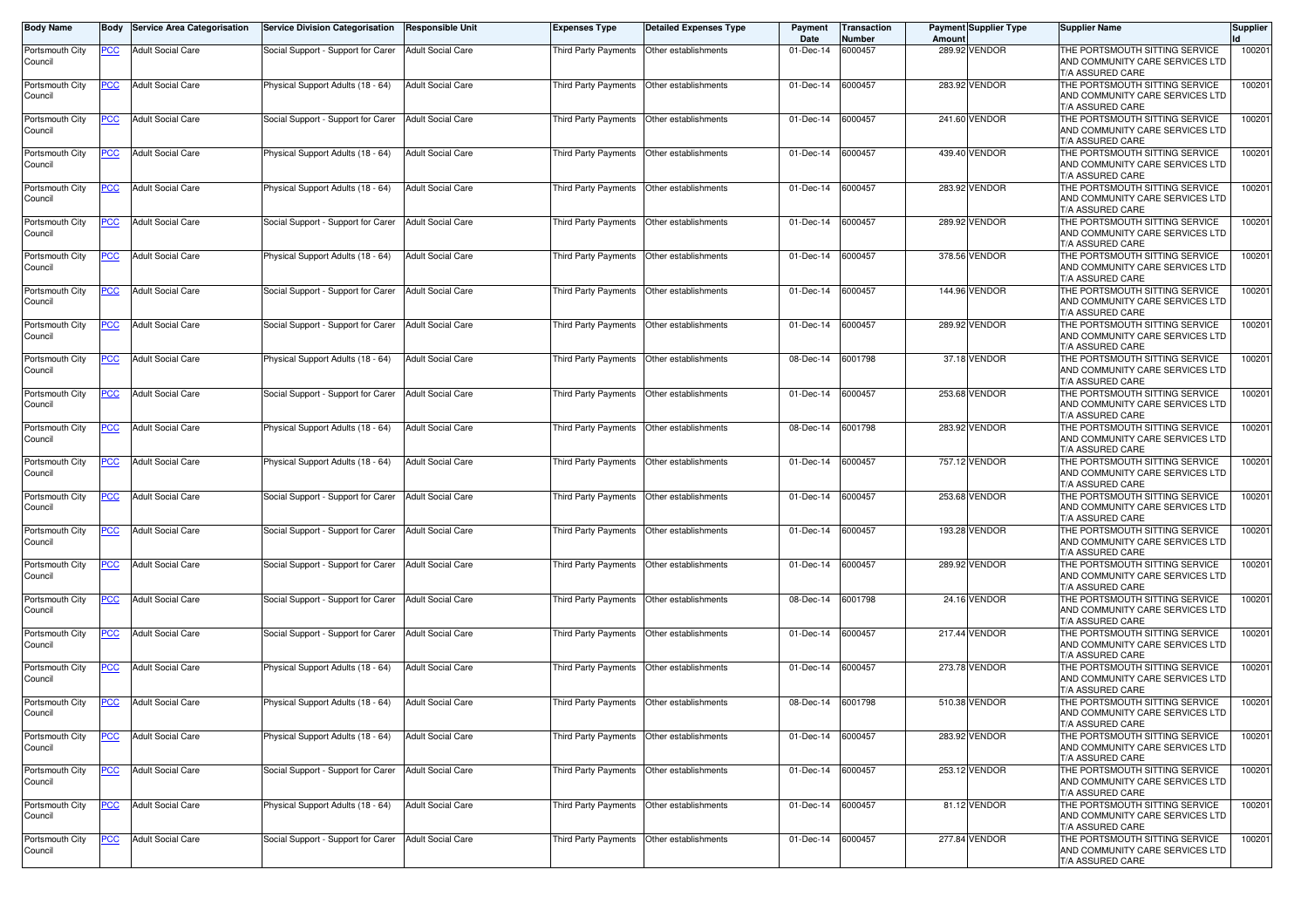| Body Name                             | Body           | <b>Service Area Categorisation</b> | <b>Service Division Categorisation</b> | Responsible Unit         | <b>Expenses Type</b>                      | <b>Detailed Expenses Type</b>               | Payment<br>Date   | Transaction<br>Number | Amount  | <b>Payment Supplier Type</b> | <b>Supplier Name</b>                                                                  | Supplier |
|---------------------------------------|----------------|------------------------------------|----------------------------------------|--------------------------|-------------------------------------------|---------------------------------------------|-------------------|-----------------------|---------|------------------------------|---------------------------------------------------------------------------------------|----------|
| Portsmouth City<br>Council            | <u>PCC</u>     | <b>Adult Social Care</b>           | Physical Support Adults (18 - 64)      | <b>Adult Social Care</b> | Third Party Payments                      | Other establishments                        | 01-Dec-14         | 6000457               | 189.28  | <b>VENDOR</b>                | THE PORTSMOUTH SITTING SERVICE<br>AND COMMUNITY CARE SERVICES LTD<br>T/A ASSURED CARE | 100201   |
| Portsmouth City<br>Council            | <u>PCC</u>     | <b>Adult Social Care</b>           | Social Support - Support for Carer     | <b>Adult Social Care</b> | Third Party Payments                      | Other establishments                        | 01-Dec-14         | 6000457               |         | 289.92 VENDOR                | THE PORTSMOUTH SITTING SERVICE<br>AND COMMUNITY CARE SERVICES LTD<br>T/A ASSURED CARE | 100201   |
| Portsmouth City<br>Council            | <u>PCC</u>     | <b>Adult Social Care</b>           | Physical Support Adults (18 - 64)      | <b>Adult Social Care</b> | Third Party Payments                      | Other establishments                        | 01-Dec-14         | 6000457               |         | 283.92 VENDOR                | THE PORTSMOUTH SITTING SERVICE<br>AND COMMUNITY CARE SERVICES LTD<br>T/A ASSURED CARE | 100201   |
| Portsmouth City<br>Council            | <u>PCC</u>     | <b>Adult Social Care</b>           | Social Support - Support for Carer     | <b>Adult Social Care</b> | Third Party Payments                      | Other establishments                        | 01-Dec-14         | 6000457               |         | 289.92 VENDOR                | THE PORTSMOUTH SITTING SERVICE<br>AND COMMUNITY CARE SERVICES LTD<br>T/A ASSURED CARE | 100201   |
| Portsmouth City<br>Council            | <u>PCC</u>     | <b>Adult Social Care</b>           | Social Support - Support for Carer     | <b>Adult Social Care</b> | Third Party Payments                      | Other establishments                        | 01-Dec-14         | 6000457               |         | 72.48 VENDOR                 | THE PORTSMOUTH SITTING SERVICE<br>AND COMMUNITY CARE SERVICES LTD<br>T/A ASSURED CARE | 100201   |
| Portsmouth City<br>Council            | <u>PCC</u>     | <b>Adult Social Care</b>           | Physical Support Adults (18 - 64)      | <b>Adult Social Care</b> | Third Party Payments                      | Other establishments                        | 01-Dec-14         | 6000457               |         | 84.50 VENDOR                 | THE PORTSMOUTH SITTING SERVICE<br>AND COMMUNITY CARE SERVICES LTD<br>T/A ASSURED CARE | 100201   |
| Portsmouth City<br>Council            | <u>PCC</u>     | <b>Adult Social Care</b>           | Social Support - Support for Carer     | <b>Adult Social Care</b> | Third Party Payments                      | Other establishments                        | 01-Dec-14         | 6000457               |         | 289.92 VENDOR                | THE PORTSMOUTH SITTING SERVICE<br>AND COMMUNITY CARE SERVICES LTD<br>T/A ASSURED CARE | 100201   |
| Portsmouth City<br>Council            | <u>PCC</u>     | <b>Adult Social Care</b>           | Physical Support Adults (18 - 64)      | <b>Adult Social Care</b> | Third Party Payments                      | Other establishments                        | 01-Dec-14         | 6000457               |         | 267.02 VENDOR                | THE PORTSMOUTH SITTING SERVICE<br>AND COMMUNITY CARE SERVICES LTD<br>T/A ASSURED CARE | 100201   |
| Portsmouth City<br>Council            | <b>PCC</b>     | <b>Adult Social Care</b>           | Social Support - Support for Carer     | <b>Adult Social Care</b> | Third Party Payments                      | Other establishments                        | 01-Dec-14         | 6000457               |         | 72.48 VENDOR                 | THE PORTSMOUTH SITTING SERVICE<br>AND COMMUNITY CARE SERVICES LTD<br>T/A ASSURED CARE | 100201   |
| Portsmouth City<br>Council            | <u>PCC</u>     | <b>Adult Social Care</b>           | Physical Support Adults (18 - 64)      | <b>Adult Social Care</b> | Third Party Payments                      | Other establishments                        | 01-Dec-14         | 6000457               |         | 189.28 VENDOR                | THE PORTSMOUTH SITTING SERVICE<br>AND COMMUNITY CARE SERVICES LTD<br>T/A ASSURED CARE | 100201   |
| Portsmouth City<br>Council            | <u>PCC</u>     | <b>Adult Social Care</b>           | Physical Support Adults (18 - 64)      | <b>Adult Social Care</b> | Third Party Payments                      | Other establishments                        | 01-Dec-14         | 6000457               |         | 189.28 VENDOR                | THE PORTSMOUTH SITTING SERVICE<br>AND COMMUNITY CARE SERVICES LTD<br>T/A ASSURED CARE | 100201   |
| Portsmouth City<br>Council            | $\overline{C}$ | <b>Adult Social Care</b>           | Social Support - Support for Carer     | <b>Adult Social Care</b> | Third Party Payments                      | Other establishments                        | 01-Dec-14         | 6000457               |         | 36.24 VENDOR                 | THE PORTSMOUTH SITTING SERVICE<br>AND COMMUNITY CARE SERVICES LTD<br>T/A ASSURED CARE | 100201   |
| Portsmouth City<br>Council            | <u>PCC</u>     | <b>Adult Social Care</b>           | Social Support - Support for Carer     | <b>Adult Social Care</b> | Third Party Payments Other establishments |                                             | 01-Dec-14         | 6000457               |         | 217.44 VENDOR                | THE PORTSMOUTH SITTING SERVICE<br>AND COMMUNITY CARE SERVICES LTD<br>T/A ASSURED CARE | 100201   |
| Portsmouth City<br>Council            | <u>PCC</u>     | <b>Adult Social Care</b>           | Commissioning & service delivery       | <b>Adult Social Care</b> | Employees                                 | ndirect employee expenses                   | 12-Dec-14         | 6002989               |         | 1200.00 VENDOR               | THE PRESCRIPTION TRAINING<br><b>COMPANY</b>                                           | 125263   |
| Portsmouth City<br>Council            | PСC            | <b>Adult Social Care</b>           | Physical Support Adults (18 - 64)      | <b>Adult Social Care</b> | Third Party Payments                      | Other establishments                        | 03-Dec-14         | 6001152               |         | 11725.00 VENDOR              | THE ROWANS HOSPICE                                                                    | 102723   |
| Portsmouth City                       | $\overline{C}$ | <b>Adult Social Care</b>           | Physical Support Adults (18 - 64)      | <b>Adult Social Care</b> | Employees                                 | ndirect employee expenses                   | 31-Dec-14         | 6005802               |         | 12021.00 VENDOR              | THE ROWANS HOSPICE                                                                    | 102723   |
| Council<br>Portsmouth City            | <u>PCC</u>     | Housing Services                   | <b>Supporting People</b>               | <b>Adult Social Care</b> | Third Party Payments                      | Other establishments                        | 10-Dec-14         | 6002402               |         | 7934.64 VENDOR               | THE SALVATION ARMY                                                                    | 103359   |
| Council<br>Portsmouth City            | <u>PCC</u>     | <b>Housing Services</b>            | <b>Supporting People</b>               | <b>Adult Social Care</b> | Third Party Payments                      | Other establishments                        | 10-Dec-14         | 6002402               |         | 9404.00 VENDOR               | THE SALVATION ARMY                                                                    | 103359   |
| Council<br>Portsmouth City            | <u>PCC</u>     | Housing Services                   | Supporting People                      | <b>Adult Social Care</b> | Third Party Payments                      | Other establishments                        | 10-Dec-14         | 6002402               |         | 6981.72 VENDOR               | THE SALVATION ARMY                                                                    | 103359   |
| Council<br>Portsmouth City            | <u>PCC</u>     | Housing Services                   | Supporting People                      | <b>Adult Social Care</b> | Third Party Payments                      | Other establishments                        | 10-Dec-14         | 6002402               |         | 2403.64 VENDOR               | THE SALVATION ARMY                                                                    | 103359   |
| Council<br>Portsmouth City            | <u>PCC</u>     | Housing Services                   | <b>Supporting People</b>               | <b>Adult Social Care</b> | Third Party Payments                      | Other establishments                        | 10-Dec-14         | 6002402               | 5802.24 | <b>VENDOR</b>                | THE SALVATION ARMY                                                                    | 103359   |
| Council<br>Portsmouth City            | <u>PCC</u>     | <b>Housing Services</b>            | Supporting People                      | <b>Adult Social Care</b> | <b>Third Party Payments</b>               | Other establishments                        | 10-Dec-14         | 6002402               |         | 1601.92 VENDOR               | THE SALVATION ARMY                                                                    | 103359   |
| Council<br>Portsmouth City            | <u>PCC</u>     | <b>Housing Services</b>            | <b>Supporting People</b>               | <b>Adult Social Care</b> | Third Party Payments                      | Other establishments                        | 10-Dec-14         | 6002402               |         | 1006.08 VENDOR               | THE SALVATION ARMY                                                                    | 103359   |
| Council<br>Portsmouth City            |                | <b>Housing Services</b>            | <b>Supporting People</b>               | <b>Adult Social Care</b> |                                           | Third Party Payments   Other establishments | 16-Dec-14 6003244 |                       |         | 7934.64 VENDOR               | THE SALVATION ARMY                                                                    | 103359   |
| Council<br>Portsmouth City            | <u>PCC</u>     | <b>Housing Services</b>            | <b>Supporting People</b>               | <b>Adult Social Care</b> |                                           | Third Party Payments Other establishments   | 16-Dec-14         | 6003244               |         | 9404.00 VENDOR               | THE SALVATION ARMY                                                                    | 103359   |
| Council<br>Portsmouth City            | <u>PCC</u>     | <b>Housing Services</b>            | <b>Supporting People</b>               | <b>Adult Social Care</b> |                                           | Third Party Payments   Other establishments | 16-Dec-14         | 6003244               |         | 6981.72 VENDOR               | THE SALVATION ARMY                                                                    | 103359   |
| Council<br>Portsmouth City            | <u>PCC</u>     | <b>Housing Services</b>            | <b>Supporting People</b>               | <b>Adult Social Care</b> |                                           | Third Party Payments Other establishments   | 16-Dec-14         | 6003244               |         | 2403.64 VENDOR               | THE SALVATION ARMY                                                                    | 103359   |
| Council<br>Portsmouth City            | <u>PCC</u>     | <b>Housing Services</b>            | <b>Supporting People</b>               | <b>Adult Social Care</b> | Third Party Payments                      | Other establishments                        | 16-Dec-14         | 6003244               |         | 5802.24 VENDOR               | THE SALVATION ARMY                                                                    | 103359   |
| Council<br>Portsmouth City            | <u>PCC</u>     | <b>Housing Services</b>            | <b>Supporting People</b>               | <b>Adult Social Care</b> | Third Party Payments                      | Other establishments                        | 16-Dec-14         | 6003244               |         | 1601.92 VENDOR               | THE SALVATION ARMY                                                                    | 103359   |
| Council<br>Portsmouth City            | <u>PCC</u>     | <b>Housing Services</b>            | <b>Supporting People</b>               | <b>Adult Social Care</b> | Third Party Payments                      | Other establishments                        | 16-Dec-14         | 6003244               |         | 1006.08 VENDOR               | THE SALVATION ARMY                                                                    | 103359   |
| Council<br>Portsmouth City<br>Council | <u>PCC</u>     | <b>Housing Services</b>            | <b>Supporting People</b>               | <b>Adult Social Care</b> | Third Party Payments                      | Other establishments                        | 10-Dec-14         | 6002402               |         | 16150.40 VENDOR              | THE SALVATION ARMY                                                                    | 103359   |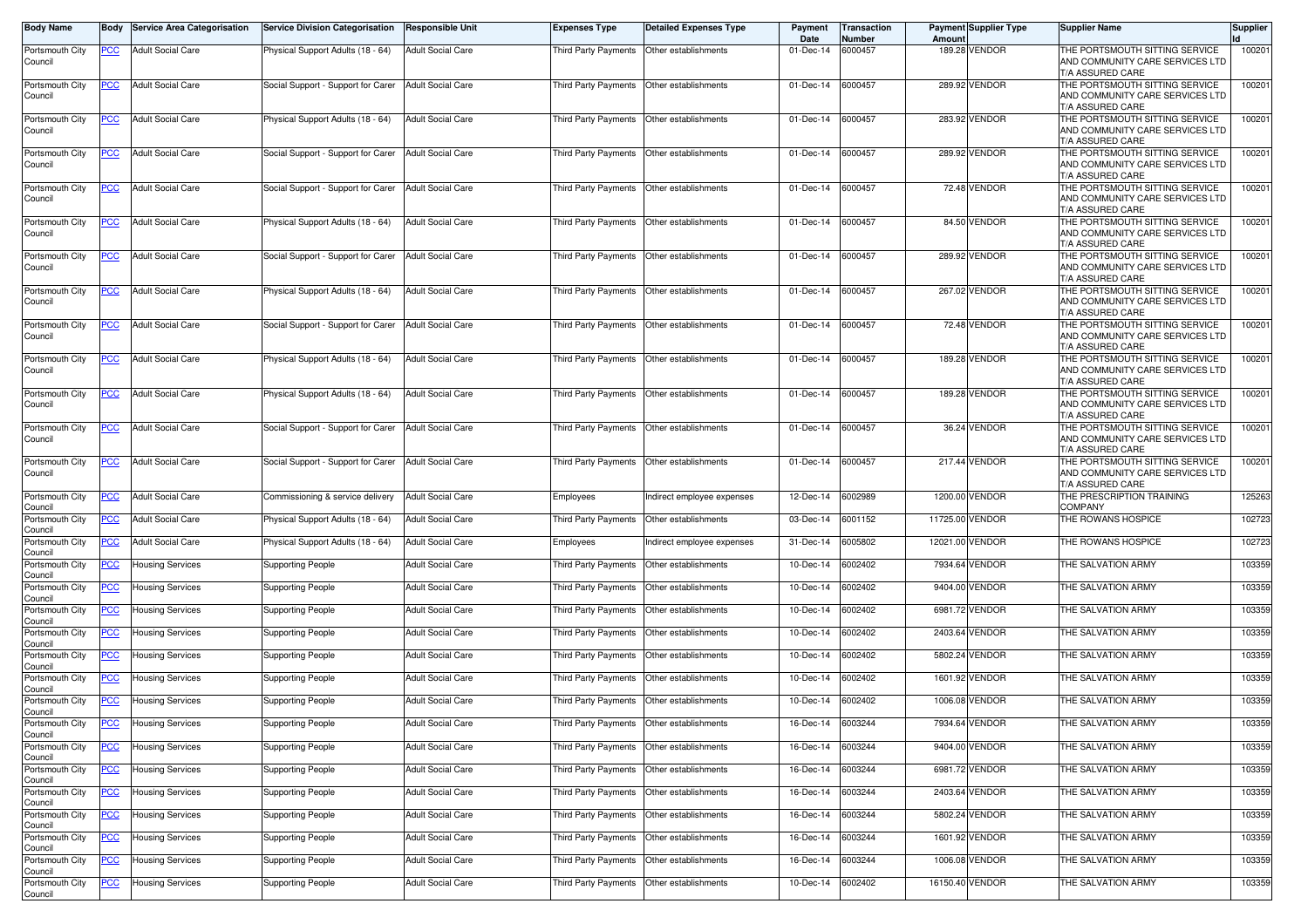| <b>Body Name</b>                      | Body       | <b>Service Area Categorisation</b> | <b>Service Division Categorisation</b> | <b>Responsible Unit</b>  | <b>Expenses Type</b>            | <b>Detailed Expenses Type</b> | Payment<br>Date | Transaction<br>Number | Amoun | <b>Payment Supplier Type</b> | <b>Supplier Name</b>                   | <b>Supplier</b> |
|---------------------------------------|------------|------------------------------------|----------------------------------------|--------------------------|---------------------------------|-------------------------------|-----------------|-----------------------|-------|------------------------------|----------------------------------------|-----------------|
| Portsmouth City<br>Council            | PCC        | Housing Services                   | <b>Supporting People</b>               | <b>Adult Social Care</b> | Third Party Payments            | Other establishments          | 16-Dec-14       | 6003244               |       | 16150.40 VENDOR              | THE SALVATION ARMY                     | 103359          |
| Portsmouth City<br>Council            | <u>PCC</u> | <b>Adult Social Care</b>           | Physical Support Adults (18 - 64)      | <b>Adult Social Care</b> | Third Party Payments            | Other establishments          | 18-Dec-14       | 6003954               |       | 1550.00 VENDOR               | THE SALVATION ARMY                     | 103359          |
| Portsmouth City<br>Council            | <b>PCC</b> | <b>Adult Social Care</b>           | Physical Support Adults (18 - 64)      | <b>Adult Social Care</b> | Third Party Payments            | Other establishments          | 12-Dec-14       | 6002990               |       | 2210.30 VENDOR               | THE SHELLEY (WORTHING) LIMITED         | 125598          |
| Portsmouth City<br>Council            | <u>PCC</u> | <b>Housing Services</b>            | <b>Supporting People</b>               | <b>Adult Social Care</b> | Third Party Payments            | Other establishments          | 10-Dec-14       | 6002403               |       | 4328.28 VENDOR               | THE SOCIETY OF ST JAMES                | 101272          |
| Portsmouth City<br>Council            | <u>PCC</u> | Housing Services                   | <b>Supporting People</b>               | <b>Adult Social Care</b> | Third Party Payments            | Other establishments          | 10-Dec-14       | 6002403               |       | 11672.40 VENDOR              | THE SOCIETY OF ST JAMES                | 101272          |
| Portsmouth City<br>Council            | <u>PCC</u> | Housing Services                   | <b>Supporting People</b>               | <b>Adult Social Care</b> | Third Party Payments            | Other establishments          | 10-Dec-14       | 6002403               |       | 1515.60 VENDOR               | THE SOCIETY OF ST JAMES                | 101272          |
| Portsmouth City<br>Council            | <b>PCC</b> | <b>Housing Services</b>            | <b>Supporting People</b>               | <b>Adult Social Care</b> | Third Party Payments            | Other establishments          | 10-Dec-14       | 6002403               |       | 3566.32 VENDOR               | THE SOCIETY OF ST JAMES                | 101272          |
| Portsmouth City<br>Council            | <b>PCC</b> | Housing Services                   | <b>Supporting People</b>               | <b>Adult Social Care</b> | Third Party Payments            | Other establishments          | 16-Dec-14       | 6003245               |       | 4328.28 VENDOR               | THE SOCIETY OF ST JAMES                | 101272          |
| Portsmouth City<br>Council            | <u>PCC</u> | Housing Services                   | Supporting People                      | <b>Adult Social Care</b> | Third Party Payments            | Other establishments          | 16-Dec-14       | 6003245               |       | 11672.40 VENDOR              | THE SOCIETY OF ST JAMES                | 101272          |
| Portsmouth City<br>Council            | <u>PCC</u> | Housing Services                   | <b>Supporting People</b>               | <b>Adult Social Care</b> | Third Party Payments            | Other establishments          | 16-Dec-14       | 6003245               |       | 1515.60 VENDOR               | THE SOCIETY OF ST JAMES                | 101272          |
| Portsmouth City<br>Council            | <u>PCC</u> | Housing Services                   | <b>Supporting People</b>               | <b>Adult Social Care</b> | Third Party Payments            | Other establishments          | 16-Dec-14       | 6003245               |       | 3566.32 VENDOR               | THE SOCIETY OF ST JAMES                | 101272          |
| Portsmouth City<br>Council            | <u>PCC</u> | Housing Services                   | <b>Supporting People</b>               | <b>Adult Social Care</b> | Third Party Payments            | Other establishments          | 10-Dec-14       | 6002403               |       | 1812.32 VENDOR               | THE SOCIETY OF ST JAMES                | 101272          |
| Portsmouth City<br>Council            | PCC        | Housing Services                   | <b>Supporting People</b>               | <b>Adult Social Care</b> | Third Party Payments            | Other establishments          | 10-Dec-14       | 6002403               |       | 23560.76 VENDOR              | THE SOCIETY OF ST JAMES                | 101272          |
| Portsmouth City<br>Council            | <u>PCC</u> | <b>Housing Services</b>            | <b>Supporting People</b>               | <b>Adult Social Care</b> | Third Party Payments            | Other establishments          | 16-Dec-14       | 6003245               |       | 1812.32 VENDOR               | THE SOCIETY OF ST JAMES                | 101272          |
| Portsmouth City<br>Council            | <u>PCC</u> | Housing Services                   | <b>Supporting People</b>               | <b>Adult Social Care</b> | Third Party Payments            | Other establishments          | 16-Dec-14       | 6003245               |       | 23560.76 VENDOR              | THE SOCIETY OF ST JAMES                | 101272          |
| Portsmouth City<br>Council            | <b>PCC</b> | <b>Housing Services</b>            | <b>Supporting People</b>               | <b>Adult Social Care</b> | Third Party Payments            | Other establishments          | 10-Dec-14       | 6002403               |       | 7170.22 VENDOR               | THE SOCIETY OF ST JAMES                | 101272          |
| Portsmouth City<br>Council            | <u>PCC</u> | Housing Services                   | Supporting People                      | <b>Adult Social Care</b> | Third Party Payments            | Other establishments          | 10-Dec-14       | 6002403               |       | 1925.00 VENDOR               | THE SOCIETY OF ST JAMES                | 101272          |
| Portsmouth City<br>Council            | <u>PCC</u> | Housing Services                   | <b>Supporting People</b>               | <b>Adult Social Care</b> | Third Party Payments            | Other establishments          | 10-Dec-14       | 6002403               |       | 7315.00 VENDOR               | THE SOCIETY OF ST JAMES                | 101272          |
| Portsmouth City<br>Council            | <b>PCC</b> | Housing Services                   | <b>Supporting People</b>               | <b>Adult Social Care</b> | Third Party Payments            | Other establishments          | 16-Dec-14       | 6003245               |       | 7170.22 VENDOR               | THE SOCIETY OF ST JAMES                | 101272          |
| Portsmouth City<br>Council            | <u>PCC</u> | Housing Services                   | <b>Supporting People</b>               | <b>Adult Social Care</b> | Third Party Payments            | Other establishments          | 16-Dec-14       | 6003245               |       | 1925.00 VENDOR               | THE SOCIETY OF ST JAMES                | 101272          |
| Portsmouth City<br>Council            | <u>PCC</u> | <b>Housing Services</b>            | <b>Supporting People</b>               | <b>Adult Social Care</b> | Third Party Payments            | Other establishments          | 16-Dec-14       | 6003245               |       | 7315.00 VENDOR               | THE SOCIETY OF ST JAMES                | 101272          |
| Portsmouth City<br>Council            | <u>PCC</u> | <b>Adult Social Care</b>           | Social Care Activities                 | <b>Adult Social Care</b> | Third Party Payments            | Other establishments          | 23-Dec-14       | 6004591               |       | 3427.17 VENDOR               | THE STROKE ASSOCIATION                 | 111075          |
| Portsmouth City<br>Council            | <u>PCC</u> | <b>Adult Social Care</b>           | Social Care Activities                 | <b>Adult Social Care</b> | Third Party Payments            | Other establishments          | 23-Dec-14       | 6004591               |       | 3427.17 VENDOR               | THE STROKE ASSOCIATION                 | 111075          |
| Portsmouth City<br>Council            | <u>PCC</u> | <b>Adult Social Care</b>           | Physical Support Adults (18 - 64)      | <b>Adult Social Care</b> | Third Party Payments            | Other establishments          | 12-Dec-14       | 6002995               |       | 1686.71 VENDOR               | THE WEDGE REST HOME                    | 109822          |
| Portsmouth City<br>Council            | <b>PCC</b> | <b>Adult Social Care</b>           | Physical Support Adults (18 - 64)      | <b>Adult Social Care</b> | Third Party Payments            | Other establishments          | 12-Dec-14       | 6002996               |       | 3985.98 VENDOR               | THE WHITE HOUSE (CURDRIDGE)<br>LIMITED | 131612          |
| Portsmouth City<br>Council            | <u>PCC</u> | Housing Services                   | Supporting People                      | <b>Adult Social Care</b> | Third Party Payments            | Other establishments          | 10-Dec-14       | 6002404               |       | 11433.12 VENDOR              | THE YOU TRUST                          | 101215          |
| Portsmouth City<br>Council            | <u>PCC</u> | Housing Services                   | Supporting People                      | <b>Adult Social Care</b> | Third Party Payments            | Other establishments          | 16-Dec-14       | 6003246               |       | 11433.12 VENDOR              | THE YOU TRUST                          | 101215          |
| Portsmouth City<br>Council            | <b>PCC</b> | <b>Adult Social Care</b>           | Information and Early Intervention     | <b>Adult Social Care</b> | Premises-Related<br>Expenditure | Energy costs                  | 03-Dec-14       | 6001155               |       | 46.57 VENDOR                 | TOTAL GAS & POWER LTD                  | 133467          |
| Portsmouth City<br>Council            | <u>PCC</u> | <b>Adult Social Care</b>           | Physical Support Adults (18 - 64)      | <b>Adult Social Care</b> | Premises-Related<br>Expenditure | Energy costs                  | 03-Dec-14       | 6001155               |       | 33.52 VENDOR                 | <b>TOTAL GAS &amp; POWER LTD</b>       | 133467          |
| Portsmouth City<br>Council            | <u>PCC</u> | <b>Adult Social Care</b>           | Physical Support Adults (18 - 64)      | <b>Adult Social Care</b> | Premises-Related<br>Expenditure | Energy costs                  | 03-Dec-14       | 6001155               |       | 152.65 VENDOR                | TOTAL GAS & POWER LTD                  | 133467          |
| Portsmouth City<br>Council            | <u>PCC</u> | <b>Adult Social Care</b>           | Physical Support Adults (18 - 64)      | <b>Adult Social Care</b> | Premises-Related<br>Expenditure | Energy costs                  | 03-Dec-14       | 6001155               |       | 213.44 VENDOR                | TOTAL GAS & POWER LTD                  | 133467          |
| Portsmouth City                       | <b>PCC</b> | <b>Adult Social Care</b>           | Physical Support Adults (18 - 64)      | <b>Adult Social Care</b> | Premises-Related<br>Expenditure | Energy costs                  | 03-Dec-14       | 6001155               |       | 231.09 VENDOR                | TOTAL GAS & POWER LTD                  | 133467          |
| Council<br>Portsmouth City<br>Council | <b>PCC</b> | <b>Adult Social Care</b>           | Social Care Activities                 | <b>Adult Social Care</b> | Premises-Related<br>Expenditure | Energy costs                  | 03-Dec-14       | 6001155               |       | 174.61 VENDOR                | TOTAL GAS & POWER LTD                  | 133467          |
| Portsmouth City<br>Council            | <u>PCC</u> | <b>Adult Social Care</b>           | Physical Support Adults (18 - 64)      | <b>Adult Social Care</b> | Premises-Related<br>Expenditure | Energy costs                  | 03-Dec-14       | 6001155               |       | 1050.96 VENDOR               | <b>TOTAL GAS &amp; POWER LTD</b>       | 133467          |
| Portsmouth City<br>Council            | <u>PCC</u> | <b>Adult Social Care</b>           | Physical Support Adults (18 - 64)      | <b>Adult Social Care</b> | Premises-Related<br>Expenditure | Energy costs                  | 03-Dec-14       | 6001155               |       | 153.77 VENDOR                | TOTAL GAS & POWER LTD                  | 133467          |
| Portsmouth City<br>Council            | <u>PCC</u> | <b>Adult Social Care</b>           | Physical Support Adults (18 - 64)      | <b>Adult Social Care</b> | Premises-Related<br>Expenditure | Energy costs                  | 29-Dec-14       | 6005326               |       | -153.77 VENDOR               | <b>TOTAL GAS &amp; POWER LTD</b>       | 133467          |
| Portsmouth City<br>Council            | <b>PCC</b> | <b>Adult Social Care</b>           | Physical Support Adults (18 - 64)      | <b>Adult Social Care</b> | Premises-Related<br>Expenditure | Energy costs                  | 03-Dec-14       | 6001155               |       | 1780.82 VENDOR               | TOTAL GAS & POWER LTD                  | 133467          |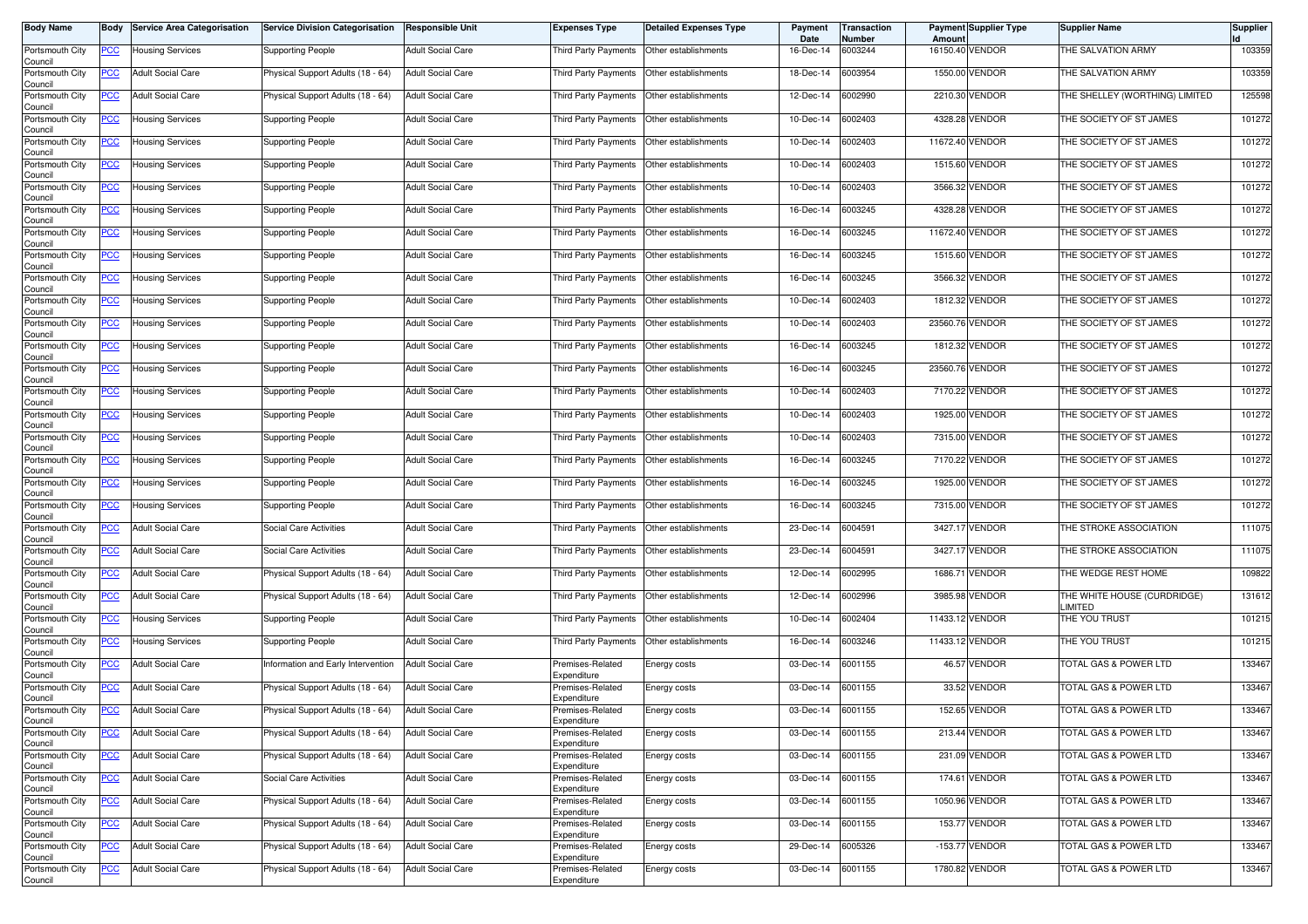| <b>Body Name</b>           |             | <b>Body Service Area Categorisation</b> | <b>Service Division Categorisation</b> | Responsible Unit         | Expenses Type                       | <b>Detailed Expenses Type</b> | Payment<br>Date | Transaction<br>Number | Amount | <b>Payment Supplier Type</b> | <b>Supplier Name</b>               | <b>Supplier</b> |
|----------------------------|-------------|-----------------------------------------|----------------------------------------|--------------------------|-------------------------------------|-------------------------------|-----------------|-----------------------|--------|------------------------------|------------------------------------|-----------------|
| Portsmouth City<br>Council | PCC         | <b>Adult Social Care</b>                | Physical Support Adults (18 - 64)      | <b>Adult Social Care</b> | Premises-Related<br>Expenditure     | Energy costs                  | 03-Dec-14       | 6001155               |        | 130.82 VENDOR                | <b>TOTAL GAS &amp; POWER LTD</b>   | 133467          |
| Portsmouth City<br>Council | <u>PCC</u>  | <b>Adult Social Care</b>                | Information and Early Intervention     | <b>Adult Social Care</b> | Premises-Related<br>Expenditure     | Energy costs                  | 29-Dec-14       | 6005326               |        | 78.01 VENDOR                 | <b>TOTAL GAS &amp; POWER LTD</b>   | 133467          |
| Portsmouth City<br>Council | <u>PCC</u>  | <b>Adult Social Care</b>                | Physical Support Adults (18 - 64)      | <b>Adult Social Care</b> | Premises-Related<br>Expenditure     | Energy costs                  | 29-Dec-14       | 6005326               |        | 126.60 VENDOR                | TOTAL GAS & POWER LTD              | 133467          |
| Portsmouth City<br>Council | <b>PCC</b>  | <b>Adult Social Care</b>                | Physical Support Adults (18 - 64)      | <b>Adult Social Care</b> | Premises-Related<br>Expenditure     | Energy costs                  | 29-Dec-14       | 6005326               |        | 2212.74 VENDOR               | <b>TOTAL GAS &amp; POWER LTD</b>   | 133467          |
| Portsmouth City<br>Council | <u>PCC</u>  | <b>Adult Social Care</b>                | Physical Support Adults (18 - 64)      | <b>Adult Social Care</b> | Premises-Related<br>Expenditure     | Energy costs                  | 29-Dec-14       | 6005326               |        | 319.32 VENDOR                | <b>TOTAL GAS &amp; POWER LTD</b>   | 133467          |
| Portsmouth City<br>Council | <u>PCC</u>  | <b>Adult Social Care</b>                | Physical Support Adults (18 - 64)      | <b>Adult Social Care</b> | Premises-Related<br>Expenditure     | Energy costs                  | 29-Dec-14       | 6005326               |        | 1580.72 VENDOR               | TOTAL GAS & POWER LTD              | 133467          |
| Portsmouth City<br>Council | <u>PCC</u>  | <b>Adult Social Care</b>                | Social Care Activities                 | <b>Adult Social Care</b> | Premises-Related<br>Expenditure     | Energy costs                  | 29-Dec-14       | 6005326               |        | 351.50 VENDOR                | <b>TOTAL GAS &amp; POWER LTD</b>   | 133467          |
| Portsmouth City<br>Council | <u>PCC</u>  | <b>Adult Social Care</b>                | Physical Support Adults (18 - 64)      | <b>Adult Social Care</b> | Premises-Related<br>Expenditure     | Energy costs                  | 29-Dec-14       | 6005326               |        | 353.15 VENDOR                | <b>TOTAL GAS &amp; POWER LTD</b>   | 133467          |
| Portsmouth City            | <u>PCC</u>  | <b>Adult Social Care</b>                | Physical Support Adults (18 - 64)      | <b>Adult Social Care</b> | Premises-Related                    | Energy costs                  | 29-Dec-14       | 6005326               |        | 410.42 VENDOR                | <b>TOTAL GAS &amp; POWER LTD</b>   | 133467          |
| Council<br>Portsmouth City | <u>PCC</u>  | <b>Adult Social Care</b>                | Physical Support Adults (18 - 64)      | <b>Adult Social Care</b> | Expenditure<br>Premises-Related     | Energy costs                  | 29-Dec-14       | 6005326               |        | 250.97 VENDOR                | TOTAL GAS & POWER LTD              | 133467          |
| Council<br>Portsmouth City | <u>PCC</u>  | Adult Social Care                       | Physical Support Adults (18 - 64)      | <b>Adult Social Care</b> | Expenditure<br>Premises-Related     | Energy costs                  | 29-Dec-14       | 6005326               |        | 32.94 VENDOR                 | <b>TOTAL GAS &amp; POWER LTD</b>   | 133467          |
| Council<br>Portsmouth City |             | Housing Services                        | <b>Supporting People</b>               | <b>Adult Social Care</b> | Expenditure<br>Third Party Payments | Other establishments          | 10-Dec-14       | 6002410               |        | 3832.39 VENDOR               | TWO SAINTS LTD                     | 102584          |
| Council<br>Portsmouth City | <u>PCC</u>  | Housing Services                        | <b>Supporting People</b>               | <b>Adult Social Care</b> | Third Party Payments                | Other establishments          | 16-Dec-14       | 6003251               |        | 3832.39 VENDOR               | TWO SAINTS LTD                     | 102584          |
| Council<br>Portsmouth City | <u>PCC</u>  | Housing Services                        | <b>Supporting People</b>               | <b>Adult Social Care</b> | <b>Third Party Payments</b>         | Other establishments          | 10-Dec-14       | 6002410               |        | 16811.39 VENDOR              | TWO SAINTS LTD                     | 102584          |
| Council<br>Portsmouth City | <u>PCC</u>  | <b>Housing Services</b>                 | <b>Supporting People</b>               | <b>Adult Social Care</b> | Third Party Payments                | Other establishments          | 10-Dec-14       | 6002410               |        | 5454.13 VENDOR               | TWO SAINTS LTD                     | 102584          |
| Council<br>Portsmouth City | <u>PCC</u>  | <b>Housing Services</b>                 | <b>Supporting People</b>               | <b>Adult Social Care</b> | Third Party Payments                | Other establishments          | 10-Dec-14       | 6002410               |        | 2238.15 VENDOR               | <b>TWO SAINTS LTD</b>              | 102584          |
| Council<br>Portsmouth City | <u>PCC</u>  | <b>Housing Services</b>                 | <b>Supporting People</b>               | <b>Adult Social Care</b> | Third Party Payments                | Other establishments          | 16-Dec-14       | 6003251               |        | 23288.06 VENDOR              | TWO SAINTS LTD                     | 102584          |
| Council<br>Portsmouth City | <u>PCC</u>  | <b>Housing Services</b>                 | <b>Supporting People</b>               | <b>Adult Social Care</b> | Third Party Payments                | Other establishments          | 16-Dec-14       | 6003251               |        | 7648.33 VENDOR               | TWO SAINTS LTD                     | 102584          |
| Council<br>Portsmouth City | <u>PCC</u>  | <b>Housing Services</b>                 | <b>Supporting People</b>               | <b>Adult Social Care</b> | Third Party Payments                | Other establishments          | 16-Dec-14       | 6003251               |        | 2984.20 VENDOR               | TWO SAINTS LTD                     | 102584          |
| Council<br>Portsmouth City | <u>PCC</u>  | Housing Services                        | Supporting People                      | <b>Adult Social Care</b> | Third Party Payments                | Other establishments          | 10-Dec-14       | 6002410               |        | 1341.01 VENDOR               | <b>TWO SAINTS LTD</b>              | 102584          |
| Council<br>Portsmouth City | <u>PCC</u>  | Housing Services                        | <b>Supporting People</b>               | <b>Adult Social Care</b> | Third Party Payments                | Other establishments          | 16-Dec-14       | 6003251               |        | 1788.02 VENDOR               | TWO SAINTS LTD                     | 102584          |
| Council<br>Portsmouth City | <u>PCC</u>  | <b>Adult Social Care</b>                | Mental Health Support Adults (18       | <b>Adult Social Care</b> | Third Party Payments                | Other establishments          | 12-Dec-14       | 6003008               |        | 2234.04 VENDOR               | VALEWOOD HOUSE CO LTD              | 134534          |
| Council<br>Portsmouth City | <u>PCC</u>  | <b>Adult Social Care</b>                | Physical Support Adults (18 - 64)      | <b>Adult Social Care</b> | Supplies and Services               | Communications and computing  | 11-Dec-14       | 6002634               |        | -6162.58 COMPANY             | VIRGIN MEDIA LIMITED               | 100224          |
| Council<br>Portsmouth City | <u>PCC </u> | <b>Adult Social Care</b>                | Physical Support Adults (18 - 64)      | <b>Adult Social Care</b> | Third Party Payments                | Other establishments          | 16-Dec-14       | 6003254               |        | 283.92 VENDOR                | WE CARE HOMECARE LTD               | 138336          |
| Council<br>Portsmouth City | <u>PCC</u>  | <b>Adult Social Care</b>                | Physical Support Adults (18 - 64)      | <b>Adult Social Care</b> | Third Party Payments                | Other establishments          | 16-Dec-14       | 6003254               |        | 1122.16 VENDOR               | <b>NE CARE HOMECARE LTD</b>        | 138336          |
| Council<br>Portsmouth City | <u>PCC</u>  | <b>Adult Social Care</b>                | Social Support - Support for Carer     | <b>Adult Social Care</b> | Third Party Payments                | Other establishments          | 16-Dec-14       | 6003254               |        | 326.16 VENDOR                | WE CARE HOMECARE LTD               | 138336          |
| Council<br>Portsmouth City | <b>PCC</b>  | <b>Adult Social Care</b>                | Physical Support Adults (18 - 64)      | <b>Adult Social Care</b> | Third Party Payments                | Other establishments          | 17-Dec-14       | 6003785               |        | 430.88 VENDOR                | WE CARE HOMECARE LTD               | 138336          |
| Council<br>Portsmouth City | <u>PCC</u>  | <b>Adult Social Care</b>                | Physical Support Adults (18 - 64)      | <b>Adult Social Care</b> | Third Party Payments                | Other establishments          | 16-Dec-14       | 6003254               |        | 419.12 VENDOR                | WE CARE HOMECARE LTD               | 138336          |
| Council<br>Portsmouth City | <u>PCC</u>  | <b>Adult Social Care</b>                | Physical Support Adults (18 - 64)      | <b>Adult Social Care</b> | Third Party Payments                | Other establishments          | 16-Dec-14       | 6003254               |        | 466.44 VENDOR                | <b><i>NE CARE HOMECARE LTD</i></b> | 138336          |
| Council<br>Portsmouth City | <u>PCC</u>  | <b>Adult Social Care</b>                | Physical Support Adults (18 - 64)      | <b>Adult Social Care</b> | Third Party Payments                | Other establishments          | 16-Dec-14       | 6003254               |        | 283.92 VENDOR                | WE CARE HOMECARE LTD               | 138336          |
| Council<br>Portsmouth City | <b>PCC</b>  | <b>Adult Social Care</b>                | Physical Support Adults (18 - 64)      | <b>Adult Social Care</b> | Third Party Payments                | Other establishments          | 16-Dec-14       | 6003254               |        | 263.64 VENDOR                | WE CARE HOMECARE LTD               | 138336          |
| Council<br>Portsmouth City | <b>PCC</b>  | <b>Adult Social Care</b>                | Physical Support Adults (18 - 64)      | <b>Adult Social Care</b> | Third Party Payments                | Other establishments          | 16-Dec-14       | 6003254               |        | 135.20 VENDOR                | WE CARE HOMECARE LTD               | 138336          |
| Council<br>Portsmouth City | <u>PCC</u>  | <b>Adult Social Care</b>                | Physical Support Adults (18 - 64)      | <b>Adult Social Care</b> | Third Party Payments                | Other establishments          | 16-Dec-14       | 6003254               |        | 189.28 VENDOR                | WE CARE HOMECARE LTD               | 138336          |
| Council<br>Portsmouth City | <b>PCC</b>  | <b>Adult Social Care</b>                | Physical Support Adults (18 - 64)      | <b>Adult Social Care</b> | <b>Third Party Payments</b>         | Other establishments          | 16-Dec-14       | 6003254               |        | 216.32 VENDOR                | WE CARE HOMECARE LTD               | 138336          |
| Council<br>Portsmouth City | <u>PCC</u>  | <b>Adult Social Care</b>                | Physical Support Adults (18 - 64)      | <b>Adult Social Care</b> | Third Party Payments                | Other establishments          | 16-Dec-14       | 6003254               |        | 378.56 VENDOR                | WE CARE HOMECARE LTD               | 138336          |
| Council<br>Portsmouth City | <u>PCC</u>  | <b>Adult Social Care</b>                | Physical Support Adults (18 - 64)      | <b>Adult Social Care</b> | Third Party Payments                | Other establishments          | 16-Dec-14       | 6003254               |        | 469.82 VENDOR                | WE CARE HOMECARE LTD               | 138336          |
| Council<br>Portsmouth City | <u>PCC</u>  | <b>Adult Social Care</b>                | Physical Support Adults (18 - 64)      | <b>Adult Social Care</b> | Third Party Payments                | Other establishments          | 16-Dec-14       | 6003254               |        | 135.20 VENDOR                | WE CARE HOMECARE LTD               | 138336          |
| Council                    |             |                                         |                                        |                          |                                     |                               |                 |                       |        |                              |                                    |                 |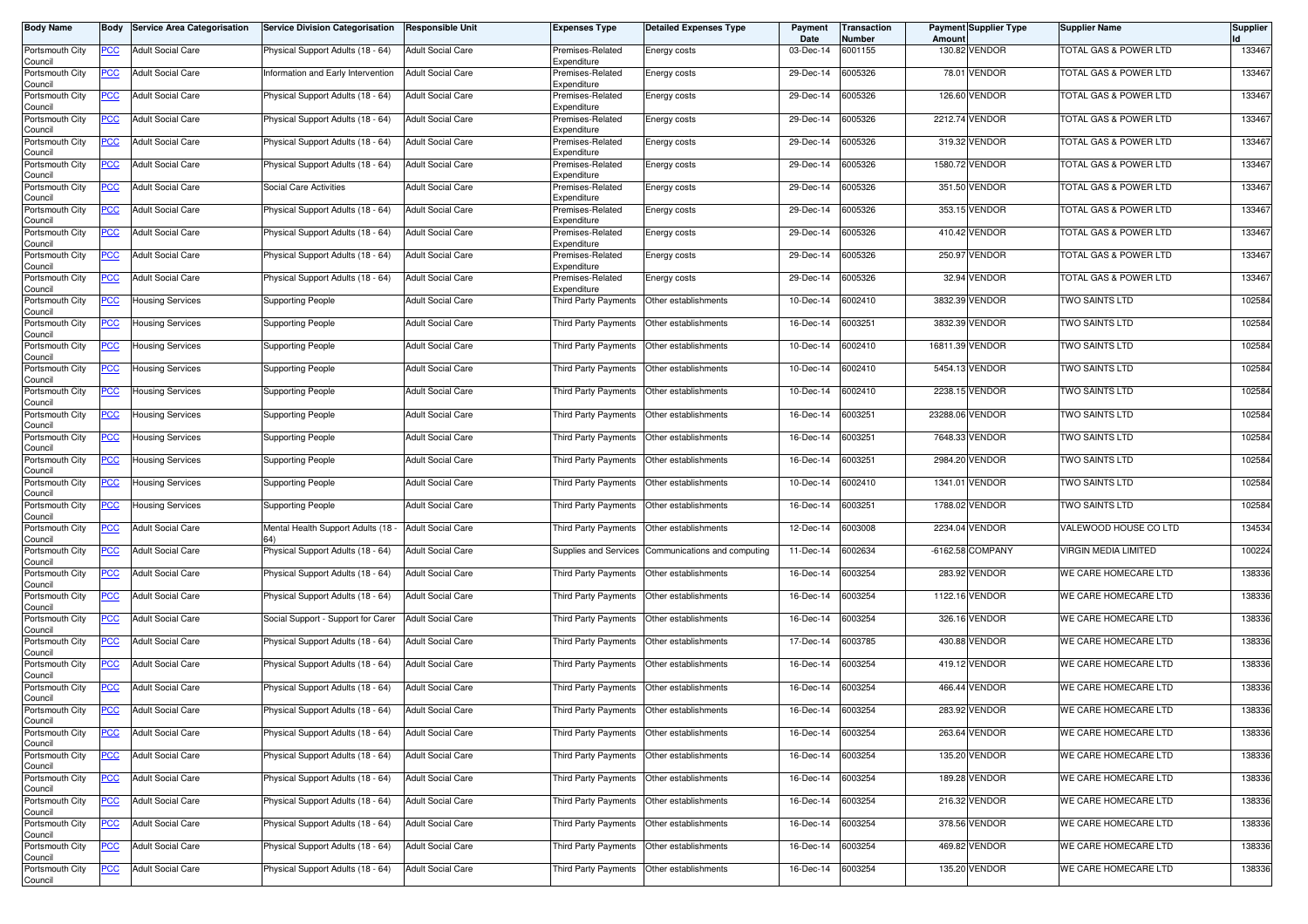| <b>Body Name</b>           | Body       | <b>Service Area Categorisation</b> | <b>Service Division Categorisation</b> | <b>Responsible Unit</b>  | <b>Expenses Type</b> | <b>Detailed Expenses Type</b> | Payment<br>Date | <b>Transaction</b><br>Number | Amount | Payment Supplier Type | <b>Supplier Name</b> | <b>Supplier</b> |
|----------------------------|------------|------------------------------------|----------------------------------------|--------------------------|----------------------|-------------------------------|-----------------|------------------------------|--------|-----------------------|----------------------|-----------------|
| Portsmouth City<br>Council | PCC        | <b>Adult Social Care</b>           | Physical Support Adults (18 - 64)      | <b>Adult Social Care</b> | Third Party Payments | Other establishments          | 16-Dec-14       | 6003254                      |        | 321.10 VENDOR         | WE CARE HOMECARE LTD | 138336          |
| Portsmouth City<br>Council | <u>PCC</u> | <b>Adult Social Care</b>           | Physical Support Adults (18 - 64)      | <b>Adult Social Care</b> | Third Party Payments | Other establishments          | 16-Dec-14       | 6003254                      |        | 473.20 VENDOR         | WE CARE HOMECARE LTD | 138336          |
| Portsmouth City<br>Council | <u>PCC</u> | <b>Adult Social Care</b>           | Physical Support Adults (18 - 64)      | <b>Adult Social Care</b> | Third Party Payments | Other establishments          | 16-Dec-14       | 6003254                      | 202.80 | <b>VENDOR</b>         | WE CARE HOMECARE LTD | 138336          |
| Portsmouth City<br>Council | <u>PCC</u> | <b>Adult Social Care</b>           | Social Support - Support for Carer     | <b>Adult Social Care</b> | Third Party Payments | Other establishments          | 16-Dec-14       | 6003254                      |        | 144.96 VENDOR         | WE CARE HOMECARE LTD | 138336          |
| Portsmouth City<br>Council | <u>PCC</u> | <b>Adult Social Care</b>           | Social Support - Support for Carer     | <b>Adult Social Care</b> | Third Party Payments | Other establishments          | 16-Dec-14       | 6003254                      |        | <b>144.96 VENDOR</b>  | WE CARE HOMECARE LTD | 138336          |
| Portsmouth City<br>Council | <u>PCC</u> | <b>Adult Social Care</b>           | Physical Support Adults (18 - 64)      | <b>Adult Social Care</b> | Third Party Payments | Other establishments          | 16-Dec-14       | 6003254                      |        | 172.38 VENDOR         | WE CARE HOMECARE LTD | 138336          |
| Portsmouth City<br>Council | <u>PCC</u> | <b>Adult Social Care</b>           | Physical Support Adults (18 - 64)      | <b>Adult Social Care</b> | Third Party Payments | Other establishments          | 16-Dec-14       | 6003254                      |        | 23.66 VENDOR          | WE CARE HOMECARE LTD | 138336          |
| Portsmouth City<br>Council | <b>PCC</b> | <b>Adult Social Care</b>           | Physical Support Adults (18 - 64)      | <b>Adult Social Care</b> | Third Party Payments | Other establishments          | 16-Dec-14       | 6003254                      |        | 787.54 VENDOR         | WE CARE HOMECARE LTD | 138336          |
| Portsmouth City<br>Council | <u>PCC</u> | <b>Adult Social Care</b>           | Physical Support Adults (18 - 64)      | <b>Adult Social Care</b> | Third Party Payments | Other establishments          | 16-Dec-14       | 6003254                      |        | 473.20 VENDOR         | WE CARE HOMECARE LTD | 138336          |
| Portsmouth City<br>Council | <u>PCC</u> | <b>Adult Social Care</b>           | Physical Support Adults (18 - 64)      | <b>Adult Social Care</b> | Third Party Payments | Other establishments          | 16-Dec-14       | 6003254                      | 219.70 | <b>VENDOR</b>         | WE CARE HOMECARE LTD | 138336          |
| Portsmouth City<br>Council | <u>PCC</u> | <b>Adult Social Care</b>           | Social Support - Support for Carer     | <b>Adult Social Care</b> | Third Party Payments | Other establishments          | 16-Dec-14       | 6003254                      |        | 289.92 VENDOR         | WE CARE HOMECARE LTD | 138336          |
| Portsmouth City<br>Council | <u>PCC</u> | <b>Adult Social Care</b>           | Physical Support Adults (18 - 64)      | <b>Adult Social Care</b> | Third Party Payments | Other establishments          | 16-Dec-14       | 6003254                      | 662.48 | <b>VENDOR</b>         | WE CARE HOMECARE LTD | 138336          |
| Portsmouth City<br>Council | PCC        | <b>Adult Social Care</b>           | Physical Support Adults (18 - 64)      | <b>Adult Social Care</b> | Third Party Payments | Other establishments          | 16-Dec-14       | 6003254                      |        | 392.08 VENDOR         | WE CARE HOMECARE LTD | 138336          |
| Portsmouth City<br>Council | <u>PCC</u> | <b>Adult Social Care</b>           | Physical Support Adults (18 - 64)      | <b>Adult Social Care</b> | Third Party Payments | Other establishments          | 16-Dec-14       | 6003254                      |        | 392.08 VENDOR         | WE CARE HOMECARE LTD | 138336          |
| Portsmouth City<br>Council | <u>PCC</u> | <b>Adult Social Care</b>           | Social Support - Support for Carer     | <b>Adult Social Care</b> | Third Party Payments | Other establishments          | 16-Dec-14       | 6003254                      |        | 36.24 VENDOR          | WE CARE HOMECARE LTD | 138336          |
| Portsmouth City<br>Council | <u>PCC</u> | <b>Adult Social Care</b>           | Physical Support Adults (18 - 64)      | <b>Adult Social Care</b> | Third Party Payments | Other establishments          | 16-Dec-14       | 6003254                      |        | 229.84 VENDOR         | WE CARE HOMECARE LTD | 138336          |
| Portsmouth City<br>Council | PCC        | <b>Adult Social Care</b>           | Physical Support Adults (18 - 64)      | <b>Adult Social Care</b> | Third Party Payments | Other establishments          | 16-Dec-14       | 6003254                      |        | 567.84 VENDOR         | WE CARE HOMECARE LTD | 138336          |
| Portsmouth City<br>Council | <u>PCC</u> | <b>Adult Social Care</b>           | Social Support - Support for Carer     | <b>Adult Social Care</b> | Third Party Payments | Other establishments          | 16-Dec-14       | 6003254                      |        | 144.96 VENDOR         | WE CARE HOMECARE LTD | 138336          |
| Portsmouth City<br>Council | <u>PCC</u> | <b>Adult Social Care</b>           | Physical Support Adults (18 - 64)      | <b>Adult Social Care</b> | Third Party Payments | Other establishments          | 16-Dec-14       | 6003254                      |        | 283.92 VENDOR         | WE CARE HOMECARE LTD | 138336          |
| Portsmouth City<br>Council | <u>PCC</u> | <b>Adult Social Care</b>           | Physical Support Adults (18 - 64)      | <b>Adult Social Care</b> | Third Party Payments | Other establishments          | 16-Dec-14       | 6003254                      |        | 182.52 VENDOR         | WE CARE HOMECARE LTD | 138336          |
| Portsmouth City<br>Council | <u>PCC</u> | <b>Adult Social Care</b>           | Physical Support Adults (18 - 64)      | <b>Adult Social Care</b> | Third Party Payments | Other establishments          | 16-Dec-14       | 6003254                      | 189.28 | <b>VENDOR</b>         | WE CARE HOMECARE LTD | 138336          |
| Portsmouth City<br>Council | <u>PCC</u> | <b>Adult Social Care</b>           | Physical Support Adults (18 - 64)      | <b>Adult Social Care</b> | Third Party Payments | Other establishments          | 16-Dec-14       | 6003254                      |        | 473.20 VENDOR         | WE CARE HOMECARE LTD | 138336          |
| Portsmouth City<br>Council | <u>PCC</u> | <b>Adult Social Care</b>           | Physical Support Adults (18 - 64)      | <b>Adult Social Care</b> | Third Party Payments | Other establishments          | 16-Dec-14       | 6003254                      |        | 283.92 VENDOR         | WE CARE HOMECARE LTD | 138336          |
| Portsmouth City<br>Council | <u>PCC</u> | <b>Adult Social Care</b>           | Physical Support Adults (18 - 64)      | <b>Adult Social Care</b> | Third Party Payments | Other establishments          | 16-Dec-14       | 6003254                      |        | 1338.48 VENDOR        | WE CARE HOMECARE LTD | 138336          |
| Portsmouth City<br>Council | <u>PCC</u> | <b>Adult Social Care</b>           | Physical Support Adults (18 - 64)      | <b>Adult Social Care</b> | Third Party Payments | Other establishments          | 16-Dec-14       | 6003254                      |        | 135.20 VENDOR         | WE CARE HOMECARE LTD | 138336          |
| Portsmouth City<br>Council | <u>PCC</u> | <b>Adult Social Care</b>           | Physical Support Adults (18 - 64)      | <b>Adult Social Care</b> | Third Party Payments | Other establishments          | 16-Dec-14       | 6003254                      |        | 114.92 VENDOR         | WE CARE HOMECARE LTD | 138336          |
| Portsmouth City<br>Council | <b>PCC</b> | <b>Adult Social Care</b>           | Physical Support Adults (18 - 64)      | <b>Adult Social Care</b> | Third Party Payments | Other establishments          | 16-Dec-14       | 6003254                      |        | 189.28 VENDOR         | WE CARE HOMECARE LTD | 138336          |
| Portsmouth City<br>Council | <b>PCC</b> | <b>Adult Social Care</b>           | Physical Support Adults (18 - 64)      | <b>Adult Social Care</b> | Third Party Payments | Other establishments          | 16-Dec-14       | 6003254                      |        | 310.96 VENDOR         | WE CARE HOMECARE LTD | 138336          |
| Portsmouth City<br>Council | <u>PCC</u> | <b>Adult Social Care</b>           | Social Support - Support for Carer     | <b>Adult Social Care</b> | Third Party Payments | Other establishments          | 16-Dec-14       | 6003254                      |        | 289.92 VENDOR         | WE CARE HOMECARE LTD | 138336          |
| Portsmouth City<br>Council | <u>PCC</u> | <b>Adult Social Care</b>           | Physical Support Adults (18 - 64)      | <b>Adult Social Care</b> | Third Party Payments | Other establishments          | 17-Dec-14       | 6003785                      |        | 1382.42 VENDOR        | WE CARE HOMECARE LTD | 138336          |
| Portsmouth City<br>Council | <b>PCC</b> | <b>Adult Social Care</b>           | Physical Support Adults (18 - 64)      | <b>Adult Social Care</b> | Third Party Payments | Other establishments          | 16-Dec-14       | 6003254                      |        | 87.88 VENDOR          | WE CARE HOMECARE LTD | 138336          |
| Portsmouth City<br>Council | $PCC$      | <b>Adult Social Care</b>           | Physical Support Adults (18 - 64)      | <b>Adult Social Care</b> | Third Party Payments | Other establishments          | 16-Dec-14       | 6003254                      |        | 189.28 VENDOR         | WE CARE HOMECARE LTD | 138336          |
| Portsmouth City<br>Council | $PCC$      | <b>Adult Social Care</b>           | Physical Support Adults (18 - 64)      | <b>Adult Social Care</b> | Third Party Payments | Other establishments          | 16-Dec-14       | 6003254                      |        | 567.84 VENDOR         | WE CARE HOMECARE LTD | 138336          |
| Portsmouth City<br>Council | <u>PCC</u> | <b>Adult Social Care</b>           | Physical Support Adults (18 - 64)      | <b>Adult Social Care</b> | Third Party Payments | Other establishments          | 16-Dec-14       | 6003254                      |        | 98.02 VENDOR          | WE CARE HOMECARE LTD | 138336          |
| Portsmouth City<br>Council | <u>PCC</u> | <b>Adult Social Care</b>           | Physical Support Adults (18 - 64)      | <b>Adult Social Care</b> | Third Party Payments | Other establishments          | 16-Dec-14       | 6003254                      | 946.40 | <b>VENDOR</b>         | WE CARE HOMECARE LTD | 138336          |
| Portsmouth City<br>Council | <u>PCC</u> | <b>Adult Social Care</b>           | Physical Support Adults (18 - 64)      | <b>Adult Social Care</b> | Third Party Payments | Other establishments          | 16-Dec-14       | 6003254                      |        | 189.28 VENDOR         | WE CARE HOMECARE LTD | 138336          |
| Portsmouth City<br>Council | <b>PCC</b> | <b>Adult Social Care</b>           | Social Support - Support for Carer     | <b>Adult Social Care</b> | Third Party Payments | Other establishments          | 16-Dec-14       | 6003254                      |        | 72.48 VENDOR          | WE CARE HOMECARE LTD | 138336          |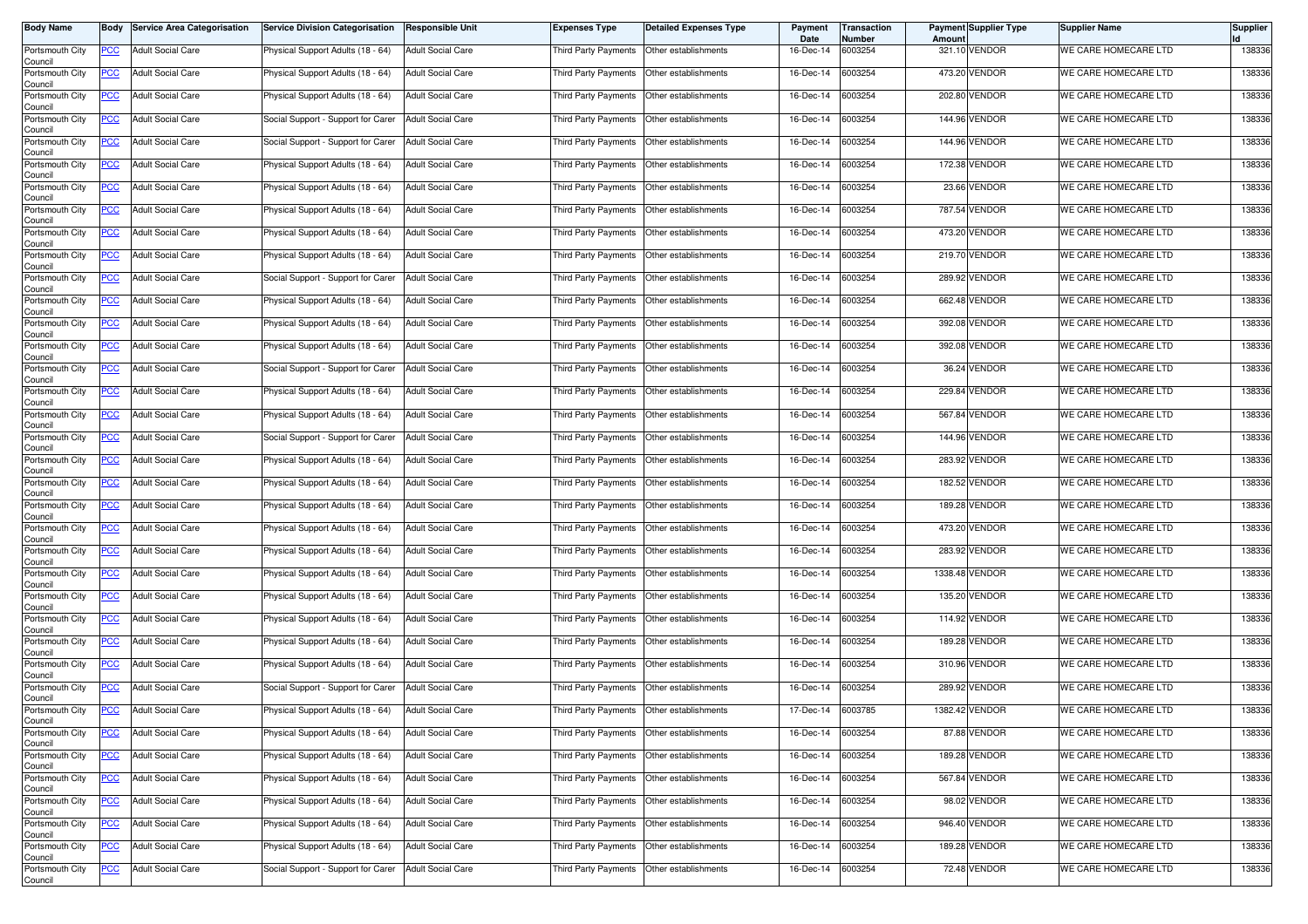| <b>Body Name</b>           | Body       | <b>Service Area Categorisation</b> | <b>Service Division Categorisation</b> | <b>Responsible Unit</b>  | <b>Expenses Type</b> | <b>Detailed Expenses Type</b> | Payment<br>Date | <b>Transaction</b><br>Number | Amount  | Payment Supplier Type | <b>Supplier Name</b> | <b>Supplier</b> |
|----------------------------|------------|------------------------------------|----------------------------------------|--------------------------|----------------------|-------------------------------|-----------------|------------------------------|---------|-----------------------|----------------------|-----------------|
| Portsmouth City<br>Council | PCC        | <b>Adult Social Care</b>           | Physical Support Adults (18 - 64)      | <b>Adult Social Care</b> | Third Party Payments | Other establishments          | 17-Dec-14       | 6003785                      |         | 1118.78 VENDOR        | WE CARE HOMECARE LTD | 138336          |
| Portsmouth City<br>Council | <u>PCC</u> | <b>Adult Social Care</b>           | Social Support - Support for Carer     | <b>Adult Social Care</b> | Third Party Payments | Other establishments          | 16-Dec-14       | 6003254                      |         | 217.44 VENDOR         | WE CARE HOMECARE LTD | 138336          |
| Portsmouth City<br>Council | <u>PCC</u> | <b>Adult Social Care</b>           | Physical Support Adults (18 - 64)      | <b>Adult Social Care</b> | Third Party Payments | Other establishments          | 16-Dec-14       | 6003254                      | 456.30  | <b>VENDOR</b>         | WE CARE HOMECARE LTD | 138336          |
| Portsmouth City<br>Council | <u>PCC</u> | <b>Adult Social Care</b>           | Physical Support Adults (18 - 64)      | <b>Adult Social Care</b> | Third Party Payments | Other establishments          | 16-Dec-14       | 6003254                      |         | 378.56 VENDOR         | WE CARE HOMECARE LTD | 138336          |
| Portsmouth City<br>Council | <u>PCC</u> | <b>Adult Social Care</b>           | Physical Support Adults (18 - 64)      | <b>Adult Social Care</b> | Third Party Payments | Other establishments          | 16-Dec-14       | 6003254                      |         | 20.28 VENDOR          | WE CARE HOMECARE LTD | 138336          |
| Portsmouth City<br>Council | <u>PCC</u> | <b>Adult Social Care</b>           | Physical Support Adults (18 - 64)      | <b>Adult Social Care</b> | Third Party Payments | Other establishments          | 16-Dec-14       | 6003254                      |         | 229.84 VENDOR         | WE CARE HOMECARE LTD | 138336          |
| Portsmouth City<br>Council | <u>PCC</u> | <b>Adult Social Care</b>           | Physical Support Adults (18 - 64)      | <b>Adult Social Care</b> | Third Party Payments | Other establishments          | 16-Dec-14       | 6003254                      |         | 108.16 VENDOR         | WE CARE HOMECARE LTD | 138336          |
| Portsmouth City<br>Council | <b>PCC</b> | <b>Adult Social Care</b>           | Physical Support Adults (18 - 64)      | <b>Adult Social Care</b> | Third Party Payments | Other establishments          | 16-Dec-14       | 6003254                      |         | 567.84 VENDOR         | WE CARE HOMECARE LTD | 138336          |
| Portsmouth City<br>Council | <u>PCC</u> | <b>Adult Social Care</b>           | Physical Support Adults (18 - 64)      | <b>Adult Social Care</b> | Third Party Payments | Other establishments          | 16-Dec-14       | 6003254                      |         | 378.56 VENDOR         | WE CARE HOMECARE LTD | 138336          |
| Portsmouth City<br>Council | <u>PCC</u> | <b>Adult Social Care</b>           | Physical Support Adults (18 - 64)      | <b>Adult Social Care</b> | Third Party Payments | Other establishments          | 16-Dec-14       | 6003254                      | 1324.96 | <b>VENDOR</b>         | WE CARE HOMECARE LTD | 138336          |
| Portsmouth City<br>Council | <u>PCC</u> | <b>Adult Social Care</b>           | Physical Support Adults (18 - 64)      | <b>Adult Social Care</b> | Third Party Payments | Other establishments          | 16-Dec-14       | 6003254                      |         | 74.36 VENDOR          | WE CARE HOMECARE LTD | 138336          |
| Portsmouth City<br>Council | <u>PCC</u> | <b>Adult Social Care</b>           | Physical Support Adults (18 - 64)      | <b>Adult Social Care</b> | Third Party Payments | Other establishments          | 16-Dec-14       | 6003254                      | 1500.72 | <b>VENDOR</b>         | WE CARE HOMECARE LTD | 138336          |
| Portsmouth City<br>Council | PCC        | <b>Adult Social Care</b>           | Physical Support Adults (18 - 64)      | <b>Adult Social Care</b> | Third Party Payments | Other establishments          | 16-Dec-14       | 6003254                      |         | 94.64 VENDOR          | WE CARE HOMECARE LTD | 138336          |
| Portsmouth City<br>Council | <u>PCC</u> | <b>Adult Social Care</b>           | Physical Support Adults (18 - 64)      | <b>Adult Social Care</b> | Third Party Payments | Other establishments          | 16-Dec-14       | 6003254                      |         | 946.40 VENDOR         | WE CARE HOMECARE LTD | 138336          |
| Portsmouth City<br>Council | <u>PCC</u> | <b>Adult Social Care</b>           | Physical Support Adults (18 - 64)      | <b>Adult Social Care</b> | Third Party Payments | Other establishments          | 16-Dec-14       | 6003254                      |         | 851.76 VENDOR         | WE CARE HOMECARE LTD | 138336          |
| Portsmouth City<br>Council | <u>PCC</u> | <b>Adult Social Care</b>           | Physical Support Adults (18 - 64)      | <b>Adult Social Care</b> | Third Party Payments | Other establishments          | 16-Dec-14       | 6003254                      |         | 283.92 VENDOR         | WE CARE HOMECARE LTD | 138336          |
| Portsmouth City<br>Council | PCC        | <b>Adult Social Care</b>           | Physical Support Adults (18 - 64)      | <b>Adult Social Care</b> | Third Party Payments | Other establishments          | 16-Dec-14       | 6003254                      |         | 307.58 VENDOR         | WE CARE HOMECARE LTD | 138336          |
| Portsmouth City<br>Council | <u>PCC</u> | <b>Adult Social Care</b>           | Physical Support Adults (18 - 64)      | <b>Adult Social Care</b> | Third Party Payments | Other establishments          | 16-Dec-14       | 6003254                      |         | 135.20 VENDOR         | WE CARE HOMECARE LTD | 138336          |
| Portsmouth City<br>Council | <u>PCC</u> | <b>Adult Social Care</b>           | Physical Support Adults (18 - 64)      | <b>Adult Social Care</b> | Third Party Payments | Other establishments          | 16-Dec-14       | 6003254                      | 135.20  | <b>VENDOR</b>         | WE CARE HOMECARE LTD | 138336          |
| Portsmouth City<br>Council | <u>PCC</u> | <b>Adult Social Care</b>           | Physical Support Adults (18 - 64)      | <b>Adult Social Care</b> | Third Party Payments | Other establishments          | 16-Dec-14       | 6003254                      |         | 54.08 VENDOR          | WE CARE HOMECARE LTD | 138336          |
| Portsmouth City<br>Council | <u>PCC</u> | <b>Adult Social Care</b>           | Physical Support Adults (18 - 64)      | <b>Adult Social Care</b> | Third Party Payments | Other establishments          | 16-Dec-14       | 6003254                      |         | 757.12 VENDOR         | WE CARE HOMECARE LTD | 138336          |
| Portsmouth City<br>Council | <u>PCC</u> | <b>Adult Social Care</b>           | Physical Support Adults (18 - 64)      | <b>Adult Social Care</b> | Third Party Payments | Other establishments          | 16-Dec-14       | 6003254                      |         | 189.28 VENDOR         | WE CARE HOMECARE LTD | 138336          |
| Portsmouth City<br>Council | <u>PCC</u> | <b>Adult Social Care</b>           | Physical Support Adults (18 - 64)      | <b>Adult Social Care</b> | Third Party Payments | Other establishments          | 16-Dec-14       | 6003254                      |         | 283.92 VENDOR         | WE CARE HOMECARE LTD | 138336          |
| Portsmouth City<br>Council | <u>PCC</u> | <b>Adult Social Care</b>           | Physical Support Adults (18 - 64)      | <b>Adult Social Care</b> | Third Party Payments | Other establishments          | 16-Dec-14       | 6003254                      |         | 196.04 VENDOR         | WE CARE HOMECARE LTD | 138336          |
| Portsmouth City<br>Council | <u>PCC</u> | <b>Adult Social Care</b>           | Physical Support Adults (18 - 64)      | <b>Adult Social Care</b> | Third Party Payments | Other establishments          | 16-Dec-14       | 6003254                      |         | 182.52 VENDOR         | WE CARE HOMECARE LTD | 138336          |
| Portsmouth City<br>Council | <u>PCC</u> | <b>Adult Social Care</b>           | Physical Support Adults (18 - 64)      | <b>Adult Social Care</b> | Third Party Payments | Other establishments          | 16-Dec-14       | 6003254                      | 797.68  | <b>VENDOR</b>         | WE CARE HOMECARE LTD | 138336          |
| Portsmouth City<br>Council | <b>PCC</b> | <b>Adult Social Care</b>           | Physical Support Adults (18 - 64)      | <b>Adult Social Care</b> | Third Party Payments | Other establishments          | 16-Dec-14       | 6003254                      | 473.20  | <b>VENDOR</b>         | WE CARE HOMECARE LTD | 138336          |
| Portsmouth City<br>Council | <b>PCC</b> | <b>Adult Social Care</b>           | Social Support - Support for Carer     | <b>Adult Social Care</b> | Third Party Payments | Other establishments          | 16-Dec-14       | 6003254                      |         | 96.64 VENDOR          | WE CARE HOMECARE LTD | 138336          |
| Portsmouth City<br>Council | <u>PCC</u> | <b>Adult Social Care</b>           | Physical Support Adults (18 - 64)      | <b>Adult Social Care</b> | Third Party Payments | Other establishments          | 16-Dec-14       | 6003254                      |         | 351.52 VENDOR         | WE CARE HOMECARE LTD | 138336          |
| Portsmouth City<br>Council | <u>PCC</u> | <b>Adult Social Care</b>           | Physical Support Adults (18 - 64)      | <b>Adult Social Care</b> | Third Party Payments | Other establishments          | 16-Dec-14       | 6003254                      |         | 273.78 VENDOR         | WE CARE HOMECARE LTD | 138336          |
| Portsmouth City<br>Council | <b>PCC</b> | <b>Adult Social Care</b>           | Physical Support Adults (18 - 64)      | <b>Adult Social Care</b> | Third Party Payments | Other establishments          | 16-Dec-14       | 6003254                      |         | 283.92 VENDOR         | WE CARE HOMECARE LTD | 138336          |
| Portsmouth City<br>Council | $PCC$      | <b>Adult Social Care</b>           | Physical Support Adults (18 - 64)      | <b>Adult Social Care</b> | Third Party Payments | Other establishments          | 16-Dec-14       | 6003254                      |         | 351.52 VENDOR         | WE CARE HOMECARE LTD | 138336          |
| Portsmouth City<br>Council | $PCC$      | <b>Adult Social Care</b>           | Social Support - Support for Carer     | <b>Adult Social Care</b> | Third Party Payments | Other establishments          | 16-Dec-14       | 6003254                      |         | 289.92 VENDOR         | WE CARE HOMECARE LTD | 138336          |
| Portsmouth City<br>Council | <u>PCC</u> | <b>Adult Social Care</b>           | Physical Support Adults (18 - 64)      | <b>Adult Social Care</b> | Third Party Payments | Other establishments          | 16-Dec-14       | 6003254                      |         | 473.20 VENDOR         | WE CARE HOMECARE LTD | 138336          |
| Portsmouth City<br>Council | <u>PCC</u> | <b>Adult Social Care</b>           | Physical Support Adults (18 - 64)      | <b>Adult Social Care</b> | Third Party Payments | Other establishments          | 16-Dec-14       | 6003254                      |         | 567.84 VENDOR         | WE CARE HOMECARE LTD | 138336          |
| Portsmouth City<br>Council | <u>PCC</u> | <b>Adult Social Care</b>           | Social Support - Support for Carer     | <b>Adult Social Care</b> | Third Party Payments | Other establishments          | 16-Dec-14       | 6003254                      |         | 144.96 VENDOR         | WE CARE HOMECARE LTD | 138336          |
| Portsmouth City<br>Council | <b>PCC</b> | <b>Adult Social Care</b>           | Physical Support Adults (18 - 64)      | <b>Adult Social Care</b> | Third Party Payments | Other establishments          | 16-Dec-14       | 6003254                      |         | 473.20 VENDOR         | WE CARE HOMECARE LTD | 138336          |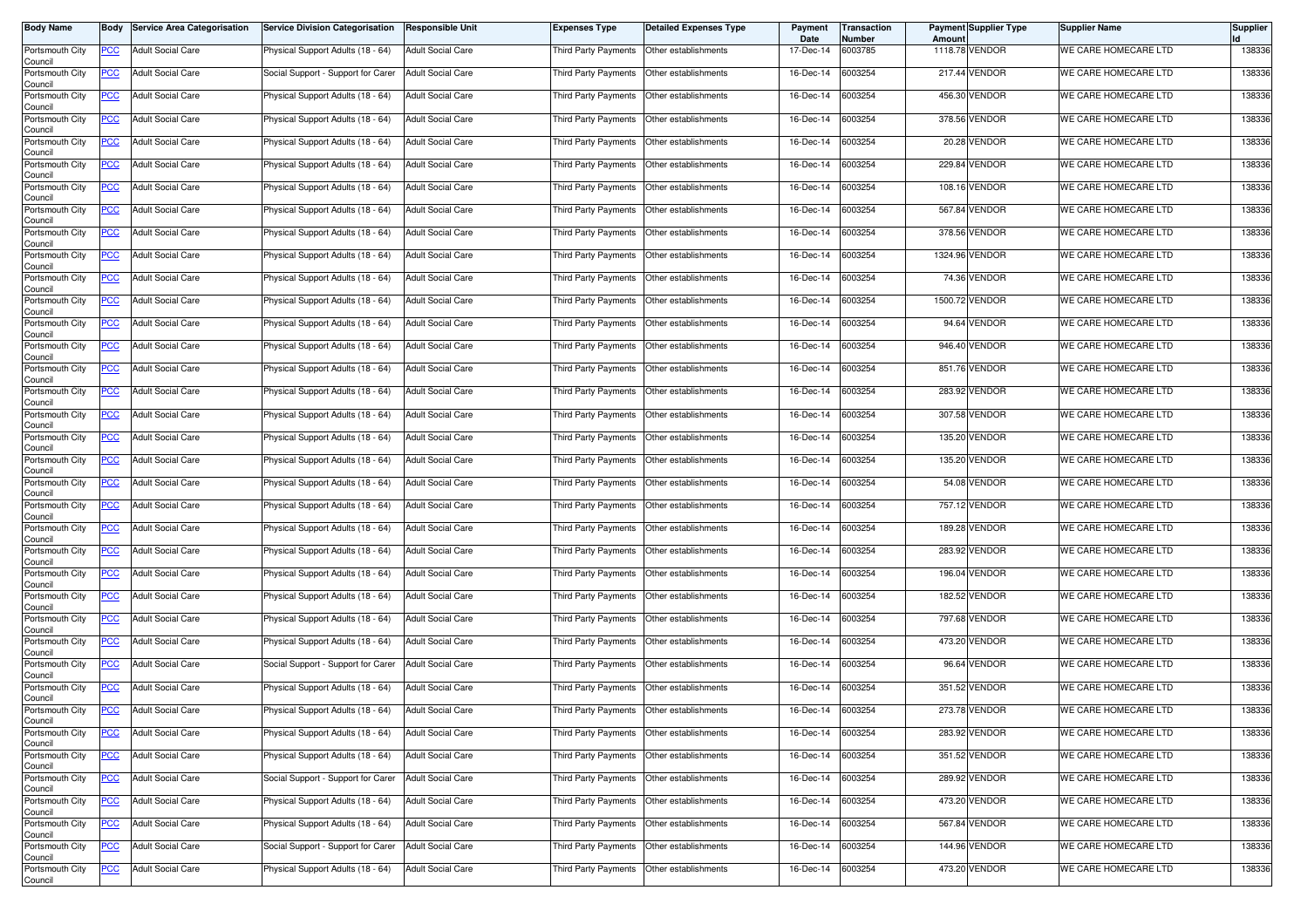| <b>Body Name</b>           | Body       | <b>Service Area Categorisation</b> | <b>Service Division Categorisation</b> | <b>Responsible Unit</b>  | <b>Expenses Type</b> | <b>Detailed Expenses Type</b> | Payment<br>Date | <b>Transaction</b><br>Number | Amount   | Payment Supplier Type | <b>Supplier Name</b> | <b>Supplier</b> |
|----------------------------|------------|------------------------------------|----------------------------------------|--------------------------|----------------------|-------------------------------|-----------------|------------------------------|----------|-----------------------|----------------------|-----------------|
| Portsmouth City<br>Council | PCC        | <b>Adult Social Care</b>           | Social Support - Support for Carer     | <b>Adult Social Care</b> | Third Party Payments | Other establishments          | 16-Dec-14       | 6003254                      |          | 193.28 VENDOR         | WE CARE HOMECARE LTD | 138336          |
| Portsmouth City<br>Council | <u>PCC</u> | <b>Adult Social Care</b>           | Physical Support Adults (18 - 64)      | <b>Adult Social Care</b> | Third Party Payments | Other establishments          | 16-Dec-14       | 6003254                      |          | 378.56 VENDOR         | WE CARE HOMECARE LTD | 138336          |
| Portsmouth City<br>Council | <u>PCC</u> | <b>Adult Social Care</b>           | Physical Support Adults (18 - 64)      | <b>Adult Social Care</b> | Third Party Payments | Other establishments          | 16-Dec-14       | 6003254                      |          | 94.64 VENDOR          | WE CARE HOMECARE LTD | 138336          |
| Portsmouth City<br>Council | <u>PCC</u> | <b>Adult Social Care</b>           | Physical Support Adults (18 - 64)      | <b>Adult Social Care</b> | Third Party Payments | Other establishments          | 16-Dec-14       | 6003254                      |          | 209.56 VENDOR         | WE CARE HOMECARE LTD | 138336          |
| Portsmouth City<br>Council | <u>PCC</u> | <b>Adult Social Care</b>           | Physical Support Adults (18 - 64)      | <b>Adult Social Care</b> | Third Party Payments | Other establishments          | 16-Dec-14       | 6003254                      | 473.20   | <b>VENDOR</b>         | WE CARE HOMECARE LTD | 138336          |
| Portsmouth City<br>Council | <u>PCC</u> | <b>Adult Social Care</b>           | Physical Support Adults (18 - 64)      | <b>Adult Social Care</b> | Third Party Payments | Other establishments          | 16-Dec-14       | 6003254                      |          | 267.02 VENDOR         | WE CARE HOMECARE LTD | 138336          |
| Portsmouth City<br>Council | <u>PCC</u> | <b>Adult Social Care</b>           | Physical Support Adults (18 - 64)      | <b>Adult Social Care</b> | Third Party Payments | Other establishments          | 16-Dec-14       | 6003254                      |          | 283.92 VENDOR         | WE CARE HOMECARE LTD | 138336          |
| Portsmouth City<br>Council | <b>PCC</b> | <b>Adult Social Care</b>           | Social Support - Support for Carer     | <b>Adult Social Care</b> | Third Party Payments | Other establishments          | 16-Dec-14       | 6003254                      |          | 96.64 VENDOR          | WE CARE HOMECARE LTD | 138336          |
| Portsmouth City<br>Council | <u>PCC</u> | <b>Adult Social Care</b>           | Physical Support Adults (18 - 64)      | <b>Adult Social Care</b> | Third Party Payments | Other establishments          | 16-Dec-14       | 6003254                      |          | 243.36 VENDOR         | WE CARE HOMECARE LTD | 138336          |
| Portsmouth City<br>Council | <u>PCC</u> | <b>Adult Social Care</b>           | Physical Support Adults (18 - 64)      | <b>Adult Social Care</b> | Third Party Payments | Other establishments          | 16-Dec-14       | 6003254                      | 135.20   | <b>VENDOR</b>         | WE CARE HOMECARE LTD | 138336          |
| Portsmouth City<br>Council | <u>PCC</u> | <b>Adult Social Care</b>           | Physical Support Adults (18 - 64)      | <b>Adult Social Care</b> | Third Party Payments | Other establishments          | 16-Dec-14       | 6003254                      |          | 280.54 VENDOR         | WE CARE HOMECARE LTD | 138336          |
| Portsmouth City<br>Council | <u>PCC</u> | <b>Adult Social Care</b>           | Social Support - Support for Carer     | <b>Adult Social Care</b> | Third Party Payments | Other establishments          | 16-Dec-14       | 6003254                      | 289.92   | <b>VENDOR</b>         | WE CARE HOMECARE LTD | 138336          |
| Portsmouth City<br>Council | PCC        | <b>Adult Social Care</b>           | Social Support - Support for Carer     | <b>Adult Social Care</b> | Third Party Payments | Other establishments          | 16-Dec-14       | 6003254                      |          | 36.24 VENDOR          | WE CARE HOMECARE LTD | 138336          |
| Portsmouth City<br>Council | <u>PCC</u> | <b>Adult Social Care</b>           | Physical Support Adults (18 - 64)      | <b>Adult Social Care</b> | Third Party Payments | Other establishments          | 16-Dec-14       | 6003254                      |          | 378.56 VENDOR         | WE CARE HOMECARE LTD | 138336          |
| Portsmouth City<br>Council | <u>PCC</u> | <b>Adult Social Care</b>           | Physical Support Adults (18 - 64)      | <b>Adult Social Care</b> | Third Party Payments | Other establishments          | 16-Dec-14       | 6003254                      |          | 375.18 VENDOR         | WE CARE HOMECARE LTD | 138336          |
| Portsmouth City<br>Council | <u>PCC</u> | <b>Adult Social Care</b>           | Physical Support Adults (18 - 64)      | <b>Adult Social Care</b> | Third Party Payments | Other establishments          | 16-Dec-14       | 6003254                      |          | 162.24 VENDOR         | WE CARE HOMECARE LTD | 138336          |
| Portsmouth City<br>Council | PCC        | <b>Adult Social Care</b>           | Social Support - Support for Carer     | <b>Adult Social Care</b> | Third Party Payments | Other establishments          | 23-Dec-14       | 6004600                      |          | 217.44 VENDOR         | WE CARE HOMECARE LTD | 138336          |
| Portsmouth City<br>Council | <u>PCC</u> | <b>Adult Social Care</b>           | Social Support - Support for Carer     | <b>Adult Social Care</b> | Third Party Payments | Other establishments          | 23-Dec-14       | 6004600                      |          | 48.32 VENDOR          | WE CARE HOMECARE LTD | 138336          |
| Portsmouth City<br>Council | <u>PCC</u> | <b>Adult Social Care</b>           | Physical Support Adults (18 - 64)      | <b>Adult Social Care</b> | Third Party Payments | Other establishments          | 23-Dec-14       | 6004600                      |          | 838.24 VENDOR         | WE CARE HOMECARE LTD | 138336          |
| Portsmouth City<br>Council | <u>PCC</u> | <b>Adult Social Care</b>           | Physical Support Adults (18 - 64)      | <b>Adult Social Care</b> | Third Party Payments | Other establishments          | 17-Dec-14       | 6003785                      |          | -108.16 VENDOR        | WE CARE HOMECARE LTD | 138336          |
| Portsmouth City<br>Council | <u>PCC</u> | <b>Adult Social Care</b>           | Physical Support Adults (18 - 64)      | <b>Adult Social Care</b> | Third Party Payments | Other establishments          | 17-Dec-14       | 6003785                      |          | -94.64 VENDOR         | WE CARE HOMECARE LTD | 138336          |
| Portsmouth City<br>Council | <u>PCC</u> | <b>Adult Social Care</b>           | Physical Support Adults (18 - 64)      | <b>Adult Social Care</b> | Third Party Payments | Other establishments          | 17-Dec-14       | 6003785                      | $-48.32$ | <b>VENDOR</b>         | WE CARE HOMECARE LTD | 138336          |
| Portsmouth City<br>Council | <u>PCC</u> | <b>Adult Social Care</b>           | Physical Support Adults (18 - 64)      | <b>Adult Social Care</b> | Third Party Payments | Other establishments          | 24-Dec-14       | 6005238                      |          | <b>192.66 VENDOR</b>  | WE CARE HOMECARE LTD | 138336          |
| Portsmouth City<br>Council | <u>PCC</u> | <b>Adult Social Care</b>           | Physical Support Adults (18 - 64)      | <b>Adult Social Care</b> | Third Party Payments | Other establishments          | 15-Dec-14       | 6003155                      |          | 520.52 VENDOR         | WE CARE HOMECARE LTD | 138336          |
| Portsmouth City<br>Council | <u>PCC</u> | <b>Adult Social Care</b>           | Physical Support Adults (18 - 64)      | <b>Adult Social Care</b> | Third Party Payments | Other establishments          | 16-Dec-14       | 6003254                      |          | 1514.24 VENDOR        | WE CARE HOMECARE LTD | 138336          |
| Portsmouth City<br>Council | <u>PCC</u> | <b>Adult Social Care</b>           | Physical Support Adults (18 - 64)      | <b>Adult Social Care</b> | Third Party Payments | Other establishments          | 16-Dec-14       | 6003254                      | 135.20   | <b>VENDOR</b>         | WE CARE HOMECARE LTD | 138336          |
| Portsmouth City<br>Council | <b>PCC</b> | <b>Adult Social Care</b>           | Physical Support Adults (18 - 64)      | <b>Adult Social Care</b> | Third Party Payments | Other establishments          | 16-Dec-14       | 6003254                      |          | 1544.66 VENDOR        | WE CARE HOMECARE LTD | 138336          |
| Portsmouth City<br>Council | <b>PCC</b> | <b>Adult Social Care</b>           | Physical Support Adults (18 - 64)      | <b>Adult Social Care</b> | Third Party Payments | Other establishments          | 16-Dec-14       | 6003254                      |          | 175.76 VENDOR         | WE CARE HOMECARE LTD | 138336          |
| Portsmouth City<br>Council | <u>PCC</u> | <b>Adult Social Care</b>           | Physical Support Adults (18 - 64)      | <b>Adult Social Care</b> | Third Party Payments | Other establishments          | 16-Dec-14       | 6003254                      |          | 189.28 VENDOR         | WE CARE HOMECARE LTD | 138336          |
| Portsmouth City<br>Council | <u>PCC</u> | <b>Adult Social Care</b>           | Physical Support Adults (18 - 64)      | <b>Adult Social Care</b> | Third Party Payments | Other establishments          | 16-Dec-14       | 6003254                      |          | 94.64 VENDOR          | WE CARE HOMECARE LTD | 138336          |
| Portsmouth City<br>Council | <b>PCC</b> | <b>Adult Social Care</b>           | Social Support - Support for Carer     | <b>Adult Social Care</b> | Third Party Payments | Other establishments          | 16-Dec-14       | 6003254                      |          | 350.32 VENDOR         | WE CARE HOMECARE LTD | 138336          |
| Portsmouth City<br>Council | $PCC$      | <b>Adult Social Care</b>           | Physical Support Adults (18 - 64)      | <b>Adult Social Care</b> | Third Party Payments | Other establishments          | 16-Dec-14       | 6003254                      |          | 378.56 VENDOR         | WE CARE HOMECARE LTD | 138336          |
| Portsmouth City<br>Council | $PCC$      | <b>Adult Social Care</b>           | Physical Support Adults (18 - 64)      | <b>Adult Social Care</b> | Third Party Payments | Other establishments          | 16-Dec-14       | 6003254                      |          | 283.92 VENDOR         | WE CARE HOMECARE LTD | 138336          |
| Portsmouth City<br>Council | <u>PCC</u> | <b>Adult Social Care</b>           | Physical Support Adults (18 - 64)      | <b>Adult Social Care</b> | Third Party Payments | Other establishments          | 16-Dec-14       | 6003254                      |          | 270.40 VENDOR         | WE CARE HOMECARE LTD | 138336          |
| Portsmouth City<br>Council | <u>PCC</u> | <b>Adult Social Care</b>           | Physical Support Adults (18 - 64)      | <b>Adult Social Care</b> | Third Party Payments | Other establishments          | 16-Dec-14       | 6003254                      |          | 175.76 VENDOR         | WE CARE HOMECARE LTD | 138336          |
| Portsmouth City<br>Council | <u>PCC</u> | <b>Adult Social Care</b>           | Physical Support Adults (18 - 64)      | <b>Adult Social Care</b> | Third Party Payments | Other establishments          | 16-Dec-14       | 6003254                      |          | 310.96 VENDOR         | WE CARE HOMECARE LTD | 138336          |
| Portsmouth City<br>Council | <b>PCC</b> | <b>Adult Social Care</b>           | Physical Support Adults (18 - 64)      | <b>Adult Social Care</b> | Third Party Payments | Other establishments          | 16-Dec-14       | 6003254                      |          | 108.16 VENDOR         | WE CARE HOMECARE LTD | 138336          |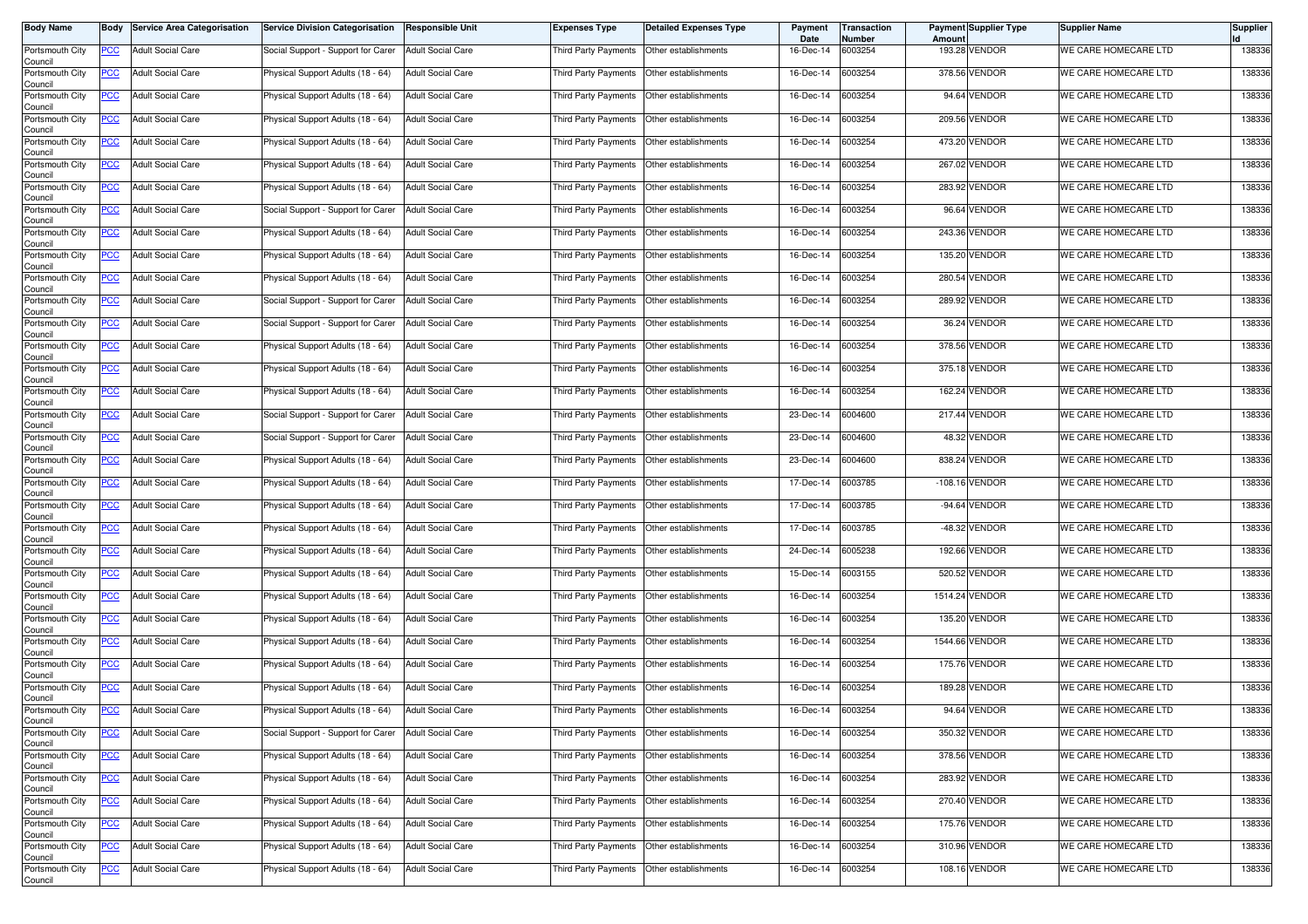| <b>Body Name</b>           | Body       | <b>Service Area Categorisation</b> | <b>Service Division Categorisation</b> | <b>Responsible Unit</b>  | <b>Expenses Type</b> | <b>Detailed Expenses Type</b> | Payment<br>Date | <b>Transaction</b><br>Number | Amount | Payment Supplier Type | <b>Supplier Name</b> | <b>Supplier</b> |
|----------------------------|------------|------------------------------------|----------------------------------------|--------------------------|----------------------|-------------------------------|-----------------|------------------------------|--------|-----------------------|----------------------|-----------------|
| Portsmouth City<br>Council | PCC        | <b>Adult Social Care</b>           | Physical Support Adults (18 - 64)      | <b>Adult Social Care</b> | Third Party Payments | Other establishments          | 16-Dec-14       | 6003254                      |        | 1433.12 VENDOR        | WE CARE HOMECARE LTD | 138336          |
| Portsmouth City<br>Council | <u>PCC</u> | <b>Adult Social Care</b>           | Physical Support Adults (18 - 64)      | <b>Adult Social Care</b> | Third Party Payments | Other establishments          | 16-Dec-14       | 6003254                      | 135.20 | <b>VENDOR</b>         | WE CARE HOMECARE LTD | 138336          |
| Portsmouth City<br>Council | <u>PCC</u> | <b>Adult Social Care</b>           | Physical Support Adults (18 - 64)      | <b>Adult Social Care</b> | Third Party Payments | Other establishments          | 16-Dec-14       | 6003254                      |        | 851.76 VENDOR         | WE CARE HOMECARE LTD | 138336          |
| Portsmouth City<br>Council | <u>PCC</u> | <b>Adult Social Care</b>           | Physical Support Adults (18 - 64)      | <b>Adult Social Care</b> | Third Party Payments | Other establishments          | 16-Dec-14       | 6003254                      |        | 267.02 VENDOR         | WE CARE HOMECARE LTD | 138336          |
| Portsmouth City<br>Council | <u>PCC</u> | <b>Adult Social Care</b>           | Physical Support Adults (18 - 64)      | <b>Adult Social Care</b> | Third Party Payments | Other establishments          | 16-Dec-14       | 6003254                      |        | 1274.26 VENDOR        | WE CARE HOMECARE LTD | 138336          |
| Portsmouth City<br>Council | <u>PCC</u> | <b>Adult Social Care</b>           | Physical Support Adults (18 - 64)      | <b>Adult Social Care</b> | Third Party Payments | Other establishments          | 16-Dec-14       | 6003254                      |        | 851.76 VENDOR         | WE CARE HOMECARE LTD | 138336          |
| Portsmouth City<br>Council | <u>PCC</u> | <b>Adult Social Care</b>           | Physical Support Adults (18 - 64)      | <b>Adult Social Care</b> | Third Party Payments | Other establishments          | 16-Dec-14       | 6003254                      |        | 270.40 VENDOR         | WE CARE HOMECARE LTD | 138336          |
| Portsmouth City<br>Council | <b>PCC</b> | <b>Adult Social Care</b>           | Social Support - Support for Carer     | <b>Adult Social Care</b> | Third Party Payments | Other establishments          | 16-Dec-14       | 6003254                      |        | 72.48 VENDOR          | WE CARE HOMECARE LTD | 138336          |
| Portsmouth City<br>Council | <u>PCC</u> | <b>Adult Social Care</b>           | Physical Support Adults (18 - 64)      | <b>Adult Social Care</b> | Third Party Payments | Other establishments          | 16-Dec-14       | 6003254                      |        | 229.84 VENDOR         | WE CARE HOMECARE LTD | 138336          |
| Portsmouth City<br>Council | <u>PCC</u> | <b>Adult Social Care</b>           | Physical Support Adults (18 - 64)      | <b>Adult Social Care</b> | Third Party Payments | Other establishments          | 16-Dec-14       | 6003254                      | 260.26 | <b>VENDOR</b>         | WE CARE HOMECARE LTD | 138336          |
| Portsmouth City<br>Council | <u>PCC</u> | <b>Adult Social Care</b>           | Physical Support Adults (18 - 64)      | <b>Adult Social Care</b> | Third Party Payments | Other establishments          | 16-Dec-14       | 6003254                      |        | 189.28 VENDOR         | WE CARE HOMECARE LTD | 138336          |
| Portsmouth City<br>Council | <u>PCC</u> | <b>Adult Social Care</b>           | Physical Support Adults (18 - 64)      | <b>Adult Social Care</b> | Third Party Payments | Other establishments          | 16-Dec-14       | 6003254                      |        | 94.64 VENDOR          | WE CARE HOMECARE LTD | 138336          |
| Portsmouth City<br>Council | PCC        | <b>Adult Social Care</b>           | Social Support - Support for Carer     | <b>Adult Social Care</b> | Third Party Payments | Other establishments          | 16-Dec-14       | 6003254                      |        | 72.48 VENDOR          | WE CARE HOMECARE LTD | 138336          |
| Portsmouth City<br>Council | <u>PCC</u> | <b>Adult Social Care</b>           | Physical Support Adults (18 - 64)      | <b>Adult Social Care</b> | Third Party Payments | Other establishments          | 16-Dec-14       | 6003254                      |        | 117.36 VENDOR         | WE CARE HOMECARE LTD | 138336          |
| Portsmouth City<br>Council | <u>PCC</u> | <b>Adult Social Care</b>           | Physical Support Adults (18 - 64)      | <b>Adult Social Care</b> | Third Party Payments | Other establishments          | 16-Dec-14       | 6003254                      |        | 74.36 VENDOR          | WE CARE HOMECARE LTD | 138336          |
| Portsmouth City<br>Council | <u>PCC</u> | <b>Adult Social Care</b>           | Physical Support Adults (18 - 64)      | <b>Adult Social Care</b> | Third Party Payments | Other establishments          | 16-Dec-14       | 6003254                      |        | 189.28 VENDOR         | WE CARE HOMECARE LTD | 138336          |
| Portsmouth City<br>Council | PCC        | <b>Adult Social Care</b>           | Physical Support Adults (18 - 64)      | <b>Adult Social Care</b> | Third Party Payments | Other establishments          | 16-Dec-14       | 6003254                      | 283.92 | <b>VENDOR</b>         | WE CARE HOMECARE LTD | 138336          |
| Portsmouth City<br>Council | <u>PCC</u> | <b>Adult Social Care</b>           | Physical Support Adults (18 - 64)      | <b>Adult Social Care</b> | Third Party Payments | Other establishments          | 16-Dec-14       | 6003254                      |        | 175.76 VENDOR         | WE CARE HOMECARE LTD | 138336          |
| Portsmouth City<br>Council | <u>PCC</u> | <b>Adult Social Care</b>           | Physical Support Adults (18 - 64)      | <b>Adult Social Care</b> | Third Party Payments | Other establishments          | 16-Dec-14       | 6003254                      |        | 378.56 VENDOR         | WE CARE HOMECARE LTD | 138336          |
| Portsmouth City<br>Council | <u>PCC</u> | <b>Adult Social Care</b>           | Physical Support Adults (18 - 64)      | <b>Adult Social Care</b> | Third Party Payments | Other establishments          | 16-Dec-14       | 6003254                      |        | 179.14 VENDOR         | WE CARE HOMECARE LTD | 138336          |
| Portsmouth City<br>Council | <u>PCC</u> | <b>Adult Social Care</b>           | Physical Support Adults (18 - 64)      | <b>Adult Social Care</b> | Third Party Payments | Other establishments          | 24-Dec-14       | 6005238                      |        | 98.02 VENDOR          | WE CARE HOMECARE LTD | 138336          |
| Portsmouth City<br>Council | <u>PCC</u> | <b>Adult Social Care</b>           | Social Support - Support for Carer     | <b>Adult Social Care</b> | Third Party Payments | Other establishments          | 16-Dec-14       | 6003254                      |        | 72.48 VENDOR          | WE CARE HOMECARE LTD | 138336          |
| Portsmouth City<br>Council | <u>PCC</u> | <b>Adult Social Care</b>           | Physical Support Adults (18 - 64)      | <b>Adult Social Care</b> | Third Party Payments | Other establishments          | 16-Dec-14       | 6003254                      |        | 946.40 VENDOR         | WE CARE HOMECARE LTD | 138336          |
| Portsmouth City<br>Council | <u>PCC</u> | <b>Adult Social Care</b>           | Physical Support Adults (18 - 64)      | <b>Adult Social Care</b> | Third Party Payments | Other establishments          | 16-Dec-14       | 6003254                      |        | 94.64 VENDOR          | WE CARE HOMECARE LTD | 138336          |
| Portsmouth City<br>Council | <u>PCC</u> | <b>Adult Social Care</b>           | Physical Support Adults (18 - 64)      | <b>Adult Social Care</b> | Third Party Payments | Other establishments          | 16-Dec-14       | 6003254                      |        | 47.32 VENDOR          | WE CARE HOMECARE LTD | 138336          |
| Portsmouth City<br>Council | <u>PCC</u> | <b>Adult Social Care</b>           | Physical Support Adults (18 - 64)      | <b>Adult Social Care</b> | Third Party Payments | Other establishments          | 16-Dec-14       | 6003254                      | 196.04 | <b>VENDOR</b>         | WE CARE HOMECARE LTD | 138336          |
| Portsmouth City<br>Council | <b>PCC</b> | <b>Adult Social Care</b>           | Physical Support Adults (18 - 64)      | <b>Adult Social Care</b> | Third Party Payments | Other establishments          | 16-Dec-14       | 6003254                      |        | 175.76 VENDOR         | WE CARE HOMECARE LTD | 138336          |
| Portsmouth City<br>Council | <b>PCC</b> | <b>Adult Social Care</b>           | Physical Support Adults (18 - 64)      | <b>Adult Social Care</b> | Third Party Payments | Other establishments          | 16-Dec-14       | 6003254                      |        | 162.24 VENDOR         | WE CARE HOMECARE LTD | 138336          |
| Portsmouth City<br>Council | <u>PCC</u> | <b>Adult Social Care</b>           | Social Support - Support for Carer     | <b>Adult Social Care</b> | Third Party Payments | Other establishments          | 16-Dec-14       | 6003254                      |        | 289.92 VENDOR         | WE CARE HOMECARE LTD | 138336          |
| Portsmouth City<br>Council | <u>PCC</u> | <b>Adult Social Care</b>           | Physical Support Adults (18 - 64)      | <b>Adult Social Care</b> | Third Party Payments | Other establishments          | 16-Dec-14       | 6003254                      |        | 662.48 VENDOR         | WE CARE HOMECARE LTD | 138336          |
| Portsmouth City<br>Council | <b>PCC</b> | <b>Adult Social Care</b>           | Physical Support Adults (18 - 64)      | <b>Adult Social Care</b> | Third Party Payments | Other establishments          | 16-Dec-14       | 6003254                      |        | 567.84 VENDOR         | WE CARE HOMECARE LTD | 138336          |
| Portsmouth City<br>Council | $PCC$      | <b>Adult Social Care</b>           | Physical Support Adults (18 - 64)      | <b>Adult Social Care</b> | Third Party Payments | Other establishments          | 16-Dec-14       | 6003254                      |        | 94.64 VENDOR          | WE CARE HOMECARE LTD | 138336          |
| Portsmouth City<br>Council | $PCC$      | <b>Adult Social Care</b>           | Physical Support Adults (18 - 64)      | <b>Adult Social Care</b> | Third Party Payments | Other establishments          | 16-Dec-14       | 6003254                      |        | 280.54 VENDOR         | WE CARE HOMECARE LTD | 138336          |
| Portsmouth City<br>Council | <u>PCC</u> | <b>Adult Social Care</b>           | Physical Support Adults (18 - 64)      | <b>Adult Social Care</b> | Third Party Payments | Other establishments          | 16-Dec-14       | 6003254                      |        | 1345.24 VENDOR        | WE CARE HOMECARE LTD | 138336          |
| Portsmouth City<br>Council | <u>PCC</u> | <b>Adult Social Care</b>           | Physical Support Adults (18 - 64)      | <b>Adult Social Care</b> | Third Party Payments | Other establishments          | 16-Dec-14       | 6003254                      |        | 189.28 VENDOR         | WE CARE HOMECARE LTD | 138336          |
| Portsmouth City<br>Council | <u>PCC</u> | <b>Adult Social Care</b>           | Physical Support Adults (18 - 64)      | <b>Adult Social Care</b> | Third Party Payments | Other establishments          | 16-Dec-14       | 6003254                      |        | 283.92 VENDOR         | WE CARE HOMECARE LTD | 138336          |
| Portsmouth City<br>Council | <b>PCC</b> | <b>Adult Social Care</b>           | Social Support - Support for Carer     | <b>Adult Social Care</b> | Third Party Payments | Other establishments          | 16-Dec-14       | 6003254                      |        | 289.92 VENDOR         | WE CARE HOMECARE LTD | 138336          |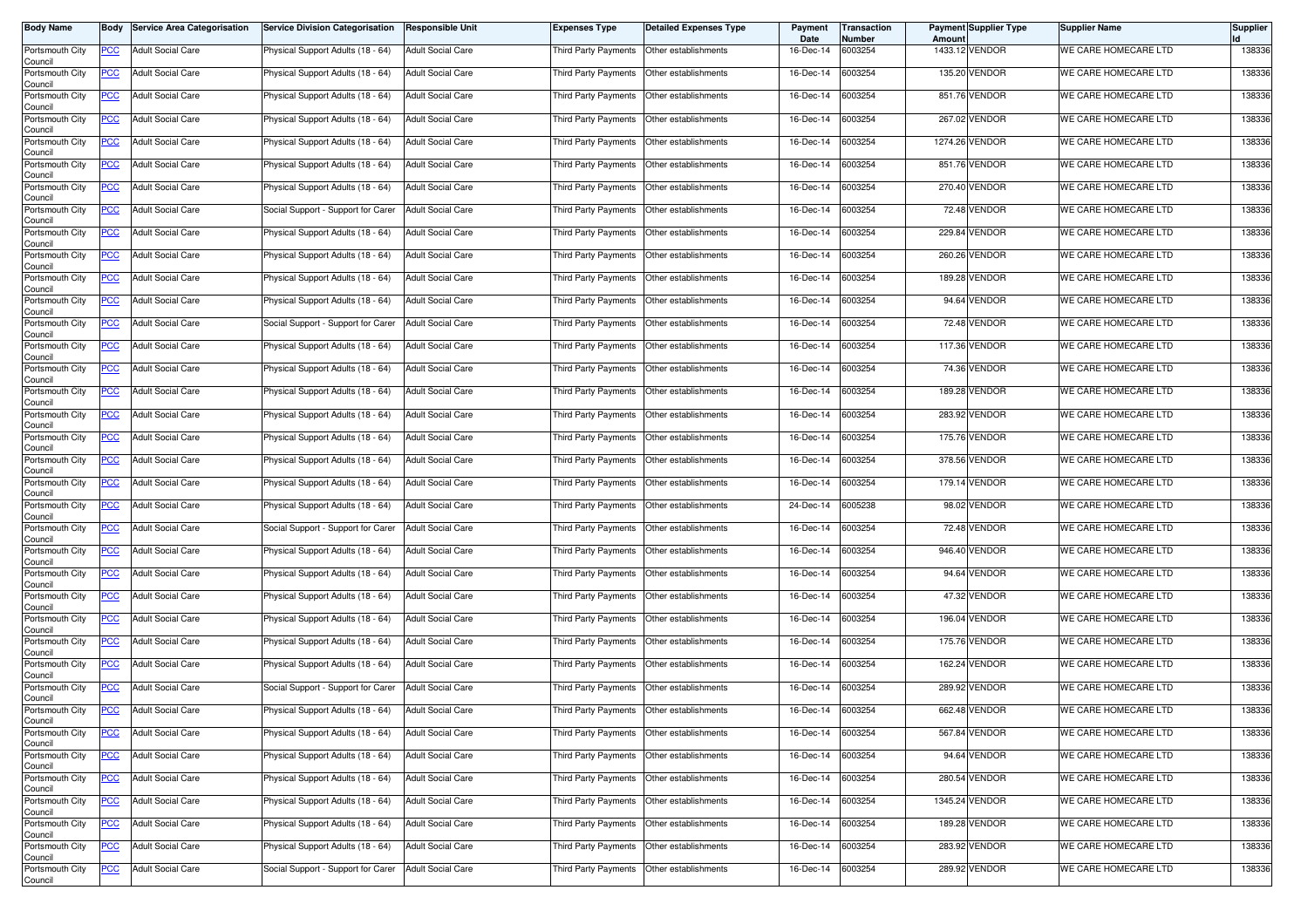| <b>Body Name</b>           | Body       | <b>Service Area Categorisation</b> | <b>Service Division Categorisation</b> | <b>Responsible Unit</b>  | <b>Expenses Type</b> | <b>Detailed Expenses Type</b> | Payment<br>Date | <b>Transaction</b><br>Number | Amount | Payment Supplier Type | <b>Supplier Name</b>    | <b>Supplier</b> |
|----------------------------|------------|------------------------------------|----------------------------------------|--------------------------|----------------------|-------------------------------|-----------------|------------------------------|--------|-----------------------|-------------------------|-----------------|
| Portsmouth City<br>Council | PCC        | <b>Adult Social Care</b>           | Physical Support Adults (18 - 64)      | <b>Adult Social Care</b> | Third Party Payments | Other establishments          | 16-Dec-14       | 6003254                      |        | 567.84 VENDOR         | WE CARE HOMECARE LTD    | 138336          |
| Portsmouth City<br>Council | <u>PCC</u> | <b>Adult Social Care</b>           | Physical Support Adults (18 - 64)      | <b>Adult Social Care</b> | Third Party Payments | Other establishments          | 16-Dec-14       | 6003254                      |        | 189.28 VENDOR         | WE CARE HOMECARE LTD    | 138336          |
| Portsmouth City<br>Council | <u>PCC</u> | <b>Adult Social Care</b>           | Physical Support Adults (18 - 64)      | <b>Adult Social Care</b> | Third Party Payments | Other establishments          | 16-Dec-14       | 6003254                      |        | 47.32 VENDOR          | WE CARE HOMECARE LTD    | 138336          |
| Portsmouth City<br>Council | <u>PCC</u> | <b>Adult Social Care</b>           | Physical Support Adults (18 - 64)      | <b>Adult Social Care</b> | Third Party Payments | Other establishments          | 16-Dec-14       | 6003254                      |        | 283.92 VENDOR         | WE CARE HOMECARE LTD    | 138336          |
| Portsmouth City<br>Council | <u>PCC</u> | <b>Adult Social Care</b>           | Social Support - Support for Carer     | <b>Adult Social Care</b> | Third Party Payments | Other establishments          | 16-Dec-14       | 6003254                      |        | 289.92 VENDOR         | WE CARE HOMECARE LTD    | 138336          |
| Portsmouth City<br>Council | <u>PCC</u> | <b>Adult Social Care</b>           | Physical Support Adults (18 - 64)      | <b>Adult Social Care</b> | Third Party Payments | Other establishments          | 16-Dec-14       | 6003254                      |        | 378.56 VENDOR         | WE CARE HOMECARE LTD    | 138336          |
| Portsmouth City<br>Council | <u>PCC</u> | <b>Adult Social Care</b>           | Physical Support Adults (18 - 64)      | <b>Adult Social Care</b> | Third Party Payments | Other establishments          | 16-Dec-14       | 6003254                      |        | 283.92 VENDOR         | WE CARE HOMECARE LTD    | 138336          |
| Portsmouth City<br>Council | <b>PCC</b> | <b>Adult Social Care</b>           | Physical Support Adults (18 - 64)      | <b>Adult Social Care</b> | Third Party Payments | Other establishments          | 16-Dec-14       | 6003254                      |        | 297.44 VENDOR         | WE CARE HOMECARE LTD    | 138336          |
| Portsmouth City<br>Council | <u>PCC</u> | <b>Adult Social Care</b>           | Physical Support Adults (18 - 64)      | <b>Adult Social Care</b> | Third Party Payments | Other establishments          | 16-Dec-14       | 6003254                      |        | 94.64 VENDOR          | WE CARE HOMECARE LTD    | 138336          |
| Portsmouth City<br>Council | <u>PCC</u> | <b>Adult Social Care</b>           | Social Support - Support for Carer     | <b>Adult Social Care</b> | Third Party Payments | Other establishments          | 16-Dec-14       | 6003254                      |        | 72.48 VENDOR          | WE CARE HOMECARE LTD    | 138336          |
| Portsmouth City<br>Council | <u>PCC</u> | <b>Adult Social Care</b>           | Physical Support Adults (18 - 64)      | <b>Adult Social Care</b> | Third Party Payments | Other establishments          | 16-Dec-14       | 6003254                      |        | 229.84 VENDOR         | WE CARE HOMECARE LTD    | 138336          |
| Portsmouth City<br>Council | <u>PCC</u> | <b>Adult Social Care</b>           | Physical Support Adults (18 - 64)      | <b>Adult Social Care</b> | Third Party Payments | Other establishments          | 16-Dec-14       | 6003254                      | 189.28 | <b>VENDOR</b>         | WE CARE HOMECARE LTD    | 138336          |
| Portsmouth City<br>Council | PCC        | <b>Adult Social Care</b>           | Physical Support Adults (18 - 64)      | <b>Adult Social Care</b> | Third Party Payments | Other establishments          | 16-Dec-14       | 6003254                      |        | 358.28 VENDOR         | WE CARE HOMECARE LTD    | 138336          |
| Portsmouth City<br>Council | <u>PCC</u> | <b>Adult Social Care</b>           | Physical Support Adults (18 - 64)      | <b>Adult Social Care</b> | Third Party Payments | Other establishments          | 16-Dec-14       | 6003254                      |        | 1155.96 VENDOR        | WE CARE HOMECARE LTD    | 138336          |
| Portsmouth City<br>Council | <u>PCC</u> | <b>Adult Social Care</b>           | Physical Support Adults (18 - 64)      | <b>Adult Social Care</b> | Third Party Payments | Other establishments          | 16-Dec-14       | 6003254                      |        | 283.92 VENDOR         | WE CARE HOMECARE LTD    | 138336          |
| Portsmouth City<br>Council | <u>PCC</u> | <b>Adult Social Care</b>           | Physical Support Adults (18 - 64)      | <b>Adult Social Care</b> | Third Party Payments | Other establishments          | 16-Dec-14       | 6003254                      |        | 496.86 VENDOR         | WE CARE HOMECARE LTD    | 138336          |
| Portsmouth City<br>Council | PCC        | <b>Adult Social Care</b>           | Physical Support Adults (18 - 64)      | <b>Adult Social Care</b> | Third Party Payments | Other establishments          | 16-Dec-14       | 6003254                      | 189.28 | <b>VENDOR</b>         | WE CARE HOMECARE LTD    | 138336          |
| Portsmouth City<br>Council | <u>PCC</u> | <b>Adult Social Care</b>           | Social Support - Support for Carer     | <b>Adult Social Care</b> | Third Party Payments | Other establishments          | 16-Dec-14       | 6003254                      |        | 217.44 VENDOR         | WE CARE HOMECARE LTD    | 138336          |
| Portsmouth City<br>Council | <u>PCC</u> | <b>Adult Social Care</b>           | Physical Support Adults (18 - 64)      | <b>Adult Social Care</b> | Third Party Payments | Other establishments          | 16-Dec-14       | 6003254                      | 780.78 | <b>VENDOR</b>         | WE CARE HOMECARE LTD    | 138336          |
| Portsmouth City<br>Council | <u>PCC</u> | <b>Adult Social Care</b>           | Physical Support Adults (18 - 64)      | <b>Adult Social Care</b> | Third Party Payments | Other establishments          | 16-Dec-14       | 6003254                      |        | 283.92 VENDOR         | WE CARE HOMECARE LTD    | 138336          |
| Portsmouth City<br>Council | <u>PCC</u> | <b>Adult Social Care</b>           | Physical Support Adults (18 - 64)      | <b>Adult Social Care</b> | Third Party Payments | Other establishments          | 16-Dec-14       | 6003254                      |        | 206.18 VENDOR         | WE CARE HOMECARE LTD    | 138336          |
| Portsmouth City<br>Council | <u>PCC</u> | <b>Adult Social Care</b>           | Physical Support Adults (18 - 64)      | <b>Adult Social Care</b> | Third Party Payments | Other establishments          | 16-Dec-14       | 6003254                      |        | 54.08 VENDOR          | WE CARE HOMECARE LTD    | 138336          |
| Portsmouth City<br>Council | <u>PCC</u> | <b>Adult Social Care</b>           | Physical Support Adults (18 - 64)      | <b>Adult Social Care</b> | Third Party Payments | Other establishments          | 16-Dec-14       | 6003254                      |        | 256.88 VENDOR         | WE CARE HOMECARE LTD    | 138336          |
| Portsmouth City<br>Council | <u>PCC</u> | <b>Adult Social Care</b>           | Physical Support Adults (18 - 64)      | <b>Adult Social Care</b> | Third Party Payments | Other establishments          | 16-Dec-14       | 6003254                      |        | 378.56 VENDOR         | WE CARE HOMECARE LTD    | 138336          |
| Portsmouth City<br>Council | <u>PCC</u> | <b>Adult Social Care</b>           | Physical Support Adults (18 - 64)      | <b>Adult Social Care</b> | Third Party Payments | Other establishments          | 16-Dec-14       | 6003254                      |        | 378.56 VENDOR         | WE CARE HOMECARE LTD    | 138336          |
| Portsmouth City<br>Council | <u>PCC</u> | <b>Adult Social Care</b>           | Physical Support Adults (18 - 64)      | <b>Adult Social Care</b> | Third Party Payments | Other establishments          | 16-Dec-14       | 6003254                      | 378.56 | <b>VENDOR</b>         | WE CARE HOMECARE LTD    | 138336          |
| Portsmouth City<br>Council | <b>PCC</b> | <b>Adult Social Care</b>           | Physical Support Adults (18 - 64)      | <b>Adult Social Care</b> | Third Party Payments | Other establishments          | 16-Dec-14       | 6003254                      |        | 10.14 VENDOR          | WE CARE HOMECARE LTD    | 138336          |
| Portsmouth City<br>Council | <b>PCC</b> | <b>Adult Social Care</b>           | Physical Support Adults (18 - 64)      | <b>Adult Social Care</b> | Third Party Payments | Other establishments          | 16-Dec-14       | 6003254                      | 33.80  | <b>VENDOR</b>         | WE CARE HOMECARE LTD    | 138336          |
| Portsmouth City<br>Council | <u>PCC</u> | <b>Adult Social Care</b>           | Physical Support Adults (18 - 64)      | <b>Adult Social Care</b> | Third Party Payments | Other establishments          | 16-Dec-14       | 6003254                      |        | 111.54 VENDOR         | WE CARE HOMECARE LTD    | 138336          |
| Portsmouth City<br>Council | <u>PCC</u> | <b>Adult Social Care</b>           | Physical Support Adults (18 - 64)      | <b>Adult Social Care</b> | Third Party Payments | Other establishments          | 16-Dec-14       | 6003254                      |        | 378.56 VENDOR         | WE CARE HOMECARE LTD    | 138336          |
| Portsmouth City<br>Council | <b>PCC</b> | <b>Adult Social Care</b>           | Social Support - Support for Carer     | <b>Adult Social Care</b> | Third Party Payments | Other establishments          | 16-Dec-14       | 6003254                      |        | 193.28 VENDOR         | WE CARE HOMECARE LTD    | 138336          |
| Portsmouth City<br>Council | <b>PCC</b> | <b>Adult Social Care</b>           | Physical Support Adults (18 - 64)      | <b>Adult Social Care</b> | Third Party Payments | Other establishments          | 16-Dec-14       | 6003254                      |        | 608.40 VENDOR         | WE CARE HOMECARE LTD    | 138336          |
| Portsmouth City<br>Council | <b>PCC</b> | <b>Adult Social Care</b>           | Physical Support Adults (18 - 64)      | <b>Adult Social Care</b> | Third Party Payments | Other establishments          | 12-Dec-14       | 6003023                      |        | 2174.03 VENDOR        | WINSCOMBE CARE HOME LTD | 134481          |
| Portsmouth City<br>Council | <u>PCC</u> | <b>Adult Social Care</b>           | Physical Support Adults (18 - 64)      | <b>Adult Social Care</b> | Third Party Payments | Other establishments          | 12-Dec-14       | 6003023                      |        | 2214.33 VENDOR        | WINSCOMBE CARE HOME LTD | 134481          |
| Portsmouth City<br>Council | <u>PCC</u> | <b>Adult Social Care</b>           | Physical Support Adults (18 - 64)      | <b>Adult Social Care</b> | Third Party Payments | Other establishments          | 12-Dec-14       | 6003023                      |        | 2236.96 VENDOR        | WINSCOMBE CARE HOME LTD | 134481          |
| Portsmouth City<br>Council | <u>PCC</u> | <b>Adult Social Care</b>           | Physical Support Adults (18 - 64)      | <b>Adult Social Care</b> | Third Party Payments | Other establishments          | 12-Dec-14       | 6003023                      |        | 2042.28 VENDOR        | WINSCOMBE CARE HOME LTD | 134481          |
| Portsmouth City<br>Council | <b>PCC</b> | <b>Adult Social Care</b>           | Physical Support Adults (18 - 64)      | <b>Adult Social Care</b> | Third Party Payments | Other establishments          | 12-Dec-14       | 6003023                      |        | 2669.10 VENDOR        | WINSCOMBE CARE HOME LTD | 134481          |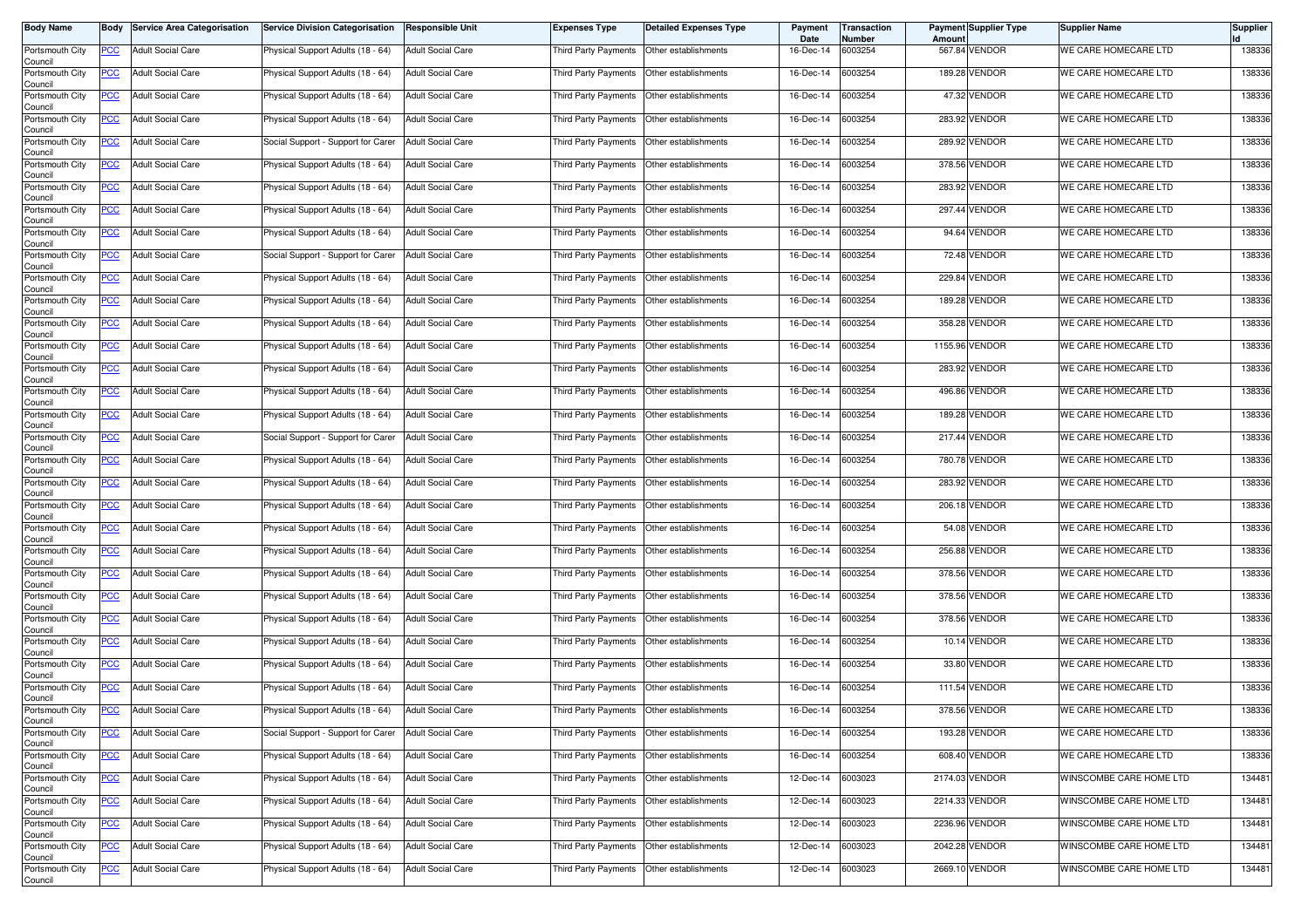| Body Name                  | Body       | <b>Service Area Categorisation</b>   | <b>Service Division Categorisation</b>                          | <b>Responsible Unit</b>                    | <b>Expenses Type</b>                        | <b>Detailed Expenses Type</b>                      | Payment<br>Date   | <b>Transaction</b><br>Number | Amount   | <b>Payment Supplier Type</b> | <b>Supplier Name</b>                                       | Supplier |
|----------------------------|------------|--------------------------------------|-----------------------------------------------------------------|--------------------------------------------|---------------------------------------------|----------------------------------------------------|-------------------|------------------------------|----------|------------------------------|------------------------------------------------------------|----------|
| Portsmouth City<br>Council | PCC        | <b>Adult Social Care</b>             | Physical Support Adults (18 - 64)                               | <b>Adult Social Care</b>                   | Third Party Payments                        | Other establishments                               | 12-Dec-14         | 6003023                      | 2042.28  | <b>VENDOR</b>                | WINSCOMBE CARE HOME LTD                                    | 134481   |
| Portsmouth City<br>Council | <u>PCC</u> | <b>Adult Social Care</b>             | Physical Support Adults (18 - 64)                               | <b>Adult Social Care</b>                   | Income                                      | Customer and client receipts                       | 12-Dec-14         | 6003023                      |          | -353.40 VENDOR               | WINSCOMBE CARE HOME LTD                                    | 134481   |
| Portsmouth City<br>Council | <b>PCC</b> | <b>Adult Social Care</b>             | Physical Support Adults (18 - 64)                               | <b>Adult Social Care</b>                   | Third Party Payments                        | Other establishments                               | 12-Dec-14         | 6003023                      | 2143.96  | <b>VENDOR</b>                | WINSCOMBE CARE HOME LTD                                    | 134481   |
| Portsmouth City Co PCC     |            | <b>Adult Social Care</b>             | Learning Disability Support Adults                              | 'Adult Social Care                         | <b>Third Party Payments</b>                 | Other agencies                                     | 12/12/2014        | haps:                        | 26270.37 |                              | <b>Victory Support Services</b>                            | Chaps    |
| Portsmouth City            | <u>PCC</u> | Corporate and Democratic Core        | Democratic Representation and                                   | <b>Chief Executive</b>                     | Supplies and Services                       | Miscellaneous expenses                             | 04-Dec-14         | 6001285                      |          | 499.50 COMPANY               | PHS GROUP LTD                                              | 100082   |
| Council                    |            |                                      | Management                                                      |                                            |                                             |                                                    |                   |                              |          |                              |                                                            |          |
| Portsmouth City<br>Council | <u>PCC</u> | Corporate and Democratic Core        | Corporate Management                                            | <b>Chief Executive</b>                     |                                             | Supplies and Services Grants and subscriptions     | 24-Dec-14         | 6005217                      |          | 5000.00 VENDOR               | UNIVERSITY OF PORTSMOUTH                                   | 100269   |
| Portsmouth City<br>Council | <b>PCC</b> | Children's and Education<br>Services | Children Looked After                                           | Children's social care and<br>safeguarding | Supplies and Services                       | Catering                                           | 31-Dec-14         | 6005405                      |          | 7.12 VENDOR                  | A G AXTON & SONS (WHOLESALE) LTD                           | 101358   |
| Portsmouth City<br>Council | <u>PCC</u> | Children's and Education<br>Services | Children Looked After                                           | Children's social care and<br>safeguarding | Supplies and Services                       | Catering                                           | 31-Dec-14         | 6005405                      |          | 7.12 VENDOR                  | A G AXTON & SONS (WHOLESALE) LTD                           | 101358   |
| Portsmouth City<br>Council | <u>PCC</u> | Children's and Education<br>Services | Children Looked After                                           | Children's social care and<br>safeguarding | Supplies and Services                       | Catering                                           | 31-Dec-14         | 6005405                      |          | 5.68 VENDOR                  | A G AXTON & SONS (WHOLESALE) LTD                           | 101358   |
| Portsmouth City<br>Council | PСC        | Children's and Education<br>Services | Other children looked after services                            | Children's social care and<br>safeguarding | <b>Third Party Payments</b>                 | Other establishments                               | 17-Dec-14         | 6003269                      | 460.48   | <b>VENDOR</b>                | APPLETREE SUPPORT LTD                                      | 126285   |
| Portsmouth City<br>Council | <u>PCC</u> | Children's and Education<br>Services | Other children looked after services                            | Children's social care and<br>safeguarding | Third Party Payments                        | Other establishments                               | 17-Dec-14         | 6003269                      |          | 123.46 VENDOR                | APPLETREE SUPPORT LTD                                      | 126285   |
| Portsmouth City<br>Council | <u>PCC</u> | Children's and Education<br>Services | Other children looked after services Children's social care and | safeguarding                               | Third Party Payments                        | Other establishments                               | 17-Dec-14         | 6003269                      | 713.07   | <b>VENDOR</b>                | APPLETREE SUPPORT LTD                                      | 126285   |
| Portsmouth City<br>Council | <u>PCC</u> | Children's and Education<br>Services | Other children looked after services                            | Children's social care and<br>safeguarding | Third Party Payments                        | Other establishments                               | 17-Dec-14         | 6003269                      |          | 416.40 VENDOR                | APPLETREE SUPPORT LTD                                      | 126285   |
| Portsmouth City<br>Council | <u>PCC</u> | Children's and Education<br>Services | Other children looked after services                            | Children's social care and<br>safeguarding | Third Party Payments                        | Other establishments                               | 17-Dec-14         | 6003269                      |          | 383.64 VENDOR                | APPLETREE SUPPORT LTD                                      | 126285   |
| Portsmouth City<br>Council | <u>PCC</u> | Children's and Education<br>Services | Safeguarding Children and Young<br>Peoples Services             | Children's social care and<br>safeguarding | Transport-Related<br>Expenditure            | Direct transport costs                             | 05-Dec-14         | 6001353                      | 70.00    | VENDOR                       | <b>AQUA CARS LIMITED</b>                                   | 100011   |
| Portsmouth City            | <u>PCC</u> | Children's and Education             | Safeguarding Children and Young                                 | Children's social care and                 | Transport-Related                           | Direct transport costs                             | 31-Dec-14         | 6005428                      | 15.40    | <b>VENDOR</b>                | <b>AQUA CARS LIMITED</b>                                   | 100011   |
| Council                    |            | Services                             | <b>Peoples Services</b>                                         | safeguarding                               | Expenditure                                 |                                                    |                   |                              |          |                              |                                                            |          |
| Portsmouth City<br>Council | <u>PCC</u> | Children's and Education<br>Services | Children Looked After                                           | Children's social care and<br>safeguarding | Transport-Related<br>Expenditure            | Direct transport costs                             | 12-Dec-14         | 6002674                      | 278.10   | <b>VENDOR</b>                | <b>AQUA CARS LIMITED</b>                                   | 100011   |
| Portsmouth City<br>Council | <u>PCC</u> | Children's and Education<br>Services | Children Looked After                                           | Children's social care and<br>safeguarding | Transport-Related<br>Expenditure            | Direct transport costs                             | 31-Dec-14         | 6005428                      |          | 14.10 VENDOR                 | <b>AQUA CARS LIMITED</b>                                   | 100011   |
| Portsmouth City<br>Council | <b>PCC</b> | Children's and Education<br>Services | Children Looked After                                           | Children's social care and<br>safeguarding | Transport-Related<br>Expenditure            | Direct transport costs                             | 31-Dec-14         | 6005428                      | 17.30    | <b>VENDOR</b>                | <b>AQUA CARS LIMITED</b>                                   | 100011   |
| Portsmouth City<br>Council | <u>PCC</u> | Children's and Education<br>Services | Children Looked After                                           | Children's social care and<br>safeguarding | Transport-Related<br>Expenditure            | Direct transport costs                             | 31-Dec-14         | 6005428                      | 35.30    | VENDOR                       | <b>AQUA CARS LIMITED</b>                                   | 100011   |
| Portsmouth City<br>Council | <u>PCC</u> | Children's and Education<br>Services | Children Looked After                                           | Children's social care and<br>safeguarding | Transport-Related<br>Expenditure            | Direct transport costs                             | 31-Dec-14         | 6005428                      |          | 17.50 VENDOR                 | <b>AQUA CARS LIMITED</b>                                   | 100011   |
| Portsmouth City<br>Council | <u>PCC</u> | Children's and Education<br>Services | Children Looked After                                           | Children's social care and<br>safeguarding | Third Party Payments                        | Other establishments                               | 24-Dec-14         | 6004630                      |          | 10714.20 VENDOR              | ARC CHILDREN'S HOMES LTD                                   | 137069   |
| Portsmouth City<br>Council | <u>PCC</u> | Children's and Education<br>Services | Safeguarding Children and Young<br>Peoples Services             | Children's social care and<br>safeguarding | Supplies and Services                       | Services                                           | 01-Dec-14         | 6000352                      |          | 996.68 VENDOR                | <b>ATKINSON LEWIS</b>                                      | 139667   |
| Portsmouth City<br>Council | <b>PCC</b> | Children's and Education<br>Services | Safeguarding Children and Young<br>Peoples Services             | Children's social care and<br>safeguarding | Transport-Related<br>Expenditure            | Public transport                                   | 24-Dec-14         | 6004639                      | 1442.20  | VENDOR                       | <b>ATOC LTD</b>                                            | 103839   |
| Portsmouth City<br>Council | <u>PCC</u> | Children's and Education<br>Services | Safeguarding Children and Young<br><b>Peoples Services</b>      | Children's social care and<br>safeguarding | Employees                                   | ndirect employee expenses                          | 24-Dec-14         | 6004681                      | 449.25   | <b>VENDOR</b>                | BRITISH ASSOCIATION FOR ADOPTION<br>AND FOSTERING          | 102021   |
| Portsmouth City<br>Council | PCC        | Children's and Education<br>Services | Safeguarding Children and Young<br>Peoples Services             | Children's social care and<br>safeguarding | Employees                                   | ndirect employee expenses                          | 24-Dec-14         | 6004681                      | 475.00   | <b>VENDOR</b>                | BRITISH ASSOCIATION FOR ADOPTION<br>AND FOSTERING          | 102021   |
| Portsmouth City<br>Council | PСC        | Children's and Education<br>Services | Children Looked After                                           | Children's social care and<br>safeguarding | Supplies and Services                       | Communications and computing                       | 12-Dec-14         | 6002707                      | 159.67   | <b>COMPANY</b>               | BRITISH TELECOMMUNICATIONS PLC                             | 100132   |
| Portsmouth City<br>Council | <b>PCC</b> | Children's and Education<br>Services | Children Looked After                                           | Children's social care and<br>safeguarding | Supplies and Services                       | Communications and computing                       | 12-Dec-14         | 6002707                      | 443.20   | <b>COMPANY</b>               | BRITISH TELECOMMUNICATIONS PLC                             | 100132   |
| Portsmouth City<br>Council | <u>PCC</u> | Children's and Education<br>Services | Children Looked After                                           | Children's social care and<br>safeguarding |                                             | Supplies and Services Communications and computing | 18-Dec-14         | 6003809                      |          | 71.97 COMPANY                | BRITISH TELECOMMUNICATIONS PLC                             | 100132   |
| Portsmouth City<br>Council | <u>PCC</u> | Children's and Education<br>Services | Children Looked After                                           | Children's social care and<br>safeguarding | Third Party Payments   Other establishments |                                                    | 12-Dec-14         | 6002718                      |          | 1703.66 VENDOR               | <b>CARE FIRST SERVICES LTD</b>                             | 138431   |
| Portsmouth City<br>Council | −∪∪        | Children's and Education<br>Services | Children Looked After                                           | Children's social care and<br>safeguarding | Third Party Payments                        | Other establishments                               | 31-Dec-14         | 6005475                      |          | 1665.20 VENDOR               | CARE FIRST SERVICES LTD                                    | 138431   |
| Portsmouth City            | <u>PCC</u> | Children's and Education<br>Services | Children Looked After                                           | Children's social care and                 | Third Party Payments                        | Other establishments                               | 31-Dec-14         | 6005475                      |          | 1611.80 VENDOR               | CARE FIRST SERVICES LTD                                    | 138431   |
| Council<br>Portsmouth City | <u>PCC</u> | Children's and Education             | Other children looked after services Children's social care and | safeguarding                               | Third Party Payments                        | Other establishments                               | 15-Dec-14         | 6003053                      |          | 226.84 VENDOR                | CARING FOR YOU LIMITED                                     | 100116   |
| Council<br>Portsmouth City | <u>PCC</u> | Services<br>Children's and Education | Other children looked after services Children's social care and | safeguarding                               | Third Party Payments                        | Other establishments                               | 15-Dec-14         | 6003053                      |          | 444.48 VENDOR                | CARING FOR YOU LIMITED                                     | 100116   |
| Council<br>Portsmouth City | <u>PCC</u> | Services<br>Children's and Education | Other children looked after services Children's social care and | safeguarding                               | Third Party Payments                        | Other establishments                               | 15-Dec-14         | 6003053                      |          | 55.56 VENDOR                 | CARING FOR YOU LIMITED                                     | 100116   |
| Council<br>Portsmouth City | <b>PCC</b> | Services<br>Children's and Education | Other children looked after services                            | safeguarding<br>Children's social care and | Third Party Payments                        | Other establishments                               | 15-Dec-14         | 6003053                      |          | 625.05 VENDOR                | CARING FOR YOU LIMITED                                     | 100116   |
| Council<br>Portsmouth City | <u>PCC</u> | Services<br>Children's and Education | Other children looked after services Children's social care and | safeguarding                               | Third Party Payments                        | Other establishments                               | 15-Dec-14         | 6003053                      |          | 180.48 VENDOR                | <b>CARING FOR YOU LIMITED</b>                              | 100116   |
| Council                    |            | Services                             |                                                                 | safeguarding                               |                                             |                                                    |                   |                              |          |                              |                                                            |          |
| Portsmouth City<br>Council | <u>PCC</u> | Children's and Education<br>Services | Safeguarding Children and Young<br>Peoples Services             | Children's social care and<br>safeguarding | Supplies and Services Services              |                                                    | 24-Dec-14 6004706 |                              |          | 897.17 VENDOR                | CARTER BROWN LIMITED T/A CARTER<br><b>BROWN ASSOCIATES</b> | 134752   |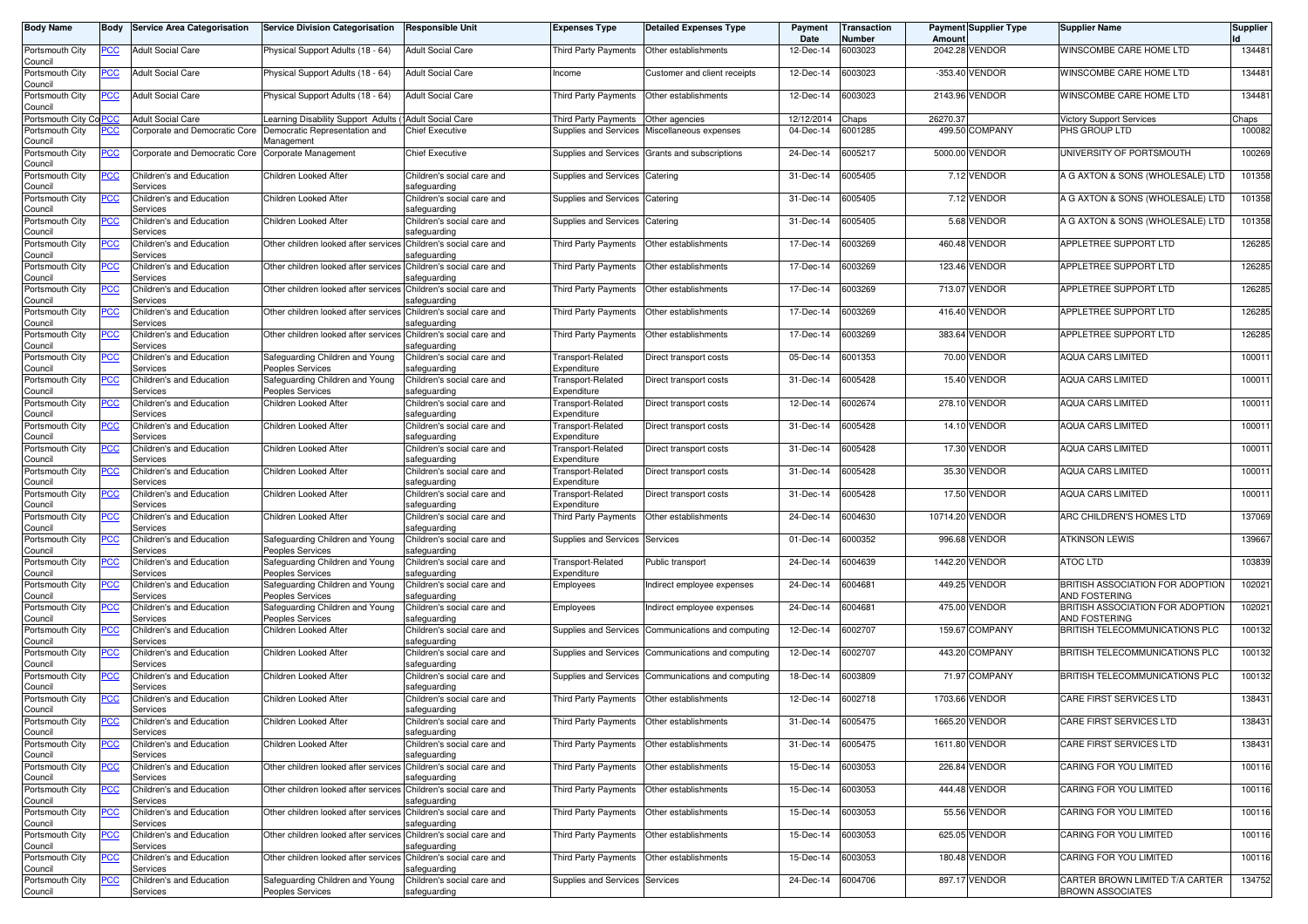| <b>Body Name</b>           | Body           | <b>Service Area Categorisation</b>          | <b>Service Division Categorisation</b>                          | Responsible Unit                           | <b>Expenses Type</b>             | <b>Detailed Expenses Type</b>    | Payment<br>Date | Transaction<br>Number | Amoun      | <b>Payment Supplier Type</b>     | <b>Supplier Name</b>                                                  | <b>Supplier</b> |
|----------------------------|----------------|---------------------------------------------|-----------------------------------------------------------------|--------------------------------------------|----------------------------------|----------------------------------|-----------------|-----------------------|------------|----------------------------------|-----------------------------------------------------------------------|-----------------|
| Portsmouth City<br>Council | PCC            | Children's and Education<br>Services        | Children Looked After                                           | Children's social care and<br>safeguarding | <b>Third Party Payments</b>      | Other establishments             | 31-Dec-14       | 6005479               |            | 15942.99 VENDOR                  | CHANNELS & CHOICES                                                    | 136940          |
| Portsmouth City<br>Council | <u>PCC</u>     | Children's and Education<br>Services        | Other children looked after services                            | Children's social care and<br>safeguarding | Third Party Payments             | Other establishments             | 09-Dec-14       | 6001822               |            | 162.24 VENDOR                    | CHESHIRE HOMES                                                        | 100957          |
| Portsmouth City<br>Council | <b>PCC</b>     | Children's and Education<br>Services        | Other children looked after services                            | Children's social care and<br>safeguarding | Third Party Payments             | Other establishments             | 09-Dec-14       | 6001822               |            | 175.76 VENDOR                    | <b>CHESHIRE HOMES</b>                                                 | 100957          |
| Portsmouth City<br>Council | <u>PCC</u>     | <b>Children's and Education</b><br>Services | Other children looked after services Children's social care and | safeguarding                               | Third Party Payments             | Other establishments             | 09-Dec-14       | 6001822               |            | 270.40 VENDOR                    | <b>CHESHIRE HOMES</b>                                                 | 100957          |
| Portsmouth City<br>Council | <u>PCC</u>     | Children's and Education<br>Services        | Other children looked after services                            | Children's social care and<br>afeguarding  | Third Party Payments             | Other establishments             | 09-Dec-14       | 6001822               |            | 54.08 VENDOR                     | <b>CHESHIRE HOMES</b>                                                 | 100957          |
| Portsmouth City<br>Council | <u>PCC</u>     | Children's and Education<br>Services        | Other children looked after services Children's social care and | afeguarding                                | Third Party Payments             | Other establishments             | 16-Dec-14       | 6003181               | 702.24     | <b>VENDOR</b>                    | COMMUNITY ANGELS LTD                                                  | 139111          |
| Portsmouth City<br>Council | <b>PCC</b>     | Children's and Education<br>Services        | Other children looked after services Children's social care and | safeguarding                               | Third Party Payments             | Other establishments             | 15-Dec-14       | 6003086               |            | 830.50 VENDOR                    | E C ROBERTS CENTRE                                                    | 100474          |
| Portsmouth City<br>Council | <u>PCC</u>     | Children's and Education<br>Services        | Other children looked after services Children's social care and | safeguarding                               | Third Party Payments             | Other establishments             | 31-Dec-14       | 6005549               |            | 65.90 VENDOR                     | <b>ENABLE ABILITY</b>                                                 | 104288          |
| Portsmouth City            | <u>PCC</u>     | Children's and Education                    | Other children looked after services                            | Children's social care and                 | Third Party Payments             | Other establishments             | 31-Dec-14       | 6005549               |            | 286.66 VENDOR                    | <b>ENABLE ABILITY</b>                                                 | 104288          |
| Council<br>Portsmouth City | PСC            | Services<br>Children's and Education        | Other children looked after services                            | safeguarding<br>Children's social care and | Third Party Payments             | Other establishments             | 31-Dec-14       | 6005549               | 286.67     | VENDOR                           | <b>ENABLE ABILITY</b>                                                 | 104288          |
| Council<br>Portsmouth City | <b>PCC</b>     | Services<br><b>Children's and Education</b> | Other children looked after services Children's social care and | safeguarding                               | Third Party Payments             | Other establishments             | 31-Dec-14       | 6005549               | 617.83     | <b>VENDOR</b>                    | <b>ENABLE ABILITY</b>                                                 | 104288          |
| Council<br>Portsmouth City | <u>PCC</u>     | Services<br><b>Children's and Education</b> | Other children looked after services                            | afeguarding<br>Children's social care and  | Third Party Payments             | Other establishments             | 31-Dec-14       | 6005549               |            | 52.72 VENDOR                     | <b>ENABLE ABILITY</b>                                                 | 104288          |
| Council<br>Portsmouth City | <u>PCC</u>     | Services<br><b>Children's and Education</b> | Other children looked after services                            | afeguarding<br>Children's social care and  | Third Party Payments             | Other establishments             | 31-Dec-14       | 6005549               |            | 395.40 VENDOR                    | <b>ENABLE ABILITY</b>                                                 | 104288          |
| Council<br>Portsmouth City | PCC            | Services<br>Children's and Education        | Other children looked after services Children's social care and | safeguarding                               | Third Party Payments             | Other establishments             | 31-Dec-14       | 6005549               |            | 144.98 VENDOR                    | <b>ENABLE ABILITY</b>                                                 | 104288          |
| Council<br>Portsmouth City | <u>PCC</u>     | Services<br>Children's and Education        | Other children looked after services Children's social care and | safeguarding                               | Third Party Payments             | Other establishments             | 31-Dec-14       | 6005549               | 322.91     | VENDOR                           | <b>ENABLE ABILITY</b>                                                 | 104288          |
| Council<br>Portsmouth City | <b>PCC</b>     | Services<br>Children's and Education        | Other children looked after services Children's social care and | safeguarding                               | <b>Third Party Payments</b>      | Other establishments             | 31-Dec-14       | 6005549               |            | 474.48 VENDOR                    | <b>ENABLE ABILITY</b>                                                 | 104288          |
| Council<br>Portsmouth City | <u>PCC</u>     | Services<br>Children's and Education        | Other children looked after services                            | safeguarding<br>Children's social care and | <b>Third Party Payments</b>      | Other establishments             | 31-Dec-14       | 6005549               |            | 316.32 VENDOR                    | <b>ENABLE ABILITY</b>                                                 | 104288          |
| Council<br>Portsmouth City | <u>PCC</u>     | Services<br>Children's and Education        | Other children looked after services                            | safeguarding<br>Children's social care and | <b>Third Party Payments</b>      | Other establishments             | 31-Dec-14       | 6005549               |            | 158.16 VENDOR                    | <b>ENABLE ABILITY</b>                                                 | 104288          |
| Council<br>Portsmouth City | <b>PCC</b>     | Services<br>Children's and Education        | Other children looked after services                            | safeguarding<br>Children's social care and | Third Party Payments             | Other establishments             | 31-Dec-14       | 6005549               | 382.22     | <b>VENDOR</b>                    | <b>ENABLE ABILITY</b>                                                 | 104288          |
| Council<br>Portsmouth City | <u>PCC</u>     | Services<br>Children's and Education        | Other children looked after services Children's social care and | safequarding                               | Third Party Payments             | Other establishments             | 31-Dec-14       | 6005549               | 434.94     | <b>VENDOR</b>                    | <b>ENABLE ABILITY</b>                                                 | 104288          |
| Council<br>Portsmouth City | <u>PCC</u>     | Services<br><b>Children's and Education</b> | Other children looked after services                            | safeguarding<br>Children's social care and | Third Party Payments             | Other establishments             | 31-Dec-14       | 6005549               |            | 197.70 VENDOR                    | <b>ENABLE ABILITY</b>                                                 | 104288          |
| Council<br>Portsmouth City | <u>PCC</u>     | Services<br>Children's and Education        | Children Looked After                                           | safeguarding<br>Children's social care and | Third Party Payments             | Other establishments             | 31-Dec-14       | 6005555               | 12485.25   | <b>VENDOR</b>                    | ETHELBERT SPECIALIST HOMES                                            | 119078          |
| Council<br>Portsmouth City | $\overline{C}$ | Services<br>Children's and Education        | Children Looked After                                           | safeguarding<br>Children's social care and | Third Party Payments             | Other establishments             | 31-Dec-14       | 6005555               | $-1388.57$ | <b>VENDOR</b>                    | ETHELBERT SPECIALIST HOMES                                            | 119078          |
| Council<br>Portsmouth City | <u>PCC</u>     | Services<br>Children's and Education        | Children Looked After                                           | safeguarding<br>Children's social care and | Third Party Payments             | Other establishments             | 11-Dec-14       | 6002501               | 5338.98    | VENDOR                           | FAIRWAYS CARE (UK) LTD                                                | 111915          |
| Council<br>Portsmouth City | <b>PCC</b>     | Services<br>Children's and Education        | Asylum seekers                                                  | safeguarding<br>Children's social care and | Third Party Payments             | Other establishments             | 18-Dec-14       | 6003850               |            | 3518.70 VENDOR                   | FAIRWAYS CARE (UK) LTD                                                | 111915          |
| Council<br>Portsmouth City | <u>PCC</u>     | Services<br>Children's and Education        | Children Looked After                                           | safeguarding<br>Children's social care and | Third Party Payments             | Other establishments             | 24-Dec-14       | 6004790               |            | 4606.40 VENDOR                   | FAIRWAYS CARE (UK) LTD                                                | 111915          |
| Council<br>Portsmouth City |                | Services<br>Children's and Education        |                                                                 | safeguarding<br>Children's social care and |                                  |                                  | 18-Dec-14       | 6003851               |            | 3407.10 VENDOR                   | FAMILIES FOSTERING LIMITED                                            | 103601          |
| Council                    | <b>PCC</b>     | Services<br><b>Children's and Education</b> | Asylum seekers                                                  | safeguarding                               | Third Party Payments             | Other establishments<br>Services |                 | 6004099               | 1616.90    | <b>VENDOR</b>                    | GARY TAYLOR ASSOCIATES LIMITED                                        | 131593          |
| Portsmouth City<br>Council | $\overline{C}$ | Services                                    | Safeguarding Children and Young<br>Peoples Services             | Children's social care and<br>safeguarding | Supplies and Services            |                                  | 19-Dec-14       |                       |            |                                  |                                                                       |                 |
| Portsmouth City<br>Council | <u>PCC</u>     | <b>Children's and Education</b><br>Services | Safeguarding Children and Young<br>Peoples Services             | Children's social care and<br>safeguarding | Employees                        | ndirect employee expenses        | 04-Dec-14       | 6001249               |            | 1120.00 OTHER LOCAL<br>AUTHORITY | HAMPSHIRE COUNTY COUNCIL                                              | 100030          |
| Portsmouth City<br>Council | <u>PCC</u>     | Children's and Education<br>iervices        | Safeguarding Children and Young<br>Peoples Services             | Children's social care and<br>afeguarding  | Supplies and Services            | Services                         | 24-Dec-14       | 300475                |            | 2285.00 SOLETRADER               | Classified as 'personal data' (under the<br>Data Protection Act 1998) | 117059          |
| Portsmouth City<br>Council | <u>PCC</u>     | Children's and Education<br>Services        | Children Looked After                                           | Children's social care and<br>safeguarding | Third Party Payments             | Other establishments             | 02-Dec-14       | 6000545               |            | 12857.14 VENDOR                  | HILLCREST CHILDRENS SERVICES<br>LIMITED                               | 117913          |
| Portsmouth City<br>Council | <u>PCC</u>     | Children's and Education<br>Services        | Children Looked After                                           | Children's social care and<br>safeguarding | Third Party Payments             | Other establishments             | 02-Dec-14       | 6000545               |            | 14798.57 VENDOR                  | HILLCREST CHILDRENS SERVICES<br>LIMITED                               | 117913          |
| Portsmouth City<br>Council | <u>PCC</u>     | Children's and Education<br>Services        | Other children looked after services Children's social care and | safequarding                               | Transport-Related<br>Expenditure | Public transport                 | 11-Dec-14       | 6002517               |            | 35.00 VENDOR                     | HOVERTRAVEL LTD                                                       | 105535          |
| Portsmouth City<br>Council | <u>PCC</u>     | Children's and Education<br>Services        | Other children looked after services Children's social care and | safeguarding                               | Transport-Related<br>Expenditure | Public transport                 | 11-Dec-14       | 6002517               |            | 35.00 VENDOR                     | <b>HOVERTRAVEL LTD</b>                                                | 105535          |
| Portsmouth City<br>Council | <u>PCC</u>     | Children's and Education<br>Services        | Other children looked after services Children's social care and | safeguarding                               | Transport-Related<br>Expenditure | Public transport                 | 11-Dec-14       | 6002517               |            | 87.50 VENDOR                     | HOVERTRAVEL LTD                                                       | 105535          |
| Portsmouth City<br>Council | <u>PCC</u>     | Children's and Education<br>Services        | Other children looked after services Children's social care and | safeguarding                               | Transport-Related<br>Expenditure | Public transport                 | 11-Dec-14       | 6002517               |            | 70.00 VENDOR                     | HOVERTRAVEL LTD                                                       | 105535          |
| Portsmouth City<br>Council | <u>PCC</u>     | Children's and Education<br>Services        | Other children looked after services Children's social care and | safeguarding                               | Transport-Related<br>Expenditure | Public transport                 | 11-Dec-14       | 6002517               |            | 516.50 VENDOR                    | HOVERTRAVEL LTD                                                       | 105535          |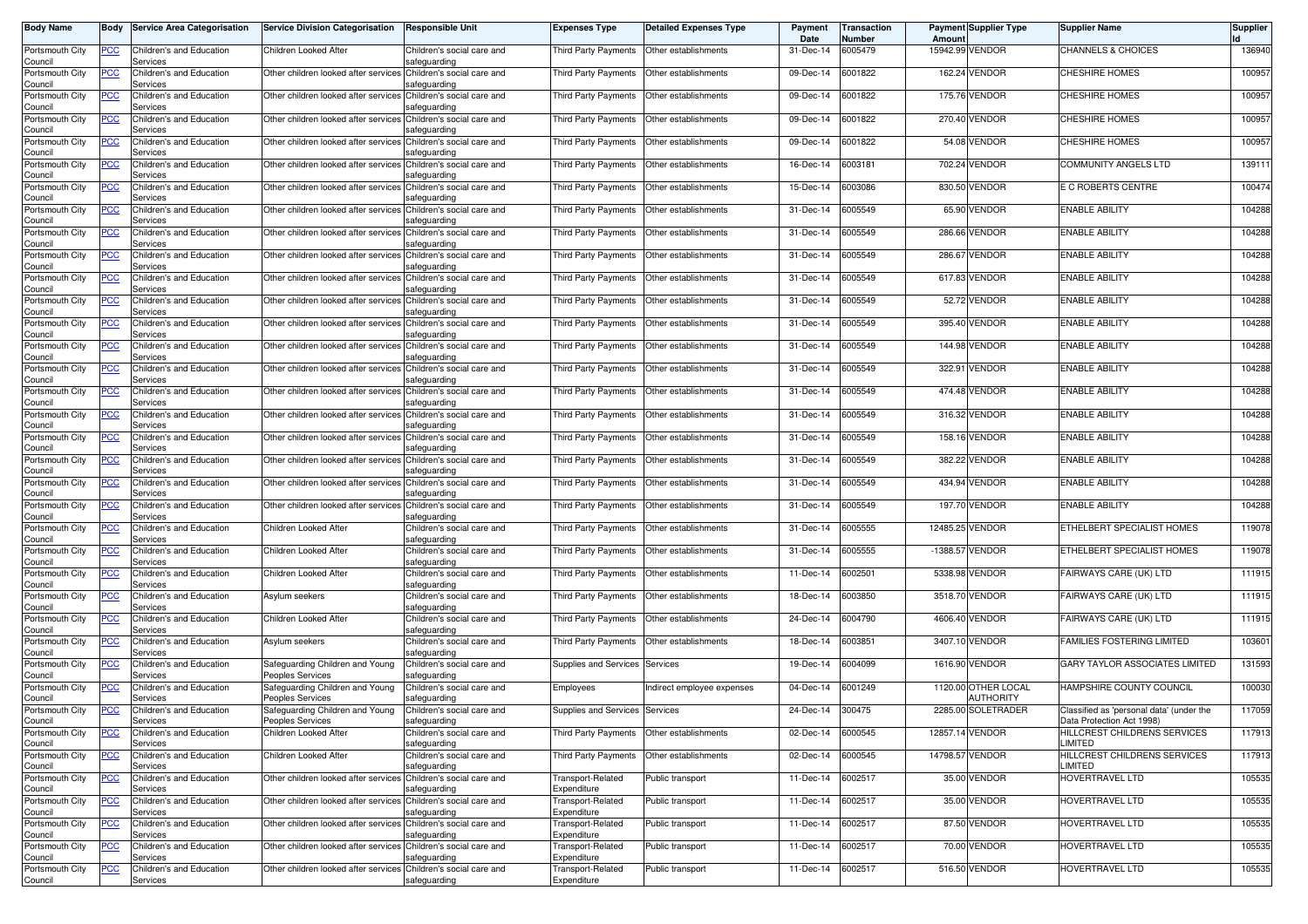| <b>Body Name</b>           | Body       | <b>Service Area Categorisation</b>               | <b>Service Division Categorisation</b>                                              | <b>Responsible Unit</b>                    | <b>Expenses Type</b>                    | <b>Detailed Expenses Type</b>                        | Payment<br>Date | Transaction<br>Number | Amoun   | <b>Payment Supplier Type</b> | <b>Supplier Name</b>                                    | Supplier |
|----------------------------|------------|--------------------------------------------------|-------------------------------------------------------------------------------------|--------------------------------------------|-----------------------------------------|------------------------------------------------------|-----------------|-----------------------|---------|------------------------------|---------------------------------------------------------|----------|
| Portsmouth City<br>Council | PCC        | Children's and Education<br>Services             | Other children looked after services Children's social care and                     | safeguarding                               | Transport-Related<br>Expenditure        | Public transport                                     | 30-Dec-14       | 6005370               |         | 35.00 VENDOR                 | HOVERTRAVEL LTD                                         | 105535   |
| Portsmouth City<br>Council | <u>PCC</u> | Children's and Education<br>Services             | Other children looked after services                                                | Children's social care and<br>safeguarding | Transport-Related<br>Expenditure        | Public transport                                     | 30-Dec-14       | 6005370               |         | 87.50 VENDOR                 | HOVERTRAVEL LTD                                         | 105535   |
| Portsmouth City<br>Council | <b>PCC</b> | Children's and Education<br>Services             | Other children looked after services                                                | Children's social care and<br>safeguarding | Transport-Related<br>Expenditure        | Public transport                                     | 30-Dec-14       | 6005370               |         | 35.00 VENDOR                 | HOVERTRAVEL LTD                                         | 105535   |
| Portsmouth City<br>Council | <u>PCC</u> | <b>Children's and Education</b><br>Services      | Other children looked after services Children's social care and                     | safeguarding                               | <b>Transport-Related</b><br>Expenditure | Public transport                                     | 30-Dec-14       | 6005370               |         | 336.80 VENDOR                | HOVERTRAVEL LTD                                         | 105535   |
| Portsmouth City<br>Council | <u>PCC</u> | Children's and Education<br>Services             | Other children looked after services Children's social care and                     | safeguarding                               | Transport-Related<br>Expenditure        | Public transport                                     | 30-Dec-14       | 6005370               |         | 17.50 VENDOR                 | HOVERTRAVEL LTD                                         | 105535   |
| Portsmouth City            | <u>PCC</u> | Children's and Education                         | Safeguarding Children and Young                                                     | Children's social care and                 | Fransport-Related<br>Expenditure        | Public transport                                     | 30-Dec-14       | 6005370               |         | 35.00 VENDOR                 | HOVERTRAVEL LTD                                         | 105535   |
| Council<br>Portsmouth City | <u>PCC</u> | Services<br>Children's and Education             | Peoples Services<br>Other children looked after services Children's social care and | safeguarding                               | Transport-Related                       | ublic transport                                      | 30-Dec-14       | 6005370               |         | 35.00 VENDOR                 | HOVERTRAVEL LTD                                         | 105535   |
| Council<br>Portsmouth City | <u>PCC</u> | Services<br>Children's and Education             | Safeguarding Children and Young                                                     | safeguarding<br>Children's social care and | Expenditure<br>Employees                | Indirect employee expenses                           | 12-Dec-14       | 6002837               |         | 750.00 VENDOR                | IN TRAC TRAINING & CONSULTANCY                          | 102268   |
| Council<br>Portsmouth City | <u>PCC</u> | Services<br>Children's and Education             | Peoples Services<br>Children Looked After                                           | safeguarding<br>Children's social care and | Third Party Payments                    | Other establishments                                 | 05-Dec-14       | 6001491               |         | 2914.00 VENDOR               | <b>SERVICES</b><br><b>KEY2 FUTURES LTD</b>              | 138450   |
| Council<br>Portsmouth City | PСC        | Services<br>Children's and Education             | Children Looked After                                                               | safeguarding<br>Children's social care and | Third Party Payments                    | Other establishments                                 | 05-Dec-14       | 6001491               | 2914.00 | <b>VENDOR</b>                | KEY2 FUTURES LTD                                        | 138450   |
| Council<br>Portsmouth City | <u>PCC</u> | Services<br>Children's and Education             | Children Looked After                                                               | safeguarding<br>Children's social care and | Third Party Payments                    | Other establishments                                 | 31-Dec-14       | 6005625               | 2820.00 | <b>VENDOR</b>                | <b>KEY2 FUTURES LTD</b>                                 | 138450   |
| Council<br>Portsmouth City | <u>PCC</u> | Services<br><b>Children's and Education</b>      | Children Looked After                                                               | safeguarding<br>Children's social care and | Third Party Payments                    | Other establishments                                 | 31-Dec-14       | 6005625               | 2820.00 | <b>VENDOR</b>                | KEY2 FUTURES LTD                                        | 138450   |
| Council<br>Portsmouth City | <u>PCC</u> | Services<br><b>Children's and Education</b>      | Children Looked After                                                               | safeguarding<br>Children's social care and | Premises-Related                        | Repairs, alterations and                             | 12-Dec-14       | 6002852               |         | 56.51 COMPANY                | KKA MAINTENANCE LTD                                     | 135386   |
| Council                    |            | Services                                         |                                                                                     | safeguarding                               | Expenditure                             | maintenance of buildings                             |                 |                       |         |                              |                                                         |          |
| Portsmouth City<br>Council | PCC        | Children's and Education<br>Services             | Children Looked After                                                               | Children's social care and<br>safeguarding | Premises-Related<br>Expenditure         | Repairs, alterations and<br>naintenance of buildings | 12-Dec-14       | 6002852               |         | 112.45 COMPANY               | KKA MAINTENANCE LTD                                     | 135386   |
| Portsmouth City<br>Council | <u>PCC</u> | Children's and Education<br>Services             | Children Looked After                                                               | Children's social care and<br>safeguarding | Premises-Related<br>Expenditure         | Repairs, alterations and<br>naintenance of buildings | 31-Dec-14       | 6005626               |         | 472.26 COMPANY               | KKA MAINTENANCE LTD                                     | 135386   |
| Portsmouth City<br>Council | <u>PCC</u> | Children's and Education<br>Services             | Children Looked After                                                               | Children's social care and<br>safeguarding | Premises-Related<br>Expenditure         | Repairs, alterations and<br>maintenance of buildings | 31-Dec-14       | 6005626               |         | 35.00 COMPANY                | <b>KKA MAINTENANCE LTD</b>                              | 135386   |
| Portsmouth City<br>Council | <u>PCC</u> | Children's and Education<br>Services             | Children Looked After                                                               | Children's social care and<br>safeguarding | Premises-Related<br>Expenditure         | Repairs, alterations and<br>naintenance of buildings | 31-Dec-14       | 6005626               |         | 64.55 COMPANY                | <b>KKA MAINTENANCE LTD</b>                              | 135386   |
| Portsmouth City<br>Council | <u>PCC</u> | Children's and Education<br>Services             | Asylum seekers                                                                      | Children's social care and<br>safeguarding | Supplies and Services                   | Services                                             | 12-Dec-14       | 6002855               |         | 57.30 VENDOR                 | LANGUAGE LINE LTD                                       | 100368   |
| Portsmouth City<br>Council | <b>PCC</b> | Children's and Education<br>Services             | Asylum seekers                                                                      | Children's social care and<br>safeguarding | <b>Supplies and Services</b>            | Services                                             | 12-Dec-14       | 6002855               |         | 91.30 VENDOR                 | LANGUAGE LINE LTD                                       | 100368   |
| Portsmouth City<br>Council | <u>PCC</u> | Children's and Education<br>Services             | Children Looked After                                                               | Children's social care and<br>safeguarding | Supplies and Services                   | Miscellaneous expenses                               | 12-Dec-14       | 6002855               |         | 2.20 VENDOR                  | LANGUAGE LINE LTD                                       | 100368   |
| Portsmouth City<br>Council | <u>PCC</u> | Children's and Education<br>Services             | Asylum seekers                                                                      | Children's social care and<br>safeguarding | Third Party Payments                    | Other establishments                                 | 12-Dec-14       | 6002855               |         | 9.90 VENDOR                  | LANGUAGE LINE LTD                                       | 100368   |
| Portsmouth City<br>Council | <u>PCC</u> | Children's and Education<br>Services             | Safeguarding Children and Young<br><b>Peoples Services</b>                          | Children's social care and<br>safeguarding | <b>Supplies and Services</b>            | Services                                             | 05-Dec-14       | 6001499               | 72.84   | <b>VENDOR</b>                | LINGLAND INTERPRETERS-<br>TRANSLATORS LTD               | 107675   |
| Portsmouth City<br>Council | <b>PCC</b> | Children's and Education<br>Services             | Asylum seekers                                                                      | Children's social care and<br>safeguarding | <b>Supplies and Services</b>            | Services                                             | 05-Dec-14       | 6001499               |         | 347.95 VENDOR                | LINGLAND INTERPRETERS-<br>TRANSLATORS LTD               | 107675   |
| Portsmouth City<br>Council | <u>PCC</u> | Children's and Education<br>Services             | Asylum seekers                                                                      | Children's social care and<br>safeguarding | <b>Supplies and Services</b>            | Services                                             | 05-Dec-14       | 6001499               |         | 0.85 VENDOR                  | LINGLAND INTERPRETERS-<br>TRANSLATORS LTD               | 107675   |
| Portsmouth City<br>Council | <u>PCC</u> | Children's and Education<br>Services             | Asylum seekers                                                                      | Children's social care and<br>safeguarding | <b>Supplies and Services</b>            | Services                                             | 05-Dec-14       | 6001499               |         | 363.80 VENDOR                | LINGLAND INTERPRETERS-<br>TRANSLATORS LTD               | 107675   |
| Portsmouth City<br>Council | <u>PCC</u> | Children's and Education<br>Services             | Asylum seekers                                                                      | Children's social care and<br>safeguarding | Supplies and Services                   | Services                                             | 10-Dec-14       | 6002317               |         | 180.09 VENDOR                | LINGLAND INTERPRETERS-<br>TRANSLATORS LTD               | 107675   |
| Portsmouth City<br>Council | <u>PCC</u> | Children's and Education<br>Services             | Asylum seekers                                                                      | Children's social care and<br>safeguarding | <b>Supplies and Services</b>            | Services                                             | 12-Dec-14       | 6002859               |         | 0.04 VENDOR                  | LINGLAND INTERPRETERS-<br>TRANSLATORS LTD               | 107675   |
| Portsmouth City<br>Council | <b>PCC</b> | Children's and Education<br>Services             | Asylum seekers                                                                      | Children's social care and<br>safeguarding | Supplies and Services                   | Services                                             | 12-Dec-14       | 6002859               | 352.36  | <b>VENDOR</b>                | LINGLAND INTERPRETERS-<br>TRANSLATORS LTD               | 107675   |
| Portsmouth City<br>Council | <u>PCC</u> | <b>Children's and Education</b><br>Services      | Asylum seekers                                                                      | Children's social care and<br>safeguarding | Third Party Payments                    | Other establishments                                 | 19-Dec-14       | 6004136               |         | 54.98 VENDOR                 | LOVE146                                                 | 139883   |
| Portsmouth City<br>ouncil` | <u>PCC</u> | Children's and Education                         | Asylum seekers                                                                      | Children's social care and<br>safeguarding | Third Party Payments                    | Other establishments                                 | 19-Dec-14       | 6004136               |         | 4857.13 VENDOR               | LOVE146                                                 | 139883   |
| Portsmouth City<br>Council | <u>PCC</u> | iervices<br>Children's and Education<br>Services | Services for Young People                                                           | Children's social care and<br>safeguarding | Third Party Payments                    | Private contractors                                  | 24-Dec-14       | 6004998               |         | 14166.65 VENDOR              | MOTIV8 SOUTH                                            | 101638   |
| Portsmouth City            | <u>PCC</u> | Children's and Education                         | Safequarding Children and Young                                                     | Children's social care and                 | Employees                               | Direct employee expenses                             | 19-Dec-14       | 6004161               |         | 9436.20 VENDOR               | NONSTOP RECRUITMENT LTD                                 | 139953   |
| Council<br>Portsmouth City | <u>PCC</u> | Services<br>Children's and Education             | Peoples Services<br>Children Looked After                                           | safeguarding<br>Children's social care and | Premises-Related                        | Energy costs                                         | 12-Dec-14       | 6002881               |         | 459.74 VENDOR                | <b>NPOWER</b>                                           | 104871   |
| Council<br>Portsmouth City | <u>PCC</u> | Services<br>Children's and Education             | Children Looked After                                                               | safeguarding<br>Children's social care and | Expenditure<br>Premises-Related         | Energy costs                                         | 31-Dec-14       | 6005674               |         | 444.89 VENDOR                | <b>NPOWER</b>                                           | 104871   |
| Council<br>Portsmouth City | <u>PCC</u> | Services<br>Children's and Education             | Safeguarding Children and Young                                                     | safeguarding<br>Children's social care and | Expenditure<br>Supplies and Services    | Services                                             | 03-Dec-14       | 6001060               |         | 206.98 VENDOR                | OPUS 2 INTERNATIONAL LTD T/A                            | 133678   |
| Council<br>Portsmouth City | <u>PCC</u> | Services<br>Children's and Education             | Peoples Services<br>Safeguarding Children and Young                                 | safeguarding<br>Children's social care and | <b>Supplies and Services</b>            | Services                                             | 03-Dec-14       | 6001060               |         | 375.02 VENDOR                | BEVERLEY F NUNNERY & CO<br>OPUS 2 INTERNATIONAL LTD T/A | 133678   |
| Council<br>Portsmouth City | <u>PCC</u> | Services<br>Children's and Education             | Peoples Services<br>Children Looked After                                           | safeguarding<br>Children's social care and | Third Party Payments                    | Other establishments                                 | 19-Dec-14       | 6004201               |         | 37767.41 VENDOR              | BEVERLEY F NUNNERY & CO<br>PRIORS COURT SCHOOL          | 126243   |
| Council                    |            | Services                                         |                                                                                     | safeguarding                               |                                         |                                                      |                 |                       |         |                              |                                                         |          |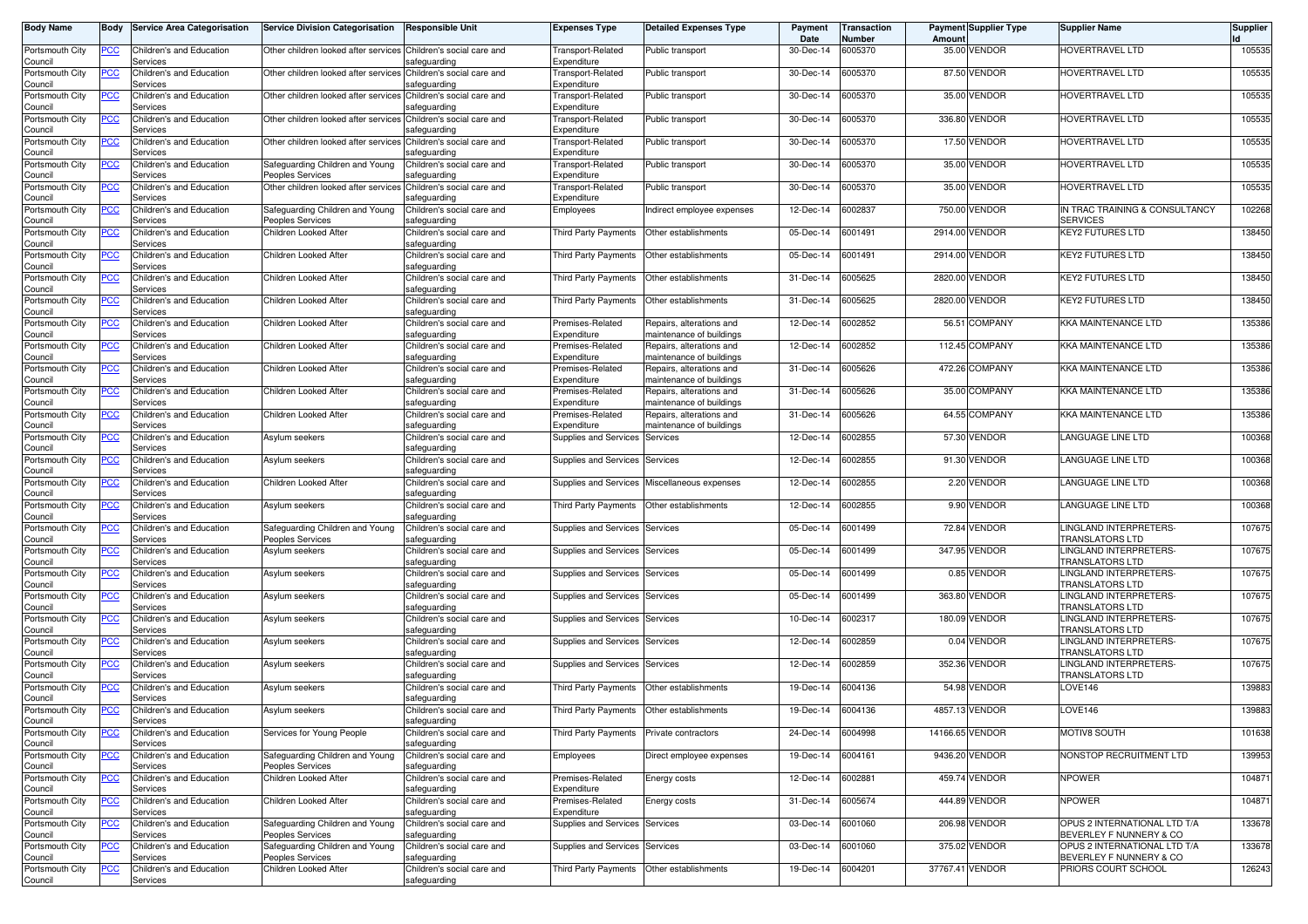| <b>Body Name</b>           | Body           | <b>Service Area Categorisation</b>                     | <b>Service Division Categorisation</b>                          | <b>Responsible Unit</b>                    | <b>Expenses Type</b>             | <b>Detailed Expenses Type</b>                               | Payment<br>Date   | Transaction<br>Number | Amoun           | <b>Payment Supplier Type</b>              | <b>Supplier Name</b>                                  | <b>Supplier</b> |
|----------------------------|----------------|--------------------------------------------------------|-----------------------------------------------------------------|--------------------------------------------|----------------------------------|-------------------------------------------------------------|-------------------|-----------------------|-----------------|-------------------------------------------|-------------------------------------------------------|-----------------|
| Portsmouth City<br>Council | PCC            | Children's and Education<br>Services                   | Children Looked After                                           | Children's social care and<br>safeguarding | Premises-Related<br>Expenditure  | Energy costs                                                | 16-Dec-14         | 6003230               |                 | 94.91 COMPANY                             | SCOTTISH AND SOUTHERN ENERGY<br><b>PLC</b>            | 100303          |
| Portsmouth City<br>Council | <u>PCC</u>     | Children's and Education<br>Services                   | Children Looked After                                           | Children's social care and<br>safeguarding | Premises-Related<br>Expenditure  | Energy costs                                                | 16-Dec-14         | 6003230               |                 | 709.75 COMPANY                            | SCOTTISH AND SOUTHERN ENERGY<br><b>PLC</b>            | 100303          |
| Portsmouth City<br>Council | <u>PCC</u>     | Children's and Education<br>Services                   | Children Looked After                                           | Children's social care and<br>safeguarding | Premises-Related<br>Expenditure  | Energy costs                                                | 16-Dec-14         | 6003230               |                 | 108.40 COMPANY                            | SCOTTISH AND SOUTHERN ENERGY<br><b>PLC</b>            | 100303          |
| Portsmouth City<br>Council | $\overline{C}$ | Children's and Education<br>Services                   | Safeguarding Children and Young<br>Peoples Services             | Children's social care and<br>safeguarding | Third Party Payments             | Private contractors                                         | 02-Dec-14         | 6000576               |                 | 19345.00 GOVERNMENT DEPT SOLENT NHS TRUST |                                                       | 107630          |
| Portsmouth City<br>Council | $\overline{C}$ | Children's and Education<br>Services                   | Other children looked after services                            | Children's social care and<br>safeguarding | Third Party Payments             | Other establishments                                        | 09-Dec-14         | 6001864               |                 | 763.40 GOVERNMENT DEPT SOLENT NHS TRUST   |                                                       | 107630          |
| Portsmouth City<br>Council | <u>PCC</u>     | <b>Children's and Education</b><br>Services            | Safeguarding Children and Young<br>Peoples Services             | Children's social care and<br>safeguarding | Supplies and Services            | Communications and computing                                | 04-Dec-14         | 6001320               |                 | 12.49 VENDOR                              | T MOBILE (UK) LIMITED                                 | 100085          |
| Portsmouth City<br>Council | <b>PCC</b>     | Children's and Education<br>Services                   | Other children looked after services                            | Children's social care and<br>safeguarding | Third Party Payments             | Other establishments                                        | 09-Dec-14         | 6001873               |                 | 2801.02 VENDOR                            | TEAM MEDICAL SOUTHAMPTON<br>LIMITED                   | 137769          |
| Portsmouth City<br>Council | <u>PCC</u>     | Children's and Education<br>Services                   | Other children looked after services                            | Children's social care and<br>safeguarding | Third Party Payments             | Other establishments                                        | 09-Dec-14         | 6001873               |                 | 2131.94 VENDOR                            | TEAM MEDICAL SOUTHAMPTON<br>LIMITED                   | 137769          |
| Portsmouth City<br>Council | <b>PCC</b>     | Children's and Education<br>Services                   | Other children looked after services Children's social care and | safeguarding                               | Third Party Payments             | Other establishments                                        | 12-Dec-14         | 6002981               |                 | 1395.41 VENDOR                            | TEAM MEDICAL SOUTHAMPTON<br>LIMITED                   | 137769          |
| Portsmouth City<br>Council | PСC            | Children's and Education<br>Services                   | Other children looked after services                            | Children's social care and<br>safeguarding | Third Party Payments             | Other establishments                                        | 24-Dec-14         | 6005181               |                 | 1614.62 VENDOR                            | TEAM MEDICAL SOUTHAMPTON<br>LIMITED                   | 137769          |
| Portsmouth City<br>Council | <u>PCC</u>     | Children's and Education<br>Services                   | Safeguarding Children and Young<br>Peoples Services             | Children's social care and<br>safeguarding | Employees                        | ndirect employee expenses                                   | 31-Dec-14         | 6005793               |                 | 2660.10 VENDOR                            | THE CENTRE FOR CHILD MENTAL<br><b>HEALTH</b>          | 110146          |
| Portsmouth City<br>Council | PСC            | Children's and Education<br>Services                   | Children Looked After                                           | Children's social care and<br>safeguarding | Third Party Payments             | Other establishments                                        | 31-Dec-14         | 6005804               | 15942.99 VENDOR |                                           | THE SERENDIPITY CENTRE LTD                            | 139002          |
| Portsmouth City<br>Council | PСC            | Children's and Education<br>Services                   | Children Looked After                                           | Children's social care and<br>safeguarding | Third Party Payments             | Other establishments                                        | 31-Dec-14         | 6005804               | 15942.99 VENDOR |                                           | THE SERENDIPITY CENTRE LTD                            | 139002          |
| Portsmouth City<br>Council | PСC            | Children's and Education<br>Services                   | Children Looked After                                           | Children's social care and<br>safeguarding | Premises-Related<br>Expenditure  | Energy costs                                                | 03-Dec-14         | 6001155               |                 | 82.81 VENDOR                              | TOTAL GAS & POWER LTD                                 | 133467          |
| Portsmouth City<br>Council | PСC            | <b>Children's and Education</b><br>Services            | Children Looked After                                           | Children's social care and<br>safeguarding | Premises-Related<br>Expenditure  | Energy costs                                                | 03-Dec-14         | 6001155               |                 | 69.91 VENDOR                              | TOTAL GAS & POWER LTD                                 | 133467          |
| Portsmouth City<br>Council | PCC            | Children's and Education<br>Services                   | Children Looked After                                           | Children's social care and<br>safeguarding | Premises-Related<br>Expenditure  | Energy costs                                                | 03-Dec-14         | 6001155               |                 | 179.78 VENDOR                             | <b>TOTAL GAS &amp; POWER LTD</b>                      | 133467          |
| Portsmouth City<br>Council | PСC            | Children's and Education<br>Services                   | Children Looked After                                           | Children's social care and<br>safeguarding | Premises-Related<br>Expenditure  | Energy costs                                                | 03-Dec-14         | 6001155               |                 | 164.39 VENDOR                             | TOTAL GAS & POWER LTD                                 | 133467          |
| Portsmouth City<br>Council | <u>PCC</u>     | Children's and Education<br>Services                   | Children Looked After                                           | Children's social care and<br>safeguarding | Premises-Related<br>Expenditure  | Energy costs                                                | 29-Dec-14         | 6005326               |                 | 262.83 VENDOR                             | TOTAL GAS & POWER LTD                                 | 133467          |
| Portsmouth City<br>Council | PСC            | Children's and Education<br>Services                   | Children Looked After                                           | Children's social care and<br>safeguarding | Premises-Related<br>Expenditure  | Energy costs                                                | 29-Dec-14         | 6005326               |                 | 243.05 VENDOR                             | TOTAL GAS & POWER LTD                                 | 133467          |
| Portsmouth City<br>Council | PСC            | Children's and Education<br>Services                   | Children Looked After                                           | Children's social care and<br>safeguarding | Premises-Related<br>Expenditure  | Energy costs                                                | 29-Dec-14         | 6005326               |                 | 132.18 VENDOR                             | TOTAL GAS & POWER LTD                                 | 133467          |
| Portsmouth City<br>Council | PСC            | Children's and Education<br>Services                   | Children Looked After                                           | Children's social care and<br>safeguarding | Premises-Related<br>Expenditure  | Energy costs                                                | 29-Dec-14         | 6005326               |                 | 91.26 VENDOR                              | TOTAL GAS & POWER LTD                                 | 133467          |
| Portsmouth City<br>Council | <b>PCC</b>     | <b>Children's and Education</b><br>Services            | Youth Justice                                                   | Children's social care and<br>safeguarding | Third Party Payments             | Other establishments                                        | 19-Dec-14         | 6004314               |                 | -471.00 VENDOR                            | YOUTH JUSTICE BOARD FOR ENGLAND<br>AND WALES          | 108920          |
| Portsmouth City<br>Council | <u>PCC</u>     | Children's and Education<br>Services                   | Youth Justice                                                   | Children's social care and<br>safeguarding | Third Party Payments             | Other establishments                                        | 02-Dec-14         | 6000591               |                 | 2528.00 VENDOR                            | YOUTH JUSTICE BOARD FOR ENGLAND<br>AND WALES          | 108920          |
| Portsmouth City<br>Council | <u>PCC</u>     | Children's and Education<br>Services                   | Youth Justice                                                   | Children's social care and<br>safeguarding | Third Party Payments             | Other establishments                                        | 19-Dec-14         | 6004314               |                 | 3634.00 VENDOR                            | YOUTH JUSTICE BOARD FOR ENGLAND<br>AND WALES          | 108920          |
| Portsmouth City Co PCC     |                | Children's and Education Service Children Looked After |                                                                 | Children's social care and                 | Third Party Payments             | Other establishements                                       | 23/12/2014        | Chaps                 | 172.05          |                                           | Social Support Receipient                             | Chaps           |
| Portsmouth City<br>Council | PСC            | <b>Cultural and Related Services</b>                   | <b>Culture and Heritage</b>                                     | City Development and Cultural<br>Services  | Third Party Payments             | Private contractors                                         | 24-Dec-14         | 6004624               | 1610.00         | <b>VENDOR</b>                             | ANN BARNES CONSULTANCY LIMITED                        | 139694          |
| Portsmouth City<br>Council | <u>PCC</u>     | Other                                                  | Suspense and Capital Schemes                                    | City Development and Cultural<br>Services  | Supplies and Services            | Services                                                    | 17-Dec-14         | 6003265               |                 | 2992.39 VENDOR                            | ANNE MILLMAN ASSOCIATES                               | 136442          |
| Portsmouth City<br>Council | PCC            | <b>Cultural and Related Services</b>                   | Culture and Heritage                                            | City Development and Cultural<br>Services  | Transport-Related<br>Expenditure | Public transport                                            | 12-Dec-14         | 6002673               |                 | 27.70 VENDOR                              | <b>AQUA CARS LIMITED</b>                              | 100011          |
| Portsmouth City<br>Council | PCC            | Cultural and Related Services                          | <b>Library Service</b>                                          | City Development and Cultural<br>Services  | Supplies and Services            | Equipment, furniture and<br>naterials                       | 03-Dec-14         | 6000608               |                 | 344.36 VENDOR                             | ASKEWS & HOLTS LIBRARY SERVICES<br>LIMITED            | 100128          |
| Portsmouth City<br>Council | <u>PCC</u>     | Cultural and Related Services                          | <b>Library Service</b>                                          | City Development and Cultural<br>Services  | Supplies and Services            | Equipment, furniture and<br>materials                       | 04-Dec-14         | 6001182               |                 | 90.00 VENDOR                              | ASKEWS & HOLTS LIBRARY SERVICES<br>LIMITED            | 100128          |
| Portsmouth City<br>Council |                | Cultural and Related Services                          | <b>Library Service</b>                                          | City Development and Cultural<br>Services  | supplies and Services            | Equipment, furniture and<br>materials                       | 04-Dec-14 6001182 |                       |                 | 105.26 VENDOR                             | <b>ISKEWS &amp; HOLTS LIBRARY SERVICES</b><br>LIMITED | 100128          |
| Portsmouth City<br>Council | <u>PCC</u>     | <b>Cultural and Related Services</b>                   | <b>Library Service</b>                                          | City Development and Cultural<br>Services  |                                  | Supplies and Services Equipment, furniture and<br>materials | 04-Dec-14         | 6001182               |                 | 9.62 VENDOR                               | ASKEWS & HOLTS LIBRARY SERVICES<br>LIMITED            | 100128          |
| Portsmouth City<br>Council | <b>PCC</b>     | <b>Cultural and Related Services</b>                   | <b>Library Service</b>                                          | City Development and Cultural<br>Services  |                                  | Supplies and Services Equipment, furniture and<br>naterials | 04-Dec-14         | 6001182               |                 | 65.18 VENDOR                              | ASKEWS & HOLTS LIBRARY SERVICES<br>LIMITED            | 100128          |
| Portsmouth City<br>Council | <u>PCC</u>     | <b>Cultural and Related Services</b>                   | Library Service                                                 | City Development and Cultural<br>Services  | Supplies and Services            | Equipment, furniture and<br>naterials                       | 04-Dec-14         | 6001182               |                 | 18.40 VENDOR                              | ASKEWS & HOLTS LIBRARY SERVICES<br><b>LIMITED</b>     | 100128          |
| Portsmouth City<br>Council | <b>PCC</b>     | <b>Cultural and Related Services</b>                   | Library Service                                                 | City Development and Cultural<br>Services  | Supplies and Services            | Equipment, furniture and<br>naterials                       | 04-Dec-14         | 6001182               |                 | 457.70 VENDOR                             | ASKEWS & HOLTS LIBRARY SERVICES<br>LIMITED            | 100128          |
| Portsmouth City<br>Council | <u>PCC</u>     | <b>Cultural and Related Services</b>                   | <b>Library Service</b>                                          | City Development and Cultural<br>Services  | Supplies and Services            | Equipment, furniture and<br>naterials                       | 04-Dec-14         | 6001182               |                 | 10.23 VENDOR                              | ASKEWS & HOLTS LIBRARY SERVICES<br><b>LIMITED</b>     | 100128          |
| Portsmouth City<br>Council | <u>PCC</u>     | <b>Cultural and Related Services</b>                   | <b>Library Service</b>                                          | City Development and Cultural<br>Services  | Supplies and Services            | Equipment, furniture and<br>naterials                       | 04-Dec-14         | 6001182               |                 | 363.99 VENDOR                             | ASKEWS & HOLTS LIBRARY SERVICES<br>LIMITED            | 100128          |
| Portsmouth City<br>Council | <b>PCC</b>     | <b>Cultural and Related Services</b>                   | <b>Library Service</b>                                          | City Development and Cultural<br>Services  |                                  | Supplies and Services Equipment, furniture and<br>materials | 04-Dec-14         | 6001182               |                 | 54.01 VENDOR                              | ASKEWS & HOLTS LIBRARY SERVICES<br>LIMITED            | 100128          |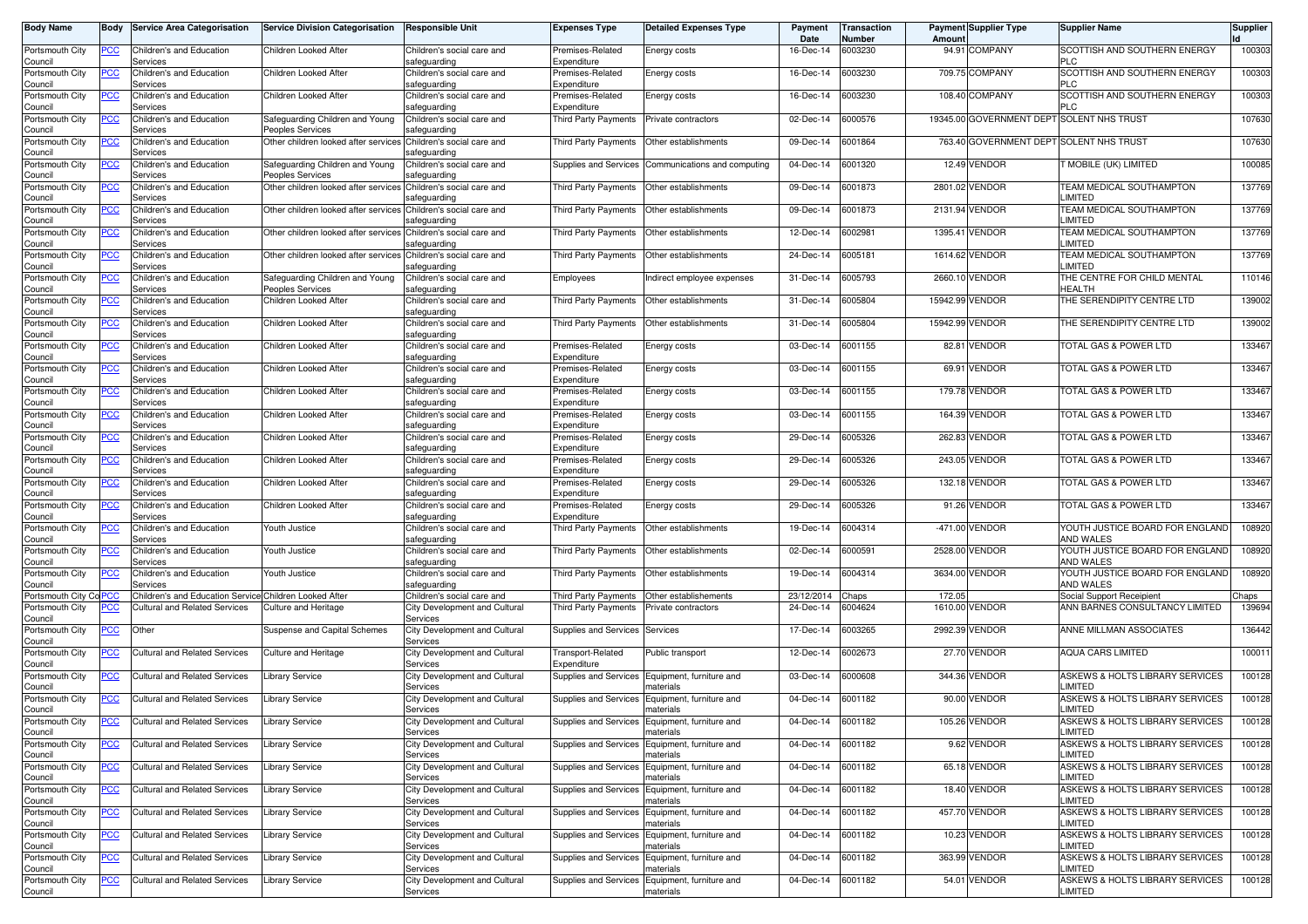| <b>Body Name</b>           | Body       | <b>Service Area Categorisation</b>   | <b>Service Division Categorisation</b> | <b>Responsible Unit</b>                          | <b>Expenses Type</b>  | <b>Detailed Expenses Type</b>                               | Payment<br>Date | <b>Transaction</b><br>Number | Amoun  | <b>Payment Supplier Type</b> | <b>Supplier Name</b>                              | Supplier |
|----------------------------|------------|--------------------------------------|----------------------------------------|--------------------------------------------------|-----------------------|-------------------------------------------------------------|-----------------|------------------------------|--------|------------------------------|---------------------------------------------------|----------|
| Portsmouth City<br>Council | <u>PCC</u> | Cultural and Related Services        | <b>Library Service</b>                 | City Development and Cultural<br>Services        |                       | Supplies and Services Equipment, furniture and<br>naterials | 04-Dec-14       | 6001182                      |        | 27.23 VENDOR                 | ASKEWS & HOLTS LIBRARY SERVICES<br>LIMITED        | 100128   |
| Portsmouth City<br>Council | <b>PCC</b> | Cultural and Related Services        | Library Service                        | City Development and Cultural<br>Services        | Supplies and Services | Equipment, furniture and<br>naterials                       | 04-Dec-14       | 6001182                      |        | 39.43 VENDOR                 | ASKEWS & HOLTS LIBRARY SERVICES<br>LIMITED        | 100128   |
| Portsmouth City<br>Council | <u>PCC</u> | Cultural and Related Services        | Library Service                        | City Development and Cultural<br>Services        | Supplies and Services | Equipment, furniture and<br>าaterials                       | 04-Dec-14       | 6001182                      |        | 77.90 VENDOR                 | ASKEWS & HOLTS LIBRARY SERVICES<br>LIMITED        | 100128   |
| Portsmouth City<br>Council | <u>PCC</u> | <b>Cultural and Related Services</b> | Library Service                        | City Development and Cultural<br>Services        | Supplies and Services | Equipment, furniture and<br>naterials                       | 05-Dec-14       | 6001360                      |        | 19.16 VENDOR                 | ASKEWS & HOLTS LIBRARY SERVICES<br>LIMITED        | 100128   |
| Portsmouth City<br>Council | <u>PCC</u> | Cultural and Related Services        | <b>Library Service</b>                 | City Development and Cultural<br>Services        | Supplies and Services | Equipment, furniture and<br>าaterials                       | 05-Dec-14       | 6001360                      |        | 250.10 VENDOR                | ASKEWS & HOLTS LIBRARY SERVICES<br>LIMITED        | 100128   |
| Portsmouth City<br>Council | <u>PCC</u> | Cultural and Related Services        | Library Service                        | City Development and Cultural<br>Services        | Supplies and Services | Equipment, furniture and<br>naterials                       | 05-Dec-14       | 6001360                      |        | 42.51 VENDOR                 | ASKEWS & HOLTS LIBRARY SERVICES<br>LIMITED        | 100128   |
| Portsmouth City<br>Council | <u>PCC</u> | <b>Cultural and Related Services</b> | Library Service                        | City Development and Cultural<br>Services        | Supplies and Services | Equipment, furniture and<br>naterials                       | 05-Dec-14       | 6001360                      |        | 351.40 VENDOR                | ASKEWS & HOLTS LIBRARY SERVICES<br>LIMITED        | 100128   |
| Portsmouth City<br>Council | <u>PCC</u> | <b>Cultural and Related Services</b> | Library Service                        | City Development and Cultural<br>Services        | Supplies and Services | Equipment, furniture and<br>naterials                       | 05-Dec-14       | 6001360                      |        | 16.49 VENDOR                 | ASKEWS & HOLTS LIBRARY SERVICES<br>LIMITED        | 100128   |
| Portsmouth City<br>Council | <u>PCC</u> | Cultural and Related Services        | Library Service                        | City Development and Cultural<br>Services        | Supplies and Services | Equipment, furniture and<br>naterials                       | 05-Dec-14       | 6001360                      |        | 4.81 VENDOR                  | ASKEWS & HOLTS LIBRARY SERVICES<br><b>LIMITED</b> | 100128   |
| Portsmouth City<br>Council | PCC        | Cultural and Related Services        | <b>Library Service</b>                 | City Development and Cultural<br>Services        | Supplies and Services | Equipment, furniture and<br>naterials                       | 05-Dec-14       | 6001360                      |        | 165.83 VENDOR                | ASKEWS & HOLTS LIBRARY SERVICES<br>LIMITED        | 100128   |
| Portsmouth City<br>Council | <u>PCC</u> | Cultural and Related Services        | Library Service                        | City Development and Cultural<br>Services        | Supplies and Services | Equipment, furniture and<br>naterials                       | 05-Dec-14       | 6001360                      |        | 4.25 VENDOR                  | ASKEWS & HOLTS LIBRARY SERVICES<br>LIMITED        | 100128   |
| Portsmouth City<br>Council | PСC        | <b>Cultural and Related Services</b> | Library Service                        | City Development and Cultural<br>Services        | Supplies and Services | Equipment, furniture and<br>haterials                       | 05-Dec-14       | 6001360                      | 317.11 | <b>VENDOR</b>                | ASKEWS & HOLTS LIBRARY SERVICES<br>LIMITED        | 100128   |
| Portsmouth City<br>Council | <u>PCC</u> | Cultural and Related Services        | <b>Library Service</b>                 | City Development and Cultural<br>Services        | Supplies and Services | Equipment, furniture and<br>naterials                       | 12-Dec-14       | 6002682                      |        | 396.29 VENDOR                | ASKEWS & HOLTS LIBRARY SERVICES<br>LIMITED        | 100128   |
| Portsmouth City<br>Council | <u>PCC</u> | Cultural and Related Services        | Library Service                        | City Development and Cultural<br>Services        | Supplies and Services | Equipment, furniture and<br>าaterials                       | 12-Dec-14       | 6002682                      | 390.51 | <b>VENDOR</b>                | ASKEWS & HOLTS LIBRARY SERVICES<br>LIMITED        | 100128   |
| Portsmouth City<br>Council | <u>PCC</u> | Cultural and Related Services        | Library Service                        | City Development and Cultural<br>Services        | Supplies and Services | Equipment, furniture and<br>naterials                       | 12-Dec-14       | 6002682                      | 530.64 | <b>VENDOR</b>                | ASKEWS & HOLTS LIBRARY SERVICES<br>LIMITED        | 100128   |
| Portsmouth City<br>Council | <u>PCC</u> | <b>Cultural and Related Services</b> | Library Service                        | City Development and Cultural<br>Services        | Supplies and Services | Equipment, furniture and<br>naterials                       | 12-Dec-14       | 6002682                      |        | 379.70 VENDOR                | ASKEWS & HOLTS LIBRARY SERVICES<br>LIMITED        | 100128   |
| Portsmouth City<br>Council | <u>PCC</u> | <b>Cultural and Related Services</b> | <b>Library Service</b>                 | City Development and Cultural<br>Services        | Supplies and Services | Equipment, furniture and<br>naterials                       | 12-Dec-14       | 6002682                      |        | 56.38 VENDOR                 | ASKEWS & HOLTS LIBRARY SERVICES<br>LIMITED        | 100128   |
| Portsmouth City<br>Council | <u>PCC</u> | Cultural and Related Services        | Library Service                        | City Development and Cultural<br>Services        | Supplies and Services | Equipment, furniture and<br>naterials                       | 12-Dec-14       | 6002682                      |        | 607.20 VENDOR                | ASKEWS & HOLTS LIBRARY SERVICES<br><b>LIMITED</b> | 100128   |
| Portsmouth City<br>Council | PCC        | Cultural and Related Services        | Library Service                        | <b>City Development and Cultural</b><br>Services | Supplies and Services | Equipment, furniture and<br>haterials                       | 12-Dec-14       | 6002682                      |        | 106.32 VENDOR                | ASKEWS & HOLTS LIBRARY SERVICES<br>LIMITED        | 100128   |
| Portsmouth City<br>Council | <u>PCC</u> | Cultural and Related Services        | Library Service                        | City Development and Cultural<br>Services        | Supplies and Services | Equipment, furniture and<br>naterials                       | 12-Dec-14       | 6002682                      |        | 114.23 VENDOR                | ASKEWS & HOLTS LIBRARY SERVICES<br>LIMITED        | 100128   |
| Portsmouth City<br>Council | <u>PCC</u> | Cultural and Related Services        | Library Service                        | City Development and Cultural<br>Services        | Supplies and Services | Equipment, furniture and<br>าaterials                       | 12-Dec-14       | 6002682                      |        | 162.90 VENDOR                | ASKEWS & HOLTS LIBRARY SERVICES<br>LIMITED        | 100128   |
| Portsmouth City<br>Council | <u>PCC</u> | Cultural and Related Services        | Library Service                        | City Development and Cultural<br>Services        | Supplies and Services | Equipment, furniture and<br>naterials                       | 12-Dec-14       | 6002682                      |        | 27.60 VENDOR                 | ASKEWS & HOLTS LIBRARY SERVICES<br>LIMITED        | 100128   |
| Portsmouth City<br>Council | <u>PCC</u> | Cultural and Related Services        | Library Service                        | City Development and Cultural<br>Services        | Supplies and Services | Equipment, furniture and<br>naterials                       | 12-Dec-14       | 6002682                      |        | 438.70 VENDOR                | ASKEWS & HOLTS LIBRARY SERVICES<br>LIMITED        | 100128   |
| Portsmouth City<br>Council | <u>PCC</u> | Cultural and Related Services        | Library Service                        | City Development and Cultural<br>Services        | Supplies and Services | Equipment, furniture and<br>naterials                       | 12-Dec-14       | 6002682                      |        | 53.34 VENDOR                 | ASKEWS & HOLTS LIBRARY SERVICES<br>LIMITED        | 100128   |
| Portsmouth City<br>Council | <u>PCC</u> | <b>Cultural and Related Services</b> | Library Service                        | City Development and Cultural<br>Services        | Supplies and Services | Equipment, furniture and<br>naterials                       | 12-Dec-14       | 6002682                      |        | 324.02 VENDOR                | ASKEWS & HOLTS LIBRARY SERVICES<br>LIMITED        | 100128   |
| Portsmouth City<br>Council | <u>PCC</u> | <b>Cultural and Related Services</b> | Library Service                        | City Development and Cultural<br>Services        | Supplies and Services | Equipment, furniture and<br>naterials                       | 12-Dec-14       | 6002682                      |        | 113.72 VENDOR                | ASKEWS & HOLTS LIBRARY SERVICES<br>LIMITED        | 100128   |
| Portsmouth City<br>Council | <u>PCC</u> | Cultural and Related Services        | Library Service                        | City Development and Cultural<br>Services        | Supplies and Services | Equipment, furniture and<br>naterials                       | 10-Dec-14       | 6001898                      |        | 14.66 VENDOR                 | ASKEWS & HOLTS LIBRARY SERVICES<br>LIMITED        | 100128   |
| Portsmouth City<br>Council | <u>PCC</u> | Cultural and Related Services        | Library Service                        | <b>City Development and Cultural</b><br>Services | Supplies and Services | Equipment, furniture and<br>haterials                       | 12-Dec-14       | 6002682                      |        | 4.79 VENDOR                  | ASKEWS & HOLTS LIBRARY SERVICES<br>LIMITED        | 100128   |
| Portsmouth City<br>Council | <u>PCC</u> | <b>Cultural and Related Services</b> | Library Service                        | City Development and Cultural<br>Services        | Supplies and Services | Equipment, furniture and<br>naterials                       | 12-Dec-14       | 6002682                      |        | 17.82 VENDOR                 | ASKEWS & HOLTS LIBRARY SERVICES<br>LIMITED        | 100128   |
| Portsmouth City<br>Council | <u>PCC</u> | <b>Cultural and Related Services</b> | Library Service                        | City Development and Cultural<br><b>PELAICES</b> |                       | Supplies and Services Equipment, furniture and<br>nateriais | 19-Dec-14       | 6003999                      |        | 14.92 VENDOR                 | ASKEWS & HOLTS LIBRARY SERVICES<br>_IMITED        | 100128   |
| Portsmouth City<br>Council | <u>PCC</u> | Cultural and Related Services        | <b>Library Service</b>                 | City Development and Cultural<br>Services        | Supplies and Services | Equipment, furniture and<br>materials                       | 19-Dec-14       | 6003999                      |        | 207.50 VENDOR                | ASKEWS & HOLTS LIBRARY SERVICES<br>LIMITED        | 100128   |
| Portsmouth City<br>Council | <u>PCC</u> | <b>Cultural and Related Services</b> | <b>Library Service</b>                 | City Development and Cultural<br>Services        | Supplies and Services | Equipment, furniture and<br>materials                       | 19-Dec-14       | 6003999                      |        | 65.56 VENDOR                 | ASKEWS & HOLTS LIBRARY SERVICES<br>LIMITED        | 100128   |
| Portsmouth City<br>Council | <u>PCC</u> | Cultural and Related Services        | <b>Library Service</b>                 | City Development and Cultural<br>Services        |                       | Supplies and Services Equipment, furniture and<br>naterials | 19-Dec-14       | 6003999                      |        | 229.02 VENDOR                | ASKEWS & HOLTS LIBRARY SERVICES<br>LIMITED        | 100128   |
| Portsmouth City<br>Council | <u>PCC</u> | <b>Cultural and Related Services</b> | <b>Library Service</b>                 | City Development and Cultural<br>Services        |                       | Supplies and Services Equipment, furniture and<br>naterials | 19-Dec-14       | 6003999                      |        | 11.36 VENDOR                 | ASKEWS & HOLTS LIBRARY SERVICES<br>LIMITED        | 100128   |
| Portsmouth City<br>Council | <u>PCC</u> | Cultural and Related Services        | <b>Library Service</b>                 | City Development and Cultural<br>Services        |                       | Supplies and Services Equipment, furniture and<br>naterials | 19-Dec-14       | 6003999                      |        | 60.14 VENDOR                 | ASKEWS & HOLTS LIBRARY SERVICES<br>LIMITED        | 100128   |
| Portsmouth City<br>Council | <u>PCC</u> | <b>Cultural and Related Services</b> | <b>Library Service</b>                 | City Development and Cultural<br>Services        | Supplies and Services | Equipment, furniture and<br>naterials                       | 19-Dec-14       | 6003999                      |        | 302.33 VENDOR                | ASKEWS & HOLTS LIBRARY SERVICES<br>LIMITED        | 100128   |
| Portsmouth City<br>Council | PCC        | Cultural and Related Services        | <b>Library Service</b>                 | City Development and Cultural<br>Services        | Supplies and Services | Equipment, furniture and<br>materials                       | 12-Dec-14       | 6002682                      |        | 164.71 VENDOR                | ASKEWS & HOLTS LIBRARY SERVICES<br>LIMITED        | 100128   |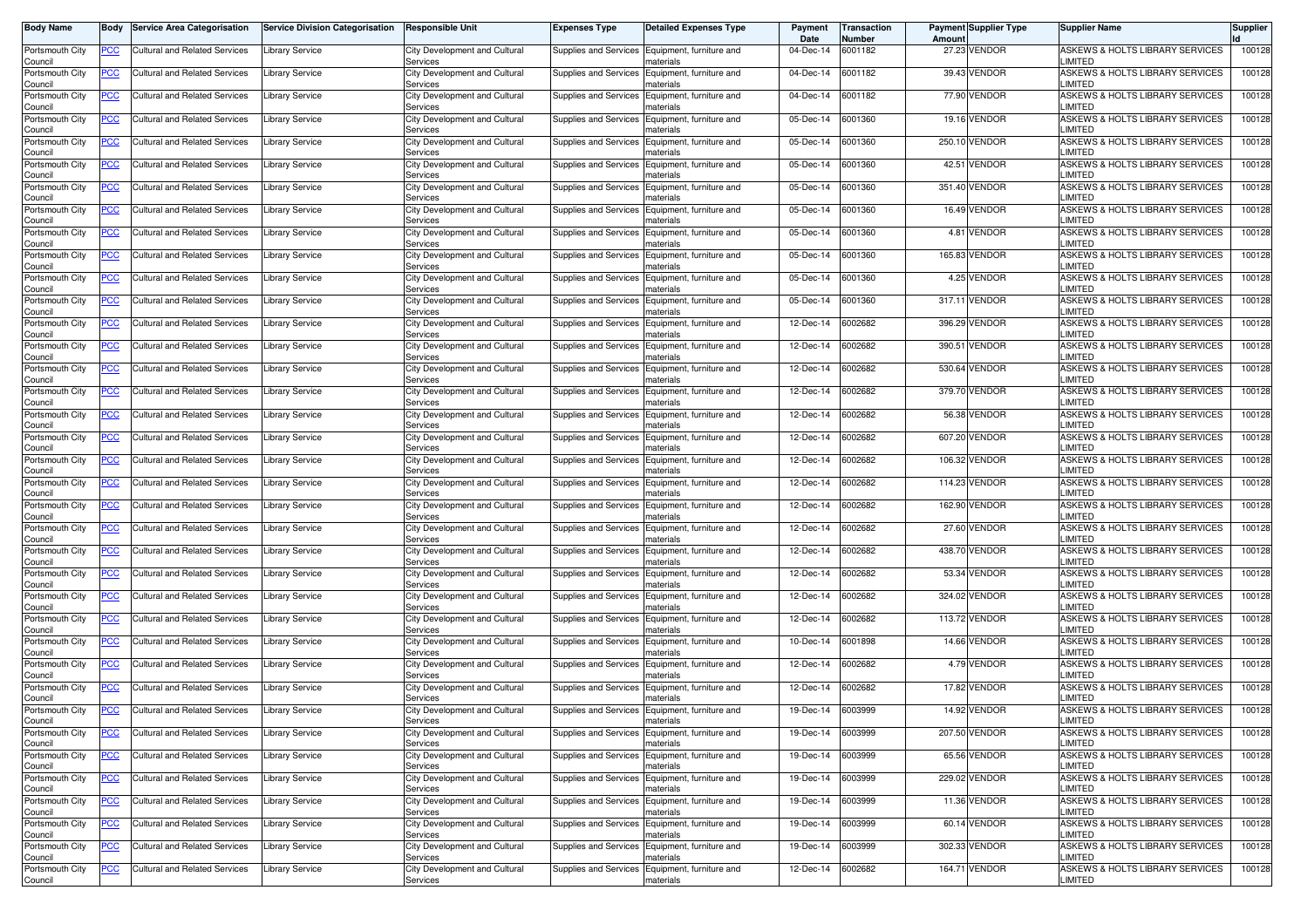| Body Name                  | Body           | <b>Service Area Categorisation</b>   | <b>Service Division Categorisation</b> | <b>Responsible Unit</b>                          | <b>Expenses Type</b>         | <b>Detailed Expenses Type</b>                               | Payment<br>Date | Transaction<br>Number | Amoun  | <b>Payment Supplier Type</b> | <b>Supplier Name</b>                              | <b>Supplier</b> |
|----------------------------|----------------|--------------------------------------|----------------------------------------|--------------------------------------------------|------------------------------|-------------------------------------------------------------|-----------------|-----------------------|--------|------------------------------|---------------------------------------------------|-----------------|
| Portsmouth City<br>Council | <u>PCC</u>     | Cultural and Related Services        | Library Service                        | City Development and Cultural<br>Services        |                              | Supplies and Services Equipment, furniture and<br>naterials | 18-Dec-14       | 6003799               |        | 374.12 VENDOR                | ASKEWS & HOLTS LIBRARY SERVICES<br><b>LIMITED</b> | 100128          |
| Portsmouth City<br>Council | <u>PCC</u>     | Cultural and Related Services        | ibrary Service                         | City Development and Cultural<br>Services        |                              | Supplies and Services Equipment, furniture and<br>naterials | 19-Dec-14       | 6003999               |        | 13.68 VENDOR                 | ASKEWS & HOLTS LIBRARY SERVICES<br>LIMITED        | 100128          |
| Portsmouth City<br>Council | <u>PCC</u>     | Cultural and Related Services        | ibrary Service                         | City Development and Cultural<br>Services        | Supplies and Services        | Equipment, furniture and<br>าaterials                       | 19-Dec-14       | 6003999               |        | 294.98 VENDOR                | ASKEWS & HOLTS LIBRARY SERVICES<br>LIMITED        | 100128          |
| Portsmouth City<br>Council | <u>PCC</u>     | <b>Cultural and Related Services</b> | ibrary Service.                        | City Development and Cultural<br>Services        | Supplies and Services        | Equipment, furniture and<br>naterials                       | 19-Dec-14       | 6003999               |        | 270.83 VENDOR                | ASKEWS & HOLTS LIBRARY SERVICES<br>LIMITED        | 100128          |
| Portsmouth City<br>Council | <u>PCC</u>     | Cultural and Related Services        | Library Service                        | <b>City Development and Cultural</b><br>Services | Supplies and Services        | Equipment, furniture and<br>naterials                       | 19-Dec-14       | 6003999               |        | 38.48 VENDOR                 | ASKEWS & HOLTS LIBRARY SERVICES<br>LIMITED        | 100128          |
| Portsmouth City<br>Council | <u>PCC</u>     | Cultural and Related Services        | Library Service                        | City Development and Cultural<br>Services        | Supplies and Services        | Equipment, furniture and<br>naterials                       | 19-Dec-14       | 6003999               |        | 13.04 VENDOR                 | ASKEWS & HOLTS LIBRARY SERVICES<br>LIMITED        | 100128          |
| Portsmouth City<br>Council | <u>PCC</u>     | <b>Cultural and Related Services</b> | Library Service                        | City Development and Cultural<br>Services        | Supplies and Services        | Equipment, furniture and<br>naterials                       | 18-Dec-14       | 6003799               |        | 259.70 VENDOR                | ASKEWS & HOLTS LIBRARY SERVICES<br>LIMITED        | 100128          |
| Portsmouth City<br>Council | <u>PCC</u>     | <b>Cultural and Related Services</b> | Library Service                        | City Development and Cultural<br>Services        | Supplies and Services        | Equipment, furniture and<br>naterials                       | 18-Dec-14       | 6003799               |        | 81.83 VENDOR                 | ASKEWS & HOLTS LIBRARY SERVICES<br>LIMITED        | 100128          |
| Portsmouth City<br>Council | <u>PCC</u>     | <b>Cultural and Related Services</b> | Library Service                        | City Development and Cultural<br>Services        |                              | Supplies and Services Equipment, furniture and<br>naterials | 19-Dec-14       | 6003999               |        | 9.83 VENDOR                  | ASKEWS & HOLTS LIBRARY SERVICES<br><b>LIMITED</b> | 100128          |
| Portsmouth City<br>Council | <u>PCC </u>    | Cultural and Related Services        | Library Service                        | City Development and Cultural<br>Services        |                              | Supplies and Services Equipment, furniture and<br>naterials | 19-Dec-14       | 6003999               |        | 113.23 VENDOR                | ASKEWS & HOLTS LIBRARY SERVICES<br>LIMITED        | 100128          |
| Portsmouth City<br>Council | <u>PCC</u>     | Cultural and Related Services        | ibrary Service                         | City Development and Cultural<br>Services        | Supplies and Services        | Equipment, furniture and<br>naterials                       | 19-Dec-14       | 6003999               |        | 74.85 VENDOR                 | ASKEWS & HOLTS LIBRARY SERVICES<br>LIMITED        | 100128          |
| Portsmouth City<br>Council | <u>PCC</u>     | <b>Cultural and Related Services</b> | Library Service                        | City Development and Cultural<br>Services        | Supplies and Services        | Equipment, furniture and<br>าaterials                       | 19-Dec-14       | 6003999               | 401.29 | <b>VENDOR</b>                | ASKEWS & HOLTS LIBRARY SERVICES<br>LIMITED        | 100128          |
| Portsmouth City<br>Council | <u>PCC</u>     | Cultural and Related Services        | Library Service                        | City Development and Cultural<br>Services        | Supplies and Services        | Equipment, furniture and<br>naterials                       | 19-Dec-14       | 6003999               |        | 80.19 VENDOR                 | ASKEWS & HOLTS LIBRARY SERVICES<br>LIMITED        | 100128          |
| Portsmouth City<br>Council | <u>PCC</u>     | Cultural and Related Services        | Library Service                        | City Development and Cultural<br>Services        | Supplies and Services        | Equipment, furniture and<br>naterials                       | 19-Dec-14       | 6003999               |        | 13.03 VENDOR                 | ASKEWS & HOLTS LIBRARY SERVICES<br>LIMITED        | 100128          |
| Portsmouth City<br>Council | <u>PCC</u>     | Cultural and Related Services        | Library Service                        | City Development and Cultural<br>Services        | Supplies and Services        | Equipment, furniture and<br>naterials                       | 24-Dec-14       | 6004636               |        | 4.79 VENDOR                  | ASKEWS & HOLTS LIBRARY SERVICES<br>LIMITED        | 100128          |
| Portsmouth City<br>Council | $\overline{C}$ | <b>Cultural and Related Services</b> | ibrary Service                         | City Development and Cultural<br>Services        | Supplies and Services        | Equipment, furniture and<br>naterials                       | 24-Dec-14       | 3004636               |        | 13.93 VENDOR                 | ASKEWS & HOLTS LIBRARY SERVICES<br>LIMITED        | 100128          |
| Portsmouth City<br>Council | <u>PCC</u>     | <b>Cultural and Related Services</b> | Library Service                        | City Development and Cultural<br>Services        | Supplies and Services        | Equipment, furniture and<br>naterials                       | 24-Dec-14       | 6004636               |        | 54.96 VENDOR                 | ASKEWS & HOLTS LIBRARY SERVICES<br>LIMITED        | 100128          |
| Portsmouth City<br>Council | <u>PCC</u>     | Cultural and Related Services        | ibrary Service.                        | City Development and Cultural<br>Services        |                              | Supplies and Services Equipment, furniture and<br>naterials | 19-Dec-14       | 6003999               |        | 53.96 VENDOR                 | ASKEWS & HOLTS LIBRARY SERVICES<br>LIMITED        | 100128          |
| Portsmouth City<br>Council | <u>PCC</u>     | Cultural and Related Services        | Library Service                        | City Development and Cultural<br>Services        | Supplies and Services        | Equipment, furniture and<br>naterials                       | 24-Dec-14       | 6004636               | 169.84 | <b>VENDOR</b>                | ASKEWS & HOLTS LIBRARY SERVICES<br>LIMITED        | 100128          |
| Portsmouth City<br>Council | $\overline{C}$ | <b>Cultural and Related Services</b> | ibrary Service.                        | City Development and Cultural<br>Services        | Supplies and Services        | Equipment, furniture and<br>naterials                       | 24-Dec-14       | 6004636               |        | 10.15 VENDOR                 | ASKEWS & HOLTS LIBRARY SERVICES<br>LIMITED        | 100128          |
| Portsmouth City<br>Council | <u>PCC</u>     | Cultural and Related Services        | Library Service                        | City Development and Cultural<br>Services        | Supplies and Services        | Equipment, furniture and<br>naterials                       | 24-Dec-14       | 6004636               |        | 159.66 VENDOR                | ASKEWS & HOLTS LIBRARY SERVICES<br>LIMITED        | 100128          |
| Portsmouth City<br>Council | <u>PCC</u>     | <b>Cultural and Related Services</b> | Library Service                        | City Development and Cultural<br>Services        | Supplies and Services        | Equipment, furniture and<br>materials                       | 24-Dec-14       | 3004636               |        | 37.33 VENDOR                 | ASKEWS & HOLTS LIBRARY SERVICES<br>LIMITED        | 100128          |
| Portsmouth City<br>Council | <u>PCC</u>     | Cultural and Related Services        | Library Service                        | City Development and Cultural<br>Services        | <b>Supplies and Services</b> | Equipment, furniture and<br>naterials                       | 24-Dec-14       | 6004636               |        | 219.36 VENDOR                | ASKEWS & HOLTS LIBRARY SERVICES<br>LIMITED        | 100128          |
| Portsmouth City<br>Council | <u>PCC</u>     | <b>Cultural and Related Services</b> | Library Service                        | City Development and Cultural<br>Services        | Supplies and Services        | Equipment, furniture and<br>naterials                       | 24-Dec-14       | 6004636               |        | 219.33 VENDOR                | ASKEWS & HOLTS LIBRARY SERVICES<br>LIMITED        | 100128          |
| Portsmouth City<br>Council | <u>PCC</u>     | <b>Cultural and Related Services</b> | ibrary Service                         | City Development and Cultural<br>Services        | Supplies and Services        | Equipment, furniture and<br>naterials                       | 24-Dec-14       | 6004636               |        | 431.51 VENDOR                | ASKEWS & HOLTS LIBRARY SERVICES<br>LIMITED        | 100128          |
| Portsmouth City<br>Council | <u>PCC</u>     | Cultural and Related Services        | <b>Library Service</b>                 | City Development and Cultural<br>Services        | Supplies and Services        | Equipment, furniture and<br>naterials                       | 24-Dec-14       | 6004636               |        | 23.41 VENDOR                 | ASKEWS & HOLTS LIBRARY SERVICES<br><b>LIMITED</b> | 100128          |
| Portsmouth City<br>Council | <u>PCC</u>     | Cultural and Related Services        | ibrary Service.                        | City Development and Cultural<br>Services        |                              | Supplies and Services Equipment, furniture and<br>naterials | 24-Dec-14       | 3004636               |        | 90.87 VENDOR                 | ASKEWS & HOLTS LIBRARY SERVICES<br><b>LIMITED</b> | 100128          |
| Portsmouth City<br>Council | <u>PCC</u>     | <b>Cultural and Related Services</b> | Library Service                        | City Development and Cultural<br>Services        | Supplies and Services        | Equipment, furniture and<br>naterials                       | 24-Dec-14       | 6004636               |        | 13.44 VENDOR                 | ASKEWS & HOLTS LIBRARY SERVICES<br>LIMITED        | 100128          |
| Portsmouth City<br>Council | <u>PCC</u>     | <b>Cultural and Related Services</b> | ibrary Service.                        | City Development and Cultural<br>Services        | Supplies and Services        | Equipment, furniture and<br>naterials                       | 24-Dec-14       | 6004636               |        | 4.79 VENDOR                  | ASKEWS & HOLTS LIBRARY SERVICES<br>LIMITED        | 100128          |
| Portsmouth City<br>Council | <u>PCC</u>     | Cultural and Related Services        | Library Service                        | City Development and Cultural<br><b>Services</b> |                              | Supplies and Services Equipment, furniture and<br>materials | 24-Dec-14       | 6004636               |        | 27.66 VENDOR                 | ASKEWS & HOLTS LIBRARY SERVICES<br>IMITED.        | 100128          |
| Portsmouth City<br>Council | <u>PCC</u>     | <b>Cultural and Related Services</b> | <b>Library Service</b>                 | City Development and Cultural<br>Services        |                              | Supplies and Services Equipment, furniture and<br>materials | 31-Dec-14       | 6005438               |        | 7.46 VENDOR                  | ASKEWS & HOLTS LIBRARY SERVICES<br>LIMITED        | 100128          |
| Portsmouth City<br>Council | <b>PCC</b>     | <b>Cultural and Related Services</b> | Library Service                        | City Development and Cultural<br>Services        | <b>Supplies and Services</b> | Equipment, furniture and<br>materials                       | 31-Dec-14       | 6005438               |        | 279.51 VENDOR                | ASKEWS & HOLTS LIBRARY SERVICES<br>LIMITED        | 100128          |
| Portsmouth City<br>Council | $\overline{C}$ | <b>Cultural and Related Services</b> | Library Service                        | City Development and Cultural<br>Services        |                              | Supplies and Services Equipment, furniture and<br>materials | 31-Dec-14       | 6005438               |        | 32.88 VENDOR                 | ASKEWS & HOLTS LIBRARY SERVICES<br>LIMITED        | 100128          |
| Portsmouth City<br>Council | <u>PCC</u>     | Cultural and Related Services        | Library Service                        | City Development and Cultural<br>Services        |                              | Supplies and Services Equipment, furniture and<br>materials | 31-Dec-14       | 6005438               |        | 5.21 VENDOR                  | ASKEWS & HOLTS LIBRARY SERVICES<br>LIMITED        | 100128          |
| Portsmouth City<br>Council | <u>PCC</u>     | Cultural and Related Services        | Library Service                        | City Development and Cultural<br>Services        |                              | Supplies and Services Equipment, furniture and<br>naterials | 31-Dec-14       | 6005438               |        | 54.70 VENDOR                 | ASKEWS & HOLTS LIBRARY SERVICES<br>LIMITED        | 100128          |
| Portsmouth City<br>Council | <u>PCC</u>     | Cultural and Related Services        | ibrary Service                         | City Development and Cultural<br>Services        |                              | Supplies and Services Equipment, furniture and<br>naterials | 31-Dec-14       | 6005438               |        | 85.09 VENDOR                 | ASKEWS & HOLTS LIBRARY SERVICES<br>LIMITED        | 100128          |
| Portsmouth City<br>Council | <u>PCC</u>     | Cultural and Related Services        | Library Service                        | City Development and Cultural<br>Services        | Supplies and Services        | Equipment, furniture and<br>materials                       | 31-Dec-14       | 6005438               |        | 49.47 VENDOR                 | ASKEWS & HOLTS LIBRARY SERVICES<br>LIMITED        | 100128          |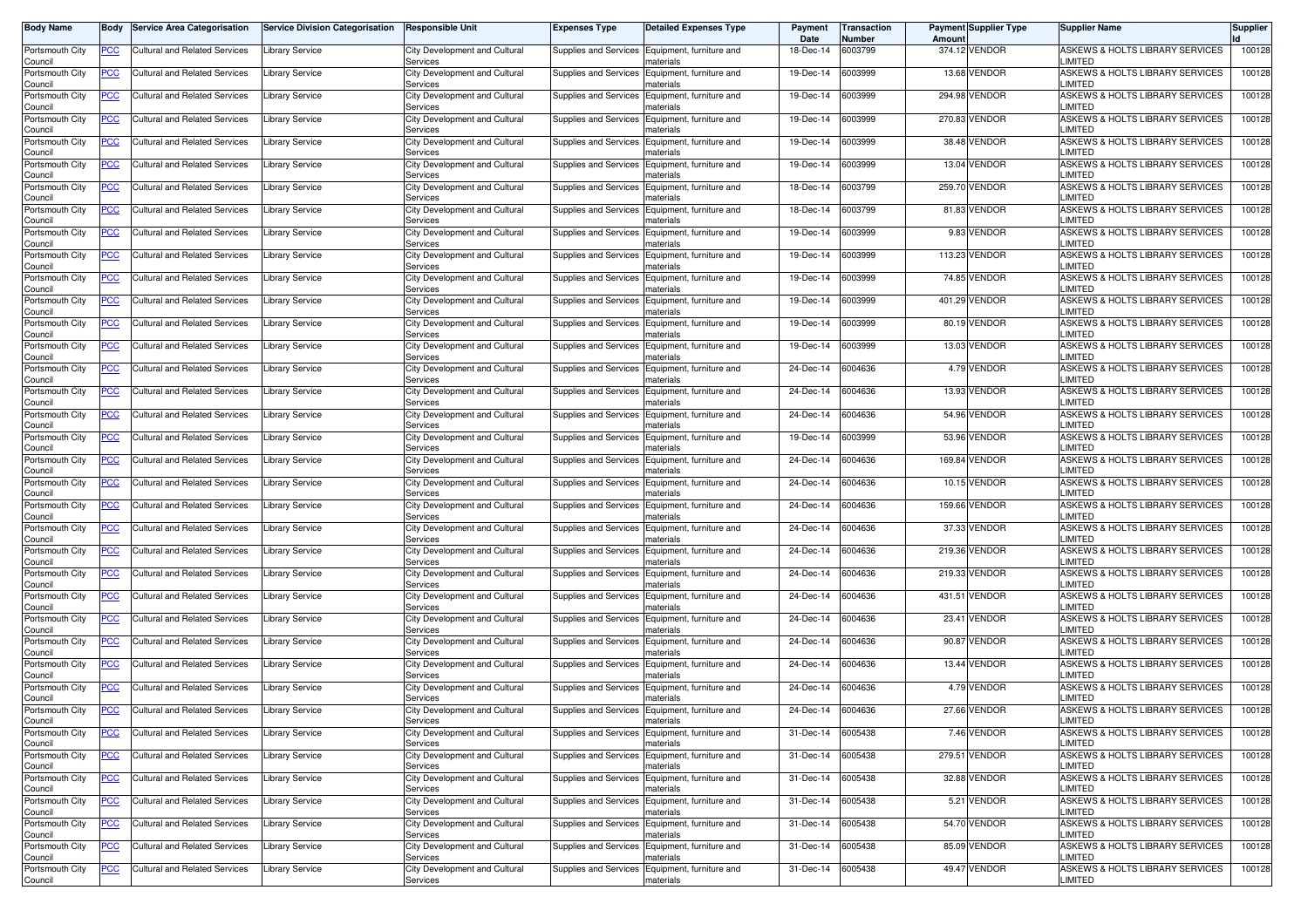| <b>Body Name</b>           | Body             | <b>Service Area Categorisation</b>   | <b>Service Division Categorisation</b>      | <b>Responsible Unit</b>                          | <b>Expenses Type</b>                     | <b>Detailed Expenses Type</b>                        | Payment<br>Date | <b>Transaction</b><br>Number | Amount  | <b>Payment Supplier Type</b> | <b>Supplier Name</b>                                                  | <b>Supplier</b> |
|----------------------------|------------------|--------------------------------------|---------------------------------------------|--------------------------------------------------|------------------------------------------|------------------------------------------------------|-----------------|------------------------------|---------|------------------------------|-----------------------------------------------------------------------|-----------------|
| Portsmouth City<br>Council | PCC              | Cultural and Related Services        | <b>Library Service</b>                      | City Development and Cultural<br>Services        | Supplies and Services                    | Equipment, furniture and<br>naterials                | 24-Dec-14       | 6004636                      |         | 8.78 VENDOR                  | ASKEWS & HOLTS LIBRARY SERVICES<br>LIMITED                            | 100128          |
| Portsmouth City<br>Council | <b>PCC</b>       | Cultural and Related Services        | Library Service                             | City Development and Cultural<br>Services        | Supplies and Services                    | Equipment, furniture and<br>naterials                | 24-Dec-14       | 6004636                      |         | 3.65 VENDOR                  | ASKEWS & HOLTS LIBRARY SERVICES<br>LIMITED                            | 100128          |
| Portsmouth City<br>Council | <u>PCC</u>       | Cultural and Related Services        | Library Service                             | City Development and Cultural<br>Services        | Supplies and Services                    | Equipment, furniture and<br>าaterials                | 31-Dec-14       | 6005438                      |         | 49.02 VENDOR                 | ASKEWS & HOLTS LIBRARY SERVICES<br>LIMITED                            | 100128          |
| Portsmouth City<br>Council | <u>PCC</u>       | <b>Cultural and Related Services</b> | Library Service                             | City Development and Cultura<br>Services         | Supplies and Services                    | Equipment, furniture and<br>naterials                | 31-Dec-14       | 6005438                      |         | 62.83 VENDOR                 | ASKEWS & HOLTS LIBRARY SERVICES<br>LIMITED                            | 100128          |
| Portsmouth City<br>Council | <u>PCC</u>       | Cultural and Related Services        | <b>Library Service</b>                      | City Development and Cultural<br>Services        | Supplies and Services                    | Equipment, furniture and<br>าaterials                | 31-Dec-14       | 6005438                      |         | 116.46 VENDOR                | ASKEWS & HOLTS LIBRARY SERVICES<br><b>LIMITED</b>                     | 100128          |
| Portsmouth City<br>Council | <u>PCC</u>       | Cultural and Related Services        | <b>Library Service</b>                      | City Development and Cultural<br>Services        | Supplies and Services                    | Equipment, furniture and<br>naterials                | 31-Dec-14       | 6005438                      |         | 69.95 VENDOR                 | ASKEWS & HOLTS LIBRARY SERVICES<br>LIMITED                            | 100128          |
| Portsmouth City<br>Council | <u>PCC</u>       | <b>Cultural and Related Services</b> | Library Service                             | City Development and Cultural<br>Services        | Supplies and Services                    | Equipment, furniture and<br>naterials                | 31-Dec-14       | 6005438                      |         | 117.72 VENDOR                | ASKEWS & HOLTS LIBRARY SERVICES<br>LIMITED                            | 100128          |
| Portsmouth City<br>Council | <u>PCC</u>       | <b>Cultural and Related Services</b> | Library Service                             | City Development and Cultural<br>Services        | Supplies and Services                    | Equipment, furniture and<br>naterials                | 31-Dec-14       | 6005438                      |         | 6.76 VENDOR                  | ASKEWS & HOLTS LIBRARY SERVICES<br><b>LIMITED</b>                     | 100128          |
| Portsmouth City<br>Council | <u>PCC</u>       | Cultural and Related Services        | Library Service                             | City Development and Cultural<br>Services        | Supplies and Services                    | Equipment, furniture and<br>naterials                | 31-Dec-14       | 6005438                      |         | 7.53 VENDOR                  | ASKEWS & HOLTS LIBRARY SERVICES<br><b>LIMITED</b>                     | 100128          |
| Portsmouth City<br>Council |                  | Cultural and Related Services        | <b>Library Service</b>                      | City Development and Cultural<br>Services        | Supplies and Services                    | Equipment, furniture and<br>naterials                | 31-Dec-14       | 6005438                      | 15.51   | <b>VENDOR</b>                | ASKEWS & HOLTS LIBRARY SERVICES<br>LIMITED                            | 100128          |
| Portsmouth City<br>Council | <u>PCC</u>       | Cultural and Related Services        | Library Service                             | City Development and Cultural<br>Services        | Supplies and Services                    | Equipment, furniture and<br>naterials                | 31-Dec-14       | 6005438                      | 19.41   | <b>VENDOR</b>                | ASKEWS & HOLTS LIBRARY SERVICES<br>LIMITED                            | 100128          |
| Portsmouth City<br>Council | PСC              | <b>Cultural and Related Services</b> | Library Service                             | City Development and Cultura<br>Services         | Supplies and Services                    | Equipment, furniture and<br>าaterials                | 31-Dec-14       | 6005438                      | 145.42  | <b>VENDOR</b>                | ASKEWS & HOLTS LIBRARY SERVICES<br>LIMITED                            | 100128          |
| Portsmouth City<br>Council | <u>PCC</u>       | <b>Cultural and Related Services</b> | Library Service                             | City Development and Cultural<br>Services        | Supplies and Services                    | Equipment, furniture and<br>naterials                | 31-Dec-14       | 6005438                      |         | 124.25 VENDOR                | ASKEWS & HOLTS LIBRARY SERVICES<br>LIMITED                            | 100128          |
| Portsmouth City<br>Council | <u>PCC</u>       | Cultural and Related Services        | Library Service                             | City Development and Cultural<br>Services        | Supplies and Services                    | Equipment, furniture and<br>naterials                | 31-Dec-14       | 6005438                      |         | 17.34 VENDOR                 | ASKEWS & HOLTS LIBRARY SERVICES<br>LIMITED                            | 100128          |
| Portsmouth City<br>Council | PCC              | <b>Cultural and Related Services</b> | <b>Library Service</b>                      | City Development and Cultural<br>Services        | Supplies and Services                    | Equipment, furniture and<br>naterials                | 31-Dec-14       | 6005438                      |         | 198.54 VENDOR                | ASKEWS & HOLTS LIBRARY SERVICES<br>LIMITED                            | 100128          |
| Portsmouth City<br>Council | <u>PCC</u>       | <b>Cultural and Related Services</b> | Library Service                             | City Development and Cultural<br>Services        | Supplies and Services                    | Equipment, furniture and<br>naterials                | 03-Dec-14       | 6000608                      |         | 674.00 VENDOR                | ASKEWS & HOLTS LIBRARY SERVICES<br>LIMITED                            | 100128          |
| Portsmouth City<br>Council | <u>PCC</u>       | <b>Cultural and Related Services</b> | <b>Library Service</b>                      | City Development and Cultural<br>Services        | Supplies and Services                    | Equipment, furniture and<br>naterials                | 10-Dec-14       | 6001898                      |         | 3157.61 VENDOR               | ASKEWS & HOLTS LIBRARY SERVICES<br><b>LIMITED</b>                     | 100128          |
| Portsmouth City<br>Council | <u>PCC</u>       | Cultural and Related Services        | Library Service                             | City Development and Cultural<br>Services        | Supplies and Services                    | Equipment, furniture and<br>naterials                | 19-Dec-14       | 6003999                      |         | 1007.93 VENDOR               | ASKEWS & HOLTS LIBRARY SERVICES<br>LIMITED                            | 100128          |
| Portsmouth City<br>Council | PCC              | Cultural and Related Services        | <b>Library Service</b>                      | City Development and Cultural<br>Services        | Supplies and Services                    | Equipment, furniture and<br>naterials                | 19-Dec-14       | 6003999                      |         | 4206.58 VENDOR               | ASKEWS & HOLTS LIBRARY SERVICES<br>LIMITED                            | 100128          |
| Portsmouth City<br>Council | <u>PCC</u>       | <b>Cultural and Related Services</b> | Culture and Heritage                        | City Development and Cultural<br>Services        | Supplies and Services                    | Grants and subscriptions                             | 05-Dec-14       | 6001361                      |         | 10950.00 VENDOR              | ASPEX VISUAL ARTS TRUST                                               | 106088          |
| Portsmouth City<br>Council | <u>PCC</u>       | Cultural and Related Services        | <b>Culture and Heritage</b>                 | City Development and Cultural<br>Services        | Third Party Payments                     | Private contractors                                  | 24-Dec-14       | 6004640                      | 1620.00 | <b>VENDOR</b>                | AUTOTRAK PORTABLE ROADWAYS LTD                                        | 135557          |
| Portsmouth City<br>Council | <u>PCC</u>       | <b>Cultural and Related Services</b> | Recreation and Sport                        | City Development and Cultural<br>Services        | Third Party Payments                     | Private contractors                                  | 24-Dec-14       | 6004649                      |         | 3100.00 COMPANY              | BAKER TRAYTE MARINE LIMITED                                           | 100563          |
| Portsmouth City<br>Council | <u>PCC</u>       | Cultural and Related Services        | Recreation and Sport                        | City Development and Cultural<br>Services        | Premises-Related<br>Expenditure          | Repairs, alterations and<br>naintenance of buildings | 03-Dec-14       | 6000616                      |         | 180.00 COMPANY               | <b>BARHILL PLANT LTD</b>                                              | 100355          |
| Portsmouth City<br>Council | $\overline{PCC}$ | Other                                | Suspense and Capital Schemes                | City Development and Cultural<br>Services        | Premises-Related<br>Expenditure          | Grounds maintenance costs                            | 03-Dec-14       | 6000616                      |         | 396.84 COMPANY               | <b>BARHILL PLANT LTD</b>                                              | 100355          |
| Portsmouth City<br>Council | <u>PCC</u>       | <b>Cultural and Related Services</b> | Recreation and Sport                        | City Development and Cultural<br>Services        | Third Party Payments                     | Private contractors                                  | 19-Dec-14       | 6004007                      |         | 989.50 COMPANY               | <b>BARHILL PLANT LTD</b>                                              | 100355          |
| Portsmouth City<br>Council | <u>PCC</u>       | <b>Cultural and Related Services</b> | Culture and Heritage                        | City Development and Cultural<br>Services        | Third Party Payments                     | Private contractors                                  | 31-Dec-14       | 6005443                      |         | 2837.99 COMPANY              | <b>BARHILL PLANT LTD</b>                                              | 100355          |
| Portsmouth City<br>Council | <b>PCC</b>       | Cultural and Related Services        | Culture and Heritage                        | City Development and Cultural<br>Services        | Supplies and Services                    | Miscellaneous expenses                               | 19-Dec-14       | 300392                       |         | 2000.00 SOLETRADER           | Classified as 'personal data' (under the<br>Data Protection Act 1998) | 139970          |
| Portsmouth City<br>Council | <u>PCC</u>       | <b>Cultural and Related Services</b> | Recreation and Sport                        | <b>City Development and Cultural</b><br>Services | Third Party Payments                     | Private contractors                                  | 03-Dec-14       | 6000621                      |         | 3497.50 VENDOR               | <b>BOARHUNT GROUP LTD</b>                                             | 103726          |
| Portsmouth City<br>Council | <u>PCC</u>       | Cultural and Related Services        | Culture and Heritage                        | City Development and Cultura<br>Services         | Third Party Payments                     | Private contractors                                  | 10-Dec-14       | 6001907                      |         | 490.00 VENDOR                | BOARHUNT GROUP LTD                                                    | 103726          |
| Portsmouth City<br>Council | <u>PCC</u>       | Corporate and Democratic Core        | Democratic Representation and<br>management | City Development and Cultural<br><b>Services</b> | <b>Third Party Payments</b>              | Private contractors                                  | 17-Dec-14       | 6003287                      |         | 395.00 VENDOR                | <b>BOARHUNT GROUP LTD</b>                                             | 103726          |
| Portsmouth City<br>Council | <b>PCC</b>       | Other                                | Suspense and Capital Schemes                | City Development and Cultural<br>Services        | Third Party Payments                     | Private contractors                                  | 05-Dec-14       | 6001375                      |         | 350.00 VENDOR                | BOND SECURITY CONSULTANTS LTD<br>T/A BOND SECURITY                    | 134905          |
| Portsmouth City<br>Council | <b>PCC</b>       | Other                                | Suspense and Capital Schemes                | City Development and Cultural<br>Services        | Third Party Payments                     | Private contractors                                  | 05-Dec-14       | 6001375                      |         | 50.00 VENDOR                 | <b>BOND SECURITY CONSULTANTS LTD</b><br>T/A BOND SECURITY             | 134905          |
| Portsmouth City<br>Council | <u>PCC</u>       | Other                                | Suspense and Capital Schemes                | City Development and Cultural<br>Services        | Third Party Payments Private contractors |                                                      | 05-Dec-14       | 6001375                      |         | 50.00 VENDOR                 | BOND SECURITY CONSULTANTS LTD<br>T/A BOND SECURITY                    | 134905          |
| Portsmouth City<br>Council | <b>PCC</b>       | Other                                | Suspense and Capital Schemes                | City Development and Cultural<br>Services        | Third Party Payments Private contractors |                                                      | 31-Dec-14       | 6005453                      |         | 350.00 VENDOR                | BOND SECURITY CONSULTANTS LTD<br>T/A BOND SECURITY                    | 134905          |
| Portsmouth City<br>Council | PCC              | Other                                | Suspense and Capital Schemes                | City Development and Cultural<br>Services        | Third Party Payments Private contractors |                                                      | 31-Dec-14       | 6005453                      |         | 150.00 VENDOR                | <b>BOND SECURITY CONSULTANTS LTD</b><br>T/A BOND SECURITY             | 134905          |
| Portsmouth City<br>Council | <u>PCC</u>       | <b>Planning Services</b>             | <b>Building Control</b>                     | City Development and Cultural<br>Services        | Employees                                | Direct employee expenses                             | 18-Dec-14       | 6003807                      |         | 805.00 VENDOR                | BRG INTERIM SOLUTIONS LTD                                             | 138478          |
| Portsmouth City<br>Council | PСC              | <b>Planning Services</b>             | <b>Building Control</b>                     | City Development and Cultural<br>Services        | Employees                                | Direct employee expenses                             | 18-Dec-14       | 6003807                      |         | 840.00 VENDOR                | BRG INTERIM SOLUTIONS LTD                                             | 138478          |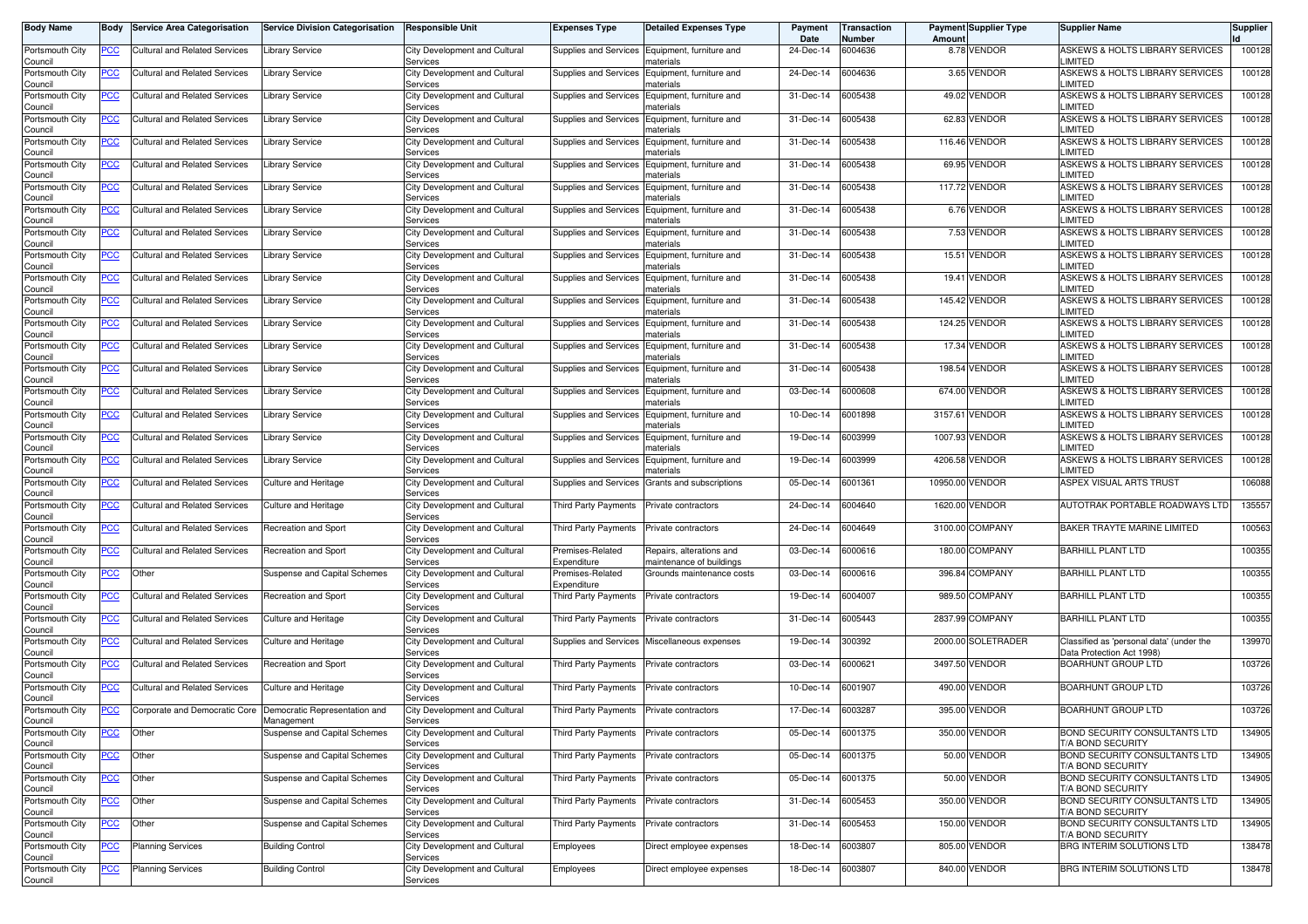| <b>Body Name</b>           | Body       | <b>Service Area Categorisation</b>   | <b>Service Division Categorisation</b>      | <b>Responsible Unit</b>                          | <b>Expenses Type</b>            | <b>Detailed Expenses Type</b>                               | Payment<br>Date | <b>Transaction</b><br>Number | Amoun | <b>Payment Supplier Type</b> | <b>Supplier Name</b>                      | <b>Supplier</b> |
|----------------------------|------------|--------------------------------------|---------------------------------------------|--------------------------------------------------|---------------------------------|-------------------------------------------------------------|-----------------|------------------------------|-------|------------------------------|-------------------------------------------|-----------------|
| Portsmouth City<br>Council | <u>PCC</u> | <b>Planning Services</b>             | <b>Building Control</b>                     | City Development and Cultural<br>Services        | Employees                       | Direct employee expenses                                    | 29-Dec-14       | 6005270                      |       | 66.60 VENDOR                 | BRG INTERIM SOLUTIONS LTD                 | 138478          |
| Portsmouth City<br>Council | <u>PCC</u> | <b>Planning Services</b>             | <b>Building Control</b>                     | City Development and Cultural<br>Services        | Employees                       | Direct employee expenses                                    | 29-Dec-14       | 6005270                      |       | 73.35 VENDOR                 | BRG INTERIM SOLUTIONS LTD                 | 138478          |
| Portsmouth City<br>Council | <u>PCC</u> | <b>Planning Services</b>             | <b>Building Control</b>                     | City Development and Cultural<br>Services        | Employees                       | Direct employee expenses                                    | 29-Dec-14       | 6005270                      |       | 55.80 VENDOR                 | BRG INTERIM SOLUTIONS LTD                 | 138478          |
| Portsmouth City<br>Council | <u>PCC</u> | Planning Services                    | <b>Building Control</b>                     | City Development and Cultural<br>Services        | Employees                       | Direct employee expenses                                    | 29-Dec-14       | 6005270                      |       | 1400.00 VENDOR               | BRG INTERIM SOLUTIONS LTD                 | 138478          |
| Portsmouth City<br>Council | <u>PCC</u> | Planning Services                    | <b>Building Control</b>                     | City Development and Cultural<br>Services        | Employees                       | Direct employee expenses                                    | 29-Dec-14       | 6005270                      |       | 69.30 VENDOR                 | BRG INTERIM SOLUTIONS LTD                 | 138478          |
| Portsmouth City<br>Council | <u>PCC</u> | Planning Services                    | <b>Building Control</b>                     | City Development and Cultural<br>Services        | Employees                       | Direct employee expenses                                    | 29-Dec-14       | 6005270                      |       | 1400.00 VENDOR               | BRG INTERIM SOLUTIONS LTD                 | 138478          |
| Portsmouth City<br>Council | <u>PCC</u> | Other                                | Suspense and Capital Schemes                | City Development and Cultural<br>Services        | Premises-Related<br>Expenditure | Grounds maintenance costs                                   | 24-Dec-14       | 6004680                      |       | 6455.59 COMPANY              | BRIGHSTONE LANDSCAPING LTD                | 134206          |
| Portsmouth City<br>Council | <u>PCC</u> | Other                                | Suspense and Capital Schemes                | City Development and Cultural<br>Services        | Premises-Related<br>Expenditure | Grounds maintenance costs                                   | 03-Dec-14       | 6000624                      |       | 1110.36 COMPANY              | BRIGHSTONE LANDSCAPING LTD                | 134206          |
| Portsmouth City<br>Council | <u>PCC</u> | <b>Cultural and Related Services</b> | <b>Culture and Heritage</b>                 | City Development and Cultural<br>Services        | Supplies and Services           | Communications and computing                                | 12-Dec-14       | 6002707                      |       | 83.67 COMPANY                | BRITISH TELECOMMUNICATIONS PLC            | 100132          |
| Portsmouth City<br>Council | PСC        | Cultural and Related Services        | Culture and Heritage                        | City Development and Cultural<br>Services        | Supplies and Services           | Communications and computing                                | 17-Dec-14       | 6003289                      |       | 49.89 COMPANY                | BRITISH TELECOMMUNICATIONS PLC            | 100132          |
| Portsmouth City<br>Council | <u>PCC</u> | Cultural and Related Services        | Culture and Heritage                        | City Development and Cultural<br>Services        | Supplies and Services           | Communications and computing                                | 17-Dec-14       | 6003289                      |       | 108.49 COMPANY               | BRITISH TELECOMMUNICATIONS PLC            | 100132          |
| Portsmouth City<br>Council | PСC        | Cultural and Related Services        | Culture and Heritage                        | City Development and Cultural<br>Services        | Supplies and Services           | Communications and computing                                | 10-Dec-14       | 6001912                      |       | 61.60 COMPANY                | BRITISH TELECOMMUNICATIONS PLC            | 100132          |
| Portsmouth City<br>Council | <u>PCC</u> | Cultural and Related Services        | Culture and Heritage                        | City Development and Cultural<br>Services        | Supplies and Services           | Communications and computing                                | 17-Dec-14       | 6003289                      |       | 53.54 COMPANY                | BRITISH TELECOMMUNICATIONS PLC            | 100132          |
| Portsmouth City<br>Council | <u>PCC</u> | <b>Cultural and Related Services</b> | <b>Culture and Heritage</b>                 | City Development and Cultural<br>Services        | Supplies and Services           | Communications and computing                                | 09-Dec-14       | 6001816                      |       | 62.29 COMPANY                | BRITISH TELECOMMUNICATIONS PLC            | 100132          |
| Portsmouth City<br>Council | PСC        | Cultural and Related Services        | Culture and Heritage                        | City Development and Cultural<br>Services        | Supplies and Services           | Communications and computing                                | 09-Dec-14       | 6001816                      |       | 50.81 COMPANY                | BRITISH TELECOMMUNICATIONS PLC            | 100132          |
| Portsmouth City<br>Council | <u>PCC</u> | <b>Cultural and Related Services</b> | Culture and Heritage                        | City Development and Cultural<br>Services        | Supplies and Services           | Communications and computing                                | 09-Dec-14       | 6001816                      |       | 50.51 COMPANY                | BRITISH TELECOMMUNICATIONS PLC            | 100132          |
| Portsmouth City<br>Council | PCC        | Cultural and Related Services        | Culture and Heritage                        | City Development and Cultural<br>Services        | Supplies and Services           | Communications and computing                                | 18-Dec-14       | 6003809                      |       | 49.89 COMPANY                | BRITISH TELECOMMUNICATIONS PLC            | 100132          |
| Portsmouth City<br>Council | <u>PCC</u> | Cultural and Related Services        | Recreation and Sport                        | City Development and Cultural<br>Services        | Supplies and Services           | Communications and computing                                | 11-Dec-14       | 6002453                      |       | 49.93 COMPANY                | BRITISH TELECOMMUNICATIONS PLC            | 100132          |
| Portsmouth City<br>Council | PCC        | Cultural and Related Services        | Culture and Heritage                        | City Development and Cultural<br>Services        | Supplies and Services           | Communications and computing                                | 11-Dec-14       | 6002453                      |       | 49.89 COMPANY                | BRITISH TELECOMMUNICATIONS PLC            | 100132          |
| Portsmouth City<br>Council | <u>PCC</u> | Cultural and Related Services        | Culture and Heritage                        | City Development and Cultural<br>Services        | Supplies and Services           | Communications and computing                                | 12-Dec-14       | 6002707                      |       | 49.89 COMPANY                | BRITISH TELECOMMUNICATIONS PLC            | 100132          |
| Portsmouth City<br>Council | <u>PCC</u> | Cultural and Related Services        | <b>Culture and Heritage</b>                 | City Development and Cultural<br>Services        | Supplies and Services           | Communications and computing                                | 12-Dec-14       | 6002707                      |       | -13.50 COMPANY               | BRITISH TELECOMMUNICATIONS PLC            | 100132          |
| Portsmouth City<br>Council | <u>PCC</u> | Cultural and Related Services        | <b>Culture and Heritage</b>                 | City Development and Cultural<br>Services        | Supplies and Services           | Communications and computing                                | 24-Dec-14       | 6004683                      |       | 872.81 COMPANY               | BRITISH TELECOMMUNICATIONS PLC            | 100132          |
| Portsmouth City<br>Council | <u>PCC</u> | Cultural and Related Services        | <b>Library Service</b>                      | City Development and Cultural<br>Services        | Supplies and Services           | Communications and computing                                | 31-Dec-14       | 6005465                      |       | 1514.85 COMPANY              | BRITISH TELECOMMUNICATIONS PLC            | 100132          |
| Portsmouth City<br>Council | <u>PCC</u> | <b>Cultural and Related Services</b> | Culture and Heritage                        | City Development and Cultural<br>Services        | Supplies and Services           | Communications and computing                                | 09-Dec-14       | 6001816                      |       | 123.00 COMPANY               | BRITISH TELECOMMUNICATIONS PLC            | 100132          |
| Portsmouth City<br>Council | <u>PCC</u> | Corporate and Democratic Core        | Democratic Representation and<br>Management | City Development and Cultural<br>Services        | Supplies and Services           | Communications and computing                                | 05-Dec-14       | 6001379                      |       | 75.50 COMPANY                | BRITISH TELECOMMUNICATIONS PLC            | 100132          |
| Portsmouth City<br>Council | <u>PCC</u> | <b>Cultural and Related Services</b> | Recreation and Sport                        | City Development and Cultural<br>Services        | Premises-Related<br>Expenditure | Rents                                                       | 05-Dec-14       | 6001380                      |       | 83.00 VENDOR                 | BUCKLAND COMMUNITY ASSOCIATION            | 100436          |
| Portsmouth City<br>Council | <u>PCC</u> | Cultural and Related Services        | Recreation and Sport                        | City Development and Cultural<br>Services        |                                 | Supplies and Services Grants and subscriptions              | 05-Dec-14       | 6001380                      |       | 2240.00 VENDOR               | <b>BUCKLAND COMMUNITY ASSOCIATION</b>     | 100436          |
| Portsmouth City<br>Council | <u>PCC</u> | <b>Cultural and Related Services</b> | <b>Culture and Heritage</b>                 | City Development and Cultural<br>Services        | Premises-Related<br>Expenditure | Repairs, alterations and<br>naintenance of buildings        | 05-Dec-14       | 6001397                      |       | 108.00 VENDOR                | CHRISTIE INTRUDER ALARMS LIMITED<br>CIA)  | 100068          |
| Portsmouth City<br>Council | <u>PCC</u> | <b>Cultural and Related Services</b> | Culture and Heritage                        | City Development and Cultural<br>Services        | Premises-Related<br>Expenditure | <b>Fixtures and fittings</b>                                | 18-Dec-14       | 6003816                      |       | 385.72 VENDOR                | CHRISTIE INTRUDER ALARMS LIMITED<br>(CIA) | 100068          |
| Portsmouth City<br>Council | <u>PCC</u> | <b>Cultural and Related Services</b> | Recreation and Sport                        | City Development and Cultural<br><b>Services</b> | Premises-Related<br>Expenditure | Repairs, alterations and<br>maintenance of buildings        | 19-Dec-14       | 6004045                      |       | 176.00 COMPANY               | <b>COLAS LTD</b>                          | 100298          |
| Portsmouth City<br>Council | <u>PCC</u> | Cultural and Related Services        | <b>Library Service</b>                      | City Development and Cultural<br>Services        |                                 | Supplies and Services Miscellaneous expenses                | $24 - Dec - 14$ | 6004753                      |       | 1211.64 VENDOR               | <b>CUSTODIAN REIT PLC</b>                 | 139735          |
| Portsmouth City<br>Council | <b>PCC</b> | <b>Cultural and Related Services</b> | <b>Library Service</b>                      | City Development and Cultural<br>Services        | Premises-Related<br>Expenditure | Rents                                                       | 16-Dec-14       | 6003186                      |       | 25000.00 VENDOR              | <b>CUSTODIAN REIT PLC</b>                 | 139735          |
| Portsmouth City<br>Council | <u>PCC</u> | <b>Cultural and Related Services</b> | <b>Library Service</b>                      | City Development and Cultural<br>Services        |                                 | Supplies and Services Equipment, furniture and<br>naterials | 10-Dec-14       | 6001977                      |       | 60.00 COMPANY                | ELLIS ELECTRICAL LTD                      | 100503          |
| Portsmouth City<br>Council | <u>PCC</u> | <b>Cultural and Related Services</b> | <b>Library Service</b>                      | City Development and Cultural<br>Services        |                                 | Supplies and Services Equipment, furniture and<br>naterials | 10-Dec-14       | 6001977                      |       | 750.00 COMPANY               | ELLIS ELECTRICAL LTD                      | 100503          |
| Portsmouth City<br>Council | <u>PCC</u> | Cultural and Related Services        | <b>Library Service</b>                      | City Development and Cultural<br>Services        |                                 | Supplies and Services Equipment, furniture and<br>naterials | 10-Dec-14       | 6001977                      |       | 600.00 COMPANY               | ELLIS ELECTRICAL LTD                      | 100503          |
| Portsmouth City<br>Council | <u>PCC</u> | <b>Cultural and Related Services</b> | Culture and Heritage                        | City Development and Cultural<br>Services        | Third Party Payments            | Private contractors                                         | 17-Dec-14       | 6003326                      |       | 1930.20 COMPANY              | ENGLISH LANDSCAPES LIMITED                | 106080          |
| Portsmouth City<br>Council | <u>PCC</u> | Other                                | Suspense and Capital Schemes                | City Development and Cultural<br>Services        | Premises-Related<br>Expenditure | Grounds maintenance costs                                   | 22-Dec-14       | 6004391                      |       | 47235.67 COMPANY             | ENGLISH LANDSCAPES LIMITED                | 106080          |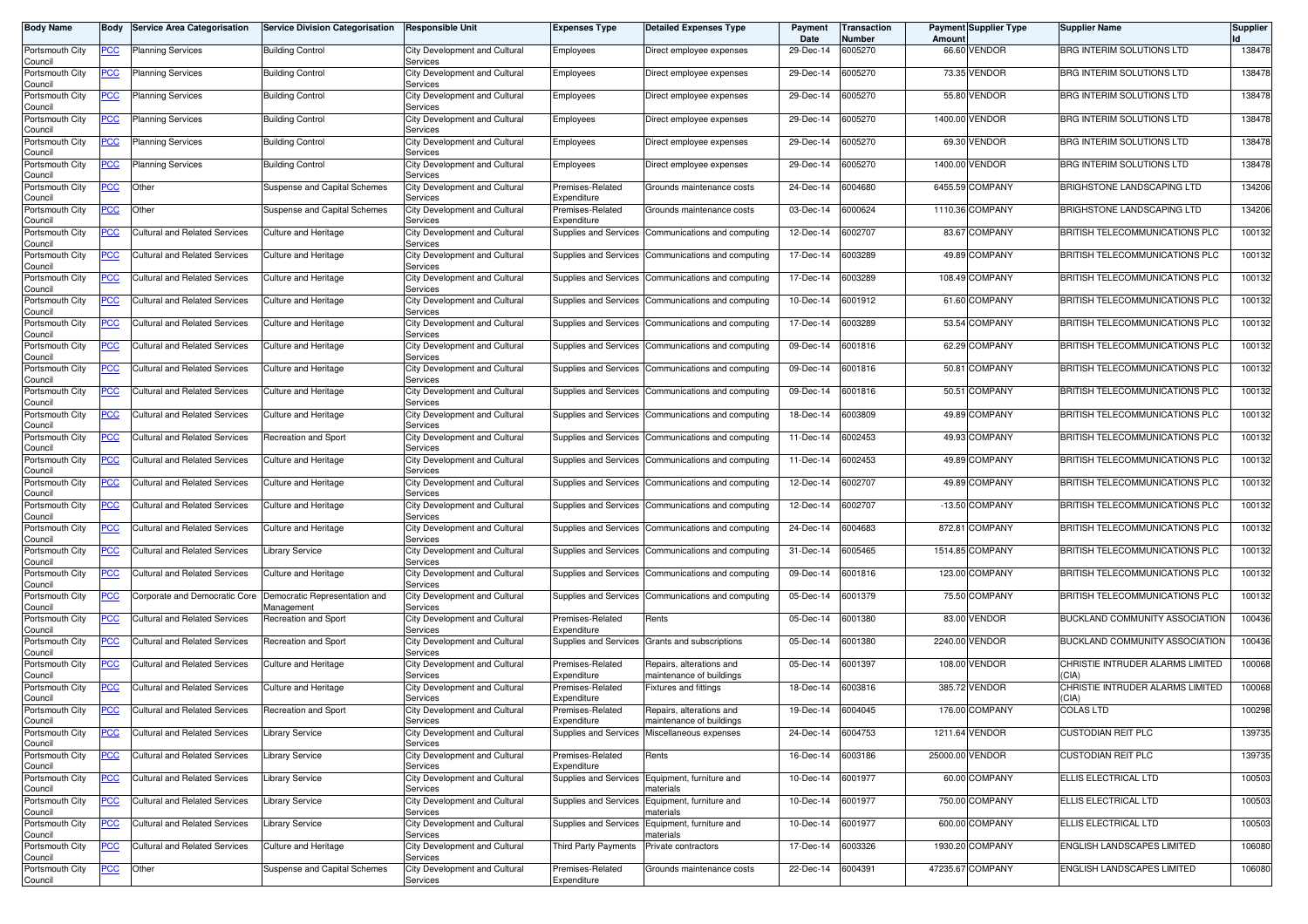| <b>Body Name</b>           | Body           | <b>Service Area Categorisation</b>   | <b>Service Division Categorisation</b> | <b>Responsible Unit</b>                          | <b>Expenses Type</b>                 | <b>Detailed Expenses Type</b>                        | Payment<br>Date | <b>Transaction</b><br>Number | Amoun  | <b>Payment Supplier Type</b>             | <b>Supplier Name</b>                                        | <b>Supplier</b> |
|----------------------------|----------------|--------------------------------------|----------------------------------------|--------------------------------------------------|--------------------------------------|------------------------------------------------------|-----------------|------------------------------|--------|------------------------------------------|-------------------------------------------------------------|-----------------|
| Portsmouth City<br>Council | PCC            | Other                                | Suspense and Capital Schemes           | City Development and Cultural<br>Services        | Premises-Related<br>Expenditure      | Grounds maintenance costs                            | 22-Dec-14       | 6004391                      |        | 34887.78 COMPANY                         | ENGLISH LANDSCAPES LIMITED                                  | 106080          |
| Portsmouth City<br>Council | <u>PCC</u>     | Other                                | Suspense and Capital Schemes           | City Development and Cultural<br>Services        | Premises-Related<br>Expenditure      | Grounds maintenance costs                            | 22-Dec-14       | 6004391                      |        | 29000.93 COMPANY                         | ENGLISH LANDSCAPES LIMITED                                  | 106080          |
| Portsmouth City<br>Council | <u>PCC</u>     | Cultural and Related Services        | Recreation and Sport                   | City Development and Cultural<br>Services        | Third Party Payments                 | Private contractors                                  | 01-Dec-14       | 6000384                      |        | 455.53 COMPANY                           | <b>ENSIGN HIGHWAYS LTD</b>                                  | 116063          |
| Portsmouth City<br>Council | <u>PCC</u>     | <b>Cultural and Related Services</b> | Recreation and Sport                   | City Development and Cultural<br>Services        | Premises-Related<br>Expenditure      | Repairs, alterations and<br>naintenance of buildings | 05-Dec-14       | 6001441                      |        | 128.50 COMPANY                           | <b>ENSIGN HIGHWAYS LTD</b>                                  | 116063          |
| Portsmouth City<br>Council | <u>PCC</u>     | Cultural and Related Services        | <b>Culture and Heritage</b>            | City Development and Cultural<br>Services        | Premises-Related<br>Expenditure      | Cleaning and domestic supplies                       | 15-Dec-14       | 6003090                      |        | 181.15 COMPANY                           | <b>ENSIGN HIGHWAYS LTD</b>                                  | 116063          |
| Portsmouth City<br>Council | <u>PCC</u>     | Cultural and Related Services        | Recreation and Sport                   | City Development and Cultural<br>Services        | Premises-Related<br>Expenditure      | Repairs, alterations and<br>maintenance of buildings | 31-Dec-14       | 6005550                      |        | 59.28 COMPANY                            | <b>ENSIGN HIGHWAYS LTD</b>                                  | 116063          |
| Portsmouth City<br>Council | <u>PCC</u>     | <b>Cultural and Related Services</b> | Culture and Heritage                   | City Development and Cultural<br>Services        | Third Party Payments                 | Private contractors                                  | 11-Dec-14       | 6002499                      |        | 864.00 VENDOR                            | EVAC CHAIR INTERNATIONAL LTD                                | 113408          |
| Portsmouth City<br>Council | <u>PCC</u>     | <b>Cultural and Related Services</b> | Recreation and Sport                   | City Development and Cultural<br>Services        | Third Party Payments                 | Private contractors                                  | 16-Dec-14       | 300329                       |        | 605.00 VENDOR                            | FRESH CATERING AT VICTORY LTD                               | 139818          |
| Portsmouth City            | <u>PCC</u>     | <b>Cultural and Related Services</b> | Culture and Heritage                   | City Development and Cultural<br>Services        | Third Party Payments                 | Private contractors                                  | 10-Dec-14       | 6002296                      |        | 2630.16 VENDOR                           | HAMPSHIRE CONSTABULARY                                      | 112493          |
| Council<br>Portsmouth City | <u>PCC</u>     | <b>Planning Services</b>             | <b>Planning Policy</b>                 | City Development and Cultural                    | Third Party Payments                 | Other local authorities                              | 24-Dec-14       | 6004846                      |        | 17555.28 OTHER LOCAL<br><b>AUTHORITY</b> | HAMPSHIRE COUNTY COUNCIL                                    | 100030          |
| Council<br>Portsmouth City | <u>PCC</u>     | <b>Planning Services</b>             | Planning Policy                        | Services<br>City Development and Cultural        | Third Party Payments                 | Other local authorities                              | 24-Dec-14       | 6004846                      |        | 7594.33 OTHER LOCAL<br><b>AUTHORITY</b>  | HAMPSHIRE COUNTY COUNCIL                                    | 100030          |
| Council<br>Portsmouth City | PСC            | <b>Cultural and Related Services</b> | Library Service                        | Services<br>City Development and Cultural        | Supplies and Services                | Equipment, furniture and                             | 24-Dec-14       | 6004846                      |        | 1.69 OTHER LOCAL                         | HAMPSHIRE COUNTY COUNCIL                                    | 100030          |
| Council<br>Portsmouth City | <u>PCC</u>     | Cultural and Related Services        | Library Service                        | Services<br>City Development and Cultural        | Supplies and Services                | าaterials<br>Equipment, furniture and                | 24-Dec-14       | 6004846                      |        | AUTHORITY<br>1.69 OTHER LOCAL            | HAMPSHIRE COUNTY COUNCIL                                    | 100030          |
| Council<br>Portsmouth City | <u>PCC</u>     | Cultural and Related Services        | <b>Library Service</b>                 | Services<br>City Development and Cultural        | Supplies and Services                | naterials<br>Equipment, furniture and                | 24-Dec-14       | 6004846                      |        | <b>AUTHORITY</b><br>1.69 OTHER LOCAL     | HAMPSHIRE COUNTY COUNCIL                                    | 100030          |
| Council<br>Portsmouth City | PСC            | <b>Cultural and Related Services</b> | Library Service                        | Services<br>City Development and Cultural        | Supplies and Services                | าaterials<br>Equipment, furniture and                | 24-Dec-14       | 6004846                      |        | <b>AUTHORITY</b><br>1.69 OTHER LOCAL     | HAMPSHIRE COUNTY COUNCIL                                    | 100030          |
| Council<br>Portsmouth City | <u>PCC</u>     | <b>Cultural and Related Services</b> | Library Service                        | Services<br>City Development and Cultural        | Supplies and Services                | naterials<br>Printing, stationery and general        | 24-Dec-14       | 6004846                      |        | <b>AUTHORITY</b><br>29.60 OTHER LOCAL    | HAMPSHIRE COUNTY COUNCIL                                    | 100030          |
| Council<br>Portsmouth City | <u>PCC</u>     | <b>Planning Services</b>             | Development Control                    | Services<br>City Development and Cultural        | Supplies and Services                | office expenses<br>Printing, stationery and general  | 31-Dec-14       | 6005586                      |        | <b>AUTHORITY</b><br>2.18 OTHER LOCAL     | HAMPSHIRE COUNTY COUNCIL                                    | 100030          |
| Council<br>Portsmouth City | <u>PCC</u>     | <b>Planning Services</b>             | <b>Building Control</b>                | Services<br>City Development and Cultural        | Supplies and Services                | office expenses<br>Printing, stationery and general  | 31-Dec-14       | 6005586                      |        | AUTHORITY<br>2.18 OTHER LOCAL            | HAMPSHIRE COUNTY COUNCIL                                    | 100030          |
| Council<br>Portsmouth City | PCC            | <b>Planning Services</b>             | <b>Building Control</b>                | Services<br>City Development and Cultural        | Supplies and Services                | office expenses<br>Printing, stationery and general  | 31-Dec-14       | 6005586                      |        | AUTHORITY<br>9.59 OTHER LOCAL            | HAMPSHIRE COUNTY COUNCIL                                    | 100030          |
| Council<br>Portsmouth City | <u>PCC</u>     | Planning Services                    | <b>Building Control</b>                | Services<br>City Development and Cultural        | Supplies and Services                | office expenses<br>Printing, stationery and general  | 31-Dec-14       | 6005586                      |        | AUTHORITY<br>7.08 OTHER LOCAL            | HAMPSHIRE COUNTY COUNCIL                                    | 100030          |
| Council<br>Portsmouth City | <u>PCC</u>     | Cultural and Related Services        | Library Service                        | Services<br>City Development and Cultural        | Supplies and Services                | office expenses<br>Printing, stationery and general  | 31-Dec-14       | 6005586                      |        | AUTHORITY<br>8.52 OTHER LOCAL            | HAMPSHIRE COUNTY COUNCIL                                    | 100030          |
| Council<br>Portsmouth City | <u>PCC</u>     | Cultural and Related Services        | <b>Culture and Heritage</b>            | Services<br>City Development and Cultural        | Third Party Payments                 | office expenses<br>Private contractors               | 24-Dec-14       | 6004874                      |        | <b>AUTHORITY</b><br>3210.19 VENDOR       | <b>HOBBS MEDIA LTD</b>                                      | 139741          |
| Council<br>Portsmouth City | <u>PCC</u>     | Cultural and Related Services        | Recreation and Sport                   | Services<br>City Development and Cultural        | Premises-Related                     | Repairs, alterations and                             | 03-Dec-14       | 6001017                      | 126.24 | <b>COMPANY</b>                           | ICE ELECTRICAL CONTRACTORS                                  | 122613          |
| Council<br>Portsmouth City | <u>PCC</u>     | Cultural and Related Services        | Recreation and Sport                   | Services<br>City Development and Cultural        | Expenditure<br>Premises-Related      | naintenance of buildings<br>Repairs, alterations and | 03-Dec-14       | 6001017                      |        | 2297.34 COMPANY                          | ICE ELECTRICAL CONTRACTORS                                  | 122613          |
| Council<br>Portsmouth City | <u>PCC</u>     | Other                                | Suspense and Capital Schemes           | Services<br>City Development and Cultural        | Expenditure<br>Premises-Related      | naintenance of buildings<br>Repairs, alterations and | 03-Dec-14       | 6001017                      |        | 20665.10 COMPANY                         | ICE ELECTRICAL CONTRACTORS                                  | 122613          |
| Council<br>Portsmouth City | <u>PCC</u>     | <b>Planning Services</b>             | Development Control                    | Services<br>City Development and Cultural        | Expenditure<br>Supplies and Services | naintenance of buildings<br>Services                 | 24-Dec-14       | 6004896                      |        | 1000.00 VENDOR                           | <b>ISLAND HIGHWAY &amp; TRANSPORT</b>                       | 138720          |
| Council<br>Portsmouth City | <u>PCC</u>     | <b>Planning Services</b>             | <b>Planning Policy</b>                 | Services<br>City Development and Cultural        | Supplies and Services                | Services                                             | 24-Dec-14       | 6004896                      |        | 1840.00 VENDOR                           | CONSULTANTS LTD<br>ISLAND HIGHWAY & TRANSPORT               | 138720          |
| Council<br>Portsmouth City | <u>PCC</u>     | Other                                | Suspense and Capital Schemes           | Services<br>City Development and Cultural        | Premises-Related                     | Grounds maintenance costs                            | 15-Dec-14       | 6003101                      |        | 34103.98 COMPANY                         | <b>CONSULTANTS LTD</b><br>ISS FACILITY SERVICES LANDSCAPING | 134017          |
| Council<br>Portsmouth City | <u>PCC</u>     | Other                                | Suspense and Capital Schemes           | Services<br>City Development and Cultural        | Expenditure<br>Premises-Related      | Grounds maintenance costs                            | 15-Dec-14       | 6003101                      |        | 9082.64 COMPANY                          | ISS FACILITY SERVICES LANDSCAPING                           | 134017          |
| Council<br>Portsmouth City | <u>PCC</u>     | <b>Other</b>                         | Suspense and Capital Schemes           | Services<br>City Development and Cultural        | Expenditure<br>Premises-Related      | Grounds maintenance costs                            | 24-Dec-14       | 6004899                      |        | 28851.05 COMPANY                         | ISS FACILITY SERVICES LANDSCAPING                           | 134017          |
| Council<br>Portsmouth City | <u>PCC</u>     | Other                                | Suspense and Capital Schemes           | <b>Services</b><br>City Development and Cultural | expenaiture<br>Premises-Related      | Grounds maintenance costs                            | 24-Dec-14       | 6004899                      |        | 12550.72 COMPANY                         | ISS FACILITY SERVICES LANDSCAPING                           | 134017          |
| Council<br>Portsmouth City | <b>PCC</b>     | <b>Planning Services</b>             | Development Control                    | Services<br>City Development and Cultural        | Expenditure                          | Supplies and Services Miscellaneous expenses         | 12-Dec-14       | 6002848                      |        | 143.14 VENDOR                            | JOHNSTON PUBLISHING LTD                                     | 100088          |
| Council<br>Portsmouth City | <u>PCC</u>     | <b>Planning Services</b>             | Development Control                    | Services<br>City Development and Cultural        |                                      | Supplies and Services Miscellaneous expenses         | 19-Dec-14       | 6004122                      |        | 159.04 VENDOR                            | JOHNSTON PUBLISHING LTD                                     | 100088          |
| Council<br>Portsmouth City | <u>PCC</u>     | <b>Planning Services</b>             | Development Control                    | Services<br>City Development and Cultural        |                                      | Supplies and Services Miscellaneous expenses         | 19-Dec-14       | 6004122                      |        | 357.84 VENDOR                            | JOHNSTON PUBLISHING LTD                                     | 100088          |
| Council<br>Portsmouth City | <u>PCC</u>     | <b>Planning Services</b>             | Development Control                    | Services<br>City Development and Cultural        |                                      | Supplies and Services Miscellaneous expenses         | 24-Dec-14       | 6004911                      |        | 222.66 VENDOR                            | JOHNSTON PUBLISHING LTD                                     | 100088          |
| Council                    |                |                                      |                                        | Services                                         |                                      |                                                      |                 |                              |        |                                          |                                                             |                 |
| Portsmouth City<br>Council | $\overline{C}$ | <b>Planning Services</b>             | Development Control                    | City Development and Cultural<br>Services        |                                      | Supplies and Services Miscellaneous expenses         | 12-Dec-14       | 6002848                      |        | 357.84 VENDOR                            | JOHNSTON PUBLISHING LTD                                     | 100088          |
| Portsmouth City<br>Council | <u>PCC</u>     | <b>Cultural and Related Services</b> | Recreation and Sport                   | City Development and Cultural<br>Services        | Premises-Related<br>Expenditure      | Repairs, alterations and<br>maintenance of buildings | 12-Dec-14       | 6002852                      |        | 115.67 COMPANY                           | <b>KKA MAINTENANCE LTD</b>                                  | 135386          |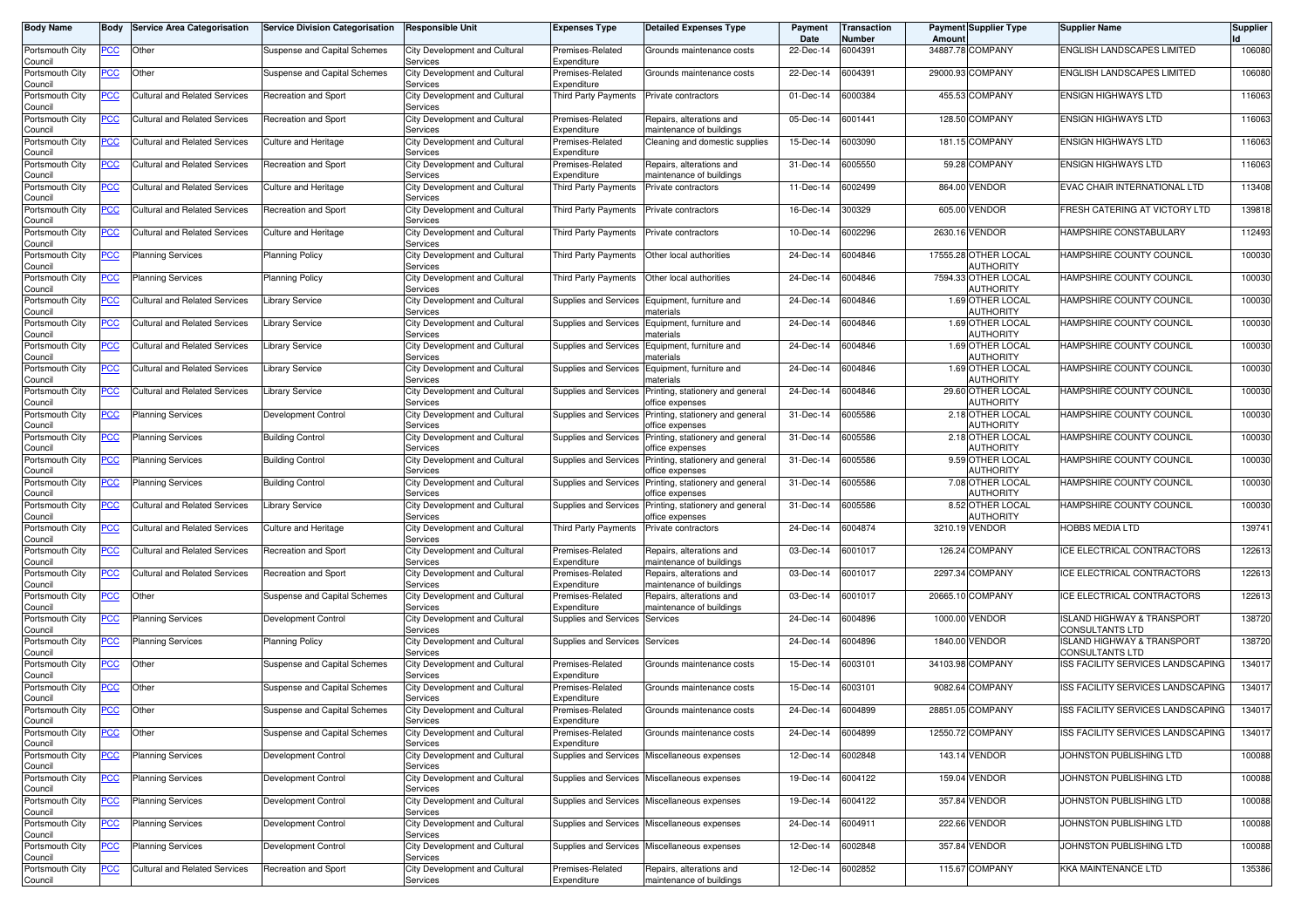| <b>Body Name</b>           | Body           | <b>Service Area Categorisation</b>               | <b>Service Division Categorisation</b>      | <b>Responsible Unit</b>                   | <b>Expenses Type</b>                | <b>Detailed Expenses Type</b>                        | Payment<br>Date | Transaction<br>Number | Amoun   | <b>Payment Supplier Type</b> | <b>Supplier Name</b>                                    | Supplier |
|----------------------------|----------------|--------------------------------------------------|---------------------------------------------|-------------------------------------------|-------------------------------------|------------------------------------------------------|-----------------|-----------------------|---------|------------------------------|---------------------------------------------------------|----------|
| Portsmouth City<br>Council | <u>PCC</u>     | Cultural and Related Services                    | <b>Library Service</b>                      | City Development and Cultural<br>Services | Premises-Related<br>Expenditure     | Repairs, alterations and<br>maintenance of buildings | 12-Dec-14       | 6002852               |         | 35.00 COMPANY                | KKA MAINTENANCE LTD                                     | 135386   |
| Portsmouth City<br>Council | <u>PCC</u>     | Cultural and Related Services                    | Culture and Heritage                        | City Development and Cultural<br>Services | Premises-Related<br>Expenditure     | Repairs, alterations and<br>maintenance of buildings | 12-Dec-14       | 6002852               |         | 35.00 COMPANY                | KKA MAINTENANCE LTD                                     | 135386   |
| Portsmouth City<br>Council | <u>PCC</u>     | Cultural and Related Services                    | Culture and Heritage                        | City Development and Cultural<br>Services | Premises-Related<br>Expenditure     | Repairs, alterations and<br>naintenance of buildings | 05-Dec-14       | 6001495               |         | 121.38 COMPANY               | <b>KKA MAINTENANCE LTD</b>                              | 135386   |
| Portsmouth City<br>Council | <b>PCC</b>     | Cultural and Related Services                    | Library Service                             | City Development and Cultural<br>Services | Premises-Related<br>Expenditure     | Repairs, alterations and<br>naintenance of buildings | 31-Dec-14       | 6005626               |         | 175.19 COMPANY               | KKA MAINTENANCE LTD                                     | 135386   |
| Portsmouth City            | <b>PCC</b>     | <b>Cultural and Related Services</b>             | <b>Library Service</b>                      | City Development and Cultural             | Premises-Related                    | Repairs, alterations and                             | 31-Dec-14       | 6005626               |         | 140.00 COMPANY               | <b>KKA MAINTENANCE LTD</b>                              | 135386   |
| Council<br>Portsmouth City | <u>PCC</u>     | <b>Planning Services</b>                         | <b>Building Control</b>                     | Services<br>City Development and Cultural | Expenditure<br>Third Party Payments | naintenance of buildings<br>Other agencies           | 17-Dec-14       | 6003668               |         | 85.00 COMPANY                | <b>KKA MAINTENANCE LTD</b>                              | 135386   |
| Council<br>Portsmouth City | <u>PCC</u>     | <b>Cultural and Related Services</b>             | Tourism                                     | Services<br>City Development and Cultural | <b>Supplies and Services</b>        | Equipment, furniture and                             | 12-Dec-14       | 6002862               |         | 36.00 VENDOR                 | LUCKETTS TRAVEL LIMITED                                 | 100278   |
| Council<br>Portsmouth City | <u>PCC</u>     | <b>Cultural and Related Services</b>             | Culture and Heritage                        | Services<br>City Development and Cultural | Third Party Payments                | naterials<br>Private contractors                     | 10-Dec-14       | 6002322               |         | 3257.50 VENDOR               | M G EVENT SERVICES                                      | 127021   |
| Council<br>Portsmouth City | <u>PCC</u>     | <b>Cultural and Related Services</b>             | Culture and Heritage                        | Services<br>City Development and Cultural | <b>Third Party Payments</b>         | Private contractors                                  | 10-Dec-14       | 6002322               |         | 680.00 VENDOR                | M G EVENT SERVICES                                      | 127021   |
| Council<br>Portsmouth City | <u>PCC</u>     | Cultural and Related Services                    | Culture and Heritage                        | Services<br>City Development and Cultural | Third Party Payments                | Private contractors                                  | 10-Dec-14       | 6002322               |         | 875.00 VENDOR                | <b>M G EVENT SERVICES</b>                               | 127021   |
| Council<br>Portsmouth City | <u>PCC</u>     | Corporate and Democratic Core                    | Democratic Representation and               | Services<br>City Development and Cultural | Third Party Payments                | Private contractors                                  | 31-Dec-14       | 6005640               |         | 603.50 VENDOR                | M G EVENT SERVICES                                      | 127021   |
| Council<br>Portsmouth City | <u>PCC</u>     | Corporate and Democratic Core                    | Management<br>Democratic Representation and | Services<br>City Development and Cultural | Third Party Payments                | Private contractors                                  | 31-Dec-14       | 6005640               | 340.00  | VENDOR                       | <b>M G EVENT SERVICES</b>                               | 127021   |
| Council<br>Portsmouth City | <u>PCC</u>     | Environmental and Regulatory                     | Aanagement<br>Regulatory Services           | Services<br>City Development and Cultural | <b>Third Party Payments</b>         | Private contractors                                  | 24-Dec-14       | 6004986               |         | 2043.80 VENDOR               | MG IMAGING LTD T/A MERCURY                              | 135930   |
| Council<br>Portsmouth City | <u>PCC</u>     | Services<br><b>Cultural and Related Services</b> | <b>Culture and Heritage</b>                 | Services<br>City Development and Cultural | Supplies and Services               | Communications and computing                         | 19-Dec-14       | 6004148               |         | 460.00 VENDOR                | GRAPHICS<br>MODES USERS ASSOCIATION                     | 109046   |
| Council<br>Portsmouth City | <u>PCC</u>     | Cultural and Related Services                    | <b>Library Service</b>                      | Services<br>City Development and Cultural | <b>Third Party Payments</b>         | Private contractors                                  | 08-Dec-14       | 6001761               |         | 1137.29 SOLETRADER           | Classified as 'personal data' (under the                | 139228   |
| Council<br>Portsmouth City | <u>PCC</u>     | <b>Cultural and Related Services</b>             | Culture and Heritage                        | Services<br>City Development and Cultural | Third Party Payments                | Private contractors                                  | 19-Dec-14       | 6004155               |         | 3500.00 VENDOR               | Data Protection Act 1998)<br>NEW THEATRE ROYAL TRUSTEES | 101037   |
| Council<br>Portsmouth City | <u>PCC</u>     | <b>Cultural and Related Services</b>             | Culture and Heritage                        | Services<br>City Development and Cultural | Third Party Payments                | Private contractors                                  | 19-Dec-14       | 6004155               |         | 3750.00 VENDOR               | PORTSMOUTH) LTD<br>NEW THEATRE ROYAL TRUSTEES           | 101037   |
| Council<br>Portsmouth City | <u>PCC</u>     | Cultural and Related Services                    | Recreation and Sport                        | Services<br>City Development and Cultural | Third Party Payments                | Private contractors                                  | 31-Dec-14       | 6005669               |         | 1960.00 VENDOR               | PORTSMOUTH) LTD<br>NEW THEATRE ROYAL TRUSTEES           | 101037   |
| Council<br>Portsmouth City | <u>PCC</u>     | Cultural and Related Services                    | <b>Library Service</b>                      | Services<br>City Development and Cultural | <b>Supplies and Services</b>        | Equipment, furniture and                             | 31-Dec-14       | 6005670               |         | 4445.00 VENDOR               | (PORTSMOUTH) LTD<br>NIELSEN BOOK SERVICES LTD           | 101464   |
| Council<br>Portsmouth City | <u>PCC</u>     | Cultural and Related Services                    | Recreation and Sport                        | Services<br>City Development and Cultural | <b>Third Party Payments</b>         | naterials<br>Private contractors                     | 17-Dec-14       | 6003688               |         | 364.80 VENDOR                | NOVA INTERNATIONAL LIMITED                              | 109265   |
| Council<br>Portsmouth City | <b>PCC</b>     | <b>Cultural and Related Services</b>             | Recreation and Sport                        | Services<br>City Development and Cultural | Third Party Payments                | Private contractors                                  | 17-Dec-14       | 6003688               | 1500.00 | <b>VENDOR</b>                | NOVA INTERNATIONAL LIMITED                              | 109265   |
| Council<br>Portsmouth City | <u>PCC</u>     | <b>Cultural and Related Services</b>             | Recreation and Sport                        | Services<br>City Development and Cultural | Third Party Payments                | Private contractors                                  | 17-Dec-14       | 6003688               |         | 1150.00 VENDOR               | NOVA INTERNATIONAL LIMITED                              | 109265   |
| Council<br>Portsmouth City | <u>PCC</u>     | Cultural and Related Services                    | <b>Culture and Heritage</b>                 | Services<br>City Development and Cultural | Premises-Related                    | Energy costs                                         | 12-Dec-14       | 6002881               |         | 543.92 VENDOR                | <b>NPOWER</b>                                           | 104871   |
| Council<br>Portsmouth City | <u>PCC</u>     | Cultural and Related Services                    | Culture and Heritage                        | Services<br>City Development and Cultural | Expenditure<br>Premises-Related     | Energy costs                                         | 12-Dec-14       | 6002881               |         | 1085.76 VENDOR               | <b>NPOWER</b>                                           | 104871   |
| Council<br>Portsmouth City | <u>PCC</u>     | <b>Cultural and Related Services</b>             | Culture and Heritage                        | Services<br>City Development and Cultural | Expenditure<br>Premises-Related     | Energy costs                                         | 12-Dec-14       | 6002881               |         | 329.08 VENDOR                | <b>NPOWER</b>                                           | 104871   |
| Council<br>Portsmouth City | <u>PCC</u>     | <b>Cultural and Related Services</b>             | <b>Library Service</b>                      | Services<br>City Development and Cultural | Expenditure<br>Premises-Related     | Energy costs                                         | 12-Dec-14       | 6002881               | 307.03  | <b>VENDOR</b>                | <b>NPOWER</b>                                           | 104871   |
| Council<br>Portsmouth City | <u>PCC</u>     | Cultural and Related Services                    | Recreation and Sport                        | Services<br>City Development and Cultural | Expenditure<br>Premises-Related     | Energy costs                                         | 12-Dec-14       | 6002881               |         | 365.79 VENDOR                | <b>NPOWER</b>                                           | 104871   |
| Council                    |                |                                                  |                                             | Services                                  | Expenditure                         |                                                      |                 |                       |         |                              |                                                         |          |
| Portsmouth City<br>Council | <u>PCC</u>     | Cultural and Related Services                    | Recreation and Sport                        | City Development and Cultural<br>Services | Premises-Related<br>Expenditure     | Energy costs                                         | 12-Dec-14       | 6002881               |         | 232.45 VENDOR                | <b>NPOWER</b>                                           | 104871   |
| Portsmouth City<br>Council | <u>PCC</u>     | Cultural and Related Services                    | Culture and Heritage                        | City Development and Cultural<br>Services | Premises-Related<br>Expenditure     | Energy costs                                         | 12-Dec-14       | 6002881               |         | 1145.62 VENDOR               | <b>NPOWER</b>                                           | 104871   |
| Portsmouth City            | <b>PCC</b>     | <b>Cultural and Related Services</b>             | <b>Culture and Heritage</b>                 | City Development and Cultural             | Premises-Related                    | Energy costs                                         | 05-Dec-14       | 6001529               |         | 1472.38 VENDOR               | <b>NPOWER</b>                                           | 104871   |
| Council<br>Portsmouth City | <u>PCC</u>     | <b>Cultural and Related Services</b>             | <b>Library Service</b>                      | Services<br>City Development and Cultural | Expenaiture<br>Premises-Related     | Energy costs                                         | 05-Dec-14       | 6001529               |         | 1820.66 VENDOR               | <b>NPOWER</b>                                           | 104871   |
| Council<br>Portsmouth City | <u>PCC</u>     | <b>Cultural and Related Services</b>             | <b>Library Service</b>                      | Services<br>City Development and Cultural | Expenditure<br>Premises-Related     | Energy costs                                         | 05-Dec-14       | 6001529               |         | 5070.33 VENDOR               | <b>NPOWER</b>                                           | 104871   |
| Council<br>Portsmouth City | $\overline{C}$ | <b>Cultural and Related Services</b>             | Culture and Heritage                        | Services<br>City Development and Cultural | Expenditure<br>Premises-Related     | Energy costs                                         | 31-Dec-14       | 6005674               |         | 2963.66 VENDOR               | <b>NPOWER</b>                                           | 104871   |
| Council<br>Portsmouth City | $\overline{C}$ | <b>Cultural and Related Services</b>             | <b>Library Service</b>                      | Services<br>City Development and Cultural | Expenditure<br>Premises-Related     | Energy costs                                         | 31-Dec-14       | 6005674               |         | 2109.67 VENDOR               | <b>NPOWER</b>                                           | 104871   |
| Council<br>Portsmouth City | <u>PCC</u>     | <b>Cultural and Related Services</b>             | <b>Library Service</b>                      | Services<br>City Development and Cultural | Expenditure<br>Premises-Related     | Energy costs                                         | 31-Dec-14       | 6005674               |         | 4415.66 VENDOR               | <b>NPOWER</b>                                           | 104871   |
| Council<br>Portsmouth City |                | <b>Cultural and Related Services</b>             | Culture and Heritage                        | Services<br>City Development and Cultural | Expenditure<br>Premises-Related     |                                                      | 31-Dec-14       | 6005675               |         | 418.23 VENDOR                | <b>NPOWER</b>                                           | 104871   |
| Council                    | <u>PCC</u>     |                                                  |                                             | Services                                  | Expenditure                         | Energy costs                                         |                 |                       |         |                              |                                                         |          |
| Portsmouth City<br>Council | PCC            | Cultural and Related Services                    | Culture and Heritage                        | City Development and Cultural<br>Services | Premises-Related<br>Expenditure     | Energy costs                                         | 31-Dec-14       | 6005675               |         | 384.21 VENDOR                | <b>NPOWER</b>                                           | 104871   |
|                            |                |                                                  |                                             |                                           |                                     |                                                      |                 |                       |         |                              |                                                         |          |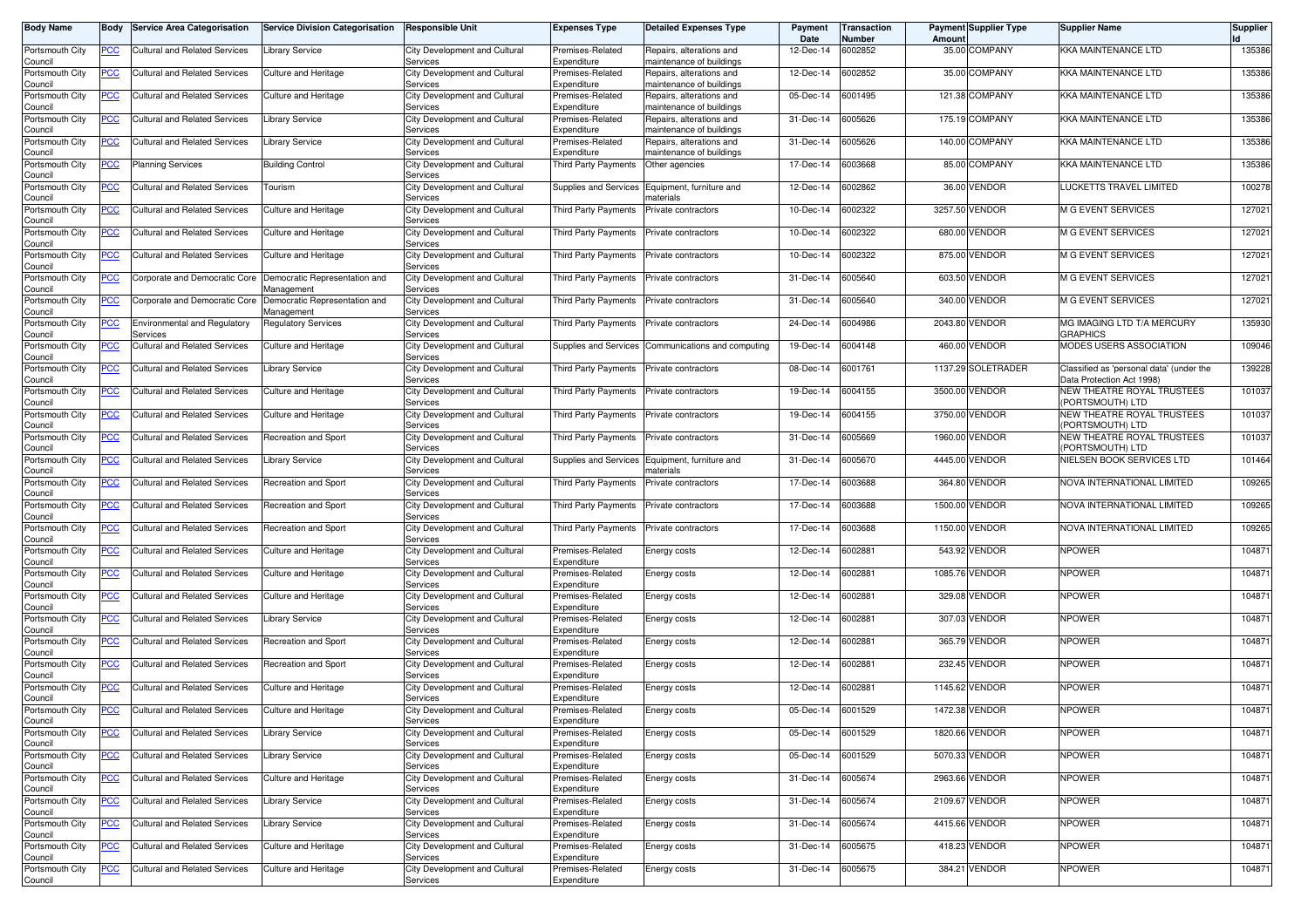| Body Name                  | Body           | <b>Service Area Categorisation</b>   | <b>Service Division Categorisation</b>      | <b>Responsible Unit</b>                          | <b>Expenses Type</b>            | <b>Detailed Expenses Type</b>         | Payment<br>Date | <b>Transaction</b><br>Number | Amount    | <b>Payment Supplier Type</b> | <b>Supplier Name</b>                                                  | <b>Supplier</b> |
|----------------------------|----------------|--------------------------------------|---------------------------------------------|--------------------------------------------------|---------------------------------|---------------------------------------|-----------------|------------------------------|-----------|------------------------------|-----------------------------------------------------------------------|-----------------|
| Portsmouth City<br>Council | <u>PCC</u>     | Cultural and Related Services        | <b>Library Service</b>                      | <b>City Development and Cultural</b><br>Services | Premises-Related<br>Expenditure | Energy costs                          | 31-Dec-14       | 6005675                      | 301.27    | <b>VENDOR</b>                | <b>NPOWER</b>                                                         | 104871          |
| Portsmouth City<br>Council | <u>PCC</u>     | Cultural and Related Services        | Recreation and Sport                        | City Development and Cultural<br>Services        | Premises-Related<br>Expenditure | Energy costs                          | 31-Dec-14       | 6005675                      | 550.02    | <b>VENDOR</b>                | <b>NPOWER</b>                                                         | 104871          |
| Portsmouth City<br>Council | <u>PCC</u>     | <b>Cultural and Related Services</b> | Culture and Heritage                        | City Development and Cultural<br>Services        | Premises-Related<br>Expenditure | Energy costs                          | 31-Dec-14       | 6005675                      | 1209.62   | <b>VENDOR</b>                | <b>NPOWER</b>                                                         | 104871          |
| Portsmouth City<br>Council | <b>PCC</b>     | <b>Cultural and Related Services</b> | Recreation and Sport                        | City Development and Cultural<br>Services        | Premises-Related<br>Expenditure | Energy costs                          | 31-Dec-14       | 6005675                      |           | 304.45 VENDOR                | <b>NPOWER</b>                                                         | 104871          |
| Portsmouth City<br>Council | <u>PCC</u>     | Cultural and Related Services        | Library Service                             | City Development and Cultural<br>Services        | Premises-Related<br>Expenditure | Cleaning and domestic supplies        | 12-Dec-14       | 6002882                      |           | 12.48 COMPANY                | OCS GROUP UK LIMITED T/A CANNON                                       | 101502          |
| Portsmouth City<br>Council | <u>PCC</u>     | Cultural and Related Services        | Library Service                             | City Development and Cultural<br>Services        | Premises-Related<br>Expenditure | Cleaning and domestic supplies        | 12-Dec-14       | 6002882                      |           | 75.96 COMPANY                | OCS GROUP UK LIMITED T/A CANNON                                       | 101502          |
| Portsmouth City<br>Council | <u>PCC</u>     | <b>Cultural and Related Services</b> | <b>Library Service</b>                      | City Development and Cultural<br>Services        | Premises-Related<br>Expenditure | Cleaning and domestic supplies        | 12-Dec-14       | 6002882                      | 291.24    | <b>COMPANY</b>               | OCS GROUP UK LIMITED T/A CANNON                                       | 101502          |
| Portsmouth City<br>Council | <u>PCC</u>     | <b>Cultural and Related Services</b> | <b>Library Service</b>                      | City Development and Cultural<br>Services        | Premises-Related<br>Expenditure | Cleaning and domestic supplies        | 12-Dec-14       | 6002882                      | 75.96     | <b>COMPANY</b>               | OCS GROUP UK LIMITED T/A CANNON                                       | 101502          |
| Portsmouth City<br>Council | <u>PCC</u>     | Cultural and Related Services        | Library Service                             | City Development and Cultural<br>Services        | Premises-Related<br>Expenditure | Cleaning and domestic supplies        | 12-Dec-14       | 6002882                      |           | 82.95 COMPANY                | OCS GROUP UK LIMITED T/A CANNON                                       | 101502          |
| Portsmouth City<br>Council | <u>PCC</u>     | Cultural and Related Services        | Library Service                             | City Development and Cultural<br>Services        | Premises-Related<br>Expenditure | Cleaning and domestic supplies        | 12-Dec-14       | 6002882                      |           | 13.53 COMPANY                | OCS GROUP UK LIMITED T/A CANNON                                       | 101502          |
| Portsmouth City<br>Council | <b>PCC</b>     | Cultural and Related Services        | Library Service                             | City Development and Cultural<br>Services        | Premises-Related<br>Expenditure | Cleaning and domestic supplies        | 12-Dec-14       | 6002882                      |           | 48.36 COMPANY                | OCS GROUP UK LIMITED T/A CANNON                                       | 101502          |
| Portsmouth City<br>Council | <u>PCC</u>     | <b>Cultural and Related Services</b> | Recreation and Sport                        | City Development and Cultura<br>Services         | Supplies and Services           | Grants and subscriptions              | 19-Dec-14       | 6004174                      | 6875.00   | VENDOR                       | PAULSGROVE COMMUNITY<br><b>ASSOCIATION</b>                            | 101063          |
| Portsmouth City<br>Council | <u>PCC</u>     | Cultural and Related Services        | Library Service                             | City Development and Cultural<br>Services        | Supplies and Services           | Equipment, furniture and<br>naterials | 19-Dec-14       | 6004189                      | 748.40    | <b>VENDOR</b>                | PETERS LTD                                                            | 101710          |
| Portsmouth City<br>Council | <u>PCC</u>     | Cultural and Related Services        | Culture and Heritage                        | City Development and Cultural<br>Services        | Premises-Related<br>Expenditure | Cleaning and domestic supplies        | 31-Dec-14       | 6005699                      | 105.30    | <b>COMPANY</b>               | PHS GROUP LTD                                                         | 100082          |
| Portsmouth City<br>Council | <u>PCC</u>     | Cultural and Related Services        | Open Spaces                                 | City Development and Cultural<br>Services        | Supplies and Services           | Services                              | 18-Dec-14       | 6003902                      |           | 1950.00 SOLETRADER           | Classified as 'personal data' (under the<br>Data Protection Act 1998) | 138813          |
| Portsmouth City<br>Council | <b>PCC</b>     | <b>Cultural and Related Services</b> | Library Service                             | City Development and Cultural<br>Services        | Premises-Related<br>Expenditure | Fixtures and fittings                 | 11-Dec-14       | 002560                       | 420.00    | <b>VENDOR</b>                | PORTSMOUTH COMMUNICATIONS LTD                                         | 106039          |
| Portsmouth City<br>Council | <u>PCC</u>     | <b>Cultural and Related Services</b> | <b>Library Service</b>                      | City Development and Cultural<br>Services        | Supplies and Services           | Communications and computing          | 24-Dec-14       | 6005054                      | 342.86    | <b>VENDOR</b>                | PORTSMOUTH COMMUNICATIONS LTD                                         | 106039          |
| Portsmouth City<br>Council | <u>PCC</u>     | Corporate and Democratic Core        | Democratic Representation and<br>Management | City Development and Cultural<br>Services        | Third Party Payments            | Private contractors                   | 19-Dec-14       | 6004195                      |           | 3458.33 VENDOR               | PORTSMOUTH CULTURAL TRUST                                             | 134492          |
| Portsmouth City<br>Council | <u>PCC</u>     | Corporate and Democratic Core        | Democratic Representation and<br>Management | City Development and Cultural<br>Services        | Supplies and Services           | Miscellaneous expenses                | 24-Dec-14       | 6005055                      | 160.00    | <b>VENDOR</b>                | PORTSMOUTH CULTURAL TRUST                                             | 134492          |
| Portsmouth City<br>Council | <b>PCC</b>     | <b>Cultural and Related Services</b> | Tourism                                     | City Development and Cultural<br>Services        | Supplies and Services           | Equipment, furniture and<br>naterials | 05-Dec-14       | 6001554                      |           | 1268.18 VENDOR               | PORTSMOUTH HISTORIC DOCKYARD                                          | 100795          |
| Portsmouth City<br>Council | <u>PCC</u>     | Cultural and Related Services        | Library Service                             | City Development and Cultural<br>Services        | Premises-Related<br>Expenditure | <b>Nater Services</b>                 | 08-Dec-14       | 6001774                      | 32.65     | <b>VENDOR</b>                | PORTSMOUTH WATER LTD                                                  | 100253          |
| Portsmouth City<br>Council | <u>PCC</u>     | <b>Cultural and Related Services</b> | Library Service                             | City Development and Cultural<br>Services        | Premises-Related<br>Expenditure | <b>Nater Services</b>                 | 08-Dec-14       | 6001774                      | 48.76     | <b>VENDOR</b>                | PORTSMOUTH WATER LTD                                                  | 100253          |
| Portsmouth City<br>Council | <u>PCC</u>     | Cultural and Related Services        | Library Service                             | City Development and Cultural<br>Services        | Premises-Related<br>Expenditure | Energy costs                          | 16-Dec-14       | 6003230                      | $-672.84$ | <b>COMPANY</b>               | SCOTTISH AND SOUTHERN ENERGY<br><b>PLC</b>                            | 100303          |
| Portsmouth City<br>Council | <u>PCC</u>     | <b>Cultural and Related Services</b> | Library Service                             | City Development and Cultural<br>Services        | Premises-Related<br>Expenditure | Energy costs                          | 16-Dec-14       | 6003230                      | $-698.02$ | <b>COMPANY</b>               | SCOTTISH AND SOUTHERN ENERGY<br><b>PLC</b>                            | 100303          |
| Portsmouth City<br>Council | <b>PCC</b>     | <b>Cultural and Related Services</b> | Library Service                             | City Development and Cultural<br>Services        | Premises-Related<br>Expenditure | Energy costs                          | 16-Dec-14       | 6003230                      |           | -756.46 COMPANY              | SCOTTISH AND SOUTHERN ENERGY<br><b>PLC</b>                            | 100303          |
| Portsmouth City<br>Council | <u>PCC</u>     | Cultural and Related Services        | <b>Library Service</b>                      | City Development and Cultural<br>Services        | Premises-Related<br>Expenditure | Energy costs                          | 16-Dec-14       | 6003230                      |           | -780.48 COMPANY              | SCOTTISH AND SOUTHERN ENERGY<br><b>PLC</b>                            | 100303          |
| Portsmouth City<br>Council | <u>PCC</u>     | Cultural and Related Services        | <b>Library Service</b>                      | City Development and Cultural<br>Services        | Premises-Related<br>Expenditure | Energy costs                          | 16-Dec-14       | 6003230                      | $-750.47$ | <b>COMPANY</b>               | SCOTTISH AND SOUTHERN ENERGY<br><b>PLC</b>                            | 100303          |
| Portsmouth City<br>Council | <u>PCC</u>     | Cultural and Related Services        | Library Service                             | City Development and Cultural<br>Services        | Premises-Related<br>Expenditure | Energy costs                          | 16-Dec-14       | 6003230                      | $-670.57$ | <b>COMPANY</b>               | SCOTTISH AND SOUTHERN ENERGY<br><b>PLC</b>                            | 100303          |
| Portsmouth City<br>Council | <u>PCC</u>     | <b>Cultural and Related Services</b> | Library Service                             | City Development and Cultura<br>Services         | Premises-Related<br>Expenditure | Energy costs                          | 16-Dec-14       | 6003230                      |           | -645.23 COMPANY              | SCOTTISH AND SOUTHERN ENERGY<br><b>PLC</b>                            | 100303          |
| Portsmouth City<br>Council | <u>PCC</u>     | <b>Cultural and Related Services</b> | <b>Library Service</b>                      | City Development and Cultural<br><b>Services</b> | Premises-Related<br>Expenditure | Energy costs                          | 16-Dec-14       | 6003230                      | 645.23    | <b>COMPANY</b>               | SCOTTISH AND SOUTHERN ENERGY<br>PLC.                                  | 100303          |
| Portsmouth City<br>Council | <u>PCC</u>     | <b>Cultural and Related Services</b> | <b>Library Service</b>                      | City Development and Cultural<br>Services        | Premises-Related<br>Expenditure | Energy costs                          | 16-Dec-14       | 6003230                      |           | 670.57 COMPANY               | SCOTTISH AND SOUTHERN ENERGY<br><b>PLC</b>                            | 100303          |
| Portsmouth City<br>Council | $\overline{C}$ | <b>Cultural and Related Services</b> | <b>Library Service</b>                      | City Development and Cultural<br>Services        | Premises-Related<br>Expenditure | Energy costs                          | 16-Dec-14       | 6003230                      |           | 750.47 COMPANY               | SCOTTISH AND SOUTHERN ENERGY<br><b>PLC</b>                            | 100303          |
| Portsmouth City<br>Council | $\overline{C}$ | <b>Cultural and Related Services</b> | Library Service                             | City Development and Cultural<br>Services        | Premises-Related<br>Expenditure | Energy costs                          | 16-Dec-14       | 6003230                      |           | 780.48 COMPANY               | SCOTTISH AND SOUTHERN ENERGY<br><b>PLC</b>                            | 100303          |
| Portsmouth City<br>Council | $\overline{C}$ | <b>Cultural and Related Services</b> | Library Service                             | City Development and Cultural<br>Services        | Premises-Related<br>Expenditure | Energy costs                          | 16-Dec-14       | 6003230                      |           | 796.39 COMPANY               | SCOTTISH AND SOUTHERN ENERGY<br><b>PLC</b>                            | 100303          |
| Portsmouth City<br>Council | $\overline{C}$ | <b>Cultural and Related Services</b> | <b>Library Service</b>                      | City Development and Cultural<br>Services        | Premises-Related<br>Expenditure | Energy costs                          | 16-Dec-14       | 6003230                      |           | 734.99 COMPANY               | SCOTTISH AND SOUTHERN ENERGY<br><b>PLC</b>                            | 100303          |
| Portsmouth City<br>Council | <u>PCC</u>     | <b>Cultural and Related Services</b> | <b>Library Service</b>                      | City Development and Cultural<br>Services        | Premises-Related<br>Expenditure | Energy costs                          | 16-Dec-14       | 6003230                      |           | 709.28 COMPANY               | SCOTTISH AND SOUTHERN ENERGY<br>PLC                                   | 100303          |
| Portsmouth City<br>Council | <u>PCC</u>     | Cultural and Related Services        | Library Service                             | City Development and Cultural<br>Services        | Premises-Related<br>Expenditure | Energy costs                          | 16-Dec-14       | 6003230                      |           | 764.63 COMPANY               | SCOTTISH AND SOUTHERN ENERGY<br><b>PLC</b>                            | 100303          |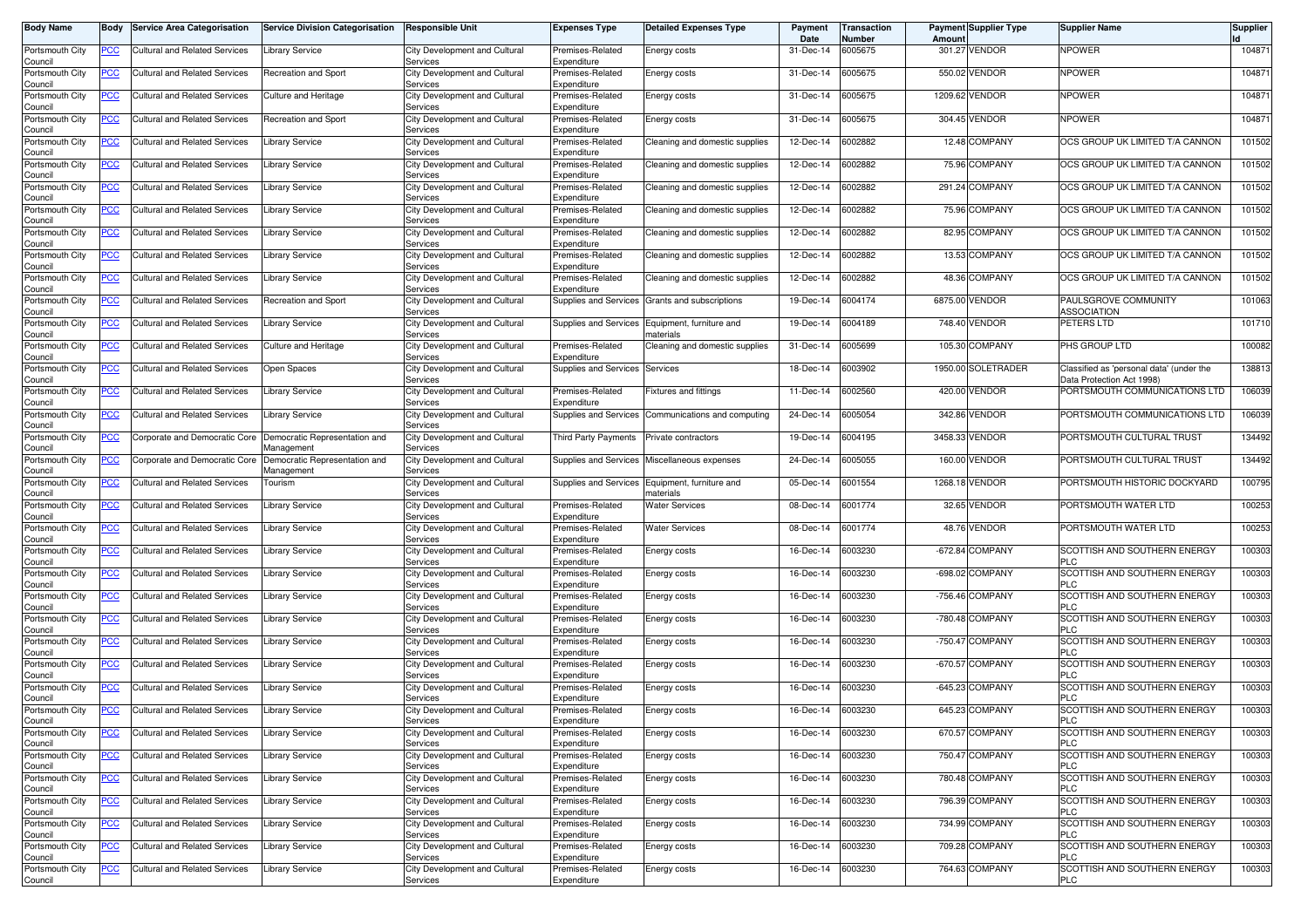| <b>Body Name</b>           | Body           | <b>Service Area Categorisation</b>   | <b>Service Division Categorisation</b> | <b>Responsible Unit</b>                   | <b>Expenses Type</b>            | <b>Detailed Expenses Type</b> | Payment<br>Date | Transaction<br><b>Number</b> | Amoun  | <b>Payment Supplier Type</b> | <b>Supplier Name</b>                       | <b>Supplier</b> |
|----------------------------|----------------|--------------------------------------|----------------------------------------|-------------------------------------------|---------------------------------|-------------------------------|-----------------|------------------------------|--------|------------------------------|--------------------------------------------|-----------------|
| Portsmouth City<br>Council | <u>PCC</u>     | Cultural and Related Services        | Culture and Heritage                   | City Development and Cultural<br>Services | Premises-Related<br>Expenditure | Energy costs                  | 16-Dec-14       | 6003230                      |        | 37.50 COMPANY                | SCOTTISH AND SOUTHERN ENERGY<br>PLC.       | 100303          |
| Portsmouth City<br>Council | <u>PCC</u>     | <b>Cultural and Related Services</b> | <b>Library Service</b>                 | City Development and Cultural<br>Services | Premises-Related<br>Expenditure | Energy costs                  | 16-Dec-14       | 6003230                      |        | 555.45 COMPANY               | SCOTTISH AND SOUTHERN ENERGY<br>PLC        | 100303          |
| Portsmouth City<br>Council | <u>PCC</u>     | Cultural and Related Services        | Culture and Heritage                   | City Development and Cultural<br>Services | Premises-Related<br>Expenditure | Energy costs                  | 31-Dec-14       | 6005746                      |        | 324.36 COMPANY               | SCOTTISH AND SOUTHERN ENERGY<br>PLC        | 100303          |
| Portsmouth City            | $\overline{C}$ | Cultural and Related Services        | Recreation and Sport                   | City Development and Cultural             | Premises-Related                | Energy costs                  | 16-Dec-14       | 6003230                      |        | 23.71 COMPANY                | SCOTTISH AND SOUTHERN ENERGY               | 100303          |
| Council<br>Portsmouth City | <u>PCC</u>     | <b>Cultural and Related Services</b> | Recreation and Sport                   | Services<br>City Development and Cultural | Expenditure<br>Premises-Related | Energy costs                  | 16-Dec-14       | 6003230                      |        | 25.08 COMPANY                | PLC<br>SCOTTISH AND SOUTHERN ENERGY        | 10030           |
| Council<br>Portsmouth City | <u>PCC</u>     | <b>Cultural and Related Services</b> | Recreation and Sport                   | Services<br>City Development and Cultural | Expenditure<br>Premises-Related | Energy costs                  | 31-Dec-14       | 6005746                      |        | 25.18 COMPANY                | PLC<br>SCOTTISH AND SOUTHERN ENERGY        | 100303          |
| Council<br>Portsmouth City | <u>PCC</u>     | Cultural and Related Services        | <b>Recreation and Sport</b>            | Services<br>City Development and Cultural | Expenditure<br>Premises-Related | Energy costs                  | 16-Dec-14       | 6003230                      |        | 74.88 COMPANY                | <b>PLC</b><br>SCOTTISH AND SOUTHERN ENERGY | 100303          |
| Council<br>Portsmouth City | <u>PCC</u>     | <b>Cultural and Related Services</b> | <b>Library Service</b>                 | Services<br>City Development and Cultural | Expenditure<br>Premises-Related | Energy costs                  | 16-Dec-14       | 6003230                      |        | 21.58 COMPANY                | <b>PLC</b><br>SCOTTISH AND SOUTHERN ENERGY | 100303          |
| Council<br>Portsmouth City | <u>PCC</u>     | <b>Cultural and Related Services</b> | <b>Library Service</b>                 | Services<br>City Development and Cultural | Expenditure<br>Premises-Related | Energy costs                  | 16-Dec-14       | 6003230                      |        | 121.86 COMPANY               | <b>PLC</b><br>SCOTTISH AND SOUTHERN ENERGY | 100303          |
| Council<br>Portsmouth City | <u>PCC</u>     | <b>Cultural and Related Services</b> | Recreation and Sport                   | Services<br>City Development and Cultural | Expenditure<br>Premises-Related | Energy costs                  | 16-Dec-14       | 6003230                      |        | 66.21 COMPANY                | PLC<br>SCOTTISH AND SOUTHERN ENERGY        | 100303          |
| Council<br>Portsmouth City | <u>PCC</u>     | Cultural and Related Services        | Open Spaces                            | Services<br>City Development and Cultural | Expenditure<br>Premises-Related | Energy costs                  | 16-Dec-14       | 6003230                      |        | -80.93 COMPANY               | <b>PLC</b><br>SCOTTISH AND SOUTHERN ENERGY | 100303          |
| Council                    |                |                                      |                                        | Services                                  | Expenditure                     |                               |                 | 6003230                      |        | 48.52 COMPANY                | PLC<br>SCOTTISH AND SOUTHERN ENERGY        |                 |
| Portsmouth City<br>Council | PСC            | Cultural and Related Services        | Open Spaces                            | City Development and Cultural<br>Services | Premises-Related<br>Expenditure | Energy costs                  | 16-Dec-14       |                              |        |                              | PLC                                        | 100303          |
| Portsmouth City<br>Council | <u>PCC</u>     | <b>Cultural and Related Services</b> | Open Spaces                            | City Development and Cultural<br>Services | Premises-Related<br>Expenditure | Energy costs                  | 16-Dec-14       | 6003230                      |        | 49.52 COMPANY                | SCOTTISH AND SOUTHERN ENERGY<br><b>PLC</b> | 10030           |
| Portsmouth City<br>Council | <u>PCC</u>     | <b>Cultural and Related Services</b> | Recreation and Sport                   | City Development and Cultural<br>Services | Premises-Related<br>Expenditure | <b>Energy costs</b>           | 16-Dec-14       | 6003230                      |        | 100.93 COMPANY               | SCOTTISH AND SOUTHERN ENERGY<br>PLC        | 100303          |
| Portsmouth City<br>Council | <u>PCC</u>     | Cultural and Related Services        | Culture and Heritage                   | City Development and Cultural<br>Services | Premises-Related<br>Expenditure | Energy costs                  | 16-Dec-14       | 6003230                      |        | -190.55 COMPANY              | SCOTTISH AND SOUTHERN ENERGY<br><b>PLC</b> | 100303          |
| Portsmouth City<br>Council | <u>PCC</u>     | <b>Cultural and Related Services</b> | Culture and Heritage                   | City Development and Cultural<br>Services | Premises-Related<br>Expenditure | Energy costs                  | 16-Dec-14       | 6003230                      |        | -496.39 COMPANY              | SCOTTISH AND SOUTHERN ENERGY<br>PLC        | 100303          |
| Portsmouth City<br>Council | <u>PCC</u>     | <b>Cultural and Related Services</b> | Culture and Heritage                   | City Development and Cultural<br>Services | Premises-Related<br>Expenditure | Energy costs                  | 16-Dec-14       | 6003230                      |        | -577.63 COMPANY              | SCOTTISH AND SOUTHERN ENERGY<br><b>PLC</b> | 100303          |
| Portsmouth City<br>Council | <u>PCC</u>     | <b>Cultural and Related Services</b> | Culture and Heritage                   | City Development and Cultural<br>Services | Premises-Related<br>Expenditure | <b>Energy costs</b>           | 16-Dec-14       | 6003230                      |        | -186.51 COMPANY              | SCOTTISH AND SOUTHERN ENERGY<br>PLC        | 100303          |
| Portsmouth City<br>Council | PСC            | Cultural and Related Services        | Culture and Heritage                   | City Development and Cultural<br>Services | Premises-Related<br>Expenditure | Energy costs                  | 16-Dec-14       | 6003230                      |        | -175.79 COMPANY              | SCOTTISH AND SOUTHERN ENERGY<br><b>PLC</b> | 100303          |
| Portsmouth City<br>Council | <u>PCC</u>     | Cultural and Related Services        | Culture and Heritage                   | City Development and Cultural<br>Services | Premises-Related<br>Expenditure | Energy costs                  | 16-Dec-14       | 6003230                      |        | -790.70 COMPANY              | SCOTTISH AND SOUTHERN ENERGY<br>PLC        | 100303          |
| Portsmouth City<br>Council | PСC            | <b>Cultural and Related Services</b> | Culture and Heritage                   | City Development and Cultural<br>Services | Premises-Related<br>Expenditure | <b>Energy costs</b>           | 16-Dec-14       | 6003230                      |        | -752.19 COMPANY              | SCOTTISH AND SOUTHERN ENERGY<br>PLC        | 10030           |
| Portsmouth City<br>Council | <b>PCC</b>     | <b>Cultural and Related Services</b> | Culture and Heritage                   | City Development and Cultural<br>Services | Premises-Related<br>Expenditure | Energy costs                  | 16-Dec-14       | 6003230                      |        | 790.75 COMPANY               | SCOTTISH AND SOUTHERN ENERGY<br><b>PLC</b> | 100303          |
| Portsmouth City<br>Council | <u>PCC</u>     | Cultural and Related Services        | <b>Culture and Heritage</b>            | City Development and Cultural<br>Services | Premises-Related<br>Expenditure | <b>Energy costs</b>           | 16-Dec-14       | 6003230                      |        | 831.61 COMPANY               | SCOTTISH AND SOUTHERN ENERGY<br><b>PLC</b> | 10030           |
| Portsmouth City<br>Council | <u>PCC</u>     | Cultural and Related Services        | Culture and Heritage                   | City Development and Cultural<br>Services | Premises-Related<br>Expenditure | Energy costs                  | 16-Dec-14       | 6003230                      |        | 175.79 COMPANY               | SCOTTISH AND SOUTHERN ENERGY<br><b>PLC</b> | 100303          |
| Portsmouth City<br>Council | <u>PCC</u>     | <b>Cultural and Related Services</b> | Culture and Heritage                   | City Development and Cultural<br>Services | Premises-Related<br>Expenditure | Energy costs                  | 16-Dec-14       | 6003230                      | 186.51 | <b>COMPANY</b>               | SCOTTISH AND SOUTHERN ENERGY<br>PLC        | 100303          |
| Portsmouth City            | <u>PCC</u>     | <b>Cultural and Related Services</b> | Culture and Heritage                   | City Development and Cultural<br>Services | Premises-Related                | Energy costs                  | 16-Dec-14       | 6003230                      |        | 607.64 COMPANY               | SCOTTISH AND SOUTHERN ENERGY<br>PLC        | 10030           |
| Council<br>Portsmouth City | <u>PCC</u>     | Cultural and Related Services        | Culture and Heritage                   | City Development and Cultural             | Expenditure<br>Premises-Related | <b>Energy costs</b>           | 16-Dec-14       | 6003230                      |        | 522.09 COMPANY               | SCOTTISH AND SOUTHERN ENERGY               | 100303          |
| Council<br>Portsmouth City | <u>PCC</u>     | <b>Cultural and Related Services</b> | Culture and Heritage                   | Services<br>City Development and Cultural | Expenditure<br>Premises-Related | Energy costs                  | 16-Dec-14       | 6003230                      |        | 190.55 COMPANY               | <b>PLC</b><br>SCOTTISH AND SOUTHERN ENERGY | 100303          |
| Council<br>Portsmouth City | $\overline{C}$ | Cultural and Related Services        | Culture and Heritage                   | Services<br>City Development and Cultural | Expenditure<br>Premises-Related | Energy costs                  | 16-Dec-14       | 6003230                      |        | 145.49 COMPANY               | PLC.<br>SCOTTISH AND SOUTHERN ENERGY       | 100303          |
| Council<br>Portsmouth City | <u>PCC</u>     | <b>Cultural and Related Services</b> | <b>Culture and Heritage</b>            | Services<br>City Development and Cultural | Expenditure<br>Premises-Related | <b>Energy costs</b>           | 16-Dec-14       | 6003230                      |        | -225.43 COMPANY              | PLC<br>SCOTTISH AND SOUTHERN ENERGY        | 100303          |
| Council<br>Portsmouth City | <b>PCC</b>     | <b>Cultural and Related Services</b> | Culture and Heritage                   | Services<br>City Development and Cultural | Expenditure<br>Premises-Related | Energy costs                  | 16-Dec-14       | 6003230                      |        | -225.43 COMPANY              | PLÜ<br>SCOTTISH AND SOUTHERN ENERGY        | 100303          |
| Council<br>Portsmouth City | <u>PCC</u>     | <b>Cultural and Related Services</b> | Culture and Heritage                   | Services<br>City Development and Cultural | Expenditure<br>Premises-Related | Energy costs                  | 16-Dec-14       | 6003230                      |        | -389.10 COMPANY              | <b>PLC</b><br>SCOTTISH AND SOUTHERN ENERGY | 100303          |
| Council<br>Portsmouth City | PCC            | <b>Cultural and Related Services</b> | Culture and Heritage                   | Services<br>City Development and Cultural | Expenditure<br>Premises-Related | Energy costs                  | 16-Dec-14       | 6003230                      |        | -162.11 COMPANY              | <b>PLC</b><br>SCOTTISH AND SOUTHERN ENERGY | 100303          |
| Council<br>Portsmouth City | <u>PCC</u>     | <b>Cultural and Related Services</b> | Culture and Heritage                   | Services<br>City Development and Cultural | Expenditure<br>Premises-Related | Energy costs                  | 16-Dec-14       | 6003230                      |        | -162.11 COMPANY              | <b>PLC</b><br>SCOTTISH AND SOUTHERN ENERGY | 100303          |
| Council<br>Portsmouth City | <u>PCC</u>     | Cultural and Related Services        | Culture and Heritage                   | Services<br>City Development and Cultural | Expenditure<br>Premises-Related | Energy costs                  | 16-Dec-14       | 6003230                      |        | -359.14 COMPANY              | <b>PLC</b><br>SCOTTISH AND SOUTHERN ENERGY | 100303          |
| Council<br>Portsmouth City |                | <b>Cultural and Related Services</b> |                                        | Services                                  | Expenditure                     |                               |                 |                              |        | -377.38 COMPANY              | <b>PLC</b><br>SCOTTISH AND SOUTHERN ENERGY | 100303          |
| Council                    | <u>PCC</u>     |                                      | Culture and Heritage                   | City Development and Cultural<br>Services | Premises-Related<br>Expenditure | Energy costs                  | 16-Dec-14       | 6003230                      |        |                              | <b>PLC</b>                                 |                 |
| Portsmouth City<br>Council | PCC            | Cultural and Related Services        | Culture and Heritage                   | City Development and Cultural<br>Services | Premises-Related<br>Expenditure | Energy costs                  | 16-Dec-14       | 6003230                      |        | 396.76 COMPANY               | SCOTTISH AND SOUTHERN ENERGY<br><b>PLC</b> | 100303          |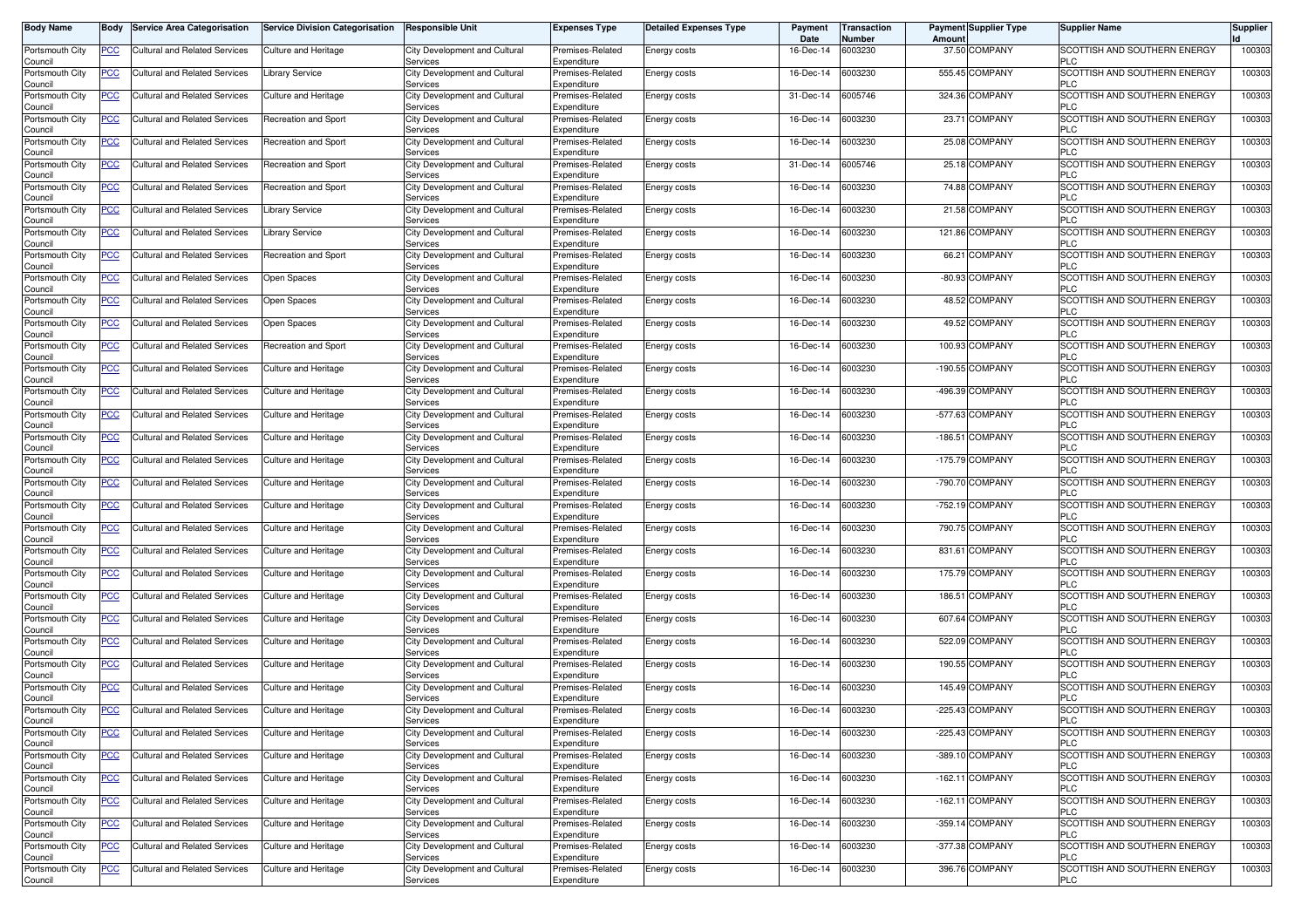| <b>Body Name</b>           | Body           | <b>Service Area Categorisation</b>   | <b>Service Division Categorisation</b> | <b>Responsible Unit</b>                   | <b>Expenses Type</b>            | <b>Detailed Expenses Type</b> | Payment<br>Date | Transaction<br><b>Number</b> | Amoun     | <b>Payment Supplier Type</b> | <b>Supplier Name</b>                       | <b>Supplier</b> |
|----------------------------|----------------|--------------------------------------|----------------------------------------|-------------------------------------------|---------------------------------|-------------------------------|-----------------|------------------------------|-----------|------------------------------|--------------------------------------------|-----------------|
| Portsmouth City<br>Council | <u>PCC</u>     | Cultural and Related Services        | Culture and Heritage                   | City Development and Cultural<br>Services | Premises-Related<br>Expenditure | Energy costs                  | 16-Dec-14       | 6003230                      |           | 377.55 COMPANY               | SCOTTISH AND SOUTHERN ENERGY<br>PLC.       | 100303          |
| Portsmouth City<br>Council | <u>PCC</u>     | Cultural and Related Services        | <b>Culture and Heritage</b>            | City Development and Cultural<br>Services | Premises-Related<br>Expenditure | Energy costs                  | 16-Dec-14       | 6003230                      |           | 162.11 COMPANY               | SCOTTISH AND SOUTHERN ENERGY<br>PLC        | 100303          |
| Portsmouth City<br>Council | <u>PCC</u>     | Cultural and Related Services        | Culture and Heritage                   | City Development and Cultural<br>Services | Premises-Related<br>Expenditure | Energy costs                  | 16-Dec-14       | 6003230                      |           | 162.11 COMPANY               | SCOTTISH AND SOUTHERN ENERGY<br>PLC        | 100303          |
| Portsmouth City            | $\overline{C}$ | Cultural and Related Services        | Culture and Heritage                   | City Development and Cultural             | Premises-Related                | Energy costs                  | 16-Dec-14       | 6003230                      |           | 130.93 COMPANY               | SCOTTISH AND SOUTHERN ENERGY               | 100303          |
| Council<br>Portsmouth City | <u>PCC</u>     | <b>Cultural and Related Services</b> | Culture and Heritage                   | Services<br>City Development and Cultural | Expenditure<br>Premises-Related | Energy costs                  | 16-Dec-14       | 6003230                      |           | 48.99 COMPANY                | PLC<br>SCOTTISH AND SOUTHERN ENERGY        | 10030           |
| Council<br>Portsmouth City | <u>PCC</u>     | <b>Cultural and Related Services</b> | Culture and Heritage                   | Services<br>City Development and Cultural | Expenditure<br>Premises-Related | Energy costs                  | 16-Dec-14       | 6003230                      |           | 48.99 COMPANY                | PLC<br>SCOTTISH AND SOUTHERN ENERGY        | 100303          |
| Council<br>Portsmouth City | <u>PCC</u>     | Cultural and Related Services        | Culture and Heritage                   | Services<br>City Development and Cultural | Expenditure<br>Premises-Related | Energy costs                  | 16-Dec-14       | 6003230                      |           | 238.89 COMPANY               | <b>PLC</b><br>SCOTTISH AND SOUTHERN ENERGY | 100303          |
| Council<br>Portsmouth City | <u>PCC</u>     | <b>Cultural and Related Services</b> | Culture and Heritage                   | Services<br>City Development and Cultural | Expenditure<br>Premises-Related | Energy costs                  | 16-Dec-14       | 6003230                      |           | 68.28 COMPANY                | <b>PLC</b><br>SCOTTISH AND SOUTHERN ENERGY | 100303          |
| Council<br>Portsmouth City | <u>PCC</u>     | <b>Cultural and Related Services</b> | Library Service                        | Services<br>City Development and Cultural | Expenditure<br>Premises-Related | Energy costs                  | 16-Dec-14       | 6003230                      | $-321.36$ | COMPANY                      | <b>PLC</b><br>SCOTTISH AND SOUTHERN ENERGY | 100303          |
| Council<br>Portsmouth City | <u>PCC</u>     | <b>Cultural and Related Services</b> | Library Service                        | Services<br>City Development and Cultural | Expenditure<br>Premises-Related | Energy costs                  | 16-Dec-14       | 6003230                      |           | -815.57 COMPANY              | PLC<br>SCOTTISH AND SOUTHERN ENERGY        | 100303          |
| Council<br>Portsmouth City | <u>PCC</u>     | Cultural and Related Services        | <b>Library Service</b>                 | Services<br>City Development and Cultural | Expenditure<br>Premises-Related | Energy costs                  | 16-Dec-14       | 6003230                      |           | -1045.49 COMPANY             | <b>PLC</b><br>SCOTTISH AND SOUTHERN ENERGY | 100303          |
| Council                    |                |                                      |                                        | Services                                  | Expenditure                     |                               |                 | 6003230                      |           | -371.06 COMPANY              | PLC<br>SCOTTISH AND SOUTHERN ENERGY        |                 |
| Portsmouth City<br>Council | PСC            | Cultural and Related Services        | <b>Library Service</b>                 | City Development and Cultural<br>Services | Premises-Related<br>Expenditure | Energy costs                  | 16-Dec-14       |                              |           |                              | PLC                                        | 10030           |
| Portsmouth City<br>Council | <u>PCC</u>     | <b>Cultural and Related Services</b> | Library Service                        | City Development and Cultural<br>Services | Premises-Related<br>Expenditure | Energy costs                  | 16-Dec-14       | 6003230                      |           | -406.51 COMPANY              | SCOTTISH AND SOUTHERN ENERGY<br><b>PLC</b> | 10030           |
| Portsmouth City<br>Council | <u>PCC</u>     | <b>Cultural and Related Services</b> | Library Service                        | City Development and Cultural<br>Services | Premises-Related<br>Expenditure | <b>Energy costs</b>           | 16-Dec-14       | 6003230                      |           | -1260.02 COMPANY             | SCOTTISH AND SOUTHERN ENERGY<br>PLC        | 10030           |
| Portsmouth City<br>Council | <u>PCC</u>     | Cultural and Related Services        | Library Service                        | City Development and Cultural<br>Services | Premises-Related<br>Expenditure | Energy costs                  | 16-Dec-14       | 6003230                      |           | -1330.54 COMPANY             | SCOTTISH AND SOUTHERN ENERGY<br><b>PLC</b> | 100303          |
| Portsmouth City<br>Council | <u>PCC</u>     | <b>Cultural and Related Services</b> | <b>Library Service</b>                 | City Development and Cultural<br>Services | Premises-Related<br>Expenditure | Energy costs                  | 16-Dec-14       | 6003230                      |           | 1400.90 COMPANY              | SCOTTISH AND SOUTHERN ENERGY<br>PLC        | 100303          |
| Portsmouth City<br>Council | <u>PCC</u>     | <b>Cultural and Related Services</b> | <b>Library Service</b>                 | City Development and Cultural<br>Services | Premises-Related<br>Expenditure | Energy costs                  | 16-Dec-14       | 6003230                      |           | 1326.89 COMPANY              | SCOTTISH AND SOUTHERN ENERGY<br><b>PLC</b> | 100303          |
| Portsmouth City<br>Council | <u>PCC</u>     | Cultural and Related Services        | <b>Library Service</b>                 | City Development and Cultural<br>Services | Premises-Related<br>Expenditure | Energy costs                  | 16-Dec-14       | 6003230                      |           | 426.96 COMPANY               | SCOTTISH AND SOUTHERN ENERGY<br>PLC        | 100303          |
| Portsmouth City<br>Council | <u>PCC</u>     | Cultural and Related Services        | <b>Library Service</b>                 | City Development and Cultural<br>Services | Premises-Related<br>Expenditure | Energy costs                  | 16-Dec-14       | 6003230                      |           | 389.12 COMPANY               | SCOTTISH AND SOUTHERN ENERGY<br>PLC        | 100303          |
| Portsmouth City<br>Council | <u>PCC</u>     | Cultural and Related Services        | Library Service                        | City Development and Cultural<br>Services | Premises-Related<br>Expenditure | Energy costs                  | 16-Dec-14       | 6003230                      |           | 1100.10 COMPANY              | SCOTTISH AND SOUTHERN ENERGY<br>PLC        | 100303          |
| Portsmouth City<br>Council |                | <b>Cultural and Related Services</b> | Library Service                        | City Development and Cultural<br>Services | Premises-Related<br>Expenditure | <b>Energy costs</b>           | 16-Dec-14       | 6003230                      |           | 857.70 COMPANY               | SCOTTISH AND SOUTHERN ENERGY<br>PLC        | 10030           |
| Portsmouth City<br>Council | <b>PCC</b>     | <b>Cultural and Related Services</b> | Library Service                        | City Development and Cultural<br>Services | Premises-Related<br>Expenditure | Energy costs                  | 16-Dec-14       | 6003230                      |           | 321.36 COMPANY               | SCOTTISH AND SOUTHERN ENERGY<br><b>PLC</b> | 100303          |
| Portsmouth City<br>Council | <u>PCC</u>     | Cultural and Related Services        | Library Service                        | City Development and Cultural<br>Services | Premises-Related<br>Expenditure | <b>Energy costs</b>           | 16-Dec-14       | 6003230                      |           | 382.92 COMPANY               | SCOTTISH AND SOUTHERN ENERGY<br><b>PLC</b> | 10030           |
| Portsmouth City<br>Council | <u>PCC</u>     | Cultural and Related Services        | Library Service                        | City Development and Cultural<br>Services | Premises-Related<br>Expenditure | Energy costs                  | 16-Dec-14       | 6003230                      |           | 533.58 COMPANY               | SCOTTISH AND SOUTHERN ENERGY<br><b>PLC</b> | 100303          |
| Portsmouth City            | <u>PCC</u>     | <b>Cultural and Related Services</b> | Culture and Heritage                   | City Development and Cultural             | Premises-Related                | Energy costs                  | 16-Dec-14       | 6003230                      |           | 34.22 COMPANY                | SCOTTISH AND SOUTHERN ENERGY               | 100303          |
| Council<br>Portsmouth City | <u>PCC</u>     | <b>Cultural and Related Services</b> | Culture and Heritage                   | Services<br>City Development and Cultural | Expenditure<br>Premises-Related | Energy costs                  | 16-Dec-14       | 6003230                      |           | -479.03 COMPANY              | PLC<br>SCOTTISH AND SOUTHERN ENERGY        | 10030           |
| Council<br>Portsmouth City | <u>PCC</u>     | Cultural and Related Services        | Culture and Heritage                   | Services<br>City Development and Cultural | Expenditure<br>Premises-Related | Energy costs                  | 16-Dec-14       | 6003230                      |           | -493.14 COMPANY              | PLC<br>SCOTTISH AND SOUTHERN ENERGY        | 100303          |
| Council<br>Portsmouth City | <u>PCC</u>     | <b>Cultural and Related Services</b> | Culture and Heritage                   | Services<br>City Development and Cultural | Expenditure<br>Premises-Related | Energy costs                  | 16-Dec-14       | 6003230                      |           | -658.23 COMPANY              | <b>PLC</b><br>SCOTTISH AND SOUTHERN ENERGY | 100303          |
| Council<br>Portsmouth City | $\overline{C}$ | Cultural and Related Services        | Culture and Heritage                   | Services<br>City Development and Cultural | Expenditure<br>Premises-Related | Energy costs                  | 16-Dec-14       | 6003230                      |           | -656.08 COMPANY              | PLC.<br>SCOTTISH AND SOUTHERN ENERGY       | 100303          |
| Council<br>Portsmouth City | <u>PCC</u>     | <b>Cultural and Related Services</b> | <b>Culture and Heritage</b>            | Services<br>City Development and Cultural | Expenditure<br>Premises-Related | <b>Energy costs</b>           | 16-Dec-14       | 6003230                      |           | -582.56 COMPANY              | PLC<br>SCOTTISH AND SOUTHERN ENERGY        | 100303          |
| Council<br>Portsmouth City | <b>PCC</b>     | <b>Cultural and Related Services</b> | Culture and Heritage                   | Services<br>City Development and Cultural | Expenditure<br>Premises-Related | Energy costs                  | 16-Dec-14       | 6003230                      |           | -523.79 COMPANY              | PLÜ<br>SCOTTISH AND SOUTHERN ENERGY        | 100303          |
| Council<br>Portsmouth City | <u>PCC</u>     | <b>Cultural and Related Services</b> | Culture and Heritage                   | Services<br>City Development and Cultural | Expenditure<br>Premises-Related | Energy costs                  | 16-Dec-14       | 6003230                      |           | -563.93 COMPANY              | <b>PLC</b><br>SCOTTISH AND SOUTHERN ENERGY | 100303          |
| Council<br>Portsmouth City | PCC            | <b>Cultural and Related Services</b> | Culture and Heritage                   | Services<br>City Development and Cultural | Expenditure<br>Premises-Related | Energy costs                  | 16-Dec-14       | 6003230                      |           | 592.35 COMPANY               | <b>PLC</b><br>SCOTTISH AND SOUTHERN ENERGY | 100303          |
| Council                    |                |                                      |                                        | Services<br>City Development and Cultural | Expenditure                     |                               |                 |                              |           |                              | <b>PLC</b>                                 |                 |
| Portsmouth City<br>Council | <u>PCC</u>     | <b>Cultural and Related Services</b> | Culture and Heritage                   | Services                                  | Premises-Related<br>Expenditure | Energy costs                  | 16-Dec-14       | 6003230                      |           | 550.23 COMPANY               | SCOTTISH AND SOUTHERN ENERGY<br><b>PLC</b> | 100303          |
| Portsmouth City<br>Council | <u>PCC</u>     | Cultural and Related Services        | Culture and Heritage                   | City Development and Cultural<br>Services | Premises-Related<br>Expenditure | Energy costs                  | 16-Dec-14       | 6003230                      |           | 612.85 COMPANY               | SCOTTISH AND SOUTHERN ENERGY<br><b>PLC</b> | 100303          |
| Portsmouth City<br>Council | <u>PCC</u>     | <b>Cultural and Related Services</b> | Culture and Heritage                   | City Development and Cultural<br>Services | Premises-Related<br>Expenditure | Energy costs                  | 16-Dec-14       | 6003230                      |           | 690.45 COMPANY               | SCOTTISH AND SOUTHERN ENERGY<br><b>PLC</b> | 100303          |
| Portsmouth City<br>Council | PCC            | Cultural and Related Services        | Culture and Heritage                   | City Development and Cultural<br>Services | Premises-Related<br>Expenditure | Energy costs                  | 16-Dec-14       | 6003230                      |           | 692.71 COMPANY               | SCOTTISH AND SOUTHERN ENERGY<br><b>PLC</b> | 100303          |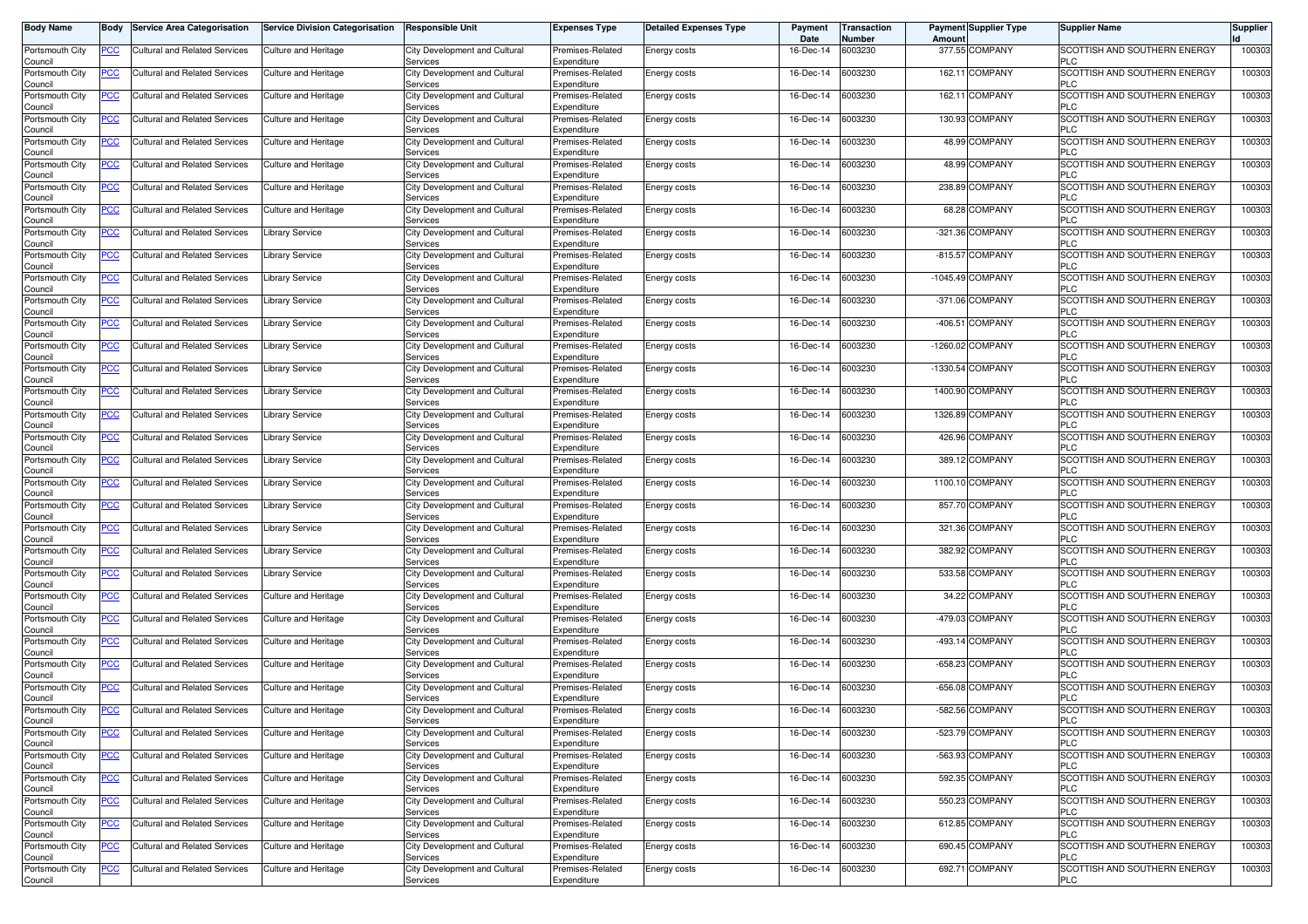| <b>Body Name</b>           | Body           | <b>Service Area Categorisation</b>   | <b>Service Division Categorisation</b> | <b>Responsible Unit</b>                   | <b>Expenses Type</b>            | Detailed Expenses Type         | Payment<br>Date   | ransaction<br>Number | Amount | <b>Payment Supplier Type</b> | <b>Supplier Name</b>                       | Supplier |
|----------------------------|----------------|--------------------------------------|----------------------------------------|-------------------------------------------|---------------------------------|--------------------------------|-------------------|----------------------|--------|------------------------------|--------------------------------------------|----------|
| Portsmouth City<br>Council | PCC            | Cultural and Related Services        | Culture and Heritage                   | City Development and Cultural<br>Services | Premises-Related<br>Expenditure | Energy costs                   | 16-Dec-14         | 6003230              |        | 518.65 COMPANY               | SCOTTISH AND SOUTHERN ENERGY<br><b>PLC</b> | 100303   |
| Portsmouth City<br>Council | <b>PCC</b>     | <b>Cultural and Related Services</b> | <b>Culture and Heritage</b>            | City Development and Cultural<br>Services | Premises-Related<br>Expenditure | Energy costs                   | 16-Dec-14         | 6003230              |        | 504.37 COMPANY               | SCOTTISH AND SOUTHERN ENERGY<br><b>PLC</b> | 100303   |
| Portsmouth City<br>Council | <u>PCC</u>     | Cultural and Related Services        | Culture and Heritage                   | City Development and Cultural<br>Services | Premises-Related<br>Expenditure | Energy costs                   | 16-Dec-14         | 6003230              |        | 624.63 COMPANY               | SCOTTISH AND SOUTHERN ENERGY<br><b>PLC</b> | 100303   |
| Portsmouth City<br>Council | <b>PCC</b>     | Cultural and Related Services        | Culture and Heritage                   | City Development and Cultural<br>Services | Premises-Related<br>Expenditure | Energy costs                   | 16-Dec-14         | 6003230              |        | 24.87 COMPANY                | SCOTTISH AND SOUTHERN ENERGY<br><b>PLC</b> | 100303   |
| Portsmouth City<br>Council | <u>PCC</u>     | Cultural and Related Services        | Culture and Heritage                   | City Development and Cultural<br>Services | Premises-Related<br>Expenditure | Energy costs                   | 16-Dec-14         | 6003230              |        | -768.52 COMPANY              | SCOTTISH AND SOUTHERN ENERGY<br><b>PLC</b> | 100303   |
| Portsmouth City<br>Council | <b>PCC</b>     | Cultural and Related Services        | Culture and Heritage                   | City Development and Cultural<br>Services | Premises-Related<br>Expenditure | Energy costs                   | 16-Dec-14         | 6003230              |        | -604.09 COMPANY              | SCOTTISH AND SOUTHERN ENERGY<br><b>PLC</b> | 100303   |
| Portsmouth City<br>Council | <u>PCC</u>     | Cultural and Related Services        | <b>Culture and Heritage</b>            | City Development and Cultural<br>Services | Premises-Related<br>Expenditure | Energy costs                   | 16-Dec-14         | 6003230              |        | -1893.73 COMPANY             | SCOTTISH AND SOUTHERN ENERGY<br><b>PLC</b> | 100303   |
| Portsmouth City<br>Council | <u>PCC</u>     | Cultural and Related Services        | Culture and Heritage                   | City Development and Cultura<br>Services  | Premises-Related<br>Expenditure | Energy costs                   | 16-Dec-14         | 6003230              |        | -786.19 COMPANY              | SCOTTISH AND SOUTHERN ENERGY<br><b>PLC</b> | 100303   |
| Portsmouth City<br>Council | <u>PCC</u>     | <b>Cultural and Related Services</b> | Culture and Heritage                   | City Development and Cultural<br>Services | Premises-Related<br>Expenditure | Energy costs                   | 16-Dec-14         | 6003230              |        | -795.35 COMPANY              | SCOTTISH AND SOUTHERN ENERGY<br><b>PLC</b> | 100303   |
| Portsmouth City<br>Council | PСC            | <b>Cultural and Related Services</b> | Culture and Heritage                   | City Development and Cultural<br>Services | Premises-Related<br>Expenditure | Energy costs                   | 16-Dec-14         | 6003230              |        | -839.49 COMPANY              | SCOTTISH AND SOUTHERN ENERGY<br><b>PLC</b> | 100303   |
| Portsmouth City<br>Council | <u>PCC</u>     | Cultural and Related Services        | Culture and Heritage                   | City Development and Cultural<br>Services | Premises-Related<br>Expenditure | Energy costs                   | 16-Dec-14         | 6003230              |        | -821.81 COMPANY              | SCOTTISH AND SOUTHERN ENERGY<br><b>PLC</b> | 100303   |
| Portsmouth City<br>Council | PСC            | Cultural and Related Services        | Culture and Heritage                   | City Development and Cultural<br>Services | Premises-Related<br>Expenditure | Energy costs                   | 16-Dec-14         | 6003230              |        | -435.96 COMPANY              | SCOTTISH AND SOUTHERN ENERGY<br><b>PLC</b> | 100303   |
| Portsmouth City<br>Council | <u>PCC</u>     | Cultural and Related Services        | Culture and Heritage                   | City Development and Cultural<br>Services | Premises-Related<br>Expenditure | Energy costs                   | 16-Dec-14         | 6003230              |        | 458.30 COMPANY               | SCOTTISH AND SOUTHERN ENERGY<br><b>PLC</b> | 100303   |
| Portsmouth City<br>Council | PСC            | <b>Cultural and Related Services</b> | Culture and Heritage                   | City Development and Cultura<br>Services  | Premises-Related<br>Expenditure | Energy costs                   | 16-Dec-14         | 6003230              |        | 864.12 COMPANY               | SCOTTISH AND SOUTHERN ENERGY<br><b>PLC</b> | 100303   |
| Portsmouth City<br>Council | <u>PCC</u>     | Cultural and Related Services        | <b>Culture and Heritage</b>            | City Development and Cultural<br>Services | Premises-Related<br>Expenditure | Energy costs                   | 16-Dec-14         | 6003230              |        | 883.28 COMPANY               | SCOTTISH AND SOUTHERN ENERGY<br><b>PLC</b> | 100303   |
| Portsmouth City<br>Council | PCC            | <b>Cultural and Related Services</b> | Culture and Heritage                   | City Development and Cultural<br>Services | Premises-Related<br>Expenditure | Energy costs                   | 16-Dec-14         | 6003230              |        | 837.44 COMPANY               | SCOTTISH AND SOUTHERN ENERGY<br><b>PLC</b> | 100303   |
| Portsmouth City<br>Council | PСC            | <b>Cultural and Related Services</b> | Culture and Heritage                   | City Development and Cultural<br>Services | Premises-Related<br>Expenditure | Energy costs                   | 16-Dec-14         | 6003230              |        | 827.77 COMPANY               | SCOTTISH AND SOUTHERN ENERGY<br><b>PLC</b> | 100303   |
| Portsmouth City<br>Council | <u>PCC</u>     | <b>Cultural and Related Services</b> | Culture and Heritage                   | City Development and Cultural<br>Services | Premises-Related<br>Expenditure | Energy costs                   | 16-Dec-14         | 6003230              |        | 1996.72 COMPANY              | SCOTTISH AND SOUTHERN ENERGY<br><b>PLC</b> | 100303   |
| Portsmouth City<br>Council | <u>PCC</u>     | <b>Cultural and Related Services</b> | Culture and Heritage                   | City Development and Cultural<br>Services | Premises-Related<br>Expenditure | Energy costs                   | 16-Dec-14         | 6003230              |        | 636.03 COMPANY               | SCOTTISH AND SOUTHERN ENERGY<br><b>PLC</b> | 100303   |
| Portsmouth City<br>Council | <u>PCC</u>     | Cultural and Related Services        | Culture and Heritage                   | City Development and Cultural<br>Services | Premises-Related<br>Expenditure | Energy costs                   | 16-Dec-14         | 6003230              |        | 810.44 COMPANY               | SCOTTISH AND SOUTHERN ENERGY<br><b>PLC</b> | 100303   |
| Portsmouth City<br>Council | PСC            | <b>Cultural and Related Services</b> | Culture and Heritage                   | City Development and Cultural<br>Services | Premises-Related<br>Expenditure | Energy costs                   | 16-Dec-14         | 6003230              |        | 836.74 COMPANY               | SCOTTISH AND SOUTHERN ENERGY<br><b>PLC</b> | 100303   |
| Portsmouth City<br>Council | $\overline{C}$ | <b>Cultural and Related Services</b> | Recreation and Sport                   | City Development and Cultural<br>Services | Premises-Related<br>Expenditure | Energy costs                   | 16-Dec-14         | 6003230              | 123.01 | <b>COMPANY</b>               | SCOTTISH AND SOUTHERN ENERGY<br><b>PLC</b> | 100303   |
| Portsmouth City<br>Council | <u>PCC</u>     | <b>Cultural and Related Services</b> | <b>Library Service</b>                 | City Development and Cultural<br>Services | Premises-Related<br>Expenditure | Energy costs                   | 16-Dec-14         | 6003230              | 320.41 | <b>COMPANY</b>               | SCOTTISH AND SOUTHERN ENERGY<br><b>PLC</b> | 100303   |
| Portsmouth City<br>Council | <u>PCC</u>     | Cultural and Related Services        | Culture and Heritage                   | City Development and Cultural<br>Services | Third Party Payments            | Private contractors            | 05-Dec-14         | 6001586              |        | 6000.00 VENDOR               | SELSTAR FIREWORKS LTD                      | 109115   |
| Portsmouth City<br>Council | <u>PCC</u>     | Cultural and Related Services        | Recreation and Sport                   | City Development and Cultural<br>Services | Premises-Related<br>Expenditure | Cleaning and domestic supplies | 10-Dec-14         | 6002372              |        | 58.64 VENDOR                 | <b>SITA UK LTD</b>                         | 102673   |
| Portsmouth City<br>Council | <u>PCC</u>     | Cultural and Related Services        | Culture and Heritage                   | City Development and Cultural<br>Services | Premises-Related<br>Expenditure | Cleaning and domestic supplies | 11-Dec-14         | 6002596              |        | 129.92 VENDOR                | <b>SITA UK LTD</b>                         | 102673   |
| Portsmouth City<br>Council | <b>PCC</b>     | <b>Cultural and Related Services</b> | Culture and Heritage                   | City Development and Cultural<br>Services | Premises-Related<br>Expenditure | Cleaning and domestic supplies | 11-Dec-14         | 6002596              |        | 54.98 VENDOR                 | <b>SITA UK LTD</b>                         | 102673   |
| Portsmouth City<br>Council | <u>PCC</u>     | <b>Cultural and Related Services</b> | Culture and Heritage                   | City Development and Cultural<br>Services | Premises-Related<br>Expenditure | Cleaning and domestic supplies | 11-Dec-14         | 6002596              |        | 6.89 VENDOR                  | <b>SITA UK LTD</b>                         | 102673   |
| Portsmouth City<br>Council | <b>PCC</b>     | Cultural and Related Services        | Culture and Heritage                   | City Development and Cultural<br>Services | Premises-Related<br>Expenditure | Cleaning and domestic supplies | 11-Dec-14         | 6002596              |        | 175.91 VENDOR                | <b>SITA UK LTD</b>                         | 102673   |
| Portsmouth City<br>Council | <u>PCC</u>     | Cultural and Related Services        | <b>Culture and Heritage</b>            | City Development and Cultural<br>Services | Premises-Related<br>Expenditure | Cleaning and domestic supplies | 11-Dec-14         | 6002596              |        | 86.13 VENDOR                 | <b>SITA UK LTD</b>                         | 102673   |
| Portsmouth City<br>Council | <u>PCC</u>     | <b>Cultural and Related Services</b> | Recreation and Sport                   | City Development and Cultural<br>Services | Third Party Payments            | Private contractors            | 03-Dec-14         | 6001115              |        | 11.05 VENDOR                 | SITA UK LTD                                | 102673   |
| Portsmouth City<br>Council | <u>PCC</u>     | <b>Cultural and Related Services</b> | Recreation and Sport                   | City Development and Cultural<br>Services | Third Party Payments            | Private contractors            | 03-Dec-14         | 6001115              |        | 14.69 VENDOR                 | <b>SITA UK LTD</b>                         | 102673   |
| Portsmouth City<br>Council | <u>PCC</u>     | <b>Cultural and Related Services</b> | Culture and Heritage                   | City Development and Cultural<br>Services | Premises-Related<br>Expenditure | Cleaning and domestic supplies | 31-Dec-14 6005759 |                      |        | 88.43 VENDOR                 | SITA UK LTD                                | 102673   |
| Portsmouth City<br>Council | <u>PCC</u>     | <b>Cultural and Related Services</b> | Culture and Heritage                   | City Development and Cultural<br>Services | Premises-Related<br>Expenditure | Cleaning and domestic supplies | 31-Dec-14         | 6005759              |        | 54.98 VENDOR                 | <b>SITA UK LTD</b>                         | 102673   |
| Portsmouth City<br>Council | <u>PCC</u>     | <b>Cultural and Related Services</b> | Culture and Heritage                   | City Development and Cultural<br>Services | Premises-Related<br>Expenditure | Cleaning and domestic supplies | 31-Dec-14         | 6005759              |        | 6.89 VENDOR                  | SITA UK LTD                                | 102673   |
| Portsmouth City<br>Council | <u>PCC</u>     | <b>Cultural and Related Services</b> | Culture and Heritage                   | City Development and Cultural<br>Services | Premises-Related<br>Expenditure | Cleaning and domestic supplies | 31-Dec-14         | 6005759              |        | 175.91 VENDOR                | <b>SITA UK LTD</b>                         | 102673   |
| Portsmouth City<br>Council | PCC            | <b>Cultural and Related Services</b> | Culture and Heritage                   | City Development and Cultural<br>Services | Premises-Related<br>Expenditure | Cleaning and domestic supplies | 31-Dec-14         | 6005759              |        | 99.61 VENDOR                 | <b>SITA UK LTD</b>                         | 102673   |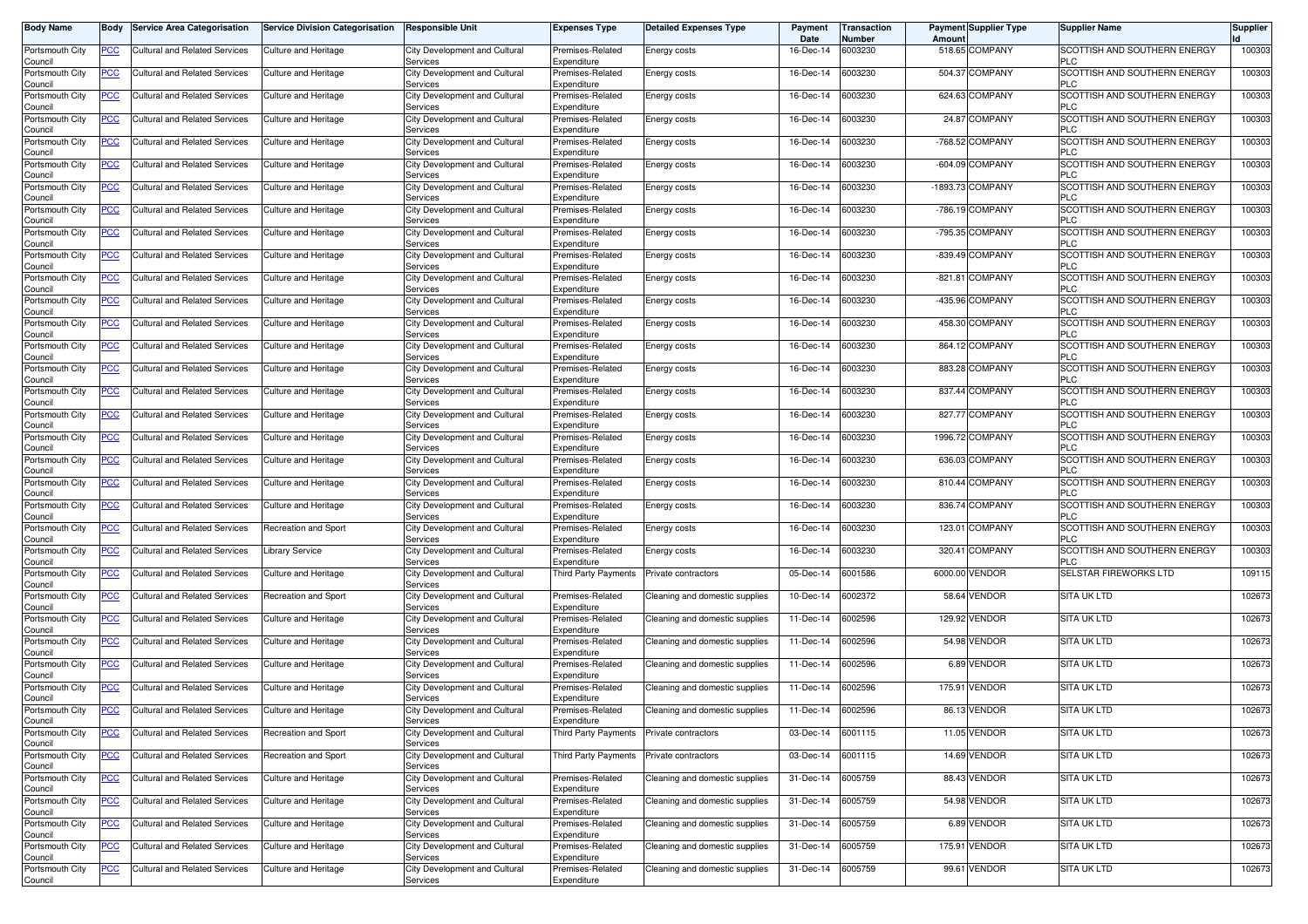| <b>Body Name</b>           | Body       | <b>Service Area Categorisation</b>              | <b>Service Division Categorisation</b>      | <b>Responsible Unit</b>                          | <b>Expenses Type</b>            | <b>Detailed Expenses Type</b>                        | Payment<br>Date | <b>Transaction</b><br>Number | Amoun   | <b>Payment Supplier Type</b> | <b>Supplier Name</b>                         | Supplier |
|----------------------------|------------|-------------------------------------------------|---------------------------------------------|--------------------------------------------------|---------------------------------|------------------------------------------------------|-----------------|------------------------------|---------|------------------------------|----------------------------------------------|----------|
| Portsmouth City<br>Council | PCC        | Other                                           | Suspense and Capital Schemes                | City Development and Cultural<br>Services        | Premises-Related<br>Expenditure | Repairs, alterations and<br>maintenance of buildings | 31-Dec-14       | 6005772                      |         | 2118.50 COMPANY              | SOUTHERN FLAT AND PITCHED<br>ROOFING LIMITED | 100332   |
| Portsmouth City<br>Council | <u>PCC</u> | Cultural and Related Services                   | Culture and Heritage                        | City Development and Cultural<br>Services        | Premises-Related<br>Expenditure | <b>Water Services</b>                                | 03-Dec-14       | 6001123                      | 107.37  | <b>VENDOR</b>                | SOUTHERN WATER                               | 100254   |
| Portsmouth City<br>Council | <u>PCC</u> | Cultural and Related Services                   | <b>Culture and Heritage</b>                 | City Development and Cultural<br>Services        | Premises-Related<br>Expenditure | <b>Water Services</b>                                | 01-Dec-14       | 6000444                      | 100.56  | VENDOR                       | SOUTHERN WATER                               | 100254   |
| Portsmouth City<br>Council | <u>PCC</u> | <b>Cultural and Related Services</b>            | Recreation and Sport                        | City Development and Cultural<br>Services        | Premises-Related<br>Expenditure | <b>Water Services</b>                                | 03-Dec-14       | 6001123                      | 188.58  | <b>VENDOR</b>                | SOUTHERN WATER                               | 100254   |
| Portsmouth City<br>Council | <u>PCC</u> | Cultural and Related Services                   | Library Service                             | City Development and Cultural<br>Services        | Premises-Related<br>Expenditure | <b>Water Services</b>                                | 24-Dec-14       | 6005150                      | 136.03  | <b>VENDOR</b>                | SOUTHERN WATER                               | 100254   |
| Portsmouth City<br>Council | <u>PCC</u> | Cultural and Related Services                   | Library Service                             | City Development and Cultural<br>Services        | Premises-Related<br>Expenditure | Water Services                                       | 05-Dec-14       | 6001605                      | 366.62  | <b>VENDOR</b>                | SOUTHERN WATER                               | 100254   |
| Portsmouth City<br>Council | <u>PCC</u> | <b>Cultural and Related Services</b>            | Recreation and Sport                        | City Development and Cultural<br>Services        | Premises-Related<br>Expenditure | <b>Water Services</b>                                | 08-Dec-14       | 6001795                      | 458.00  | <b>VENDOR</b>                | SOUTHERN WATER                               | 100254   |
| Portsmouth City<br>Council | <u>PCC</u> | <b>Cultural and Related Services</b>            | Library Service                             | City Development and Cultural<br>Services        | Premises-Related<br>Expenditure | <b>Water Services</b>                                | 19-Dec-14       | 6004251                      | 90.36   | <b>VENDOR</b>                | SOUTHERN WATER                               | 100254   |
| Portsmouth City<br>Council | <u>PCC</u> | Cultural and Related Services                   | Library Service                             | City Development and Cultural<br>Services        | Supplies and Services           | Equipment, furniture and<br>materials                | 19-Dec-14       | 6004252                      |         | 1941.00 VENDOR               | SPECTRUM PLASTICS                            | 101223   |
| Portsmouth City<br>Council | ∍сс        | Cultural and Related Services                   | <b>Library Service</b>                      | City Development and Cultural<br>Services        | Supplies and Services           | Equipment, furniture and<br>naterials                | 19-Dec-14       | 6004252                      | 1207.10 | <b>VENDOR</b>                | <b>SPECTRUM PLASTICS</b>                     | 101223   |
| Portsmouth City<br>Council | PСC        | <b>Cultural and Related Services</b>            | Recreation and Sport                        | City Development and Cultural<br>Services        | Supplies and Services           | Grants and subscriptions                             | 17-Dec-14       | 6003751                      | 1750.00 | <b>VENDOR</b>                | STACEY COMMUNITY ASSOCIATION                 | 102694   |
| Portsmouth City<br>Council | <u>PCC</u> | <b>Environmental and Regulatory</b><br>Services | <b>Regulatory Services</b>                  | City Development and Cultural<br>Services        | Supplies and Services           | Printing, stationery and general<br>office expenses  | 24-Dec-14       | 6005173                      | 22.04   | <b>VENDOR</b>                | SUPPLIES TEAM LIMITED                        | 103101   |
| Portsmouth City<br>Council | <u>PCC</u> | <b>Planning Services</b>                        | <b>Building Control</b>                     | City Development and Cultural<br>Services        | Supplies and Services           | Printing, stationery and general<br>office expenses  | 24-Dec-14       | 6005173                      |         | 13.16 VENDOR                 | SUPPLIES TEAM LIMITED                        | 103101   |
| Portsmouth City<br>Council | <u>PCC</u> | Planning Services                               | <b>Building Control</b>                     | City Development and Cultural<br>Services        | Supplies and Services           | Printing, stationery and general<br>office expenses  | 24-Dec-14       | 6005173                      | 13.16   | <b>VENDOR</b>                | SUPPLIES TEAM LIMITED                        | 103101   |
| Portsmouth City<br>Council | PCC        | Cultural and Related Services                   | <b>Library Service</b>                      | City Development and Cultural<br>Services        | Supplies and Services           | Printing, stationery and general<br>office expenses  | 24-Dec-14       | 6005173                      |         | 6.40 VENDOR                  | SUPPLIES TEAM LIMITED                        | 103101   |
| Portsmouth City<br>Council | <u>PCC</u> | <b>Cultural and Related Services</b>            | Recreation and Sport                        | City Development and Cultural<br>Services        | Premises-Related<br>Expenditure | Repairs, alterations and<br>maintenance of buildings | 03-Dec-14       | 6001134                      | 720.00  | COMPANY                      | COLEBORN AND SON LTD                         | 103986   |
| Portsmouth City<br>Council | PСC        | Cultural and Related Services                   | Recreation and Sport                        | City Development and Cultural<br>Services        | Premises-Related<br>Expenditure | Repairs, alterations and<br>maintenance of buildings | 03-Dec-14       | 6001134                      | 48.30   | <b>COMPANY</b>               | T COLEBORN AND SON LTD                       | 103986   |
| Portsmouth City<br>Council | <u>PCC</u> | Corporate and Democratic Core                   | Democratic Representation and<br>Management | City Development and Cultural<br>Services        | <b>Third Party Payments</b>     | Private contractors                                  | 16-Dec-14       | 6003239                      |         | 275.00 VENDOR                | TECH EVENT SERVICES LTD                      | 100067   |
| Portsmouth City<br>Council | ∍сс        | Corporate and Democratic Core                   | Democratic Representation and<br>Aanagement | City Development and Cultural<br>Services        | Third Party Payments            | Private contractors                                  | 19-Dec-14       | 6004272                      | 150.00  | VENDOR                       | TECH EVENT SERVICES LTD                      | 100067   |
| Portsmouth City<br>Council | <u>PCC</u> | Corporate and Democratic Core                   | Democratic Representation and<br>Aanagement | City Development and Cultural<br>Services        | <b>Third Party Payments</b>     | Private contractors                                  | 16-Dec-14       | 6003239                      | 200.00  | <b>VENDOR</b>                | TECH EVENT SERVICES LTD                      | 100067   |
| Portsmouth City<br>Council | <u>PCC</u> | Corporate and Democratic Core                   | Democratic Representation and<br>Management | City Development and Cultural<br>Services        | <b>Third Party Payments</b>     | Private contractors                                  | 19-Dec-14       | 6004272                      | 490.00  | <b>VENDOR</b>                | TECH EVENT SERVICES LTD                      | 100067   |
| Portsmouth City<br>Council | <u>PCC</u> | <b>Cultural and Related Services</b>            | <b>Library Service</b>                      | City Development and Cultural<br>Services        | Supplies and Services           | Equipment, furniture and<br>materials                | 03-Dec-14       | 6001140                      | 180.00  | <b>VENDOR</b>                | TECHNO VISION SYSTEMS LTD                    | 108098   |
| Portsmouth City<br>Council | <u>PCC</u> | Cultural and Related Services                   | Library Service                             | City Development and Cultural<br>Services        | Supplies and Services           | Equipment, furniture and<br>naterials                | 03-Dec-14       | 6001140                      | 3.00    | <b>VENDOR</b>                | TECHNO VISION SYSTEMS LTD                    | 108098   |
| Portsmouth City<br>Council | <u>PCC</u> | <b>Cultural and Related Services</b>            | Library Service                             | City Development and Cultural<br>Services        | Supplies and Services           | Equipment, furniture and<br>materials                | 03-Dec-14       | 6001140                      |         | 4.50 VENDOR                  | TECHNO VISION SYSTEMS LTD                    | 108098   |
| Portsmouth City<br>Council | <u>PCC</u> | <b>Cultural and Related Services</b>            | Library Service                             | City Development and Cultural<br>Services        | <b>Supplies and Services</b>    | Equipment, furniture and<br>materials                | 03-Dec-14       | 6001140                      |         | 4.50 VENDOR                  | TECHNO VISION SYSTEMS LTD                    | 108098   |
| Portsmouth City<br>Council | <u>PCC</u> | Cultural and Related Services                   | <b>Library Service</b>                      | City Development and Cultural<br>Services        | Supplies and Services           | Equipment, furniture and<br>materials                | 03-Dec-14       | 6001140                      |         | 8.00 VENDOR                  | TECHNO VISION SYSTEMS LTD                    | 108098   |
| Portsmouth City<br>Council | <u>PCC</u> | Cultural and Related Services                   | Library Service                             | City Development and Cultural<br>Services        | Supplies and Services           | Equipment, furniture and<br>materials                | 03-Dec-14       | 6001140                      | 196.00  | <b>VENDOR</b>                | TECHNO VISION SYSTEMS LTD                    | 108098   |
| Portsmouth City<br>Council | <u>PCC</u> | <b>Cultural and Related Services</b>            | Library Service                             | City Development and Cultural<br>Services        | Supplies and Services           | Printing, stationery and general<br>office expenses  | 03-Dec-14       | 6001140                      | 55.00   | VENDOR                       | TECHNO VISION SYSTEMS LTD                    | 108098   |
| Portsmouth City<br>Council | <u>PCC</u> | <b>Cultural and Related Services</b>            | Library Service                             | City Development and Cultural<br>Services        | Premises-Related<br>Expenditure | Energy costs                                         | 03-Dec-14       | 6001155                      |         | 11.16 VENDOR                 | TOTAL GAS & POWER LTD                        | 133467   |
| Portsmouth City<br>Council | <u>PCC</u> | Cultural and Related Services                   | <b>Library Service</b>                      | City Development and Cultural<br><b>Services</b> | Premises-Related<br>Expenditure | Energy costs                                         | 03-Dec-14       | 6001155                      |         | 82.02 VENDOR                 | TOTAL GAS & POWER LTD                        | 133467   |
| Portsmouth City<br>Council | <b>PCC</b> | <b>Cultural and Related Services</b>            | <b>Library Service</b>                      | City Development and Cultural<br>Services        | Premises-Related<br>Expenditure | Energy costs                                         | 03-Dec-14       | 6001155                      | 68.58   | <b>VENDOR</b>                | TOTAL GAS & POWER LTD                        | 133467   |
| Portsmouth City<br>Council | <b>PCC</b> | <b>Cultural and Related Services</b>            | Recreation and Sport                        | City Development and Cultural<br>Services        | Premises-Related<br>Expenditure | Energy costs                                         | 03-Dec-14       | 6001155                      |         | 111.67 VENDOR                | TOTAL GAS & POWER LTD                        | 133467   |
| Portsmouth City<br>Council | <u>PCC</u> | <b>Cultural and Related Services</b>            | Culture and Heritage                        | City Development and Cultural<br>Services        | Premises-Related<br>Expenditure | Energy costs                                         | 03-Dec-14       | 6001155                      |         | 7.75 VENDOR                  | <b>TOTAL GAS &amp; POWER LTD</b>             | 133467   |
| Portsmouth City<br>Council | <u>PCC</u> | Cultural and Related Services                   | <b>Library Service</b>                      | City Development and Cultural<br>Services        | Premises-Related<br>Expenditure | Energy costs                                         | 03-Dec-14       | 6001155                      |         | 218.68 VENDOR                | <b>TOTAL GAS &amp; POWER LTD</b>             | 133467   |
| Portsmouth City<br>Council | <u>PCC</u> | <b>Cultural and Related Services</b>            | Culture and Heritage                        | City Development and Cultural<br>Services        | Premises-Related<br>Expenditure | Energy costs                                         | 03-Dec-14       | 6001155                      |         | 330.23 VENDOR                | TOTAL GAS & POWER LTD                        | 133467   |
| Portsmouth City<br>Council | <u>PCC</u> | Cultural and Related Services                   | Culture and Heritage                        | City Development and Cultural<br>Services        | Premises-Related<br>Expenditure | Energy costs                                         | 03-Dec-14       | 6001155                      |         | 212.22 VENDOR                | TOTAL GAS & POWER LTD                        | 133467   |
| Portsmouth City<br>Council | <u>PCC</u> | Cultural and Related Services                   | Library Service                             | City Development and Cultural<br>Services        | Premises-Related<br>Expenditure | Energy costs                                         | 03-Dec-14       | 6001155                      | 1222.49 | <b>VENDOR</b>                | TOTAL GAS & POWER LTD                        | 133467   |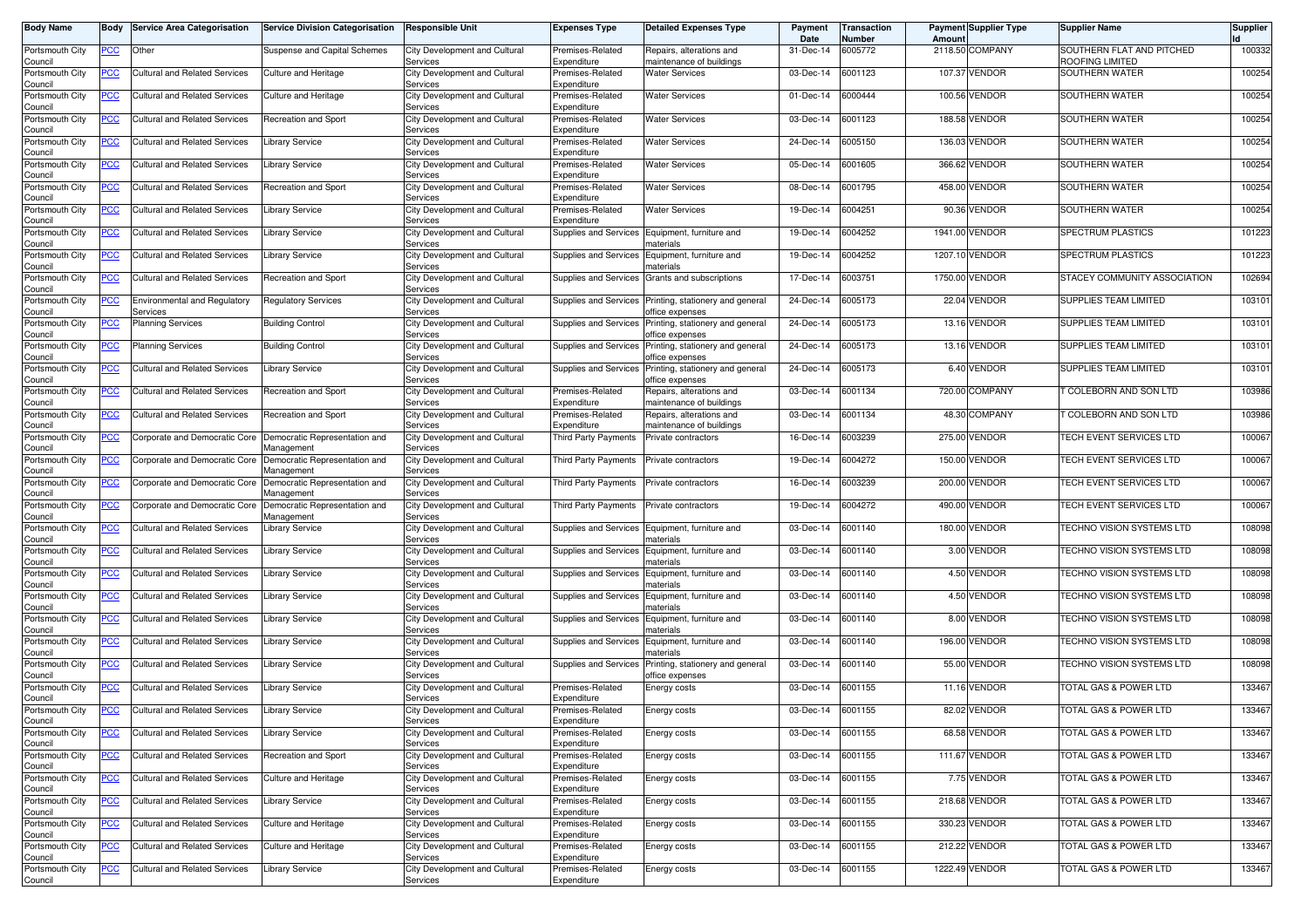| <b>Body Name</b>           | Body             | <b>Service Area Categorisation</b>   | <b>Service Division Categorisation</b> | <b>Responsible Unit</b>                            | Expenses Type                   | <b>Detailed Expenses Type</b>                        | Payment<br>Date | <b>Transaction</b><br>Number | Amount   | <b>Payment Supplier Type</b> | <b>Supplier Name</b>                           | Supplier |
|----------------------------|------------------|--------------------------------------|----------------------------------------|----------------------------------------------------|---------------------------------|------------------------------------------------------|-----------------|------------------------------|----------|------------------------------|------------------------------------------------|----------|
| Portsmouth City<br>Council | PCC              | <b>Cultural and Related Services</b> | <b>Library Service</b>                 | City Development and Cultural<br>Services          | Premises-Related<br>Expenditure | Energy costs                                         | 29-Dec-14       | 6005326                      |          | 119.09 VENDOR                | TOTAL GAS & POWER LTD                          | 133467   |
| Portsmouth City<br>Council | ∍CC              | <b>Cultural and Related Services</b> | Library Service                        | City Development and Cultural<br>Services          | Premises-Related<br>Expenditure | Energy costs                                         | 29-Dec-14       | 6005326                      |          | 163.16 VENDOR                | TOTAL GAS & POWER LTD                          | 133467   |
| Portsmouth City<br>Council | <u>PCC</u>       | Cultural and Related Services        | Library Service                        | City Development and Cultural<br>Services          | Premises-Related<br>Expenditure | Energy costs                                         | 29-Dec-14       | 6005326                      |          | 10.59 VENDOR                 | TOTAL GAS & POWER LTD                          | 133467   |
| Portsmouth City<br>Council | ∍CC              | <b>Cultural and Related Services</b> | Culture and Heritage                   | City Development and Cultural<br>Services          | Premises-Related<br>Expenditure | Energy costs                                         | 29-Dec-14       | 6005326                      |          | 7.50 VENDOR                  | TOTAL GAS & POWER LTD                          | 133467   |
| Portsmouth City<br>Council | <u>PCC</u>       | Cultural and Related Services        | Library Service                        | City Development and Cultural<br>Services          | Premises-Related<br>Expenditure | Energy costs                                         | 29-Dec-14       | 6005326                      |          | 2014.47 VENDOR               | TOTAL GAS & POWER LTD                          | 133467   |
| Portsmouth City<br>Council | <u>PCC</u>       | Cultural and Related Services        | Culture and Heritage                   | City Development and Cultural<br>Services          | Premises-Related<br>Expenditure | Energy costs                                         | 29-Dec-14       | 6005326                      |          | 601.12 VENDOR                | TOTAL GAS & POWER LTD                          | 133467   |
| Portsmouth City<br>Council | <u>PCC</u>       | <b>Cultural and Related Services</b> | Culture and Heritage                   | City Development and Cultural<br>Services          | Premises-Related<br>Expenditure | Energy costs                                         | 29-Dec-14       | 6005326                      |          | 229.57 VENDOR                | TOTAL GAS & POWER LTD                          | 133467   |
| Portsmouth City<br>Council | <u>PCC</u>       | <b>Cultural and Related Services</b> | Recreation and Sport                   | City Development and Cultural<br>Services          | Premises-Related<br>Expenditure | Energy costs                                         | 29-Dec-14       | 6005326                      | 198.12   | VENDOR                       | TOTAL GAS & POWER LTD                          | 133467   |
| Portsmouth City<br>Council | <u>PCC</u>       | <b>Cultural and Related Services</b> | Library Service                        | City Development and Cultural<br>Services          | Premises-Related<br>Expenditure | Energy costs                                         | 29-Dec-14       | 6005326                      |          | 326.12 VENDOR                | <b>TOTAL GAS &amp; POWER LTD</b>               | 133467   |
| Portsmouth City<br>Council | <u>PCC</u>       | <b>Cultural and Related Services</b> | Library Service                        | City Development and Cultural<br>Services          | Supplies and Services           | Equipment, furniture and<br>naterials                | 31-Dec-14       | 6005820                      |          | 229.20 VENDOR                | ULVERSCROFT LARGE PRINTBOOKS<br>LIMITED        | 101459   |
| Portsmouth City<br>Council | <u>PCC</u>       | <b>Cultural and Related Services</b> | Library Service                        | City Development and Cultural<br>Services          | Supplies and Services           | Equipment, furniture and<br>naterials                | 31-Dec-14       | 6005820                      |          | 304.88 VENDOR                | ULVERSCROFT LARGE PRINTBOOKS<br><b>LIMITED</b> | 101459   |
| Portsmouth City<br>Council | <u>PCC</u>       | Planning Services                    | Economic Development                   | City Development and Cultural<br>Services          | Premises-Related<br>Expenditure | Rents                                                | 10-Dec-14       | 6002414                      | 150.00   | VENDOR                       | UNIVERSITY OF PORTSMOUTH                       | 100269   |
| Portsmouth City<br>Council | <u>PCC</u>       | <b>Planning Services</b>             | Economic Development                   | City Development and Cultural<br>Services          | Premises-Related<br>Expenditure | Rents                                                | 10-Dec-14       | 6002414                      |          | 150.00 VENDOR                | UNIVERSITY OF PORTSMOUTH                       | 100269   |
| Portsmouth City<br>Council | <u>PCC</u>       | <b>Planning Services</b>             | Economic Development                   | City Development and Cultural<br>Services          | Supplies and Services           | Miscellaneous expenses                               | 10-Dec-14       | 6002414                      |          | 222.00 VENDOR                | UNIVERSITY OF PORTSMOUTH                       | 100269   |
| Portsmouth City<br>Council | <u>PCC</u>       | <b>Planning Services</b>             | Economic Development                   | City Development and Cultural<br>Services          | <b>Supplies and Services</b>    | Miscellaneous expenses                               | 10-Dec-14       | 6002414                      |          | 132.00 VENDOR                | UNIVERSITY OF PORTSMOUTH                       | 100269   |
| Portsmouth City<br>Council | <u>PCC</u>       | Planning Services                    | <b>Planning Policy</b>                 | City Development and Cultural<br>Services          | <b>Supplies and Services</b>    | Services                                             | 12-Dec-14       | 6003009                      | 10000.00 | VENDOR                       | VALUATION OFFICE AGENCY                        | 109987   |
| Portsmouth City<br>Council | PСC              | Cultural and Related Services        | Library Service                        | City Development and Cultural<br>Services          | Premises-Related<br>Expenditure | Cleaning and domestic supplies                       | 17-Dec-14       | 6003773                      |          | 280.14 COMPANY               | <b>VEOLIA ES LIMITED</b>                       | 102466   |
| Portsmouth City<br>Council | <u>PCC</u>       | <b>Cultural and Related Services</b> | Library Service                        | City Development and Cultural<br>Services          | Premises-Related<br>Expenditure | Cleaning and domestic supplies                       | 17-Dec-14       | 6003773                      |          | 66.50 COMPANY                | <b>VEOLIA ES LIMITED</b>                       | 102466   |
| Portsmouth City<br>Council | PСC              | Cultural and Related Services        | Library Service                        | City Development and Cultural<br>Services          | Premises-Related<br>Expenditure | Cleaning and domestic supplies                       | 17-Dec-14       | 6003773                      |          | 280.14 COMPANY               | <b>VEOLIA ES LIMITED</b>                       | 102466   |
| Portsmouth City<br>Council | <u>PCC</u>       | <b>Cultural and Related Services</b> | Culture and Heritage                   | City Development and Cultural<br>Services          | Third Party Payments            | Private contractors                                  | 10-Dec-14       | 6002418                      | 750.00   | VENDOR                       | VM LANGFORDS LIMITED                           | 138384   |
| Portsmouth City<br>Council | PCC              | Cultural and Related Services        | Library Service                        | City Development and Cultural<br>Services          | Supplies and Services           | Equipment, furniture and<br>naterials                | 17-Dec-14       | 6003781                      |          | 187.20 VENDOR                | W F HOWES LTD                                  | 101764   |
| Portsmouth City<br>Council | $\overline{PCC}$ | <b>Cultural and Related Services</b> | Library Service                        | City Development and Cultural<br>Services          | <b>Supplies and Services</b>    | Equipment, furniture and<br>naterials                | 17-Dec-14       | 6003781                      |          | 337.60 VENDOR                | W F HOWES LTD                                  | 101764   |
| Portsmouth City<br>Council | <u>PCC</u>       | Cultural and Related Services        | Library Service                        | City Development and Cultural<br>Services          | Supplies and Services           | Equipment, furniture and<br>naterials                | 17-Dec-14       | 6003781                      |          | 58.96 VENDOR                 | W F HOWES LTD                                  | 101764   |
| Portsmouth City<br>Council | <u>PCC</u>       | <b>Cultural and Related Services</b> | Library Service                        | City Development and Cultural<br>Services          | Supplies and Services           | Equipment, furniture and<br>naterials                | 17-Dec-14       | 6003781                      |          | 227.20 VENDOR                | W F HOWES LTD                                  | 101764   |
| Portsmouth City<br>Council | <u>PCC</u>       | <b>Cultural and Related Services</b> | Culture and Heritage                   | City Development and Cultural<br>Services          | <b>Supplies and Services</b>    | Equipment, furniture and<br>naterials                | 01-Dec-14       | 6000470                      |          | 255.44 VENDOR                | W J NIGH & SONS LTD                            | 118215   |
| Portsmouth City<br>Council | $\overline{PCC}$ | <b>Cultural and Related Services</b> | Culture and Heritage                   | City Development and Cultural<br>Services          | Supplies and Services           | Equipment, furniture and<br>naterials                | 01-Dec-14       | 6000470                      |          | 378.79 VENDOR                | <b>W J NIGH &amp; SONS LTD</b>                 | 118215   |
| Portsmouth City<br>Council | <u>PCC</u>       | <b>Cultural and Related Services</b> | Culture and Heritage                   | City Development and Cultural<br>Services          | Supplies and Services           | Equipment, furniture and<br>naterials                | 01-Dec-14       | 6000470                      |          | 753.89 VENDOR                | W J NIGH & SONS LTD                            | 118215   |
| Portsmouth City<br>Council | <u>PCC</u>       | <b>Cultural and Related Services</b> | Culture and Heritage                   | City Development and Cultural<br>Services          | Supplies and Services           | Equipment, furniture and<br>naterials                | 01-Dec-14       | 6000470                      |          | 23.65 VENDOR                 | W J NIGH & SONS LTD                            | 118215   |
| Portsmouth City<br>Council | <u>PCC</u>       | <b>Cultural and Related Services</b> | ibrary Service.                        | City Development and Cultural<br>Services          | Premises-Related<br>Expenditure | Cleaning and domestic supplies                       | 18-Dec-14       | 6003967                      |          | 569.76 VENDOR                | WIGHTMAN AND PARRISH LIMITED                   | 108041   |
| Portsmouth City<br>Council | <u>PCC</u>       | Cultural and Related Services        | Allocation of Management & Admin       | City Development and Cultural<br><b>Services</b>   | Supplies and Services           | Miscellaneous expenses                               | 30-Dec-14       | 6005400                      |          | 1975.00 VENDOR               | <b>WISE WORDS</b>                              | 126209   |
| Portsmouth City<br>Council | <b>PCC</b>       | <b>Cultural and Related Services</b> | Culture and Heritage                   | City Development and Cultural<br>Services          | <b>Supplies and Services</b>    | Equipment, furniture and<br>naterials                | 30-Dec-14       | 6005402                      |          | 456.78 VENDOR                | XPRESSIONS 4U LIMITED                          | 137197   |
| Portsmouth City<br>Council | <b>PCC</b>       | <b>Cultural and Related Services</b> | Culture and Heritage                   | City Development and Cultural<br>Services          | <b>Supplies and Services</b>    | Equipment, furniture and<br>naterials                | 30-Dec-14       | 6005402                      |          | 14.94 VENDOR                 | XPRESSIONS 4U LIMITED                          | 137197   |
| Portsmouth City<br>Council | <u>PCC</u>       | <b>Planning Services</b>             | Business support                       | Corporate Assets, Business and<br><b>Standards</b> | Premises-Related<br>Expenditure | Repairs, alterations and<br>maintenance of buildings | 31-Dec-14       | 6005439                      |          | 422.50 SOLETRADER            | ATKINSONS OF PORTCHESTER                       | 100356   |
| Portsmouth City<br>Council | <u>PCC</u>       | <b>Adult Social Care</b>             | Commissioning & service delivery       | Corporate Assets, Business and<br><b>Standards</b> | Supplies and Services           | Equipment, furniture and<br>naterials                | 04-Dec-14       | 6001186                      |          | 420.00 VENDOR                | AUDIO MOULDINGS                                | 103633   |
| Portsmouth City<br>Council | <u>PCC</u>       | Costs below Net Cost of<br>Services  | Trading                                | Corporate Assets, Business and<br><b>Standards</b> | Premises-Related<br>Expenditure | Repairs, alterations and<br>maintenance of buildings | 11-Dec-14       | 6002439                      |          | 238.00 COMPANY               | <b>BARHILL PLANT LTD</b>                       | 100355   |
| Portsmouth City<br>Council | <u>PCC</u>       | Costs below Net Cost of<br>Services  | Trading                                | Corporate Assets, Business and<br><b>Standards</b> | Premises-Related<br>Expenditure | Repairs, alterations and<br>maintenance of buildings | 11-Dec-14       | 6002439                      |          | 2206.98 COMPANY              | <b>BARHILL PLANT LTD</b>                       | 100355   |
| Portsmouth City<br>Council | <u>PCC</u>       | <b>Housing Services</b>              | Private Sector Housing Renewal         | Corporate Assets, Business and<br>Standards        | Supplies and Services           | Grants and subscriptions                             | 23-Dec-14       | 6004502                      |          | 775.00 VENDOR                | BOTH CREATIVE PARTNERSHIP                      | 111670   |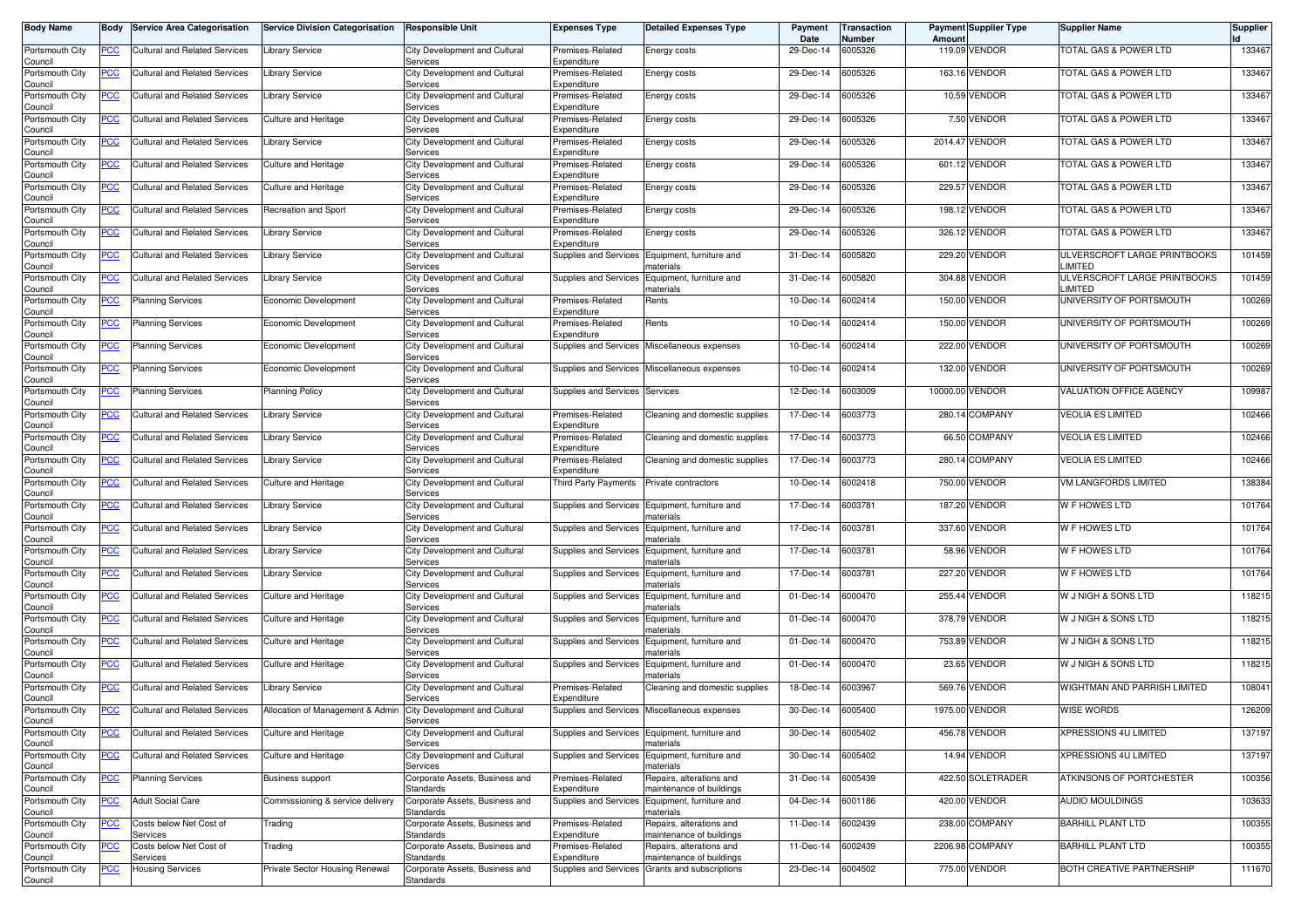| <b>Body Name</b>           | Body           | <b>Service Area Categorisation</b>       | <b>Service Division Categorisation</b> | <b>Responsible Unit</b>                     | <b>Expenses Type</b>            | <b>Detailed Expenses Type</b>                        | Payment<br>Date | Transaction<br>Number | Amount    | <b>Payment Supplier Type</b> | <b>Supplier Name</b>                                                  | <b>Supplier</b> |
|----------------------------|----------------|------------------------------------------|----------------------------------------|---------------------------------------------|---------------------------------|------------------------------------------------------|-----------------|-----------------------|-----------|------------------------------|-----------------------------------------------------------------------|-----------------|
| Portsmouth City<br>Council | <u>PCC</u>     | Planning Services                        | <b>Business support</b>                | Corporate Assets, Business and<br>Standards | Supplies and Services           | Communications and computing                         | 09-Dec-14       | 6001816               | 206.47    | <b>COMPANY</b>               | <b>BRITISH TELECOMMUNICATIONS PLC</b>                                 | 100132          |
| Portsmouth City<br>Council | <u>PCC</u>     | Planning Services                        | <b>Business support</b>                | Corporate Assets, Business and<br>Standards | Premises-Related<br>Expenditure | Repairs, alterations and<br>maintenance of buildings | 24-Dec-14       | 6004716               |           | 305.00 COMPANY               | CHARTWELL DOORS LIMITED                                               | 135820          |
| Portsmouth City<br>Council | <u>PCC</u>     | <b>Planning Services</b>                 | <b>Business support</b>                | Corporate Assets, Business and<br>Standards | Premises-Related<br>Expenditure | Repairs, alterations and<br>naintenance of buildings | 24-Dec-14       | 6004716               |           | 1820.00 COMPANY              | CHARTWELL DOORS LIMITED                                               | 135820          |
| Portsmouth City<br>Council | <u>PCC</u>     | <b>Planning Services</b>                 | <b>Business support</b>                | Corporate Assets, Business and<br>Standards | Premises-Related<br>Expenditure | Repairs, alterations and<br>naintenance of buildings | 24-Dec-14       | 6004716               | 200.00    | <b>COMPANY</b>               | CHARTWELL DOORS LIMITED                                               | 135820          |
| Portsmouth City<br>Council | <u>PCC</u>     | <b>Planning Services</b>                 | <b>Business support</b>                | Corporate Assets, Business and<br>Standards | Premises-Related<br>Expenditure | lepairs, alterations and<br>naintenance of buildings | 31-Dec-14       | 6005481               | 1600.00   | <b>COMPANY</b>               | CHARTWELL DOORS LIMITED                                               | 135820          |
| Portsmouth City<br>Council | <u>PCC</u>     | Planning Services                        | <b>Business support</b>                | Corporate Assets, Business and<br>Standards | Premises-Related<br>Expenditure | Repairs, alterations and<br>maintenance of buildings | 31-Dec-14       | 6005481               | 625.00    | <b>COMPANY</b>               | CHARTWELL DOORS LIMITED                                               | 135820          |
| Portsmouth City<br>Council | <u>PCC</u>     | Costs below Net Cost of<br>Services      | Trading                                | Corporate Assets, Business and<br>Standards | Premises-Related<br>Expenditure | Repairs, alterations and<br>naintenance of buildings | 08-Dec-14       | 6001678               | 468.60    | <b>VENDOR</b>                | CHRISTIE INTRUDER ALARMS LIMITED<br>(CIA)                             | 100068          |
| Portsmouth City<br>Council | <u>PCC</u>     | <b>Planning Services</b>                 | <b>Business support</b>                | Corporate Assets, Business and<br>Standards | Premises-Related<br>Expenditure | Repairs, alterations and<br>naintenance of buildings | 17-Dec-14       | 6003301               | 140.00    | <b>VENDOR</b>                | CHRISTIE INTRUDER ALARMS LIMITED<br>(CIA)                             | 100068          |
| Portsmouth City<br>Council | <u>PCC</u>     | <b>Housing Services</b>                  | <b>Housing Strategy</b>                | Corporate Assets, Business and<br>Standards | Supplies and Services           | Equipment, furniture and<br>naterials                | 10-Dec-14       | 6001921               | 440.00    | <b>COMPANY</b>               | CHUBB SYSTEMS LIMITED                                                 | 100363          |
| Portsmouth City<br>Council | <u>PCC</u>     | Housing Services                         | <b>Housing Strategy</b>                | Corporate Assets, Business and<br>Standards | Supplies and Services           | Equipment, furniture and<br>naterials                | 10-Dec-14       | 6001921               |           | 1245.00 COMPANY              | CHUBB SYSTEMS LIMITED                                                 | 100363          |
| Portsmouth City<br>Council | <u>PCC</u>     | <b>Planning Services</b>                 | <b>Business support</b>                | Corporate Assets, Business and<br>Standards | Premises-Related<br>Expenditure | Cleaning and domestic supplies                       | 19-Dec-14       | 6004042               |           | 111.65 VENDOR                | CJS PORTSMOUTH LTD                                                    | 100139          |
| Portsmouth City<br>Council | <u>PCC</u>     | <b>Planning Services</b>                 | <b>Business support</b>                | Corporate Assets, Business and<br>Standards | Premises-Related<br>Expenditure | Cleaning and domestic supplies                       | 19-Dec-14       | 6004042               | 14.99     | <b>VENDOR</b>                | <b>CJS PORTSMOUTH LTD</b>                                             | 100139          |
| Portsmouth City<br>Council | <u>PCC</u>     | Other                                    | Suspense and Capital Schemes           | Corporate Assets, Business and<br>Standards | Supplies and Services           | Grants and subscriptions                             | 17-Dec-14       | 6003305               |           | 7406.12 COMPANY              | <b>CLAMEG CONSTRUCTION</b>                                            | 118383          |
| Portsmouth City<br>Council | <u>PCC</u>     | Housing Services                         | Private Sector Housing Renewal         | Corporate Assets, Business and<br>Standards | Income                          | Other grants reimbursements and<br>contributions     | 17-Dec-14       | 6003305               | $-661.26$ | <b>COMPANY</b>               | <b>CLAMEG CONSTRUCTION</b>                                            | 118383          |
| Portsmouth City<br>Council | <u>PCC</u>     | <b>Planning Services</b>                 | <b>Business support</b>                | Corporate Assets, Business and<br>Standards | Premises-Related<br>Expenditure | Repairs, alterations and<br>maintenance of buildings | 12-Dec-14       | 6002747               |           | 1000.00 COMPANY              | CORRIGENDA LIMITED T/A CHURCHES                                       | 102100          |
| Portsmouth City<br>Council | <u>PCC</u>     | <b>Planning Services</b>                 | <b>Business support</b>                | Corporate Assets, Business and<br>Standards | Premises-Related<br>Expenditure | Repairs, alterations and<br>naintenance of buildings | 12-Dec-14       | 6002747               | 173.00    | <b>COMPANY</b>               | CORRIGENDA LIMITED T/A CHURCHES                                       | 102100          |
| Portsmouth City<br>Council | <u>PCC</u>     | Costs below Net Cost of<br>Services      | Trading                                | Corporate Assets, Business and<br>Standards | Premises-Related<br>Expenditure | Repairs, alterations and<br>naintenance of buildings | 19-Dec-14       | 6004058               | 4299.68   | <b>COMPANY</b>               | CORRIGENDA LIMITED T/A CHURCHES                                       | 102100          |
| Portsmouth City<br>Council | <u>PCC</u>     | Other                                    | Suspense and Capital Schemes           | Corporate Assets, Business and<br>Standards | Premises-Related<br>Expenditure | lepairs, alterations and<br>maintenance of buildings | 31-Dec-14       | 005506                | 300.00    | <b>COMPANY</b>               | CORRIGENDA LIMITED T/A CHURCHES                                       | 102100          |
| Portsmouth City<br>Council | <u>PCC</u>     | Other                                    | Suspense and Capital Schemes           | Corporate Assets, Business and<br>Standards | Premises-Related<br>Expenditure | Repairs, alterations and<br>maintenance of buildings | 31-Dec-14       | 6005506               |           | 20.00 COMPANY                | CORRIGENDA LIMITED T/A CHURCHES                                       | 102100          |
| Portsmouth City<br>Council | <u>PCC</u>     | Costs below Net Cost of<br>Services      | Trading                                | Corporate Assets, Business and<br>Standards | Third Party Payments            | Private contractors                                  | 11-Dec-14       | 6002488               | 1060.50   | <b>VENDOR</b>                | DEFENCE ESTATES SOUTHWEST                                             | 111693          |
| Portsmouth City<br>Council | <b>PCC</b>     | Environmental and Regulatory<br>Services | <b>Regulatory Services</b>             | Corporate Assets, Business and<br>Standards | Supplies and Services           | Services                                             | 01-Dec-14       | 6000380               |           | 3480.00 SOLETRADER           | Classified as 'personal data' (under the<br>Data Protection Act 1998) | 137133          |
| Portsmouth City<br>Council | <u>PCC</u>     | Other                                    | Suspense and Capital Schemes           | Corporate Assets, Business and<br>Standards | Supplies and Services           | Grants and subscriptions                             | 02-Dec-14       | 6000536               |           | 838.88 COMPANY               | <b>DOLPHIN MOBILITY LTD</b>                                           | 135682          |
| Portsmouth City<br>Council | <u>PCC</u>     | Housing Services                         | Private Sector Housing Renewal         | Corporate Assets, Business and<br>Standards | Income                          | Other grants reimbursements and<br>contributions     | 02-Dec-14       | 6000536               | $-74.90$  | <b>COMPANY</b>               | <b>DOLPHIN MOBILITY LTD</b>                                           | 135682          |
| Portsmouth City<br>Council | <u>PCC</u>     | Other                                    | Suspense and Capital Schemes           | Corporate Assets, Business and<br>Standards | Supplies and Services           | Grants and subscriptions                             | 02-Dec-14       | 6000536               |           | 838.88 COMPANY               | <b>DOLPHIN MOBILITY LTD</b>                                           | 135682          |
| Portsmouth City<br>Council | <b>PCC</b>     | <b>Housing Services</b>                  | Private Sector Housing Renewal         | Corporate Assets, Business and<br>Standards | Income                          | Other grants reimbursements and<br>contributions     | 02-Dec-14       | 6000536               |           | -74.90 COMPANY               | DOLPHIN MOBILITY LTD                                                  | 135682          |
| Portsmouth City<br>Council | <u>PCC</u>     | Other                                    | Suspense and Capital Schemes           | Corporate Assets, Business and<br>Standards | Premises-Related<br>Expenditure | Repairs, alterations and<br>naintenance of buildings | 19-Dec-14       | 6004075               |           | 117037.15 COMPANY            | <b>DOM LTD</b>                                                        | 100735          |
| Portsmouth City<br>Council | <u>PCC</u>     | Planning Services                        | <b>Planning Policy</b>                 | Corporate Assets, Business and<br>Standards | Supplies and Services           | Services                                             | 01-Dec-14       | 6000383               |           | 7373.48 VENDOR               | DTZ DEBENHAM TIE LEUNG                                                | 106150          |
| Portsmouth City<br>Council | <u>PCC</u>     | <b>Planning Services</b>                 | <b>Planning Policy</b>                 | Corporate Assets, Business and<br>Standards | Supplies and Services           | Services                                             | 24-Dec-14       | 6004771               |           | 7220.78 VENDOR               | DTZ DEBENHAM TIE LEUNG                                                | 106150          |
| Portsmouth City<br>Council | <u>PCC</u>     | Costs below Net Cost of<br>Services      | Trading                                | Corporate Assets, Business and<br>Standards | Premises-Related<br>Expenditure | Repairs, alterations and<br>naintenance of buildings | 24-Dec-14       | 6004784               |           | 75.00 COMPANY                | <b>EIS LIMITED</b>                                                    | 100762          |
| Portsmouth City<br>Council | <b>PCC</b>     | <b>Adult Social Care</b>                 | Social Care Activities                 | Corporate Assets, Business and<br>Standards | Employees                       | ndirect employee expenses                            | 19-Dec-14       | 6004088               | 1184.00   | <b>VENDOR</b>                | ENDEAVOUR SAFETY SOLUTIONS<br>LIMITED                                 | 139884          |
| Portsmouth City<br>Council | <u>PCC</u>     | Costs below Net Cost of<br>Services      | Trading                                | Corporate Assets, Business and<br>Standards | Premises-Related<br>Expenditure | Grounds maintenance costs                            | 08-Dec-14       | 6001737               |           | 582.60 COMPANY               | <b>ENSIGN HIGHWAYS LTD</b>                                            | 116063          |
| Portsmouth City<br>Council | <u>PCC</u>     | Costs below Net Cost of<br>Services      | Trading                                | Corporate Assets, Business and<br>Standards | Premises-Related<br>Expenditure | Repairs, alterations and<br>naintenance of buildings | 03-Dec-14       | 6000682               |           | 134.25 COMPANY               | <b>ENSIGN HIGHWAYS LTD</b>                                            | 116063          |
| Portsmouth City<br>Council | $\overline{C}$ | Costs below Net Cost of<br>Services      | Trading                                | Corporate Assets, Business and<br>Standards | Premises-Related<br>Expenditure | Grounds maintenance costs                            | 08-Dec-14       | 6001737               |           | 291.30 COMPANY               | ENSIGN HIGHWAYS LTD                                                   | 116063          |
| Portsmouth City<br>Council | $\overline{C}$ | Costs below Net Cost of<br>Services      | Trading                                | Corporate Assets, Business and<br>Standards | Premises-Related<br>Expenditure | Grounds maintenance costs                            | 08-Dec-14       | 6001737               |           | 1590.95 COMPANY              | <b>ENSIGN HIGHWAYS LTD</b>                                            | 116063          |
| Portsmouth City<br>Council | <u>PCC</u>     | Costs below Net Cost of<br>Services      | Trading                                | Corporate Assets, Business and<br>Standards | Premises-Related<br>Expenditure | Repairs, alterations and<br>naintenance of buildings | 08-Dec-14       | 6001737               |           | 105.00 COMPANY               | <b>ENSIGN HIGHWAYS LTD</b>                                            | 116063          |
| Portsmouth City<br>Council | <u>PCC</u>     | Costs below Net Cost of<br>Services      | Trading                                | Corporate Assets, Business and<br>Standards | Premises-Related<br>Expenditure | Grounds maintenance costs                            | 08-Dec-14       | 6001737               |           | 214.87 COMPANY               | <b>ENSIGN HIGHWAYS LTD</b>                                            | 116063          |
| Portsmouth City<br>Council | <u>PCC</u>     | Costs below Net Cost of<br>Services      | Trading                                | Corporate Assets, Business and<br>Standards | Premises-Related<br>Expenditure | Grounds maintenance costs                            | 11-Dec-14       | 6002498               |           | 75.00 COMPANY                | <b>ENSIGN HIGHWAYS LTD</b>                                            | 116063          |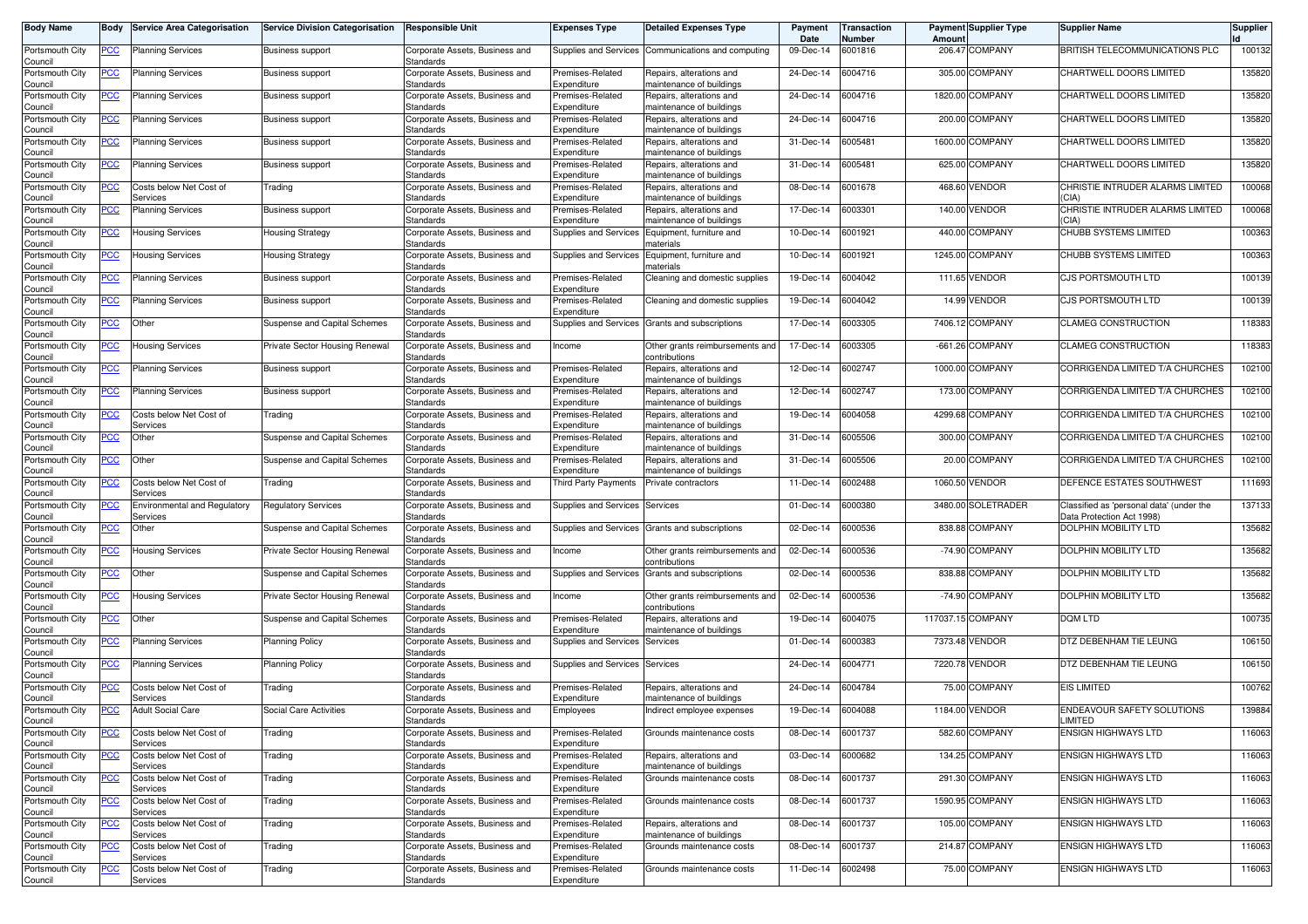| <b>Body Name</b>           | Body       | <b>Service Area Categorisation</b>  | <b>Service Division Categorisation</b> | <b>Responsible Unit</b>                     | <b>Expenses Type</b>            | <b>Detailed Expenses Type</b>                        | Payment<br>Date | <b>Transaction</b><br>Number | Amoun   | <b>Payment Supplier Type</b> | <b>Supplier Name</b>                                                  | <b>Supplier</b> |
|----------------------------|------------|-------------------------------------|----------------------------------------|---------------------------------------------|---------------------------------|------------------------------------------------------|-----------------|------------------------------|---------|------------------------------|-----------------------------------------------------------------------|-----------------|
| Portsmouth City<br>Council | <u>PCC</u> | <b>Planning Services</b>            | <b>Business support</b>                | Corporate Assets, Business and<br>Standards | Premises-Related<br>Expenditure | Repairs, alterations and<br>maintenance of buildings | 15-Dec-14       | 6003090                      |         | 150.00 COMPANY               | <b>ENSIGN HIGHWAYS LTD</b>                                            | 116063          |
| Portsmouth City<br>Council | <u>PCC</u> | Costs below Net Cost of<br>Services | Trading                                | Corporate Assets, Business and<br>Standards | Premises-Related<br>Expenditure | Repairs, alterations and<br>maintenance of buildings | 18-Dec-14       | 6003849                      |         | 698.59 COMPANY               | <b>ENSIGN HIGHWAYS LTD</b>                                            | 116063          |
| Portsmouth City<br>Council | <u>PCC</u> | Costs below Net Cost of<br>Services | Trading                                | Corporate Assets, Business and<br>Standards | Premises-Related<br>Expenditure | Grounds maintenance costs                            | 15-Dec-14       | 6003090                      | 3517.80 | COMPANY                      | <b>ENSIGN HIGHWAYS LTD</b>                                            | 116063          |
| Portsmouth City<br>Council | <u>PCC</u> | Costs below Net Cost of<br>Services | Trading                                | Corporate Assets, Business and<br>Standards | Premises-Related<br>Expenditure | Grounds maintenance costs                            | 15-Dec-14       | 6003090                      |         | 333.45 COMPANY               | <b>ENSIGN HIGHWAYS LTD</b>                                            | 116063          |
| Portsmouth City<br>Council | <u>PCC</u> | Costs below Net Cost of<br>Services | Trading                                | Corporate Assets, Business and<br>Standards | Premises-Related<br>Expenditure | Grounds maintenance costs                            | 15-Dec-14       | 6003090                      | 98.30   | <b>COMPANY</b>               | <b>ENSIGN HIGHWAYS LTD</b>                                            | 116063          |
| Portsmouth City<br>Council | <u>PCC</u> | Costs below Net Cost of<br>Services | Trading                                | Corporate Assets, Business and<br>Standards | Premises-Related<br>Expenditure | Grounds maintenance costs                            | 15-Dec-14       | 6003090                      | 58.13   | <b>COMPANY</b>               | <b>ENSIGN HIGHWAYS LTD</b>                                            | 116063          |
| Portsmouth City<br>Council | ∍CC        | Costs below Net Cost of<br>Services | Trading                                | Corporate Assets, Business and<br>Standards | Premises-Related<br>Expenditure | Grounds maintenance costs                            | 15-Dec-14       | 6003090                      | 232.52  | <b>COMPANY</b>               | <b>ENSIGN HIGHWAYS LTD</b>                                            | 116063          |
| Portsmouth City<br>Council | <u>PCC</u> | Costs below Net Cost of<br>Services | Trading                                | Corporate Assets, Business and<br>Standards | Premises-Related<br>Expenditure | Grounds maintenance costs                            | 15-Dec-14       | 6003090                      | 94.93   | <b>COMPANY</b>               | <b>ENSIGN HIGHWAYS LTD</b>                                            | 116063          |
| Portsmouth City<br>Council | <u>PCC</u> | Costs below Net Cost of<br>Services | Trading                                | Corporate Assets, Business and<br>Standards | Premises-Related<br>Expenditure | Grounds maintenance costs                            | 15-Dec-14       | 6003090                      |         | 47.75 COMPANY                | <b>ENSIGN HIGHWAYS LTD</b>                                            | 116063          |
| Portsmouth City<br>Council | PСC        | Costs below Net Cost of<br>Services | Trading                                | Corporate Assets, Business and<br>Standards | Premises-Related<br>Expenditure | Grounds maintenance costs                            | 15-Dec-14       | 6003090                      |         | 39.96 COMPANY                | <b>ENSIGN HIGHWAYS LTD</b>                                            | 116063          |
| Portsmouth City<br>Council | <u>PCC</u> | Costs below Net Cost of<br>Services | Trading                                | Corporate Assets, Business and<br>Standards | Premises-Related<br>Expenditure | Grounds maintenance costs                            | 15-Dec-14       | 6003090                      |         | 43.85 COMPANY                | <b>ENSIGN HIGHWAYS LTD</b>                                            | 116063          |
| Portsmouth City<br>Council | PСC        | Costs below Net Cost of<br>Services | Trading                                | Corporate Assets, Business and<br>Standards | Premises-Related<br>Expenditure | Grounds maintenance costs                            | 15-Dec-14       | 6003090                      | 146.68  | <b>COMPANY</b>               | <b>ENSIGN HIGHWAYS LTD</b>                                            | 116063          |
| Portsmouth City<br>Council | PCC        | Costs below Net Cost of<br>Services | Trading                                | Corporate Assets, Business and<br>Standards | Premises-Related<br>Expenditure | Grounds maintenance costs                            | 15-Dec-14       | 6003090                      | 27.43   | <b>COMPANY</b>               | <b>ENSIGN HIGHWAYS LTD</b>                                            | 116063          |
| Portsmouth City<br>Council | PCC        | Costs below Net Cost of<br>Services | Trading                                | Corporate Assets, Business and<br>Standards | Premises-Related<br>Expenditure | Grounds maintenance costs                            | 15-Dec-14       | 6003090                      |         | 31.85 COMPANY                | <b>ENSIGN HIGHWAYS LTD</b>                                            | 116063          |
| Portsmouth City<br>Council | PCC        | Costs below Net Cost of<br>Services | Trading                                | Corporate Assets, Business and<br>Standards | Premises-Related<br>Expenditure | Grounds maintenance costs                            | 15-Dec-14       | 6003090                      |         | 16.41 COMPANY                | <b>ENSIGN HIGHWAYS LTD</b>                                            | 116063          |
| Portsmouth City<br>Council | <u>PCC</u> | Costs below Net Cost of<br>Services | Trading                                | Corporate Assets, Business and<br>Standards | Premises-Related<br>Expenditure | Grounds maintenance costs                            | 15-Dec-14       | 6003090                      |         | 12.74 COMPANY                | <b>ENSIGN HIGHWAYS LTD</b>                                            | 116063          |
| Portsmouth City<br>Council | <u>PCC</u> | Costs below Net Cost of<br>Services | Trading                                | Corporate Assets, Business and<br>Standards | Premises-Related<br>Expenditure | Grounds maintenance costs                            | 15-Dec-14       | 6003090                      |         | 90.74 COMPANY                | <b>ENSIGN HIGHWAYS LTD</b>                                            | 116063          |
| Portsmouth City<br>Council | <u>PCC</u> | Costs below Net Cost of<br>Services | Trading                                | Corporate Assets, Business and<br>Standards | Premises-Related<br>Expenditure | Grounds maintenance costs                            | 15-Dec-14       | 6003090                      |         | 181.52 COMPANY               | <b>ENSIGN HIGHWAYS LTD</b>                                            | 116063          |
| Portsmouth City<br>Council | PСC        | Costs below Net Cost of<br>Services | Trading                                | Corporate Assets, Business and<br>Standards | Premises-Related<br>Expenditure | Grounds maintenance costs                            | 15-Dec-14       | 6003090                      | 242.24  | <b>COMPANY</b>               | <b>ENSIGN HIGHWAYS LTD</b>                                            | 116063          |
| Portsmouth City<br>Council | <u>PCC</u> | Costs below Net Cost of<br>Services | Trading                                | Corporate Assets, Business and<br>Standards | Premises-Related<br>Expenditure | Grounds maintenance costs                            | 15-Dec-14       | 6003090                      | 53.00   | <b>COMPANY</b>               | <b>ENSIGN HIGHWAYS LTD</b>                                            | 116063          |
| Portsmouth City<br>Council | PCC        | Costs below Net Cost of<br>Services | Trading                                | Corporate Assets, Business and<br>Standards | Premises-Related<br>Expenditure | Grounds maintenance costs                            | 15-Dec-14       | 6003090                      | 113.53  | COMPANY                      | <b>ENSIGN HIGHWAYS LTD</b>                                            | 116063          |
| Portsmouth City<br>Council | <u>PCC</u> | Costs below Net Cost of<br>Services | Trading                                | Corporate Assets, Business and<br>Standards | Premises-Related<br>Expenditure | Grounds maintenance costs                            | 15-Dec-14       | 6003090                      | 19.98   | <b>COMPANY</b>               | <b>ENSIGN HIGHWAYS LTD</b>                                            | 116063          |
| Portsmouth City<br>Council | <u>PCC</u> | Costs below Net Cost of<br>Services | Trading                                | Corporate Assets, Business and<br>Standards | Premises-Related<br>Expenditure | Grounds maintenance costs                            | 15-Dec-14       | 6003090                      | 28.84   | <b>COMPANY</b>               | <b>ENSIGN HIGHWAYS LTD</b>                                            | 116063          |
| Portsmouth City<br>Council | <u>PCC</u> | Costs below Net Cost of<br>Services | Trading                                | Corporate Assets, Business and<br>Standards | Premises-Related<br>Expenditure | Repairs, alterations and<br>maintenance of buildings | 31-Dec-14       | 6005550                      | 25.63   | <b>COMPANY</b>               | <b>ENSIGN HIGHWAYS LTD</b>                                            | 116063          |
| Portsmouth City<br>Council | <u>PCC</u> | Planning Services                   | <b>Business support</b>                | Corporate Assets, Business and<br>Standards | Premises-Related<br>Expenditure | Repairs, alterations and<br>maintenance of buildings | 31-Dec-14       | 6005550                      | 165.00  | <b>COMPANY</b>               | <b>ENSIGN HIGHWAYS LTD</b>                                            | 116063          |
| Portsmouth City<br>Council | <u>PCC</u> | Costs below Net Cost of<br>Services | Trading                                | Corporate Assets, Business and<br>Standards | Premises-Related<br>Expenditure | Repairs, alterations and<br>maintenance of buildings | 31-Dec-14       | 6005550                      | 142.50  | <b>COMPANY</b>               | <b>ENSIGN HIGHWAYS LTD</b>                                            | 116063          |
| Portsmouth City<br>Council | <u>PCC</u> | Costs below Net Cost of<br>Services | Trading                                | Corporate Assets, Business and<br>Standards | Premises-Related<br>Expenditure | Repairs, alterations and<br>maintenance of buildings | 31-Dec-14       | 3005550                      | 94.50   | <b>COMPANY</b>               | <b>ENSIGN HIGHWAYS LTD</b>                                            | 116063          |
| Portsmouth City<br>Council | <u>PCC</u> | Planning Services                   | <b>Business support</b>                | Corporate Assets, Business and<br>Standards | Premises-Related<br>Expenditure | Repairs, alterations and<br>maintenance of buildings | 30-Dec-14       | 6005363                      | 24.36   | <b>COMPANY</b>               | <b>ENSIGN HIGHWAYS LTD</b>                                            | 116063          |
| Portsmouth City<br>Council | <u>PCC</u> | Housing Services                    | <b>Housing Strategy</b>                | Corporate Assets, Business and<br>Standards | Third Party Payments            | Private contractors                                  | 02-Dec-14       | 6000539                      | 581.00  | <b>VENDOR</b>                | ETECH SOLUTIONS LIMITED                                               | 139016          |
| Portsmouth City<br>Council | <u>PCC</u> | <b>Housing Services</b>             | <b>Housing Strategy</b>                | Corporate Assets, Business and<br>Standards | Third Party Payments            | Private contractors                                  | 31-Dec-14       | 6005554                      | 658.00  | <b>VENDOR</b>                | ETECH SOLUTIONS LIMITED                                               | 139016          |
| Portsmouth City<br>Council | <b>PCC</b> | Planning Services                   | <b>Business support</b>                | Corporate Assets, Business and<br>Standards | Supplies and Services           | Miscellaneous expenses                               | 24-Dec-14       | 6004803                      | 1315.00 | <b>VENDOR</b>                | <b>FOOLS PARADISE LTD</b>                                             | 105717          |
| Portsmouth City<br>Council | <b>PCC</b> | Other                               | Suspense and Capital Schemes           | Corporate Assets, Business and<br>Standards | Supplies and Services           | Grants and subscriptions                             | 02-Dec-14       | 6000541                      |         | 1428.77 COMPANY              | <b>FUTUREMOST LTD</b>                                                 | 100337          |
| Portsmouth City<br>Council | <u>PCC</u> | Other                               | Suspense and Capital Schemes           | Corporate Assets, Business and<br>Standards |                                 | Supplies and Services Grants and subscriptions       | 02-Dec-14       | 300099                       |         | 4695.30 VENDOR               | Classified as 'personal data' (under the<br>Data Protection Act 1998) | 135795          |
| Portsmouth City<br>Council | <b>PCC</b> | Other                               | Suspense and Capital Schemes           | Corporate Assets, Business and<br>Standards | Supplies and Services           | Grants and subscriptions                             | 17-Dec-14       | 300357                       |         | 2586.00 VENDOR               | Classified as 'personal data' (under the<br>Data Protection Act 1998) | 135795          |
| Portsmouth City<br>Council | <u>PCC</u> | Housing Services                    | Private Sector Housing Renewal         | Corporate Assets, Business and<br>Standards | Income                          | Other grants reimbursements and<br>contributions     | 17-Dec-14       | 300357                       |         | -120.00 VENDOR               | Classified as 'personal data' (under the<br>Data Protection Act 1998) | 135795          |
| Portsmouth City<br>Council | <u>PCC</u> | <b>Housing Services</b>             | Private Sector Housing Renewal         | Corporate Assets, Business and<br>Standards | Income                          | Other grants reimbursements and<br>contributions     | 17-Dec-14       | 300357                       |         | -185.00 VENDOR               | Classified as 'personal data' (under the<br>Data Protection Act 1998) | 135795          |
| Portsmouth City<br>Council | PСC        | <b>Housing Services</b>             | Private Sector Housing Renewal         | Corporate Assets, Business and<br>Standards | Supplies and Services           | Grants and subscriptions                             | 10-Dec-14       | 300236                       | 1258.40 | <b>VENDOR</b>                | Classified as 'personal data' (under the<br>Data Protection Act 1998) | 135795          |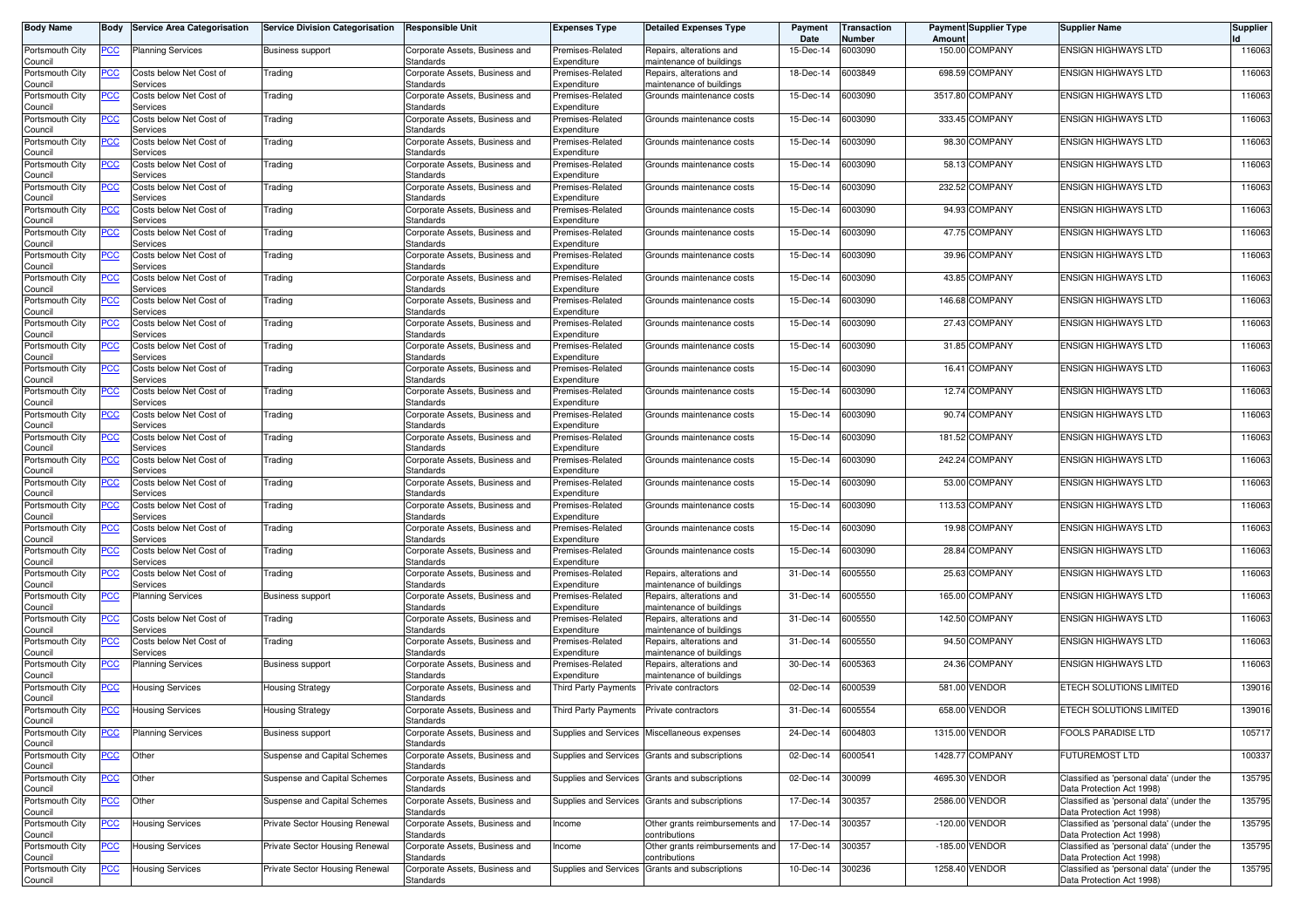| <b>Body Name</b>           |             | <b>Body Service Area Categorisation</b> | <b>Service Division Categorisation</b> | <b>Responsible Unit</b>                            | <b>Expenses Type</b>            | <b>Detailed Expenses Type</b>                           | Payment<br>Date | <b>Transaction</b><br><b>Number</b> | Amount     | <b>Payment Supplier Type</b> | <b>Supplier Name</b>                                                  | <b>Supplier</b> |
|----------------------------|-------------|-----------------------------------------|----------------------------------------|----------------------------------------------------|---------------------------------|---------------------------------------------------------|-----------------|-------------------------------------|------------|------------------------------|-----------------------------------------------------------------------|-----------------|
| Portsmouth City<br>Council | PCC         | Other                                   | Suspense and Capital Schemes           | Corporate Assets, Business and<br>Standards        |                                 | Supplies and Services Grants and subscriptions          | 10-Dec-14       | 300236                              |            | 10000.00 VENDOR              | Classified as 'personal data' (under the<br>Data Protection Act 1998) | 135795          |
| Portsmouth City<br>Council | ∍CC         | <b>Housing Services</b>                 | Private Sector Housing Renewal         | Corporate Assets, Business and<br>Standards        | Income                          | Other grants reimbursements and<br>contributions        | 10-Dec-14       | 300236                              |            | -120.00 VENDOR               | Classified as 'personal data' (under the<br>Data Protection Act 1998) | 135795          |
| Portsmouth City<br>Council | <u>PCC</u>  | Housing Services                        | Private Sector Housing Renewal         | Corporate Assets, Business and<br>Standards        | ncome                           | Other grants reimbursements and<br>:ontributions        | 10-Dec-14       | 300236                              | $-842.00$  | VENDOR                       | Classified as 'personal data' (under the<br>Data Protection Act 1998) | 135795          |
| Portsmouth City<br>Council | <u>PCC</u>  | <b>Housing Services</b>                 | Private Sector Housing Renewal         | Corporate Assets, Business and<br>Standards        | <b>Supplies and Services</b>    | Grants and subscriptions                                | 23-Dec-14       | 300460                              | $-1080.00$ | VENDOR                       | Classified as 'personal data' (under the<br>Data Protection Act 1998) | 135795          |
| Portsmouth City<br>Council | <u>PCC</u>  | Other                                   | Suspense and Capital Schemes           | Corporate Assets, Business and<br>Standards        | Supplies and Services           | Grants and subscriptions                                | 23-Dec-14       | 300460                              | 10704.23   | VENDOR                       | Classified as 'personal data' (under the<br>Data Protection Act 1998) | 135795          |
| Portsmouth City<br>Council | <u>PCC</u>  | Housing Services                        | Private Sector Housing Renewal         | Corporate Assets, Business and<br>Standards        | ncome                           | Other grants reimbursements and<br>:ontributions        | 23-Dec-14       | 300460                              |            | -2386.17 VENDOR              | Classified as 'personal data' (under the<br>Data Protection Act 1998) | 135795          |
| Portsmouth City<br>Council | <u>PCC</u>  | <b>Planning Services</b>                | <b>Business support</b>                | Corporate Assets, Business and<br>Standards        | Premises-Related<br>Expenditure | Repairs, alterations and<br>naintenance of buildings    | 05-Dec-14       | 6001458                             |            | 21.33 VENDOR                 | GRAHAM ASSET MANAGEMENT LTD                                           | 134967          |
| Portsmouth City<br>Council | <u>PCC</u>  | <b>Planning Services</b>                | <b>Business support</b>                | Corporate Assets, Business and<br>Standards        | Premises-Related<br>Expenditure | Repairs, alterations and<br>naintenance of buildings    | 05-Dec-14       | 6001458                             | 27.22      | VENDOR                       | GRAHAM ASSET MANAGEMENT LTD                                           | 134967          |
| Portsmouth City            | <u>PCC </u> | Costs below Net Cost of                 | Trading                                | Corporate Assets, Business and                     | Premises-Related                | Repairs, alterations and                                | 05-Dec-14       | 6001458                             |            | 3.33 VENDOR                  | <b>GRAHAM ASSET MANAGEMENT LTD</b>                                    | 134967          |
| Council<br>Portsmouth City | PСC         | Services<br>Costs below Net Cost of     | Trading                                | Standards<br>Corporate Assets, Business and        | Expenditure<br>Premises-Related | naintenance of buildings<br>Repairs, alterations and    | 05-Dec-14       | 6001458                             |            | 10.40 VENDOR                 | GRAHAM ASSET MANAGEMENT LTD                                           | 134967          |
| Council                    |             | Services                                |                                        | Standards                                          | Expenditure                     | maintenance of buildings                                |                 |                                     |            |                              |                                                                       |                 |
| Portsmouth City<br>Council | PСC         | Costs below Net Cost of<br>Services     | Trading                                | Corporate Assets, Business and<br>Standards        | Premises-Related<br>Expenditure | Repairs, alterations and<br>maintenance of buildings    | 05-Dec-14       | 6001458                             |            | 21.27 VENDOR                 | GRAHAM ASSET MANAGEMENT LTD                                           | 134967          |
| Portsmouth City            | PСC         | Planning Services                       | <b>Business support</b>                | Corporate Assets, Business and                     | Premises-Related                | Repairs, alterations and                                | 10-Dec-14       | 6002293                             |            | 310.70 VENDOR                | GRISTWOOD & TOMS (TREE                                                | 100831          |
| Council<br>Portsmouth City | <u>PCC</u>  | Planning Services                       | <b>Business support</b>                | Standards<br>Corporate Assets, Business and        | Expenditure<br>Premises-Related | naintenance of buildings<br>Repairs, alterations and    | 12-Dec-14       | 6002815                             |            | 1430.49 VENDOR               | CONTRACTORS) LTD)<br>GRISTWOOD & TOMS (TREE                           | 100831          |
| Council                    |             |                                         |                                        | Standards                                          | Expenditure                     | naintenance of buildings                                |                 |                                     |            |                              | CONTRACTORS) LTD)                                                     |                 |
| Portsmouth City<br>Council | PCC         | Costs below Net Cost of<br>Services     | Trading                                | Corporate Assets, Business and<br>Standards        | Supplies and Services           | Services                                                | 12-Dec-14       | 6002815                             |            | 1038.10 VENDOR               | <b>GRISTWOOD &amp; TOMS (TREE)</b><br>CONTRACTORS) LTD)               | 100831          |
| Portsmouth City<br>Council | PCC∶        | <b>Planning Services</b>                | Business support                       | Corporate Assets, Business and<br>Standards        | Supplies and Services           | Miscellaneous expenses                                  | 01-Dec-14       | 6000390                             |            | 513.83 VENDOR                | HAMPSHIRE CONSTABULARY                                                | 112493          |
| Portsmouth City<br>Council | <u>PCC</u>  | <b>Planning Services</b>                | <b>Business support</b>                | Corporate Assets, Business and<br>Standards        | Third Party Payments            | Private contractors                                     | 03-Dec-14       | 6001021                             | 5000.00    | VENDOR                       | <b>INVESTSOUTH</b>                                                    | 139903          |
| Portsmouth City<br>Council | PСC         | <b>Housing Services</b>                 | Private Sector Housing Renewal         | Corporate Assets, Business and<br>Standards        | Supplies and Services           | Grants and subscriptions                                | 10-Dec-14       | 6002308                             |            | 292.55 VENDOR                | <b>KEMP BUILDERS</b>                                                  | 135362          |
| Portsmouth City<br>Council | <u>PCC</u>  | Other                                   | Suspense and Capital Schemes           | Corporate Assets, Business and<br>Standards        | Supplies and Services           | Grants and subscriptions                                | 10-Dec-14       | 6002308                             |            | 8766.41 VENDOR               | <b>KEMP BUILDERS</b>                                                  | 135362          |
| Portsmouth City<br>Council | ∍сс         | <b>Housing Services</b>                 | Private Sector Housing Renewal         | Corporate Assets, Business and<br>Standards        | Income                          | Other grants reimbursements and<br>contributions        | 10-Dec-14       | 6002308                             | $-1105.80$ | VENDOR                       | <b>KEMP BUILDERS</b>                                                  | 135362          |
| Portsmouth City<br>Council | <u>PCC</u>  | Other                                   | Suspense and Capital Schemes           | Corporate Assets, Business and<br>Standards        | <b>Supplies and Services</b>    | Grants and subscriptions                                | 23-Dec-14       | 6004545                             |            | 3990.56 VENDOR               | <b>KEMP BUILDERS</b>                                                  | 135362          |
| Portsmouth City<br>Council | PСC         | Housing Services                        | Private Sector Housing Renewal         | Corporate Assets, Business and<br>Standards        | ncome                           | Other grants reimbursements and<br>ontributions         | 23-Dec-14       | 6004545                             | $-356.30$  | VENDOR                       | <b>KEMP BUILDERS</b>                                                  | 135362          |
| Portsmouth City<br>Council | <u>PCC </u> | Housing Services                        | <b>Housing Strategy</b>                | Corporate Assets, Business and<br><b>Standards</b> | <b>Supplies and Services</b>    | Equipment, furniture and<br>naterials                   | 05-Dec-14       | 6001492                             | 95.00      | VENDOR                       | <b>KID RAPT LTD</b>                                                   | 100931          |
| Portsmouth City<br>Council | <u>PCC</u>  | <b>Housing Services</b>                 | <b>Housing Strategy</b>                | Corporate Assets, Business and<br>Standards        | Supplies and Services           | Equipment, furniture and<br>naterials                   | 05-Dec-14       | 6001492                             |            | 47.50 VENDOR                 | <b>KID RAPT LTD</b>                                                   | 100931          |
| Portsmouth City<br>Council | <u>PCC</u>  | Housing Services                        | <b>Housing Strategy</b>                | Corporate Assets, Business and<br>Standards        | Supplies and Services           | Equipment, furniture and<br>naterials                   | 05-Dec-14       | 6001492                             |            | 60.00 VENDOR                 | KID RAPT LTD                                                          | 100931          |
| Portsmouth City<br>Council | <u>PCC</u>  | Housing Services                        | Housing Strategy                       | Corporate Assets, Business and<br>Standards        | <b>Supplies and Services</b>    | Equipment, furniture and<br>naterials                   | 05-Dec-14       | 6001492                             |            | 149.25 VENDOR                | KID RAPT LTD                                                          | 100931          |
| Portsmouth City<br>Council | <u>PCC </u> | <b>Housing Services</b>                 | <b>Housing Strategy</b>                | Corporate Assets, Business and<br>Standards        | Supplies and Services           | Equipment, furniture and<br>naterials                   | 05-Dec-14       | 6001492                             | 690.00     | VENDOR                       | <b>KID RAPT LTD</b>                                                   | 100931          |
| Portsmouth City<br>Council | <u>PCC</u>  | <b>Housing Services</b>                 | <b>Housing Strategy</b>                | Corporate Assets, Business and<br>Standards        | Supplies and Services           | Equipment, furniture and<br>naterials                   | 05-Dec-14       | 6001492                             |            | 46.00 VENDOR                 | <b>KID RAPT LTD</b>                                                   | 100931          |
| Portsmouth City<br>Council | <u>PCC</u>  | <b>Housing Services</b>                 | <b>Housing Strategy</b>                | Corporate Assets, Business and<br>Standards        | Supplies and Services           | Equipment, furniture and<br>naterials                   | 05-Dec-14       | 6001492                             |            | 299.25 VENDOR                | <b>KID RAPT LTD</b>                                                   | 100931          |
| Portsmouth City<br>Council | <u>PCC</u>  | Other                                   | Suspense and Capital Schemes           | Corporate Assets, Business and<br>Standards        | Supplies and Services           | Grants and subscriptions                                | 10-Dec-14       | 6002311                             |            | 3701.60 SOLETRADER           | <b>KJS PLUMBING</b>                                                   | 113590          |
| Portsmouth City<br>Council | <u>PCC </u> | <b>Housing Services</b>                 | Private Sector Housing Renewal         | Corporate Assets, Business and<br>Standards        | Income                          | Other grants reimbursements and<br><b>CONTINUULIONS</b> | 10-Dec-14       | 6002311                             |            | -330.50 SOLETRADER           | <b>KJS PLUMBING</b>                                                   | 113590          |
| Portsmouth City<br>Council | <b>PCC</b>  | Other                                   | Suspense and Capital Schemes           | Corporate Assets, Business and<br>Standards        | Supplies and Services           | Grants and subscriptions                                | 02-Dec-14       | 6000548                             |            | 1125.80 SOLETRADER           | KJS PLUMBING                                                          | 113590          |
| Portsmouth City<br>Council | <b>PCC</b>  | <b>Housing Services</b>                 | Private Sector Housing Renewal         | Corporate Assets, Business and<br><b>Standards</b> | Income                          | Other grants reimbursements and<br>contributions        | 02-Dec-14       | 6000548                             |            | -459.00 SOLETRADER           | <b>KJS PLUMBING</b>                                                   | 113590          |
| Portsmouth City<br>Council | <u>PCC</u>  | Other                                   | Suspense and Capital Schemes           | Corporate Assets, Business and<br>Standards        |                                 | Supplies and Services Grants and subscriptions          | 10-Dec-14       | 6002311                             |            | 6189.12 SOLETRADER           | KJS PLUMBING                                                          | 113590          |
| Portsmouth City<br>Council | <u>PCC</u>  | <b>Housing Services</b>                 | Private Sector Housing Renewal         | Corporate Assets, Business and<br><b>Standards</b> | ncome                           | Other grants reimbursements and<br>contributions        | 10-Dec-14       | 6002311                             |            | -552.60 SOLETRADER           | <b>KJS PLUMBING</b>                                                   | 113590          |
| Portsmouth City<br>Council | PCC         | Costs below Net Cost of<br>Services     | Trading                                | Corporate Assets, Business and<br>Standards        | Premises-Related<br>Expenditure | Repairs, alterations and<br>maintenance of buildings    | 05-Dec-14       | 6001496                             |            | 4021.24 COMPANY              | <b>KKA MAINTENANCE LTD</b>                                            | 135386          |
| Portsmouth City<br>Council | <u>PCC</u>  | Costs below Net Cost of<br>Services     | Trading                                | Corporate Assets, Business and<br>Standards        | Premises-Related<br>Expenditure | Repairs, alterations and<br>maintenance of buildings    | 12-Dec-14       | 6002852                             |            | 50.00 COMPANY                | KKA MAINTENANCE LTD                                                   | 135386          |
| Portsmouth City            | <u>PCC</u>  | Costs below Net Cost of                 | Trading                                | Corporate Assets, Business and                     | Premises-Related                | Repairs, alterations and                                | 12-Dec-14       | 6002852                             |            | 105.83 COMPANY               | KKA MAINTENANCE LTD                                                   | 135386          |
| Council                    |             | Services                                |                                        | Standards                                          | Expenditure                     | maintenance of buildings                                |                 |                                     |            |                              |                                                                       |                 |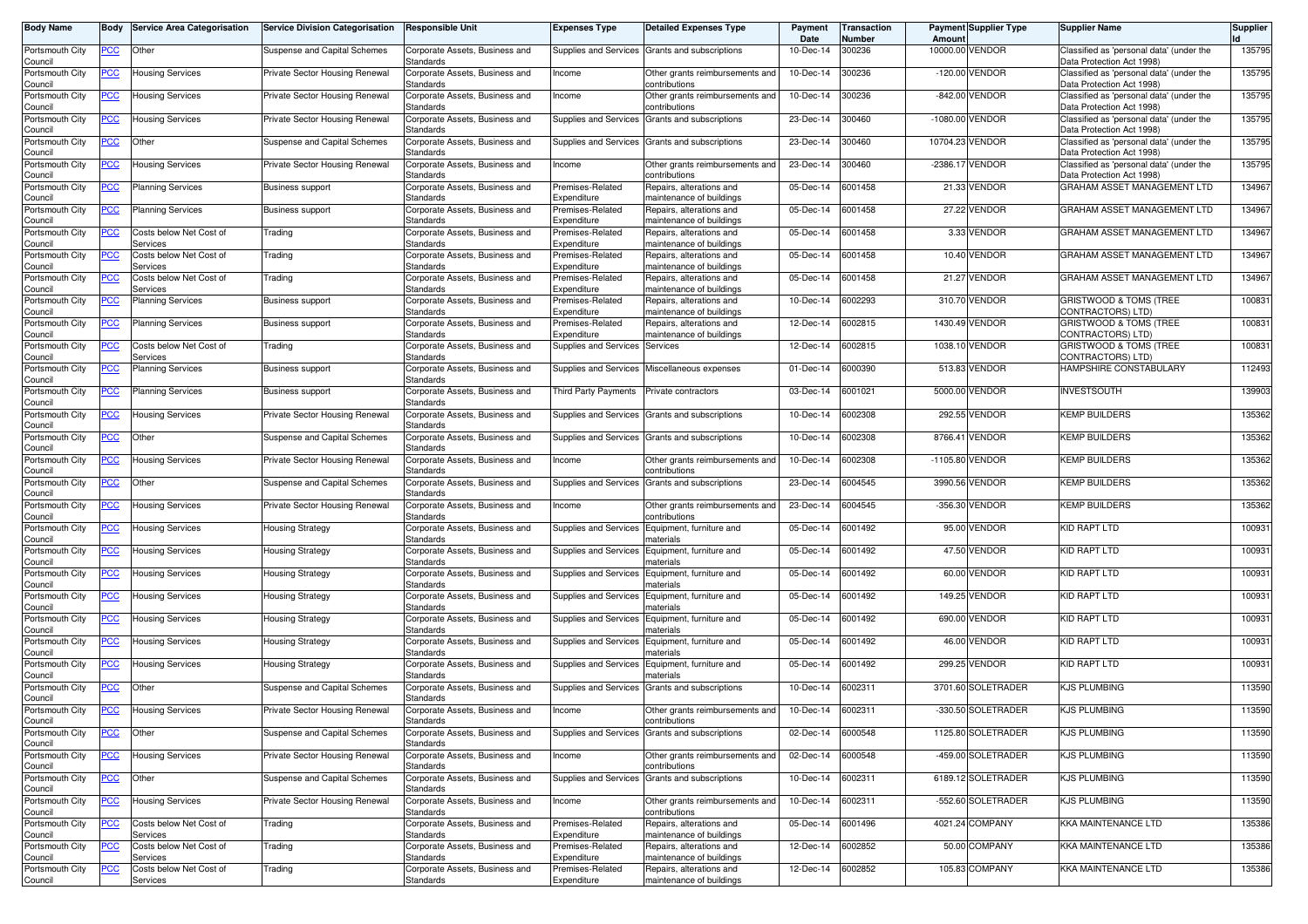| <b>Body Name</b>                      | Body             | <b>Service Area Categorisation</b>   | <b>Service Division Categorisation</b> | <b>Responsible Unit</b>                            | Expenses Type                        | <b>Detailed Expenses Type</b>                           | Payment<br>Date | Transaction<br>Number | Amoun   | <b>Payment Supplier Type</b> | <b>Supplier Name</b>            | Supplier |
|---------------------------------------|------------------|--------------------------------------|----------------------------------------|----------------------------------------------------|--------------------------------------|---------------------------------------------------------|-----------------|-----------------------|---------|------------------------------|---------------------------------|----------|
| Portsmouth City<br>Council            | PСC              | Costs below Net Cost of<br>Services  | Trading                                | Corporate Assets, Business and<br>Standards        | Premises-Related<br>Expenditure      | Repairs, alterations and<br>maintenance of buildings    | 05-Dec-14       | 6001495               |         | 46.03 COMPANY                | KKA MAINTENANCE LTD             | 135386   |
| Portsmouth City<br>Council            | <u>PCC </u>      | Costs below Net Cost of<br>Services  | Trading                                | Corporate Assets, Business and<br>Standards        | Premises-Related<br>Expenditure      | Repairs, alterations and<br>maintenance of buildings    | 05-Dec-14       | 6001495               |         | 150.35 COMPANY               | KKA MAINTENANCE LTD             | 135386   |
| Portsmouth City                       | <u>PCC</u>       | Costs below Net Cost of              | Trading                                | Corporate Assets, Business and                     | Premises-Related                     | Repairs, alterations and                                | 05-Dec-14       | 6001495               |         | 5.00 COMPANY                 | KKA MAINTENANCE LTD             | 135386   |
| Council<br>Portsmouth City            | <u>PCC</u>       | Services<br>Costs below Net Cost of  | Trading                                | Standards<br>Corporate Assets, Business and        | Expenditure<br>Premises-Related      | maintenance of buildings<br>Repairs, alterations and    | 05-Dec-14       | 6001495               |         | 1100.00 COMPANY              | KKA MAINTENANCE LTD             | 135386   |
| Council<br>Portsmouth City            | <u>PCC</u>       | Services<br>Children's and Education | Other Education and Community          | Standards<br>Corporate Assets, Business and        | Expenditure<br>Premises-Related      | maintenance of buildings<br>Repairs, alterations and    | 31-Dec-14       | 6005626               |         | 35.00 COMPANY                | KKA MAINTENANCE LTD             | 135386   |
| Council                               |                  | Services                             | Budget                                 | Standards                                          | Expenditure                          | maintenance of buildings                                |                 |                       |         |                              |                                 |          |
| Portsmouth City<br>Council            | <u>PCC</u>       | Costs below Net Cost of<br>Services  | Trading                                | Corporate Assets, Business and<br>Standards        | Premises-Related<br>Expenditure      | Repairs, alterations and<br>maintenance of buildings    | 31-Dec-14       | 6005626               |         | 50.00 COMPANY                | KKA MAINTENANCE LTD             | 135386   |
| Portsmouth City                       | <u>PCC</u>       | Costs below Net Cost of<br>Services  | Trading                                | Corporate Assets, Business and<br>Standards        | Premises-Related<br>Expenditure      | Repairs, alterations and<br>maintenance of buildings    | 12-Dec-14       | 6002852               |         | 925.00 COMPANY               | <b>KKA MAINTENANCE LTD</b>      | 135386   |
| Council<br>Portsmouth City            | <u>PCC </u>      | <b>Planning Services</b>             | <b>Business support</b>                | Corporate Assets, Business and                     | Premises-Related                     | Repairs, alterations and                                | 12-Dec-14       | 6002852               |         | 60.00 COMPANY                | KKA MAINTENANCE LTD             | 135386   |
| Council<br>Portsmouth City            | <u>PCC </u>      | Costs below Net Cost of              | Trading                                | Standards<br>Corporate Assets, Business and        | Expenditure<br>Premises-Related      | maintenance of buildings<br>Repairs, alterations and    | 31-Dec-14       | 6005626               |         | 150.00 COMPANY               | KKA MAINTENANCE LTD             | 135386   |
| Council                               |                  | Services                             |                                        | Standards                                          | Expenditure                          | maintenance of buildings                                |                 |                       |         |                              |                                 |          |
| Portsmouth City<br>Council            | PСC              | Costs below Net Cost of<br>Services  | Trading                                | Corporate Assets, Business and<br>Standards        | Premises-Related<br>Expenditure      | Repairs, alterations and<br>maintenance of buildings    | 31-Dec-14       | 6005626               |         | 349.06 COMPANY               | <b>KKA MAINTENANCE LTD</b>      | 135386   |
| Portsmouth City<br>Council            |                  | Costs below Net Cost of<br>Services  | Trading                                | Corporate Assets, Business and<br>Standards        | Premises-Related<br>Expenditure      | Repairs, alterations and<br>maintenance of buildings    | 05-Dec-14       | 6001495               |         | 1786.28 COMPANY              | KKA MAINTENANCE LTD             | 135386   |
| Portsmouth City                       | PСC              | Costs below Net Cost of              | Trading                                | Corporate Assets, Business and                     | Premises-Related                     | Repairs, alterations and                                | 11-Dec-14       | 6002525               |         | 4500.00 COMPANY              | KKA MAINTENANCE LTD             | 135386   |
| Council<br>Portsmouth City            | PCC              | Services<br>Other                    | Suspense and Capital Schemes           | Standards<br>Corporate Assets, Business and        | Expenditure<br>Supplies and Services | maintenance of buildings<br>Grants and subscriptions    | 10-Dec-14       | 6002314               |         | 4833.67 COMPANY              | . DEVINE AND CO LIMITED         | 111002   |
| Council<br>Portsmouth City            |                  | Housing Services                     | Private Sector Housing Renewal         | Standards<br>Corporate Assets, Business and        | Income                               | Other grants reimbursements and                         | 10-Dec-14       | 6002314               |         | -865.56 COMPANY              | DEVINE AND CO LIMITED           | 111002   |
| Council                               | ∍сс              |                                      |                                        | Standards                                          |                                      | ontributions                                            |                 |                       |         |                              |                                 |          |
| Portsmouth City<br>Council            | <u>PCC</u>       | Other                                | Suspense and Capital Schemes           | Corporate Assets, Business and<br>Standards        | Supplies and Services                | Grants and subscriptions                                | 02-Dec-14       | 6000550               |         | 7500.00 COMPANY              | . DEVINE AND CO LIMITED         | 111002   |
| Portsmouth City<br>Council            | <u>PCC</u>       | <b>Housing Services</b>              | Private Sector Housing Renewal         | Corporate Assets, Business and<br>Standards        | Supplies and Services                | Grants and subscriptions                                | 17-Dec-14       | 6003671               |         | -675.00 COMPANY              | . DEVINE AND CO LIMITED         | 111002   |
| Portsmouth City<br>Council            |                  | Housing Services                     | Private Sector Housing Renewal         | Corporate Assets, Business and<br>Standards        | Supplies and Services                | Grants and subscriptions                                | 17-Dec-14       | 6003671               |         | -420.00 COMPANY              | . DEVINE AND CO LIMITED         | 111002   |
| Portsmouth City<br>Council            | <u>PCC</u>       | Other                                | Suspense and Capital Schemes           | Corporate Assets, Business and<br>Standards        | Supplies and Services                | Grants and subscriptions                                | 17-Dec-14       | 6003671               |         | 21147.64 COMPANY             | . DEVINE AND CO LIMITED         | 111002   |
| Portsmouth City<br>Council            | <u>PCC</u>       | <b>Housing Services</b>              | Private Sector Housing Renewal         | Corporate Assets, Business and<br>Standards        | Income                               | Other grants reimbursements and<br>contributions        | 17-Dec-14       | 6003671               |         | -120.00 COMPANY              | L DEVINE AND CO LIMITED         | 111002   |
| Portsmouth City<br>Council            | <u>PCC</u>       | Housing Services                     | Private Sector Housing Renewal         | Corporate Assets, Business and<br>Standards        | Income                               | Other grants reimbursements and<br>contributions        | 17-Dec-14       | 6003671               |         | -2813.23 COMPANY             | . DEVINE AND CO LIMITED         | 111002   |
| Portsmouth City<br>Council            | <u>PCC</u>       | Other                                | Suspense and Capital Schemes           | Corporate Assets, Business and<br>Standards        | Supplies and Services                | Grants and subscriptions                                | 10-Dec-14       | 6002314               |         | 5163.00 COMPANY              | . DEVINE AND CO LIMITED         | 111002   |
| Portsmouth City<br>Council            | <u>PCC</u>       | <b>Adult Social Care</b>             | Commissioning & service delivery       | Corporate Assets, Business and<br>Standards        | Supplies and Services                | Equipment, furniture and<br>naterials                   | 31-Dec-14       | 6005627               |         | 40.00 VENDOR                 | LAKESIDE FILMS LTD              | 139905   |
| Portsmouth City<br>Council            | $\overline{PCC}$ | <b>Adult Social Care</b>             | Commissioning & service delivery       | Corporate Assets, Business and<br>Standards        | <b>Supplies and Services</b>         | Equipment, furniture and<br>materials                   | 31-Dec-14       | 6005627               | 2925.16 | <b>VENDOR</b>                | <b>LAKESIDE FILMS LTD</b>       | 139905   |
| Portsmouth City<br>Council            | $\overline{PCC}$ | Costs below Net Cost of<br>Services  | Trading                                | Corporate Assets, Business and<br>Standards        | Premises-Related<br>Expenditure      | Rents                                                   | 31-Dec-14       | 6005628               |         | 1250.00 VENDOR               | LAND SECURITIES (FINANCE) LTD   | 134694   |
| Portsmouth City<br>Council            | $\overline{PCC}$ | Other                                | Suspense and Capital Schemes           | Corporate Assets, Business and<br>Standards        | Supplies and Services                | Grants and subscriptions                                | 02-Dec-14       | 6000551               |         | 4118.40 COMPANY              | <b>LIFTABILITY LTD</b>          | 100697   |
| Portsmouth City<br>Council            | <u>PCC</u>       | Housing Services                     | Private Sector Housing Renewal         | Corporate Assets, Business and<br>Standards        | Income                               | Other grants reimbursements and<br>contributions        | 02-Dec-14       | 6000551               |         | -432.00 COMPANY              | LIFTABILITY LTD                 | 100697   |
| Portsmouth City<br>Council            | <u>PCC </u>      | Other                                | Suspense and Capital Schemes           | Corporate Assets, Business and<br>Standards        | Supplies and Services                | Grants and subscriptions                                | 17-Dec-14       | 6003675               |         | 6148.80 COMPANY              | LIFTECH SYSTEMS (SE) LIMITED    | 116761   |
| Portsmouth City<br>Council            | <u>PCC</u>       | <b>Housing Services</b>              | Private Sector Housing Renewal         | Corporate Assets, Business and<br>Standards        | Income                               | Other grants reimbursements and<br>contributions        | 17-Dec-14       | 6003675               |         | -549.00 COMPANY              | LIFTECH SYSTEMS (SE) LIMITED    | 116761   |
| Portsmouth City                       | <b>PCC</b>       | Other                                | Suspense and Capital Schemes           | Corporate Assets, Business and<br>Standards        | Supplies and Services                | Grants and subscriptions                                | 17-Dec-14       | 6003675               |         | 3740.80 COMPANY              | LIFTECH SYSTEMS (SE) LIMITED    | 116761   |
| Council<br>Portsmouth City            | <u>PCC</u>       | <b>Housing Services</b>              | Private Sector Housing Renewal         | Corporate Assets, Business and<br>Standards        | Income                               | Other grants reimbursements and<br><b>contributions</b> | 17-Dec-14       | 6003675               |         | -334.00 COMPANY              | LIFTECH SYSTEMS (SE) LIMITED    | 116761   |
| Council<br>Portsmouth City<br>Council | <b>PCC</b>       | Other                                | Suspense and Capital Schemes           | Corporate Assets, Business and<br>Standards        | Supplies and Services                | Grants and subscriptions                                | 17-Dec-14       | 6003675               |         | 1390.00 COMPANY              | LIFTECH SYSTEMS (SE) LIMITED    | 116761   |
| Portsmouth City<br>Council            | <u>PCC</u>       | Other                                | Suspense and Capital Schemes           | Corporate Assets, Business and<br>Standards        | Supplies and Services                | Grants and subscriptions                                | 23-Dec-14       | 6004549               |         | 1250.00 COMPANY              | LIFTECH SYSTEMS (SE) LIMITED    | 116761   |
| Portsmouth City<br>Council            | <b>PCC</b>       | Other                                | Suspense and Capital Schemes           | Corporate Assets, Business and<br><b>Standards</b> |                                      | Supplies and Services Grants and subscriptions          | 23-Dec-14       | 6004549               |         | 1327.20 COMPANY              | LIFTECH SYSTEMS (SE) LIMITED    | 116761   |
| Portsmouth City<br>Council            | <u>PCC</u>       | Housing Services                     | Private Sector Housing Renewal         | Corporate Assets, Business and<br><b>Standards</b> | Income                               | Other grants reimbursements and<br>contributions        | 23-Dec-14       | 6004549               |         | -118.50 COMPANY              | LIFTECH SYSTEMS (SE) LIMITED    | 116761   |
| Portsmouth City<br>Council            | PСC              | Costs below Net Cost of<br>Services  | Trading                                | Corporate Assets, Business and<br>Standards        | Premises-Related<br>Expenditure      | Repairs, alterations and<br>maintenance of buildings    | 18-Dec-14       | 6003880               |         | 25.00 VENDOR                 | M & B DRAIN SERVICES            | 102361   |
| Portsmouth City                       | <u>PCC</u>       | Costs below Net Cost of              | Trading                                | Corporate Assets, Business and                     | Premises-Related                     | Repairs, alterations and                                | 18-Dec-14       | 6003880               |         | 800.00 VENDOR                | <b>M &amp; B DRAIN SERVICES</b> | 102361   |
| Council<br>Portsmouth City            | PCC              | Services<br><b>Planning Services</b> | <b>Business support</b>                | Standards<br>Corporate Assets, Business and        | Expenditure<br>Third Party Payments  | maintenance of buildings<br>Private contractors         | 31-Dec-14       | 6005641               |         | 1673.50 VENDOR               | M G SECURITY SERVICES           | 100471   |
| Council                               |                  |                                      |                                        | Standards                                          |                                      |                                                         |                 |                       |         |                              |                                 |          |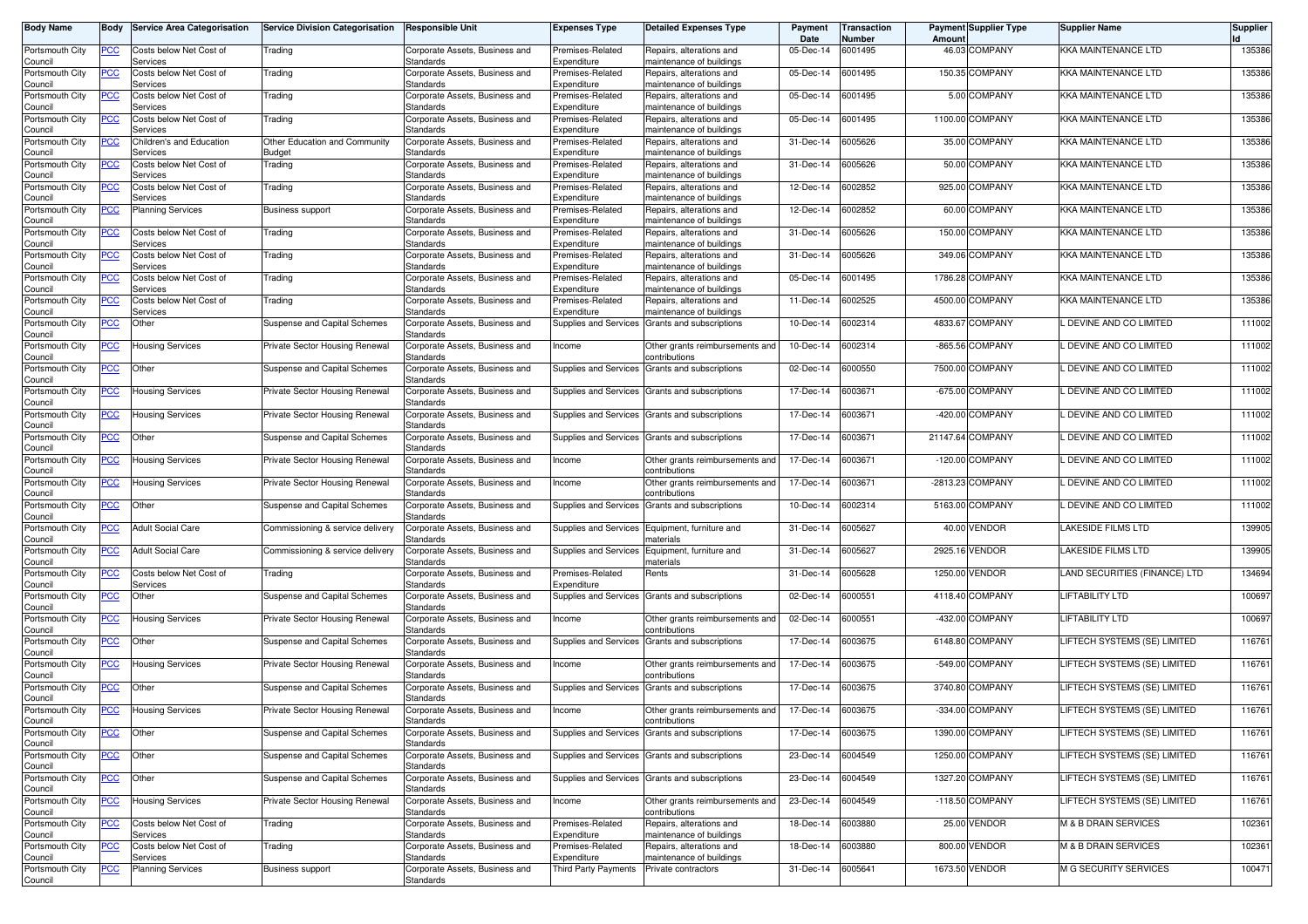| <b>Body Name</b>           | Body       | <b>Service Area Categorisation</b>       | <b>Service Division Categorisation</b>         | <b>Responsible Unit</b>                     | <b>Expenses Type</b>             | <b>Detailed Expenses Type</b>                        | Payment<br>Date | <b>Transaction</b><br>Number | Amount    | <b>Payment Supplier Type</b> | <b>Supplier Name</b>                               | Supplier |
|----------------------------|------------|------------------------------------------|------------------------------------------------|---------------------------------------------|----------------------------------|------------------------------------------------------|-----------------|------------------------------|-----------|------------------------------|----------------------------------------------------|----------|
| Portsmouth City<br>Council | <u>PCC</u> | <b>Planning Services</b>                 | <b>Business support</b>                        | Corporate Assets, Business and<br>Standards | Premises-Related<br>Expenditure  | Repairs, alterations and<br>maintenance of buildings | 05-Dec-14       | 6001502                      |           | 640.00 SOLETRADER            | M J RITCHIE DECOR AND GUTTERING<br><b>SERVICES</b> | 126505   |
| Portsmouth City<br>Council | <u>PCC</u> | <b>Planning Services</b>                 | <b>Business support</b>                        | Corporate Assets, Business and<br>Standards | Premises-Related<br>Expenditure  | Repairs, alterations and<br>maintenance of buildings | 05-Dec-14       | 6001502                      |           | 200.00 SOLETRADER            | M J RITCHIE DECOR AND GUTTERING<br><b>SERVICES</b> | 126505   |
| Portsmouth City<br>Council | <u>PCC</u> | <b>Planning Services</b>                 | <b>Business support</b>                        | Corporate Assets, Business and<br>Standards | Premises-Related<br>Expenditure  | Repairs, alterations and<br>naintenance of buildings | 24-Dec-14       | 6004959                      | 1600.00   | <b>SOLETRADER</b>            | M J RITCHIE DECOR AND GUTTERING<br><b>SERVICES</b> | 126505   |
| Portsmouth City<br>Council | <u>PCC</u> | Planning Services                        | <b>Business support</b>                        | Corporate Assets, Business and<br>Standards | Premises-Related<br>Expenditure  | Repairs, alterations and<br>maintenance of buildings | 24-Dec-14       | 6004959                      |           | 500.00 SOLETRADER            | M J RITCHIE DECOR AND GUTTERING<br><b>SERVICES</b> | 126505   |
| Portsmouth City<br>Council | <u>PCC</u> | Other                                    | Suspense and Capital Schemes                   | Corporate Assets, Business and<br>Standards | Supplies and Services            | Grants and subscriptions                             | 17-Dec-14       | 600368                       | 7866.00   | <b>PARTNERSHIP</b>           | MAPLECROWN BUILDING SERVICES                       | 120855   |
| Portsmouth City<br>Council | <u>PCC</u> | Housing Services                         | Private Sector Housing Renewal                 | Corporate Assets, Business and<br>Standards | Income                           | Other grants reimbursements and<br>contributions     | 17-Dec-14       | 6003681                      | $-120.00$ | PARTNERSHIP                  | MAPLECROWN BUILDING SERVICES                       | 120855   |
| Portsmouth City<br>Council | ∍CC        | <b>Housing Services</b>                  | Private Sector Housing Renewal                 | Corporate Assets, Business and<br>Standards | Income                           | Other grants reimbursements and<br>contributions     | 17-Dec-14       | 6003681                      | $-585.00$ | PARTNERSHIP                  | MAPLECROWN BUILDING SERVICES                       | 120855   |
| Portsmouth City<br>Council | <u>PCC</u> | Other                                    | Suspense and Capital Schemes                   | Corporate Assets, Business and<br>Standards | Supplies and Services            | Grants and subscriptions                             | 23-Dec-14       | 6004551                      | 9304.80   | <b>PARTNERSHIP</b>           | MAPLECROWN BUILDING SERVICES                       | 120855   |
| Portsmouth City<br>Council | <u>PCC</u> | Housing Services                         | Private Sector Housing Renewal                 | Corporate Assets, Business and<br>Standards | Income                           | Other grants reimbursements and<br>contributions     | 23-Dec-14       | 6004551                      |           | -120.00 PARTNERSHIP          | MAPLECROWN BUILDING SERVICES                       | 120855   |
| Portsmouth City<br>Council | <u>PCC</u> | Housing Services                         | Private Sector Housing Renewal                 | Corporate Assets, Business and<br>Standards | Income                           | Other grants reimbursements and<br>contributions     | 23-Dec-14       | 6004551                      |           | -694.00 PARTNERSHIP          | MAPLECROWN BUILDING SERVICES                       | 120855   |
| Portsmouth City<br>Council | PСC        | <b>Adult Social Care</b>                 | Commissioning & service delivery               | Corporate Assets, Business and<br>Standards | Supplies and Services            | Equipment, furniture and<br>naterials                | 05-Dec-14       | 6001515                      | 38.60     | VENDOR                       | METAMARK (UK) LTD                                  | 104573   |
| Portsmouth City<br>Council | PСC        | <b>Adult Social Care</b>                 | Commissioning & service delivery               | Corporate Assets, Business and<br>Standards | Supplies and Services            | Equipment, furniture and<br>naterials                | 05-Dec-14       | 6001515                      | 287.60    | VENDOR                       | METAMARK (UK) LTD                                  | 104573   |
| Portsmouth City<br>Council | PCC        | <b>Adult Social Care</b>                 | Commissioning & service delivery               | Corporate Assets, Business and<br>Standards | Supplies and Services            | Equipment, furniture and<br>materials                | 05-Dec-14       | 6001515                      | 80.40     | <b>VENDOR</b>                | METAMARK (UK) LTD                                  | 104573   |
| Portsmouth City<br>Council | <u>PCC</u> | <b>Adult Social Care</b>                 | Commissioning & service delivery               | Corporate Assets, Business and<br>Standards | Supplies and Services            | Equipment, furniture and<br>naterials                | 05-Dec-14       | 6001515                      | 92.40     | <b>VENDOR</b>                | METAMARK (UK) LTD                                  | 104573   |
| Portsmouth City<br>Council | PCC        | <b>Adult Social Care</b>                 | Commissioning & service delivery               | Corporate Assets, Business and<br>Standards | Supplies and Services            | Equipment, furniture and<br>naterials                | 05-Dec-14       | 6001515                      | 148.50    | <b>VENDOR</b>                | METAMARK (UK) LTD                                  | 104573   |
| Portsmouth City<br>Council | <u>PCC</u> | <b>Adult Social Care</b>                 | Commissioning & service delivery               | Corporate Assets, Business and<br>Standards | <b>Supplies and Services</b>     | Equipment, furniture and<br>materials                | 05-Dec-14       | 6001515                      | 135.00    | <b>VENDOR</b>                | METAMARK (UK) LTD                                  | 104573   |
| Portsmouth City<br>Council | <u>PCC</u> | <b>Adult Social Care</b>                 | Commissioning & service delivery               | Corporate Assets, Business and<br>Standards | Supplies and Services            | Equipment, furniture and<br>materials                | 05-Dec-14       | 6001515                      |           | 57.50 VENDOR                 | METAMARK (UK) LTD                                  | 104573   |
| Portsmouth City<br>Council | <u>PCC</u> | Environmental and Regulatory<br>Services | <b>Regulatory Services</b>                     | Corporate Assets, Business and<br>Standards | <b>Third Party Payments</b>      | Other agencies                                       | 03-Dec-14       | 6001048                      |           | 767.31 VENDOR                | MMD SHIPPING SERVICES LTD                          | 114936   |
| Portsmouth City<br>Council | PСC        | Other                                    | Suspense and Capital Schemes                   | Corporate Assets, Business and<br>Standards | Supplies and Services            | Grants and subscriptions                             | 23-Dec-14       | 6004553                      | 8000.00   | <b>COMPANY</b>               | MUSSON SERVICES BUILDERS LTD                       | 110933   |
| Portsmouth City<br>Council | <u>PCC</u> | Costs below Net Cost of<br>Services      | Trading                                        | Corporate Assets, Business and<br>Standards | Premises-Related<br>Expenditure  | Energy costs                                         | 12-Dec-14       | 600288                       | 401.86    | <b>VENDOR</b>                | <b>NPOWER</b>                                      | 104871   |
| Portsmouth City<br>Council | PСC        | Children's and Education<br>Services     | Other Education and Community<br>Budget        | Corporate Assets, Business and<br>Standards | Premises-Related<br>Expenditure  | Energy costs                                         | 12-Dec-14       | 600288                       | 175.51    | <b>VENDOR</b>                | <b>NPOWER</b>                                      | 104871   |
| Portsmouth City<br>Council | <u>PCC</u> | <b>Planning Services</b>                 | <b>Business support</b>                        | Corporate Assets, Business and<br>Standards | Premises-Related<br>Expenditure  | Energy costs                                         | 12-Dec-14       | 600288                       | 543.12    | <b>VENDOR</b>                | <b>NPOWER</b>                                      | 104871   |
| Portsmouth City<br>Council | <u>PCC</u> | Costs below Net Cost of<br>Services      | Trading                                        | Corporate Assets, Business and<br>Standards | Premises-Related<br>Expenditure  | Energy costs                                         | 12-Dec-14       | 600288                       | 132.80    | VENDOR                       | <b>NPOWER</b>                                      | 104871   |
| Portsmouth City<br>Council | <u>PCC</u> | <b>Adult Social Care</b>                 | Commissioning & service delivery               | Corporate Assets, Business and<br>Standards | Premises-Related<br>Expenditure  | Energy costs                                         | 12-Dec-14       | 6002881                      | 1157.48   | <b>VENDOR</b>                | <b>NPOWER</b>                                      | 104871   |
| Portsmouth City<br>Council | <u>PCC</u> | Planning Services                        | <b>Business support</b>                        | Corporate Assets, Business and<br>Standards | Premises-Related<br>Expenditure  | Energy costs                                         | 05-Dec-14       | 6001529                      | 2949.94   | <b>VENDOR</b>                | <b>NPOWER</b>                                      | 104871   |
| Portsmouth City<br>Council | <u>PCC</u> | <b>Planning Services</b>                 | <b>Business support</b>                        | Corporate Assets, Business and<br>Standards | Premises-Related<br>Expenditure  | Energy costs                                         | 05-Dec-14       | 6001529                      |           | 2878.08 VENDOR               | <b>NPOWER</b>                                      | 104871   |
| Portsmouth City<br>Council | <u>PCC</u> | <b>Planning Services</b>                 | <b>Business support</b>                        | Corporate Assets, Business and<br>Standards | Premises-Related<br>Expenditure  | Energy costs                                         | 31-Dec-14       | 3005674                      | 3188.63   | <b>VENDOR</b>                | <b>NPOWER</b>                                      | 104871   |
| Portsmouth City<br>Council | <u>PCC</u> | <b>Planning Services</b>                 | <b>Business support</b>                        | Corporate Assets, Business and<br>Standards | Premises-Related<br>Expenditure  | Energy costs                                         | 31-Dec-14       | 6005675                      | 2830.1    | VENDOR                       | <b>NPOWER</b>                                      | 104871   |
| Portsmouth City<br>Council | <u>PCC</u> | Costs below Net Cost of<br>Services      | Trading                                        | Corporate Assets, Business and<br>Standards | Premises-Related<br>Expenditure  | Energy costs                                         | 31-Dec-14       | 3005675                      |           | 388.94 VENDOR                | <b>NPOWER</b>                                      | 104871   |
| Portsmouth City<br>Council | <u>PCC</u> | Children's and Education<br>pervices     | Other Education and Community<br><b>Buaget</b> | Corporate Assets, Business and<br>Standards | Premises-Related<br>Experigiture | Energy costs                                         | 31-Dec-14       | 6005675                      | 169.93    | <b>VENDOR</b>                | <b>NPOWER</b>                                      | 104871   |
| Portsmouth City<br>Council | <u>PCC</u> | Costs below Net Cost of<br>Services      | Trading                                        | Corporate Assets, Business and<br>Standards | Premises-Related<br>Expenditure  | Energy costs                                         | 31-Dec-14       | 6005675                      |           | 124.61 VENDOR                | <b>NPOWER</b>                                      | 104871   |
| Portsmouth City<br>Council | <b>PCC</b> | <b>Planning Services</b>                 | <b>Business support</b>                        | Corporate Assets, Business and<br>Standards | Premises-Related<br>Expenditure  | Energy costs                                         | 31-Dec-14       | 6005675                      |           | 641.24 VENDOR                | <b>NPOWER</b>                                      | 104871   |
| Portsmouth City<br>Council | <u>PCC</u> | <b>Adult Social Care</b>                 | Commissioning & service delivery               | Corporate Assets, Business and<br>Standards | Premises-Related<br>Expenditure  | Energy costs                                         | 31-Dec-14       | 6005674                      |           | 1076.01 VENDOR               | <b>NPOWER</b>                                      | 104871   |
| Portsmouth City<br>Council | <u>PCC</u> | <b>Housing Services</b>                  | Private Sector Housing Renewal                 | Corporate Assets, Business and<br>Standards | Supplies and Services            | Grants and subscriptions                             | 23-Dec-14       | 6004560                      |           | 809.60 COMPANY               | PB CONSTRUCTION AND<br>DEVELOPMENT LTD             | 114534   |
| Portsmouth City<br>Council | <u>PCC</u> | Other                                    | Suspense and Capital Schemes                   | Corporate Assets, Business and<br>Standards |                                  | Supplies and Services Grants and subscriptions       | 23-Dec-14       | 6004560                      |           | 4000.00 COMPANY              | PB CONSTRUCTION AND<br>DEVELOPMENT LTD             | 114534   |
| Portsmouth City<br>Council | <u>PCC</u> | <b>Housing Services</b>                  | Private Sector Housing Renewal                 | Corporate Assets, Business and<br>Standards | Income                           | Other grants reimbursements and<br>contributions     | 23-Dec-14       | 6004560                      |           | -120.00 COMPANY              | PB CONSTRUCTION AND<br>DEVELOPMENT LTD             | 114534   |
| Portsmouth City<br>Council | PСC        | <b>Housing Services</b>                  | Private Sector Housing Renewal                 | Corporate Assets, Business and<br>Standards | Income                           | Other grants reimbursements and<br>contributions     | 23-Dec-14       | 6004560                      |           | -808.00 COMPANY              | PB CONSTRUCTION AND<br>DEVELOPMENT LTD             | 114534   |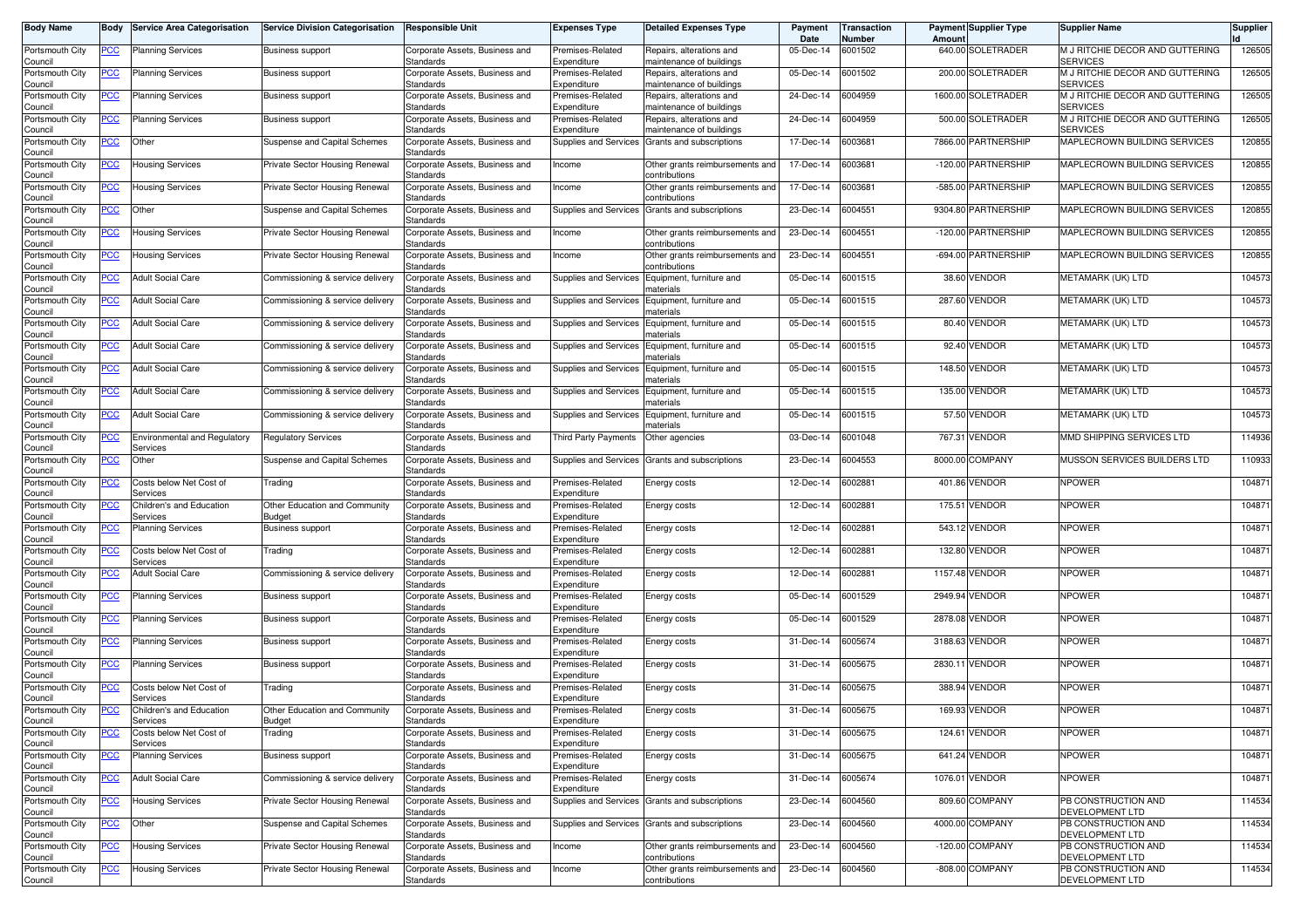| <b>Body Name</b>           | Body           | <b>Service Area Categorisation</b>  | <b>Service Division Categorisation</b> | <b>Responsible Unit</b>                     | <b>Expenses Type</b>                 | <b>Detailed Expenses Type</b>                        | Payment<br>Date | Transaction<br>Number | Amount    | <b>Payment Supplier Type</b> | <b>Supplier Name</b>                          | <b>Supplier</b> |
|----------------------------|----------------|-------------------------------------|----------------------------------------|---------------------------------------------|--------------------------------------|------------------------------------------------------|-----------------|-----------------------|-----------|------------------------------|-----------------------------------------------|-----------------|
| Portsmouth City<br>Council | <u>PCC</u>     | Other                               | Suspense and Capital Schemes           | Corporate Assets, Business and<br>Standards | Supplies and Services                | Grants and subscriptions                             | 10-Dec-14       | 6002340               |           | 6000.00 COMPANY              | PB CONSTRUCTION AND<br><b>DEVELOPMENT LTD</b> | 114534          |
| Portsmouth City<br>Council | <u>PCC</u>     | <b>Planning Services</b>            | <b>Business support</b>                | Corporate Assets, Business and<br>Standards | Third Party Payments                 | Private contractors                                  | 24-Dec-14       | 6005038               |           | 40.00 VENDOR                 | PEARSON EDUCATION LIMITED                     | 101633          |
| Portsmouth City<br>Council | <u>PCC</u>     | Other                               | Suspense and Capital Schemes           | Corporate Assets, Business and<br>Standards | Supplies and Services                | Equipment, furniture and<br>naterials                | 10-Dec-14       | 6002348               |           | 1362.27 VENDOR               | PORTSDOWN OFFICE LTD                          | 100059          |
| Portsmouth City<br>Council | $\overline{C}$ | Other                               | Suspense and Capital Schemes           | Corporate Assets, Business and<br>Standards | Premises-Related<br>Expenditure      | Repairs, alterations and<br>maintenance of buildings | 11-Dec-14       | 002560                |           | 749.60 VENDOR                | PORTSMOUTH COMMUNICATIONS LTD                 | 106039          |
| Portsmouth City            | <u>PCC</u>     | Other                               | Suspense and Capital Schemes           | Corporate Assets, Business and              | Premises-Related                     | Repairs, alterations and                             | 12-Dec-14       | 6002899               | 4436.6    | VENDOR                       | PORTSMOUTH COMMUNICATIONS LTD                 | 106039          |
| Council<br>Portsmouth City | <u>CC</u>      | Other                               | Suspense and Capital Schemes           | Standards<br>Corporate Assets, Business and | Expenditure<br>Premises-Related      | maintenance of buildings<br>Repairs, alterations and | 12-Dec-14       | 6002899               |           | 1142.85 VENDOR               | PORTSMOUTH COMMUNICATIONS LTD                 | 106039          |
| Council                    |                |                                     |                                        | Standards                                   | Expenditure                          | maintenance of buildings                             |                 |                       |           |                              |                                               |                 |
| Portsmouth City<br>Council | <u>PCC</u>     | Other                               | Suspense and Capital Schemes           | Corporate Assets, Business and<br>Standards | Premises-Related<br>Expenditure      | Repairs, alterations and<br>maintenance of buildings | 12-Dec-14       | 6002899               |           | 617.20 VENDOR                | PORTSMOUTH COMMUNICATIONS LTD                 | 106039          |
| Portsmouth City<br>Council | <u>CC</u>      | Costs below Net Cost of<br>Services | Trading                                | Corporate Assets, Business and<br>Standards | Premises-Related<br>Expenditure      | Repairs, alterations and<br>maintenance of buildings | 12-Dec-14       | 6002899               |           | 494.86 VENDOR                | PORTSMOUTH COMMUNICATIONS LTD                 | 106039          |
| Portsmouth City            | <b>PCC</b>     | Other                               | Suspense and Capital Schemes           | Corporate Assets, Business and              | Premises-Related                     | Repairs, alterations and                             | 19-Dec-14       | 6004194               |           | 423.17 VENDOR                | PORTSMOUTH COMMUNICATIONS LTD                 | 106039          |
| Council<br>Portsmouth City |                | <b>Planning Services</b>            |                                        | Standards<br>Corporate Assets, Business and | Expenditure<br>Premises-Related      | maintenance of buildings<br><b>Water Services</b>    | 09-Dec-14       | 6001851               |           | 261.54 VENDOR                | PORTSMOUTH WATER LTD                          | 100253          |
| Council                    | <u>PCC</u>     |                                     | <b>Business support</b>                | Standards                                   | Expenditure                          |                                                      |                 |                       |           |                              |                                               |                 |
| Portsmouth City<br>Council | <u>PCC</u>     | Housing Services                    | <b>Housing Strategy</b>                | Corporate Assets, Business and<br>Standards | Premises-Related<br>Expenditure      | <b>Water Services</b>                                | 08-Dec-14       | 6001774               |           | 18.70 VENDOR                 | PORTSMOUTH WATER LTD                          | 100253          |
| Portsmouth City<br>Council | PCC            | Housing Services                    | <b>Housing Strategy</b>                | Corporate Assets, Business and<br>Standards | Supplies and Services                | Equipment, furniture and<br>naterials                | 16-Dec-14       | 6003224               | 4975.00   | <b>VENDOR</b>                | POSSUM LIMITED                                | 106561          |
| Portsmouth City            | <u>PCC</u>     | <b>Planning Services</b>            | <b>Business support</b>                | Corporate Assets, Business and              | Premises-Related                     | Repairs, alterations and                             | 04-Dec-14       | 6001293               |           | 1286.08 VENDOR               | RAINBOW CARPETS                               | 101124          |
| Council<br>Portsmouth City | <u>PCC</u>     | Other                               | Suspense and Capital Schemes           | Standards<br>Corporate Assets, Business and | Expenditure<br>Supplies and Services | maintenance of buildings<br>Grants and subscriptions | 10-Dec-14       | 6002364               |           | 4813.88 COMPANY              | <b>S J ELECTRICS LIMITED</b>                  | 102650          |
| Council<br>Portsmouth City | <u>PCC</u>     | Housing Services                    | Private Sector Housing Renewal         | Standards<br>Corporate Assets, Business and | Income                               | Other grants reimbursements and                      | 10-Dec-14       | 6002364               |           | -524.90 COMPANY              | S J ELECTRICS LIMITED                         | 102650          |
| Council<br>Portsmouth City | <u>PCC</u>     | <b>Housing Services</b>             | <b>Housing Strategy</b>                | Standards<br>Corporate Assets, Business and | Premises-Related                     | contributions<br>Energy costs                        | 19-Dec-14       | 6004233               |           | 16.70 COMPANY                | SCOTTISH AND SOUTHERN ENERGY                  | 100303          |
| Council                    |                |                                     |                                        | Standards                                   | Expenditure                          |                                                      |                 |                       |           |                              | <b>PLC</b>                                    |                 |
| Portsmouth City<br>Council | PСC            | Costs below Net Cost of<br>Services | Trading                                | Corporate Assets, Business and<br>Standards | Supplies and Services                | Services                                             | 11-Dec-14       | 6002591               | 2832.52   | <b>COMPANY</b>               | SCOTTISH AND SOUTHERN ENERGY<br><b>PLC</b>    | 100303          |
| Portsmouth City<br>Council | <u>PCC</u>     | Costs below Net Cost of<br>Services | Trading                                | Corporate Assets, Business and<br>Standards | Premises-Related<br>Expenditure      | Energy costs                                         | 16-Dec-14       | 003230                |           | 25.36 COMPANY                | SCOTTISH AND SOUTHERN ENERGY<br><b>PLC</b>    | 100303          |
| Portsmouth City<br>Council | PСC            | Costs below Net Cost of<br>Services | Trading                                | Corporate Assets, Business and<br>Standards | Premises-Related<br>Expenditure      | Energy costs                                         | 16-Dec-14       | 6003230               |           | -487.99 COMPANY              | SCOTTISH AND SOUTHERN ENERGY<br><b>PLC</b>    | 100303          |
| Portsmouth City<br>Council | PСC            | Costs below Net Cost of<br>Services | Trading                                | Corporate Assets, Business and<br>Standards | Premises-Related<br>Expenditure      | Energy costs                                         | 16-Dec-14       | 6003230               | $-508.57$ | <b>COMPANY</b>               | SCOTTISH AND SOUTHERN ENERGY<br><b>PLC</b>    | 100303          |
| Portsmouth City<br>Council | PCC            | Costs below Net Cost of<br>Services | Trading                                | Corporate Assets, Business and<br>Standards | Premises-Related<br>Expenditure      | Energy costs                                         | 16-Dec-14       | 6003230               | 533.20    | <b>COMPANY</b>               | SCOTTISH AND SOUTHERN ENERGY<br><b>PLC</b>    | 100303          |
| Portsmouth City<br>Council | <u>PCC</u>     | Costs below Net Cost of<br>Services | Trading                                | Corporate Assets, Business and<br>Standards | Premises-Related<br>Expenditure      | Energy costs                                         | 16-Dec-14       | 6003230               |           | 512.33 COMPANY               | SCOTTISH AND SOUTHERN ENERGY<br><b>PLC</b>    | 100303          |
| Portsmouth City<br>Council | <u>PCC</u>     | Costs below Net Cost of<br>Services | Trading                                | Corporate Assets, Business and<br>Standards | Premises-Related<br>Expenditure      | Energy costs                                         | 16-Dec-14       | 6003230               | 506.23    | <b>COMPANY</b>               | SCOTTISH AND SOUTHERN ENERGY<br><b>PLC</b>    | 100303          |
| Portsmouth City<br>Council | <u>PCC</u>     | <b>Planning Services</b>            | <b>Business support</b>                | Corporate Assets, Business and<br>Standards | Premises-Related<br>Expenditure      | Energy costs                                         | 16-Dec-14       | 6003230               |           | -20.17 COMPANY               | SCOTTISH AND SOUTHERN ENERGY<br><b>PLC</b>    | 100303          |
| Portsmouth City            | <u>PCC</u>     | <b>Planning Services</b>            | <b>Business support</b>                | Corporate Assets, Business and              | Premises-Related                     | Energy costs                                         | 16-Dec-14       | 3003230               | $-767.71$ | <b>COMPANY</b>               | SCOTTISH AND SOUTHERN ENERGY                  | 100303          |
| Council<br>Portsmouth City | <u>PCC</u>     | <b>Planning Services</b>            | <b>Business support</b>                | Standards<br>Corporate Assets, Business and | Expenditure<br>Premises-Related      | Energy costs                                         | 16-Dec-14       | 6003230               |           | 803.72 COMPANY               | <b>PLC</b><br>SCOTTISH AND SOUTHERN ENERGY    | 100303          |
| Council                    |                |                                     |                                        | Standards                                   | Expenditure                          |                                                      |                 |                       |           |                              | <b>PLC</b>                                    |                 |
| Portsmouth City<br>Council | <u>PCC</u>     | <b>Planning Services</b>            | <b>Business support</b>                | Corporate Assets, Business and<br>Standards | Premises-Related<br>Expenditure      | Energy costs                                         | 16-Dec-14       | 6003230               |           | 20.17 COMPANY                | SCOTTISH AND SOUTHERN ENERGY<br><b>PLC</b>    | 100303          |
| Portsmouth City<br>Council | <u>PCC</u>     | <b>Planning Services</b>            | <b>Business support</b>                | Corporate Assets, Business and<br>Standards | Premises-Related<br>Expenditure      | Energy costs                                         | 16-Dec-14       | 6003230               |           | 120.76 COMPANY               | SCOTTISH AND SOUTHERN ENERGY<br><b>PLC</b>    | 100303          |
| Portsmouth City            | <u>PCC</u>     | Costs below Net Cost of<br>Services | Trading                                | Corporate Assets, Business and<br>Standards | Premises-Related<br>Expenditure      | Energy costs                                         | 16-Dec-14       | 6003230               |           | 276.86 COMPANY               | SCOTTISH AND SOUTHERN ENERGY<br><b>PLC</b>    | 100303          |
| Council<br>Portsmouth City | <u>PCC</u>     | <b>Planning Services</b>            | <b>Business support</b>                | Corporate Assets, Business and              | Premises-Related                     | Energy costs                                         | 16-Dec-14       | 6003230               |           | -39.26 COMPANY               | SCOTTISH AND SOUTHERN ENERGY                  | 100303          |
| Council<br>Portsmouth City | <b>PCC</b>     | Planning Services                   | <b>Business support</b>                | Standards<br>Corporate Assets, Business and | Expenaiture<br>Premises-Related      | Energy costs                                         | 16-Dec-14       | 6003230               |           | -271.54 COMPANY              | PLU<br>SCOTTISH AND SOUTHERN ENERGY           | 100303          |
| Council<br>Portsmouth City | <u>PCC</u>     | <b>Planning Services</b>            | <b>Business support</b>                | Standards<br>Corporate Assets, Business and | Expenditure<br>Premises-Related      | Energy costs                                         | 16-Dec-14       | 6003230               |           | -41.91 COMPANY               | <b>PLC</b><br>SCOTTISH AND SOUTHERN ENERGY    | 100303          |
| Council                    |                |                                     |                                        | Standards                                   | Expenditure                          |                                                      |                 |                       |           |                              | <b>PLC</b>                                    |                 |
| Portsmouth City<br>Council | PCC            | <b>Planning Services</b>            | <b>Business support</b>                | Corporate Assets, Business and<br>Standards | Premises-Related<br>Expenditure      | Energy costs                                         | 16-Dec-14       | 6003230               |           | -212.01 COMPANY              | SCOTTISH AND SOUTHERN ENERGY<br><b>PLC</b>    | 100303          |
| Portsmouth City<br>Council | <b>PCC</b>     | <b>Planning Services</b>            | <b>Business support</b>                | Corporate Assets, Business and<br>Standards | Premises-Related<br>Expenditure      | Energy costs                                         | 16-Dec-14       | 6003230               |           | -40.87 COMPANY               | SCOTTISH AND SOUTHERN ENERGY<br><b>PLC</b>    | 100303          |
| Portsmouth City<br>Council | <u>PCC</u>     | <b>Planning Services</b>            | <b>Business support</b>                | Corporate Assets, Business and<br>Standards | Premises-Related<br>Expenditure      | Energy costs                                         | 16-Dec-14       | 6003230               |           | -372.37 COMPANY              | SCOTTISH AND SOUTHERN ENERGY<br><b>PLC</b>    | 100303          |
| Portsmouth City<br>Council | <b>PCC</b>     | <b>Planning Services</b>            | Business support                       | Corporate Assets, Business and<br>Standards | Premises-Related<br>Expenditure      | Energy costs                                         | 16-Dec-14       | 6003230               |           | 391.64 COMPANY               | SCOTTISH AND SOUTHERN ENERGY<br><b>PLC</b>    | 100303          |
| Portsmouth City            | <u>PCC</u>     | <b>Planning Services</b>            | <b>Business support</b>                | Corporate Assets, Business and              | Premises-Related                     | Energy costs                                         | 16-Dec-14       | 6003230               |           | 40.87 COMPANY                | SCOTTISH AND SOUTHERN ENERGY                  | 100303          |
| Council                    |                |                                     |                                        | Standards                                   | Expenditure                          |                                                      |                 |                       |           |                              | <b>PLC</b>                                    |                 |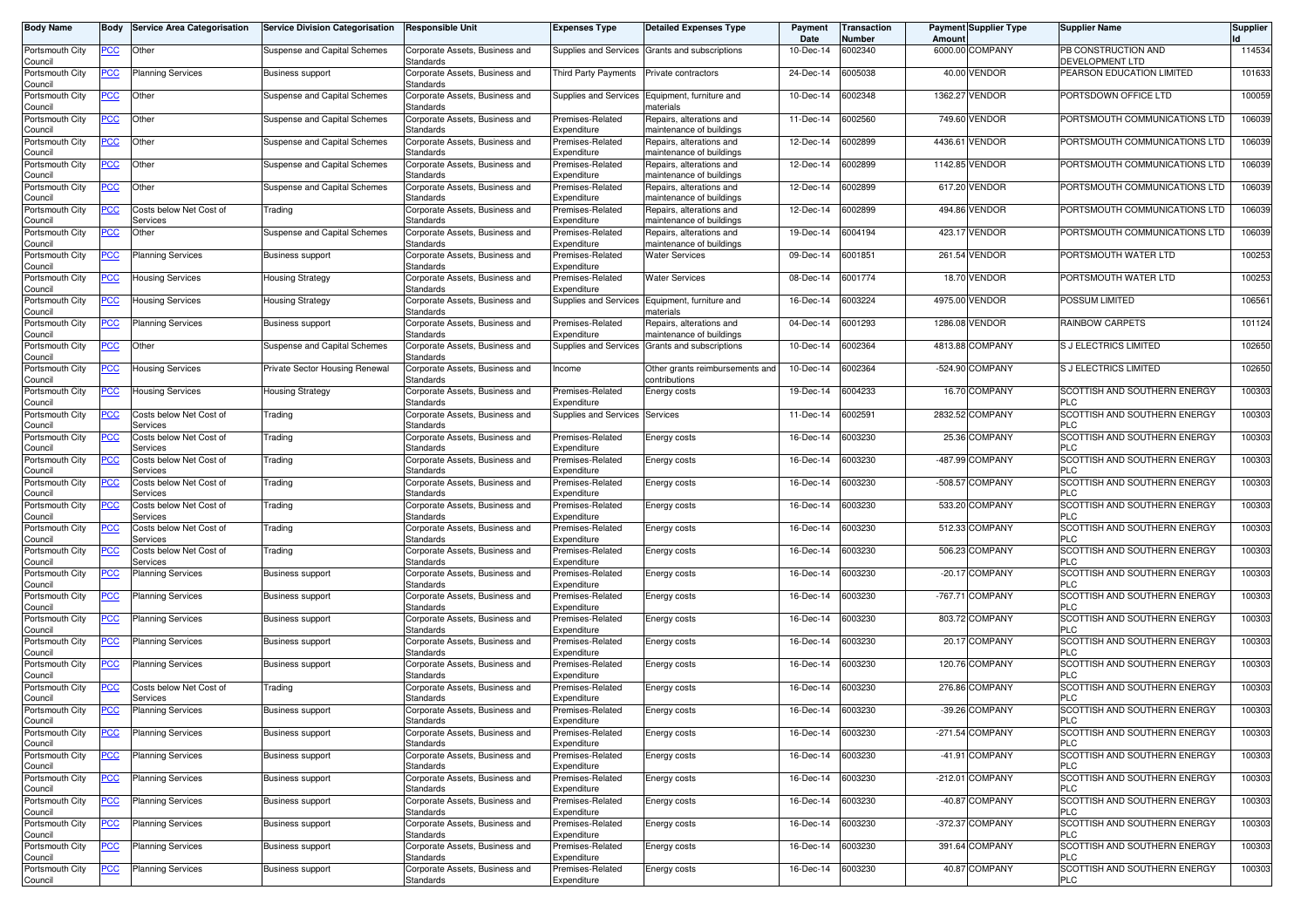| 100303<br>Portsmouth City<br>6003230<br>212.01 COMPANY<br>SCOTTISH AND SOUTHERN ENERGY<br><b>Planning Services</b><br><b>Business support</b><br>Corporate Assets, Business and<br>Premises-Related<br>Energy costs<br>16-Dec-14<br><u>PCC</u><br>Council<br>Standards<br>Expenditure<br><b>PLC</b><br>41.91 COMPANY<br>Portsmouth City<br>16-Dec-14<br>6003230<br>SCOTTISH AND SOUTHERN ENERGY<br>100303<br><u>PCC</u><br><b>Planning Services</b><br><b>Business support</b><br>Corporate Assets, Business and<br>Premises-Related<br>Energy costs<br><b>PLC</b><br>Standards<br>Expenditure<br>Council<br>6003230<br>271.54 COMPANY<br>SCOTTISH AND SOUTHERN ENERGY<br>100303<br>16-Dec-14<br>Portsmouth City<br><u>PCC</u><br><b>Planning Services</b><br>Corporate Assets, Business and<br>Premises-Related<br><b>Business support</b><br>Energy costs<br><b>PLC</b><br>Council<br>Standards<br>Expenditure<br>6003230<br>39.26 COMPANY<br>SCOTTISH AND SOUTHERN ENERGY<br>Portsmouth City<br><u>PCC</u><br>Corporate Assets, Business and<br>16-Dec-14<br>100303<br><b>Planning Services</b><br><b>Business support</b><br>Premises-Related<br>Energy costs<br><b>PLC</b><br>Council<br>Standards<br>Expenditure<br>COMPANY<br>Portsmouth City<br>Premises-Related<br>16-Dec-14<br>6003230<br>200.01<br>SCOTTISH AND SOUTHERN ENERGY<br>100303<br><u>PCC</u><br><b>Planning Services</b><br><b>Business support</b><br>Corporate Assets, Business and<br>Energy costs<br><b>PLC</b><br>Council<br>Standards<br>Expenditure<br>398.90 COMPANY<br>SCOTTISH AND SOUTHERN ENERGY<br>16-Dec-14<br>6003230<br>100303<br>Portsmouth City<br><u>PCC</u><br><b>Environmental and Regulatory</b><br><b>Regulatory Services</b><br>Corporate Assets, Business and<br>Premises-Related<br>Energy costs<br><b>PLC</b><br>Council<br>Services<br>Standards<br>Expenditure<br>93.36 COMPANY<br>SCOTTISH AND SOUTHERN ENERGY<br>100303<br><b>Planning Services</b><br>16-Dec-14<br>6003230<br>Portsmouth City<br><u>PCC</u><br><b>Business support</b><br>Corporate Assets, Business and<br>Premises-Related<br>Energy costs<br><b>PLC</b><br>Council<br>Standards<br>Expenditure<br>78.12 COMPANY<br>SCOTTISH AND SOUTHERN ENERGY<br>Portsmouth City<br>Environmental and Regulatory<br>16-Dec-14<br>6003230<br>100303<br><b>Regulatory Services</b><br>Corporate Assets, Business and<br>Premises-Related<br><u>PCC</u><br>Energy costs<br>Standards<br>Expenditure<br><b>PLC</b><br>Council<br>Services<br>6003230<br>66.46 COMPANY<br>SCOTTISH AND SOUTHERN ENERGY<br>100303<br>Portsmouth City<br><u>PCC</u><br>Costs below Net Cost of<br>Corporate Assets, Business and<br>16-Dec-14<br>Trading<br>Premises-Related<br>Energy costs<br><b>PLC</b><br>Council<br>Services<br>Standards<br>Expenditure<br>16-Dec-14<br>6003230<br>-80.46 COMPANY<br>SCOTTISH AND SOUTHERN ENERGY<br>100303<br>Portsmouth City<br>Planning Services<br><b>Business support</b><br>Corporate Assets, Business and<br>Premises-Related<br>Energy costs<br><u>PCC </u><br><b>PLC</b><br>Council<br>Standards<br>Expenditure<br>6003230<br>-324.93 COMPANY<br>SCOTTISH AND SOUTHERN ENERGY<br>100303<br>16-Dec-14<br>Portsmouth City<br><u>PCC</u><br><b>Planning Services</b><br><b>Business support</b><br>Corporate Assets, Business and<br>Premises-Related<br>Energy costs<br><b>PLC</b><br>Standards<br>Expenditure<br>Council<br>6003230<br>COMPANY<br>$-163.81$<br><b>SCOTTISH AND SOUTHERN ENERGY</b><br>100303<br>Portsmouth City<br><u>PCC</u><br><b>Planning Services</b><br>Corporate Assets, Business and<br>Premises-Related<br>16-Dec-14<br><b>Business support</b><br><b>Energy costs</b><br>Expenditure<br><b>PLC</b><br>Council<br>Standards<br>6003230<br>-86.60 COMPANY<br>SCOTTISH AND SOUTHERN ENERGY<br>100303<br>Portsmouth City<br>$\overline{C}$<br>Corporate Assets, Business and<br>16-Dec-14<br><b>Planning Services</b><br><b>Business support</b><br>Premises-Related<br>Energy costs<br><b>PLC</b><br>Council<br>Standards<br>Expenditure<br>-85.00 COMPANY<br>Premises-Related<br>16-Dec-14<br>6003230<br><b>SCOTTISH AND SOUTHERN ENERGY</b><br>100303<br>Portsmouth City<br><u>PCC</u><br><b>Planning Services</b><br><b>Business support</b><br>Corporate Assets, Business and<br>Energy costs<br><b>PLC</b><br>Council<br>Standards<br>Expenditure<br>-468.29 COMPANY<br>SCOTTISH AND SOUTHERN ENERGY<br>16-Dec-14<br>6003230<br>100303<br>Portsmouth City<br><u>PCC</u><br><b>Planning Services</b><br>Corporate Assets, Business and<br>Premises-Related<br>Energy costs<br><b>Business support</b><br><b>PLC</b><br>Council<br>Standards<br>Expenditure<br>6003230<br>492.77 COMPANY<br>SCOTTISH AND SOUTHERN ENERGY<br>100303<br>Portsmouth City<br><u>PCC</u><br>16-Dec-14<br><b>Planning Services</b><br>Corporate Assets, Business and<br>Premises-Related<br><b>Business support</b><br>Energy costs<br>Expenditure<br><b>PLC</b><br>Council<br>Standards<br>85.00 COMPANY<br>SCOTTISH AND SOUTHERN ENERGY<br>100303<br>Portsmouth City<br><b>Planning Services</b><br>Corporate Assets, Business and<br>Premises-Related<br>16-Dec-14<br>6003230<br><u>PCC</u><br>Energy costs<br><b>Business support</b><br>Council<br>Standards<br>Expenditure<br><b>PLC</b><br>86.60 COMPANY<br>SCOTTISH AND SOUTHERN ENERGY<br>100303<br>Portsmouth City<br>Corporate Assets, Business and<br>16-Dec-14<br>6003230<br><u>PCC</u><br><b>Planning Services</b><br><b>Business support</b><br>Premises-Related<br>Energy costs<br><b>PLC</b><br>Council<br>Standards<br>Expenditure<br>163.81 COMPANY<br>SCOTTISH AND SOUTHERN ENERGY<br>100303<br>16-Dec-14<br>6003230<br>Portsmouth City<br><b>Planning Services</b><br><b>Business support</b><br>Corporate Assets, Business and<br>Premises-Related<br>Energy costs<br><u>PCC </u><br><b>PLC</b><br>Council<br>Standards<br>Expenditure<br>6003230<br>342.15 COMPANY<br>SCOTTISH AND SOUTHERN ENERGY<br>Portsmouth City<br><u>PCC</u><br>16-Dec-14<br>100303<br><b>Planning Services</b><br>Corporate Assets, Business and<br>Premises-Related<br><b>Business support</b><br>Energy costs<br>Standards<br>Expenditure<br><b>PLC</b><br>Council<br>6003230<br>80.46 COMPANY<br>100303<br>Portsmouth City<br><b>Planning Services</b><br>Premises-Related<br>16-Dec-14<br><b>SCOTTISH AND SOUTHERN ENERGY</b><br><u>PCC</u><br><b>Business support</b><br>Corporate Assets, Business and<br>Energy costs<br><b>PLC</b><br>Council<br>Standards<br>Expenditure<br>6003230<br>70.23 COMPANY<br>SCOTTISH AND SOUTHERN ENERGY<br>100303<br>Portsmouth City<br><u>PCC</u><br>Corporate Assets, Business and<br>16-Dec-14<br><b>Planning Services</b><br><b>Business support</b><br>Premises-Related<br>Energy costs<br><b>PLC</b><br>Council<br>Standards<br>Expenditure<br>22.56 COMPANY<br>Premises-Related<br>16-Dec-14<br>6003230<br>SCOTTISH AND SOUTHERN ENERGY<br>100303<br>Portsmouth City<br><u>PCC</u><br>Planning Services<br><b>Business support</b><br>Corporate Assets, Business and<br>Energy costs<br><b>PLC</b><br>Expenditure<br>Council<br>Standards<br>115.82 COMPANY<br>SCOTTISH AND SOUTHERN ENERGY<br>100303<br>Portsmouth City<br>16-Dec-14<br>6003230<br><u>PCC</u><br><b>Planning Services</b><br><b>Business support</b><br>Corporate Assets, Business and<br>Premises-Related<br>Energy costs<br><b>PLC</b><br>Council<br>Standards<br>Expenditure<br>6003230<br>$-1250.28$<br><b>COMPANY</b><br>SCOTTISH AND SOUTHERN ENERGY<br>100303<br>Portsmouth City<br><u>PCC</u><br>Costs below Net Cost of<br>Corporate Assets, Business and<br>16-Dec-14<br>Trading<br>Premises-Related<br>Energy costs<br><b>PLC</b><br>Council<br>Services<br>Standards<br>Expenditure<br>-1298.42 COMPANY<br>SCOTTISH AND SOUTHERN ENERGY<br>Portsmouth City<br>Costs below Net Cost of<br>Corporate Assets, Business and<br>Premises-Related<br>16-Dec-14<br>6003230<br>100303<br><u>PCC</u><br>Trading<br>Energy costs<br><b>PLC</b><br>Council<br>Services<br>Standards<br>Expenditure<br>-1364.63 COMPANY<br>Portsmouth City<br>16-Dec-14<br>6003230<br>SCOTTISH AND SOUTHERN ENERGY<br>100303<br><u>PCC</u><br>Costs below Net Cost of<br>Trading<br>Corporate Assets, Business and<br>Premises-Related<br>Energy costs<br><b>PLC</b><br>Council<br>Services<br>Standards<br>Expenditure<br>6003230<br>-1312.95 COMPANY<br>SCOTTISH AND SOUTHERN ENERGY<br>100303<br>16-Dec-14<br>Portsmouth City<br>Costs below Net Cost of<br>Trading<br>Corporate Assets, Business and<br>Premises-Related<br><u>PCC</u><br>Energy costs<br>PLC<br>Council<br>Standards<br>Expenditure<br>Services<br>6003230<br>-1307.87 COMPANY<br>SCOTTISH AND SOUTHERN ENERGY<br>Portsmouth City<br>Corporate Assets, Business and<br>16-Dec-14<br>100303<br><u>PCC</u><br>Costs below Net Cost of<br>Trading<br>Premises-Related<br>Energy costs<br><b>PLC</b><br>Standards<br>Expenditure<br>Council<br>Services<br>-1020.32 COMPANY<br>SCOTTISH AND SOUTHERN ENERGY<br>100303<br>Portsmouth City<br><u>PCC</u><br>Costs below Net Cost of<br>Premises-Related<br>16-Dec-14<br>6003230<br>Trading<br>Corporate Assets, Business and<br>Energy costs<br>Council<br>Services<br>Standards<br>Expenditure<br>PLU<br>6003230<br>1074.19 COMPANY<br>100303<br>Portsmouth City<br>Costs below Net Cost of<br>Corporate Assets, Business and<br>Premises-Related<br>16-Dec-14<br>SCOTTISH AND SOUTHERN ENERGY<br><u>PCC</u><br>Trading<br>Energy costs<br>Council<br>Expenditure<br><b>PLC</b><br>Services<br>Standards<br>6003230<br>1378.91 COMPANY<br>SCOTTISH AND SOUTHERN ENERGY<br>Portsmouth City<br>Costs below Net Cost of<br>Corporate Assets, Business and<br>16-Dec-14<br>100303<br><u>PCC</u><br>Trading<br>Premises-Related<br>Energy costs<br>Standards<br>Expenditure<br><b>PLC</b><br>Council<br>Services<br>1384.28 COMPANY<br>Portsmouth City<br>Costs below Net Cost of<br>Corporate Assets, Business and<br>6003230<br>SCOTTISH AND SOUTHERN ENERGY<br>100303<br><u>PCC</u><br>Premises-Related<br>Energy costs<br>16-Dec-14<br>Trading<br>Council<br>Standards<br>Expenditure<br><b>PLC</b><br>Services<br>1437.86 COMPANY<br>SCOTTISH AND SOUTHERN ENERGY<br>Portsmouth City<br>Corporate Assets, Business and<br>16-Dec-14<br>6003230<br>100303<br><u>PCC</u><br>Costs below Net Cost of<br>Trading<br>Premises-Related<br>Energy costs<br>Standards<br>Expenditure<br><b>PLC</b><br>Council<br>Services<br>1369.01 COMPANY<br>SCOTTISH AND SOUTHERN ENERGY<br>100303<br>Portsmouth City<br>Costs below Net Cost of<br>Corporate Assets, Business and<br>Premises-Related<br>Energy costs<br>16-Dec-14<br>6003230<br><u>PCC</u><br>Trading<br>Standards<br>Expenditure<br><b>PLC</b><br>Council<br>Services<br>1320.57 COMPANY<br>SCOTTISH AND SOUTHERN ENERGY<br>Portsmouth City<br>16-Dec-14<br>6003230<br>100303<br><u>PCC</u><br>Costs below Net Cost of<br>Trading<br>Corporate Assets, Business and<br>Premises-Related<br>Energy costs<br>Expenditure<br><b>PLC</b><br>Council<br>Services<br>Standards<br>6003230<br>1389.41 COMPANY<br>SCOTTISH AND SOUTHERN ENERGY<br>100303<br>Portsmouth City<br><u>PCC</u><br>Costs below Net Cost of<br>Corporate Assets, Business and<br>Premises-Related<br>Energy costs<br>16-Dec-14<br>Trading | <b>Body Name</b> | Body | <b>Service Area Categorisation</b> | <b>Service Division Categorisation</b> | <b>Responsible Unit</b> | <b>Expenses Type</b> | <b>Detailed Expenses Type</b> | Payment<br>Date | <b>Transaction</b><br>Number | Amoun | <b>Payment Supplier Type</b> | <b>Supplier Name</b> | <b>Supplier</b> |
|-------------------------------------------------------------------------------------------------------------------------------------------------------------------------------------------------------------------------------------------------------------------------------------------------------------------------------------------------------------------------------------------------------------------------------------------------------------------------------------------------------------------------------------------------------------------------------------------------------------------------------------------------------------------------------------------------------------------------------------------------------------------------------------------------------------------------------------------------------------------------------------------------------------------------------------------------------------------------------------------------------------------------------------------------------------------------------------------------------------------------------------------------------------------------------------------------------------------------------------------------------------------------------------------------------------------------------------------------------------------------------------------------------------------------------------------------------------------------------------------------------------------------------------------------------------------------------------------------------------------------------------------------------------------------------------------------------------------------------------------------------------------------------------------------------------------------------------------------------------------------------------------------------------------------------------------------------------------------------------------------------------------------------------------------------------------------------------------------------------------------------------------------------------------------------------------------------------------------------------------------------------------------------------------------------------------------------------------------------------------------------------------------------------------------------------------------------------------------------------------------------------------------------------------------------------------------------------------------------------------------------------------------------------------------------------------------------------------------------------------------------------------------------------------------------------------------------------------------------------------------------------------------------------------------------------------------------------------------------------------------------------------------------------------------------------------------------------------------------------------------------------------------------------------------------------------------------------------------------------------------------------------------------------------------------------------------------------------------------------------------------------------------------------------------------------------------------------------------------------------------------------------------------------------------------------------------------------------------------------------------------------------------------------------------------------------------------------------------------------------------------------------------------------------------------------------------------------------------------------------------------------------------------------------------------------------------------------------------------------------------------------------------------------------------------------------------------------------------------------------------------------------------------------------------------------------------------------------------------------------------------------------------------------------------------------------------------------------------------------------------------------------------------------------------------------------------------------------------------------------------------------------------------------------------------------------------------------------------------------------------------------------------------------------------------------------------------------------------------------------------------------------------------------------------------------------------------------------------------------------------------------------------------------------------------------------------------------------------------------------------------------------------------------------------------------------------------------------------------------------------------------------------------------------------------------------------------------------------------------------------------------------------------------------------------------------------------------------------------------------------------------------------------------------------------------------------------------------------------------------------------------------------------------------------------------------------------------------------------------------------------------------------------------------------------------------------------------------------------------------------------------------------------------------------------------------------------------------------------------------------------------------------------------------------------------------------------------------------------------------------------------------------------------------------------------------------------------------------------------------------------------------------------------------------------------------------------------------------------------------------------------------------------------------------------------------------------------------------------------------------------------------------------------------------------------------------------------------------------------------------------------------------------------------------------------------------------------------------------------------------------------------------------------------------------------------------------------------------------------------------------------------------------------------------------------------------------------------------------------------------------------------------------------------------------------------------------------------------------------------------------------------------------------------------------------------------------------------------------------------------------------------------------------------------------------------------------------------------------------------------------------------------------------------------------------------------------------------------------------------------------------------------------------------------------------------------------------------------------------------------------------------------------------------------------------------------------------------------------------------------------------------------------------------------------------------------------------------------------------------------------------------------------------------------------------------------------------------------------------------------------------------------------------------------------------------------------------------------------------------------------------------------------------------------------------------------------------------------------------------------------------------------------------------------------------------------------------------------------------------------------------------------------------------------------------------------------------------------------------------------------------------------------------------------------------------------------------------------------------------------------------------------------------------------------------------------------------------------------------------------------------------------------------------------------------------------------------------------------------------------------------------------------------------------------------------------------------------------------------------------------------------------------------------------------------------------------------------------------------------------------------------------------------------------------------------------------------------------------------------------------------------------------------------------------------------------------------------------------------------------------------------------------------------------------------------------------------------------------------------------------------------------------------------------------------------------------------------------------------------------------------------------------------------------------------------------------------------------------------------------------------------------------------------------------------------------------------------------------------------------------------------------------------------------------------------------------------------------------------------------------------------------------------------------------------------------------------------------------------------------------------------------------------------------------------------------------------------------------------------------------------------------------------------------------------------------------------------------------------------------------------------------------------------------------------------------------------------------------------------------------------------------------------------------------------------------------------------------------------------------------------------------------------------------------------------------------------------------------------------------------------------------------------------------------------------------------------------------------------------------------------------------------------------------------------------------------------------------------------------------------------------------------------------------------------------------------------------------------------------------------------------------------------------------------------------------------------------------------------------------------------------------------------------------------------------------------------------------------------------------------------------------------------------------------------|------------------|------|------------------------------------|----------------------------------------|-------------------------|----------------------|-------------------------------|-----------------|------------------------------|-------|------------------------------|----------------------|-----------------|
|                                                                                                                                                                                                                                                                                                                                                                                                                                                                                                                                                                                                                                                                                                                                                                                                                                                                                                                                                                                                                                                                                                                                                                                                                                                                                                                                                                                                                                                                                                                                                                                                                                                                                                                                                                                                                                                                                                                                                                                                                                                                                                                                                                                                                                                                                                                                                                                                                                                                                                                                                                                                                                                                                                                                                                                                                                                                                                                                                                                                                                                                                                                                                                                                                                                                                                                                                                                                                                                                                                                                                                                                                                                                                                                                                                                                                                                                                                                                                                                                                                                                                                                                                                                                                                                                                                                                                                                                                                                                                                                                                                                                                                                                                                                                                                                                                                                                                                                                                                                                                                                                                                                                                                                                                                                                                                                                                                                                                                                                                                                                                                                                                                                                                                                                                                                                                                                                                                                                                                                                                                                                                                                                                                                                                                                                                                                                                                                                                                                                                                                                                                                                                                                                                                                                                                                                                                                                                                                                                                                                                                                                                                                                                                                                                                                                                                                                                                                                                                                                                                                                                                                                                                                                                                                                                                                                                                                                                                                                                                                                                                                                                                                                                                                                                                                                                                                                                                                                                                                                                                                                                                                                                                                                                                                                                                                                                                                                                                                                                                                                                                                                                                                                                                                                                                                                                                                                                                                                                                                                                                                                                                                                                                                                                                                                                                                                                                                                                                                                                                                                                                                                                                                                                                                                                                                                                                                                                                                                                                                                                                                                                                                                                                                                                                                                                                                                                                                                                                                                                                                                                                                                                                                                                                                                                                                                                                             |                  |      |                                    |                                        |                         |                      |                               |                 |                              |       |                              |                      |                 |
|                                                                                                                                                                                                                                                                                                                                                                                                                                                                                                                                                                                                                                                                                                                                                                                                                                                                                                                                                                                                                                                                                                                                                                                                                                                                                                                                                                                                                                                                                                                                                                                                                                                                                                                                                                                                                                                                                                                                                                                                                                                                                                                                                                                                                                                                                                                                                                                                                                                                                                                                                                                                                                                                                                                                                                                                                                                                                                                                                                                                                                                                                                                                                                                                                                                                                                                                                                                                                                                                                                                                                                                                                                                                                                                                                                                                                                                                                                                                                                                                                                                                                                                                                                                                                                                                                                                                                                                                                                                                                                                                                                                                                                                                                                                                                                                                                                                                                                                                                                                                                                                                                                                                                                                                                                                                                                                                                                                                                                                                                                                                                                                                                                                                                                                                                                                                                                                                                                                                                                                                                                                                                                                                                                                                                                                                                                                                                                                                                                                                                                                                                                                                                                                                                                                                                                                                                                                                                                                                                                                                                                                                                                                                                                                                                                                                                                                                                                                                                                                                                                                                                                                                                                                                                                                                                                                                                                                                                                                                                                                                                                                                                                                                                                                                                                                                                                                                                                                                                                                                                                                                                                                                                                                                                                                                                                                                                                                                                                                                                                                                                                                                                                                                                                                                                                                                                                                                                                                                                                                                                                                                                                                                                                                                                                                                                                                                                                                                                                                                                                                                                                                                                                                                                                                                                                                                                                                                                                                                                                                                                                                                                                                                                                                                                                                                                                                                                                                                                                                                                                                                                                                                                                                                                                                                                                                                                                             |                  |      |                                    |                                        |                         |                      |                               |                 |                              |       |                              |                      |                 |
|                                                                                                                                                                                                                                                                                                                                                                                                                                                                                                                                                                                                                                                                                                                                                                                                                                                                                                                                                                                                                                                                                                                                                                                                                                                                                                                                                                                                                                                                                                                                                                                                                                                                                                                                                                                                                                                                                                                                                                                                                                                                                                                                                                                                                                                                                                                                                                                                                                                                                                                                                                                                                                                                                                                                                                                                                                                                                                                                                                                                                                                                                                                                                                                                                                                                                                                                                                                                                                                                                                                                                                                                                                                                                                                                                                                                                                                                                                                                                                                                                                                                                                                                                                                                                                                                                                                                                                                                                                                                                                                                                                                                                                                                                                                                                                                                                                                                                                                                                                                                                                                                                                                                                                                                                                                                                                                                                                                                                                                                                                                                                                                                                                                                                                                                                                                                                                                                                                                                                                                                                                                                                                                                                                                                                                                                                                                                                                                                                                                                                                                                                                                                                                                                                                                                                                                                                                                                                                                                                                                                                                                                                                                                                                                                                                                                                                                                                                                                                                                                                                                                                                                                                                                                                                                                                                                                                                                                                                                                                                                                                                                                                                                                                                                                                                                                                                                                                                                                                                                                                                                                                                                                                                                                                                                                                                                                                                                                                                                                                                                                                                                                                                                                                                                                                                                                                                                                                                                                                                                                                                                                                                                                                                                                                                                                                                                                                                                                                                                                                                                                                                                                                                                                                                                                                                                                                                                                                                                                                                                                                                                                                                                                                                                                                                                                                                                                                                                                                                                                                                                                                                                                                                                                                                                                                                                                                                             |                  |      |                                    |                                        |                         |                      |                               |                 |                              |       |                              |                      |                 |
|                                                                                                                                                                                                                                                                                                                                                                                                                                                                                                                                                                                                                                                                                                                                                                                                                                                                                                                                                                                                                                                                                                                                                                                                                                                                                                                                                                                                                                                                                                                                                                                                                                                                                                                                                                                                                                                                                                                                                                                                                                                                                                                                                                                                                                                                                                                                                                                                                                                                                                                                                                                                                                                                                                                                                                                                                                                                                                                                                                                                                                                                                                                                                                                                                                                                                                                                                                                                                                                                                                                                                                                                                                                                                                                                                                                                                                                                                                                                                                                                                                                                                                                                                                                                                                                                                                                                                                                                                                                                                                                                                                                                                                                                                                                                                                                                                                                                                                                                                                                                                                                                                                                                                                                                                                                                                                                                                                                                                                                                                                                                                                                                                                                                                                                                                                                                                                                                                                                                                                                                                                                                                                                                                                                                                                                                                                                                                                                                                                                                                                                                                                                                                                                                                                                                                                                                                                                                                                                                                                                                                                                                                                                                                                                                                                                                                                                                                                                                                                                                                                                                                                                                                                                                                                                                                                                                                                                                                                                                                                                                                                                                                                                                                                                                                                                                                                                                                                                                                                                                                                                                                                                                                                                                                                                                                                                                                                                                                                                                                                                                                                                                                                                                                                                                                                                                                                                                                                                                                                                                                                                                                                                                                                                                                                                                                                                                                                                                                                                                                                                                                                                                                                                                                                                                                                                                                                                                                                                                                                                                                                                                                                                                                                                                                                                                                                                                                                                                                                                                                                                                                                                                                                                                                                                                                                                                                                             |                  |      |                                    |                                        |                         |                      |                               |                 |                              |       |                              |                      |                 |
|                                                                                                                                                                                                                                                                                                                                                                                                                                                                                                                                                                                                                                                                                                                                                                                                                                                                                                                                                                                                                                                                                                                                                                                                                                                                                                                                                                                                                                                                                                                                                                                                                                                                                                                                                                                                                                                                                                                                                                                                                                                                                                                                                                                                                                                                                                                                                                                                                                                                                                                                                                                                                                                                                                                                                                                                                                                                                                                                                                                                                                                                                                                                                                                                                                                                                                                                                                                                                                                                                                                                                                                                                                                                                                                                                                                                                                                                                                                                                                                                                                                                                                                                                                                                                                                                                                                                                                                                                                                                                                                                                                                                                                                                                                                                                                                                                                                                                                                                                                                                                                                                                                                                                                                                                                                                                                                                                                                                                                                                                                                                                                                                                                                                                                                                                                                                                                                                                                                                                                                                                                                                                                                                                                                                                                                                                                                                                                                                                                                                                                                                                                                                                                                                                                                                                                                                                                                                                                                                                                                                                                                                                                                                                                                                                                                                                                                                                                                                                                                                                                                                                                                                                                                                                                                                                                                                                                                                                                                                                                                                                                                                                                                                                                                                                                                                                                                                                                                                                                                                                                                                                                                                                                                                                                                                                                                                                                                                                                                                                                                                                                                                                                                                                                                                                                                                                                                                                                                                                                                                                                                                                                                                                                                                                                                                                                                                                                                                                                                                                                                                                                                                                                                                                                                                                                                                                                                                                                                                                                                                                                                                                                                                                                                                                                                                                                                                                                                                                                                                                                                                                                                                                                                                                                                                                                                                                                             |                  |      |                                    |                                        |                         |                      |                               |                 |                              |       |                              |                      |                 |
|                                                                                                                                                                                                                                                                                                                                                                                                                                                                                                                                                                                                                                                                                                                                                                                                                                                                                                                                                                                                                                                                                                                                                                                                                                                                                                                                                                                                                                                                                                                                                                                                                                                                                                                                                                                                                                                                                                                                                                                                                                                                                                                                                                                                                                                                                                                                                                                                                                                                                                                                                                                                                                                                                                                                                                                                                                                                                                                                                                                                                                                                                                                                                                                                                                                                                                                                                                                                                                                                                                                                                                                                                                                                                                                                                                                                                                                                                                                                                                                                                                                                                                                                                                                                                                                                                                                                                                                                                                                                                                                                                                                                                                                                                                                                                                                                                                                                                                                                                                                                                                                                                                                                                                                                                                                                                                                                                                                                                                                                                                                                                                                                                                                                                                                                                                                                                                                                                                                                                                                                                                                                                                                                                                                                                                                                                                                                                                                                                                                                                                                                                                                                                                                                                                                                                                                                                                                                                                                                                                                                                                                                                                                                                                                                                                                                                                                                                                                                                                                                                                                                                                                                                                                                                                                                                                                                                                                                                                                                                                                                                                                                                                                                                                                                                                                                                                                                                                                                                                                                                                                                                                                                                                                                                                                                                                                                                                                                                                                                                                                                                                                                                                                                                                                                                                                                                                                                                                                                                                                                                                                                                                                                                                                                                                                                                                                                                                                                                                                                                                                                                                                                                                                                                                                                                                                                                                                                                                                                                                                                                                                                                                                                                                                                                                                                                                                                                                                                                                                                                                                                                                                                                                                                                                                                                                                                                                             |                  |      |                                    |                                        |                         |                      |                               |                 |                              |       |                              |                      |                 |
|                                                                                                                                                                                                                                                                                                                                                                                                                                                                                                                                                                                                                                                                                                                                                                                                                                                                                                                                                                                                                                                                                                                                                                                                                                                                                                                                                                                                                                                                                                                                                                                                                                                                                                                                                                                                                                                                                                                                                                                                                                                                                                                                                                                                                                                                                                                                                                                                                                                                                                                                                                                                                                                                                                                                                                                                                                                                                                                                                                                                                                                                                                                                                                                                                                                                                                                                                                                                                                                                                                                                                                                                                                                                                                                                                                                                                                                                                                                                                                                                                                                                                                                                                                                                                                                                                                                                                                                                                                                                                                                                                                                                                                                                                                                                                                                                                                                                                                                                                                                                                                                                                                                                                                                                                                                                                                                                                                                                                                                                                                                                                                                                                                                                                                                                                                                                                                                                                                                                                                                                                                                                                                                                                                                                                                                                                                                                                                                                                                                                                                                                                                                                                                                                                                                                                                                                                                                                                                                                                                                                                                                                                                                                                                                                                                                                                                                                                                                                                                                                                                                                                                                                                                                                                                                                                                                                                                                                                                                                                                                                                                                                                                                                                                                                                                                                                                                                                                                                                                                                                                                                                                                                                                                                                                                                                                                                                                                                                                                                                                                                                                                                                                                                                                                                                                                                                                                                                                                                                                                                                                                                                                                                                                                                                                                                                                                                                                                                                                                                                                                                                                                                                                                                                                                                                                                                                                                                                                                                                                                                                                                                                                                                                                                                                                                                                                                                                                                                                                                                                                                                                                                                                                                                                                                                                                                                                                             |                  |      |                                    |                                        |                         |                      |                               |                 |                              |       |                              |                      |                 |
|                                                                                                                                                                                                                                                                                                                                                                                                                                                                                                                                                                                                                                                                                                                                                                                                                                                                                                                                                                                                                                                                                                                                                                                                                                                                                                                                                                                                                                                                                                                                                                                                                                                                                                                                                                                                                                                                                                                                                                                                                                                                                                                                                                                                                                                                                                                                                                                                                                                                                                                                                                                                                                                                                                                                                                                                                                                                                                                                                                                                                                                                                                                                                                                                                                                                                                                                                                                                                                                                                                                                                                                                                                                                                                                                                                                                                                                                                                                                                                                                                                                                                                                                                                                                                                                                                                                                                                                                                                                                                                                                                                                                                                                                                                                                                                                                                                                                                                                                                                                                                                                                                                                                                                                                                                                                                                                                                                                                                                                                                                                                                                                                                                                                                                                                                                                                                                                                                                                                                                                                                                                                                                                                                                                                                                                                                                                                                                                                                                                                                                                                                                                                                                                                                                                                                                                                                                                                                                                                                                                                                                                                                                                                                                                                                                                                                                                                                                                                                                                                                                                                                                                                                                                                                                                                                                                                                                                                                                                                                                                                                                                                                                                                                                                                                                                                                                                                                                                                                                                                                                                                                                                                                                                                                                                                                                                                                                                                                                                                                                                                                                                                                                                                                                                                                                                                                                                                                                                                                                                                                                                                                                                                                                                                                                                                                                                                                                                                                                                                                                                                                                                                                                                                                                                                                                                                                                                                                                                                                                                                                                                                                                                                                                                                                                                                                                                                                                                                                                                                                                                                                                                                                                                                                                                                                                                                                                             |                  |      |                                    |                                        |                         |                      |                               |                 |                              |       |                              |                      |                 |
|                                                                                                                                                                                                                                                                                                                                                                                                                                                                                                                                                                                                                                                                                                                                                                                                                                                                                                                                                                                                                                                                                                                                                                                                                                                                                                                                                                                                                                                                                                                                                                                                                                                                                                                                                                                                                                                                                                                                                                                                                                                                                                                                                                                                                                                                                                                                                                                                                                                                                                                                                                                                                                                                                                                                                                                                                                                                                                                                                                                                                                                                                                                                                                                                                                                                                                                                                                                                                                                                                                                                                                                                                                                                                                                                                                                                                                                                                                                                                                                                                                                                                                                                                                                                                                                                                                                                                                                                                                                                                                                                                                                                                                                                                                                                                                                                                                                                                                                                                                                                                                                                                                                                                                                                                                                                                                                                                                                                                                                                                                                                                                                                                                                                                                                                                                                                                                                                                                                                                                                                                                                                                                                                                                                                                                                                                                                                                                                                                                                                                                                                                                                                                                                                                                                                                                                                                                                                                                                                                                                                                                                                                                                                                                                                                                                                                                                                                                                                                                                                                                                                                                                                                                                                                                                                                                                                                                                                                                                                                                                                                                                                                                                                                                                                                                                                                                                                                                                                                                                                                                                                                                                                                                                                                                                                                                                                                                                                                                                                                                                                                                                                                                                                                                                                                                                                                                                                                                                                                                                                                                                                                                                                                                                                                                                                                                                                                                                                                                                                                                                                                                                                                                                                                                                                                                                                                                                                                                                                                                                                                                                                                                                                                                                                                                                                                                                                                                                                                                                                                                                                                                                                                                                                                                                                                                                                                                             |                  |      |                                    |                                        |                         |                      |                               |                 |                              |       |                              |                      |                 |
|                                                                                                                                                                                                                                                                                                                                                                                                                                                                                                                                                                                                                                                                                                                                                                                                                                                                                                                                                                                                                                                                                                                                                                                                                                                                                                                                                                                                                                                                                                                                                                                                                                                                                                                                                                                                                                                                                                                                                                                                                                                                                                                                                                                                                                                                                                                                                                                                                                                                                                                                                                                                                                                                                                                                                                                                                                                                                                                                                                                                                                                                                                                                                                                                                                                                                                                                                                                                                                                                                                                                                                                                                                                                                                                                                                                                                                                                                                                                                                                                                                                                                                                                                                                                                                                                                                                                                                                                                                                                                                                                                                                                                                                                                                                                                                                                                                                                                                                                                                                                                                                                                                                                                                                                                                                                                                                                                                                                                                                                                                                                                                                                                                                                                                                                                                                                                                                                                                                                                                                                                                                                                                                                                                                                                                                                                                                                                                                                                                                                                                                                                                                                                                                                                                                                                                                                                                                                                                                                                                                                                                                                                                                                                                                                                                                                                                                                                                                                                                                                                                                                                                                                                                                                                                                                                                                                                                                                                                                                                                                                                                                                                                                                                                                                                                                                                                                                                                                                                                                                                                                                                                                                                                                                                                                                                                                                                                                                                                                                                                                                                                                                                                                                                                                                                                                                                                                                                                                                                                                                                                                                                                                                                                                                                                                                                                                                                                                                                                                                                                                                                                                                                                                                                                                                                                                                                                                                                                                                                                                                                                                                                                                                                                                                                                                                                                                                                                                                                                                                                                                                                                                                                                                                                                                                                                                                                                             |                  |      |                                    |                                        |                         |                      |                               |                 |                              |       |                              |                      |                 |
|                                                                                                                                                                                                                                                                                                                                                                                                                                                                                                                                                                                                                                                                                                                                                                                                                                                                                                                                                                                                                                                                                                                                                                                                                                                                                                                                                                                                                                                                                                                                                                                                                                                                                                                                                                                                                                                                                                                                                                                                                                                                                                                                                                                                                                                                                                                                                                                                                                                                                                                                                                                                                                                                                                                                                                                                                                                                                                                                                                                                                                                                                                                                                                                                                                                                                                                                                                                                                                                                                                                                                                                                                                                                                                                                                                                                                                                                                                                                                                                                                                                                                                                                                                                                                                                                                                                                                                                                                                                                                                                                                                                                                                                                                                                                                                                                                                                                                                                                                                                                                                                                                                                                                                                                                                                                                                                                                                                                                                                                                                                                                                                                                                                                                                                                                                                                                                                                                                                                                                                                                                                                                                                                                                                                                                                                                                                                                                                                                                                                                                                                                                                                                                                                                                                                                                                                                                                                                                                                                                                                                                                                                                                                                                                                                                                                                                                                                                                                                                                                                                                                                                                                                                                                                                                                                                                                                                                                                                                                                                                                                                                                                                                                                                                                                                                                                                                                                                                                                                                                                                                                                                                                                                                                                                                                                                                                                                                                                                                                                                                                                                                                                                                                                                                                                                                                                                                                                                                                                                                                                                                                                                                                                                                                                                                                                                                                                                                                                                                                                                                                                                                                                                                                                                                                                                                                                                                                                                                                                                                                                                                                                                                                                                                                                                                                                                                                                                                                                                                                                                                                                                                                                                                                                                                                                                                                                                             |                  |      |                                    |                                        |                         |                      |                               |                 |                              |       |                              |                      |                 |
|                                                                                                                                                                                                                                                                                                                                                                                                                                                                                                                                                                                                                                                                                                                                                                                                                                                                                                                                                                                                                                                                                                                                                                                                                                                                                                                                                                                                                                                                                                                                                                                                                                                                                                                                                                                                                                                                                                                                                                                                                                                                                                                                                                                                                                                                                                                                                                                                                                                                                                                                                                                                                                                                                                                                                                                                                                                                                                                                                                                                                                                                                                                                                                                                                                                                                                                                                                                                                                                                                                                                                                                                                                                                                                                                                                                                                                                                                                                                                                                                                                                                                                                                                                                                                                                                                                                                                                                                                                                                                                                                                                                                                                                                                                                                                                                                                                                                                                                                                                                                                                                                                                                                                                                                                                                                                                                                                                                                                                                                                                                                                                                                                                                                                                                                                                                                                                                                                                                                                                                                                                                                                                                                                                                                                                                                                                                                                                                                                                                                                                                                                                                                                                                                                                                                                                                                                                                                                                                                                                                                                                                                                                                                                                                                                                                                                                                                                                                                                                                                                                                                                                                                                                                                                                                                                                                                                                                                                                                                                                                                                                                                                                                                                                                                                                                                                                                                                                                                                                                                                                                                                                                                                                                                                                                                                                                                                                                                                                                                                                                                                                                                                                                                                                                                                                                                                                                                                                                                                                                                                                                                                                                                                                                                                                                                                                                                                                                                                                                                                                                                                                                                                                                                                                                                                                                                                                                                                                                                                                                                                                                                                                                                                                                                                                                                                                                                                                                                                                                                                                                                                                                                                                                                                                                                                                                                                                             |                  |      |                                    |                                        |                         |                      |                               |                 |                              |       |                              |                      |                 |
|                                                                                                                                                                                                                                                                                                                                                                                                                                                                                                                                                                                                                                                                                                                                                                                                                                                                                                                                                                                                                                                                                                                                                                                                                                                                                                                                                                                                                                                                                                                                                                                                                                                                                                                                                                                                                                                                                                                                                                                                                                                                                                                                                                                                                                                                                                                                                                                                                                                                                                                                                                                                                                                                                                                                                                                                                                                                                                                                                                                                                                                                                                                                                                                                                                                                                                                                                                                                                                                                                                                                                                                                                                                                                                                                                                                                                                                                                                                                                                                                                                                                                                                                                                                                                                                                                                                                                                                                                                                                                                                                                                                                                                                                                                                                                                                                                                                                                                                                                                                                                                                                                                                                                                                                                                                                                                                                                                                                                                                                                                                                                                                                                                                                                                                                                                                                                                                                                                                                                                                                                                                                                                                                                                                                                                                                                                                                                                                                                                                                                                                                                                                                                                                                                                                                                                                                                                                                                                                                                                                                                                                                                                                                                                                                                                                                                                                                                                                                                                                                                                                                                                                                                                                                                                                                                                                                                                                                                                                                                                                                                                                                                                                                                                                                                                                                                                                                                                                                                                                                                                                                                                                                                                                                                                                                                                                                                                                                                                                                                                                                                                                                                                                                                                                                                                                                                                                                                                                                                                                                                                                                                                                                                                                                                                                                                                                                                                                                                                                                                                                                                                                                                                                                                                                                                                                                                                                                                                                                                                                                                                                                                                                                                                                                                                                                                                                                                                                                                                                                                                                                                                                                                                                                                                                                                                                                                                             |                  |      |                                    |                                        |                         |                      |                               |                 |                              |       |                              |                      |                 |
|                                                                                                                                                                                                                                                                                                                                                                                                                                                                                                                                                                                                                                                                                                                                                                                                                                                                                                                                                                                                                                                                                                                                                                                                                                                                                                                                                                                                                                                                                                                                                                                                                                                                                                                                                                                                                                                                                                                                                                                                                                                                                                                                                                                                                                                                                                                                                                                                                                                                                                                                                                                                                                                                                                                                                                                                                                                                                                                                                                                                                                                                                                                                                                                                                                                                                                                                                                                                                                                                                                                                                                                                                                                                                                                                                                                                                                                                                                                                                                                                                                                                                                                                                                                                                                                                                                                                                                                                                                                                                                                                                                                                                                                                                                                                                                                                                                                                                                                                                                                                                                                                                                                                                                                                                                                                                                                                                                                                                                                                                                                                                                                                                                                                                                                                                                                                                                                                                                                                                                                                                                                                                                                                                                                                                                                                                                                                                                                                                                                                                                                                                                                                                                                                                                                                                                                                                                                                                                                                                                                                                                                                                                                                                                                                                                                                                                                                                                                                                                                                                                                                                                                                                                                                                                                                                                                                                                                                                                                                                                                                                                                                                                                                                                                                                                                                                                                                                                                                                                                                                                                                                                                                                                                                                                                                                                                                                                                                                                                                                                                                                                                                                                                                                                                                                                                                                                                                                                                                                                                                                                                                                                                                                                                                                                                                                                                                                                                                                                                                                                                                                                                                                                                                                                                                                                                                                                                                                                                                                                                                                                                                                                                                                                                                                                                                                                                                                                                                                                                                                                                                                                                                                                                                                                                                                                                                                                             |                  |      |                                    |                                        |                         |                      |                               |                 |                              |       |                              |                      |                 |
|                                                                                                                                                                                                                                                                                                                                                                                                                                                                                                                                                                                                                                                                                                                                                                                                                                                                                                                                                                                                                                                                                                                                                                                                                                                                                                                                                                                                                                                                                                                                                                                                                                                                                                                                                                                                                                                                                                                                                                                                                                                                                                                                                                                                                                                                                                                                                                                                                                                                                                                                                                                                                                                                                                                                                                                                                                                                                                                                                                                                                                                                                                                                                                                                                                                                                                                                                                                                                                                                                                                                                                                                                                                                                                                                                                                                                                                                                                                                                                                                                                                                                                                                                                                                                                                                                                                                                                                                                                                                                                                                                                                                                                                                                                                                                                                                                                                                                                                                                                                                                                                                                                                                                                                                                                                                                                                                                                                                                                                                                                                                                                                                                                                                                                                                                                                                                                                                                                                                                                                                                                                                                                                                                                                                                                                                                                                                                                                                                                                                                                                                                                                                                                                                                                                                                                                                                                                                                                                                                                                                                                                                                                                                                                                                                                                                                                                                                                                                                                                                                                                                                                                                                                                                                                                                                                                                                                                                                                                                                                                                                                                                                                                                                                                                                                                                                                                                                                                                                                                                                                                                                                                                                                                                                                                                                                                                                                                                                                                                                                                                                                                                                                                                                                                                                                                                                                                                                                                                                                                                                                                                                                                                                                                                                                                                                                                                                                                                                                                                                                                                                                                                                                                                                                                                                                                                                                                                                                                                                                                                                                                                                                                                                                                                                                                                                                                                                                                                                                                                                                                                                                                                                                                                                                                                                                                                                                             |                  |      |                                    |                                        |                         |                      |                               |                 |                              |       |                              |                      |                 |
|                                                                                                                                                                                                                                                                                                                                                                                                                                                                                                                                                                                                                                                                                                                                                                                                                                                                                                                                                                                                                                                                                                                                                                                                                                                                                                                                                                                                                                                                                                                                                                                                                                                                                                                                                                                                                                                                                                                                                                                                                                                                                                                                                                                                                                                                                                                                                                                                                                                                                                                                                                                                                                                                                                                                                                                                                                                                                                                                                                                                                                                                                                                                                                                                                                                                                                                                                                                                                                                                                                                                                                                                                                                                                                                                                                                                                                                                                                                                                                                                                                                                                                                                                                                                                                                                                                                                                                                                                                                                                                                                                                                                                                                                                                                                                                                                                                                                                                                                                                                                                                                                                                                                                                                                                                                                                                                                                                                                                                                                                                                                                                                                                                                                                                                                                                                                                                                                                                                                                                                                                                                                                                                                                                                                                                                                                                                                                                                                                                                                                                                                                                                                                                                                                                                                                                                                                                                                                                                                                                                                                                                                                                                                                                                                                                                                                                                                                                                                                                                                                                                                                                                                                                                                                                                                                                                                                                                                                                                                                                                                                                                                                                                                                                                                                                                                                                                                                                                                                                                                                                                                                                                                                                                                                                                                                                                                                                                                                                                                                                                                                                                                                                                                                                                                                                                                                                                                                                                                                                                                                                                                                                                                                                                                                                                                                                                                                                                                                                                                                                                                                                                                                                                                                                                                                                                                                                                                                                                                                                                                                                                                                                                                                                                                                                                                                                                                                                                                                                                                                                                                                                                                                                                                                                                                                                                                                                             |                  |      |                                    |                                        |                         |                      |                               |                 |                              |       |                              |                      |                 |
|                                                                                                                                                                                                                                                                                                                                                                                                                                                                                                                                                                                                                                                                                                                                                                                                                                                                                                                                                                                                                                                                                                                                                                                                                                                                                                                                                                                                                                                                                                                                                                                                                                                                                                                                                                                                                                                                                                                                                                                                                                                                                                                                                                                                                                                                                                                                                                                                                                                                                                                                                                                                                                                                                                                                                                                                                                                                                                                                                                                                                                                                                                                                                                                                                                                                                                                                                                                                                                                                                                                                                                                                                                                                                                                                                                                                                                                                                                                                                                                                                                                                                                                                                                                                                                                                                                                                                                                                                                                                                                                                                                                                                                                                                                                                                                                                                                                                                                                                                                                                                                                                                                                                                                                                                                                                                                                                                                                                                                                                                                                                                                                                                                                                                                                                                                                                                                                                                                                                                                                                                                                                                                                                                                                                                                                                                                                                                                                                                                                                                                                                                                                                                                                                                                                                                                                                                                                                                                                                                                                                                                                                                                                                                                                                                                                                                                                                                                                                                                                                                                                                                                                                                                                                                                                                                                                                                                                                                                                                                                                                                                                                                                                                                                                                                                                                                                                                                                                                                                                                                                                                                                                                                                                                                                                                                                                                                                                                                                                                                                                                                                                                                                                                                                                                                                                                                                                                                                                                                                                                                                                                                                                                                                                                                                                                                                                                                                                                                                                                                                                                                                                                                                                                                                                                                                                                                                                                                                                                                                                                                                                                                                                                                                                                                                                                                                                                                                                                                                                                                                                                                                                                                                                                                                                                                                                                                                             |                  |      |                                    |                                        |                         |                      |                               |                 |                              |       |                              |                      |                 |
|                                                                                                                                                                                                                                                                                                                                                                                                                                                                                                                                                                                                                                                                                                                                                                                                                                                                                                                                                                                                                                                                                                                                                                                                                                                                                                                                                                                                                                                                                                                                                                                                                                                                                                                                                                                                                                                                                                                                                                                                                                                                                                                                                                                                                                                                                                                                                                                                                                                                                                                                                                                                                                                                                                                                                                                                                                                                                                                                                                                                                                                                                                                                                                                                                                                                                                                                                                                                                                                                                                                                                                                                                                                                                                                                                                                                                                                                                                                                                                                                                                                                                                                                                                                                                                                                                                                                                                                                                                                                                                                                                                                                                                                                                                                                                                                                                                                                                                                                                                                                                                                                                                                                                                                                                                                                                                                                                                                                                                                                                                                                                                                                                                                                                                                                                                                                                                                                                                                                                                                                                                                                                                                                                                                                                                                                                                                                                                                                                                                                                                                                                                                                                                                                                                                                                                                                                                                                                                                                                                                                                                                                                                                                                                                                                                                                                                                                                                                                                                                                                                                                                                                                                                                                                                                                                                                                                                                                                                                                                                                                                                                                                                                                                                                                                                                                                                                                                                                                                                                                                                                                                                                                                                                                                                                                                                                                                                                                                                                                                                                                                                                                                                                                                                                                                                                                                                                                                                                                                                                                                                                                                                                                                                                                                                                                                                                                                                                                                                                                                                                                                                                                                                                                                                                                                                                                                                                                                                                                                                                                                                                                                                                                                                                                                                                                                                                                                                                                                                                                                                                                                                                                                                                                                                                                                                                                                                             |                  |      |                                    |                                        |                         |                      |                               |                 |                              |       |                              |                      |                 |
|                                                                                                                                                                                                                                                                                                                                                                                                                                                                                                                                                                                                                                                                                                                                                                                                                                                                                                                                                                                                                                                                                                                                                                                                                                                                                                                                                                                                                                                                                                                                                                                                                                                                                                                                                                                                                                                                                                                                                                                                                                                                                                                                                                                                                                                                                                                                                                                                                                                                                                                                                                                                                                                                                                                                                                                                                                                                                                                                                                                                                                                                                                                                                                                                                                                                                                                                                                                                                                                                                                                                                                                                                                                                                                                                                                                                                                                                                                                                                                                                                                                                                                                                                                                                                                                                                                                                                                                                                                                                                                                                                                                                                                                                                                                                                                                                                                                                                                                                                                                                                                                                                                                                                                                                                                                                                                                                                                                                                                                                                                                                                                                                                                                                                                                                                                                                                                                                                                                                                                                                                                                                                                                                                                                                                                                                                                                                                                                                                                                                                                                                                                                                                                                                                                                                                                                                                                                                                                                                                                                                                                                                                                                                                                                                                                                                                                                                                                                                                                                                                                                                                                                                                                                                                                                                                                                                                                                                                                                                                                                                                                                                                                                                                                                                                                                                                                                                                                                                                                                                                                                                                                                                                                                                                                                                                                                                                                                                                                                                                                                                                                                                                                                                                                                                                                                                                                                                                                                                                                                                                                                                                                                                                                                                                                                                                                                                                                                                                                                                                                                                                                                                                                                                                                                                                                                                                                                                                                                                                                                                                                                                                                                                                                                                                                                                                                                                                                                                                                                                                                                                                                                                                                                                                                                                                                                                                                             |                  |      |                                    |                                        |                         |                      |                               |                 |                              |       |                              |                      |                 |
|                                                                                                                                                                                                                                                                                                                                                                                                                                                                                                                                                                                                                                                                                                                                                                                                                                                                                                                                                                                                                                                                                                                                                                                                                                                                                                                                                                                                                                                                                                                                                                                                                                                                                                                                                                                                                                                                                                                                                                                                                                                                                                                                                                                                                                                                                                                                                                                                                                                                                                                                                                                                                                                                                                                                                                                                                                                                                                                                                                                                                                                                                                                                                                                                                                                                                                                                                                                                                                                                                                                                                                                                                                                                                                                                                                                                                                                                                                                                                                                                                                                                                                                                                                                                                                                                                                                                                                                                                                                                                                                                                                                                                                                                                                                                                                                                                                                                                                                                                                                                                                                                                                                                                                                                                                                                                                                                                                                                                                                                                                                                                                                                                                                                                                                                                                                                                                                                                                                                                                                                                                                                                                                                                                                                                                                                                                                                                                                                                                                                                                                                                                                                                                                                                                                                                                                                                                                                                                                                                                                                                                                                                                                                                                                                                                                                                                                                                                                                                                                                                                                                                                                                                                                                                                                                                                                                                                                                                                                                                                                                                                                                                                                                                                                                                                                                                                                                                                                                                                                                                                                                                                                                                                                                                                                                                                                                                                                                                                                                                                                                                                                                                                                                                                                                                                                                                                                                                                                                                                                                                                                                                                                                                                                                                                                                                                                                                                                                                                                                                                                                                                                                                                                                                                                                                                                                                                                                                                                                                                                                                                                                                                                                                                                                                                                                                                                                                                                                                                                                                                                                                                                                                                                                                                                                                                                                                                             |                  |      |                                    |                                        |                         |                      |                               |                 |                              |       |                              |                      |                 |
|                                                                                                                                                                                                                                                                                                                                                                                                                                                                                                                                                                                                                                                                                                                                                                                                                                                                                                                                                                                                                                                                                                                                                                                                                                                                                                                                                                                                                                                                                                                                                                                                                                                                                                                                                                                                                                                                                                                                                                                                                                                                                                                                                                                                                                                                                                                                                                                                                                                                                                                                                                                                                                                                                                                                                                                                                                                                                                                                                                                                                                                                                                                                                                                                                                                                                                                                                                                                                                                                                                                                                                                                                                                                                                                                                                                                                                                                                                                                                                                                                                                                                                                                                                                                                                                                                                                                                                                                                                                                                                                                                                                                                                                                                                                                                                                                                                                                                                                                                                                                                                                                                                                                                                                                                                                                                                                                                                                                                                                                                                                                                                                                                                                                                                                                                                                                                                                                                                                                                                                                                                                                                                                                                                                                                                                                                                                                                                                                                                                                                                                                                                                                                                                                                                                                                                                                                                                                                                                                                                                                                                                                                                                                                                                                                                                                                                                                                                                                                                                                                                                                                                                                                                                                                                                                                                                                                                                                                                                                                                                                                                                                                                                                                                                                                                                                                                                                                                                                                                                                                                                                                                                                                                                                                                                                                                                                                                                                                                                                                                                                                                                                                                                                                                                                                                                                                                                                                                                                                                                                                                                                                                                                                                                                                                                                                                                                                                                                                                                                                                                                                                                                                                                                                                                                                                                                                                                                                                                                                                                                                                                                                                                                                                                                                                                                                                                                                                                                                                                                                                                                                                                                                                                                                                                                                                                                                                             |                  |      |                                    |                                        |                         |                      |                               |                 |                              |       |                              |                      |                 |
|                                                                                                                                                                                                                                                                                                                                                                                                                                                                                                                                                                                                                                                                                                                                                                                                                                                                                                                                                                                                                                                                                                                                                                                                                                                                                                                                                                                                                                                                                                                                                                                                                                                                                                                                                                                                                                                                                                                                                                                                                                                                                                                                                                                                                                                                                                                                                                                                                                                                                                                                                                                                                                                                                                                                                                                                                                                                                                                                                                                                                                                                                                                                                                                                                                                                                                                                                                                                                                                                                                                                                                                                                                                                                                                                                                                                                                                                                                                                                                                                                                                                                                                                                                                                                                                                                                                                                                                                                                                                                                                                                                                                                                                                                                                                                                                                                                                                                                                                                                                                                                                                                                                                                                                                                                                                                                                                                                                                                                                                                                                                                                                                                                                                                                                                                                                                                                                                                                                                                                                                                                                                                                                                                                                                                                                                                                                                                                                                                                                                                                                                                                                                                                                                                                                                                                                                                                                                                                                                                                                                                                                                                                                                                                                                                                                                                                                                                                                                                                                                                                                                                                                                                                                                                                                                                                                                                                                                                                                                                                                                                                                                                                                                                                                                                                                                                                                                                                                                                                                                                                                                                                                                                                                                                                                                                                                                                                                                                                                                                                                                                                                                                                                                                                                                                                                                                                                                                                                                                                                                                                                                                                                                                                                                                                                                                                                                                                                                                                                                                                                                                                                                                                                                                                                                                                                                                                                                                                                                                                                                                                                                                                                                                                                                                                                                                                                                                                                                                                                                                                                                                                                                                                                                                                                                                                                                                                             |                  |      |                                    |                                        |                         |                      |                               |                 |                              |       |                              |                      |                 |
|                                                                                                                                                                                                                                                                                                                                                                                                                                                                                                                                                                                                                                                                                                                                                                                                                                                                                                                                                                                                                                                                                                                                                                                                                                                                                                                                                                                                                                                                                                                                                                                                                                                                                                                                                                                                                                                                                                                                                                                                                                                                                                                                                                                                                                                                                                                                                                                                                                                                                                                                                                                                                                                                                                                                                                                                                                                                                                                                                                                                                                                                                                                                                                                                                                                                                                                                                                                                                                                                                                                                                                                                                                                                                                                                                                                                                                                                                                                                                                                                                                                                                                                                                                                                                                                                                                                                                                                                                                                                                                                                                                                                                                                                                                                                                                                                                                                                                                                                                                                                                                                                                                                                                                                                                                                                                                                                                                                                                                                                                                                                                                                                                                                                                                                                                                                                                                                                                                                                                                                                                                                                                                                                                                                                                                                                                                                                                                                                                                                                                                                                                                                                                                                                                                                                                                                                                                                                                                                                                                                                                                                                                                                                                                                                                                                                                                                                                                                                                                                                                                                                                                                                                                                                                                                                                                                                                                                                                                                                                                                                                                                                                                                                                                                                                                                                                                                                                                                                                                                                                                                                                                                                                                                                                                                                                                                                                                                                                                                                                                                                                                                                                                                                                                                                                                                                                                                                                                                                                                                                                                                                                                                                                                                                                                                                                                                                                                                                                                                                                                                                                                                                                                                                                                                                                                                                                                                                                                                                                                                                                                                                                                                                                                                                                                                                                                                                                                                                                                                                                                                                                                                                                                                                                                                                                                                                                                             |                  |      |                                    |                                        |                         |                      |                               |                 |                              |       |                              |                      |                 |
|                                                                                                                                                                                                                                                                                                                                                                                                                                                                                                                                                                                                                                                                                                                                                                                                                                                                                                                                                                                                                                                                                                                                                                                                                                                                                                                                                                                                                                                                                                                                                                                                                                                                                                                                                                                                                                                                                                                                                                                                                                                                                                                                                                                                                                                                                                                                                                                                                                                                                                                                                                                                                                                                                                                                                                                                                                                                                                                                                                                                                                                                                                                                                                                                                                                                                                                                                                                                                                                                                                                                                                                                                                                                                                                                                                                                                                                                                                                                                                                                                                                                                                                                                                                                                                                                                                                                                                                                                                                                                                                                                                                                                                                                                                                                                                                                                                                                                                                                                                                                                                                                                                                                                                                                                                                                                                                                                                                                                                                                                                                                                                                                                                                                                                                                                                                                                                                                                                                                                                                                                                                                                                                                                                                                                                                                                                                                                                                                                                                                                                                                                                                                                                                                                                                                                                                                                                                                                                                                                                                                                                                                                                                                                                                                                                                                                                                                                                                                                                                                                                                                                                                                                                                                                                                                                                                                                                                                                                                                                                                                                                                                                                                                                                                                                                                                                                                                                                                                                                                                                                                                                                                                                                                                                                                                                                                                                                                                                                                                                                                                                                                                                                                                                                                                                                                                                                                                                                                                                                                                                                                                                                                                                                                                                                                                                                                                                                                                                                                                                                                                                                                                                                                                                                                                                                                                                                                                                                                                                                                                                                                                                                                                                                                                                                                                                                                                                                                                                                                                                                                                                                                                                                                                                                                                                                                                                                             |                  |      |                                    |                                        |                         |                      |                               |                 |                              |       |                              |                      |                 |
|                                                                                                                                                                                                                                                                                                                                                                                                                                                                                                                                                                                                                                                                                                                                                                                                                                                                                                                                                                                                                                                                                                                                                                                                                                                                                                                                                                                                                                                                                                                                                                                                                                                                                                                                                                                                                                                                                                                                                                                                                                                                                                                                                                                                                                                                                                                                                                                                                                                                                                                                                                                                                                                                                                                                                                                                                                                                                                                                                                                                                                                                                                                                                                                                                                                                                                                                                                                                                                                                                                                                                                                                                                                                                                                                                                                                                                                                                                                                                                                                                                                                                                                                                                                                                                                                                                                                                                                                                                                                                                                                                                                                                                                                                                                                                                                                                                                                                                                                                                                                                                                                                                                                                                                                                                                                                                                                                                                                                                                                                                                                                                                                                                                                                                                                                                                                                                                                                                                                                                                                                                                                                                                                                                                                                                                                                                                                                                                                                                                                                                                                                                                                                                                                                                                                                                                                                                                                                                                                                                                                                                                                                                                                                                                                                                                                                                                                                                                                                                                                                                                                                                                                                                                                                                                                                                                                                                                                                                                                                                                                                                                                                                                                                                                                                                                                                                                                                                                                                                                                                                                                                                                                                                                                                                                                                                                                                                                                                                                                                                                                                                                                                                                                                                                                                                                                                                                                                                                                                                                                                                                                                                                                                                                                                                                                                                                                                                                                                                                                                                                                                                                                                                                                                                                                                                                                                                                                                                                                                                                                                                                                                                                                                                                                                                                                                                                                                                                                                                                                                                                                                                                                                                                                                                                                                                                                                                             |                  |      |                                    |                                        |                         |                      |                               |                 |                              |       |                              |                      |                 |
|                                                                                                                                                                                                                                                                                                                                                                                                                                                                                                                                                                                                                                                                                                                                                                                                                                                                                                                                                                                                                                                                                                                                                                                                                                                                                                                                                                                                                                                                                                                                                                                                                                                                                                                                                                                                                                                                                                                                                                                                                                                                                                                                                                                                                                                                                                                                                                                                                                                                                                                                                                                                                                                                                                                                                                                                                                                                                                                                                                                                                                                                                                                                                                                                                                                                                                                                                                                                                                                                                                                                                                                                                                                                                                                                                                                                                                                                                                                                                                                                                                                                                                                                                                                                                                                                                                                                                                                                                                                                                                                                                                                                                                                                                                                                                                                                                                                                                                                                                                                                                                                                                                                                                                                                                                                                                                                                                                                                                                                                                                                                                                                                                                                                                                                                                                                                                                                                                                                                                                                                                                                                                                                                                                                                                                                                                                                                                                                                                                                                                                                                                                                                                                                                                                                                                                                                                                                                                                                                                                                                                                                                                                                                                                                                                                                                                                                                                                                                                                                                                                                                                                                                                                                                                                                                                                                                                                                                                                                                                                                                                                                                                                                                                                                                                                                                                                                                                                                                                                                                                                                                                                                                                                                                                                                                                                                                                                                                                                                                                                                                                                                                                                                                                                                                                                                                                                                                                                                                                                                                                                                                                                                                                                                                                                                                                                                                                                                                                                                                                                                                                                                                                                                                                                                                                                                                                                                                                                                                                                                                                                                                                                                                                                                                                                                                                                                                                                                                                                                                                                                                                                                                                                                                                                                                                                                                                                             |                  |      |                                    |                                        |                         |                      |                               |                 |                              |       |                              |                      |                 |
|                                                                                                                                                                                                                                                                                                                                                                                                                                                                                                                                                                                                                                                                                                                                                                                                                                                                                                                                                                                                                                                                                                                                                                                                                                                                                                                                                                                                                                                                                                                                                                                                                                                                                                                                                                                                                                                                                                                                                                                                                                                                                                                                                                                                                                                                                                                                                                                                                                                                                                                                                                                                                                                                                                                                                                                                                                                                                                                                                                                                                                                                                                                                                                                                                                                                                                                                                                                                                                                                                                                                                                                                                                                                                                                                                                                                                                                                                                                                                                                                                                                                                                                                                                                                                                                                                                                                                                                                                                                                                                                                                                                                                                                                                                                                                                                                                                                                                                                                                                                                                                                                                                                                                                                                                                                                                                                                                                                                                                                                                                                                                                                                                                                                                                                                                                                                                                                                                                                                                                                                                                                                                                                                                                                                                                                                                                                                                                                                                                                                                                                                                                                                                                                                                                                                                                                                                                                                                                                                                                                                                                                                                                                                                                                                                                                                                                                                                                                                                                                                                                                                                                                                                                                                                                                                                                                                                                                                                                                                                                                                                                                                                                                                                                                                                                                                                                                                                                                                                                                                                                                                                                                                                                                                                                                                                                                                                                                                                                                                                                                                                                                                                                                                                                                                                                                                                                                                                                                                                                                                                                                                                                                                                                                                                                                                                                                                                                                                                                                                                                                                                                                                                                                                                                                                                                                                                                                                                                                                                                                                                                                                                                                                                                                                                                                                                                                                                                                                                                                                                                                                                                                                                                                                                                                                                                                                                                             |                  |      |                                    |                                        |                         |                      |                               |                 |                              |       |                              |                      |                 |
|                                                                                                                                                                                                                                                                                                                                                                                                                                                                                                                                                                                                                                                                                                                                                                                                                                                                                                                                                                                                                                                                                                                                                                                                                                                                                                                                                                                                                                                                                                                                                                                                                                                                                                                                                                                                                                                                                                                                                                                                                                                                                                                                                                                                                                                                                                                                                                                                                                                                                                                                                                                                                                                                                                                                                                                                                                                                                                                                                                                                                                                                                                                                                                                                                                                                                                                                                                                                                                                                                                                                                                                                                                                                                                                                                                                                                                                                                                                                                                                                                                                                                                                                                                                                                                                                                                                                                                                                                                                                                                                                                                                                                                                                                                                                                                                                                                                                                                                                                                                                                                                                                                                                                                                                                                                                                                                                                                                                                                                                                                                                                                                                                                                                                                                                                                                                                                                                                                                                                                                                                                                                                                                                                                                                                                                                                                                                                                                                                                                                                                                                                                                                                                                                                                                                                                                                                                                                                                                                                                                                                                                                                                                                                                                                                                                                                                                                                                                                                                                                                                                                                                                                                                                                                                                                                                                                                                                                                                                                                                                                                                                                                                                                                                                                                                                                                                                                                                                                                                                                                                                                                                                                                                                                                                                                                                                                                                                                                                                                                                                                                                                                                                                                                                                                                                                                                                                                                                                                                                                                                                                                                                                                                                                                                                                                                                                                                                                                                                                                                                                                                                                                                                                                                                                                                                                                                                                                                                                                                                                                                                                                                                                                                                                                                                                                                                                                                                                                                                                                                                                                                                                                                                                                                                                                                                                                                                             |                  |      |                                    |                                        |                         |                      |                               |                 |                              |       |                              |                      |                 |
|                                                                                                                                                                                                                                                                                                                                                                                                                                                                                                                                                                                                                                                                                                                                                                                                                                                                                                                                                                                                                                                                                                                                                                                                                                                                                                                                                                                                                                                                                                                                                                                                                                                                                                                                                                                                                                                                                                                                                                                                                                                                                                                                                                                                                                                                                                                                                                                                                                                                                                                                                                                                                                                                                                                                                                                                                                                                                                                                                                                                                                                                                                                                                                                                                                                                                                                                                                                                                                                                                                                                                                                                                                                                                                                                                                                                                                                                                                                                                                                                                                                                                                                                                                                                                                                                                                                                                                                                                                                                                                                                                                                                                                                                                                                                                                                                                                                                                                                                                                                                                                                                                                                                                                                                                                                                                                                                                                                                                                                                                                                                                                                                                                                                                                                                                                                                                                                                                                                                                                                                                                                                                                                                                                                                                                                                                                                                                                                                                                                                                                                                                                                                                                                                                                                                                                                                                                                                                                                                                                                                                                                                                                                                                                                                                                                                                                                                                                                                                                                                                                                                                                                                                                                                                                                                                                                                                                                                                                                                                                                                                                                                                                                                                                                                                                                                                                                                                                                                                                                                                                                                                                                                                                                                                                                                                                                                                                                                                                                                                                                                                                                                                                                                                                                                                                                                                                                                                                                                                                                                                                                                                                                                                                                                                                                                                                                                                                                                                                                                                                                                                                                                                                                                                                                                                                                                                                                                                                                                                                                                                                                                                                                                                                                                                                                                                                                                                                                                                                                                                                                                                                                                                                                                                                                                                                                                                                             |                  |      |                                    |                                        |                         |                      |                               |                 |                              |       |                              |                      |                 |
|                                                                                                                                                                                                                                                                                                                                                                                                                                                                                                                                                                                                                                                                                                                                                                                                                                                                                                                                                                                                                                                                                                                                                                                                                                                                                                                                                                                                                                                                                                                                                                                                                                                                                                                                                                                                                                                                                                                                                                                                                                                                                                                                                                                                                                                                                                                                                                                                                                                                                                                                                                                                                                                                                                                                                                                                                                                                                                                                                                                                                                                                                                                                                                                                                                                                                                                                                                                                                                                                                                                                                                                                                                                                                                                                                                                                                                                                                                                                                                                                                                                                                                                                                                                                                                                                                                                                                                                                                                                                                                                                                                                                                                                                                                                                                                                                                                                                                                                                                                                                                                                                                                                                                                                                                                                                                                                                                                                                                                                                                                                                                                                                                                                                                                                                                                                                                                                                                                                                                                                                                                                                                                                                                                                                                                                                                                                                                                                                                                                                                                                                                                                                                                                                                                                                                                                                                                                                                                                                                                                                                                                                                                                                                                                                                                                                                                                                                                                                                                                                                                                                                                                                                                                                                                                                                                                                                                                                                                                                                                                                                                                                                                                                                                                                                                                                                                                                                                                                                                                                                                                                                                                                                                                                                                                                                                                                                                                                                                                                                                                                                                                                                                                                                                                                                                                                                                                                                                                                                                                                                                                                                                                                                                                                                                                                                                                                                                                                                                                                                                                                                                                                                                                                                                                                                                                                                                                                                                                                                                                                                                                                                                                                                                                                                                                                                                                                                                                                                                                                                                                                                                                                                                                                                                                                                                                                                                             |                  |      |                                    |                                        |                         |                      |                               |                 |                              |       |                              |                      |                 |
|                                                                                                                                                                                                                                                                                                                                                                                                                                                                                                                                                                                                                                                                                                                                                                                                                                                                                                                                                                                                                                                                                                                                                                                                                                                                                                                                                                                                                                                                                                                                                                                                                                                                                                                                                                                                                                                                                                                                                                                                                                                                                                                                                                                                                                                                                                                                                                                                                                                                                                                                                                                                                                                                                                                                                                                                                                                                                                                                                                                                                                                                                                                                                                                                                                                                                                                                                                                                                                                                                                                                                                                                                                                                                                                                                                                                                                                                                                                                                                                                                                                                                                                                                                                                                                                                                                                                                                                                                                                                                                                                                                                                                                                                                                                                                                                                                                                                                                                                                                                                                                                                                                                                                                                                                                                                                                                                                                                                                                                                                                                                                                                                                                                                                                                                                                                                                                                                                                                                                                                                                                                                                                                                                                                                                                                                                                                                                                                                                                                                                                                                                                                                                                                                                                                                                                                                                                                                                                                                                                                                                                                                                                                                                                                                                                                                                                                                                                                                                                                                                                                                                                                                                                                                                                                                                                                                                                                                                                                                                                                                                                                                                                                                                                                                                                                                                                                                                                                                                                                                                                                                                                                                                                                                                                                                                                                                                                                                                                                                                                                                                                                                                                                                                                                                                                                                                                                                                                                                                                                                                                                                                                                                                                                                                                                                                                                                                                                                                                                                                                                                                                                                                                                                                                                                                                                                                                                                                                                                                                                                                                                                                                                                                                                                                                                                                                                                                                                                                                                                                                                                                                                                                                                                                                                                                                                                                                             |                  |      |                                    |                                        |                         |                      |                               |                 |                              |       |                              |                      |                 |
|                                                                                                                                                                                                                                                                                                                                                                                                                                                                                                                                                                                                                                                                                                                                                                                                                                                                                                                                                                                                                                                                                                                                                                                                                                                                                                                                                                                                                                                                                                                                                                                                                                                                                                                                                                                                                                                                                                                                                                                                                                                                                                                                                                                                                                                                                                                                                                                                                                                                                                                                                                                                                                                                                                                                                                                                                                                                                                                                                                                                                                                                                                                                                                                                                                                                                                                                                                                                                                                                                                                                                                                                                                                                                                                                                                                                                                                                                                                                                                                                                                                                                                                                                                                                                                                                                                                                                                                                                                                                                                                                                                                                                                                                                                                                                                                                                                                                                                                                                                                                                                                                                                                                                                                                                                                                                                                                                                                                                                                                                                                                                                                                                                                                                                                                                                                                                                                                                                                                                                                                                                                                                                                                                                                                                                                                                                                                                                                                                                                                                                                                                                                                                                                                                                                                                                                                                                                                                                                                                                                                                                                                                                                                                                                                                                                                                                                                                                                                                                                                                                                                                                                                                                                                                                                                                                                                                                                                                                                                                                                                                                                                                                                                                                                                                                                                                                                                                                                                                                                                                                                                                                                                                                                                                                                                                                                                                                                                                                                                                                                                                                                                                                                                                                                                                                                                                                                                                                                                                                                                                                                                                                                                                                                                                                                                                                                                                                                                                                                                                                                                                                                                                                                                                                                                                                                                                                                                                                                                                                                                                                                                                                                                                                                                                                                                                                                                                                                                                                                                                                                                                                                                                                                                                                                                                                                                                                             |                  |      |                                    |                                        |                         |                      |                               |                 |                              |       |                              |                      |                 |
|                                                                                                                                                                                                                                                                                                                                                                                                                                                                                                                                                                                                                                                                                                                                                                                                                                                                                                                                                                                                                                                                                                                                                                                                                                                                                                                                                                                                                                                                                                                                                                                                                                                                                                                                                                                                                                                                                                                                                                                                                                                                                                                                                                                                                                                                                                                                                                                                                                                                                                                                                                                                                                                                                                                                                                                                                                                                                                                                                                                                                                                                                                                                                                                                                                                                                                                                                                                                                                                                                                                                                                                                                                                                                                                                                                                                                                                                                                                                                                                                                                                                                                                                                                                                                                                                                                                                                                                                                                                                                                                                                                                                                                                                                                                                                                                                                                                                                                                                                                                                                                                                                                                                                                                                                                                                                                                                                                                                                                                                                                                                                                                                                                                                                                                                                                                                                                                                                                                                                                                                                                                                                                                                                                                                                                                                                                                                                                                                                                                                                                                                                                                                                                                                                                                                                                                                                                                                                                                                                                                                                                                                                                                                                                                                                                                                                                                                                                                                                                                                                                                                                                                                                                                                                                                                                                                                                                                                                                                                                                                                                                                                                                                                                                                                                                                                                                                                                                                                                                                                                                                                                                                                                                                                                                                                                                                                                                                                                                                                                                                                                                                                                                                                                                                                                                                                                                                                                                                                                                                                                                                                                                                                                                                                                                                                                                                                                                                                                                                                                                                                                                                                                                                                                                                                                                                                                                                                                                                                                                                                                                                                                                                                                                                                                                                                                                                                                                                                                                                                                                                                                                                                                                                                                                                                                                                                                                             |                  |      |                                    |                                        |                         |                      |                               |                 |                              |       |                              |                      |                 |
|                                                                                                                                                                                                                                                                                                                                                                                                                                                                                                                                                                                                                                                                                                                                                                                                                                                                                                                                                                                                                                                                                                                                                                                                                                                                                                                                                                                                                                                                                                                                                                                                                                                                                                                                                                                                                                                                                                                                                                                                                                                                                                                                                                                                                                                                                                                                                                                                                                                                                                                                                                                                                                                                                                                                                                                                                                                                                                                                                                                                                                                                                                                                                                                                                                                                                                                                                                                                                                                                                                                                                                                                                                                                                                                                                                                                                                                                                                                                                                                                                                                                                                                                                                                                                                                                                                                                                                                                                                                                                                                                                                                                                                                                                                                                                                                                                                                                                                                                                                                                                                                                                                                                                                                                                                                                                                                                                                                                                                                                                                                                                                                                                                                                                                                                                                                                                                                                                                                                                                                                                                                                                                                                                                                                                                                                                                                                                                                                                                                                                                                                                                                                                                                                                                                                                                                                                                                                                                                                                                                                                                                                                                                                                                                                                                                                                                                                                                                                                                                                                                                                                                                                                                                                                                                                                                                                                                                                                                                                                                                                                                                                                                                                                                                                                                                                                                                                                                                                                                                                                                                                                                                                                                                                                                                                                                                                                                                                                                                                                                                                                                                                                                                                                                                                                                                                                                                                                                                                                                                                                                                                                                                                                                                                                                                                                                                                                                                                                                                                                                                                                                                                                                                                                                                                                                                                                                                                                                                                                                                                                                                                                                                                                                                                                                                                                                                                                                                                                                                                                                                                                                                                                                                                                                                                                                                                                                             |                  |      |                                    |                                        |                         |                      |                               |                 |                              |       |                              |                      |                 |
|                                                                                                                                                                                                                                                                                                                                                                                                                                                                                                                                                                                                                                                                                                                                                                                                                                                                                                                                                                                                                                                                                                                                                                                                                                                                                                                                                                                                                                                                                                                                                                                                                                                                                                                                                                                                                                                                                                                                                                                                                                                                                                                                                                                                                                                                                                                                                                                                                                                                                                                                                                                                                                                                                                                                                                                                                                                                                                                                                                                                                                                                                                                                                                                                                                                                                                                                                                                                                                                                                                                                                                                                                                                                                                                                                                                                                                                                                                                                                                                                                                                                                                                                                                                                                                                                                                                                                                                                                                                                                                                                                                                                                                                                                                                                                                                                                                                                                                                                                                                                                                                                                                                                                                                                                                                                                                                                                                                                                                                                                                                                                                                                                                                                                                                                                                                                                                                                                                                                                                                                                                                                                                                                                                                                                                                                                                                                                                                                                                                                                                                                                                                                                                                                                                                                                                                                                                                                                                                                                                                                                                                                                                                                                                                                                                                                                                                                                                                                                                                                                                                                                                                                                                                                                                                                                                                                                                                                                                                                                                                                                                                                                                                                                                                                                                                                                                                                                                                                                                                                                                                                                                                                                                                                                                                                                                                                                                                                                                                                                                                                                                                                                                                                                                                                                                                                                                                                                                                                                                                                                                                                                                                                                                                                                                                                                                                                                                                                                                                                                                                                                                                                                                                                                                                                                                                                                                                                                                                                                                                                                                                                                                                                                                                                                                                                                                                                                                                                                                                                                                                                                                                                                                                                                                                                                                                                                                             |                  |      |                                    |                                        |                         |                      |                               |                 |                              |       |                              |                      |                 |
|                                                                                                                                                                                                                                                                                                                                                                                                                                                                                                                                                                                                                                                                                                                                                                                                                                                                                                                                                                                                                                                                                                                                                                                                                                                                                                                                                                                                                                                                                                                                                                                                                                                                                                                                                                                                                                                                                                                                                                                                                                                                                                                                                                                                                                                                                                                                                                                                                                                                                                                                                                                                                                                                                                                                                                                                                                                                                                                                                                                                                                                                                                                                                                                                                                                                                                                                                                                                                                                                                                                                                                                                                                                                                                                                                                                                                                                                                                                                                                                                                                                                                                                                                                                                                                                                                                                                                                                                                                                                                                                                                                                                                                                                                                                                                                                                                                                                                                                                                                                                                                                                                                                                                                                                                                                                                                                                                                                                                                                                                                                                                                                                                                                                                                                                                                                                                                                                                                                                                                                                                                                                                                                                                                                                                                                                                                                                                                                                                                                                                                                                                                                                                                                                                                                                                                                                                                                                                                                                                                                                                                                                                                                                                                                                                                                                                                                                                                                                                                                                                                                                                                                                                                                                                                                                                                                                                                                                                                                                                                                                                                                                                                                                                                                                                                                                                                                                                                                                                                                                                                                                                                                                                                                                                                                                                                                                                                                                                                                                                                                                                                                                                                                                                                                                                                                                                                                                                                                                                                                                                                                                                                                                                                                                                                                                                                                                                                                                                                                                                                                                                                                                                                                                                                                                                                                                                                                                                                                                                                                                                                                                                                                                                                                                                                                                                                                                                                                                                                                                                                                                                                                                                                                                                                                                                                                                                                             |                  |      |                                    |                                        |                         |                      |                               |                 |                              |       |                              |                      |                 |
|                                                                                                                                                                                                                                                                                                                                                                                                                                                                                                                                                                                                                                                                                                                                                                                                                                                                                                                                                                                                                                                                                                                                                                                                                                                                                                                                                                                                                                                                                                                                                                                                                                                                                                                                                                                                                                                                                                                                                                                                                                                                                                                                                                                                                                                                                                                                                                                                                                                                                                                                                                                                                                                                                                                                                                                                                                                                                                                                                                                                                                                                                                                                                                                                                                                                                                                                                                                                                                                                                                                                                                                                                                                                                                                                                                                                                                                                                                                                                                                                                                                                                                                                                                                                                                                                                                                                                                                                                                                                                                                                                                                                                                                                                                                                                                                                                                                                                                                                                                                                                                                                                                                                                                                                                                                                                                                                                                                                                                                                                                                                                                                                                                                                                                                                                                                                                                                                                                                                                                                                                                                                                                                                                                                                                                                                                                                                                                                                                                                                                                                                                                                                                                                                                                                                                                                                                                                                                                                                                                                                                                                                                                                                                                                                                                                                                                                                                                                                                                                                                                                                                                                                                                                                                                                                                                                                                                                                                                                                                                                                                                                                                                                                                                                                                                                                                                                                                                                                                                                                                                                                                                                                                                                                                                                                                                                                                                                                                                                                                                                                                                                                                                                                                                                                                                                                                                                                                                                                                                                                                                                                                                                                                                                                                                                                                                                                                                                                                                                                                                                                                                                                                                                                                                                                                                                                                                                                                                                                                                                                                                                                                                                                                                                                                                                                                                                                                                                                                                                                                                                                                                                                                                                                                                                                                                                                                                             |                  |      |                                    |                                        |                         |                      |                               |                 |                              |       |                              |                      |                 |
|                                                                                                                                                                                                                                                                                                                                                                                                                                                                                                                                                                                                                                                                                                                                                                                                                                                                                                                                                                                                                                                                                                                                                                                                                                                                                                                                                                                                                                                                                                                                                                                                                                                                                                                                                                                                                                                                                                                                                                                                                                                                                                                                                                                                                                                                                                                                                                                                                                                                                                                                                                                                                                                                                                                                                                                                                                                                                                                                                                                                                                                                                                                                                                                                                                                                                                                                                                                                                                                                                                                                                                                                                                                                                                                                                                                                                                                                                                                                                                                                                                                                                                                                                                                                                                                                                                                                                                                                                                                                                                                                                                                                                                                                                                                                                                                                                                                                                                                                                                                                                                                                                                                                                                                                                                                                                                                                                                                                                                                                                                                                                                                                                                                                                                                                                                                                                                                                                                                                                                                                                                                                                                                                                                                                                                                                                                                                                                                                                                                                                                                                                                                                                                                                                                                                                                                                                                                                                                                                                                                                                                                                                                                                                                                                                                                                                                                                                                                                                                                                                                                                                                                                                                                                                                                                                                                                                                                                                                                                                                                                                                                                                                                                                                                                                                                                                                                                                                                                                                                                                                                                                                                                                                                                                                                                                                                                                                                                                                                                                                                                                                                                                                                                                                                                                                                                                                                                                                                                                                                                                                                                                                                                                                                                                                                                                                                                                                                                                                                                                                                                                                                                                                                                                                                                                                                                                                                                                                                                                                                                                                                                                                                                                                                                                                                                                                                                                                                                                                                                                                                                                                                                                                                                                                                                                                                                                                             |                  |      |                                    |                                        |                         |                      |                               |                 |                              |       |                              |                      |                 |
|                                                                                                                                                                                                                                                                                                                                                                                                                                                                                                                                                                                                                                                                                                                                                                                                                                                                                                                                                                                                                                                                                                                                                                                                                                                                                                                                                                                                                                                                                                                                                                                                                                                                                                                                                                                                                                                                                                                                                                                                                                                                                                                                                                                                                                                                                                                                                                                                                                                                                                                                                                                                                                                                                                                                                                                                                                                                                                                                                                                                                                                                                                                                                                                                                                                                                                                                                                                                                                                                                                                                                                                                                                                                                                                                                                                                                                                                                                                                                                                                                                                                                                                                                                                                                                                                                                                                                                                                                                                                                                                                                                                                                                                                                                                                                                                                                                                                                                                                                                                                                                                                                                                                                                                                                                                                                                                                                                                                                                                                                                                                                                                                                                                                                                                                                                                                                                                                                                                                                                                                                                                                                                                                                                                                                                                                                                                                                                                                                                                                                                                                                                                                                                                                                                                                                                                                                                                                                                                                                                                                                                                                                                                                                                                                                                                                                                                                                                                                                                                                                                                                                                                                                                                                                                                                                                                                                                                                                                                                                                                                                                                                                                                                                                                                                                                                                                                                                                                                                                                                                                                                                                                                                                                                                                                                                                                                                                                                                                                                                                                                                                                                                                                                                                                                                                                                                                                                                                                                                                                                                                                                                                                                                                                                                                                                                                                                                                                                                                                                                                                                                                                                                                                                                                                                                                                                                                                                                                                                                                                                                                                                                                                                                                                                                                                                                                                                                                                                                                                                                                                                                                                                                                                                                                                                                                                                                                             |                  |      |                                    |                                        |                         |                      |                               |                 |                              |       |                              |                      |                 |
|                                                                                                                                                                                                                                                                                                                                                                                                                                                                                                                                                                                                                                                                                                                                                                                                                                                                                                                                                                                                                                                                                                                                                                                                                                                                                                                                                                                                                                                                                                                                                                                                                                                                                                                                                                                                                                                                                                                                                                                                                                                                                                                                                                                                                                                                                                                                                                                                                                                                                                                                                                                                                                                                                                                                                                                                                                                                                                                                                                                                                                                                                                                                                                                                                                                                                                                                                                                                                                                                                                                                                                                                                                                                                                                                                                                                                                                                                                                                                                                                                                                                                                                                                                                                                                                                                                                                                                                                                                                                                                                                                                                                                                                                                                                                                                                                                                                                                                                                                                                                                                                                                                                                                                                                                                                                                                                                                                                                                                                                                                                                                                                                                                                                                                                                                                                                                                                                                                                                                                                                                                                                                                                                                                                                                                                                                                                                                                                                                                                                                                                                                                                                                                                                                                                                                                                                                                                                                                                                                                                                                                                                                                                                                                                                                                                                                                                                                                                                                                                                                                                                                                                                                                                                                                                                                                                                                                                                                                                                                                                                                                                                                                                                                                                                                                                                                                                                                                                                                                                                                                                                                                                                                                                                                                                                                                                                                                                                                                                                                                                                                                                                                                                                                                                                                                                                                                                                                                                                                                                                                                                                                                                                                                                                                                                                                                                                                                                                                                                                                                                                                                                                                                                                                                                                                                                                                                                                                                                                                                                                                                                                                                                                                                                                                                                                                                                                                                                                                                                                                                                                                                                                                                                                                                                                                                                                                                             | Council          |      | Services                           |                                        | Standards               | Expenditure          |                               |                 |                              |       |                              | <b>PLC</b>           |                 |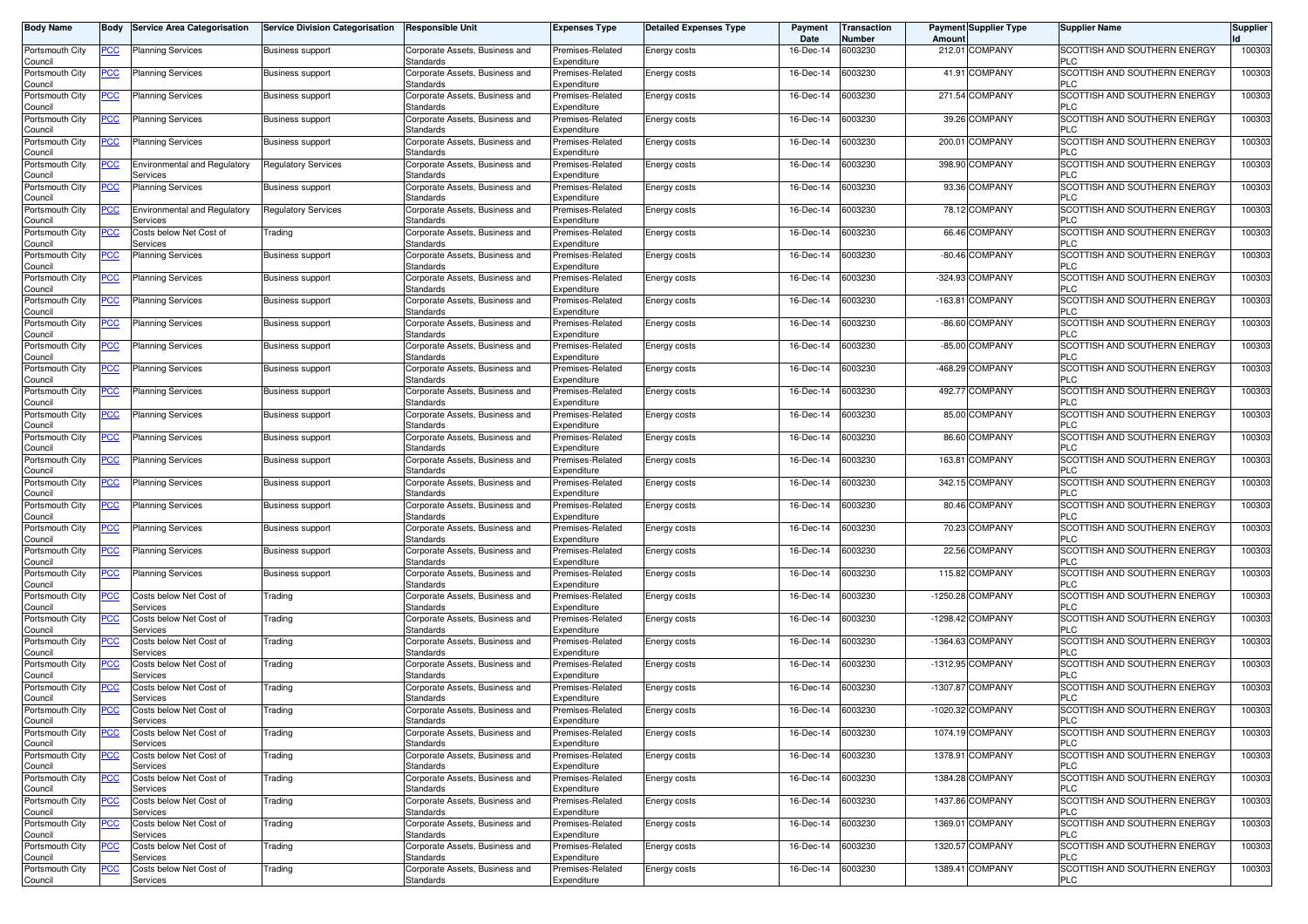| <b>Body Name</b>                      | <b>Body</b> | <b>Service Area Categorisation</b>              | <b>Service Division Categorisation</b> | <b>Responsible Unit</b>                     | <b>Expenses Type</b>            | <b>Detailed Expenses Type</b> | Payment<br>Date | <b>Transaction</b><br>Number | Amoun     | <b>Payment Supplier Type</b> | <b>Supplier Name</b>                       | <b>Supplier</b> |
|---------------------------------------|-------------|-------------------------------------------------|----------------------------------------|---------------------------------------------|---------------------------------|-------------------------------|-----------------|------------------------------|-----------|------------------------------|--------------------------------------------|-----------------|
| Portsmouth City<br>Council            | <u>PCC</u>  | <b>Planning Services</b>                        | <b>Business support</b>                | Corporate Assets, Business and<br>Standards | Premises-Related<br>Expenditure | Energy costs                  | 16-Dec-14       | 6003230                      | 120.76    | COMPANY                      | SCOTTISH AND SOUTHERN ENERGY<br>PLC.       | 100303          |
| Portsmouth City<br>Council            | <u>PCC</u>  | <b>Planning Services</b>                        | Business support                       | Corporate Assets, Business and<br>Standards | Premises-Related<br>Expenditure | Energy costs                  | 16-Dec-14       | 6003230                      | 259.35    | COMPANY                      | SCOTTISH AND SOUTHERN ENERGY<br><b>PLC</b> | 100303          |
| Portsmouth City<br>Council            | <u>PCC</u>  | Costs below Net Cost of<br>Services             | Trading                                | Corporate Assets, Business and<br>Standards | Premises-Related<br>Expenditure | Energy costs                  | 31-Dec-14       | 6005746                      |           | 613.95 COMPANY               | SCOTTISH AND SOUTHERN ENERGY<br>PLC        | 100303          |
| Portsmouth City                       | <b>PCC</b>  | Costs below Net Cost of                         | Trading                                | Corporate Assets, Business and              | Premises-Related                | Energy costs                  | 16-Dec-14       | 6003230                      | 413.92    | COMPANY                      | SCOTTISH AND SOUTHERN ENERGY               | 100303          |
| Council<br>Portsmouth City            | <u>PCC</u>  | Services<br><b>Planning Services</b>            | <b>Business support</b>                | Standards<br>Corporate Assets, Business and | Expenditure<br>Premises-Related | <b>Energy costs</b>           | 16-Dec-14       | 6003230                      | $-523.10$ | <b>COMPANY</b>               | PLC<br>SCOTTISH AND SOUTHERN ENERGY        | 10030           |
| Council<br>Portsmouth City            | <u>PCC</u>  | <b>Planning Services</b>                        | Business support                       | Standards<br>Corporate Assets, Business and | Expenditure<br>Premises-Related | Energy costs                  | 16-Dec-14       | 6003230                      |           | 552.04 COMPANY               | PLC<br>SCOTTISH AND SOUTHERN ENERGY        | 100303          |
| Council<br>Portsmouth City            | <u>PCC</u>  | <b>Planning Services</b>                        | <b>Business support</b>                | Standards<br>Corporate Assets, Business and | Expenditure<br>Premises-Related | Energy costs                  | 16-Dec-14       | 6003230                      |           | 81.70 COMPANY                | <b>PLC</b><br>SCOTTISH AND SOUTHERN ENERGY | 10030           |
| Council<br>Portsmouth City            | <u>PCC</u>  | <b>Planning Services</b>                        | <b>Business support</b>                | Standards<br>Corporate Assets, Business and | Expenditure<br>Premises-Related | Energy costs                  | 16-Dec-14       | 6003230                      | 50.20     | COMPANY                      | <b>PLC</b><br>SCOTTISH AND SOUTHERN ENERGY | 100303          |
| Council<br>Portsmouth City            | <u>PCC</u>  | <b>Planning Services</b>                        | <b>Business support</b>                | Standards<br>Corporate Assets, Business and | Expenditure<br>Premises-Related | Energy costs                  | 31-Dec-14       | 6005746                      | $-50.20$  | COMPANY                      | <b>PLC</b><br>SCOTTISH AND SOUTHERN ENERGY | 10030           |
| Council                               |             |                                                 |                                        | Standards                                   | Expenditure                     |                               |                 |                              |           |                              | <b>PLC</b>                                 |                 |
| Portsmouth City<br>Council            | <u>PCC</u>  | <b>Planning Services</b>                        | <b>Business support</b>                | Corporate Assets, Business and<br>Standards | Premises-Related<br>Expenditure | Energy costs                  | 31-Dec-14       | 6005746                      |           | 22.50 COMPANY                | SCOTTISH AND SOUTHERN ENERGY<br><b>PLC</b> | 100303          |
| Portsmouth City<br>Council            | <u>PCC</u>  | Costs below Net Cost of<br>Services             | Trading                                | Corporate Assets, Business and<br>Standards | Premises-Related<br>Expenditure | Energy costs                  | 31-Dec-14       | 6005746                      |           | 83.25 COMPANY                | SCOTTISH AND SOUTHERN ENERGY<br>PLC        | 100303          |
| Portsmouth City<br>Council            | <u>PCC</u>  | <b>Planning Services</b>                        | <b>Business support</b>                | Corporate Assets, Business and<br>Standards | Premises-Related<br>Expenditure | Energy costs                  | 16-Dec-14       | 6003230                      | 22.22     | COMPANY                      | SCOTTISH AND SOUTHERN ENERGY<br>PLC        | 10030           |
| Portsmouth City<br>Council            | <u>PCC</u>  | <b>Planning Services</b>                        | <b>Business support</b>                | Corporate Assets, Business and<br>Standards | Premises-Related<br>Expenditure | <b>Energy costs</b>           | 31-Dec-14       | 6005746                      |           | -22.22 COMPANY               | SCOTTISH AND SOUTHERN ENERGY<br><b>PLC</b> | 10030           |
| Portsmouth City<br>Council            | <u>PCC</u>  | <b>Planning Services</b>                        | <b>Business support</b>                | Corporate Assets, Business and<br>Standards | Premises-Related<br>Expenditure | <b>Energy costs</b>           | 31-Dec-14       | 6005746                      |           | 18.38 COMPANY                | SCOTTISH AND SOUTHERN ENERGY<br><b>PLC</b> | 10030           |
| Portsmouth City<br>Council            | <u>PCC</u>  | Costs below Net Cost of<br>Services             | Trading                                | Corporate Assets, Business and<br>Standards | Premises-Related<br>Expenditure | Energy costs                  | 16-Dec-14       | 6003230                      |           | 25.36 COMPANY                | SCOTTISH AND SOUTHERN ENERGY<br><b>PLC</b> | 100303          |
| Portsmouth City                       | <u>PCC</u>  | Costs below Net Cost of                         | Trading                                | Corporate Assets, Business and              | Premises-Related                | Energy costs                  | 16-Dec-14       | 6003230                      |           | 447.66 COMPANY               | SCOTTISH AND SOUTHERN ENERGY               | 100303          |
| <b>Council</b><br>Portsmouth City     | <u>PCC</u>  | Services<br>Costs below Net Cost of             | Trading                                | Standards<br>Corporate Assets, Business and | Expenditure<br>Premises-Related | Energy costs                  | 16-Dec-14       | 6003230                      | 398.23    | COMPANY                      | PLC<br>SCOTTISH AND SOUTHERN ENERGY        | 10030           |
| Council<br>Portsmouth City            | <u>PCC</u>  | Services<br><b>Planning Services</b>            | <b>Business support</b>                | Standards<br>Corporate Assets, Business and | Expenditure<br>Premises-Related | Energy costs                  | 16-Dec-14       | 6003230                      |           | 88.31 COMPANY                | <b>PLC</b><br>SCOTTISH AND SOUTHERN ENERGY | 100303          |
| Council<br>Portsmouth City            | <u>PCC</u>  | Costs below Net Cost of                         | Trading                                | Standards<br>Corporate Assets, Business and | Expenditure<br>Premises-Related | Energy costs                  | 16-Dec-14       | 6003230                      | 1006.87   | <b>COMPANY</b>               | <b>PLC</b><br>SCOTTISH AND SOUTHERN ENERGY | 100303          |
| Council<br>Portsmouth City            | <u>PCC</u>  | Services<br><b>Environmental and Regulatory</b> | <b>Regulatory Services</b>             | Standards<br>Corporate Assets, Business and | Expenditure<br>Premises-Related | Energy costs                  | 16-Dec-14       | 6003230                      |           | 287.93 COMPANY               | <b>PLC</b><br>SCOTTISH AND SOUTHERN ENERGY | 100303          |
| Council<br>Portsmouth City            | <u>PCC</u>  | Services<br><b>Planning Services</b>            | <b>Business support</b>                | Standards<br>Corporate Assets, Business and | Expenditure<br>Premises-Related | <b>Energy costs</b>           | 16-Dec-14       | 6003230                      | $-148.22$ | COMPANY                      | PLC<br>SCOTTISH AND SOUTHERN ENERGY        | 100303          |
| Council<br>Portsmouth City            | <u>PCC</u>  | <b>Planning Services</b>                        | <b>Business support</b>                | Standards<br>Corporate Assets, Business and | Expenditure<br>Premises-Related | <b>Energy costs</b>           | 16-Dec-14       | 6003230                      |           | -386.83 COMPANY              | <b>PLC</b><br>SCOTTISH AND SOUTHERN ENERGY | 10030           |
| Council<br>Portsmouth City            | <u>PCC</u>  | <b>Planning Services</b>                        | <b>Business support</b>                | Standards<br>Corporate Assets, Business and | Expenditure<br>Premises-Related | <b>Energy costs</b>           | 16-Dec-14       | 6003230                      |           | -163.91 COMPANY              | <b>PLC</b><br>SCOTTISH AND SOUTHERN ENERGY | 10030           |
| Council<br>Portsmouth City            | <u>PCC</u>  | <b>Planning Services</b>                        |                                        | Standards<br>Corporate Assets, Business and | Expenditure<br>Premises-Related |                               | 16-Dec-14       | 6003230                      |           | -74.04 COMPANY               | <b>PLC</b><br>SCOTTISH AND SOUTHERN ENERGY | 100303          |
| Council                               |             |                                                 | Business support                       | Standards                                   | Expenditure                     | Energy costs                  |                 |                              |           |                              | <b>PLC</b>                                 |                 |
| Portsmouth City<br>Council            | <u>PCC</u>  | <b>Planning Services</b>                        | <b>Business support</b>                | Corporate Assets, Business and<br>Standards | Premises-Related<br>Expenditure | Energy costs                  | 16-Dec-14       | 6003230                      | $-157.67$ | COMPANY                      | SCOTTISH AND SOUTHERN ENERGY<br>PLC        | 100303          |
| Portsmouth City<br>Council            | <u>PCC</u>  | <b>Planning Services</b>                        | <b>Business support</b>                | Corporate Assets, Business and<br>Standards | Premises-Related<br>Expenditure | Energy costs                  | 16-Dec-14       | 6003230                      | $-310.00$ | COMPANY                      | SCOTTISH AND SOUTHERN ENERGY<br><b>PLC</b> | 10030           |
| Portsmouth City<br>Council            | <u>PCC</u>  | <b>Planning Services</b>                        | <b>Business support</b>                | Corporate Assets, Business and<br>Standards | Premises-Related<br>Expenditure | Energy costs                  | 16-Dec-14       | 6003230                      |           | 325.88 COMPANY               | SCOTTISH AND SOUTHERN ENERGY<br><b>PLC</b> | 100303          |
| Portsmouth City<br>Council            | <u>PCC</u>  | <b>Planning Services</b>                        | Business support                       | Corporate Assets, Business and<br>Standards | Premises-Related<br>Expenditure | Energy costs                  | 16-Dec-14       | 6003230                      |           | 157.67 COMPANY               | SCOTTISH AND SOUTHERN ENERGY<br>PLC.       | 100303          |
| Portsmouth City<br>Council            | <u>PCC</u>  | <b>Planning Services</b>                        | <b>Business support</b>                | Corporate Assets, Business and<br>Standards | Premises-Related<br>Expenditure | Energy costs                  | 16-Dec-14       | 6003230                      |           | 74.04 COMPANY                | SCOTTISH AND SOUTHERN ENERGY<br>PLC        | 100303          |
| Portsmouth City                       | <u>PCC</u>  | <b>Planning Services</b>                        | <b>Business support</b>                | Corporate Assets, Business and<br>Standards | Premises-Related<br>Expenditure | Energy costs                  | 16-Dec-14       | 6003230                      |           | 163.91 COMPANY               | SCOTTISH AND SOUTHERN ENERGY<br>PLU        | 100303          |
| Jouncii<br>Portsmouth City<br>Council | <b>PCC</b>  | <b>Planning Services</b>                        | Business support                       | Corporate Assets, Business and<br>Standards | Premises-Related<br>Expenditure | Energy costs                  | 16-Dec-14       | 6003230                      |           | 407.52 COMPANY               | SCOTTISH AND SOUTHERN ENERGY<br><b>PLC</b> | 100303          |
| Portsmouth City                       | <u>PCC</u>  | <b>Planning Services</b>                        | <b>Business support</b>                | Corporate Assets, Business and              | Premises-Related                | Energy costs                  | 16-Dec-14       | 6003230                      |           | 148.22 COMPANY               | SCOTTISH AND SOUTHERN ENERGY               | 100303          |
| Council<br>Portsmouth City            | <u>PCC</u>  | <b>Planning Services</b>                        | <b>Business support</b>                | Standards<br>Corporate Assets, Business and | Expenditure<br>Premises-Related | Energy costs                  | 16-Dec-14       | 6003230                      |           | 78.33 COMPANY                | <b>PLC</b><br>SCOTTISH AND SOUTHERN ENERGY | 100303          |
| Council<br>Portsmouth City            | <b>PCC</b>  | Costs below Net Cost of                         | Trading                                | Standards<br>Corporate Assets, Business and | Expenditure<br>Premises-Related | Energy costs                  | 16-Dec-14       | 6003230                      |           | 164.48 COMPANY               | <b>PLC</b><br>SCOTTISH AND SOUTHERN ENERGY | 100303          |
| Council<br>Portsmouth City            | <u>PCC</u>  | Services<br>Costs below Net Cost of             | Trading                                | Standards<br>Corporate Assets, Business and | Expenditure<br>Premises-Related | Energy costs                  | 31-Dec-14       | 6005746                      |           | 65.33 COMPANY                | <b>PLC</b><br>SCOTTISH AND SOUTHERN ENERGY | 100303          |
| Council<br>Portsmouth City            | <u>PCC</u>  | Services<br><b>Planning Services</b>            | Business support                       | Standards<br>Corporate Assets, Business and | Expenditure<br>Premises-Related | Energy costs                  | 16-Dec-14       | 6003230                      |           | -96.34 COMPANY               | <b>PLC</b><br>SCOTTISH AND SOUTHERN ENERGY | 100303          |
| Council<br>Portsmouth City            | <u>PCC</u>  | <b>Planning Services</b>                        | <b>Business support</b>                | Standards<br>Corporate Assets, Business and | Expenditure<br>Premises-Related | Energy costs                  | 16-Dec-14       | 6003230                      |           | -180.63 COMPANY              | <b>PLC</b><br>SCOTTISH AND SOUTHERN ENERGY | 100303          |
| Council                               |             |                                                 |                                        | Standards                                   | Expenditure                     |                               |                 |                              |           |                              | <b>PLC</b>                                 |                 |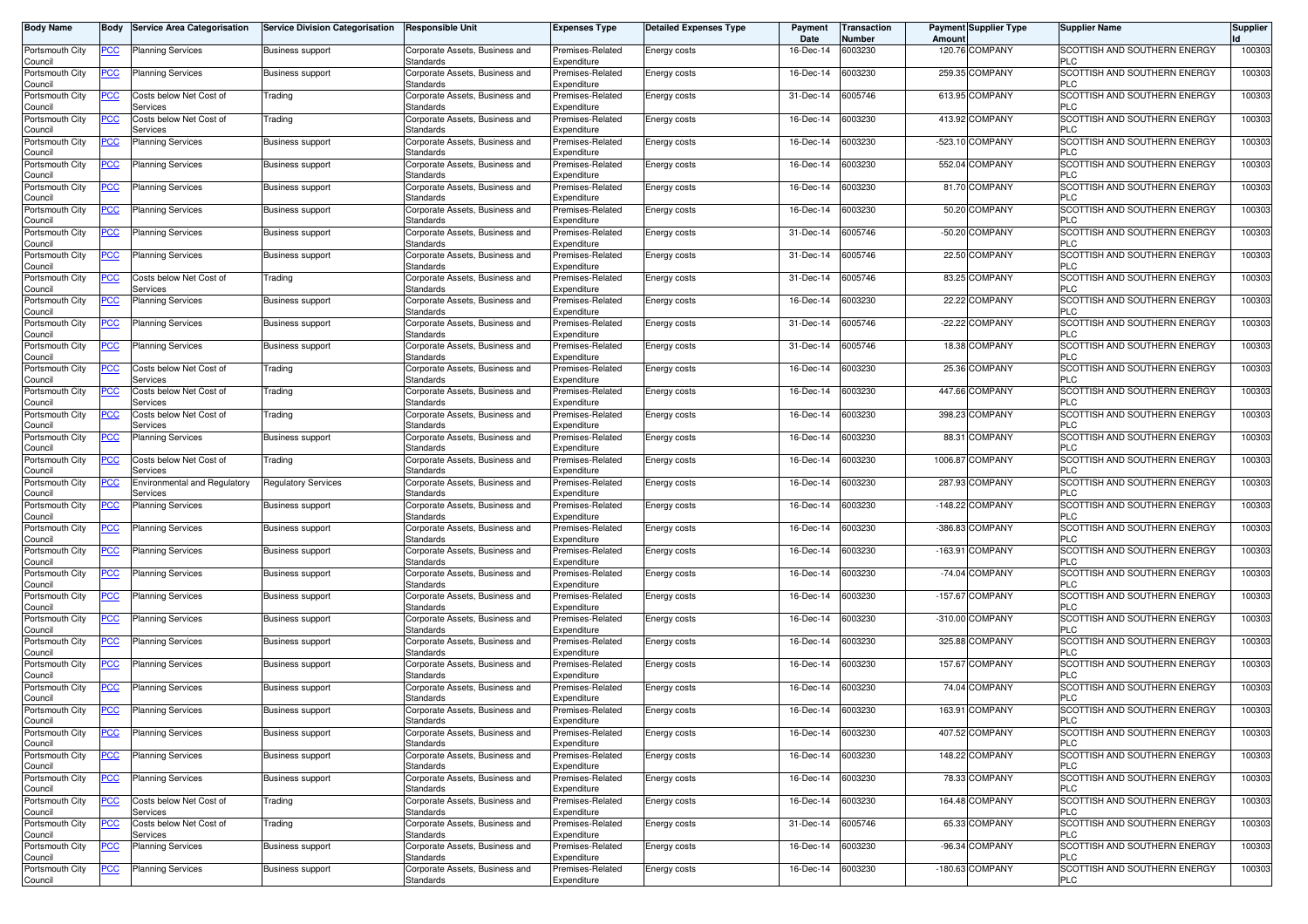| <b>Body Name</b>           | Body           | <b>Service Area Categorisation</b>              | <b>Service Division Categorisation</b>         | <b>Responsible Unit</b>                            | <b>Expenses Type</b>                     | <b>Detailed Expenses Type</b>         | Payment<br>Date | <b>Transaction</b><br>Number | Amount    | <b>Payment Supplier Type</b> | <b>Supplier Name</b>                       | <b>Supplier</b> |
|----------------------------|----------------|-------------------------------------------------|------------------------------------------------|----------------------------------------------------|------------------------------------------|---------------------------------------|-----------------|------------------------------|-----------|------------------------------|--------------------------------------------|-----------------|
| Portsmouth City<br>Council | <u>PCC</u>     | <b>Planning Services</b>                        | <b>Business support</b>                        | Corporate Assets, Business and<br>Standards        | Premises-Related<br>Expenditure          | Energy costs                          | 16-Dec-14       | 6003230                      |           | $-261.43$ COMPANY            | SCOTTISH AND SOUTHERN ENERGY<br><b>PLC</b> | 100303          |
| Portsmouth City<br>Council | <b>PCC</b>     | <b>Planning Services</b>                        | <b>Business support</b>                        | Corporate Assets, Business and<br>Standards        | Premises-Related<br>Expenditure          | Energy costs                          | 16-Dec-14       | 003230                       |           | -103.99 COMPANY              | SCOTTISH AND SOUTHERN ENERGY<br><b>PLC</b> | 100303          |
| Portsmouth City<br>Council | <u>PCC</u>     | <b>Planning Services</b>                        | <b>Business support</b>                        | Corporate Assets, Business and<br>Standards        | Premises-Related<br>Expenditure          | Energy costs                          | 16-Dec-14       | 6003230                      | $-102.01$ | <b>COMPANY</b>               | SCOTTISH AND SOUTHERN ENERGY<br><b>PLC</b> | 100303          |
| Portsmouth City<br>Council | <u>PCC</u>     | <b>Planning Services</b>                        | <b>Business support</b>                        | Corporate Assets, Business and<br><b>Standards</b> | Premises-Related<br>Expenditure          | Energy costs                          | 16-Dec-14       | 6003230                      |           | -358.95 COMPANY              | SCOTTISH AND SOUTHERN ENERGY<br><b>PLC</b> | 100303          |
| Portsmouth City<br>Council | <u>PCC</u>     | <b>Planning Services</b>                        | <b>Business support</b>                        | Corporate Assets, Business and<br>Standards        | Premises-Related<br>Expenditure          | Energy costs                          | 16-Dec-14       | 6003230                      |           | 377.49 COMPANY               | SCOTTISH AND SOUTHERN ENERGY<br><b>PLC</b> | 100303          |
| Portsmouth City<br>Council | <b>PCC</b>     | <b>Planning Services</b>                        | <b>Business support</b>                        | Corporate Assets, Business and<br>Standards        | Premises-Related<br>Expenditure          | Energy costs                          | 16-Dec-14       | 6003230                      | 102.01    | <b>COMPANY</b>               | SCOTTISH AND SOUTHERN ENERGY<br><b>PLC</b> | 100303          |
| Portsmouth City<br>Council | <u>PCC</u>     | <b>Planning Services</b>                        | <b>Business support</b>                        | Corporate Assets, Business and<br>Standards        | Premises-Related<br>Expenditure          | Energy costs                          | 16-Dec-14       | 6003230                      | 103.99    | <b>COMPANY</b>               | SCOTTISH AND SOUTHERN ENERGY<br><b>PLC</b> | 100303          |
| Portsmouth City<br>Council | <u>PCC</u>     | <b>Planning Services</b>                        | <b>Business support</b>                        | Corporate Assets, Business and<br>Standards        | Premises-Related<br>Expenditure          | Energy costs                          | 16-Dec-14       | 6003230                      |           | 261.43 COMPANY               | SCOTTISH AND SOUTHERN ENERGY<br>PLC        | 100303          |
| Portsmouth City<br>Council | <u>PCC</u>     | <b>Planning Services</b>                        | <b>Business support</b>                        | Corporate Assets, Business and<br>Standards        | Premises-Related<br>Expenditure          | Energy costs                          | 16-Dec-14       | 003230                       | 180.63    | <b>COMPANY</b>               | SCOTTISH AND SOUTHERN ENERGY<br><b>PLC</b> | 100303          |
| Portsmouth City<br>Council | <u>PCC</u>     | <b>Planning Services</b>                        | <b>Business support</b>                        | Corporate Assets, Business and<br>Standards        | Premises-Related<br>Expenditure          | Energy costs                          | 16-Dec-14       | 6003230                      | 96.34     | <b>COMPANY</b>               | SCOTTISH AND SOUTHERN ENERGY<br><b>PLC</b> | 100303          |
| Portsmouth City<br>Council | <u>PCC</u>     | <b>Planning Services</b>                        | <b>Business support</b>                        | Corporate Assets, Business and<br>Standards        | Premises-Related<br>Expenditure          | Energy costs                          | 16-Dec-14       | 6003230                      |           | 121.46 COMPANY               | SCOTTISH AND SOUTHERN ENERGY<br><b>PLC</b> | 100303          |
| Portsmouth City<br>Council | <u>PCC</u>     | Costs below Net Cost of<br>Services             | Trading                                        | Corporate Assets, Business and<br>Standards        | Premises-Related<br>Expenditure          | Energy costs                          | 16-Dec-14       | 6003230                      | 95.96     | <b>COMPANY</b>               | SCOTTISH AND SOUTHERN ENERGY<br><b>PLC</b> | 100303          |
| Portsmouth City<br>Council | <u>PCC</u>     | <b>Planning Services</b>                        | <b>Business support</b>                        | Corporate Assets, Business and<br>Standards        | Premises-Related<br>Expenditure          | Energy costs                          | 16-Dec-14       | 6003230                      | 119.32    | <b>COMPANY</b>               | SCOTTISH AND SOUTHERN ENERGY<br>PLC        | 100303          |
| Portsmouth City<br>Council | <b>PCC</b>     | <b>Planning Services</b>                        | <b>Business support</b>                        | Corporate Assets, Business and<br>Standards        | Premises-Related<br>Expenditure          | Energy costs                          | 16-Dec-14       | 6003230                      | 48.83     | <b>COMPANY</b>               | SCOTTISH AND SOUTHERN ENERGY<br><b>PLC</b> | 100303          |
| Portsmouth City<br>Council | <u>PCC</u>     | <b>Environmental and Regulatory</b><br>Services | <b>Regulatory Services</b>                     | Corporate Assets, Business and<br>Standards        | Premises-Related<br>Expenditure          | Energy costs                          | 16-Dec-14       | 6003230                      |           | 382.42 COMPANY               | SCOTTISH AND SOUTHERN ENERGY<br>PLC        | 100303          |
| Portsmouth City<br>Council | <u>PCC</u>     | <b>Adult Social Care</b>                        | Commissioning & service delivery               | Corporate Assets, Business and<br>Standards        | Supplies and Services                    | Equipment, furniture and<br>aterials  | 31-Dec-14       | 6005747                      | 156.55    | <b>VENDOR</b>                | SCREEN PRINT PROMOTIONS LIMITED            | 139901          |
| Portsmouth City<br>Council | PСC            | <b>Adult Social Care</b>                        | Commissioning & service delivery               | Corporate Assets, Business and<br>Standards        | Supplies and Services                    | Equipment, furniture and<br>naterials | 31-Dec-14       | 6005747                      | 136.95    | <b>VENDOR</b>                | SCREEN PRINT PROMOTIONS LIMITED            | 139901          |
| Portsmouth City<br>Council | <u>PCC</u>     | <b>Adult Social Care</b>                        | Commissioning & service delivery               | Corporate Assets, Business and<br>Standards        | Supplies and Services                    | Equipment, furniture and<br>naterials | 31-Dec-14       | 005747                       | 100.65    | <b>VENDOR</b>                | SCREEN PRINT PROMOTIONS LIMITED            | 139901          |
| Portsmouth City<br>Council | <u>PCC</u>     | <b>Adult Social Care</b>                        | Commissioning & service delivery               | Corporate Assets, Business and<br>Standards        | Supplies and Services                    | Equipment, furniture and<br>naterials | 31-Dec-14       | 6005747                      |           | 126.75 VENDOR                | <b>SCREEN PRINT PROMOTIONS LIMITED</b>     | 139901          |
| Portsmouth City<br>Council | <u>PCC</u>     | <b>Adult Social Care</b>                        | Commissioning & service delivery               | Corporate Assets, Business and<br>Standards        | Supplies and Services                    | Equipment, furniture and<br>naterials | 31-Dec-14       | 6005747                      |           | 141.75 VENDOR                | SCREEN PRINT PROMOTIONS LIMITED            | 139901          |
| Portsmouth City<br>Council | PСC            | <b>Adult Social Care</b>                        | Commissioning & service delivery               | Corporate Assets, Business and<br>Standards        | Supplies and Services                    | Equipment, furniture and<br>าaterials | 30-Dec-14       | 6005383                      | 230.95    | VENDOR                       | SCREEN PRINT PROMOTIONS LIMITED            | 13990           |
| Portsmouth City<br>Council | <b>PCC</b>     | <b>Adult Social Care</b>                        | Commissioning & service delivery               | Corporate Assets, Business and<br>Standards        | Supplies and Services                    | Equipment, furniture and<br>naterials | 30-Dec-14       | 005383                       |           | 371.25 VENDOR                | SCREEN PRINT PROMOTIONS LIMITED            | 139901          |
| Portsmouth City<br>Council | $\overline{C}$ | <b>Adult Social Care</b>                        | Commissioning & service delivery               | Corporate Assets, Business and<br>Standards        | Supplies and Services                    | Equipment, furniture and<br>naterials | 30-Dec-14       | 6005383                      | 207.90    | VENDOR                       | <b>SCREEN PRINT PROMOTIONS LIMITED</b>     | 139901          |
| Portsmouth City<br>Council | <u>PCC</u>     | <b>Adult Social Care</b>                        | Commissioning & service delivery               | Corporate Assets, Business and<br>Standards        | Supplies and Services                    | Equipment, furniture and<br>naterials | 30-Dec-14       | 6005383                      | 260.70    | <b>VENDOR</b>                | SCREEN PRINT PROMOTIONS LIMITED            | 139901          |
| Portsmouth City<br>Council | <u>PCC</u>     | <b>Adult Social Care</b>                        | Commissioning & service delivery               | Corporate Assets, Business and<br>Standards        | Supplies and Services                    | Equipment, furniture and<br>naterials | 30-Dec-14       | 6005383                      | 95.25     | <b>VENDOR</b>                | SCREEN PRINT PROMOTIONS LIMITED            | 139901          |
| Portsmouth City<br>Council | <u>PCC</u>     | Environmental and Regulatory<br>Services        | Regulatory Services                            | Corporate Assets, Business and<br>Standards        | Supplies and Services                    | Services                              | 11-Dec-14       | 6002592                      | 2540.05   | <b>VENDOR</b>                | SECURITAS SECURITY SERVICES<br>LIMITED     | 101733          |
| Portsmouth City<br>Council | <u>PCC</u>     | <b>Environmental and Regulatory</b><br>Services | <b>Regulatory Services</b>                     | Corporate Assets, Business and<br>Standards        | Supplies and Services                    | Services                              | 18-Dec-14       | 6003930                      | 2609.27   | VENDOR                       | SECURITAS SECURITY SERVICES<br>LIMITED     | 101733          |
| Portsmouth City<br>Council | <u>PCC</u>     | Children's and Education<br>Services            | Other Education and Community<br><b>Budget</b> | Corporate Assets, Business and<br>Standards        | Premises-Related<br>Expenditure          | Cleaning and domestic supplies        | 12-Dec-14       | 6002951                      |           | 58.64 VENDOR                 | <b>SITA UK LTD</b>                         | 102673          |
| Portsmouth City<br>Council | <u>PCC</u>     | Children's and Education<br>Services            | Other Education and Community<br>Budget        | Corporate Assets, Business and<br>Standards        | Premises-Related<br>Expenditure          | Cleaning and domestic supplies        | 12-Dec-14       | 6002951                      |           | 27.49 VENDOR                 | <b>SITA UK LTD</b>                         | 102673          |
| Portsmouth City<br>Council | <u>PCC</u>     | Costs below Net Cost of<br>Services             | Trading                                        | Corporate Assets, Business and<br>Standards        | Premises-Related<br>Expenditure          | Cleaning and domestic supplies        | 11-Dec-14       | 6002596                      |           | 57.38 VENDOR                 | <b>SITA UK LTD</b>                         | 102673          |
| Portsmouth City<br>Council | <u>PCC</u>     | <b>Planning Services</b>                        | <b>Business support</b>                        | Corporate Assets, Business and<br>Standards        | Premises-Related<br>Expenditure          | Cleaning and domestic supplies        | 10-Dec-14       | 6002372                      |           | 434.31 VENDOR                | SITA UK LTD                                | 102673          |
| Portsmouth City<br>Council | <u>PCC</u>     | <b>Planning Services</b>                        | <b>Business support</b>                        | Corporate Assets, Business and<br>Standards        | Premises-Related<br>Expenditure          | Cleaning and domestic supplies        | 10-Dec-14       | 6002372                      |           | 1758.33 VENDOR               | <b>SITA UK LTD</b>                         | 102673          |
| Portsmouth City<br>Council | $\overline{C}$ | <b>Planning Services</b>                        | <b>Business support</b>                        | Corporate Assets, Business and<br>Standards        | Premises-Related<br>Expenditure          | Cleaning and domestic supplies        | 10-Dec-14       | 6002372                      |           | 219.94 VENDOR                | SITA UK LTD                                | 102673          |
| Portsmouth City<br>Council | $\overline{C}$ | <b>Planning Services</b>                        | <b>Business support</b>                        | Corporate Assets, Business and<br><b>Standards</b> | Premises-Related<br>Expenditure          | Cleaning and domestic supplies        | 10-Dec-14       | 6002372                      |           | 578.80 VENDOR                | <b>SITA UK LTD</b>                         | 102673          |
| Portsmouth City<br>Council | $\overline{C}$ | <b>Planning Services</b>                        | Business support                               | Corporate Assets, Business and<br><b>Standards</b> | Premises-Related<br>Expenditure          | Cleaning and domestic supplies        | 31-Dec-14       | 6005759                      |           | 434.31 VENDOR                | SITA UK LTD                                | 102673          |
| Portsmouth City<br>Council | <u>PCC</u>     | <b>Adult Social Care</b>                        | Commissioning & service delivery               | Corporate Assets, Business and<br>Standards        | Third Party Payments                     | Private contractors                   | 30-Dec-14       | 6005387                      |           | 234.55 VENDOR                | SITA UK LTD                                | 102673          |
| Portsmouth City<br>Council | <u>PCC</u>     | <b>Adult Social Care</b>                        | Commissioning & service delivery               | Corporate Assets, Business and<br>Standards        | Third Party Payments Private contractors |                                       | 30-Dec-14       | 6005387                      |           | 54.98 VENDOR                 | SITA UK LTD                                | 102673          |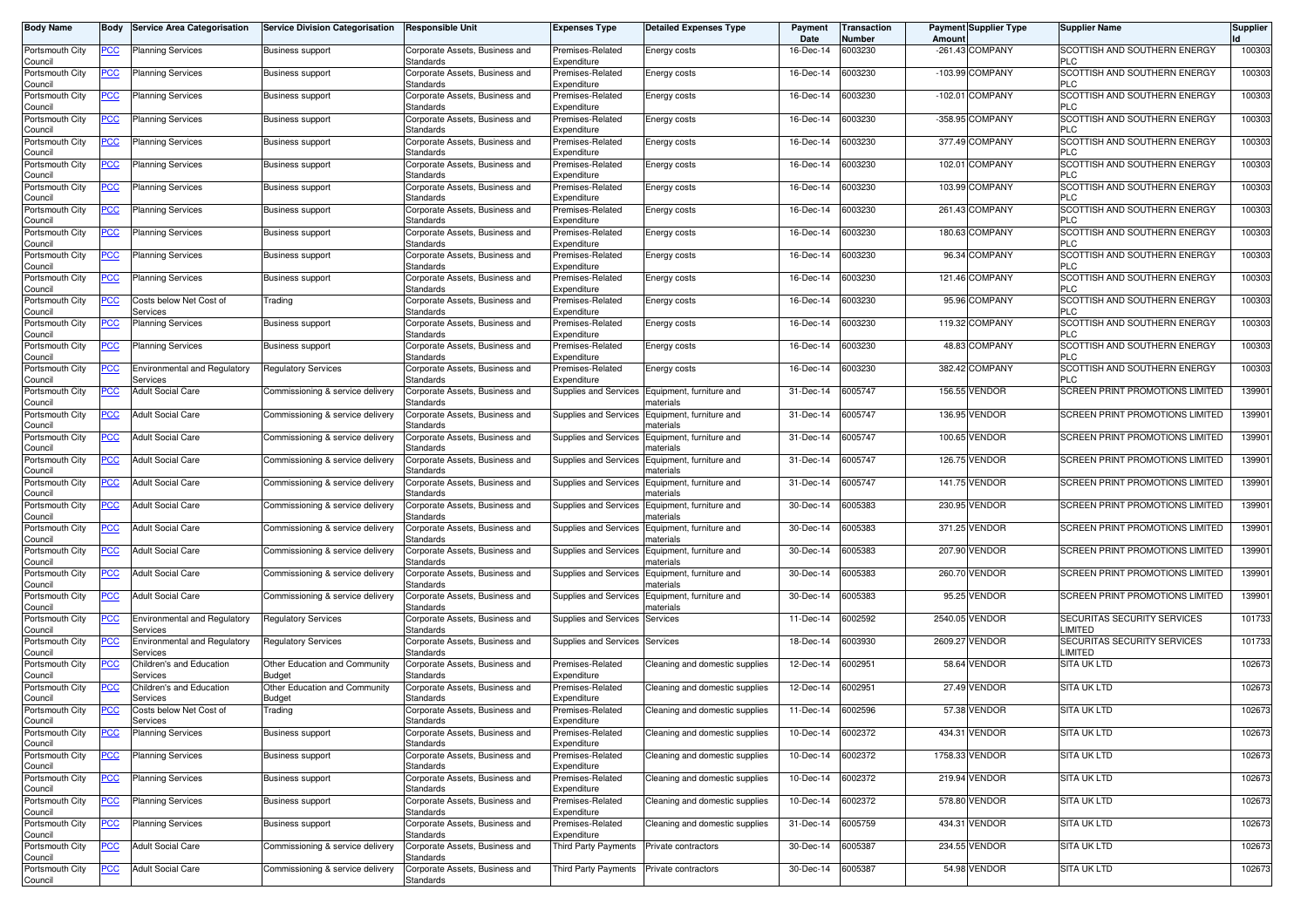| <b>Body Name</b>           | Body             | <b>Service Area Categorisation</b>  | <b>Service Division Categorisation</b> | <b>Responsible Unit</b>                     | <b>Expenses Type</b>                 | <b>Detailed Expenses Type</b>                        | Payment<br>Date | Transaction<br>Number | Amoun      | <b>Payment Supplier Type</b> | <b>Supplier Name</b>         | <b>Supplier</b> |
|----------------------------|------------------|-------------------------------------|----------------------------------------|---------------------------------------------|--------------------------------------|------------------------------------------------------|-----------------|-----------------------|------------|------------------------------|------------------------------|-----------------|
| Portsmouth City<br>Council | PCC              | <b>Adult Social Care</b>            | Commissioning & service delivery       | Corporate Assets, Business and<br>Standards | Third Party Payments                 | Private contractors                                  | 30-Dec-14       | 6005387               |            | 334.75 VENDOR                | <b>SITA UK LTD</b>           | 102673          |
| Portsmouth City<br>Council | <u>PCC</u>       | <b>Planning Services</b>            | <b>Business support</b>                | Corporate Assets, Business and<br>Standards | Third Party Payments                 | Private contractors                                  | 31-Dec-14       | 6005766               | 595.00     | <b>VENDOR</b>                | SOLENT FIRE PROTECTION       | 108350          |
| Portsmouth City<br>Council | <u>PCC</u>       | <b>Housing Services</b>             | Housing Strategy                       | Corporate Assets, Business and<br>Standards | Third Party Payments                 | Private contractors                                  | 17-Dec-14       | 6003744               | 6760.00    | OTHER LOCAL<br>AUTHORITY     | SOUTHAMPTON CITY COUNCIL     | 100422          |
| Portsmouth City<br>Council | ∍CC              | Costs below Net Cost of<br>Services | Trading                                | Corporate Assets, Business and<br>Standards | Premises-Related<br>Expenditure      | <b>Water Services</b>                                | 04-Dec-14       | 6001313               | 208.02     | <b>VENDOR</b>                | SOUTHERN WATER               | 100254          |
| Portsmouth City<br>Council | <u>PCC</u>       | <b>Adult Social Care</b>            | Commissioning & service delivery       | Corporate Assets, Business and<br>Standards | Supplies and Services                | Equipment, furniture and<br>naterials                | 03-Dec-14       | 6001124               | 150.00     | <b>VENDOR</b>                | <b>SPANDEX LIMITED</b>       | 100163          |
| Portsmouth City<br>Council | <u>PCC</u>       | <b>Adult Social Care</b>            | Commissioning & service delivery       | Corporate Assets, Business and<br>Standards | Supplies and Services                | Equipment, furniture and<br>materials                | 03-Dec-14       | 6001124               | 1.39       | <b>VENDOR</b>                | SPANDEX LIMITED              | 100163          |
| Portsmouth City<br>Council | <u>PCC</u>       | <b>Adult Social Care</b>            | Commissioning & service delivery       | Corporate Assets, Business and<br>Standards | Supplies and Services                | Equipment, furniture and<br>naterials                | 03-Dec-14       | 6001124               | 203.10     | <b>VENDOR</b>                | SPANDEX LIMITED              | 100163          |
| Portsmouth City<br>Council | <u>PCC</u>       | <b>Adult Social Care</b>            | Commissioning & service delivery       | Corporate Assets, Business and<br>Standards | <b>Supplies and Services</b>         | Equipment, furniture and<br>materials                | 03-Dec-14       | 6001124               | 203.10     | <b>VENDOR</b>                | <b>SPANDEX LIMITED</b>       | 100163          |
| Portsmouth City<br>Council | <u>PCC</u>       | <b>Adult Social Care</b>            | Commissioning & service delivery       | Corporate Assets, Business and<br>Standards | Supplies and Services                | Equipment, furniture and<br>materials                | 03-Dec-14       | 6001124               |            | 240.50 VENDOR                | <b>SPANDEX LIMITED</b>       | 100163          |
| Portsmouth City            | PСC              | <b>Adult Social Care</b>            | Commissioning & service delivery       | Corporate Assets, Business and<br>Standards | Supplies and Services                | Equipment, furniture and                             | 03-Dec-14       | 6001124               | 162.40     | <b>VENDOR</b>                | <b>SPANDEX LIMITED</b>       | 100163          |
| Council<br>Portsmouth City | PСC              | <b>Adult Social Care</b>            | Commissioning & service delivery       | Corporate Assets, Business and              | Supplies and Services                | naterials<br>Equipment, furniture and                | 03-Dec-14       | 6001124               |            | 9.84 VENDOR                  | SPANDEX LIMITED              | 100163          |
| Council<br>Portsmouth City | PСC              | <b>Adult Social Care</b>            | Commissioning & service delivery       | Standards<br>Corporate Assets, Business and | Supplies and Services                | naterials<br>Equipment, furniture and                | 03-Dec-14       | 6001124               | 170.64     | <b>VENDOR</b>                | <b>SPANDEX LIMITED</b>       | 100163          |
| Council<br>Portsmouth City | PCC              | <b>Adult Social Care</b>            | Commissioning & service delivery       | Standards<br>Corporate Assets, Business and | Supplies and Services                | naterials<br>Equipment, furniture and                | 24-Dec-14       | 6005155               | 149.60     | <b>VENDOR</b>                | <b>SPANDEX LIMITED</b>       | 100163          |
| Council<br>Portsmouth City | <u>PCC</u>       | <b>Adult Social Care</b>            | Commissioning & service delivery       | Standards<br>Corporate Assets, Business and | Supplies and Services                | materials<br>Equipment, furniture and                | 24-Dec-14       | 6005155               | 1.39       | <b>VENDOR</b>                | <b>SPANDEX LIMITED</b>       | 100163          |
| Council<br>Portsmouth City | PCC              | <b>Adult Social Care</b>            | Commissioning & service delivery       | Standards<br>Corporate Assets, Business and | Supplies and Services                | naterials<br>Equipment, furniture and                | 24-Dec-14       | 6005155               |            | 139.45 VENDOR                | SPANDEX LIMITED              | 100163          |
| Council<br>Portsmouth City | <u>PCC</u>       | <b>Adult Social Care</b>            | Commissioning & service delivery       | Standards<br>Corporate Assets, Business and | <b>Supplies and Services</b>         | naterials<br>Equipment, furniture and                | 24-Dec-14       | 6005155               |            | 141.48 VENDOR                | <b>SPANDEX LIMITED</b>       | 100163          |
| Council<br>Portsmouth City | PCC              | <b>Adult Social Care</b>            | Commissioning & service delivery       | Standards<br>Corporate Assets, Business and | Supplies and Services                | materials<br>Equipment, furniture and                | 24-Dec-14       | 6005155               |            | 141.48 VENDOR                | <b>SPANDEX LIMITED</b>       | 100163          |
| Council<br>Portsmouth City | <u>PCC</u>       | <b>Adult Social Care</b>            | Commissioning & service delivery       | Standards<br>Corporate Assets, Business and | Supplies and Services                | materials<br>Equipment, furniture and                | 24-Dec-14       | 6005155               |            | 282.96 VENDOR                | <b>SPANDEX LIMITED</b>       | 100163          |
| Council<br>Portsmouth City | PCC              | Adult Social Care                   | Commissioning & service delivery       | Standards<br>Corporate Assets, Business and | Supplies and Services                | materials<br>Equipment, furniture and                | 24-Dec-14       | 6005155               | 212.22     | VENDOR                       | <b>SPANDEX LIMITED</b>       | 100163          |
| Council<br>Portsmouth City | <u>PCC</u>       | <b>Adult Social Care</b>            | Commissioning & service delivery       | Standards<br>Corporate Assets, Business and | Supplies and Services                | naterials<br>Equipment, furniture and                | 24-Dec-14       | 6005155               | 316.89     | <b>VENDOR</b>                | <b>SPANDEX LIMITED</b>       | 100163          |
| Council<br>Portsmouth City | <u>PCC</u>       | Other                               | Suspense and Capital Schemes           | Standards<br>Corporate Assets, Business and | Premises-Related                     | materials<br>Repairs, alterations and                | 17-Dec-14       | 6003750               | 595.66     | <b>COMPANY</b>               | <b>SSE CONTRACTING LTD</b>   | 101806          |
| Council<br>Portsmouth City | $\overline{PCC}$ | Other                               | Suspense and Capital Schemes           | Standards<br>Corporate Assets, Business and | Expenditure<br>Premises-Related      | maintenance of buildings<br>Repairs, alterations and | 17-Dec-14       | 6003750               | 499.98     | <b>COMPANY</b>               | <b>SSE CONTRACTING LTD</b>   | 101806          |
| Council<br>Portsmouth City | <u>PCC</u>       | Other                               | Suspense and Capital Schemes           | Standards<br>Corporate Assets, Business and | Expenditure<br>Premises-Related      | maintenance of buildings<br>Repairs, alterations and | 17-Dec-14       | 6003750               |            | 0.01 COMPANY                 | <b>SSE CONTRACTING LTD</b>   | 101806          |
| Council<br>Portsmouth City | $\overline{PCC}$ | Other                               | Suspense and Capital Schemes           | Standards<br>Corporate Assets, Business and | Expenditure<br>Premises-Related      | maintenance of buildings<br>Repairs, alterations and | 17-Dec-14       | 6003750               | 0.01       | <b>COMPANY</b>               | SSE CONTRACTING LTD          | 101806          |
| Council<br>Portsmouth City | <u>PCC</u>       | <b>Other</b>                        | Suspense and Capital Schemes           | Standards<br>Corporate Assets, Business and | Expenditure<br>Premises-Related      | maintenance of buildings<br>Repairs, alterations and | 31-Dec-14       | 6005779               | 4228.00    | <b>COMPANY</b>               | SSE CONTRACTING LTD          | 101806          |
| Council<br>Portsmouth City | <u>PCC </u>      | Other                               | Suspense and Capital Schemes           | Standards<br>Corporate Assets, Business and | Expenditure<br>Premises-Related      | maintenance of buildings<br>Repairs, alterations and | 31-Dec-14       | 6005779               | 0.70       | <b>COMPANY</b>               | <b>SSE CONTRACTING LTD</b>   | 101806          |
| Council<br>Portsmouth City | <b>PCC</b>       | Other                               | Suspense and Capital Schemes           | Standards<br>Corporate Assets, Business and | Expenditure<br>Supplies and Services | maintenance of buildings<br>Grants and subscriptions | 23-Dec-14       | 6004586               |            | 8849.76 COMPANY              | <b>STANNAH LIFTS LTD</b>     | 100696          |
| Council<br>Portsmouth City | <u>PCC</u>       | <b>Housing Services</b>             | Private Sector Housing Renewal         | Standards<br>Corporate Assets, Business and | Income                               | Other grants reimbursements and                      | 23-Dec-14       | 6004586               | $-3874.80$ | COMPANY                      | <b>STANNAH LIFTS LTD</b>     | 100696          |
| Council<br>Portsmouth City | <u>PCC</u>       | Housing Services                    | Housing Strategy                       | Standards<br>Corporate Assets, Business and | Income                               | contributions<br>Customer and client receipts        | 03-Dec-14       | 6001129               | 102.60     | <b>VENDOR</b>                | STROMA CERTIFICATION LIMITED | 136824          |
| Council<br>Portsmouth City | <u>PCC</u>       | <b>Housing Services</b>             | <b>Housing Strategy</b>                | Standards<br>Corporate Assets, Business and | Income                               | Customer and client receipts                         | 03-Dec-14       | 6001129               | 37.20      | <b>VENDOR</b>                | STROMA CERTIFICATION LIMITED | 136824          |
| Council<br>Portsmouth City | <b>PCC</b>       | <b>Housing Services</b>             | <b>Housing Strategy</b>                | Standards<br>Corporate Assets, Business and | Income                               | Customer and client receipts                         | 03-Dec-14       | 6001129               |            | 3.00 VENDOR                  | STROMA CERTIFICATION LIMITED | 136824          |
| Council<br>Portsmouth City | <b>PCC</b>       | <b>Housing Services</b>             | <b>Housing Strategy</b>                | Standards<br>Corporate Assets, Business and | Income                               | Customer and client receipts                         | 03-Dec-14       | 6001129               |            | 306.90 VENDOR                | STROMA CERTIFICATION LIMITED | 136824          |
| Council<br>Portsmouth City | <u>PCC</u>       | <b>Housing Services</b>             | <b>Housing Strategy</b>                | Standards<br>Corporate Assets, Business and | Income                               | Customer and client receipts                         | 03-Dec-14       | 6001129               |            | 133.20 VENDOR                | STROMA CERTIFICATION LIMITED | 136824          |
| Council<br>Portsmouth City | <u>PCC</u>       | <b>Housing Services</b>             | <b>Housing Strategy</b>                | Standards<br>Corporate Assets, Business and | Income                               | Customer and client receipts                         | 03-Dec-14       | 6001129               |            | 139.50 VENDOR                | STROMA CERTIFICATION LIMITED | 136824          |
| Council<br>Portsmouth City | <u>PCC</u>       | <b>Housing Services</b>             | <b>Housing Strategy</b>                | Standards<br>Corporate Assets, Business and | Income                               | Customer and client receipts                         | 03-Dec-14       | 6001129               |            | 55.80 VENDOR                 | STROMA CERTIFICATION LIMITED | 136824          |
| Council<br>Portsmouth City | <u>PCC</u>       | <b>Housing Services</b>             | <b>Housing Strategy</b>                | Standards<br>Corporate Assets, Business and | Third Party Payments                 | Private contractors                                  | 31-Dec-14       | 6005784               |            | 153.90 VENDOR                | STROMA CERTIFICATION LIMITED | 136824          |
| Council<br>Portsmouth City | <u>PCC</u>       | <b>Housing Services</b>             | <b>Housing Strategy</b>                | Standards<br>Corporate Assets, Business and | Third Party Payments                 | Private contractors                                  | 31-Dec-14       | 6005784               | 49.80      | <b>VENDOR</b>                | STROMA CERTIFICATION LIMITED | 136824          |
| Council                    |                  |                                     |                                        | Standards                                   |                                      |                                                      |                 |                       |            |                              |                              |                 |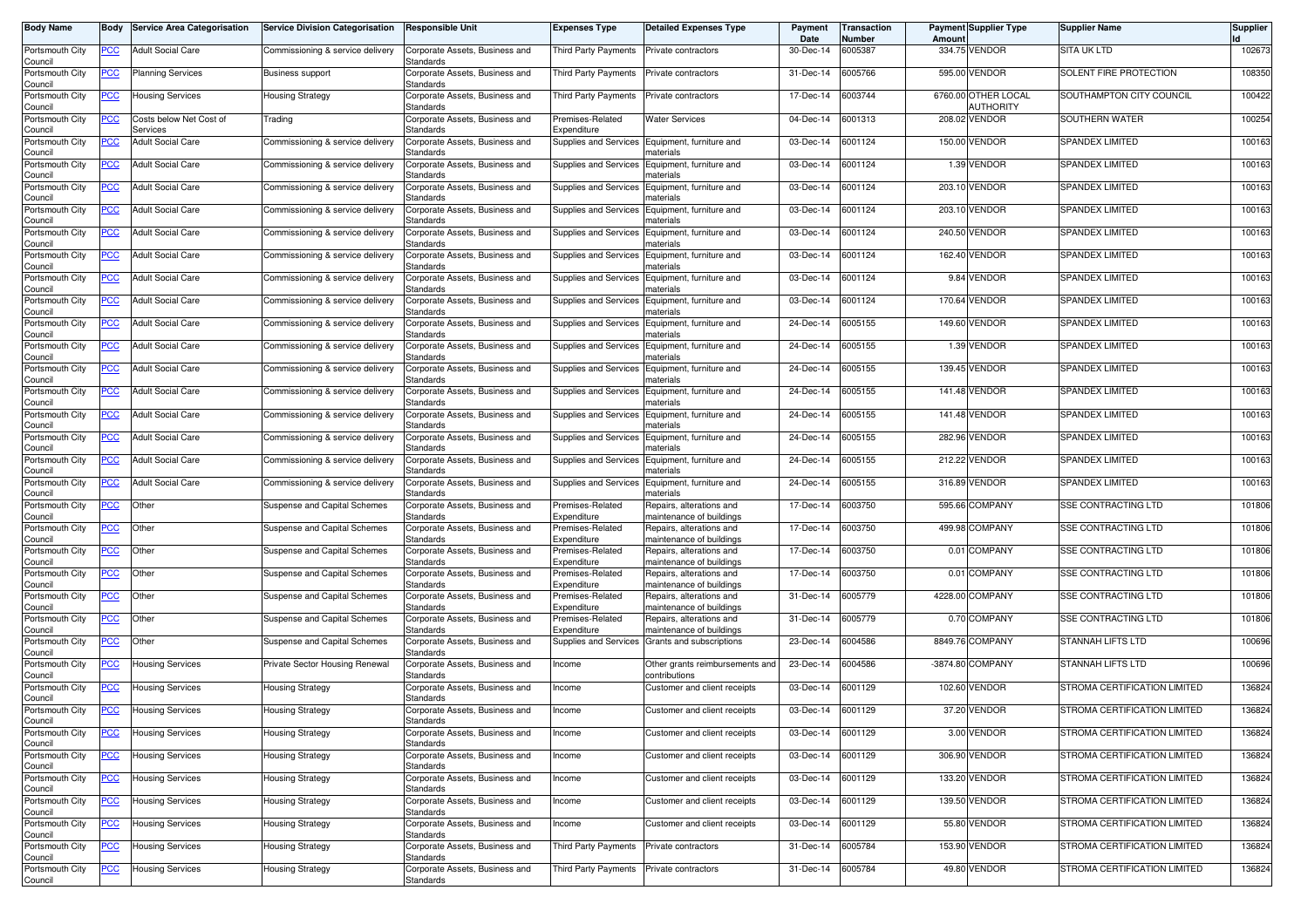| <b>Body Name</b>                      | Body       | <b>Service Area Categorisation</b>                  | <b>Service Division Categorisation</b>  | <b>Responsible Unit</b>                                  | Expenses Type                                  | <b>Detailed Expenses Type</b>                        | Payment<br>Date | Transaction<br>Number | Amoun   | <b>Payment Supplier Type</b> | <b>Supplier Name</b>                         | <b>Supplier</b> |
|---------------------------------------|------------|-----------------------------------------------------|-----------------------------------------|----------------------------------------------------------|------------------------------------------------|------------------------------------------------------|-----------------|-----------------------|---------|------------------------------|----------------------------------------------|-----------------|
| Portsmouth City<br>Council            | <u>PCC</u> | Housing Services                                    | <b>Housing Strategy</b>                 | Corporate Assets, Business and<br>Standards              | Third Party Payments                           | Private contractors                                  | 31-Dec-14       | 6005784               |         | 204.60 VENDOR                | STROMA CERTIFICATION LIMITED                 | 136824          |
| Portsmouth City<br>Council            | <u>PCC</u> | <b>Housing Services</b>                             | Housing Strategy                        | Corporate Assets, Business and<br>Standards              | Third Party Payments                           | Private contractors                                  | 31-Dec-14       | 6005784               |         | 176.70 VENDOR                | STROMA CERTIFICATION LIMITED                 | 136824          |
| Portsmouth City<br>Council            | <u>PCC</u> | Housing Services                                    | Housing Strategy                        | Corporate Assets, Business and<br>Standards              | <b>Third Party Payments</b>                    | Private contractors                                  | 31-Dec-14       | 6005784               |         | 96.00 VENDOR                 | STROMA CERTIFICATION LIMITED                 | 136824          |
| Portsmouth City<br>Council            | <u>PCC</u> | Housing Services                                    | Housing Strategy                        | Corporate Assets, Business and<br>Standards              | <b>Third Party Payments</b>                    | Private contractors                                  | 31-Dec-14       | 6005784               |         | 65.10 VENDOR                 | STROMA CERTIFICATION LIMITED                 | 136824          |
| Portsmouth City<br>Council            | <u>PCC</u> | Housing Services                                    | Housing Strategy                        | Corporate Assets, Business and<br>Standards              | Third Party Payments                           | Private contractors                                  | 31-Dec-14       | 6005784               |         | 158.10 VENDOR                | STROMA CERTIFICATION LIMITED                 | 136824          |
| Portsmouth City<br>Council            | <u>PCC</u> | <b>Housing Services</b>                             | Housing Strategy                        | Corporate Assets, Business and<br>Standards              | Supplies and Services                          | Communications and computing                         | 04-Dec-14       | 6001320               |         | 9.86 VENDOR                  | <b>T MOBILE (UK) LIMITED</b>                 | 100085          |
| Portsmouth City<br>Council            | <u>PCC</u> | <b>Adult Social Care</b>                            | Social Care Activities                  | Corporate Assets, Business and<br>Standards              | Supplies and Services                          | Communications and computing                         | 04-Dec-14       | 6001320               |         | 12.94 VENDOR                 | <b>T MOBILE (UK) LIMITED</b>                 | 100085          |
| Portsmouth City<br>Council            | <u>PCC</u> | <b>Adult Social Care</b>                            | Commissioning & service delivery        | Corporate Assets, Business and<br>Standards              | Supplies and Services                          | Communications and computing                         | 04-Dec-14       | 6001320               |         | 0.09 VENDOR                  | MOBILE (UK) LIMITED                          | 100085          |
| Portsmouth City<br>Council            | <b>PCC</b> | <b>Adult Social Care</b>                            | Commissioning & service delivery        | Corporate Assets, Business and<br>Standards              | Supplies and Services                          | Communications and computing                         | 04-Dec-14       | 6001320               |         | 1.55 VENDOR                  | MOBILE (UK) LIMITED                          | 100085          |
| Portsmouth City<br>Council            | <u>PCC</u> | <b>Adult Social Care</b>                            | Social Care Activities                  | Corporate Assets, Business and<br>Standards              | Supplies and Services                          | Communications and computing                         | 04-Dec-14       | 6001320               |         | 36.17 VENDOR                 | <b>T MOBILE (UK) LIMITED</b>                 | 100085          |
| Portsmouth City<br>Council            | <u>PCC</u> | <b>Adult Social Care</b>                            | <b>Social Care Activities</b>           | Corporate Assets, Business and<br>Standards              | Supplies and Services                          | Communications and computing                         | 04-Dec-14       | 6001320               |         | 1.71 VENDOR                  | <b>T MOBILE (UK) LIMITED</b>                 | 100085          |
| Portsmouth City<br>Council            | <u>PCC</u> | <b>Adult Social Care</b>                            | Social Care Activities                  | Corporate Assets, Business and<br>Standards              | Supplies and Services                          | Communications and computing                         | 04-Dec-14       | 6001320               |         | 5.68 VENDOR                  | <b>T MOBILE (UK) LIMITED</b>                 | 100085          |
| Portsmouth City<br>Council            | <b>PCC</b> | <b>Planning Services</b>                            | <b>Business support</b>                 | Corporate Assets, Business and<br>Standards              | Supplies and Services                          | Miscellaneous expenses                               | 03-Dec-14       | 6001138               |         | 900.00 VENDOR                | <b>TEAM LOCALS</b>                           | 139161          |
| Portsmouth City<br>Council            | <u>PCC</u> | Planning Services                                   | <b>Business support</b>                 | Corporate Assets, Business and<br>Standards              | Premises-Related<br>Expenditure                | Repairs, alterations and<br>naintenance of buildings | 22-Dec-14       | 6004473               |         | 7308.40 VENDOR               | THE ABSEILERS LIMITED                        | 137714          |
| Portsmouth City<br>Council            | <u>PCC</u> | <b>Planning Services</b>                            | <b>Business support</b>                 | Corporate Assets, Business and<br>Standards              | Premises-Related<br>Expenditure                | Repairs, alterations and<br>maintenance of buildings | 16-Dec-14       | 6003240               |         | 4189.76 VENDOR               | THE ABSEILERS LIMITED                        | 137714          |
| Portsmouth City<br>Council            | <u>PCC</u> | Costs below Net Cost of<br>Services                 | Trading                                 | Corporate Assets, Business and<br>Standards              | Premises-Related<br>Expenditure                | Rents                                                | 05-Dec-14       | 6001625               |         | 2819.86 VENDOR               | THE CROWN ESTATE                             | 106170          |
| Portsmouth City<br>Council            | <u>PCC</u> | Planning Services                                   | <b>Business support</b>                 | Corporate Assets, Business and<br>Standards              | Premises-Related<br>Expenditure                | Repairs, alterations and<br>naintenance of buildings | 08-Dec-14       | 6001799               | 1170.07 | <b>VENDOR</b>                | THE SAINT GOBAIN GROUP                       | 103416          |
| Portsmouth City<br>Council            | <u>PCC</u> | Support Service / Transparency<br>Costs Unallocated | AMS                                     | Corporate Assets, Business and<br>Standards              | <b>Supplies and Services</b>                   | Grants and subscriptions                             | 24-Dec-14       | 6005195               |         | 566.00 VENDOR                | THOMSON REUTERS (PROFESSIONAL)<br>UK LIMITED | 100413          |
| Portsmouth City<br>Council            | PCC        | <b>Adult Social Care</b>                            | Commissioning & service delivery        | Corporate Assets, Business and<br>Standards              | Premises-Related<br>Expenditure                | Energy costs                                         | 03-Dec-14       | 6001155               |         | 902.28 VENDOR                | TOTAL GAS & POWER LTD                        | 133467          |
| Portsmouth City<br>Council            | <u>PCC</u> | Costs below Net Cost of<br>Services                 | Trading                                 | Corporate Assets, Business and<br>Standards              | Premises-Related<br>Expenditure                | Energy costs                                         | 03-Dec-14       | 6001155               |         | 39.28 VENDOR                 | TOTAL GAS & POWER LTD                        | 133467          |
| Portsmouth City<br>Council            | <u>PCC</u> | Children's and Education<br>Services                | Other Education and Community<br>Budget | Corporate Assets, Business and<br>Standards              | Premises-Related<br>Expenditure                | Energy costs                                         | 03-Dec-14       | 6001155               |         | 139.43 VENDOR                | <b>TOTAL GAS &amp; POWER LTD</b>             | 133467          |
| Portsmouth City<br>Council            | <u>PCC</u> | Costs below Net Cost of<br>Services                 | Trading                                 | Corporate Assets, Business and<br>Standards              | Premises-Related<br>Expenditure                | Energy costs                                         | 03-Dec-14       | 6001155               |         | 8.68 VENDOR                  | <b>TOTAL GAS &amp; POWER LTD</b>             | 133467          |
| Portsmouth City<br>Council            | <u>PCC</u> | <b>Planning Services</b>                            | <b>Business support</b>                 | Corporate Assets, Business and<br>Standards              | Premises-Related<br>Expenditure                | Energy costs                                         | 03-Dec-14       | 6001155               |         | 1122.80 VENDOR               | TOTAL GAS & POWER LTD                        | 133467          |
| Portsmouth City<br>Council            | <u>PCC</u> | Costs below Net Cost of<br>Services                 | Trading                                 | Corporate Assets, Business and<br>Standards              | Premises-Related<br>Expenditure                | Energy costs                                         | 03-Dec-14       | 6001155               |         | <b>29.45 VENDOR</b>          | TOTAL GAS & POWER LTD                        | 133467          |
| Portsmouth City<br>Council            | <u>PCC</u> | <b>Planning Services</b>                            | <b>Business support</b>                 | Corporate Assets, Business and<br>Standards              | Premises-Related<br>Expenditure                | Energy costs                                         | 03-Dec-14       | 6001155               |         | 819.79 VENDOR                | TOTAL GAS & POWER LTD                        | 133467          |
| Portsmouth City<br>Council            | <b>PCC</b> | Costs below Net Cost of<br>Services                 | Trading                                 | Corporate Assets, Business and<br>Standards              | Premises-Related<br>Expenditure                | Energy costs                                         | 29-Dec-14       | 6005326               |         | 104.45 VENDOR                | <b>TOTAL GAS &amp; POWER LTD</b>             | 133467          |
| Portsmouth City<br>Council            | <u>PCC</u> | Planning Services                                   | <b>Business support</b>                 | Corporate Assets, Business and<br>Standards              | Premises-Related<br>Expenditure                | Energy costs                                         | 29-Dec-14       | 6005326               |         | 1415.89 VENDOR               | TOTAL GAS & POWER LTD                        | 133467          |
| Portsmouth City<br>Council            | <u>PCC</u> | <b>Adult Social Care</b>                            | Commissioning & service delivery        | Corporate Assets, Business and<br>Standards              | Premises-Related<br>Expenditure                | Energy costs                                         | 29-Dec-14       | 6005326               | 1762.34 | <b>VENDOR</b>                | TOTAL GAS & POWER LTD                        | 133467          |
| Portsmouth City                       | <u>PCC</u> | Costs below Net Cost of<br>Services                 | Trading                                 | Corporate Assets, Business and<br>Standards              | Premises-Related<br>Expenditure                | Energy costs                                         | 29-Dec-14       | 6005326               |         | 28.50 VENDOR                 | <b>TOTAL GAS &amp; POWER LTD</b>             | 133467          |
| Council<br>Portsmouth City<br>Council |            | Planning Services                                   | <b>Business support</b>                 | Corporate Assets, Business and<br>Standards              | Premises-Related<br>Expenditure                | Energy costs                                         | 29-Dec-14       | 6005326               |         | 2011.23 VENDOR               | OTAL GAS & POWER LTD                         | 133467          |
| Portsmouth City                       | <u>PCC</u> | Children's and Education<br>Services                | Other Education and Community<br>Budget | Corporate Assets, Business and<br>Standards              | Premises-Related<br>Expenditure                | Energy costs                                         | 29-Dec-14       | 6005326               |         | 208.59 VENDOR                | <b>TOTAL GAS &amp; POWER LTD</b>             | 133467          |
| Council<br>Portsmouth City            | <u>PCC</u> | Costs below Net Cost of                             | Trading                                 | Corporate Assets, Business and<br>Standards              | Premises-Related<br>Expenditure                | Energy costs                                         | 29-Dec-14       | 6005326               |         | 9.77 VENDOR                  | TOTAL GAS & POWER LTD                        | 133467          |
| Council<br>Portsmouth City            | <u>PCC</u> | Services<br>Costs below Net Cost of                 | Trading                                 | Corporate Assets, Business and                           | Premises-Related                               | Cleaning and domestic supplies                       | 17-Dec-14       | 6003772               |         | 55.16 COMPANY                | VEOLIA ES LIMITED                            | 102466          |
| Council<br>Portsmouth City            | <u>PCC</u> | Services<br><b>Planning Services</b>                | <b>Business support</b>                 | Standards<br>Corporate Assets, Business and<br>Standards | Expenditure<br>Premises-Related<br>Expenditure | Repairs, alterations and<br>naintenance of buildings | 10-Dec-14       | 6002417               |         | 13.00 COMPANY                | VIRGIN MEDIA LIMITED                         | 100224          |
| Council<br>Portsmouth City            | <u>PCC</u> | <b>Planning Services</b>                            | <b>Business support</b>                 | Corporate Assets, Business and<br>Standards              | Premises-Related<br>Expenditure                | Repairs, alterations and<br>naintenance of buildings | 10-Dec-14       | 6002417               |         | 26.00 COMPANY                | VIRGIN MEDIA LIMITED                         | 100224          |
| Council<br>Portsmouth City            | <u>PCC</u> | <b>Planning Services</b>                            | <b>Business support</b>                 | Corporate Assets, Business and<br>Standards              | Premises-Related<br>Expenditure                | Repairs, alterations and<br>maintenance of buildings | 11-Dec-14       | 6002634               |         | 13.00 COMPANY                | VIRGIN MEDIA LIMITED                         | 100224          |
| Council<br>Portsmouth City<br>Council | <u>PCC</u> | <b>Planning Services</b>                            | <b>Business support</b>                 | Corporate Assets, Business and<br>Standards              | Premises-Related<br>Expenditure                | Repairs, alterations and<br>maintenance of buildings | 11-Dec-14       | 6002634               |         | 13.00 COMPANY                | VIRGIN MEDIA LIMITED                         | 100224          |
|                                       |            |                                                     |                                         |                                                          |                                                |                                                      |                 |                       |         |                              |                                              |                 |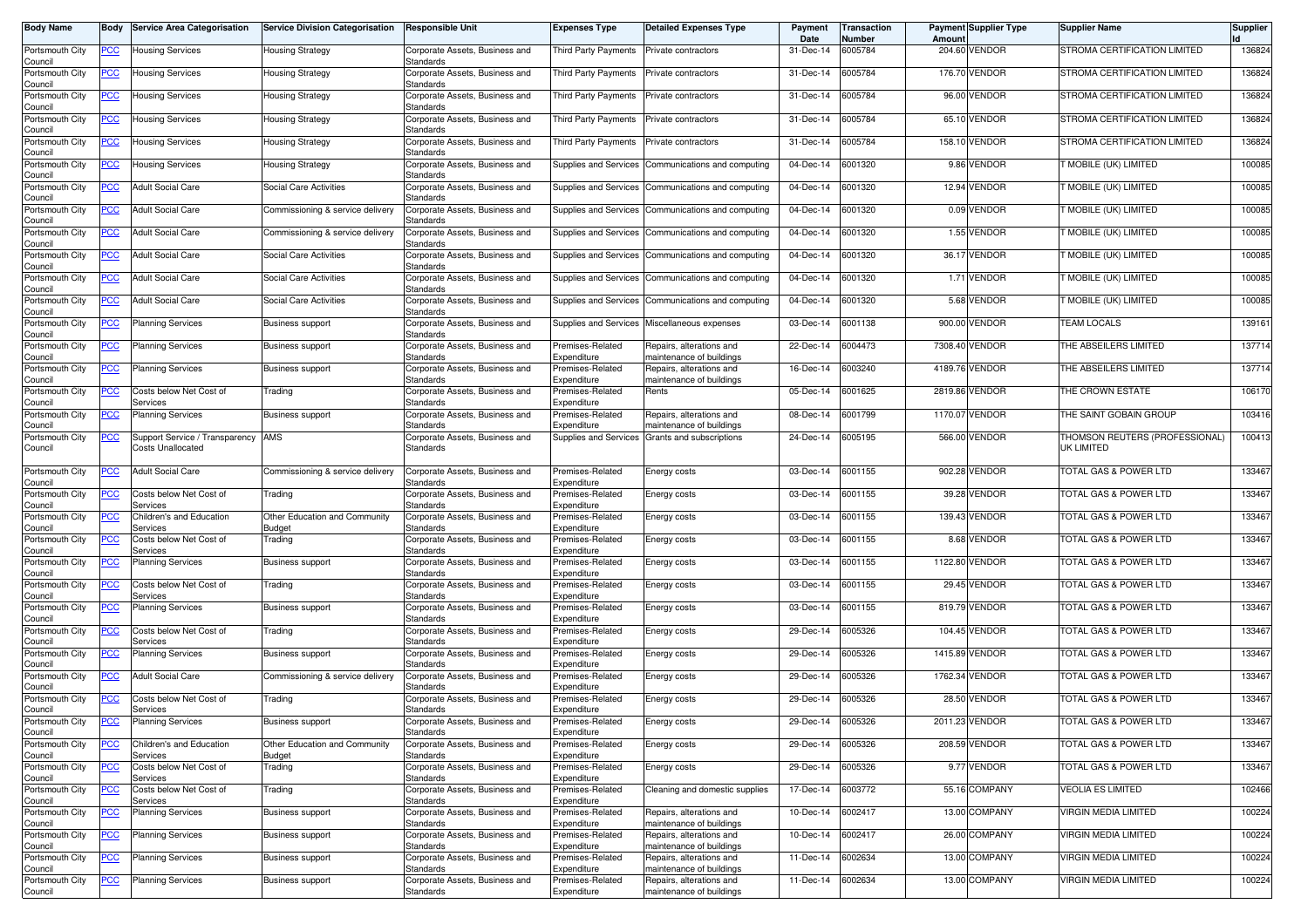| <b>Body Name</b>           | Body       | <b>Service Area Categorisation</b>                         | <b>Service Division Categorisation</b>          | <b>Responsible Unit</b>                               | <b>Expenses Type</b>             | <b>Detailed Expenses Type</b>                                             | Payment<br>Date | Transaction<br>Number | Amoun     | <b>Payment Supplier Type</b> | <b>Supplier Name</b>                                                  | <b>Supplier</b> |
|----------------------------|------------|------------------------------------------------------------|-------------------------------------------------|-------------------------------------------------------|----------------------------------|---------------------------------------------------------------------------|-----------------|-----------------------|-----------|------------------------------|-----------------------------------------------------------------------|-----------------|
| Portsmouth City<br>Council | PCC        | <b>Planning Services</b>                                   | <b>Business support</b>                         | Corporate Assets, Business and<br>Standards           | Supplies and Services            | Communications and computing                                              | 10-Dec-14       | 6002417               | 29.50     | <b>COMPANY</b>               | <b>VIRGIN MEDIA LIMITED</b>                                           | 100224          |
| Portsmouth City<br>Council | <u>PCC</u> | Other                                                      | Suspense and Capital Schemes                    | Corporate Assets, Business and<br>Standards           | Premises-Related<br>Expenditure  | Repairs, alterations and<br>maintenance of buildings                      | 24-Dec-14       | 6005249               |           | 1237.54 COMPANY              | WHITESCAPE VENTURES LIMITED                                           | 136919          |
| Portsmouth City<br>Council | <u>PCC</u> | Corporate and Democratic Core                              | Democratic Representation and<br>Management     | Customer, Community and<br><b>Democratic Services</b> | Transport-Related<br>Expenditure | Public transport                                                          | 12-Dec-14       | 6002673               | 9.60      | <b>VENDOR</b>                | <b>AQUA CARS LIMITED</b>                                              | 100011          |
| Portsmouth City<br>Council | ∍CC        | Corporate and Democratic Core                              | Democratic Representation and<br>Management     | Customer, Community and<br>Democratic Services        | Transport-Related<br>Expenditure | Public transport                                                          | 31-Dec-14       | 6005428               | 28.90     | VENDOR                       | <b>AQUA CARS LIMITED</b>                                              | 100011          |
| Portsmouth City<br>Council | <u>PCC</u> | Corporate and Democratic Core                              | Corporate Management                            | Customer, Community and<br>Democratic Services        | <b>Supplies and Services</b>     | Printing, stationery and general<br>office expenses                       | 11-Dec-14       | 6002442               | 2519.00   | VENDOR                       | <b>BAY MEDIA LIMITED</b>                                              | 125900          |
| Portsmouth City<br>Council | <u>PCC</u> | Corporate and Democratic Core                              | Corporate Management                            | Customer, Community and<br><b>Democratic Services</b> | Supplies and Services            | Catering                                                                  | 05-Dec-14       | 6001370               | 385.92    | <b>VENDOR</b>                | BFS GROUP LTD T/A 3663                                                | 100106          |
| Portsmouth City<br>Council | <u>PCC</u> | Corporate and Democratic Core                              | Corporate Management                            | Customer, Community and<br><b>Democratic Services</b> | Supplies and Services            | Catering                                                                  | 12-Dec-14       | 6002695               | 331.18    | <b>VENDOR</b>                | BFS GROUP LTD T/A 3663                                                | 100106          |
| Portsmouth City<br>Council | <u>PCC</u> | Corporate and Democratic Core                              | Corporate Management                            | Customer, Community and<br><b>Democratic Services</b> | Supplies and Services            | Catering                                                                  | 19-Dec-14       | 6004014               | 363.81    | <b>VENDOR</b>                | BFS GROUP LTD T/A 3663                                                | 100106          |
| Portsmouth City<br>Council | ∍CC        | Corporate and Democratic Core                              | Corporate Management                            | Customer, Community and<br>Democratic Services        | Supplies and Services            | Catering                                                                  | 24-Dec-14       | 6004660               | 349.94    | <b>VENDOR</b>                | BFS GROUP LTD T/A 3663                                                | 100106          |
| Portsmouth City<br>Council | PСC        | Corporate and Democratic Core                              | Corporate Management                            | Customer, Community and<br><b>Democratic Services</b> | Supplies and Services            | Catering                                                                  | 31-Dec-14       | 6005449               | 70.97     | <b>VENDOR</b>                | BFS GROUP LTD T/A 3663                                                | 100106          |
| Portsmouth City<br>Council | <u>PCC</u> | Corporate and Democratic Core                              | Corporate Management                            | Customer, Community and<br><b>Democratic Services</b> | Supplies and Services            | Catering                                                                  | 31-Dec-14       | 6005449               |           | 319.55 VENDOR                | BFS GROUP LTD T/A 3663                                                | 100106          |
| Portsmouth City<br>Council | PСC        | Corporate and Democratic Core                              | Corporate Management                            | Customer, Community and<br><b>Democratic Services</b> | Supplies and Services            | Catering                                                                  | 29-Dec-14       | 6005268               | 538.98    | <b>VENDOR</b>                | <b>BRAMBLES FOODS LTD</b>                                             | 136526          |
| Portsmouth City<br>Council | PСC        | Corporate and Democratic Core                              | Democratic Representation and<br>Management     | Customer, Community and<br><b>Democratic Services</b> | <b>Supplies and Services</b>     | Communications and computing                                              | 17-Dec-14       | 6003289               | 63.39     | <b>COMPANY</b>               | BRITISH TELECOMMUNICATIONS PLC                                        | 100132          |
| Portsmouth City<br>Council | PCC        | Central Services                                           | Registration of Births, Deaths and<br>Marriages | Customer, Community and<br><b>Democratic Services</b> | Supplies and Services            | Communications and computing                                              | 22-Dec-14       | 6004334               | 546.94    | <b>COMPANY</b>               | <b>BRITISH TELECOMMUNICATIONS PLC</b>                                 | 100132          |
| Portsmouth City<br>Council | PCC        | Corporate and Democratic Core                              | Corporate Management                            | Customer, Community and<br><b>Democratic Services</b> | Premises-Related<br>Expenditure  | Repairs, alterations and<br>maintenance of buildings                      | 24-Dec-14       | 6004742               |           | 142.40 COMPANY               | CORRIGENDA LIMITED T/A CHURCHES                                       | 102100          |
| Portsmouth City<br>Council | PСC        | Corporate and Democratic Core                              | Corporate Management                            | Customer, Community and<br><b>Democratic Services</b> | Premises-Related<br>Expenditure  | Repairs, alterations and<br>maintenance of buildings                      | 24-Dec-14       | 6004742               | 127.43    | <b>COMPANY</b>               | CORRIGENDA LIMITED T/A CHURCHES                                       | 102100          |
| Portsmouth City<br>Council | PСC        | Central Services                                           | Elections                                       | Customer, Community and<br><b>Democratic Services</b> | <b>Supplies and Services</b>     | Printing, stationery and general<br>office expenses                       | 03-Dec-14       | 6000685               |           | 1605.49 VENDOR               | FINANCIAL DATA MANANGEMENT PLC                                        | 102246          |
| Portsmouth City<br>Council | <u>PCC</u> | <b>Central Services</b>                                    | Elections                                       | Customer, Community and<br>Democratic Services        | Supplies and Services            | Printing, stationery and general<br>office expenses                       | 24-Dec-14       | 6004795               | 4773.27   | <b>VENDOR</b>                | FINANCIAL DATA MANANGEMENT PLC                                        | 102246          |
| Portsmouth City<br>Council | PСC        | Central Services                                           | Elections                                       | Customer, Community and<br><b>Democratic Services</b> | Supplies and Services            | Printing, stationery and general<br>office expenses                       | 24-Dec-14       | 6004795               | 522.97    | <b>VENDOR</b>                | FINANCIAL DATA MANANGEMENT PLC                                        | 102246          |
| Portsmouth City<br>Council | PCC        | Corporate and Democratic Core                              | Corporate Management                            | Customer, Community and<br><b>Democratic Services</b> | Supplies and Services            | Printing, stationery and general<br>office expenses                       | 19-Dec-14       | 6004114               | 14892.00  | <b>VENDOR</b>                | HOLBROOKS PRINTERS LTD                                                | 100893          |
| Portsmouth City<br>Council | <u>PCC</u> | Support Service / Transparency<br>Costs Unallocated        | AMS                                             | Customer, Community and<br><b>Democratic Services</b> | Third Party Payments             | Private contractors                                                       | 24-Dec-14       | 6004887               | 2750.00   | <b>VENDOR</b>                | ID MANAGEMENT SYSTEMS                                                 | 139908          |
| Portsmouth City<br>Council | PСC        | <b>Central Services</b>                                    | Registration of Births, Deaths and<br>Marriages | Customer, Community and<br><b>Democratic Services</b> | Premises-Related<br>Expenditure  | Repairs, alterations and<br>maintenance of buildings                      | 12-Dec-14       | 6002852               |           | 140.00 COMPANY               | <b>KKA MAINTENANCE LTD</b>                                            | 135386          |
| Portsmouth City<br>Council | PСC        | Other                                                      | Suspense and Capital Schemes                    | Customer, Community and<br>Democratic Services        | Income                           | Other grants reimbursements and<br>contributions                          | 17-Dec-14       | 6003671               | $-190.00$ | <b>COMPANY</b>               | L DEVINE AND CO LIMITED                                               | 111002          |
| Portsmouth City<br>Council | PСC        | Corporate and Democratic Core                              | Democratic Representation and<br>Management     | Customer, Community and<br>Democratic Services        | Supplies and Services            | Equipment, furniture and<br>materials                                     | 18-Dec-14       | 6003883               | 1065.89   | SOLETRADER                   | Classified as 'personal data' (under the<br>Data Protection Act 1998) | 136933          |
| Portsmouth City<br>Council | PСC        | <b>Central Services</b>                                    | Registration of Births, Deaths and<br>Marriages | Customer, Community and<br><b>Democratic Services</b> | Premises-Related<br>Expenditure  | Energy costs                                                              | 12-Dec-14       | 6002881               | 371.89    | <b>VENDOR</b>                | <b>NPOWER</b>                                                         | 104871          |
| Portsmouth City<br>Council | ∍CC        | <b>Central Services</b>                                    | Registration of Births, Deaths and<br>Marriages | Customer, Community and<br><b>Democratic Services</b> | Premises-Related<br>Expenditure  | Energy costs                                                              | 31-Dec-14       | 6005675               |           | 359.54 VENDOR                | <b>NPOWER</b>                                                         | 104871          |
| Portsmouth City<br>Council | <u>PCC</u> | Corporate and Democratic Core                              | Corporate Management                            | Customer, Community and<br><b>Democratic Services</b> | Supplies and Services            | Printing, stationery and general<br>office expenses                       | 24-Dec-14       | 6005070               | 7174.16   | <b>VENDOR</b>                | PRODUCT DEVELOPMENT<br>CORPORATION                                    | 134173          |
| Portsmouth City<br>Council | <u>PCC</u> | Corporate and Democratic Core                              | Corporate Management                            | Customer, Community and<br><b>Democratic Services</b> | Supplies and Services            | Communications and computing                                              | 24-Dec-14       | 6005084               | 202.88    | <b>VENDOR</b>                | REDACTA LTD                                                           | 129183          |
| Portsmouth City<br>Council | <u>PCC</u> | <b>Central Services</b>                                    | Elections                                       | Customer, Community and<br><b>Democratic Services</b> | Supplies and Services            | Printing, stationery and general<br>office expenses                       | 03-Dec-14       | 6001102               |           | 350.19 VENDOR                | <b>ROYAL MAIL</b>                                                     | 100182          |
| Portsmouth City<br>Council |            | Central Services                                           | Registration of Births, Deaths and<br>Marriages | Customer, Community and<br><b>Democratic Services</b> |                                  | Supplies and Services   Equipment, furniture and<br>materials             | 24-Dec-14       | 6005121               |           | 816.00 VENDOR                | SECURITY EXPRESS LIMITED                                              | 137978          |
| Portsmouth City<br>Council | <b>PCC</b> | <b>Central Services</b>                                    | Registration of Births, Deaths and<br>Marriages | Customer, Community and<br><b>Democratic Services</b> |                                  | Supplies and Services Printing, stationery and general<br>office expenses | 24-Dec-14       | 6005121               |           | 118.00 VENDOR                | SECURITY EXPRESS LIMITED                                              | 137978          |
| Portsmouth City<br>Council | <b>PCC</b> | Support Service / Transparency<br><b>Costs Unallocated</b> | Media                                           | Customer, Community and<br><b>Democratic Services</b> | Supplies and Services Services   |                                                                           | 12-Dec-14       | 6002964               |           | 750.00 VENDOR                | SPUR INFORMATION SOLUTIONS LTD                                        | 113838          |
| Portsmouth City<br>Council | <b>PCC</b> | Corporate and Democratic Core                              | Democratic Representation and<br>Management     | Customer, Community and<br><b>Democratic Services</b> | Supplies and Services            | Communications and computing                                              | 10-Dec-14       | 6002392               |           | 63.62 VENDOR                 | MOBILE (UK) LIMITED                                                   | 100085          |
| Portsmouth City<br>Council | <u>PCC</u> | Corporate and Democratic Core                              | Democratic Representation and<br>Management     | Customer, Community and<br><b>Democratic Services</b> | Supplies and Services            | Communications and computing                                              | 12-Dec-14       | 6002978               |           | 4.09 VENDOR                  | T MOBILE (UK) LIMITED                                                 | 100085          |
| Portsmouth City<br>Council | <u>PCC</u> | Central Services                                           | Elections                                       | Customer, Community and<br><b>Democratic Services</b> |                                  | Supplies and Services Equipment, furniture and<br>materials               | 24-Dec-14       | 6005195               |           | 158.00 VENDOR                | THOMSON REUTERS (PROFESSIONAL)<br>UK LIMITED                          | 100413          |
| Portsmouth City<br>Council | <b>PCC</b> | <b>Central Services</b>                                    | Registration of Births, Deaths and<br>Marriages | Customer, Community and<br><b>Democratic Services</b> | Premises-Related<br>Expenditure  | Energy costs                                                              | $03-Dec-14$     | 6001155               |           | 100.62 VENDOR                | TOTAL GAS & POWER LTD                                                 | 133467          |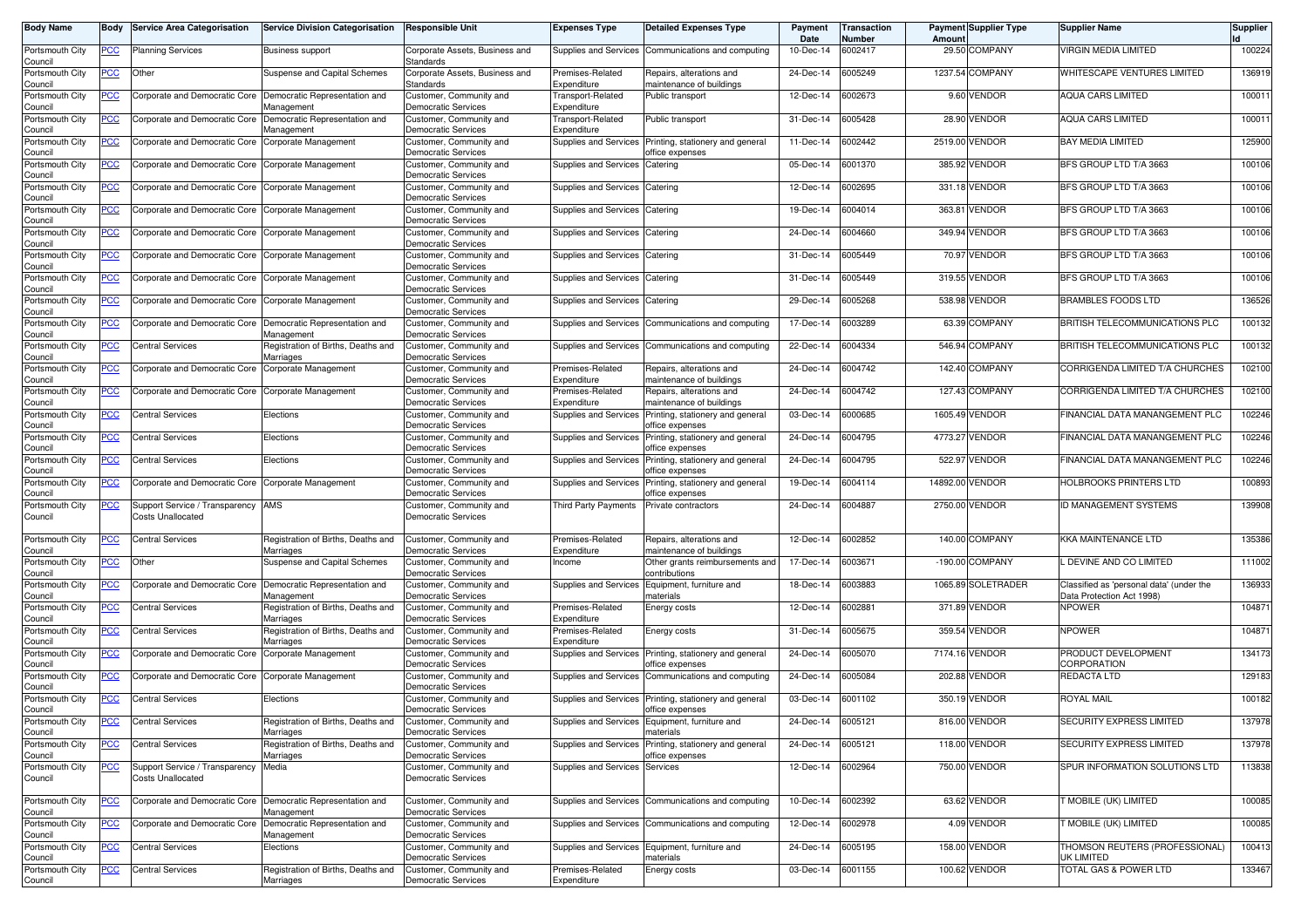| <b>Body Name</b>                      | Body             | <b>Service Area Categorisation</b>   | <b>Service Division Categorisation</b>                  | <b>Responsible Unit</b>                                          | <b>Expenses Type</b>                | <b>Detailed Expenses Type</b>                        | Payment<br>Date | Transaction<br>Number | Amoun           | <b>Payment Supplier Type</b> | <b>Supplier Name</b>                            | <b>Supplier</b> |
|---------------------------------------|------------------|--------------------------------------|---------------------------------------------------------|------------------------------------------------------------------|-------------------------------------|------------------------------------------------------|-----------------|-----------------------|-----------------|------------------------------|-------------------------------------------------|-----------------|
| Portsmouth City<br>Council            | PCC              | Central Services                     | Registration of Births, Deaths and<br>Marriages         | Customer, Community and<br><b>Democratic Services</b>            | Premises-Related<br>Expenditure     | Energy costs                                         | 29-Dec-14       | 6005326               | 300.35          | <b>VENDOR</b>                | TOTAL GAS & POWER LTD                           | 133467          |
| Portsmouth City<br>Council            | ∍CC              | Corporate and Democratic Core        | Corporate Management                                    | Customer, Community and<br><b>Democratic Services</b>            | Supplies and Services               | Printing, stationery and general<br>office expenses  | 09-Dec-14       | 6001880               | 27474.69        | <b>VENDOR</b>                | UNIVERSITY OF PORTSMOUTH                        | 100269          |
| Portsmouth City<br>Council            | <u>PCC</u>       | Children's and Education<br>Services | Special Schools                                         | <b>Education and Strategic</b><br>Commissioning                  | Third Party Payments                | Private contractors                                  | 31-Dec-14       | 6005408               | 28688.33        | <b>VENDOR</b>                | <b>ACTION FOR CHILDREN</b>                      | 108885          |
| Portsmouth City<br>Council            | <u>PCC</u>       | Children's and Education<br>Services | Sure Start and Early Years                              | <b>Education and Strategic</b><br>Commissioning                  | Supplies and Services               | Miscellaneous expenses                               | 01-Dec-14       | 6000348               | 453.60          | <b>VENDOR</b>                | AMS INTERNATIONAL                               | 123307          |
| Portsmouth City<br>Council            | <u>PCC</u>       | Children's and Education<br>Services | Sure Start and Early Years                              | <b>Education and Strategic</b><br>Commissioning                  | Supplies and Services               | Miscellaneous expenses                               | 01-Dec-14       | 6000348               | 530.00          | <b>VENDOR</b>                | AMS INTERNATIONAL                               | 123307          |
| Portsmouth City<br>Council            | <u>PCC</u>       | Children's and Education<br>Services | Sure Start and Early Years                              | <b>Education and Strategic</b><br>Commissioning                  | Supplies and Services               | Miscellaneous expenses                               | 01-Dec-14       | 6000348               | 500.00          | <b>VENDOR</b>                | AMS INTERNATIONAL                               | 123307          |
| Portsmouth City<br>Council            | <u>PCC</u>       | Children's and Education<br>Services | Special Schools                                         | <b>Education and Strategic</b><br>Commissioning                  | Third Party Payments                | Private contractors                                  | 03-Dec-14       | 6000607               | 75876.66        | <b>VENDOR</b>                | ARAN HALL SCHOOL LIMITED                        | 136984          |
| Portsmouth City<br>Council            | <u>PCC</u>       | Children's and Education<br>Services | Special Schools                                         | <b>Education and Strategic</b><br>Commissioning                  | Third Party Payments                | Private contractors                                  | 03-Dec-14       | 6000607               |                 | 0.01 VENDOR                  | ARAN HALL SCHOOL LIMITED                        | 136984          |
| Portsmouth City                       | <b>PCC</b>       | Other                                | <b>Capital Codes</b>                                    | <b>Education and Strategic</b>                                   | Premises-Related                    | Repairs, alterations and                             | 17-Dec-14       | 6003273               | 8407.81         | <b>VENDOR</b>                | <b>ARK SCHOOLS</b>                              | 130178          |
| Council<br>Portsmouth City            | PСC              | Other                                | Capital Codes                                           | Commissioning<br><b>Education and Strategic</b>                  | Expenditure<br>Third Party Payments | maintenance of buildings<br>Private contractors      | 24-Dec-14       | 6004653               | 46145.00        | <b>VENDOR</b>                | <b>BDW TRADING LTD</b>                          | 137558          |
| Council                               |                  |                                      |                                                         | Commissioning                                                    |                                     |                                                      |                 |                       |                 | 12.00 COMPANY                | BRITISH TELECOMMUNICATIONS PLC                  |                 |
| Portsmouth City<br>Council            | <u>PCC</u>       | Children's and Education<br>Services | Sure Start and Early Years                              | <b>Education and Strategic</b><br>Commissioning                  | Supplies and Services               | Communications and computing                         | 15-Dec-14       | 6003050               |                 |                              |                                                 | 100132          |
| Portsmouth City<br>Council            | PCC              | Children's and Education<br>Services | Sure Start and Early Years                              | <b>Education and Strategic</b><br>Commissioning                  | Supplies and Services               | Communications and computing                         | 15-Dec-14       | 6003050               | 37.89           | <b>COMPANY</b>               | BRITISH TELECOMMUNICATIONS PLC                  | 100132          |
| Portsmouth City<br>Council            | PСC              | Children's and Education<br>Services | Services for Young People                               | <b>Education and Strategic</b><br>Commissioning                  | Supplies and Services               | Communications and computing                         | 22-Dec-14       | 6004334               | 118.42          | <b>COMPANY</b>               | BRITISH TELECOMMUNICATIONS PLC                  | 100132          |
| Portsmouth City<br>Council            | PCC              | Children's and Education<br>Services | Sure Start and Early Years                              | <b>Education and Strategic</b><br>Commissioning                  | Supplies and Services               | Communications and computing                         | 15-Dec-14       | 6003050               |                 | 54.15 COMPANY                | BRITISH TELECOMMUNICATIONS PLC                  | 100132          |
| Portsmouth City<br>Council            | PСC              | Children's and Education<br>Services | Special Schools                                         | <b>Education and Strategic</b><br>Commissioning                  | Third Party Payments                | Private contractors                                  | 12-Dec-14       | 6002715               |                 | 46302.56 VENDOR              | <b>CAMBIAN GROUP LTD</b>                        | 105529          |
| Portsmouth City<br>Council            | <u>PCC</u>       | Children's and Education<br>Services | Special Schools                                         | <b>Education and Strategic</b><br>Commissioning                  | Third Party Payments                | Private contractors                                  | 17-Dec-14       | 6003292               |                 | 28816.31 VENDOR              | CAMBIAN GROUP LTD                               | 105529          |
| Portsmouth City<br>Council            | PСC              | Children's and Education<br>Services | Special Schools                                         | <b>Education and Strategic</b><br>Commissioning                  | Third Party Payments                | Private contractors                                  | 12-Dec-14       | 6002714               | 22149.64 VENDOR |                              | <b>CAMBIAN GROUP LTD</b>                        | 105529          |
| Portsmouth City<br>Council            | <u>PCC</u>       | Other                                | <b>Capital Codes</b>                                    | <b>Education and Strategic</b><br>Commissioning                  | Premises-Related<br>Expenditure     | Repairs, alterations and<br>maintenance of buildings | 02-Dec-14       | 6000482               | 2505.00         | <b>COMPANY</b>               | <b>CANOPIES UK LIMITED</b>                      | 134871          |
| Portsmouth City<br>Council            | PСC              | Other                                | <b>Capital Codes</b>                                    | <b>Education and Strategic</b><br>Commissioning                  | Premises-Related<br>Expenditure     | Repairs, alterations and<br>maintenance of buildings | 03-Dec-14       | 6000633               |                 | 91.01 COMPANY                | CEI ELECTRICAL LTD                              | 134197          |
| Portsmouth City<br>Council            | <u>PCC</u>       | Other                                | <b>Capital Codes</b>                                    | <b>Education and Strategic</b><br>Commissioning                  | Premises-Related<br>Expenditure     | Repairs, alterations and<br>maintenance of buildings | 03-Dec-14       | 6000633               |                 | 2897.11 COMPANY              | CEI ELECTRICAL LTD                              | 134197          |
| Portsmouth City<br>Council            | <u>PCC</u>       | Children's and Education<br>Services | Sure Start and Early Years                              | <b>Education and Strategic</b><br>Commissioning                  | Supplies and Services               | Communications and computing                         | 17-Dec-14       | 6003310               | 46.39           | <b>VENDOR</b>                | COMMUNICATIONS SOUTH NETWORK<br><b>SERVICES</b> | 137179          |
| Portsmouth City<br>Council            | <u>PCC</u>       | Children's and Education<br>Services | Sure Start and Early Years                              | <b>Education and Strategic</b><br>Commissioning                  | Supplies and Services               | Communications and computing                         | 17-Dec-14       | 6003310               | 37.77           | <b>VENDOR</b>                | COMMUNICATIONS SOUTH NETWORK<br><b>SERVICES</b> | 137179          |
| Portsmouth City<br>Council            | <u>PCC</u>       | Children's and Education<br>Services | Sure Start and Early Years                              | <b>Education and Strategic</b><br>Commissioning                  | Supplies and Services               | Communications and computing                         | 17-Dec-14       | 6003310               | 31.77           | <b>VENDOR</b>                | COMMUNICATIONS SOUTH NETWORK<br><b>SERVICES</b> | 137179          |
| Portsmouth City<br>Council            | <u>PCC</u>       | Children's and Education<br>Services | Sure Start and Early Years                              | <b>Education and Strategic</b><br>Commissioning                  | Supplies and Services               | Communications and computing                         | 17-Dec-14       | 6003310               | 113.53          | <b>VENDOR</b>                | COMMUNICATIONS SOUTH NETWORK<br><b>SERVICES</b> | 137179          |
| Portsmouth City<br>Council            | <u>PCC </u>      | Children's and Education<br>Services | Sure Start and Early Years                              | <b>Education and Strategic</b><br>Commissioning                  | Supplies and Services               | Communications and computing                         | 17-Dec-14       | 6003310               |                 | 109.46 VENDOR                | COMMUNICATIONS SOUTH NETWORK<br><b>SERVICES</b> | 137179          |
| Portsmouth City<br>Council            | <b>PCC</b>       | Other                                | <b>Capital Codes</b>                                    | <b>Education and Strategic</b><br>Commissioning                  | Supplies and Services Services      |                                                      | 31-Dec-14       | 6005503               |                 | 617.50 COMPANY               | CONSTRUCTIVE EVALUATION LTD                     | 100632          |
| Portsmouth City<br>Council            | <u>PCC</u>       | Other                                | Capital Codes                                           | <b>Education and Strategic</b><br>Commissioning                  | Supplies and Services               | Equipment, furniture and<br>naterials                | 03-Dec-14       | 6000651               | 4065.00         | <b>COMPANY</b>               | CORRIGENDA LIMITED T/A CHURCHES                 | 102100          |
| Portsmouth City<br>Council            | <u>PCC</u>       | Other                                | Capital Codes                                           | <b>Education and Strategic</b><br>Commissioning                  | Supplies and Services               | Equipment, furniture and<br>naterials                | 03-Dec-14       | 6000651               | 2380.50         | <b>COMPANY</b>               | CORRIGENDA LIMITED T/A CHURCHES                 | 102100          |
| Portsmouth City<br>Council            | $\overline{PCC}$ | Other                                | <b>Capital Codes</b>                                    | <b>Education and Strategic</b><br>Commissioning                  | Premises-Related<br>Expenditure     | Repairs, alterations and<br>maintenance of buildings | 24-Dec-14       | 6004742               |                 | 7314.80 COMPANY              | CORRIGENDA LIMITED T/A CHURCHES                 | 102100          |
| Portsmouth City<br>Council            | <u>PCC</u>       | Other                                | <b>Capital Codes</b>                                    | <b>Education and Strategic</b><br>Commissioning                  | Premises-Related<br>Expenditure     | Repairs, alterations and<br>naintenance of buildings | 31-Dec-14       | 6005506               |                 | 102.50 COMPANY               | CORRIGENDA LIMITED T/A CHURCHES                 | 102100          |
| Portsmouth City<br>Council            | <b>PCC</b>       | Other                                | Capital Codes                                           | <b>Education and Strategic</b><br>Commissioning                  | Premises-Related<br>Expenditure     | Repairs, alterations and<br>maintenance of buildings | 03-Dec-14       | 6000668               |                 | 47611.00 COMPANY             | D M HABENS (THE BUILDER) LTD                    | 100718          |
| Portsmouth City                       | <u>PCC</u>       | Other                                | Capital Codes                                           | <b>Education and Strategic</b>                                   | Third Party Payments                | Private contractors                                  | 04-Dec-14       | 6001231               |                 | 161495.00 COMPANY            | D M HABENS (THE BUILDER) LTD                    | 100718          |
| Council<br>Portsmouth City<br>Council | <u>PCC</u>       | Other                                | Capital Codes                                           | Commissioning<br><b>Education and Strategic</b><br>Commissioning | Third Party Payments                | Private contractors                                  | 08-Dec-14       | 6001733               |                 | 6963.22 COMPANY              | D M HABENS (THE BUILDER) LTD                    | 100718          |
| Portsmouth City                       | <b>PCC</b>       | Other                                | Capital Codes                                           | <b>Education and Strategic</b><br>Commissioning                  | Premises-Related<br>Expenditure     | Repairs, alterations and<br>maintenance of buildings | 31-Dec-14       | 6005519               |                 | 38363.00 COMPANY             | D M HABENS (THE BUILDER) LTD                    | 100718          |
| Council<br>Portsmouth City<br>Council | <u>PCC</u>       | Other                                | Capital Codes                                           | <b>Education and Strategic</b><br>Commissioning                  | Premises-Related<br>Expenditure     | Repairs, alterations and<br>maintenance of buildings | 31-Dec-14       | 6005519               |                 | -2038.00 COMPANY             | D M HABENS (THE BUILDER) LTD                    | 100718          |
| Portsmouth City<br>Council            | <u>PCC</u>       | Other                                | Capital Codes                                           | <b>Education and Strategic</b><br>Commissioning                  | Premises-Related<br>Expenditure     | Repairs, alterations and<br>maintenance of buildings | 31-Dec-14       | 6005519               |                 | -1543.00 COMPANY             | D M HABENS (THE BUILDER) LTD                    | 100718          |
| Portsmouth City                       | <u>PCC</u>       | Children's and Education<br>Services | Management and Support Services Education and Strategic | Commissioning                                                    | Third Party Payments                | Other establishments                                 | 12-Dec-14       | 6002778               |                 | 7260.00 VENDOR               | DISCLOSURE AND BARRING SERVICE                  | 100755          |
| Council                               |                  |                                      |                                                         |                                                                  |                                     |                                                      |                 |                       |                 |                              |                                                 |                 |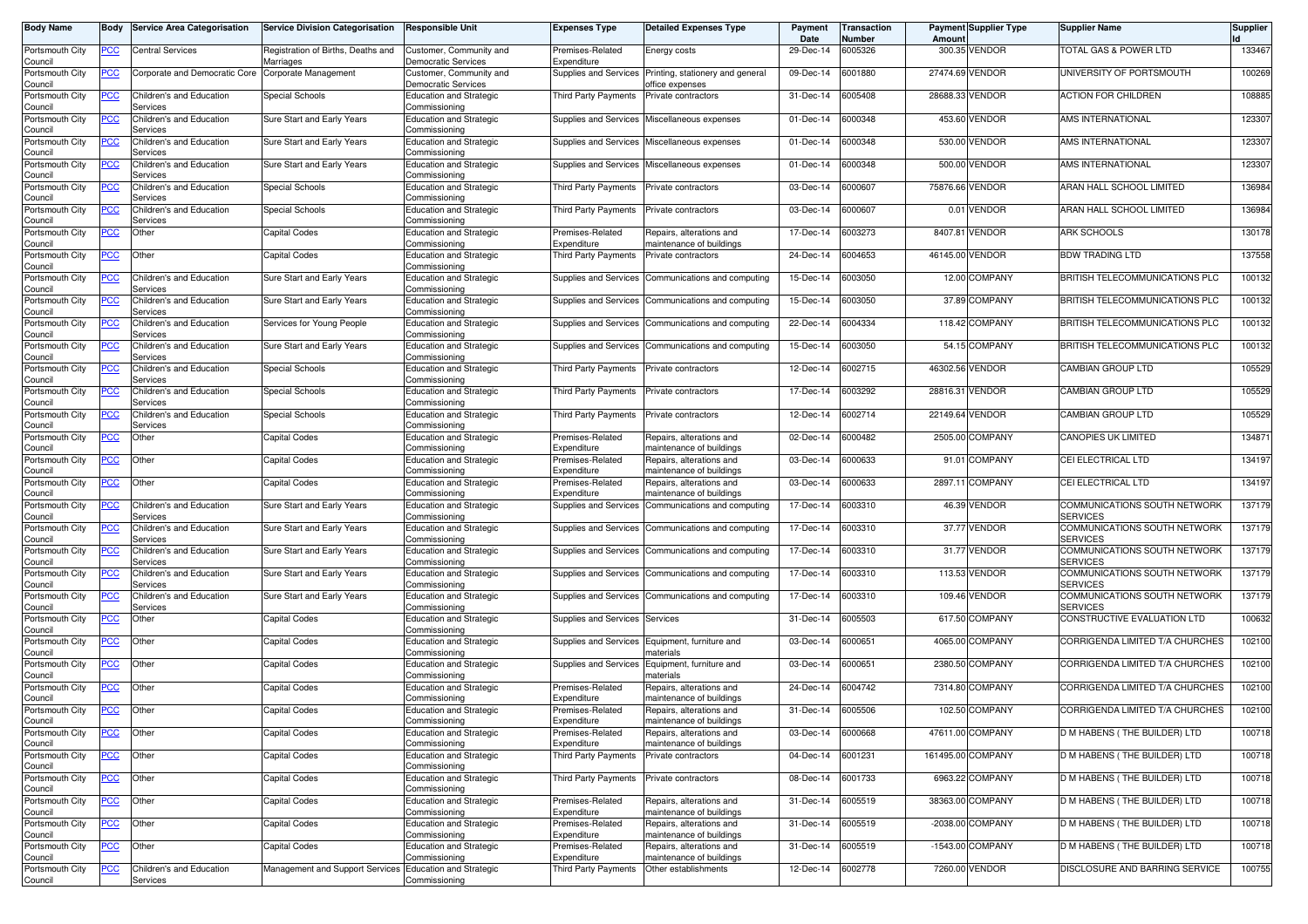| <b>Body Name</b>           |                  | <b>Body Service Area Categorisation</b> | <b>Service Division Categorisation</b>                  | <b>Responsible Unit</b>                         | Expenses Type                   | <b>Detailed Expenses Type</b>                        | Payment<br>Date | <b>Transaction</b><br><b>Number</b> | Amount           | <b>Payment Supplier Type</b>    | <b>Supplier Name</b>                       | Supplier |
|----------------------------|------------------|-----------------------------------------|---------------------------------------------------------|-------------------------------------------------|---------------------------------|------------------------------------------------------|-----------------|-------------------------------------|------------------|---------------------------------|--------------------------------------------|----------|
| Portsmouth City<br>Council | PCC              | Children's and Education<br>Services    | Management and Support Services Education and Strategic | Commissioning                                   | Third Party Payments            | Private contractors                                  | 11-Dec-14       | 6002508                             | 174151.61 VENDOR |                                 | <b>GRANNAG LIMITED</b>                     | 109300   |
| Portsmouth City<br>Council | ∍CC              | Children's and Education<br>Services    | Special Schools                                         | <b>Education and Strategic</b><br>Commissioning | Third Party Payments            | Private contractors                                  | 24-Dec-14       | 6004844                             |                  | 9903.00 VENDOR                  | HAMILTON LODGE (BRIGHTON) LIMITED          | 100842   |
| Portsmouth City<br>Council | PСC              | Children's and Education<br>Services    | Special Schools                                         | <b>Education and Strategic</b><br>Commissioning | <b>Third Party Payments</b>     | Private contractors                                  | 24-Dec-14       | 6004844                             | 16545.00         | VENDOR                          | HAMILTON LODGE (BRIGHTON) LIMITED          | 100842   |
| Portsmouth City<br>Council | ∍CC              | Children's and Education<br>Services    | Special Schools                                         | <b>Education and Strategic</b><br>Commissioning | Third Party Payments            | Private contractors                                  | 24-Dec-14       | 6004844                             | 13236.00         | VENDOR                          | HAMILTON LODGE (BRIGHTON) LIMITED          | 100842   |
| Portsmouth City<br>Council | <u>PCC</u>       | Children's and Education<br>Services    | Special Schools                                         | <b>Education and Strategic</b><br>Commissioning | Third Party Payments            | Private contractors                                  | 12-Dec-14       | 6002816                             | 4432.33          | VENDOR                          | HAMPSHIRE AUTISTIC SOCIETY                 | 100845   |
| Portsmouth City<br>Council | <u>PCC</u>       | Children's and Education<br>Services    | Special Schools                                         | <b>Education and Strategic</b><br>Commissioning | Third Party Payments            | Private contractors                                  | 12-Dec-14       | 6002816                             | 14866.67         | <b>VENDOR</b>                   | HAMPSHIRE AUTISTIC SOCIETY                 | 100845   |
| Portsmouth City<br>Council | <u>PCC</u>       | Children's and Education<br>Services    | Special Schools                                         | <b>Education and Strategic</b><br>Commissioning | Third Party Payments            | Private contractors                                  | 12-Dec-14       | 6002816                             | 22322.33         | <b>VENDOR</b>                   | HAMPSHIRE AUTISTIC SOCIETY                 | 100845   |
| Portsmouth City<br>Council | <u>PCC</u>       | Children's and Education<br>Services    | Special Schools                                         | <b>Education and Strategic</b><br>Commissioning | Third Party Payments            | Private contractors                                  | 12-Dec-14       | 6002816                             | 65223.98         | VENDOR                          | HAMPSHIRE AUTISTIC SOCIETY                 | 100845   |
| Portsmouth City<br>Council | <u>PCC </u>      | Children's and Education<br>Services    | Special Schools                                         | <b>Education and Strategic</b><br>Commissioning | Third Party Payments            | Other establishments                                 | 24-Dec-14       | 6004845                             |                  | 370.89 OTHER LOCAL<br>AUTHORITY | HAMPSHIRE COUNTY COUNCIL                   | 100030   |
| Portsmouth City<br>Council | PСC              | Children's and Education<br>Services    | Special Schools                                         | <b>Education and Strategic</b><br>Commissioning | Third Party Payments            | Private contractors                                  | 23-Dec-14       | 6004538                             |                  | 1481.36 VENDOR                  | HILLCREST CHILDRENS SERVICES<br>LIMITED    | 117913   |
| Portsmouth City<br>Council | PСC              | Children's and Education<br>Services    | Special Schools                                         | <b>Education and Strategic</b><br>Commissioning | Third Party Payments            | Private contractors                                  | 23-Dec-14       | 6004538                             |                  | 15291.86 VENDOR                 | HILLCREST CHILDRENS SERVICES<br>LIMITED    | 117913   |
| Portsmouth City<br>Council | PСC              | Children's and Education<br>Services    | Special Schools                                         | <b>Education and Strategic</b><br>Commissioning | <b>Third Party Payments</b>     | Private contractors                                  | 12-Dec-14       | 6002834                             | 11266.71         | <b>VENDOR</b>                   | HORIZON CARE AND EDUCATION<br><b>GROUP</b> | 138535   |
| Portsmouth City<br>Council | PСC              | Children's and Education<br>Services    | Special Schools                                         | <b>Education and Strategic</b><br>Commissioning | <b>Third Party Payments</b>     | Private contractors                                  | 31-Dec-14       | 6005601                             |                  | 4875.00 VENDOR                  | HORIZON CARE AND EDUCATION<br><b>GROUP</b> | 138535   |
| Portsmouth City<br>Council | PСC              | Children's and Education<br>Services    | Management and Support Services Education and Strategic | ommissioning,                                   | Supplies and Services           | Catering                                             | 24-Dec-14       | 6004898                             | 191825.95 VENDOR |                                 | ISS FACILITY SERVICES EDUCATION            | 101899   |
| Portsmouth City<br>Council | PCC∶             | Children's and Education<br>Services    | Services for Young People                               | <b>Education and Strategic</b><br>Commissioning | Premises-Related<br>Expenditure | Repairs, alterations and<br>maintenance of buildings | 12-Dec-14       | 6002852                             |                  | 35.00 COMPANY                   | <b>KKA MAINTENANCE LTD</b>                 | 135386   |
| Portsmouth City<br>Council | <u>PCC</u>       | Children's and Education<br>Services    | Sure Start and Early Years                              | <b>Education and Strategic</b><br>Commissioning | Premises-Related<br>Expenditure | Repairs, alterations and<br>naintenance of buildings | 12-Dec-14       | 6002852                             |                  | 35.00 COMPANY                   | <b>KKA MAINTENANCE LTD</b>                 | 135386   |
| Portsmouth City<br>Council | PCC              | Other                                   | Capital Codes                                           | <b>Education and Strategic</b><br>Commissioning | Premises-Related<br>Expenditure | Repairs, alterations and<br>maintenance of buildings | 12-Dec-14       | 6002852                             |                  | 6000.00 COMPANY                 | <b>KKA MAINTENANCE LTD</b>                 | 135386   |
| Portsmouth City<br>Council | PСC              | Children's and Education<br>Services    | Sure Start and Early Years                              | <b>Education and Strategic</b><br>Commissioning | Premises-Related<br>Expenditure | Repairs, alterations and<br>maintenance of buildings | 05-Dec-14       | 6001495                             |                  | 35.00 COMPANY                   | <b>KKA MAINTENANCE LTD</b>                 | 135386   |
| Portsmouth City<br>Council | PСC              | Other                                   | <b>Capital Codes</b>                                    | <b>Education and Strategic</b><br>Commissioning | Premises-Related<br>Expenditure | Repairs, alterations and<br>naintenance of buildings | 03-Dec-14       | 6001032                             |                  | 3103.58 COMPANY                 | <b>KKA MAINTENANCE LTD</b>                 | 135386   |
| Portsmouth City<br>Council | PСC              | Children's and Education<br>Services    | Sure Start and Early Years                              | <b>Education and Strategic</b><br>Commissioning | Premises-Related<br>Expenditure | Repairs, alterations and<br>maintenance of buildings | 31-Dec-14       | 6005626                             |                  | 48.85 COMPANY                   | <b>KKA MAINTENANCE LTD</b>                 | 135386   |
| Portsmouth City<br>Council | PСC              | Children's and Education<br>Services    | Sure Start and Early Years                              | <b>Education and Strategic</b><br>Commissioning | Premises-Related<br>Expenditure | Repairs, alterations and<br>naintenance of buildings | 31-Dec-14       | 6005626                             |                  | 50.00 COMPANY                   | <b>KKA MAINTENANCE LTD</b>                 | 135386   |
| Portsmouth City<br>Council | $\overline{PCC}$ | Other                                   | <b>Capital Codes</b>                                    | Education and Strategic<br>Commissioning        | Third Party Payments            | Private contractors                                  | 11-Dec-14       | 6002525                             |                  | 8315.87 COMPANY                 | <b>KKA MAINTENANCE LTD</b>                 | 135386   |
| Portsmouth City<br>Council | <u>PCC</u>       | Other                                   | <b>Capital Codes</b>                                    | <b>Education and Strategic</b><br>Commissioning | Premises-Related<br>Expenditure | Repairs, alterations and<br>naintenance of buildings | 22-Dec-14       | 6004411                             |                  | 4500.00 COMPANY                 | <b>KKA MAINTENANCE LTD</b>                 | 135386   |
| Portsmouth City<br>Council | <u>PCC </u>      | Other                                   | Capital Codes                                           | <b>Education and Strategic</b><br>Commissioning | Premises-Related<br>Expenditure | Repairs, alterations and<br>naintenance of buildings | 24-Dec-14       | 6004927                             |                  | 2039.99 COMPANY                 | <b>KKA MAINTENANCE LTD</b>                 | 135386   |
| Portsmouth City<br>Council | <u>PCC</u>       | Other                                   | <b>Capital Codes</b>                                    | <b>Education and Strategic</b><br>Commissioning | Premises-Related<br>Expenditure | Repairs, alterations and<br>maintenance of buildings | 24-Dec-14       | 6004927                             |                  | 4908.70 COMPANY                 | <b>KKA MAINTENANCE LTD</b>                 | 135386   |
| Portsmouth City<br>Council | $\overline{PCC}$ | Other                                   | <b>Capital Codes</b>                                    | <b>Education and Strategic</b><br>Commissioning | Premises-Related<br>Expenditure | Grounds maintenance costs                            | 18-Dec-14       | 6003874                             |                  | 280.55 VENDOR                   | LAND QUALITY MANAGEMENT LTD                | 119570   |
| Portsmouth City<br>Council | <b>PCC</b>       | Other                                   | <b>Capital Codes</b>                                    | <b>Education and Strategic</b><br>Commissioning | Premises-Related<br>Expenditure | Grounds maintenance costs                            | 18-Dec-14       | 6003874                             |                  | 4500.00 VENDOR                  | LAND QUALITY MANAGEMENT LTD                | 119570   |
| Portsmouth City<br>Council | <u>PCC</u>       | Children's and Education<br>Services    | Special Schools                                         | <b>Education and Strategic</b><br>Commissioning | Third Party Payments            | Private contractors                                  | 05-Dec-14       | 6001508                             |                  | 10102.00 VENDOR                 | <b>MARY HARE SCHOOL</b>                    | 139003   |
| Portsmouth City<br>Council | <u>PCC</u>       | Children's and Education<br>Services    | Sure Start and Early Years                              | <b>Education and Strategic</b><br>Commissioning | <b>Third Party Payments</b>     | Private contractors                                  | 17-Dec-14       | 6003683                             |                  | 245.00 VENDOR                   | <b>MEDICOT LTD</b>                         | 100999   |
| Portsmouth City<br>Council | <u>PCC</u>       | Children's and Education<br>pervices    | Sure Start and Early Years                              | <b>Education and Strategic</b><br>COMMISSIONING | Third Party Payments            | Private contractors                                  | 17-Dec-14       | 6003683                             |                  | 245.00 VENDOR                   | <b>MEDICOT LTD</b>                         | 100999   |
| Portsmouth City<br>Council | <u>PCC</u>       | Children's and Education<br>Services    | Sure Start and Early Years                              | <b>Education and Strategic</b><br>Commissioning | Third Party Payments            | Private contractors                                  | 17-Dec-14       | 6003683                             |                  | 245.00 VENDOR                   | <b>MEDICOT LTD</b>                         | 100999   |
| Portsmouth City<br>Council | <b>PCC</b>       | Children's and Education<br>Services    | Services for Young People                               | Education and Strategic<br>Commissioning        | Third Party Payments            | Other establishments                                 | 24-Dec-14       | 6004998                             |                  | 15833.33 VENDOR                 | MOTIV8 SOUTH                               | 101638   |
| Portsmouth City<br>Council | <u>PCC</u>       | Children's and Education<br>Services    | Sure Start and Early Years                              | <b>Education and Strategic</b><br>Commissioning | Premises-Related<br>Expenditure | Energy costs                                         | 12-Dec-14       | 6002881                             |                  | 373.75 VENDOR                   | <b>NPOWER</b>                              | 104871   |
| Portsmouth City<br>Council | <u>PCC</u>       | Children's and Education<br>Services    | Sure Start and Early Years                              | <b>Education and Strategic</b><br>Commissioning | Premises-Related<br>Expenditure | Energy costs                                         | 12-Dec-14       | 6002881                             |                  | 44.38 VENDOR                    | <b>NPOWER</b>                              | 104871   |
| Portsmouth City<br>Council | PСC              | Children's and Education<br>Services    | Sure Start and Early Years                              | <b>Education and Strategic</b><br>Commissioning | Premises-Related<br>Expenditure | Energy costs                                         | 31-Dec-14       | 6005675                             |                  | 358.00 VENDOR                   | <b>NPOWER</b>                              | 104871   |
| Portsmouth City<br>Council | <u>PCC</u>       | Children's and Education<br>Services    | Sure Start and Early Years                              | <b>Education and Strategic</b><br>Commissioning | Premises-Related<br>Expenditure | Energy costs                                         | 31-Dec-14       | 6005675                             |                  | 42.94 VENDOR                    | NPOWER                                     | 104871   |
| Portsmouth City<br>Council | <u>PCC</u>       | Children's and Education<br>Services    | Sure Start and Early Years                              | <b>Education and Strategic</b><br>Commissioning | Supplies and Services           | Printing, stationery and general<br>office expenses  | 31-Dec-14       | 6005683                             |                  | 379.15 VENDOR                   | <b>OFFIX LIMITED</b>                       | 109475   |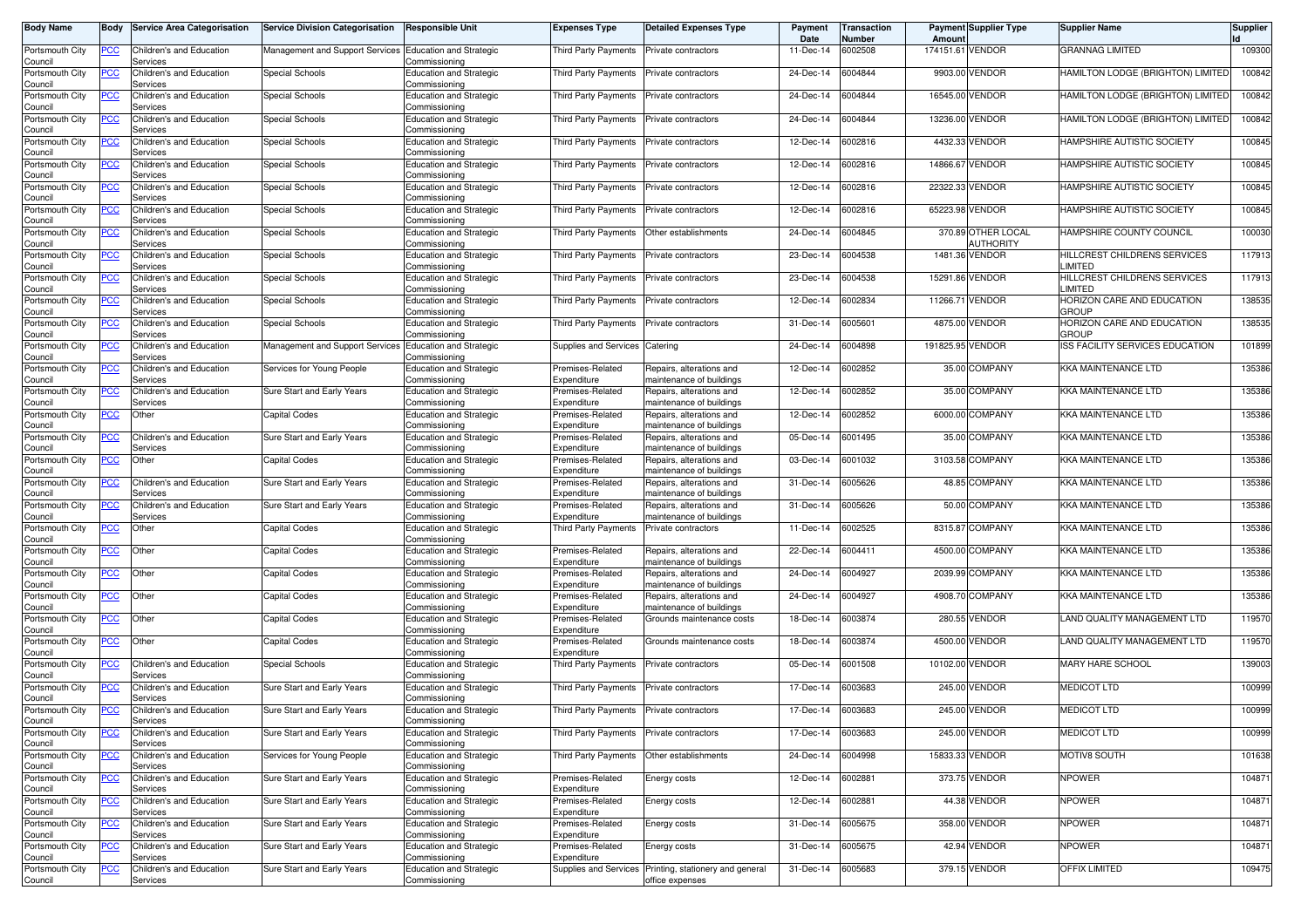| <b>Body Name</b>           | <b>Body</b>    | <b>Service Area Categorisation</b>   | <b>Service Division Categorisation</b>                  | <b>Responsible Unit</b>                         | Expenses Type                   | <b>Detailed Expenses Type</b>                        | Payment<br>Date | Transaction<br>Number | Amoun  | <b>Payment Supplier Type</b> | <b>Supplier Name</b>                       | Supplier |
|----------------------------|----------------|--------------------------------------|---------------------------------------------------------|-------------------------------------------------|---------------------------------|------------------------------------------------------|-----------------|-----------------------|--------|------------------------------|--------------------------------------------|----------|
| Portsmouth City<br>Council | <u>PCC</u>     | Children's and Education<br>Services | Sure Start and Early Years                              | <b>Education and Strategic</b><br>Commissioning | Supplies and Services           | Miscellaneous expenses                               | 31-Dec-14       | 6005683               |        | 415.00 VENDOR                | OFFIX LIMITED                              | 109475   |
| Portsmouth City<br>Council | <u>PCC</u>     | Other                                | <b>Capital Codes</b>                                    | <b>Education and Strategic</b><br>Commissioning | Premises-Related<br>Expenditure | Repairs, alterations and<br>maintenance of buildings | 31-Dec-14       | 6005704               |        | 303.35 VENDOR                | PORTAKABIN LTD                             | 103355   |
| Portsmouth City<br>Council | <u>PCC</u>     | Children's and Education<br>Services | Management and Support Services                         | <b>Education and Strategic</b><br>Commissioning | Supplies and Services           | Miscellaneous expenses                               | 05-Dec-14       | 6001551               |        | 45.13 VENDOR                 | PORTSMOUTH CULTURAL TRUST                  | 134492   |
| Portsmouth City<br>Council | <u>PCC</u>     | Children's and Education<br>Services | Management and Support Services                         | <b>Education and Strategic</b><br>Commissioning | <b>Supplies and Services</b>    | Miscellaneous expenses                               | 19-Dec-14       | 6004195               |        | 33.58 VENDOR                 | PORTSMOUTH CULTURAL TRUST                  | 134492   |
| Portsmouth City            | $\overline{C}$ | Other                                | Capital Codes                                           | <b>Education and Strategic</b><br>Commissioning | Premises-Related<br>Expenditure | Repairs, alterations and<br>naintenance of buildings | 03-Dec-14       | 6001091               |        | 4355.00 COMPANY              | R H INSULATION SERVICES LTD                | 101141   |
| Council<br>Portsmouth City | <u>PCC</u>     | <b>Children's and Education</b>      | Management and Support Services                         | <b>Education and Strategic</b>                  | Employees                       | Indirect employee expenses                           | 24-Dec-14       | 6005088               |        | 768.00 VENDOR                | RIGHT MANAGEMENT CONSULTANTS               | 122070   |
| Council<br>Portsmouth City | <u>PCC</u>     | Services<br>Children's and Education | Special Schools                                         | Commissioning<br><b>Education and Strategic</b> | Employees                       | Indirect employee expenses                           | 24-Dec-14       | 6005090               |        | 800.00 VENDOR                | LTD<br>RNIB                                | 102535   |
| Council<br>Portsmouth City | <u>PCC </u>    | Services<br>Other                    | Capital Codes                                           | Commissioning<br><b>Education and Strategic</b> | Premises-Related                | Repairs, alterations and                             | 31-Dec-14       | 6005732               |        | 2000.00 VENDOR               | ROCKET COMPUTER SERVICES                   | 125273   |
| Council<br>Portsmouth City |                |                                      | Capital Codes                                           | Commissioning                                   | Expenditure                     | naintenance of buildings                             | 31-Dec-14       | 6005732               |        | 800.00 VENDOR                | LIMITED<br>ROCKET COMPUTER SERVICES        | 125273   |
| Council                    | <b>PCC</b>     | Other                                |                                                         | <b>Education and Strategic</b><br>Commissioning | Premises-Related<br>Expenditure | Repairs, alterations and<br>naintenance of buildings |                 |                       |        |                              | LIMITED                                    |          |
| Portsmouth City<br>Council | <u>PCC</u>     | Other                                | Capital Codes                                           | <b>Education and Strategic</b><br>Commissioning | Premises-Related<br>Expenditure | Repairs, alterations and<br>maintenance of buildings | 04-Dec-14       | 6001300               |        | 0.68 COMPANY                 | SCOTTISH AND SOUTHERN ENERGY<br>PLC.       | 100303   |
| Portsmouth City<br>Council | <u>PCC</u>     | Other                                | Capital Codes                                           | <b>Education and Strategic</b><br>Commissioning | Premises-Related<br>Expenditure | Repairs, alterations and<br>maintenance of buildings | 04-Dec-14       | 6001300               |        | 427.00 COMPANY               | SCOTTISH AND SOUTHERN ENERGY<br><b>PLC</b> | 100303   |
| Portsmouth City            | <u>PCC</u>     | Children's and Education             | Sure Start and Early Years                              | <b>Education and Strategic</b>                  | Premises-Related                | Energy costs                                         | 16-Dec-14       | 6003230               |        | 428.29 COMPANY               | SCOTTISH AND SOUTHERN ENERGY               | 100303   |
| Council<br>Portsmouth City | <u>PCC</u>     | Services<br>Children's and Education | Management and Support Services                         | Commissioning<br><b>Education and Strategic</b> | Expenditure<br>Premises-Related | Energy costs                                         | 16-Dec-14       | 6003230               |        | -228.26 COMPANY              | <b>PLC</b><br>SCOTTISH AND SOUTHERN ENERGY | 100303   |
| Council                    |                | Services                             |                                                         | Commissioning                                   | Expenditure                     |                                                      |                 |                       |        |                              | PLC                                        |          |
| Portsmouth City<br>Council | <u>PCC</u>     | Children's and Education<br>Services | Management and Support Services                         | <b>Education and Strategic</b><br>Commissioning | Premises-Related<br>Expenditure | Energy costs                                         | 16-Dec-14       | 6003230               |        | -227.79 COMPANY              | SCOTTISH AND SOUTHERN ENERGY<br>PLC        | 100303   |
| Portsmouth City<br>Council | <u>PCC</u>     | Children's and Education<br>Services | Management and Support Services                         | Education and Strategic<br>Commissioning        | Premises-Related<br>Expenditure | Energy costs                                         | 16-Dec-14       | 6003230               |        | -212.48 COMPANY              | SCOTTISH AND SOUTHERN ENERGY<br><b>PLC</b> | 100303   |
| Portsmouth City<br>Council | <u>PCC</u>     | Children's and Education<br>Services | Management and Support Services                         | <b>Education and Strategic</b><br>Commissioning | Premises-Related<br>Expenditure | Energy costs                                         | 16-Dec-14       | 6003230               |        | -208.13 COMPANY              | SCOTTISH AND SOUTHERN ENERGY<br><b>PLC</b> | 100303   |
| Portsmouth City<br>Council | <u>PCC</u>     | Children's and Education<br>Services | Management and Support Services                         | <b>Education and Strategic</b><br>Commissioning | Premises-Related<br>Expenditure | Energy costs                                         | 16-Dec-14       | 6003230               |        | -221.17 COMPANY              | SCOTTISH AND SOUTHERN ENERGY<br>PLC.       | 100303   |
| Portsmouth City<br>Council | <u>PCC</u>     | Children's and Education<br>Services | Management and Support Services Education and Strategic | Commissionina                                   | Premises-Related<br>Expenditure | Energy costs                                         | 16-Dec-14       | 6003230               |        | -208.04 COMPANY              | SCOTTISH AND SOUTHERN ENERGY<br>PLC.       | 100303   |
| Portsmouth City<br>Council | <u>PCC</u>     | Children's and Education<br>Services | Management and Support Services                         | <b>Education and Strategic</b><br>Commissioning | Premises-Related<br>Expenditure | Energy costs                                         | 16-Dec-14       | 6003230               |        | -310.85 COMPANY              | SCOTTISH AND SOUTHERN ENERGY<br><b>PLC</b> | 100303   |
| Portsmouth City<br>Council | <u>PCC</u>     | Children's and Education<br>Services | Management and Support Services                         | <b>Education and Strategic</b><br>Commissioning | Premises-Related<br>Expenditure | Energy costs                                         | 16-Dec-14       | 6003230               |        | 310.85 COMPANY               | SCOTTISH AND SOUTHERN ENERGY<br><b>PLC</b> | 100303   |
| Portsmouth City<br>Council | <b>PCC</b>     | Children's and Education<br>Services | Management and Support Services                         | <b>Education and Strategic</b><br>Commissioning | Premises-Related<br>Expenditure | Energy costs                                         | 16-Dec-14       | 6003230               | 208.04 | <b>COMPANY</b>               | SCOTTISH AND SOUTHERN ENERGY<br>PLC        | 100303   |
| Portsmouth City<br>Council | <u>PCC</u>     | Children's and Education<br>Services | Management and Support Services                         | <b>Education and Strategic</b><br>Commissioning | Premises-Related<br>Expenditure | Energy costs                                         | 16-Dec-14       | 6003230               |        | 221.17 COMPANY               | SCOTTISH AND SOUTHERN ENERGY<br>PLC        | 100303   |
| Portsmouth City            | <u>PCC</u>     | Children's and Education             | Management and Support Services                         | <b>Education and Strategic</b>                  | Premises-Related                | Energy costs                                         | 16-Dec-14       | 6003230               |        | 208.13 COMPANY               | SCOTTISH AND SOUTHERN ENERGY               | 100303   |
| Council<br>Portsmouth City | <u>PCC</u>     | Services<br>Children's and Education | Management and Support Services                         | Commissioning<br>Education and Strategic        | Expenditure<br>Premises-Related | Energy costs                                         | 16-Dec-14       | 6003230               |        | 212.48 COMPANY               | <b>PLC</b><br>SCOTTISH AND SOUTHERN ENERGY | 100303   |
| Council<br>Portsmouth City | <b>PCC</b>     | Services<br>Children's and Education | Management and Support Services                         | Commissioning<br><b>Education and Strategic</b> | Expenditure<br>Premises-Related | Energy costs                                         | 16-Dec-14       | 6003230               |        | 227.79 COMPANY               | <b>PLC</b><br>SCOTTISH AND SOUTHERN ENERGY | 100303   |
| Council<br>Portsmouth City | <u>PCC</u>     | Services<br>Children's and Education | Management and Support Services                         | Commissioning<br><b>Education and Strategic</b> | Expenditure<br>Premises-Related | Energy costs                                         | 16-Dec-14       | 6003230               |        | 228.26 COMPANY               | <b>PLC</b><br>SCOTTISH AND SOUTHERN ENERGY | 100303   |
| Council                    |                | Services                             |                                                         | Commissioning                                   | Expenditure                     |                                                      |                 |                       |        |                              | PLC.                                       |          |
| Portsmouth City<br>Council | <u>PCC</u>     | Children's and Education<br>Services | Management and Support Services Education and Strategic | Commissioning                                   | Premises-Related<br>Expenditure | Energy costs                                         | 16-Dec-14       | 6003230               |        | 229.75 COMPANY               | SCOTTISH AND SOUTHERN ENERGY<br>PLC.       | 100303   |
| Portsmouth City<br>Council | <u>PCC</u>     | Children's and Education<br>Services | Services for Young People                               | <b>Education and Strategic</b><br>Commissioning | Supplies and Services           | Communications and computing                         | 19-Dec-14       | 6004236               |        | 90.90 VENDOR                 | SECURITAS SECURITY SERVICES<br>LIMITED     | 101733   |
| Portsmouth City            | <u>PCC</u>     | Children's and Education<br>Services | Sure Start and Early Years                              | <b>Education and Strategic</b><br>Commissioning | Supplies and Services           | Printing, stationery and general<br>ffice expenses   | 01-Dec-14       | 6000437               | 121.74 | <b>VENDOR</b>                | SHARP BUSINESS SYSTEMS UK PLC              | 127472   |
| Council<br>Portsmouth City | <u>PCC</u>     | <b>Children's and Education</b>      | Management and Support Services Education and Strategic |                                                 | <b>Supplies and Services</b>    | Services                                             | 02-Dec-14       | 6000573               |        | 3103.00 VENDOR               | SHARPE PRITCHARD LLP                       | 123650   |
| Council<br>Portsmouth City | <u>PCC</u>     | Services<br>Children's and Education | Management and Support Services Education and Strategic | Commissioning                                   | <b>Supplies and Services</b>    | Services                                             | 02-Dec-14       | 6000573               |        | 7233.00 VENDOR               | SHARPE PRITCHARD LLP                       | 123650   |
| Council<br>Portsmouth City | <u>PCC</u>     | Services<br>Children's and Education | Management and Support Services                         | Commissioning<br><b>Education and Strategic</b> | <b>Supplies and Services</b>    | Services                                             | 02-Dec-14       | 6000573               |        | 4935.35 VENDOR               | SHARPE PRITCHARD LLP                       | 123650   |
| Council<br>Portsmouth City | <u>PCC</u>     | Services<br>Children's and Education | Management and Support Services                         | Commissioning<br><b>Education and Strategic</b> | Supplies and Services           | Services                                             | 17-Dec-14       | 6003736               |        | 1821.50 VENDOR               | SHARPE PRITCHARD LLP                       | 123650   |
| Council                    |                | Services                             |                                                         | Commissioning                                   |                                 |                                                      |                 |                       |        |                              |                                            |          |
| Portsmouth City<br>Council | $\overline{C}$ | Children's and Education<br>Services | Sure Start and Early Years                              | <b>Education and Strategic</b><br>Commissioning | <b>Supplies and Services</b>    | Miscellaneous expenses                               | 03-Dec-14       | 6001114               |        | 36.00 VENDOR                 | SIMPLY SUPPLY LTD                          | 130304   |
| Portsmouth City<br>Council | <u>PCC</u>     | Children's and Education<br>Services | Sure Start and Early Years                              | <b>Education and Strategic</b><br>Commissioning |                                 | Supplies and Services Miscellaneous expenses         | 24-Dec-14       | 6005132               |        | 36.00 VENDOR                 | SIMPLY SUPPLY LTD                          | 130304   |
| Portsmouth City<br>Council | <u>PCC</u>     | Children's and Education<br>Services | Sure Start and Early Years                              | <b>Education and Strategic</b><br>Commissioning | Employees                       | Direct employee expenses                             | 31-Dec-14       | 6005758               |        | 24.00 VENDOR                 | SIMPLY SUPPLY LTD                          | 130304   |
| Portsmouth City            | <u>PCC</u>     | Children's and Education             | Services for Young People                               | <b>Education and Strategic</b>                  | Premises-Related                | Cleaning and domestic supplies                       | 10-Dec-14       | 6002372               |        | 5.51 VENDOR                  | <b>SITA UK LTD</b>                         | 102673   |
| Council                    |                | Services                             |                                                         | Commissioning                                   | Expenditure                     |                                                      |                 |                       |        |                              |                                            |          |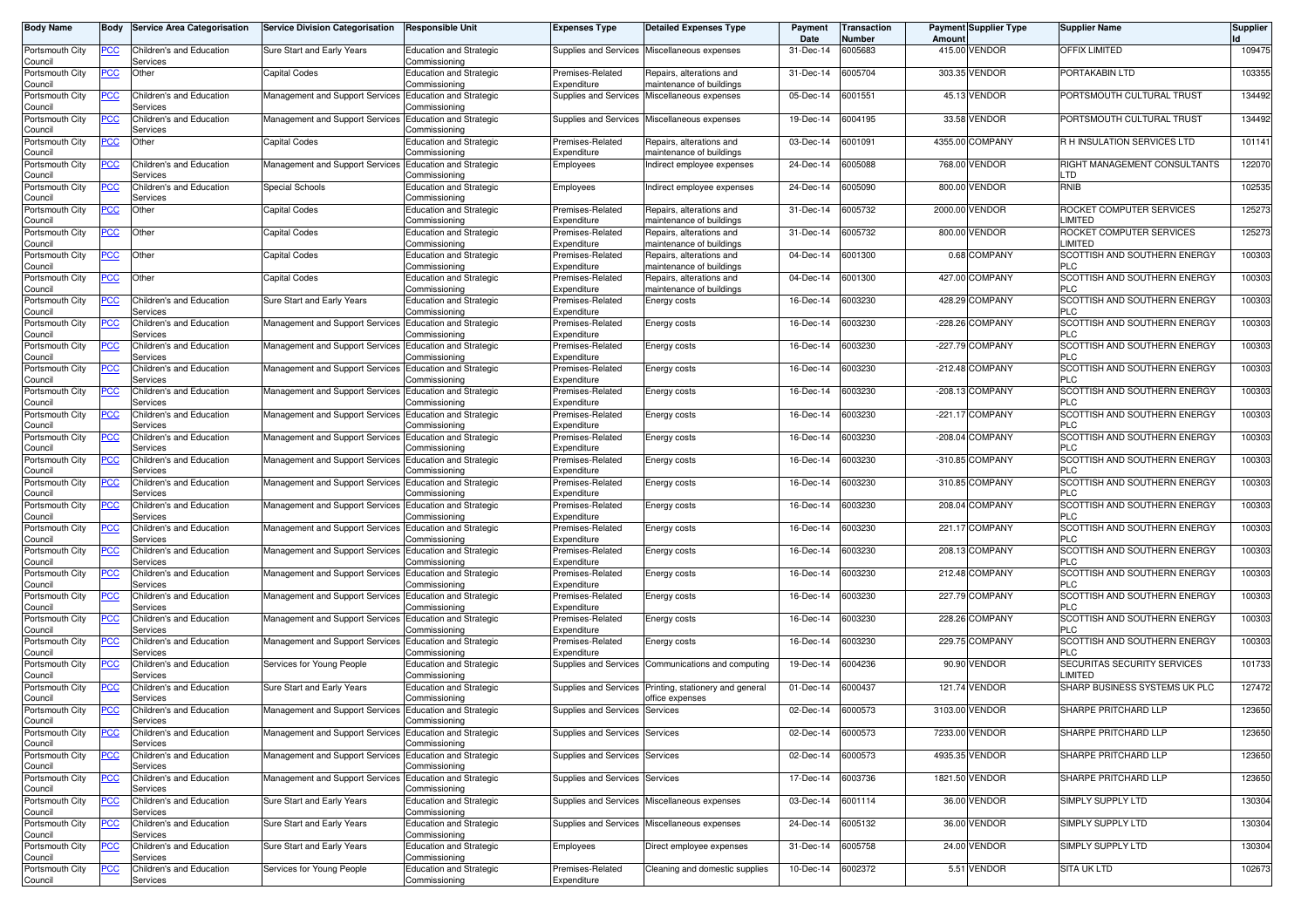| <b>Body Name</b>           | Body        | <b>Service Area Categorisation</b>                  | <b>Service Division Categorisation</b>                  | <b>Responsible Unit</b>                         | <b>Expenses Type</b>                | <b>Detailed Expenses Type</b>                        | Payment<br>Date   | Transaction<br>Number | Amount     | Payment Supplier Type           | <b>Supplier Name</b>                            | <b>Supplier</b> |
|----------------------------|-------------|-----------------------------------------------------|---------------------------------------------------------|-------------------------------------------------|-------------------------------------|------------------------------------------------------|-------------------|-----------------------|------------|---------------------------------|-------------------------------------------------|-----------------|
| Portsmouth City<br>Council | PCC         | Children's and Education<br>Services                | Services for Young People                               | <b>Education and Strategic</b><br>Commissioning | Premises-Related<br>Expenditure     | Cleaning and domestic supplies                       | 10-Dec-14         | 6002372               | 65.95      | VENDOR                          | <b>SITA UK LTD</b>                              | 102673          |
| Portsmouth City<br>Council | <u>PCC</u>  | Children's and Education<br>Services                | Management and Support Services Education and Strategic | Commissioning                                   | Third Party Payments                | Other establishments                                 | 01-Dec-14         | 6000440               | 6108.00    | <b>VENDOR</b>                   | <b>SOLENT ACADEMIES TRUST</b>                   | 138071          |
| Portsmouth City<br>Council | <u>PCC</u>  | Children's and Education<br>Services                | Management and Support Services                         | <b>Education and Strategic</b><br>Commissioning | Third Party Payments                | Other establishments                                 | 31-Dec-14         | 6005764               | 6108.00    | <b>VENDOR</b>                   | <b>SOLENT ACADEMIES TRUST</b>                   | 138071          |
| Portsmouth City<br>Council | <u>PCC</u>  | Children's and Education<br>Services                | Special Schools                                         | <b>Education and Strategic</b><br>Commissioning | Third Party Payments                | Other establishments                                 | 01-Dec-14         | 6000439               | 55644.00   | <b>VENDOR</b>                   | SOLENT ACADEMIES TRUST                          | 138071          |
| Portsmouth City<br>Council | <u>PCC</u>  | Children's and Education<br>Services                | Special Schools                                         | <b>Education and Strategic</b><br>Commissioning | Third Party Payments                | Other establishments                                 | 31-Dec-14         | 6005763               | 55644.00   | <b>VENDOR</b>                   | SOLENT ACADEMIES TRUST                          | 138071          |
| Portsmouth City<br>Council | <u>PCC</u>  | Children's and Education<br>Services                | Special Schools                                         | <b>Education and Strategic</b><br>Commissioning | Third Party Payments                | Other establishments                                 | 01-Dec-14         | 6000439               | 16258.00   | <b>VENDOR</b>                   | SOLENT ACADEMIES TRUST                          | 138071          |
| Portsmouth City<br>Council | <u>PCC </u> | Children's and Education<br>Services                | Special Schools                                         | <b>Education and Strategic</b><br>Commissioning | Third Party Payments                | Other establishments                                 | 31-Dec-14         | 6005763               |            | 16258.00 VENDOR                 | SOLENT ACADEMIES TRUST                          | 138071          |
| Portsmouth City<br>Council | <u>PCC</u>  | Other                                               | <b>Capital Codes</b>                                    | <b>Education and Strategic</b><br>Commissioning | Premises-Related<br>Expenditure     | Repairs, alterations and<br>maintenance of buildings | 19-Dec-14         | 6004245               | 33493.00   | <b>VENDOR</b>                   | SOLENT ACADEMIES TRUST                          | 138071          |
| Portsmouth City<br>Council | ∍CC         | Children's and Education<br>Services                | Special Schools                                         | <b>Education and Strategic</b><br>Commissioning | Third Party Payments                | Other establishments                                 | 01-Dec-14         | 6000440               | 5472.00    | <b>VENDOR</b>                   | SOLENT ACADEMIES TRUST                          | 138071          |
| Portsmouth City<br>Council | PСC         | Children's and Education<br>Services                | Special Schools                                         | <b>Education and Strategic</b><br>Commissioning | Third Party Payments                | Other establishments                                 | 31-Dec-14         | 6005764               | 5472.00    | VENDOR                          | SOLENT ACADEMIES TRUST                          | 138071          |
| Portsmouth City<br>Council | PCC         | Children's and Education<br>Services                | Special Schools                                         | <b>Education and Strategic</b><br>Commissioning | <b>Third Party Payments</b>         | Other establishments                                 | 01-Dec-14         | 6000439               | 5700.00    | <b>VENDOR</b>                   | <b>SOLENT ACADEMIES TRUST</b>                   | 138071          |
| Portsmouth City            | PCC         | Children's and Education                            | Special Schools                                         | <b>Education and Strategic</b>                  | <b>Third Party Payments</b>         | Other establishments                                 | 31-Dec-14         | 6005763               | 5700.00    | <b>VENDOR</b>                   | SOLENT ACADEMIES TRUST                          | 138071          |
| Council<br>Portsmouth City | ∍сс         | Services<br>Children's and Education                | Special Schools                                         | Commissioning<br><b>Education and Strategic</b> | Third Party Payments                | Other establishments                                 | 01-Dec-14         | 6000440               | 102490.00  | <b>VENDOR</b>                   | SOLENT ACADEMIES TRUST                          | 138071          |
| Council<br>Portsmouth City |             | Services<br>Children's and Education                | <b>Special Schools</b>                                  | Commissioning<br><b>Education and Strategic</b> | Third Party Payments                | Other establishments                                 | 31-Dec-14         | 6005764               | 102490.00  | <b>VENDOR</b>                   | SOLENT ACADEMIES TRUST                          | 138071          |
| Council<br>Portsmouth City | PСC         | Services<br>Children's and Education                | Special Schools                                         | Commissioning<br><b>Education and Strategic</b> | Third Party Payments                | Other establishments                                 | 01-Dec-14         | 6000440               |            | 13952.00 VENDOR                 | <b>SOLENT ACADEMIES TRUST</b>                   | 138071          |
| Council<br>Portsmouth City |             | Services<br>Children's and Education                | Special Schools                                         | Commissioning<br><b>Education and Strategic</b> | Third Party Payments                | Other establishments                                 | 31-Dec-14         | 6005764               | 13952.00   | <b>VENDOR</b>                   | <b>SOLENT ACADEMIES TRUST</b>                   | 138071          |
| Council<br>Portsmouth City | PСC         | Services<br>Other                                   | <b>Capital Codes</b>                                    | Commissioning<br><b>Education and Strategic</b> | Premises-Related                    | Repairs, alterations and                             | 17-Dec-14         | 6003747               | 1918.37    | <b>COMPANY</b>                  | SOVEREIGN DESIGN PLAY SYSTEMS                   | 111710          |
| Council<br>Portsmouth City | PСC         | Children's and Education                            | <b>Special Schools</b>                                  | Commissioning<br><b>Education and Strategic</b> | Expenditure<br>Third Party Payments | naintenance of buildings<br>Private contractors      | 31-Dec-14         | 6005780               | 18759.60   | <b>VENDOR</b>                   | LIMITED<br>ST EDWARDS SCHOOL                    | 101262          |
| Council<br>Portsmouth City | PCC         | Services<br>Children's and Education                | Special Schools                                         | Commissioning<br><b>Education and Strategic</b> | Third Party Payments                | Private contractors                                  | 31-Dec-14         | 6005780               | 38250.00   | <b>VENDOR</b>                   | <b>ST EDWARDS SCHOOL</b>                        | 101262          |
| Council<br>Portsmouth City | PCC         | Services<br><b>Children's and Education</b>         | Special Schools                                         | Commissioning<br><b>Education and Strategic</b> | Third Party Payments                | Other establishments                                 | 02-Dec-14         | 6000580               |            | 3491.00 OTHER LOCAL             | SURREY COUNTY COUNCIL                           | 106327          |
| Council<br>Portsmouth City | PCC         | Services<br>Children's and Education                | Management and Support Services                         | Commissioning<br><b>Education and Strategic</b> | Supplies and Services               | Communications and computing                         | 04-Dec-14         | 6001320               |            | AUTHORITY<br>0.86 VENDOR        | <b>FMOBILE (UK) LIMITED</b>                     | 100085          |
| Council<br>Portsmouth City | <u>PCC</u>  | Services<br>Children's and Education                | Special Schools                                         | Commissioning<br><b>Education and Strategic</b> | Supplies and Services               | Communications and computing                         | 04-Dec-14         | 6001320               | 38.51      | VENDOR                          | T MOBILE (UK) LIMITED                           | 100085          |
| Council<br>Portsmouth City | <u>PCC</u>  | Services<br>Children's and Education                | Special Schools                                         | Commissioning<br><b>Education and Strategic</b> | Third Party Payments                | Private contractors                                  | 31-Dec-14         | 6005804               | 22329.00   | <b>VENDOR</b>                   | THE SERENDIPITY CENTRE LTD                      | 139002          |
| Council<br>Portsmouth City | <u>PCC</u>  | Services<br>Children's and Education                | Services for Young People                               | Commissioning<br><b>Education and Strategic</b> | Premises-Related                    | Rents                                                | 24-Dec-14         | 6005191               |            | 6368.00 VENDOR                  | THE STAGE COACH GROUP                           | 103048          |
| Council<br>Portsmouth City | <u>PCC</u>  | Services<br>Children's and Education                | Management and Support Services                         | Commissioning<br><b>Education and Strategic</b> | Expenditure<br>Premises-Related     | Energy costs                                         | 29-Dec-14         | 6005326               |            | -1507.31 VENDOR                 | TOTAL GAS & POWER LTD                           | 133467          |
| Council<br>Portsmouth City | ∍сс         | Services<br>Children's and Education                | Management and Support Services                         | Commissioning<br><b>Education and Strategic</b> | Expenditure<br>Premises-Related     | Energy costs                                         | 29-Dec-14         | 6005326               | $-1279.62$ | VENDOR                          | TOTAL GAS & POWER LTD                           | 133467          |
| Council<br>Portsmouth City | ∍CC         | Services<br>Children's and Education                | Management and Support Services Education and Strategic | Commissioning                                   | Expenditure<br>Premises-Related     | Energy costs                                         | 29-Dec-14         | 6005326               | $-1339.55$ | <b>VENDOR</b>                   | TOTAL GAS & POWER LTD                           | 133467          |
| Council<br>Portsmouth City | <u>PCC</u>  | Services<br>Children's and Education                | Sure Start and Early Years                              | Commissioning<br><b>Education and Strategic</b> | Expenditure<br>Premises-Related     | Energy costs                                         | 03-Dec-14         | 6001155               | 33.56      | <b>VENDOR</b>                   | TOTAL GAS & POWER LTD                           | 133467          |
| Council<br>Portsmouth City | <u>PCC</u>  | Services<br>Children's and Education                | Sure Start and Early Years                              | Commissioning<br><b>Education and Strategic</b> | Expenditure<br>Premises-Related     | Energy costs                                         | 03-Dec-14         | 6001155               |            | 77.01 VENDOR                    | TOTAL GAS & POWER LTD                           | 133467          |
| Council<br>Portsmouth City |             | Services<br>Children's and Education                | Management and Support Services                         | Commissionina<br><b>Education and Strategic</b> | Expenditure<br>Premises-Related     | Energy costs                                         | 29-Dec-14         | 6005326               | 4802.52    | <b>VENDOR</b>                   | TOTAL GAS & POWER LTD                           | 133467          |
| Council<br>Portsmouth City | <u>PCC</u>  | ervices<br>Children's and Education                 | Sure Start and Early Years                              | ommissioning;<br><b>Education and Strategic</b> | Expenditure<br>Premises-Related     |                                                      | 29-Dec-14         | 6005326               |            | 47.91 VENDOR                    | TOTAL GAS & POWER LTD                           | 133467          |
| Council<br>Portsmouth City | <u>PCC</u>  | Services                                            | Sure Start and Early Years                              | Commissioning                                   | Expenditure                         | Energy costs                                         |                   |                       |            |                                 |                                                 |                 |
| Council                    | $PCC$       | Children's and Education<br>Services                |                                                         | <b>Education and Strategic</b><br>Commissioning | Premises-Related<br>Expenditure     | Energy costs                                         | 29-Dec-14         | 6005326               |            | 112.22 VENDOR                   | TOTAL GAS & POWER LTD                           | 133467          |
| Portsmouth City<br>Council | <u>PCC</u>  | Children's and Education<br>Services                | Management and Support Services                         | <b>Education and Strategic</b><br>Commissioning | Premises-Related<br>Expenditure     | Energy costs                                         | 29-Dec-14         | 6005326               |            | -2509.06 VENDOR                 | TOTAL GAS & POWER LTD                           | 133467          |
| Portsmouth City<br>Council | <u>PCC </u> | Other                                               | Capital Codes                                           | <b>Education and Strategic</b><br>Commissioning | Third Party Payments                | Private contractors                                  | 24-Dec-14         | 6005220               |            | 1495.20 COMPANY                 | VALE BUILDERS SOUTHERN LTD                      | 108299          |
| Portsmouth City<br>Council | <u>PCC</u>  | Support Service / Transparency<br>Costs Unallocated | <b>Financial Services</b>                               | Finance                                         |                                     | Supplies and Services Grants and subscriptions       | 23-Dec-14         | 6004498               | 3000.00    | OTHER LOCAL<br><b>AUTHORITY</b> | BARNSLEY METROPOLITAN BOROUGH<br><b>COUNCIL</b> | 108374          |
| Portsmouth City<br>Council | <u>PCC</u>  | Corporate and Democratic Core Corporate Management  |                                                         | Finance                                         | Supplies and Services Services      |                                                      | 10-Dec-14 6001909 |                       |            | 500.00 VENDOR                   | BOTTOMLINE TECHNOLOGIES EUROPE<br>LTD           | 101178          |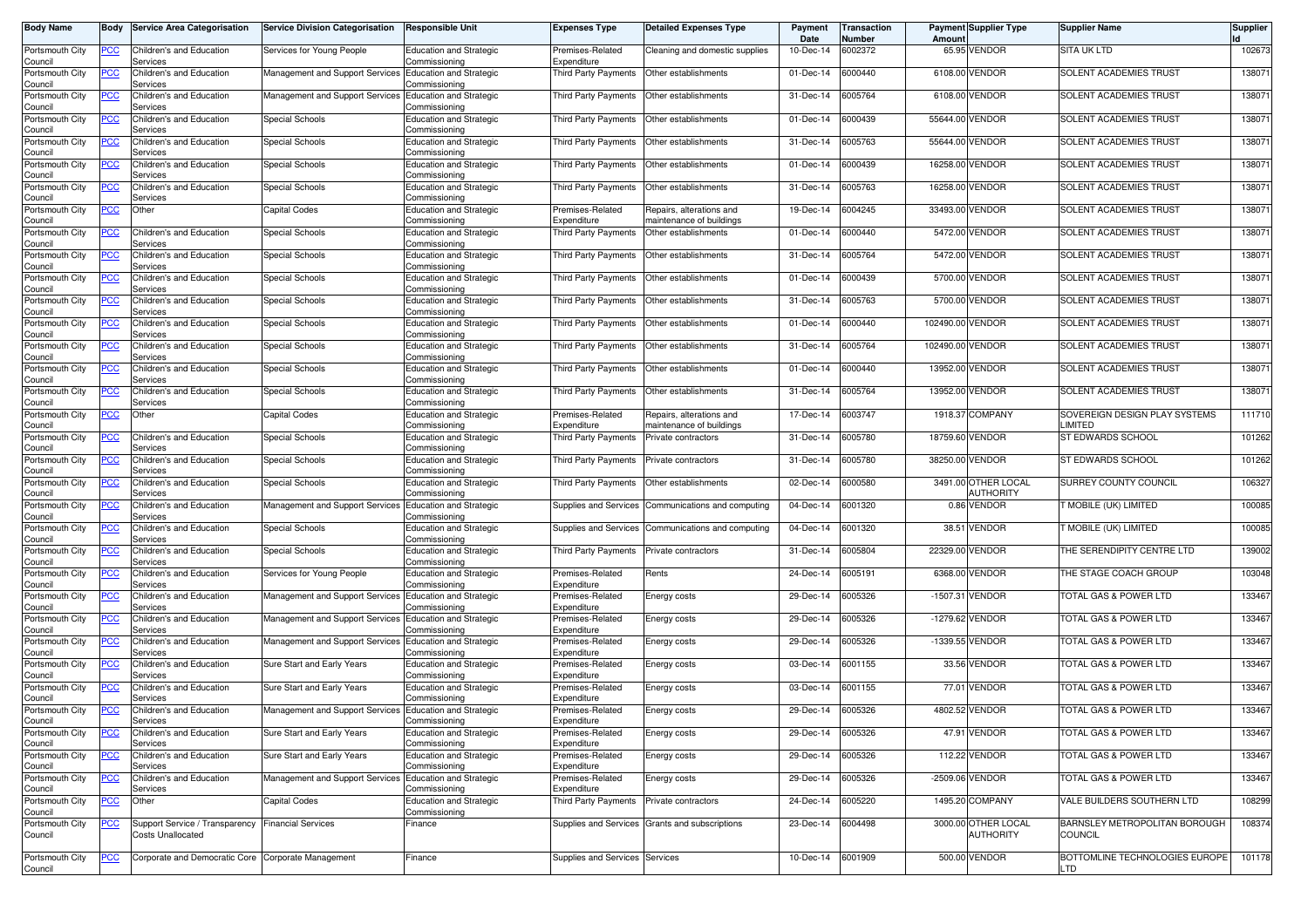| <b>Body Name</b>                         | Body       | <b>Service Area Categorisation</b>                                            | <b>Service Division Categorisation</b>                     | <b>Responsible Unit</b>                 | <b>Expenses Type</b>                     | <b>Detailed Expenses Type</b>                                             | Payment<br>Date               | <b>Transaction</b><br>Number | Amount    | <b>Payment Supplier Type</b>            | <b>Supplier Name</b>                                     | <b>Supplier</b> |
|------------------------------------------|------------|-------------------------------------------------------------------------------|------------------------------------------------------------|-----------------------------------------|------------------------------------------|---------------------------------------------------------------------------|-------------------------------|------------------------------|-----------|-----------------------------------------|----------------------------------------------------------|-----------------|
| Portsmouth City<br>Council               | PCC        | Support Service / Transparency<br><b>Costs Unallocated</b>                    | <b>Financial Services</b>                                  | Finance                                 |                                          | Supplies and Services Communications and computing                        | 12-Dec-14                     | 6002707                      |           | 52.04 COMPANY                           | BRITISH TELECOMMUNICATIONS PLC                           | 100132          |
| Portsmouth City<br>Council               | <u>PCC</u> | Support Service / Transparency<br><b>Costs Unallocated</b>                    | <b>Financial Services</b>                                  | Finance                                 |                                          | Supplies and Services Communications and computing                        | 16-Dec-14                     | 6003174                      |           | 29.64 COMPANY                           | BRITISH TELECOMMUNICATIONS PLC                           | 100132          |
| Portsmouth City<br>Council               | <u>PCC</u> | Support Service / Transparency<br><b>Costs Unallocated</b>                    | <b>Financial Services</b>                                  | Finance                                 |                                          | Supplies and Services Communications and computing                        | 22-Dec-14                     | 6004334                      |           | 37.89 COMPANY                           | BRITISH TELECOMMUNICATIONS PLC                           | 100132          |
| Portsmouth City<br>Council               | <u>PCC</u> | Support Service / Transparency<br><b>Costs Unallocated</b>                    | <b>Financial Services</b>                                  | Finance                                 |                                          | Supplies and Services Communications and computing                        | 11-Dec-14                     | 6002453                      |           | 123.00 COMPANY                          | BRITISH TELECOMMUNICATIONS PLC                           | 100132          |
| Portsmouth City<br>Council               | <u>PCC</u> | Support Service / Transparency<br><b>Costs Unallocated</b>                    | <b>Financial Services</b>                                  | Finance                                 |                                          | Supplies and Services Printing, stationery and general<br>office expenses | 10-Dec-14                     | 300201                       |           | 475.00 VENDOR                           | CHARTERED INSTITUTE OF PUBLIC<br>FINANCE AND ACCOUNTANCY | 100049          |
| Portsmouth City<br>Council               | <u>PCC</u> | Support Service / Transparency<br><b>Costs Unallocated</b>                    | <b>Financial Services</b>                                  | Finance                                 |                                          | Supplies and Services Grants and subscriptions                            | 10-Dec-14                     | 300201                       |           | 5200.00 VENDOR                          | CHARTERED INSTITUTE OF PUBLIC<br>FINANCE AND ACCOUNTANCY | 100049          |
| Portsmouth City<br>Council               | <b>PCC</b> | Support Service / Transparency Financial Services<br><b>Costs Unallocated</b> |                                                            | Finance                                 | Employees                                | Direct employee expenses                                                  | 24-Dec-14                     | 6004730                      |           | 1978.76 VENDOR                          | CMA FINANCIAL RECRUITMENT LTD                            | 101372          |
| Portsmouth City<br>Council               | <b>PCC</b> | Support Service / Transparency<br><b>Costs Unallocated</b>                    | <b>Financial Services</b>                                  | Finance                                 | Employees                                | Direct employee expenses                                                  | 24-Dec-14                     | 6004730                      |           | 1451.74 VENDOR                          | CMA FINANCIAL RECRUITMENT LTD                            | 101372          |
| Portsmouth City<br>Council               | <u>PCC</u> | Support Service / Transparency<br><b>Costs Unallocated</b>                    | <b>Financial Services</b>                                  | Finance                                 | Employees                                | Direct employee expenses                                                  | 24-Dec-14                     | 6004730                      |           | 6100.84 VENDOR                          | CMA FINANCIAL RECRUITMENT LTD                            | 101372          |
| Portsmouth City<br>Council               | <u>PCC</u> | Support Service / Transparency Financial Services<br><b>Costs Unallocated</b> |                                                            | Finance                                 | Employees                                | Direct employee expenses                                                  | 24-Dec-14                     | 6004730                      |           | 4523.92 VENDOR                          | CMA FINANCIAL RECRUITMENT LTD                            | 101372          |
| Portsmouth City<br>Council               | <u>PCC</u> | Support Service / Transparency<br><b>Costs Unallocated</b>                    | <b>Financial Services</b>                                  | Finance                                 | Premises-Related<br>Expenditure          | Repairs, alterations and<br>maintenance of buildings                      | 18-Dec-14                     | 6003824                      |           | -322.00 COMPANY                         | CORRIGENDA LIMITED T/A CHURCHES                          | 102100          |
| Portsmouth City<br>Council               | °СС        | Corporate and Democratic Core                                                 | Corporate Management                                       | Finance                                 | Supplies and Services Services           |                                                                           | 19-Dec-14                     | 6004090                      |           | 4601.00 VENDOR                          | <b>ERNST &amp; YOUNG LLP</b>                             | 101689          |
| Portsmouth City<br>Council               | <u>PCC</u> | Corporate and Democratic Core                                                 | Corporate Management                                       | Finance                                 | Supplies and Services Services           |                                                                           | 19-Dec-14                     | 6004092                      |           | 3500.00 VENDOR                          | <b>FIANDER TOVELL LLP</b>                                | 125620          |
| Portsmouth City<br>Council               | PСC        | <b>Cultural and Related Services</b>                                          | Culture and Heritage                                       | Finance                                 | Supplies and Services Services           |                                                                           | 10-Dec-14                     | 6002316                      |           | 100.00 VENDOR                           | LEWIS SILKIN LLP                                         | 137880          |
| Portsmouth City<br>Council               | <u>PCC</u> | <b>Cultural and Related Services</b>                                          | Culture and Heritage                                       | Finance                                 | Supplies and Services                    | Services                                                                  | 10-Dec-14                     | 6002316                      |           | 415.00 VENDOR                           | LEWIS SILKIN LLP                                         | 137880          |
| Portsmouth City<br>Council               | <u>PCC</u> | Support Service / Transparency<br><b>Costs Unallocated</b>                    | <b>Financial Services</b>                                  | Finance                                 |                                          | Supplies and Services Equipment, furniture and<br>materials               | 05-Dec-14                     | 6001550                      |           | 65.94 VENDOR                            | PORTSDOWN OFFICE LTD                                     | 100059          |
| Portsmouth City<br>Council               | <u>PCC</u> | Support Service / Transparency<br>Costs Unallocated                           | <b>Financial Services</b>                                  | Finance                                 |                                          | Supplies and Services Equipment, furniture and<br>naterials               | 05-Dec-14                     | 6001550                      |           | 653.79 VENDOR                           | PORTSDOWN OFFICE LTD                                     | 100059          |
| Portsmouth City<br>Council               | <u>PCC</u> | Support Service / Transparency<br><b>Costs Unallocated</b>                    | <b>Financial Services</b>                                  | Finance                                 | Employees                                | Direct employee expenses                                                  | 22-Dec-14                     | 6004441                      |           | 3590.88 VENDOR                          | <b>REED</b>                                              | 123073          |
| Portsmouth City<br>Council               | PCC.       | Support Service / Transparency<br><b>Costs Unallocated</b>                    | <b>Financial Services</b>                                  | Finance                                 |                                          | Supplies and Services Printing, stationery and general<br>office expenses | 03-Dec-14                     | 6001102                      |           | 129.50 VENDOR                           | ROYAL MAIL                                               | 100182          |
| Portsmouth City<br>Council               | <u>PCC</u> | Support Service / Transparency<br><b>Costs Unallocated</b>                    | <b>Financial Services</b>                                  | Finance                                 |                                          | Supplies and Services Printing, stationery and general<br>office expenses | 24-Dec-14                     | 6005100                      |           | 256.20 VENDOR                           | <b>ROYAL MAIL</b>                                        | 100182          |
| Portsmouth City<br>Council               | <u>PCC</u> | Support Service / Transparency<br><b>Costs Unallocated</b>                    | <b>Financial Services</b>                                  | Finance                                 | Supplies and Services Services           |                                                                           | 01-Dec-14                     | 6000443                      |           | 1351.60 OTHER LOCAL<br><b>AUTHORITY</b> | SOUTHAMPTON CITY COUNCIL                                 | 100422          |
| Portsmouth City<br>Council               |            | Cultural and Related Services                                                 | Culture and Heritage                                       | Finance                                 | Premises-Related<br>Expenditure          | Cleaning and domestic supplies                                            | 05-Dec-14 6001623             |                              |           | 5500.00 VENDOR                          | THE ABSEILERS LIMITED                                    | 137714          |
| Portsmouth City<br>Council               | <b>PCC</b> | <b>Cultural and Related Services</b>                                          | Culture and Heritage                                       | Finance                                 | Premises-Related<br>Expenditure          | Cleaning and domestic supplies                                            | 23-Dec-14                     | 6004589                      |           | 1435.00 VENDOR                          | THE ABSEILERS LIMITED                                    | 137714          |
| Portsmouth City<br>Council               | PCC        | <b>Cultural and Related Services</b>                                          | Culture and Heritage                                       | Finance                                 | Premises-Related<br>Expenditure          | Cleaning and domestic supplies                                            | 23-Dec-14                     | 6004589                      |           | 10767.20 VENDOR                         | THE ABSEILERS LIMITED                                    | 137714          |
| Portsmouth City CoPCC<br>Portsmouth City | <u>PCC</u> | Other<br><b>Environmental and Regulatory</b>                                  | Suspense and Capital Schemes<br><b>Regulatory Services</b> | Finance<br>Health, Safety and Licensing | Third Party Payments                     | Supplies and Services Grants and subscriptions<br>Private contractors     | 11/12/2014 Chaps<br>03-Dec-14 | 6000596                      | 760000.00 | 206.00 VENDOR                           | <b>UMM</b><br>ADAMS MOREY LTD                            | Chaps<br>100446 |
| Council<br>Portsmouth City               | <u>PCC</u> | Services<br><b>Environmental and Regulatory</b>                               | <b>Regulatory Services</b>                                 | Health, Safety and Licensing            | Third Party Payments                     | Private contractors                                                       | 03-Dec-14                     | 6000596                      |           | 1012.00 VENDOR                          | ADAMS MOREY LTD                                          | 100446          |
| Council<br>Portsmouth City               | <b>PCC</b> | Services<br><b>Environmental and Regulatory</b>                               | <b>Regulatory Services</b>                                 | Health, Safety and Licensing            | Third Party Payments                     | Private contractors                                                       | 05-Dec-14                     | 6001344                      |           | 515.00 VENDOR                           | ADAMS MOREY LTD                                          | 100446          |
| Council<br>Portsmouth City               |            | Services<br>Environmental and Regulatory                                      | <b>Regulatory Services</b>                                 |                                         |                                          |                                                                           |                               | 6001344                      |           | 1056.00 VENDOR                          | ADAMS MOREY LTD                                          |                 |
| Council                                  | <u>PCC</u> | Services                                                                      |                                                            | Health, Safety and Licensing            | Third Party Payments Private contractors |                                                                           | 05-Dec-14                     |                              |           |                                         |                                                          | 100446          |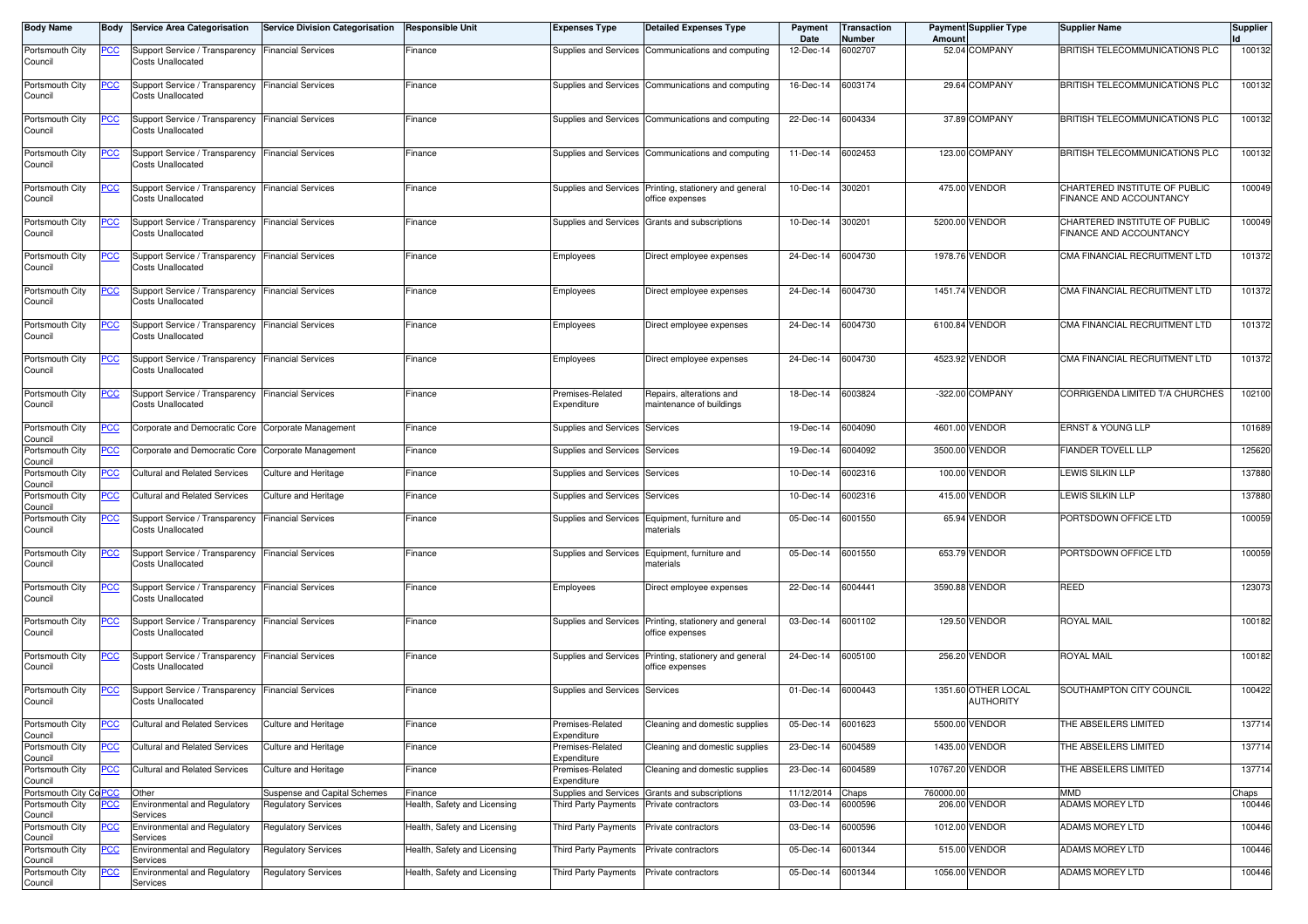| <b>Body Name</b>                      | Body       | <b>Service Area Categorisation</b>              | <b>Service Division Categorisation</b>                                        | Responsible Unit             | <b>Expenses Type</b>            | <b>Detailed Expenses Type</b>                        | Payment<br>Date | <b>Transaction</b><br>Number | Amount | <b>Payment Supplier Type</b> | Supplier Name                               | <b>Supplier</b> |
|---------------------------------------|------------|-------------------------------------------------|-------------------------------------------------------------------------------|------------------------------|---------------------------------|------------------------------------------------------|-----------------|------------------------------|--------|------------------------------|---------------------------------------------|-----------------|
| Portsmouth City<br>Council            | PCC        | <b>Environmental and Regulatory</b><br>Services | <b>Regulatory Services</b>                                                    | Health, Safety and Licensing | Third Party Payments            | Private contractors                                  | 05-Dec-14       | 6001344                      |        | 206.00 VENDOR                | <b>ADAMS MOREY LTD</b>                      | 100446          |
| Portsmouth City<br>Council            | <u>PCC</u> | <b>Environmental and Regulatory</b><br>Services | Regulatory Services                                                           | Health, Safety and Licensing | Third Party Payments            | Private contractors                                  | 05-Dec-14       | 6001344                      |        | 880.00 VENDOR                | ADAMS MOREY LTD                             | 100446          |
| Portsmouth City                       | <u>PCC</u> | <b>Environmental and Regulatory</b>             | Regulatory Services                                                           | Health, Safety and Licensing | Third Party Payments            | Private contractors                                  | 12-Dec-14       | 6002651                      |        | 257.50 VENDOR                | ADAMS MOREY LTD                             | 100446          |
| Council<br>Portsmouth City            | <u>PCC</u> | Services<br><b>Environmental and Regulatory</b> | Regulatory Services                                                           | Health, Safety and Licensing | Third Party Payments            | Private contractors                                  | 12-Dec-14       | 6002651                      |        | 880.00 VENDOR                | ADAMS MOREY LTD                             | 100446          |
| Council<br>Portsmouth City            | <u>PCC</u> | Services<br><b>Environmental and Regulatory</b> | Regulatory Services                                                           | Health, Safety and Licensing | Supplies and Services           | Services                                             | 31-Dec-14       | 6005416                      |        | 400.00 VENDOR                | ALERE TOXICOLOGY PLC                        | 121708          |
| Council<br>Portsmouth City            | <u>PCC</u> | Services<br>Other Services                      | <b>Other Services</b>                                                         | Health, Safety and Licensing | Employees                       | Indirect employee expenses                           | 05-Dec-14       | 6001374                      |        | 250.00 VENDOR                | BOHUNT EDUCATION TRUST T/A<br>PRIORY SCHOOL | 108561          |
| Council<br>Portsmouth City<br>Council | <u>PCC</u> | Environmental and Regulatory<br>Services        | Community Safety (Safety<br>Services)                                         | Health, Safety and Licensing | Supplies and Services           | Communications and computing                         | 18-Dec-14       | 6003809                      |        | 133.62 COMPANY               | BRITISH TELECOMMUNICATIONS PLC              | 100132          |
| Portsmouth City<br>Council            | <u>PCC</u> | <b>Environmental and Regulatory</b><br>Services | Community Safety (Crime<br>Reduction)                                         | Health, Safety and Licensing | Employees                       | Indirect employee expenses                           | 03-Dec-14       | 6000628                      |        | 1600.00 VENDOR               | CAADA                                       | 123836          |
| Portsmouth City<br>Council            | <u>PCC</u> | <b>Other Services</b>                           | Other Services                                                                | Health, Safety and Licensing | Third Party Payments            | Other establishments                                 | 31-Dec-14       | 6005498                      |        | 26250.00 VENDOR              | COMMUNITY CHEF-GOOD FOOD FOR<br>ALL C.I.C   | 138394          |
| Portsmouth City<br>Council            | PCC        | Other Services                                  | Other Services                                                                | Health, Safety and Licensing | Supplies and Services           | Equipment, furniture and<br>naterials                | 05-Dec-14       | 6001418                      |        | 4930.00 VENDOR               | CYCLING PROJECTS                            | 137650          |
| Portsmouth City<br>Council            | PСC        | <b>Other Services</b>                           | Other Services                                                                | Health, Safety and Licensing | Supplies and Services           | Equipment, furniture and<br>naterials                | 05-Dec-14       | 6001418                      |        | 4495.00 VENDOR               | CYCLING PROJECTS                            | 137650          |
| Portsmouth City<br>Council            | <u>PCC</u> | <b>Other Services</b>                           | <b>Other Services</b>                                                         | Health, Safety and Licensing | <b>Supplies and Services</b>    | Equipment, furniture and<br>naterials                | 05-Dec-14       | 6001418                      |        | 2300.00 VENDOR               | CYCLING PROJECTS                            | 137650          |
| Portsmouth City<br>Council            | PCC        | <b>Environmental and Regulatory</b><br>Services | Regulatory Services                                                           | Health, Safety and Licensing | Third Party Payments            | Private contractors                                  | 01-Dec-14       | 6000381                      |        | 3520.00 VENDOR               | DISCLOSURE AND BARRING SERVICE              | 100755          |
| Portsmouth City<br>Council            | PСC        | <b>Environmental and Regulatory</b><br>Services | Regulatory Services                                                           | Health, Safety and Licensing | Third Party Payments            | Private contractors                                  | 24-Dec-14       | 6004769                      |        | 2684.00 VENDOR               | DISCLOSURE AND BARRING SERVICE              | 100755          |
| Portsmouth City<br>Council            | сC         | <b>Environmental and Regulatory</b><br>Services | Street Cleansing (not chargeable to Health, Safety and Licensing<br>lighways) |                              | Third Party Payments            | Private contractors                                  | 08-Dec-14       | 6001737                      |        | 516.25 COMPANY               | ENSIGN HIGHWAYS LTD                         | 116063          |
| Portsmouth City<br>Council            | <u>PCC</u> | <b>Environmental and Regulatory</b><br>Services | Street Cleansing (not chargeable to Health, Safety and Licensing<br>Highways) |                              | Premises-Related<br>Expenditure | Grounds maintenance costs                            | 15-Dec-14       | 6003090                      |        | 121.55 COMPANY               | ENSIGN HIGHWAYS LTD                         | 116063          |
| Portsmouth City<br>Council            | <u>PCC</u> | <b>Environmental and Regulatory</b><br>Services | Street Cleansing (not chargeable to Health, Safety and Licensing<br>lighways) |                              | Premises-Related<br>Expenditure | Grounds maintenance costs                            | 15-Dec-14       | 6003090                      |        | 35.59 COMPANY                | <b>ENSIGN HIGHWAYS LTD</b>                  | 116063          |
| Portsmouth City<br>Council            | <u>PCC</u> | <b>Environmental and Regulatory</b><br>Services | Street Cleansing (not chargeable to Health, Safety and Licensing<br>lighways) |                              | Third Party Payments            | Private contractors                                  | 15-Dec-14       | 6003090                      |        | 36.63 COMPANY                | <b>ENSIGN HIGHWAYS LTD</b>                  | 116063          |
| Portsmouth City<br>Council            | PСC        | <b>Environmental and Regulatory</b><br>Services | Street Cleansing (not chargeable to Health, Safety and Licensing<br>lighways) |                              | Third Party Payments            | Private contractors                                  | 15-Dec-14       | 6003090                      |        | 10.62 COMPANY                | <b>ENSIGN HIGHWAYS LTD</b>                  | 116063          |
| Portsmouth City<br>Council            | <u>PCC</u> | <b>Environmental and Regulatory</b><br>Services | Street Cleansing (not chargeable to Health, Safety and Licensing<br>lighways) |                              | Third Party Payments            | Private contractors                                  | 15-Dec-14       | 6003090                      |        | 47.67 COMPANY                | ENSIGN HIGHWAYS LTD                         | 116063          |
| Portsmouth City<br>Council            | <u>PCC</u> | <b>Environmental and Regulatory</b><br>Services | Street Cleansing (not chargeable to Health, Safety and Licensing<br>lighways) |                              | Third Party Payments            | Private contractors                                  | 15-Dec-14       | 6003090                      |        | 15.90 COMPANY                | <b>ENSIGN HIGHWAYS LTD</b>                  | 116063          |
| Portsmouth City<br>Council            | <u>PCC</u> | <b>Environmental and Regulatory</b><br>Services | Street Cleansing (not chargeable to Health, Safety and Licensing<br>lighways) |                              | Third Party Payments            | Private contractors                                  | 15-Dec-14       | 6003090                      |        | 47.71 COMPANY                | <b>ENSIGN HIGHWAYS LTD</b>                  | 116063          |
| Portsmouth City<br>Council            | <u>PCC</u> | <b>Environmental and Regulatory</b><br>Services | Street Cleansing (not chargeable to Health, Safety and Licensing<br>lighways) |                              | Third Party Payments            | Private contractors                                  | 15-Dec-14       | 6003090                      |        | 7.95 COMPANY                 | <b>ENSIGN HIGHWAYS LTD</b>                  | 116063          |
| Portsmouth City<br>Council            | <u>PCC</u> | <b>Environmental and Regulatory</b><br>Services | Street Cleansing (not chargeable to Health, Safety and Licensing<br>lighways) |                              | Third Party Payments            | Private contractors                                  | 15-Dec-14       | 6003090                      |        | 47.71 COMPANY                | ENSIGN HIGHWAYS LTD                         | 116063          |
| Portsmouth City<br>Council            | <u>PCC</u> | <b>Environmental and Regulatory</b><br>Services | Street Cleansing (not chargeable to Health, Safety and Licensing<br>Highways) |                              | Third Party Payments            | Private contractors                                  | 15-Dec-14       | 6003090                      |        | 32.50 COMPANY                | ENSIGN HIGHWAYS LTD                         | 116063          |
| Portsmouth City<br>Council            | <b>PCC</b> | <b>Environmental and Regulatory</b><br>Services | Street Cleansing (not chargeable to Health, Safety and Licensing<br>lighways) |                              | Third Party Payments            | Private contractors                                  | 15-Dec-14       | 6003090                      |        | 15.90 COMPANY                | <b>ENSIGN HIGHWAYS LTD</b>                  | 116063          |
| Portsmouth City<br>Council            | <u>PCC</u> | <b>Environmental and Regulatory</b><br>Services | Street Cleansing (not chargeable to Health, Safety and Licensing<br>lighways) |                              | Third Party Payments            | Private contractors                                  | 15-Dec-14       | 6003090                      |        | 15.90 COMPANY                | <b>ENSIGN HIGHWAYS LTD</b>                  | 116063          |
| Portsmouth City<br>Council            |            | <b>Environmental and Regulatory</b><br>Services | Community Safety (Crime<br>Reduction)                                         | Health, Safety and Licensing | Premises-Related<br>Expenditure | Repairs, alterations and<br>maintenance of buildings | 31-Dec-14       | 6005550                      |        | 4995.00 COMPANY              | <b>ENSIGN HIGHWAYS LTD</b>                  | 116063          |
| Portsmouth City<br>Council            | <u>PCC</u> | <b>Environmental and Regulatory</b><br>Services | Community Safety (CCTV)                                                       | Health, Safety and Licensing | Third Party Payments            | Private contractors                                  | 05-Dec-14       | 6001446                      |        | 4227.08 COMPANY              | FCF PLC T/A T M SECURITY                    | 136113          |
| Portsmouth City                       | <u>PCC</u> | <b>Other Services</b>                           | <b>Other Services</b>                                                         | Health, Safety and Licensing | Employees                       | Indirect employee expenses                           | 04-Dec-14       | 6001257                      |        | 540.00 VENDOR                | ILX GROUP PLC                               | 114037          |
| Council<br>Portsmouth City<br>Council | <u>PCC</u> | Environmental and Regulatory<br>Services        | Community Safety (CCTV)                                                       | Health, Safety and Licensing | Third Party Payments            | Private contractors                                  | 03-Dec-14       | 6001028                      |        | 18029.80 VENDOR              | KEYLINE CHARTERED SECURITY                  | 138243          |
| Portsmouth City<br>Council            | <u>PCC</u> | Environmental and Regulatory<br>Services        | Community Safety (Crime<br>Reduction)                                         | Health, Safety and Licensing | Supplies and Services Services  |                                                      | 15-Dec-14       | 6003107                      |        | 178.20 VENDOR                | LANGUAGE LINE LTD                           | 100368          |
| Portsmouth City<br>Council            | <u>PCC</u> | <b>Environmental and Regulatory</b><br>Services | Community Safety (Crime<br>Reduction)                                         | Health, Safety and Licensing | Supplies and Services Services  |                                                      | 15-Dec-14       | 6003107                      |        | 221.10 VENDOR                | LANGUAGE LINE LTD                           | 100368          |
| Portsmouth City<br>Council            | <u>PCC</u> | <b>Environmental and Regulatory</b><br>Services | Community Safety (Crime<br>Reduction)                                         | Health, Safety and Licensing | Supplies and Services           | Services                                             | 15-Dec-14       | 6003107                      |        | 200.20 VENDOR                | LANGUAGE LINE LTD                           | 100368          |
| Portsmouth City<br>Council            | <u>PCC</u> | Environmental and Regulatory<br>Services        | Community Safety (CCTV)                                                       | Health, Safety and Licensing | Premises-Related<br>Expenditure | Energy costs                                         | 31-Dec-14       | 6005674                      |        | 1110.42 VENDOR               | NPOWER                                      | 104871          |
| Portsmouth City<br>Council            | <u>PCC</u> | Environmental and Regulatory<br>Services        | Community Safety (CCTV)                                                       | Health, Safety and Licensing | Premises-Related<br>Expenditure | Energy costs                                         | 31-Dec-14       | 6005674                      |        | 1147.43 VENDOR               | <b>NPOWER</b>                               | 104871          |
| Portsmouth City<br>Council            | <u>PCC</u> | Environmental and Regulatory<br>Services        | Community Safety (CCTV)                                                       | Health, Safety and Licensing | Premises-Related<br>Expenditure | Energy costs                                         | 31-Dec-14       | 6005674                      |        | 1110.42 VENDOR               | <b>NPOWER</b>                               | 104871          |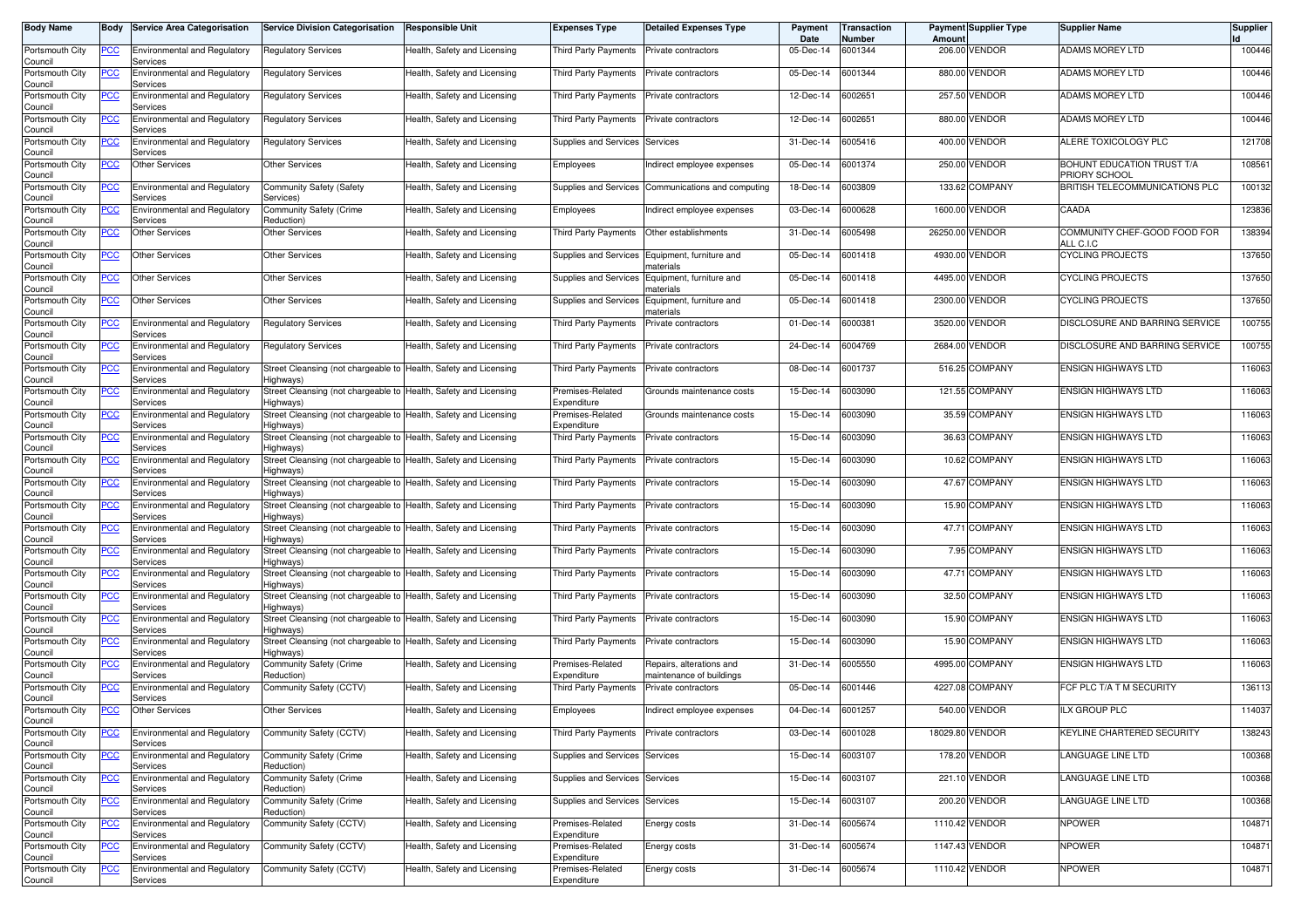| <b>Body Name</b>           | Body        | <b>Service Area Categorisation</b>                  | <b>Service Division Categorisation</b>       | Responsible Unit              | <b>Expenses Type</b>                     | <b>Detailed Expenses Type</b>                               | Payment<br>Date | <b>Transaction</b><br>Number | Amoun    | <b>Payment Supplier Type</b>            | <b>Supplier Name</b>                                    | <b>Supplier</b> |
|----------------------------|-------------|-----------------------------------------------------|----------------------------------------------|-------------------------------|------------------------------------------|-------------------------------------------------------------|-----------------|------------------------------|----------|-----------------------------------------|---------------------------------------------------------|-----------------|
| Portsmouth City<br>Council | PCC         | <b>Other Services</b>                               | <b>Other Services</b>                        | Health, Safety and Licensing  |                                          | Supplies and Services Miscellaneous expenses                | 24-Dec-14       | 6005030                      | 39.17    | <b>VENDOR</b>                           | PARKWOOD COMMUNITY LEISURE                              | 125747          |
| Portsmouth City<br>Council | <u>PCC</u>  | Other Services                                      | <b>Other Services</b>                        | Health, Safety and Licensing  | Third Party Payments                     | Other establishments                                        | 31-Dec-14       | 6005703                      |          | 5376.75 VENDOR                          | POMPEY IN THE COMMUNITY                                 | 138966          |
| Portsmouth City<br>Council | <u>PCC</u>  | <b>Environmental and Regulatory</b><br>Services     | <b>Community Safety (Safety</b><br>Services) | Health, Safety and Licensing  | Supplies and Services                    | Grants and subscriptions                                    | 24-Dec-14       | 6005056                      | 15000.00 |                                         | HEALTH AUTHORITY PORTSMOUTH HOSPITALS NHS TRUST         | 100690          |
| Portsmouth City<br>Council | ∍CC         | <b>Environmental and Regulatory</b><br>Services     | Community Safety (Crime<br>Reduction)        | Health, Safety and Licensing  | Third Party Payments                     | Private contractors                                         | 09-Dec-14       | 300196                       | 2000.00  | <b>GOVERNMENT DEPT SOLENT NHS TRUST</b> |                                                         | 107630          |
| Portsmouth City<br>Council | <u>PCC</u>  | <b>Environmental and Regulatory</b><br>Services     | Community Safety (Crime<br>Reduction)        | Health, Safety and Licensing  | Third Party Payments                     | Private contractors                                         | 03-Dec-14       | 6001121                      |          | 4141.74 VENDOR                          | SOUTH CENTRAL AMBULANCE<br><b>SERVICES</b>              | 100843          |
| Portsmouth City<br>Council | <u>PCC</u>  | <b>Environmental and Regulatory</b><br>Services     | Community Safety (Crime<br>Reduction)        | Health, Safety and Licensing  | Third Party Payments                     | Private contractors                                         | 31-Dec-14       | 6005769                      |          | 4141.74 VENDOR                          | SOUTH CENTRAL AMBULANCE<br><b>SERVICES</b>              | 100843          |
| Portsmouth City<br>Council | <u>PCC</u>  | Other Services                                      | Other Services                               | Health, Safety and Licensing  | Supplies and Services                    | Communications and computing                                | 04-Dec-14       | 6001320                      |          | 0.20 VENDOR                             | <b>NOBILE (UK) LIMITED</b>                              | 100085          |
| Portsmouth City<br>Council | <u>PCC</u>  | <b>Central Services</b>                             | <b>Emergency Planning</b>                    | Health, Safety and Licensing  | Supplies and Services                    | Communications and computing                                | 12-Dec-14       | 6002978                      |          | 4.31 VENDOR                             | T MOBILE (UK) LIMITED                                   | 100085          |
| Portsmouth City<br>Council | <u>PCC </u> | Environmental and Regulatory<br>Services            | Community Safety (CCTV)                      | Health, Safety and Licensing  | Supplies and Services                    | Communications and computing                                | 10-Dec-14       | 6002392                      |          | 8.94 VENDOR                             | <b>FMOBILE (UK) LIMITED</b>                             | 100085          |
| Portsmouth City<br>Council | PСC         | <b>Environmental and Regulatory</b><br>Services     | Community Safety (Crime<br>Reduction)        | Health, Safety and Licensing  | Supplies and Services                    | Communications and computing                                | 12-Dec-14       | 6002978                      |          | 123.08 VENDOR                           | T MOBILE (UK) LIMITED                                   | 100085          |
| Portsmouth City<br>Council | PСC         | <b>Environmental and Regulatory</b><br>Services     | Community Safety (Safety<br>Services)        | Health, Safety and Licensing  | Supplies and Services                    | Communications and computing                                | 10-Dec-14       | 6002392                      |          | 2.70 VENDOR                             | MOBILE (UK) LIMITED                                     | 100085          |
| Portsmouth City<br>Council | PСC         | Other Services                                      | Other Services                               | Health, Safety and Licensing  | Supplies and Services                    | Communications and computing                                | 04-Dec-14       | 6001320                      |          | 1.68 VENDOR                             | T MOBILE (UK) LIMITED                                   | 100085          |
| Portsmouth City<br>Council | PСC         | <b>Environmental and Regulatory</b><br>Services     | Community Safety (CCTV)                      | Health, Safety and Licensing  | Third Party Payments                     | Private contractors                                         | 16-Dec-14       | 6003241                      | 5869.17  | <b>VENDOR</b>                           | THE ALARMING CO LTD                                     | 101350          |
| Portsmouth City<br>Council | PСC         | <b>Environmental and Regulatory</b><br>Services     | Community Safety (CCTV)                      | Health, Safety and Licensing  | Third Party Payments                     | Private contractors                                         | 19-Dec-14       | 6004275                      | 483.85   | <b>VENDOR</b>                           | THE ALARMING CO LTD                                     | 101350          |
| Portsmouth City<br>Council | PСC         | <b>Environmental and Regulatory</b><br>Services     | Regulatory Services                          | Health, Safety and Licensing  | Supplies and Services                    | Printing, stationery and general<br>office expenses         | 30-Dec-14       | 6005397                      | 1079.90  | <b>VENDOR</b>                           | <b>VIP SYSTEM LIMITED</b>                               | 125657          |
| Portsmouth City<br>Council |             | <b>Environmental and Regulatory</b><br>Services     | Regulatory Services                          | Health, Safety and Licensing  | Supplies and Services                    | Printing, stationery and general<br>office expenses         | 30-Dec-14       | 6005397                      | 1822.40  | <b>VENDOR</b>                           | <b>VIP SYSTEM LIMITED</b>                               | 125657          |
| Portsmouth City<br>Council |             | <b>Environmental and Regulatory</b><br>Services     | Regulatory Services                          | Health, Safety and Licensing  | Supplies and Services                    | Printing, stationery and general<br>office expenses         | 30-Dec-14       | 6005397                      |          | 876.20 VENDOR                           | <b>VIP SYSTEM LIMITED</b>                               | 125657          |
| Portsmouth City<br>Council |             | <b>Environmental and Regulatory</b><br>Services     | Regulatory Services                          | Health, Safety and Licensing  | Supplies and Services                    | Printing, stationery and general<br>office expenses         | 30-Dec-14       | 6005397                      | 100.80   | <b>VENDOR</b>                           | <b>VIP SYSTEM LIMITED</b>                               | 125657          |
| Portsmouth City<br>Council | PСC         | <b>Environmental and Regulatory</b><br>Services     | <b>Regulatory Services</b>                   | Health, Safety and Licensing  | Supplies and Services                    | Printing, stationery and general<br>office expenses         | 30-Dec-14       | 6005397                      | 120.00   | <b>VENDOR</b>                           | <b>VIP SYSTEM LIMITED</b>                               | 125657          |
| Portsmouth City<br>Council | <u>PCC</u>  | <b>Environmental and Regulatory</b><br>Services     | Regulatory Services                          | Health, Safety and Licensing  | Supplies and Services                    | Printing, stationery and general<br>office expenses         | 30-Dec-14       | 6005397                      | 195.40   | <b>VENDOR</b>                           | <b>VIP SYSTEM LIMITED</b>                               | 125657          |
| Portsmouth City<br>Council | PСC         | <b>Environmental and Regulatory</b><br>Services     | <b>Regulatory Services</b>                   | Health, Safety and Licensing  | <b>Supplies and Services</b>             | Printing, stationery and general<br>office expenses         | 30-Dec-14       | 6005397                      |          | 341.44 VENDOR                           | <b>VIP SYSTEM LIMITED</b>                               | 125657          |
| Portsmouth City<br>Council | <u>PCC</u>  | <b>Environmental and Regulatory</b><br>Services     | <b>Regulatory Services</b>                   | Health, Safety and Licensing  | Supplies and Services                    | Printing, stationery and general<br>office expenses         | 30-Dec-14       | 6005397                      | 257.08   | <b>VENDOR</b>                           | <b>VIP SYSTEM LIMITED</b>                               | 125657          |
| Portsmouth City<br>Council | <u>PCC</u>  | Support Service / Transparency<br>Costs Unallocated | AMS                                          | Housing and Property Services | Premises-Related<br>Expenditure          | Cleaning and domestic supplies                              | 04-Dec-14       | 6001173                      | 1226.00  | <b>VENDOR</b>                           | 1ST CHOICE HIGH LEVEL CLEANING &<br>MAINTENANCE LIMITED | 101385          |
| Portsmouth City<br>Council | сC          | Housing Revenue Account                             | Repairs and Maintenance                      | Housing and Property Services | <b>Supplies and Services</b>             | Grants and subscriptions                                    | 31-Dec-14       | 6005403                      |          | 500.00 VENDOR                           | 2 START LTD                                             | 136353          |
| Portsmouth City<br>Council | <u>PCC</u>  | Housing Revenue Account                             | <b>Special Services</b>                      | Housing and Property Services | Supplies and Services                    | Miscellaneous expenses                                      | 31-Dec-14       | 6005404                      | 500.00   | <b>VENDOR</b>                           | A & J LAWRENCE                                          | 104559          |
| Portsmouth City<br>Council | <u>PCC</u>  | Housing Revenue Account                             | Repairs and Maintenance                      | Housing and Property Services | Premises-Related<br>Expenditure          | Repairs, alterations and<br>maintenance of buildings        | 04-Dec-14       | 6001175                      | 28044.27 | <b>COMPANY</b>                          | A PURKISS BUILDING AND<br><b>DECORATING LTD</b>         | 100338          |
| Portsmouth City<br>Council | <u>PCC</u>  | Housing Revenue Account                             | Repairs and Maintenance                      | Housing and Property Services | Premises-Related<br>Expenditure          | Repairs, alterations and<br>maintenance of buildings        | 05-Dec-14       | 6001340                      |          | 12731.77 COMPANY                        | A PURKISS BUILDING AND<br><b>DECORATING LTD</b>         | 100338          |
| Portsmouth City<br>Council | <u>PCC</u>  | Housing Revenue Account                             | Supervision and Management                   | Housing and Property Services | Third Party Payments                     | Private contractors                                         | 19-Dec-14       | 6003973                      | 350.00   | <b>VENDOR</b>                           | A VAN PORTSMOUTH LIMITED                                | 138694          |
| Portsmouth City<br>Council | <u>PCC</u>  | Housing Revenue Account                             | Other                                        | Housing and Property Services |                                          | Supplies and Services Grants and subscriptions              | 19-Dec-14       | 6003973                      |          | 200.00 VENDOR                           | A VAN PORTSMOUTH LIMITED                                | 138694          |
| Portsmouth City<br>Council |             | Housing Services                                    | Homelessness                                 | Housing and Property Services | Third Party Payments Private contractors |                                                             | 19-Dec-14       | 6003973                      |          | 300.00 VENDOR                           | A VAN PORTSMOUTH LIMITED                                | 138694          |
| Portsmouth City<br>Council | <b>PCC</b>  | Housing Revenue Account                             | <b>Special Services</b>                      | Housing and Property Services |                                          | Supplies and Services Equipment, furniture and<br>materials | 12-Dec-14       | 6002650                      |          | 485.92 VENDOR                           | ACCESS LOCKSMITHS LTD T/A ACCESS<br><b>KEY AND LOCK</b> | 100255          |
| Portsmouth City<br>Council | ∍CC         | Housing Revenue Account                             | <b>Special Services</b>                      | Housing and Property Services | Supplies and Services                    | Equipment, furniture and<br>naterials                       | 12-Dec-14       | 6002650                      |          | 208.00 VENDOR                           | ACCESS LOCKSMITHS LTD T/A ACCESS<br><b>KEY AND LOCK</b> | 100255          |
| Portsmouth City<br>Council | <u>PCC</u>  | Housing Revenue Account                             | Supervision and Management                   | Housing and Property Services | Supplies and Services                    | Equipment, furniture and<br>materials                       | 12-Dec-14       | 6002650                      |          | 272.67 VENDOR                           | ACCESS LOCKSMITHS LTD T/A ACCESS<br><b>KEY AND LOCK</b> | 100255          |
| Portsmouth City<br>Council | <u>PCC</u>  | Housing Revenue Account                             | Supervision and Management                   | Housing and Property Services | Supplies and Services                    | Equipment, furniture and<br>naterials                       | 12-Dec-14       | 6002650                      |          | 77.10 VENDOR                            | ACCESS LOCKSMITHS LTD T/A ACCESS<br><b>KEY AND LOCK</b> | 100255          |
| Portsmouth City<br>Council | <u>PCC</u>  | Housing Revenue Account                             | <b>Special Services</b>                      | Housing and Property Services | Supplies and Services                    | Equipment, furniture and<br>materials                       | 12-Dec-14       | 6002650                      |          | 333.67 VENDOR                           | ACCESS LOCKSMITHS LTD T/A ACCESS<br><b>KEY AND LOCK</b> | 100255          |
| Portsmouth City<br>Council | <u>PCC</u>  | Housing Revenue Account                             | <b>Special Services</b>                      | Housing and Property Services | Supplies and Services                    | Equipment, furniture and<br>naterials                       | 12-Dec-14       | 6002650                      |          | 18.70 VENDOR                            | ACCESS LOCKSMITHS LTD T/A ACCESS<br><b>KEY AND LOCK</b> | 100255          |
| Portsmouth City<br>Council | <u>PCC</u>  | Housing Revenue Account                             | <b>Special Services</b>                      | Housing and Property Services |                                          | Supplies and Services Equipment, furniture and<br>materials | 12-Dec-14       | 6002650                      |          | 846.75 VENDOR                           | ACCESS LOCKSMITHS LTD T/A ACCESS<br><b>KEY AND LOCK</b> | 100255          |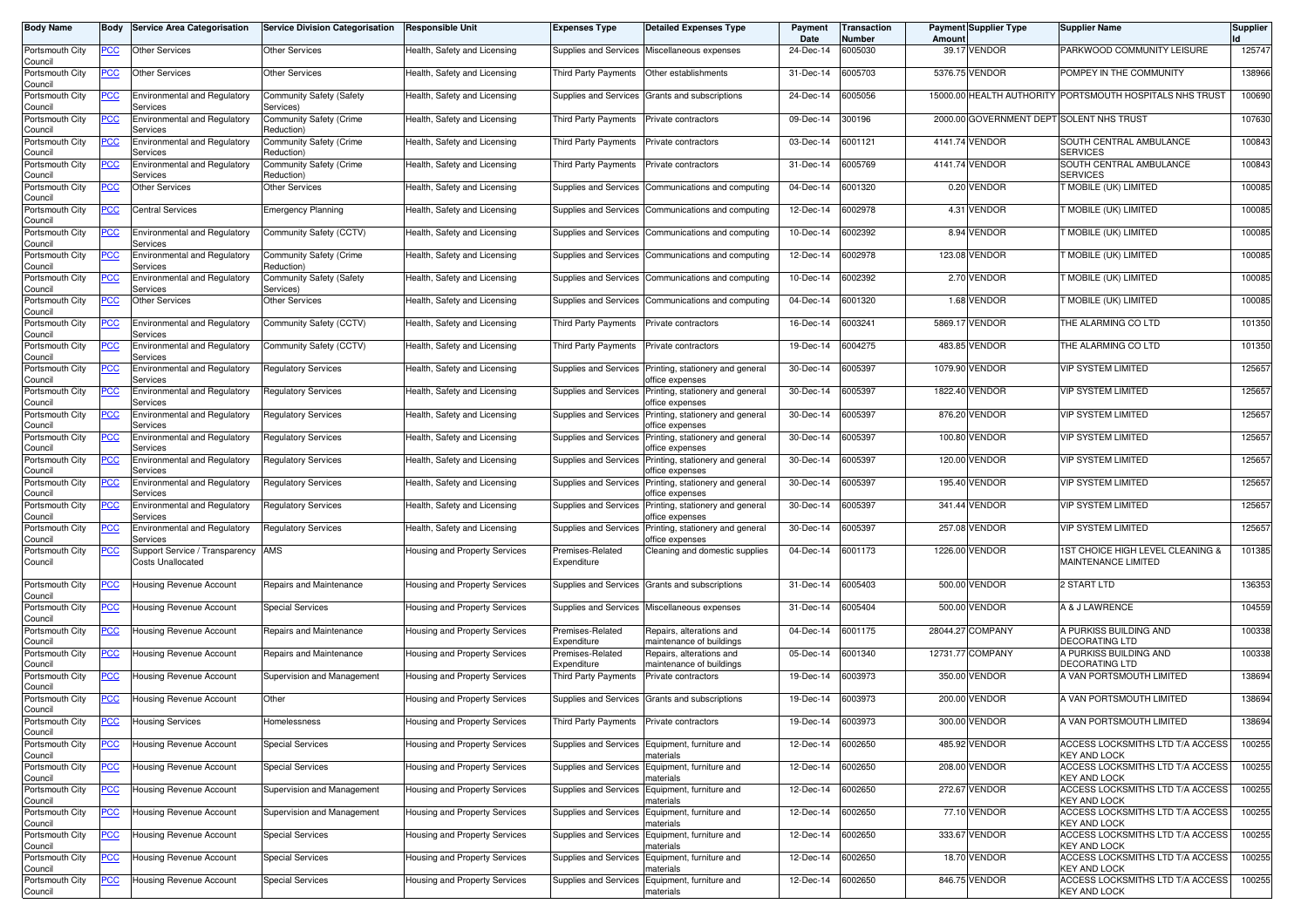| <b>Body Name</b>           | Body             | <b>Service Area Categorisation</b> | <b>Service Division Categorisation</b> | <b>Responsible Unit</b>       | <b>Expenses Type</b>            | <b>Detailed Expenses Type</b>                        | Payment<br>Date | Transaction<br>Number | Amoun   | <b>Payment Supplier Type</b> | <b>Supplier Name</b>                                                  | <b>Supplier</b> |
|----------------------------|------------------|------------------------------------|----------------------------------------|-------------------------------|---------------------------------|------------------------------------------------------|-----------------|-----------------------|---------|------------------------------|-----------------------------------------------------------------------|-----------------|
| Portsmouth City<br>Council | <u>PCC </u>      | Housing Revenue Account            | <b>Special Services</b>                | Housing and Property Services | Supplies and Services           | Equipment, furniture and<br>naterials                | 12-Dec-14       | 6002650               |         | 413.00 VENDOR                | ACCESS LOCKSMITHS LTD T/A ACCESS<br>KEY AND LOCK                      | 100255          |
| Portsmouth City<br>Council | <u>PCC</u>       | Housing Revenue Account            | <b>Special Services</b>                | Housing and Property Services | Supplies and Services           | Equipment, furniture and<br>naterials                | 12-Dec-14       | 6002650               |         | 127.50 VENDOR                | ACCESS LOCKSMITHS LTD T/A ACCESS<br>KEY AND LOCK                      | 100255          |
| Portsmouth City<br>Council | <u>PCC</u>       | Housing Revenue Account            | <b>Special Services</b>                | Housing and Property Services | Supplies and Services           | Equipment, furniture and<br>าaterials                | 12-Dec-14       | 6002650               | 54.82   | <b>VENDOR</b>                | ACCESS LOCKSMITHS LTD T/A ACCESS<br>KEY AND LOCK                      | 100255          |
| Portsmouth City<br>Council | $\overline{PCC}$ | Housing Revenue Account            | <b>Special Services</b>                | Housing and Property Services | Supplies and Services           | Equipment, furniture and<br>naterials                | 24-Dec-14       | 6004607               | 719.00  | <b>VENDOR</b>                | <b>ACE EQUIPMENT</b>                                                  | 119533          |
| Portsmouth City<br>Council | <u>PCC</u>       | <b>Housing Revenue Account</b>     | Repairs and Maintenance                | Housing and Property Services | Premises-Related<br>Expenditure | Repairs, alterations and<br>naintenance of buildings | 05-Dec-14       | 6001343               | 4980.65 | <b>VENDOR</b>                | <b>ACTION PUMPS LTD</b>                                               | 111474          |
| Portsmouth City<br>Council | <u>PCC </u>      | Housing Revenue Account            | Repairs and Maintenance                | Housing and Property Services | Premises-Related<br>Expenditure | Repairs, alterations and<br>maintenance of buildings | 05-Dec-14       | 6001343               |         | -12.50 VENDOR                | ACTION PUMPS LTD                                                      | 111474          |
| Portsmouth City<br>Council | <u>PCC </u>      | Housing Revenue Account            | Other                                  | Housing and Property Services | Premises-Related<br>Expenditure | Repairs, alterations and<br>maintenance of buildings | 31-Dec-14       | 6005409               |         | 6941.00 VENDOR               | ACTION PUMPS LTD                                                      | 111474          |
| Portsmouth City<br>Council | <u>PCC</u>       | <b>Housing Services</b>            | Homelessness                           | Housing and Property Services | Premises-Related<br>Expenditure | Rents                                                | 22-Dec-14       | 6004316               |         | 1433.55 SOLETRADER           | Classified as 'personal data' (under the<br>Data Protection Act 1998) | 136397          |
| Portsmouth City<br>Council | <u>PCC </u>      | Housing Revenue Account            | Repairs and Maintenance                | Housing and Property Services | Premises-Related<br>Expenditure | Repairs, alterations and<br>maintenance of buildings | 01-Dec-14       | 6000345               |         | 276.50 COMPANY               | ADT FIRE AND SECURITY                                                 | 100386          |
| Portsmouth City<br>Council | <u>PCC </u>      | Housing Revenue Account            | Repairs and Maintenance                | Housing and Property Services | Premises-Related<br>Expenditure | Repairs, alterations and<br>maintenance of buildings | 01-Dec-14       | 6000345               |         | 204.02 COMPANY               | ADT FIRE AND SECURITY                                                 | 100386          |
| Portsmouth City<br>Council | <u>PCC</u>       | Housing Revenue Account            | Repairs and Maintenance                | Housing and Property Services | Premises-Related<br>Expenditure | Repairs, alterations and<br>maintenance of buildings | 31-Dec-14       | 6005412               |         | 276.50 COMPANY               | ADT FIRE AND SECURITY                                                 | 100386          |
| Portsmouth City<br>Council | PСC              | Housing Revenue Account            | Repairs and Maintenance                | Housing and Property Services | Premises-Related<br>Expenditure | Repairs, alterations and<br>naintenance of buildings | 31-Dec-14       | 6005412               |         | 204.02 COMPANY               | ADT FIRE AND SECURITY                                                 | 100386          |
| Portsmouth City<br>Council | <u>PCC</u>       | Housing Revenue Account            | Repairs and Maintenance                | Housing and Property Services | Premises-Related<br>Expenditure | Repairs, alterations and<br>maintenance of buildings | 10-Dec-14       | 6001887               | 2716.00 | <b>VENDOR</b>                | ADVANCED CONTROL SYSTEMS (UK)<br>LTD                                  | 108313          |
| Portsmouth City<br>Council | <u>PCC </u>      | Housing Revenue Account            | Repairs and Maintenance                | Housing and Property Services | Premises-Related<br>Expenditure | Repairs, alterations and<br>naintenance of buildings | 03-Dec-14       | 6000598               |         | 515.00 VENDOR                | ADVANCED CONTROL SYSTEMS (UK)<br>LTD                                  | 108313          |
| Portsmouth City<br>Council | PCC.             | Housing Revenue Account            | Other                                  | Housing and Property Services | Premises-Related<br>Expenditure | Repairs, alterations and<br>naintenance of buildings | 19-Dec-14       | 6003978               |         | 650.00 VENDOR                | ADVANCED CONTROL SYSTEMS (UK)<br>LTD                                  | 108313          |
| Portsmouth City<br>Council | <u>PCC</u>       | Housing Revenue Account            | Repairs and Maintenance                | Housing and Property Services | Premises-Related<br>Expenditure | Repairs, alterations and<br>maintenance of buildings | 31-Dec-14       | 6005413               | 258.00  | <b>VENDOR</b>                | ADVANCED CONTROL SYSTEMS (UK)<br>LTD                                  | 108313          |
| Portsmouth City<br>Council | <u>PCC</u>       | Housing Revenue Account            | Other                                  | Housing and Property Services | Third Party Payments            | Private contractors                                  | 31-Dec-14       | 6005413               | 639.00  | <b>VENDOR</b>                | ADVANCED CONTROL SYSTEMS (UK)<br>LTD                                  | 108313          |
| Portsmouth City<br>Council | <u>PCC</u>       | Housing Revenue Account            | Repairs and Maintenance                | Housing and Property Services | Premises-Related<br>Expenditure | Repairs, alterations and<br>maintenance of buildings | 31-Dec-14       | 6005413               |         | 2500.00 VENDOR               | ADVANCED CONTROL SYSTEMS (UK)<br>LTD                                  | 108313          |
| Portsmouth City<br>Council | PCC∶             | Housing Revenue Account            | Repairs and Maintenance                | Housing and Property Services | Premises-Related<br>Expenditure | Repairs, alterations and<br>maintenance of buildings | 31-Dec-14       | 6005413               | 2088.00 | <b>VENDOR</b>                | ADVANCED CONTROL SYSTEMS (UK)<br>LTD                                  | 108313          |
| Portsmouth City<br>Council | <u>PCC</u>       | Housing Revenue Account            | Other                                  | Housing and Property Services | Premises-Related<br>Expenditure | Repairs, alterations and<br>maintenance of buildings | 31-Dec-14       | 6005413               | 260.00  | <b>VENDOR</b>                | ADVANCED CONTROL SYSTEMS (UK)<br>LTD                                  | 108313          |
| Portsmouth City<br>Council | <u>PCC</u>       | Housing Revenue Account            | Other                                  | Housing and Property Services | Third Party Payments            | Private contractors                                  | 31-Dec-14       | 6005415               | 253.95  | VENDOR                       | AKW MEDICARE LTD                                                      | 109340          |
| Portsmouth City<br>Council | <u>PCC</u>       | Housing Revenue Account            | Other                                  | Housing and Property Services | Third Party Payments            | Private contractors                                  | 31-Dec-14       | 6005415               | 186.07  | VENDOR                       | AKW MEDICARE LTD                                                      | 109340          |
| Portsmouth City<br>Council | <u>PCC </u>      | Housing Revenue Account            | Other                                  | Housing and Property Services | Third Party Payments            | Private contractors                                  | 31-Dec-14       | 6005415               |         | 253.95 VENDOR                | AKW MEDICARE LTD                                                      | 109340          |
| Portsmouth City<br>Council | <u>PCC</u>       | Housing Revenue Account            | Other                                  | Housing and Property Services | Third Party Payments            | Private contractors                                  | 31-Dec-14       | 6005415               |         | 253.95 VENDOR                | AKW MEDICARE LTD                                                      | 109340          |
| Portsmouth City<br>Council | <u>PCC </u>      | Housing Revenue Account            | Other                                  | Housing and Property Services | Third Party Payments            | Private contractors                                  | 31-Dec-14       | 6005415               |         | 224.89 VENDOR                | AKW MEDICARE LTD                                                      | 109340          |
| Portsmouth City<br>Council | <u>PCC </u>      | Housing Services                   | Homelessness                           | Housing and Property Services | Premises-Related<br>Expenditure | Rents                                                | 22-Dec-14       | 6004320               |         | 1860.00 SOLETRADER           | Classified as 'personal data' (under the<br>Data Protection Act 1998) | 137734          |
| Portsmouth City<br>Council | <u>PCC</u>       | Housing Revenue Account            | Repairs and Maintenance                | Housing and Property Services | Premises-Related<br>Expenditure | Repairs, alterations and<br>maintenance of buildings | 16-Dec-14       | 6003162               |         | 4364.10 COMPANY              | <b>ALLSOP AND FRANCIS LIMITED</b>                                     | 118132          |
| Portsmouth City<br>Council | <u>PCC </u>      | Housing Services                   | Homelessness                           | Housing and Property Services | Third Party Payments            | Private contractors                                  | 05-Dec-14       | 300139                |         | 280.00 VENDOR                | AMBERLEY COURT GUEST HOUSE                                            | 100559          |
| Portsmouth City<br>Council | <u>PCC</u>       | Housing Services                   | Homelessness                           | Housing and Property Services | Third Party Payments            | Private contractors                                  | 05-Dec-14       | 300139                |         | 100.00 VENDOR                | AMBERLEY COURT GUEST HOUSE                                            | 100559          |
| Portsmouth City<br>Council | <u>PCC</u>       | Housing Services                   | Homelessness                           | Housing and Property Services | Third Party Payments            | Private contractors                                  | 05-Dec-14       | 300139                | 280.00  | <b>VENDOR</b>                | AMBERLEY COURT GUEST HOUSE                                            | 100559          |
| Portsmouth City<br>Council | <b>PCC</b>       | lousing Revenue Account            | <b>Special Services</b>                | Housing and Property Services | Supplies and Services           | Catering                                             | 03-Dec-14       | 6000603               |         | 7.67 VENDOR                  | APETITO LTD                                                           | 100127          |
| Portsmouth City<br>Council | $\overline{C}$   | Housing Revenue Account            | <b>Special Services</b>                | Housing and Property Services | Supplies and Services Catering  |                                                      | 03-Dec-14       | 6000603               |         | 7.67 VENDOR                  | <b>APETITO LTD</b>                                                    | 100127          |
| Portsmouth City<br>Council | $\overline{C}$   | Housing Revenue Account            | <b>Special Services</b>                | Housing and Property Services | Supplies and Services Catering  |                                                      | 03-Dec-14       | 6000603               |         | 24.24 VENDOR                 | APETITO LTD                                                           | 100127          |
| Portsmouth City<br>Council | <u>PCC</u>       | Housing Revenue Account            | <b>Special Services</b>                | Housing and Property Services | Supplies and Services Catering  |                                                      | 03-Dec-14       | 6000603               |         | 26.11 VENDOR                 | APETITO LTD                                                           | 100127          |
| Portsmouth City<br>Council | <u>PCC</u>       | Housing Revenue Account            | <b>Special Services</b>                | Housing and Property Services | Supplies and Services Catering  |                                                      | 03-Dec-14       | 6000603               |         | 23.05 VENDOR                 | APETITO LTD                                                           | 100127          |
| Portsmouth City<br>Council | <u>PCC</u>       | Housing Revenue Account            | <b>Special Services</b>                | Housing and Property Services | Supplies and Services           | Catering                                             | 03-Dec-14       | 6000603               |         | 25.82 VENDOR                 | APETITO LTD                                                           | 100127          |
| Portsmouth City<br>Council | <u>PCC</u>       | Housing Revenue Account            | <b>Special Services</b>                | Housing and Property Services | Supplies and Services Catering  |                                                      | 03-Dec-14       | 6000603               |         | 6.73 VENDOR                  | APETITO LTD                                                           | 100127          |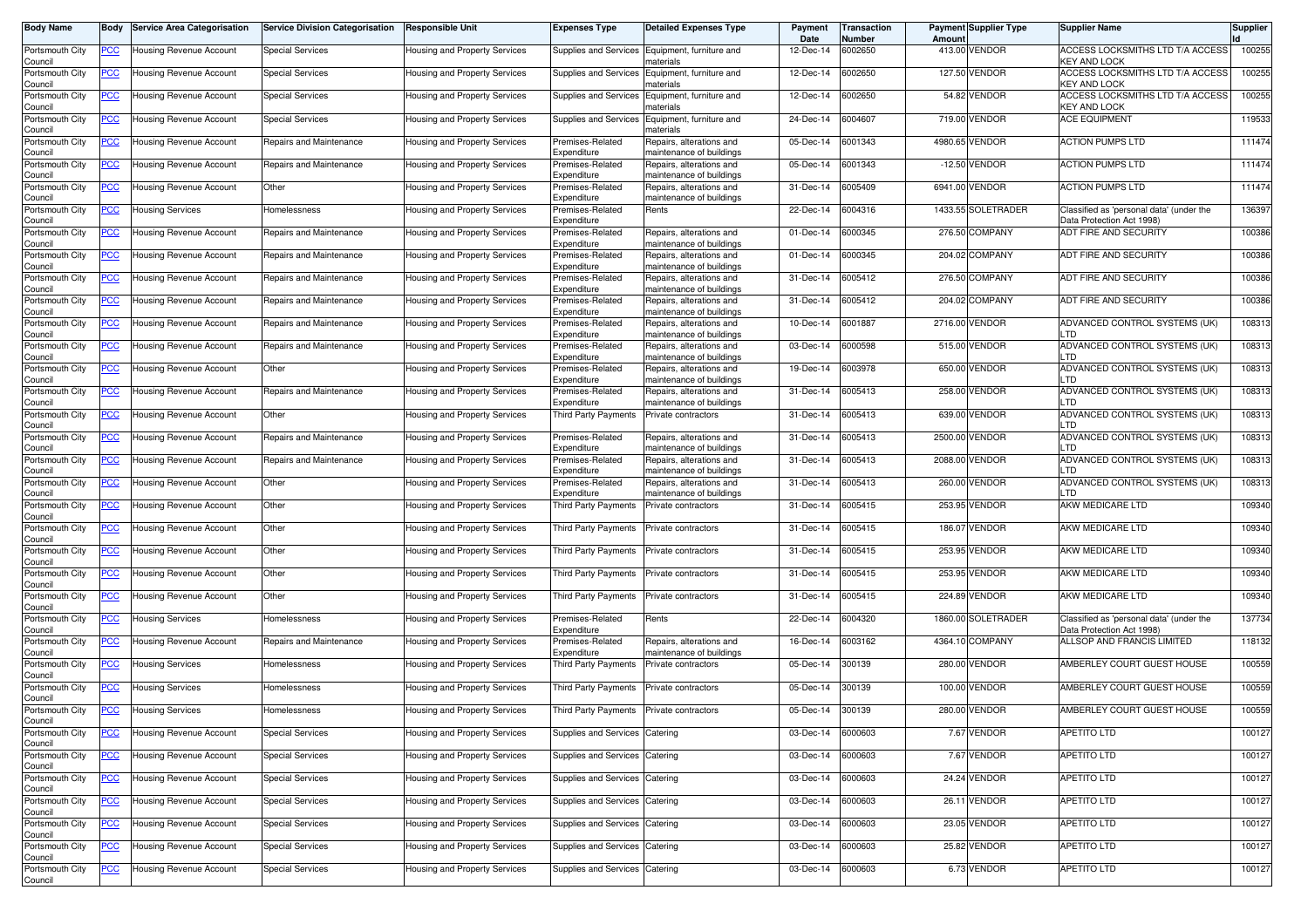| <b>Body Name</b>           | Body           | <b>Service Area Categorisation</b> | <b>Service Division Categorisation</b> | <b>Responsible Unit</b>       | <b>Expenses Type</b>           | <b>Detailed Expenses Type</b> | Payment<br>Date | Transaction<br>Number | Amoun | <b>Payment Supplier Type</b> | <b>Supplier Name</b> | <b>Supplier</b> |
|----------------------------|----------------|------------------------------------|----------------------------------------|-------------------------------|--------------------------------|-------------------------------|-----------------|-----------------------|-------|------------------------------|----------------------|-----------------|
| Portsmouth City<br>Council | <u>PCC</u>     | Housing Revenue Account            | <b>Special Services</b>                | Housing and Property Services | Supplies and Services          | Catering                      | 03-Dec-14       | 6000603               |       | 14.79 VENDOR                 | APETITO LTD          | 100127          |
| Portsmouth City<br>Council | <u>PCC</u>     | Housing Revenue Account            | <b>Special Services</b>                | Housing and Property Services | Supplies and Services          | Catering                      | 03-Dec-14       | 6000603               |       | 7.52 VENDOR                  | APETITO LTD          | 100127          |
| Portsmouth City<br>Council | <u>PCC</u>     | Housing Revenue Account            | <b>Special Services</b>                | Housing and Property Services | Supplies and Services          | Catering                      | 08-Dec-14       | 6001664               |       | 7.67 VENDOR                  | APETITO LTD          | 100127          |
| Portsmouth City<br>Council | <u>PCC</u>     | Housing Revenue Account            | <b>Special Services</b>                | Housing and Property Services | Supplies and Services          | Catering                      | 08-Dec-14       | 6001664               |       | 7.67 VENDOR                  | APETITO LTD          | 100127          |
| Portsmouth City<br>Council | <u>PCC</u>     | Housing Revenue Account            | <b>Special Services</b>                | Housing and Property Services | Supplies and Services          | Catering                      | 08-Dec-14       | 6001664               |       | 7.67 VENDOR                  | APETITO LTD          | 100127          |
| Portsmouth City<br>Council | <u>PCC</u>     | Housing Revenue Account            | <b>Special Services</b>                | Housing and Property Services | Supplies and Services          | Catering                      | 08-Dec-14       | 6001664               |       | 7.67 VENDOR                  | APETITO LTD          | 100127          |
| Portsmouth City<br>Council | <u>PCC</u>     | Housing Revenue Account            | <b>Special Services</b>                | Housing and Property Services | Supplies and Services          | Catering                      | 08-Dec-14       | 6001664               |       | 27.56 VENDOR                 | APETITO LTD          | 100127          |
| Portsmouth City<br>Council | <u>PCC</u>     | Housing Revenue Account            | <b>Special Services</b>                | Housing and Property Services | Supplies and Services          | Catering                      | 08-Dec-14       | 6001664               |       | 30.67 VENDOR                 | APETITO LTD          | 100127          |
| Portsmouth City<br>Council | <u>PCC</u>     | Housing Revenue Account            | <b>Special Services</b>                | Housing and Property Services | <b>Supplies and Services</b>   | Catering                      | 08-Dec-14       | 6001664               |       | 19.13 VENDOR                 | APETITO LTD          | 100127          |
| Portsmouth City<br>Council | <u>PCC</u>     | Housing Revenue Account            | <b>Special Services</b>                | Housing and Property Services | Supplies and Services          | Catering                      | 08-Dec-14       | 6001664               |       | 26.12 VENDOR                 | APETITO LTD          | 100127          |
| Portsmouth City<br>Council | <u>PCC</u>     | Housing Revenue Account            | <b>Special Services</b>                | Housing and Property Services | Supplies and Services          | Catering                      | 08-Dec-14       | 6001664               |       | 25.34 VENDOR                 | APETITO LTD          | 100127          |
| Portsmouth City<br>Council | <u>PCC</u>     | Housing Revenue Account            | <b>Special Services</b>                | Housing and Property Services | Supplies and Services          | Catering                      | 08-Dec-14       | 6001664               |       | 28.52 VENDOR                 | APETITO LTD          | 100127          |
| Portsmouth City<br>Council | <u>PCC</u>     | Housing Revenue Account            | <b>Special Services</b>                | Housing and Property Services | Supplies and Services          | Catering                      | 08-Dec-14       | 6001664               |       | 38.50 VENDOR                 | APETITO LTD          | 100127          |
| Portsmouth City<br>Council | <u>PCC</u>     | Housing Revenue Account            | <b>Special Services</b>                | Housing and Property Services | Supplies and Services          | Catering                      | 08-Dec-14       | 6001664               |       | 33.09 VENDOR                 | APETITO LTD          | 100127          |
| Portsmouth City<br>Council | <u>PCC</u>     | Housing Revenue Account            | <b>Special Services</b>                | Housing and Property Services | Supplies and Services          | Catering                      | 08-Dec-14       | 6001664               |       | 23.87 VENDOR                 | APETITO LTD          | 100127          |
| Portsmouth City<br>Council | <u>PCC</u>     | Housing Revenue Account            | <b>Special Services</b>                | Housing and Property Services | Supplies and Services          | Catering                      | 08-Dec-14       | 6001664               |       | 7.79 VENDOR                  | APETITO LTD          | 100127          |
| Portsmouth City<br>Council | <u>PCC</u>     | Housing Revenue Account            | <b>Special Services</b>                | Housing and Property Services | Supplies and Services          | Catering                      | 08-Dec-14       | 6001664               |       | 7.13 VENDOR                  | APETITO LTD          | 100127          |
| Portsmouth City<br>Council | <u>PCC</u>     | Housing Revenue Account            | Special Services                       | Housing and Property Services | Supplies and Services          | Catering                      | 08-Dec-14       | 6001664               |       | 14.04 VENDOR                 | APETITO LTD          | 100127          |
| Portsmouth City<br>Council | <u>PCC</u>     | Housing Revenue Account            | <b>Special Services</b>                | Housing and Property Services | Supplies and Services          | Catering                      | 08-Dec-14       | 6001664               |       | 29.52 VENDOR                 | APETITO LTD          | 100127          |
| Portsmouth City<br>Council | <u>PCC</u>     | Housing Revenue Account            | <b>Special Services</b>                | Housing and Property Services | Supplies and Services          | Catering                      | 03-Dec-14       | 6000603               |       | 8.53 VENDOR                  | APETITO LTD          | 100127          |
| Portsmouth City<br>Council | <u>PCC</u>     | Housing Revenue Account            | <b>Special Services</b>                | Housing and Property Services | Supplies and Services          | Catering                      | 03-Dec-14       | 6000603               |       | 24.24 VENDOR                 | APETITO LTD          | 100127          |
| Portsmouth City<br>Council | <u>PCC</u>     | Housing Revenue Account            | <b>Special Services</b>                | Housing and Property Services | <b>Supplies and Services</b>   | Catering                      | 03-Dec-14       | 6000603               |       | 24.24 VENDOR                 | APETITO LTD          | 100127          |
| Portsmouth City<br>Council | <u>PCC</u>     | Housing Revenue Account            | <b>Special Services</b>                | Housing and Property Services | <b>Supplies and Services</b>   | Catering                      | 03-Dec-14       | 6000603               |       | 10.99 VENDOR                 | APETITO LTD          | 100127          |
| Portsmouth City<br>Council | <u>PCC</u>     | Housing Revenue Account            | <b>Special Services</b>                | Housing and Property Services | <b>Supplies and Services</b>   | Catering                      | 03-Dec-14       | 6000603               |       | 27.02 VENDOR                 | APETITO LTD          | 100127          |
| Portsmouth City<br>Council | <u>PCC</u>     | Housing Revenue Account            | <b>Special Services</b>                | Housing and Property Services | Supplies and Services          | Catering                      | 03-Dec-14       | 6000603               |       | 30.67 VENDOR                 | APETITO LTD          | 100127          |
| Portsmouth City<br>Council | <u>PCC</u>     | Housing Revenue Account            | <b>Special Services</b>                | Housing and Property Services | Supplies and Services          | Catering                      | 03-Dec-14       | 6000603               | 26.11 | <b>VENDOR</b>                | APETITO LTD          | 100127          |
| Portsmouth City<br>Council | <u>PCC</u>     | Housing Revenue Account            | <b>Special Services</b>                | Housing and Property Services | Supplies and Services          | Catering                      | 03-Dec-14       | 6000603               |       | 19.13 VENDOR                 | APETITO LTD          | 100127          |
| Portsmouth City<br>Council | <u>PCC</u>     | Housing Revenue Account            | <b>Special Services</b>                | Housing and Property Services | Supplies and Services          | Catering                      | 03-Dec-14       | 6000603               |       | 37.03 VENDOR                 | APETITO LTD          | 100127          |
| Portsmouth City<br>Council | <u>PCC</u>     | Housing Revenue Account            | <b>Special Services</b>                | Housing and Property Services | Supplies and Services          | Catering                      | 03-Dec-14       | 6000603               |       | 29.26 VENDOR                 | APETITO LTD          | 100127          |
| Portsmouth City<br>Council | <u>PCC</u>     | Housing Revenue Account            | <b>Special Services</b>                | Housing and Property Services | Supplies and Services          | Catering                      | 03-Dec-14       | 6000603               |       | 7.13 VENDOR                  | <b>APETITO LTD</b>   | 100127          |
| Portsmouth City<br>Council | <u>PCC</u>     | Housing Revenue Account            | <b>Special Services</b>                | Housing and Property Services | Supplies and Services          | Catering                      | 03-Dec-14       | 6000603               |       | 14.79 VENDOR                 | APETITO LTD          | 100127          |
| Portsmouth City<br>Council | $\overline{C}$ | Housing Revenue Account            | <b>Special Services</b>                | Housing and Property Services | <b>Supplies and Services</b>   | Catering                      | 03-Dec-14       | 6000603               |       | 13.04 VENDOR                 | <b>APETITO LTD</b>   | 100127          |
| Portsmouth City<br>Council | $\overline{C}$ | Housing Revenue Account            | <b>Special Services</b>                | Housing and Property Services | Supplies and Services Catering |                               | 03-Dec-14       | 6000603               |       | 7.52 VENDOR                  | APETITO LTD          | 100127          |
| Portsmouth City<br>Council | <u>PCC</u>     | Housing Revenue Account            | <b>Special Services</b>                | Housing and Property Services | <b>Supplies and Services</b>   | Catering                      | 03-Dec-14       | 6000603               |       | 7.67 VENDOR                  | <b>APETITO LTD</b>   | 100127          |
| Portsmouth City<br>Council | <u>PCC</u>     | Housing Revenue Account            | <b>Special Services</b>                | Housing and Property Services | Supplies and Services          | Catering                      | 03-Dec-14       | 6000603               |       | 7.67 VENDOR                  | <b>APETITO LTD</b>   | 100127          |
| Portsmouth City<br>Council | <u>PCC</u>     | Housing Revenue Account            | <b>Special Services</b>                | Housing and Property Services | <b>Supplies and Services</b>   | Catering                      | 03-Dec-14       | 6000603               |       | 7.67 VENDOR                  | APETITO LTD          | 100127          |
| Portsmouth City<br>Council | <u>PCC</u>     | Housing Revenue Account            | <b>Special Services</b>                | Housing and Property Services | Supplies and Services          | Catering                      | 03-Dec-14       | 6000603               |       | 7.67 VENDOR                  | APETITO LTD          | 100127          |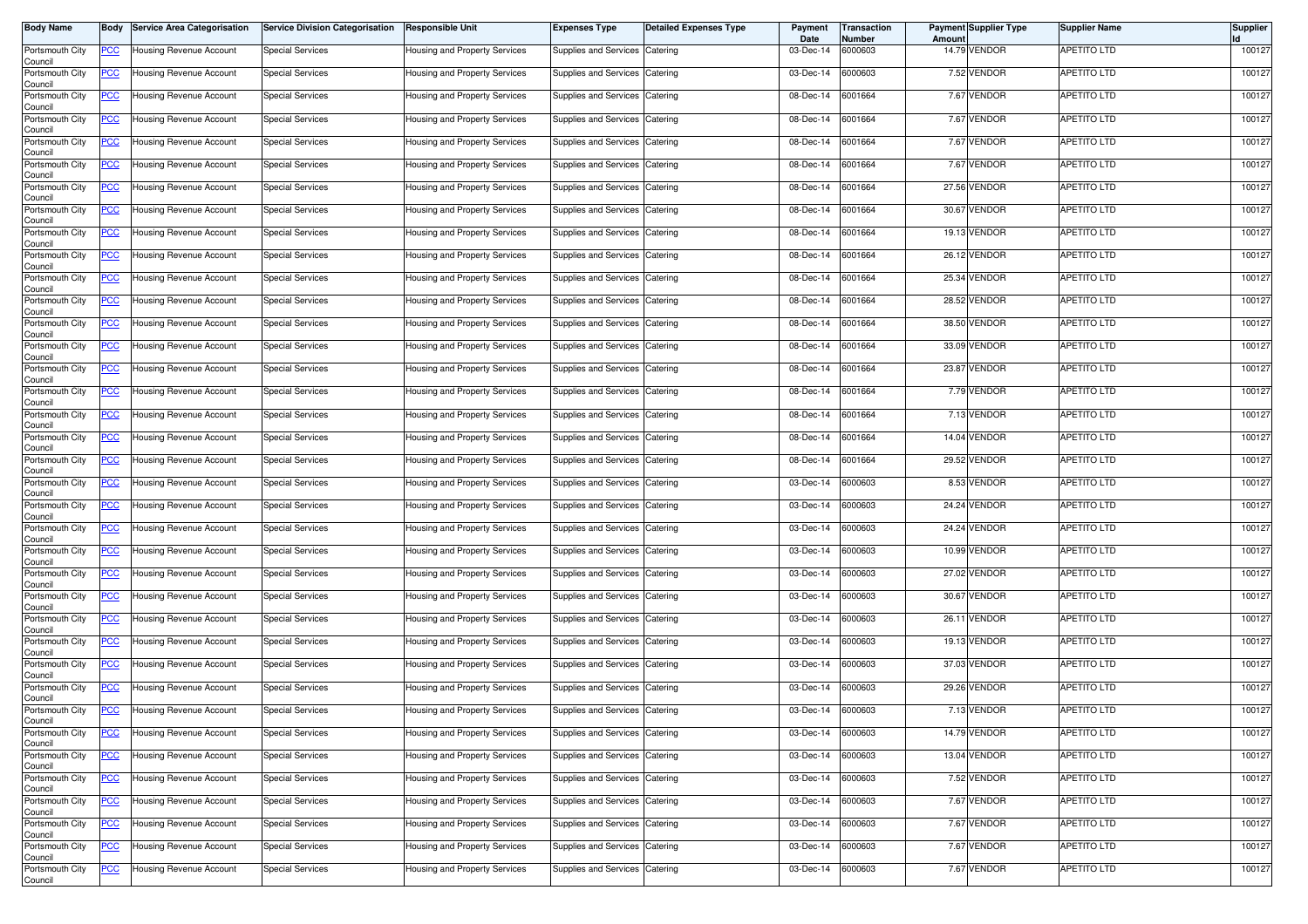| <b>Body Name</b>           | Body           | <b>Service Area Categorisation</b> | <b>Service Division Categorisation</b> | <b>Responsible Unit</b>       | <b>Expenses Type</b>           | <b>Detailed Expenses Type</b> | Payment<br>Date | Transaction<br>Number | Amount | <b>Payment Supplier Type</b> | <b>Supplier Name</b> | <b>Supplier</b> |
|----------------------------|----------------|------------------------------------|----------------------------------------|-------------------------------|--------------------------------|-------------------------------|-----------------|-----------------------|--------|------------------------------|----------------------|-----------------|
| Portsmouth City<br>Council | <u>PCC</u>     | Housing Revenue Account            | <b>Special Services</b>                | Housing and Property Services | Supplies and Services          | Catering                      | 03-Dec-14       | 6000603               |        | 7.67 VENDOR                  | <b>APETITO LTD</b>   | 100127          |
| Portsmouth City<br>Council | <u>PCC</u>     | Housing Revenue Account            | <b>Special Services</b>                | Housing and Property Services | Supplies and Services          | Catering                      | 03-Dec-14       | 6000603               |        | 7.67 VENDOR                  | APETITO LTD          | 100127          |
| Portsmouth City<br>Council | <u>PCC</u>     | Housing Revenue Account            | <b>Special Services</b>                | Housing and Property Services | Supplies and Services          | Catering                      | 03-Dec-14       | 6000603               |        | 7.67 VENDOR                  | APETITO LTD          | 100127          |
| Portsmouth City<br>Council | <u>PCC</u>     | Housing Revenue Account            | <b>Special Services</b>                | Housing and Property Services | Supplies and Services          | Catering                      | 03-Dec-14       | 6000603               |        | 7.67 VENDOR                  | APETITO LTD          | 100127          |
| Portsmouth City<br>Council | <u>PCC</u>     | Housing Revenue Account            | <b>Special Services</b>                | Housing and Property Services | Supplies and Services          | Catering                      | 03-Dec-14       | 6000603               |        | 25.67 VENDOR                 | APETITO LTD          | 100127          |
| Portsmouth City<br>Council | <u>PCC</u>     | Housing Revenue Account            | <b>Special Services</b>                | Housing and Property Services | Supplies and Services          | Catering                      | 03-Dec-14       | 6000603               |        | 19.13 VENDOR                 | APETITO LTD          | 100127          |
| Portsmouth City<br>Council | <u>PCC</u>     | Housing Revenue Account            | <b>Special Services</b>                | Housing and Property Services | <b>Supplies and Services</b>   | Catering                      | 03-Dec-14       | 6000603               |        | 28.77 VENDOR                 | APETITO LTD          | 100127          |
| Portsmouth City<br>Council | <u>PCC</u>     | Housing Revenue Account            | <b>Special Services</b>                | Housing and Property Services | Supplies and Services Catering |                               | 03-Dec-14       | 6000603               |        | 26.61 VENDOR                 | APETITO LTD          | 100127          |
| Portsmouth City<br>Council | <u>PCC</u>     | Housing Revenue Account            | <b>Special Services</b>                | Housing and Property Services | Supplies and Services          | Catering                      | 03-Dec-14       | 6000603               |        | 24.29 VENDOR                 | <b>APETITO LTD</b>   | 100127          |
| Portsmouth City<br>Council | <u>PCC</u>     | Housing Revenue Account            | <b>Special Services</b>                | Housing and Property Services | Supplies and Services          | Catering                      | 03-Dec-14       | 6000603               |        | 20.95 VENDOR                 | <b>APETITO LTD</b>   | 100127          |
| Portsmouth City<br>Council | <u>PCC</u>     | Housing Revenue Account            | <b>Special Services</b>                | Housing and Property Services | Supplies and Services          | Catering                      | 03-Dec-14       | 6000603               |        | 24.89 VENDOR                 | APETITO LTD          | 100127          |
| Portsmouth City<br>Council | <u>PCC</u>     | Housing Revenue Account            | <b>Special Services</b>                | Housing and Property Services | Supplies and Services          | Catering                      | 03-Dec-14       | 6000603               |        | 22.15 VENDOR                 | APETITO LTD          | 100127          |
| Portsmouth City<br>Council | <u>PCC</u>     | Housing Revenue Account            | <b>Special Services</b>                | Housing and Property Services | Supplies and Services          | Catering                      | 03-Dec-14       | 6000603               |        | 22.08 VENDOR                 | APETITO LTD          | 100127          |
| Portsmouth City<br>Council | <u>PCC</u>     | Housing Revenue Account            | <b>Special Services</b>                | Housing and Property Services | Supplies and Services          | Catering                      | 03-Dec-14       | 6000603               |        | 26.71 VENDOR                 | APETITO LTD          | 100127          |
| Portsmouth City<br>Council | <u>PCC</u>     | Housing Revenue Account            | <b>Special Services</b>                | Housing and Property Services | Supplies and Services          | Catering                      | 03-Dec-14       | 6000603               |        | 19.43 VENDOR                 | APETITO LTD          | 100127          |
| Portsmouth City<br>Council | <u>PCC</u>     | Housing Revenue Account            | <b>Special Services</b>                | Housing and Property Services | Supplies and Services          | Catering                      | 03-Dec-14       | 6000603               |        | 12.80 VENDOR                 | APETITO LTD          | 100127          |
| Portsmouth City<br>Council | <u>PCC</u>     | Housing Revenue Account            | <b>Special Services</b>                | Housing and Property Services | Supplies and Services          | Catering                      | 03-Dec-14       | 6000603               |        | 6.73 VENDOR                  | APETITO LTD          | 100127          |
| Portsmouth City<br>Council | <u>PCC</u>     | Housing Revenue Account            | <b>Special Services</b>                | Housing and Property Services | Supplies and Services          | Catering                      | 03-Dec-14       | 6000603               |        | 7.13 VENDOR                  | APETITO LTD          | 100127          |
| Portsmouth City<br>Council | <u>PCC</u>     | Housing Revenue Account            | <b>Special Services</b>                | Housing and Property Services | Supplies and Services          | Catering                      | 03-Dec-14       | 6000603               |        | 12.80 VENDOR                 | APETITO LTD          | 100127          |
| Portsmouth City<br>Council | <u>PCC</u>     | Housing Revenue Account            | <b>Special Services</b>                | Housing and Property Services | Supplies and Services          | Catering                      | 03-Dec-14       | 6000603               |        | 7.67 VENDOR                  | <b>APETITO LTD</b>   | 100127          |
| Portsmouth City<br>Council | <u>PCC</u>     | Housing Revenue Account            | <b>Special Services</b>                | Housing and Property Services | Supplies and Services          | Catering                      | 03-Dec-14       | 6000603               |        | 7.67 VENDOR                  | APETITO LTD          | 100127          |
| Portsmouth City<br>Council | <u>PCC</u>     | Housing Revenue Account            | <b>Special Services</b>                | Housing and Property Services | Supplies and Services          | Catering                      | 03-Dec-14       | 6000603               |        | 7.67 VENDOR                  | APETITO LTD          | 100127          |
| Portsmouth City<br>Council | <u>PCC</u>     | Housing Revenue Account            | <b>Special Services</b>                | Housing and Property Services | Supplies and Services          | Catering                      | 03-Dec-14       | 6000603               |        | 27.02 VENDOR                 | APETITO LTD          | 100127          |
| Portsmouth City<br>Council | <u>PCC</u>     | Housing Revenue Account            | <b>Special Services</b>                | Housing and Property Services | Supplies and Services          | Catering                      | 03-Dec-14       | 6000603               |        | 36.30 VENDOR                 | APETITO LTD          | 100127          |
| Portsmouth City<br>Council | <u>PCC</u>     | lousing Revenue Account            | <b>Special Services</b>                | Housing and Property Services | Supplies and Services          | Catering                      | 03-Dec-14       | 6000603               |        | 26.11 VENDOR                 | APETITO LTD          | 100127          |
| Portsmouth City<br>Council | <u>PCC</u>     | Housing Revenue Account            | <b>Special Services</b>                | Housing and Property Services | Supplies and Services          | Catering                      | 03-Dec-14       | 6000603               |        | 26.71 VENDOR                 | APETITO LTD          | 100127          |
| Portsmouth City<br>Council | <u>PCC</u>     | Housing Revenue Account            | <b>Special Services</b>                | Housing and Property Services | Supplies and Services          | Catering                      | 03-Dec-14       | 6000603               |        | 29.26 VENDOR                 | APETITO LTD          | 100127          |
| Portsmouth City<br>Council | <u>PCC</u>     | Housing Revenue Account            | <b>Special Services</b>                | Housing and Property Services | Supplies and Services          | Catering                      | 03-Dec-14       | 6000603               |        | 7.13 VENDOR                  | APETITO LTD          | 100127          |
| Portsmouth City<br>Council | <u>PCC</u>     | Housing Revenue Account            | <b>Special Services</b>                | Housing and Property Services | Supplies and Services          | Catering                      | 03-Dec-14       | 6000603               |        | 7.52 VENDOR                  | <b>APETITO LTD</b>   | 100127          |
| Portsmouth City<br>Council | <u>PCC</u>     | Housing Revenue Account            | <b>Special Services</b>                | Housing and Property Services | Supplies and Services          | Catering                      | 03-Dec-14       | 6000603               |        | 7.67 VENDOR                  | <b>APETITO LTD</b>   | 100127          |
| Portsmouth City<br>Council | <u>PCC</u>     | Housing Revenue Account            | <b>Special Services</b>                | Housing and Property Services | Supplies and Services          | Catering                      | 03-Dec-14       | 6000603               |        | 7.67 VENDOR                  | APETITO LTD          | 100127          |
| Portsmouth City<br>Council | $\overline{C}$ | Housing Revenue Account            | <b>Special Services</b>                | Housing and Property Services | Supplies and Services          | Catering                      | 03-Dec-14       | 6000603               |        | 7.67 VENDOR                  | <b>APETITO LTD</b>   | 100127          |
| Portsmouth City<br>Council | <u>PCC</u>     | Housing Revenue Account            | <b>Special Services</b>                | Housing and Property Services | Supplies and Services Catering |                               | 03-Dec-14       | 6000603               |        | 11.55 VENDOR                 | <b>APETITO LTD</b>   | 100127          |
| Portsmouth City<br>Council | <u>PCC</u>     | Housing Revenue Account            | <b>Special Services</b>                | Housing and Property Services | Supplies and Services          | Catering                      | 03-Dec-14       | 6000603               |        | 3.85 VENDOR                  | <b>APETITO LTD</b>   | 100127          |
| Portsmouth City<br>Council | <u>PCC</u>     | Housing Revenue Account            | <b>Special Services</b>                | Housing and Property Services | Supplies and Services Catering |                               | 03-Dec-14       | 6000603               |        | 11.55 VENDOR                 | APETITO LTD          | 100127          |
| Portsmouth City<br>Council | <u>PCC</u>     | Housing Revenue Account            | <b>Special Services</b>                | Housing and Property Services | Supplies and Services          | Catering                      | 03-Dec-14       | 6000603               |        | 11.55 VENDOR                 | APETITO LTD          | 100127          |
| Portsmouth City<br>Council | <u>PCC</u>     | Housing Revenue Account            | <b>Special Services</b>                | Housing and Property Services | Supplies and Services Catering |                               | 03-Dec-14       | 6000603               |        | 24.24 VENDOR                 | <b>APETITO LTD</b>   | 100127          |
|                            |                |                                    |                                        |                               |                                |                               |                 |                       |        |                              |                      |                 |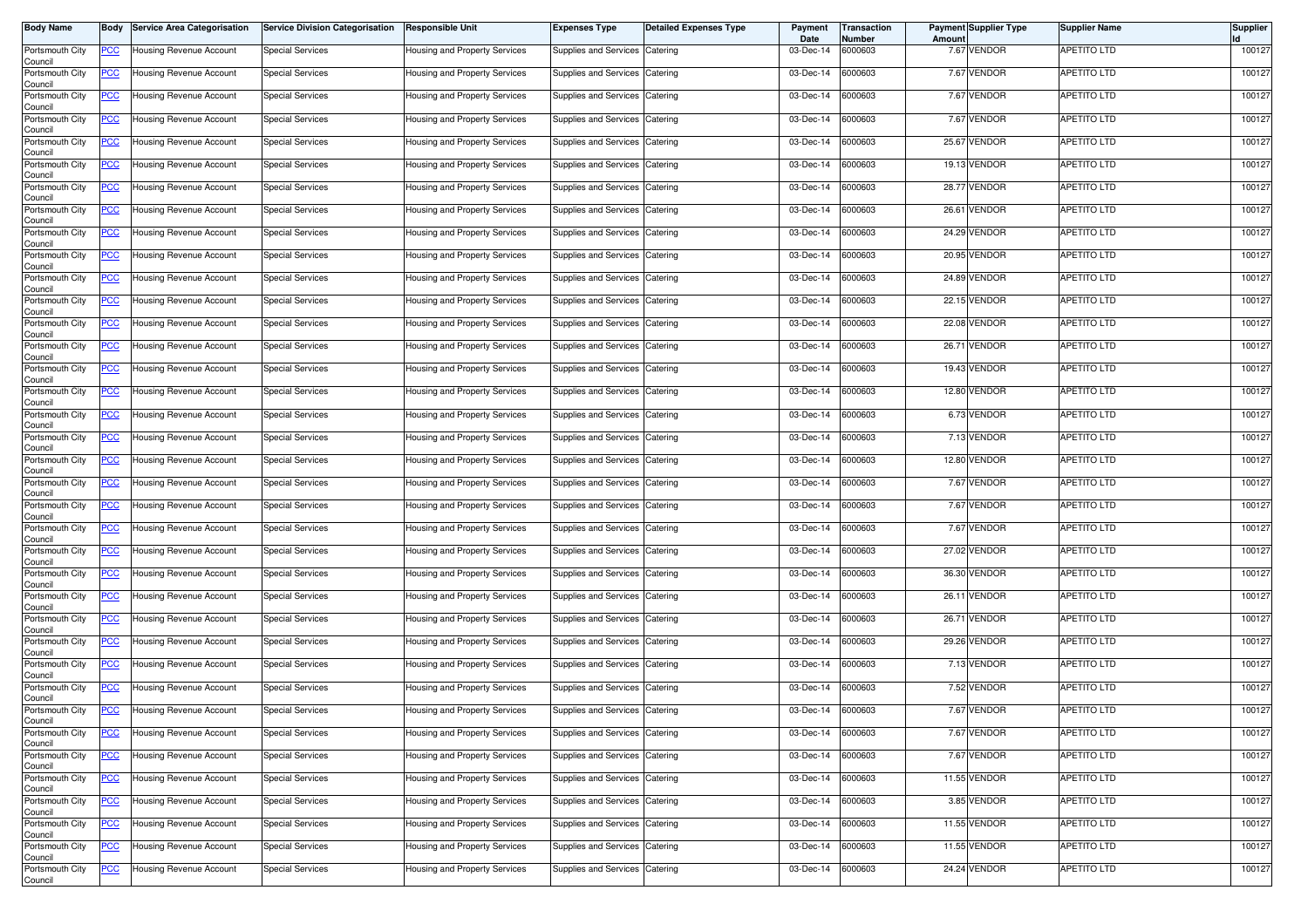| <b>Body Name</b>           | Body           | <b>Service Area Categorisation</b> | <b>Service Division Categorisation</b> | <b>Responsible Unit</b>       | <b>Expenses Type</b>           | <b>Detailed Expenses Type</b> | Payment<br>Date | <b>Transaction</b><br>Number | Amount | <b>Payment Supplier Type</b> | <b>Supplier Name</b> | <b>Supplier</b> |
|----------------------------|----------------|------------------------------------|----------------------------------------|-------------------------------|--------------------------------|-------------------------------|-----------------|------------------------------|--------|------------------------------|----------------------|-----------------|
| Portsmouth City<br>Council | <u>PCC</u>     | Housing Revenue Account            | <b>Special Services</b>                | Housing and Property Services | Supplies and Services          | Catering                      | 03-Dec-14       | 6000603                      |        | 10.99 VENDOR                 | <b>APETITO LTD</b>   | 100127          |
| Portsmouth City<br>Council | <u>PCC</u>     | Housing Revenue Account            | <b>Special Services</b>                | Housing and Property Services | Supplies and Services          | Catering                      | 03-Dec-14       | 6000603                      |        | 10.99 VENDOR                 | APETITO LTD          | 100127          |
| Portsmouth City<br>Council | <b>PCC</b>     | Housing Revenue Account            | <b>Special Services</b>                | Housing and Property Services | Supplies and Services          | Catering                      | 03-Dec-14       | 6000603                      | 26.61  | <b>VENDOR</b>                | APETITO LTD          | 100127          |
| Portsmouth City<br>Council | <u>PCC</u>     | Housing Revenue Account            | <b>Special Services</b>                | Housing and Property Services | Supplies and Services          | Catering                      | 03-Dec-14       | 6000603                      |        | 26.11 VENDOR                 | APETITO LTD          | 100127          |
| Portsmouth City<br>Council | <u>PCC</u>     | Housing Revenue Account            | <b>Special Services</b>                | Housing and Property Services | Supplies and Services          | Catering                      | 03-Dec-14       | 6000603                      | 25.81  | <b>VENDOR</b>                | APETITO LTD          | 100127          |
| Portsmouth City<br>Council | <u>PCC</u>     | Housing Revenue Account            | <b>Special Services</b>                | Housing and Property Services | Supplies and Services          | Catering                      | 03-Dec-14       | 6000603                      |        | 28.52 VENDOR                 | APETITO LTD          | 100127          |
| Portsmouth City<br>Council | <u>PCC</u>     | Housing Revenue Account            | <b>Special Services</b>                | Housing and Property Services | <b>Supplies and Services</b>   | Catering                      | 03-Dec-14       | 6000603                      |        | 29.26 VENDOR                 | APETITO LTD          | 100127          |
| Portsmouth City<br>Council | <u>PCC</u>     | Housing Revenue Account            | <b>Special Services</b>                | Housing and Property Services | Supplies and Services Catering |                               | 03-Dec-14       | 6000603                      |        | 12.80 VENDOR                 | APETITO LTD          | 100127          |
| Portsmouth City<br>Council | <u>PCC</u>     | Housing Revenue Account            | <b>Special Services</b>                | Housing and Property Services | Supplies and Services          | Catering                      | 03-Dec-14       | 6000603                      |        | 7.67 VENDOR                  | <b>APETITO LTD</b>   | 100127          |
| Portsmouth City<br>Council | <u>PCC</u>     | Housing Revenue Account            | <b>Special Services</b>                | Housing and Property Services | Supplies and Services          | Catering                      | 03-Dec-14       | 6000603                      |        | 7.67 VENDOR                  | <b>APETITO LTD</b>   | 100127          |
| Portsmouth City<br>Council | <u>PCC</u>     | <b>Housing Revenue Account</b>     | <b>Special Services</b>                | Housing and Property Services | Supplies and Services          | Catering                      | 03-Dec-14       | 6000603                      |        | 7.67 VENDOR                  | APETITO LTD          | 100127          |
| Portsmouth City<br>Council | <u>PCC</u>     | Housing Revenue Account            | <b>Special Services</b>                | Housing and Property Services | Supplies and Services          | Catering                      | 03-Dec-14       | 6000603                      |        | 7.67 VENDOR                  | APETITO LTD          | 100127          |
| Portsmouth City<br>Council | <u>PCC</u>     | Housing Revenue Account            | <b>Special Services</b>                | Housing and Property Services | Supplies and Services          | Catering                      | 03-Dec-14       | 6000603                      |        | 7.67 VENDOR                  | APETITO LTD          | 100127          |
| Portsmouth City<br>Council | <u>PCC</u>     | Housing Revenue Account            | <b>Special Services</b>                | Housing and Property Services | Supplies and Services          | Catering                      | 03-Dec-14       | 6000603                      |        | 7.67 VENDOR                  | APETITO LTD          | 100127          |
| Portsmouth City<br>Council | <u>PCC</u>     | Housing Revenue Account            | <b>Special Services</b>                | Housing and Property Services | Supplies and Services          | Catering                      | 03-Dec-14       | 6000603                      |        | 7.67 VENDOR                  | APETITO LTD          | 100127          |
| Portsmouth City<br>Council | <u>PCC</u>     | Housing Revenue Account            | <b>Special Services</b>                | Housing and Property Services | Supplies and Services          | Catering                      | 03-Dec-14       | 6000603                      |        | 8.53 VENDOR                  | APETITO LTD          | 100127          |
| Portsmouth City<br>Council | <u>PCC</u>     | Housing Revenue Account            | <b>Special Services</b>                | Housing and Property Services | Supplies and Services          | Catering                      | 03-Dec-14       | 6000603                      |        | 10.99 VENDOR                 | APETITO LTD          | 100127          |
| Portsmouth City<br>Council | <u>PCC</u>     | Housing Revenue Account            | <b>Special Services</b>                | Housing and Property Services | Supplies and Services          | Catering                      | 03-Dec-14       | 6000603                      |        | 26.11 VENDOR                 | APETITO LTD          | 100127          |
| Portsmouth City<br>Council | <u>PCC</u>     | Housing Revenue Account            | <b>Special Services</b>                | Housing and Property Services | Supplies and Services          | Catering                      | 03-Dec-14       | 6000603                      |        | 23.05 VENDOR                 | APETITO LTD          | 100127          |
| Portsmouth City<br>Council | <u>PCC</u>     | Housing Revenue Account            | <b>Special Services</b>                | Housing and Property Services | Supplies and Services          | Catering                      | 03-Dec-14       | 6000603                      |        | 19.13 VENDOR                 | <b>APETITO LTD</b>   | 100127          |
| Portsmouth City<br>Council | <u>PCC</u>     | Housing Revenue Account            | <b>Special Services</b>                | Housing and Property Services | Supplies and Services          | Catering                      | 03-Dec-14       | 6000603                      |        | 26.12 VENDOR                 | APETITO LTD          | 100127          |
| Portsmouth City<br>Council | <u>PCC</u>     | Housing Revenue Account            | <b>Special Services</b>                | Housing and Property Services | Supplies and Services          | Catering                      | 03-Dec-14       | 6000603                      | 26.11  | <b>VENDOR</b>                | APETITO LTD          | 100127          |
| Portsmouth City<br>Council | <u>PCC</u>     | Housing Revenue Account            | <b>Special Services</b>                | Housing and Property Services | Supplies and Services          | Catering                      | 03-Dec-14       | 6000603                      |        | 37.03 VENDOR                 | APETITO LTD          | 100127          |
| Portsmouth City<br>Council | <u>PCC</u>     | Housing Revenue Account            | <b>Special Services</b>                | Housing and Property Services | Supplies and Services          | Catering                      | 03-Dec-14       | 6000603                      |        | 26.71 VENDOR                 | APETITO LTD          | 100127          |
| Portsmouth City<br>Council | <u>PCC</u>     | lousing Revenue Account            | <b>Special Services</b>                | Housing and Property Services | Supplies and Services          | Catering                      | 03-Dec-14       | 6000603                      |        | 29.26 VENDOR                 | APETITO LTD          | 100127          |
| Portsmouth City<br>Council | <u>PCC</u>     | Housing Revenue Account            | <b>Special Services</b>                | Housing and Property Services | Supplies and Services          | Catering                      | 03-Dec-14       | 6000603                      |        | 12.80 VENDOR                 | APETITO LTD          | 100127          |
| Portsmouth City<br>Council | <u>PCC</u>     | Housing Revenue Account            | <b>Special Services</b>                | Housing and Property Services | Supplies and Services          | Catering                      | 03-Dec-14       | 6000603                      |        | 14.04 VENDOR                 | APETITO LTD          | 100127          |
| Portsmouth City<br>Council | <u>PCC</u>     | Housing Revenue Account            | <b>Special Services</b>                | Housing and Property Services | Supplies and Services          | Catering                      | 03-Dec-14       | 6000603                      |        | 7.67 VENDOR                  | APETITO LTD          | 100127          |
| Portsmouth City<br>Council | <u>PCC</u>     | Housing Revenue Account            | <b>Special Services</b>                | Housing and Property Services | Supplies and Services          | Catering                      | 03-Dec-14       | 6000603                      |        | 8.53 VENDOR                  | <b>APETITO LTD</b>   | 100127          |
| Portsmouth City<br>Council | <u>PCC</u>     | Housing Revenue Account            | <b>Special Services</b>                | Housing and Property Services | Supplies and Services          | Catering                      | 03-Dec-14       | 6000603                      |        | 23.67 VENDOR                 | <b>APETITO LTD</b>   | 100127          |
| Portsmouth City<br>Council | <u>PCC</u>     | Housing Revenue Account            | <b>Special Services</b>                | Housing and Property Services | Supplies and Services          | Catering                      | 03-Dec-14       | 6000603                      |        | 25.80 VENDOR                 | APETITO LTD          | 100127          |
| Portsmouth City<br>Council | $\overline{C}$ | Housing Revenue Account            | <b>Special Services</b>                | Housing and Property Services | Supplies and Services          | Catering                      | 03-Dec-14       | 6000603                      |        | 22.44 VENDOR                 | <b>APETITO LTD</b>   | 100127          |
| Portsmouth City<br>Council | <u>PCC</u>     | Housing Revenue Account            | <b>Special Services</b>                | Housing and Property Services | Supplies and Services Catering |                               | 03-Dec-14       | 6000603                      |        | 28.74 VENDOR                 | <b>APETITO LTD</b>   | 100127          |
| Portsmouth City<br>Council | <b>PCC</b>     | Housing Revenue Account            | <b>Special Services</b>                | Housing and Property Services | Supplies and Services          | Catering                      | 03-Dec-14       | 6000603                      |        | 26.71 VENDOR                 | <b>APETITO LTD</b>   | 100127          |
| Portsmouth City<br>Council | <u>PCC</u>     | Housing Revenue Account            | <b>Special Services</b>                | Housing and Property Services | Supplies and Services Catering |                               | 03-Dec-14       | 6000603                      |        | 25.82 VENDOR                 | APETITO LTD          | 100127          |
| Portsmouth City<br>Council | <u>PCC</u>     | Housing Revenue Account            | <b>Special Services</b>                | Housing and Property Services | Supplies and Services          | Catering                      | 03-Dec-14       | 6000603                      |        | 8.65 VENDOR                  | APETITO LTD          | 100127          |
| Portsmouth City<br>Council | <u>PCC</u>     | Housing Revenue Account            | <b>Special Services</b>                | Housing and Property Services | Supplies and Services Catering |                               | 03-Dec-14       | 6000603                      |        | 7.52 VENDOR                  | <b>APETITO LTD</b>   | 100127          |
|                            |                |                                    |                                        |                               |                                |                               |                 |                              |        |                              |                      |                 |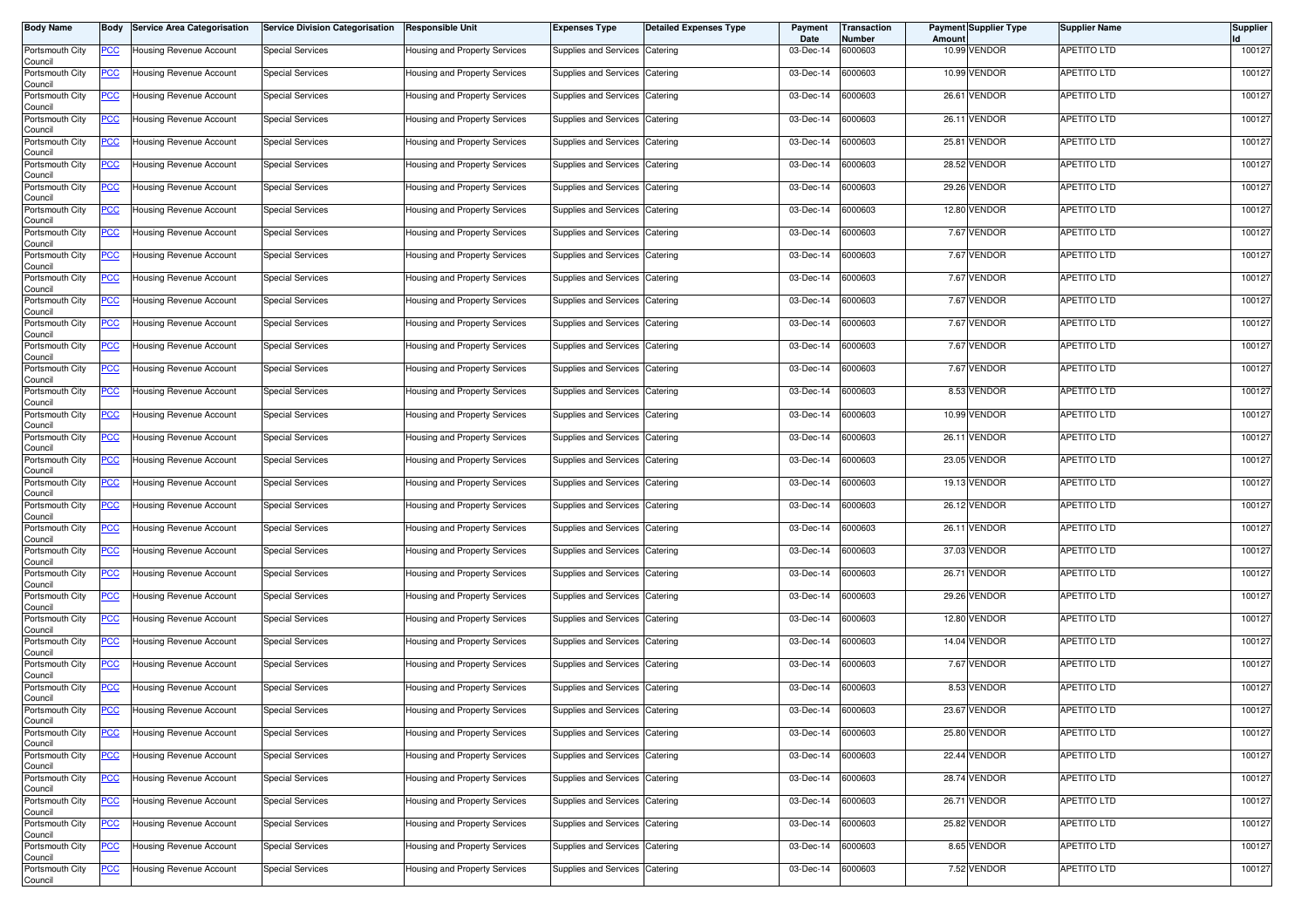| <b>Body Name</b>           | Body           | <b>Service Area Categorisation</b> | <b>Service Division Categorisation</b> | <b>Responsible Unit</b>       | <b>Expenses Type</b>           | <b>Detailed Expenses Type</b> | Payment<br>Date | Transaction<br>Number | Amount | <b>Payment Supplier Type</b> | <b>Supplier Name</b> | <b>Supplier</b> |
|----------------------------|----------------|------------------------------------|----------------------------------------|-------------------------------|--------------------------------|-------------------------------|-----------------|-----------------------|--------|------------------------------|----------------------|-----------------|
| Portsmouth City<br>Council | <u>PCC</u>     | Housing Revenue Account            | <b>Special Services</b>                | Housing and Property Services | Supplies and Services          | Catering                      | 08-Dec-14       | 6001664               |        | 7.67 VENDOR                  | APETITO LTD          | 100127          |
| Portsmouth City<br>Council | <u>PCC</u>     | Housing Revenue Account            | <b>Special Services</b>                | Housing and Property Services | Supplies and Services          | Catering                      | 08-Dec-14       | 6001664               |        | 8.05 VENDOR                  | APETITO LTD          | 100127          |
| Portsmouth City<br>Council | <u>PCC</u>     | Housing Revenue Account            | <b>Special Services</b>                | Housing and Property Services | Supplies and Services          | Catering                      | 08-Dec-14       | 6001664               |        | 10.56 VENDOR                 | APETITO LTD          | 100127          |
| Portsmouth City<br>Council | <u>PCC</u>     | Housing Revenue Account            | <b>Special Services</b>                | Housing and Property Services | Supplies and Services          | Catering                      | 08-Dec-14       | 6001664               |        | 7.67 VENDOR                  | APETITO LTD          | 100127          |
| Portsmouth City<br>Council | <u>PCC</u>     | Housing Revenue Account            | <b>Special Services</b>                | Housing and Property Services | Supplies and Services          | Catering                      | 08-Dec-14       | 6001664               |        | 7.67 VENDOR                  | APETITO LTD          | 100127          |
| Portsmouth City<br>Council | <u>PCC</u>     | Housing Revenue Account            | <b>Special Services</b>                | Housing and Property Services | Supplies and Services          | Catering                      | 08-Dec-14       | 6001664               |        | 7.67 VENDOR                  | APETITO LTD          | 100127          |
| Portsmouth City<br>Council | <u>PCC</u>     | Housing Revenue Account            | <b>Special Services</b>                | Housing and Property Services | <b>Supplies and Services</b>   | Catering                      | 08-Dec-14       | 6001664               |        | 25.80 VENDOR                 | <b>APETITO LTD</b>   | 100127          |
| Portsmouth City<br>Council | <u>PCC</u>     | Housing Revenue Account            | <b>Special Services</b>                | Housing and Property Services | Supplies and Services Catering |                               | 08-Dec-14       | 6001664               |        | 26.61 VENDOR                 | APETITO LTD          | 100127          |
| Portsmouth City<br>Council | <u>PCC</u>     | Housing Revenue Account            | <b>Special Services</b>                | Housing and Property Services | Supplies and Services          | Catering                      | 08-Dec-14       | 6001664               |        | 26.11 VENDOR                 | <b>APETITO LTD</b>   | 100127          |
| Portsmouth City<br>Council | <u>PCC</u>     | Housing Revenue Account            | <b>Special Services</b>                | Housing and Property Services | Supplies and Services          | Catering                      | 08-Dec-14       | 6001664               |        | 37.03 VENDOR                 | <b>APETITO LTD</b>   | 100127          |
| Portsmouth City<br>Council | <u>PCC</u>     | Housing Revenue Account            | <b>Special Services</b>                | Housing and Property Services | Supplies and Services          | Catering                      | 08-Dec-14       | 6001664               |        | 21.86 VENDOR                 | APETITO LTD          | 100127          |
| Portsmouth City<br>Council | <u>PCC</u>     | Housing Revenue Account            | <b>Special Services</b>                | Housing and Property Services | Supplies and Services          | Catering                      | 08-Dec-14       | 6001664               |        | 33.35 VENDOR                 | APETITO LTD          | 100127          |
| Portsmouth City<br>Council | <u>PCC</u>     | Housing Revenue Account            | <b>Special Services</b>                | Housing and Property Services | Supplies and Services          | Catering                      | 08-Dec-14       | 6001664               |        | 39.57 VENDOR                 | APETITO LTD          | 100127          |
| Portsmouth City<br>Council | <u>PCC</u>     | Housing Revenue Account            | <b>Special Services</b>                | Housing and Property Services | Supplies and Services          | Catering                      | 08-Dec-14       | 6001664               |        | 6.73 VENDOR                  | APETITO LTD          | 100127          |
| Portsmouth City<br>Council | <u>PCC</u>     | Housing Revenue Account            | <b>Special Services</b>                | Housing and Property Services | Supplies and Services          | Catering                      | 17-Dec-14       | 6003266               |        | 21.98 VENDOR                 | APETITO LTD          | 100127          |
| Portsmouth City<br>Council | <u>PCC</u>     | Housing Revenue Account            | <b>Special Services</b>                | Housing and Property Services | Supplies and Services          | Catering                      | 05-Dec-14       | 6001350               |        | 7.67 VENDOR                  | APETITO LTD          | 100127          |
| Portsmouth City<br>Council | <u>PCC</u>     | Housing Revenue Account            | <b>Special Services</b>                | Housing and Property Services | Supplies and Services          | Catering                      | 05-Dec-14       | 6001350               |        | 8.05 VENDOR                  | APETITO LTD          | 100127          |
| Portsmouth City<br>Council | <u>PCC</u>     | Housing Revenue Account            | <b>Special Services</b>                | Housing and Property Services | Supplies and Services          | Catering                      | 05-Dec-14       | 6001350               |        | 9.60 VENDOR                  | APETITO LTD          | 100127          |
| Portsmouth City<br>Council | <u>PCC</u>     | Housing Revenue Account            | <b>Special Services</b>                | Housing and Property Services | Supplies and Services          | Catering                      | 05-Dec-14       | 6001350               |        | 10.99 VENDOR                 | APETITO LTD          | 100127          |
| Portsmouth City<br>Council | <u>PCC</u>     | Housing Revenue Account            | <b>Special Services</b>                | Housing and Property Services | Supplies and Services          | Catering                      | 05-Dec-14       | 6001350               |        | 23.67 VENDOR                 | <b>APETITO LTD</b>   | 100127          |
| Portsmouth City<br>Council | <u>PCC</u>     | Housing Revenue Account            | <b>Special Services</b>                | Housing and Property Services | Supplies and Services          | Catering                      | 05-Dec-14       | 6001350               |        | 19.13 VENDOR                 | APETITO LTD          | 100127          |
| Portsmouth City<br>Council | <u>PCC</u>     | Housing Revenue Account            | <b>Special Services</b>                | Housing and Property Services | Supplies and Services          | Catering                      | 05-Dec-14       | 6001350               | 26.61  | <b>VENDOR</b>                | APETITO LTD          | 100127          |
| Portsmouth City<br>Council | <u>PCC</u>     | Housing Revenue Account            | <b>Special Services</b>                | Housing and Property Services | Supplies and Services          | Catering                      | 05-Dec-14       | 6001350               |        | 22.15 VENDOR                 | APETITO LTD          | 100127          |
| Portsmouth City<br>Council | <u>PCC</u>     | Housing Revenue Account            | <b>Special Services</b>                | Housing and Property Services | Supplies and Services          | Catering                      | 05-Dec-14       | 6001350               |        | 28.74 VENDOR                 | APETITO LTD          | 100127          |
| Portsmouth City<br>Council | <u>PCC</u>     | lousing Revenue Account            | <b>Special Services</b>                | Housing and Property Services | Supplies and Services          | Catering                      | 05-Dec-14       | 6001350               |        | 38.50 VENDOR                 | APETITO LTD          | 100127          |
| Portsmouth City<br>Council | <u>PCC</u>     | Housing Revenue Account            | <b>Special Services</b>                | Housing and Property Services | Supplies and Services          | Catering                      | 05-Dec-14       | 6001350               |        | 19.43 VENDOR                 | APETITO LTD          | 100127          |
| Portsmouth City<br>Council | <u>PCC</u>     | Housing Revenue Account            | <b>Special Services</b>                | Housing and Property Services | Supplies and Services          | Catering                      | 05-Dec-14       | 6001350               |        | 7.79 VENDOR                  | APETITO LTD          | 100127          |
| Portsmouth City<br>Council | <u>PCC</u>     | Housing Revenue Account            | <b>Special Services</b>                | Housing and Property Services | Supplies and Services          | Catering                      | 05-Dec-14       | 6001350               |        | 6.73 VENDOR                  | APETITO LTD          | 100127          |
| Portsmouth City<br>Council | <u>PCC</u>     | Housing Revenue Account            | <b>Special Services</b>                | Housing and Property Services | Supplies and Services          | Catering                      | 17-Dec-14       | 6003266               |        | 7.67 VENDOR                  | <b>APETITO LTD</b>   | 100127          |
| Portsmouth City<br>Council | <u>PCC</u>     | Housing Revenue Account            | <b>Special Services</b>                | Housing and Property Services | Supplies and Services          | Catering                      | 17-Dec-14       | 6003266               |        | 7.67 VENDOR                  | <b>APETITO LTD</b>   | 100127          |
| Portsmouth City<br>Council | <u>PCC</u>     | Housing Revenue Account            | <b>Special Services</b>                | Housing and Property Services | Supplies and Services          | Catering                      | 17-Dec-14       | 6003266               |        | 7.67 VENDOR                  | APETITO LTD          | 100127          |
| Portsmouth City<br>Council | $\overline{C}$ | Housing Revenue Account            | <b>Special Services</b>                | Housing and Property Services | Supplies and Services          | Catering                      | 17-Dec-14       | 6003266               |        | 15.34 VENDOR                 | <b>APETITO LTD</b>   | 100127          |
| Portsmouth City<br>Council | <u>PCC</u>     | Housing Revenue Account            | <b>Special Services</b>                | Housing and Property Services | Supplies and Services Catering |                               | 17-Dec-14       | 6003266               |        | 7.67 VENDOR                  | <b>APETITO LTD</b>   | 100127          |
| Portsmouth City<br>Council | <u>PCC</u>     | Housing Revenue Account            | <b>Special Services</b>                | Housing and Property Services | Supplies and Services          | Catering                      | 17-Dec-14       | 6003266               |        | 10.56 VENDOR                 | <b>APETITO LTD</b>   | 100127          |
| Portsmouth City<br>Council | <u>PCC</u>     | Housing Revenue Account            | <b>Special Services</b>                | Housing and Property Services | Supplies and Services Catering |                               | 17-Dec-14       | 6003266               |        | 7.67 VENDOR                  | APETITO LTD          | 100127          |
| Portsmouth City<br>Council | <u>PCC</u>     | Housing Revenue Account            | <b>Special Services</b>                | Housing and Property Services | Supplies and Services          | Catering                      | 17-Dec-14       | 6003266               |        | 8.53 VENDOR                  | APETITO LTD          | 100127          |
| Portsmouth City<br>Council | <u>PCC</u>     | Housing Revenue Account            | <b>Special Services</b>                | Housing and Property Services | Supplies and Services Catering |                               | 17-Dec-14       | 6003266               |        | 24.24 VENDOR                 | <b>APETITO LTD</b>   | 100127          |
|                            |                |                                    |                                        |                               |                                |                               |                 |                       |        |                              |                      |                 |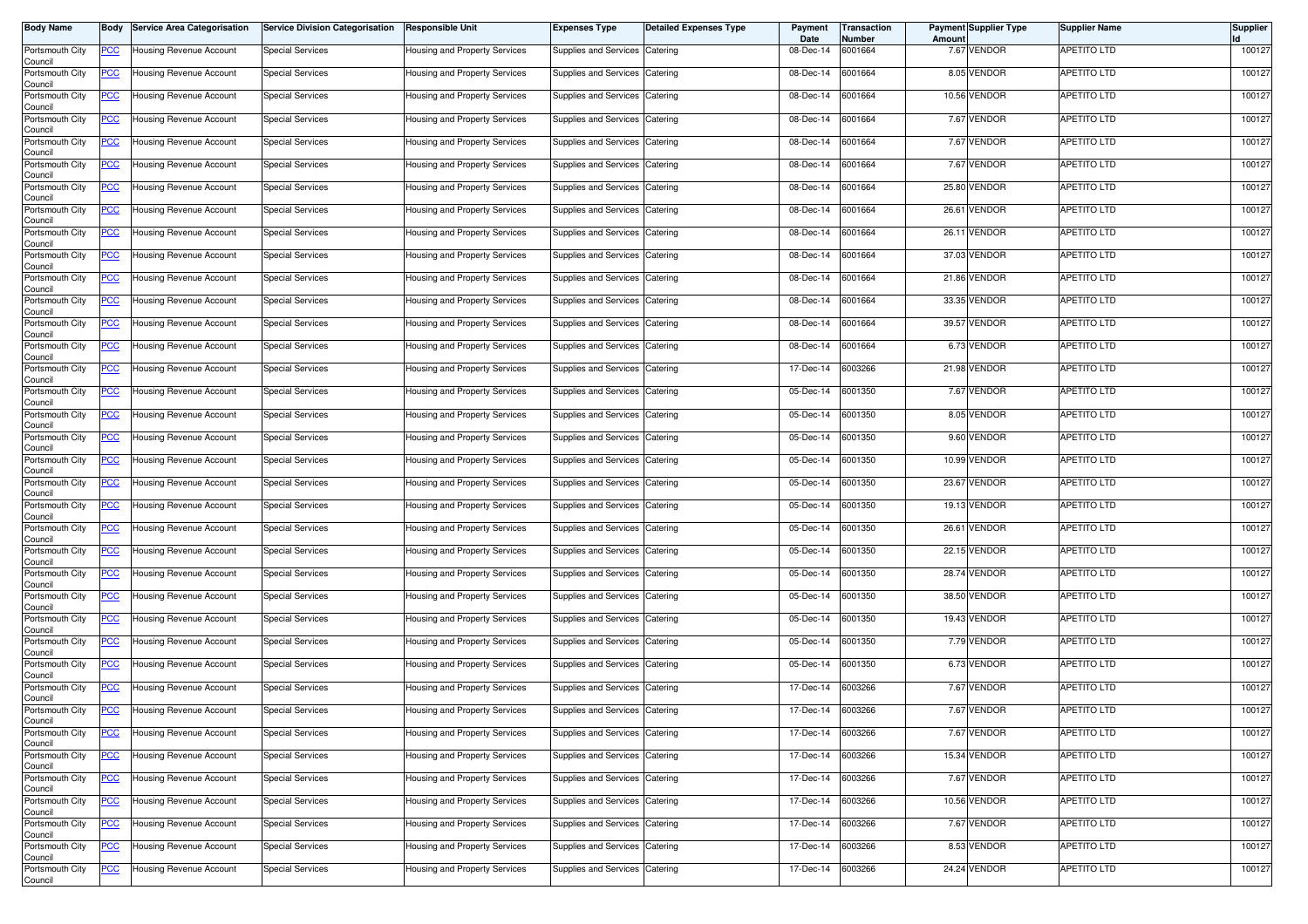| <b>Body Name</b>           | Body           | <b>Service Area Categorisation</b> | <b>Service Division Categorisation</b> | <b>Responsible Unit</b>       | <b>Expenses Type</b>           | <b>Detailed Expenses Type</b> | Payment<br>Date | Transaction<br>Number | Amount | <b>Payment Supplier Type</b> | <b>Supplier Name</b> | <b>Supplier</b> |
|----------------------------|----------------|------------------------------------|----------------------------------------|-------------------------------|--------------------------------|-------------------------------|-----------------|-----------------------|--------|------------------------------|----------------------|-----------------|
| Portsmouth City<br>Council | <u>PCC</u>     | Housing Revenue Account            | <b>Special Services</b>                | Housing and Property Services | Supplies and Services          | Catering                      | 17-Dec-14       | 6003266               |        | 24.24 VENDOR                 | <b>APETITO LTD</b>   | 100127          |
| Portsmouth City<br>Council | <u>PCC</u>     | Housing Revenue Account            | <b>Special Services</b>                | Housing and Property Services | Supplies and Services          | Catering                      | 17-Dec-14       | 6003266               |        | 27.02 VENDOR                 | APETITO LTD          | 100127          |
| Portsmouth City<br>Council | <u>PCC</u>     | Housing Revenue Account            | <b>Special Services</b>                | Housing and Property Services | Supplies and Services          | Catering                      | 17-Dec-14       | 6003266               |        | 23.05 VENDOR                 | APETITO LTD          | 100127          |
| Portsmouth City<br>Council | <u>PCC</u>     | Housing Revenue Account            | <b>Special Services</b>                | Housing and Property Services | Supplies and Services          | Catering                      | 17-Dec-14       | 6003266               |        | 51.60 VENDOR                 | APETITO LTD          | 100127          |
| Portsmouth City<br>Council | <u>PCC</u>     | Housing Revenue Account            | <b>Special Services</b>                | Housing and Property Services | Supplies and Services          | Catering                      | 17-Dec-14       | 6003266               |        | 19.13 VENDOR                 | APETITO LTD          | 100127          |
| Portsmouth City<br>Council | <u>PCC</u>     | Housing Revenue Account            | <b>Special Services</b>                | Housing and Property Services | Supplies and Services          | Catering                      | 17-Dec-14       | 6003266               |        | 20.95 VENDOR                 | APETITO LTD          | 100127          |
| Portsmouth City<br>Council | <u>PCC</u>     | Housing Revenue Account            | <b>Special Services</b>                | Housing and Property Services | <b>Supplies and Services</b>   | Catering                      | 17-Dec-14       | 6003266               |        | 37.03 VENDOR                 | <b>APETITO LTD</b>   | 100127          |
| Portsmouth City<br>Council | <u>PCC</u>     | Housing Revenue Account            | <b>Special Services</b>                | Housing and Property Services | Supplies and Services Catering |                               | 17-Dec-14       | 6003266               |        | 22.15 VENDOR                 | APETITO LTD          | 100127          |
| Portsmouth City<br>Council | <u>PCC</u>     | Housing Revenue Account            | <b>Special Services</b>                | Housing and Property Services | Supplies and Services          | Catering                      | 17-Dec-14       | 6003266               |        | 28.52 VENDOR                 | <b>APETITO LTD</b>   | 100127          |
| Portsmouth City<br>Council | <u>PCC</u>     | Housing Revenue Account            | <b>Special Services</b>                | Housing and Property Services | Supplies and Services          | Catering                      | 17-Dec-14       | 6003266               |        | 39.57 VENDOR                 | <b>APETITO LTD</b>   | 100127          |
| Portsmouth City<br>Council | <u>PCC</u>     | <b>Housing Revenue Account</b>     | <b>Special Services</b>                | Housing and Property Services | Supplies and Services          | Catering                      | 17-Dec-14       | 6003266               |        | 29.26 VENDOR                 | APETITO LTD          | 100127          |
| Portsmouth City<br>Council | <u>PCC</u>     | Housing Revenue Account            | <b>Special Services</b>                | Housing and Property Services | Supplies and Services          | Catering                      | 17-Dec-14       | 6003266               |        | 6.73 VENDOR                  | APETITO LTD          | 100127          |
| Portsmouth City<br>Council | <u>PCC</u>     | Housing Revenue Account            | <b>Special Services</b>                | Housing and Property Services | Supplies and Services          | Catering                      | 17-Dec-14       | 6003266               |        | 7.13 VENDOR                  | APETITO LTD          | 100127          |
| Portsmouth City<br>Council | <u>PCC</u>     | Housing Revenue Account            | <b>Special Services</b>                | Housing and Property Services | Supplies and Services          | Catering                      | 17-Dec-14       | 6003266               |        | 12.80 VENDOR                 | APETITO LTD          | 100127          |
| Portsmouth City<br>Council | <u>PCC</u>     | Housing Revenue Account            | <b>Special Services</b>                | Housing and Property Services | Supplies and Services          | Catering                      | 05-Dec-14       | 6001350               |        | 7.67 VENDOR                  | APETITO LTD          | 100127          |
| Portsmouth City<br>Council | <u>PCC</u>     | Housing Revenue Account            | <b>Special Services</b>                | Housing and Property Services | Supplies and Services          | Catering                      | 05-Dec-14       | 6001350               |        | 23.05 VENDOR                 | <b>APETITO LTD</b>   | 100127          |
| Portsmouth City<br>Council | <u>PCC</u>     | Housing Revenue Account            | <b>Special Services</b>                | Housing and Property Services | Supplies and Services          | Catering                      | 05-Dec-14       | 6001350               |        | 20.95 VENDOR                 | APETITO LTD          | 100127          |
| Portsmouth City<br>Council | <u>PCC</u>     | Housing Revenue Account            | <b>Special Services</b>                | Housing and Property Services | Supplies and Services          | Catering                      | 05-Dec-14       | 6001350               |        | 22.44 VENDOR                 | APETITO LTD          | 100127          |
| Portsmouth City<br>Council | <u>PCC</u>     | Housing Revenue Account            | <b>Special Services</b>                | Housing and Property Services | Supplies and Services          | Catering                      | 05-Dec-14       | 6001350               |        | 28.52 VENDOR                 | APETITO LTD          | 100127          |
| Portsmouth City<br>Council | <u>PCC</u>     | Housing Revenue Account            | <b>Special Services</b>                | Housing and Property Services | Supplies and Services          | Catering                      | 05-Dec-14       | 6001350               |        | 26.72 VENDOR                 | <b>APETITO LTD</b>   | 100127          |
| Portsmouth City<br>Council | <u>PCC</u>     | Housing Revenue Account            | <b>Special Services</b>                | Housing and Property Services | Supplies and Services          | Catering                      | 05-Dec-14       | 6001350               |        | 28.74 VENDOR                 | APETITO LTD          | 100127          |
| Portsmouth City<br>Council | <u>PCC</u>     | Housing Revenue Account            | <b>Special Services</b>                | Housing and Property Services | Supplies and Services          | Catering                      | 05-Dec-14       | 6001350               |        | 28.22 VENDOR                 | APETITO LTD          | 100127          |
| Portsmouth City<br>Council | <u>PCC</u>     | Housing Revenue Account            | <b>Special Services</b>                | Housing and Property Services | Supplies and Services          | Catering                      | 05-Dec-14       | 6001350               |        | 6.73 VENDOR                  | APETITO LTD          | 100127          |
| Portsmouth City<br>Council | <u>PCC</u>     | Housing Revenue Account            | <b>Special Services</b>                | Housing and Property Services | Supplies and Services          | Catering                      | 05-Dec-14       | 6001350               |        | 7.67 VENDOR                  | APETITO LTD          | 100127          |
| Portsmouth City<br>Council | <u>PCC</u>     | lousing Revenue Account            | <b>Special Services</b>                | Housing and Property Services | Supplies and Services          | Catering                      | 05-Dec-14       | 6001350               |        | 7.67 VENDOR                  | APETITO LTD          | 100127          |
| Portsmouth City<br>Council | <u>PCC</u>     | Housing Revenue Account            | <b>Special Services</b>                | Housing and Property Services | Supplies and Services          | Catering                      | 05-Dec-14       | 6001350               |        | 7.67 VENDOR                  | APETITO LTD          | 100127          |
| Portsmouth City<br>Council | <u>PCC</u>     | Housing Revenue Account            | <b>Special Services</b>                | Housing and Property Services | Supplies and Services          | Catering                      | 05-Dec-14       | 6001350               |        | 7.67 VENDOR                  | APETITO LTD          | 100127          |
| Portsmouth City<br>Council | <u>PCC</u>     | Housing Revenue Account            | <b>Special Services</b>                | Housing and Property Services | Supplies and Services          | Catering                      | 05-Dec-14       | 6001350               |        | 7.67 VENDOR                  | APETITO LTD          | 100127          |
| Portsmouth City<br>Council | <u>PCC</u>     | Housing Revenue Account            | <b>Special Services</b>                | Housing and Property Services | Supplies and Services          | Catering                      | 05-Dec-14       | 6001350               |        | 7.67 VENDOR                  | <b>APETITO LTD</b>   | 100127          |
| Portsmouth City<br>Council | <u>PCC</u>     | Housing Revenue Account            | <b>Special Services</b>                | Housing and Property Services | Supplies and Services          | Catering                      | 05-Dec-14       | 6001350               |        | 7.67 VENDOR                  | <b>APETITO LTD</b>   | 100127          |
| Portsmouth City<br>Council | <u>PCC</u>     | Housing Revenue Account            | <b>Special Services</b>                | Housing and Property Services | Supplies and Services          | Catering                      | 05-Dec-14       | 6001350               |        | 7.67 VENDOR                  | APETITO LTD          | 100127          |
| Portsmouth City<br>Council | $\overline{C}$ | Housing Revenue Account            | <b>Special Services</b>                | Housing and Property Services | Supplies and Services          | Catering                      | 05-Dec-14       | 6001350               |        | 8.53 VENDOR                  | <b>APETITO LTD</b>   | 100127          |
| Portsmouth City<br>Council | <u>PCC</u>     | Housing Revenue Account            | <b>Special Services</b>                | Housing and Property Services | Supplies and Services Catering |                               | 05-Dec-14       | 6001350               |        | 27.02 VENDOR                 | <b>APETITO LTD</b>   | 100127          |
| Portsmouth City<br>Council | <u>PCC</u>     | Housing Revenue Account            | <b>Special Services</b>                | Housing and Property Services | Supplies and Services          | Catering                      | 05-Dec-14       | 6001350               |        | 19.13 VENDOR                 | <b>APETITO LTD</b>   | 100127          |
| Portsmouth City<br>Council | <u>PCC</u>     | Housing Revenue Account            | <b>Special Services</b>                | Housing and Property Services | Supplies and Services Catering |                               | 05-Dec-14       | 6001350               |        | 25.80 VENDOR                 | APETITO LTD          | 100127          |
| Portsmouth City<br>Council | <u>PCC</u>     | Housing Revenue Account            | <b>Special Services</b>                | Housing and Property Services | Supplies and Services          | Catering                      | 05-Dec-14       | 6001350               |        | 26.12 VENDOR                 | APETITO LTD          | 100127          |
| Portsmouth City<br>Council | <u>PCC</u>     | Housing Revenue Account            | <b>Special Services</b>                | Housing and Property Services | Supplies and Services Catering |                               | 05-Dec-14       | 6001350               |        | 26.11 VENDOR                 | <b>APETITO LTD</b>   | 100127          |
|                            |                |                                    |                                        |                               |                                |                               |                 |                       |        |                              |                      |                 |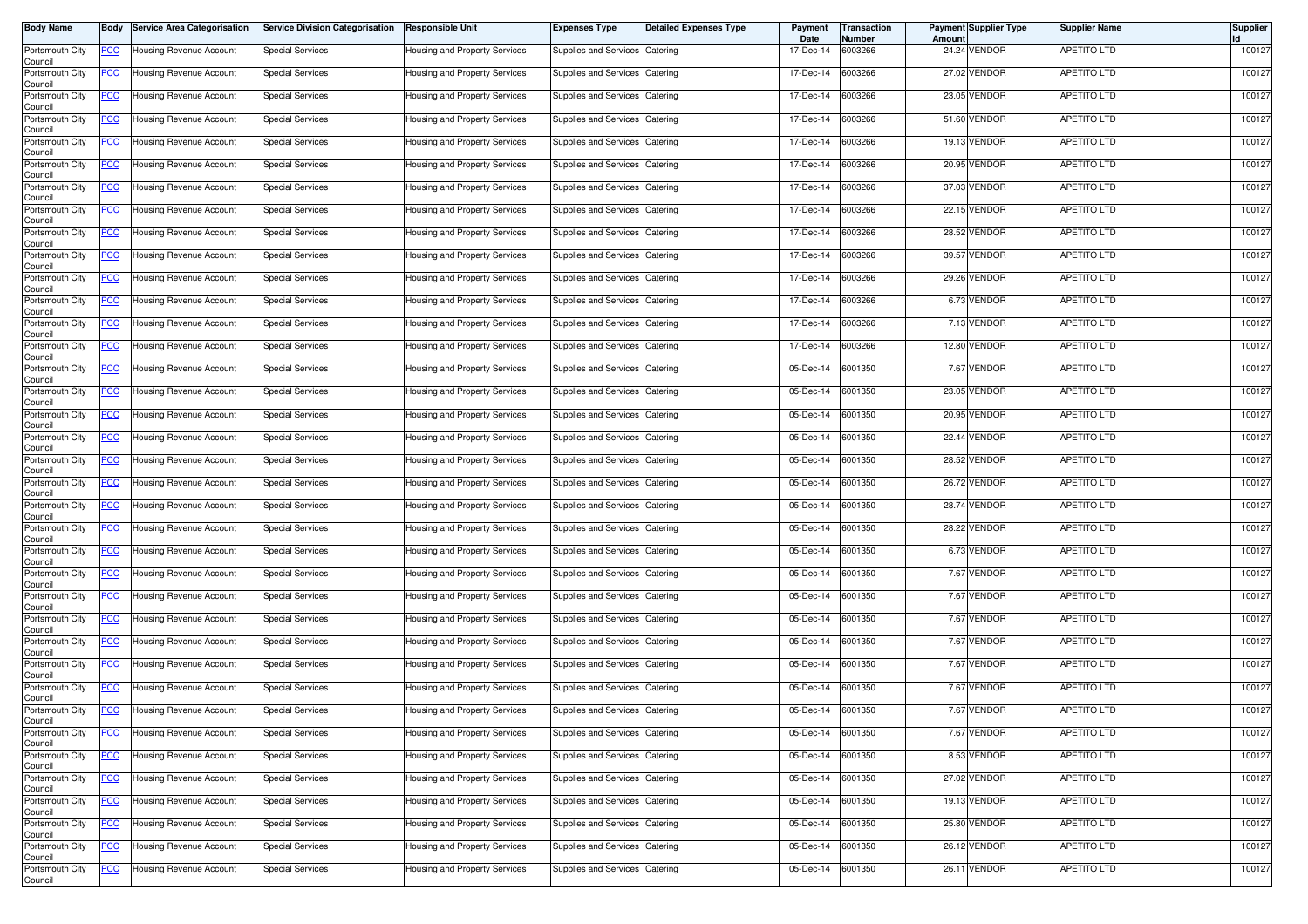| Body Name                  | Body           | <b>Service Area Categorisation</b> | <b>Service Division Categorisation</b> | <b>Responsible Unit</b>       | <b>Expenses Type</b>           | <b>Detailed Expenses Type</b> | Payment<br>Date | <b>Transaction</b><br>Number | Amoun | <b>Payment Supplier Type</b> | <b>Supplier Name</b> | <b>Supplier</b> |
|----------------------------|----------------|------------------------------------|----------------------------------------|-------------------------------|--------------------------------|-------------------------------|-----------------|------------------------------|-------|------------------------------|----------------------|-----------------|
| Portsmouth City<br>Council | PCC            | Housing Revenue Account            | <b>Special Services</b>                | Housing and Property Services | Supplies and Services          | Catering                      | 05-Dec-14       | 6001350                      |       | 25.81 VENDOR                 | <b>APETITO LTD</b>   | 100127          |
| Portsmouth City<br>Council | <u>PCC</u>     | Housing Revenue Account            | <b>Special Services</b>                | Housing and Property Services | Supplies and Services          | Catering                      | 05-Dec-14       | 6001350                      |       | 37.03 VENDOR                 | APETITO LTD          | 100127          |
| Portsmouth City<br>Council | <u>PCC</u>     | Housing Revenue Account            | <b>Special Services</b>                | Housing and Property Services | Supplies and Services          | Catering                      | 05-Dec-14       | 6001350                      |       | 28.52 VENDOR                 | APETITO LTD          | 100127          |
| Portsmouth City<br>Council | <u>PCC </u>    | Housing Revenue Account            | <b>Special Services</b>                | Housing and Property Services | Supplies and Services          | Catering                      | 05-Dec-14       | 6001350                      |       | 26.71 VENDOR                 | <b>APETITO LTD</b>   | 100127          |
| Portsmouth City<br>Council | <u>PCC</u>     | Housing Revenue Account            | <b>Special Services</b>                | Housing and Property Services | Supplies and Services          | Catering                      | 05-Dec-14       | 6001350                      |       | 29.26 VENDOR                 | APETITO LTD          | 100127          |
| Portsmouth City<br>Council | <u>PCC</u>     | Housing Revenue Account            | <b>Special Services</b>                | Housing and Property Services | Supplies and Services          | Catering                      | 05-Dec-14       | 6001350                      |       | 24.29 VENDOR                 | APETITO LTD          | 100127          |
| Portsmouth City<br>Council | <u>PCC</u>     | Housing Revenue Account            | <b>Special Services</b>                | Housing and Property Services | Supplies and Services          | Catering                      | 05-Dec-14       | 6001350                      |       | 30.80 VENDOR                 | APETITO LTD          | 100127          |
| Portsmouth City<br>Council | <u>PCC </u>    | Housing Revenue Account            | <b>Special Services</b>                | Housing and Property Services | Supplies and Services Catering |                               | 05-Dec-14       | 6001350                      |       | 12.80 VENDOR                 | <b>APETITO LTD</b>   | 100127          |
| Portsmouth City<br>Council | <b>PCC</b>     | Housing Revenue Account            | <b>Special Services</b>                | Housing and Property Services | Supplies and Services          | Catering                      | 05-Dec-14       | 6001350                      |       | 15.58 VENDOR                 | APETITO LTD          | 100127          |
| Portsmouth City<br>Council | <u>PCC</u>     | Housing Revenue Account            | <b>Special Services</b>                | Housing and Property Services | Supplies and Services          | Catering                      | 05-Dec-14       | 6001350                      |       | 6.73 VENDOR                  | APETITO LTD          | 100127          |
| Portsmouth City<br>Council | <u>PCC</u>     | lousing Revenue Account            | <b>Special Services</b>                | Housing and Property Services | Supplies and Services          | Catering                      | 05-Dec-14       | 6001350                      |       | 12.80 VENDOR                 | APETITO LTD          | 100127          |
| Portsmouth City<br>Council | <u>PCC</u>     | Housing Revenue Account            | <b>Special Services</b>                | Housing and Property Services | Supplies and Services          | Catering                      | 05-Dec-14       | 6001350                      |       | 13.04 VENDOR                 | APETITO LTD          | 100127          |
| Portsmouth City<br>Council |                | Housing Revenue Account            | <b>Special Services</b>                | Housing and Property Services | Supplies and Services          | Catering                      | 05-Dec-14       | 6001350                      |       | 7.52 VENDOR                  | APETITO LTD          | 100127          |
| Portsmouth City<br>Council | <u>PCC</u>     | Housing Revenue Account            | <b>Special Services</b>                | Housing and Property Services | Supplies and Services          | Catering                      | 11-Dec-14       | 6002430                      |       | 7.67 VENDOR                  | APETITO LTD          | 100127          |
| Portsmouth City<br>Council | <u>PCC</u>     | Housing Revenue Account            | <b>Special Services</b>                | Housing and Property Services | Supplies and Services          | Catering                      | 11-Dec-14       | 6002430                      |       | 7.67 VENDOR                  | APETITO LTD          | 100127          |
| Portsmouth City<br>Council | <u>PCC</u>     | Housing Revenue Account            | <b>Special Services</b>                | Housing and Property Services | Supplies and Services          | Catering                      | 11-Dec-14       | 6002430                      |       | 7.67 VENDOR                  | APETITO LTD          | 100127          |
| Portsmouth City<br>Council | <u>PCC</u>     | Housing Revenue Account            | <b>Special Services</b>                | Housing and Property Services | Supplies and Services          | Catering                      | 11-Dec-14       | 6002430                      |       | 10.99 VENDOR                 | <b>APETITO LTD</b>   | 100127          |
| Portsmouth City<br>Council | <u>PCC</u>     | Housing Revenue Account            | <b>Special Services</b>                | Housing and Property Services | Supplies and Services          | Catering                      | 11-Dec-14       | 6002430                      |       | 27.02 VENDOR                 | APETITO LTD          | 100127          |
| Portsmouth City<br>Council | <u>PCC</u>     | Housing Revenue Account            | <b>Special Services</b>                | Housing and Property Services | Supplies and Services          | Catering                      | 11-Dec-14       | 6002430                      |       | 26.12 VENDOR                 | APETITO LTD          | 100127          |
| Portsmouth City<br>Council | <u>PCC</u>     | Housing Revenue Account            | <b>Special Services</b>                | Housing and Property Services | Supplies and Services          | Catering                      | 11-Dec-14       | 6002430                      |       | 24.29 VENDOR                 | <b>APETITO LTD</b>   | 100127          |
| Portsmouth City<br>Council | <u>PCC</u>     | Housing Revenue Account            | <b>Special Services</b>                | Housing and Property Services | Supplies and Services          | Catering                      | 11-Dec-14       | 6002430                      |       | 26.11 VENDOR                 | APETITO LTD          | 100127          |
| Portsmouth City<br>Council | $\overline{C}$ | Housing Revenue Account            | <b>Special Services</b>                | Housing and Property Services | Supplies and Services          | Catering                      | 11-Dec-14       | 6002430                      |       | 37.03 VENDOR                 | APETITO LTD          | 100127          |
| Portsmouth City<br>Council | <u>PCC</u>     | Housing Revenue Account            | <b>Special Services</b>                | Housing and Property Services | Supplies and Services          | Catering                      | 11-Dec-14       | 6002430                      |       | 28.52 VENDOR                 | APETITO LTD          | 100127          |
| Portsmouth City<br>Council | <u>PCC</u>     | Housing Revenue Account            | <b>Special Services</b>                | Housing and Property Services | Supplies and Services          | Catering                      | 11-Dec-14       | 6002430                      |       | 28.74 VENDOR                 | <b>APETITO LTD</b>   | 100127          |
| Portsmouth City<br>Council | <u>PCC</u>     | Housing Revenue Account            | <b>Special Services</b>                | Housing and Property Services | Supplies and Services          | Catering                      | 11-Dec-14       | 6002430                      |       | 38.50 VENDOR                 | APETITO LTD          | 100127          |
| Portsmouth City<br>Council | <u>PCC</u>     | Housing Revenue Account            | <b>Special Services</b>                | Housing and Property Services | Supplies and Services          | Catering                      | 11-Dec-14       | 6002430                      |       | 7.79 VENDOR                  | APETITO LTD          | 100127          |
| Portsmouth City<br>Council | <u>PCC</u>     | Housing Revenue Account            | <b>Special Services</b>                | Housing and Property Services | Supplies and Services          | Catering                      | 11-Dec-14       | 6002430                      |       | 6.73 VENDOR                  | APETITO LTD          | 100127          |
| Portsmouth City<br>Council | <u>PCC</u>     | Housing Revenue Account            | <b>Special Services</b>                | Housing and Property Services | Supplies and Services          | Catering                      | 11-Dec-14       | 6002430                      |       | 7.67 VENDOR                  | APETITO LTD          | 100127          |
| Portsmouth City<br>Council | <u>PCC</u>     | lousing Revenue Account            | Special Services                       | Housing and Property Services | Supplies and Services          | Catering                      | 11-Dec-14       | 6002430                      |       | 7.67 VENDOR                  | APETITO LTD          | 100127          |
| Portsmouth City<br>Council | <u>PCC</u>     | Housing Revenue Account            | <b>Special Services</b>                | Housing and Property Services | Supplies and Services          | Catering                      | 11-Dec-14       | 6002430                      |       | 7.67 VENDOR                  | <b>APETITO LTD</b>   | 100127          |
| Portsmouth City<br>Council | <u>PCC</u>     | Housing Revenue Account            | <b>Special Services</b>                | Housing and Property Services | Supplies and Services Catering |                               | 11-Dec-14       | 6002430                      |       | 7.67 VENDOR                  | APETITO LTD          | 100127          |
| Portsmouth City<br>Council | <u>PCC</u>     | Housing Revenue Account            | <b>Special Services</b>                | Housing and Property Services | <b>Supplies and Services</b>   | Catering                      | 11-Dec-14       | 6002430                      |       | 7.79 VENDOR                  | <b>APETITO LTD</b>   | 100127          |
| Portsmouth City<br>Council | <u>PCC</u>     | Housing Revenue Account            | <b>Special Services</b>                | Housing and Property Services | Supplies and Services Catering |                               | 11-Dec-14       | 6002430                      |       | 7.13 VENDOR                  | APETITO LTD          | 100127          |
| Portsmouth City<br>Council | <b>PCC</b>     | Housing Revenue Account            | <b>Special Services</b>                | Housing and Property Services | Supplies and Services          | Catering                      | 11-Dec-14       | 6002430                      |       | 7.52 VENDOR                  | <b>APETITO LTD</b>   | 100127          |
| Portsmouth City<br>Council | <u>PCC</u>     | Housing Revenue Account            | <b>Special Services</b>                | Housing and Property Services | Supplies and Services Catering |                               | 11-Dec-14       | 6002430                      |       | 7.67 VENDOR                  | APETITO LTD          | 100127          |
| Portsmouth City<br>Council | <u>PCC</u>     | Housing Revenue Account            | <b>Special Services</b>                | Housing and Property Services | Supplies and Services Catering |                               | 11-Dec-14       | 6002430                      |       | 7.67 VENDOR                  | APETITO LTD          | 100127          |
| Portsmouth City<br>Council | <u>PCC</u>     | Housing Revenue Account            | <b>Special Services</b>                | Housing and Property Services | Supplies and Services Catering |                               | 11-Dec-14       | 6002430                      |       | 7.67 VENDOR                  | <b>APETITO LTD</b>   | 100127          |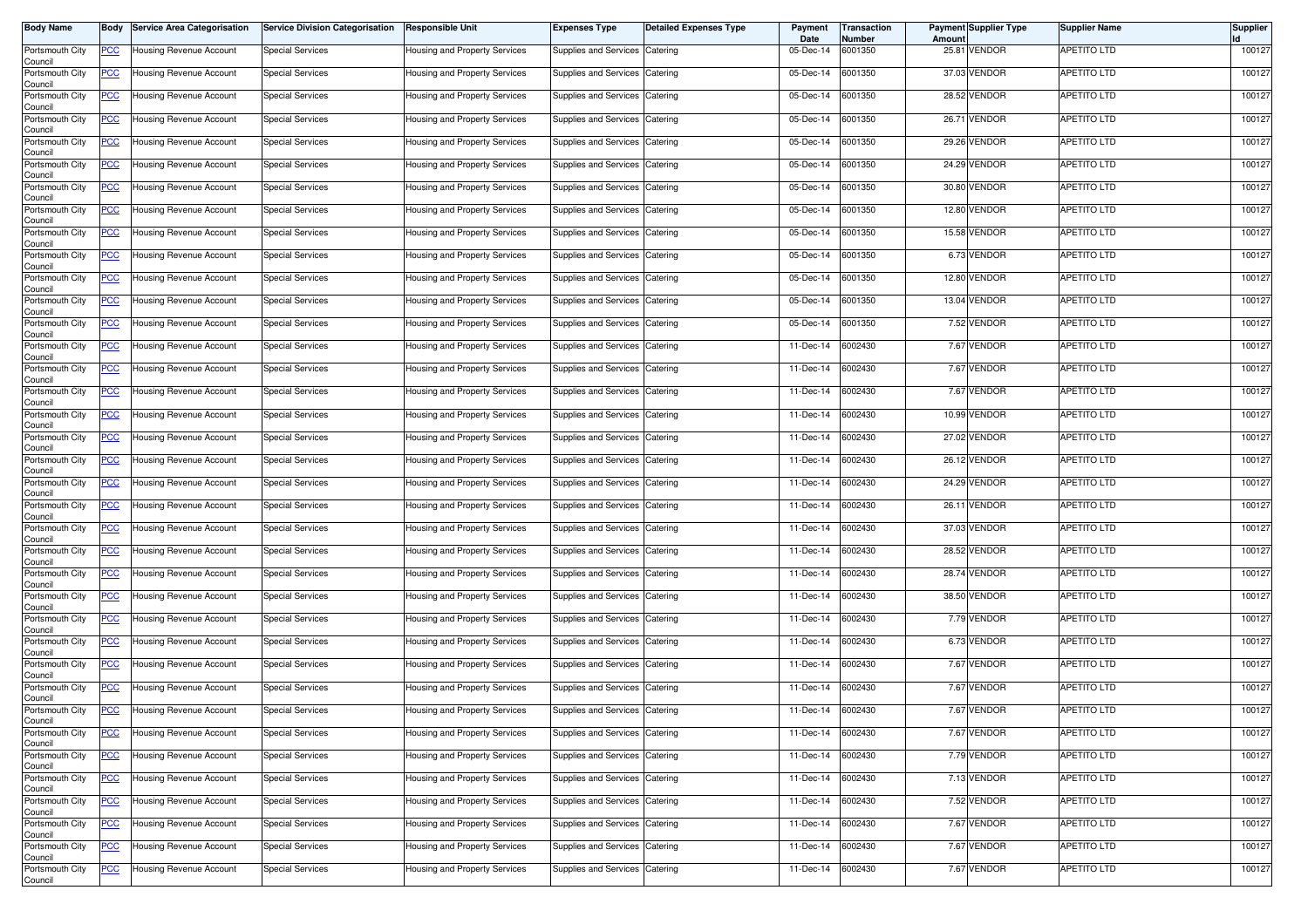| <b>Body Name</b>           | Body           | <b>Service Area Categorisation</b> | <b>Service Division Categorisation</b> | <b>Responsible Unit</b>       | <b>Expenses Type</b>           | <b>Detailed Expenses Type</b> | Payment<br>Date   | Transaction<br>Number | Amoun | <b>Payment Supplier Type</b> | <b>Supplier Name</b> | <b>Supplier</b> |
|----------------------------|----------------|------------------------------------|----------------------------------------|-------------------------------|--------------------------------|-------------------------------|-------------------|-----------------------|-------|------------------------------|----------------------|-----------------|
| Portsmouth City<br>Council | <u>PCC</u>     | Housing Revenue Account            | <b>Special Services</b>                | Housing and Property Services | Supplies and Services          | Catering                      | 11-Dec-14         | 6002430               |       | 8.53 VENDOR                  | APETITO LTD          | 100127          |
| Portsmouth City<br>Council | <u>PCC</u>     | Housing Revenue Account            | <b>Special Services</b>                | Housing and Property Services | <b>Supplies and Services</b>   | Catering                      | 11-Dec-14         | 6002430               |       | 7.70 VENDOR                  | APETITO LTD          | 100127          |
| Portsmouth City<br>Council | <b>PCC</b>     | Housing Revenue Account            | <b>Special Services</b>                | Housing and Property Services | <b>Supplies and Services</b>   | Catering                      | 11-Dec-14         | 6002430               |       | 11.55 VENDOR                 | APETITO LTD          | 100127          |
| Portsmouth City<br>Council | <u>PCC</u>     | Housing Revenue Account            | <b>Special Services</b>                | Housing and Property Services | Supplies and Services          | Catering                      | 11-Dec-14         | 6002430               |       | 11.55 VENDOR                 | APETITO LTD          | 100127          |
| Portsmouth City<br>Council | <u>PCC</u>     | Housing Revenue Account            | <b>Special Services</b>                | Housing and Property Services | Supplies and Services          | Catering                      | 11-Dec-14         | 6002430               |       | 10.99 VENDOR                 | APETITO LTD          | 100127          |
| Portsmouth City<br>Council | <u>PCC</u>     | Housing Revenue Account            | <b>Special Services</b>                | Housing and Property Services | Supplies and Services          | Catering                      | 11-Dec-14         | 6002430               |       | 10.99 VENDOR                 | APETITO LTD          | 100127          |
| Portsmouth City<br>Council | <u>PCC</u>     | Housing Revenue Account            | <b>Special Services</b>                | Housing and Property Services | <b>Supplies and Services</b>   | Catering                      | 11-Dec-14         | 6002430               |       | 27.02 VENDOR                 | APETITO LTD          | 100127          |
| Portsmouth City<br>Council | <u>PCC</u>     | Housing Revenue Account            | <b>Special Services</b>                | Housing and Property Services | Supplies and Services          | Catering                      | 11-Dec-14         | 6002430               |       | 23.67 VENDOR                 | <b>APETITO LTD</b>   | 100127          |
| Portsmouth City<br>Council | <u>PCC</u>     | Housing Revenue Account            | <b>Special Services</b>                | Housing and Property Services | <b>Supplies and Services</b>   | Catering                      | 11-Dec-14         | 6002430               |       | 28.77 VENDOR                 | APETITO LTD          | 100127          |
| Portsmouth City<br>Council | <u>PCC</u>     | Housing Revenue Account            | <b>Special Services</b>                | Housing and Property Services | Supplies and Services          | Catering                      | 11-Dec-14         | 6002430               |       | 23.87 VENDOR                 | APETITO LTD          | 100127          |
| Portsmouth City<br>Council | <u>PCC</u>     | <b>Housing Revenue Account</b>     | <b>Special Services</b>                | Housing and Property Services | Supplies and Services          | Catering                      | 11-Dec-14         | 6002430               |       | 14.04 VENDOR                 | APETITO LTD          | 100127          |
| Portsmouth City<br>Council | <u>PCC</u>     | Housing Revenue Account            | <b>Special Services</b>                | Housing and Property Services | Supplies and Services          | Catering                      | 11-Dec-14         | 6002430               |       | 7.67 VENDOR                  | APETITO LTD          | 100127          |
| Portsmouth City<br>Council | <u>PCC</u>     | Housing Revenue Account            | <b>Special Services</b>                | Housing and Property Services | Supplies and Services          | Catering                      | 11-Dec-14         | 6002430               |       | 7.67 VENDOR                  | APETITO LTD          | 100127          |
| Portsmouth City<br>Council | <u>PCC</u>     | Housing Revenue Account            | <b>Special Services</b>                | Housing and Property Services | Supplies and Services          | Catering                      | 11-Dec-14         | 6002430               |       | 7.67 VENDOR                  | APETITO LTD          | 100127          |
| Portsmouth City<br>Council | <u>PCC</u>     | Housing Revenue Account            | <b>Special Services</b>                | Housing and Property Services | Supplies and Services          | Catering                      | 11-Dec-14         | 6002430               |       | 7.67 VENDOR                  | APETITO LTD          | 100127          |
| Portsmouth City<br>Council | <u>PCC</u>     | Housing Revenue Account            | <b>Special Services</b>                | Housing and Property Services | Supplies and Services          | Catering                      | 11-Dec-14         | 6002430               |       | 7.67 VENDOR                  | APETITO LTD          | 100127          |
| Portsmouth City<br>Council | <u>PCC</u>     | Housing Revenue Account            | <b>Special Services</b>                | Housing and Property Services | Supplies and Services          | Catering                      | 11-Dec-14         | 6002430               |       | 7.67 VENDOR                  | APETITO LTD          | 100127          |
| Portsmouth City<br>Council | <u>PCC</u>     | Housing Revenue Account            | Special Services                       | Housing and Property Services | Supplies and Services          | Catering                      | 11-Dec-14         | 6002430               |       | 7.67 VENDOR                  | APETITO LTD          | 100127          |
| Portsmouth City<br>Council | <u>PCC</u>     | <b>Housing Revenue Account</b>     | <b>Special Services</b>                | Housing and Property Services | Supplies and Services          | Catering                      | 11-Dec-14         | 6002430               |       | 24.24 VENDOR                 | APETITO LTD          | 100127          |
| Portsmouth City<br>Council | <u>PCC</u>     | Housing Revenue Account            | <b>Special Services</b>                | Housing and Property Services | Supplies and Services          | Catering                      | 11-Dec-14         | 6002430               |       | 24.24 VENDOR                 | APETITO LTD          | 100127          |
| Portsmouth City<br>Council | <u>PCC</u>     | Housing Revenue Account            | <b>Special Services</b>                | Housing and Property Services | <b>Supplies and Services</b>   | Catering                      | 11-Dec-14         | 6002430               |       | 30.67 VENDOR                 | APETITO LTD          | 100127          |
| Portsmouth City<br>Council | <u>PCC</u>     | Housing Revenue Account            | <b>Special Services</b>                | Housing and Property Services | <b>Supplies and Services</b>   | Catering                      | 11-Dec-14         | 6002430               | 25.67 | <b>VENDOR</b>                | APETITO LTD          | 100127          |
| Portsmouth City<br>Council | <u>PCC</u>     | Housing Revenue Account            | <b>Special Services</b>                | Housing and Property Services | <b>Supplies and Services</b>   | Catering                      | 11-Dec-14         | 6002430               |       | 24.29 VENDOR                 | APETITO LTD          | 100127          |
| Portsmouth City<br>Council | <u>PCC</u>     | Housing Revenue Account            | <b>Special Services</b>                | Housing and Property Services | <b>Supplies and Services</b>   | Catering                      | 11-Dec-14         | 6002430               | 22.44 | VENDOR                       | APETITO LTD          | 100127          |
| Portsmouth City<br>Council | <u>PCC</u>     | Housing Revenue Account            | <b>Special Services</b>                | Housing and Property Services | Supplies and Services          | Catering                      | 11-Dec-14         | 6002430               |       | 22.08 VENDOR                 | APETITO LTD          | 100127          |
| Portsmouth City<br>Council | <u>PCC</u>     | Housing Revenue Account            | <b>Special Services</b>                | Housing and Property Services | Supplies and Services          | Catering                      | 11-Dec-14         | 6002430               |       | 23.27 VENDOR                 | APETITO LTD          | 100127          |
| Portsmouth City<br>Council | <u>PCC</u>     | Housing Revenue Account            | <b>Special Services</b>                | Housing and Property Services | Supplies and Services          | Catering                      | 11-Dec-14         | 6002430               |       | 39.57 VENDOR                 | APETITO LTD          | 100127          |
| Portsmouth City<br>Council | <u>PCC</u>     | <b>Housing Revenue Account</b>     | <b>Special Services</b>                | Housing and Property Services | Supplies and Services          | Catering                      | 11-Dec-14         | 6002430               |       | 19.43 VENDOR                 | APETITO LTD          | 100127          |
| Portsmouth City<br>Council | <u>PCC</u>     | Housing Revenue Account            | <b>Special Services</b>                | Housing and Property Services | Supplies and Services          | Catering                      | 11-Dec-14         | 6002430               |       | 26.98 VENDOR                 | APETITO LTD          | 100127          |
| Portsmouth City<br>Council | <u>PCC</u>     | Housing Revenue Account            | <b>Special Services</b>                | Housing and Property Services | Supplies and Services          | Catering                      | 11-Dec-14         | 6002430               |       | 12.80 VENDOR                 | <b>APETITO LTD</b>   | 100127          |
| Portsmouth City<br>Council | <u>PCC</u>     | Housing Revenue Account            | <b>Special Services</b>                | Housing and Property Services | Supplies and Services          | Catering                      | 11-Dec-14         | 6002430               |       | 7.13 VENDOR                  | APETITO LTD          | 100127          |
| Portsmouth City<br>Council | $\overline{C}$ | Housing Revenue Account            | <b>Special Services</b>                | Housing and Property Services | <b>Supplies and Services</b>   | Catering                      | 11-Dec-14         | 6002430               |       | 13.04 VENDOR                 | <b>APETITO LTD</b>   | 100127          |
| Portsmouth City<br>Council | $\overline{C}$ | Housing Revenue Account            | <b>Special Services</b>                | Housing and Property Services | Supplies and Services Catering |                               | 18-Dec-14         | 6003796               |       | 7.67 VENDOR                  | APETITO LTD          | 100127          |
| Portsmouth City<br>Council | <b>PCC</b>     | Housing Revenue Account            | <b>Special Services</b>                | Housing and Property Services | <b>Supplies and Services</b>   | Catering                      | 18-Dec-14         | 6003796               |       | 7.67 VENDOR                  | <b>APETITO LTD</b>   | 100127          |
| Portsmouth City<br>Council | <u>PCC</u>     | Housing Revenue Account            | <b>Special Services</b>                | Housing and Property Services | <b>Supplies and Services</b>   | Catering                      | 18-Dec-14         | 6003796               |       | 7.67 VENDOR                  | APETITO LTD          | 100127          |
| Portsmouth City<br>Council | <u>PCC</u>     | Housing Revenue Account            | <b>Special Services</b>                | Housing and Property Services | <b>Supplies and Services</b>   | Catering                      | 18-Dec-14         | 6003796               |       | 7.67 VENDOR                  | APETITO LTD          | 100127          |
| Portsmouth City<br>Council | <u>PCC</u>     | Housing Revenue Account            | <b>Special Services</b>                | Housing and Property Services | Supplies and Services          | Catering                      | 18-Dec-14 6003796 |                       |       | 7.67 VENDOR                  | APETITO LTD          | 100127          |
|                            |                |                                    |                                        |                               |                                |                               |                   |                       |       |                              |                      |                 |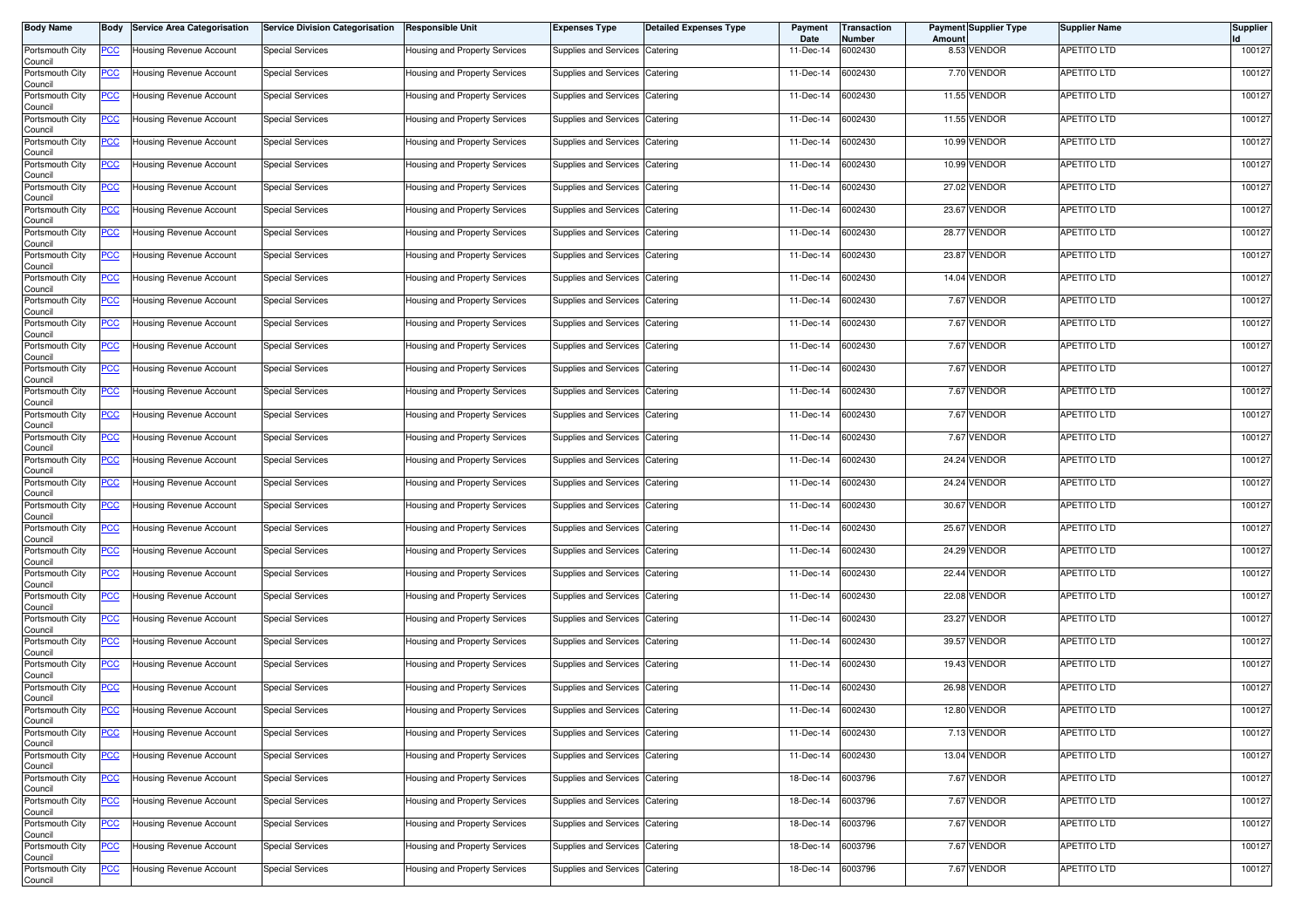| <b>Body Name</b>           | Body           | <b>Service Area Categorisation</b> | <b>Service Division Categorisation</b> | <b>Responsible Unit</b>       | <b>Expenses Type</b>           | <b>Detailed Expenses Type</b> | Payment<br>Date | Transaction<br>Number | Amount | <b>Payment Supplier Type</b> | <b>Supplier Name</b> | <b>Supplier</b> |
|----------------------------|----------------|------------------------------------|----------------------------------------|-------------------------------|--------------------------------|-------------------------------|-----------------|-----------------------|--------|------------------------------|----------------------|-----------------|
| Portsmouth City<br>Council | <u>PCC</u>     | Housing Revenue Account            | <b>Special Services</b>                | Housing and Property Services | Supplies and Services          | Catering                      | 18-Dec-14       | 6003796               |        | 10.08 VENDOR                 | <b>APETITO LTD</b>   | 100127          |
| Portsmouth City<br>Council | <u>PCC</u>     | Housing Revenue Account            | <b>Special Services</b>                | Housing and Property Services | Supplies and Services          | Catering                      | 18-Dec-14       | 6003796               |        | 24.24 VENDOR                 | APETITO LTD          | 100127          |
| Portsmouth City<br>Council | <u>PCC</u>     | Housing Revenue Account            | <b>Special Services</b>                | Housing and Property Services | Supplies and Services          | Catering                      | 18-Dec-14       | 6003796               |        | 27.02 VENDOR                 | APETITO LTD          | 100127          |
| Portsmouth City<br>Council | <u>PCC</u>     | Housing Revenue Account            | <b>Special Services</b>                | Housing and Property Services | Supplies and Services          | Catering                      | 18-Dec-14       | 6003796               |        | 26.12 VENDOR                 | APETITO LTD          | 100127          |
| Portsmouth City<br>Council | <u>PCC</u>     | Housing Revenue Account            | <b>Special Services</b>                | Housing and Property Services | Supplies and Services          | Catering                      | 18-Dec-14       | 6003796               |        | 36.30 VENDOR                 | APETITO LTD          | 100127          |
| Portsmouth City<br>Council | <u>PCC</u>     | Housing Revenue Account            | <b>Special Services</b>                | Housing and Property Services | Supplies and Services          | Catering                      | 18-Dec-14       | 6003796               |        | 25.81 VENDOR                 | APETITO LTD          | 100127          |
| Portsmouth City<br>Council | <u>PCC</u>     | Housing Revenue Account            | <b>Special Services</b>                | Housing and Property Services | <b>Supplies and Services</b>   | Catering                      | 18-Dec-14       | 6003796               |        | 24.89 VENDOR                 | <b>APETITO LTD</b>   | 100127          |
| Portsmouth City            | <u>PCC</u>     | Housing Revenue Account            | <b>Special Services</b>                | Housing and Property Services | Supplies and Services Catering |                               | 18-Dec-14       | 6003796               |        | 28.52 VENDOR                 | APETITO LTD          | 100127          |
| Council<br>Portsmouth City | <u>PCC</u>     | Housing Revenue Account            | <b>Special Services</b>                | Housing and Property Services | Supplies and Services          | Catering                      | 18-Dec-14       | 6003796               |        | 28.74 VENDOR                 | <b>APETITO LTD</b>   | 100127          |
| Council<br>Portsmouth City | <u>PCC</u>     | Housing Revenue Account            | <b>Special Services</b>                | Housing and Property Services | Supplies and Services          | Catering                      | 18-Dec-14       | 6003796               |        | 38.50 VENDOR                 | APETITO LTD          | 100127          |
| Council<br>Portsmouth City | <u>PCC</u>     | Housing Revenue Account            | <b>Special Services</b>                | Housing and Property Services | Supplies and Services          | Catering                      | 18-Dec-14       | 6003796               |        | 39.57 VENDOR                 | APETITO LTD          | 100127          |
| Council<br>Portsmouth City | <u>PCC</u>     | Housing Revenue Account            | <b>Special Services</b>                | Housing and Property Services | Supplies and Services          | Catering                      | 18-Dec-14       | 6003796               |        | 29.26 VENDOR                 | APETITO LTD          | 100127          |
| Council<br>Portsmouth City | <u>PCC</u>     | Housing Revenue Account            | <b>Special Services</b>                | Housing and Property Services | Supplies and Services          | Catering                      | 18-Dec-14       | 6003796               |        | 24.29 VENDOR                 | APETITO LTD          | 100127          |
| Council<br>Portsmouth City | <u>PCC</u>     | Housing Revenue Account            | <b>Special Services</b>                | Housing and Property Services | Supplies and Services          | Catering                      | 18-Dec-14       | 6003796               |        | 7.79 VENDOR                  | APETITO LTD          | 100127          |
| Council<br>Portsmouth City | <u>PCC</u>     | Housing Revenue Account            | <b>Special Services</b>                | Housing and Property Services | Supplies and Services          | Catering                      | 18-Dec-14       | 6003796               |        | 6.73 VENDOR                  | APETITO LTD          | 100127          |
| Council<br>Portsmouth City | <u>PCC</u>     | Housing Revenue Account            | <b>Special Services</b>                | Housing and Property Services | Supplies and Services          | Catering                      | 18-Dec-14       | 6003796               |        | 7.13 VENDOR                  | APETITO LTD          | 100127          |
| Council<br>Portsmouth City | <u>PCC</u>     | Housing Revenue Account            | <b>Special Services</b>                | Housing and Property Services | Supplies and Services          | Catering                      | 18-Dec-14       | 6003796               |        | 7.67 VENDOR                  | APETITO LTD          | 100127          |
| Council<br>Portsmouth City | <u>PCC</u>     | Housing Revenue Account            | <b>Special Services</b>                | Housing and Property Services | Supplies and Services          | Catering                      | 18-Dec-14       | 6003796               |        | 7.67 VENDOR                  | APETITO LTD          | 100127          |
| Council<br>Portsmouth City | <u>PCC</u>     | Housing Revenue Account            | <b>Special Services</b>                | Housing and Property Services | Supplies and Services          | Catering                      | 18-Dec-14       | 6003796               |        | 8.53 VENDOR                  | APETITO LTD          | 100127          |
| Council<br>Portsmouth City | <u>PCC</u>     | Housing Revenue Account            | <b>Special Services</b>                | Housing and Property Services | Supplies and Services          | Catering                      | 18-Dec-14       | 6003796               |        | 24.29 VENDOR                 | <b>APETITO LTD</b>   | 100127          |
| Council<br>Portsmouth City | <u>PCC</u>     | Housing Revenue Account            | <b>Special Services</b>                | Housing and Property Services | Supplies and Services          | Catering                      | 18-Dec-14       | 6003796               |        | 37.03 VENDOR                 | APETITO LTD          | 100127          |
| Council<br>Portsmouth City | <u>PCC</u>     | Housing Revenue Account            | <b>Special Services</b>                | Housing and Property Services | Supplies and Services          | Catering                      | 18-Dec-14       | 6003796               |        | 39.57 VENDOR                 | APETITO LTD          | 100127          |
| Council<br>Portsmouth City | <u>PCC</u>     | Housing Revenue Account            | <b>Special Services</b>                | Housing and Property Services | Supplies and Services          | Catering                      | 18-Dec-14       | 6003796               |        | 12.80 VENDOR                 | APETITO LTD          | 100127          |
| Council<br>Portsmouth City | <u>PCC</u>     | Housing Revenue Account            | <b>Special Services</b>                | Housing and Property Services | Supplies and Services          | Catering                      | 19-Dec-14       | 6003983               |        | 7.67 VENDOR                  | APETITO LTD          | 100127          |
| Council<br>Portsmouth City | <u>PCC</u>     | lousing Revenue Account            | <b>Special Services</b>                | Housing and Property Services | Supplies and Services          | Catering                      | 19-Dec-14       | 6003983               |        | 7.67 VENDOR                  | APETITO LTD          | 100127          |
| Council<br>Portsmouth City | <u>PCC</u>     | Housing Revenue Account            | <b>Special Services</b>                | Housing and Property Services | Supplies and Services          | Catering                      | 19-Dec-14       | 6003983               |        | 8.53 VENDOR                  | APETITO LTD          | 100127          |
| Council<br>Portsmouth City | <u>PCC</u>     | Housing Revenue Account            | <b>Special Services</b>                | Housing and Property Services | Supplies and Services          | Catering                      | 19-Dec-14       | 6003983               |        | 30.67 VENDOR                 | APETITO LTD          | 100127          |
| Council<br>Portsmouth City | <u>PCC</u>     | Housing Revenue Account            | <b>Special Services</b>                | Housing and Property Services | Supplies and Services          | Catering                      | 19-Dec-14       | 6003983               |        | 23.05 VENDOR                 | APETITO LTD          | 100127          |
| Council<br>Portsmouth City | <u>PCC</u>     | Housing Revenue Account            | <b>Special Services</b>                | Housing and Property Services | Supplies and Services          | Catering                      | 19-Dec-14       | 6003983               |        | 22.15 VENDOR                 | <b>APETITO LTD</b>   | 100127          |
| Council<br>Portsmouth City | <u>PCC</u>     | Housing Revenue Account            | <b>Special Services</b>                | Housing and Property Services | Supplies and Services          | Catering                      | 19-Dec-14       | 6003983               |        | 21.86 VENDOR                 | <b>APETITO LTD</b>   | 100127          |
| Council<br>Portsmouth City | <u>PCC</u>     | Housing Revenue Account            | <b>Special Services</b>                | Housing and Property Services | Supplies and Services          | Catering                      | 19-Dec-14       | 6003983               |        | 30.80 VENDOR                 | APETITO LTD          | 100127          |
| Council<br>Portsmouth City | $\overline{C}$ | Housing Revenue Account            | <b>Special Services</b>                | Housing and Property Services | Supplies and Services          | Catering                      | 19-Dec-14       | 6003983               |        | 13.04 VENDOR                 | <b>APETITO LTD</b>   | 100127          |
| Council<br>Portsmouth City | <u>PCC</u>     | Housing Revenue Account            | <b>Special Services</b>                | Housing and Property Services | Supplies and Services Catering |                               | 19-Dec-14       | 6003983               |        | 7.52 VENDOR                  | <b>APETITO LTD</b>   | 100127          |
| Council<br>Portsmouth City | <b>PCC</b>     | Housing Revenue Account            | <b>Special Services</b>                | Housing and Property Services | Supplies and Services          | Catering                      | 19-Dec-14       | 6003983               |        | 7.67 VENDOR                  | <b>APETITO LTD</b>   | 100127          |
| Council<br>Portsmouth City | <u>PCC</u>     | Housing Revenue Account            | <b>Special Services</b>                | Housing and Property Services | Supplies and Services Catering |                               | 19-Dec-14       | 6003983               |        | 7.67 VENDOR                  | APETITO LTD          | 100127          |
| Council<br>Portsmouth City | <u>PCC</u>     | Housing Revenue Account            | <b>Special Services</b>                | Housing and Property Services | Supplies and Services          | Catering                      | 19-Dec-14       | 6003983               |        | 7.67 VENDOR                  | APETITO LTD          | 100127          |
| Council<br>Portsmouth City | <u>PCC</u>     | Housing Revenue Account            | <b>Special Services</b>                | Housing and Property Services | Supplies and Services Catering |                               | 19-Dec-14       | 6003983               |        | 7.67 VENDOR                  | <b>APETITO LTD</b>   | 100127          |
| Council                    |                |                                    |                                        |                               |                                |                               |                 |                       |        |                              |                      |                 |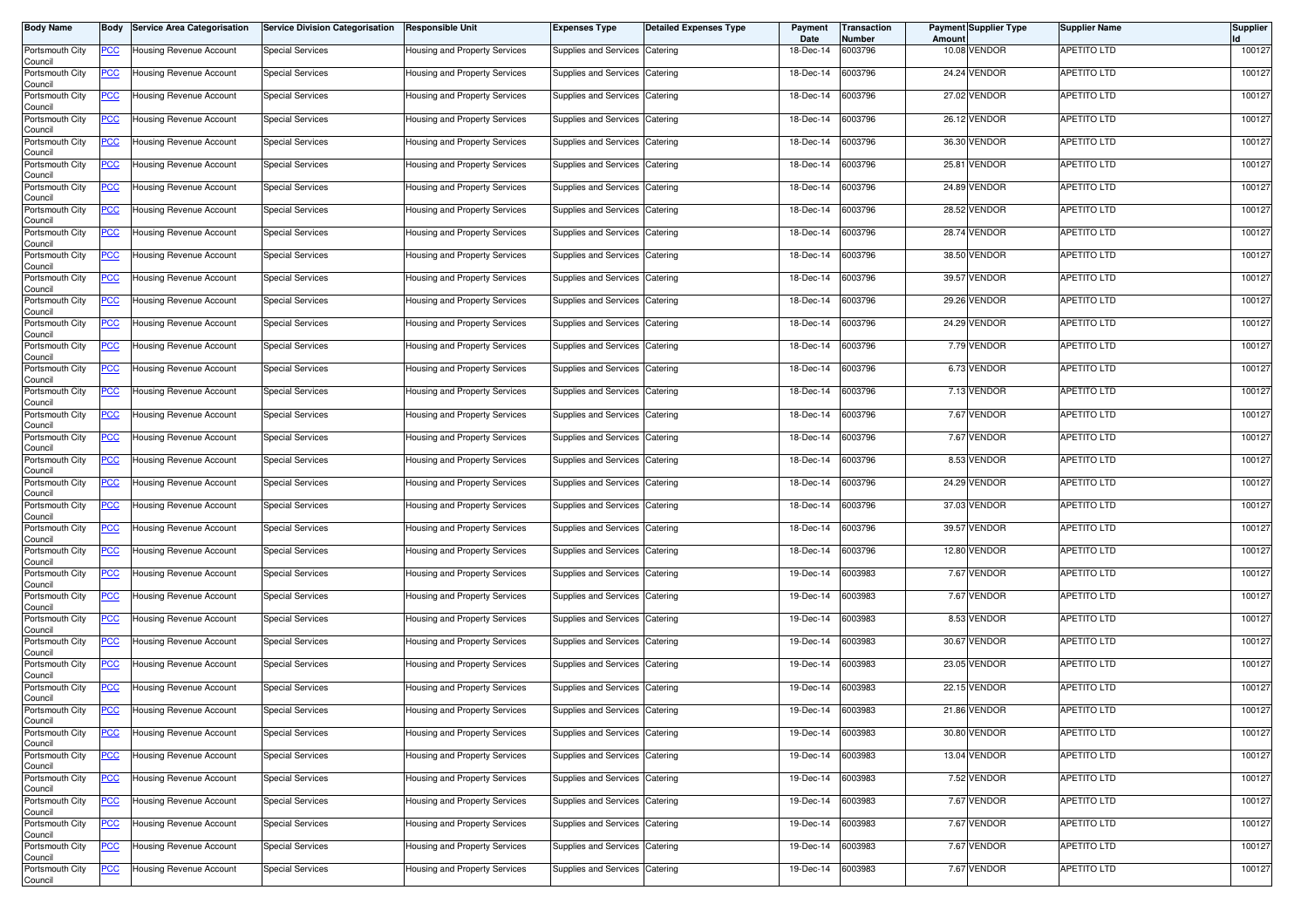| Body Name                             | Body        | <b>Service Area Categorisation</b> | <b>Service Division Categorisation</b> | <b>Responsible Unit</b>              | <b>Expenses Type</b>           | <b>Detailed Expenses Type</b> | Payment<br>Date | <b>Transaction</b><br>Number | Amoun | <b>Payment Supplier Type</b> | <b>Supplier Name</b> | Supplier |
|---------------------------------------|-------------|------------------------------------|----------------------------------------|--------------------------------------|--------------------------------|-------------------------------|-----------------|------------------------------|-------|------------------------------|----------------------|----------|
| Portsmouth City<br>Council            | PCC         | Housing Revenue Account            | <b>Special Services</b>                | Housing and Property Services        | Supplies and Services          | Catering                      | 19-Dec-14       | 6003983                      |       | 7.67 VENDOR                  | APETITO LTD          | 100127   |
| Portsmouth City<br>Council            | <u>PCC</u>  | Housing Revenue Account            | <b>Special Services</b>                | Housing and Property Services        | Supplies and Services          | Catering                      | 19-Dec-14       | 6003983                      |       | 7.67 VENDOR                  | APETITO LTD          | 100127   |
| Portsmouth City<br>Council            | <u>PCC</u>  | Housing Revenue Account            | <b>Special Services</b>                | Housing and Property Services        | Supplies and Services          | Catering                      | 19-Dec-14       | 6003983                      |       | 7.67 VENDOR                  | APETITO LTD          | 100127   |
| Portsmouth City<br>Council            | <u>PCC </u> | Housing Revenue Account            | <b>Special Services</b>                | Housing and Property Services        | Supplies and Services          | Catering                      | 19-Dec-14       | 6003983                      |       | 10.56 VENDOR                 | APETITO LTD          | 100127   |
| Portsmouth City<br>Council            | <u>PCC</u>  | Housing Revenue Account            | <b>Special Services</b>                | Housing and Property Services        | Supplies and Services          | Catering                      | 19-Dec-14       | 6003983                      |       | 8.53 VENDOR                  | APETITO LTD          | 100127   |
| Portsmouth City<br>Council            | <u>PCC</u>  | Housing Revenue Account            | <b>Special Services</b>                | Housing and Property Services        | Supplies and Services          | Catering                      | 19-Dec-14       | 6003983                      |       | 9.60 VENDOR                  | APETITO LTD          | 100127   |
| Portsmouth City<br>Council            | <u>PCC</u>  | Housing Revenue Account            | <b>Special Services</b>                | Housing and Property Services        | Supplies and Services          | Catering                      | 19-Dec-14       | 6003983                      |       | 10.99 VENDOR                 | APETITO LTD          | 100127   |
| Portsmouth City<br>Council            | <u>PCC </u> | Housing Revenue Account            | <b>Special Services</b>                | Housing and Property Services        | Supplies and Services          | Catering                      | 19-Dec-14       | 6003983                      |       | 10.99 VENDOR                 | <b>APETITO LTD</b>   | 100127   |
| Portsmouth City<br>Council            | <b>PCC</b>  | Housing Revenue Account            | <b>Special Services</b>                | Housing and Property Services        | Supplies and Services          | Catering                      | 19-Dec-14       | 6003983                      |       | 27.02 VENDOR                 | APETITO LTD          | 100127   |
| Portsmouth City<br>Council            | <u>PCC</u>  | Housing Revenue Account            | <b>Special Services</b>                | Housing and Property Services        | Supplies and Services          | Catering                      | 19-Dec-14       | 6003983                      |       | 19.13 VENDOR                 | APETITO LTD          | 100127   |
| Portsmouth City<br>Council            | <u>PCC</u>  | Housing Revenue Account            | <b>Special Services</b>                | Housing and Property Services        | Supplies and Services          | Catering                      | 19-Dec-14       | 6003983                      |       | 19.13 VENDOR                 | APETITO LTD          | 100127   |
| Portsmouth City<br>Council            | <u>PCC</u>  | Housing Revenue Account            | <b>Special Services</b>                | Housing and Property Services        | Supplies and Services          | Catering                      | 19-Dec-14       | 6003983                      |       | 22.44 VENDOR                 | APETITO LTD          | 100127   |
| Portsmouth City<br>Council            |             | Housing Revenue Account            | <b>Special Services</b>                | Housing and Property Services        | Supplies and Services          | Catering                      | 19-Dec-14       | 6003983                      |       | 20.95 VENDOR                 | APETITO LTD          | 100127   |
| Portsmouth City<br>Council            | <u>PCC</u>  | Housing Revenue Account            | <b>Special Services</b>                | Housing and Property Services        | <b>Supplies and Services</b>   | Catering                      | 19-Dec-14       | 6003983                      |       | 26.11 VENDOR                 | APETITO LTD          | 100127   |
| Portsmouth City                       | <u>PCC</u>  | Housing Revenue Account            | <b>Special Services</b>                | Housing and Property Services        | Supplies and Services          | Catering                      | 19-Dec-14       | 6003983                      |       | 37.03 VENDOR                 | APETITO LTD          | 100127   |
| Council<br>Portsmouth City<br>Council | <u>PCC</u>  | Housing Revenue Account            | <b>Special Services</b>                | Housing and Property Services        | Supplies and Services          | Catering                      | 19-Dec-14       | 6003983                      |       | 28.52 VENDOR                 | APETITO LTD          | 100127   |
| Portsmouth City<br>Council            | <u>PCC</u>  | Housing Revenue Account            | <b>Special Services</b>                | Housing and Property Services        | Supplies and Services          | Catering                      | 19-Dec-14       | 6003983                      |       | 38.50 VENDOR                 | <b>APETITO LTD</b>   | 100127   |
| Portsmouth City<br>Council            | <u>PCC</u>  | Housing Revenue Account            | <b>Special Services</b>                | Housing and Property Services        | Supplies and Services          | Catering                      | 19-Dec-14       | 6003983                      |       | 39.57 VENDOR                 | APETITO LTD          | 100127   |
| Portsmouth City                       | <u>PCC</u>  | Housing Revenue Account            | <b>Special Services</b>                | Housing and Property Services        | Supplies and Services          | Catering                      | 19-Dec-14       | 6003983                      |       | 24.29 VENDOR                 | APETITO LTD          | 100127   |
| Council<br>Portsmouth City<br>Council | <u>PCC</u>  | Housing Revenue Account            | <b>Special Services</b>                | Housing and Property Services        | Supplies and Services          | Catering                      | 19-Dec-14       | 6003983                      |       | 23.87 VENDOR                 | <b>APETITO LTD</b>   | 100127   |
| Portsmouth City<br>Council            | <u>PCC</u>  | Housing Revenue Account            | <b>Special Services</b>                | Housing and Property Services        | Supplies and Services          | Catering                      | 19-Dec-14       | 6003983                      |       | 15.58 VENDOR                 | APETITO LTD          | 100127   |
| Portsmouth City<br>Council            | <u>PCC</u>  | Housing Revenue Account            | <b>Special Services</b>                | Housing and Property Services        | Supplies and Services          | Catering                      | 19-Dec-14       | 6003983                      |       | 6.73 VENDOR                  | APETITO LTD          | 100127   |
| Portsmouth City<br>Council            | <u>PCC</u>  | Housing Revenue Account            | <b>Special Services</b>                | Housing and Property Services        | Supplies and Services          | Catering                      | 19-Dec-14       | 6003983                      |       | 14.79 VENDOR                 | APETITO LTD          | 100127   |
| Portsmouth City<br>Council            | <u>PCC</u>  | Housing Revenue Account            | <b>Special Services</b>                | Housing and Property Services        | Supplies and Services          | Catering                      | 19-Dec-14       | 6003983                      |       | 13.04 VENDOR                 | APETITO LTD          | 100127   |
| Portsmouth City<br>Council            | <u>PCC</u>  | Housing Revenue Account            | <b>Special Services</b>                | Housing and Property Services        | Supplies and Services          | Catering                      | 19-Dec-14       | 6003983                      |       | 7.67 VENDOR                  | APETITO LTD          | 100127   |
| Portsmouth City<br>Council            | <u>PCC </u> | Housing Revenue Account            | <b>Special Services</b>                | Housing and Property Services        | Supplies and Services          | Catering                      | 19-Dec-14       | 6003983                      |       | 7.67 VENDOR                  | APETITO LTD          | 100127   |
| Portsmouth City<br>Council            | <u>PCC</u>  | Housing Revenue Account            | <b>Special Services</b>                | Housing and Property Services        | Supplies and Services          | Catering                      | 19-Dec-14       | 6003983                      |       | 10.56 VENDOR                 | APETITO LTD          | 100127   |
| Portsmouth City                       | <u>PCC</u>  | Housing Revenue Account            | <b>Special Services</b>                | Housing and Property Services        | Supplies and Services          | Catering                      | 19-Dec-14       | 6003983                      |       | 9.60 VENDOR                  | APETITO LTD          | 100127   |
| Council<br>Portsmouth City<br>Council | <u>PCC</u>  | lousing Revenue Account            | Special Services                       | Housing and Property Services        | Supplies and Services          | Catering                      | 19-Dec-14       | 6003983                      |       | 11.55 VENDOR                 | APETITO LTD          | 100127   |
| Portsmouth City<br>Council            | <u>PCC</u>  | <b>Housing Revenue Account</b>     | <b>Special Services</b>                | Housing and Property Services        | Supplies and Services          | Catering                      | 19-Dec-14       | 6003983                      |       | 11.55 VENDOR                 | <b>APETITO LTD</b>   | 100127   |
| Portsmouth City<br>Council            | <u>PCC</u>  | Housing Revenue Account            | <b>Special Services</b>                | <b>Housing and Property Services</b> | Supplies and Services Catering |                               | 19-Dec-14       | 6003983                      |       | 7.70 VENDOR                  | APETITO LTD          | 100127   |
| Portsmouth City                       | <u>PCC</u>  | Housing Revenue Account            | <b>Special Services</b>                | Housing and Property Services        | <b>Supplies and Services</b>   | Catering                      | 19-Dec-14       | 6003983                      |       | 11.55 VENDOR                 | <b>APETITO LTD</b>   | 100127   |
| Council<br>Portsmouth City<br>Council | <u>PCC</u>  | Housing Revenue Account            | <b>Special Services</b>                | Housing and Property Services        | Supplies and Services Catering |                               | 19-Dec-14       | 6003983                      |       | 3.85 VENDOR                  | APETITO LTD          | 100127   |
| Portsmouth City<br>Council            | <b>PCC</b>  | Housing Revenue Account            | <b>Special Services</b>                | Housing and Property Services        | Supplies and Services          | Catering                      | 19-Dec-14       | 6003983                      |       | 11.55 VENDOR                 | <b>APETITO LTD</b>   | 100127   |
| Portsmouth City<br>Council            | <u>PCC</u>  | Housing Revenue Account            | <b>Special Services</b>                | Housing and Property Services        | Supplies and Services Catering |                               | 19-Dec-14       | 6003983                      |       | 24.24 VENDOR                 | <b>APETITO LTD</b>   | 100127   |
| Portsmouth City<br>Council            | <u>PCC</u>  | Housing Revenue Account            | <b>Special Services</b>                | Housing and Property Services        | Supplies and Services Catering |                               | 19-Dec-14       | 6003983                      |       | 10.99 VENDOR                 | APETITO LTD          | 100127   |
| Portsmouth City<br>Council            | <u>PCC</u>  | Housing Revenue Account            | <b>Special Services</b>                | Housing and Property Services        | Supplies and Services Catering |                               | 19-Dec-14       | 6003983                      |       | 10.99 VENDOR                 | <b>APETITO LTD</b>   | 100127   |
|                                       |             |                                    |                                        |                                      |                                |                               |                 |                              |       |                              |                      |          |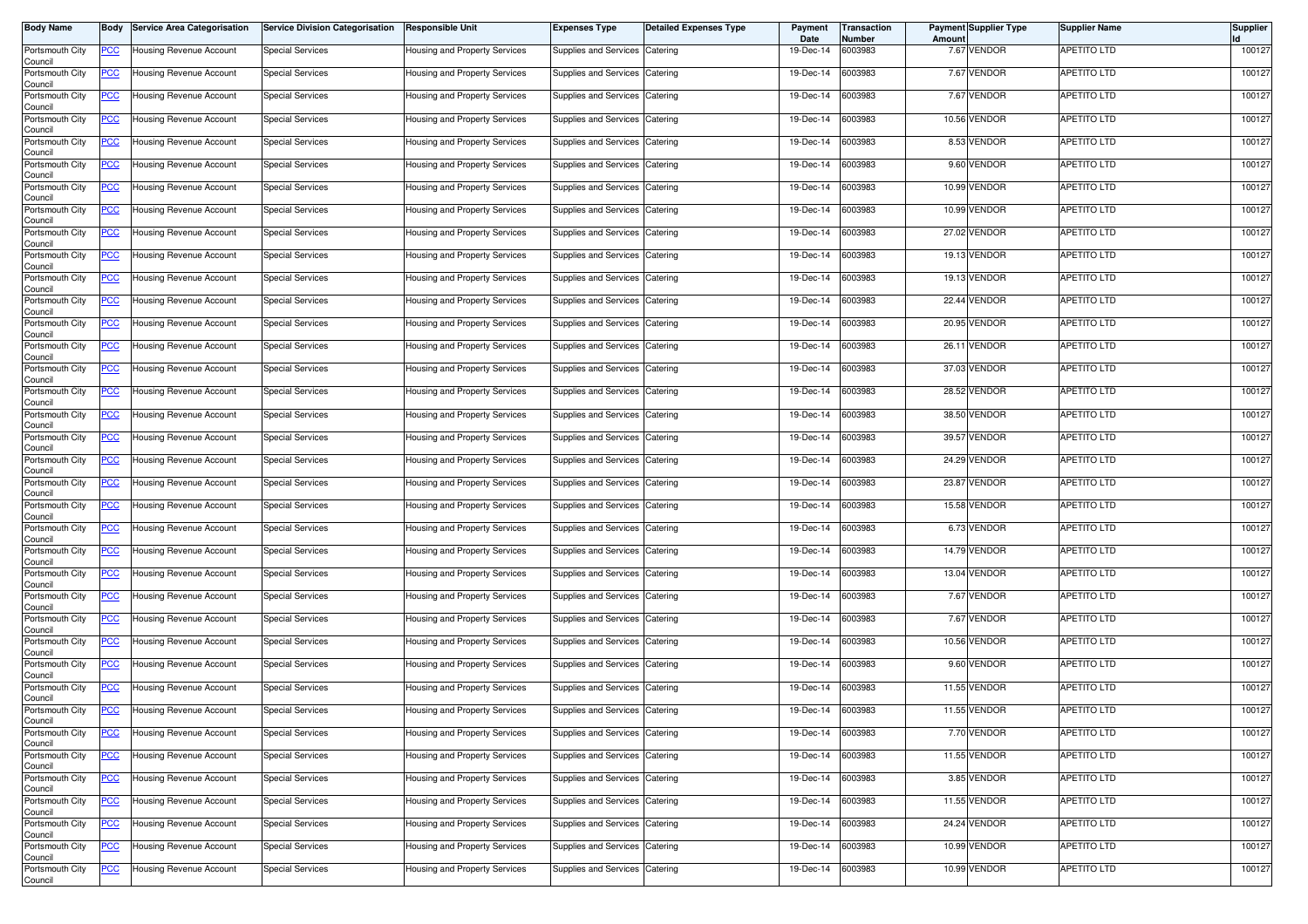| <b>Body Name</b>           | Body           | <b>Service Area Categorisation</b> | <b>Service Division Categorisation</b> | <b>Responsible Unit</b>       | <b>Expenses Type</b>           | <b>Detailed Expenses Type</b> | Payment<br>Date | Transaction<br>Number | Amount | <b>Payment Supplier Type</b> | <b>Supplier Name</b> | <b>Supplier</b> |
|----------------------------|----------------|------------------------------------|----------------------------------------|-------------------------------|--------------------------------|-------------------------------|-----------------|-----------------------|--------|------------------------------|----------------------|-----------------|
| Portsmouth City<br>Council | <u>PCC</u>     | Housing Revenue Account            | <b>Special Services</b>                | Housing and Property Services | Supplies and Services          | Catering                      | 19-Dec-14       | 6003983               |        | 27.02 VENDOR                 | APETITO LTD          | 100127          |
| Portsmouth City<br>Council | <u>PCC</u>     | Housing Revenue Account            | <b>Special Services</b>                | Housing and Property Services | Supplies and Services          | Catering                      | 19-Dec-14       | 6003983               |        | 30.67 VENDOR                 | APETITO LTD          | 100127          |
| Portsmouth City<br>Council | <b>PCC</b>     | Housing Revenue Account            | <b>Special Services</b>                | Housing and Property Services | Supplies and Services          | Catering                      | 19-Dec-14       | 6003983               | 26.61  | <b>VENDOR</b>                | APETITO LTD          | 100127          |
| Portsmouth City<br>Council | <u>PCC</u>     | Housing Revenue Account            | <b>Special Services</b>                | Housing and Property Services | Supplies and Services          | Catering                      | 19-Dec-14       | 6003983               |        | 28.52 VENDOR                 | APETITO LTD          | 100127          |
| Portsmouth City<br>Council | <u>PCC</u>     | Housing Revenue Account            | <b>Special Services</b>                | Housing and Property Services | Supplies and Services          | Catering                      | 19-Dec-14       | 6003983               |        | 26.71 VENDOR                 | APETITO LTD          | 100127          |
| Portsmouth City<br>Council | <u>PCC</u>     | Housing Revenue Account            | <b>Special Services</b>                | Housing and Property Services | Supplies and Services          | Catering                      | 19-Dec-14       | 6003983               |        | 30.80 VENDOR                 | APETITO LTD          | 100127          |
| Portsmouth City<br>Council | <u>PCC</u>     | Housing Revenue Account            | <b>Special Services</b>                | Housing and Property Services | <b>Supplies and Services</b>   | Catering                      | 19-Dec-14       | 6003983               |        | 25.60 VENDOR                 | <b>APETITO LTD</b>   | 100127          |
| Portsmouth City<br>Council | <u>PCC</u>     | Housing Revenue Account            | <b>Special Services</b>                | Housing and Property Services | Supplies and Services Catering |                               | 19-Dec-14       | 6003983               |        | 6.73 VENDOR                  | APETITO LTD          | 100127          |
| Portsmouth City<br>Council | <u>PCC</u>     | Housing Revenue Account            | <b>Special Services</b>                | Housing and Property Services | Supplies and Services          | Catering                      | 19-Dec-14       | 6003983               |        | 13.04 VENDOR                 | <b>APETITO LTD</b>   | 100127          |
| Portsmouth City<br>Council | <u>PCC</u>     | Housing Revenue Account            | <b>Special Services</b>                | Housing and Property Services | Supplies and Services          | Catering                      | 17-Dec-14       | 6003266               |        | 7.67 VENDOR                  | <b>APETITO LTD</b>   | 100127          |
| Portsmouth City<br>Council | <u>PCC</u>     | <b>Housing Revenue Account</b>     | <b>Special Services</b>                | Housing and Property Services | Supplies and Services          | Catering                      | 17-Dec-14       | 6003266               |        | 7.67 VENDOR                  | APETITO LTD          | 100127          |
| Portsmouth City<br>Council | <u>PCC</u>     | Housing Revenue Account            | <b>Special Services</b>                | Housing and Property Services | Supplies and Services          | Catering                      | 17-Dec-14       | 6003266               |        | 7.67 VENDOR                  | APETITO LTD          | 100127          |
| Portsmouth City<br>Council | <u>PCC</u>     | <b>Housing Revenue Account</b>     | <b>Special Services</b>                | Housing and Property Services | Supplies and Services          | Catering                      | 17-Dec-14       | 6003266               |        | 7.67 VENDOR                  | APETITO LTD          | 100127          |
| Portsmouth City<br>Council | <u>PCC</u>     | Housing Revenue Account            | <b>Special Services</b>                | Housing and Property Services | Supplies and Services          | Catering                      | 17-Dec-14       | 6003266               |        | 7.67 VENDOR                  | APETITO LTD          | 100127          |
| Portsmouth City<br>Council | <u>PCC</u>     | Housing Revenue Account            | <b>Special Services</b>                | Housing and Property Services | Supplies and Services          | Catering                      | 17-Dec-14       | 6003266               |        | 30.67 VENDOR                 | APETITO LTD          | 100127          |
| Portsmouth City<br>Council | <u>PCC</u>     | Housing Revenue Account            | <b>Special Services</b>                | Housing and Property Services | Supplies and Services          | Catering                      | 17-Dec-14       | 6003266               |        | 23.67 VENDOR                 | APETITO LTD          | 100127          |
| Portsmouth City<br>Council | <u>PCC</u>     | Housing Revenue Account            | <b>Special Services</b>                | Housing and Property Services | Supplies and Services          | Catering                      | 17-Dec-14       | 6003266               |        | 19.13 VENDOR                 | APETITO LTD          | 100127          |
| Portsmouth City<br>Council | <u>PCC</u>     | Housing Revenue Account            | <b>Special Services</b>                | Housing and Property Services | <b>Supplies and Services</b>   | Catering                      | 17-Dec-14       | 6003266               |        | 25.34 VENDOR                 | APETITO LTD          | 100127          |
| Portsmouth City<br>Council | <u>PCC</u>     | Housing Revenue Account            | <b>Special Services</b>                | Housing and Property Services | Supplies and Services          | Catering                      | 17-Dec-14       | 6003266               |        | 37.03 VENDOR                 | APETITO LTD          | 100127          |
| Portsmouth City<br>Council | <u>PCC</u>     | Housing Revenue Account            | <b>Special Services</b>                | Housing and Property Services | Supplies and Services          | Catering                      | 17-Dec-14       | 6003266               |        | 22.15 VENDOR                 | APETITO LTD          | 100127          |
| Portsmouth City<br>Council | <u>PCC</u>     | Housing Revenue Account            | <b>Special Services</b>                | Housing and Property Services | Supplies and Services          | Catering                      | 17-Dec-14       | 6003266               |        | 22.44 VENDOR                 | APETITO LTD          | 100127          |
| Portsmouth City<br>Council | <u>PCC</u>     | Housing Revenue Account            | <b>Special Services</b>                | Housing and Property Services | Supplies and Services          | Catering                      | 17-Dec-14       | 6003266               |        | 26.71 VENDOR                 | APETITO LTD          | 100127          |
| Portsmouth City<br>Council | <u>PCC</u>     | Housing Revenue Account            | <b>Special Services</b>                | Housing and Property Services | Supplies and Services          | Catering                      | 17-Dec-14       | 6003266               |        | 30.80 VENDOR                 | APETITO LTD          | 100127          |
| Portsmouth City<br>Council | <u>PCC</u>     | Housing Revenue Account            | <b>Special Services</b>                | Housing and Property Services | Supplies and Services          | Catering                      | 17-Dec-14       | 6003266               |        | 28.55 VENDOR                 | APETITO LTD          | 100127          |
| Portsmouth City<br>Council | <u>PCC</u>     | lousing Revenue Account            | <b>Special Services</b>                | Housing and Property Services | Supplies and Services          | Catering                      | 17-Dec-14       | 6003266               |        | 12.80 VENDOR                 | APETITO LTD          | 100127          |
| Portsmouth City<br>Council | <u>PCC</u>     | Housing Revenue Account            | <b>Special Services</b>                | Housing and Property Services | Supplies and Services          | Catering                      | 17-Dec-14       | 6003266               |        | 14.79 VENDOR                 | APETITO LTD          | 100127          |
| Portsmouth City<br>Council | <u>PCC</u>     | Housing Revenue Account            | <b>Special Services</b>                | Housing and Property Services | <b>Supplies and Services</b>   | Catering                      | 24-Dec-14       | 6004626               |        | 7.67 VENDOR                  | APETITO LTD          | 100127          |
| Portsmouth City<br>Council | <u>PCC</u>     | Housing Revenue Account            | <b>Special Services</b>                | Housing and Property Services | Supplies and Services          | Catering                      | 24-Dec-14       | 6004626               |        | 7.67 VENDOR                  | APETITO LTD          | 100127          |
| Portsmouth City<br>Council | <u>PCC</u>     | Housing Revenue Account            | <b>Special Services</b>                | Housing and Property Services | Supplies and Services          | Catering                      | 24-Dec-14       | 6004626               |        | 7.67 VENDOR                  | <b>APETITO LTD</b>   | 100127          |
| Portsmouth City<br>Council | <u>PCC</u>     | Housing Revenue Account            | <b>Special Services</b>                | Housing and Property Services | Supplies and Services          | Catering                      | 24-Dec-14       | 6004626               |        | 7.67 VENDOR                  | <b>APETITO LTD</b>   | 100127          |
| Portsmouth City<br>Council | <u>PCC</u>     | Housing Revenue Account            | <b>Special Services</b>                | Housing and Property Services | Supplies and Services          | Catering                      | 24-Dec-14       | 6004626               |        | 10.56 VENDOR                 | APETITO LTD          | 100127          |
| Portsmouth City<br>Council | $\overline{C}$ | Housing Revenue Account            | <b>Special Services</b>                | Housing and Property Services | Supplies and Services          | Catering                      | 24-Dec-14       | 6004626               |        | 7.67 VENDOR                  | <b>APETITO LTD</b>   | 100127          |
| Portsmouth City<br>Council | <u>PCC</u>     | Housing Revenue Account            | <b>Special Services</b>                | Housing and Property Services | Supplies and Services Catering |                               | 24-Dec-14       | 6004626               |        | 27.95 VENDOR                 | <b>APETITO LTD</b>   | 100127          |
| Portsmouth City<br>Council | <u>PCC</u>     | Housing Revenue Account            | <b>Special Services</b>                | Housing and Property Services | Supplies and Services          | Catering                      | 24-Dec-14       | 6004626               |        | 21.98 VENDOR                 | <b>APETITO LTD</b>   | 100127          |
| Portsmouth City<br>Council | <u>PCC</u>     | Housing Revenue Account            | <b>Special Services</b>                | Housing and Property Services | Supplies and Services Catering |                               | 24-Dec-14       | 6004626               |        | 27.02 VENDOR                 | APETITO LTD          | 100127          |
| Portsmouth City<br>Council | <u>PCC</u>     | Housing Revenue Account            | <b>Special Services</b>                | Housing and Property Services | Supplies and Services          | Catering                      | 24-Dec-14       | 6004626               |        | 20.95 VENDOR                 | APETITO LTD          | 100127          |
| Portsmouth City<br>Council | <u>PCC</u>     | Housing Revenue Account            | <b>Special Services</b>                | Housing and Property Services | Supplies and Services Catering |                               | 24-Dec-14       | 6004626               |        | 37.03 VENDOR                 | <b>APETITO LTD</b>   | 100127          |
|                            |                |                                    |                                        |                               |                                |                               |                 |                       |        |                              |                      |                 |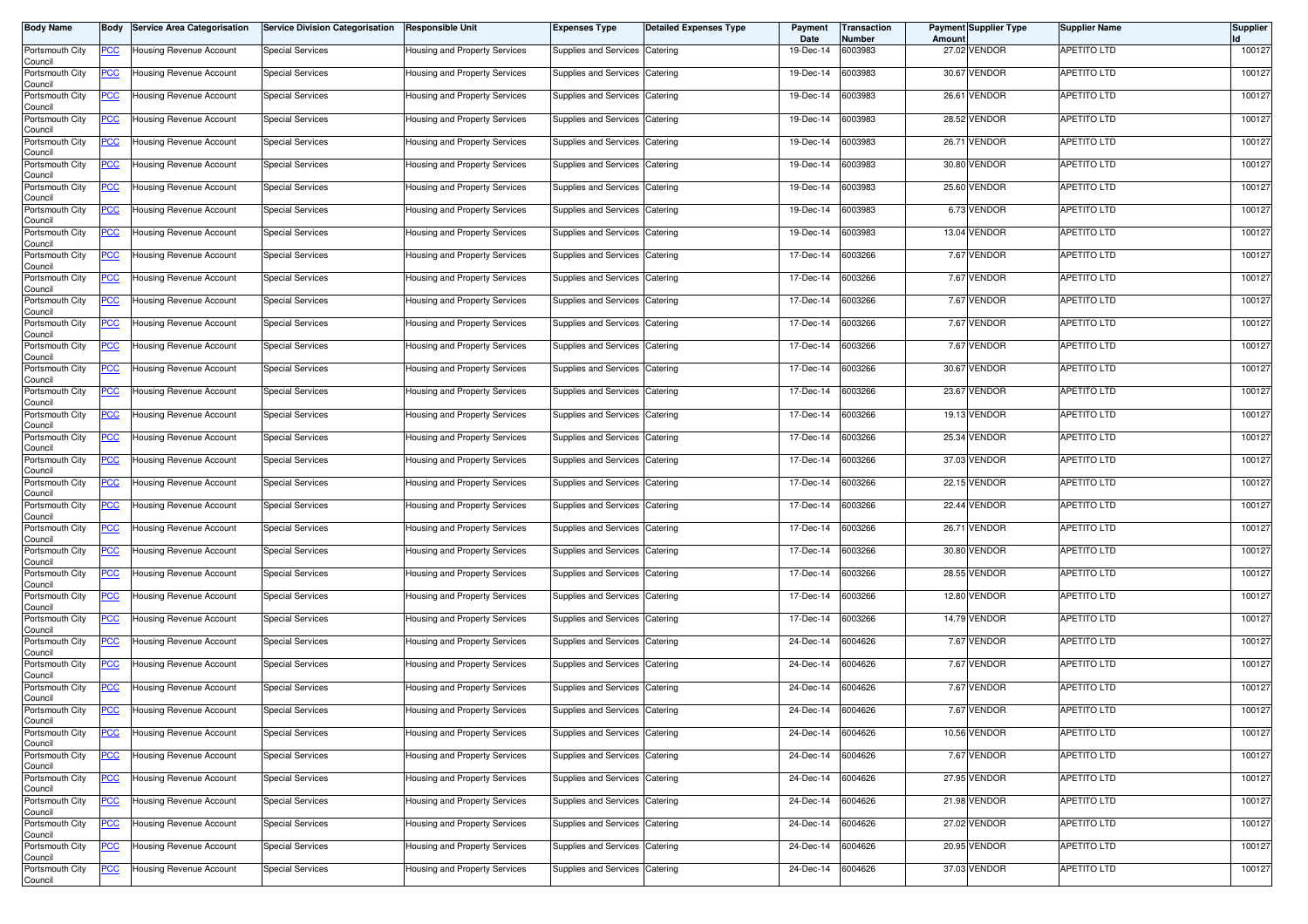| <b>Body Name</b>                      | Body           | <b>Service Area Categorisation</b> | <b>Service Division Categorisation</b> | <b>Responsible Unit</b>       | <b>Expenses Type</b>           | <b>Detailed Expenses Type</b> | Payment<br>Date | Transaction<br>Number | Amount | <b>Payment Supplier Type</b> | <b>Supplier Name</b> | <b>Supplier</b> |
|---------------------------------------|----------------|------------------------------------|----------------------------------------|-------------------------------|--------------------------------|-------------------------------|-----------------|-----------------------|--------|------------------------------|----------------------|-----------------|
| Portsmouth City<br>Council            | <u>PCC</u>     | Housing Revenue Account            | <b>Special Services</b>                | Housing and Property Services | Supplies and Services          | Catering                      | 24-Dec-14       | 6004626               |        | 22.15 VENDOR                 | APETITO LTD          | 100127          |
| Portsmouth City<br>Council            | <u>PCC</u>     | Housing Revenue Account            | <b>Special Services</b>                | Housing and Property Services | Supplies and Services          | Catering                      | 24-Dec-14       | 6004626               |        | 38.50 VENDOR                 | APETITO LTD          | 100127          |
| Portsmouth City<br>Council            | <b>PCC</b>     | Housing Revenue Account            | <b>Special Services</b>                | Housing and Property Services | Supplies and Services          | Catering                      | 24-Dec-14       | 6004626               |        | 23.67 VENDOR                 | APETITO LTD          | 100127          |
| Portsmouth City<br>Council            | <u>PCC</u>     | Housing Revenue Account            | <b>Special Services</b>                | Housing and Property Services | Supplies and Services          | Catering                      | 24-Dec-14       | 6004626               |        | 39.57 VENDOR                 | APETITO LTD          | 100127          |
| Portsmouth City                       | <u>PCC</u>     | Housing Revenue Account            | <b>Special Services</b>                | Housing and Property Services | Supplies and Services          | Catering                      | 24-Dec-14       | 6004626               |        | 13.04 VENDOR                 | APETITO LTD          | 100127          |
| Council<br>Portsmouth City            | <u>PCC</u>     | Housing Revenue Account            | <b>Special Services</b>                | Housing and Property Services | Supplies and Services          | Catering                      | 24-Dec-14       | 6004626               |        | 7.67 VENDOR                  | APETITO LTD          | 100127          |
| Council<br>Portsmouth City            | <u>PCC</u>     | Housing Revenue Account            | <b>Special Services</b>                | Housing and Property Services | <b>Supplies and Services</b>   | Catering                      | 24-Dec-14       | 6004626               |        | 7.67 VENDOR                  | <b>APETITO LTD</b>   | 100127          |
| Council<br>Portsmouth City            | <u>PCC</u>     | Housing Revenue Account            | <b>Special Services</b>                | Housing and Property Services | Supplies and Services Catering |                               | 24-Dec-14       | 6004626               |        | 7.67 VENDOR                  | APETITO LTD          | 100127          |
| Council<br>Portsmouth City<br>Council | <u>PCC</u>     | Housing Revenue Account            | <b>Special Services</b>                | Housing and Property Services | Supplies and Services          | Catering                      | 24-Dec-14       | 6004626               |        | 7.67 VENDOR                  | <b>APETITO LTD</b>   | 100127          |
| Portsmouth City                       | <u>PCC</u>     | Housing Revenue Account            | <b>Special Services</b>                | Housing and Property Services | Supplies and Services          | Catering                      | 24-Dec-14       | 6004626               |        | 7.67 VENDOR                  | <b>APETITO LTD</b>   | 100127          |
| Council<br>Portsmouth City            | <u>PCC</u>     | Housing Revenue Account            | <b>Special Services</b>                | Housing and Property Services | Supplies and Services          | Catering                      | 24-Dec-14       | 6004626               |        | 24.24 VENDOR                 | APETITO LTD          | 100127          |
| Council<br>Portsmouth City<br>Council | <u>PCC</u>     | Housing Revenue Account            | <b>Special Services</b>                | Housing and Property Services | Supplies and Services          | Catering                      | 24-Dec-14       | 6004626               |        | 24.24 VENDOR                 | APETITO LTD          | 100127          |
| Portsmouth City<br>Council            | <u>PCC</u>     | Housing Revenue Account            | <b>Special Services</b>                | Housing and Property Services | Supplies and Services          | Catering                      | 24-Dec-14       | 6004626               |        | 10.99 VENDOR                 | APETITO LTD          | 100127          |
| Portsmouth City                       | <u>PCC</u>     | Housing Revenue Account            | <b>Special Services</b>                | Housing and Property Services | Supplies and Services          | Catering                      | 24-Dec-14       | 6004626               |        | 37.03 VENDOR                 | APETITO LTD          | 100127          |
| Council<br>Portsmouth City            | <u>PCC</u>     | Housing Revenue Account            | <b>Special Services</b>                | Housing and Property Services | Supplies and Services          | Catering                      | 24-Dec-14       | 6004626               |        | 23.67 VENDOR                 | APETITO LTD          | 100127          |
| Council<br>Portsmouth City<br>Council | <u>PCC</u>     | Housing Revenue Account            | <b>Special Services</b>                | Housing and Property Services | Supplies and Services          | Catering                      | 24-Dec-14       | 6004626               |        | 39.57 VENDOR                 | APETITO LTD          | 100127          |
| Portsmouth City<br>Council            | <u>PCC</u>     | Housing Revenue Account            | <b>Special Services</b>                | Housing and Property Services | Supplies and Services          | Catering                      | 24-Dec-14       | 6004626               |        | 6.73 VENDOR                  | APETITO LTD          | 100127          |
| Portsmouth City<br>Council            | <u>PCC</u>     | Housing Revenue Account            | <b>Special Services</b>                | Housing and Property Services | <b>Supplies and Services</b>   | Catering                      | 24-Dec-14       | 6004626               |        | 7.67 VENDOR                  | APETITO LTD          | 100127          |
| Portsmouth City<br>Council            | <u>PCC</u>     | Housing Revenue Account            | <b>Special Services</b>                | Housing and Property Services | Supplies and Services          | Catering                      | 24-Dec-14       | 6004626               |        | 7.67 VENDOR                  | APETITO LTD          | 100127          |
| Portsmouth City<br>Council            | <u>PCC</u>     | Housing Revenue Account            | <b>Special Services</b>                | Housing and Property Services | Supplies and Services          | Catering                      | 24-Dec-14       | 6004626               |        | 7.67 VENDOR                  | <b>APETITO LTD</b>   | 100127          |
| Portsmouth City<br>Council            | <u>PCC</u>     | Housing Revenue Account            | <b>Special Services</b>                | Housing and Property Services | Supplies and Services          | Catering                      | 24-Dec-14       | 6004626               |        | 7.67 VENDOR                  | APETITO LTD          | 100127          |
| Portsmouth City<br>Council            | <u>PCC</u>     | Housing Revenue Account            | <b>Special Services</b>                | Housing and Property Services | Supplies and Services          | Catering                      | 24-Dec-14       | 6004626               |        | 7.67 VENDOR                  | APETITO LTD          | 100127          |
| Portsmouth City<br>Council            | <u>PCC</u>     | Housing Revenue Account            | <b>Special Services</b>                | Housing and Property Services | Supplies and Services          | Catering                      | 24-Dec-14       | 6004626               |        | 7.67 VENDOR                  | APETITO LTD          | 100127          |
| Portsmouth City<br>Council            | <u>PCC</u>     | Housing Revenue Account            | <b>Special Services</b>                | Housing and Property Services | Supplies and Services          | Catering                      | 24-Dec-14       | 6004626               |        | 7.67 VENDOR                  | APETITO LTD          | 100127          |
| Portsmouth City<br>Council            | <u>PCC</u>     | lousing Revenue Account            | <b>Special Services</b>                | Housing and Property Services | Supplies and Services          | Catering                      | 24-Dec-14       | 6004626               |        | 8.05 VENDOR                  | APETITO LTD          | 100127          |
| Portsmouth City<br>Council            | <u>PCC</u>     | Housing Revenue Account            | <b>Special Services</b>                | Housing and Property Services | Supplies and Services          | Catering                      | 24-Dec-14       | 6004626               |        | 7.67 VENDOR                  | APETITO LTD          | 100127          |
| Portsmouth City<br>Council            | <u>PCC</u>     | Housing Revenue Account            | <b>Special Services</b>                | Housing and Property Services | Supplies and Services          | Catering                      | 24-Dec-14       | 6004626               |        | 7.67 VENDOR                  | APETITO LTD          | 100127          |
| Portsmouth City<br>Council            | <u>PCC</u>     | Housing Revenue Account            | <b>Special Services</b>                | Housing and Property Services | Supplies and Services          | Catering                      | 24-Dec-14       | 6004626               |        | 7.67 VENDOR                  | APETITO LTD          | 100127          |
| Portsmouth City<br>Council            | <u>PCC</u>     | Housing Revenue Account            | <b>Special Services</b>                | Housing and Property Services | Supplies and Services          | Catering                      | 24-Dec-14       | 6004626               |        | 10.99 VENDOR                 | <b>APETITO LTD</b>   | 100127          |
| Portsmouth City<br>Council            | <u>PCC</u>     | Housing Revenue Account            | <b>Special Services</b>                | Housing and Property Services | Supplies and Services          | Catering                      | 24-Dec-14       | 6004626               |        | 27.02 VENDOR                 | <b>APETITO LTD</b>   | 100127          |
| Portsmouth City<br>Council            | <u>PCC</u>     | Housing Revenue Account            | <b>Special Services</b>                | Housing and Property Services | Supplies and Services          | Catering                      | 24-Dec-14       | 6004626               |        | 23.67 VENDOR                 | APETITO LTD          | 100127          |
| Portsmouth City<br>Council            | $\overline{C}$ | Housing Revenue Account            | <b>Special Services</b>                | Housing and Property Services | Supplies and Services          | Catering                      | 24-Dec-14       | 6004626               |        | 23.05 VENDOR                 | <b>APETITO LTD</b>   | 100127          |
| Portsmouth City<br>Council            | <u>PCC</u>     | Housing Revenue Account            | <b>Special Services</b>                | Housing and Property Services | Supplies and Services Catering |                               | 24-Dec-14       | 6004626               |        | 20.95 VENDOR                 | <b>APETITO LTD</b>   | 100127          |
| Portsmouth City<br>Council            | <u>PCC</u>     | Housing Revenue Account            | <b>Special Services</b>                | Housing and Property Services | Supplies and Services          | Catering                      | 24-Dec-14       | 6004626               |        | 25.81 VENDOR                 | <b>APETITO LTD</b>   | 100127          |
| Portsmouth City<br>Council            | <u>PCC</u>     | Housing Revenue Account            | <b>Special Services</b>                | Housing and Property Services | Supplies and Services Catering |                               | 24-Dec-14       | 6004626               |        | 22.08 VENDOR                 | APETITO LTD          | 100127          |
| Portsmouth City<br>Council            | <u>PCC</u>     | Housing Revenue Account            | <b>Special Services</b>                | Housing and Property Services | Supplies and Services          | Catering                      | 24-Dec-14       | 6004626               |        | 37.03 VENDOR                 | APETITO LTD          | 100127          |
| Portsmouth City<br>Council            | <u>PCC</u>     | Housing Revenue Account            | <b>Special Services</b>                | Housing and Property Services | Supplies and Services Catering |                               | 24-Dec-14       | 6004626               |        | 26.72 VENDOR                 | <b>APETITO LTD</b>   | 100127          |
|                                       |                |                                    |                                        |                               |                                |                               |                 |                       |        |                              |                      |                 |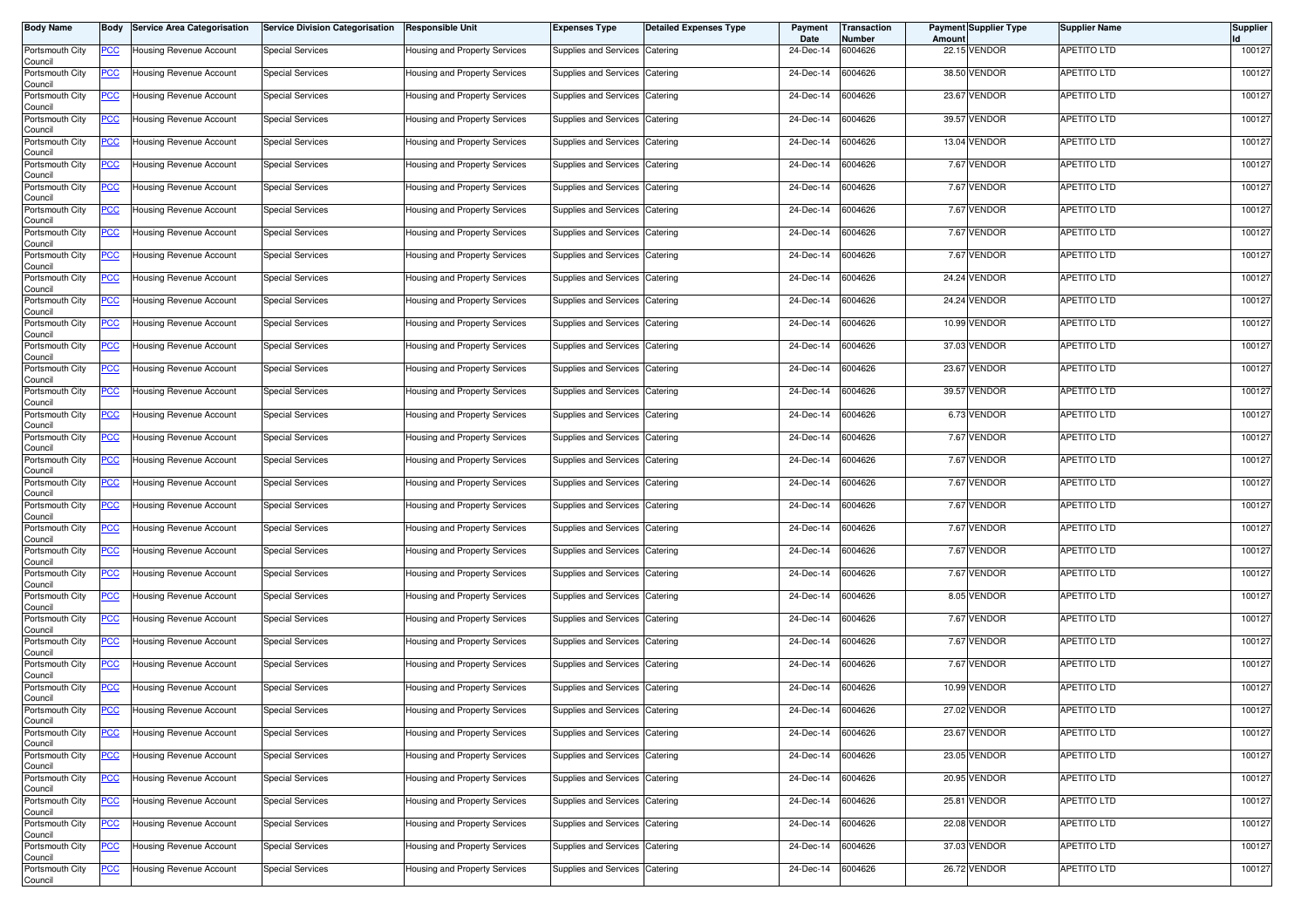| <b>Body Name</b>                      | Body           | <b>Service Area Categorisation</b> | <b>Service Division Categorisation</b> | <b>Responsible Unit</b>       | <b>Expenses Type</b>           | <b>Detailed Expenses Type</b> | Payment<br>Date | Transaction<br>Number | Amount | <b>Payment Supplier Type</b> | <b>Supplier Name</b> | <b>Supplier</b> |
|---------------------------------------|----------------|------------------------------------|----------------------------------------|-------------------------------|--------------------------------|-------------------------------|-----------------|-----------------------|--------|------------------------------|----------------------|-----------------|
| Portsmouth City<br>Council            | <u>PCC</u>     | Housing Revenue Account            | <b>Special Services</b>                | Housing and Property Services | Supplies and Services          | Catering                      | 24-Dec-14       | 6004626               |        | 23.27 VENDOR                 | APETITO LTD          | 100127          |
| Portsmouth City<br>Council            | <u>PCC</u>     | Housing Revenue Account            | <b>Special Services</b>                | Housing and Property Services | Supplies and Services          | Catering                      | 24-Dec-14       | 6004626               |        | 33.09 VENDOR                 | APETITO LTD          | 100127          |
| Portsmouth City<br>Council            | <b>PCC</b>     | Housing Revenue Account            | <b>Special Services</b>                | Housing and Property Services | Supplies and Services          | Catering                      | 24-Dec-14       | 6004626               |        | 25.09 VENDOR                 | APETITO LTD          | 100127          |
| Portsmouth City<br>Council            | <u>PCC</u>     | Housing Revenue Account            | <b>Special Services</b>                | Housing and Property Services | Supplies and Services          | Catering                      | 24-Dec-14       | 6004626               |        | 23.67 VENDOR                 | APETITO LTD          | 100127          |
| Portsmouth City                       | <u>PCC</u>     | Housing Revenue Account            | <b>Special Services</b>                | Housing and Property Services | Supplies and Services          | Catering                      | 24-Dec-14       | 6004626               |        | 39.57 VENDOR                 | APETITO LTD          | 100127          |
| Council<br>Portsmouth City            | <u>PCC</u>     | Housing Revenue Account            | <b>Special Services</b>                | Housing and Property Services | Supplies and Services          | Catering                      | 24-Dec-14       | 6004626               |        | 12.80 VENDOR                 | APETITO LTD          | 100127          |
| Council<br>Portsmouth City<br>Council | <u>PCC</u>     | Housing Revenue Account            | <b>Special Services</b>                | Housing and Property Services | <b>Supplies and Services</b>   | Catering                      | 24-Dec-14       | 6004626               |        | 6.73 VENDOR                  | <b>APETITO LTD</b>   | 100127          |
| Portsmouth City<br>Council            | <u>PCC</u>     | Housing Revenue Account            | <b>Special Services</b>                | Housing and Property Services | Supplies and Services Catering |                               | 24-Dec-14       | 6004626               |        | 7.52 VENDOR                  | APETITO LTD          | 100127          |
| Portsmouth City<br>Council            | <u>PCC</u>     | Housing Revenue Account            | <b>Special Services</b>                | Housing and Property Services | Supplies and Services          | Catering                      | 24-Dec-14       | 6004626               |        | 7.52 VENDOR                  | <b>APETITO LTD</b>   | 100127          |
| Portsmouth City<br>Council            | <u>PCC</u>     | Housing Revenue Account            | <b>Special Services</b>                | Housing and Property Services | Supplies and Services          | Catering                      | 24-Dec-14       | 6004626               |        | 7.67 VENDOR                  | <b>APETITO LTD</b>   | 100127          |
| Portsmouth City<br>Council            | <u>PCC</u>     | Housing Revenue Account            | <b>Special Services</b>                | Housing and Property Services | Supplies and Services          | Catering                      | 24-Dec-14       | 6004626               |        | 7.67 VENDOR                  | APETITO LTD          | 100127          |
| Portsmouth City<br>Council            | <u>PCC</u>     | Housing Revenue Account            | <b>Special Services</b>                | Housing and Property Services | Supplies and Services          | Catering                      | 24-Dec-14       | 6004626               |        | 7.67 VENDOR                  | APETITO LTD          | 100127          |
| Portsmouth City<br>Council            | <u>PCC</u>     | Housing Revenue Account            | <b>Special Services</b>                | Housing and Property Services | Supplies and Services          | Catering                      | 24-Dec-14       | 6004626               |        | 8.05 VENDOR                  | APETITO LTD          | 100127          |
| Portsmouth City<br>Council            | <u>PCC</u>     | Housing Revenue Account            | <b>Special Services</b>                | Housing and Property Services | Supplies and Services          | Catering                      | 24-Dec-14       | 6004626               | 26.11  | <b>VENDOR</b>                | APETITO LTD          | 100127          |
| Portsmouth City<br>Council            | <u>PCC</u>     | Housing Revenue Account            | <b>Special Services</b>                | Housing and Property Services | Supplies and Services          | Catering                      | 24-Dec-14       | 6004626               | 26.1   | <b>VENDOR</b>                | APETITO LTD          | 100127          |
| Portsmouth City<br>Council            | <u>PCC</u>     | Housing Revenue Account            | <b>Special Services</b>                | Housing and Property Services | Supplies and Services          | Catering                      | 24-Dec-14       | 6004626               |        | 39.57 VENDOR                 | APETITO LTD          | 100127          |
| Portsmouth City<br>Council            | <u>PCC</u>     | Housing Revenue Account            | <b>Special Services</b>                | Housing and Property Services | Supplies and Services          | Catering                      | 24-Dec-14       | 6004626               |        | 7.67 VENDOR                  | APETITO LTD          | 100127          |
| Portsmouth City<br>Council            | <u>PCC</u>     | Housing Revenue Account            | <b>Special Services</b>                | Housing and Property Services | Supplies and Services          | Catering                      | 24-Dec-14       | 6004626               |        | 7.67 VENDOR                  | APETITO LTD          | 100127          |
| Portsmouth City<br>Council            | <u>PCC</u>     | Housing Revenue Account            | <b>Special Services</b>                | Housing and Property Services | Supplies and Services          | Catering                      | 24-Dec-14       | 6004626               |        | 8.53 VENDOR                  | APETITO LTD          | 100127          |
| Portsmouth City<br>Council            | <u>PCC</u>     | Housing Revenue Account            | <b>Special Services</b>                | Housing and Property Services | Supplies and Services          | Catering                      | 24-Dec-14       | 6004626               |        | 7.67 VENDOR                  | <b>APETITO LTD</b>   | 100127          |
| Portsmouth City<br>Council            | <u>PCC</u>     | Housing Revenue Account            | <b>Special Services</b>                | Housing and Property Services | Supplies and Services          | Catering                      | 24-Dec-14       | 6004626               |        | 27.02 VENDOR                 | APETITO LTD          | 100127          |
| Portsmouth City<br>Council            | <u>PCC</u>     | Housing Revenue Account            | <b>Special Services</b>                | Housing and Property Services | Supplies and Services          | Catering                      | 24-Dec-14       | 6004626               |        | 23.05 VENDOR                 | APETITO LTD          | 100127          |
| Portsmouth City<br>Council            | <u>PCC</u>     | Housing Revenue Account            | <b>Special Services</b>                | Housing and Property Services | Supplies and Services          | Catering                      | 24-Dec-14       | 6004626               |        | 25.34 VENDOR                 | APETITO LTD          | 100127          |
| Portsmouth City<br>Council            | <u>PCC</u>     | Housing Revenue Account            | <b>Special Services</b>                | Housing and Property Services | Supplies and Services          | Catering                      | 24-Dec-14       | 6004626               |        | 22.44 VENDOR                 | APETITO LTD          | 100127          |
| Portsmouth City<br>Council            | <u>PCC</u>     | lousing Revenue Account            | <b>Special Services</b>                | Housing and Property Services | Supplies and Services          | Catering                      | 24-Dec-14       | 6004626               |        | 28.52 VENDOR                 | APETITO LTD          | 100127          |
| Portsmouth City<br>Council            | <u>PCC</u>     | Housing Revenue Account            | <b>Special Services</b>                | Housing and Property Services | Supplies and Services          | Catering                      | 24-Dec-14       | 6004626               |        | 38.50 VENDOR                 | APETITO LTD          | 100127          |
| Portsmouth City<br>Council            | <u>PCC</u>     | Housing Revenue Account            | <b>Special Services</b>                | Housing and Property Services | Supplies and Services          | Catering                      | 24-Dec-14       | 6004626               |        | 26.71 VENDOR                 | APETITO LTD          | 100127          |
| Portsmouth City<br>Council            | <u>PCC</u>     | Housing Revenue Account            | <b>Special Services</b>                | Housing and Property Services | Supplies and Services          | Catering                      | 24-Dec-14       | 6004626               |        | 25.82 VENDOR                 | APETITO LTD          | 100127          |
| Portsmouth City<br>Council            | <u>PCC</u>     | Housing Revenue Account            | <b>Special Services</b>                | Housing and Property Services | Supplies and Services          | Catering                      | 24-Dec-14       | 6004626               |        | 30.80 VENDOR                 | <b>APETITO LTD</b>   | 100127          |
| Portsmouth City<br>Council            | <u>PCC</u>     | Housing Revenue Account            | <b>Special Services</b>                | Housing and Property Services | Supplies and Services          | Catering                      | 24-Dec-14       | 6004626               |        | 23.87 VENDOR                 | <b>APETITO LTD</b>   | 100127          |
| Portsmouth City<br>Council            | <u>PCC</u>     | Housing Revenue Account            | <b>Special Services</b>                | Housing and Property Services | Supplies and Services          | Catering                      | 24-Dec-14       | 6004626               |        | 8.65 VENDOR                  | APETITO LTD          | 100127          |
| Portsmouth City<br>Council            | $\overline{C}$ | Housing Revenue Account            | <b>Special Services</b>                | Housing and Property Services | Supplies and Services          | Catering                      | 24-Dec-14       | 6004626               |        | 23.37 VENDOR                 | <b>APETITO LTD</b>   | 100127          |
| Portsmouth City<br>Council            | <u>PCC</u>     | Housing Revenue Account            | <b>Special Services</b>                | Housing and Property Services | Supplies and Services Catering |                               | 24-Dec-14       | 6004626               |        | 7.13 VENDOR                  | <b>APETITO LTD</b>   | 100127          |
| Portsmouth City<br>Council            | <u>PCC</u>     | Housing Revenue Account            | <b>Special Services</b>                | Housing and Property Services | Supplies and Services          | Catering                      | 24-Dec-14       | 6004626               |        | 12.80 VENDOR                 | <b>APETITO LTD</b>   | 100127          |
| Portsmouth City<br>Council            | <u>PCC</u>     | Housing Revenue Account            | <b>Special Services</b>                | Housing and Property Services | Supplies and Services Catering |                               | 31-Dec-14       | 6005424               |        | 7.67 VENDOR                  | APETITO LTD          | 100127          |
| Portsmouth City<br>Council            | <u>PCC</u>     | Housing Revenue Account            | <b>Special Services</b>                | Housing and Property Services | Supplies and Services          | Catering                      | 31-Dec-14       | 6005424               |        | 7.67 VENDOR                  | APETITO LTD          | 100127          |
| Portsmouth City<br>Council            | <u>PCC</u>     | Housing Revenue Account            | <b>Special Services</b>                | Housing and Property Services | Supplies and Services Catering |                               | 31-Dec-14       | 6005424               |        | 7.67 VENDOR                  | <b>APETITO LTD</b>   | 100127          |
|                                       |                |                                    |                                        |                               |                                |                               |                 |                       |        |                              |                      |                 |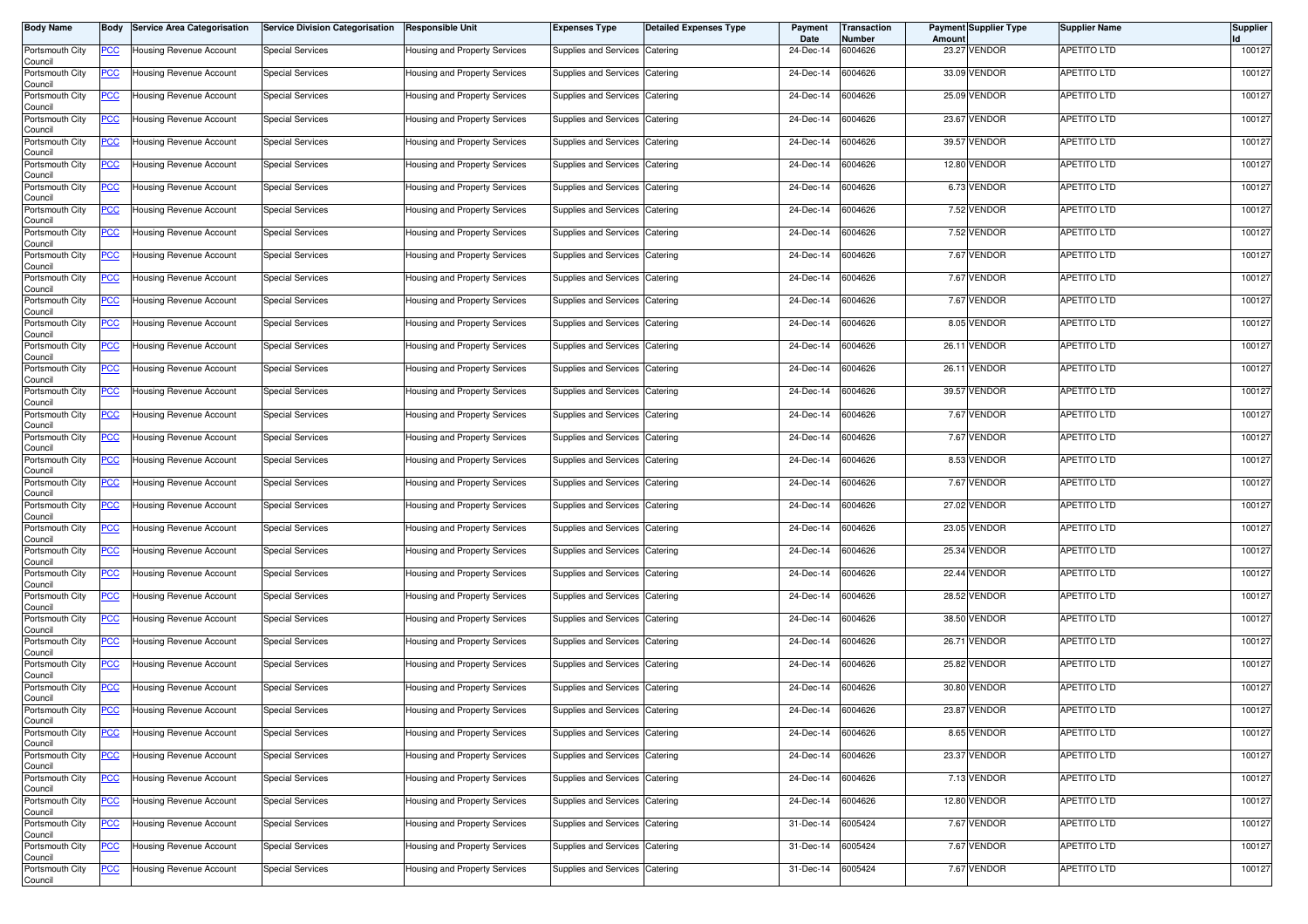| <b>Body Name</b>           | Body           | <b>Service Area Categorisation</b> | <b>Service Division Categorisation</b> | <b>Responsible Unit</b>       | <b>Expenses Type</b>           | <b>Detailed Expenses Type</b> | Payment<br>Date | Transaction<br>Number | Amount | <b>Payment Supplier Type</b> | <b>Supplier Name</b> | <b>Supplier</b> |
|----------------------------|----------------|------------------------------------|----------------------------------------|-------------------------------|--------------------------------|-------------------------------|-----------------|-----------------------|--------|------------------------------|----------------------|-----------------|
| Portsmouth City<br>Council | <u>PCC</u>     | Housing Revenue Account            | <b>Special Services</b>                | Housing and Property Services | Supplies and Services          | Catering                      | 31-Dec-14       | 6005424               |        | 7.67 VENDOR                  | APETITO LTD          | 100127          |
| Portsmouth City<br>Council | <u>PCC</u>     | Housing Revenue Account            | <b>Special Services</b>                | Housing and Property Services | Supplies and Services          | Catering                      | 31-Dec-14       | 6005424               |        | 7.67 VENDOR                  | APETITO LTD          | 100127          |
| Portsmouth City<br>Council | <b>PCC</b>     | Housing Revenue Account            | <b>Special Services</b>                | Housing and Property Services | Supplies and Services          | Catering                      | 31-Dec-14       | 6005424               |        | 7.67 VENDOR                  | APETITO LTD          | 100127          |
| Portsmouth City<br>Council | <u>PCC</u>     | Housing Revenue Account            | <b>Special Services</b>                | Housing and Property Services | Supplies and Services          | Catering                      | 31-Dec-14       | 6005424               |        | 24.24 VENDOR                 | APETITO LTD          | 100127          |
| Portsmouth City<br>Council | <u>PCC</u>     | Housing Revenue Account            | <b>Special Services</b>                | Housing and Property Services | Supplies and Services          | Catering                      | 31-Dec-14       | 6005424               |        | 27.02 VENDOR                 | APETITO LTD          | 100127          |
| Portsmouth City<br>Council | <u>PCC</u>     | Housing Revenue Account            | <b>Special Services</b>                | Housing and Property Services | Supplies and Services          | Catering                      | 31-Dec-14       | 6005424               |        | 23.05 VENDOR                 | APETITO LTD          | 100127          |
| Portsmouth City<br>Council | <u>PCC</u>     | Housing Revenue Account            | <b>Special Services</b>                | Housing and Property Services | <b>Supplies and Services</b>   | Catering                      | 31-Dec-14       | 6005424               |        | 36.30 VENDOR                 | APETITO LTD          | 100127          |
| Portsmouth City<br>Council | <u>PCC</u>     | Housing Revenue Account            | <b>Special Services</b>                | Housing and Property Services | Supplies and Services Catering |                               | 31-Dec-14       | 6005424               |        | 28.74 VENDOR                 | APETITO LTD          | 100127          |
| Portsmouth City<br>Council | <u>PCC</u>     | Housing Revenue Account            | <b>Special Services</b>                | Housing and Property Services | Supplies and Services          | Catering                      | 31-Dec-14       | 6005424               |        | 26.71 VENDOR                 | <b>APETITO LTD</b>   | 100127          |
| Portsmouth City<br>Council | <u>PCC</u>     | Housing Revenue Account            | <b>Special Services</b>                | Housing and Property Services | Supplies and Services          | Catering                      | 31-Dec-14       | 6005424               |        | 39.57 VENDOR                 | APETITO LTD          | 100127          |
| Portsmouth City<br>Council | <u>PCC</u>     | Housing Revenue Account            | <b>Special Services</b>                | Housing and Property Services | Supplies and Services          | Catering                      | 31-Dec-14       | 6005424               |        | 19.43 VENDOR                 | APETITO LTD          | 100127          |
| Portsmouth City<br>Council | <u>PCC</u>     | Housing Revenue Account            | <b>Special Services</b>                | Housing and Property Services | Supplies and Services          | Catering                      | 31-Dec-14       | 6005424               |        | 30.80 VENDOR                 | APETITO LTD          | 100127          |
| Portsmouth City<br>Council | <u>PCC</u>     | Housing Revenue Account            | <b>Special Services</b>                | Housing and Property Services | Supplies and Services          | Catering                      | 31-Dec-14       | 6005424               |        | 12.80 VENDOR                 | APETITO LTD          | 100127          |
| Portsmouth City<br>Council | <u>PCC</u>     | Housing Revenue Account            | <b>Special Services</b>                | Housing and Property Services | Supplies and Services          | Catering                      | 31-Dec-14       | 6005424               |        | 6.73 VENDOR                  | APETITO LTD          | 100127          |
| Portsmouth City<br>Council | <u>PCC</u>     | Housing Revenue Account            | <b>Special Services</b>                | Housing and Property Services | Supplies and Services          | Catering                      | 31-Dec-14       | 6005424               |        | 13.04 VENDOR                 | APETITO LTD          | 100127          |
| Portsmouth City<br>Council | <u>PCC</u>     | Housing Revenue Account            | <b>Special Services</b>                | Housing and Property Services | Supplies and Services          | Catering                      | 31-Dec-14       | 6005424               |        | 7.67 VENDOR                  | APETITO LTD          | 100127          |
| Portsmouth City<br>Council | <u>PCC</u>     | Housing Revenue Account            | <b>Special Services</b>                | Housing and Property Services | Supplies and Services          | Catering                      | 31-Dec-14       | 6005424               |        | 7.67 VENDOR                  | APETITO LTD          | 100127          |
| Portsmouth City<br>Council | <u>PCC</u>     | Housing Revenue Account            | <b>Special Services</b>                | Housing and Property Services | Supplies and Services          | Catering                      | 31-Dec-14       | 6005424               |        | 26.11 VENDOR                 | APETITO LTD          | 100127          |
| Portsmouth City<br>Council | <u>PCC</u>     | Housing Revenue Account            | <b>Special Services</b>                | Housing and Property Services | Supplies and Services          | Catering                      | 31-Dec-14       | 6005424               | 25.67  | <b>VENDOR</b>                | APETITO LTD          | 100127          |
| Portsmouth City<br>Council | <u>PCC</u>     | Housing Revenue Account            | <b>Special Services</b>                | Housing and Property Services | Supplies and Services          | Catering                      | 31-Dec-14       | 6005424               |        | 37.03 VENDOR                 | <b>APETITO LTD</b>   | 100127          |
| Portsmouth City<br>Council | <u>PCC</u>     | Housing Revenue Account            | <b>Special Services</b>                | Housing and Property Services | Supplies and Services          | Catering                      | 31-Dec-14       | 6005424               |        | 22.44 VENDOR                 | APETITO LTD          | 100127          |
| Portsmouth City<br>Council | <u>PCC</u>     | Housing Revenue Account            | <b>Special Services</b>                | Housing and Property Services | Supplies and Services          | Catering                      | 31-Dec-14       | 6005424               |        | 38.50 VENDOR                 | APETITO LTD          | 100127          |
| Portsmouth City<br>Council | <u>PCC</u>     | Housing Revenue Account            | <b>Special Services</b>                | Housing and Property Services | Supplies and Services          | Catering                      | 31-Dec-14       | 6005424               |        | 19.43 VENDOR                 | APETITO LTD          | 100127          |
| Portsmouth City<br>Council | <u>PCC</u>     | Housing Revenue Account            | <b>Special Services</b>                | Housing and Property Services | Supplies and Services          | Catering                      | 31-Dec-14       | 6005424               |        | 7.79 VENDOR                  | APETITO LTD          | 100127          |
| Portsmouth City<br>Council | <u>PCC</u>     | lousing Revenue Account            | <b>Special Services</b>                | Housing and Property Services | Supplies and Services          | Catering                      | 31-Dec-14       | 6005424               |        | 7.52 VENDOR                  | APETITO LTD          | 100127          |
| Portsmouth City<br>Council | <u>PCC</u>     | Housing Revenue Account            | <b>Special Services</b>                | Housing and Property Services | Supplies and Services          | Catering                      | 31-Dec-14       | 6005424               |        | 10.56 VENDOR                 | APETITO LTD          | 100127          |
| Portsmouth City<br>Council | <u>PCC</u>     | Housing Revenue Account            | <b>Special Services</b>                | Housing and Property Services | Supplies and Services          | Catering                      | 31-Dec-14       | 6005424               |        | 8.53 VENDOR                  | APETITO LTD          | 100127          |
| Portsmouth City<br>Council | <u>PCC</u>     | Housing Revenue Account            | <b>Special Services</b>                | Housing and Property Services | Supplies and Services          | Catering                      | 31-Dec-14       | 6005424               |        | 10.99 VENDOR                 | APETITO LTD          | 100127          |
| Portsmouth City<br>Council | <u>PCC</u>     | Housing Revenue Account            | <b>Special Services</b>                | Housing and Property Services | Supplies and Services          | Catering                      | 31-Dec-14       | 6005424               |        | 26.61 VENDOR                 | <b>APETITO LTD</b>   | 100127          |
| Portsmouth City<br>Council | <u>PCC</u>     | Housing Revenue Account            | <b>Special Services</b>                | Housing and Property Services | Supplies and Services          | Catering                      | 31-Dec-14       | 6005424               |        | 36.30 VENDOR                 | <b>APETITO LTD</b>   | 100127          |
| Portsmouth City<br>Council | <u>PCC</u>     | Housing Revenue Account            | <b>Special Services</b>                | Housing and Property Services | Supplies and Services          | Catering                      | 31-Dec-14       | 6005424               |        | 28.55 VENDOR                 | APETITO LTD          | 100127          |
| Portsmouth City<br>Council | $\overline{C}$ | Housing Revenue Account            | <b>Special Services</b>                | Housing and Property Services | Supplies and Services          | Catering                      | 31-Dec-14       | 6005424               |        | 14.79 VENDOR                 | <b>APETITO LTD</b>   | 100127          |
| Portsmouth City<br>Council | <u>PCC</u>     | Housing Revenue Account            | <b>Special Services</b>                | Housing and Property Services | Supplies and Services Catering |                               | 31-Dec-14       | 6005424               |        | 12.80 VENDOR                 | <b>APETITO LTD</b>   | 100127          |
| Portsmouth City<br>Council | <u>PCC</u>     | Housing Revenue Account            | <b>Special Services</b>                | Housing and Property Services | Supplies and Services          | Catering                      | 31-Dec-14       | 6005424               |        | 7.67 VENDOR                  | <b>APETITO LTD</b>   | 100127          |
| Portsmouth City<br>Council | <u>PCC</u>     | Housing Revenue Account            | <b>Special Services</b>                | Housing and Property Services | Supplies and Services Catering |                               | 31-Dec-14       | 6005424               |        | 7.67 VENDOR                  | APETITO LTD          | 100127          |
| Portsmouth City<br>Council | <u>PCC</u>     | Housing Revenue Account            | <b>Special Services</b>                | Housing and Property Services | Supplies and Services          | Catering                      | 31-Dec-14       | 6005424               |        | 7.67 VENDOR                  | APETITO LTD          | 100127          |
| Portsmouth City<br>Council | <u>PCC</u>     | Housing Revenue Account            | <b>Special Services</b>                | Housing and Property Services | Supplies and Services Catering |                               | 31-Dec-14       | 6005424               |        | 15.34 VENDOR                 | <b>APETITO LTD</b>   | 100127          |
|                            |                |                                    |                                        |                               |                                |                               |                 |                       |        |                              |                      |                 |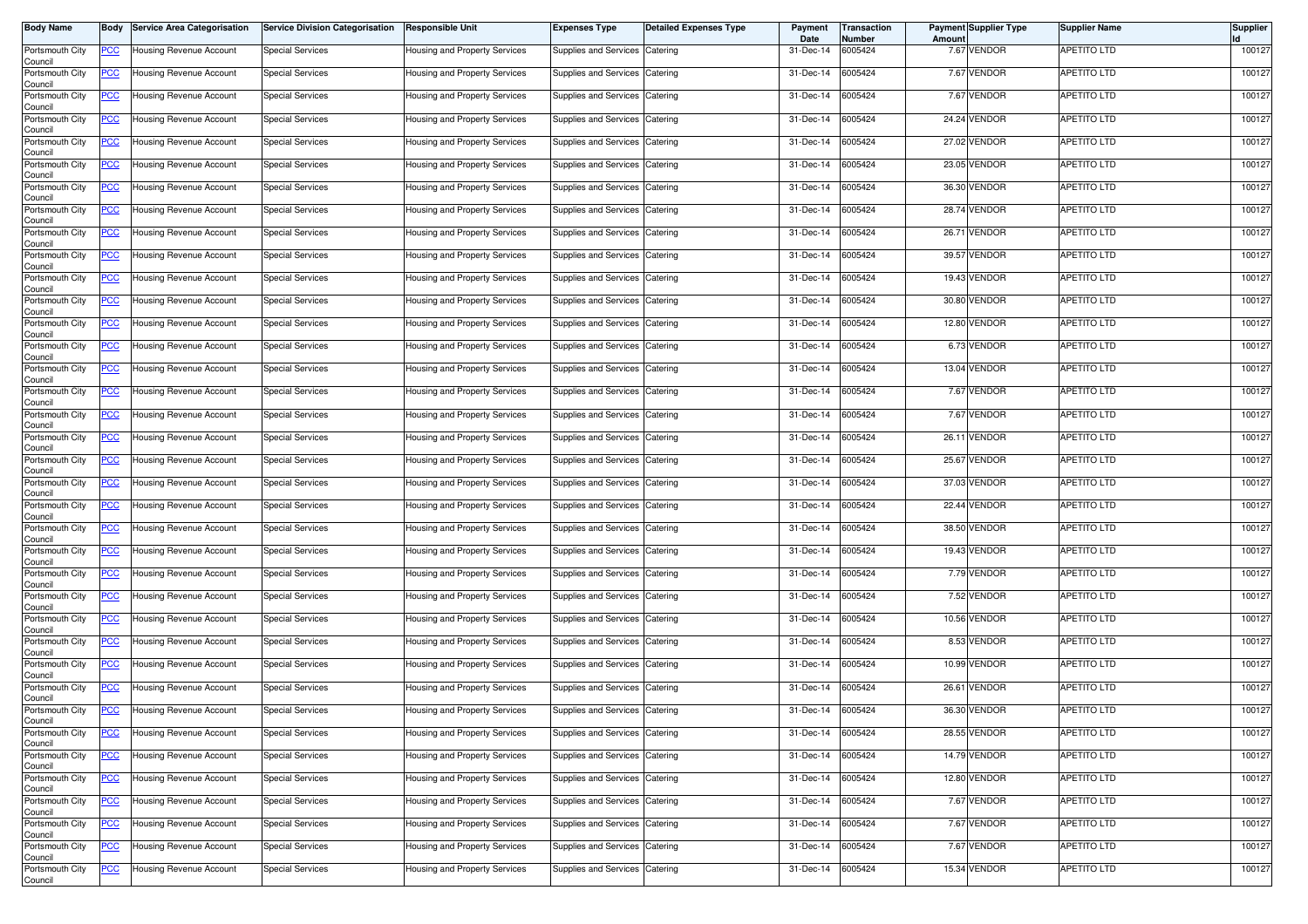| <b>Body Name</b>           | Body           | <b>Service Area Categorisation</b> | <b>Service Division Categorisation</b> | <b>Responsible Unit</b>       | <b>Expenses Type</b>           | <b>Detailed Expenses Type</b> | Payment<br>Date | Transaction<br>Number | Amoun | <b>Payment Supplier Type</b> | <b>Supplier Name</b> | <b>Supplier</b> |
|----------------------------|----------------|------------------------------------|----------------------------------------|-------------------------------|--------------------------------|-------------------------------|-----------------|-----------------------|-------|------------------------------|----------------------|-----------------|
| Portsmouth City<br>Council | <u>PCC</u>     | Housing Revenue Account            | <b>Special Services</b>                | Housing and Property Services | Supplies and Services          | Catering                      | 31-Dec-14       | 6005424               |       | 7.67 VENDOR                  | APETITO LTD          | 100127          |
| Portsmouth City<br>Council | <u>PCC</u>     | Housing Revenue Account            | <b>Special Services</b>                | Housing and Property Services | Supplies and Services          | Catering                      | 31-Dec-14       | 6005424               |       | 7.67 VENDOR                  | APETITO LTD          | 100127          |
| Portsmouth City<br>Council | <b>PCC</b>     | Housing Revenue Account            | <b>Special Services</b>                | Housing and Property Services | Supplies and Services          | Catering                      | 31-Dec-14       | 6005424               |       | 7.67 VENDOR                  | APETITO LTD          | 100127          |
| Portsmouth City<br>Council | <u>PCC</u>     | Housing Revenue Account            | <b>Special Services</b>                | Housing and Property Services | Supplies and Services          | Catering                      | 31-Dec-14       | 6005424               |       | 7.67 VENDOR                  | APETITO LTD          | 100127          |
| Portsmouth City<br>Council | <u>PCC</u>     | Housing Revenue Account            | <b>Special Services</b>                | Housing and Property Services | Supplies and Services          | Catering                      | 31-Dec-14       | 6005424               |       | 27.02 VENDOR                 | APETITO LTD          | 100127          |
| Portsmouth City<br>Council | <u>PCC</u>     | Housing Revenue Account            | <b>Special Services</b>                | Housing and Property Services | Supplies and Services          | Catering                      | 31-Dec-14       | 6005424               |       | 26.11 VENDOR                 | APETITO LTD          | 100127          |
| Portsmouth City<br>Council | <u>PCC</u>     | Housing Revenue Account            | <b>Special Services</b>                | Housing and Property Services | Supplies and Services          | Catering                      | 31-Dec-14       | 6005424               |       | 25.80 VENDOR                 | APETITO LTD          | 100127          |
| Portsmouth City<br>Council | <u>PCC</u>     | Housing Revenue Account            | <b>Special Services</b>                | Housing and Property Services | Supplies and Services          | Catering                      | 31-Dec-14       | 6005424               |       | 19.13 VENDOR                 | <b>APETITO LTD</b>   | 100127          |
| Portsmouth City<br>Council | <u>PCC</u>     | Housing Revenue Account            | <b>Special Services</b>                | Housing and Property Services | <b>Supplies and Services</b>   | Catering                      | 31-Dec-14       | 6005424               |       | 25.34 VENDOR                 | APETITO LTD          | 100127          |
| Portsmouth City<br>Council | <u>PCC</u>     | Housing Revenue Account            | <b>Special Services</b>                | Housing and Property Services | Supplies and Services          | Catering                      | 31-Dec-14       | 6005424               |       | 24.29 VENDOR                 | APETITO LTD          | 100127          |
| Portsmouth City<br>Council | <u>PCC</u>     | Housing Revenue Account            | <b>Special Services</b>                | Housing and Property Services | Supplies and Services          | Catering                      | 31-Dec-14       | 6005424               |       | 37.03 VENDOR                 | APETITO LTD          | 100127          |
| Portsmouth City<br>Council | <u>PCC</u>     | Housing Revenue Account            | <b>Special Services</b>                | Housing and Property Services | Supplies and Services          | Catering                      | 31-Dec-14       | 6005424               |       | 22.15 VENDOR                 | APETITO LTD          | 100127          |
| Portsmouth City<br>Council | <u>PCC</u>     | Housing Revenue Account            | <b>Special Services</b>                | Housing and Property Services | Supplies and Services          | Catering                      | 31-Dec-14       | 6005424               |       | 37.03 VENDOR                 | APETITO LTD          | 100127          |
| Portsmouth City<br>Council | <u>PCC</u>     | Housing Revenue Account            | <b>Special Services</b>                | Housing and Property Services | Supplies and Services          | Catering                      | 31-Dec-14       | 6005424               |       | 25.09 VENDOR                 | APETITO LTD          | 100127          |
| Portsmouth City<br>Council | <u>PCC</u>     | Housing Revenue Account            | <b>Special Services</b>                | Housing and Property Services | Supplies and Services          | Catering                      | 31-Dec-14       | 6005424               |       | 29.26 VENDOR                 | APETITO LTD          | 100127          |
| Portsmouth City<br>Council | <u>PCC</u>     | Housing Revenue Account            | <b>Special Services</b>                | Housing and Property Services | Supplies and Services          | Catering                      | 31-Dec-14       | 6005424               |       | 14.04 VENDOR                 | APETITO LTD          | 100127          |
| Portsmouth City<br>Council | <u>PCC</u>     | Housing Revenue Account            | <b>Special Services</b>                | Housing and Property Services | Supplies and Services          | Catering                      | 31-Dec-14       | 6005424               |       | 7.67 VENDOR                  | APETITO LTD          | 100127          |
| Portsmouth City<br>Council | <u>PCC</u>     | Housing Revenue Account            | Special Services                       | Housing and Property Services | <b>Supplies and Services</b>   | Catering                      | 31-Dec-14       | 6005424               |       | 7.67 VENDOR                  | APETITO LTD          | 100127          |
| Portsmouth City<br>Council | <u>PCC</u>     | Housing Revenue Account            | <b>Special Services</b>                | Housing and Property Services | Supplies and Services          | Catering                      | 31-Dec-14       | 6005424               |       | 7.67 VENDOR                  | APETITO LTD          | 100127          |
| Portsmouth City<br>Council | <u>PCC</u>     | Housing Revenue Account            | <b>Special Services</b>                | Housing and Property Services | Supplies and Services          | Catering                      | 31-Dec-14       | 6005424               |       | 7.67 VENDOR                  | APETITO LTD          | 100127          |
| Portsmouth City<br>Council | <u>PCC</u>     | Housing Revenue Account            | <b>Special Services</b>                | Housing and Property Services | <b>Supplies and Services</b>   | Catering                      | 31-Dec-14       | 6005424               |       | 7.67 VENDOR                  | APETITO LTD          | 100127          |
| Portsmouth City<br>Council | <u>PCC</u>     | Housing Revenue Account            | <b>Special Services</b>                | Housing and Property Services | <b>Supplies and Services</b>   | Catering                      | 31-Dec-14       | 6005424               |       | 8.53 VENDOR                  | APETITO LTD          | 100127          |
| Portsmouth City<br>Council | <u>PCC</u>     | Housing Revenue Account            | <b>Special Services</b>                | Housing and Property Services | <b>Supplies and Services</b>   | Catering                      | 31-Dec-14       | 6005424               |       | 7.70 VENDOR                  | APETITO LTD          | 100127          |
| Portsmouth City<br>Council | <u>PCC</u>     | Housing Revenue Account            | <b>Special Services</b>                | Housing and Property Services | <b>Supplies and Services</b>   | Catering                      | 31-Dec-14       | 6005424               |       | 7.70 VENDOR                  | APETITO LTD          | 100127          |
| Portsmouth City<br>Council | <u>PCC</u>     | Housing Revenue Account            | <b>Special Services</b>                | Housing and Property Services | Supplies and Services          | Catering                      | 31-Dec-14       | 6005424               |       | 24.24 VENDOR                 | APETITO LTD          | 100127          |
| Portsmouth City<br>Council | <u>PCC</u>     | Housing Revenue Account            | <b>Special Services</b>                | Housing and Property Services | Supplies and Services          | Catering                      | 31-Dec-14       | 6005424               |       | 23.67 VENDOR                 | APETITO LTD          | 100127          |
| Portsmouth City<br>Council | <u>PCC</u>     | Housing Revenue Account            | <b>Special Services</b>                | Housing and Property Services | Supplies and Services          | Catering                      | 31-Dec-14       | 6005424               |       | 19.13 VENDOR                 | APETITO LTD          | 100127          |
| Portsmouth City<br>Council | <u>PCC</u>     | Housing Revenue Account            | <b>Special Services</b>                | Housing and Property Services | Supplies and Services          | Catering                      | 31-Dec-14       | 6005424               | 25.34 | VENDOR                       | APETITO LTD          | 100127          |
| Portsmouth City<br>Council | <u>PCC</u>     | Housing Revenue Account            | <b>Special Services</b>                | Housing and Property Services | Supplies and Services          | Catering                      | 31-Dec-14       | 6005424               |       | 26.72 VENDOR                 | APETITO LTD          | 100127          |
| Portsmouth City<br>Council | <u>PCC</u>     | Housing Revenue Account            | <b>Special Services</b>                | Housing and Property Services | Supplies and Services          | Catering                      | 31-Dec-14       | 6005424               |       | 33.09 VENDOR                 | <b>APETITO LTD</b>   | 100127          |
| Portsmouth City<br>Council | <u>PCC</u>     | Housing Revenue Account            | <b>Special Services</b>                | Housing and Property Services | Supplies and Services          | Catering                      | 31-Dec-14       | 6005424               |       | 14.79 VENDOR                 | APETITO LTD          | 100127          |
| Portsmouth City<br>Council | $\overline{C}$ | <b>Housing Revenue Account</b>     | <b>Special Services</b>                | Housing and Property Services | <b>Supplies and Services</b>   | Catering                      | 31-Dec-14       | 6005424               |       | 29.52 VENDOR                 | <b>APETITO LTD</b>   | 100127          |
| Portsmouth City<br>Council | $\overline{C}$ | Housing Revenue Account            | <b>Special Services</b>                | Housing and Property Services | Supplies and Services Catering |                               | 31-Dec-14       | 6005424               |       | 7.67 VENDOR                  | APETITO LTD          | 100127          |
| Portsmouth City<br>Council | <u>PCC</u>     | Housing Revenue Account            | <b>Special Services</b>                | Housing and Property Services | <b>Supplies and Services</b>   | Catering                      | 31-Dec-14       | 6005424               |       | 7.67 VENDOR                  | <b>APETITO LTD</b>   | 100127          |
| Portsmouth City<br>Council | <u>PCC</u>     | Housing Revenue Account            | <b>Special Services</b>                | Housing and Property Services | Supplies and Services          | Catering                      | 31-Dec-14       | 6005424               |       | 7.67 VENDOR                  | <b>APETITO LTD</b>   | 100127          |
| Portsmouth City<br>Council | <u>PCC</u>     | Housing Revenue Account            | <b>Special Services</b>                | Housing and Property Services | <b>Supplies and Services</b>   | Catering                      | 31-Dec-14       | 6005424               |       | 8.53 VENDOR                  | APETITO LTD          | 100127          |
| Portsmouth City<br>Council | <u>PCC</u>     | Housing Revenue Account            | <b>Special Services</b>                | Housing and Property Services | Supplies and Services          | Catering                      | 31-Dec-14       | 6005424               |       | 24.24 VENDOR                 | APETITO LTD          | 100127          |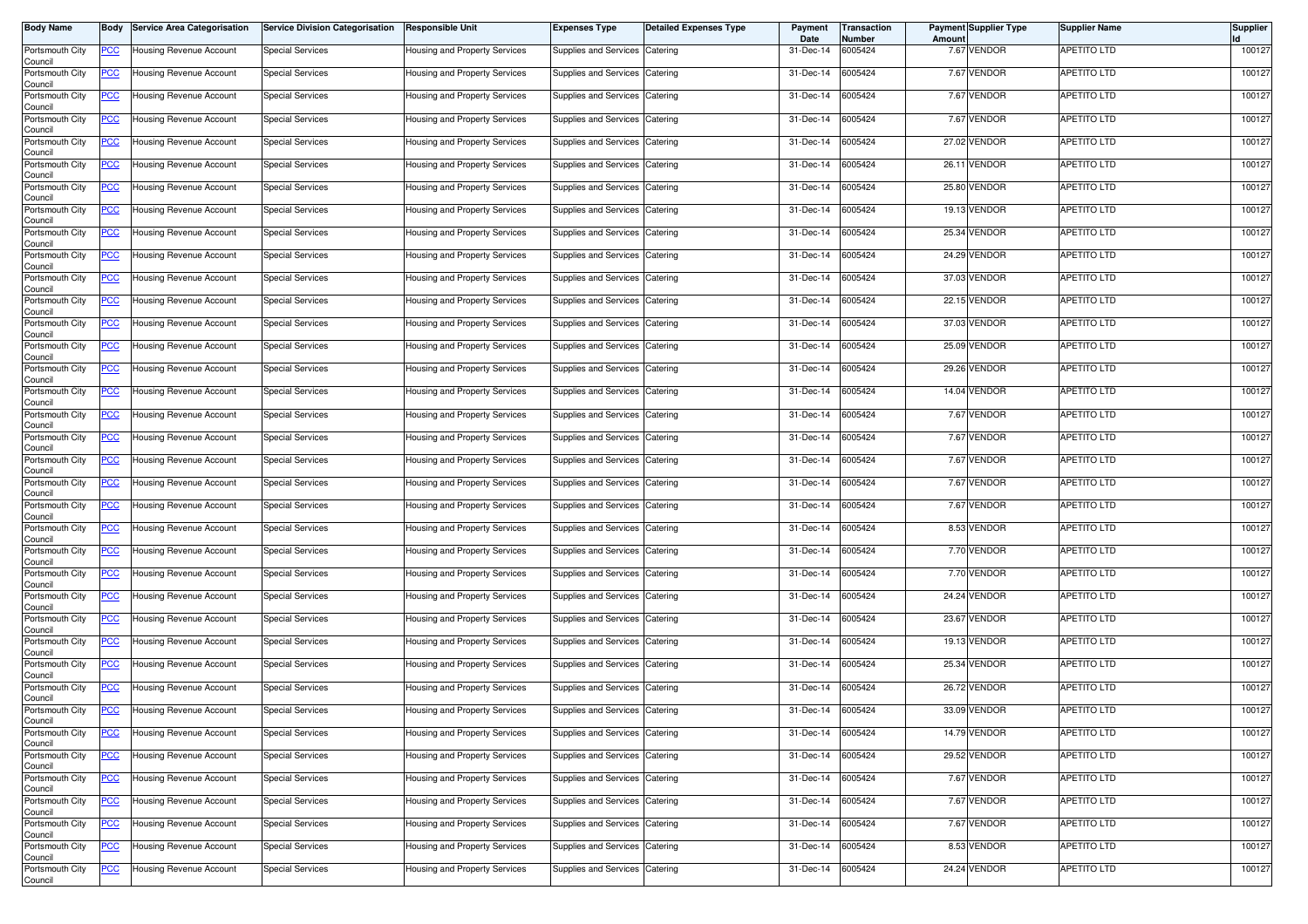| Body Name                  | Body           | <b>Service Area Categorisation</b> | <b>Service Division Categorisation</b> | <b>Responsible Unit</b>              | <b>Expenses Type</b>             | <b>Detailed Expenses Type</b>                        | Payment<br>Date | Transaction<br>Number | Amoun   | <b>Payment Supplier Type</b> | <b>Supplier Name</b>                                                  | <b>Supplier</b> |
|----------------------------|----------------|------------------------------------|----------------------------------------|--------------------------------------|----------------------------------|------------------------------------------------------|-----------------|-----------------------|---------|------------------------------|-----------------------------------------------------------------------|-----------------|
| Portsmouth City<br>Council | PCC            | Housing Revenue Account            | <b>Special Services</b>                | Housing and Property Services        | Supplies and Services            | Catering                                             | 31-Dec-14       | 6005424               |         | 26.11 VENDOR                 | APETITO LTD                                                           | 100127          |
| Portsmouth City<br>Council | <u>PCC</u>     | Housing Revenue Account            | <b>Special Services</b>                | Housing and Property Services        | Supplies and Services            | Catering                                             | 31-Dec-14       | 6005424               |         | 20.95 VENDOR                 | APETITO LTD                                                           | 100127          |
| Portsmouth City<br>Council | <u>PCC</u>     | Housing Revenue Account            | <b>Special Services</b>                | Housing and Property Services        | Supplies and Services            | Catering                                             | 31-Dec-14       | 6005424               | 33.41   | <b>VENDOR</b>                | APETITO LTD                                                           | 100127          |
| Portsmouth City<br>Council | <u>PCC </u>    | Housing Revenue Account            | <b>Special Services</b>                | Housing and Property Services        | Supplies and Services            | Catering                                             | 31-Dec-14       | 6005424               | 37.03   | <b>VENDOR</b>                | <b>APETITO LTD</b>                                                    | 100127          |
| Portsmouth City<br>Council | <u>PCC</u>     | Housing Revenue Account            | <b>Special Services</b>                | Housing and Property Services        | Supplies and Services            | Catering                                             | 31-Dec-14       | 6005424               |         | 23.27 VENDOR                 | APETITO LTD                                                           | 100127          |
| Portsmouth City<br>Council | <u>PCC</u>     | Housing Revenue Account            | <b>Special Services</b>                | Housing and Property Services        | Supplies and Services            | Catering                                             | 31-Dec-14       | 6005424               |         | 23.67 VENDOR                 | <b>APETITO LTD</b>                                                    | 100127          |
| Portsmouth City<br>Council | <u>PCC </u>    | Housing Revenue Account            | <b>Special Services</b>                | Housing and Property Services        | Supplies and Services            | Catering                                             | 31-Dec-14       | 6005424               |         | 19.43 VENDOR                 | APETITO LTD                                                           | 100127          |
| Portsmouth City<br>Council | <u>PCC </u>    | Housing Revenue Account            | <b>Special Services</b>                | Housing and Property Services        | Supplies and Services            | Catering                                             | 31-Dec-14       | 6005424               |         | 26.98 VENDOR                 | <b>APETITO LTD</b>                                                    | 100127          |
| Portsmouth City<br>Council | <u>PCC</u>     | Housing Revenue Account            | <b>Special Services</b>                | Housing and Property Services        | Supplies and Services            | Catering                                             | 31-Dec-14       | 6005424               |         | 8.66 VENDOR                  | APETITO LTD                                                           | 100127          |
| Portsmouth City<br>Council | <u>PCC</u>     | Housing Revenue Account            | <b>Special Services</b>                | Housing and Property Services        | Supplies and Services Catering   |                                                      | 31-Dec-14       | 6005424               | 13.04   | VENDOR                       | <b>APETITO LTD</b>                                                    | 100127          |
| Portsmouth City<br>Council | <u>PCC</u>     | Housing Revenue Account            | <b>Special Services</b>                | Housing and Property Services        | Transport-Related<br>Expenditure | Direct transport costs                               | 05-Dec-14       | 6001353               |         | 85.30 VENDOR                 | AQUA CARS LIMITED                                                     | 100011          |
| Portsmouth City<br>Council |                | Housing Revenue Account            | Supervision and Management             | Housing and Property Services        | Transport-Related<br>Expenditure | Direct transport costs                               | 05-Dec-14       | 6001353               |         | 40.90 VENDOR                 | <b>AQUA CARS LIMITED</b>                                              | 100011          |
| Portsmouth City<br>Council |                | Housing Revenue Account            | Supervision and Management             | Housing and Property Services        | Transport-Related<br>Expenditure | Direct transport costs                               | 31-Dec-14       | 6005428               |         | 41.70 VENDOR                 | AQUA CARS LIMITED                                                     | 100011          |
| Portsmouth City<br>Council | <u>PCC</u>     | Housing Revenue Account            | Supervision and Management             | Housing and Property Services        | Third Party Payments             | Private contractors                                  | 31-Dec-14       | 6005430               |         | 70.00 VENDOR                 | <b>AQUALICITY LTD</b>                                                 | 119038          |
| Portsmouth City<br>Council | PСC            | Housing Revenue Account            | <b>Special Services</b>                | Housing and Property Services        | Third Party Payments             | Private contractors                                  | 31-Dec-14       | 6005430               |         | -70.00 VENDOR                | AQUALICITY LTD                                                        | 119038          |
| Portsmouth City<br>Council | <u>PCC</u>     | Housing Revenue Account            | <b>Special Services</b>                | Housing and Property Services        | Third Party Payments             | Private contractors                                  | 31-Dec-14       | 6005430               |         | 70.00 VENDOR                 | AQUALICITY LTD                                                        | 119038          |
| Portsmouth City<br>Council | <u>PCC</u>     | Housing Revenue Account            | <b>Special Services</b>                | Housing and Property Services        | Third Party Payments             | Private contractors                                  | 31-Dec-14       | 6005430               | 120.00  | <b>VENDOR</b>                | <b>AQUALICITY LTD</b>                                                 | 119038          |
| Portsmouth City<br>Council | <u>PCC</u>     | Housing Revenue Account            | <b>Special Services</b>                | Housing and Property Services        | Third Party Payments             | Private contractors                                  | 31-Dec-14       | 6005430               | 53.94   | <b>VENDOR</b>                | <b>AQUALICITY LTD</b>                                                 | 119038          |
| Portsmouth City<br>Council | <u>PCC</u>     | Housing Revenue Account            | Supervision and Management             | Housing and Property Services        | Premises-Related<br>Expenditure  | Cleaning and domestic supplies                       | 31-Dec-14       | 6005430               | 154.68  | VENDOR                       | <b>AQUALICITY LTD</b>                                                 | 119038          |
| Portsmouth City<br>Council | <u>PCC</u>     | Housing Revenue Account            | <b>Special Services</b>                | Housing and Property Services        | Third Party Payments             | Private contractors                                  | 31-Dec-14       | 6005430               |         | 138.45 VENDOR                | <b>AQUALICITY LTD</b>                                                 | 119038          |
| Portsmouth City<br>Council | <u>PCC</u>     | Housing Revenue Account            | <b>Special Services</b>                | Housing and Property Services        | Third Party Payments             | Private contractors                                  | 31-Dec-14       | 6005430               |         | 53.94 VENDOR                 | <b>AQUALICITY LTD</b>                                                 | 119038          |
| Portsmouth City<br>Council | <u>PCC</u>     | Housing Revenue Account            | Repairs and Maintenance                | Housing and Property Services        | Premises-Related<br>Expenditure  | Repairs, alterations and<br>maintenance of buildings | 12-Dec-14       | 6002675               |         | 34205.90 COMPANY             | ARB MECHANICAL ENGINEERING LTD                                        | 121840          |
| Portsmouth City<br>Council | <u>PCC </u>    | Housing Revenue Account            | Repairs and Maintenance                | Housing and Property Services        | Premises-Related<br>Expenditure  | Repairs, alterations and<br>maintenance of buildings | 08-Dec-14       | 6001666               |         | 108650.09 COMPANY            | ARCHITECTURAL DECORATORS LTD                                          | 137126          |
| Portsmouth City<br>Council | <u>PCC </u>    | <b>Other</b>                       | Suspense and Capital Schemes           | Housing and Property Services        | Third Party Payments             | Private contractors                                  | 17-Dec-14       | 6003273               |         | -3018.75 VENDOR              | ARK SCHOOLS                                                           | 130178          |
| Portsmouth City<br>Council | <u>PCC</u>     | Other                              | Suspense and Capital Schemes           | Housing and Property Services        | Third Party Payments             | Private contractors                                  | 17-Dec-14       | 6003273               |         | 3018.75 VENDOR               | ARK SCHOOLS                                                           | 130178          |
| Portsmouth City<br>Council | <u>PCC</u>     | Other                              | Suspense and Capital Schemes           | Housing and Property Services        | Third Party Payments             | Private contractors                                  | 17-Dec-14       | 6003273               | 1250.00 | <b>VENDOR</b>                | <b>ARK SCHOOLS</b>                                                    | 130178          |
| Portsmouth City<br>Council | <u>PCC</u>     | Other                              | Suspense and Capital Schemes           | <b>Housing and Property Services</b> | Third Party Payments             | Private contractors                                  | 17-Dec-14       | 6003273               |         | 906.25 VENDOR                | ARK SCHOOLS                                                           | 130178          |
| Portsmouth City<br>Council | <u>PCC</u>     | Housing Services                   | Homelessness                           | Housing and Property Services        | Premises-Related<br>Expenditure  | Rents                                                | 22-Dec-14       | 6004325               |         | 1418.60 SOLETRADER           | Classified as 'personal data' (under the<br>Data Protection Act 1998) | 133745          |
| Portsmouth City<br>Council | <u>PCC</u>     | Housing Revenue Account            | Other                                  | Housing and Property Services        | Supplies and Services            | Equipment, furniture and<br>naterials                | 24-Dec-14       | 6004636               |         | 8.44 VENDOR                  | ASKEWS & HOLTS LIBRARY SERVICES<br>LIMITED                            | 100128          |
| Portsmouth City<br>Council | <u>PCC</u>     | Housing Revenue Account            | Other                                  | Housing and Property Services        | Supplies and Services            | Equipment, furniture and<br>ıaterıals                | 24-Dec-14       | 6004636               |         | 419.05 VENDOR                | ASKEWS & HOLTS LIBRARY SERVICES<br>IMITED                             | 100128          |
| Portsmouth City<br>Council | PCC            | Housing Revenue Account            | Other                                  | Housing and Property Services        | Supplies and Services            | Equipment, furniture and<br>materials                | 24-Dec-14       | 6004636               |         | 112.09 VENDOR                | ASKEWS & HOLTS LIBRARY SERVICES<br>LIMITED                            | 100128          |
| Portsmouth City<br>Council | $\overline{C}$ | Housing Revenue Account            | Other                                  | Housing and Property Services        | <b>Supplies and Services</b>     | Equipment, furniture and<br>materials                | 24-Dec-14       | 6004636               |         | 198.76 VENDOR                | ASKEWS & HOLTS LIBRARY SERVICES<br>LIMITED                            | 100128          |
| Portsmouth City<br>Council | $\overline{C}$ | Housing Revenue Account            | Other                                  | Housing and Property Services        | Supplies and Services            | Equipment, furniture and<br>naterials                | 31-Dec-14       | 6005438               |         | 15.24 VENDOR                 | ASKEWS & HOLTS LIBRARY SERVICES<br>LIMITED                            | 100128          |
| Portsmouth City<br>Council | <b>PCC</b>     | Housing Revenue Account            | Other                                  | Housing and Property Services        | Supplies and Services            | Equipment, furniture and<br>materials                | 31-Dec-14       | 6005438               |         | 341.40 VENDOR                | ASKEWS & HOLTS LIBRARY SERVICES<br>LIMITED                            | 100128          |
| Portsmouth City<br>Council | <u>PCC</u>     | Housing Revenue Account            | Other                                  | Housing and Property Services        | Supplies and Services            | Equipment, furniture and<br>naterials                | 31-Dec-14       | 6005438               |         | 6.49 VENDOR                  | ASKEWS & HOLTS LIBRARY SERVICES<br>LIMITED                            | 100128          |
| Portsmouth City<br>Council | <u>PCC</u>     | Housing Revenue Account            | Other                                  | Housing and Property Services        | <b>Supplies and Services</b>     | Equipment, furniture and<br>naterials                | 24-Dec-14       | 6004636               |         | 9.58 VENDOR                  | ASKEWS & HOLTS LIBRARY SERVICES<br>LIMITED                            | 100128          |
| Portsmouth City<br>Council | <u>PCC</u>     | Housing Revenue Account            | Other                                  | Housing and Property Services        | Supplies and Services            | Equipment, furniture and<br>materials                | 31-Dec-14       | 6005438               |         | 442.44 VENDOR                | ASKEWS & HOLTS LIBRARY SERVICES<br>LIMITED                            | 100128          |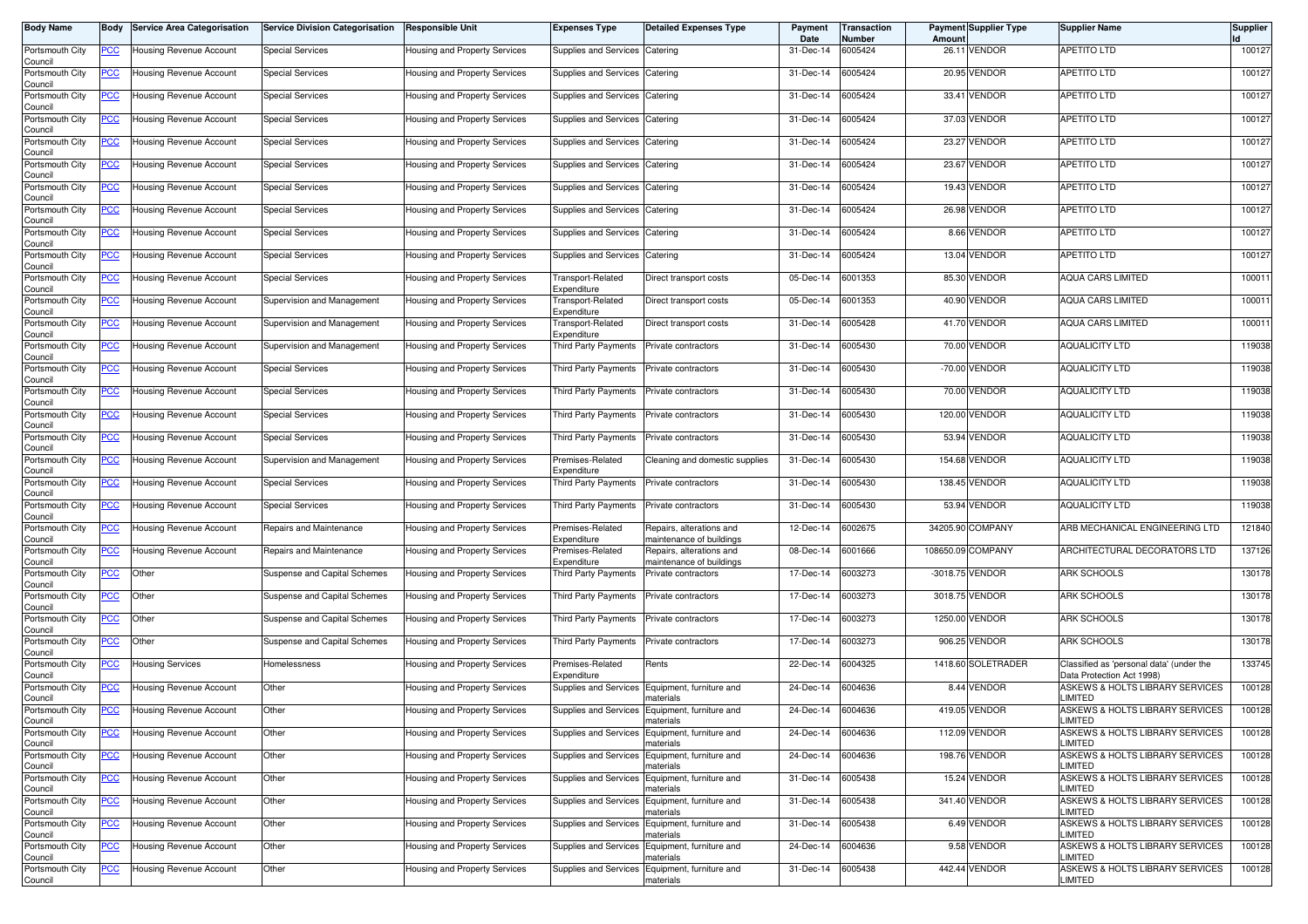| Body Name                                     | Body                      | <b>Service Area Categorisation</b>                 | Service Division Categorisation                    | <b>Responsible Unit</b>                                        | <b>Expenses Type</b>                                | <b>Detailed Expenses Type</b>                                                    | Payment<br>Date        | Transaction<br>Number | Amoun | <b>Payment Supplier Type</b>    | <b>Supplier Name</b>                                                  | Supplier         |
|-----------------------------------------------|---------------------------|----------------------------------------------------|----------------------------------------------------|----------------------------------------------------------------|-----------------------------------------------------|----------------------------------------------------------------------------------|------------------------|-----------------------|-------|---------------------------------|-----------------------------------------------------------------------|------------------|
| Portsmouth City<br>Council                    | <u>PCC</u>                | Housing Revenue Account                            | Other                                              | Housing and Property Services                                  | Supplies and Services                               | Equipment, furniture and<br>naterials                                            | 31-Dec-14              | 6005438               |       | 91.66 VENDOR                    | ASKEWS & HOLTS LIBRARY SERVICES<br>LIMITED                            | 100128           |
| Portsmouth City<br>Council                    | <u>PCC</u>                | Housing Revenue Account                            | Other                                              | Housing and Property Services                                  | <b>Supplies and Services</b>                        | Equipment, furniture and<br>naterials                                            | 31-Dec-14              | 6005438               |       | 8.55 VENDOR                     | ASKEWS & HOLTS LIBRARY SERVICES<br>LIMITED                            | 100128           |
| Portsmouth City<br>Council                    | <u>PCC</u>                | Housing Revenue Account                            | Other                                              | Housing and Property Services                                  | Supplies and Services                               | Equipment, furniture and<br>naterials                                            | 31-Dec-14              | 6005438               |       | 4.87 VENDOR                     | ASKEWS & HOLTS LIBRARY SERVICES<br>LIMITED                            | 100128           |
| Portsmouth City<br>Council                    | $\overline{C}$            | Housing Revenue Account                            | Other                                              | Housing and Property Services                                  | Premises-Related<br>Expenditure                     | Repairs, alterations and<br>maintenance of buildings                             | 01-Dec-14              | 6000351               |       | 528.00 COMPANY                  | ASRS PRESERVATION LTD                                                 | 131796           |
| Portsmouth City<br>Council                    | <u>PCC</u>                | <b>Housing Revenue Account</b>                     | Other                                              | Housing and Property Services                                  | Premises-Related<br>Expenditure                     | Repairs, alterations and<br>naintenance of buildings                             | 01-Dec-14              | 6000351               |       | 1056.00 COMPANY                 | ASRS PRESERVATION LTD                                                 | 131796           |
| Portsmouth City<br>Council                    | <u>PCC </u>               | Housing Services                                   | Homelessness                                       | Housing and Property Services                                  | Premises-Related<br>Expenditure                     | Rents                                                                            | 22-Dec-14              | 6004326               |       | 1800.00 SOLETRADER              | Classified as 'personal data' (under the<br>Data Protection Act 1998) | 114289           |
| Portsmouth City<br>Council                    | <u>PCC </u>               | Housing Revenue Account                            | Repairs and Maintenance                            | Housing and Property Services                                  | Premises-Related<br>Expenditure                     | Repairs, alterations and<br>maintenance of buildings                             | 05-Dec-14              | 6001364               |       | 813.63 COMPANY                  | AXIS ELEVATORS LTD                                                    | 131244           |
| Portsmouth City<br>Council                    | <u>PCC</u>                | Housing Revenue Account                            | Repairs and Maintenance                            | Housing and Property Services                                  | Premises-Related<br>Expenditure                     | Repairs, alterations and<br>maintenance of buildings                             | 05-Dec-14              | 6001364               |       | 42.54 COMPANY                   | AXIS ELEVATORS LTD                                                    | 131244           |
| Portsmouth City<br>Council                    | <u>PCC</u>                | Housing Revenue Account                            | Repairs and Maintenance                            | Housing and Property Services                                  | Premises-Related<br>Expenditure                     | Repairs, alterations and<br>maintenance of buildings                             | 05-Dec-14              | 6001364               |       | 42.54 COMPANY                   | AXIS ELEVATORS LTD                                                    | 131244           |
| Portsmouth City<br>Council                    | <u>PCC </u>               | Housing Revenue Account                            | Repairs and Maintenance                            | Housing and Property Services                                  | Premises-Related<br>Expenditure                     | Repairs, alterations and<br>maintenance of buildings                             | 05-Dec-14              | 6001364               |       | 31.91 COMPANY                   | AXIS ELEVATORS LTD                                                    | 131244           |
| Portsmouth City<br>Council                    | <u>PCC</u>                | Housing Revenue Account                            | Repairs and Maintenance                            | Housing and Property Services                                  | Premises-Related<br>Expenditure                     | Repairs, alterations and<br>maintenance of buildings                             | 05-Dec-14              | 6001364               |       | 85.08 COMPANY                   | AXIS ELEVATORS LTD                                                    | 131244           |
| Portsmouth City<br>Council                    | PСC                       | Housing Revenue Account                            | Repairs and Maintenance                            | Housing and Property Services                                  | Premises-Related<br>Expenditure                     | Repairs, alterations and<br>naintenance of buildings                             | 05-Dec-14              | 6001364               |       | 85.08 COMPANY                   | AXIS ELEVATORS LTD                                                    | 131244           |
| Portsmouth City<br>Council                    | <u>PCC</u>                | Housing Revenue Account                            | Repairs and Maintenance                            | Housing and Property Services                                  | Premises-Related<br>Expenditure                     | Repairs, alterations and<br>maintenance of buildings                             | 05-Dec-14              | 6001364               |       | 63.81 COMPANY                   | AXIS ELEVATORS LTD                                                    | 131244           |
| Portsmouth City<br>Council                    | <u>PCC </u>               | Housing Revenue Account                            | Repairs and Maintenance                            | <b>Housing and Property Services</b>                           | Premises-Related<br>Expenditure                     | Repairs, alterations and<br>maintenance of buildings                             | 05-Dec-14              | 6001364               |       | 404.13 COMPANY                  | AXIS ELEVATORS LTD                                                    | 131244           |
| Portsmouth City<br>Council                    | PCC.                      | Housing Revenue Account                            | Repairs and Maintenance                            | Housing and Property Services                                  | Premises-Related<br>Expenditure                     | Repairs, alterations and<br>maintenance of buildings                             | 05-Dec-14              | 6001364               |       | 180.80 COMPANY                  | AXIS ELEVATORS LTD                                                    | 131244           |
| Portsmouth City<br>Council                    | <u>PCC</u>                | Housing Revenue Account                            | Repairs and Maintenance                            | Housing and Property Services                                  | Premises-Related<br>Expenditure                     | Repairs, alterations and<br>maintenance of buildings                             | 05-Dec-14              | 6001364               |       | 21.27 COMPANY                   | AXIS ELEVATORS LTD                                                    | 131244           |
| Portsmouth City<br>Council                    | <u>PCC</u>                | Housing Revenue Account                            | Repairs and Maintenance                            | Housing and Property Services                                  | Premises-Related<br>Expenditure                     | Repairs, alterations and<br>maintenance of buildings                             | 05-Dec-14              | 6001364               |       | 42.54 COMPANY                   | AXIS ELEVATORS LTD                                                    | 131244           |
| Portsmouth City<br>Council                    | <u>PCC</u>                | Housing Revenue Account                            | Repairs and Maintenance                            | Housing and Property Services                                  | Premises-Related<br>Expenditure                     | Repairs, alterations and<br>maintenance of buildings                             | 05-Dec-14              | 6001364               |       | 85.08 COMPANY                   | AXIS ELEVATORS LTD                                                    | 131244           |
| Portsmouth City<br>Council                    | PCC∶                      | Housing Revenue Account                            | Repairs and Maintenance                            | Housing and Property Services                                  | Premises-Related<br>Expenditure                     | Repairs, alterations and<br>maintenance of buildings                             | 05-Dec-14              | 6001364               |       | 21.27 COMPANY                   | AXIS ELEVATORS LTD                                                    | 131244           |
| Portsmouth City<br>Council                    | <u>PCC</u>                | Housing Revenue Account                            | Repairs and Maintenance                            | Housing and Property Services                                  | Premises-Related<br>Expenditure                     | Repairs, alterations and<br>maintenance of buildings                             | 05-Dec-14              | 6001364<br>6001364    |       | 42.54 COMPANY<br>42.54 COMPANY  | AXIS ELEVATORS LTD<br>AXIS ELEVATORS LTD                              | 131244           |
| Portsmouth City<br>Council                    | <u>PCC</u>                | Housing Revenue Account                            | Repairs and Maintenance                            | Housing and Property Services                                  | Premises-Related<br>Expenditure                     | Repairs, alterations and<br>maintenance of buildings                             | 05-Dec-14              |                       |       |                                 |                                                                       | 131244           |
| Portsmouth City<br>Council                    | <u>PCC</u>                | Housing Revenue Account                            | Repairs and Maintenance                            | Housing and Property Services                                  | Premises-Related<br>Expenditure                     | Repairs, alterations and<br>maintenance of buildings                             | 05-Dec-14              | 6001364               |       | 42.54 COMPANY<br>191.43 COMPANY | AXIS ELEVATORS LTD                                                    | 131244           |
| Portsmouth City<br>Council                    | <u>PCC </u>               | Housing Revenue Account                            | Repairs and Maintenance                            | Housing and Property Services                                  | Premises-Related<br>Expenditure                     | Repairs, alterations and<br>maintenance of buildings                             | 05-Dec-14              | 6001364               |       | 350.38 COMPANY                  | AXIS ELEVATORS LTD<br>AXIS ELEVATORS LTD                              | 131244           |
| Portsmouth City<br>Council                    | <u>PCC</u>                | Housing Revenue Account                            | Repairs and Maintenance                            | Housing and Property Services                                  | Premises-Related<br>Expenditure                     | Repairs, alterations and<br>maintenance of buildings                             | 05-Dec-14<br>05-Dec-14 | 6001364<br>6001364    |       | 191.43 COMPANY                  | AXIS ELEVATORS LTD                                                    | 131244<br>131244 |
| Portsmouth City<br>Council<br>Portsmouth City | <u>PCC </u>               | Housing Revenue Account<br>Housing Revenue Account | Repairs and Maintenance<br>Repairs and Maintenance | Housing and Property Services                                  | Premises-Related<br>Expenditure<br>Premises-Related | Repairs, alterations and<br>maintenance of buildings<br>Repairs, alterations and | 05-Dec-14              | 6001364               |       | 143.57 COMPANY                  | AXIS ELEVATORS LTD                                                    | 131244           |
| Council<br>Portsmouth City                    | <u>PCC </u><br><u>PCC</u> | Housing Revenue Account                            | Repairs and Maintenance                            | Housing and Property Services                                  | Expenditure<br>Premises-Related                     | maintenance of buildings<br>Repairs, alterations and                             | 05-Dec-14              | 6001364               |       | 21.27 COMPANY                   | AXIS ELEVATORS LTD                                                    | 131244           |
| Council<br>Portsmouth City                    | <u>PCC </u>               | Housing Revenue Account                            | Repairs and Maintenance                            | Housing and Property Services<br>Housing and Property Services | Expenditure<br>Premises-Related                     | maintenance of buildings<br>Repairs, alterations and                             | 05-Dec-14              | 6001364               |       | 42.54 COMPANY                   | AXIS ELEVATORS LTD                                                    | 131244           |
| Council<br>Portsmouth City                    | <u>PCC</u>                | Housing Revenue Account                            | Repairs and Maintenance                            | Housing and Property Services                                  | Expenditure<br>Premises-Related                     | maintenance of buildings<br>Repairs, alterations and                             | 05-Dec-14              | 6001364               |       | 63.81 COMPANY                   | AXIS ELEVATORS LTD                                                    | 131244           |
| Council<br>Portsmouth City                    | <u>PCC</u>                | Housing Revenue Account                            | Repairs and Maintenance                            | Housing and Property Services                                  | Expenditure<br>Premises-Related                     | maintenance of buildings<br>Repairs, alterations and                             | 05-Dec-14              | 6001364               |       | 53.18 COMPANY                   | AXIS ELEVATORS LTD                                                    | 131244           |
| Council<br>Portsmouth City                    | <u>PCC</u>                | lousing Revenue Account                            | Repairs and Maintenance                            | Housing and Property Services                                  | Expenditure<br>Premises-Related                     | naintenance of buildings<br>Repairs, alterations and                             | 05-Dec-14              | 6001364               |       | 339.88 COMPANY                  | AXIS ELEVATORS LTD                                                    | 131244           |
| Council<br>Portsmouth City                    | $\overline{C}$            | Housing Revenue Account                            | Repairs and Maintenance                            | Housing and Property Services                                  | Expenditure<br>Premises-Related                     | maintenance of buildings<br>Repairs, alterations and                             | 04-Dec-14              | 6001187               |       | 291.89 COMPANY                  | AXIS ELEVATORS LTD                                                    | 131244           |
| Council<br>Portsmouth City                    | <u>PCC</u>                | Housing Revenue Account                            | Repairs and Maintenance                            | Housing and Property Services                                  | Expenditure<br>Premises-Related                     | maintenance of buildings<br>Repairs, alterations and                             | 04-Dec-14              | 6001187               |       | 366.80 COMPANY                  | AXIS ELEVATORS LTD                                                    | 131244           |
| Council<br>Portsmouth City                    | <u>PCC</u>                | Housing Revenue Account                            | Repairs and Maintenance                            | Housing and Property Services                                  | Expenditure<br>Premises-Related                     | maintenance of buildings<br>Repairs, alterations and                             | 04-Dec-14              | 6001187               |       | 462.51 COMPANY                  | AXIS ELEVATORS LTD                                                    | 131244           |
| Council<br>Portsmouth City                    | <b>PCC</b>                | Housing Revenue Account                            | Repairs and Maintenance                            | Housing and Property Services                                  | Expenditure<br>Premises-Related                     | maintenance of buildings<br>Repairs, alterations and                             | 04-Dec-14              | 6001187               |       | 325.29 COMPANY                  | AXIS ELEVATORS LTD                                                    | 131244           |
| Council<br>Portsmouth City                    | <u>PCC</u>                | Housing Revenue Account                            | Repairs and Maintenance                            | Housing and Property Services                                  | Expenditure<br>Premises-Related                     | maintenance of buildings<br>Repairs, alterations and                             | 04-Dec-14              | 6001187               |       | 126.99 COMPANY                  | AXIS ELEVATORS LTD                                                    | 131244           |
| Council<br>Portsmouth City                    | <u>PCC</u>                | Housing Revenue Account                            | Repairs and Maintenance                            | Housing and Property Services                                  | Expenditure<br>Premises-Related                     | maintenance of buildings<br>Repairs, alterations and                             | 04-Dec-14              | 6001187               |       | 126.99 COMPANY                  | AXIS ELEVATORS LTD                                                    | 131244           |
| Council                                       |                           |                                                    |                                                    |                                                                | Expenditure                                         | maintenance of buildings                                                         |                        |                       |       |                                 |                                                                       |                  |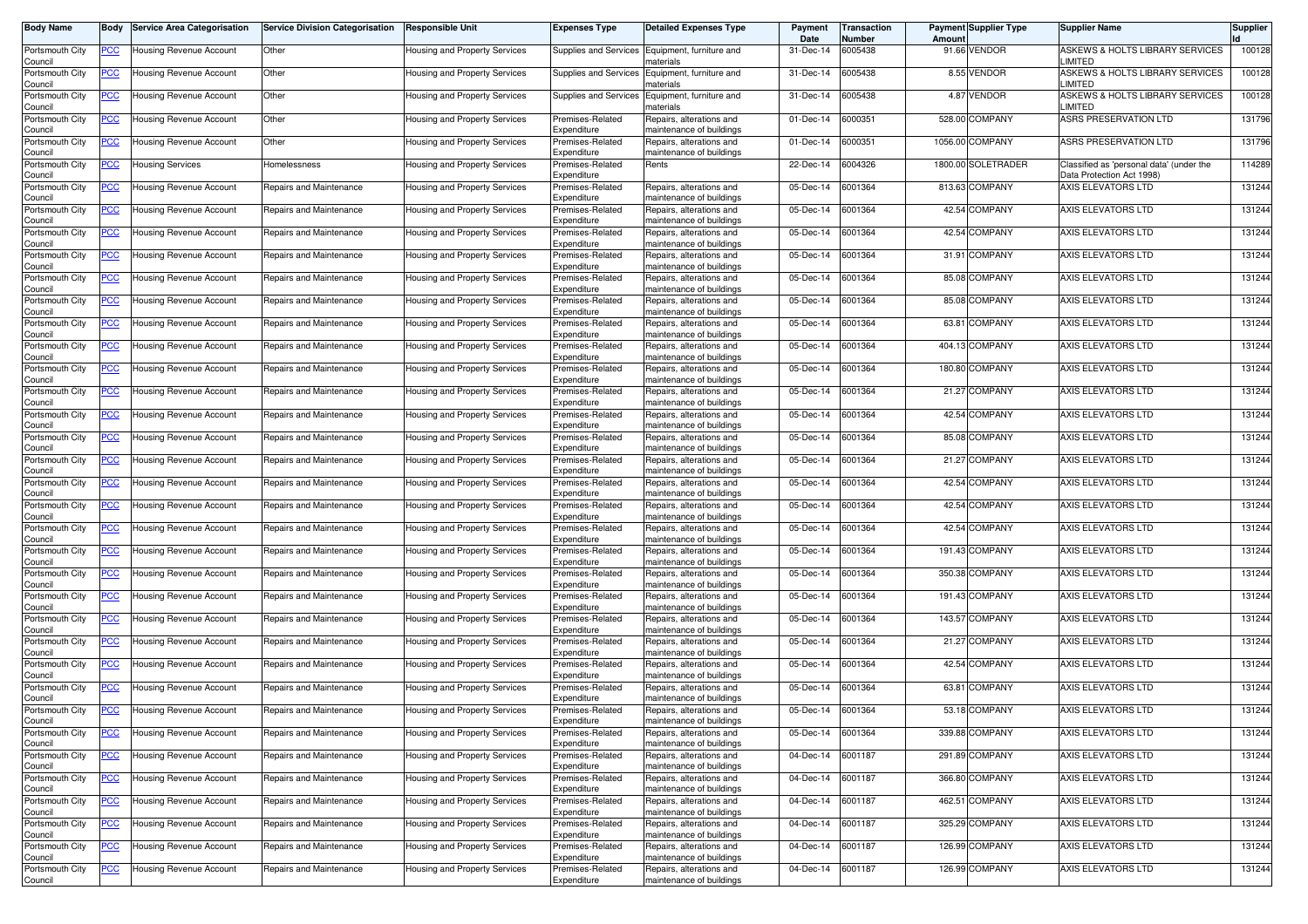| Body Name                  | Body             | <b>Service Area Categorisation</b> | <b>Service Division Categorisation</b> | <b>Responsible Unit</b>              | <b>Expenses Type</b>            | <b>Detailed Expenses Type</b>                        | Payment<br>Date         | Transaction<br>Number | Amoun | <b>Payment Supplier Type</b> | <b>Supplier Name</b> | Supplier |
|----------------------------|------------------|------------------------------------|----------------------------------------|--------------------------------------|---------------------------------|------------------------------------------------------|-------------------------|-----------------------|-------|------------------------------|----------------------|----------|
| Portsmouth City<br>Council | <u>PCC </u>      | Housing Revenue Account            | Repairs and Maintenance                | Housing and Property Services        | Premises-Related<br>Expenditure | Repairs, alterations and<br>maintenance of buildings | 04-Dec-14               | 6001187               |       | 82.21 COMPANY                | AXIS ELEVATORS LTD   | 131244   |
| Portsmouth City<br>Council | <u>PCC</u>       | Housing Revenue Account            | Repairs and Maintenance                | Housing and Property Services        | Premises-Related<br>Expenditure | Repairs, alterations and<br>maintenance of buildings | 04-Dec-14               | 6001187               |       | 93.24 COMPANY                | AXIS ELEVATORS LTD   | 131244   |
| Portsmouth City<br>Council | <u>PCC</u>       | Housing Revenue Account            | Repairs and Maintenance                | Housing and Property Services        | Premises-Related<br>Expenditure | Repairs, alterations and<br>maintenance of buildings | 04-Dec-14               | 6001187               |       | 85.08 COMPANY                | AXIS ELEVATORS LTD   | 131244   |
| Portsmouth City<br>Council | $\overline{PCC}$ | Housing Revenue Account            | Repairs and Maintenance                | Housing and Property Services        | Premises-Related<br>Expenditure | Repairs, alterations and<br>maintenance of buildings | 04-Dec-14               | 6001187               |       | 170.16 COMPANY               | AXIS ELEVATORS LTD   | 131244   |
| Portsmouth City<br>Council | <u>PCC</u>       | Housing Revenue Account            | Repairs and Maintenance                | Housing and Property Services        | Premises-Related<br>Expenditure | Repairs, alterations and<br>maintenance of buildings | 04-Dec-14               | 6001187               |       | 42.54 COMPANY                | AXIS ELEVATORS LTD   | 131244   |
| Portsmouth City<br>Council | <u>PCC </u>      | Housing Revenue Account            | Repairs and Maintenance                | Housing and Property Services        | Premises-Related<br>Expenditure | Repairs, alterations and<br>maintenance of buildings | 04-Dec-14               | 6001187               |       | 51.54 COMPANY                | AXIS ELEVATORS LTD   | 131244   |
| Portsmouth City<br>Council | <u>PCC </u>      | Housing Revenue Account            | Repairs and Maintenance                | Housing and Property Services        | Premises-Related<br>Expenditure | Repairs, alterations and<br>maintenance of buildings | 04-Dec-14               | 6001187               |       | 53.17 COMPANY                | AXIS ELEVATORS LTD   | 131244   |
| Portsmouth City<br>Council | <u>PCC</u>       | Housing Revenue Account            | Repairs and Maintenance                | Housing and Property Services        | Premises-Related<br>Expenditure | Repairs, alterations and<br>maintenance of buildings | 04-Dec-14               | 6001187               |       | 170.16 COMPANY               | AXIS ELEVATORS LTD   | 131244   |
| Portsmouth City            | <u>PCC</u>       | Housing Revenue Account            | Repairs and Maintenance                | Housing and Property Services        | Premises-Related                | Repairs, alterations and                             | 04-Dec-14               | 6001187               |       | 42.54 COMPANY                | AXIS ELEVATORS LTD   | 131244   |
| Council<br>Portsmouth City | <u>PCC </u>      | Housing Revenue Account            | Repairs and Maintenance                | Housing and Property Services        | Expenditure<br>Premises-Related | maintenance of buildings<br>Repairs, alterations and | 04-Dec-14               | 6001187               |       | 159.51 COMPANY               | AXIS ELEVATORS LTD   | 131244   |
| Council<br>Portsmouth City | <u>PCC</u>       | Housing Revenue Account            | Repairs and Maintenance                | Housing and Property Services        | Expenditure<br>Premises-Related | maintenance of buildings<br>Repairs, alterations and | 04-Dec-14               | 6001187               |       | 42.54 COMPANY                | AXIS ELEVATORS LTD   | 131244   |
| Council<br>Portsmouth City | PСC              | Housing Revenue Account            | Repairs and Maintenance                | Housing and Property Services        | Expenditure<br>Premises-Related | maintenance of buildings<br>Repairs, alterations and | 04-Dec-14               | 6001187               |       | 42.54 COMPANY                | AXIS ELEVATORS LTD   | 131244   |
| Council<br>Portsmouth City | <u>PCC</u>       | Housing Revenue Account            | Repairs and Maintenance                | Housing and Property Services        | Expenditure<br>Premises-Related | naintenance of buildings<br>Repairs, alterations and | 04-Dec-14               | 6001187               |       | 53.17 COMPANY                | AXIS ELEVATORS LTD   | 131244   |
| Council<br>Portsmouth City | <u>PCC </u>      | Housing Revenue Account            | Repairs and Maintenance                | <b>Housing and Property Services</b> | Expenditure<br>Premises-Related | maintenance of buildings<br>Repairs, alterations and | 04-Dec-14               | 6001187               |       | 170.16 COMPANY               | AXIS ELEVATORS LTD   | 131244   |
| Council<br>Portsmouth City | PCC.             | Housing Revenue Account            | Repairs and Maintenance                | Housing and Property Services        | Expenditure<br>Premises-Related | maintenance of buildings<br>Repairs, alterations and | $\overline{0}$ 4-Dec-14 | 6001187               |       | 106.34 COMPANY               | AXIS ELEVATORS LTD   | 131244   |
| Council<br>Portsmouth City | <u>PCC</u>       | Housing Revenue Account            | Repairs and Maintenance                | Housing and Property Services        | Expenditure<br>Premises-Related | maintenance of buildings<br>Repairs, alterations and | 04-Dec-14               | 6001187               |       | 170.16 COMPANY               | AXIS ELEVATORS LTD   | 131244   |
| Council<br>Portsmouth City | <u>PCC</u>       | Housing Revenue Account            | Repairs and Maintenance                | Housing and Property Services        | Expenditure<br>Premises-Related | maintenance of buildings<br>Repairs, alterations and | 04-Dec-14               | 6001187               |       | 53.17 COMPANY                | AXIS ELEVATORS LTD   | 131244   |
| Council<br>Portsmouth City | <u>PCC</u>       | Housing Revenue Account            | Repairs and Maintenance                | Housing and Property Services        | Expenditure<br>Premises-Related | maintenance of buildings<br>Repairs, alterations and | 04-Dec-14               | 6001187               |       | 191.42 COMPANY               | AXIS ELEVATORS LTD   | 131244   |
| Council<br>Portsmouth City | PCC∶             | Housing Revenue Account            | Repairs and Maintenance                | Housing and Property Services        | Expenditure<br>Premises-Related | maintenance of buildings<br>Repairs, alterations and | 04-Dec-14               | 6001187               |       | 265.85 COMPANY               | AXIS ELEVATORS LTD   | 131244   |
| Council<br>Portsmouth City | <u>PCC</u>       | Housing Revenue Account            | Repairs and Maintenance                | Housing and Property Services        | Expenditure<br>Premises-Related | maintenance of buildings<br>Repairs, alterations and | 04-Dec-14               | 6001187               |       | 106.34 COMPANY               | AXIS ELEVATORS LTD   | 131244   |
| Council<br>Portsmouth City | <u>PCC</u>       | Housing Revenue Account            | Repairs and Maintenance                | Housing and Property Services        | Expenditure<br>Premises-Related | maintenance of buildings<br>Repairs, alterations and | 04-Dec-14               | 6001187               |       | 170.16 COMPANY               | AXIS ELEVATORS LTD   | 131244   |
| Council<br>Portsmouth City | <u>PCC</u>       | lousing Revenue Account            | Repairs and Maintenance                | Housing and Property Services        | Expenditure<br>Premises-Related | maintenance of buildings<br>Repairs, alterations and | 04-Dec-14               | 6001187               |       | 170.16 COMPANY               | AXIS ELEVATORS LTD   | 131244   |
| Council<br>Portsmouth City | <u>PCC </u>      | Housing Revenue Account            | Repairs and Maintenance                | Housing and Property Services        | Expenditure<br>Premises-Related | maintenance of buildings<br>Repairs, alterations and | 04-Dec-14               | 6001187               |       | 53.17 COMPANY                | AXIS ELEVATORS LTD   | 131244   |
| Council<br>Portsmouth City | <u>PCC</u>       | Housing Revenue Account            | Repairs and Maintenance                | Housing and Property Services        | Expenditure<br>Premises-Related | maintenance of buildings<br>Repairs, alterations and | 04-Dec-14               | 6001187               |       | 106.34 COMPANY               | AXIS ELEVATORS LTD   | 131244   |
| Council<br>Portsmouth City | $\overline{PCC}$ | Housing Revenue Account            | Repairs and Maintenance                | Housing and Property Services        | Expenditure<br>Premises-Related | maintenance of buildings<br>Repairs, alterations and | 04-Dec-14               | 6001187               |       | 170.16 COMPANY               | AXIS ELEVATORS LTD   | 131244   |
| Council<br>Portsmouth City | <u>PCC </u>      | Housing Revenue Account            | Repairs and Maintenance                | Housing and Property Services        | Expenditure<br>Premises-Related | maintenance of buildings<br>Repairs, alterations and | 04-Dec-14               | 6001187               |       | 106.34 COMPANY               | AXIS ELEVATORS LTD   | 131244   |
| Council<br>Portsmouth City | <u>PCC</u>       | Housing Revenue Account            | Repairs and Maintenance                | Housing and Property Services        | Expenditure<br>Premises-Related | maintenance of buildings<br>Repairs, alterations and | 04-Dec-14               | 6001187               |       | 85.08 COMPANY                | AXIS ELEVATORS LTD   | 131244   |
| Council<br>Portsmouth City | <u>PCC </u>      | Housing Revenue Account            | Repairs and Maintenance                | Housing and Property Services        | Expenditure<br>Premises-Related | maintenance of buildings<br>Repairs, alterations and | 04-Dec-14               | 6001187               |       | 42.54 COMPANY                | AXIS ELEVATORS LTD   | 131244   |
| Council<br>Portsmouth City | <u>PCC</u>       | Housing Revenue Account            | Repairs and Maintenance                | Housing and Property Services        | Expenditure<br>Premises-Related | maintenance of buildings<br>Repairs, alterations and | 04-Dec-14               | 6001187               |       | 42.54 COMPANY                | AXIS ELEVATORS LTD   | 131244   |
| Council                    |                  |                                    |                                        |                                      | Expenditure<br>Premises-Related | maintenance of buildings<br>Repairs, alterations and | 04-Dec-14               | 6001187               |       | 42.54 COMPANY                | AXIS ELEVATORS LTD   | 131244   |
| Portsmouth City<br>Council | <u>PCC</u>       | Housing Revenue Account            | Repairs and Maintenance                | Housing and Property Services        | Expenditure                     | naintenance of buildings                             |                         |                       |       | 42.54 COMPANY                |                      | 131244   |
| Portsmouth City<br>Council | <b>PCC</b>       | lousing Revenue Account            | Repairs and Maintenance                | Housing and Property Services        | Premises-Related<br>Expenditure | Repairs, alterations and<br>maintenance of buildings | 04-Dec-14               | 6001187               |       |                              | AXIS ELEVATORS LTD   |          |
| Portsmouth City<br>Council | $\overline{C}$   | Housing Revenue Account            | Repairs and Maintenance                | Housing and Property Services        | Premises-Related<br>Expenditure | Repairs, alterations and<br>maintenance of buildings | 04-Dec-14               | 6001187               |       | 85.08 COMPANY                | AXIS ELEVATORS LTD   | 131244   |
| Portsmouth City<br>Council | <u>PCC</u>       | Housing Revenue Account            | Repairs and Maintenance                | Housing and Property Services        | Premises-Related<br>Expenditure | Repairs, alterations and<br>maintenance of buildings | 04-Dec-14               | 6001187               |       | 42.54 COMPANY                | AXIS ELEVATORS LTD   | 131244   |
| Portsmouth City<br>Council | <u>PCC</u>       | Housing Revenue Account            | Repairs and Maintenance                | Housing and Property Services        | Premises-Related<br>Expenditure | Repairs, alterations and<br>maintenance of buildings | 04-Dec-14               | 6001187               |       | 308.39 COMPANY               | AXIS ELEVATORS LTD   | 131244   |
| Portsmouth City<br>Council | <b>PCC</b>       | Housing Revenue Account            | Repairs and Maintenance                | Housing and Property Services        | Premises-Related<br>Expenditure | Repairs, alterations and<br>maintenance of buildings | 04-Dec-14               | 6001187               |       | 106.34 COMPANY               | AXIS ELEVATORS LTD   | 131244   |
| Portsmouth City<br>Council | <u>PCC</u>       | Housing Revenue Account            | Repairs and Maintenance                | Housing and Property Services        | Premises-Related<br>Expenditure | Repairs, alterations and<br>maintenance of buildings | 04-Dec-14               | 6001187               |       | 106.34 COMPANY               | AXIS ELEVATORS LTD   | 131244   |
| Portsmouth City<br>Council | <u>PCC</u>       | Housing Revenue Account            | Repairs and Maintenance                | Housing and Property Services        | Premises-Related<br>Expenditure | Repairs, alterations and<br>maintenance of buildings | 04-Dec-14               | 6001187               |       | 170.16 COMPANY               | AXIS ELEVATORS LTD   | 131244   |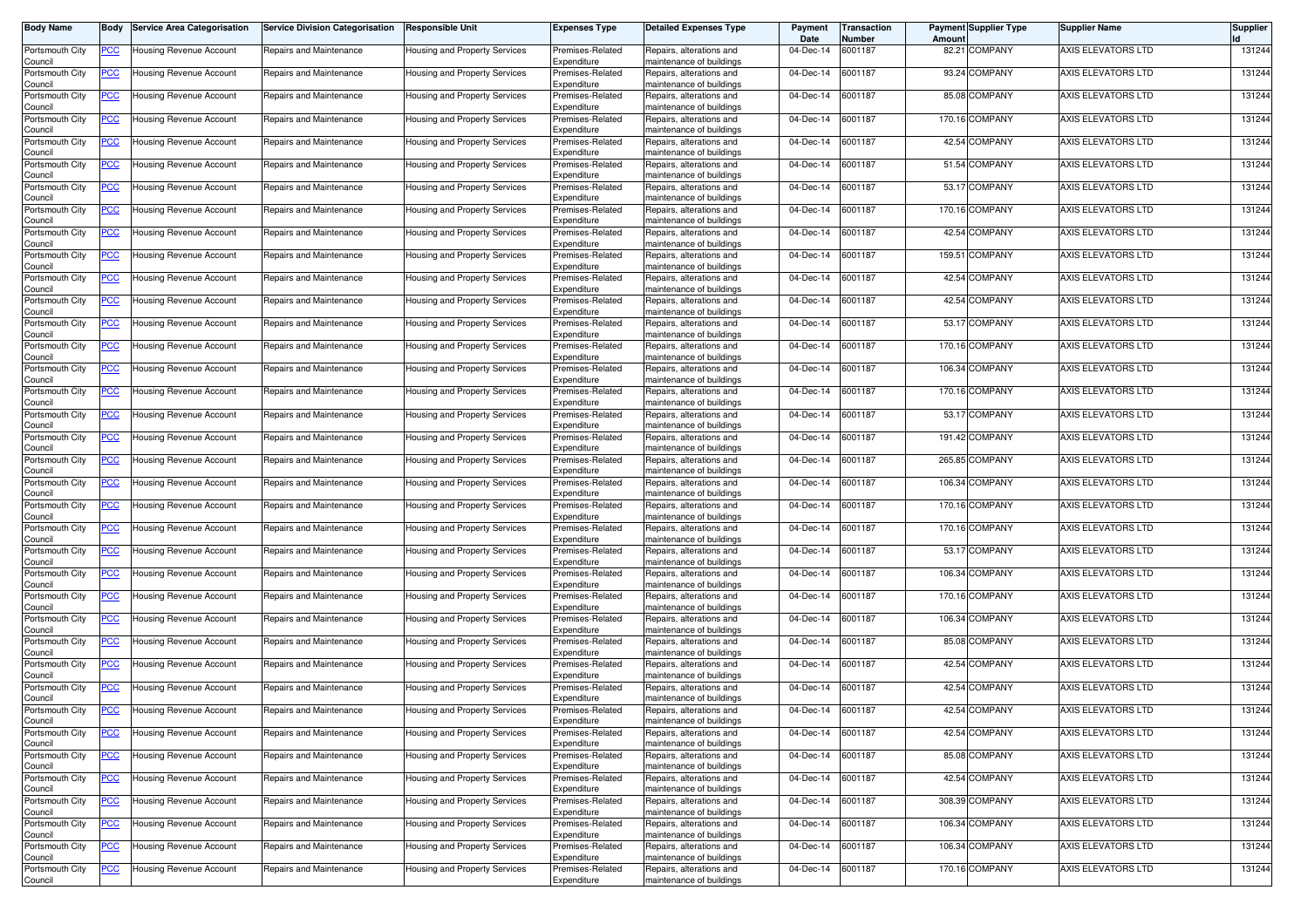| <b>Body Name</b>                      | Body           | <b>Service Area Categorisation</b>                             | <b>Service Division Categorisation</b> | <b>Responsible Unit</b>              | <b>Expenses Type</b>            | <b>Detailed Expenses Type</b>                        | Payment<br>Date   | <b>Transaction</b><br>Number | Amoun | <b>Payment Supplier Type</b> | <b>Supplier Name</b>                                                  | <b>Supplier</b> |
|---------------------------------------|----------------|----------------------------------------------------------------|----------------------------------------|--------------------------------------|---------------------------------|------------------------------------------------------|-------------------|------------------------------|-------|------------------------------|-----------------------------------------------------------------------|-----------------|
| Portsmouth City<br>Council            | <u>PCC </u>    | Housing Revenue Account                                        | Repairs and Maintenance                | Housing and Property Services        | Premises-Related<br>Expenditure | Repairs, alterations and<br>maintenance of buildings | 04-Dec-14         | 6001187                      |       | 170.16 COMPANY               | AXIS ELEVATORS LTD                                                    | 131244          |
| Portsmouth City<br>Council            | <u>PCC</u>     | Housing Revenue Account                                        | Repairs and Maintenance                | Housing and Property Services        | Premises-Related<br>Expenditure | Repairs, alterations and<br>maintenance of buildings | 04-Dec-14         | 6001187                      |       | 191.42 COMPANY               | AXIS ELEVATORS LTD                                                    | 131244          |
| Portsmouth City<br>Council            | <u>PCC</u>     | Housing Revenue Account                                        | Repairs and Maintenance                | Housing and Property Services        | Premises-Related<br>Expenditure | Repairs, alterations and<br>maintenance of buildings | 04-Dec-14         | 6001187                      |       | 53.17 COMPANY                | AXIS ELEVATORS LTD                                                    | 131244          |
| Portsmouth City<br>Council            | <u>PCC </u>    | Housing Revenue Account                                        | Repairs and Maintenance                | Housing and Property Services        | Premises-Related<br>Expenditure | Repairs, alterations and<br>naintenance of buildings | 04-Dec-14         | 6001187                      |       | 42.54 COMPANY                | AXIS ELEVATORS LTD                                                    | 131244          |
| Portsmouth City<br>Council            | <u>PCC</u>     | <b>Housing Revenue Account</b>                                 | Repairs and Maintenance                | Housing and Property Services        | Premises-Related<br>Expenditure | Repairs, alterations and<br>naintenance of buildings | 04-Dec-14         | 6001187                      |       | 53.17 COMPANY                | AXIS ELEVATORS LTD                                                    | 131244          |
| Portsmouth City<br>Council            | <u>PCC </u>    | Housing Revenue Account                                        | Repairs and Maintenance                | Housing and Property Services        | Premises-Related<br>Expenditure | Repairs, alterations and<br>maintenance of buildings | 04-Dec-14         | 6001187                      |       | 42.54 COMPANY                | AXIS ELEVATORS LTD                                                    | 131244          |
| Portsmouth City                       | <u>PCC </u>    | Housing Revenue Account                                        | Repairs and Maintenance                | Housing and Property Services        | Premises-Related<br>Expenditure | Repairs, alterations and<br>naintenance of buildings | 04-Dec-14         | 6001187                      |       | 202.05 COMPANY               | AXIS ELEVATORS LTD                                                    | 131244          |
| Council<br>Portsmouth City<br>Council | <u>PCC</u>     | Housing Revenue Account                                        | Repairs and Maintenance                | Housing and Property Services        | Premises-Related<br>Expenditure | Repairs, alterations and<br>maintenance of buildings | 04-Dec-14         | 6001187                      |       | 42.54 COMPANY                | AXIS ELEVATORS LTD                                                    | 131244          |
| Portsmouth City                       | <u>PCC </u>    | Housing Revenue Account                                        | Repairs and Maintenance                | Housing and Property Services        | Premises-Related                | Repairs, alterations and                             | 04-Dec-14         | 6001187                      |       | 106.34 COMPANY               | AXIS ELEVATORS LTD                                                    | 131244          |
| Council<br>Portsmouth City            | <u>PCC</u>     | Housing Revenue Account                                        | Repairs and Maintenance                | Housing and Property Services        | Expenditure<br>Premises-Related | maintenance of buildings<br>Repairs, alterations and | 04-Dec-14         | 6001187                      |       | 212.68 COMPANY               | AXIS ELEVATORS LTD                                                    | 131244          |
| Council<br>Portsmouth City            | <u>PCC</u>     | Housing Revenue Account                                        | Repairs and Maintenance                | Housing and Property Services        | Expenditure<br>Premises-Related | maintenance of buildings<br>Repairs, alterations and | 04-Dec-14         | 6001187                      |       | 106.34 COMPANY               | AXIS ELEVATORS LTD                                                    | 131244          |
| Council<br>Portsmouth City            | PСC            | Housing Revenue Account                                        | Repairs and Maintenance                | Housing and Property Services        | Expenditure<br>Premises-Related | maintenance of buildings<br>Repairs, alterations and | 04-Dec-14         | 6001187                      |       | 170.16 COMPANY               | AXIS ELEVATORS LTD                                                    | 131244          |
| Council<br>Portsmouth City            | <u>PCC</u>     | Housing Revenue Account                                        | Repairs and Maintenance                | Housing and Property Services        | Expenditure<br>Premises-Related | naintenance of buildings<br>Repairs, alterations and | 04-Dec-14         | 6001187                      |       | 53.17 COMPANY                | AXIS ELEVATORS LTD                                                    | 131244          |
| Council<br>Portsmouth City            | <u>PCC</u>     | Housing Revenue Account                                        | Repairs and Maintenance                | Housing and Property Services        | Expenditure<br>Premises-Related | maintenance of buildings<br>Repairs, alterations and | 04-Dec-14         | 6001187                      |       | 42.54 COMPANY                | AXIS ELEVATORS LTD                                                    | 131244          |
| Council                               |                |                                                                |                                        |                                      | Expenditure                     | maintenance of buildings                             |                   |                              |       |                              |                                                                       |                 |
| Portsmouth City<br>Council            | PCC∶           | lousing Revenue Account                                        | Repairs and Maintenance                | Housing and Property Services        | Premises-Related<br>Expenditure | Repairs, alterations and<br>maintenance of buildings | 04-Dec-14         | 6001187                      |       | 106.34 COMPANY               | AXIS ELEVATORS LTD                                                    | 131244          |
| Portsmouth City<br>Council            | <u>PCC </u>    | Housing Revenue Account                                        | Repairs and Maintenance                | Housing and Property Services        | Premises-Related<br>Expenditure | Repairs, alterations and<br>naintenance of buildings | 04-Dec-14         | 6001187                      |       | 53.17 COMPANY                | AXIS ELEVATORS LTD                                                    | 131244          |
| Portsmouth City<br>Council            | PCC.           | Housing Revenue Account                                        | Repairs and Maintenance                | Housing and Property Services        | Third Party Payments            | Private contractors                                  | 04-Dec-14         | 6001187                      |       | 539.02 COMPANY               | AXIS ELEVATORS LTD                                                    | 131244          |
| Portsmouth City<br>Council            | <u>PCC</u>     | Support Service / Transparency<br>Costs Unallocated            | <b>LLM</b>                             | Housing and Property Services        | Premises-Related<br>Expenditure | Repairs, alterations and<br>maintenance of buildings | 10-Dec-14         | 6001900                      |       | 2800.00 COMPANY              | B AND M CLARK (BUILDERS)LTD                                           | 109485          |
| Portsmouth City<br>Council            | PСC            | Housing Revenue Account                                        | Other                                  | Housing and Property Services        | Supplies and Services           | Services                                             | 18-Dec-14         | 6003802                      |       | 33946.20 COMPANY             | <b>BAM CONSTRUCTION LTD</b>                                           | 134004          |
| Portsmouth City<br>Council            | <u>PCC </u>    | <b>Housing Revenue Account</b>                                 | Supervision and Management             | Housing and Property Services        | Third Party Payments            | Private contractors                                  | 05-Dec-14         | 6001367                      |       | 6813.02 VENDOR               | <b>BAXTER STOREY LTD</b>                                              | 139508          |
| Portsmouth City<br>Council            | PCC.           | Housing Revenue Account                                        | Supervision and Management             | Housing and Property Services        | Third Party Payments            | Private contractors                                  | 19-Dec-14         | 6004009                      |       | 533.12 VENDOR                | BAXTER STOREY LTD                                                     | 139508          |
| Portsmouth City<br>Council            | <u>PCC</u>     | Housing Revenue Account                                        | Supervision and Management             | Housing and Property Services        | Third Party Payments            | Private contractors                                  | 12-Dec-14         | 6002690                      |       | 6093.09 VENDOR               | <b>BAXTER STOREY LTD</b>                                              | 139508          |
| Portsmouth City<br>Council            | <u>PCC </u>    | Housing Revenue Account                                        | Supervision and Management             | Housing and Property Services        | Third Party Payments            | Private contractors                                  | 12-Dec-14         | 6002690                      |       | 631.70 VENDOR                | <b>BAXTER STOREY LTD</b>                                              | 139508          |
| Portsmouth City<br>Council            | <u>PCC</u>     | Housing Revenue Account                                        | Supervision and Management             | Housing and Property Services        | Third Party Payments            | Private contractors                                  | 19-Dec-14         | 6004009                      |       | 6616.05 VENDOR               | BAXTER STOREY LTD                                                     | 139508          |
| Portsmouth City<br>Council            | <u>PCC</u>     | Housing Revenue Account                                        | Supervision and Management             | Housing and Property Services        | Third Party Payments            | Private contractors                                  | 19-Dec-14         | 6004009                      |       | 723.06 VENDOR                | <b>BAXTER STOREY LTD</b>                                              | 139508          |
| Portsmouth City<br>Council            | <u>PCC</u>     | Housing Revenue Account                                        | Supervision and Management             | Housing and Property Services        | Supplies and Services           | Services                                             | 19-Dec-14         | 6004011                      |       | 1000.00 SOLETRADER           | Classified as 'personal data' (under the<br>Data Protection Act 1998) | 139933          |
| Portsmouth City<br>Council            | <u>PCC </u>    | Housing Revenue Account                                        | Repairs and Maintenance                | Housing and Property Services        | Premises-Related<br>Expenditure | Repairs, alterations and<br>naintenance of buildings | 04-Dec-14         | 6001191                      |       | 94034.40 COMPANY             | BELL DECORATING GROUP LIMITED                                         | 136897          |
| Portsmouth City<br>Council            | <u>PCC </u>    | Housing Revenue Account                                        | Repairs and Maintenance                | Housing and Property Services        | Premises-Related<br>Expenditure | Repairs, alterations and<br>maintenance of buildings | 15-Dec-14         | 6003041                      |       | 2556.80 COMPANY              | BELL DECORATING GROUP LIMITED                                         | 136897          |
| Portsmouth City<br>Council            | <u>PCC</u>     | Other                                                          | Suspense and Capital Schemes           | Housing and Property Services        | Premises-Related<br>Expenditure | Rents                                                | 31-Dec-14         | 6005451                      |       | 36187.50 VENDOR              | <b>BLAIR ESTATES LTD</b>                                              | 100576          |
| Portsmouth City<br>Council            |                | Housing Services                                               | Homelessness                           | Housing and Property Services        | Premises-Related<br>Expenditure | Rents                                                | 22-Dec-14         | 6004330                      |       | 1418.60 SOLETRADER           | lassified as 'personal data' (under the<br>Data Protection Act 1998)  | 133424          |
| Portsmouth City<br>Council            | $PCC$          | <b>Housing Services</b>                                        | Homelessness                           | Housing and Property Services        | Premises-Related<br>Expenditure | Rents                                                | 22-Dec-14         | 300418                       |       | 1785.00 SOLETRADER           | Classified as 'personal data' (under the<br>Data Protection Act 1998) | 138716          |
| Portsmouth City<br>Council            | <b>PCC</b>     | <b>Housing Services</b>                                        | Homelessness                           | Housing and Property Services        | Premises-Related<br>Expenditure | Rents                                                | 22-Dec-14         | 6004333                      |       | 1800.00 SOLETRADER           | Classified as 'personal data' (under the<br>Data Protection Act 1998) | 138759          |
| Portsmouth City<br>Council            | <b>PCC</b>     | Support Service / Transparency AMS<br><b>Costs Unallocated</b> |                                        | <b>Housing and Property Services</b> |                                 | Supplies and Services Grants and subscriptions       | 11-Dec-14         | 6002452                      |       | 1277.00 VENDOR               | BRITISH STANDARDS INSTITUTION                                         | 100373          |
| Portsmouth City<br>Council            | $\overline{C}$ | Housing Revenue Account                                        | <b>Special Services</b>                | Housing and Property Services        |                                 | Supplies and Services Communications and computing   | 01-Dec-14         | 6000360                      |       | 21.64 COMPANY                | BRITISH TELECOMMUNICATIONS PLC                                        | 100132          |
| Portsmouth City<br>Council            | <b>PCC</b>     | Housing Revenue Account                                        | <b>Special Services</b>                | Housing and Property Services        | Supplies and Services           | Communications and computing                         | 31-Dec-14         | 6005465                      |       | 23.67 COMPANY                | BRITISH TELECOMMUNICATIONS PLC                                        | 100132          |
| Portsmouth City<br>Council            | $\overline{C}$ | Housing Revenue Account                                        | <b>Special Services</b>                | Housing and Property Services        |                                 | Supplies and Services Communications and computing   | 01-Dec-14 6000360 |                              |       | 14.21 COMPANY                | BRITISH TELECOMMUNICATIONS PLC                                        | 100132          |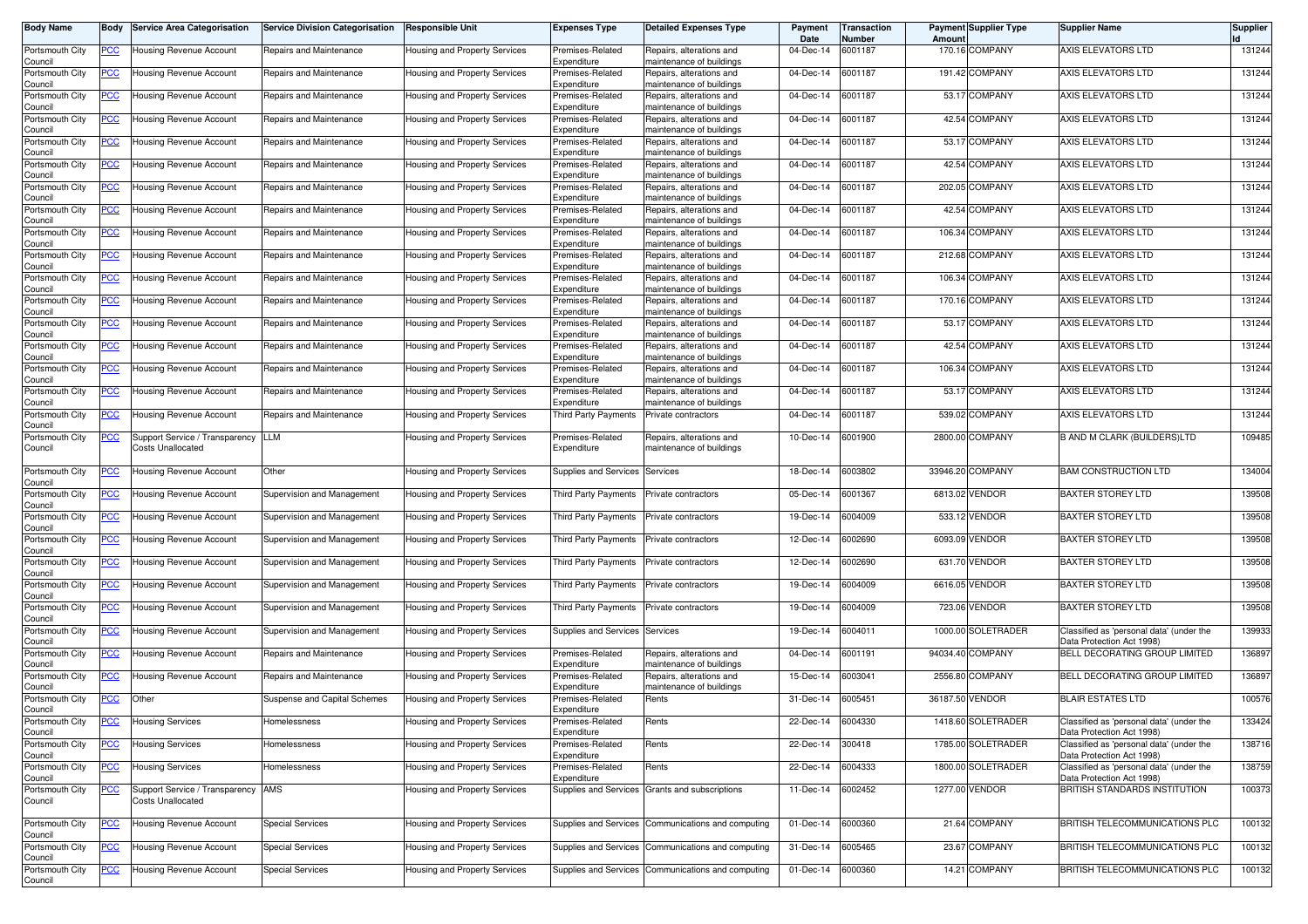| Body Name                  | Body           | <b>Service Area Categorisation</b> | <b>Service Division Categorisation</b> | <b>Responsible Unit</b>        | <b>Expenses Type</b>  | <b>Detailed Expenses Type</b>                      | Payment<br>Date | Transaction<br>Number | Amount | <b>Payment Supplier Type</b> | <b>Supplier Name</b>                  | <b>Supplier</b> |
|----------------------------|----------------|------------------------------------|----------------------------------------|--------------------------------|-----------------------|----------------------------------------------------|-----------------|-----------------------|--------|------------------------------|---------------------------------------|-----------------|
| Portsmouth City<br>Council | <u>PCC</u>     | Housing Revenue Account            | <b>Special Services</b>                | Housing and Property Services  |                       | Supplies and Services Communications and computing | 01-Dec-14       | 6000360               |        | 26.33 COMPANY                | BRITISH TELECOMMUNICATIONS PLC        | 100132          |
| Portsmouth City<br>Council | <u>PCC</u>     | Housing Revenue Account            | <b>Special Services</b>                | Housing and Property Services  |                       | Supplies and Services Communications and computing | 01-Dec-14       | 6000360               |        | 35.66 COMPANY                | BRITISH TELECOMMUNICATIONS PLC        | 100132          |
| Portsmouth City<br>Council | <u>PCC</u>     | Housing Revenue Account            | <b>Special Services</b>                | Housing and Property Services  |                       | Supplies and Services Communications and computing | 09-Dec-14       | 6001816               |        | 45.04 COMPANY                | BRITISH TELECOMMUNICATIONS PLC        | 100132          |
| Portsmouth City<br>Council | <u>PCC</u>     | Housing Revenue Account            | <b>Special Services</b>                | Housing and Property Services  | Supplies and Services | Communications and computing                       | 09-Dec-14       | 6001816               |        | 28.45 COMPANY                | BRITISH TELECOMMUNICATIONS PLC        | 100132          |
| Portsmouth City<br>Council | <u>PCC</u>     | Housing Revenue Account            | <b>Special Services</b>                | Housing and Property Services  |                       | Supplies and Services Communications and computing | 11-Dec-14       | 6002453               |        | 52.52 COMPANY                | <b>BRITISH TELECOMMUNICATIONS PLC</b> | 100132          |
| Portsmouth City<br>Council | <u>PCC</u>     | Housing Revenue Account            | Supervision and Management             | Housing and Property Services  | Supplies and Services | Communications and computing                       | 10-Dec-14       | 6001912               |        | 42.52 COMPANY                | BRITISH TELECOMMUNICATIONS PLC        | 100132          |
| Portsmouth City<br>Council | <u>PCC</u>     | Housing Revenue Account            | Repairs and Maintenance                | Housing and Property Services  | Supplies and Services | Communications and computing                       | 16-Dec-14       | 6003174               |        | 97.80 COMPANY                | BRITISH TELECOMMUNICATIONS PLC        | 100132          |
| Portsmouth City<br>Council | <u>PCC</u>     | Housing Revenue Account            | <b>Special Services</b>                | Housing and Property Services  | Supplies and Services | Communications and computing                       | 17-Dec-14       | 6003289               |        | 100.86 COMPANY               | BRITISH TELECOMMUNICATIONS PLC        | 100132          |
| Portsmouth City<br>Council | <u>PCC</u>     | Housing Revenue Account            | <b>Special Services</b>                | Housing and Property Services  |                       | Supplies and Services Communications and computing | 16-Dec-14       | 6003174               |        | 138.97 COMPANY               | BRITISH TELECOMMUNICATIONS PLC        | 100132          |
| Portsmouth City<br>Council | <u>PCC</u>     | Housing Revenue Account            | <b>Special Services</b>                | Housing and Property Services  |                       | Supplies and Services Communications and computing | 17-Dec-14       | 6003289               |        | 20.51 COMPANY                | BRITISH TELECOMMUNICATIONS PLC        | 100132          |
| Portsmouth City<br>Council | <u>PCC</u>     | Housing Revenue Account            | <b>Special Services</b>                | Housing and Property Services  | Supplies and Services | Communications and computing                       | 01-Dec-14       | 6000360               |        | 31.24 COMPANY                | BRITISH TELECOMMUNICATIONS PLC        | 100132          |
| Portsmouth City<br>Council | <u>PCC</u>     | Housing Revenue Account            | Repairs and Maintenance                | Housing and Property Services  | Supplies and Services | Communications and computing                       | 16-Dec-14       | 6003174               |        | 19.22 COMPANY                | BRITISH TELECOMMUNICATIONS PLC        | 100132          |
| Portsmouth City<br>Council | <u>PCC</u>     | Housing Revenue Account            | Supervision and Management             | Housing and Property Services  |                       | Supplies and Services Communications and computing | 18-Dec-14       | 6003809               |        | 72.10 COMPANY                | BRITISH TELECOMMUNICATIONS PLC        | 100132          |
| Portsmouth City<br>Council | <u>PCC</u>     | Housing Revenue Account            | Repairs and Maintenance                | Housing and Property Services  | Supplies and Services | Communications and computing                       | 18-Dec-14       | 6003809               |        | 97.80 COMPANY                | BRITISH TELECOMMUNICATIONS PLC        | 100132          |
| Portsmouth City<br>Council | <u>PCC</u>     | Housing Revenue Account            | Repairs and Maintenance                | Housing and Property Services  | Supplies and Services | Communications and computing                       | 18-Dec-14       | 6003809               |        | 97.80 COMPANY                | BRITISH TELECOMMUNICATIONS PLC        | 100132          |
| Portsmouth City<br>Council | <u>PCC</u>     | Housing Revenue Account            | Supervision and Management             | Housing and Property Services  | Supplies and Services | Communications and computing                       | 18-Dec-14       | 6003809               |        | 49.89 COMPANY                | BRITISH TELECOMMUNICATIONS PLC        | 100132          |
| Portsmouth City<br>Council | <u>PCC</u>     | Housing Revenue Account            | <b>Special Services</b>                | Housing and Property Services  |                       | Supplies and Services Communications and computing | 16-Dec-14       | 6003174               |        | 97.80 COMPANY                | <b>BRITISH TELECOMMUNICATIONS PLC</b> | 100132          |
| Portsmouth City<br>Council | <u>PCC</u>     | Housing Revenue Account            | <b>Special Services</b>                | Housing and Property Services  |                       | Supplies and Services Communications and computing | 16-Dec-14       | 6003174               |        | 97.80 COMPANY                | BRITISH TELECOMMUNICATIONS PLC        | 100132          |
| Portsmouth City<br>Council | <u>PCC</u>     | Housing Revenue Account            | <b>Special Services</b>                | Housing and Property Services  |                       | Supplies and Services Communications and computing | 16-Dec-14       | 6003174               |        | 97.80 COMPANY                | <b>BRITISH TELECOMMUNICATIONS PLC</b> | 100132          |
| Portsmouth City<br>Council | <u>PCC</u>     | Housing Revenue Account            | Special Services                       | -lousing and Property Services | Supplies and Services | Communications and computing                       | 16-Dec-14       | 6003174               |        | 91.69 COMPANY                | BRITISH TELECOMMUNICATIONS PLC        | 100132          |
| Portsmouth City<br>Council | <u>PCC</u>     | Housing Revenue Account            | <b>Special Services</b>                | Housing and Property Services  |                       | Supplies and Services Communications and computing | 08-Dec-14       | 6001672               |        | 34.93 COMPANY                | <b>BRITISH TELECOMMUNICATIONS PLC</b> | 100132          |
| Portsmouth City<br>Council | <u>PCC</u>     | Housing Revenue Account            | Special Services                       | Housing and Property Services  | Supplies and Services | Communications and computing                       | 10-Dec-14       | 6001912               |        | 22.75 COMPANY                | BRITISH TELECOMMUNICATIONS PLC        | 100132          |
| Portsmouth City<br>Council | <u>PCC</u>     | Housing Revenue Account            | <b>Special Services</b>                | Housing and Property Services  | Supplies and Services | Communications and computing                       | 10-Dec-14       | 6001912               |        | 71.97 COMPANY                | BRITISH TELECOMMUNICATIONS PLC        | 100132          |
| Portsmouth City<br>Council | <u>PCC</u>     | Housing Revenue Account            | Supervision and Management             | Housing and Property Services  | Supplies and Services | Communications and computing                       | 16-Dec-14       | 6003174               |        | 97.80 COMPANY                | BRITISH TELECOMMUNICATIONS PLC        | 100132          |
| Portsmouth City<br>Council | <u>PCC</u>     | Housing Revenue Account            | <b>Special Services</b>                | Housing and Property Services  | Supplies and Services | Communications and computing                       | 16-Dec-14       | 6003174               |        | 97.80 COMPANY                | BRITISH TELECOMMUNICATIONS PLC        | 100132          |
| Portsmouth City<br>Council | <u>PCC</u>     | Housing Revenue Account            | <b>Special Services</b>                | Housing and Property Services  |                       | Supplies and Services Communications and computing | 17-Dec-14       | 6003289               |        | 96.47 COMPANY                | <b>BRITISH TELECOMMUNICATIONS PLC</b> | 100132          |
| Portsmouth City<br>Council | <u>PCC</u>     | Housing Revenue Account            | Repairs and Maintenance                | Housing and Property Services  |                       | Supplies and Services Communications and computing | 16-Dec-14       | 6003174               |        | 97.80 COMPANY                | BRITISH TELECOMMUNICATIONS PLC        | 100132          |
| Portsmouth City<br>Council | <u>PCC</u>     | Housing Revenue Account            | <b>Special Services</b>                | Housing and Property Services  |                       | Supplies and Services Communications and computing | 09-Dec-14       | 6001816               |        | 148.44 COMPANY               | <b>BRITISH TELECOMMUNICATIONS PLC</b> | 100132          |
| Portsmouth City<br>Council | <u>PCC</u>     | Housing Revenue Account            | Repairs and Maintenance                | -lousing and Property Services | Supplies and Services | Communications and computing                       | 16-Dec-14       | 6003174               |        | 97.80 COMPANY                | BRITISH TELECOMMUNICATIONS PLC        | 100132          |
| Portsmouth City<br>Council | <u>PCC</u>     | Housing Revenue Account            | Repairs and Maintenance                | Housing and Property Services  |                       | Supplies and Services Communications and computing | 16-Dec-14       | 6003174               |        | 97.80 COMPANY                | BRITISH TELECOMMUNICATIONS PLC        | 100132          |
| Portsmouth City<br>Council | <u>PCC</u>     | Housing Revenue Account            | Repairs and Maintenance                | Housing and Property Services  |                       | Supplies and Services Communications and computing | 16-Dec-14       | 6003174               |        | 97.80 COMPANY                | BRITISH TELECOMMUNICATIONS PLC        | 100132          |
| Portsmouth City<br>Council | <u>PCC</u>     | Housing Revenue Account            | <b>Special Services</b>                | Housing and Property Services  |                       | Supplies and Services Communications and computing | 17-Dec-14       | 6003289               |        | 20.51 COMPANY                | BRITISH TELECOMMUNICATIONS PLC        | 100132          |
| Portsmouth City<br>Council | $\overline{C}$ | Housing Revenue Account            | <b>Special Services</b>                | Housing and Property Services  |                       | Supplies and Services Communications and computing | 01-Dec-14       | 6000360               |        | 31.24 COMPANY                | BRITISH TELECOMMUNICATIONS PLC        | 100132          |
| Portsmouth City<br>Council | <u>PCC</u>     | Housing Revenue Account            | Repairs and Maintenance                | Housing and Property Services  |                       | Supplies and Services Communications and computing | 05-Dec-14       | 6001379               |        | 595.50 COMPANY               | BRITISH TELECOMMUNICATIONS PLC        | 100132          |
| Portsmouth City<br>Council | <u>PCC</u>     | Housing Revenue Account            | Repairs and Maintenance                | Housing and Property Services  |                       | Supplies and Services Communications and computing | 22-Dec-14       | 6004334               |        | 123.00 COMPANY               | BRITISH TELECOMMUNICATIONS PLC        | 100132          |
| Portsmouth City<br>Council | <u>PCC</u>     | Housing Revenue Account            | Supervision and Management             | Housing and Property Services  |                       | Supplies and Services Communications and computing | 09-Dec-14       | 6001816               |        | 102.50 COMPANY               | BRITISH TELECOMMUNICATIONS PLC        | 100132          |
| Portsmouth City<br>Council | <u>PCC</u>     | Housing Revenue Account            | <b>Special Services</b>                | Housing and Property Services  |                       | Supplies and Services Communications and computing | 22-Dec-14       | 6004334               |        | 111.90 COMPANY               | BRITISH TELECOMMUNICATIONS PLC        | 100132          |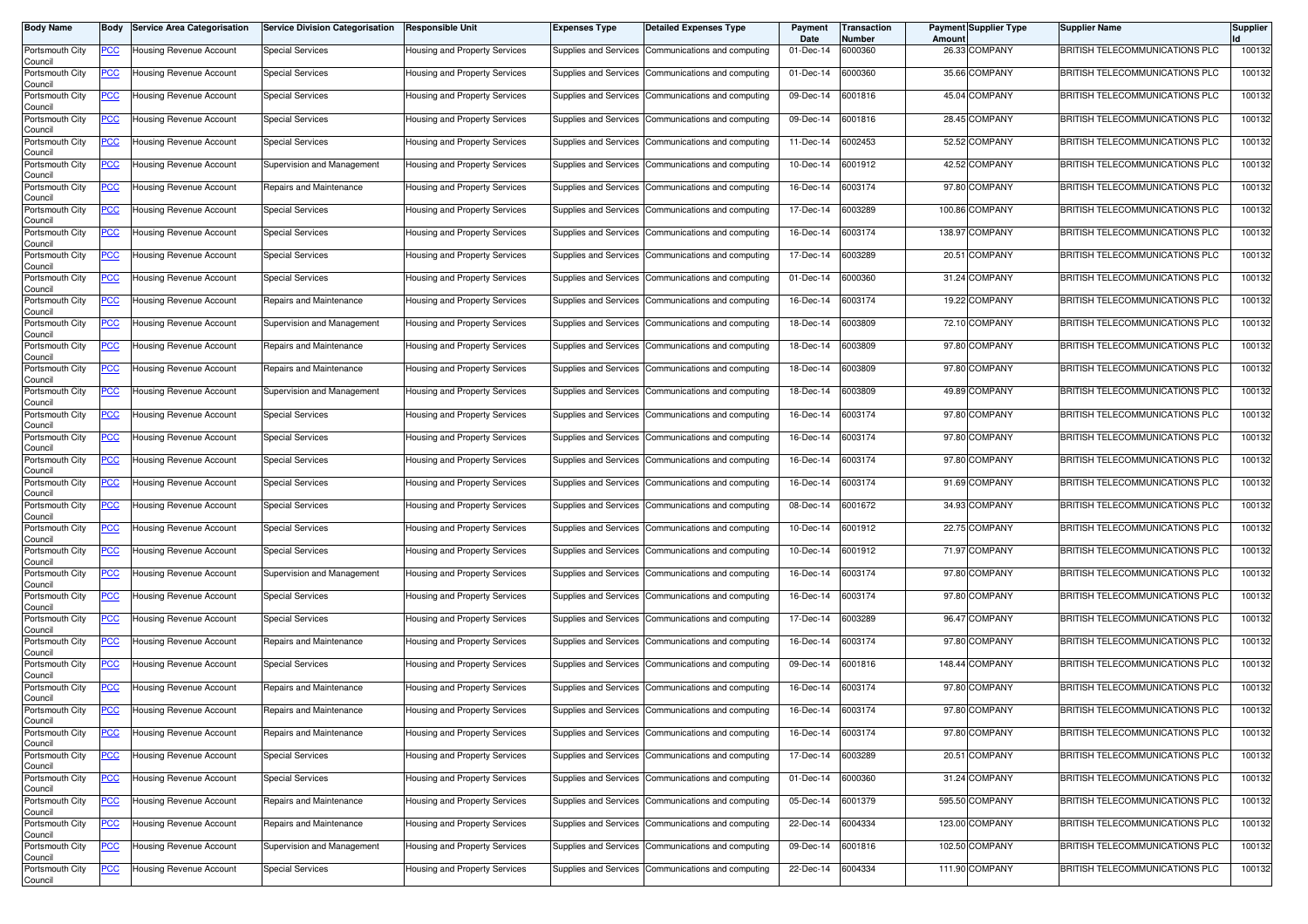| <b>Body Name</b>           | Body        | <b>Service Area Categorisation</b>                         | <b>Service Division Categorisation</b> | <b>Responsible Unit</b>              | <b>Expenses Type</b>  | <b>Detailed Expenses Type</b>                       | Payment<br>Date | Transaction<br>Number | Amount | <b>Payment Supplier Type</b> | <b>Supplier Name</b>                  | <b>Supplier</b> |
|----------------------------|-------------|------------------------------------------------------------|----------------------------------------|--------------------------------------|-----------------------|-----------------------------------------------------|-----------------|-----------------------|--------|------------------------------|---------------------------------------|-----------------|
| Portsmouth City<br>Council | <u>PCC</u>  | Housing Revenue Account                                    | <b>Special Services</b>                | Housing and Property Services        |                       | Supplies and Services Communications and computing  | 22-Dec-14       | 6004334               |        | 111.90 COMPANY               | BRITISH TELECOMMUNICATIONS PLC        | 100132          |
| Portsmouth City<br>Council | <u>PCC</u>  | Housing Revenue Account                                    | <b>Special Services</b>                | Housing and Property Services        |                       | Supplies and Services Communications and computing  | 02-Dec-14       | 6000481               |        | 111.90 COMPANY               | BRITISH TELECOMMUNICATIONS PLC        | 100132          |
| Portsmouth City<br>Council | <u>PCC</u>  | Housing Revenue Account                                    | <b>Special Services</b>                | Housing and Property Services        |                       | Supplies and Services Communications and computing  | 22-Dec-14       | 6004334               |        | 223.80 COMPANY               | BRITISH TELECOMMUNICATIONS PLC        | 100132          |
| Portsmouth City<br>Council | <u>PCC</u>  | Housing Revenue Account                                    | <b>Special Services</b>                | Housing and Property Services        | Supplies and Services | Communications and computing                        | 22-Dec-14       | 6004334               |        | 111.90 COMPANY               | BRITISH TELECOMMUNICATIONS PLC        | 100132          |
| Portsmouth City<br>Council | <u>PCC</u>  | Housing Revenue Account                                    | <b>Special Services</b>                | Housing and Property Services        | Supplies and Services | Communications and computing                        | 01-Dec-14       | 6000360               |        | 111.90 COMPANY               | <b>BRITISH TELECOMMUNICATIONS PLC</b> | 100132          |
| Portsmouth City<br>Council | <u>PCC</u>  | Housing Revenue Account                                    | <b>Special Services</b>                | Housing and Property Services        |                       | Supplies and Services Communications and computing  | 09-Dec-14       | 6001816               |        | 111.90 COMPANY               | BRITISH TELECOMMUNICATIONS PLC        | 100132          |
| Portsmouth City<br>Council | <u>PCC</u>  | Housing Revenue Account                                    | <b>Special Services</b>                | <b>Housing and Property Services</b> | Supplies and Services | Communications and computing                        | 22-Dec-14       | 6004334               |        | 111.90 COMPANY               | BRITISH TELECOMMUNICATIONS PLC        | 100132          |
| Portsmouth City<br>Council | <u>PCC</u>  | Housing Revenue Account                                    | <b>Special Services</b>                | <b>Housing and Property Services</b> |                       | Supplies and Services Communications and computing  | 02-Dec-14       | 6000481               |        | 111.90 COMPANY               | <b>BRITISH TELECOMMUNICATIONS PLC</b> | 100132          |
| Portsmouth City<br>Council | <u>PCC</u>  | Housing Revenue Account                                    | <b>Special Services</b>                | Housing and Property Services        | Supplies and Services | Communications and computing                        | 22-Dec-14       | 6004334               |        | 111.90 COMPANY               | BRITISH TELECOMMUNICATIONS PLC        | 100132          |
| Portsmouth City<br>Council | <u>PCC </u> | Housing Revenue Account                                    | <b>Special Services</b>                | Housing and Property Services        |                       | Supplies and Services Communications and computing  | 02-Dec-14       | 6000481               |        | 111.90 COMPANY               | BRITISH TELECOMMUNICATIONS PLC        | 100132          |
| Portsmouth City<br>Council | <u>PCC</u>  | Housing Revenue Account                                    | <b>Special Services</b>                | Housing and Property Services        |                       | Supplies and Services Communications and computing  | 22-Dec-14       | 6004334               |        | 111.90 COMPANY               | BRITISH TELECOMMUNICATIONS PLC        | 100132          |
| Portsmouth City<br>Council | <u>PCC </u> | Housing Revenue Account                                    | <b>Special Services</b>                | Housing and Property Services        |                       | Supplies and Services Communications and computing  | 09-Dec-14       | 6001816               |        | 111.90 COMPANY               | BRITISH TELECOMMUNICATIONS PLC        | 100132          |
| Portsmouth City<br>Council | <u>PCC</u>  | Housing Revenue Account                                    | Special Services                       | Housing and Property Services        | Supplies and Services | Communications and computing                        | 22-Dec-14       | 6004334               |        | 111.90 COMPANY               | BRITISH TELECOMMUNICATIONS PLC        | 100132          |
| Portsmouth City<br>Council | <u>PCC</u>  | Housing Revenue Account                                    | <b>Special Services</b>                | <b>Housing and Property Services</b> |                       | Supplies and Services Communications and computing  | 02-Dec-14       | 6000481               |        | 111.90 COMPANY               | <b>BRITISH TELECOMMUNICATIONS PLC</b> | 100132          |
| Portsmouth City<br>Council | <u>PCC </u> | Housing Revenue Account                                    | <b>Special Services</b>                | Housing and Property Services        | Supplies and Services | Communications and computing                        | 22-Dec-14       | 6004334               |        | 111.90 COMPANY               | BRITISH TELECOMMUNICATIONS PLC        | 100132          |
| Portsmouth City<br>Council | <u>PCC</u>  | Housing Revenue Account                                    | Supervision and Management             | Housing and Property Services        | Supplies and Services | Communications and computing                        | 22-Dec-14       | 6004334               |        | 106.50 COMPANY               | BRITISH TELECOMMUNICATIONS PLC        | 100132          |
| Portsmouth City<br>Council | <u>PCC</u>  | <b>Housing Revenue Account</b>                             | Supervision and Management             | Housing and Property Services        |                       | Supplies and Services Communications and computing  | 01-Dec-14       | 6000360               |        | 123.00 COMPANY               | BRITISH TELECOMMUNICATIONS PLC        | 100132          |
| Portsmouth City<br>Council | <u>PCC</u>  | Housing Revenue Account                                    | Supervision and Management             | Housing and Property Services        |                       | Supplies and Services Communications and computing  | 09-Dec-14       | 6001816               |        | 106.50 COMPANY               | BRITISH TELECOMMUNICATIONS PLC        | 100132          |
| Portsmouth City<br>Council | <u>PCC </u> | Housing Revenue Account                                    | Supervision and Management             | Housing and Property Services        |                       | Supplies and Services Communications and computing  | 05-Dec-14       | 6001379               |        | 75.50 COMPANY                | BRITISH TELECOMMUNICATIONS PLC        | 100132          |
| Portsmouth City<br>Council | <u>PCC</u>  | Housing Revenue Account                                    | <b>Special Services</b>                | Housing and Property Services        |                       | Supplies and Services Communications and computing  | 09-Dec-14       | 6001816               |        | 70.10 COMPANY                | BRITISH TELECOMMUNICATIONS PLC        | 100132          |
| Portsmouth City<br>Council | <u>PCC</u>  | Housing Revenue Account                                    | <b>Special Services</b>                | Housing and Property Services        | Supplies and Services | Communications and computing                        | 22-Dec-14       | 6004334               |        | 49.89 COMPANY                | BRITISH TELECOMMUNICATIONS PLC        | 100132          |
| Portsmouth City<br>Council | <u>PCC</u>  | Housing Revenue Account                                    | <b>Special Services</b>                | Housing and Property Services        |                       | Supplies and Services Communications and computing  | 10-Dec-14       | 6001912               |        | 65.28 COMPANY                | <b>BRITISH TELECOMMUNICATIONS PLC</b> | 100132          |
| Portsmouth City<br>Council | <u>PCC</u>  | Housing Revenue Account                                    | <b>Special Services</b>                | Housing and Property Services        |                       | Supplies and Services Communications and computing  | 17-Dec-14       | 6003289               |        | 54.57 COMPANY                | <b>BRITISH TELECOMMUNICATIONS PLC</b> | 100132          |
| Portsmouth City<br>Council | <u>PCC</u>  | Housing Revenue Account                                    | <b>Special Services</b>                | Housing and Property Services        | Supplies and Services | Communications and computing                        | 17-Dec-14       | 6003289               |        | 65.55 COMPANY                | BRITISH TELECOMMUNICATIONS PLC        | 100132          |
| Portsmouth City<br>Council | <u>PCC</u>  | Housing Revenue Account                                    | <b>Special Services</b>                | Housing and Property Services        | Supplies and Services | Communications and computing                        | 11-Dec-14       | 6002453               |        | 80.70 COMPANY                | BRITISH TELECOMMUNICATIONS PLC        | 100132          |
| Portsmouth City<br>Council | <u>PCC</u>  | Support Service / Transparency<br><b>Costs Unallocated</b> | AMS                                    | Housing and Property Services        |                       | Supplies and Services Communications and computing  | 24-Dec-14       | 6004683               |        | 49.89 COMPANY                | BRITISH TELECOMMUNICATIONS PLC        | 100132          |
| Portsmouth City<br>Council | <u>PCC</u>  | Housing Revenue Account                                    | <b>Special Services</b>                | Housing and Property Services        |                       | Supplies and Services Communications and computing  | 11-Dec-14       | 6002453               |        | 104.93 COMPANY               | <b>BRITISH TELECOMMUNICATIONS PLC</b> | 100132          |
| Portsmouth City<br>Council | <u>PCC</u>  | Housing Revenue Account                                    | Special Services                       | Housing and Property Services        |                       | Supplies and Services Communications and computing  | 12-Dec-14       | 6002707               |        | 49.89 COMPANY                | BRITISH TELECOMMUNICATIONS PLC        | 100132          |
| Portsmouth City<br>Council | <u>PCC</u>  | Housing Revenue Account                                    | Supervision and Management             | Housing and Property Services        |                       | Supplies and Services Communications and computing  | 17-Dec-14       | 6003289               |        | 49.91 COMPANY                | BRITISH TELECOMMUNICATIONS PLC        | 100132          |
| Portsmouth City<br>Council |             | -Iousing Hevenue Account                                   | Special Services                       | Housing and Property Services        |                       | Supplies and Services [Communications and computing | 12-Dec-14       | 6002707               |        | 49.89 COMPANY                | BRITISH TELECOMMUNICATIONS PLC        | 100132          |
| Portsmouth City<br>Council | <b>PCC</b>  | Housing Revenue Account                                    | <b>Special Services</b>                | Housing and Property Services        |                       | Supplies and Services Communications and computing  | 17-Dec-14       | 6003289               |        | 69.18 COMPANY                | BRITISH TELECOMMUNICATIONS PLC        | 100132          |
| Portsmouth City<br>Council | <u>PCC</u>  | Housing Revenue Account                                    | <b>Special Services</b>                | Housing and Property Services        |                       | Supplies and Services Communications and computing  | 11-Dec-14       | 6002453               |        | 81.68 COMPANY                | BRITISH TELECOMMUNICATIONS PLC        | 100132          |
| Portsmouth City<br>Council | <b>PCC</b>  | Housing Revenue Account                                    | <b>Special Services</b>                | Housing and Property Services        |                       | Supplies and Services Communications and computing  | 11-Dec-14       | 6002453               |        | 49.89 COMPANY                | BRITISH TELECOMMUNICATIONS PLC        | 100132          |
| Portsmouth City<br>Council | <u>PCC</u>  | Housing Revenue Account                                    | <b>Special Services</b>                | Housing and Property Services        |                       | Supplies and Services Communications and computing  | 11-Dec-14       | 6002453               |        | 49.89 COMPANY                | BRITISH TELECOMMUNICATIONS PLC        | 100132          |
| Portsmouth City<br>Council | <u>PCC</u>  | Housing Revenue Account                                    | <b>Special Services</b>                | Housing and Property Services        |                       | Supplies and Services Communications and computing  | 11-Dec-14       | 6002453               |        | 66.36 COMPANY                | BRITISH TELECOMMUNICATIONS PLC        | 100132          |
| Portsmouth City<br>Council | <u>PCC</u>  | <b>Housing Revenue Account</b>                             | <b>Special Services</b>                | Housing and Property Services        | Supplies and Services | Communications and computing                        | 11-Dec-14       | 6002453               |        | 49.89 COMPANY                | BRITISH TELECOMMUNICATIONS PLC        | 100132          |
| Portsmouth City<br>Council | <u>PCC</u>  | Housing Revenue Account                                    | <b>Special Services</b>                | Housing and Property Services        |                       | Supplies and Services Communications and computing  | 08-Dec-14       | 6001672               |        | 52.73 COMPANY                | BRITISH TELECOMMUNICATIONS PLC        | 100132          |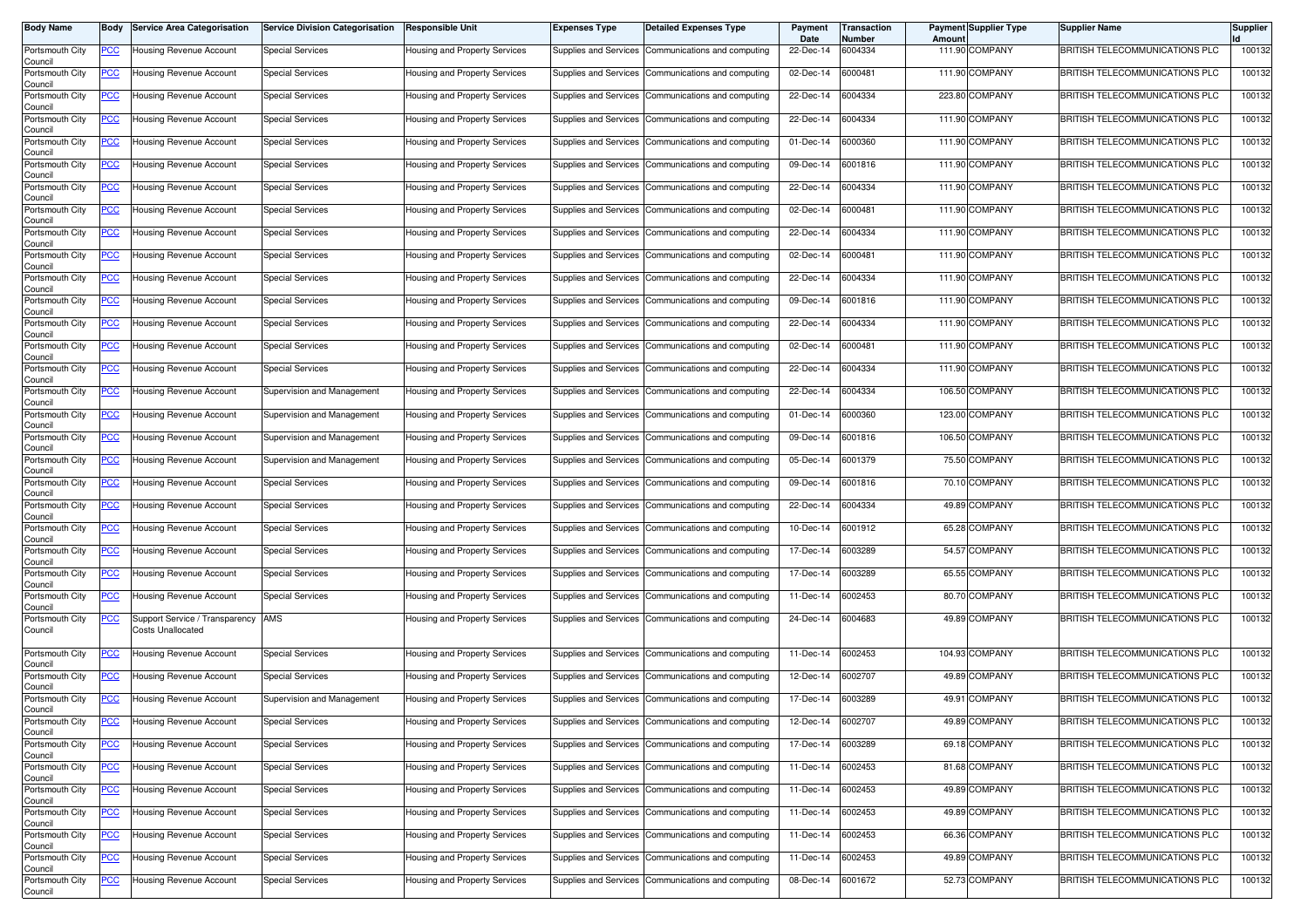| <b>Body Name</b>           | Body        | <b>Service Area Categorisation</b>                             | <b>Service Division Categorisation</b> | <b>Responsible Unit</b>       | Expenses Type         | <b>Detailed Expenses Type</b>                        | Payment<br>Date | ransaction<br>Number | Amoun | <b>Payment Supplier Type</b> | <b>Supplier Name</b>           | <b>Supplier</b> |
|----------------------------|-------------|----------------------------------------------------------------|----------------------------------------|-------------------------------|-----------------------|------------------------------------------------------|-----------------|----------------------|-------|------------------------------|--------------------------------|-----------------|
| Portsmouth City<br>Council | <u>PCC </u> | Housing Revenue Account                                        | Supervision and Management             | Housing and Property Services |                       | Supplies and Services Communications and computing   | 11-Dec-14       | 6002453              |       | 49.89 COMPANY                | BRITISH TELECOMMUNICATIONS PLC | 100132          |
| Portsmouth City<br>Council | <u>PCC</u>  | Housing Revenue Account                                        | <b>Special Services</b>                | Housing and Property Services | Supplies and Services | Communications and computing                         | 11-Dec-14       | 6002453              |       | 50.95 COMPANY                | BRITISH TELECOMMUNICATIONS PLC | 100132          |
| Portsmouth City<br>Council | <u>PCC</u>  | Housing Revenue Account                                        | <b>Special Services</b>                | Housing and Property Services |                       | Supplies and Services Communications and computing   | 17-Dec-14       | 6003289              |       | 49.89 COMPANY                | BRITISH TELECOMMUNICATIONS PLC | 100132          |
| Portsmouth City<br>Council | <u>PCC</u>  | Housing Revenue Account                                        | Supervision and Management             | Housing and Property Services |                       | Supplies and Services Communications and computing   | 11-Dec-14       | 6002453              |       | 49.89 COMPANY                | BRITISH TELECOMMUNICATIONS PLC | 100132          |
| Portsmouth City<br>Council | <u>PCC</u>  | Housing Revenue Account                                        | <b>Special Services</b>                | Housing and Property Services |                       | Supplies and Services Communications and computing   | 10-Dec-14       | 6001912              |       | 63.05 COMPANY                | BRITISH TELECOMMUNICATIONS PLC | 100132          |
| Portsmouth City<br>Council | <u>PCC</u>  | Housing Revenue Account                                        | <b>Special Services</b>                | Housing and Property Services | Supplies and Services | Communications and computing                         | 11-Dec-14       | 6002453              |       | 49.99 COMPANY                | BRITISH TELECOMMUNICATIONS PLC | 100132          |
| Portsmouth City<br>Council | <u>PCC</u>  | Housing Revenue Account                                        | <b>Special Services</b>                | Housing and Property Services |                       | Supplies and Services Communications and computing   | 11-Dec-14       | 6002453              |       | 50.01 COMPANY                | BRITISH TELECOMMUNICATIONS PLC | 100132          |
| Portsmouth City<br>Council | <u>PCC</u>  | <b>Housing Revenue Account</b>                                 | <b>Special Services</b>                | Housing and Property Services | Supplies and Services | Communications and computing                         | 02-Dec-14       | 6000481              |       | 49.89 COMPANY                | BRITISH TELECOMMUNICATIONS PLC | 100132          |
| Portsmouth City<br>Council | <u>PCC</u>  | Housing Revenue Account                                        | Repairs and Maintenance                | Housing and Property Services | Supplies and Services | Communications and computing                         | 11-Dec-14       | 6002453              |       | 49.89 COMPANY                | BRITISH TELECOMMUNICATIONS PLC | 100132          |
| Portsmouth City<br>Council | <u>PCC</u>  | Housing Revenue Account                                        | Repairs and Maintenance                | Housing and Property Services |                       | Supplies and Services Communications and computing   | 16-Dec-14       | 6003174              |       | 49.89 COMPANY                | BRITISH TELECOMMUNICATIONS PLC | 100132          |
| Portsmouth City<br>Council | <u>PCC</u>  | Housing Revenue Account                                        | Supervision and Management             | Housing and Property Services |                       | Supplies and Services Communications and computing   | 11-Dec-14       | 6002453              |       | 57.84 COMPANY                | BRITISH TELECOMMUNICATIONS PLC | 100132          |
| Portsmouth City<br>Council | <u>PCC </u> | Housing Revenue Account                                        | Repairs and Maintenance                | Housing and Property Services |                       | Supplies and Services Communications and computing   | 11-Dec-14       | 6002453              |       | 49.89 COMPANY                | BRITISH TELECOMMUNICATIONS PLC | 100132          |
| Portsmouth City<br>Council | <u>PCC</u>  | Housing Revenue Account                                        | Repairs and Maintenance                | Housing and Property Services | Supplies and Services | Communications and computing                         | 11-Dec-14       | 6002453              |       | 49.89 COMPANY                | BRITISH TELECOMMUNICATIONS PLC | 100132          |
| Portsmouth City<br>Council | <u>PCC</u>  | Housing Revenue Account                                        | Supervision and Management             | Housing and Property Services |                       | Supplies and Services Communications and computing   | 11-Dec-14       | 6002453              |       | 49.89 COMPANY                | BRITISH TELECOMMUNICATIONS PLC | 100132          |
| Portsmouth City<br>Council | <u>PCC</u>  | Housing Revenue Account                                        | <b>Special Services</b>                | Housing and Property Services |                       | Supplies and Services Communications and computing   | 10-Dec-14       | 6001912              |       | 49.89 COMPANY                | BRITISH TELECOMMUNICATIONS PLC | 100132          |
| Portsmouth City<br>Council | <u>PCC</u>  | Housing Revenue Account                                        | Supervision and Management             | Housing and Property Services | Supplies and Services | Communications and computing                         | 11-Dec-14       | 6002453              |       | 49.89 COMPANY                | BRITISH TELECOMMUNICATIONS PLC | 100132          |
| Portsmouth City<br>Council | <u>PCC</u>  | Housing Revenue Account                                        | Repairs and Maintenance                | Housing and Property Services |                       | Supplies and Services Communications and computing   | 16-Dec-14       | 6003174              |       | 49.89 COMPANY                | BRITISH TELECOMMUNICATIONS PLC | 100132          |
| Portsmouth City<br>Council | <u>PCC</u>  | Housing Revenue Account                                        | <b>Special Services</b>                | Housing and Property Services | Supplies and Services | Communications and computing                         | 11-Dec-14       | 6002453              |       | 49.89 COMPANY                | BRITISH TELECOMMUNICATIONS PLC | 100132          |
| Portsmouth City<br>Council | <u>PCC </u> | Housing Revenue Account                                        | <b>Special Services</b>                | Housing and Property Services |                       | Supplies and Services Communications and computing   | 11-Dec-14       | 6002453              |       | 53.21 COMPANY                | BRITISH TELECOMMUNICATIONS PLC | 100132          |
| Portsmouth City<br>Council | <u>PCC</u>  | Housing Revenue Account                                        | Supervision and Management             | Housing and Property Services | Supplies and Services | Communications and computing                         | 16-Dec-14       | 6003174              |       | 49.99 COMPANY                | BRITISH TELECOMMUNICATIONS PLC | 100132          |
| Portsmouth City<br>Council | <u>PCC</u>  | Housing Revenue Account                                        | Supervision and Management             | Housing and Property Services |                       | Supplies and Services   Communications and computing | 11-Dec-14       | 6002453              |       | 49.89 COMPANY                | BRITISH TELECOMMUNICATIONS PLC | 100132          |
| Portsmouth City<br>Council | <u>PCC</u>  | Housing Revenue Account                                        | <b>Special Services</b>                | Housing and Property Services | Supplies and Services | Communications and computing                         | 17-Dec-14       | 6003289              |       | 50.37 COMPANY                | BRITISH TELECOMMUNICATIONS PLC | 100132          |
| Portsmouth City<br>Council | <u>PCC</u>  | Housing Revenue Account                                        | <b>Special Services</b>                | Housing and Property Services |                       | Supplies and Services Communications and computing   | 12-Dec-14       | 6002707              |       | 61.66 COMPANY                | BRITISH TELECOMMUNICATIONS PLC | 100132          |
| Portsmouth City<br>Council | <u>PCC</u>  | Housing Revenue Account                                        | <b>Special Services</b>                | Housing and Property Services |                       | Supplies and Services Communications and computing   | $02$ -Dec- $14$ | 6000481              |       | 64.36 COMPANY                | BRITISH TELECOMMUNICATIONS PLC | 100132          |
| Portsmouth City<br>Council | <u>PCC</u>  | Housing Revenue Account                                        | <b>Special Services</b>                | Housing and Property Services | Supplies and Services | Communications and computing                         | 31-Dec-14       | 6005465              |       | 62.94 COMPANY                | BRITISH TELECOMMUNICATIONS PLC | 100132          |
| Portsmouth City<br>Council | <u>PCC</u>  | Housing Revenue Account                                        | <b>Special Services</b>                | Housing and Property Services | Supplies and Services | Communications and computing                         | 31-Dec-14       | 6005465              |       | 63.33 COMPANY                | BRITISH TELECOMMUNICATIONS PLC | 100132          |
| Portsmouth City<br>Council | <u>PCC</u>  | Housing Revenue Account                                        | <b>Special Services</b>                | Housing and Property Services | Supplies and Services | Communications and computing                         | 31-Dec-14       | 3005465              |       | 65.80 COMPANY                | BRITISH TELECOMMUNICATIONS PLC | 100132          |
| Portsmouth City<br>Council | <u>PCC</u>  | Support Service / Transparency<br><b>Costs Unallocated</b>     | <b>LLM</b>                             | Housing and Property Services |                       | Supplies and Services Communications and computing   | 04-Dec-14       | 6001196              |       | 48.77 COMPANY                | BRITISH TELECOMMUNICATIONS PLC | 100132          |
| Portsmouth City<br>Council | <u>PCC</u>  | Support Service / Transparency LLM<br><b>Costs Unallocated</b> |                                        | Housing and Property Services |                       | Supplies and Services Communications and computing   | 04-Dec-14       | 6001196              |       | 43.02 COMPANY                | BRITISH TELECOMMUNICATIONS PLC | 100132          |
| Portsmouth City<br>Council | <u>PCC</u>  | Support Service / Transparency LLM<br><b>Costs Unallocated</b> |                                        | Housing and Property Services |                       | Supplies and Services Communications and computing   | 04-Dec-14       | 6001196              |       | 45.87 COMPANY                | BRITISH TELECOMMUNICATIONS PLC | 100132          |
| Portsmouth City<br>Council | <u>PCC</u>  | Support Service / Transparency LLM<br><b>Costs Unallocated</b> |                                        | Housing and Property Services |                       | Supplies and Services Communications and computing   | 04-Dec-14       | 6001196              |       | 41.81 COMPANY                | BRITISH TELECOMMUNICATIONS PLC | 100132          |
| Portsmouth City<br>Council | <u>PCC</u>  | Support Service / Transparency LLM<br>Costs Unallocated        |                                        | Housing and Property Services |                       | Supplies and Services Communications and computing   | 04-Dec-14       | 6001196              |       | 45.39 COMPANY                | BRITISH TELECOMMUNICATIONS PLC | 100132          |
| Portsmouth City<br>Council | <u>PCC</u>  | Support Service / Transparency LLM<br><b>Costs Unallocated</b> |                                        | Housing and Property Services |                       | Supplies and Services Communications and computing   | 04-Dec-14       | 6001196              |       | 47.01 COMPANY                | BRITISH TELECOMMUNICATIONS PLC | 100132          |
| Portsmouth City<br>Council | <u>PCC</u>  | Support Service / Transparency LLM<br>Costs Unallocated        |                                        | Housing and Property Services |                       | Supplies and Services Communications and computing   | 04-Dec-14       | 6001196              |       | 41.15 COMPANY                | BRITISH TELECOMMUNICATIONS PLC | 100132          |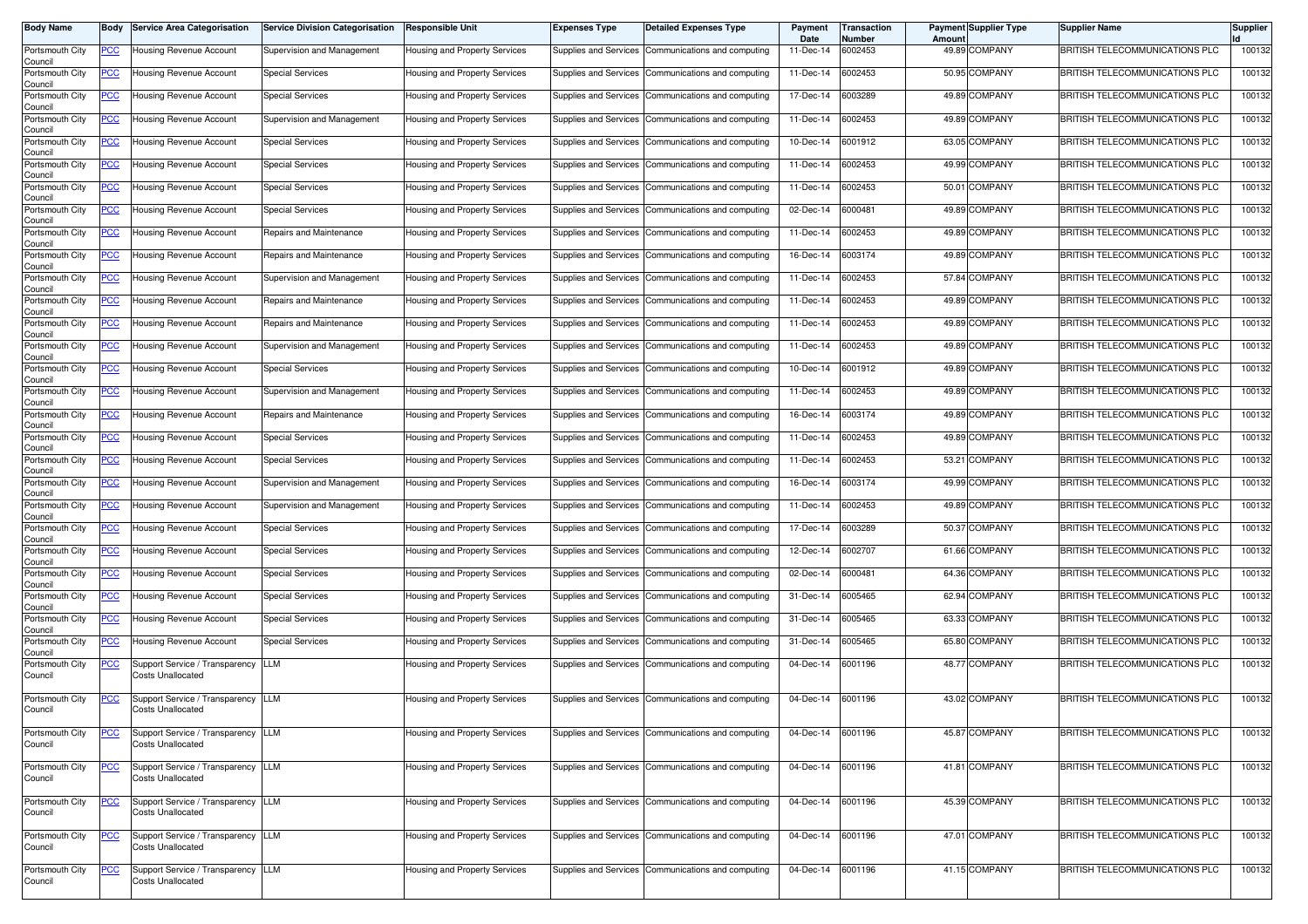| <b>Body Name</b>           | Body        | <b>Service Area Categorisation</b>                             | <b>Service Division Categorisation</b> | <b>Responsible Unit</b>       | <b>Expenses Type</b>  | <b>Detailed Expenses Type</b>                        | Payment<br>Date | <b>Transaction</b><br><b>Number</b> | Amoun | <b>Payment Supplier Type</b> | <b>Supplier Name</b>                  | <b>Supplier</b> |
|----------------------------|-------------|----------------------------------------------------------------|----------------------------------------|-------------------------------|-----------------------|------------------------------------------------------|-----------------|-------------------------------------|-------|------------------------------|---------------------------------------|-----------------|
| Portsmouth City<br>Council | <u>PCC</u>  | Support Service / Transparency LLM<br><b>Costs Unallocated</b> |                                        | Housing and Property Services |                       | Supplies and Services Communications and computing   | 04-Dec-14       | 6001196                             |       | 45.02 COMPANY                | BRITISH TELECOMMUNICATIONS PLC        | 100132          |
| Portsmouth City<br>Council | <u>PCC</u>  | Support Service / Transparency<br>Costs Unallocated            | <b>LLM</b>                             | Housing and Property Services | Supplies and Services | Communications and computing                         | 04-Dec-14       | 6001196                             |       | 44.99 COMPANY                | BRITISH TELECOMMUNICATIONS PLC        | 100132          |
| Portsmouth City<br>Council | <u>CC</u>   | Support Service / Transparency<br><b>Costs Unallocated</b>     | <b>LLM</b>                             | Housing and Property Services | Supplies and Services | Communications and computing                         | 04-Dec-14       | 6001196                             |       | 59.33 COMPANY                | BRITISH TELECOMMUNICATIONS PLC        | 100132          |
| Portsmouth City<br>Council |             | Support Service / Transparency<br><b>Costs Unallocated</b>     | <b>LLM</b>                             | Housing and Property Services |                       | Supplies and Services Communications and computing   | 04-Dec-14       | 6001196                             |       | 43.78 COMPANY                | BRITISH TELECOMMUNICATIONS PLC        | 100132          |
| Portsmouth City<br>Council | <u>PCC</u>  | Support Service / Transparency<br>Costs Unallocated            | <b>LLM</b>                             | Housing and Property Services |                       | Supplies and Services Communications and computing   | 04-Dec-14       | 6001196                             |       | 43.16 COMPANY                | BRITISH TELECOMMUNICATIONS PLC        | 100132          |
| Portsmouth City<br>Council | <u>CC</u>   | Support Service / Transparency<br><b>Costs Unallocated</b>     | <b>LLM</b>                             | Housing and Property Services |                       | Supplies and Services Communications and computing   | 04-Dec-14       | 6001196                             |       | 54.32 COMPANY                | BRITISH TELECOMMUNICATIONS PLC        | 100132          |
| Portsmouth City<br>Council | <u>'CC</u>  | Support Service / Transparency<br><b>Costs Unallocated</b>     | LLM                                    | Housing and Property Services |                       | Supplies and Services   Communications and computing | 04-Dec-14       | 6001196                             |       | 44.18 COMPANY                | BRITISH TELECOMMUNICATIONS PLC        | 100132          |
| Portsmouth City<br>Council | <u>PCC</u>  | Support Service / Transparency<br><b>Costs Unallocated</b>     | <b>LLM</b>                             | Housing and Property Services |                       | Supplies and Services Communications and computing   | 04-Dec-14       | 6001196                             |       | 38.29 COMPANY                | BRITISH TELECOMMUNICATIONS PLC        | 100132          |
| Portsmouth City<br>Council | <u>PCC</u>  | Support Service / Transparency<br><b>Costs Unallocated</b>     | <b>LLM</b>                             | Housing and Property Services |                       | Supplies and Services Communications and computing   | 04-Dec-14       | 6001196                             |       | 43.49 COMPANY                | BRITISH TELECOMMUNICATIONS PLC        | 100132          |
| Portsmouth City<br>Council | <u>PCC</u>  | Support Service / Transparency<br><b>Costs Unallocated</b>     | <b>LLM</b>                             | Housing and Property Services |                       | Supplies and Services Communications and computing   | 04-Dec-14       | 6001196                             |       | 41.41 COMPANY                | BRITISH TELECOMMUNICATIONS PLC        | 100132          |
| Portsmouth City<br>Council | <u>CC</u>   | Support Service / Transparency<br><b>Costs Unallocated</b>     | <b>LLM</b>                             | Housing and Property Services |                       | Supplies and Services Communications and computing   | 04-Dec-14       | 6001196                             |       | 38.23 COMPANY                | BRITISH TELECOMMUNICATIONS PLC        | 100132          |
| Portsmouth City<br>Council | <u>PCC</u>  | Support Service / Transparency<br>Costs Unallocated            | <b>LLM</b>                             | Housing and Property Services |                       | Supplies and Services Communications and computing   | 04-Dec-14       | 6001196                             |       | 48.51 COMPANY                | BRITISH TELECOMMUNICATIONS PLC        | 100132          |
| Portsmouth City<br>Council | <u>PCC </u> | Support Service / Transparency LLM<br><b>Costs Unallocated</b> |                                        | Housing and Property Services |                       | Supplies and Services Communications and computing   | 04-Dec-14       | 6001196                             |       | 47.10 COMPANY                | BRITISH TELECOMMUNICATIONS PLC        | 100132          |
| Portsmouth City<br>Council | <u>PCC</u>  | Support Service / Transparency<br><b>Costs Unallocated</b>     | <b>LLM</b>                             | Housing and Property Services |                       | Supplies and Services   Communications and computing | 04-Dec-14       | 6001196                             |       | 37.89 COMPANY                | BRITISH TELECOMMUNICATIONS PLC        | 100132          |
| Portsmouth City<br>Council | <u>PCC</u>  | Support Service / Transparency<br><b>Costs Unallocated</b>     | <b>LLM</b>                             | Housing and Property Services | Supplies and Services | Communications and computing                         | 04-Dec-14       | 6001196                             |       | 50.88 COMPANY                | BRITISH TELECOMMUNICATIONS PLC        | 100132          |
| Portsmouth City<br>Council | <u>'CC</u>  | Support Service / Transparency<br><b>Costs Unallocated</b>     | <b>LLM</b>                             | Housing and Property Services |                       | Supplies and Services Communications and computing   | 04-Dec-14       | 6001196                             |       | 42.62 COMPANY                | BRITISH TELECOMMUNICATIONS PLC        | 100132          |
| Portsmouth City<br>Council | <u>PCC</u>  | Support Service / Transparency LLM<br><b>Costs Unallocated</b> |                                        | Housing and Property Services |                       | Supplies and Services Communications and computing   | 04-Dec-14       | 6001196                             |       | 45.14 COMPANY                | BRITISH TELECOMMUNICATIONS PLC        | 100132          |
| Portsmouth City<br>Council | <u>PCC</u>  | Support Service / Transparency<br><b>Costs Unallocated</b>     | <b>LLM</b>                             | Housing and Property Services |                       | Supplies and Services Communications and computing   | 04-Dec-14       | 6001196                             |       | 38.47 COMPANY                | BRITISH TELECOMMUNICATIONS PLC        | 100132          |
| Portsmouth City<br>Council | <u>'CC</u>  | Support Service / Transparency<br>Costs Unallocated            | <b>LLM</b>                             | Housing and Property Services |                       | Supplies and Services Communications and computing   | 04-Dec-14       | 6001196                             |       | 37.89 COMPANY                | BRITISH TELECOMMUNICATIONS PLC        | 100132          |
| Portsmouth City<br>Council | PCC         | Other                                                          | Suspense and Capital Schemes           | Housing and Property Services |                       | Supplies and Services Communications and computing   | 04-Dec-14       | 6001196                             |       | 52.58 COMPANY                | <b>BRITISH TELECOMMUNICATIONS PLC</b> | 100132          |
| Portsmouth City<br>Council | <b>PCC</b>  | Other                                                          | Suspense and Capital Schemes           | Housing and Property Services |                       | Supplies and Services Communications and computing   | 04-Dec-14       | 6001196                             |       | 44.65 COMPANY                | BRITISH TELECOMMUNICATIONS PLC        | 100132          |
| Portsmouth City<br>Council | <b>PCC</b>  | Other                                                          | Suspense and Capital Schemes           | Housing and Property Services |                       | Supplies and Services Communications and computing   | 04-Dec-14       | 6001196                             |       | 46.40 COMPANY                | BRITISH TELECOMMUNICATIONS PLC        | 100132          |
| Portsmouth City<br>Council | <u>PCC</u>  | Other                                                          | Suspense and Capital Schemes           | Housing and Property Services |                       | Supplies and Services Communications and computing   | 04-Dec-14       | 6001196                             |       | 42.82 COMPANY                | BRITISH TELECOMMUNICATIONS PLC        | 100132          |
| Portsmouth City<br>Council | <u>PCC</u>  | Housing Revenue Account                                        | Supervision and Management             | Housing and Property Services |                       | Supplies and Services Communications and computing   | 17-Dec-14       | 6003289                             |       | 126.06 COMPANY               | BRITISH TELECOMMUNICATIONS PLC        | 100132          |
| Portsmouth City<br>Council | <u>PCC</u>  | <b>Housing Revenue Account</b>                                 | Supervision and Management             | Housing and Property Services | Supplies and Services | Communications and computing                         | 17-Dec-14       | 6003289                             |       | 37.89 COMPANY                | BRITISH TELECOMMUNICATIONS PLC        | 100132          |
| Portsmouth City<br>Council | <u>PCC</u>  | Housing Revenue Account                                        | <b>Special Services</b>                | Housing and Property Services | Supplies and Services | Communications and computing                         | 17-Dec-14       | 6003289                             |       | 149.79 COMPANY               | BRITISH TELECOMMUNICATIONS PLC        | 100132          |
| Portsmouth City<br>Council | <u>PCC</u>  | Housing Revenue Account                                        | <b>Special Services</b>                | Housing and Property Services |                       | Supplies and Services Communications and computing   | 17-Dec-14       | 6003289                             |       | 240.30 COMPANY               | BRITISH TELECOMMUNICATIONS PLC        | 100132          |
| Portsmouth City<br>Council | <u>PCC</u>  | Housing Revenue Account                                        | <b>Special Services</b>                | Housing and Property Services |                       | Supplies and Services Communications and computing   | 17-Dec-14       | 6003289                             |       | 275.02 COMPANY               | BRITISH TELECOMMUNICATIONS PLC        | 100132          |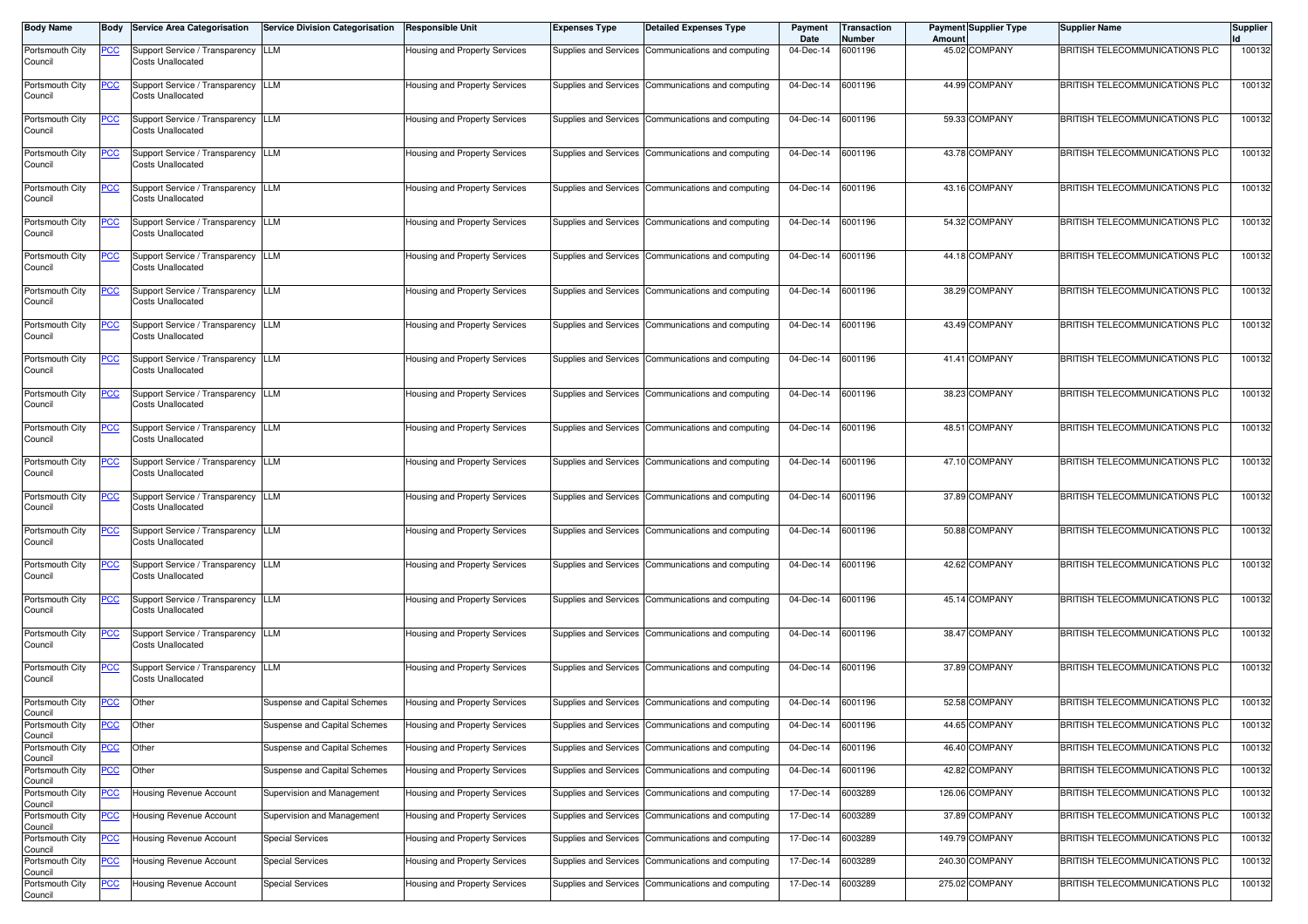| Body Name                  | Body           | <b>Service Area Categorisation</b>                             | <b>Service Division Categorisation</b> | Responsible Unit                     | <b>Expenses Type</b>            | <b>Detailed Expenses Type</b>                        | Payment<br>Date | Transaction<br>Number | Amoun   | <b>Payment Supplier Type</b> | <b>Supplier Name</b>                                                  | <b>Supplier</b> |
|----------------------------|----------------|----------------------------------------------------------------|----------------------------------------|--------------------------------------|---------------------------------|------------------------------------------------------|-----------------|-----------------------|---------|------------------------------|-----------------------------------------------------------------------|-----------------|
| Portsmouth City<br>Council | <u>PCC </u>    | Housing Revenue Account                                        | <b>Special Services</b>                | Housing and Property Services        |                                 | Supplies and Services Communications and computing   | 17-Dec-14       | 6003289               |         | 119.34 COMPANY               | BRITISH TELECOMMUNICATIONS PLC                                        | 100132          |
| Portsmouth City<br>Council | <u>PCC</u>     | Housing Revenue Account                                        | <b>Special Services</b>                | Housing and Property Services        |                                 | Supplies and Services Communications and computing   | 17-Dec-14       | 6003289               |         | 230.56 COMPANY               | BRITISH TELECOMMUNICATIONS PLC                                        | 100132          |
| Portsmouth City<br>Council | <u>PCC</u>     | Housing Revenue Account                                        | <b>Special Services</b>                | Housing and Property Services        |                                 | Supplies and Services   Communications and computing | 17-Dec-14       | 6003289               |         | 49.68 COMPANY                | BRITISH TELECOMMUNICATIONS PLC                                        | 100132          |
| Portsmouth City<br>Council | <u>PCC</u>     | <b>Housing Revenue Account</b>                                 | <b>Special Services</b>                | Housing and Property Services        | Supplies and Services           | Communications and computing                         | 17-Dec-14       | 6003289               |         | 37.94 COMPANY                | BRITISH TELECOMMUNICATIONS PLC                                        | 100132          |
| Portsmouth City<br>Council | <u>PCC</u>     | Housing Revenue Account                                        | <b>Special Services</b>                | Housing and Property Services        | Supplies and Services           | Communications and computing                         | 17-Dec-14       | 6003289               |         | 299.58 COMPANY               | BRITISH TELECOMMUNICATIONS PLC                                        | 100132          |
| Portsmouth City<br>Council | <u>PCC</u>     | Housing Revenue Account                                        | <b>Special Services</b>                | Housing and Property Services        | Supplies and Services           | Communications and computing                         | 17-Dec-14       | 6003289               |         | 140.69 COMPANY               | BRITISH TELECOMMUNICATIONS PLC                                        | 100132          |
| Portsmouth City<br>Council | <u>PCC</u>     | Housing Revenue Account                                        | Supervision and Management             | Housing and Property Services        | Supplies and Services           | Communications and computing                         | 02-Dec-14       | 6000481               |         | 764.48 COMPANY               | BRITISH TELECOMMUNICATIONS PLC                                        | 100132          |
| Portsmouth City<br>Council | <u>PCC</u>     | Housing Revenue Account                                        | <b>Special Services</b>                | Housing and Property Services        |                                 | Supplies and Services Communications and computing   | 22-Dec-14       | 6004334               |         | 132.39 COMPANY               | BRITISH TELECOMMUNICATIONS PLC                                        | 100132          |
| Portsmouth City<br>Council | <u>PCC</u>     | Housing Revenue Account                                        | Supervision and Management             | Housing and Property Services        | Supplies and Services           | Communications and computing                         | 02-Dec-14       | 6000481               |         | 290.64 COMPANY               | BRITISH TELECOMMUNICATIONS PLC                                        | 100132          |
| Portsmouth City<br>Council | <u>PCC </u>    | Housing Revenue Account                                        | Supervision and Management             | Housing and Property Services        |                                 | Supplies and Services Communications and computing   | 02-Dec-14       | 6000481               |         | 382.31 COMPANY               | BRITISH TELECOMMUNICATIONS PLC                                        | 100132          |
| Portsmouth City<br>Council | $\overline{C}$ | Housing Revenue Account                                        | Repairs and Maintenance                | Housing and Property Services        | Premises-Related<br>Expenditure | Repairs, alterations and<br>maintenance of buildings | 31-Dec-14       | 6005471               |         | 2070.38 VENDOR               | CAD CAPTURE DATA SERVICES<br><b>IMITED</b>                            | 135965          |
| Portsmouth City<br>Council | <u>PCC</u>     | Support Service / Transparency<br>Costs Unallocated            | AMS                                    | Housing and Property Services        | Employees                       | Direct employee expenses                             | 05-Dec-14       | 6001387               | 1320.50 | <b>VENDOR</b>                | CAPITA BUSINESS SERVICES LIMITED                                      | 100205          |
| Portsmouth City<br>Council | <u>PCC</u>     | Support Service / Transparency AMS<br>Costs Unallocated        |                                        | Housing and Property Services        | Employees                       | Direct employee expenses                             | 11-Dec-14       | 6002455               |         | 1094.63 VENDOR               | CAPITA BUSINESS SERVICES LIMITED                                      | 100205          |
| Portsmouth City<br>Council | <u>PCC</u>     | Support Service / Transparency AMS<br><b>Costs Unallocated</b> |                                        | Housing and Property Services        | Employees                       | Direct employee expenses                             | 17-Dec-14       | 6003294               |         | 1468.19 VENDOR               | CAPITA BUSINESS SERVICES LIMITED                                      | 100205          |
| Portsmouth City<br>Council | <u>PCC</u>     | Support Service / Transparency AMS<br><b>Costs Unallocated</b> |                                        | Housing and Property Services        | Employees                       | Direct employee expenses                             | 19-Dec-14       | 6004029               |         | 1320.50 VENDOR               | CAPITA BUSINESS SERVICES LIMITED                                      | 100205          |
| Portsmouth City<br>Council | <u>PCC</u>     | Support Service / Transparency AMS<br>Costs Unallocated        |                                        | Housing and Property Services        | Employees                       | Direct employee expenses                             | 31-Dec-14       | 6005473               |         | 1007.75 VENDOR               | CAPITA BUSINESS SERVICES LIMITED                                      | 100205          |
| Portsmouth City<br>Council | <u>PCC </u>    | <b>Housing Revenue Account</b>                                 | Other                                  | <b>Housing and Property Services</b> | Premises-Related<br>Expenditure | Repairs, alterations and<br>maintenance of buildings | 31-Dec-14       | 6005477               |         | 2050.00 COMPANY              | CAROWAY CONTRACTORS LTD                                               | 101564          |
| Portsmouth City<br>Council | <u>PCC</u>     | Housing Revenue Account                                        | Repairs and Maintenance                | Housing and Property Services        | Premises-Related<br>Expenditure | Fixtures and fittings                                | 17-Dec-14       | 6003298               |         | 741.66 VENDOR                | CARPETS 2 GO                                                          | 125333          |
| Portsmouth City<br>Council | <u>PCC</u>     | Housing Revenue Account                                        | <b>Special Services</b>                | Housing and Property Services        | Premises-Related<br>Expenditure | Cleaning and domestic supplies                       | 24-Dec-14       | 6004705               |         | 108.46 VENDOR                | CARTER & FARADAY ASSOCIATES                                           | 132083          |
| Portsmouth City<br>Council | <u>PCC</u>     | Housing Revenue Account                                        | Special Services                       | Housing and Property Services        | Premises-Related<br>Expenditure | Cleaning and domestic supplies                       | 24-Dec-14       | 6004705               |         | 197.20 VENDOR                | CARTER & FARADAY ASSOCIATES                                           | 132083          |
| Portsmouth City<br>Council | <u>PCC</u>     | Housing Revenue Account                                        | <b>Special Services</b>                | Housing and Property Services        | Premises-Related<br>Expenditure | Cleaning and domestic supplies                       | 24-Dec-14       | 6004705               |         | 325.38 VENDOR                | CARTER & FARADAY ASSOCIATES                                           | 132083          |
| Portsmouth City<br>Council | <u>PCC</u>     | Housing Revenue Account                                        | <b>Special Services</b>                | Housing and Property Services        | Premises-Related<br>Expenditure | Cleaning and domestic supplies                       | 24-Dec-14       | 6004705               |         | 207.06 VENDOR                | CARTER & FARADAY ASSOCIATES                                           | 132083          |
| Portsmouth City<br>Council | <u>PCC</u>     | Housing Revenue Account                                        | <b>Special Services</b>                | Housing and Property Services        | Premises-Related<br>Expenditure | Cleaning and domestic supplies                       | 24-Dec-14       | 6004705               |         | 177.48 VENDOR                | CARTER & FARADAY ASSOCIATES                                           | 132083          |
| Portsmouth City<br>Council | <u>PCC</u>     | Housing Revenue Account                                        | Special Services                       | Housing and Property Services        | Premises-Related<br>Expenditure | Cleaning and domestic supplies                       | 24-Dec-14       | 6004705               |         | 197.20 VENDOR                | <b>CARTER &amp; FARADAY ASSOCIATES</b>                                | 132083          |
| Portsmouth City<br>Council | <u>PCC</u>     | Housing Revenue Account                                        | <b>Special Services</b>                | Housing and Property Services        | Premises-Related<br>Expenditure | Cleaning and domestic supplies                       | 24-Dec-14       | 6004705               |         | 305.66 VENDOR                | CARTER & FARADAY ASSOCIATES                                           | 132083          |
| Portsmouth City<br>Council | <u>PCC</u>     | Housing Revenue Account                                        | Special Services                       | Housing and Property Services        | Premises-Related<br>Expenditure | Cleaning and domestic supplies                       | 24-Dec-14       | 6004705               |         | 187.34 VENDOR                | CARTER & FARADAY ASSOCIATES                                           | 132083          |
| Portsmouth City<br>Council | <u>PCC</u>     | Housing Revenue Account                                        | <b>Special Services</b>                | Housing and Property Services        | Premises-Related<br>Expenditure | Cleaning and domestic supplies                       | 24-Dec-14       | 6004705               |         | 394.40 VENDOR                | CARTER & FARADAY ASSOCIATES                                           | 132083          |
| Portsmouth City<br>Council |                | Iousing Hevenue Account                                        | Special Services                       | Housing and Property Services        | -remises-Related<br>Expenditure | Jeaning and domestic supplies                        | 24-Dec-14       | 6004/05               |         | 3/4.68 VENDOR                | CARTER & FARADAY ASSOCIATES                                           | 132083          |
| Portsmouth City<br>Council | <b>PCC</b>     | Housing Revenue Account                                        | Special Services                       | Housing and Property Services        | Premises-Related<br>Expenditure | Cleaning and domestic supplies                       | 24-Dec-14       | 6004705               |         | 394.40 VENDOR                | CARTER & FARADAY ASSOCIATES                                           | 132083          |
| Portsmouth City<br>Council | <u>PCC</u>     | Housing Revenue Account                                        | <b>Special Services</b>                | Housing and Property Services        | Premises-Related<br>Expenditure | Cleaning and domestic supplies                       | 24-Dec-14       | 6004705               |         | 305.66 VENDOR                | CARTER & FARADAY ASSOCIATES                                           | 132083          |
| Portsmouth City<br>Council | <u>PCC</u>     | Housing Revenue Account                                        | <b>Special Services</b>                | Housing and Property Services        | Premises-Related<br>Expenditure | Cleaning and domestic supplies                       | 24-Dec-14       | 6004705               |         | 374.68 VENDOR                | CARTER & FARADAY ASSOCIATES                                           | 132083          |
| Portsmouth City<br>Council | <u>PCC</u>     | Housing Services                                               | Homelessness                           | Housing and Property Services        | Premises-Related<br>Expenditure | Rents                                                | 22-Dec-14       | 6004338               |         | 1500.00 SOLETRADER           | Classified as 'personal data' (under the<br>Data Protection Act 1998) | 138305          |
| Portsmouth City<br>Council | <u>PCC</u>     | <b>Housing Revenue Account</b>                                 | Supervision and Management             | Housing and Property Services        | Employees                       | Indirect employee expenses                           | 12-Dec-14       | 6002726               |         | 1050.00 VENDOR               | CHARTERED INSTITUTE OF HOUSING                                        | 101570          |
| Portsmouth City<br>Council | <u>PCC</u>     | Housing Revenue Account                                        | Supervision and Management             | Housing and Property Services        | Employees                       | Indirect employee expenses                           | 12-Dec-14       | 6002726               |         | 1050.00 VENDOR               | CHARTERED INSTITUTE OF HOUSING                                        | 101570          |
| Portsmouth City<br>Council | <u>PCC</u>     | Housing Revenue Account                                        | Supervision and Management             | Housing and Property Services        | Employees                       | Indirect employee expenses                           | 12-Dec-14       | 6002726               |         | 1050.00 VENDOR               | CHARTERED INSTITUTE OF HOUSING                                        | 101570          |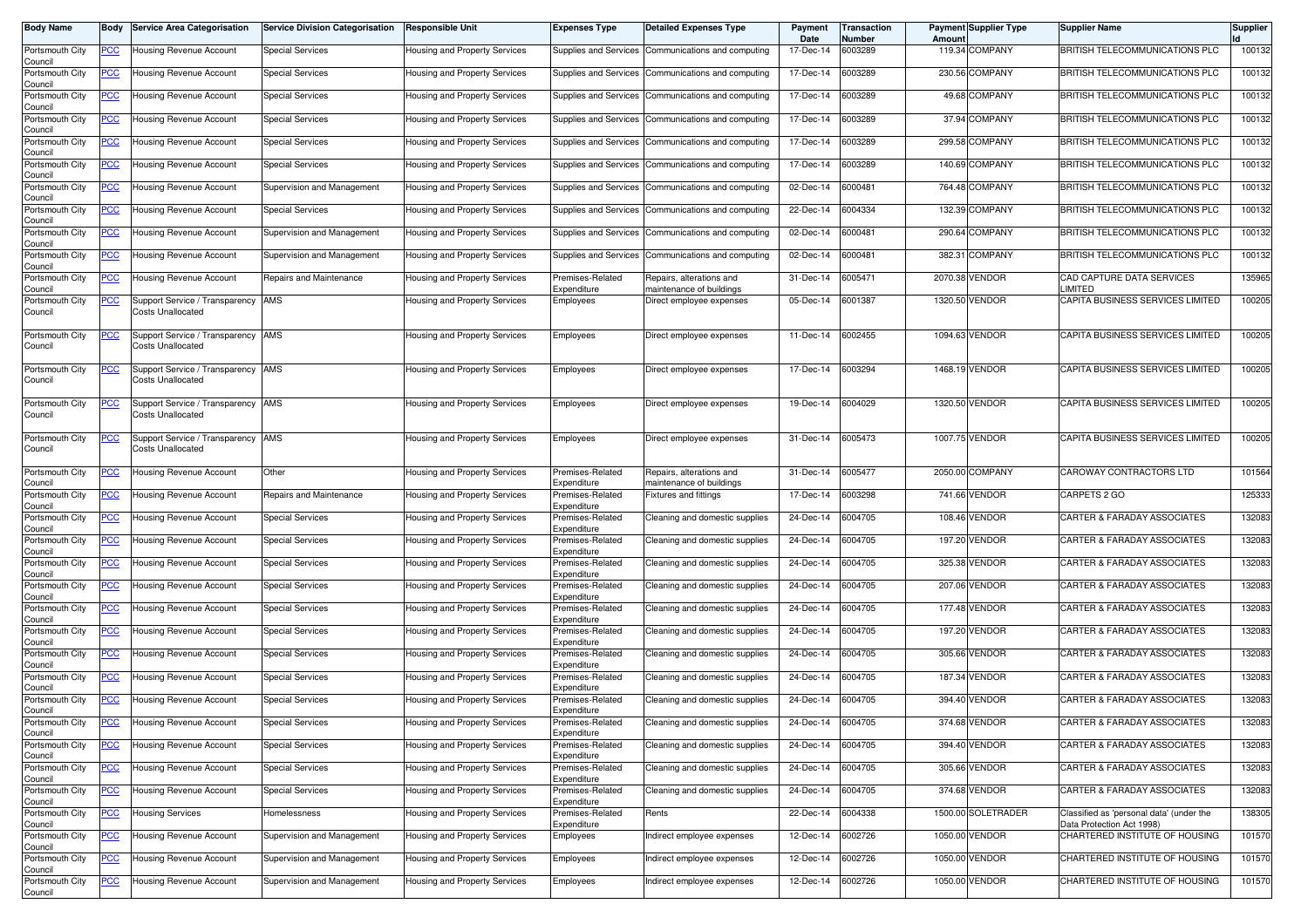| Body Name                                     | Body                     | <b>Service Area Categorisation</b>                         | <b>Service Division Categorisation</b>             | <b>Responsible Unit</b>                                        | <b>Expenses Type</b>                                | <b>Detailed Expenses Type</b>                                                    | Payment<br>Date        | <b>Transaction</b><br>Number | Amoun | <b>Payment Supplier Type</b>   | <b>Supplier Name</b>                                                      | <b>Supplier</b>  |
|-----------------------------------------------|--------------------------|------------------------------------------------------------|----------------------------------------------------|----------------------------------------------------------------|-----------------------------------------------------|----------------------------------------------------------------------------------|------------------------|------------------------------|-------|--------------------------------|---------------------------------------------------------------------------|------------------|
| Portsmouth City<br>Council                    | <u>PCC</u>               | Corporate and Democratic Core Corporate Management         |                                                    | Housing and Property Services                                  | Premises-Related<br>Expenditure                     | Repairs, alterations and<br>naintenance of buildings                             | 05-Dec-14              | 6001397                      |       | 319.37 VENDOR                  | CHRISTIE INTRUDER ALARMS LIMITED<br>CIA)                                  | 100068           |
| Portsmouth City<br>Council                    | <u>PCC</u>               | Support Service / Transparency<br>Costs Unallocated        | LLM                                                | Housing and Property Services                                  | Premises-Related<br>Expenditure                     | Repairs, alterations and<br>maintenance of buildings                             | 04-Dec-14              | 6001203                      |       | 70.00 VENDOR                   | CHRISTIE INTRUDER ALARMS LIMITED<br>(CIA)                                 | 100068           |
| Portsmouth City<br>Council                    | <u>PCC </u>              | Support Service / Transparency<br>Costs Unallocated        | LLM                                                | Housing and Property Services                                  | Premises-Related<br>Expenditure                     | Repairs, alterations and<br>maintenance of buildings                             | 04-Dec-14              | 6001203                      |       | 10.00 VENDOR                   | CHRISTIE INTRUDER ALARMS LIMITED<br>(CIA)                                 | 100068           |
| Portsmouth City<br>Council                    | <u>PCC</u>               | Housing Revenue Account                                    | Repairs and Maintenance                            | Housing and Property Services                                  | Premises-Related<br>Expenditure                     | Repairs, alterations and<br>naintenance of buildings                             | 11-Dec-14              | 6002457                      |       | 908.85 VENDOR                  | CHRISTIE INTRUDER ALARMS LIMITED<br><b>CIA</b>                            | 100068           |
| Portsmouth City<br>Council                    | <u>PCC</u>               | Housing Revenue Account                                    | Repairs and Maintenance                            | <b>Housing and Property Services</b>                           | Premises-Related<br>Expenditure                     | Repairs, alterations and<br>naintenance of buildings                             | 11-Dec-14              | 6002457                      |       | 578.29 VENDOR                  | CHRISTIE INTRUDER ALARMS LIMITED<br>(CIA)                                 | 100068           |
| Portsmouth City<br>Council                    | $\overline{C}$           | Housing Revenue Account                                    | Repairs and Maintenance                            | Housing and Property Services                                  | Premises-Related<br>Expenditure                     | Repairs, alterations and<br>naintenance of buildings                             | 11-Dec-14              | 6002457                      |       | 769.47 VENDOR                  | CHRISTIE INTRUDER ALARMS LIMITED<br>(CIA)                                 | 100068           |
| Portsmouth City<br>Council                    | <u>PCC</u>               | Housing Revenue Account                                    | Repairs and Maintenance                            | <b>Housing and Property Services</b>                           | Premises-Related<br>Expenditure                     | Repairs, alterations and<br>naintenance of buildings                             | 11-Dec-14              | 6002457                      |       | 80.00 VENDOR                   | CHRISTIE INTRUDER ALARMS LIMITED<br>(CIA)                                 | 100068           |
| Portsmouth City<br>Council                    | <u>PCC</u>               | Support Service / Transparency<br>Costs Unallocated        | LLM                                                | Housing and Property Services                                  | Premises-Related<br>Expenditure                     | Repairs, alterations and<br>maintenance of buildings                             | 04-Dec-14              | 6001203                      |       | 160.00 VENDOR                  | CHRISTIE INTRUDER ALARMS LIMITED<br>(CIA)                                 | 100068           |
| Portsmouth City<br>Council                    | <u>PCC </u>              | Support Service / Transparency AMS<br>Costs Unallocated    |                                                    | Housing and Property Services                                  | Premises-Related<br>Expenditure                     | Repairs, alterations and<br>maintenance of buildings                             | 18-Dec-14              | 6003816                      |       | 124.00 VENDOR                  | CHRISTIE INTRUDER ALARMS LIMITED<br>(CIA)                                 | 100068           |
| Portsmouth City<br>Council                    | <u>PCC</u>               | Support Service / Transparency AMS<br>Costs Unallocated    |                                                    | Housing and Property Services                                  | Premises-Related<br>Expenditure                     | Repairs, alterations and<br>maintenance of buildings                             | 31-Dec-14              | 6005488                      |       | 448.24 VENDOR                  | CHRISTIE INTRUDER ALARMS LIMITED<br>(CIA)                                 | 100068           |
| Portsmouth City<br>Council                    | $\overline{C}$           | <b>Housing Services</b>                                    | Homelessness                                       | Housing and Property Services                                  | Supplies and Services                               | Grants and subscriptions                                                         | 22-Dec-14              | 6004339                      |       | 950.00 VENDOR                  | CHRISTIES LETTING AGENTS                                                  | 128708           |
| Portsmouth City<br>Council                    | <u>PCC</u>               | Support Service / Transparency<br><b>Costs Unallocated</b> | LLM                                                | Housing and Property Services                                  | Premises-Related<br>Expenditure                     | Repairs, alterations and<br>maintenance of buildings                             | 17-Dec-14              | 6003302                      |       | -96.55 COMPANY                 | CHUBB SYSTEMS LIMITED                                                     | 100363           |
| Portsmouth City<br>Council                    | <u>PCC</u>               | Housing Revenue Account                                    | <b>Special Services</b>                            | <b>Housing and Property Services</b>                           | Transport-Related<br>Expenditure                    | Direct transport costs                                                           | 19-Dec-14              | 6004041                      |       | 102.80 VENDOR                  | <b>CITYWIDE TAXIS</b>                                                     | 103408           |
| Portsmouth City<br>Council                    | <u>PCC</u>               | Housing Services                                           | Homelessness                                       | <b>Housing and Property Services</b>                           | Premises-Related<br>Expenditure                     | Rents                                                                            | 22-Dec-14              | 6004340                      |       | 1800.00 SOLETRADER             | Classified as 'personal data' (under the<br>Data Protection Act 1998)     | 139708           |
| Portsmouth City<br>Council                    | <u>PCC</u>               | <b>Housing Revenue Account</b>                             | Repairs and Maintenance                            | Housing and Property Services                                  | Premises-Related<br>Expenditure                     | Repairs, alterations and<br>naintenance of buildings                             | 03-Dec-14              | 6000643                      |       | 75.00 COMPANY                  | COMMERCIAL FACILITIES ENGINEERS<br>LTD.                                   | 137673           |
| Portsmouth City<br>Council                    | <u>PCC </u>              | Housing Revenue Account                                    | Repairs and Maintenance                            | Housing and Property Services                                  | Premises-Related<br>Expenditure                     | Repairs, alterations and<br>maintenance of buildings                             | 03-Dec-14              | 6000643                      |       | 323.75 COMPANY                 | COMMERCIAL FACILITIES ENGINEERS<br>LTD                                    | 137673           |
| Portsmouth City<br>Council                    | <u>PCC</u>               | Housing Revenue Account                                    | Repairs and Maintenance                            | Housing and Property Services                                  | Premises-Related<br>Expenditure                     | Repairs, alterations and<br>maintenance of buildings                             | 03-Dec-14              | 6000643                      |       | 75.00 COMPANY                  | COMMERCIAL FACILITIES ENGINEERS<br>.TD                                    | 137673           |
| Portsmouth City<br>Council                    | <u>PCC</u>               | Housing Revenue Account                                    | Repairs and Maintenance                            | Housing and Property Services                                  | Premises-Related<br>Expenditure                     | Repairs, alterations and<br>naintenance of buildings                             | 03-Dec-14              | 6000643                      |       | 75.00 COMPANY                  | COMMERCIAL FACILITIES ENGINEERS<br><b>TD</b>                              | 137673           |
| Portsmouth City<br>Council                    | <u>PCC</u>               | Housing Revenue Account                                    | Repairs and Maintenance                            | Housing and Property Services                                  | Premises-Related<br>Expenditure                     | Repairs, alterations and<br>maintenance of buildings                             | 03-Dec-14              | 6000643                      |       | 83.00 COMPANY                  | <b>COMMERCIAL FACILITIES ENGINEERS</b><br>.TD                             | 137673           |
| Portsmouth City<br>Council                    | <u>PCC</u>               | <b>Housing Revenue Account</b>                             | Repairs and Maintenance                            | Housing and Property Services                                  | Premises-Related<br>Expenditure                     | Repairs, alterations and<br>maintenance of buildings                             | 03-Dec-14              | 6000643                      |       | 75.00 COMPANY                  | COMMERCIAL FACILITIES ENGINEERS<br>LTD<br>COMMERCIAL FACILITIES ENGINEERS | 137673           |
| Portsmouth City<br>Council<br>Portsmouth City | <u>PCC</u>               | Housing Revenue Account                                    | Repairs and Maintenance<br>Repairs and Maintenance | <b>Housing and Property Services</b>                           | Premises-Related<br>Expenditure<br>Premises-Related | Repairs, alterations and<br>maintenance of buildings<br>Repairs, alterations and | 03-Dec-14<br>03-Dec-14 | 6000643<br>6000643           |       | 83.00 COMPANY<br>83.00 COMPANY | ∟TD<br>COMMERCIAL FACILITIES ENGINEERS                                    | 137673<br>137673 |
| Council<br>Portsmouth City                    | <u>PCC</u><br><u>PCC</u> | Housing Revenue Account<br>Housing Revenue Account         | Repairs and Maintenance                            | Housing and Property Services<br>Housing and Property Services | Expenditure<br>Premises-Related                     | naintenance of buildings<br>Repairs, alterations and                             | 03-Dec-14              | 6000643                      |       | 100.50 COMPANY                 | .TD<br>COMMERCIAL FACILITIES ENGINEERS                                    | 137673           |
| Council<br>Portsmouth City                    | <u>PCC</u>               | Housing Revenue Account                                    | Repairs and Maintenance                            | Housing and Property Services                                  | Expenditure<br>Premises-Related                     | naintenance of buildings<br>Repairs, alterations and                             | 03-Dec-14              | 6000643                      |       | 346.64 COMPANY                 | _TD<br>COMMERCIAL FACILITIES ENGINEERS                                    | 137673           |
| Council<br>Portsmouth City                    | <u>PCC</u>               | Housing Revenue Account                                    | Repairs and Maintenance                            | Housing and Property Services                                  | Expenditure<br>Premises-Related                     | naintenance of buildings<br>Repairs, alterations and                             | 03-Dec-14              | 6000643                      |       | 346.64 COMPANY                 | TD.<br>COMMERCIAL FACILITIES ENGINEERS                                    | 137673           |
| Council<br>Portsmouth City                    | <u>PCC</u>               | Housing Revenue Account                                    | Repairs and Maintenance                            | Housing and Property Services                                  | Expenditure<br>Premises-Related                     | naintenance of buildings<br>Repairs, alterations and                             | 03-Dec-14              | 6000643                      |       | 89.00 COMPANY                  | TD.<br>COMMERCIAL FACILITIES ENGINEERS                                    | 137673           |
| Council<br>Portsmouth City                    | <u>PCC</u>               | Housing Revenue Account                                    | Repairs and Maintenance                            | Housing and Property Services                                  | Expenditure<br>Premises-Related                     | maintenance of buildings<br>Repairs, alterations and                             | 03-Dec-14              | 6000643                      |       | 83.00 COMPANY                  | TD.<br>COMMERCIAL FACILITIES ENGINEERS                                    | 137673           |
| Council<br>Portsmouth City                    | <b>PCC</b>               | Housing Revenue Account                                    | Repairs and Maintenance                            | Housing and Property Services                                  | Expenditure<br>Premises-Related                     | maintenance of buildings<br>Repairs, alterations and                             | 24-Dec-14              | 6004732                      |       | 105.50 COMPANY                 | <b>COMMERCIAL FACILITIES ENGINEERS</b>                                    | 137673           |
| Council<br>Portsmouth City                    | <u>PCC</u>               | Housing Revenue Account                                    | Repairs and Maintenance                            | Housing and Property Services                                  | Expenditure<br>Premises-Related                     | maintenance of buildings<br>Repairs, alterations and                             | 24-Dec-14              | 6004732                      |       | 260.96 COMPANY                 | TD.<br>COMMERCIAL FACILITIES ENGINEERS                                    | 137673           |
| Council<br>Portsmouth City                    | <u>PCC</u>               | Housing Revenue Account                                    | Repairs and Maintenance                            | Housing and Property Services                                  | Expenditure<br>Premises-Related                     | maintenance of buildings<br>Repairs, alterations and                             | 24-Dec-14              | 6004732                      |       | 75.00 COMPANY                  | LTD<br>COMMERCIAL FACILITIES ENGINEERS                                    | 137673           |
| Council<br>Portsmouth City                    | <u>PCC</u>               | Housing Revenue Account                                    | Other                                              | Housing and Property Services                                  | Expenditure<br>Premises-Related                     | maintenance of buildings<br>Repairs, alterations and                             | 03-Dec-14              | 6000647                      |       | 31920.00 COMPANY               | ∟TD<br>COMPREHENSIVE ELEVATOR                                             | 134354           |
| Council<br>Portsmouth City                    | $\overline{C}$           | Housing Revenue Account                                    | Other                                              | Housing and Property Services                                  | Expenditure<br>Premises-Related                     | maintenance of buildings<br>Repairs, alterations and                             | 03-Dec-14              | 6000647                      |       | 28500.00 COMPANY               | SERVICES LIMITED<br>COMPREHENSIVE ELEVATOR                                | 134354           |
| Council<br>Portsmouth City                    | <u>PCC</u>               | Housing Revenue Account                                    | Repairs and Maintenance                            | Housing and Property Services                                  | Expenditure<br>Premises-Related                     | maintenance of buildings<br>Repairs, alterations and                             | 02-Dec-14              | 6000489                      |       | 1189521.81 COMPANY             | SERVICES LIMITED<br>COMSERV (UK) LIMITED                                  | 120542           |
| Council<br>Portsmouth City                    | <u>PCC</u>               | Housing Revenue Account                                    | Repairs and Maintenance                            | Housing and Property Services                                  | Expenditure<br>Premises-Related                     | maintenance of buildings<br>Repairs, alterations and                             | 23-Dec-14              | 6004510                      |       | 775162.73 COMPANY              | COMSERV (UK) LIMITED                                                      | 120542           |
| Council                                       |                          |                                                            |                                                    |                                                                | Expenditure                                         | maintenance of buildings                                                         |                        |                              |       |                                |                                                                           |                  |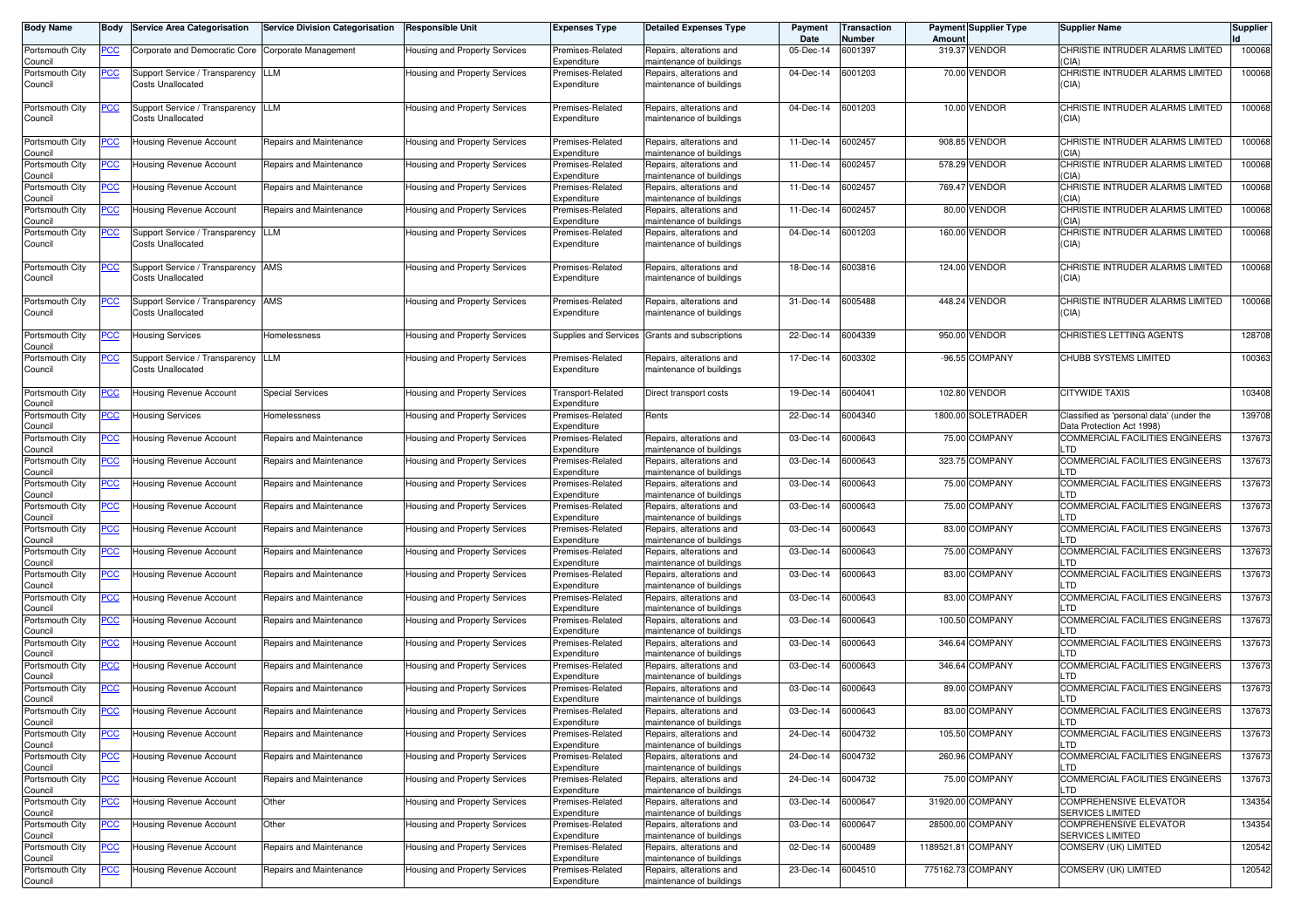| Body Name                  | Body           | <b>Service Area Categorisation</b>                             | <b>Service Division Categorisation</b> | <b>Responsible Unit</b>              | <b>Expenses Type</b>            | <b>Detailed Expenses Type</b>                        | Payment<br>Date | <b>Transaction</b><br>Number | Amoun | <b>Payment Supplier Type</b> | <b>Supplier Name</b>            | <b>Supplier</b> |
|----------------------------|----------------|----------------------------------------------------------------|----------------------------------------|--------------------------------------|---------------------------------|------------------------------------------------------|-----------------|------------------------------|-------|------------------------------|---------------------------------|-----------------|
| Portsmouth City<br>Council | <u>PCC</u>     | Housing Revenue Account                                        | Repairs and Maintenance                | Housing and Property Services        | Premises-Related<br>Expenditure | Repairs, alterations and<br>maintenance of buildings | 23-Dec-14       | 6004511                      |       | 23167.01 COMPANY             | <b>COMSERV PROJECTS LTD</b>     | 139890          |
| Portsmouth City<br>Council | <u>PCC</u>     | Housing Revenue Account                                        | Repairs and Maintenance                | Housing and Property Services        | Premises-Related<br>Expenditure | Repairs, alterations and<br>maintenance of buildings | 23-Dec-14       | 6004512                      |       | 15444.68 COMPANY             | <b>COMSERV PROJECTS LTD</b>     | 139890          |
| Portsmouth City<br>Council | <u>PCC</u>     | Housing Revenue Account                                        | Other                                  | Housing and Property Services        | Premises-Related<br>Expenditure | Repairs, alterations and<br>maintenance of buildings | 03-Dec-14       | 6000648                      |       | 3325.00 COMPANY              | CONCRETE REPAIRS LIMITED        | 117272          |
| Portsmouth City<br>Council | <u>PCC</u>     | <b>Housing Revenue Account</b>                                 | Other                                  | Housing and Property Services        | Premises-Related<br>Expenditure | Repairs, alterations and<br>maintenance of buildings | 03-Dec-14       | 6000648                      |       | 62225.00 COMPANY             | CONCRETE REPAIRS LIMITED        | 117272          |
| Portsmouth City<br>Council | <u>PCC</u>     | Housing Revenue Account                                        | Other                                  | Housing and Property Services        | Premises-Related<br>Expenditure | Repairs, alterations and<br>naintenance of buildings | 03-Dec-14       | 6000648                      |       | 53675.00 COMPANY             | CONCRETE REPAIRS LIMITED        | 117272          |
| Portsmouth City<br>Council | <u>PCC</u>     | Support Service / Transparency AMS<br>Costs Unallocated        |                                        | Housing and Property Services        | Premises-Related<br>Expenditure | Repairs, alterations and<br>maintenance of buildings | 05-Dec-14       | 6001408                      |       | 5835.75 COMPANY              | CORE BUILDING SERVICES LIMITED  | 116923          |
| Portsmouth City<br>Council | <u>PCC</u>     | Support Service / Transparency LLM<br><b>Costs Unallocated</b> |                                        | Housing and Property Services        | Premises-Related<br>Expenditure | Repairs, alterations and<br>maintenance of buildings | 24-Dec-14       | 6004742                      |       | 2989.20 COMPANY              | CORRIGENDA LIMITED T/A CHURCHES | 102100          |
| Portsmouth City<br>Council | <u>PCC</u>     | Support Service / Transparency<br>Costs Unallocated            | <b>LLM</b>                             | Housing and Property Services        | Premises-Related<br>Expenditure | Repairs, alterations and<br>maintenance of buildings | 24-Dec-14       | 6004742                      |       | 632.50 COMPANY               | CORRIGENDA LIMITED T/A CHURCHES | 102100          |
| Portsmouth City<br>Council | <u>PCC</u>     | Support Service / Transparency LLM<br>Costs Unallocated        |                                        | Housing and Property Services        | Premises-Related<br>Expenditure | Repairs, alterations and<br>maintenance of buildings | 24-Dec-14       | 6004742                      |       | 632.50 COMPANY               | CORRIGENDA LIMITED T/A CHURCHES | 102100          |
| Portsmouth City<br>Council | <u>PCC</u>     | Support Service / Transparency LLM<br><b>Costs Unallocated</b> |                                        | Housing and Property Services        | Premises-Related<br>Expenditure | Repairs, alterations and<br>maintenance of buildings | 24-Dec-14       | 6004742                      |       | 316.25 COMPANY               | CORRIGENDA LIMITED T/A CHURCHES | 102100          |
| Portsmouth City<br>Council | <u>PCC</u>     | Support Service / Transparency LLM<br>Costs Unallocated        |                                        | Housing and Property Services        | Premises-Related<br>Expenditure | Repairs, alterations and<br>maintenance of buildings | 24-Dec-14       | 6004742                      |       | 632.50 COMPANY               | CORRIGENDA LIMITED T/A CHURCHES | 102100          |
| Portsmouth City<br>Council | <u>PCC</u>     | Support Service / Transparency LLM<br><b>Costs Unallocated</b> |                                        | Housing and Property Services        | Premises-Related<br>Expenditure | Repairs, alterations and<br>maintenance of buildings | 24-Dec-14       | 6004742                      |       | 632.50 COMPANY               | CORRIGENDA LIMITED T/A CHURCHES | 102100          |
| Portsmouth City<br>Council | <u>PCC</u>     | Support Service / Transparency<br>Costs Unallocated            | <b>LLM</b>                             | Housing and Property Services        | Premises-Related<br>Expenditure | Repairs, alterations and<br>maintenance of buildings | 24-Dec-14       | 6004742                      |       | 632.50 COMPANY               | CORRIGENDA LIMITED T/A CHURCHES | 102100          |
| Portsmouth City<br>Council | <u>PCC</u>     | Support Service / Transparency LLM<br>Costs Unallocated        |                                        | Housing and Property Services        | Premises-Related<br>Expenditure | Repairs, alterations and<br>maintenance of buildings | 24-Dec-14       | 6004742                      |       | 632.50 COMPANY               | CORRIGENDA LIMITED T/A CHURCHES | 102100          |
| Portsmouth City<br>Council | <u>PCC</u>     | Support Service / Transparency LLM<br><b>Costs Unallocated</b> |                                        | Housing and Property Services        | Premises-Related<br>Expenditure | Repairs, alterations and<br>maintenance of buildings | 24-Dec-14       | 6004742                      |       | 632.50 COMPANY               | CORRIGENDA LIMITED T/A CHURCHES | 102100          |
| Portsmouth City<br>Council | <u>PCC</u>     | Support Service / Transparency LLM<br>Costs Unallocated        |                                        | Housing and Property Services        | Premises-Related<br>Expenditure | Repairs, alterations and<br>maintenance of buildings | 24-Dec-14       | 6004742                      |       | 632.50 COMPANY               | CORRIGENDA LIMITED T/A CHURCHES | 102100          |
| Portsmouth City<br>Council | <u>PCC</u>     | Support Service / Transparency<br>Costs Unallocated            | <b>LLM</b>                             | Housing and Property Services        | Premises-Related<br>Expenditure | Repairs, alterations and<br>maintenance of buildings | 24-Dec-14       | 6004742                      |       | 632.50 COMPANY               | CORRIGENDA LIMITED T/A CHURCHES | 102100          |
| Portsmouth City<br>Council | <u>PCC</u>     | Support Service / Transparency LLM<br><b>Costs Unallocated</b> |                                        | Housing and Property Services        | Premises-Related<br>Expenditure | Repairs, alterations and<br>maintenance of buildings | 24-Dec-14       | 6004742                      |       | 632.50 COMPANY               | CORRIGENDA LIMITED T/A CHURCHES | 102100          |
| Portsmouth City<br>Council | <u>PCC </u>    | Support Service / Transparency<br><b>Costs Unallocated</b>     | <b>LLM</b>                             | Housing and Property Services        | Premises-Related<br>Expenditure | Repairs, alterations and<br>maintenance of buildings | 24-Dec-14       | 6004742                      |       | 632.50 COMPANY               | CORRIGENDA LIMITED T/A CHURCHES | 102100          |
| Portsmouth City<br>Council | <u>PCC</u>     | Other                                                          | Suspense and Capital Schemes           | <b>Housing and Property Services</b> | Premises-Related<br>Expenditure | Repairs, alterations and<br>maintenance of buildings | 24-Dec-14       | 6004742                      |       | 632.50 COMPANY               | CORRIGENDA LIMITED T/A CHURCHES | 102100          |
| Portsmouth City<br>Council | <u>PCC </u>    | Support Service / Transparency LLM<br><b>Costs Unallocated</b> |                                        | Housing and Property Services        | Premises-Related<br>Expenditure | Repairs, alterations and<br>maintenance of buildings | 12-Dec-14       | 6002747                      |       | 446.20 COMPANY               | CORRIGENDA LIMITED T/A CHURCHES | 102100          |
| Portsmouth City<br>Council | <b>PCC</b>     | Support Service / Transparency LLM<br><b>Costs Unallocated</b> |                                        | Housing and Property Services        | Premises-Related<br>Expenditure | Repairs, alterations and<br>maintenance of buildings | 12-Dec-14       | 6002747                      |       | 1999.98 COMPANY              | CORRIGENDA LIMITED T/A CHURCHES | 102100          |
| Portsmouth City<br>Council | $\overline{C}$ | Support Service / Transparency<br><b>Costs Unallocated</b>     | <b>LLM</b>                             | Housing and Property Services        | Premises-Related<br>Expenditure | Repairs, alterations and<br>maintenance of buildings | 12-Dec-14       | 6002747                      |       | 0.01 COMPANY                 | CORRIGENDA LIMITED T/A CHURCHES | 102100          |
| Portsmouth City<br>Council | <u>PCC</u>     | Support Service / Transparency LLM<br><b>Costs Unallocated</b> |                                        | Housing and Property Services        | Premises-Related<br>Expenditure | Repairs, alterations and<br>maintenance of buildings | 12-Dec-14       | 6002747                      |       | 116.01 COMPANY               | CORRIGENDA LIMITED T/A CHURCHES | 102100          |
| Portsmouth City<br>Council | <u>PCC</u>     | Support Service / Transparency LLM<br>Costs Unallocated        |                                        | Housing and Property Services        | Premises-Related<br>Expenditure | Repairs, alterations and<br>maintenance of buildings | 12-Dec-14       | 6002747                      |       | 430.50 COMPANY               | CORRIGENDA LIMITED T/A CHURCHES | 102100          |
| Portsmouth City<br>Council | <u>PCC</u>     | Support Service / Transparency LLM<br><b>Costs Unallocated</b> |                                        | Housing and Property Services        | Premises-Related<br>Expenditure | Repairs, alterations and<br>maintenance of buildings | 12-Dec-14       | 6002747                      |       | 273.85 COMPANY               | CORRIGENDA LIMITED T/A CHURCHES | 102100          |
| Portsmouth City<br>Council | <u>PCC</u>     | Support Service / Transparency LLM<br>Costs Unallocated        |                                        | Housing and Property Services        | Premises-Related<br>Expenditure | Repairs, alterations and<br>maintenance of buildings | 12-Dec-14       | 6002747                      |       | 1224.21 COMPANY              | CORRIGENDA LIMITED T/A CHURCHES | 102100          |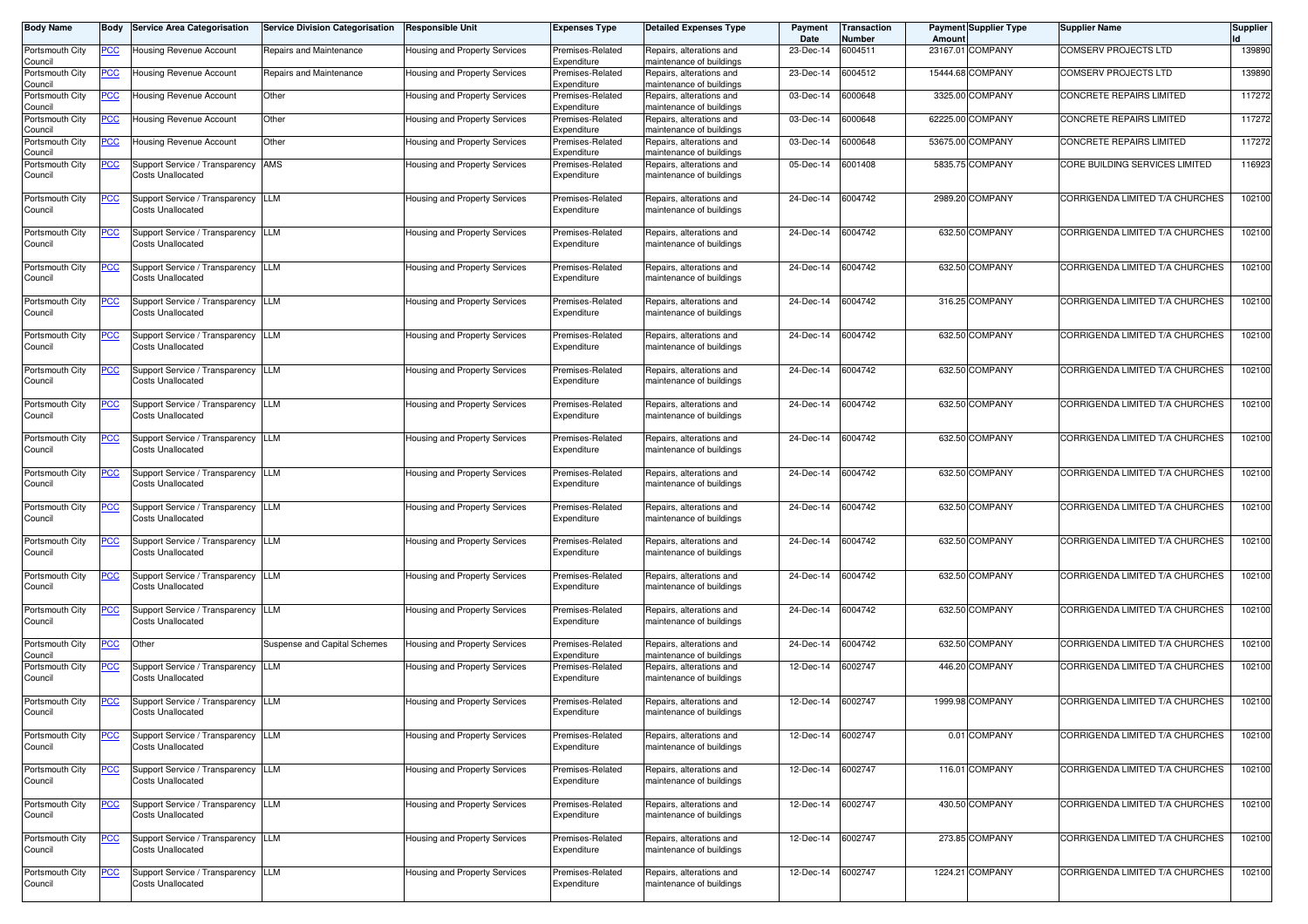| <b>Body Name</b>           | Body        | <b>Service Area Categorisation</b>                             | <b>Service Division Categorisation</b> | <b>Responsible Unit</b>              | <b>Expenses Type</b>            | <b>Detailed Expenses Type</b>                        | Payment<br>Date   | <b>Transaction</b><br><b>Number</b> | Amount | <b>Payment Supplier Type</b> | <b>Supplier Name</b>            | <b>Supplier</b> |
|----------------------------|-------------|----------------------------------------------------------------|----------------------------------------|--------------------------------------|---------------------------------|------------------------------------------------------|-------------------|-------------------------------------|--------|------------------------------|---------------------------------|-----------------|
| Portsmouth City<br>Council | <u>PCC</u>  | Other                                                          | Suspense and Capital Schemes           | Housing and Property Services        | Premises-Related<br>Expenditure | Repairs, alterations and<br>maintenance of buildings | 19-Dec-14         | 6004058                             |        | 49.50 COMPANY                | CORRIGENDA LIMITED T/A CHURCHES | 102100          |
| Portsmouth City<br>Council | <u>PCC</u>  | Support Service / Transparency<br><b>Costs Unallocated</b>     | LLM                                    | Housing and Property Services        | Premises-Related<br>Expenditure | Fixtures and fittings                                | 19-Dec-14         | 6004058                             |        | 188.63 COMPANY               | CORRIGENDA LIMITED T/A CHURCHES | 102100          |
| Portsmouth City<br>Council | <u>PCC</u>  | Support Service / Transparency<br>Costs Unallocated            | <b>LLM</b>                             | Housing and Property Services        | Premises-Related<br>Expenditure | <b>Fixtures and fittings</b>                         | 19-Dec-14         | 6004058                             |        | 82.53 COMPANY                | CORRIGENDA LIMITED T/A CHURCHES | 102100          |
| Portsmouth City<br>Council | <u>PCC</u>  | Support Service / Transparency<br>Costs Unallocated            | <b>LLM</b>                             | Housing and Property Services        | Premises-Related<br>Expenditure | <b>Fixtures and fittings</b>                         | 19-Dec-14         | 6004058                             |        | 75.75 COMPANY                | CORRIGENDA LIMITED T/A CHURCHES | 102100          |
| Portsmouth City<br>Council | <u>PCC</u>  | Support Service / Transparency LLM<br><b>Costs Unallocated</b> |                                        | Housing and Property Services        | Premises-Related<br>Expenditure | Fixtures and fittings                                | 19-Dec-14         | 6004058                             |        | 134.60 COMPANY               | CORRIGENDA LIMITED T/A CHURCHES | 102100          |
| Portsmouth City<br>Council | <u>PCC</u>  | Support Service / Transparency LLM<br><b>Costs Unallocated</b> |                                        | Housing and Property Services        | Premises-Related<br>Expenditure | Fixtures and fittings                                | 19-Dec-14         | 6004058                             |        | 74.65 COMPANY                | CORRIGENDA LIMITED T/A CHURCHES | 102100          |
| Portsmouth City<br>Council | <u>PCC</u>  | Support Service / Transparency LLM<br><b>Costs Unallocated</b> |                                        | Housing and Property Services        | Premises-Related<br>Expenditure | <b>Fixtures and fittings</b>                         | 19-Dec-14         | 6004058                             |        | 67.00 COMPANY                | CORRIGENDA LIMITED T/A CHURCHES | 102100          |
| Portsmouth City<br>Council | <u>PCC</u>  | Other                                                          | Suspense and Capital Schemes           | Housing and Property Services        | Premises-Related<br>Expenditure | Fixtures and fittings                                | 19-Dec-14         | 6004058                             |        | 162.01 COMPANY               | CORRIGENDA LIMITED T/A CHURCHES | 102100          |
| Portsmouth City<br>Council | <u>PCC</u>  | Other                                                          | Suspense and Capital Schemes           | Housing and Property Services        | Premises-Related<br>Expenditure | Fixtures and fittings                                | 19-Dec-14         | 6004058                             |        | 204.50 COMPANY               | CORRIGENDA LIMITED T/A CHURCHES | 102100          |
| Portsmouth City<br>Council | <u>PCC</u>  | Support Service / Transparency LLM<br><b>Costs Unallocated</b> |                                        | Housing and Property Services        | Premises-Related<br>Expenditure | Repairs, alterations and<br>maintenance of buildings | 19-Dec-14         | 6004058                             |        | 780.00 COMPANY               | CORRIGENDA LIMITED T/A CHURCHES | 102100          |
| Portsmouth City<br>Council | <u>PCC</u>  | Support Service / Transparency<br>Costs Unallocated            | <b>LLM</b>                             | Housing and Property Services        | Premises-Related<br>Expenditure | Repairs, alterations and<br>maintenance of buildings | 19-Dec-14         | 6004058                             |        | 1610.00 COMPANY              | CORRIGENDA LIMITED T/A CHURCHES | 102100          |
| Portsmouth City<br>Council | <u>PCC</u>  | Other                                                          | Suspense and Capital Schemes           | Housing and Property Services        | Premises-Related<br>Expenditure | Repairs, alterations and<br>maintenance of buildings | 19-Dec-14         | 6004058                             |        | 49.50 COMPANY                | CORRIGENDA LIMITED T/A CHURCHES | 102100          |
| Portsmouth City<br>Council | <u>PCC</u>  | Support Service / Transparency LLM<br>Costs Unallocated        |                                        | Housing and Property Services        | Premises-Related<br>Expenditure | Fixtures and fittings                                | 19-Dec-14         | 6004058                             |        | 49.50 COMPANY                | CORRIGENDA LIMITED T/A CHURCHES | 102100          |
| Portsmouth City<br>Council | <u>PCC</u>  | Support Service / Transparency LLM<br><b>Costs Unallocated</b> |                                        | Housing and Property Services        | Premises-Related<br>Expenditure | <b>Fixtures and fittings</b>                         | 19-Dec-14         | 6004058                             |        | 84.50 COMPANY                | CORRIGENDA LIMITED T/A CHURCHES | 102100          |
| Portsmouth City<br>Council | <u>PCC</u>  | Support Service / Transparency<br>Costs Unallocated            | <b>LLM</b>                             | Housing and Property Services        | Premises-Related<br>Expenditure | Fixtures and fittings                                | 19-Dec-14         | 6004058                             |        | 49.50 COMPANY                | CORRIGENDA LIMITED T/A CHURCHES | 102100          |
| Portsmouth City<br>Council | <u>PCC</u>  | Support Service / Transparency<br>Costs Unallocated            | LLM                                    | <b>Housing and Property Services</b> | Premises-Related<br>Expenditure | <b>Fixtures and fittings</b>                         | 19-Dec-14         | 6004058                             |        | 49.50 COMPANY                | CORRIGENDA LIMITED T/A CHURCHES | 102100          |
| Portsmouth City<br>Council | <u>PCC</u>  | Support Service / Transparency<br><b>Costs Unallocated</b>     | <b>LLM</b>                             | Housing and Property Services        | Premises-Related<br>Expenditure | Fixtures and fittings                                | 19-Dec-14         | 6004058                             |        | 60.71 COMPANY                | CORRIGENDA LIMITED T/A CHURCHES | 102100          |
| Portsmouth City<br>Council | <u>PCC</u>  | Other                                                          | Suspense and Capital Schemes           | Housing and Property Services        | Premises-Related<br>Expenditure | Fixtures and fittings                                | 19-Dec-14         | 6004058                             |        | 49.50 COMPANY                | CORRIGENDA LIMITED T/A CHURCHES | 102100          |
| Portsmouth City<br>Council | <u>PCC</u>  | Other                                                          | Suspense and Capital Schemes           | Housing and Property Services        | Premises-Related<br>Expenditure | Fixtures and fittings                                | 19-Dec-14         | 6004058                             |        | 183.17 COMPANY               | CORRIGENDA LIMITED T/A CHURCHES | 102100          |
| Portsmouth City<br>Council | <u>PCC</u>  | Support Service / Transparency<br>Costs Unallocated            | LLM                                    | Housing and Property Services        | Supplies and Services           | Equipment, furniture and<br>materials                | 19-Dec-14         | 6004058                             |        | 7256.96 COMPANY              | CORRIGENDA LIMITED T/A CHURCHES | 102100          |
| Portsmouth City<br>Council | <u>PCC </u> | Support Service / Transparency<br>Costs Unallocated            | <b>LLM</b>                             | Housing and Property Services        | Premises-Related<br>Expenditure | Repairs, alterations and<br>maintenance of buildings | 24-Dec-14         | 6004742                             |        | 49.50 COMPANY                | CORRIGENDA LIMITED T/A CHURCHES | 102100          |
| Portsmouth City<br>Council | <u>PCC</u>  | Other                                                          | Suspense and Capital Schemes           | Housing and Property Services        | Premises-Related<br>Expenditure | Repairs, alterations and<br>maintenance of buildings | 24-Dec-14         | 6004742                             |        | 49.50 COMPANY                | CORRIGENDA LIMITED T/A CHURCHES | 102100          |
| Portsmouth City<br>Council |             | Support Service / Transparency LLM<br>Costs Unallocated        |                                        | Housing and Property Services        | Premises-Related<br>Expenditure | Fixtures and fittings                                | 24-Dec-14 6004742 |                                     |        | 130.02 COMPANY               | CORRIGENDA LIMITED T/A CHURCHES | 102100          |
| Portsmouth City<br>Council | <u>PCC</u>  | Support Service / Transparency LLM<br><b>Costs Unallocated</b> |                                        | Housing and Property Services        | Premises-Related<br>Expenditure | Fixtures and fittings                                | 24-Dec-14         | 6004742                             |        | 58.25 COMPANY                | CORRIGENDA LIMITED T/A CHURCHES | 102100          |
| Portsmouth City<br>Council | <b>PCC</b>  | Support Service / Transparency LLM<br><b>Costs Unallocated</b> |                                        | Housing and Property Services        | Premises-Related<br>Expenditure | Fixtures and fittings                                | 24-Dec-14 6004742 |                                     |        | 192.17 COMPANY               | CORRIGENDA LIMITED T/A CHURCHES | 102100          |
| Portsmouth City<br>Council | <u>PCC</u>  | Support Service / Transparency LLM<br>Costs Unallocated        |                                        | <b>Housing and Property Services</b> | Premises-Related<br>Expenditure | Fixtures and fittings                                | 24-Dec-14         | 6004742                             |        | 49.50 COMPANY                | CORRIGENDA LIMITED T/A CHURCHES | 102100          |
| Portsmouth City<br>Council | <u>PCC</u>  | Support Service / Transparency LLM<br><b>Costs Unallocated</b> |                                        | Housing and Property Services        | Premises-Related<br>Expenditure | Fixtures and fittings                                | 24-Dec-14         | 6004742                             |        | 49.50 COMPANY                | CORRIGENDA LIMITED T/A CHURCHES | 102100          |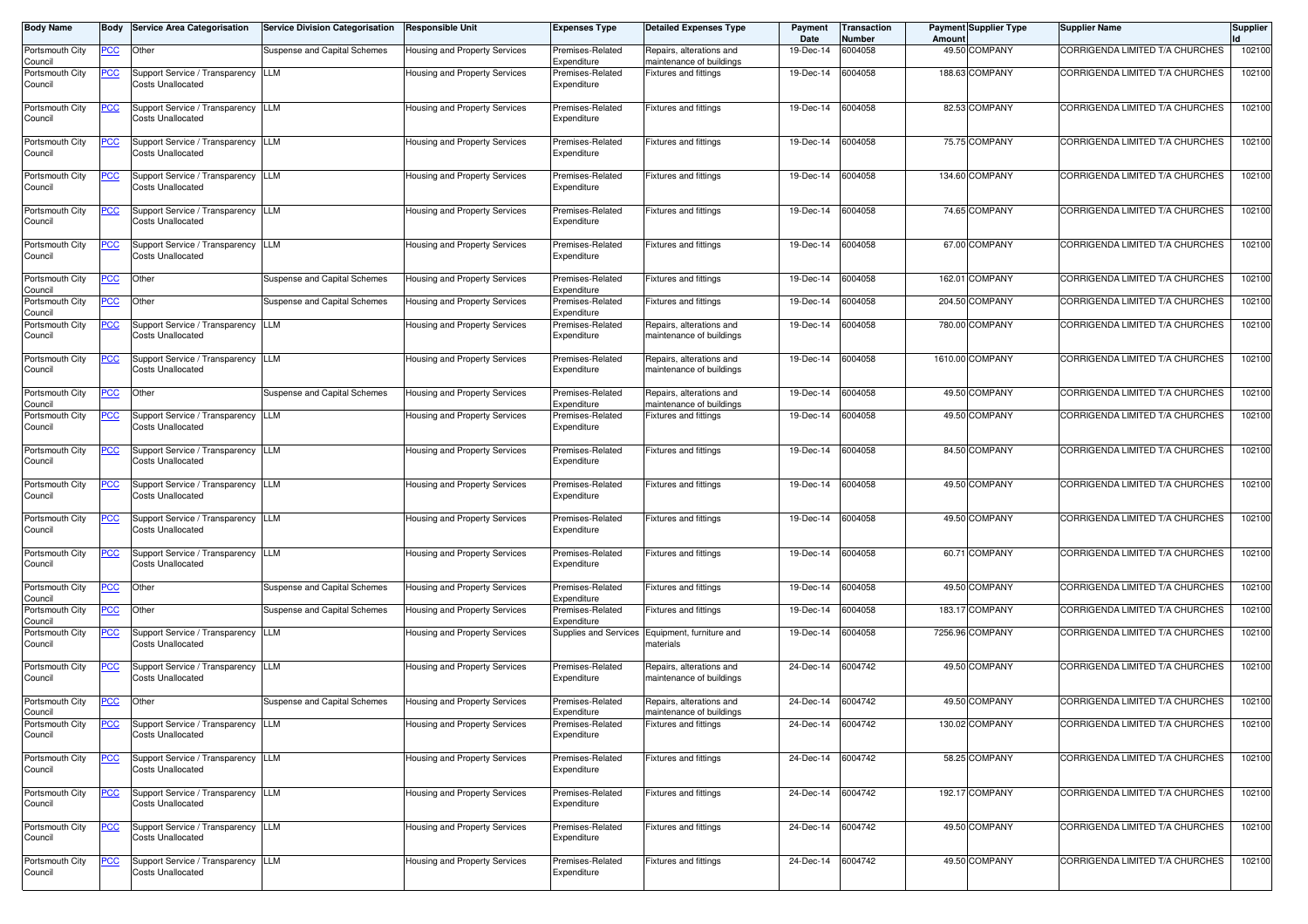| <b>Body Name</b>           | Body       | <b>Service Area Categorisation</b>                             | <b>Service Division Categorisation</b> | Responsible Unit              | <b>Expenses Type</b>            | <b>Detailed Expenses Type</b>                        | Payment<br>Date | <b>Transaction</b><br>Number | Amoun | <b>Payment Supplier Type</b> | <b>Supplier Name</b>                                                  | <b>Supplier</b> |
|----------------------------|------------|----------------------------------------------------------------|----------------------------------------|-------------------------------|---------------------------------|------------------------------------------------------|-----------------|------------------------------|-------|------------------------------|-----------------------------------------------------------------------|-----------------|
| Portsmouth City<br>Council | <u>PCC</u> | Support Service / Transparency LLM<br><b>Costs Unallocated</b> |                                        | Housing and Property Services | Premises-Related<br>Expenditure | Repairs, alterations and<br>maintenance of buildings | 24-Dec-14       | 6004742                      |       | 49.50 COMPANY                | CORRIGENDA LIMITED T/A CHURCHES                                       | 102100          |
| Portsmouth City            | <u>PCC</u> | Other                                                          | Suspense and Capital Schemes           | Housing and Property Services | Premises-Related                | Repairs, alterations and                             | 24-Dec-14       | 6004742                      |       | 119.50 COMPANY               | CORRIGENDA LIMITED T/A CHURCHES                                       | 102100          |
| Council                    |            |                                                                |                                        |                               | Expenditure                     | maintenance of buildings                             |                 |                              |       |                              |                                                                       |                 |
| Portsmouth City<br>Council | <u>PCC</u> | Support Service / Transparency<br><b>Costs Unallocated</b>     | <b>LLM</b>                             | Housing and Property Services | Premises-Related<br>Expenditure | Fixtures and fittings                                | 24-Dec-14       | 6004742                      |       | 121.08 COMPANY               | CORRIGENDA LIMITED T/A CHURCHES                                       | 102100          |
| Portsmouth City<br>Council | <u>PCC</u> | Support Service / Transparency<br>Costs Unallocated            | <b>LLM</b>                             | Housing and Property Services | Premises-Related<br>Expenditure | Fixtures and fittings                                | 24-Dec-14       | 6004742                      |       | 141.75 COMPANY               | CORRIGENDA LIMITED T/A CHURCHES                                       | 102100          |
| Portsmouth City<br>Council | <u>PCC</u> | Support Service / Transparency LLM<br><b>Costs Unallocated</b> |                                        | Housing and Property Services | Premises-Related<br>Expenditure | Fixtures and fittings                                | 24-Dec-14       | 6004742                      |       | 67.73 COMPANY                | CORRIGENDA LIMITED T/A CHURCHES                                       | 102100          |
| Portsmouth City<br>Council | <u>PCC</u> | Support Service / Transparency LLM<br>Costs Unallocated        |                                        | Housing and Property Services | Premises-Related<br>Expenditure | Repairs, alterations and<br>maintenance of buildings | 24-Dec-14       | 6004742                      |       | 356.51 COMPANY               | CORRIGENDA LIMITED T/A CHURCHES                                       | 102100          |
| Portsmouth City<br>Council | <u>PCC</u> | Other                                                          | Suspense and Capital Schemes           | Housing and Property Services | Premises-Related<br>Expenditure | Repairs, alterations and<br>maintenance of buildings | 24-Dec-14       | 6004742                      |       | 1000.00 COMPANY              | CORRIGENDA LIMITED T/A CHURCHES                                       | 102100          |
| Portsmouth City<br>Council | <u>PCC</u> | Support Service / Transparency LLM<br>Costs Unallocated        |                                        | Housing and Property Services | Premises-Related<br>Expenditure | Repairs, alterations and<br>maintenance of buildings | 24-Dec-14       | 6004742                      |       | 1224.21 COMPANY              | CORRIGENDA LIMITED T/A CHURCHES                                       | 102100          |
| Portsmouth City<br>Council | <u>PCC</u> | Support Service / Transparency LLM<br>Costs Unallocated        |                                        | Housing and Property Services | Premises-Related<br>Expenditure | Repairs, alterations and<br>maintenance of buildings | 31-Dec-14       | 6005506                      |       | 298.95 COMPANY               | CORRIGENDA LIMITED T/A CHURCHES                                       | 102100          |
| Portsmouth City<br>Council | <u>PCC</u> | Support Service / Transparency LLM<br>Costs Unallocated        |                                        | Housing and Property Services | Premises-Related<br>Expenditure | Repairs, alterations and<br>maintenance of buildings | 31-Dec-14       | 6005506                      |       | -118.22 COMPANY              | CORRIGENDA LIMITED T/A CHURCHES                                       | 102100          |
| Portsmouth City<br>Council | <u>PCC</u> | Support Service / Transparency LLM<br>Costs Unallocated        |                                        | Housing and Property Services | Premises-Related<br>Expenditure | Repairs, alterations and<br>maintenance of buildings | 31-Dec-14       | 6005506                      |       | 105.00 COMPANY               | CORRIGENDA LIMITED T/A CHURCHES                                       | 102100          |
| Portsmouth City<br>Council | <u>PCC</u> | Support Service / Transparency LLM<br><b>Costs Unallocated</b> |                                        | Housing and Property Services | Premises-Related<br>Expenditure | Repairs, alterations and<br>maintenance of buildings | 31-Dec-14       | 6005506                      |       | 61.25 COMPANY                | CORRIGENDA LIMITED T/A CHURCHES                                       | 102100          |
| Portsmouth City<br>Council | <u>PCC</u> | Support Service / Transparency<br>Costs Unallocated            | <b>LLM</b>                             | Housing and Property Services | Premises-Related<br>Expenditure | Repairs, alterations and<br>maintenance of buildings | 31-Dec-14       | 6005506                      |       | 70.00 COMPANY                | CORRIGENDA LIMITED T/A CHURCHES                                       | 102100          |
| Portsmouth City<br>Council | <u>PCC</u> | Support Service / Transparency LLM<br>Costs Unallocated        |                                        | Housing and Property Services | Premises-Related<br>Expenditure | Repairs, alterations and<br>maintenance of buildings | 18-Dec-14       | 6003824                      |       | 10000.00 COMPANY             | CORRIGENDA LIMITED T/A CHURCHES                                       | 102100          |
| Portsmouth City<br>Council | <u>PCC</u> | Housing Revenue Account                                        | Supervision and Management             | Housing and Property Services | Premises-Related<br>Expenditure | Repairs, alterations and<br>maintenance of buildings | 04-Dec-14       | 6001228                      |       | 484.33 VENDOR                | <b>CUSTOM BLINDS LTD</b>                                              | 113446          |
| Portsmouth City<br>Council | <u>PCC</u> | Support Service / Transparency AMS<br><b>Costs Unallocated</b> |                                        | Housing and Property Services | Supplies and Services           | Equipment, furniture and<br>materials                | 05-Dec-14       | 6001417                      |       | 2768.59 VENDOR               | CUSTOM BLINDS LTD                                                     | 113446          |
| Portsmouth City<br>Council | <u>PCC</u> | Support Service / Transparency AMS<br>Costs Unallocated        |                                        | Housing and Property Services | Premises-Related<br>Expenditure | Repairs, alterations and<br>maintenance of buildings | 17-Dec-14       | 6003316                      |       | 2698.22 COMPANY              | D KELLEHER FLOORING LTD                                               | 100717          |
| Portsmouth City<br>Council | <u>PCC</u> | Support Service / Transparency AMS<br>Costs Unallocated        |                                        | Housing and Property Services | Premises-Related<br>Expenditure | Repairs, alterations and<br>maintenance of buildings | 31-Dec-14       | 6005518                      |       | 614.93 COMPANY               | D KELLEHER FLOORING LTD                                               | 100717          |
| Portsmouth City<br>Council | <u>PCC</u> | Support Service / Transparency AMS<br><b>Costs Unallocated</b> |                                        | Housing and Property Services | Premises-Related<br>Expenditure | Repairs, alterations and<br>maintenance of buildings | 31-Dec-14       | 6005518                      |       | 2317.87 COMPANY              | D KELLEHER FLOORING LTD                                               | 100717          |
| Portsmouth City<br>Council | PСC        | Housing Revenue Account                                        | Other                                  | Housing and Property Services | Premises-Related<br>Expenditure | Repairs, alterations and<br>maintenance of buildings | 03-Dec-14       | 6000668                      |       | 16081.18 COMPANY             | D M HABENS (THE BUILDER) LTD                                          | 100718          |
| Portsmouth City<br>Council | <u>PCC</u> | <b>Housing Revenue Account</b>                                 | Other                                  | Housing and Property Services | Third Party Payments            | Private contractors                                  | 29-Dec-14       | 6005302                      |       | 5373.23 COMPANY              | D M HABENS (THE BUILDER) LTD                                          | 100718          |
| Portsmouth City<br>Council | <u>PCC</u> | Housing Revenue Account                                        | Other                                  | Housing and Property Services | Premises-Related<br>Expenditure | Repairs, alterations and<br>maintenance of buildings | 09-Dec-14       | 6001834                      |       | 86042.90 COMPANY             | D M HABENS (THE BUILDER) LTD                                          | 100718          |
| Portsmouth City<br>Council | <u>PCC</u> | Housing Revenue Account                                        | Other                                  | Housing and Property Services | Premises-Related<br>Expenditure | Repairs, alterations and<br>maintenance of buildings | 19-Dec-14       | 6004066                      |       | 243.75 COMPANY               | D M HABENS (THE BUILDER) LTD                                          | 100718          |
| Portsmouth City<br>Council | <u>PCC</u> | Housing Revenue Account                                        | Other                                  | Housing and Property Services | Premises-Related<br>Expenditure | Repairs, alterations and<br>maintenance of buildings | 11-Dec-14       | 6002487                      |       | 44417.93 COMPANY             | D M HABENS (THE BUILDER) LTD                                          | 100718          |
| Portsmouth City<br>Council | <u>PCC</u> | Housing Revenue Account                                        | Other                                  | Housing and Property Services | Premises-Related<br>Expenditure | Repairs, alterations and<br>maintenance of buildings | 29-Dec-14       | 6005302                      |       | 24999.25 COMPANY             | D M HABENS (THE BUILDER) LTD                                          | 100718          |
| Portsmouth City<br>Council | <u>PCC</u> | lousing Revenue Account                                        | Other                                  | Housing and Property Services | Premises-Related<br>Expenditure | Repairs, alterations and<br>maintenance of buildings | 19-Dec-14       | 6004066                      |       | 16167.65 COMPANY             | D M HABENS (THE BUILDER) LTD                                          | 100718          |
| Portsmouth City<br>Council | <u>PCC</u> | lousing Revenue Account                                        | Other                                  | Housing and Property Services | Premises-Related<br>Expenditure | Repairs, alterations and<br>maintenance of buildings | 29-Dec-14       | 6005302                      |       | 89308.79 COMPANY             | D M HABENS (THE BUILDER) LTD                                          | 100718          |
| Portsmouth City<br>Council | <u>PCC</u> | Other                                                          | Suspense and Capital Schemes           | Housing and Property Services | Premises-Related<br>Expenditure | Rents                                                | 24-Dec-14       | 6004760                      |       | 2066.66 SOLETRADER           | Classified as 'personal data' (under the<br>Data Protection Act 1998) | 134470          |
| Portsmouth City<br>Council | <u>PCC</u> | <b>Housing Services</b>                                        | Homelessness                           | Housing and Property Services | Premises-Related<br>Expenditure | Rents                                                | 22-Dec-14       | 6004386                      |       | 1890.00 SOLETRADER           | <b>DESAI V K (HERONSWOOD)</b>                                         | 135014          |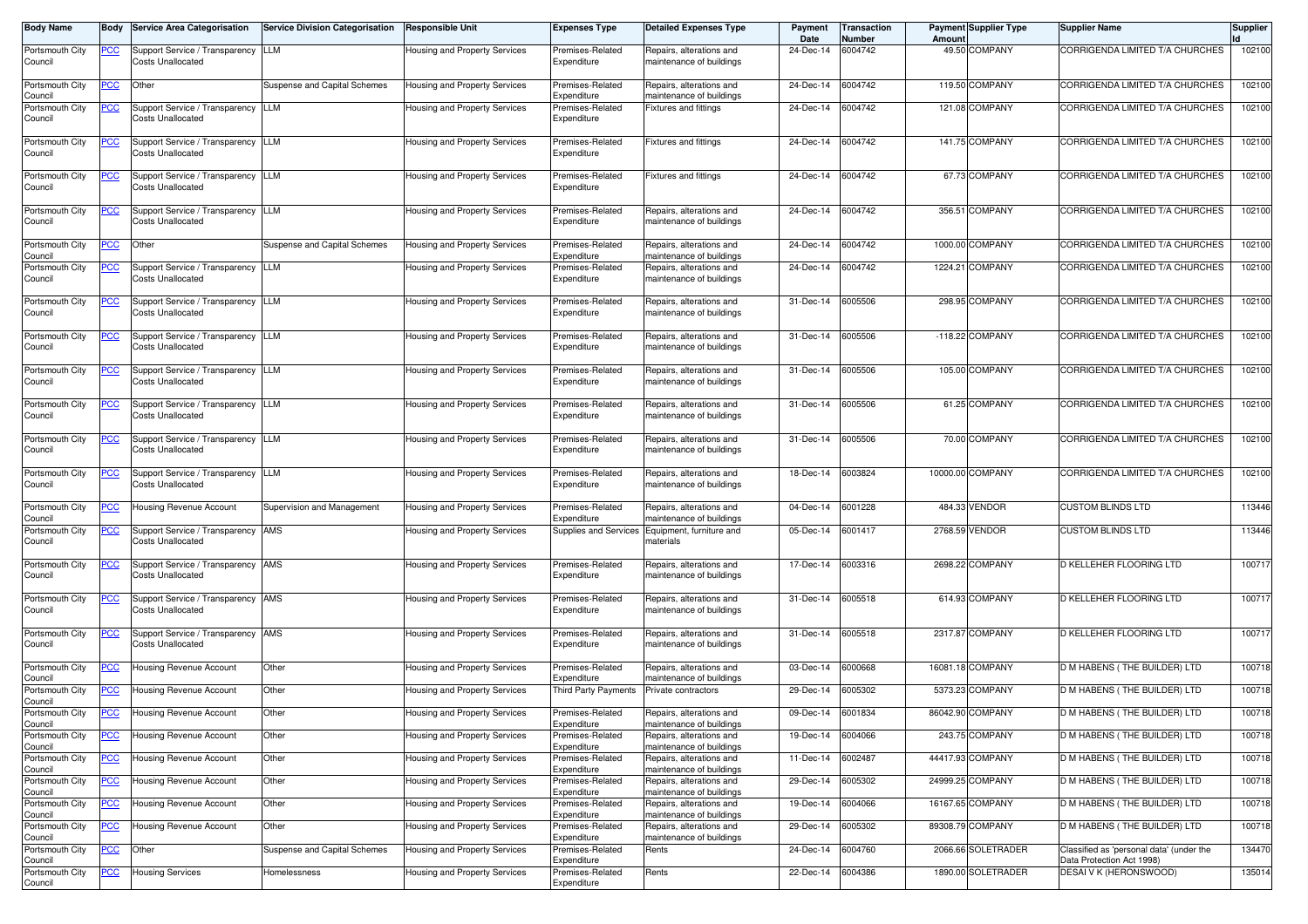| Body Name                  | Body           | <b>Service Area Categorisation</b>                               | <b>Service Division Categorisation</b>   | <b>Responsible Unit</b>              | <b>Expenses Type</b>            | <b>Detailed Expenses Type</b>                        | Payment<br>Date   | Transaction<br>Number | Amount  | <b>Payment Supplier Type</b> | <b>Supplier Name</b>                                                  | <b>Supplier</b> |
|----------------------------|----------------|------------------------------------------------------------------|------------------------------------------|--------------------------------------|---------------------------------|------------------------------------------------------|-------------------|-----------------------|---------|------------------------------|-----------------------------------------------------------------------|-----------------|
| Portsmouth City<br>Council | <u>PCC</u>     | Housing Revenue Account                                          | Other                                    | Housing and Property Services        | Third Party Payments            | Private contractors                                  | 18-Dec-14         | 6003844               |         | 785.00 COMPANY               | DOMESTIC SPRINKLERS LTD                                               | 139590          |
| Portsmouth City<br>Council | <u>PCC</u>     | Housing Revenue Account                                          | Other                                    | Housing and Property Services        | Third Party Payments            | Private contractors                                  | 18-Dec-14         | 6003844               |         | 3350.00 COMPANY              | DOMESTIC SPRINKLERS LTD                                               | 139590          |
| Portsmouth City<br>Council | <u>PCC</u>     | Housing Revenue Account                                          | Other                                    | Housing and Property Services        | Third Party Payments            | Private contractors                                  | 18-Dec-14         | 6003844               |         | 715.00 COMPANY               | DOMESTIC SPRINKLERS LTD                                               | 139590          |
| Portsmouth City<br>Council | <b>PCC</b>     | Housing Revenue Account                                          | Other                                    | Housing and Property Services        | <b>Third Party Payments</b>     | Private contractors                                  | 18-Dec-14         | 6003844               |         | 720.00 COMPANY               | DOMESTIC SPRINKLERS LTD                                               | 139590          |
| Portsmouth City<br>Council | <u>PCC</u>     | Housing Revenue Account                                          | Other                                    | Housing and Property Services        | Premises-Related<br>Expenditure | lepairs, alterations and<br>naintenance of buildings | 22-Dec-14         | 6004387               |         | 131078.49 COMPANY            | <b>DORWIN LTD</b>                                                     | 108062          |
| Portsmouth City<br>Council | <u>PCC</u>     | Housing Revenue Account                                          | <b>Special Services</b>                  | Housing and Property Services        | Third Party Payments            | Private contractors                                  | 31-Dec-14         | 6005529               |         | 1050.00 SOLETRADER           | Classified as 'personal data' (under the<br>Data Protection Act 1998) | 107991          |
| Portsmouth City<br>Council | <u>PCC</u>     | <b>Housing Revenue Account</b>                                   | Supervision and Management               | Housing and Property Services        | Third Party Payments            | Private contractors                                  | 04-Dec-14         | 6001237               | 1395.00 | <b>VENDOR</b>                | <b>DUNBAR SILK ASSOCIATES</b>                                         | 139054          |
| Portsmouth City<br>Council | <u>PCC</u>     | Housing Services                                                 | Homelessness                             | Housing and Property Services        | <b>Transfer Payments</b>        | Other                                                | 15-Dec-14         | 6003086               |         | 24156.60 VENDOR              | E C ROBERTS CENTRE                                                    | 100474          |
| Portsmouth City<br>Council | <u>PCC</u>     | Housing Services                                                 | Homelessness                             | Housing and Property Services        | Premises-Related<br>Expenditure | Rents                                                | 22-Dec-14         | 6004389               |         | 1656.62 SOLETRADER           | Classified as 'personal data' (under the<br>Data Protection Act 1998) | 136128          |
| Portsmouth City<br>Council | <u>PCC</u>     | Housing Revenue Account                                          | Other                                    | Housing and Property Services        | <b>Third Party Payments</b>     | Private contractors                                  | 05-Dec-14         | 6001432               |         | 10060.53 VENDOR              | <b>ECD ARCHITECTS LTD</b>                                             | 136285          |
| Portsmouth City<br>Council | <u>PCC</u>     | Housing Revenue Account                                          | Other                                    | Housing and Property Services        | Third Party Payments            | Private contractors                                  | 05-Dec-14         | 6001432               |         | 10060.54 VENDOR              | <b>ECD ARCHITECTS LTD</b>                                             | 136285          |
| Portsmouth City<br>Council | <u>PCC</u>     | Housing Revenue Account                                          | Other                                    | Housing and Property Services        | Premises-Related<br>Expenditure | Energy costs                                         | 31-Dec-14         | 6005537               | 283.41  | <b>VENDOR</b>                | EDF ENERGY CUSTOMERS PLC                                              | 120330          |
| Portsmouth City<br>Council | <u>PCC</u>     | Housing Revenue Account                                          | Other                                    | Housing and Property Services        | Premises-Related<br>Expenditure | Energy costs                                         | 31-Dec-14         | 6005537               |         | 83.95 VENDOR                 | EDF ENERGY CUSTOMERS PLC                                              | 120330          |
| Portsmouth City<br>Council | <u>PCC</u>     | Housing Revenue Account                                          | Rents, Rates, Taxes and Other<br>Charges | Housing and Property Services        | Premises-Related<br>Expenditure | Energy costs                                         | 31-Dec-14         | 6005537               | 181.72  | <b>VENDOR</b>                | EDF ENERGY CUSTOMERS PLC                                              | 120330          |
| Portsmouth City<br>Council | <u>PCC</u>     | Support Service / Transparency<br><b>Costs Unallocated</b>       | AMS                                      | Housing and Property Services        | Premises-Related<br>Expenditure | Repairs, alterations and<br>maintenance of buildings | 12-Dec-14         | 6002791               |         | 708.32 VENDOR                | EDU-CARE RECYCLING UK                                                 | 138153          |
| Portsmouth City<br>Council | <u>PCC</u>     | Other                                                            | Suspense and Capital Schemes             | Housing and Property Services        | Premises-Related<br>Expenditure | Repairs, alterations and<br>naintenance of buildings | 24-Dec-14         | 6004784               |         | 777.10 COMPANY               | <b>EIS LIMITED</b>                                                    | 100762          |
| Portsmouth City<br>Council | <b>PCC</b>     | Housing Revenue Account                                          | <b>Special Services</b>                  | Housing and Property Services        | Premises-Related<br>Expenditure | Repairs, alterations and<br>naintenance of buildings | 24-Dec-14         | 6004787               |         | 619.90 COMPANY               | <b>ENSIGN HIGHWAYS LTD</b>                                            | 116063          |
| Portsmouth City<br>Council | <u>PCC</u>     | Housing Revenue Account                                          | <b>Special Services</b>                  | Housing and Property Services        | Premises-Related<br>Expenditure | Repairs, alterations and<br>naintenance of buildings | 24-Dec-14         | 6004787               |         | 28.55 COMPANY                | <b>ENSIGN HIGHWAYS LTD</b>                                            | 116063          |
| Portsmouth City<br>Council | <u>PCC</u>     | Housing Revenue Account                                          | <b>Special Services</b>                  | <b>Housing and Property Services</b> | Premises-Related<br>Expenditure | Repairs, alterations and<br>naintenance of buildings | 24-Dec-14         | 6004787               |         | 1193.64 COMPANY              | <b>ENSIGN HIGHWAYS LTD</b>                                            | 116063          |
| Portsmouth City<br>Council | <u>PCC</u>     | Housing Revenue Account                                          | <b>Special Services</b>                  | Housing and Property Services        | Premises-Related<br>Expenditure | Repairs, alterations and<br>naintenance of buildings | 24-Dec-14         | 6004787               | 1043.24 | <b>COMPANY</b>               | <b>ENSIGN HIGHWAYS LTD</b>                                            | 116063          |
| Portsmouth City<br>Council | <u>PCC</u>     | Housing Revenue Account                                          | <b>Special Services</b>                  | Housing and Property Services        | Premises-Related<br>Expenditure | Repairs, alterations and<br>naintenance of buildings | 24-Dec-14         | 6004787               |         | 94.75 COMPANY                | <b>ENSIGN HIGHWAYS LTD</b>                                            | 116063          |
| Portsmouth City<br>Council | <u>PCC</u>     | Housing Revenue Account                                          | <b>Special Services</b>                  | Housing and Property Services        | Premises-Related<br>Expenditure | Repairs, alterations and<br>maintenance of buildings | 15-Dec-14         | 6003090               |         | 2086.89 COMPANY              | <b>ENSIGN HIGHWAYS LTD</b>                                            | 116063          |
| Portsmouth City<br>Council | <u>PCC</u>     | Housing Revenue Account                                          | <b>Special Services</b>                  | Housing and Property Services        | Premises-Related<br>Expenditure | Cleaning and domestic supplies                       | 15-Dec-14         | 6003090               |         | 31.85 COMPANY                | <b>ENSIGN HIGHWAYS LTD</b>                                            | 116063          |
| Portsmouth City<br>Council | <u>PCC</u>     | Housing Revenue Account                                          | <b>Special Services</b>                  | Housing and Property Services        | Third Party Payments            | Private contractors                                  | 15-Dec-14         | 6003090               |         | 11.00 COMPANY                | <b>ENSIGN HIGHWAYS LTD</b>                                            | 116063          |
| Portsmouth City<br>Council | <u>PCC</u>     | Housing Revenue Account                                          | Repairs and Maintenance                  | Housing and Property Services        | Premises-Related<br>Expenditure | Repairs, alterations and<br>naintenance of buildings | 18-Dec-14         | 6003849               |         | 461.56 COMPANY               | <b>ENSIGN HIGHWAYS LTD</b>                                            | 116063          |
| Portsmouth City<br>Council | <b>PCC</b>     | Housing Revenue Account                                          | <b>Special Services</b>                  | Housing and Property Services        | Third Party Payments            | Private contractors                                  | 29-Dec-14         | 6005304               |         | 416.85 COMPANY               | <b>ENSIGN HIGHWAYS LTD</b>                                            | 116063          |
| Portsmouth City<br>Council | <u>PCC</u>     | Support Service / Transparency<br>Costs Unallocated              | LLM                                      | Housing and Property Services        | Premises-Related<br>Expenditure | Repairs, alterations and<br>naintenance of buildings | 30-Dec-14         | 6005363               |         | 28.61 COMPANY                | <b>ENSIGN HIGHWAYS LTD</b>                                            | 116063          |
| Portsmouth City<br>Council | <u>PCC</u>     | Support Service / Transparency<br><b>Costs Unallocated</b>       | <b>LLM</b>                               | Housing and Property Services        | Premises-Related<br>Expenditure | Repairs, alterations and<br>maintenance of buildings | 30-Dec-14         | 6005363               |         | 201.40 COMPANY               | <b>ENSIGN HIGHWAYS LTD</b>                                            | 116063          |
| Portsmouth City<br>Council |                | Support Service / Transparency   LLM<br><b>Costs Unallocated</b> |                                          | Housing and Property Services        | Premises-Related<br>Expenditure | Repairs, alterations and<br>maintenance of buildings | 30-Dec-14 6005363 |                       |         | 522.45 COMPANY               | ENSIGN HIGHWAYS LTD                                                   | 116063          |
| Portsmouth City<br>Council | <u>PCC</u>     | Support Service / Transparency LLM<br><b>Costs Unallocated</b>   |                                          | Housing and Property Services        | Premises-Related<br>Expenditure | Repairs, alterations and<br>maintenance of buildings | 30-Dec-14 6005363 |                       |         | 51.01 COMPANY                | <b>ENSIGN HIGHWAYS LTD</b>                                            | 116063          |
| Portsmouth City<br>Council | $\overline{C}$ | <b>Housing Revenue Account</b>                                   | <b>Special Services</b>                  | Housing and Property Services        | Premises-Related<br>Expenditure | Repairs, alterations and<br>maintenance of buildings | 30-Dec-14         | 6005363               |         | 2086.89 COMPANY              | <b>ENSIGN HIGHWAYS LTD</b>                                            | 116063          |
| Portsmouth City<br>Council | <b>PCC</b>     | Housing Revenue Account                                          | Other                                    | Housing and Property Services        | Premises-Related<br>Expenditure | Repairs, alterations and<br>naintenance of buildings | 17-Dec-14         | 6003328               |         | 550.00 VENDOR                | ENVIROCHEM ANALYTICAL<br><b>LABORATORIES LTD</b>                      | 112265          |
| Portsmouth City<br>Council | <u>PCC</u>     | <b>Housing Services</b>                                          | Homelessness                             | Housing and Property Services        | Premises-Related<br>Expenditure | Rents                                                | 22-Dec-14         | 6004392               |         | 2400.00 SOLETRADER           | Classified as 'personal data' (under the<br>Data Protection Act 1998) | 128701          |
| Portsmouth City<br>Council | <u>PCC</u>     | Housing Services                                                 | Homelessness                             | Housing and Property Services        | Premises-Related<br>Expenditure | Rents                                                | 22-Dec-14         | 6004394               |         | 1830.00 SOLETRADER           | FAIRCHILD LP AND P (SUNNYSIDE<br>HOUSE)                               | 130354          |
| Portsmouth City<br>Council | <u>PCC</u>     | <b>Housing Services</b>                                          | Homelessness                             | Housing and Property Services        | Third Party Payments            | Private contractors                                  | 31-Dec-14 6005572 |                       |         | 522.00 SOLETRADER            | Classified as 'personal data' (under the<br>Data Protection Act 1998) | 116607          |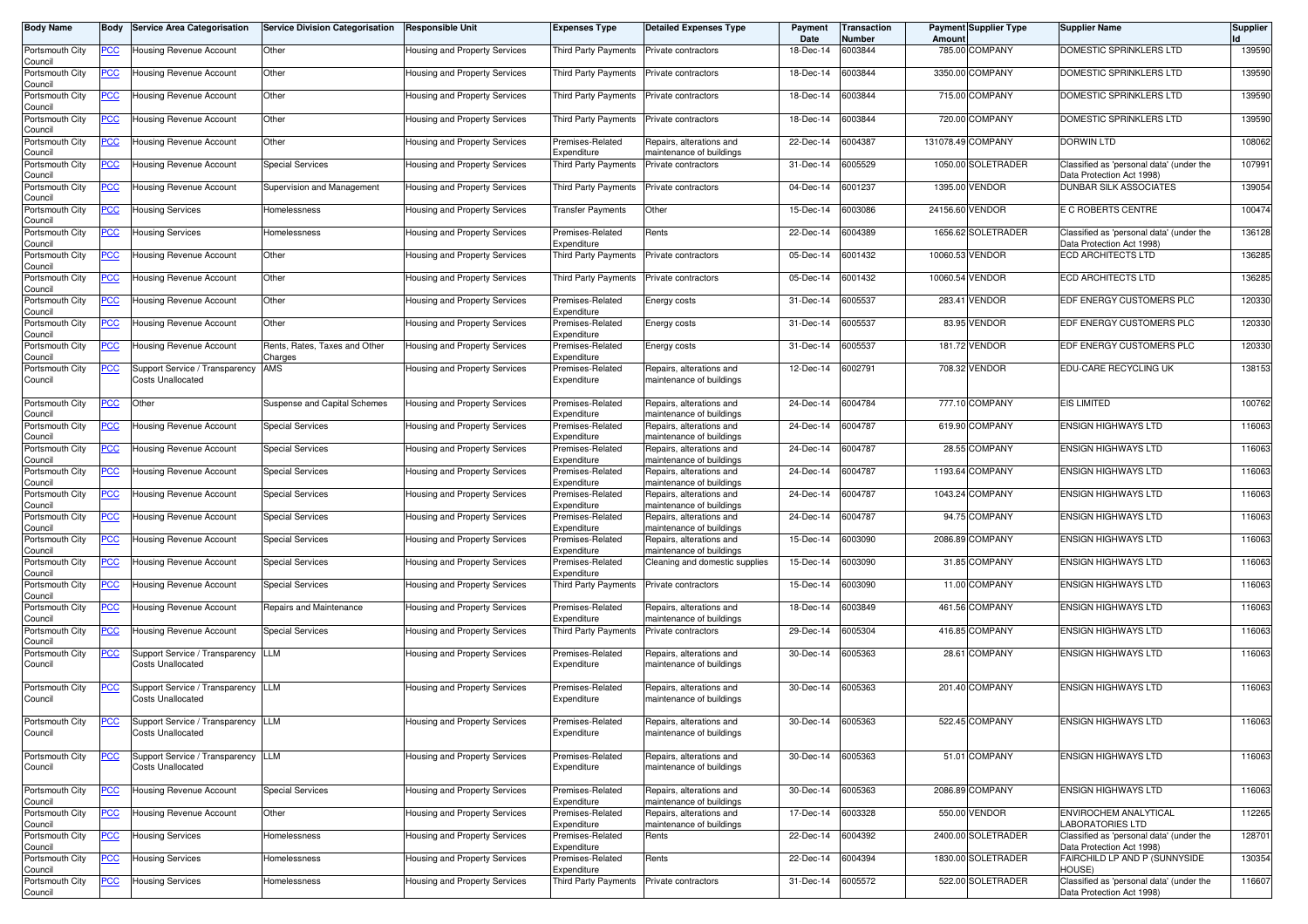| <b>Body Name</b>           | Body        | <b>Service Area Categorisation</b>                         | <b>Service Division Categorisation</b> | Responsible Unit                     | <b>Expenses Type</b>            | <b>Detailed Expenses Type</b>                        | Payment<br>Date   | <b>Transaction</b><br>Number | Amount | <b>Payment Supplier Type</b> | <b>Supplier Name</b>                                                  | <b>Supplier</b> |
|----------------------------|-------------|------------------------------------------------------------|----------------------------------------|--------------------------------------|---------------------------------|------------------------------------------------------|-------------------|------------------------------|--------|------------------------------|-----------------------------------------------------------------------|-----------------|
| Portsmouth City<br>Council | PCC         | Housing Services                                           | Homelessness                           | Housing and Property Services        | Third Party Payments            | Private contractors                                  | 31-Dec-14         | 6005572                      |        | 870.00 SOLETRADER            | Classified as 'personal data' (under the<br>Data Protection Act 1998) | 116607          |
| Portsmouth City<br>Council | <u>PCC</u>  | Housing Services                                           | Homelessness                           | Housing and Property Services        | Third Party Payments            | Private contractors                                  | 31-Dec-14         | 6005572                      |        | 464.00 SOLETRADER            | Classified as 'personal data' (under the<br>Data Protection Act 1998) | 116607          |
| Portsmouth City<br>Council | <u>PCC</u>  | <b>Housing Services</b>                                    | Homelessness                           | Housing and Property Services        | Third Party Payments            | Private contractors                                  | 31-Dec-14         | 6005572                      |        | 174.00 SOLETRADER            | Classified as 'personal data' (under the<br>Data Protection Act 1998) | 116607          |
| Portsmouth City<br>Council | <u>PCC</u>  | <b>Housing Services</b>                                    | Homelessness                           | Housing and Property Services        | <b>Third Party Payments</b>     | Private contractors                                  | 31-Dec-14         | 6005572                      |        | 87.00 SOLETRADER             | Classified as 'personal data' (under the<br>Data Protection Act 1998) | 116607          |
| Portsmouth City<br>Council | <u>PCC</u>  | <b>Housing Services</b>                                    | Homelessness                           | Housing and Property Services        | Third Party Payments            | Private contractors                                  | 31-Dec-14         | 6005572                      |        | 870.00 SOLETRADER            | Classified as 'personal data' (under the<br>Data Protection Act 1998) | 116607          |
| Portsmouth City<br>Council | <u>PCC</u>  | Housing Services                                           | Homelessness                           | Housing and Property Services        | Third Party Payments            | Private contractors                                  | 31-Dec-14         | 6005572                      |        | 360.00 SOLETRADER            | Classified as 'personal data' (under the<br>Data Protection Act 1998) | 116607          |
| Portsmouth City<br>Council | <u>PCC</u>  | <b>Housing Services</b>                                    | Homelessness                           | Housing and Property Services        | Third Party Payments            | Private contractors                                  | 31-Dec-14         | 6005572                      |        | 870.00 SOLETRADER            | Classified as 'personal data' (under the<br>Data Protection Act 1998) | 116607          |
| Portsmouth City<br>Council | <u>PCC</u>  | <b>Housing Services</b>                                    | Homelessness                           | Housing and Property Services        | Third Party Payments            | Private contractors                                  | 31-Dec-14         | 6005572                      |        | 145.00 SOLETRADER            | Classified as 'personal data' (under the<br>Data Protection Act 1998) | 116607          |
| Portsmouth City<br>Council | <u>PCC</u>  | Housing Revenue Account                                    | Other                                  | Housing and Property Services        | Premises-Related<br>Expenditure | Repairs, alterations and<br>naintenance of buildings | 12-Dec-14         | 6002809                      |        | 10375.60 COMPANY             | <b>FUTUREMOST LTD</b>                                                 | 100337          |
| Portsmouth City<br>Council | PCC         | Housing Revenue Account                                    | Repairs and Maintenance                | Housing and Property Services        | Premises-Related<br>Expenditure | Repairs, alterations and<br>naintenance of buildings | 30-Dec-14         | 6005365                      |        | 4844.42 COMPANY              | <b>FUTUREMOST LTD</b>                                                 | 100337          |
| Portsmouth City<br>Council | <u>PCC</u>  | Housing Services                                           | Homelessness                           | Housing and Property Services        | Premises-Related<br>Expenditure | Rents                                                | 22-Dec-14         | 6004396                      |        | 1800.00 SOLETRADER           | Classified as 'personal data' (under the<br>Data Protection Act 1998) | 139216          |
| Portsmouth City<br>Council | <u>PCC</u>  | Support Service / Transparency<br>Costs Unallocated        | LLM                                    | Housing and Property Services        | Premises-Related<br>Expenditure | Repairs, alterations and<br>naintenance of buildings | 05-Dec-14         | 6001458                      |        | 46.00 VENDOR                 | GRAHAM ASSET MANAGEMENT LTD                                           | 134967          |
| Portsmouth City<br>Council | <u>PCC</u>  | Support Service / Transparency<br><b>Costs Unallocated</b> | LLM                                    | Housing and Property Services        | Premises-Related<br>Expenditure | Repairs, alterations and<br>naintenance of buildings | 05-Dec-14         | 6001458                      |        | 46.00 VENDOR                 | GRAHAM ASSET MANAGEMENT LTD                                           | 134967          |
| Portsmouth City<br>Council | <u>PCC</u>  | Support Service / Transparency<br>Costs Unallocated        | LLM                                    | Housing and Property Services        | Premises-Related<br>Expenditure | Repairs, alterations and<br>naintenance of buildings | 05-Dec-14         | 6001458                      |        | 46.00 VENDOR                 | GRAHAM ASSET MANAGEMENT LTD                                           | 134967          |
| Portsmouth City<br>Council | <u>PCC</u>  | Support Service / Transparency<br>Costs Unallocated        | <b>LLM</b>                             | Housing and Property Services        | Premises-Related<br>Expenditure | Repairs, alterations and<br>maintenance of buildings | 05-Dec-14         | 6001458                      |        | 46.00 VENDOR                 | GRAHAM ASSET MANAGEMENT LTD                                           | 134967          |
| Portsmouth City<br>Council | <u>PCC</u>  | Support Service / Transparency<br><b>Costs Unallocated</b> | LLM                                    | Housing and Property Services        | Premises-Related<br>Expenditure | Repairs, alterations and<br>maintenance of buildings | 05-Dec-14         | 6001458                      |        | 46.00 VENDOR                 | GRAHAM ASSET MANAGEMENT LTD                                           | 134967          |
| Portsmouth City<br>Council |             | Support Service / Transparency LLM<br>Costs Unallocated    |                                        | Housing and Property Services        | Premises-Related<br>Expenditure | Repairs, alterations and<br>maintenance of buildings | 05-Dec-14         | 6001458                      |        | 46.00 VENDOR                 | GRAHAM ASSET MANAGEMENT LTD                                           | 134967          |
| Portsmouth City<br>Council | <u>PCC</u>  | Support Service / Transparency<br>Costs Unallocated        | LLM                                    | Housing and Property Services        | Premises-Related<br>Expenditure | Repairs, alterations and<br>naintenance of buildings | 05-Dec-14         | 6001458                      |        | 10.00 VENDOR                 | GRAHAM ASSET MANAGEMENT LTD                                           | 134967          |
| Portsmouth City<br>Council | <u>PCC</u>  | Support Service / Transparency<br><b>Costs Unallocated</b> | <b>LLM</b>                             | Housing and Property Services        | Premises-Related<br>Expenditure | Repairs, alterations and<br>maintenance of buildings | 05-Dec-14         | 6001458                      |        | 7.67 VENDOR                  | GRAHAM ASSET MANAGEMENT LTD                                           | 134967          |
| Portsmouth City<br>Council | <u>PCC </u> | Support Service / Transparency<br><b>Costs Unallocated</b> | LLM                                    | Housing and Property Services        | Premises-Related<br>Expenditure | Repairs, alterations and<br>naintenance of buildings | 05-Dec-14         | 6001458                      |        | 2.67 VENDOR                  | GRAHAM ASSET MANAGEMENT LTD                                           | 134967          |
| Portsmouth City<br>Council | <u>PCC</u>  | Support Service / Transparency<br><b>Costs Unallocated</b> | LLM                                    | Housing and Property Services        | Premises-Related<br>Expenditure | Repairs, alterations and<br>naintenance of buildings | 05-Dec-14         | 6001458                      |        | 56.78 VENDOR                 | GRAHAM ASSET MANAGEMENT LTD                                           | 134967          |
| Portsmouth City<br>Council | <u>PCC</u>  | Support Service / Transparency<br><b>Costs Unallocated</b> | LLM                                    | Housing and Property Services        | Premises-Related<br>Expenditure | Repairs, alterations and<br>maintenance of buildings | 05-Dec-14         | 6001458                      |        | 4.33 VENDOR                  | GRAHAM ASSET MANAGEMENT LTD                                           | 134967          |
| Portsmouth City<br>Council | <u>PCC</u>  | Support Service / Transparency<br>Costs Unallocated        | LLM                                    | Housing and Property Services        | Premises-Related<br>Expenditure | Repairs, alterations and<br>maintenance of buildings | 05-Dec-14         | 6001458                      |        | 6.73 VENDOR                  | GRAHAM ASSET MANAGEMENT LTD                                           | 134967          |
| Portsmouth City<br>Council | <u>PCC</u>  | Support Service / Transparency LLM<br>Costs Unallocated    |                                        | <b>Housing and Property Services</b> | Premises-Related<br>Expenditure | Repairs, alterations and<br>naintenance of buildings | 05-Dec-14 6001458 |                              |        | 18.00 VENDOR                 | GRAHAM ASSET MANAGEMENT LTD                                           | 134967          |
| Portsmouth City<br>Council | <u>PCC</u>  | Support Service / Transparency LLM<br>Costs Unallocated    |                                        | Housing and Property Services        | Premises-Related<br>Expenditure | Repairs, alterations and<br>maintenance of buildings | 05-Dec-14 6001458 |                              |        | 135.23 VENDOR                | GRAHAM ASSET MANAGEMENT LTD                                           | 134967          |
| Portsmouth City<br>Council | <u>PCC</u>  | Support Service / Transparency LLM<br>Costs Unallocated    |                                        | Housing and Property Services        | Premises-Related<br>Expenditure | Repairs, alterations and<br>maintenance of buildings | 05-Dec-14 6001458 |                              |        | 11.30 VENDOR                 | GRAHAM ASSET MANAGEMENT LTD                                           | 134967          |
| Portsmouth City<br>Council | <u>PCC</u>  | Support Service / Transparency LLM<br>Costs Unallocated    |                                        | Housing and Property Services        | Premises-Related<br>Expenditure | Repairs, alterations and<br>maintenance of buildings | 05-Dec-14 6001458 |                              |        | 6.07 VENDOR                  | GRAHAM ASSET MANAGEMENT LTD                                           | 134967          |
| Portsmouth City<br>Council | <u>PCC</u>  | Support Service / Transparency LLM<br>Costs Unallocated    |                                        | Housing and Property Services        | Premises-Related<br>Expenditure | Repairs, alterations and<br>naintenance of buildings | 05-Dec-14 6001458 |                              |        | 15.33 VENDOR                 | GRAHAM ASSET MANAGEMENT LTD                                           | 134967          |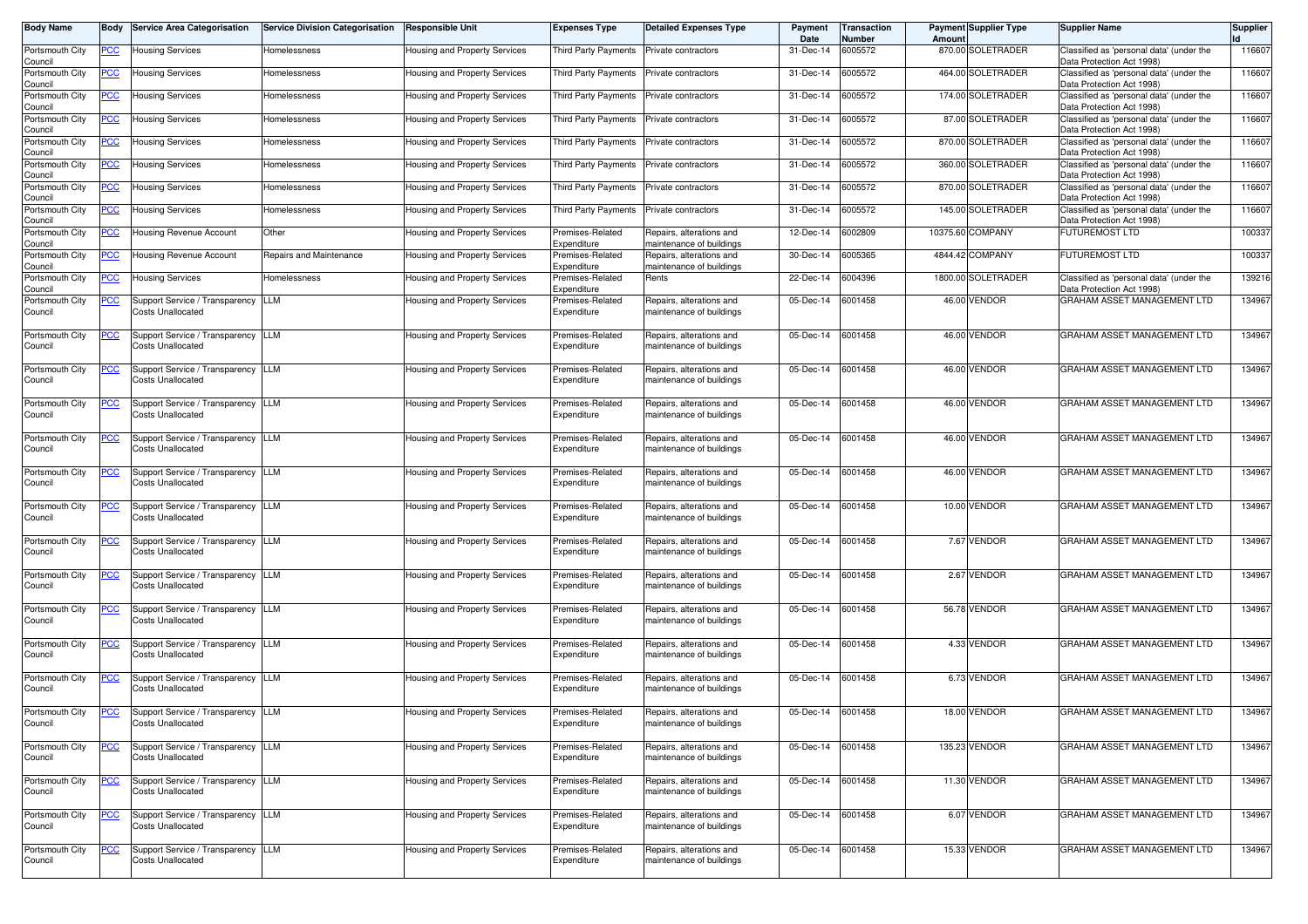| <b>Body Name</b>           | Body           | <b>Service Area Categorisation</b>                             | <b>Service Division Categorisation</b> | <b>Responsible Unit</b>              | <b>Expenses Type</b>            | <b>Detailed Expenses Type</b>                        | Payment<br>Date   | <b>Transaction</b><br>Number | Amount | <b>Payment Supplier Type</b> | <b>Supplier Name</b>        | <b>Supplier</b> |
|----------------------------|----------------|----------------------------------------------------------------|----------------------------------------|--------------------------------------|---------------------------------|------------------------------------------------------|-------------------|------------------------------|--------|------------------------------|-----------------------------|-----------------|
| Portsmouth City<br>Council | PCC            | Support Service / Transparency<br><b>Costs Unallocated</b>     | <b>LLM</b>                             | <b>Housing and Property Services</b> | Premises-Related<br>Expenditure | Repairs, alterations and<br>maintenance of buildings | 05-Dec-14         | 6001458                      |        | 13.16 VENDOR                 | GRAHAM ASSET MANAGEMENT LTD | 134967          |
| Portsmouth City<br>Council | $\overline{C}$ | Support Service / Transparency<br>Costs Unallocated            | <b>LLM</b>                             | Housing and Property Services        | Premises-Related<br>Expenditure | Repairs, alterations and<br>maintenance of buildings | 05-Dec-14         | 6001458                      |        | 13.07 VENDOR                 | GRAHAM ASSET MANAGEMENT LTD | 134967          |
| Portsmouth City<br>Council | <u>PCC</u>     | Support Service / Transparency LLM<br>Costs Unallocated        |                                        | Housing and Property Services        | Premises-Related<br>Expenditure | Repairs, alterations and<br>maintenance of buildings | 05-Dec-14         | 6001458                      |        | 36.73 VENDOR                 | GRAHAM ASSET MANAGEMENT LTD | 134967          |
| Portsmouth City<br>Council | <u>PCC</u>     | Support Service / Transparency LLM<br><b>Costs Unallocated</b> |                                        | Housing and Property Services        | Premises-Related<br>Expenditure | Repairs, alterations and<br>maintenance of buildings | 05-Dec-14         | 6001458                      |        | 40.04 VENDOR                 | GRAHAM ASSET MANAGEMENT LTD | 134967          |
| Portsmouth City<br>Council | <u>PCC</u>     | Support Service / Transparency<br>Costs Unallocated            | LLM                                    | Housing and Property Services        | Premises-Related<br>Expenditure | Repairs, alterations and<br>maintenance of buildings | 05-Dec-14         | 6001458                      |        | 30.33 VENDOR                 | GRAHAM ASSET MANAGEMENT LTD | 134967          |
| Portsmouth City<br>Council | PСC            | Support Service / Transparency<br><b>Costs Unallocated</b>     | <b>LLM</b>                             | Housing and Property Services        | Premises-Related<br>Expenditure | Repairs, alterations and<br>maintenance of buildings | 05-Dec-14         | 6001458                      |        | 20.13 VENDOR                 | GRAHAM ASSET MANAGEMENT LTD | 134967          |
| Portsmouth City<br>Council | <u>PCC</u>     | Support Service / Transparency<br><b>Costs Unallocated</b>     | <b>LLM</b>                             | Housing and Property Services        | Premises-Related<br>Expenditure | Repairs, alterations and<br>maintenance of buildings | 05-Dec-14         | 6001458                      |        | 7.13 VENDOR                  | GRAHAM ASSET MANAGEMENT LTD | 134967          |
| Portsmouth City<br>Council | <u>PCC</u>     | Support Service / Transparency<br><b>Costs Unallocated</b>     | LLM                                    | Housing and Property Services        | Premises-Related<br>Expenditure | Repairs, alterations and<br>maintenance of buildings | 05-Dec-14         | 6001458                      |        | 8.13 VENDOR                  | GRAHAM ASSET MANAGEMENT LTD | 134967          |
| Portsmouth City<br>Council | <u>'CC</u>     | Support Service / Transparency LLM<br><b>Costs Unallocated</b> |                                        | Housing and Property Services        | Premises-Related<br>Expenditure | Repairs, alterations and<br>maintenance of buildings | 05-Dec-14         | 6001458                      |        | 31.64 VENDOR                 | GRAHAM ASSET MANAGEMENT LTD | 134967          |
| Portsmouth City<br>Council | <u>PCC</u>     | Support Service / Transparency LLM<br>Costs Unallocated        |                                        | Housing and Property Services        | Premises-Related<br>Expenditure | Repairs, alterations and<br>maintenance of buildings | 05-Dec-14         | 6001458                      |        | 38.65 VENDOR                 | GRAHAM ASSET MANAGEMENT LTD | 134967          |
| Portsmouth City<br>Council | <u>PCC</u>     | Support Service / Transparency<br>Costs Unallocated            | LLM                                    | Housing and Property Services        | Premises-Related<br>Expenditure | Repairs, alterations and<br>maintenance of buildings | 05-Dec-14         | 6001458                      |        | 38.88 VENDOR                 | GRAHAM ASSET MANAGEMENT LTD | 134967          |
| Portsmouth City<br>Council | <u>PCC</u>     | Support Service / Transparency<br><b>Costs Unallocated</b>     | <b>LLM</b>                             | Housing and Property Services        | Premises-Related<br>Expenditure | Repairs, alterations and<br>maintenance of buildings | 05-Dec-14         | 6001458                      |        | 4.07 VENDOR                  | GRAHAM ASSET MANAGEMENT LTD | 134967          |
| Portsmouth City<br>Council | PCC.           | Support Service / Transparency<br><b>Costs Unallocated</b>     | <b>LLM</b>                             | Housing and Property Services        | Premises-Related<br>Expenditure | Repairs, alterations and<br>maintenance of buildings | 05-Dec-14         | 6001458                      |        | 12.99 VENDOR                 | GRAHAM ASSET MANAGEMENT LTD | 134967          |
| Portsmouth City<br>Council | <u>PCC</u>     | Support Service / Transparency<br>Costs Unallocated            | LLM                                    | Housing and Property Services        | Premises-Related<br>Expenditure | Repairs, alterations and<br>maintenance of buildings | 05-Dec-14         | 6001458                      |        | 2.08 VENDOR                  | GRAHAM ASSET MANAGEMENT LTD | 134967          |
| Portsmouth City<br>Council | $\overline{C}$ | Support Service / Transparency LLM<br><b>Costs Unallocated</b> |                                        | Housing and Property Services        | Premises-Related<br>Expenditure | Repairs, alterations and<br>maintenance of buildings | 05-Dec-14         | 6001458                      |        | 1.67 VENDOR                  | GRAHAM ASSET MANAGEMENT LTD | 134967          |
| Portsmouth City<br>Council | <u>PCC</u>     | Support Service / Transparency LLM<br>Costs Unallocated        |                                        | Housing and Property Services        | Premises-Related<br>Expenditure | Repairs, alterations and<br>maintenance of buildings | 05-Dec-14         | 6001458                      |        | 2.00 VENDOR                  | GRAHAM ASSET MANAGEMENT LTD | 134967          |
| Portsmouth City<br>Council | <u>PCC</u>     | Support Service / Transparency<br>Costs Unallocated            | <b>LLM</b>                             | Housing and Property Services        | Premises-Related<br>Expenditure | Repairs, alterations and<br>maintenance of buildings | 05-Dec-14         | 6001458                      |        | 2.00 VENDOR                  | GRAHAM ASSET MANAGEMENT LTD | 134967          |
| Portsmouth City<br>Council | <u>PCC</u>     | Support Service / Transparency LLM<br><b>Costs Unallocated</b> |                                        | Housing and Property Services        | Premises-Related<br>Expenditure | Repairs, alterations and<br>maintenance of buildings | 05-Dec-14         | 6001458                      |        | 9.67 VENDOR                  | GRAHAM ASSET MANAGEMENT LTD | 134967          |
| Portsmouth City<br>Council | <u>PCC</u>     | Support Service / Transparency<br><b>Costs Unallocated</b>     | LLM                                    | Housing and Property Services        | Premises-Related<br>Expenditure | Repairs, alterations and<br>maintenance of buildings | 05-Dec-14         | 6001458                      |        | 2.00 VENDOR                  | GRAHAM ASSET MANAGEMENT LTD | 134967          |
| Portsmouth City<br>Council | <u>PCC</u>     | Support Service / Transparency<br><b>Costs Unallocated</b>     | LLM                                    | Housing and Property Services        | Premises-Related<br>Expenditure | Repairs, alterations and<br>maintenance of buildings | 05-Dec-14         | 6001458                      |        | 2.00 VENDOR                  | GRAHAM ASSET MANAGEMENT LTD | 134967          |
| Portsmouth City<br>Council | <u>PCC</u>     | Support Service / Transparency<br><b>Costs Unallocated</b>     | <b>LLM</b>                             | Housing and Property Services        | Premises-Related<br>Expenditure | Repairs, alterations and<br>maintenance of buildings | 05-Dec-14         | 6001458                      |        | 2.00 VENDOR                  | GRAHAM ASSET MANAGEMENT LTD | 134967          |
| Portsmouth City<br>Council | <u>PCC</u>     | Support Service / Transparency LLM<br>Costs Unallocated        |                                        | Housing and Property Services        | Premises-Related<br>Expenditure | Repairs, alterations and<br>maintenance of buildings | 05-Dec-14         | 6001458                      |        | 1.00 VENDOR                  | GRAHAM ASSET MANAGEMENT LTD | 134967          |
| Portsmouth City<br>Council | <u>PCC</u>     | Support Service / Transparency LLM<br><b>Costs Unallocated</b> |                                        | Housing and Property Services        | Premises-Related<br>Expenditure | Repairs, alterations and<br>maintenance of buildings | 05-Dec-14         | 6001458                      |        | 2.33 VENDOR                  | GRAHAM ASSET MANAGEMENT LTD | 134967          |
| Portsmouth City<br>Council | <u>PCC</u>     | Support Service / Transparency<br><b>Costs Unallocated</b>     | LLM                                    | Housing and Property Services        | Premises-Related<br>Expenditure | Repairs, alterations and<br>maintenance of buildings | 05-Dec-14 6001458 |                              |        | 1.00 VENDOR                  | GRAHAM ASSET MANAGEMENT LTD | 134967          |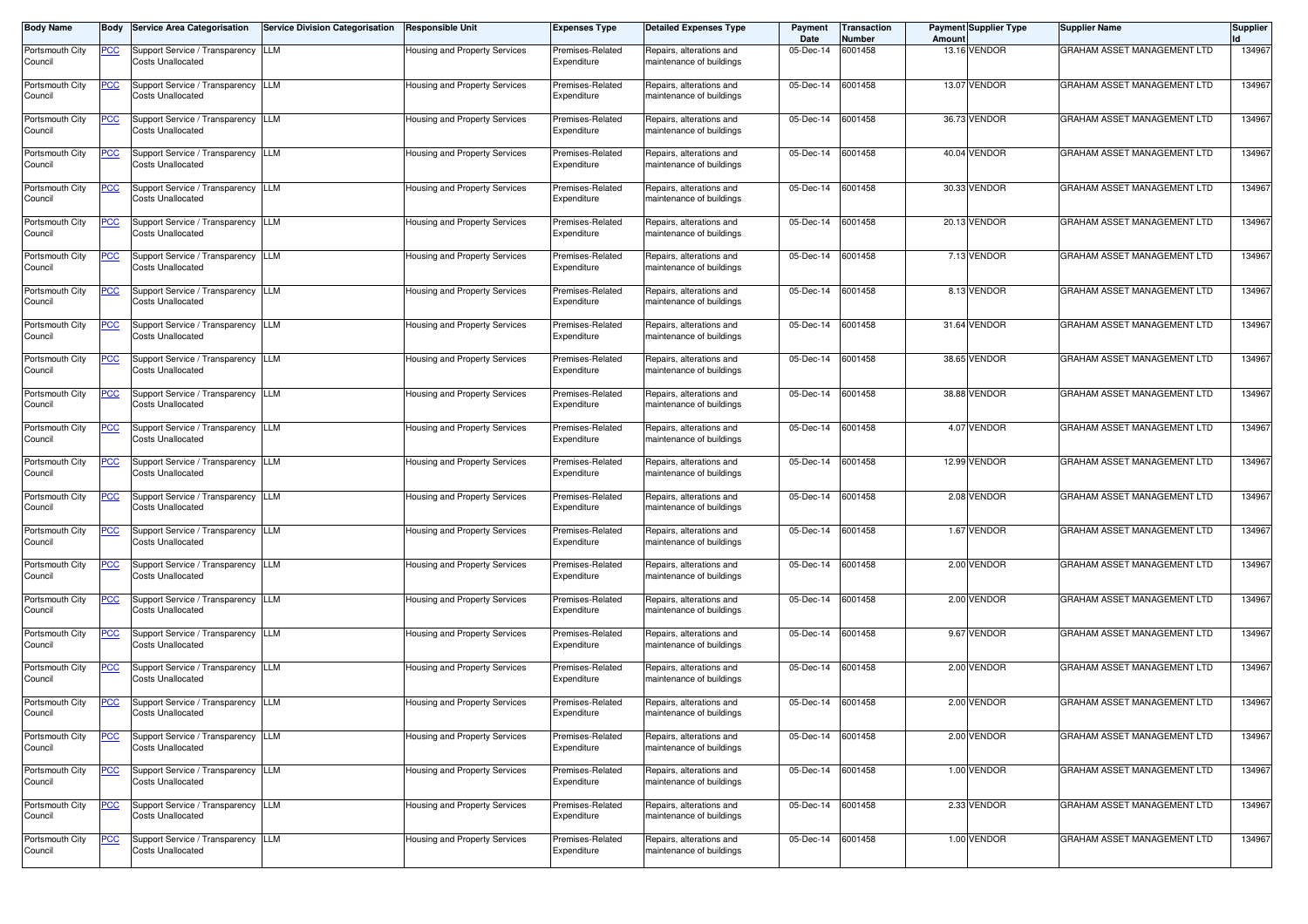| <b>Body Name</b>           | Body           | <b>Service Area Categorisation</b>                             | <b>Service Division Categorisation</b> | <b>Responsible Unit</b>              | <b>Expenses Type</b>            | <b>Detailed Expenses Type</b>                        | Payment<br>Date   | <b>Transaction</b><br>Number | Amount | <b>Payment Supplier Type</b> | <b>Supplier Name</b>        | <b>Supplier</b> |
|----------------------------|----------------|----------------------------------------------------------------|----------------------------------------|--------------------------------------|---------------------------------|------------------------------------------------------|-------------------|------------------------------|--------|------------------------------|-----------------------------|-----------------|
| Portsmouth City<br>Council | PCC            | Support Service / Transparency<br><b>Costs Unallocated</b>     | <b>LLM</b>                             | <b>Housing and Property Services</b> | Premises-Related<br>Expenditure | Repairs, alterations and<br>maintenance of buildings | 05-Dec-14         | 6001458                      |        | 1.00 VENDOR                  | GRAHAM ASSET MANAGEMENT LTD | 134967          |
| Portsmouth City<br>Council | $\overline{C}$ | Support Service / Transparency<br>Costs Unallocated            | <b>LLM</b>                             | Housing and Property Services        | Premises-Related<br>Expenditure | Repairs, alterations and<br>maintenance of buildings | 05-Dec-14         | 6001458                      |        | 2.00 VENDOR                  | GRAHAM ASSET MANAGEMENT LTD | 134967          |
| Portsmouth City<br>Council | <u>PCC</u>     | Support Service / Transparency LLM<br>Costs Unallocated        |                                        | Housing and Property Services        | Premises-Related<br>Expenditure | Repairs, alterations and<br>maintenance of buildings | 05-Dec-14         | 6001458                      |        | 4.00 VENDOR                  | GRAHAM ASSET MANAGEMENT LTD | 134967          |
| Portsmouth City<br>Council | <u>PCC</u>     | Support Service / Transparency LLM<br><b>Costs Unallocated</b> |                                        | Housing and Property Services        | Premises-Related<br>Expenditure | Repairs, alterations and<br>maintenance of buildings | 05-Dec-14         | 6001458                      |        | 7.33 VENDOR                  | GRAHAM ASSET MANAGEMENT LTD | 134967          |
| Portsmouth City<br>Council | <u>PCC</u>     | Support Service / Transparency<br>Costs Unallocated            | LLM                                    | Housing and Property Services        | Premises-Related<br>Expenditure | Repairs, alterations and<br>maintenance of buildings | 05-Dec-14         | 6001458                      |        | 3.00 VENDOR                  | GRAHAM ASSET MANAGEMENT LTD | 134967          |
| Portsmouth City<br>Council | PСC            | Support Service / Transparency<br><b>Costs Unallocated</b>     | <b>LLM</b>                             | Housing and Property Services        | Premises-Related<br>Expenditure | Repairs, alterations and<br>maintenance of buildings | 05-Dec-14         | 6001458                      |        | 66.76 VENDOR                 | GRAHAM ASSET MANAGEMENT LTD | 134967          |
| Portsmouth City<br>Council | <u>PCC</u>     | Support Service / Transparency<br><b>Costs Unallocated</b>     | <b>LLM</b>                             | Housing and Property Services        | Premises-Related<br>Expenditure | Repairs, alterations and<br>maintenance of buildings | 05-Dec-14         | 6001458                      |        | 25.95 VENDOR                 | GRAHAM ASSET MANAGEMENT LTD | 134967          |
| Portsmouth City<br>Council | <u>PCC</u>     | Support Service / Transparency<br><b>Costs Unallocated</b>     | LLM                                    | Housing and Property Services        | Premises-Related<br>Expenditure | Repairs, alterations and<br>maintenance of buildings | 05-Dec-14         | 6001458                      |        | 27.89 VENDOR                 | GRAHAM ASSET MANAGEMENT LTD | 134967          |
| Portsmouth City<br>Council | <u>'CC</u>     | Support Service / Transparency LLM<br><b>Costs Unallocated</b> |                                        | Housing and Property Services        | Premises-Related<br>Expenditure | Repairs, alterations and<br>maintenance of buildings | 05-Dec-14         | 6001458                      |        | 3.00 VENDOR                  | GRAHAM ASSET MANAGEMENT LTD | 134967          |
| Portsmouth City<br>Council | <u>PCC</u>     | Support Service / Transparency LLM<br>Costs Unallocated        |                                        | Housing and Property Services        | Premises-Related<br>Expenditure | Repairs, alterations and<br>maintenance of buildings | 05-Dec-14         | 6001458                      |        | 12.87 VENDOR                 | GRAHAM ASSET MANAGEMENT LTD | 134967          |
| Portsmouth City<br>Council | <u>PCC</u>     | Support Service / Transparency<br>Costs Unallocated            | LLM                                    | Housing and Property Services        | Premises-Related<br>Expenditure | Repairs, alterations and<br>maintenance of buildings | 05-Dec-14         | 6001458                      |        | 3.00 VENDOR                  | GRAHAM ASSET MANAGEMENT LTD | 134967          |
| Portsmouth City<br>Council | <u>PCC</u>     | Support Service / Transparency<br><b>Costs Unallocated</b>     | <b>LLM</b>                             | Housing and Property Services        | Premises-Related<br>Expenditure | Repairs, alterations and<br>maintenance of buildings | 05-Dec-14         | 6001458                      |        | 22.46 VENDOR                 | GRAHAM ASSET MANAGEMENT LTD | 134967          |
| Portsmouth City<br>Council | PCC.           | Support Service / Transparency<br><b>Costs Unallocated</b>     | <b>LLM</b>                             | Housing and Property Services        | Premises-Related<br>Expenditure | Repairs, alterations and<br>maintenance of buildings | 05-Dec-14         | 6001458                      |        | 2.00 VENDOR                  | GRAHAM ASSET MANAGEMENT LTD | 134967          |
| Portsmouth City<br>Council | <u>PCC</u>     | Support Service / Transparency<br>Costs Unallocated            | LLM                                    | Housing and Property Services        | Premises-Related<br>Expenditure | Repairs, alterations and<br>maintenance of buildings | 05-Dec-14         | 6001458                      |        | 7.00 VENDOR                  | GRAHAM ASSET MANAGEMENT LTD | 134967          |
| Portsmouth City<br>Council | $\overline{C}$ | Support Service / Transparency LLM<br><b>Costs Unallocated</b> |                                        | Housing and Property Services        | Premises-Related<br>Expenditure | Repairs, alterations and<br>maintenance of buildings | 05-Dec-14         | 6001458                      |        | 2.00 VENDOR                  | GRAHAM ASSET MANAGEMENT LTD | 134967          |
| Portsmouth City<br>Council | <u>PCC</u>     | Support Service / Transparency LLM<br>Costs Unallocated        |                                        | Housing and Property Services        | Premises-Related<br>Expenditure | Repairs, alterations and<br>maintenance of buildings | 05-Dec-14         | 6001458                      |        | 2.00 VENDOR                  | GRAHAM ASSET MANAGEMENT LTD | 134967          |
| Portsmouth City<br>Council | <u>PCC</u>     | Support Service / Transparency<br>Costs Unallocated            | <b>LLM</b>                             | Housing and Property Services        | Premises-Related<br>Expenditure | Repairs, alterations and<br>maintenance of buildings | 05-Dec-14         | 6001458                      |        | 11.46 VENDOR                 | GRAHAM ASSET MANAGEMENT LTD | 134967          |
| Portsmouth City<br>Council | <u>PCC</u>     | Support Service / Transparency LLM<br><b>Costs Unallocated</b> |                                        | Housing and Property Services        | Premises-Related<br>Expenditure | Repairs, alterations and<br>maintenance of buildings | 05-Dec-14         | 6001458                      |        | 20.69 VENDOR                 | GRAHAM ASSET MANAGEMENT LTD | 134967          |
| Portsmouth City<br>Council | <u>PCC</u>     | Support Service / Transparency<br><b>Costs Unallocated</b>     | LLM                                    | Housing and Property Services        | Premises-Related<br>Expenditure | Repairs, alterations and<br>maintenance of buildings | 05-Dec-14         | 6001458                      |        | 3.00 VENDOR                  | GRAHAM ASSET MANAGEMENT LTD | 134967          |
| Portsmouth City<br>Council | <u>PCC</u>     | Support Service / Transparency<br><b>Costs Unallocated</b>     | LLM                                    | Housing and Property Services        | Premises-Related<br>Expenditure | Repairs, alterations and<br>maintenance of buildings | 05-Dec-14         | 6001458                      |        | 10.87 VENDOR                 | GRAHAM ASSET MANAGEMENT LTD | 134967          |
| Portsmouth City<br>Council | <u>PCC</u>     | Support Service / Transparency<br><b>Costs Unallocated</b>     | <b>LLM</b>                             | Housing and Property Services        | Premises-Related<br>Expenditure | Repairs, alterations and<br>maintenance of buildings | 05-Dec-14         | 6001458                      |        | 30.64 VENDOR                 | GRAHAM ASSET MANAGEMENT LTD | 134967          |
| Portsmouth City<br>Council | <u>PCC</u>     | Support Service / Transparency LLM<br>Costs Unallocated        |                                        | Housing and Property Services        | Premises-Related<br>Expenditure | Repairs, alterations and<br>maintenance of buildings | 05-Dec-14         | 6001458                      |        | 19.63 VENDOR                 | GRAHAM ASSET MANAGEMENT LTD | 134967          |
| Portsmouth City<br>Council | <u>PCC</u>     | Support Service / Transparency LLM<br><b>Costs Unallocated</b> |                                        | Housing and Property Services        | Premises-Related<br>Expenditure | Repairs, alterations and<br>maintenance of buildings | 05-Dec-14         | 6001458                      |        | 18.40 VENDOR                 | GRAHAM ASSET MANAGEMENT LTD | 134967          |
| Portsmouth City<br>Council | <u>PCC</u>     | Support Service / Transparency<br><b>Costs Unallocated</b>     | LLM                                    | Housing and Property Services        | Premises-Related<br>Expenditure | Repairs, alterations and<br>maintenance of buildings | 05-Dec-14 6001458 |                              |        | 21.20 VENDOR                 | GRAHAM ASSET MANAGEMENT LTD | 134967          |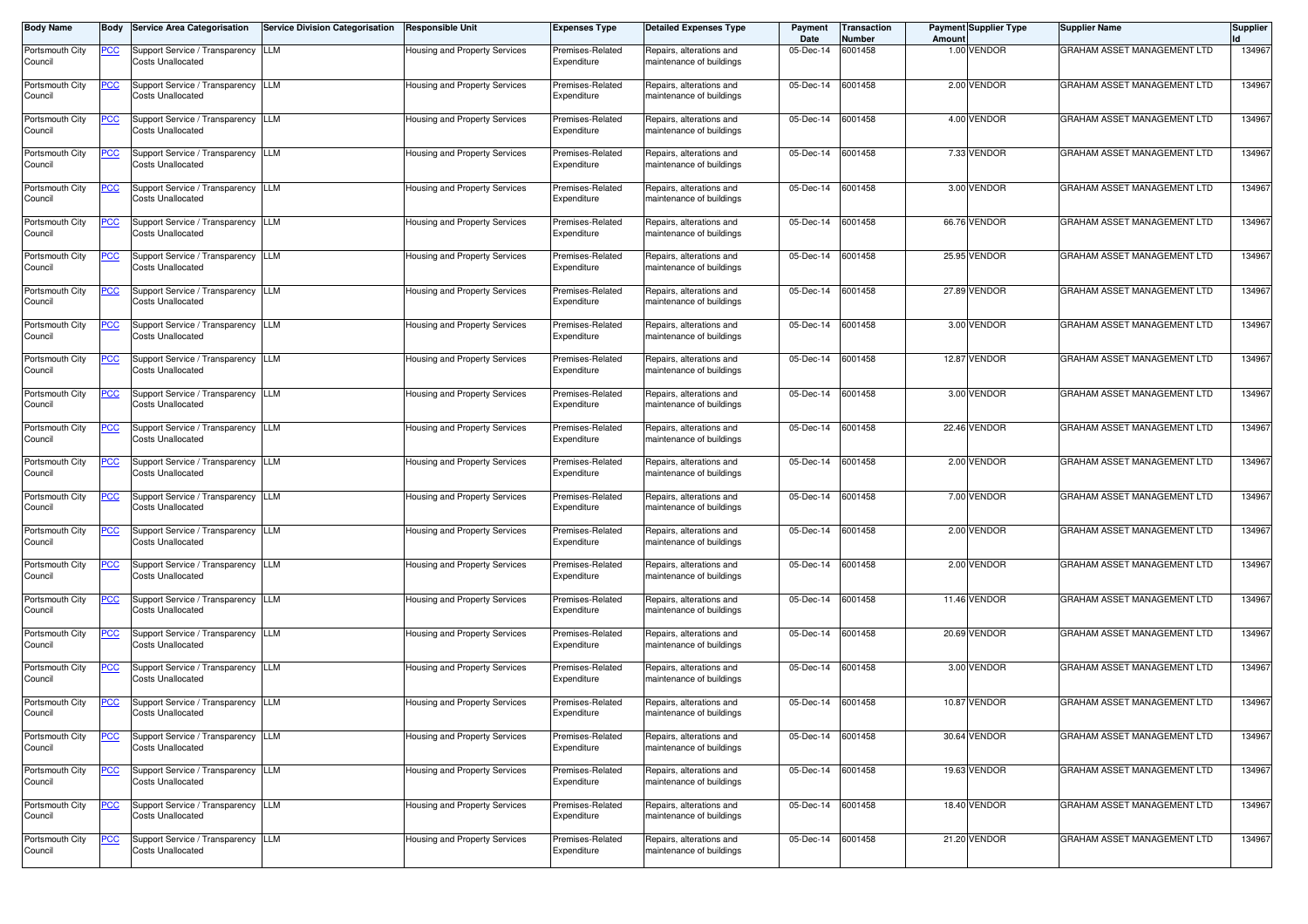| <b>Body Name</b>           | Body           | <b>Service Area Categorisation</b>                                                           | <b>Service Division Categorisation</b> | <b>Responsible Unit</b>              | <b>Expenses Type</b>            | <b>Detailed Expenses Type</b>                        | Payment<br>Date   | <b>Transaction</b><br>Number | Amount | <b>Payment Supplier Type</b> | <b>Supplier Name</b>                                       | <b>Supplier</b>  |
|----------------------------|----------------|----------------------------------------------------------------------------------------------|----------------------------------------|--------------------------------------|---------------------------------|------------------------------------------------------|-------------------|------------------------------|--------|------------------------------|------------------------------------------------------------|------------------|
| Portsmouth City<br>Council | PCC            | Support Service / Transparency<br><b>Costs Unallocated</b>                                   | <b>LLM</b>                             | <b>Housing and Property Services</b> | Premises-Related<br>Expenditure | Repairs, alterations and<br>maintenance of buildings | 05-Dec-14         | 6001458                      |        | 7.93 VENDOR                  | GRAHAM ASSET MANAGEMENT LTD                                | 134967           |
| Portsmouth City<br>Council | $\overline{C}$ | Support Service / Transparency<br>Costs Unallocated                                          | <b>LLM</b>                             | Housing and Property Services        | Premises-Related<br>Expenditure | Repairs, alterations and<br>maintenance of buildings | 05-Dec-14         | 6001458                      |        | 17.73 VENDOR                 | GRAHAM ASSET MANAGEMENT LTD                                | 134967           |
| Portsmouth City<br>Council | <u>PCC</u>     | Support Service / Transparency LLM<br>Costs Unallocated                                      |                                        | Housing and Property Services        | Premises-Related<br>Expenditure | Repairs, alterations and<br>maintenance of buildings | 05-Dec-14         | 6001458                      |        | 36.48 VENDOR                 | GRAHAM ASSET MANAGEMENT LTD                                | 134967           |
| Portsmouth City<br>Council | <u>PCC</u>     | Support Service / Transparency LLM<br><b>Costs Unallocated</b>                               |                                        | Housing and Property Services        | Premises-Related<br>Expenditure | Repairs, alterations and<br>maintenance of buildings | 05-Dec-14         | 6001458                      |        | 56.15 VENDOR                 | GRAHAM ASSET MANAGEMENT LTD                                | 134967           |
| Portsmouth City<br>Council | <u>PCC</u>     | Support Service / Transparency<br>Costs Unallocated                                          | LLM                                    | Housing and Property Services        | Premises-Related<br>Expenditure | Repairs, alterations and<br>maintenance of buildings | 05-Dec-14         | 6001458                      |        | 19.63 VENDOR                 | GRAHAM ASSET MANAGEMENT LTD                                | 134967           |
| Portsmouth City<br>Council | PСC            | Support Service / Transparency<br><b>Costs Unallocated</b>                                   | <b>LLM</b>                             | Housing and Property Services        | Premises-Related<br>Expenditure | Repairs, alterations and<br>maintenance of buildings | 05-Dec-14         | 6001458                      |        | 5.67 VENDOR                  | GRAHAM ASSET MANAGEMENT LTD                                | 134967           |
| Portsmouth City<br>Council | <u>PCC</u>     | Support Service / Transparency<br><b>Costs Unallocated</b>                                   | <b>LLM</b>                             | Housing and Property Services        | Premises-Related<br>Expenditure | Repairs, alterations and<br>maintenance of buildings | 05-Dec-14         | 6001458                      |        | 10.40 VENDOR                 | GRAHAM ASSET MANAGEMENT LTD                                | 134967           |
| Portsmouth City<br>Council | <u>PCC</u>     | Support Service / Transparency<br><b>Costs Unallocated</b>                                   | LLM                                    | Housing and Property Services        | Premises-Related<br>Expenditure | Repairs, alterations and<br>maintenance of buildings | 05-Dec-14         | 6001458                      |        | 8.87 VENDOR                  | GRAHAM ASSET MANAGEMENT LTD                                | 134967           |
| Portsmouth City<br>Council | <u>'CC</u>     | Support Service / Transparency LLM<br><b>Costs Unallocated</b>                               |                                        | Housing and Property Services        | Premises-Related<br>Expenditure | Repairs, alterations and<br>maintenance of buildings | 05-Dec-14         | 6001458                      |        | 7.00 VENDOR                  | GRAHAM ASSET MANAGEMENT LTD                                | 134967           |
| Portsmouth City<br>Council | <u>PCC</u>     | Support Service / Transparency LLM<br>Costs Unallocated                                      |                                        | Housing and Property Services        | Premises-Related<br>Expenditure | Repairs, alterations and<br>maintenance of buildings | 05-Dec-14         | 6001458                      |        | 3.00 VENDOR                  | GRAHAM ASSET MANAGEMENT LTD                                | 134967           |
| Portsmouth City<br>Council | <u>PCC</u>     | Support Service / Transparency<br>Costs Unallocated                                          | LLM                                    | Housing and Property Services        | Premises-Related<br>Expenditure | Repairs, alterations and<br>maintenance of buildings | 05-Dec-14         | 6001458                      |        | 42.10 VENDOR                 | GRAHAM ASSET MANAGEMENT LTD                                | 134967           |
| Portsmouth City<br>Council | <u>PCC</u>     | Support Service / Transparency<br><b>Costs Unallocated</b>                                   | <b>LLM</b>                             | Housing and Property Services        | Premises-Related<br>Expenditure | Repairs, alterations and<br>maintenance of buildings | 05-Dec-14         | 6001458                      |        | 6.47 VENDOR                  | GRAHAM ASSET MANAGEMENT LTD                                | 134967           |
| Portsmouth City<br>Council | PCC.           | Support Service / Transparency<br><b>Costs Unallocated</b>                                   | <b>LLM</b>                             | Housing and Property Services        | Premises-Related<br>Expenditure | Repairs, alterations and<br>maintenance of buildings | 05-Dec-14         | 6001458                      |        | 5.67 VENDOR                  | GRAHAM ASSET MANAGEMENT LTD                                | 134967           |
| Portsmouth City<br>Council | <u>PCC</u>     | Support Service / Transparency<br>Costs Unallocated                                          | LLM                                    | Housing and Property Services        | Premises-Related<br>Expenditure | Repairs, alterations and<br>maintenance of buildings | 05-Dec-14         | 6001458                      |        | 9.33 VENDOR                  | GRAHAM ASSET MANAGEMENT LTD                                | 134967           |
| Portsmouth City<br>Council | $\overline{C}$ | Support Service / Transparency LLM<br><b>Costs Unallocated</b>                               |                                        | Housing and Property Services        | Premises-Related<br>Expenditure | Repairs, alterations and<br>maintenance of buildings | 05-Dec-14         | 6001458                      |        | 3.67 VENDOR                  | GRAHAM ASSET MANAGEMENT LTD                                | 134967           |
| Portsmouth City<br>Council | <u>PCC</u>     | Support Service / Transparency LLM<br>Costs Unallocated                                      |                                        | Housing and Property Services        | Premises-Related<br>Expenditure | Repairs, alterations and<br>maintenance of buildings | 05-Dec-14         | 6001458                      |        | 7.75 VENDOR                  | GRAHAM ASSET MANAGEMENT LTD                                | 134967           |
| Portsmouth City<br>Council | <u>PCC</u>     | Support Service / Transparency<br>Costs Unallocated                                          | <b>LLM</b>                             | Housing and Property Services        | Premises-Related<br>Expenditure | Repairs, alterations and<br>maintenance of buildings | 05-Dec-14         | 6001458                      |        | 5.00 VENDOR                  | GRAHAM ASSET MANAGEMENT LTD                                | 134967           |
| Portsmouth City<br>Council | <u>PCC</u>     | Support Service / Transparency LLM<br>Costs Unallocated                                      |                                        | Housing and Property Services        | Premises-Related<br>Expenditure | Repairs, alterations and<br>maintenance of buildings | 05-Dec-14         | 6001458                      |        | 23.07 VENDOR<br>4.33 VENDOR  | GRAHAM ASSET MANAGEMENT LTD                                | 134967           |
| Portsmouth City<br>Council | <u>PCC</u>     | Support Service / Transparency<br><b>Costs Unallocated</b><br>Support Service / Transparency | LLM                                    | Housing and Property Services        | Premises-Related<br>Expenditure | Repairs, alterations and<br>maintenance of buildings | 05-Dec-14         | 6001458                      |        | 18.33 VENDOR                 | GRAHAM ASSET MANAGEMENT LTD<br>GRAHAM ASSET MANAGEMENT LTD | 134967<br>134967 |
| Portsmouth City<br>Council | <u>PCC</u>     | <b>Costs Unallocated</b>                                                                     | LLM                                    | Housing and Property Services        | Premises-Related<br>Expenditure | Repairs, alterations and<br>maintenance of buildings | 05-Dec-14         | 6001458                      |        |                              | GRAHAM ASSET MANAGEMENT LTD                                |                  |
| Portsmouth City<br>Council | <u>PCC</u>     | Support Service / Transparency<br><b>Costs Unallocated</b>                                   | <b>LLM</b>                             | Housing and Property Services        | Premises-Related<br>Expenditure | Repairs, alterations and<br>maintenance of buildings | 05-Dec-14         | 6001458                      |        | 21.20 VENDOR                 |                                                            | 134967           |
| Portsmouth City<br>Council | <u>PCC</u>     | Support Service / Transparency LLM<br>Costs Unallocated                                      |                                        | Housing and Property Services        | Premises-Related<br>Expenditure | Repairs, alterations and<br>maintenance of buildings | 05-Dec-14         | 6001458                      |        | 19.83 VENDOR                 | GRAHAM ASSET MANAGEMENT LTD                                | 134967           |
| Portsmouth City<br>Council | <u>PCC</u>     | Support Service / Transparency LLM<br><b>Costs Unallocated</b>                               |                                        | Housing and Property Services        | Premises-Related<br>Expenditure | Repairs, alterations and<br>maintenance of buildings | 05-Dec-14         | 6001458                      |        | 9.67 VENDOR                  | GRAHAM ASSET MANAGEMENT LTD                                | 134967           |
| Portsmouth City<br>Council | <u>PCC</u>     | Support Service / Transparency<br><b>Costs Unallocated</b>                                   | LLM                                    | Housing and Property Services        | Premises-Related<br>Expenditure | Repairs, alterations and<br>maintenance of buildings | 05-Dec-14 6001458 |                              |        | 4.67 VENDOR                  | GRAHAM ASSET MANAGEMENT LTD                                | 134967           |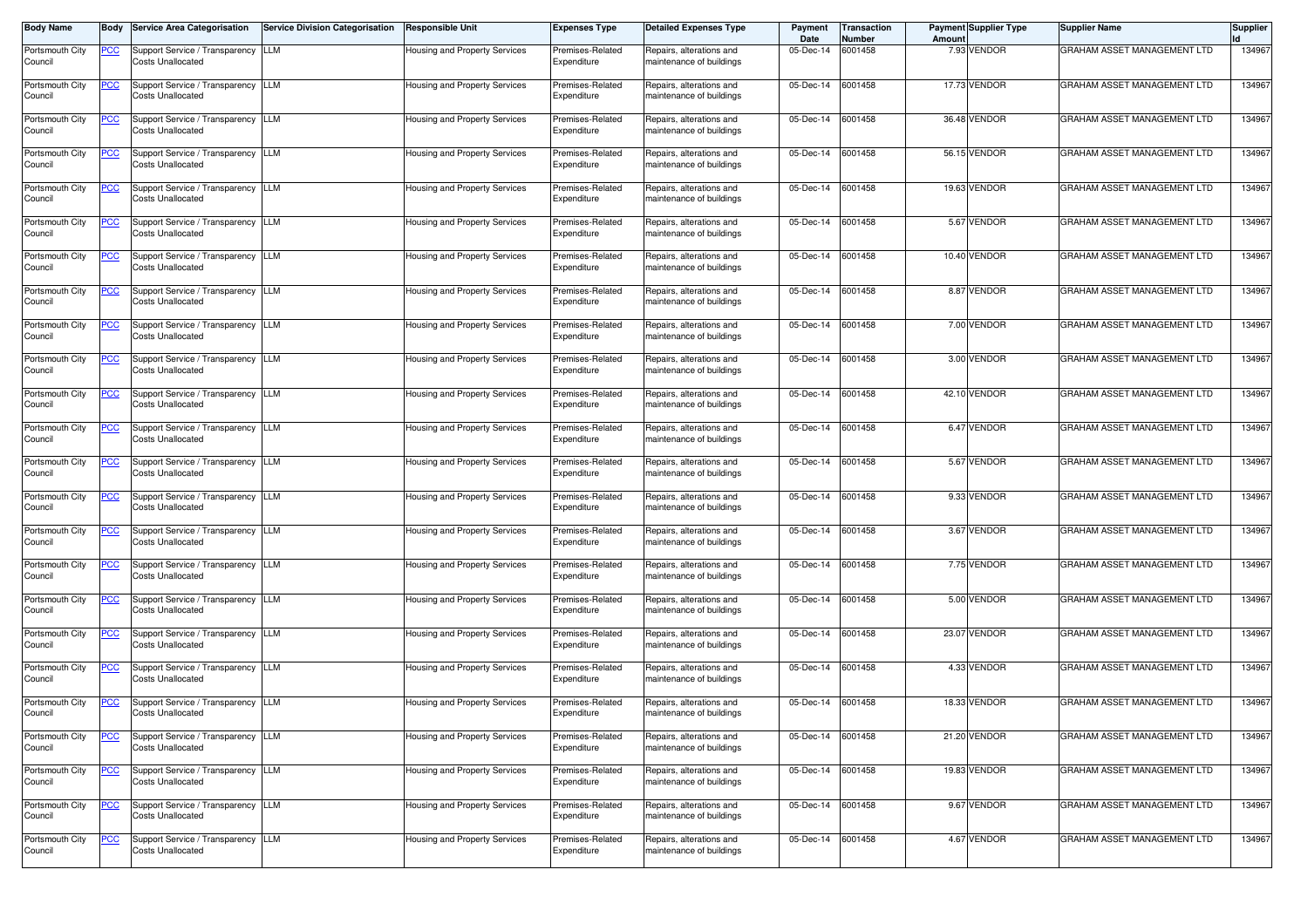| <b>Body Name</b>           | Body           | <b>Service Area Categorisation</b>                             | <b>Service Division Categorisation</b> | <b>Responsible Unit</b>       | <b>Expenses Type</b>                     | <b>Detailed Expenses Type</b>                        | Payment<br>Date | ransaction<br>Number | <b>Payment Supplier Type</b><br>Amoun | <b>Supplier Name</b>                                                  | <b>Supplier</b> |
|----------------------------|----------------|----------------------------------------------------------------|----------------------------------------|-------------------------------|------------------------------------------|------------------------------------------------------|-----------------|----------------------|---------------------------------------|-----------------------------------------------------------------------|-----------------|
| Portsmouth City<br>Council | <u>PCC</u>     | Support Service / Transparency LLM<br><b>Costs Unallocated</b> |                                        | Housing and Property Services | Premises-Related<br>Expenditure          | Repairs, alterations and<br>maintenance of buildings | 05-Dec-14       | 6001458              | 35.33 VENDOR                          | GRAHAM ASSET MANAGEMENT LTD                                           | 134967          |
| Portsmouth City<br>Council | <u>PCC</u>     | Support Service / Transparency<br>Costs Unallocated            | LLM                                    | Housing and Property Services | Premises-Related<br>Expenditure          | Repairs, alterations and<br>maintenance of buildings | 05-Dec-14       | 6001458              | 43.62 VENDOR                          | GRAHAM ASSET MANAGEMENT LTD                                           | 134967          |
| Portsmouth City<br>Council | $\overline{C}$ | Support Service / Transparency LLM<br><b>Costs Unallocated</b> |                                        | Housing and Property Services | Premises-Related<br>Expenditure          | Repairs, alterations and<br>maintenance of buildings | 05-Dec-14       | 6001458              | 20.51 VENDOR                          | GRAHAM ASSET MANAGEMENT LTD                                           | 134967          |
| Portsmouth City<br>Council |                | Support Service / Transparency LLM<br><b>Costs Unallocated</b> |                                        | Housing and Property Services | Premises-Related<br>Expenditure          | Repairs, alterations and<br>naintenance of buildings | 05-Dec-14       | 6001458              | 21.19 VENDOR                          | GRAHAM ASSET MANAGEMENT LTD                                           | 134967          |
| Portsmouth City<br>Council | <b>PCC</b>     | Support Service / Transparency LLM<br>Costs Unallocated        |                                        | Housing and Property Services | Premises-Related<br>Expenditure          | Repairs, alterations and<br>naintenance of buildings | 05-Dec-14       | 6001458              | 12.80 VENDOR                          | GRAHAM ASSET MANAGEMENT LTD                                           | 134967          |
| Portsmouth City<br>Council | <u>PCC</u>     | Support Service / Transparency LLM<br>Costs Unallocated        |                                        | Housing and Property Services | Premises-Related<br>Expenditure          | Repairs, alterations and<br>maintenance of buildings | 05-Dec-14       | 6001458              | 11.40 VENDOR                          | <b>GRAHAM ASSET MANAGEMENT LTD</b>                                    | 134967          |
| Portsmouth City<br>Council | <u>PCC</u>     | Support Service / Transparency<br><b>Costs Unallocated</b>     | LLM                                    | Housing and Property Services | Premises-Related<br>Expenditure          | Repairs, alterations and<br>maintenance of buildings | 05-Dec-14       | 6001458              | 8.16 VENDOR                           | GRAHAM ASSET MANAGEMENT LTD                                           | 134967          |
| Portsmouth City<br>Council | <u>PCC</u>     | Support Service / Transparency LLM<br><b>Costs Unallocated</b> |                                        | Housing and Property Services | Premises-Related<br>Expenditure          | Repairs, alterations and<br>naintenance of buildings | 05-Dec-14       | 6001458              | 37.52 VENDOR                          | GRAHAM ASSET MANAGEMENT LTD                                           | 134967          |
| Portsmouth City<br>Council | <u>PCC</u>     | Support Service / Transparency LLM<br><b>Costs Unallocated</b> |                                        | Housing and Property Services | Premises-Related<br>Expenditure          | Repairs, alterations and<br>maintenance of buildings | 05-Dec-14       | 6001458              | 107.95 VENDOR                         | GRAHAM ASSET MANAGEMENT LTD                                           | 134967          |
| Portsmouth City<br>Council | <u>PCC</u>     | Support Service / Transparency LLM<br><b>Costs Unallocated</b> |                                        | Housing and Property Services | Premises-Related<br>Expenditure          | Repairs, alterations and<br>maintenance of buildings | 05-Dec-14       | 6001458              | 103.54 VENDOR                         | GRAHAM ASSET MANAGEMENT LTD                                           | 134967          |
| Portsmouth City<br>Council | <u>PCC</u>     | Support Service / Transparency LLM<br>Costs Unallocated        |                                        | Housing and Property Services | Premises-Related<br>Expenditure          | Repairs, alterations and<br>naintenance of buildings | 05-Dec-14       | 6001458              | 199.09 VENDOR                         | GRAHAM ASSET MANAGEMENT LTD                                           | 134967          |
| Portsmouth City<br>Council | <u>PCC</u>     | Support Service / Transparency LLM<br>Costs Unallocated        |                                        | Housing and Property Services | Premises-Related<br>Expenditure          | Repairs, alterations and<br>maintenance of buildings | 05-Dec-14       | 6001458              | 115.92 VENDOR                         | GRAHAM ASSET MANAGEMENT LTD                                           | 134967          |
| Portsmouth City<br>Council | PCC            | Support Service / Transparency<br><b>Costs Unallocated</b>     | LLM                                    | Housing and Property Services | Premises-Related<br>Expenditure          | Repairs, alterations and<br>maintenance of buildings | 05-Dec-14       | 6001458              | 5.67 VENDOR                           | GRAHAM ASSET MANAGEMENT LTD                                           | 134967          |
| Portsmouth City<br>Council | <u>PCC</u>     | Support Service / Transparency LLM<br><b>Costs Unallocated</b> |                                        | Housing and Property Services | Premises-Related<br>Expenditure          | Repairs, alterations and<br>maintenance of buildings | 05-Dec-14       | 6001458              | 26.24 VENDOR                          | GRAHAM ASSET MANAGEMENT LTD                                           | 134967          |
| Portsmouth City<br>Council | $\overline{C}$ | Support Service / Transparency<br><b>Costs Unallocated</b>     | LLM                                    | Housing and Property Services | Premises-Related<br>Expenditure          | Repairs, alterations and<br>maintenance of buildings | 05-Dec-14       | 6001458              | 7.33 VENDOR                           | GRAHAM ASSET MANAGEMENT LTD                                           | 134967          |
| Portsmouth City<br>Council | <u>PCC</u>     | Support Service / Transparency LLM<br><b>Costs Unallocated</b> |                                        | Housing and Property Services | Premises-Related<br>Expenditure          | Repairs, alterations and<br>maintenance of buildings | 05-Dec-14       | 6001458              | 29.56 VENDOR                          | GRAHAM ASSET MANAGEMENT LTD                                           | 134967          |
| Portsmouth City<br>Council | <u>PCC</u>     | Support Service / Transparency LLM<br>Costs Unallocated        |                                        | Housing and Property Services | Premises-Related<br>Expenditure          | Repairs, alterations and<br>maintenance of buildings | 05-Dec-14       | 6001458              | 32.67 VENDOR                          | GRAHAM ASSET MANAGEMENT LTD                                           | 134967          |
| Portsmouth City<br>Council | <u>PCC</u>     | Support Service / Transparency LLM<br>Costs Unallocated        |                                        | Housing and Property Services | Premises-Related<br>Expenditure          | Repairs, alterations and<br>naintenance of buildings | 05-Dec-14       | 6001458              | 12.20 VENDOR                          | GRAHAM ASSET MANAGEMENT LTD                                           | 134967          |
| Portsmouth City<br>Council | <u>PCC</u>     | Support Service / Transparency LLM<br>Costs Unallocated        |                                        | Housing and Property Services | Premises-Related<br>Expenditure          | Repairs, alterations and<br>maintenance of buildings | 05-Dec-14       | 6001458              | 13.47 VENDOR                          | GRAHAM ASSET MANAGEMENT LTD                                           | 134967          |
| Portsmouth City<br>Council | <b>PCC</b>     | Housing Revenue Account                                        | Repairs and Maintenance                | Housing and Property Services | Premises-Related<br>Expenditure          | Repairs, alterations and<br>maintenance of buildings | 05-Dec-14       | 6001458              | 44.33 VENDOR                          | GRAHAM ASSET MANAGEMENT LTD                                           | 134967          |
| Portsmouth City<br>Council | <b>PCC</b>     | Housing Revenue Account                                        | Repairs and Maintenance                | Housing and Property Services | Premises-Related<br>Expenditure          | Repairs, alterations and<br>maintenance of buildings | 05-Dec-14       | 6001458              | 19.67 VENDOR                          | GRAHAM ASSET MANAGEMENT LTD                                           | 134967          |
| Portsmouth City<br>Council | <b>PCC</b>     | <b>Housing Services</b>                                        | Homelessness                           | Housing and Property Services | Premises-Related<br>Expenditure          | Rents                                                | 22-Dec-14       | 6004399              | 4950.00 SOLETRADER                    | Classified as 'personal data' (under the<br>Data Protection Act 1998) | 114064          |
| Portsmouth City<br>Council | <u>PCC</u>     | Support Service / Transparency<br><b>Costs Unallocated</b>     | AMS                                    | Housing and Property Services | Third Party Payments                     | Private contractors                                  | 16-Dec-14       | 6003193              | -2028.00 VENDOR                       | GREENWORKS SOLUTIONS LTD                                              | 121373          |
| Portsmouth City<br>Council | <b>PCC</b>     | Support Service / Transparency<br><b>Costs Unallocated</b>     | AMS                                    | Housing and Property Services | Third Party Payments Private contractors |                                                      | 16-Dec-14       | 6003193              | 2028.00 VENDOR                        | GREENWORKS SOLUTIONS LTD                                              | 121373          |
| Portsmouth City<br>Council | <b>PCC</b>     | Support Service / Transparency<br><b>Costs Unallocated</b>     | AMS                                    | Housing and Property Services | Third Party Payments Private contractors |                                                      | 16-Dec-14       | 6003193              | 2028.00 VENDOR                        | GREENWORKS SOLUTIONS LTD                                              | 121373          |
| Portsmouth City<br>Council | <u>PCC</u>     | Housing Revenue Account                                        | <b>Special Services</b>                | Housing and Property Services | Premises-Related<br>Expenditure          | Grounds maintenance costs                            | 10-Dec-14       | 6002293              | 2941.12 VENDOR                        | GRISTWOOD & TOMS (TREE<br>CONTRACTORS) LTD)                           | 100831          |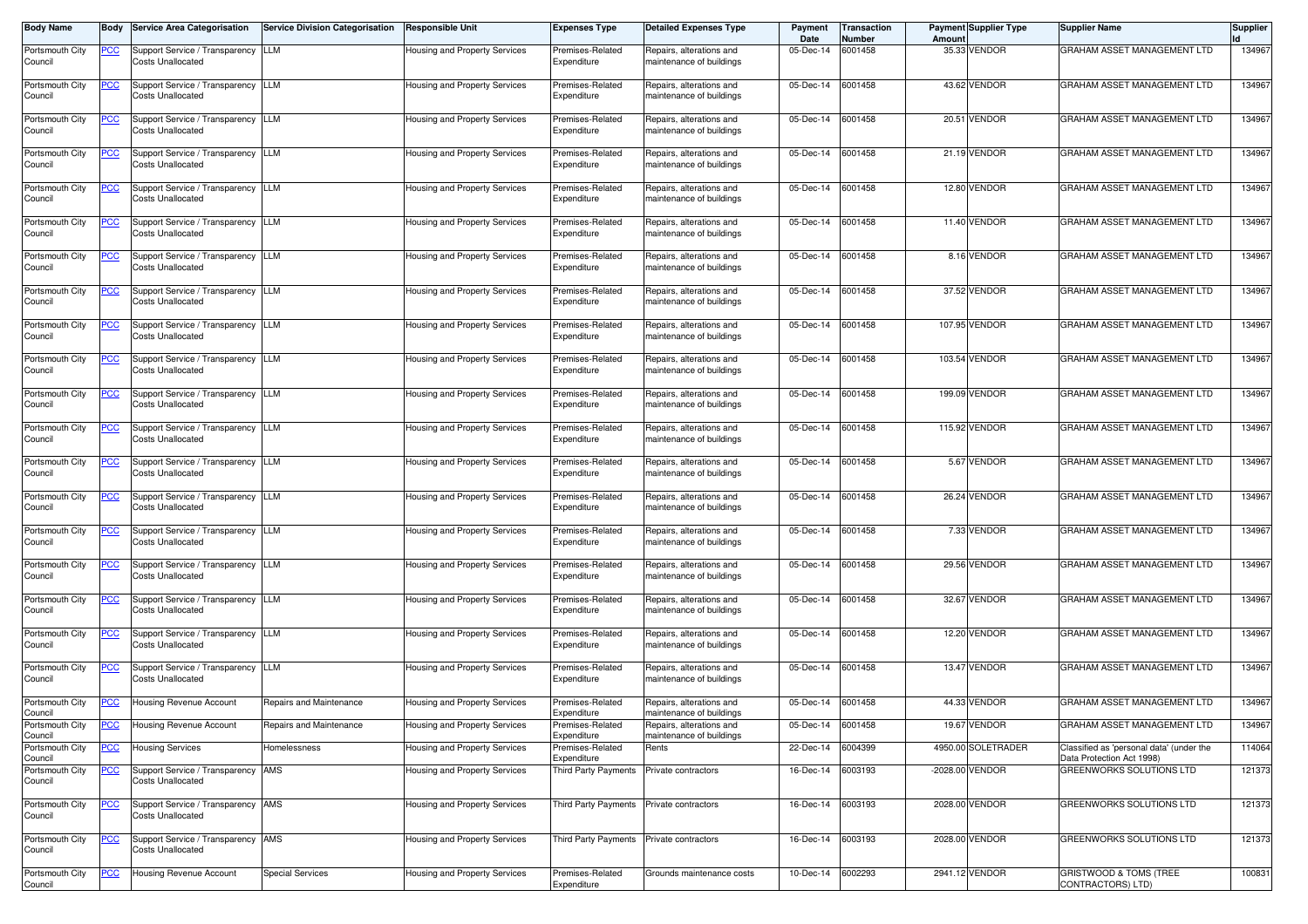| <b>Body Name</b>           | Body       | <b>Service Area Categorisation</b>                  | <b>Service Division Categorisation</b> | <b>Responsible Unit</b>              | <b>Expenses Type</b>            | Detailed Expenses Type                               | Payment<br>Date   | Transaction<br>Number | Amount   | <b>Payment Supplier Type</b>           | <b>Supplier Name</b>                                               | <b>Supplier</b> |
|----------------------------|------------|-----------------------------------------------------|----------------------------------------|--------------------------------------|---------------------------------|------------------------------------------------------|-------------------|-----------------------|----------|----------------------------------------|--------------------------------------------------------------------|-----------------|
| Portsmouth City<br>Council | <u>PCC</u> | Housing Revenue Account                             | <b>Special Services</b>                | Housing and Property Services        | Premises-Related<br>Expenditure | Grounds maintenance costs                            | 10-Dec-14         | 6002293               |          | 1470.56 VENDOR                         | GRISTWOOD & TOMS (TREE<br>CONTRACTORS) LTD)                        | 100831          |
| Portsmouth City<br>Council | <u>PCC</u> | Housing Revenue Account                             | <b>Special Services</b>                | Housing and Property Services        | Premises-Related<br>Expenditure | Grounds maintenance costs                            | 10-Dec-14         | 6002293               |          | 49.04 VENDOR                           | <b>GRISTWOOD &amp; TOMS (TREE)</b><br>CONTRACTORS) LTD)            | 100831          |
| Portsmouth City<br>Council | <u>PCC</u> | Housing Revenue Account                             | <b>Special Services</b>                | Housing and Property Services        | Premises-Related<br>Expenditure | Grounds maintenance costs                            | 10-Dec-14         | 6002293               |          | 1470.56 VENDOR                         | GRISTWOOD & TOMS (TREE<br>CONTRACTORS) LTD)                        | 100831          |
| Portsmouth City<br>Council | <u>PCC</u> | Housing Revenue Account                             | <b>Special Services</b>                | Housing and Property Services        | Premises-Related<br>Expenditure | Grounds maintenance costs                            | 10-Dec-14         | 6002293               |          | 1470.56 VENDOR                         | GRISTWOOD & TOMS (TREE<br>CONTRACTORS) LTD)                        | 100831          |
| Portsmouth City<br>Council | <u>PCC</u> | Housing Revenue Account                             | <b>Special Services</b>                | Housing and Property Services        | Premises-Related<br>Expenditure | Grounds maintenance costs                            | 10-Dec-14         | 6002293               | 1470.56  | <b>VENDOR</b>                          | GRISTWOOD & TOMS (TREE<br>CONTRACTORS) LTD)                        | 100831          |
| Portsmouth City<br>Council | <u>PCC</u> | <b>Housing Revenue Account</b>                      | <b>Special Services</b>                | Housing and Property Services        | Premises-Related<br>Expenditure | Grounds maintenance costs                            | 10-Dec-14         | 6002293               | 295.90   | <b>VENDOR</b>                          | GRISTWOOD & TOMS (TREE<br>CONTRACTORS) LTD)                        | 100831          |
| Portsmouth City<br>Council | <u>PCC</u> | Housing Revenue Account                             | <b>Special Services</b>                | Housing and Property Services        | Premises-Related<br>Expenditure | Grounds maintenance costs                            | 10-Dec-14         | 6002293               |          | 1470.56 VENDOR                         | <b>GRISTWOOD &amp; TOMS (TREE</b><br>CONTRACTORS) LTD)             | 100831          |
| Portsmouth City<br>Council | <u>PCC</u> | Housing Revenue Account                             | <b>Special Services</b>                | <b>Housing and Property Services</b> | Premises-Related<br>Expenditure | Grounds maintenance costs                            | 10-Dec-14         | 6002293               |          | 2113.03 VENDOR                         | <b>GRISTWOOD &amp; TOMS (TREE)</b><br>CONTRACTORS) LTD)            | 100831          |
| Portsmouth City<br>Council | <u>PCC</u> | Housing Revenue Account                             | Special Services                       | Housing and Property Services        | Premises-Related<br>Expenditure | Grounds maintenance costs                            | 12-Dec-14         | 6002815               | 5048.92  | <b>VENDOR</b>                          | GRISTWOOD & TOMS (TREE<br>CONTRACTORS) LTD)                        | 100831          |
| Portsmouth City<br>Council | <u>PCC</u> | Housing Revenue Account                             | <b>Special Services</b>                | Housing and Property Services        | Premises-Related<br>Expenditure | Grounds maintenance costs                            | 12-Dec-14         | 6002815               |          | 2524.46 VENDOR                         | GRISTWOOD & TOMS (TREE<br>CONTRACTORS) LTD)                        | 100831          |
| Portsmouth City<br>Council | <u>PCC</u> | Housing Revenue Account                             | <b>Special Services</b>                | Housing and Property Services        | Premises-Related<br>Expenditure | Grounds maintenance costs                            | 12-Dec-14         | 6002815               |          | 472.48 VENDOR                          | GRISTWOOD & TOMS (TREE<br>CONTRACTORS) LTD)                        | 100831          |
| Portsmouth City<br>Council | <u>PCC</u> | Housing Revenue Account                             | <b>Special Services</b>                | Housing and Property Services        | Premises-Related<br>Expenditure | Grounds maintenance costs                            | 12-Dec-14         | 6002815               |          | 2524.46 VENDOR                         | GRISTWOOD & TOMS (TREE<br>CONTRACTORS) LTD)                        | 100831          |
| Portsmouth City<br>Council | <u>PCC</u> | Housing Revenue Account                             | Special Services                       | Housing and Property Services        | Premises-Related<br>Expenditure | Grounds maintenance costs                            | 12-Dec-14         | 6002815               |          | 2524.46 VENDOR                         | GRISTWOOD & TOMS (TREE<br>CONTRACTORS) LTD)                        | 100831          |
| Portsmouth City<br>Council | <u>PCC</u> | Housing Revenue Account                             | <b>Special Services</b>                | Housing and Property Services        | Premises-Related<br>Expenditure | Grounds maintenance costs                            | 12-Dec-14         | 6002815               | 2524.46  | <b>VENDOR</b>                          | GRISTWOOD & TOMS (TREE<br>CONTRACTORS) LTD)                        | 100831          |
| Portsmouth City<br>Council | <u>PCC</u> | Housing Revenue Account                             | <b>Special Services</b>                | Housing and Property Services        | Premises-Related<br>Expenditure | Grounds maintenance costs                            | 12-Dec-14         | 6002815               |          | 376.01 VENDOR                          | <b>GRISTWOOD &amp; TOMS (TREE)</b><br>CONTRACTORS) LTD)            | 100831          |
| Portsmouth City<br>Council | <u>PCC</u> | Housing Revenue Account                             | <b>Special Services</b>                | Housing and Property Services        | Premises-Related<br>Expenditure | Grounds maintenance costs                            | 12-Dec-14         | 6002815               | 2524.47  | <b>VENDOR</b>                          | <b>GRISTWOOD &amp; TOMS (TREE)</b><br>CONTRACTORS) LTD)            | 100831          |
| Portsmouth City<br>Council | <u>PCC</u> | Housing Revenue Account                             | <b>Special Services</b>                | Housing and Property Services        | Premises-Related<br>Expenditure | Grounds maintenance costs                            | 12-Dec-14         | 6002815               |          | 2566.17 VENDOR                         | GRISTWOOD & TOMS (TREE<br>CONTRACTORS) LTD)                        | 100831          |
| Portsmouth City<br>Council | <u>PCC</u> | Housing Revenue Account                             | Other                                  | Housing and Property Services        | Supplies and Services           | Equipment, furniture and<br>naterials                | 03-Dec-14         | 6001004               | 1391.63  | <b>VENDOR</b>                          | <b>GS CATERING EQUIPMENT LTD</b>                                   | 139753          |
| Portsmouth City<br>Council | <u>PCC</u> | Housing Revenue Account                             | Repairs and Maintenance                | Housing and Property Services        | Premises-Related<br>Expenditure | Repairs, alterations and<br>naintenance of buildings | 09-Dec-14         | 6001836               |          | 2480.00 COMPANY                        | <b>GSB FABRICATIONS LIMITED</b>                                    | 100832          |
| Portsmouth City<br>Council | <u>PCC</u> | <b>Housing Revenue Account</b>                      | Other                                  | Housing and Property Services        | Third Party Payments            | Private contractors                                  | 15-Dec-14         | 6003092               |          | 130.00 COMPANY                         | <b>GSB FABRICATIONS LIMITED</b>                                    | 100832          |
| Portsmouth City<br>Council | <u>PCC</u> | Housing Revenue Account                             | Other                                  | Housing and Property Services        | Third Party Payments            | Private contractors                                  | 15-Dec-14         | 6003092               |          | 878.00 COMPANY                         | <b>GSB FABRICATIONS LIMITED</b>                                    | 100832          |
| Portsmouth City<br>Council | <u>PCC</u> | Housing Revenue Account                             | Other                                  | Housing and Property Services        | <b>Third Party Payments</b>     | Private contractors                                  | 15-Dec-14         | 6003092               |          | 3970.00 COMPANY                        | <b>GSB FABRICATIONS LIMITED</b>                                    | 100832          |
| Portsmouth City<br>Council | <u>PCC</u> | Housing Revenue Account                             | Other                                  | Housing and Property Services        | Third Party Payments            | Private contractors                                  | 24-Dec-14         | 6004838               | 680.00   | <b>COMPANY</b>                         | <b>GSB FABRICATIONS LIMITED</b>                                    | 100832          |
| Portsmouth City<br>Council | <u>PCC</u> | Housing Revenue Account                             | Repairs and Maintenance                | Housing and Property Services        | Premises-Related<br>Expenditure | Repairs, alterations and<br>naintenance of buildings | 12-Dec-14         | 6002818               |          | 3003.00 OTHER LOCAL<br>AUTHORITY       | HAMPSHIRE COUNTY COUNCIL                                           | 100030          |
| Portsmouth City<br>Council | <u>PCC</u> | Support Service / Transparency<br>Costs Unallocated | AMS                                    | Housing and Property Services        | Employees                       | Indirect employee expenses                           | 17-Dec-14         | 6003651               | 21041.80 | OTHER LOCAL<br><b>AUTHORITY</b>        | HAMPSHIRE COUNTY COUNCIL                                           | 100030          |
| Portsmouth City            | <u>PCC</u> | Housing Revenue Account                             | <b>Special Services</b>                | Housing and Property Services        | Third Party Payments            | Private contractors                                  | 02-Dec-14         | 6000544               | 2632.73  | <b>VENDOR</b>                          | HANDLE WITH CARE (PORTSMOUTH)                                      | 100504          |
| Council<br>Portsmouth City | <u>PCC</u> | Housing Revenue Account                             | Other                                  | Housing and Property Services        | Supplies and Services           | Services                                             | 18-Dec-14         | 6003861               | 1450.00  | <b>VENDOR</b>                          | LTD<br>HANN TUCKER ASSOCIATES LIMITED                              | 111031          |
| Council<br>Portsmouth City | <u>PCC</u> | Housing Revenue Account                             | Other                                  | Housing and Property Services        | Supplies and Services           | Services                                             | 18-Dec-14         | 6003861               |          | 1300.00 VENDOR                         | HANN TUCKER ASSOCIATES LIMITED                                     | 111031          |
| Council<br>Portsmouth City | <u>PCC</u> | Housing Revenue Account                             | Other                                  | Housing and Property Services        | Income                          | Other grants reimbursements and                      | 01-Dec-14         | 6000394               | $-28.47$ | OTHER LOCAL                            | HAVANT BOROUGH COUNCIL                                             | 100219          |
| Council<br>Portsmouth City |            | -Iousing Hevenue Account                            | Other                                  | Housing and Property Services        | Income                          | contributions<br>Jther grants reimbursements and     | 11-Dec-14         | 6002514               |          | <b>AUTHORITY</b><br>-50.70 OTHER LOCAL | HAVAN I BOROUGH COUNCIL                                            | 100219          |
| Council<br>Portsmouth City | <b>PCC</b> | Housing Revenue Account                             | Other                                  | Housing and Property Services        | Income                          | contributions<br>Other grants reimbursements and     | 16-Dec-14         | 6003196               |          | <b>AUTHORITY</b><br>-62.01 OTHER LOCAL | <b>HAVANT BOROUGH COUNCIL</b>                                      | 100219          |
| Council<br>Portsmouth City | <u>PCC</u> | Housing Revenue Account                             | Other                                  | Housing and Property Services        | Income                          | contributions<br>Other grants reimbursements and     | 18-Dec-14         | 6003864               | $-31.90$ | <b>AUTHORITY</b><br>OTHER LOCAL        | HAVANT BOROUGH COUNCIL                                             | 100219          |
| Council<br>Portsmouth City | <u>PCC</u> | Housing Revenue Account                             | <b>Special Services</b>                | Housing and Property Services        | Supplies and Services           | contributions<br>Printing, stationery and general    | 12-Dec-14         | 6002831               |          | <b>AUTHORITY</b><br>3280.75 VENDOR     | HOLBROOKS PRINTERS LTD                                             | 100893          |
| Council<br>Portsmouth City | <u>PCC</u> | Housing Revenue Account                             | <b>Special Services</b>                | Housing and Property Services        | Supplies and Services           | office expenses<br>Printing, stationery and general  | 12-Dec-14         | 6002831               |          | 225.00 VENDOR                          | HOLBROOKS PRINTERS LTD                                             | 100893          |
| Council<br>Portsmouth City | <u>PCC</u> | <b>Housing Services</b>                             | Homelessness                           | Housing and Property Services        | Premises-Related                | office expenses<br>Rents                             | 22-Dec-14         | 6004403               |          | 2229.73 SOLETRADER                     | Classified as 'personal data' (under the                           | 135979          |
| Council<br>Portsmouth City | <u>PCC</u> | Housing Revenue Account                             | Supervision and Management             | Housing and Property Services        | Expenditure<br>Employees        | ndirect employee expenses                            | 24-Dec-14         | 6004892               | 3500.00  | <b>VENDOR</b>                          | Data Protection Act 1998)<br><b>INSTITUTION OF CIVIL ENGINEERS</b> | 101457          |
| Council<br>Portsmouth City | <u>PCC</u> | Housing Revenue Account                             | Other                                  | Housing and Property Services        | Employees                       | Direct employee expenses                             | 03-Dec-14 6001020 |                       |          | 9525.00 VENDOR                         | <b>INTERQUEST GROUP PLC</b>                                        | 127770          |
| Council                    |            |                                                     |                                        |                                      |                                 |                                                      |                   |                       |          |                                        |                                                                    |                 |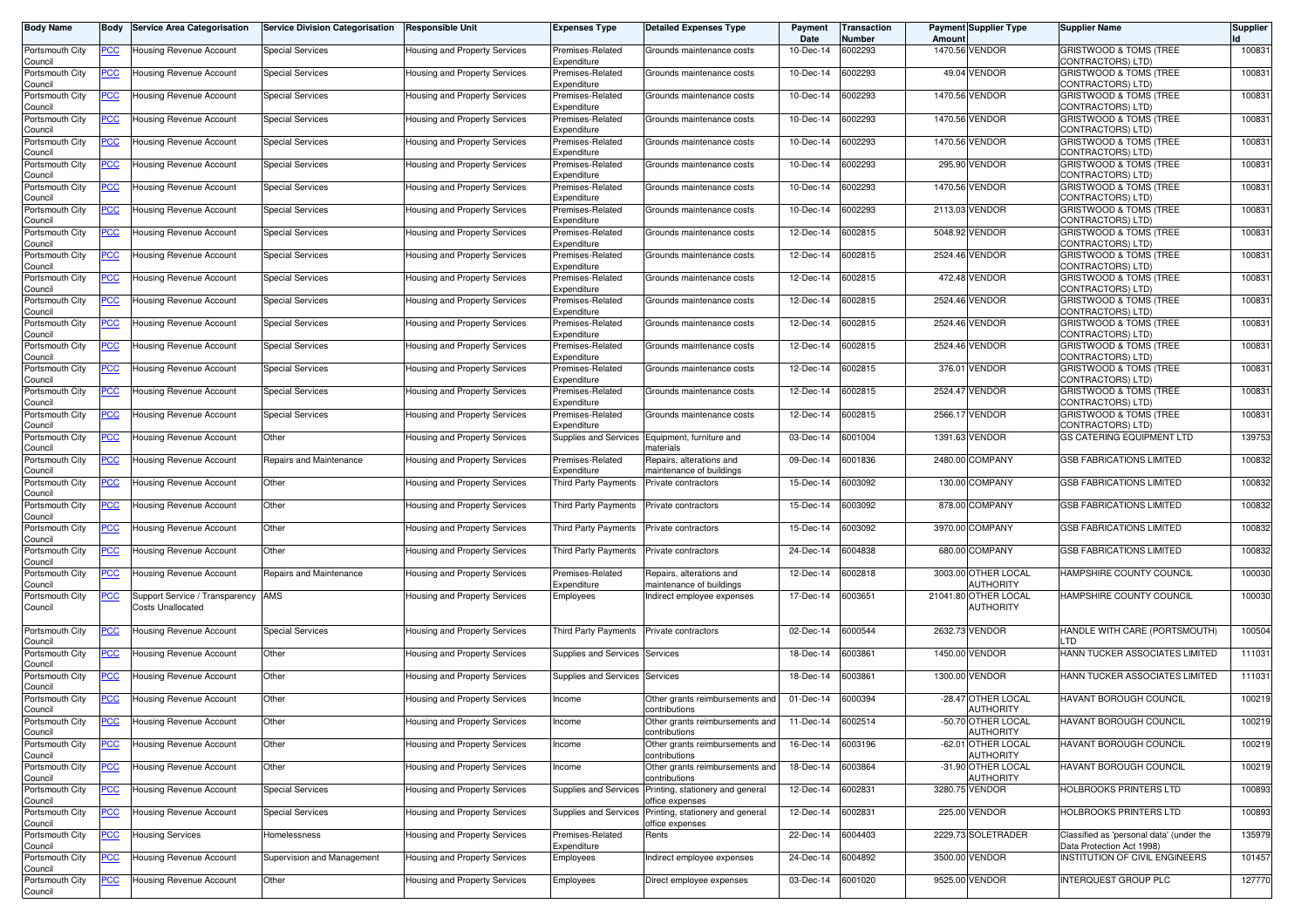| <b>Body Name</b>           | Body        | <b>Service Area Categorisation</b>                             | <b>Service Division Categorisation</b> | <b>Responsible Unit</b>              | <b>Expenses Type</b>            | <b>Detailed Expenses Type</b>                        | Payment<br>Date   | <b>Transaction</b><br>Number | Amoun     | <b>Payment Supplier Type</b> | <b>Supplier Name</b>                                                  | <b>Supplier</b> |
|----------------------------|-------------|----------------------------------------------------------------|----------------------------------------|--------------------------------------|---------------------------------|------------------------------------------------------|-------------------|------------------------------|-----------|------------------------------|-----------------------------------------------------------------------|-----------------|
| Portsmouth City<br>Council | <u>PCC</u>  | Housing Revenue Account                                        | Other                                  | Housing and Property Services        | Employees                       | Direct employee expenses                             | 31-Dec-14         | 6005610                      |           | 6375.00 VENDOR               | INTERQUEST GROUP PLC                                                  | 127770          |
| Portsmouth City<br>Council | <u>PCC</u>  | Housing Services                                               | Homelessness                           | Housing and Property Services        | Premises-Related<br>Expenditure | Rents                                                | 22-Dec-14         | 6004404                      |           | 1800.00 SOLETRADER           | Classified as 'personal data' (under the<br>Data Protection Act 1998) | 138477          |
| Portsmouth City<br>Council | <u>PCC</u>  | Housing Revenue Account                                        | Other                                  | Housing and Property Services        | Premises-Related<br>Expenditure | Repairs, alterations and<br>naintenance of buildings | 23-Dec-14         | 6004541                      |           | 2367.38 COMPANY              | ISS FACILITY SERVICES LANDSCAPING                                     | 134017          |
| Portsmouth City<br>Council | <u>PCC</u>  | Housing Revenue Account                                        | Other                                  | Housing and Property Services        | Premises-Related<br>Expenditure | Repairs, alterations and<br>maintenance of buildings | 03-Dec-14         | 6001026                      |           | 1860.00 COMPANY              | <b>JUST MARKINGS LTD</b>                                              | 138563          |
| Portsmouth City<br>Council | <u>PCC</u>  | Housing Services                                               | Homelessness                           | Housing and Property Services        | Premises-Related<br>Expenditure | Rents                                                | 22-Dec-14         | 6004407                      |           | 1800.00 SOLETRADER           | Classified as 'personal data' (under the<br>Data Protection Act 1998) | 138208          |
| Portsmouth City<br>Council | <u>PCC</u>  | Housing Revenue Account                                        | Other                                  | Housing and Property Services        | Premises-Related<br>Expenditure | Repairs, alterations and<br>maintenance of buildings | 10-Dec-14         | 6002307                      |           | 69840.19 COMPANY             | <b>KEEPMOAT REGENERATION (APOLLO)</b><br>LTD                          | 138224          |
| Portsmouth City<br>Council | <u>PCC</u>  | Housing Revenue Account                                        | Repairs and Maintenance                | Housing and Property Services        | Premises-Related<br>Expenditure | Repairs, alterations and<br>maintenance of buildings | 01-Dec-14         | 6000400                      |           | 55376.14 COMPANY             | KEEPMOAT REGENERATION (APOLLO)<br>LTD                                 | 138224          |
| Portsmouth City<br>Council | <u>PCC</u>  | Housing Revenue Account                                        | Repairs and Maintenance                | Housing and Property Services        | Premises-Related<br>Expenditure | Repairs, alterations and<br>maintenance of buildings | 29-Dec-14         | 6005309                      | 118772.39 | <b>COMPANY</b>               | <b>KEEPMOAT REGENERATION (APOLLO)</b><br>LTD                          | 138224          |
| Portsmouth City<br>Council | <u>PCC</u>  | Housing Revenue Account                                        | Other                                  | Housing and Property Services        | Premises-Related<br>Expenditure | Repairs, alterations and<br>maintenance of buildings | 05-Dec-14         | 6001487                      |           | 207787.93 COMPANY            | KEEPMOAT REGENERATION (APOLLO)<br>LTD                                 | 138224          |
| Portsmouth City<br>Council | <u>PCC</u>  | Housing Revenue Account                                        | Other                                  | Housing and Property Services        | Supplies and Services           | Services                                             | 05-Dec-14         | 6001488                      |           | 3675.00 VENDOR               | KEITH WINTON DESIGN LTD                                               | 137858          |
| Portsmouth City<br>Council |             | Housing Revenue Account                                        | Other                                  | Housing and Property Services        | Supplies and Services           | Services                                             | 05-Dec-14         | 6001488                      | 6600.00   | <b>VENDOR</b>                | KEITH WINTON DESIGN LTD                                               | 137858          |
| Portsmouth City<br>Council |             | Housing Revenue Account                                        | Other                                  | Housing and Property Services        | Supplies and Services           | Services                                             | 05-Dec-14         | 6001488                      | 410.34    | <b>VENDOR</b>                | KEITH WINTON DESIGN LTD                                               | 137858          |
| Portsmouth City<br>Council | <u>PCC</u>  | Housing Services                                               | Homelessness                           | Housing and Property Services        | Premises-Related<br>Expenditure | Rents                                                | 22-Dec-14         | 6004408                      |           | 1500.00 SOLETRADER           | Classified as 'personal data' (under the<br>Data Protection Act 1998) | 138715          |
| Portsmouth City<br>Council | <u>PCC</u>  | <b>Housing Revenue Account</b>                                 | Other                                  | Housing and Property Services        | Third Party Payments            | Private contractors                                  | 17-Dec-14         | 6003668                      | 11635.28  | <b>COMPANY</b>               | <b>KKA MAINTENANCE LTD</b>                                            | 135386          |
| Portsmouth City<br>Council | <u>PCC </u> | Housing Revenue Account                                        | Supervision and Management             | <b>Housing and Property Services</b> | Premises-Related<br>Expenditure | Repairs, alterations and<br>maintenance of buildings | 02-Dec-14         | 6000549                      |           | 498.84 COMPANY               | KKA MAINTENANCE LTD                                                   | 135386          |
| Portsmouth City<br>Council | <u>PCC</u>  | Support Service / Transparency<br>Costs Unallocated            | LLM                                    | Housing and Property Services        | Premises-Related<br>Expenditure | Repairs, alterations and<br>maintenance of buildings | 15-Dec-14         | 6003105                      | 566.32    | <b>COMPANY</b>               | KKA MAINTENANCE LTD                                                   | 135386          |
| Portsmouth City<br>Council |             | Support Service / Transparency<br><b>Costs Unallocated</b>     | LLM                                    | Housing and Property Services        | Premises-Related<br>Expenditure | Repairs, alterations and<br>maintenance of buildings | 15-Dec-14         | 6003105                      |           | 900.00 COMPANY               | <b>KKA MAINTENANCE LTD</b>                                            | 135386          |
| Portsmouth City<br>Council | <u>PCC </u> | Support Service / Transparency<br><b>Costs Unallocated</b>     | LLM                                    | Housing and Property Services        | Premises-Related<br>Expenditure | Repairs, alterations and<br>maintenance of buildings | 17-Dec-14         | 6003669                      |           | 485.00 COMPANY               | <b>KKA MAINTENANCE LTD</b>                                            | 135386          |
| Portsmouth City<br>Council | <u>PCC</u>  | Support Service / Transparency<br>Costs Unallocated            | LLM                                    | Housing and Property Services        | Premises-Related<br>Expenditure | Repairs, alterations and<br>maintenance of buildings | 17-Dec-14         | 6003669                      |           | 1000.00 COMPANY              | <b>KKA MAINTENANCE LTD</b>                                            | 135386          |
| Portsmouth City<br>Council | <u>PCC</u>  | Other                                                          | Suspense and Capital Schemes           | Housing and Property Services        | Premises-Related<br>Expenditure | Repairs, alterations and<br>maintenance of buildings | 10-Dec-14         | 6002312                      |           | 1950.00 COMPANY              | <b>KKA MAINTENANCE LTD</b>                                            | 135386          |
| Portsmouth City<br>Council | <u>PCC</u>  | Support Service / Transparency<br>Costs Unallocated            | LLM                                    | Housing and Property Services        | Premises-Related<br>Expenditure | Repairs, alterations and<br>maintenance of buildings | 12-Dec-14         | 6002852                      | 2400.00   | <b>COMPANY</b>               | <b>KKA MAINTENANCE LTD</b>                                            | 135386          |
| Portsmouth City<br>Council | <u>PCC</u>  | Support Service / Transparency<br><b>Costs Unallocated</b>     | LLM                                    | Housing and Property Services        | Premises-Related<br>Expenditure | Repairs, alterations and<br>maintenance of buildings | 10-Dec-14         | 6002312                      |           | 1664.52 COMPANY              | KKA MAINTENANCE LTD                                                   | 135386          |
| Portsmouth City<br>Council | <u>PCC</u>  | Support Service / Transparency<br>Costs Unallocated            | AMS                                    | Housing and Property Services        | Premises-Related<br>Expenditure | Repairs, alterations and<br>maintenance of buildings | 11-Dec-14         | 6002525                      |           | 5925.00 COMPANY              | KKA MAINTENANCE LTD                                                   | 135386          |
| Portsmouth City<br>Council | <u>PCC</u>  | Support Service / Transparency<br>Costs Unallocated            | LLM                                    | Housing and Property Services        | Premises-Related<br>Expenditure | Repairs, alterations and<br>maintenance of buildings | 12-Dec-14         | 6002852                      |           | 255.00 COMPANY               | <b>KKA MAINTENANCE LTD</b>                                            | 135386          |
| Portsmouth City<br>Council | <u>PCC</u>  | Support Service / Transparency<br><b>Costs Unallocated</b>     | LLM                                    | Housing and Property Services        | Premises-Related<br>Expenditure | Repairs, alterations and<br>maintenance of buildings | 12-Dec-14         | 6002852                      |           | 100.00 COMPANY               | <b>KKA MAINTENANCE LTD</b>                                            | 135386          |
| Portsmouth City<br>Council | <b>PCC</b>  | Support Service / Transparency LLM<br><b>Costs Unallocated</b> |                                        | Housing and Property Services        | Premises-Related<br>Expenditure | Repairs, alterations and<br>maintenance of buildings | 12-Dec-14 6002852 |                              |           | 35.00 COMPANY                | KKA MAINTENANCE LTD                                                   | 135386          |
| Portsmouth City<br>Council | <u>PCC</u>  | Support Service / Transparency LLM<br>Costs Unallocated        |                                        | Housing and Property Services        | Premises-Related<br>Expenditure | Repairs, alterations and<br>maintenance of buildings | 12-Dec-14 6002852 |                              |           | 35.00 COMPANY                | <b>KKA MAINTENANCE LTD</b>                                            | 135386          |
| Portsmouth City<br>Council | <u>PCC</u>  | Support Service / Transparency LLM<br><b>Costs Unallocated</b> |                                        | Housing and Property Services        | Premises-Related<br>Expenditure | Repairs, alterations and<br>maintenance of buildings | 12-Dec-14 6002852 |                              |           | 80.67 COMPANY                | <b>KKA MAINTENANCE LTD</b>                                            | 135386          |
| Portsmouth City<br>Council | <u>PCC</u>  | Support Service / Transparency LLM<br><b>Costs Unallocated</b> |                                        | Housing and Property Services        | Premises-Related<br>Expenditure | Repairs, alterations and<br>maintenance of buildings | 12-Dec-14 6002852 |                              |           | 35.00 COMPANY                | <b>KKA MAINTENANCE LTD</b>                                            | 135386          |
| Portsmouth City<br>Council | ∍CC         | Support Service / Transparency LLM<br><b>Costs Unallocated</b> |                                        | Housing and Property Services        | Premises-Related<br>Expenditure | Repairs, alterations and<br>maintenance of buildings | 12-Dec-14 6002852 |                              |           | 80.67 COMPANY                | <b>KKA MAINTENANCE LTD</b>                                            | 135386          |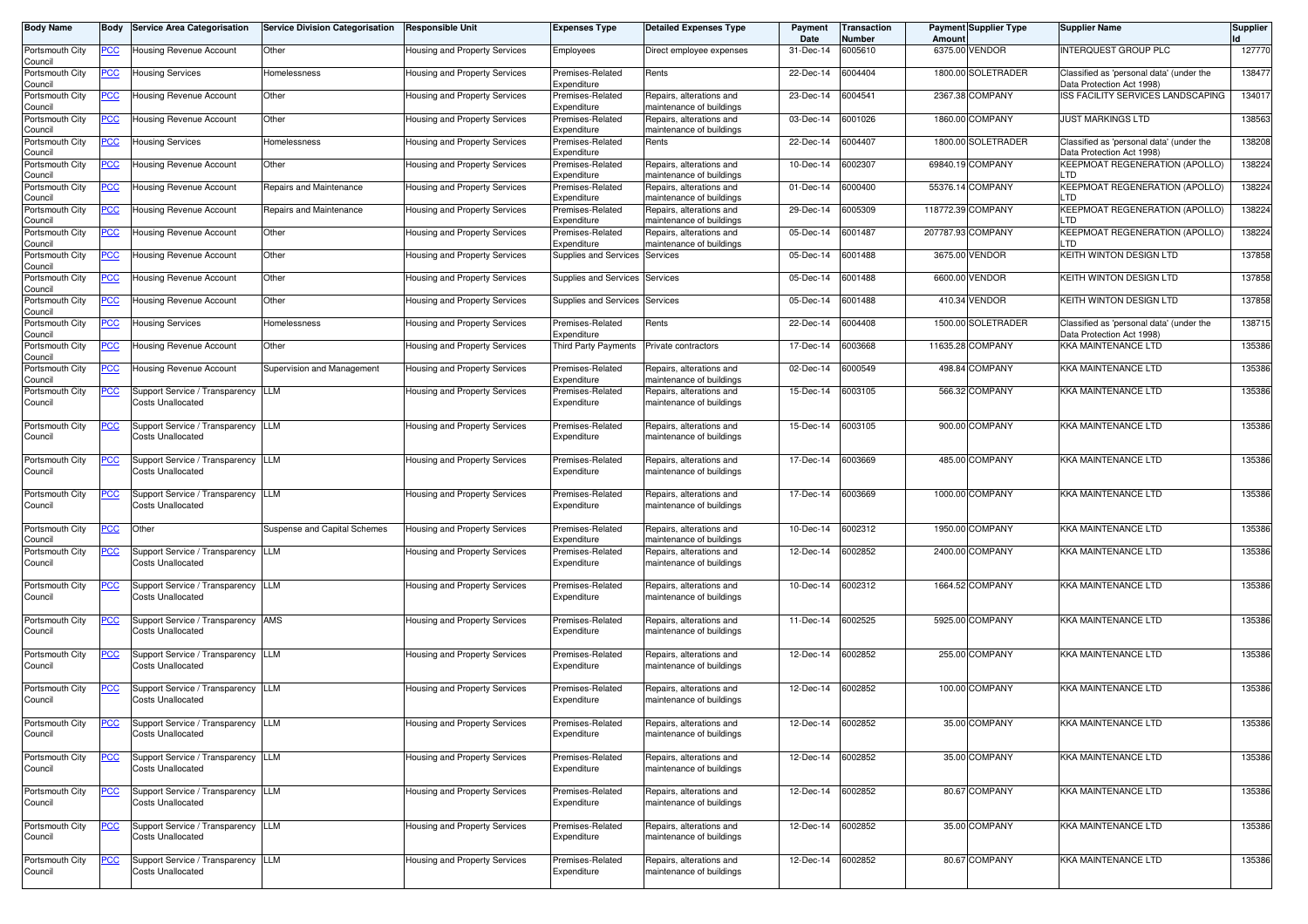| <b>Body Name</b>           | Body       | <b>Service Area Categorisation</b>                              | <b>Service Division Categorisation</b> | <b>Responsible Unit</b>              | <b>Expenses Type</b>            | <b>Detailed Expenses Type</b>                        | Payment<br>Date   | <b>Transaction</b><br>Number | Amount | <b>Payment Supplier Type</b> | <b>Supplier Name</b>       | <b>Supplier</b> |
|----------------------------|------------|-----------------------------------------------------------------|----------------------------------------|--------------------------------------|---------------------------------|------------------------------------------------------|-------------------|------------------------------|--------|------------------------------|----------------------------|-----------------|
| Portsmouth City<br>Council | <u>PCC</u> | Support Service / Transparency LLM<br>Costs Unallocated         |                                        | Housing and Property Services        | Premises-Related<br>Expenditure | Repairs, alterations and<br>maintenance of buildings | 12-Dec-14         | 6002852                      |        | 50.00 COMPANY                | <b>KKA MAINTENANCE LTD</b> | 135386          |
| Portsmouth City<br>Council | <u>PCC</u> | Support Service / Transparency LLM<br><b>Costs Unallocated</b>  |                                        | Housing and Property Services        | Premises-Related<br>Expenditure | Repairs, alterations and<br>maintenance of buildings | 12-Dec-14         | 6002852                      |        | 35.00 COMPANY                | <b>KKA MAINTENANCE LTD</b> | 135386          |
| Portsmouth City<br>Council | °СС        | Support Service / Transparency ILLM<br><b>Costs Unallocated</b> |                                        | Housing and Property Services        | Premises-Related<br>Expenditure | Repairs, alterations and<br>maintenance of buildings | 12-Dec-14         | 6002852                      |        | 35.00 COMPANY                | <b>KKA MAINTENANCE LTD</b> | 135386          |
| Portsmouth City<br>Council | <u>PCC</u> | Support Service / Transparency LLM<br>Costs Unallocated         |                                        | Housing and Property Services        | Premises-Related<br>Expenditure | Repairs, alterations and<br>maintenance of buildings | 12-Dec-14         | 6002852                      |        | 85.00 COMPANY                | <b>KKA MAINTENANCE LTD</b> | 135386          |
| Portsmouth City<br>Council | <u>PCC</u> | Support Service / Transparency<br>Costs Unallocated             | LLM                                    | Housing and Property Services        | Premises-Related<br>Expenditure | Repairs, alterations and<br>maintenance of buildings | 12-Dec-14         | 6002852                      |        | 35.00 COMPANY                | <b>KKA MAINTENANCE LTD</b> | 135386          |
| Portsmouth City<br>Council | PСC        | Support Service / Transparency LLM<br><b>Costs Unallocated</b>  |                                        | <b>Housing and Property Services</b> | Premises-Related<br>Expenditure | Repairs, alterations and<br>maintenance of buildings | 12-Dec-14         | 6002852                      |        | 35.00 COMPANY                | <b>KKA MAINTENANCE LTD</b> | 135386          |
| Portsmouth City<br>Council | <u>CC</u>  | Support Service / Transparency<br><b>Costs Unallocated</b>      | LLM                                    | Housing and Property Services        | Premises-Related<br>Expenditure | Repairs, alterations and<br>maintenance of buildings | 12-Dec-14         | 6002852                      |        | 236.54 COMPANY               | KKA MAINTENANCE LTD        | 135386          |
| Portsmouth City<br>Council | <u>PCC</u> | Support Service / Transparency LLM<br>Costs Unallocated         |                                        | Housing and Property Services        | Premises-Related<br>Expenditure | Repairs, alterations and<br>maintenance of buildings | 12-Dec-14         | 6002852                      |        | 35.00 COMPANY                | <b>KKA MAINTENANCE LTD</b> | 135386          |
| Portsmouth City<br>Council | <u>PCC</u> | Support Service / Transparency LLM<br><b>Costs Unallocated</b>  |                                        | Housing and Property Services        | Premises-Related<br>Expenditure | Repairs, alterations and<br>maintenance of buildings | 12-Dec-14         | 6002852                      |        | 35.00 COMPANY                | <b>KKA MAINTENANCE LTD</b> | 135386          |
| Portsmouth City<br>Council | <u>CC</u>  | Support Service / Transparency LLM<br><b>Costs Unallocated</b>  |                                        | Housing and Property Services        | Premises-Related<br>Expenditure | Repairs, alterations and<br>maintenance of buildings | 12-Dec-14         | 6002852                      |        | 115.67 COMPANY               | <b>KKA MAINTENANCE LTD</b> | 135386          |
| Portsmouth City<br>Council | <u>PCC</u> | Support Service / Transparency LLM<br>Costs Unallocated         |                                        | Housing and Property Services        | Premises-Related<br>Expenditure | Repairs, alterations and<br>maintenance of buildings | 12-Dec-14         | 6002852                      |        | 35.00 COMPANY                | <b>KKA MAINTENANCE LTD</b> | 135386          |
| Portsmouth City<br>Council | <u>PCC</u> | Support Service / Transparency LLM<br><b>Costs Unallocated</b>  |                                        | Housing and Property Services        | Premises-Related<br>Expenditure | Repairs, alterations and<br>maintenance of buildings | 12-Dec-14         | 6002852                      |        | 260.00 COMPANY               | <b>KKA MAINTENANCE LTD</b> | 135386          |
| Portsmouth City<br>Council | PСC        | Support Service / Transparency LLM<br><b>Costs Unallocated</b>  |                                        | Housing and Property Services        | Premises-Related<br>Expenditure | Repairs, alterations and<br>maintenance of buildings | 12-Dec-14         | 6002852                      |        | 35.00 COMPANY                | KKA MAINTENANCE LTD        | 135386          |
| Portsmouth City<br>Council | <u>PCC</u> | Support Service / Transparency LLM<br><b>Costs Unallocated</b>  |                                        | Housing and Property Services        | Premises-Related<br>Expenditure | Repairs, alterations and<br>maintenance of buildings | 12-Dec-14         | 6002852                      |        | 50.00 COMPANY                | <b>KKA MAINTENANCE LTD</b> | 135386          |
| Portsmouth City<br>Council | <u>PCC</u> | Support Service / Transparency LLM<br>Costs Unallocated         |                                        | Housing and Property Services        | Premises-Related<br>Expenditure | Repairs, alterations and<br>maintenance of buildings | 12-Dec-14         | 6002852                      |        | 89.61 COMPANY                | <b>KKA MAINTENANCE LTD</b> | 135386          |
| Portsmouth City<br>Council | <u>PCC</u> | Support Service / Transparency LLM<br><b>Costs Unallocated</b>  |                                        | Housing and Property Services        | Premises-Related<br>Expenditure | Repairs, alterations and<br>maintenance of buildings | 12-Dec-14         | 6002852                      |        | 35.00 COMPANY                | <b>KKA MAINTENANCE LTD</b> | 135386          |
| Portsmouth City<br>Council | <u>PCC</u> | Support Service / Transparency LLM<br><b>Costs Unallocated</b>  |                                        | Housing and Property Services        | Premises-Related<br>Expenditure | Repairs, alterations and<br>maintenance of buildings | 12-Dec-14         | 6002852                      |        | 160.00 COMPANY               | <b>KKA MAINTENANCE LTD</b> | 135386          |
| Portsmouth City<br>Council | <u>CC</u>  | Support Service / Transparency LLM<br><b>Costs Unallocated</b>  |                                        | Housing and Property Services        | Premises-Related<br>Expenditure | Repairs, alterations and<br>maintenance of buildings | 12-Dec-14         | 6002852                      |        | 160.00 COMPANY               | <b>KKA MAINTENANCE LTD</b> | 135386          |
| Portsmouth City<br>Council | <u>'CC</u> | Support Service / Transparency LLM<br>Costs Unallocated         |                                        | Housing and Property Services        | Premises-Related<br>Expenditure | Repairs, alterations and<br>maintenance of buildings | 12-Dec-14         | 6002852                      |        | 35.00 COMPANY                | <b>KKA MAINTENANCE LTD</b> | 135386          |
| Portsmouth City<br>Council | <b>PCC</b> | Other                                                           | Suspense and Capital Schemes           | Housing and Property Services        | Premises-Related<br>Expenditure | Repairs, alterations and<br>maintenance of buildings | 12-Dec-14         | 6002852                      |        | 35.00 COMPANY                | <b>KKA MAINTENANCE LTD</b> | 135386          |
| Portsmouth City<br>Council |            | Support Service / Transparency LLM<br><b>Costs Unallocated</b>  |                                        | Housing and Property Services        | Premises-Related<br>Expenditure | Repairs, alterations and<br>maintenance of buildings | 05-Dec-14 6001495 |                              |        | 104.39 COMPANY               | KKA MAINTENANCE LTD        | 135386          |
| Portsmouth City<br>Council | <u>PCC</u> | Support Service / Transparency LLM<br>Costs Unallocated         |                                        | Housing and Property Services        | Premises-Related<br>Expenditure | Repairs, alterations and<br>maintenance of buildings | 05-Dec-14 6001495 |                              |        | 35.00 COMPANY                | <b>KKA MAINTENANCE LTD</b> | 135386          |
| Portsmouth City<br>Council | <b>PCC</b> | Support Service / Transparency LLM<br>Costs Unallocated         |                                        | Housing and Property Services        | Premises-Related<br>Expenditure | Repairs, alterations and<br>maintenance of buildings | 05-Dec-14 6001495 |                              |        | 80.67 COMPANY                | <b>KKA MAINTENANCE LTD</b> | 135386          |
| Portsmouth City<br>Council | <b>PCC</b> | Support Service / Transparency LLM<br><b>Costs Unallocated</b>  |                                        | Housing and Property Services        | Premises-Related<br>Expenditure | Repairs, alterations and<br>maintenance of buildings | 05-Dec-14         | 6001495                      |        | 125.00 COMPANY               | KKA MAINTENANCE LTD        | 135386          |
| Portsmouth City<br>Council | <u>CC</u>  | Support Service / Transparency LLM<br>Costs Unallocated         |                                        | Housing and Property Services        | Premises-Related<br>Expenditure | Repairs, alterations and<br>maintenance of buildings | 05-Dec-14 6001495 |                              |        | 80.67 COMPANY                | <b>KKA MAINTENANCE LTD</b> | 135386          |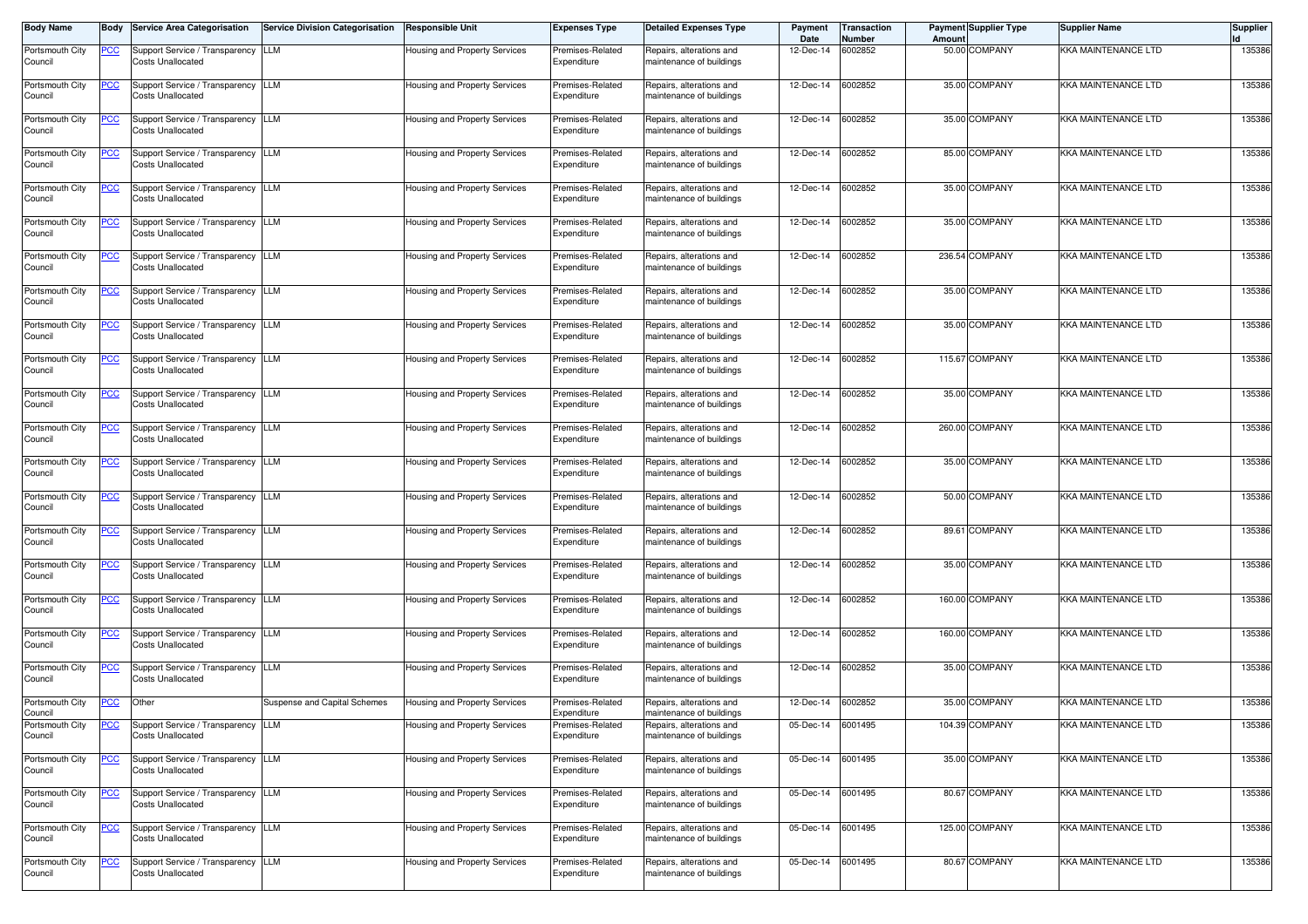| <b>Body Name</b>           | Body       | <b>Service Area Categorisation</b>                              | <b>Service Division Categorisation</b> | <b>Responsible Unit</b>              | <b>Expenses Type</b>            | <b>Detailed Expenses Type</b>                        | Payment<br>Date   | Transaction<br>Number | Amount | <b>Payment Supplier Type</b> | <b>Supplier Name</b>       | <b>Supplier</b> |
|----------------------------|------------|-----------------------------------------------------------------|----------------------------------------|--------------------------------------|---------------------------------|------------------------------------------------------|-------------------|-----------------------|--------|------------------------------|----------------------------|-----------------|
| Portsmouth City<br>Council | <u>PCC</u> | Support Service / Transparency LLM<br><b>Costs Unallocated</b>  |                                        | <b>Housing and Property Services</b> | Premises-Related<br>Expenditure | Repairs, alterations and<br>maintenance of buildings | 05-Dec-14         | 6001495               |        | 35.00 COMPANY                | KKA MAINTENANCE LTD        | 135386          |
| Portsmouth City<br>Council | <u>CC</u>  | Support Service / Transparency LLM<br><b>Costs Unallocated</b>  |                                        | Housing and Property Services        | Premises-Related<br>Expenditure | Repairs, alterations and<br>maintenance of buildings | 05-Dec-14         | 6001495               |        | 80.67 COMPANY                | <b>KKA MAINTENANCE LTD</b> | 135386          |
| Portsmouth City<br>Council | <u>PCC</u> | Support Service / Transparency LLM<br>Costs Unallocated         |                                        | Housing and Property Services        | Premises-Related<br>Expenditure | Repairs, alterations and<br>maintenance of buildings | 05-Dec-14         | 6001495               |        | 80.67 COMPANY                | <b>KKA MAINTENANCE LTD</b> | 135386          |
| Portsmouth City<br>Council | <u>PCC</u> | Support Service / Transparency LLM<br>Costs Unallocated         |                                        | Housing and Property Services        | Premises-Related<br>Expenditure | Repairs, alterations and<br>maintenance of buildings | 05-Dec-14         | 6001495               |        | 35.00 COMPANY                | <b>KKA MAINTENANCE LTD</b> | 135386          |
| Portsmouth City<br>Council | <u>PCC</u> | Support Service / Transparency LLM<br>Costs Unallocated         |                                        | Housing and Property Services        | Premises-Related<br>Expenditure | Repairs, alterations and<br>maintenance of buildings | 05-Dec-14         | 6001495               |        | 35.00 COMPANY                | KKA MAINTENANCE LTD        | 135386          |
| Portsmouth City<br>Council | <u>CC</u>  | Support Service / Transparency LLM<br><b>Costs Unallocated</b>  |                                        | Housing and Property Services        | Premises-Related<br>Expenditure | Repairs, alterations and<br>maintenance of buildings | 05-Dec-14         | 6001495               |        | 91.49 COMPANY                | KKA MAINTENANCE LTD        | 135386          |
| Portsmouth City<br>Council | <u>PCC</u> | Support Service / Transparency LLM<br>Costs Unallocated         |                                        | Housing and Property Services        | Premises-Related<br>Expenditure | Repairs, alterations and<br>maintenance of buildings | 05-Dec-14         | 6001495               |        | 80.67 COMPANY                | <b>KKA MAINTENANCE LTD</b> | 135386          |
| Portsmouth City<br>Council | <u>PCC</u> | Support Service / Transparency LLM<br>Costs Unallocated         |                                        | Housing and Property Services        | Premises-Related<br>Expenditure | Repairs, alterations and<br>maintenance of buildings | 05-Dec-14         | 6001495               |        | 80.67 COMPANY                | <b>KKA MAINTENANCE LTD</b> | 135386          |
| Portsmouth City<br>Council | <u>CC</u>  | Support Service / Transparency LLM<br><b>Costs Unallocated</b>  |                                        | Housing and Property Services        | Premises-Related<br>Expenditure | Repairs, alterations and<br>maintenance of buildings | 05-Dec-14         | 6001495               |        | 35.00 COMPANY                | <b>KKA MAINTENANCE LTD</b> | 135386          |
| Portsmouth City<br>Council | <u>PCC</u> | Support Service / Transparency LLM<br>Costs Unallocated         |                                        | Housing and Property Services        | Premises-Related<br>Expenditure | Repairs, alterations and<br>maintenance of buildings | 05-Dec-14         | 6001495               |        | 35.00 COMPANY                | <b>KKA MAINTENANCE LTD</b> | 135386          |
| Portsmouth City<br>Council | <u>PCC</u> | Support Service / Transparency LLM<br>Costs Unallocated         |                                        | Housing and Property Services        | Premises-Related<br>Expenditure | Repairs, alterations and<br>maintenance of buildings | 05-Dec-14         | 6001495               |        | 35.00 COMPANY                | <b>KKA MAINTENANCE LTD</b> | 135386          |
| Portsmouth City<br>Council | <u>PCC</u> | Other                                                           | Suspense and Capital Schemes           | Housing and Property Services        | Premises-Related<br>Expenditure | Repairs, alterations and<br>maintenance of buildings | 05-Dec-14         | 6001495               |        | 35.00 COMPANY                | <b>KKA MAINTENANCE LTD</b> | 135386          |
| Portsmouth City<br>Council | <u>PCC</u> | Support Service / Transparency LLM<br>Costs Unallocated         |                                        | Housing and Property Services        | Premises-Related<br>Expenditure | Repairs, alterations and<br>maintenance of buildings | 05-Dec-14         | 6001496               |        | 100.00 COMPANY               | <b>KKA MAINTENANCE LTD</b> | 135386          |
| Portsmouth City<br>Council | <u>PCC</u> | Support Service / Transparency LLM<br>Costs Unallocated         |                                        | Housing and Property Services        | Premises-Related<br>Expenditure | Repairs, alterations and<br>maintenance of buildings | 05-Dec-14         | 6001495               |        | 1200.00 COMPANY              | <b>KKA MAINTENANCE LTD</b> | 135386          |
| Portsmouth City<br>Council | <u>PCC</u> | Support Service / Transparency LLM<br>Costs Unallocated         |                                        | Housing and Property Services        | Premises-Related<br>Expenditure | Repairs, alterations and<br>maintenance of buildings | 05-Dec-14         | 6001495               |        | 1150.00 COMPANY              | KKA MAINTENANCE LTD        | 135386          |
| Portsmouth City<br>Council | <u>PCC</u> | Corporate and Democratic Core Corporate Management              |                                        | Housing and Property Services        | Premises-Related<br>Expenditure | Repairs, alterations and<br>naintenance of buildings | 05-Dec-14         | 6001496               |        | 350.00 COMPANY               | <b>KKA MAINTENANCE LTD</b> | 135386          |
| Portsmouth City<br>Council | <u>PCC</u> | Support Service / Transparency TLLM<br><b>Costs Unallocated</b> |                                        | Housing and Property Services        | Premises-Related<br>Expenditure | Repairs, alterations and<br>maintenance of buildings | 31-Dec-14         | 6005626               |        | 85.00 COMPANY                | KKA MAINTENANCE LTD        | 135386          |
| Portsmouth City<br>Council | <u>PCC</u> | Support Service / Transparency   LLM<br>Costs Unallocated       |                                        | Housing and Property Services        | Premises-Related<br>Expenditure | Repairs, alterations and<br>maintenance of buildings | 31-Dec-14         | 6005626               |        | 35.00 COMPANY                | <b>KKA MAINTENANCE LTD</b> | 135386          |
| Portsmouth City<br>Council | <u>PCC</u> | Support Service / Transparency<br>Costs Unallocated             | LLM                                    | Housing and Property Services        | Premises-Related<br>Expenditure | Repairs, alterations and<br>maintenance of buildings | 31-Dec-14         | 6005626               |        | 50.00 COMPANY                | <b>KKA MAINTENANCE LTD</b> | 135386          |
| Portsmouth City<br>Council | <u>CC</u>  | Support Service / Transparency LLM<br><b>Costs Unallocated</b>  |                                        | Housing and Property Services        | Premises-Related<br>Expenditure | Repairs, alterations and<br>maintenance of buildings | 31-Dec-14         | 6005626               |        | 35.00 COMPANY                | <b>KKA MAINTENANCE LTD</b> | 135386          |
| Portsmouth City<br>Council | <u>PCC</u> | Support Service / Transparency LLM<br>Costs Unallocated         |                                        | Housing and Property Services        | Premises-Related<br>Expenditure | Repairs, alterations and<br>maintenance of buildings | 31-Dec-14 6005626 |                       |        | 35.00 COMPANY                | <b>KKA MAINTENANCE LTD</b> | 135386          |
| Portsmouth City<br>Council | <u>PCC</u> | Support Service / Transparency LLM<br>Costs Unallocated         |                                        | Housing and Property Services        | Premises-Related<br>Expenditure | Repairs, alterations and<br>maintenance of buildings | 31-Dec-14 6005626 |                       |        | 35.00 COMPANY                | <b>KKA MAINTENANCE LTD</b> | 135386          |
| Portsmouth City<br>Council | <u>PCC</u> | Support Service / Transparency LLM<br><b>Costs Unallocated</b>  |                                        | Housing and Property Services        | Premises-Related<br>Expenditure | Repairs, alterations and<br>maintenance of buildings | 31-Dec-14         | 6005626               |        | 80.67 COMPANY                | KKA MAINTENANCE LTD        | 135386          |
| Portsmouth City<br>Council | <u>CC</u>  | Support Service / Transparency LLM<br><b>Costs Unallocated</b>  |                                        | Housing and Property Services        | Premises-Related<br>Expenditure | Repairs, alterations and<br>maintenance of buildings | 31-Dec-14 6005626 |                       |        | 35.00 COMPANY                | KKA MAINTENANCE LTD        | 135386          |
| Portsmouth City<br>Council | <u>PCC</u> | Support Service / Transparency LLM<br>Costs Unallocated         |                                        | Housing and Property Services        | Premises-Related<br>Expenditure | Repairs, alterations and<br>maintenance of buildings | 31-Dec-14 6005626 |                       |        | 150.67 COMPANY               | <b>KKA MAINTENANCE LTD</b> | 135386          |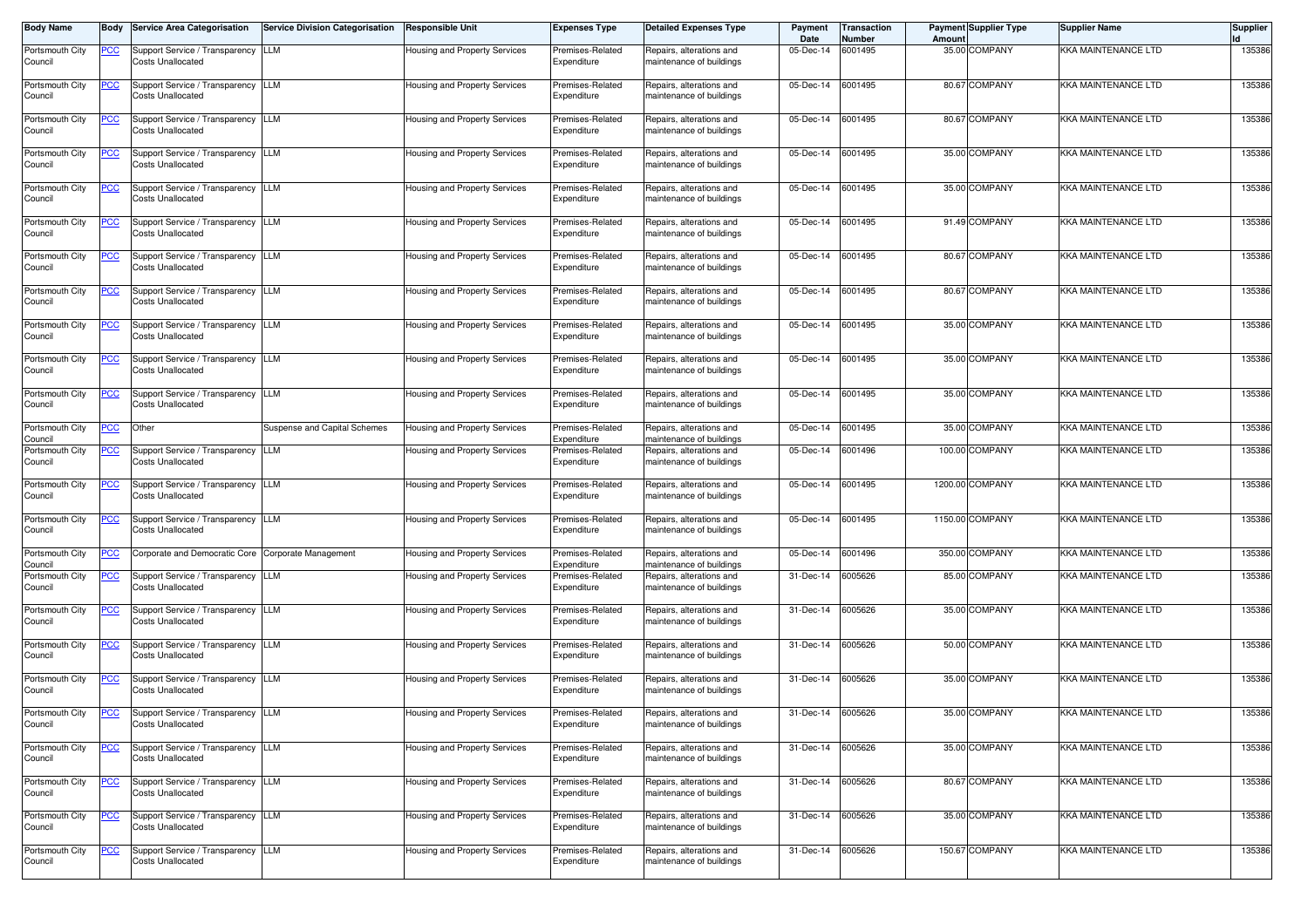| <b>Body Name</b>           | Body        | <b>Service Area Categorisation</b>                             | Service Division Categorisation | <b>Responsible Unit</b>       | <b>Expenses Type</b>            | <b>Detailed Expenses Type</b>                        | Payment<br>Date   | <b>Transaction</b><br>Number | Amount | <b>Payment Supplier Type</b> | <b>Supplier Name</b>       | <b>Supplier</b> |
|----------------------------|-------------|----------------------------------------------------------------|---------------------------------|-------------------------------|---------------------------------|------------------------------------------------------|-------------------|------------------------------|--------|------------------------------|----------------------------|-----------------|
| Portsmouth City<br>Council | <u>PCC</u>  | Support Service / Transparency LLM<br><b>Costs Unallocated</b> |                                 | Housing and Property Services | Premises-Related<br>Expenditure | Repairs, alterations and<br>maintenance of buildings | 31-Dec-14         | 6005626                      |        | 447.02 COMPANY               | <b>KKA MAINTENANCE LTD</b> | 135386          |
| Portsmouth City<br>Council | <u>PCC</u>  | Support Service / Transparency ILLM<br>Costs Unallocated       |                                 | Housing and Property Services | Premises-Related<br>Expenditure | Repairs, alterations and<br>maintenance of buildings | 31-Dec-14         | 6005626                      |        | 35.00 COMPANY                | <b>KKA MAINTENANCE LTD</b> | 135386          |
| Portsmouth City<br>Council | <u>PCC </u> | Support Service / Transparency LLM<br><b>Costs Unallocated</b> |                                 | Housing and Property Services | Premises-Related<br>Expenditure | Repairs, alterations and<br>maintenance of buildings | 31-Dec-14         | 6005626                      |        | 435.00 COMPANY               | KKA MAINTENANCE LTD        | 135386          |
| Portsmouth City<br>Council | <u>PCC</u>  | Support Service / Transparency LLM<br><b>Costs Unallocated</b> |                                 | Housing and Property Services | Premises-Related<br>Expenditure | Repairs, alterations and<br>maintenance of buildings | 31-Dec-14         | 6005626                      |        | 115.67 COMPANY               | <b>KKA MAINTENANCE LTD</b> | 135386          |
| Portsmouth City<br>Council | <b>PCC</b>  | Support Service / Transparency<br><b>Costs Unallocated</b>     | LLM                             | Housing and Property Services | Premises-Related<br>Expenditure | Repairs, alterations and<br>maintenance of buildings | 31-Dec-14         | 6005626                      |        | 35.00 COMPANY                | <b>KKA MAINTENANCE LTD</b> | 135386          |
| Portsmouth City<br>Council | <u>PCC</u>  | Support Service / Transparency LLM<br>Costs Unallocated        |                                 | Housing and Property Services | Premises-Related<br>Expenditure | Repairs, alterations and<br>maintenance of buildings | 31-Dec-14         | 6005626                      |        | 35.00 COMPANY                | <b>KKA MAINTENANCE LTD</b> | 135386          |
| Portsmouth City<br>Council | <u>PCC</u>  | Support Service / Transparency LLM<br>Costs Unallocated        |                                 | Housing and Property Services | Premises-Related<br>Expenditure | Repairs, alterations and<br>maintenance of buildings | 31-Dec-14         | 6005626                      |        | 35.00 COMPANY                | <b>KKA MAINTENANCE LTD</b> | 135386          |
| Portsmouth City<br>Council | <u>PCC</u>  | Support Service / Transparency LLM<br><b>Costs Unallocated</b> |                                 | Housing and Property Services | Premises-Related<br>Expenditure | Repairs, alterations and<br>maintenance of buildings | 31-Dec-14         | 6005626                      |        | 35.00 COMPANY                | <b>KKA MAINTENANCE LTD</b> | 135386          |
| Portsmouth City<br>Council | <u>PCC</u>  | Support Service / Transparency LLM<br><b>Costs Unallocated</b> |                                 | Housing and Property Services | Premises-Related<br>Expenditure | Repairs, alterations and<br>maintenance of buildings | 31-Dec-14         | 6005626                      |        | 75.00 COMPANY                | <b>KKA MAINTENANCE LTD</b> | 135386          |
| Portsmouth City<br>Council | <u>PCC</u>  | Support Service / Transparency LLM<br>Costs Unallocated        |                                 | Housing and Property Services | Premises-Related<br>Expenditure | Repairs, alterations and<br>maintenance of buildings | 31-Dec-14         | 6005626                      |        | 102.35 COMPANY               | <b>KKA MAINTENANCE LTD</b> | 135386          |
| Portsmouth City<br>Council | <u>PCC</u>  | Support Service / Transparency LLM<br><b>Costs Unallocated</b> |                                 | Housing and Property Services | Premises-Related<br>Expenditure | Repairs, alterations and<br>maintenance of buildings | 31-Dec-14         | 6005626                      |        | 110.00 COMPANY               | <b>KKA MAINTENANCE LTD</b> | 135386          |
| Portsmouth City<br>Council | сC          | Support Service / Transparency LLM<br><b>Costs Unallocated</b> |                                 | Housing and Property Services | Premises-Related<br>Expenditure | Repairs, alterations and<br>maintenance of buildings | 31-Dec-14         | 6005626                      |        | 35.00 COMPANY                | <b>KKA MAINTENANCE LTD</b> | 135386          |
| Portsmouth City<br>Council | <u>PCC</u>  | Support Service / Transparency LLM<br>Costs Unallocated        |                                 | Housing and Property Services | Premises-Related<br>Expenditure | Repairs, alterations and<br>maintenance of buildings | 31-Dec-14         | 6005626                      |        | 35.00 COMPANY                | <b>KKA MAINTENANCE LTD</b> | 135386          |
| Portsmouth City<br>Council | <u>PCC</u>  | Support Service / Transparency LLM<br><b>Costs Unallocated</b> |                                 | Housing and Property Services | Premises-Related<br>Expenditure | Repairs, alterations and<br>maintenance of buildings | 31-Dec-14         | 6005626                      |        | 35.00 COMPANY                | <b>KKA MAINTENANCE LTD</b> | 135386          |
| Portsmouth City<br>Council | <u>PCC</u>  | Support Service / Transparency LLM<br><b>Costs Unallocated</b> |                                 | Housing and Property Services | Premises-Related<br>Expenditure | Repairs, alterations and<br>maintenance of buildings | 31-Dec-14         | 6005626                      |        | 199.45 COMPANY               | <b>KKA MAINTENANCE LTD</b> | 135386          |
| Portsmouth City<br>Council | <u>PCC</u>  | Other                                                          | Suspense and Capital Schemes    | Housing and Property Services | Premises-Related<br>Expenditure | Repairs, alterations and<br>maintenance of buildings | 31-Dec-14         | 6005626                      |        | 278.00 COMPANY               | KKA MAINTENANCE LTD        | 135386          |
| Portsmouth City<br>Council | <b>PCC</b>  | Other                                                          | Suspense and Capital Schemes    | Housing and Property Services | Premises-Related<br>Expenditure | Repairs, alterations and<br>maintenance of buildings | 31-Dec-14         | 005626                       |        | 35.00 COMPANY                | <b>KKA MAINTENANCE LTD</b> | 135386          |
| Portsmouth City<br>Council | <u>PCC</u>  | Support Service / Transparency LLM<br>Costs Unallocated        |                                 | Housing and Property Services | Premises-Related<br>Expenditure | Fixtures and fittings                                | 31-Dec-14         | 6005626                      |        | 77.91 COMPANY                | <b>KKA MAINTENANCE LTD</b> | 135386          |
| Portsmouth City<br>Council | <b>PCC</b>  | Other                                                          | Suspense and Capital Schemes    | Housing and Property Services | Premises-Related<br>Expenditure | Repairs, alterations and<br>maintenance of buildings | 12-Dec-14         | 6002852                      |        | 1100.00 COMPANY              | <b>KKA MAINTENANCE LTD</b> | 135386          |
| Portsmouth City<br>Council | <u>PCC </u> | Support Service / Transparency LLM<br>Costs Unallocated        |                                 | Housing and Property Services | Premises-Related<br>Expenditure | Repairs, alterations and<br>maintenance of buildings | 12-Dec-14         | 6002852                      |        | 859.00 COMPANY               | KKA MAINTENANCE LTD        | 135386          |
| Portsmouth City<br>Council | <u>PCC</u>  | Support Service / Transparency LLM<br>Costs Unallocated        |                                 | Housing and Property Services | Premises-Related<br>Expenditure | Repairs, alterations and<br>maintenance of buildings | 12-Dec-14         | 6002852                      |        | 300.00 COMPANY               | <b>KKA MAINTENANCE LTD</b> | 135386          |
| Portsmouth City<br>Council | <u>PCC</u>  | Support Service / Transparency<br><b>Costs Unallocated</b>     | LLM                             | Housing and Property Services | Premises-Related<br>Expenditure | Repairs, alterations and<br>maintenance of buildings | 18-Dec-14         | 6003873                      |        | 130.00 COMPANY               | KKA MAINTENANCE LTD        | 135386          |
| Portsmouth City<br>Council | <u>CC</u>   | Support Service / Transparency LLM<br><b>Costs Unallocated</b> |                                 | Housing and Property Services | Premises-Related<br>Expenditure | Repairs, alterations and<br>maintenance of buildings | 24-Dec-14         | 6004927                      |        | 500.00 COMPANY               | KKA MAINTENANCE LTD        | 135386          |
| Portsmouth City<br>Council | <u>PCC</u>  | Support Service / Transparency LLM<br>Costs Unallocated        |                                 | Housing and Property Services | Premises-Related<br>Expenditure | Repairs, alterations and<br>maintenance of buildings | 31-Dec-14 6005626 |                              |        | 4351.00 COMPANY              | <b>KKA MAINTENANCE LTD</b> | 135386          |
| Portsmouth City<br>Council | <b>PCC</b>  | Support Service / Transparency LLM<br><b>Costs Unallocated</b> |                                 | Housing and Property Services | Premises-Related<br>Expenditure | Repairs, alterations and<br>maintenance of buildings | 31-Dec-14         | 6005626                      |        | 0.60 COMPANY                 | <b>KKA MAINTENANCE LTD</b> | 135386          |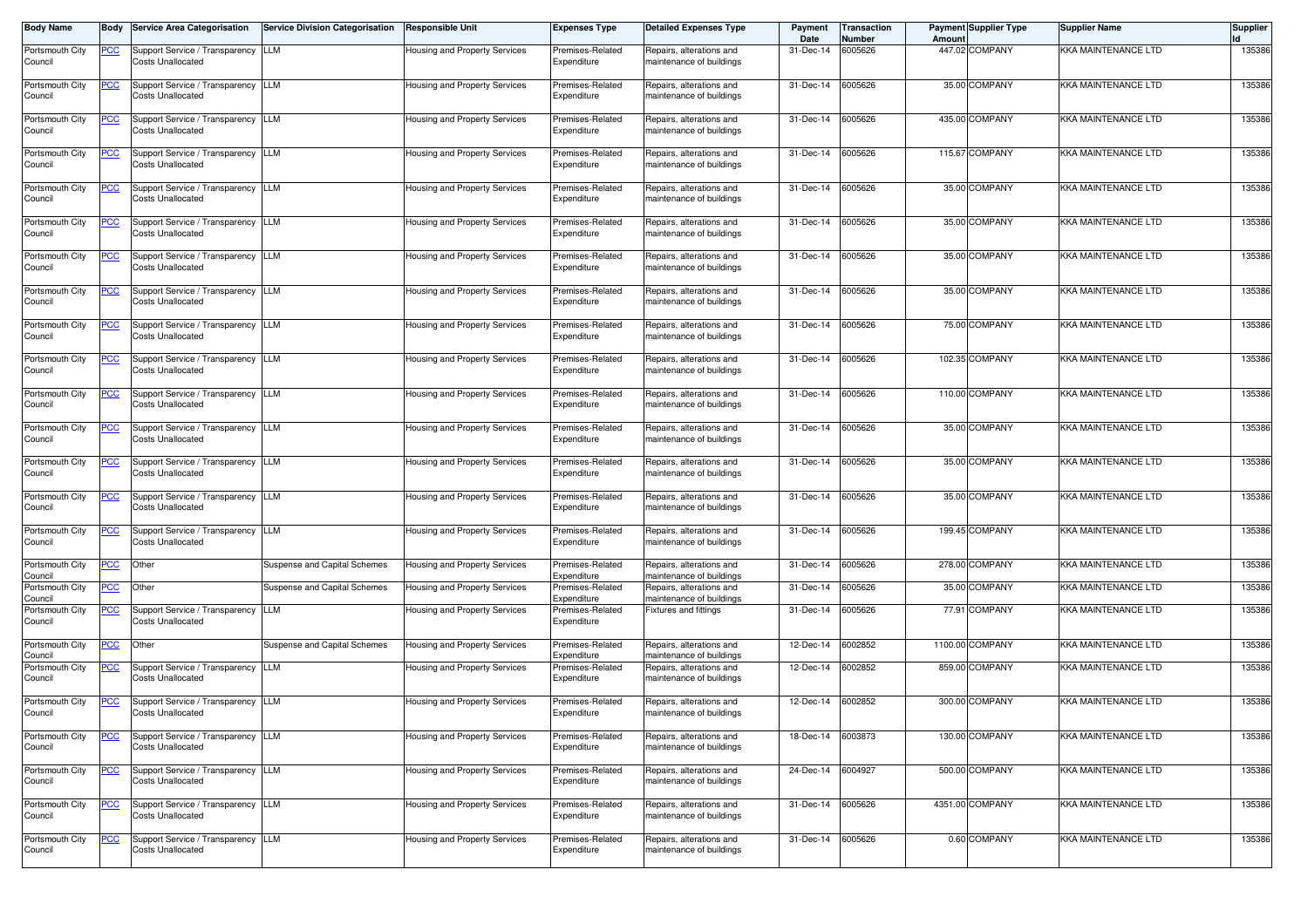| <b>Body Name</b>           | Body           | <b>Service Area Categorisation</b>                 | <b>Service Division Categorisation</b> | <b>Responsible Unit</b>       | <b>Expenses Type</b>            | <b>Detailed Expenses Type</b>                        | Payment<br>Date | Transaction<br>Number | Amount  | <b>Payment Supplier Type</b> | <b>Supplier Name</b>                                                  | <b>Supplier</b> |
|----------------------------|----------------|----------------------------------------------------|----------------------------------------|-------------------------------|---------------------------------|------------------------------------------------------|-----------------|-----------------------|---------|------------------------------|-----------------------------------------------------------------------|-----------------|
| Portsmouth City            | <u>PCC</u>     | Support Service / Transparency LLM                 |                                        | Housing and Property Services | Premises-Related                | Repairs, alterations and                             | 24-Dec-14       | 6004927               |         | 550.00 COMPANY               | <b>KKA MAINTENANCE LTD</b>                                            | 135386          |
| Council                    |                | Costs Unallocated                                  |                                        |                               | Expenditure                     | naintenance of buildings                             |                 |                       |         |                              |                                                                       |                 |
| Portsmouth City            | <u>PCC</u>     | Support Service / Transparency                     | LLM                                    | Housing and Property Services | Premises-Related                | Repairs, alterations and                             | 24-Dec-14       | 6004927               |         | 125.00 COMPANY               | KKA MAINTENANCE LTD                                                   | 135386          |
| Council                    |                | Costs Unallocated                                  |                                        |                               | Expenditure                     | naintenance of buildings                             |                 |                       |         |                              |                                                                       |                 |
| Portsmouth City            | <u>PCC</u>     | Other                                              | Suspense and Capital Schemes           | Housing and Property Services | Premises-Related                | Repairs, alterations and                             | 02-Dec-14       | 6000549               |         | 14089.84 COMPANY             | <b>KKA MAINTENANCE LTD</b>                                            | 135386          |
| Council<br>Portsmouth City | <u>PCC</u>     | Support Service / Transparency                     | <b>LLM</b>                             | Housing and Property Services | Expenditure<br>Premises-Related | naintenance of buildings<br>Repairs, alterations and | 10-Dec-14       | 6002312               | 2500.00 | <b>COMPANY</b>               | <b>KKA MAINTENANCE LTD</b>                                            | 135386          |
| Council                    |                | <b>Costs Unallocated</b>                           |                                        |                               | Expenditure                     | naintenance of buildings                             |                 |                       |         |                              |                                                                       |                 |
| Portsmouth City            | <u>PCC</u>     | Corporate and Democratic Core                      | Corporate Management                   | Housing and Property Services | Premises-Related                | lepairs, alterations and                             | 16-Dec-14       | 6003206               |         | 3173.07 COMPANY              | <b>KKA MAINTENANCE LTD</b>                                            | 135386          |
| Council                    |                |                                                    |                                        |                               | Expenditure                     | naintenance of buildings                             |                 |                       |         |                              |                                                                       |                 |
| Portsmouth City<br>Council | <u>PCC</u>     | Corporate and Democratic Core Corporate Management |                                        | Housing and Property Services | Premises-Related<br>Expenditure | Repairs, alterations and<br>naintenance of buildings | 22-Dec-14       | 6004411               |         | 1796.70 COMPANY              | <b>KKA MAINTENANCE LTD</b>                                            | 135386          |
| Portsmouth City<br>Council | <u>PCC</u>     | Other                                              | Suspense and Capital Schemes           | Housing and Property Services | Premises-Related<br>Expenditure | Repairs, alterations and<br>naintenance of buildings | 18-Dec-14       | 6003873               |         | 12083.12 COMPANY             | <b>KKA MAINTENANCE LTD</b>                                            | 135386          |
| Portsmouth City            | <u>PCC</u>     | Support Service / Transparency                     | <b>LLM</b>                             | Housing and Property Services | Premises-Related                | Repairs, alterations and                             | 22-Dec-14       | 6004411               |         | 2500.00 COMPANY              | <b>KKA MAINTENANCE LTD</b>                                            | 135386          |
| Council                    |                | Costs Unallocated                                  |                                        |                               | Expenditure                     | naintenance of buildings                             |                 |                       |         |                              |                                                                       |                 |
| Portsmouth City            | <u>PCC</u>     | Support Service / Transparency AMS                 |                                        | Housing and Property Services | Premises-Related                | Repairs, alterations and                             | 19-Dec-14       | 6004128               |         | 18857.06 COMPANY             | <b>KKA MAINTENANCE LTD</b>                                            | 135386          |
| Council                    |                | Costs Unallocated                                  |                                        |                               | Expenditure                     | maintenance of buildings                             |                 |                       |         |                              |                                                                       |                 |
| Portsmouth City            | <u>PCC</u>     | Other                                              | Suspense and Capital Schemes           | Housing and Property Services | Premises-Related                | Repairs, alterations and                             | 24-Dec-14       | 6004927               |         | 4127.36 COMPANY              | KKA MAINTENANCE LTD                                                   | 135386          |
| Council<br>Portsmouth City | <u>PCC</u>     | Support Service / Transparency AMS                 |                                        | Housing and Property Services | Expenditure<br>Premises-Related | maintenance of buildings<br>Repairs, alterations and | 23-Dec-14       | 6004547               |         | 920.00 COMPANY               | KKA MAINTENANCE LTD                                                   | 135386          |
| Council                    |                | Costs Unallocated                                  |                                        |                               | Expenditure                     | naintenance of buildings                             |                 |                       |         |                              |                                                                       |                 |
| Portsmouth City            | <u>PCC</u>     | Support Service / Transparency AMS                 |                                        | Housing and Property Services | Premises-Related                | Repairs, alterations and                             | 23-Dec-14       | 6004547               |         | 80.00 COMPANY                | <b>KKA MAINTENANCE LTD</b>                                            | 135386          |
| Council                    |                | <b>Costs Unallocated</b>                           |                                        |                               | Expenditure                     | naintenance of buildings                             |                 |                       |         |                              |                                                                       |                 |
| Portsmouth City            | <u>PCC</u>     | Support Service / Transparency                     | <b>LLM</b>                             | Housing and Property Services | Premises-Related                | Repairs, alterations and                             | 31-Dec-14       | 6005626               |         | 2000.00 COMPANY              | <b>KKA MAINTENANCE LTD</b>                                            | 135386          |
| Council                    |                | Costs Unallocated                                  |                                        |                               | Expenditure                     | naintenance of buildings                             |                 |                       |         |                              |                                                                       |                 |
| Portsmouth City            | <u>PCC</u>     | <b>Housing Services</b>                            | Homelessness                           | Housing and Property Services | Premises-Related                | Rents                                                | 22-Dec-14       | 6004412               |         | 2160.00 SOLETRADER           | Classified as 'personal data' (under the                              | 137146          |
| Council<br>Portsmouth City | <u>PCC</u>     | Housing Services                                   | Homelessness                           | Housing and Property Services | Expenditure<br>Premises-Related | Rents                                                | 22-Dec-14       | 6004412               |         | 1500.00 SOLETRADER           | Data Protection Act 1998)<br>Classified as 'personal data' (under the | 137146          |
| Council                    |                |                                                    |                                        |                               | Expenditure                     |                                                      |                 |                       |         |                              | Data Protection Act 1998)                                             |                 |
| Portsmouth City<br>Council | $\overline{C}$ | Housing Revenue Account                            | Supervision and Management             | Housing and Property Services | Supplies and Services           | Services                                             | 12-Dec-14       | 002855                |         | 90.20 VENDOR                 | LANGUAGE LINE LTD                                                     | 100368          |
| Portsmouth City<br>Council | <u>PCC</u>     | Housing Revenue Account                            | Supervision and Management             | Housing and Property Services | Supplies and Services Services  |                                                      | 12-Dec-14       | 6002855               |         | 433.40 VENDOR                | LANGUAGE LINE LTD                                                     | 100368          |
| Portsmouth City            | <u>PCC</u>     | Housing Revenue Account                            | Supervision and Management             | Housing and Property Services | Supplies and Services           | Services                                             | 12-Dec-14       | 6002855               |         | 187.00 VENDOR                | LANGUAGE LINE LTD                                                     | 100368          |
| Council<br>Portsmouth City | <u>PCC</u>     | Housing Revenue Account                            | Repairs and Maintenance                | Housing and Property Services | Premises-Related                | Repairs, alterations and                             | 15-Dec-14       | 6003108               |         | 467289.92 COMPANY            | LIBERTY GAS GROUP LIMITED                                             | 134977          |
| Council                    |                |                                                    |                                        |                               | Expenditure                     | naintenance of buildings                             |                 |                       |         |                              |                                                                       |                 |
| Portsmouth City<br>Council | <u>PCC</u>     | <b>Housing Revenue Account</b>                     | Other                                  | Housing and Property Services | Supplies and Services           | Grants and subscriptions                             | 31-Dec-14       | 6005634               |         | 1233.00 COMPANY              | <b>LIFTABILITY LTD</b>                                                | 100697          |
| Portsmouth City<br>Council | <u>PCC</u>     | Housing Revenue Account                            | Other                                  | Housing and Property Services | Supplies and Services           | Grants and subscriptions                             | 17-Dec-14       | 6003674               | 1570.00 | <b>COMPANY</b>               | <b>LIFTABILITY LTD</b>                                                | 100697          |
| Portsmouth City            | <u>PCC</u>     | <b>Housing Revenue Account</b>                     | Other                                  | Housing and Property Services | Supplies and Services           | Grants and subscriptions                             | 03-Dec-14       | 6001034               |         | 1745.00 COMPANY              | LIFTECH SYSTEMS (SE) LIMITED                                          | 116761          |
| Council<br>Portsmouth City | <u>PCC</u>     | Housing Revenue Account                            | Other                                  | Housing and Property Services | Supplies and Services           | Grants and subscriptions                             | 24-Dec-14       | 6004942               | 1550.00 | <b>COMPANY</b>               | LIFTECH SYSTEMS (SE) LIMITED                                          | 116761          |
| Council                    |                |                                                    |                                        |                               |                                 |                                                      |                 |                       |         |                              |                                                                       |                 |
| Portsmouth City<br>Council | <u>PCC</u>     | Housing Services                                   | Homelessness                           | Housing and Property Services | Supplies and Services Services  |                                                      | 31-Dec-14       | 6005635               |         | 49.00 VENDOR                 | LINGLAND INTERPRETERS-<br><b>TRANSLATORS LTD</b>                      | 107675          |
| Portsmouth City            | <u>PCC</u>     | Housing Revenue Account                            | Supervision and Management             | Housing and Property Services | Employees                       | ndirect employee expenses                            | 18-Dec-14       | 6003877               |         | 5200.00 VENDOR               | LONDON SOUTH BANK UNIVERSITY.                                         | 107080          |
| Council<br>Portsmouth City | <u>PCC</u>     | Housing Revenue Account                            | Repairs and Maintenance                | Housing and Property Services | Premises-Related                | Repairs, alterations and                             | 12-Dec-14       | 300287                |         | 507.36 VENDOR                | LOW CARBON EXCHANGE LIMITED                                           | 136411          |
| Council<br>Portsmouth City | <u>PCC</u>     | <b>Housing Services</b>                            | Homelessness                           | Housing and Property Services | Expenditure<br>Premises-Related | naintenance of buildings<br>Rents                    | 22-Dec-14       | 6004413               |         | 1770.00 SOLETRADER           | Classified as 'personal data' (under the                              | 134338          |
| Council                    |                |                                                    |                                        |                               | Expenditure                     |                                                      |                 |                       |         |                              | Data Protection Act 1998)                                             |                 |
| Portsmouth City<br>Council | <u>PCC</u>     | Housing Revenue Account                            | <b>Special Services</b>                | Housing and Property Services | Supplies and Services           | Equipment, furniture and<br>naterials                | 05-Dec-14       | 6001503               |         | 720.73 VENDOR                | <b>M&amp;S ENTERPRISES</b>                                            | 100444          |
| Portsmouth City            | <b>PCC</b>     | Housing Revenue Account                            | <b>Special Services</b>                | Housing and Property Services | Supplies and Services           | Equipment, furniture and                             | 31-Dec-14       | 6005642               |         | 628.56 VENDOR                | <b>M&amp;S ENTERPRISES</b>                                            | 100444          |
| Council<br>Portsmouth City | <u>PCC</u>     | <b>Housing Services</b>                            | Homelessness                           | Housing and Property Services | Premises-Related                | naterials<br><b>Rents</b>                            | 22-Dec-14       | 6004414               | 2100.00 | <b>VENDOR</b>                | Classified as 'personal data' (under the                              | 137948          |
| Council<br>Portsmouth City |                | Housing Revenue Account                            | Other                                  |                               | Expenditure                     |                                                      | 01-Dec-14       | 6000406               |         | 1952.10 VENDOR               | Data Protection Act 1998)<br>MACE COST CONSULTANCY LIMITED            | 138576          |
| Council                    | <b>PCC</b>     |                                                    |                                        | Housing and Property Services | Supplies and Services           | Services                                             |                 |                       |         |                              |                                                                       |                 |
| Portsmouth City<br>Council | <u>PCC</u>     | <b>Housing Services</b>                            | Homelessness                           | Housing and Property Services | Third Party Payments            | Private contractors                                  | 18-Dec-14       | 6003882               |         | 650.00 VENDOR                | MCGREGOR'S MOVERS LTD                                                 | 138366          |
| Portsmouth City            | <b>PCC</b>     | <b>Housing Revenue Account</b>                     | Supervision and Management             | Housing and Property Services | <b>Transfer Payments</b>        | Other                                                | 19-Dec-14       | 6004145               |         | 120.00 VENDOR                | MICHAEL BOURNER GAS PLUMBING                                          | 101009          |
| Council                    |                |                                                    |                                        |                               |                                 |                                                      |                 |                       |         |                              | CONTRACTING SERVICES LTD                                              |                 |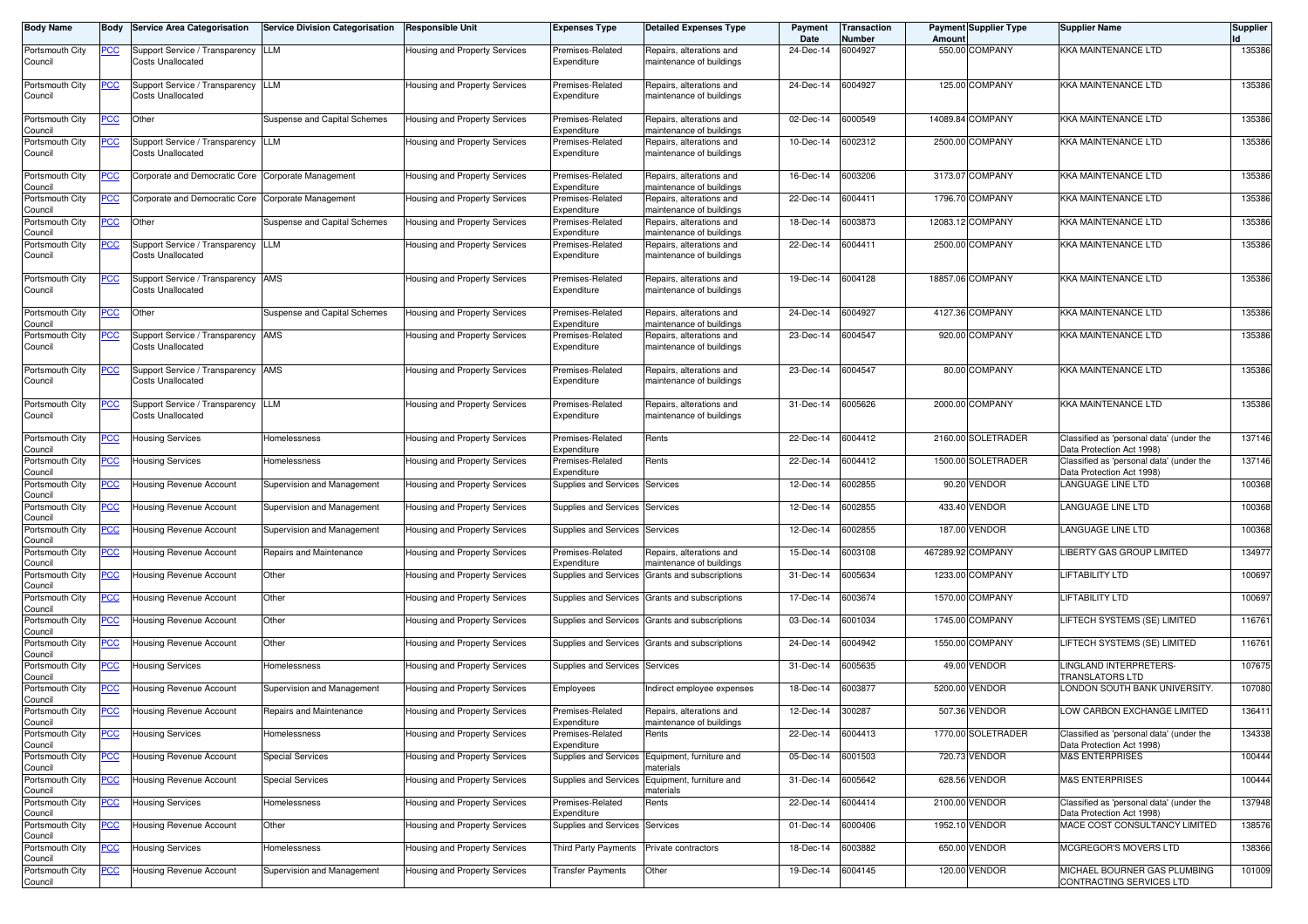| <b>Body Name</b>           | Body        | <b>Service Area Categorisation</b>                         | <b>Service Division Categorisation</b> | <b>Responsible Unit</b>              | <b>Expenses Type</b>            | <b>Detailed Expenses Type</b>                        | Payment<br>Date | <b>Transaction</b><br>Number | Amount  | <b>Payment Supplier Type</b> | <b>Supplier Name</b>                                                  | <b>Supplier</b> |
|----------------------------|-------------|------------------------------------------------------------|----------------------------------------|--------------------------------------|---------------------------------|------------------------------------------------------|-----------------|------------------------------|---------|------------------------------|-----------------------------------------------------------------------|-----------------|
| Portsmouth City<br>Council | PCC∶        | Housing Revenue Account                                    | Supervision and Management             | Housing and Property Services        | Transfer Payments               | Other                                                | 19-Dec-14       | 6004145                      |         | 280.00 VENDOR                | MICHAEL BOURNER GAS PLUMBING<br>CONTRACTING SERVICES LTD              | 101009          |
| Portsmouth City<br>Council | <u>PCC</u>  | Housing Revenue Account                                    | Supervision and Management             | Housing and Property Services        | Transfer Payments               | Other                                                | 19-Dec-14       | 6004145                      |         | 120.00 VENDOR                | MICHAEL BOURNER GAS PLUMBING<br>CONTRACTING SERVICES LTD              | 101009          |
| Portsmouth City<br>Council | <u>PCC</u>  | <b>Housing Services</b>                                    | Homelessness                           | Housing and Property Services        | Premises-Related<br>Expenditure | Rents                                                | 22-Dec-14       | 6004415                      |         | 1800.00 SOLETRADER           | Classified as 'personal data' (under the<br>Data Protection Act 1998) | 116237          |
| Portsmouth City<br>Council | <u>PCC</u>  | Housing Revenue Account                                    | Other                                  | Housing and Property Services        | Supplies and Services           | Grants and subscriptions                             | 04-Dec-14       | 6001272                      |         | 2649.00 COMPANY              | <b>MOUNTJOY LIMITED</b>                                               | 129869          |
| Portsmouth City<br>Council | <u>PCC</u>  | Housing Revenue Account                                    | Other                                  | Housing and Property Services        |                                 | Supplies and Services Grants and subscriptions       | 04-Dec-14       | 6001272                      | 2850.00 | <b>COMPANY</b>               | <b>MOUNTJOY LIMITED</b>                                               | 129869          |
| Portsmouth City<br>Council | <u>PCC</u>  | Housing Revenue Account                                    | Other                                  | Housing and Property Services        | Premises-Related<br>Expenditure | Repairs, alterations and<br>maintenance of buildings | 22-Dec-14       | 6004417                      |         | 36250.06 COMPANY             | MOUNTJOY LIMITED                                                      | 129869          |
| Portsmouth City<br>Council | <u>PCC</u>  | Housing Revenue Account                                    | Other                                  | <b>Housing and Property Services</b> | Premises-Related<br>Expenditure | Repairs, alterations and<br>naintenance of buildings | 22-Dec-14       | 6004417                      |         | 19797.71 COMPANY             | MOUNTJOY LIMITED                                                      | 129869          |
| Portsmouth City<br>Council | <u>PCC</u>  | <b>Housing Revenue Account</b>                             | Repairs and Maintenance                | Housing and Property Services        | Premises-Related<br>Expenditure | Repairs, alterations and<br>naintenance of buildings | 22-Dec-14       | 6004418                      |         | 916148.60 COMPANY            | MOUNTJOY LIMITED                                                      | 129869          |
| Portsmouth City<br>Council | <u>PCC </u> | Other                                                      | Suspense and Capital Schemes           | Housing and Property Services        | Supplies and Services           | Printing, stationery and general<br>office expenses  | 09-Dec-14       | 6001843                      |         | 15000.00 VENDOR              | <b>NEOPOST</b>                                                        | 102893          |
| Portsmouth City<br>Council | <u>PCC</u>  | Other                                                      | Suspense and Capital Schemes           | Housing and Property Services        | Supplies and Services           | Printing, stationery and general<br>office expenses  | 24-Dec-14       | 6005005                      |         | 15000.00 VENDOR              | <b>NEOPOST</b>                                                        | 102893          |
| Portsmouth City<br>Council | <u>PCC</u>  | Other                                                      | Suspense and Capital Schemes           | Housing and Property Services        | Supplies and Services           | Printing, stationery and general<br>office expenses  | 31-Dec-14       | 6005667                      |         | 15000.00 VENDOR              | <b>NEOPOST</b>                                                        | 102893          |
| Portsmouth City<br>Council | <u>PCC</u>  | Support Service / Transparency<br>Costs Unallocated        | AMS                                    | Housing and Property Services        | Premises-Related<br>Expenditure | Repairs, alterations and<br>naintenance of buildings | 05-Dec-14       | 6001524                      |         | 1816.00 VENDOR               | NETWORK SECURITY & ALARMS LTD                                         | 129167          |
| Portsmouth City<br>Council | <u>PCC</u>  | Support Service / Transparency AMS<br>Costs Unallocated    |                                        | Housing and Property Services        | Premises-Related<br>Expenditure | Repairs, alterations and<br>maintenance of buildings | 31-Dec-14       | 6005668                      |         | 280.50 VENDOR                | NETWORK SECURITY & ALARMS LTD                                         | 129167          |
| Portsmouth City<br>Council | <u>PCC</u>  | Support Service / Transparency<br>Costs Unallocated        | AMS                                    | Housing and Property Services        | Premises-Related<br>Expenditure | Repairs, alterations and<br>maintenance of buildings | 31-Dec-14       | 6005668                      |         | 318.00 VENDOR                | NETWORK SECURITY & ALARMS LTD                                         | 129167          |
| Portsmouth City<br>Council | <u>PCC</u>  | Support Service / Transparency<br><b>Costs Unallocated</b> | AMS                                    | Housing and Property Services        | Premises-Related<br>Expenditure | Repairs, alterations and<br>maintenance of buildings | 31-Dec-14       | 6005668                      |         | 2167.00 VENDOR               | NETWORK SECURITY & ALARMS LTD                                         | 129167          |
| Portsmouth City<br>Council | <u>PCC</u>  | <b>Housing Services</b>                                    | Homelessness                           | Housing and Property Services        | Premises-Related<br>Expenditure | Rents                                                | 22-Dec-14       | 6004421                      |         | 506.00 SOLETRADER            | Classified as 'personal data' (under the<br>Data Protection Act 1998) | 115902          |
| Portsmouth City<br>Council | <u>PCC</u>  | Housing Revenue Account                                    | <b>Special Services</b>                | <b>Housing and Property Services</b> | Premises-Related<br>Expenditure | Energy costs                                         | 12-Dec-14       | 6002881                      |         | 448.99 VENDOR                | <b>NPOWER</b>                                                         | 104871          |
| Portsmouth City<br>Council | <u>PCC</u>  | Housing Revenue Account                                    | <b>Special Services</b>                | Housing and Property Services        | Premises-Related<br>Expenditure | Energy costs                                         | 12-Dec-14       | 6002881                      |         | 408.20 VENDOR                | <b>NPOWER</b>                                                         | 104871          |
| Portsmouth City<br>Council | <u>PCC</u>  | Housing Revenue Account                                    | <b>Special Services</b>                | Housing and Property Services        | Premises-Related<br>Expenditure | Energy costs                                         | 12-Dec-14       | 6002881                      |         | 19.62 VENDOR                 | <b>NPOWER</b>                                                         | 104871          |
| Portsmouth City<br>Council | <u>PCC</u>  | Housing Revenue Account                                    | <b>Special Services</b>                | Housing and Property Services        | Premises-Related<br>Expenditure | Energy costs                                         | 12-Dec-14       | 6002881                      |         | 18.61 VENDOR                 | <b>NPOWER</b>                                                         | 104871          |
| Portsmouth City<br>Council | <u>PCC</u>  | Housing Revenue Account                                    | <b>Special Services</b>                | <b>Housing and Property Services</b> | Premises-Related<br>Expenditure | Energy costs                                         | 12-Dec-14       | 6002881                      | 28.38   | <b>VENDOR</b>                | <b>NPOWER</b>                                                         | 104871          |
| Portsmouth City<br>Council | <u>PCC</u>  | Housing Revenue Account                                    | <b>Special Services</b>                | Housing and Property Services        | Premises-Related<br>Expenditure | Energy costs                                         | 12-Dec-14       | 600288                       |         | 24.01 VENDOR                 | <b>NPOWER</b>                                                         | 104871          |
| Portsmouth City<br>Council | <u>PCC</u>  | Housing Revenue Account                                    | <b>Special Services</b>                | <b>Housing and Property Services</b> | Premises-Related<br>Expenditure | Energy costs                                         | 12-Dec-14       | 6002881                      |         | 18.74 VENDOR                 | <b>NPOWER</b>                                                         | 104871          |
| Portsmouth City<br>Council | PСC         | Housing Revenue Account                                    | <b>Special Services</b>                | Housing and Property Services        | Premises-Related<br>Expenditure | Energy costs                                         | 12-Dec-14       | 6002881                      |         | 288.04 VENDOR                | <b>NPOWER</b>                                                         | 104871          |
| Portsmouth City<br>Council | <u>PCC</u>  | Housing Revenue Account                                    | <b>Special Services</b>                | Housing and Property Services        | Premises-Related<br>Expenditure | Energy costs                                         | 12-Dec-14       | 002881                       |         | 4.63 VENDOR                  | <b>NPOWER</b>                                                         | 104871          |
| Portsmouth City<br>Council | <u>PCC </u> | Housing Revenue Account                                    | Supervision and Management             | Housing and Property Services        | Premises-Related<br>Expenditure | Energy costs                                         | 12-Dec-14       | 6002881                      |         | 512.10 VENDOR                | <b>NPOWER</b>                                                         | 104871          |
| Portsmouth City<br>Council | <u>PCC</u>  | <b>Housing Revenue Account</b>                             | <b>Special Services</b>                | Housing and Property Services        | Premises-Related<br>Expenditure | Energy costs                                         | 12-Dec-14       | 6002881                      |         | 355.42 VENDOR                | <b>NPOWER</b>                                                         | 104871          |
| Portsmouth City<br>Council | <u>PCC</u>  | Housing Revenue Account                                    | <b>Special Services</b>                | Housing and Property Services        | Premises-Related<br>Expenditure | Energy costs                                         | 12-Dec-14       | 6002881                      |         | 860.89 VENDOR                | <b>NPOWER</b>                                                         | 104871          |
| Portsmouth City<br>Council | <b>PCC</b>  | Housing Revenue Account                                    | Other                                  | Housing and Property Services        | Premises-Related<br>Expenditure | Energy costs                                         | 12-Dec-14       | 6002881                      |         | 574.68 VENDOR                | <b>NPOWER</b>                                                         | 104871          |
| Portsmouth City<br>Council | <u>PCC</u>  | Housing Revenue Account                                    | <b>Special Services</b>                | Housing and Property Services        | Premises-Related<br>Expenditure | Energy costs                                         | 12-Dec-14       | 6002881                      |         | 292.56 VENDOR                | <b>NPOWER</b>                                                         | 104871          |
| Portsmouth City<br>Council | PCC         | Housing Revenue Account                                    | <b>Special Services</b>                | Housing and Property Services        | Premises-Related<br>Expenditure | Energy costs                                         | 12-Dec-14       | 6002881                      |         | 814.60 VENDOR                | NPOWER                                                                | 104871          |
| Portsmouth City<br>Council | <u>PCC</u>  | Housing Revenue Account                                    | <b>Special Services</b>                | Housing and Property Services        | Premises-Related<br>Expenditure | Energy costs                                         | 12-Dec-14       | 6002881                      |         | 490.92 VENDOR                | <b>NPOWER</b>                                                         | 104871          |
| Portsmouth City<br>Council | <u>PCC</u>  | Housing Revenue Account                                    | <b>Special Services</b>                | Housing and Property Services        | Premises-Related<br>Expenditure | Energy costs                                         | 12-Dec-14       | 6002881                      |         | 375.66 VENDOR                | <b>NPOWER</b>                                                         | 104871          |
| Portsmouth City<br>Council | <b>PCC</b>  | Housing Revenue Account                                    | <b>Special Services</b>                | Housing and Property Services        | Premises-Related<br>Expenditure | Energy costs                                         | 12-Dec-14       | 6002881                      |         | 1036.53 VENDOR               | <b>NPOWER</b>                                                         | 104871          |
| Portsmouth City<br>Council | <u>PCC</u>  | Housing Revenue Account                                    | <b>Special Services</b>                | Housing and Property Services        | Premises-Related<br>Expenditure | Energy costs                                         | 12-Dec-14       | 6002881                      |         | 297.96 VENDOR                | <b>NPOWER</b>                                                         | 104871          |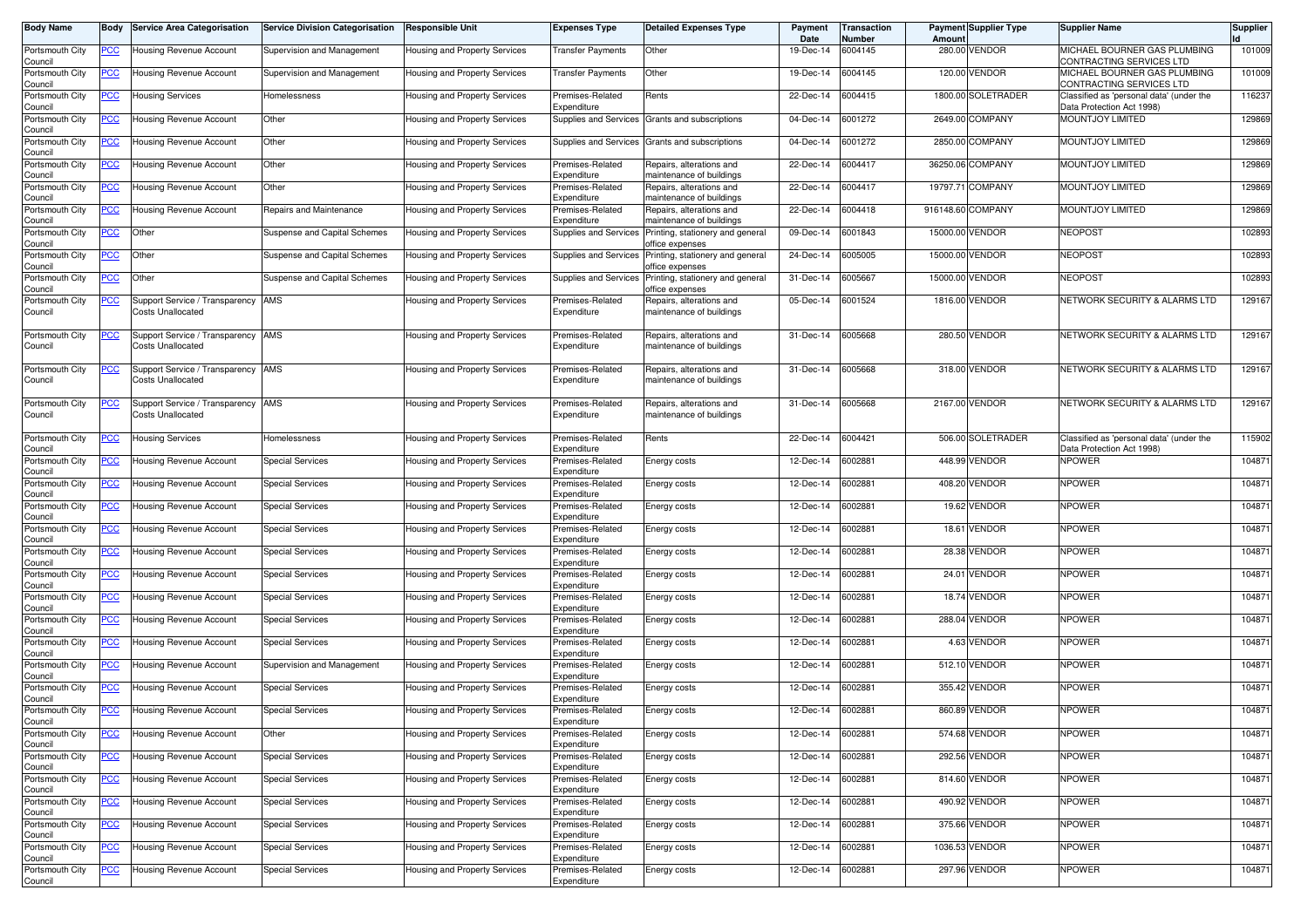| <b>Body Name</b>           | Body        | <b>Service Area Categorisation</b> | <b>Service Division Categorisation</b> | <b>Responsible Unit</b>              | Expenses Type                   | <b>Detailed Expenses Type</b> | Payment<br>Date | Transaction<br>Number | Amount  | <b>Payment Supplier Type</b> | Supplier Name | <b>Supplier</b> |
|----------------------------|-------------|------------------------------------|----------------------------------------|--------------------------------------|---------------------------------|-------------------------------|-----------------|-----------------------|---------|------------------------------|---------------|-----------------|
| Portsmouth City<br>Council | <u>PCC </u> | Jousing Revenue Account            | <b>Special Services</b>                | Housing and Property Services        | Premises-Related<br>Expenditure | Energy costs                  | 12-Dec-14       | 6002881               |         | 859.55 VENDOR                | NPOWER        | 104871          |
| Portsmouth City<br>Council | <u>PCC</u>  | Housing Revenue Account            | Supervision and Management             | Housing and Property Services        | Premises-Related<br>Expenditure | Energy costs                  | 12-Dec-14       | 6002881               |         | 453.33 VENDOR                | NPOWER        | 104871          |
| Portsmouth City<br>Council | <u>PCC</u>  | Housing Revenue Account            | Supervision and Management             | Housing and Property Services        | Premises-Related<br>Expenditure | Energy costs                  | 12-Dec-14       | 6002881               |         | 200.09 VENDOR                | NPOWER        | 104871          |
| Portsmouth City<br>Council | <u>PCC</u>  | Housing Revenue Account            | Supervision and Management             | Housing and Property Services        | Premises-Related<br>Expenditure | Energy costs                  | 12-Dec-14       | 6002881               |         | 1324.37 VENDOR               | NPOWER        | 104871          |
| Portsmouth City            | ∍CC         | Housing Revenue Account            | <b>Special Services</b>                | Housing and Property Services        | Premises-Related<br>Expenditure | Energy costs                  | 12-Dec-14       | 6002881               | 698.24  | <b>VENDOR</b>                | NPOWER        | 104871          |
| Council<br>Portsmouth City | <u>PCC </u> | Housing Revenue Account            | <b>Special Services</b>                | Housing and Property Services        | Premises-Related                | Energy costs                  | 12-Dec-14       | 6002881               |         | 877.70 VENDOR                | NPOWER        | 104871          |
| Council<br>Portsmouth City | <u>PCC</u>  | Housing Revenue Account            | <b>Special Services</b>                | Housing and Property Services        | Expenditure<br>Premises-Related | Energy costs                  | 12-Dec-14       | 6002881               |         | 1120.12 VENDOR               | NPOWER        | 104871          |
| Council<br>Portsmouth City | <u>PCC</u>  | Housing Revenue Account            | <b>Special Services</b>                | Housing and Property Services        | Expenditure<br>Premises-Related | Energy costs                  | 12-Dec-14       | 6002881               | 394.54  | <b>VENDOR</b>                | NPOWER        | 104871          |
| Council<br>Portsmouth City | <u>PCC </u> | Housing Revenue Account            | <b>Special Services</b>                | Housing and Property Services        | Expenditure<br>Premises-Related | Energy costs                  | 12-Dec-14       | 6002881               |         | 541.30 VENDOR                | NPOWER        | 104871          |
| Council<br>Portsmouth City | <u>PCC </u> | Housing Revenue Account            | Supervision and Management             | Housing and Property Services        | Expenditure<br>Premises-Related | Energy costs                  | 12-Dec-14       | 6002881               |         | 355.20 VENDOR                | NPOWER        | 104871          |
| Council<br>Portsmouth City | <u>PCC</u>  | Housing Revenue Account            | <b>Special Services</b>                | Housing and Property Services        | Expenditure<br>Premises-Related | Energy costs                  | 12-Dec-14       | 6002881               |         | 462.96 VENDOR                | NPOWER        | 104871          |
| Council<br>Portsmouth City | <u>PCC</u>  | Housing Revenue Account            | <b>Special Services</b>                | Housing and Property Services        | Expenditure<br>Premises-Related | Energy costs                  | 12-Dec-14       | 6002881               | 1069.53 | <b>VENDOR</b>                | NPOWER        | 104871          |
| Council<br>Portsmouth City | <u>PCC</u>  | Housing Revenue Account            | <b>Special Services</b>                | Housing and Property Services        | Expenditure<br>Premises-Related | Energy costs                  | 12-Dec-14       | 6002881               |         | 930.48 VENDOR                | NPOWER        | 104871          |
| Council<br>Portsmouth City |             | Housing Revenue Account            | <b>Special Services</b>                | Housing and Property Services        | Expenditure<br>Premises-Related | Energy costs                  | 12-Dec-14       | 6002881               | 938.51  | VENDOR                       | NPOWER        | 104871          |
| Council<br>Portsmouth City |             | Housing Revenue Account            | <b>Special Services</b>                | Housing and Property Services        | Expenditure<br>Premises-Related | Energy costs                  | 12-Dec-14       | 6002881               | 1048.87 | <b>VENDOR</b>                | NPOWER        | 104871          |
| Council<br>Portsmouth City | <u>PCC</u>  | Housing Revenue Account            | <b>Special Services</b>                | Housing and Property Services        | Expenditure<br>Premises-Related | Energy costs                  | 12-Dec-14       | 6002881               | 969.33  | VENDOR                       | <b>NPOWER</b> | 104871          |
| Council<br>Portsmouth City | PСC         | Housing Revenue Account            | <b>Special Services</b>                | Housing and Property Services        | Expenditure<br>Premises-Related | Energy costs                  | 12-Dec-14       | 6002881               |         | 1413.62 VENDOR               | NPOWER        | 104871          |
| Council<br>Portsmouth City | <u>PCC</u>  | Housing Revenue Account            | <b>Special Services</b>                | Housing and Property Services        | Expenditure<br>Premises-Related | Energy costs                  | 12-Dec-14       | 6002881               |         | 922.76 VENDOR                | NPOWER        | 104871          |
| Council<br>Portsmouth City | <u>PCC</u>  | Housing Revenue Account            | <b>Special Services</b>                | <b>Housing and Property Services</b> | Expenditure<br>Premises-Related | Energy costs                  | 12-Dec-14       | 6002881               | 1706.81 | VENDOR                       | NPOWER        | 104871          |
| Council<br>Portsmouth City | <u>PCC </u> | Housing Revenue Account            | Supervision and Management             | Housing and Property Services        | Expenditure<br>Premises-Related | Energy costs                  | 12-Dec-14       | 6002881               | 672.21  | VENDOR                       | NPOWER        | 104871          |
| Council<br>Portsmouth City | <u>PCC</u>  | Housing Revenue Account            | <b>Special Services</b>                | Housing and Property Services        | Expenditure<br>Premises-Related | Energy costs                  | 12-Dec-14       | 6002881               | 554.69  | <b>VENDOR</b>                | NPOWER        | 104871          |
| Council<br>Portsmouth City | <u>PCC</u>  | Housing Revenue Account            | <b>Special Services</b>                | Housing and Property Services        | Expenditure<br>Premises-Related | Energy costs                  | 12-Dec-14       | 6002881               | 823.51  | <b>VENDOR</b>                | NPOWER        | 104871          |
| Council<br>Portsmouth City | <u>PCC</u>  | Housing Revenue Account            | <b>Special Services</b>                | Housing and Property Services        | Expenditure<br>Premises-Related | Energy costs                  | 12-Dec-14       | 6002881               | 916.24  | <b>VENDOR</b>                | NPOWER        | 104871          |
| Council<br>Portsmouth City | <u>PCC</u>  | Housing Revenue Account            | Supervision and Management             | Housing and Property Services        | Expenditure<br>Premises-Related | Energy costs                  | 12-Dec-14       | 6002881               |         | 804.82 VENDOR                | NPOWER        | 104871          |
| Council<br>Portsmouth City |             |                                    |                                        |                                      | Expenditure                     |                               | 12-Dec-14       | 6002881               |         | 330.05 VENDOR                | NPOWER        | 104871          |
| Council                    | <u>PCC</u>  | Housing Revenue Account            | <b>Special Services</b>                | Housing and Property Services        | Premises-Related<br>Expenditure | Energy costs                  |                 |                       |         |                              | NPOWER        | 104871          |
| Portsmouth City<br>Council | <u>PCC</u>  | Housing Revenue Account            | <b>Special Services</b>                | Housing and Property Services        | Premises-Related<br>Expenditure | Energy costs                  | 12-Dec-14       | 6002881               | 144.81  | VENDOR                       |               |                 |
| Portsmouth City<br>Council | <u>PCC </u> | Housing Revenue Account            | <b>Special Services</b>                | Housing and Property Services        | Premises-Related<br>Expenditure | Energy costs                  | 12-Dec-14       | 6002881               |         | 864.58 VENDOR                | NPOWER        | 104871          |
| Portsmouth City<br>Council | <u>PCC</u>  | Housing Revenue Account            | <b>Special Services</b>                | Housing and Property Services        | Premises-Related<br>Expenditure | Energy costs                  | 12-Dec-14       | 6002881               | 753.91  | <b>VENDOR</b>                | NPOWER        | 104871          |
| Portsmouth City<br>Council | <u>PCC</u>  | Housing Revenue Account            | Special Services                       | Housing and Property Services        | Premises-Related<br>Expenditure | Energy costs                  | 05-Dec-14       | 6001529               |         | 128.70 VENDOR                | NPOWER        | 104871          |
| Portsmouth City<br>Council | <u>PCC</u>  | <b>Housing Revenue Account</b>     | <b>Special Services</b>                | Housing and Property Services        | Premises-Related<br>Expenaiture | Energy costs                  | 05-Dec-14       | 6001529               |         | 352.59 VENDOR                | NPOWER        | 104871          |
| Portsmouth City<br>Council | <b>PCC</b>  | Housing Revenue Account            | <b>Special Services</b>                | Housing and Property Services        | Premises-Related<br>Expenditure | Energy costs                  | 05-Dec-14       | 6001529               |         | 4012.06 VENDOR               | NPOWER        | 104871          |
| Portsmouth City<br>Council | <u>PCC</u>  | Housing Revenue Account            | <b>Special Services</b>                | Housing and Property Services        | Premises-Related<br>Expenditure | Energy costs                  | 05-Dec-14       | 6001529               |         | 1348.70 VENDOR               | <b>NPOWER</b> | 104871          |
| Portsmouth City<br>Council | PCC         | Housing Revenue Account            | <b>Special Services</b>                | Housing and Property Services        | Premises-Related<br>Expenditure | Energy costs                  | 05-Dec-14       | 6001529               |         | 1453.20 VENDOR               | NPOWER        | 104871          |
| Portsmouth City<br>Council | <u>PCC</u>  | Housing Revenue Account            | <b>Special Services</b>                | Housing and Property Services        | Premises-Related<br>Expenditure | Energy costs                  | 05-Dec-14       | 6001529               |         | 1808.91 VENDOR               | NPOWER        | 104871          |
| Portsmouth City<br>Council | <u>PCC</u>  | Housing Revenue Account            | <b>Special Services</b>                | Housing and Property Services        | Premises-Related<br>Expenditure | Energy costs                  | 05-Dec-14       | 6001529               |         | 4198.84 VENDOR               | NPOWER        | 104871          |
| Portsmouth City<br>Council | <b>PCC</b>  | Housing Revenue Account            | <b>Special Services</b>                | Housing and Property Services        | Premises-Related<br>Expenditure | Energy costs                  | 05-Dec-14       | 6001529               |         | 4511.30 VENDOR               | <b>NPOWER</b> | 104871          |
| Portsmouth City<br>Council | <u>PCC</u>  | Housing Revenue Account            | <b>Special Services</b>                | Housing and Property Services        | Premises-Related<br>Expenditure | Energy costs                  | 05-Dec-14       | 6001529               |         | 3957.68 VENDOR               | NPOWER        | 104871          |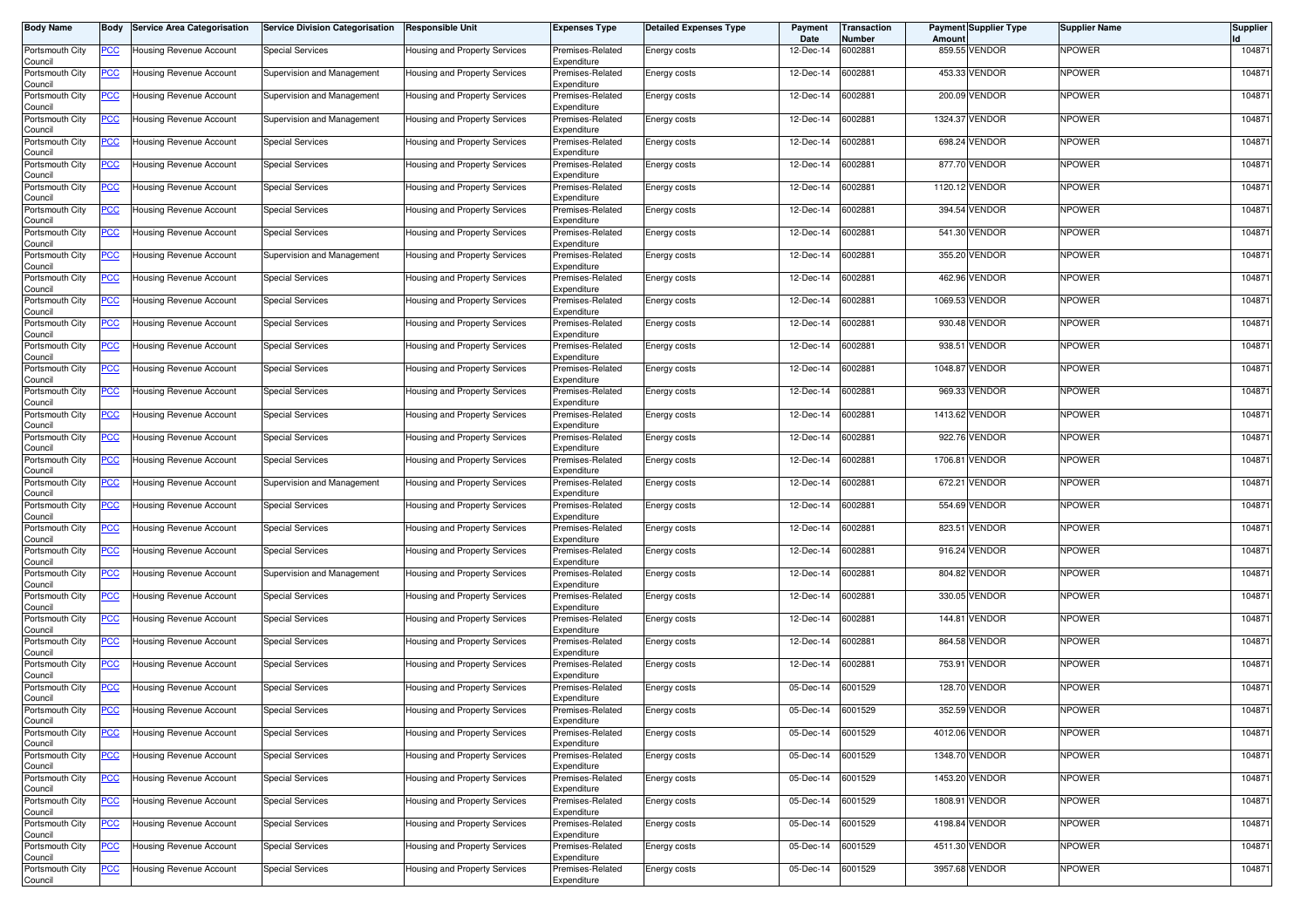| <b>Body Name</b>           | Body           | <b>Service Area Categorisation</b>                         | <b>Service Division Categorisation</b> | <b>Responsible Unit</b>       | <b>Expenses Type</b>            | <b>Detailed Expenses Type</b> | Payment<br>Date | Transaction<br>Number | Amount | <b>Payment Supplier Type</b> | <b>Supplier Name</b> | <b>Supplier</b> |
|----------------------------|----------------|------------------------------------------------------------|----------------------------------------|-------------------------------|---------------------------------|-------------------------------|-----------------|-----------------------|--------|------------------------------|----------------------|-----------------|
| Portsmouth City<br>Council | <u>PCC</u>     | Housing Revenue Account                                    | <b>Special Services</b>                | Housing and Property Services | Premises-Related<br>Expenditure | Energy costs                  | 05-Dec-14       | 6001529               |        | 4106.09 VENDOR               | NPOWER               | 104871          |
| Portsmouth City<br>Council | <b>PCC</b>     | Housing Revenue Account                                    | <b>Special Services</b>                | Housing and Property Services | Premises-Related<br>Expenditure | Energy costs                  | 05-Dec-14       | 6001529               |        | 674.93 VENDOR                | <b>NPOWER</b>        | 104871          |
| Portsmouth City<br>Council | <u>PCC</u>     | Support Service / Transparency<br><b>Costs Unallocated</b> | AMS                                    | Housing and Property Services | Premises-Related<br>Expenditure | Energy costs                  | 05-Dec-14       | 6001529               |        | 31031.25 VENDOR              | <b>NPOWER</b>        | 104871          |
| Portsmouth City<br>Council | <b>PCC</b>     | Housing Revenue Account                                    | <b>Special Services</b>                | Housing and Property Services | Premises-Related<br>Expenditure | Energy costs                  | 05-Dec-14       | 6001529               |        | 1825.63 VENDOR               | NPOWER               | 104871          |
| Portsmouth City<br>Council | <b>PCC</b>     | Housing Revenue Account                                    | <b>Special Services</b>                | Housing and Property Services | Premises-Related<br>Expenditure | Energy costs                  | 05-Dec-14       | 6001529               | 823.71 | <b>VENDOR</b>                | <b>NPOWER</b>        | 104871          |
| Portsmouth City<br>Council | <u>PCC</u>     | lousing Revenue Account                                    | <b>Special Services</b>                | Housing and Property Services | Premises-Related<br>Expenditure | Energy costs                  | 31-Dec-14       | 6005675               |        | -14.38 VENDOR                | <b>NPOWER</b>        | 104871          |
| Portsmouth City<br>Council | <u>PCC</u>     | Housing Revenue Account                                    | <b>Special Services</b>                | Housing and Property Services | Premises-Related<br>Expenditure | Energy costs                  | 31-Dec-14       | 6005675               |        | -18.74 VENDOR                | <b>NPOWER</b>        | 104871          |
| Portsmouth City<br>Council | <b>PCC</b>     | Housing Revenue Account                                    | <b>Special Services</b>                | Housing and Property Services | Premises-Related<br>Expenditure | Energy costs                  | 31-Dec-14       | 6005674               |        | 301.75 VENDOR                | NPOWER               | 104871          |
| Portsmouth City<br>Council | <b>PCC</b>     | Support Service / Transparency<br>Costs Unallocated        | AMS                                    | Housing and Property Services | Premises-Related<br>Expenditure | Energy costs                  | 31-Dec-14       | 6005675               |        | 28746.26 VENDOR              | <b>NPOWER</b>        | 104871          |
| Portsmouth City<br>Council | <u>PCC</u>     | Housing Revenue Account                                    | <b>Special Services</b>                | Housing and Property Services | Premises-Related<br>Expenditure | Energy costs                  | 31-Dec-14       | 6005675               |        | 1913.12 VENDOR               | <b>NPOWER</b>        | 104871          |
| Portsmouth City<br>Council | <u>PCC</u>     | Housing Revenue Account                                    | <b>Special Services</b>                | Housing and Property Services | Premises-Related<br>Expenditure | Energy costs                  | 31-Dec-14       | 6005675               |        | 774.54 VENDOR                | <b>NPOWER</b>        | 104871          |
| Portsmouth City<br>Council | <u>PCC</u>     | Housing Revenue Account                                    | Special Services                       | Housing and Property Services | Premises-Related<br>Expenditure | Energy costs                  | 31-Dec-14       | 6005675               |        | 3382.92 VENDOR               | NPOWER               | 104871          |
| Portsmouth City<br>Council | <u>PCC</u>     | Housing Revenue Account                                    | <b>Special Services</b>                | Housing and Property Services | Premises-Related<br>Expenditure | Energy costs                  | 31-Dec-14       | 6005675               |        | 447.97 VENDOR                | NPOWER               | 104871          |
| Portsmouth City<br>Council | <u>PCC</u>     | Housing Revenue Account                                    | <b>Special Services</b>                | Housing and Property Services | Premises-Related<br>Expenditure | Energy costs                  | 31-Dec-14       | 6005675               |        | 421.68 VENDOR                | NPOWER               | 104871          |
| Portsmouth City<br>Council | <u>PCC</u>     | Housing Revenue Account                                    | <b>Special Services</b>                | Housing and Property Services | Premises-Related<br>Expenditure | Energy costs                  | 31-Dec-14       | 6005675               |        | 18.68 VENDOR                 | <b>NPOWER</b>        | 104871          |
| Portsmouth City<br>Council | <u>PCC</u>     | <b>Housing Revenue Account</b>                             | <b>Special Services</b>                | Housing and Property Services | Premises-Related<br>Expenditure | Energy costs                  | 31-Dec-14       | 6005675               |        | 19.36 VENDOR                 | NPOWER               | 104871          |
| Portsmouth City<br>Council | <u>PCC</u>     | Housing Revenue Account                                    | <b>Special Services</b>                | Housing and Property Services | Premises-Related<br>Expenditure | Energy costs                  | 31-Dec-14       | 6005675               |        | 21.61 VENDOR                 | NPOWER               | 104871          |
| Portsmouth City<br>Council | <u>PCC</u>     | Housing Revenue Account                                    | <b>Special Services</b>                | Housing and Property Services | Premises-Related<br>Expenditure | Energy costs                  | 31-Dec-14       | 6005675               |        | 19.08 VENDOR                 | <b>NPOWER</b>        | 104871          |
| Portsmouth City<br>Council | <u>PCC</u>     | Housing Revenue Account                                    | <b>Special Services</b>                | Housing and Property Services | Premises-Related<br>Expenditure | Energy costs                  | 31-Dec-14       | 6005675               |        | 32.12 VENDOR                 | <b>NPOWER</b>        | 104871          |
| Portsmouth City<br>Council | <u>PCC</u>     | Housing Revenue Account                                    | Special Services                       | Housing and Property Services | Premises-Related<br>Expenditure | Energy costs                  | 31-Dec-14       | 6005675               |        | 41.47 VENDOR                 | <b>NPOWER</b>        | 104871          |
| Portsmouth City<br>Council | <u>PCC</u>     | Housing Revenue Account                                    | <b>Special Services</b>                | Housing and Property Services | Premises-Related<br>Expenditure | Energy costs                  | 31-Dec-14       | 6005675               |        | 18.72 VENDOR                 | <b>NPOWER</b>        | 104871          |
| Portsmouth City<br>Council | <u>PCC</u>     | Housing Revenue Account                                    | <b>Special Services</b>                | Housing and Property Services | Premises-Related<br>Expenditure | Energy costs                  | 31-Dec-14       | 6005675               |        | 319.99 VENDOR                | <b>NPOWER</b>        | 104871          |
| Portsmouth City<br>Council | <u>PCC</u>     | Housing Revenue Account                                    | <b>Special Services</b>                | Housing and Property Services | Premises-Related<br>Expenditure | Energy costs                  | 31-Dec-14       | 6005675               |        | 4.33 VENDOR                  | <b>NPOWER</b>        | 104871          |
| Portsmouth City<br>Council | $\overline{C}$ | Housing Revenue Account                                    | Supervision and Management             | Housing and Property Services | Premises-Related<br>Expenditure | Energy costs                  | 31-Dec-14       | 6005675               |        | 562.52 VENDOR                | NPOWER               | 104871          |
| Portsmouth City<br>Council | <u>PCC</u>     | Housing Revenue Account                                    | <b>Special Services</b>                | Housing and Property Services | Premises-Related<br>Expenditure | Energy costs                  | 31-Dec-14       | 6005675               |        | 347.84 VENDOR                | NPOWER               | 104871          |
| Portsmouth City<br>Council | <u>PCC</u>     | Housing Revenue Account                                    | <b>Special Services</b>                | Housing and Property Services | Premises-Related<br>Expenditure | Energy costs                  | 31-Dec-14       | 6005675               |        | 1074.42 VENDOR               | <b>NPOWER</b>        | 104871          |
| Portsmouth City<br>Council | <u>PCC</u>     | Housing Revenue Account                                    | Other                                  | Housing and Property Services | Premises-Related<br>Expenditure | Energy costs                  | 31-Dec-14       | 6005675               |        | 549.88 VENDOR                | <b>NPOWER</b>        | 104871          |
| Portsmouth City<br>Council | <b>PCC</b>     | Housing Revenue Account                                    | Special Services                       | Housing and Property Services | Premises-Related<br>Expenditure | Energy costs                  | 31-Dec-14       | 6005675               | 282.51 | <b>VENDOR</b>                | NPOWER               | 104871          |
| Portsmouth City<br>Jouncii | <b>PCC</b>     | Housing Revenue Account                                    | <b>Special Services</b>                | Housing and Property Services | Premises-Related<br>Expenaiture | Energy costs                  | 31-Dec-14       | 6005675               |        | 841.22 VENDOR                | <b>NPOWER</b>        | 104871          |
| Portsmouth City<br>Council | <b>PCC</b>     | Housing Revenue Account                                    | <b>Special Services</b>                | Housing and Property Services | Premises-Related<br>Expenditure | Energy costs                  | 31-Dec-14       | 6005675               |        | 529.02 VENDOR                | NPOWER               | 104871          |
| Portsmouth City<br>Council | <u>PCC</u>     | Housing Revenue Account                                    | <b>Special Services</b>                | Housing and Property Services | Premises-Related<br>Expenditure | Energy costs                  | 31-Dec-14       | 6005675               |        | 409.58 VENDOR                | <b>NPOWER</b>        | 104871          |
| Portsmouth City<br>Council | <b>PCC</b>     | Housing Revenue Account                                    | <b>Special Services</b>                | Housing and Property Services | Premises-Related<br>Expenditure | Energy costs                  | 31-Dec-14       | 6005675               |        | 970.29 VENDOR                | <b>NPOWER</b>        | 104871          |
| Portsmouth City<br>Council | <b>PCC</b>     | Housing Revenue Account                                    | <b>Special Services</b>                | Housing and Property Services | Premises-Related<br>Expenditure | Energy costs                  | 31-Dec-14       | 6005675               |        | 288.38 VENDOR                | NPOWER               | 104871          |
| Portsmouth City<br>Council | <b>PCC</b>     | Housing Revenue Account                                    | <b>Special Services</b>                | Housing and Property Services | Premises-Related<br>Expenditure | Energy costs                  | 31-Dec-14       | 6005675               |        | 815.77 VENDOR                | NPOWER               | 104871          |
| Portsmouth City<br>Council | <u>PCC</u>     | Housing Revenue Account                                    | Supervision and Management             | Housing and Property Services | Premises-Related<br>Expenditure | Energy costs                  | 31-Dec-14       | 6005675               |        | 509.45 VENDOR                | NPOWER               | 104871          |
| Portsmouth City<br>Council | <u>PCC</u>     | Housing Revenue Account                                    | Supervision and Management             | Housing and Property Services | Premises-Related<br>Expenditure | Energy costs                  | 31-Dec-14       | 6005675               |        | 195.05 VENDOR                | <b>NPOWER</b>        | 104871          |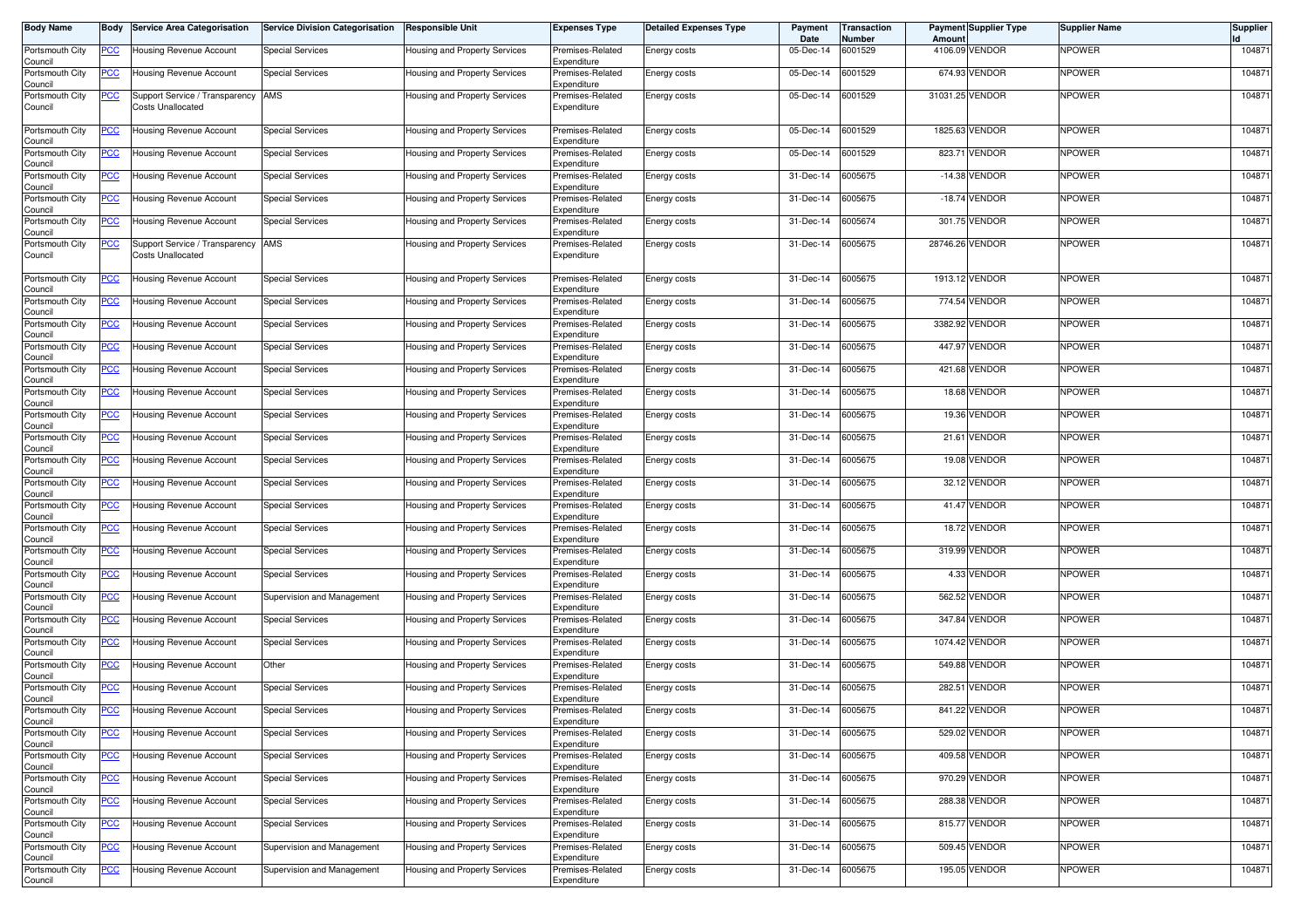| <b>Body Name</b>           | Body        | <b>Service Area Categorisation</b> | <b>Service Division Categorisation</b> | <b>Responsible Unit</b>       | Expenses Type                   | <b>Detailed Expenses Type</b> | Payment<br>Date         | Transaction<br>Number | Amount  | <b>Payment Supplier Type</b> | <b>Supplier Name</b> | <b>Supplier</b> |
|----------------------------|-------------|------------------------------------|----------------------------------------|-------------------------------|---------------------------------|-------------------------------|-------------------------|-----------------------|---------|------------------------------|----------------------|-----------------|
| Portsmouth City<br>Council | <u>PCC </u> | Jousing Revenue Account            | Supervision and Management             | Housing and Property Services | Premises-Related<br>Expenditure | Energy costs                  | 31-Dec-14               | 6005675               | 1102.71 | <b>VENDOR</b>                | NPOWER               | 104871          |
| Portsmouth City<br>Council | <u>PCC</u>  | Housing Revenue Account            | <b>Special Services</b>                | Housing and Property Services | Premises-Related<br>Expenditure | Energy costs                  | 31-Dec-14               | 6005675               |         | 666.59 VENDOR                | NPOWER               | 104871          |
| Portsmouth City<br>Council | <u>PCC</u>  | Housing Revenue Account            | <b>Special Services</b>                | Housing and Property Services | Premises-Related<br>Expenditure | Energy costs                  | 31-Dec-14               | 6005675               |         | 927.67 VENDOR                | NPOWER               | 104871          |
| Portsmouth City<br>Council | <u>PCC</u>  | Housing Revenue Account            | <b>Special Services</b>                | Housing and Property Services | Premises-Related<br>Expenditure | Energy costs                  | 31-Dec-14               | 6005675               |         | 1073.93 VENDOR               | NPOWER               | 104871          |
| Portsmouth City<br>Council | <u>PCC</u>  | Housing Revenue Account            | <b>Special Services</b>                | Housing and Property Services | Premises-Related<br>Expenditure | Energy costs                  | 31-Dec-14               | 6005674               |         | 377.14 VENDOR                | NPOWER               | 104871          |
| Portsmouth City<br>Council | <u>PCC </u> | Housing Revenue Account            | <b>Special Services</b>                | Housing and Property Services | Premises-Related<br>Expenditure | Energy costs                  | 31-Dec-14               | 6005675               |         | 529.12 VENDOR                | NPOWER               | 104871          |
| Portsmouth City<br>Council | <u>PCC</u>  | Housing Revenue Account            | Supervision and Management             | Housing and Property Services | Premises-Related<br>Expenditure | Energy costs                  | 31-Dec-14               | 6005675               |         | 323.55 VENDOR                | NPOWER               | 104871          |
| Portsmouth City<br>Council | <u>PCC</u>  | Housing Revenue Account            | <b>Special Services</b>                | Housing and Property Services | Premises-Related<br>Expenditure | Energy costs                  | 31-Dec-14               | 6005675               |         | 498.66 VENDOR                | NPOWER               | 104871          |
| Portsmouth City            | <u>PCC </u> | Housing Revenue Account            | <b>Special Services</b>                | Housing and Property Services | Premises-Related                | Energy costs                  | 31-Dec-14               | 6005675               |         | 1031.48 VENDOR               | NPOWER               | 104871          |
| Council<br>Portsmouth City | <u>PCC </u> | Housing Revenue Account            | <b>Special Services</b>                | Housing and Property Services | Expenditure<br>Premises-Related | Energy costs                  | 31-Dec-14               | 6005675               |         | 825.46 VENDOR                | NPOWER               | 104871          |
| Council<br>Portsmouth City | <u>PCC</u>  | Housing Revenue Account            | <b>Special Services</b>                | Housing and Property Services | Expenditure<br>Premises-Related | Energy costs                  | 31-Dec-14               | 6005675               |         | 921.02 VENDOR                | NPOWER               | 104871          |
| Council<br>Portsmouth City | <u>PCC</u>  | Housing Revenue Account            | <b>Special Services</b>                | Housing and Property Services | Expenditure<br>Premises-Related | Energy costs                  | 31-Dec-14               | 6005675               |         | 1010.38 VENDOR               | NPOWER               | 104871          |
| Council<br>Portsmouth City | <u>PCC</u>  | Housing Revenue Account            | <b>Special Services</b>                | Housing and Property Services | Expenditure<br>Premises-Related | Energy costs                  | 31-Dec-14               | 6005675               |         | 877.84 VENDOR                | NPOWER               | 104871          |
| Council<br>Portsmouth City |             | Housing Revenue Account            | <b>Special Services</b>                | Housing and Property Services | Expenditure<br>Premises-Related | Energy costs                  | 31-Dec-14               | 6005675               |         | 1345.26 VENDOR               | NPOWER               | 104871          |
| Council<br>Portsmouth City |             | Housing Revenue Account            | <b>Special Services</b>                | Housing and Property Services | Expenditure<br>Premises-Related | Energy costs                  | 31-Dec-14               | 6005675               |         | 907.60 VENDOR                | NPOWER               | 104871          |
| Council<br>Portsmouth City | <u>PCC</u>  | Housing Revenue Account            | <b>Special Services</b>                | Housing and Property Services | Expenditure<br>Premises-Related | Energy costs                  | 31-Dec-14               | 6005675               |         | 1735.93 VENDOR               | <b>NPOWER</b>        | 104871          |
| Council<br>Portsmouth City | PСC         | Housing Revenue Account            | Supervision and Management             | Housing and Property Services | Expenditure<br>Premises-Related | Energy costs                  | 31-Dec-14               | 6005674               |         | 571.57 VENDOR                | NPOWER               | 104871          |
| Council<br>Portsmouth City | <u>PCC</u>  | Housing Revenue Account            | <b>Special Services</b>                | Housing and Property Services | Expenditure<br>Premises-Related | Energy costs                  | 31-Dec-14               | 6005674               |         | 525.94 VENDOR                | NPOWER               | 104871          |
| Council<br>Portsmouth City | <u>PCC</u>  | Housing Revenue Account            | <b>Special Services</b>                | Housing and Property Services | Expenditure<br>Premises-Related | Energy costs                  | 31-Dec-14               | 6005674               |         | 792.06 VENDOR                | NPOWER               | 104871          |
| Council<br>Portsmouth City | <u>PCC </u> | Housing Revenue Account            | <b>Special Services</b>                | Housing and Property Services | Expenditure<br>Premises-Related | Energy costs                  | 31-Dec-14               | 6005674               |         | 995.75 VENDOR                | NPOWER               | 104871          |
| Council<br>Portsmouth City | <u>PCC</u>  | Housing Revenue Account            | Supervision and Management             | Housing and Property Services | Expenditure<br>Premises-Related | Energy costs                  | 31-Dec-14               | 6005674               | 738.72  | <b>VENDOR</b>                | NPOWER               | 104871          |
| Council<br>Portsmouth City | <u>PCC</u>  | Housing Revenue Account            | <b>Special Services</b>                | Housing and Property Services | Expenditure<br>Premises-Related | Energy costs                  | 31-Dec-14               | 6005674               |         | 328.28 VENDOR                | NPOWER               | 104871          |
| Council<br>Portsmouth City | <u>PCC</u>  | Housing Revenue Account            | <b>Special Services</b>                | Housing and Property Services | Expenditure<br>Premises-Related | Energy costs                  | 31-Dec-14               | 6005674               |         | 180.38 VENDOR                | NPOWER               | 104871          |
| Council<br>Portsmouth City | <u>PCC</u>  | Housing Revenue Account            | <b>Special Services</b>                | Housing and Property Services | Expenditure<br>Premises-Related | Energy costs                  | 31-Dec-14               | 6005674               | 889.97  | <b>VENDOR</b>                | NPOWER               | 104871          |
| Council<br>Portsmouth City | <u>PCC</u>  | Housing Revenue Account            | <b>Special Services</b>                | Housing and Property Services | Expenditure<br>Premises-Related | Energy costs                  | 31-Dec-14               | 6005674               |         | 891.12 VENDOR                | NPOWER               | 104871          |
| Council<br>Portsmouth City | <u>PCC</u>  | Housing Revenue Account            | <b>Special Services</b>                | Housing and Property Services | Expenditure<br>Premises-Related | Energy costs                  | 08-Dec-14               | 6001763               |         | -7272.55 VENDOR              | NPOWER               | 104871          |
| Council<br>Portsmouth City | <u>PCC </u> | Housing Revenue Account            | <b>Special Services</b>                | Housing and Property Services | Expenditure<br>Premises-Related | Energy costs                  | 08-Dec-14               | 6001763               |         | -6568.75 VENDOR              | NPOWER               | 104871          |
| Council<br>Portsmouth City | <u>PCC</u>  | Housing Revenue Account            | <b>Special Services</b>                | Housing and Property Services | Expenditure<br>Premises-Related | Energy costs                  | $\overline{08}$ -Dec-14 | 6001763               |         | -7272.54 VENDOR              | NPOWER               | 104871          |
| Council<br>Portsmouth City | <u>PCC</u>  | Housing Revenue Account            | Special Services                       | Housing and Property Services | Expenditure<br>Premises-Related | Energy costs                  | 08-Dec-14               | 6001763               |         | -7085.42 VENDOR              | <b>NPOWER</b>        | 104871          |
| Council<br>Portsmouth City | <u>PCC</u>  | <b>Housing Revenue Account</b>     | <b>Special Services</b>                | Housing and Property Services | Expenditure<br>Premises-Related | Energy costs                  | 08-Dec-14               | 6001763               |         | -7321.60 VENDOR              | NPOWER               | 104871          |
| Council<br>Portsmouth City | <b>PCC</b>  | Housing Revenue Account            | <b>Special Services</b>                | Housing and Property Services | Expenaiture<br>Premises-Related | Energy costs                  | 08-Dec-14               | 6001763               |         | -7085.42 VENDOR              | NPOWER               | 104871          |
| Council<br>Portsmouth City | <u>PCC</u>  | Housing Revenue Account            | <b>Special Services</b>                | Housing and Property Services | Expenditure<br>Premises-Related | Energy costs                  | 08-Dec-14               | 6001763               |         | -7321.59 VENDOR              | <b>NPOWER</b>        | 104871          |
| Council                    |             |                                    |                                        |                               | Expenditure<br>Premises-Related |                               |                         | 6001763               |         | -7321.60 VENDOR              | NPOWER               | 104871          |
| Portsmouth City<br>Council | PCC         | Housing Revenue Account            | <b>Special Services</b>                | Housing and Property Services | Expenditure                     | Energy costs                  | 08-Dec-14               |                       |         |                              |                      |                 |
| Portsmouth City<br>Council | <u>PCC</u>  | Housing Revenue Account            | <b>Special Services</b>                | Housing and Property Services | Premises-Related<br>Expenditure | Energy costs                  | 08-Dec-14               | 6001763               |         | -7723.19 VENDOR              | NPOWER               | 104871          |
| Portsmouth City<br>Council | <u>PCC</u>  | Housing Revenue Account            | <b>Special Services</b>                | Housing and Property Services | Premises-Related<br>Expenditure | Energy costs                  | 08-Dec-14               | 6001763               |         | -7474.05 VENDOR              | NPOWER               | 104871          |
| Portsmouth City<br>Council | <b>PCC</b>  | Housing Revenue Account            | <b>Special Services</b>                | Housing and Property Services | Premises-Related<br>Expenditure | Energy costs                  | 08-Dec-14               | 6001763               |         | -7272.54 VENDOR              | <b>NPOWER</b>        | 104871          |
| Portsmouth City<br>Council | <u>PCC</u>  | Housing Revenue Account            | <b>Special Services</b>                | Housing and Property Services | Premises-Related<br>Expenditure | Energy costs                  | 08-Dec-14               | 6001763               |         | -7037.96 VENDOR              | NPOWER               | 104871          |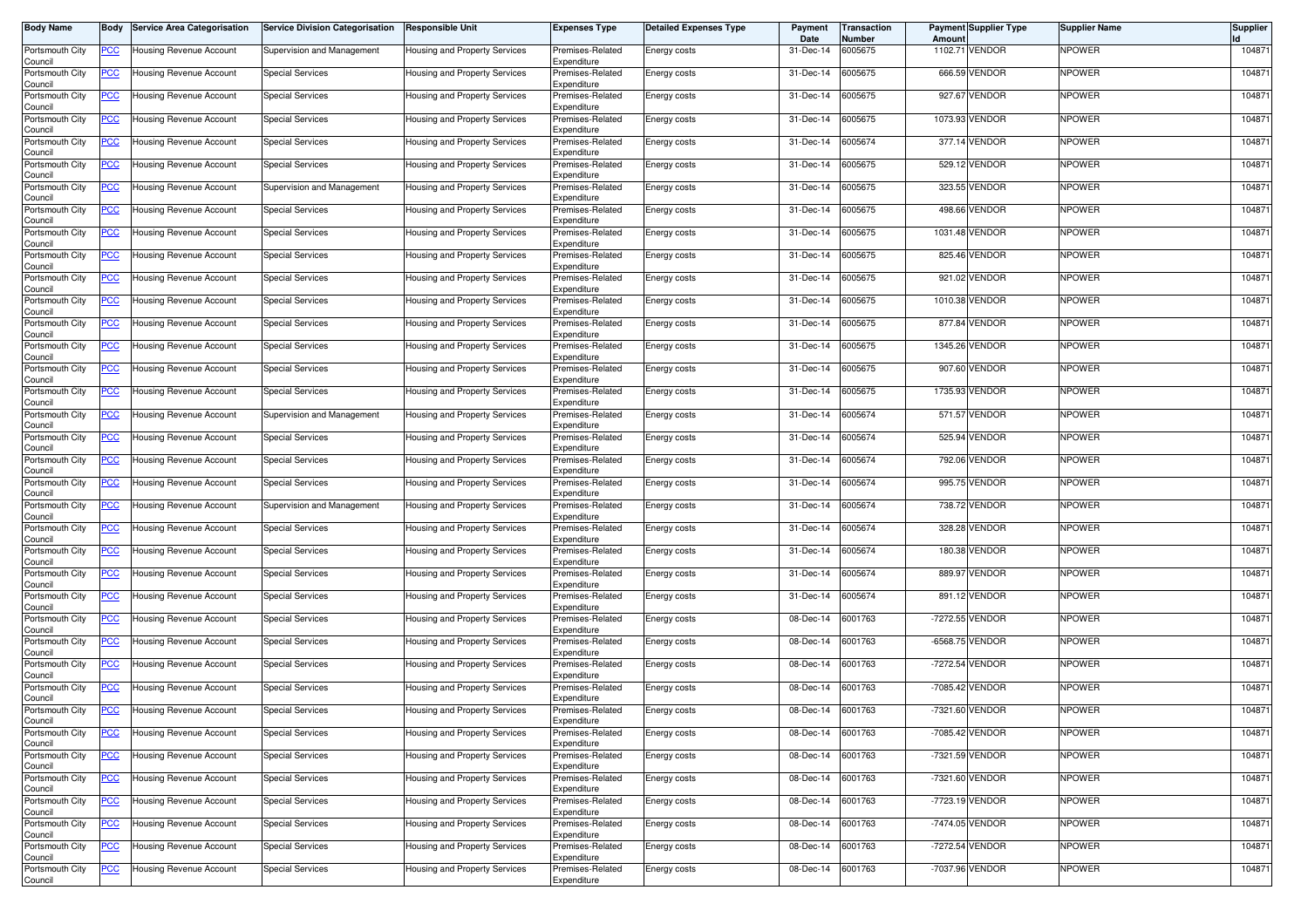| Body Name                  | Body           | <b>Service Area Categorisation</b> | <b>Service Division Categorisation</b> | <b>Responsible Unit</b>              | <b>Expenses Type</b>            | <b>Detailed Expenses Type</b> | Payment<br>Date | Transaction<br>Number | Amount | <b>Payment Supplier Type</b> | <b>Supplier Name</b> | <b>Supplier</b> |
|----------------------------|----------------|------------------------------------|----------------------------------------|--------------------------------------|---------------------------------|-------------------------------|-----------------|-----------------------|--------|------------------------------|----------------------|-----------------|
| Portsmouth City<br>Council | <u>PCC</u>     | Housing Revenue Account            | <b>Special Services</b>                | Housing and Property Services        | Premises-Related<br>Expenditure | Energy costs                  | 08-Dec-14       | 6001763               |        | -7272.54 VENDOR              | NPOWER               | 104871          |
| Portsmouth City<br>Council | <u>PCC</u>     | Housing Revenue Account            | <b>Special Services</b>                | Housing and Property Services        | Premises-Related<br>Expenditure | Energy costs                  | 08-Dec-14       | 6001763               |        | -7085.42 VENDOR              | NPOWER               | 104871          |
| Portsmouth City<br>Council | <u>PCC</u>     | Housing Revenue Account            | <b>Special Services</b>                | Housing and Property Services        | Premises-Related<br>Expenditure | Energy costs                  | 08-Dec-14       | 6001763               |        | -2332.56 VENDOR              | NPOWER               | 104871          |
| Portsmouth City<br>Council | <u>PCC</u>     | Housing Revenue Account            | <b>Special Services</b>                | Housing and Property Services        | Premises-Related<br>Expenditure | Energy costs                  | 08-Dec-14       | 6001763               |        | -2257.30 VENDOR              | NPOWER               | 104871          |
| Portsmouth City<br>Council | <u>PCC</u>     | Housing Revenue Account            | <b>Special Services</b>                | Housing and Property Services        | Premises-Related<br>Expenditure | Energy costs                  | 08-Dec-14       | 6001763               |        | -2205.18 VENDOR              | NPOWER               | 104871          |
| Portsmouth City<br>Council | <u>PCC </u>    | Housing Revenue Account            | <b>Special Services</b>                | Housing and Property Services        | Premises-Related<br>Expenditure | Energy costs                  | 08-Dec-14       | 6001763               |        | -2134.03 VENDOR              | NPOWER               | 104871          |
| Portsmouth City<br>Council | <u>PCC</u>     | Housing Revenue Account            | <b>Special Services</b>                | Housing and Property Services        | Premises-Related<br>Expenditure | Energy costs                  | 08-Dec-14       | 6001763               |        | -2205.19 VENDOR              | <b>NPOWER</b>        | 104871          |
| Portsmouth City<br>Council | <u>PCC</u>     | Housing Revenue Account            | <b>Special Services</b>                | Housing and Property Services        | Premises-Related<br>Expenditure | Energy costs                  | 08-Dec-14       | 6001763               |        | -2205.18 VENDOR              | NPOWER               | 104871          |
| Portsmouth City<br>Council | <u>PCC </u>    | Housing Revenue Account            | <b>Special Services</b>                | Housing and Property Services        | Premises-Related<br>Expenditure | Energy costs                  | 08-Dec-14       | 6001763               |        | -1991.78 VENDOR              | NPOWER               | 104871          |
| Portsmouth City<br>Council | <u>PCC </u>    | Housing Revenue Account            | <b>Special Services</b>                | Housing and Property Services        | Premises-Related<br>Expenditure | Energy costs                  | 08-Dec-14       | 6001763               |        | -2205.18 VENDOR              | NPOWER               | 104871          |
| Portsmouth City<br>Council | <u>PCC </u>    | Housing Revenue Account            | <b>Special Services</b>                | Housing and Property Services        | Premises-Related<br>Expenditure | Energy costs                  | 08-Dec-14       | 6001763               |        | -2148.18 VENDOR              | NPOWER               | 104871          |
| Portsmouth City<br>Council | <u>PCC</u>     | Housing Revenue Account            | <b>Special Services</b>                | Housing and Property Services        | Premises-Related<br>Expenditure | Energy costs                  | 08-Dec-14       | 6001763               |        | -2219.79 VENDOR              | NPOWER               | 104871          |
| Portsmouth City<br>Council | <u>PCC</u>     | Housing Revenue Account            | Special Services                       | Housing and Property Services        | Premises-Related<br>Expenditure | Energy costs                  | 08-Dec-14       | 6001763               |        | -2148.18 VENDOR              | NPOWER               | 104871          |
| Portsmouth City<br>Council | <u>PCC</u>     | lousing Revenue Account            | <b>Special Services</b>                | Housing and Property Services        | Premises-Related<br>Expenditure | Energy costs                  | 08-Dec-14       | 6001763               |        | -2219.80 VENDOR              | NPOWER               | 104871          |
| Portsmouth City<br>Council | PСC            | Housing Revenue Account            | <b>Special Services</b>                | Housing and Property Services        | Premises-Related<br>Expenditure | Energy costs                  | 08-Dec-14       | 6001763               |        | -2219.79 VENDOR              | NPOWER               | 104871          |
| Portsmouth City<br>Council | $\overline{C}$ | Housing Revenue Account            | <b>Special Services</b>                | Housing and Property Services        | Premises-Related<br>Expenditure | Energy costs                  | 08-Dec-14       | 6001763               |        | -2148.18 VENDOR              | <b>NPOWER</b>        | 104871          |
| Portsmouth City<br>Council | <u>PCC</u>     | Housing Revenue Account            | <b>Special Services</b>                | Housing and Property Services        | Premises-Related<br>Expenditure | Energy costs                  | 08-Dec-14       | 6001763               |        | 2159.86 VENDOR               | NPOWER               | 104871          |
| Portsmouth City<br>Council | <u>PCC</u>     | Housing Revenue Account            | <b>Special Services</b>                | Housing and Property Services        | Premises-Related<br>Expenditure | Energy costs                  | 08-Dec-14       | 6001763               |        | 2159.85 VENDOR               | NPOWER               | 104871          |
| Portsmouth City<br>Council | <u>PCC</u>     | Housing Revenue Account            | <b>Special Services</b>                | Housing and Property Services        | Premises-Related<br>Expenditure | Energy costs                  | 08-Dec-14       | 6001763               |        | 2090.18 VENDOR               | NPOWER               | 104871          |
| Portsmouth City<br>Council | <u>PCC</u>     | Housing Revenue Account            | <b>Special Services</b>                | Housing and Property Services        | Premises-Related<br>Expenditure | Energy costs                  | 08-Dec-14       | 6001763               |        | 6914.06 VENDOR               | NPOWER               | 104871          |
| Portsmouth City<br>Council | <u>PCC</u>     | Housing Revenue Account            | <b>Special Services</b>                | Housing and Property Services        | Premises-Related<br>Expenditure | Energy costs                  | 08-Dec-14       | 6001763               |        | 6691.04 VENDOR               | NPOWER               | 104871          |
| Portsmouth City<br>Council | <u>PCC</u>     | Housing Revenue Account            | <b>Special Services</b>                | Housing and Property Services        | Premises-Related<br>Expenditure | Energy costs                  | 08-Dec-14       | 6001763               |        | 6914.06 VENDOR               | NPOWER               | 104871          |
| Portsmouth City<br>Council | <u>PCC </u>    | Housing Revenue Account            | <b>Special Services</b>                | Housing and Property Services        | Premises-Related<br>Expenditure | Energy costs                  | 08-Dec-14       | 6001763               |        | 6914.07 VENDOR               | NPOWER               | 104871          |
| Portsmouth City<br>Council | <u>PCC</u>     | Housing Revenue Account            | <b>Special Services</b>                | Housing and Property Services        | Premises-Related<br>Expenditure | Energy costs                  | 08-Dec-14       | 6001763               |        | 6244.95 VENDOR               | NPOWER               | 104871          |
| Portsmouth City<br>Council | <u>PCC</u>     | Housing Revenue Account            | <b>Special Services</b>                | Housing and Property Services        | Premises-Related<br>Expenditure | Energy costs                  | 08-Dec-14       | 6001763               |        | 7628.79 VENDOR               | NPOWER               | 104871          |
| Portsmouth City<br>Council | <u>PCC </u>    | Housing Revenue Account            | <b>Special Services</b>                | Housing and Property Services        | Premises-Related<br>Expenditure | Energy costs                  | 08-Dec-14       | 6001763               |        | 2298.02 VENDOR               | NPOWER               | 104871          |
| Portsmouth City<br>Council | <b>PCC</b>     | Housing Revenue Account            | <b>Special Services</b>                | Housing and Property Services        | Premises-Related<br>Expenditure | Energy costs                  | 08-Dec-14       | 6001763               |        | 7105.61 VENDOR               | NPOWER               | 104871          |
| Portsmouth City<br>Council | <u>PCC </u>    | Housing Revenue Account            | <b>Special Services</b>                | Housing and Property Services        | Premises-Related<br>Expenditure | Energy costs                  | 08-Dec-14       | 6001763               |        | 2196.36 VENDOR               | NPOWER               | 104871          |
| Portsmouth City<br>Council | <u>PCC</u>     | Housing Revenue Account            | Special Services                       | Housing and Property Services        | Premises-Related<br>Expenditure | Energy costs                  | 08-Dec-14       | 6001763               |        | 2145.62 VENDOR               | NPOWER               | 104871          |
| Portsmouth City<br>Council | <u>PCC</u>     | Housing Revenue Account            | <b>Special Services</b>                | Housing and Property Services        | Premises-Related<br>Expenditure | Energy costs                  | 08-Dec-14       | 6001763               |        | 2076.42 VENDOR               | NPOWER               | 104871          |
| Portsmouth City<br>Council | <b>PCC</b>     | lousing Revenue Account            | <b>Special Services</b>                | <b>Housing and Property Services</b> | Premises-Related<br>Expenditure | Energy costs                  | 08-Dec-14       | 6001763               |        | 2145.63 VENDOR               | NPOWER               | 104871          |
| Portsmouth City<br>Council | $\overline{C}$ | Housing Revenue Account            | <b>Special Services</b>                | Housing and Property Services        | Premises-Related<br>Expenditure | Energy costs                  | 08-Dec-14       | 6001763               |        | 2145.62 VENDOR               | NPOWER               | 104871          |
| Portsmouth City<br>Council | $\overline{C}$ | Housing Revenue Account            | <b>Special Services</b>                | Housing and Property Services        | Premises-Related<br>Expenditure | Energy costs                  | 08-Dec-14       | 6001763               |        | 1938.01 VENDOR               | NPOWER               | 104871          |
| Portsmouth City<br>Council | <b>PCC</b>     | Housing Revenue Account            | <b>Special Services</b>                | Housing and Property Services        | Premises-Related<br>Expenditure | Energy costs                  | 08-Dec-14       | 6001763               |        | 2145.62 VENDOR               | <b>NPOWER</b>        | 104871          |
| Portsmouth City<br>Council | <b>PCC</b>     | Housing Revenue Account            | <b>Special Services</b>                | Housing and Property Services        | Premises-Related<br>Expenditure | Energy costs                  | 08-Dec-14       | 6001763               |        | 2090.18 VENDOR               | <b>NPOWER</b>        | 104871          |
| Portsmouth City<br>Council | <u>PCC</u>     | Housing Revenue Account            | <b>Special Services</b>                | Housing and Property Services        | Premises-Related<br>Expenditure | Energy costs                  | 08-Dec-14       | 6001763               |        | 2159.85 VENDOR               | NPOWER               | 104871          |
| Portsmouth City<br>Council | <u>PCC</u>     | Housing Revenue Account            | <b>Special Services</b>                | Housing and Property Services        | Premises-Related<br>Expenditure | Energy costs                  | 08-Dec-14       | 6001763               |        | 2090.18 VENDOR               | <b>NPOWER</b>        | 104871          |
|                            |                |                                    |                                        |                                      |                                 |                               |                 |                       |        |                              |                      |                 |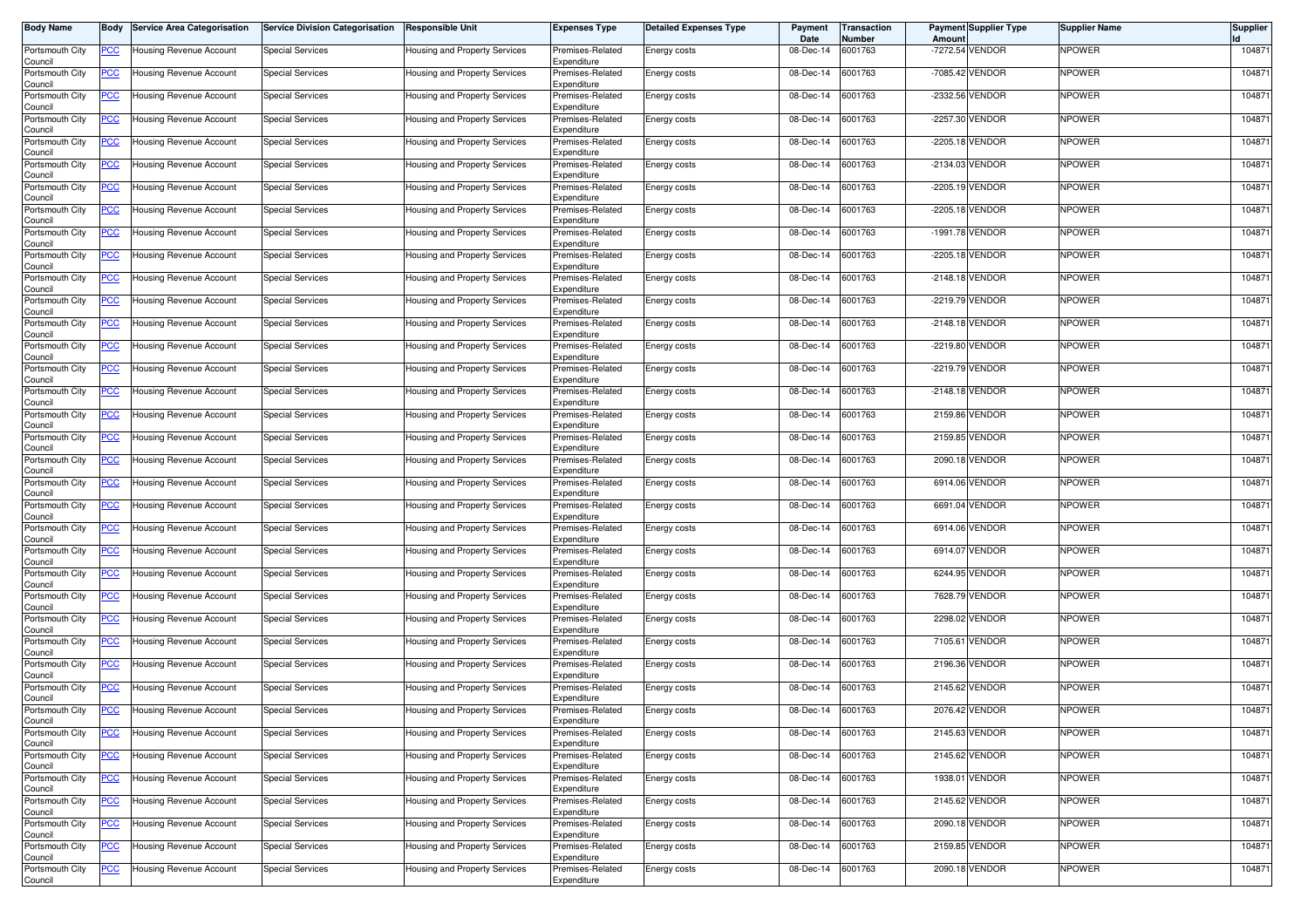| Body Name                  | Body           | <b>Service Area Categorisation</b> | <b>Service Division Categorisation</b> | <b>Responsible Unit</b>       | <b>Expenses Type</b>            | <b>Detailed Expenses Type</b> | Payment<br>Date | Transaction<br>Number | Amount     | <b>Payment Supplier Type</b> | <b>Supplier Name</b> | <b>Supplier</b> |
|----------------------------|----------------|------------------------------------|----------------------------------------|-------------------------------|---------------------------------|-------------------------------|-----------------|-----------------------|------------|------------------------------|----------------------|-----------------|
| Portsmouth City<br>Council | <u>PCC</u>     | Housing Revenue Account            | <b>Special Services</b>                | Housing and Property Services | Premises-Related<br>Expenditure | Energy costs                  | 08-Dec-14       | 6001763               |            | 6914.06 VENDOR               | NPOWER               | 104871          |
| Portsmouth City<br>Council | <u>PCC</u>     | Housing Revenue Account            | <b>Special Services</b>                | Housing and Property Services | Premises-Related<br>Expenditure | Energy costs                  | 08-Dec-14       | 6001763               |            | 6736.15 VENDOR               | NPOWER               | 104871          |
| Portsmouth City<br>Council | <u>PCC</u>     | Housing Revenue Account            | <b>Special Services</b>                | Housing and Property Services | Premises-Related<br>Expenditure | Energy costs                  | 08-Dec-14       | 6001763               | 6960.69    | VENDOR                       | NPOWER               | 104871          |
| Portsmouth City<br>Council | <u>PCC</u>     | Housing Revenue Account            | <b>Special Services</b>                | Housing and Property Services | Premises-Related<br>Expenditure | Energy costs                  | 08-Dec-14       | 6001763               |            | 6736.15 VENDOR               | NPOWER               | 104871          |
| Portsmouth City<br>Council | <u>PCC</u>     | Housing Revenue Account            | <b>Special Services</b>                | Housing and Property Services | Premises-Related<br>Expenditure | Energy costs                  | 08-Dec-14       | 6001763               | 6960.68    | <b>VENDOR</b>                | NPOWER               | 104871          |
| Portsmouth City<br>Council | <u>PCC </u>    | Housing Revenue Account            | <b>Special Services</b>                | Housing and Property Services | Premises-Related<br>Expenditure | Energy costs                  | 08-Dec-14       | 6001763               |            | 6960.69 VENDOR               | NPOWER               | 104871          |
| Portsmouth City<br>Council | <u>PCC</u>     | Housing Revenue Account            | <b>Special Services</b>                | Housing and Property Services | Premises-Related<br>Expenditure | Energy costs                  | 08-Dec-14       | 6001763               |            | 6736.15 VENDOR               | <b>NPOWER</b>        | 104871          |
| Portsmouth City<br>Council | <u>PCC</u>     | Housing Revenue Account            | <b>Special Services</b>                | Housing and Property Services | Premises-Related<br>Expenditure | Energy costs                  | 08-Dec-14       | 6001763               | 7259.51    | VENDOR                       | NPOWER               | 104871          |
| Portsmouth City<br>Council | <u>PCC</u>     | <b>Housing Revenue Account</b>     | <b>Special Services</b>                | Housing and Property Services | Premises-Related<br>Expenditure | Energy costs                  | 08-Dec-14       | 6001763               |            | 1471.66 VENDOR               | NPOWER               | 104871          |
| Portsmouth City<br>Council | <u>PCC</u>     | Housing Revenue Account            | <b>Special Services</b>                | Housing and Property Services | Premises-Related<br>Expenditure | Energy costs                  | 08-Dec-14       | 6001763               |            | 2331.16 VENDOR               | NPOWER               | 104871          |
| Portsmouth City<br>Council | <u>PCC </u>    | Housing Revenue Account            | <b>Special Services</b>                | Housing and Property Services | Premises-Related<br>Expenditure | Energy costs                  | 31-Dec-14       | 6005675               |            | -6914.07 VENDOR              | NPOWER               | 104871          |
| Portsmouth City<br>Council | <u>PCC</u>     | Housing Revenue Account            | <b>Special Services</b>                | Housing and Property Services | Premises-Related<br>Expenditure | Energy costs                  | 31-Dec-14       | 6005675               |            | -6244.95 VENDOR              | NPOWER               | 104871          |
| Portsmouth City<br>Council | <u>PCC</u>     | Housing Revenue Account            | Special Services                       | Housing and Property Services | Premises-Related<br>Expenditure | Energy costs                  | 31-Dec-14       | 6005675               |            | -6914.06 VENDOR              | NPOWER               | 104871          |
| Portsmouth City<br>Council | <u>PCC</u>     | lousing Revenue Account            | <b>Special Services</b>                | Housing and Property Services | Premises-Related<br>Expenditure | Energy costs                  | 31-Dec-14       | 6005675               |            | -6736.15 VENDOR              | NPOWER               | 104871          |
| Portsmouth City<br>Council | PСC            | Housing Revenue Account            | <b>Special Services</b>                | Housing and Property Services | Premises-Related<br>Expenditure | Energy costs                  | 31-Dec-14       | 6005675               |            | -6960.69 VENDOR              | NPOWER               | 104871          |
| Portsmouth City<br>Council | $\overline{C}$ | Housing Revenue Account            | <b>Special Services</b>                | Housing and Property Services | Premises-Related<br>Expenditure | Energy costs                  | 31-Dec-14       | 6005675               |            | -6736.15 VENDOR              | <b>NPOWER</b>        | 104871          |
| Portsmouth City<br>Council | <u>PCC</u>     | Housing Revenue Account            | <b>Special Services</b>                | Housing and Property Services | Premises-Related<br>Expenditure | Energy costs                  | 31-Dec-14       | 6005675               |            | -6960.68 VENDOR              | NPOWER               | 104871          |
| Portsmouth City<br>Council | <u>PCC</u>     | Housing Revenue Account            | <b>Special Services</b>                | Housing and Property Services | Premises-Related<br>Expenditure | Energy costs                  | 31-Dec-14       | 6005675               |            | -6960.69 VENDOR              | NPOWER               | 104871          |
| Portsmouth City<br>Council | <u>PCC</u>     | Housing Revenue Account            | <b>Special Services</b>                | Housing and Property Services | Premises-Related<br>Expenditure | Energy costs                  | 31-Dec-14       | 6005675               |            | -7652.20 VENDOR              | NPOWER               | 104871          |
| Portsmouth City<br>Council | <u>PCC</u>     | Housing Revenue Account            | <b>Special Services</b>                | Housing and Property Services | Premises-Related<br>Expenditure | Energy costs                  | 31-Dec-14       | 6005675               |            | -7405.36 VENDOR              | NPOWER               | 104871          |
| Portsmouth City<br>Council | <u>PCC</u>     | lousing Revenue Account            | <b>Special Services</b>                | Housing and Property Services | Premises-Related<br>Expenditure | Energy costs                  | 31-Dec-14       | 6005675               | $-7652.21$ | VENDOR                       | NPOWER               | 104871          |
| Portsmouth City<br>Council | <u>PCC</u>     | Housing Revenue Account            | <b>Special Services</b>                | Housing and Property Services | Premises-Related<br>Expenditure | Energy costs                  | 31-Dec-14       | 6005675               |            | -7673.15 VENDOR              | NPOWER               | 104871          |
| Portsmouth City<br>Council | <u>PCC </u>    | Housing Revenue Account            | <b>Special Services</b>                | Housing and Property Services | Premises-Related<br>Expenditure | Energy costs                  | 31-Dec-14       | 6005675               |            | -6931.28 VENDOR              | NPOWER               | 104871          |
| Portsmouth City<br>Council | <u>PCC</u>     | Housing Revenue Account            | <b>Special Services</b>                | Housing and Property Services | Premises-Related<br>Expenditure | Energy costs                  | 31-Dec-14       | 6005675               |            | -7673.92 VENDOR              | NPOWER               | 104871          |
| Portsmouth City<br>Council | <u>PCC</u>     | <b>Housing Revenue Account</b>     | <b>Special Services</b>                | Housing and Property Services | Premises-Related<br>Expenditure | Energy costs                  | 31-Dec-14       | 6005675               |            | -7474.52 VENDOR              | NPOWER               | 104871          |
| Portsmouth City<br>Council | <u>PCC </u>    | Housing Revenue Account            | <b>Special Services</b>                | Housing and Property Services | Premises-Related<br>Expenditure | Energy costs                  | 31-Dec-14       | 6005675               |            | -7723.68 VENDOR              | NPOWER               | 104871          |
| Portsmouth City<br>Council | <b>PCC</b>     | Housing Revenue Account            | <b>Special Services</b>                | Housing and Property Services | Premises-Related<br>Expenditure | Energy costs                  | 31-Dec-14       | 6005675               |            | -7474.05 VENDOR              | NPOWER               | 104871          |
| Portsmouth City<br>Council | <u>PCC </u>    | Housing Revenue Account            | <b>Special Services</b>                | Housing and Property Services | Premises-Related<br>Expenditure | Energy costs                  | 31-Dec-14       | 6005675               |            | -7723.20 VENDOR              | NPOWER               | 104871          |
| Portsmouth City<br>Council | <u>PCC</u>     | Housing Revenue Account            | Special Services                       | Housing and Property Services | Premises-Related<br>Expenditure | Energy costs                  | 31-Dec-14       | 6005675               |            | -7628.79 VENDOR              | NPOWER               | 104871          |
| Portsmouth City<br>Council | <u>PCC</u>     | Housing Revenue Account            | <b>Special Services</b>                | Housing and Property Services | Premises-Related<br>Expenditure | Energy costs                  | 31-Dec-14       | 6005675               |            | -7105.61 VENDOR              | NPOWER               | 104871          |
| Portsmouth City<br>Council | <b>PCC</b>     | lousing Revenue Account            | <b>Special Services</b>                | Housing and Property Services | Premises-Related<br>Expenditure | Energy costs                  | 31-Dec-14       | 6005675               |            | -6914.06 VENDOR              | NPOWER               | 104871          |
| Portsmouth City<br>Council | $\overline{C}$ | Housing Revenue Account            | <b>Special Services</b>                | Housing and Property Services | Premises-Related<br>Expenditure | Energy costs                  | 31-Dec-14       | 6005675               |            | -6691.04 VENDOR              | NPOWER               | 104871          |
| Portsmouth City<br>Council | $\overline{C}$ | Housing Revenue Account            | <b>Special Services</b>                | Housing and Property Services | Premises-Related<br>Expenditure | Energy costs                  | 31-Dec-14       | 6005675               |            | -6914.06 VENDOR              | NPOWER               | 104871          |
| Portsmouth City<br>Council | <b>PCC</b>     | Housing Revenue Account            | <b>Special Services</b>                | Housing and Property Services | Premises-Related<br>Expenditure | Energy costs                  | 31-Dec-14       | 6005675               |            | -1363.57 VENDOR              | <b>NPOWER</b>        | 104871          |
| Portsmouth City<br>Council | <b>PCC</b>     | Housing Revenue Account            | <b>Special Services</b>                | Housing and Property Services | Premises-Related<br>Expenditure | Energy costs                  | 31-Dec-14       | 6005675               |            | -1319.60 VENDOR              | <b>NPOWER</b>        | 104871          |
| Portsmouth City<br>Council | <u>PCC</u>     | Housing Revenue Account            | <b>Special Services</b>                | Housing and Property Services | Premises-Related<br>Expenditure | Energy costs                  | 31-Dec-14       | 6005675               |            | -1363.58 VENDOR              | NPOWER               | 104871          |
| Portsmouth City<br>Council | <u>PCC</u>     | Housing Revenue Account            | <b>Special Services</b>                | Housing and Property Services | Premises-Related<br>Expenditure | Energy costs                  | 31-Dec-14       | 6005675               |            | -1363.57 VENDOR              | <b>NPOWER</b>        | 104871          |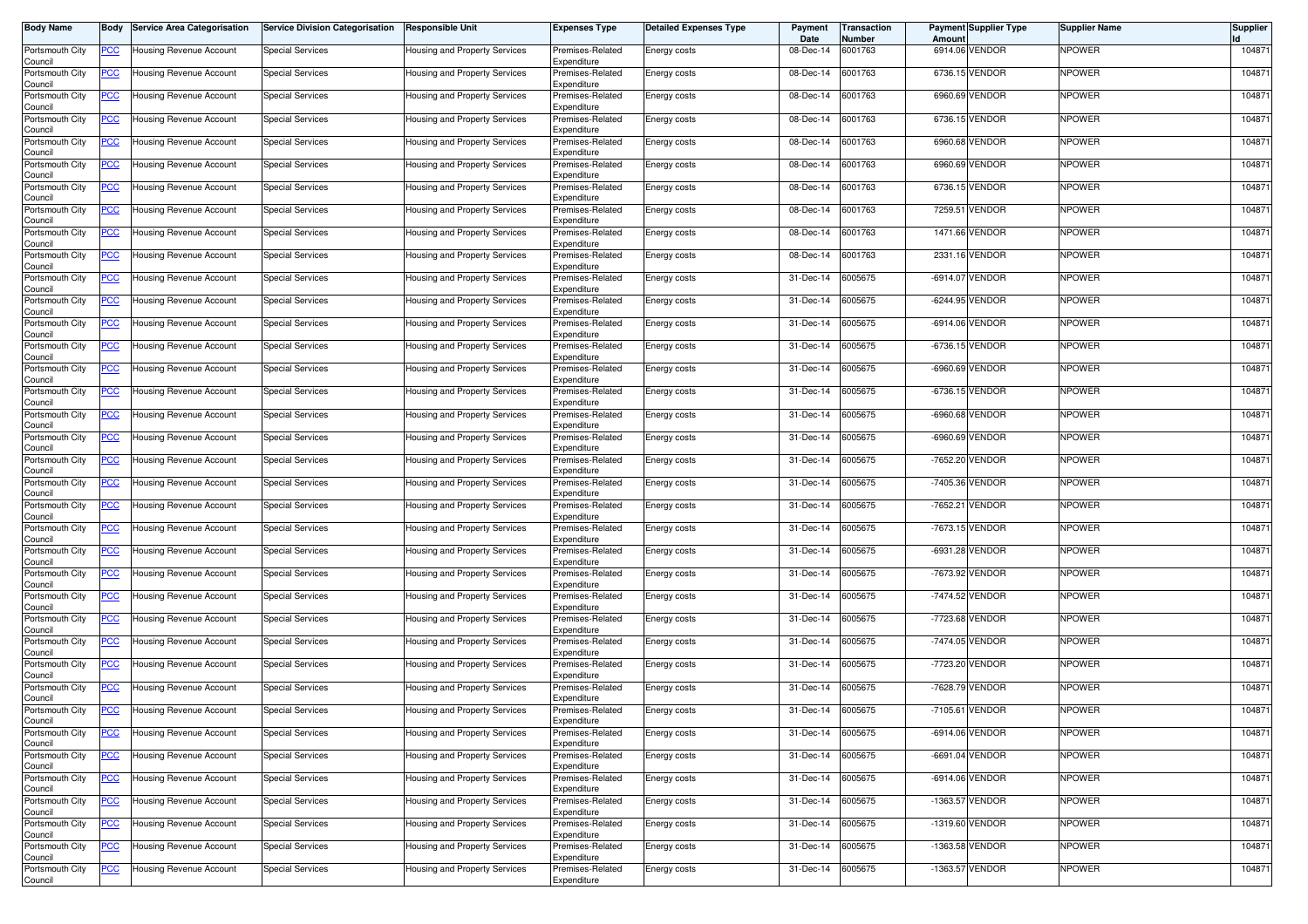| <b>Body Name</b>           | Body        | <b>Service Area Categorisation</b> | <b>Service Division Categorisation</b> | <b>Responsible Unit</b>       | Expenses Type                   | <b>Detailed Expenses Type</b> | Payment<br>Date | Transaction<br>Number | Amount     | <b>Payment Supplier Type</b> | <b>Supplier Name</b> | <b>Supplier</b> |
|----------------------------|-------------|------------------------------------|----------------------------------------|-------------------------------|---------------------------------|-------------------------------|-----------------|-----------------------|------------|------------------------------|----------------------|-----------------|
| Portsmouth City<br>Council | <u>PCC </u> | Jousing Revenue Account            | <b>Special Services</b>                | Housing and Property Services | Premises-Related<br>Expenditure | Energy costs                  | 31-Dec-14       | 6005675               |            | -1319.60 VENDOR              | NPOWER               | 104871          |
| Portsmouth City<br>Council | <u>PCC</u>  | Housing Revenue Account            | <b>Special Services</b>                | Housing and Property Services | Premises-Related<br>Expenditure | Energy costs                  | 31-Dec-14       | 6005675               |            | -1471.66 VENDOR              | NPOWER               | 104871          |
| Portsmouth City<br>Council | <u>PCC</u>  | Housing Revenue Account            | <b>Special Services</b>                | Housing and Property Services | Premises-Related<br>Expenditure | Energy costs                  | 31-Dec-14       | 6005675               |            | -2192.68 VENDOR              | NPOWER               | 104871          |
| Portsmouth City<br>Council | <u>PCC</u>  | Housing Revenue Account            | <b>Special Services</b>                | Housing and Property Services | Premises-Related<br>Expenditure | Energy costs                  | 31-Dec-14       | 6005675               |            | -2121.96 VENDOR              | NPOWER               | 104871          |
| Portsmouth City<br>Council | <u>PCC</u>  | Housing Revenue Account            | <b>Special Services</b>                | Housing and Property Services | Premises-Related<br>Expenditure | Energy costs                  | 31-Dec-14       | 6005675               |            | -6736.15 VENDOR              | NPOWER               | 104871          |
| Portsmouth City<br>Council | <u>PCC </u> | Housing Revenue Account            | <b>Special Services</b>                | Housing and Property Services | Premises-Related<br>Expenditure | Energy costs                  | 31-Dec-14       | 6005675               | $-7259.51$ | <b>VENDOR</b>                | NPOWER               | 104871          |
| Portsmouth City            | <u>PCC</u>  | Housing Revenue Account            | <b>Special Services</b>                | Housing and Property Services | Premises-Related<br>Expenditure | Energy costs                  | 31-Dec-14       | 6005675               |            | -1419.78 VENDOR              | NPOWER               | 104871          |
| Council<br>Portsmouth City | <u>PCC</u>  | Housing Revenue Account            | <b>Special Services</b>                | Housing and Property Services | Premises-Related<br>Expenditure | Energy costs                  | 31-Dec-14       | 6005675               |            | -1373.99 VENDOR              | NPOWER               | 104871          |
| Council<br>Portsmouth City | <u>PCC </u> | Housing Revenue Account            | <b>Special Services</b>                | Housing and Property Services | Premises-Related                | Energy costs                  | 31-Dec-14       | 6005675               |            | -1419.79 VENDOR              | NPOWER               | 104871          |
| Council<br>Portsmouth City | <u>PCC</u>  | Housing Revenue Account            | <b>Special Services</b>                | Housing and Property Services | Expenditure<br>Premises-Related | Energy costs                  | 31-Dec-14       | 6005675               |            | -1423.67 VENDOR              | NPOWER               | 104871          |
| Council<br>Portsmouth City | <u>PCC</u>  | Housing Revenue Account            | <b>Special Services</b>                | Housing and Property Services | Expenditure<br>Premises-Related | Energy costs                  | 31-Dec-14       | 6005675               |            | -1285.90 VENDOR              | NPOWER               | 104871          |
| Council<br>Portsmouth City | <u>PCC</u>  | Housing Revenue Account            | <b>Special Services</b>                | Housing and Property Services | Expenditure<br>Premises-Related | Energy costs                  | 31-Dec-14       | 6005675               |            | -1423.67 VENDOR              | NPOWER               | 104871          |
| Council<br>Portsmouth City | <u>PCC</u>  | Housing Revenue Account            | <b>Special Services</b>                | Housing and Property Services | Expenditure<br>Premises-Related | Energy costs                  | 31-Dec-14       | 6005675               |            | -1386.57 VENDOR              | NPOWER               | 104871          |
| Council<br>Portsmouth City |             | Housing Revenue Account            | <b>Special Services</b>                | Housing and Property Services | Expenditure<br>Premises-Related | Energy costs                  | 31-Dec-14       | 6005675               |            | -1432.78 VENDOR              | NPOWER               | 104871          |
| Council<br>Portsmouth City |             | Housing Revenue Account            | <b>Special Services</b>                | Housing and Property Services | Expenditure<br>Premises-Related | Energy costs                  | 31-Dec-14       | 6005675               |            | -1386.56 VENDOR              | NPOWER               | 104871          |
| Council<br>Portsmouth City | <u>PCC</u>  | Housing Revenue Account            | <b>Special Services</b>                | Housing and Property Services | Expenditure<br>Premises-Related | Energy costs                  | 31-Dec-14       | 6005675               |            | -1432.78 VENDOR              | <b>NPOWER</b>        | 104871          |
| Council<br>Portsmouth City | PСC         | Housing Revenue Account            | <b>Special Services</b>                | Housing and Property Services | Expenditure<br>Premises-Related | Energy costs                  | 31-Dec-14       | 6005675               |            | -1432.77 VENDOR              | NPOWER               | 104871          |
| Council<br>Portsmouth City | <u>PCC</u>  | Housing Revenue Account            | <b>Special Services</b>                | Housing and Property Services | Expenditure<br>Premises-Related | Energy costs                  | 31-Dec-14       | 6005675               |            | -1386.57 VENDOR              | NPOWER               | 104871          |
| Council<br>Portsmouth City | <u>PCC</u>  | Housing Revenue Account            | <b>Special Services</b>                | Housing and Property Services | Expenditure<br>Premises-Related | Energy costs                  | 31-Dec-14       | 6005675               |            | -1354.60 VENDOR              | NPOWER               | 104871          |
| Council<br>Portsmouth City | <u>PCC </u> | Housing Revenue Account            | <b>Special Services</b>                | Housing and Property Services | Expenditure<br>Premises-Related | Energy costs                  | 31-Dec-14       | 6005675               |            | -1310.92 VENDOR              | NPOWER               | 104871          |
| Council<br>Portsmouth City | <u>PCC</u>  | Housing Revenue Account            | <b>Special Services</b>                | Housing and Property Services | Expenditure<br>Premises-Related | Energy costs                  | 31-Dec-14       | 6005675               | $-1354.61$ | VENDOR                       | NPOWER               | 104871          |
| Council<br>Portsmouth City | <u>PCC</u>  | Housing Revenue Account            | <b>Special Services</b>                | Housing and Property Services | Expenditure<br>Premises-Related | Energy costs                  | 31-Dec-14       | 6005675               |            | -1354.60 VENDOR              | NPOWER               | 104871          |
| Council<br>Portsmouth City | <u>PCC</u>  | Housing Revenue Account            | <b>Special Services</b>                | Housing and Property Services | Expenditure<br>Premises-Related | Energy costs                  | 31-Dec-14       | 6005675               | $-1223.51$ | VENDOR                       | NPOWER               | 104871          |
| Council<br>Portsmouth City | <u>PCC</u>  | Housing Revenue Account            | <b>Special Services</b>                | Housing and Property Services | Expenditure<br>Premises-Related | Energy costs                  | 31-Dec-14       | 6005675               |            | -1354.60 VENDOR              | NPOWER               | 104871          |
| Council<br>Portsmouth City | <u>PCC</u>  | Housing Revenue Account            | <b>Special Services</b>                | Housing and Property Services | Expenditure<br>Premises-Related | Energy costs                  | 31-Dec-14       | 6005675               |            | -1319.60 VENDOR              | NPOWER               | 104871          |
| Council<br>Portsmouth City | <u>PCC</u>  | Housing Revenue Account            | <b>Special Services</b>                | Housing and Property Services | Expenditure<br>Premises-Related | Energy costs                  | 31-Dec-14       | 6005675               |            | -2090.18 VENDOR              | NPOWER               | 104871          |
| Council<br>Portsmouth City | <u>PCC </u> | Housing Revenue Account            | <b>Special Services</b>                | Housing and Property Services | Expenditure<br>Premises-Related | Energy costs                  | 31-Dec-14       | 6005675               |            | -2331.16 VENDOR              | NPOWER               | 104871          |
| Council<br>Portsmouth City | <u>PCC</u>  | Housing Revenue Account            | <b>Special Services</b>                | Housing and Property Services | Expenditure<br>Premises-Related | Energy costs                  | 31-Dec-14       | 6005675               |            | -2223.33 VENDOR              | NPOWER               | 104871          |
| Council<br>Portsmouth City | <u>PCC</u>  | Housing Revenue Account            | <b>Special Services</b>                | Housing and Property Services | Expenditure<br>Premises-Related | Energy costs                  | 31-Dec-14       | 6005675               |            | -2317.72 VENDOR              | NPOWER               | 104871          |
| Council<br>Portsmouth City | <u>PCC</u>  | <b>Housing Revenue Account</b>     | <b>Special Services</b>                | Housing and Property Services | Expenditure<br>Premises-Related | Energy costs                  | 31-Dec-14       | 6005675               |            | -2093.43 VENDOR              | NPOWER               | 104871          |
| Council                    |             | Housing Revenue Account            |                                        |                               | Expenaiture                     |                               |                 | 6005675               |            | -2317.72 VENDOR              | NPOWER               | 104871          |
| Portsmouth City<br>Council | <b>PCC</b>  |                                    | <b>Special Services</b>                | Housing and Property Services | Premises-Related<br>Expenditure | Energy costs                  | 31-Dec-14       |                       |            |                              | <b>NPOWER</b>        | 104871          |
| Portsmouth City<br>Council | <u>PCC</u>  | Housing Revenue Account            | <b>Special Services</b>                | Housing and Property Services | Premises-Related<br>Expenditure | Energy costs                  | 31-Dec-14       | 6005675               |            | -2257.30 VENDOR              |                      |                 |
| Portsmouth City<br>Council | PCC         | Housing Revenue Account            | <b>Special Services</b>                | Housing and Property Services | Premises-Related<br>Expenditure | Energy costs                  | 31-Dec-14       | 6005675               |            | -2332.57 VENDOR              | NPOWER               | 104871          |
| Portsmouth City<br>Council | <u>PCC</u>  | Housing Revenue Account            | <b>Special Services</b>                | Housing and Property Services | Premises-Related<br>Expenditure | Energy costs                  | 31-Dec-14       | 6005675               |            | -2257.29 VENDOR              | NPOWER               | 104871          |
| Portsmouth City<br>Council | <u>PCC</u>  | Housing Revenue Account            | <b>Special Services</b>                | Housing and Property Services | Premises-Related<br>Expenditure | Energy costs                  | 31-Dec-14       | 6005675               |            | -2332.57 VENDOR              | NPOWER               | 104871          |
| Portsmouth City<br>Council | <b>PCC</b>  | Housing Revenue Account            | <b>Special Services</b>                | Housing and Property Services | Premises-Related<br>Expenditure | Energy costs                  | 31-Dec-14       | 6005675               |            | -2298.02 VENDOR              | NPOWER               | 104871          |
| Portsmouth City<br>Council | <u>PCC</u>  | Housing Revenue Account            | <b>Special Services</b>                | Housing and Property Services | Premises-Related<br>Expenditure | Energy costs                  | 31-Dec-14       | 6005675               |            | -2196.36 VENDOR              | NPOWER               | 104871          |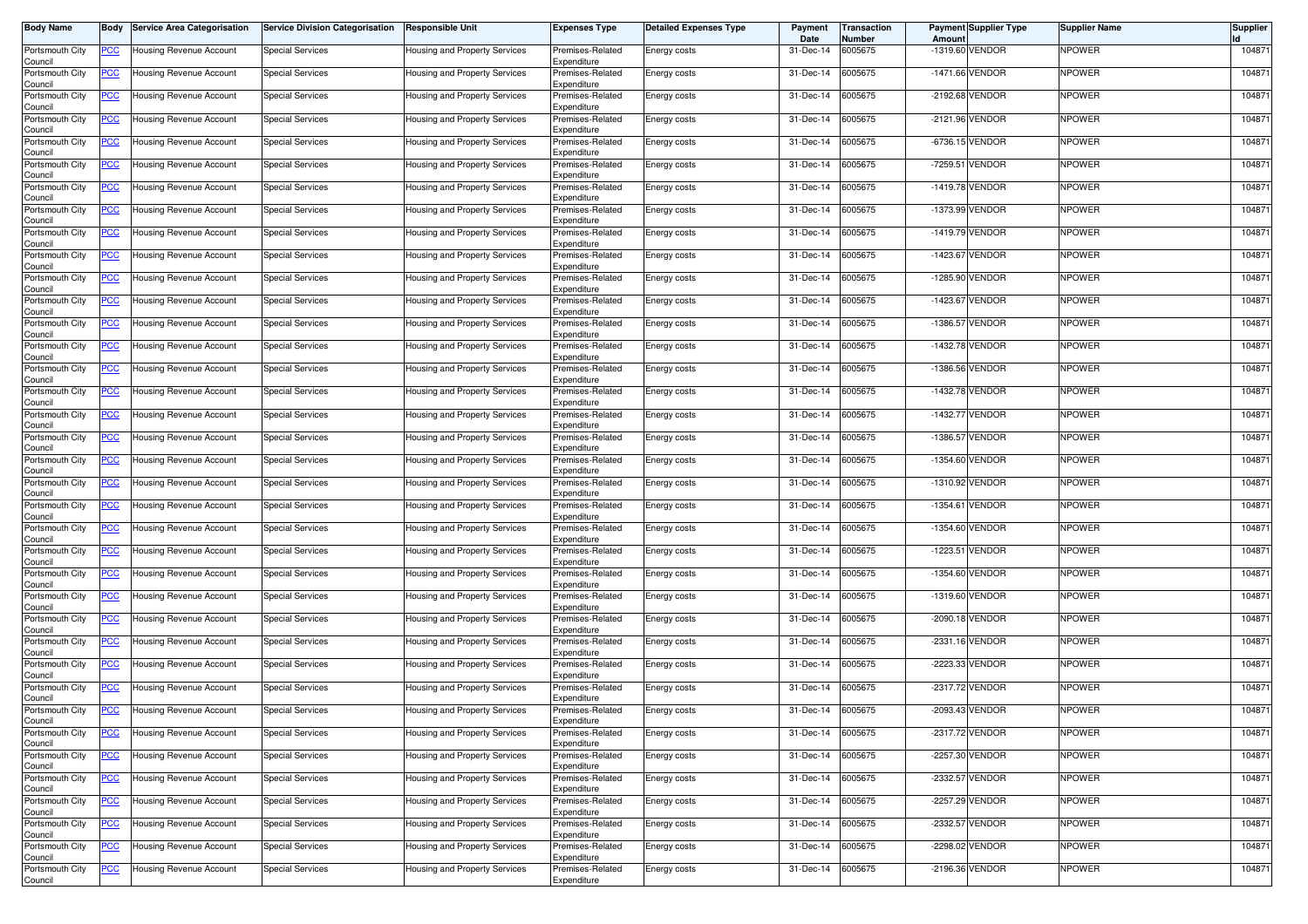| Body Name                  | Body           | <b>Service Area Categorisation</b> | <b>Service Division Categorisation</b> | <b>Responsible Unit</b>       | <b>Expenses Type</b>            | <b>Detailed Expenses Type</b> | Payment<br>Date | Transaction<br>Number | Amount     | <b>Payment Supplier Type</b> | <b>Supplier Name</b> | <b>Supplier</b> |
|----------------------------|----------------|------------------------------------|----------------------------------------|-------------------------------|---------------------------------|-------------------------------|-----------------|-----------------------|------------|------------------------------|----------------------|-----------------|
| Portsmouth City<br>Council | <u>PCC</u>     | Housing Revenue Account            | <b>Special Services</b>                | Housing and Property Services | Premises-Related<br>Expenditure | Energy costs                  | 31-Dec-14       | 6005675               |            | -2145.62 VENDOR              | NPOWER               | 104871          |
| Portsmouth City<br>Council | <u>PCC</u>     | Housing Revenue Account            | <b>Special Services</b>                | Housing and Property Services | Premises-Related<br>Expenditure | Energy costs                  | 31-Dec-14       | 6005675               |            | -2076.42 VENDOR              | NPOWER               | 104871          |
| Portsmouth City<br>Council | <u>PCC</u>     | Housing Revenue Account            | <b>Special Services</b>                | Housing and Property Services | Premises-Related<br>Expenditure | Energy costs                  | 31-Dec-14       | 6005675               | $-2145.63$ | <b>VENDOR</b>                | NPOWER               | 104871          |
| Portsmouth City<br>Council | <u>PCC</u>     | Housing Revenue Account            | <b>Special Services</b>                | Housing and Property Services | Premises-Related<br>Expenditure | Energy costs                  | 31-Dec-14       | 6005675               |            | -2145.62 VENDOR              | NPOWER               | 104871          |
| Portsmouth City<br>Council | <u>PCC</u>     | Housing Revenue Account            | <b>Special Services</b>                | Housing and Property Services | Premises-Related<br>Expenditure | Energy costs                  | 31-Dec-14       | 6005675               | $-1938.01$ | VENDOR                       | NPOWER               | 104871          |
| Portsmouth City<br>Council | <u>PCC </u>    | Housing Revenue Account            | <b>Special Services</b>                | Housing and Property Services | Premises-Related<br>Expenditure | Energy costs                  | 31-Dec-14       | 6005675               |            | -2145.62 VENDOR              | NPOWER               | 104871          |
| Portsmouth City<br>Council | <u>PCC</u>     | Housing Revenue Account            | <b>Special Services</b>                | Housing and Property Services | Premises-Related<br>Expenditure | Energy costs                  | 31-Dec-14       | 6005675               |            | -2090.18 VENDOR              | <b>NPOWER</b>        | 104871          |
| Portsmouth City<br>Council | <u>PCC</u>     | Housing Revenue Account            | <b>Special Services</b>                | Housing and Property Services | Premises-Related<br>Expenditure | Energy costs                  | 31-Dec-14       | 6005675               |            | -2159.85 VENDOR              | NPOWER               | 104871          |
| Portsmouth City<br>Council | <u>PCC</u>     | Housing Revenue Account            | <b>Special Services</b>                | Housing and Property Services | Premises-Related<br>Expenditure | Energy costs                  | 31-Dec-14       | 6005675               |            | -2090.18 VENDOR              | NPOWER               | 104871          |
| Portsmouth City<br>Council | <u>PCC</u>     | Housing Revenue Account            | <b>Special Services</b>                | Housing and Property Services | Premises-Related<br>Expenditure | Energy costs                  | 31-Dec-14       | 6005675               |            | -2159.86 VENDOR              | NPOWER               | 104871          |
| Portsmouth City<br>Council | <u>PCC </u>    | Housing Revenue Account            | <b>Special Services</b>                | Housing and Property Services | Premises-Related<br>Expenditure | Energy costs                  | 31-Dec-14       | 6005675               |            | -2159.85 VENDOR              | NPOWER               | 104871          |
| Portsmouth City<br>Council | <u>PCC</u>     | Housing Revenue Account            | <b>Special Services</b>                | Housing and Property Services | Premises-Related<br>Expenditure | Energy costs                  | 31-Dec-14       | 6005675               |            | 7652.49 VENDOR               | NPOWER               | 104871          |
| Portsmouth City<br>Council | <u>PCC</u>     | Housing Revenue Account            | Special Services                       | Housing and Property Services | Premises-Related<br>Expenditure | Energy costs                  | 31-Dec-14       | 6005675               |            | 1352.82 VENDOR               | NPOWER               | 104871          |
| Portsmouth City<br>Council | <u>PCC</u>     | lousing Revenue Account            | <b>Special Services</b>                | Housing and Property Services | Premises-Related<br>Expenditure | Energy costs                  | 31-Dec-14       | 6005675               |            | 2192.68 VENDOR               | NPOWER               | 104871          |
| Portsmouth City<br>Council | PСC            | Housing Revenue Account            | <b>Special Services</b>                | Housing and Property Services | Premises-Related<br>Expenditure | Energy costs                  | 31-Dec-14       | 6005675               |            | 7405.62 VENDOR               | NPOWER               | 104871          |
| Portsmouth City<br>Council | $\overline{C}$ | Housing Revenue Account            | <b>Special Services</b>                | Housing and Property Services | Premises-Related<br>Expenditure | Energy costs                  | 31-Dec-14       | 6005675               |            | 1309.19 VENDOR               | <b>NPOWER</b>        | 104871          |
| Portsmouth City<br>Council | <u>PCC</u>     | Housing Revenue Account            | <b>Special Services</b>                | Housing and Property Services | Premises-Related<br>Expenditure | Energy costs                  | 31-Dec-14       | 6005675               |            | 2121.96 VENDOR               | NPOWER               | 104871          |
| Portsmouth City<br>Council | <u>PCC</u>     | Housing Revenue Account            | <b>Special Services</b>                | Housing and Property Services | Premises-Related<br>Expenditure | Energy costs                  | 31-Dec-14       | 6005675               |            | 7652.50 VENDOR               | NPOWER               | 104871          |
| Portsmouth City<br>Council | <u>PCC</u>     | Housing Revenue Account            | <b>Special Services</b>                | Housing and Property Services | Premises-Related<br>Expenditure | Energy costs                  | 31-Dec-14       | 6005675               |            | 1352.83 VENDOR               | NPOWER               | 104871          |
| Portsmouth City<br>Council | <u>PCC</u>     | Housing Revenue Account            | <b>Special Services</b>                | Housing and Property Services | Premises-Related<br>Expenditure | Energy costs                  | 31-Dec-14       | 6005675               |            | 2332.57 VENDOR               | NPOWER               | 104871          |
| Portsmouth City<br>Council |                | lousing Revenue Account            | <b>Special Services</b>                | Housing and Property Services | Premises-Related<br>Expenditure | Energy costs                  | 31-Dec-14       | 6005675               |            | 7628.79 VENDOR               | NPOWER               | 104871          |
| Portsmouth City<br>Council | <u>PCC</u>     | Housing Revenue Account            | <b>Special Services</b>                | Housing and Property Services | Premises-Related<br>Expenditure | Energy costs                  | 31-Dec-14       | 6005675               |            | 1363.65 VENDOR               | NPOWER               | 104871          |
| Portsmouth City<br>Council | <u>PCC </u>    | Housing Revenue Account            | <b>Special Services</b>                | Housing and Property Services | Premises-Related<br>Expenditure | Energy costs                  | 31-Dec-14       | 6005675               |            | 2298.02 VENDOR               | NPOWER               | 104871          |
| Portsmouth City<br>Council | <u>PCC</u>     | Housing Revenue Account            | <b>Special Services</b>                | Housing and Property Services | Premises-Related<br>Expenditure | Energy costs                  | 31-Dec-14       | 6005675               | 7105.61    | VENDOR                       | NPOWER               | 104871          |
| Portsmouth City<br>Council | <u>PCC</u>     | <b>Housing Revenue Account</b>     | <b>Special Services</b>                | Housing and Property Services | Premises-Related<br>Expenditure | Energy costs                  | 31-Dec-14       | 6005675               | 1319.67    | VENDOR                       | <b>NPOWER</b>        | 104871          |
| Portsmouth City<br>Council | <u>PCC </u>    | Housing Revenue Account            | <b>Special Services</b>                | Housing and Property Services | Premises-Related<br>Expenditure | Energy costs                  | 31-Dec-14       | 6005675               |            | 2196.36 VENDOR               | NPOWER               | 104871          |
| Portsmouth City<br>Council | <b>PCC</b>     | Housing Revenue Account            | <b>Special Services</b>                | Housing and Property Services | Premises-Related<br>Expenditure | Energy costs                  | 31-Dec-14       | 6005675               |            | 1285.48 VENDOR               | NPOWER               | 104871          |
| Portsmouth City<br>Council | <u>PCC </u>    | Housing Revenue Account            | <b>Special Services</b>                | Housing and Property Services | Premises-Related<br>Expenditure | Energy costs                  | 31-Dec-14       | 6005675               |            | 2223.33 VENDOR               | NPOWER               | 104871          |
| Portsmouth City<br>Council | <u>PCC</u>     | lousing Revenue Account            | Special Services                       | Housing and Property Services | Premises-Related<br>Expenditure | Energy costs                  | 31-Dec-14       | 6005675               |            | 7673.43 VENDOR               | NPOWER               | 104871          |
| Portsmouth City<br>Council | <u>PCC</u>     | Housing Revenue Account            | <b>Special Services</b>                | Housing and Property Services | Premises-Related<br>Expenditure | Energy costs                  | 31-Dec-14       | 6005675               |            | 1356.52 VENDOR               | NPOWER               | 104871          |
| Portsmouth City<br>Council | <b>PCC</b>     | <b>Housing Revenue Account</b>     | <b>Special Services</b>                | Housing and Property Services | Premises-Related<br>Expenditure | Energy costs                  | 31-Dec-14       | 6005674               |            | 2317.72 VENDOR               | NPOWER               | 104871          |
| Portsmouth City<br>Council | $\overline{C}$ | Housing Revenue Account            | <b>Special Services</b>                | Housing and Property Services | Premises-Related<br>Expenditure | Energy costs                  | 31-Dec-14       | 6005674               |            | 6930.83 VENDOR               | NPOWER               | 104871          |
| Portsmouth City<br>Council | $\overline{C}$ | Housing Revenue Account            | <b>Special Services</b>                | Housing and Property Services | Premises-Related<br>Expenditure | Energy costs                  | 31-Dec-14       | 6005674               |            | 1225.25 VENDOR               | NPOWER               | 104871          |
| Portsmouth City<br>Council | <b>PCC</b>     | Housing Revenue Account            | <b>Special Services</b>                | Housing and Property Services | Premises-Related<br>Expenditure | Energy costs                  | 31-Dec-14       | 6005674               |            | 2093.43 VENDOR               | <b>NPOWER</b>        | 104871          |
| Portsmouth City<br>Council | <b>PCC</b>     | Housing Revenue Account            | <b>Special Services</b>                | Housing and Property Services | Premises-Related<br>Expenditure | Energy costs                  | 31-Dec-14       | 6005674               |            | 7673.44 VENDOR               | <b>NPOWER</b>        | 104871          |
| Portsmouth City<br>Council | <u>PCC</u>     | Housing Revenue Account            | <b>Special Services</b>                | Housing and Property Services | Premises-Related<br>Expenditure | Energy costs                  | 31-Dec-14       | 6005674               |            | 1356.52 VENDOR               | NPOWER               | 104871          |
| Portsmouth City<br>Council | <u>PCC</u>     | Housing Revenue Account            | <b>Special Services</b>                | Housing and Property Services | Premises-Related<br>Expenditure | Energy costs                  | 31-Dec-14       | 6005674               |            | 2317.72 VENDOR               | <b>NPOWER</b>        | 104871          |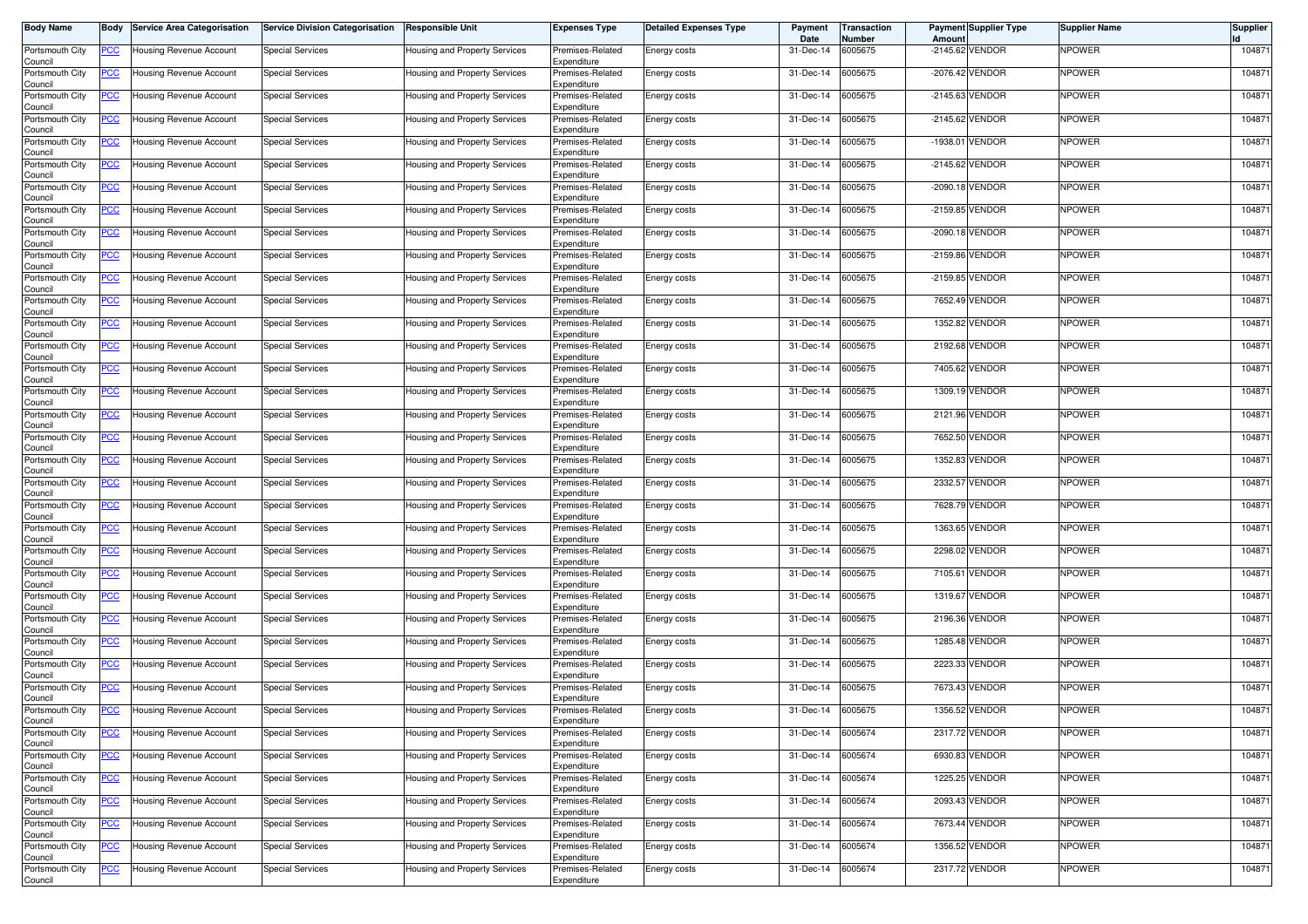| Body Name                  | Body           | <b>Service Area Categorisation</b> | <b>Service Division Categorisation</b> | <b>Responsible Unit</b>       | <b>Expenses Type</b>            | <b>Detailed Expenses Type</b> | Payment<br>Date | Transaction<br>Number | Amount  | <b>Payment Supplier Type</b> | <b>Supplier Name</b> | <b>Supplier</b> |
|----------------------------|----------------|------------------------------------|----------------------------------------|-------------------------------|---------------------------------|-------------------------------|-----------------|-----------------------|---------|------------------------------|----------------------|-----------------|
| Portsmouth City<br>Council | <u>PCC</u>     | Housing Revenue Account            | <b>Special Services</b>                | Housing and Property Services | Premises-Related<br>Expenditure | Energy costs                  | 31-Dec-14       | 6005674               |         | 7474.05 VENDOR               | NPOWER               | 104871          |
| Portsmouth City<br>Council | <u>PCC</u>     | Housing Revenue Account            | <b>Special Services</b>                | Housing and Property Services | Premises-Related<br>Expenditure | Energy costs                  | 31-Dec-14       | 6005674               |         | 1319.67 VENDOR               | NPOWER               | 104871          |
| Portsmouth City<br>Council | <u>PCC</u>     | Housing Revenue Account            | <b>Special Services</b>                | Housing and Property Services | Premises-Related<br>Expenditure | Energy costs                  | 31-Dec-14       | 6005674               |         | 2257.30 VENDOR               | NPOWER               | 104871          |
| Portsmouth City<br>Council | <u>PCC</u>     | Housing Revenue Account            | <b>Special Services</b>                | Housing and Property Services | Premises-Related<br>Expenditure | Energy costs                  | 31-Dec-14       | 6005674               |         | 7723.19 VENDOR               | NPOWER               | 104871          |
| Portsmouth City<br>Council | <u>PCC</u>     | Housing Revenue Account            | <b>Special Services</b>                | Housing and Property Services | Premises-Related<br>Expenditure | Energy costs                  | 31-Dec-14       | 6005674               |         | 1363.66 VENDOR               | NPOWER               | 104871          |
| Portsmouth City<br>Council | <u>PCC </u>    | Housing Revenue Account            | <b>Special Services</b>                | Housing and Property Services | Premises-Related<br>Expenditure | Energy costs                  | 31-Dec-14       | 6005674               |         | 2332.57 VENDOR               | NPOWER               | 104871          |
| Portsmouth City<br>Council | <u>PCC</u>     | Housing Revenue Account            | <b>Special Services</b>                | Housing and Property Services | Premises-Related<br>Expenditure | Energy costs                  | 31-Dec-14       | 6005674               |         | 7474.05 VENDOR               | <b>NPOWER</b>        | 104871          |
| Portsmouth City<br>Council | <u>PCC</u>     | Housing Revenue Account            | <b>Special Services</b>                | Housing and Property Services | Premises-Related<br>Expenditure | Energy costs                  | 31-Dec-14       | 6005674               |         | 1319.66 VENDOR               | NPOWER               | 104871          |
| Portsmouth City<br>Council | <u>PCC</u>     | Housing Revenue Account            | <b>Special Services</b>                | Housing and Property Services | Premises-Related<br>Expenditure | Energy costs                  | 31-Dec-14       | 6005674               |         | 2257.29 VENDOR               | NPOWER               | 104871          |
| Portsmouth City<br>Council | <u>PCC</u>     | Housing Revenue Account            | <b>Special Services</b>                | Housing and Property Services | Premises-Related<br>Expenditure | Energy costs                  | 31-Dec-14       | 6005674               |         | 7723.20 VENDOR               | NPOWER               | 104871          |
| Portsmouth City<br>Council | <u>PCC </u>    | Housing Revenue Account            | <b>Special Services</b>                | Housing and Property Services | Premises-Related<br>Expenditure | Energy costs                  | 31-Dec-14       | 6005674               |         | 1363.66 VENDOR               | NPOWER               | 104871          |
| Portsmouth City<br>Council | <u>PCC</u>     | Housing Revenue Account            | <b>Special Services</b>                | Housing and Property Services | Premises-Related<br>Expenditure | Energy costs                  | 31-Dec-14       | 6005674               | 1250.53 | <b>VENDOR</b>                | NPOWER               | 104871          |
| Portsmouth City<br>Council | <u>PCC</u>     | Housing Revenue Account            | Special Services                       | Housing and Property Services | Premises-Related<br>Expenditure | Energy costs                  | 31-Dec-14       | 6005674               |         | 1980.71 VENDOR               | NPOWER               | 104871          |
| Portsmouth City<br>Council | <u>PCC</u>     | lousing Revenue Account            | <b>Special Services</b>                | Housing and Property Services | Premises-Related<br>Expenditure | Energy costs                  | 31-Dec-14       | 6005674               |         | 6914.06 VENDOR               | NPOWER               | 104871          |
| Portsmouth City<br>Council | PСC            | Housing Revenue Account            | <b>Special Services</b>                | Housing and Property Services | Premises-Related<br>Expenditure | Energy costs                  | 31-Dec-14       | 6005674               |         | 6691.04 VENDOR               | NPOWER               | 104871          |
| Portsmouth City<br>Council | $\overline{C}$ | Housing Revenue Account            | <b>Special Services</b>                | Housing and Property Services | Premises-Related<br>Expenditure | Energy costs                  | 31-Dec-14       | 6005674               |         | 6914.06 VENDOR               | <b>NPOWER</b>        | 104871          |
| Portsmouth City<br>Council | <u>PCC</u>     | Housing Revenue Account            | <b>Special Services</b>                | Housing and Property Services | Premises-Related<br>Expenditure | Energy costs                  | 31-Dec-14       | 6005674               |         | 6554.78 VENDOR               | NPOWER               | 104871          |
| Portsmouth City<br>Council | <u>PCC</u>     | Housing Revenue Account            | <b>Special Services</b>                | Housing and Property Services | Premises-Related<br>Expenditure | Energy costs                  | 31-Dec-14       | 6005674               |         | 5920.43 VENDOR               | NPOWER               | 104871          |
| Portsmouth City<br>Council | <u>PCC</u>     | Housing Revenue Account            | <b>Special Services</b>                | Housing and Property Services | Premises-Related<br>Expenditure | Energy costs                  | 31-Dec-14       | 6005674               |         | 6554.77 VENDOR               | NPOWER               | 104871          |
| Portsmouth City<br>Council | <u>PCC</u>     | Housing Revenue Account            | <b>Special Services</b>                | Housing and Property Services | Premises-Related<br>Expenditure | Energy costs                  | 31-Dec-14       | 6005674               |         | 2145.62 VENDOR               | NPOWER               | 104871          |
| Portsmouth City<br>Council | <u>PCC</u>     | lousing Revenue Account            | <b>Special Services</b>                | Housing and Property Services | Premises-Related<br>Expenditure | Energy costs                  | 31-Dec-14       | 6005674               |         | 1244.02 VENDOR               | NPOWER               | 104871          |
| Portsmouth City<br>Council | <u>PCC</u>     | Housing Revenue Account            | <b>Special Services</b>                | Housing and Property Services | Premises-Related<br>Expenditure | Energy costs                  | 31-Dec-14       | 6005674               |         | 2076.42 VENDOR               | NPOWER               | 104871          |
| Portsmouth City<br>Council | <u>PCC </u>    | Housing Revenue Account            | <b>Special Services</b>                | Housing and Property Services | Premises-Related<br>Expenditure | Energy costs                  | 31-Dec-14       | 6005674               |         | 1285.49 VENDOR               | NPOWER               | 104871          |
| Portsmouth City<br>Council | <u>PCC</u>     | Housing Revenue Account            | <b>Special Services</b>                | Housing and Property Services | Premises-Related<br>Expenditure | Energy costs                  | 31-Dec-14       | 6005674               |         | 2145.63 VENDOR               | NPOWER               | 104871          |
| Portsmouth City<br>Council | <u>PCC</u>     | Housing Revenue Account            | <b>Special Services</b>                | Housing and Property Services | Premises-Related<br>Expenditure | Energy costs                  | 31-Dec-14       | 6005674               |         | 1285.48 VENDOR               | NPOWER               | 104871          |
| Portsmouth City<br>Council | <u>PCC </u>    | Housing Revenue Account            | <b>Special Services</b>                | Housing and Property Services | Premises-Related<br>Expenditure | Energy costs                  | 31-Dec-14       | 6005674               |         | 2036.06 VENDOR               | NPOWER               | 104871          |
| Portsmouth City<br>Council | <b>PCC</b>     | Housing Revenue Account            | <b>Special Services</b>                | Housing and Property Services | Premises-Related<br>Expenditure | Energy costs                  | 31-Dec-14       | 6005674               |         | 1161.08 VENDOR               | NPOWER               | 104871          |
| Portsmouth City<br>Council | <u>PCC </u>    | Housing Revenue Account            | <b>Special Services</b>                | Housing and Property Services | Premises-Related<br>Expenditure | Energy costs                  | 31-Dec-14       | 6005674               |         | 1839.05 VENDOR               | NPOWER               | 104871          |
| Portsmouth City<br>Council | <u>PCC</u>     | Housing Revenue Account            | Special Services                       | Housing and Property Services | Premises-Related<br>Expenditure | Energy costs                  | 31-Dec-14       | 6005674               |         | 1285.48 VENDOR               | NPOWER               | 104871          |
| Portsmouth City<br>Council | <u>PCC </u>    | Housing Revenue Account            | <b>Special Services</b>                | Housing and Property Services | Premises-Related<br>Expenditure | Energy costs                  | 31-Dec-14       | 6005674               |         | 2036.06 VENDOR               | NPOWER               | 104871          |
| Portsmouth City<br>Council | <b>PCC</b>     | <b>Housing Revenue Account</b>     | <b>Special Services</b>                | Housing and Property Services | Premises-Related<br>Expenditure | Energy costs                  | 31-Dec-14       | 6005674               |         | 1250.53 VENDOR               | NPOWER               | 104871          |
| Portsmouth City<br>Council | $\overline{C}$ | Housing Revenue Account            | <b>Special Services</b>                | Housing and Property Services | Premises-Related<br>Expenditure | Energy costs                  | 31-Dec-14       | 6005674               |         | 1980.71 VENDOR               | NPOWER               | 104871          |
| Portsmouth City<br>Council | $\overline{C}$ | Housing Revenue Account            | <b>Special Services</b>                | Housing and Property Services | Premises-Related<br>Expenditure | Energy costs                  | 31-Dec-14       | 6005674               |         | 1292.20 VENDOR               | NPOWER               | 104871          |
| Portsmouth City<br>Council | <b>PCC</b>     | Housing Revenue Account            | <b>Special Services</b>                | Housing and Property Services | Premises-Related<br>Expenditure | Energy costs                  | 31-Dec-14       | 6005674               |         | 2046.73 VENDOR               | <b>NPOWER</b>        | 104871          |
| Portsmouth City<br>Council | <b>PCC</b>     | Housing Revenue Account            | <b>Special Services</b>                | Housing and Property Services | Premises-Related<br>Expenditure | Energy costs                  | 31-Dec-14       | 6005674               |         | 1250.53 VENDOR               | <b>NPOWER</b>        | 104871          |
| Portsmouth City<br>Council | <u>PCC</u>     | Housing Revenue Account            | <b>Special Services</b>                | Housing and Property Services | Premises-Related<br>Expenditure | Energy costs                  | 31-Dec-14       | 6005674               |         | 1980.71 VENDOR               | NPOWER               | 104871          |
| Portsmouth City<br>Council | <u>PCC</u>     | Housing Revenue Account            | <b>Special Services</b>                | Housing and Property Services | Premises-Related<br>Expenditure | Energy costs                  | 31-Dec-14       | 6005674               |         | 1292.21 VENDOR               | <b>NPOWER</b>        | 104871          |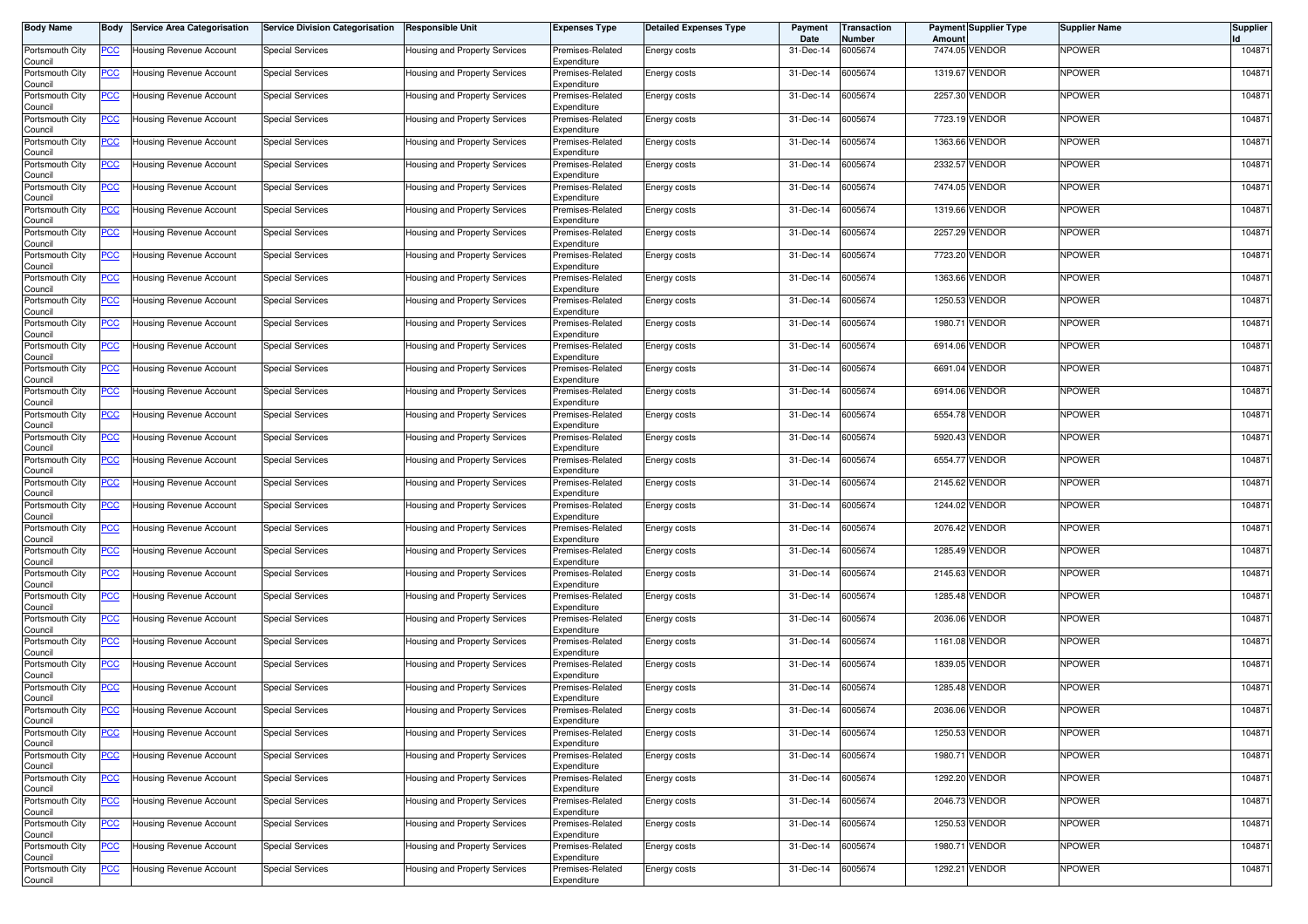| Body Name                  | Body            | <b>Service Area Categorisation</b>                             | <b>Service Division Categorisation</b> | <b>Responsible Unit</b>       | Expenses Type                            | <b>Detailed Expenses Type</b>                              | Payment<br>Date   | Transaction<br>Number | Amoun    | <b>Payment Supplier Type</b> | <b>Supplier Name</b>                                                  | Supplier |
|----------------------------|-----------------|----------------------------------------------------------------|----------------------------------------|-------------------------------|------------------------------------------|------------------------------------------------------------|-------------------|-----------------------|----------|------------------------------|-----------------------------------------------------------------------|----------|
| Portsmouth City<br>Council | $\overline{CC}$ | Housing Revenue Account                                        | <b>Special Services</b>                | Housing and Property Services | Premises-Related<br>Expenditure          | Energy costs                                               | 31-Dec-14         | 6005674               |          | 2046.74 VENDOR               | <b>NPOWER</b>                                                         | 104871   |
| Portsmouth City<br>Council | <u>PCC</u>      | Housing Revenue Account                                        | <b>Special Services</b>                | Housing and Property Services | Premises-Related<br>Expenditure          | Energy costs                                               | 31-Dec-14         | 6005674               |          | 1292.20 VENDOR               | <b>NPOWER</b>                                                         | 104871   |
| Portsmouth City<br>Council | <u>PCC </u>     | Housing Revenue Account                                        | <b>Special Services</b>                | Housing and Property Services | Premises-Related<br>Expenditure          | Energy costs                                               | 31-Dec-14         | 6005674               |          | 2046.73 VENDOR               | <b>NPOWER</b>                                                         | 104871   |
| Portsmouth City<br>Council | <u>PCC</u>      | Housing Revenue Account                                        | Special Services                       | Housing and Property Services | Premises-Related<br>Expenditure          | Energy costs                                               | 31-Dec-14         | 6005674               |          | 6377.17 VENDOR               | <b>NPOWER</b>                                                         | 104871   |
| Portsmouth City<br>Council | <u>PCC</u>      | Housing Revenue Account                                        | <b>Special Services</b>                | Housing and Property Services | Premises-Related<br>Expenditure          | Energy costs                                               | 31-Dec-14         | 6005674               |          | 6589.75 VENDOR               | <b>NPOWER</b>                                                         | 104871   |
| Portsmouth City<br>Council | <u>PCC</u>      | Housing Revenue Account                                        | <b>Special Services</b>                | Housing and Property Services | Premises-Related<br>Expenditure          | Energy costs                                               | 31-Dec-14         | 6005674               |          | 6377.17 VENDOR               | <b>NPOWER</b>                                                         | 104871   |
| Portsmouth City<br>Council | <u>PCC</u>      | Housing Revenue Account                                        | <b>Special Services</b>                | Housing and Property Services | Premises-Related<br>Expenditure          | Energy costs                                               | 31-Dec-14         | 6005674               | 6589.74  | <b>VENDOR</b>                | <b>NPOWER</b>                                                         | 104871   |
| Portsmouth City<br>Council | <u>PCC </u>     | Housing Revenue Account                                        | <b>Special Services</b>                | Housing and Property Services | Premises-Related<br>Expenditure          | Energy costs                                               | 31-Dec-14         | 6005674               |          | 6589.75 VENDOR               | <b>NPOWER</b>                                                         | 104871   |
| Portsmouth City<br>Council | <u>PCC</u>      | Housing Revenue Account                                        | Special Services                       | Housing and Property Services | Premises-Related<br>Expenditure          | Energy costs                                               | 31-Dec-14         | 6005674               |          | 6377.17 VENDOR               | NPOWER                                                                | 104871   |
| Portsmouth City<br>Council | <u>PCC</u>      | Housing Revenue Account                                        | <b>Special Services</b>                | Housing and Property Services | Premises-Related<br>Expenditure          | Energy costs                                               | 31-Dec-14         | 6005674               |          | 6888.57 VENDOR               | <b>NPOWER</b>                                                         | 104871   |
| Portsmouth City            | <u>PCC</u>      | Housing Revenue Account                                        | <b>Special Services</b>                | Housing and Property Services | Premises-Related                         | Energy costs                                               | 31-Dec-14         | 6005674               |          | 1400.29 VENDOR               | <b>NPOWER</b>                                                         | 104871   |
| Council<br>Portsmouth City | <u>PCC</u>      | Housing Revenue Account                                        | Special Services                       | Housing and Property Services | Expenditure<br>Premises-Related          | Energy costs                                               | 31-Dec-14         | 6005674               | 2218.04  | VENDOR                       | <b>NPOWER</b>                                                         | 104871   |
| Council<br>Portsmouth City | <u>PCC</u>      | Housing Revenue Account                                        | Special Services                       | Housing and Property Services | Expenditure<br>Premises-Related          | Energy costs                                               | 31-Dec-14         | 6005674               |          | 6666.35 VENDOR               | NPOWER                                                                | 104871   |
| Council<br>Portsmouth City | <u>PCC</u>      | Housing Revenue Account                                        | <b>Special Services</b>                | Housing and Property Services | Expenditure<br>Premises-Related          | Energy costs                                               | 31-Dec-14         | 6005674               |          | 1355.12 VENDOR               | <b>NPOWER</b>                                                         | 104871   |
| Council<br>Portsmouth City | <u>PCC</u>      | Housing Revenue Account                                        | <b>Special Services</b>                | Housing and Property Services | Expenditure<br>Premises-Related          | Energy costs                                               | 31-Dec-14         | 6005674               |          | 2146.47 VENDOR               | <b>NPOWER</b>                                                         | 104871   |
| Council<br>Portsmouth City | <u>PCC</u>      | Other                                                          | Suspense and Capital Schemes           | Housing and Property Services | Expenditure<br>Premises-Related          | Cleaning and domestic supplies                             | 24-Dec-14         | 6005017               |          | 19583.12 VENDOR              | OCEAN INTEGRATED SERVICES                                             | 100460   |
| Council<br>Portsmouth City | <u>PCC</u>      | Other                                                          | Suspense and Capital Schemes           | Housing and Property Services | Expenditure<br>Premises-Related          | Cleaning and domestic supplies                             | 31-Dec-14         | 6005680               |          | 1157.50 VENDOR               | LIMITED<br>OCEAN INTEGRATED SERVICES                                  | 100460   |
| Council<br>Portsmouth City | <u>PCC</u>      | Support Service / Transparency                                 | AMS                                    | Housing and Property Services | Expenditure<br>Premises-Related          | Repairs, alterations and                                   | 08-Dec-14         | 6001765               |          | 2310.00 VENDOR               | <b>IMITED</b><br>OFFIX LIMITED                                        | 109475   |
| Council                    |                 | Costs Unallocated                                              |                                        |                               | Expenditure                              | maintenance of buildings                                   |                   |                       |          |                              |                                                                       |          |
| Portsmouth City<br>Council | <u>PCC</u>      | <b>Housing Services</b>                                        | Homelessness                           | Housing and Property Services | Premises-Related<br>Expenditure          | Rents                                                      | 22-Dec-14         | 6004425               |          | 1440.00 SOLETRADER           | Classified as 'personal data' (under the<br>Data Protection Act 1998) | 138874   |
| Portsmouth City<br>Council | <u>PCC</u>      | Support Service / Transparency<br>Costs Unallocated            | AMS                                    | Housing and Property Services | Premises-Related<br>Expenditure          | Repairs, alterations and<br>maintenance of buildings       | 05-Dec-14         | 6001535               |          | 520.23 SOLETRADER            | PAINTLYNE                                                             | 100171   |
| Portsmouth City            | <u>PCC</u>      | <b>Housing Services</b>                                        | Homelessness                           | Housing and Property Services | Premises-Related                         | Rents                                                      | 22-Dec-14         | 6004428               |          | 1764.02 SOLETRADER           | Classified as 'personal data' (under the                              | 133748   |
| Council<br>Portsmouth City | <u>PCC </u>     | Housing Revenue Account                                        | Supervision and Management             | Housing and Property Services | Expenditure<br>Third Party Payments      | Private contractors                                        | 02-Dec-14         | 6000567               | 10978.83 | <b>VENDOR</b>                | Data Protection Act 1998)<br>PHOENIX IT GROUP PLC                     | 131941   |
| Council<br>Portsmouth City | <u>PCC </u>     | Housing Revenue Account                                        | Repairs and Maintenance                | Housing and Property Services | Premises-Related                         | Repairs, alterations and                                   | 31-Dec-14         | 6005699               |          | 469.31 COMPANY               | PHS GROUP LTD                                                         | 100082   |
| Council<br>Portsmouth City | <u>PCC</u>      | Housing Revenue Account                                        | Repairs and Maintenance                | Housing and Property Services | Expenditure<br>Premises-Related          | naintenance of buildings<br>Repairs, alterations and       | 31-Dec-14         | 6005699               |          | 24.93 COMPANY                | PHS GROUP LTD                                                         | 100082   |
| Council<br>Portsmouth City | <u>PCC</u>      | Support Service / Transparency                                 | AMS                                    | Housing and Property Services | Expenditure<br>Premises-Related          | naintenance of buildings<br>Cleaning and domestic supplies | 31-Dec-14         | 6005699               |          | 669.66 COMPANY               | PHS GROUP LTD                                                         | 100082   |
| Council                    |                 | Costs Unallocated                                              |                                        |                               | Expenditure                              |                                                            |                   |                       |          |                              |                                                                       |          |
| Portsmouth City<br>Council | <u>PCC</u>      | Support Service / Transparency<br>Costs Unallocated            | AMS                                    | Housing and Property Services | Premises-Related<br>Expenditure          | Repairs, alterations and<br>naintenance of buildings       | 11-Dec-14         | 6002560               |          | 814.28 VENDOR                | PORTSMOUTH COMMUNICATIONS LTD                                         | 106039   |
| Portsmouth City            | <u>PCC</u>      | Support Service / Transparency                                 | AMS                                    | Housing and Property Services | Premises-Related                         | Repairs, alterations and                                   | 31-Dec-14         | 6005709               |          | 221.42 VENDOR                | PORTSMOUTH COMMUNICATIONS LTD                                         | 106039   |
| Council                    |                 | <b>Costs Unallocated</b>                                       |                                        |                               | Expenditure                              | maintenance of buildings                                   |                   |                       |          |                              |                                                                       |          |
| Portsmouth City<br>Council | <u>PCC</u>      | Support Service / Transparency AMS<br><b>Costs Unallocated</b> |                                        | Housing and Property Services | Premises-Related<br>Expenditure          | Repairs, alterations and<br>maintenance of buildings       | 31-Dec-14 6005709 |                       |          | 5871.30 VENDOR               | PORTSMOUTH COMMUNICATIONS LTD                                         | 106039   |
| Portsmouth City            | <u>PCC</u>      | Support Service / Transparency AMS                             |                                        | Housing and Property Services | Third Party Payments                     | Private contractors                                        | 12-Dec-14 6002900 |                       |          | 25000.00 VENDOR              | PORTSMOUTH CULTURAL TRUST                                             | 134492   |
| Council                    |                 | Costs Unallocated                                              |                                        |                               |                                          |                                                            |                   |                       |          |                              |                                                                       |          |
| Portsmouth City<br>Council | <u>PCC</u>      | Support Service / Transparency AMS<br><b>Costs Unallocated</b> |                                        | Housing and Property Services | Third Party Payments Private contractors |                                                            | 19-Dec-14 6004195 |                       |          | 50000.00 VENDOR              | PORTSMOUTH CULTURAL TRUST                                             | 134492   |
| Portsmouth City            | <u>PCC</u>      | <b>Housing Revenue Account</b>                                 | <b>Special Services</b>                | Housing and Property Services | Third Party Payments                     | Other agencies                                             | 05-Dec-14         | 6001556               |          | 22746.00 VENDOR              | PORTSMOUTH MEDIATION SERVICE                                          | 108119   |
| Council<br>Portsmouth City | <b>PCC</b>      | Housing Revenue Account                                        | <b>Special Services</b>                | Housing and Property Services | Premises-Related                         | <b>Water Services</b>                                      | 08-Dec-14         | 6001774               |          | 32.48 VENDOR                 | PORTSMOUTH WATER LTD                                                  | 100253   |
| Council<br>Portsmouth City | <b>PCC</b>      | Housing Revenue Account                                        | Supervision and Management             | Housing and Property Services | Expenditure<br>Premises-Related          | <b>Water Services</b>                                      | 08-Dec-14 6001774 |                       |          | 120.91 VENDOR                | PORTSMOUTH WATER LTD                                                  | 100253   |
| Council                    |                 |                                                                |                                        |                               | Expenditure                              |                                                            |                   |                       |          |                              |                                                                       |          |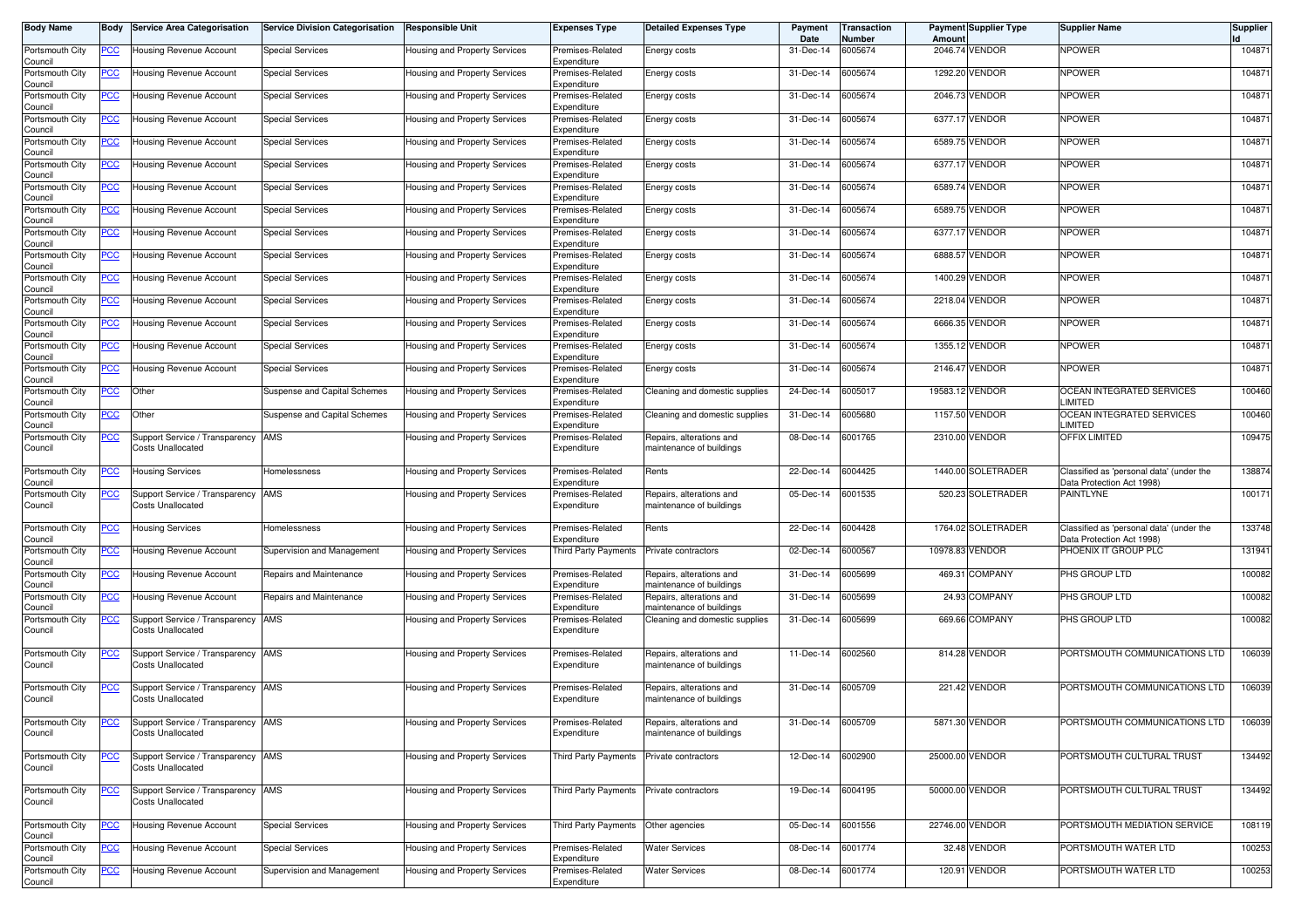| <b>Body Name</b>           | Body        | <b>Service Area Categorisation</b>                         | <b>Service Division Categorisation</b>   | <b>Responsible Unit</b>              | Expenses Type                    | <b>Detailed Expenses Type</b>                        | Payment<br>Date | <b>Transaction</b><br>Number | Amount          | <b>Payment Supplier Type</b> | <b>Supplier Name</b>                                                  | <b>Supplier</b> |
|----------------------------|-------------|------------------------------------------------------------|------------------------------------------|--------------------------------------|----------------------------------|------------------------------------------------------|-----------------|------------------------------|-----------------|------------------------------|-----------------------------------------------------------------------|-----------------|
| Portsmouth City<br>Council | <u>PCC </u> | Housing Revenue Account                                    | Rents, Rates, Taxes and Other<br>Charges | Housing and Property Services        | Premises-Related<br>Expenditure  | Water Services                                       | 08-Dec-14       | 6001774                      |                 | 108.01 VENDOR                | PORTSMOUTH WATER LTD                                                  | 100253          |
| Portsmouth City<br>Council | <u>PCC</u>  | Housing Revenue Account                                    | Other                                    | Housing and Property Services        | Premises-Related<br>Expenditure  | <b>Water Services</b>                                | 10-Dec-14       | 6002351                      |                 | 875.77 VENDOR                | PORTSMOUTH WATER LTD                                                  | 100253          |
| Portsmouth City<br>Council | <u>PCC</u>  | Housing Revenue Account                                    | Repairs and Maintenance                  | Housing and Property Services        | Premises-Related<br>Expenditure  | Repairs, alterations and<br>maintenance of buildings | 18-Dec-14       | 6003907                      |                 | 2996.24 COMPANY              | PREMIER PROPERTY SERVICES<br><b>SOUTHERN LIMITED</b>                  | 119253          |
| Portsmouth City<br>Council | <u>PCC</u>  | Housing Revenue Account                                    | Other                                    | Housing and Property Services        | <b>Third Party Payments</b>      | Private contractors                                  | 03-Dec-14       | 6001088                      |                 | 950.00 COMPANY               | PRISM MEDICAL UK LTD T/A LIFTECH<br>SYSTEMS & TEST VALLEY MOBILITY    | 100964          |
| Portsmouth City<br>Council | <u>PCC</u>  | Housing Revenue Account                                    | Repairs and Maintenance                  | Housing and Property Services        | Premises-Related<br>Expenditure  | Repairs, alterations and<br>naintenance of buildings | 05-Dec-14       | 6001561                      |                 | 7477.05 COMPANY              | PRISM MEDICAL UK LTD T/A LIFTECH<br>SYSTEMS & TEST VALLEY MOBILITY    | 100964          |
| Portsmouth City<br>Council | <u>PCC</u>  | Housing Revenue Account                                    | Repairs and Maintenance                  | Housing and Property Services        | Premises-Related<br>Expenditure  | Repairs, alterations and<br>maintenance of buildings | 19-Dec-14       | 6004202                      |                 | 595.00 COMPANY               | PRISM MEDICAL UK LTD T/A LIFTECH<br>SYSTEMS & TEST VALLEY MOBILITY    | 100964          |
| Portsmouth City<br>Council | <u>PCC</u>  | Housing Revenue Account                                    | Other                                    | Housing and Property Services        | Supplies and Services            | Grants and subscriptions                             | 19-Dec-14       | 6004202                      |                 | 595.00 COMPANY               | PRISM MEDICAL UK LTD T/A LIFTECH<br>SYSTEMS & TEST VALLEY MOBILITY    | 100964          |
| Portsmouth City<br>Council | <u>PCC</u>  | Housing Revenue Account                                    | Repairs and Maintenance                  | Housing and Property Services        | Premises-Related<br>Expenditure  | Repairs, alterations and<br>maintenance of buildings | 11-Dec-14       | 6002565                      |                 | 2158.62 COMPANY              | PRISM MEDICAL UK LTD T/A LIFTECH<br>SYSTEMS & TEST VALLEY MOBILITY    | 100964          |
| Portsmouth City<br>Council | <u>PCC </u> | Housing Revenue Account                                    | Repairs and Maintenance                  | Housing and Property Services        | Premises-Related<br>Expenditure  | Repairs, alterations and<br>naintenance of buildings | 19-Dec-14       | 6004202                      |                 | 7052.50 COMPANY              | PRISM MEDICAL UK LTD T/A LIFTECH<br>SYSTEMS & TEST VALLEY MOBILITY    | 100964          |
| Portsmouth City<br>Council | <u>PCC</u>  | Housing Revenue Account                                    | Repairs and Maintenance                  | Housing and Property Services        | Premises-Related<br>Expenditure  | Repairs, alterations and<br>maintenance of buildings | 17-Dec-14       | 6003712                      |                 | 2040.00 COMPANY              | PRISM MEDICAL UK LTD T/A LIFTECH<br>SYSTEMS & TEST VALLEY MOBILITY    | 100964          |
| Portsmouth City<br>Council | <u>PCC</u>  | Housing Revenue Account                                    | Repairs and Maintenance                  | Housing and Property Services        | Premises-Related<br>Expenditure  | Repairs, alterations and<br>maintenance of buildings | 31-Dec-14       | 6005717                      |                 | 2242.63 COMPANY              | PRISM MEDICAL UK LTD T/A LIFTECH<br>SYSTEMS & TEST VALLEY MOBILITY    | 100964          |
| Portsmouth City<br>Council | <u>PCC</u>  | Housing Revenue Account                                    | Supervision and Management               | Housing and Property Services        | Premises-Related<br>Expenditure  | Repairs, alterations and<br>maintenance of buildings | 31-Dec-14       | 6005717                      |                 | 645.05 COMPANY               | PRISM MEDICAL UK LTD T/A LIFTECH<br>SYSTEMS & TEST VALLEY MOBILITY    | 100964          |
| Portsmouth City<br>Council | <u>PCC</u>  | Housing Revenue Account                                    | Repairs and Maintenance                  | Housing and Property Services        | Employees                        | Direct employee expenses                             | 24-Dec-14       | 6005074                      |                 | 976.50 VENDOR                | QNETIC LTD T/A IFACILITY LTD                                          | 139533          |
| Portsmouth City<br>Council | <u>PCC</u>  | Housing Revenue Account                                    | Repairs and Maintenance                  | Housing and Property Services        | Employees                        | Direct employee expenses                             | 24-Dec-14       | 6005074                      |                 | 2466.30 VENDOR               | <b>QNETIC LTD T/A IFACILITY LTD</b>                                   | 139533          |
| Portsmouth City<br>Council | <u>PCC</u>  | Housing Revenue Account                                    | Repairs and Maintenance                  | Housing and Property Services        | Employees                        | Direct employee expenses                             | 24-Dec-14       | 6005074                      | 10416.86 VENDOR |                              | <b>ONETIC LTD T/A IFACILITY LTD</b>                                   | 139533          |
| Portsmouth City<br>Council | <u>PCC</u>  | Housing Revenue Account                                    | Repairs and Maintenance                  | Housing and Property Services        | Employees                        | Direct employee expenses                             | 24-Dec-14       | 6005074                      |                 | 2466.30 VENDOR               | QNETIC LTD T/A IFACILITY LTD                                          | 139533          |
| Portsmouth City<br>Council | <u>PCC</u>  | Housing Revenue Account                                    | Repairs and Maintenance                  | Housing and Property Services        | Employees                        | Direct employee expenses                             | 24-Dec-14       | 6005074                      |                 | 2466.30 VENDOR               | <b>QNETIC LTD T/A IFACILITY LTD</b>                                   | 139533          |
| Portsmouth City<br>Council | <u>PCC</u>  | Housing Revenue Account                                    | Repairs and Maintenance                  | Housing and Property Services        | Employees                        | Direct employee expenses                             | 19-Dec-14       | 6004204                      |                 | 6248.10 VENDOR               | QNETIC LTD T/A IFACILITY LTD                                          | 139533          |
| Portsmouth City<br>Council | <u>PCC</u>  | Housing Revenue Account                                    | Supervision and Management               | Housing and Property Services        | Employees                        | Indirect employee expenses                           | 05-Dec-14       | 6001564                      |                 | 1799.00 VENDOR               | QUIDOS LIMITED                                                        | 127862          |
| Portsmouth City<br>Council | <u>PCC</u>  | Housing Revenue Account                                    | Supervision and Management               | Housing and Property Services        | Employees                        | Indirect employee expenses                           | 05-Dec-14       | 6001564                      |                 | 1.00 VENDOR                  | <b>QUIDOS LIMITED</b>                                                 | 127862          |
| Portsmouth City<br>Council | <u>PCC</u>  | Housing Revenue Account                                    | Other                                    | Housing and Property Services        | Supplies and Services            | Services                                             | 18-Dec-14       | 6003913                      |                 | 5700.00 VENDOR               | <b>RE FORMAT LLP</b>                                                  | 131569          |
| Portsmouth City<br>Council | <b>PCC</b>  | Housing Revenue Account                                    | Housing Benefits Administration          | Housing and Property Services        | Supplies and Services            | Services                                             | 17-Dec-14       | 6003717                      | 15571.06 VENDOR |                              | RE FORMAT LLP                                                         | 131569          |
| Portsmouth City<br>Council | <u>PCC</u>  | Other                                                      | Suspense and Capital Schemes             | Housing and Property Services        | Premises-Related<br>Expenditure  | Repairs, alterations and<br>maintenance of buildings | 03-Dec-14       | 6001096                      |                 | 21147.15 COMPANY             | <b>REDS BUILDERS LTD</b>                                              | 108228          |
| Portsmouth City<br>Council | <u>PCC</u>  | Housing Revenue Account                                    | Repairs and Maintenance                  | <b>Housing and Property Services</b> | Premises-Related<br>Expenditure  | Repairs, alterations and<br>maintenance of buildings | 24-Dec-14       | 6005085                      |                 | 1085.00 VENDOR               | REEF WATER SOLUTIONS LTD                                              | 138346          |
| Portsmouth City<br>Council | <u>PCC</u>  | Housing Revenue Account                                    | Repairs and Maintenance                  | Housing and Property Services        | Premises-Related<br>Expenditure  | Repairs, alterations and<br>naintenance of buildings | 31-Dec-14       | 6005725                      |                 | 1050.00 VENDOR               | REEF WATER SOLUTIONS LTD                                              | 138346          |
| Portsmouth City<br>Council | <u>PCC</u>  | Housing Revenue Account                                    | Supervision and Management               | Housing and Property Services        | Supplies and Services            | Equipment, furniture and<br>naterials                | 18-Dec-14       | 6003916                      |                 | 1350.00 VENDOR               | <b>REXEL UK LTD</b>                                                   | 108956          |
| Portsmouth City<br>Council | <u>PCC</u>  | Housing Services                                           | Homelessness                             | Housing and Property Services        | Premises-Related<br>Expenditure  | Rents                                                | 22-Dec-14       | 6004442                      |                 | 1800.00 SOLETRADER           | RF & SJ GARLAND T/A RF & SJ<br><b>PROPERTIES</b>                      | 138306          |
| Portsmouth City<br>Council | <u>PCC</u>  | Housing Revenue Account                                    | Repairs and Maintenance                  | Housing and Property Services        | Premises-Related<br>Expenditure  | Repairs, alterations and<br>maintenance of buildings | 22-Dec-14       | 6004445                      |                 | 2500.00 VENDOR               | RIDGE AND PARTNERS LLP                                                | 139659          |
| Portsmouth City<br>Council | <u>PCC</u>  | Housing Revenue Account                                    | Other                                    | Housing and Property Services        | Supplies and Services            | Services                                             | 18-Dec-14       | 6003918                      |                 | 12120.36 VENDOR              | RIDGE AND PARTNERS LLP                                                | 139659          |
| Portsmouth City<br>Council | <u>PCC</u>  | Housing Revenue Account                                    | Repairs and Maintenance                  | Housing and Property Services        | Premises-Related<br>Expenditure  | Repairs, alterations and<br>maintenance of buildings | 22-Dec-14       | 6004445                      |                 | 2500.00 VENDOR               | <b>RIDGE AND PARTNERS LLP</b>                                         | 139659          |
| Portsmouth City<br>Council | <u>PCC</u>  | Support Service / Transparency<br><b>Costs Unallocated</b> | AMS                                      | <b>Housing and Property Services</b> | Transport-Related<br>Expenditure | Direct transport costs                               | 11-Dec-14       | 6002572                      |                 | 2497.02 VENDOR               | RIDGEWAY LTD                                                          | 104780          |
| Portsmouth City<br>Council | <u>PCC</u>  | <b>Housing Services</b>                                    | Homelessness                             | Housing and Property Services        | Premises-Related<br>Expenditure  | Rents                                                | 22-Dec-14       | 6004446                      |                 | 1400.50 SOLETRADER           | Classified as 'personal data' (under the<br>Data Protection Act 1998) | 130214          |
| Portsmouth City<br>Council | <u>PCC</u>  | <b>Housing Services</b>                                    | Homelessness                             | Housing and Property Services        | Premises-Related<br>Expenditure  | Rents                                                | 22-Dec-14       | 6004450                      |                 | 1800.00 SOLETRADER           | SCHOFIELD T & S (LES CAPERES)                                         | 139696          |
| Portsmouth City<br>Council | <u>PCC</u>  | Housing Revenue Account                                    | <b>Special Services</b>                  | Housing and Property Services        | Premises-Related<br>Expenditure  | Energy costs                                         | 16-Dec-14       | 6003230                      |                 | -758.17 COMPANY              | SCOTTISH AND SOUTHERN ENERGY<br><b>PLC</b>                            | 100303          |
| Portsmouth City<br>Council | <u>PCC</u>  | Housing Revenue Account                                    | <b>Special Services</b>                  | Housing and Property Services        | Premises-Related<br>Expenditure  | Energy costs                                         | 16-Dec-14       | 6003230                      |                 | -405.83 COMPANY              | SCOTTISH AND SOUTHERN ENERGY<br><b>PLC</b>                            | 100303          |
| Portsmouth City<br>Council | <u>PCC</u>  | Housing Revenue Account                                    | <b>Special Services</b>                  | Housing and Property Services        | Premises-Related<br>Expenditure  | Energy costs                                         | 16-Dec-14       | 6003230                      |                 | -133.24 COMPANY              | SCOTTISH AND SOUTHERN ENERGY<br><b>PLC</b>                            | 100303          |
| Portsmouth City<br>Council | <u>PCC</u>  | <b>Housing Revenue Account</b>                             | <b>Special Services</b>                  | Housing and Property Services        | Premises-Related<br>Expenditure  | Energy costs                                         | 16-Dec-14       | 6003230                      |                 | -406.29 COMPANY              | SCOTTISH AND SOUTHERN ENERGY<br><b>PLC</b>                            | 100303          |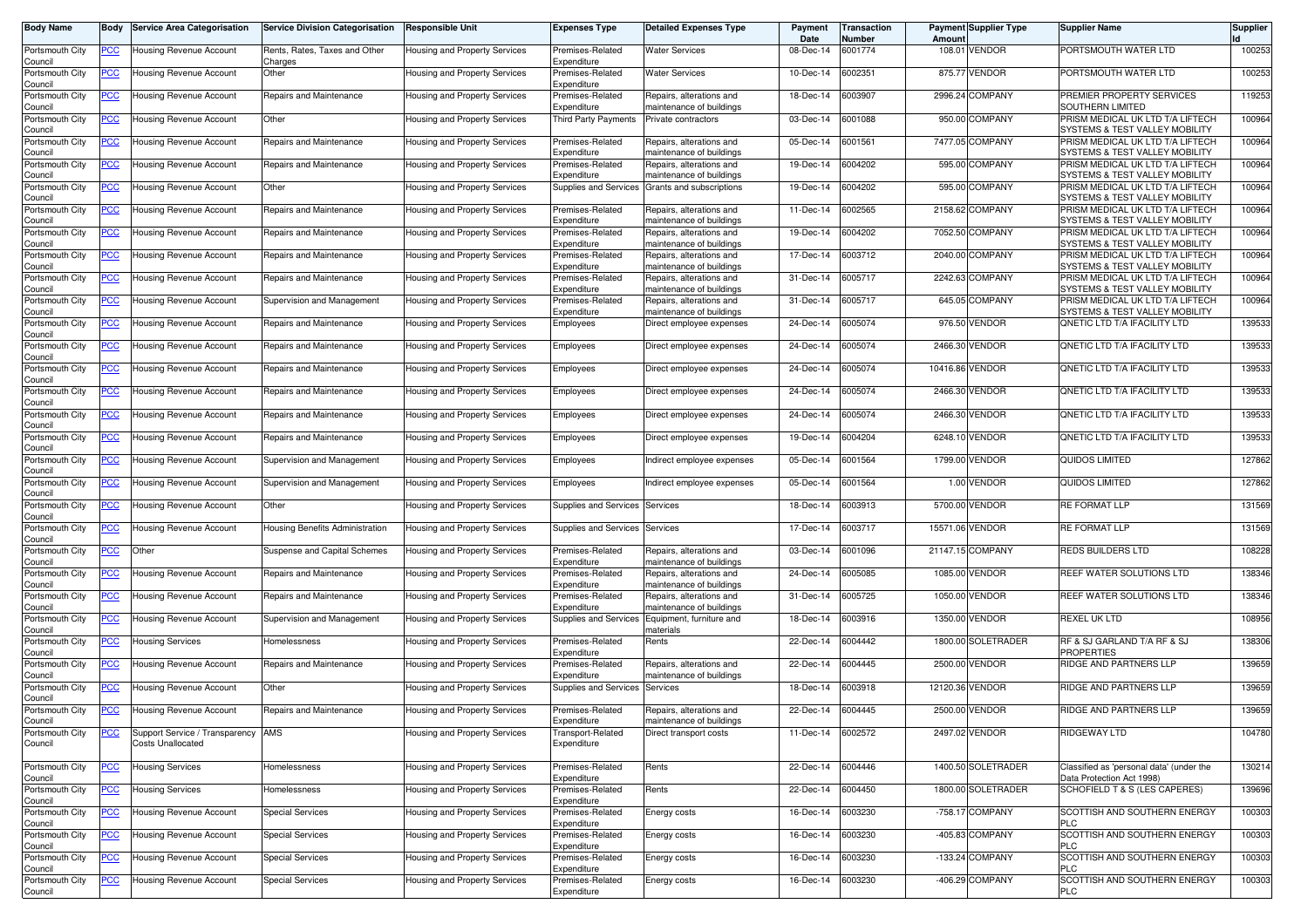| <b>Body Name</b>           | Body           | <b>Service Area Categorisation</b> | <b>Service Division Categorisation</b>   | <b>Responsible Unit</b>              | <b>Expenses Type</b>            | <b>Detailed Expenses Type</b> | Payment<br>Date | ransaction<br>Number | <b>Payment Supplier Type</b><br>Amoun | <b>Supplier Name</b>                              | <b>Supplier</b> |
|----------------------------|----------------|------------------------------------|------------------------------------------|--------------------------------------|---------------------------------|-------------------------------|-----------------|----------------------|---------------------------------------|---------------------------------------------------|-----------------|
| Portsmouth City<br>Council | PCC∶           | Housing Revenue Account            | <b>Special Services</b>                  | Housing and Property Services        | Premises-Related<br>Expenditure | Energy costs                  | 16-Dec-14       | 6003230              | 406.29 COMPANY                        | SCOTTISH AND SOUTHERN ENERGY<br><b>PLC</b>        | 100303          |
| Portsmouth City<br>Council | <u>PCC </u>    | Housing Revenue Account            | <b>Special Services</b>                  | Housing and Property Services        | Premises-Related<br>Expenditure | Energy costs                  | 16-Dec-14       | 6003230              | 133.24 COMPANY                        | SCOTTISH AND SOUTHERN ENERGY<br><b>PLC</b>        | 100303          |
| Portsmouth City<br>Council | <u>PCC </u>    | Housing Revenue Account            | <b>Special Services</b>                  | Housing and Property Services        | Premises-Related<br>Expenditure | Energy costs                  | 16-Dec-14       | 6003230              | 248.60 COMPANY                        | SCOTTISH AND SOUTHERN ENERGY<br><b>PLC</b>        | 100303          |
| Portsmouth City            | <b>PCC</b>     | <b>Housing Revenue Account</b>     | Special Services                         | <b>Housing and Property Services</b> | Premises-Related<br>Expenditure | Energy costs                  | 16-Dec-14       | 6003230              | 85.76 COMPANY                         | SCOTTISH AND SOUTHERN ENERGY<br><b>PLC</b>        | 100303          |
| Council<br>Portsmouth City | <u>PCC</u>     | Housing Revenue Account            | <b>Special Services</b>                  | Housing and Property Services        | Premises-Related                | Energy costs                  | 16-Dec-14       | 6003230              | 182.63 COMPANY                        | SCOTTISH AND SOUTHERN ENERGY<br><b>PLC</b>        | 100303          |
| Council<br>Portsmouth City | <u>PCC </u>    | Housing Revenue Account            | Other                                    | Housing and Property Services        | Expenditure<br>Premises-Related | Energy costs                  | 16-Dec-14       | 6003230              | -94.22 COMPANY                        | SCOTTISH AND SOUTHERN ENERGY                      | 100303          |
| Council<br>Portsmouth City | <u>PCC</u>     | Housing Revenue Account            | Other                                    | <b>Housing and Property Services</b> | Expenditure<br>Premises-Related | Energy costs                  | 16-Dec-14       | 6003230              | 34.20 COMPANY                         | <b>PLC</b><br>SCOTTISH AND SOUTHERN ENERGY        | 100303          |
| Council<br>Portsmouth City | <u>PCC</u>     | Housing Revenue Account            | Other                                    | Housing and Property Services        | Expenditure<br>Premises-Related | Energy costs                  | 16-Dec-14       | 6003230              | 37.92 COMPANY                         | <b>PLC</b><br>SCOTTISH AND SOUTHERN ENERGY        | 100303          |
| Council<br>Portsmouth City | <u>PCC</u>     | Housing Revenue Account            | <b>Special Services</b>                  | Housing and Property Services        | Expenditure<br>Premises-Related | Energy costs                  | 16-Dec-14       | 6003230              | 100.73 COMPANY                        | <b>PLC</b><br>SCOTTISH AND SOUTHERN ENERGY        | 100303          |
| Council<br>Portsmouth City | <u>PCC</u>     | Housing Revenue Account            | <b>Special Services</b>                  | Housing and Property Services        | Expenditure<br>Premises-Related | Energy costs                  | 16-Dec-14       | 6003230              | 925.66 COMPANY                        | <b>PLC</b><br>SCOTTISH AND SOUTHERN ENERGY        | 100303          |
| Council<br>Portsmouth City | <u>PCC</u>     | Housing Revenue Account            | <b>Special Services</b>                  | Housing and Property Services        | Expenditure<br>Premises-Related | Energy costs                  | 16-Dec-14       | 6003230              | 22.87 COMPANY                         | <b>PLC</b><br>SCOTTISH AND SOUTHERN ENERGY        | 100303          |
| Council<br>Portsmouth City | PСC            | Housing Revenue Account            | <b>Special Services</b>                  | Housing and Property Services        | Expenditure<br>Premises-Related | <b>Energy costs</b>           | 16-Dec-14       | 6003230              | 111.83 COMPANY                        | <b>PLC</b><br>SCOTTISH AND SOUTHERN ENERGY        | 100303          |
| Council<br>Portsmouth City | <u>PCC</u>     | Housing Services                   | lomelessness                             | Housing and Property Services        | Expenditure<br>Premises-Related | Energy costs                  | 16-Dec-14       | 6003230              | 35.20 COMPANY                         | <b>PLC</b><br>SCOTTISH AND SOUTHERN ENERGY        | 100303          |
| Council<br>Portsmouth City |                | Housing Revenue Account            | <b>Special Services</b>                  | Housing and Property Services        | Expenditure<br>Premises-Related | <b>Energy costs</b>           | 16-Dec-14       | 6003230              | 492.98 COMPANY                        | <b>PLC</b><br><b>SCOTTISH AND SOUTHERN ENERGY</b> | 100303          |
| Council<br>Portsmouth City | PCC            | Housing Revenue Account            | Special Services                         | Housing and Property Services        | Expenditure<br>Premises-Related | Energy costs                  | 16-Dec-14       | 6003230              | 36.40 COMPANY                         | <b>PLC</b><br>SCOTTISH AND SOUTHERN ENERGY        | 100303          |
| Council<br>Portsmouth City | PСC            | Housing Revenue Account            | <b>Special Services</b>                  | Housing and Property Services        | Expenditure<br>Premises-Related | Energy costs                  | 31-Dec-14       | 6005746              | 243.91 COMPANY                        | <b>PLC</b><br>SCOTTISH AND SOUTHERN ENERGY        | 100303          |
| Council<br>Portsmouth City | PСC            | Housing Revenue Account            | Rents, Rates, Taxes and Other            | Housing and Property Services        | Expenditure<br>Premises-Related | Energy costs                  | 16-Dec-14       | 6003230              | 37.45 COMPANY                         | <b>PLC</b><br>SCOTTISH AND SOUTHERN ENERGY        | 100303          |
| Council<br>Portsmouth City | <u>PCC</u>     | Housing Revenue Account            | Charges<br>Rents, Rates, Taxes and Other | Housing and Property Services        | Expenditure<br>Premises-Related | Energy costs                  | 16-Dec-14       | 6003230              | 375.08 COMPANY                        | <b>PLC</b><br>SCOTTISH AND SOUTHERN ENERGY        | 100303          |
| Council<br>Portsmouth City | <u>PCC</u>     | Housing Revenue Account            | Charges<br><b>Special Services</b>       | Housing and Property Services        | Expenditure<br>Premises-Related | Energy costs                  | 16-Dec-14       | 6003230              | 44.03 COMPANY                         | <b>PLC</b><br>SCOTTISH AND SOUTHERN ENERGY        | 100303          |
| Council<br>Portsmouth City | <u>PCC</u>     | Housing Revenue Account            | <b>Special Services</b>                  | Housing and Property Services        | Expenditure<br>Premises-Related | Energy costs                  | 16-Dec-14       | 6003230              | 323.19 COMPANY                        | <b>PLC</b><br>SCOTTISH AND SOUTHERN ENERGY        | 100303          |
| Council<br>Portsmouth City | <u>PCC</u>     | Housing Revenue Account            | <b>Special Services</b>                  | Housing and Property Services        | Expenditure<br>Premises-Related | Energy costs                  | 16-Dec-14       | 6003230              | 461.43 COMPANY                        | <b>PLC</b><br>SCOTTISH AND SOUTHERN ENERGY        | 100303          |
| Council<br>Portsmouth City | <u>PCC</u>     | Housing Revenue Account            | <b>Special Services</b>                  | Housing and Property Services        | Expenditure<br>Premises-Related | Energy costs                  | 16-Dec-14       | 6003230              | 22.56 COMPANY                         | <b>PLC</b><br>SCOTTISH AND SOUTHERN ENERGY        | 100303          |
| Council<br>Portsmouth City | <u>PCC</u>     | Housing Revenue Account            | <b>Special Services</b>                  | Housing and Property Services        | Expenditure<br>Premises-Related | <b>Energy costs</b>           | 16-Dec-14       | 6003230              | 35.58 COMPANY                         | <b>PLC</b><br>SCOTTISH AND SOUTHERN ENERGY        | 100303          |
| Council<br>Portsmouth City | <u>PCC</u>     | Housing Revenue Account            | Special Services                         | Housing and Property Services        | Expenditure<br>Premises-Related | Energy costs                  | 16-Dec-14       | 6003230              | 114.58 COMPANY                        | <b>PLC</b><br>SCOTTISH AND SOUTHERN ENERGY        | 100303          |
| Council<br>Portsmouth City | $\overline{C}$ | Housing Revenue Account            | <b>Special Services</b>                  | Housing and Property Services        | Expenditure<br>Premises-Related | Energy costs                  | 16-Dec-14       | 6003230              | 46.04 COMPANY                         | <b>PLC</b><br>SCOTTISH AND SOUTHERN ENERGY        | 100303          |
| Council<br>Portsmouth City | <b>PCC</b>     | Housing Revenue Account            | <b>Special Services</b>                  | Housing and Property Services        | Expenditure<br>Premises-Related | Energy costs                  | 16-Dec-14       | 6003230              | 48.27 COMPANY                         | <b>PLC</b><br>SCOTTISH AND SOUTHERN ENERGY        | 100303          |
| Council<br>Portsmouth City | <u>PCC </u>    | Housing Revenue Account            | Special Services                         | Housing and Property Services        | Expenditure<br>Premises-Related | Energy costs                  | 16-Dec-14       | 6003230              | 271.17 COMPANY                        | <b>PLC</b><br>SCOTTISH AND SOUTHERN ENERGY        | 100303          |
| Council<br>Portsmouth City | <u>PCC </u>    | Housing Revenue Account            | <b>Special Services</b>                  | <b>Housing and Property Services</b> | Expenditure<br>Premises-Related | Energy costs                  | 31-Dec-14       | 6005746              | 54.04 COMPANY                         | <b>PLC</b><br>SCOTTISH AND SOUTHERN ENERGY        | 100303          |
| Council<br>Portsmouth City | <b>PCC</b>     | Housing Revenue Account            | Repairs and Maintenance                  | <b>Housing and Property Services</b> | Expenditure<br>Premises-Related | Energy costs                  | 16-Dec-14       | 6003230              | 18.18 COMPANY                         | <b>PLC</b><br>SCOTTISH AND SOUTHERN ENERGY        | 100303          |
| Council<br>Portsmouth City | <u>PCC </u>    | <b>Housing Revenue Account</b>     | <b>Special Services</b>                  | Housing and Property Services        | Expenditure<br>Premises-Related | Energy costs                  | 16-Dec-14       | 6003230              | 35.96 COMPANY                         | <b>PLC</b><br>SCOTTISH AND SOUTHERN ENERGY        | 100303          |
| ouncil<br>Portsmouth City  | <u>PCC</u>     | Housing Revenue Account            | <b>Special Services</b>                  | Housing and Property Services        | Expenditure<br>Premises-Related | Energy costs                  | 16-Dec-14       | 6003230              | 241.95 COMPANY                        | SCOTTISH AND SOUTHERN ENERGY                      | 100303          |
| Council<br>Portsmouth City | <u>PCC</u>     | Housing Revenue Account            | <b>Special Services</b>                  | Housing and Property Services        | Expenditure<br>Premises-Related | Energy costs                  | 16-Dec-14       | 6003230              | 473.29 COMPANY                        | <b>PLC</b><br>SCOTTISH AND SOUTHERN ENERGY        | 100303          |
| Council<br>Portsmouth City | PСC            | Housing Revenue Account            | <b>Special Services</b>                  | Housing and Property Services        | Expenditure<br>Premises-Related | Energy costs                  | 16-Dec-14       | 6003230              | 359.60 COMPANY                        | <b>PLC</b><br>SCOTTISH AND SOUTHERN ENERGY        | 100303          |
| Council<br>Portsmouth City | <u>PCC</u>     | Housing Revenue Account            | <b>Special Services</b>                  | Housing and Property Services        | Expenditure<br>Premises-Related | Energy costs                  | 16-Dec-14       | 6003230              | 48.99 COMPANY                         | <b>PLC</b><br>SCOTTISH AND SOUTHERN ENERGY        | 100303          |
| Council<br>Portsmouth City | <u>PCC</u>     | Housing Revenue Account            | <b>Special Services</b>                  | Housing and Property Services        | Expenditure<br>Premises-Related | Energy costs                  | 16-Dec-14       | 6003230              | -234.50 COMPANY                       | <b>PLC</b><br>SCOTTISH AND SOUTHERN ENERGY        | 100303          |
| Council<br>Portsmouth City | <b>PCC</b>     | Housing Revenue Account            | <b>Special Services</b>                  | Housing and Property Services        | Expenditure<br>Premises-Related | Energy costs                  | 16-Dec-14       | 6003230              | -234.50 COMPANY                       | <b>PLC</b><br>SCOTTISH AND SOUTHERN ENERGY        | 100303          |
| Council<br>Portsmouth City | <u>PCC</u>     | Housing Revenue Account            | <b>Special Services</b>                  | Housing and Property Services        | Expenditure<br>Premises-Related | Energy costs                  | 16-Dec-14       | 6003230              | 45.21 COMPANY                         | <b>PLC</b><br>SCOTTISH AND SOUTHERN ENERGY        | 100303          |
| Council                    |                |                                    |                                          |                                      | Expenditure                     |                               |                 |                      |                                       | <b>PLC</b>                                        |                 |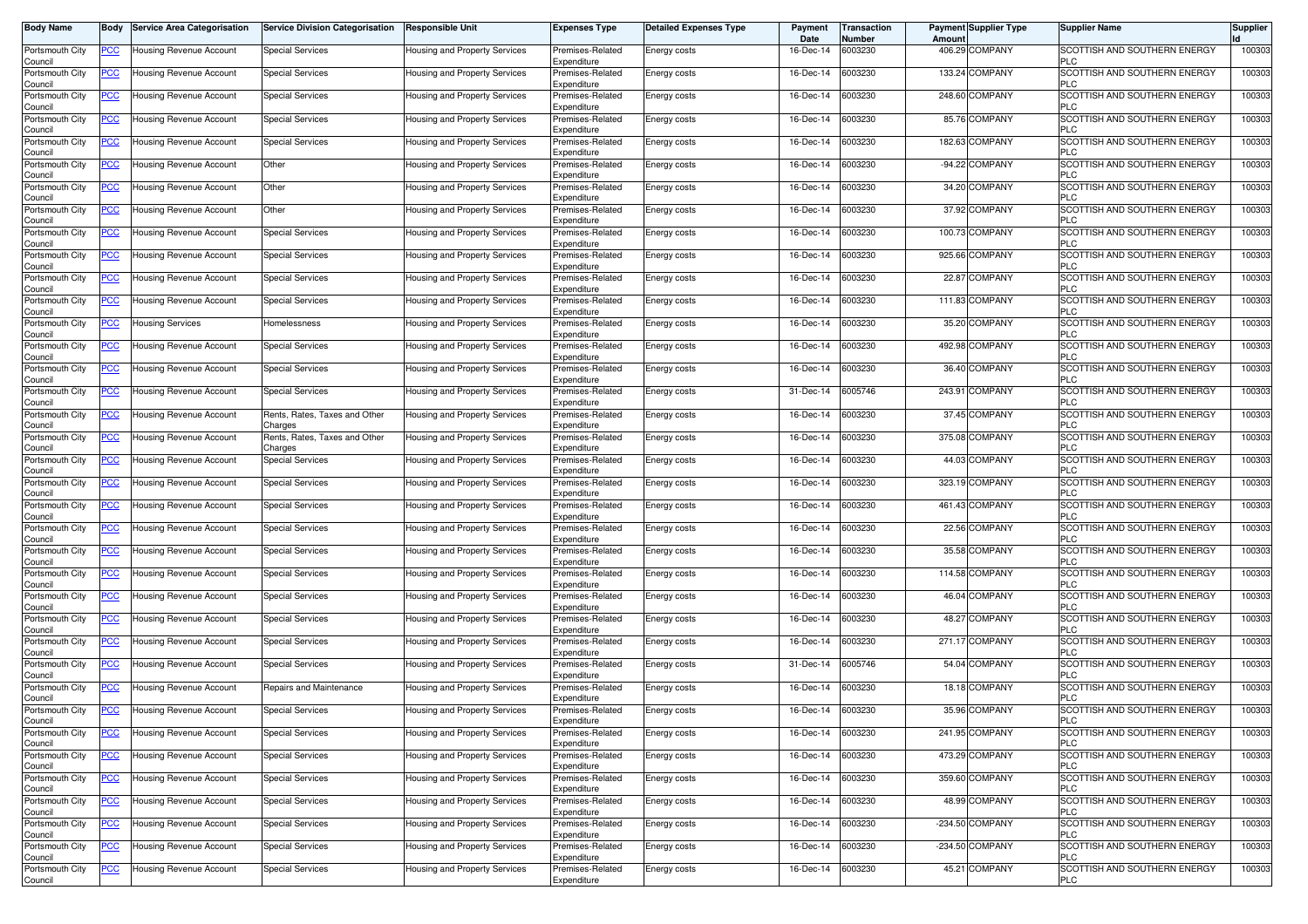| <b>Body Name</b>           | Body           | <b>Service Area Categorisation</b> | <b>Service Division Categorisation</b>   | <b>Responsible Unit</b>              | <b>Expenses Type</b>            | <b>Detailed Expenses Type</b> | Payment<br>Date | <b>Transaction</b><br>Number | <b>Payment Supplier Type</b><br>Amoun | <b>Supplier Name</b>                       | <b>Supplier</b> |
|----------------------------|----------------|------------------------------------|------------------------------------------|--------------------------------------|---------------------------------|-------------------------------|-----------------|------------------------------|---------------------------------------|--------------------------------------------|-----------------|
| Portsmouth City<br>Council | PCC∶           | Housing Revenue Account            | <b>Special Services</b>                  | Housing and Property Services        | Premises-Related<br>Expenditure | Energy costs                  | 16-Dec-14       | 6003230                      | 43.04 COMPANY                         | SCOTTISH AND SOUTHERN ENERGY<br><b>PLC</b> | 100303          |
| Portsmouth City<br>Council | <u>PCC </u>    | Housing Revenue Account            | <b>Special Services</b>                  | Housing and Property Services        | Premises-Related<br>Expenditure | Energy costs                  | 16-Dec-14       | 6003230                      | 47.66 COMPANY                         | SCOTTISH AND SOUTHERN ENERGY<br><b>PLC</b> | 100303          |
| Portsmouth City<br>Council | <u>PCC </u>    | Housing Revenue Account            | <b>Special Services</b>                  | Housing and Property Services        | Premises-Related<br>Expenditure | Energy costs                  | 16-Dec-14       | 6003230                      | 173.40 COMPANY                        | SCOTTISH AND SOUTHERN ENERGY<br><b>PLC</b> | 100303          |
| Portsmouth City<br>Council | <b>PCC</b>     | <b>Housing Revenue Account</b>     | <b>Special Services</b>                  | Housing and Property Services        | Premises-Related<br>Expenditure | Energy costs                  | 16-Dec-14       | 6003230                      | 88.86 COMPANY                         | SCOTTISH AND SOUTHERN ENERGY<br><b>PLC</b> | 100303          |
| Portsmouth City<br>Council | <u>PCC</u>     | Housing Revenue Account            | <b>Special Services</b>                  | Housing and Property Services        | Premises-Related<br>Expenditure | Energy costs                  | 16-Dec-14       | 6003230                      | 41.63 COMPANY                         | SCOTTISH AND SOUTHERN ENERGY<br><b>PLC</b> | 100303          |
| Portsmouth City<br>Council | <u>PCC </u>    | Housing Revenue Account            | Special Services                         | Housing and Property Services        | Premises-Related<br>Expenditure | Energy costs                  | 16-Dec-14       | 6003230                      | 39.51 COMPANY                         | SCOTTISH AND SOUTHERN ENERGY<br><b>PLC</b> | 100303          |
| Portsmouth City<br>Council | <u>PCC </u>    | Housing Revenue Account            | <b>Special Services</b>                  | Housing and Property Services        | Premises-Related<br>Expenditure | Energy costs                  | 16-Dec-14       | 6003230                      | 58.37 COMPANY                         | SCOTTISH AND SOUTHERN ENERGY<br><b>PLC</b> | 100303          |
| Portsmouth City<br>Council | <u>PCC</u>     | <b>Housing Revenue Account</b>     | Rents, Rates, Taxes and Other<br>Charges | Housing and Property Services        | Premises-Related<br>Expenditure | Energy costs                  | 16-Dec-14       | 6003230                      | 165.05 COMPANY                        | SCOTTISH AND SOUTHERN ENERGY<br><b>PLC</b> | 100303          |
| Portsmouth City<br>Council | <u>PCC</u>     | Housing Revenue Account            | <b>Special Services</b>                  | Housing and Property Services        | Premises-Related<br>Expenditure | Energy costs                  | 16-Dec-14       | 6003230                      | 56.56 COMPANY                         | SCOTTISH AND SOUTHERN ENERGY<br><b>PLC</b> | 100303          |
| Portsmouth City<br>Council | <u>PCC</u>     | Housing Revenue Account            | <b>Special Services</b>                  | Housing and Property Services        | Premises-Related<br>Expenditure | Energy costs                  | 31-Dec-14       | 6005746                      | 965.53 COMPANY                        | SCOTTISH AND SOUTHERN ENERGY<br><b>PLC</b> | 100303          |
| Portsmouth City<br>Council | <u>PCC</u>     | Housing Revenue Account            | Other                                    | Housing and Property Services        | Premises-Related<br>Expenditure | Energy costs                  | 16-Dec-14       | 6003230                      | 28.42 COMPANY                         | SCOTTISH AND SOUTHERN ENERGY<br><b>PLC</b> | 100303          |
| Portsmouth City<br>Council | <u>PCC</u>     | Housing Revenue Account            | Other                                    | Housing and Property Services        | Premises-Related<br>Expenditure | <b>Energy costs</b>           | 16-Dec-14       | 6003230                      | 32.88 COMPANY                         | SCOTTISH AND SOUTHERN ENERGY<br><b>PLC</b> | 100303          |
| Portsmouth City<br>Council | <u>PCC</u>     | Housing Revenue Account            | Other                                    | Housing and Property Services        | Premises-Related<br>Expenditure | Energy costs                  | 31-Dec-14       | 6005746                      | 45.85 COMPANY                         | SCOTTISH AND SOUTHERN ENERGY<br><b>PLC</b> | 100303          |
| Portsmouth City<br>Council |                | Housing Revenue Account            | <b>Special Services</b>                  | Housing and Property Services        | Premises-Related<br>Expenditure | <b>Energy costs</b>           | 16-Dec-14       | 6003230                      | 82.85 COMPANY                         | SCOTTISH AND SOUTHERN ENERGY<br><b>PLC</b> | 100303          |
| Portsmouth City<br>Council | PCC            | Housing Revenue Account            | Special Services                         | Housing and Property Services        | Premises-Related<br>Expenditure | Energy costs                  | 16-Dec-14       | 6003230                      | 55.14 COMPANY                         | SCOTTISH AND SOUTHERN ENERGY<br><b>PLC</b> | 100303          |
| Portsmouth City<br>Council | PСC            | Housing Revenue Account            | <b>Special Services</b>                  | Housing and Property Services        | Premises-Related<br>Expenditure | Energy costs                  | 16-Dec-14       | 6003230                      | 48.23 COMPANY                         | SCOTTISH AND SOUTHERN ENERGY<br><b>PLC</b> | 100303          |
| Portsmouth City<br>Council | PСC            | <b>Housing Revenue Account</b>     | <b>Special Services</b>                  | <b>Housing and Property Services</b> | Premises-Related<br>Expenditure | Energy costs                  | 16-Dec-14       | 6003230                      | 341.14 COMPANY                        | SCOTTISH AND SOUTHERN ENERGY<br><b>PLC</b> | 100303          |
| Portsmouth City<br>Council | <u>PCC</u>     | <b>Housing Revenue Account</b>     | <b>Special Services</b>                  | Housing and Property Services        | Premises-Related<br>Expenditure | Energy costs                  | 31-Dec-14       | 6005746                      | 73.36 COMPANY                         | SCOTTISH AND SOUTHERN ENERGY<br><b>PLC</b> | 100303          |
| Portsmouth City<br>Council | <u>PCC </u>    | Housing Revenue Account            | <b>Special Services</b>                  | <b>Housing and Property Services</b> | Premises-Related<br>Expenditure | Energy costs                  | 16-Dec-14       | 6003230                      | 64.01 COMPANY                         | SCOTTISH AND SOUTHERN ENERGY<br><b>PLC</b> | 100303          |
| Portsmouth City<br>Council | <u>PCC</u>     | Housing Revenue Account            | <b>Special Services</b>                  | Housing and Property Services        | Premises-Related<br>Expenditure | Energy costs                  | 16-Dec-14       | 6003230                      | 96.94 COMPANY                         | SCOTTISH AND SOUTHERN ENERGY<br><b>PLC</b> | 100303          |
| Portsmouth City<br>Council | <u>PCC</u>     | Housing Revenue Account            | <b>Special Services</b>                  | Housing and Property Services        | Premises-Related<br>Expenditure | Energy costs                  | 16-Dec-14       | 6003230                      | -1506.75 COMPANY                      | SCOTTISH AND SOUTHERN ENERGY<br><b>PLC</b> | 100303          |
| Portsmouth City<br>Council | <u>PCC</u>     | Housing Revenue Account            | <b>Special Services</b>                  | Housing and Property Services        | Premises-Related<br>Expenditure | Energy costs                  | 16-Dec-14       | 6003230                      | -507.82 COMPANY                       | SCOTTISH AND SOUTHERN ENERGY<br><b>PLC</b> | 100303          |
| Portsmouth City<br>Council | <u>PCC</u>     | Housing Revenue Account            | <b>Special Services</b>                  | Housing and Property Services        | Premises-Related<br>Expenditure | <b>Energy costs</b>           | 16-Dec-14       | 6003230                      | -523.07 COMPANY                       | SCOTTISH AND SOUTHERN ENERGY<br><b>PLC</b> | 100303          |
| Portsmouth City<br>Council | <u>PCC</u>     | Housing Revenue Account            | Special Services                         | Housing and Property Services        | Premises-Related<br>Expenditure | Energy costs                  | 16-Dec-14       | 6003230                      | -249.74 COMPANY                       | SCOTTISH AND SOUTHERN ENERGY<br><b>PLC</b> | 100303          |
| Portsmouth City<br>Council | $\overline{C}$ | Housing Revenue Account            | <b>Special Services</b>                  | Housing and Property Services        | Premises-Related<br>Expenditure | Energy costs                  | 16-Dec-14       | 6003230                      | <b>COMPANY</b><br>238.27              | SCOTTISH AND SOUTHERN ENERGY<br><b>PLC</b> | 100303          |
| Portsmouth City<br>Council | <b>PCC</b>     | Housing Revenue Account            | <b>Special Services</b>                  | Housing and Property Services        | Premises-Related<br>Expenditure | Energy costs                  | 16-Dec-14       | 6003230                      | 499.03 COMPANY                        | SCOTTISH AND SOUTHERN ENERGY<br><b>PLC</b> | 100303          |
| Portsmouth City<br>Council | <u>PCC </u>    | Housing Revenue Account            | Special Services                         | Housing and Property Services        | Premises-Related<br>Expenditure | Energy costs                  | 16-Dec-14       | 6003230                      | 484.21 COMPANY                        | SCOTTISH AND SOUTHERN ENERGY<br><b>PLC</b> | 100303          |
| Portsmouth City<br>Council | <u>PCC </u>    | Housing Revenue Account            | <b>Special Services</b>                  | <b>Housing and Property Services</b> | Premises-Related<br>Expenditure | Energy costs                  | 16-Dec-14       | 6003230                      | 236.90 COMPANY                        | SCOTTISH AND SOUTHERN ENERGY<br><b>PLC</b> | 100303          |
| Portsmouth City<br>Council | <u>PCC</u>     | <b>Housing Revenue Account</b>     | Special Services                         | <b>Housing and Property Services</b> | Premises-Related<br>Expenditure | Energy costs                  | 16-Dec-14       | 6003230                      | 250.05 COMPANY                        | SCOTTISH AND SOUTHERN ENERGY<br><b>PLC</b> | 100303          |
| Portsmouth City<br>ouncil  | <u>PCC </u>    | <b>Housing Revenue Account</b>     | <b>Special Services</b>                  | Housing and Property Services        | Premises-Related<br>Expenditure | Energy costs                  | 16-Dec-14       | 6003230                      | 52.41 COMPANY                         | SCOTTISH AND SOUTHERN ENERGY               | 100303          |
| Portsmouth City<br>Council | <u>PCC</u>     | Housing Revenue Account            | <b>Special Services</b>                  | Housing and Property Services        | Premises-Related<br>Expenditure | Energy costs                  | 31-Dec-14       | 6005746                      | 69.22 COMPANY                         | SCOTTISH AND SOUTHERN ENERGY<br><b>PLC</b> | 100303          |
| Portsmouth City<br>Council | <u>PCC</u>     | Housing Revenue Account            | <b>Special Services</b>                  | Housing and Property Services        | Premises-Related<br>Expenditure | Energy costs                  | 16-Dec-14       | 6003230                      | 48.96 COMPANY                         | SCOTTISH AND SOUTHERN ENERGY<br><b>PLC</b> | 100303          |
| Portsmouth City<br>Council | PCC            | Housing Revenue Account            | <b>Special Services</b>                  | Housing and Property Services        | Premises-Related<br>Expenditure | Energy costs                  | 16-Dec-14       | 6003230                      | 66.67 COMPANY                         | SCOTTISH AND SOUTHERN ENERGY<br><b>PLC</b> | 100303          |
| Portsmouth City<br>Council | <u>PCC</u>     | Housing Revenue Account            | <b>Special Services</b>                  | Housing and Property Services        | Premises-Related<br>Expenditure | Energy costs                  | 31-Dec-14       | 6005746                      | 56.01 COMPANY                         | SCOTTISH AND SOUTHERN ENERGY<br><b>PLC</b> | 100303          |
| Portsmouth City<br>Council | <u>PCC</u>     | Housing Revenue Account            | <b>Special Services</b>                  | Housing and Property Services        | Premises-Related<br>Expenditure | Energy costs                  | 16-Dec-14       | 6003230                      | 266.18 COMPANY                        | SCOTTISH AND SOUTHERN ENERGY<br><b>PLC</b> | 100303          |
| Portsmouth City<br>Council | <b>PCC</b>     | Housing Revenue Account            | <b>Special Services</b>                  | Housing and Property Services        | Premises-Related<br>Expenditure | Energy costs                  | 16-Dec-14       | 6003230                      | 50.79 COMPANY                         | SCOTTISH AND SOUTHERN ENERGY<br><b>PLC</b> | 100303          |
| Portsmouth City<br>Council | <u>PCC</u>     | Housing Revenue Account            | <b>Special Services</b>                  | Housing and Property Services        | Premises-Related<br>Expenditure | Energy costs                  | 31-Dec-14       | 6005746                      | 155.83 COMPANY                        | SCOTTISH AND SOUTHERN ENERGY<br><b>PLC</b> | 100303          |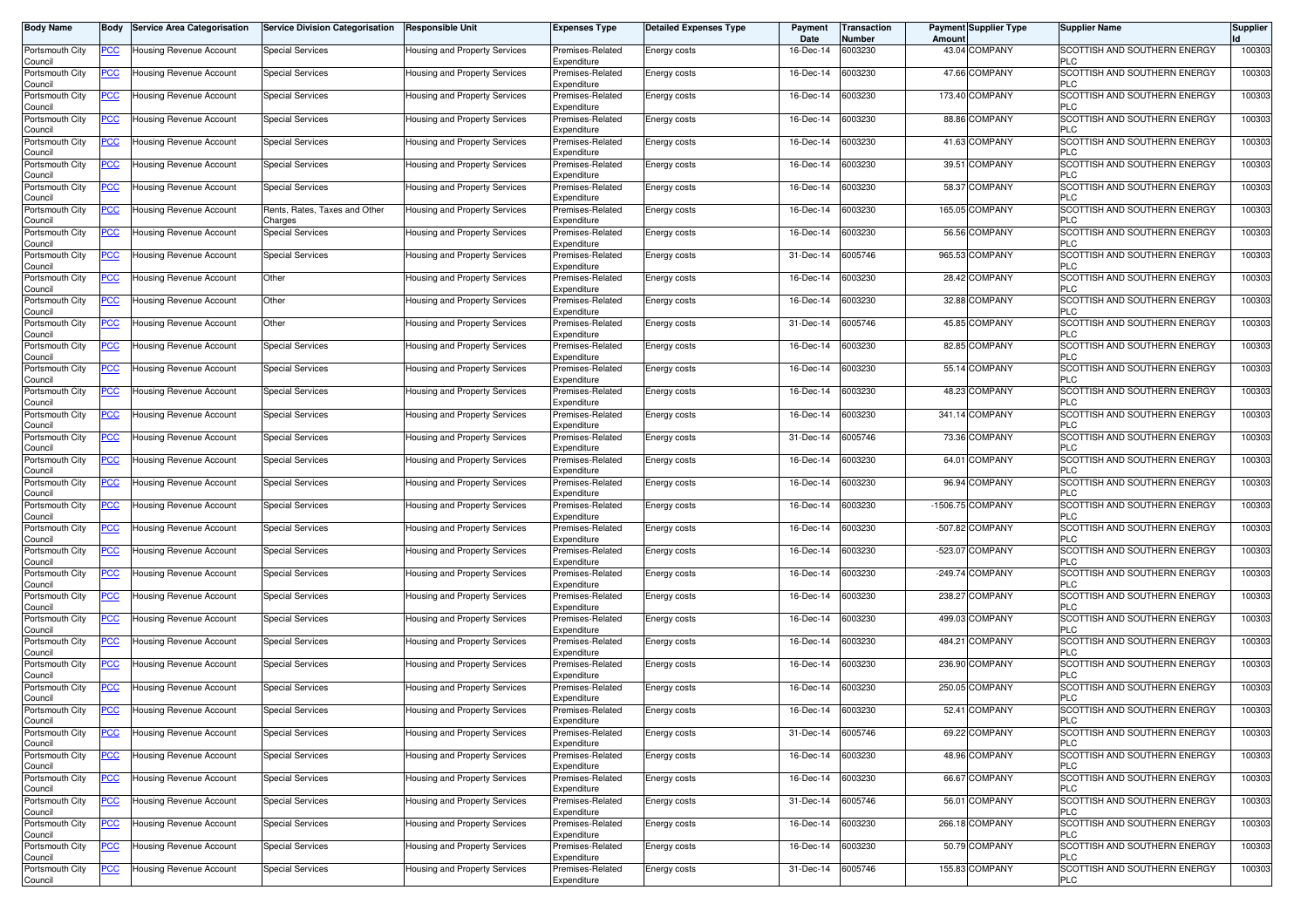| <b>Body Name</b>           | Body           | <b>Service Area Categorisation</b> | <b>Service Division Categorisation</b> | <b>Responsible Unit</b>              | <b>Expenses Type</b>            | <b>Detailed Expenses Type</b> | Payment<br>Date | <b>Transaction</b><br>Number | <b>Payment Supplier Type</b><br>Amoun | <b>Supplier Name</b>                              | <b>Supplier</b> |
|----------------------------|----------------|------------------------------------|----------------------------------------|--------------------------------------|---------------------------------|-------------------------------|-----------------|------------------------------|---------------------------------------|---------------------------------------------------|-----------------|
| Portsmouth City<br>Council | PCC∶           | Housing Revenue Account            | <b>Special Services</b>                | Housing and Property Services        | Premises-Related<br>Expenditure | Energy costs                  | 31-Dec-14       | 6005746                      | 55.12 COMPANY                         | SCOTTISH AND SOUTHERN ENERGY<br><b>PLC</b>        | 100303          |
| Portsmouth City<br>Council | <u>PCC </u>    | Housing Revenue Account            | <b>Special Services</b>                | Housing and Property Services        | Premises-Related<br>Expenditure | Energy costs                  | 16-Dec-14       | 6003230                      | 397.37 COMPANY                        | SCOTTISH AND SOUTHERN ENERGY<br><b>PLC</b>        | 100303          |
| Portsmouth City<br>Council | <u>PCC </u>    | Housing Revenue Account            | <b>Special Services</b>                | Housing and Property Services        | Premises-Related<br>Expenditure | Energy costs                  | 16-Dec-14       | 6003230                      | 93.05 COMPANY                         | SCOTTISH AND SOUTHERN ENERGY<br><b>PLC</b>        | 100303          |
| Portsmouth City<br>Council | <b>PCC</b>     | <b>Housing Revenue Account</b>     | Special Services                       | <b>Housing and Property Services</b> | Premises-Related<br>Expenditure | Energy costs                  | 16-Dec-14       | 6003230                      | 83.52 COMPANY                         | SCOTTISH AND SOUTHERN ENERGY<br><b>PLC</b>        | 100303          |
| Portsmouth City<br>Council | <u>PCC</u>     | Housing Revenue Account            | <b>Special Services</b>                | Housing and Property Services        | Premises-Related<br>Expenditure | Energy costs                  | 16-Dec-14       | 6003230                      | 118.34 COMPANY                        | SCOTTISH AND SOUTHERN ENERGY<br><b>PLC</b>        | 100303          |
| Portsmouth City<br>Council | <u>PCC </u>    | Housing Revenue Account            | Special Services                       | Housing and Property Services        | Premises-Related<br>Expenditure | Energy costs                  | 16-Dec-14       | 6003230                      | 38.53 COMPANY                         | SCOTTISH AND SOUTHERN ENERGY<br><b>PLC</b>        | 100303          |
| Portsmouth City<br>Council | <u>PCC </u>    | Housing Revenue Account            | <b>Special Services</b>                | Housing and Property Services        | Premises-Related<br>Expenditure | Energy costs                  | 16-Dec-14       | 6003230                      | 140.71 COMPANY                        | SCOTTISH AND SOUTHERN ENERGY<br><b>PLC</b>        | 100303          |
| Portsmouth City<br>Council | <u>PCC</u>     | Housing Revenue Account            | <b>Special Services</b>                | Housing and Property Services        | Premises-Related<br>Expenditure | Energy costs                  | 16-Dec-14       | 6003230                      | 171.05 COMPANY                        | SCOTTISH AND SOUTHERN ENERGY<br><b>PLC</b>        | 100303          |
| Portsmouth City<br>Council | <u>PCC</u>     | Housing Revenue Account            | <b>Special Services</b>                | Housing and Property Services        | Premises-Related<br>Expenditure | Energy costs                  | 16-Dec-14       | 6003230                      | 62.66 COMPANY                         | SCOTTISH AND SOUTHERN ENERGY<br><b>PLC</b>        | 100303          |
| Portsmouth City<br>Council | <u>PCC</u>     | Housing Revenue Account            | <b>Special Services</b>                | Housing and Property Services        | Premises-Related<br>Expenditure | Energy costs                  | 31-Dec-14       | 6005746                      | 491.14 COMPANY                        | SCOTTISH AND SOUTHERN ENERGY<br><b>PLC</b>        | 100303          |
| Portsmouth City<br>Council | <u>PCC</u>     | Housing Revenue Account            | <b>Special Services</b>                | Housing and Property Services        | Premises-Related<br>Expenditure | Energy costs                  | 16-Dec-14       | 6003230                      | 170.36 COMPANY                        | SCOTTISH AND SOUTHERN ENERGY<br><b>PLC</b>        | 100303          |
| Portsmouth City<br>Council | <u>PCC</u>     | Housing Revenue Account            | <b>Special Services</b>                | Housing and Property Services        | Premises-Related<br>Expenditure | <b>Energy costs</b>           | 16-Dec-14       | 6003230                      | 32.28 COMPANY                         | SCOTTISH AND SOUTHERN ENERGY<br><b>PLC</b>        | 100303          |
| Portsmouth City<br>Council | <u>PCC</u>     | Housing Revenue Account            | <b>Special Services</b>                | Housing and Property Services        | Premises-Related<br>Expenditure | Energy costs                  | 16-Dec-14       | 6003230                      | 277.52 COMPANY                        | SCOTTISH AND SOUTHERN ENERGY<br><b>PLC</b>        | 100303          |
| Portsmouth City<br>Council |                | Housing Revenue Account            | Other                                  | Housing and Property Services        | Premises-Related<br>Expenditure | <b>Energy costs</b>           | 16-Dec-14       | 6003230                      | 316.31 COMPANY                        | SCOTTISH AND SOUTHERN ENERGY<br><b>PLC</b>        | 100303          |
| Portsmouth City<br>Council | PCC            | Housing Revenue Account            | <b>Special Services</b>                | Housing and Property Services        | Premises-Related<br>Expenditure | Energy costs                  | 31-Dec-14       | 6005746                      | 45.77 COMPANY                         | SCOTTISH AND SOUTHERN ENERGY<br><b>PLC</b>        | 100303          |
| Portsmouth City<br>Council | PСC            | Housing Revenue Account            | <b>Special Services</b>                | Housing and Property Services        | Premises-Related<br>Expenditure | Energy costs                  | 16-Dec-14       | 6003230                      | 32.82 COMPANY                         | SCOTTISH AND SOUTHERN ENERGY<br><b>PLC</b>        | 100303          |
| Portsmouth City<br>Council | PСC            | Housing Revenue Account            | <b>Special Services</b>                | Housing and Property Services        | Premises-Related<br>Expenditure | Energy costs                  | 16-Dec-14       | 6003230                      | 66.11 COMPANY                         | SCOTTISH AND SOUTHERN ENERGY<br><b>PLC</b>        | 100303          |
| Portsmouth City<br>Council | <u>PCC</u>     | Housing Revenue Account            | <b>Special Services</b>                | Housing and Property Services        | Premises-Related<br>Expenditure | Energy costs                  | 16-Dec-14       | 6003230                      | 40.16 COMPANY                         | SCOTTISH AND SOUTHERN ENERGY<br><b>PLC</b>        | 100303          |
| Portsmouth City<br>Council | <u>PCC </u>    | Housing Revenue Account            | <b>Special Services</b>                | Housing and Property Services        | Premises-Related<br>Expenditure | Energy costs                  | 16-Dec-14       | 6003230                      | 195.77 COMPANY                        | SCOTTISH AND SOUTHERN ENERGY<br><b>PLC</b>        | 100303          |
| Portsmouth City<br>Council | <u>PCC</u>     | Housing Revenue Account            | <b>Special Services</b>                | Housing and Property Services        | Premises-Related<br>Expenditure | Energy costs                  | 31-Dec-14       | 6005746                      | 280.22 COMPANY                        | SCOTTISH AND SOUTHERN ENERGY<br><b>PLC</b>        | 100303          |
| Portsmouth City<br>Council | PСC            | Housing Revenue Account            | <b>Special Services</b>                | Housing and Property Services        | Premises-Related<br>Expenditure | Energy costs                  | 16-Dec-14       | 6003230                      | 21.82 COMPANY                         | SCOTTISH AND SOUTHERN ENERGY<br><b>PLC</b>        | 100303          |
| Portsmouth City<br>Council | <u>PCC</u>     | Housing Revenue Account            | <b>Special Services</b>                | Housing and Property Services        | Premises-Related<br>Expenditure | Energy costs                  | 16-Dec-14       | 6003230                      | 46.29 COMPANY                         | SCOTTISH AND SOUTHERN ENERGY<br><b>PLC</b>        | 100303          |
| Portsmouth City<br>Council | <u>PCC</u>     | Housing Revenue Account            | <b>Special Services</b>                | Housing and Property Services        | Premises-Related<br>Expenditure | <b>Energy costs</b>           | 16-Dec-14       | 6003230                      | 51.75 COMPANY                         | SCOTTISH AND SOUTHERN ENERGY<br><b>PLC</b>        | 100303          |
| Portsmouth City<br>Council | <u>PCC</u>     | Other                              | Suspense and Capital Schemes           | Housing and Property Services        | Premises-Related<br>Expenditure | Energy costs                  | 16-Dec-14       | 6003230                      | 169.59 COMPANY                        | SCOTTISH AND SOUTHERN ENERGY<br><b>PLC</b>        | 100303          |
| Portsmouth City<br>Council | $\overline{C}$ | Housing Revenue Account            | <b>Special Services</b>                | Housing and Property Services        | Premises-Related<br>Expenditure | Energy costs                  | 16-Dec-14       | 6003230                      | 295.09 COMPANY                        | SCOTTISH AND SOUTHERN ENERGY<br><b>PLC</b>        | 100303          |
| Portsmouth City<br>Council | <b>PCC</b>     | Housing Revenue Account            | <b>Special Services</b>                | Housing and Property Services        | Premises-Related<br>Expenditure | Energy costs                  | 16-Dec-14       | 6003230                      | 52.83 COMPANY                         | SCOTTISH AND SOUTHERN ENERGY<br><b>PLC</b>        | 100303          |
| Portsmouth City<br>Council | <u>PCC </u>    | Housing Revenue Account            | Special Services                       | Housing and Property Services        | Premises-Related<br>Expenditure | Energy costs                  | 31-Dec-14       | 6005746                      | 167.82 COMPANY                        | SCOTTISH AND SOUTHERN ENERGY<br><b>PLC</b>        | 100303          |
| Portsmouth City<br>Council | <u>PCC </u>    | Housing Revenue Account            | <b>Special Services</b>                | <b>Housing and Property Services</b> | Premises-Related<br>Expenditure | Energy costs                  | 16-Dec-14       | 6003230                      | 234.03 COMPANY                        | SCOTTISH AND SOUTHERN ENERGY<br>PLC               | 100303          |
| Portsmouth City<br>Council | <b>PCC</b>     | <b>Housing Revenue Account</b>     | Special Services                       | <b>Housing and Property Services</b> | Premises-Related<br>Expenditure | Energy costs                  | 16-Dec-14       | 6003230                      | 127.24 COMPANY                        | SCOTTISH AND SOUTHERN ENERGY<br><b>PLC</b>        | 100303          |
| Portsmouth City<br>ouncil  | <u>PCC </u>    | <b>Housing Revenue Account</b>     | Other                                  | Housing and Property Services        | Premises-Related<br>Expenditure | Energy costs                  | 16-Dec-14       | 6003230                      | 576.12 COMPANY                        | SCOTTISH AND SOUTHERN ENERGY                      | 100303          |
| Portsmouth City<br>Council | <u>PCC</u>     | Housing Revenue Account            | <b>Special Services</b>                | Housing and Property Services        | Premises-Related<br>Expenditure | Energy costs                  | 16-Dec-14       | 6003230                      | 65.17 COMPANY                         | SCOTTISH AND SOUTHERN ENERGY<br><b>PLC</b>        | 100303          |
| Portsmouth City<br>Council | <u>PCC</u>     | Housing Revenue Account            | <b>Special Services</b>                | Housing and Property Services        | Premises-Related<br>Expenditure | Energy costs                  | 31-Dec-14       | 6005746                      | 64.07 COMPANY                         | <b>SCOTTISH AND SOUTHERN ENERGY</b><br><b>PLC</b> | 100303          |
| Portsmouth City<br>Council | PCC            | Housing Revenue Account            | <b>Special Services</b>                | Housing and Property Services        | Premises-Related<br>Expenditure | Energy costs                  | 31-Dec-14       | 6005746                      | -119.54 COMPANY                       | SCOTTISH AND SOUTHERN ENERGY<br><b>PLC</b>        | 100303          |
| Portsmouth City<br>Council | <u>PCC</u>     | Housing Revenue Account            | <b>Special Services</b>                | Housing and Property Services        | Premises-Related<br>Expenditure | Energy costs                  | 31-Dec-14       | 6005746                      | -54.37 COMPANY                        | SCOTTISH AND SOUTHERN ENERGY<br><b>PLC</b>        | 100303          |
| Portsmouth City<br>Council | <u>PCC</u>     | Housing Revenue Account            | <b>Special Services</b>                | Housing and Property Services        | Premises-Related<br>Expenditure | Energy costs                  | 31-Dec-14       | 6005746                      | 38.89 COMPANY                         | SCOTTISH AND SOUTHERN ENERGY<br><b>PLC</b>        | 100303          |
| Portsmouth City<br>Council | <b>PCC</b>     | Housing Revenue Account            | <b>Special Services</b>                | Housing and Property Services        | Premises-Related<br>Expenditure | Energy costs                  | 31-Dec-14       | 6005746                      | 29.89 COMPANY                         | SCOTTISH AND SOUTHERN ENERGY<br><b>PLC</b>        | 100303          |
| Portsmouth City<br>Council | <u>PCC</u>     | Housing Revenue Account            | <b>Special Services</b>                | Housing and Property Services        | Premises-Related<br>Expenditure | Energy costs                  | 31-Dec-14       | 6005746                      | 32.78 COMPANY                         | SCOTTISH AND SOUTHERN ENERGY<br><b>PLC</b>        | 100303          |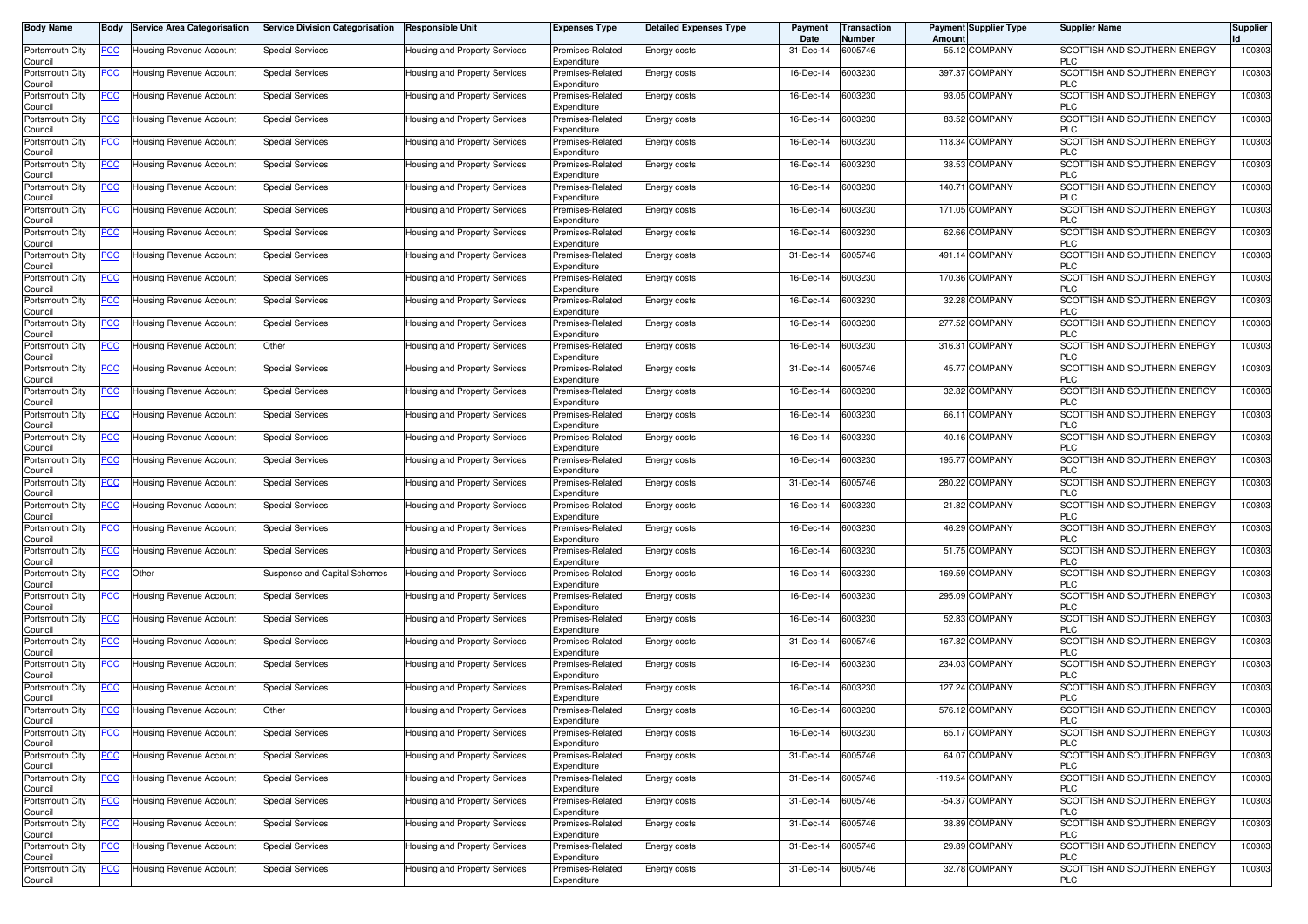| <b>Body Name</b>           | Body           | <b>Service Area Categorisation</b> | <b>Service Division Categorisation</b> | <b>Responsible Unit</b>              | <b>Expenses Type</b>            | <b>Detailed Expenses Type</b> | Payment<br>Date | <b>Transaction</b><br>Number | <b>Payment Supplier Type</b><br>Amoun | <b>Supplier Name</b>                              | <b>Supplier</b> |
|----------------------------|----------------|------------------------------------|----------------------------------------|--------------------------------------|---------------------------------|-------------------------------|-----------------|------------------------------|---------------------------------------|---------------------------------------------------|-----------------|
| Portsmouth City<br>Council | PCC∶           | Housing Revenue Account            | <b>Special Services</b>                | Housing and Property Services        | Premises-Related<br>Expenditure | Energy costs                  | 16-Dec-14       | 6003230                      | 39.65 COMPANY                         | SCOTTISH AND SOUTHERN ENERGY<br><b>PLC</b>        | 100303          |
| Portsmouth City<br>Council | <u>PCC </u>    | <b>Housing Revenue Account</b>     | <b>Special Services</b>                | Housing and Property Services        | Premises-Related<br>Expenditure | Energy costs                  | 16-Dec-14       | 6003230                      | 65.28 COMPANY                         | SCOTTISH AND SOUTHERN ENERGY<br><b>PLC</b>        | 100303          |
| Portsmouth City<br>Council | <u>PCC </u>    | Housing Revenue Account            | Special Services                       | Housing and Property Services        | Premises-Related<br>Expenditure | Energy costs                  | 31-Dec-14       | 6005746                      | 124.45 COMPANY                        | SCOTTISH AND SOUTHERN ENERGY<br><b>PLC</b>        | 100303          |
| Portsmouth City            | <b>PCC</b>     | <b>Housing Revenue Account</b>     | Special Services                       | <b>Housing and Property Services</b> | Premises-Related<br>Expenditure | Energy costs                  | 16-Dec-14       | 6003230                      | 51.34 COMPANY                         | SCOTTISH AND SOUTHERN ENERGY<br><b>PLC</b>        | 100303          |
| Council<br>Portsmouth City | <u>PCC</u>     | Housing Revenue Account            | <b>Special Services</b>                | Housing and Property Services        | Premises-Related                | Energy costs                  | 16-Dec-14       | 6003230                      | <b>COMPANY</b><br>$-269.89$           | SCOTTISH AND SOUTHERN ENERGY<br><b>PLC</b>        | 100303          |
| Council<br>Portsmouth City | <u>PCC </u>    | Housing Revenue Account            | Special Services                       | Housing and Property Services        | Expenditure<br>Premises-Related | Energy costs                  | 16-Dec-14       | 6003230                      | -296.57 COMPANY                       | SCOTTISH AND SOUTHERN ENERGY                      | 100303          |
| Council<br>Portsmouth City | <u>PCC </u>    | Housing Revenue Account            | <b>Special Services</b>                | Housing and Property Services        | Expenditure<br>Premises-Related | Energy costs                  | 16-Dec-14       | 6003230                      | -380.79 COMPANY                       | <b>PLC</b><br>SCOTTISH AND SOUTHERN ENERGY        | 100303          |
| Council<br>Portsmouth City | <b>PCC</b>     | <b>Housing Revenue Account</b>     | <b>Special Services</b>                | Housing and Property Services        | Expenditure<br>Premises-Related | Energy costs                  | 16-Dec-14       | 6003230                      | -310.43 COMPANY                       | <b>PLC</b><br>SCOTTISH AND SOUTHERN ENERGY        | 100303          |
| Council<br>Portsmouth City | <u>PCC</u>     | Housing Revenue Account            | <b>Special Services</b>                | Housing and Property Services        | Expenditure<br>Premises-Related | Energy costs                  | 16-Dec-14       | 6003230                      | -285.67 COMPANY                       | <b>PLC</b><br>SCOTTISH AND SOUTHERN ENERGY        | 100303          |
| Council<br>Portsmouth City | <u>PCC</u>     | Housing Revenue Account            | <b>Special Services</b>                | Housing and Property Services        | Expenditure<br>Premises-Related | Energy costs                  | 16-Dec-14       | 6003230                      | -378.40 COMPANY                       | <b>PLC</b><br>SCOTTISH AND SOUTHERN ENERGY        | 100303          |
| Council<br>Portsmouth City | <u>PCC</u>     | Housing Revenue Account            | <b>Special Services</b>                | Housing and Property Services        | Expenditure<br>Premises-Related | Energy costs                  | 16-Dec-14       | 6003230                      | -384.96 COMPANY                       | <b>PLC</b><br>SCOTTISH AND SOUTHERN ENERGY        | 100303          |
| Council<br>Portsmouth City | <u>PCC</u>     | Housing Revenue Account            | <b>Special Services</b>                | Housing and Property Services        | Expenditure<br>Premises-Related | <b>Energy costs</b>           | 16-Dec-14       | 6003230                      | $-123.29$ COMPANY                     | <b>PLC</b><br>SCOTTISH AND SOUTHERN ENERGY        | 100303          |
| Council<br>Portsmouth City | <u>PCC</u>     | Housing Revenue Account            | <b>Special Services</b>                | Housing and Property Services        | Expenditure<br>Premises-Related | Energy costs                  | 16-Dec-14       | 6003230                      | 129.24 COMPANY                        | <b>PLC</b><br>SCOTTISH AND SOUTHERN ENERGY        | 100303          |
| Council<br>Portsmouth City | <u>PCC</u>     | Housing Revenue Account            | <b>Special Services</b>                | Housing and Property Services        | Expenditure<br>Premises-Related | <b>Energy costs</b>           | 16-Dec-14       | 6003230                      | 403.74 COMPANY                        | <b>PLC</b><br><b>SCOTTISH AND SOUTHERN ENERGY</b> | 100303          |
| Council<br>Portsmouth City | PCC            | Housing Revenue Account            | Special Services                       | Housing and Property Services        | Expenditure<br>Premises-Related | Energy costs                  | 16-Dec-14       | 6003230                      | 396.94 COMPANY                        | <b>PLC</b><br>SCOTTISH AND SOUTHERN ENERGY        | 100303          |
| Council<br>Portsmouth City | <u>PCC</u>     | Housing Revenue Account            | <b>Special Services</b>                | Housing and Property Services        | Expenditure<br>Premises-Related | Energy costs                  | 16-Dec-14       | 6003230                      | <b>COMPANY</b><br>285.67              | <b>PLC</b><br>SCOTTISH AND SOUTHERN ENERGY        | 100303          |
| Council<br>Portsmouth City | PСC            | <b>Housing Revenue Account</b>     | <b>Special Services</b>                | Housing and Property Services        | Expenditure<br>Premises-Related | Energy costs                  | 16-Dec-14       | 6003230                      | 310.43 COMPANY                        | <b>PLC</b><br>SCOTTISH AND SOUTHERN ENERGY        | 100303          |
| Council<br>Portsmouth City | <u>PCC</u>     | Housing Revenue Account            | <b>Special Services</b>                | Housing and Property Services        | Expenditure<br>Premises-Related | Energy costs                  | 16-Dec-14       | 6003230                      | 399.89 COMPANY                        | <b>PLC</b><br>SCOTTISH AND SOUTHERN ENERGY        | 100303          |
| Council<br>Portsmouth City | <u>PCC </u>    | Housing Revenue Account            | <b>Special Services</b>                | Housing and Property Services        | Expenditure<br>Premises-Related | Energy costs                  | 16-Dec-14       | 6003230                      | 296.57 COMPANY                        | <b>PLC</b><br>SCOTTISH AND SOUTHERN ENERGY        | 100303          |
| Council<br>Portsmouth City | <u>PCC</u>     | <b>Housing Revenue Account</b>     | <b>Special Services</b>                | Housing and Property Services        | Expenditure<br>Premises-Related | Energy costs                  | 16-Dec-14       | 6003230                      | 269.89 COMPANY                        | <b>PLC</b><br>SCOTTISH AND SOUTHERN ENERGY        | 100303          |
| Council<br>Portsmouth City | <u>PCC</u>     | Housing Revenue Account            | <b>Special Services</b>                | Housing and Property Services        | Expenditure<br>Premises-Related | Energy costs                  | 16-Dec-14       | 6003230                      | 286.27 COMPANY                        | <b>PLC</b><br>SCOTTISH AND SOUTHERN ENERGY        | 100303          |
| Council<br>Portsmouth City | <u>PCC</u>     | Housing Revenue Account            | <b>Special Services</b>                | Housing and Property Services        | Expenditure<br>Premises-Related | Energy costs                  | 16-Dec-14       | 6003230                      | 63.36 COMPANY                         | <b>PLC</b><br>SCOTTISH AND SOUTHERN ENERGY        | 100303          |
| Council<br>Portsmouth City | <u>PCC</u>     | Housing Revenue Account            | <b>Special Services</b>                | Housing and Property Services        | Expenditure<br>Premises-Related | <b>Energy costs</b>           | 16-Dec-14       | 6003230                      | 268.34 COMPANY                        | <b>PLC</b><br>SCOTTISH AND SOUTHERN ENERGY        | 100303          |
| Council<br>Portsmouth City | <b>PCC</b>     | Housing Revenue Account            | Special Services                       | Housing and Property Services        | Expenditure<br>Premises-Related | Energy costs                  | 16-Dec-14       | 6003230                      | 268.81 COMPANY                        | <b>PLC</b><br>SCOTTISH AND SOUTHERN ENERGY        | 100303          |
| Council<br>Portsmouth City | $\overline{C}$ | Housing Revenue Account            | <b>Special Services</b>                | Housing and Property Services        | Expenditure<br>Premises-Related | Energy costs                  | 31-Dec-14       | 6005746                      | 381.19 COMPANY                        | <b>PLC</b><br>SCOTTISH AND SOUTHERN ENERGY        | 100303          |
| Council<br>Portsmouth City | <b>PCC</b>     | Housing Revenue Account            | <b>Special Services</b>                | Housing and Property Services        | Expenditure<br>Premises-Related | Energy costs                  | 16-Dec-14       | 6003230                      | 68.78 COMPANY                         | <b>PLC</b><br>SCOTTISH AND SOUTHERN ENERGY        | 100303          |
| Council<br>Portsmouth City | <u>PCC </u>    | Housing Revenue Account            | Other                                  | Housing and Property Services        | Expenditure<br>Premises-Related | Energy costs                  | 16-Dec-14       | 6003230                      | 281.25 COMPANY                        | <b>PLC</b><br>SCOTTISH AND SOUTHERN ENERGY        | 100303          |
| Council<br>Portsmouth City | <u>PCC </u>    | Housing Revenue Account            | Other                                  | <b>Housing and Property Services</b> | Expenditure<br>Premises-Related | Energy costs                  | 31-Dec-14       | 6005746                      | -281.25 COMPANY                       | <b>PLC</b><br>SCOTTISH AND SOUTHERN ENERGY        | 100303          |
| Council<br>Portsmouth City | <b>PCC</b>     | <b>Housing Revenue Account</b>     | Other                                  | Housing and Property Services        | Expenditure<br>Premises-Related | Energy costs                  | 31-Dec-14       | 6005746                      | -255.99 COMPANY                       | PLC<br>SCOTTISH AND SOUTHERN ENERGY               | 100303          |
| Council<br>Portsmouth City | <u>PCC </u>    | Housing Revenue Account            | Other                                  | Housing and Property Services        | Expenditure<br>Premises-Related | Energy costs                  | 31-Dec-14       | 6005746                      | -284.67 COMPANY                       | <b>PLC</b><br>SCOTTISH AND SOUTHERN ENERGY        | 100303          |
| اounc⊪<br>Portsmouth City  | <u>PCC</u>     | Housing Revenue Account            | Other                                  | Housing and Property Services        | Expenditure<br>Premises-Related | Energy costs                  | 31-Dec-14       | 6005746                      | -253.06 COMPANY                       | SCOTTISH AND SOUTHERN ENERGY                      | 100303          |
| Council<br>Portsmouth City | <u>PCC</u>     | Housing Revenue Account            | Other                                  | Housing and Property Services        | Expenditure<br>Premises-Related | Energy costs                  | 31-Dec-14       | 6005746                      | 100.87 COMPANY                        | <b>PLC</b><br><b>SCOTTISH AND SOUTHERN ENERGY</b> | 100303          |
| Council<br>Portsmouth City | PCC            | Housing Revenue Account            | Other                                  | Housing and Property Services        | Expenditure<br>Premises-Related | Energy costs                  | 31-Dec-14       | 6005746                      | 117.82 COMPANY                        | <b>PLC</b><br>SCOTTISH AND SOUTHERN ENERGY        | 100303          |
| Council<br>Portsmouth City | <u>PCC</u>     | Housing Revenue Account            | Other                                  | Housing and Property Services        | Expenditure<br>Premises-Related | Energy costs                  | 31-Dec-14       | 6005746                      | 101.91 COMPANY                        | <b>PLC</b><br>SCOTTISH AND SOUTHERN ENERGY        | 100303          |
| Council<br>Portsmouth City | <u>PCC</u>     | Housing Revenue Account            | Other                                  | Housing and Property Services        | Expenditure<br>Premises-Related | Energy costs                  | 31-Dec-14       | 6005746                      | 111.45 COMPANY                        | <b>PLC</b><br>SCOTTISH AND SOUTHERN ENERGY        | 100303          |
| Council<br>Portsmouth City | <b>PCC</b>     | Housing Revenue Account            | <b>Special Services</b>                | Housing and Property Services        | Expenditure<br>Premises-Related | Energy costs                  | 16-Dec-14       | 6003230                      | 18.58 COMPANY                         | <b>PLC</b><br>SCOTTISH AND SOUTHERN ENERGY        | 100303          |
| Council<br>Portsmouth City | <u>PCC</u>     | Housing Revenue Account            | <b>Special Services</b>                | Housing and Property Services        | Expenditure<br>Premises-Related | Energy costs                  | 16-Dec-14       | 6003230                      | 473.10 COMPANY                        | <b>PLC</b><br>SCOTTISH AND SOUTHERN ENERGY        | 100303          |
| Council                    |                |                                    |                                        |                                      | Expenditure                     |                               |                 |                              |                                       | <b>PLC</b>                                        |                 |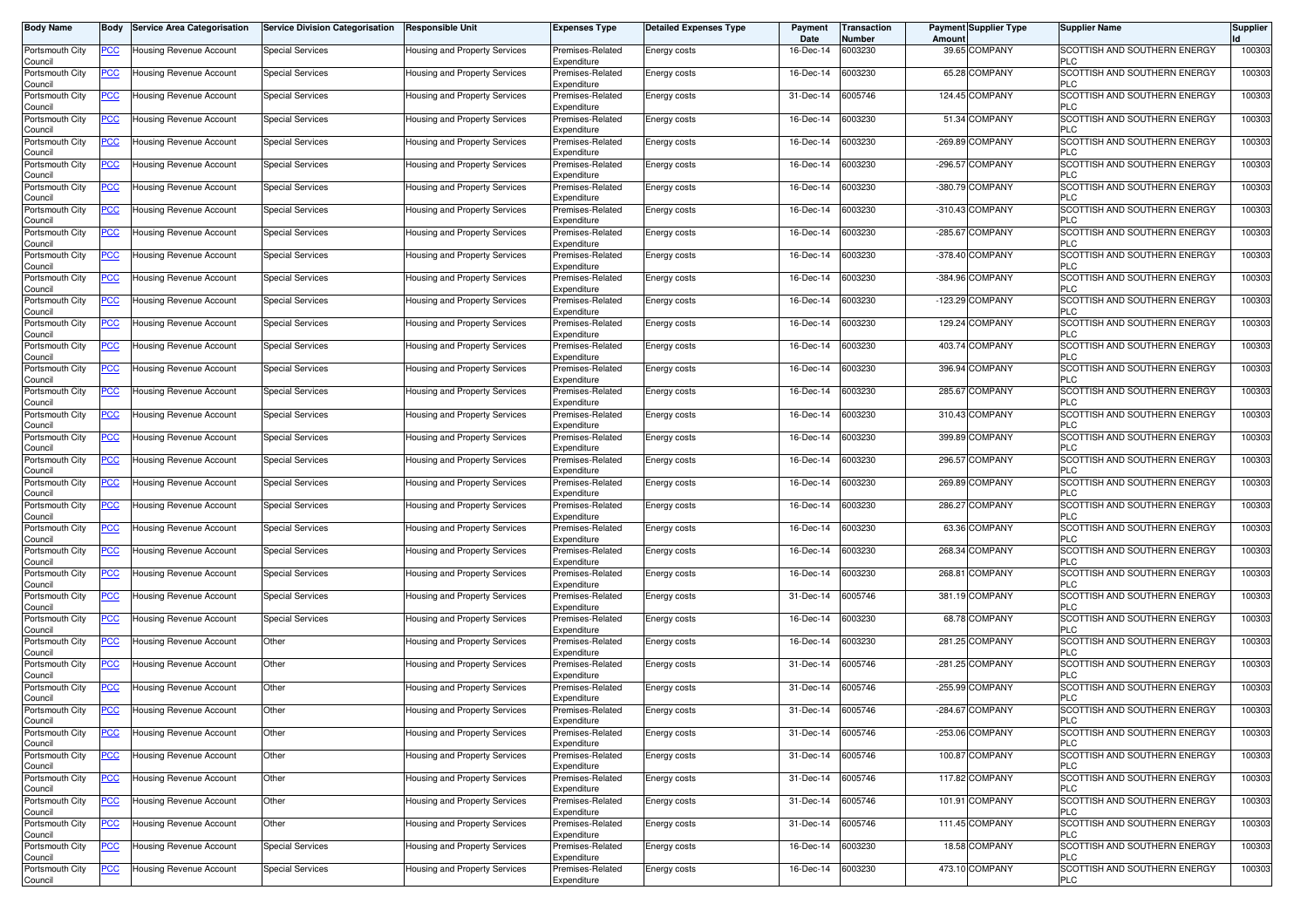| <b>Body Name</b>           | Body           | <b>Service Area Categorisation</b> | <b>Service Division Categorisation</b> | <b>Responsible Unit</b>              | <b>Expenses Type</b>            | <b>Detailed Expenses Type</b> | Payment<br>Date | <b>Transaction</b><br>Number | <b>Payment Supplier Type</b><br>Amoun | <b>Supplier Name</b>                              | <b>Supplier</b> |
|----------------------------|----------------|------------------------------------|----------------------------------------|--------------------------------------|---------------------------------|-------------------------------|-----------------|------------------------------|---------------------------------------|---------------------------------------------------|-----------------|
| Portsmouth City<br>Council | PCC∶           | Housing Revenue Account            | <b>Special Services</b>                | Housing and Property Services        | Premises-Related<br>Expenditure | Energy costs                  | 16-Dec-14       | 6003230                      | 64.74 COMPANY                         | SCOTTISH AND SOUTHERN ENERGY<br><b>PLC</b>        | 100303          |
| Portsmouth City<br>Council | <u>PCC </u>    | Housing Revenue Account            | <b>Special Services</b>                | Housing and Property Services        | Premises-Related<br>Expenditure | Energy costs                  | 16-Dec-14       | 6003230                      | 70.38 COMPANY                         | SCOTTISH AND SOUTHERN ENERGY<br><b>PLC</b>        | 100303          |
| Portsmouth City<br>Council | <u>PCC</u>     | Housing Revenue Account            | Special Services                       | Housing and Property Services        | Premises-Related<br>Expenditure | Energy costs                  | 16-Dec-14       | 6003230                      | 274.82 COMPANY                        | SCOTTISH AND SOUTHERN ENERGY<br><b>PLC</b>        | 100303          |
| Portsmouth City<br>Council | <b>PCC</b>     | <b>Housing Revenue Account</b>     | Special Services                       | Housing and Property Services        | Premises-Related<br>Expenditure | Energy costs                  | 31-Dec-14       | 6005746                      | 47.66 COMPANY                         | SCOTTISH AND SOUTHERN ENERGY<br><b>PLC</b>        | 100303          |
| Portsmouth City<br>Council | <u>PCC</u>     | Housing Revenue Account            | <b>Special Services</b>                | Housing and Property Services        | Premises-Related<br>Expenditure | Energy costs                  | 16-Dec-14       | 6003230                      | 97.39 COMPANY                         | SCOTTISH AND SOUTHERN ENERGY<br><b>PLC</b>        | 100303          |
| Portsmouth City<br>Council | <u>PCC </u>    | Housing Revenue Account            | Special Services                       | Housing and Property Services        | Premises-Related<br>Expenditure | Energy costs                  | 31-Dec-14       | 6005746                      | 254.69 COMPANY                        | SCOTTISH AND SOUTHERN ENERGY<br><b>PLC</b>        | 100303          |
| Portsmouth City<br>Council | <u>PCC </u>    | Housing Revenue Account            | <b>Special Services</b>                | Housing and Property Services        | Premises-Related<br>Expenditure | Energy costs                  | 16-Dec-14       | 6003230                      | 80.06 COMPANY                         | SCOTTISH AND SOUTHERN ENERGY<br><b>PLC</b>        | 100303          |
| Portsmouth City<br>Council | <u>PCC</u>     | <b>Housing Revenue Account</b>     | <b>Special Services</b>                | Housing and Property Services        | Premises-Related<br>Expenditure | Energy costs                  | 16-Dec-14       | 6003230                      | 113.96 COMPANY                        | SCOTTISH AND SOUTHERN ENERGY<br><b>PLC</b>        | 100303          |
| Portsmouth City<br>Council | <u>PCC</u>     | Housing Revenue Account            | Other                                  | Housing and Property Services        | Premises-Related<br>Expenditure | Energy costs                  | 16-Dec-14       | 6003230                      | 154.64 COMPANY                        | SCOTTISH AND SOUTHERN ENERGY<br><b>PLC</b>        | 100303          |
| Portsmouth City<br>Council | <u>PCC</u>     | Housing Revenue Account            | <b>Special Services</b>                | Housing and Property Services        | Premises-Related<br>Expenditure | Energy costs                  | 16-Dec-14       | 6003230                      | 41.35 COMPANY                         | SCOTTISH AND SOUTHERN ENERGY<br><b>PLC</b>        | 100303          |
| Portsmouth City<br>Council | <u>PCC</u>     | Housing Revenue Account            | <b>Special Services</b>                | Housing and Property Services        | Premises-Related<br>Expenditure | Energy costs                  | 31-Dec-14       | 6005746                      | 64.40 COMPANY                         | SCOTTISH AND SOUTHERN ENERGY<br><b>PLC</b>        | 100303          |
| Portsmouth City<br>Council | <u>PCC</u>     | Housing Revenue Account            | <b>Special Services</b>                | Housing and Property Services        | Premises-Related<br>Expenditure | Energy costs                  | 16-Dec-14       | 6003230                      | 32.20 COMPANY                         | SCOTTISH AND SOUTHERN ENERGY<br><b>PLC</b>        | 100303          |
| Portsmouth City<br>Council | <u>PCC</u>     | Housing Revenue Account            | <b>Special Services</b>                | Housing and Property Services        | Premises-Related<br>Expenditure | Energy costs                  | 16-Dec-14       | 6003230                      | 21.12 COMPANY                         | SCOTTISH AND SOUTHERN ENERGY<br><b>PLC</b>        | 100303          |
| Portsmouth City<br>Council | <u>PCC </u>    | Housing Revenue Account            | <b>Special Services</b>                | Housing and Property Services        | Premises-Related<br>Expenditure | <b>Energy costs</b>           | 16-Dec-14       | 6003230                      | 46.62 COMPANY                         | <b>SCOTTISH AND SOUTHERN ENERGY</b><br><b>PLC</b> | 100303          |
| Portsmouth City<br>Council | PCC            | Housing Revenue Account            | Special Services                       | Housing and Property Services        | Premises-Related<br>Expenditure | Energy costs                  | 16-Dec-14       | 6003230                      | 41.71 COMPANY                         | SCOTTISH AND SOUTHERN ENERGY<br><b>PLC</b>        | 100303          |
| Portsmouth City<br>Council | PСC            | Housing Revenue Account            | <b>Special Services</b>                | Housing and Property Services        | Premises-Related<br>Expenditure | Energy costs                  | 16-Dec-14       | 6003230                      | 350.09 COMPANY                        | SCOTTISH AND SOUTHERN ENERGY<br><b>PLC</b>        | 100303          |
| Portsmouth City<br>Council | PСC            | Housing Revenue Account            | <b>Special Services</b>                | Housing and Property Services        | Premises-Related<br>Expenditure | Energy costs                  | 16-Dec-14       | 6003230                      | 34.19 COMPANY                         | SCOTTISH AND SOUTHERN ENERGY<br><b>PLC</b>        | 100303          |
| Portsmouth City<br>Council | <u>PCC</u>     | Housing Revenue Account            | <b>Special Services</b>                | Housing and Property Services        | Premises-Related<br>Expenditure | Energy costs                  | 16-Dec-14       | 6003230                      | 114.84 COMPANY                        | SCOTTISH AND SOUTHERN ENERGY<br><b>PLC</b>        | 100303          |
| Portsmouth City<br>Council | <u>PCC</u>     | Housing Revenue Account            | <b>Special Services</b>                | Housing and Property Services        | Premises-Related<br>Expenditure | Energy costs                  | 16-Dec-14       | 6003230                      | 40.26 COMPANY                         | SCOTTISH AND SOUTHERN ENERGY<br><b>PLC</b>        | 100303          |
| Portsmouth City<br>Council | <u>PCC</u>     | Housing Revenue Account            | <b>Special Services</b>                | Housing and Property Services        | Premises-Related<br>Expenditure | Energy costs                  | 16-Dec-14       | 6003230                      | 365.18 COMPANY                        | SCOTTISH AND SOUTHERN ENERGY<br><b>PLC</b>        | 100303          |
| Portsmouth City<br>Council | PСC            | Housing Revenue Account            | <b>Special Services</b>                | Housing and Property Services        | Premises-Related<br>Expenditure | Energy costs                  | 16-Dec-14       | 6003230                      | 123.92 COMPANY                        | SCOTTISH AND SOUTHERN ENERGY<br><b>PLC</b>        | 100303          |
| Portsmouth City<br>Council | <u>PCC</u>     | Housing Revenue Account            | <b>Special Services</b>                | Housing and Property Services        | Premises-Related<br>Expenditure | Energy costs                  | 16-Dec-14       | 6003230                      | 30.72 COMPANY                         | SCOTTISH AND SOUTHERN ENERGY<br><b>PLC</b>        | 100303          |
| Portsmouth City<br>Council | <u>PCC</u>     | Housing Revenue Account            | <b>Special Services</b>                | Housing and Property Services        | Premises-Related<br>Expenditure | Energy costs                  | 16-Dec-14       | 6003230                      | $-272.16$ COMPANY                     | SCOTTISH AND SOUTHERN ENERGY<br><b>PLC</b>        | 100303          |
| Portsmouth City<br>Council | <u>PCC</u>     | Housing Revenue Account            | Special Services                       | Housing and Property Services        | Premises-Related<br>Expenditure | Energy costs                  | 16-Dec-14       | 6003230                      | 14.80 COMPANY                         | SCOTTISH AND SOUTHERN ENERGY<br><b>PLC</b>        | 100303          |
| Portsmouth City<br>Council | $\overline{C}$ | Housing Revenue Account            | <b>Special Services</b>                | Housing and Property Services        | Premises-Related<br>Expenditure | Energy costs                  | 16-Dec-14       | 6003230                      | 16.77 COMPANY                         | SCOTTISH AND SOUTHERN ENERGY<br><b>PLC</b>        | 100303          |
| Portsmouth City<br>Council | <b>PCC</b>     | Housing Revenue Account            | <b>Special Services</b>                | Housing and Property Services        | Premises-Related<br>Expenditure | Energy costs                  | 16-Dec-14       | 6003230                      | 50.06 COMPANY                         | SCOTTISH AND SOUTHERN ENERGY<br><b>PLC</b>        | 100303          |
| Portsmouth City<br>Council | <u>PCC </u>    | Housing Revenue Account            | Special Services                       | Housing and Property Services        | Premises-Related<br>Expenditure | Energy costs                  | 16-Dec-14       | 6003230                      | 19.55 COMPANY                         | SCOTTISH AND SOUTHERN ENERGY<br><b>PLC</b>        | 100303          |
| Portsmouth City<br>Council | <u>PCC </u>    | Housing Revenue Account            | <b>Special Services</b>                | <b>Housing and Property Services</b> | Premises-Related<br>Expenditure | Energy costs                  | 16-Dec-14       | 6003230                      | 80.00 COMPANY                         | SCOTTISH AND SOUTHERN ENERGY<br>PLC               | 100303          |
| Portsmouth City<br>Council | <b>PCC</b>     | <b>Housing Revenue Account</b>     | Special Services                       | Housing and Property Services        | Premises-Related<br>Expenditure | Energy costs                  | 16-Dec-14       | 6003230                      | 268.81 COMPANY                        | SCOTTISH AND SOUTHERN ENERGY<br><b>PLC</b>        | 100303          |
| Portsmouth City<br>اounc⊪  | <u>PCC </u>    | <b>Housing Revenue Account</b>     | <b>Special Services</b>                | Housing and Property Services        | Premises-Related<br>Expenditure | Energy costs                  | 16-Dec-14       | 6003230                      | 187.25 COMPANY                        | SCOTTISH AND SOUTHERN ENERGY                      | 100303          |
| Portsmouth City<br>Council | <u>PCC</u>     | Housing Revenue Account            | <b>Special Services</b>                | Housing and Property Services        | Premises-Related<br>Expenditure | Energy costs                  | 16-Dec-14       | 6003230                      | 332.87 COMPANY                        | SCOTTISH AND SOUTHERN ENERGY<br><b>PLC</b>        | 100303          |
| Portsmouth City<br>Council | <u>PCC</u>     | Housing Revenue Account            | <b>Special Services</b>                | Housing and Property Services        | Premises-Related<br>Expenditure | Energy costs                  | 31-Dec-14       | 6005746                      | 306.79 COMPANY                        | SCOTTISH AND SOUTHERN ENERGY<br><b>PLC</b>        | 100303          |
| Portsmouth City<br>Council | PCC            | Housing Revenue Account            | Repairs and Maintenance                | Housing and Property Services        | Premises-Related<br>Expenditure | Energy costs                  | 16-Dec-14       | 6003230                      | 285.76 COMPANY                        | SCOTTISH AND SOUTHERN ENERGY<br><b>PLC</b>        | 100303          |
| Portsmouth City<br>Council | <u>PCC</u>     | Housing Revenue Account            | <b>Special Services</b>                | Housing and Property Services        | Premises-Related<br>Expenditure | Energy costs                  | 16-Dec-14       | 6003230                      | 40.74 COMPANY                         | SCOTTISH AND SOUTHERN ENERGY<br><b>PLC</b>        | 100303          |
| Portsmouth City<br>Council | <u>PCC</u>     | <b>Housing Services</b>            | <b>Housing Strategy</b>                | Housing and Property Services        | Premises-Related<br>Expenditure | Energy costs                  | 16-Dec-14       | 6003230                      | 238.54 COMPANY                        | SCOTTISH AND SOUTHERN ENERGY<br><b>PLC</b>        | 100303          |
| Portsmouth City<br>Council | <b>PCC</b>     | Housing Revenue Account            | Special Services                       | Housing and Property Services        | Premises-Related<br>Expenditure | Energy costs                  | 16-Dec-14       | 6003230                      | 198.73 COMPANY                        | SCOTTISH AND SOUTHERN ENERGY<br><b>PLC</b>        | 100303          |
| Portsmouth City<br>Council | <u>PCC</u>     | Housing Revenue Account            | Repairs and Maintenance                | Housing and Property Services        | Premises-Related<br>Expenditure | Energy costs                  | 16-Dec-14       | 6003230                      | -1685.92 COMPANY                      | SCOTTISH AND SOUTHERN ENERGY<br><b>PLC</b>        | 100303          |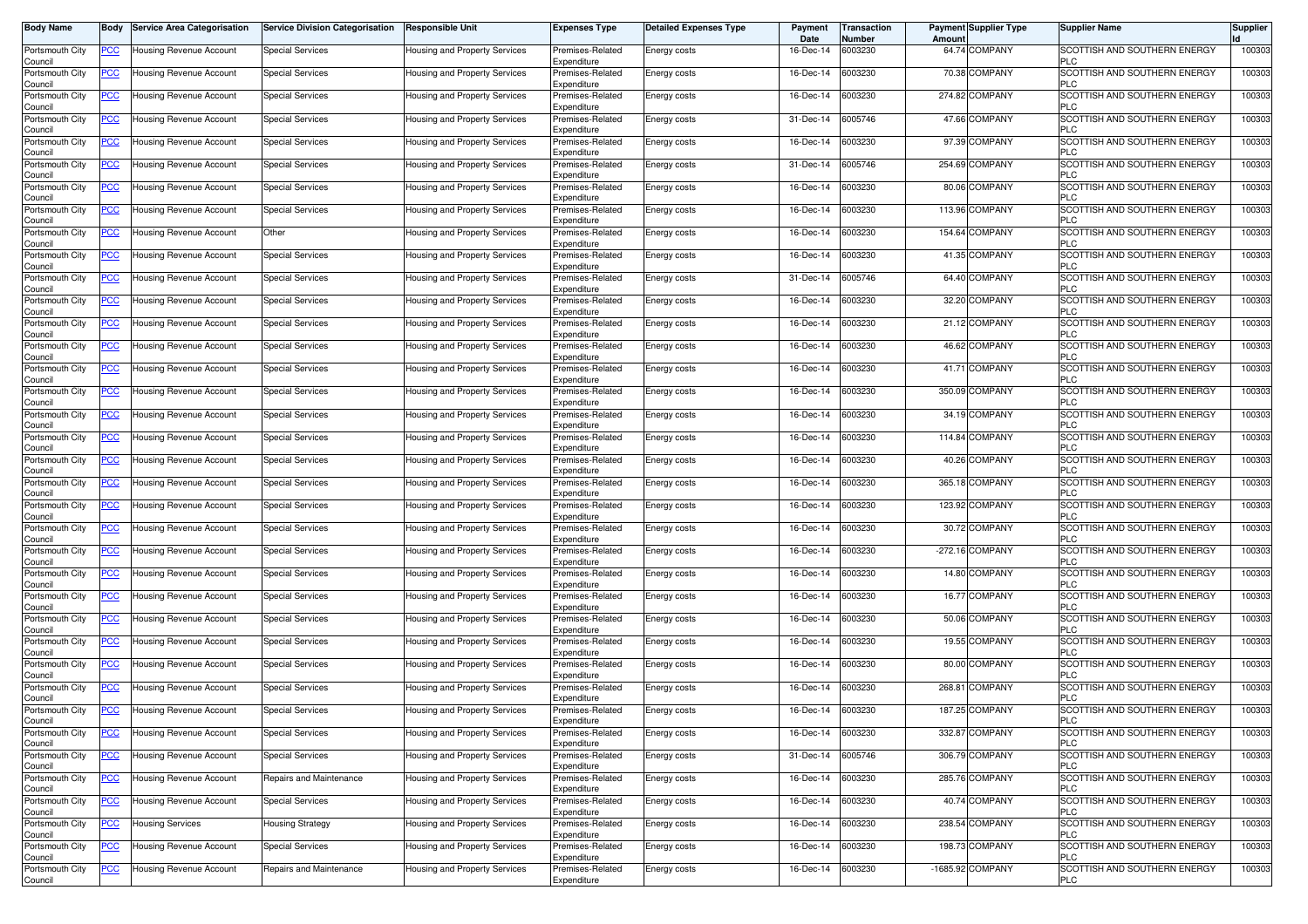| <b>Body Name</b>           | Body           | <b>Service Area Categorisation</b> | <b>Service Division Categorisation</b> | <b>Responsible Unit</b>              | <b>Expenses Type</b>            | <b>Detailed Expenses Type</b> | Payment<br>Date | ransaction<br>Number | Amount | <b>Payment Supplier Type</b> | <b>Supplier Name</b>                       | <b>Supplier</b> |
|----------------------------|----------------|------------------------------------|----------------------------------------|--------------------------------------|---------------------------------|-------------------------------|-----------------|----------------------|--------|------------------------------|--------------------------------------------|-----------------|
| Portsmouth City<br>Council | <u>PCC</u>     | Housing Revenue Account            | Repairs and Maintenance                | Housing and Property Services        | Premises-Related<br>Expenditure | Energy costs                  | 16-Dec-14       | 6003230              |        | -1627.22 COMPANY             | SCOTTISH AND SOUTHERN ENERGY<br>PLC        | 100303          |
| Portsmouth City<br>Council | <u>PCC</u>     | Housing Revenue Account            | Repairs and Maintenance                | Housing and Property Services        | Premises-Related<br>Expenditure | Energy costs                  | 16-Dec-14       | 6003230              |        | 34.53 COMPANY                | SCOTTISH AND SOUTHERN ENERGY<br><b>PLC</b> | 100303          |
| Portsmouth City<br>Council | <u>PCC</u>     | Housing Revenue Account            | Repairs and Maintenance                | Housing and Property Services        | Premises-Related<br>Expenditure | Energy costs                  | 16-Dec-14       | 6003230              |        | 36.16 COMPANY                | SCOTTISH AND SOUTHERN ENERGY<br><b>PLC</b> | 100303          |
| Portsmouth City<br>Council | <u>PCC</u>     | Housing Revenue Account            | Repairs and Maintenance                | Housing and Property Services        | Premises-Related<br>Expenditure | Energy costs                  | 31-Dec-14       | 6005746              |        | 36.32 COMPANY                | SCOTTISH AND SOUTHERN ENERGY<br><b>PLC</b> | 100303          |
| Portsmouth City<br>Council | <u>PCC</u>     | Other                              | Suspense and Capital Schemes           | <b>Housing and Property Services</b> | Premises-Related<br>Expenditure | Energy costs                  | 16-Dec-14       | 6003230              |        | 55.87 COMPANY                | SCOTTISH AND SOUTHERN ENERGY<br><b>PLC</b> | 100303          |
| Portsmouth City<br>Council | <u>PCC</u>     | Housing Revenue Account            | Other                                  | Housing and Property Services        | Premises-Related<br>Expenditure | Energy costs                  | 16-Dec-14       | 6003230              |        | -191.83 COMPANY              | SCOTTISH AND SOUTHERN ENERGY<br><b>PLC</b> | 100303          |
| Portsmouth City<br>Council | <u>PCC</u>     | Housing Revenue Account            | Other                                  | Housing and Property Services        | Premises-Related<br>Expenditure | Energy costs                  | 16-Dec-14       | 6003230              |        | 47.33 COMPANY                | SCOTTISH AND SOUTHERN ENERGY<br><b>PLC</b> | 100303          |
| Portsmouth City<br>Council | <u>PCC</u>     | Housing Revenue Account            | Other                                  | Housing and Property Services        | Premises-Related<br>Expenditure | Energy costs                  | 16-Dec-14       | 6003230              |        | 44.74 COMPANY                | SCOTTISH AND SOUTHERN ENERGY<br><b>PLC</b> | 100303          |
| Portsmouth City<br>Council | <u>PCC</u>     | Housing Revenue Account            | Other                                  | Housing and Property Services        | Premises-Related<br>Expenditure | Energy costs                  | 16-Dec-14       | 6003230              |        | 820.24 COMPANY               | SCOTTISH AND SOUTHERN ENERGY<br><b>PLC</b> | 100303          |
| Portsmouth City<br>Council | <u>PCC </u>    | Housing Revenue Account            | <b>Special Services</b>                | Housing and Property Services        | Premises-Related<br>Expenditure | Energy costs                  | 16-Dec-14       | 6003230              |        | 105.35 COMPANY               | SCOTTISH AND SOUTHERN ENERGY<br><b>PLC</b> | 100303          |
| Portsmouth City<br>Council | <u>PCC</u>     | Housing Revenue Account            | <b>Special Services</b>                | Housing and Property Services        | Premises-Related<br>Expenditure | Energy costs                  | 16-Dec-14       | 6003230              |        | 29.20 COMPANY                | SCOTTISH AND SOUTHERN ENERGY<br><b>PLC</b> | 100303          |
| Portsmouth City<br>Council | <u>PCC</u>     | Housing Revenue Account            | <b>Special Services</b>                | Housing and Property Services        | Premises-Related<br>Expenditure | Energy costs                  | 16-Dec-14       | 6003230              |        | 62.06 COMPANY                | SCOTTISH AND SOUTHERN ENERGY<br><b>PLC</b> | 100303          |
| Portsmouth City<br>Council | <u>PCC</u>     | Housing Revenue Account            | <b>Special Services</b>                | Housing and Property Services        | Premises-Related<br>Expenditure | Energy costs                  | 16-Dec-14       | 6003230              |        | 157.80 COMPANY               | SCOTTISH AND SOUTHERN ENERGY<br><b>PLC</b> | 100303          |
| Portsmouth City<br>Council | <u>PCC</u>     | Housing Revenue Account            | <b>Special Services</b>                | Housing and Property Services        | Premises-Related<br>Expenditure | <b>Energy costs</b>           | 16-Dec-14       | 6003230              |        | 75.45 COMPANY                | SCOTTISH AND SOUTHERN ENERGY<br><b>PLC</b> | 100303          |
| Portsmouth City<br>Council | <u>PCC</u>     | Housing Revenue Account            | <b>Special Services</b>                | Housing and Property Services        | Premises-Related<br>Expenditure | Energy costs                  | 31-Dec-14       | 6005746              |        | -54.39 COMPANY               | SCOTTISH AND SOUTHERN ENERGY<br><b>PLC</b> | 100303          |
| Portsmouth City<br>Council | $\overline{C}$ | <b>Housing Revenue Account</b>     | <b>Special Services</b>                | Housing and Property Services        | Premises-Related<br>Expenditure | Energy costs                  | 31-Dec-14       | 6005746              |        | 27.32 COMPANY                | SCOTTISH AND SOUTHERN ENERGY<br><b>PLC</b> | 100303          |
| Portsmouth City<br>Council | <u>PCC</u>     | Housing Revenue Account            | <b>Special Services</b>                | Housing and Property Services        | Premises-Related<br>Expenditure | Energy costs                  | 31-Dec-14       | 6005746              |        | 34.30 COMPANY                | SCOTTISH AND SOUTHERN ENERGY<br><b>PLC</b> | 100303          |
| Portsmouth City<br>Council | <u>PCC</u>     | Housing Revenue Account            | <b>Special Services</b>                | Housing and Property Services        | Premises-Related<br>Expenditure | Energy costs                  | 16-Dec-14       | 6003230              |        | 100.30 COMPANY               | SCOTTISH AND SOUTHERN ENERGY<br>PLC        | 100303          |
| Portsmouth City<br>Council | <u>PCC</u>     | Housing Revenue Account            | <b>Special Services</b>                | Housing and Property Services        | Premises-Related<br>Expenditure | Energy costs                  | 16-Dec-14       | 6003230              |        | 23.51 COMPANY                | SCOTTISH AND SOUTHERN ENERGY<br>PLC        | 100303          |
| Portsmouth City<br>Council | $\overline{C}$ | Housing Revenue Account            | <b>Special Services</b>                | Housing and Property Services        | Premises-Related<br>Expenditure | Energy costs                  | 16-Dec-14       | 6003230              |        | 35.10 COMPANY                | SCOTTISH AND SOUTHERN ENERGY<br><b>PLC</b> | 100303          |
| Portsmouth City<br>Council | <u>PCC</u>     | Housing Revenue Account            | <b>Special Services</b>                | Housing and Property Services        | Premises-Related<br>Expenditure | Energy costs                  | 16-Dec-14       | 6003230              |        | 22.08 COMPANY                | SCOTTISH AND SOUTHERN ENERGY<br><b>PLC</b> | 100303          |
| Portsmouth City<br>Council | <u>PCC</u>     | Housing Revenue Account            | <b>Special Services</b>                | Housing and Property Services        | Premises-Related<br>Expenditure | Energy costs                  | 31-Dec-14       | 6005746              |        | 113.73 COMPANY               | SCOTTISH AND SOUTHERN ENERGY<br><b>PLC</b> | 100303          |
| Portsmouth City<br>Council | <u>PCC</u>     | Housing Revenue Account            | Other                                  | Housing and Property Services        | Premises-Related<br>Expenditure | Energy costs                  | 16-Dec-14       | 6003230              |        | 30.74 COMPANY                | SCOTTISH AND SOUTHERN ENERGY<br><b>PLC</b> | 100303          |
| Portsmouth City<br>Council | <u>PCC</u>     | Housing Revenue Account            | <b>Special Services</b>                | Housing and Property Services        | Premises-Related<br>Expenditure | Energy costs                  | 16-Dec-14       | 6003230              |        | 107.25 COMPANY               | SCOTTISH AND SOUTHERN ENERGY<br><b>PLC</b> | 100303          |
| Portsmouth City<br>Council | <u>PCC</u>     | Housing Revenue Account            | <b>Special Services</b>                | <b>Housing and Property Services</b> | Premises-Related<br>Expenditure | Energy costs                  | 16-Dec-14       | 6003230              |        | 110.90 COMPANY               | SCOTTISH AND SOUTHERN ENERGY<br><b>PLC</b> | 100303          |
| Portsmouth City<br>Council | <u>PCC</u>     | <b>Housing Revenue Account</b>     | <b>Special Services</b>                | Housing and Property Services        | Premises-Related<br>Expenditure | Energy costs                  | 16-Dec-14       | 6003230              |        | 74.78 COMPANY                | SCOTTISH AND SOUTHERN ENERGY<br><b>PLC</b> | 100303          |
| Portsmouth City<br>Council | <u>PCC</u>     | Housing Revenue Account            | <b>Special Services</b>                | Housing and Property Services        | Premises-Related<br>Expenditure | Energy costs                  | 16-Dec-14       | 6003230              |        | 87.26 COMPANY                | SCOTTISH AND SOUTHERN ENERGY<br><b>PLC</b> | 100303          |
| Portsmouth City<br>Council | <u>PCC</u>     | Housing Revenue Account            | <b>Special Services</b>                | Housing and Property Services        | Premises-Related<br>Expenditure | Energy costs                  | 31-Dec-14       | 6005746              |        | 46.71 COMPANY                | SCOTTISH AND SOUTHERN ENERGY<br>PLC        | 100303          |
| Portsmouth City<br>Council | <u>PCC</u>     | Housing Revenue Account            | <b>Special Services</b>                | Housing and Property Services        | Premises-Related<br>Expenditure | Energy costs                  | 31-Dec-14       | 6005746              |        | 996.93 COMPANY               | SCOTTISH AND SOUTHERN ENERGY<br>PLC        | 100303          |
| Portsmouth City<br>Jouncii | <u>PCC</u>     | <b>Housing Revenue Account</b>     | <b>Special Services</b>                | Housing and Property Services        | Premises-Related<br>Expenditure | Energy costs                  | 16-Dec-14       | 6003230              |        | 265.45 COMPANY               | SCOTTISH AND SOUTHERN ENERGY<br>PLU        | 100303          |
| Portsmouth City<br>Council | <u>PCC</u>     | Housing Revenue Account            | <b>Special Services</b>                | Housing and Property Services        | Premises-Related<br>Expenditure | Energy costs                  | 31-Dec-14       | 6005746              |        | 164.38 COMPANY               | SCOTTISH AND SOUTHERN ENERGY<br><b>PLC</b> | 100303          |
| Portsmouth City<br>Council | <u>PCC</u>     | Housing Revenue Account            | <b>Special Services</b>                | Housing and Property Services        | Premises-Related<br>Expenditure | Energy costs                  | 16-Dec-14       | 6003230              |        | 83.52 COMPANY                | SCOTTISH AND SOUTHERN ENERGY<br><b>PLC</b> | 100303          |
| Portsmouth City<br>Council | <u>PCC</u>     | Housing Revenue Account            | <b>Special Services</b>                | Housing and Property Services        | Premises-Related<br>Expenditure | Energy costs                  | 16-Dec-14       | 6003230              |        | 37.67 COMPANY                | SCOTTISH AND SOUTHERN ENERGY<br><b>PLC</b> | 100303          |
| Portsmouth City<br>Council | <u>PCC</u>     | Housing Revenue Account            | <b>Special Services</b>                | Housing and Property Services        | Premises-Related<br>Expenditure | Energy costs                  | 16-Dec-14       | 6003230              |        | 67.60 COMPANY                | SCOTTISH AND SOUTHERN ENERGY<br><b>PLC</b> | 100303          |
| Portsmouth City<br>Council | <u>PCC</u>     | Housing Revenue Account            | <b>Special Services</b>                | Housing and Property Services        | Premises-Related<br>Expenditure | Energy costs                  | 31-Dec-14       | 6005746              |        | 75.29 COMPANY                | SCOTTISH AND SOUTHERN ENERGY<br><b>PLC</b> | 100303          |
| Portsmouth City<br>Council | <b>PCC</b>     | Housing Revenue Account            | <b>Special Services</b>                | Housing and Property Services        | Premises-Related<br>Expenditure | Energy costs                  | 31-Dec-14       | 6005746              |        | 31.78 COMPANY                | SCOTTISH AND SOUTHERN ENERGY<br><b>PLC</b> | 100303          |
| Portsmouth City<br>Council | <u>PCC</u>     | Housing Revenue Account            | Supervision and Management             | Housing and Property Services        | Premises-Related<br>Expenditure | Energy costs                  | 16-Dec-14       | 6003230              |        | 152.02 COMPANY               | SCOTTISH AND SOUTHERN ENERGY<br><b>PLC</b> | 100303          |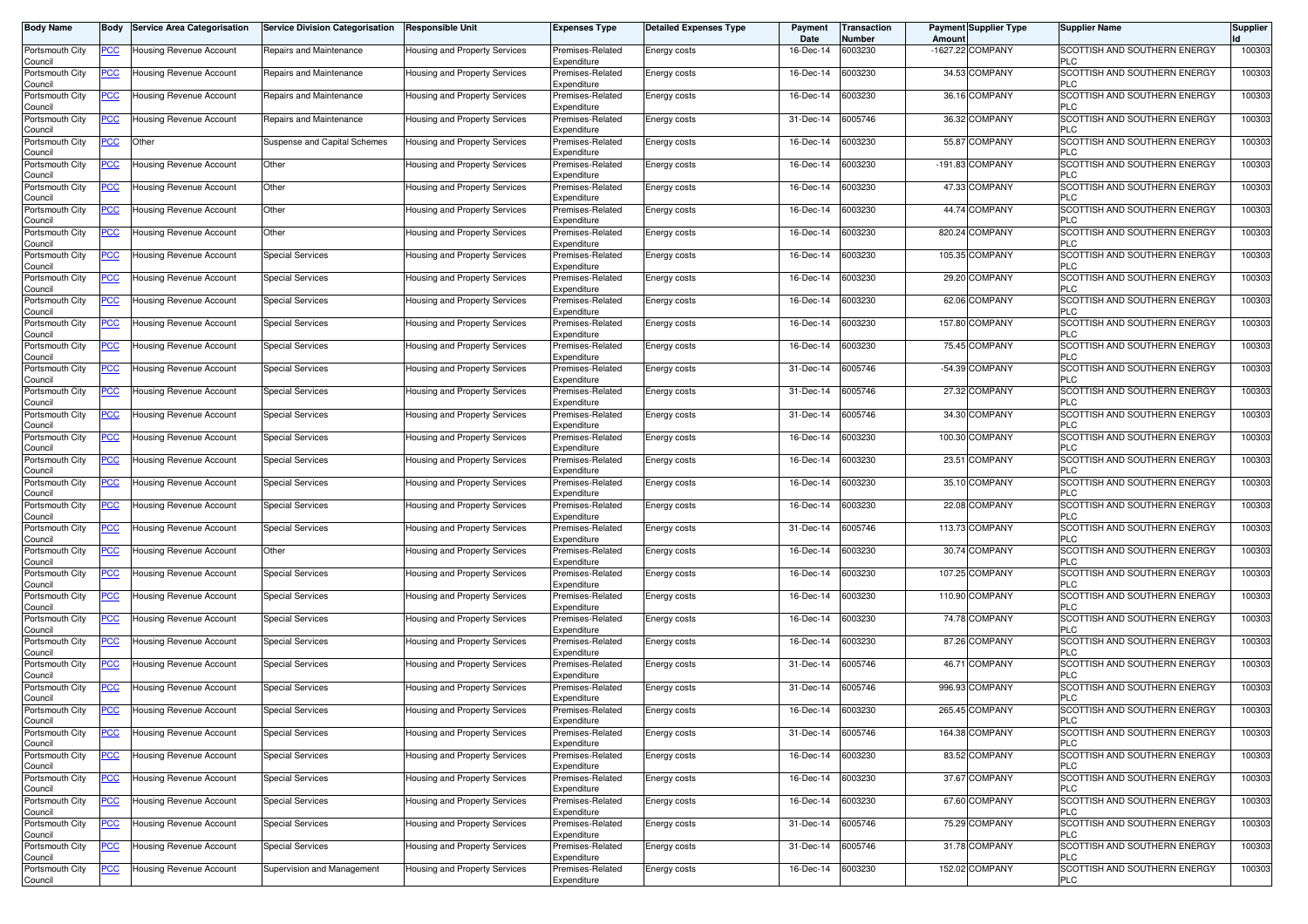| <b>Body Name</b>           | Body           | <b>Service Area Categorisation</b> | <b>Service Division Categorisation</b> | <b>Responsible Unit</b>              | <b>Expenses Type</b>            | <b>Detailed Expenses Type</b> | Payment<br>Date | ransaction<br>Number | <b>Payment Supplier Type</b><br>Amoun | <b>Supplier Name</b>                              | <b>Supplier</b> |
|----------------------------|----------------|------------------------------------|----------------------------------------|--------------------------------------|---------------------------------|-------------------------------|-----------------|----------------------|---------------------------------------|---------------------------------------------------|-----------------|
| Portsmouth City<br>Council | PCC∶           | Housing Revenue Account            | <b>Special Services</b>                | <b>Housing and Property Services</b> | Premises-Related<br>Expenditure | Energy costs                  | 16-Dec-14       | 6003230              | 93.04 COMPANY                         | SCOTTISH AND SOUTHERN ENERGY<br><b>PLC</b>        | 100303          |
| Portsmouth City<br>Council | <u>PCC </u>    | <b>Housing Revenue Account</b>     | <b>Special Services</b>                | Housing and Property Services        | Premises-Related<br>Expenditure | Energy costs                  | 16-Dec-14       | 6003230              | 84.56 COMPANY                         | SCOTTISH AND SOUTHERN ENERGY<br><b>PLC</b>        | 100303          |
| Portsmouth City<br>Council | <u>PCC</u>     | Housing Revenue Account            | <b>Special Services</b>                | Housing and Property Services        | Premises-Related<br>Expenditure | Energy costs                  | 16-Dec-14       | 6003230              | 26.62 COMPANY                         | SCOTTISH AND SOUTHERN ENERGY<br><b>PLC</b>        | 100303          |
| Portsmouth City<br>Council | <b>PCC</b>     | <b>Housing Revenue Account</b>     | <b>Special Services</b>                | <b>Housing and Property Services</b> | Premises-Related<br>Expenditure | Energy costs                  | 16-Dec-14       | 6003230              | 96.57 COMPANY                         | SCOTTISH AND SOUTHERN ENERGY<br><b>PLC</b>        | 100303          |
| Portsmouth City<br>Council | <u>PCC</u>     | Housing Revenue Account            | <b>Special Services</b>                | Housing and Property Services        | Premises-Related<br>Expenditure | Energy costs                  | 16-Dec-14       | 6003230              | <b>COMPANY</b><br>32.91               | SCOTTISH AND SOUTHERN ENERGY<br><b>PLC</b>        | 100303          |
| Portsmouth City<br>Council | <u>PCC </u>    | Housing Revenue Account            | Special Services                       | Housing and Property Services        | Premises-Related<br>Expenditure | Energy costs                  | 16-Dec-14       | 6003230              | 473.29 COMPANY                        | SCOTTISH AND SOUTHERN ENERGY<br><b>PLC</b>        | 100303          |
| Portsmouth City<br>Council | <u>PCC</u>     | Housing Revenue Account            | <b>Special Services</b>                | <b>Housing and Property Services</b> | Premises-Related<br>Expenditure | Energy costs                  | 31-Dec-14       | 6005746              | 25.27 COMPANY                         | SCOTTISH AND SOUTHERN ENERGY<br><b>PLC</b>        | 100303          |
| Portsmouth City<br>Council | <u>PCC</u>     | <b>Housing Revenue Account</b>     | <b>Special Services</b>                | Housing and Property Services        | Premises-Related<br>Expenditure | Energy costs                  | 31-Dec-14       | 6005746              | <b>COMPANY</b><br>48.63               | SCOTTISH AND SOUTHERN ENERGY<br><b>PLC</b>        | 100303          |
| Portsmouth City<br>Council | <u>PCC</u>     | Housing Revenue Account            | Other                                  | Housing and Property Services        | Premises-Related<br>Expenditure | Energy costs                  | 16-Dec-14       | 6003230              | 738.84 COMPANY                        | SCOTTISH AND SOUTHERN ENERGY<br><b>PLC</b>        | 100303          |
| Portsmouth City<br>Council | <u>PCC</u>     | Housing Revenue Account            | <b>Special Services</b>                | Housing and Property Services        | Premises-Related<br>Expenditure | Energy costs                  | 16-Dec-14       | 6003230              | 230.94 COMPANY                        | SCOTTISH AND SOUTHERN ENERGY<br><b>PLC</b>        | 100303          |
| Portsmouth City<br>Council | <u>PCC</u>     | Housing Revenue Account            | <b>Special Services</b>                | Housing and Property Services        | Premises-Related<br>Expenditure | Energy costs                  | 16-Dec-14       | 6003230              | 38.01 COMPANY                         | SCOTTISH AND SOUTHERN ENERGY<br><b>PLC</b>        | 100303          |
| Portsmouth City<br>Council | <u>PCC</u>     | Housing Revenue Account            | <b>Special Services</b>                | Housing and Property Services        | Premises-Related<br>Expenditure | <b>Energy costs</b>           | 31-Dec-14       | 6005746              | 95.30 COMPANY                         | SCOTTISH AND SOUTHERN ENERGY<br><b>PLC</b>        | 100303          |
| Portsmouth City<br>Council | <u>PCC</u>     | Housing Revenue Account            | <b>Special Services</b>                | Housing and Property Services        | Premises-Related<br>Expenditure | Energy costs                  | 16-Dec-14       | 6003230              | 292.68 COMPANY                        | SCOTTISH AND SOUTHERN ENERGY<br><b>PLC</b>        | 100303          |
| Portsmouth City<br>Council | <u>PCC </u>    | Housing Revenue Account            | <b>Special Services</b>                | Housing and Property Services        | Premises-Related<br>Expenditure | <b>Energy costs</b>           | 16-Dec-14       | 6003230              | 733.15 COMPANY                        | SCOTTISH AND SOUTHERN ENERGY<br><b>PLC</b>        | 100303          |
| Portsmouth City<br>Council | PCC            | Housing Revenue Account            | Special Services                       | Housing and Property Services        | Premises-Related<br>Expenditure | Energy costs                  | 16-Dec-14       | 6003230              | 169.59 COMPANY                        | SCOTTISH AND SOUTHERN ENERGY<br><b>PLC</b>        | 100303          |
| Portsmouth City<br>Council | <u>PCC</u>     | Housing Revenue Account            | <b>Special Services</b>                | Housing and Property Services        | Premises-Related<br>Expenditure | Energy costs                  | 16-Dec-14       | 6003230              | 86.35 COMPANY                         | SCOTTISH AND SOUTHERN ENERGY<br><b>PLC</b>        | 100303          |
| Portsmouth City<br>Council | PСC            | <b>Housing Revenue Account</b>     | <b>Special Services</b>                | <b>Housing and Property Services</b> | Premises-Related<br>Expenditure | Energy costs                  | 16-Dec-14       | 6003230              | 97.62 COMPANY                         | SCOTTISH AND SOUTHERN ENERGY<br><b>PLC</b>        | 100303          |
| Portsmouth City<br>Council | <u>PCC</u>     | Housing Revenue Account            | <b>Special Services</b>                | Housing and Property Services        | Premises-Related<br>Expenditure | Energy costs                  | 16-Dec-14       | 6003230              | 120.46 COMPANY                        | SCOTTISH AND SOUTHERN ENERGY<br><b>PLC</b>        | 100303          |
| Portsmouth City<br>Council | <u>PCC</u>     | Housing Revenue Account            | Supervision and Management             | <b>Housing and Property Services</b> | Premises-Related<br>Expenditure | Energy costs                  | 31-Dec-14       | 6005746              | 65.39 COMPANY                         | SCOTTISH AND SOUTHERN ENERGY<br><b>PLC</b>        | 100303          |
| Portsmouth City<br>Council | <u>PCC</u>     | <b>Housing Revenue Account</b>     | <b>Special Services</b>                | Housing and Property Services        | Premises-Related<br>Expenditure | Energy costs                  | 16-Dec-14       | 6003230              | 41.23 COMPANY                         | SCOTTISH AND SOUTHERN ENERGY<br><b>PLC</b>        | 100303          |
| Portsmouth City<br>Council | <u>PCC</u>     | Housing Revenue Account            | Other                                  | Housing and Property Services        | Premises-Related<br>Expenditure | Energy costs                  | 31-Dec-14       | 6005746              | -191.22 COMPANY                       | <b>SCOTTISH AND SOUTHERN ENERGY</b><br><b>PLC</b> | 100303          |
| Portsmouth City<br>Council | <u>PCC</u>     | Housing Revenue Account            | Other                                  | Housing and Property Services        | Premises-Related<br>Expenditure | Energy costs                  | 31-Dec-14       | 6005746              | -1015.72 COMPANY                      | SCOTTISH AND SOUTHERN ENERGY<br><b>PLC</b>        | 100303          |
| Portsmouth City<br>Council | <u>PCC</u>     | Housing Revenue Account            | Other                                  | Housing and Property Services        | Premises-Related<br>Expenditure | <b>Energy costs</b>           | 31-Dec-14       | 6005746              | -747.94 COMPANY                       | SCOTTISH AND SOUTHERN ENERGY<br><b>PLC</b>        | 100303          |
| Portsmouth City<br>Council | <u>PCC</u>     | Housing Revenue Account            | Other                                  | Housing and Property Services        | Premises-Related<br>Expenditure | Energy costs                  | 31-Dec-14       | 6005746              | -218.13 COMPANY                       | SCOTTISH AND SOUTHERN ENERGY<br><b>PLC</b>        | 100303          |
| Portsmouth City<br>Council | $\overline{C}$ | Housing Revenue Account            | Other                                  | Housing and Property Services        | Premises-Related<br>Expenditure | Energy costs                  | 31-Dec-14       | 6005746              | -211.41 COMPANY                       | SCOTTISH AND SOUTHERN ENERGY<br><b>PLC</b>        | 100303          |
| Portsmouth City<br>Council | <b>PCC</b>     | Housing Revenue Account            | Other                                  | Housing and Property Services        | Premises-Related<br>Expenditure | Energy costs                  | 31-Dec-14       | 6005746              | -963.56 COMPANY                       | SCOTTISH AND SOUTHERN ENERGY<br><b>PLC</b>        | 100303          |
| Portsmouth City<br>Council | <u>PCC </u>    | Housing Revenue Account            | Other                                  | Housing and Property Services        | Premises-Related<br>Expenditure | Energy costs                  | 31-Dec-14       | 6005746              | -787.84 COMPANY                       | SCOTTISH AND SOUTHERN ENERGY<br><b>PLC</b>        | 100303          |
| Portsmouth City<br>Council | <u>PCC </u>    | Housing Revenue Account            | Other                                  | <b>Housing and Property Services</b> | Premises-Related<br>Expenditure | Energy costs                  | 31-Dec-14       | 6005746              | -338.30 COMPANY                       | SCOTTISH AND SOUTHERN ENERGY<br><b>PLC</b>        | 100303          |
| Portsmouth City<br>Council | <b>PCC</b>     | <b>Housing Revenue Account</b>     | Other                                  | <b>Housing and Property Services</b> | Premises-Related<br>Expenditure | Energy costs                  | 31-Dec-14       | 6005746              | 367.54 COMPANY                        | SCOTTISH AND SOUTHERN ENERGY<br><b>PLC</b>        | 100303          |
| Portsmouth City<br>اounc⊪  | <u>PCC </u>    | Housing Revenue Account            | Other                                  | Housing and Property Services        | Premises-Related<br>Expenditure | Energy costs                  | 31-Dec-14       | 6005746              | 856.35 COMPANY                        | SCOTTISH AND SOUTHERN ENERGY                      | 100303          |
| Portsmouth City<br>Council | <u>PCC</u>     | Housing Revenue Account            | Other                                  | Housing and Property Services        | Premises-Related<br>Expenditure | Energy costs                  | 31-Dec-14       | 6005746              | 1048.90 COMPANY                       | SCOTTISH AND SOUTHERN ENERGY<br><b>PLC</b>        | 100303          |
| Portsmouth City<br>Council | <u>PCC</u>     | Housing Revenue Account            | Other                                  | Housing and Property Services        | Premises-Related<br>Expenditure | Energy costs                  | 31-Dec-14       | 6005746              | 229.41 COMPANY                        | SCOTTISH AND SOUTHERN ENERGY<br><b>PLC</b>        | 100303          |
| Portsmouth City<br>Council | PCC            | Housing Revenue Account            | Other                                  | Housing and Property Services        | Premises-Related<br>Expenditure | Energy costs                  | 31-Dec-14       | 6005746              | 236.74 COMPANY                        | SCOTTISH AND SOUTHERN ENERGY<br><b>PLC</b>        | 100303          |
| Portsmouth City<br>Council | <u>PCC</u>     | Housing Revenue Account            | Other                                  | Housing and Property Services        | Premises-Related<br>Expenditure | Energy costs                  | 31-Dec-14       | 6005746              | 814.83 COMPANY                        | SCOTTISH AND SOUTHERN ENERGY<br><b>PLC</b>        | 100303          |
| Portsmouth City<br>Council | <u>PCC</u>     | Housing Revenue Account            | Other                                  | Housing and Property Services        | Premises-Related<br>Expenditure | Energy costs                  | 31-Dec-14       | 6005746              | 1108.65 COMPANY                       | SCOTTISH AND SOUTHERN ENERGY<br><b>PLC</b>        | 100303          |
| Portsmouth City<br>Council | <b>PCC</b>     | Housing Revenue Account            | Other                                  | Housing and Property Services        | Premises-Related<br>Expenditure | Energy costs                  | 31-Dec-14       | 6005746              | 207.90 COMPANY                        | SCOTTISH AND SOUTHERN ENERGY<br><b>PLC</b>        | 100303          |
| Portsmouth City<br>Council | <u>PCC</u>     | Housing Revenue Account            | Other                                  | Housing and Property Services        | Premises-Related<br>Expenditure | Energy costs                  | 31-Dec-14       | 6005746              | 776.32 COMPANY                        | SCOTTISH AND SOUTHERN ENERGY<br><b>PLC</b>        | 100303          |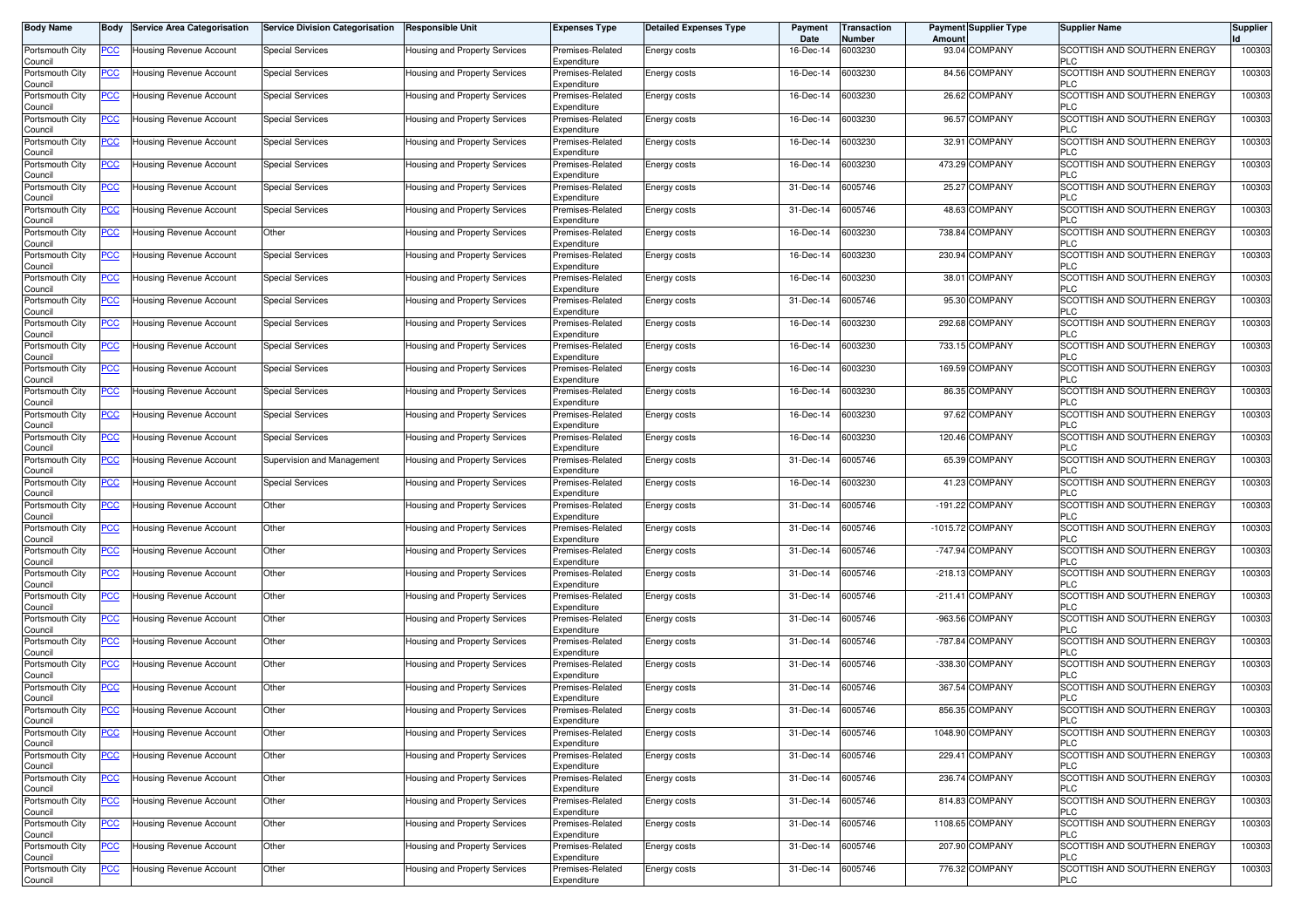| <b>Body Name</b>           | Body           | <b>Service Area Categorisation</b> | <b>Service Division Categorisation</b>   | <b>Responsible Unit</b>              | <b>Expenses Type</b>            | <b>Detailed Expenses Type</b> | Payment<br>Date | ransaction<br>Number | <b>Payment Supplier Type</b><br>Amoun | <b>Supplier Name</b>                              | <b>Supplier</b> |
|----------------------------|----------------|------------------------------------|------------------------------------------|--------------------------------------|---------------------------------|-------------------------------|-----------------|----------------------|---------------------------------------|---------------------------------------------------|-----------------|
| Portsmouth City<br>Council | PCC∶           | Housing Revenue Account            | <b>Special Services</b>                  | Housing and Property Services        | Premises-Related<br>Expenditure | Energy costs                  | 16-Dec-14       | 6003230              | 43.38 COMPANY                         | SCOTTISH AND SOUTHERN ENERGY<br><b>PLC</b>        | 100303          |
| Portsmouth City<br>Council | <u>PCC </u>    | Housing Revenue Account            | <b>Special Services</b>                  | Housing and Property Services        | Premises-Related<br>Expenditure | Energy costs                  | 16-Dec-14       | 6003230              | 42.55 COMPANY                         | SCOTTISH AND SOUTHERN ENERGY<br><b>PLC</b>        | 100303          |
| Portsmouth City<br>Council | <u>PCC</u>     | Housing Revenue Account            | <b>Special Services</b>                  | Housing and Property Services        | Premises-Related<br>Expenditure | Energy costs                  | 16-Dec-14       | 6003230              | 23.50 COMPANY                         | SCOTTISH AND SOUTHERN ENERGY<br><b>PLC</b>        | 100303          |
| Portsmouth City<br>Council | <u>PCC</u>     | <b>Housing Revenue Account</b>     | Supervision and Management               | Housing and Property Services        | Premises-Related<br>Expenditure | Energy costs                  | 16-Dec-14       | 6003230              | -57.78 COMPANY                        | SCOTTISH AND SOUTHERN ENERGY<br><b>PLC</b>        | 100303          |
| Portsmouth City<br>Council | <u>PCC</u>     | Housing Revenue Account            | Supervision and Management               | Housing and Property Services        | Premises-Related<br>Expenditure | Energy costs                  | 16-Dec-14       | 6003230              | -58.25 COMPANY                        | SCOTTISH AND SOUTHERN ENERGY<br><b>PLC</b>        | 100303          |
| Portsmouth City<br>Council | <u>PCC </u>    | Housing Revenue Account            | Supervision and Management               | Housing and Property Services        | Premises-Related<br>Expenditure | Energy costs                  | 16-Dec-14       | 6003230              | $-110.42$ COMPANY                     | SCOTTISH AND SOUTHERN ENERGY<br><b>PLC</b>        | 100303          |
| Portsmouth City<br>Council | <u>PCC</u>     | Housing Revenue Account            | Supervision and Management               | Housing and Property Services        | Premises-Related<br>Expenditure | Energy costs                  | 16-Dec-14       | 6003230              | -701.34 COMPANY                       | SCOTTISH AND SOUTHERN ENERGY<br><b>PLC</b>        | 100303          |
| Portsmouth City<br>Council | <u>PCC</u>     | Housing Revenue Account            | Supervision and Management               | Housing and Property Services        | Premises-Related<br>Expenditure | Energy costs                  | 16-Dec-14       | 6003230              | 665.42 COMPANY                        | SCOTTISH AND SOUTHERN ENERGY<br><b>PLC</b>        | 100303          |
| Portsmouth City<br>Council | <u>PCC</u>     | Housing Revenue Account            | Supervision and Management               | Housing and Property Services        | Premises-Related<br>Expenditure | Energy costs                  | 16-Dec-14       | 6003230              | 110.42 COMPANY                        | SCOTTISH AND SOUTHERN ENERGY<br><b>PLC</b>        | 100303          |
| Portsmouth City<br>Council | <u>PCC</u>     | Housing Revenue Account            | Supervision and Management               | Housing and Property Services        | Premises-Related<br>Expenditure | Energy costs                  | 16-Dec-14       | 6003230              | 58.25 COMPANY                         | SCOTTISH AND SOUTHERN ENERGY<br><b>PLC</b>        | 100303          |
| Portsmouth City<br>Council | <u>PCC</u>     | Housing Revenue Account            | Supervision and Management               | Housing and Property Services        | Premises-Related<br>Expenditure | Energy costs                  | 16-Dec-14       | 6003230              | 57.78 COMPANY                         | SCOTTISH AND SOUTHERN ENERGY<br><b>PLC</b>        | 100303          |
| Portsmouth City<br>Council | PCC∶           | Housing Revenue Account            | Supervision and Management               | Housing and Property Services        | Premises-Related<br>Expenditure | Energy costs                  | 16-Dec-14       | 6003230              | 524.25 COMPANY                        | <b>SCOTTISH AND SOUTHERN ENERGY</b><br><b>PLC</b> | 100303          |
| Portsmouth City<br>Council | <u>PCC</u>     | Housing Revenue Account            | Special Services                         | Housing and Property Services        | Premises-Related<br>Expenditure | Energy costs                  | 16-Dec-14       | 6003230              | 212.92 COMPANY                        | SCOTTISH AND SOUTHERN ENERGY<br><b>PLC</b>        | 100303          |
| Portsmouth City<br>Council |                | Housing Revenue Account            | <b>Special Services</b>                  | Housing and Property Services        | Premises-Related<br>Expenditure | <b>Energy costs</b>           | 16-Dec-14       | 6003230              | 36.24 COMPANY                         | <b>SCOTTISH AND SOUTHERN ENERGY</b><br><b>PLC</b> | 100303          |
| Portsmouth City<br>Council | PCC            | Housing Revenue Account            | Special Services                         | Housing and Property Services        | Premises-Related<br>Expenditure | Energy costs                  | 16-Dec-14       | 6003230              | 127.78 COMPANY                        | SCOTTISH AND SOUTHERN ENERGY<br><b>PLC</b>        | 100303          |
| Portsmouth City<br>Council | PСC            | Housing Revenue Account            | <b>Special Services</b>                  | Housing and Property Services        | Premises-Related<br>Expenditure | Energy costs                  | 16-Dec-14       | 6003230              | 168.16 COMPANY                        | SCOTTISH AND SOUTHERN ENERGY<br><b>PLC</b>        | 100303          |
| Portsmouth City<br>Council | PCC.           | Housing Revenue Account            | <b>Special Services</b>                  | Housing and Property Services        | Premises-Related<br>Expenditure | Energy costs                  | 16-Dec-14       | 6003230              | 59.04 COMPANY                         | SCOTTISH AND SOUTHERN ENERGY<br><b>PLC</b>        | 100303          |
| Portsmouth City<br>Council | <u>PCC</u>     | <b>Housing Revenue Account</b>     | Supervision and Management               | Housing and Property Services        | Premises-Related<br>Expenditure | Energy costs                  | 16-Dec-14       | 6003230              | 163.24 COMPANY                        | SCOTTISH AND SOUTHERN ENERGY<br><b>PLC</b>        | 100303          |
| Portsmouth City<br>Council | <u>PCC</u>     | Housing Revenue Account            | Other                                    | Housing and Property Services        | Premises-Related<br>Expenditure | Energy costs                  | 16-Dec-14       | 6003230              | 37.22 COMPANY                         | SCOTTISH AND SOUTHERN ENERGY<br><b>PLC</b>        | 100303          |
| Portsmouth City<br>Council | <u>PCC</u>     | Housing Revenue Account            | Other                                    | Housing and Property Services        | Premises-Related<br>Expenditure | Energy costs                  | 16-Dec-14       | 6003230              | 172.11 COMPANY                        | SCOTTISH AND SOUTHERN ENERGY<br><b>PLC</b>        | 100303          |
| Portsmouth City<br>Council | PСC            | Housing Revenue Account            | <b>Special Services</b>                  | Housing and Property Services        | Premises-Related<br>Expenditure | Energy costs                  | 16-Dec-14       | 6003230              | 204.66 COMPANY                        | <b>SCOTTISH AND SOUTHERN ENERGY</b><br><b>PLC</b> | 100303          |
| Portsmouth City<br>Council | <u>PCC </u>    | Housing Revenue Account            | <b>Special Services</b>                  | Housing and Property Services        | Premises-Related<br>Expenditure | Energy costs                  | 16-Dec-14       | 6003230              | 371.90 COMPANY                        | SCOTTISH AND SOUTHERN ENERGY<br><b>PLC</b>        | 100303          |
| Portsmouth City<br>Council | <u>PCC</u>     | Housing Revenue Account            | <b>Special Services</b>                  | Housing and Property Services        | Premises-Related<br>Expenditure | Energy costs                  | 16-Dec-14       | 6003230              | 37.40 COMPANY                         | <b>SCOTTISH AND SOUTHERN ENERGY</b><br><b>PLC</b> | 100303          |
| Portsmouth City<br>Council | <u>PCC</u>     | Housing Revenue Account            | Special Services                         | Housing and Property Services        | Premises-Related<br>Expenditure | Energy costs                  | 16-Dec-14       | 6003230              | 38.38 COMPANY                         | SCOTTISH AND SOUTHERN ENERGY<br><b>PLC</b>        | 100303          |
| Portsmouth City<br>Council | $\overline{C}$ | Housing Revenue Account            | <b>Special Services</b>                  | Housing and Property Services        | Premises-Related<br>Expenditure | Energy costs                  | 16-Dec-14       | 6003230              | 31.18 COMPANY                         | SCOTTISH AND SOUTHERN ENERGY<br><b>PLC</b>        | 100303          |
| Portsmouth City<br>Council | <b>PCC</b>     | Housing Revenue Account            | <b>Special Services</b>                  | Housing and Property Services        | Premises-Related<br>Expenditure | Energy costs                  | 16-Dec-14       | 6003230              | 278.34 COMPANY                        | SCOTTISH AND SOUTHERN ENERGY<br><b>PLC</b>        | 100303          |
| Portsmouth City<br>Council | <u>PCC </u>    | Housing Revenue Account            | Supervision and Management               | Housing and Property Services        | Premises-Related<br>Expenditure | Energy costs                  | 31-Dec-14       | 6005746              | 164.98 COMPANY                        | SCOTTISH AND SOUTHERN ENERGY<br><b>PLC</b>        | 100303          |
| Portsmouth City<br>Council | <u>PCC </u>    | Housing Revenue Account            | <b>Special Services</b>                  | Housing and Property Services        | Premises-Related<br>Expenditure | Energy costs                  | 16-Dec-14       | 6003230              | 35.01 COMPANY                         | SCOTTISH AND SOUTHERN ENERGY<br><b>PLC</b>        | 100303          |
| Portsmouth City<br>Council | <u>PCC</u>     | Housing Revenue Account            | Special Services                         | <b>Housing and Property Services</b> | Premises-Related<br>Expenditure | Energy costs                  | 31-Dec-14       | 6005746              | 175.52 COMPANY                        | SCOTTISH AND SOUTHERN ENERGY<br><b>PLC</b>        | 100303          |
| Portsmouth City<br>ouncil  | <u>PCC </u>    | Housing Revenue Account            | <b>Special Services</b>                  | Housing and Property Services        | Premises-Related<br>Expenditure | Energy costs                  | 16-Dec-14       | 6003230              | 328.05 COMPANY                        | SCOTTISH AND SOUTHERN ENERGY                      | 100303          |
| Portsmouth City<br>Council | <u>PCC</u>     | Housing Revenue Account            | <b>Special Services</b>                  | Housing and Property Services        | Premises-Related<br>Expenditure | Energy costs                  | 16-Dec-14       | 6003230              | 148.34 COMPANY                        | SCOTTISH AND SOUTHERN ENERGY<br><b>PLC</b>        | 100303          |
| Portsmouth City<br>Council | <u>PCC</u>     | Housing Revenue Account            | <b>Special Services</b>                  | Housing and Property Services        | Premises-Related<br>Expenditure | Energy costs                  | 31-Dec-14       | 6005746              | 80.34 COMPANY                         | SCOTTISH AND SOUTHERN ENERGY<br><b>PLC</b>        | 100303          |
| Portsmouth City<br>Council | PCC            | Housing Revenue Account            | <b>Special Services</b>                  | Housing and Property Services        | Premises-Related<br>Expenditure | Energy costs                  | 16-Dec-14       | 6003230              | 115.65 COMPANY                        | SCOTTISH AND SOUTHERN ENERGY<br><b>PLC</b>        | 100303          |
| Portsmouth City<br>Council | <u>PCC</u>     | Housing Revenue Account            | <b>Special Services</b>                  | Housing and Property Services        | Premises-Related<br>Expenditure | Energy costs                  | 16-Dec-14       | 6003230              | 67.99 COMPANY                         | SCOTTISH AND SOUTHERN ENERGY<br><b>PLC</b>        | 100303          |
| Portsmouth City<br>Council | <u>PCC</u>     | Housing Revenue Account            | Rents, Rates, Taxes and Other<br>Charges | Housing and Property Services        | Premises-Related<br>Expenditure | Energy costs                  | 16-Dec-14       | 6003230              | 12.34 COMPANY                         | SCOTTISH AND SOUTHERN ENERGY<br><b>PLC</b>        | 100303          |
| Portsmouth City<br>Council | <b>PCC</b>     | Housing Revenue Account            | <b>Special Services</b>                  | Housing and Property Services        | Premises-Related<br>Expenditure | Energy costs                  | 16-Dec-14       | 6003230              | 53.95 COMPANY                         | SCOTTISH AND SOUTHERN ENERGY<br><b>PLC</b>        | 100303          |
| Portsmouth City<br>Council | <u>PCC</u>     | Housing Revenue Account            | <b>Special Services</b>                  | Housing and Property Services        | Premises-Related<br>Expenditure | Energy costs                  | 16-Dec-14       | 6003230              | 22.55 COMPANY                         | SCOTTISH AND SOUTHERN ENERGY<br><b>PLC</b>        | 100303          |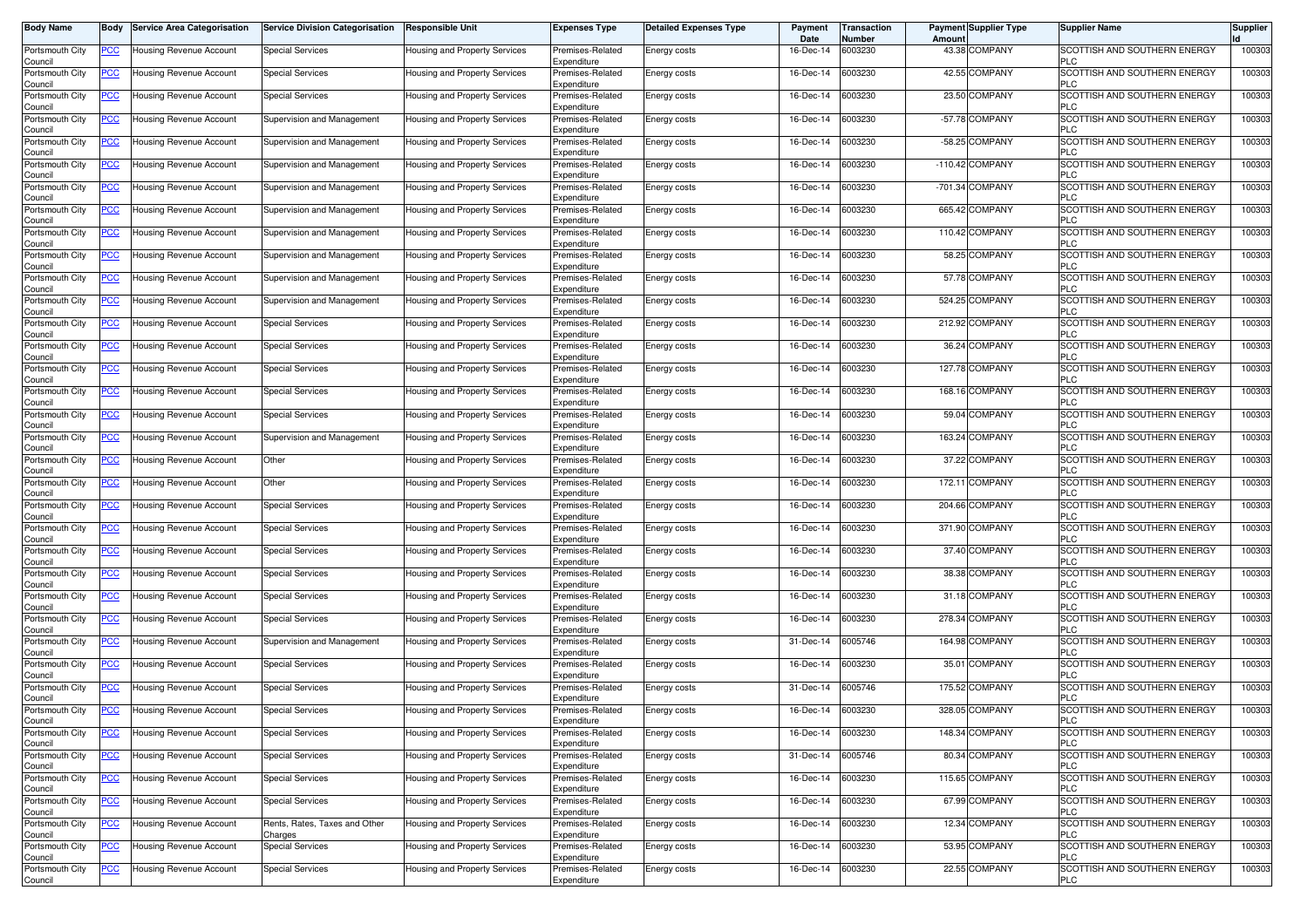| <b>Body Name</b>           | Body           | <b>Service Area Categorisation</b> | <b>Service Division Categorisation</b> | <b>Responsible Unit</b>              | <b>Expenses Type</b>            | <b>Detailed Expenses Type</b> | Payment<br>Date | <b>Transaction</b><br>Number | Amoun  | <b>Payment Supplier Type</b> | <b>Supplier Name</b>                              | <b>Supplier</b> |
|----------------------------|----------------|------------------------------------|----------------------------------------|--------------------------------------|---------------------------------|-------------------------------|-----------------|------------------------------|--------|------------------------------|---------------------------------------------------|-----------------|
| Portsmouth City<br>Council | PCC∶           | Housing Revenue Account            | <b>Special Services</b>                | Housing and Property Services        | Premises-Related<br>Expenditure | Energy costs                  | 16-Dec-14       | 6003230                      |        | 55.86 COMPANY                | SCOTTISH AND SOUTHERN ENERGY<br><b>PLC</b>        | 100303          |
| Portsmouth City<br>Council | <u>PCC </u>    | Housing Revenue Account            | <b>Special Services</b>                | Housing and Property Services        | Premises-Related<br>Expenditure | Energy costs                  | 16-Dec-14       | 6003230                      |        | 157.10 COMPANY               | SCOTTISH AND SOUTHERN ENERGY<br><b>PLC</b>        | 100303          |
| Portsmouth City<br>Council | <u>PCC </u>    | Housing Revenue Account            | <b>Special Services</b>                | Housing and Property Services        | Premises-Related<br>Expenditure | Energy costs                  | 16-Dec-14       | 6003230                      |        | 184.41 COMPANY               | SCOTTISH AND SOUTHERN ENERGY<br><b>PLC</b>        | 100303          |
| Portsmouth City            | <b>PCC</b>     | <b>Housing Revenue Account</b>     | <b>Special Services</b>                | <b>Housing and Property Services</b> | Premises-Related<br>Expenditure | Energy costs                  | 16-Dec-14       | 6003230                      |        | 113.98 COMPANY               | SCOTTISH AND SOUTHERN ENERGY<br><b>PLC</b>        | 100303          |
| Council<br>Portsmouth City | <u>PCC</u>     | Housing Revenue Account            | <b>Special Services</b>                | Housing and Property Services        | Premises-Related                | Energy costs                  | 16-Dec-14       | 6003230                      |        | 93.74 COMPANY                | SCOTTISH AND SOUTHERN ENERGY<br><b>PLC</b>        | 100303          |
| Council<br>Portsmouth City | <u>PCC </u>    | Housing Revenue Account            | Special Services                       | Housing and Property Services        | Expenditure<br>Premises-Related | Energy costs                  | 16-Dec-14       | 6003230                      |        | 69.81 COMPANY                | SCOTTISH AND SOUTHERN ENERGY                      | 100303          |
| Council<br>Portsmouth City | <u>PCC </u>    | Housing Revenue Account            | <b>Special Services</b>                | Housing and Property Services        | Expenditure<br>Premises-Related | Energy costs                  | 16-Dec-14       | 6003230                      |        | 69.15 COMPANY                | <b>PLC</b><br>SCOTTISH AND SOUTHERN ENERGY        | 100303          |
| Council<br>Portsmouth City | <u>PCC</u>     | <b>Housing Revenue Account</b>     | <b>Special Services</b>                | Housing and Property Services        | Expenditure<br>Premises-Related | Energy costs                  | 31-Dec-14       | 6005746                      |        | 67.52 COMPANY                | <b>PLC</b><br>SCOTTISH AND SOUTHERN ENERGY        | 100303          |
| Council<br>Portsmouth City | <u>PCC</u>     | Housing Revenue Account            | <b>Special Services</b>                | Housing and Property Services        | Expenditure<br>Premises-Related | Energy costs                  | 31-Dec-14       | 6005746                      |        | 80.60 COMPANY                | <b>PLC</b><br>SCOTTISH AND SOUTHERN ENERGY        | 100303          |
| Council<br>Portsmouth City | <u>PCC</u>     | Housing Revenue Account            | <b>Special Services</b>                | Housing and Property Services        | Expenditure<br>Premises-Related | Energy costs                  | 16-Dec-14       | 6003230                      |        | 134.99 COMPANY               | <b>PLC</b><br>SCOTTISH AND SOUTHERN ENERGY        | 100303          |
| Council<br>Portsmouth City | <u>PCC</u>     | Housing Revenue Account            | <b>Special Services</b>                | Housing and Property Services        | Expenditure<br>Premises-Related | Energy costs                  | 16-Dec-14       | 6003230                      |        | 79.86 COMPANY                | <b>PLC</b><br>SCOTTISH AND SOUTHERN ENERGY        | 100303          |
| Council<br>Portsmouth City | <u>PCC</u>     | Housing Revenue Account            | <b>Special Services</b>                | Housing and Property Services        | Expenditure<br>Premises-Related | <b>Energy costs</b>           | 16-Dec-14       | 6003230                      |        | 125.30 COMPANY               | <b>PLC</b><br>SCOTTISH AND SOUTHERN ENERGY        | 100303          |
| Council<br>Portsmouth City | <u>PCC</u>     | Housing Revenue Account            | <b>Special Services</b>                | Housing and Property Services        | Expenditure<br>Premises-Related | Energy costs                  | 16-Dec-14       | 6003230                      |        | 62.41 COMPANY                | <b>PLC</b><br>SCOTTISH AND SOUTHERN ENERGY        | 100303          |
| Council<br>Portsmouth City |                | Housing Revenue Account            | <b>Special Services</b>                | Housing and Property Services        | Expenditure<br>Premises-Related | <b>Energy costs</b>           | 16-Dec-14       | 6003230                      |        | 87.57 COMPANY                | <b>PLC</b><br><b>SCOTTISH AND SOUTHERN ENERGY</b> | 100303          |
| Council<br>Portsmouth City | PCC            | Housing Revenue Account            | Special Services                       | Housing and Property Services        | Expenditure<br>Premises-Related | Energy costs                  | 16-Dec-14       | 6003230                      |        | 53.81 COMPANY                | <b>PLC</b><br>SCOTTISH AND SOUTHERN ENERGY        | 100303          |
| Council<br>Portsmouth City | PСC            | Housing Revenue Account            | <b>Special Services</b>                | Housing and Property Services        | Expenditure<br>Premises-Related | Energy costs                  | 16-Dec-14       | 6003230                      | 268.81 | <b>COMPANY</b>               | <b>PLC</b><br>SCOTTISH AND SOUTHERN ENERGY        | 100303          |
| Council<br>Portsmouth City | PСC            | <b>Housing Revenue Account</b>     | <b>Special Services</b>                | <b>Housing and Property Services</b> | Expenditure<br>Premises-Related | Energy costs                  | 16-Dec-14       | 6003230                      |        | 74.78 COMPANY                | <b>PLC</b><br>SCOTTISH AND SOUTHERN ENERGY        | 100303          |
| Council<br>Portsmouth City | <u>PCC</u>     | <b>Housing Revenue Account</b>     | <b>Special Services</b>                | Housing and Property Services        | Expenditure<br>Premises-Related | Energy costs                  | 31-Dec-14       | 6005746                      |        | 20.71 COMPANY                | <b>PLC</b><br>SCOTTISH AND SOUTHERN ENERGY        | 100303          |
| Council<br>Portsmouth City | <u>PCC </u>    | Housing Revenue Account            | <b>Special Services</b>                | Housing and Property Services        | Expenditure<br>Premises-Related | Energy costs                  | 16-Dec-14       | 6003230                      |        | 171.49 COMPANY               | <b>PLC</b><br>SCOTTISH AND SOUTHERN ENERGY        | 100303          |
| Council<br>Portsmouth City | <u>PCC</u>     | <b>Housing Revenue Account</b>     | <b>Special Services</b>                | Housing and Property Services        | Expenditure<br>Premises-Related | Energy costs                  | 16-Dec-14       | 6003230                      |        | 82.28 COMPANY                | <b>PLC</b><br>SCOTTISH AND SOUTHERN ENERGY        | 100303          |
| Council<br>Portsmouth City | <u>PCC</u>     | Housing Revenue Account            | Other                                  | Housing and Property Services        | Expenditure<br>Premises-Related | Energy costs                  | 16-Dec-14       | 6003230                      |        | 233.46 COMPANY               | <b>PLC</b><br><b>SCOTTISH AND SOUTHERN ENERGY</b> | 100303          |
| Council<br>Portsmouth City | <u>PCC</u>     | Housing Revenue Account            | Other                                  | Housing and Property Services        | Expenditure<br>Premises-Related | Energy costs                  | 16-Dec-14       | 6003230                      |        | 65.91 COMPANY                | <b>PLC</b><br>SCOTTISH AND SOUTHERN ENERGY        | 100303          |
| Council<br>Portsmouth City | <u>PCC</u>     | Housing Revenue Account            | Other                                  | Housing and Property Services        | Expenditure<br>Premises-Related | <b>Energy costs</b>           | 16-Dec-14       | 6003230                      |        | 73.51 COMPANY                | <b>PLC</b><br>SCOTTISH AND SOUTHERN ENERGY        | 100303          |
| Council<br>Portsmouth City | <u>PCC</u>     | Housing Revenue Account            | Other                                  | Housing and Property Services        | Expenditure<br>Premises-Related | Energy costs                  | 31-Dec-14       | 6005746                      |        | 68.54 COMPANY                | <b>PLC</b><br>SCOTTISH AND SOUTHERN ENERGY        | 100303          |
| Council<br>Portsmouth City | $\overline{C}$ | Housing Revenue Account            | <b>Special Services</b>                | Housing and Property Services        | Expenditure<br>Premises-Related | Energy costs                  | 16-Dec-14       | 6003230                      |        | 61.64 COMPANY                | <b>PLC</b><br>SCOTTISH AND SOUTHERN ENERGY        | 100303          |
| Council<br>Portsmouth City | <b>PCC</b>     | Housing Revenue Account            | <b>Special Services</b>                | Housing and Property Services        | Expenditure<br>Premises-Related | Energy costs                  | 16-Dec-14       | 6003230                      |        | -27.64 COMPANY               | <b>PLC</b><br>SCOTTISH AND SOUTHERN ENERGY        | 100303          |
| Council<br>Portsmouth City | <u>PCC </u>    | Housing Revenue Account            | Special Services                       | Housing and Property Services        | Expenditure<br>Premises-Related | Energy costs                  | 16-Dec-14       | 6003230                      |        | -42.95 COMPANY               | <b>PLC</b><br>SCOTTISH AND SOUTHERN ENERGY        | 100303          |
| Council<br>Portsmouth City | <u>PCC </u>    | Housing Revenue Account            | <b>Special Services</b>                | <b>Housing and Property Services</b> | Expenditure<br>Premises-Related | Energy costs                  | 16-Dec-14       | 6003230                      |        | 19.51 COMPANY                | <b>PLC</b><br>SCOTTISH AND SOUTHERN ENERGY        | 100303          |
| Council<br>Portsmouth City | <b>PCC</b>     | <b>Housing Revenue Account</b>     | Special Services                       | <b>Housing and Property Services</b> | Expenditure<br>Premises-Related | Energy costs                  | 16-Dec-14       | 6003230                      |        | 19.42 COMPANY                | <b>PLC</b><br>SCOTTISH AND SOUTHERN ENERGY        | 100303          |
| Council<br>Portsmouth City | <u>PCC </u>    | <b>Housing Revenue Account</b>     | <b>Special Services</b>                | Housing and Property Services        | Expenditure<br>Premises-Related | Energy costs                  | 16-Dec-14       | 6003230                      |        | 21.25 COMPANY                | <b>PLC</b><br>SCOTTISH AND SOUTHERN ENERGY        | 100303          |
| اounc⊪<br>Portsmouth City  | <u>PCC</u>     | Housing Revenue Account            | <b>Special Services</b>                | Housing and Property Services        | Expenditure<br>Premises-Related | Energy costs                  | 31-Dec-14       | 6005746                      |        | 35.84 COMPANY                | SCOTTISH AND SOUTHERN ENERGY                      | 100303          |
| Council<br>Portsmouth City | <u>PCC</u>     | Housing Revenue Account            | <b>Special Services</b>                | Housing and Property Services        | Expenditure<br>Premises-Related | Energy costs                  | 16-Dec-14       | 6003230                      |        | 235.73 COMPANY               | <b>PLC</b><br>SCOTTISH AND SOUTHERN ENERGY        | 100303          |
| Council<br>Portsmouth City | PCC            | Housing Revenue Account            | <b>Special Services</b>                | Housing and Property Services        | Expenditure<br>Premises-Related | Energy costs                  | 16-Dec-14       | 6003230                      |        | 43.02 COMPANY                | <b>PLC</b><br>SCOTTISH AND SOUTHERN ENERGY        | 100303          |
| Council<br>Portsmouth City | <u>PCC</u>     | Housing Revenue Account            | <b>Special Services</b>                | Housing and Property Services        | Expenditure<br>Premises-Related | Energy costs                  | 16-Dec-14       | 6003230                      |        | 93.82 COMPANY                | <b>PLC</b><br>SCOTTISH AND SOUTHERN ENERGY        | 100303          |
| Council<br>Portsmouth City | <u>PCC</u>     | Housing Revenue Account            | <b>Special Services</b>                | Housing and Property Services        | Expenditure<br>Premises-Related | Energy costs                  | 16-Dec-14       | 6003230                      |        | 36.13 COMPANY                | <b>PLC</b><br>SCOTTISH AND SOUTHERN ENERGY        | 100303          |
| Council<br>Portsmouth City | <b>PCC</b>     | Housing Revenue Account            | <b>Special Services</b>                | Housing and Property Services        | Expenditure<br>Premises-Related | Energy costs                  | 16-Dec-14       | 6003230                      |        | 128.91 COMPANY               | <b>PLC</b><br>SCOTTISH AND SOUTHERN ENERGY        | 100303          |
| Council<br>Portsmouth City | <u>PCC</u>     | Housing Revenue Account            | <b>Special Services</b>                | Housing and Property Services        | Expenditure<br>Premises-Related | Energy costs                  | 16-Dec-14       | 6003230                      |        | 84.60 COMPANY                | <b>PLC</b><br>SCOTTISH AND SOUTHERN ENERGY        | 100303          |
| Council                    |                |                                    |                                        |                                      | Expenditure                     |                               |                 |                              |        |                              | <b>PLC</b>                                        |                 |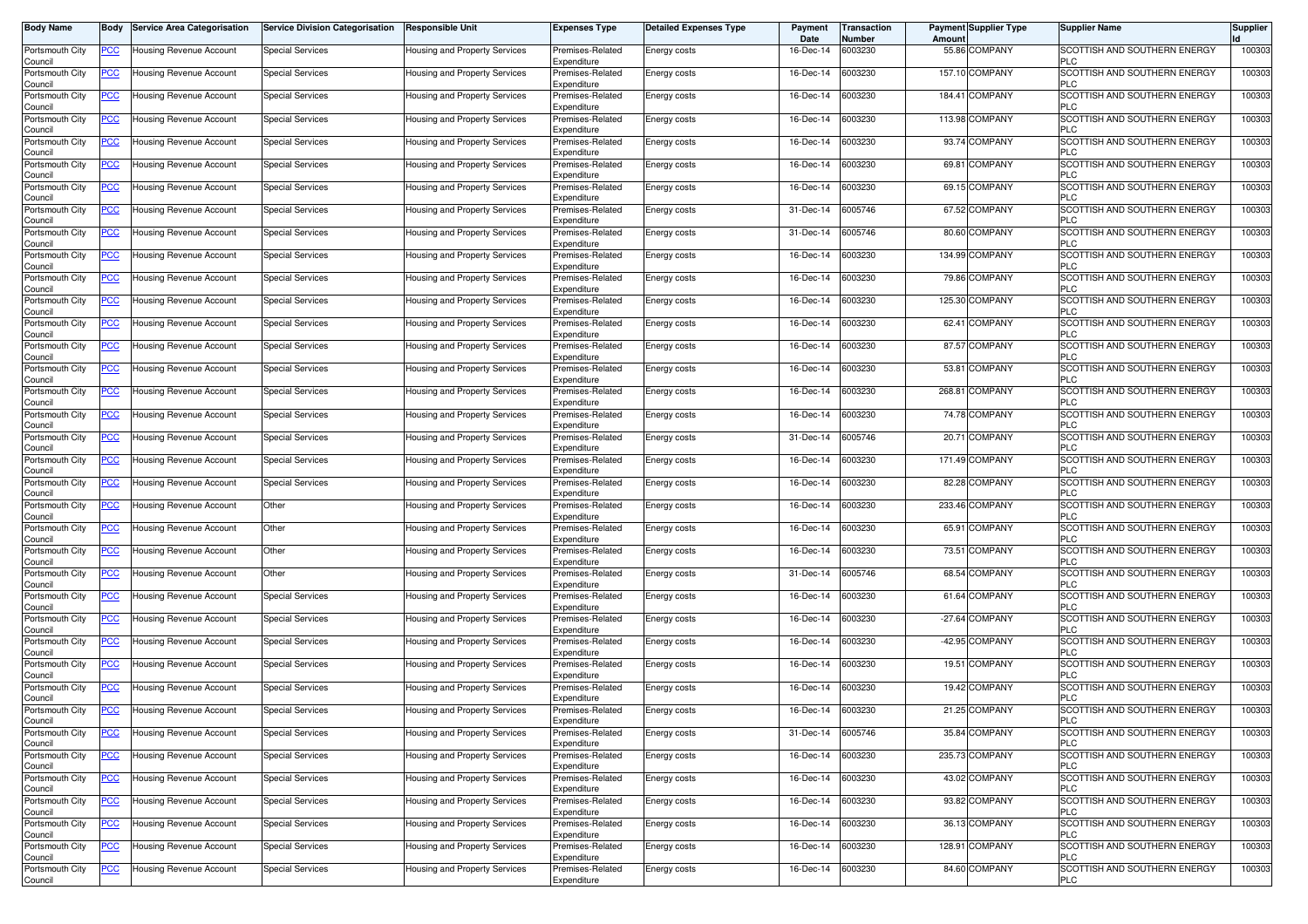| <b>Body Name</b>           | Body           | <b>Service Area Categorisation</b> | <b>Service Division Categorisation</b> | <b>Responsible Unit</b>              | <b>Expenses Type</b>            | <b>Detailed Expenses Type</b>            | Payment<br>Date | <b>Transaction</b><br>Number | <b>Payment Supplier Type</b><br>Amoun | <b>Supplier Name</b>                              | <b>Supplier</b> |
|----------------------------|----------------|------------------------------------|----------------------------------------|--------------------------------------|---------------------------------|------------------------------------------|-----------------|------------------------------|---------------------------------------|---------------------------------------------------|-----------------|
| Portsmouth City<br>Council | PCC∶           | Housing Revenue Account            | <b>Special Services</b>                | Housing and Property Services        | Premises-Related<br>Expenditure | Energy costs                             | 16-Dec-14       | 6003230                      | 112.22 COMPANY                        | SCOTTISH AND SOUTHERN ENERGY<br><b>PLC</b>        | 100303          |
| Portsmouth City<br>Council | <u>PCC </u>    | Housing Revenue Account            | <b>Special Services</b>                | Housing and Property Services        | Premises-Related<br>Expenditure | Energy costs                             | 16-Dec-14       | 6003230                      | 38.07 COMPANY                         | SCOTTISH AND SOUTHERN ENERGY<br><b>PLC</b>        | 100303          |
| Portsmouth City<br>Council | <u>PCC </u>    | Housing Revenue Account            | Special Services                       | Housing and Property Services        | Premises-Related<br>Expenditure | Energy costs                             | 16-Dec-14       | 6003230                      | 50.56 COMPANY                         | SCOTTISH AND SOUTHERN ENERGY<br><b>PLC</b>        | 100303          |
| Portsmouth City            | <b>PCC</b>     | <b>Housing Revenue Account</b>     | Special Services                       | <b>Housing and Property Services</b> | Premises-Related<br>Expenditure | Energy costs                             | 16-Dec-14       | 6003230                      | 89.59 COMPANY                         | SCOTTISH AND SOUTHERN ENERGY<br><b>PLC</b>        | 100303          |
| Council<br>Portsmouth City | <u>PCC</u>     | Housing Revenue Account            | <b>Special Services</b>                | Housing and Property Services        | Premises-Related                | Energy costs                             | 16-Dec-14       | 6003230                      | 69.97 COMPANY                         | SCOTTISH AND SOUTHERN ENERGY<br><b>PLC</b>        | 100303          |
| Council<br>Portsmouth City | <u>PCC </u>    | Housing Revenue Account            | Special Services                       | Housing and Property Services        | Expenditure<br>Premises-Related | Energy costs                             | 31-Dec-14       | 6005746                      | 37.81 COMPANY                         | SCOTTISH AND SOUTHERN ENERGY                      | 100303          |
| Council<br>Portsmouth City | <u>PCC </u>    | Housing Revenue Account            | <b>Special Services</b>                | Housing and Property Services        | Expenditure<br>Premises-Related | Energy costs                             | 16-Dec-14       | 6003230                      | 40.13 COMPANY                         | <b>PLC</b><br>SCOTTISH AND SOUTHERN ENERGY        | 100303          |
| Council<br>Portsmouth City | <u>PCC</u>     | Housing Revenue Account            | <b>Special Services</b>                | Housing and Property Services        | Expenditure<br>Premises-Related | Energy costs                             | 16-Dec-14       | 6003230                      | 77.29 COMPANY                         | <b>PLC</b><br>SCOTTISH AND SOUTHERN ENERGY        | 100303          |
| Council<br>Portsmouth City | <u>PCC</u>     | Housing Revenue Account            | <b>Special Services</b>                | Housing and Property Services        | Expenditure<br>Premises-Related | Energy costs                             | 16-Dec-14       | 6003230                      | 235.78 COMPANY                        | <b>PLC</b><br>SCOTTISH AND SOUTHERN ENERGY        | 100303          |
| Council<br>Portsmouth City | <u>PCC</u>     | Housing Revenue Account            | <b>Special Services</b>                | Housing and Property Services        | Expenditure<br>Premises-Related | Energy costs                             | 16-Dec-14       | 6003230                      | 37.26 COMPANY                         | <b>PLC</b><br>SCOTTISH AND SOUTHERN ENERGY        | 100303          |
| Council<br>Portsmouth City | <u>PCC</u>     | Housing Revenue Account            | <b>Special Services</b>                | Housing and Property Services        | Expenditure<br>Premises-Related | Energy costs                             | 16-Dec-14       | 6003230                      | 29.59 COMPANY                         | <b>PLC</b><br>SCOTTISH AND SOUTHERN ENERGY        | 100303          |
| Council<br>Portsmouth City | <u>PCC</u>     | Housing Revenue Account            | <b>Special Services</b>                | Housing and Property Services        | Expenditure<br>Premises-Related | <b>Energy costs</b>                      | 16-Dec-14       | 6003230                      | 196.82 COMPANY                        | <b>PLC</b><br>SCOTTISH AND SOUTHERN ENERGY        | 100303          |
| Council<br>Portsmouth City | <u>PCC</u>     | Housing Revenue Account            | <b>Special Services</b>                | Housing and Property Services        | Expenditure<br>Premises-Related | Energy costs                             | 16-Dec-14       | 6003230                      | 62.72 COMPANY                         | <b>PLC</b><br>SCOTTISH AND SOUTHERN ENERGY        | 100303          |
| Council<br>Portsmouth City | <u>PCC </u>    | Housing Revenue Account            | <b>Special Services</b>                | Housing and Property Services        | Expenditure<br>Premises-Related | Energy costs                             | 16-Dec-14       | 6003230                      | 372.09 COMPANY                        | <b>PLC</b><br><b>SCOTTISH AND SOUTHERN ENERGY</b> | 100303          |
| Council<br>Portsmouth City | PCC            | Housing Revenue Account            | Other                                  | Housing and Property Services        | Expenditure<br>Premises-Related | Repairs, alterations and                 | 31-Dec-14       | 6005746                      | 592.45 COMPANY                        | <b>PLC</b><br>SCOTTISH AND SOUTHERN ENERGY        | 100303          |
| Council<br>Portsmouth City | PСC            | Housing Revenue Account            | <b>Special Services</b>                | Housing and Property Services        | Expenditure<br>Premises-Related | maintenance of buildings<br>Energy costs | 16-Dec-14       | 6003230                      | 1277.88 COMPANY                       | <b>PLC</b><br>SCOTTISH AND SOUTHERN ENERGY        | 100303          |
| Council<br>Portsmouth City | PСC            | Housing Revenue Account            | <b>Special Services</b>                | Housing and Property Services        | Expenditure<br>Premises-Related | Energy costs                             | 16-Dec-14       | 6003230                      | 171.43 COMPANY                        | <b>PLC</b><br>SCOTTISH AND SOUTHERN ENERGY        | 100303          |
| Council<br>Portsmouth City | <u>PCC</u>     | Housing Revenue Account            | <b>Special Services</b>                | Housing and Property Services        | Expenditure<br>Premises-Related | Energy costs                             | 16-Dec-14       | 6003230                      | -289.69 COMPANY                       | <b>PLC</b><br>SCOTTISH AND SOUTHERN ENERGY        | 100303          |
| Council<br>Portsmouth City | <u>PCC </u>    | Housing Revenue Account            | <b>Special Services</b>                | <b>Housing and Property Services</b> | Expenditure<br>Premises-Related | Energy costs                             | 16-Dec-14       | 6003230                      | 63.64 COMPANY                         | <b>PLC</b><br>SCOTTISH AND SOUTHERN ENERGY        | 100303          |
| Council<br>Portsmouth City | <u>PCC</u>     | Housing Revenue Account            | <b>Special Services</b>                | Housing and Property Services        | Expenditure<br>Premises-Related | Energy costs                             | 16-Dec-14       | 6003230                      | 114.51 COMPANY                        | <b>PLC</b><br>SCOTTISH AND SOUTHERN ENERGY        | 100303          |
| Council<br>Portsmouth City | <u>PCC</u>     | Housing Revenue Account            | <b>Special Services</b>                | Housing and Property Services        | Expenditure<br>Premises-Related | Energy costs                             | 16-Dec-14       | 6003230                      | 168.60 COMPANY                        | <b>PLC</b><br>SCOTTISH AND SOUTHERN ENERGY        | 100303          |
| Council<br>Portsmouth City | <u>PCC</u>     | Housing Revenue Account            | <b>Special Services</b>                | Housing and Property Services        | Expenditure<br>Premises-Related | Energy costs                             | 16-Dec-14       | 6003230                      | 102.75 COMPANY                        | <b>PLC</b><br>SCOTTISH AND SOUTHERN ENERGY        | 100303          |
| Council                    |                |                                    | <b>Special Services</b>                |                                      | Expenditure<br>Premises-Related |                                          | 16-Dec-14       | 6003230                      | 66.72 COMPANY                         | <b>PLC</b><br>SCOTTISH AND SOUTHERN ENERGY        | 100303          |
| Portsmouth City<br>Council | <u>PCC</u>     | Housing Revenue Account            |                                        | Housing and Property Services        | Expenditure                     | <b>Energy costs</b>                      |                 | 6003230                      | 15.79 COMPANY                         | <b>PLC</b><br>SCOTTISH AND SOUTHERN ENERGY        |                 |
| Portsmouth City<br>Council | <u>PCC</u>     | Housing Revenue Account            | Special Services                       | Housing and Property Services        | Premises-Related<br>Expenditure | Energy costs                             | 16-Dec-14       |                              |                                       | <b>PLC</b>                                        | 100303          |
| Portsmouth City<br>Council | $\overline{C}$ | Housing Revenue Account            | <b>Special Services</b>                | Housing and Property Services        | Premises-Related<br>Expenditure | Energy costs                             | 16-Dec-14       | 6003230                      | -256.42 COMPANY                       | SCOTTISH AND SOUTHERN ENERGY<br><b>PLC</b>        | 100303          |
| Portsmouth City<br>Council | <b>PCC</b>     | Housing Revenue Account            | <b>Special Services</b>                | Housing and Property Services        | Premises-Related<br>Expenditure | Energy costs                             | 16-Dec-14       | 6003230                      | -670.43 COMPANY                       | SCOTTISH AND SOUTHERN ENERGY<br><b>PLC</b>        | 100303          |
| Portsmouth City<br>Council | <u>PCC </u>    | Housing Revenue Account            | Special Services                       | Housing and Property Services        | Premises-Related<br>Expenditure | Energy costs                             | 16-Dec-14       | 6003230                      | -256.99 COMPANY                       | SCOTTISH AND SOUTHERN ENERGY<br><b>PLC</b>        | 100303          |
| Portsmouth City<br>Council | <u>PCC </u>    | Housing Revenue Account            | <b>Special Services</b>                | <b>Housing and Property Services</b> | Premises-Related<br>Expenditure | Energy costs                             | 16-Dec-14       | 6003230                      | -278.25 COMPANY                       | SCOTTISH AND SOUTHERN ENERGY<br>PLC               | 100303          |
| Portsmouth City<br>Council | <u>PCC</u>     | <b>Housing Revenue Account</b>     | Special Services                       | Housing and Property Services        | Premises-Related<br>Expenditure | Energy costs                             | 16-Dec-14       | 6003230                      | -248.58 COMPANY                       | SCOTTISH AND SOUTHERN ENERGY<br><b>PLC</b>        | 100303          |
| Portsmouth City<br>ouncil  | <u>PCC </u>    | <b>Housing Revenue Account</b>     | <b>Special Services</b>                | Housing and Property Services        | Premises-Related<br>Expenditure | Energy costs                             | 16-Dec-14       | 6003230                      | -824.56 COMPANY                       | SCOTTISH AND SOUTHERN ENERGY                      | 100303          |
| Portsmouth City<br>Council | <u>PCC</u>     | Housing Revenue Account            | <b>Special Services</b>                | Housing and Property Services        | Premises-Related<br>Expenditure | Energy costs                             | 16-Dec-14       | 6003230                      | 868.02 COMPANY                        | SCOTTISH AND SOUTHERN ENERGY<br><b>PLC</b>        | 100303          |
| Portsmouth City<br>Council | <u>PCC</u>     | Housing Revenue Account            | <b>Special Services</b>                | Housing and Property Services        | Premises-Related<br>Expenditure | Energy costs                             | 16-Dec-14       | 6003230                      | 248.58 COMPANY                        | SCOTTISH AND SOUTHERN ENERGY<br><b>PLC</b>        | 100303          |
| Portsmouth City<br>Council | PCC            | Housing Revenue Account            | <b>Special Services</b>                | Housing and Property Services        | Premises-Related<br>Expenditure | Energy costs                             | 16-Dec-14       | 6003230                      | 278.25 COMPANY                        | SCOTTISH AND SOUTHERN ENERGY<br><b>PLC</b>        | 100303          |
| Portsmouth City<br>Council | <u>PCC</u>     | Housing Revenue Account            | <b>Special Services</b>                | Housing and Property Services        | Premises-Related<br>Expenditure | Energy costs                             | 16-Dec-14       | 6003230                      | 256.99 COMPANY                        | SCOTTISH AND SOUTHERN ENERGY<br><b>PLC</b>        | 100303          |
| Portsmouth City<br>Council | <u>PCC</u>     | Housing Revenue Account            | <b>Special Services</b>                | Housing and Property Services        | Premises-Related<br>Expenditure | Energy costs                             | 16-Dec-14       | 6003230                      | 706.63 COMPANY                        | SCOTTISH AND SOUTHERN ENERGY<br><b>PLC</b>        | 100303          |
| Portsmouth City<br>Council | <b>PCC</b>     | Housing Revenue Account            | <b>Special Services</b>                | Housing and Property Services        | Premises-Related<br>Expenditure | Energy costs                             | 16-Dec-14       | 6003230                      | 256.42 COMPANY                        | SCOTTISH AND SOUTHERN ENERGY<br><b>PLC</b>        | 100303          |
| Portsmouth City<br>Council | <u>PCC</u>     | Housing Revenue Account            | <b>Special Services</b>                | Housing and Property Services        | Premises-Related<br>Expenditure | Energy costs                             | 16-Dec-14       | 6003230                      | 284.30 COMPANY                        | SCOTTISH AND SOUTHERN ENERGY<br><b>PLC</b>        | 100303          |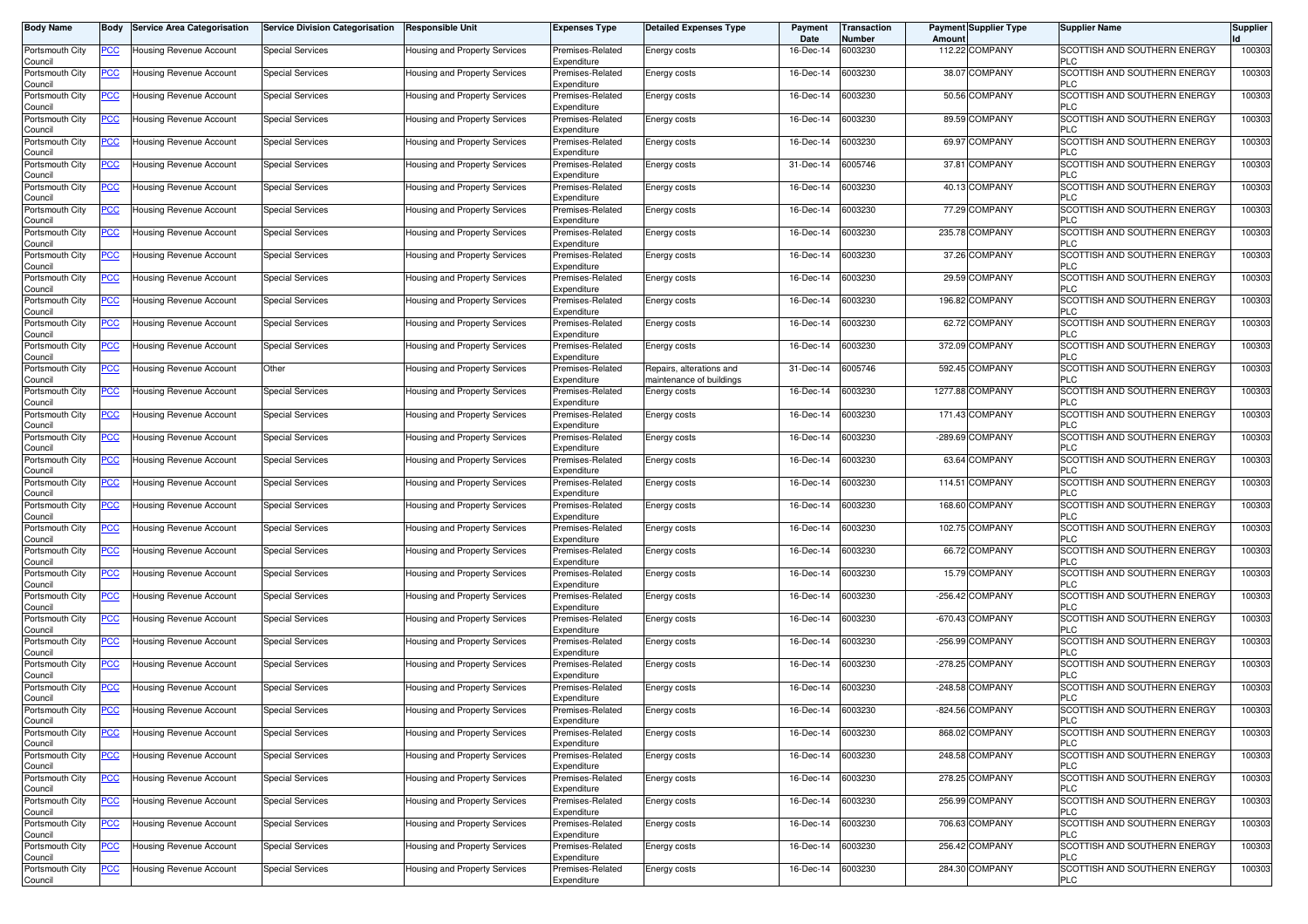| <b>Body Name</b>           | Body           | <b>Service Area Categorisation</b> | <b>Service Division Categorisation</b> | <b>Responsible Unit</b>              | <b>Expenses Type</b>            | <b>Detailed Expenses Type</b> | Payment<br>Date | <b>Transaction</b><br>Number | <b>Payment Supplier Type</b><br>Amoun | <b>Supplier Name</b>                       | <b>Supplier</b> |
|----------------------------|----------------|------------------------------------|----------------------------------------|--------------------------------------|---------------------------------|-------------------------------|-----------------|------------------------------|---------------------------------------|--------------------------------------------|-----------------|
| Portsmouth City<br>Council | PCC∶           | Housing Revenue Account            | <b>Special Services</b>                | Housing and Property Services        | Premises-Related<br>Expenditure | Energy costs                  | 31-Dec-14       | 6005746                      | 270.33 COMPANY                        | SCOTTISH AND SOUTHERN ENERGY<br><b>PLC</b> | 100303          |
| Portsmouth City<br>Council | <u>PCC </u>    | Housing Revenue Account            | <b>Special Services</b>                | Housing and Property Services        | Premises-Related<br>Expenditure | Energy costs                  | 16-Dec-14       | 6003230                      | 89.34 COMPANY                         | SCOTTISH AND SOUTHERN ENERGY<br><b>PLC</b> | 100303          |
| Portsmouth City<br>Council | <u>PCC </u>    | Housing Revenue Account            | <b>Special Services</b>                | Housing and Property Services        | Premises-Related<br>Expenditure | Energy costs                  | 16-Dec-14       | 6003230                      | 53.53 COMPANY                         | SCOTTISH AND SOUTHERN ENERGY<br><b>PLC</b> | 100303          |
| Portsmouth City<br>Council | <b>PCC</b>     | <b>Housing Revenue Account</b>     | <b>Special Services</b>                | <b>Housing and Property Services</b> | Premises-Related<br>Expenditure | Energy costs                  | 16-Dec-14       | 6003230                      | 327.21 COMPANY                        | SCOTTISH AND SOUTHERN ENERGY<br><b>PLC</b> | 100303          |
| Portsmouth City<br>Council | <u>PCC</u>     | Housing Revenue Account            | <b>Special Services</b>                | Housing and Property Services        | Premises-Related<br>Expenditure | Energy costs                  | 16-Dec-14       | 6003230                      | 51.01 COMPANY                         | SCOTTISH AND SOUTHERN ENERGY<br><b>PLC</b> | 100303          |
| Portsmouth City<br>Council | <u>PCC </u>    | Housing Revenue Account            | Special Services                       | Housing and Property Services        | Premises-Related<br>Expenditure | Energy costs                  | 16-Dec-14       | 6003230                      | 52.83 COMPANY                         | SCOTTISH AND SOUTHERN ENERGY<br><b>PLC</b> | 100303          |
| Portsmouth City<br>Council | <u>PCC</u>     | Housing Revenue Account            | <b>Special Services</b>                | <b>Housing and Property Services</b> | Premises-Related<br>Expenditure | Energy costs                  | 16-Dec-14       | 6003230                      | 29.27 COMPANY                         | SCOTTISH AND SOUTHERN ENERGY<br><b>PLC</b> | 100303          |
| Portsmouth City<br>Council | <u>PCC</u>     | Housing Revenue Account            | <b>Special Services</b>                | Housing and Property Services        | Premises-Related<br>Expenditure | Energy costs                  | 16-Dec-14       | 6003230                      | 149.53 COMPANY                        | SCOTTISH AND SOUTHERN ENERGY<br><b>PLC</b> | 100303          |
| Portsmouth City<br>Council | <u>PCC</u>     | Housing Revenue Account            | <b>Special Services</b>                | Housing and Property Services        | Premises-Related<br>Expenditure | Energy costs                  | 16-Dec-14       | 6003230                      | 83.58 COMPANY                         | SCOTTISH AND SOUTHERN ENERGY<br><b>PLC</b> | 100303          |
| Portsmouth City<br>Council | <u>PCC</u>     | Housing Revenue Account            | <b>Special Services</b>                | Housing and Property Services        | Premises-Related<br>Expenditure | Energy costs                  | 16-Dec-14       | 6003230                      | 30.54 COMPANY                         | SCOTTISH AND SOUTHERN ENERGY<br><b>PLC</b> | 100303          |
| Portsmouth City<br>Council | <u>PCC</u>     | Housing Revenue Account            | <b>Special Services</b>                | Housing and Property Services        | Premises-Related<br>Expenditure | Energy costs                  | 31-Dec-14       | 6005746                      | 76.34 COMPANY                         | SCOTTISH AND SOUTHERN ENERGY<br><b>PLC</b> | 100303          |
| Portsmouth City<br>Council | <u>PCC</u>     | Housing Revenue Account            | Other                                  | Housing and Property Services        | Premises-Related<br>Expenditure | <b>Energy costs</b>           | 16-Dec-14       | 6003230                      | 66.01 COMPANY                         | SCOTTISH AND SOUTHERN ENERGY<br><b>PLC</b> | 100303          |
| Portsmouth City<br>Council | <u>PCC</u>     | Housing Revenue Account            | Other                                  | Housing and Property Services        | Premises-Related<br>Expenditure | Energy costs                  | 16-Dec-14       | 6003230                      | 79.79 COMPANY                         | SCOTTISH AND SOUTHERN ENERGY<br><b>PLC</b> | 100303          |
| Portsmouth City<br>Council | <u>PCC </u>    | Housing Revenue Account            | Other                                  | Housing and Property Services        | Premises-Related<br>Expenditure | <b>Energy costs</b>           | 31-Dec-14       | 6005746                      | 81.61 COMPANY                         | SCOTTISH AND SOUTHERN ENERGY<br><b>PLC</b> | 100303          |
| Portsmouth City<br>Council | PCC            | Housing Revenue Account            | Supervision and Management             | Housing and Property Services        | Premises-Related<br>Expenditure | Energy costs                  | 16-Dec-14       | 6003230                      | 181.21 COMPANY                        | SCOTTISH AND SOUTHERN ENERGY<br><b>PLC</b> | 100303          |
| Portsmouth City<br>Council | PСC            | Housing Revenue Account            | <b>Special Services</b>                | Housing and Property Services        | Premises-Related<br>Expenditure | Energy costs                  | 16-Dec-14       | 6003230                      | 157.10 COMPANY                        | SCOTTISH AND SOUTHERN ENERGY<br><b>PLC</b> | 100303          |
| Portsmouth City<br>Council | PСC            | Housing Revenue Account            | <b>Special Services</b>                | Housing and Property Services        | Premises-Related<br>Expenditure | Energy costs                  | 16-Dec-14       | 6003230                      | 38.69 COMPANY                         | SCOTTISH AND SOUTHERN ENERGY<br><b>PLC</b> | 100303          |
| Portsmouth City<br>Council | <u>PCC</u>     | <b>Housing Revenue Account</b>     | <b>Special Services</b>                | Housing and Property Services        | Premises-Related<br>Expenditure | Energy costs                  | 16-Dec-14       | 6003230                      | 68.20 COMPANY                         | SCOTTISH AND SOUTHERN ENERGY<br><b>PLC</b> | 100303          |
| Portsmouth City<br>Council | <u>PCC </u>    | Housing Revenue Account            | <b>Special Services</b>                | Housing and Property Services        | Premises-Related<br>Expenditure | Energy costs                  | 16-Dec-14       | 6003230                      | 65.89 COMPANY                         | SCOTTISH AND SOUTHERN ENERGY<br><b>PLC</b> | 100303          |
| Portsmouth City<br>Council | <u>PCC</u>     | Housing Revenue Account            | <b>Special Services</b>                | Housing and Property Services        | Premises-Related<br>Expenditure | Energy costs                  | 16-Dec-14       | 6003230                      | 62.15 COMPANY                         | SCOTTISH AND SOUTHERN ENERGY<br><b>PLC</b> | 100303          |
| Portsmouth City<br>Council | <u>PCC</u>     | Housing Revenue Account            | <b>Special Services</b>                | Housing and Property Services        | Premises-Related<br>Expenditure | Energy costs                  | 16-Dec-14       | 6003230                      | 675.70 COMPANY                        | SCOTTISH AND SOUTHERN ENERGY<br><b>PLC</b> | 100303          |
| Portsmouth City<br>Council | <u>PCC</u>     | Housing Revenue Account            | <b>Special Services</b>                | Housing and Property Services        | Premises-Related<br>Expenditure | Energy costs                  | 16-Dec-14       | 6003230                      | 95.24 COMPANY                         | SCOTTISH AND SOUTHERN ENERGY<br><b>PLC</b> | 100303          |
| Portsmouth City<br>Council | <u>PCC</u>     | Housing Revenue Account            | <b>Special Services</b>                | Housing and Property Services        | Premises-Related<br>Expenditure | <b>Energy costs</b>           | 16-Dec-14       | 6003230                      | 83.05 COMPANY                         | SCOTTISH AND SOUTHERN ENERGY<br><b>PLC</b> | 100303          |
| Portsmouth City<br>Council | <u>PCC</u>     | Housing Revenue Account            | Special Services                       | Housing and Property Services        | Premises-Related<br>Expenditure | Energy costs                  | 16-Dec-14       | 6003230                      | -331.60 COMPANY                       | SCOTTISH AND SOUTHERN ENERGY<br><b>PLC</b> | 100303          |
| Portsmouth City<br>Council | $\overline{C}$ | Housing Revenue Account            | <b>Special Services</b>                | Housing and Property Services        | Premises-Related<br>Expenditure | Energy costs                  | 16-Dec-14       | 6003230                      | $-672.23$<br><b>COMPANY</b>           | SCOTTISH AND SOUTHERN ENERGY<br><b>PLC</b> | 100303          |
| Portsmouth City<br>Council | <b>PCC</b>     | Housing Revenue Account            | <b>Special Services</b>                | Housing and Property Services        | Premises-Related<br>Expenditure | Energy costs                  | 16-Dec-14       | 6003230                      | -1093.83 COMPANY                      | SCOTTISH AND SOUTHERN ENERGY<br><b>PLC</b> | 100303          |
| Portsmouth City<br>Council | <u>PCC </u>    | Housing Revenue Account            | Special Services                       | Housing and Property Services        | Premises-Related<br>Expenditure | Energy costs                  | 16-Dec-14       | 6003230                      | -455.45 COMPANY                       | SCOTTISH AND SOUTHERN ENERGY<br><b>PLC</b> | 100303          |
| Portsmouth City<br>Council | <u>PCC </u>    | Housing Revenue Account            | <b>Special Services</b>                | <b>Housing and Property Services</b> | Premises-Related<br>Expenditure | Energy costs                  | 16-Dec-14       | 6003230                      | -359.22 COMPANY                       | SCOTTISH AND SOUTHERN ENERGY<br>PLC        | 100303          |
| Portsmouth City<br>Council | <b>PCC</b>     | <b>Housing Revenue Account</b>     | Special Services                       | <b>Housing and Property Services</b> | Premises-Related<br>Expenditure | Energy costs                  | 16-Dec-14       | 6003230                      | -921.10 COMPANY                       | SCOTTISH AND SOUTHERN ENERGY<br><b>PLC</b> | 100303          |
| Portsmouth City<br>ouncil  | <u>PCC </u>    | <b>Housing Revenue Account</b>     | <b>Special Services</b>                | Housing and Property Services        | Premises-Related<br>Expenditure | Energy costs                  | 16-Dec-14       | 6003230                      | -1078.17 COMPANY                      | SCOTTISH AND SOUTHERN ENERGY               | 100303          |
| Portsmouth City<br>Council | <u>PCC</u>     | Housing Revenue Account            | <b>Special Services</b>                | Housing and Property Services        | Premises-Related<br>Expenditure | Energy costs                  | 16-Dec-14       | 6003230                      | 1134.29 COMPANY                       | SCOTTISH AND SOUTHERN ENERGY<br><b>PLC</b> | 100303          |
| Portsmouth City<br>Council | <u>PCC</u>     | Housing Revenue Account            | <b>Special Services</b>                | Housing and Property Services        | Premises-Related<br>Expenditure | Energy costs                  | 16-Dec-14       | 6003230                      | 969.08 COMPANY                        | SCOTTISH AND SOUTHERN ENERGY<br><b>PLC</b> | 100303          |
| Portsmouth City<br>Council | PСC            | Housing Revenue Account            | <b>Special Services</b>                | Housing and Property Services        | Premises-Related<br>Expenditure | Energy costs                  | 16-Dec-14       | 6003230                      | 377.12 COMPANY                        | SCOTTISH AND SOUTHERN ENERGY<br><b>PLC</b> | 100303          |
| Portsmouth City<br>Council | <u>PCC</u>     | Housing Revenue Account            | <b>Special Services</b>                | Housing and Property Services        | Premises-Related<br>Expenditure | Energy costs                  | 16-Dec-14       | 6003230                      | 478.69 COMPANY                        | SCOTTISH AND SOUTHERN ENERGY<br><b>PLC</b> | 100303          |
| Portsmouth City<br>Council | <u>PCC</u>     | Housing Revenue Account            | <b>Special Services</b>                | Housing and Property Services        | Premises-Related<br>Expenditure | Energy costs                  | 16-Dec-14       | 6003230                      | 1152.47 COMPANY                       | SCOTTISH AND SOUTHERN ENERGY<br><b>PLC</b> | 100303          |
| Portsmouth City<br>Council | <b>PCC</b>     | Housing Revenue Account            | <b>Special Services</b>                | Housing and Property Services        | Premises-Related<br>Expenditure | Energy costs                  | 16-Dec-14       | 6003230                      | 707.75 COMPANY                        | SCOTTISH AND SOUTHERN ENERGY<br><b>PLC</b> | 100303          |
| Portsmouth City<br>Council | <u>PCC</u>     | Housing Revenue Account            | <b>Special Services</b>                | Housing and Property Services        | Premises-Related<br>Expenditure | Energy costs                  | 16-Dec-14       | 6003230                      | 348.50 COMPANY                        | SCOTTISH AND SOUTHERN ENERGY<br><b>PLC</b> | 100303          |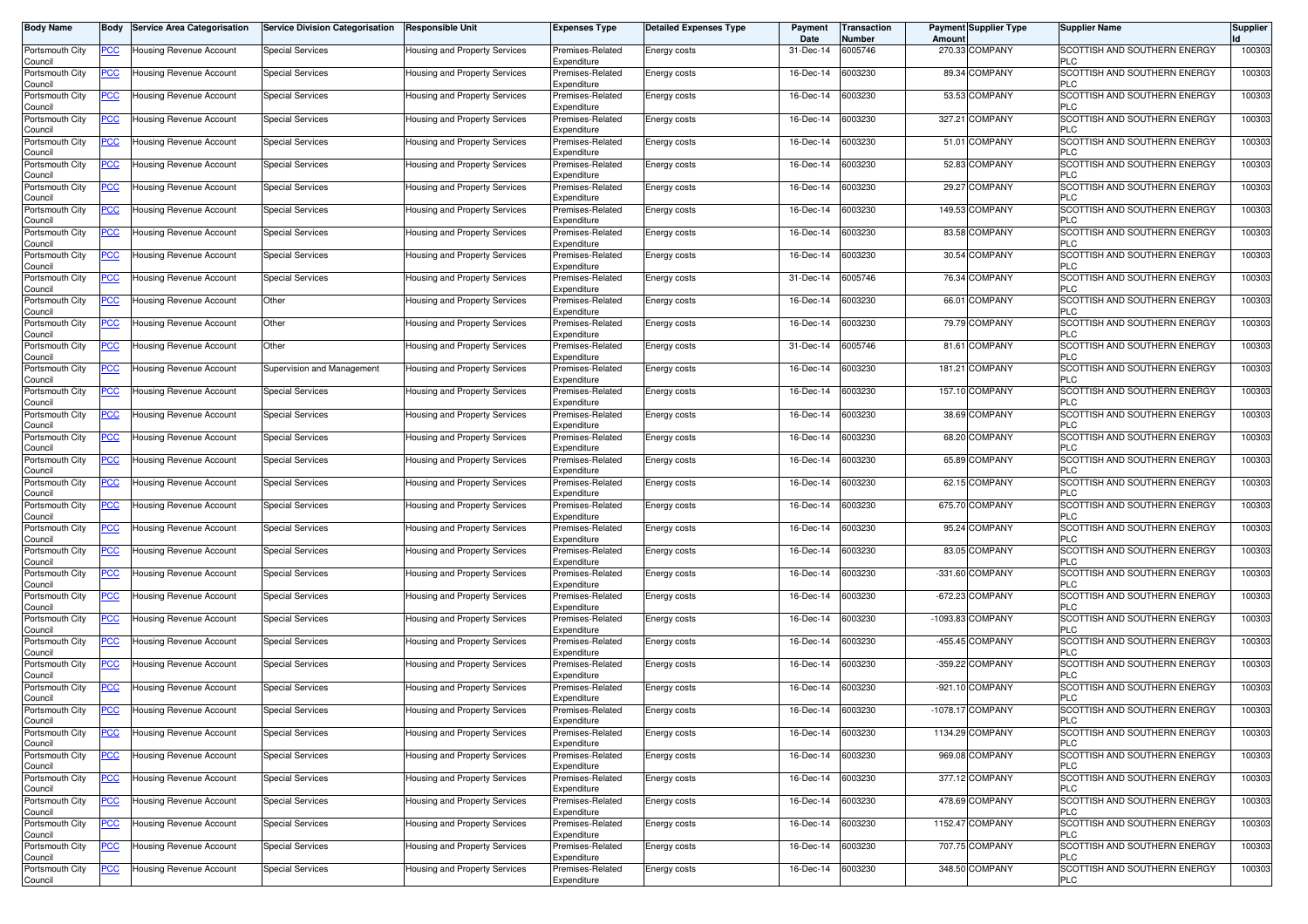| <b>Body Name</b>                      | Body           | <b>Service Area Categorisation</b> | <b>Service Division Categorisation</b> | <b>Responsible Unit</b>              | <b>Expenses Type</b>                           | <b>Detailed Expenses Type</b> | Payment<br>Date | ransaction<br>Number | <b>Payment Supplier Type</b><br>Amoun | <b>Supplier Name</b>                                     | <b>Supplier</b> |
|---------------------------------------|----------------|------------------------------------|----------------------------------------|--------------------------------------|------------------------------------------------|-------------------------------|-----------------|----------------------|---------------------------------------|----------------------------------------------------------|-----------------|
| Portsmouth City<br>Council            | PCC∶           | Housing Revenue Account            | <b>Special Services</b>                | Housing and Property Services        | Premises-Related<br>Expenditure                | Energy costs                  | 16-Dec-14       | 6003230              | 377.50 COMPANY                        | SCOTTISH AND SOUTHERN ENERGY<br><b>PLC</b>               | 100303          |
| Portsmouth City<br>Council            | <u>PCC </u>    | Housing Revenue Account            | <b>Special Services</b>                | Housing and Property Services        | Premises-Related<br>Expenditure                | Energy costs                  | 16-Dec-14       | 6003230              | 136.82 COMPANY                        | SCOTTISH AND SOUTHERN ENERGY<br><b>PLC</b>               | 100303          |
| Portsmouth City<br>Council            | <u>PCC </u>    | Housing Revenue Account            | Special Services                       | Housing and Property Services        | Premises-Related<br>Expenditure                | Energy costs                  | 16-Dec-14       | 6003230              | 46.90 COMPANY                         | SCOTTISH AND SOUTHERN ENERGY<br><b>PLC</b>               | 100303          |
| Portsmouth City                       | <b>PCC</b>     | <b>Housing Revenue Account</b>     | Special Services                       | Housing and Property Services        | Premises-Related<br>Expenditure                | Energy costs                  | 16-Dec-14       | 6003230              | 169.59 COMPANY                        | SCOTTISH AND SOUTHERN ENERGY<br><b>PLC</b>               | 100303          |
| Council<br>Portsmouth City            | <u>PCC</u>     | Housing Revenue Account            | <b>Special Services</b>                | Housing and Property Services        | Premises-Related                               | Energy costs                  | 16-Dec-14       | 6003230              | 83.98 COMPANY                         | SCOTTISH AND SOUTHERN ENERGY<br><b>PLC</b>               | 100303          |
| Council<br>Portsmouth City            | <u>PCC </u>    | Housing Revenue Account            | Special Services                       | Housing and Property Services        | Expenditure<br>Premises-Related                | Energy costs                  | 16-Dec-14       | 6003230              | 468.16 COMPANY                        | SCOTTISH AND SOUTHERN ENERGY                             | 100303          |
| Council<br>Portsmouth City            | <u>PCC</u>     | Housing Revenue Account            | <b>Special Services</b>                | <b>Housing and Property Services</b> | Expenditure<br>Premises-Related                | Energy costs                  | 16-Dec-14       | 6003230              | 376.57 COMPANY                        | <b>PLC</b><br>SCOTTISH AND SOUTHERN ENERGY               | 100303          |
| Council<br>Portsmouth City            | <u>PCC</u>     | Housing Revenue Account            | <b>Special Services</b>                | Housing and Property Services        | Expenditure<br>Premises-Related                | Energy costs                  | 16-Dec-14       | 6003230              | 71.45 COMPANY                         | <b>PLC</b><br>SCOTTISH AND SOUTHERN ENERGY               | 100303          |
| Council<br>Portsmouth City            | <u>PCC</u>     | Housing Revenue Account            | <b>Special Services</b>                | Housing and Property Services        | Expenditure<br>Premises-Related                | Energy costs                  | 16-Dec-14       | 6003230              | 19.93 COMPANY                         | <b>PLC</b><br>SCOTTISH AND SOUTHERN ENERGY               | 100303          |
| Council<br>Portsmouth City            | <u>PCC</u>     | Housing Revenue Account            | <b>Special Services</b>                | Housing and Property Services        | Expenditure<br>Premises-Related                | Energy costs                  | 16-Dec-14       | 6003230              | 200.66 COMPANY                        | <b>PLC</b><br>SCOTTISH AND SOUTHERN ENERGY               | 100303          |
| Council<br>Portsmouth City            | <u>PCC</u>     | Housing Revenue Account            | <b>Special Services</b>                | Housing and Property Services        | Expenditure<br>Premises-Related                | Energy costs                  | 16-Dec-14       | 6003230              | 69.94 COMPANY                         | <b>PLC</b><br>SCOTTISH AND SOUTHERN ENERGY               | 100303          |
| Council<br>Portsmouth City            | <u>PCC</u>     | Housing Revenue Account            | <b>Special Services</b>                | Housing and Property Services        | Expenditure<br>Premises-Related                | Energy costs                  | 16-Dec-14       | 6003230              | 55.45 COMPANY                         | <b>PLC</b><br>SCOTTISH AND SOUTHERN ENERGY               | 100303          |
| Council<br>Portsmouth City            | <u>PCC</u>     | Housing Revenue Account            | <b>Special Services</b>                | Housing and Property Services        | Expenditure<br>Premises-Related                | Energy costs                  | 16-Dec-14       | 6003230              | 170.25 COMPANY                        | <b>PLC</b><br>SCOTTISH AND SOUTHERN ENERGY               | 100303          |
| Council<br>Portsmouth City            | <u>PCC </u>    | Housing Revenue Account            | <b>Special Services</b>                | Housing and Property Services        | Expenditure<br>Premises-Related                | <b>Energy costs</b>           | 16-Dec-14       | 6003230              | 31.73 COMPANY                         | <b>PLC</b><br><b>SCOTTISH AND SOUTHERN ENERGY</b>        | 100303          |
| Council<br>Portsmouth City            | PCC            | Housing Revenue Account            | Special Services                       | Housing and Property Services        | Expenditure<br>Premises-Related                | Energy costs                  | 31-Dec-14       | 6005746              | 62.98 COMPANY                         | <b>PLC</b><br>SCOTTISH AND SOUTHERN ENERGY               | 100303          |
| Council<br>Portsmouth City            | PСC            | Housing Revenue Account            | <b>Special Services</b>                | Housing and Property Services        | Expenditure<br>Premises-Related                | Energy costs                  | 16-Dec-14       | 6003230              | <b>COMPANY</b><br>391.30              | <b>PLC</b><br>SCOTTISH AND SOUTHERN ENERGY               | 100303          |
| Council<br>Portsmouth City            | PСC            | Housing Revenue Account            | Rents, Rates, Taxes and Other          | Housing and Property Services        | Expenditure<br>Premises-Related                | Energy costs                  | 31-Dec-14       | 6005746              | 2417.25 COMPANY                       | <b>PLC</b><br>SCOTTISH AND SOUTHERN ENERGY               | 100303          |
| Council<br>Portsmouth City            | <u>PCC</u>     | Housing Revenue Account            | Charges<br><b>Special Services</b>     | Housing and Property Services        | Expenditure<br>Premises-Related                | Energy costs                  | 16-Dec-14       | 6003230              | 267.73 COMPANY                        | <b>PLC</b><br>SCOTTISH AND SOUTHERN ENERGY               | 100303          |
| Council<br>Portsmouth City            | <u>PCC</u>     | Housing Revenue Account            | <b>Special Services</b>                | Housing and Property Services        | Expenditure<br>Premises-Related                | Energy costs                  | 16-Dec-14       | 6003230              | 44.68 COMPANY                         | <b>PLC</b><br>SCOTTISH AND SOUTHERN ENERGY<br><b>PLC</b> | 100303          |
| Council<br>Portsmouth City<br>Council | <u>PCC</u>     | Housing Revenue Account            | <b>Special Services</b>                | Housing and Property Services        | Expenditure<br>Premises-Related<br>Expenditure | Energy costs                  | 16-Dec-14       | 6003230              | 74.09 COMPANY                         | SCOTTISH AND SOUTHERN ENERGY<br><b>PLC</b>               | 100303          |
| Portsmouth City<br>Council            | <u>PCC</u>     | Housing Revenue Account            | <b>Special Services</b>                | Housing and Property Services        | Premises-Related<br>Expenditure                | Energy costs                  | 31-Dec-14       | 6005746              | -286.38 COMPANY                       | SCOTTISH AND SOUTHERN ENERGY<br><b>PLC</b>               | 100303          |
| Portsmouth City<br>Council            | <u>PCC</u>     | Housing Revenue Account            | <b>Special Services</b>                | Housing and Property Services        | Premises-Related<br>Expenditure                | Energy costs                  | 31-Dec-14       | 6005746              | 142.64 COMPANY                        | SCOTTISH AND SOUTHERN ENERGY<br><b>PLC</b>               | 100303          |
| Portsmouth City<br>Council            | <u>PCC</u>     | Housing Revenue Account            | <b>Special Services</b>                | Housing and Property Services        | Premises-Related<br>Expenditure                | Energy costs                  | 31-Dec-14       | 6005746              | 196.96 COMPANY                        | SCOTTISH AND SOUTHERN ENERGY<br><b>PLC</b>               | 100303          |
| Portsmouth City<br>Council            | <u>PCC</u>     | Housing Revenue Account            | Special Services                       | Housing and Property Services        | Premises-Related<br>Expenditure                | Energy costs                  | 16-Dec-14       | 6003230              | 240.56 COMPANY                        | SCOTTISH AND SOUTHERN ENERGY<br><b>PLC</b>               | 100303          |
| Portsmouth City<br>Council            | $\overline{C}$ | Housing Revenue Account            | <b>Special Services</b>                | Housing and Property Services        | Premises-Related<br>Expenditure                | Energy costs                  | 16-Dec-14       | 6003230              | 116.78 COMPANY                        | SCOTTISH AND SOUTHERN ENERGY<br><b>PLC</b>               | 100303          |
| Portsmouth City<br>Council            | <b>PCC</b>     | Housing Revenue Account            | <b>Special Services</b>                | Housing and Property Services        | Premises-Related<br>Expenditure                | Energy costs                  | 16-Dec-14       | 6003230              | 449.68 COMPANY                        | SCOTTISH AND SOUTHERN ENERGY<br><b>PLC</b>               | 100303          |
| Portsmouth City<br>Council            | <u>PCC </u>    | Housing Revenue Account            | Supervision and Management             | Housing and Property Services        | Premises-Related<br>Expenditure                | Energy costs                  | 16-Dec-14       | 6003230              | -48.43 COMPANY                        | SCOTTISH AND SOUTHERN ENERGY<br><b>PLC</b>               | 100303          |
| Portsmouth City<br>Council            | <u>PCC </u>    | Housing Revenue Account            | Supervision and Management             | Housing and Property Services        | Premises-Related<br>Expenditure                | Energy costs                  | 16-Dec-14       | 6003230              | 19.24 COMPANY                         | SCOTTISH AND SOUTHERN ENERGY<br>PLC                      | 100303          |
| Portsmouth City<br>Council            | <u>PCC</u>     | <b>Housing Revenue Account</b>     | Supervision and Management             | <b>Housing and Property Services</b> | Premises-Related<br>Expenditure                | Energy costs                  | 16-Dec-14       | 6003230              | 23.98 COMPANY                         | SCOTTISH AND SOUTHERN ENERGY<br><b>PLC</b>               | 100303          |
| Portsmouth City<br>ouncil             | <u>PCC </u>    | <b>Housing Revenue Account</b>     | <b>Special Services</b>                | Housing and Property Services        | Premises-Related<br>Expenditure                | Energy costs                  | 16-Dec-14       | 6003230              | 93.74 COMPANY                         | SCOTTISH AND SOUTHERN ENERGY                             | 100303          |
| Portsmouth City<br>Council            | <u>PCC</u>     | Housing Revenue Account            | <b>Special Services</b>                | Housing and Property Services        | Premises-Related<br>Expenditure                | Energy costs                  | 16-Dec-14       | 6003230              | 66.05 COMPANY                         | SCOTTISH AND SOUTHERN ENERGY<br><b>PLC</b>               | 100303          |
| Portsmouth City<br>Council            | <u>PCC</u>     | Housing Revenue Account            | <b>Special Services</b>                | Housing and Property Services        | Premises-Related<br>Expenditure                | Energy costs                  | 16-Dec-14       | 6003230              | 20.74 COMPANY                         | <b>SCOTTISH AND SOUTHERN ENERGY</b><br><b>PLC</b>        | 100303          |
| Portsmouth City<br>Council            | PCC            | Housing Revenue Account            | <b>Special Services</b>                | Housing and Property Services        | Premises-Related<br>Expenditure                | Energy costs                  | 31-Dec-14       | 6005746              | 129.61 COMPANY                        | SCOTTISH AND SOUTHERN ENERGY<br><b>PLC</b>               | 100303          |
| Portsmouth City<br>Council            | <u>PCC</u>     | Housing Revenue Account            | <b>Special Services</b>                | Housing and Property Services        | Premises-Related<br>Expenditure                | Energy costs                  | 31-Dec-14       | 6005746              | 78.23 COMPANY                         | SCOTTISH AND SOUTHERN ENERGY<br><b>PLC</b>               | 100303          |
| Portsmouth City<br>Council            | <u>PCC</u>     | Housing Revenue Account            | Other                                  | Housing and Property Services        | Premises-Related<br>Expenditure                | Energy costs                  | 31-Dec-14       | 6005746              | 382.35 COMPANY                        | SCOTTISH AND SOUTHERN ENERGY<br><b>PLC</b>               | 100303          |
| Portsmouth City<br>Council            | <b>PCC</b>     | Housing Revenue Account            | <b>Special Services</b>                | Housing and Property Services        | Premises-Related<br>Expenditure                | Energy costs                  | 16-Dec-14       | 6003230              | 270.89 COMPANY                        | SCOTTISH AND SOUTHERN ENERGY<br><b>PLC</b>               | 100303          |
| Portsmouth City<br>Council            | <u>PCC</u>     | Housing Revenue Account            | <b>Special Services</b>                | Housing and Property Services        | Premises-Related<br>Expenditure                | Energy costs                  | 16-Dec-14       | 6003230              | 43.04 COMPANY                         | SCOTTISH AND SOUTHERN ENERGY<br><b>PLC</b>               | 100303          |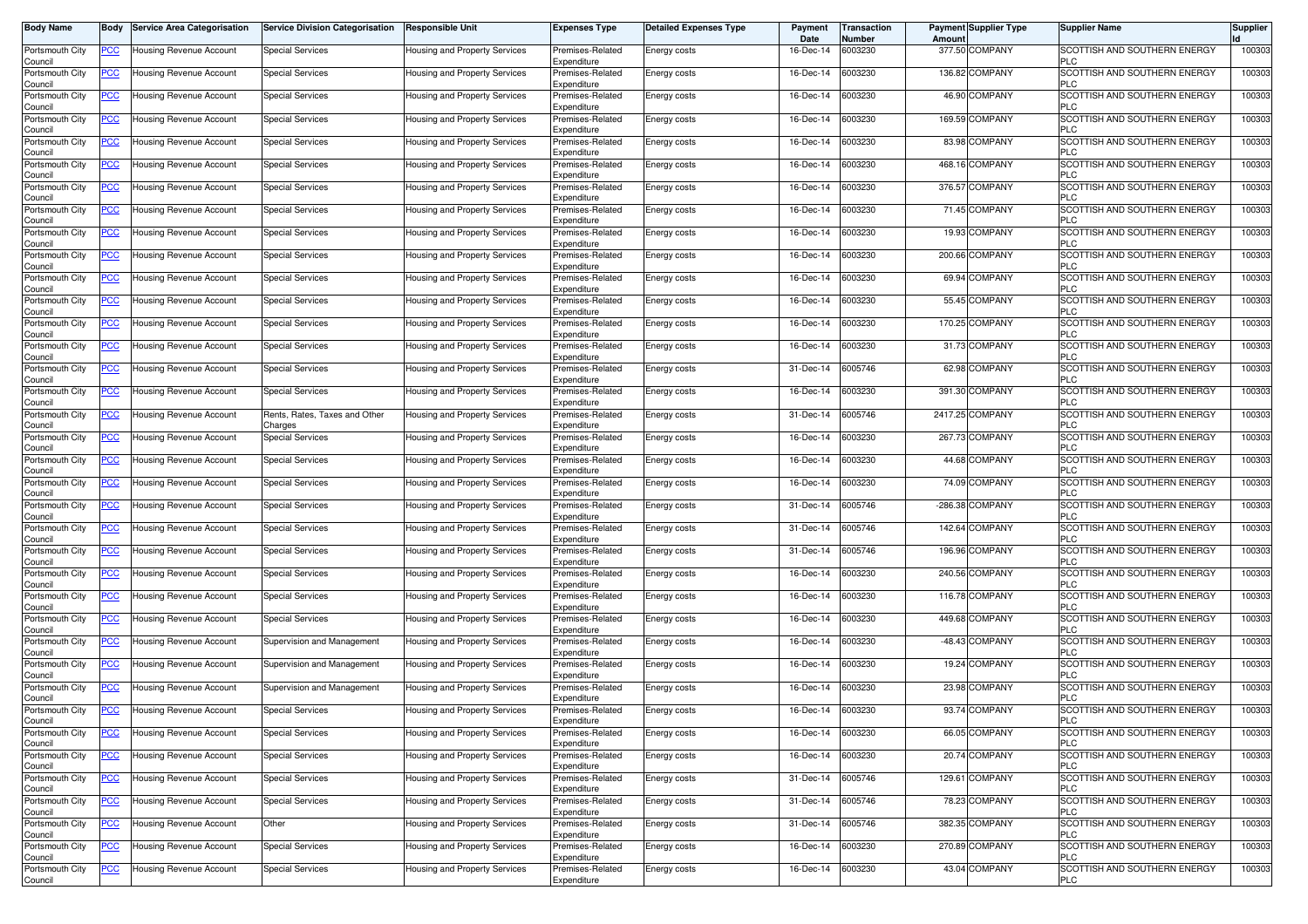| <b>Body Name</b>           | Body       | <b>Service Area Categorisation</b>                             | <b>Service Division Categorisation</b> | <b>Responsible Unit</b>              | <b>Expenses Type</b>                     | <b>Detailed Expenses Type</b>  | Payment<br>Date   | ransaction<br>Number | Amount | <b>Payment Supplier Type</b> | <b>Supplier Name</b>                                                  | <b>Supplier</b> |
|----------------------------|------------|----------------------------------------------------------------|----------------------------------------|--------------------------------------|------------------------------------------|--------------------------------|-------------------|----------------------|--------|------------------------------|-----------------------------------------------------------------------|-----------------|
| Portsmouth City<br>Council | <u>PCC</u> | Housing Revenue Account                                        | Other                                  | Housing and Property Services        | Premises-Related<br>Expenditure          | Energy costs                   | 31-Dec-14         | 6005746              |        | 473.37 COMPANY               | SCOTTISH AND SOUTHERN ENERGY<br><b>PLC</b>                            | 100303          |
| Portsmouth City<br>Council | <b>PCC</b> | Housing Revenue Account                                        | <b>Special Services</b>                | Housing and Property Services        | Premises-Related<br>Expenditure          | Energy costs                   | 31-Dec-14         | 6005746              |        | -152.94 COMPANY              | SCOTTISH AND SOUTHERN ENERGY<br><b>PLC</b>                            | 100303          |
| Portsmouth City<br>Council | <u>PCC</u> | Housing Revenue Account                                        | <b>Special Services</b>                | Housing and Property Services        | Premises-Related<br>Expenditure          | Energy costs                   | 31-Dec-14         | 6005746              |        | 73.56 COMPANY                | SCOTTISH AND SOUTHERN ENERGY<br><b>PLC</b>                            | 100303          |
| Portsmouth City<br>Council | <u>PCC</u> | <b>Housing Revenue Account</b>                                 | <b>Special Services</b>                | Housing and Property Services        | Premises-Related<br>Expenditure          | Energy costs                   | 31-Dec-14         | 6005746              |        | 82.30 COMPANY                | SCOTTISH AND SOUTHERN ENERGY<br><b>PLC</b>                            | 100303          |
| Portsmouth City<br>Council | <u>PCC</u> | Housing Revenue Account                                        | Supervision and Management             | Housing and Property Services        | Premises-Related<br>Expenditure          | Energy costs                   | 16-Dec-14         | 6003230              |        | -191.47 COMPANY              | SCOTTISH AND SOUTHERN ENERGY<br><b>PLC</b>                            | 100303          |
| Portsmouth City<br>Council | <b>PCC</b> | Housing Revenue Account                                        | Supervision and Management             | Housing and Property Services        | Premises-Related<br>Expenditure          | Energy costs                   | 16-Dec-14         | 6003230              |        | -254.84 COMPANY              | SCOTTISH AND SOUTHERN ENERGY<br><b>PLC</b>                            | 100303          |
| Portsmouth City<br>Council | <u>PCC</u> | Housing Revenue Account                                        | Supervision and Management             | <b>Housing and Property Services</b> | Premises-Related<br>Expenditure          | Energy costs                   | 16-Dec-14         | 6003230              |        | -211.89 COMPANY              | SCOTTISH AND SOUTHERN ENERGY<br><b>PLC</b>                            | 100303          |
| Portsmouth City<br>Council | <u>PCC</u> | Housing Revenue Account                                        | Supervision and Management             | Housing and Property Services        | Premises-Related<br>Expenditure          | Energy costs                   | 16-Dec-14         | 6003230              |        | -514.73 COMPANY              | SCOTTISH AND SOUTHERN ENERGY<br><b>PLC</b>                            | 100303          |
| Portsmouth City<br>Council | <u>PCC</u> | Housing Revenue Account                                        | Supervision and Management             | Housing and Property Services        | Premises-Related<br>Expenditure          | Energy costs                   | 16-Dec-14         | 6003230              |        | -644.35 COMPANY              | SCOTTISH AND SOUTHERN ENERGY<br><b>PLC</b>                            | 100303          |
| Portsmouth City<br>Council | <u>PCC</u> | Housing Revenue Account                                        | Supervision and Management             | Housing and Property Services        | Premises-Related<br>Expenditure          | Energy costs                   | 16-Dec-14         | 6003230              |        | -724.71 COMPANY              | SCOTTISH AND SOUTHERN ENERGY<br><b>PLC</b>                            | 100303          |
| Portsmouth City<br>Council | <u>PCC</u> | Housing Revenue Account                                        | Supervision and Management             | Housing and Property Services        | Premises-Related<br>Expenditure          | Energy costs                   | 16-Dec-14         | 6003230              |        | -806.39 COMPANY              | SCOTTISH AND SOUTHERN ENERGY<br><b>PLC</b>                            | 100303          |
| Portsmouth City<br>Council | <u>PCC</u> | Housing Revenue Account                                        | Supervision and Management             | Housing and Property Services        | Premises-Related<br>Expenditure          | Energy costs                   | 16-Dec-14         | 6003230              |        | 847.87 COMPANY               | SCOTTISH AND SOUTHERN ENERGY<br><b>PLC</b>                            | 100303          |
| Portsmouth City<br>Council | <u>PCC</u> | Housing Revenue Account                                        | Supervision and Management             | Housing and Property Services        | Premises-Related<br>Expenditure          | Energy costs                   | 16-Dec-14         | 6003230              |        | 762.04 COMPANY               | SCOTTISH AND SOUTHERN ENERGY<br><b>PLC</b>                            | 100303          |
| Portsmouth City<br>Council | <u>PCC</u> | Housing Revenue Account                                        | Supervision and Management             | Housing and Property Services        | Premises-Related<br>Expenditure          | Energy costs                   | 16-Dec-14         | 6003230              |        | 678.06 COMPANY               | SCOTTISH AND SOUTHERN ENERGY<br><b>PLC</b>                            | 100303          |
| Portsmouth City<br>Council | <u>PCC</u> | Housing Revenue Account                                        | Supervision and Management             | <b>Housing and Property Services</b> | Premises-Related<br>Expenditure          | Energy costs                   | 16-Dec-14         | 6003230              |        | 541.26 COMPANY               | SCOTTISH AND SOUTHERN ENERGY<br><b>PLC</b>                            | 100303          |
| Portsmouth City<br>Council | <u>PCC</u> | Housing Revenue Account                                        | Supervision and Management             | <b>Housing and Property Services</b> | Premises-Related<br>Expenditure          | Energy costs                   | 16-Dec-14         | 6003230              |        | 211.89 COMPANY               | SCOTTISH AND SOUTHERN ENERGY<br><b>PLC</b>                            | 100303          |
| Portsmouth City<br>Council | <u>PCC</u> | Housing Revenue Account                                        | Supervision and Management             | Housing and Property Services        | Premises-Related<br>Expenditure          | Energy costs                   | 16-Dec-14         | 6003230              |        | 254.84 COMPANY               | SCOTTISH AND SOUTHERN ENERGY<br><b>PLC</b>                            | 100303          |
| Portsmouth City<br>Council | <u>PCC</u> | Housing Revenue Account                                        | Supervision and Management             | Housing and Property Services        | Premises-Related<br>Expenditure          | Energy costs                   | 16-Dec-14         | 6003230              |        | 191.47 COMPANY               | SCOTTISH AND SOUTHERN ENERGY<br><b>PLC</b>                            | 100303          |
| Portsmouth City<br>Council | <u>PCC</u> | Housing Revenue Account                                        | Supervision and Management             | Housing and Property Services        | Premises-Related<br>Expenditure          | Energy costs                   | 16-Dec-14         | 6003230              |        | 247.50 COMPANY               | SCOTTISH AND SOUTHERN ENERGY<br><b>PLC</b>                            | 100303          |
| Portsmouth City<br>Council | <u>PCC</u> | Housing Revenue Account                                        | <b>Special Services</b>                | Housing and Property Services        | Premises-Related<br>Expenditure          | Energy costs                   | 16-Dec-14         | 6003230              |        | 46.27 COMPANY                | SCOTTISH AND SOUTHERN ENERGY<br><b>PLC</b>                            | 100303          |
| Portsmouth City<br>Council | <u>PCC</u> | Housing Revenue Account                                        | <b>Special Services</b>                | Housing and Property Services        | Premises-Related<br>Expenditure          | Energy costs                   | 16-Dec-14         | 6003230              |        | 78.58 COMPANY                | SCOTTISH AND SOUTHERN ENERGY<br><b>PLC</b>                            | 100303          |
| Portsmouth City<br>Council | <b>PCC</b> | Housing Revenue Account                                        | Special Services                       | Housing and Property Services        | Premises-Related<br>Expenditure          | Energy costs                   | 16-Dec-14         | 6003230              |        | 467.88 COMPANY               | SCOTTISH AND SOUTHERN ENERGY<br><b>PLC</b>                            | 100303          |
| Portsmouth City<br>Council | <u>PCC</u> | Housing Revenue Account                                        | <b>Special Services</b>                | Housing and Property Services        | Premises-Related<br>Expenditure          | Energy costs                   | 16-Dec-14         | 6003230              |        | 39.19 COMPANY                | SCOTTISH AND SOUTHERN ENERGY<br><b>PLC</b>                            | 100303          |
| Portsmouth City<br>Council | <u>PCC</u> | Housing Revenue Account                                        | Special Services                       | Housing and Property Services        | Premises-Related<br>Expenditure          | Energy costs                   | 31-Dec-14         | 6005746              |        | 63.57 COMPANY                | SCOTTISH AND SOUTHERN ENERGY<br><b>PLC</b>                            | 100303          |
| Portsmouth City<br>Council | <u>PCC</u> | Housing Revenue Account                                        | <b>Special Services</b>                | <b>Housing and Property Services</b> | Premises-Related<br>Expenditure          | Energy costs                   | 16-Dec-14         | 6003230              |        | 244.38 COMPANY               | SCOTTISH AND SOUTHERN ENERGY<br><b>PLC</b>                            | 100303          |
| Portsmouth City<br>Council | <u>PCC</u> | Housing Revenue Account                                        | Other                                  | Housing and Property Services        | Employees                                | Direct employee expenses       | 31-Dec-14         | 6005748              |        | 509.60 COMPANY               | <b>SCS TECHNOLOGIES LTD</b>                                           | 134837          |
| Portsmouth City<br>Council | <u>PCC</u> | Housing Revenue Account                                        | <b>Special Services</b>                | Housing and Property Services        | Third Party Payments                     | Private contractors            | 08-Dec-14         | 6001789              |        | 2423.26 VENDOR               | SEVACARE (UK) LTD                                                     | 136163          |
| Portsmouth City<br>Council | <u>PCC</u> | Housing Services                                               | Homelessness                           | <b>Housing and Property Services</b> | Premises-Related<br>Expenditure          | Rents                          | 22-Dec-14         | 6004455              |        | 293.25 SOLETRADER            | Classified as 'personal data' (under the<br>Data Protection Act 1998) | 131366          |
| Portsmouth City<br>Council | <u>PCC</u> | Housing Services                                               | Homelessness                           | Housing and Property Services        | Premises-Related<br>Expenditure          | Rents                          | 22-Dec-14         | 6004455              |        | 2404.11 SOLETRADER           | Classified as 'personal data' (under the<br>Data Protection Act 1998) | 131366          |
| Portsmouth City<br>Council | <u>PCC</u> | Housing Revenue Account                                        | Supervision and Management             | Housing and Property Services        | Third Party Payments Private contractors |                                | 12-Dec-14         | 6002951              |        | 27.49 VENDOR                 | <b>SITA UK LTD</b>                                                    | 102673          |
| Portsmouth City<br>Council | <u>PCC</u> | Housing Revenue Account                                        | <b>Special Services</b>                | Housing and Property Services        | Third Party Payments                     | Private contractors            | 11-Dec-14         | 6002596              |        | 72.35 VENDOR                 | SITA UK LTD                                                           | 102673          |
| Portsmouth City<br>Council | <u>PCC</u> | Housing Revenue Account                                        | <b>Special Services</b>                | Housing and Property Services        | Third Party Payments                     | Private contractors            | 11-Dec-14         | 6002596              |        | 11.78 VENDOR                 | <b>SITA UK LTD</b>                                                    | 102673          |
| Portsmouth City<br>Council | <u>PCC</u> | Housing Revenue Account                                        | <b>Special Services</b>                | Housing and Property Services        | Premises-Related<br>Expenditure          | Cleaning and domestic supplies | 11-Dec-14         | 6002596              |        | 58.64 VENDOR                 | SITA UK LTD                                                           | 102673          |
| Portsmouth City<br>Council | <u>PCC</u> | Housing Revenue Account                                        | Supervision and Management             | Housing and Property Services        | Premises-Related<br>Expenditure          | Cleaning and domestic supplies | 11-Dec-14         | 6002596              |        | 120.15 VENDOR                | SITA UK LTD                                                           | 102673          |
| Portsmouth City<br>Council | <u>PCC</u> | Support Service / Transparency AMS<br><b>Costs Unallocated</b> |                                        | Housing and Property Services        | Premises-Related<br>Expenditure          | Cleaning and domestic supplies | 11-Dec-14         | 6002596              |        | 14.08 VENDOR                 | SITA UK LTD                                                           | 102673          |
| Portsmouth City<br>Council | <u>PCC</u> | Support Service / Transparency AMS<br><b>Costs Unallocated</b> |                                        | Housing and Property Services        | Premises-Related<br>Expenditure          | Cleaning and domestic supplies | 11-Dec-14 6002596 |                      |        | 1294.08 VENDOR               | <b>SITA UK LTD</b>                                                    | 102673          |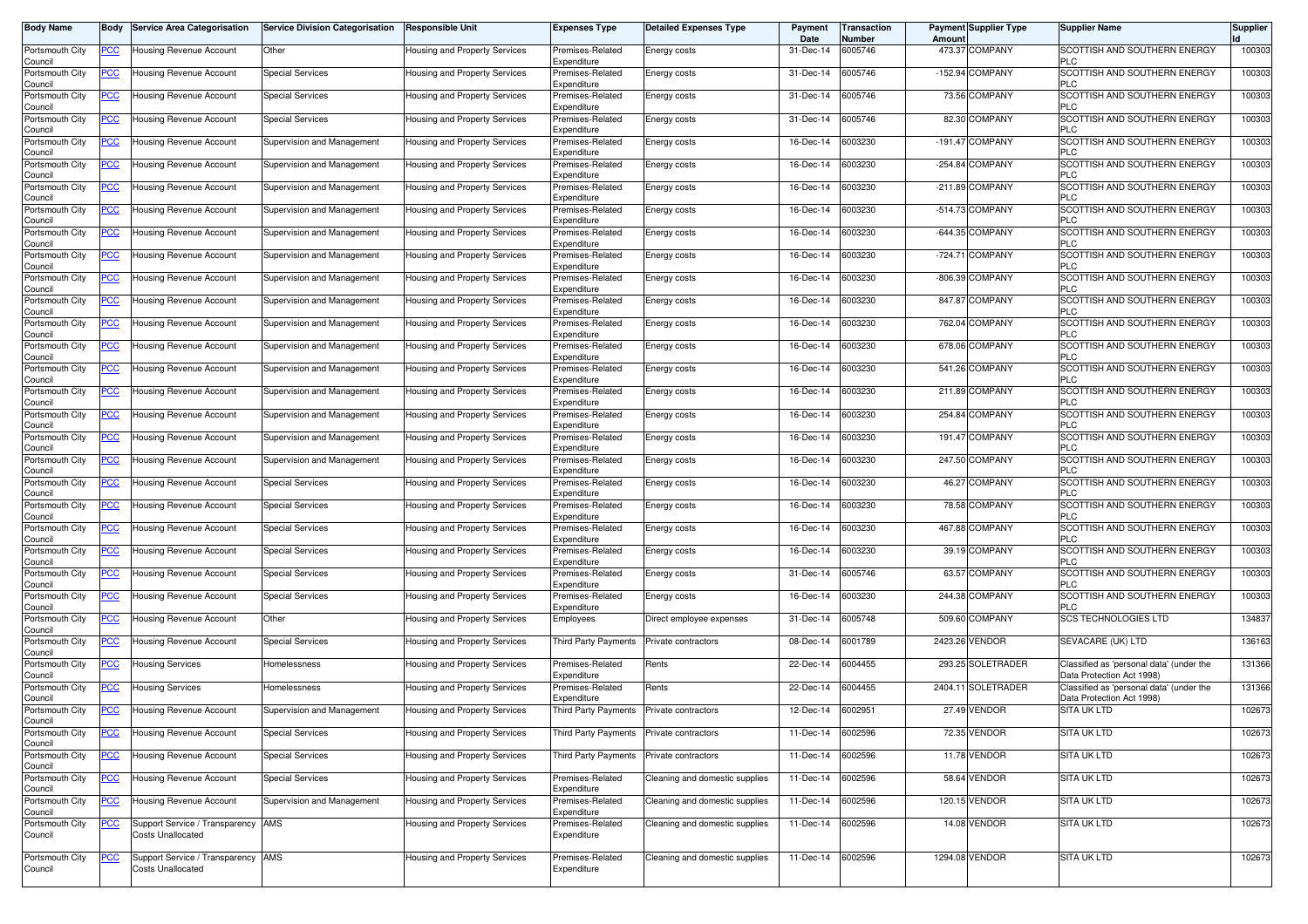| Body Name                  | Body           | <b>Service Area Categorisation</b>                             | <b>Service Division Categorisation</b> | Responsible Unit                     | <b>Expenses Type</b>            | <b>Detailed Expenses Type</b>                        | Payment<br>Date | Transaction<br>Number | Amoun     | <b>Payment Supplier Type</b>             | <b>Supplier Name</b>                                                  | <b>Supplier</b> |
|----------------------------|----------------|----------------------------------------------------------------|----------------------------------------|--------------------------------------|---------------------------------|------------------------------------------------------|-----------------|-----------------------|-----------|------------------------------------------|-----------------------------------------------------------------------|-----------------|
| Portsmouth City<br>Council | <u>PCC</u>     | Support Service / Transparency<br><b>Costs Unallocated</b>     | AMS                                    | Housing and Property Services        | Premises-Related<br>Expenditure | Cleaning and domestic supplies                       | 11-Dec-14       | 6002596               |           | 758.40 VENDOR                            | SITA UK LTD                                                           | 102673          |
| Portsmouth City<br>Council | $\overline{C}$ | Housing Revenue Account                                        | <b>Special Services</b>                | Housing and Property Services        | Third Party Payments            | Private contractors                                  | 11-Dec-14       | 6002596               |           | 117.28 VENDOR                            | SITA UK LTD                                                           | 102673          |
| Portsmouth City<br>Council | <u>PCC</u>     | Housing Revenue Account                                        | <b>Special Services</b>                | Housing and Property Services        | Premises-Related<br>Expenditure | Cleaning and domestic supplies                       | 12-Dec-14       | 6002951               |           | 6.89 VENDOR                              | <b>SITA UK LTD</b>                                                    | 102673          |
| Portsmouth City<br>Council | <u>PCC</u>     | <b>Housing Revenue Account</b>                                 | <b>Special Services</b>                | Housing and Property Services        | Premises-Related<br>Expenditure | Cleaning and domestic supplies                       | 12-Dec-14       | 6002951               |           | 29.25 VENDOR                             | <b>SITA UK LTD</b>                                                    | 102673          |
| Portsmouth City<br>Council | <u>PCC</u>     | Housing Revenue Account                                        | Special Services                       | Housing and Property Services        | Premises-Related<br>Expenditure | Cleaning and domestic supplies                       | 11-Dec-14       | 6002596               | 207.67    | <b>VENDOR</b>                            | <b>SITA UK LTD</b>                                                    | 102673          |
| Portsmouth City<br>Council | <b>PCC</b>     | Housing Revenue Account                                        | <b>Special Services</b>                | <b>Housing and Property Services</b> | Premises-Related<br>Expenditure | Cleaning and domestic supplies                       | 11-Dec-14       | 6002596               |           | 40.59 VENDOR                             | SITA UK LTD                                                           | 102673          |
| Portsmouth City<br>Council | <u>PCC</u>     | Housing Revenue Account                                        | <b>Special Services</b>                | Housing and Property Services        | Premises-Related<br>Expenditure | Cleaning and domestic supplies                       | 11-Dec-14       | 6002596               | $-207.67$ | VENDOR                                   | SITA UK LTD                                                           | 102673          |
| Portsmouth City<br>Council | <u>PCC</u>     | Housing Revenue Account                                        | <b>Special Services</b>                | Housing and Property Services        | Premises-Related<br>Expenditure | Cleaning and domestic supplies                       | 11-Dec-14       | 6002596               |           | 207.67 VENDOR                            | SITA UK LTD                                                           | 102673          |
| Portsmouth City<br>Council | <u>PCC</u>     | Housing Revenue Account                                        | Supervision and Management             | Housing and Property Services        | Premises-Related<br>Expenditure | Cleaning and domestic supplies                       | 12-Dec-14       | 6002951               |           | 65.53 VENDOR                             | SITA UK LTD                                                           | 102673          |
| Portsmouth City<br>Council | <u>PCC</u>     | Housing Revenue Account                                        | Supervision and Management             | Housing and Property Services        | Premises-Related<br>Expenditure | Cleaning and domestic supplies                       | 12-Dec-14       | 6002951               |           | 86.13 VENDOR                             | SITA UK LTD                                                           | 102673          |
| Portsmouth City<br>Council | <u>PCC</u>     | Housing Revenue Account                                        | Repairs and Maintenance                | Housing and Property Services        | Premises-Related<br>Expenditure | Cleaning and domestic supplies                       | 11-Dec-14       | 6002596               |           | 57.38 VENDOR                             | SITA UK LTD                                                           | 102673          |
| Portsmouth City<br>Council | <u>PCC</u>     | Housing Revenue Account                                        | Supervision and Management             | Housing and Property Services        | Premises-Related<br>Expenditure | Cleaning and domestic supplies                       | 12-Dec-14       | 6002951               |           | 27.49 VENDOR                             | <b>SITA UK LTD</b>                                                    | 102673          |
| Portsmouth City<br>Council | <u>PCC</u>     | Housing Revenue Account                                        | <b>Special Services</b>                | Housing and Property Services        | Third Party Payments            | Private contractors                                  | 11-Dec-14       | 6002596               |           | 58.64 VENDOR                             | <b>SITA UK LTD</b>                                                    | 102673          |
| Portsmouth City<br>Council | <u>PCC</u>     | Housing Revenue Account                                        | <b>Special Services</b>                | Housing and Property Services        | Third Party Payments            | Private contractors                                  | 11-Dec-14       | 6002596               | 58.64     | VENDOR                                   | <b>SITA UK LTD</b>                                                    | 102673          |
| Portsmouth City<br>Council | <u>PCC</u>     | Support Service / Transparency<br><b>Costs Unallocated</b>     | AMS                                    | <b>Housing and Property Services</b> | Premises-Related<br>Expenditure | Cleaning and domestic supplies                       | 11-Dec-14       | 6002596               |           | 651.05 VENDOR                            | SITA UK LTD                                                           | 102673          |
| Portsmouth City<br>Council | <u>PCC</u>     | <b>Housing Revenue Account</b>                                 | <b>Special Services</b>                | Housing and Property Services        | Third Party Payments            | Private contractors                                  | 11-Dec-14       | 6002596               | 58.64     | <b>VENDOR</b>                            | <b>SITA UK LTD</b>                                                    | 102673          |
| Portsmouth City<br>Council | <u>PCC</u>     | Housing Revenue Account                                        | <b>Special Services</b>                | Housing and Property Services        | <b>Third Party Payments</b>     | Private contractors                                  | 11-Dec-14       | 6002596               | 58.64     | <b>VENDOR</b>                            | SITA UK LTD                                                           | 102673          |
| Portsmouth City<br>Council | <u>PCC</u>     | Housing Revenue Account                                        | Supervision and Management             | Housing and Property Services        | Third Party Payments            | Private contractors                                  | 12-Dec-14       | 6002951               |           | 27.49 VENDOR                             | <b>SITA UK LTD</b>                                                    | 102673          |
| Portsmouth City<br>Council | <b>PCC</b>     | Housing Revenue Account                                        | Supervision and Management             | Housing and Property Services        | Third Party Payments            | Private contractors                                  | 12-Dec-14       | 6002951               | 58.64     | <b>VENDOR</b>                            | <b>SITA UK LTD</b>                                                    | 102673          |
| Portsmouth City<br>Council | <u>PCC</u>     | Housing Revenue Account                                        | Supervision and Management             | Housing and Property Services        | Third Party Payments            | Private contractors                                  | 12-Dec-14       | 6002951               |           | 32.97 VENDOR                             | SITA UK LTD                                                           | 102673          |
| Portsmouth City<br>Council | <u>PCC</u>     | Support Service / Transparency<br>Costs Unallocated            | LLM                                    | Housing and Property Services        | Premises-Related<br>Expenditure | Repairs, alterations and<br>maintenance of buildings | 05-Dec-14       | 6001594               |           | 114.98 VENDOR                            | SIX DEGREES UNIFIED COMMS (KAM)<br>LIMITED                            | 137034          |
| Portsmouth City<br>Council | <u>PCC</u>     | Support Service / Transparency LLM<br><b>Costs Unallocated</b> |                                        | Housing and Property Services        | Premises-Related<br>Expenditure | Repairs, alterations and<br>naintenance of buildings | $05$ -Dec-14    | 6001594               |           | 60.51 VENDOR                             | SIX DEGREES UNIFIED COMMS (KAM)<br>LIMITED                            | 137034          |
| Portsmouth City<br>Council | <u>PCC</u>     | Support Service / Transparency<br><b>Costs Unallocated</b>     | <b>LLM</b>                             | Housing and Property Services        | Premises-Related<br>Expenditure | Repairs, alterations and<br>maintenance of buildings | 05-Dec-14       | 6001594               |           | 20.17 VENDOR                             | SIX DEGREES UNIFIED COMMS (KAM)<br>LIMITED                            | 137034          |
| Portsmouth City<br>Council | <u>PCC</u>     | Support Service / Transparency<br>Costs Unallocated            | LLM                                    | Housing and Property Services        | Premises-Related<br>Expenditure | Repairs, alterations and<br>maintenance of buildings | 05-Dec-14       | 6001594               |           | 20.18 VENDOR                             | SIX DEGREES UNIFIED COMMS (KAM)<br>LIMITED                            | 137034          |
| Portsmouth City<br>Council | <u>PCC</u>     | Support Service / Transparency<br><b>Costs Unallocated</b>     | <b>LLM</b>                             | Housing and Property Services        | Premises-Related<br>Expenditure | Repairs, alterations and<br>maintenance of buildings | 05-Dec-14       | 6001594               |           | 20.17 VENDOR                             | SIX DEGREES UNIFIED COMMS (KAM)<br>LIMITED                            | 137034          |
| Portsmouth City<br>Council | <u>PCC</u>     | Support Service / Transparency<br><b>Costs Unallocated</b>     | LLM                                    | Housing and Property Services        | Premises-Related<br>Expenditure | Repairs, alterations and<br>maintenance of buildings | 05-Dec-14       | 6001594               |           | 18.66 VENDOR                             | SIX DEGREES UNIFIED COMMS (KAM)<br>LIMITED                            | 137034          |
| Portsmouth City<br>Council | <u>PCC</u>     | Support Service / Transparency<br><b>Costs Unallocated</b>     | <b>LLM</b>                             | Housing and Property Services        | Premises-Related<br>Expenditure | Repairs, alterations and<br>maintenance of buildings | 05-Dec-14       | 6001594               |           | 18.66 VENDOR                             | SIX DEGREES UNIFIED COMMS (KAM)<br><b>LIMITED</b>                     | 137034          |
| Portsmouth City<br>Council | <u>PCC</u>     | Support Service / Transparency LLM<br><b>Costs Unallocated</b> |                                        | Housing and Property Services        | Premises-Related<br>Expenditure | Repairs, alterations and<br>maintenance of buildings | 05-Dec-14       | 6001594               |           | 20.16 VENDOR                             | SIX DEGREES UNIFIED COMMS (KAM)<br><b>LIMITED</b>                     | 137034          |
| Portsmouth City<br>Council | <u>PCC</u>     | Housing Revenue Account                                        | Repairs and Maintenance                | Housing and Property Services        | Premises-Related<br>Expenditure | Repairs, alterations and<br>maintenance of buildings | 05-Dec-14       | 6001594               |           | 641.82 VENDOR                            | SIX DEGREES UNIFIED COMMS (KAM)<br>LIMITED                            | 137034          |
| Portsmouth City<br>Council | <u>PCC</u>     | <b>Housing Services</b>                                        | Homelessness                           | Housing and Property Services        | Premises-Related<br>Expenditure | Rents                                                | 22-Dec-14       | 6004456               |           | 3328.00 SOLETRADER                       | Classified as 'personal data' (under the<br>Data Protection Act 1998) | 139215          |
| Portsmouth City<br>Council | <u>PCC</u>     | Housing Revenue Account                                        | Other                                  | Housing and Property Services        | Third Party Payments            | Private contractors                                  | 03-Dec-14       | 6001118               |           | 33369.00 COMPANY                         | <b>SOLAR VOLTAICS LTD</b>                                             | 139625          |
| Portsmouth City<br>Council | <u>PCC</u>     | Housing Revenue Account                                        | <b>Special Services</b>                | Housing and Property Services        | Third Party Payments            | Private contractors                                  | 17-Dec-14       | 6003744               |           | 10140.00 OTHER LOCAL<br><b>AUTHORITY</b> | SOUTHAMPTON CITY COUNCIL                                              | 100422          |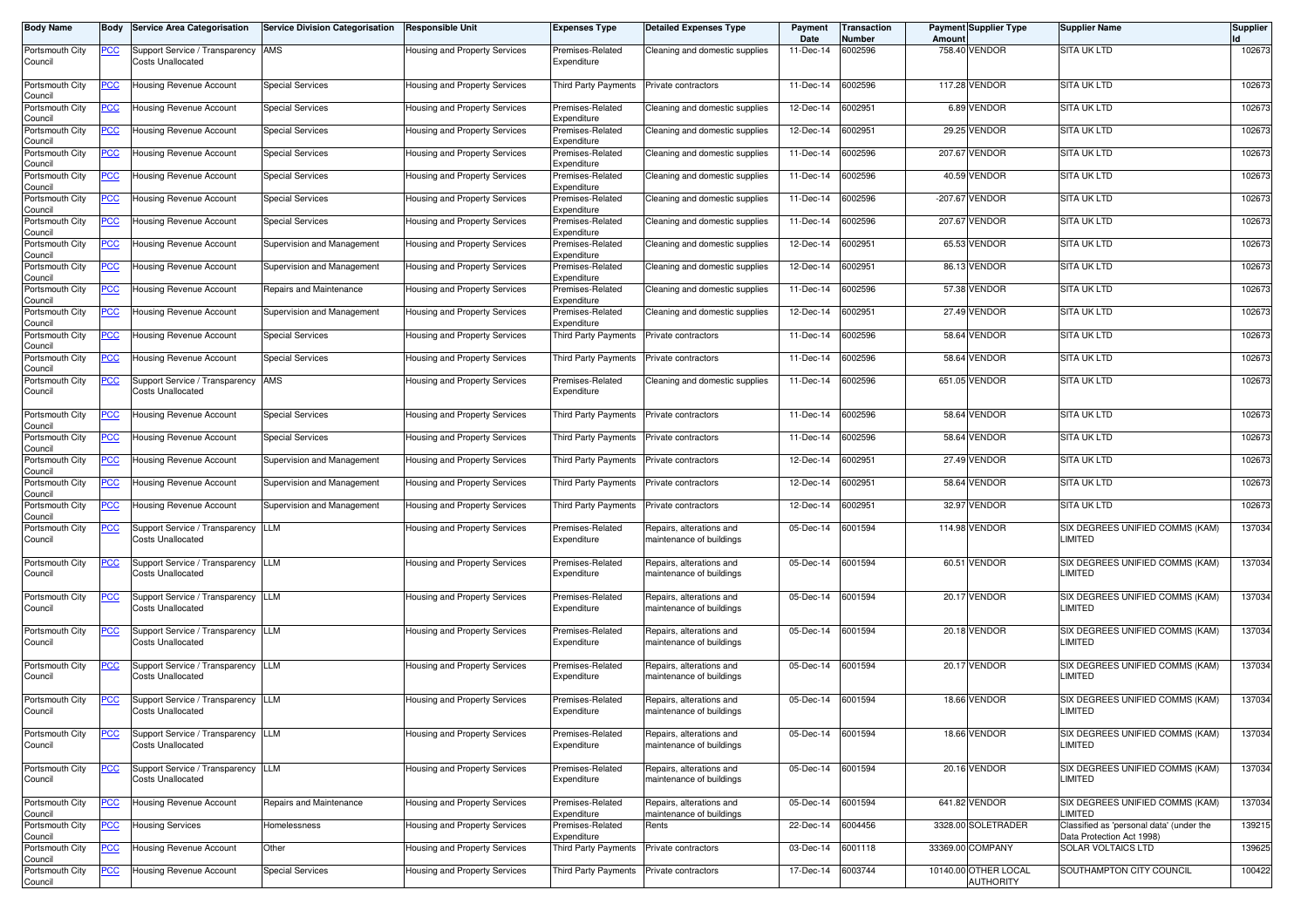| Body Name                  | Body       | <b>Service Area Categorisation</b>                         | <b>Service Division Categorisation</b>   | <b>Responsible Unit</b>              | <b>Expenses Type</b>            | <b>Detailed Expenses Type</b>                                             | <b>Payment</b><br>Date | <b>Transaction</b><br>Number | Amount  | <b>Payment Supplier Type</b> | <b>Supplier Name</b>                                                  | <b>Supplier</b> |
|----------------------------|------------|------------------------------------------------------------|------------------------------------------|--------------------------------------|---------------------------------|---------------------------------------------------------------------------|------------------------|------------------------------|---------|------------------------------|-----------------------------------------------------------------------|-----------------|
| Portsmouth City<br>Council | <u>PCC</u> | Housing Revenue Account                                    | Repairs and Maintenance                  | Housing and Property Services        | Premises-Related<br>Expenditure | Repairs, alterations and<br>maintenance of buildings                      | 19-Dec-14              | 6004249                      |         | 1416.66 COMPANY              | SOUTHCOLD REFIGERATION LIMITED                                        | 139738          |
| Portsmouth City<br>Council | <u>PCC</u> | Housing Revenue Account                                    | Repairs and Maintenance                  | Housing and Property Services        | Premises-Related<br>Expenditure | Repairs, alterations and<br>maintenance of buildings                      | 31-Dec-14              | 6005770                      |         | 1201.92 COMPANY              | SOUTHCOLD REFIGERATION LIMITED                                        | 139738          |
| Portsmouth City<br>Council | <u>PCC</u> | Housing Revenue Account                                    | Repairs and Maintenance                  | Housing and Property Services        | Premises-Related<br>Expenditure | Repairs, alterations and<br>maintenance of buildings                      | 31-Dec-14              | 6005770                      |         | 1201.92 COMPANY              | SOUTHCOLD REFIGERATION LIMITED                                        | 139738          |
| Portsmouth City<br>Council | <u>PCC</u> | Housing Revenue Account                                    | Repairs and Maintenance                  | Housing and Property Services        | Premises-Related<br>Expenditure | Repairs, alterations and<br>naintenance of buildings                      | 05-Dec-14              | 6001602                      |         | 60.00 COMPANY                | SOUTHCOLD REFIGERATION LIMITED                                        | 139738          |
| Portsmouth City<br>Council | <u>PCC</u> | <b>Housing Revenue Account</b>                             | Repairs and Maintenance                  | Housing and Property Services        | Premises-Related<br>Expenditure | Repairs, alterations and<br>naintenance of buildings                      | 05-Dec-14              | 6001602                      |         | 110.00 COMPANY               | SOUTHCOLD REFIGERATION LIMITED                                        | 139738          |
| Portsmouth City<br>Council | <u>PCC</u> | Housing Revenue Account                                    | Repairs and Maintenance                  | Housing and Property Services        | Premises-Related<br>Expenditure | Repairs, alterations and<br>maintenance of buildings                      | 05-Dec-14              | 6001602                      |         | 60.00 COMPANY                | SOUTHCOLD REFIGERATION LIMITED                                        | 139738          |
| Portsmouth City<br>Council | <u>PCC</u> | Housing Revenue Account                                    | Repairs and Maintenance                  | Housing and Property Services        | Premises-Related<br>Expenditure | Repairs, alterations and<br>maintenance of buildings                      | 05-Dec-14              | 6001602                      |         | 120.00 COMPANY               | SOUTHCOLD REFIGERATION LIMITED                                        | 139738          |
| Portsmouth City<br>Council | <u>PCC</u> | Housing Revenue Account                                    | Repairs and Maintenance                  | Housing and Property Services        | Premises-Related<br>Expenditure | Repairs, alterations and<br>maintenance of buildings                      | 05-Dec-14              | 6001602                      |         | 170.00 COMPANY               | SOUTHCOLD REFIGERATION LIMITED                                        | 139738          |
| Portsmouth City<br>Council | <u>PCC</u> | Housing Revenue Account                                    | Repairs and Maintenance                  | Housing and Property Services        | Premises-Related<br>Expenditure | Repairs, alterations and<br>naintenance of buildings                      | 19-Dec-14              | 6004250                      |         | 5927.12 COMPANY              | SOUTHERN AERIAL COMMUNICATIONS<br>LTD                                 | 100357          |
| Portsmouth City<br>Council | <u>PCC</u> | Housing Revenue Account                                    | Repairs and Maintenance                  | Housing and Property Services        | Premises-Related<br>Expenditure | Repairs, alterations and<br>maintenance of buildings                      | 19-Dec-14              | 6004250                      |         | 995.92 COMPANY               | SOUTHERN AERIAL COMMUNICATIONS<br><b>LTD</b>                          | 100357          |
| Portsmouth City<br>Council | <u>PCC</u> | Housing Revenue Account                                    | Repairs and Maintenance                  | Housing and Property Services        | Premises-Related<br>Expenditure | Repairs, alterations and<br>maintenance of buildings                      | 19-Dec-14              | 6004250                      |         | 88.68 COMPANY                | SOUTHERN AERIAL COMMUNICATIONS<br>LTD                                 | 100357          |
| Portsmouth City<br>Council | <u>PCC</u> | Housing Revenue Account                                    | Repairs and Maintenance                  | Housing and Property Services        | Premises-Related<br>Expenditure | Repairs, alterations and<br>naintenance of buildings                      | 19-Dec-14              | 6004250                      |         | 3646.74 COMPANY              | SOUTHERN AERIAL COMMUNICATIONS<br>LTD                                 | 100357          |
| Portsmouth City<br>Council | <u>PCC</u> | Housing Revenue Account                                    | Repairs and Maintenance                  | Housing and Property Services        | Premises-Related<br>Expenditure | Repairs, alterations and<br>maintenance of buildings                      | 19-Dec-14              | 6004250                      |         | 4314.80 COMPANY              | SOUTHERN AERIAL COMMUNICATIONS<br>LTD                                 | 100357          |
| Portsmouth City<br>Council | <u>PCC</u> | Housing Revenue Account                                    | Repairs and Maintenance                  | Housing and Property Services        | Premises-Related<br>Expenditure | Repairs, alterations and<br>naintenance of buildings                      | 19-Dec-14              | 6004250                      | 5719.67 | <b>COMPANY</b>               | SOUTHERN AERIAL COMMUNICATIONS<br>LTD                                 | 100357          |
| Portsmouth City<br>Council | <u>PCC</u> | Support Service / Transparency<br><b>Costs Unallocated</b> | LLM                                      | Housing and Property Services        | Premises-Related<br>Expenditure | Repairs, alterations and<br>maintenance of buildings                      | 31-Dec-14              | 6005772                      |         | 2118.50 COMPANY              | SOUTHERN FLAT AND PITCHED<br>ROOFING LIMITED                          | 100332          |
| Portsmouth City<br>Council | <u>PCC</u> | Housing Revenue Account                                    | <b>Special Services</b>                  | Housing and Property Services        | Premises-Related<br>Expenditure | <b>Water Services</b>                                                     | 08-Dec-14              | 6001795                      |         | 1382.88 VENDOR               | SOUTHERN WATER                                                        | 100254          |
| Portsmouth City<br>Council | <u>PCC</u> | <b>Housing Revenue Account</b>                             | <b>Special Services</b>                  | Housing and Property Services        | Premises-Related<br>Expenditure | Water Services                                                            | 03-Dec-14              | 6001123                      |         | 1215.11 VENDOR               | SOUTHERN WATER                                                        | 100254          |
| Portsmouth City<br>Council | <u>PCC</u> | Housing Revenue Account                                    | Rents, Rates, Taxes and Other<br>Charges | Housing and Property Services        | Premises-Related<br>Expenditure | Water Services                                                            | 12-Dec-14              | 6002961                      |         | 111.73 VENDOR                | <b>SOUTHERN WATER</b>                                                 | 100254          |
| Portsmouth City<br>Council | <u>PCC</u> | Housing Revenue Account                                    | Other                                    | <b>Housing and Property Services</b> | Premises-Related<br>Expenditure | Water Services                                                            | 15-Dec-14              | 6003139                      |         | 301.22 VENDOR                | SOUTHERN WATER                                                        | 100254          |
| Portsmouth City<br>Council | <u>PCC</u> | Housing Revenue Account                                    | Rents, Rates, Taxes and Other<br>Charges | Housing and Property Services        | Premises-Related<br>Expenditure | Water Services                                                            | 03-Dec-14              | 6001123                      |         | 125.63 VENDOR                | SOUTHERN WATER                                                        | 100254          |
| Portsmouth City<br>Council | <u>PCC</u> | Housing Revenue Account                                    | Supervision and Management               | Housing and Property Services        | Premises-Related<br>Expenditure | Water Services                                                            | 08-Dec-14              | 6001795                      |         | 226.40 VENDOR                | SOUTHERN WATER                                                        | 100254          |
| Portsmouth City<br>Council | <u>PCC</u> | Housing Revenue Account                                    | <b>Special Services</b>                  | Housing and Property Services        | Premises-Related<br>Expenditure | Water Services                                                            | 10-Dec-14              | 6002379                      |         | 256.19 VENDOR                | SOUTHERN WATER                                                        | 100254          |
| Portsmouth City<br>Council | <u>PCC</u> | Housing Revenue Account                                    | <b>Special Services</b>                  | Housing and Property Services        | Premises-Related<br>Expenditure | <b>Water Services</b>                                                     | 23-Dec-14              | 6004583                      |         | 859.09 VENDOR                | SOUTHERN WATER                                                        | 100254          |
| Portsmouth City<br>Council | <u>PCC</u> | <b>Housing Revenue Account</b>                             | Supervision and Management               | Housing and Property Services        | Premises-Related<br>Expenditure | Water Services                                                            | 22-Dec-14              | 6004460                      |         | 347.83 VENDOR                | SOUTHERN WATER                                                        | 100254          |
| Portsmouth City<br>Council | <u>PCC</u> | Housing Revenue Account                                    | Other                                    | Housing and Property Services        | Third Party Payments            | Private contractors                                                       | 12-Dec-14              | 6002962                      |         | 674.97 COMPANY               | SPACE RENEWABLE ENERGY LTD                                            | 139283          |
| Portsmouth City<br>Council | <u>PCC</u> | Housing Revenue Account                                    | Other                                    | Housing and Property Services        | Third Party Payments            | Private contractors                                                       | 12-Dec-14              | 6002962                      |         | 674.63 COMPANY               | SPACE RENEWABLE ENERGY LTD                                            | 139283          |
| Portsmouth City<br>Council | <u>PCC</u> | Housing Services                                           | Homelessness                             | <b>Housing and Property Services</b> | Premises-Related<br>Expenditure | Rents                                                                     | 22-Dec-14              | 6004463                      |         | 1424.81 SOLETRADER           | Classified as 'personal data' (under the<br>Data Protection Act 1998) | 132012          |
| Portsmouth City<br>Council | <u>PCC</u> | Housing Revenue Account                                    | Repairs and Maintenance                  | Housing and Property Services        | Premises-Related<br>Expenditure | Repairs, alterations and<br>maintenance of buildings                      | 24-Dec-14              | 6005157                      |         | 1024.84 COMPANY              | <b>SSE CONTRACTING LTD</b>                                            | 101806          |
| Portsmouth City<br>Council | <u>PCC</u> | <b>Housing Services</b>                                    | Homelessness                             | Housing and Property Services        | Premises-Related<br>Expenditure | Rents                                                                     | 22-Dec-14              | 6004467                      |         | 2550.00 SOLETRADER           | Classified as 'personal data' (under the<br>Data Protection Act 1998) | 139621          |
| Portsmouth City<br>Council |            | -Iousing Hevenue Account                                   | Repairs and Maintenance                  | Housing and Property Services        | -remises-Related<br>Expenditure | Repairs, alterations and<br>maintenance of buildings                      | 12-Dec-14 6002970      |                              |         | 1540.00 COMPANY              | STANNAH LIFTS LTD                                                     | 100696          |
| Portsmouth City<br>Council | <u>PCC</u> | Housing Revenue Account                                    | Other                                    | Housing and Property Services        | Premises-Related<br>Expenditure | Repairs, alterations and<br>maintenance of buildings                      | 11-Dec-14              | 6002611                      |         | 95.00 VENDOR                 | STARK SOFTWARE INTERNATIONAL<br>LIMITED                               | 106391          |
| Portsmouth City<br>Council | <u>PCC</u> | Housing Revenue Account                                    | Other                                    | Housing and Property Services        | Premises-Related<br>Expenditure | Repairs, alterations and<br>maintenance of buildings                      | 11-Dec-14              | 6002611                      |         | 1800.00 VENDOR               | STARK SOFTWARE INTERNATIONAL<br>LIMITED                               | 106391          |
| Portsmouth City<br>Council | <u>PCC</u> | Housing Revenue Account                                    | Other                                    | Housing and Property Services        | Premises-Related<br>Expenditure | Repairs, alterations and<br>maintenance of buildings                      | 19-Dec-14              | 6004259                      |         | 550.00 VENDOR                | STARK SOFTWARE INTERNATIONAL<br>LIMITED                               | 106391          |
| Portsmouth City<br>Council | <u>PCC</u> | Housing Revenue Account                                    | Other                                    | Housing and Property Services        | Premises-Related<br>Expenditure | Repairs, alterations and<br>naintenance of buildings                      | 19-Dec-14              | 6004259                      |         | 300.00 VENDOR                | STARK SOFTWARE INTERNATIONAL<br><b>LIMITED</b>                        | 106391          |
| Portsmouth City<br>Council | <u>PCC</u> | <b>Housing Services</b>                                    | Homelessness                             | Housing and Property Services        | Premises-Related<br>Expenditure | Rents                                                                     | 22-Dec-14              | 6004468                      |         | 1260.00 SOLETRADER           | Classified as 'personal data' (under the<br>Data Protection Act 1998) | 138112          |
| Portsmouth City<br>Council | <u>PCC</u> | <b>Housing Services</b>                                    | Homelessness                             | Housing and Property Services        | Premises-Related<br>Expenditure | Rents                                                                     | 22-Dec-14              | 6004469                      |         | 2167.50 SOLETRADER           | Classified as 'personal data' (under the<br>Data Protection Act 1998) | 137735          |
| Portsmouth City<br>Council | <u>PCC</u> | <b>Housing Revenue Account</b>                             | Other                                    | Housing and Property Services        |                                 | Supplies and Services Printing, stationery and general<br>office expenses | 19-Dec-14              | 6004264                      |         | 82.63 VENDOR                 | SUPPLIES TEAM LIMITED                                                 | 103101          |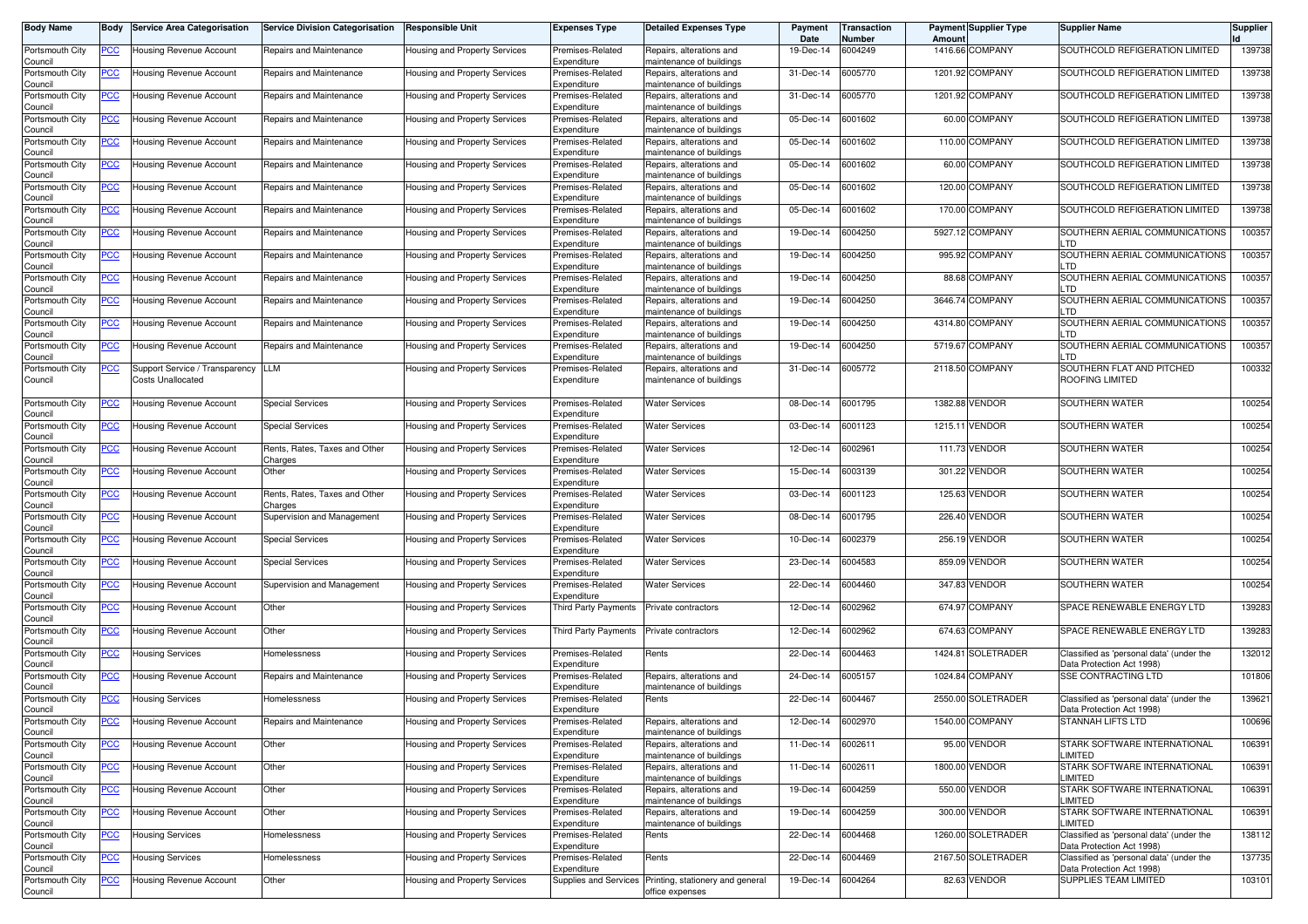| <b>Body Name</b>           | Body        | <b>Service Area Categorisation</b> | <b>Service Division Categorisation</b> | <b>Responsible Unit</b>       | Expenses Type               | <b>Detailed Expenses Type</b>                       | Payment<br>Date | Transaction<br>Number | Amoun   | <b>Payment Supplier Type</b> | <b>Supplier Name</b>         | <b>Supplier</b> |
|----------------------------|-------------|------------------------------------|----------------------------------------|-------------------------------|-----------------------------|-----------------------------------------------------|-----------------|-----------------------|---------|------------------------------|------------------------------|-----------------|
| Portsmouth City<br>Council | <u>PCC</u>  | Housing Revenue Account            | Supervision and Management             | Housing and Property Services | Supplies and Services       | Equipment, furniture and<br>naterials               | 24-Dec-14       | 6005173               |         | 3.56 VENDOR                  | SUPPLIES TEAM LIMITED        | 103101          |
| Portsmouth City<br>Council | <u>PCC</u>  | Housing Revenue Account            | Supervision and Management             | Housing and Property Services | Supplies and Services       | Equipment, furniture and<br>naterials               | 24-Dec-14       | 6005173               |         | 9.98 VENDOR                  | SUPPLIES TEAM LIMITED        | 103101          |
| Portsmouth City<br>Council | <u>PCC</u>  | Housing Revenue Account            | Supervision and Management             | Housing and Property Services | Supplies and Services       | Printing, stationery and general<br>iffice expenses | 24-Dec-14       | 6005173               |         | 7.70 VENDOR                  | SUPPLIES TEAM LIMITED        | 103101          |
| Portsmouth City<br>Council | <u>PCC</u>  | Housing Revenue Account            | Supervision and Management             | Housing and Property Services | Supplies and Services       | Communications and computing                        | 12-Dec-14       | 6002978               |         | 2234.42 VENDOR               | <b>T MOBILE (UK) LIMITED</b> | 100085          |
| Portsmouth City<br>Council | <u>PCC</u>  | Housing Revenue Account            | Supervision and Management             | Housing and Property Services | Supplies and Services       | Communications and computing                        | 19-Dec-14       | 6004269               | 2305.41 | <b>VENDOR</b>                | MOBILE (UK) LIMITED          | 100085          |
| Portsmouth City<br>Council | <u>PCC </u> | <b>Housing Services</b>            | Homelessness                           | Housing and Property Services | Third Party Payments        | Private contractors                                 | 10-Dec-14       | 6002399               |         | 245.00 VENDOR                | THE FERRYMAN GUESTHOUSE      | 131751          |
| Portsmouth City<br>Council | <u>PCC</u>  | Housing Services                   | Homelessness                           | Housing and Property Services | Third Party Payments        | Private contractors                                 | 18-Dec-14       | 6003951               |         | 105.00 VENDOR                | THE FERRYMAN GUESTHOUSE      | 131751          |
| Portsmouth City<br>Council | <u>PCC</u>  | Housing Services                   | Homelessness                           | Housing and Property Services | Third Party Payments        | Private contractors                                 | 10-Dec-14       | 6002399               |         | 165.00 VENDOR                | THE FERRYMAN GUESTHOUSE      | 131751          |
| Portsmouth City<br>Council | <u>PCC</u>  | Housing Services                   | <b>Homelessness</b>                    | Housing and Property Services | <b>Third Party Payments</b> | Private contractors                                 | 31-Dec-14       | 6005795               |         | 60.00 VENDOR                 | THE FERRYMAN GUESTHOUSE      | 131751          |
| Portsmouth City<br>Council | <u>PCC</u>  | Housing Services                   | Homelessness                           | Housing and Property Services | Third Party Payments        | Private contractors                                 | 10-Dec-14       | 6002399               | 245.00  | VENDOR                       | THE FERRYMAN GUESTHOUSE      | 131751          |
| Portsmouth City<br>Council | <u>PCC</u>  | Housing Services                   | Homelessness                           | Housing and Property Services | Third Party Payments        | Private contractors                                 | 18-Dec-14       | 6003951               |         | 245.00 VENDOR                | THE FERRYMAN GUESTHOUSE      | 131751          |
| Portsmouth City<br>Council | <u>PCC</u>  | Housing Services                   | Homelessness                           | Housing and Property Services | Third Party Payments        | Private contractors                                 | 24-Dec-14       | 6005186               |         | 245.00 VENDOR                | THE FERRYMAN GUESTHOUSE      | 131751          |
| Portsmouth City<br>Council | <u>PCC</u>  | Housing Services                   | Homelessness                           | Housing and Property Services | Third Party Payments        | Private contractors                                 | 31-Dec-14       | 6005795               |         | 105.00 VENDOR                | THE FERRYMAN GUESTHOUSE      | 131751          |
| Portsmouth City<br>Council | <u>PCC</u>  | Housing Services                   | Homelessness                           | Housing and Property Services | <b>Third Party Payments</b> | Private contractors                                 | 24-Dec-14       | 6005186               |         | 490.00 VENDOR                | THE FERRYMAN GUESTHOUSE      | 131751          |
| Portsmouth City<br>Council | <u>PCC</u>  | Housing Services                   | Homelessness                           | Housing and Property Services | <b>Third Party Payments</b> | Private contractors                                 | 31-Dec-14       | 6005795               |         | 350.00 VENDOR                | THE FERRYMAN GUESTHOUSE      | 131751          |
| Portsmouth City<br>Council | <u>PCC</u>  | Housing Services                   | <b>Homelessness</b>                    | Housing and Property Services | <b>Third Party Payments</b> | Private contractors                                 | 24-Dec-14       | 6005186               |         | 245.00 VENDOR                | THE FERRYMAN GUESTHOUSE      | 131751          |
| Portsmouth City<br>Council | <u>PCC</u>  | Housing Services                   | Homelessness                           | Housing and Property Services | Third Party Payments        | Private contractors                                 | 10-Dec-14       | 6002399               |         | 245.00 VENDOR                | THE FERRYMAN GUESTHOUSE      | 131751          |
| Portsmouth City<br>Council | <u>PCC</u>  | Housing Services                   | lomelessness                           | Housing and Property Services | Third Party Payments        | Private contractors                                 | 18-Dec-14       | 6003951               |         | 245.00 VENDOR                | THE FERRYMAN GUESTHOUSE      | 131751          |
| Portsmouth City<br>Council | <u>PCC</u>  | Housing Services                   | Homelessness                           | Housing and Property Services | Third Party Payments        | Private contractors                                 | 24-Dec-14       | 6005186               |         | 420.00 VENDOR                | THE FERRYMAN GUESTHOUSE      | 131751          |
| Portsmouth City<br>Council | <u>PCC</u>  | Housing Services                   | Homelessness                           | Housing and Property Services | Third Party Payments        | Private contractors                                 | 31-Dec-14       | 6005795               |         | 180.00 VENDOR                | THE FERRYMAN GUESTHOUSE      | 131751          |
| Portsmouth City<br>Council | <u>PCC</u>  | Housing Services                   | Homelessness                           | Housing and Property Services | Third Party Payments        | Private contractors                                 | 10-Dec-14       | 6002399               |         | 245.00 VENDOR                | THE FERRYMAN GUESTHOUSE      | 131751          |
| Portsmouth City<br>Council | <u>PCC</u>  | <b>Housing Services</b>            | Homelessness                           | Housing and Property Services | Third Party Payments        | Private contractors                                 | 18-Dec-14       | 6003951               |         | 245.00 VENDOR                | THE FERRYMAN GUESTHOUSE      | 131751          |
| Portsmouth City<br>Council | <u>PCC</u>  | Housing Services                   | Homelessness                           | Housing and Property Services | Third Party Payments        | Private contractors                                 | 24-Dec-14       | 6005186               |         | 35.00 VENDOR                 | THE FERRYMAN GUESTHOUSE      | 131751          |
| Portsmouth City<br>Council | <u>PCC</u>  | Housing Services                   | Homelessness                           | Housing and Property Services | Third Party Payments        | Private contractors                                 | 10-Dec-14       | 6002399               | 280.00  | VENDOR                       | THE FERRYMAN GUESTHOUSE      | 131751          |
| Portsmouth City<br>Council | <u>PCC</u>  | Housing Services                   | Homelessness                           | Housing and Property Services | Third Party Payments        | Private contractors                                 | 18-Dec-14       | 6003951               |         | 280.00 VENDOR                | THE FERRYMAN GUESTHOUSE      | 131751          |
| Portsmouth City<br>Council | <u>PCC</u>  | Housing Services                   | Homelessness                           | Housing and Property Services | Third Party Payments        | Private contractors                                 | 24-Dec-14       | 6005186               |         | 280.00 VENDOR                | THE FERRYMAN GUESTHOUSE      | 131751          |
| Portsmouth City<br>Council | <u>PCC</u>  | Housing Services                   | lomelessness                           | Housing and Property Services | Third Party Payments        | Private contractors                                 | 10-Dec-14       | 6002399               |         | 245.00 VENDOR                | THE FERRYMAN GUESTHOUSE      | 131751          |
| Portsmouth City<br>Council | <u>PCC</u>  | Housing Services                   | Homelessness                           | Housing and Property Services | Third Party Payments        | Private contractors                                 | 18-Dec-14       | 6003951               | 245.00  | <b>VENDOR</b>                | THE FERRYMAN GUESTHOUSE      | 131751          |
| Portsmouth City<br>Council | <u>PCC</u>  | Housing Services                   | Homelessness                           | Housing and Property Services | Third Party Payments        | Private contractors                                 | 24-Dec-14       | 6005186               |         | 245.00 VENDOR                | THE FERRYMAN GUESTHOUSE      | 131751          |
| Portsmouth City<br>Council | <u>PCC</u>  | <b>Housing Services</b>            | Homelessness                           | Housing and Property Services | Third Party Payments        | Private contractors                                 | 31-Dec-14       | 6005795               |         | 245.00 VENDOR                | THE FERRYMAN GUESTHOUSE      | 131751          |
| Portsmouth City<br>Council | <u>PCC</u>  | <b>Housing Services</b>            | Homelessness                           | Housing and Property Services | Third Party Payments        | Private contractors                                 | 31-Dec-14       | 6005795               |         | 315.00 VENDOR                | THE FERRYMAN GUESTHOUSE      | 131751          |
| Portsmouth City<br>Council | <u>PCC</u>  | Housing Services                   | Homelessness                           | Housing and Property Services | Third Party Payments        | Private contractors                                 | 10-Dec-14       | 6002399               |         | 225.00 VENDOR                | THE FERRYMAN GUESTHOUSE      | 131751          |
| Portsmouth City<br>Council | <u>PCC</u>  | <b>Housing Services</b>            | Homelessness                           | Housing and Property Services | Third Party Payments        | Private contractors                                 | 10-Dec-14       | 6002399               |         | 60.00 VENDOR                 | THE FERRYMAN GUESTHOUSE      | 131751          |
| Portsmouth City<br>Council | <u>PCC</u>  | <b>Housing Services</b>            | Homelessness                           | Housing and Property Services | Third Party Payments        | Private contractors                                 | 18-Dec-14       | 6003951               |         | 180.00 VENDOR                | THE FERRYMAN GUESTHOUSE      | 131751          |
| Portsmouth City<br>Council | <u>PCC</u>  | <b>Housing Services</b>            | Homelessness                           | Housing and Property Services | Third Party Payments        | Private contractors                                 | 31-Dec-14       | 6005795               |         | 240.00 VENDOR                | THE FERRYMAN GUESTHOUSE      | 131751          |
| Portsmouth City<br>Council | <u>PCC</u>  | <b>Housing Services</b>            | Homelessness                           | Housing and Property Services | Third Party Payments        | Private contractors                                 | 24-Dec-14       | 6005186               |         | 490.00 VENDOR                | THE FERRYMAN GUESTHOUSE      | 131751          |
| Portsmouth City<br>Council | <u>PCC</u>  | <b>Housing Services</b>            | Homelessness                           | Housing and Property Services | Third Party Payments        | Private contractors                                 | 31-Dec-14       | 6005795               |         | 490.00 VENDOR                | THE FERRYMAN GUESTHOUSE      | 131751          |
|                            |             |                                    |                                        |                               |                             |                                                     |                 |                       |         |                              |                              |                 |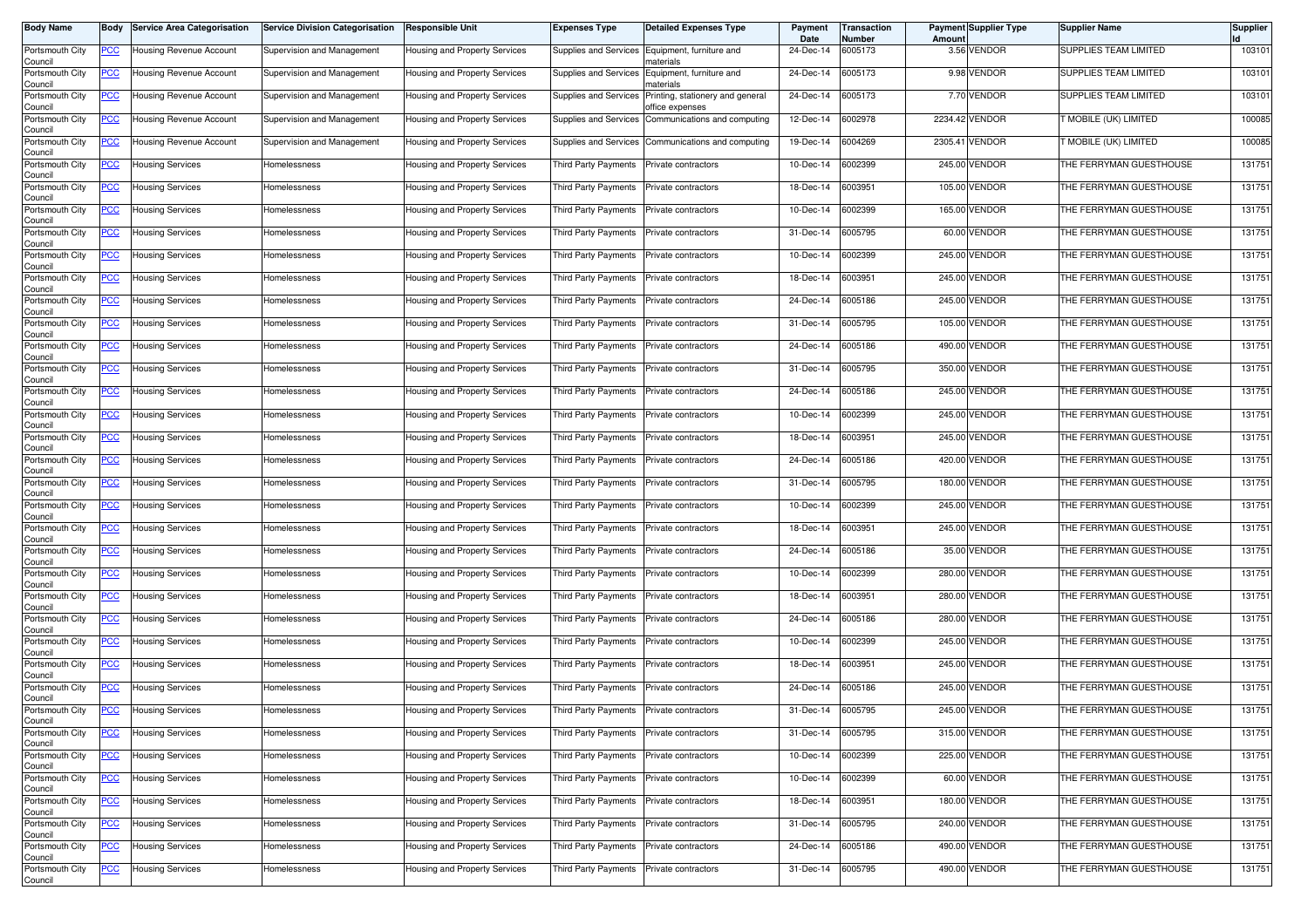| Body Name                  | Body       | <b>Service Area Categorisation</b> | <b>Service Division Categorisation</b> | Responsible Unit              | Expenses Type                   | <b>Detailed Expenses Type</b>                        | Payment<br>Date | Transaction<br>Number | Amoun | <b>Payment Supplier Type</b> | <b>Supplier Name</b>                   | Supplier |
|----------------------------|------------|------------------------------------|----------------------------------------|-------------------------------|---------------------------------|------------------------------------------------------|-----------------|-----------------------|-------|------------------------------|----------------------------------------|----------|
| Portsmouth City<br>Council | <u>PCC</u> | <b>Housing Services</b>            | Homelessness                           | Housing and Property Services | Third Party Payments            | Private contractors                                  | 31-Dec-14       | 6005795               |       | 245.00 VENDOR                | THE FERRYMAN GUESTHOUSE                | 131751   |
| Portsmouth City<br>Council | <u>PCC</u> | Housing Services                   | Homelessness                           | Housing and Property Services | Third Party Payments            | Private contractors                                  | 24-Dec-14       | 6005186               |       | 360.00 VENDOR                | THE FERRYMAN GUESTHOUSE                | 131751   |
| Portsmouth City<br>Council | <u>PCC</u> | <b>Housing Services</b>            | Homelessness                           | Housing and Property Services | Third Party Payments            | Private contractors                                  | 31-Dec-14       | 6005795               |       | 420.00 VENDOR                | THE FERRYMAN GUESTHOUSE                | 131751   |
| Portsmouth City<br>Council | <u>PCC</u> | <b>Housing Services</b>            | Homelessness                           | Housing and Property Services | Third Party Payments            | Private contractors                                  | 24-Dec-14       | 6005186               |       | 105.00 VENDOR                | THE FERRYMAN GUESTHOUSE                | 131751   |
| Portsmouth City<br>Council | <u>PCC</u> | <b>Housing Services</b>            | Homelessness                           | Housing and Property Services | <b>Third Party Payments</b>     | Private contractors                                  | 31-Dec-14       | 6005795               |       | 245.00 VENDOR                | THE FERRYMAN GUESTHOUSE                | 131751   |
| Portsmouth City<br>Council | <u>PCC</u> | Housing Services                   | Homelessness                           | Housing and Property Services | <b>Third Party Payments</b>     | Private contractors                                  | 24-Dec-14       | 6005186               |       | 490.00 VENDOR                | THE FERRYMAN GUESTHOUSE                | 131751   |
| Portsmouth City<br>Council | <u>PCC</u> | Housing Services                   | Homelessness                           | Housing and Property Services | Third Party Payments            | Private contractors                                  | 31-Dec-14       | 6005795               |       | 210.00 VENDOR                | THE FERRYMAN GUESTHOUSE                | 131751   |
| Portsmouth City<br>Council | <u>PCC</u> | Housing Services                   | Homelessness                           | Housing and Property Services | Third Party Payments            | Private contractors                                  | 18-Dec-14       | 6003951               |       | 35.00 VENDOR                 | THE FERRYMAN GUESTHOUSE                | 131751   |
| Portsmouth City<br>Council | <u>PCC</u> | <b>Housing Services</b>            | Homelessness                           | Housing and Property Services | Third Party Payments            | Private contractors                                  | 24-Dec-14       | 6005186               |       | 245.00 VENDOR                | THE FERRYMAN GUESTHOUSE                | 131751   |
| Portsmouth City<br>Council | <u>PCC</u> | <b>Housing Services</b>            | Homelessness                           | Housing and Property Services | Third Party Payments            | Private contractors                                  | 31-Dec-14       | 6005795               |       | 175.00 VENDOR                | THE FERRYMAN GUESTHOUSE                | 131751   |
| Portsmouth City<br>Council | <u>PCC</u> | <b>Housing Services</b>            | Homelessness                           | Housing and Property Services | Third Party Payments            | Private contractors                                  | 24-Dec-14       | 6005186               |       | 315.00 VENDOR                | THE FERRYMAN GUESTHOUSE                | 131751   |
| Portsmouth City<br>Council | <u>PCC</u> | Housing Services                   | Homelessness                           | Housing and Property Services | Third Party Payments            | Private contractors                                  | 31-Dec-14       | 6005795               |       | 315.00 VENDOR                | THE FERRYMAN GUESTHOUSE                | 131751   |
| Portsmouth City<br>Council | <u>PCC</u> | <b>Housing Services</b>            | Homelessness                           | Housing and Property Services | Third Party Payments            | Private contractors                                  | 18-Dec-14       | 6003951               |       | 315.00 VENDOR                | THE FERRYMAN GUESTHOUSE                | 131751   |
| Portsmouth City<br>Council | <u>PCC</u> | Housing Revenue Account            | Special Services                       | Housing and Property Services | Supplies and Services           | Equipment, furniture and<br>naterials                | 19-Dec-14       | 6004280               |       | 724.00 VENDOR                | THE MERRY MOWER SERVICES               | 101336   |
| Portsmouth City<br>Council | <u>PCC</u> | Housing Revenue Account            | Repairs and Maintenance                | Housing and Property Services | Premises-Related<br>Expenditure | Repairs, alterations and<br>maintenance of buildings | 15-Dec-14       | 6003152               |       | 180.00 COMPANY               | THOMAS DOOR AND WINDOW<br>CONTROLS LTD | 100727   |
| Portsmouth City<br>Council | <u>PCC</u> | Housing Revenue Account            | Repairs and Maintenance                | Housing and Property Services | Premises-Related<br>Expenditure | Repairs, alterations and<br>maintenance of buildings | 15-Dec-14       | 6003152               |       | 380.00 COMPANY               | THOMAS DOOR AND WINDOW<br>CONTROLS LTD | 100727   |
| Portsmouth City<br>Council | <u>PCC</u> | Housing Revenue Account            | Repairs and Maintenance                | Housing and Property Services | Premises-Related<br>Expenditure | Repairs, alterations and<br>naintenance of buildings | 15-Dec-14       | 6003152               |       | 118.00 COMPANY               | THOMAS DOOR AND WINDOW<br>CONTROLS LTD | 100727   |
| Portsmouth City<br>Council | <u>PCC</u> | Housing Revenue Account            | Repairs and Maintenance                | Housing and Property Services | Premises-Related<br>Expenditure | Repairs, alterations and<br>naintenance of buildings | 15-Dec-14       | 6003152               |       | 187.50 COMPANY               | THOMAS DOOR AND WINDOW<br>CONTROLS LTD | 100727   |
| Portsmouth City<br>Council | <u>PCC</u> | Housing Revenue Account            | Repairs and Maintenance                | Housing and Property Services | Premises-Related<br>Expenditure | Repairs, alterations and<br>naintenance of buildings | 15-Dec-14       | 6003152               |       | 280.00 COMPANY               | THOMAS DOOR AND WINDOW<br>CONTROLS LTD | 100727   |
| Portsmouth City<br>Council | <u>PCC</u> | Housing Revenue Account            | Repairs and Maintenance                | Housing and Property Services | Premises-Related<br>Expenditure | Repairs, alterations and<br>naintenance of buildings | 15-Dec-14       | 6003152               |       | 457.66 COMPANY               | THOMAS DOOR AND WINDOW<br>CONTROLS LTD | 100727   |
| Portsmouth City<br>Council | <u>PCC</u> | Housing Revenue Account            | Repairs and Maintenance                | Housing and Property Services | Premises-Related<br>Expenditure | Repairs, alterations and<br>naintenance of buildings | 15-Dec-14       | 6003152               |       | 90.00 COMPANY                | THOMAS DOOR AND WINDOW<br>CONTROLS LTD | 100727   |
| Portsmouth City<br>Council | <u>PCC</u> | Housing Revenue Account            | Repairs and Maintenance                | Housing and Property Services | Premises-Related<br>Expenditure | Repairs, alterations and<br>naintenance of buildings | 15-Dec-14       | 6003152               |       | 86.67 COMPANY                | THOMAS DOOR AND WINDOW<br>CONTROLS LTD | 100727   |
| Portsmouth City<br>Council | <u>PCC</u> | Housing Revenue Account            | Repairs and Maintenance                | Housing and Property Services | Premises-Related<br>Expenditure | Repairs, alterations and<br>naintenance of buildings | 15-Dec-14       | 6003152               |       | 45.00 COMPANY                | THOMAS DOOR AND WINDOW<br>CONTROLS LTD | 100727   |
| Portsmouth City<br>Council | <u>PCC</u> | Housing Revenue Account            | Repairs and Maintenance                | Housing and Property Services | Premises-Related<br>Expenditure | Repairs, alterations and<br>maintenance of buildings | 15-Dec-14       | 6003152               |       | 70.00 COMPANY                | THOMAS DOOR AND WINDOW<br>CONTROLS LTD | 100727   |
| Portsmouth City<br>Council | <u>PCC</u> | Housing Revenue Account            | Repairs and Maintenance                | Housing and Property Services | Premises-Related<br>Expenditure | Repairs, alterations and<br>maintenance of buildings | 15-Dec-14       | 6003152               |       | 45.00 COMPANY                | THOMAS DOOR AND WINDOW<br>CONTROLS LTD | 100727   |
| Portsmouth City<br>Council | <u>PCC</u> | Housing Revenue Account            | Repairs and Maintenance                | Housing and Property Services | Premises-Related<br>Expenditure | Repairs, alterations and<br>naintenance of buildings | 15-Dec-14       | 6003152               |       | 80.00 COMPANY                | THOMAS DOOR AND WINDOW<br>CONTROLS LTD | 100727   |
| Portsmouth City<br>Council | <u>PCC</u> | Housing Revenue Account            | Repairs and Maintenance                | Housing and Property Services | Premises-Related<br>Expenditure | Repairs, alterations and<br>naintenance of buildings | 15-Dec-14       | 6003152               |       | 80.00 COMPANY                | THOMAS DOOR AND WINDOW<br>CONTROLS LTD | 100727   |
| Portsmouth City<br>Council | <u>PCC</u> | Housing Revenue Account            | Repairs and Maintenance                | Housing and Property Services | Premises-Related<br>Expenditure | Repairs, alterations and<br>naintenance of buildings | 15-Dec-14       | 6003152               |       | 583.00 COMPANY               | THOMAS DOOR AND WINDOW<br>CONTROLS LTD | 100727   |
| Portsmouth City<br>Council | <u>PCC</u> | Housing Revenue Account            | Repairs and Maintenance                | Housing and Property Services | Premises-Related<br>Expenditure | Repairs, alterations and<br>naintenance of buildings | 15-Dec-14       | 6003152               |       | 70.00 COMPANY                | THOMAS DOOR AND WINDOW<br>CONTROLS LTD | 100727   |
| Portsmouth City<br>Council | <u>PCC</u> | Housing Revenue Account            | Repairs and Maintenance                | Housing and Property Services | Premises-Related<br>Expenditure | Repairs, alterations and<br>naintenance of buildings | 15-Dec-14       | 6003152               |       | 125.50 COMPANY               | THOMAS DOOR AND WINDOW<br>CONTROLS LTD | 100727   |
| Portsmouth City<br>Council | <u>PCC</u> | Housing Revenue Account            | Repairs and Maintenance                | Housing and Property Services | Premises-Related<br>Expenditure | Repairs, alterations and<br>maintenance of buildings | 15-Dec-14       | 6003152               |       | 70.00 COMPANY                | THOMAS DOOR AND WINDOW<br>CONTROLS LTD | 100727   |
| Portsmouth City<br>Council | <u>PCC</u> | Housing Revenue Account            | Repairs and Maintenance                | Housing and Property Services | Premises-Related<br>Expenditure | Repairs, alterations and<br>maintenance of buildings | 15-Dec-14       | 6003152               |       | 70.00 COMPANY                | THOMAS DOOR AND WINDOW<br>CONTROLS LTD | 100727   |
| Portsmouth City<br>Council | <u>PCC</u> | Housing Revenue Account            | Repairs and Maintenance                | Housing and Property Services | Premises-Related<br>Expenditure | Repairs, alterations and<br>maintenance of buildings | 16-Dec-14       | 6003247               |       | 1185.00 COMPANY              | THOMAS DOOR AND WINDOW<br>CONTROLS LTD | 100727   |
| Portsmouth City<br>Council | <u>PCC</u> | Housing Revenue Account            | Repairs and Maintenance                | Housing and Property Services | Premises-Related<br>Expenditure | Repairs, alterations and<br>maintenance of buildings | 15-Dec-14       | 6003152               |       | 70.00 COMPANY                | THOMAS DOOR AND WINDOW<br>CONTROLS LTD | 100727   |
| Portsmouth City<br>Council | <b>PCC</b> | Housing Revenue Account            | Repairs and Maintenance                | Housing and Property Services | Premises-Related<br>Expenditure | Repairs, alterations and<br>naintenance of buildings | 15-Dec-14       | 6003152               |       | 70.00 COMPANY                | THOMAS DOOR AND WINDOW<br>CONTROLS LTD | 100727   |
| Portsmouth City<br>Council | <u>PCC</u> | Housing Revenue Account            | Repairs and Maintenance                | Housing and Property Services | Premises-Related<br>Expenditure | Repairs, alterations and<br>maintenance of buildings | 15-Dec-14       | 6003152               |       | 70.00 COMPANY                | THOMAS DOOR AND WINDOW<br>CONTROLS LTD | 100727   |
| Portsmouth City<br>Council | <u>PCC</u> | Housing Revenue Account            | Repairs and Maintenance                | Housing and Property Services | Premises-Related<br>Expenditure | Repairs, alterations and<br>maintenance of buildings | 15-Dec-14       | 6003152               |       | 45.00 COMPANY                | THOMAS DOOR AND WINDOW<br>CONTROLS LTD | 100727   |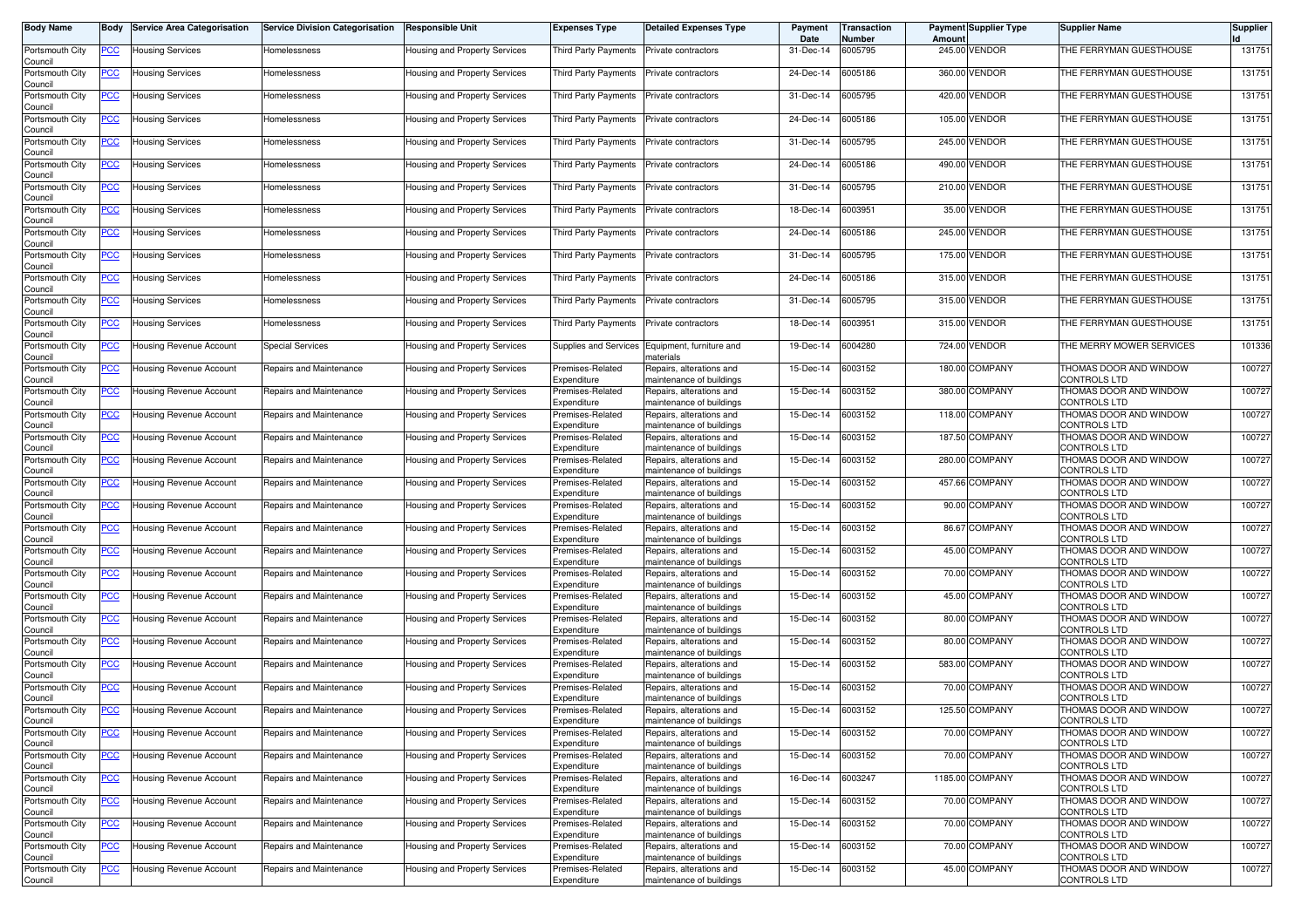| <b>Body Name</b>           | Body             | <b>Service Area Categorisation</b> | <b>Service Division Categorisation</b>   | <b>Responsible Unit</b>       | <b>Expenses Type</b>            | <b>Detailed Expenses Type</b>                        | Payment<br>Date   | <b>Transaction</b><br>Number | Amoun  | <b>Payment Supplier Type</b> | <b>Supplier Name</b>                                                  | <b>Supplier</b> |
|----------------------------|------------------|------------------------------------|------------------------------------------|-------------------------------|---------------------------------|------------------------------------------------------|-------------------|------------------------------|--------|------------------------------|-----------------------------------------------------------------------|-----------------|
| Portsmouth City<br>Council | <u>PCC </u>      | Housing Revenue Account            | Repairs and Maintenance                  | Housing and Property Services | Premises-Related<br>Expenditure | Repairs, alterations and<br>maintenance of buildings | 15-Dec-14         | 6003152                      |        | 45.00 COMPANY                | THOMAS DOOR AND WINDOW<br>CONTROLS LTD                                | 100727          |
| Portsmouth City<br>Council | <u>PCC</u>       | Housing Revenue Account            | Repairs and Maintenance                  | Housing and Property Services | Premises-Related<br>Expenditure | Repairs, alterations and<br>maintenance of buildings | 05-Dec-14         | 6001636                      |        | 1485.00 COMPANY              | THOMAS DOOR AND WINDOW<br>CONTROLS LTD                                | 100727          |
| Portsmouth City<br>Council | <u>PCC</u>       | Housing Revenue Account            | Other                                    | Housing and Property Services | Premises-Related<br>Expenditure | Repairs, alterations and<br>naintenance of buildings | 10-Dec-14         | 6002405                      |        | 1574.34 COMPANY              | THOMAS DOOR AND WINDOW<br>CONTROLS LTD                                | 100727          |
| Portsmouth City<br>Council | $\overline{C}$   | Housing Revenue Account            | Repairs and Maintenance                  | Housing and Property Services | Premises-Related<br>Expenditure | Repairs, alterations and<br>maintenance of buildings | 15-Dec-14         | 6003152                      |        | 45.00 COMPANY                | THOMAS DOOR AND WINDOW<br>CONTROLS LTD                                | 100727          |
| Portsmouth City<br>Council | <u>PCC</u>       | Housing Revenue Account            | Repairs and Maintenance                  | Housing and Property Services | Premises-Related<br>Expenditure | Repairs, alterations and<br>naintenance of buildings | 15-Dec-14         | 6003152                      |        | 45.00 COMPANY                | THOMAS DOOR AND WINDOW<br>CONTROLS LTD                                | 100727          |
| Portsmouth City<br>Council | <u>PCC </u>      | Housing Revenue Account            | Repairs and Maintenance                  | Housing and Property Services | Premises-Related<br>Expenditure | Repairs, alterations and<br>maintenance of buildings | 15-Dec-14         | 6003152                      |        | 45.00 COMPANY                | THOMAS DOOR AND WINDOW<br>CONTROLS LTD                                | 100727          |
| Portsmouth City<br>Council | <u>PCC </u>      | Housing Revenue Account            | Repairs and Maintenance                  | Housing and Property Services | Premises-Related<br>Expenditure | Repairs, alterations and<br>naintenance of buildings | 15-Dec-14         | 6003152                      |        | 185.00 COMPANY               | THOMAS DOOR AND WINDOW<br>CONTROLS LTD                                | 100727          |
| Portsmouth City<br>Council | <u>PCC</u>       | Housing Revenue Account            | Repairs and Maintenance                  | Housing and Property Services | Premises-Related<br>Expenditure | Repairs, alterations and<br>maintenance of buildings | 15-Dec-14         | 6003152                      |        | 45.00 COMPANY                | THOMAS DOOR AND WINDOW<br>CONTROLS LTD                                | 100727          |
| Portsmouth City<br>Council | <u>PCC </u>      | Housing Revenue Account            | Repairs and Maintenance                  | Housing and Property Services | Premises-Related<br>Expenditure | Repairs, alterations and<br>maintenance of buildings | 15-Dec-14         | 6003152                      |        | 115.00 COMPANY               | THOMAS DOOR AND WINDOW<br>CONTROLS LTD                                | 100727          |
| Portsmouth City<br>Council | <u>PCC </u>      | Housing Revenue Account            | Repairs and Maintenance                  | Housing and Property Services | Premises-Related<br>Expenditure | Repairs, alterations and<br>maintenance of buildings | 15-Dec-14         | 6003152                      |        | 70.00 COMPANY                | THOMAS DOOR AND WINDOW<br>CONTROLS LTD                                | 100727          |
| Portsmouth City<br>Council | <u>PCC</u>       | Housing Revenue Account            | Repairs and Maintenance                  | Housing and Property Services | Premises-Related<br>Expenditure | Repairs, alterations and<br>maintenance of buildings | 15-Dec-14         | 6003152                      |        | 360.00 COMPANY               | THOMAS DOOR AND WINDOW<br>CONTROLS LTD                                | 100727          |
| Portsmouth City<br>Council | PСC              | Housing Revenue Account            | Repairs and Maintenance                  | Housing and Property Services | Premises-Related<br>Expenditure | Repairs, alterations and<br>naintenance of buildings | 15-Dec-14         | 6003152                      |        | 185.00 COMPANY               | THOMAS DOOR AND WINDOW<br>CONTROLS LTD                                | 100727          |
| Portsmouth City<br>Council | <u>PCC</u>       | Housing Revenue Account            | Repairs and Maintenance                  | Housing and Property Services | Premises-Related<br>Expenditure | Repairs, alterations and<br>maintenance of buildings | 12-Dec-14         | 6002997                      |        | 385.00 COMPANY               | THOMAS DOOR AND WINDOW<br>CONTROLS LTD                                | 100727          |
| Portsmouth City<br>Council | <u>PCC </u>      | Housing Revenue Account            | Repairs and Maintenance                  | Housing and Property Services | Premises-Related<br>Expenditure | Repairs, alterations and<br>naintenance of buildings | 12-Dec-14         | 6002997                      |        | 1150.00 COMPANY              | THOMAS DOOR AND WINDOW<br>CONTROLS LTD                                | 100727          |
| Portsmouth City<br>Council | PCC.             | Housing Revenue Account            | Repairs and Maintenance                  | Housing and Property Services | Premises-Related<br>Expenditure | Repairs, alterations and<br>naintenance of buildings | 31-Dec-14         | 6005807                      |        | 1150.00 COMPANY              | THOMAS DOOR AND WINDOW<br>CONTROLS LTD                                | 100727          |
| Portsmouth City<br>Council | <u>PCC</u>       | Housing Revenue Account            | Repairs and Maintenance                  | Housing and Property Services | Premises-Related<br>Expenditure | Repairs, alterations and<br>maintenance of buildings | 16-Dec-14         | 6003247                      |        | -35.00 COMPANY               | THOMAS DOOR AND WINDOW<br>CONTROLS LTD                                | 100727          |
| Portsmouth City<br>Council | <u>PCC </u>      | Housing Services                   | Homelessness                             | Housing and Property Services | Premises-Related<br>Expenditure | Rents                                                | 22-Dec-14         | 6004479                      |        | 4160.00 VENDOR               | Classified as 'personal data' (under the<br>Data Protection Act 1998) | 137992          |
| Portsmouth City<br>Council | <u>PCC</u>       | Housing Revenue Account            | Other                                    | Housing and Property Services | Premises-Related<br>Expenditure | Energy costs                                         | 03-Dec-14         | 6001155                      |        | 21.77 VENDOR                 | TOTAL GAS & POWER LTD                                                 | 133467          |
| Portsmouth City<br>Council | PCC∶             | Housing Revenue Account            | Other                                    | Housing and Property Services | Premises-Related<br>Expenditure | <b>CRC Allowances</b>                                | 03-Dec-14         | 6001155                      |        | 21.77 VENDOR                 | TOTAL GAS & POWER LTD                                                 | 133467          |
| Portsmouth City<br>Council | <u>PCC</u>       | Housing Revenue Account            | Supervision and Management               | Housing and Property Services | Premises-Related<br>Expenditure | Energy costs                                         | 03-Dec-14         | 6001155                      |        | 37.16 VENDOR                 | TOTAL GAS & POWER LTD                                                 | 133467          |
| Portsmouth City<br>Council | <u>PCC</u>       | Housing Revenue Account            | Other                                    | Housing and Property Services | Premises-Related<br>Expenditure | Energy costs                                         | 03-Dec-14         | 6001155                      |        | 15.26 VENDOR                 | TOTAL GAS & POWER LTD                                                 | 133467          |
| Portsmouth City<br>Council | <u>PCC </u>      | Housing Revenue Account            | Repairs and Maintenance                  | Housing and Property Services | Premises-Related<br>Expenditure | Energy costs                                         | 03-Dec-14         | 6001155                      | 36.40  | <b>VENDOR</b>                | TOTAL GAS & POWER LTD                                                 | 133467          |
| Portsmouth City<br>Council | <u>PCC </u>      | Housing Revenue Account            | Rents, Rates, Taxes and Other<br>Charges | Housing and Property Services | Premises-Related<br>Expenditure | Energy costs                                         | 03-Dec-14         | 6001155                      |        | 91.57 VENDOR                 | TOTAL GAS & POWER LTD                                                 | 133467          |
| Portsmouth City<br>Council | <u>PCC</u>       | Housing Revenue Account            | Other                                    | Housing and Property Services | Premises-Related<br>Expenditure | Energy costs                                         | 03-Dec-14         | 6001155                      | 106.03 | <b>VENDOR</b>                | TOTAL GAS & POWER LTD                                                 | 133467          |
| Portsmouth City<br>Council | $\overline{PCC}$ | Housing Revenue Account            | Repairs and Maintenance                  | Housing and Property Services | Premises-Related<br>Expenditure | Energy costs                                         | 03-Dec-14         | 6001155                      |        | 69.60 VENDOR                 | <b>TOTAL GAS &amp; POWER LTD</b>                                      | 133467          |
| Portsmouth City<br>Council | <u>PCC </u>      | Housing Revenue Account            | Other                                    | Housing and Property Services | Premises-Related<br>Expenditure | Energy costs                                         | 03-Dec-14         | 6001155                      |        | 8.22 VENDOR                  | TOTAL GAS & POWER LTD                                                 | 133467          |
| Portsmouth City<br>Council | <u>PCC</u>       | Housing Revenue Account            | <b>Special Services</b>                  | Housing and Property Services | Premises-Related<br>Expenditure | Energy costs                                         | 03-Dec-14         | 6001155                      |        | 1036.49 VENDOR               | <b>TOTAL GAS &amp; POWER LTD</b>                                      | 133467          |
| Portsmouth City<br>Council | <u>PCC </u>      | Housing Revenue Account            | Repairs and Maintenance                  | Housing and Property Services | Premises-Related<br>Expenditure | Energy costs                                         | 03-Dec-14         | 6001155                      |        | 171.01 VENDOR                | TOTAL GAS & POWER LTD                                                 | 133467          |
| Portsmouth City<br>Council | <u>PCC</u>       | Housing Services                   | Housing Strategy                         | Housing and Property Services | Premises-Related<br>Expenditure | Energy costs                                         | 03-Dec-14         | 6001155                      |        | 92.02 VENDOR                 | <b>TOTAL GAS &amp; POWER LTD</b>                                      | 133467          |
| Portsmouth City<br>Council | <u>PCC</u>       | Housing Revenue Account            | <b>Special Services</b>                  | Housing and Property Services | Premises-Related<br>Expenditure | Energy costs                                         | 03-Dec-14         | 6001155                      |        | 72.59 VENDOR                 | TOTAL GAS & POWER LTD                                                 | 133467          |
| Portsmouth City<br>Council | <b>PCC</b>       | lousing Revenue Account            | Other                                    | Housing and Property Services | Premises-Related<br>Expenditure | Energy costs                                         | 03-Dec-14         | 6001155                      |        | 42.54 VENDOR                 | <b>TOTAL GAS &amp; POWER LTD</b>                                      | 133467          |
| Portsmouth City<br>Council | $\overline{C}$   | Housing Revenue Account            | Other                                    | Housing and Property Services | Premises-Related<br>Expenditure | Energy costs                                         | 03-Dec-14         | 6001155                      |        | 81.34 VENDOR                 | <b>TOTAL GAS &amp; POWER LTD</b>                                      | 133467          |
| Portsmouth City<br>Council | <u>PCC</u>       | Housing Revenue Account            | Other                                    | Housing and Property Services | Premises-Related<br>Expenditure | <b>CRC Allowances</b>                                | 03-Dec-14         | 6001155                      |        | 81.34 VENDOR                 | <b>TOTAL GAS &amp; POWER LTD</b>                                      | 133467          |
| Portsmouth City<br>Council | <b>PCC</b>       | Housing Revenue Account            | Other                                    | Housing and Property Services | Premises-Related<br>Expenditure | Energy costs                                         | 03-Dec-14         | 6001155                      |        | 60.70 VENDOR                 | <b>TOTAL GAS &amp; POWER LTD</b>                                      | 133467          |
| Portsmouth City<br>Council | <u>PCC</u>       | Housing Revenue Account            | <b>Special Services</b>                  | Housing and Property Services | Premises-Related<br>Expenditure | Energy costs                                         | 03-Dec-14         | 6001155                      |        | 1300.89 VENDOR               | TOTAL GAS & POWER LTD                                                 | 133467          |
| Portsmouth City<br>Council | <b>PCC</b>       | Housing Revenue Account            | Supervision and Management               | Housing and Property Services | Premises-Related<br>Expenditure | Energy costs                                         | 03-Dec-14         | 6001155                      |        | 40.03 VENDOR                 | TOTAL GAS & POWER LTD                                                 | 133467          |
| Portsmouth City<br>Council | <u>PCC</u>       | Housing Revenue Account            | Supervision and Management               | Housing and Property Services | Premises-Related<br>Expenditure | Energy costs                                         | 03-Dec-14 6001155 |                              |        | 62.01 VENDOR                 | TOTAL GAS & POWER LTD                                                 | 133467          |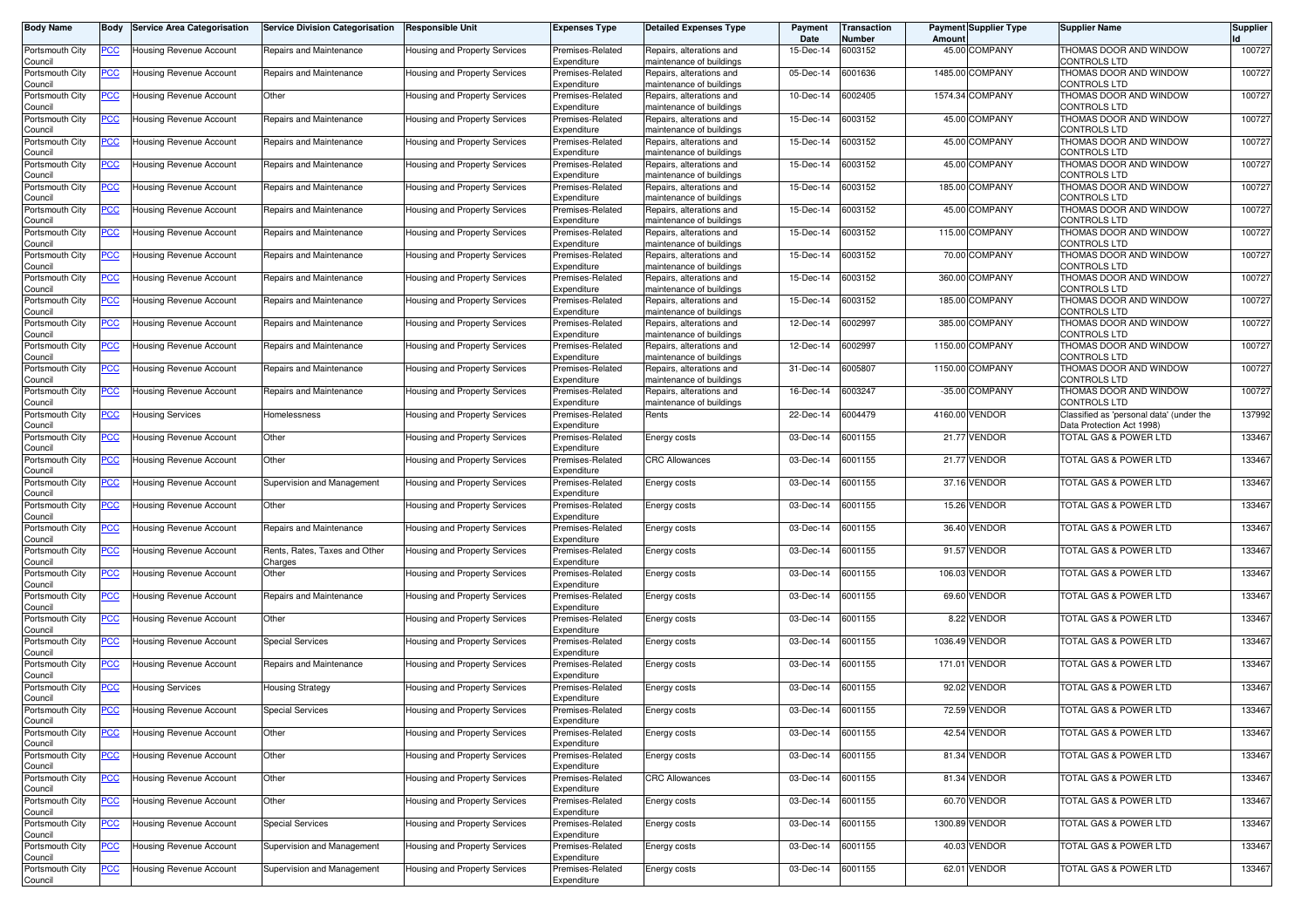| <b>Body Name</b>           | Body        | <b>Service Area Categorisation</b> | <b>Service Division Categorisation</b> | <b>Responsible Unit</b>       | Expenses Type                   | <b>Detailed Expenses Type</b> | Payment<br>Date | Transaction<br>Number | Amoun   | <b>Payment Supplier Type</b> | <b>Supplier Name</b>             | <b>Supplier</b> |
|----------------------------|-------------|------------------------------------|----------------------------------------|-------------------------------|---------------------------------|-------------------------------|-----------------|-----------------------|---------|------------------------------|----------------------------------|-----------------|
| Portsmouth City<br>Council | <u>PCC </u> | Jousing Revenue Account            | Supervision and Management             | Housing and Property Services | Premises-Related<br>Expenditure | Energy costs                  | 03-Dec-14       | 6001155               |         | 39.52 VENDOR                 | TOTAL GAS & POWER LTD            | 133467          |
| Portsmouth City<br>Council | <u>PCC</u>  | Housing Revenue Account            | <b>Special Services</b>                | Housing and Property Services | Premises-Related<br>Expenditure | Energy costs                  | 03-Dec-14       | 6001155               |         | 75.41 VENDOR                 | <b>TOTAL GAS &amp; POWER LTD</b> | 133467          |
| Portsmouth City<br>Council | <u>PCC</u>  | Housing Revenue Account            | <b>Special Services</b>                | Housing and Property Services | Premises-Related<br>Expenditure | Energy costs                  | 03-Dec-14       | 6001155               |         | 134.55 VENDOR                | TOTAL GAS & POWER LTD            | 133467          |
| Portsmouth City<br>Council | <u>PCC</u>  | Housing Revenue Account            | Other                                  | Housing and Property Services | Premises-Related<br>Expenditure | Energy costs                  | 03-Dec-14       | 6001155               |         | 75.05 VENDOR                 | TOTAL GAS & POWER LTD            | 133467          |
| Portsmouth City<br>Council | <u>PCC</u>  | Housing Revenue Account            | Other                                  | Housing and Property Services | Premises-Related<br>Expenditure | Energy costs                  | 03-Dec-14       | 6001155               |         | 61.19 VENDOR                 | TOTAL GAS & POWER LTD            | 133467          |
| Portsmouth City<br>Council | <u>PCC </u> | Housing Revenue Account            | <b>Special Services</b>                | Housing and Property Services | Premises-Related<br>Expenditure | Energy costs                  | 03-Dec-14       | 6001155               |         | 14.84 VENDOR                 | TOTAL GAS & POWER LTD            | 133467          |
| Portsmouth City<br>Council | <u>PCC</u>  | Housing Revenue Account            | <b>Special Services</b>                | Housing and Property Services | Premises-Related<br>Expenditure | Energy costs                  | 03-Dec-14       | 6001155               |         | 14.90 VENDOR                 | TOTAL GAS & POWER LTD            | 133467          |
| Portsmouth City<br>Council | <u>PCC</u>  | Housing Revenue Account            | <b>Special Services</b>                | Housing and Property Services | Premises-Related<br>Expenditure | Energy costs                  | 03-Dec-14       | 6001155               |         | 13.16 VENDOR                 | <b>TOTAL GAS &amp; POWER LTD</b> | 133467          |
| Portsmouth City<br>Council | <u>PCC </u> | Housing Revenue Account            | <b>Special Services</b>                | Housing and Property Services | Premises-Related<br>Expenditure | Energy costs                  | 03-Dec-14       | 6001155               |         | 17.36 VENDOR                 | <b>TOTAL GAS &amp; POWER LTD</b> | 133467          |
| Portsmouth City<br>Council | <u>PCC </u> | Housing Revenue Account            | Supervision and Management             | Housing and Property Services | Premises-Related<br>Expenditure | Energy costs                  | 03-Dec-14       | 6001155               | 40.87   | <b>VENDOR</b>                | TOTAL GAS & POWER LTD            | 133467          |
| Portsmouth City            | <u>PCC</u>  | Housing Revenue Account            | <b>Special Services</b>                | Housing and Property Services | Premises-Related<br>Expenditure | Energy costs                  | 03-Dec-14       | 6001155               |         | 91.16 VENDOR                 | TOTAL GAS & POWER LTD            | 133467          |
| Council<br>Portsmouth City | PCC         | Housing Revenue Account            | <b>Special Services</b>                | Housing and Property Services | Premises-Related<br>Expenditure | Energy costs                  | 03-Dec-14       | 6001155               | 8.03    | VENDOR                       | TOTAL GAS & POWER LTD            | 133467          |
| Council<br>Portsmouth City | <u>PCC</u>  | Housing Revenue Account            | <b>Special Services</b>                | Housing and Property Services | Premises-Related                | Energy costs                  | 03-Dec-14       | 6001155               |         | 95.48 VENDOR                 | TOTAL GAS & POWER LTD            | 133467          |
| Council<br>Portsmouth City | <u>PCC</u>  | Housing Revenue Account            | <b>Special Services</b>                | Housing and Property Services | Expenditure<br>Premises-Related | Energy costs                  | 03-Dec-14       | 6001155               |         | 10.61 VENDOR                 | <b>TOTAL GAS &amp; POWER LTD</b> | 133467          |
| Council<br>Portsmouth City |             | Housing Revenue Account            | <b>Special Services</b>                | Housing and Property Services | Expenditure<br>Premises-Related | Energy costs                  | 03-Dec-14       | 6001155               |         | 43.51 VENDOR                 | <b>TOTAL GAS &amp; POWER LTD</b> | 133467          |
| Council<br>Portsmouth City | <u>PCC</u>  | Housing Revenue Account            | <b>Special Services</b>                | Housing and Property Services | Expenditure<br>Premises-Related | Energy costs                  | 03-Dec-14       | 6001155               |         | 10.44 VENDOR                 | TOTAL GAS & POWER LTD            | 133467          |
| Council<br>Portsmouth City | PСC         | Housing Revenue Account            | Supervision and Management             | Housing and Property Services | Expenditure<br>Premises-Related | Energy costs                  | 03-Dec-14       | 6001155               | 62.08   | VENDOR                       | TOTAL GAS & POWER LTD            | 133467          |
| Council<br>Portsmouth City | <u>PCC</u>  | Housing Revenue Account            | <b>Special Services</b>                | Housing and Property Services | Expenditure<br>Premises-Related | Energy costs                  | 03-Dec-14       | 6001155               |         | 28.59 VENDOR                 | <b>TOTAL GAS &amp; POWER LTD</b> | 133467          |
| Council<br>Portsmouth City | <u>PCC</u>  | Housing Revenue Account            | <b>Special Services</b>                | Housing and Property Services | Expenditure<br>Premises-Related | Energy costs                  | 03-Dec-14       | 6001155               |         | 10.23 VENDOR                 | TOTAL GAS & POWER LTD            | 133467          |
| Council<br>Portsmouth City | <u>PCC</u>  | Housing Revenue Account            | <b>Special Services</b>                | Housing and Property Services | Expenditure<br>Premises-Related | Energy costs                  | 03-Dec-14       | 6001155               |         | 105.88 VENDOR                | TOTAL GAS & POWER LTD            | 133467          |
| Council<br>Portsmouth City | <u>PCC</u>  | Housing Revenue Account            | Other                                  | Housing and Property Services | Expenditure<br>Premises-Related | Energy costs                  | 03-Dec-14       | 6001155               | 133.96  | <b>VENDOR</b>                | TOTAL GAS & POWER LTD            | 133467          |
| Council<br>Portsmouth City | <u>PCC</u>  | Housing Revenue Account            | <b>Special Services</b>                | Housing and Property Services | Expenditure<br>Premises-Related | Energy costs                  | 03-Dec-14       | 6001155               |         | 166.92 VENDOR                | TOTAL GAS & POWER LTD            | 133467          |
| Council<br>Portsmouth City | <u>PCC</u>  | Housing Revenue Account            | <b>Special Services</b>                | Housing and Property Services | Expenditure<br>Premises-Related | Energy costs                  | 03-Dec-14       | 6001155               |         | 12.64 VENDOR                 | TOTAL GAS & POWER LTD            | 133467          |
| Council<br>Portsmouth City | <u>PCC</u>  | Housing Revenue Account            | <b>Special Services</b>                | Housing and Property Services | Expenditure<br>Premises-Related | Energy costs                  | 03-Dec-14       | 6001155               |         | 8.34 VENDOR                  | TOTAL GAS & POWER LTD            | 133467          |
| Council<br>Portsmouth City | <u>PCC</u>  | Housing Revenue Account            | Other                                  | Housing and Property Services | Expenditure<br>Premises-Related | Energy costs                  | 03-Dec-14       | 6001155               |         | 204.28 VENDOR                | TOTAL GAS & POWER LTD            | 133467          |
| Council<br>Portsmouth City | <u>PCC</u>  | Housing Revenue Account            | <b>Special Services</b>                | Housing and Property Services | Expenditure<br>Premises-Related | Energy costs                  | 03-Dec-14       | 6001155               | 387.03  | VENDOR                       | TOTAL GAS & POWER LTD            | 133467          |
| Council<br>Portsmouth City | <u>PCC </u> | Housing Revenue Account            | Supervision and Management             | Housing and Property Services | Expenditure<br>Premises-Related | Energy costs                  | 03-Dec-14       | 6001155               |         | 189.14 VENDOR                | <b>TOTAL GAS &amp; POWER LTD</b> | 133467          |
| Council<br>Portsmouth City | <u>PCC</u>  | Housing Revenue Account            | <b>Special Services</b>                | Housing and Property Services | Expenditure<br>Premises-Related | Energy costs                  | 03-Dec-14       | 6001155               | 1338.53 | <b>VENDOR</b>                | TOTAL GAS & POWER LTD            | 133467          |
| Council<br>Portsmouth City | <u>PCC</u>  | <b>Housing Revenue Account</b>     | <b>Special Services</b>                | Housing and Property Services | Expenditure<br>Premises-Related | Energy costs                  | 03-Dec-14       | 6001155               |         | 8273.77 VENDOR               | <b>TOTAL GAS &amp; POWER LTD</b> | 133467          |
| Council<br>Portsmouth City | <u>PCC</u>  | Housing Revenue Account            | Other                                  | Housing and Property Services | Expenditure<br>Premises-Related | Energy costs                  | 03-Dec-14       | 6001155               |         | 281.43 VENDOR                | TOTAL GAS & POWER LTD            | 133467          |
| ouncii.<br>Portsmouth City | <b>PCC</b>  | Housing Revenue Account            | <b>Special Services</b>                | Housing and Property Services | Expenaiture<br>Premises-Related | Energy costs                  | 03-Dec-14       | 6001155               |         | 151.77 VENDOR                | <b>TOTAL GAS &amp; POWER LTD</b> | 133467          |
| Council<br>Portsmouth City | <u>PCC</u>  | Housing Revenue Account            | Supervision and Management             | Housing and Property Services | Expenditure<br>Premises-Related | Energy costs                  | 03-Dec-14       | 6001155               |         | 63.55 VENDOR                 | TOTAL GAS & POWER LTD            | 133467          |
| Council<br>Portsmouth City | PCC         | Housing Revenue Account            | <b>Special Services</b>                | Housing and Property Services | Expenditure<br>Premises-Related | Energy costs                  | 03-Dec-14       | 6001155               |         | 296.91 VENDOR                | TOTAL GAS & POWER LTD            | 133467          |
| Council<br>Portsmouth City | <u>PCC</u>  | Housing Revenue Account            | <b>Special Services</b>                | Housing and Property Services | Expenditure<br>Premises-Related | Energy costs                  | 03-Dec-14       | 6001155               |         | 546.76 VENDOR                | <b>TOTAL GAS &amp; POWER LTD</b> | 133467          |
| Council<br>Portsmouth City | <u>PCC</u>  | Housing Revenue Account            | <b>Special Services</b>                | Housing and Property Services | Expenditure<br>Premises-Related | Energy costs                  | 03-Dec-14       | 6001155               |         | 1261.29 VENDOR               | TOTAL GAS & POWER LTD            | 133467          |
| Council<br>Portsmouth City | <b>PCC</b>  | Housing Revenue Account            | <b>Special Services</b>                | Housing and Property Services | Expenditure<br>Premises-Related | Energy costs                  | 03-Dec-14       | 6001155               |         | 1343.85 VENDOR               | TOTAL GAS & POWER LTD            | 133467          |
| Council<br>Portsmouth City | <u>PCC</u>  | Housing Revenue Account            | <b>Special Services</b>                | Housing and Property Services | Expenditure<br>Premises-Related | Energy costs                  | 03-Dec-14       | 6001155               |         | 339.95 VENDOR                | TOTAL GAS & POWER LTD            | 133467          |
| Council                    |             |                                    |                                        |                               | Expenditure                     |                               |                 |                       |         |                              |                                  |                 |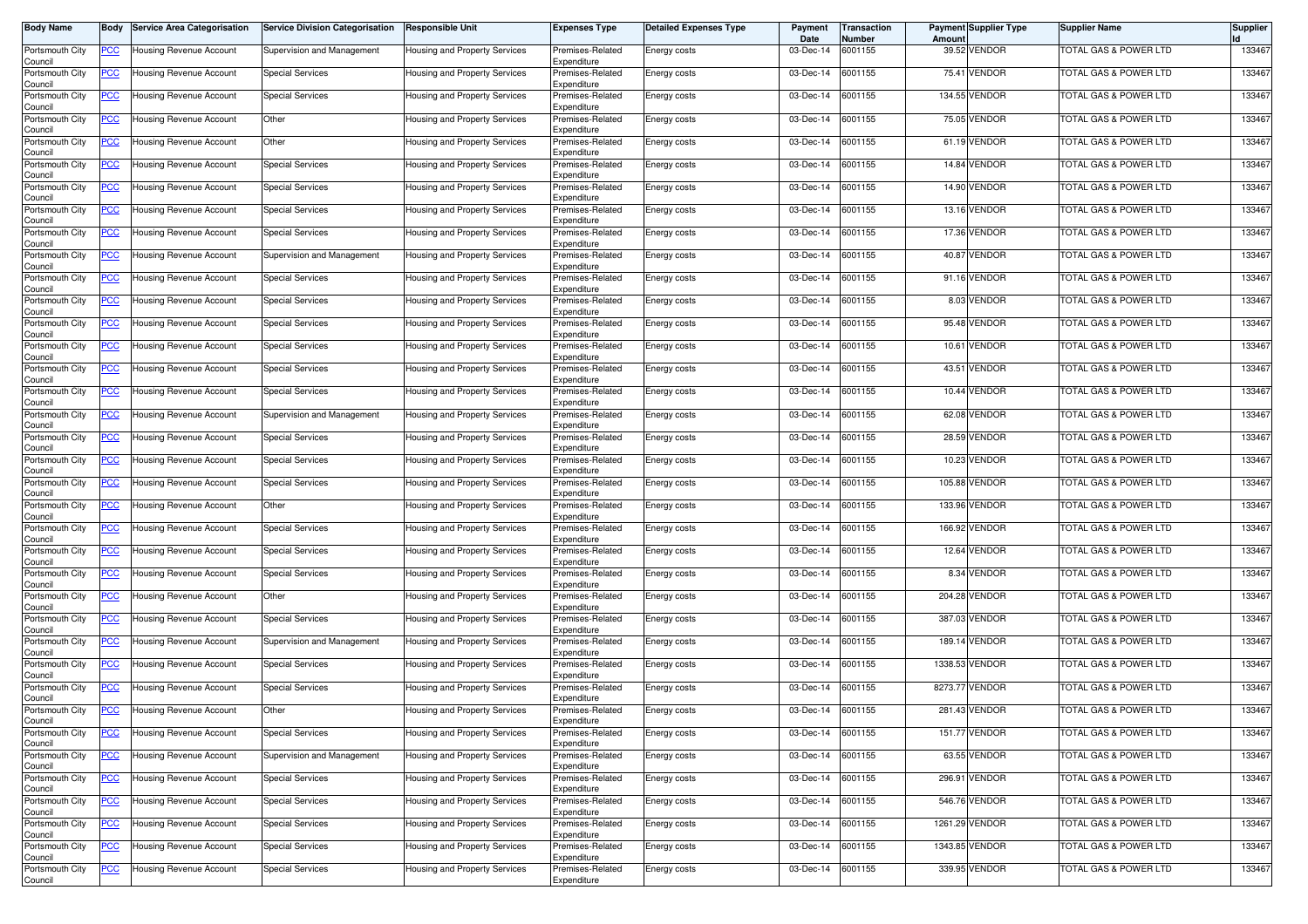| <b>Body Name</b>                      | Body           | <b>Service Area Categorisation</b>                  | <b>Service Division Categorisation</b>   | <b>Responsible Unit</b>       | <b>Expenses Type</b>            | <b>Detailed Expenses Type</b> | Payment<br>Date   | Transaction<br>Number | Amoun  | <b>Payment Supplier Type</b> | <b>Supplier Name</b>             | <b>Supplier</b> |
|---------------------------------------|----------------|-----------------------------------------------------|------------------------------------------|-------------------------------|---------------------------------|-------------------------------|-------------------|-----------------------|--------|------------------------------|----------------------------------|-----------------|
| Portsmouth City<br>Council            | <u>PCC </u>    | Jousing Revenue Account                             | <b>Special Services</b>                  | Housing and Property Services | Premises-Related<br>Expenditure | Energy costs                  | 03-Dec-14         | 6001155               |        | 1171.25 VENDOR               | <b>TOTAL GAS &amp; POWER LTD</b> | 133467          |
| Portsmouth City<br>Council            | <u>PCC</u>     | Housing Revenue Account                             | <b>Special Services</b>                  | Housing and Property Services | Premises-Related<br>Expenditure | Energy costs                  | 03-Dec-14         | 6001155               |        | 1014.61 VENDOR               | <b>TOTAL GAS &amp; POWER LTD</b> | 133467          |
| Portsmouth City<br>Council            | <u>PCC</u>     | Housing Revenue Account                             | <b>Special Services</b>                  | Housing and Property Services | Premises-Related<br>Expenditure | Energy costs                  | 03-Dec-14         | 6001155               |        | 18056.36 VENDOR              | TOTAL GAS & POWER LTD            | 133467          |
| Portsmouth City<br>Council            | <u>PCC</u>     | Housing Revenue Account                             | Supervision and Management               | Housing and Property Services | Premises-Related<br>Expenditure | Energy costs                  | 29-Dec-14         | 6005326               |        | 75.58 VENDOR                 | TOTAL GAS & POWER LTD            | 133467          |
| Portsmouth City<br>Council            | <u>PCC</u>     | Housing Revenue Account                             | Other                                    | Housing and Property Services | Premises-Related<br>Expenditure | Energy costs                  | 29-Dec-14         | 6005326               |        | 11.71 VENDOR                 | TOTAL GAS & POWER LTD            | 133467          |
| Portsmouth City<br>Council            | <u>PCC </u>    | Housing Revenue Account                             | Other                                    | Housing and Property Services | Premises-Related<br>Expenditure | Energy costs                  | 29-Dec-14         | 6005326               |        | 9.08 VENDOR                  | TOTAL GAS & POWER LTD            | 133467          |
| Portsmouth City<br>Council            | <u>PCC</u>     | Housing Revenue Account                             | Other                                    | Housing and Property Services | Premises-Related<br>Expenditure | <b>CRC Allowances</b>         | 29-Dec-14         | 6005326               |        | 9.08 VENDOR                  | TOTAL GAS & POWER LTD            | 133467          |
| Portsmouth City<br>Council            | <u>PCC</u>     | Housing Revenue Account                             | Other                                    | Housing and Property Services | Premises-Related<br>Expenditure | Energy costs                  | 29-Dec-14         | 6005326               |        | 42.03 VENDOR                 | TOTAL GAS & POWER LTD            | 133467          |
| Portsmouth City<br>Council            | <u>PCC</u>     | Housing Revenue Account                             | Rents, Rates, Taxes and Other<br>Charges | Housing and Property Services | Premises-Related<br>Expenditure | Energy costs                  | 29-Dec-14         | 6005326               |        | 42.85 VENDOR                 | <b>TOTAL GAS &amp; POWER LTD</b> | 133467          |
| Portsmouth City<br>Council            | <u>PCC </u>    | Support Service / Transparency<br>Costs Unallocated | AMS                                      | Housing and Property Services | Premises-Related<br>Expenditure | Energy costs                  | 29-Dec-14         | 6005326               |        | 5597.83 VENDOR               | TOTAL GAS & POWER LTD            | 133467          |
| Portsmouth City                       | <u>PCC</u>     | Housing Revenue Account                             | Other                                    | Housing and Property Services | Premises-Related<br>Expenditure | Energy costs                  | 29-Dec-14         | 6005326               |        | 116.30 VENDOR                | TOTAL GAS & POWER LTD            | 133467          |
| Council<br>Portsmouth City            | <u>PCC</u>     | Housing Revenue Account                             | Other                                    | Housing and Property Services | Premises-Related<br>Expenditure | Energy costs                  | 29-Dec-14         | 6005326               |        | 81.81 VENDOR                 | TOTAL GAS & POWER LTD            | 133467          |
| Council<br>Portsmouth City<br>Council | <u>PCC</u>     | Housing Revenue Account                             | <b>Special Services</b>                  | Housing and Property Services | Premises-Related<br>Expenditure | Energy costs                  | 29-Dec-14         | 6005326               |        | 270.90 VENDOR                | <b>TOTAL GAS &amp; POWER LTD</b> | 133467          |
| Portsmouth City<br>Council            | <u>PCC</u>     | Housing Revenue Account                             | <b>Special Services</b>                  | Housing and Property Services | Premises-Related<br>Expenditure | Energy costs                  | 29-Dec-14         | 6005326               |        | 153.26 VENDOR                | TOTAL GAS & POWER LTD            | 133467          |
| Portsmouth City                       | <u>PCC</u>     | Housing Revenue Account                             | Supervision and Management               | Housing and Property Services | Premises-Related                | Energy costs                  | 29-Dec-14         | 6005326               |        | 74.24 VENDOR                 | TOTAL GAS & POWER LTD            | 133467          |
| Council<br>Portsmouth City            | <u>PCC</u>     | Housing Revenue Account                             | Repairs and Maintenance                  | Housing and Property Services | Expenditure<br>Premises-Related | Energy costs                  | 29-Dec-14         | 6005326               |        | 254.76 VENDOR                | TOTAL GAS & POWER LTD            | 133467          |
| Council<br>Portsmouth City            | <u>PCC</u>     | Housing Revenue Account                             | <b>Special Services</b>                  | Housing and Property Services | Expenditure<br>Premises-Related | Energy costs                  | 29-Dec-14         | 6005326               |        | 90.28 VENDOR                 | TOTAL GAS & POWER LTD            | 133467          |
| Council<br>Portsmouth City            | <u>PCC</u>     | Housing Revenue Account                             | Other                                    | Housing and Property Services | Expenditure<br>Premises-Related | Energy costs                  | 29-Dec-14         | 6005326               |        | 111.01 VENDOR                | TOTAL GAS & POWER LTD            | 133467          |
| Council<br>Portsmouth City            | <u>PCC</u>     | Housing Revenue Account                             | Other                                    | Housing and Property Services | Expenditure<br>Premises-Related | Energy costs                  | 29-Dec-14         | 6005326               |        | 73.15 VENDOR                 | <b>TOTAL GAS &amp; POWER LTD</b> | 133467          |
| Council<br>Portsmouth City            | <u>PCC</u>     | Housing Revenue Account                             | Other                                    | Housing and Property Services | Expenditure<br>Premises-Related | Energy costs                  | 29-Dec-14         | 6005326               |        | 115.11 VENDOR                | TOTAL GAS & POWER LTD            | 133467          |
| Council<br>Portsmouth City            | PСC            | Housing Revenue Account                             | Other                                    | Housing and Property Services | Expenditure<br>Premises-Related | <b>CRC Allowances</b>         | 29-Dec-14         | 6005326               | 115.11 | <b>VENDOR</b>                | TOTAL GAS & POWER LTD            | 133467          |
| Council<br>Portsmouth City            | <u>PCC</u>     | Housing Revenue Account                             | Other                                    | Housing and Property Services | Expenditure<br>Premises-Related | Energy costs                  | 29-Dec-14         | 6005326               |        | 71.59 VENDOR                 | <b>TOTAL GAS &amp; POWER LTD</b> | 133467          |
| Council<br>Portsmouth City            | <u>PCC</u>     | Housing Revenue Account                             | Repairs and Maintenance                  | Housing and Property Services | Expenditure<br>Premises-Related | Energy costs                  | 29-Dec-14         | 6005326               |        | 90.63 VENDOR                 | TOTAL GAS & POWER LTD            | 133467          |
| Council<br>Portsmouth City            | <u>PCC</u>     | Housing Revenue Account                             | Rents, Rates, Taxes and Other            | Housing and Property Services | Expenditure<br>Premises-Related | Energy costs                  | 29-Dec-14         | 6005326               |        | 128.99 VENDOR                | TOTAL GAS & POWER LTD            | 133467          |
| Council<br>Portsmouth City            | <u>PCC</u>     | Housing Revenue Account                             | Charges<br>Rents, Rates, Taxes and Other | Housing and Property Services | Expenditure<br>Premises-Related | Energy costs                  | 29-Dec-14         | 6005326               |        | 107.20 VENDOR                | TOTAL GAS & POWER LTD            | 133467          |
| Council<br>Portsmouth City            | <u>PCC</u>     | Housing Revenue Account                             | Charges<br>Other                         | Housing and Property Services | Expenditure<br>Premises-Related | Energy costs                  | 29-Dec-14         | 6005326               | 83.84  | <b>VENDOR</b>                | TOTAL GAS & POWER LTD            | 133467          |
| Council<br>Portsmouth City            | <u>PCC</u>     | Housing Revenue Account                             | Other                                    | Housing and Property Services | Expenditure<br>Premises-Related | Energy costs                  | 29-Dec-14         | 6005326               |        | 92.77 VENDOR                 | TOTAL GAS & POWER LTD            | 133467          |
| Council<br>Portsmouth City            | <u>PCC </u>    | Housing Revenue Account                             | Other                                    | Housing and Property Services | Expenditure<br>Premises-Related | Energy costs                  | 29-Dec-14         | 6005326               |        | 54.15 VENDOR                 | TOTAL GAS & POWER LTD            | 133467          |
| Council<br>Portsmouth City            | <u>PCC </u>    | Housing Revenue Account                             | Other                                    | Housing and Property Services | Expenditure<br>Premises-Related | Energy costs                  | 29-Dec-14         | 6005326               |        | 257.63 VENDOR                | TOTAL GAS & POWER LTD            | 133467          |
| Council<br>Portsmouth City            |                | Support Service / Transparency AMS                  |                                          | Housing and Property Services | Expenditure<br>Premises-Related | Energy costs                  | 29-Dec-14 6005326 |                       |        | 5529.85 VENDOR               | OTAL GAS & POWER LTD             | 133467          |
| Council                               |                | Costs Unallocated                                   |                                          |                               | Expenditure                     |                               |                   |                       |        |                              |                                  |                 |
| Portsmouth City<br>Council            | <b>PCC</b>     | Housing Revenue Account                             | <b>Special Services</b>                  | Housing and Property Services | Premises-Related<br>Expenditure | Energy costs                  | 29-Dec-14 6005326 |                       |        | 1285.44 VENDOR               | <b>TOTAL GAS &amp; POWER LTD</b> | 133467          |
| Portsmouth City<br>Council            | $\overline{C}$ | Housing Revenue Account                             | <b>Special Services</b>                  | Housing and Property Services | Premises-Related<br>Expenditure | Energy costs                  | 29-Dec-14         | 6005326               |        | 1548.98 VENDOR               | <b>TOTAL GAS &amp; POWER LTD</b> | 133467          |
| Portsmouth City<br>Council            | <u>PCC</u>     | Housing Revenue Account                             | <b>Special Services</b>                  | Housing and Property Services | Premises-Related<br>Expenditure | Energy costs                  | 29-Dec-14         | 6005326               |        | 481.36 VENDOR                | TOTAL GAS & POWER LTD            | 133467          |
| Portsmouth City<br>Council            | $\overline{C}$ | Housing Revenue Account                             | <b>Special Services</b>                  | Housing and Property Services | Premises-Related<br>Expenditure | Energy costs                  | 29-Dec-14 6005326 |                       |        | 1778.38 VENDOR               | TOTAL GAS & POWER LTD            | 133467          |
| Portsmouth City<br>Council            | <b>PCC</b>     | Housing Revenue Account                             | <b>Special Services</b>                  | Housing and Property Services | Premises-Related<br>Expenditure | Energy costs                  | 29-Dec-14         | 6005326               |        | 1638.47 VENDOR               | <b>TOTAL GAS &amp; POWER LTD</b> | 133467          |
| Portsmouth City<br>Council            | <u>PCC</u>     | Housing Revenue Account                             | <b>Special Services</b>                  | Housing and Property Services | Premises-Related<br>Expenditure | Energy costs                  | 29-Dec-14 6005326 |                       |        | 752.13 VENDOR                | TOTAL GAS & POWER LTD            | 133467          |
|                                       |                |                                                     |                                          |                               |                                 |                               |                   |                       |        |                              |                                  |                 |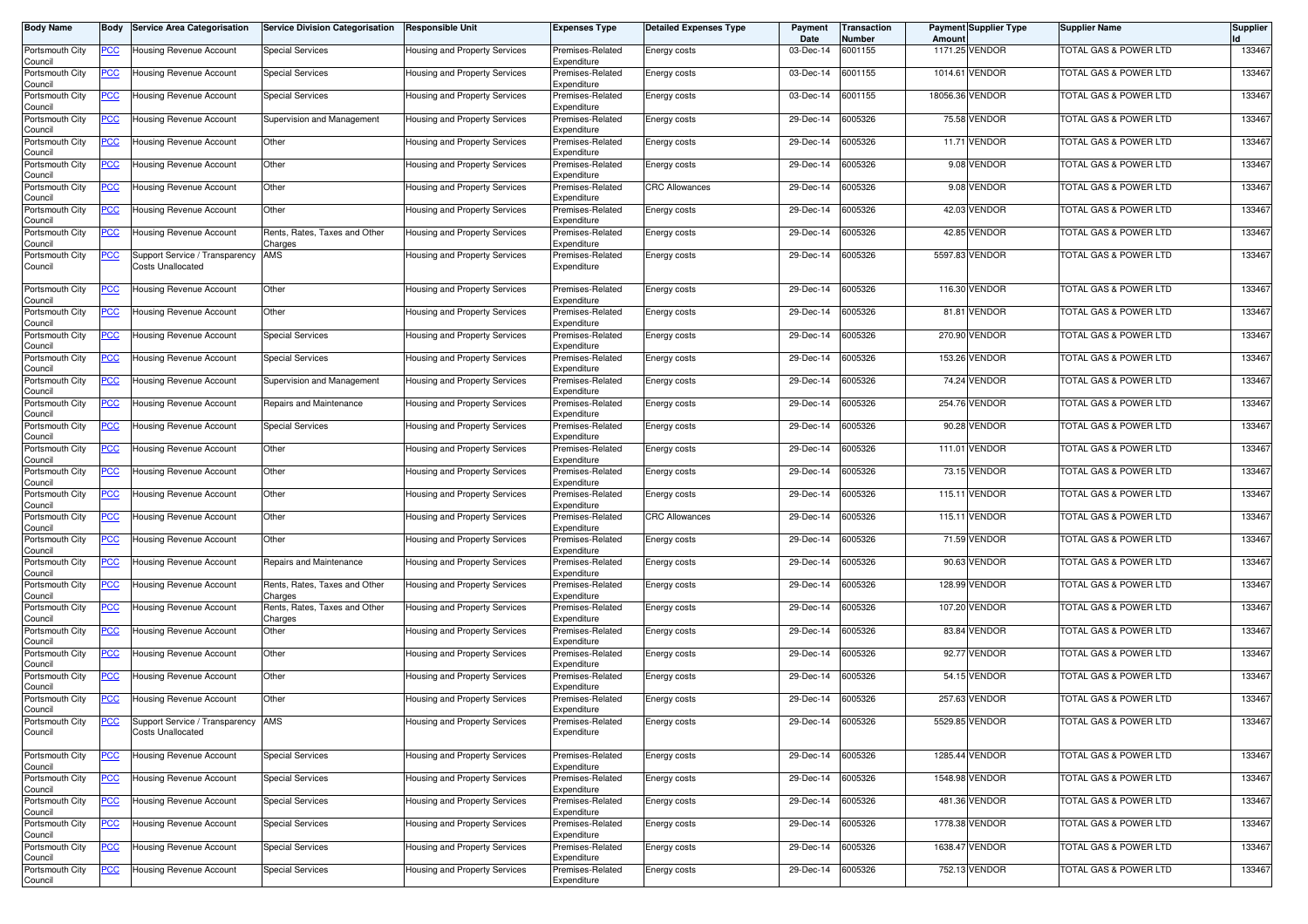| Body Name                  | Body           | <b>Service Area Categorisation</b> | <b>Service Division Categorisation</b> | <b>Responsible Unit</b>              | <b>Expenses Type</b>            | <b>Detailed Expenses Type</b>                        | Payment<br>Date | <b>Transaction</b><br>Number | Amoun    | <b>Payment Supplier Type</b> | <b>Supplier Name</b>                                                  | <b>Supplier</b> |
|----------------------------|----------------|------------------------------------|----------------------------------------|--------------------------------------|---------------------------------|------------------------------------------------------|-----------------|------------------------------|----------|------------------------------|-----------------------------------------------------------------------|-----------------|
| Portsmouth City<br>Council | <u>PCC</u>     | Housing Revenue Account            | <b>Special Services</b>                | Housing and Property Services        | Premises-Related<br>Expenditure | Energy costs                                         | 29-Dec-14       | 6005326                      |          | 386.62 VENDOR                | TOTAL GAS & POWER LTD                                                 | 133467          |
| Portsmouth City<br>Council | <u>PCC</u>     | Housing Revenue Account            | Supervision and Management             | Housing and Property Services        | Premises-Related<br>Expenditure | Energy costs                                         | 29-Dec-14       | 6005326                      |          | 61.50 VENDOR                 | TOTAL GAS & POWER LTD                                                 | 133467          |
| Portsmouth City<br>Council | ∍CC            | Housing Revenue Account            | <b>Special Services</b>                | Housing and Property Services        | Premises-Related<br>Expenditure | Energy costs                                         | 29-Dec-14       | 6005326                      | 398.63   | VENDOR                       | TOTAL GAS & POWER LTD                                                 | 133467          |
| Portsmouth City<br>Council | <u>PCC</u>     | Housing Revenue Account            | Other                                  | <b>Housing and Property Services</b> | Premises-Related<br>Expenditure | Energy costs                                         | 29-Dec-14       | 6005326                      | 446.60   | <b>VENDOR</b>                | TOTAL GAS & POWER LTD                                                 | 133467          |
| Portsmouth City<br>Council | <u>PCC</u>     | Housing Revenue Account            | <b>Special Services</b>                | Housing and Property Services        | Premises-Related<br>Expenditure | Energy costs                                         | 29-Dec-14       | 6005326                      | 10158.90 | <b>VENDOR</b>                | TOTAL GAS & POWER LTD                                                 | 133467          |
| Portsmouth City<br>Council | <u>PCC </u>    | Housing Revenue Account            | <b>Special Services</b>                | Housing and Property Services        | Premises-Related<br>Expenditure | Energy costs                                         | 29-Dec-14       | 6005326                      |          | 1698.47 VENDOR               | TOTAL GAS & POWER LTD                                                 | 133467          |
| Portsmouth City<br>Council | <u>PCC</u>     | Housing Revenue Account            | Supervision and Management             | Housing and Property Services        | Premises-Related<br>Expenditure | Energy costs                                         | 29-Dec-14       | 6005326                      |          | 114.22 VENDOR                | TOTAL GAS & POWER LTD                                                 | 133467          |
| Portsmouth City<br>Council | <u>PCC</u>     | Housing Revenue Account            | Supervision and Management             | Housing and Property Services        | Premises-Related<br>Expenditure | Energy costs                                         | 29-Dec-14       | 6005326                      | 87.73    | <b>VENDOR</b>                | TOTAL GAS & POWER LTD                                                 | 133467          |
| Portsmouth City<br>Council | <u>PCC</u>     | Housing Revenue Account            | <b>Special Services</b>                | Housing and Property Services        | Premises-Related<br>Expenditure | Energy costs                                         | 29-Dec-14       | 6005326                      |          | 7.80 VENDOR                  | <b>TOTAL GAS &amp; POWER LTD</b>                                      | 133467          |
| Portsmouth City<br>Council | <u>PCC</u>     | Housing Revenue Account            | <b>Special Services</b>                | Housing and Property Services        | Premises-Related<br>Expenditure | Energy costs                                         | 29-Dec-14       | 6005326                      | 14.51    | <b>VENDOR</b>                | TOTAL GAS & POWER LTD                                                 | 133467          |
| Portsmouth City<br>Council | <u>PCC</u>     | Housing Revenue Account            | <b>Special Services</b>                | Housing and Property Services        | Premises-Related<br>Expenditure | Energy costs                                         | 29-Dec-14       | 6005326                      |          | 190.16 VENDOR                | TOTAL GAS & POWER LTD                                                 | 133467          |
| Portsmouth City<br>Council | <u>PCC</u>     | Housing Services                   | <b>Housing Strategy</b>                | Housing and Property Services        | Premises-Related<br>Expenditure | Energy costs                                         | 29-Dec-14       | 6005326                      | 303.66   | <b>VENDOR</b>                | TOTAL GAS & POWER LTD                                                 | 133467          |
| Portsmouth City<br>Council | <u>PCC</u>     | Housing Revenue Account            | Special Services                       | Housing and Property Services        | Premises-Related<br>Expenditure | Energy costs                                         | 29-Dec-14       | 6005326                      |          | 1484.10 VENDOR               | TOTAL GAS & POWER LTD                                                 | 133467          |
| Portsmouth City<br>Council | <u>PCC</u>     | Housing Revenue Account            | <b>Special Services</b>                | Housing and Property Services        | Premises-Related<br>Expenditure | Energy costs                                         | 29-Dec-14       | 6005326                      | 1412.93  | <b>VENDOR</b>                | <b>TOTAL GAS &amp; POWER LTD</b>                                      | 133467          |
| Portsmouth City<br>Council | PСC            | Housing Revenue Account            | Supervision and Management             | <b>Housing and Property Services</b> | Premises-Related<br>Expenditure | Energy costs                                         | 29-Dec-14       | 6005326                      | 290.89   | <b>VENDOR</b>                | TOTAL GAS & POWER LTD                                                 | 133467          |
| Portsmouth City<br>Council | <u>PCC</u>     | Housing Revenue Account            | <b>Special Services</b>                | Housing and Property Services        | Premises-Related<br>Expenditure | Energy costs                                         | 29-Dec-14       | 6005326                      |          | 400.58 VENDOR                | <b>TOTAL GAS &amp; POWER LTD</b>                                      | 133467          |
| Portsmouth City<br>Council | <u>PCC</u>     | Housing Revenue Account            | Other                                  | Housing and Property Services        | Premises-Related<br>Expenditure | Energy costs                                         | 29-Dec-14       | 6005326                      |          | 140.48 VENDOR                | TOTAL GAS & POWER LTD                                                 | 133467          |
| Portsmouth City<br>Council | $PCC$          | Housing Revenue Account            | <b>Special Services</b>                | Housing and Property Services        | Premises-Related<br>Expenditure | Energy costs                                         | 29-Dec-14       | 6005326                      |          | 163.45 VENDOR                | TOTAL GAS & POWER LTD                                                 | 133467          |
| Portsmouth City<br>Council | <u>PCC</u>     | Housing Revenue Account            | <b>Special Services</b>                | Housing and Property Services        | Premises-Related<br>Expenditure | Energy costs                                         | 29-Dec-14       | 6005326                      |          | 9.90 VENDOR                  | TOTAL GAS & POWER LTD                                                 | 133467          |
| Portsmouth City<br>Council | <u>PCC</u>     | Housing Revenue Account            | <b>Special Services</b>                | Housing and Property Services        | Premises-Related<br>Expenditure | Energy costs                                         | 29-Dec-14       | 6005326                      |          | 87.26 VENDOR                 | <b>TOTAL GAS &amp; POWER LTD</b>                                      | 133467          |
| Portsmouth City<br>Council | <u>PCC</u>     | Housing Revenue Account            | Supervision and Management             | Housing and Property Services        | Premises-Related<br>Expenditure | Energy costs                                         | 29-Dec-14       | 6005326                      |          | 84.12 VENDOR                 | TOTAL GAS & POWER LTD                                                 | 133467          |
| Portsmouth City<br>Council | <u>PCC</u>     | Housing Revenue Account            | Special Services                       | Housing and Property Services        | Premises-Related<br>Expenditure | Energy costs                                         | 29-Dec-14       | 6005326                      | 12.87    | VENDOR                       | TOTAL GAS & POWER LTD                                                 | 133467          |
| Portsmouth City<br>Council | <u>PCC </u>    | Housing Revenue Account            | <b>Special Services</b>                | Housing and Property Services        | Premises-Related<br>Expenditure | Energy costs                                         | 29-Dec-14       | 6005326                      |          | 61.40 VENDOR                 | TOTAL GAS & POWER LTD                                                 | 133467          |
| Portsmouth City<br>Council | <u>PCC</u>     | Housing Revenue Account            | <b>Special Services</b>                | Housing and Property Services        | Premises-Related<br>Expenditure | Energy costs                                         | 29-Dec-14       | 6005326                      |          | 10.05 VENDOR                 | TOTAL GAS & POWER LTD                                                 | 133467          |
| Portsmouth City<br>Council | <u>PCC</u>     | Housing Revenue Account            | <b>Special Services</b>                | Housing and Property Services        | Premises-Related<br>Expenditure | Energy costs                                         | 29-Dec-14       | 6005326                      |          | 134.33 VENDOR                | <b>TOTAL GAS &amp; POWER LTD</b>                                      | 133467          |
| Portsmouth City<br>Council | <u>PCC </u>    | Housing Revenue Account            | <b>Special Services</b>                | Housing and Property Services        | Premises-Related<br>Expenditure | Energy costs                                         | 29-Dec-14       | 6005326                      |          | 7.77 VENDOR                  | TOTAL GAS & POWER LTD                                                 | 133467          |
| Portsmouth City<br>Council | <b>PCC</b>     | Housing Revenue Account            | <b>Special Services</b>                | Housing and Property Services        | Premises-Related<br>Expenditure | Energy costs                                         | 29-Dec-14       | 6005326                      |          | 196.04 VENDOR                | <b>TOTAL GAS &amp; POWER LTD</b>                                      | 133467          |
| Portsmouth City<br>Council | <u>PCC</u>     | Housing Revenue Account            | Supervision and Management             | Housing and Property Services        | Premises-Related<br>Expenditure | Energy costs                                         | 29-Dec-14       | 6005326                      |          | 113.38 VENDOR                | TOTAL GAS & POWER LTD                                                 | 133467          |
| Portsmouth City<br>Council | <u>PCC</u>     | Housing Revenue Account            | Special Services                       | <b>Housing and Property Services</b> | Premises-Related<br>Expenditure | Energy costs                                         | 29-Dec-14       | 6005326                      |          | 26.68 VENDOR                 | TOTAL GAS & POWER LTD                                                 | 133467          |
| Portsmouth City<br>Council | <u>PCC</u>     | Housing Revenue Account            | <b>Special Services</b>                | Housing and Property Services        | Premises-Related<br>Expenditure | Energy costs                                         | 29-Dec-14       | 6005326                      |          | 30.06 VENDOR                 | TOTAL GAS & POWER LTD                                                 | 133467          |
| Portsmouth City<br>Council | <u>PCC</u>     | lousing Revenue Account            | <b>Special Services</b>                | Housing and Property Services        | Premises-Related<br>Expenditure | Energy costs                                         | 29-Dec-14       | 6005326                      |          | 19.85 VENDOR                 | <b>TOTAL GAS &amp; POWER LTD</b>                                      | 133467          |
| Portsmouth City<br>Council | $\overline{C}$ | Housing Revenue Account            | <b>Special Services</b>                | Housing and Property Services        | Premises-Related<br>Expenditure | Energy costs                                         | 29-Dec-14       | 6005326                      |          | 19.93 VENDOR                 | TOTAL GAS & POWER LTD                                                 | 133467          |
| Portsmouth City<br>Council | $\overline{C}$ | Housing Revenue Account            | <b>Special Services</b>                | Housing and Property Services        | Supplies and Services           | Equipment, furniture and<br>materials                | 05-Dec-14       | 6001639                      |          | 950.00 VENDOR                | TRAFALGAR CLEANING EQUIPMENT<br>LIMITED                               | 130300          |
| Portsmouth City<br>Council | PCC            | Housing Revenue Account            | Repairs and Maintenance                | Housing and Property Services        | Premises-Related<br>Expenditure | Repairs, alterations and<br>maintenance of buildings | 17-Dec-14       | 6003767                      |          | 7367.45 COMPANY              | TUDOR CARPETS LTD                                                     | 105416          |
| Portsmouth City<br>Council | PCC            | Housing Services                   | Homelessness                           | Housing and Property Services        | Premises-Related<br>Expenditure | Rents                                                | 22-Dec-14       | 6004482                      |          | 1560.00 SOLETRADER           | Classified as 'personal data' (under the<br>Data Protection Act 1998) | 132016          |
| Portsmouth City<br>Council | <b>PCC</b>     | Housing Revenue Account            | Other                                  | Housing and Property Services        | Premises-Related<br>Expenditure | Repairs, alterations and<br>maintenance of buildings | 17-Dec-14       | 6003770                      |          | 125780.82 COMPANY            | VALE BUILDERS SOUTHERN LTD                                            | 108299          |
| Portsmouth City<br>Council | <u>PCC</u>     | Other                              | Suspense and Capital Schemes           | Housing and Property Services        | Premises-Related<br>Expenditure | Repairs, alterations and<br>maintenance of buildings | 24-Dec-14       | 6005220                      |          | 2003.18 COMPANY              | VALE BUILDERS SOUTHERN LTD                                            | 108299          |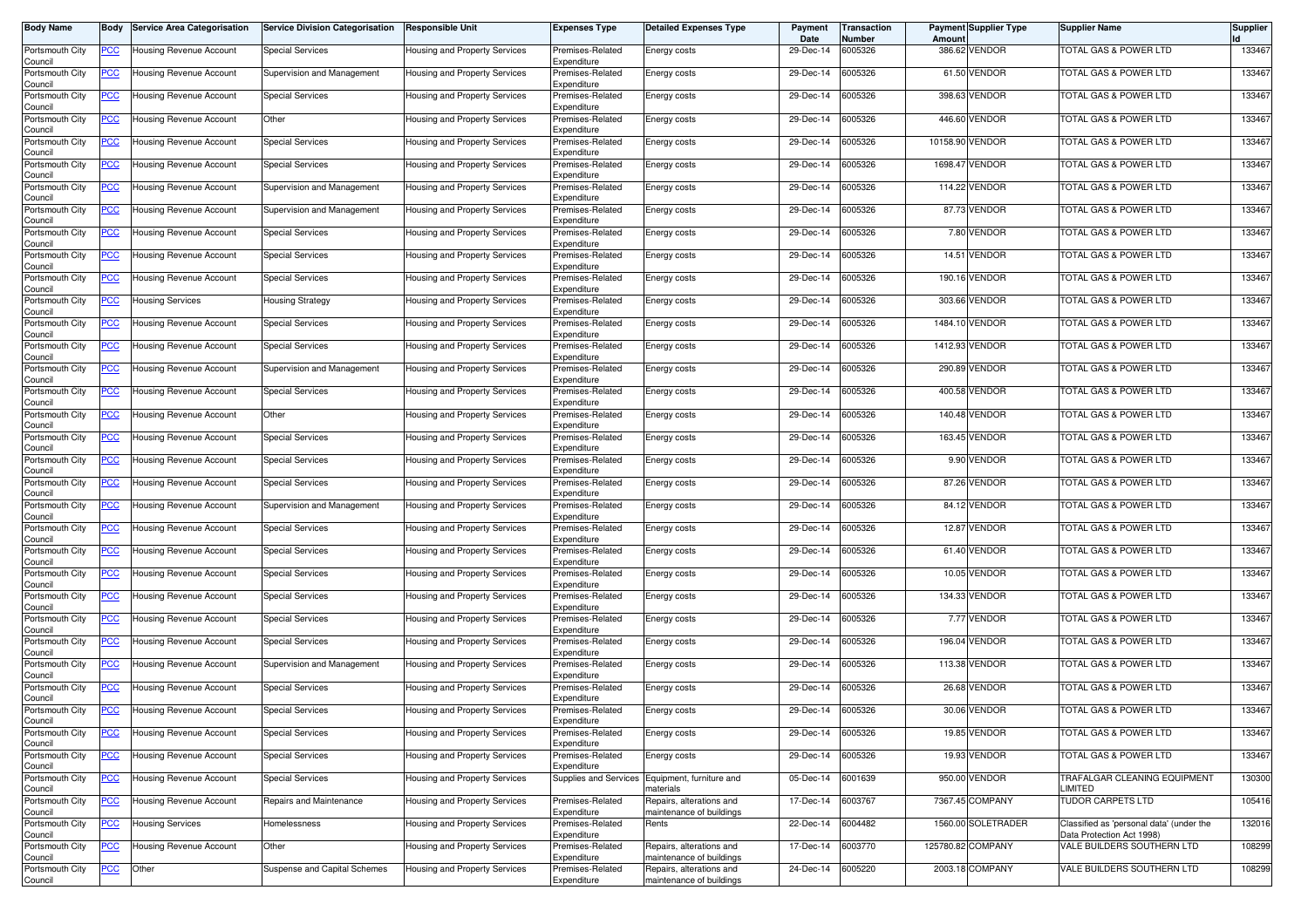| <b>Body Name</b>           | Body           | <b>Service Area Categorisation</b>                             | <b>Service Division Categorisation</b> | <b>Responsible Unit</b>       | <b>Expenses Type</b>            | <b>Detailed Expenses Type</b>                        | Payment<br>Date   | <b>Transaction</b><br>Number | Amoun    | <b>Payment Supplier Type</b> | <b>Supplier Name</b>        | <b>Supplier</b> |
|----------------------------|----------------|----------------------------------------------------------------|----------------------------------------|-------------------------------|---------------------------------|------------------------------------------------------|-------------------|------------------------------|----------|------------------------------|-----------------------------|-----------------|
| Portsmouth City<br>Council | PCC            | Other                                                          | Suspense and Capital Schemes           | Housing and Property Services | Premises-Related<br>Expenditure | Repairs, alterations and<br>maintenance of buildings | 24-Dec-14         | 6005220                      |          | 475.44 COMPANY               | VALE BUILDERS SOUTHERN LTD  | 108299          |
| Portsmouth City<br>Council | <u>PCC </u>    | Support Service / Transparency<br>Costs Unallocated            | LLM                                    | Housing and Property Services | Premises-Related<br>Expenditure | Repairs, alterations and<br>maintenance of buildings | 24-Dec-14         | 6005220                      |          | 1346.83 COMPANY              | VALE BUILDERS SOUTHERN LTD  | 108299          |
| Portsmouth City<br>Council | PСC            | Housing Revenue Account                                        | Other                                  | Housing and Property Services | Supplies and Services           | Communications and computing                         | 17-Dec-14         | 6003777                      |          | 2077.98 COMPANY              | <b>VIRGIN MEDIA LIMITED</b> | 100224          |
| Portsmouth City<br>Council |                | lousing Revenue Account                                        | Supervision and Management             | Housing and Property Services | Supplies and Services           | Communications and computing                         | 17-Dec-14         | 6003777                      |          | 26.05 COMPANY                | <b>VIRGIN MEDIA LIMITED</b> | 100224          |
| Portsmouth City<br>Council | <u>PCC</u>     | Housing Revenue Account                                        | Supervision and Management             | Housing and Property Services | Supplies and Services           | Communications and computing                         | 11-Dec-14         | 6002634                      |          | 775.00 COMPANY               | <b>VIRGIN MEDIA LIMITED</b> | 100224          |
| Portsmouth City<br>Council | <u>PCC </u>    | Housing Revenue Account                                        | Supervision and Management             | Housing and Property Services | Supplies and Services           | Communications and computing                         | 11-Dec-14         | 6002634                      | 17139.73 | <b>COMPANY</b>               | <b>VIRGIN MEDIA LIMITED</b> | 100224          |
| Portsmouth City<br>Council | <u>PCC</u>     | Housing Revenue Account                                        | Supervision and Management             | Housing and Property Services | Supplies and Services           | Communications and computing                         | 11-Dec-14         | 6002634                      |          | 17139.73 COMPANY             | <b>VIRGIN MEDIA LIMITED</b> | 100224          |
| Portsmouth City<br>Council | <u>PCC</u>     | Housing Revenue Account                                        | Supervision and Management             | Housing and Property Services | Supplies and Services           | Communications and computing                         | 11-Dec-14         | 6002634                      |          | 2667.00 COMPANY              | <b>VIRGIN MEDIA LIMITED</b> | 100224          |
| Portsmouth City<br>Council | <u>PCC</u>     | Housing Revenue Account                                        | Supervision and Management             | Housing and Property Services | Supplies and Services           | Communications and computing                         | 11-Dec-14         | 6002634                      | 3696.00  | <b>COMPANY</b>               | <b>VIRGIN MEDIA LIMITED</b> | 100224          |
| Portsmouth City<br>Council | <u>PCC</u>     | Housing Revenue Account                                        | Supervision and Management             | Housing and Property Services | Supplies and Services           | Communications and computing                         | 11-Dec-14         | 6002634                      | 7957.00  | <b>COMPANY</b>               | <b>VIRGIN MEDIA LIMITED</b> | 100224          |
| Portsmouth City<br>Council | <u>PCC</u>     | Housing Revenue Account                                        | Supervision and Management             | Housing and Property Services | Supplies and Services           | Communications and computing                         | 11-Dec-14         | 6002634                      | 765.00   | <b>COMPANY</b>               | <b>VIRGIN MEDIA LIMITED</b> | 100224          |
| Portsmouth City<br>Council | <u>PCC</u>     | Housing Revenue Account                                        | Supervision and Management             | Housing and Property Services | Supplies and Services           | Communications and computing                         | 11-Dec-14         | 6002634                      | 765.00   | <b>COMPANY</b>               | <b>VIRGIN MEDIA LIMITED</b> | 100224          |
| Portsmouth City<br>Council |                | lousing Revenue Account                                        | Supervision and Management             | Housing and Property Services | Supplies and Services           | Communications and computing                         | 11-Dec-14         | 6002634                      | 3696.00  | <b>COMPANY</b>               | <b>VIRGIN MEDIA LIMITED</b> | 100224          |
| Portsmouth City<br>Council |                | Support Service / Transparency<br>Costs Unallocated            | LLM                                    | Housing and Property Services | Premises-Related<br>Expenditure | Repairs, alterations and<br>maintenance of buildings | 10-Dec-14         | 6002417                      | 13.00    | <b>COMPANY</b>               | <b>VIRGIN MEDIA LIMITED</b> | 100224          |
| Portsmouth City<br>Council | <u>PCC</u>     | Support Service / Transparency<br>Costs Unallocated            | LLM                                    | Housing and Property Services | Premises-Related<br>Expenditure | Repairs, alterations and<br>maintenance of buildings | 10-Dec-14         | 6002417                      |          | 13.00 COMPANY                | <b>VIRGIN MEDIA LIMITED</b> | 100224          |
| Portsmouth City<br>Council | <u>'CC</u>     | Support Service / Transparency<br><b>Costs Unallocated</b>     | LLM                                    | Housing and Property Services | Premises-Related<br>Expenditure | Repairs, alterations and<br>maintenance of buildings | 10-Dec-14         | 6002417                      |          | 13.00 COMPANY                | <b>VIRGIN MEDIA LIMITED</b> | 100224          |
| Portsmouth City<br>Council | <u>PCC</u>     | Support Service / Transparency<br>Costs Unallocated            | LLM                                    | Housing and Property Services | Premises-Related<br>Expenditure | Repairs, alterations and<br>maintenance of buildings | 10-Dec-14         | 6002417                      |          | 13.00 COMPANY                | <b>VIRGIN MEDIA LIMITED</b> | 100224          |
| Portsmouth City<br>Council | <u>PCC</u>     | Support Service / Transparency<br>Costs Unallocated            | LLM                                    | Housing and Property Services | Premises-Related<br>Expenditure | Repairs, alterations and<br>maintenance of buildings | 10-Dec-14         | 6002417                      |          | 39.00 COMPANY                | <b>VIRGIN MEDIA LIMITED</b> | 100224          |
| Portsmouth City<br>Council | <u>PCC</u>     | Support Service / Transparency<br><b>Costs Unallocated</b>     | <b>LLM</b>                             | Housing and Property Services | Premises-Related<br>Expenditure | Repairs, alterations and<br>maintenance of buildings | 10-Dec-14         | 6002417                      |          | 13.00 COMPANY                | <b>VIRGIN MEDIA LIMITED</b> | 100224          |
| Portsmouth City<br>Council |                | Support Service / Transparency<br>Costs Unallocated            | <b>LLM</b>                             | Housing and Property Services | Premises-Related<br>Expenditure | Repairs, alterations and<br>maintenance of buildings | 10-Dec-14         | 6002417                      |          | 13.00 COMPANY                | <b>VIRGIN MEDIA LIMITED</b> | 100224          |
| Portsmouth City<br>Council | <u>PCC</u>     | Housing Revenue Account                                        | Repairs and Maintenance                | Housing and Property Services | Premises-Related<br>Expenditure | Repairs, alterations and<br>maintenance of buildings | 10-Dec-14         | 6002417                      |          | 1.06 COMPANY                 | <b>VIRGIN MEDIA LIMITED</b> | 100224          |
| Portsmouth City<br>Council | <u>PCC</u>     | lousing Revenue Account                                        | Repairs and Maintenance                | Housing and Property Services | Premises-Related<br>Expenditure | Repairs, alterations and<br>maintenance of buildings | 10-Dec-14         | 6002417                      |          | 874.00 COMPANY               | VIRGIN MEDIA LIMITED        | 100224          |
| Portsmouth City<br>Council | <u>PCC</u>     | Support Service / Transparency<br>Costs Unallocated            | LLM                                    | Housing and Property Services | Premises-Related<br>Expenditure | Repairs, alterations and<br>maintenance of buildings | 11-Dec-14         | 6002634                      |          | 13.00 COMPANY                | <b>VIRGIN MEDIA LIMITED</b> | 100224          |
| Portsmouth City<br>Council |                | Support Service / Transparency<br>Costs Unallocated            | <b>LLM</b>                             | Housing and Property Services | Premises-Related<br>Expenditure | Repairs, alterations and<br>maintenance of buildings | 11-Dec-14         | 6002634                      |          | 13.00 COMPANY                | <b>VIRGIN MEDIA LIMITED</b> | 100224          |
| Portsmouth City<br>Council | <u>PCC</u>     | Support Service / Transparency LLM<br>Costs Unallocated        |                                        | Housing and Property Services | Premises-Related<br>Expenditure | Repairs, alterations and<br>maintenance of buildings | 11-Dec-14 6002634 |                              |          | 13.00 COMPANY                | <b>VIRGIN MEDIA LIMITED</b> | 100224          |
| Portsmouth City<br>Council | <b>PCC</b>     | Support Service / Transparency LLM<br>Costs Unallocated        |                                        | Housing and Property Services | Premises-Related<br>Expenditure | Repairs, alterations and<br>maintenance of buildings | 11-Dec-14 6002634 |                              |          | 13.00 COMPANY                | <b>VIRGIN MEDIA LIMITED</b> | 100224          |
| Portsmouth City<br>Council | $\overline{C}$ | Support Service / Transparency LLM<br><b>Costs Unallocated</b> |                                        | Housing and Property Services | Premises-Related<br>Expenditure | Repairs, alterations and<br>maintenance of buildings | 11-Dec-14         | 6002634                      |          | 39.00 COMPANY                | <b>VIRGIN MEDIA LIMITED</b> | 100224          |
| Portsmouth City<br>Council | <u>PCC</u>     | Support Service / Transparency LLM<br>Costs Unallocated        |                                        | Housing and Property Services | Premises-Related<br>Expenditure | Repairs, alterations and<br>maintenance of buildings | 11-Dec-14 6002634 |                              |          | 13.00 COMPANY                | <b>VIRGIN MEDIA LIMITED</b> | 100224          |
| Portsmouth City<br>Council | <u>PCC</u>     | Support Service / Transparency LLM<br>Costs Unallocated        |                                        | Housing and Property Services | Premises-Related<br>Expenditure | Repairs, alterations and<br>maintenance of buildings | 11-Dec-14 6002634 |                              |          | 13.00 COMPANY                | <b>VIRGIN MEDIA LIMITED</b> | 100224          |
| Portsmouth City<br>Council | <b>PCC</b>     | Housing Revenue Account                                        | Repairs and Maintenance                | Housing and Property Services | Premises-Related<br>Expenditure | Repairs, alterations and<br>maintenance of buildings | 11-Dec-14 6002634 |                              |          | 0.68 COMPANY                 | <b>VIRGIN MEDIA LIMITED</b> | 100224          |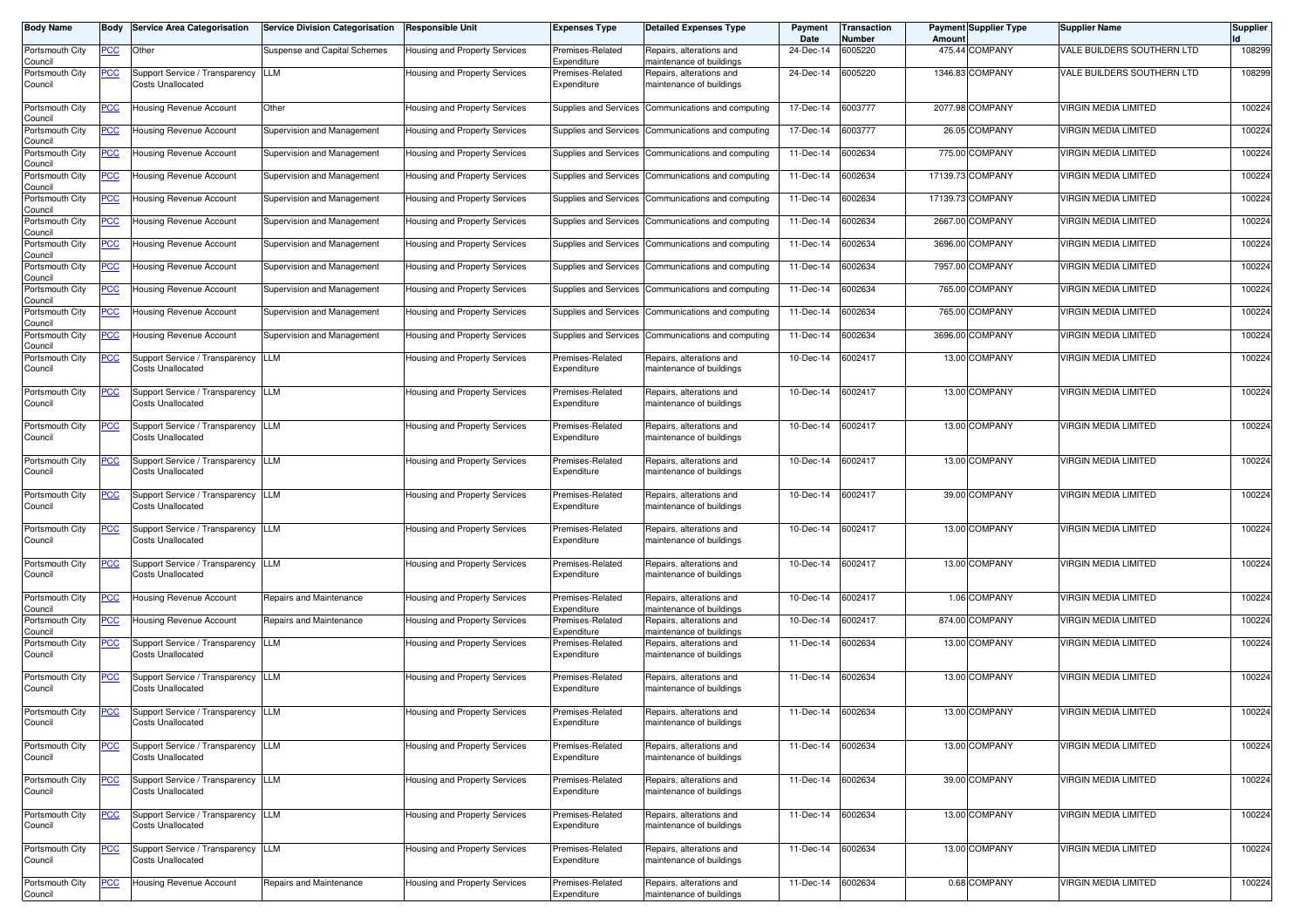| <b>Body Name</b>                      | Body           | <b>Service Area Categorisation</b>                                   | <b>Service Division Categorisation</b> | <b>Responsible Unit</b>              | Expenses Type                   | <b>Detailed Expenses Type</b>                            | Payment<br>Date   | <b>Transaction</b><br>Number | Amount   | <b>Payment Supplier Type</b> | <b>Supplier Name</b>                                                  | <b>Supplier</b> |
|---------------------------------------|----------------|----------------------------------------------------------------------|----------------------------------------|--------------------------------------|---------------------------------|----------------------------------------------------------|-------------------|------------------------------|----------|------------------------------|-----------------------------------------------------------------------|-----------------|
| Portsmouth City<br>Council            | <u>PCC</u>     | Jousing Revenue Account                                              | Repairs and Maintenance                | Housing and Property Services        | Premises-Related<br>Expenditure | Repairs, alterations and<br>naintenance of buildings     | 11-Dec-14         | 6002634                      |          | 786.87 COMPANY               | <b>VIRGIN MEDIA LIMITED</b>                                           | 100224          |
| Portsmouth City<br>Council            | <u>PCC </u>    | Housing Revenue Account                                              | Repairs and Maintenance                | Housing and Property Services        | Premises-Related<br>Expenditure | Repairs, alterations and<br>naintenance of buildings     | 05-Dec-14         | 6001654                      |          | 3952.41 COMPANY              | VITAL ENERGI UTILITIES LIMITED                                        | 112610          |
| Portsmouth City<br>Council            | <u>PCC </u>    | Housing Revenue Account                                              | Repairs and Maintenance                | Housing and Property Services        | Premises-Related<br>Expenditure | Repairs, alterations and<br>maintenance of buildings     | 05-Dec-14         | 6001654                      |          | 1500.00 COMPANY              | VITAL ENERGI UTILITIES LIMITED                                        | 112610          |
| Portsmouth City<br>Council            | <u>PCC</u>     | <b>Housing Services</b>                                              | Homelessness                           | Housing and Property Services        | Premises-Related<br>Expenditure | Rents                                                    | 22-Dec-14         | 6004486                      |          | 1800.00 SOLETRADER           | Classified as 'personal data' (under the<br>Data Protection Act 1998) | 114778          |
| Portsmouth City                       | <u>PCC</u>     | Housing Revenue Account                                              | <b>Special Services</b>                | Housing and Property Services        | Third Party Payments            | Private contractors                                      | 23-Dec-14         | 6004600                      |          | 2423.12 VENDOR               | WE CARE HOMECARE LTD                                                  | 138336          |
| Council<br>Portsmouth City            | <u>PCC</u>     | Housing Revenue Account                                              | Special Services                       | Housing and Property Services        | Third Party Payments            | Private contractors                                      | 23-Dec-14         | 6004600                      |          | 2423.12 VENDOR               | WE CARE HOMECARE LTD                                                  | 138336          |
| Council<br>Portsmouth City<br>Council | <u>PCC</u>     | lousing Revenue Account                                              | Repairs and Maintenance                | Housing and Property Services        | Premises-Related<br>Expenditure | Repairs, alterations and<br>naintenance of buildings     | 29-Dec-14         | 6005329                      |          | 42684.84 COMPANY             | WHITESCAPE VENTURES LIMITED                                           | 136919          |
| Portsmouth City<br>Council            | <u>PCC</u>     | Housing Revenue Account                                              | Other                                  | Housing and Property Services        | Premises-Related<br>Expenditure | Repairs, alterations and<br>maintenance of buildings     | 15-Dec-14         | 6003158                      |          | 12200.68 COMPANY             | WHITESCAPE VENTURES LIMITED                                           | 136919          |
| Portsmouth City<br>Council            | <u>PCC </u>    | <b>Housing Revenue Account</b>                                       | Repairs and Maintenance                | Housing and Property Services        | Premises-Related<br>Expenditure | Repairs, alterations and<br>naintenance of buildings     | 03-Dec-14         | 6001168                      |          | 11840.57 COMPANY             | WHITESCAPE VENTURES LIMITED                                           | 136919          |
| Portsmouth City<br>Council            | <u>PCC</u>     | Housing Revenue Account                                              | Other                                  | Housing and Property Services        | Premises-Related<br>Expenditure | Repairs, alterations and<br>naintenance of buildings     | 03-Dec-14         | 6001168                      |          | 18853.43 COMPANY             | WHITESCAPE VENTURES LIMITED                                           | 136919          |
| Portsmouth City<br>Council            | <u>PCC</u>     | Housing Revenue Account                                              | Other                                  | Housing and Property Services        | Premises-Related<br>Expenditure | Repairs, alterations and<br>maintenance of buildings     | 29-Dec-14         | 6005329                      |          | 13435.48 COMPANY             | WHITESCAPE VENTURES LIMITED                                           | 136919          |
| Portsmouth City<br>Council            | <u>PCC </u>    | Housing Revenue Account                                              | Other                                  | Housing and Property Services        | Premises-Related<br>Expenditure | Repairs, alterations and<br>naintenance of buildings     | 22-Dec-14         | 6004487                      |          | 21564.00 COMPANY             | WHITESCAPE VENTURES LIMITED                                           | 136919          |
| Portsmouth City<br>Council            | <u>PCC</u>     | Housing Services                                                     | Homelessness                           | Housing and Property Services        | Premises-Related<br>Expenditure | Rents                                                    | 22-Dec-14         | 6004488                      |          | 1200.00 SOLETRADER           | Classified as 'personal data' (under the<br>Data Protection Act 1998) | 134337          |
| Portsmouth City<br>Council            |                | Housing Services                                                     | Homelessness                           | <b>Housing and Property Services</b> | Premises-Related<br>Expenditure | Rents                                                    | 22-Dec-14         | 6004489                      |          | 1800.00 SOLETRADER           | Classified as 'personal data' (under the<br>Data Protection Act 1998) | 139836          |
| Portsmouth City<br>Council            |                | Housing Revenue Account                                              | Other                                  | Housing and Property Services        | Premises-Related<br>Expenditure | Repairs, alterations and<br>maintenance of buildings     | 11-Dec-14         | 6002644                      |          | 540.92 COMPANY               | WINGS TECHNICAL SERVICES LTD                                          | 101373          |
| Portsmouth City<br>Council            | <u>PCC</u>     | Housing Revenue Account                                              | Other                                  | Housing and Property Services        | Premises-Related<br>Expenditure | Repairs, alterations and<br>naintenance of buildings     | 19-Dec-14         | 6004310                      |          | 2273.76 COMPANY              | WINGS TECHNICAL SERVICES LTD                                          | 101373          |
| Portsmouth City<br>Council            | <u>PCC </u>    | Housing Revenue Account                                              | Other                                  | Housing and Property Services        | Premises-Related<br>Expenditure | Repairs, alterations and<br>naintenance of buildings     | 12-Dec-14         | 6003022                      |          | 255.36 COMPANY               | WINGS TECHNICAL SERVICES LTD                                          | 101373          |
| Portsmouth City<br>Council            | <u>PCC</u>     | Housing Revenue Account                                              | Other                                  | Housing and Property Services        | Premises-Related<br>Expenditure | Repairs, alterations and<br>naintenance of buildings     | 12-Dec-14         | 6003022                      |          | 145.92 COMPANY               | WINGS TECHNICAL SERVICES LTD                                          | 101373          |
| Portsmouth City<br>Council            | <u>PCC </u>    | Housing Revenue Account                                              | Other                                  | Housing and Property Services        | Premises-Related<br>Expenditure | Repairs, alterations and<br>naintenance of buildings     | 12-Dec-14         | 6003022                      |          | 311.16 COMPANY               | WINGS TECHNICAL SERVICES LTD                                          | 101373          |
| Portsmouth City<br>Council            | <u>PCC </u>    | Housing Revenue Account                                              | Other                                  | Housing and Property Services        | Premises-Related<br>Expenditure | Repairs, alterations and<br>maintenance of buildings     | 12-Dec-14         | 6003022                      |          | 164.16 COMPANY               | WINGS TECHNICAL SERVICES LTD                                          | 101373          |
| Portsmouth City<br>Council            | <u>PCC</u>     | Housing Revenue Account                                              | Other                                  | Housing and Property Services        | Premises-Related<br>Expenditure | Repairs, alterations and<br>naintenance of buildings     | 24-Dec-14         | 6005254                      |          | 1940.38 COMPANY              | WINGS TECHNICAL SERVICES LTD                                          | 101373          |
| Portsmouth City<br>Council            | <b>PCC</b>     | Housing Revenue Account                                              | Other                                  | Housing and Property Services        | Premises-Related<br>Expenditure | Repairs, alterations and<br>naintenance of buildings     | 31-Dec-14         | 6005861                      |          | 145.92 COMPANY               | WINGS TECHNICAL SERVICES LTD                                          | 101373          |
| Portsmouth City<br>Council            | <u>PCC</u>     | Housing Revenue Account                                              | Other                                  | <b>Housing and Property Services</b> | Premises-Related<br>Expenditure | Repairs, alterations and<br>naintenance of buildings     | 31-Dec-14         | 6005861                      |          | 356.77 COMPANY               | WINGS TECHNICAL SERVICES LTD                                          | 101373          |
| Portsmouth City Co PCC                |                | Housing Revenue Account                                              | Other                                  | Housing and Property Services        |                                 | Premises-Related Expe Repairs, alterations and maintenar | 18/12/2014        | Chaps                        | 69665.75 |                              | Convey Law Ltd                                                        | Chaps           |
| Portsmouth City<br>Council            | <u>PCC </u>    | Support Service / Transparency<br><b>Costs Unallocated</b>           | Personnel                              | HR, Legal and Performance            | Employees                       | Direct employee expenses                                 | 05-Dec-14         | 6001346                      |          | 31.05 VENDOR                 | AIR SOCIAL CARE                                                       | 131613          |
| Portsmouth City<br>Council            | <u>PCC </u>    | Support Service / Transparency<br>Costs Unallocated                  | Personnel                              | HR, Legal and Performance            | Employees                       | Direct employee expenses                                 | 05-Dec-14         | 6001346                      |          | 1665.00 VENDOR               | AIR SOCIAL CARE                                                       | 131613          |
| Portsmouth City<br>Council            | <u>PCC</u>     | Support Service / Transparency<br>Costs Unallocated                  | Personnel                              | HR, Legal and Performance            | Employees                       | Direct employee expenses                                 | 12-Dec-14         | 6002655                      |          | 1665.00 VENDOR               | AIR SOCIAL CARE                                                       | 131613          |
| Portsmouth City<br>Council            | <u>PCC </u>    | Support Service / Transparency<br><b>Costs Unallocated</b>           | Personnel                              | HR, Legal and Performance            | Employees                       | Direct employee expenses                                 | 12-Dec-14         | 6002655                      |          | 20.25 VENDOR                 | AIR SOCIAL CARE                                                       | 131613          |
| Portsmouth City<br>Council            |                | Support Service / Transparency Personnel<br><b>Costs Unallocated</b> |                                        | HR, Legal and Performance            | Employees                       | Direct employee expenses                                 | 19-Dec-14 6003979 |                              |          | 1012.50 VENDOR               | AIR SOCIAL CARE                                                       | 131613          |
| Portsmouth City<br>Council            | $\overline{C}$ | Support Service / Transparency Personnel<br><b>Costs Unallocated</b> |                                        | HR, Legal and Performance            | Employees                       | Direct employee expenses                                 | 19-Dec-14 6003979 |                              |          | 25.20 VENDOR                 | AIR SOCIAL CARE                                                       | 131613          |
| Portsmouth City<br>Council            | <u>PCC</u>     | Support Service / Transparency Personnel<br><b>Costs Unallocated</b> |                                        | HR, Legal and Performance            | Employees                       | Direct employee expenses                                 | 19-Dec-14 6003979 |                              |          | 517.50 VENDOR                | AIR SOCIAL CARE                                                       | 131613          |
| Portsmouth City<br>Council            | <u>PCC</u>     | Support Service / Transparency<br><b>Costs Unallocated</b>           | Personnel                              | HR, Legal and Performance            | Employees                       | Direct employee expenses                                 | 24-Dec-14 6004611 |                              |          | 1665.00 VENDOR               | AIR SOCIAL CARE                                                       | 131613          |
| Portsmouth City<br>Council            | PСC            | Support Service / Transparency<br><b>Costs Unallocated</b>           | Personnel                              | HR, Legal and Performance            | Employees                       | Direct employee expenses                                 | 24-Dec-14 6004611 |                              |          | 19.35 VENDOR                 | AIR SOCIAL CARE                                                       | 131613          |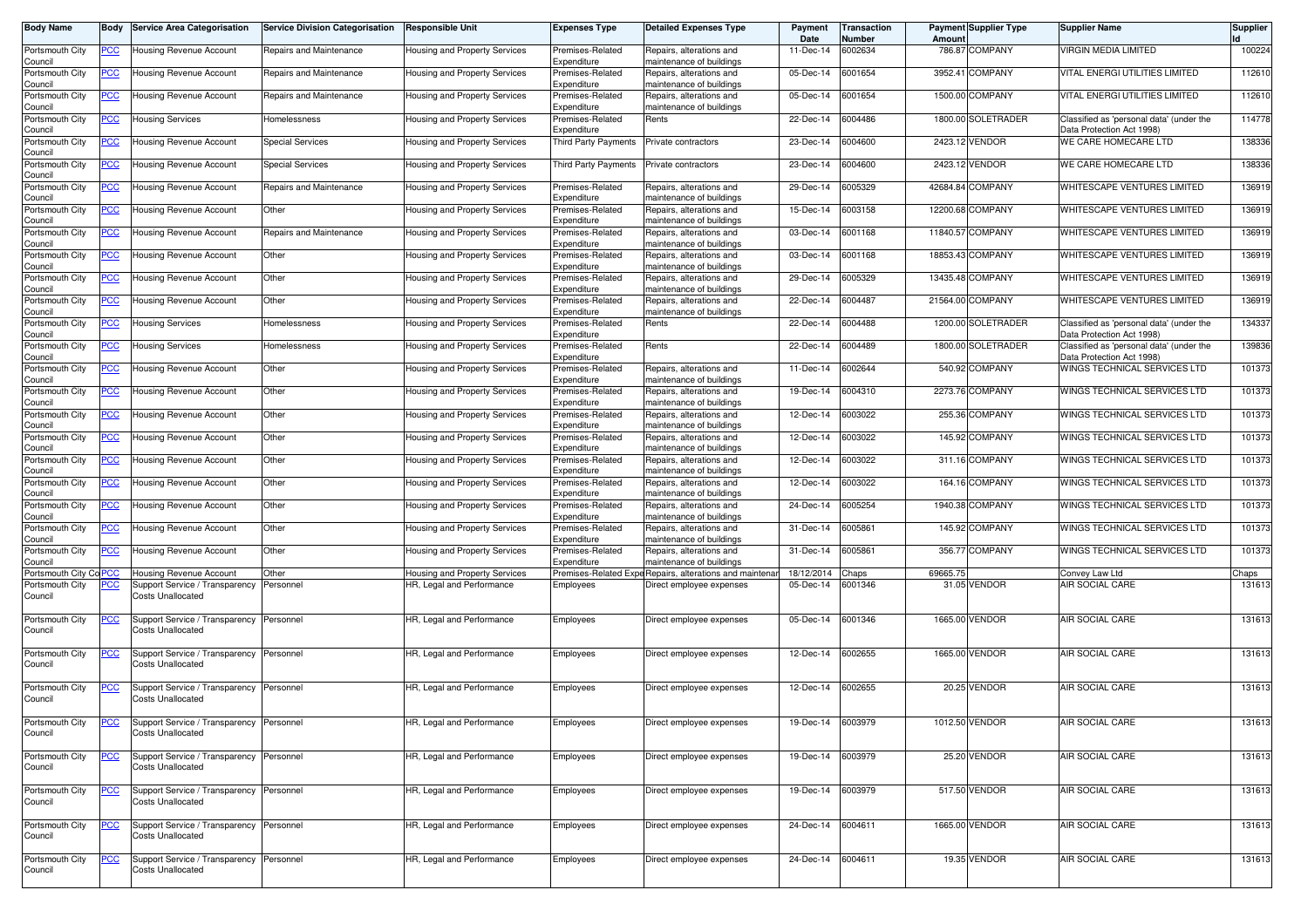| <b>Body Name</b>           | Body       | <b>Service Area Categorisation</b>                                   | <b>Service Division Categorisation</b> | Responsible Unit          | <b>Expenses Type</b>  | <b>Detailed Expenses Type</b>                      | Payment<br>Date   | Transaction<br>Number | Amount  | Payment Supplier Type | <b>Supplier Name</b>                       | <b>Supplier</b> |
|----------------------------|------------|----------------------------------------------------------------------|----------------------------------------|---------------------------|-----------------------|----------------------------------------------------|-------------------|-----------------------|---------|-----------------------|--------------------------------------------|-----------------|
| Portsmouth City<br>Council | <u>PCC</u> | Support Service / Transparency<br>Costs Unallocated                  | Personnel                              | HR, Legal and Performance | Employees             | Direct employee expenses                           | 31-Dec-14         | 6005414               | 1800.00 | VENDOR                | AIR SOCIAL CARE                            | 131613          |
| Portsmouth City<br>Council | <u>PCC</u> | Support Service / Transparency<br>Costs Unallocated                  | Personnel                              | HR, Legal and Performance | Employees             | Direct employee expenses                           | 31-Dec-14         | 6005414               |         | 12.15 VENDOR          | AIR SOCIAL CARE                            | 131613          |
| Portsmouth City<br>Council | <u>PCC</u> | Support Service / Transparency<br>Costs Unallocated                  | Personnel                              | HR, Legal and Performance | Employees             | Direct employee expenses                           | 05-Dec-14         | 6001351               |         | 8075.00 VENDOR        | <b>APPS IT LIMITED</b>                     | 138735          |
| Portsmouth City<br>Council | <u>PCC</u> | Support Service / Transparency<br><b>Costs Unallocated</b>           | Personnel                              | HR, Legal and Performance | Employees             | Direct employee expenses                           | 31-Dec-14         | 6005427               |         | 7125.00 VENDOR        | APPS IT LIMITED                            | 138735          |
| Portsmouth City<br>Council | <u>PCC</u> | Support Service / Transparency<br>Costs Unallocated                  | Legal Services                         | HR, Legal and Performance | Employees             | Direct employee expenses                           | 31-Dec-14         | 6005466               |         | 1808.40 VENDOR        | BROOK STREET (UK) LTD                      | 102033          |
| Portsmouth City<br>Council | <u>PCC</u> | Support Service / Transparency<br>Costs Unallocated                  | Personnel                              | HR, Legal and Performance | Employees             | Indirect employee expenses                         | 31-Dec-14         | 6005469               |         | 7697.86 VENDOR        | C-ALF LEARNING LTD                         | 139794          |
| Portsmouth City<br>Council | <u>PCC</u> | Support Service / Transparency<br><b>Costs Unallocated</b>           | Personnel                              | HR, Legal and Performance | Employees             | Direct employee expenses                           | 10-Dec-14         | 6001916               |         | 1517.00 VENDOR        | CAPITA BUSINESS SERVICES LIMITED           | 100205          |
| Portsmouth City<br>Council | <u>PCC</u> | Support Service / Transparency<br><b>Costs Unallocated</b>           | Personnel                              | HR, Legal and Performance | Employees             | Direct employee expenses                           | 04-Dec-14         | 6001199               |         | 1517.00 VENDOR        | CAPITA BUSINESS SERVICES LIMITED           | 100205          |
| Portsmouth City<br>Council | <u>PCC</u> | Support Service / Transparency<br><b>Costs Unallocated</b>           | Personnel                              | HR, Legal and Performance | Employees             | Direct employee expenses                           | 10-Dec-14         | 6001916               |         | 328.00 VENDOR         | CAPITA BUSINESS SERVICES LIMITED           | 100205          |
| Portsmouth City<br>Council | <u>PCC</u> | Support Service / Transparency<br>Costs Unallocated                  | Personnel                              | HR, Legal and Performance | Employees             | Direct employee expenses                           | 10-Dec-14         | 6001916               |         | 1189.00 VENDOR        | CAPITA BUSINESS SERVICES LIMITED           | 100205          |
| Portsmouth City<br>Council | <u>PCC</u> | Support Service / Transparency<br>Costs Unallocated                  | Legal Services                         | HR, Legal and Performance | Supplies and Services | Services                                           | 12-Dec-14         | 6002735               |         | 1705.48 VENDOR        | CHURCHERS BOLITHO WAY<br><b>SOLICITORS</b> | 100607          |
| Portsmouth City<br>Council | <u>PCC</u> | Support Service / Transparency<br><b>Costs Unallocated</b>           | <b>Legal Services</b>                  | HR, Legal and Performance |                       | Supplies and Services Communications and computing | 24-Dec-14         | 6004723               |         | 736.28 VENDOR         | CIVICA SERVICES LIMITED                    | 101225          |
| Portsmouth City<br>Council | <u>PCC</u> | Support Service / Transparency Personnel<br><b>Costs Unallocated</b> |                                        | HR, Legal and Performance | Employees             | Direct employee expenses                           | 24-Dec-14         | 6004730               |         | 3426.40 VENDOR        | CMA FINANCIAL RECRUITMENT LTD              | 101372          |
| Portsmouth City<br>Council | <u>PCC</u> | Support Service / Transparency<br><b>Costs Unallocated</b>           | Personnel                              | HR, Legal and Performance | Employees             | Direct employee expenses                           | 24-Dec-14         | 6004730               |         | 1914.19 VENDOR        | CMA FINANCIAL RECRUITMENT LTD              | 101372          |
| Portsmouth City<br>Council | <u>PCC</u> | Other                                                                | Suspense and Capital Schemes           | HR, Legal and Performance | Employees             | Indirect employee expenses                         | 16-Dec-14         | 6003187               |         | 818.00 VENDOR         | DISCLOSURE AND BARRING SERVICE             | 100755          |
| Portsmouth City<br>Council |            | Other                                                                | Suspense and Capital Schemes           | HR, Legal and Performance | Employees             | Indirect employee expenses                         | 04-Dec-14         | 6001236               | 600.00  | VENDOR                | DISCLOSURE SCOTLAND                        | 139061          |
| Portsmouth City<br>Council | <u>PCC</u> | Support Service / Transparency<br>Costs Unallocated                  | Personnel                              | HR, Legal and Performance | Employees             | Direct employee expenses                           | 05-Dec-14         | 6001433               |         | 1776.00 VENDOR        | <b>EDEN BROWN LTD</b>                      | 109127          |
| Portsmouth City<br>Council | <u>PCC</u> | Support Service / Transparency<br><b>Costs Unallocated</b>           | Personnel                              | HR, Legal and Performance | Employees             | Direct employee expenses                           | 12-Dec-14         | 6002789               |         | 744.00 VENDOR         | <b>EDEN BROWN LTD</b>                      | 109127          |
| Portsmouth City<br>Council | <u>PCC</u> | Support Service / Transparency<br>Costs Unallocated                  | Personnel                              | HR, Legal and Performance | Employees             | Direct employee expenses                           | 19-Dec-14         | 6004082               |         | 1776.00 VENDOR        | EDEN BROWN LTD                             | 109127          |
| Portsmouth City<br>Council | <u>PCC</u> | Support Service / Transparency<br>Costs Unallocated                  | Personnel                              | HR, Legal and Performance | Employees             | Direct employee expenses                           | 24-Dec-14         | 6004779               |         | 1776.00 VENDOR        | EDEN BROWN LTD                             | 109127          |
| Portsmouth City<br>Council | <u>PCC</u> | Support Service / Transparency Personnel<br>Costs Unallocated        |                                        | HR, Legal and Performance | Employees             | Direct employee expenses                           | 31-Dec-14 6005535 |                       |         | 1776.00 VENDOR        | EDEN BROWN LTD                             | 109127          |
| Portsmouth City<br>Council | <b>PCC</b> | Support Service / Transparency<br>Costs Unallocated                  | Personnel                              | HR, Legal and Performance | Employees             | Direct employee expenses                           | 08-Dec-14 6001735 |                       |         | 962.00 VENDOR         | EDEN BROWN LTD                             | 109127          |
| Portsmouth City<br>Council | <u>PCC</u> | Support Service / Transparency<br><b>Costs Unallocated</b>           | Personnel                              | HR, Legal and Performance | Employees             | Direct employee expenses                           | 19-Dec-14 6004081 |                       |         | 1695.37 VENDOR        | EDEN BROWN LTD                             | 109127          |
| Portsmouth City<br>Council | <u>PCC</u> | Support Service / Transparency Personnel<br>Costs Unallocated        |                                        | HR, Legal and Performance | Employees             | Direct employee expenses                           | 19-Dec-14 6004081 |                       |         | 962.00 VENDOR         | <b>EDEN BROWN LTD</b>                      | 109127          |
| Portsmouth City<br>Council | <u>PCC</u> | Support Service / Transparency<br>Costs Unallocated                  | Personnel                              | HR, Legal and Performance | Employees             | Direct employee expenses                           | 19-Dec-14 6004081 |                       |         | 928.13 VENDOR         | <b>EDEN BROWN LTD</b>                      | 109127          |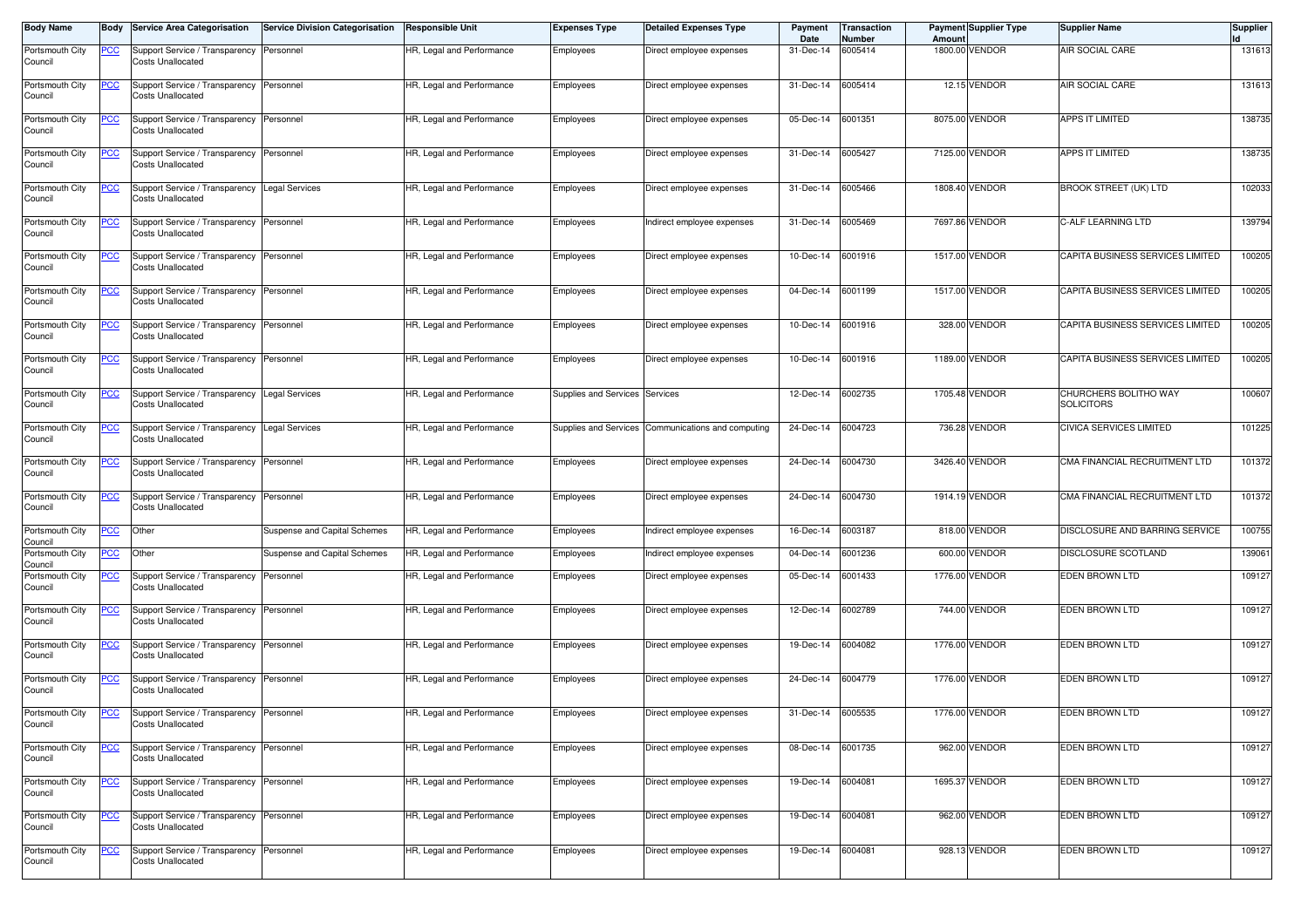| <b>Body Name</b>           | Body             | <b>Service Area Categorisation</b>                                   | <b>Service Division Categorisation</b> | <b>Responsible Unit</b>   | <b>Expenses Type</b> | <b>Detailed Expenses Type</b> | Payment<br>Date   | Transaction<br>Number | Amount | <b>Payment Supplier Type</b> | <b>Supplier Name</b>                          | <b>Supplier</b> |
|----------------------------|------------------|----------------------------------------------------------------------|----------------------------------------|---------------------------|----------------------|-------------------------------|-------------------|-----------------------|--------|------------------------------|-----------------------------------------------|-----------------|
| Portsmouth City<br>Council | PCC              | Support Service / Transparency<br><b>Costs Unallocated</b>           | Personnel                              | HR, Legal and Performance | Employees            | Direct employee expenses      | 19-Dec-14         | 6004081               | 962.00 | <b>VENDOR</b>                | <b>EDEN BROWN LTD</b>                         | 109127          |
| Portsmouth City<br>Council | <u>PCC</u>       | Support Service / Transparency<br><b>Costs Unallocated</b>           | Personnel                              | HR, Legal and Performance | Employees            | Direct employee expenses      | 24-Dec-14         | 6004778               |        | 835.31 VENDOR                | <b>EDEN BROWN LTD</b>                         | 109127          |
| Portsmouth City<br>Council |                  | Support Service / Transparency<br><b>Costs Unallocated</b>           | Personnel                              | HR, Legal and Performance | Employees            | Direct employee expenses      | 24-Dec-14         | 6004778               |        | 962.00 VENDOR                | EDEN BROWN LTD                                | 109127          |
| Portsmouth City<br>Council | <u>PCC</u>       | Support Service / Transparency<br><b>Costs Unallocated</b>           | Personnel                              | HR, Legal and Performance | Employees            | Direct employee expenses      | 10-Dec-14         | 6002301               |        | 708.76 COMPANY               | HAYS SPECIALIST RECRUITMENT<br><b>LIMITED</b> | 100045          |
| Portsmouth City<br>Council | <u>PCC</u>       | Support Service / Transparency<br>Costs Unallocated                  | Personnel                              | HR, Legal and Performance | Employees            | Direct employee expenses      | 04-Dec-14         | 6001253               |        | 29.25 COMPANY                | HAYS SPECIALIST RECRUITMENT<br><b>LIMITED</b> | 100045          |
| Portsmouth City<br>Council | <u>PCC</u>       | Support Service / Transparency<br><b>Costs Unallocated</b>           | Personnel                              | HR, Legal and Performance | Employees            | Direct employee expenses      | 04-Dec-14         | 6001253               |        | 1001.96 COMPANY              | HAYS SPECIALIST RECRUITMENT<br>LIMITED        | 100045          |
| Portsmouth City<br>Council | <u>PCC</u>       | Support Service / Transparency<br><b>Costs Unallocated</b>           | Personnel                              | HR, Legal and Performance | Employees            | Direct employee expenses      | 05-Dec-14         | 6001467               |        | 49.95 COMPANY                | HAYS SPECIALIST RECRUITMENT<br>LIMITED        | 100045          |
| Portsmouth City<br>Council | <u>PCC</u>       | Support Service / Transparency<br><b>Costs Unallocated</b>           | Personnel                              | HR, Legal and Performance | Employees            | Direct employee expenses      | 05-Dec-14         | 6001467               |        | 1481.48 COMPANY              | HAYS SPECIALIST RECRUITMENT<br>LIMITED        | 100045          |
| Portsmouth City<br>Council | ∍CC              | Support Service / Transparency<br><b>Costs Unallocated</b>           | Personnel                              | HR, Legal and Performance | Employees            | Direct employee expenses      | 11-Dec-14         | 6002515               |        | 28.35 COMPANY                | HAYS SPECIALIST RECRUITMENT<br><b>LIMITED</b> | 100045          |
| Portsmouth City<br>Council | <u>PCC</u>       | Support Service / Transparency Personnel<br>Costs Unallocated        |                                        | HR, Legal and Performance | Employees            | Direct employee expenses      | 11-Dec-14         | 6002515               |        | 1001.96 COMPANY              | HAYS SPECIALIST RECRUITMENT<br>LIMITED        | 100045          |
| Portsmouth City<br>Council | <u>PCC</u>       | Support Service / Transparency<br>Costs Unallocated                  | Personnel                              | HR, Legal and Performance | Employees            | Direct employee expenses      | 05-Dec-14         | 6001467               |        | 1136.21 COMPANY              | HAYS SPECIALIST RECRUITMENT<br><b>LIMITED</b> | 100045          |
| Portsmouth City<br>Council | PСC              | Support Service / Transparency<br><b>Costs Unallocated</b>           | Personnel                              | HR, Legal and Performance | Employees            | Direct employee expenses      | 05-Dec-14         | 6001467               |        | 18.40 COMPANY                | HAYS SPECIALIST RECRUITMENT<br>LIMITED        | 100045          |
| Portsmouth City<br>Council | <u>PCC</u>       | Support Service / Transparency Personnel<br><b>Costs Unallocated</b> |                                        | HR, Legal and Performance | Employees            | Direct employee expenses      | $05$ -Dec-14      | 6001467               |        | 977.33 COMPANY               | HAYS SPECIALIST RECRUITMENT<br><b>LIMITED</b> | 100045          |
| Portsmouth City<br>Council | <b>PCC</b>       | Support Service / Transparency<br><b>Costs Unallocated</b>           | Personnel                              | HR, Legal and Performance | Employees            | Direct employee expenses      | 05-Dec-14         | 6001467               |        | 33.80 COMPANY                | HAYS SPECIALIST RECRUITMENT<br>LIMITED        | 100045          |
| Portsmouth City<br>Council | <u>PCC</u>       | Support Service / Transparency<br><b>Costs Unallocated</b>           | Personnel                              | HR, Legal and Performance | Employees            | Direct employee expenses      | 10-Dec-14         | 6002301               |        | 721.88 COMPANY               | HAYS SPECIALIST RECRUITMENT<br>LIMITED        | 100045          |
| Portsmouth City<br>Council | <u>PCC</u>       | Support Service / Transparency<br>Costs Unallocated                  | Personnel                              | HR, Legal and Performance | Employees            | Direct employee expenses      | 12-Dec-14         | 6002821               |        | 1184.39 COMPANY              | HAYS SPECIALIST RECRUITMENT<br><b>LIMITED</b> | 100045          |
| Portsmouth City<br>Council | <u>PCC</u>       | Support Service / Transparency<br>Costs Unallocated                  | Personnel                              | HR, Legal and Performance | Employees            | Direct employee expenses      | 12-Dec-14         | 6002821               |        | 32.85 COMPANY                | HAYS SPECIALIST RECRUITMENT<br><b>LIMITED</b> | 100045          |
| Portsmouth City<br>Council | <u>PCC</u>       | Support Service / Transparency<br><b>Costs Unallocated</b>           | Personnel                              | HR, Legal and Performance | Employees            | Direct employee expenses      | 12-Dec-14         | 6002821               |        | 1001.96 COMPANY              | HAYS SPECIALIST RECRUITMENT<br>LIMITED        | 100045          |
| Portsmouth City<br>Council | $\overline{PCC}$ | Support Service / Transparency<br>Costs Unallocated                  | Personnel                              | HR, Legal and Performance | Employees            | Direct employee expenses      | 12-Dec-14         | 6002821               |        | 35.10 COMPANY                | HAYS SPECIALIST RECRUITMENT<br><b>LIMITED</b> | 100045          |
| Portsmouth City<br>Council | <u>PCC</u>       | Support Service / Transparency Personnel<br>Costs Unallocated        |                                        | HR, Legal and Performance | Employees            | Direct employee expenses      | 12-Dec-14         | 6002821               |        | 747.00 COMPANY               | HAYS SPECIALIST RECRUITMENT<br><b>LIMITED</b> | 100045          |
| Portsmouth City<br>Council | <u>PCC</u>       | Support Service / Transparency<br><b>Costs Unallocated</b>           | Personnel                              | HR, Legal and Performance | Employees            | Direct employee expenses      | 12-Dec-14         | 6002821               |        | 997.52 COMPANY               | HAYS SPECIALIST RECRUITMENT<br><b>LIMITED</b> | 100045          |
| Portsmouth City<br>Council | <u>PCC</u>       | Support Service / Transparency<br><b>Costs Unallocated</b>           | Personnel                              | HR, Legal and Performance | Employees            | Direct employee expenses      | 17-Dec-14         | 6003653               |        | 1443.00 COMPANY              | HAYS SPECIALIST RECRUITMENT<br>LIMITED        | 100045          |
| Portsmouth City<br>Council | <u>PCC</u>       | <b>Support Service / Transparency</b><br><b>Costs Unallocated</b>    | Personnel                              | HR, Legal and Performance | Employees            | Direct employee expenses      | 19-Dec-14 6004110 |                       |        | 46.35 COMPANY                | HAYS SPECIALIST RECRUITMENT<br>LIMITED        | 100045          |
| Portsmouth City<br>Council | <b>PCC</b>       | Support Service / Transparency Personnel<br>Costs Unallocated        |                                        | HR, Legal and Performance | Employees            | Direct employee expenses      | 19-Dec-14 6004110 |                       |        | 1184.39 COMPANY              | HAYS SPECIALIST RECRUITMENT<br>LIMITED        | 100045          |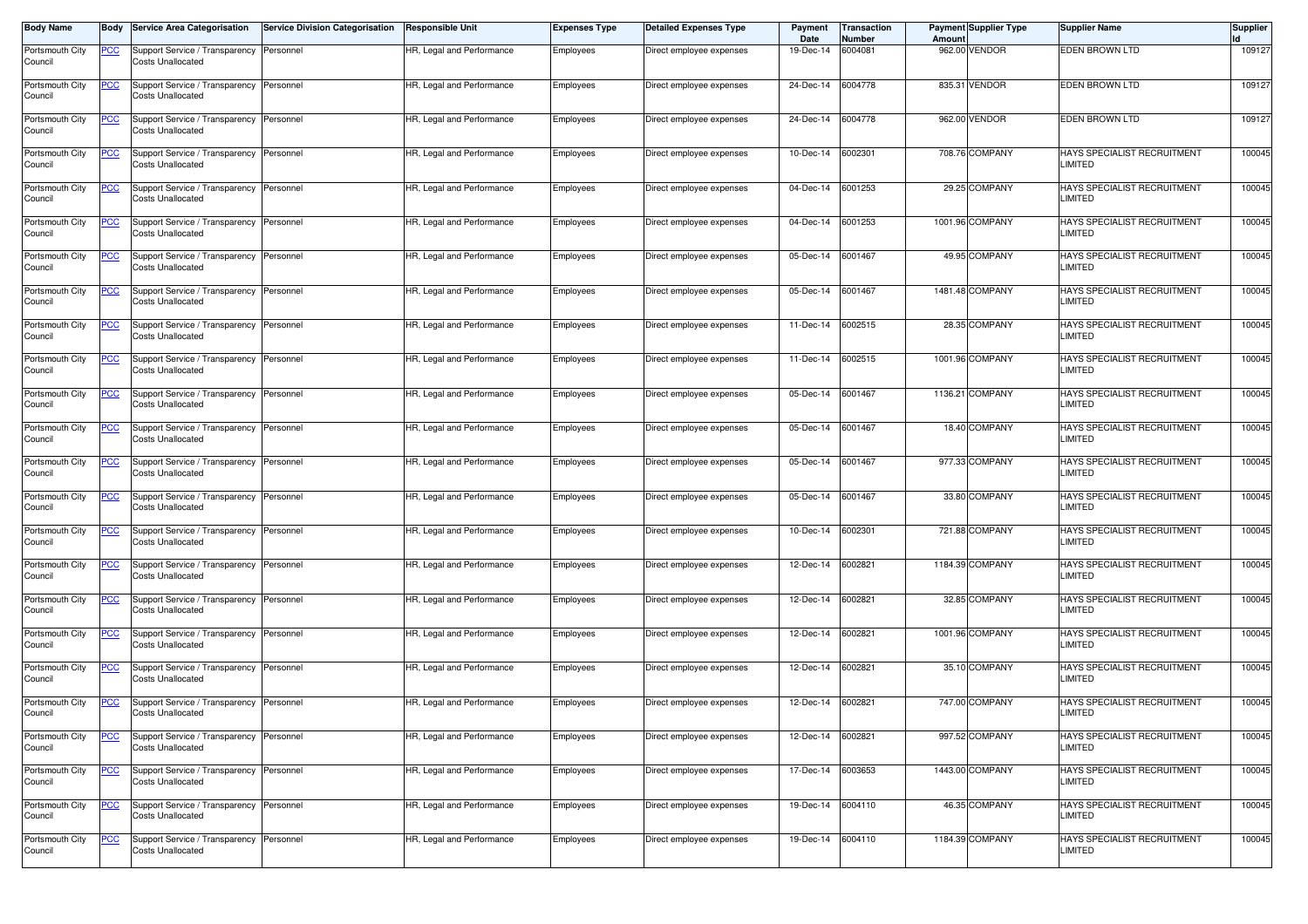| <b>Body Name</b>           |            | Body Service Area Categorisation                                     | <b>Service Division Categorisation</b> | Responsible Unit          | Expenses Type | <b>Detailed Expenses Type</b> | Payment<br>Date | Transaction<br>Number | Amount | <b>Payment Supplier Type</b> | <b>Supplier Name</b>                                 | <b>Supplier</b> |
|----------------------------|------------|----------------------------------------------------------------------|----------------------------------------|---------------------------|---------------|-------------------------------|-----------------|-----------------------|--------|------------------------------|------------------------------------------------------|-----------------|
| Portsmouth City<br>Council | <b>PCC</b> | Support Service / Transparency Personnel<br>Costs Unallocated        |                                        | HR, Legal and Performance | Employees     | Direct employee expenses      | 19-Dec-14       | 6004110               |        | 997.52 COMPANY               | <b>HAYS SPECIALIST RECRUITMENT</b><br><b>LIMITED</b> | 100045          |
| Portsmouth City<br>Council | <u>PCC</u> | Support Service / Transparency<br><b>Costs Unallocated</b>           | Personnel                              | HR, Legal and Performance | Employees     | Direct employee expenses      | 19-Dec-14       | 6004110               |        | 933.75 COMPANY               | HAYS SPECIALIST RECRUITMENT<br>LIMITED               | 100045          |
| Portsmouth City<br>Council | <u>PCC</u> | Support Service / Transparency Personnel<br><b>Costs Unallocated</b> |                                        | HR, Legal and Performance | Employees     | Direct employee expenses      | 19-Dec-14       | 6004110               |        | 20.25 COMPANY                | HAYS SPECIALIST RECRUITMENT<br>LIMITED               | 100045          |
| Portsmouth City<br>Council | <u>PCC</u> | Support Service / Transparency Personnel<br><b>Costs Unallocated</b> |                                        | HR, Legal and Performance | Employees     | Direct employee expenses      | 24-Dec-14       | 6004861               |        | 61.65 COMPANY                | HAYS SPECIALIST RECRUITMENT<br><b>LIMITED</b>        | 100045          |
| Portsmouth City<br>Council | <b>PCC</b> | Support Service / Transparency<br><b>Costs Unallocated</b>           | Personnel                              | HR, Legal and Performance | Employees     | Direct employee expenses      | 24-Dec-14       | 6004861               |        | 1568.06 COMPANY              | HAYS SPECIALIST RECRUITMENT<br>LIMITED               | 100045          |
| Portsmouth City<br>Council | <u>PCC</u> | Support Service / Transparency<br><b>Costs Unallocated</b>           | Personnel                              | HR, Legal and Performance | Employees     | Direct employee expenses      | 24-Dec-14       | 6004861               |        | 1024.33 COMPANY              | HAYS SPECIALIST RECRUITMENT<br>LIMITED               | 100045          |
| Portsmouth City<br>Council | <u>PCC</u> | Support Service / Transparency<br><b>Costs Unallocated</b>           | Personnel                              | HR, Legal and Performance | Employees     | Direct employee expenses      | 24-Dec-14       | 6004861               |        | 997.52 COMPANY               | HAYS SPECIALIST RECRUITMENT<br>LIMITED               | 100045          |
| Portsmouth City<br>Council | <u>PCC</u> | Support Service / Transparency Personnel<br><b>Costs Unallocated</b> |                                        | HR, Legal and Performance | Employees     | Direct employee expenses      | 24-Dec-14       | 6004861               |        | 32.85 COMPANY                | HAYS SPECIALIST RECRUITMENT<br><b>LIMITED</b>        | 100045          |
| Portsmouth City<br>Council | <u>CC</u>  | Support Service / Transparency Personnel<br><b>Costs Unallocated</b> |                                        | HR, Legal and Performance | Employees     | Direct employee expenses      | 24-Dec-14       | 6004861               |        | 1001.96 COMPANY              | HAYS SPECIALIST RECRUITMENT<br>LIMITED               | 100045          |
| Portsmouth City<br>Council | <u>PCC</u> | Support Service / Transparency Personnel<br><b>Costs Unallocated</b> |                                        | HR, Legal and Performance | Employees     | Direct employee expenses      | 24-Dec-14       | 6004861               |        | 26.10 COMPANY                | HAYS SPECIALIST RECRUITMENT<br>LIMITED               | 100045          |
| Portsmouth City<br>Council | <u>PCC</u> | Support Service / Transparency<br><b>Costs Unallocated</b>           | Personnel                              | HR, Legal and Performance | Employees     | Direct employee expenses      | 24-Dec-14       | 6004861               |        | 1001.96 COMPANY              | HAYS SPECIALIST RECRUITMENT<br><b>LIMITED</b>        | 100045          |
| Portsmouth City<br>Council | <u>PCC</u> | Support Service / Transparency Personnel<br>Costs Unallocated        |                                        | HR, Legal and Performance | Employees     | Direct employee expenses      | 24-Dec-14       | 6004861               |        | 21.60 COMPANY                | HAYS SPECIALIST RECRUITMENT<br><b>LIMITED</b>        | 100045          |
| Portsmouth City<br>Council | <u>PCC</u> | Support Service / Transparency Personnel<br><b>Costs Unallocated</b> |                                        | HR, Legal and Performance | Employees     | Direct employee expenses      | 24-Dec-14       | 6004861               |        | 933.76 COMPANY               | HAYS SPECIALIST RECRUITMENT<br>LIMITED               | 100045          |
| Portsmouth City<br>Council | <u>PCC</u> | Support Service / Transparency<br><b>Costs Unallocated</b>           | Personnel                              | HR, Legal and Performance | Employees     | Direct employee expenses      | 31-Dec-14       | 6005594               |        | 1184.39 COMPANY              | HAYS SPECIALIST RECRUITMENT<br><b>LIMITED</b>        | 100045          |
| Portsmouth City<br>Council | <u>CC</u>  | Support Service / Transparency Personnel<br><b>Costs Unallocated</b> |                                        | HR, Legal and Performance | Employees     | Direct employee expenses      | 31-Dec-14       | 6005594               |        | 23.40 COMPANY                | HAYS SPECIALIST RECRUITMENT<br><b>LIMITED</b>        | 100045          |
| Portsmouth City<br>Council | <u>PCC</u> | Support Service / Transparency Personnel<br><b>Costs Unallocated</b> |                                        | HR, Legal and Performance | Employees     | Direct employee expenses      | 31-Dec-14       | 6005594               |        | 1212.12 COMPANY              | HAYS SPECIALIST RECRUITMENT<br>LIMITED               | 100045          |
| Portsmouth City<br>Council | <b>PCC</b> | Support Service / Transparency Personnel<br>Costs Unallocated        |                                        | HR, Legal and Performance | Employees     | Direct employee expenses      | 31-Dec-14       | 6005594               |        | 603.76 COMPANY               | HAYS SPECIALIST RECRUITMENT<br>LIMITED               | 100045          |
| Portsmouth City<br>Council | <u>CC</u>  | Support Service / Transparency Personnel<br><b>Costs Unallocated</b> |                                        | HR, Legal and Performance | Employees     | Direct employee expenses      | 31-Dec-14       | 6005594               |        | 9.45 COMPANY                 | HAYS SPECIALIST RECRUITMENT<br>LIMITED               | 100045          |
| Portsmouth City<br>Council | <u>PCC</u> | Support Service / Transparency Personnel<br>Costs Unallocated        |                                        | HR, Legal and Performance | Employees     | Direct employee expenses      | 31-Dec-14       | 6005594               |        | 609.30 COMPANY               | HAYS SPECIALIST RECRUITMENT<br>LIMITED               | 100045          |
| Portsmouth City<br>Council | <u>PCC</u> | Support Service / Transparency Personnel<br>Costs Unallocated        |                                        | HR, Legal and Performance | Employees     | Direct employee expenses      | 31-Dec-14       | 6005594               |        | 933.76 COMPANY               | HAYS SPECIALIST RECRUITMENT<br><b>LIMITED</b>        | 100045          |
| Portsmouth City<br>Council | <u>PCC</u> | Support Service / Transparency<br><b>Costs Unallocated</b>           | Personnel                              | HR, Legal and Performance | Employees     | Direct employee expenses      | 31-Dec-14       | 6005594               |        | 24.30 COMPANY                | HAYS SPECIALIST RECRUITMENT<br>LIMITED               | 100045          |
| Portsmouth City<br>Council | <u>PCC</u> | Support Service / Transparency Personnel<br><b>Costs Unallocated</b> |                                        | HR, Legal and Performance | Employees     | Direct employee expenses      | 02-Dec-14       | 6000553               |        | 518.82 VENDOR                | MANPOWER UK LTD                                      | 101290          |
| Portsmouth City<br>Council | <b>PCC</b> | Support Service / Transparency Personnel<br><b>Costs Unallocated</b> |                                        | HR, Legal and Performance | Employees     | Direct employee expenses      | 10-Dec-14       | 6002324               |        | 552.41 VENDOR                | <b>MANPOWER UK LTD</b>                               | 101290          |
| Portsmouth City<br>Council | <b>PCC</b> | Support Service / Transparency<br><b>Costs Unallocated</b>           | Personnel                              | HR, Legal and Performance | Employees     | Direct employee expenses      | 19-Dec-14       | 6004141               |        | 552.41 VENDOR                | <b>MANPOWER UK LTD</b>                               | 101290          |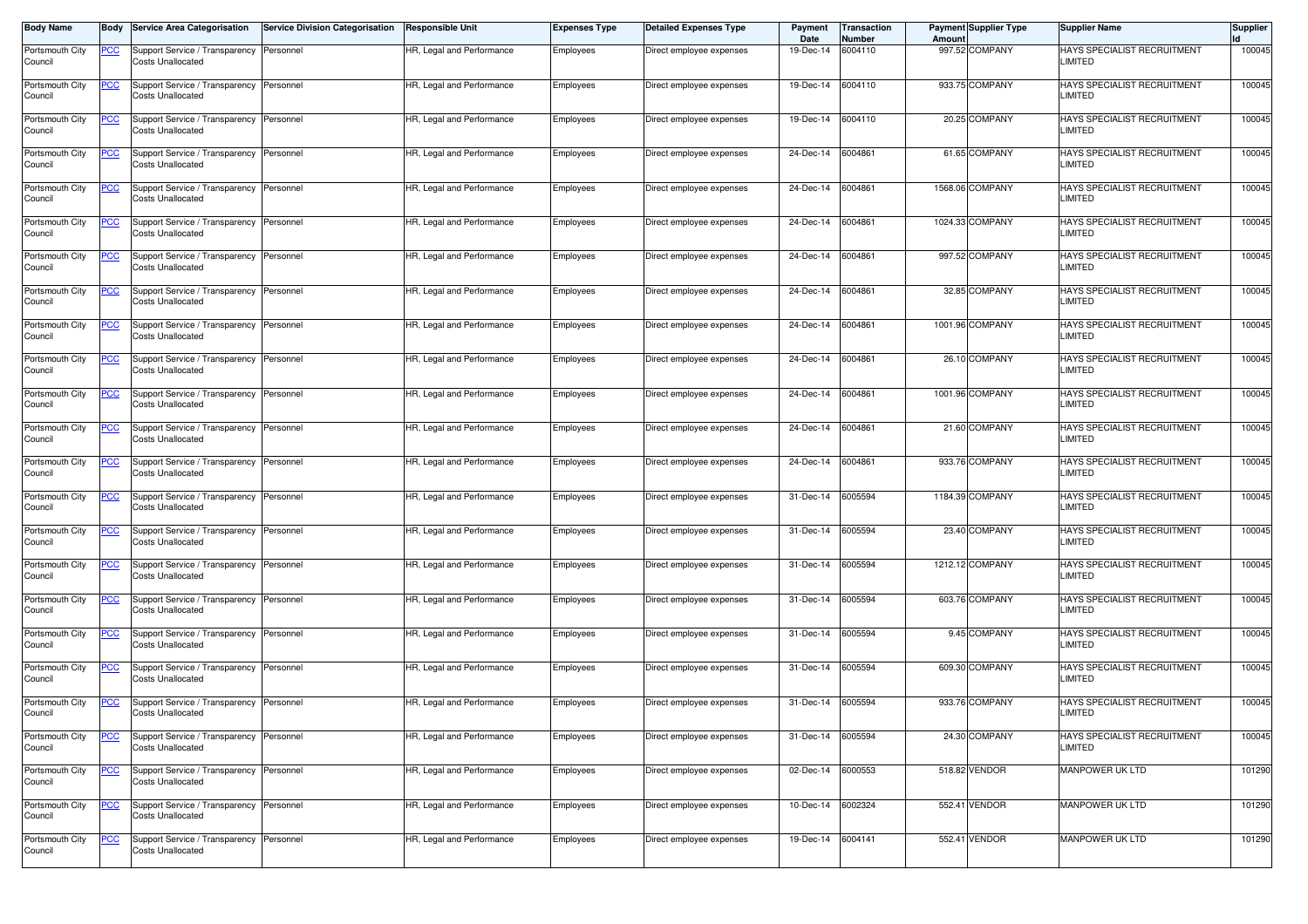| <b>Body Name</b>           |            | <b>Body Service Area Categorisation</b>                              | <b>Service Division Categorisation</b> | <b>Responsible Unit</b>   | <b>Expenses Type</b> | <b>Detailed Expenses Type</b>                               | Payment<br>Date   | Transaction<br>Number | Amount  | Payment Supplier Type | <b>Supplier Name</b>                                    | <b>Supplier</b> |
|----------------------------|------------|----------------------------------------------------------------------|----------------------------------------|---------------------------|----------------------|-------------------------------------------------------------|-------------------|-----------------------|---------|-----------------------|---------------------------------------------------------|-----------------|
| Portsmouth City<br>Council | <u>PCC</u> | Support Service / Transparency Personnel<br><b>Costs Unallocated</b> |                                        | HR, Legal and Performance | Employees            | Direct employee expenses                                    | 23-Dec-14         | 6004550               | 1542.77 | <b>VENDOR</b>         | MANPOWER UK LTD                                         | 101290          |
| Portsmouth City<br>Council | <u>PCC</u> | Support Service / Transparency Personnel<br>Costs Unallocated        |                                        | HR, Legal and Performance | Employees            | Direct employee expenses                                    | 24-Dec-14         | 6004966               |         | 308.57 VENDOR         | MANPOWER UK LTD                                         | 101290          |
| Portsmouth City<br>Council | <u>PCC</u> | Support Service / Transparency Personnel<br><b>Costs Unallocated</b> |                                        | HR, Legal and Performance | Employees            | Direct employee expenses                                    | 24-Dec-14         | 6004966               |         | 440.44 VENDOR         | MANPOWER UK LTD                                         | 101290          |
| Portsmouth City<br>Council | <u>PCC</u> | Support Service / Transparency Personnel<br><b>Costs Unallocated</b> |                                        | HR, Legal and Performance | Employees            | Direct employee expenses                                    | 30-Dec-14         | 6005374               |         | 381.79 VENDOR         | <b>MANPOWER UK LTD</b>                                  | 101290          |
| Portsmouth City<br>Council | <u>PCC</u> | Support Service / Transparency<br><b>Costs Unallocated</b>           | Personnel                              | HR, Legal and Performance | Employees            | Direct employee expenses                                    | 30-Dec-14         | 6005374               |         | 559.88 VENDOR         | MANPOWER UK LTD                                         | 101290          |
| Portsmouth City<br>Council | <u>CC</u>  | Support Service / Transparency Personnel<br><b>Costs Unallocated</b> |                                        | HR, Legal and Performance | Employees            | Direct employee expenses                                    | 05-Dec-14         | 6001509               |         | 5496.00 VENDOR        | MATCHTECH GROUP PLC                                     | 100353          |
| Portsmouth City<br>Council | <u>PCC</u> | Support Service / Transparency Personnel<br><b>Costs Unallocated</b> |                                        | HR, Legal and Performance | Employees            | Direct employee expenses                                    | 31-Dec-14         | 6005648               |         | 3435.00 VENDOR        | MATCHTECH GROUP PLC                                     | 100353          |
| Portsmouth City<br>Council | <u>PCC</u> | Support Service / Transparency<br><b>Costs Unallocated</b>           | Personnel                              | HR, Legal and Performance | Employees            | Direct employee expenses                                    | 05-Dec-14         | 6001510               |         | 972.00 VENDOR         | MATCHTECH GROUP PLC                                     | 100353          |
| Portsmouth City<br>Council | <u>CC</u>  | Support Service / Transparency Personnel<br><b>Costs Unallocated</b> |                                        | HR, Legal and Performance | Employees            | Direct employee expenses                                    | 05-Dec-14         | 6001531               |         | 1286.40 VENDOR        | OFFICE ANGELS LTD                                       | 100208          |
| Portsmouth City<br>Council | <u>PCC</u> | Support Service / Transparency Personnel<br><b>Costs Unallocated</b> |                                        | HR, Legal and Performance | Employees            | Direct employee expenses                                    | 05-Dec-14         | 6001531               |         | 1844.93 VENDOR        | OFFICE ANGELS LTD                                       | 100208          |
| Portsmouth City<br>Council | <u>PCC</u> | Support Service / Transparency<br><b>Costs Unallocated</b>           | Personnel                              | HR, Legal and Performance | Employees            | Direct employee expenses                                    | 05-Dec-14         | 6001531               |         | 2381.40 VENDOR        | OFFICE ANGELS LTD                                       | 100208          |
| Portsmouth City<br>Council | <u>CC</u>  | Support Service / Transparency<br><b>Costs Unallocated</b>           | Personnel                              | HR, Legal and Performance | Employees            | Direct employee expenses                                    | 05-Dec-14         | 6001531               |         | 1601.87 VENDOR        | OFFICE ANGELS LTD                                       | 100208          |
| Portsmouth City<br>Council | <u>PCC</u> | Support Service / Transparency Personnel<br><b>Costs Unallocated</b> |                                        | HR, Legal and Performance | Employees            | Direct employee expenses                                    | 24-Dec-14         | 6005019               |         | 390.62 VENDOR         | OFFICE ANGELS LTD                                       | 100208          |
| Portsmouth City<br>Council | <u>PCC</u> | Support Service / Transparency<br><b>Costs Unallocated</b>           | Personnel                              | HR, Legal and Performance | Employees            | Direct employee expenses                                    | 24-Dec-14         | 6005019               |         | 1748.03 VENDOR        | OFFICE ANGELS LTD                                       | 100208          |
| Portsmouth City<br>Council | <u>PCC</u> | Support Service / Transparency<br><b>Costs Unallocated</b>           | Personnel                              | HR, Legal and Performance | Employees            | Direct employee expenses                                    | 24-Dec-14         | 6005019               |         | 2797.20 VENDOR        | OFFICE ANGELS LTD                                       | 100208          |
| Portsmouth City<br>Council | <u>'CC</u> | Support Service / Transparency Personnel<br><b>Costs Unallocated</b> |                                        | HR, Legal and Performance | Employees            | Direct employee expenses                                    | 24-Dec-14         | 6005019               |         | 1746.29 VENDOR        | OFFICE ANGELS LTD                                       | 100208          |
| Portsmouth City<br>Council | <u>PCC</u> | Support Service / Transparency Personnel<br>Costs Unallocated        |                                        | HR, Legal and Performance | Employees            | Direct employee expenses                                    | 24-Dec-14         | 6005019               |         | 85.35 VENDOR          | OFFICE ANGELS LTD                                       | 100208          |
| Portsmouth City<br>Council | <u>PCC</u> | Support Service / Transparency<br><b>Costs Unallocated</b>           | Personnel                              | HR, Legal and Performance |                      | Supplies and Services Communications and computing          | 24-Dec-14         | 6005054               |         | 360.00 VENDOR         | PORTSMOUTH COMMUNICATIONS LTD                           | 106039          |
| Portsmouth City<br>Council | <u>CC</u>  | Support Service / Transparency<br><b>Costs Unallocated</b>           | Personnel                              | HR, Legal and Performance |                      | Supplies and Services Equipment, furniture and<br>materials | 24-Dec-14         | 6005054               |         | 370.23 VENDOR         | PORTSMOUTH COMMUNICATIONS LTD                           | 106039          |
| Portsmouth City<br>Council | <u>PCC</u> | Corporate and Democratic Core Corporate Management                   |                                        | HR, Legal and Performance | Third Party Payments | Private contractors                                         | 19-Dec-14         | 6004195               |         | 35.00 VENDOR          | PORTSMOUTH CULTURAL TRUST                               | 134492          |
| Portsmouth City<br>Council | <u>CC </u> | Other                                                                | Suspense and Capital Schemes           | HR, Legal and Performance | Employees            | Indirect employee expenses                                  | 11-Dec-14 6002561 |                       |         |                       | 6950.00 HEALTH AUTHORITY PORTSMOUTH HOSPITALS NHS TRUST | 100690          |
| Portsmouth City<br>Council | <b>PCC</b> | Support Service / Transparency<br><b>Costs Unallocated</b>           | Personnel                              | HR, Legal and Performance | Employees            | Direct employee expenses                                    | 03-Dec-14 6001093 |                       |         | 916.50 VENDOR         | RANDSTAD CARE LIMITED                                   | 104245          |
| Portsmouth City<br>Council | <u>CC</u>  | Support Service / Transparency Personnel<br>Costs Unallocated        |                                        | HR, Legal and Performance | Employees            | Direct employee expenses                                    | 03-Dec-14 6001093 |                       |         | 1198.34 VENDOR        | RANDSTAD CARE LIMITED                                   | 104245          |
| Portsmouth City<br>Council | <b>PCC</b> | Support Service / Transparency Personnel<br>Costs Unallocated        |                                        | HR, Legal and Performance | Employees            | Direct employee expenses                                    | 03-Dec-14 6001093 |                       |         | 555.00 VENDOR         | RANDSTAD CARE LIMITED                                   | 104245          |
| Portsmouth City<br>Council | <b>PCC</b> | Support Service / Transparency<br><b>Costs Unallocated</b>           | Personnel                              | HR, Legal and Performance | Employees            | Direct employee expenses                                    | 03-Dec-14 6001093 |                       |         | 832.50 VENDOR         | RANDSTAD CARE LIMITED                                   | 104245          |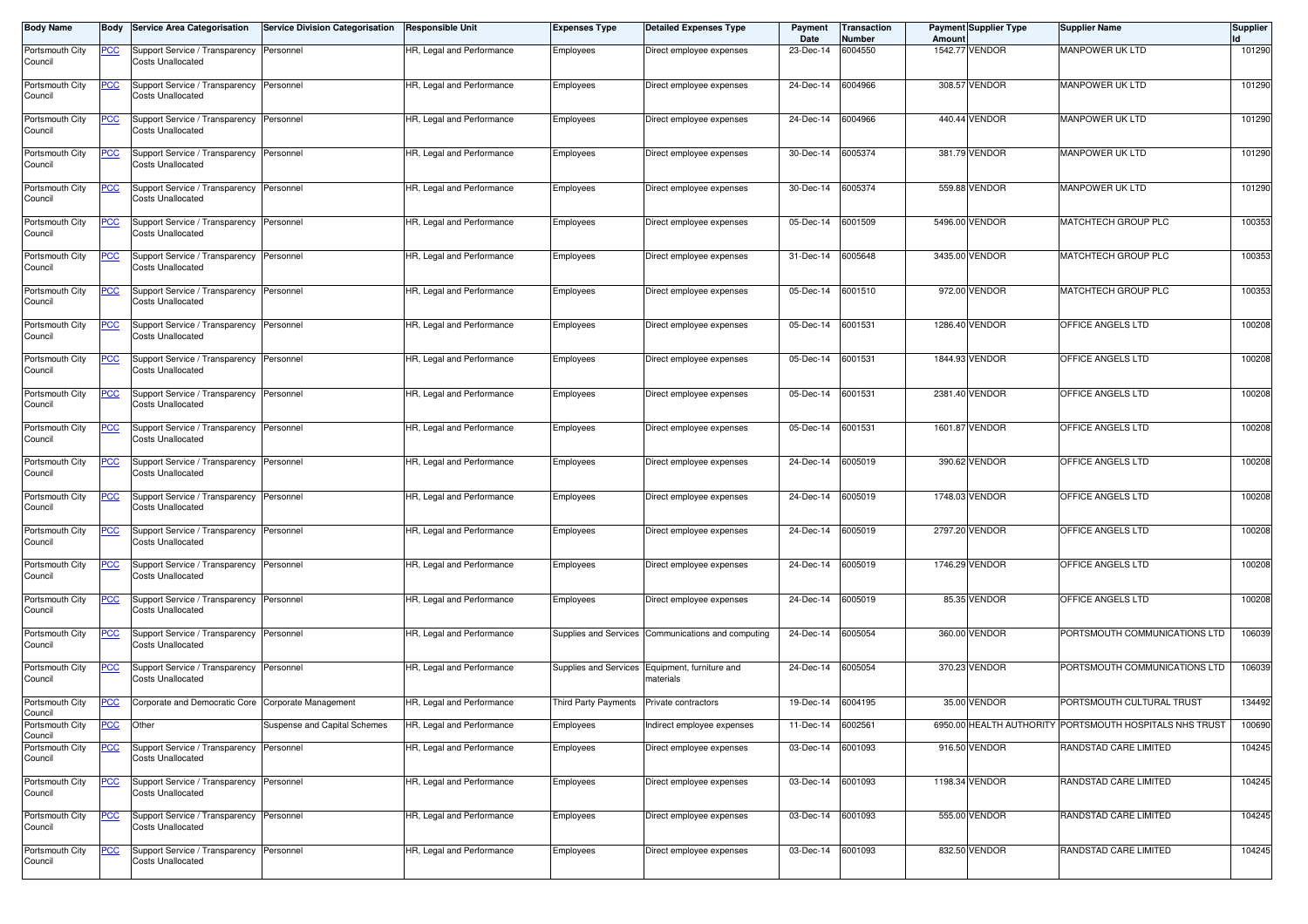| <b>Body Name</b>           |            | Body Service Area Categorisation                                     | Service Division Categorisation | Responsible Unit          | <b>Expenses Type</b> | <b>Detailed Expenses Type</b> | Payment<br>Date   | Transaction<br>Number | Amount | <b>Payment Supplier Type</b> | <b>Supplier Name</b>       | <b>Supplier</b><br><b>Id</b> |
|----------------------------|------------|----------------------------------------------------------------------|---------------------------------|---------------------------|----------------------|-------------------------------|-------------------|-----------------------|--------|------------------------------|----------------------------|------------------------------|
| Portsmouth City<br>Council | <b>PCC</b> | Support Service / Transparency<br>Costs Unallocated                  | Personnel                       | HR, Legal and Performance | Employees            | Direct employee expenses      | 03-Dec-14         | 6001093               |        | 1201.21 VENDOR               | RANDSTAD CARE LIMITED      | 104245                       |
| Portsmouth City<br>Council | <u>PCC</u> | Support Service / Transparency<br><b>Costs Unallocated</b>           | Personnel                       | HR, Legal and Performance | Employees            | Direct employee expenses      | 04-Dec-14         | 6001294               |        | 1270.62 VENDOR               | RANDSTAD CARE LIMITED      | 104245                       |
| Portsmouth City<br>Council | <u>PCC</u> | Support Service / Transparency Personnel<br><b>Costs Unallocated</b> |                                 | HR, Legal and Performance | Employees            | Direct employee expenses      | 03-Dec-14         | 6001093               |        | 869.50 VENDOR                | RANDSTAD CARE LIMITED      | 104245                       |
| Portsmouth City<br>Council | <u>PCC</u> | Support Service / Transparency Personnel<br><b>Costs Unallocated</b> |                                 | HR, Legal and Performance | Employees            | Direct employee expenses      | 03-Dec-14         | 6001093               |        | 1.08 VENDOR                  | RANDSTAD CARE LIMITED      | 104245                       |
| Portsmouth City<br>Council | <u>PCC</u> | Support Service / Transparency<br>Costs Unallocated                  | Personnel                       | HR, Legal and Performance | Employees            | Direct employee expenses      | 10-Dec-14         | 6002359               |        | 1193.25 VENDOR               | RANDSTAD CARE LIMITED      | 104245                       |
| Portsmouth City<br>Council | <u>PCC</u> | Support Service / Transparency<br><b>Costs Unallocated</b>           | Personnel                       | HR, Legal and Performance | Employees            | Direct employee expenses      | 10-Dec-14         | 6002359               |        | 1277.25 VENDOR               | RANDSTAD CARE LIMITED      | 104245                       |
| Portsmouth City<br>Council | <u>PCC</u> | Support Service / Transparency Personnel<br><b>Costs Unallocated</b> |                                 | HR, Legal and Performance | Employees            | Direct employee expenses      | 10-Dec-14         | 6002359               |        | 906.50 VENDOR                | RANDSTAD CARE LIMITED      | 104245                       |
| Portsmouth City<br>Council | <u>CC</u>  | Support Service / Transparency<br><b>Costs Unallocated</b>           | Personnel                       | HR, Legal and Performance | Employees            | Direct employee expenses      | 10-Dec-14         | 6002359               |        | 6.26 VENDOR                  | RANDSTAD CARE LIMITED      | 104245                       |
| Portsmouth City<br>Council | <u>PCC</u> | Support Service / Transparency<br><b>Costs Unallocated</b>           | Personnel                       | HR, Legal and Performance | Employees            | Direct employee expenses      | 18-Dec-14         | 6003911               |        | 1163.98 VENDOR               | RANDSTAD CARE LIMITED      | 104245                       |
| Portsmouth City<br>Council | <u>PCC</u> | Support Service / Transparency Personnel<br>Costs Unallocated        |                                 | HR, Legal and Performance | Employees            | Direct employee expenses      | 18-Dec-14         | 6003911               |        | 1131.00 VENDOR               | RANDSTAD CARE LIMITED      | 104245                       |
| Portsmouth City<br>Council | <u>PCC</u> | Support Service / Transparency<br><b>Costs Unallocated</b>           | Personnel                       | HR, Legal and Performance | Employees            | Direct employee expenses      | 18-Dec-14         | 6003911               |        | 906.50 VENDOR                | RANDSTAD CARE LIMITED      | 104245                       |
| Portsmouth City<br>Council | <u>PCC</u> | Support Service / Transparency<br>Costs Unallocated                  | Personnel                       | HR, Legal and Performance | Employees            | Direct employee expenses      | 18-Dec-14         | 6003911               |        | 0.95 VENDOR                  | RANDSTAD CARE LIMITED      | 104245                       |
| Portsmouth City<br>Council | <u>PCC</u> | Support Service / Transparency<br><b>Costs Unallocated</b>           | Personnel                       | HR, Legal and Performance | Employees            | Direct employee expenses      | 24-Dec-14         | 6005081               |        | 1185.30 VENDOR               | RANDSTAD CARE LIMITED      | 104245                       |
| Portsmouth City<br>Council | <u>PCC</u> | Support Service / Transparency<br><b>Costs Unallocated</b>           | Personnel                       | HR, Legal and Performance | Employees            | Direct employee expenses      | 24-Dec-14         | 6005081               |        | 633.75 VENDOR                | RANDSTAD CARE LIMITED      | 104245                       |
| Portsmouth City<br>Council | <u>'СС</u> | Support Service / Transparency<br><b>Costs Unallocated</b>           | Personnel                       | HR, Legal and Performance | Employees            | Direct employee expenses      | 24-Dec-14         | 6005081               |        | 832.50 VENDOR                | RANDSTAD CARE LIMITED      | 104245                       |
| Portsmouth City<br>Council | <u>PCC</u> | Support Service / Transparency Personnel<br><b>Costs Unallocated</b> |                                 | HR, Legal and Performance | Employees            | Direct employee expenses      | 31-Dec-14         | 6005722               |        | 1185.30 VENDOR               | RANDSTAD CARE LIMITED      | 104245                       |
| Portsmouth City<br>Council | <b>PCC</b> | Support Service / Transparency<br>Costs Unallocated                  | Personnel                       | HR, Legal and Performance | Employees            | Direct employee expenses      | 30-Dec-14         | 6005380               |        | 1287.00 VENDOR               | RANDSTAD CARE LIMITED      | 104245                       |
| Portsmouth City<br>Council | <u>CC</u>  | Support Service / Transparency<br><b>Costs Unallocated</b>           | Personnel                       | HR, Legal and Performance | Employees            | Direct employee expenses      | 31-Dec-14         | 6005722               |        | 832.50 VENDOR                | RANDSTAD CARE LIMITED      | 104245                       |
| Portsmouth City<br>Council | <u>PCC</u> | Support Service / Transparency Personnel<br><b>Costs Unallocated</b> |                                 | HR, Legal and Performance | Employees            | Direct employee expenses      | 31-Dec-14         | 6005722               |        | 1.98 VENDOR                  | RANDSTAD CARE LIMITED      | 104245                       |
| Portsmouth City<br>Council | <u>PCC</u> | Support Service / Transparency<br>Costs Unallocated                  | Personnel                       | HR, Legal and Performance | Employees            | Direct employee expenses      | 10-Dec-14         | 6002359               |        | -877.50 VENDOR               | RANDSTAD CARE LIMITED      | 104245                       |
| Portsmouth City<br>Council | <u>PCC</u> | Support Service / Transparency<br><b>Costs Unallocated</b>           | Personnel                       | HR, Legal and Performance | Employees            | Direct employee expenses      | 08-Dec-14         | 6001778               |        | 1260.00 VENDOR               | RANDSTAD EDUCATION LIMITED | 103044                       |
| Portsmouth City<br>Council | <u>PCC</u> | Support Service / Transparency Personnel<br><b>Costs Unallocated</b> |                                 | HR, Legal and Performance | Employees            | Direct employee expenses      | 12-Dec-14         | 6002917               |        | 1110.00 VENDOR               | RANDSTAD EDUCATION LIMITED | 103044                       |
| Portsmouth City<br>Council | <u>PCC</u> | Support Service / Transparency<br><b>Costs Unallocated</b>           | Personnel                       | HR, Legal and Performance | Employees            | Direct employee expenses      | 05-Dec-14 6001565 |                       |        | 1110.00 VENDOR               | RANDSTAD EDUCATION LIMITED | 103044                       |
| Portsmouth City<br>Council | <b>PCC</b> | Support Service / Transparency<br><b>Costs Unallocated</b>           | Personnel                       | HR, Legal and Performance | Employees            | Direct employee expenses      | 12-Dec-14         | 6002917               |        | 1110.00 VENDOR               | RANDSTAD EDUCATION LIMITED | 103044                       |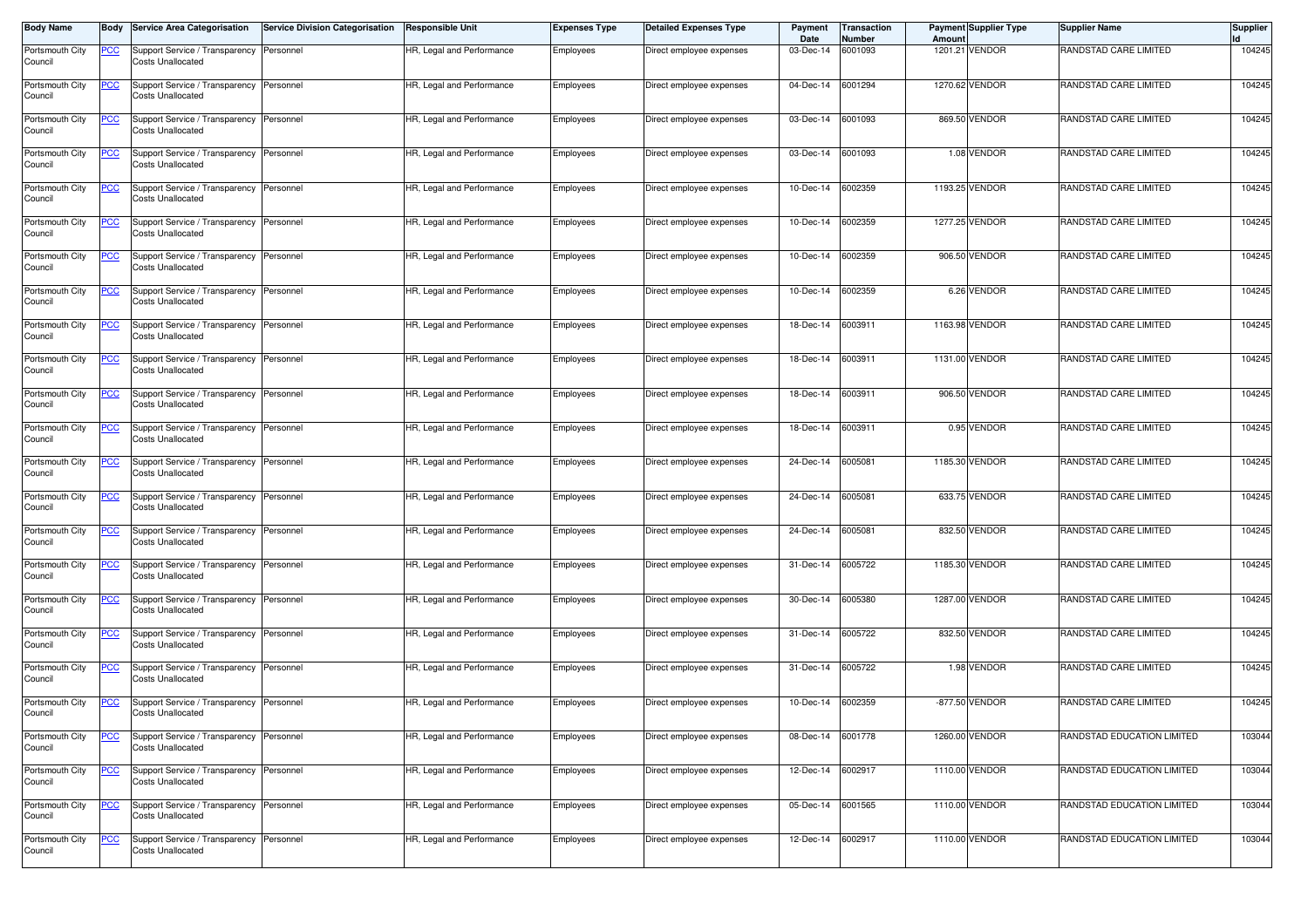| <b>Body Name</b>           | Body        | <b>Service Area Categorisation</b>                                   | <b>Service Division Categorisation</b> | <b>Responsible Unit</b>   | <b>Expenses Type</b> | <b>Detailed Expenses Type</b>                  | Payment<br>Date   | <b>Transaction</b><br>Number | Amoun | <b>Payment Supplier Type</b> | <b>Supplier Name</b>                | <b>Supplier</b> |
|----------------------------|-------------|----------------------------------------------------------------------|----------------------------------------|---------------------------|----------------------|------------------------------------------------|-------------------|------------------------------|-------|------------------------------|-------------------------------------|-----------------|
| Portsmouth City            | <u>PCC</u>  | Support Service / Transparency Personnel                             |                                        | HR, Legal and Performance | Employees            | Direct employee expenses                       | 12-Dec-14         | 6002917                      |       | 1110.00 VENDOR               | RANDSTAD EDUCATION LIMITED          | 103044          |
| Council                    |             | Costs Unallocated                                                    |                                        |                           |                      |                                                |                   |                              |       |                              |                                     |                 |
| Portsmouth City            | <u>PCC</u>  | Support Service / Transparency                                       | Personnel                              | HR, Legal and Performance | Employees            | Direct employee expenses                       | 12-Dec-14         | 6002917                      |       | 1110.00 VENDOR               | RANDSTAD EDUCATION LIMITED          | 103044          |
| Council                    |             | Costs Unallocated                                                    |                                        |                           |                      |                                                |                   |                              |       |                              |                                     |                 |
| Portsmouth City            | <u>PCC</u>  | Support Service / Transparency                                       | Personnel                              | HR, Legal and Performance | Employees            | Direct employee expenses                       | 19-Dec-14         | 6004210                      |       | 1110.00 VENDOR               | RANDSTAD EDUCATION LIMITED          | 103044          |
| Council                    |             | Costs Unallocated                                                    |                                        |                           |                      |                                                |                   |                              |       |                              |                                     |                 |
| Portsmouth City            | <u>PCC</u>  | Support Service / Transparency Personnel                             |                                        | HR, Legal and Performance | Employees            | Direct employee expenses                       | 19-Dec-14         | 6004210                      |       | 1110.00 VENDOR               | RANDSTAD EDUCATION LIMITED          | 103044          |
| Council                    |             | Costs Unallocated                                                    |                                        |                           |                      |                                                |                   |                              |       |                              |                                     |                 |
| Portsmouth City<br>Council | <u>PCC</u>  | Support Service / Transparency<br>Costs Unallocated                  | Personnel                              | HR, Legal and Performance | Employees            | Direct employee expenses                       | 24-Dec-14         | 6005082                      |       | 1110.00 VENDOR               | RANDSTAD EDUCATION LIMITED          | 103044          |
| Portsmouth City            | <u>PCC</u>  | Support Service / Transparency                                       | Personnel                              | HR, Legal and Performance | Employees            | Direct employee expenses                       | 24-Dec-14         | 6005082                      |       | 1020.00 VENDOR               | RANDSTAD EDUCATION LIMITED          | 103044          |
| Council                    |             | <b>Costs Unallocated</b>                                             |                                        |                           |                      |                                                |                   |                              |       |                              |                                     |                 |
| Portsmouth City            | <u>PCC</u>  | Support Service / Transparency Personnel                             |                                        | HR, Legal and Performance |                      | Supplies and Services Grants and subscriptions | 05-Dec-14         | 6001566                      |       | 1605.00 VENDOR               | REED BUSINESS INFORMATION LTD       | 101712          |
| Council                    |             | <b>Costs Unallocated</b>                                             |                                        |                           |                      |                                                |                   |                              |       |                              |                                     |                 |
| Portsmouth City            | <u>PCC</u>  | Other                                                                | Suspense and Capital Schemes           | HR, Legal and Performance | Employees            | ndirect employee expenses                      | 24-Dec-14         | 6005088                      |       | 320.00 VENDOR                | RIGHT MANAGEMENT CONSULTANTS        | 122070          |
| Council<br>Portsmouth City | <u>PCC </u> | Other                                                                | Suspense and Capital Schemes           | HR, Legal and Performance | Employees            | ndirect employee expenses                      | 24-Dec-14         | 6005088                      |       | 256.00 VENDOR                | LTD<br>RIGHT MANAGEMENT CONSULTANTS | 122070          |
| Council<br>Portsmouth City | <u>PCC</u>  | Other                                                                |                                        | HR, Legal and Performance |                      | ndirect employee expenses                      | 24-Dec-14         | 6005088                      |       | 320.00 VENDOR                | LTD<br>RIGHT MANAGEMENT CONSULTANTS | 122070          |
| Council                    |             |                                                                      | Suspense and Capital Schemes           |                           | Employees            |                                                |                   |                              |       |                              | LTD                                 |                 |
| Portsmouth City<br>Council | <u>PCC</u>  | Other                                                                | Suspense and Capital Schemes           | HR, Legal and Performance | Employees            | Indirect employee expenses                     | 24-Dec-14         | 6005088                      |       | 128.00 VENDOR                | RIGHT MANAGEMENT CONSULTANTS<br>LTD | 122070          |
| Portsmouth City            | <u>PCC</u>  | Other                                                                | Suspense and Capital Schemes           | HR, Legal and Performance | Employees            | ndirect employee expenses                      | 24-Dec-14         | 6005088                      |       | 128.00 VENDOR                | RIGHT MANAGEMENT CONSULTANTS        | 122070          |
| Council<br>Portsmouth City | PСC         | Other                                                                | Suspense and Capital Schemes           | HR, Legal and Performance | Employees            | ndirect employee expenses                      | 24-Dec-14         | 6005088                      |       | 192.00 VENDOR                | LTD<br>RIGHT MANAGEMENT CONSULTANTS | 122070          |
| Council<br>Portsmouth City |             | Other                                                                | Suspense and Capital Schemes           | HR, Legal and Performance |                      |                                                | 24-Dec-14         | 6005088                      |       | 128.00 VENDOR                | LTD<br>RIGHT MANAGEMENT CONSULTANTS | 122070          |
| Council                    | <u>PCC </u> |                                                                      |                                        |                           | Employees            | ndirect employee expenses                      |                   |                              |       |                              | LTD                                 |                 |
| Portsmouth City<br>Council | <u>PCC</u>  | Other                                                                | Suspense and Capital Schemes           | HR, Legal and Performance | Employees            | Indirect employee expenses                     | 24-Dec-14         | 6005088                      |       | 128.00 VENDOR                | RIGHT MANAGEMENT CONSULTANTS<br>LTD | 122070          |
| Portsmouth City<br>Council | <u>PCC </u> | Support Service / Transparency<br>Costs Unallocated                  | Personnel                              | HR, Legal and Performance | Employees            | Direct employee expenses                       | 02-Dec-14         | 6000570                      |       | 480.00 VENDOR                | SANCTUARY PERSONNEL LIMITED         | 122490          |
| Portsmouth City            | <u>PCC</u>  | Support Service / Transparency                                       | Personnel                              | HR, Legal and Performance | Employees            | Direct employee expenses                       | 02-Dec-14         | 6000570                      |       | 1332.00 VENDOR               | SANCTUARY PERSONNEL LIMITED         | 122490          |
| Council                    |             | Costs Unallocated                                                    |                                        |                           |                      |                                                |                   |                              |       |                              |                                     |                 |
| Portsmouth City            | <u>PCC</u>  | Support Service / Transparency                                       | Personnel                              | HR, Legal and Performance | Employees            | Direct employee expenses                       | 02-Dec-14         | 6000570                      |       | 1406.00 VENDOR               | SANCTUARY PERSONNEL LIMITED         | 122490          |
| Council                    |             | Costs Unallocated                                                    |                                        |                           |                      |                                                |                   |                              |       |                              |                                     |                 |
| Portsmouth City            | <u>PCC</u>  | Support Service / Transparency                                       | Personnel                              | HR, Legal and Performance | Employees            | Direct employee expenses                       | 02-Dec-14         | 6000570                      |       | 1665.00 VENDOR               | SANCTUARY PERSONNEL LIMITED         | 122490          |
| Council                    |             | Costs Unallocated                                                    |                                        |                           |                      |                                                |                   |                              |       |                              |                                     |                 |
| Portsmouth City            | <u>PCC</u>  | Support Service / Transparency                                       | Personnel                              | HR, Legal and Performance | Employees            | Direct employee expenses                       | 02-Dec-14         | 6000570                      |       | 1665.00 VENDOR               | SANCTUARY PERSONNEL LIMITED         | 122490          |
| Council                    |             | <b>Costs Unallocated</b>                                             |                                        |                           |                      |                                                |                   |                              |       |                              |                                     |                 |
| Portsmouth City<br>Council | <u>PCC</u>  | Support Service / Transparency<br>Costs Unallocated                  | Personnel                              | HR, Legal and Performance | Employees            | Direct employee expenses                       | 05-Dec-14         | 6001581                      |       | 1369.00 VENDOR               | SANCTUARY PERSONNEL LIMITED         | 122490          |
|                            |             |                                                                      |                                        |                           |                      |                                                |                   |                              |       |                              |                                     |                 |
| Portsmouth City<br>Council | <u>PCC</u>  | Support Service / Transparency<br>Costs Unallocated                  | Personnel                              | HR, Legal and Performance | Employees            | Direct employee expenses                       | 05-Dec-14         | 6001581                      |       | 1369.00 VENDOR               | SANCTUARY PERSONNEL LIMITED         | 122490          |
|                            |             |                                                                      |                                        |                           |                      |                                                |                   |                              |       |                              |                                     |                 |
| Portsmouth City<br>Council | <u>PCC</u>  | Support Service / Transparency Personnel<br>Costs Unallocated        |                                        | HR, Legal and Performance | Employees            | Direct employee expenses                       | 05-Dec-14 6001581 |                              |       | 1591.00 VENDOR               | SANCTUARY PERSONNEL LIMITED         | 122490          |
|                            |             |                                                                      |                                        |                           |                      |                                                |                   |                              |       |                              |                                     |                 |
| Portsmouth City<br>Council | <u>PCC</u>  | Support Service / Transparency Personnel<br>Costs Unallocated        |                                        | HR, Legal and Performance | Employees            | Direct employee expenses                       | 05-Dec-14 6001581 |                              |       | 1406.00 VENDOR               | SANCTUARY PERSONNEL LIMITED         | 122490          |
|                            |             |                                                                      |                                        |                           |                      |                                                |                   |                              |       |                              |                                     |                 |
| Portsmouth City<br>Council | <u>PCC</u>  | Support Service / Transparency Personnel<br><b>Costs Unallocated</b> |                                        | HR, Legal and Performance | Employees            | Direct employee expenses                       | 05-Dec-14 6001581 |                              |       | 1126.32 VENDOR               | SANCTUARY PERSONNEL LIMITED         | 122490          |
| Portsmouth City            | <u>PCC</u>  | Support Service / Transparency Personnel                             |                                        | HR, Legal and Performance |                      | Direct employee expenses                       | 05-Dec-14 6001581 |                              |       | 898.89 VENDOR                | SANCTUARY PERSONNEL LIMITED         | 122490          |
| Council                    |             | Costs Unallocated                                                    |                                        |                           | Employees            |                                                |                   |                              |       |                              |                                     |                 |
| Portsmouth City            | <u>PCC</u>  | Support Service / Transparency                                       | Personnel                              | HR, Legal and Performance | Employees            | Direct employee expenses                       | 05-Dec-14 6001581 |                              |       | 1332.00 VENDOR               | SANCTUARY PERSONNEL LIMITED         | 122490          |
| Council                    |             | Costs Unallocated                                                    |                                        |                           |                      |                                                |                   |                              |       |                              |                                     |                 |
|                            |             |                                                                      |                                        |                           |                      |                                                |                   |                              |       |                              |                                     |                 |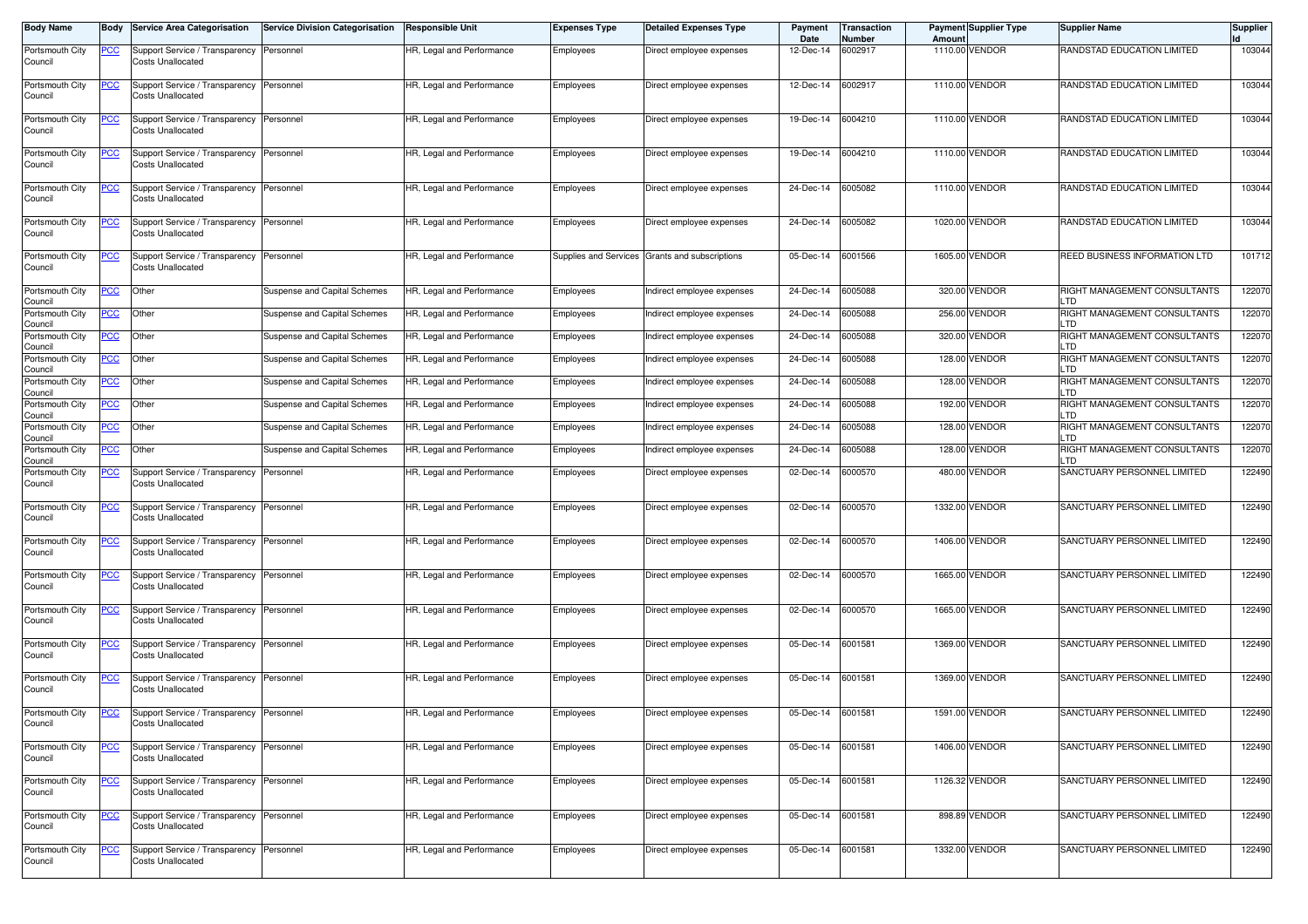| <b>Body Name</b>           | Body           | Service Area Categorisation                                   | <b>Service Division Categorisation</b> | <b>Responsible Unit</b>   | <b>Expenses Type</b> | <b>Detailed Expenses Type</b> | Payment<br>Date | Transaction<br>Number | Amount | <b>Payment Supplier Type</b> | Supplier Name               | <b>Supplier</b> |
|----------------------------|----------------|---------------------------------------------------------------|----------------------------------------|---------------------------|----------------------|-------------------------------|-----------------|-----------------------|--------|------------------------------|-----------------------------|-----------------|
| Portsmouth City<br>Council | <u>PCC</u>     | Support Service / Transparency<br><b>Costs Unallocated</b>    | Personnel                              | HR, Legal and Performance | Employees            | Direct employee expenses      | 05-Dec-14       | 6001581               |        | 1295.00 VENDOR               | SANCTUARY PERSONNEL LIMITED | 122490          |
| Portsmouth City<br>Council | <u>PCC</u>     | Support Service / Transparency<br><b>Costs Unallocated</b>    | Personnel                              | HR, Legal and Performance | Employees            | Direct employee expenses      | 05-Dec-14       | 6001581               |        | 11.89 VENDOR                 | SANCTUARY PERSONNEL LIMITED | 122490          |
| Portsmouth City<br>Council | <u>PCC </u>    | Support Service / Transparency<br><b>Costs Unallocated</b>    | Personnel                              | HR, Legal and Performance | Employees            | Direct employee expenses      | 12-Dec-14       | 6002935               |        | 1665.00 VENDOR               | SANCTUARY PERSONNEL LIMITED | 122490          |
| Portsmouth City<br>Council | <u>PCC</u>     | Support Service / Transparency<br>Costs Unallocated           | Personnel                              | HR, Legal and Performance | Employees            | Direct employee expenses      | 12-Dec-14       | 6002935               |        | 1591.00 VENDOR               | SANCTUARY PERSONNEL LIMITED | 122490          |
| Portsmouth City<br>Council | $\overline{C}$ | Support Service / Transparency<br><b>Costs Unallocated</b>    | Personnel                              | HR, Legal and Performance | Employees            | Direct employee expenses      | 12-Dec-14       | 6002935               |        | 9.50 VENDOR                  | SANCTUARY PERSONNEL LIMITED | 122490          |
| Portsmouth City<br>Council | <u>PCC</u>     | Support Service / Transparency<br>Costs Unallocated           | Personnel                              | HR, Legal and Performance | Employees            | Direct employee expenses      | 12-Dec-14       | 6002935               |        | 1406.00 VENDOR               | SANCTUARY PERSONNEL LIMITED | 122490          |
| Portsmouth City<br>Council | <b>PCC</b>     | Support Service / Transparency<br><b>Costs Unallocated</b>    | Personnel                              | HR, Legal and Performance | Employees            | Direct employee expenses      | 12-Dec-14       | 6002935               |        | 1105.00 VENDOR               | SANCTUARY PERSONNEL LIMITED | 122490          |
| Portsmouth City<br>Council | <b>PCC</b>     | Support Service / Transparency<br><b>Costs Unallocated</b>    | Personnel                              | HR, Legal and Performance | Employees            | Direct employee expenses      | 12-Dec-14       | 6002935               |        | 7.38 VENDOR                  | SANCTUARY PERSONNEL LIMITED | 122490          |
| Portsmouth City<br>Council | <u>PCC</u>     | Support Service / Transparency<br><b>Costs Unallocated</b>    | Personnel                              | HR, Legal and Performance | Employees            | Direct employee expenses      | 12-Dec-14       | 6002935               |        | 1054.00 VENDOR               | SANCTUARY PERSONNEL LIMITED | 122490          |
| Portsmouth City<br>Council | <u>PCC</u>     | Support Service / Transparency<br>Costs Unallocated           | Personnel                              | HR, Legal and Performance | Employees            | Direct employee expenses      | 12-Dec-14       | 6002935               |        | 814.00 VENDOR                | SANCTUARY PERSONNEL LIMITED | 122490          |
| Portsmouth City<br>Council | <u>PCC</u>     | Support Service / Transparency<br><b>Costs Unallocated</b>    | Personnel                              | HR, Legal and Performance | Employees            | Direct employee expenses      | 12-Dec-14       | 6002935               |        | 18.90 VENDOR                 | SANCTUARY PERSONNEL LIMITED | 122490          |
| Portsmouth City<br>Council | °СС            | Support Service / Transparency<br><b>Costs Unallocated</b>    | Personnel                              | HR, Legal and Performance | Employees            | Direct employee expenses      | 12-Dec-14       | 6002935               |        | 1369.00 VENDOR               | SANCTUARY PERSONNEL LIMITED | 122490          |
| Portsmouth City<br>Council | <u>PCC</u>     | Support Service / Transparency<br>Costs Unallocated           | Personnel                              | HR, Legal and Performance | Employees            | Direct employee expenses      | 12-Dec-14       | 6002935               |        | 1332.00 VENDOR               | SANCTUARY PERSONNEL LIMITED | 122490          |
| Portsmouth City<br>Council | <u>PCC</u>     | Support Service / Transparency<br>Costs Unallocated           | Personnel                              | HR, Legal and Performance | Employees            | Direct employee expenses      | 10-Dec-14       | 6002365               |        | 1665.00 VENDOR               | SANCTUARY PERSONNEL LIMITED | 122490          |
| Portsmouth City<br>Council | <u>CC</u>      | Support Service / Transparency<br><b>Costs Unallocated</b>    | Personnel                              | HR, Legal and Performance | Employees            | Direct employee expenses      | 10-Dec-14       | 6002365               |        | 1591.00 VENDOR               | SANCTUARY PERSONNEL LIMITED | 122490          |
| Portsmouth City<br>Council | <u>CC </u>     | Support Service / Transparency<br><b>Costs Unallocated</b>    | Personnel                              | HR, Legal and Performance | Employees            | Direct employee expenses      | 10-Dec-14       | 6002365               |        | 48.15 VENDOR                 | SANCTUARY PERSONNEL LIMITED | 122490          |
| Portsmouth City<br>Council | <u>PCC</u>     | Support Service / Transparency<br>Costs Unallocated           | Personnel                              | HR, Legal and Performance | Employees            | Direct employee expenses      | 10-Dec-14       | 6002365               |        | 1406.00 VENDOR               | SANCTUARY PERSONNEL LIMITED | 122490          |
| Portsmouth City<br>Council | <u>PCC</u>     | Support Service / Transparency<br><b>Costs Unallocated</b>    | Personnel                              | HR, Legal and Performance | Employees            | Direct employee expenses      | 11-Dec-14       | 6002587               |        | 1332.00 VENDOR               | SANCTUARY PERSONNEL LIMITED | 122490          |
| Portsmouth City<br>Council | <u>CC </u>     | Support Service / Transparency<br><b>Costs Unallocated</b>    | Personnel                              | HR, Legal and Performance | Employees            | Direct employee expenses      | 10-Dec-14       | 6002365               |        | 1369.00 VENDOR               | SANCTUARY PERSONNEL LIMITED | 122490          |
| Portsmouth City<br>Council | <u>PCC</u>     | Support Service / Transparency Personnel<br>Costs Unallocated |                                        | HR, Legal and Performance | Employees            | Direct employee expenses      | 11-Dec-14       | 6002587               |        | 28.35 VENDOR                 | SANCTUARY PERSONNEL LIMITED | 122490          |
| Portsmouth City<br>Council | <b>PCC</b>     | Support Service / Transparency<br><b>Costs Unallocated</b>    | Personnel                              | HR, Legal and Performance | Employees            | Direct employee expenses      | 11-Dec-14       | 6002587               |        | 1292.00 VENDOR               | SANCTUARY PERSONNEL LIMITED | 122490          |
| Portsmouth City<br>Council | PCC            | Support Service / Transparency<br><b>Costs Unallocated</b>    | Personnel                              | HR, Legal and Performance | Employees            | Direct employee expenses      | 17-Dec-14       | 6003726               |        | 1665.00 VENDOR               | SANCTUARY PERSONNEL LIMITED | 122490          |
| Portsmouth City<br>Council | <u>PCC</u>     | Support Service / Transparency<br><b>Costs Unallocated</b>    | Personnel                              | HR, Legal and Performance | Employees            | Direct employee expenses      | 17-Dec-14       | 6003726               |        | 1369.00 VENDOR               | SANCTUARY PERSONNEL LIMITED | 122490          |
| Portsmouth City<br>Council | <b>PCC</b>     | Support Service / Transparency<br><b>Costs Unallocated</b>    | Personnel                              | HR, Legal and Performance | Employees            | Direct employee expenses      | 17-Dec-14       | 6003726               |        | 1369.00 VENDOR               | SANCTUARY PERSONNEL LIMITED | 122490          |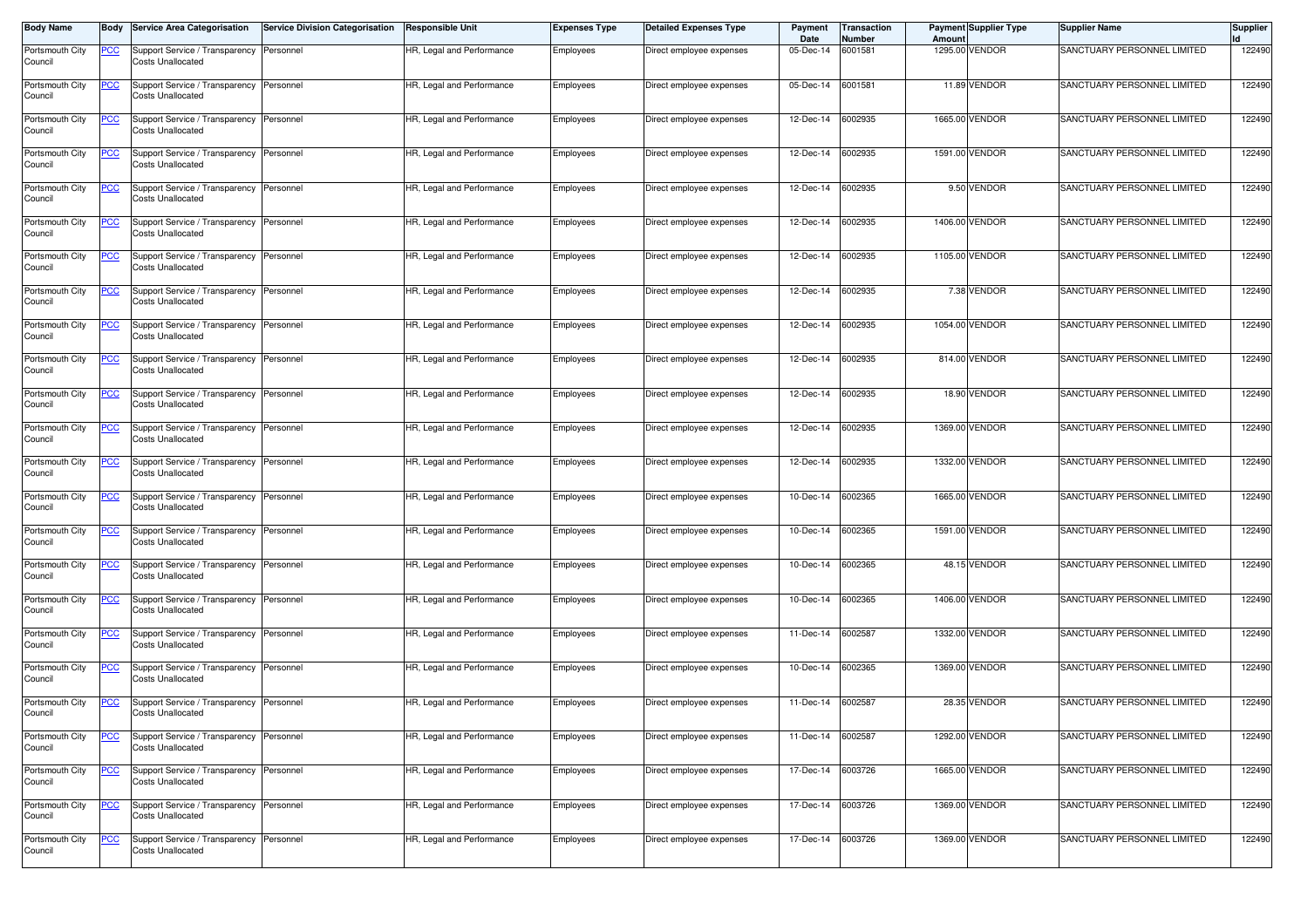| <b>Body Name</b>           | Body           | <b>Service Area Categorisation</b>                            | <b>Service Division Categorisation</b> | <b>Responsible Unit</b>     | <b>Expenses Type</b>             | <b>Detailed Expenses Type</b> | Payment<br>Date | Transaction<br>Number | Amount         | <b>Payment Supplier Type</b> | Supplier Name               | <b>Supplier</b> |
|----------------------------|----------------|---------------------------------------------------------------|----------------------------------------|-----------------------------|----------------------------------|-------------------------------|-----------------|-----------------------|----------------|------------------------------|-----------------------------|-----------------|
| Portsmouth City<br>Council | <u>PCC</u>     | Support Service / Transparency<br><b>Costs Unallocated</b>    | Personnel                              | HR, Legal and Performance   | Employees                        | Direct employee expenses      | 17-Dec-14       | 6003726               |                | 34.20 VENDOR                 | SANCTUARY PERSONNEL LIMITED | 122490          |
| Portsmouth City<br>Council | <u>PCC</u>     | Support Service / Transparency<br><b>Costs Unallocated</b>    | Personnel                              | HR, Legal and Performance   | Employees                        | Direct employee expenses      | 17-Dec-14       | 6003726               |                | 1292.00 VENDOR               | SANCTUARY PERSONNEL LIMITED | 122490          |
| Portsmouth City<br>Council | <u>PCC</u>     | Support Service / Transparency<br><b>Costs Unallocated</b>    | Personnel                              | HR, Legal and Performance   | Employees                        | Direct employee expenses      | 17-Dec-14       | 6003726               |                | 57.03 VENDOR                 | SANCTUARY PERSONNEL LIMITED | 122490          |
| Portsmouth City<br>Council | <u>PCC</u>     | Support Service / Transparency<br>Costs Unallocated           | Personnel                              | HR, Legal and Performance   | Employees                        | Direct employee expenses      | 17-Dec-14       | 6003726               |                | 1591.00 VENDOR               | SANCTUARY PERSONNEL LIMITED | 122490          |
| Portsmouth City<br>Council | $\overline{C}$ | Support Service / Transparency<br><b>Costs Unallocated</b>    | Personnel                              | HR, Legal and Performance   | Employees                        | Direct employee expenses      | 17-Dec-14       | 6003726               |                | 1406.00 VENDOR               | SANCTUARY PERSONNEL LIMITED | 122490          |
| Portsmouth City<br>Council | <u>PCC</u>     | Support Service / Transparency<br>Costs Unallocated           | Personnel                              | HR, Legal and Performance   | Employees                        | Direct employee expenses      | 17-Dec-14       | 6003726               |                | 1332.00 VENDOR               | SANCTUARY PERSONNEL LIMITED | 122490          |
| Portsmouth City<br>Council | <b>PCC</b>     | Support Service / Transparency<br><b>Costs Unallocated</b>    | Personnel                              | HR, Legal and Performance   | Employees                        | Direct employee expenses      | 17-Dec-14       | 6003726               |                | 1369.00 VENDOR               | SANCTUARY PERSONNEL LIMITED | 122490          |
| Portsmouth City<br>Council | <b>PCC</b>     | Support Service / Transparency<br><b>Costs Unallocated</b>    | Personnel                              | HR, Legal and Performance   | Employees                        | Direct employee expenses      | 24-Dec-14       | 6005108               |                | 1665.00 VENDOR               | SANCTUARY PERSONNEL LIMITED | 122490          |
| Portsmouth City<br>Council | <u>PCC</u>     | Support Service / Transparency<br><b>Costs Unallocated</b>    | Personnel                              | HR, Legal and Performance   | Employees                        | Direct employee expenses      | 24-Dec-14       | 6005108               |                | 1591.00 VENDOR               | SANCTUARY PERSONNEL LIMITED | 122490          |
| Portsmouth City<br>Council | <u>PCC</u>     | Support Service / Transparency<br>Costs Unallocated           | Personnel                              | HR, Legal and Performance   | Employees                        | Direct employee expenses      | 24-Dec-14       | 6005108               |                | 8.61 VENDOR                  | SANCTUARY PERSONNEL LIMITED | 122490          |
| Portsmouth City<br>Council | <u>PCC</u>     | Support Service / Transparency<br><b>Costs Unallocated</b>    | Personnel                              | HR, Legal and Performance   | Employees                        | Direct employee expenses      | 24-Dec-14       | 6005108               |                | 1326.00 VENDOR               | SANCTUARY PERSONNEL LIMITED | 122490          |
| Portsmouth City<br>Council | °СС            | Support Service / Transparency<br><b>Costs Unallocated</b>    | Personnel                              | HR, Legal and Performance   | Employees                        | Direct employee expenses      | 24-Dec-14       | 6005108               |                | 1406.00 VENDOR               | SANCTUARY PERSONNEL LIMITED | 122490          |
| Portsmouth City<br>Council | <u>PCC</u>     | Support Service / Transparency<br>Costs Unallocated           | Personnel                              | HR, Legal and Performance   | Employees                        | Direct employee expenses      | 24-Dec-14       | 6005108               |                | 1332.00 VENDOR               | SANCTUARY PERSONNEL LIMITED | 122490          |
| Portsmouth City<br>Council | <u>PCC</u>     | Support Service / Transparency<br><b>Costs Unallocated</b>    | Personnel                              | HR, Legal and Performance   | Employees                        | Direct employee expenses      | 24-Dec-14       | 6005108               |                | 1369.00 VENDOR               | SANCTUARY PERSONNEL LIMITED | 122490          |
| Portsmouth City<br>Council | <u>CC</u>      | Support Service / Transparency<br><b>Costs Unallocated</b>    | Personnel                              | HR, Legal and Performance   | Employees                        | Direct employee expenses      | 24-Dec-14       | 6005108               |                | 50.85 VENDOR                 | SANCTUARY PERSONNEL LIMITED | 122490          |
| Portsmouth City<br>Council | <u>CC </u>     | Support Service / Transparency<br><b>Costs Unallocated</b>    | Personnel                              | HR, Legal and Performance   | Employees                        | Direct employee expenses      | 08-Dec-14       | 6001790               |                | 1554.00 VENDOR               | SEVEN SOCIAL CARE LIMITED   | 136705          |
| Portsmouth City<br>Council | <u>PCC</u>     | Support Service / Transparency<br>Costs Unallocated           | <b>Legal Services</b>                  | HR, Legal and Performance   | Employees                        | Indirect employee expenses    | 24-Dec-14       | 6005193               |                | 1489.50 VENDOR               | THE UNIVERSITY OF LAW       | 139909          |
| Portsmouth City<br>Council | <u>PCC</u>     | Support Service / Transparency<br><b>Costs Unallocated</b>    | <b>Legal Services</b>                  | HR, Legal and Performance   | Employees                        | Indirect employee expenses    | 24-Dec-14       | 6005193               |                | 1489.50 VENDOR               | THE UNIVERSITY OF LAW       | 139909          |
| Portsmouth City<br>Council | <u>CC </u>     | Support Service / Transparency<br><b>Costs Unallocated</b>    | Personnel                              | HR, Legal and Performance   | Employees                        | Direct employee expenses      | 05-Dec-14       | 6001655               | 1188.00 VENDOR |                              | <b>VIVID RESOURCING LTD</b> | 134551          |
| Portsmouth City<br>Council | <u>PCC</u>     | Support Service / Transparency Personnel<br>Costs Unallocated |                                        | HR, Legal and Performance   | Employees                        | Direct employee expenses      | 05-Dec-14       | 6001655               |                | 1224.00 VENDOR               | <b>VIVID RESOURCING LTD</b> | 134551          |
| Portsmouth City<br>Council | <u>PCC</u>     | Support Service / Transparency<br><b>Costs Unallocated</b>    | Personnel                              | HR, Legal and Performance   | Employees                        | Direct employee expenses      | 12-Dec-14       | 6003014               |                | 1386.00 VENDOR               | VIVID RESOURCING LTD        | 134551          |
| Portsmouth City<br>Council | <u>PCC</u>     | Support Service / Transparency<br><b>Costs Unallocated</b>    | Personnel                              | HR, Legal and Performance   | Employees                        | Direct employee expenses      | 19-Dec-14       | 6004300               |                | 1566.00 VENDOR               | VIVID RESOURCING LTD        | 134551          |
| Portsmouth City<br>Council | <u>PCC</u>     | Support Service / Transparency<br><b>Costs Unallocated</b>    | Personnel                              | HR, Legal and Performance   | Employees                        | Direct employee expenses      | 24-Dec-14       | 6005229               |                | 1242.00 VENDOR               | VIVID RESOURCING LTD        | 134551          |
| Portsmouth City<br>Council | <b>PCC</b>     | Support Service / Transparency<br><b>Costs Unallocated</b>    | <b>Information Services</b>            | <b>Information Services</b> | Transport-Related<br>Expenditure | Public transport              | 05-Dec-14       | 6001353               |                | 50.90 VENDOR                 | <b>AQUA CARS LIMITED</b>    | 100011          |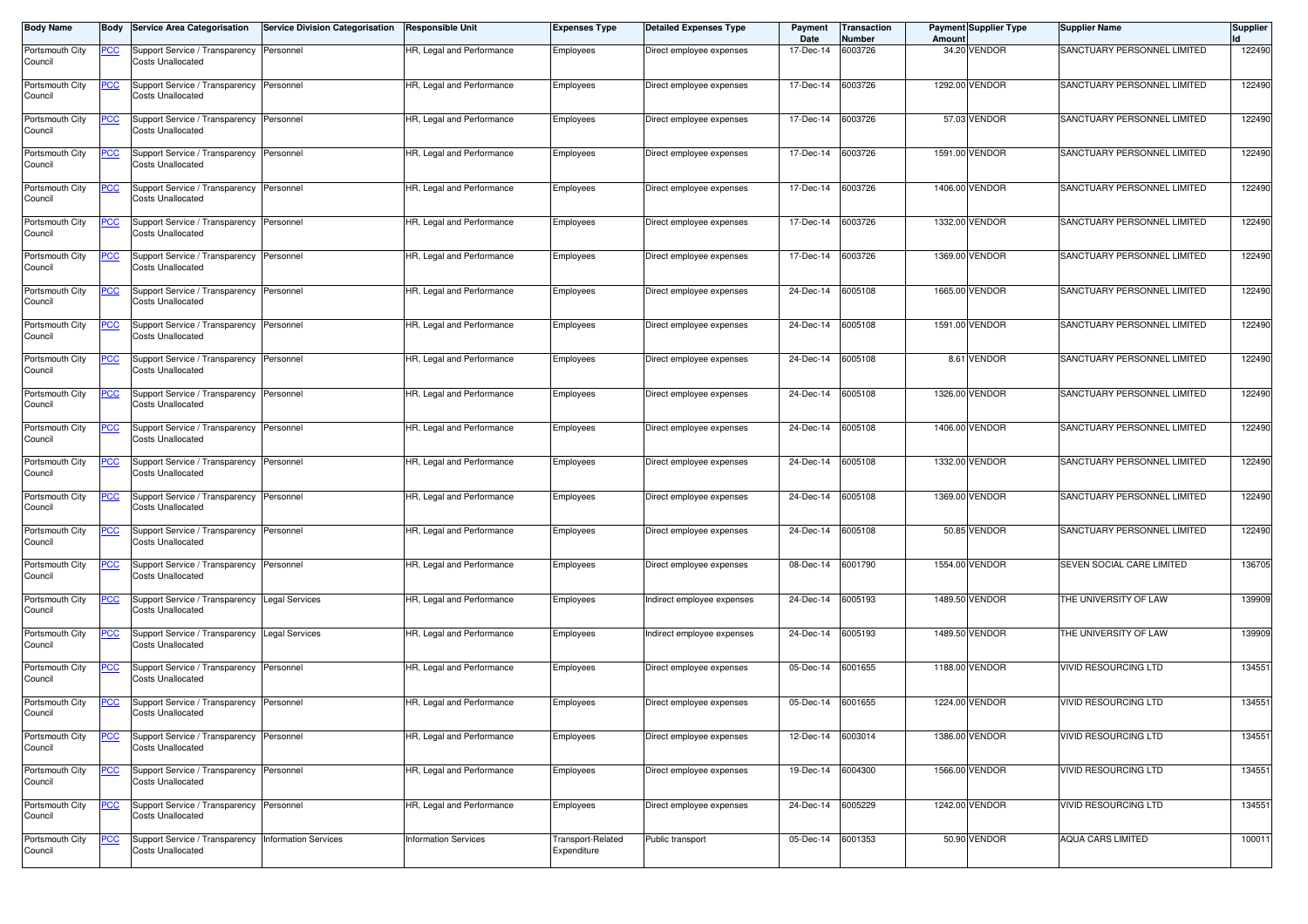| <b>Body Name</b>                            |            | <b>Service Area Categorisation</b>                                                | <b>Service Division Categorisation</b> | <b>Responsible Unit</b>     | <b>Expenses Type</b>             | <b>Detailed Expenses Type</b>                       | Payment<br>Date   | Transaction<br>Number | Amount   | <b>Payment Supplier Type</b> | <b>Supplier Name</b>                           | <b>Supplier</b> |
|---------------------------------------------|------------|-----------------------------------------------------------------------------------|----------------------------------------|-----------------------------|----------------------------------|-----------------------------------------------------|-------------------|-----------------------|----------|------------------------------|------------------------------------------------|-----------------|
| Portsmouth City<br>Council                  | <b>PCC</b> | Support Service / Transparency<br>Costs Unallocated                               | <b>Information Services</b>            | <b>Information Services</b> | Transport-Related<br>Expenditure | Public transport                                    | 05-Dec-14         | 6001353               | 261.60   | <b>VENDOR</b>                | <b>AQUA CARS LIMITED</b>                       | 100011          |
| Portsmouth City<br>Council                  | <u>PCC</u> | Support Service / Transparency<br><b>Costs Unallocated</b>                        | <b>Information Services</b>            | <b>Information Services</b> | Transport-Related<br>Expenditure | Public transport                                    | 31-Dec-14         | 6005428               |          | 55.70 VENDOR                 | <b>AQUA CARS LIMITED</b>                       | 100011          |
| Portsmouth City<br>Council                  | <u>PCC</u> | Support Service / Transparency<br><b>Costs Unallocated</b>                        | <b>Information Services</b>            | <b>Information Services</b> | Transport-Related<br>Expenditure | Public transport                                    | 31-Dec-14         | 6005428               |          | 83.40 VENDOR                 | <b>AQUA CARS LIMITED</b>                       | 100011          |
| Portsmouth City<br>Council                  | <u>PCC</u> | Support Service / Transparency<br>Costs Unallocated                               | <b>Information Services</b>            | <b>Information Services</b> | Transport-Related<br>Expenditure | Public transport                                    | 31-Dec-14         | 6005428               | 140.10   | <b>VENDOR</b>                | <b>AQUA CARS LIMITED</b>                       | 100011          |
| Portsmouth City<br>Council                  | <u>PCC</u> | Support Service / Transparency<br>Costs Unallocated                               | <b>Information Services</b>            | <b>Information Services</b> | Transport-Related<br>Expenditure | Public transport                                    | 31-Dec-14         | 6005428               |          | 12.60 VENDOR                 | <b>AQUA CARS LIMITED</b>                       | 100011          |
| Portsmouth City<br>Council                  | <u>PCC</u> | Support Service / Transparency<br><b>Costs Unallocated</b>                        | <b>Information Services</b>            | <b>Information Services</b> | Supplies and Services            | Communications and computing                        | 24-Dec-14         | 6004672               |          | 9690.84 VENDOR               | BOTTOMLINE TECHNOLOGIES EUROPE<br><b>LTD</b>   | 101178          |
| Portsmouth City<br>Council                  | <u>PCC</u> | Support Service / Transparency<br><b>Costs Unallocated</b>                        | <b>Information Services</b>            | <b>Information Services</b> | Supplies and Services            | Communications and computing                        | 22-Dec-14         | 6004334               |          | 177.50 COMPANY               | BRITISH TELECOMMUNICATIONS PLC                 | 100132          |
| Portsmouth City<br>Council                  | <u>PCC</u> | Support Service / Transparency<br><b>Costs Unallocated</b>                        | <b>Information Services</b>            | <b>Information Services</b> | Supplies and Services            | Communications and computing                        | 02-Dec-14         | 6000481               |          | 2162.81 COMPANY              | BRITISH TELECOMMUNICATIONS PLC                 | 100132          |
| Portsmouth City<br>Council                  | <u>PCC</u> | Support Service / Transparency<br><b>Costs Unallocated</b>                        | <b>Information Services</b>            | <b>Information Services</b> | Supplies and Services            | Communications and computing                        | 05-Dec-14         | 6001386               |          | 3769.24 VENDOR               | CANON (UK) LTD                                 | 102842          |
| Portsmouth City<br>Council                  | <u>PCC</u> | Support Service / Transparency<br>Costs Unallocated                               | <b>Information Services</b>            | <b>Information Services</b> | Supplies and Services            | Printing, stationery and general<br>office expenses | 12-Dec-14         | 6002716               |          | 577.80 VENDOR                | CANON (UK) LTD                                 | 102842          |
| Portsmouth City<br>Council                  | <u>PCC</u> | Support Service / Transparency<br>Costs Unallocated                               | <b>Information Services</b>            | <b>Information Services</b> | <b>Supplies and Services</b>     | Printing, stationery and general<br>office expenses | 19-Dec-14         | 6004028               |          | 465.60 VENDOR                | CANON (UK) LTD                                 | 102842          |
| Portsmouth City<br>Council                  |            | Support Service / Transparency<br>Costs Unallocated                               | <b>Information Services</b>            | <b>Information Services</b> | Supplies and Services            | Communications and computing                        | 30-Dec-14         | 6005346               | 13290.00 | <b>VENDOR</b>                | CIVICA SERVICES LIMITED                        | 101225          |
| Portsmouth City<br>Council                  | <u>PCC</u> | Other                                                                             | <b>Balance Sheet</b>                   | <b>Information Services</b> | Transfer Payments                | Other                                               | 09-Dec-14         | 6001833               |          | 2957.59 VENDOR               | <b>CYBER WARE LTD</b>                          | 139911          |
| Portsmouth City<br>Council                  | <u>PCC</u> | Support Service / Transparency<br><b>Costs Unallocated</b>                        | <b>Information Services</b>            | <b>Information Services</b> | Supplies and Services            | Communications and computing                        | 31-Dec-14         | 6005553               |          | 345.81 VENDOR                | <b>ESTEEM SYSTEMS LTD</b>                      | 122558          |
| Portsmouth City<br>Council                  | <u>PCC</u> | Support Service / Transparency<br><b>Costs Unallocated</b>                        | <b>Information Services</b>            | <b>Information Services</b> |                                  | Supplies and Services Communications and computing  | 31-Dec-14         | 6005553               |          | <b>72.04 VENDOR</b>          | ESTEEM SYSTEMS LTD                             | 122558          |
| Portsmouth City<br>Council                  | <u>PCC</u> | Support Service / Transparency<br>Costs Unallocated                               | <b>Information Services</b>            | <b>Information Services</b> |                                  | Supplies and Services Communications and computing  | 31-Dec-14         | 6005553               |          | 144.07 VENDOR                | <b>ESTEEM SYSTEMS LTD</b>                      | 122558          |
| Portsmouth City<br>Council                  | <u>PCC</u> | Support Service / Transparency<br><b>Costs Unallocated</b>                        | <b>Information Services</b>            | <b>Information Services</b> | Supplies and Services            | Communications and computing                        | 31-Dec-14         | 6005553               |          | 216.11 VENDOR                | <b>ESTEEM SYSTEMS LTD</b>                      | 122558          |
| Portsmouth City<br>Council                  | <u>PCC</u> | Other                                                                             | <b>Balance Sheet</b>                   | <b>Information Services</b> | Supplies and Services            | Communications and computing                        | 03-Dec-14         | 6001000               | 1954.00  | <b>VENDOR</b>                | <b>FUTURE-TECH</b>                             | 138313          |
| Portsmouth City<br>Council                  | <u>PCC</u> | Support Service / Transparency<br>Costs Unallocated                               | <b>Information Services</b>            | <b>Information Services</b> | Supplies and Services            | Communications and computing                        | 19-Dec-14         | 6004098               |          | 5905.62 VENDOR               | FUTURE-TECH                                    | 138313          |
| Portsmouth City<br>Council                  | <u>PCC</u> | Other                                                                             | <b>Balance Sheet</b>                   | <b>Information Services</b> | Supplies and Services            | Communications and computing                        | 03-Dec-14         | 6001018               | 9825.00  | <b>VENDOR</b>                | <b>INSIGHT DIRECT (UK) LTD</b>                 | 101717          |
| Portsmouth City<br>Council                  | <u>PCC</u> | Other                                                                             | <b>Balance Sheet</b>                   | <b>Information Services</b> | Third Party Payments             | Private contractors                                 | 04-Dec-14         | 6001259               | 450.00   | <b>VENDOR</b>                | <b>INSIGHT MEDIA INTERNET LTD</b>              | 104536          |
| Portsmouth City <b>PCC</b> Other<br>Council |            |                                                                                   | <b>Balance Sheet</b>                   | <b>Information Services</b> | Supplies and Services Services   |                                                     | 05-Dec-14 6001500 |                       |          | 3400.00 VENDOR               | LISTER COMMUNICATIONS LTD                      | 139584          |
| Portsmouth City<br>Council                  | <b>PCC</b> | Support Service / Transparency<br><b>Costs Unallocated</b>                        | <b>Information Services</b>            | <b>Information Services</b> | Employees                        | Indirect employee expenses                          | 04-Dec-14 6001277 |                       |          | 250.00 VENDOR                | NORTHGATE INFORMATION<br>SOLUTIONS GROUPUK LTD | 114063          |
| Portsmouth City<br>Council                  | <u>PCC</u> | Support Service / Transparency   Information Services<br><b>Costs Unallocated</b> |                                        | <b>Information Services</b> |                                  | Supplies and Services Communications and computing  | 19-Dec-14 6004162 |                       |          | 335.65 VENDOR                | NORTHGATE INFORMATION<br>SOLUTIONS GROUPUK LTD | 114063          |
| Portsmouth City<br>Council                  | <u>PCC</u> | Support Service / Transparency Information Services<br>Costs Unallocated          |                                        | <b>Information Services</b> |                                  | Supplies and Services Communications and computing  | 19-Dec-14 6004162 |                       |          | 119.01 VENDOR                | NORTHGATE INFORMATION<br>SOLUTIONS GROUPUK LTD | 114063          |
| Portsmouth City<br>Council                  | <u>PCC</u> | Support Service / Transparency<br>Costs Unallocated                               | <b>Information Services</b>            | <b>Information Services</b> |                                  | Supplies and Services Communications and computing  | 19-Dec-14 6004162 |                       |          | 6413.47 VENDOR               | NORTHGATE INFORMATION<br>SOLUTIONS GROUPUK LTD | 114063          |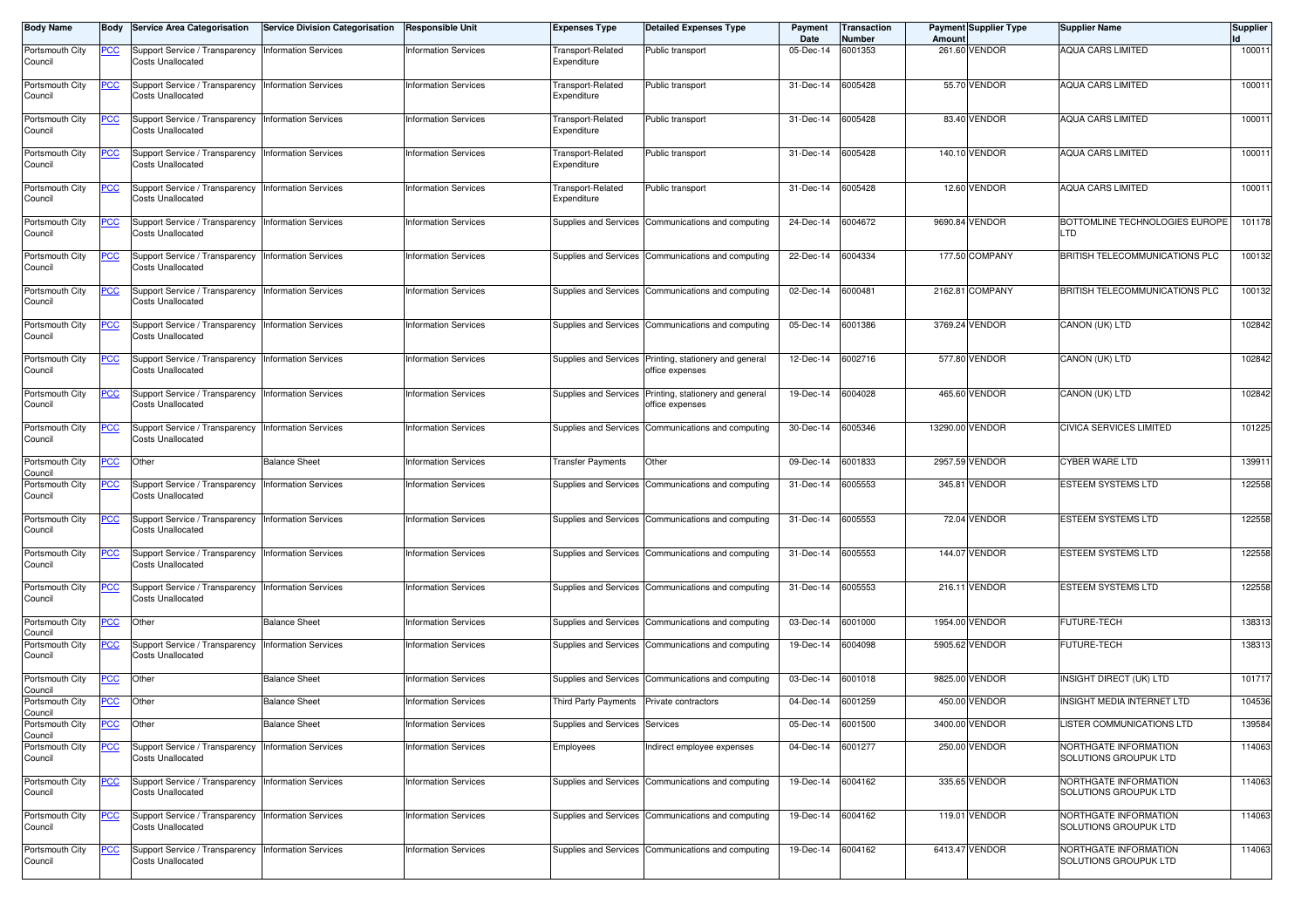| <b>Body Name</b>           | Body       | <b>Service Area Categorisation</b>                                                | <b>Service Division Categorisation</b> | <b>Responsible Unit</b>     | <b>Expenses Type</b>           | <b>Detailed Expenses Type</b>                                             | Payment<br>Date   | Transaction<br>Number | Amount | <b>Payment Supplier Type</b> | <b>Supplier Name</b>                           | <b>Supplier</b> |
|----------------------------|------------|-----------------------------------------------------------------------------------|----------------------------------------|-----------------------------|--------------------------------|---------------------------------------------------------------------------|-------------------|-----------------------|--------|------------------------------|------------------------------------------------|-----------------|
| Portsmouth City<br>Council | <u>PCC</u> | Support Service / Transparency   Information Services<br><b>Costs Unallocated</b> |                                        | <b>Information Services</b> | Supplies and Services          | Communications and computing                                              | 19-Dec-14         | 6004162               |        | 6622.50 VENDOR               | NORTHGATE INFORMATION<br>SOLUTIONS GROUPUK LTD | 114063          |
| Portsmouth City<br>Council | <b>PCC</b> | Support Service / Transparency<br><b>Costs Unallocated</b>                        | <b>Information Services</b>            | <b>Information Services</b> | Supplies and Services Services |                                                                           | 24-Dec-14         | 6005011               |        | 7800.00 VENDOR               | NORTHGATE INFORMATION<br>SOLUTIONS GROUPUK LTD | 114063          |
| Portsmouth City<br>Council | <u>PCC</u> | Support Service / Transparency<br>Costs Unallocated                               | <b>Information Services</b>            | <b>Information Services</b> | Third Party Payments           | Private contractors                                                       | 02-Dec-14         | 6000567               |        | 10978.83 VENDOR              | PHOENIX IT GROUP PLC                           | 131941          |
| Portsmouth City<br>Council | <u>PCC</u> | Support Service / Transparency Information Services<br>Costs Unallocated          |                                        | <b>Information Services</b> |                                | Supplies and Services Communications and computing                        | 24-Dec-14         | 6005077               |        | 412.58 VENDOR                | R-COM CONSULTING                               | 137927          |
| Portsmouth City<br>Council | <u>PCC</u> | Support Service / Transparency<br><b>Costs Unallocated</b>                        | <b>Information Services</b>            | <b>Information Services</b> | Supplies and Services          | Communications and computing                                              | 24-Dec-14         | 6005077               |        | 309.24 VENDOR                | R-COM CONSULTING                               | 137927          |
| Portsmouth City<br>Council | <u>PCC</u> | Support Service / Transparency<br><b>Costs Unallocated</b>                        | <b>Information Services</b>            | <b>Information Services</b> |                                | Supplies and Services Communications and computing                        | 24-Dec-14         | 6005077               |        | 2475.48 VENDOR               | R-COM CONSULTING                               | 137927          |
| Portsmouth City<br>Council | <u>PCC</u> | Support Service / Transparency   Information Services<br>Costs Unallocated        |                                        | <b>Information Services</b> |                                | Supplies and Services Communications and computing                        | 24-Dec-14         | 6005077               |        | 2783.16 VENDOR               | R-COM CONSULTING                               | 137927          |
| Portsmouth City<br>Council | <u>PCC</u> | Support Service / Transparency<br><b>Costs Unallocated</b>                        | <b>Information Services</b>            | <b>Information Services</b> | Supplies and Services          | Communications and computing                                              | 24-Dec-14         | 6005077               |        | 605.44 VENDOR                | R-COM CONSULTING                               | 137927          |
| Portsmouth City<br>Council | <u>CC</u>  | Support Service / Transparency<br><b>Costs Unallocated</b>                        | <b>Information Services</b>            | <b>Information Services</b> | Supplies and Services          | Communications and computing                                              | 03-Dec-14         | 6001095               |        | 5995.00 VENDOR               | REDCENTRIC SOLUTIONS LIMITED                   | 137988          |
| Portsmouth City<br>Council | <b>PCC</b> | Other                                                                             | <b>Balance Sheet</b>                   | <b>Information Services</b> | Transfer Payments              | Other                                                                     | 15-Dec-14         | 6003129               |        | 3000.00 VENDOR               | SERVERHOUSE LTD                                | 137357          |
| Portsmouth City<br>Council | <u>PCC</u> | Support Service / Transparency<br><b>Costs Unallocated</b>                        | <b>Information Services</b>            | <b>Information Services</b> | Third Party Payments           | Private contractors                                                       | 03-Dec-14         | 6001108               |        | 1437.60 VENDOR               | <b>SERVERHOUSE LTD</b>                         | 137357          |
| Portsmouth City<br>Council | PСC        | Support Service / Transparency   Information Services<br><b>Costs Unallocated</b> |                                        | <b>Information Services</b> | Third Party Payments           | Private contractors                                                       | 31-Dec-14         | 6005751               |        | 1424.35 VENDOR               | SERVERHOUSE LTD                                | 137357          |
| Portsmouth City<br>Council | <u>PCC</u> | Other                                                                             | <b>Balance Sheet</b>                   | <b>Information Services</b> | <b>Transfer Payments</b>       | Other                                                                     | 18-Dec-14         | 6003940               |        | 1350.00 VENDOR               | STREAM NETWORKS LTD                            | 139449          |
| Portsmouth City<br>Council | <u>PCC</u> | Support Service / Transparency<br><b>Costs Unallocated</b>                        | <b>Information Services</b>            | <b>Information Services</b> | Supplies and Services          | Printing, stationery and general<br>office expenses                       | 24-Dec-14         | 6005173               |        | 288.39 VENDOR                | <b>SUPPLIES TEAM LIMITED</b>                   | 103101          |
| Portsmouth City<br>Council | <u>PCC</u> | Support Service / Transparency Information Services<br>Costs Unallocated          |                                        | <b>Information Services</b> | Supplies and Services          | Printing, stationery and general<br>office expenses                       | 24-Dec-14         | 6005173               |        | 130.70 VENDOR                | SUPPLIES TEAM LIMITED                          | 103101          |
| Portsmouth City<br>Council | <u>PCC</u> | Support Service / Transparency<br><b>Costs Unallocated</b>                        | <b>Information Services</b>            | <b>Information Services</b> | Supplies and Services          | Printing, stationery and general<br>office expenses                       | 24-Dec-14         | 6005173               |        | 261.40 VENDOR                | SUPPLIES TEAM LIMITED                          | 103101          |
| Portsmouth City<br>Council | <u>PCC</u> | Support Service / Transparency<br><b>Costs Unallocated</b>                        | <b>Information Services</b>            | <b>Information Services</b> | Supplies and Services          | Printing, stationery and general<br>office expenses                       | 19-Dec-14         | 6004264               |        | 1523.20 VENDOR               | SUPPLIES TEAM LIMITED                          | 103101          |
| Portsmouth City<br>Council | <u>PCC</u> | Support Service / Transparency   Information Services<br><b>Costs Unallocated</b> |                                        | <b>Information Services</b> |                                | Supplies and Services Printing, stationery and general<br>office expenses | 24-Dec-14 6005173 |                       |        | 228.60 VENDOR                | SUPPLIES TEAM LIMITED                          | 103101          |
| Portsmouth City<br>Council | <u>PCC</u> | Support Service / Transparency<br><b>Costs Unallocated</b>                        | <b>Information Services</b>            | <b>Information Services</b> | <b>Supplies and Services</b>   | Printing, stationery and general<br>office expenses                       | 24-Dec-14         | 6005173               |        | 130.70 VENDOR                | SUPPLIES TEAM LIMITED                          | 103101          |
| Portsmouth City<br>Council | <u>CC</u>  | Support Service / Transparency<br><b>Costs Unallocated</b>                        | <b>Information Services</b>            | <b>Information Services</b> | Supplies and Services          | Printing, stationery and general<br>office expenses                       | 24-Dec-14         | 6005173               |        | 130.70 VENDOR                | SUPPLIES TEAM LIMITED                          | 103101          |
| Portsmouth City<br>Council | <u>PCC</u> | Support Service / Transparency Information Services<br>Costs Unallocated          |                                        | <b>Information Services</b> |                                | Supplies and Services Printing, stationery and general<br>office expenses | 24-Dec-14 6005173 |                       |        | 11.55 VENDOR                 | SUPPLIES TEAM LIMITED                          | 103101          |
| Portsmouth City<br>Council | <u>PCC</u> | Other                                                                             | <b>Balance Sheet</b>                   | <b>Information Services</b> | Third Party Payments           | Private contractors                                                       | 11-Dec-14 6002613 |                       |        | 800.00 VENDOR                | SURECLOUD LIMITED                              | 135700          |
| Portsmouth City<br>Council | <u>PCC</u> | Support Service / Transparency<br><b>Costs Unallocated</b>                        | <b>Information Services</b>            | <b>Information Services</b> | Supplies and Services          | Communications and computing                                              | 18-Dec-14         | 6003945               |        | 11558.20 VENDOR              | T MOBILE (UK) LIMITED                          | 100085          |
| Portsmouth City<br>Council | <u>PCC</u> | Support Service / Transparency<br><b>Costs Unallocated</b>                        | <b>Information Services</b>            | <b>Information Services</b> |                                | Supplies and Services Communications and computing                        | 12-Dec-14         | 6002978               |        | 1400.44 VENDOR               | <b>NOBILE (UK) LIMITED</b>                     | 100085          |
| Portsmouth City<br>Council | <b>PCC</b> | Other                                                                             | <b>Balance Sheet</b>                   | <b>Information Services</b> | <b>Transfer Payments</b>       | Other                                                                     | 17-Dec-14         | 6003756               |        | 2850.00 VENDOR               | <b>TEC CONNECT LTD</b>                         | 139956          |
| Portsmouth City<br>Council | <u>PCC</u> | Support Service / Transparency<br>Costs Unallocated                               | <b>Information Services</b>            | <b>Information Services</b> |                                | Supplies and Services Communications and computing                        | 18-Dec-14         | 6003956               |        | 1454.83 VENDOR               | <b>TIMICO LIMITED</b>                          | 108138          |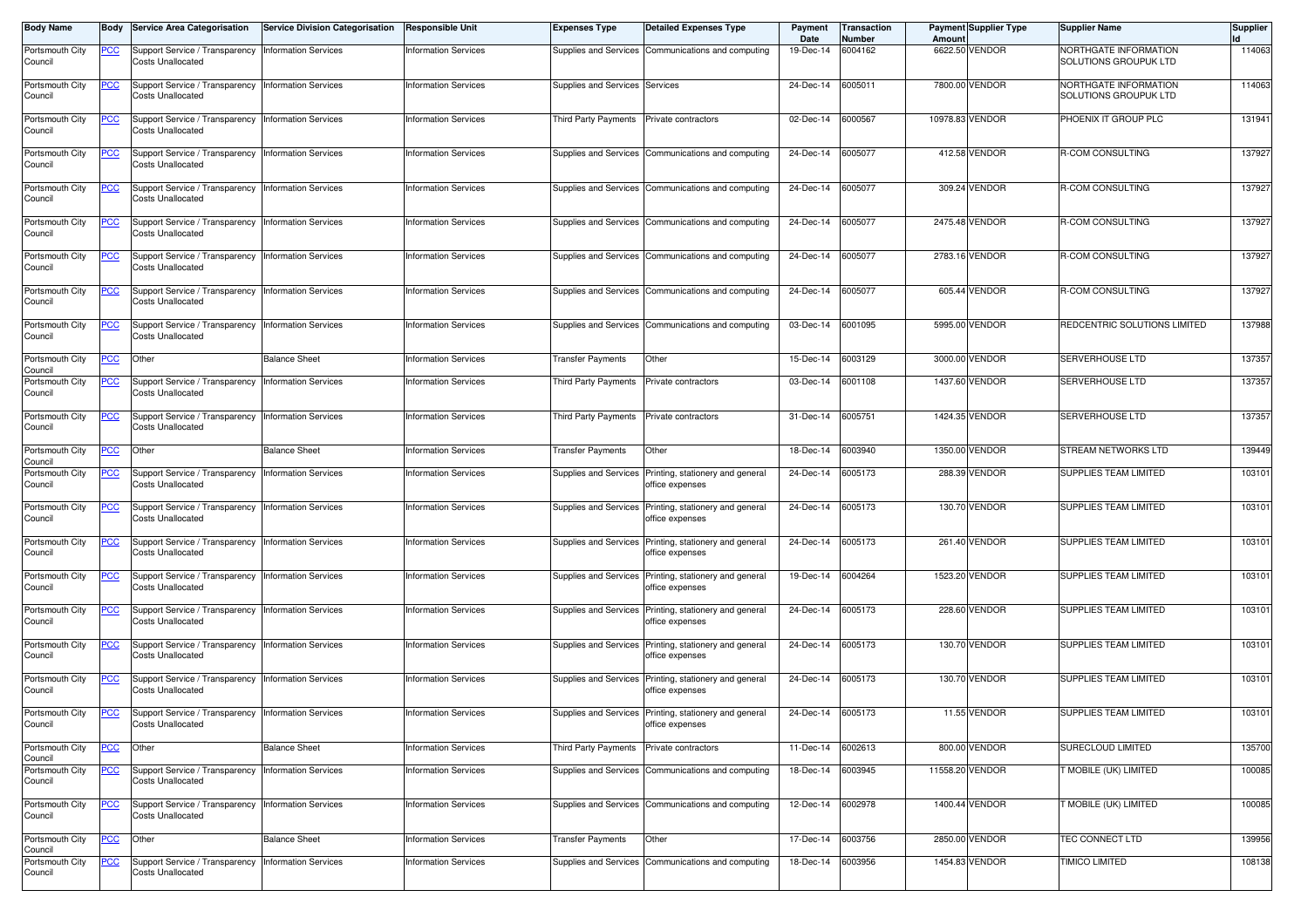| <b>Body Name</b>           |            | <b>Body Service Area Categorisation</b>                                           | <b>Service Division Categorisation</b> | <b>Responsible Unit</b>     | <b>Expenses Type</b>  | <b>Detailed Expenses Type</b>                        | Payment<br>Date   | Transaction<br><b>Number</b> | Amount | <b>Payment Supplier Type</b> | <b>Supplier Name</b>          | <b>Supplier</b> |
|----------------------------|------------|-----------------------------------------------------------------------------------|----------------------------------------|-----------------------------|-----------------------|------------------------------------------------------|-------------------|------------------------------|--------|------------------------------|-------------------------------|-----------------|
| Portsmouth City<br>Council | <u>PCC</u> | Other                                                                             | <b>Balance Sheet</b>                   | <b>Information Services</b> |                       | Supplies and Services Communications and computing   | 24-Dec-14         | 6005214                      |        | 12006.34 VENDOR              | ULTIMA BUSINESS SOLUTIONS LTD | 135978          |
| Portsmouth City<br>Council | <b>PCC</b> | Other                                                                             | <b>Balance Sheet</b>                   | <b>Information Services</b> |                       | Supplies and Services Communications and computing   | 24-Dec-14         | 6005214                      |        | 1069.00 VENDOR               | ULTIMA BUSINESS SOLUTIONS LTD | 135978          |
| Portsmouth City<br>Council | <b>PCC</b> | Other                                                                             | <b>Balance Sheet</b>                   | <b>Information Services</b> |                       | Supplies and Services   Communications and computing | 24-Dec-14         | 6005214                      |        | 1069.00 VENDOR               | ULTIMA BUSINESS SOLUTIONS LTD | 135978          |
| Portsmouth City<br>Council | <u>PCC</u> | Other                                                                             | <b>Balance Sheet</b>                   | <b>Information Services</b> | Supplies and Services | Communications and computing                         | 24-Dec-14         | 6005214                      |        | 8641.46 VENDOR               | ULTIMA BUSINESS SOLUTIONS LTD | 135978          |
| Portsmouth City<br>Council | <u>PCC</u> | Other                                                                             | <b>Balance Sheet</b>                   | <b>Information Services</b> |                       | Supplies and Services Communications and computing   | 24-Dec-14         | 6005214                      |        | 866.28 VENDOR                | ULTIMA BUSINESS SOLUTIONS LTD | 135978          |
| Portsmouth City<br>Council | <u>PCC</u> | Other                                                                             | <b>Balance Sheet</b>                   | <b>Information Services</b> |                       | Supplies and Services Communications and computing   | 24-Dec-14         | 6005214                      |        | 3810.00 VENDOR               | ULTIMA BUSINESS SOLUTIONS LTD | 135978          |
| Portsmouth City<br>Council | <u>PCC</u> | Other                                                                             | <b>Balance Sheet</b>                   | <b>Information Services</b> | Supplies and Services | Communications and computing                         | 24-Dec-14         | 6005214                      |        | 721.90 VENDOR                | ULTIMA BUSINESS SOLUTIONS LTD | 135978          |
| Portsmouth City<br>Council | <u>PCC</u> | Support Service / Transparency Information Services<br><b>Costs Unallocated</b>   |                                        | <b>Information Services</b> |                       | Supplies and Services Communications and computing   | 19-Dec-14         | 6004298                      |        | 7150.68 COMPANY              | VIRGIN MEDIA LIMITED          | 100224          |
| Portsmouth City<br>Council | <u>PCC</u> | Support Service / Transparency Information Services<br>Costs Unallocated          |                                        | <b>Information Services</b> |                       | Supplies and Services Communications and computing   | 12-Dec-14         | 6003017                      |        | 475.12 VENDOR                | WEBEX COMMUNICATIONS UK LTD   | 138839          |
| Portsmouth City<br>Council | <u>PCC</u> | Support Service / Transparency<br><b>Costs Unallocated</b>                        | <b>Information Services</b>            | <b>Information Services</b> |                       | Supplies and Services Communications and computing   | 15-Dec-14         | 6003156                      |        | 560.85 VENDOR                | WEBEX COMMUNICATIONS UK LTD   | 138839          |
| Portsmouth City<br>Council | <u>PCC</u> | Support Service / Transparency   Information Services<br><b>Costs Unallocated</b> |                                        | <b>Information Services</b> |                       | Supplies and Services Communications and computing   | 24-Dec-14         | 6005261                      |        | 4469.50 VENDOR               | <b>XMA LTD</b>                | 100009          |
| Portsmouth City<br>Council | <u>PCC</u> | Support Service / Transparency Information Services<br>Costs Unallocated          |                                        | <b>Information Services</b> |                       | Supplies and Services Communications and computing   | 31-Dec-14         | 6005864                      |        | 9309.75 VENDOR               | <b>XMA LTD</b>                | 100009          |
| Portsmouth City<br>Council | <u>PCC</u> | Support Service / Transparency<br><b>Costs Unallocated</b>                        | <b>Information Services</b>            | <b>Information Services</b> |                       | Supplies and Services Communications and computing   | 24-Dec-14         | 6005261                      |        | 127.42 VENDOR                | <b>XMA LTD</b>                | 100009          |
| Portsmouth City<br>Council | PСC        | Support Service / Transparency Information Services<br><b>Costs Unallocated</b>   |                                        | <b>Information Services</b> |                       | Supplies and Services   Communications and computing | 24-Dec-14         | 6005261                      |        | 254.24 VENDOR                | <b>XMA LTD</b>                | 100009          |
| Portsmouth City<br>Council | <u>PCC</u> | Support Service / Transparency<br><b>Costs Unallocated</b>                        | <b>Information Services</b>            | <b>Information Services</b> |                       | Supplies and Services Communications and computing   | 24-Dec-14         | 6005261                      |        | 110.82 VENDOR                | <b>XMA LTD</b>                | 100009          |
| Portsmouth City<br>Council | <u>PCC</u> | Support Service / Transparency<br>Costs Unallocated                               | <b>Information Services</b>            | <b>Information Services</b> |                       | Supplies and Services Communications and computing   | 24-Dec-14         | 6005261                      |        | 131.50 VENDOR                | <b>XMA LTD</b>                | 100009          |
| Portsmouth City<br>Council | <u>PCC</u> | Support Service / Transparency<br>Costs Unallocated                               | <b>Information Services</b>            | <b>Information Services</b> |                       | Supplies and Services Communications and computing   | 24-Dec-14         | 6005261                      |        | 33.86 VENDOR                 | <b>XMA LTD</b>                | 100009          |
| Portsmouth City<br>Council | <u>PCC</u> | Support Service / Transparency Information Services<br><b>Costs Unallocated</b>   |                                        | <b>Information Services</b> |                       | Supplies and Services Communications and computing   | 24-Dec-14         | 6005261                      |        | 104.00 VENDOR                | <b>XMA LTD</b>                | 100009          |
| Portsmouth City<br>Council | <u>PCC</u> | Support Service / Transparency<br><b>Costs Unallocated</b>                        | <b>Information Services</b>            | <b>Information Services</b> |                       | Supplies and Services Communications and computing   | 24-Dec-14         | 6005261                      |        | 2741.12 VENDOR               | <b>XMA LTD</b>                | 100009          |
| Portsmouth City<br>Council | <u>PCC</u> | Support Service / Transparency Information Services<br><b>Costs Unallocated</b>   |                                        | <b>Information Services</b> |                       | Supplies and Services Communications and computing   | 24-Dec-14         | 6005261                      |        | 4523.84 VENDOR               | <b>XMA LTD</b>                | 100009          |
| Portsmouth City<br>Council | <u>PCC</u> | Support Service / Transparency Information Services<br><b>Costs Unallocated</b>   |                                        | <b>Information Services</b> |                       | Supplies and Services Communications and computing   | 24-Dec-14         | 6005261                      |        | 139.94 VENDOR                | <b>XMA LTD</b>                | 100009          |
| Portsmouth City<br>Council | <u>PCC</u> | Support Service / Transparency<br>Costs Unallocated                               | <b>Information Services</b>            | <b>Information Services</b> |                       | Supplies and Services Communications and computing   | 24-Dec-14         | 6005261                      |        | 2478.68 VENDOR               | <b>XMA LTD</b>                | 100009          |
| Portsmouth City<br>Council |            | Support Service / Transparency   Information Services<br><b>Costs Unallocated</b> |                                        | <b>Information Services</b> |                       | Supplies and Services Communications and computing   | 24-Dec-14 6005261 |                              |        | 3198.64 VENDOR               | XMA LTD                       | 100009          |
| Portsmouth City<br>Council | <b>PCC</b> | Support Service / Transparency Information Services<br><b>Costs Unallocated</b>   |                                        | <b>Information Services</b> |                       | Supplies and Services Communications and computing   | 24-Dec-14 6005261 |                              |        | 10673.00 VENDOR              | <b>XMA LTD</b>                | 100009          |
| Portsmouth City<br>Council | <u>PCC</u> | Support Service / Transparency<br><b>Costs Unallocated</b>                        | <b>Information Services</b>            | <b>Information Services</b> |                       | Supplies and Services Communications and computing   | 31-Dec-14 6005865 |                              |        | 15659.13 VENDOR              | <b>XYZ MAPS LTD</b>           | 139904          |
| Portsmouth City<br>Council | <b>PCC</b> | Corporate and Democratic Core Corporate Management                                |                                        | Other                       |                       | Supplies and Services Miscellaneous expenses         | 03-Dec-14 6000593 |                              |        | 58.78 VENDOR                 | A & J LAWRENCE                | 104559          |
| Portsmouth City<br>Council | <u>PCC</u> | Corporate and Democratic Core Corporate Management                                |                                        | Other                       |                       | Supplies and Services Miscellaneous expenses         | 31-Dec-14         | 6005404                      |        | 1474.17 VENDOR               | A & J LAWRENCE                | 104559          |
| Portsmouth City<br>Council | <b>PCC</b> | Corporate and Democratic Core Corporate Management                                |                                        | Other                       |                       | Supplies and Services Miscellaneous expenses         | 31-Dec-14 6005404 |                              |        | 435.69 VENDOR                | A & J LAWRENCE                | 104559          |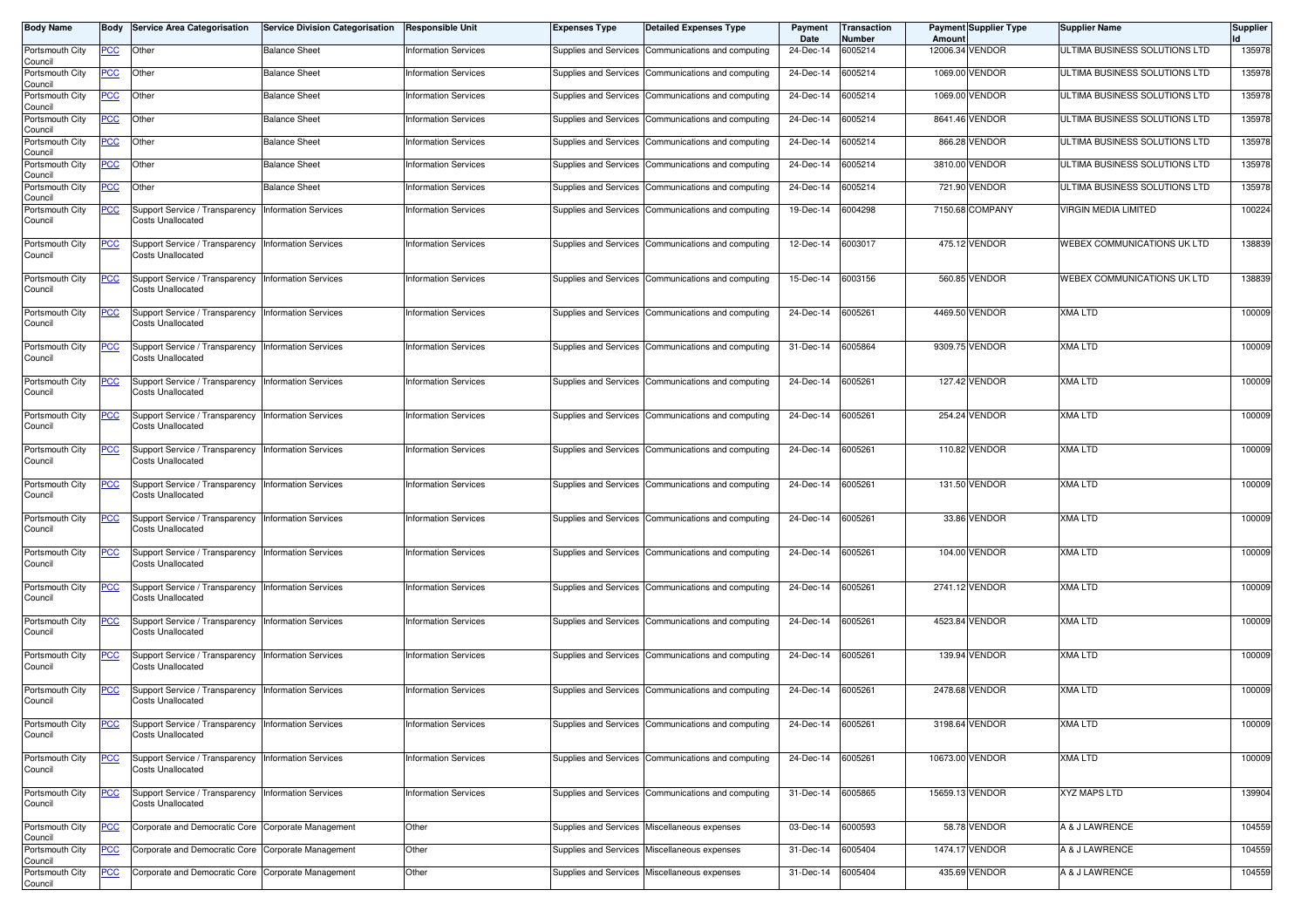| <b>Body Name</b>                              | Body       | <b>Service Area Categorisation</b>  | <b>Service Division Categorisation</b> | <b>Responsible Unit</b> | Expenses Type                   | <b>Detailed Expenses Type</b>                        | Payment<br>Date | <b>Transaction</b><br>Number | Amoun   | <b>Payment Supplier Type</b>          | <b>Supplier Name</b>           | <b>Supplier</b> |
|-----------------------------------------------|------------|-------------------------------------|----------------------------------------|-------------------------|---------------------------------|------------------------------------------------------|-----------------|------------------------------|---------|---------------------------------------|--------------------------------|-----------------|
| Portsmouth City<br>Council                    | PCC        | Costs below Net Cost of<br>Services | nterest payable and similar<br>charges | Other                   | Supplies and Services           | Services                                             | 12-Dec-14       | 6002679                      |         | 975.00 VENDOR                         | ARLINGCLOSE LTD                | 137354          |
| Portsmouth City<br>Council                    | <u>PCC</u> | Other                               | Solent LEP                             | Other                   | Supplies and Services           | Miscellaneous expenses                               | 02-Dec-14       | 6000484                      |         | 1500.00 VENDOR                        | CARSWELL GOULD LLP             | 138247          |
| Portsmouth City<br>Council                    | <u>PCC</u> | Other                               | <b>Balance Sheet</b>                   | Other                   | <b>Balance Sheet</b>            | iability.                                            | 12-Dec-14       | 6002739                      |         | 3140.00 VENDOR                        | CMS CAMERON MCKENNA LLP        | 139940          |
| Portsmouth City<br>Council                    | <u>PCC</u> | Other                               | Solent LEP                             | Other                   | <b>Supplies and Services</b>    | Communications and computing                         | 17-Dec-14       | 6003308                      | 2613.17 | <b>VENDOR</b>                         | <b>COBWEB SOLUTIONS</b>        | 137206          |
| Portsmouth City<br>Council                    | <u>PCC</u> | Other                               | Solent LEP                             | Other                   | Employees                       | Direct employee expenses                             | 11-Dec-14       | 6002491                      | 3333.3  | VENDOR                                | <b>DEYTON BELL LTD</b>         | 139148          |
| Portsmouth City<br>Council                    | <u>PCC</u> | Corporate and Democratic Core       | Corporate Management                   | Other                   | Supplies and Services           | Miscellaneous expenses                               | 11-Dec-14       | 6002498                      |         | 293.18 COMPANY                        | <b>ENSIGN HIGHWAYS LTD</b>     | 116063          |
| Portsmouth City<br>Council                    | <u>PCC</u> | Other                               | <b>Balance Sheet</b>                   | Other                   | <b>Balance Sheet</b>            | .iability                                            | 31-Dec-14       | 6005569                      |         | 8944.00 VENDOR                        | <b>FIRST</b>                   | 101168          |
| Portsmouth City<br>Council                    | <u>PCC</u> | Other                               | <b>Trust Funds</b>                     | Other                   | Premises-Related<br>Expenditure | Repairs, alterations and<br>naintenance of buildings | 05-Dec-14       | 6001458                      |         | 6.73 VENDOR                           | GRAHAM ASSET MANAGEMENT LTD    | 134967          |
| Portsmouth City<br>Council                    | <b>PCC</b> | Other                               | Solent LEP                             | Other                   | Supplies and Services           | Printing, stationery and general<br>office expenses  | 24-Dec-14       | 6004847                      |         | 53.29 OTHER LOCAL<br>AUTHORITY        | HAMPSHIRE COUNTY COUNCIL       | 100030          |
| Portsmouth City<br>Council                    | PCC        | Other                               | Solent LEP                             | Other                   | Supplies and Services           | Printing, stationery and general<br>iffice expenses  | 24-Dec-14       | 6004847                      |         | 53.29 OTHER LOCAL<br><b>AUTHORITY</b> | HAMPSHIRE COUNTY COUNCIL       | 100030          |
| Portsmouth City<br>Council                    | <u>PCC</u> | Other                               | Solent LEP                             | Other                   | <b>Supplies and Services</b>    | Printing, stationery and general<br>iffice expenses  | 24-Dec-14       | 6004847                      |         | 53.29 OTHER LOCAL<br><b>AUTHORITY</b> | HAMPSHIRE COUNTY COUNCIL       | 100030          |
| Portsmouth City<br>Council                    | PCC        | Other                               | Solent LEP                             | Other                   | Supplies and Services           | Printing, stationery and general<br>ffice expenses   | 24-Dec-14       | 6004847                      |         | 53.29 OTHER LOCAL<br><b>AUTHORITY</b> | HAMPSHIRE COUNTY COUNCIL       | 100030          |
| Portsmouth City<br>Council                    | PCC        | Other                               | Solent LEP                             | Other                   | Supplies and Services           | Printing, stationery and general<br>office expenses  | 24-Dec-14       | 6004847                      |         | 53.29 OTHER LOCAL<br><b>AUTHORITY</b> | HAMPSHIRE COUNTY COUNCIL       | 100030          |
| Portsmouth City<br>Council                    | PCC        | Other                               | Solent LEP                             | Other                   | Supplies and Services           | Printing, stationery and general<br>office expenses  | 24-Dec-14       | 6004847                      |         | 53.29 OTHER LOCAL<br><b>AUTHORITY</b> | HAMPSHIRE COUNTY COUNCIL       | 100030          |
| Portsmouth City<br>Council                    | PСC        | Other                               | Solent LEP                             | Other                   | <b>Supplies and Services</b>    | Printing, stationery and general<br>iffice expenses  | 24-Dec-14       | 6004847                      |         | 53.29 OTHER LOCAL<br><b>AUTHORITY</b> | HAMPSHIRE COUNTY COUNCIL       | 100030          |
| Portsmouth City<br>Council                    | <u>PCC</u> | Other                               | Solent LEP                             | Other                   | Supplies and Services           | Printing, stationery and general<br>office expenses  | 24-Dec-14       | 6004847                      |         | 53.29 OTHER LOCAL<br><b>AUTHORITY</b> | HAMPSHIRE COUNTY COUNCIL       | 100030          |
| Portsmouth City<br>Council                    | <u>PCC</u> | Other                               | Solent LEP                             | Other                   | Supplies and Services           | Printing, stationery and general<br>iffice expenses  | 24-Dec-14       | 6004847                      |         | 53.29 OTHER LOCAL<br>AUTHORITY        | HAMPSHIRE COUNTY COUNCIL       | 100030          |
| Portsmouth City<br>Council                    | <u>PCC</u> | Other                               | Solent LEP                             | Other                   | <b>Supplies and Services</b>    | Printing, stationery and general<br>office expenses  | 24-Dec-14       | 6004847                      |         | 53.29 OTHER LOCAL<br>AUTHORITY        | HAMPSHIRE COUNTY COUNCIL       | 100030          |
| Portsmouth City<br>Council                    | PСC        | Other                               | Solent LEP                             | Other                   | Supplies and Services           | Printing, stationery and general<br>iffice expenses  | 24-Dec-14       | 6004847                      |         | 53.29 OTHER LOCAL<br><b>AUTHORITY</b> | HAMPSHIRE COUNTY COUNCIL       | 100030          |
| Portsmouth City<br>Council                    | PСC        | Other                               | Solent LEP                             | Other                   | Supplies and Services           | Printing, stationery and general<br>office expenses  | 24-Dec-14       | 6004847                      |         | 53.23 OTHER LOCAL<br><b>AUTHORITY</b> | HAMPSHIRE COUNTY COUNCIL       | 100030          |
| Portsmouth City<br>Council                    | <u>PCC</u> | Other                               | Solent LEP                             | Other                   | Supplies and Services           | Printing, stationery and general<br>ffice expenses   | 24-Dec-14       | 6004847                      |         | 53.29 OTHER LOCAL<br><b>AUTHORITY</b> | HAMPSHIRE COUNTY COUNCIL       | 100030          |
| Portsmouth City<br>Council                    | <u>PCC</u> | Other                               | Solent LEP                             | Other                   | <b>Supplies and Services</b>    | Printing, stationery and general<br>office expenses  | 24-Dec-14       | 6004847                      |         | 53.29 OTHER LOCAL<br>AUTHORITY        | HAMPSHIRE COUNTY COUNCIL       | 100030          |
| Portsmouth City<br>Council                    | <u>PCC</u> | Other                               | <b>Balance Sheet</b>                   | Other                   | <b>Balance Sheet</b>            | .iability                                            | 11-Dec-14       | 6002517                      |         | -45.00 VENDOR                         | HOVERTRAVEL LTD                | 105535          |
| Portsmouth City<br>Council                    | ∍CC        | Other                               | <b>Balance Sheet</b>                   | Other                   | <b>Balance Sheet</b>            | .iability                                            | 31-Dec-14       | 6005603                      |         | 1545.00 VENDOR                        | HOVERTRAVEL LTD                | 105535          |
| Portsmouth City<br>Council                    | <u>PCC</u> | Other                               | <b>Balance Sheet</b>                   | Other                   | <b>Balance Sheet</b>            | Liability                                            | 31-Dec-14       | 6005603                      |         | 1545.00 VENDOR                        | HOVERTRAVEL LTD                | 105535          |
| Portsmouth City<br>Council                    | <u>PCC</u> | Other                               | Solent LEP                             | Other                   | Employees                       | Indirect employee expenses                           | 24-Dec-14       | 6004897                      |         | 573.75 VENDOR                         | ISLE OF WIGHT COUNTY PRESS LTD | 101665          |
| Portsmouth City<br>Council                    | <u>PCC</u> | Other                               | Solent LEP                             | Other                   | Supplies and Services           | Services                                             | 01-Dec-14       | 6000403                      |         | 850.00 VENDOR                         | LES NEWBY ASSOCIATES LIMITED   | 139839          |
| Portsmouth City<br>Council                    | <u>PCC</u> | Other                               | <b>Trust Funds</b>                     | Other                   | Premises-Related<br>Expenditure | Energy costs                                         | 12-Dec-14       | 6002881                      | 593.23  | VENDOR                                | <b>NPOWER</b>                  | 104871          |
| Portsmouth City<br>Council                    | <u>PCC</u> | Other                               | Trust Funds                            | Other                   | Premises-Related<br>Expenditure | Energy costs                                         | 31-Dec-14       | 6005675                      |         | 575.50 VENDOR                         | <b>NPOWER</b>                  | 104871          |
| Portsmouth City<br>Council<br>Portsmouth City | <u>PCC</u> | Other                               | <b>Balance Sheet</b>                   | Other                   | <b>Balance Sheet</b>            | .iability                                            | 11-Dec-14       | 6002558                      | 2093.00 | <b>VENDOR</b>                         | PORTAKABIN LTD                 | 103355          |
| Council                                       | <u>PCC</u> | Other                               | <b>Balance Sheet</b>                   | Other                   | <b>Balance Sheet</b>            | .iability                                            | 08-Dec-14       | 6001773                      |         | 2093.00 VENDOR                        | PORTAKABIN LTD                 | 103355          |
| Portsmouth City<br>Council<br>Portsmouth City | <b>PCC</b> | Other                               | <b>Balance Sheet</b>                   | Other                   | <b>Balance Sheet</b>            | iability.                                            | 31-Dec-14       | 6005704                      |         | 2093.00 VENDOR                        | PORTAKABIN LTD                 | 103355          |
| Council<br>Portsmouth City                    | <u>PCC</u> | Other                               | <b>Balance Sheet</b>                   | Other                   | <b>Balance Sheet</b>            | Asset                                                | 03-Dec-14       | 6001086                      |         | 7068.89 VENDOR                        | PREPAID FINANCIAL SERVICES     | 137139          |
| Council<br>Portsmouth City                    | <b>PCC</b> | Other                               | <b>Balance Sheet</b>                   | Other                   | <b>Balance Sheet</b>            | Asset                                                | 05-Dec-14       | 6001560                      |         | 1991.47 VENDOR                        | PREPAID FINANCIAL SERVICES     | 137139          |
| Council                                       | <u>PCC</u> | Other                               | <b>Balance Sheet</b>                   | Other                   | <b>Balance Sheet</b>            | Asset                                                | 23-Dec-14       | 6004572                      |         | 1000.00 VENDOR                        | PRUDENTIAL                     | 107069          |
| Portsmouth City<br>Council                    | <u>PCC</u> | Other                               | Solent LEP                             | Other                   | Premises-Related<br>Expenditure | Rents                                                | 19-Dec-14       | 6004212                      |         | 12743.68 VENDOR                       | REGUS MANAGEMENT UK LIMITED    | 130428          |
| Portsmouth City<br>Council                    | <u>PCC</u> | Other                               | Solent LEP                             | Other                   | Premises-Related<br>Expenditure | Rents                                                | 19-Dec-14       | 6004212                      |         | -6225.00 VENDOR                       | REGUS MANAGEMENT UK LIMITED    | 130428          |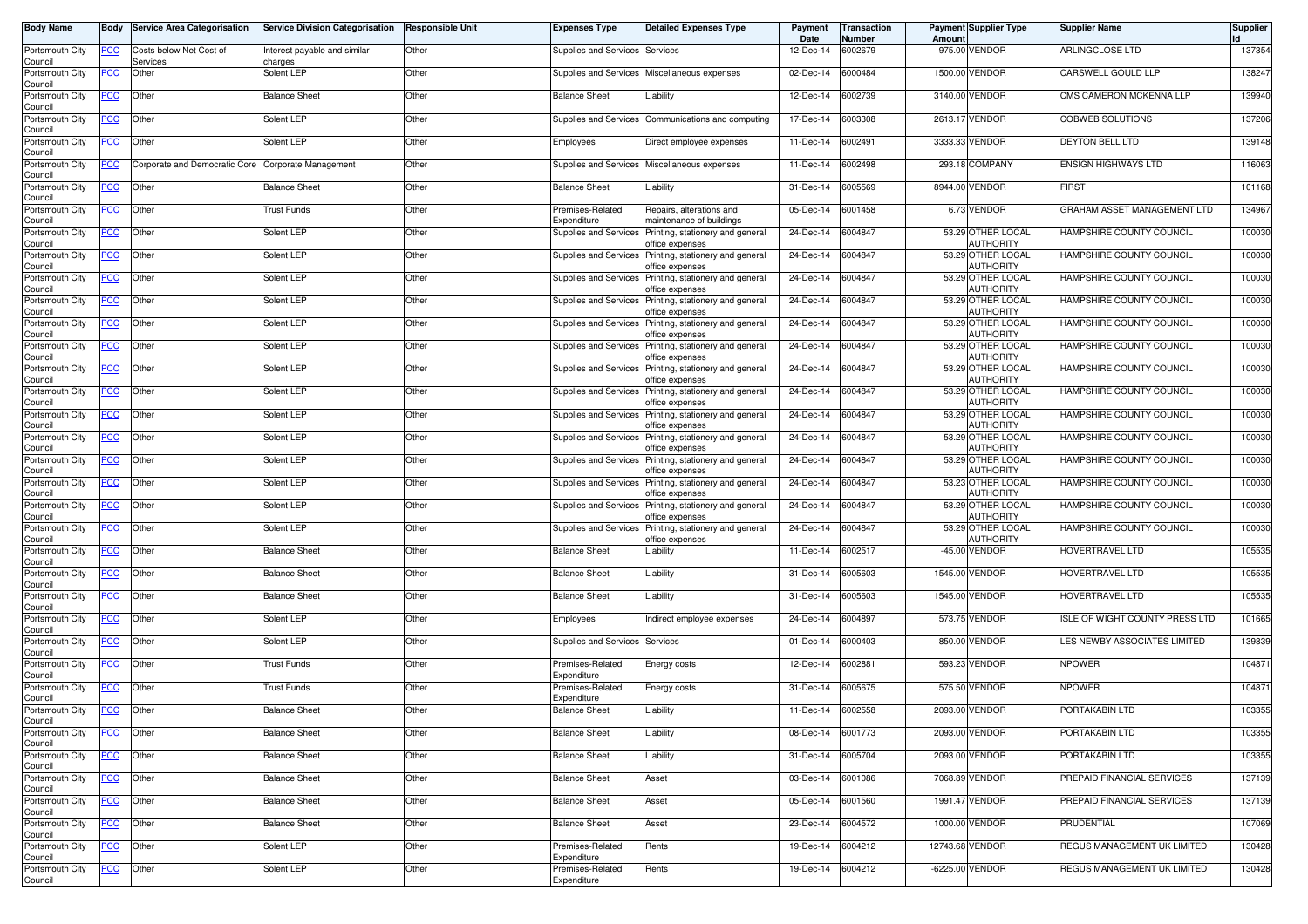| <b>Body Name</b>                      |            | <b>Body Service Area Categorisation</b>                | <b>Service Division Categorisation</b> | <b>Responsible Unit</b> | <b>Expenses Type</b>            | <b>Detailed Expenses Type</b>                        | Payment<br>Date  | Transaction<br>Number | Amount    | <b>Payment Supplier Type</b> | <b>Supplier Name</b>                 | <b>Supplier</b> |
|---------------------------------------|------------|--------------------------------------------------------|----------------------------------------|-------------------------|---------------------------------|------------------------------------------------------|------------------|-----------------------|-----------|------------------------------|--------------------------------------|-----------------|
| Portsmouth City<br>Council            | <u>PCC</u> | Other                                                  | Solent LEP                             | Other                   | Premises-Related<br>Expenditure | Rents                                                | 19-Dec-14        | 6004212               |           | -299.88 VENDOR               | REGUS MANAGEMENT UK LIMITED          | 130428          |
| Portsmouth City                       | <b>PCC</b> | Other                                                  | <b>Balance Sheet</b>                   | Other                   | <b>Balance Sheet</b>            | Liability                                            | 31-Dec-14        | 6005734               |           | 0.91 VENDOR                  | <b>ROSS &amp; ROBERTS LIMITED</b>    | 120552          |
| Council<br>Portsmouth City            | <b>PCC</b> | Other                                                  | <b>Balance Sheet</b>                   | Other                   | <b>Balance Sheet</b>            | Liability                                            | 31-Dec-14        | 6005734               |           | 303.00 VENDOR                | ROSS & ROBERTS LIMITED               | 120552          |
| Council<br>Portsmouth City<br>Council | <u>PCC</u> | Other                                                  | <b>Balance Sheet</b>                   | Other                   | <b>Balance Sheet</b>            | Liability                                            | 31-Dec-14        | 6005734               |           | 262.58 VENDOR                | ROSS & ROBERTS LIMITED               | 120552          |
| Portsmouth City<br>Council            | <u>PCC</u> | Other                                                  | <b>Balance Sheet</b>                   | Other                   | <b>Balance Sheet</b>            | Liability                                            | 31-Dec-14        | 6005734               |           | 208.50 VENDOR                | <b>ROSS &amp; ROBERTS LIMITED</b>    | 120552          |
| Portsmouth City<br>Council            | <u>PCC</u> | Other                                                  | <b>Balance Sheet</b>                   | Other                   | <b>Balance Sheet</b>            | Liability                                            | 31-Dec-14        | 6005734               |           | 155.00 VENDOR                | ROSS & ROBERTS LIMITED               | 120552          |
| Portsmouth City<br>Council            | <b>PCC</b> | Other                                                  | <b>Balance Sheet</b>                   | Other                   | <b>Balance Sheet</b>            | Liability                                            | 31-Dec-14        | 6005734               |           | 204.00 VENDOR                | ROSS & ROBERTS LIMITED               | 120552          |
| Portsmouth City<br>Council            | <u>PCC</u> | Other                                                  | <b>Balance Sheet</b>                   | Other                   | <b>Balance Sheet</b>            | Liability                                            | 31-Dec-14        | 6005734               |           | 135.00 VENDOR                | ROSS & ROBERTS LIMITED               | 120552          |
| Portsmouth City<br>Council            | <u>PCC</u> | Other                                                  | <b>Balance Sheet</b>                   | Other                   | <b>Balance Sheet</b>            | Liability                                            | 31-Dec-14        | 6005734               |           | 8.00 VENDOR                  | <b>ROSS &amp; ROBERTS LIMITED</b>    | 120552          |
| Portsmouth City<br>Council            | <u>PCC</u> | Other                                                  | Solent LEP                             | Other                   | Supplies and Services Services  |                                                      | 09-Dec-14        | 6001858               |           | 2640.00 VENDOR               | SANDISONPAY                          | 136159          |
| Portsmouth City<br>Council            | <b>PCC</b> | Other                                                  | Solent LEP                             | Other                   | Supplies and Services           | Expenses                                             | 09-Dec-14        | 6001861               |           | 595.00 VENDOR                | SHIRE HOTELS                         | 139047          |
| Portsmouth City<br>Council            | PCC        | Other                                                  | Solent LEP                             | Other                   | <b>Supplies and Services</b>    | Expenses                                             | 24-Dec-14        | 300487                |           | 86.88 VENDOR                 | SOUTHAMPTON SOLENT UNIVERSITY        | 108808          |
| Portsmouth City<br>Council            | <u>PCC</u> | Other                                                  | Solent LEP                             | Other                   | <b>Supplies and Services</b>    | Expenses                                             | 24-Dec-14        | 300487                |           | 86.88 VENDOR                 | SOUTHAMPTON SOLENT UNIVERSITY        | 108808          |
| Portsmouth City<br>Council            | <u>PCC</u> | Other                                                  | Solent LEP                             | Other                   | <b>Supplies and Services</b>    | Expenses                                             | 24-Dec-14        | 300487                |           | 86.88 VENDOR                 | SOUTHAMPTON SOLENT UNIVERSITY        | 108808          |
| Portsmouth City<br>Council            | PCC        | Other                                                  | Solent LEP                             | Other                   | Supplies and Services Expenses  |                                                      | 24-Dec-14        | 300487                |           | 86.88 VENDOR                 | SOUTHAMPTON SOLENT UNIVERSITY        | 108808          |
| Portsmouth City<br>Council            | <b>PCC</b> | Other                                                  | Solent LEP                             | Other                   | <b>Supplies and Services</b>    | Expenses                                             | 24-Dec-14        | 300487                |           | 86.88 VENDOR                 | SOUTHAMPTON SOLENT UNIVERSITY        | 108808          |
| Portsmouth City<br>Council            | <u>PCC</u> | Other                                                  | Solent LEP                             | Other                   | Supplies and Services Expenses  |                                                      | 24-Dec-14        | 300487                |           | 86.88 VENDOR                 | SOUTHAMPTON SOLENT UNIVERSITY        | 108808          |
| Portsmouth City<br>Council            | <b>PCC</b> | Other                                                  | Solent LEP                             | Other                   | <b>Supplies and Services</b>    | Expenses                                             | 24-Dec-14        | 300487                |           | 86.88 VENDOR                 | SOUTHAMPTON SOLENT UNIVERSITY        | 108808          |
| Portsmouth City<br>Council            | PCC        | Other                                                  | Solent LEP                             | Other                   | Supplies and Services Expenses  |                                                      | 24-Dec-14        | 300487                |           | 86.88 VENDOR                 | SOUTHAMPTON SOLENT UNIVERSITY        | 108808          |
| Portsmouth City<br>Council            | <u>PCC</u> | Other                                                  | Solent LEP                             | Other                   | Supplies and Services           | Expenses                                             | 24-Dec-14        | 300487                |           | 86.86 VENDOR                 | SOUTHAMPTON SOLENT UNIVERSITY        | 108808          |
| Portsmouth City<br>Council            | <u>PCC</u> | Other                                                  | Solent LEP                             | Other                   | <b>Supplies and Services</b>    | Expenses                                             | 24-Dec-14        | 300487                |           | 86.86 VENDOR                 | SOUTHAMPTON SOLENT UNIVERSITY        | 108808          |
| Portsmouth City<br>Council            | <u>PCC</u> | Other                                                  | Solent LEP                             | Other                   | <b>Supplies and Services</b>    | Expenses                                             | 24-Dec-14        | 300487                |           | 86.86 VENDOR                 | SOUTHAMPTON SOLENT UNIVERSITY        | 108808          |
| Portsmouth City<br>Council            | <b>PCC</b> | Other                                                  | Solent LEP                             | Other                   | <b>Supplies and Services</b>    | Expenses                                             | 24-Dec-14        | 300487                |           | 86.87 VENDOR                 | SOUTHAMPTON SOLENT UNIVERSITY        | 108808          |
| Portsmouth City<br>Council            | <b>PCC</b> | Other                                                  | Solent LEP                             | Other                   | Supplies and Services Expenses  |                                                      | 24-Dec-14        | 300487                |           | 86.88 VENDOR                 | SOUTHAMPTON SOLENT UNIVERSITY        | 108808          |
| Portsmouth City<br>Council            | <b>PCC</b> | Other                                                  | Solent LEP                             | Other                   | Supplies and Services           | Expenses                                             | 24-Dec-14        | 300487                |           | 86.88 VENDOR                 | SOUTHAMPTON SOLENT UNIVERSITY        | 108808          |
| Portsmouth City<br>Council            | <u>PCC</u> | Non Distributed Costs                                  | <b>Retirement Benefits</b>             | Other                   | Employees                       | Indirect employee expenses                           | 15-Dec-14        | 6003145               |           | 1783.43 VENDOR               | TEACHERS PENSION AGENCY              | 108240          |
| Portsmouth City<br>Council            | <b>PCC</b> | Other                                                  | Solent LEP                             | Other                   | <b>Supplies and Services</b>    | Services                                             | 08-Dec-14        | 6001803               |           | 2000.00 VENDOR               | UOE CONSULTING LTD                   | 137728          |
| Portsmouth City<br>Council            | <u>PCC</u> | Other                                                  | Solent LEP                             | Other                   | Supplies and Services           | Services                                             | 11-Dec-14        | 6002631               |           | 1200.00 VENDOR               | UOE CONSULTING LTD                   | 137728          |
| Portsmouth City<br>Council            | <u>PCC</u> | Other                                                  | Solent LEP                             | Other                   | Supplies and Services           | Services                                             | 11-Dec-14        | 6002631               |           | 100.00 VENDOR                | UOE CONSULTING LTD                   | 137728          |
| Portsmouth City<br>Council            | <u>PCC</u> | Other                                                  | Solent LEP                             | Other                   | Supplies and Services           | Services                                             | 10-Dec-14        | 6002415               |           | 3450.00 VENDOR               | <b>UOE CONSULTING LTD</b>            | 137728          |
| Portsmouth City<br>Council            | <u>PCC</u> | Other                                                  | <b>Trust Funds</b>                     | Other                   | Premises-Related<br>Expenditure | Repairs, alterations and<br>maintenance of buildings | 10-Dec-14        | 6002417               |           | 13.00 COMPANY                | <b>VIRGIN MEDIA LIMITED</b>          | 100224          |
| Portsmouth City<br>Council            | <b>PCC</b> | Other                                                  | Trust Funds                            | Other                   | Premises-Related<br>Expenditure | Repairs, alterations and<br>maintenance of buildings | 10-Dec-14        | 6002417               |           | 2.60 COMPANY                 | <b>VIRGIN MEDIA LIMITED</b>          | 100224          |
| Portsmouth City<br>Council            | <u>PCC</u> | Other                                                  | <b>Trust Funds</b>                     | Other                   | Premises-Related<br>Expenditure | Repairs, alterations and<br>maintenance of buildings | 11-Dec-14        | 6002634               |           | 13.00 COMPANY                | VIRGIN MEDIA LIMITED                 | 100224          |
| Portsmouth City<br>Council            | <u>PCC</u> | Other                                                  | <b>Trust Funds</b>                     | Other                   | Premises-Related<br>Expenditure | Repairs, alterations and<br>maintenance of buildings | 11-Dec-14        | 6002634               |           | 2.60 COMPANY                 | <b>VIRGIN MEDIA LIMITED</b>          | 100224          |
| Portsmouth City CoPCC                 |            | <b>Central Services</b>                                | <b>Local Tax Collection</b>            | Other                   | Third Party Payments            | Other agencies                                       | 16/12/2014       | Chaps                 | 675193.00 |                              | Hampshire Police & Crime Comissioner | Chaps           |
| Portsmouth City Co PCC                |            | <b>Central Services</b>                                | <b>Local Tax Collection</b>            | Other                   | Third Party Payments            | Other agencies                                       | 16/12/2014       | Chaps                 | 324035.00 |                              | Hampshire Fire & Rescue Authority    | Chaps           |
| Portsmouth City Co                    | PCC        | Costs below Net Cost of Services Other Operating Costs |                                        | Other                   | Supplies and Services           | Miscellaneous expenses                               | 16/12/2014       | Chaps                 | 5000.00   |                              | Rowel Genn Solicitors                | Chaps           |
| Portsmouth City Co PCC                |            | <b>Planning Services</b>                               | Economic Development                   | Other                   | Supplies and Services           | Grants and subscriptions                             | 18/12/2014       | haps                  | 800000.00 |                              | <b>BAE Systems Surface Ships Ltd</b> | Chaps           |
| Portsmouth City Co PCC                |            | Other                                                  | <b>Balance Sheet</b>                   | Other                   | <b>Balance Sheet</b>            | Asset                                                | 18/12/2014       | haps:                 | 34089.97  |                              | Prepaid Financial Services           | Chaps           |
| Portsmouth City Co <b>PCC</b> Other   |            |                                                        | <b>Balance Sheet</b>                   | Other                   | <b>Balance Sheet</b>            | Asset                                                | 18/12/2014 Chaps |                       | 10078.42  |                              | Prepaid Financial Services           | Chaps           |
| Portsmouth City CoPCC Other           |            |                                                        | <b>Balance Sheet</b>                   | Other                   | <b>Balance Sheet</b>            | Asset                                                | 18/12/2014 Chaps |                       | 9831.78   |                              | Prepaid Financial Services           | Chaps           |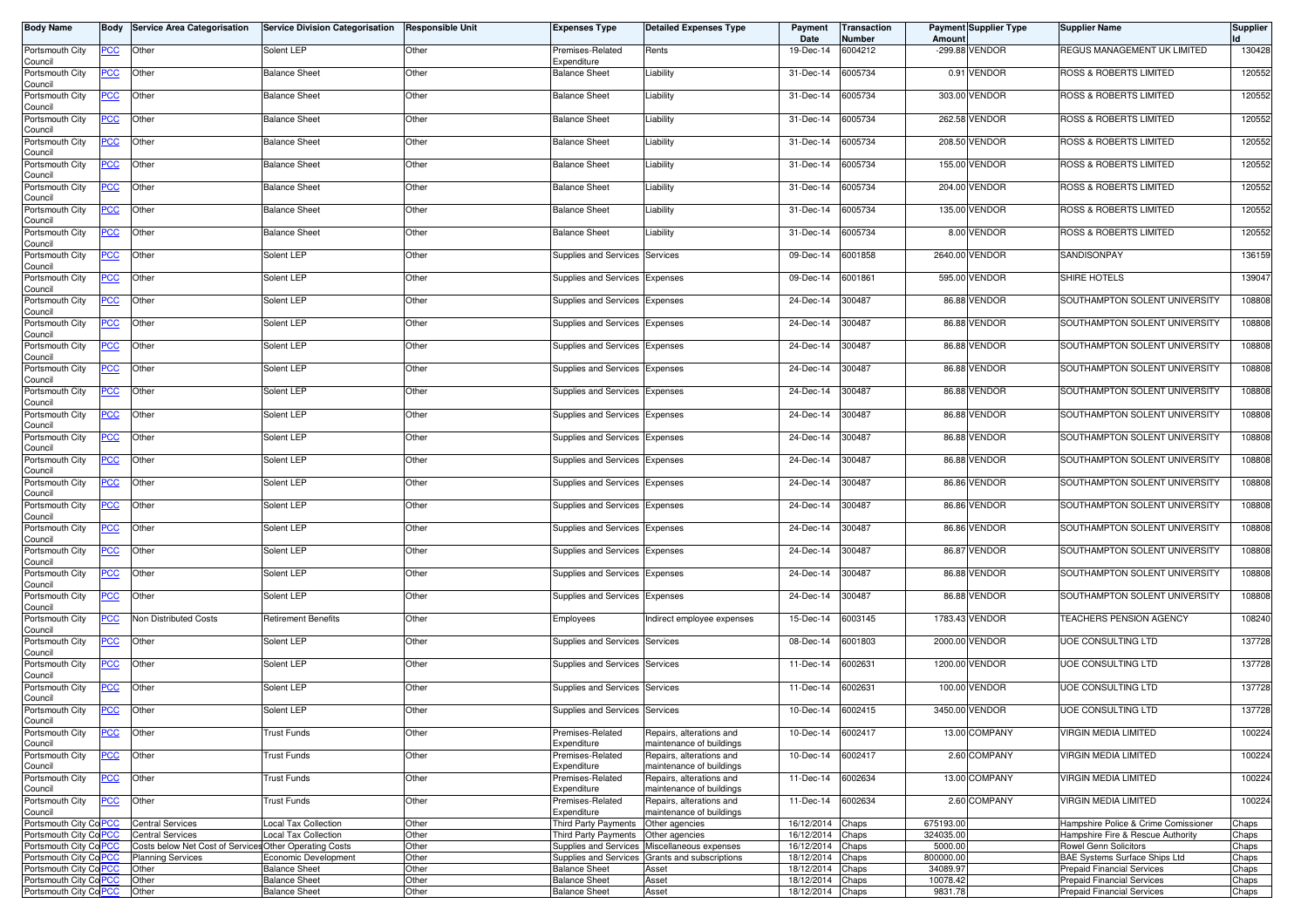| <b>Body Name</b>                  |            | <b>Body Service Area Categorisation</b>                | <b>Service Division Categorisation</b> | <b>Responsible Unit</b> | <b>Expenses Type</b>                     | <b>Detailed Expenses Type</b>                | Payment<br>Date | <b>Transaction</b><br>Number | Amount     | <b>Payment Supplier Type</b> | <b>Supplier Name</b>                                                  | <b>Supplier</b> |
|-----------------------------------|------------|--------------------------------------------------------|----------------------------------------|-------------------------|------------------------------------------|----------------------------------------------|-----------------|------------------------------|------------|------------------------------|-----------------------------------------------------------------------|-----------------|
| Portsmouth City Co PCC            |            | Other                                                  | <b>Balance Sheet</b>                   | Other                   | <b>Balance Sheet</b>                     | Liability                                    | 22/12/2014      | Chaps                        | 1410991.48 |                              | Inland Revenue re PCC                                                 | Chaps           |
| Portsmouth City Co PCC            |            | Other                                                  | <b>Balance Sheet</b>                   | Other                   | <b>Balance Sheet</b>                     | Liability                                    | 22/12/2014      | Chaps                        | 1568802.12 |                              | nland Revenue re PCC                                                  | Chaps           |
| Portsmouth City CoPCC             |            | Other                                                  | <b>Balance Sheet</b>                   | Other                   | <b>Balance Sheet</b>                     | Asset                                        | 22/12/2014      | Chaps                        | 7787.72    |                              | nland Revenue re Portsmouth Cultural Trus Chaps                       |                 |
| Portsmouth City Co PCC            |            | Other                                                  | <b>Balance Sheet</b>                   | Other                   | <b>Balance Sheet</b>                     | Asset                                        | 22/12/2014      | Chaps                        | 9901.95    |                              | nland Revenue re Portsmouth Cultural Trus Chaps                       |                 |
| Portsmouth City Co                |            | Other                                                  | <b>Balance Sheet</b>                   | Other                   | <b>Balance Sheet</b>                     | Asset                                        | 22/12/2014      | Chaps                        | 23836.79   |                              | nland Revenue re Mary Rose Academy                                    | Chaps           |
| Portsmouth City Col               |            | Other                                                  | <b>Balance Sheet</b>                   | Other                   | <b>Balance Sheet</b>                     | Asset                                        | 22/12/2014      | Chaps                        | 25245.19   |                              | nland Revenue re Mary Rose Academy                                    | Chaps           |
| Portsmouth City Co                |            | Other                                                  | <b>Balance Sheet</b>                   | Other                   | <b>Balance Sheet</b>                     | Asset                                        | 22/12/2014      | Chaps                        | 29152.26   |                              | nland Revenue re Portsmouth Academy for                               | Chaps           |
| Portsmouth City CoP               |            | Other                                                  | <b>Balance Sheet</b>                   | Other                   | <b>Balance Sheet</b>                     | Asset                                        | 22/12/2014      | Chaps                        | 31438.29   |                              | iland Revenue re Portsmouth Academy for                               | Chaps           |
| Portsmouth City Col               |            | Other                                                  | <b>Balance Sheet</b>                   | Other                   | <b>Balance Sheet</b>                     | Asset                                        | 22/12/2014      | Chaps                        | 10209.03   |                              | nland Revenue re Cliffdale Primary Acader                             | Chaps           |
| Portsmouth City Co PCC            |            | Other                                                  | Balance Sheet                          | Other                   | <b>Balance Sheet</b>                     | Asset                                        | 22/12/2014      | Chaps                        | 11746.47   |                              | nland Revenue re Cliffdale Primary Acaden                             | Chaps           |
| Portsmouth City Co <mark>F</mark> |            | Other                                                  | <b>Balance Sheet</b>                   | Other                   | <b>Balance Sheet</b>                     | Asset                                        | 22/12/2014      | Chaps                        | 40260.35   |                              | nland Revenue re Admiral Lord Nelson                                  | Chaps           |
| Portsmouth City Co <mark>F</mark> | CC         | Other                                                  | <b>Balance Sheet</b>                   | Other                   | Balance Sheet                            | Asset                                        | 22/12/2014      | Chaps                        | 43402.98   |                              | nland Revenue re Admiral Lord Nelson                                  | Chaps           |
| Portsmouth City Co <sup>F</sup>   |            | Other                                                  | <b>Balance Sheet</b>                   | Other                   | <b>Balance Sheet</b>                     | Asset                                        | 22/12/2014      | Chaps                        | 14642.04   |                              | nland Revenue re Flving Bull Academy                                  | Chaps           |
| Portsmouth City Co                |            | Other                                                  | <b>Balance Sheet</b>                   | Other                   | <b>Balance Sheet</b>                     | Asset                                        | 22/12/2014      | Chaps                        | 17045.40   |                              | iland Revenue re Flying Bull Academy                                  | Chaps           |
| Portsmouth City Col               |            | Other                                                  | <b>Balance Sheet</b>                   | Other                   | <b>Balance Sheet</b>                     | Asset                                        | 22/12/2014      | Chaps                        | 41200.80   |                              | nland Revenue re Priory School                                        | Chaps           |
| Portsmouth City Co <sup>F</sup>   | CС         | Other                                                  | <b>Balance Sheet</b>                   | Other                   | <b>Balance Sheet</b>                     | Asset                                        | 22/12/2014      | Chaps                        | 48932.70   |                              | nland Revenue re Priory School                                        | Chaps           |
| Portsmouth City Co <sup>F</sup>   |            | Other                                                  | <b>Balance Sheet</b>                   | Other                   | <b>Balance Sheet</b>                     | Asset                                        | 22/12/2014      | Chaps                        | 2971.09    |                              | lland Revenue re Berewood Primary AcadeChaps                          |                 |
| Portsmouth City Co PCC            |            | Other                                                  | <b>Balance Sheet</b>                   | Other                   | <b>Balance Sheet</b>                     | Asset                                        | 22/12/2014      | Chaps                        | 2885.22    |                              | nland Revenue re Berewood Primary AcadeChaps                          |                 |
| Portsmouth Citv Co F              |            | Other                                                  | <b>Balance Sheet</b>                   | Other                   | <b>Balance Sheet</b>                     | Asset                                        | 22/12/2014      | Chaps                        | 10526.24   |                              | nland Revenue re Newbridge School                                     |                 |
| Portsmouth City Co PCC            |            | Other                                                  | <b>Balance Sheet</b>                   | Other                   | <b>Balance Sheet</b>                     | Asset                                        | 22/12/2014      | Chaps                        | 10745.27   |                              |                                                                       | Chaps<br>Chaps  |
|                                   |            | Other                                                  | <b>Balance Sheet</b>                   | Other                   | <b>Balance Sheet</b>                     | Asset                                        | 22/12/2014      | Chaps                        | 6239.25    |                              | nland Revenue re Newbridge School<br>nland Revenue re Isambard School | Chaps           |
| Portsmouth City Co                |            |                                                        |                                        | Other                   |                                          |                                              |                 |                              | 7336.57    |                              |                                                                       |                 |
| Portsmouth City Col               |            | Other                                                  | <b>Balance Sheet</b>                   | Other                   | <b>Balance Sheet</b>                     | Asset                                        | 22/12/2014      | Chaps                        | 28902.20   |                              | nland Revenue re Isambard School                                      | Chaps           |
| Portsmouth City Co                |            | Other                                                  | <b>Balance Sheet</b>                   |                         | <b>Balance Sheet</b>                     | Asset                                        | 22/12/2014      | Chaps                        |            |                              | land Revenue re Milton Cross Academy                                  | Chaps           |
| Portsmouth City Co <mark>F</mark> |            | Other                                                  | <b>Balance Sheet</b>                   | Other                   | <b>Balance Sheet</b>                     | Asset                                        | 22/12/2014      | Chaps                        | 30674.91   |                              | nland Revenue re Milton Cross Academy                                 | Chaps           |
| Portsmouth City Co <sup>F</sup>   | PСC        | <b>Planning Services</b>                               | Economic Development                   | Other                   | Supplies and Services                    | Grants and subscriptions                     | 23/12/2014      | Chaps                        | 450000.00  |                              | Fareham College                                                       | Chaps           |
| Portsmouth City Co PCC            |            | Costs below Net Cost of Services Other Operating Costs |                                        | Other                   | Employees                                | Direct employee expenses                     | 24/12/2014      | Chaps                        | 44389.86   |                              | Computershare voucher services                                        | Chaps           |
| Portsmouth City Co PCC            |            | Costs below Net Cost of Services Other Operating Costs |                                        | Other                   | Supplies and Services                    | Services                                     | 24/12/2014      | Chaps                        | 319.74     |                              | Computershare voucher services                                        | Chaps           |
| Portsmouth City                   | <u>PCC</u> | Highways and Transport                                 | Airports, Harbours and Toll            | Port                    | Supplies and Services                    | Miscellaneous expenses                       | 23-Dec-14       | 6004493                      |            | 52.29 VENDOR                 | ADARE INTERNATIONAL LTD                                               | 138060          |
| Council                           |            | Services                                               | Facilities                             |                         |                                          |                                              |                 |                              |            |                              |                                                                       |                 |
| Portsmouth City                   | <u>PCC</u> | Highways and Transport                                 | Airports, Harbours and Toll            | Port                    | Supplies and Services                    | Miscellaneous expenses                       | 23-Dec-14       | 6004493                      |            | 8080.00 VENDOR               | ADARE INTERNATIONAL LTD                                               | 138060          |
| Council                           |            | Services                                               | Facilities                             |                         |                                          |                                              |                 |                              |            |                              |                                                                       |                 |
| Portsmouth City                   | <u>PCC</u> | Highways and Transport                                 | Airports, Harbours and Toll            | Port                    |                                          | Supplies and Services Miscellaneous expenses | 23-Dec-14       | 6004493                      |            | 500.00 VENDOR                | ADARE INTERNATIONAL LTD                                               | 138060          |
| Council                           |            | Services                                               | Facilities                             |                         |                                          |                                              |                 |                              |            |                              |                                                                       |                 |
| Portsmouth City                   | <u>PCC</u> | Highways and Transport                                 | Airports, Harbours and Toll            | Port                    | Transport-Related                        | Direct transport costs                       | 03-Dec-14       | 6000609                      |            | 12786.65 COMPANY             | ASSOCIATED BRITISH PORTS                                              | 108498          |
| Council                           |            | Services                                               | Facilities                             |                         | Expenditure                              |                                              |                 |                              |            |                              |                                                                       |                 |
| Portsmouth City                   | <u>PCC</u> | Highways and Transport                                 | Airports, Harbours and Toll            | Port                    | Transport-Related                        | Direct transport costs                       | 23-Dec-14       | 6004496                      |            | 12602.11 COMPANY             | <b>ASSOCIATED BRITISH PORTS</b>                                       | 108498          |
| Council                           |            | Services                                               | Facilities                             |                         | Expenditure                              |                                              |                 |                              |            |                              |                                                                       |                 |
| Portsmouth City                   | ∍сс        | Highways and Transport                                 | Airports, Harbours and Toll            | Port                    | Third Party Payments                     | Private contractors                          | 03-Dec-14       | 6000614                      |            | 22689.01 VENDOR              | <b>BAILEYS BUS SERVICE</b>                                            | 100562          |
| Council                           |            | Services                                               | <b>Facilities</b>                      |                         |                                          |                                              |                 |                              |            |                              |                                                                       |                 |
| Portsmouth City                   | PCC        | Highways and Transport                                 | Airports, Harbours and Toll            | Port                    | Third Party Payments                     | Private contractors                          | 03-Dec-14       | 6000614                      |            | 100.00 VENDOR                | <b>BAILEYS BUS SERVICE</b>                                            | 100562          |
| Council                           |            | Services                                               | Facilities                             |                         |                                          |                                              |                 |                              |            |                              |                                                                       |                 |
| Portsmouth City                   | ∘сс        | Highways and Transport                                 | Airports, Harbours and Toll            | Port                    | Third Party Payments                     | Private contractors                          | 23-Dec-14       | 6004497                      |            | 20197.06 VENDOR              | <b>BAILEYS BUS SERVICE</b>                                            | 100562          |
| Council                           |            | Services                                               | Facilities                             |                         |                                          |                                              |                 |                              |            |                              |                                                                       |                 |
| Portsmouth City                   | <u>PCC</u> | Highways and Transport                                 | Airports, Harbours and Toll            | Port                    | Supplies and Services                    | Clothes, uniform and laundry                 | 23-Dec-14       | 6004499                      |            | 695.63 VENDOR                | <b>BAUN &amp; CO</b>                                                  | 107643          |
| Council                           |            | Services                                               | Facilities                             |                         |                                          |                                              |                 |                              |            |                              |                                                                       |                 |
| Portsmouth City                   | <u>PCC</u> | Highways and Transport                                 | Airports, Harbours and Toll            | Port                    | Premises-Related                         | Repairs, alterations and                     | 10-Dec-14       | 6001905                      |            | 451.00 COMPANY               | BI FOLD ROLFE LTD                                                     | 104414          |
| Council                           |            | Services                                               | Facilities                             |                         | Expenditure                              | maintenance of buildings                     |                 |                              |            |                              |                                                                       |                 |
| Portsmouth City                   | <u>PCC</u> | Highways and Transport                                 | Airports, Harbours and Toll            | Port                    | Premises-Related                         | Repairs, alterations and                     | 17-Dec-14       | 6003283                      |            | 592.00 COMPANY               | BI FOLD ROLFE LTD                                                     | 104414          |
| Council                           |            | Services                                               | Facilities                             |                         | Expenditure                              | maintenance of buildings                     |                 |                              |            |                              |                                                                       |                 |
| Portsmouth City                   | PCC        | Highways and Transport                                 | Airports, Harbours and Toll            | Port                    | Supplies and Services                    | Printing, stationery and general             | 10-Dec-14       | 6001911                      |            | 1758.00 VENDOR               | <b>BRITISH STANDARDS INSTITUTION</b>                                  | 100373          |
| Council                           |            | Services                                               | Facilities                             |                         |                                          | ffice expenses                               |                 |                              |            |                              |                                                                       |                 |
| Portsmouth City                   | PCC        | Highways and Transport                                 | Airports, Harbours and Toll            | Port                    | Supplies and Services                    | Printing, stationery and general             | 23-Dec-14       | 6004504                      |            | 2096.00 VENDOR               | BRITISH STANDARDS INSTITUTION                                         | 100373          |
| Council                           |            | Services                                               | Facilities                             |                         |                                          | office expenses                              |                 |                              |            |                              |                                                                       |                 |
| Portsmouth City                   | PCC        | Highways and Transport                                 | Airports, Harbours and Toll            | Port                    | Supplies and Services                    | Printing, stationery and general             | 23-Dec-14       | 6004504                      |            | 832.00 VENDOR                | <b>BRITISH STANDARDS INSTITUTION</b>                                  | 100373          |
| Council                           |            | Services                                               | Facilities                             |                         |                                          | office expenses                              |                 |                              |            |                              |                                                                       |                 |
| Portsmouth City                   | PCC        | Highways and Transport                                 | Airports, Harbours and Toll            | Port                    | Supplies and Services                    | Printing, stationery and general             | 23-Dec-14       | 6004509                      |            | 1250.00 VENDOR               | CLIA UK & IRELAND LTD                                                 | 130092          |
| Council                           |            | Services                                               | Facilities                             |                         |                                          | office expenses                              |                 |                              |            |                              |                                                                       |                 |
| Portsmouth City                   | PCC        | Highways and Transport                                 | Airports, Harbours and Toll            | Port                    | Supplies and Services                    | Equipment, furniture and                     | 03-Dec-14       | 6000680                      |            | 2610.79 SOLETRADER           | Classified as 'personal data' (under the                              | 139856          |
| Council                           |            | Services                                               | Facilities                             |                         |                                          | materials                                    |                 |                              |            |                              | Data Protection Act 1998)                                             |                 |
| Portsmouth City                   |            | Hignways and Transport                                 | Airports, Harbours and Toll            | oπ                      | Premises-Related                         | Rents                                        | 23-Dec-14       | 6004530                      |            | 73125.00 VENDOR              | NGLEFIELD PROPERTY HOLDINGS:                                          | 111343          |
| Council                           |            | Services                                               | Facilities                             |                         | Expenditure                              |                                              |                 |                              |            |                              | LIMITED                                                               |                 |
| Portsmouth City                   | <b>PCC</b> | <b>Highways and Transport</b>                          | Airports, Harbours and Toll            | Port                    | Premises-Related                         | Repairs, alterations and                     | 23-Dec-14       | 6004534                      |            | 1130.00 SOLETRADER           | Classified as 'personal data' (under the                              | 139777          |
| Council                           |            | Services                                               | Facilities                             |                         | Expenditure                              | maintenance of buildings                     |                 |                              |            |                              | Data Protection Act 1998)                                             |                 |
| Portsmouth City                   | <u>PCC</u> | <b>Highways and Transport</b>                          | Airports, Harbours and Toll            | Port                    | Premises-Related                         | Repairs, alterations and                     | 23-Dec-14       | 6004534                      |            | 790.00 SOLETRADER            | Classified as 'personal data' (under the                              | 139777          |
| Council                           |            | Services                                               | Facilities                             |                         | Expenditure                              | maintenance of buildings                     |                 |                              |            |                              | Data Protection Act 1998)                                             |                 |
| Portsmouth City                   | <u>PCC</u> | <b>Highways and Transport</b>                          | Airports, Harbours and Toll            | Port                    | Premises-Related                         | Repairs, alterations and                     | 23-Dec-14       | 6004534                      |            | 380.00 SOLETRADER            | Classified as 'personal data' (under the                              | 139777          |
| Council                           |            | Services                                               | Facilities                             |                         | Expenditure                              | maintenance of buildings                     |                 |                              |            |                              | Data Protection Act 1998)                                             |                 |
| Portsmouth City                   | <u>PCC</u> | <b>Highways and Transport</b>                          | Airports, Harbours and Toll            | Port                    | Premises-Related                         | Repairs, alterations and                     | 23-Dec-14       | 6004534                      |            | 920.00 SOLETRADER            | Classified as 'personal data' (under the                              | 139777          |
| Council                           |            | Services                                               | <b>Facilities</b>                      |                         | Expenditure                              | maintenance of buildings                     |                 |                              |            |                              | Data Protection Act 1998)                                             |                 |
| Portsmouth City                   | <b>PCC</b> | Highways and Transport                                 | Airports, Harbours and Toll            | Port                    | Premises-Related                         | Repairs, alterations and                     | 03-Dec-14       | 6001010                      |            | 857.00 OTHER LOCAL           | HAMPSHIRE COUNTY COUNCIL                                              | 100030          |
| Council                           |            | Services                                               | <b>Facilities</b>                      |                         | Expenditure                              | maintenance of buildings                     |                 |                              |            | <b>AUTHORITY</b>             |                                                                       |                 |
| Portsmouth City                   | <b>PCC</b> | <b>Highways and Transport</b>                          | Airports, Harbours and Toll            | Port                    | Third Party Payments                     | Private contractors                          | 23-Dec-14       | 6004535                      |            | 985.40 OTHER LOCAL           | HAMPSHIRE COUNTY COUNCIL                                              | 100030          |
| Council                           |            | Services                                               | <b>Facilities</b>                      |                         |                                          |                                              |                 |                              |            | AUTHORITY                    |                                                                       |                 |
| Portsmouth City                   | <u>PCC</u> | Highways and Transport                                 | Airports, Harbours and Toll            | Port                    | Third Party Payments Private contractors |                                              | 03-Dec-14       | 6001013                      |            | 4200.00 VENDOR               | HASKONINGDHV UK LIMITED                                               | 109400          |
| Council                           |            | Services                                               | Facilities                             |                         |                                          |                                              |                 |                              |            |                              |                                                                       |                 |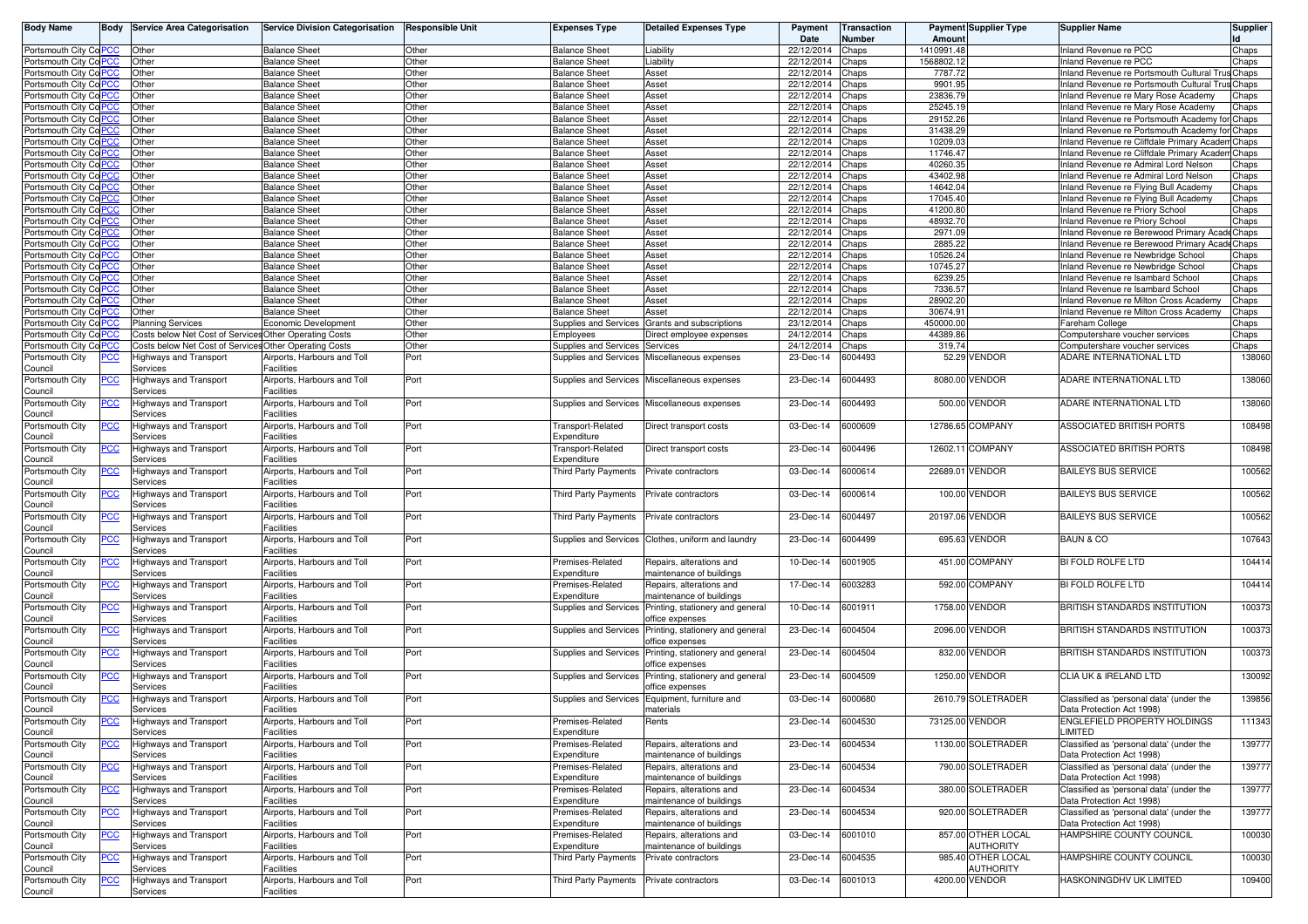| <b>Body Name</b>                      | Body           | <b>Service Area Categorisation</b>                    | <b>Service Division Categorisation</b>                         | <b>Responsible Unit</b> | <b>Expenses Type</b>                 | <b>Detailed Expenses Type</b>                          | Payment<br>Date | Transaction<br>Number | Amount          | <b>Payment Supplier Type</b> | <b>Supplier Name</b>                   | Supplier |
|---------------------------------------|----------------|-------------------------------------------------------|----------------------------------------------------------------|-------------------------|--------------------------------------|--------------------------------------------------------|-----------------|-----------------------|-----------------|------------------------------|----------------------------------------|----------|
| Portsmouth City<br>Council            | <u>PCC</u>     | Highways and Transport<br>Services                    | Capital Charges Relating to<br><b>Construction Projects</b>    | Port                    |                                      | Supplies and Services Miscellaneous expenses           | 23-Dec-14       | 6004537               |                 | 4300.00 VENDOR               | HASKONINGDHV UK LIMITED                | 109400   |
| Portsmouth City<br>Council            | <b>PCC</b>     | <b>Highways and Transport</b><br>Services             | Airports, Harbours and Toll<br>Facilities                      | Port                    | Premises-Related<br>Expenditure      | Repairs, alterations and<br>maintenance of buildings   | 17-Dec-14       | 6003655               |                 | 1250.00 VENDOR               | HOWES PRECISION HYDRAULICS<br>LIMITED  | 111057   |
| Portsmouth City<br>Council            | <u>PCC</u>     | Highways and Transport<br>Services                    | Airports, Harbours and Toll<br>Facilities                      | Port                    | Employees                            | Indirect employee expenses                             | 23-Dec-14       | 6004539               |                 | 1500.00 VENDOR               | <b>INFORMA UK LIMITED</b>              | 102271   |
| Portsmouth City<br>Council            | <b>PCC</b>     | Highways and Transport<br>Services                    | Airports, Harbours and Toll<br>Facilities                      | Port                    | Premises-Related<br>Expenditure      | Repairs, alterations and<br>maintenance of buildings   | 23-Dec-14       | 6004540               |                 | 425.00 COMPANY               | <b>INTANDEM SYSTEMS LTD</b>            | 100903   |
| Portsmouth City<br>Council            | <u>PCC</u>     | Highways and Transport<br>Services                    | Airports, Harbours and Toll<br>Facilities                      | Port                    | Premises-Related<br>Expenditure      | Repairs, alterations and<br>maintenance of buildings   | 10-Dec-14       | 6002331               |                 | 21952.79 COMPANY             | <b>MOUNTJOY LIMITED</b>                | 129869   |
| Portsmouth City<br>Council            | <u>PCC</u>     | Highways and Transport<br>Services                    | Airports, Harbours and Toll<br><b>Facilities</b>               | Port                    | Premises-Related<br>Expenditure      | Rents                                                  | 10-Dec-14       | 300238                |                 | 2500.00 COMPANY              | NETWORK RAIL INFRASTRUCTURE<br>LIMITED | 106694   |
| Portsmouth City<br>Council            | <u>PCC</u>     | Highways and Transport<br>Services                    | Airports, Harbours and Toll<br>Facilities                      | Port                    | Premises-Related<br>Expenditure      | Energy costs                                           | 05-Dec-14       | 6001529               |                 | 24678.95 VENDOR              | <b>NPOWER</b>                          | 104871   |
| Portsmouth City<br>Council            | <u>PCC</u>     | Highways and Transport<br>Services                    | Airports, Harbours and Toll<br>Facilities                      | Port                    | Premises-Related<br>Expenditure      | Energy costs                                           | 31-Dec-14       | 6005674               | 27819.69 VENDOR |                              | <b>NPOWER</b>                          | 104871   |
| Portsmouth City<br>Council            | <b>PCC</b>     | Highways and Transport<br>Services                    | Airports, Harbours and Toll<br><b>Facilities</b>               | Port                    | Premises-Related<br>Expenditure      | Cleaning and domestic supplies                         | 23-Dec-14       | 6004557               |                 | 6922.54 VENDOR               | <b>NVIRO LTD</b>                       | 124507   |
| Portsmouth City<br>Council            | <u>PCC</u>     | Highways and Transport<br>Services                    | Airports, Harbours and Toll<br><b>Facilities</b>               | Port                    | Premises-Related<br>Expenditure      | Cleaning and domestic supplies                         | 23-Dec-14       | 6004557               |                 | 6922.54 VENDOR               | <b>NVIRO LTD</b>                       | 124507   |
| Portsmouth City<br>Council            | <u>PCC</u>     | Highways and Transport<br>Services                    | Airports, Harbours and Toll<br>Facilities                      | Port                    | Premises-Related<br>Expenditure      | Cleaning and domestic supplies                         | 23-Dec-14       | 6004557               |                 | 2266.00 VENDOR               | <b>NVIRO LTD</b>                       | 124507   |
| Portsmouth City<br>Council            | <b>PCC</b>     | Highways and Transport<br>Services                    | Airports, Harbours and Toll<br>Facilities                      | Port                    | Third Party Payments                 | Private contractors                                    | 23-Dec-14       | 6004557               |                 | 603.00 VENDOR                | <b>NVIRO LTD</b>                       | 124507   |
| Portsmouth City                       | <u>PCC</u>     | Highways and Transport<br>Services                    | Airports, Harbours and Toll<br><b>Facilities</b>               | Port                    | Third Party Payments                 | Private contractors                                    | 23-Dec-14       | 6004557               |                 | 67.00 VENDOR                 | <b>NVIRO LTD</b>                       | 124507   |
| Council<br>Portsmouth City            | <u>PCC</u>     | Highways and Transport                                | Airports, Harbours and Toll                                    | Port                    | <b>Third Party Payments</b>          | Private contractors                                    | 03-Dec-14       | 6001057               | 9668.41         | <b>COMPANY</b>               | OCS GROUP UK LIMITED T/A CANNON        | 101502   |
| Council<br>Portsmouth City            | <u>PCC</u>     | Services<br><b>Highways and Transport</b>             | <b>Facilities</b><br>Airports, Harbours and Toll<br>Facilities | Port                    | Third Party Payments                 | Private contractors                                    | 03-Dec-14       | 6001057               |                 | 38673.63 COMPANY             | OCS GROUP UK LIMITED T/A CANNON        | 101502   |
| Council<br>Portsmouth City            | $\overline{C}$ | Services<br>Highways and Transport                    | Airports, Harbours and Toll                                    | Port                    | Third Party Payments                 | Private contractors                                    | 23-Dec-14       | 6004559               |                 | 9121.28 COMPANY              | OCS GROUP UK LIMITED T/A CANNON        | 101502   |
| Council<br>Portsmouth City            | <u>PCC</u>     | Services<br>Highways and Transport                    | Facilities<br>Airports, Harbours and Toll                      | Port                    | Third Party Payments                 | Private contractors                                    | 23-Dec-14       | 6004559               |                 | 36485.10 COMPANY             | OCS GROUP UK LIMITED T/A CANNON        | 101502   |
| Council<br>Portsmouth City            | <u>PCC</u>     | Services<br>Highways and Transport                    | <b>Facilities</b><br>Airports, Harbours and Toll               | Port                    | Third Party Payments                 | Private contractors                                    | 03-Dec-14       | 6001057               |                 | -291.75 COMPANY              | OCS GROUP UK LIMITED T/A CANNON        | 101502   |
| Council<br>Portsmouth City            | <u>PCC</u>     | Services<br>Highways and Transport                    | <b>Facilities</b><br>Airports, Harbours and Toll<br>Facilities | Port                    | Third Party Payments                 | Private contractors                                    | 03-Dec-14       | 6001057               |                 | -1167.00 COMPANY             | OCS GROUP UK LIMITED T/A CANNON        | 101502   |
| Council<br>Portsmouth City<br>Council | <b>PCC</b>     | Services<br><b>Highways and Transport</b><br>Services | Airports, Harbours and Toll<br><sup>=</sup> acilities          | Port                    | Premises-Related<br>Expenditure      | Repairs, alterations and<br>maintenance of buildings   | 23-Dec-14       | 6004562               |                 | 779.52 VENDOR                | PLUGCHECK LTD                          | 139825   |
| Portsmouth City<br>Council            | <u>PCC</u>     | Highways and Transport<br>Services                    | Airports, Harbours and Toll<br>Facilities                      | Port                    | Premises-Related<br>Expenditure      | <b>Water Services</b>                                  | 17-Dec-14       | 6003708               |                 | 2097.78 VENDOR               | PORTSMOUTH WATER LTD                   | 100253   |
| Portsmouth City                       | <u>PCC</u>     | Highways and Transport<br>Services                    | Airports, Harbours and Toll<br><b>Facilities</b>               | Port                    | Premises-Related<br>Expenditure      | <b>Water Services</b>                                  | 17-Dec-14       | 6003708               |                 | 11.16 VENDOR                 | PORTSMOUTH WATER LTD                   | 100253   |
| Council<br>Portsmouth City            | <u>PCC</u>     | Highways and Transport                                | Airports, Harbours and Toll<br><b>Facilities</b>               | Port                    | Premises-Related<br>Expenditure      | <b>Water Services</b>                                  | 17-Dec-14       | 6003708               |                 | 94.20 VENDOR                 | PORTSMOUTH WATER LTD                   | 100253   |
| Council<br>Portsmouth City<br>Council | <u>PCC</u>     | Services<br>Highways and Transport<br>Services        | Airports, Harbours and Toll<br>Facilities                      | Port                    | Premises-Related<br>Expenditure      | Water Services                                         | 17-Dec-14       | 6003708               |                 | 993.99 VENDOR                | PORTSMOUTH WATER LTD                   | 100253   |
| Portsmouth City                       | <b>PCC</b>     | Highways and Transport                                | Airports, Harbours and Toll                                    | Port                    | Premises-Related                     | Repairs, alterations and                               | 10-Dec-14       | 6002352               |                 | 495.00 COMPANY               | POWER TECNIQUE LTD                     | 133040   |
| Council<br>Portsmouth City            | <u>PCC</u>     | Services<br>Highways and Transport                    | Facilities<br>Airports, Harbours and Toll                      | Port                    | Expenditure<br>Premises-Related      | maintenance of buildings<br>Repairs, alterations and   | 10-Dec-14       | 6002352               |                 | 895.00 COMPANY               | POWER TECNIQUE LTD                     | 133040   |
| Council<br>Portsmouth City            | <u>PCC</u>     | Services<br>Highways and Transport                    | <b>Facilities</b><br>Airports, Harbours and Toll               | Port                    | Expenditure<br>Premises-Related      | maintenance of buildings<br>Repairs, alterations and   | 23-Dec-14       | 6004567               |                 | 4049.00 COMPANY              | POWER TECNIQUE LTD                     | 133040   |
| Council<br>Portsmouth City            | <u>PCC</u>     | Services<br>Highways and Transport                    | <b>Facilities</b><br>Airports, Harbours and Toll<br>Facilities | Port                    | Expenditure<br>Premises-Related      | maintenance of buildings<br>Repairs, alterations and   | 23-Dec-14       | 6004568               |                 | 399.00 VENDOR                | PRO-VISION DISTRIBUTION LTD            | 134335   |
| Council<br>Portsmouth City            | <b>PCC</b>     | Services<br>Highways and Transport                    | Airports, Harbours and Toll                                    | Port                    | Expenditure<br>Premises-Related      | maintenance of buildings<br>Repairs, alterations and   | 23-Dec-14       | 6004568               |                 | 993.55 VENDOR                | PRO-VISION DISTRIBUTION LTD            | 134335   |
| Council<br>Portsmouth City            | <u>PCC</u>     | Services<br><b>Highways and Transport</b>             | Facilities<br>Airports, Harbours and Toll                      | Port                    | Expenditure<br>Premises-Related      | maintenance of buildings<br>Repairs, alterations and   | 10-Dec-14       | 6002354               |                 | 1668.00 COMPANY              | QST CONSTRUCTION SERVICES              | 139812   |
| Council<br>Portsmouth City            | <u>PCC</u>     | pervices<br><b>Highways and Transport</b>             | Facilities<br>Airports, Harbours and Toll                      | Port                    | Expenditure<br>Employees             | naintenance of buildings<br>Indirect employee expenses | 23-Dec-14       | 6004578               |                 | 2378.00 VENDOR               | SEAWAYS EUROPE LTD                     | 139832   |
| Council<br>Portsmouth City            | <u>PCC</u>     | Services<br><b>Highways and Transport</b>             | Facilities<br>Airports, Harbours and Toll                      | Port                    | <b>Supplies and Services</b>         | Equipment, furniture and                               | 17-Dec-14       | 6003733               |                 | 15900.00 VENDOR              | SG EQUIPMENT FINANCE LIMITED           | 108269   |
| Council<br>Portsmouth City            | <u>PCC</u>     | Services<br>Highways and Transport                    | Facilities<br>Airports, Harbours and Toll                      | Port                    | Transport-Related                    | materials<br>Direct transport costs                    | 23-Dec-14       | 6004579               |                 | 8676.10 VENDOR               | SGS UNITED KINGDOM LTD                 | 105507   |
| Council<br>Portsmouth City            | <u>PCC</u>     | Services<br>Highways and Transport                    | Facilities<br>Airports, Harbours and Toll                      | Port                    | Expenditure<br>Transport-Related     | Direct transport costs                                 | 23-Dec-14       | 6004579               |                 | 530.00 VENDOR                | SGS UNITED KINGDOM LTD                 | 105507   |
| Council<br>Portsmouth City            | <u>PCC</u>     | Services<br>Highways and Transport                    | Facilities<br>Airports, Harbours and Toll                      | Port                    | Expenditure<br>Premises-Related      | Cleaning and domestic supplies                         | 03-Dec-14       | 6001115               |                 | 340.00 VENDOR                | <b>SITA UK LTD</b>                     | 102673   |
| Council<br>Portsmouth City            | <u>PCC</u>     | Services<br><b>Highways and Transport</b>             | Facilities<br>Airports, Harbours and Toll                      | Port                    | Expenditure<br>Premises-Related      | Cleaning and domestic supplies                         | 03-Dec-14       | 6001115               |                 | 45.00 VENDOR                 | <b>SITA UK LTD</b>                     | 102673   |
| Council<br>Portsmouth City            | <b>PCC</b>     | Services<br>Highways and Transport                    | Facilities<br>Airports, Harbours and Toll                      | Port                    | Expenditure<br>Supplies and Services | Equipment, furniture and                               | 03-Dec-14       | 6001115               |                 | 36239.87 VENDOR              | <b>SITA UK LTD</b>                     | 102673   |
| Council                               |                | Services                                              | Facilities                                                     |                         |                                      | materials                                              |                 |                       |                 |                              |                                        |          |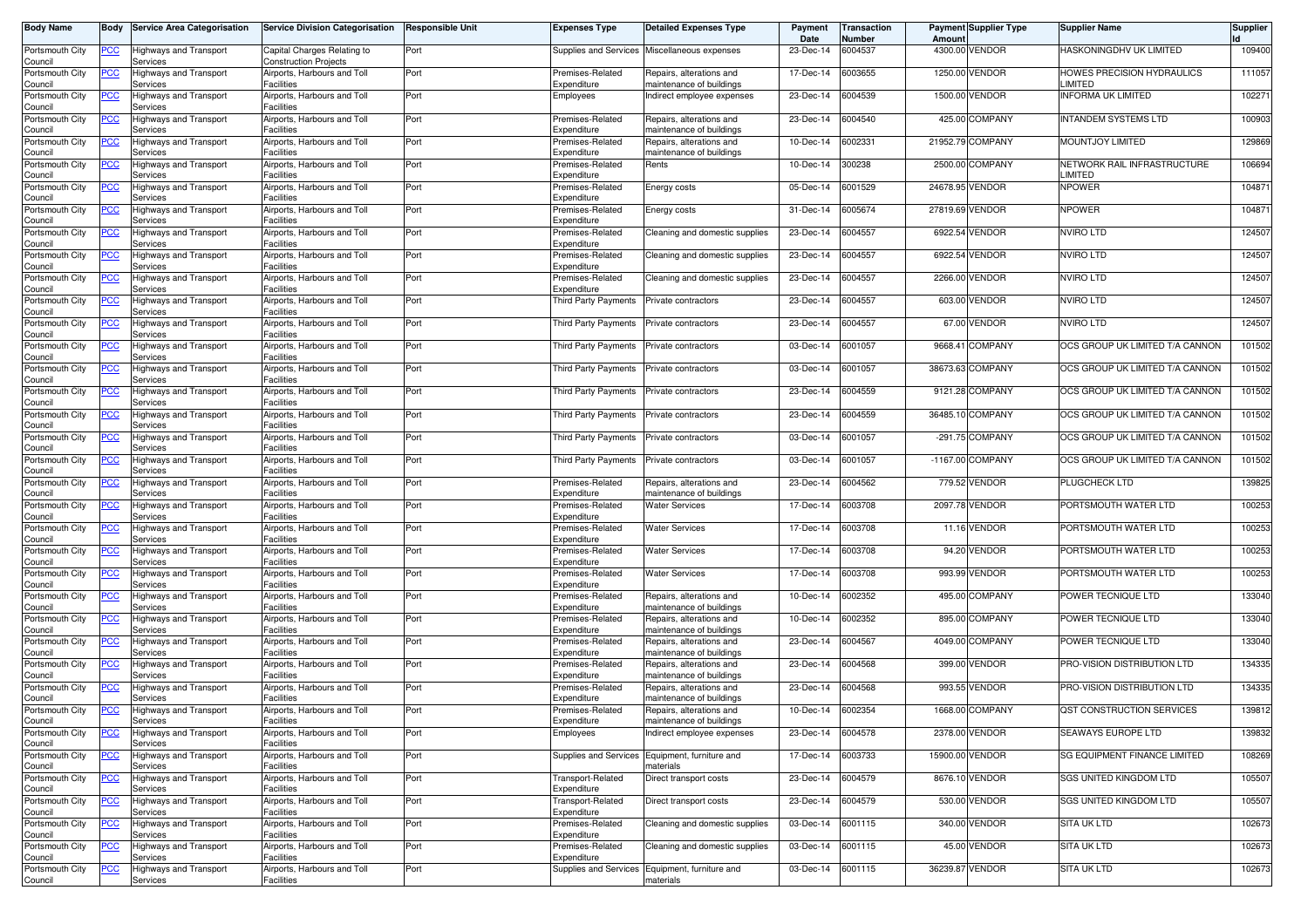| <b>Body Name</b>           | Body       | <b>Service Area Categorisation</b>        | <b>Service Division Categorisation</b>                | <b>Responsible Unit</b> | Expenses Type                        | <b>Detailed Expenses Type</b>                              | Payment<br>Date   | Transaction<br>Number | Amount           | <b>Payment Supplier Type</b> | <b>Supplier Name</b>                                     | <b>Supplier</b> |
|----------------------------|------------|-------------------------------------------|-------------------------------------------------------|-------------------------|--------------------------------------|------------------------------------------------------------|-------------------|-----------------------|------------------|------------------------------|----------------------------------------------------------|-----------------|
| Portsmouth City<br>Council | <u>PCC</u> | Highways and Transport<br>Services        | Airports, Harbours and Toll<br>Facilities             | Port                    | Premises-Related<br>Expenditure      | Cleaning and domestic supplies                             | 03-Dec-14         | 6001115               |                  | 19.80 VENDOR                 | <b>SITA UK LTD</b>                                       | 102673          |
| Portsmouth City<br>Council | <u>PCC</u> | Highways and Transport<br>Services        | Airports, Harbours and Toll<br>Facilities             | Port                    | Premises-Related<br>Expenditure      | Cleaning and domestic supplies                             | 03-Dec-14         | 6001115               |                  | 43.50 VENDOR                 | SITA UK LTD                                              | 102673          |
| Portsmouth City<br>Council | <u>PCC</u> | Highways and Transport<br>Services        | Airports, Harbours and Toll<br>Facilities             | Port                    | Premises-Related<br>Expenditure      | Cleaning and domestic supplies                             | 03-Dec-14         | 6001115               | 492.24           | VENDOR                       | <b>SITA UK LTD</b>                                       | 102673          |
| Portsmouth City<br>Council | <u>PCC</u> | Highways and Transport<br>Services        | Airports, Harbours and Toll<br><sup>=</sup> acilities | Port                    | Premises-Related<br>Expenditure      | Cleaning and domestic supplies                             | 03-Dec-14         | 6001115               |                  | 861.42 VENDOR                | <b>SITA UK LTD</b>                                       | 102673          |
| Portsmouth City<br>Council | <u>PCC</u> | Highways and Transport<br>Services        | Airports, Harbours and Toll<br>Facilities             | Port                    | Premises-Related<br>Expenditure      | Cleaning and domestic supplies                             | 03-Dec-14         | 6001115               |                  | 123.06 VENDOR                | <b>SITA UK LTD</b>                                       | 102673          |
| Portsmouth City<br>Council | <u>PCC</u> | Highways and Transport<br>Services        | Airports, Harbours and Toll<br>Facilities             | Port                    | Premises-Related<br>Expenditure      | Cleaning and domestic supplies                             | 03-Dec-14         | 6001115               |                  | 123.06 VENDOR                | SITA UK LTD                                              | 102673          |
| Portsmouth City<br>Council | <u>PCC</u> | Highways and Transport<br>Services        | Airports, Harbours and Toll<br>Facilities             | Port                    | Premises-Related<br>Expenditure      | Cleaning and domestic supplies                             | 03-Dec-14         | 6001115               |                  | 123.06 VENDOR                | SITA UK LTD                                              | 102673          |
| Portsmouth City<br>Council | <u>CC </u> | Highways and Transport<br>Services        | Airports, Harbours and Toll<br>Facilities             | Port                    | Premises-Related<br>Expenditure      | Cleaning and domestic supplies                             | 03-Dec-14         | 6001115               | 53.78            | <b>VENDOR</b>                | SITA UK LTD                                              | 102673          |
| Portsmouth City<br>Council | <u>PCC</u> | Highways and Transport<br>Services        | Airports, Harbours and Toll<br><b>Facilities</b>      | Port                    | Premises-Related<br>Expenditure      | Cleaning and domestic supplies                             | 03-Dec-14         | 6001115               |                  | 19.80 VENDOR                 | <b>SITA UK LTD</b>                                       | 102673          |
| Portsmouth City            | <u>PCC</u> | Highways and Transport<br>Services        | Airports, Harbours and Toll<br>Facilities             | Port                    | Premises-Related<br>Expenditure      | Cleaning and domestic supplies                             | 03-Dec-14         | 6001115               |                  | 99.00 VENDOR                 | <b>SITA UK LTD</b>                                       | 102673          |
| Council<br>Portsmouth City | <u>PCC</u> | <b>Highways and Transport</b>             | Airports, Harbours and Toll<br><sup>=</sup> acilities | Port                    | Premises-Related<br>Expenditure      | Cleaning and domestic supplies                             | 03-Dec-14         | 6001115               |                  | 19.80 VENDOR                 | <b>SITA UK LTD</b>                                       | 102673          |
| Council<br>Portsmouth City | <u>PCC</u> | Services<br>Highways and Transport        | Airports, Harbours and Toll                           | Port                    | Supplies and Services                | Equipment, furniture and                                   | 03-Dec-14         | 6001115               | -32744.29 VENDOR |                              | SITA UK LTD                                              | 102673          |
| Council<br>Portsmouth City | <u>PCC</u> | Services<br>Highways and Transport        | Facilities<br>Airports, Harbours and Toll             | Port                    | Premises-Related                     | naterials<br>Cleaning and domestic supplies                | 23-Dec-14         | 6004580               |                  | 62.00 VENDOR                 | <b>SITA UK LTD</b>                                       | 102673          |
| Council<br>Portsmouth City | <u>PCC</u> | Services<br>Highways and Transport        | Facilities<br>Airports, Harbours and Toll             | Port                    | Expenditure<br>Premises-Related      | Cleaning and domestic supplies                             | 23-Dec-14         | 6004580               |                  | 62.00 VENDOR                 | SITA UK LTD                                              | 102673          |
| Council<br>Portsmouth City | <u>PCC</u> | Services<br><b>Highways and Transport</b> | Facilities<br>Airports, Harbours and Toll             | Port                    | Expenditure<br>Supplies and Services | Equipment, furniture and                                   | 23-Dec-14         | 6004580               |                  | 2744.60 VENDOR               | SITA UK LTD                                              | 102673          |
| Council<br>Portsmouth City | <u>PCC</u> | Services<br><b>Highways and Transport</b> | Facilities<br>Airports, Harbours and Toll             | Port                    | Premises-Related                     | naterials<br>Cleaning and domestic supplies                | 23-Dec-14         | 6004580               |                  | 60.90 VENDOR                 | SITA UK LTD                                              | 102673          |
| Council<br>Portsmouth City | <u>PCC</u> | Services<br>Highways and Transport        | Facilities<br>Airports, Harbours and Toll             | Port                    | Expenditure<br>Premises-Related      | Cleaning and domestic supplies                             | 23-Dec-14         | 6004580               |                  | 306.00 VENDOR                | <b>SITA UK LTD</b>                                       | 102673          |
| Council<br>Portsmouth City | <u>PCC</u> | Services<br><b>Highways and Transport</b> | <b>Facilities</b><br>Airports, Harbours and Toll      | Port                    | Expenditure<br>Premises-Related      | Cleaning and domestic supplies                             | 23-Dec-14         | 6004580               |                  | 714.00 VENDOR                | SITA UK LTD                                              | 102673          |
| Council<br>Portsmouth City | <u>PCC</u> | Services<br>Highways and Transport        | Facilities<br>Airports, Harbours and Toll             | Port                    | Expenditure<br>Premises-Related      | Cleaning and domestic supplies                             | 23-Dec-14         | 6004580               | 102.00           | <b>VENDOR</b>                | <b>SITA UK LTD</b>                                       | 102673          |
| Council<br>Portsmouth City | <u>PCC</u> | Services<br>Highways and Transport        | <sup>=</sup> acilities<br>Airports, Harbours and Toll | Port                    | Expenditure<br>Premises-Related      | Cleaning and domestic supplies                             | 23-Dec-14         | 6004580               |                  | 19.00 VENDOR                 | <b>SITA UK LTD</b>                                       | 102673          |
| Council<br>Portsmouth City | <u>PCC</u> | Services<br>Highways and Transport        | <sup>=</sup> acilities<br>Airports, Harbours and Toll | Port                    | Expenditure<br>Premises-Related      | Cleaning and domestic supplies                             | 23-Dec-14         | 6004580               |                  | 95.00 VENDOR                 | <b>SITA UK LTD</b>                                       | 102673          |
| Council<br>Portsmouth City | <u>PCC</u> | Services<br>Highways and Transport        | Facilities<br>Airports, Harbours and Toll             | Port                    | Expenditure<br>Premises-Related      | Repairs, alterations and                                   | 10-Dec-14         | 6002378               |                  | 765.70 VENDOR                | SOUTHDOWN ENGINEERS LTD T/A                              | 124385          |
| Council<br>Portsmouth City | <u>PCC</u> | Services<br>Highways and Transport        | <b>Facilities</b><br>Airports, Harbours and Toll      | Port                    | Expenditure<br>Premises-Related      | maintenance of buildings<br>Cleaning and domestic supplies | 10-Dec-14         | 6002380               | 691.64           | <b>VENDOR</b>                | JONES CRANE PARTS<br>SOUTHERN WINDOW & GENERAL           | 101218          |
| Council<br>Portsmouth City | <u>PCC</u> | Services<br>Highways and Transport        | Facilities<br>Airports, Harbours and Toll             | Port                    | Expenditure<br>Premises-Related      | Cleaning and domestic supplies                             | 10-Dec-14         | 6002380               |                  | 691.65 VENDOR                | CLEANING COMPANY LIMITED<br>SOUTHERN WINDOW & GENERAL    | 101218          |
| Council<br>Portsmouth City | <u>PCC</u> | Services<br>Highways and Transport        | <sup>=</sup> acilities<br>Airports, Harbours and Toll | Port                    | Expenditure<br>Premises-Related      | Cleaning and domestic supplies                             | 10-Dec-14         | 6002380               |                  | 15.00 VENDOR                 | CLEANING COMPANY LIMITED<br>SOUTHERN WINDOW & GENERAL    | 101218          |
| Council<br>Portsmouth City | <u>PCC</u> | Services<br>Highways and Transport        | Facilities<br>Airports, Harbours and Toll             | Port                    | Expenditure<br>Premises-Related      | Cleaning and domestic supplies                             | 10-Dec-14         | 6002380               |                  | 15.00 VENDOR                 | CLEANING COMPANY LIMITED<br>SOUTHERN WINDOW & GENERAL    | 101218          |
| Council<br>Portsmouth City | <u>PCC</u> | Services<br>Highways and Transport        | <b>Facilities</b><br>Airports, Harbours and Toll      | Port                    | Expenditure<br>Premises-Related      | Cleaning and domestic supplies                             | 23-Dec-14         | 6004584               |                  | 865.20 VENDOR                | CLEANING COMPANY LIMITED<br>SOUTHERN WINDOW & GENERAL    | 101218          |
| Council<br>Portsmouth City | <u>PCC</u> | Services<br>Highways and Transport        | Facilities<br>Airports, Harbours and Toll             | Port                    | Expenditure<br>Premises-Related      | Cleaning and domestic supplies                             | 23-Dec-14         | 6004584               |                  | 865.20 VENDOR                | CLEANING COMPANY LIMITED<br>SOUTHERN WINDOW & GENERAL    | 101218          |
| Council<br>Portsmouth City | <u>PCC</u> | Services<br><b>Highways and Transport</b> | <sup>=</sup> acilities<br>Airports, Harbours and Toll | Port                    | Expenditure<br>Premises-Related      | Cleaning and domestic supplies                             | 23-Dec-14         | 6004584               |                  | 15.00 VENDOR                 | CLEANING COMPANY LIMITED<br>SOUTHERN WINDOW & GENERAL    | 101218          |
| Council<br>Portsmouth City | <u>PCC</u> | Services<br><b>Highways and Transport</b> | Facilities<br>Airports, Harbours and Toll             | Port                    | Expenditure<br>Premises-Related      | Cleaning and domestic supplies                             | 23-Dec-14         | 6004584               |                  | 15.00 VENDOR                 | CLEANING COMPANY LIMITED<br>SOUTHERN WINDOW & GENERAL    | 101218          |
| Council<br>Portsmouth City | <u>PCC</u> | pervices<br>Highways and Transport        | Facilities<br>Airports, Harbours and Toll             | Port                    | Expenditure<br>Premises-Related      | Repairs, alterations and                                   | 03-Dec-14         | 6001133               |                  | 31.80 VENDOR                 | CLEANING COMPANY LIMITED<br>SWL ROPE LIFTING AND TESTING | 133453          |
| Council<br>Portsmouth City | <u>PCC</u> | Services<br><b>Highways and Transport</b> | Facilities<br>Airports, Harbours and Toll             | Port                    | Expenditure<br>Premises-Related      | maintenance of buildings<br>Repairs, alterations and       | 03-Dec-14         | 6001133               |                  | 600.00 VENDOR                | SWL ROPE LIFTING AND TESTING                             | 133453          |
| Council<br>Portsmouth City | <u>PCC</u> | Services<br><b>Highways and Transport</b> | Facilities<br>Airports, Harbours and Toll             | Port                    | Expenditure<br>Supplies and Services | maintenance of buildings<br>Communications and computing   | 10-Dec-14         | 6002390               |                  | 443.00 VENDOR                | SYSTEM PROFESSIONAL LTD                                  | 134626          |
| Council<br>Portsmouth City | <u>PCC</u> | Services<br>Highways and Transport        | Facilities<br>Airports, Harbours and Toll             | Port                    | Supplies and Services                | Communications and computing                               | 03-Dec-14         | 6001135               |                  | 269.89 VENDOR                | T MOBILE (UK) LIMITED                                    | 100085          |
| Council<br>Portsmouth City | <u>PCC</u> | Services<br>Highways and Transport        | Facilities<br>Airports, Harbours and Toll             | Port                    |                                      | Supplies and Services Communications and computing         | 03-Dec-14 6001135 |                       |                  | 269.89 VENDOR                | T MOBILE (UK) LIMITED                                    | 100085          |
| Council<br>Portsmouth City | <u>PCC</u> | Services<br><b>Highways and Transport</b> | Facilities<br>Airports, Harbours and Toll             | Port                    | Supplies and Services                | Equipment, furniture and                                   | 10-Dec-14         | 6002392               |                  | 66.40 VENDOR                 | <b>T MOBILE (UK) LIMITED</b>                             | 100085          |
| Council<br>Portsmouth City | <b>PCC</b> | Services<br>Highways and Transport        | Facilities<br>Airports, Harbours and Toll             | Port                    | Supplies and Services                | naterials<br>Equipment, furniture and                      | 10-Dec-14 6002392 |                       |                  | 0.16 VENDOR                  | T MOBILE (UK) LIMITED                                    | 100085          |
| Council                    |            | Services                                  | Facilities                                            |                         |                                      | materials                                                  |                   |                       |                  |                              |                                                          |                 |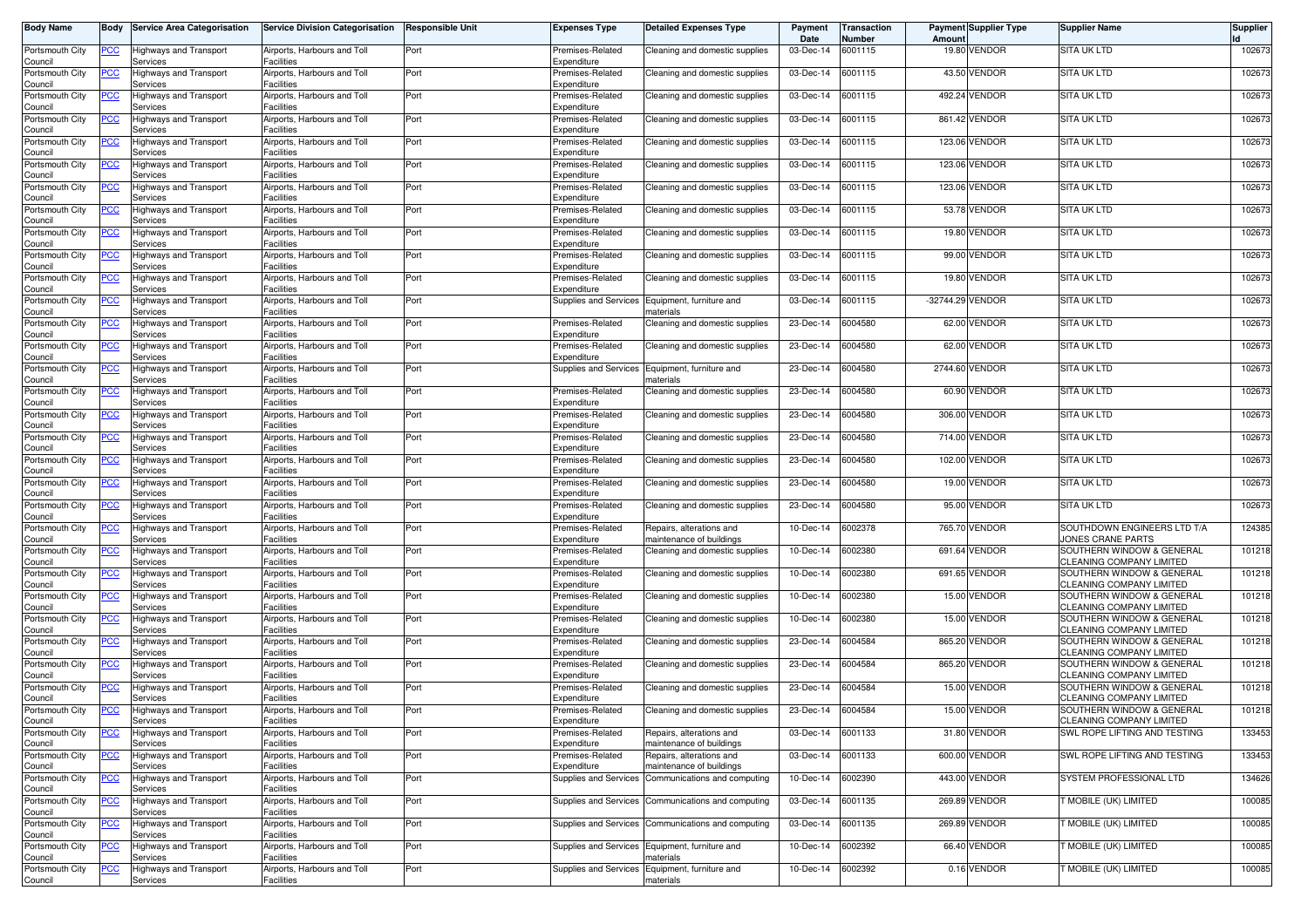| <b>Body Name</b>           | Body             | <b>Service Area Categorisation</b> | <b>Service Division Categorisation</b>           | <b>Responsible Unit</b> | Expenses Type                        | <b>Detailed Expenses Type</b>                        | Payment<br>Date | <b>Transaction</b><br>Number | Amount | <b>Payment Supplier Type</b>               | <b>Supplier Name</b>                         | Supplier |
|----------------------------|------------------|------------------------------------|--------------------------------------------------|-------------------------|--------------------------------------|------------------------------------------------------|-----------------|------------------------------|--------|--------------------------------------------|----------------------------------------------|----------|
| Portsmouth City<br>Council | <u>PCC</u>       | Highways and Transport<br>Services | Airports, Harbours and Toll<br>Facilities        | Port                    | Supplies and Services                | Communications and computing                         | 10-Dec-14       | 6002392                      |        | 15.41 VENDOR                               | T MOBILE (UK) LIMITED                        | 100085   |
| Portsmouth City<br>Council | <u>PCC</u>       | Highways and Transport<br>Services | Airports, Harbours and Toll<br>Facilities        | Port                    | Supplies and Services                | Communications and computing                         | 10-Dec-14       | 6002392                      |        | 134.68 VENDOR                              | T MOBILE (UK) LIMITED                        | 100085   |
| Portsmouth City<br>Council | PСC              | lighways and Transport<br>Services | Airports, Harbours and Toll<br>Facilities        | Port                    | Premises-Related<br>Expenditure      | Repairs, alterations and<br>naintenance of buildings | 17-Dec-14       | 6003764                      |        | 608.00 COMPANY                             | THYSSENKRUPP ELEVATOR UK<br>LIMITED          | 101307   |
| Portsmouth City<br>Council | ∍CC              | Highways and Transport<br>Services | Airports, Harbours and Toll<br>Facilities        | Port                    | Premises-Related<br>Expenditure      | Energy costs                                         | 03-Dec-14       | 6001155                      |        | 134.12 VENDOR                              | TOTAL GAS & POWER LTD                        | 133467   |
| Portsmouth City<br>Council | <u>PCC</u>       | Highways and Transport<br>Services | Airports, Harbours and Toll<br>Facilities        | Port                    | Premises-Related<br>Expenditure      | Energy costs                                         | 03-Dec-14       | 6001155                      |        | 59.45 VENDOR                               | TOTAL GAS & POWER LTD                        | 133467   |
| Portsmouth City<br>Council | <u>PCC</u>       | Highways and Transport<br>Services | Airports, Harbours and Toll<br><b>Facilities</b> | Port                    | Premises-Related<br>Expenditure      | Energy costs                                         | 03-Dec-14       | 6001155                      |        | 7.75 VENDOR                                | TOTAL GAS & POWER LTD                        | 133467   |
| Portsmouth City<br>Council | <u>PCC</u>       | Highways and Transport<br>Services | Airports, Harbours and Toll<br>Facilities        | Port                    | Premises-Related<br>Expenditure      | Energy costs                                         | 03-Dec-14       | 6001155                      |        | 7.75 VENDOR                                | <b>TOTAL GAS &amp; POWER LTD</b>             | 133467   |
| Portsmouth City<br>Council | <u>PCC</u>       | lighways and Transport<br>Services | Airports, Harbours and Toll<br>Facilities        | Port                    | Premises-Related<br>Expenditure      | Energy costs                                         | 03-Dec-14       | 6001155                      | 632.49 | VENDOR                                     | TOTAL GAS & POWER LTD                        | 133467   |
| Portsmouth City<br>Council | <u>PCC </u>      | Highways and Transport<br>Services | Airports, Harbours and Toll<br><b>Facilities</b> | Port                    | Premises-Related<br>Expenditure      | Energy costs                                         | 03-Dec-14       | 6001155                      |        | 366.95 VENDOR                              | TOTAL GAS & POWER LTD                        | 133467   |
| Portsmouth City<br>Council |                  | Highways and Transport<br>Services | Airports, Harbours and Toll<br><b>Facilities</b> | Port                    | Premises-Related<br>Expenditure      | Energy costs                                         | 29-Dec-14       | 6005326                      |        | 464.42 VENDOR                              | TOTAL GAS & POWER LTD                        | 133467   |
| Portsmouth City<br>Council | <u>PCC</u>       | Highways and Transport<br>Services | Airports, Harbours and Toll<br><b>Facilities</b> | Port                    | Premises-Related<br>Expenditure      | Energy costs                                         | 29-Dec-14       | 6005326                      |        | 1400.75 VENDOR                             | TOTAL GAS & POWER LTD                        | 133467   |
| Portsmouth City            | PСC              | lighways and Transport             | Airports, Harbours and Toll<br>Facilities        | Port                    | Premises-Related<br>Expenditure      | Energy costs                                         | 29-Dec-14       | 6005326                      |        | 7.50 VENDOR                                | TOTAL GAS & POWER LTD                        | 133467   |
| Council<br>Portsmouth City | <u>PCC</u>       | Services<br>Highways and Transport | Airports, Harbours and Toll                      | Port                    | Premises-Related                     | Energy costs                                         | 29-Dec-14       | 6005326                      |        | 7.50 VENDOR                                | <b>TOTAL GAS &amp; POWER LTD</b>             | 133467   |
| Council<br>Portsmouth City | PСC              | Services<br>Highways and Transport | Facilities<br>Airports, Harbours and Toll        | Port                    | Expenditure<br>Premises-Related      | Energy costs                                         | 29-Dec-14       | 6005326                      |        | 141.15 VENDOR                              | TOTAL GAS & POWER LTD                        | 133467   |
| Council<br>Portsmouth City | ∍сс              | Services<br>Highways and Transport | <b>Facilities</b><br>Airports, Harbours and Toll | Port                    | Expenditure<br>Premises-Related      | Energy costs                                         | 29-Dec-14       | 6005326                      |        | 316.21 VENDOR                              | <b>TOTAL GAS &amp; POWER LTD</b>             | 133467   |
| Council<br>Portsmouth City |                  | Services<br>Highways and Transport | Facilities<br>Airports, Harbours and Toll        | Port                    | Expenditure<br>Supplies and Services | Communications and computing                         | 17-Dec-14       | 6003780                      |        | 1230.00 VENDOR                             | VOHKUS LTD                                   | 125037   |
| Council<br>Portsmouth City | PСC              | Services<br>Public Health          | Facilities<br>Substance Misuse                   | <b>Public Health</b>    | Third Party Payments                 | Other establishments                                 | 09-Dec-14       | 6001809                      |        | 1300.00 VENDOR                             | ANA TREATMENT CENTRES LTD                    | 101963   |
| Council<br>Portsmouth City | <u>PCC</u>       | Public Health                      | Substance Misuse                                 | <b>Public Health</b>    | <b>Third Party Payments</b>          | Other establishments                                 | 09-Dec-14       | 6001809                      |        | 1560.00 VENDOR                             | ANA TREATMENT CENTRES LTD                    | 101963   |
| Council<br>Portsmouth City | PСC              | Public Health                      | Substance Misuse                                 | Public Health           | <b>Third Party Payments</b>          | Other establishments                                 | 09-Dec-14       | 6001809                      |        | 2300.00 VENDOR                             | ANA TREATMENT CENTRES LTD                    | 101963   |
| Council<br>Portsmouth City | <u>PCC</u>       | Public Health                      | Public Health Advice                             | <b>Public Health</b>    | Supplies and Services                | Miscellaneous expenses                               | 31-Dec-14       | 6005651                      |        | 4180.00 VENDOR                             | MAXX MEDIA LIMITED                           | 139910   |
| Council<br>Portsmouth City | <u>PCC</u>       | Public Health                      | Sexual Health                                    | <b>Public Health</b>    | ncome                                | Other grants reimbursements and                      | 24-Dec-14       | 6004987                      |        | 600.00 VENDOR                              | MICRO PLAS MOULDINGS LIMITED                 | 124386   |
| Council<br>Portsmouth City | $\overline{C}$   | Public Health                      | Smoking and Tobacco                              | <b>Public Health</b>    | Third Party Payments                 | :ontributions<br>Other establishments                | 23-Dec-14       | 6004556                      |        |                                            | 143444.89 GOVERNMENT DEPT NHS PORTSMOUTH CCG | 138190   |
| Council<br>Portsmouth City | <u>PCC</u>       | Public Health                      | Smoking and Tobacco                              | <b>Public Health</b>    | Third Party Payments                 | Other establishments                                 | 23-Dec-14       | 6004556                      |        |                                            | 67135.13 GOVERNMENT DEPT NHS PORTSMOUTH CCG  | 138190   |
| Council<br>Portsmouth City | <u>PCC</u>       | Public Health                      | Smoking and Tobacco                              | Public Health           | Third Party Payments                 | Other establishments                                 | 23-Dec-14       | 6004556                      |        |                                            | 71722.45 GOVERNMENT DEPT NHS PORTSMOUTH CCG  | 138190   |
| Council<br>Portsmouth City | <u>PCC</u>       | Public Health                      | Smoking and Tobacco                              | <b>Public Health</b>    | Third Party Payments                 | Other establishments                                 | 23-Dec-14       | 6004556                      |        |                                            | 62151.84 GOVERNMENT DEPT NHS PORTSMOUTH CCG  | 138190   |
| Council<br>Portsmouth City | $\overline{PCC}$ | <b>Public Health</b>               | Substance Misuse                                 | <b>Public Health</b>    | <b>Third Party Payments</b>          | Other establishments                                 | 05-Dec-14       | 6001546                      |        | 610.00 VENDOR                              | PHOENIX HOUSE T/A PHOENIX                    | 102481   |
| Council<br>Portsmouth City | <b>PCC</b>       | Public Health                      | Substance Misuse                                 | <b>Public Health</b>    | Third Party Payments                 | Other establishments                                 | 17-Dec-14       | 6003716                      |        | 1820.00 VENDOR                             | <b>FUTURES</b><br><b>RAVENSCOURT TRUST</b>   | 102740   |
| Council<br>Portsmouth City | <u>PCC</u>       | Public Health                      | Substance Misuse                                 | Public Health           | Third Party Payments                 | Other establishments                                 | 17-Dec-14       | 6003716                      |        | 1040.00 VENDOR                             | <b>RAVENSCOURT TRUST</b>                     | 102740   |
| Council<br>Portsmouth City | ∍CC              | Public Health                      | Substance Misuse                                 | <b>Public Health</b>    | Third Party Payments                 | Other establishments                                 | 04-Dec-14       | 6001310                      |        | 1715.00 GOVERNMENT DEPT SOLENT NHS TRUST   |                                              | 107630   |
| Council<br>Portsmouth City | <u>PCC</u>       | <b>Public Health</b>               | Sexual Health                                    | <b>Public Health</b>    | Third Party Payments                 | Other establishments                                 | 11-Dec-14       | 6002600                      |        | 23245.00 GOVERNMENT DEPT SOLENT NHS TRUST  |                                              | 107630   |
| Council<br>Portsmouth City | <b>PCC</b>       | Public Health                      | Sexual Health                                    | <b>Public Health</b>    | Third Party Payments                 | Other establishments                                 | 11-Dec-14       | 6002600                      |        | 118850.00 GOVERNMENT DEPT SOLENT NHS TRUST |                                              | 107630   |
| Council<br>Portsmouth City | <b>PCC</b>       | Public Health                      | Sexual Health                                    | Public Health           | Third Party Payments                 | Other establishments                                 | 11-Dec-14       | 6002600                      |        | 96406.00 GOVERNMENT DEPT SOLENT NHS TRUST  |                                              | 107630   |
| Council<br>Portsmouth City | <u>PCC</u>       | Public Health                      | Sexual Health                                    | <b>Public Health</b>    | Third Party Payments                 | Other establishments                                 | 11-Dec-14       | 6002600                      |        | 895.00 GOVERNMENT DEPT SOLENT NHS TRUST    |                                              | 107630   |
| Council<br>Portsmouth City | <u>PCC</u>       | Public Health                      | Sexual Health                                    | Public Health           | Third Party Payments                 | Other establishments                                 | 11-Dec-14       | 6002600                      |        | 8681.00 GOVERNMENT DEPT SOLENT NHS TRUST   |                                              | 107630   |
| Council<br>Portsmouth City | <u>PCC</u>       | Public Health                      | Sexual Health                                    | Public Health           | Third Party Payments                 | Other establishments                                 | 11-Dec-14       | 6002600                      |        | 1421.00 GOVERNMENT DEPT SOLENT NHS TRUST   |                                              | 107630   |
| Council<br>Portsmouth City | <u>PCC</u>       | Public Health                      | Smoking and Tobacco                              | Public Health           | Third Party Payments                 | Other establishments                                 | 11-Dec-14       | 6002600                      |        | 32218.00 GOVERNMENT DEPT SOLENT NHS TRUST  |                                              | 107630   |
| Council<br>Portsmouth City | <u>PCC</u>       | <b>Public Health</b>               | Children 5-19 Public Health                      | Public Health           | Third Party Payments                 | Other establishments                                 | 11-Dec-14       | 6002600                      |        | 35770.00 GOVERNMENT DEPT SOLENT NHS TRUST  |                                              | 107630   |
| Council                    |                  |                                    | Programmes                                       |                         |                                      |                                                      |                 |                              |        |                                            |                                              |          |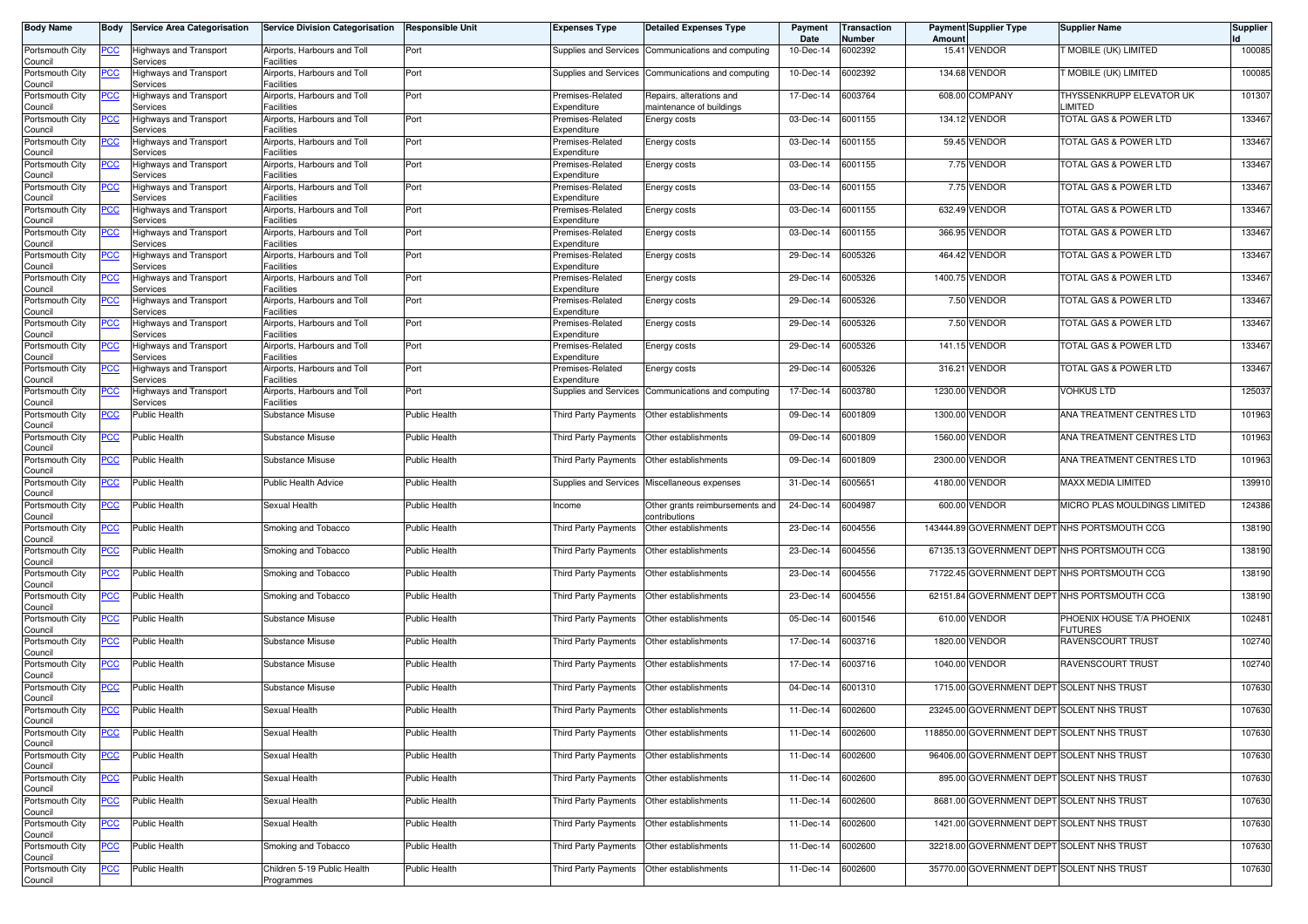| <b>Body Name</b>           | Body        | <b>Service Area Categorisation</b> | <b>Service Division Categorisation</b>                 | <b>Responsible Unit</b>      | <b>Expenses Type</b>           | <b>Detailed Expenses Type</b>                       | Payment<br>Date | Transaction<br>Number | Amoun            | <b>Payment Supplier Type</b>               | <b>Supplier Name</b>                                    | Supplier |
|----------------------------|-------------|------------------------------------|--------------------------------------------------------|------------------------------|--------------------------------|-----------------------------------------------------|-----------------|-----------------------|------------------|--------------------------------------------|---------------------------------------------------------|----------|
| Portsmouth City<br>Council | PCC         | <b>Public Health</b>               | Children 5-19 Public Health<br>Programmes              | <b>Public Health</b>         | Third Party Payments           | Other establishments                                | 12-Dec-14       | 6002953               |                  | 50043.71 GOVERNMENT DEPT SOLENT NHS TRUST  |                                                         | 107630   |
| Portsmouth City<br>Council | <u>PCC</u>  | Public Health                      | Sexual Health                                          | Public Health                | Third Party Payments           | Other establishments                                | 23-Dec-14       | 6004581               |                  | 23245.00 GOVERNMENT DEPT SOLENT NHS TRUST  |                                                         | 107630   |
| Portsmouth City<br>Council | <u>PCC</u>  | Public Health                      | Sexual Health                                          | Public Health                | Third Party Payments           | Other establishments                                | 23-Dec-14       | 6004581               |                  | 118850.00 GOVERNMENT DEPT SOLENT NHS TRUST |                                                         | 107630   |
| Portsmouth City<br>Council | <u>PCC</u>  | Public Health                      | Sexual Health                                          | Public Health                | Third Party Payments           | Other establishments                                | 23-Dec-14       | 6004581               |                  | 96406.00 GOVERNMENT DEPT SOLENT NHS TRUST  |                                                         | 107630   |
| Portsmouth City<br>Council | <u>PCC</u>  | <b>Public Health</b>               | Sexual Health                                          | <b>Public Health</b>         | <b>Third Party Payments</b>    | Other establishments                                | 23-Dec-14       | 6004581               | 895.00           | GOVERNMENT DEPT SOLENT NHS TRUST           |                                                         | 107630   |
| Portsmouth City<br>Council | <u>PCC </u> | Public Health                      | Sexual Health                                          | Public Health                | Third Party Payments           | Other establishments                                | 23-Dec-14       | 6004581               |                  | 8681.00 GOVERNMENT DEPT SOLENT NHS TRUST   |                                                         | 107630   |
| Portsmouth City<br>Council | <u>PCC</u>  | Public Health                      | Sexual Health                                          | Public Health                | Third Party Payments           | Other establishments                                | 23-Dec-14       | 6004581               | 1421.00          | <b>GOVERNMENT DEPT SOLENT NHS TRUST</b>    |                                                         | 107630   |
| Portsmouth City<br>Council | <u>PCC </u> | <b>Public Health</b>               | Smoking and Tobacco                                    | <b>Public Health</b>         | Third Party Payments           | Other establishments                                | 23-Dec-14       | 6004581               |                  | 32218.00 GOVERNMENT DEPT SOLENT NHS TRUST  |                                                         | 107630   |
| Portsmouth City<br>Council | <b>PCC</b>  | Public Health                      | Children 5-19 Public Health<br>Programmes              | Public Health                | Third Party Payments           | Other establishments                                | 23-Dec-14       | 6004581               |                  | 35770.00 GOVERNMENT DEPT SOLENT NHS TRUST  |                                                         | 107630   |
| Portsmouth City<br>Council | ∍сс         | Public Health                      | Substance Misuse                                       | Public Health                | Third Party Payments           | Other establishments                                | 04-Dec-14       | 6001310               |                  | 3920.00 GOVERNMENT DEPT SOLENT NHS TRUST   |                                                         | 107630   |
| Portsmouth City<br>Council | <u>PCC</u>  | Public Health                      | Smoking and Tobacco                                    | Public Health                | Third Party Payments           | Other establishments                                | 24-Dec-14       | 6005147               |                  | 13150.00 VENDOR                            | SOLUTIONS 4 HEALTH LTD                                  | 138310   |
| Portsmouth City<br>Council | <u>PCC</u>  | <b>Public Health</b>               | Obesity                                                | <b>Public Health</b>         | Third Party Payments           | Other establishments                                | 24-Dec-14       | 6005183               |                  | 4609.34 VENDOR                             | THE BREASTFEEDING NETWORK                               | 131434   |
| Portsmouth City<br>Council | PCC         | <b>Public Health</b>               | Sexual Health                                          | Public Health                | Third Party Payments           | Other establishments                                | 04-Dec-14       | 6001334               | 86.07            | <b>VENDOR</b>                              | WESTERN SUSSEX HOSPITALS NHS<br><b>FOUNDATION TRUST</b> | 139914   |
| Portsmouth City<br>Council | PCC         | Public Health                      | Sexual Health                                          | <b>Public Health</b>         | Third Party Payments           | Other establishments                                | 04-Dec-14       | 6001334               | 17387.04         | <b>VENDOR</b>                              | WESTERN SUSSEX HOSPITALS NHS<br><b>FOUNDATION TRUST</b> | 139914   |
| Portsmouth City<br>Council | PCC         | Public Health                      | Sexual Health                                          | Public Health                | Third Party Payments           | Other establishments                                | 04-Dec-14       | 6001334               |                  | 2501.42 VENDOR                             | WESTERN SUSSEX HOSPITALS NHS<br><b>FOUNDATION TRUST</b> | 139914   |
| Portsmouth City<br>Council | <u>PCC</u>  | Public Health                      | Sexual Health                                          | Public Health                | Third Party Payments           | Other establishments                                | 04-Dec-14       | 6001334               |                  | 1808.04 VENDOR                             | WESTERN SUSSEX HOSPITALS NHS<br><b>FOUNDATION TRUST</b> | 139914   |
| Portsmouth City<br>Council | PСC         | Public Health                      | Sexual Health                                          | Public Health                | Third Party Payments           | Other establishments                                | 04-Dec-14       | 6001334               |                  | 747.79 VENDOR                              | WESTERN SUSSEX HOSPITALS NHS<br><b>FOUNDATION TRUST</b> | 139914   |
| Portsmouth City<br>Council | PСC         | Public Health                      | Sexual Health                                          | Public Health                | Third Party Payments           | Other establishments                                | 04-Dec-14       | 6001334               | 2253.85          | <b>VENDOR</b>                              | WESTERN SUSSEX HOSPITALS NHS<br><b>FOUNDATION TRUST</b> | 139914   |
| Portsmouth City<br>Council | PCC         | Public Health                      | Sexual Health                                          | Public Health                | <b>Third Party Payments</b>    | Other establishments                                | 04-Dec-14       | 6001334               | 2078.29          | <b>VENDOR</b>                              | WESTERN SUSSEX HOSPITALS NHS<br><b>FOUNDATION TRUST</b> | 139914   |
| Portsmouth City<br>Council | <u>PCC</u>  | Public Health                      | Sexual Health                                          | Public Health                | Third Party Payments           | Other establishments                                | 04-Dec-14       | 6001334               |                  | 28.69 VENDOR                               | WESTERN SUSSEX HOSPITALS NHS<br><b>FOUNDATION TRUST</b> | 139914   |
| Portsmouth City<br>Council | <u>PCC</u>  | Public Health                      | Sexual Health                                          | <b>Public Health</b>         | <b>Third Party Payments</b>    | Other establishments                                | 04-Dec-14       | 6001334               | 2063.90          | <b>VENDOR</b>                              | WESTERN SUSSEX HOSPITALS NHS<br><b>FOUNDATION TRUST</b> | 139914   |
| Portsmouth City<br>Council | <u>PCC</u>  | Public Health                      | Sexual Health                                          | <b>Public Health</b>         | Third Party Payments           | Other establishments                                | 04-Dec-14       | 6001334               | 2558.73          | <b>VENDOR</b>                              | WESTERN SUSSEX HOSPITALS NHS<br><b>FOUNDATION TRUST</b> | 139914   |
| Portsmouth City<br>Council | <u>PCC</u>  | Public Health                      | Sexual Health                                          | <b>Public Health</b>         | Third Party Payments           | Other establishments                                | 04-Dec-14       | 6001334               |                  | 57.38 VENDOR                               | WESTERN SUSSEX HOSPITALS NHS<br><b>FOUNDATION TRUST</b> | 139914   |
| Portsmouth City<br>Council | <u>PCC</u>  | Public Health                      | Sexual Health                                          | Public Health                | Third Party Payments           | Other establishments                                | 04-Dec-14       | 6001334               |                  | -590.34 VENDOR                             | WESTERN SUSSEX HOSPITALS NHS<br><b>FOUNDATION TRUST</b> | 139914   |
| Portsmouth City<br>Council | <u>PCC</u>  | <b>Central Services</b>            | Local Welfare Assistance Schemes Revenues and Benefits |                              | Supplies and Services          | Grants and subscriptions                            | 23-Dec-14       | 6004531               | 100000.00 VENDOR |                                            | FAMILY FUND TRADING LIMITED                             | 137751   |
| Portsmouth City<br>Council | <b>PCC</b>  | <b>Central Services</b>            | Local Tax Collection                                   | Revenues and Benefits        |                                | Supplies and Services Grants and subscriptions      | 24-Dec-14       | 6004885               |                  | 600.00 VENDOR                              | IAMMOVING .COM                                          | 123557   |
| Portsmouth City<br>Council | <u>PCC</u>  | <b>Housing Services</b>            | Housing Benefits Administration                        | Revenues and Benefits        | Supplies and Services Services |                                                     | 12-Dec-14       | 6002855               |                  | 3.30 VENDOR                                | LANGUAGE LINE LTD                                       | 100368   |
| Portsmouth City<br>Council | <u>PCC</u>  | <b>Housing Services</b>            | Housing Benefits Administration                        | Revenues and Benefits        | Employees                      | Indirect employee expenses                          | 04-Dec-14       | 6001277               | 250.00           | <b>VENDOR</b>                              | NORTHGATE INFORMATION<br>SOLUTIONS GROUPUK LTD          | 114063   |
| Portsmouth City<br>Council | <u>PCC</u>  | <b>Housing Services</b>            | Housing Benefits Administration                        | Revenues and Benefits        | Supplies and Services          | Communications and computing                        | 19-Dec-14       | 6004162               |                  | 300.00 VENDOR                              | NORTHGATE INFORMATION<br>SOLUTIONS GROUPUK LTD          | 114063   |
| Portsmouth City<br>Council | <u>PCC</u>  | <b>Housing Services</b>            | Housing Benefits Administration                        | <b>Revenues and Benefits</b> |                                | Supplies and Services Communications and computing  | 19-Dec-14       | 6004162               | 7500.00          | <b>VENDOR</b>                              | NORTHGATE INFORMATION<br>SOLUTIONS GROUPUK LTD          | 114063   |
| Portsmouth City<br>Council | <b>PCC</b>  | <b>Housing Services</b>            | Housing Benefits Administration                        | Revenues and Benefits        | Supplies and Services          | Communications and computing                        | 19-Dec-14       | 6004162               |                  | 885.00 VENDOR                              | NORTHGATE INFORMATION<br>SOLUTIONS GROUPUK LTD          | 114063   |
| Portsmouth City<br>Council | <b>PCC</b>  | <b>Central Services</b>            | Local Tax Collection                                   | Revenues and Benefits        | Third Party Payments           | Private contractors                                 | 02-Dec-14       | 6000567               |                  | 5489.42 VENDOR                             | PHOENIX IT GROUP PLC                                    | 131941   |
| Portsmouth City<br>Council | <u>PCC</u>  | <b>Housing Services</b>            | Housing Benefits Administration                        | Revenues and Benefits        | Third Party Payments           | Private contractors                                 | 02-Dec-14       | 6000567               |                  | 5489.42 VENDOR                             | PHOENIX IT GROUP PLC                                    | 131941   |
| Portsmouth City<br>Council | <b>PCC</b>  | <b>Central Services</b>            | Local Tax Collection                                   | Revenues and Benefits        | Supplies and Services          | Printing, stationery and general<br>office expenses | 03-Dec-14       | 6001102               |                  | 1245.28 VENDOR                             | <b>ROYAL MAIL</b>                                       | 100182   |
| Portsmouth City<br>Council |             | <b>Housing Services</b>            | Housing Benefits Administration                        | Revenues and Benefits        | Supplies and Services          | Printing, stationery and general<br>office expenses | 03-Dec-14       | 6001102               |                  | 569.90 VENDOR                              | ROYAL MAIL                                              | 100182   |
| Portsmouth City<br>Council | <u>PCC</u>  | Central Services                   | Local Tax Collection                                   | Revenues and Benefits        | Supplies and Services          | Printing, stationery and general<br>office expenses | 11-Dec-14       | 6002585               |                  | 805.05 VENDOR                              | ROYAL MAIL                                              | 100182   |
| Portsmouth City<br>Council | <u>PCC</u>  | <b>Housing Services</b>            | Housing Benefits Administration                        | Revenues and Benefits        | Supplies and Services          | Printing, stationery and general<br>office expenses | 11-Dec-14       | 6002585               |                  | 467.68 VENDOR                              | <b>ROYAL MAIL</b>                                       | 100182   |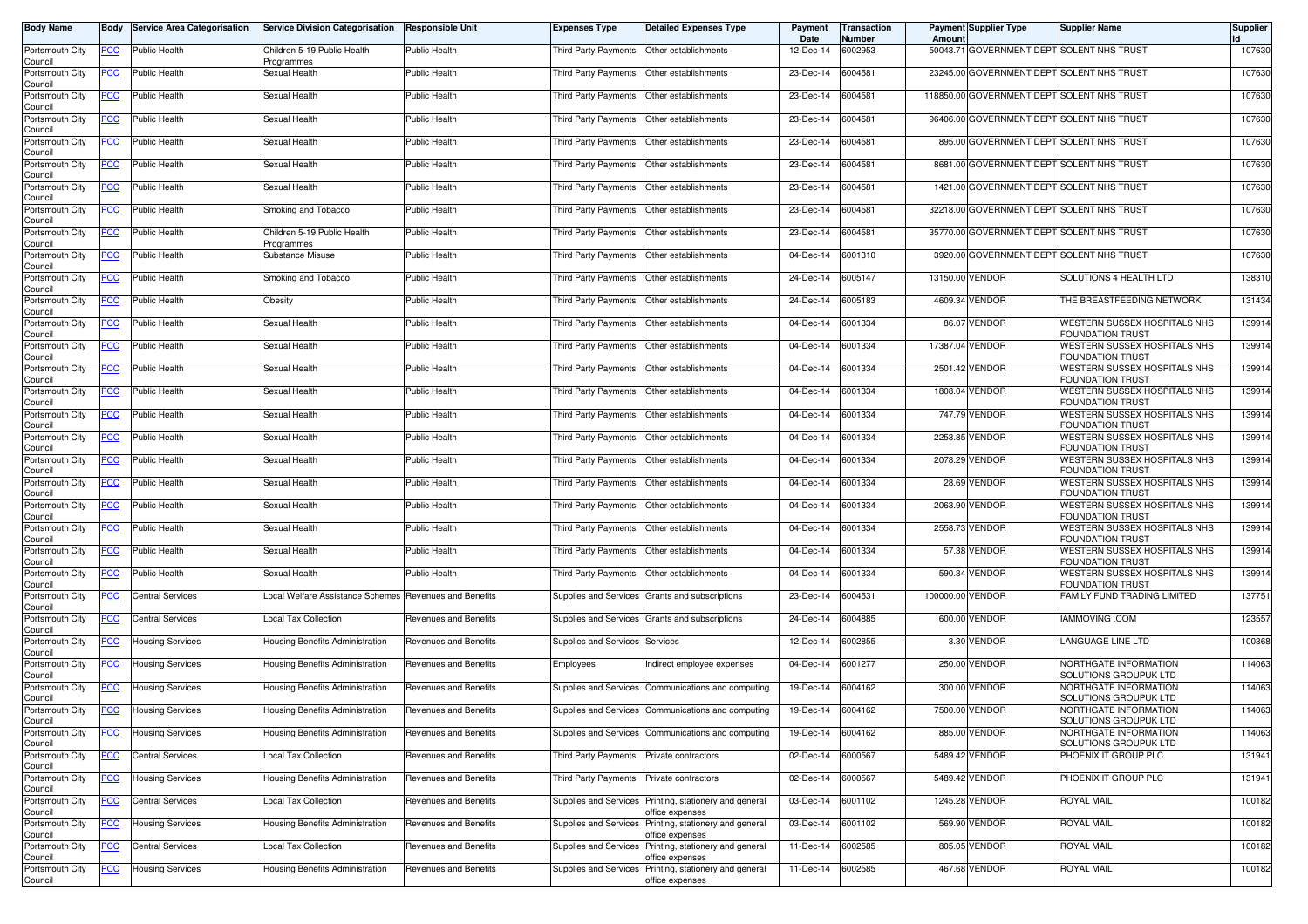| <b>Body Name</b>           | Body       | <b>Service Area Categorisation</b>               | <b>Service Division Categorisation</b>            | <b>Responsible Unit</b>          | <b>Expenses Type</b>                       | <b>Detailed Expenses Type</b>                                          | Payment<br>Date | <b>Transaction</b><br>Number | Amount | <b>Payment Supplier Type</b> | <b>Supplier Name</b>           | <b>Supplier</b> |
|----------------------------|------------|--------------------------------------------------|---------------------------------------------------|----------------------------------|--------------------------------------------|------------------------------------------------------------------------|-----------------|------------------------------|--------|------------------------------|--------------------------------|-----------------|
| Portsmouth City<br>Council | PCC        | Central Services                                 | Local Tax Collection                              | Revenues and Benefits            | Supplies and Services                      | Printing, stationery and general<br>office expenses                    | 17-Dec-14       | 6003724                      |        | 1059.22 VENDOR               | ROYAL MAIL                     | 100182          |
| Portsmouth City<br>Council | <u>PCC</u> | Housing Services                                 | <b>Housing Benefits Administration</b>            | Revenues and Benefits            | Supplies and Services                      | Printing, stationery and general<br>office expenses                    | 17-Dec-14       | 6003724                      |        | 940.85 VENDOR                | ROYAL MAIL                     | 100182          |
| Portsmouth City<br>Council | <b>PCC</b> | <b>Central Services</b>                          | Local Tax Collection                              | Revenues and Benefits            | Supplies and Services                      | Printing, stationery and general<br>iffice expenses                    | 24-Dec-14       | 6005100                      |        | 517.27 VENDOR                | ROYAL MAIL                     | 100182          |
| Portsmouth City<br>Council | <u>PCC</u> | <b>Housing Services</b>                          | Housing Benefits Administration                   | Revenues and Benefits            | <b>Supplies and Services</b>               | Printing, stationery and general<br>office expenses                    | 24-Dec-14       | 6005100                      |        | 769.50 VENDOR                | ROYAL MAIL                     | 100182          |
| Portsmouth City<br>Council | <u>PCC</u> | <b>Central Services</b>                          | <b>Local Tax Collection</b>                       | <b>Revenues and Benefits</b>     | Supplies and Services                      | Printing, stationery and general                                       | 31-Dec-14       | 6005737                      |        | 1699.40 VENDOR               | ROYAL MAIL                     | 100182          |
| Portsmouth City            | <u>PCC</u> | <b>Housing Services</b>                          | Housing Benefits Administration                   | Revenues and Benefits            | <b>Supplies and Services</b>               | iffice expenses<br>Printing, stationery and general<br>office expenses | 31-Dec-14       | 6005737                      |        | 984.04 VENDOR                | ROYAL MAIL                     | 100182          |
| Council<br>Portsmouth City | <b>PCC</b> | <b>Central Services</b>                          | Local Tax Collection                              | <b>Revenues and Benefits</b>     | <b>Supplies and Services</b>               | Printing, stationery and general                                       | 31-Dec-14       | 6005737                      |        | 0.60 VENDOR                  | ROYAL MAIL                     | 100182          |
| Council<br>Portsmouth City | <u>PCC</u> | <b>Housing Services</b>                          | Housing Benefits Administration                   | <b>Revenues and Benefits</b>     | Supplies and Services                      | office expenses<br>Communications and computing                        | 10-Dec-14       | 6002392                      |        | 14.52 VENDOR                 | T MOBILE (UK) LIMITED          | 100085          |
| Council<br>Portsmouth City | <u>PCC</u> | Environmental and Regulatory                     | Flood Defence and Land Drainage                   | <b>Transport and Environment</b> | Third Party Payments                       | Private contractors                                                    | 19-Dec-14       | 6003976                      |        | 12010.50 VENDOR              | ACS TESTING LTD                | 119972          |
| Council<br>Portsmouth City | <u>PCC</u> | Services<br>Other                                | Suspense and Capital Schemes                      | <b>Transport and Environment</b> | Supplies and Services                      | Services                                                               | 05-Dec-14       | 6001345                      |        | 8250.00 VENDOR               | AHR LONDON LIMITED             | 139600          |
| Council<br>Portsmouth City | <u>PCC</u> | Other                                            | Suspense and Capital Schemes                      | <b>Transport and Environment</b> | <b>Supplies and Services</b>               | Services                                                               | 24-Dec-14       | 6004610                      |        | 42344.72 VENDOR              | AHR LONDON LIMITED             | 139600          |
| Council<br>Portsmouth City | <u>PCC</u> | Highways and Transport                           | Transport Planning, Policy and                    | <b>Transport and Environment</b> | Transport-Related                          | Direct transport costs                                                 | 03-Dec-14       | 6000599                      |        | 18832.02 VENDOR              | ALLSTAR BUSINESS SOLUTIONS LTD | 135770          |
| Council<br>Portsmouth City | <u>PCC</u> | Services<br>Highways and Transport               | Strategy<br>Transport Planning, Policy and        | <b>Transport and Environment</b> | Expenditure<br>Transport-Related           | Direct transport costs                                                 | 31-Dec-14       | 6005419                      |        | 16357.62 VENDOR              | ALLSTAR BUSINESS SOLUTIONS LTD | 135770          |
| Council<br>Portsmouth City | <u>PCC</u> | Services<br>lighways and Transport               | Strategy<br>Fransport Planning, Policy and        | <b>Transport and Environment</b> | Expenditure<br>Transport-Related           | Direct transport costs                                                 | 03-Dec-14       | 6000599                      |        | 189.89 VENDOR                | ALLSTAR BUSINESS SOLUTIONS LTD | 135770          |
| Council<br>Portsmouth City | <u>PCC</u> | Services<br>Highways and Transport               | Strategy<br>Parking Services                      | <b>Transport and Environment</b> | Expenditure<br>Supplies and Services       | Services                                                               | 31-Dec-14       | 6005420                      |        | 712.50 VENDOR                | ALPHA PARKING LIMITED          | 133516          |
| Council<br>Portsmouth City | <u>PCC</u> | Services<br>Highways and Transport               | Transport Planning, Policy and                    | <b>Transport and Environment</b> | Transport-Related                          | Contract hire and operating                                            | 10-Dec-14       | 6001889                      |        | -2550.00 VENDOR              | ALPHABET(GB) LIMITED           | 138557          |
| Council<br>Portsmouth City | <u>PCC</u> | Services<br>Highways and Transport               | Strategy<br>Fransport Planning, Policy and        | <b>Transport and Environment</b> | Expenditure<br>Transport-Related           | eases<br>Contract hire and operating                                   | 10-Dec-14       | 6001889                      |        | 2550.00 VENDOR               | ALPHABET(GB) LIMITED           | 138557          |
| Council<br>Portsmouth City | <u>PCC</u> | Services<br>Highways and Transport               | Strategy<br>Transport Planning, Policy and        | <b>Transport and Environment</b> | Expenditure<br>Transport-Related           | eases<br>Contract hire and operating                                   | 10-Dec-14       | 6001889                      |        | 143.79 VENDOR                | ALPHABET(GB) LIMITED           | 138557          |
| Council<br>Portsmouth City | <u>PCC</u> | Services<br>lighways and Transport               | Strategy<br><b>Fransport Planning, Policy and</b> | <b>Transport and Environment</b> | Expenditure<br><b>Transport-Related</b>    | eases<br>Contract hire and operating                                   | 10-Dec-14       | 6001889                      |        | 9945.78 VENDOR               | ALPHABET(GB) LIMITED           | 138557          |
| Council<br>Portsmouth City | <u>PCC</u> | Services<br>Highways and Transport               | Strategy<br>Transport Planning, Policy and        | <b>Transport and Environment</b> | Expenditure<br><b>Transport-Related</b>    | eases<br>Contract hire and operating                                   | 17-Dec-14       | 6003262                      |        | 594.86 VENDOR                | ALPHABET(GB) LIMITED           | 138557          |
| Council<br>Portsmouth City | <u>PCC</u> | Services<br>Highways and Transport               | Strategy<br><b>Parking Services</b>               | <b>Transport and Environment</b> | Expenditure<br>Supplies and Services       | eases<br>Equipment, furniture and                                      | 24-Dec-14       | 6004632                      | 183.71 | <b>VENDOR</b>                | <b>ARCO LTD</b>                | 101174          |
| Council<br>Portsmouth City | <u>PCC</u> | Services<br>Highways and Transport               | <b>Parking Services</b>                           | <b>Transport and Environment</b> | Supplies and Services                      | naterials<br>Equipment, furniture and                                  | 24-Dec-14       | 6004632                      |        | 359.26 VENDOR                | <b>ARCO LTD</b>                | 101174          |
| Council<br>Portsmouth City | <u>PCC</u> | Services<br>lighways and Transport               | <b>Parking Services</b>                           | <b>Transport and Environment</b> | Supplies and Services                      | materials<br>Clothes, uniform and laundry                              | 24-Dec-14       | 6004632                      |        | 15.17 VENDOR                 | <b>ARCO LTD</b>                | 101174          |
| Council<br>Portsmouth City | <u>PCC</u> | Services<br>Highways and Transport               | <b>Parking Services</b>                           | <b>Transport and Environment</b> | Supplies and Services                      | Clothes, uniform and laundry                                           | 24-Dec-14       | 6004632                      |        | 3.79 VENDOR                  | ARCO LTD                       | 101174          |
| Council<br>Portsmouth City | <u>PCC</u> | Services<br>Highways and Transport               | Transport Planning, Policy and                    | <b>Transport and Environment</b> | Transport-Related                          | Contract hire and operating                                            | 24-Dec-14       | 300467                       |        | 960.50 VENDOR                | ARNOLD CLARK FINANCE LTD       | 139796          |
| Council<br>Portsmouth City | <u>PCC</u> | Services<br>Highways and Transport               | Strategy<br>Transport Planning, Policy and        | <b>Transport and Environment</b> | Expenditure<br>Transport-Related           | leases<br>Contract hire and operating                                  | 24-Dec-14       | 300467                       |        | 960.50 VENDOR                | ARNOLD CLARK FINANCE LTD       | 139796          |
| Council<br>Portsmouth City | <u>PCC</u> | Services<br>Highways and Transport               | Strategy<br>Transport Planning, Policy and        | <b>Transport and Environment</b> | Expenditure<br>Transport-Related           | eases<br>Contract hire and operating                                   | 24-Dec-14       | 300467                       |        | 960.50 VENDOR                | ARNOLD CLARK FINANCE LTD       | 139796          |
| Council<br>Portsmouth City | <b>PCC</b> | Services<br>Other                                | Strategy<br><b>Capital Codes</b>                  | <b>Transport and Environment</b> | Expenditure<br><b>Third Party Payments</b> | eases<br>Private contractors                                           | 05-Dec-14       | 6001362                      |        | 749.68 VENDOR                | <b>ATKINS LIMITED</b>          | 108809          |
| Council<br>Portsmouth City | <u>PCC</u> | Highways and Transport                           | Transport Planning, Policy and                    | <b>Transport and Environment</b> | Supplies and Services                      | Miscellaneous expenses                                                 | 03-Dec-14       | 6000610                      |        | 3116.15 VENDOR               | ATKINS LIMITED                 | 108809          |
| Council<br>Portsmouth City | <u>PCC</u> | Services<br>Highways and Transport               | Strategy<br>Transport Planning, Policy and        | <b>Transport and Environment</b> | Supplies and Services                      | Miscellaneous expenses                                                 | 03-Dec-14       | 6000610                      |        | 324.85 VENDOR                | <b>ATKINS LIMITED</b>          | 108809          |
| Council<br>Portsmouth City | <u>PCC</u> | <b>HIVICES</b><br>Highways and Transport         | Strategy<br>Transport Planning, Policy and        | <b>Transport and Environment</b> |                                            | Supplies and Services Miscellaneous expenses                           | 03-Dec-14       | 6000610                      |        | 2328.00 VENDOR               | ATKINS LIMITED                 | 108809          |
| Council<br>Portsmouth City | <u>PCC</u> | Services<br>Highways and Transport               | Strategy<br>Transport Planning, Policy and        | <b>Transport and Environment</b> |                                            | Supplies and Services Miscellaneous expenses                           | 03-Dec-14       | 6000610                      |        | 1698.00 VENDOR               | <b>ATKINS LIMITED</b>          | 108809          |
| Council<br>Portsmouth City | <u>PCC</u> | Services<br>Highways and Transport               | Strategy<br>Transport Planning, Policy and        | <b>Transport and Environment</b> |                                            | Supplies and Services Miscellaneous expenses                           | 03-Dec-14       | 6000610                      |        | 2471.00 VENDOR               | ATKINS LIMITED                 | 108809          |
| Council<br>Portsmouth City | <u>PCC</u> | Services<br>Other                                | Strategy<br>Suspense and Capital Schemes          | <b>Transport and Environment</b> | Supplies and Services                      | Services                                                               | 05-Dec-14       | 6001362                      |        | 5001.27 VENDOR               | <b>ATKINS LIMITED</b>          | 108809          |
| Council<br>Portsmouth City | <b>PCC</b> | <b>Environmental and Regulatory</b>              | Flood Defence and Land Drainage                   | <b>Transport and Environment</b> | Third Party Payments                       | Private contractors                                                    | 17-Dec-14       | 6003276                      |        | 12653.36 COMPANY             | AVON CONSTRUCTION LTD          | 139528          |
| Council<br>Portsmouth City | <u>PCC</u> | Services<br><b>Cultural and Related Services</b> | Recreation and Sport                              | <b>Transport and Environment</b> | Premises-Related                           | Repairs, alterations and                                               | 16-Dec-14       | 6003169                      |        | 1.00 COMPANY                 | AXIS ELEVATORS LTD             | 131244          |
| Council<br>Portsmouth City | <u>PCC</u> | Cultural and Related Services                    | Recreation and Sport                              | Transport and Environment        | Expenditure<br>Premises-Related            | maintenance of buildings<br>Repairs, alterations and                   | 16-Dec-14       | 6003169                      |        | 1.00 COMPANY                 | AXIS ELEVATORS LTD             | 131244          |
| Council                    |            |                                                  |                                                   |                                  | Expenditure                                | maintenance of buildings                                               |                 |                              |        |                              |                                |                 |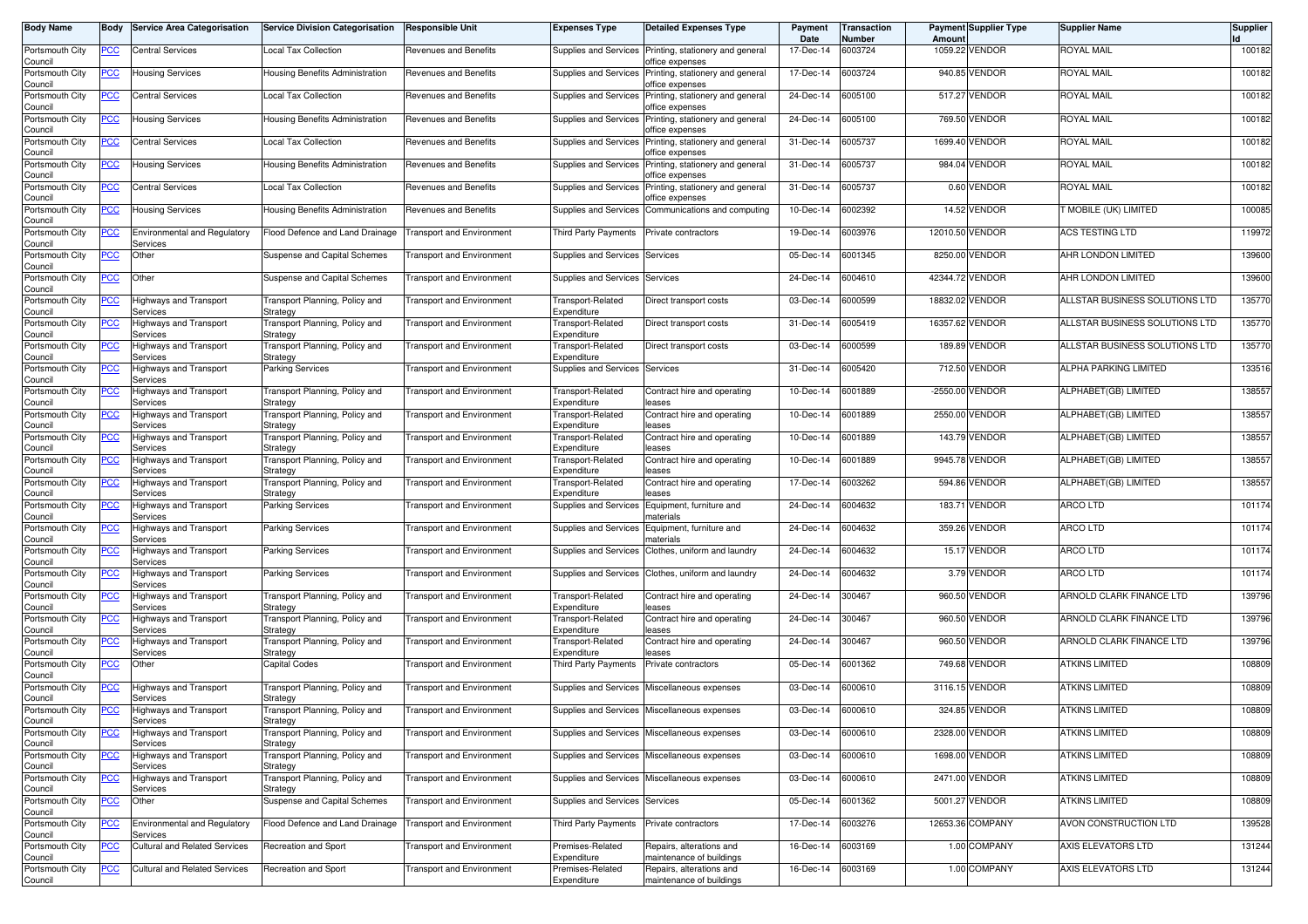| <b>Body Name</b>           | Body           | <b>Service Area Categorisation</b>               | <b>Service Division Categorisation</b>     | <b>Responsible Unit</b>          | Expenses Type                              | <b>Detailed Expenses Type</b>                        | Payment<br>Date | Transaction<br>Number | Amoun   | <b>Payment Supplier Type</b> | <b>Supplier Name</b>              | <b>Supplier</b> |
|----------------------------|----------------|--------------------------------------------------|--------------------------------------------|----------------------------------|--------------------------------------------|------------------------------------------------------|-----------------|-----------------------|---------|------------------------------|-----------------------------------|-----------------|
| Portsmouth City<br>Council | <u>PCC</u>     | Cultural and Related Services                    | Recreation and Sport                       | <b>Transport and Environment</b> | Premises-Related<br>Expenditure            | Repairs, alterations and<br>naintenance of buildings | 16-Dec-14       | 6003169               |         | 1.00 COMPANY                 | AXIS ELEVATORS LTD                | 131244          |
| Portsmouth City<br>Council | <u>PCC</u>     | Cultural and Related Services                    | Recreation and Sport                       | <b>Transport and Environment</b> | Premises-Related<br>Expenditure            | Repairs, alterations and<br>maintenance of buildings | 16-Dec-14       | 6003169               |         | 29771.00 COMPANY             | AXIS ELEVATORS LTD                | 131244          |
| Portsmouth City<br>Council | <u>PCC</u>     | Cultural and Related Services                    | Recreation and Sport                       | <b>Transport and Environment</b> | Premises-Related<br>Expenditure            | Repairs, alterations and<br>naintenance of buildings | 16-Dec-14       | 6003169               |         | 3146.26 COMPANY              | AXIS ELEVATORS LTD                | 131244          |
| Portsmouth City<br>Council | <b>PCC</b>     | <b>Cultural and Related Services</b>             | Recreation and Sport                       | Transport and Environment        | Premises-Related<br>Expenditure            | Repairs, alterations and<br>maintenance of buildings | 16-Dec-14       | 6003169               |         | 1.00 COMPANY                 | AXIS ELEVATORS LTD                | 131244          |
| Portsmouth City<br>Council | <u>PCC</u>     | <b>Cultural and Related Services</b>             | Open Spaces                                | <b>Transport and Environment</b> | Premises-Related<br>Expenditure            | Grounds maintenance costs                            | 19-Dec-14       | 6004007               |         | 7694.66 COMPANY              | <b>BARHILL PLANT LTD</b>          | 100355          |
| Portsmouth City<br>Council | <u>PCC</u>     | Cultural and Related Services                    | Open Spaces                                | <b>Transport and Environment</b> | Premises-Related<br>Expenditure            | Grounds maintenance costs                            | 31-Dec-14       | 6005443               |         | 900.00 COMPANY               | <b>BARHILL PLANT LTD</b>          | 100355          |
| Portsmouth City<br>Council | <u>PCC</u>     | <b>Cultural and Related Services</b>             | Open Spaces                                | <b>Transport and Environment</b> | Premises-Related<br>Expenditure            | Grounds maintenance costs                            | 31-Dec-14       | 6005443               |         | 1918.04 COMPANY              | <b>BARHILL PLANT LTD</b>          | 100355          |
| Portsmouth City<br>Council | <u>PCC</u>     | Highways and Transport<br>Services               | Fransport Planning, Policy and<br>Strategy | <b>Transport and Environment</b> | Supplies and Services                      | Miscellaneous expenses                               | 12-Dec-14       | 6002691               | 3750.00 | <b>VENDOR</b>                | BAY MEDIA LIMITED                 | 125900          |
| Portsmouth City            | <u>PCC</u>     | Cultural and Related Services                    | Recreation and Sport                       | <b>Transport and Environment</b> | <b>Third Party Payments</b>                | Private contractors                                  | 31-Dec-14       | 6005450               |         | -6842.44 VENDOR              | <b>BH LIVE</b>                    | 138587          |
| Council<br>Portsmouth City | <u>PCC</u>     | <b>Cultural and Related Services</b>             | Recreation and Sport                       | <b>Transport and Environment</b> | Third Party Payments                       | Private contractors                                  | 31-Dec-14       | 6005450               |         | 33442.44 VENDOR              | <b>BH LIVE</b>                    | 138587          |
| Council<br>Portsmouth City | <u>PCC</u>     | Highways and Transport                           | Parking Services                           | <b>Transport and Environment</b> | ncome                                      | Customer and client receipts                         | 01-Dec-14       | 6000355               |         | 4934.70 VENDOR               | BH LIVE                           | 138587          |
| Council<br>Portsmouth City | <b>PCC</b>     | Services<br>Highways and Transport               | <b>Parking Services</b>                    | Transport and Environment        | Third Party Payments                       | Private contractors                                  | 17-Dec-14       | 6003287               |         | 32.43 VENDOR                 | <b>BOARHUNT GROUP LTD</b>         | 103726          |
| Council<br>Portsmouth City | <u>PCC</u>     | Services<br>Highways and Transport               | <b>Parking Services</b>                    | <b>Transport and Environment</b> | Third Party Payments                       | Private contractors                                  | 17-Dec-14       | 6003287               |         | 42.50 VENDOR                 | <b>BOARHUNT GROUP LTD</b>         | 103726          |
| Council<br>Portsmouth City | <u>PCC</u>     | Services<br>Highways and Transport               | <b>Parking Services</b>                    | <b>Transport and Environment</b> | Third Party Payments                       | Private contractors                                  | 03-Dec-14       | 6000621               |         | 42.50 VENDOR                 | <b>BOARHUNT GROUP LTD</b>         | 103726          |
| Council<br>Portsmouth City | <u>PCC</u>     | Services<br>Highways and Transport               | <b>Parking Services</b>                    | <b>Transport and Environment</b> | Third Party Payments                       | Private contractors                                  | 03-Dec-14       | 6000621               |         | 42.50 VENDOR                 | BOARHUNT GROUP LTD                | 103726          |
| Council<br>Portsmouth City | <u>PCC</u>     | Services<br>Highways and Transport               | <b>Parking Services</b>                    | <b>Transport and Environment</b> | Third Party Payments                       | Private contractors                                  | 03-Dec-14       | 6000621               |         | 42.50 VENDOR                 | BOARHUNT GROUP LTD                | 103726          |
| Council<br>Portsmouth City | <u>PCC</u>     | Services<br>Highways and Transport               | <b>Parking Services</b>                    | <b>Transport and Environment</b> | Premises-Related                           | Rents                                                | 03-Dec-14       | 6000621               |         | 632.50 VENDOR                | <b>BOARHUNT GROUP LTD</b>         | 103726          |
| Council<br>Portsmouth City | <u>PCC</u>     | Services<br>Highways and Transport               | <b>Parking Services</b>                    | <b>Transport and Environment</b> | Expenditure<br>Premises-Related            | Rents                                                | 03-Dec-14       | 6000621               |         | 632.50 VENDOR                | <b>BOARHUNT GROUP LTD</b>         | 103726          |
| Council<br>Portsmouth City | <u>PCC</u>     | Services<br>Highways and Transport               | <b>Parking Services</b>                    | <b>Transport and Environment</b> | Expenditure<br><b>Third Party Payments</b> | Private contractors                                  | 10-Dec-14       | 6001907               |         | 42.50 VENDOR                 | <b>BOARHUNT GROUP LTD</b>         | 103726          |
| Council<br>Portsmouth City | <u>PCC</u>     | Services<br>Highways and Transport               | Parking Services                           | Transport and Environment        | Third Party Payments                       | Private contractors                                  | 10-Dec-14       | 6001907               |         | 44.00 VENDOR                 | BOARHUNT GROUP LTD                | 103726          |
| Council<br>Portsmouth City | <u>PCC</u>     | Services<br>Highways and Transport               | <b>Parking Services</b>                    | <b>Transport and Environment</b> | Third Party Payments                       | Private contractors                                  | 10-Dec-14       | 6001907               |         | 44.00 VENDOR                 | BOARHUNT GROUP LTD                | 103726          |
| Council<br>Portsmouth City | <u>PCC</u>     | Services<br>Highways and Transport               | <b>Parking Services</b>                    | <b>Transport and Environment</b> | Third Party Payments                       | Private contractors                                  | 17-Dec-14       | 6003287               |         | 42.50 VENDOR                 | BOARHUNT GROUP LTD                | 103726          |
| Council<br>Portsmouth City | <u>PCC</u>     | Services<br>Highways and Transport               | <b>Parking Services</b>                    | <b>Transport and Environment</b> | Third Party Payments                       | Private contractors                                  | 17-Dec-14       | 6003287               |         | 42.50 VENDOR                 | <b>BOARHUNT GROUP LTD</b>         | 103726          |
| Council<br>Portsmouth City | <u>PCC</u>     | Services<br>Highways and Transport               | <b>Parking Services</b>                    | <b>Transport and Environment</b> | Third Party Payments                       | Private contractors                                  | 31-Dec-14       | 6005452               |         | 42.50 VENDOR                 | BOARHUNT GROUP LTD                | 103726          |
| Council<br>Portsmouth City | <u>PCC</u>     | Services<br>Highways and Transport               | <b>Parking Services</b>                    | <b>Transport and Environment</b> | Premises-Related                           | Rents                                                | 31-Dec-14       | 6005452               |         | 632.50 VENDOR                | BOARHUNT GROUP LTD                | 103726          |
| Council<br>Portsmouth City | <u>PCC</u>     | Services<br>Highways and Transport               | <b>Parking Services</b>                    | <b>Transport and Environment</b> | Expenditure<br>Premises-Related            | Rents                                                | 31-Dec-14       | 6005452               |         | 632.50 VENDOR                | BOARHUNT GROUP LTD                | 103726          |
| Council<br>Portsmouth City | <u>PCC</u>     | Services<br>Highways and Transport               | <b>Parking Services</b>                    | <b>Transport and Environment</b> | Expenditure<br><b>Third Party Payments</b> | Private contractors                                  | 31-Dec-14       | 6005452               |         | 42.50 VENDOR                 | <b>BOARHUNT GROUP LTD</b>         | 103726          |
| Council<br>Portsmouth City | <u>PCC</u>     | Services<br>Highways and Transport               | <b>Parking Services</b>                    | <b>Transport and Environment</b> | Third Party Payments                       | Private contractors                                  | 31-Dec-14       | 6005452               |         | 46.00 VENDOR                 | <b>BOARHUNT GROUP LTD</b>         | 103726          |
| Council<br>Portsmouth City | <u>PCC</u>     | Services<br>Highways and Transport               | Parking Services                           | Transport and Environment        | Third Party Payments                       | Private contractors                                  | 31-Dec-14       | 6005452               |         | 42.50 VENDOR                 | BOARHUNT GROUP LTD                | 103726          |
| Council<br>Portsmouth City | <u>PCC</u>     | Services<br>Highways and Transport               | Structural Maintenance                     | <b>Transport and Environment</b> | Supplies and Services                      | Communications and computing                         | 09-Dec-14       | 6001816               |         | 111.90 COMPANY               | BRITISH TELECOMMUNICATIONS PLC    | 100132          |
| Council<br>Portsmouth City | <u>PCC</u>     | pervices<br>Highways and Transport               | Traffic Management and Road                | <b>Transport and Environment</b> | Supplies and Services                      | Communications and computing                         | 09-Dec-14       | 6001816               |         | 75.50 COMPANY                | BRITISH TELECOMMUNICATIONS PLC    | 100132          |
| Council<br>Portsmouth City | <u>PCC</u>     | Services<br><b>Cultural and Related Services</b> | Safety<br>Recreation and Sport             | <b>Transport and Environment</b> | Third Party Payments                       | Private contractors                                  | 22-Dec-14       | 6004335               |         | 10996.07 VENDOR              | BROADWATER LEISURE LIMITED        | 125396          |
| Council<br>Portsmouth City | $\overline{C}$ | <b>Cultural and Related Services</b>             | Recreation and Sport                       | <b>Transport and Environment</b> | Third Party Payments                       | Private contractors                                  | 22-Dec-14       | 6004335               |         | 195.48 VENDOR                | BROADWATER LEISURE LIMITED        | 125396          |
| Council<br>Portsmouth City | <u>PCC</u>     | <b>Cultural and Related Services</b>             | Recreation and Sport                       | <b>Transport and Environment</b> | Third Party Payments                       | Private contractors                                  | 22-Dec-14       | 6004335               |         | 11356.23 VENDOR              | <b>BROADWATER LEISURE LIMITED</b> | 125396          |
| Council<br>Portsmouth City | <u>PCC</u>     | <b>Cultural and Related Services</b>             | Recreation and Sport                       | <b>Transport and Environment</b> | Third Party Payments                       | Private contractors                                  | $22$ -Dec-14    | 6004335               |         | 2066.44 VENDOR               | BROADWATER LEISURE LIMITED        | 125396          |
| Council<br>Portsmouth City | <u>PCC</u>     | <b>Highways and Transport</b>                    | <b>Parking Services</b>                    | <b>Transport and Environment</b> | <b>Supplies and Services</b>               | Equipment, furniture and                             | 03-Dec-14       | 6000629               |         | 2040.14 COMPANY              | CALE BRIPARC LTD                  | 100591          |
| Council                    |                | Services<br><b>Highways and Transport</b>        |                                            |                                  | <b>Supplies and Services</b>               | naterials<br>Printing, stationery and general        | 03-Dec-14       | 6000629               |         | 50.00 COMPANY                | <b>CALE BRIPARC LTD</b>           | 100591          |
| Portsmouth City<br>Council | <b>PCC</b>     | Services                                         | <b>Parking Services</b>                    | <b>Transport and Environment</b> |                                            | office expenses                                      |                 |                       |         |                              |                                   |                 |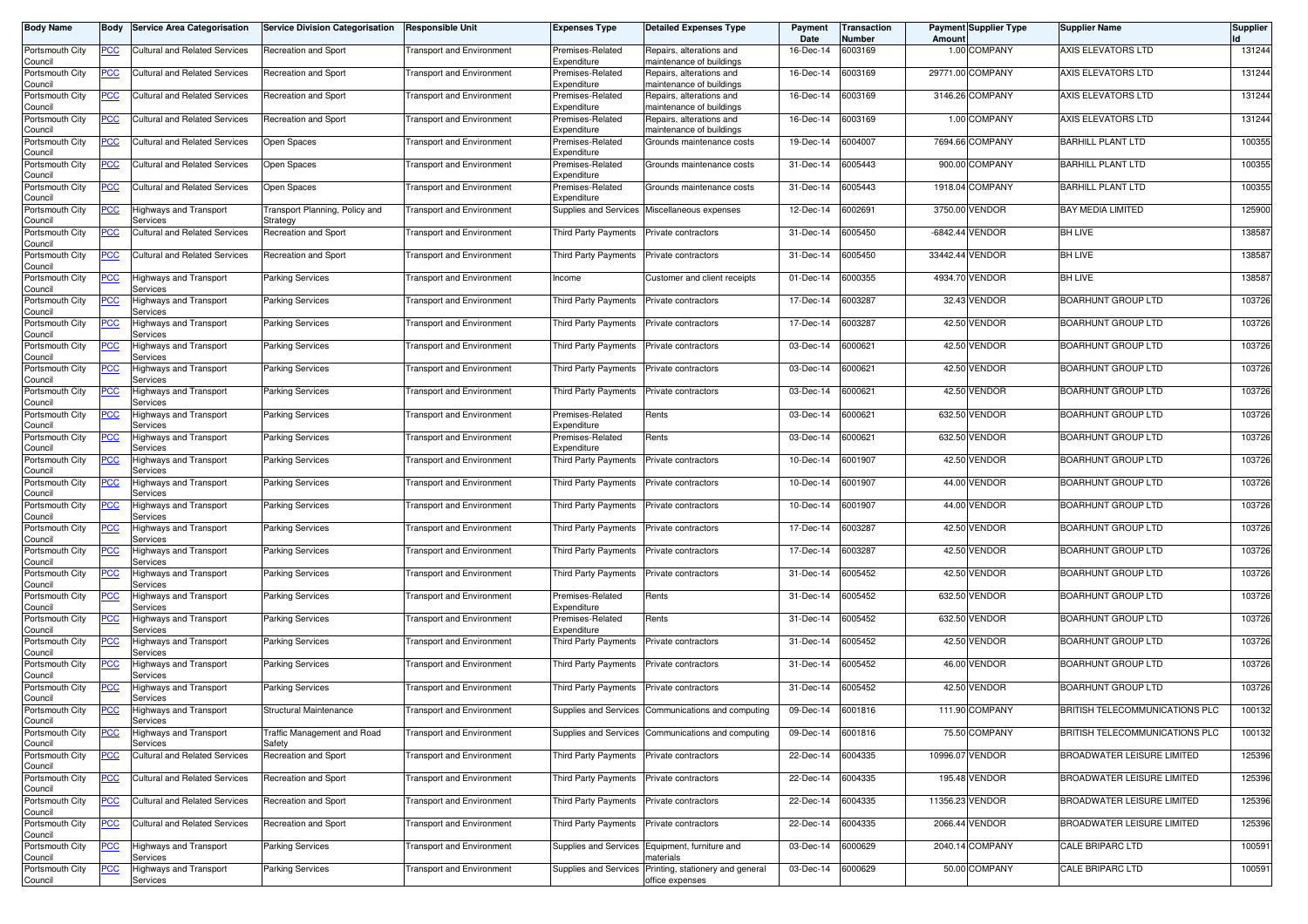| <b>Body Name</b>           | Body       | <b>Service Area Categorisation</b>              | <b>Service Division Categorisation</b>     | <b>Responsible Unit</b>          | <b>Expenses Type</b>            | <b>Detailed Expenses Type</b>                        | Payment<br>Date | Transaction<br>Number | Amount  | <b>Payment Supplier Type</b> | <b>Supplier Name</b>            | Supplier |
|----------------------------|------------|-------------------------------------------------|--------------------------------------------|----------------------------------|---------------------------------|------------------------------------------------------|-----------------|-----------------------|---------|------------------------------|---------------------------------|----------|
| Portsmouth City<br>Council | <u>PCC</u> | Highways and Transport<br>Services              | <b>Parking Services</b>                    | <b>Transport and Environment</b> | Supplies and Services           | Equipment, furniture and<br>naterials                | 12-Dec-14       | 6002713               |         | 1346.32 COMPANY              | <b>CALE BRIPARC LTD</b>         | 100591   |
| Portsmouth City<br>Council | <u>PCC</u> | <b>Highways and Transport</b><br>Services       | <b>Parking Services</b>                    | <b>Transport and Environment</b> | Supplies and Services           | Equipment, furniture and<br>naterials                | 12-Dec-14       | 6002713               |         | 736.00 COMPANY               | <b>CALE BRIPARC LTD</b>         | 100591   |
| Portsmouth City<br>Council | <b>PCC</b> | <b>Highways and Transport</b><br>Services       | <b>Parking Services</b>                    | <b>Transport and Environment</b> | Supplies and Services           | Equipment, furniture and<br>าaterials                | 12-Dec-14       | 6002713               | 496.80  | <b>COMPANY</b>               | <b>CALE BRIPARC LTD</b>         | 100591   |
| Portsmouth City<br>Council | <u>PCC</u> | Highways and Transport<br>Services              | Parking Services                           | <b>Transport and Environment</b> | Supplies and Services           | Equipment, furniture and<br>naterials                | 12-Dec-14       | 6002713               |         | 336.58 COMPANY               | <b>CALE BRIPARC LTD</b>         | 100591   |
| Portsmouth City<br>Council | <u>PCC</u> | Highways and Transport<br>Services              | <b>Parking Services</b>                    | <b>Fransport and Environment</b> | Supplies and Services           | Equipment, furniture and<br>naterials                | 12-Dec-14       | 6002713               | 184.00  | <b>COMPANY</b>               | <b>CALE BRIPARC LTD</b>         | 100591   |
| Portsmouth City<br>Council | <u>PCC</u> | <b>Highways and Transport</b><br>Services       | <b>Parking Services</b>                    | <b>Fransport and Environment</b> | Supplies and Services           | Equipment, furniture and<br>naterials                | 12-Dec-14       | 6002713               |         | 124.20 COMPANY               | <b>CALE BRIPARC LTD</b>         | 100591   |
| Portsmouth City<br>Council | <u>PCC</u> | <b>Highways and Transport</b><br>Services       | <b>Parking Services</b>                    | <b>Transport and Environment</b> | Supplies and Services           | Printing, stationery and general<br>office expenses  | 12-Dec-14       | 6002713               |         | 12.00 COMPANY                | <b>CALE BRIPARC LTD</b>         | 100591   |
| Portsmouth City<br>Council | <u>PCC</u> | Highways and Transport<br>Services              | <b>Parking Services</b>                    | <b>Transport and Environment</b> | Supplies and Services           | Printing, stationery and general<br>office expenses  | 12-Dec-14       | 6002713               |         | 3.00 COMPANY                 | <b>CALE BRIPARC LTD</b>         | 100591   |
| Portsmouth City<br>Council | <u>PCC</u> | <b>Highways and Transport</b><br>Services       | Parking Services                           | <b>Transport and Environment</b> | Supplies and Services           | Equipment, furniture and<br>naterials                | 24-Dec-14       | 6004695               |         | 717.60 COMPANY               | <b>CALE BRIPARC LTD</b>         | 100591   |
| Portsmouth City<br>Council | <u>PCC</u> | Highways and Transport<br>Services              | <b>Parking Services</b>                    | <b>Transport and Environment</b> | Supplies and Services           | Equipment, furniture and<br>าaterials                | 24-Dec-14       | 6004695               | 376.00  | <b>COMPANY</b>               | <b>CALE BRIPARC LTD</b>         | 100591   |
| Portsmouth City<br>Council | <b>PCC</b> | Highways and Transport<br>Services              | Parking Services                           | <b>Transport and Environment</b> | Supplies and Services           | Equipment, furniture and<br>าaterials                | 24-Dec-14       | 6004695               |         | 2019.48 COMPANY              | <b>CALE BRIPARC LTD</b>         | 100591   |
| Portsmouth City<br>Council | <u>PCC</u> | Highways and Transport<br>Services              | <b>Parking Services</b>                    | <b>Transport and Environment</b> | Supplies and Services           | Equipment, furniture and<br>าaterials                | 24-Dec-14       | 6004695               | 736.00  | <b>COMPANY</b>               | <b>CALE BRIPARC LTD</b>         | 100591   |
| Portsmouth City<br>Council | <u>PCC</u> | Highways and Transport<br>Services              | Parking Services                           | <b>Transport and Environment</b> | Supplies and Services           | Equipment, furniture and<br>naterials                | 24-Dec-14       | 6004695               | 179.40  | <b>COMPANY</b>               | <b>CALE BRIPARC LTD</b>         | 100591   |
| Portsmouth City<br>Council | <b>PCC</b> | Highways and Transport<br>Services              | <b>Parking Services</b>                    | <b>Fransport and Environment</b> | Supplies and Services           | Equipment, furniture and<br>naterials                | 24-Dec-14       | 6004695               |         | 94.00 COMPANY                | <b>CALE BRIPARC LTD</b>         | 100591   |
| Portsmouth City<br>Council | <u>PCC</u> | Highways and Transport<br>Services              | <b>Parking Services</b>                    | <b>Transport and Environment</b> | Supplies and Services           | Equipment, furniture and<br>naterials                | 24-Dec-14       | 6004695               | 504.87  | <b>COMPANY</b>               | <b>CALE BRIPARC LTD</b>         | 100591   |
| Portsmouth City<br>Council | <u>PCC</u> | Highways and Transport<br>Services              | <b>Parking Services</b>                    | <b>Transport and Environment</b> | Supplies and Services           | Equipment, furniture and<br>naterials                | 24-Dec-14       | 6004695               |         | 184.00 COMPANY               | <b>CALE BRIPARC LTD</b>         | 100591   |
| Portsmouth City<br>Council | <u>PCC</u> | Highways and Transport<br>Services              | <b>Parking Services</b>                    | <b>Transport and Environment</b> | Supplies and Services           | Printing, stationery and general<br>office expenses  | 24-Dec-14       | 6004695               |         | 12.00 COMPANY                | <b>CALE BRIPARC LTD</b>         | 100591   |
| Portsmouth City<br>Council | <u>PCC</u> | Highways and Transport<br>Services              | <b>Parking Services</b>                    | <b>Transport and Environment</b> | Supplies and Services           | Printing, stationery and general<br>office expenses  | 24-Dec-14       | 6004695               |         | 3.00 COMPANY                 | <b>CALE BRIPARC LTD</b>         | 100591   |
| Portsmouth City<br>Council | <u>PCC</u> | Highways and Transport<br>Services              | <b>Parking Services</b>                    | Transport and Environment        | Premises-Related<br>Expenditure | Repairs, alterations and<br>naintenance of buildings | 17-Dec-14       | 6003303               | 83.49   | <b>VENDOR</b>                | CHURCHES FIRE SECURITY LIMITED  | 100131   |
| Portsmouth City<br>Council | <u>PCC</u> | <b>Environmental and Regulatory</b><br>Services | <b>Waste Collection</b>                    | <b>Transport and Environment</b> | Supplies and Services           | Miscellaneous expenses                               | 08-Dec-14       | 6001679               | 1350.00 | <b>COMPANY</b>               | CLEAR CHANNEL UK LTD            | 104057   |
| Portsmouth City<br>Council | <u>PCC</u> | <b>Environmental and Regulatory</b><br>Services | <b>Waste Collection</b>                    | <b>Transport and Environment</b> | Supplies and Services           | Miscellaneous expenses                               | 08-Dec-14       | 6001679               |         | 450.00 COMPANY               | CLEAR CHANNEL UK LTD            | 104057   |
| Portsmouth City<br>Council | <u>PCC</u> | <b>Environmental and Regulatory</b><br>Services | <b>Waste Collection</b>                    | <b>Transport and Environment</b> | Supplies and Services           | Miscellaneous expenses                               | 08-Dec-14       | 6001679               |         | -920.00 COMPANY              | CLEAR CHANNEL UK LTD            | 104057   |
| Portsmouth City<br>Council | <u>PCC</u> | <b>Cultural and Related Services</b>            | Open Spaces                                | <b>Fransport and Environment</b> | Premises-Related<br>Expenditure | Grounds maintenance costs                            | 01-Dec-14       | 6000367               | 894.50  | <b>COMPANY</b>               | <b>COLAS LTD</b>                | 100298   |
| Portsmouth City<br>Council | <u>PCC</u> | <b>Cultural and Related Services</b>            | Open Spaces                                | <b>Transport and Environment</b> | Premises-Related<br>Expenditure | Grounds maintenance costs                            | 01-Dec-14       | 6000367               | 2190.00 | <b>COMPANY</b>               | <b>COLAS LTD</b>                | 100298   |
| Portsmouth City<br>Council | <b>PCC</b> | <b>Environmental and Regulatory</b><br>Services | Flood Defence and Land Drainage            | <b>Transport and Environment</b> | Third Party Payments            | Private contractors                                  | 19-Dec-14       | 6004045               |         | 247.30 COMPANY               | <b>COLAS LTD</b>                | 100298   |
| Portsmouth City<br>Council | <u>PCC</u> | Highways and Transport<br>Services              | Transport Planning, Policy and<br>Strategy | <b>Transport and Environment</b> | Third Party Payments            | Private contractors                                  | 12-Dec-14       | 6002743               | 6994.00 | <b>VENDOR</b>                | COMMUNITY CYCLE CENTRE          | 138039   |
| Portsmouth City<br>Council | <u>PCC</u> | Cultural and Related Services                   | Recreation and Sport                       | <b>Transport and Environment</b> | Premises-Related<br>Expenditure | Repairs, alterations and<br>naintenance of buildings | 05-Dec-14       | 6001410               |         | 747.50 COMPANY               | CORRIGENDA LIMITED T/A CHURCHES | 102100   |
| Portsmouth City<br>Council | <b>PCC</b> | <b>Cultural and Related Services</b>            | Recreation and Sport                       | <b>Transport and Environment</b> | Premises-Related<br>Expenditure | Repairs, alterations and<br>naintenance of buildings | 05-Dec-14       | 6001410               |         | 479.45 COMPANY               | CORRIGENDA LIMITED T/A CHURCHES | 102100   |
| Portsmouth City<br>Council | <u>PCC</u> | <b>Cultural and Related Services</b>            | Recreation and Sport                       | <b>Fransport and Environment</b> | Premises-Related<br>Expenditure | lepairs, alterations and<br>maintenance of buildings | 24-Dec-14       | 6004742               |         | 1620.41 COMPANY              | CORRIGENDA LIMITED T/A CHURCHES | 102100   |
| Portsmouth City<br>ouncil` | <u>PCC</u> | <b>Cultural and Related Services</b>            | Recreation and Sport                       | <b>Fransport and Environment</b> | Premises-Related<br>Expenditure | Repairs, alterations and<br>naintenance of buildings | 24-Dec-14       | 6004742               |         | 5234.52 COMPANY              | CORRIGENDA LIMITED T/A CHURCHES | 102100   |
| Portsmouth City<br>Council | <u>PCC</u> | <b>Cultural and Related Services</b>            | Recreation and Sport                       | <b>Transport and Environment</b> | Premises-Related<br>Expenditure | Repairs, alterations and<br>maintenance of buildings | 04-Dec-14       | 6001213               |         | 535.62 COMPANY               | CORRIGENDA LIMITED T/A CHURCHES | 102100   |
| Portsmouth City<br>Council | <u>PCC</u> | <b>Cultural and Related Services</b>            | Recreation and Sport                       | <b>Transport and Environment</b> | Premises-Related<br>Expenditure | Repairs, alterations and<br>maintenance of buildings | 05-Dec-14       | 6001409               |         | 1620.41 COMPANY              | CORRIGENDA LIMITED T/A CHURCHES | 102100   |
| Portsmouth City<br>Council | <u>PCC</u> | <b>Cultural and Related Services</b>            | Recreation and Sport                       | <b>Transport and Environment</b> | Premises-Related<br>Expenditure | Repairs, alterations and<br>maintenance of buildings | 05-Dec-14       | 6001410               |         | 776.25 COMPANY               | CORRIGENDA LIMITED T/A CHURCHES | 102100   |
| Portsmouth City<br>Council | <u>PCC</u> | <b>Cultural and Related Services</b>            | Recreation and Sport                       | <b>Transport and Environment</b> | Premises-Related<br>Expenditure | Repairs, alterations and<br>maintenance of buildings | 05-Dec-14       | 6001410               |         | 1897.50 COMPANY              | CORRIGENDA LIMITED T/A CHURCHES | 102100   |
| Portsmouth City<br>Council | <u>PCC</u> | Cultural and Related Services                   | Recreation and Sport                       | Transport and Environment        | Premises-Related<br>Expenditure | Repairs, alterations and<br>naintenance of buildings | 24-Dec-14       | 6004742               |         | 1437.50 COMPANY              | CORRIGENDA LIMITED T/A CHURCHES | 102100   |
| Portsmouth City<br>Council | <u>PCC</u> | Cultural and Related Services                   | Recreation and Sport                       | <b>Transport and Environment</b> | Premises-Related<br>Expenditure | Repairs, alterations and<br>naintenance of buildings | 12-Dec-14       | 6002747               |         | 19797.38 COMPANY             | CORRIGENDA LIMITED T/A CHURCHES | 102100   |
| Portsmouth City<br>Council | <u>PCC</u> | Cultural and Related Services                   | Recreation and Sport                       | <b>Transport and Environment</b> | Premises-Related<br>Expenditure | Repairs, alterations and<br>maintenance of buildings | 24-Dec-14       | 6004742               |         | 3000.00 COMPANY              | CORRIGENDA LIMITED T/A CHURCHES | 102100   |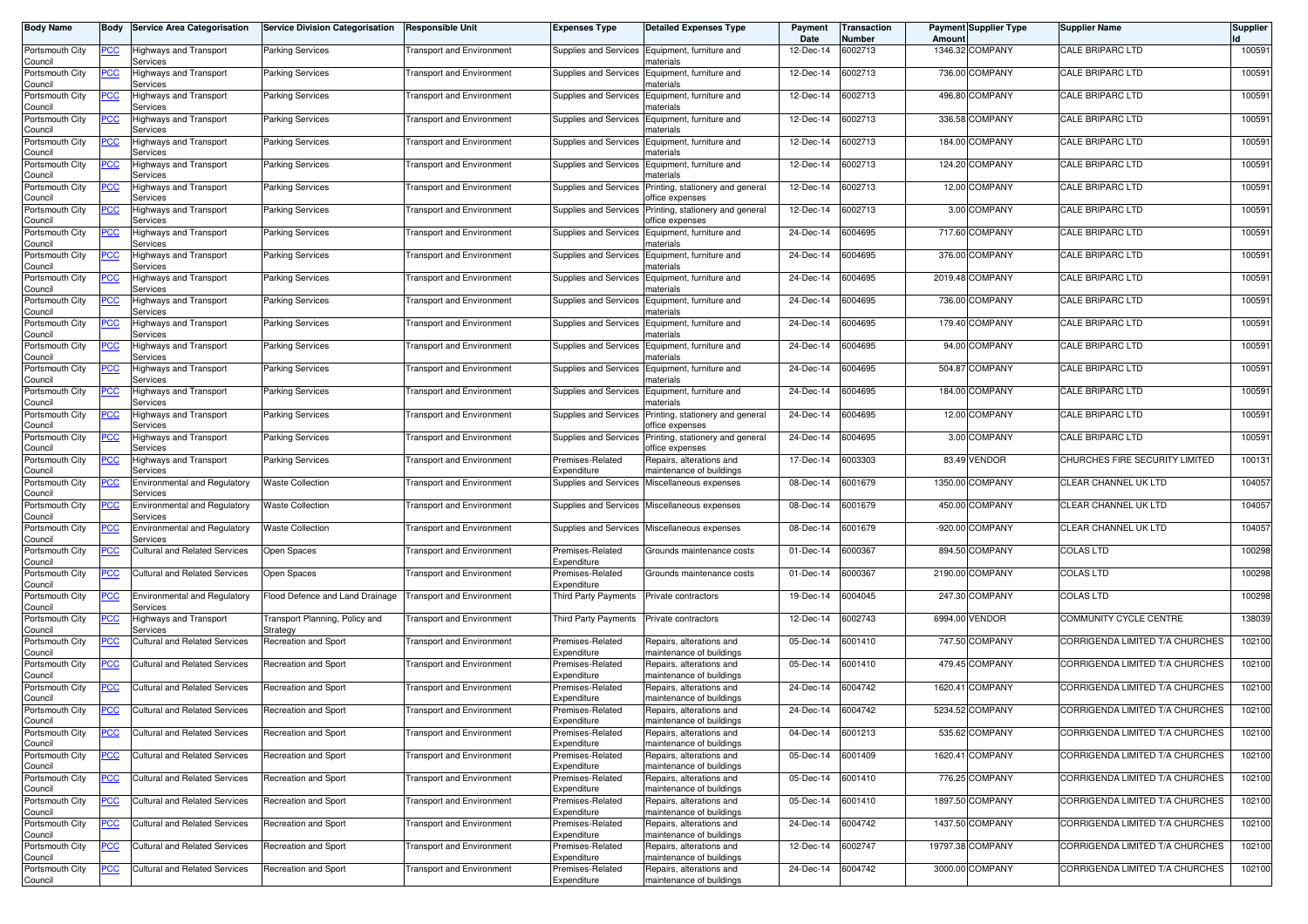| Body Name                  | Body           | <b>Service Area Categorisation</b>              | <b>Service Division Categorisation</b>         | <b>Responsible Unit</b>          | <b>Expenses Type</b>            | <b>Detailed Expenses Type</b>                        | Payment<br>Date | <b>Transaction</b><br>Number | Amount   | <b>Payment Supplier Type</b> | <b>Supplier Name</b>            | <b>Supplier</b> |
|----------------------------|----------------|-------------------------------------------------|------------------------------------------------|----------------------------------|---------------------------------|------------------------------------------------------|-----------------|------------------------------|----------|------------------------------|---------------------------------|-----------------|
| Portsmouth City<br>Council | <u>PCC</u>     | Cultural and Related Services                   | Recreation and Sport                           | <b>Fransport and Environment</b> | Premises-Related<br>Expenditure | Repairs, alterations and<br>naintenance of buildings | 19-Dec-14       | 6004058                      |          | 27778.84 COMPANY             | CORRIGENDA LIMITED T/A CHURCHES | 102100          |
| Portsmouth City<br>Council | <u>PCC</u>     | Cultural and Related Services                   | Recreation and Sport                           | <b>Fransport and Environment</b> | Premises-Related<br>Expenditure | Repairs, alterations and<br>naintenance of buildings | 19-Dec-14       | 6004058                      |          | 6542.22 COMPANY              | CORRIGENDA LIMITED T/A CHURCHES | 102100          |
| Portsmouth City<br>Council | <u>PCC</u>     | <b>Cultural and Related Services</b>            | Recreation and Sport                           | Transport and Environment        | Premises-Related<br>Expenditure | Repairs, alterations and<br>naintenance of buildings | 19-Dec-14       | 6004058                      |          | 3013.77 COMPANY              | CORRIGENDA LIMITED T/A CHURCHES | 102100          |
| Portsmouth City<br>Council | <u>PCC</u>     | <b>Cultural and Related Services</b>            | Recreation and Sport                           | Transport and Environment        | Premises-Related<br>Expenditure | tepairs, alterations and<br>naintenance of buildings | 19-Dec-14       | 6004058                      |          | 4910.00 COMPANY              | CORRIGENDA LIMITED T/A CHURCHES | 102100          |
| Portsmouth City<br>Council | <u>PCC</u>     | Cultural and Related Services                   | Recreation and Sport                           | <b>Transport and Environment</b> | Premises-Related<br>Expenditure | Repairs, alterations and<br>naintenance of buildings | 24-Dec-14       | 6004742                      | 4936.23  | <b>COMPANY</b>               | CORRIGENDA LIMITED T/A CHURCHES | 102100          |
| Portsmouth City<br>Council | <u>PCC</u>     | Cultural and Related Services                   | Recreation and Sport                           | <b>Fransport and Environment</b> | Premises-Related<br>Expenditure | Repairs, alterations and<br>maintenance of buildings | 23-Dec-14       | 6004513                      |          | 0.61 COMPANY                 | CORRIGENDA LIMITED T/A CHURCHES | 102100          |
| Portsmouth City<br>Council | <u>PCC</u>     | <b>Cultural and Related Services</b>            | Recreation and Sport                           | <b>Fransport and Environment</b> | Premises-Related<br>Expenditure | Repairs, alterations and<br>naintenance of buildings | 23-Dec-14       | 6004513                      |          | 2315.62 COMPANY              | CORRIGENDA LIMITED T/A CHURCHES | 102100          |
| Portsmouth City<br>Council | <u>PCC</u>     | Highways and Transport<br>Services              | <b>Parking Services</b>                        | <b>Fransport and Environment</b> | Supplies and Services           | Equipment, furniture and<br>naterials                | 04-Dec-14       | 6001226                      |          | 930.00 VENDOR                | <b>CPS SUPPLIES</b>             | 126204          |
| Portsmouth City<br>Council | <u>PCC</u>     | Highways and Transport<br>Services              | Parking Services                               | <b>Transport and Environment</b> | Supplies and Services           | Equipment, furniture and<br>naterials                | 04-Dec-14       | 6001226                      |          | 232.50 VENDOR                | <b>CPS SUPPLIES</b>             | 126204          |
| Portsmouth City<br>Council | <u>PCC</u>     | Highways and Transport<br>Services              | <b>Parking Services</b>                        | <b>Transport and Environment</b> | Third Party Payments            | Private contractors                                  | 10-Dec-14       | 6001964                      |          | 289.58 VENDOR                | <b>CREDITCALL LIMITED</b>       | 131178          |
| Portsmouth City<br>Council | <u>PCC</u>     | Highways and Transport<br>Services              | Parking Services                               | <b>Transport and Environment</b> | Third Party Payments            | Private contractors                                  | 10-Dec-14       | 6001964                      |          | 353.92 VENDOR                | <b>CREDITCALL LIMITED</b>       | 131178          |
| Portsmouth City<br>Council | <u>PCC</u>     | <b>Highways and Transport</b><br>Services       | <b>Parking Services</b>                        | Transport and Environment        | <b>Third Party Payments</b>     | Private contractors                                  | 31-Dec-14       | 6005513                      | 233.39   | VENDOR                       | <b>CREDITCALL LIMITED</b>       | 131178          |
| Portsmouth City<br>Council | <u>PCC</u>     | Highways and Transport<br>Services              | <b>Parking Services</b>                        | <b>Transport and Environment</b> | Third Party Payments            | Private contractors                                  | 31-Dec-14       | 6005513                      | 285.25   | <b>VENDOR</b>                | <b>CREDITCALL LIMITED</b>       | 131178          |
| Portsmouth City<br>Council | <u>PCC</u>     | Highways and Transport<br>Services              | <b>Parking Services</b>                        | <b>Fransport and Environment</b> | Supplies and Services           | Equipment, furniture and<br>าaterials                | 24-Dec-14       | 6004781                      | 420.92   | <b>VENDOR</b>                | EDMUNDSON ELECTRICAL LTD        | 100275          |
| Portsmouth City<br>Council | PСC            | Highways and Transport<br>Services              | <b>Parking Services</b>                        | <b>Fransport and Environment</b> | Supplies and Services           | Equipment, furniture and<br>naterials                | 24-Dec-14       | 6004781                      |          | 39.25 VENDOR                 | EDMUNDSON ELECTRICAL LTD        | 100275          |
| Portsmouth City<br>Council | <u>PCC</u>     | <b>Environmental and Regulatory</b><br>Services | <b>Waste Collection</b>                        | <b>Fransport and Environment</b> | Supplies and Services           | Equipment, furniture and<br>naterials                | 19-Dec-14       | 6004085                      | 4880.60  | <b>VENDOR</b>                | EGBERT H TAYLOR & CO LTD        | 100449          |
| Portsmouth City<br>Council | <u>PCC</u>     | Environmental and Regulatory<br>Services        | <b>Waste Collection</b>                        | <b>Transport and Environment</b> | Supplies and Services           | Equipment, furniture and<br>naterials                | 31-Dec-14       | 6005544                      |          | 448.76 VENDOR                | EGBERT H TAYLOR & CO LTD        | 100449          |
| Portsmouth City<br>Council | <u>PCC</u>     | <b>Environmental and Regulatory</b><br>Services | <b>Waste Collection</b>                        | <b>Transport and Environment</b> | Supplies and Services           | Equipment, furniture and<br>naterials                | 31-Dec-14       | 6005544                      |          | 3682.08 VENDOR               | EGBERT H TAYLOR & CO LTD        | 100449          |
| Portsmouth City<br>Council | <u>PCC</u>     | Highways and Transport<br>Services              | Structural Maintenance                         | Transport and Environment        | Supplies and Services           | Grants and subscriptions                             | 05-Dec-14       | 6001439                      | 6750.00  | <b>VENDOR</b>                | <b>ELGIN</b>                    | 137378          |
| Portsmouth City<br>Council | <b>PCC</b>     | <b>Cultural and Related Services</b>            | Open Spaces                                    | Transport and Environment        | Premises-Related<br>Expenditure | lepairs, alterations and<br>naintenance of buildings | 31-Dec-14       | 6005547                      |          | 2979.65 VENDOR               | <b>ELVEDEN FARMS LIMITED</b>    | 125057          |
| Portsmouth City<br>Council | <u>PCC</u>     | <b>Environmental and Regulatory</b><br>Services | Flood Defence and Land Drainage                | <b>Transport and Environment</b> | <b>Third Party Payments</b>     | Private contractors                                  | 12-Dec-14       | 6002797                      |          | 21308.75 COMPANY             | <b>ENSIGN HIGHWAYS LTD</b>      | 116063          |
| Portsmouth City<br>Council | <u>PCC</u>     | <b>Environmental and Regulatory</b><br>Services | Flood Defence and Land Drainage                | <b>Transport and Environment</b> | <b>Third Party Payments</b>     | Private contractors                                  | 02-Dec-14       | 6000538                      | 24568.66 | <b>COMPANY</b>               | <b>ENSIGN HIGHWAYS LTD</b>      | 116063          |
| Portsmouth City<br>Council | <u>PCC</u>     | Other                                           | Suspense and Capital Schemes                   | <b>Fransport and Environment</b> | Premises-Related<br>Expenditure | Repairs, alterations and<br>maintenance of buildings | 11-Dec-14       | 6002498                      | 1990.23  | <b>COMPANY</b>               | <b>ENSIGN HIGHWAYS LTD</b>      | 116063          |
| Portsmouth City<br>Council | <u>PCC</u>     | Other                                           | Suspense and Capital Schemes                   | <b>Fransport and Environment</b> | Premises-Related<br>Expenditure | Repairs, alterations and<br>naintenance of buildings | 24-Dec-14       | 6004787                      |          | 1234.32 COMPANY              | <b>ENSIGN HIGHWAYS LTD</b>      | 116063          |
| Portsmouth City<br>Council | <b>PCC</b>     | Environmental and Regulatory<br>Services        | Flood Defence and Land Drainage                | <b>Transport and Environment</b> | Premises-Related<br>Expenditure | Repairs, alterations and<br>naintenance of buildings | 01-Dec-14       | 6000384                      |          | 578.75 COMPANY               | <b>ENSIGN HIGHWAYS LTD</b>      | 116063          |
| Portsmouth City<br>Council | <u>PCC</u>     | Highways and Transport<br>Services              | Environment, Safety and Routine<br>Maintenance | <b>Transport and Environment</b> | Premises-Related<br>Expenditure | Repairs, alterations and<br>naintenance of buildings | 01-Dec-14       | 6000384                      |          | 1585.54 COMPANY              | <b>ENSIGN HIGHWAYS LTD</b>      | 116063          |
| Portsmouth City<br>Council | <u>PCC</u>     | Cultural and Related Services                   | Open Spaces                                    | <b>Transport and Environment</b> | Premises-Related<br>Expenditure | Repairs, alterations and<br>maintenance of buildings | 11-Dec-14       | 6002498                      |          | 76.50 COMPANY                | <b>ENSIGN HIGHWAYS LTD</b>      | 116063          |
| Portsmouth City<br>Council | <u>PCC</u>     | <b>Highways and Transport</b><br>Services       | Street Lighting (including energy<br>costs)    | Transport and Environment        | Premises-Related<br>Expenditure | Repairs, alterations and<br>naintenance of buildings | 05-Dec-14       | 6001441                      | 69.50    | <b>COMPANY</b>               | <b>ENSIGN HIGHWAYS LTD</b>      | 116063          |
| Portsmouth City<br>Council | <u>PCC</u>     | <b>Highways and Transport</b><br>Services       | Street Lighting (including energy<br>costs)    | Transport and Environment        | Premises-Related<br>Expenditure | tepairs, alterations and<br>naintenance of buildings | 05-Dec-14       | 6001441                      |          | 69.50 COMPANY                | <b>ENSIGN HIGHWAYS LTD</b>      | 116063          |
| Portsmouth City<br>Council | <u>PCC</u>     | Highways and Transport<br><b>Services</b>       | Street Lighting (including energy<br>COStS)    | <b>Transport and Environment</b> | Premises-Related<br>Expenditure | Repairs, alterations and<br>naintenance of buildings | 05-Dec-14       | 6001441                      |          | 102.00 COMPANY               | <b>ENSIGN HIGHWAYS LTD</b>      | 116063          |
| Portsmouth City<br>Council | <u>PCC</u>     | <b>Highways and Transport</b><br>Services       | <b>Parking Services</b>                        | <b>Transport and Environment</b> | Premises-Related<br>Expenditure | Grounds maintenance costs                            | 11-Dec-14       | 6002498                      |          | 95.00 COMPANY                | ENSIGN HIGHWAYS LTD             | 116063          |
| Portsmouth City<br>Council | <u>PCC</u>     | <b>Highways and Transport</b><br>Services       | Street Lighting (including energy<br>costs)    | <b>Transport and Environment</b> | Premises-Related<br>Expenditure | Repairs, alterations and<br>maintenance of buildings | 05-Dec-14       | 6001441                      |          | 69.50 COMPANY                | ENSIGN HIGHWAYS LTD             | 116063          |
| Portsmouth City<br>Council | <u>PCC</u>     | Highways and Transport<br>Services              | Street Lighting (including energy<br>costs)    | <b>Transport and Environment</b> | Premises-Related<br>Expenditure | Repairs, alterations and<br>maintenance of buildings | 05-Dec-14       | 6001441                      |          | 69.50 COMPANY                | ENSIGN HIGHWAYS LTD             | 116063          |
| Portsmouth City<br>Council | $\overline{C}$ | Highways and Transport<br>Services              | Street Lighting (including energy<br>costs)    | <b>Transport and Environment</b> | Premises-Related<br>Expenditure | Repairs, alterations and<br>maintenance of buildings | 05-Dec-14       | 6001441                      |          | 79.50 COMPANY                | <b>ENSIGN HIGHWAYS LTD</b>      | 116063          |
| Portsmouth City<br>Council | <u>PCC</u>     | Highways and Transport<br>Services              | Street Lighting (including energy<br>costs)    | <b>Transport and Environment</b> | Premises-Related<br>Expenditure | Repairs, alterations and<br>naintenance of buildings | 05-Dec-14       | 6001441                      |          | 69.50 COMPANY                | <b>ENSIGN HIGHWAYS LTD</b>      | 116063          |
| Portsmouth City<br>Council | <u>PCC</u>     | <b>Cultural and Related Services</b>            | Open Spaces                                    | <b>Transport and Environment</b> | Premises-Related<br>Expenditure | Repairs, alterations and<br>maintenance of buildings | 11-Dec-14       | 6002498                      |          | 154.00 COMPANY               | ENSIGN HIGHWAYS LTD             | 116063          |
| Portsmouth City<br>Council | <u>PCC</u>     | <b>Cultural and Related Services</b>            | Open Spaces                                    | <b>Transport and Environment</b> | Premises-Related<br>Expenditure | Repairs, alterations and<br>maintenance of buildings | 15-Dec-14       | 6003090                      |          | 259.00 COMPANY               | <b>ENSIGN HIGHWAYS LTD</b>      | 116063          |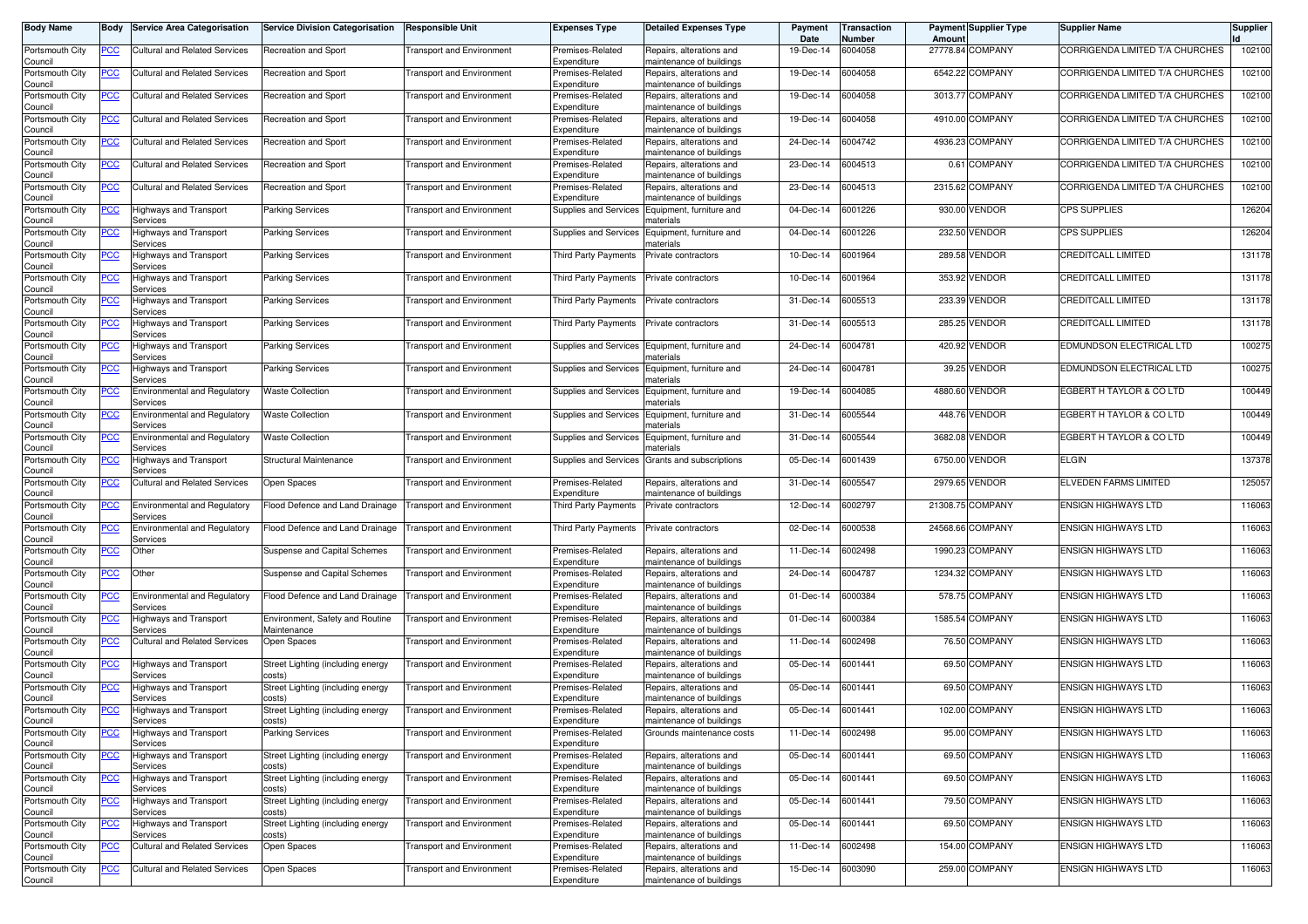| <b>Body Name</b>           | Body           | <b>Service Area Categorisation</b>               | <b>Service Division Categorisation</b>                     | Responsible Unit                 | Expenses Type                       | <b>Detailed Expenses Type</b>                         | Payment<br>Date | <b>Transaction</b><br><b>Number</b> | Amount | <b>Payment Supplier Type</b> | Supplier Name              | Supplier |
|----------------------------|----------------|--------------------------------------------------|------------------------------------------------------------|----------------------------------|-------------------------------------|-------------------------------------------------------|-----------------|-------------------------------------|--------|------------------------------|----------------------------|----------|
| Portsmouth City<br>Council | ∍сс            | <b>Cultural and Related Services</b>             | Open Spaces                                                | <b>Transport and Environment</b> | Premises-Related<br>Expenditure     | Grounds maintenance costs                             | 03-Dec-14       | 6000682                             |        | 68.50 COMPANY                | <b>ENSIGN HIGHWAYS LTD</b> | 116063   |
| Portsmouth City<br>Council | <u>PCC</u>     | Highways and Transport<br>Services               | Environment, Safety and Routine<br>Maintenance             | <b>Transport and Environment</b> | Premises-Related<br>Expenditure     | Repairs, alterations and<br>maintenance of buildings  | 03-Dec-14       | 6000682                             |        | 1038.85 COMPANY              | <b>ENSIGN HIGHWAYS LTD</b> | 116063   |
| Portsmouth City<br>Council | <u>PCC</u>     | Highways and Transport<br>Services               | Street Lighting (including energy<br>costs)                | <b>Transport and Environment</b> | Premises-Related<br>Expenditure     | Repairs, alterations and<br>naintenance of buildings  | 08-Dec-14       | 6001737                             |        | 74.50 COMPANY                | <b>ENSIGN HIGHWAYS LTD</b> | 116063   |
| Portsmouth City<br>Council | <u>PCC</u>     | Highways and Transport<br>Services               | Street Lighting (including energy<br>costs)                | <b>Transport and Environment</b> | Premises-Related<br>Expenditure     | Repairs, alterations and<br>maintenance of buildings  | 08-Dec-14       | 6001737                             |        | 67.00 COMPANY                | <b>ENSIGN HIGHWAYS LTD</b> | 116063   |
| Portsmouth City<br>Council | <u>PCC</u>     | <b>Environmental and Regulatory</b><br>Services  | Flood Defence and Land Drainage                            | <b>Transport and Environment</b> | Premises-Related<br>Expenditure     | Repairs, alterations and<br>naintenance of buildings  | 12-Dec-14       | 6002797                             |        | 578.75 COMPANY               | <b>ENSIGN HIGHWAYS LTD</b> | 116063   |
| Portsmouth City<br>Council | <u>PCC</u>     | <b>Cultural and Related Services</b>             | Open Spaces                                                | <b>Transport and Environment</b> | Premises-Related<br>Expenditure     | Grounds maintenance costs                             | 15-Dec-14       | 6003090                             |        | 217.44 COMPANY               | <b>ENSIGN HIGHWAYS LTD</b> | 116063   |
| Portsmouth City<br>Council | <u>PCC </u>    | <b>Environmental and Regulatory</b><br>Services  | Flood Defence and Land Drainage                            | <b>Transport and Environment</b> | Third Party Payments                | Private contractors                                   | 12-Dec-14       | 6002797                             |        | -21308.75 COMPANY            | <b>ENSIGN HIGHWAYS LTD</b> | 116063   |
| Portsmouth City<br>Council | <u>PCC</u>     | Highways and Transport<br>Services               | <b>Parking Services</b>                                    | <b>Transport and Environment</b> | Premises-Related<br>Expenditure     | Repairs, alterations and<br>naintenance of buildings  | 15-Dec-14       | 6003090                             |        | 94.73 COMPANY                | <b>ENSIGN HIGHWAYS LTD</b> | 116063   |
| Portsmouth City            | <u>PCC</u>     | Cultural and Related Services                    | Open Spaces                                                | <b>Transport and Environment</b> | <b>Third Party Payments</b>         | Private contractors                                   | 15-Dec-14       | 6003090                             |        | 47.71 COMPANY                | <b>ENSIGN HIGHWAYS LTD</b> | 116063   |
| Council<br>Portsmouth City | ∍сс            | <b>Cultural and Related Services</b>             | Open Spaces                                                | <b>Transport and Environment</b> | Third Party Payments                | Private contractors                                   | 15-Dec-14       | 6003090                             |        | 31.85 COMPANY                | <b>ENSIGN HIGHWAYS LTD</b> | 116063   |
| Council<br>Portsmouth City | PСC            | <b>Cultural and Related Services</b>             | Open Spaces                                                | <b>Transport and Environment</b> | Third Party Payments                | Private contractors                                   | 15-Dec-14       | 6003090                             |        | 31.85 COMPANY                | <b>ENSIGN HIGHWAYS LTD</b> | 116063   |
| Council<br>Portsmouth City | PСC            | <b>Environmental and Regulatory</b>              | <b>Waste Collection</b>                                    | <b>Transport and Environment</b> | Premises-Related                    | Grounds maintenance costs                             | 18-Dec-14       | 6003849                             |        | 1895.59 COMPANY              | <b>ENSIGN HIGHWAYS LTD</b> | 116063   |
| Council<br>Portsmouth City | PCC            | Services<br>Highways and Transport               | Environment, Safety and Routine                            | <b>Transport and Environment</b> | Expenditure<br>Premises-Related     | Repairs, alterations and                              | 18-Dec-14       | 6003849                             |        | 466.18 COMPANY               | <b>ENSIGN HIGHWAYS LTD</b> | 116063   |
| Council<br>Portsmouth City | PСC            | Services<br>Highways and Transport               | Maintenance<br>Environment, Safety and Routine             | <b>Transport and Environment</b> | Expenditure<br>Premises-Related     | maintenance of buildings<br>Repairs, alterations and  | 18-Dec-14       | 6003849                             |        | 325.34 COMPANY               | <b>ENSIGN HIGHWAYS LTD</b> | 116063   |
| Council<br>Portsmouth City | ∍сс            | Services<br><b>Highways and Transport</b>        | Maintenance<br>Environment, Safety and Routine             | <b>Transport and Environment</b> | Expenditure<br>Premises-Related     | maintenance of buildings<br>Repairs, alterations and  | 18-Dec-14       | 6003849                             |        | 4114.47 COMPANY              | <b>ENSIGN HIGHWAYS LTD</b> | 116063   |
| Council<br>Portsmouth City |                | Services<br>Environmental and Regulatory         | Maintenance<br>Flood Defence and Land Drainage             | <b>Transport and Environment</b> | Expenditure<br>Third Party Payments | maintenance of buildings<br>Private contractors       | 15-Dec-14       | 6003090                             |        | 676.72 COMPANY               | <b>ENSIGN HIGHWAYS LTD</b> | 116063   |
| Council<br>Portsmouth City | <u>PCC </u>    | Services<br>Highways and Transport               | Environment, Safety and Routine                            | <b>Transport and Environment</b> | Premises-Related                    | Repairs, alterations and                              | 18-Dec-14       | 6003849                             |        | 1476.29 COMPANY              | <b>ENSIGN HIGHWAYS LTD</b> | 116063   |
| Council<br>Portsmouth City |                | Services<br>Highways and Transport               | Maintenance<br>Structural Maintenance                      | <b>Transport and Environment</b> | Expenditure<br>Premises-Related     | maintenance of buildings<br>Repairs, alterations and  | 18-Dec-14       | 6003849                             |        | 1591.38 COMPANY              | <b>ENSIGN HIGHWAYS LTD</b> | 116063   |
| Council<br>Portsmouth City | PСC            | Services<br>lighways and Transport               | Structural Maintenance                                     | <b>Transport and Environment</b> | Expenditure<br>Premises-Related     | maintenance of buildings<br>Repairs, alterations and  | 15-Dec-14       | 6003090                             |        | 464.06 COMPANY               | <b>ENSIGN HIGHWAYS LTD</b> | 116063   |
| Council<br>Portsmouth City | PСC            | Services<br>Highways and Transport               | Structural Maintenance                                     | <b>Transport and Environment</b> | Expenditure<br>Third Party Payments | naintenance of buildings<br>Private contractors       | 29-Dec-14       | 6005304                             |        | 416.86 COMPANY               | <b>ENSIGN HIGHWAYS LTD</b> | 116063   |
| Council<br>Portsmouth City | PСC            | Services<br>Cultural and Related Services        | Open Spaces                                                | <b>Transport and Environment</b> | Third Party Payments                | Private contractors                                   | 29-Dec-14       | 6005304                             |        | 416.85 COMPANY               | <b>ENSIGN HIGHWAYS LTD</b> | 116063   |
| Council<br>Portsmouth City | <u>PCC </u>    | Highways and Transport                           | Structural Maintenance                                     | <b>Transport and Environment</b> | Premises-Related                    | Repairs, alterations and                              | 31-Dec-14       | 6005550                             |        | 112.27 COMPANY               | <b>ENSIGN HIGHWAYS LTD</b> | 116063   |
| Council<br>Portsmouth City | <u>PCC</u>     | Services<br>Highways and Transport               | <b>Parking Services</b>                                    | <b>Transport and Environment</b> | Expenditure<br>Premises-Related     | maintenance of buildings<br>Repairs, alterations and  | 31-Dec-14       | 6005550                             |        | 409.38 COMPANY               | <b>ENSIGN HIGHWAYS LTD</b> | 116063   |
| Council<br>Portsmouth City | <u>PCC</u>     | Services<br>Highways and Transport               | Structural Maintenance                                     | <b>Transport and Environment</b> | Expenditure<br>Premises-Related     | naintenance of buildings<br>Repairs, alterations and  | 31-Dec-14       | 6005550                             |        | 4995.00 COMPANY              | <b>ENSIGN HIGHWAYS LTD</b> | 116063   |
| Council<br>Portsmouth City | <u>PCC</u>     | Services<br>Highways and Transport               | Street Lighting (including energy                          | <b>Transport and Environment</b> | Expenditure<br>Premises-Related     | maintenance of buildings<br>Repairs, alterations and  | 31-Dec-14       | 6005550                             |        | 69.50 COMPANY                | <b>ENSIGN HIGHWAYS LTD</b> | 116063   |
| Council<br>Portsmouth City | <u>PCC</u>     | Services<br>Highways and Transport               | costs)<br>Street Lighting (including energy                | <b>Transport and Environment</b> | Expenditure<br>Premises-Related     | naintenance of buildings<br>Repairs, alterations and  | 31-Dec-14       | 6005550                             |        | 69.50 COMPANY                | <b>ENSIGN HIGHWAYS LTD</b> | 116063   |
| Council<br>Portsmouth City | <u>PCC</u>     | Services<br>Highways and Transport               | costs)<br>Street Lighting (including energy                | <b>Transport and Environment</b> | Expenditure<br>Premises-Related     | naintenance of buildings<br>Repairs, alterations and  | 31-Dec-14       | 6005550                             |        | 79.50 COMPANY                | <b>ENSIGN HIGHWAYS LTD</b> | 116063   |
| Council<br>Portsmouth City | PСC            | Services<br><b>Cultural and Related Services</b> | costs)<br>Open Spaces                                      | Transport and Environment        | Expenditure<br>Premises-Related     | maintenance of buildings<br>Grounds maintenance costs | 31-Dec-14       | 6005550                             |        | 67.00 COMPANY                | <b>ENSIGN HIGHWAYS LTD</b> | 116063   |
| Council                    |                |                                                  |                                                            |                                  | Expenditure                         |                                                       |                 |                                     |        |                              | <b>ENSIGN HIGHWAYS LTD</b> |          |
| Portsmouth City<br>Council | <u>PCC</u>     | Highways and Transport<br>Services               | Parking Services                                           | <b>Transport and Environment</b> | Premises-Related<br>Expenditure     | Repairs, alterations and<br>maintenance of buildings  | 30-Dec-14       | 6005363                             |        | 124.44 COMPANY               |                            | 116063   |
| Portsmouth City<br>Council | <u>PCC</u>     | Highways and Transport<br>pervices               | Structural Maintenance                                     | <b>Transport and Environment</b> | Premises-Related<br>Expenditure     | Repairs, alterations and<br>naintenance of buildings  | 31-Dec-14       | 6005550                             |        | 275.05 COMPANY               | <b>ENSIGN HIGHWAYS LTD</b> | 116063   |
| Portsmouth City<br>Council | <u>PCC</u>     | Highways and Transport<br>Services               | Structural Maintenance                                     | <b>Transport and Environment</b> | Premises-Related<br>Expenditure     | Repairs, alterations and<br>maintenance of buildings  | 30-Dec-14       | 6005363                             |        | 65.52 COMPANY                | <b>ENSIGN HIGHWAYS LTD</b> | 116063   |
| Portsmouth City<br>Council | <b>PCC</b>     | <b>Highways and Transport</b><br>Services        | Environment, Safety and Routine<br>Maintenance             | <b>Transport and Environment</b> | Premises-Related<br>Expenditure     | Grounds maintenance costs                             | 30-Dec-14       | 6005363                             |        | 175.00 COMPANY               | <b>ENSIGN HIGHWAYS LTD</b> | 116063   |
| Portsmouth City<br>Council | <u>PCC</u>     | Environmental and Regulatory<br>Services         | <b>Waste Collection</b>                                    | <b>Transport and Environment</b> | Premises-Related<br>Expenditure     | Grounds maintenance costs                             | 30-Dec-14       | 6005363                             |        | 1895.59 COMPANY              | <b>ENSIGN HIGHWAYS LTD</b> | 116063   |
| Portsmouth City<br>Council | <u>PCC</u>     | Highways and Transport<br>Services               | Public Transport                                           | <b>Transport and Environment</b> | Transport-Related<br>Expenditure    | Public transport                                      | 31-Dec-14       | 6005556                             |        | 312.00 VENDOR                | <b>EUCLID LTD</b>          | 124438   |
| Portsmouth City<br>Council | <u>PCC</u>     | Other                                            | Suspense and Capital Schemes                               | <b>Transport and Environment</b> | Transport-Related<br>Expenditure    | Public transport                                      | 31-Dec-14       | 6005556                             |        | 312.30 VENDOR                | <b>EUCLID LTD</b>          | 124438   |
| Portsmouth City<br>Council | $\overline{C}$ | Other                                            | Suspense and Capital Schemes                               | <b>Transport and Environment</b> | Transport-Related<br>Expenditure    | ublic transport                                       | 31-Dec-14       | 6005556                             |        | -10.50 VENDOR                | <b>EUCLID LTD</b>          | 124438   |
| Portsmouth City            | PСC            | <b>Environmental and Regulatory</b>              | Cemetery, Cremation and Mortuary Transport and Environment |                                  | Third Party Payments                | Private contractors                                   | 19-Dec-14       | 6004091                             |        | 218.71 VENDOR                | F G MARSHALL LTD           | 100786   |
| Council                    |                | Services                                         | Services                                                   |                                  |                                     |                                                       |                 |                                     |        |                              |                            |          |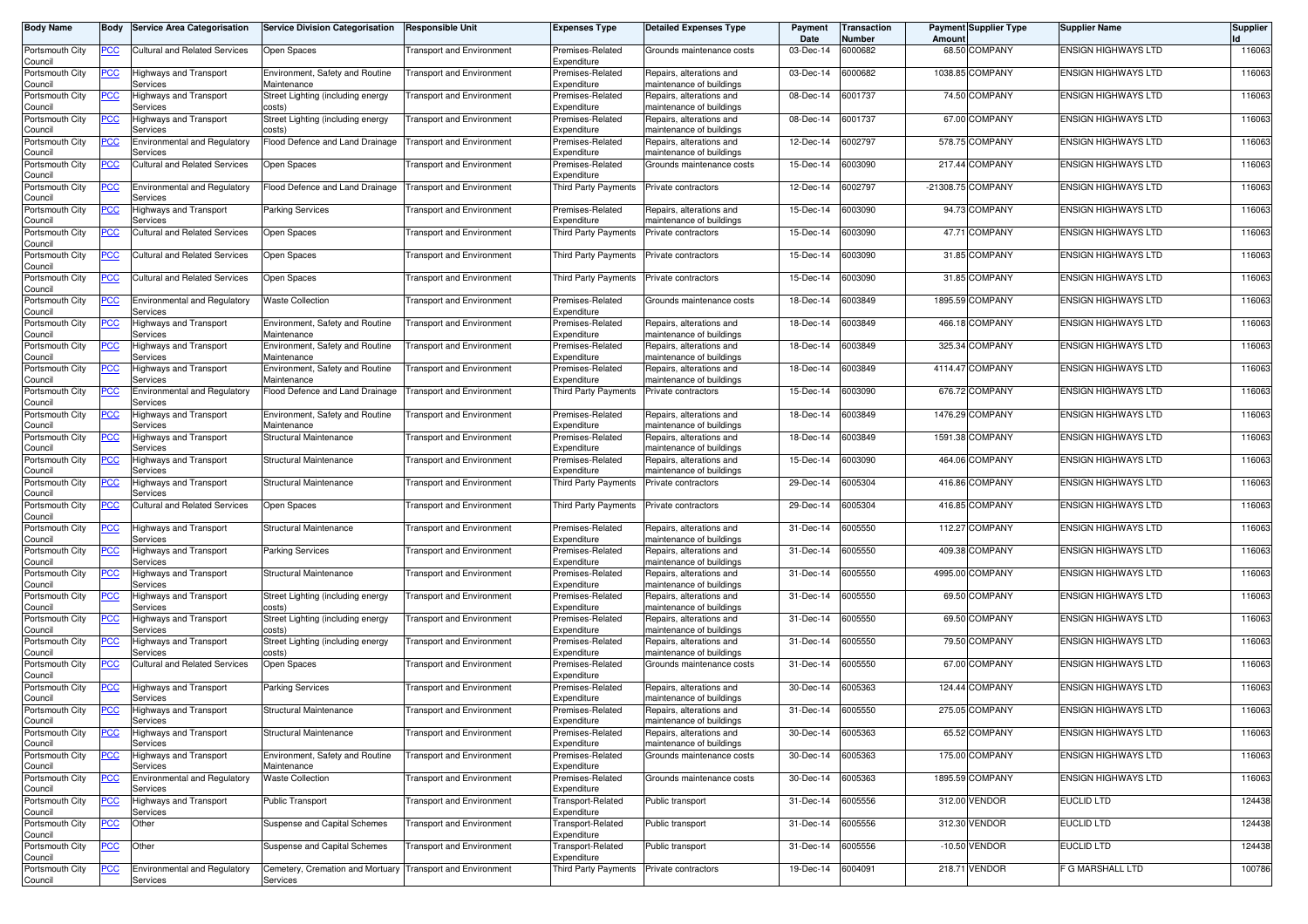| <b>Body Name</b>                              |                  | <b>Body Service Area Categorisation</b>                                                | <b>Service Division Categorisation</b>                                 | Responsible Unit                 | Expenses Type                    | <b>Detailed Expenses Type</b>                        | Payment<br>Date | Transaction<br>Number | Amount           | <b>Payment Supplier Type</b>              | <b>Supplier Name</b>                                                  | <b>Supplier</b> |
|-----------------------------------------------|------------------|----------------------------------------------------------------------------------------|------------------------------------------------------------------------|----------------------------------|----------------------------------|------------------------------------------------------|-----------------|-----------------------|------------------|-------------------------------------------|-----------------------------------------------------------------------|-----------------|
| Portsmouth City<br>Council                    | PCC              | <b>Environmental and Regulatory</b><br>Services                                        | Cemetery, Cremation and Mortuary Transport and Environment<br>Services |                                  | Third Party Payments             | Private contractors                                  | 19-Dec-14       | 6004091               |                  | 281.48 VENDOR                             | F G MARSHALL LTD                                                      | 100786          |
| Portsmouth City<br>Council                    | <u>PCC</u>       | Highways and Transport<br>Services                                                     | <b>Parking Services</b>                                                | <b>Transport and Environment</b> | Transport-Related<br>Expenditure | Contract hire and operating<br>leases                | 10-Dec-14       | 6001983               |                  | 1709.13 VENDOR                            | <b>FIRST</b>                                                          | 101168          |
| Portsmouth City<br>Council                    | °СС              | Highways and Transport<br>Services                                                     | <b>Public Transport</b>                                                | <b>Transport and Environment</b> | Fransport-Related<br>Expenditure | Contract hire and operating<br>leases                | 31-Dec-14       | 6005569               | 28489.52         | <b>VENDOR</b>                             | <b>FIRST</b>                                                          | 101168          |
| Portsmouth City<br>Council                    | <u>PCC</u>       | Highways and Transport<br>Services                                                     | Parking Services                                                       | <b>Transport and Environment</b> | Transport-Related<br>Expenditure | Contract hire and operating<br>eases                 | 31-Dec-14       | 6005569               |                  | 31929.25 VENDOR                           | <b>FIRST</b>                                                          | 101168          |
| Portsmouth City<br>Council                    | <u>PCC</u>       | Highways and Transport<br>Services                                                     | <b>Public Transport</b>                                                | <b>Transport and Environment</b> | Transport-Related<br>Expenditure | Public transport                                     | 10-Dec-14       | 6001983               | 225000.00 VENDOR |                                           | <b>FIRST</b>                                                          | 101168          |
| Portsmouth City<br>Council                    | <u>PCC</u>       | Highways and Transport<br>Services                                                     | <b>Parking Services</b>                                                | <b>Transport and Environment</b> | Supplies and Services            | Equipment, furniture and<br>materials                | 31-Dec-14       | 6005575               |                  | 918.24 VENDOR                             | FURNEAUX RIDDALL & CO LTD                                             | 104876          |
| Portsmouth City<br>Council                    | <u>PCC</u>       | <b>Highways and Transport</b><br>Services                                              | <b>Parking Services</b>                                                | <b>Transport and Environment</b> | <b>Supplies and Services</b>     | Equipment, furniture and<br>naterials                | 31-Dec-14       | 6005575               |                  | 229.56 VENDOR                             | FURNEAUX RIDDALL & CO LTD                                             | 104876          |
| Portsmouth City<br>Council                    | <u>PCC</u>       | Highways and Transport<br>Services                                                     | <b>Parking Services</b>                                                | <b>Transport and Environment</b> | <b>Supplies and Services</b>     | Miscellaneous expenses                               | 19-Dec-14       | 6004101               |                  | -625.00 VENDOR                            | GLOBAL RADIO SERVICES LIMITED                                         | 105043          |
| Portsmouth City<br>Council                    | <u>PCC </u>      | Highways and Transport<br>Services                                                     | <b>Parking Services</b>                                                | <b>Transport and Environment</b> | Supplies and Services            | Miscellaneous expenses                               | 19-Dec-14       | 6004101               |                  | 1250.00 VENDOR                            | GLOBAL RADIO SERVICES LIMITED                                         | 105043          |
| Portsmouth City<br>Council                    | <u>PCC</u>       | Highways and Transport<br>Services                                                     | <b>Parking Services</b>                                                | <b>Transport and Environment</b> | Supplies and Services            | Miscellaneous expenses                               | 19-Dec-14       | 6004101               |                  | 385.00 VENDOR                             | GLOBAL RADIO SERVICES LIMITED                                         | 105043          |
| Portsmouth City<br>Council                    | PСC              | Highways and Transport<br>Services                                                     | <b>Parking Services</b>                                                | Transport and Environment        | Supplies and Services            | Miscellaneous expenses                               | 19-Dec-14       | 6004101               |                  | 14508.00 VENDOR                           | GLOBAL RADIO SERVICES LIMITED                                         | 105043          |
| Portsmouth City<br>Council                    | PСC              | lighways and Transport<br>Services                                                     | <b>Parking Services</b>                                                | <b>Transport and Environment</b> | Supplies and Services            | Miscellaneous expenses                               | 19-Dec-14       | 6004101               |                  | 625.00 VENDOR                             | <b>GLOBAL RADIO SERVICES LIMITED</b>                                  | 105043          |
| Portsmouth City<br>Council                    | PСC              | <b>Cultural and Related Services</b>                                                   | Open Spaces                                                            | <b>Transport and Environment</b> | Premises-Related<br>Expenditure  | Repairs, alterations and<br>maintenance of buildings | 05-Dec-14       | 6001458               |                  | 226.33 VENDOR                             | GRAHAM ASSET MANAGEMENT LTD                                           | 134967          |
| Portsmouth City<br>Council                    | PСC              | Cultural and Related Services                                                          | Open Spaces                                                            | Transport and Environment        | Premises-Related<br>Expenditure  | Repairs, alterations and<br>maintenance of buildings | 10-Dec-14       | 6002293               | 12080.91         | <b>VENDOR</b>                             | <b>GRISTWOOD &amp; TOMS (TREE)</b><br>CONTRACTORS) LTD)               | 100831          |
| Portsmouth City<br>Council                    | PСC              | Cultural and Related Services                                                          | Open Spaces                                                            | <b>Transport and Environment</b> | Supplies and Services            | Expenses                                             | 10-Dec-14       | 6002293               |                  | 57.22 VENDOR                              | GRISTWOOD & TOMS (TREE<br>CONTRACTORS) LTD)                           | 100831          |
| Portsmouth City<br>Council                    | <u>PCC</u>       | Highways and Transport<br>Services                                                     | Environment, Safety and Routine<br>Maintenance                         | <b>Transport and Environment</b> | Premises-Related<br>Expenditure  | Repairs, alterations and<br>maintenance of buildings | 12-Dec-14       | 6002815               |                  | 237.05 VENDOR                             | GRISTWOOD & TOMS (TREE<br>CONTRACTORS) LTD)                           | 100831          |
| Portsmouth City<br>Council                    | PСC              | Cultural and Related Services                                                          | Open Spaces                                                            | <b>Transport and Environment</b> | Premises-Related<br>Expenditure  | Repairs, alterations and<br>maintenance of buildings | 12-Dec-14       | 6002815               |                  | 4390.76 VENDOR                            | GRISTWOOD & TOMS (TREE<br>CONTRACTORS) LTD)                           | 100831          |
| Portsmouth City<br>Council                    | <u>PCC</u>       | <b>Environmental and Regulatory</b><br>Services                                        | Cemetery, Cremation and Mortuary Transport and Environment<br>Services |                                  | Premises-Related<br>Expenditure  | Repairs, alterations and<br>maintenance of buildings | 12-Dec-14       | 6002815               |                  | 452.37 VENDOR                             | GRISTWOOD & TOMS (TREE<br>CONTRACTORS) LTD)                           | 100831          |
| Portsmouth City<br>Council                    | PСC              | <b>Cultural and Related Services</b>                                                   | Open Spaces                                                            | Transport and Environment        | Supplies and Services            | Expenses                                             | 12-Dec-14       | 6002815               |                  | 196.16 VENDOR                             | GRISTWOOD & TOMS (TREE<br>CONTRACTORS) LTD)                           | 100831          |
| Portsmouth City<br>Council                    | PСC              | <b>Cultural and Related Services</b>                                                   | Open Spaces                                                            | <b>Transport and Environment</b> | Premises-Related<br>Expenditure  | Grounds maintenance costs                            | 04-Dec-14       | 6001247               |                  | 8046.00 COMPANY                           | HAGS-SMP LIMITED                                                      | 106205          |
| Portsmouth City<br>Council                    | PСC              | <b>Cultural and Related Services</b>                                                   | Open Spaces                                                            | <b>Transport and Environment</b> | Premises-Related<br>Expenditure  | Grounds maintenance costs                            | 19-Dec-14       | 6004103               |                  | 1480.00 COMPANY                           | HAGS-SMP LIMITED                                                      | 106205          |
| Portsmouth City<br>Council                    | $\overline{PCC}$ | <b>Environmental and Regulatory</b><br>Services                                        | Flood Defence and Land Drainage                                        | <b>Transport and Environment</b> | Third Party Payments             | Private contractors                                  | 05-Dec-14       | 6001460               |                  | 2714.00 SOLETRADER                        | Classified as 'personal data' (under the<br>Data Protection Act 1998) | 139550          |
| Portsmouth City<br>Council                    | <u>PCC</u>       | <b>Environmental and Regulatory</b><br>Services                                        | <b>Waste Disposal</b>                                                  | <b>Transport and Environment</b> | Premises-Related<br>Expenditure  | Rents                                                | 05-Dec-14       | 6001462               |                  | 10267.02 OTHER LOCAL<br>AUTHORITY         | HAMPSHIRE COUNTY COUNCIL                                              | 100030          |
| Portsmouth City<br>Council                    | <u>PCC</u>       | <b>Environmental and Regulatory</b><br>Services                                        | Waste Disposal                                                         | <b>Transport and Environment</b> | Premises-Related<br>Expenditure  | Rents                                                | 05-Dec-14       | 6001462               |                  | -10267.02 OTHER LOCAL<br>AUTHORITY        | HAMPSHIRE COUNTY COUNCIL                                              | 100030          |
| Portsmouth City<br>Council                    | <u>PCC</u>       | Environmental and Regulatory<br>Services                                               | <b>Naste Disposal</b>                                                  | <b>Transport and Environment</b> | Third Party Payments             | Private contractors                                  | 05-Dec-14       | 6001462               |                  | 1024.59 OTHER LOCAL<br>AUTHORITY          | <b>HAMPSHIRE COUNTY COUNCIL</b>                                       | 100030          |
| Portsmouth City<br>Council                    | <u>PCC</u>       | <b>Environmental and Regulatory</b><br>Services                                        | <b>Waste Disposal</b>                                                  | <b>Transport and Environment</b> | Third Party Payments             | Private contractors                                  | 05-Dec-14       | 6001462               |                  | 327550.55 OTHER LOCAL<br><b>AUTHORITY</b> | HAMPSHIRE COUNTY COUNCIL                                              | 100030          |
| Portsmouth City<br>Council                    | <u>PCC</u>       | <b>Environmental and Regulatory</b><br>Services                                        | Waste Disposal                                                         | <b>Transport and Environment</b> | Third Party Payments             | Private contractors                                  | 05-Dec-14       | 6001462               |                  | -27.27 OTHER LOCAL<br>AUTHORITY           | HAMPSHIRE COUNTY COUNCIL                                              | 100030          |
| Portsmouth City<br>Council                    | <u>PCC</u>       | <b>Environmental and Regulatory</b><br>Services                                        | <b>Waste Disposal</b>                                                  | <b>Transport and Environment</b> | <b>Third Party Payments</b>      | Private contractors                                  | 05-Dec-14       | 6001462               | 170912.41        | OTHER LOCAL<br>AUTHORITY                  | HAMPSHIRE COUNTY COUNCIL                                              | 100030          |
| Portsmouth City<br>Council                    | <u>PCC</u>       | Environmental and Regulatory<br>Services                                               | Waste Disposal                                                         | Transport and Environment        | Third Party Payments             | Private contractors                                  | 05-Dec-14       | 6001462               |                  | -20188.30 OTHER LOCAL<br>AUTHORITY        | <b>HAMPSHIRE COUNTY COUNCIL</b>                                       | 100030          |
| Portsmouth City<br>Council                    | <u>PCC </u>      | <b>Environmental and Regulatory</b><br>pervices                                        | <b>Waste Disposal</b>                                                  | <b>Transport and Environment</b> | Third Party Payments             | Private contractors                                  | 05-Dec-14       | 6001462               |                  | 7021.70 OTHER LOCAL<br>AUTHORITY          | HAMPSHIRE COUNTY COUNCIL                                              | 100030          |
| Portsmouth City<br>Council                    | <u>PCC</u>       | <b>Environmental and Regulatory</b><br>Services                                        | <b>Waste Disposal</b>                                                  | <b>Transport and Environment</b> | Third Party Payments             | Private contractors                                  | 05-Dec-14       | 6001462               |                  | 14557.66 OTHER LOCAL<br><b>AUTHORITY</b>  | HAMPSHIRE COUNTY COUNCIL                                              | 100030          |
| Portsmouth City<br>Council                    | PCC              | <b>Environmental and Regulatory</b><br>Services                                        | <b>Waste Disposal</b>                                                  | <b>Transport and Environment</b> | <b>Third Party Payments</b>      | Private contractors                                  | 05-Dec-14       | 6001462               |                  | 57823.20 OTHER LOCAL<br><b>AUTHORITY</b>  | HAMPSHIRE COUNTY COUNCIL                                              | 100030          |
| Portsmouth City<br>Council                    | <u>PCC</u>       | Environmental and Regulatory<br>Services                                               | <b>Waste Disposal</b>                                                  | <b>Transport and Environment</b> | Income                           | Other grants reimbursements and<br>contributions     | 05-Dec-14       | 6001462               |                  | -1161.68 OTHER LOCAL<br>AUTHORITY         | HAMPSHIRE COUNTY COUNCIL                                              | 100030          |
| Portsmouth City<br>Council                    | <u>PCC</u>       | <b>Environmental and Regulatory</b><br>Services<br><b>Environmental and Regulatory</b> | <b>Waste Disposal</b>                                                  | <b>Transport and Environment</b> | Income                           | Other grants reimbursements and<br>contributions     | 05-Dec-14       | 6001462               |                  | -1373.12 OTHER LOCAL<br>AUTHORITY         | HAMPSHIRE COUNTY COUNCIL                                              | 100030          |
| Portsmouth City<br>Council<br>Portsmouth City | PСC              | Services                                                                               | <b>Waste Disposal</b>                                                  | <b>Transport and Environment</b> | Income                           | Other grants reimbursements and<br>contributions     | 05-Dec-14       | 6001462               |                  | -1436.40 OTHER LOCAL<br><b>AUTHORITY</b>  | HAMPSHIRE COUNTY COUNCIL                                              | 100030          |
| Council                                       | <u>PCC</u>       | <b>Environmental and Regulatory</b><br>Services                                        | Waste Disposal                                                         | <b>Transport and Environment</b> | Income                           | Other grants reimbursements and<br>contributions     | 05-Dec-14       | 6001462               |                  | -2997.27 OTHER LOCAL<br>AUTHORITY         | HAMPSHIRE COUNTY COUNCIL                                              | 100030          |
| Portsmouth City<br>Council                    | PСC              | Environmental and Regulatory<br>Services                                               | <b>Waste Disposal</b>                                                  | <b>Transport and Environment</b> | Premises-Related<br>Expenditure  | Rents                                                | 31-Dec-14       | 6005586               |                  | -10267.02 OTHER LOCAL<br>AUTHORITY        | HAMPSHIRE COUNTY COUNCIL                                              | 100030          |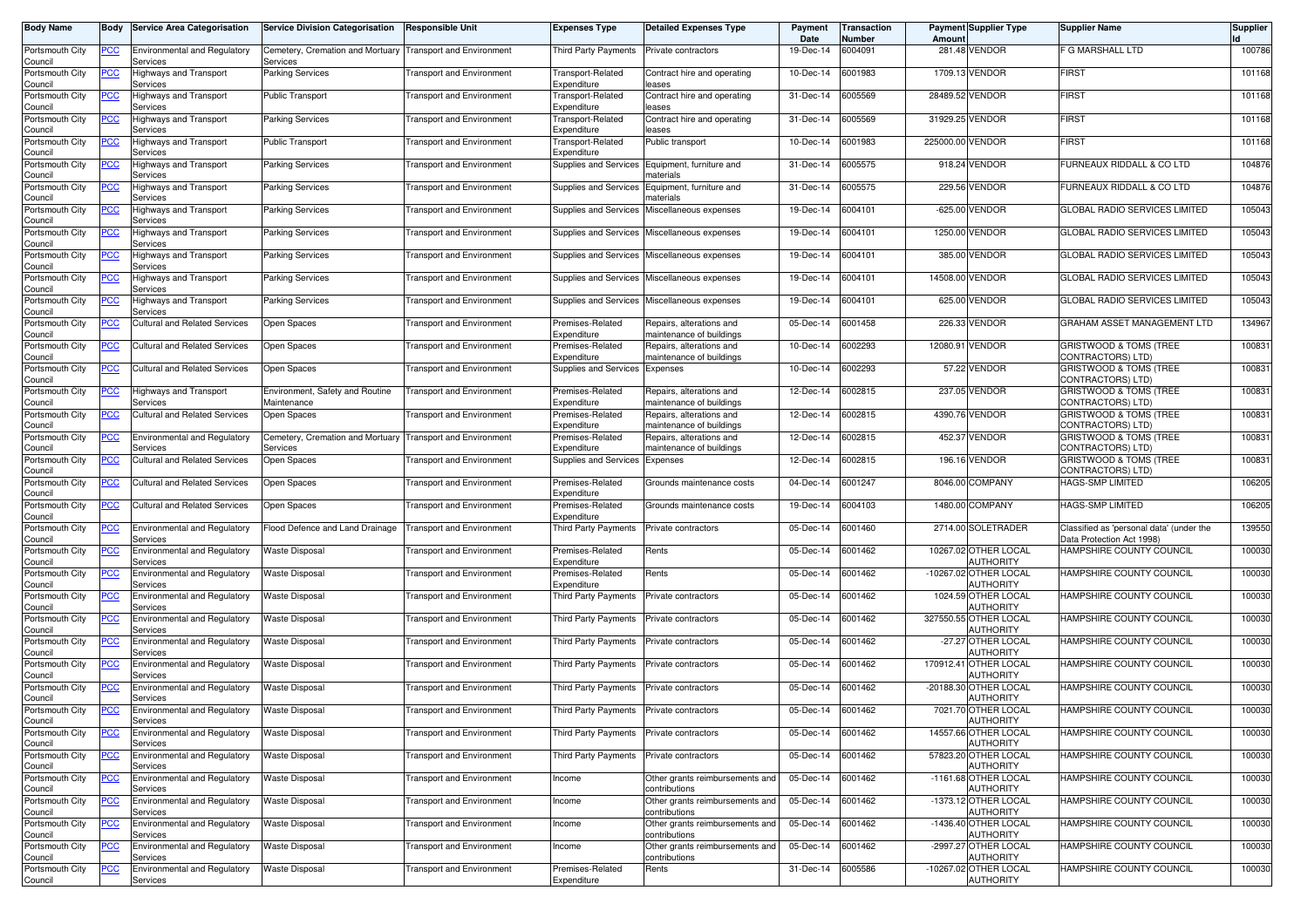| <b>Body Name</b>           | Body       | <b>Service Area Categorisation</b>              | <b>Service Division Categorisation</b>     | <b>Responsible Unit</b>          | <b>Expenses Type</b>            | <b>Detailed Expenses Type</b>                    | Payment<br>Date | <b>Transaction</b><br>Number | Amount          | <b>Payment Supplier Type</b>              | <b>Supplier Name</b>                          | <b>Supplier</b> |
|----------------------------|------------|-------------------------------------------------|--------------------------------------------|----------------------------------|---------------------------------|--------------------------------------------------|-----------------|------------------------------|-----------------|-------------------------------------------|-----------------------------------------------|-----------------|
| Portsmouth City<br>Council | PCC        | <b>Environmental and Regulatory</b><br>Services | <b>Waste Disposal</b>                      | <b>Transport and Environment</b> | Premises-Related<br>Expenditure | Rents                                            | 31-Dec-14       | 6005586                      |                 | 10267.02 OTHER LOCAL<br>AUTHORITY         | HAMPSHIRE COUNTY COUNCIL                      | 100030          |
| Portsmouth City<br>Council | <u>PCC</u> | <b>Environmental and Regulatory</b><br>Services | Waste Disposal                             | <b>Transport and Environment</b> | Third Party Payments            | Private contractors                              | 31-Dec-14       | 6005586                      |                 | 348257.75 OTHER LOCAL<br>AUTHORITY        | HAMPSHIRE COUNTY COUNCIL                      | 100030          |
| Portsmouth City<br>Council | <u>PCC</u> | Environmental and Regulatory<br>Services        | <b>Waste Disposal</b>                      | <b>Transport and Environment</b> | Third Party Payments            | Private contractors                              | 31-Dec-14       | 6005586                      |                 | 171933.69 OTHER LOCAL<br><b>AUTHORITY</b> | HAMPSHIRE COUNTY COUNCIL                      | 100030          |
| Portsmouth City<br>Council | <u>PCC</u> | <b>Environmental and Regulatory</b><br>Services | Waste Disposal                             | <b>Transport and Environment</b> | <b>Third Party Payments</b>     | Private contractors                              | 31-Dec-14       | 6005586                      |                 | 7108.92 OTHER LOCAL<br><b>AUTHORITY</b>   | HAMPSHIRE COUNTY COUNCIL                      | 100030          |
| Portsmouth City<br>Council | <u>PCC</u> | <b>Environmental and Regulatory</b><br>Services | <b>Waste Disposal</b>                      | <b>Transport and Environment</b> | Third Party Payments            | Private contractors                              | 31-Dec-14       | 6005586                      |                 | 14557.66 OTHER LOCAL<br><b>AUTHORITY</b>  | HAMPSHIRE COUNTY COUNCIL                      | 100030          |
| Portsmouth City<br>Council | <u>CC</u>  | Environmental and Regulatory<br>Services        | Waste Disposal                             | <b>Transport and Environment</b> | Third Party Payments            | Private contractors                              | 31-Dec-14       | 6005586                      |                 | 27139.82 OTHER LOCAL<br><b>AUTHORITY</b>  | HAMPSHIRE COUNTY COUNCIL                      | 100030          |
| Portsmouth City<br>Council | <u>PCC</u> | Environmental and Regulatory<br>Services        | Waste Disposal                             | <b>Transport and Environment</b> | Third Party Payments            | Private contractors                              | 31-Dec-14       | 6005586                      |                 | 63981.09 OTHER LOCAL<br><b>AUTHORITY</b>  | HAMPSHIRE COUNTY COUNCIL                      | 100030          |
| Portsmouth City<br>Council | <u>PCC</u> | <b>Environmental and Regulatory</b><br>Services | Waste Disposal                             | <b>Transport and Environment</b> | Third Party Payments            | Private contractors                              | 31-Dec-14       | 6005586                      |                 | 70492.24 OTHER LOCAL<br><b>AUTHORITY</b>  | HAMPSHIRE COUNTY COUNCIL                      | 100030          |
| Portsmouth City<br>Council | <u>PCC</u> | Environmental and Regulatory<br>Services        | Waste Disposal                             | <b>Transport and Environment</b> | Income                          | Other grants reimbursements and<br>contributions | 31-Dec-14       | 6005586                      |                 | -1810.47 OTHER LOCAL<br>AUTHORITY         | HAMPSHIRE COUNTY COUNCIL                      | 100030          |
| Portsmouth City<br>Council | PСC        | <b>Environmental and Regulatory</b><br>Services | <b>Waste Disposal</b>                      | <b>Transport and Environment</b> | Income                          | Other grants reimbursements and<br>contributions | 31-Dec-14       | 6005586                      |                 | -376.76 OTHER LOCAL<br>AUTHORITY          | HAMPSHIRE COUNTY COUNCIL                      | 100030          |
| Portsmouth City<br>Council | <u>CC</u>  | Other                                           | Suspense and Capital Schemes               | <b>Transport and Environment</b> | Supplies and Services           | Services                                         | 05-Dec-14       | 6001466                      | 11237.06 VENDOR |                                           | HASKONINGDHV UK LIMITED                       | 109400          |
| Portsmouth City<br>Council | <u>PCC</u> | Other                                           | Suspense and Capital Schemes               | <b>Transport and Environment</b> | Supplies and Services           | Services                                         | 05-Dec-14       | 6001466                      |                 | 13823.46 VENDOR                           | HASKONINGDHV UK LIMITED                       | 109400          |
| Portsmouth City<br>Council | <u>PCC</u> | Other                                           | Suspense and Capital Schemes               | <b>Transport and Environment</b> | Supplies and Services           | Services                                         | 05-Dec-14       | 6001466                      |                 | 1967.45 VENDOR                            | HASKONINGDHV UK LIMITED                       | 109400          |
| Portsmouth City<br>Council | PCC        | Other                                           | Suspense and Capital Schemes               | <b>Transport and Environment</b> | Supplies and Services           | Services                                         | 05-Dec-14       | 6001466                      |                 | 3590.10 VENDOR                            | HASKONINGDHV UK LIMITED                       | 109400          |
| Portsmouth City<br>Council | °СС        | Other                                           | Suspense and Capital Schemes               | <b>Transport and Environment</b> | Supplies and Services           | Services                                         | 31-Dec-14       | 6005591                      | 57112.61 VENDOR |                                           | HASKONINGDHV UK LIMITED                       | 109400          |
| Portsmouth City<br>Council | <u>PCC</u> | Other                                           | Suspense and Capital Schemes               | <b>Transport and Environment</b> | Third Party Payments            | Private contractors                              | 10-Dec-14       | 6002300                      |                 | 24444.40 OTHER LOCAL<br><b>AUTHORITY</b>  | HAVANT BOROUGH COUNCIL                        | 100219          |
| Portsmouth City<br>Council | <b>PCC</b> | Other                                           | Suspense and Capital Schemes               | <b>Transport and Environment</b> | Third Party Payments            | Private contractors                              | 10-Dec-14       | 6002300                      |                 | 16229.63 OTHER LOCAL<br>AUTHORITY         | HAVANT BOROUGH COUNCIL                        | 100219          |
| Portsmouth City<br>Council | <u>PCC</u> | Other                                           | Suspense and Capital Schemes               | <b>Transport and Environment</b> | <b>Third Party Payments</b>     | Private contractors                              | 19-Dec-14       | 6004108                      |                 | 33803.54 OTHER LOCAL<br>AUTHORITY         | HAVANT BOROUGH COUNCIL                        | 100219          |
| Portsmouth City<br>Council | °СС        | Other                                           | <b>Capital Codes</b>                       | <b>Transport and Environment</b> | Supplies and Services           | Services                                         | 19-Dec-14       | 6004108                      | 3000.00         | OTHER LOCAL<br>AUTHORITY                  | HAVANT BOROUGH COUNCIL                        | 100219          |
| Portsmouth City<br>Council | <u>PCC</u> | <b>Highways and Transport</b><br>Services       | Transport Planning, Policy and<br>Strategy | <b>Transport and Environment</b> | Employees                       | Direct employee expenses                         | 05-Dec-14       | 6001467                      |                 | 1552.10 COMPANY                           | HAYS SPECIALIST RECRUITMENT<br>LIMITED        | 100045          |
| Portsmouth City<br>Council | PCC        | Highways and Transport<br>Services              | Transport Planning, Policy and<br>Strategy | <b>Transport and Environment</b> | Employees                       | Direct employee expenses                         | 05-Dec-14       | 6001467                      |                 | 1361.25 COMPANY                           | HAYS SPECIALIST RECRUITMENT<br>LIMITED        | 100045          |
| Portsmouth City<br>Council | <u>PCC</u> | Highways and Transport<br>Services              | Transport Planning, Policy and<br>Strategy | <b>Transport and Environment</b> | Employees                       | Direct employee expenses                         | 05-Dec-14       | 6001467                      |                 | 1680.05 COMPANY                           | HAYS SPECIALIST RECRUITMENT<br>LIMITED        | 100045          |
| Portsmouth City<br>Council | <u>PCC</u> | Highways and Transport<br>Services              | Transport Planning, Policy and<br>Strategy | <b>Transport and Environment</b> | Employees                       | Direct employee expenses                         | 11-Dec-14       | 6002515                      | 1570.80         | <b>COMPANY</b>                            | HAYS SPECIALIST RECRUITMENT<br><b>LIMITED</b> | 100045          |
| Portsmouth City<br>Council | <u>CC</u>  | Highways and Transport<br>Services              | Transport Planning, Policy and<br>Strategy | <b>Transport and Environment</b> | Employees                       | Direct employee expenses                         | 12-Dec-14       | 6002821                      |                 | 1541.95 COMPANY                           | HAYS SPECIALIST RECRUITMENT<br>LIMITED        | 100045          |
| Portsmouth City<br>Council | <u>PCC</u> | <b>Highways and Transport</b><br>Services       | Transport Planning, Policy and<br>Strategy | <b>Transport and Environment</b> | Employees                       | Direct employee expenses                         | 12-Dec-14       | 6002821                      |                 | 1240.25 COMPANY                           | HAYS SPECIALIST RECRUITMENT<br>LIMITED        | 100045          |
| Portsmouth City<br>Council | <u>PCC</u> | Highways and Transport<br>Services              | Transport Planning, Policy and<br>Strategy | <b>Transport and Environment</b> | Employees                       | Direct employee expenses                         | 17-Dec-14       | 6003653                      |                 | 1290.30 COMPANY                           | HAYS SPECIALIST RECRUITMENT<br>LIMITED        | 100045          |
| Portsmouth City<br>Council | <u>PCC</u> | Highways and Transport<br>Services              | Transport Planning, Policy and<br>Strategy | <b>Transport and Environment</b> | Employees                       | Direct employee expenses                         | 19-Dec-14       | 6004110                      |                 | 1728.05 COMPANY                           | HAYS SPECIALIST RECRUITMENT<br>LIMITED        | 100045          |
| Portsmouth City<br>Council | <u>PCC</u> | <b>Highways and Transport</b><br>Services       | Transport Planning, Policy and<br>Strategy | <b>Transport and Environment</b> | Employees                       | Direct employee expenses                         | 24-Dec-14       | 6004861                      |                 | 1270.50 COMPANY                           | HAYS SPECIALIST RECRUITMENT<br><b>LIMITED</b> | 100045          |
| Portsmouth City<br>Council | <u>PCC</u> | <b>Highways and Transport</b><br>Services       | Transport Planning, Policy and<br>Strategy | <b>Transport and Environment</b> | Employees                       | Direct employee expenses                         | 24-Dec-14       | 6004861                      |                 | 1608.20 COMPANY                           | HAYS SPECIALIST RECRUITMENT<br>LIMITED        | 100045          |
| Portsmouth City<br>Council | <u>PCC</u> | Highways and Transport<br><b>DEIVICES</b>       | Transport Planning, Policy and<br>Strategy | <b>Transport and Environment</b> | Employees                       | Direct employee expenses                         | 24-Dec-14       | 6004861                      |                 | 1691.55 COMPANY                           | HAYS SPECIALIST RECRUITMENT<br>LIMITED        | 100045          |
| Portsmouth City<br>Council | <u>PCC</u> | Highways and Transport<br>Services              | Transport Planning, Policy and<br>Strategy | <b>Transport and Environment</b> | Employees                       | Direct employee expenses                         | 24-Dec-14       | 6004861                      |                 | 1331.00 COMPANY                           | HAYS SPECIALIST RECRUITMENT<br>LIMITED        | 100045          |
| Portsmouth City<br>Council | <b>PCC</b> | <b>Highways and Transport</b><br>Services       | Transport Planning, Policy and<br>Strategy | <b>Transport and Environment</b> | Employees                       | Direct employee expenses                         | 31-Dec-14       | 6005594                      |                 | 1664.30 COMPANY                           | HAYS SPECIALIST RECRUITMENT<br><b>LIMITED</b> | 100045          |
| Portsmouth City<br>Council | <b>PCC</b> | <b>Highways and Transport</b><br>Services       | Transport Planning, Policy and<br>Strategy | Transport and Environment        | Employees                       | Direct employee expenses                         | 31-Dec-14       | 6005594                      |                 | 1626.90 COMPANY                           | HAYS SPECIALIST RECRUITMENT<br><b>LIMITED</b> | 100045          |
| Portsmouth City<br>Council | <b>PCC</b> | Highways and Transport<br>Services              | Transport Planning, Policy and<br>Strategy | Transport and Environment        | Employees                       | Direct employee expenses                         | 31-Dec-14       | 6005594                      |                 | 1361.25 COMPANY                           | HAYS SPECIALIST RECRUITMENT<br>LIMITED        | 100045          |
| Portsmouth City<br>Council | <u>PCC</u> | Other                                           | Suspense and Capital Schemes               | <b>Transport and Environment</b> | Premises-Related<br>Expenditure | Grounds maintenance costs                        | 24-Dec-14       | 6004872                      |                 | 1800.00 COMPANY                           | <b>HILLIER LANDSCAPES</b>                     | 111883          |
| Portsmouth City<br>Council | <u>CC</u>  | Other                                           | Suspense and Capital Schemes               | Transport and Environment        | Third Party Payments            | Private contractors                              | 03-Dec-14       | 6001019                      |                 | 22515.63 VENDOR                           | INTEGRATED SERVICES AND UTILITIES<br>LTD      | 139895          |
| Portsmouth City<br>Council | <u>PCC</u> | <b>Highways and Transport</b><br>Services       | Public Transport                           | Transport and Environment        | Supplies and Services           | Services                                         | 05-Dec-14       | 6001478                      |                 | 1041.66 VENDOR                            | INTEGRATED TRANSPORT PLANNING<br><b>LTD</b>   | 125772          |
|                            |            |                                                 |                                            |                                  |                                 |                                                  |                 |                              |                 |                                           |                                               |                 |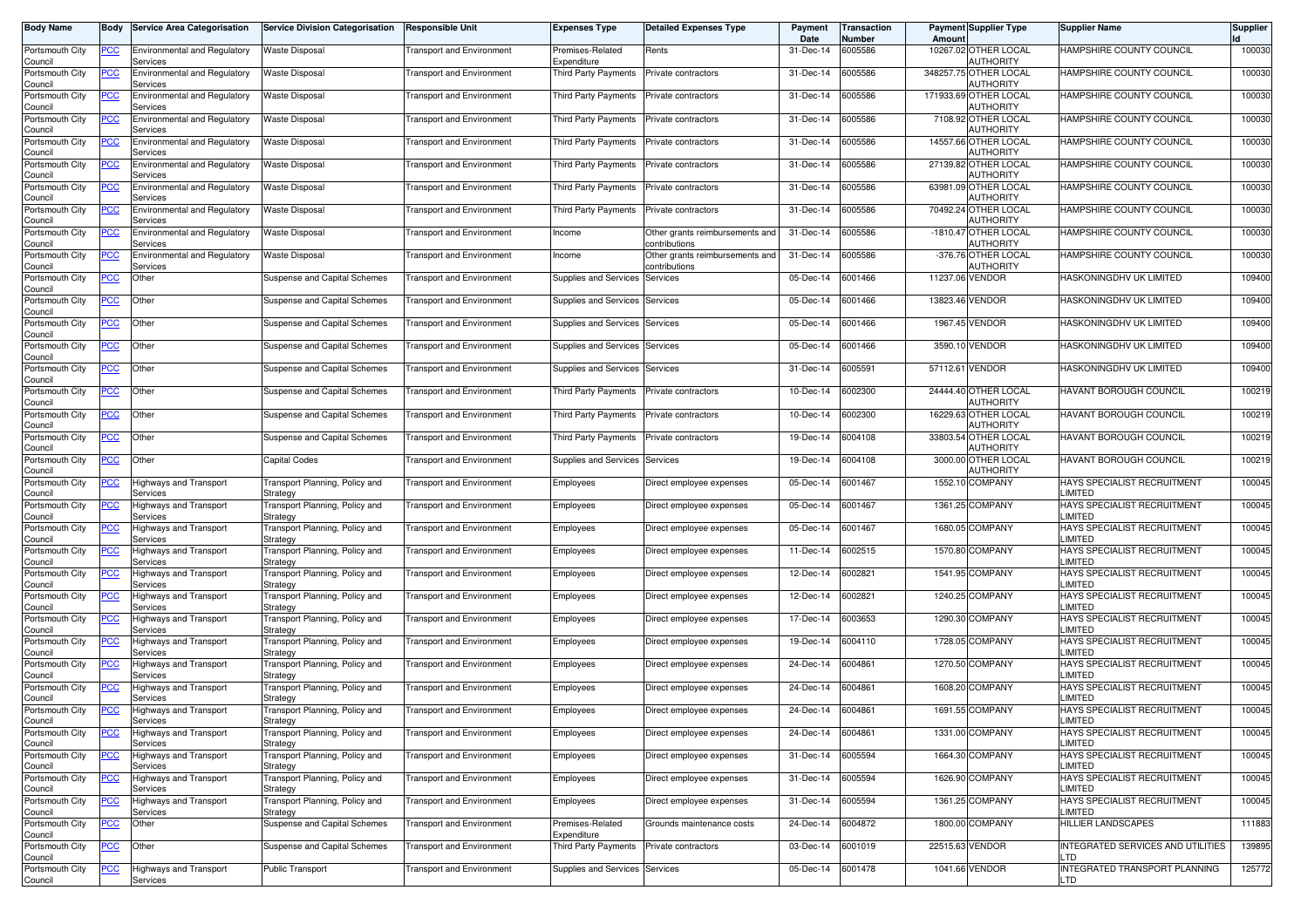| <b>Body Name</b>           | Body       | <b>Service Area Categorisation</b>              | <b>Service Division Categorisation</b>     | <b>Responsible Unit</b>          | <b>Expenses Type</b>            | <b>Detailed Expenses Type</b>                        | Payment<br>Date | <b>Transaction</b><br>Number | Amoun    | <b>Payment Supplier Type</b>   | <b>Supplier Name</b>                     | <b>Supplier</b> |
|----------------------------|------------|-------------------------------------------------|--------------------------------------------|----------------------------------|---------------------------------|------------------------------------------------------|-----------------|------------------------------|----------|--------------------------------|------------------------------------------|-----------------|
| Portsmouth City<br>Council | <u>PCC</u> | Highways and Transport<br>Services              | <b>Public Transport</b>                    | <b>Transport and Environment</b> | Supplies and Services Services  |                                                      | 31-Dec-14       | 6005608                      | 270.00   | <b>VENDOR</b>                  | INTEGRATED TRANSPORT PLANNING<br>LTD     | 125772          |
| Portsmouth City<br>Council | <u>PCC</u> | <b>Highways and Transport</b><br>Services       | <b>Public Transport</b>                    | <b>Transport and Environment</b> | Supplies and Services           | Services                                             | 31-Dec-14       | 6005608                      | 1041.66  | <b>VENDOR</b>                  | INTEGRATED TRANSPORT PLANNING<br>LTD     | 125772          |
| Portsmouth City<br>Council | <u>PCC</u> | Highways and Transport<br>Services              | Transport Planning, Policy and<br>Strategy | <b>Transport and Environment</b> | Supplies and Services           | Grants and subscriptions                             | 12-Dec-14       | 6002845                      | 1620.00  | VENDOR                         | <b>ITSO LTD</b>                          | 136293          |
| Portsmouth City<br>Council | <u>PCC</u> | Highways and Transport<br>Services              | Transport Planning, Policy and<br>Strategy | <b>Transport and Environment</b> | Supplies and Services           | Grants and subscriptions                             | 12-Dec-14       | 6002845                      |          | 168.75 VENDOR                  | <b>ITSO LTD</b>                          | 136293          |
| Portsmouth City<br>Council | <u>PCC</u> | Cultural and Related Services                   | Open Spaces                                | <b>Transport and Environment</b> | Premises-Related<br>Expenditure | Grounds maintenance costs                            | 10-Dec-14       | 6002305                      | 2195.67  | <b>COMPANY</b>                 | J B CORRIE AND CO LTD                    | 100911          |
| Portsmouth City<br>Council | <u>PCC</u> | Cultural and Related Services                   | Open Spaces                                | ransport and Environment         | Premises-Related<br>Expenditure | Grounds maintenance costs                            | 19-Dec-14       | 6004120                      | 1019.00  | <b>VENDOR</b>                  | J F GOODWILLIE LTD                       | 100915          |
| Portsmouth City<br>Council | <b>PCC</b> | Highways and Transport<br>Services              | Structural Maintenance                     | <b>Transport and Environment</b> | Supplies and Services           | Services                                             | 05-Dec-14       | 6001482                      | 31779.31 | <b>VENDOR</b>                  | JASMINE CONSULTING (UK) LTD              | 138820          |
| Portsmouth City<br>Council | <u>PCC</u> | Highways and Transport<br>Services              | Structural Maintenance                     | ransport and Environment         | Supplies and Services           | Services                                             | 31-Dec-14       | 6005613                      | 33032.22 | <b>VENDOR</b>                  | JASMINE CONSULTING (UK) LTD              | 138820          |
| Portsmouth City<br>Council | <u>PCC</u> | <b>Environmental and Regulatory</b><br>Services | <b>Waste Collection</b>                    | <b>Transport and Environment</b> | Supplies and Services           | Miscellaneous expenses                               | 15-Dec-14       | 6003102                      |          | 267.00 VENDOR                  | <b>JCDECAUX UK LTD</b>                   | 106241          |
| Portsmouth City<br>Council | PСC        | <b>Environmental and Regulatory</b><br>Services | Waste Collection                           | <b>Transport and Environment</b> | Supplies and Services           | Miscellaneous expenses                               | 15-Dec-14       | 6003102                      | 158.38   | <b>VENDOR</b>                  | <b>JCDECAUX UK LTD</b>                   | 106241          |
| Portsmouth City<br>Council | PСC        | <b>Environmental and Regulatory</b><br>Services | <b>Naste Collection</b>                    | <b>Transport and Environment</b> | Supplies and Services           | Miscellaneous expenses                               | 15-Dec-14       | 6003102                      | 133.00   | <b>VENDOR</b>                  | <b>JCDECAUX UK LTD</b>                   | 106241          |
| Portsmouth City<br>Council | PСC        | <b>Environmental and Regulatory</b><br>Services | <b>Waste Collection</b>                    | <b>Transport and Environment</b> | Supplies and Services           | Miscellaneous expenses                               | 15-Dec-14       | 6003102                      | 1600.00  | VENDOR                         | <b>JCDECAUX UK LTD</b>                   | 106241          |
| Portsmouth City<br>Council | PCC        | Highways and Transport<br>Services              | <b>Parking Services</b>                    | ransport and Environment         | Supplies and Services           | Miscellaneous expenses                               | 10-Dec-14       | 6002306                      |          | 429.41 VENDOR                  | JOHNSTON PUBLISHING LTD                  | 100088          |
| Portsmouth City<br>Council | PСC        | Highways and Transport<br>Services              | <b>Parking Services</b>                    | <b>Transport and Environment</b> | Supplies and Services           | Miscellaneous expenses                               | 10-Dec-14       | 6002306                      |          | 159.04 VENDOR                  | JOHNSTON PUBLISHING LTD                  | 100088          |
| Portsmouth City<br>Council | PCC        | Highways and Transport<br>Services              | <b>Parking Services</b>                    | <b>Transport and Environment</b> | Supplies and Services           | Miscellaneous expenses                               | 10-Dec-14       | 6002306                      |          | 357.84 VENDOR                  | JOHNSTON PUBLISHING LTD                  | 100088          |
| Portsmouth City<br>Council | <u>PCC</u> | Highways and Transport<br>Services              | <b>Parking Services</b>                    | <b>Transport and Environment</b> | Supplies and Services           | Miscellaneous expenses                               | 10-Dec-14       | 6002306                      | 572.55   | <b>VENDOR</b>                  | JOHNSTON PUBLISHING LTD                  | 100088          |
| Portsmouth City<br>Council | <u>PCC</u> | Other                                           | Suspense and Capital Schemes               | <b>Transport and Environment</b> | Supplies and Services           | Miscellaneous expenses                               | 17-Dec-14       | 6003661                      | 286.27   | <b>VENDOR</b>                  | JOHNSTON PUBLISHING LTD                  | 100088          |
| Portsmouth City<br>Council | <u>PCC</u> | Other                                           | <b>Suspense and Capital Schemes</b>        | <b>Transport and Environment</b> | Supplies and Services           | Miscellaneous expenses                               | 17-Dec-14       | 6003661                      |          | 254.47 VENDOR                  | JOHNSTON PUBLISHING LTD                  | 100088          |
| Portsmouth City<br>Council | PCC        | <b>Highways and Transport</b><br>Services       | <b>Parking Services</b>                    | <b>Transport and Environment</b> | Supplies and Services           | Miscellaneous expenses                               | 17-Dec-14       | 6003663                      | 453.27   | <b>VENDOR</b>                  | JOHNSTON PUBLISHING LTD                  | 100088          |
| Portsmouth City<br>Council | <u>PCC</u> | Other                                           | Suspense and Capital Schemes               | <b>Transport and Environment</b> | Supplies and Services           | Miscellaneous expenses                               | 24-Dec-14       | 6004911                      |          | 357.84 VENDOR                  | JOHNSTON PUBLISHING LTD                  | 100088          |
| Portsmouth City<br>Council | PCC        | Cultural and Related Services                   | Open Spaces                                | <b>Transport and Environment</b> | Premises-Related<br>Expenditure | Grounds maintenance costs                            | 19-Dec-14       | 6004123                      | 1785.00  | <b>COMPANY</b>                 | <b>JUST MARKINGS LTD</b>                 | 138563          |
| Portsmouth City<br>Council | <u>PCC</u> | <b>Cultural and Related Services</b>            | Open Spaces                                | ransport and Environment         | Premises-Related<br>Expenditure | Grounds maintenance costs                            | 31-Dec-14       | 6005617                      | 1250.00  | <b>COMPANY</b>                 | <b>JUST MARKINGS LTD</b>                 | 138563          |
| Portsmouth City<br>Council | <u>PCC</u> | Cultural and Related Services                   | Open Spaces                                | <b>Transport and Environment</b> | Premises-Related<br>Expenditure | Grounds maintenance costs                            | 24-Dec-14       | 6004919                      | 747.88   | <b>VENDOR</b>                  | KENDALL BROTHERS (PORTSMOUTH)<br>LIMITED | 110246          |
| Portsmouth City<br>Council | <u>PCC</u> | Cultural and Related Services                   | Open Spaces                                | ransport and Environment         | Premises-Related<br>Expenditure | Repairs, alterations and<br>maintenance of buildings | 17-Dec-14       | 6003668                      | 5234.90  | <b>COMPANY</b>                 | KKA MAINTENANCE LTD                      | 135386          |
| Portsmouth City<br>Council | <u>PCC</u> | <b>Cultural and Related Services</b>            | Recreation and Sport                       | ransport and Environment         | Premises-Related<br>Expenditure | Repairs, alterations and<br>maintenance of buildings | 05-Dec-14       | 6001496                      |          | 2805.62 COMPANY                | <b>KKA MAINTENANCE LTD</b>               | 135386          |
| Portsmouth City<br>Council | <u>PCC</u> | <b>Cultural and Related Services</b>            | Open Spaces                                | <b>Transport and Environment</b> | Premises-Related<br>Expenditure | Repairs, alterations and<br>maintenance of buildings | 12-Dec-14       | 6002852                      | 35.00    | <b>COMPANY</b>                 | <b>KKA MAINTENANCE LTD</b>               | 135386          |
| Portsmouth City<br>Council | <u>PCC</u> | Cultural and Related Services                   | Recreation and Sport                       | <b>Transport and Environment</b> | Premises-Related<br>Expenditure | Repairs, alterations and<br>maintenance of buildings | 12-Dec-14       | 6002852                      |          | 35.00 COMPANY                  | <b>KKA MAINTENANCE LTD</b>               | 135386          |
| Portsmouth City<br>Council | <u>PCC</u> | <b>Cultural and Related Services</b>            | Open Spaces                                | ransport and Environment         | Premises-Related<br>Expenditure | Repairs, alterations and<br>naintenance of buildings | 05-Dec-14       | 6001495                      | 180.00   | <b>COMPANY</b>                 | <b>KKA MAINTENANCE LTD</b>               | 135386          |
| Portsmouth City<br>Council | <u>PCC</u> | <b>Cultural and Related Services</b>            | Open Spaces                                | Transport and Environment        | Premises-Related<br>Expenditure | Repairs, alterations and<br>maintenance of buildings | 05-Dec-14       | 6001495                      |          | 35.00 COMPANY                  | <b>KKA MAINTENANCE LTD</b>               | 135386          |
| Portsmouth City<br>Council | <u>PCC</u> | Cultural and Related Services                   | Open Spaces                                | <b>Transport and Environment</b> | Premises-Related<br>Expenditure | Repairs, alterations and<br>naintenance of buildings | 05-Dec-14       | 6001495                      |          | 42.48 COMPANY<br>35.00 COMPANY | <b>KKA MAINTENANCE LTD</b>               | 135386          |
| Portsmouth City<br>Council | <b>PCC</b> | Cultural and Related Services                   | Open Spaces                                | <b>Transport and Environment</b> | Premises-Related<br>Expenditure | Repairs, alterations and<br>maintenance of buildings | 05-Dec-14       | 6001495                      |          |                                | <b>KKA MAINTENANCE LTD</b>               | 135386          |
| Portsmouth City<br>Council | <u>PCC</u> | <b>Cultural and Related Services</b>            | Open Spaces                                | <b>Transport and Environment</b> | Premises-Related<br>Expenditure | Repairs, alterations and<br>maintenance of buildings | 05-Dec-14       | 6001495                      |          | 77.36 COMPANY                  | <b>KKA MAINTENANCE LTD</b>               | 135386          |
| Portsmouth City<br>Council | <u>PCC</u> | <b>Cultural and Related Services</b>            | Recreation and Sport                       | <b>Transport and Environment</b> | Premises-Related<br>Expenditure | Repairs, alterations and<br>maintenance of buildings | 04-Dec-14       | 6001261                      |          | 8679.00 COMPANY                | KKA MAINTENANCE LTD                      | 135386          |
| Portsmouth City<br>Council | <u>PCC</u> | <b>Cultural and Related Services</b>            | Recreation and Sport                       | <b>Transport and Environment</b> | Premises-Related<br>Expenditure | Repairs, alterations and<br>maintenance of buildings | 15-Dec-14       | 6003105                      |          | 10150.00 COMPANY               | <b>KKA MAINTENANCE LTD</b>               | 135386          |
| Portsmouth City<br>Council | <u>PCC</u> | <b>Cultural and Related Services</b>            | Recreation and Sport                       | <b>Transport and Environment</b> | Premises-Related<br>Expenditure | Repairs, alterations and<br>maintenance of buildings | 24-Dec-14       | 6004927                      |          | 25743.56 COMPANY               | KKA MAINTENANCE LTD                      | 135386          |
| Portsmouth City<br>Council | <u>PCC</u> | Cultural and Related Services                   | Recreation and Sport                       | <b>Transport and Environment</b> | Premises-Related<br>Expenditure | Repairs, alterations and<br>maintenance of buildings | 31-Dec-14       | 6005626                      |          | 4494.10 COMPANY                | KKA MAINTENANCE LTD                      | 135386          |
| Portsmouth City<br>Council | <u>PCC</u> | Highways and Transport<br>Services              | <b>Parking Services</b>                    | <b>Transport and Environment</b> | Premises-Related<br>Expenditure | Rents                                                | 17-Dec-14       | 6003670                      |          | 8976.50 VENDOR                 | KNIGHTSBRIDGE STUDENT HOUSING<br>LTD     | 139915          |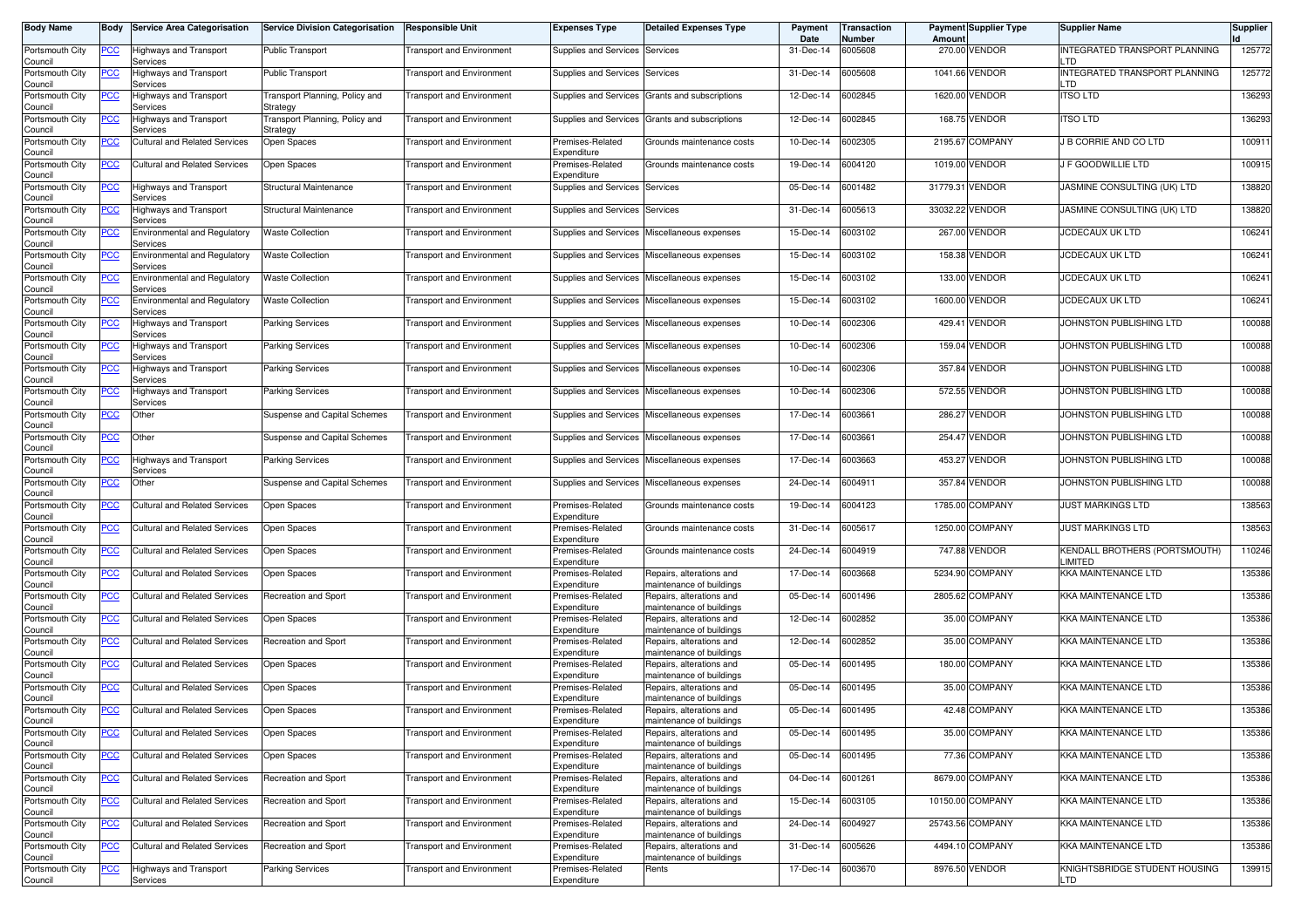| <b>Body Name</b>                      | Body       | <b>Service Area Categorisation</b>              | <b>Service Division Categorisation</b>     | <b>Responsible Unit</b>          | Expenses Type                           | <b>Detailed Expenses Type</b>                                            | Payment<br>Date | Transaction<br>Number | Amoun   | <b>Payment Supplier Type</b> | <b>Supplier Name</b>                           | Supplier |
|---------------------------------------|------------|-------------------------------------------------|--------------------------------------------|----------------------------------|-----------------------------------------|--------------------------------------------------------------------------|-----------------|-----------------------|---------|------------------------------|------------------------------------------------|----------|
| Portsmouth City<br>Council            | <u>PCC</u> | Highways and Transport<br>Services              | <b>Parking Services</b>                    | <b>Transport and Environment</b> | Premises-Related<br>Expenditure         | Rents                                                                    | 17-Dec-14       | 6003670               |         | 7411.18 VENDOR               | KNIGHTSBRIDGE STUDENT HOUSING<br>∣ TD          | 139915   |
| Portsmouth City<br>Council            | <u>PCC</u> | Environmental and Regulatory<br>Services        | Waste Disposal                             | <b>Transport and Environment</b> | <b>Third Party Payments</b>             | Private contractors                                                      | 05-Dec-14       | 6001497               |         | 225.00 COMPANY               | KNOWLER AND SON LTD                            | 113288   |
| Portsmouth City<br>Council            | <u>PCC</u> | <b>Environmental and Regulatory</b><br>Services | <b>Waste Disposal</b>                      | <b>Transport and Environment</b> | Third Party Payments                    | Private contractors                                                      | 05-Dec-14       | 6001497               |         | 360.00 COMPANY               | KNOWLER AND SON LTD                            | 113288   |
| Portsmouth City<br>Council            | <u>PCC</u> | Environmental and Regulatory<br>Services        | Waste Disposal                             | <b>Transport and Environment</b> | Third Party Payments                    | Private contractors                                                      | 05-Dec-14       | 6001497               |         | 385.00 COMPANY               | KNOWLER AND SON LTD                            | 113288   |
| Portsmouth City<br>Council            | <u>PCC</u> | <b>Environmental and Regulatory</b><br>Services | <b>Waste Disposal</b>                      | <b>Transport and Environment</b> | Third Party Payments                    | Private contractors                                                      | 05-Dec-14       | 6001497               |         | 132.00 COMPANY               | KNOWLER AND SON LTD                            | 113288   |
| Portsmouth City<br>Council            | <u>PCC</u> | Highways and Transport<br>Services              | Parking Services                           | <b>Transport and Environment</b> | Income                                  | Customer and client receipts                                             | 04-Dec-14       | 6001263               | 7663.04 | <b>VENDOR</b>                | <b>LEE BARON</b>                               | 137124   |
| Portsmouth City<br>Council            | <u>PCC</u> | <b>Cultural and Related Services</b>            | Open Spaces                                | <b>Transport and Environment</b> | Supplies and Services                   | Services                                                                 | 24-Dec-14       | 6004939               |         | 1750.00 VENDOR               | LES WEYMES PLANNING<br>CONSULTANCY LTD         | 139576   |
| Portsmouth City<br>Council            | <u>PCC</u> | <b>Highways and Transport</b><br>Services       | Transport Planning, Policy and<br>Strategy | <b>Transport and Environment</b> | <b>Fransport-Related</b><br>Expenditure | Direct transport costs                                                   | 16-Dec-14       | 6003207               |         | 541.36 VENDOR                | LLOYDS TSB GROUP                               | 107554   |
| Portsmouth City<br>Council            | <u>PCC</u> | <b>Cultural and Related Services</b>            | Open Spaces                                | <b>Transport and Environment</b> | Premises-Related<br>Expenditure         | Grounds maintenance costs                                                | 10-Dec-14       | 300237                |         | 2580.00 VENDOR               | LUBBE & SONS (BULBS) LTD                       | 106188   |
| Portsmouth City<br>Council            | <u>PCC</u> | Highways and Transport<br>Services              | Traffic Management and Road<br>Safety      | <b>Transport and Environment</b> | Fransport-Related<br>Expenditure        | Contract hire and operating<br>eases                                     | 17-Dec-14       | 6003678               |         | 700.00 VENDOR                | LUCKETTS TRAVEL LIMITED                        | 100278   |
| Portsmouth City<br>Council            | <u>PCC</u> | Highways and Transport<br>Services              | Parking Services                           | <b>Transport and Environment</b> | <b>Third Party Payments</b>             | Private contractors                                                      | 04-Dec-14       | 6001266               |         | 272.00 VENDOR                | <b>M G SECURITY SERVICES</b>                   | 100471   |
| Portsmouth City<br>Council            | PСC        | Highways and Transport<br>Services              | <b>Parking Services</b>                    | <b>Transport and Environment</b> | Third Party Payments                    | Private contractors                                                      | 04-Dec-14       | 6001266               | 68.00   | VENDOR                       | <b>M G SECURITY SERVICES</b>                   | 100471   |
| Portsmouth City<br>Council            | <u>PCC</u> | Highways and Transport<br>Services              | <b>Parking Services</b>                    | <b>Transport and Environment</b> | Third Party Payments                    | Private contractors                                                      | 04-Dec-14       | 6001266               | 102.00  | <b>VENDOR</b>                | <b>M G SECURITY SERVICES</b>                   | 100471   |
| Portsmouth City<br>Council            | <u>PCC</u> | Highways and Transport<br>Services              | <b>Parking Services</b>                    | <b>Transport and Environment</b> | Third Party Payments                    | Private contractors                                                      | 04-Dec-14       | 6001266               |         | 272.00 VENDOR                | <b>M G SECURITY SERVICES</b>                   | 100471   |
| Portsmouth City<br>Council            | PСC        | Highways and Transport<br>Services              | <b>Parking Services</b>                    | <b>Transport and Environment</b> | Third Party Payments                    | Private contractors                                                      | 04-Dec-14       | 6001266               |         | 68.00 VENDOR                 | <b>M G SECURITY SERVICES</b>                   | 100471   |
| Portsmouth City<br>Council            | <u>PCC</u> | Highways and Transport<br>Services              | <b>Parking Services</b>                    | <b>Transport and Environment</b> | Third Party Payments                    | Private contractors                                                      | 24-Dec-14       | 6004958               | 272.00  | VENDOR                       | <b>M G SECURITY SERVICES</b>                   | 100471   |
| Portsmouth City<br>Council            | <u>PCC</u> | Highways and Transport<br>Services              | <b>Parking Services</b>                    | <b>Transport and Environment</b> | Third Party Payments                    | Private contractors                                                      | 24-Dec-14       | 6004958               |         | 68.00 VENDOR                 | <b>M G SECURITY SERVICES</b>                   | 100471   |
| Portsmouth City<br>Council            | <u>PCC</u> | Highways and Transport<br>Services              | <b>Parking Services</b>                    | <b>Transport and Environment</b> | Third Party Payments                    | Private contractors                                                      | 24-Dec-14       | 6004958               |         | 600.00 VENDOR                | <b>M G SECURITY SERVICES</b>                   | 100471   |
| Portsmouth City<br>Council            | PСC        | Highways and Transport<br>Services              | <b>Parking Services</b>                    | Transport and Environment        | Third Party Payments                    | Private contractors                                                      | 31-Dec-14       | 6005641               |         | 76.50 VENDOR                 | <b>M G SECURITY SERVICES</b>                   | 100471   |
| Portsmouth City<br>Council            | PСC        | Highways and Transport<br>Services              | Parking Services                           | <b>Transport and Environment</b> | <b>Third Party Payments</b>             | Private contractors                                                      | 31-Dec-14       | 6005641               |         | 54.40 VENDOR                 | <b>M G SECURITY SERVICES</b>                   | 100471   |
| Portsmouth City<br>Council            | <u>PCC</u> | Highways and Transport<br>Services              | <b>Parking Services</b>                    | <b>Transport and Environment</b> | Third Party Payments                    | Private contractors                                                      | 31-Dec-14       | 6005641               |         | 13.60 VENDOR                 | <b>M G SECURITY SERVICES</b>                   | 100471   |
| Portsmouth City<br>Council            | <u>PCC</u> | <b>Highways and Transport</b><br>Services       | <b>Parking Services</b>                    | <b>Transport and Environment</b> | Supplies and Services                   | Equipment, furniture and<br>materials                                    | 24-Dec-14       | 6004984               |         | 675.00 COMPANY               | <b>METRIC GROUP LTD</b>                        | 101007   |
| Portsmouth City<br>Council            | <u>PCC</u> | Highways and Transport<br>Services              | <b>Parking Services</b>                    | Transport and Environment        | <b>Supplies and Services</b>            | Printing, stationery and general<br>office expenses                      | 24-Dec-14       | 6004984               |         | 40.00 COMPANY                | <b>METRIC GROUP LTD</b>                        | 101007   |
| Portsmouth City<br>Council            | <u>CC </u> | Highways and Transport<br>Services              | Transport Planning, Policy and<br>Strategy | <b>Transport and Environment</b> | Third Party Payments                    | Private contractors                                                      | 11-Dec-14       | 6002536               |         | 3515.40 VENDOR               | MOTIV8 SOUTH                                   | 101638   |
| Portsmouth City<br>Council            | <u>PCC</u> | Highways and Transport<br>Services              | Transport Planning, Policy and<br>Strategy | <b>Transport and Environment</b> | Third Party Payments                    | Private contractors                                                      | 05-Dec-14       | 6001519               |         | 3302.90 VENDOR               | MOTIV8 SOUTH                                   | 101638   |
| Portsmouth City<br>Council            | <u>PCC</u> | Highways and Transport<br>Services              | <b>Parking Services</b>                    | <b>Transport and Environment</b> | Supplies and Services                   | Printing, stationery and general<br>office expenses                      | 24-Dec-14       | 6005002               | 666.34  | <b>VENDOR</b>                | NAGELS MULTIGRAPHIC LTD                        | 127814   |
| Portsmouth City<br>Council            | <u>PCC</u> | Highways and Transport<br>Services              | Transport Planning, Policy and<br>Strategy | <b>Transport and Environment</b> | Supplies and Services                   | Miscellaneous expenses                                                   | 01-Dec-14       | 6000412               |         | 10000.00 VENDOR              | <b>NET NATIVES</b>                             | 135836   |
| Portsmouth City<br>Council            | <u>PCC</u> | Other                                           | Capital Codes                              | Transport and Environment        | Supplies and Services                   | Services                                                                 | 04-Dec-14       | 6001275               | 2625.00 | <b>VENDOR</b>                | NINIAN SOLUTIONS LTD T/A HUDDLE                | 139194   |
| Portsmouth City<br>Council            | <u>PCC</u> | Highways and Transport<br>Services              | Parking Services                           | Transport and Environment        | Supplies and Services                   | Printing, stationery and general<br>office expenses                      | 05-Dec-14       | 6001527               |         | 1833.30 VENDOR               | NORTHGATE INFORMATION<br>SOLUTIONS GROUPUK LTD | 114063   |
| Portsmouth City                       | <u>PCC</u> | Highways and Transport<br>pervices              | <b>Parking Services</b>                    | <b>Transport and Environment</b> |                                         | Supplies and Services Printing, stationery and general<br>onice expenses | 31-Dec-14       | 6005672               |         | 776.00 VENDOR                | NORTHGATE INFORMATION<br>SOLUTIONS GROUPUK LTD | 114063   |
| Council<br>Portsmouth City<br>Council | <u>PCC</u> | <b>Cultural and Related Services</b>            | Recreation and Sport                       | <b>Transport and Environment</b> | Third Party Payments                    | Private contractors                                                      | 17-Dec-14       | 6003688               |         | 100.00 VENDOR                | NOVA INTERNATIONAL LIMITED                     | 109265   |
| Portsmouth City<br>Council            | <b>PCC</b> | <b>Cultural and Related Services</b>            | Recreation and Sport                       | <b>Transport and Environment</b> | <b>Third Party Payments</b>             | Private contractors                                                      | 17-Dec-14       | 6003688               |         | 44.00 VENDOR                 | NOVA INTERNATIONAL LIMITED                     | 109265   |
| Portsmouth City                       | <u>PCC</u> | Highways and Transport<br>Services              | Parking Services                           | <b>Transport and Environment</b> | Premises-Related<br>Expenditure         | Energy costs                                                             | 12-Dec-14       | 6002881               |         | 1518.28 VENDOR               | <b>NPOWER</b>                                  | 104871   |
| Council<br>Portsmouth City<br>Council | <b>PCC</b> | <b>Cultural and Related Services</b>            | Open Spaces                                | <b>Transport and Environment</b> | Premises-Related<br>Expenditure         | Energy costs                                                             | 12-Dec-14       | 6002881               |         | 6.00 VENDOR                  | <b>NPOWER</b>                                  | 104871   |
| Portsmouth City<br>Council            | <b>PCC</b> | <b>Cultural and Related Services</b>            | Open Spaces                                | <b>Transport and Environment</b> | Premises-Related<br>Expenditure         | Energy costs                                                             | 12-Dec-14       | 6002881               |         | 28.43 VENDOR                 | <b>NPOWER</b>                                  | 104871   |
| Portsmouth City<br>Council            | <u>PCC</u> | <b>Cultural and Related Services</b>            | Open Spaces                                | <b>Transport and Environment</b> | Premises-Related<br>Expenditure         | Energy costs                                                             | 24-Dec-14       | 6005012               |         | 400.84 VENDOR                | NPOWER                                         | 104871   |
| Portsmouth City<br>Council            | <u>PCC</u> | <b>Cultural and Related Services</b>            | Open Spaces                                | Transport and Environment        | Premises-Related<br>Expenditure         | Energy costs                                                             | 24-Dec-14       | 6005012               |         | 408.83 VENDOR                | <b>NPOWER</b>                                  | 104871   |
|                                       |            |                                                 |                                            |                                  |                                         |                                                                          |                 |                       |         |                              |                                                |          |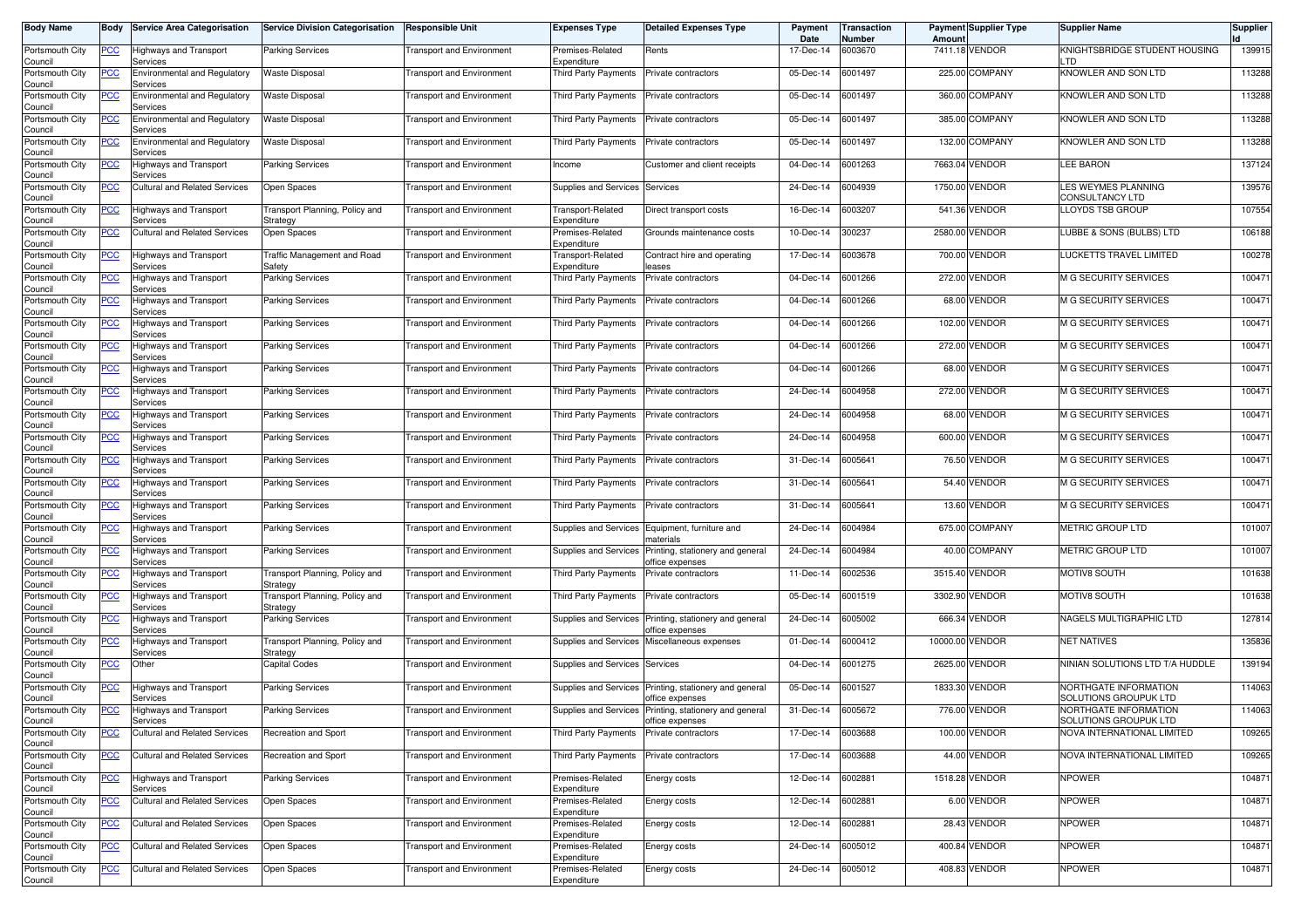| <b>Body Name</b>           | Body       | <b>Service Area Categorisation</b>              | <b>Service Division Categorisation</b>       | Responsible Unit                 | <b>Expenses Type</b>             | <b>Detailed Expenses Type</b>                        | Payment<br>Date | Transaction<br>Number | Amoun            | <b>Payment Supplier Type</b> | <b>Supplier Name</b>                 | <b>Supplier</b> |
|----------------------------|------------|-------------------------------------------------|----------------------------------------------|----------------------------------|----------------------------------|------------------------------------------------------|-----------------|-----------------------|------------------|------------------------------|--------------------------------------|-----------------|
| Portsmouth City<br>Council | PCC        | Cultural and Related Services                   | Open Spaces                                  | <b>Transport and Environment</b> | Premises-Related<br>Expenditure  | Energy costs                                         | 24-Dec-14       | 6005012               |                  | 810.07 VENDOR                | <b>NPOWER</b>                        | 104871          |
| Portsmouth City<br>Council | <u>PCC</u> | Cultural and Related Services                   | Open Spaces                                  | <b>Transport and Environment</b> | Premises-Related<br>Expenditure  | Energy costs                                         | 24-Dec-14       | 6005012               |                  | 814.84 VENDOR                | <b>NPOWER</b>                        | 104871          |
| Portsmouth City<br>Council | <b>PCC</b> | <b>Cultural and Related Services</b>            | Open Spaces                                  | <b>Transport and Environment</b> | Premises-Related<br>Expenditure  | Energy costs                                         | 24-Dec-14       | 6005012               | 434.04           | <b>VENDOR</b>                | <b>NPOWER</b>                        | 104871          |
| Portsmouth City<br>Council | <u>PCC</u> | <b>Highways and Transport</b><br>Services       | <b>Parking Services</b>                      | <b>Transport and Environment</b> | Premises-Related<br>Expenditure  | Energy costs                                         | 31-Dec-14       | 6005675               |                  | 1582.48 VENDOR               | <b>NPOWER</b>                        | 104871          |
| Portsmouth City<br>Council | <u>PCC</u> | Cultural and Related Services                   | Open Spaces                                  | <b>Transport and Environment</b> | Premises-Related<br>Expenditure  | Energy costs                                         | 31-Dec-14       | 6005675               |                  | 411.50 VENDOR                | <b>NPOWER</b>                        | 104871          |
| Portsmouth City<br>Council | <u>PCC</u> | Cultural and Related Services                   | Open Spaces                                  | <b>Transport and Environment</b> | Premises-Related<br>Expenditure  | Energy costs                                         | 31-Dec-14       | 6005675               |                  | 5.80 VENDOR                  | <b>NPOWER</b>                        | 104871          |
| Portsmouth City<br>Council | <b>PCC</b> | <b>Cultural and Related Services</b>            | Open Spaces                                  | <b>Transport and Environment</b> | Premises-Related<br>Expenditure  | Energy costs                                         | 31-Dec-14       | 6005674               |                  | 27.50 VENDOR                 | <b>NPOWER</b>                        | 104871          |
| Portsmouth City<br>Council | <u>PCC</u> | Highways and Transport<br>Services              | Street Lighting (including energy<br>costs)  | <b>Transport and Environment</b> | Premises-Related<br>Expenditure  | Energy costs                                         | 05-Dec-14       | 6001529               |                  | 94042.15 VENDOR              | <b>NPOWER</b>                        | 104871          |
| Portsmouth City<br>Council | <u>PCC</u> | Highways and Transport<br>Services              | <b>Parking Services</b>                      | <b>Transport and Environment</b> | Premises-Related<br>Expenditure  | Energy costs                                         | 08-Dec-14       | 6001763               |                  | 583.97 VENDOR                | <b>NPOWER</b>                        | 104871          |
| Portsmouth City<br>Council | <u>PCC</u> | Highways and Transport<br>Services              | Street Lighting (including energy<br>costs)  | <b>Transport and Environment</b> | Premises-Related<br>Expenditure  | Energy costs                                         | 31-Dec-14       | 6005675               | 103049.60 VENDOR |                              | <b>NPOWER</b>                        | 104871          |
| Portsmouth City<br>Council | <u>PCC</u> | <b>Highways and Transport</b><br>Services       | <b>Parking Services</b>                      | <b>Transport and Environment</b> | Premises-Related<br>Expenditure  | Energy costs                                         | 31-Dec-14       | 6005674               |                  | 565.12 VENDOR                | <b>NPOWER</b>                        | 104871          |
| Portsmouth City<br>Council | <u>PCC</u> | Environmental and Regulatory<br>Services        | <b>Waste Collection</b>                      | <b>Transport and Environment</b> | Supplies and Services            | Miscellaneous expenses                               | 18-Dec-14       | 6003891               |                  | 1500.00 VENDOR               | PARK RETAIL T/A LOVE 2 REWARD        | 130717          |
| Portsmouth City<br>Council | <u>PCC</u> | Cultural and Related Services                   | Recreation and Sport                         | <b>Transport and Environment</b> | Third Party Payments             | Private contractors                                  | 10-Dec-14       | 6002338               |                  | 50000.00 VENDOR              | PARKWOOD COMMUNITY LEISURE           | 125747          |
| Portsmouth City<br>Council | <u>PCC</u> | Cultural and Related Services                   | Recreation and Sport                         | <b>Transport and Environment</b> | Third Party Payments             | Private contractors                                  | 29-Dec-14       | 6005315               |                  | 833.43 VENDOR                | PARKWOOD COMMUNITY LEISURE           | 125747          |
| Portsmouth City<br>Council | <u>PCC</u> | <b>Cultural and Related Services</b>            | Recreation and Sport                         | <b>Transport and Environment</b> | Third Party Payments             | Private contractors                                  | 29-Dec-14       | 6005315               |                  | 8167.26 VENDOR               | PARKWOOD COMMUNITY LEISURE           | 125747          |
| Portsmouth City<br>Council | <u>PCC</u> | <b>Cultural and Related Services</b>            | Recreation and Sport                         | <b>Transport and Environment</b> | Third Party Payments             | Private contractors                                  | 29-Dec-14       | 6005315               |                  | 5992.90 VENDOR               | PARKWOOD COMMUNITY LEISURE           | 125747          |
| Portsmouth City<br>Council | <u>PCC</u> | <b>Cultural and Related Services</b>            | Recreation and Sport                         | <b>Transport and Environment</b> | Third Party Payments             | Private contractors                                  | 24-Dec-14       | 6005032               |                  | 805.65 VENDOR                | PARKWOOD COMMUNITY LEISURE           | 125747          |
| Portsmouth City<br>Council | <b>PCC</b> | Cultural and Related Services                   | Recreation and Sport                         | <b>Transport and Environment</b> | Third Party Payments             | Private contractors                                  | 24-Dec-14       | 6005032               |                  | 7895.02 VENDOR               | PARKWOOD COMMUNITY LEISURE           | 125747          |
| Portsmouth City<br>Council | <u>PCC</u> | <b>Cultural and Related Services</b>            | Recreation and Sport                         | <b>Transport and Environment</b> | Third Party Payments             | Private contractors                                  | 24-Dec-14       | 6005032               |                  | 5793.13 VENDOR               | PARKWOOD COMMUNITY LEISURE           | 125747          |
| Portsmouth City<br>Council | <u>PCC</u> | <b>Cultural and Related Services</b>            | Recreation and Sport                         | <b>Transport and Environment</b> | Third Party Payments             | Private contractors                                  | 22-Dec-14       | 6004427               |                  | 624.00 VENDOR                | PARKWOOD COMMUNITY LEISURE           | 125747          |
| Portsmouth City<br>Council | <u>PCC</u> | <b>Highways and Transport</b><br>Services       | <b>Traffic Management and Road</b><br>Safety | <b>Transport and Environment</b> | <b>Third Party Payments</b>      | Private contractors                                  | 31-Dec-14       | 6005693               |                  | 300.00 VENDOR                | PEDAL POWER TRAINING                 | 134659          |
| Portsmouth City<br>Council | <u>PCC</u> | Highways and Transport<br>Services              | <b>Traffic Management and Road</b><br>Safety | <b>Transport and Environment</b> | Third Party Payments             | Private contractors                                  | 24-Dec-14       | 6005039               |                  | 6327.00 VENDOR               | PEDAL POWER TRAINING                 | 134659          |
| Portsmouth City<br>Council | <b>PCC</b> | Other                                           | Capital Codes                                | <b>Transport and Environment</b> | Supplies and Services            | Services                                             | 19-Dec-14       | 6004185               | 7590.91          | <b>VENDOR</b>                | PETER BRETT ASSOCIATES LLP           | 124000          |
| Portsmouth City<br>Council | <u>PCC</u> | Other                                           | Capital Codes                                | <b>Transport and Environment</b> | <b>Supplies and Services</b>     | Services                                             | 19-Dec-14       | 6004185               | 10370.51         | <b>VENDOR</b>                | PETER BRETT ASSOCIATES LLP           | 124000          |
| Portsmouth City<br>Council | <u>PCC</u> | Highways and Transport<br>Services              | Public Transport                             | <b>Transport and Environment</b> | Transport-Related<br>Expenditure | Contract hire and operating<br>eases                 | 12-Dec-14       | 6002895               |                  | 9750.00 VENDOR               | PETES AIRLINK LIMITED                | 101081          |
| Portsmouth City<br>Council | <u>PCC</u> | Highways and Transport<br>Services              | <b>Public Transport</b>                      | <b>Transport and Environment</b> | Transport-Related<br>Expenditure | Contract hire and operating<br>eases                 | 31-Dec-14       | 6005696               |                  | 9750.00 VENDOR               | PETES AIRLINK LIMITED                | 101081          |
| Portsmouth City<br>Council | <u>PCC</u> | <b>Cultural and Related Services</b>            | Recreation and Sport                         | <b>Transport and Environment</b> | Premises-Related<br>Expenditure  | Repairs, alterations and<br>naintenance of buildings | 31-Dec-14       | 6005698               |                  | 2500.00 COMPANY              | PHILIPS ELECTRONICS UK LTD           | 117081          |
| Portsmouth City<br>Council | <b>PCC</b> | Highways and Transport<br>Services              | Traffic Management and Road<br>Safety        | <b>Transport and Environment</b> | Employees                        | ndirect employee expenses                            | 31-Dec-14       | 6005702               |                  | 2310.00 VENDOR               | <b>PLC MEDIA</b>                     | 139785          |
| Portsmouth City<br>Council | <u>PCC</u> | Environmental and Regulatory<br>Services        | <b>Waste Collection</b>                      | <b>Transport and Environment</b> | <b>Supplies and Services</b>     | Miscellaneous expenses                               | 19-Dec-14       | 6004193               |                  | 626.00 VENDOR                | PORTSMOUTH CLIMATE ACTION<br>Network | 131991          |
| Portsmouth City<br>Council | <u>PCC</u> | Highways and Transport<br><b>EIVICES</b>        | Transport Planning, Policy and<br>oirategy   | <b>Transport and Environment</b> | Premises-Related<br>Expenditure  | Rents                                                | 05-Dec-14       | 6001551               |                  | 150.00 VENDOR                | PORTSMOUTH CULTURAL TRUST            | 134492          |
| Portsmouth City<br>Council | <u>PCC</u> | <b>Cultural and Related Services</b>            | Recreation and Sport                         | <b>Transport and Environment</b> | Third Party Payments             | Private contractors                                  | 05-Dec-14       | 6001552               |                  | 3540.00 VENDOR               | PORTSMOUTH GOLF CENTRE               | 101110          |
| Portsmouth City<br>Council | <u>PCC</u> | <b>Cultural and Related Services</b>            | Recreation and Sport                         | <b>Transport and Environment</b> | Third Party Payments             | Private contractors                                  | 31-Dec-14       | 6005712               |                  | 3540.00 VENDOR               | PORTSMOUTH GOLF CENTRE               | 101110          |
| Portsmouth City<br>Council | <u>PCC</u> | <b>Cultural and Related Services</b>            | Open Spaces                                  | <b>Transport and Environment</b> | Premises-Related<br>Expenditure  | Energy costs                                         | 31-Dec-14       | 6005713               |                  | 1358.21 VENDOR               | PORTSMOUTH RUGBY FOOTBALL<br>CLUB    | 101113          |
| Portsmouth City<br>Council | <u>PCC</u> | <b>Environmental and Regulatory</b><br>Services | <b>Regulatory Services</b>                   | <b>Transport and Environment</b> | Premises-Related<br>Expenditure  | <b>Water Services</b>                                | 09-Dec-14       | 6001851               |                  | 200.37 VENDOR                | PORTSMOUTH WATER LTD                 | 100253          |
| Portsmouth City<br>Council | <u>PCC</u> | <b>Cultural and Related Services</b>            | Open Spaces                                  | <b>Transport and Environment</b> | Premises-Related<br>Expenditure  | <b>Water Services</b>                                | 08-Dec-14       | 6001774               |                  | 108.92 VENDOR                | PORTSMOUTH WATER LTD                 | 100253          |
| Portsmouth City<br>Council | <u>PCC</u> | <b>Cultural and Related Services</b>            | Open Spaces                                  | <b>Transport and Environment</b> | Premises-Related<br>Expenditure  | Water Services                                       | 05-Dec-14       | 6001558               |                  | 746.29 VENDOR                | PORTSMOUTH WATER LTD                 | 100253          |
| Portsmouth City<br>Council | <u>PCC</u> | <b>Cultural and Related Services</b>            | Open Spaces                                  | Transport and Environment        | Premises-Related<br>Expenditure  | <b>Water Services</b>                                | 08-Dec-14       | 6001774               |                  | 4.26 VENDOR                  | PORTSMOUTH WATER LTD                 | 100253          |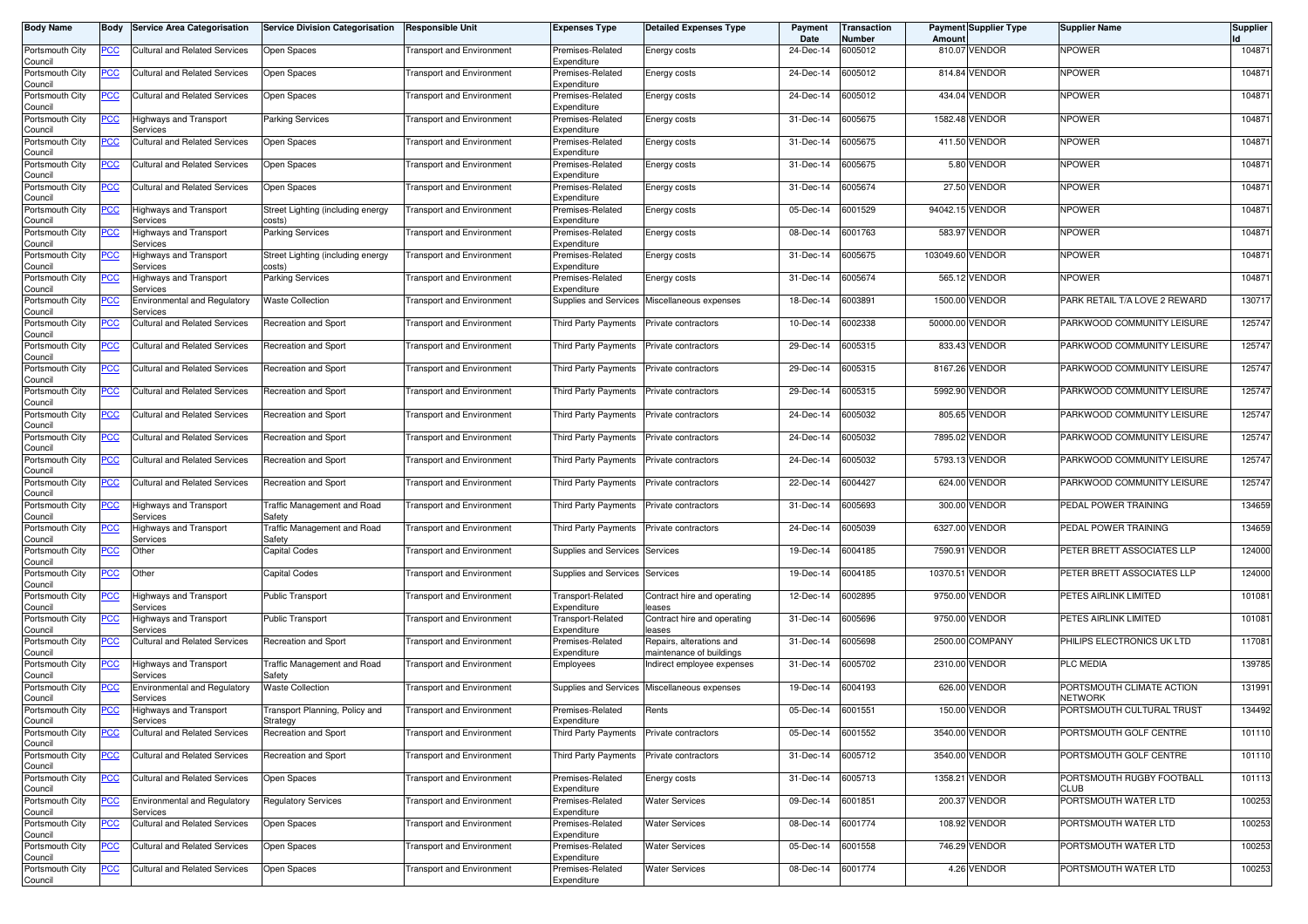| <b>Body Name</b>           | Body           | <b>Service Area Categorisation</b>              | <b>Service Division Categorisation</b>         | <b>Responsible Unit</b>          | <b>Expenses Type</b>            | <b>Detailed Expenses Type</b>                               | Payment<br>Date | Transaction<br>Number | Amount    | <b>Payment Supplier Type</b> | <b>Supplier Name</b>                                | Supplier |
|----------------------------|----------------|-------------------------------------------------|------------------------------------------------|----------------------------------|---------------------------------|-------------------------------------------------------------|-----------------|-----------------------|-----------|------------------------------|-----------------------------------------------------|----------|
| Portsmouth City<br>Council | PCC            | Cultural and Related Services                   | Open Spaces                                    | <b>Transport and Environment</b> | Premises-Related<br>Expenditure | Water Services                                              | 08-Dec-14       | 6001774               | 2010.80   | <b>VENDOR</b>                | PORTSMOUTH WATER LTD                                | 100253   |
| Portsmouth City<br>Council | <u>PCC</u>     | Cultural and Related Services                   | Open Spaces                                    | <b>Transport and Environment</b> | Premises-Related<br>Expenditure | Water Services                                              | 10-Dec-14       | 6002351               |           | 51.03 VENDOR                 | PORTSMOUTH WATER LTD                                | 100253   |
| Portsmouth City<br>Council | <b>PCC</b>     | <b>Cultural and Related Services</b>            | Open Spaces                                    | <b>Transport and Environment</b> | Premises-Related<br>Expenditure | <b>Water Services</b>                                       | 08-Dec-14       | 6001774               |           | 245.94 VENDOR                | PORTSMOUTH WATER LTD                                | 100253   |
| Portsmouth City<br>Council | <u>PCC</u>     | <b>Cultural and Related Services</b>            | Open Spaces                                    | <b>Transport and Environment</b> | Premises-Related<br>Expenditure | Nater Services                                              | 08-Dec-14       | 6001774               |           | 217.76 VENDOR                | PORTSMOUTH WATER LTD                                | 100253   |
| Portsmouth City<br>Council | <u>PCC</u>     | Cultural and Related Services                   | Open Spaces                                    | <b>Transport and Environment</b> | Premises-Related<br>Expenditure | <b>Water Services</b>                                       | 08-Dec-14       | 6001774               | 187.75    | <b>VENDOR</b>                | PORTSMOUTH WATER LTD                                | 100253   |
| Portsmouth City<br>Council | <u>PCC</u>     | Other                                           | <b>Capital Codes</b>                           | <b>Fransport and Environment</b> | Premises-Related<br>Expenditure | Water Services                                              | 22-Dec-14       | 6004440               |           | 2579.24 VENDOR               | PORTSMOUTH WATER LTD                                | 100253   |
| Portsmouth City<br>Council | <b>PCC</b>     | <b>Environmental and Regulatory</b><br>Services | Cemetery, Cremation and Mortuary<br>Services   | <b>Transport and Environment</b> | Third Party Payments            | Private contractors                                         | 19-Dec-14       | 6004205               |           | 1700.00 VENDOR               | R & L LANCEFIELD (LANCEFIELD<br><b>BOOKBINDERS)</b> | 101715   |
| Portsmouth City<br>Council | <u>PCC</u>     | Highways and Transport<br>Services              | Parking Services                               | <b>Transport and Environment</b> |                                 | Supplies and Services Equipment, furniture and<br>naterials | 17-Dec-14       | 6003714               |           | 357.92 VENDOR                | <b>R S COMPONENTS</b>                               | 100148   |
| Portsmouth City<br>Council | <u>PCC</u>     | Highways and Transport<br>Services              | Parking Services                               | <b>Transport and Environment</b> | Supplies and Services           | Equipment, furniture and<br>naterials                       | 17-Dec-14       | 6003714               |           | 89.48 VENDOR                 | <b>R S COMPONENTS</b>                               | 100148   |
| Portsmouth City<br>Council | <u>PCC</u>     | Highways and Transport<br>Services              | Transport Planning, Policy and<br>Strategy     | Transport and Environment        | Third Party Payments            | Private contractors                                         | 19-Dec-14       | 6004211               | 1668.00   | <b>VENDOR</b>                | RATHBONE PERCEPTION MEDIA<br>LIMITED                | 137729   |
| Portsmouth City<br>Council | <b>PCC</b>     | Highways and Transport<br>Services              | Transport Planning, Policy and<br>Strategy     | <b>Transport and Environment</b> | Third Party Payments            | Private contractors                                         | 19-Dec-14       | 6004211               |           | 0.10 VENDOR                  | RATHBONE PERCEPTION MEDIA<br>LIMITED                | 137729   |
| Portsmouth City<br>Council | <u>PCC</u>     | Highways and Transport<br>Services              | Transport Planning, Policy and<br>Strategy     | <b>Transport and Environment</b> | <b>Third Party Payments</b>     | Private contractors                                         | 01-Dec-14       | 6000430               |           | 4444.44 VENDOR               | <b>ROAD PALS LTD</b>                                | 138837   |
| Portsmouth City<br>Council | <u>PCC</u>     | Highways and Transport<br>Services              | Transport Planning, Policy and<br>Strategy     | <b>Fransport and Environment</b> | <b>Third Party Payments</b>     | Private contractors                                         | 31-Dec-14       | 6005730               |           | 4444.44 VENDOR               | ROAD PALS LTD                                       | 138837   |
| Portsmouth City<br>Council | <u>PCC</u>     | Other                                           | Suspense and Capital Schemes                   | <b>Transport and Environment</b> | Supplies and Services           | Services                                                    | 12-Dec-14       | 6002925               | 2250.00   | <b>VENDOR</b>                | ROAD SAFETY INITIATIVES LLP                         | 137951   |
| Portsmouth City<br>Council | <u>PCC</u>     | Other                                           | Suspense and Capital Schemes                   | <b>Transport and Environment</b> | Supplies and Services           | Services                                                    | 31-Dec-14       | 6005731               |           | 1100.00 VENDOR               | ROAD SAFETY INITIATIVES LLP                         | 137951   |
| Portsmouth City<br>Council | <u>PCC</u>     | Other                                           | Suspense and Capital Schemes                   | <b>Transport and Environment</b> | Supplies and Services Services  |                                                             | 31-Dec-14       | 6005731               |           | 1250.00 VENDOR               | ROAD SAFETY INITIATIVES LLP                         | 137951   |
| Portsmouth City<br>Council | <u>PCC</u>     | Highways and Transport<br>Services              | <b>Parking Services</b>                        | <b>Transport and Environment</b> | Third Party Payments            | Private contractors                                         | 04-Dec-14       | 6001298               |           | 1164.44 VENDOR               | ROYAL MARINES MUSEUM LTD                            | 102534   |
| Portsmouth City<br>Council | <u>PCC</u>     | <b>Highways and Transport</b><br>Services       | <b>Parking Services</b>                        | <b>Transport and Environment</b> | Third Party Payments            | Private contractors                                         | 31-Dec-14       | 6005738               | 735.41    | <b>VENDOR</b>                | ROYAL MARINES MUSEUM LTD                            | 102534   |
| Portsmouth City<br>Council | <u>PCC</u>     | Highways and Transport<br>Services              | Environment, Safety and Routine<br>Maintenance | <b>Transport and Environment</b> | Premises-Related<br>Expenditure | Energy costs                                                | 16-Dec-14       | 6003230               |           | 22.86 COMPANY                | SCOTTISH AND SOUTHERN ENERGY<br><b>PLC</b>          | 100303   |
| Portsmouth City<br>Council | <u>PCC</u>     | Cultural and Related Services                   | Open Spaces                                    | <b>Fransport and Environment</b> | Premises-Related<br>Expenditure | Energy costs                                                | 16-Dec-14       | 6003230               |           | -228.92 COMPANY              | SCOTTISH AND SOUTHERN ENERGY<br><b>PLC</b>          | 100303   |
| Portsmouth City<br>Council | <u>PCC</u>     | Cultural and Related Services                   | Open Spaces                                    | <b>Transport and Environment</b> | Premises-Related<br>Expenditure | Energy costs                                                | 16-Dec-14       | 6003230               | $-480.67$ | <b>COMPANY</b>               | SCOTTISH AND SOUTHERN ENERGY<br><b>PLC</b>          | 100303   |
| Portsmouth City<br>Council | <u>PCC</u>     | Cultural and Related Services                   | Open Spaces                                    | <b>Transport and Environment</b> | Premises-Related<br>Expenditure | Energy costs                                                | 16-Dec-14       | 6003230               |           | -596.24 COMPANY              | SCOTTISH AND SOUTHERN ENERGY<br><b>PLC</b>          | 100303   |
| Portsmouth City<br>Council | <u>PCC</u>     | <b>Cultural and Related Services</b>            | Open Spaces                                    | <b>Fransport and Environment</b> | Premises-Related<br>Expenditure | Energy costs                                                | 16-Dec-14       | 6003230               | $-500.86$ | <b>COMPANY</b>               | SCOTTISH AND SOUTHERN ENERGY<br><b>PLC</b>          | 100303   |
| Portsmouth City<br>Council | <u>PCC</u>     | <b>Cultural and Related Services</b>            | Open Spaces                                    | <b>Transport and Environment</b> | Premises-Related<br>Expenditure | Energy costs                                                | 16-Dec-14       | 6003230               |           | -138.86 COMPANY              | SCOTTISH AND SOUTHERN ENERGY<br><b>PLC</b>          | 100303   |
| Portsmouth City<br>Council | <u>PCC</u>     | <b>Cultural and Related Services</b>            | Open Spaces                                    | <b>Transport and Environment</b> | Premises-Related<br>Expenditure | Energy costs                                                | 16-Dec-14       | 6003230               |           | -456.03 COMPANY              | SCOTTISH AND SOUTHERN ENERGY<br><b>PLC</b>          | 100303   |
| Portsmouth City<br>Council | <u>PCC</u>     | <b>Cultural and Related Services</b>            | Open Spaces                                    | <b>Transport and Environment</b> | Premises-Related<br>Expenditure | Energy costs                                                | 16-Dec-14       | 6003230               |           | -475.53 COMPANY              | SCOTTISH AND SOUTHERN ENERGY<br><b>PLC</b>          | 100303   |
| Portsmouth City<br>Council | <b>PCC</b>     | <b>Cultural and Related Services</b>            | Open Spaces                                    | <b>Transport and Environment</b> | Premises-Related<br>Expenditure | Energy costs                                                | 16-Dec-14       | 6003230               |           | 475.53 COMPANY               | SCOTTISH AND SOUTHERN ENERGY<br>PLC                 | 100303   |
| Portsmouth City<br>Council | <u>PCC</u>     | <b>Cultural and Related Services</b>            | Open Spaces                                    | <b>Transport and Environment</b> | Premises-Related<br>Expenditure | Energy costs                                                | 16-Dec-14       | 6003230               |           | 456.03 COMPANY               | SCOTTISH AND SOUTHERN ENERGY<br><b>PLC</b>          | 100303   |
| Portsmouth City<br>Council | <u>PCC</u>     | Cultural and Related Services                   | Open Spaces                                    | <b>Fransport and Environment</b> | Premises-Related<br>Expenditure | Energy costs                                                | 16-Dec-14       | 6003230               |           | 138.86 COMPANY               | SCOTTISH AND SOUTHERN ENERGY<br><b>PLC</b>          | 100303   |
| Portsmouth City<br>ouncil` | <u>PCC</u>     | <b>Cultural and Related Services</b>            | Open Spaces                                    | <b>Fransport and Environment</b> | Premises-Related<br>Expenditure | Energy costs                                                | 16-Dec-14       | 6003230               |           | 500.86 COMPANY               | SCOTTISH AND SOUTHERN ENERGY                        | 100303   |
| Portsmouth City<br>Council | <u>PCC</u>     | <b>Cultural and Related Services</b>            | Open Spaces                                    | <b>Transport and Environment</b> | Premises-Related<br>Expenditure | Energy costs                                                | 16-Dec-14       | 6003230               |           | 628.32 COMPANY               | SCOTTISH AND SOUTHERN ENERGY<br><b>PLC</b>          | 100303   |
| Portsmouth City<br>Council | $\overline{C}$ | <b>Cultural and Related Services</b>            | Open Spaces                                    | <b>Transport and Environment</b> | Premises-Related<br>Expenditure | Energy costs                                                | 16-Dec-14       | 6003230               |           | 506.60 COMPANY               | SCOTTISH AND SOUTHERN ENERGY<br><b>PLC</b>          | 100303   |
| Portsmouth City<br>Council | $\overline{C}$ | <b>Cultural and Related Services</b>            | Open Spaces                                    | <b>Transport and Environment</b> | Premises-Related<br>Expenditure | Energy costs                                                | 16-Dec-14       | 6003230               |           | 228.92 COMPANY               | SCOTTISH AND SOUTHERN ENERGY<br><b>PLC</b>          | 100303   |
| Portsmouth City<br>Council | <u>PCC</u>     | <b>Cultural and Related Services</b>            | Open Spaces                                    | <b>Transport and Environment</b> | Premises-Related<br>Expenditure | Energy costs                                                | 16-Dec-14       | 6003230               |           | 526.56 COMPANY               | SCOTTISH AND SOUTHERN ENERGY<br>PLC                 | 100303   |
| Portsmouth City<br>Council | <u>PCC</u>     | Highways and Transport<br>Services              | Structural Maintenance                         | <b>Transport and Environment</b> | Premises-Related<br>Expenditure | Energy costs                                                | 16-Dec-14       | 6003230               |           | 18.74 COMPANY                | SCOTTISH AND SOUTHERN ENERGY<br><b>PLC</b>          | 100303   |
| Portsmouth City<br>Council | <u>PCC</u>     | Environmental and Regulatory<br>Services        | <b>Regulatory Services</b>                     | <b>Transport and Environment</b> | Premises-Related<br>Expenditure | Energy costs                                                | 16-Dec-14       | 6003230               |           | 192.73 COMPANY               | SCOTTISH AND SOUTHERN ENERGY<br><b>PLC</b>          | 100303   |
| Portsmouth City<br>Council | <u>PCC</u>     | <b>Highways and Transport</b><br>Services       | Structural Maintenance                         | <b>Transport and Environment</b> | Premises-Related<br>Expenditure | Energy costs                                                | 16-Dec-14       | 6003230               |           | 160.26 COMPANY               | SCOTTISH AND SOUTHERN ENERGY<br><b>PLC</b>          | 100303   |
|                            |                |                                                 |                                                |                                  |                                 |                                                             |                 |                       |           |                              |                                                     |          |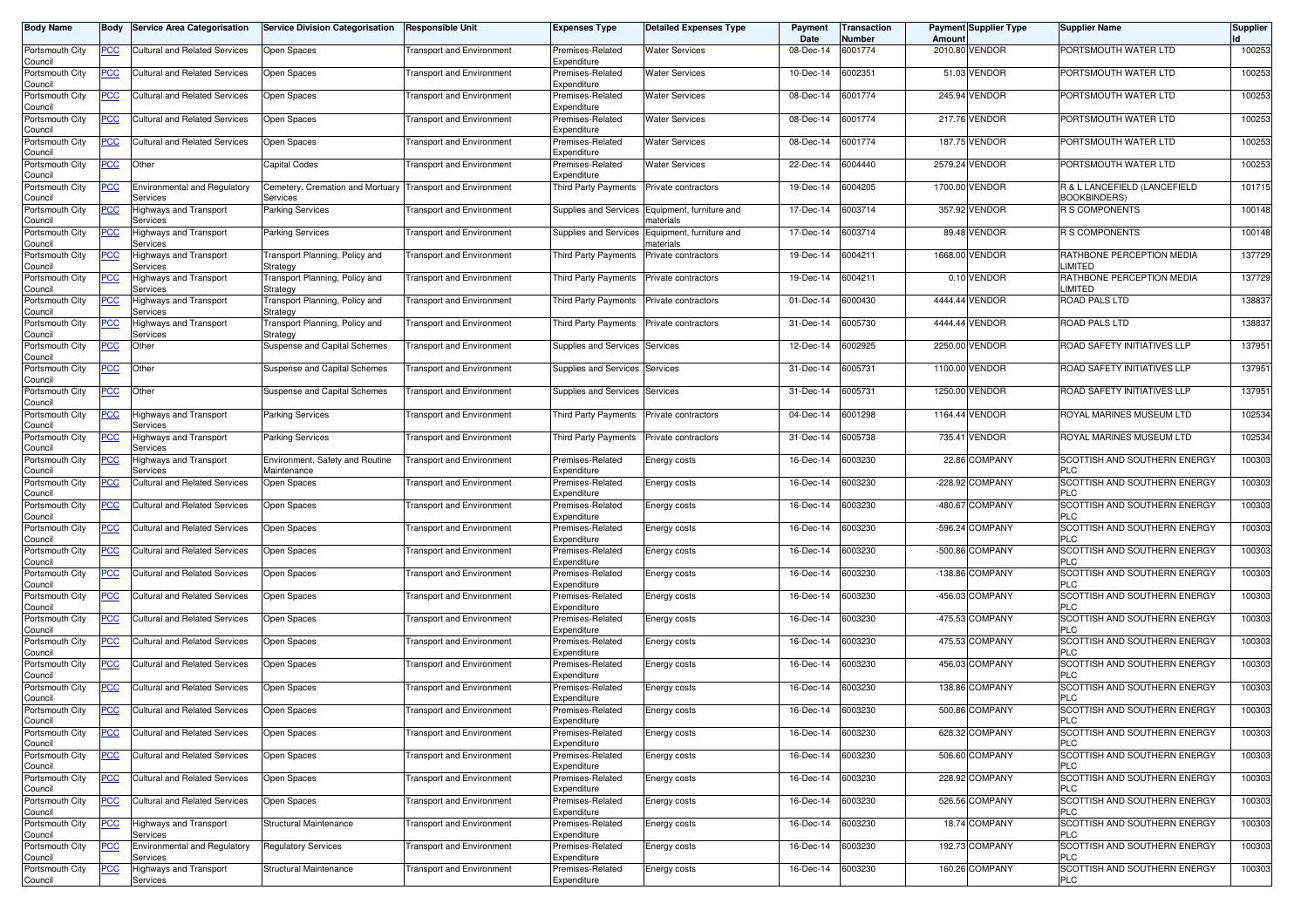| <b>Body Name</b>           | Body           | <b>Service Area Categorisation</b>              | <b>Service Division Categorisation</b>         | <b>Responsible Unit</b>          | <b>Expenses Type</b>            | <b>Detailed Expenses Type</b> | Payment<br>Date | <b>Transaction</b><br>Number | Amoun | <b>Payment Supplier Type</b> | <b>Supplier Name</b>                       | <b>Supplier</b> |
|----------------------------|----------------|-------------------------------------------------|------------------------------------------------|----------------------------------|---------------------------------|-------------------------------|-----------------|------------------------------|-------|------------------------------|--------------------------------------------|-----------------|
| Portsmouth City<br>Council | <u>PCC</u>     | Cultural and Related Services                   | Recreation and Sport                           | <b>Transport and Environment</b> | Premises-Related<br>Expenditure | Energy costs                  | 16-Dec-14       | 6003230                      |       | -880.71 COMPANY              | SCOTTISH AND SOUTHERN ENERGY<br><b>PLC</b> | 100303          |
| Portsmouth City<br>Council | <u>PCC</u>     | Cultural and Related Services                   | Recreation and Sport                           | <b>Transport and Environment</b> | Premises-Related<br>Expenditure | Energy costs                  | 16-Dec-14       | 6003230                      |       | -869.67 COMPANY              | SCOTTISH AND SOUTHERN ENERGY<br><b>PLC</b> | 100303          |
| Portsmouth City<br>Council | <u>PCC</u>     | Cultural and Related Services                   | Recreation and Sport                           | <b>Transport and Environment</b> | Premises-Related<br>Expenditure | Energy costs                  | 16-Dec-14       | 6003230                      |       | -918.52 COMPANY              | SCOTTISH AND SOUTHERN ENERGY<br><b>PLC</b> | 100303          |
| Portsmouth City<br>Council | <u>PCC</u>     | <b>Cultural and Related Services</b>            | Recreation and Sport                           | <b>Transport and Environment</b> | Premises-Related<br>Expenditure | Energy costs                  | 16-Dec-14       | 6003230                      |       | -918.52 COMPANY              | SCOTTISH AND SOUTHERN ENERGY<br><b>PLC</b> | 100303          |
| Portsmouth City<br>Council | <u>PCC</u>     | <b>Cultural and Related Services</b>            | Recreation and Sport                           | Transport and Environment        | Premises-Related<br>Expenditure | Energy costs                  | 16-Dec-14       | 6003230                      |       | -869.55 COMPANY              | SCOTTISH AND SOUTHERN ENERGY<br><b>PLC</b> | 100303          |
| Portsmouth City<br>Council | <u>PCC</u>     | Cultural and Related Services                   | Recreation and Sport                           | <b>Fransport and Environment</b> | Premises-Related<br>Expenditure | Energy costs                  | 16-Dec-14       | 6003230                      |       | -878.19 COMPANY              | SCOTTISH AND SOUTHERN ENERGY<br><b>PLC</b> | 100303          |
| Portsmouth City<br>Council | <u>PCC</u>     | Cultural and Related Services                   | Recreation and Sport                           | <b>Transport and Environment</b> | Premises-Related<br>Expenditure | Energy costs                  | 16-Dec-14       | 6003230                      |       | 386.71 COMPANY               | SCOTTISH AND SOUTHERN ENERGY<br><b>PLC</b> | 100303          |
| Portsmouth City<br>Council | <u>PCC</u>     | Cultural and Related Services                   | Recreation and Sport                           | <b>Fransport and Environment</b> | Premises-Related<br>Expenditure | Energy costs                  | 16-Dec-14       | 6003230                      |       | 370.94 COMPANY               | SCOTTISH AND SOUTHERN ENERGY<br><b>PLC</b> | 100303          |
| Portsmouth City<br>Council | <u>PCC</u>     | <b>Cultural and Related Services</b>            | Recreation and Sport                           | <b>Transport and Environment</b> | Premises-Related<br>Expenditure | Energy costs                  | 16-Dec-14       | 6003230                      |       | 403.43 COMPANY               | SCOTTISH AND SOUTHERN ENERGY<br><b>PLC</b> | 100303          |
| Portsmouth City<br>Council | <u>PCC </u>    | Cultural and Related Services                   | Recreation and Sport                           | <b>Transport and Environment</b> | Premises-Related<br>Expenditure | Energy costs                  | 16-Dec-14       | 6003230                      |       | 391.28 COMPANY               | SCOTTISH AND SOUTHERN ENERGY<br><b>PLC</b> | 100303          |
| Portsmouth City<br>Council | <u>PCC</u>     | Cultural and Related Services                   | Recreation and Sport                           | <b>Transport and Environment</b> | Premises-Related<br>Expenditure | Energy costs                  | 16-Dec-14       | 6003230                      |       | 383.15 COMPANY               | SCOTTISH AND SOUTHERN ENERGY<br><b>PLC</b> | 100303          |
| Portsmouth City<br>Council | <u>PCC</u>     | Cultural and Related Services                   | Recreation and Sport                           | <b>Transport and Environment</b> | Premises-Related<br>Expenditure | Energy costs                  | 16-Dec-14       | 6003230                      |       | 375.60 COMPANY               | SCOTTISH AND SOUTHERN ENERGY<br><b>PLC</b> | 100303          |
| Portsmouth City<br>Council | <u>PCC</u>     | <b>Cultural and Related Services</b>            | Recreation and Sport                           | <b>Transport and Environment</b> | Premises-Related<br>Expenditure | Energy costs                  | 16-Dec-14       | 6003230                      |       | 335.16 COMPANY               | SCOTTISH AND SOUTHERN ENERGY<br><b>PLC</b> | 100303          |
| Portsmouth City<br>Council | <u>PCC</u>     | Environmental and Regulatory<br>Services        | <b>Regulatory Services</b>                     | Transport and Environment        | Premises-Related<br>Expenditure | Energy costs                  | 16-Dec-14       | 6003230                      |       | 482.56 COMPANY               | SCOTTISH AND SOUTHERN ENERGY<br><b>PLC</b> | 100303          |
| Portsmouth City<br>Council | <u>PCC</u>     | Cultural and Related Services                   | Open Spaces                                    | <b>Fransport and Environment</b> | Premises-Related<br>Expenditure | Energy costs                  | 16-Dec-14       | 6003230                      |       | 58.67 COMPANY                | SCOTTISH AND SOUTHERN ENERGY<br><b>PLC</b> | 100303          |
| Portsmouth City<br>Council | $\overline{C}$ | Highways and Transport<br>Services              | Environment, Safety and Routine<br>Maintenance | <b>Transport and Environment</b> | Premises-Related<br>Expenditure | Energy costs                  | 16-Dec-14       | 6003230                      |       | 295.58 COMPANY               | SCOTTISH AND SOUTHERN ENERGY<br><b>PLC</b> | 100303          |
| Portsmouth City<br>Council | <u>PCC</u>     | Highways and Transport<br>Services              | Structural Maintenance                         | <b>Transport and Environment</b> | Premises-Related<br>Expenditure | Energy costs                  | 16-Dec-14       | 6003230                      |       | 22.96 COMPANY                | SCOTTISH AND SOUTHERN ENERGY<br><b>PLC</b> | 100303          |
| Portsmouth City<br>Council | <u>PCC</u>     | <b>Cultural and Related Services</b>            | Open Spaces                                    | <b>Transport and Environment</b> | Premises-Related<br>Expenditure | Energy costs                  | 16-Dec-14       | 6003230                      |       | 81.21 COMPANY                | SCOTTISH AND SOUTHERN ENERGY<br><b>PLC</b> | 100303          |
| Portsmouth City<br>Council | <u>PCC </u>    | Highways and Transport<br>Services              | <b>Parking Services</b>                        | <b>Transport and Environment</b> | Premises-Related<br>Expenditure | Energy costs                  | 16-Dec-14       | 6003230                      |       | 411.57 COMPANY               | SCOTTISH AND SOUTHERN ENERGY<br><b>PLC</b> | 100303          |
| Portsmouth City<br>Council | <u>PCC</u>     | <b>Highways and Transport</b><br>Services       | Parking Services                               | <b>Transport and Environment</b> | Premises-Related<br>Expenditure | Energy costs                  | 16-Dec-14       | 6003230                      |       | 558.04 COMPANY               | SCOTTISH AND SOUTHERN ENERGY<br><b>PLC</b> | 100303          |
| Portsmouth City<br>Council | $\overline{C}$ | Highways and Transport<br>Services              | Parking Services                               | Transport and Environment        | Premises-Related<br>Expenditure | Energy costs                  | 31-Dec-14       | 6005746                      |       | 600.09 COMPANY               | SCOTTISH AND SOUTHERN ENERGY<br><b>PLC</b> | 100303          |
| Portsmouth City<br>Council | <u>PCC</u>     | <b>Cultural and Related Services</b>            | Open Spaces                                    | <b>Transport and Environment</b> | Premises-Related<br>Expenditure | Energy costs                  | 16-Dec-14       | 6003230                      |       | 28.63 COMPANY                | SCOTTISH AND SOUTHERN ENERGY<br><b>PLC</b> | 100303          |
| Portsmouth City<br>Council | <u>PCC</u>     | Highways and Transport<br>Services              | Structural Maintenance                         | <b>Transport and Environment</b> | Premises-Related<br>Expenditure | Energy costs                  | 16-Dec-14       | 6003230                      |       | 18.41 COMPANY                | SCOTTISH AND SOUTHERN ENERGY<br><b>PLC</b> | 100303          |
| Portsmouth City<br>Council | <u>PCC</u>     | <b>Environmental and Regulatory</b><br>Services | <b>Regulatory Services</b>                     | ransport and Environment         | Premises-Related<br>Expenditure | Energy costs                  | 16-Dec-14       | 6003230                      |       | 248.18 COMPANY               | SCOTTISH AND SOUTHERN ENERGY<br><b>PLC</b> | 100303          |
| Portsmouth City<br>Council | $\overline{C}$ | <b>Highways and Transport</b><br>Services       | Structural Maintenance                         | <b>Transport and Environment</b> | Premises-Related<br>Expenditure | Energy costs                  | 31-Dec-14       | 6005746                      |       | 30.64 COMPANY                | SCOTTISH AND SOUTHERN ENERGY<br><b>PLC</b> | 100303          |
| Portsmouth City<br>Council | <u>PCC</u>     | Highways and Transport<br>Services              | Street Lighting (including energy<br>costs)    | <b>Transport and Environment</b> | Premises-Related<br>Expenditure | Energy costs                  | 16-Dec-14       | 6003230                      |       | 80.51 COMPANY                | SCOTTISH AND SOUTHERN ENERGY<br><b>PLC</b> | 100303          |
| Portsmouth City<br>Council | <u>PCC</u>     | <b>Cultural and Related Services</b>            | Open Spaces                                    | <b>Transport and Environment</b> | Premises-Related<br>Expenditure | Energy costs                  | 16-Dec-14       | 6003230                      |       | 33.22 COMPANY                | SCOTTISH AND SOUTHERN ENERGY<br><b>PLC</b> | 100303          |
| Portsmouth City<br>Council | <u>PCC</u>     | <b>Environmental and Regulatory</b><br>Services | <b>Requlatory Services</b>                     | <b>Fransport and Environment</b> | Premises-Related<br>Expenditure | Energy costs                  | 16-Dec-14       | 6003230                      |       | -456.69 COMPANY              | SCOTTISH AND SOUTHERN ENERGY<br>PLC        | 100303          |
| Portsmouth City<br>Council | <u>PCC</u>     | <b>Environmental and Regulatory</b><br>Services | Regulatory Services                            | <b>Transport and Environment</b> | Premises-Related<br>Expenditure | Energy costs                  | 16-Dec-14       | 6003230                      |       | -364.05 COMPANY              | SCOTTISH AND SOUTHERN ENERGY<br><b>PLC</b> | 100303          |
| Portsmouth City<br>Jounc⊪  | <u>PCC</u>     | Environmental and Regulatory<br>Services        | <b>Regulatory Services</b>                     | <b>Transport and Environment</b> | Premises-Related<br>Expenditure | Energy costs                  | 16-Dec-14       | 6003230                      |       | -346.22 COMPANY              | SCOTTISH AND SOUTHERN ENERGY               | 100303          |
| Portsmouth City<br>Council | <u>PCC</u>     | Environmental and Regulatory<br>Services        | <b>Regulatory Services</b>                     | <b>Transport and Environment</b> | Premises-Related<br>Expenditure | Energy costs                  | 16-Dec-14       | 6003230                      |       | -373.56 COMPANY              | SCOTTISH AND SOUTHERN ENERGY<br><b>PLC</b> | 100303          |
| Portsmouth City<br>Council | <u>PCC</u>     | <b>Environmental and Requlatory</b><br>Services | Regulatory Services                            | <b>Transport and Environment</b> | Premises-Related<br>Expenditure | Energy costs                  | 16-Dec-14       | 6003230                      |       | -398.90 COMPANY              | SCOTTISH AND SOUTHERN ENERGY<br><b>PLC</b> | 100303          |
| Portsmouth City<br>Council | $\overline{C}$ | Environmental and Regulatory<br>Services        | <b>Regulatory Services</b>                     | <b>Transport and Environment</b> | Premises-Related<br>Expenditure | Energy costs                  | 16-Dec-14       | 6003230                      |       | -494.97 COMPANY              | SCOTTISH AND SOUTHERN ENERGY<br><b>PLC</b> | 100303          |
| Portsmouth City<br>Council | $\overline{C}$ | <b>Environmental and Regulatory</b><br>Services | <b>Regulatory Services</b>                     | <b>Transport and Environment</b> | Premises-Related<br>Expenditure | Energy costs                  | 16-Dec-14       | 6003230                      |       | -519.81 COMPANY              | SCOTTISH AND SOUTHERN ENERGY<br><b>PLC</b> | 100303          |
| Portsmouth City<br>Council | <u>PCC</u>     | Environmental and Regulatory<br>Services        | <b>Regulatory Services</b>                     | <b>Transport and Environment</b> | Premises-Related<br>Expenditure | Energy costs                  | 16-Dec-14       | 6003230                      |       | 545.85 COMPANY               | SCOTTISH AND SOUTHERN ENERGY<br><b>PLC</b> | 100303          |
| Portsmouth City<br>Council | <u>PCC</u>     | Environmental and Regulatory<br>Services        | <b>Regulatory Services</b>                     | <b>Transport and Environment</b> | Premises-Related<br>Expenditure | Energy costs                  | 16-Dec-14       | 6003230                      |       | 519.86 COMPANY               | SCOTTISH AND SOUTHERN ENERGY<br><b>PLC</b> | 100303          |
| Portsmouth City<br>Council | <u>PCC</u>     | Environmental and Regulatory<br>Services        | <b>Regulatory Services</b>                     | Transport and Environment        | Premises-Related<br>Expenditure | Energy costs                  | 16-Dec-14       | 6003230                      |       | 419.00 COMPANY               | SCOTTISH AND SOUTHERN ENERGY<br><b>PLC</b> | 100303          |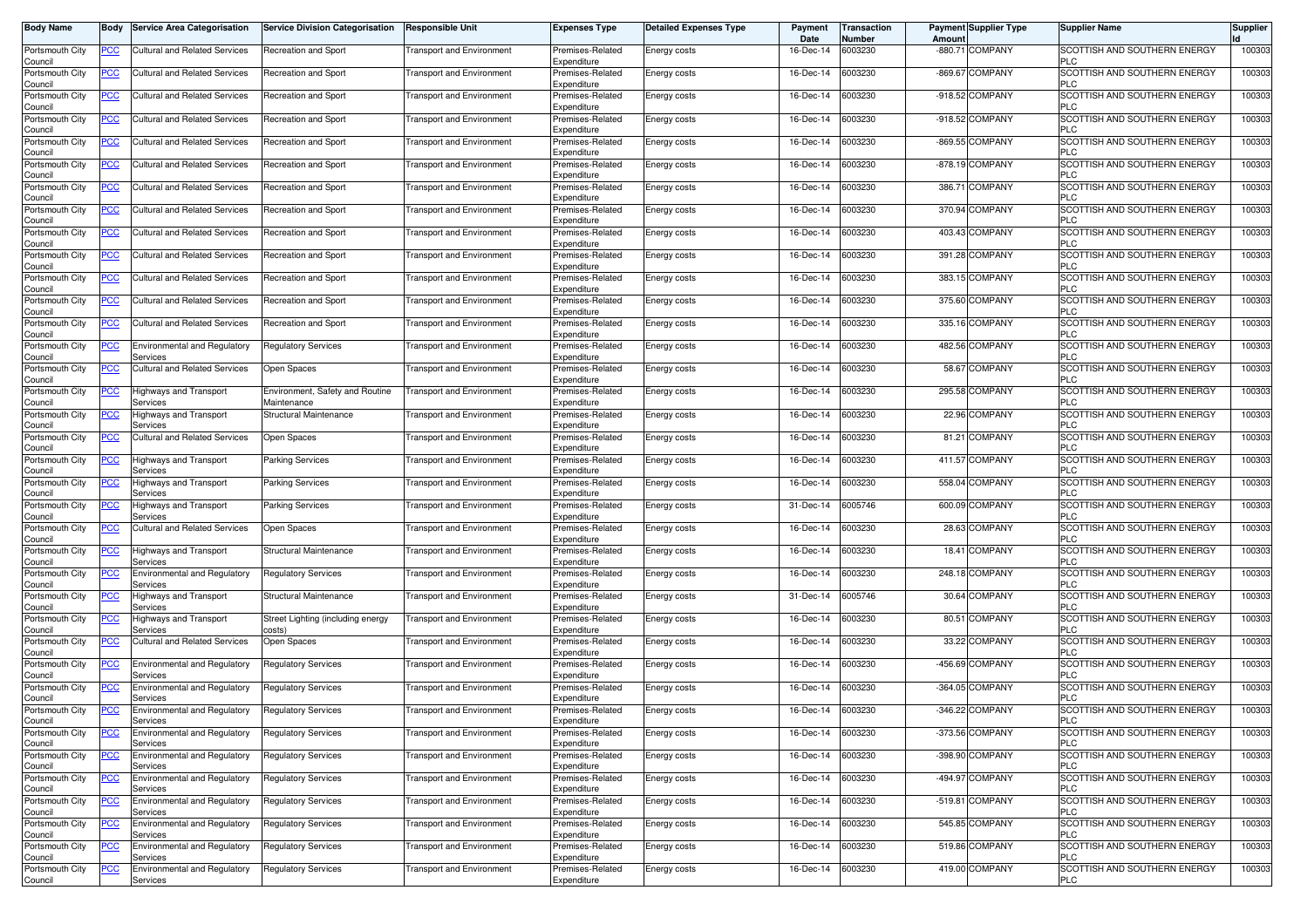| <b>Body Name</b>           | Body           | <b>Service Area Categorisation</b>               | <b>Service Division Categorisation</b>       | <b>Responsible Unit</b>          | <b>Expenses Type</b>            | <b>Detailed Expenses Type</b> | Payment<br>Date | Transaction<br>Number | Amoun | <b>Payment Supplier Type</b> | <b>Supplier Name</b>                       | <b>Supplier</b> |
|----------------------------|----------------|--------------------------------------------------|----------------------------------------------|----------------------------------|---------------------------------|-------------------------------|-----------------|-----------------------|-------|------------------------------|--------------------------------------------|-----------------|
| Portsmouth City<br>Council | <u>PCC</u>     | <b>Environmental and Regulatory</b><br>Services  | <b>Regulatory Services</b>                   | <b>Transport and Environment</b> | Premises-Related<br>Expenditure | Energy costs                  | 16-Dec-14       | 6003230               |       | 392.26 COMPANY               | SCOTTISH AND SOUTHERN ENERGY<br>PLC.       | 100303          |
| Portsmouth City            | <u>PCC</u>     | <b>Environmental and Regulatory</b>              | Regulatory Services                          | <b>Transport and Environment</b> | Premises-Related                | <b>Energy costs</b>           | 16-Dec-14       | 6003230               |       | 363.40 COMPANY               | SCOTTISH AND SOUTHERN ENERGY<br>PLC        | 100303          |
| Council<br>Portsmouth City | <u>PCC</u>     | Services<br><b>Environmental and Regulatory</b>  | <b>Regulatory Services</b>                   | <b>Transport and Environment</b> | Expenditure<br>Premises-Related | <b>Energy costs</b>           | 16-Dec-14       | 6003230               |       | 382.35 COMPANY               | SCOTTISH AND SOUTHERN ENERGY               | 100303          |
| Council<br>Portsmouth City | <u>PCC</u>     | Services<br><b>Environmental and Regulatory</b>  | Regulatory Services                          | <b>Transport and Environment</b> | Expenditure<br>Premises-Related | Energy costs                  | 16-Dec-14       | 6003230               |       | 480.76 COMPANY               | PLC<br>SCOTTISH AND SOUTHERN ENERGY        | 100303          |
| Council<br>Portsmouth City | <u>PCC</u>     | Services<br><b>Environmental and Regulatory</b>  | <b>Regulatory Services</b>                   | Transport and Environment        | Expenditure<br>Premises-Related | Energy costs                  | 16-Dec-14       | 6003230               |       | 424.70 COMPANY               | PLC<br>SCOTTISH AND SOUTHERN ENERGY        | 10030           |
| Council<br>Portsmouth City | <u>PCC</u>     | Services<br><b>Environmental and Regulatory</b>  | Regulatory Services                          | <b>Transport and Environment</b> | Expenditure<br>Premises-Related | Energy costs                  | 16-Dec-14       | 6003230               |       | -159.28 COMPANY              | PLC<br>SCOTTISH AND SOUTHERN ENERGY        | 100303          |
| Council                    |                | Services<br><b>Environmental and Regulatory</b>  |                                              | <b>Fransport and Environment</b> | Expenditure                     |                               | 16-Dec-14       | 6003230               |       | -159.28 COMPANY              | <b>PLC</b><br>SCOTTISH AND SOUTHERN ENERGY | 10030           |
| Portsmouth City<br>Council | <u>PCC</u>     | Services                                         | <b>Regulatory Services</b>                   |                                  | Premises-Related<br>Expenditure | Energy costs                  |                 |                       |       |                              | <b>PLC</b>                                 |                 |
| Portsmouth City<br>Council | <u>PCC</u>     | Environmental and Regulatory<br>Services         | Regulatory Services                          | <b>Fransport and Environment</b> | Premises-Related<br>Expenditure | Energy costs                  | 16-Dec-14       | 6003230               |       | 18.38 COMPANY                | SCOTTISH AND SOUTHERN ENERGY<br><b>PLC</b> | 100303          |
| Portsmouth City<br>Council | <u>PCC</u>     | <b>Environmental and Regulatory</b><br>Services  | Regulatory Services                          | <b>Fransport and Environment</b> | Premises-Related<br>Expenditure | Energy costs                  | 16-Dec-14       | 6003230               |       | 36.99 COMPANY                | SCOTTISH AND SOUTHERN ENERGY<br>PLC        | 100303          |
| Portsmouth City<br>Council | <u>PCC</u>     | <b>Environmental and Regulatory</b><br>Services  | Regulatory Services                          | <b>Transport and Environment</b> | Premises-Related<br>Expenditure | Energy costs                  | 16-Dec-14       | 6003230               |       | 168.73 COMPANY               | SCOTTISH AND SOUTHERN ENERGY<br><b>PLC</b> | 100303          |
| Portsmouth City<br>Council | <u>PCC</u>     | <b>Environmental and Regulatory</b><br>Services  | Regulatory Services                          | <b>Fransport and Environment</b> | Premises-Related<br>Expenditure | Energy costs                  | 31-Dec-14       | 6005746               |       | -168.73 COMPANY              | SCOTTISH AND SOUTHERN ENERGY<br>PLC        | 100303          |
| Portsmouth City            | PСC            | Environmental and Regulatory                     | <b>Regulatory Services</b>                   | Transport and Environment        | Premises-Related                | Energy costs                  | 31-Dec-14       | 6005746               |       | 35.38 COMPANY                | SCOTTISH AND SOUTHERN ENERGY<br>PLC        | 100303          |
| Council<br>Portsmouth City | <u>PCC</u>     | Services<br><b>Cultural and Related Services</b> | Open Spaces                                  | Transport and Environment        | Expenditure<br>Premises-Related | Energy costs                  | 16-Dec-14       | 6003230               |       | 236.38 COMPANY               | SCOTTISH AND SOUTHERN ENERGY               | 10030           |
| Council<br>Portsmouth City | <u>PCC</u>     | <b>Environmental and Regulatory</b>              | Cemetery, Cremation and Mortuary             | <b>Transport and Environment</b> | Expenditure<br>Premises-Related | <b>Energy costs</b>           | 16-Dec-14       | 6003230               |       | -214.06 COMPANY              | <b>PLC</b><br>SCOTTISH AND SOUTHERN ENERGY | 100303          |
| Council<br>Portsmouth City | <u>PCC</u>     | Services<br><b>Environmental and Regulatory</b>  | Services<br>Cemetery, Cremation and Mortuary | <b>Transport and Environment</b> | Expenditure<br>Premises-Related | Energy costs                  | 16-Dec-14       | 6003230               |       | -533.51 COMPANY              | PLC<br>SCOTTISH AND SOUTHERN ENERGY        | 100303          |
| Council<br>Portsmouth City | <u>PCC</u>     | Services<br>Environmental and Regulatory         | Services<br>Cemetery, Cremation and Mortuary | <b>Transport and Environment</b> | Expenditure<br>Premises-Related | Energy costs                  | 16-Dec-14       | 6003230               |       | -472.02 COMPANY              | <b>PLC</b><br>SCOTTISH AND SOUTHERN ENERGY | 100303          |
| Council<br>Portsmouth City | <u>PCC</u>     | Services<br><b>Environmental and Regulatory</b>  | Services<br>Cemetery, Cremation and Mortuary | <b>Transport and Environment</b> | Expenditure<br>Premises-Related |                               | 16-Dec-14       | 6003230               |       | -242.20 COMPANY              | PLC<br>SCOTTISH AND SOUTHERN ENERGY        | 100303          |
| Council                    |                | Services                                         | Services                                     |                                  | Expenditure                     | Energy costs                  |                 |                       |       |                              | <b>PLC</b>                                 |                 |
| Portsmouth City<br>Council | <u>PCC</u>     | <b>Environmental and Regulatory</b><br>Services  | Cemetery, Cremation and Mortuary<br>Services | <b>Transport and Environment</b> | Premises-Related<br>Expenditure | <b>Energy costs</b>           | 16-Dec-14       | 6003230               |       | -285.49 COMPANY              | SCOTTISH AND SOUTHERN ENERGY<br>PLC        | 100303          |
| Portsmouth City<br>Council | PСC            | Environmental and Regulatory<br>Services         | Cemetery, Cremation and Mortuary<br>Services | <b>Transport and Environment</b> | Premises-Related<br>Expenditure | <b>Energy costs</b>           | 16-Dec-14       | 6003230               |       | -640.11 COMPANY              | SCOTTISH AND SOUTHERN ENERGY<br>PLC.       | 100303          |
| Portsmouth City<br>Council | <u>PCC</u>     | <b>Environmental and Regulatory</b><br>Services  | Cemetery, Cremation and Mortuary<br>Services | <b>Transport and Environment</b> | Premises-Related<br>Expenditure | Energy costs                  | 16-Dec-14       | 6003230               |       | -549.84 COMPANY              | SCOTTISH AND SOUTHERN ENERGY<br>PLC        | 100303          |
| Portsmouth City<br>Council |                | <b>Environmental and Regulatory</b><br>Services  | Cemetery, Cremation and Mortuary<br>Services | <b>Transport and Environment</b> | Premises-Related<br>Expenditure | Energy costs                  | 16-Dec-14       | 6003230               |       | 577.50 COMPANY               | SCOTTISH AND SOUTHERN ENERGY<br>PLC        | 100303          |
| Portsmouth City<br>Council | <u>PCC</u>     | <b>Environmental and Regulatory</b><br>Services  | Cemetery, Cremation and Mortuary<br>Services | <b>Transport and Environment</b> | Premises-Related<br>Expenditure | Energy costs                  | 16-Dec-14       | 6003230               |       | 672.85 COMPANY               | SCOTTISH AND SOUTHERN ENERGY<br><b>PLC</b> | 100303          |
| Portsmouth City            | <u>PCC</u>     | Environmental and Regulatory                     | Cemetery, Cremation and Mortuary             | <b>Transport and Environment</b> | Premises-Related                | Energy costs                  | 16-Dec-14       | 6003230               |       | 285.49 COMPANY               | SCOTTISH AND SOUTHERN ENERGY<br><b>PLC</b> | 100303          |
| Council<br>Portsmouth City | <u>PCC</u>     | Services<br><b>Environmental and Regulatory</b>  | Services<br>Cemetery, Cremation and Mortuary | <b>Transport and Environment</b> | Expenditure<br>Premises-Related | Energy costs                  | 16-Dec-14       | 6003230               |       | 242.20 COMPANY               | SCOTTISH AND SOUTHERN ENERGY               | 100303          |
| Council<br>Portsmouth City | <u>PCC</u>     | Services<br><b>Environmental and Regulatory</b>  | Services<br>Cemetery, Cremation and Mortuary | <b>Transport and Environment</b> | Expenditure<br>Premises-Related | Energy costs                  | 16-Dec-14       | 6003230               |       | 496.18 COMPANY               | <b>PLC</b><br>SCOTTISH AND SOUTHERN ENERGY | 100303          |
| Council<br>Portsmouth City | <b>PCC</b>     | Services<br><b>Environmental and Regulatory</b>  | Services<br>Cemetery, Cremation and Mortuary | <b>Transport and Environment</b> | Expenditure<br>Premises-Related | Energy costs                  | 16-Dec-14       | 6003230               |       | 561.28 COMPANY               | PLC<br>SCOTTISH AND SOUTHERN ENERGY        | 100303          |
| Council<br>Portsmouth City | <u>PCC</u>     | Services<br><b>Environmental and Regulatory</b>  | Services<br>Cemetery, Cremation and Mortuary | <b>Transport and Environment</b> | Expenditure<br>Premises-Related | <b>Energy costs</b>           | 16-Dec-14       | 6003230               |       | 214.06 COMPANY               | PLC<br>SCOTTISH AND SOUTHERN ENERGY        | 100303          |
| Council<br>Portsmouth City |                | Services<br>Environmental and Regulatory         | Services<br>Cemetery, Cremation and Mortuary | <b>Transport and Environment</b> | Expenditure<br>Premises-Related |                               | 16-Dec-14       | 6003230               |       | 252.16 COMPANY               | <b>PLC</b><br>SCOTTISH AND SOUTHERN ENERGY | 100303          |
| Council                    | <u>PCC</u>     | Services                                         | Services                                     |                                  | Expenditure                     | <b>Energy costs</b>           |                 |                       |       |                              | PLC.                                       |                 |
| Portsmouth City<br>Council | <u>PCC</u>     | Cultural and Related Services                    | Open Spaces                                  | Transport and Environment        | Premises-Related<br>Expenditure | Energy costs                  | 16-Dec-14       | 6003230               |       | 117.75 COMPANY               | SCOTTISH AND SOUTHERN ENERGY<br>PLC        | 100303          |
| Portsmouth City<br>Council | <u>PCC</u>     | Highways and Transport<br>services               | Structural Maintenance                       | <b>Transport and Environment</b> | Premises-Related<br>Expenditure | <b>Energy costs</b>           | 16-Dec-14       | 6003230               |       | 248.19 COMPANY               | SCOTTISH AND SOUTHERN ENERGY<br>PLÜ        | 100303          |
| Portsmouth City<br>Council | <b>PCC</b>     | <b>Cultural and Related Services</b>             | Open Spaces                                  | <b>Transport and Environment</b> | Premises-Related<br>Expenditure | Energy costs                  | 16-Dec-14       | 6003230               |       | 36.92 COMPANY                | SCOTTISH AND SOUTHERN ENERGY<br><b>PLC</b> | 100303          |
| Portsmouth City<br>Council | <u>PCC</u>     | <b>Cultural and Related Services</b>             | Open Spaces                                  | <b>Transport and Environment</b> | Premises-Related<br>Expenditure | Energy costs                  | 16-Dec-14       | 6003230               |       | 24.32 COMPANY                | SCOTTISH AND SOUTHERN ENERGY<br><b>PLC</b> | 100303          |
| Portsmouth City<br>Council | PCC            | <b>Cultural and Related Services</b>             | Open Spaces                                  | <b>Transport and Environment</b> | Premises-Related<br>Expenditure | Energy costs                  | 16-Dec-14       | 6003230               |       | 52.93 COMPANY                | SCOTTISH AND SOUTHERN ENERGY<br><b>PLC</b> | 100303          |
| Portsmouth City            | $\overline{C}$ | <b>Cultural and Related Services</b>             | Open Spaces                                  | <b>Transport and Environment</b> | Premises-Related                | Energy costs                  | 16-Dec-14       | 6003230               |       | -460.92 COMPANY              | SCOTTISH AND SOUTHERN ENERGY               | 100303          |
| Council<br>Portsmouth City | <u>PCC</u>     | Cultural and Related Services                    | Open Spaces                                  | <b>Transport and Environment</b> | Expenditure<br>Premises-Related | Energy costs                  | 16-Dec-14       | 6003230               |       | -88.87 COMPANY               | <b>PLC</b><br>SCOTTISH AND SOUTHERN ENERGY | 100303          |
| Council<br>Portsmouth City | <u>PCC</u>     | <b>Cultural and Related Services</b>             | Open Spaces                                  | <b>Transport and Environment</b> | Expenditure<br>Premises-Related | Energy costs                  | 16-Dec-14       | 6003230               |       | -114.97 COMPANY              | <b>PLC</b><br>SCOTTISH AND SOUTHERN ENERGY | 100303          |
| Council<br>Portsmouth City | PCC            | <b>Cultural and Related Services</b>             | Open Spaces                                  | <b>Transport and Environment</b> | Expenditure<br>Premises-Related | Energy costs                  | 16-Dec-14       | 6003230               |       | -411.61 COMPANY              | <b>PLC</b><br>SCOTTISH AND SOUTHERN ENERGY | 100303          |
| Council                    |                |                                                  |                                              |                                  | Expenditure                     |                               |                 |                       |       |                              | <b>PLC</b>                                 |                 |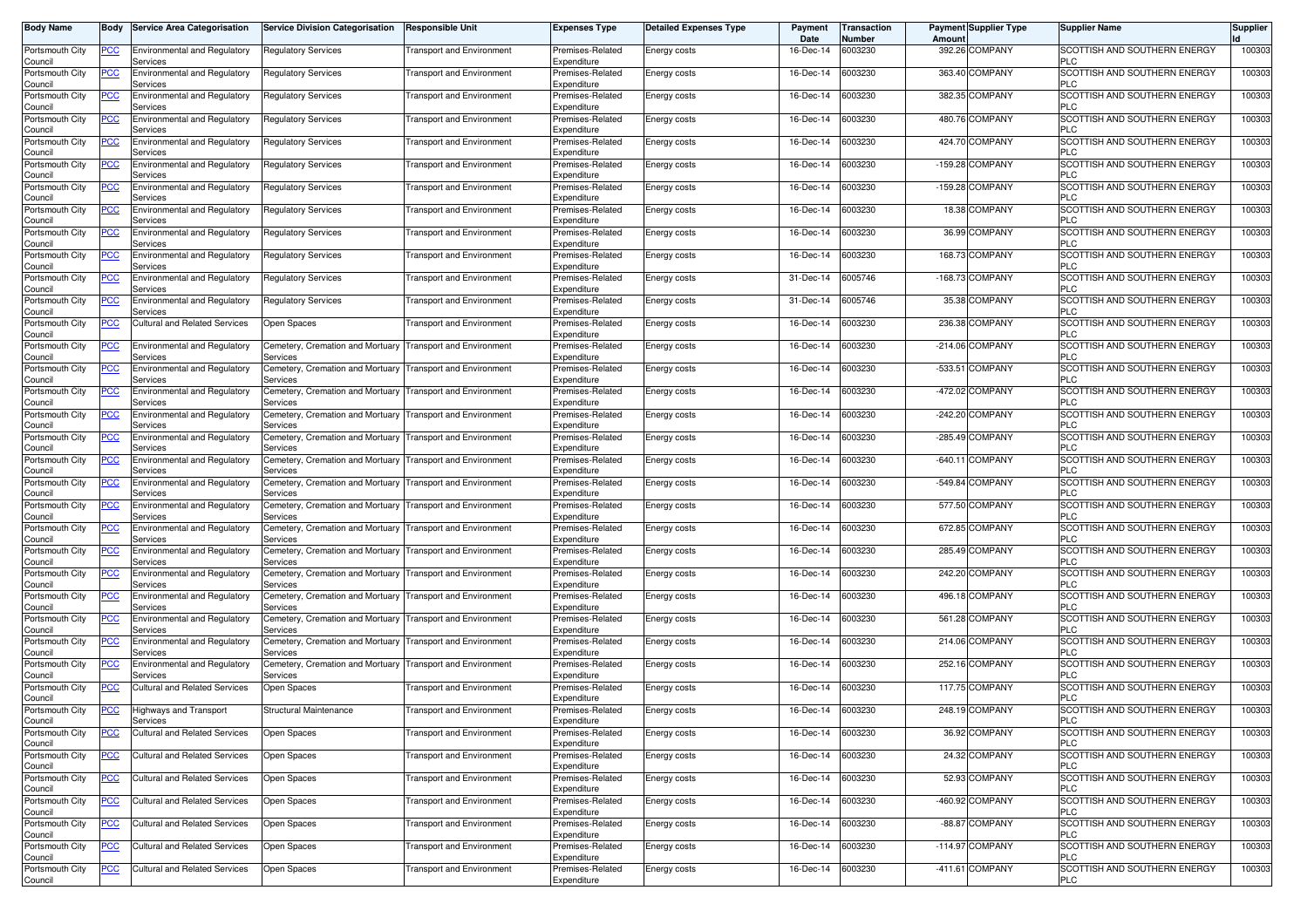| Body Name                  | Body           | <b>Service Area Categorisation</b>        | <b>Service Division Categorisation</b> | <b>Responsible Unit</b>          | <b>Expenses Type</b>            | <b>Detailed Expenses Type</b> | Payment<br>Date | <b>Transaction</b><br>Number | Amount | <b>Payment Supplier Type</b> | <b>Supplier Name</b>                       | <b>Supplier</b> |
|----------------------------|----------------|-------------------------------------------|----------------------------------------|----------------------------------|---------------------------------|-------------------------------|-----------------|------------------------------|--------|------------------------------|--------------------------------------------|-----------------|
| Portsmouth City<br>Council | <u>PCC</u>     | Cultural and Related Services             | Open Spaces                            | ransport and Environment         | Premises-Related<br>Expenditure | Energy costs                  | 16-Dec-14       | 6003230                      |        | -475.40 COMPANY              | SCOTTISH AND SOUTHERN ENERGY<br><b>PLC</b> | 100303          |
| Portsmouth City<br>Council | <u>PCC</u>     | Cultural and Related Services             | Open Spaces                            | <b>Transport and Environment</b> | Premises-Related<br>Expenditure | Energy costs                  | 16-Dec-14       | 6003230                      |        | 499.75 COMPANY               | SCOTTISH AND SOUTHERN ENERGY<br><b>PLC</b> | 100303          |
| Portsmouth City<br>Council | <u>PCC</u>     | Cultural and Related Services             | Open Spaces                            | <b>Transport and Environment</b> | Premises-Related<br>Expenditure | Energy costs                  | 16-Dec-14       | 6003230                      |        | 432.42 COMPANY               | SCOTTISH AND SOUTHERN ENERGY<br><b>PLC</b> | 100303          |
| Portsmouth City<br>Council | <u>PCC</u>     | <b>Cultural and Related Services</b>      | Open Spaces                            | ransport and Environment         | Premises-Related<br>Expenditure | Energy costs                  | 16-Dec-14       | 6003230                      |        | 114.97 COMPANY               | SCOTTISH AND SOUTHERN ENERGY<br><b>PLC</b> | 100303          |
| Portsmouth City<br>Council | <u>PCC</u>     | Cultural and Related Services             | Open Spaces                            | <b>Transport and Environment</b> | Premises-Related<br>Expenditure | <b>Energy costs</b>           | 16-Dec-14       | 6003230                      |        | 88.87 COMPANY                | SCOTTISH AND SOUTHERN ENERGY<br><b>PLC</b> | 100303          |
| Portsmouth City<br>Council | <u>PCC</u>     | Cultural and Related Services             | Open Spaces                            | ransport and Environment         | Premises-Related<br>Expenditure | Energy costs                  | 16-Dec-14       | 6003230                      |        | 201.33 COMPANY               | SCOTTISH AND SOUTHERN ENERGY<br><b>PLC</b> | 100303          |
| Portsmouth City<br>Council | <u>PCC</u>     | <b>Cultural and Related Services</b>      | Open Spaces                            | ransport and Environment         | Premises-Related<br>Expenditure | Energy costs                  | 16-Dec-14       | 6003230                      |        | 565.85 COMPANY               | SCOTTISH AND SOUTHERN ENERGY<br><b>PLC</b> | 100303          |
| Portsmouth City<br>Council | <u>PCC</u>     | <b>Highways and Transport</b><br>Services | <b>Parking Services</b>                | ransport and Environment         | Premises-Related<br>Expenditure | Energy costs                  | 16-Dec-14       | 6003230                      |        | 125.02 COMPANY               | SCOTTISH AND SOUTHERN ENERGY<br><b>PLC</b> | 100303          |
| Portsmouth City<br>Council | <u>PCC</u>     | Highways and Transport<br>Services        | <b>Parking Services</b>                | <b>Transport and Environment</b> | Premises-Related<br>Expenditure | <b>Energy costs</b>           | 16-Dec-14       | 6003230                      |        | 28.99 COMPANY                | SCOTTISH AND SOUTHERN ENERGY<br>PLC        | 100303          |
| Portsmouth City<br>Council | <u>PCC </u>    | Cultural and Related Services             | Open Spaces                            | <b>Transport and Environment</b> | Premises-Related<br>Expenditure | Energy costs                  | 16-Dec-14       | 6003230                      |        | 85.31 COMPANY                | SCOTTISH AND SOUTHERN ENERGY<br><b>PLC</b> | 100303          |
| Portsmouth City<br>Council | <u>PCC</u>     | <b>Highways and Transport</b><br>Services | Structural Maintenance                 | <b>Transport and Environment</b> | Premises-Related<br>Expenditure | Energy costs                  | 16-Dec-14       | 6003230                      |        | 23.50 COMPANY                | SCOTTISH AND SOUTHERN ENERGY<br><b>PLC</b> | 100303          |
| Portsmouth City<br>Council | $\overline{C}$ | Highways and Transport<br>Services        | Structural Maintenance                 | <b>Transport and Environment</b> | Premises-Related<br>Expenditure | Energy costs                  | 16-Dec-14       | 6003230                      |        | 32.22 COMPANY                | SCOTTISH AND SOUTHERN ENERGY<br><b>PLC</b> | 100303          |
| Portsmouth City<br>Council | <u>PCC</u>     | <b>Cultural and Related Services</b>      | Open Spaces                            | ransport and Environment         | Premises-Related<br>Expenditure | Energy costs                  | 16-Dec-14       | 6003230                      |        | -92.46 COMPANY               | SCOTTISH AND SOUTHERN ENERGY<br><b>PLC</b> | 100303          |
| Portsmouth City<br>Council | <u>PCC</u>     | <b>Cultural and Related Services</b>      | Open Spaces                            | ransport and Environment         | Premises-Related<br>Expenditure | Energy costs                  | 16-Dec-14       | 6003230                      |        | -231.57 COMPANY              | SCOTTISH AND SOUTHERN ENERGY<br><b>PLC</b> | 100303          |
| Portsmouth City<br>Council | PСC            | Cultural and Related Services             | Open Spaces                            | ransport and Environment         | Premises-Related<br>Expenditure | Energy costs                  | 16-Dec-14       | 6003230                      |        | -999.57 COMPANY              | SCOTTISH AND SOUTHERN ENERGY<br><b>PLC</b> | 100303          |
| Portsmouth City<br>Council | $\overline{C}$ | <b>Cultural and Related Services</b>      | Open Spaces                            | ransport and Environment         | Premises-Related<br>Expenditure | Energy costs                  | 16-Dec-14       | 6003230                      |        | 1054.02 COMPANY              | SCOTTISH AND SOUTHERN ENERGY<br>PLC        | 100303          |
| Portsmouth City<br>Council | <u>PCC</u>     | Cultural and Related Services             | Open Spaces                            | ransport and Environment         | Premises-Related<br>Expenditure | Energy costs                  | 16-Dec-14       | 6003230                      |        | 231.57 COMPANY               | SCOTTISH AND SOUTHERN ENERGY<br><b>PLC</b> | 100303          |
| Portsmouth City<br>Council | <u>PCC</u>     | Cultural and Related Services             | Open Spaces                            | <b>Transport and Environment</b> | Premises-Related<br>Expenditure | Energy costs                  | 16-Dec-14       | 6003230                      |        | 92.46 COMPANY                | SCOTTISH AND SOUTHERN ENERGY<br><b>PLC</b> | 100303          |
| Portsmouth City<br>Council | <u>PCC</u>     | Cultural and Related Services             | Open Spaces                            | <b>Transport and Environment</b> | Premises-Related<br>Expenditure | <b>Energy costs</b>           | 16-Dec-14       | 6003230                      |        | 268.72 COMPANY               | SCOTTISH AND SOUTHERN ENERGY<br><b>PLC</b> | 100303          |
| Portsmouth City<br>Council | $\overline{C}$ | Highways and Transport<br>Services        | Structural Maintenance                 | ransport and Environment         | Premises-Related<br>Expenditure | Energy costs                  | 16-Dec-14       | 6003230                      |        | 104.51 COMPANY               | SCOTTISH AND SOUTHERN ENERGY<br><b>PLC</b> | 100303          |
| Portsmouth City<br>Council | <u>PCC</u>     | Cultural and Related Services             | Open Spaces                            | <b>Transport and Environment</b> | Premises-Related<br>Expenditure | <b>Energy costs</b>           | 31-Dec-14       | 6005746                      |        | 167.62 COMPANY               | SCOTTISH AND SOUTHERN ENERGY<br><b>PLC</b> | 100303          |
| Portsmouth City<br>Council | <u>PCC</u>     | <b>Cultural and Related Services</b>      | Open Spaces                            | ransport and Environment         | Premises-Related<br>Expenditure | Energy costs                  | 16-Dec-14       | 6003230                      |        | 25.26 COMPANY                | SCOTTISH AND SOUTHERN ENERGY<br><b>PLC</b> | 100303          |
| Portsmouth City<br>Council | <u>PCC</u>     | Highways and Transport<br>Services        | <b>Parking Services</b>                | Transport and Environmen         | Premises-Related<br>Expenditure | Energy costs                  | 16-Dec-14       | 6003230                      |        | 189.64 COMPANY               | SCOTTISH AND SOUTHERN ENERGY<br><b>PLC</b> | 100303          |
| Portsmouth City<br>Council | <u>PCC</u>     | <b>Cultural and Related Services</b>      | Open Spaces                            | ransport and Environment         | Premises-Related<br>Expenditure | Energy costs                  | 16-Dec-14       | 6003230                      |        | 224.15 COMPANY               | SCOTTISH AND SOUTHERN ENERGY<br><b>PLC</b> | 100303          |
| Portsmouth City<br>Council | <u>PCC</u>     | <b>Cultural and Related Services</b>      | Open Spaces                            | ransport and Environment         | Premises-Related<br>Expenditure | Energy costs                  | 16-Dec-14       | 6003230                      |        | 21.89 COMPANY                | SCOTTISH AND SOUTHERN ENERGY<br><b>PLC</b> | 100303          |
| Portsmouth City<br>Council | <u>PCC</u>     | Cultural and Related Services             | Open Spaces                            | <b>Transport and Environment</b> | Premises-Related<br>Expenditure | Energy costs                  | 16-Dec-14       | 6003230                      |        | -198.95 COMPANY              | SCOTTISH AND SOUTHERN ENERGY<br><b>PLC</b> | 100303          |
| Portsmouth City<br>Council | <u>PCC</u>     | Cultural and Related Services             | Open Spaces                            | <b>Transport and Environment</b> | Premises-Related<br>Expenditure | Energy costs                  | 16-Dec-14       | 6003230                      |        | -374.50 COMPANY              | SCOTTISH AND SOUTHERN ENERGY<br><b>PLC</b> | 100303          |
| Portsmouth City<br>Council | <u>PCC</u>     | Cultural and Related Services             | Open Spaces                            | <b>Transport and Environment</b> | Premises-Related<br>Expenditure | <b>Energy costs</b>           | 16-Dec-14       | 6003230                      |        | -477.99 COMPANY              | SCOTTISH AND SOUTHERN ENERGY<br><b>PLC</b> | 100303          |
| Portsmouth City<br>Council | <u>PCC</u>     | <b>Cultural and Related Services</b>      | Open Spaces                            | ransport and Environment         | Premises-Related<br>Expenditure | Energy costs                  | 16-Dec-14       | 6003230                      |        | -429.05 COMPANY              | SCOTTISH AND SOUTHERN ENERGY<br><b>PLC</b> | 100303          |
| Portsmouth City<br>Council | <u>PCC</u>     | <b>Cultural and Related Services</b>      | Open Spaces                            | <b>Transport and Environment</b> | Premises-Related<br>Expenditure | Energy costs                  | 16-Dec-14       | 6003230                      |        | -343.67 COMPANY              | SCOTTISH AND SOUTHERN ENERGY<br>ี∟∪        | 100303          |
| Portsmouth City<br>Council | <u>PCC</u>     | <b>Cultural and Related Services</b>      | Open Spaces                            | ransport and Environment         | Premises-Related<br>Expenditure | Energy costs                  | $16 - Dec - 14$ | 6003230                      |        | -490.83 COMPANY              | SCOTTISH AND SOUTHERN ENERGY<br><b>PLC</b> | 100303          |
| Portsmouth City<br>Council | <b>PCC</b>     | <b>Cultural and Related Services</b>      | Open Spaces                            | ransport and Environment         | Premises-Related<br>Expenditure | Energy costs                  | 16-Dec-14       | 6003230                      |        | -490.84 COMPANY              | SCOTTISH AND SOUTHERN ENERGY<br><b>PLC</b> | 100303          |
| Portsmouth City<br>Council | $\overline{C}$ | Cultural and Related Services             | Open Spaces                            | ransport and Environment         | Premises-Related<br>Expenditure | Energy costs                  | 16-Dec-14       | 6003230                      |        | 515.32 COMPANY               | SCOTTISH AND SOUTHERN ENERGY<br><b>PLC</b> | 100303          |
| Portsmouth City<br>Council | <u>PCC</u>     | Cultural and Related Services             | Open Spaces                            | <b>Transport and Environment</b> | Premises-Related<br>Expenditure | Energy costs                  | 16-Dec-14       | 6003230                      |        | 515.48 COMPANY               | SCOTTISH AND SOUTHERN ENERGY<br><b>PLC</b> | 100303          |
| Portsmouth City<br>Council | <u>PCC</u>     | Cultural and Related Services             | Open Spaces                            | <b>Transport and Environment</b> | Premises-Related<br>Expenditure | Energy costs                  | 16-Dec-14       | 6003230                      |        | 360.71 COMPANY               | SCOTTISH AND SOUTHERN ENERGY<br><b>PLC</b> | 100303          |
| Portsmouth City<br>Council | <u>PCC</u>     | Cultural and Related Services             | Open Spaces                            | <b>Transport and Environment</b> | Premises-Related<br>Expenditure | Energy costs                  | 16-Dec-14       | 6003230                      |        | 450.83 COMPANY               | SCOTTISH AND SOUTHERN ENERGY<br><b>PLC</b> | 100303          |
| Portsmouth City<br>Council | <u>PCC</u>     | Cultural and Related Services             | Open Spaces                            | <b>Transport and Environment</b> | Premises-Related<br>Expenditure | Energy costs                  | 16-Dec-14       | 6003230                      |        | 502.48 COMPANY               | SCOTTISH AND SOUTHERN ENERGY<br><b>PLC</b> | 100303          |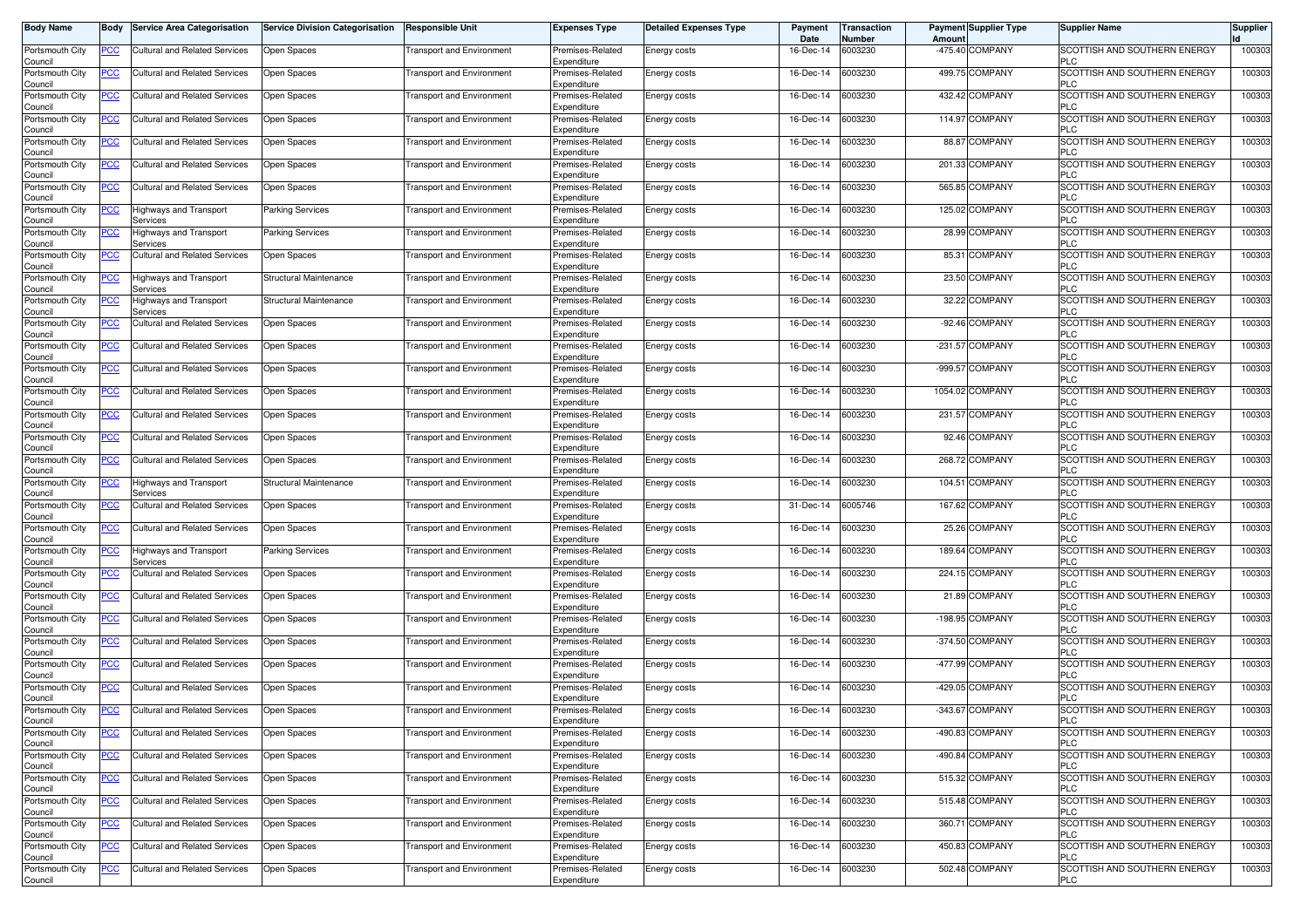| Body Name                  | Body           | <b>Service Area Categorisation</b>              | <b>Service Division Categorisation</b> | <b>Responsible Unit</b>          | <b>Expenses Type</b>            | <b>Detailed Expenses Type</b> | Payment<br>Date | Transaction<br>Number | Amount | <b>Payment Supplier Type</b> | <b>Supplier Name</b>                       | <b>Supplier</b> |
|----------------------------|----------------|-------------------------------------------------|----------------------------------------|----------------------------------|---------------------------------|-------------------------------|-----------------|-----------------------|--------|------------------------------|--------------------------------------------|-----------------|
| Portsmouth City<br>Council | <u>PCC</u>     | Cultural and Related Services                   | Open Spaces                            | ransport and Environment         | Premises-Related<br>Expenditure | <b>Energy costs</b>           | 16-Dec-14       | 6003230               |        | 393.39 COMPANY               | SCOTTISH AND SOUTHERN ENERGY<br><b>PLC</b> | 100303          |
| Portsmouth City<br>Council | <u>PCC</u>     | Cultural and Related Services                   | Open Spaces                            | <b>Transport and Environment</b> | Premises-Related<br>Expenditure | Energy costs                  | 16-Dec-14       | 6003230               |        | 198.95 COMPANY               | SCOTTISH AND SOUTHERN ENERGY<br><b>PLC</b> | 100303          |
| Portsmouth City<br>Council | <u>PCC</u>     | Cultural and Related Services                   | Open Spaces                            | Transport and Environment        | Premises-Related<br>Expenditure | Energy costs                  | 16-Dec-14       | 6003230               |        | 326.85 COMPANY               | SCOTTISH AND SOUTHERN ENERGY<br><b>PLC</b> | 100303          |
| Portsmouth City<br>Council | <u>PCC</u>     | <b>Cultural and Related Services</b>            | Open Spaces                            | ransport and Environment         | Premises-Related<br>Expenditure | Energy costs                  | 16-Dec-14       | 6003230               |        | 108.21 COMPANY               | SCOTTISH AND SOUTHERN ENERGY<br><b>PLC</b> | 100303          |
| Portsmouth City<br>Council | <u>PCC</u>     | Cultural and Related Services                   | Open Spaces                            | <b>Transport and Environment</b> | Premises-Related<br>Expenditure | <b>Energy costs</b>           | 16-Dec-14       | 6003230               |        | 128.68 COMPANY               | SCOTTISH AND SOUTHERN ENERGY<br><b>PLC</b> | 100303          |
| Portsmouth City<br>Council | <u>PCC</u>     | Cultural and Related Services                   | Open Spaces                            | ransport and Environment         | Premises-Related<br>Expenditure | Energy costs                  | 16-Dec-14       | 6003230               |        | 32.86 COMPANY                | SCOTTISH AND SOUTHERN ENERGY<br><b>PLC</b> | 100303          |
| Portsmouth City<br>Council | <b>PCC</b>     | <b>Highways and Transport</b><br>Services       | Structural Maintenance                 | ransport and Environment         | Premises-Related<br>Expenditure | Energy costs                  | 16-Dec-14       | 6003230               |        | 55.25 COMPANY                | SCOTTISH AND SOUTHERN ENERGY<br><b>PLC</b> | 100303          |
| Portsmouth City<br>Council | <u>PCC</u>     | <b>Highways and Transport</b><br>Services       | Structural Maintenance                 | ransport and Environment         | Premises-Related<br>Expenditure | Energy costs                  | 16-Dec-14       | 6003230               |        | 18.72 COMPANY                | SCOTTISH AND SOUTHERN ENERGY<br><b>PLC</b> | 100303          |
| Portsmouth City<br>Council | <u>PCC</u>     | Highways and Transport<br>Services              | Structural Maintenance                 | <b>Transport and Environment</b> | Premises-Related<br>Expenditure | Energy costs                  | 16-Dec-14       | 6003230               |        | -323.33 COMPANY              | SCOTTISH AND SOUTHERN ENERGY<br>PLC        | 100303          |
| Portsmouth City<br>Council | <u>PCC </u>    | Highways and Transport<br>Services              | Structural Maintenance                 | <b>Transport and Environment</b> | Premises-Related<br>Expenditure | Energy costs                  | 16-Dec-14       | 6003230               |        | -348.18 COMPANY              | SCOTTISH AND SOUTHERN ENERGY<br><b>PLC</b> | 100303          |
| Portsmouth City<br>Council | <u>PCC</u>     | Highways and Transport<br>Services              | Structural Maintenance                 | <b>Transport and Environment</b> | Premises-Related<br>Expenditure | Energy costs                  | 16-Dec-14       | 6003230               |        | -362.83 COMPANY              | SCOTTISH AND SOUTHERN ENERGY<br><b>PLC</b> | 100303          |
| Portsmouth City<br>Council | $\overline{C}$ | Highways and Transport<br>Services              | Structural Maintenance                 | <b>Transport and Environment</b> | Premises-Related<br>Expenditure | Energy costs                  | 16-Dec-14       | 6003230               |        | -341.00 COMPANY              | SCOTTISH AND SOUTHERN ENERGY<br><b>PLC</b> | 100303          |
| Portsmouth City<br>Council | <u>PCC</u>     | Highways and Transport<br>Services              | Structural Maintenance                 | ransport and Environment         | Premises-Related<br>Expenditure | Energy costs                  | 16-Dec-14       | 6003230               |        | -333.72 COMPANY              | SCOTTISH AND SOUTHERN ENERGY<br><b>PLC</b> | 100303          |
| Portsmouth City<br>Council | <u>PCC</u>     | Highways and Transport<br>Services              | Structural Maintenance                 | Transport and Environmen         | Premises-Related<br>Expenditure | Energy costs                  | 16-Dec-14       | 6003230               |        | -351.87 COMPANY              | SCOTTISH AND SOUTHERN ENERGY<br><b>PLC</b> | 100303          |
| Portsmouth City<br>Council | <u>PCC</u>     | Highways and Transport<br>Services              | Structural Maintenance                 | ransport and Environment         | Premises-Related<br>Expenditure | Energy costs                  | 16-Dec-14       | 6003230               |        | -362.83 COMPANY              | SCOTTISH AND SOUTHERN ENERGY<br><b>PLC</b> | 100303          |
| Portsmouth City<br>Council | $\overline{C}$ | <b>Highways and Transport</b><br>Services       | Structural Maintenance                 | ransport and Environment         | Premises-Related<br>Expenditure | Energy costs                  | 16-Dec-14       | 6003230               |        | 381.42 COMPANY               | SCOTTISH AND SOUTHERN ENERGY<br>PLC        | 100303          |
| Portsmouth City<br>Council | <u>PCC</u>     | Highways and Transport<br>Services              | Structural Maintenance                 | <b>Transport and Environment</b> | Premises-Related<br>Expenditure | Energy costs                  | 16-Dec-14       | 6003230               |        | 370.05 COMPANY               | SCOTTISH AND SOUTHERN ENERGY<br><b>PLC</b> | 100303          |
| Portsmouth City<br>Council | <u>PCC</u>     | Highways and Transport<br>Services              | Structural Maintenance                 | <b>Transport and Environment</b> | Premises-Related<br>Expenditure | Energy costs                  | 16-Dec-14       | 6003230               |        | 351.25 COMPANY               | SCOTTISH AND SOUTHERN ENERGY<br><b>PLC</b> | 100303          |
| Portsmouth City<br>Council | <u>PCC</u>     | Highways and Transport<br>Services              | Structural Maintenance                 | Transport and Environment        | Premises-Related<br>Expenditure | <b>Energy costs</b>           | 16-Dec-14       | 6003230               |        | 358.93 COMPANY               | SCOTTISH AND SOUTHERN ENERGY<br><b>PLC</b> | 100303          |
| Portsmouth City<br>Council | $\overline{C}$ | Highways and Transport<br>Services              | Structural Maintenance                 | ransport and Environment         | Premises-Related<br>Expenditure | Energy costs                  | 16-Dec-14       | 6003230               |        | 381.97 COMPANY               | SCOTTISH AND SOUTHERN ENERGY<br><b>PLC</b> | 100303          |
| Portsmouth City<br>Council | <u>PCC</u>     | Highways and Transport<br>Services              | Structural Maintenance                 | <b>Transport and Environment</b> | Premises-Related<br>Expenditure | <b>Energy costs</b>           | 16-Dec-14       | 6003230               |        | 366.72 COMPANY               | SCOTTISH AND SOUTHERN ENERGY<br><b>PLC</b> | 100303          |
| Portsmouth City<br>Council | <u>PCC</u>     | Highways and Transport<br>Services              | Structural Maintenance                 | ransport and Environment         | Premises-Related<br>Expenditure | Energy costs                  | 16-Dec-14       | 6003230               |        | 340.83 COMPANY               | SCOTTISH AND SOUTHERN ENERGY<br><b>PLC</b> | 100303          |
| Portsmouth City<br>Council | <u>PCC</u>     | Highways and Transport<br>Services              | Structural Maintenance                 | Transport and Environmen         | Premises-Related<br>Expenditure | Energy costs                  | 16-Dec-14       | 6003230               |        | 411.61 COMPANY               | SCOTTISH AND SOUTHERN ENERGY<br><b>PLC</b> | 100303          |
| Portsmouth City<br>Council | <u>PCC</u>     | <b>Cultural and Related Services</b>            | Open Spaces                            | ransport and Environment         | Premises-Related<br>Expenditure | Energy costs                  | 16-Dec-14       | 6003230               |        | 80.84 COMPANY                | SCOTTISH AND SOUTHERN ENERGY<br><b>PLC</b> | 100303          |
| Portsmouth City<br>Council | <u>PCC</u>     | <b>Cultural and Related Services</b>            | Open Spaces                            | ransport and Environment         | Premises-Related<br>Expenditure | Energy costs                  | 16-Dec-14       | 6003230               |        | 35.25 COMPANY                | SCOTTISH AND SOUTHERN ENERGY<br><b>PLC</b> | 100303          |
| Portsmouth City<br>Council | <u>PCC</u>     | Highways and Transport<br>Services              | Structural Maintenance                 | <b>Transport and Environment</b> | Premises-Related<br>Expenditure | Energy costs                  | 16-Dec-14       | 6003230               |        | 32.39 COMPANY                | SCOTTISH AND SOUTHERN ENERGY<br><b>PLC</b> | 100303          |
| Portsmouth City<br>Council | <u>PCC</u>     | Cultural and Related Services                   | Recreation and Sport                   | <b>Transport and Environment</b> | Premises-Related<br>Expenditure | Energy costs                  | 16-Dec-14       | 6003230               |        | 83.30 COMPANY                | SCOTTISH AND SOUTHERN ENERGY<br><b>PLC</b> | 100303          |
| Portsmouth City<br>Council | <u>PCC</u>     | Highways and Transport<br>Services              | Structural Maintenance                 | <b>Transport and Environment</b> | Premises-Related<br>Expenditure | <b>Energy costs</b>           | 16-Dec-14       | 6003230               |        | 18.53 COMPANY                | SCOTTISH AND SOUTHERN ENERGY<br><b>PLC</b> | 100303          |
| Portsmouth City<br>Council | <u>PCC</u>     | Environmental and Regulatory<br>Services        | <b>Regulatory Services</b>             | ransport and Environment         | Premises-Related<br>Expenditure | Energy costs                  | 16-Dec-14       | 6003230               |        | 113.60 COMPANY               | SCOTTISH AND SOUTHERN ENERGY<br><b>PLC</b> | 100303          |
| Portsmouth City<br>Council | <u>PCC</u>     | <b>Environmental and Regulatory</b><br>Services | <b>Regulatory Services</b>             | <b>Transport and Environment</b> | Premises-Related<br>Expenditure | Energy costs                  | 16-Dec-14       | 6003230               |        | 169.88 COMPANY               | SCOTTISH AND SOUTHERN ENERGY<br>ี∟∪        | 100303          |
| Portsmouth City<br>Council | <u>PCC</u>     | <b>Environmental and Regulatory</b><br>Services | <b>Regulatory Services</b>             | ransport and Environment         | Premises-Related<br>Expenditure | Energy costs                  | 31-Dec-14       | 6005746               |        | -169.88 COMPANY              | SCOTTISH AND SOUTHERN ENERGY<br><b>PLC</b> | 100303          |
| Portsmouth City<br>Council | <u>PCC</u>     | Environmental and Regulatory<br>Services        | Regulatory Services                    | ransport and Environment         | Premises-Related<br>Expenditure | Energy costs                  | 31-Dec-14       | 6005746               |        | 157.18 COMPANY               | SCOTTISH AND SOUTHERN ENERGY<br><b>PLC</b> | 100303          |
| Portsmouth City<br>Council | $\overline{C}$ | <b>Cultural and Related Services</b>            | Open Spaces                            | ransport and Environment         | Premises-Related<br>Expenditure | Energy costs                  | 16-Dec-14       | 6003230               |        | 67.94 COMPANY                | SCOTTISH AND SOUTHERN ENERGY<br><b>PLC</b> | 100303          |
| Portsmouth City<br>Council | <u>PCC</u>     | <b>Environmental and Regulatory</b><br>Services | <b>Regulatory Services</b>             | <b>Transport and Environment</b> | Premises-Related<br>Expenditure | Energy costs                  | 16-Dec-14       | 6003230               |        | 137.14 COMPANY               | SCOTTISH AND SOUTHERN ENERGY<br><b>PLC</b> | 100303          |
| Portsmouth City<br>Council | <u>PCC</u>     | <b>Environmental and Regulatory</b><br>Services | <b>Regulatory Services</b>             | <b>Transport and Environment</b> | Premises-Related<br>Expenditure | Energy costs                  | 16-Dec-14       | 6003230               |        | -482.63 COMPANY              | SCOTTISH AND SOUTHERN ENERGY<br><b>PLC</b> | 100303          |
| Portsmouth City<br>Council | <u>PCC</u>     | <b>Environmental and Regulatory</b><br>Services | Regulatory Services                    | <b>Transport and Environment</b> | Premises-Related<br>Expenditure | Energy costs                  | 16-Dec-14       | 6003230               |        | -921.68 COMPANY              | SCOTTISH AND SOUTHERN ENERGY<br><b>PLC</b> | 100303          |
| Portsmouth City<br>Council | <u>PCC</u>     | Environmental and Regulatory<br>Services        | <b>Regulatory Services</b>             | <b>Transport and Environment</b> | Premises-Related<br>Expenditure | Energy costs                  | 16-Dec-14       | 6003230               |        | -853.51 COMPANY              | SCOTTISH AND SOUTHERN ENERGY<br><b>PLC</b> | 100303          |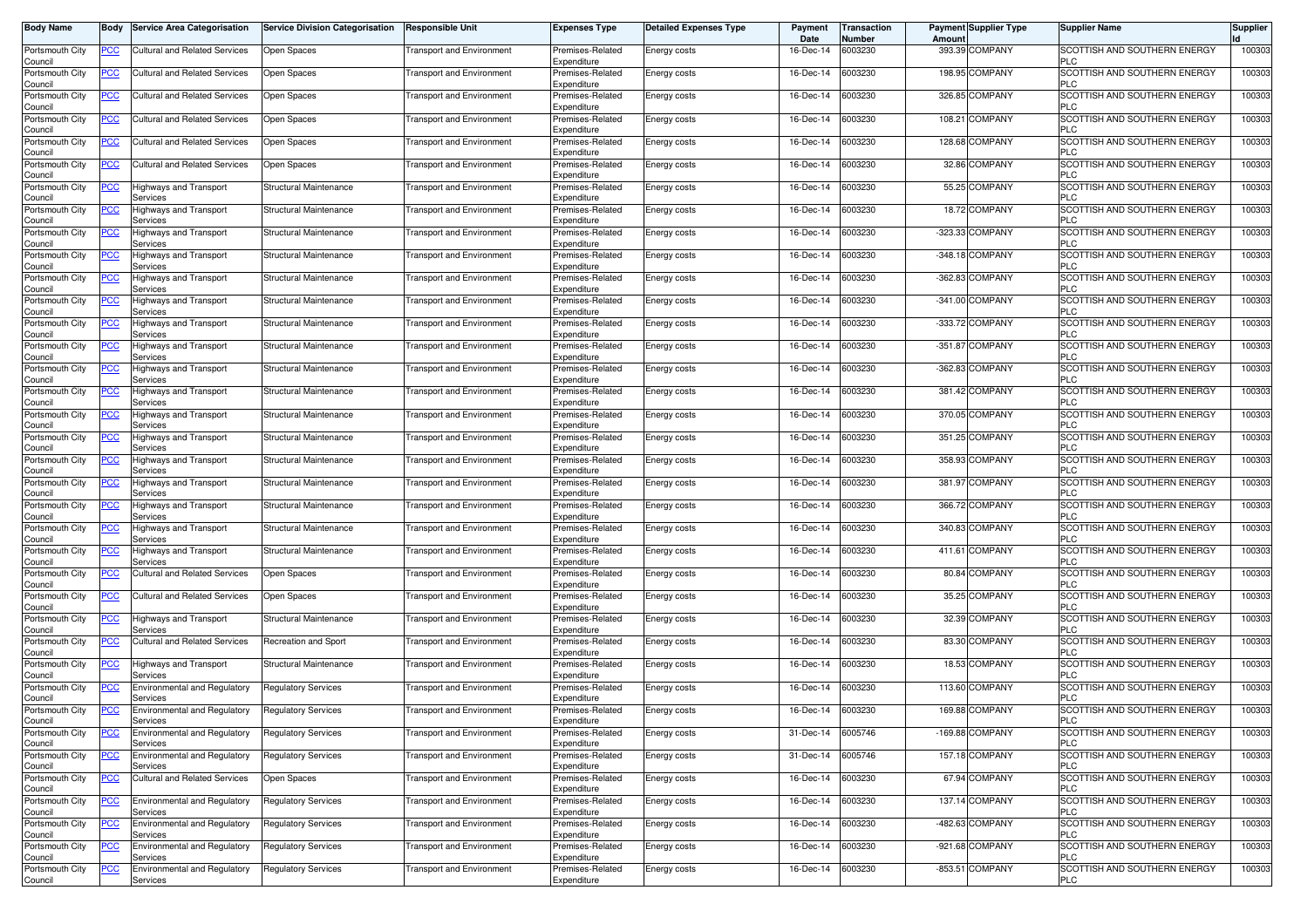| <b>Body Name</b>                              | Body           | <b>Service Area Categorisation</b>              | <b>Service Division Categorisation</b>       | <b>Responsible Unit</b>          | <b>Expenses Type</b>            | <b>Detailed Expenses Type</b> | Payment<br>Date | <b>Transaction</b><br>Number | <b>Payment Supplier Type</b><br>Amoun | <b>Supplier Name</b>                       | <b>Supplier</b> |
|-----------------------------------------------|----------------|-------------------------------------------------|----------------------------------------------|----------------------------------|---------------------------------|-------------------------------|-----------------|------------------------------|---------------------------------------|--------------------------------------------|-----------------|
| Portsmouth City<br>Council                    | PCC.           | <b>Environmental and Regulatory</b><br>Services | <b>Regulatory Services</b>                   | <b>Transport and Environment</b> | Premises-Related<br>Expenditure | Energy costs                  | 16-Dec-14       | 6003230                      | -911.57 COMPANY                       | SCOTTISH AND SOUTHERN ENERGY<br>PLC        | 100303          |
| Portsmouth City<br>Council                    | <u>PCC</u>     | Environmental and Regulatory<br>Services        | Regulatory Services                          | <b>Transport and Environment</b> | Premises-Related<br>Expenditure | Energy costs                  | 16-Dec-14       | 6003230                      | -1008.45 COMPANY                      | SCOTTISH AND SOUTHERN ENERGY<br><b>PLC</b> | 100303          |
| Portsmouth City<br>Council                    | <u>PCC</u>     | <b>Environmental and Regulatory</b><br>Services | <b>Regulatory Services</b>                   | <b>Transport and Environment</b> | Premises-Related<br>Expenditure | Energy costs                  | 16-Dec-14       | 6003230                      | -913.18 COMPANY                       | SCOTTISH AND SOUTHERN ENERGY<br><b>PLC</b> | 100303          |
| Portsmouth City<br>Council                    | <u>PCC</u>     | <b>Environmental and Regulatory</b><br>Services | Regulatory Services                          | <b>Transport and Environment</b> | Premises-Related<br>Expenditure | Energy costs                  | 16-Dec-14       | 6003230                      | -841.55 COMPANY                       | SCOTTISH AND SOUTHERN ENERGY<br><b>PLC</b> | 100303          |
| Portsmouth City<br>Council                    | <u>PCC</u>     | <b>Environmental and Regulatory</b><br>Services | <b>Regulatory Services</b>                   | <b>Transport and Environment</b> | Premises-Related<br>Expenditure | Energy costs                  | 16-Dec-14       | 6003230                      | 884.92 COMPANY                        | SCOTTISH AND SOUTHERN ENERGY<br><b>PLC</b> | 100303          |
| Portsmouth City<br>Council                    | <u>PCC</u>     | <b>Environmental and Regulatory</b><br>Services | Regulatory Services                          | <b>Transport and Environment</b> | Premises-Related<br>Expenditure | Energy costs                  | 16-Dec-14       | 6003230                      | 960.73 COMPANY                        | SCOTTISH AND SOUTHERN ENERGY<br><b>PLC</b> | 100303          |
| Portsmouth City<br>Council                    | <u>PCC</u>     | <b>Environmental and Regulatory</b><br>Services | <b>Regulatory Services</b>                   | <b>Transport and Environment</b> | Premises-Related<br>Expenditure | Energy costs                  | 16-Dec-14       | 6003230                      | 1062.35 COMPANY                       | SCOTTISH AND SOUTHERN ENERGY<br>PLC        | 100303          |
| Portsmouth City<br>Council                    | <u>CC</u>      | <b>Environmental and Regulatory</b><br>Services | Regulatory Services                          | ransport and Environment         | Premises-Related<br>Expenditure | Energy costs                  | 16-Dec-14       | 6003230                      | <b>COMPANY</b><br>960.10              | SCOTTISH AND SOUTHERN ENERGY<br><b>PLC</b> | 100303          |
| Portsmouth City<br>Council                    | <u>PCC</u>     | Environmental and Regulatory<br>Services        | Regulatory Services                          | ransport and Environment         | Premises-Related<br>Expenditure | Energy costs                  | 16-Dec-14       | 6003230                      | 898.82 COMPANY                        | SCOTTISH AND SOUTHERN ENERGY<br><b>PLC</b> | 100303          |
| Portsmouth City<br>Council                    | PСC            | <b>Environmental and Regulatory</b><br>Services | <b>Regulatory Services</b>                   | <b>Transport and Environment</b> | Premises-Related<br>Expenditure | Energy costs                  | 16-Dec-14       | 6003230                      | 971.25 COMPANY                        | SCOTTISH AND SOUTHERN ENERGY<br><b>PLC</b> | 100303          |
| Portsmouth City<br>Council                    | <u>PCC</u>     | <b>Environmental and Regulatory</b><br>Services | Regulatory Services                          | <b>Transport and Environment</b> | Premises-Related<br>Expenditure | Energy costs                  | 16-Dec-14       | 6003230                      | 508.18 COMPANY                        | SCOTTISH AND SOUTHERN ENERGY<br>PLC        | 100303          |
| Portsmouth City<br>Council                    | PСC            | <b>Environmental and Regulatory</b><br>Services | <b>Regulatory Services</b>                   | <b>Transport and Environment</b> | Premises-Related<br>Expenditure | Energy costs                  | 16-Dec-14       | 6003230                      | <b>COMPANY</b><br>750.14              | SCOTTISH AND SOUTHERN ENERGY<br>PLC        | 100303          |
| Portsmouth City<br>Council                    | PСC            | <b>Environmental and Regulatory</b><br>Services | Regulatory Services                          | Transport and Environment        | Premises-Related<br>Expenditure | Energy costs                  | 16-Dec-14       | 6003230                      | 44.00 COMPANY                         | SCOTTISH AND SOUTHERN ENERGY<br><b>PLC</b> | 100303          |
| Portsmouth City<br>Council                    | PСC            | <b>Environmental and Regulatory</b><br>Services | <b>Regulatory Services</b>                   | <b>Transport and Environment</b> | Premises-Related<br>Expenditure | Energy costs                  | 16-Dec-14       | 6003230                      | 134.60 COMPANY                        | SCOTTISH AND SOUTHERN ENERGY<br><b>PLC</b> | 100303          |
| Portsmouth City<br>Council                    |                | Cultural and Related Services                   | Open Spaces                                  | ransport and Environment         | Premises-Related<br>Expenditure | Energy costs                  | 16-Dec-14       | 6003230                      | 46.74 COMPANY                         | SCOTTISH AND SOUTHERN ENERGY<br><b>PLC</b> | 100303          |
| Portsmouth City<br>Council                    | PCC            | <b>Cultural and Related Services</b>            | Open Spaces                                  | <b>Transport and Environment</b> | Premises-Related<br>Expenditure | Energy costs                  | 31-Dec-14       | 6005746                      | 54.84 COMPANY                         | SCOTTISH AND SOUTHERN ENERGY<br><b>PLC</b> | 100303          |
| Portsmouth City<br>Council                    | <u>PCC</u>     | Highways and Transport<br>Services              | Street Lighting (including energy<br>costs)  | <b>Transport and Environment</b> | Premises-Related<br>Expenditure | Energy costs                  | 16-Dec-14       | 6003230                      | 80.51 COMPANY                         | SCOTTISH AND SOUTHERN ENERGY<br><b>PLC</b> | 100303          |
| Portsmouth City<br>Council                    | <u>PCC</u>     | Highways and Transport<br>Services              | Structural Maintenance                       | <b>Transport and Environment</b> | Premises-Related<br>Expenditure | Energy costs                  | 16-Dec-14       | 6003230                      | 255.31 COMPANY                        | SCOTTISH AND SOUTHERN ENERGY<br><b>PLC</b> | 100303          |
| Portsmouth City<br>Council                    | PСC            | <b>Environmental and Regulatory</b><br>Services | <b>Regulatory Services</b>                   | <b>Transport and Environment</b> | Premises-Related<br>Expenditure | Energy costs                  | 16-Dec-14       | 6003230                      | 190.74 COMPANY                        | SCOTTISH AND SOUTHERN ENERGY<br><b>PLC</b> | 100303          |
| Portsmouth City<br>Council                    | <u>PCC</u>     | Highways and Transport<br>Services              | Structural Maintenance                       | ransport and Environment         | Premises-Related<br>Expenditure | Energy costs                  | 16-Dec-14       | 6003230                      | 20.27 COMPANY                         | SCOTTISH AND SOUTHERN ENERGY<br><b>PLC</b> | 100303          |
| Portsmouth City<br>Council                    | PCC            | Cultural and Related Services                   | Open Spaces                                  | Transport and Environment        | Premises-Related<br>Expenditure | Energy costs                  | 16-Dec-14       | 6003230                      | -21.87 COMPANY                        | SCOTTISH AND SOUTHERN ENERGY<br><b>PLC</b> | 100303          |
| Portsmouth City<br>Council                    | $\overline{C}$ | <b>Cultural and Related Services</b>            | Open Spaces                                  | <b>Transport and Environment</b> | Premises-Related<br>Expenditure | Energy costs                  | 16-Dec-14       | 6003230                      | -22.34 COMPANY                        | SCOTTISH AND SOUTHERN ENERGY<br><b>PLC</b> | 100303          |
| Portsmouth City<br>Council                    | <u>PCC</u>     | <b>Cultural and Related Services</b>            | Open Spaces                                  | <b>Transport and Environment</b> | Premises-Related<br>Expenditure | Energy costs                  | 16-Dec-14       | 6003230                      | -22.34 COMPANY                        | SCOTTISH AND SOUTHERN ENERGY<br><b>PLC</b> | 100303          |
| Portsmouth City<br>Council                    | <u>PCC</u>     | Cultural and Related Services                   | Open Spaces                                  | ransport and Environment         | Premises-Related<br>Expenditure | Energy costs                  | 16-Dec-14       | 6003230                      | -22.44 COMPANY                        | SCOTTISH AND SOUTHERN ENERGY<br><b>PLC</b> | 100303          |
| Portsmouth City<br>Council                    | <u>PCC</u>     | <b>Cultural and Related Services</b>            | Open Spaces                                  | <b>Transport and Environment</b> | Premises-Related<br>Expenditure | Energy costs                  | 16-Dec-14       | 6003230                      | <b>COMPANY</b><br>$-21.97$            | SCOTTISH AND SOUTHERN ENERGY<br>PLC        | 100303          |
| Portsmouth City<br>Council                    | <u>PCC</u>     | <b>Cultural and Related Services</b>            | Open Spaces                                  | ransport and Environment         | Premises-Related<br>Expenditure | Energy costs                  | 16-Dec-14       | 6003230                      | -22.25 COMPANY                        | SCOTTISH AND SOUTHERN ENERGY<br><b>PLC</b> | 100303          |
| Portsmouth City<br>Council                    | <u>PCC</u>     | <b>Cultural and Related Services</b>            | Open Spaces                                  | <b>Transport and Environment</b> | Premises-Related<br>Expenditure | Energy costs                  | 16-Dec-14       | 6003230                      | -22.25 COMPANY                        | SCOTTISH AND SOUTHERN ENERGY<br><b>PLC</b> | 100303          |
| Portsmouth City<br>Council                    | <u>PCC</u>     | <b>Cultural and Related Services</b>            | Open Spaces                                  | <b>Transport and Environment</b> | Premises-Related<br>Expenditure | Energy costs                  | 16-Dec-14       | 6003230                      | -12.28 COMPANY                        | SCOTTISH AND SOUTHERN ENERGY<br><b>PLC</b> | 100303          |
| Portsmouth City<br>Council                    | <b>PCC</b>     | Cultural and Related Services                   | Open Spaces                                  | <b>Transport and Environment</b> | Premises-Related<br>Expenditure | Energy costs                  | 16-Dec-14       | 6003230                      | 9.82 COMPANY                          | SCOTTISH AND SOUTHERN ENERGY<br><b>PLC</b> | 100303          |
| Portsmouth City<br>Council<br>Portsmouth City | <u>PCC</u>     | <b>Cultural and Related Services</b>            | Open Spaces                                  | <b>Transport and Environment</b> | Premises-Related<br>Expenditure | Energy costs                  | 16-Dec-14       | 6003230                      | 17.53 COMPANY                         | SCOTTISH AND SOUTHERN ENERGY               | 100303          |
| Council                                       | <b>PCC</b>     | <b>Cultural and Related Services</b>            | Open Spaces                                  | <b>Transport and Environment</b> | Premises-Related<br>Expenditure | Energy costs                  | 16-Dec-14       | 6003230                      | 17.53 COMPANY                         | SCOTTISH AND SOUTHERN ENERGY<br><b>PLC</b> | 100303          |
| Portsmouth City<br>Council                    | <u>PCC</u>     | <b>Cultural and Related Services</b>            | Open Spaces                                  | <b>Transport and Environment</b> | Premises-Related<br>Expenditure | Energy costs                  | 16-Dec-14       | 6003230                      | 17.53 COMPANY                         | SCOTTISH AND SOUTHERN ENERGY<br><b>PLC</b> | 100303          |
| Portsmouth City<br>Council                    | PCC            | <b>Cultural and Related Services</b>            | Open Spaces                                  | <b>Transport and Environment</b> | Premises-Related<br>Expenditure | Energy costs                  | 16-Dec-14       | 6003230                      | 17.53 COMPANY                         | SCOTTISH AND SOUTHERN ENERGY<br><b>PLC</b> | 100303          |
| Portsmouth City<br>Council                    | <u>PCC</u>     | <b>Cultural and Related Services</b>            | Open Spaces                                  | <b>Transport and Environment</b> | Premises-Related<br>Expenditure | Energy costs                  | 16-Dec-14       | 6003230                      | 17.53 COMPANY                         | SCOTTISH AND SOUTHERN ENERGY<br><b>PLC</b> | 100303          |
| Portsmouth City<br>Council                    | <u>PCC</u>     | <b>Cultural and Related Services</b>            | Open Spaces                                  | <b>Transport and Environment</b> | Premises-Related<br>Expenditure | Energy costs                  | 16-Dec-14       | 6003230                      | 17.53 COMPANY                         | SCOTTISH AND SOUTHERN ENERGY<br><b>PLC</b> | 100303          |
| Portsmouth City<br>Council                    | <b>PCC</b>     | <b>Cultural and Related Services</b>            | Open Spaces                                  | <b>Transport and Environment</b> | Premises-Related<br>Expenditure | Energy costs                  | 16-Dec-14       | 6003230                      | 0.77 COMPANY                          | SCOTTISH AND SOUTHERN ENERGY<br><b>PLC</b> | 100303          |
| Portsmouth City<br>Council                    | <u>PCC</u>     | Environmental and Regulatory<br>Services        | Cemetery, Cremation and Mortuary<br>Services | <b>Transport and Environment</b> | Premises-Related<br>Expenditure | Energy costs                  | 16-Dec-14       | 6003230                      | 701.72 COMPANY                        | SCOTTISH AND SOUTHERN ENERGY<br><b>PLC</b> | 100303          |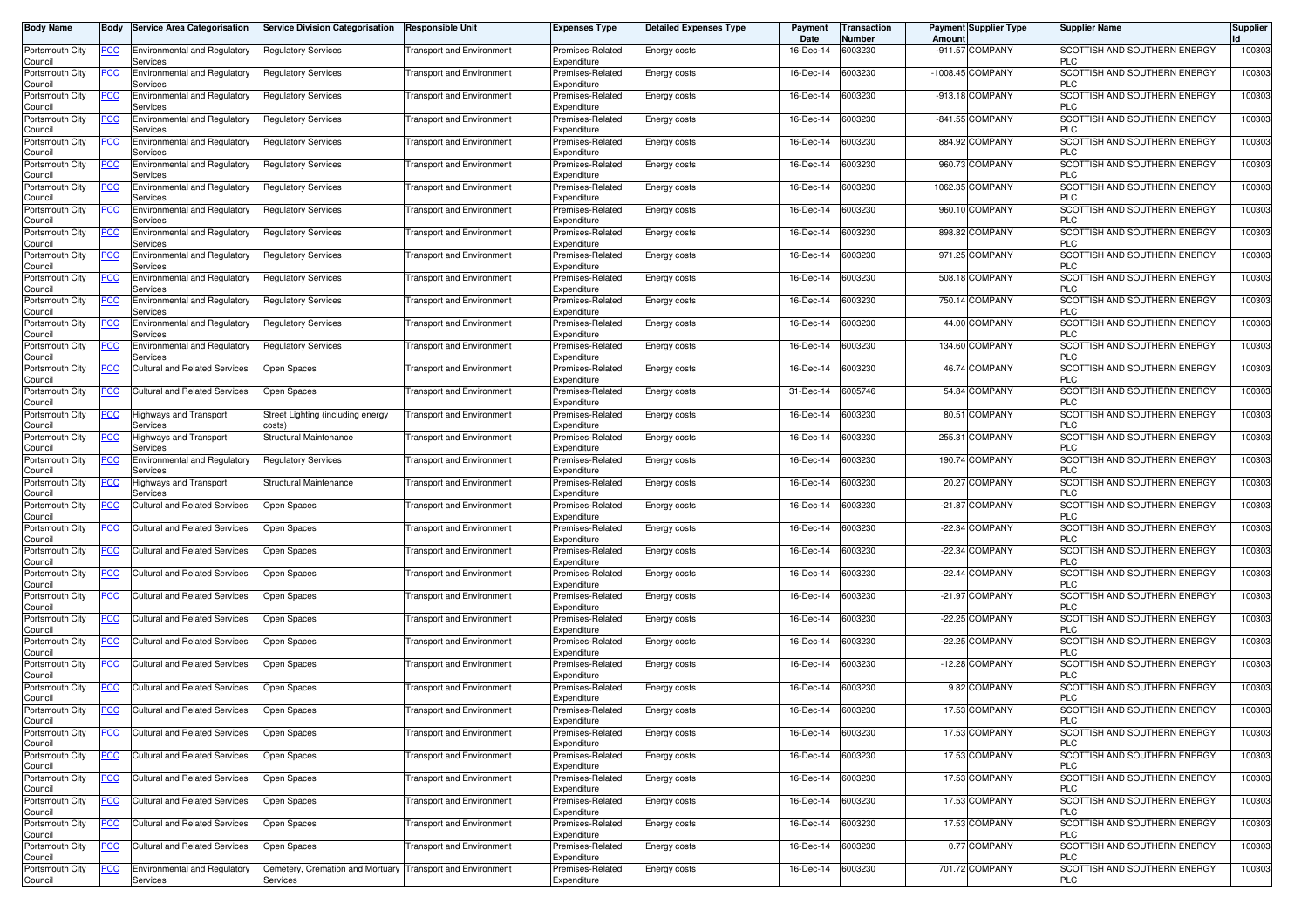| <b>Body Name</b>           | Body       | <b>Service Area Categorisation</b>              | <b>Service Division Categorisation</b>            | <b>Responsible Unit</b>          | <b>Expenses Type</b>            | <b>Detailed Expenses Type</b>                                             | Payment<br>Date | Transaction<br>Number | Amoun  | <b>Payment Supplier Type</b> | <b>Supplier Name</b>                       | <b>Supplier</b> |
|----------------------------|------------|-------------------------------------------------|---------------------------------------------------|----------------------------------|---------------------------------|---------------------------------------------------------------------------|-----------------|-----------------------|--------|------------------------------|--------------------------------------------|-----------------|
| Portsmouth City<br>Council | PCC        | <b>Environmental and Regulatory</b><br>Services | <b>Regulatory Services</b>                        | <b>Transport and Environment</b> | Premises-Related<br>Expenditure | Energy costs                                                              | 16-Dec-14       | 6003230               |        | -376.63 COMPANY              | SCOTTISH AND SOUTHERN ENERGY<br><b>PLC</b> | 100303          |
| Portsmouth City<br>Council | <u>PCC</u> | <b>Environmental and Regulatory</b><br>Services | Regulatory Services                               | <b>Fransport and Environment</b> | Premises-Related<br>Expenditure | Energy costs                                                              | 16-Dec-14       | 6003230               |        | -376.63 COMPANY              | SCOTTISH AND SOUTHERN ENERGY<br><b>PLC</b> | 100303          |
| Portsmouth City            | <u>PCC</u> | <b>Environmental and Regulatory</b><br>Services | Regulatory Services                               | <b>Transport and Environment</b> | Premises-Related<br>Expenditure | Energy costs                                                              | 16-Dec-14       | 6003230               |        | -376.63 COMPANY              | SCOTTISH AND SOUTHERN ENERGY<br><b>PLC</b> | 100303          |
| Council<br>Portsmouth City | <u>PCC</u> | <b>Environmental and Regulatory</b>             | Regulatory Services                               | Transport and Environment        | Premises-Related                | Energy costs                                                              | 16-Dec-14       | 6003230               |        | -376.63 COMPANY              | SCOTTISH AND SOUTHERN ENERGY               | 100303          |
| Council<br>Portsmouth City | <u>PCC</u> | Services<br><b>Environmental and Regulatory</b> | <b>Regulatory Services</b>                        | Transport and Environment        | Expenditure<br>Premises-Related | Energy costs                                                              | 16-Dec-14       | 6003230               | 396.54 | <b>COMPANY</b>               | <b>PLC</b><br>SCOTTISH AND SOUTHERN ENERGY | 100303          |
| Council<br>Portsmouth City | <u>PCC</u> | Services<br><b>Environmental and Regulatory</b> | Regulatory Services                               | <b>Fransport and Environment</b> | Expenditure<br>Premises-Related | Energy costs                                                              | 16-Dec-14       | 6003230               |        | 396.54 COMPANY               | <b>PLC</b><br>SCOTTISH AND SOUTHERN ENERGY | 100303          |
| Council<br>Portsmouth City | <u>PCC</u> | Services<br><b>Environmental and Regulatory</b> | Regulatory Services                               | <b>Transport and Environment</b> | Expenditure<br>Premises-Related | Energy costs                                                              | 16-Dec-14       | 6003230               |        | 396.80 COMPANY               | <b>PLC</b><br>SCOTTISH AND SOUTHERN ENERGY | 100303          |
| Council<br>Portsmouth City | <u>PCC</u> | Services<br><b>Environmental and Regulatory</b> | Regulatory Services                               | <b>Fransport and Environment</b> | Expenditure<br>Premises-Related | Energy costs                                                              | 16-Dec-14       | 6003230               |        | 397.18 COMPANY               | <b>PLC</b><br>SCOTTISH AND SOUTHERN ENERGY | 100303          |
| Council<br>Portsmouth City | <u>PCC</u> | Services<br>Environmental and Regulatory        | Regulatory Services                               | <b>Fransport and Environment</b> | Expenditure<br>Premises-Related | Energy costs                                                              | 16-Dec-14       | 6003230               |        | 413.35 COMPANY               | <b>PLC</b><br>SCOTTISH AND SOUTHERN ENERGY | 100303          |
| Council<br>Portsmouth City |            | Services                                        |                                                   |                                  | Expenditure<br>Premises-Related |                                                                           | 31-Dec-14       | 6005746               |        | 99.65 COMPANY                | <b>PLC</b><br>SCOTTISH AND SOUTHERN ENERGY | 100303          |
| Council                    |            | Cultural and Related Services                   | Open Spaces                                       | <b>Transport and Environment</b> | Expenditure                     | Energy costs                                                              |                 |                       |        |                              | <b>PLC</b>                                 |                 |
| Portsmouth City<br>Council | <u>PCC</u> | <b>Highways and Transport</b><br>Services       | Environment, Safety and Routine<br>Maintenance    | <b>Transport and Environment</b> | Premises-Related<br>Expenditure | Energy costs                                                              | 19-Dec-14       | 6004232               |        | 4992.48 COMPANY              | SCOTTISH AND SOUTHERN ENERGY<br><b>PLC</b> | 100303          |
| Portsmouth City<br>Council | PСC        | Highways and Transport<br>Services              | Environment, Safety and Routine<br>Maintenance    | Transport and Environment        | Premises-Related<br>Expenditure | Energy costs                                                              | 19-Dec-14       | 6004232               |        | 158.97 COMPANY               | SCOTTISH AND SOUTHERN ENERGY<br><b>PLC</b> | 100303          |
| Portsmouth City<br>Council | <u>PCC</u> | Highways and Transport<br>Services              | Environment, Safety and Routine<br>Maintenance    | Transport and Environment        | Premises-Related<br>Expenditure | Energy costs                                                              | 19-Dec-14       | 6004232               |        | 56.18 COMPANY                | SCOTTISH AND SOUTHERN ENERGY<br><b>PLC</b> | 100303          |
| Portsmouth City<br>Council | PСC        | -lighways and Transport<br>Services             | Environment, Safety and Routine<br>Maintenance    | Transport and Environment        | Premises-Related<br>Expenditure | Energy costs                                                              | 19-Dec-14       | 6004232               |        | 127.26 COMPANY               | SCOTTISH AND SOUTHERN ENERGY<br><b>PLC</b> | 100303          |
| Portsmouth City<br>Council |            | <b>Highways and Transport</b><br>Services       | Environment, Safety and Routine<br>Maintenance    | <b>Fransport and Environment</b> | Premises-Related<br>Expenditure | Energy costs                                                              | 19-Dec-14       | 6004232               |        | 108.76 COMPANY               | SCOTTISH AND SOUTHERN ENERGY<br><b>PLC</b> | 100303          |
| Portsmouth City<br>Council | <u>PCC</u> | <b>Highways and Transport</b><br>Services       | Environment, Safety and Routine<br>Maintenance    | <b>Fransport and Environment</b> | Premises-Related<br>Expenditure | Energy costs                                                              | 19-Dec-14       | 6004232               |        | 104.63 COMPANY               | SCOTTISH AND SOUTHERN ENERGY<br><b>PLC</b> | 100303          |
| Portsmouth City            | <u>PCC</u> | Highways and Transport                          | Environment, Safety and Routine                   | <b>Fransport and Environment</b> | Premises-Related                | Energy costs                                                              | 19-Dec-14       | 6004232               |        | 104.74 COMPANY               | SCOTTISH AND SOUTHERN ENERGY<br><b>PLC</b> | 100303          |
| Council<br>Portsmouth City | <u>PCC</u> | Services<br>Highways and Transport              | Maintenance<br>Environment, Safety and Routine    | <b>Transport and Environment</b> | Expenditure<br>Premises-Related | Energy costs                                                              | 19-Dec-14       | 6004232               |        | 120.65 COMPANY               | SCOTTISH AND SOUTHERN ENERGY               | 100303          |
| Council<br>Portsmouth City | PСC        | Services<br>Highways and Transport              | Maintenance<br>Environment, Safety and Routine    | <b>Transport and Environment</b> | Expenditure<br>Premises-Related | Energy costs                                                              | 31-Dec-14       | 6005746               |        | 281.26 COMPANY               | <b>PLC</b><br>SCOTTISH AND SOUTHERN ENERGY | 100303          |
| Council<br>Portsmouth City | <u>PCC</u> | Services<br>Highways and Transport              | Maintenance<br>Environment, Safety and Routine    | Transport and Environment        | Expenditure<br>Premises-Related | Energy costs                                                              | 19-Dec-14       | 6004232               |        | 106.08 COMPANY               | <b>PLC</b><br>SCOTTISH AND SOUTHERN ENERGY | 100303          |
| Council<br>Portsmouth City | PСC        | Services<br>Highways and Transport              | Maintenance<br>Environment, Safety and Routine    | Transport and Environment        | Expenditure<br>Premises-Related | Energy costs                                                              | 19-Dec-14       | 6004232               |        | 104.22 COMPANY               | <b>PLC</b><br>SCOTTISH AND SOUTHERN ENERGY | 100303          |
| Council<br>Portsmouth City | <u>PCC</u> | Services<br>Highways and Transport              | Maintenance<br>Environment, Safety and Routine    | Transport and Environment        | Expenditure<br>Premises-Related | Energy costs                                                              | 19-Dec-14       | 6004232               |        | 92.13 COMPANY                | <b>PLC</b><br>SCOTTISH AND SOUTHERN ENERGY | 100303          |
| Council<br>Portsmouth City | <u>PCC</u> | Services<br>lighways and Transport              | Maintenance<br>Environment, Safety and Routine    | Transport and Environment        | Expenditure<br>Premises-Related |                                                                           | 19-Dec-14       | 6004232               |        | 64.75 COMPANY                | <b>PLC</b><br>SCOTTISH AND SOUTHERN ENERGY | 100303          |
| Council                    |            | Services                                        | Maintenance                                       |                                  | Expenditure                     | Energy costs                                                              |                 |                       |        |                              | <b>PLC</b>                                 |                 |
| Portsmouth City<br>Council | <u>PCC</u> | Highways and Transport<br>Services              | Environment, Safety and Routine<br>Maintenance    | <b>Fransport and Environment</b> | Premises-Related<br>Expenditure | Energy costs                                                              | 19-Dec-14       | 6004232               |        | 63.72 COMPANY                | SCOTTISH AND SOUTHERN ENERGY<br><b>PLC</b> | 100303          |
| Portsmouth City<br>Council | <u>PCC</u> | <b>Highways and Transport</b><br>Services       | Environment, Safety and Routine<br>Maintenance    | <b>Fransport and Environment</b> | Premises-Related<br>Expenditure | Energy costs                                                              | 19-Dec-14       | 6004232               |        | 21.67 COMPANY                | SCOTTISH AND SOUTHERN ENERGY<br><b>PLC</b> | 100303          |
| Portsmouth City<br>Council | <u>PCC</u> | Highways and Transport<br>Services              | Environment, Safety and Routine<br>Maintenance    | <b>Fransport and Environment</b> | Premises-Related<br>Expenditure | Energy costs                                                              | 19-Dec-14       | 6004232               |        | 61.96 COMPANY                | SCOTTISH AND SOUTHERN ENERGY<br><b>PLC</b> | 100303          |
| Portsmouth City<br>Council | <u>PCC</u> | Highways and Transport<br>Services              | Environment, Safety and Routine<br>Maintenance    | <b>Transport and Environment</b> | Premises-Related<br>Expenditure | Energy costs                                                              | 19-Dec-14       | 6004232               |        | 91.20 COMPANY                | SCOTTISH AND SOUTHERN ENERGY<br><b>PLC</b> | 100303          |
| Portsmouth City<br>Council | <u>PCC</u> | <b>Highways and Transport</b><br>Services       | Environment, Safety and Routine<br>Maintenance    | <b>Transport and Environment</b> | Premises-Related<br>Expenditure | Energy costs                                                              | 19-Dec-14       | 6004232               |        | 140.38 COMPANY               | SCOTTISH AND SOUTHERN ENERGY<br><b>PLC</b> | 100303          |
| Portsmouth City<br>Council | <u>PCC</u> | Highways and Transport<br>Services              | Environment, Safety and Routine<br>Maintenance    | Transport and Environment        | Premises-Related<br>Expenditure | Energy costs                                                              | 19-Dec-14       | 6004232               |        | 89.13 COMPANY                | SCOTTISH AND SOUTHERN ENERGY<br><b>PLC</b> | 100303          |
| Portsmouth City            | <u>PCC</u> | Highways and Transport                          | Environment, Safety and Routine                   | Transport and Environment        | Premises-Related                | Energy costs                                                              | 19-Dec-14       | 6004232               |        | 60.93 COMPANY                | SCOTTISH AND SOUTHERN ENERGY               | 100303          |
| Council<br>Portsmouth City | <b>PCC</b> | pervices<br>Highways and Transport              | maintenance<br>Environment, Safety and Routine    | <b>Transport and Environment</b> | Expenditure<br>Premises-Related | Energy costs                                                              | 19-Dec-14       | 6004232               |        | 84.11 COMPANY                | PLU<br>SCOTTISH AND SOUTHERN ENERGY        | 100303          |
| Council<br>Portsmouth City | <u>PCC</u> | Services<br>lighways and Transport              | Maintenance<br>Environment, Safety and Routine    | <b>Transport and Environment</b> | Expenditure<br>Premises-Related | Energy costs                                                              | 19-Dec-14       | 6004232               |        | 60.93 COMPANY                | <b>PLC</b><br>SCOTTISH AND SOUTHERN ENERGY | 100303          |
| Council<br>Portsmouth City | PCC        | Services<br>Highways and Transport              | Maintenance<br>Environment, Safety and Routine    | <b>Transport and Environment</b> | Expenditure<br>Premises-Related | Energy costs                                                              | 19-Dec-14       | 6004232               |        | 772.34 COMPANY               | <b>PLC</b><br>SCOTTISH AND SOUTHERN ENERGY | 100303          |
| Council<br>Portsmouth City | <u>PCC</u> | Services<br>Environmental and Regulatory        | Maintenance<br>Street Cleansing (not chargeable t | <b>Transport and Environment</b> | Expenditure<br>Premises-Related | Cleaning and domestic supplies                                            | 24-Dec-14       | 300485                |        | 870.00 VENDOR                | <b>PLC</b><br>SGI INDUSTRIES LIMITED       | 120358          |
| Council<br>Portsmouth City | <u>PCC</u> | Services<br>Environmental and Regulatory        | Highways)<br>Street Cleansing (not chargeable to  | <b>Transport and Environment</b> | Expenditure                     | Supplies and Services Printing, stationery and general                    | 24-Dec-14       | 300485                |        | 16.99 VENDOR                 | <b>SGI INDUSTRIES LIMITED</b>              | 120358          |
| Council<br>Portsmouth City | <u>PCC</u> | Services<br><b>Environmental and Regulatory</b> | Highways)<br>Street Cleansing (not chargeable to  | <b>Transport and Environment</b> |                                 | office expenses<br>Supplies and Services Printing, stationery and general | 24-Dec-14       | 300485                |        | -16.99 VENDOR                | <b>SGI INDUSTRIES LIMITED</b>              | 120358          |
| Council<br>Portsmouth City | PСC        | Services<br><b>Highways and Transport</b>       | Highways)<br>Parking Services                     | <b>Transport and Environment</b> | Premises-Related                | office expenses<br>Repairs, alterations and                               | 03-Dec-14       | 6001113               |        | 1022.10 COMPANY              | SIGNWAY SUPPLIES (DATCHET)                 | 106475          |
| Council                    |            | Services                                        |                                                   |                                  | Expenditure                     | maintenance of buildings                                                  |                 |                       |        |                              | LIMITED                                    |                 |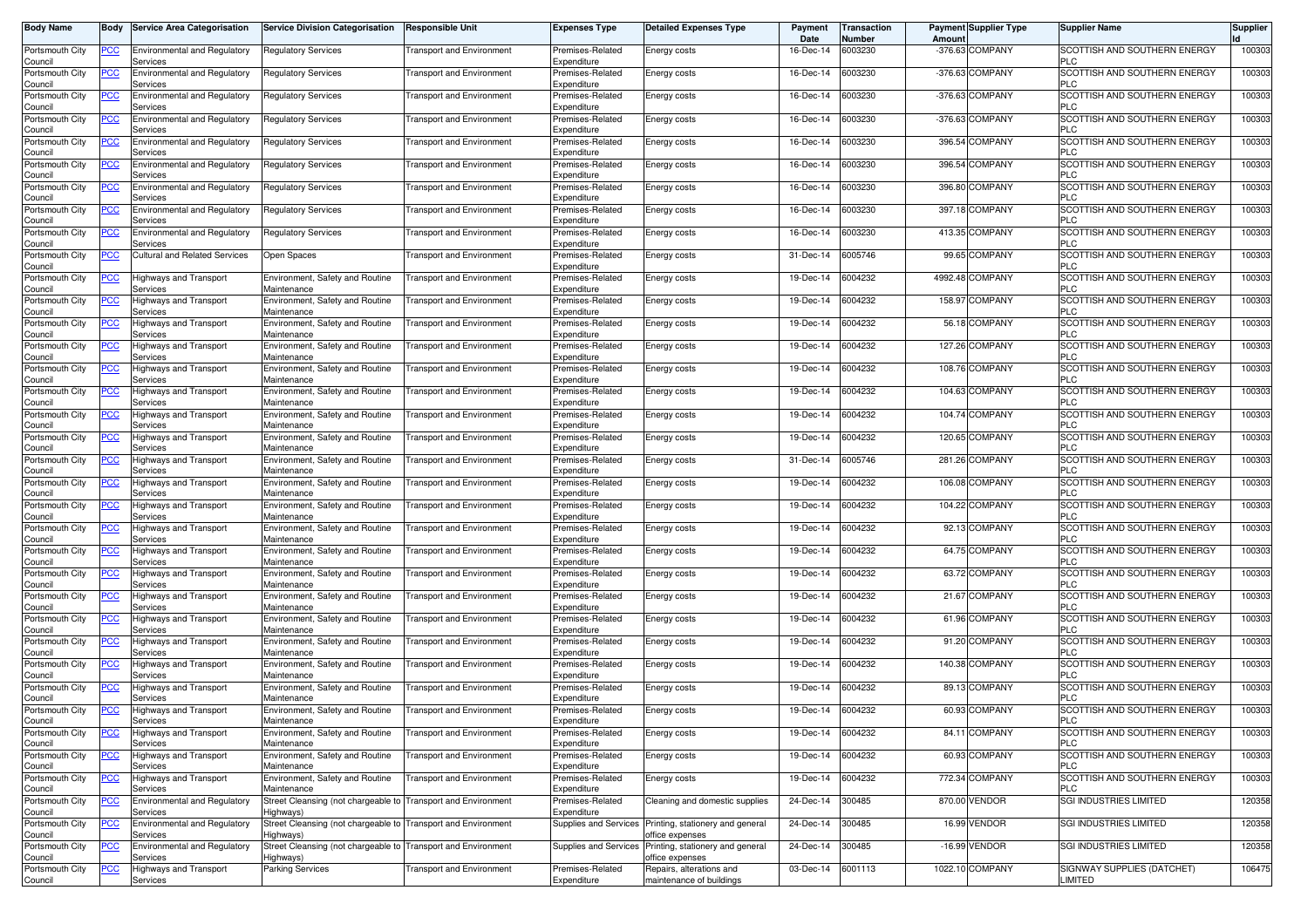| <b>Body Name</b>           |                | <b>Body Service Area Categorisation</b>                | <b>Service Division Categorisation</b>                                 | <b>Responsible Unit</b>          | <b>Expenses Type</b>            | <b>Detailed Expenses Type</b>                        | Payment<br>Date | <b>Transaction</b><br>Number | Amoun | <b>Payment Supplier Type</b>             | <b>Supplier Name</b>                                                  | <b>Supplier</b> |
|----------------------------|----------------|--------------------------------------------------------|------------------------------------------------------------------------|----------------------------------|---------------------------------|------------------------------------------------------|-----------------|------------------------------|-------|------------------------------------------|-----------------------------------------------------------------------|-----------------|
| Portsmouth City<br>Council | <u>PCC</u>     | <b>Highways and Transport</b><br>Services              | <b>Parking Services</b>                                                | <b>Transport and Environment</b> | Premises-Related<br>Expenditure | Repairs, alterations and<br>maintenance of buildings | 03-Dec-14       | 6001113                      |       | 1332.50 COMPANY                          | SIGNWAY SUPPLIES (DATCHET)<br>LIMITED                                 | 106475          |
| Portsmouth City<br>Council | <u>PCC</u>     | <b>Environmental and Regulatory</b><br>Services        | <b>Regulatory Services</b>                                             | <b>Transport and Environment</b> | Premises-Related<br>Expenditure | Cleaning and domestic supplies                       | 12-Dec-14       | 6002951                      |       | 44.15 VENDOR                             | <b>SITA UK LTD</b>                                                    | 102673          |
| Portsmouth City<br>Council | <u>'CC</u>     | Highways and Transport<br>Services                     | <b>Parking Services</b>                                                | <b>Transport and Environment</b> | Third Party Payments            | Private contractors                                  | 11-Dec-14       | 6002597                      |       | 495.00 COMPANY                           | SITEWATCH FIRE & SURVELLIANCE LTD                                     | 139229          |
| Portsmouth City<br>Council | <b>CC</b>      | <b>Cultural and Related Services</b>                   | <b>Recreation and Sport</b>                                            | <b>Transport and Environment</b> | Premises-Related<br>Expenditure | Repairs, alterations and<br>maintenance of buildings | 05-Dec-14       | 6001594                      |       | 18.66 VENDOR                             | SIX DEGREES UNIFIED COMMS (KAM)<br><b>IMITED</b>                      | 137034          |
| Portsmouth City<br>Council | <u>PCC</u>     | Other                                                  | Suspense and Capital Schemes                                           | Transport and Environment        | Supplies and Services           | Services                                             | 04-Dec-14       | 6001307                      |       | 375.00 SOLETRADER                        | Classified as 'personal data' (under the<br>Data Protection Act 1998) | 101300          |
| Portsmouth City<br>Council | <u>PCC</u>     | Other                                                  | Suspense and Capital Schemes                                           | Transport and Environment        | Supplies and Services           | Services                                             | 04-Dec-14       | 6001307                      |       | 300.00 SOLETRADER                        | Classified as 'personal data' (under the<br>Data Protection Act 1998) | 101300          |
| Portsmouth City<br>Council | <b>CC</b>      | <b>Highways and Transport</b><br>Services              | <b>Parking Services</b>                                                | <b>Transport and Environment</b> | Supplies and Services           | Services                                             | 04-Dec-14       | 6001307                      |       | 350.00 SOLETRADER                        | Classified as 'personal data' (under the<br>Data Protection Act 1998) | 101300          |
| Portsmouth City<br>Council | <u>PCC</u>     | Other                                                  | Suspense and Capital Schemes                                           | <b>Transport and Environment</b> | Supplies and Services Services  |                                                      | 04-Dec-14       | 6001307                      |       | 325.00 SOLETRADER                        | Classified as 'personal data' (under the<br>Data Protection Act 1998) | 101300          |
| Portsmouth City<br>Council | <u>PCC</u>     | Other                                                  | Suspense and Capital Schemes                                           | <b>Transport and Environment</b> | Premises-Related<br>Expenditure | Repairs, alterations and<br>maintenance of buildings | 11-Dec-14       | 6002598                      |       | 1275.00 VENDOR                           | <b>SOLAGEN LIMITED</b>                                                | 13517'          |
| Portsmouth City<br>Council | <u>PCC</u>     | Other                                                  | Suspense and Capital Schemes                                           | <b>Transport and Environment</b> | Premises-Related<br>Expenditure | Repairs, alterations and<br>maintenance of buildings | 11-Dec-14       | 6002598                      |       | 4870.00 VENDOR                           | <b>SOLAGEN LIMITED</b>                                                | 13517           |
| Portsmouth City<br>Council | $\overline{C}$ | <b>Highways and Transport</b><br>Services              | <b>Parking Services</b>                                                | <b>Transport and Environment</b> | <b>Third Party Payments</b>     | Private contractors                                  | 04-Dec-14       | 6001310                      |       | 1706.50 GOVERNMENT DEPT SOLENT NHS TRUST |                                                                       | 107630          |
| Portsmouth City<br>Council | °СС            | Highways and Transport<br>Services                     | <b>Parking Services</b>                                                | <b>Transport and Environment</b> | Third Party Payments            | Private contractors                                  | 31-Dec-14       | 6005768                      |       | 1478.50 GOVERNMENT DEPT SOLENT NHS TRUST |                                                                       | 107630          |
| Portsmouth City<br>Council |                | <b>Environmental and Regulatory</b><br>Services        | <b>Climate Change Costs</b>                                            | <b>Transport and Environment</b> | Supplies and Services           | Grants and subscriptions                             | 12-Dec-14       | 6002957                      |       | 2400.00 VENDOR                           | SOUTHAMPTON AND FAREHAM<br>CHAMBER OF COMMERCE                        | 115573          |
| Portsmouth City<br>Council | °СС            | Highways and Transport<br>Services                     | <b>Parking Services</b>                                                | <b>Transport and Environment</b> | Premises-Related<br>Expenditure | <b>Water Services</b>                                | 03-Dec-14       | 6001123                      |       | 653.49 VENDOR                            | SOUTHERN WATER                                                        | 100254          |
| Portsmouth City<br>Council | °СС            | <b>Cultural and Related Services</b>                   | Open Spaces                                                            | <b>Transport and Environment</b> | Premises-Related<br>Expenditure | Water Services                                       | 10-Dec-14       | 6002379                      |       | 150.64 VENDOR                            | SOUTHERN WATER                                                        | 100254          |
| Portsmouth City<br>Council | <u>CC</u>      | <b>Cultural and Related Services</b>                   | Open Spaces                                                            | <b>Transport and Environment</b> | Premises-Related<br>Expenditure | <b>Water Services</b>                                | 10-Dec-14       | 6002379                      |       | 255.11 VENDOR                            | SOUTHERN WATER                                                        | 100254          |
| Portsmouth City<br>Council | PСC            | <b>Cultural and Related Services</b>                   | Open Spaces                                                            | <b>Transport and Environment</b> | Premises-Related<br>Expenditure | <b>Water Services</b>                                | 15-Dec-14       | 6003139                      |       | 742.38 VENDOR                            | SOUTHERN WATER                                                        | 100254          |
| Portsmouth City<br>Council | <u>PCC</u>     | <b>Cultural and Related Services</b>                   | Open Spaces                                                            | <b>Transport and Environment</b> | Premises-Related<br>Expenditure | Water Services                                       | 09-Dec-14       | 6001867                      |       | 428.88 VENDOR                            | SOUTHERN WATER                                                        | 100254          |
| Portsmouth City<br>Council | PCC.           | <b>Cultural and Related Services</b>                   | Open Spaces                                                            | <b>Transport and Environment</b> | Premises-Related<br>Expenditure | <b>Water Services</b>                                | 24-Dec-14       | 6005150                      |       | 866.34 VENDOR                            | SOUTHERN WATER                                                        | 100254          |
| Portsmouth City<br>Council | <u>CC</u>      | Cultural and Related Services                          | Open Spaces                                                            | <b>Transport and Environment</b> | Premises-Related<br>Expenditure | <b>Water Services</b>                                | 10-Dec-14       | 6002379                      |       | 244.04 VENDOR                            | SOUTHERN WATER                                                        | 100254          |
| Portsmouth City<br>Council |                | <b>Cultural and Related Services</b>                   | Open Spaces                                                            | Transport and Environment        | Premises-Related<br>Expenditure | <b>Water Services</b>                                | 05-Dec-14       | 6001605                      |       | 293.97 VENDOR                            | SOUTHERN WATER                                                        | 100254          |
| Portsmouth City<br>Council | <u>'CC</u>     | <b>Environmental and Regulatory</b><br>Services        | Cemetery, Cremation and Mortuary<br>Services                           | Transport and Environment        | Premises-Related<br>Expenditure | <b>Water Services</b>                                | 01-Dec-14       | 6000444                      |       | 547.85 VENDOR                            | SOUTHERN WATER                                                        | 100254          |
| Portsmouth City<br>Council | <u>PCC</u>     | <b>Environmental and Regulatory</b><br>Services        | Cemetery, Cremation and Mortuary<br>Services                           | Transport and Environment        | Premises-Related<br>Expenditure | Water Services                                       | 01-Dec-14       | 6000444                      |       | 923.65 VENDOR                            | SOUTHERN WATER                                                        | 100254          |
| Portsmouth City<br>Council | <u>'CC</u>     | <b>Environmental and Regulatory</b><br>Services        | Regulatory Services                                                    | <b>Transport and Environment</b> | Premises-Related<br>Expenditure | Water Services                                       | 04-Dec-14       | 6001313                      |       | 1095.85 VENDOR                           | SOUTHERN WATER                                                        | 100254          |
| Portsmouth City<br>Council | <b>CC</b>      | <b>Environmental and Regulatory</b><br>Services        | Regulatory Services                                                    | <b>Transport and Environment</b> | Premises-Related<br>Expenditure | <b>Water Services</b>                                | 03-Dec-14       | 6001123                      |       | 340.85 VENDOR                            | SOUTHERN WATER                                                        | 100254          |
| Portsmouth City<br>Council | <u>CC</u>      | <b>Environmental and Regulatory</b><br>Services        | <b>Regulatory Services</b>                                             | <b>Transport and Environment</b> | Premises-Related<br>Expenditure | <b>Water Services</b>                                | 12-Dec-14       | 6002961                      |       | 632.38 VENDOR                            | SOUTHERN WATER                                                        | 100254          |
| Portsmouth City<br>Council | <u>PCC</u>     | <b>Cultural and Related Services</b>                   | Open Spaces                                                            | <b>Transport and Environment</b> | Premises-Related<br>Expenditure | <b>Water Services</b>                                | 05-Dec-14       | 6001605                      |       | -198.66 VENDOR                           | SOUTHERN WATER                                                        | 100254          |
| Portsmouth City<br>Council | <u>CC</u>      | <b>Cultural and Related Services</b>                   | Open Spaces                                                            | <b>Transport and Environment</b> | Premises-Related<br>Expenditure | Water Services                                       | 05-Dec-14       | 6001605                      |       | 134.78 VENDOR                            | SOUTHERN WATER                                                        | 100254          |
| Portsmouth City<br>Council | <b>CC</b>      | <b>Cultural and Related Services</b>                   | <b>Recreation and Sport</b>                                            | <b>Transport and Environment</b> | Premises-Related<br>Expenditure | <b>Water Services</b>                                | 23-Dec-14       | 6004583                      |       | 63.84 VENDOR                             | SOUTHERN WATER                                                        | 100254          |
| Portsmouth City<br>Council | <u>PCC</u>     | <b>Environmental and Regulatory</b><br><b>Services</b> | Cemetery, Cremation and Mortuary Transport and Environment<br>pervices |                                  | Premises-Related<br>expenanure  | <b>Water Services</b>                                | 15-Dec-14       | 6003139                      |       | 705.82 VENDOR                            | SOUTHERN WATER                                                        | 100254          |
| Portsmouth City<br>Council |                | <b>Cultural and Related Services</b>                   | Open Spaces                                                            | <b>Transport and Environment</b> |                                 | Supplies and Services Miscellaneous expenses         | 24-Dec-14       | 6005152                      |       | 755.48 VENDOR                            | SOUTHSEA GREENHOUSE COMMUNITY<br><b>CO-OPERATIVE LTD</b>              | 136081          |
| Portsmouth City<br>Council | $\overline{C}$ | Highways and Transport<br>Services                     | Parking Services                                                       | <b>Transport and Environment</b> | Supplies and Services           | Equipment, furniture and<br>materials                | 24-Dec-14       | 6005155                      |       | 524.98 VENDOR                            | SPANDEX LIMITED                                                       | 100163          |
| Portsmouth City<br>Council | $\overline{C}$ | <b>Highways and Transport</b><br>Services              | <b>Parking Services</b>                                                | <b>Transport and Environment</b> | Supplies and Services           | Equipment, furniture and<br>naterials                | 24-Dec-14       | 6005155                      |       | 131.24 VENDOR                            | SPANDEX LIMITED                                                       | 100163          |
| Portsmouth City<br>Council | $\overline{C}$ | Highways and Transport<br>Services                     | <b>Parking Services</b>                                                | <b>Transport and Environment</b> | Supplies and Services           | Printing, stationery and general<br>office expenses  | 24-Dec-14       | 6005155                      |       | 1.11 VENDOR                              | <b>SPANDEX LIMITED</b>                                                | 100163          |
| Portsmouth City<br>Council | <u>PCC</u>     | Highways and Transport<br>Services                     | <b>Parking Services</b>                                                | <b>Transport and Environment</b> | Supplies and Services           | Printing, stationery and general<br>office expenses  | 24-Dec-14       | 6005155                      |       | 0.28 VENDOR                              | SPANDEX LIMITED                                                       | 100163          |
| Portsmouth City<br>Council | $\overline{C}$ | <b>Highways and Transport</b><br>Services              | Parking Services                                                       | <b>Transport and Environment</b> | Third Party Payments            | Private contractors                                  | 19-Dec-14       | 6004254                      |       | 1996.61 VENDOR                           | SPUR INFORMATION SOLUTIONS LTD                                        | 113838          |
| Portsmouth City<br>Council | <u>CC</u>      | Highways and Transport<br>Services                     | <b>Parking Services</b>                                                | <b>Transport and Environment</b> | Third Party Payments            | Private contractors                                  | 19-Dec-14       | 6004254                      |       | 167.80 VENDOR                            | SPUR INFORMATION SOLUTIONS LTD                                        | 113838          |
|                            |                |                                                        |                                                                        |                                  |                                 |                                                      |                 |                              |       |                                          |                                                                       |                 |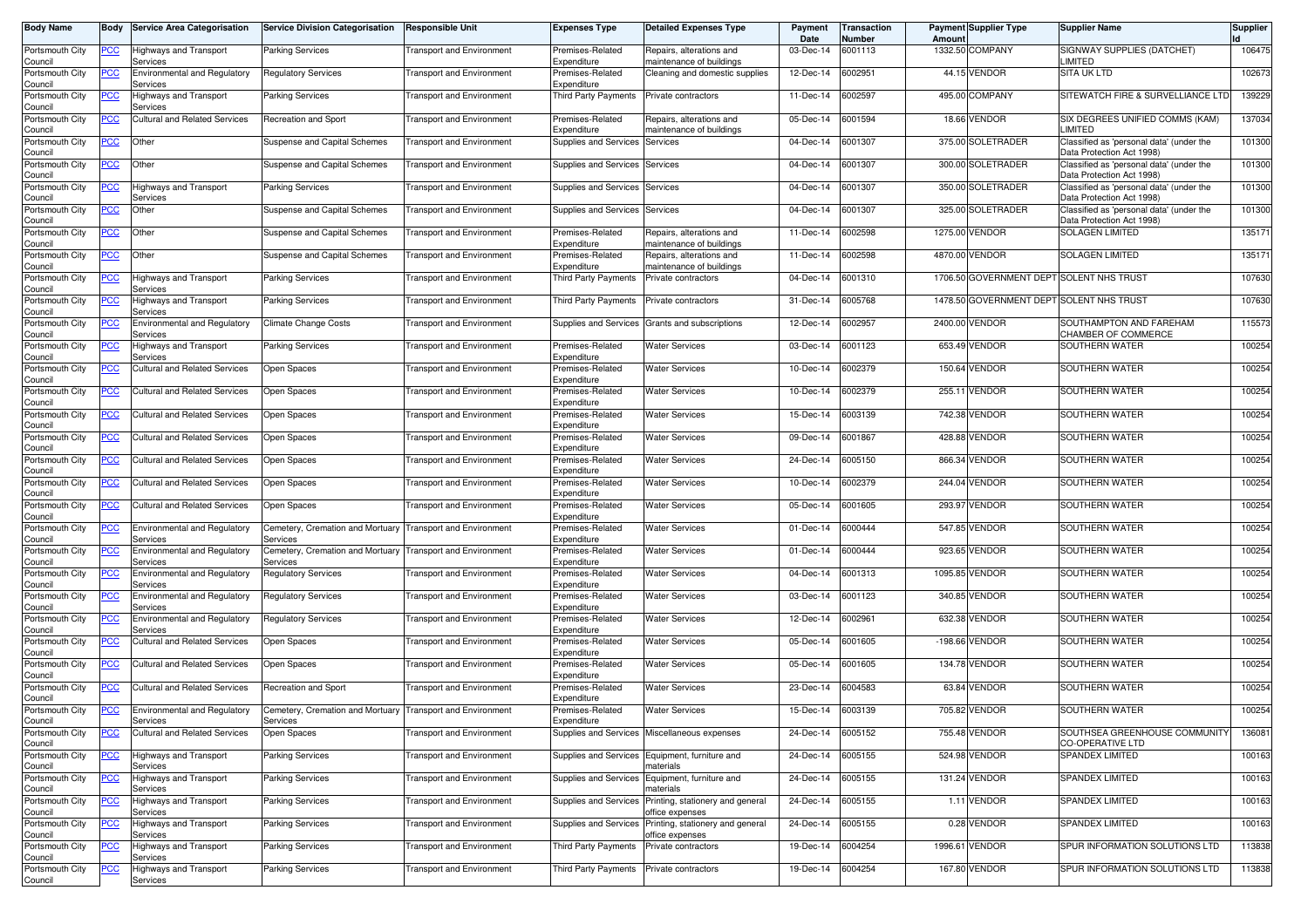| <b>Body Name</b>           | Body       | <b>Service Area Categorisation</b>        | <b>Service Division Categorisation</b>       | <b>Responsible Unit</b>          | <b>Expenses Type</b>                    | <b>Detailed Expenses Type</b>                      | Payment<br>Date | Transaction<br>Number | Amount   | <b>Payment Supplier Type</b> | <b>Supplier Name</b>           | <b>Supplier</b> |
|----------------------------|------------|-------------------------------------------|----------------------------------------------|----------------------------------|-----------------------------------------|----------------------------------------------------|-----------------|-----------------------|----------|------------------------------|--------------------------------|-----------------|
| Portsmouth City<br>Council | <u>PCC</u> | Highways and Transport<br>Services        | <b>Parking Services</b>                      | Transport and Environment        | Third Party Payments                    | Private contractors                                | 19-Dec-14       | 6004254               |          | 1174.47 VENDOR               | SPUR INFORMATION SOLUTIONS LTD | 113838          |
| Portsmouth City<br>Council | <u>PCC</u> | Highways and Transport<br>Services        | Parking Services                             | <b>Transport and Environment</b> | Third Party Payments                    | Private contractors                                | 19-Dec-14       | 6004254               |          | 36.82 VENDOR                 | SPUR INFORMATION SOLUTIONS LTD | 113838          |
| Portsmouth City<br>Council | <u>PCC</u> | Highways and Transport<br>Services        | <b>Parking Services</b>                      | <b>Transport and Environment</b> | Supplies and Services                   | Equipment, furniture and<br>naterials              | 24-Dec-14       | 6005157               |          | 315.50 COMPANY               | <b>SSE CONTRACTING LTD</b>     | 101806          |
| Portsmouth City<br>Council | <u>PCC</u> | Highways and Transport<br>Services        | <b>Parking Services</b>                      | <b>Transport and Environment</b> | Supplies and Services                   | Equipment, furniture and<br>naterials              | 24-Dec-14       | 6005157               |          | 1786.40 COMPANY              | SSE CONTRACTING LTD            | 101806          |
| Portsmouth City<br>Council | <b>PCC</b> | Highways and Transport<br>Services        | <b>Parking Services</b>                      | Transport and Environment        | <b>Third Party Payments</b>             | Private contractors                                | 24-Dec-14       | 6005157               | 130.00   | <b>COMPANY</b>               | SSE CONTRACTING LTD            | 101806          |
| Portsmouth City<br>Council | <u>PCC</u> | Highways and Transport<br>Services        | Parking Services                             | <b>Fransport and Environment</b> | Supplies and Services                   | Equipment, furniture and<br>naterials              | 24-Dec-14       | 6005157               |          | 312.50 COMPANY               | SSE CONTRACTING LTD            | 101806          |
| Portsmouth City<br>Council | <u>PCC</u> | <b>Highways and Transport</b><br>Services | <b>Public Transport</b>                      | <b>Transport and Environment</b> | Transport-Related<br>Expenditure        | Contract hire and operating<br>eases               | 10-Dec-14       | 6002387               | 665.80   | <b>VENDOR</b>                | STAGECOACH COASTLINE           | 102696          |
| Portsmouth City<br>Council | <u>PCC</u> | Highways and Transport<br>Services        | <b>Public Transport</b>                      | <b>Fransport and Environment</b> | Transport-Related<br>Expenditure        | Contract hire and operating<br>eases               | 10-Dec-14       | 6002387               | 1077.67  | <b>VENDOR</b>                | STAGECOACH COASTLINE           | 102696          |
| Portsmouth City<br>Council | <b>PCC</b> | Highways and Transport<br>Services        | <b>Public Transport</b>                      | <b>Transport and Environment</b> | Transport-Related<br>Expenditure        | Contract hire and operating<br>eases               | 10-Dec-14       | 6002387               | 2811.69  | <b>VENDOR</b>                | STAGECOACH COASTLINE           | 102696          |
| Portsmouth City<br>Council | <u>PCC</u> | Highways and Transport<br>Services        | Public Transport                             | <b>Transport and Environment</b> | Transport-Related<br>Expenditure        | Contract hire and operating<br>eases               | 10-Dec-14       | 6002387               |          | 1106.68 VENDOR               | STAGECOACH COASTLINE           | 102696          |
| Portsmouth City<br>Council | <u>PCC</u> | Highways and Transport<br>Services        | <b>Public Transport</b>                      | <b>Transport and Environment</b> | Transport-Related<br>Expenditure        | Contract hire and operating<br>eases               | 10-Dec-14       | 6002387               |          | 4892.63 VENDOR               | STAGECOACH COASTLINE           | 102696          |
| Portsmouth City<br>Council | <u>PCC</u> | Highways and Transport<br>Services        | Public Transport                             | <b>Transport and Environment</b> | Transport-Related<br>Expenditure        | Contract hire and operating<br>eases               | 10-Dec-14       | 6002387               |          | 3383.95 VENDOR               | STAGECOACH COASTLINE           | 102696          |
| Portsmouth City<br>Council | <b>PCC</b> | <b>Highways and Transport</b><br>Services | <b>Public Transport</b>                      | <b>Transport and Environment</b> | <b>Transport-Related</b><br>Expenditure | Contract hire and operating<br>eases               | 31-Dec-14       | 6005782               | 665.80   | <b>VENDOR</b>                | STAGECOACH COASTLINE           | 102696          |
| Portsmouth City<br>Council | <u>PCC</u> | Highways and Transport<br>Services        | <b>Public Transport</b>                      | <b>Transport and Environment</b> | Transport-Related<br>Expenditure        | Contract hire and operating<br>eases               | 31-Dec-14       | 6005782               | 1077.67  | <b>VENDOR</b>                | STAGECOACH COASTLINE           | 102696          |
| Portsmouth City<br>Council | <u>PCC</u> | <b>Highways and Transport</b><br>Services | <b>Public Transport</b>                      | <b>Fransport and Environment</b> | <b>Transport-Related</b><br>Expenditure | Contract hire and operating<br>eases               | 31-Dec-14       | 6005782               |          | 2811.69 VENDOR               | STAGECOACH COASTLINE           | 102696          |
| Portsmouth City<br>Council | <u>PCC</u> | <b>Highways and Transport</b><br>Services | <b>Public Transport</b>                      | <b>Fransport and Environment</b> | Transport-Related<br>Expenditure        | Contract hire and operating<br>eases               | 31-Dec-14       | 6005782               | 1106.68  | <b>VENDOR</b>                | STAGECOACH COASTLINE           | 102696          |
| Portsmouth City<br>Council | <u>PCC</u> | Highways and Transport<br>Services        | Public Transport                             | <b>Transport and Environment</b> | Transport-Related<br>Expenditure        | Contract hire and operating<br>eases               | 31-Dec-14       | 6005782               |          | 4892.63 VENDOR               | STAGECOACH COASTLINE           | 102696          |
| Portsmouth City<br>Council | <u>PCC</u> | Highways and Transport<br>Services        | <b>Public Transport</b>                      | <b>Transport and Environment</b> | Transport-Related<br>Expenditure        | Contract hire and operating<br>eases               | 31-Dec-14       | 6005782               |          | 3383.95 VENDOR               | STAGECOACH COASTLINE           | 102696          |
| Portsmouth City<br>Council | <u>PCC</u> | Highways and Transport<br>Services        | <b>Public Transport</b>                      | <b>Transport and Environment</b> | Transport-Related<br>Expenditure        | Public transport                                   | 10-Dec-14       | 6002387               | 98500.00 | <b>VENDOR</b>                | STAGECOACH COASTLINE           | 102696          |
| Portsmouth City<br>Council | <u>PCC</u> | Highways and Transport<br>Services        | Transport Planning, Policy and<br>Strategy   | <b>Transport and Environment</b> | Supplies and Services                   | Services                                           | 31-Dec-14       | 6005783               |          | 3430.93 VENDOR               | STEER DAVIES AND GLEAVE LTD    | 138395          |
| Portsmouth City<br>Council | <u>PCC</u> | Other                                     | <b>Capital Codes</b>                         | <b>Transport and Environment</b> | <b>Third Party Payments</b>             | Private contractors                                | 30-Dec-14       | 6005391               | 2233.85  | <b>VENDOR</b>                | <b>STRADIA LTD</b>             | 139064          |
| Portsmouth City<br>Council | <u>PCC</u> | Other                                     | Suspense and Capital Schemes                 | <b>Transport and Environment</b> | <b>Third Party Payments</b>             | Private contractors                                | 19-Dec-14       | 6004260               | 1960.00  | <b>VENDOR</b>                | STREETWISE SERVICES LTD        | 139892          |
| Portsmouth City<br>Council | <u>PCC</u> | <b>Cultural and Related Services</b>      | Open Spaces                                  | <b>Transport and Environment</b> | Premises-Related<br>Expenditure         | Grounds maintenance costs                          | 19-Dec-14       | 6004261               |          | 1141.00 PARTNERSHIP          | STRONGHOLD SECURITY FENCING    | 106162          |
| Portsmouth City<br>Council | <u>PCC</u> | Cultural and Related Services             | Open Spaces                                  | <b>Fransport and Environment</b> | Premises-Related<br>Expenditure         | Grounds maintenance costs                          | 18-Dec-14       | 6003941               |          | 3475.00 PARTNERSHIP          | STRONGHOLD SECURITY FENCING    | 106162          |
| Portsmouth City<br>Council | <b>PCC</b> | <b>Highways and Transport</b><br>Services | <b>Parking Services</b>                      | <b>Transport and Environment</b> | Third Party Payments                    | Private contractors                                | 24-Dec-14       | 6005176               | 324.91   | <b>COMPANY</b>               | COLEBORN AND SON LTD           | 103986          |
| Portsmouth City<br>Council | <u>PCC</u> | Highways and Transport<br>Services        | Parking Services                             | <b>Transport and Environment</b> | Third Party Payments                    | Private contractors                                | 24-Dec-14       | 6005176               |          | 354.36 COMPANY               | <b>COLEBORN AND SON LTD</b>    | 103986          |
| Portsmouth City<br>Council | <u>PCC</u> | <b>Cultural and Related Services</b>      | Open Spaces                                  | <b>Transport and Environment</b> | Supplies and Services                   | Communications and computing                       | 18-Dec-14       | 6003945               |          | 20.74 VENDOR                 | <b>FMOBILE (UK) LIMITED</b>    | 100085          |
| Portsmouth City<br>Council | <u>PCC</u> | Cultural and Related Services             | Open Spaces                                  | <b>Transport and Environment</b> | Supplies and Services                   | Communications and computing                       | 18-Dec-14       | 6003945               |          | 13.40 VENDOR                 | T MOBILE (UK) LIMITED          | 100085          |
| Portsmouth City<br>Council | <b>PCC</b> | <b>Cultural and Related Services</b>      | Recreation and Sport                         | <b>Transport and Environment</b> | Supplies and Services                   | Communications and computing                       | 18-Dec-14       | 6003945               |          | 24.35 VENDOR                 | MOBILE (UK) LIMITED            | 100085          |
| Portsmouth City<br>Jouncii | <b>PCC</b> | Highways and Transport<br>Services        | <b>Traffic Management and Road</b><br>sarety | Transport and Environment        |                                         | Supplies and Services Communications and computing | 18-Dec-14       | 6003945               |          | 1.31 VENDOR                  | <b>NOBILE (UK) LIMITED</b>     | 100085          |
| Portsmouth City<br>Council | <u>PCC</u> | Other                                     | Suspense and Capital Schemes                 | <b>Transport and Environment</b> | Supplies and Services                   | Miscellaneous expenses                             | 17-Dec-14       | 6003758               |          | 5827.50 VENDOR               | THE BAGGERY LTD                | 113710          |
| Portsmouth City<br>Council | <b>PCC</b> | Other                                     | Suspense and Capital Schemes                 | <b>Transport and Environment</b> | Supplies and Services                   | Miscellaneous expenses                             | 17-Dec-14       | 6003758               |          | 1165.50 VENDOR               | THE BAGGERY LTD                | 113710          |
| Portsmouth City<br>Council | <u>PCC</u> | Highways and Transport<br>Services        | Transport Planning, Policy and<br>Strategy   | <b>Transport and Environment</b> | Employees                               | ndirect employee expenses                          | 19-Dec-14       | 6004277               |          | 3360.00 VENDOR               | THE BLUE LAMP TRUST            | 136161          |
| Portsmouth City<br>Council | <u>PCC</u> | Highways and Transport<br>Services        | Transport Planning, Policy and<br>Strategy   | <b>Transport and Environment</b> | Employees                               | Indirect employee expenses                         | 19-Dec-14       | 6004277               |          | 3200.00 VENDOR               | THE BLUE LAMP TRUST            | 136161          |
| Portsmouth City<br>Council | <u>PCC</u> | Highways and Transport<br>Services        | Transport Planning, Policy and<br>Strategy   | <b>Transport and Environment</b> | Employees                               | ndirect employee expenses                          | 09-Dec-14       | 6001874               |          | 3360.00 VENDOR               | THE BLUE LAMP TRUST            | 136161          |
| Portsmouth City<br>Council | <u>PCC</u> | Highways and Transport<br>Services        | Transport Planning, Policy and<br>Strategy   | Transport and Environment        | Employees                               | ndirect employee expenses                          | 09-Dec-14       | 6001874               |          | 4480.00 VENDOR               | THE BLUE LAMP TRUST            | 136161          |
| Portsmouth City<br>Council | <u>PCC</u> | Highways and Transport<br>Services        | Parking Services                             | <b>Transport and Environment</b> | Supplies and Services                   | Equipment, furniture and<br>naterials              | 03-Dec-14       | 6001153               |          | 1008.00 VENDOR               | THE SAINT GOBAIN GROUP         | 103416          |